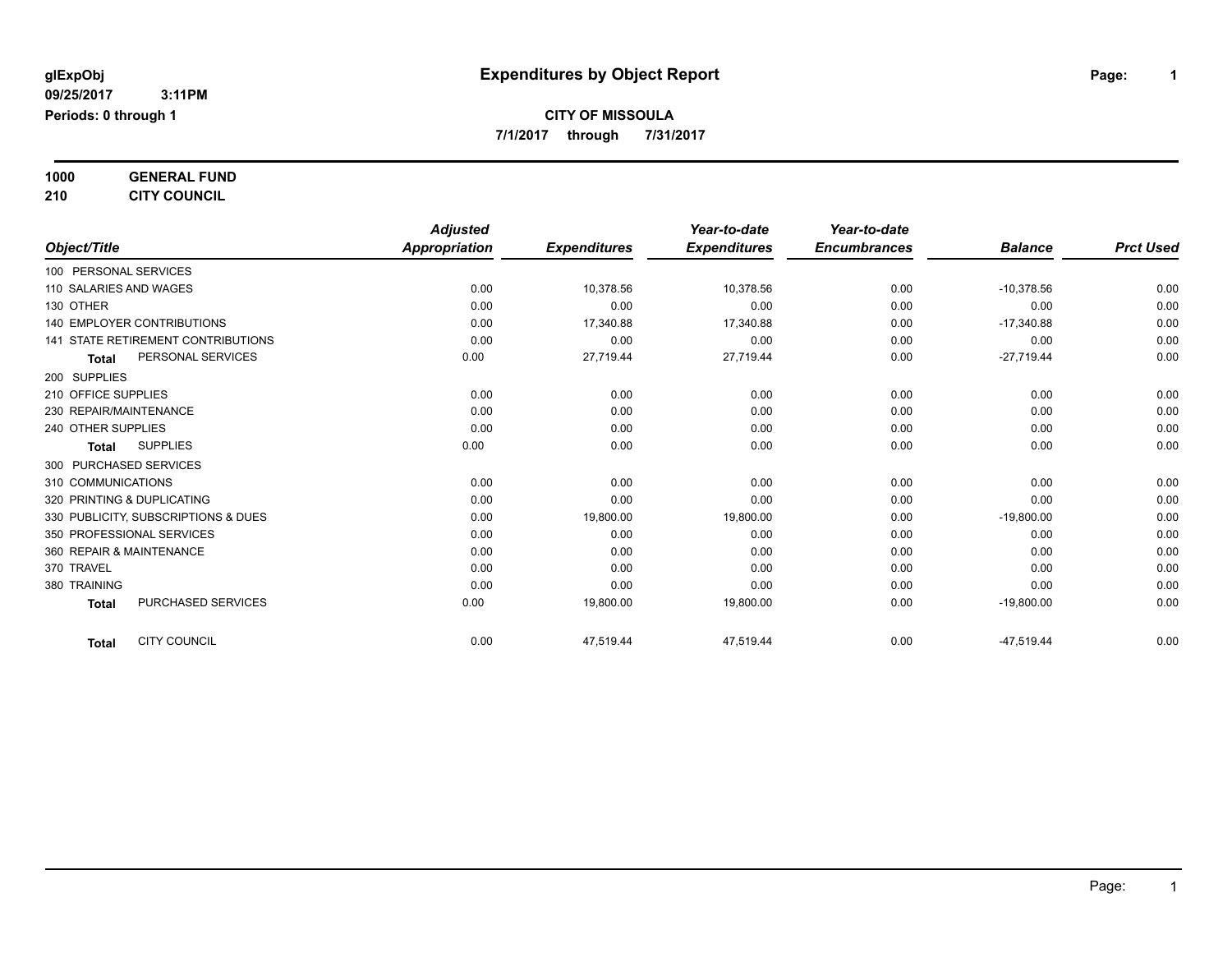**1000 GENERAL FUND**

**220 MAYOR**

|                                     | <b>Adjusted</b> |                     | Year-to-date        | Year-to-date        |                |                  |
|-------------------------------------|-----------------|---------------------|---------------------|---------------------|----------------|------------------|
| Object/Title                        | Appropriation   | <b>Expenditures</b> | <b>Expenditures</b> | <b>Encumbrances</b> | <b>Balance</b> | <b>Prct Used</b> |
| 100 PERSONAL SERVICES               |                 |                     |                     |                     |                |                  |
| 110 SALARIES AND WAGES              | 0.00            | 22,987.44           | 22,987.44           | 0.00                | $-22,987.44$   | 0.00             |
| 120 OVERTIME                        | 0.00            | 0.00                | 0.00                | 0.00                | 0.00           | 0.00             |
| 130 OTHER                           | 0.00            | 0.00                | 0.00                | 0.00                | 0.00           | 0.00             |
| <b>140 EMPLOYER CONTRIBUTIONS</b>   | 0.00            | 12,046.46           | 12,046.46           | 0.00                | $-12,046.46$   | 0.00             |
| 141 STATE RETIREMENT CONTRIBUTIONS  | 0.00            | 0.00                | 0.00                | 0.00                | 0.00           | 0.00             |
| PERSONAL SERVICES<br><b>Total</b>   | 0.00            | 35,033.90           | 35,033.90           | 0.00                | $-35,033.90$   | 0.00             |
| 200 SUPPLIES                        |                 |                     |                     |                     |                |                  |
| 210 OFFICE SUPPLIES                 | 0.00            | 0.00                | 0.00                | 0.00                | 0.00           | 0.00             |
| 220 OPERATING SUPPLIES              | 0.00            | 0.00                | 0.00                | 0.00                | 0.00           | 0.00             |
| 230 REPAIR/MAINTENANCE              | 0.00            | 0.00                | 0.00                | 0.00                | 0.00           | 0.00             |
| 231 GASOLINE                        | 0.00            | 0.00                | 0.00                | 0.00                | 0.00           | 0.00             |
| 240 OTHER SUPPLIES                  | 0.00            | 0.00                | 0.00                | 0.00                | 0.00           | 0.00             |
| <b>SUPPLIES</b><br><b>Total</b>     | 0.00            | 0.00                | 0.00                | 0.00                | 0.00           | 0.00             |
| 300 PURCHASED SERVICES              |                 |                     |                     |                     |                |                  |
| 310 COMMUNICATIONS                  | 0.00            | 0.00                | 0.00                | 0.00                | 0.00           | 0.00             |
| 320 PRINTING & DUPLICATING          | 0.00            | 0.00                | 0.00                | 0.00                | 0.00           | 0.00             |
| 330 PUBLICITY, SUBSCRIPTIONS & DUES | 0.00            | 6,599.40            | 6,599.40            | 0.00                | $-6,599.40$    | 0.00             |
| 344 TELEPHONE SERVICE               | 0.00            | 0.00                | 0.00                | 0.00                | 0.00           | 0.00             |
| 350 PROFESSIONAL SERVICES           | 0.00            | 0.00                | 0.00                | 0.00                | 0.00           | 0.00             |
| 360 REPAIR & MAINTENANCE            | 0.00            | 100.00              | 100.00              | 0.00                | $-100.00$      | 0.00             |
| 370 TRAVEL                          | 0.00            | 0.00                | 0.00                | 0.00                | 0.00           | 0.00             |
| 380 TRAINING                        | 0.00            | 0.00                | 0.00                | 0.00                | 0.00           | 0.00             |
| 390 OTHER PURCHASED SERVICES        | 0.00            | 0.00                | 0.00                | 0.00                | 0.00           | 0.00             |
| PURCHASED SERVICES<br><b>Total</b>  | 0.00            | 6,699.40            | 6,699.40            | 0.00                | $-6,699.40$    | 0.00             |
| <b>MAYOR</b><br><b>Total</b>        | 0.00            | 41,733.30           | 41,733.30           | 0.00                | $-41,733.30$   | 0.00             |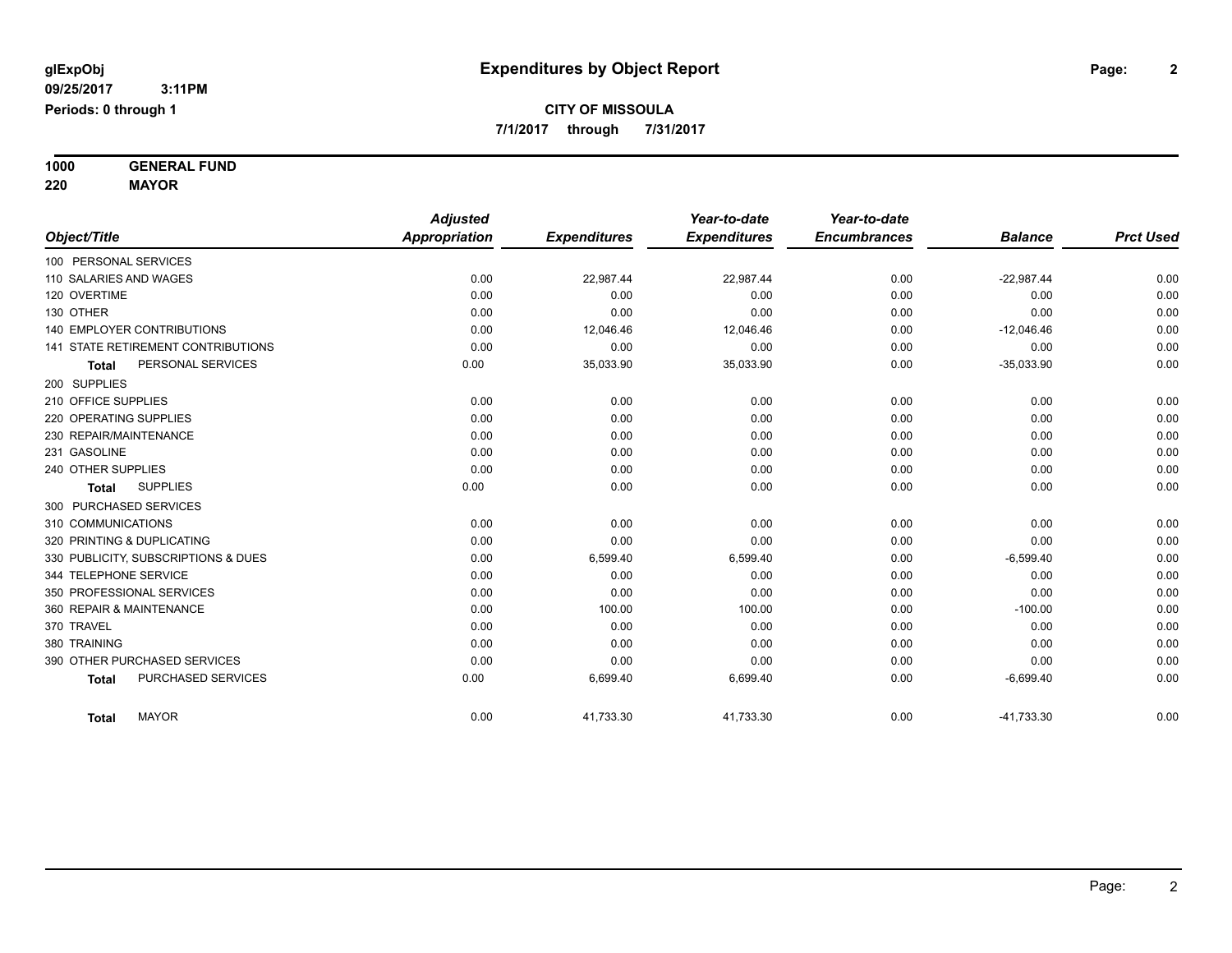**7/1/2017 through 7/31/2017**

# **1000 GENERAL FUND**

**221 HUMAN RESOURCES**

|                                           | <b>Adjusted</b> |                     | Year-to-date        | Year-to-date        |                |                  |
|-------------------------------------------|-----------------|---------------------|---------------------|---------------------|----------------|------------------|
| Object/Title                              | Appropriation   | <b>Expenditures</b> | <b>Expenditures</b> | <b>Encumbrances</b> | <b>Balance</b> | <b>Prct Used</b> |
| 100 PERSONAL SERVICES                     |                 |                     |                     |                     |                |                  |
| 110 SALARIES AND WAGES                    | 0.00            | 12,109.02           | 12,109.02           | 0.00                | $-12,109.02$   | 0.00             |
| 120 OVERTIME                              | 0.00            | 0.00                | 0.00                | 0.00                | 0.00           | 0.00             |
| <b>140 EMPLOYER CONTRIBUTIONS</b>         | 0.00            | 8,464.00            | 8,464.00            | 0.00                | $-8,464.00$    | 0.00             |
| <b>141 STATE RETIREMENT CONTRIBUTIONS</b> | 0.00            | 0.00                | 0.00                | 0.00                | 0.00           | 0.00             |
| PERSONAL SERVICES<br><b>Total</b>         | 0.00            | 20,573.02           | 20,573.02           | 0.00                | $-20,573.02$   | 0.00             |
| 200 SUPPLIES                              |                 |                     |                     |                     |                |                  |
| 210 OFFICE SUPPLIES                       | 0.00            | 0.00                | 0.00                | 0.00                | 0.00           | 0.00             |
| 220 OPERATING SUPPLIES                    | 0.00            | 0.00                | 0.00                | 0.00                | 0.00           | 0.00             |
| 231 GASOLINE                              | 0.00            | 0.00                | 0.00                | 0.00                | 0.00           | 0.00             |
| <b>SUPPLIES</b><br><b>Total</b>           | 0.00            | 0.00                | 0.00                | 0.00                | 0.00           | 0.00             |
| 300 PURCHASED SERVICES                    |                 |                     |                     |                     |                |                  |
| 310 COMMUNICATIONS                        | 0.00            | 0.00                | 0.00                | 0.00                | 0.00           | 0.00             |
| 320 PRINTING & DUPLICATING                | 0.00            | 0.00                | 0.00                | 0.00                | 0.00           | 0.00             |
| 330 PUBLICITY, SUBSCRIPTIONS & DUES       | 0.00            | 0.00                | 0.00                | 0.00                | 0.00           | 0.00             |
| 344 TELEPHONE SERVICE                     | 0.00            | 0.00                | 0.00                | 0.00                | 0.00           | 0.00             |
| 350 PROFESSIONAL SERVICES                 | 0.00            | 0.00                | 0.00                | 0.00                | 0.00           | 0.00             |
| 360 REPAIR & MAINTENANCE                  | 0.00            | 0.00                | 0.00                | 0.00                | 0.00           | 0.00             |
| 370 TRAVEL                                | 0.00            | 0.00                | 0.00                | 0.00                | 0.00           | 0.00             |
| 380 TRAINING                              | 0.00            | 0.00                | 0.00                | 0.00                | 0.00           | 0.00             |
| 390 OTHER PURCHASED SERVICES              | 0.00            | 4,144.14            | 4.144.14            | 0.00                | $-4, 144.14$   | 0.00             |
| PURCHASED SERVICES<br>Total               | 0.00            | 4,144.14            | 4,144.14            | 0.00                | $-4, 144.14$   | 0.00             |
| 900 CAPITAL OUTLAY                        |                 |                     |                     |                     |                |                  |
| 940 MACHINERY & EQUIPMENT                 | 0.00            | 0.00                | 0.00                | 0.00                | 0.00           | 0.00             |
| <b>CAPITAL OUTLAY</b><br><b>Total</b>     | 0.00            | 0.00                | 0.00                | 0.00                | 0.00           | 0.00             |
| <b>HUMAN RESOURCES</b><br>Total           | 0.00            | 24,717.16           | 24,717.16           | 0.00                | $-24,717.16$   | 0.00             |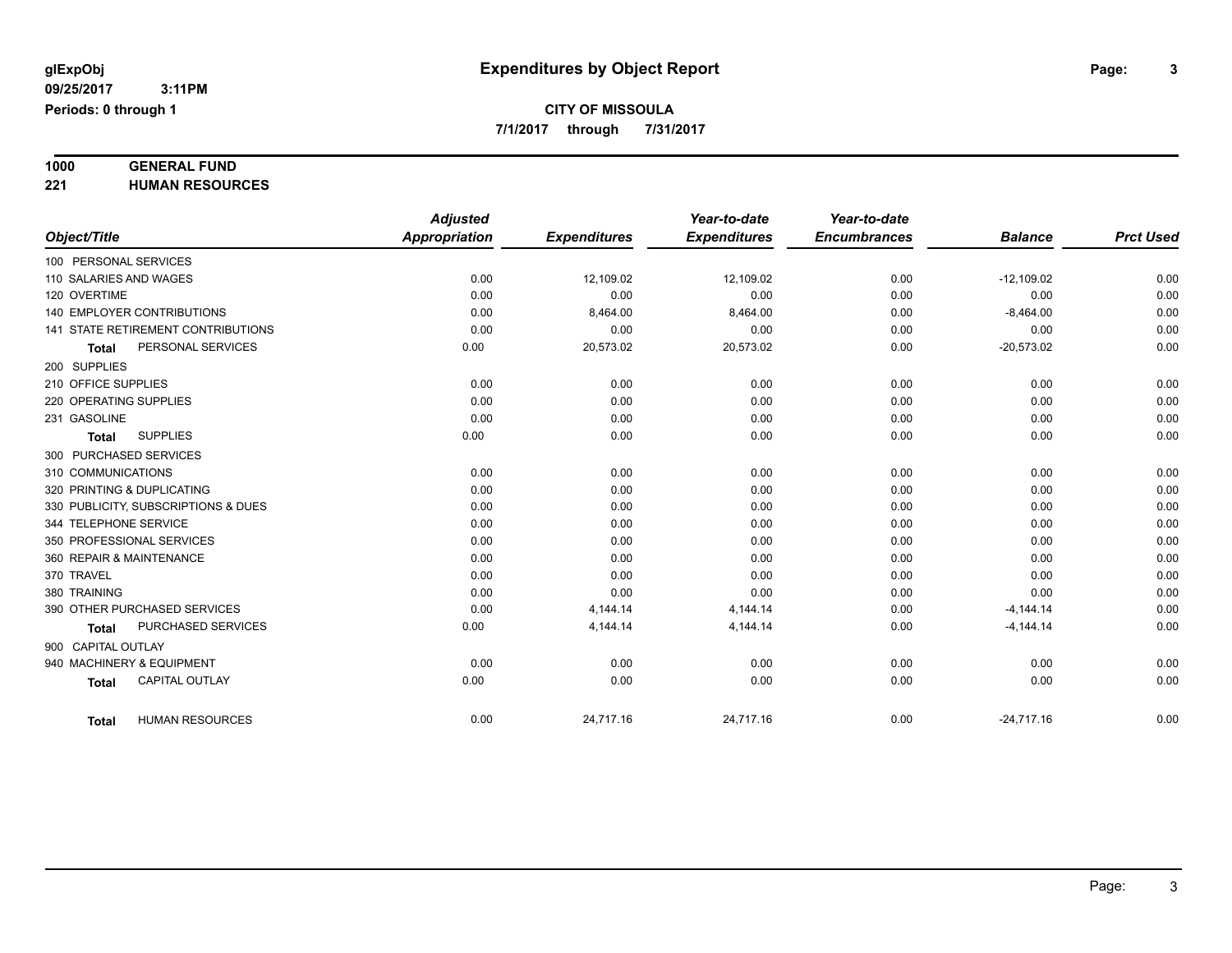**1000 GENERAL FUND**

**223 CITY CLERK**

|                                            | <b>Adjusted</b> |                     | Year-to-date        | Year-to-date        |                |                  |
|--------------------------------------------|-----------------|---------------------|---------------------|---------------------|----------------|------------------|
| Object/Title                               | Appropriation   | <b>Expenditures</b> | <b>Expenditures</b> | <b>Encumbrances</b> | <b>Balance</b> | <b>Prct Used</b> |
| 100 PERSONAL SERVICES                      |                 |                     |                     |                     |                |                  |
| 110 SALARIES AND WAGES                     | 0.00            | 13,567.93           | 13,567.93           | 0.00                | $-13,567.93$   | 0.00             |
| 120 OVERTIME                               | 0.00            | 0.00                | 0.00                | 0.00                | 0.00           | 0.00             |
| 130 OTHER                                  | 0.00            | 0.00                | 0.00                | 0.00                | 0.00           | 0.00             |
| <b>140 EMPLOYER CONTRIBUTIONS</b>          | 0.00            | 10,381.93           | 10,381.93           | 0.00                | $-10,381.93$   | 0.00             |
| 141 STATE RETIREMENT CONTRIBUTIONS         | 0.00            | 0.00                | 0.00                | 0.00                | 0.00           | 0.00             |
| <b>150 STATE RETIREMENT</b>                | 0.00            | 0.00                | 0.00                | 0.00                | 0.00           | 0.00             |
| PERSONAL SERVICES<br>Total                 | 0.00            | 23,949.86           | 23,949.86           | 0.00                | $-23,949.86$   | 0.00             |
| 200 SUPPLIES                               |                 |                     |                     |                     |                |                  |
| 210 OFFICE SUPPLIES                        | 0.00            | 205.23              | 205.23              | 0.00                | $-205.23$      | 0.00             |
| 220 OPERATING SUPPLIES                     | 0.00            | 34.30               | 34.30               | 0.00                | $-34.30$       | 0.00             |
| 230 REPAIR/MAINTENANCE                     | 0.00            | 0.00                | 0.00                | 0.00                | 0.00           | 0.00             |
| 231 GASOLINE                               | 0.00            | 0.00                | 0.00                | 0.00                | 0.00           | 0.00             |
| 240 OTHER SUPPLIES                         | 0.00            | 0.00                | 0.00                | 0.00                | 0.00           | 0.00             |
| <b>SUPPLIES</b><br><b>Total</b>            | 0.00            | 239.53              | 239.53              | 0.00                | $-239.53$      | 0.00             |
| 300 PURCHASED SERVICES                     |                 |                     |                     |                     |                |                  |
| 310 COMMUNICATIONS                         | 0.00            | 3,820.63            | 3,820.63            | 0.00                | $-3,820.63$    | 0.00             |
| 320 PRINTING & DUPLICATING                 | 0.00            | 0.00                | 0.00                | 0.00                | 0.00           | 0.00             |
| 330 PUBLICITY, SUBSCRIPTIONS & DUES        | 0.00            | 0.00                | 0.00                | 0.00                | 0.00           | 0.00             |
| 344 TELEPHONE SERVICE                      | 0.00            | 0.00                | 0.00                | 0.00                | 0.00           | 0.00             |
| 350 PROFESSIONAL SERVICES                  | 0.00            | 508.50              | 508.50              | 0.00                | $-508.50$      | 0.00             |
| 360 REPAIR & MAINTENANCE                   | 0.00            | 100.00              | 100.00              | 0.00                | $-100.00$      | 0.00             |
| 370 TRAVEL                                 | 0.00            | 0.00                | 0.00                | 0.00                | 0.00           | 0.00             |
| 380 TRAINING                               | 0.00            | 0.00                | 0.00                | 0.00                | 0.00           | 0.00             |
| 390 OTHER PURCHASED SERVICES               | 0.00            | 0.00                | 0.00                | 0.00                | 0.00           | 0.00             |
| PURCHASED SERVICES<br><b>Total</b>         | 0.00            | 4,429.13            | 4,429.13            | 0.00                | $-4,429.13$    | 0.00             |
| 500 FIXED CHARGES                          |                 |                     |                     |                     |                |                  |
| 500 FIXED CHARGES                          | 0.00            | 0.00                | 0.00                | 0.00                | 0.00           | 0.00             |
| <b>FIXED CHARGES</b><br>Total              | 0.00            | 0.00                | 0.00                | 0.00                | 0.00           | 0.00             |
| 700 GRANTS & CONTRIBUTIONS                 |                 |                     |                     |                     |                |                  |
| 700 GRANTS & CONTRIBUTIONS                 | 0.00            | 3,684.68            | 3,684.68            | 0.00                | $-3,684.68$    | 0.00             |
| <b>GRANTS &amp; CONTRIBUTIONS</b><br>Total | 0.00            | 3,684.68            | 3,684.68            | 0.00                | $-3,684.68$    | 0.00             |
| 800 OTHER OBJECTS                          |                 |                     |                     |                     |                |                  |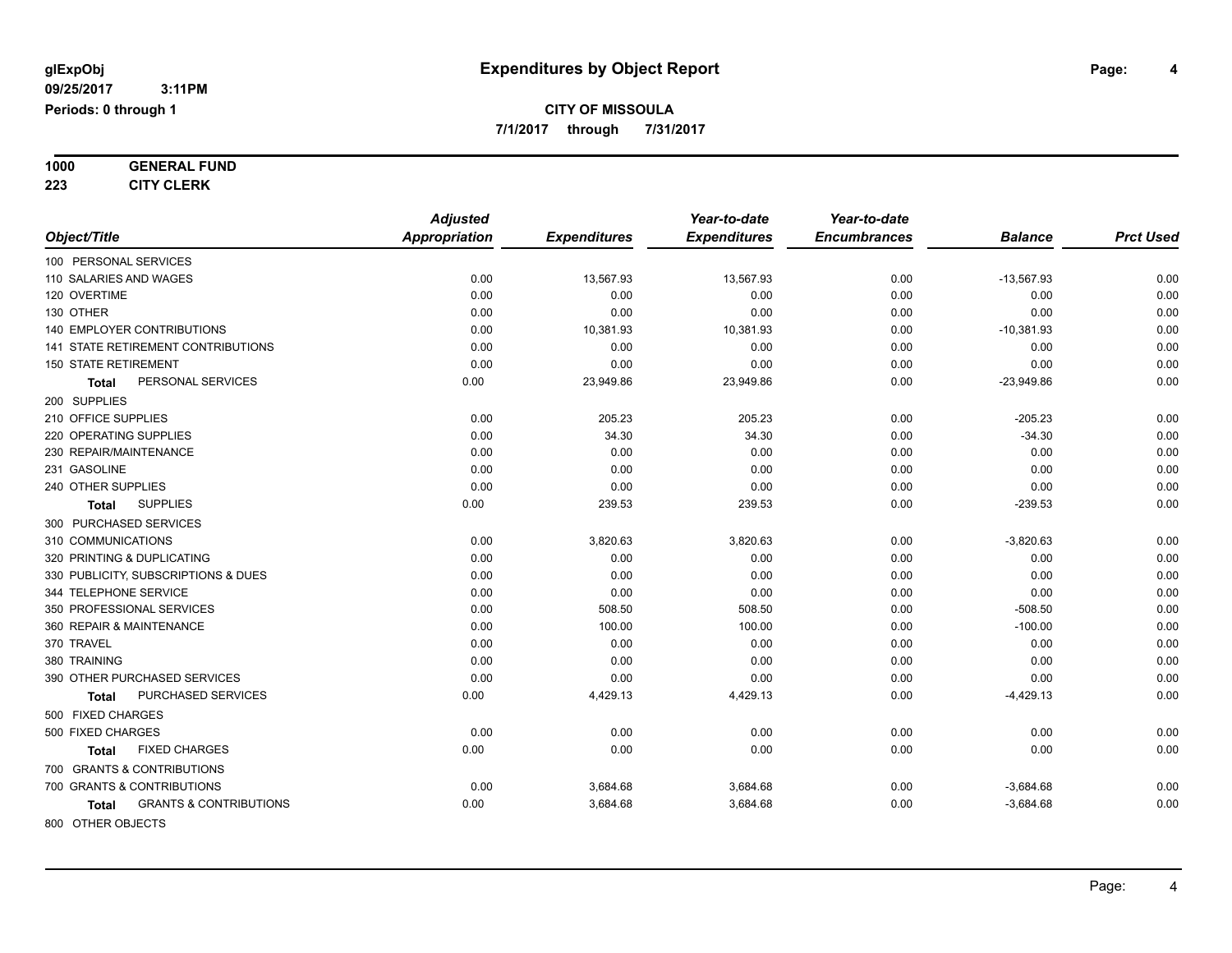**7/1/2017 through 7/31/2017**

**1000 GENERAL FUND**

**223 CITY CLERK**

|                                       | <b>Adjusted</b>      |                     | Year-to-date        | Year-to-date        |                |                  |
|---------------------------------------|----------------------|---------------------|---------------------|---------------------|----------------|------------------|
| Object/Title                          | <b>Appropriation</b> | <b>Expenditures</b> | <b>Expenditures</b> | <b>Encumbrances</b> | <b>Balance</b> | <b>Prct Used</b> |
| 845 CONTINGENCY                       | 0.00                 | 0.00                | 0.00                | 0.00                | 0.00           | 0.00             |
| OTHER OBJECTS<br><b>Total</b>         | 0.00                 | 0.00                | 0.00                | 0.00                | 0.00           | 0.00             |
| 900 CAPITAL OUTLAY                    |                      |                     |                     |                     |                |                  |
| 930 IMPROVEMENTS                      | 0.00                 | 0.00                | 0.00                | 0.00                | 0.00           | 0.00             |
| 940 MACHINERY & EQUIPMENT             | 0.00                 | 0.00                | 0.00                | 0.00                | 0.00           | 0.00             |
| <b>CAPITAL OUTLAY</b><br><b>Total</b> | 0.00                 | 0.00                | 0.00                | 0.00                | 0.00           | 0.00             |
| <b>CITY CLERK</b><br><b>Total</b>     | 0.00                 | 32,303.20           | 32,303.20           | 0.00                | $-32.303.20$   | 0.00             |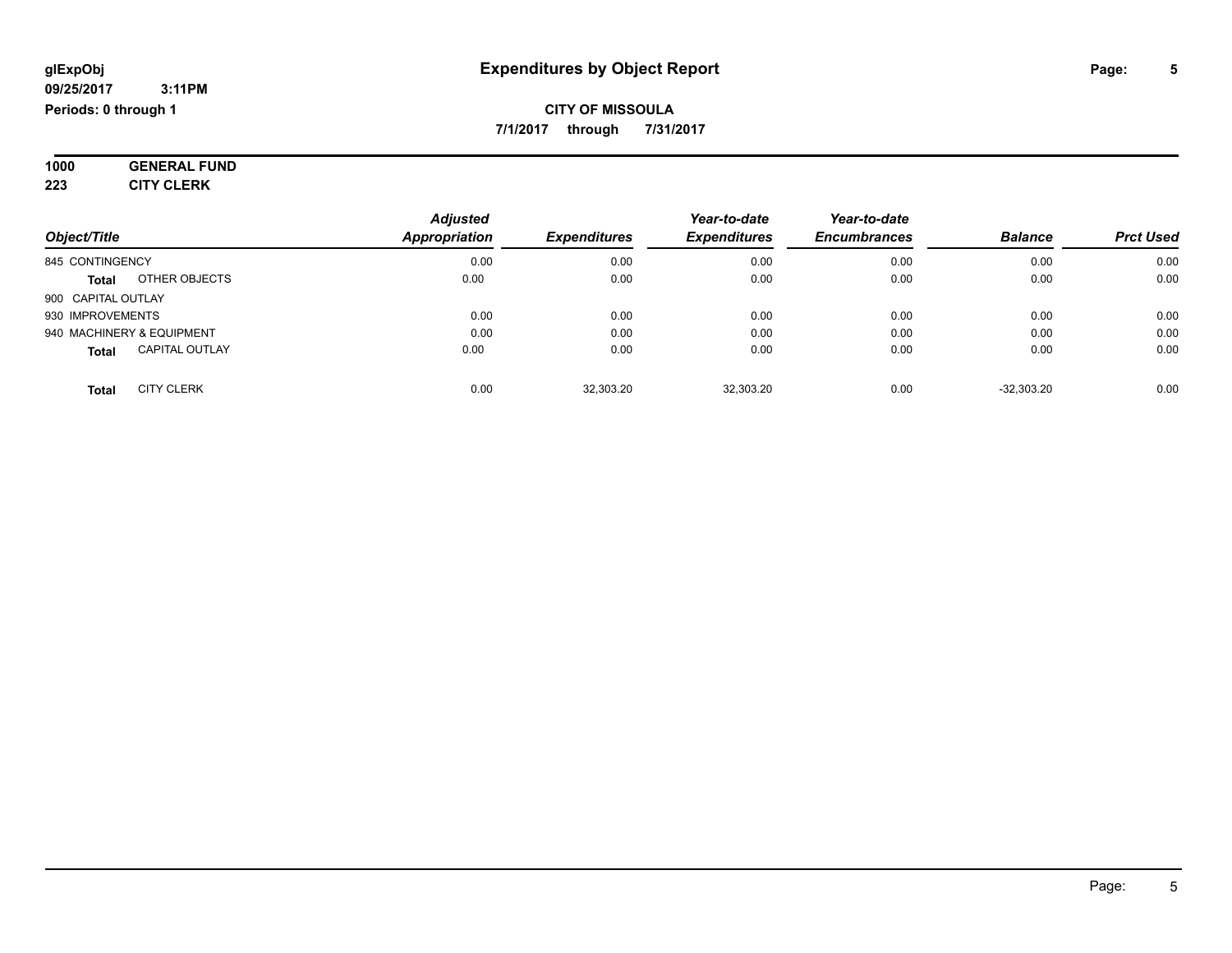**7/1/2017 through 7/31/2017**

## **1000 GENERAL FUND**

**224 INFORMATION SERVICES**

|                                      | <b>Adjusted</b>      |                     | Year-to-date        | Year-to-date        |                |                  |
|--------------------------------------|----------------------|---------------------|---------------------|---------------------|----------------|------------------|
| Object/Title                         | <b>Appropriation</b> | <b>Expenditures</b> | <b>Expenditures</b> | <b>Encumbrances</b> | <b>Balance</b> | <b>Prct Used</b> |
| 100 PERSONAL SERVICES                |                      |                     |                     |                     |                |                  |
| 110 SALARIES AND WAGES               | 0.00                 | 24,583.45           | 24,583.45           | 0.00                | $-24,583.45$   | 0.00             |
| 120 OVERTIME                         | 0.00                 | 442.05              | 442.05              | 0.00                | $-442.05$      | 0.00             |
| 130 OTHER                            | 0.00                 | 0.00                | 0.00                | 0.00                | 0.00           | 0.00             |
| 140 EMPLOYER CONTRIBUTIONS           | 0.00                 | 14,780.44           | 14,780.44           | 0.00                | $-14,780.44$   | 0.00             |
| 141 STATE RETIREMENT CONTRIBUTIONS   | 0.00                 | 0.00                | 0.00                | 0.00                | 0.00           | 0.00             |
| PERSONAL SERVICES<br>Total           | 0.00                 | 39,805.94           | 39,805.94           | 0.00                | $-39,805.94$   | 0.00             |
| 200 SUPPLIES                         |                      |                     |                     |                     |                |                  |
| 210 OFFICE SUPPLIES                  | 0.00                 | 68.22               | 68.22               | 0.00                | $-68.22$       | 0.00             |
| 220 OPERATING SUPPLIES               | 0.00                 | 0.00                | 0.00                | 0.00                | 0.00           | 0.00             |
| 230 REPAIR/MAINTENANCE               | 0.00                 | 0.00                | 0.00                | 0.00                | 0.00           | 0.00             |
| 231 GASOLINE                         | 0.00                 | 0.00                | 0.00                | 0.00                | 0.00           | 0.00             |
| 240 OTHER SUPPLIES                   | 0.00                 | 0.00                | 0.00                | 0.00                | 0.00           | 0.00             |
| <b>SUPPLIES</b><br><b>Total</b>      | 0.00                 | 68.22               | 68.22               | 0.00                | $-68.22$       | 0.00             |
| 300 PURCHASED SERVICES               |                      |                     |                     |                     |                |                  |
| 310 COMMUNICATIONS                   | 0.00                 | 0.00                | 0.00                | 0.00                | 0.00           | 0.00             |
| 320 PRINTING & DUPLICATING           | 0.00                 | 0.00                | 0.00                | 0.00                | 0.00           | 0.00             |
| 330 PUBLICITY, SUBSCRIPTIONS & DUES  | 0.00                 | 0.00                | 0.00                | 0.00                | 0.00           | 0.00             |
| 344 TELEPHONE SERVICE                | 0.00                 | 17,707.11           | 17,707.11           | 0.00                | $-17,707.11$   | 0.00             |
| 350 PROFESSIONAL SERVICES            | 0.00                 | 0.00                | 0.00                | 0.00                | 0.00           | 0.00             |
| 360 REPAIR & MAINTENANCE             | 0.00                 | 42,199.41           | 42,199.41           | 0.00                | $-42,199.41$   | 0.00             |
| 370 TRAVEL                           | 0.00                 | 0.00                | 0.00                | 0.00                | 0.00           | 0.00             |
| 380 TRAINING                         | 0.00                 | 0.00                | 0.00                | 0.00                | 0.00           | 0.00             |
| 390 OTHER PURCHASED SERVICES         | 0.00                 | 0.00                | 0.00                | 0.00                | 0.00           | 0.00             |
| PURCHASED SERVICES<br>Total          | 0.00                 | 59,906.52           | 59,906.52           | 0.00                | $-59,906.52$   | 0.00             |
| 500 FIXED CHARGES                    |                      |                     |                     |                     |                |                  |
| 500 FIXED CHARGES                    | 0.00                 | 0.00                | 0.00                | 0.00                | 0.00           | 0.00             |
| <b>FIXED CHARGES</b><br><b>Total</b> | 0.00                 | 0.00                | 0.00                | 0.00                | 0.00           | 0.00             |
| 900 CAPITAL OUTLAY                   |                      |                     |                     |                     |                |                  |
| 940 MACHINERY & EQUIPMENT            | 0.00                 | 0.00                | 0.00                | 0.00                | 0.00           | 0.00             |
| CAPITAL OUTLAY<br><b>Total</b>       | 0.00                 | 0.00                | 0.00                | 0.00                | 0.00           | 0.00             |
|                                      |                      |                     |                     |                     |                |                  |
| <b>INFORMATION SERVICES</b><br>Total | 0.00                 | 99,780.68           | 99,780.68           | 0.00                | $-99,780.68$   | 0.00             |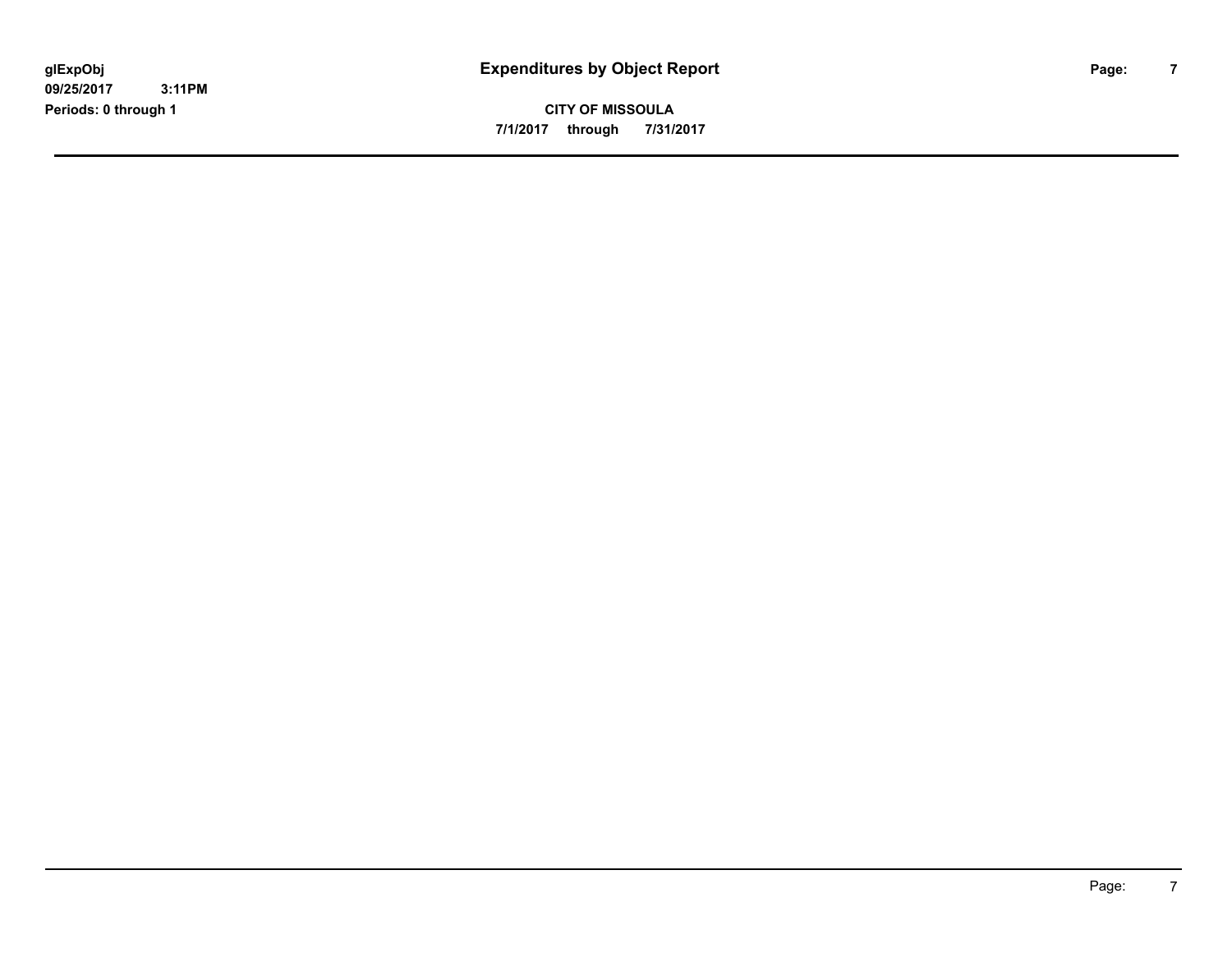**7/1/2017 through 7/31/2017**

| 1000   | <b>GENERAL FUND</b> |
|--------|---------------------|
| $\sim$ | $\mathbf{A}$        |

**230 MUNICIPAL COURT**

| <b>Appropriation</b><br><b>Expenditures</b><br><b>Expenditures</b><br><b>Encumbrances</b><br><b>Prct Used</b><br><b>Balance</b><br>100 PERSONAL SERVICES<br>0.00<br>47,678.13<br>47,678.13<br>0.00<br>$-47,678.13$<br>0.00<br>0.00<br>0.00<br>260.31<br>260.31<br>$-260.31$<br>0.00<br>0.00<br>0.00<br>36,768.85<br>36,768.85<br>0.00<br>$-36,768.85$<br>0.00<br>0.00<br>0.00<br>0.00<br>0.00<br>0.00<br>0.00<br>84,707.29<br>84,707.29<br>$-84,707.29$<br>PERSONAL SERVICES<br>0.00<br>0.00<br>Total<br>0.00<br>0.00<br>0.00<br>0.00<br>0.00<br>0.00<br>0.00<br>0.00<br>0.00<br>220 OPERATING SUPPLIES<br>0.00<br>0.00<br>0.00<br>0.00<br>0.00<br>0.00<br>0.00<br>0.00<br>0.00<br>0.00<br>0.00<br>0.00<br>0.00<br>0.00<br>0.00<br>0.00<br><b>SUPPLIES</b><br>0.00<br>0.00<br>0.00<br>0.00<br>0.00<br><b>Total</b><br>0.00<br>0.00<br>0.00<br>0.00<br>0.00<br>0.00<br>0.00<br>0.00<br>0.00<br>0.00<br>0.00<br>0.00<br>0.00<br>0.00<br>1,260.00<br>$-1,260.00$<br>1,260.00<br>0.00<br>0.00<br>0.00<br>0.00<br>0.00<br>0.00<br>0.00<br>0.00<br>0.00<br>1,393.40<br>1,393.40<br>0.00<br>$-1,393.40$<br>0.00<br>0.00<br>0.00<br>0.00<br>0.00<br>0.00<br>0.00<br>0.00<br>0.00<br>0.00<br>0.00<br>0.00<br>0.00<br>380 TRAINING<br>0.00<br>149.25<br>149.25<br>0.00<br>$-149.25$<br>0.00<br>0.00<br>0.00<br>0.00<br>0.00<br>0.00<br>0.00<br>PURCHASED SERVICES<br>0.00<br>2,802.65<br>$-2,802.65$<br>2,802.65<br>0.00<br><b>Total</b><br>0.00<br>0.00<br>0.00<br>0.00<br>0.00<br>0.00<br>0.00<br><b>FIXED CHARGES</b><br>0.00<br>0.00<br>0.00<br>0.00<br>0.00<br><b>Total</b><br>0.00<br>0.00<br>0.00<br>0.00<br>0.00<br>0.00<br>0.00<br>0.00<br><b>DEBT SERVICE</b><br>0.00<br>0.00<br>0.00<br>0.00<br><b>Total</b><br>700 GRANTS & CONTRIBUTIONS<br>700 GRANTS & CONTRIBUTIONS<br>0.00<br>0.00<br>0.00<br>0.00<br>0.00<br>0.00<br>0.00<br>0.00<br><b>GRANTS &amp; CONTRIBUTIONS</b><br>0.00<br>0.00<br>0.00<br>0.00<br>Total |                                     | <b>Adjusted</b> | Year-to-date | Year-to-date |  |
|-------------------------------------------------------------------------------------------------------------------------------------------------------------------------------------------------------------------------------------------------------------------------------------------------------------------------------------------------------------------------------------------------------------------------------------------------------------------------------------------------------------------------------------------------------------------------------------------------------------------------------------------------------------------------------------------------------------------------------------------------------------------------------------------------------------------------------------------------------------------------------------------------------------------------------------------------------------------------------------------------------------------------------------------------------------------------------------------------------------------------------------------------------------------------------------------------------------------------------------------------------------------------------------------------------------------------------------------------------------------------------------------------------------------------------------------------------------------------------------------------------------------------------------------------------------------------------------------------------------------------------------------------------------------------------------------------------------------------------------------------------------------------------------------------------------------------------------------------------------------------------------------------------------------------|-------------------------------------|-----------------|--------------|--------------|--|
|                                                                                                                                                                                                                                                                                                                                                                                                                                                                                                                                                                                                                                                                                                                                                                                                                                                                                                                                                                                                                                                                                                                                                                                                                                                                                                                                                                                                                                                                                                                                                                                                                                                                                                                                                                                                                                                                                                                         | Object/Title                        |                 |              |              |  |
|                                                                                                                                                                                                                                                                                                                                                                                                                                                                                                                                                                                                                                                                                                                                                                                                                                                                                                                                                                                                                                                                                                                                                                                                                                                                                                                                                                                                                                                                                                                                                                                                                                                                                                                                                                                                                                                                                                                         |                                     |                 |              |              |  |
|                                                                                                                                                                                                                                                                                                                                                                                                                                                                                                                                                                                                                                                                                                                                                                                                                                                                                                                                                                                                                                                                                                                                                                                                                                                                                                                                                                                                                                                                                                                                                                                                                                                                                                                                                                                                                                                                                                                         | 110 SALARIES AND WAGES              |                 |              |              |  |
|                                                                                                                                                                                                                                                                                                                                                                                                                                                                                                                                                                                                                                                                                                                                                                                                                                                                                                                                                                                                                                                                                                                                                                                                                                                                                                                                                                                                                                                                                                                                                                                                                                                                                                                                                                                                                                                                                                                         | 120 OVERTIME                        |                 |              |              |  |
|                                                                                                                                                                                                                                                                                                                                                                                                                                                                                                                                                                                                                                                                                                                                                                                                                                                                                                                                                                                                                                                                                                                                                                                                                                                                                                                                                                                                                                                                                                                                                                                                                                                                                                                                                                                                                                                                                                                         | 140 EMPLOYER CONTRIBUTIONS          |                 |              |              |  |
|                                                                                                                                                                                                                                                                                                                                                                                                                                                                                                                                                                                                                                                                                                                                                                                                                                                                                                                                                                                                                                                                                                                                                                                                                                                                                                                                                                                                                                                                                                                                                                                                                                                                                                                                                                                                                                                                                                                         | 141 STATE RETIREMENT CONTRIBUTIONS  |                 |              |              |  |
|                                                                                                                                                                                                                                                                                                                                                                                                                                                                                                                                                                                                                                                                                                                                                                                                                                                                                                                                                                                                                                                                                                                                                                                                                                                                                                                                                                                                                                                                                                                                                                                                                                                                                                                                                                                                                                                                                                                         |                                     |                 |              |              |  |
|                                                                                                                                                                                                                                                                                                                                                                                                                                                                                                                                                                                                                                                                                                                                                                                                                                                                                                                                                                                                                                                                                                                                                                                                                                                                                                                                                                                                                                                                                                                                                                                                                                                                                                                                                                                                                                                                                                                         | 200 SUPPLIES                        |                 |              |              |  |
|                                                                                                                                                                                                                                                                                                                                                                                                                                                                                                                                                                                                                                                                                                                                                                                                                                                                                                                                                                                                                                                                                                                                                                                                                                                                                                                                                                                                                                                                                                                                                                                                                                                                                                                                                                                                                                                                                                                         | 210 OFFICE SUPPLIES                 |                 |              |              |  |
|                                                                                                                                                                                                                                                                                                                                                                                                                                                                                                                                                                                                                                                                                                                                                                                                                                                                                                                                                                                                                                                                                                                                                                                                                                                                                                                                                                                                                                                                                                                                                                                                                                                                                                                                                                                                                                                                                                                         |                                     |                 |              |              |  |
|                                                                                                                                                                                                                                                                                                                                                                                                                                                                                                                                                                                                                                                                                                                                                                                                                                                                                                                                                                                                                                                                                                                                                                                                                                                                                                                                                                                                                                                                                                                                                                                                                                                                                                                                                                                                                                                                                                                         | 230 REPAIR/MAINTENANCE              |                 |              |              |  |
|                                                                                                                                                                                                                                                                                                                                                                                                                                                                                                                                                                                                                                                                                                                                                                                                                                                                                                                                                                                                                                                                                                                                                                                                                                                                                                                                                                                                                                                                                                                                                                                                                                                                                                                                                                                                                                                                                                                         | 240 OTHER SUPPLIES                  |                 |              |              |  |
|                                                                                                                                                                                                                                                                                                                                                                                                                                                                                                                                                                                                                                                                                                                                                                                                                                                                                                                                                                                                                                                                                                                                                                                                                                                                                                                                                                                                                                                                                                                                                                                                                                                                                                                                                                                                                                                                                                                         |                                     |                 |              |              |  |
|                                                                                                                                                                                                                                                                                                                                                                                                                                                                                                                                                                                                                                                                                                                                                                                                                                                                                                                                                                                                                                                                                                                                                                                                                                                                                                                                                                                                                                                                                                                                                                                                                                                                                                                                                                                                                                                                                                                         | 300 PURCHASED SERVICES              |                 |              |              |  |
|                                                                                                                                                                                                                                                                                                                                                                                                                                                                                                                                                                                                                                                                                                                                                                                                                                                                                                                                                                                                                                                                                                                                                                                                                                                                                                                                                                                                                                                                                                                                                                                                                                                                                                                                                                                                                                                                                                                         | 310 COMMUNICATIONS                  |                 |              |              |  |
|                                                                                                                                                                                                                                                                                                                                                                                                                                                                                                                                                                                                                                                                                                                                                                                                                                                                                                                                                                                                                                                                                                                                                                                                                                                                                                                                                                                                                                                                                                                                                                                                                                                                                                                                                                                                                                                                                                                         | 320 PRINTING & DUPLICATING          |                 |              |              |  |
|                                                                                                                                                                                                                                                                                                                                                                                                                                                                                                                                                                                                                                                                                                                                                                                                                                                                                                                                                                                                                                                                                                                                                                                                                                                                                                                                                                                                                                                                                                                                                                                                                                                                                                                                                                                                                                                                                                                         | 330 PUBLICITY, SUBSCRIPTIONS & DUES |                 |              |              |  |
|                                                                                                                                                                                                                                                                                                                                                                                                                                                                                                                                                                                                                                                                                                                                                                                                                                                                                                                                                                                                                                                                                                                                                                                                                                                                                                                                                                                                                                                                                                                                                                                                                                                                                                                                                                                                                                                                                                                         | 344 TELEPHONE SERVICE               |                 |              |              |  |
|                                                                                                                                                                                                                                                                                                                                                                                                                                                                                                                                                                                                                                                                                                                                                                                                                                                                                                                                                                                                                                                                                                                                                                                                                                                                                                                                                                                                                                                                                                                                                                                                                                                                                                                                                                                                                                                                                                                         | 350 PROFESSIONAL SERVICES           |                 |              |              |  |
|                                                                                                                                                                                                                                                                                                                                                                                                                                                                                                                                                                                                                                                                                                                                                                                                                                                                                                                                                                                                                                                                                                                                                                                                                                                                                                                                                                                                                                                                                                                                                                                                                                                                                                                                                                                                                                                                                                                         | 360 REPAIR & MAINTENANCE            |                 |              |              |  |
|                                                                                                                                                                                                                                                                                                                                                                                                                                                                                                                                                                                                                                                                                                                                                                                                                                                                                                                                                                                                                                                                                                                                                                                                                                                                                                                                                                                                                                                                                                                                                                                                                                                                                                                                                                                                                                                                                                                         | 370 TRAVEL                          |                 |              |              |  |
|                                                                                                                                                                                                                                                                                                                                                                                                                                                                                                                                                                                                                                                                                                                                                                                                                                                                                                                                                                                                                                                                                                                                                                                                                                                                                                                                                                                                                                                                                                                                                                                                                                                                                                                                                                                                                                                                                                                         |                                     |                 |              |              |  |
|                                                                                                                                                                                                                                                                                                                                                                                                                                                                                                                                                                                                                                                                                                                                                                                                                                                                                                                                                                                                                                                                                                                                                                                                                                                                                                                                                                                                                                                                                                                                                                                                                                                                                                                                                                                                                                                                                                                         | 390 OTHER PURCHASED SERVICES        |                 |              |              |  |
|                                                                                                                                                                                                                                                                                                                                                                                                                                                                                                                                                                                                                                                                                                                                                                                                                                                                                                                                                                                                                                                                                                                                                                                                                                                                                                                                                                                                                                                                                                                                                                                                                                                                                                                                                                                                                                                                                                                         |                                     |                 |              |              |  |
|                                                                                                                                                                                                                                                                                                                                                                                                                                                                                                                                                                                                                                                                                                                                                                                                                                                                                                                                                                                                                                                                                                                                                                                                                                                                                                                                                                                                                                                                                                                                                                                                                                                                                                                                                                                                                                                                                                                         | 500 FIXED CHARGES                   |                 |              |              |  |
|                                                                                                                                                                                                                                                                                                                                                                                                                                                                                                                                                                                                                                                                                                                                                                                                                                                                                                                                                                                                                                                                                                                                                                                                                                                                                                                                                                                                                                                                                                                                                                                                                                                                                                                                                                                                                                                                                                                         | 500 FIXED CHARGES                   |                 |              |              |  |
|                                                                                                                                                                                                                                                                                                                                                                                                                                                                                                                                                                                                                                                                                                                                                                                                                                                                                                                                                                                                                                                                                                                                                                                                                                                                                                                                                                                                                                                                                                                                                                                                                                                                                                                                                                                                                                                                                                                         |                                     |                 |              |              |  |
|                                                                                                                                                                                                                                                                                                                                                                                                                                                                                                                                                                                                                                                                                                                                                                                                                                                                                                                                                                                                                                                                                                                                                                                                                                                                                                                                                                                                                                                                                                                                                                                                                                                                                                                                                                                                                                                                                                                         | 600 DEBT SERVICE                    |                 |              |              |  |
|                                                                                                                                                                                                                                                                                                                                                                                                                                                                                                                                                                                                                                                                                                                                                                                                                                                                                                                                                                                                                                                                                                                                                                                                                                                                                                                                                                                                                                                                                                                                                                                                                                                                                                                                                                                                                                                                                                                         | 610 PRINCIPAL                       |                 |              |              |  |
|                                                                                                                                                                                                                                                                                                                                                                                                                                                                                                                                                                                                                                                                                                                                                                                                                                                                                                                                                                                                                                                                                                                                                                                                                                                                                                                                                                                                                                                                                                                                                                                                                                                                                                                                                                                                                                                                                                                         |                                     |                 |              |              |  |
|                                                                                                                                                                                                                                                                                                                                                                                                                                                                                                                                                                                                                                                                                                                                                                                                                                                                                                                                                                                                                                                                                                                                                                                                                                                                                                                                                                                                                                                                                                                                                                                                                                                                                                                                                                                                                                                                                                                         |                                     |                 |              |              |  |
|                                                                                                                                                                                                                                                                                                                                                                                                                                                                                                                                                                                                                                                                                                                                                                                                                                                                                                                                                                                                                                                                                                                                                                                                                                                                                                                                                                                                                                                                                                                                                                                                                                                                                                                                                                                                                                                                                                                         |                                     |                 |              |              |  |
|                                                                                                                                                                                                                                                                                                                                                                                                                                                                                                                                                                                                                                                                                                                                                                                                                                                                                                                                                                                                                                                                                                                                                                                                                                                                                                                                                                                                                                                                                                                                                                                                                                                                                                                                                                                                                                                                                                                         |                                     |                 |              |              |  |
|                                                                                                                                                                                                                                                                                                                                                                                                                                                                                                                                                                                                                                                                                                                                                                                                                                                                                                                                                                                                                                                                                                                                                                                                                                                                                                                                                                                                                                                                                                                                                                                                                                                                                                                                                                                                                                                                                                                         | 800 OTHER OBJECTS                   |                 |              |              |  |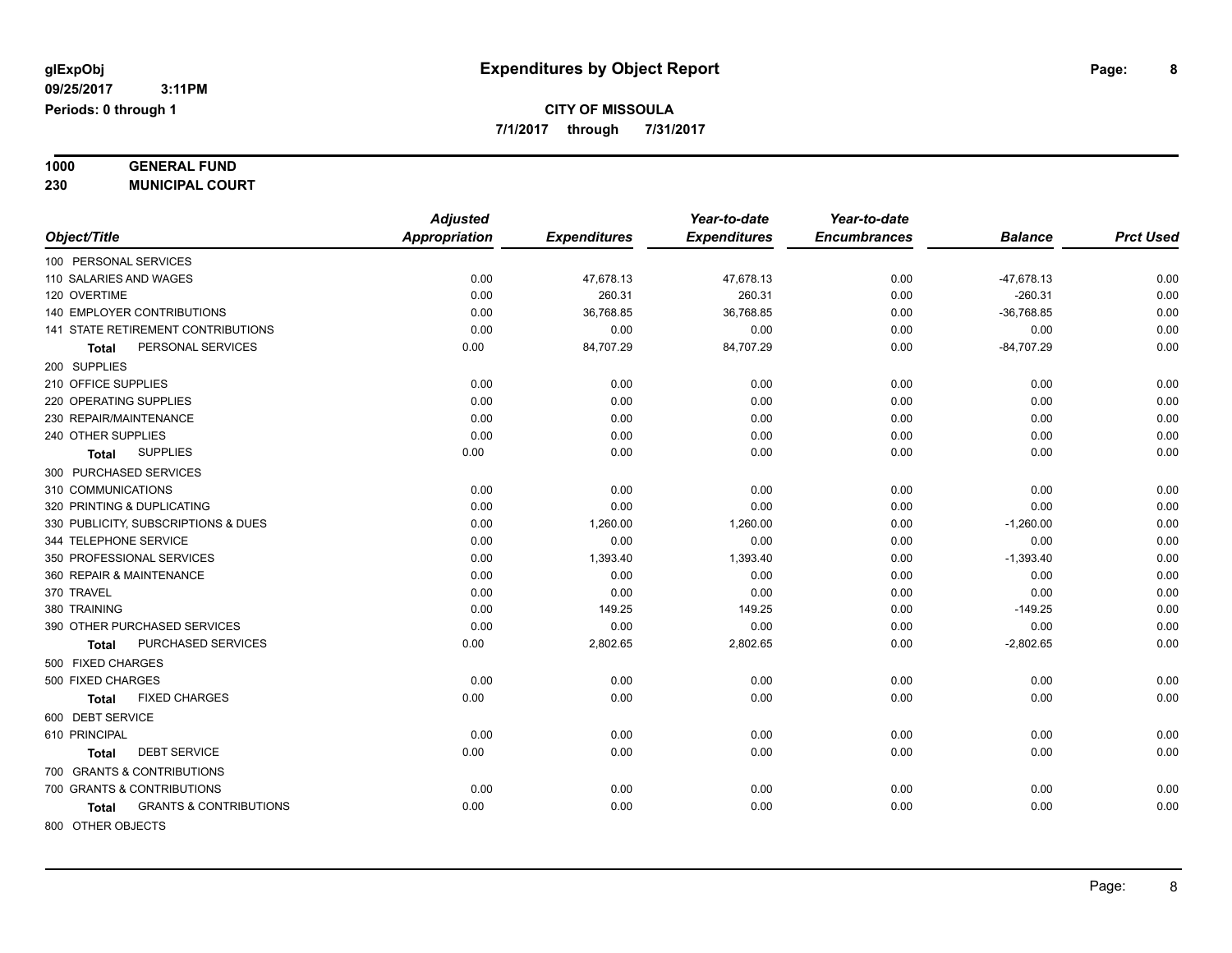| 1000 | <b>GENERAL FUND</b>    |  |
|------|------------------------|--|
| 230  | <b>MUNICIPAL COURT</b> |  |

|                                       | <b>Adjusted</b> |                     | Year-to-date        | Year-to-date        | <b>Balance</b> | <b>Prct Used</b> |
|---------------------------------------|-----------------|---------------------|---------------------|---------------------|----------------|------------------|
| Object/Title                          | Appropriation   | <b>Expenditures</b> | <b>Expenditures</b> | <b>Encumbrances</b> |                |                  |
| 820 TRANSFERS TO OTHER FUNDS          | 0.00            | 0.00                | 0.00                | 0.00                | 0.00           | 0.00             |
| OTHER OBJECTS<br><b>Total</b>         | 0.00            | 0.00                | 0.00                | 0.00                | 0.00           | 0.00             |
| 900 CAPITAL OUTLAY                    |                 |                     |                     |                     |                |                  |
| 940 MACHINERY & EQUIPMENT             | 0.00            | 0.00                | 0.00                | 0.00                | 0.00           | 0.00             |
| <b>CAPITAL OUTLAY</b><br><b>Total</b> | 0.00            | 0.00                | 0.00                | 0.00                | 0.00           | 0.00             |
| <b>MUNICIPAL COURT</b><br>Tota        | 0.00            | 87.509.94           | 87.509.94           | 0.00                | $-87.509.94$   | 0.00             |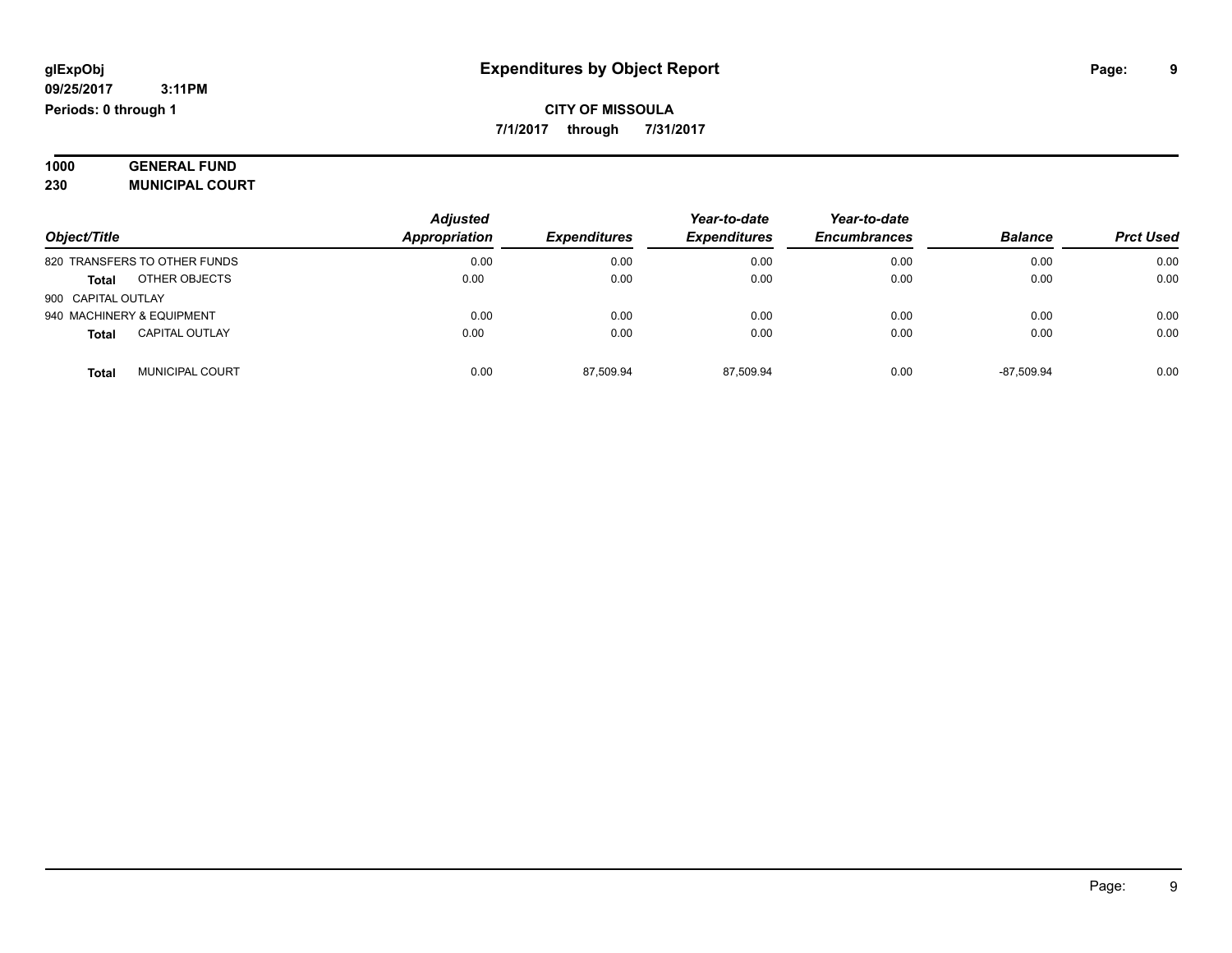**1000 GENERAL FUND**

**240 FINANCE**

|                              |                                     | <b>Adjusted</b>      |                     | Year-to-date        | Year-to-date        |                |                  |
|------------------------------|-------------------------------------|----------------------|---------------------|---------------------|---------------------|----------------|------------------|
| Object/Title                 |                                     | <b>Appropriation</b> | <b>Expenditures</b> | <b>Expenditures</b> | <b>Encumbrances</b> | <b>Balance</b> | <b>Prct Used</b> |
| 100 PERSONAL SERVICES        |                                     |                      |                     |                     |                     |                |                  |
| 110 SALARIES AND WAGES       |                                     | 0.00                 | 40,748.24           | 40,748.24           | 0.00                | $-40,748.24$   | 0.00             |
| 120 OVERTIME                 |                                     | 0.00                 | 0.00                | 0.00                | 0.00                | 0.00           | 0.00             |
| 140 EMPLOYER CONTRIBUTIONS   |                                     | 0.00                 | 30,801.16           | 30,801.16           | 0.00                | $-30,801.16$   | 0.00             |
|                              | 141 STATE RETIREMENT CONTRIBUTIONS  | 0.00                 | 0.00                | 0.00                | 0.00                | 0.00           | 0.00             |
| Total                        | PERSONAL SERVICES                   | 0.00                 | 71,549.40           | 71,549.40           | 0.00                | $-71,549.40$   | 0.00             |
| 200 SUPPLIES                 |                                     |                      |                     |                     |                     |                |                  |
| 210 OFFICE SUPPLIES          |                                     | 0.00                 | 0.00                | 0.00                | 0.00                | 0.00           | 0.00             |
| 220 OPERATING SUPPLIES       |                                     | 0.00                 | 0.00                | 0.00                | 0.00                | 0.00           | 0.00             |
| 230 REPAIR/MAINTENANCE       |                                     | 0.00                 | 0.00                | 0.00                | 0.00                | 0.00           | 0.00             |
| 231 GASOLINE                 |                                     | 0.00                 | 0.00                | 0.00                | 0.00                | 0.00           | 0.00             |
| 240 OTHER SUPPLIES           |                                     | 0.00                 | 0.00                | 0.00                | 0.00                | 0.00           | 0.00             |
| Total                        | <b>SUPPLIES</b>                     | 0.00                 | 0.00                | 0.00                | 0.00                | 0.00           | 0.00             |
| 300 PURCHASED SERVICES       |                                     |                      |                     |                     |                     |                |                  |
| 310 COMMUNICATIONS           |                                     | 0.00                 | 17,607.48           | 17,607.48           | 0.00                | $-17,607.48$   | 0.00             |
| 320 PRINTING & DUPLICATING   |                                     | 0.00                 | 0.00                | 0.00                | 0.00                | 0.00           | 0.00             |
|                              | 330 PUBLICITY, SUBSCRIPTIONS & DUES | 0.00                 | 0.00                | 0.00                | 0.00                | 0.00           | 0.00             |
| 344 TELEPHONE SERVICE        |                                     | 0.00                 | 0.00                | 0.00                | 0.00                | 0.00           | 0.00             |
| 350 PROFESSIONAL SERVICES    |                                     | 0.00                 | 595.00              | 595.00              | 0.00                | $-595.00$      | 0.00             |
| 360 REPAIR & MAINTENANCE     |                                     | 0.00                 | 0.00                | 0.00                | 0.00                | 0.00           | 0.00             |
| 370 TRAVEL                   |                                     | 0.00                 | 0.00                | 0.00                | 0.00                | 0.00           | 0.00             |
| 380 TRAINING                 |                                     | 0.00                 | 0.00                | 0.00                | 0.00                | 0.00           | 0.00             |
| 390 OTHER PURCHASED SERVICES |                                     | 0.00                 | 0.00                | 0.00                | 0.00                | 0.00           | 0.00             |
| <b>Total</b>                 | PURCHASED SERVICES                  | 0.00                 | 18,202.48           | 18,202.48           | 0.00                | $-18,202.48$   | 0.00             |
| 500 FIXED CHARGES            |                                     |                      |                     |                     |                     |                |                  |
| 500 FIXED CHARGES            |                                     | 0.00                 | 0.00                | 0.00                | 0.00                | 0.00           | 0.00             |
| <b>Total</b>                 | <b>FIXED CHARGES</b>                | 0.00                 | 0.00                | 0.00                | 0.00                | 0.00           | 0.00             |
| 900 CAPITAL OUTLAY           |                                     |                      |                     |                     |                     |                |                  |
| 940 MACHINERY & EQUIPMENT    |                                     | 0.00                 | 0.00                | 0.00                | 0.00                | 0.00           | 0.00             |
| <b>Total</b>                 | CAPITAL OUTLAY                      | 0.00                 | 0.00                | 0.00                | 0.00                | 0.00           | 0.00             |
| <b>Total</b>                 | <b>FINANCE</b>                      | 0.00                 | 89,751.88           | 89,751.88           | 0.00                | $-89,751.88$   | 0.00             |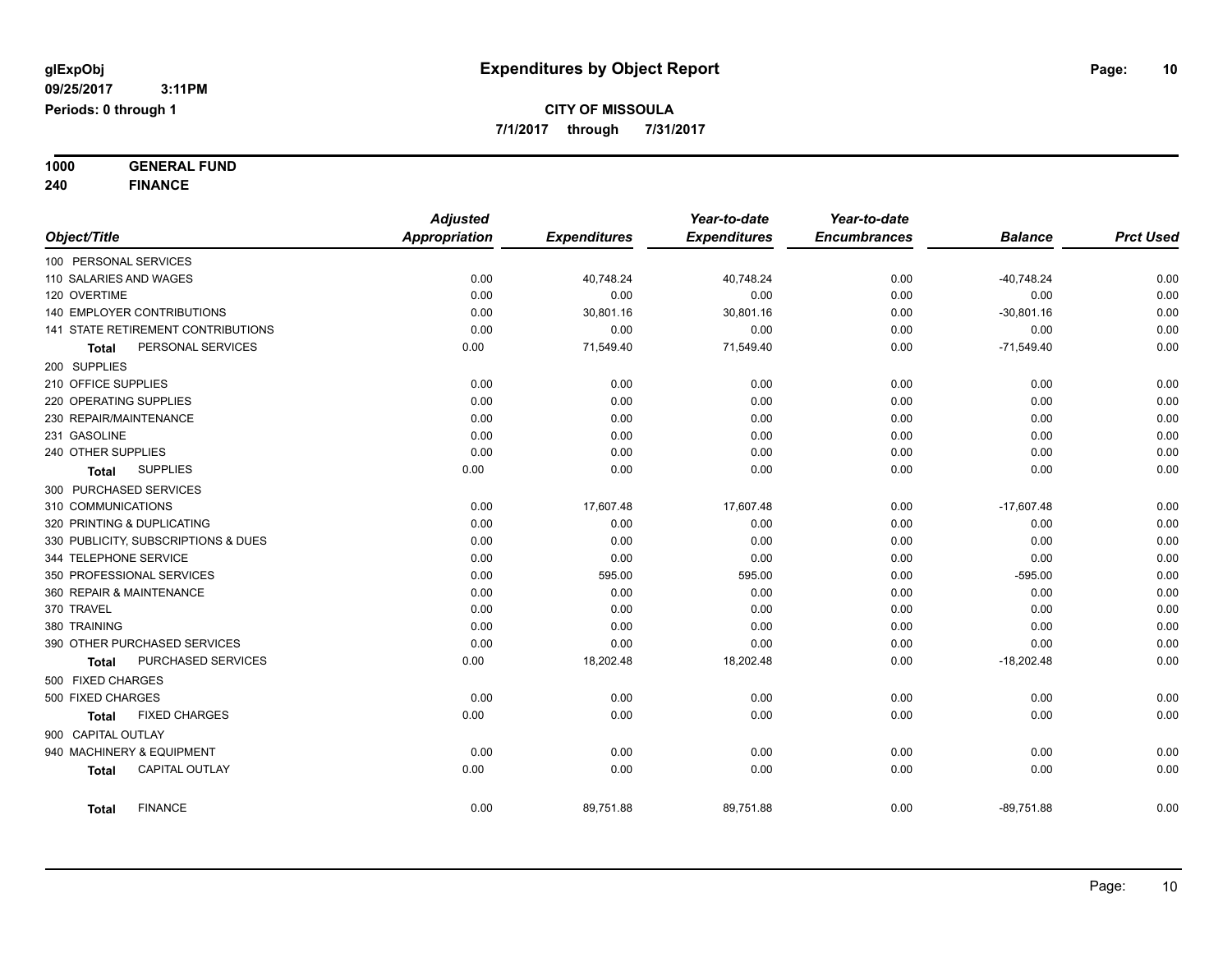**7/1/2017 through 7/31/2017**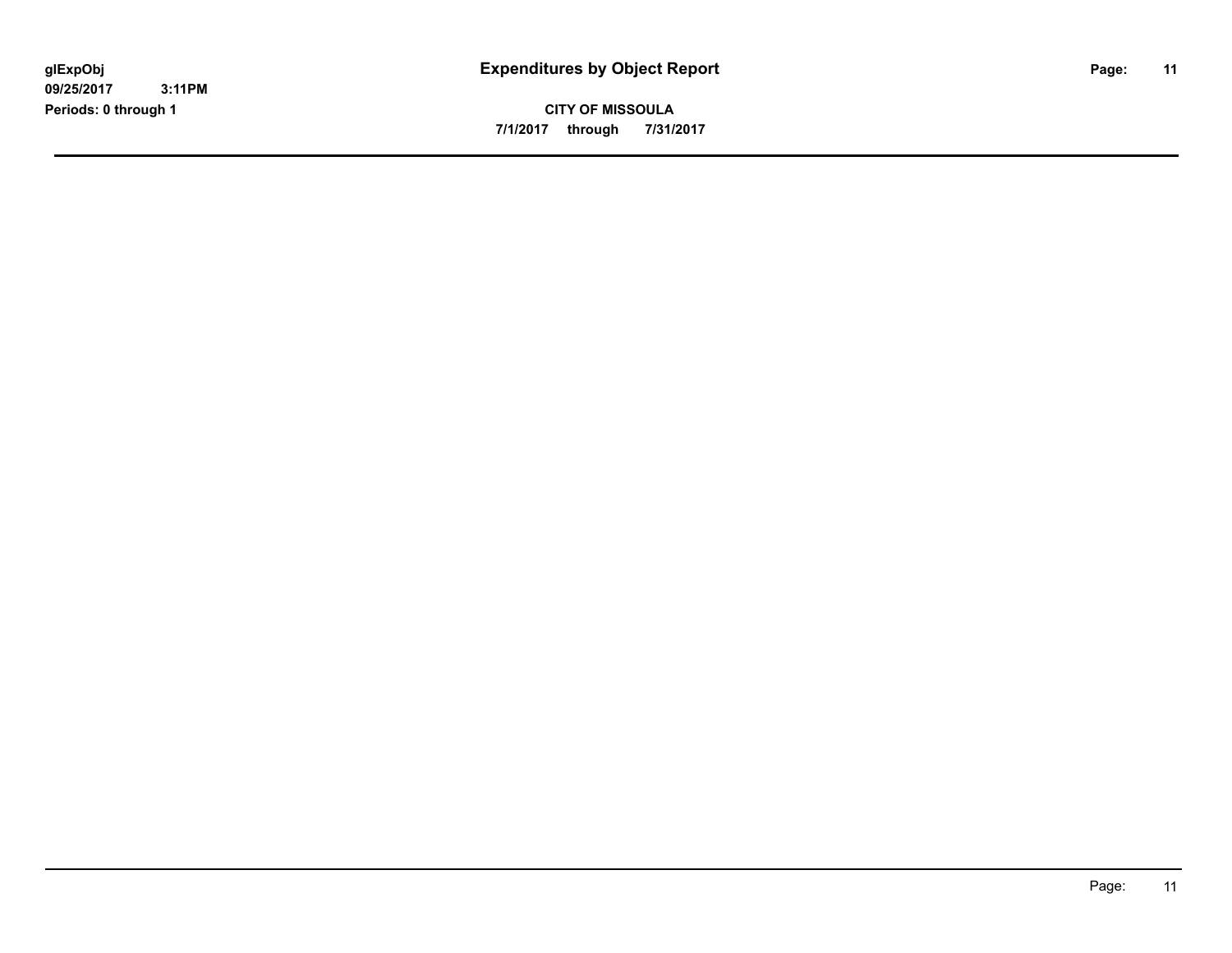**7/1/2017 through 7/31/2017**

# **1000 GENERAL FUND**

**245 CENTRALIZED SERVICES**

|                                                   | <b>Adjusted</b> |                     | Year-to-date        | Year-to-date        |                |                  |
|---------------------------------------------------|-----------------|---------------------|---------------------|---------------------|----------------|------------------|
| Object/Title                                      | Appropriation   | <b>Expenditures</b> | <b>Expenditures</b> | <b>Encumbrances</b> | <b>Balance</b> | <b>Prct Used</b> |
| 100 PERSONAL SERVICES                             |                 |                     |                     |                     |                |                  |
| 110 SALARIES AND WAGES                            | 0.00            | 10,129.98           | 10.129.98           | 0.00                | $-10,129.98$   | 0.00             |
| <b>140 EMPLOYER CONTRIBUTIONS</b>                 | 0.00            | 5,251.71            | 5,251.71            | 0.00                | $-5,251.71$    | 0.00             |
| 141 STATE RETIREMENT CONTRIBUTIONS                | 0.00            | 0.00                | 0.00                | 0.00                | 0.00           | 0.00             |
| PERSONAL SERVICES<br><b>Total</b>                 | 0.00            | 15,381.69           | 15,381.69           | 0.00                | $-15,381.69$   | 0.00             |
| 200 SUPPLIES                                      |                 |                     |                     |                     |                |                  |
| 210 OFFICE SUPPLIES                               | 0.00            | 0.00                | 0.00                | 0.00                | 0.00           | 0.00             |
| 220 OPERATING SUPPLIES                            | 0.00            | 0.00                | 0.00                | 0.00                | 0.00           | 0.00             |
| 231 GASOLINE                                      | 0.00            | 0.00                | 0.00                | 0.00                | 0.00           | 0.00             |
| <b>SUPPLIES</b><br><b>Total</b>                   | 0.00            | 0.00                | 0.00                | 0.00                | 0.00           | 0.00             |
| 300 PURCHASED SERVICES                            |                 |                     |                     |                     |                |                  |
| 310 COMMUNICATIONS                                | 0.00            | 0.00                | 0.00                | 0.00                | 0.00           | 0.00             |
| 320 PRINTING & DUPLICATING                        | 0.00            | 0.00                | 0.00                | 0.00                | 0.00           | 0.00             |
| 330 PUBLICITY, SUBSCRIPTIONS & DUES               | 0.00            | 0.00                | 0.00                | 0.00                | 0.00           | 0.00             |
| 344 TELEPHONE SERVICE                             | 0.00            | 0.00                | 0.00                | 0.00                | 0.00           | 0.00             |
| 350 PROFESSIONAL SERVICES                         | 0.00            | 0.00                | 0.00                | 0.00                | 0.00           | 0.00             |
| 370 TRAVEL                                        | 0.00            | 0.00                | 0.00                | 0.00                | 0.00           | 0.00             |
| 380 TRAINING                                      | 0.00            | 0.00                | 0.00                | 0.00                | 0.00           | 0.00             |
| 390 OTHER PURCHASED SERVICES                      | 0.00            | 0.00                | 0.00                | 0.00                | 0.00           | 0.00             |
| PURCHASED SERVICES<br><b>Total</b>                | 0.00            | 0.00                | 0.00                | 0.00                | 0.00           | 0.00             |
| 500 FIXED CHARGES                                 |                 |                     |                     |                     |                |                  |
| 550 MERCHANT SERVICE FEES                         | 0.00            | 0.00                | 0.00                | 0.00                | 0.00           | 0.00             |
| <b>FIXED CHARGES</b><br><b>Total</b>              | 0.00            | 0.00                | 0.00                | 0.00                | 0.00           | 0.00             |
| 700 GRANTS & CONTRIBUTIONS                        |                 |                     |                     |                     |                |                  |
| 700 GRANTS & CONTRIBUTIONS                        | 0.00            | 0.00                | 0.00                | 0.00                | 0.00           | 0.00             |
| <b>GRANTS &amp; CONTRIBUTIONS</b><br><b>Total</b> | 0.00            | 0.00                | 0.00                | 0.00                | 0.00           | 0.00             |
| <b>CENTRALIZED SERVICES</b><br><b>Total</b>       | 0.00            | 15,381.69           | 15,381.69           | 0.00                | $-15,381.69$   | 0.00             |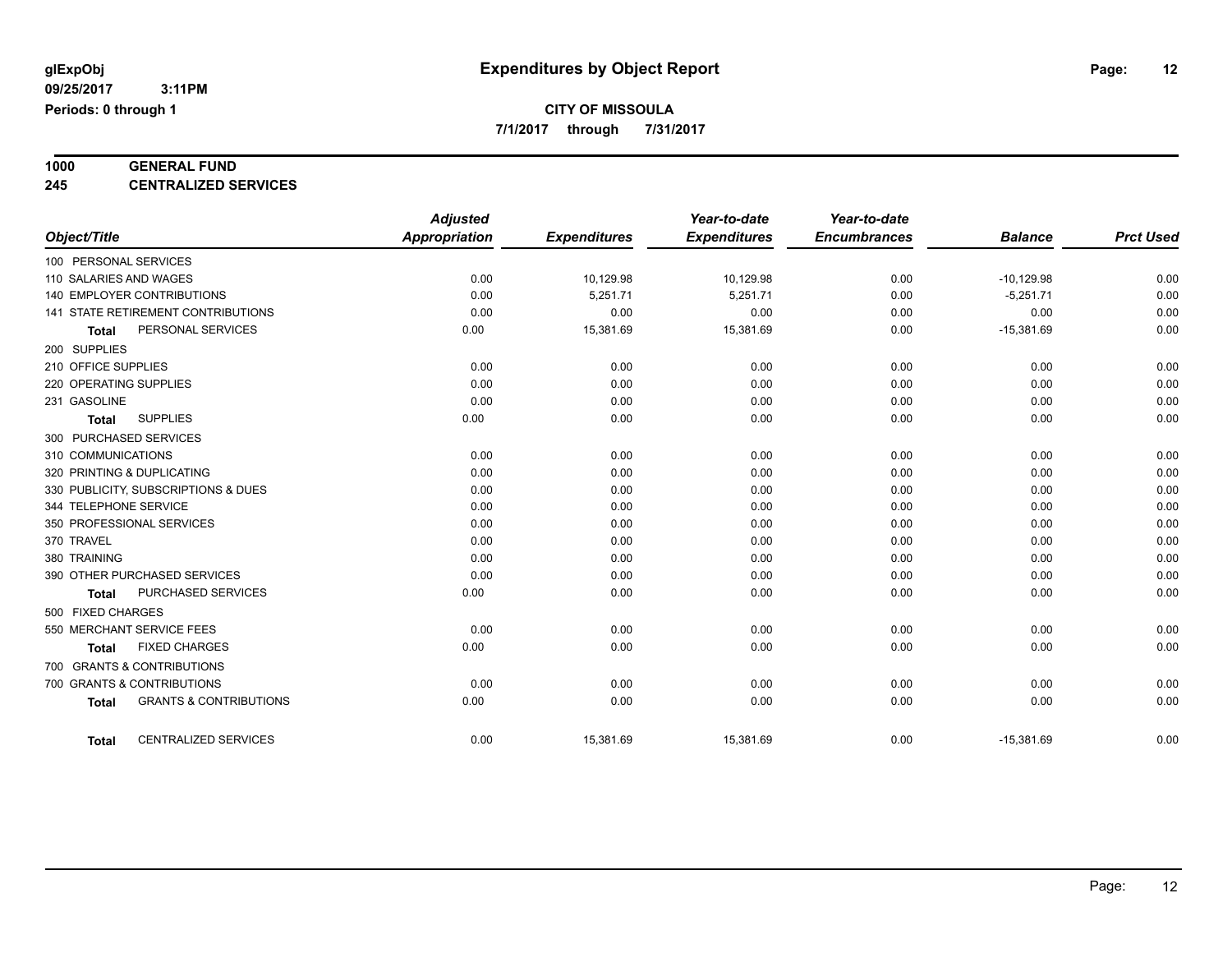**1000 GENERAL FUND 246 FACILITY MAINTENANCE DEPARTMENT**

|                                                   | <b>Adjusted</b> |                     | Year-to-date        | Year-to-date        |                |                  |
|---------------------------------------------------|-----------------|---------------------|---------------------|---------------------|----------------|------------------|
| Object/Title                                      | Appropriation   | <b>Expenditures</b> | <b>Expenditures</b> | <b>Encumbrances</b> | <b>Balance</b> | <b>Prct Used</b> |
| 100 PERSONAL SERVICES                             |                 |                     |                     |                     |                |                  |
| 110 SALARIES AND WAGES                            | 0.00            | 22.65               | 22.65               | 0.00                | $-22.65$       | 0.00             |
| 130 OTHER                                         | 0.00            | 0.00                | 0.00                | 0.00                | 0.00           | 0.00             |
| 140 EMPLOYER CONTRIBUTIONS                        | 0.00            | 795.04              | 795.04              | 0.00                | $-795.04$      | 0.00             |
| <b>150 STATE RETIREMENT</b>                       | 0.00            | 0.00                | 0.00                | 0.00                | 0.00           | 0.00             |
| PERSONAL SERVICES<br><b>Total</b>                 | 0.00            | 817.69              | 817.69              | 0.00                | $-817.69$      | 0.00             |
| 200 SUPPLIES                                      |                 |                     |                     |                     |                |                  |
| 220 OPERATING SUPPLIES                            | 0.00            | 0.00                | 0.00                | 0.00                | 0.00           | 0.00             |
| 230 REPAIR/MAINTENANCE                            | 0.00            | 0.00                | 0.00                | 0.00                | 0.00           | 0.00             |
| 231 GASOLINE                                      | 0.00            | 0.00                | 0.00                | 0.00                | 0.00           | 0.00             |
| 240 OTHER SUPPLIES                                | 0.00            | 0.00                | 0.00                | 0.00                | 0.00           | 0.00             |
| <b>SUPPLIES</b><br><b>Total</b>                   | 0.00            | 0.00                | 0.00                | 0.00                | 0.00           | 0.00             |
| 300 PURCHASED SERVICES                            |                 |                     |                     |                     |                |                  |
| 340 SEWER                                         | 0.00            | 0.00                | 0.00                | 0.00                | 0.00           | 0.00             |
| 341 ELECTRICITY & NATURAL GAS                     | 0.00            | 0.00                | 0.00                | 0.00                | 0.00           | 0.00             |
| 342 STORM WATER                                   | 0.00            | 0.00                | 0.00                | 0.00                | 0.00           | 0.00             |
| 343 WATER CHARGES                                 | 0.00            | 0.00                | 0.00                | 0.00                | 0.00           | 0.00             |
| 344 TELEPHONE SERVICE                             | 0.00            | 0.00                | 0.00                | 0.00                | 0.00           | 0.00             |
| 345 GARBAGE                                       | 0.00            | 374.15              | 374.15              | 0.00                | $-374.15$      | 0.00             |
| 350 PROFESSIONAL SERVICES                         | 0.00            | 0.00                | 0.00                | 0.00                | 0.00           | 0.00             |
| 360 REPAIR & MAINTENANCE                          | 0.00            | 0.00                | 0.00                | 0.00                | 0.00           | 0.00             |
| 370 TRAVEL                                        | 0.00            | 0.00                | 0.00                | 0.00                | 0.00           | 0.00             |
| 380 TRAINING                                      | 0.00            | 0.00                | 0.00                | 0.00                | 0.00           | 0.00             |
| PURCHASED SERVICES<br><b>Total</b>                | 0.00            | 374.15              | 374.15              | 0.00                | $-374.15$      | 0.00             |
| 700 GRANTS & CONTRIBUTIONS                        |                 |                     |                     |                     |                |                  |
| 700 GRANTS & CONTRIBUTIONS                        | 0.00            | 1,945.84            | 1.945.84            | 0.00                | $-1,945.84$    | 0.00             |
| <b>GRANTS &amp; CONTRIBUTIONS</b><br><b>Total</b> | 0.00            | 1,945.84            | 1,945.84            | 0.00                | $-1,945.84$    | 0.00             |
| FACILITY MAINTENANCE DEPARTMENT<br><b>Total</b>   | 0.00            | 3,137.68            | 3,137.68            | 0.00                | $-3,137.68$    | 0.00             |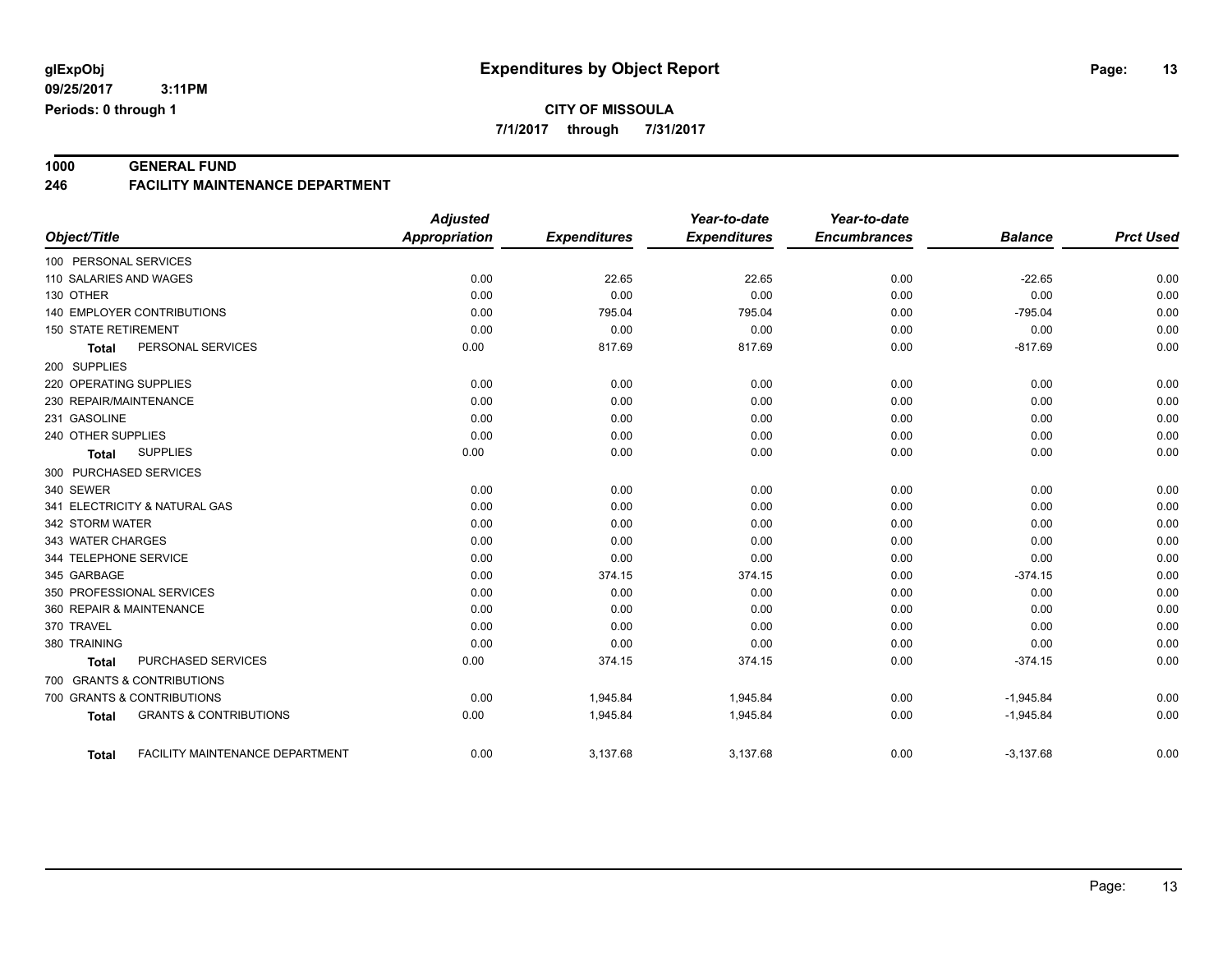**7/1/2017 through 7/31/2017**

# **1000 GENERAL FUND**

**250 DEVELOPMENT SERVICES**

|                                                   | <b>Adjusted</b>      |                     | Year-to-date        | Year-to-date        |                |                  |
|---------------------------------------------------|----------------------|---------------------|---------------------|---------------------|----------------|------------------|
| Object/Title                                      | <b>Appropriation</b> | <b>Expenditures</b> | <b>Expenditures</b> | <b>Encumbrances</b> | <b>Balance</b> | <b>Prct Used</b> |
| 100 PERSONAL SERVICES                             |                      |                     |                     |                     |                |                  |
| 110 SALARIES AND WAGES                            | 0.00                 | 88,652.98           | 88,652.98           | 0.00                | $-88,652.98$   | 0.00             |
| 120 OVERTIME                                      | 0.00                 | 0.00                | 0.00                | 0.00                | 0.00           | 0.00             |
| 130 OTHER                                         | 0.00                 | 0.00                | 0.00                | 0.00                | 0.00           | 0.00             |
| 140 EMPLOYER CONTRIBUTIONS                        | 0.00                 | 60,006.27           | 60,006.27           | 0.00                | $-60,006.27$   | 0.00             |
| 141 STATE RETIREMENT CONTRIBUTIONS                | 0.00                 | 0.00                | 0.00                | 0.00                | 0.00           | 0.00             |
| PERSONAL SERVICES<br>Total                        | 0.00                 | 148,659.25          | 148,659.25          | 0.00                | $-148,659.25$  | 0.00             |
| 200 SUPPLIES                                      |                      |                     |                     |                     |                |                  |
| 210 OFFICE SUPPLIES                               | 0.00                 | 446.56              | 446.56              | 0.00                | $-446.56$      | 0.00             |
| 220 OPERATING SUPPLIES                            | 0.00                 | 0.00                | 0.00                | 0.00                | 0.00           | 0.00             |
| 230 REPAIR/MAINTENANCE                            | 0.00                 | 0.00                | 0.00                | 0.00                | 0.00           | 0.00             |
| 231 GASOLINE                                      | 0.00                 | 0.00                | 0.00                | 0.00                | 0.00           | 0.00             |
| 240 OTHER SUPPLIES                                | 0.00                 | 0.00                | 0.00                | 0.00                | 0.00           | 0.00             |
| <b>SUPPLIES</b><br><b>Total</b>                   | 0.00                 | 446.56              | 446.56              | 0.00                | $-446.56$      | 0.00             |
| 300 PURCHASED SERVICES                            |                      |                     |                     |                     |                |                  |
| 310 COMMUNICATIONS                                | 0.00                 | 0.00                | 0.00                | 0.00                | 0.00           | 0.00             |
| 320 PRINTING & DUPLICATING                        | 0.00                 | 0.00                | 0.00                | 0.00                | 0.00           | 0.00             |
| 330 PUBLICITY, SUBSCRIPTIONS & DUES               | 0.00                 | 0.00                | 0.00                | 0.00                | 0.00           | 0.00             |
| 341 ELECTRICITY & NATURAL GAS                     | 0.00                 | 0.00                | 0.00                | 0.00                | 0.00           | 0.00             |
| 344 TELEPHONE SERVICE                             | 0.00                 | 0.00                | 0.00                | 0.00                | 0.00           | 0.00             |
| 350 PROFESSIONAL SERVICES                         | 0.00                 | 0.00                | 0.00                | 0.00                | 0.00           | 0.00             |
| 360 REPAIR & MAINTENANCE                          | 0.00                 | 0.00                | 0.00                | 0.00                | 0.00           | 0.00             |
| 370 TRAVEL                                        | 0.00                 | 0.00                | 0.00                | 0.00                | 0.00           | 0.00             |
| 380 TRAINING                                      | 0.00                 | 0.00                | 0.00                | 0.00                | 0.00           | 0.00             |
| 390 OTHER PURCHASED SERVICES                      | 0.00                 | 0.00                | 0.00                | 0.00                | 0.00           | 0.00             |
| PURCHASED SERVICES<br><b>Total</b>                | 0.00                 | 0.00                | 0.00                | 0.00                | 0.00           | 0.00             |
| 500 FIXED CHARGES                                 |                      |                     |                     |                     |                |                  |
| 500 FIXED CHARGES                                 | 0.00                 | 0.00                | 0.00                | 0.00                | 0.00           | 0.00             |
| 550 MERCHANT SERVICE FEES                         | 0.00                 | 0.00                | 0.00                | 0.00                | 0.00           | 0.00             |
| <b>FIXED CHARGES</b><br><b>Total</b>              | 0.00                 | 0.00                | 0.00                | 0.00                | 0.00           | 0.00             |
| 700 GRANTS & CONTRIBUTIONS                        |                      |                     |                     |                     |                |                  |
| 700 GRANTS & CONTRIBUTIONS                        | 0.00                 | 0.00                | 0.00                | 0.00                | 0.00           | 0.00             |
| <b>GRANTS &amp; CONTRIBUTIONS</b><br><b>Total</b> | 0.00                 | 0.00                | 0.00                | 0.00                | 0.00           | 0.00             |
|                                                   |                      |                     |                     |                     |                |                  |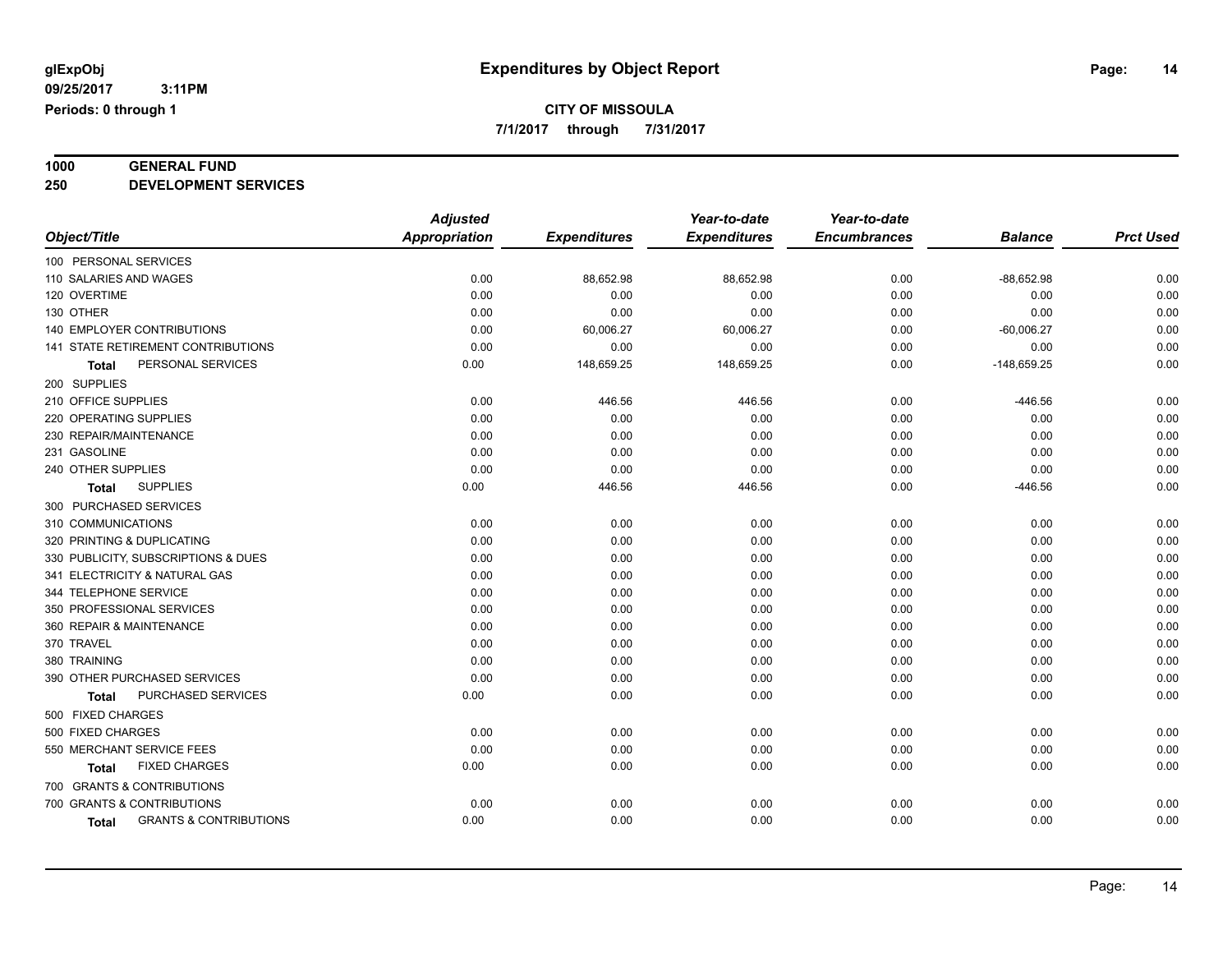**7/1/2017 through 7/31/2017**

#### **1000 GENERAL FUND 250 DEVELOPMENT SERVICES**

| Object/Title                          | <b>Adjusted</b><br><b>Appropriation</b> | <b>Expenditures</b> | Year-to-date<br><b>Expenditures</b> | Year-to-date<br><b>Encumbrances</b> | <b>Balance</b> | <b>Prct Used</b> |
|---------------------------------------|-----------------------------------------|---------------------|-------------------------------------|-------------------------------------|----------------|------------------|
| 800 OTHER OBJECTS                     |                                         |                     |                                     |                                     |                |                  |
| 820 TRANSFERS TO OTHER FUNDS          | 0.00                                    | 0.00                | 0.00                                | 0.00                                | 0.00           | 0.00             |
| OTHER OBJECTS<br><b>Total</b>         | 0.00                                    | 0.00                | 0.00                                | 0.00                                | 0.00           | 0.00             |
| 900 CAPITAL OUTLAY                    |                                         |                     |                                     |                                     |                |                  |
| 940 MACHINERY & EQUIPMENT             | 0.00                                    | 0.00                | 0.00                                | 0.00                                | 0.00           | 0.00             |
| <b>CAPITAL OUTLAY</b><br><b>Total</b> | 0.00                                    | 0.00                | 0.00                                | 0.00                                | 0.00           | 0.00             |
| DEVELOPMENT SERVICES<br><b>Total</b>  | 0.00                                    | 149.105.81          | 149.105.81                          | 0.00                                | $-149.105.81$  | 0.00             |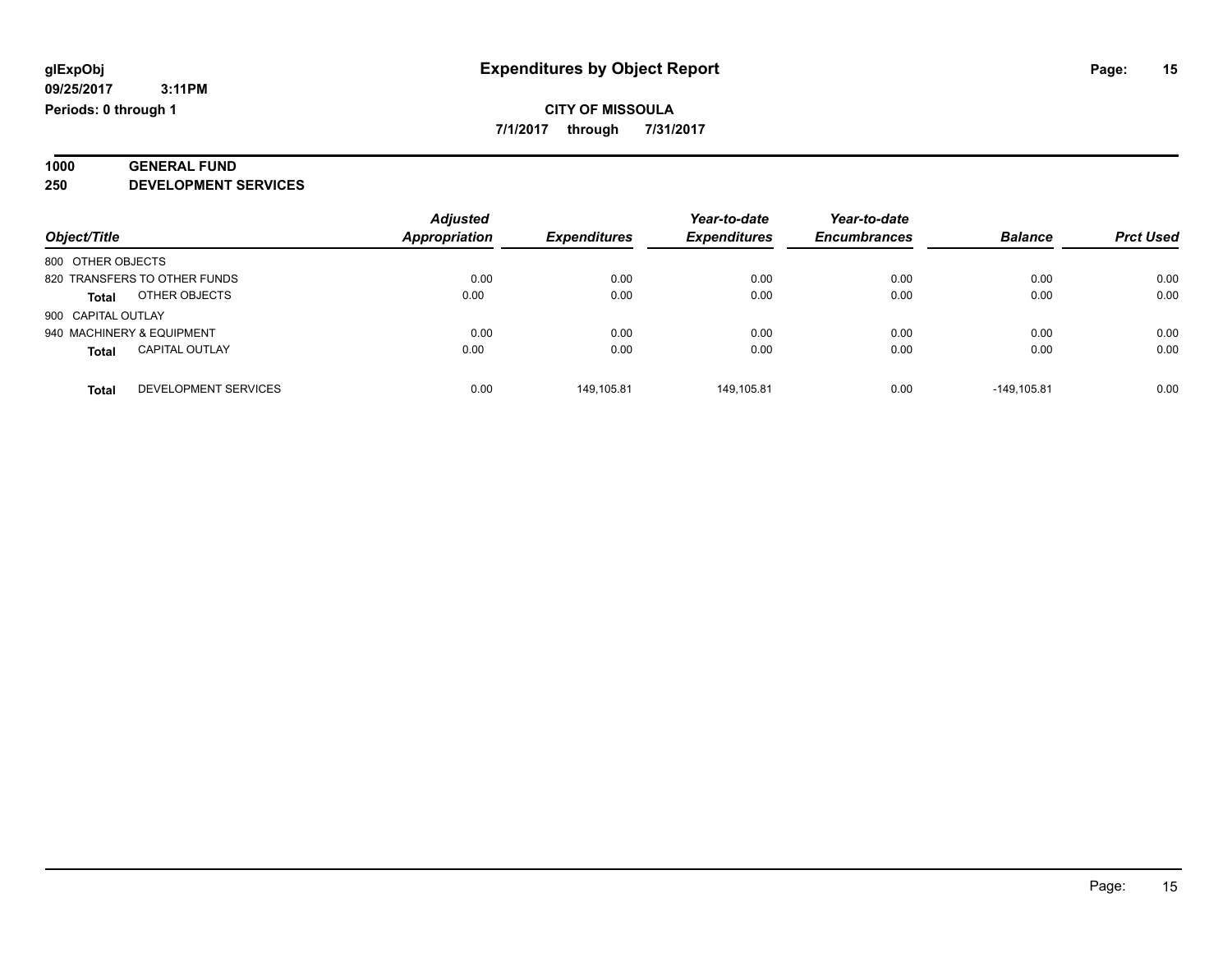**7/1/2017 through 7/31/2017**

**1000 GENERAL FUND 255 HOUSING & COMMUNITY DEVELOPMENT**

|                                                   | <b>Adjusted</b>      |                     | Year-to-date        | Year-to-date        |                |                  |
|---------------------------------------------------|----------------------|---------------------|---------------------|---------------------|----------------|------------------|
| Object/Title                                      | <b>Appropriation</b> | <b>Expenditures</b> | <b>Expenditures</b> | <b>Encumbrances</b> | <b>Balance</b> | <b>Prct Used</b> |
| 100 PERSONAL SERVICES                             |                      |                     |                     |                     |                |                  |
| 110 SALARIES AND WAGES                            | 0.00                 | 8,744.05            | 8,744.05            | 0.00                | $-8,744.05$    | 0.00             |
| 120 OVERTIME                                      | 0.00                 | 0.00                | 0.00                | 0.00                | 0.00           | 0.00             |
| 140 EMPLOYER CONTRIBUTIONS                        | 0.00                 | 4,585.55            | 4,585.55            | 0.00                | $-4,585.55$    | 0.00             |
| 141 STATE RETIREMENT CONTRIBUTIONS                | 0.00                 | 0.00                | 0.00                | 0.00                | 0.00           | 0.00             |
| PERSONAL SERVICES<br>Total                        | 0.00                 | 13,329.60           | 13,329.60           | 0.00                | $-13,329.60$   | 0.00             |
| 200 SUPPLIES                                      |                      |                     |                     |                     |                |                  |
| 210 OFFICE SUPPLIES                               | 0.00                 | 0.00                | 0.00                | 0.00                | 0.00           | 0.00             |
| 220 OPERATING SUPPLIES                            | 0.00                 | 0.00                | 0.00                | 0.00                | 0.00           | 0.00             |
| 230 REPAIR/MAINTENANCE                            | 0.00                 | 0.00                | 0.00                | 0.00                | 0.00           | 0.00             |
| 231 GASOLINE                                      | 0.00                 | 0.00                | 0.00                | 0.00                | 0.00           | 0.00             |
| 240 OTHER SUPPLIES                                | 0.00                 | 0.00                | 0.00                | 0.00                | 0.00           | 0.00             |
| <b>SUPPLIES</b><br>Total                          | 0.00                 | 0.00                | 0.00                | 0.00                | 0.00           | 0.00             |
| 300 PURCHASED SERVICES                            |                      |                     |                     |                     |                |                  |
| 310 COMMUNICATIONS                                | 0.00                 | 0.00                | 0.00                | 0.00                | 0.00           | 0.00             |
| 320 PRINTING & DUPLICATING                        | 0.00                 | 0.00                | 0.00                | 0.00                | 0.00           | 0.00             |
| 330 PUBLICITY, SUBSCRIPTIONS & DUES               | 0.00                 | 0.00                | 0.00                | 0.00                | 0.00           | 0.00             |
| 344 TELEPHONE SERVICE                             | 0.00                 | 0.00                | 0.00                | 0.00                | 0.00           | 0.00             |
| 350 PROFESSIONAL SERVICES                         | 0.00                 | 0.00                | 0.00                | 0.00                | 0.00           | 0.00             |
| 360 REPAIR & MAINTENANCE                          | 0.00                 | 0.00                | 0.00                | 0.00                | 0.00           | 0.00             |
| 370 TRAVEL                                        | 0.00                 | 0.00                | 0.00                | 0.00                | 0.00           | 0.00             |
| 380 TRAINING                                      | 0.00                 | 0.00                | 0.00                | 0.00                | 0.00           | 0.00             |
| 390 OTHER PURCHASED SERVICES                      | 0.00                 | 395.00              | 395.00              | 0.00                | $-395.00$      | 0.00             |
| PURCHASED SERVICES<br><b>Total</b>                | 0.00                 | 395.00              | 395.00              | 0.00                | $-395.00$      | 0.00             |
| 500 FIXED CHARGES                                 |                      |                     |                     |                     |                |                  |
| 500 FIXED CHARGES                                 | 0.00                 | 9,100.00            | 9,100.00            | 0.00                | $-9,100.00$    | 0.00             |
| 530 EQUIPMENT RENTAL                              | 0.00                 | 0.00                | 0.00                | 0.00                | 0.00           | 0.00             |
| <b>FIXED CHARGES</b><br><b>Total</b>              | 0.00                 | 9,100.00            | 9,100.00            | 0.00                | $-9,100.00$    | 0.00             |
| 700 GRANTS & CONTRIBUTIONS                        |                      |                     |                     |                     |                |                  |
| 700 GRANTS & CONTRIBUTIONS                        | 0.00                 | 0.00                | 0.00                | 0.00                | 0.00           | 0.00             |
| <b>GRANTS &amp; CONTRIBUTIONS</b><br><b>Total</b> | 0.00                 | 0.00                | 0.00                | 0.00                | 0.00           | 0.00             |
| 900 CAPITAL OUTLAY                                |                      |                     |                     |                     |                |                  |
| 940 MACHINERY & EQUIPMENT                         | 0.00                 | 0.00                | 0.00                | 0.00                | 0.00           | 0.00             |
|                                                   |                      |                     |                     |                     |                |                  |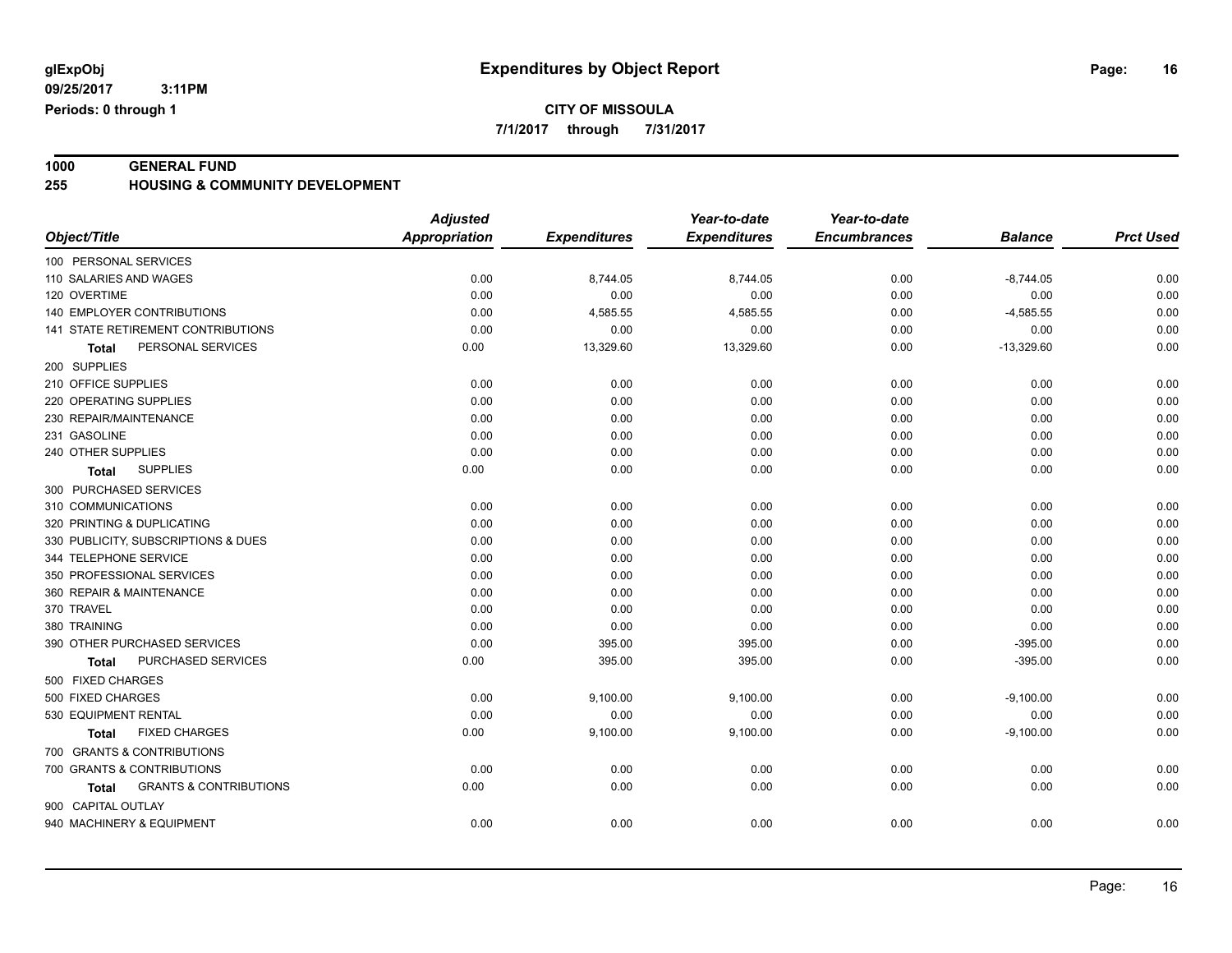**09/25/2017 3:11PM Periods: 0 through 1**

**CITY OF MISSOULA 7/1/2017 through 7/31/2017**

#### **1000 GENERAL FUND 255 HOUSING & COMMUNITY DEVELOPMENT**

|              |                                           | <b>Adjusted</b>      |                     | Year-to-date<br><b>Expenditures</b> | Year-to-date<br><b>Encumbrances</b> |                | <b>Prct Used</b> |
|--------------|-------------------------------------------|----------------------|---------------------|-------------------------------------|-------------------------------------|----------------|------------------|
| Object/Title |                                           | <b>Appropriation</b> | <b>Expenditures</b> |                                     |                                     | <b>Balance</b> |                  |
| <b>Total</b> | <b>CAPITAL OUTLAY</b>                     | 0.00                 | 0.00                | 0.00                                | 0.00                                | 0.00           | 0.00             |
| <b>Total</b> | <b>HOUSING &amp; COMMUNITY DEVELOPMEN</b> | 0.00                 | 22,824.60           | 22,824.60                           | 0.00                                | $-22.824.60$   | 0.00             |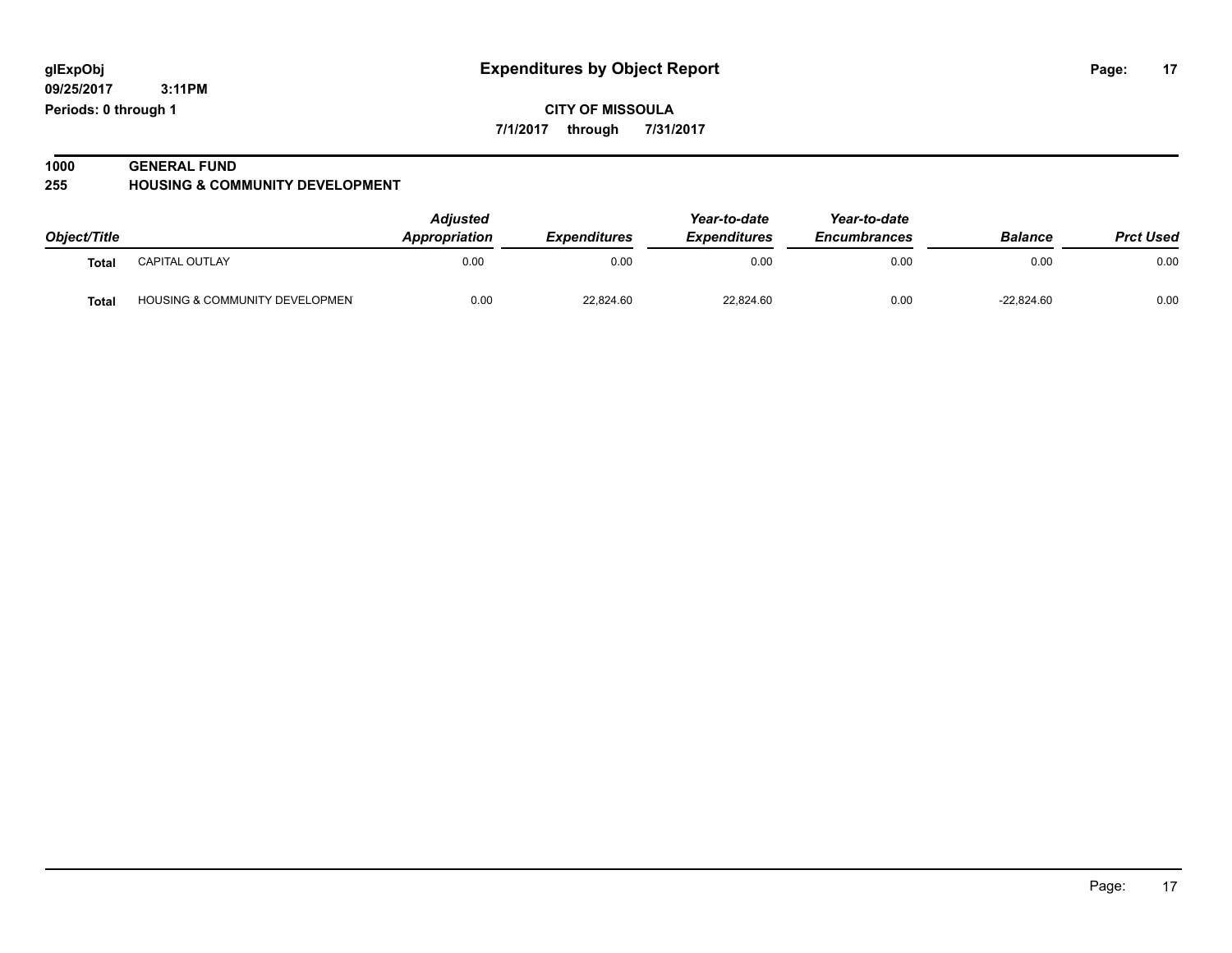**1000 GENERAL FUND**

**270 CITY ATTORNEY**

|                                            | <b>Adjusted</b>      |                     | Year-to-date        | Year-to-date        |                |                  |
|--------------------------------------------|----------------------|---------------------|---------------------|---------------------|----------------|------------------|
| Object/Title                               | <b>Appropriation</b> | <b>Expenditures</b> | <b>Expenditures</b> | <b>Encumbrances</b> | <b>Balance</b> | <b>Prct Used</b> |
| 100 PERSONAL SERVICES                      |                      |                     |                     |                     |                |                  |
| 110 SALARIES AND WAGES                     | 0.00                 | 55,798.24           | 55,798.24           | 0.00                | $-55,798.24$   | 0.00             |
| 120 OVERTIME                               | 0.00                 | 238.64              | 238.64              | 0.00                | $-238.64$      | 0.00             |
| 140 EMPLOYER CONTRIBUTIONS                 | 0.00                 | 34,984.46           | 34,984.46           | 0.00                | $-34,984.46$   | 0.00             |
| 141 STATE RETIREMENT CONTRIBUTIONS         | 0.00                 | 0.00                | 0.00                | 0.00                | 0.00           | 0.00             |
| PERSONAL SERVICES<br>Total                 | 0.00                 | 91,021.34           | 91,021.34           | 0.00                | $-91,021.34$   | 0.00             |
| 200 SUPPLIES                               |                      |                     |                     |                     |                |                  |
| 210 OFFICE SUPPLIES                        | 0.00                 | 13.17               | 13.17               | 0.00                | $-13.17$       | 0.00             |
| 220 OPERATING SUPPLIES                     | 0.00                 | 0.00                | 0.00                | 0.00                | 0.00           | 0.00             |
| 231 GASOLINE                               | 0.00                 | 0.00                | 0.00                | 0.00                | 0.00           | 0.00             |
| <b>SUPPLIES</b><br><b>Total</b>            | 0.00                 | 13.17               | 13.17               | 0.00                | $-13.17$       | 0.00             |
| 300 PURCHASED SERVICES                     |                      |                     |                     |                     |                |                  |
| 310 COMMUNICATIONS                         | 0.00                 | 0.00                | 0.00                | 0.00                | 0.00           | 0.00             |
| 320 PRINTING & DUPLICATING                 | 0.00                 | 0.00                | 0.00                | 0.00                | 0.00           | 0.00             |
| 330 PUBLICITY, SUBSCRIPTIONS & DUES        | 0.00                 | 0.00                | 0.00                | 0.00                | 0.00           | 0.00             |
| 344 TELEPHONE SERVICE                      | 0.00                 | 0.00                | 0.00                | 0.00                | 0.00           | 0.00             |
| 350 PROFESSIONAL SERVICES                  | 0.00                 | 0.00                | 0.00                | 0.00                | 0.00           | 0.00             |
| 360 REPAIR & MAINTENANCE                   | 0.00                 | 18,877.00           | 18,877.00           | 0.00                | $-18,877.00$   | 0.00             |
| 370 TRAVEL                                 | 0.00                 | 806.19              | 806.19              | 0.00                | $-806.19$      | 0.00             |
| 380 TRAINING                               | 0.00                 | 0.00                | 0.00                | 0.00                | 0.00           | 0.00             |
| 390 OTHER PURCHASED SERVICES               | 0.00                 | 0.00                | 0.00                | 0.00                | 0.00           | 0.00             |
| PURCHASED SERVICES<br><b>Total</b>         | 0.00                 | 19,683.19           | 19,683.19           | 0.00                | $-19,683.19$   | 0.00             |
| 500 FIXED CHARGES                          |                      |                     |                     |                     |                |                  |
| 500 FIXED CHARGES                          | 0.00                 | 0.00                | 0.00                | 0.00                | 0.00           | 0.00             |
| <b>FIXED CHARGES</b><br><b>Total</b>       | 0.00                 | 0.00                | 0.00                | 0.00                | 0.00           | 0.00             |
| 700 GRANTS & CONTRIBUTIONS                 |                      |                     |                     |                     |                |                  |
| 700 GRANTS & CONTRIBUTIONS                 | 0.00                 | 0.00                | 0.00                | 0.00                | 0.00           | 0.00             |
| <b>GRANTS &amp; CONTRIBUTIONS</b><br>Total | 0.00                 | 0.00                | 0.00                | 0.00                | 0.00           | 0.00             |
| 800 OTHER OBJECTS                          |                      |                     |                     |                     |                |                  |
| 845 CONTINGENCY                            | 0.00                 | 0.00                | 0.00                | 0.00                | 0.00           | 0.00             |
| OTHER OBJECTS<br>Total                     | 0.00                 | 0.00                | 0.00                | 0.00                | 0.00           | 0.00             |
| 900 CAPITAL OUTLAY                         |                      |                     |                     |                     |                |                  |
| 920 BUILDINGS                              | 0.00                 | 0.00                | 0.00                | 0.00                | 0.00           | 0.00             |
|                                            |                      |                     |                     |                     |                |                  |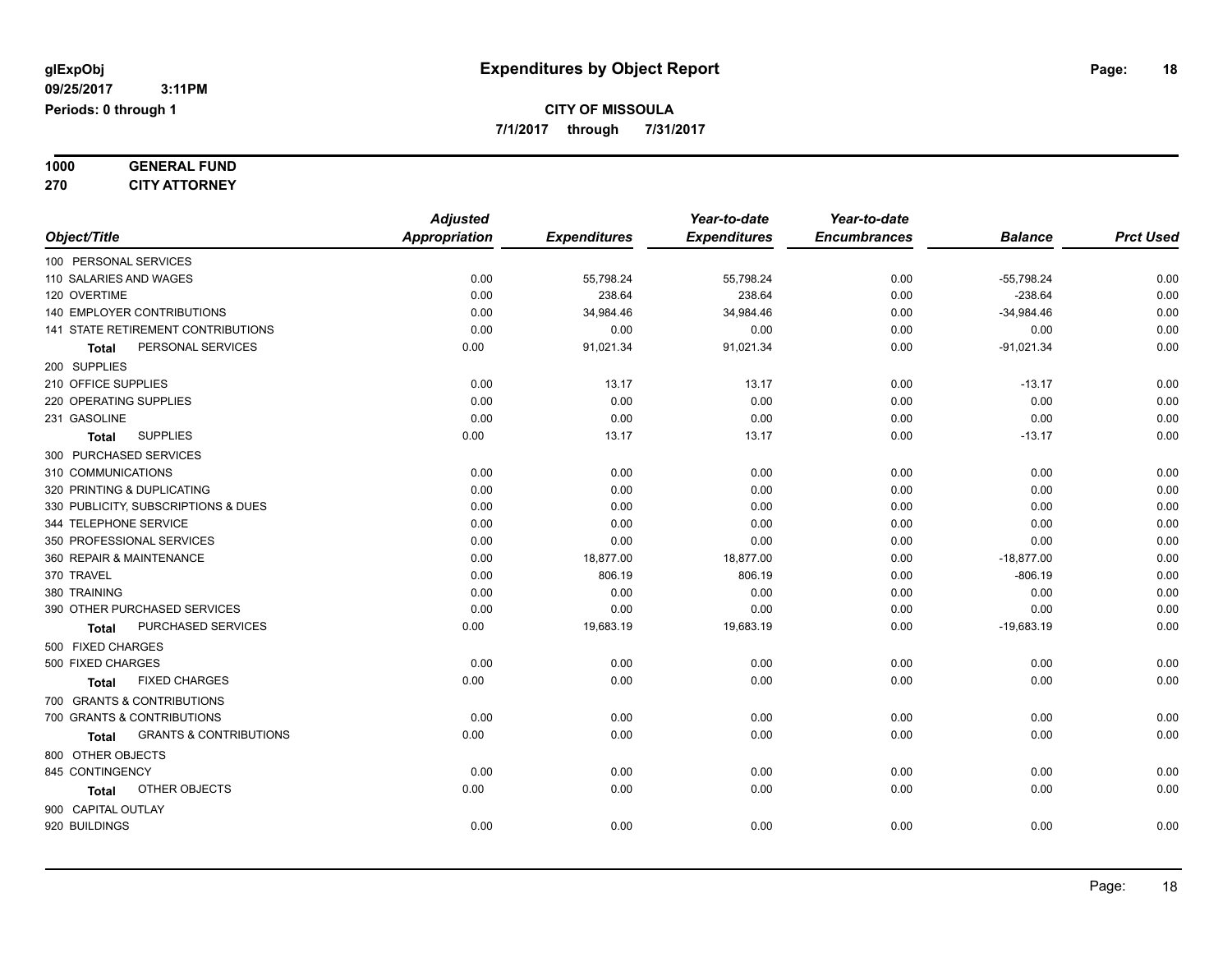**09/25/2017 3:11PM Periods: 0 through 1**

**CITY OF MISSOULA 7/1/2017 through 7/31/2017**

**1000 GENERAL FUND 270 CITY ATTORNEY**

| Object/Title |                           | <b>Adjusted</b><br>Appropriation | Year-to-date<br><b>Expenditures</b><br><b>Expenditures</b> | Year-to-date<br><b>Encumbrances</b> | <b>Balance</b> | <b>Prct Used</b> |      |
|--------------|---------------------------|----------------------------------|------------------------------------------------------------|-------------------------------------|----------------|------------------|------|
|              | 940 MACHINERY & EQUIPMENT | 0.00                             | 0.00                                                       | 0.00                                | 0.00           | 0.00             | 0.00 |
| <b>Total</b> | <b>CAPITAL OUTLAY</b>     | 0.00                             | 0.00                                                       | 0.00                                | 0.00           | 0.00             | 0.00 |
| <b>Total</b> | <b>CITY ATTORNEY</b>      | 0.00                             | 110.717.70                                                 | 110.717.70                          | 0.00           | $-110.717.70$    | 0.00 |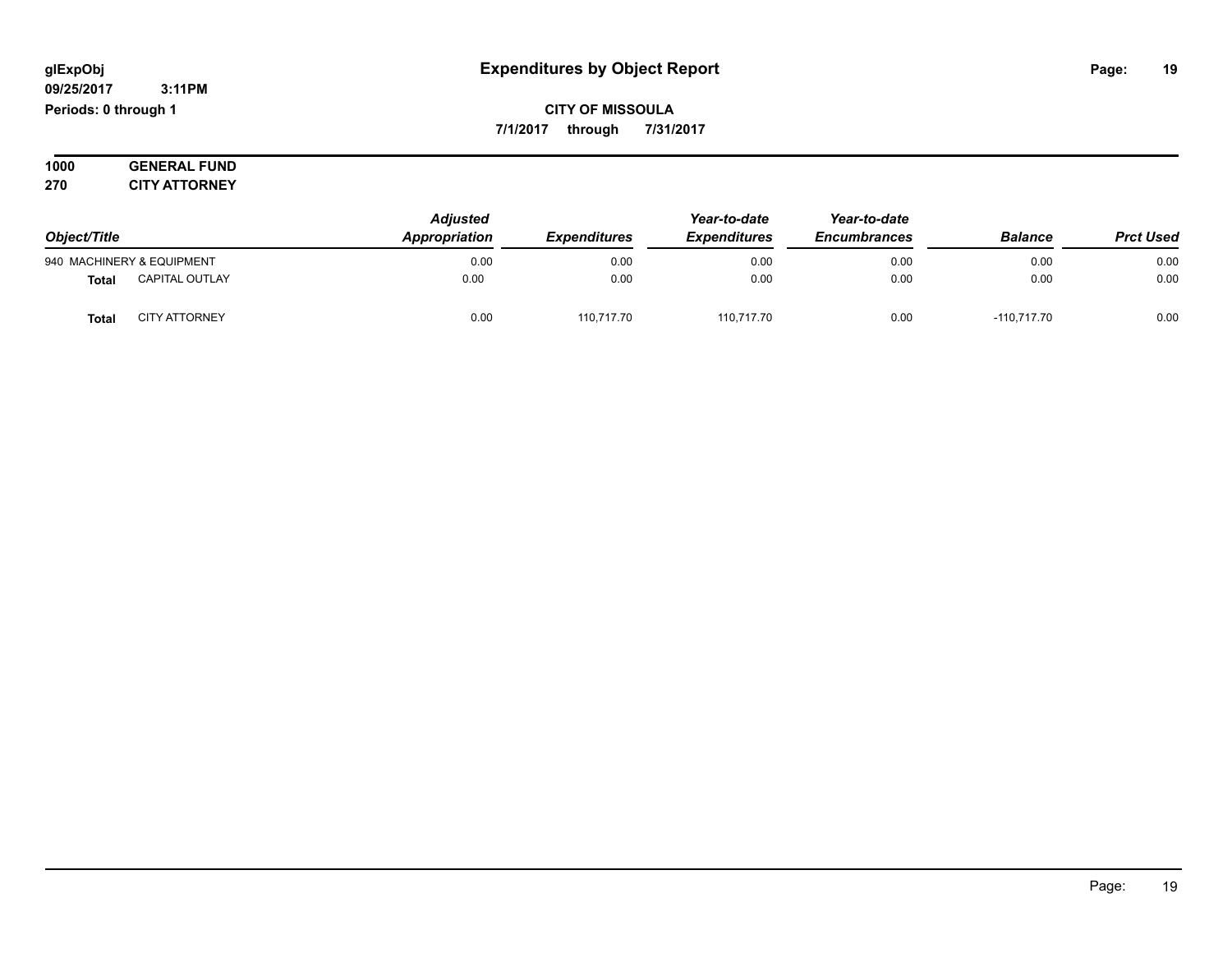**7/1/2017 through 7/31/2017**

## **1000 GENERAL FUND**

**280 PUBLIC WORKS OPERATIONS**

|                                     | <b>Adjusted</b>      |                     | Year-to-date        | Year-to-date        |                |                  |
|-------------------------------------|----------------------|---------------------|---------------------|---------------------|----------------|------------------|
| Object/Title                        | <b>Appropriation</b> | <b>Expenditures</b> | <b>Expenditures</b> | <b>Encumbrances</b> | <b>Balance</b> | <b>Prct Used</b> |
| 100 PERSONAL SERVICES               |                      |                     |                     |                     |                |                  |
| 110 SALARIES AND WAGES              | 0.00                 | 33,128.86           | 33,128.86           | 0.00                | $-33,128.86$   | 0.00             |
| 120 OVERTIME                        | 0.00                 | 0.00                | 0.00                | 0.00                | 0.00           | 0.00             |
| 130 OTHER                           | 0.00                 | 60.00               | 60.00               | 0.00                | $-60.00$       | 0.00             |
| <b>140 EMPLOYER CONTRIBUTIONS</b>   | 0.00                 | 22,187.17           | 22,187.17           | 0.00                | $-22,187.17$   | 0.00             |
| 141 STATE RETIREMENT CONTRIBUTIONS  | 0.00                 | 0.00                | 0.00                | 0.00                | 0.00           | 0.00             |
| PERSONAL SERVICES<br>Total          | 0.00                 | 55,376.03           | 55,376.03           | 0.00                | $-55,376.03$   | 0.00             |
| 200 SUPPLIES                        |                      |                     |                     |                     |                |                  |
| 210 OFFICE SUPPLIES                 | 0.00                 | 0.00                | 0.00                | 0.00                | 0.00           | 0.00             |
| 220 OPERATING SUPPLIES              | 0.00                 | 0.00                | 0.00                | 0.00                | 0.00           | 0.00             |
| 230 REPAIR/MAINTENANCE              | 0.00                 | 0.00                | 0.00                | 0.00                | 0.00           | 0.00             |
| 231 GASOLINE                        | 0.00                 | 0.00                | 0.00                | 0.00                | 0.00           | 0.00             |
| 240 OTHER SUPPLIES                  | 0.00                 | 747.53              | 747.53              | 0.00                | $-747.53$      | 0.00             |
| <b>SUPPLIES</b><br>Total            | 0.00                 | 747.53              | 747.53              | 0.00                | $-747.53$      | 0.00             |
| 300 PURCHASED SERVICES              |                      |                     |                     |                     |                |                  |
| 310 COMMUNICATIONS                  | 0.00                 | 0.00                | 0.00                | 0.00                | 0.00           | 0.00             |
| 320 PRINTING & DUPLICATING          | 0.00                 | 0.00                | 0.00                | 0.00                | 0.00           | 0.00             |
| 330 PUBLICITY, SUBSCRIPTIONS & DUES | 0.00                 | 0.00                | 0.00                | 0.00                | 0.00           | 0.00             |
| 341 ELECTRICITY & NATURAL GAS       | 0.00                 | 59.16               | 59.16               | 0.00                | $-59.16$       | 0.00             |
| 344 TELEPHONE SERVICE               | 0.00                 | 174.43              | 174.43              | 0.00                | $-174.43$      | 0.00             |
| 345 GARBAGE                         | 0.00                 | 0.00                | 0.00                | 0.00                | 0.00           | 0.00             |
| 350 PROFESSIONAL SERVICES           | 0.00                 | 0.00                | 0.00                | 0.00                | 0.00           | 0.00             |
| 360 REPAIR & MAINTENANCE            | 0.00                 | 0.00                | 0.00                | 0.00                | 0.00           | 0.00             |
| 370 TRAVEL                          | 0.00                 | 0.00                | 0.00                | 0.00                | 0.00           | 0.00             |
| 380 TRAINING                        | 0.00                 | 0.00                | 0.00                | 0.00                | 0.00           | 0.00             |
| PURCHASED SERVICES<br><b>Total</b>  | 0.00                 | 233.59              | 233.59              | 0.00                | $-233.59$      | 0.00             |
| 500 FIXED CHARGES                   |                      |                     |                     |                     |                |                  |
| 500 FIXED CHARGES                   | 0.00                 | 0.00                | 0.00                | 0.00                | 0.00           | 0.00             |
| <b>FIXED CHARGES</b><br>Total       | 0.00                 | 0.00                | 0.00                | 0.00                | 0.00           | 0.00             |
| 800 OTHER OBJECTS                   |                      |                     |                     |                     |                |                  |
| 850 SALARY SAVINGS                  | 0.00                 | 0.00                | 0.00                | 0.00                | 0.00           | 0.00             |
| OTHER OBJECTS<br>Total              | 0.00                 | 0.00                | 0.00                | 0.00                | 0.00           | 0.00             |
| 900 CAPITAL OUTLAY                  |                      |                     |                     |                     |                |                  |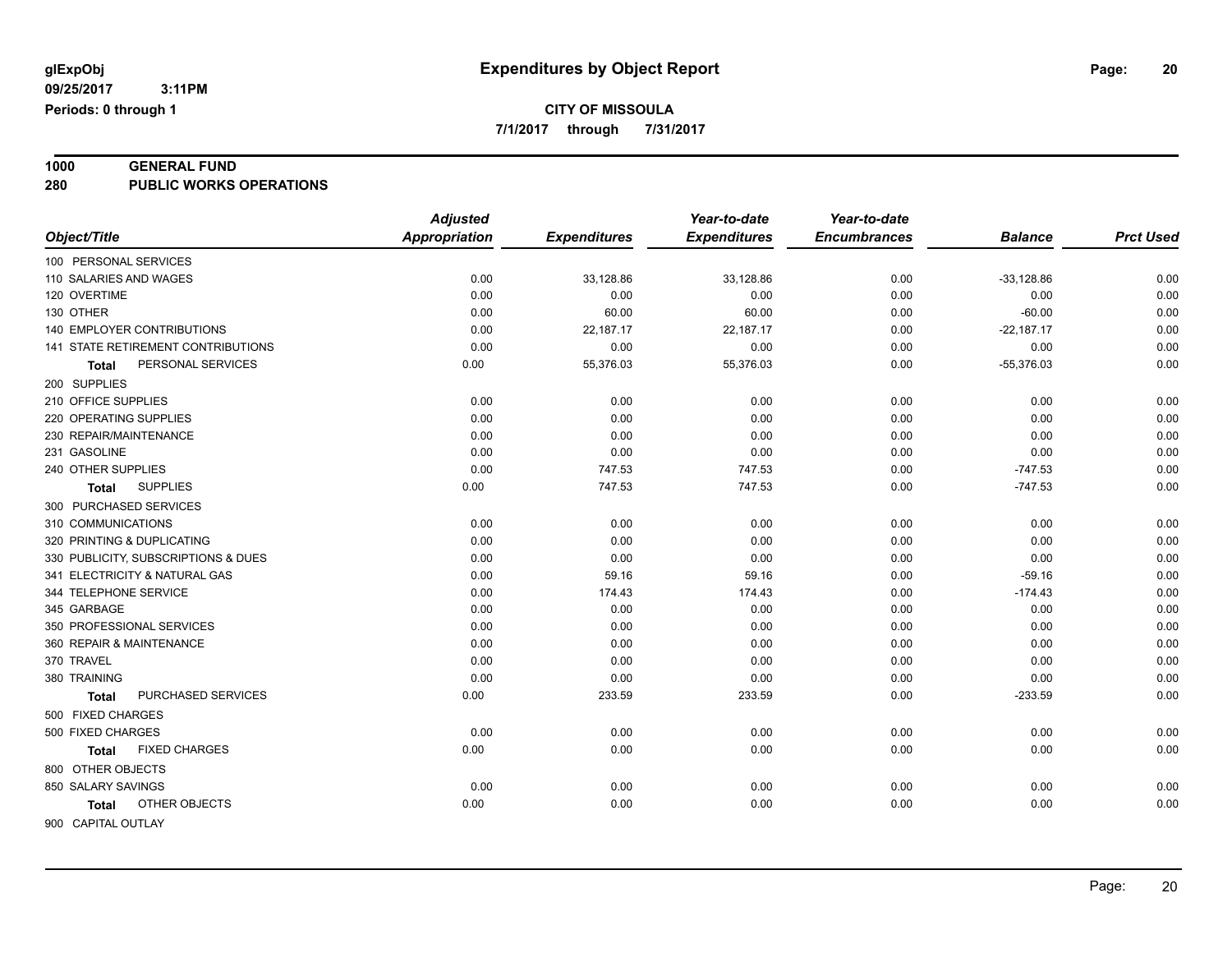**09/25/2017 3:11PM Periods: 0 through 1**

**CITY OF MISSOULA 7/1/2017 through 7/31/2017**

| 1000 | <b>GENERAL FUND</b>            |
|------|--------------------------------|
| 280  | <b>PUBLIC WORKS OPERATIONS</b> |

| Object/Title |                           | <b>Adjusted</b><br>Appropriation | Year-to-date<br><b>Expenditures</b><br><i><b>Expenditures</b></i> | Year-to-date<br><b>Encumbrances</b> | <b>Balance</b> | <b>Prct Used</b> |      |
|--------------|---------------------------|----------------------------------|-------------------------------------------------------------------|-------------------------------------|----------------|------------------|------|
|              | 940 MACHINERY & EQUIPMENT | 0.00                             | 0.00                                                              | 0.00                                | 0.00           | 0.00             | 0.00 |
| Total        | <b>CAPITAL OUTLAY</b>     | 0.00                             | 0.00                                                              | 0.00                                | 0.00           | 0.00             | 0.00 |
| <b>Total</b> | PUBLIC WORKS OPERATIONS   | 0.00                             | 56,357.15                                                         | 56.357.15                           | 0.00           | $-56.357.15$     | 0.00 |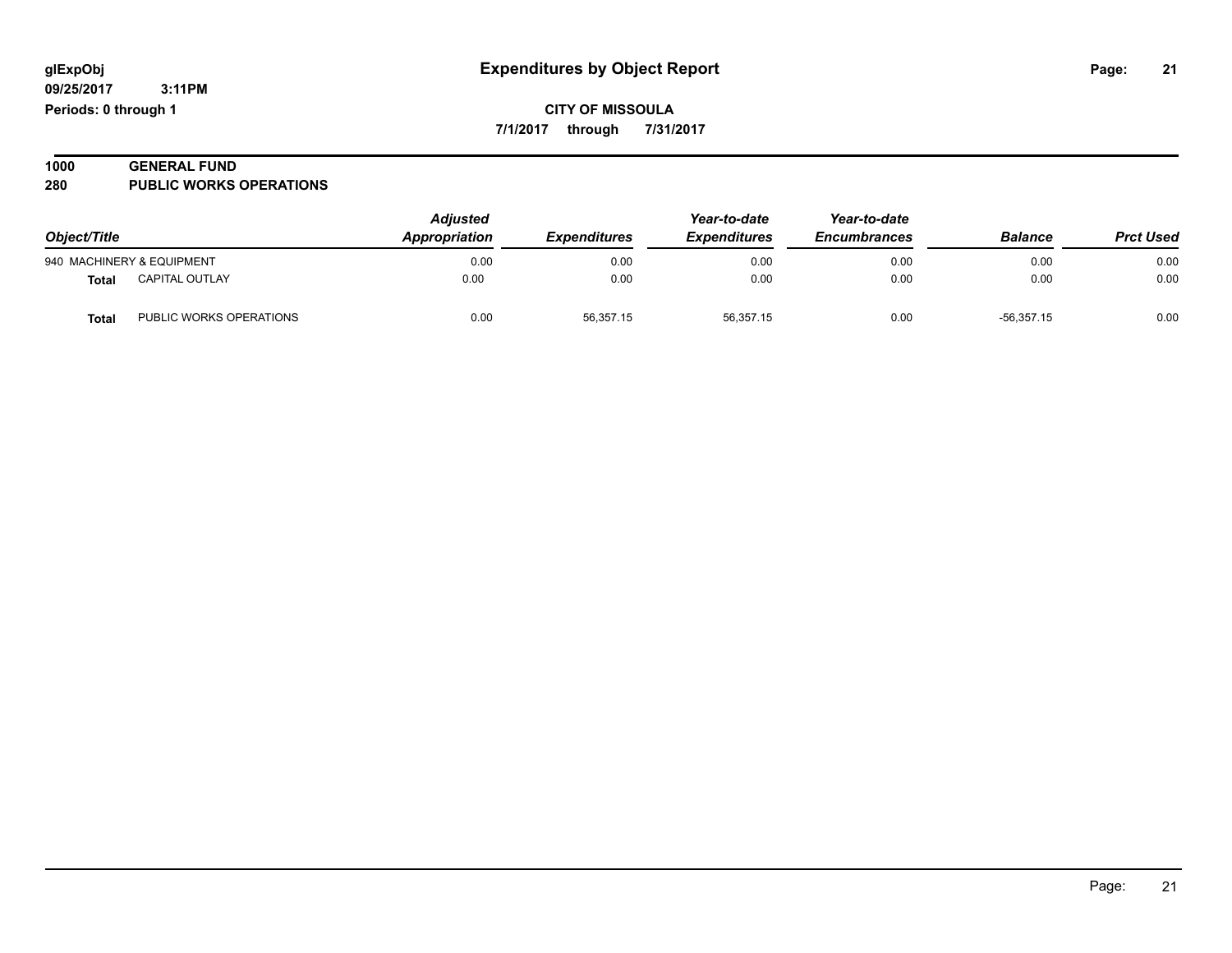**1000 GENERAL FUND 290 POLICE**

|                                       | <b>Adjusted</b> |                     | Year-to-date        | Year-to-date        |                |                  |
|---------------------------------------|-----------------|---------------------|---------------------|---------------------|----------------|------------------|
| Object/Title                          | Appropriation   | <b>Expenditures</b> | <b>Expenditures</b> | <b>Encumbrances</b> | <b>Balance</b> | <b>Prct Used</b> |
| 100 PERSONAL SERVICES                 |                 |                     |                     |                     |                |                  |
| 110 SALARIES AND WAGES                | 0.00            | 485,248.74          | 485,248.74          | 0.00                | -485,248.74    | 0.00             |
| 115 SALARIES/HEALTH INSURANCE BENEFIT | 0.00            | 58,752.00           | 58,752.00           | 0.00                | $-58,752.00$   | 0.00             |
| 120 OVERTIME                          | 0.00            | 14,149.62           | 14,149.62           | 0.00                | $-14,149.62$   | 0.00             |
| 121 OUTSIDE HIRE OVERTIME             | 0.00            | 6,785.62            | 6,785.62            | 0.00                | $-6,785.62$    | 0.00             |
| 122 COURT OVERTIME                    | 0.00            | 1,484.68            | 1,484.68            | 0.00                | $-1,484.68$    | 0.00             |
| 123 CELL PHONE OVERTIME               | 0.00            | 719.93              | 719.93              | 0.00                | $-719.93$      | 0.00             |
| 130 OTHER                             | 0.00            | 69,510.96           | 69,510.96           | 0.00                | $-69,510.96$   | 0.00             |
| 133 EDUCATION COMPENSATION            | 0.00            | 1,027.50            | 1,027.50            | 0.00                | $-1,027.50$    | 0.00             |
| <b>140 EMPLOYER CONTRIBUTIONS</b>     | 0.00            | 165,113.20          | 165,113.20          | 0.00                | $-165, 113.20$ | 0.00             |
| 141 STATE RETIREMENT CONTRIBUTIONS    | 0.00            | 0.00                | 0.00                | 0.00                | 0.00           | 0.00             |
| PERSONAL SERVICES<br>Total            | 0.00            | 802,792.25          | 802,792.25          | 0.00                | $-802,792.25$  | 0.00             |
| 200 SUPPLIES                          |                 |                     |                     |                     |                |                  |
| 210 OFFICE SUPPLIES                   | 0.00            | $-57.93$            | $-57.93$            | 0.00                | 57.93          | 0.00             |
| 220 OPERATING SUPPLIES                | 0.00            | 62.00               | 62.00               | 0.00                | $-62.00$       | 0.00             |
| 230 REPAIR/MAINTENANCE                | 0.00            | 413.06              | 413.06              | 0.00                | $-413.06$      | 0.00             |
| 231 GASOLINE                          | 0.00            | 0.00                | 0.00                | 0.00                | 0.00           | 0.00             |
| <b>SUPPLIES</b><br>Total              | 0.00            | 417.13              | 417.13              | 0.00                | $-417.13$      | 0.00             |
| 300 PURCHASED SERVICES                |                 |                     |                     |                     |                |                  |
| 310 COMMUNICATIONS                    | 0.00            | 16,263.38           | 16,263.38           | 0.00                | $-16,263.38$   | 0.00             |
| 320 PRINTING & DUPLICATING            | 0.00            | 0.00                | 0.00                | 0.00                | 0.00           | 0.00             |
| 330 PUBLICITY, SUBSCRIPTIONS & DUES   | 0.00            | 6,963.00            | 6,963.00            | 0.00                | $-6,963.00$    | 0.00             |
| 344 TELEPHONE SERVICE                 | 0.00            | 0.00                | 0.00                | 0.00                | 0.00           | 0.00             |
| 350 PROFESSIONAL SERVICES             | 0.00            | 846.50              | 846.50              | 0.00                | $-846.50$      | 0.00             |
| 360 REPAIR & MAINTENANCE              | 0.00            | 7,250.70            | 7,250.70            | 0.00                | $-7,250.70$    | 0.00             |
| 370 TRAVEL                            | 0.00            | 1,197.40            | 1,197.40            | 0.00                | $-1,197.40$    | 0.00             |
| 380 TRAINING                          | 0.00            | 399.00              | 399.00              | 0.00                | $-399.00$      | 0.00             |
| 390 OTHER PURCHASED SERVICES          | 0.00            | 1,027.60            | 1,027.60            | 0.00                | $-1,027.60$    | 0.00             |
| 392 DONATIONS AND SALES               | 0.00            | 427.50              | 427.50              | 0.00                | $-427.50$      | 0.00             |
| PURCHASED SERVICES<br>Total           | 0.00            | 34,375.08           | 34,375.08           | 0.00                | $-34,375.08$   | 0.00             |
| 500 FIXED CHARGES                     |                 |                     |                     |                     |                |                  |
| 500 FIXED CHARGES                     | 0.00            | 11,809.94           | 11,809.94           | 0.00                | $-11,809.94$   | 0.00             |
| 530 EQUIPMENT RENTAL                  | 0.00            | 0.00                | 0.00                | 0.00                | 0.00           | 0.00             |
|                                       |                 |                     |                     |                     |                |                  |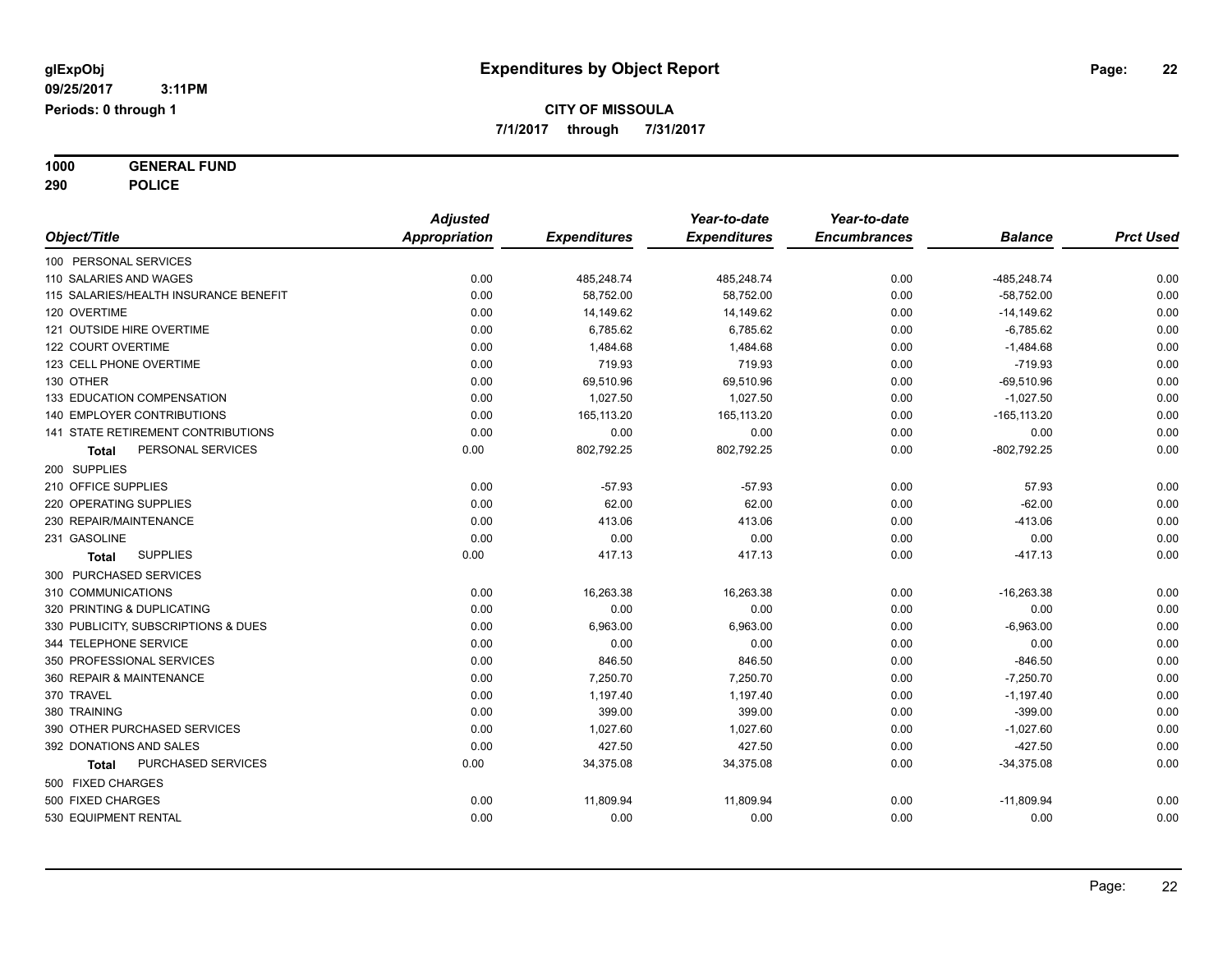**1000 GENERAL FUND 290 POLICE**

| Object/Title              |                                   | <b>Adjusted</b><br><b>Appropriation</b> | <b>Expenditures</b> | Year-to-date<br><b>Expenditures</b> | Year-to-date<br><b>Encumbrances</b> | <b>Balance</b> | <b>Prct Used</b> |
|---------------------------|-----------------------------------|-----------------------------------------|---------------------|-------------------------------------|-------------------------------------|----------------|------------------|
| <b>Total</b>              | <b>FIXED CHARGES</b>              | 0.00                                    | 11,809.94           | 11,809.94                           | 0.00                                | $-11,809.94$   | 0.00             |
|                           | 700 GRANTS & CONTRIBUTIONS        |                                         |                     |                                     |                                     |                |                  |
|                           | 700 GRANTS & CONTRIBUTIONS        | 0.00                                    | 0.00                | 0.00                                | 0.00                                | 0.00           | 0.00             |
| <b>Total</b>              | <b>GRANTS &amp; CONTRIBUTIONS</b> | 0.00                                    | 0.00                | 0.00                                | 0.00                                | 0.00           | 0.00             |
| 800 OTHER OBJECTS         |                                   |                                         |                     |                                     |                                     |                |                  |
|                           | 820 TRANSFERS TO OTHER FUNDS      | 0.00                                    | 0.00                | 0.00                                | 0.00                                | 0.00           | 0.00             |
| 850 SALARY SAVINGS        |                                   | 0.00                                    | 0.00                | 0.00                                | 0.00                                | 0.00           | 0.00             |
| <b>Total</b>              | OTHER OBJECTS                     | 0.00                                    | 0.00                | 0.00                                | 0.00                                | 0.00           | 0.00             |
| 900 CAPITAL OUTLAY        |                                   |                                         |                     |                                     |                                     |                |                  |
| 940 MACHINERY & EQUIPMENT |                                   | 0.00                                    | 0.00                | 0.00                                | 0.00                                | 0.00           | 0.00             |
| <b>Total</b>              | <b>CAPITAL OUTLAY</b>             | 0.00                                    | 0.00                | 0.00                                | 0.00                                | 0.00           | 0.00             |
| <b>Total</b>              | <b>POLICE</b>                     | 0.00                                    | 849,394.40          | 849,394.40                          | 0.00                                | -849,394.40    | 0.00             |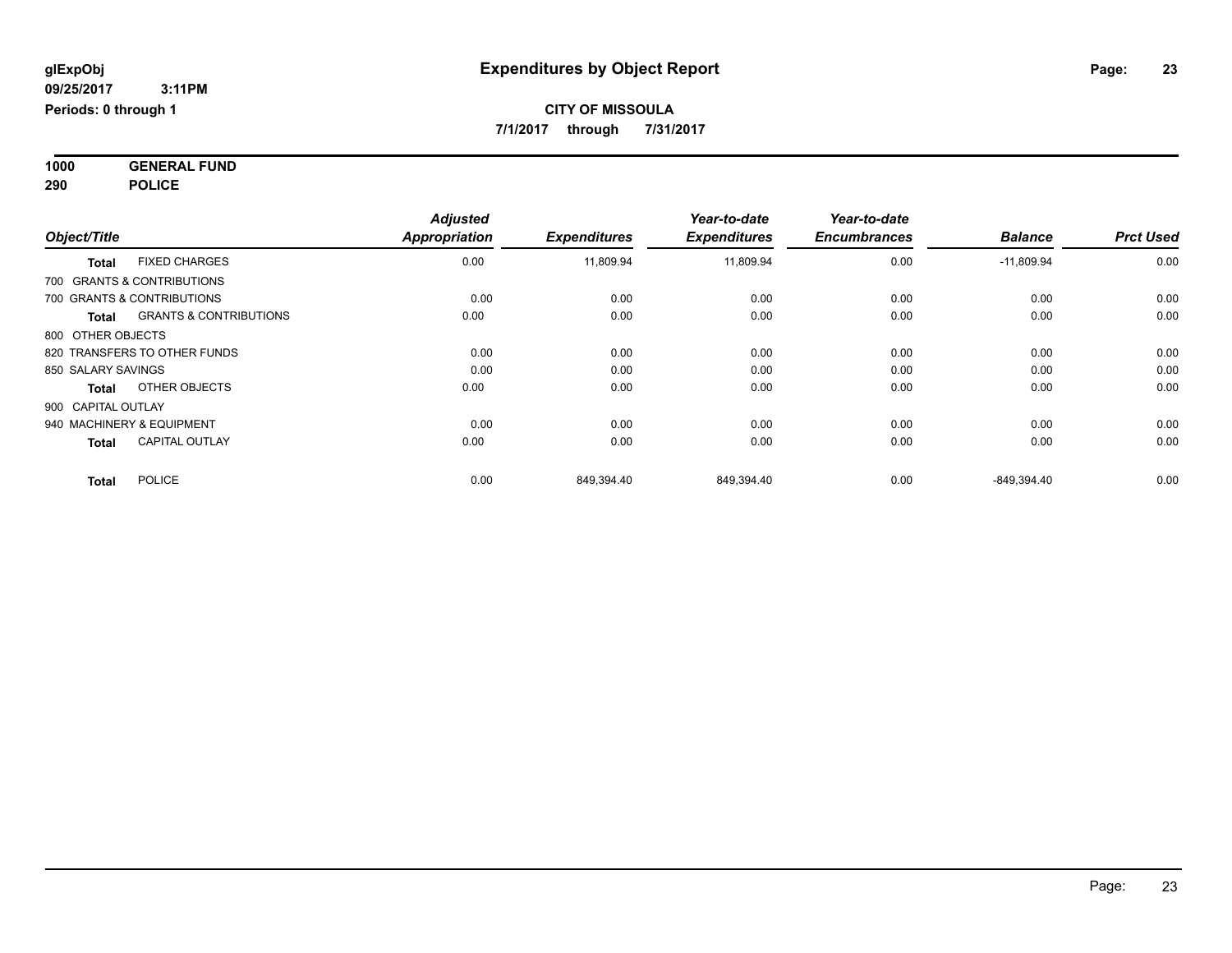**7/1/2017 through 7/31/2017**

**1000 GENERAL FUND 300 FIRE**

|                                       | <b>Adjusted</b>      |                     | Year-to-date        | Year-to-date        |                |                  |
|---------------------------------------|----------------------|---------------------|---------------------|---------------------|----------------|------------------|
| Object/Title                          | <b>Appropriation</b> | <b>Expenditures</b> | <b>Expenditures</b> | <b>Encumbrances</b> | <b>Balance</b> | <b>Prct Used</b> |
| 100 PERSONAL SERVICES                 |                      |                     |                     |                     |                |                  |
| 110 SALARIES AND WAGES                | 0.00                 | 412,361.28          | 412,361.28          | 0.00                | -412,361.28    | 0.00             |
| 115 SALARIES/HEALTH INSURANCE BENEFIT | 0.00                 | 66,306.00           | 66,306.00           | 0.00                | $-66,306.00$   | 0.00             |
| 120 OVERTIME                          | 0.00                 | 123,139.56          | 123,139.56          | 0.00                | $-123, 139.56$ | 0.00             |
| 130 OTHER                             | 0.00                 | 58,962.50           | 58,962.50           | 0.00                | $-58,962.50$   | 0.00             |
| <b>140 EMPLOYER CONTRIBUTIONS</b>     | 0.00                 | 118,249.83          | 118,249.83          | 0.00                | $-118,249.83$  | 0.00             |
| 141 STATE RETIREMENT CONTRIBUTIONS    | 0.00                 | 0.00                | 0.00                | 0.00                | 0.00           | 0.00             |
| PERSONAL SERVICES<br><b>Total</b>     | 0.00                 | 779,019.17          | 779,019.17          | 0.00                | $-779,019.17$  | 0.00             |
| 200 SUPPLIES                          |                      |                     |                     |                     |                |                  |
| 210 OFFICE SUPPLIES                   | 0.00                 | 30.38               | 30.38               | 0.00                | $-30.38$       | 0.00             |
| 220 OPERATING SUPPLIES                | 0.00                 | 2,230.42            | 2,230.42            | 0.00                | $-2,230.42$    | 0.00             |
| 230 REPAIR/MAINTENANCE                | 0.00                 | 226.82              | 226.82              | 0.00                | $-226.82$      | 0.00             |
| 231 GASOLINE                          | 0.00                 | 1,791.20            | 1,791.20            | 0.00                | $-1,791.20$    | 0.00             |
| 240 OTHER SUPPLIES                    | 0.00                 | 0.00                | 0.00                | 0.00                | 0.00           | 0.00             |
| <b>SUPPLIES</b><br>Total              | 0.00                 | 4,278.82            | 4,278.82            | 0.00                | $-4,278.82$    | 0.00             |
| 300 PURCHASED SERVICES                |                      |                     |                     |                     |                |                  |
| 310 COMMUNICATIONS                    | 0.00                 | 0.00                | 0.00                | 0.00                | 0.00           | 0.00             |
| 320 PRINTING & DUPLICATING            | 0.00                 | 0.00                | 0.00                | 0.00                | 0.00           | 0.00             |
| 330 PUBLICITY, SUBSCRIPTIONS & DUES   | 0.00                 | 1,345.50            | 1,345.50            | 0.00                | $-1,345.50$    | 0.00             |
| 340 SEWER                             | 0.00                 | 589.56              | 589.56              | 0.00                | $-589.56$      | 0.00             |
| 341 ELECTRICITY & NATURAL GAS         | 0.00                 | 0.00                | 0.00                | 0.00                | 0.00           | 0.00             |
| 343 WATER CHARGES                     | 0.00                 | 0.00                | 0.00                | 0.00                | 0.00           | 0.00             |
| 344 TELEPHONE SERVICE                 | 0.00                 | 0.00                | 0.00                | 0.00                | 0.00           | 0.00             |
| 345 GARBAGE                           | 0.00                 | 0.00                | 0.00                | 0.00                | 0.00           | 0.00             |
| 350 PROFESSIONAL SERVICES             | 0.00                 | 192.00              | 192.00              | 0.00                | $-192.00$      | 0.00             |
| 360 REPAIR & MAINTENANCE              | 0.00                 | 31.03               | 31.03               | 0.00                | $-31.03$       | 0.00             |
| 370 TRAVEL                            | 0.00                 | 0.00                | 0.00                | 0.00                | 0.00           | 0.00             |
| 380 TRAINING                          | 0.00                 | 0.00                | 0.00                | 0.00                | 0.00           | 0.00             |
| 390 OTHER PURCHASED SERVICES          | 0.00                 | 0.00                | 0.00                | 0.00                | 0.00           | 0.00             |
| PURCHASED SERVICES<br>Total           | 0.00                 | 2,158.09            | 2,158.09            | 0.00                | $-2,158.09$    | 0.00             |
| 500 FIXED CHARGES                     |                      |                     |                     |                     |                |                  |
| 500 FIXED CHARGES                     | 0.00                 | 0.00                | 0.00                | 0.00                | 0.00           | 0.00             |
| 530 EQUIPMENT RENTAL                  | 0.00                 | 0.00                | 0.00                | 0.00                | 0.00           | 0.00             |
|                                       |                      |                     |                     |                     |                |                  |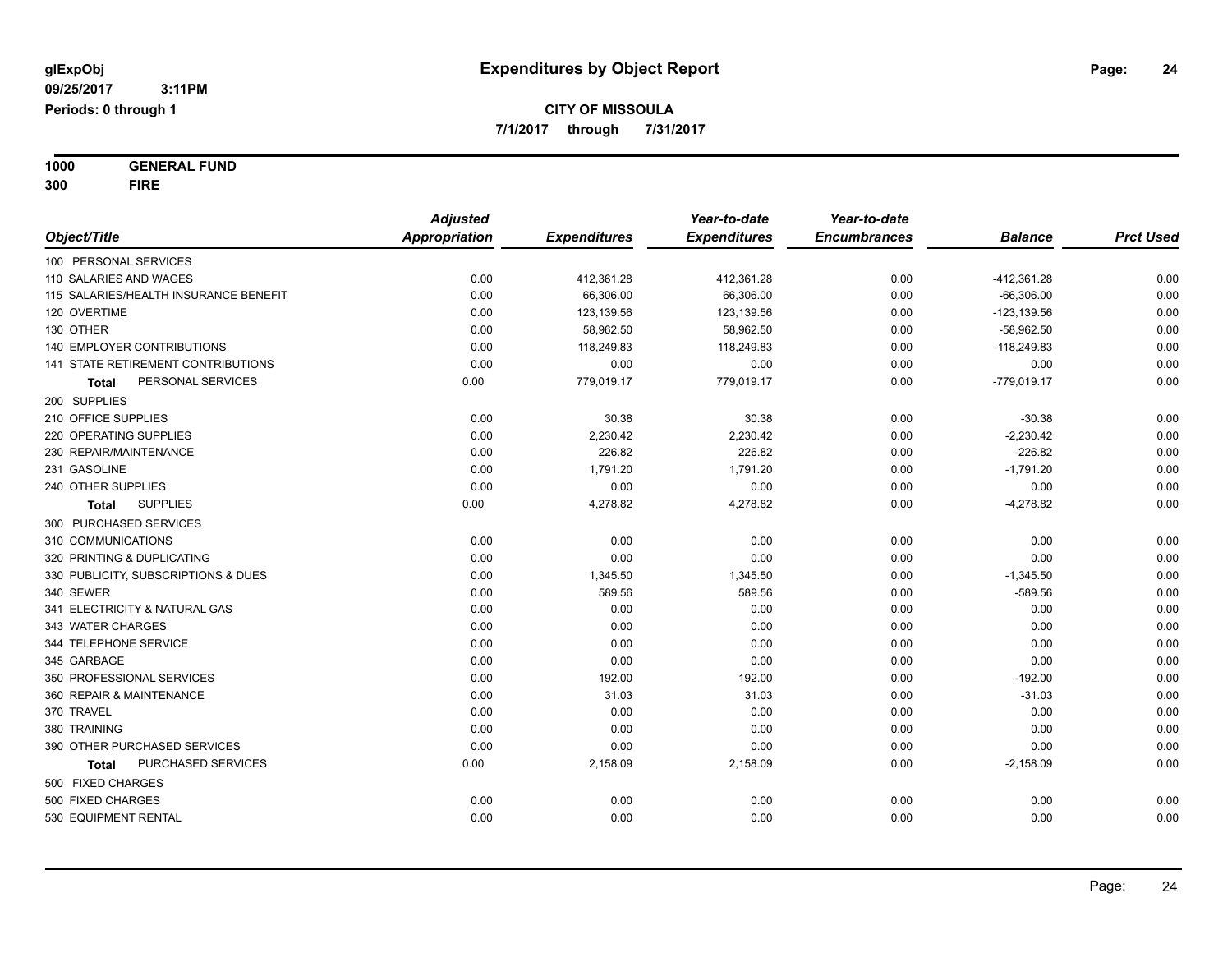**1000 GENERAL FUND 300 FIRE**

| Object/Title                                      | <b>Adjusted</b><br><b>Appropriation</b> | <b>Expenditures</b> | Year-to-date<br><b>Expenditures</b> | Year-to-date<br><b>Encumbrances</b> | <b>Balance</b> | <b>Prct Used</b> |
|---------------------------------------------------|-----------------------------------------|---------------------|-------------------------------------|-------------------------------------|----------------|------------------|
| <b>FIXED CHARGES</b><br><b>Total</b>              | 0.00                                    | 0.00                | 0.00                                | 0.00                                | 0.00           | 0.00             |
| 700 GRANTS & CONTRIBUTIONS                        |                                         |                     |                                     |                                     |                |                  |
| 700 GRANTS & CONTRIBUTIONS                        | 0.00                                    | 0.00                | 0.00                                | 0.00                                | 0.00           | 0.00             |
| <b>GRANTS &amp; CONTRIBUTIONS</b><br><b>Total</b> | 0.00                                    | 0.00                | 0.00                                | 0.00                                | 0.00           | 0.00             |
| 800 OTHER OBJECTS                                 |                                         |                     |                                     |                                     |                |                  |
| 820 TRANSFERS TO OTHER FUNDS                      | 0.00                                    | 0.00                | 0.00                                | 0.00                                | 0.00           | 0.00             |
| 850 SALARY SAVINGS                                | 0.00                                    | 0.00                | 0.00                                | 0.00                                | 0.00           | 0.00             |
| OTHER OBJECTS<br><b>Total</b>                     | 0.00                                    | 0.00                | 0.00                                | 0.00                                | 0.00           | 0.00             |
| 900 CAPITAL OUTLAY                                |                                         |                     |                                     |                                     |                |                  |
| 940 MACHINERY & EQUIPMENT                         | 0.00                                    | 0.00                | 0.00                                | 0.00                                | 0.00           | 0.00             |
| <b>CAPITAL OUTLAY</b><br><b>Total</b>             | 0.00                                    | 0.00                | 0.00                                | 0.00                                | 0.00           | 0.00             |
| <b>FIRE</b><br><b>Total</b>                       | 0.00                                    | 785,456.08          | 785,456.08                          | 0.00                                | $-785,456.08$  | 0.00             |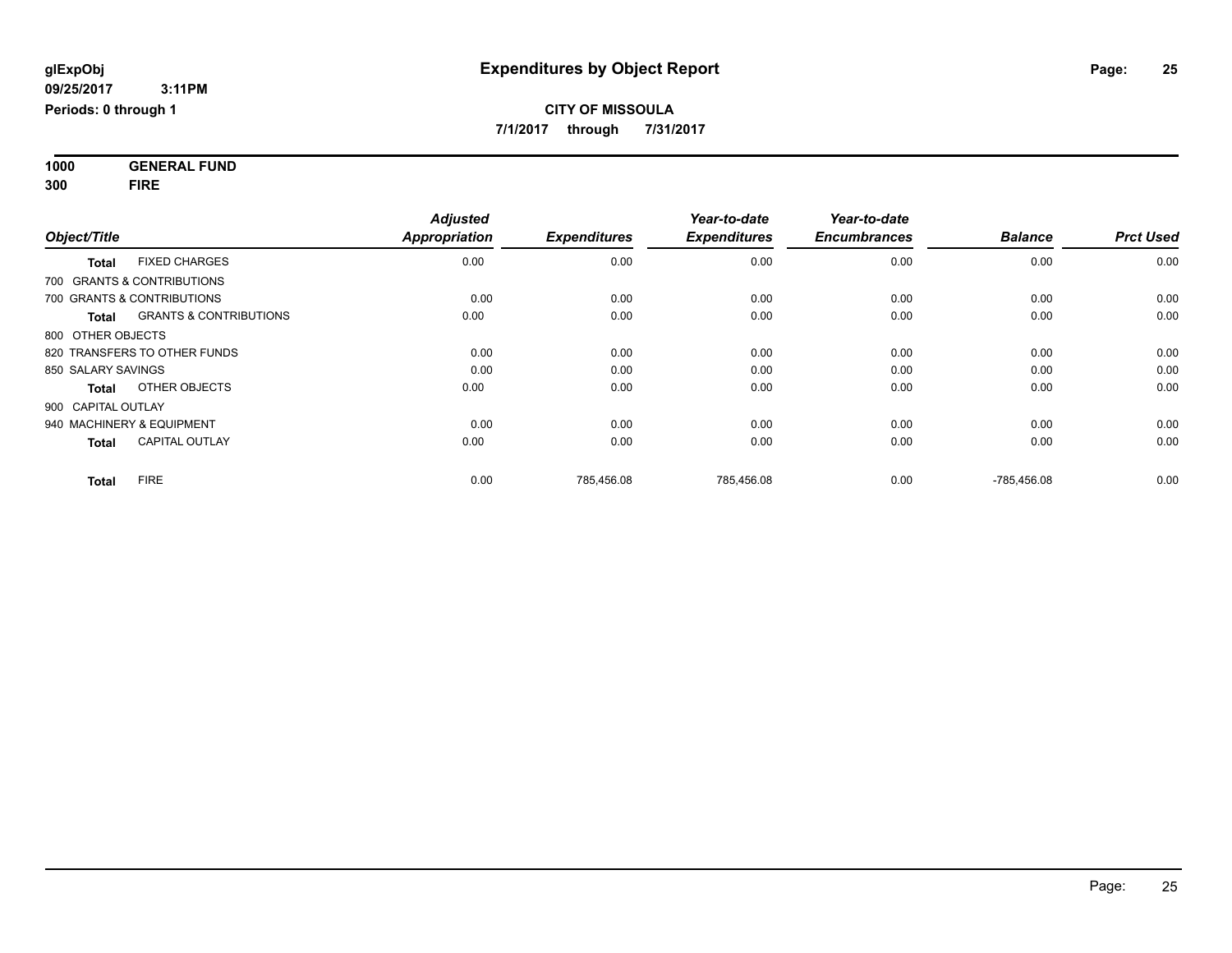**7/1/2017 through 7/31/2017**

# **1000 GENERAL FUND**

**320 STREET MAINTENANCE**

|                                           | <b>Adjusted</b>      |                     | Year-to-date        | Year-to-date        |                |                  |
|-------------------------------------------|----------------------|---------------------|---------------------|---------------------|----------------|------------------|
| Object/Title                              | <b>Appropriation</b> | <b>Expenditures</b> | <b>Expenditures</b> | <b>Encumbrances</b> | <b>Balance</b> | <b>Prct Used</b> |
| 100 PERSONAL SERVICES                     |                      |                     |                     |                     |                |                  |
| 110 SALARIES AND WAGES                    | 0.00                 | 86,545.65           | 86,545.65           | 0.00                | $-86,545.65$   | 0.00             |
| 120 OVERTIME                              | 0.00                 | 68.02               | 68.02               | 0.00                | $-68.02$       | 0.00             |
| 130 OTHER                                 | 0.00                 | 540.00              | 540.00              | 0.00                | $-540.00$      | 0.00             |
| <b>140 EMPLOYER CONTRIBUTIONS</b>         | 0.00                 | 80,059.68           | 80,059.68           | 0.00                | $-80,059.68$   | 0.00             |
| 141 STATE RETIREMENT CONTRIBUTIONS        | 0.00                 | 0.00                | 0.00                | 0.00                | 0.00           | 0.00             |
| PERSONAL SERVICES<br>Total                | 0.00                 | 167,213.35          | 167,213.35          | 0.00                | $-167,213.35$  | 0.00             |
| 200 SUPPLIES                              |                      |                     |                     |                     |                |                  |
| 210 OFFICE SUPPLIES                       | 0.00                 | 312.57              | 312.57              | 0.00                | $-312.57$      | 0.00             |
| 220 OPERATING SUPPLIES                    | 0.00                 | 324.17              | 324.17              | 0.00                | $-324.17$      | 0.00             |
| 230 REPAIR/MAINTENANCE                    | 0.00                 | 0.00                | 0.00                | 0.00                | 0.00           | 0.00             |
| 231 GASOLINE                              | 0.00                 | 63.57               | 63.57               | 0.00                | $-63.57$       | 0.00             |
| 240 OTHER SUPPLIES                        | 0.00                 | 0.00                | 0.00                | 0.00                | 0.00           | 0.00             |
| 250 SUPPLIES FOR RESALE                   | 0.00                 | 0.00                | 0.00                | 0.00                | 0.00           | 0.00             |
| <b>SUPPLIES</b><br><b>Total</b>           | 0.00                 | 700.31              | 700.31              | 0.00                | $-700.31$      | 0.00             |
| 300 PURCHASED SERVICES                    |                      |                     |                     |                     |                |                  |
| 310 COMMUNICATIONS                        | 0.00                 | 0.00                | 0.00                | 0.00                | 0.00           | 0.00             |
| 320 PRINTING & DUPLICATING                | 0.00                 | 0.00                | 0.00                | 0.00                | 0.00           | 0.00             |
| 330 PUBLICITY, SUBSCRIPTIONS & DUES       | 0.00                 | 0.00                | 0.00                | 0.00                | 0.00           | 0.00             |
| 341 ELECTRICITY & NATURAL GAS             | 0.00                 | 0.00                | 0.00                | 0.00                | 0.00           | 0.00             |
| 343 WATER CHARGES                         | 0.00                 | 0.00                | 0.00                | 0.00                | 0.00           | 0.00             |
| 344 TELEPHONE SERVICE                     | 0.00                 | 0.00                | 0.00                | 0.00                | 0.00           | 0.00             |
| 345 GARBAGE                               | 0.00                 | 0.00                | 0.00                | 0.00                | 0.00           | 0.00             |
| 350 PROFESSIONAL SERVICES                 | 0.00                 | 0.00                | 0.00                | 0.00                | 0.00           | 0.00             |
| 360 REPAIR & MAINTENANCE                  | 0.00                 | 0.00                | 0.00                | 0.00                | 0.00           | 0.00             |
| 370 TRAVEL                                | 0.00                 | 0.00                | 0.00                | 0.00                | 0.00           | 0.00             |
| 380 TRAINING                              | 0.00                 | 0.00                | 0.00                | 0.00                | 0.00           | 0.00             |
| PURCHASED SERVICES<br><b>Total</b>        | 0.00                 | 0.00                | 0.00                | 0.00                | 0.00           | 0.00             |
| 400 BUILDING MATERIALS                    |                      |                     |                     |                     |                |                  |
| <b>400 BUILDING MATERIALS</b>             | 0.00                 | 0.00                | 0.00                | 0.00                | 0.00           | 0.00             |
| <b>BUILDING MATERIALS</b><br><b>Total</b> | 0.00                 | 0.00                | 0.00                | 0.00                | 0.00           | 0.00             |
| 500 FIXED CHARGES                         |                      |                     |                     |                     |                |                  |
| 500 FIXED CHARGES                         | 0.00                 | 380.00              | 380.00              | 0.00                | $-380.00$      | 0.00             |
|                                           |                      |                     |                     |                     |                |                  |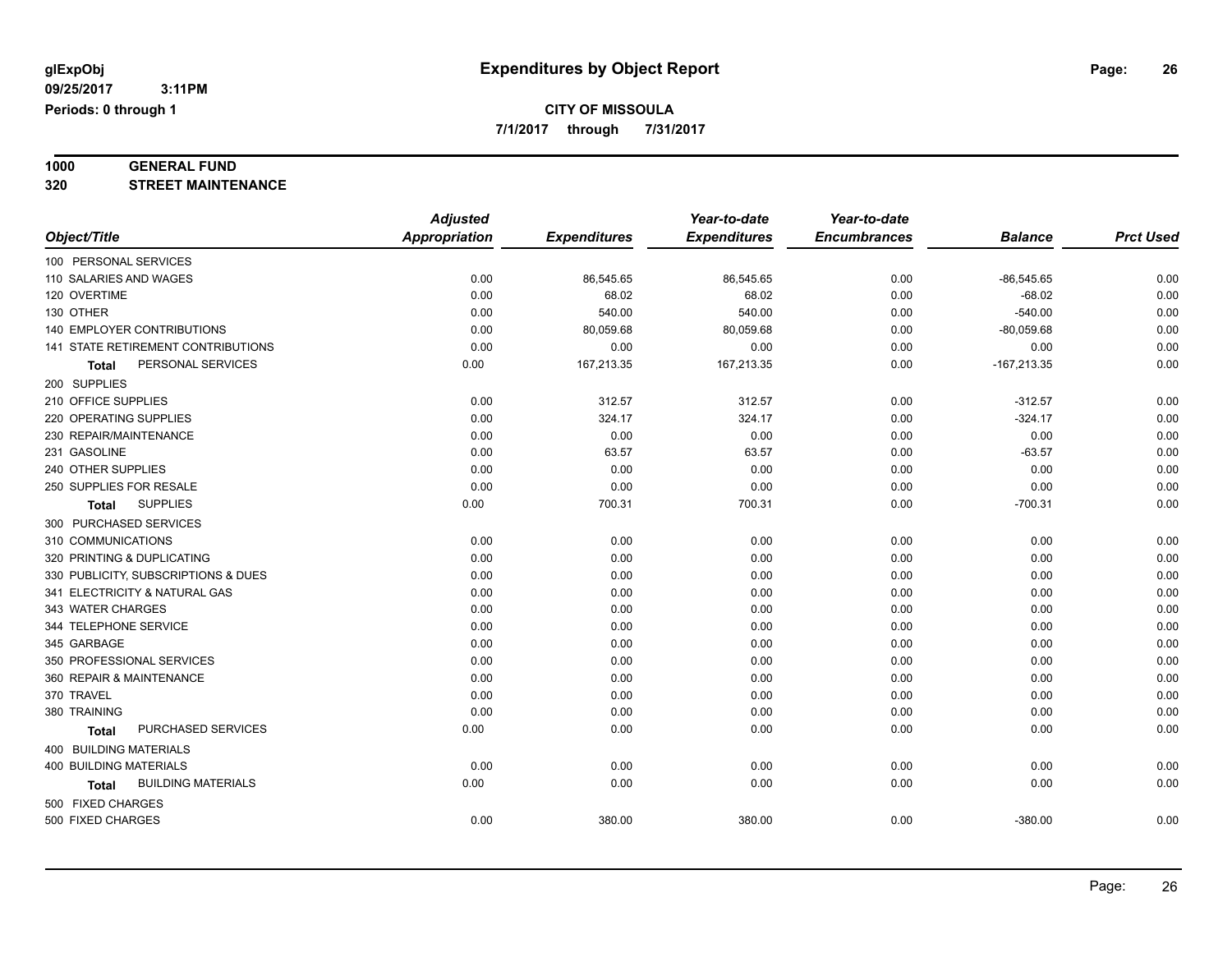**7/1/2017 through 7/31/2017**

# **1000 GENERAL FUND**

**320 STREET MAINTENANCE**

|                    |                                   | <b>Adjusted</b> |                     | Year-to-date        | Year-to-date        |                |                  |
|--------------------|-----------------------------------|-----------------|---------------------|---------------------|---------------------|----------------|------------------|
| Object/Title       |                                   | Appropriation   | <b>Expenditures</b> | <b>Expenditures</b> | <b>Encumbrances</b> | <b>Balance</b> | <b>Prct Used</b> |
| <b>Total</b>       | <b>FIXED CHARGES</b>              | 0.00            | 380.00              | 380.00              | 0.00                | $-380.00$      | 0.00             |
| 600 DEBT SERVICE   |                                   |                 |                     |                     |                     |                |                  |
| 610 PRINCIPAL      |                                   | 0.00            | 0.00                | 0.00                | 0.00                | 0.00           | 0.00             |
|                    | 620 INTEREST / SERVICE FEES       | 0.00            | 0.00                | 0.00                | 0.00                | 0.00           | 0.00             |
| <b>Total</b>       | <b>DEBT SERVICE</b>               | 0.00            | 0.00                | 0.00                | 0.00                | 0.00           | 0.00             |
|                    | 700 GRANTS & CONTRIBUTIONS        |                 |                     |                     |                     |                |                  |
|                    | 700 GRANTS & CONTRIBUTIONS        | 0.00            | 0.00                | 0.00                | 0.00                | 0.00           | 0.00             |
| Total              | <b>GRANTS &amp; CONTRIBUTIONS</b> | 0.00            | 0.00                | 0.00                | 0.00                | 0.00           | 0.00             |
| 900 CAPITAL OUTLAY |                                   |                 |                     |                     |                     |                |                  |
| 930 IMPROVEMENTS   |                                   | 0.00            | 0.00                | 0.00                | 0.00                | 0.00           | 0.00             |
|                    | 940 MACHINERY & EQUIPMENT         | 0.00            | 0.00                | 0.00                | 0.00                | 0.00           | 0.00             |
| <b>Total</b>       | <b>CAPITAL OUTLAY</b>             | 0.00            | 0.00                | 0.00                | 0.00                | 0.00           | 0.00             |
| <b>Total</b>       | <b>STREET MAINTENANCE</b>         | 0.00            | 168,293.66          | 168,293.66          | 0.00                | $-168,293.66$  | 0.00             |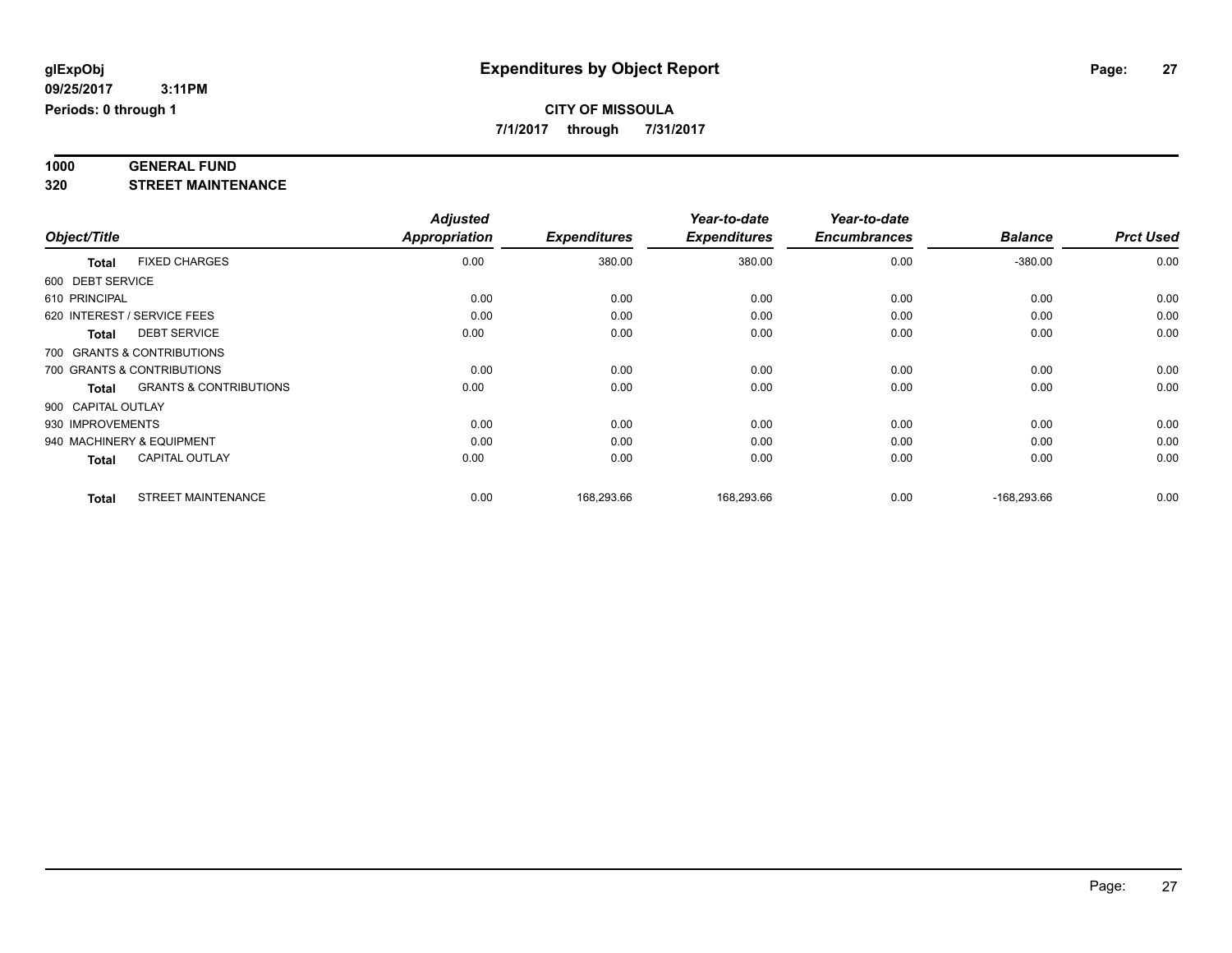**7/1/2017 through 7/31/2017**

## **1000 GENERAL FUND**

**321 FACIITIES MAINTENANCE**

|                                              | <b>Adjusted</b>      |                     | Year-to-date        | Year-to-date        |                |                  |
|----------------------------------------------|----------------------|---------------------|---------------------|---------------------|----------------|------------------|
| Object/Title                                 | <b>Appropriation</b> | <b>Expenditures</b> | <b>Expenditures</b> | <b>Encumbrances</b> | <b>Balance</b> | <b>Prct Used</b> |
| 100 PERSONAL SERVICES                        |                      |                     |                     |                     |                |                  |
| 110 SALARIES AND WAGES                       | 0.00                 | 32,753.87           | 32,753.87           | 0.00                | $-32,753.87$   | 0.00             |
| 120 OVERTIME                                 | 0.00                 | 90.53               | 90.53               | 0.00                | $-90.53$       | 0.00             |
| 130 OTHER                                    | 0.00                 | 140.00              | 140.00              | 0.00                | $-140.00$      | 0.00             |
| <b>140 EMPLOYER CONTRIBUTIONS</b>            | 0.00                 | 22,719.89           | 22,719.89           | 0.00                | $-22,719.89$   | 0.00             |
| 141 STATE RETIREMENT CONTRIBUTIONS           | 0.00                 | 0.00                | 0.00                | 0.00                | 0.00           | 0.00             |
| PERSONAL SERVICES<br><b>Total</b>            | 0.00                 | 55,704.29           | 55,704.29           | 0.00                | $-55,704.29$   | 0.00             |
| 200 SUPPLIES                                 |                      |                     |                     |                     |                |                  |
| 210 OFFICE SUPPLIES                          | 0.00                 | 0.00                | 0.00                | 0.00                | 0.00           | 0.00             |
| 220 OPERATING SUPPLIES                       | 0.00                 | 0.00                | 0.00                | 0.00                | 0.00           | 0.00             |
| 230 REPAIR/MAINTENANCE                       | 0.00                 | 0.00                | 0.00                | 0.00                | 0.00           | 0.00             |
| 231 GASOLINE                                 | 0.00                 | 0.00                | 0.00                | 0.00                | 0.00           | 0.00             |
| 240 OTHER SUPPLIES                           | 0.00                 | 0.00                | 0.00                | 0.00                | 0.00           | 0.00             |
| <b>SUPPLIES</b><br>Total                     | 0.00                 | 0.00                | 0.00                | 0.00                | 0.00           | 0.00             |
| 300 PURCHASED SERVICES                       |                      |                     |                     |                     |                |                  |
| 310 COMMUNICATIONS                           | 0.00                 | 0.00                | 0.00                | 0.00                | 0.00           | 0.00             |
| 320 PRINTING & DUPLICATING                   | 0.00                 | 0.00                | 0.00                | 0.00                | 0.00           | 0.00             |
| 330 PUBLICITY, SUBSCRIPTIONS & DUES          | 0.00                 | 0.00                | 0.00                | 0.00                | 0.00           | 0.00             |
| 344 TELEPHONE SERVICE                        | 0.00                 | 0.00                | 0.00                | 0.00                | 0.00           | 0.00             |
| 350 PROFESSIONAL SERVICES                    | 0.00                 | 0.00                | 0.00                | 0.00                | 0.00           | 0.00             |
| 360 REPAIR & MAINTENANCE                     | 0.00                 | 0.00                | 0.00                | 0.00                | 0.00           | 0.00             |
| 370 TRAVEL                                   | 0.00                 | 0.00                | 0.00                | 0.00                | 0.00           | 0.00             |
| 380 TRAINING                                 | 0.00                 | 0.00                | 0.00                | 0.00                | 0.00           | 0.00             |
| PURCHASED SERVICES<br><b>Total</b>           | 0.00                 | 0.00                | 0.00                | 0.00                | 0.00           | 0.00             |
| 800 OTHER OBJECTS                            |                      |                     |                     |                     |                |                  |
| 845 CONTINGENCY                              | 0.00                 | 0.00                | 0.00                | 0.00                | 0.00           | 0.00             |
| OTHER OBJECTS<br>Total                       | 0.00                 | 0.00                | 0.00                | 0.00                | 0.00           | 0.00             |
| 900 CAPITAL OUTLAY                           |                      |                     |                     |                     |                |                  |
| 940 MACHINERY & EQUIPMENT                    | 0.00                 | 0.00                | 0.00                | 0.00                | 0.00           | 0.00             |
| <b>CAPITAL OUTLAY</b><br><b>Total</b>        | 0.00                 | 0.00                | 0.00                | 0.00                | 0.00           | 0.00             |
|                                              |                      |                     |                     |                     |                |                  |
| <b>FACIITIES MAINTENANCE</b><br><b>Total</b> | 0.00                 | 55,704.29           | 55,704.29           | 0.00                | $-55,704.29$   | 0.00             |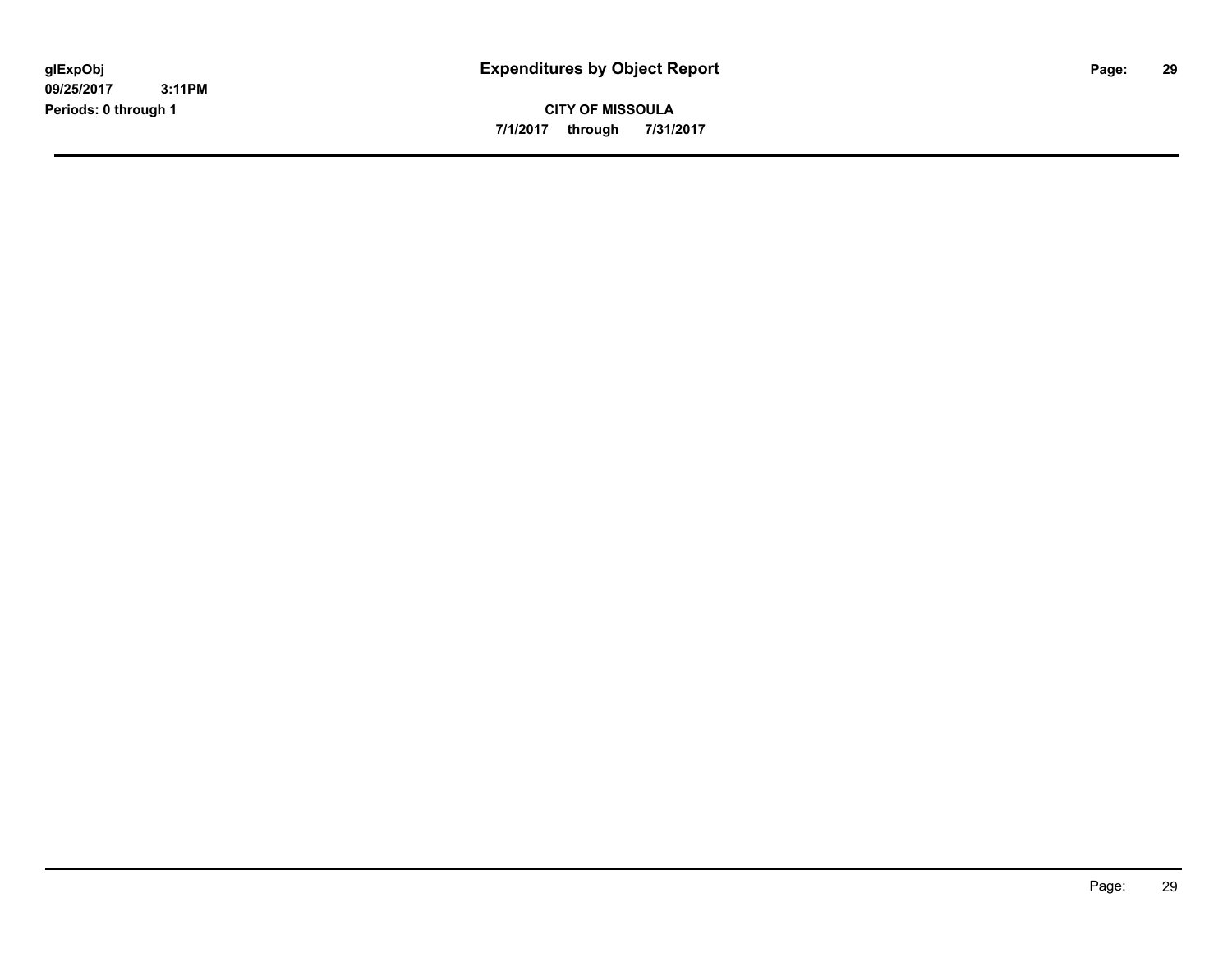**1000 GENERAL FUND**

**340 CEMETERY**

|                                     | <b>Adjusted</b>      |                     | Year-to-date        | Year-to-date        |                |                  |
|-------------------------------------|----------------------|---------------------|---------------------|---------------------|----------------|------------------|
| Object/Title                        | <b>Appropriation</b> | <b>Expenditures</b> | <b>Expenditures</b> | <b>Encumbrances</b> | <b>Balance</b> | <b>Prct Used</b> |
| 100 PERSONAL SERVICES               |                      |                     |                     |                     |                |                  |
| 110 SALARIES AND WAGES              | 0.00                 | 21,361.59           | 21,361.59           | 0.00                | $-21,361.59$   | 0.00             |
| 120 OVERTIME                        | 0.00                 | 0.00                | 0.00                | 0.00                | 0.00           | 0.00             |
| 140 EMPLOYER CONTRIBUTIONS          | 0.00                 | 16,883.44           | 16,883.44           | 0.00                | $-16,883.44$   | 0.00             |
| 141 STATE RETIREMENT CONTRIBUTIONS  | 0.00                 | 0.00                | 0.00                | 0.00                | 0.00           | 0.00             |
| PERSONAL SERVICES<br>Total          | 0.00                 | 38,245.03           | 38,245.03           | 0.00                | $-38,245.03$   | 0.00             |
| 200 SUPPLIES                        |                      |                     |                     |                     |                |                  |
| 210 OFFICE SUPPLIES                 | 0.00                 | 103.07              | 103.07              | 0.00                | $-103.07$      | 0.00             |
| 220 OPERATING SUPPLIES              | 0.00                 | 5,880.00            | 5,880.00            | 0.00                | $-5,880.00$    | 0.00             |
| 230 REPAIR/MAINTENANCE              | 0.00                 | 295.70              | 295.70              | 0.00                | $-295.70$      | 0.00             |
| 231 GASOLINE                        | 0.00                 | 0.00                | 0.00                | 0.00                | 0.00           | 0.00             |
| 240 OTHER SUPPLIES                  | 0.00                 | 0.00                | 0.00                | 0.00                | 0.00           | 0.00             |
| 250 SUPPLIES FOR RESALE             | 0.00                 | 0.00                | 0.00                | 0.00                | 0.00           | 0.00             |
| <b>SUPPLIES</b><br><b>Total</b>     | 0.00                 | 6,278.77            | 6,278.77            | 0.00                | $-6,278.77$    | 0.00             |
| 300 PURCHASED SERVICES              |                      |                     |                     |                     |                |                  |
| 310 COMMUNICATIONS                  | 0.00                 | 206.09              | 206.09              | 0.00                | $-206.09$      | 0.00             |
| 320 PRINTING & DUPLICATING          | 0.00                 | 0.00                | 0.00                | 0.00                | 0.00           | 0.00             |
| 330 PUBLICITY, SUBSCRIPTIONS & DUES | 0.00                 | 0.00                | 0.00                | 0.00                | 0.00           | 0.00             |
| 341 ELECTRICITY & NATURAL GAS       | 0.00                 | 0.00                | 0.00                | 0.00                | 0.00           | 0.00             |
| 343 WATER CHARGES                   | 0.00                 | 0.00                | 0.00                | 0.00                | 0.00           | 0.00             |
| 344 TELEPHONE SERVICE               | 0.00                 | 0.00                | 0.00                | 0.00                | 0.00           | 0.00             |
| 345 GARBAGE                         | 0.00                 | 0.00                | 0.00                | 0.00                | 0.00           | 0.00             |
| 350 PROFESSIONAL SERVICES           | 0.00                 | 0.00                | 0.00                | 0.00                | 0.00           | 0.00             |
| 360 REPAIR & MAINTENANCE            | 0.00                 | 0.00                | 0.00                | 0.00                | 0.00           | 0.00             |
| 370 TRAVEL                          | 0.00                 | 0.00                | 0.00                | 0.00                | 0.00           | 0.00             |
| 380 TRAINING                        | 0.00                 | 0.00                | 0.00                | 0.00                | 0.00           | 0.00             |
| 390 OTHER PURCHASED SERVICES        | 0.00                 | 101.40              | 101.40              | 0.00                | $-101.40$      | 0.00             |
| PURCHASED SERVICES<br>Total         | 0.00                 | 307.49              | 307.49              | 0.00                | $-307.49$      | 0.00             |
| 400 BUILDING MATERIALS              |                      |                     |                     |                     |                |                  |
| <b>400 BUILDING MATERIALS</b>       | 0.00                 | 0.00                | 0.00                | 0.00                | 0.00           | 0.00             |
| <b>BUILDING MATERIALS</b><br>Total  | 0.00                 | 0.00                | 0.00                | 0.00                | 0.00           | 0.00             |
| 500 FIXED CHARGES                   |                      |                     |                     |                     |                |                  |
| 500 FIXED CHARGES                   | 0.00                 | 0.00                | 0.00                | 0.00                | 0.00           | 0.00             |
|                                     |                      |                     |                     |                     |                |                  |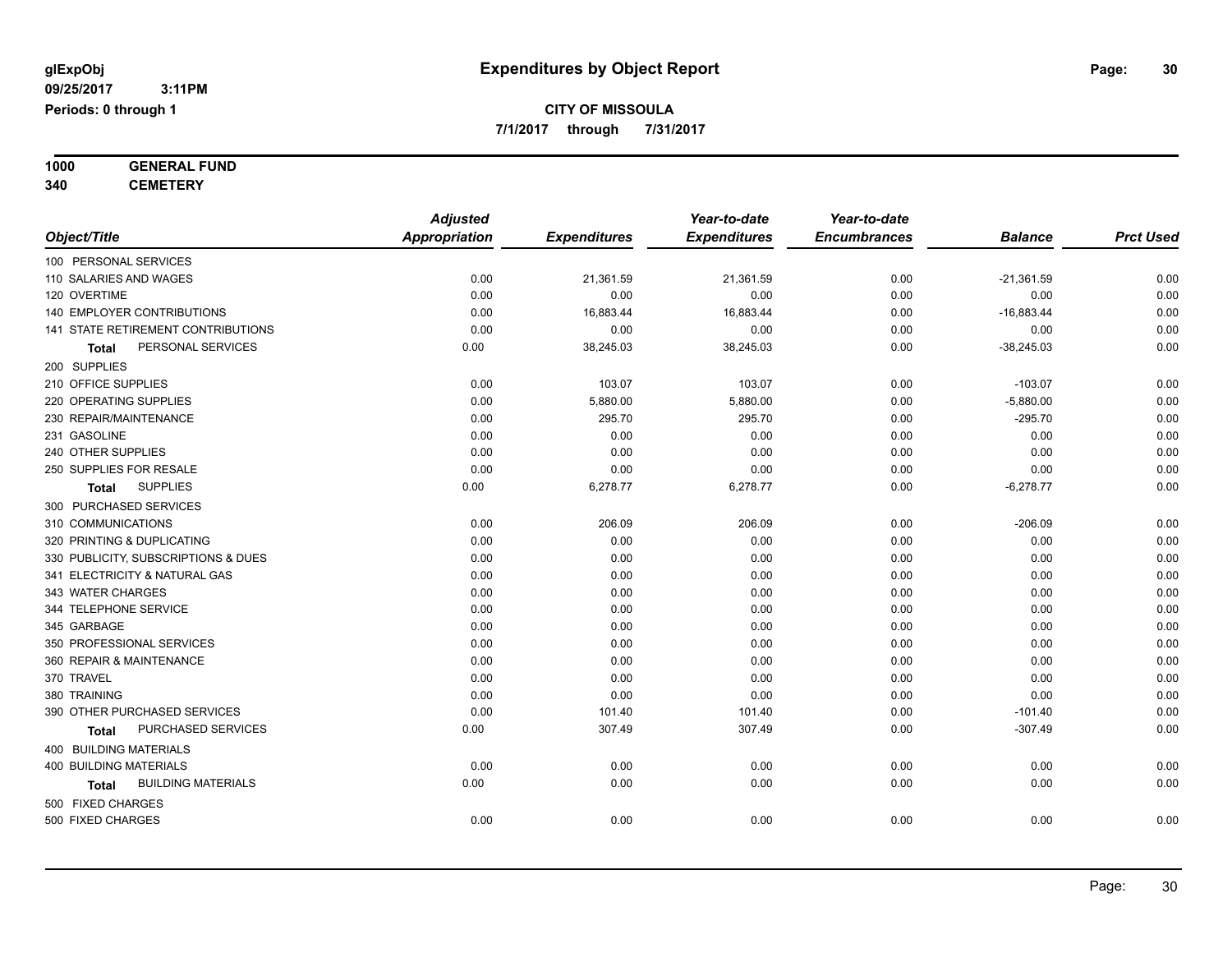**7/1/2017 through 7/31/2017**

**1000 GENERAL FUND 340 CEMETERY**

*Object/Title Adjusted Appropriation Expenditures Year-to-date Expenditures Year-to-date Encumbrances Balance Prct Used*  $0.00 \qquad \qquad 0.00 \qquad \qquad 0.00 \qquad \qquad 0.00 \qquad \qquad 0.00 \qquad \qquad 0.00 \qquad \qquad 0.00 \qquad \qquad 0.00 \qquad \qquad 0.00 \qquad \qquad 0.00 \qquad \qquad 0.00 \qquad \qquad 0.00 \qquad \qquad 0.00 \qquad \qquad 0.00 \qquad \qquad 0.00 \qquad \qquad 0.00 \qquad \qquad 0.00 \qquad \qquad 0.00 \qquad \qquad 0.00 \qquad \qquad 0.00 \qquad \qquad 0$ **Total** FIXED CHARGES 0.00 0.00 0.00 0.00 0.00 0.00 800 OTHER OBJECTS 845 CONTINGENCY 0.00 0.00 0.00 0.00 0.00 0.00 850 SALARY SAVINGS 0.00 0.00 0.00 0.00 0.00 0.00 **Total** OTHER OBJECTS 0.00 0.00 0.00 0.00 0.00 0.00 900 CAPITAL OUTLAY 920 BUILDINGS 0.00 0.00 0.00 0.00 0.00 0.00 930 IMPROVEMENTS 0.00 0.00 0.00 0.00 0.00 0.00 940 MACHINERY & EQUIPMENT 0.00 0.00 0.00 0.00 0.00 0.00 **Total** CAPITAL OUTLAY 0.00 0.00 0.00 0.00 0.00 0.00 **Total** CEMETERY 0.00 44,831.29 44,831.29 0.00 -44,831.29 0.00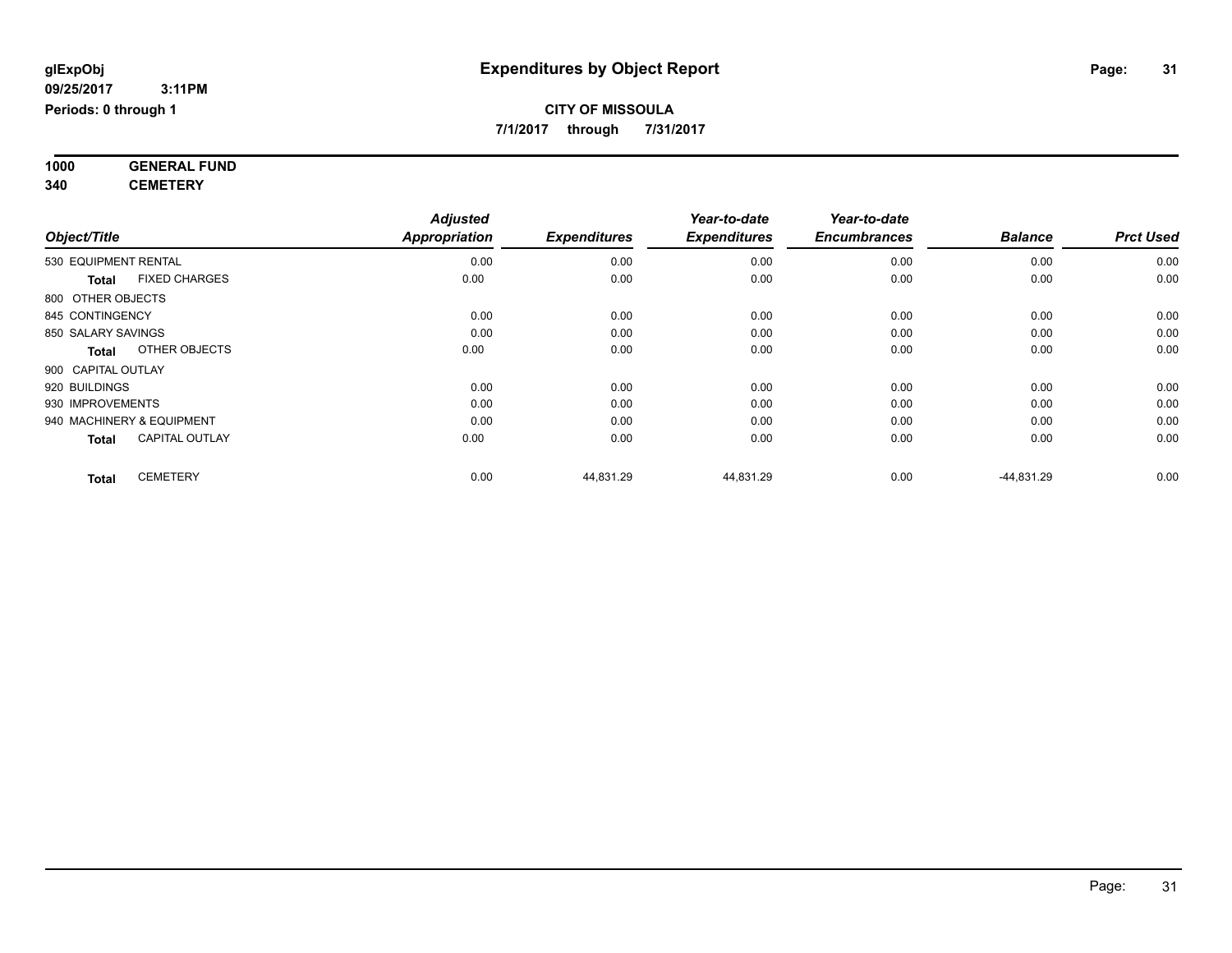**7/1/2017 through 7/31/2017**

## **1000 GENERAL FUND**

**370 PARKS & RECREATION**

|                                                   | <b>Adjusted</b>      |                     | Year-to-date        | Year-to-date        |                |                  |
|---------------------------------------------------|----------------------|---------------------|---------------------|---------------------|----------------|------------------|
| Object/Title                                      | <b>Appropriation</b> | <b>Expenditures</b> | <b>Expenditures</b> | <b>Encumbrances</b> | <b>Balance</b> | <b>Prct Used</b> |
| 100 PERSONAL SERVICES                             |                      |                     |                     |                     |                |                  |
| 110 SALARIES AND WAGES                            | 0.00                 | 175,403.28          | 175,403.28          | 0.00                | $-175,403.28$  | 0.00             |
| 120 OVERTIME                                      | 0.00                 | 418.52              | 418.52              | 0.00                | $-418.52$      | 0.00             |
| 130 OTHER                                         | 0.00                 | 0.00                | 0.00                | 0.00                | 0.00           | 0.00             |
| <b>140 EMPLOYER CONTRIBUTIONS</b>                 | 0.00                 | 95,179.06           | 95,179.06           | 0.00                | $-95,179.06$   | 0.00             |
| <b>141 STATE RETIREMENT CONTRIBUTIONS</b>         | 0.00                 | 0.00                | 0.00                | 0.00                | 0.00           | 0.00             |
| PERSONAL SERVICES<br>Total                        | 0.00                 | 271,000.86          | 271,000.86          | 0.00                | $-271,000.86$  | 0.00             |
| 200 SUPPLIES                                      |                      |                     |                     |                     |                |                  |
| 210 OFFICE SUPPLIES                               | 0.00                 | 0.00                | 0.00                | 0.00                | 0.00           | 0.00             |
| 220 OPERATING SUPPLIES                            | 0.00                 | 11,373.28           | 11,373.28           | 0.00                | $-11,373.28$   | 0.00             |
| 230 REPAIR/MAINTENANCE                            | 0.00                 | 0.00                | 0.00                | 0.00                | 0.00           | 0.00             |
| 231 GASOLINE                                      | 0.00                 | 0.00                | 0.00                | 0.00                | 0.00           | 0.00             |
| 240 OTHER SUPPLIES                                | 0.00                 | 0.00                | 0.00                | 0.00                | 0.00           | 0.00             |
| <b>SUPPLIES</b><br>Total                          | 0.00                 | 11,373.28           | 11,373.28           | 0.00                | $-11,373.28$   | 0.00             |
| 300 PURCHASED SERVICES                            |                      |                     |                     |                     |                |                  |
| 310 COMMUNICATIONS                                | 0.00                 | 0.00                | 0.00                | 0.00                | 0.00           | 0.00             |
| 320 PRINTING & DUPLICATING                        | 0.00                 | 0.00                | 0.00                | 0.00                | 0.00           | 0.00             |
| 330 PUBLICITY, SUBSCRIPTIONS & DUES               | 0.00                 | 363.00              | 363.00              | 0.00                | $-363.00$      | 0.00             |
| 340 SEWER                                         | 0.00                 | 1,194.34            | 1,194.34            | 0.00                | $-1,194.34$    | 0.00             |
| 341 ELECTRICITY & NATURAL GAS                     | 0.00                 | 0.00                | 0.00                | 0.00                | 0.00           | 0.00             |
| 343 WATER CHARGES                                 | 0.00                 | 0.00                | 0.00                | 0.00                | 0.00           | 0.00             |
| 344 TELEPHONE SERVICE                             | 0.00                 | 9.61                | 9.61                | 0.00                | $-9.61$        | 0.00             |
| 345 GARBAGE                                       | 0.00                 | 0.00                | 0.00                | 0.00                | 0.00           | 0.00             |
| 350 PROFESSIONAL SERVICES                         | 0.00                 | 1,932.72            | 1,932.72            | 0.00                | $-1,932.72$    | 0.00             |
| 360 REPAIR & MAINTENANCE                          | 0.00                 | 9,998.00            | 9,998.00            | 0.00                | $-9,998.00$    | 0.00             |
| 370 TRAVEL                                        | 0.00                 | 40.51               | 40.51               | 0.00                | $-40.51$       | 0.00             |
| 380 TRAINING                                      | 0.00                 | 0.00                | 0.00                | 0.00                | 0.00           | 0.00             |
| 390 OTHER PURCHASED SERVICES                      | 0.00                 | 495.00              | 495.00              | 0.00                | $-495.00$      | 0.00             |
| PURCHASED SERVICES<br>Total                       | 0.00                 | 14,033.18           | 14,033.18           | 0.00                | $-14,033.18$   | 0.00             |
| 700 GRANTS & CONTRIBUTIONS                        |                      |                     |                     |                     |                |                  |
| 700 GRANTS & CONTRIBUTIONS                        | 0.00                 | 0.00                | 0.00                | 0.00                | 0.00           | 0.00             |
| <b>GRANTS &amp; CONTRIBUTIONS</b><br><b>Total</b> | 0.00                 | 0.00                | 0.00                | 0.00                | 0.00           | 0.00             |
| 800 OTHER OBJECTS                                 |                      |                     |                     |                     |                |                  |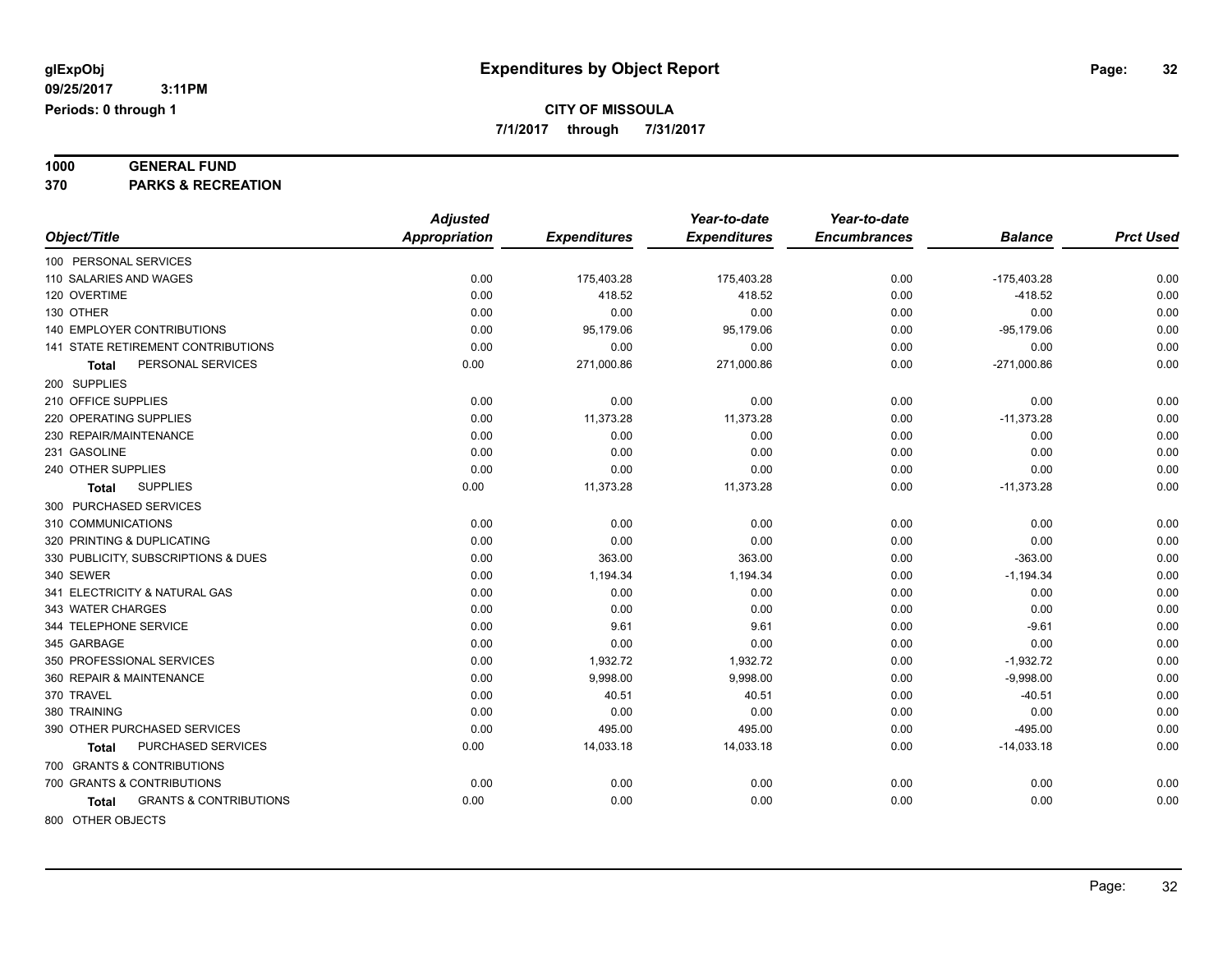**7/1/2017 through 7/31/2017**

| 1000 | <b>GENERAL FUND</b>            |  |
|------|--------------------------------|--|
| 270  | <b>DADIZO &amp; DEGDEATION</b> |  |

**370 PARKS & RECREATION**

|                                       | <b>Adjusted</b> |                     | Year-to-date        | Year-to-date        |                |                  |
|---------------------------------------|-----------------|---------------------|---------------------|---------------------|----------------|------------------|
| Object/Title                          | Appropriation   | <b>Expenditures</b> | <b>Expenditures</b> | <b>Encumbrances</b> | <b>Balance</b> | <b>Prct Used</b> |
| 820 TRANSFERS TO OTHER FUNDS          | 0.00            | 0.00                | 0.00                | 0.00                | 0.00           | 0.00             |
| OTHER OBJECTS<br><b>Total</b>         | 0.00            | 0.00                | 0.00                | 0.00                | 0.00           | 0.00             |
| 900 CAPITAL OUTLAY                    |                 |                     |                     |                     |                |                  |
| 930 IMPROVEMENTS                      | 0.00            | 0.00                | 0.00                | 0.00                | 0.00           | 0.00             |
| 940 MACHINERY & EQUIPMENT             | 0.00            | 0.00                | 0.00                | 0.00                | 0.00           | 0.00             |
| <b>CAPITAL OUTLAY</b><br><b>Total</b> | 0.00            | 0.00                | 0.00                | 0.00                | 0.00           | 0.00             |
| PARKS & RECREATION<br>Total           | 0.00            | 296.407.32          | 296.407.32          | 0.00                | -296.407.32    | 0.00             |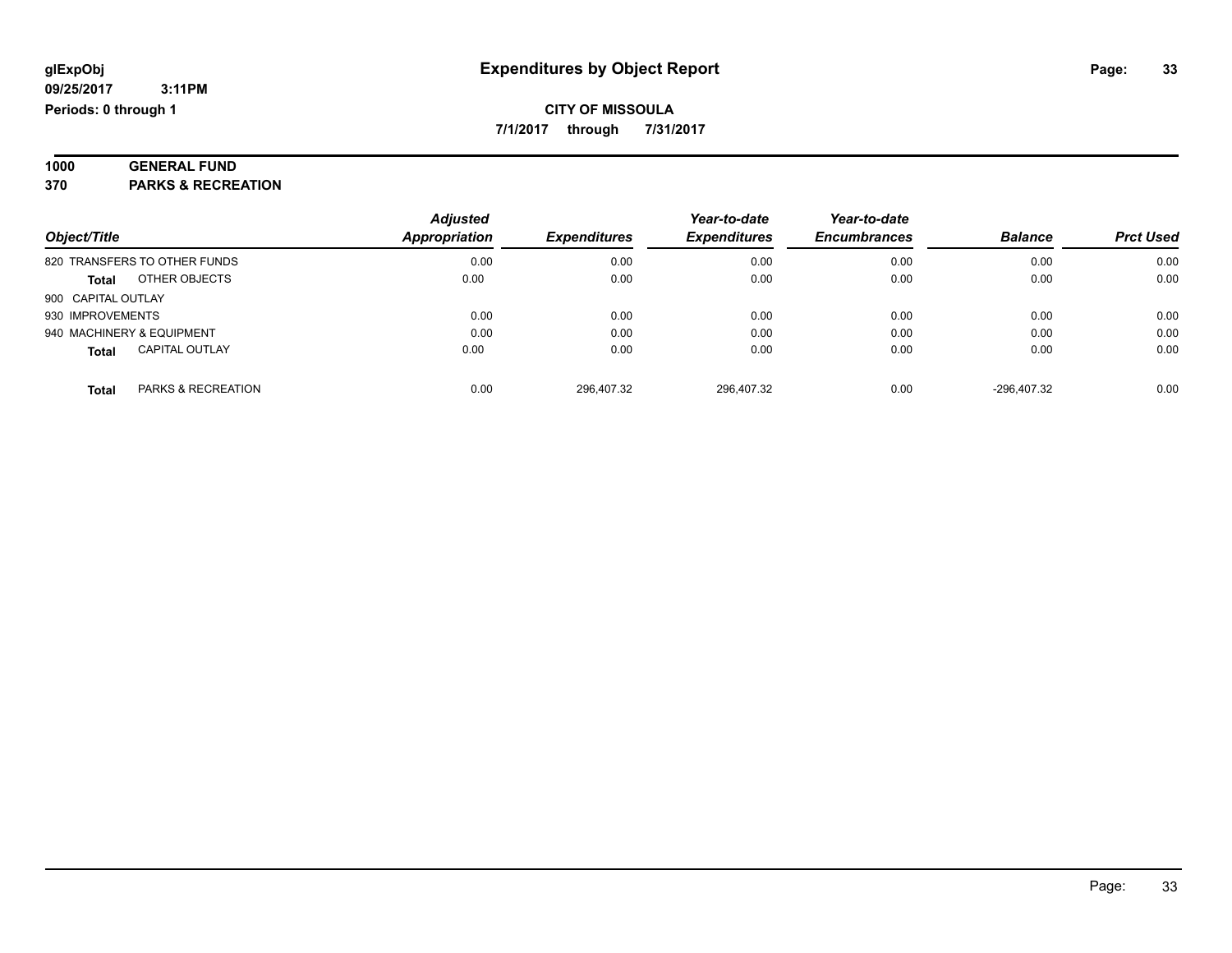**7/1/2017 through 7/31/2017**

## **1000 GENERAL FUND**

**390 NON-DEPARTMENTAL**

|                                                   | <b>Adjusted</b>      |                     | Year-to-date        | Year-to-date        |                |                  |
|---------------------------------------------------|----------------------|---------------------|---------------------|---------------------|----------------|------------------|
| Object/Title                                      | <b>Appropriation</b> | <b>Expenditures</b> | <b>Expenditures</b> | <b>Encumbrances</b> | <b>Balance</b> | <b>Prct Used</b> |
| 100 PERSONAL SERVICES                             |                      |                     |                     |                     |                |                  |
| 110 SALARIES AND WAGES                            | 0.00                 | 0.00                | 0.00                | 0.00                | 0.00           | 0.00             |
| 120 OVERTIME                                      | 0.00                 | 0.00                | 0.00                | 0.00                | 0.00           | 0.00             |
| 130 OTHER                                         | 0.00                 | 0.00                | 0.00                | 0.00                | 0.00           | 0.00             |
| 140 EMPLOYER CONTRIBUTIONS                        | 0.00                 | 0.30                | 0.30                | 0.00                | $-0.30$        | 0.00             |
| PERSONAL SERVICES<br>Total                        | 0.00                 | 0.30                | 0.30                | 0.00                | $-0.30$        | 0.00             |
| 200 SUPPLIES                                      |                      |                     |                     |                     |                |                  |
| 220 OPERATING SUPPLIES                            | 0.00                 | 0.00                | 0.00                | 0.00                | 0.00           | 0.00             |
| 230 REPAIR/MAINTENANCE                            | 0.00                 | 0.00                | 0.00                | 0.00                | 0.00           | 0.00             |
| 240 OTHER SUPPLIES                                | 0.00                 | 0.00                | 0.00                | 0.00                | 0.00           | 0.00             |
| <b>SUPPLIES</b><br><b>Total</b>                   | 0.00                 | 0.00                | 0.00                | 0.00                | 0.00           | 0.00             |
| 300 PURCHASED SERVICES                            |                      |                     |                     |                     |                |                  |
| 341 ELECTRICITY & NATURAL GAS                     | 0.00                 | 0.00                | 0.00                | 0.00                | 0.00           | 0.00             |
| 342 STORM WATER                                   | 0.00                 | 0.00                | 0.00                | 0.00                | 0.00           | 0.00             |
| 350 PROFESSIONAL SERVICES                         | 0.00                 | 0.00                | 0.00                | 0.00                | 0.00           | 0.00             |
| 360 REPAIR & MAINTENANCE                          | 0.00                 | 0.00                | 0.00                | 0.00                | 0.00           | 0.00             |
| 390 OTHER PURCHASED SERVICES                      | 0.00                 | 0.00                | 0.00                | 0.00                | 0.00           | 0.00             |
| PURCHASED SERVICES<br><b>Total</b>                | 0.00                 | 0.00                | 0.00                | 0.00                | 0.00           | 0.00             |
| 500 FIXED CHARGES                                 |                      |                     |                     |                     |                |                  |
| 500 FIXED CHARGES                                 | 0.00                 | 171,147.50          | 171,147.50          | 0.00                | $-171, 147.50$ | 0.00             |
| 550 MERCHANT SERVICE FEES                         | 0.00                 | 0.00                | 0.00                | 0.00                | 0.00           | 0.00             |
| <b>FIXED CHARGES</b><br><b>Total</b>              | 0.00                 | 171,147.50          | 171,147.50          | 0.00                | $-171, 147.50$ | 0.00             |
| 600 DEBT SERVICE                                  |                      |                     |                     |                     |                |                  |
| 610 PRINCIPAL                                     | 0.00                 | 47,503.71           | 47,503.71           | 0.00                | $-47,503.71$   | 0.00             |
| 620 INTEREST / SERVICE FEES                       | 0.00                 | 2,709.30            | 2,709.30            | 0.00                | $-2,709.30$    | 0.00             |
| <b>DEBT SERVICE</b><br><b>Total</b>               | 0.00                 | 50,213.01           | 50,213.01           | 0.00                | $-50,213.01$   | 0.00             |
| 700 GRANTS & CONTRIBUTIONS                        |                      |                     |                     |                     |                |                  |
| 700 GRANTS & CONTRIBUTIONS                        | 0.00                 | 0.00                | 0.00                | 0.00                | 0.00           | 0.00             |
| <b>GRANTS &amp; CONTRIBUTIONS</b><br><b>Total</b> | 0.00                 | 0.00                | 0.00                | 0.00                | 0.00           | 0.00             |
| 800 OTHER OBJECTS                                 |                      |                     |                     |                     |                |                  |
| 820 TRANSFERS TO OTHER FUNDS                      | 0.00                 | 12,254.48           | 12,254.48           | 0.00                | $-12,254.48$   | 0.00             |
| 845 CONTINGENCY                                   | 0.00                 | 0.00                | 0.00                | 0.00                | 0.00           | 0.00             |
| 850 SALARY SAVINGS                                | 0.00                 | 0.00                | 0.00                | 0.00                | 0.00           | 0.00             |
|                                                   |                      |                     |                     |                     |                |                  |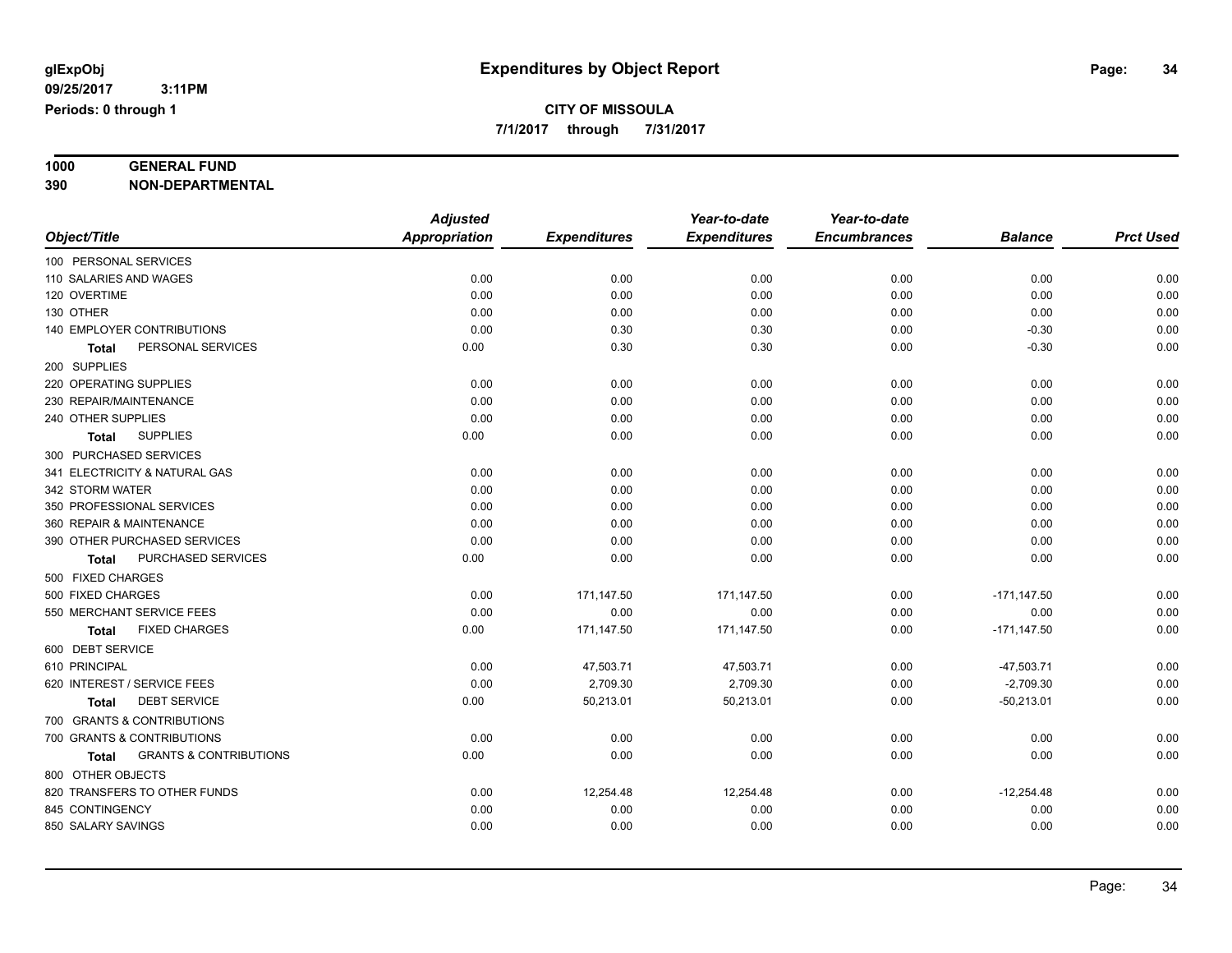| 1000 | <b>GENERAL FUND</b>     |
|------|-------------------------|
| 390  | <b>NON-DEPARTMENTAL</b> |

|                                       | <b>Adjusted</b><br>Appropriation<br><b>Expenditures</b> | Year-to-date | Year-to-date        |                     |                |                  |
|---------------------------------------|---------------------------------------------------------|--------------|---------------------|---------------------|----------------|------------------|
| Object/Title                          |                                                         |              | <b>Expenditures</b> | <b>Encumbrances</b> | <b>Balance</b> | <b>Prct Used</b> |
| OTHER OBJECTS<br><b>Total</b>         | 0.00                                                    | 12.254.48    | 12.254.48           | 0.00                | $-12.254.48$   | 0.00             |
| 900 CAPITAL OUTLAY                    |                                                         |              |                     |                     |                |                  |
| 940 MACHINERY & EQUIPMENT             | 0.00                                                    | 0.00         | 0.00                | 0.00                | 0.00           | 0.00             |
| <b>CAPITAL OUTLAY</b><br><b>Total</b> | 0.00                                                    | 0.00         | 0.00                | 0.00                | 0.00           | 0.00             |
| NON-DEPARTMENTAL<br><b>Total</b>      | 0.00                                                    | 233.615.29   | 233,615.29          | 0.00                | -233.615.29    | 0.00             |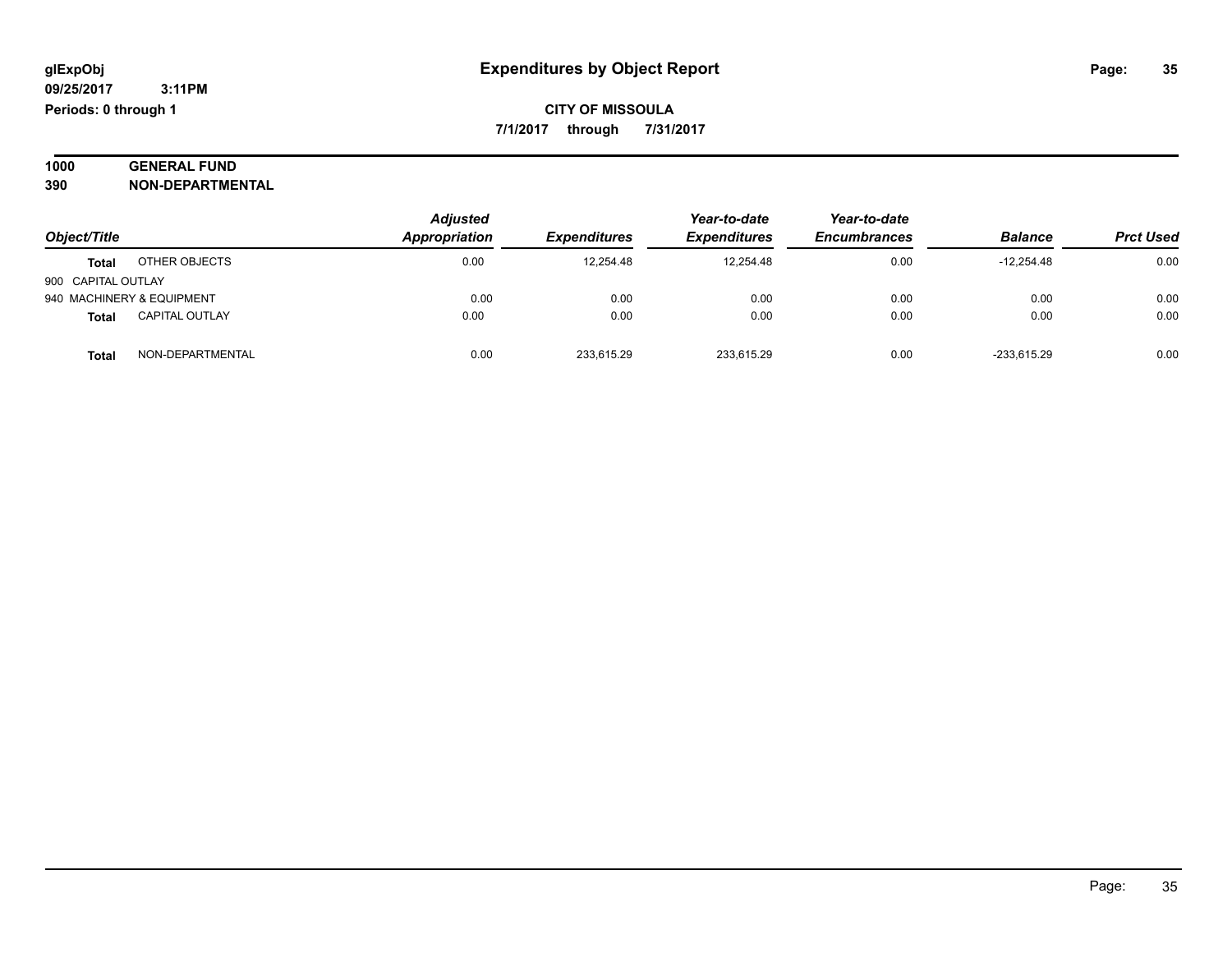**1000 GENERAL FUND**

| Object/Title                              | <b>Adjusted</b> | <b>Expenditures</b> | Year-to-date<br><b>Expenditures</b> | Year-to-date<br><b>Encumbrances</b> | <b>Balance</b>  | <b>Prct Used</b> |
|-------------------------------------------|-----------------|---------------------|-------------------------------------|-------------------------------------|-----------------|------------------|
|                                           | Appropriation   |                     |                                     |                                     |                 |                  |
| 100 PERSONAL SERVICES                     |                 |                     |                                     |                                     |                 |                  |
| 110 SALARIES AND WAGES                    | 0.00            | 1,582,203.94        | 1,582,203.94                        | 0.00                                | $-1,582,203.94$ | 0.00             |
| 115 SALARIES/HEALTH INSURANCE BENEFIT     | 0.00            | 125,058.00          | 125,058.00                          | 0.00                                | $-125,058.00$   | 0.00             |
| 120 OVERTIME                              | 0.00            | 138,807.25          | 138,807.25                          | 0.00                                | $-138,807.25$   | 0.00             |
| 121 OUTSIDE HIRE OVERTIME                 | 0.00            | 6,785.62            | 6,785.62                            | 0.00                                | $-6,785.62$     | 0.00             |
| 122 COURT OVERTIME                        | 0.00            | 1,484.68            | 1,484.68                            | 0.00                                | $-1,484.68$     | 0.00             |
| 123 CELL PHONE OVERTIME                   | 0.00            | 719.93              | 719.93                              | 0.00                                | $-719.93$       | 0.00             |
| 130 OTHER                                 | 0.00            | 129,213.46          | 129,213.46                          | 0.00                                | $-129,213.46$   | 0.00             |
| 133 EDUCATION COMPENSATION                | 0.00            | 1,027.50            | 1,027.50                            | 0.00                                | $-1,027.50$     | 0.00             |
| <b>140 EMPLOYER CONTRIBUTIONS</b>         | 0.00            | 756,599.32          | 756,599.32                          | 0.00                                | -756,599.32     | 0.00             |
| <b>141 STATE RETIREMENT CONTRIBUTIONS</b> | 0.00            | 0.00                | 0.00                                | 0.00                                | 0.00            | 0.00             |
| <b>150 STATE RETIREMENT</b>               | 0.00            | 0.00                | 0.00                                | 0.00                                | 0.00            | 0.00             |
| PERSONAL SERVICES<br><b>Total</b>         | 0.00            | 2,741,899.70        | 2,741,899.70                        | 0.00                                | $-2,741,899.70$ | 0.00             |
| 200 SUPPLIES                              |                 |                     |                                     |                                     |                 |                  |
| 210 OFFICE SUPPLIES                       | 0.00            | 1,121.27            | 1,121.27                            | 0.00                                | $-1,121.27$     | 0.00             |
| 220 OPERATING SUPPLIES                    | 0.00            | 19,904.17           | 19,904.17                           | 0.00                                | $-19,904.17$    | 0.00             |
| 230 REPAIR/MAINTENANCE                    | 0.00            | 935.58              | 935.58                              | 0.00                                | $-935.58$       | 0.00             |
| 231 GASOLINE                              | 0.00            | 1,854.77            | 1,854.77                            | 0.00                                | $-1,854.77$     | 0.00             |
| 240 OTHER SUPPLIES                        | 0.00            | 747.53              | 747.53                              | 0.00                                | $-747.53$       | 0.00             |
| 250 SUPPLIES FOR RESALE                   | 0.00            | 0.00                | 0.00                                | 0.00                                | 0.00            | 0.00             |
| <b>SUPPLIES</b><br><b>Total</b>           | 0.00            | 24,563.32           | 24,563.32                           | 0.00                                | $-24,563.32$    | 0.00             |
| 300 PURCHASED SERVICES                    |                 |                     |                                     |                                     |                 |                  |
| 310 COMMUNICATIONS                        | 0.00            | 37,897.58           | 37,897.58                           | 0.00                                | $-37,897.58$    | 0.00             |
| 320 PRINTING & DUPLICATING                | 0.00            | 0.00                | 0.00                                | 0.00                                | 0.00            | 0.00             |
| 330 PUBLICITY, SUBSCRIPTIONS & DUES       | 0.00            | 36,330.90           | 36,330.90                           | 0.00                                | $-36,330.90$    | 0.00             |
| 340 SEWER                                 | 0.00            | 1,783.90            | 1,783.90                            | 0.00                                | $-1,783.90$     | 0.00             |
| 341 ELECTRICITY & NATURAL GAS             | 0.00            | 59.16               | 59.16                               | 0.00                                | $-59.16$        | 0.00             |
| 342 STORM WATER                           | 0.00            | 0.00                | 0.00                                | 0.00                                | 0.00            | 0.00             |
| 343 WATER CHARGES                         | 0.00            | 0.00                | 0.00                                | 0.00                                | 0.00            | 0.00             |
| 344 TELEPHONE SERVICE                     | 0.00            | 17,891.15           | 17,891.15                           | 0.00                                | $-17,891.15$    | 0.00             |
| 345 GARBAGE                               | 0.00            | 374.15              | 374.15                              | 0.00                                | $-374.15$       | 0.00             |
| 350 PROFESSIONAL SERVICES                 | 0.00            | 5,468.12            | 5,468.12                            | 0.00                                | $-5,468.12$     | 0.00             |
| 360 REPAIR & MAINTENANCE                  | 0.00            | 78,556.14           | 78,556.14                           | 0.00                                | $-78,556.14$    | 0.00             |
| 370 TRAVEL                                | 0.00            | 2,044.10            | 2,044.10                            | 0.00                                | $-2,044.10$     | 0.00             |
| 380 TRAINING                              | 0.00            | 548.25              | 548.25                              | 0.00                                | $-548.25$       | 0.00             |
|                                           |                 |                     |                                     |                                     |                 |                  |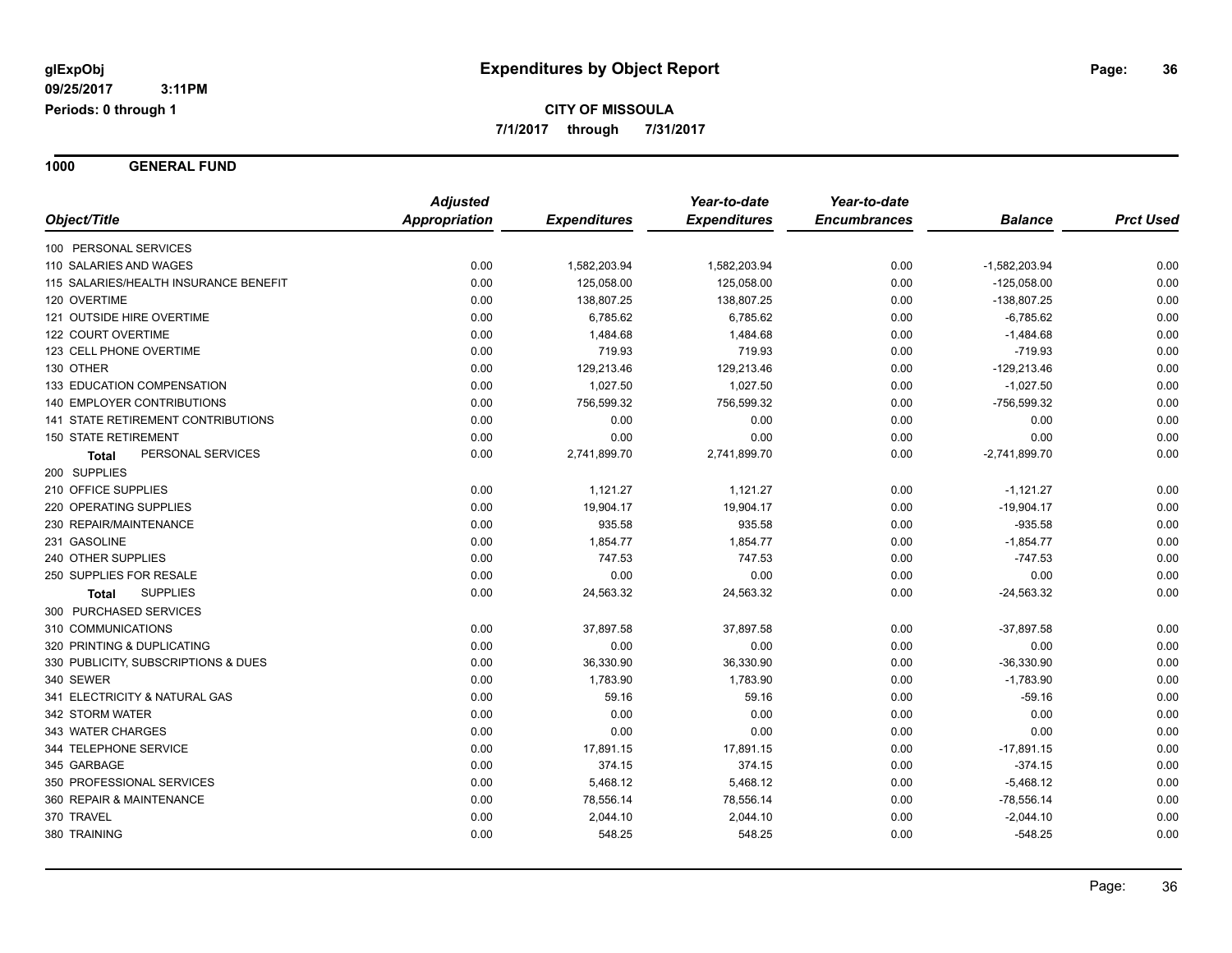**1000 GENERAL FUND**

|                                                   | <b>Adjusted</b>      |                     | Year-to-date        | Year-to-date        |                 |                  |
|---------------------------------------------------|----------------------|---------------------|---------------------|---------------------|-----------------|------------------|
| Object/Title                                      | <b>Appropriation</b> | <b>Expenditures</b> | <b>Expenditures</b> | <b>Encumbrances</b> | <b>Balance</b>  | <b>Prct Used</b> |
| 390 OTHER PURCHASED SERVICES                      | 0.00                 | 6,163.14            | 6,163.14            | 0.00                | $-6,163.14$     | 0.00             |
| 392 DONATIONS AND SALES                           | 0.00                 | 427.50              | 427.50              | 0.00                | $-427.50$       | 0.00             |
| PURCHASED SERVICES<br><b>Total</b>                | 0.00                 | 187,544.09          | 187,544.09          | 0.00                | $-187,544.09$   | 0.00             |
| 400 BUILDING MATERIALS                            |                      |                     |                     |                     |                 |                  |
| <b>400 BUILDING MATERIALS</b>                     | 0.00                 | 0.00                | 0.00                | 0.00                | 0.00            | 0.00             |
| <b>BUILDING MATERIALS</b><br><b>Total</b>         | 0.00                 | 0.00                | 0.00                | 0.00                | 0.00            | 0.00             |
| 500 FIXED CHARGES                                 |                      |                     |                     |                     |                 |                  |
| 500 FIXED CHARGES                                 | 0.00                 | 192,437.44          | 192,437.44          | 0.00                | $-192,437.44$   | 0.00             |
| 530 EQUIPMENT RENTAL                              | 0.00                 | 0.00                | 0.00                | 0.00                | 0.00            | 0.00             |
| 550 MERCHANT SERVICE FEES                         | 0.00                 | 0.00                | 0.00                | 0.00                | 0.00            | 0.00             |
| <b>FIXED CHARGES</b><br>Total                     | 0.00                 | 192,437.44          | 192,437.44          | 0.00                | $-192,437.44$   | 0.00             |
| 600 DEBT SERVICE                                  |                      |                     |                     |                     |                 |                  |
| 610 PRINCIPAL                                     | 0.00                 | 47,503.71           | 47,503.71           | 0.00                | $-47,503.71$    | 0.00             |
| 620 INTEREST / SERVICE FEES                       | 0.00                 | 2,709.30            | 2,709.30            | 0.00                | $-2,709.30$     | 0.00             |
| <b>DEBT SERVICE</b><br><b>Total</b>               | 0.00                 | 50,213.01           | 50,213.01           | 0.00                | $-50,213.01$    | 0.00             |
| 700 GRANTS & CONTRIBUTIONS                        |                      |                     |                     |                     |                 |                  |
| 700 GRANTS & CONTRIBUTIONS                        | 0.00                 | 5,630.52            | 5,630.52            | 0.00                | $-5,630.52$     | 0.00             |
| <b>GRANTS &amp; CONTRIBUTIONS</b><br><b>Total</b> | 0.00                 | 5,630.52            | 5,630.52            | 0.00                | $-5,630.52$     | 0.00             |
| 800 OTHER OBJECTS                                 |                      |                     |                     |                     |                 |                  |
| 820 TRANSFERS TO OTHER FUNDS                      | 0.00                 | 12,254.48           | 12,254.48           | 0.00                | $-12,254.48$    | 0.00             |
| 845 CONTINGENCY                                   | 0.00                 | 0.00                | 0.00                | 0.00                | 0.00            | 0.00             |
| 850 SALARY SAVINGS                                | 0.00                 | 0.00                | 0.00                | 0.00                | 0.00            | 0.00             |
| <b>OTHER OBJECTS</b><br><b>Total</b>              | 0.00                 | 12,254.48           | 12,254.48           | 0.00                | $-12,254.48$    | 0.00             |
| 900 CAPITAL OUTLAY                                |                      |                     |                     |                     |                 |                  |
| 920 BUILDINGS                                     | 0.00                 | 0.00                | 0.00                | 0.00                | 0.00            | 0.00             |
| 930 IMPROVEMENTS                                  | 0.00                 | 0.00                | 0.00                | 0.00                | 0.00            | 0.00             |
| 940 MACHINERY & EQUIPMENT                         | 0.00                 | 0.00                | 0.00                | 0.00                | 0.00            | 0.00             |
| CAPITAL OUTLAY<br><b>Total</b>                    | 0.00                 | 0.00                | 0.00                | 0.00                | 0.00            | 0.00             |
| <b>GENERAL FUND</b><br>Total                      | 0.00                 | 3,214,542.56        | 3,214,542.56        | 0.00                | $-3,214,542.56$ | 0.00             |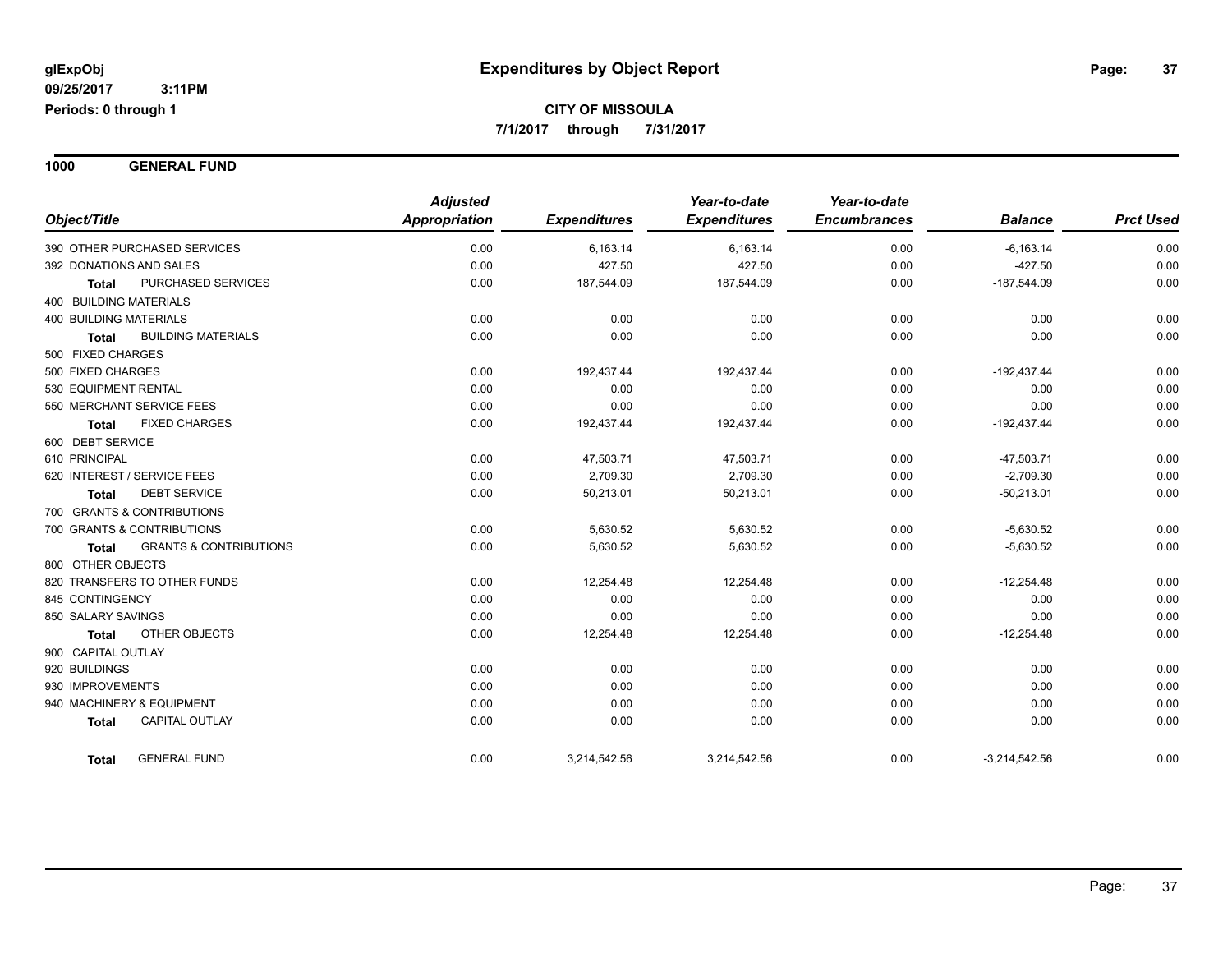**7/1/2017 through 7/31/2017**

# **1211 PARK ACQUISITION & DEVELOPMENT**

**370 PARKS & RECREATION**

|                           | <b>Adjusted</b>              |               | Year-to-date        | Year-to-date        |                     |                |                  |
|---------------------------|------------------------------|---------------|---------------------|---------------------|---------------------|----------------|------------------|
| Object/Title              |                              | Appropriation | <b>Expenditures</b> | <b>Expenditures</b> | <b>Encumbrances</b> | <b>Balance</b> | <b>Prct Used</b> |
| 200 SUPPLIES              |                              |               |                     |                     |                     |                |                  |
| 220 OPERATING SUPPLIES    |                              | 0.00          | 0.00                | 0.00                | 0.00                | 0.00           | 0.00             |
| <b>Total</b>              | <b>SUPPLIES</b>              | 0.00          | 0.00                | 0.00                | 0.00                | 0.00           | 0.00             |
| 300 PURCHASED SERVICES    |                              |               |                     |                     |                     |                |                  |
| 350 PROFESSIONAL SERVICES |                              | 0.00          | 0.00                | 0.00                | 0.00                | 0.00           | 0.00             |
| 360 REPAIR & MAINTENANCE  |                              | 0.00          | 0.00                | 0.00                | 0.00                | 0.00           | 0.00             |
|                           | 390 OTHER PURCHASED SERVICES | 0.00          | 0.00                | 0.00                | 0.00                | 0.00           | 0.00             |
| <b>Total</b>              | PURCHASED SERVICES           | 0.00          | 0.00                | 0.00                | 0.00                | 0.00           | 0.00             |
| 500 FIXED CHARGES         |                              |               |                     |                     |                     |                |                  |
| 550 MERCHANT SERVICE FEES |                              | 0.00          | 0.00                | 0.00                | 0.00                | 0.00           | 0.00             |
| <b>Total</b>              | <b>FIXED CHARGES</b>         | 0.00          | 0.00                | 0.00                | 0.00                | 0.00           | 0.00             |
| 800 OTHER OBJECTS         |                              |               |                     |                     |                     |                |                  |
|                           | 820 TRANSFERS TO OTHER FUNDS | 0.00          | 0.00                | 0.00                | 0.00                | 0.00           | 0.00             |
| <b>Total</b>              | OTHER OBJECTS                | 0.00          | 0.00                | 0.00                | 0.00                | 0.00           | 0.00             |
| 900 CAPITAL OUTLAY        |                              |               |                     |                     |                     |                |                  |
| 930 IMPROVEMENTS          |                              | 0.00          | 0.00                | 0.00                | 0.00                | 0.00           | 0.00             |
| 940 MACHINERY & EQUIPMENT |                              | 0.00          | 0.00                | 0.00                | 0.00                | 0.00           | 0.00             |
| <b>Total</b>              | <b>CAPITAL OUTLAY</b>        | 0.00          | 0.00                | 0.00                | 0.00                | 0.00           | 0.00             |
| <b>Total</b>              | PARKS & RECREATION           | 0.00          | 0.00                | 0.00                | 0.00                | 0.00           | 0.00             |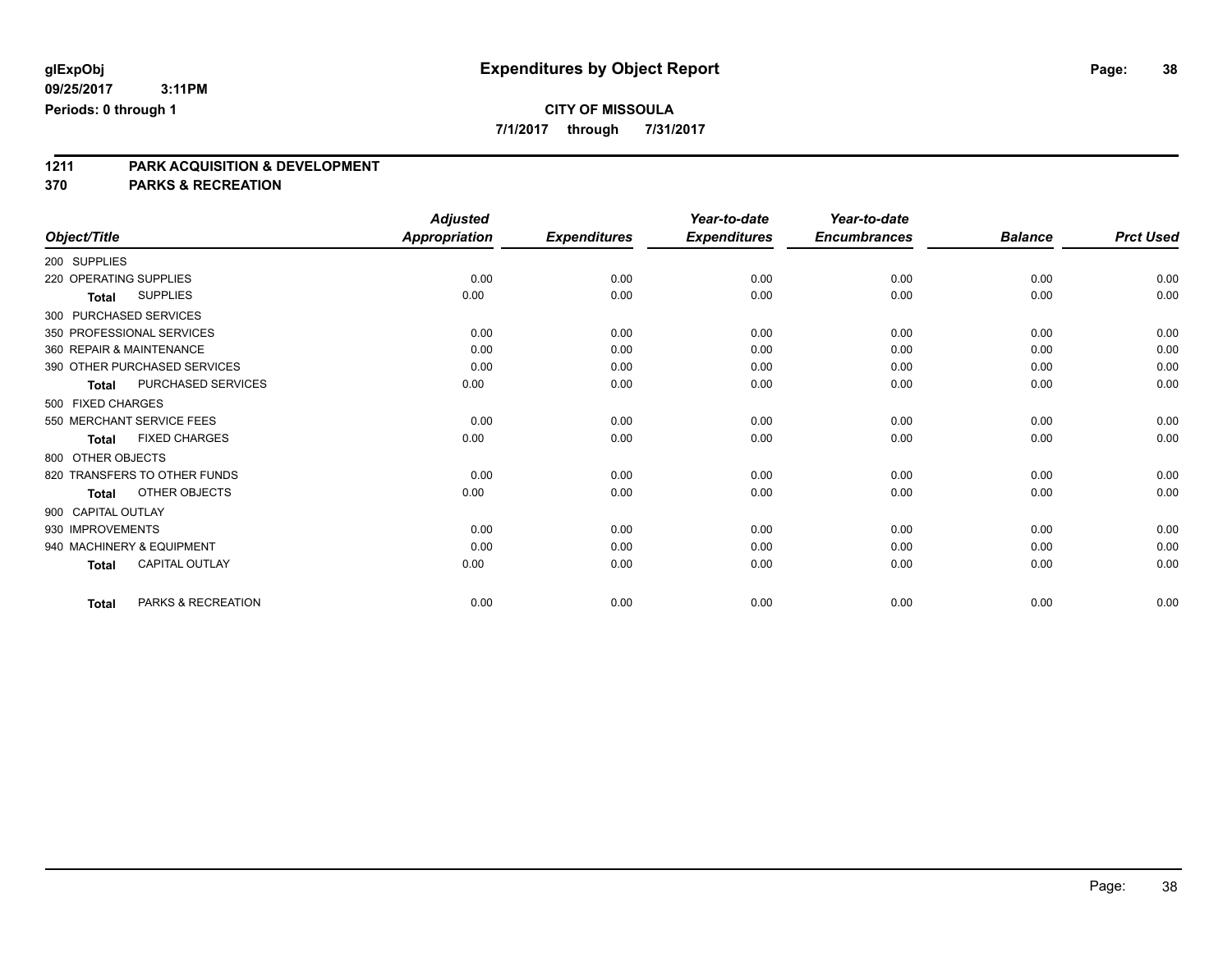### **glExpObj Expenditures by Object Report Page: 39**

**09/25/2017 3:11PM Periods: 0 through 1**

### **CITY OF MISSOULA 7/1/2017 through 7/31/2017**

#### **1211 PARK ACQUISITION & DEVELOPMENT**

|                        |                                | <b>Adjusted</b>      |                     | Year-to-date        | Year-to-date        |                |                  |
|------------------------|--------------------------------|----------------------|---------------------|---------------------|---------------------|----------------|------------------|
| Object/Title           |                                | <b>Appropriation</b> | <b>Expenditures</b> | <b>Expenditures</b> | <b>Encumbrances</b> | <b>Balance</b> | <b>Prct Used</b> |
| 200 SUPPLIES           |                                |                      |                     |                     |                     |                |                  |
| 220 OPERATING SUPPLIES |                                | 0.00                 | 0.00                | 0.00                | 0.00                | 0.00           | 0.00             |
| <b>Total</b>           | <b>SUPPLIES</b>                | 0.00                 | 0.00                | 0.00                | 0.00                | 0.00           | 0.00             |
|                        | 300 PURCHASED SERVICES         |                      |                     |                     |                     |                |                  |
|                        | 350 PROFESSIONAL SERVICES      | 0.00                 | 0.00                | 0.00                | 0.00                | 0.00           | 0.00             |
|                        | 360 REPAIR & MAINTENANCE       | 0.00                 | 0.00                | 0.00                | 0.00                | 0.00           | 0.00             |
|                        | 390 OTHER PURCHASED SERVICES   | 0.00                 | 0.00                | 0.00                | 0.00                | 0.00           | 0.00             |
| <b>Total</b>           | PURCHASED SERVICES             | 0.00                 | 0.00                | 0.00                | 0.00                | 0.00           | 0.00             |
| 500 FIXED CHARGES      |                                |                      |                     |                     |                     |                |                  |
|                        | 550 MERCHANT SERVICE FEES      | 0.00                 | 0.00                | 0.00                | 0.00                | 0.00           | 0.00             |
| <b>Total</b>           | <b>FIXED CHARGES</b>           | 0.00                 | 0.00                | 0.00                | 0.00                | 0.00           | 0.00             |
| 800 OTHER OBJECTS      |                                |                      |                     |                     |                     |                |                  |
|                        | 820 TRANSFERS TO OTHER FUNDS   | 0.00                 | 0.00                | 0.00                | 0.00                | 0.00           | 0.00             |
| <b>Total</b>           | OTHER OBJECTS                  | 0.00                 | 0.00                | 0.00                | 0.00                | 0.00           | 0.00             |
| 900 CAPITAL OUTLAY     |                                |                      |                     |                     |                     |                |                  |
| 930 IMPROVEMENTS       |                                | 0.00                 | 0.00                | 0.00                | 0.00                | 0.00           | 0.00             |
|                        | 940 MACHINERY & EQUIPMENT      | 0.00                 | 0.00                | 0.00                | 0.00                | 0.00           | 0.00             |
| <b>Total</b>           | <b>CAPITAL OUTLAY</b>          | 0.00                 | 0.00                | 0.00                | 0.00                | 0.00           | 0.00             |
| <b>Total</b>           | PARK ACQUISITION & DEVELOPMENT | 0.00                 | 0.00                | 0.00                | 0.00                | 0.00           | 0.00             |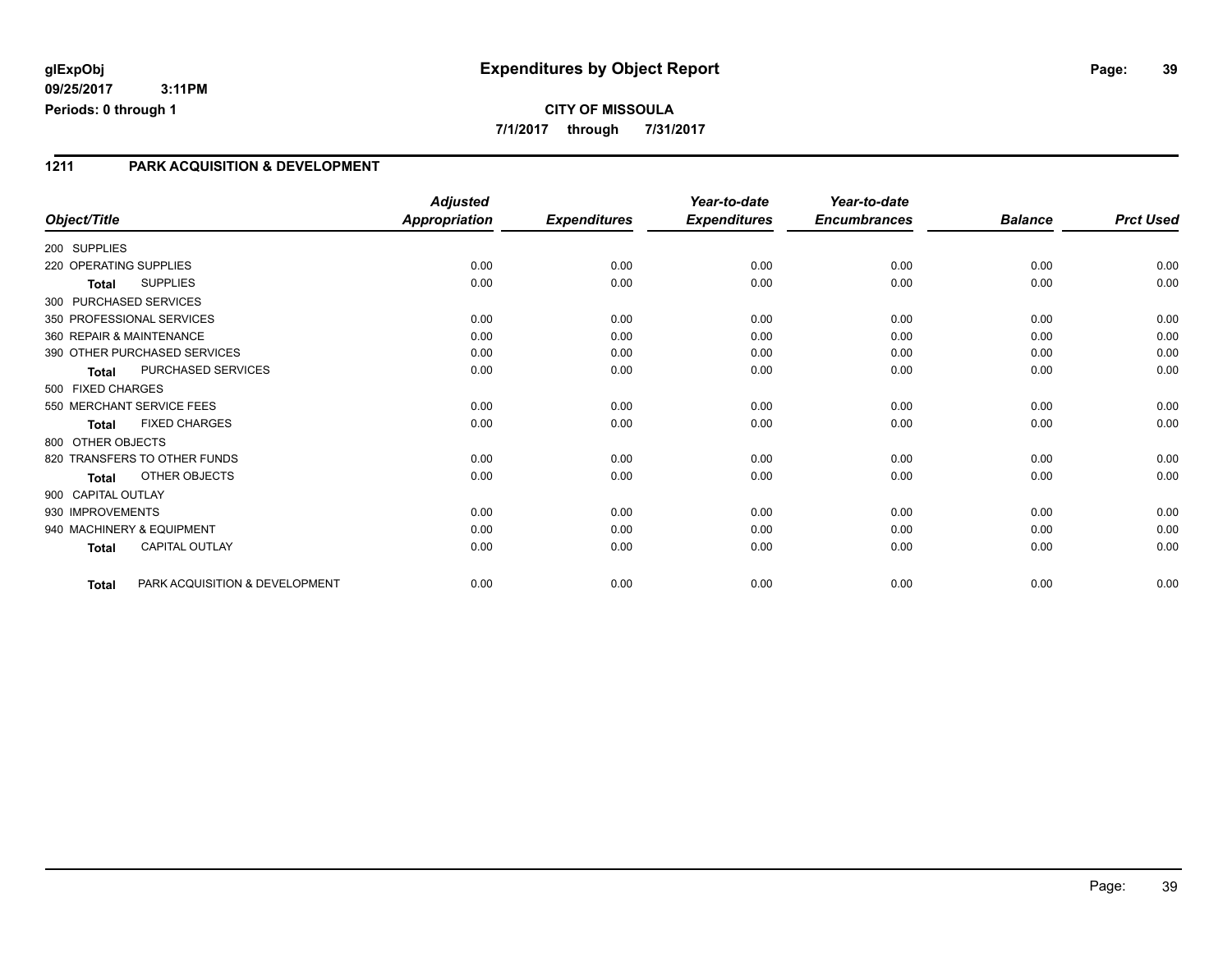**7/1/2017 through 7/31/2017**

# **1212 PARK ENTERPRISE FUND**

**370 PARKS & RECREATION**

|                                       | <b>Adjusted</b> |                     | Year-to-date        | Year-to-date        |                |                  |
|---------------------------------------|-----------------|---------------------|---------------------|---------------------|----------------|------------------|
| Object/Title                          | Appropriation   | <b>Expenditures</b> | <b>Expenditures</b> | <b>Encumbrances</b> | <b>Balance</b> | <b>Prct Used</b> |
| 200 SUPPLIES                          |                 |                     |                     |                     |                |                  |
| 210 OFFICE SUPPLIES                   | 0.00            | 0.00                | 0.00                | 0.00                | 0.00           | 0.00             |
| 220 OPERATING SUPPLIES                | 0.00            | 0.00                | 0.00                | 0.00                | 0.00           | 0.00             |
| 230 REPAIR/MAINTENANCE                | 0.00            | 0.00                | 0.00                | 0.00                | 0.00           | 0.00             |
| 240 OTHER SUPPLIES                    | 0.00            | 0.00                | 0.00                | 0.00                | 0.00           | 0.00             |
| <b>SUPPLIES</b><br><b>Total</b>       | 0.00            | 0.00                | 0.00                | 0.00                | 0.00           | 0.00             |
| 300 PURCHASED SERVICES                |                 |                     |                     |                     |                |                  |
| 350 PROFESSIONAL SERVICES             | 0.00            | 0.00                | 0.00                | 0.00                | 0.00           | 0.00             |
| 360 REPAIR & MAINTENANCE              | 0.00            | 0.00                | 0.00                | 0.00                | 0.00           | 0.00             |
| 390 OTHER PURCHASED SERVICES          | 0.00            | 0.00                | 0.00                | 0.00                | 0.00           | 0.00             |
| PURCHASED SERVICES<br><b>Total</b>    | 0.00            | 0.00                | 0.00                | 0.00                | 0.00           | 0.00             |
| 500 FIXED CHARGES                     |                 |                     |                     |                     |                |                  |
| 550 MERCHANT SERVICE FEES             | 0.00            | 0.00                | 0.00                | 0.00                | 0.00           | 0.00             |
| <b>FIXED CHARGES</b><br><b>Total</b>  | 0.00            | 0.00                | 0.00                | 0.00                | 0.00           | 0.00             |
| 800 OTHER OBJECTS                     |                 |                     |                     |                     |                |                  |
| 820 TRANSFERS TO OTHER FUNDS          | 0.00            | 0.00                | 0.00                | 0.00                | 0.00           | 0.00             |
| OTHER OBJECTS<br><b>Total</b>         | 0.00            | 0.00                | 0.00                | 0.00                | 0.00           | 0.00             |
| 900 CAPITAL OUTLAY                    |                 |                     |                     |                     |                |                  |
| 930 IMPROVEMENTS                      | 0.00            | 0.00                | 0.00                | 0.00                | 0.00           | 0.00             |
| 940 MACHINERY & EQUIPMENT             | 0.00            | 0.00                | 0.00                | 0.00                | 0.00           | 0.00             |
| <b>CAPITAL OUTLAY</b><br><b>Total</b> | 0.00            | 0.00                | 0.00                | 0.00                | 0.00           | 0.00             |
| PARKS & RECREATION<br><b>Total</b>    | 0.00            | 0.00                | 0.00                | 0.00                | 0.00           | 0.00             |
|                                       |                 |                     |                     |                     |                |                  |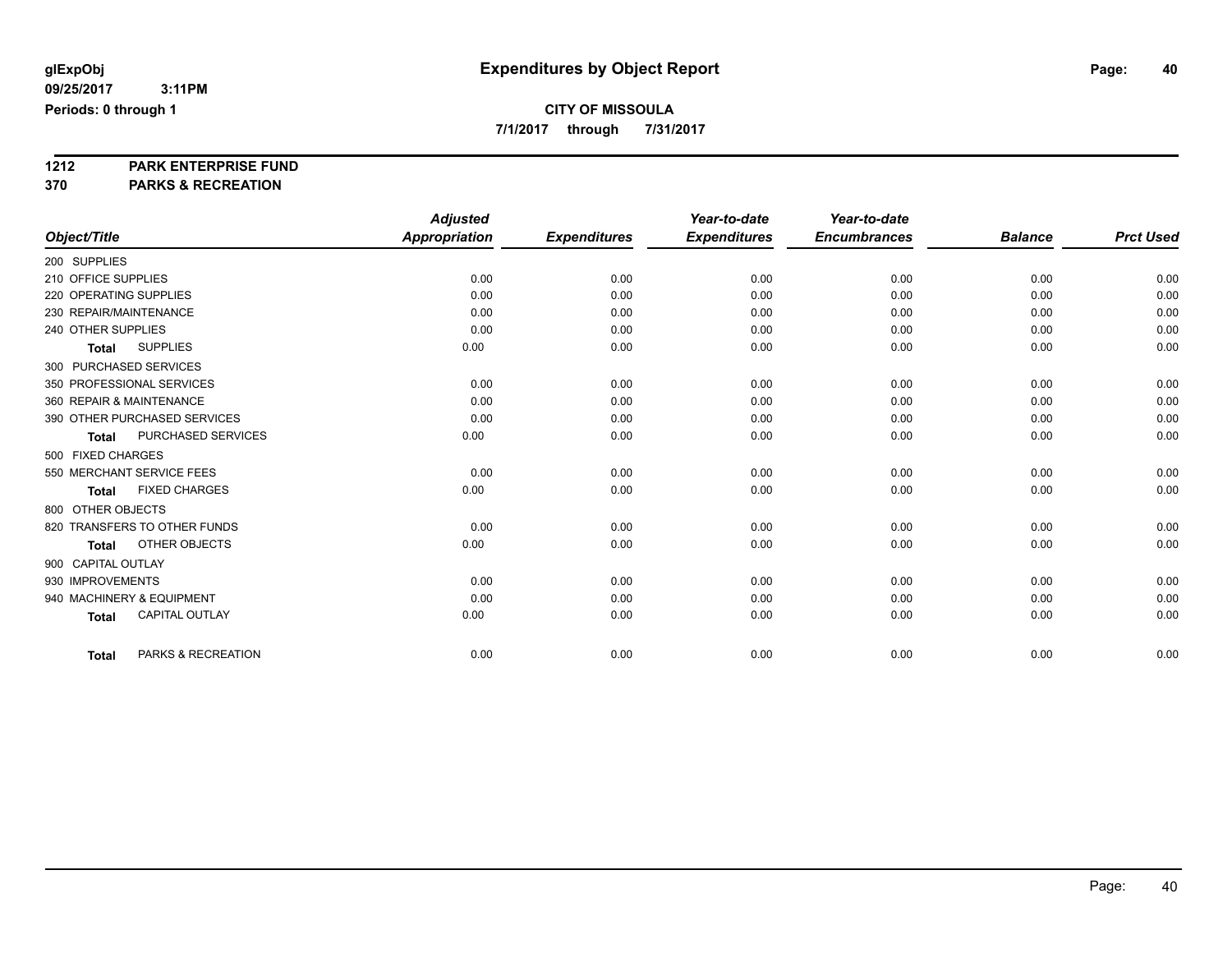#### **1212 PARK ENTERPRISE FUND**

|                                       |                      | <b>Adjusted</b> |                     | Year-to-date        | Year-to-date        |                |                  |
|---------------------------------------|----------------------|-----------------|---------------------|---------------------|---------------------|----------------|------------------|
| Object/Title                          |                      | Appropriation   | <b>Expenditures</b> | <b>Expenditures</b> | <b>Encumbrances</b> | <b>Balance</b> | <b>Prct Used</b> |
| 200 SUPPLIES                          |                      |                 |                     |                     |                     |                |                  |
| 210 OFFICE SUPPLIES                   |                      | 0.00            | 0.00                | 0.00                | 0.00                | 0.00           | 0.00             |
| 220 OPERATING SUPPLIES                |                      | 0.00            | 0.00                | 0.00                | 0.00                | 0.00           | 0.00             |
| 230 REPAIR/MAINTENANCE                |                      | 0.00            | 0.00                | 0.00                | 0.00                | 0.00           | 0.00             |
| 240 OTHER SUPPLIES                    |                      | 0.00            | 0.00                | 0.00                | 0.00                | 0.00           | 0.00             |
| <b>SUPPLIES</b><br><b>Total</b>       |                      | 0.00            | 0.00                | 0.00                | 0.00                | 0.00           | 0.00             |
| 300 PURCHASED SERVICES                |                      |                 |                     |                     |                     |                |                  |
| 350 PROFESSIONAL SERVICES             |                      | 0.00            | 0.00                | 0.00                | 0.00                | 0.00           | 0.00             |
| 360 REPAIR & MAINTENANCE              |                      | 0.00            | 0.00                | 0.00                | 0.00                | 0.00           | 0.00             |
| 390 OTHER PURCHASED SERVICES          |                      | 0.00            | 0.00                | 0.00                | 0.00                | 0.00           | 0.00             |
| <b>Total</b>                          | PURCHASED SERVICES   | 0.00            | 0.00                | 0.00                | 0.00                | 0.00           | 0.00             |
| 500 FIXED CHARGES                     |                      |                 |                     |                     |                     |                |                  |
| 550 MERCHANT SERVICE FEES             |                      | 0.00            | 0.00                | 0.00                | 0.00                | 0.00           | 0.00             |
| <b>FIXED CHARGES</b><br><b>Total</b>  |                      | 0.00            | 0.00                | 0.00                | 0.00                | 0.00           | 0.00             |
| 800 OTHER OBJECTS                     |                      |                 |                     |                     |                     |                |                  |
| 820 TRANSFERS TO OTHER FUNDS          |                      | 0.00            | 0.00                | 0.00                | 0.00                | 0.00           | 0.00             |
| <b>OTHER OBJECTS</b><br><b>Total</b>  |                      | 0.00            | 0.00                | 0.00                | 0.00                | 0.00           | 0.00             |
| 900 CAPITAL OUTLAY                    |                      |                 |                     |                     |                     |                |                  |
| 930 IMPROVEMENTS                      |                      | 0.00            | 0.00                | 0.00                | 0.00                | 0.00           | 0.00             |
| 940 MACHINERY & EQUIPMENT             |                      | 0.00            | 0.00                | 0.00                | 0.00                | 0.00           | 0.00             |
| <b>CAPITAL OUTLAY</b><br><b>Total</b> |                      | 0.00            | 0.00                | 0.00                | 0.00                | 0.00           | 0.00             |
|                                       |                      |                 |                     |                     |                     |                |                  |
| <b>Total</b>                          | PARK ENTERPRISE FUND | 0.00            | 0.00                | 0.00                | 0.00                | 0.00           | 0.00             |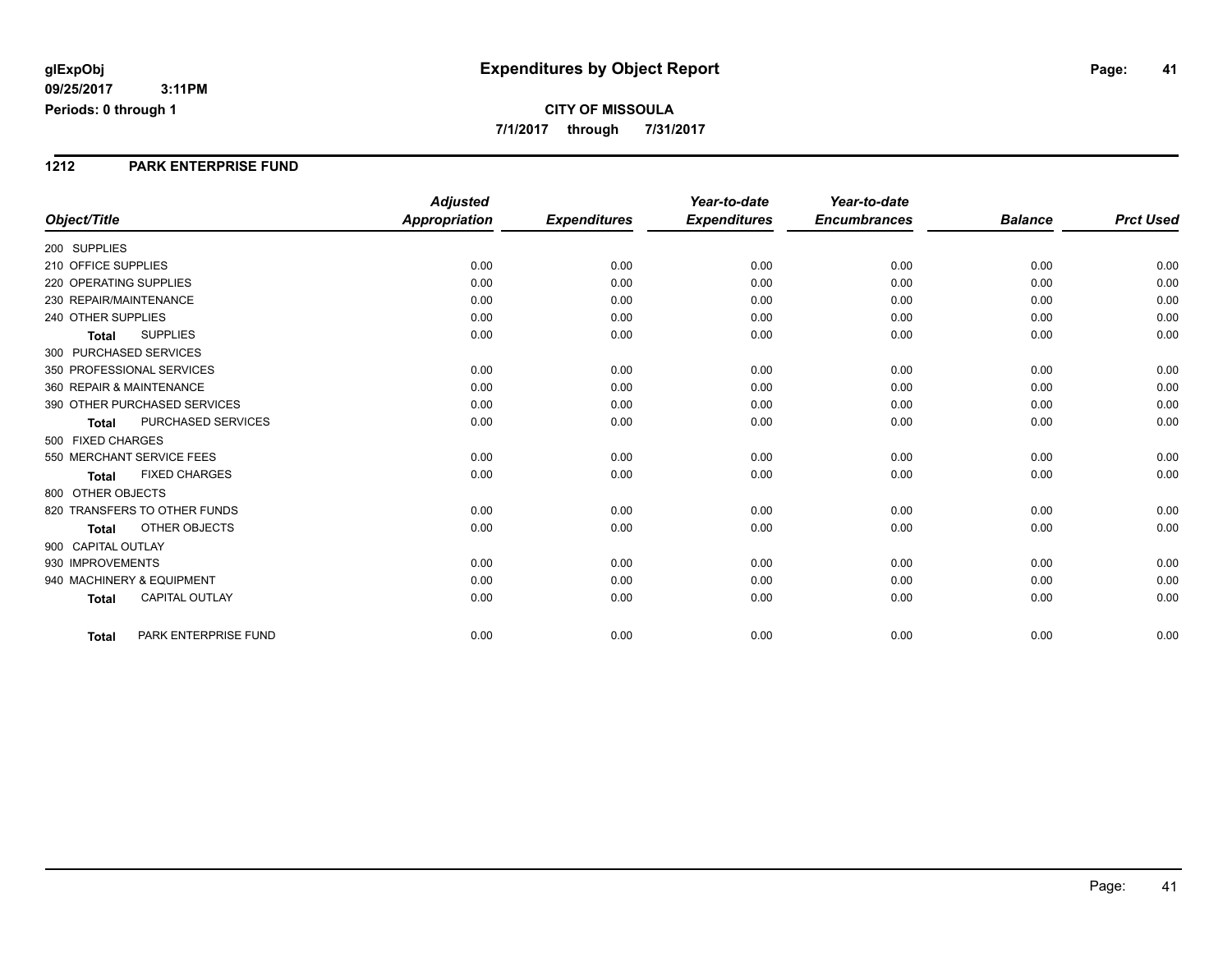**7/1/2017 through 7/31/2017**

**1216 PARKS & REC TRAILS, DEV 370 PARKS & RECREATION**

|                                                   | <b>Adjusted</b>      |                     | Year-to-date        | Year-to-date        |                |                  |
|---------------------------------------------------|----------------------|---------------------|---------------------|---------------------|----------------|------------------|
| Object/Title                                      | <b>Appropriation</b> | <b>Expenditures</b> | <b>Expenditures</b> | <b>Encumbrances</b> | <b>Balance</b> | <b>Prct Used</b> |
| 100 PERSONAL SERVICES                             |                      |                     |                     |                     |                |                  |
| 110 SALARIES AND WAGES                            | 0.00                 | 0.00                | 0.00                | 0.00                | 0.00           | 0.00             |
| 120 OVERTIME                                      | 0.00                 | 0.00                | 0.00                | 0.00                | 0.00           | 0.00             |
| 140 EMPLOYER CONTRIBUTIONS                        | 0.00                 | 0.00                | 0.00                | 0.00                | 0.00           | 0.00             |
| <b>141 STATE RETIREMENT CONTRIBUTIONS</b>         | 0.00                 | 0.00                | 0.00                | 0.00                | 0.00           | 0.00             |
| PERSONAL SERVICES<br><b>Total</b>                 | 0.00                 | 0.00                | 0.00                | 0.00                | 0.00           | 0.00             |
| 200 SUPPLIES                                      |                      |                     |                     |                     |                |                  |
| 210 OFFICE SUPPLIES                               | 0.00                 | 0.00                | 0.00                | 0.00                | 0.00           | 0.00             |
| 220 OPERATING SUPPLIES                            | 0.00                 | 800.00              | 800.00              | 0.00                | $-800.00$      | 0.00             |
| 230 REPAIR/MAINTENANCE                            | 0.00                 | 0.00                | 0.00                | 0.00                | 0.00           | 0.00             |
| 240 OTHER SUPPLIES                                | 0.00                 | 0.00                | 0.00                | 0.00                | 0.00           | 0.00             |
| <b>SUPPLIES</b><br><b>Total</b>                   | 0.00                 | 800.00              | 800.00              | 0.00                | $-800.00$      | 0.00             |
| 300 PURCHASED SERVICES                            |                      |                     |                     |                     |                |                  |
| 330 PUBLICITY, SUBSCRIPTIONS & DUES               | 0.00                 | 0.00                | 0.00                | 0.00                | 0.00           | 0.00             |
| 341 ELECTRICITY & NATURAL GAS                     | 0.00                 | 0.00                | 0.00                | 0.00                | 0.00           | 0.00             |
| 350 PROFESSIONAL SERVICES                         | 0.00                 | 0.00                | 0.00                | 0.00                | 0.00           | 0.00             |
| 360 REPAIR & MAINTENANCE                          | 0.00                 | 0.00                | 0.00                | 0.00                | 0.00           | 0.00             |
| 370 TRAVEL                                        | 0.00                 | 0.00                | 0.00                | 0.00                | 0.00           | 0.00             |
| 380 TRAINING                                      | 0.00                 | 0.00                | 0.00                | 0.00                | 0.00           | 0.00             |
| 390 OTHER PURCHASED SERVICES                      | 0.00                 | 0.00                | 0.00                | 0.00                | 0.00           | 0.00             |
| PURCHASED SERVICES<br>Total                       | 0.00                 | 0.00                | 0.00                | 0.00                | 0.00           | 0.00             |
| 500 FIXED CHARGES                                 |                      |                     |                     |                     |                |                  |
| 550 MERCHANT SERVICE FEES                         | 0.00                 | 0.00                | 0.00                | 0.00                | 0.00           | 0.00             |
| <b>FIXED CHARGES</b><br><b>Total</b>              | 0.00                 | 0.00                | 0.00                | 0.00                | 0.00           | 0.00             |
| 700 GRANTS & CONTRIBUTIONS                        |                      |                     |                     |                     |                |                  |
| 700 GRANTS & CONTRIBUTIONS                        | 0.00                 | 0.00                | 0.00                | 0.00                | 0.00           | 0.00             |
| 751 RECREATION SCHOLARSHIPS                       | 0.00                 | 0.00                | 0.00                | 0.00                | 0.00           | 0.00             |
| <b>GRANTS &amp; CONTRIBUTIONS</b><br><b>Total</b> | 0.00                 | 0.00                | 0.00                | 0.00                | 0.00           | 0.00             |
| 800 OTHER OBJECTS                                 |                      |                     |                     |                     |                |                  |
| 820 TRANSFERS TO OTHER FUNDS                      | 0.00                 | 0.00                | 0.00                | 0.00                | 0.00           | 0.00             |
| 845 CONTINGENCY                                   | 0.00                 | 0.00                | 0.00                | 0.00                | 0.00           | 0.00             |
| OTHER OBJECTS<br>Total                            | 0.00                 | 0.00                | 0.00                | 0.00                | 0.00           | 0.00             |
| 900 CAPITAL OUTLAY                                |                      |                     |                     |                     |                |                  |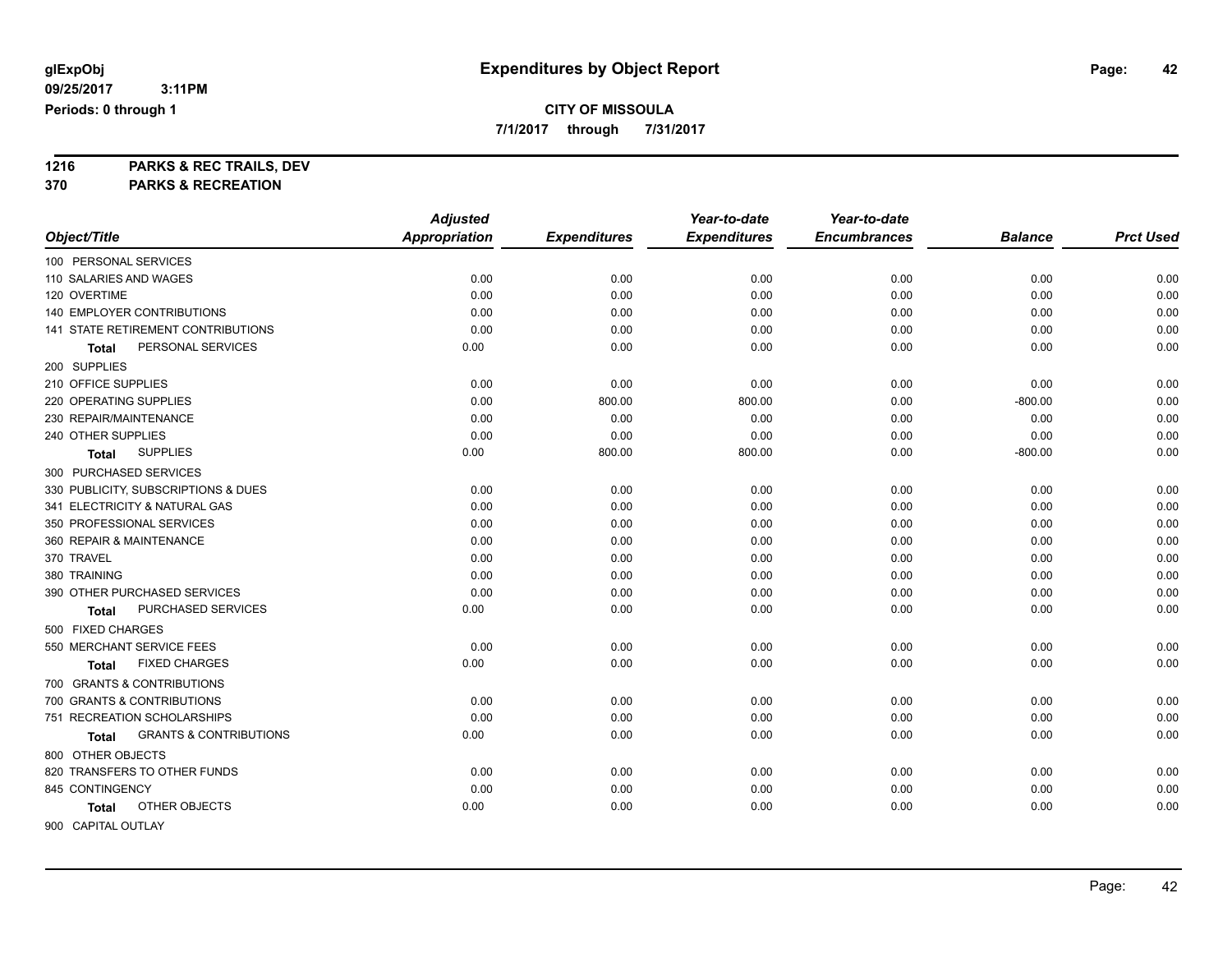# **CITY OF MISSOULA**

**7/1/2017 through 7/31/2017**

**1216 PARKS & REC TRAILS, DEV 370 PARKS & RECREATION**

| Object/Title                          | <b>Adjusted</b><br>Appropriation | <b>Expenditures</b> | Year-to-date<br><b>Expenditures</b> | Year-to-date<br><b>Encumbrances</b> | <b>Balance</b> | <b>Prct Used</b> |
|---------------------------------------|----------------------------------|---------------------|-------------------------------------|-------------------------------------|----------------|------------------|
| 920 BUILDINGS                         | 0.00                             | 0.00                | 0.00                                | 0.00                                | 0.00           | 0.00             |
| 930 IMPROVEMENTS                      | 0.00                             | 0.00                | 0.00                                | 0.00                                | 0.00           | 0.00             |
| 940 MACHINERY & EQUIPMENT             | 0.00                             | 0.00                | 0.00                                | 0.00                                | 0.00           | 0.00             |
| <b>CAPITAL OUTLAY</b><br><b>Total</b> | 0.00                             | 0.00                | 0.00                                | 0.00                                | 0.00           | 0.00             |
| PARKS & RECREATION<br><b>Total</b>    | 0.00                             | 800.00              | 800.00                              | 0.00                                | $-800.00$      | 0.00             |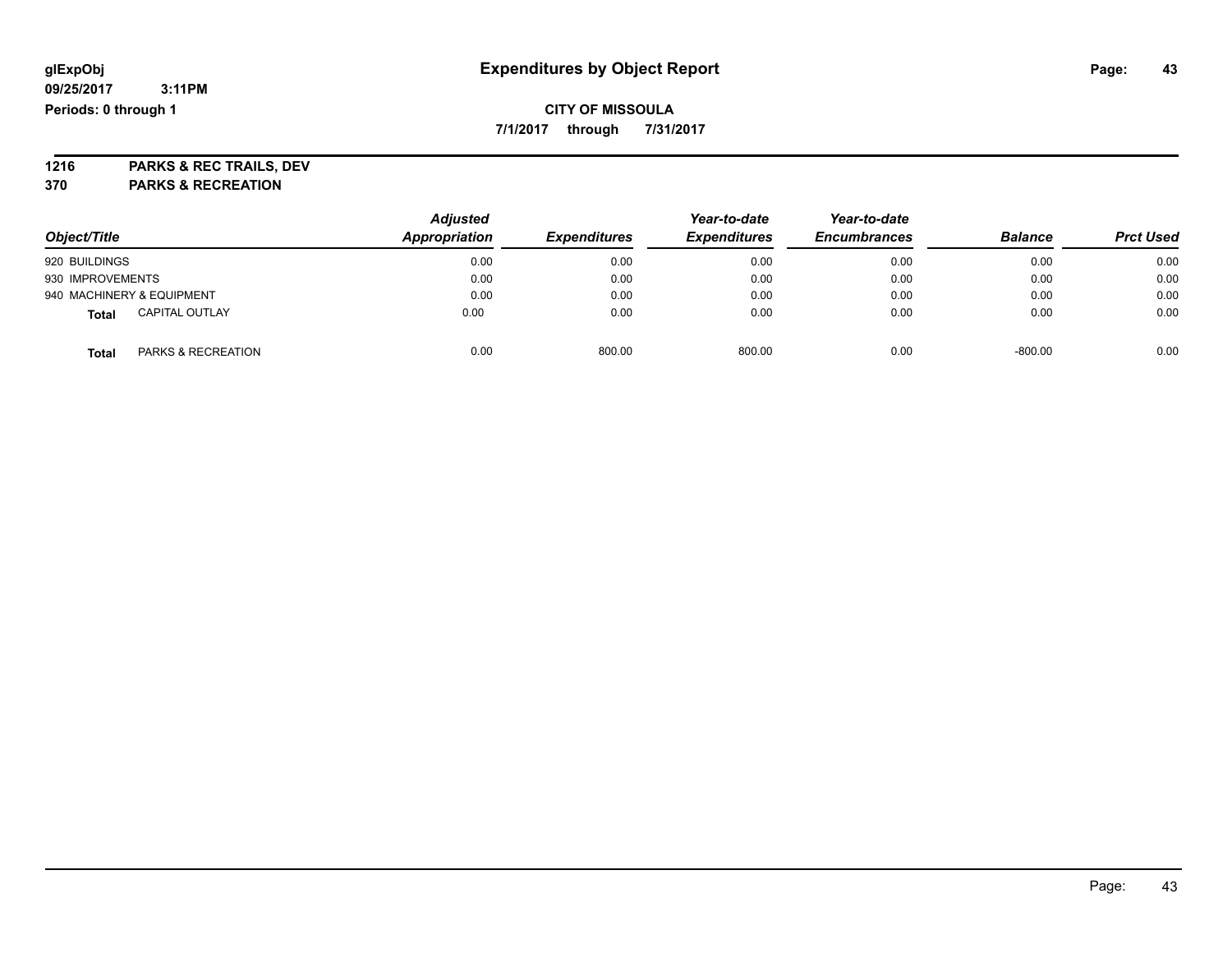### **1216 PARKS & REC TRAILS, DEV**

|                                            | <b>Adjusted</b>      |                     | Year-to-date        | Year-to-date        |                |                  |
|--------------------------------------------|----------------------|---------------------|---------------------|---------------------|----------------|------------------|
| Object/Title                               | <b>Appropriation</b> | <b>Expenditures</b> | <b>Expenditures</b> | <b>Encumbrances</b> | <b>Balance</b> | <b>Prct Used</b> |
| 100 PERSONAL SERVICES                      |                      |                     |                     |                     |                |                  |
| 110 SALARIES AND WAGES                     | 0.00                 | 0.00                | 0.00                | 0.00                | 0.00           | 0.00             |
| 120 OVERTIME                               | 0.00                 | 0.00                | 0.00                | 0.00                | 0.00           | 0.00             |
| <b>140 EMPLOYER CONTRIBUTIONS</b>          | 0.00                 | 0.00                | 0.00                | 0.00                | 0.00           | 0.00             |
| 141 STATE RETIREMENT CONTRIBUTIONS         | 0.00                 | 0.00                | 0.00                | 0.00                | 0.00           | 0.00             |
| PERSONAL SERVICES<br>Total                 | 0.00                 | 0.00                | 0.00                | 0.00                | 0.00           | 0.00             |
| 200 SUPPLIES                               |                      |                     |                     |                     |                |                  |
| 210 OFFICE SUPPLIES                        | 0.00                 | 0.00                | 0.00                | 0.00                | 0.00           | 0.00             |
| 220 OPERATING SUPPLIES                     | 0.00                 | 800.00              | 800.00              | 0.00                | $-800.00$      | 0.00             |
| 230 REPAIR/MAINTENANCE                     | 0.00                 | 0.00                | 0.00                | 0.00                | 0.00           | 0.00             |
| 240 OTHER SUPPLIES                         | 0.00                 | 0.00                | 0.00                | 0.00                | 0.00           | 0.00             |
| <b>SUPPLIES</b><br><b>Total</b>            | 0.00                 | 800.00              | 800.00              | 0.00                | $-800.00$      | 0.00             |
| 300 PURCHASED SERVICES                     |                      |                     |                     |                     |                |                  |
| 330 PUBLICITY, SUBSCRIPTIONS & DUES        | 0.00                 | 0.00                | 0.00                | 0.00                | 0.00           | 0.00             |
| 341 ELECTRICITY & NATURAL GAS              | 0.00                 | 0.00                | 0.00                | 0.00                | 0.00           | 0.00             |
| 350 PROFESSIONAL SERVICES                  | 0.00                 | 0.00                | 0.00                | 0.00                | 0.00           | 0.00             |
| 360 REPAIR & MAINTENANCE                   | 0.00                 | 0.00                | 0.00                | 0.00                | 0.00           | 0.00             |
| 370 TRAVEL                                 | 0.00                 | 0.00                | 0.00                | 0.00                | 0.00           | 0.00             |
| 380 TRAINING                               | 0.00                 | 0.00                | 0.00                | 0.00                | 0.00           | 0.00             |
| 390 OTHER PURCHASED SERVICES               | 0.00                 | 0.00                | 0.00                | 0.00                | 0.00           | 0.00             |
| PURCHASED SERVICES<br>Total                | 0.00                 | 0.00                | 0.00                | 0.00                | 0.00           | 0.00             |
| 500 FIXED CHARGES                          |                      |                     |                     |                     |                |                  |
| 550 MERCHANT SERVICE FEES                  | 0.00                 | 0.00                | 0.00                | 0.00                | 0.00           | 0.00             |
| <b>FIXED CHARGES</b><br><b>Total</b>       | 0.00                 | 0.00                | 0.00                | 0.00                | 0.00           | 0.00             |
| 700 GRANTS & CONTRIBUTIONS                 |                      |                     |                     |                     |                |                  |
| 700 GRANTS & CONTRIBUTIONS                 | 0.00                 | 0.00                | 0.00                | 0.00                | 0.00           | 0.00             |
| 751 RECREATION SCHOLARSHIPS                | 0.00                 | 0.00                | 0.00                | 0.00                | 0.00           | 0.00             |
| <b>GRANTS &amp; CONTRIBUTIONS</b><br>Total | 0.00                 | 0.00                | 0.00                | 0.00                | 0.00           | 0.00             |
| 800 OTHER OBJECTS                          |                      |                     |                     |                     |                |                  |
| 820 TRANSFERS TO OTHER FUNDS               | 0.00                 | 0.00                | 0.00                | 0.00                | 0.00           | 0.00             |
| 845 CONTINGENCY                            | 0.00                 | 0.00                | 0.00                | 0.00                | 0.00           | 0.00             |
| OTHER OBJECTS<br><b>Total</b>              | 0.00                 | 0.00                | 0.00                | 0.00                | 0.00           | 0.00             |
| 900 CAPITAL OUTLAY                         |                      |                     |                     |                     |                |                  |
| 920 BUILDINGS                              | 0.00                 | 0.00                | 0.00                | 0.00                | 0.00           | 0.00             |
|                                            |                      |                     |                     |                     |                |                  |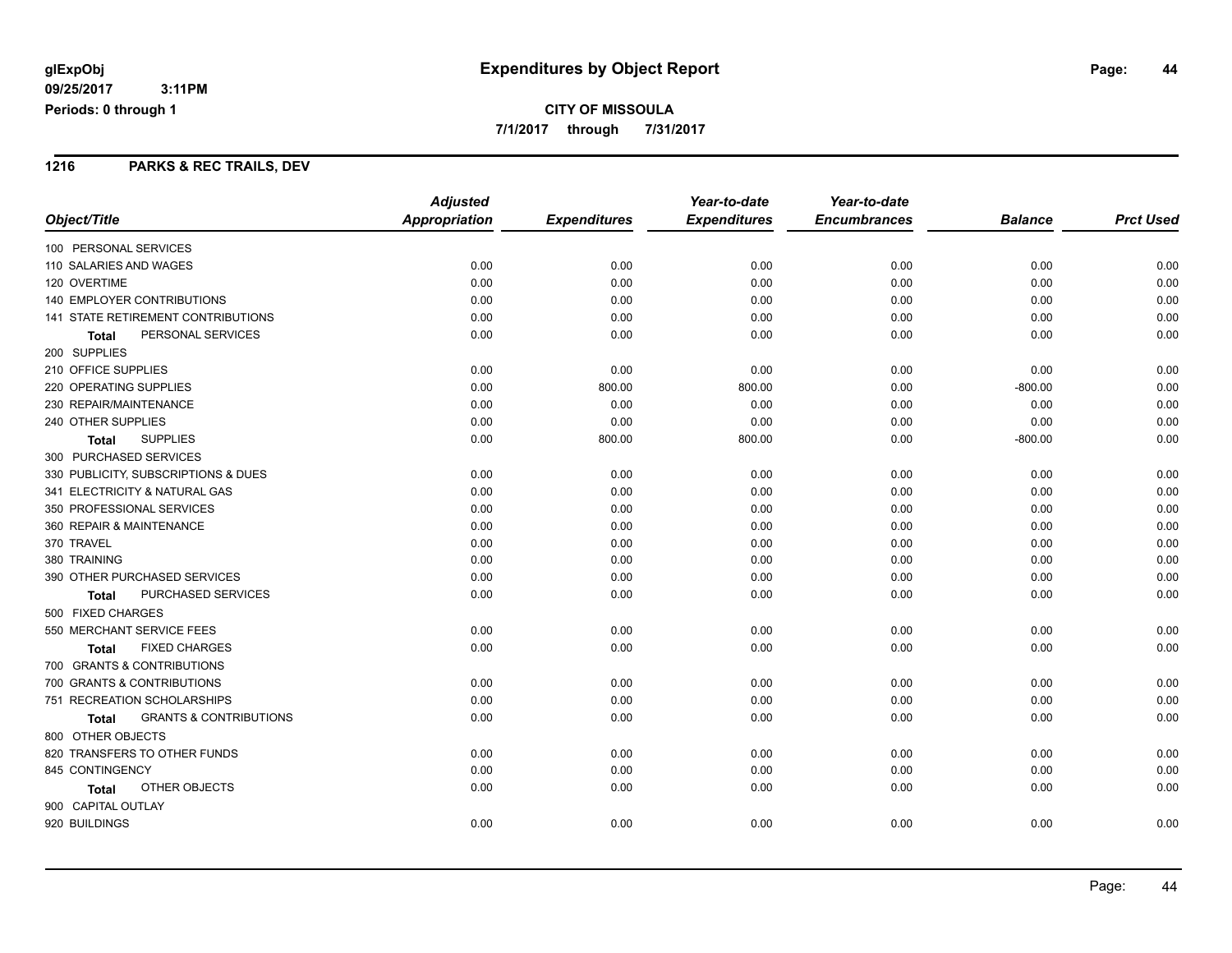**CITY OF MISSOULA 7/1/2017 through 7/31/2017**

### **1216 PARKS & REC TRAILS, DEV**

|                                         | <b>Adjusted</b> | <i><b>Expenditures</b></i> | Year-to-date<br><b>Expenditures</b> | Year-to-date        |                | <b>Prct Used</b> |
|-----------------------------------------|-----------------|----------------------------|-------------------------------------|---------------------|----------------|------------------|
| Object/Title                            | Appropriation   |                            |                                     | <b>Encumbrances</b> | <b>Balance</b> |                  |
| 930 IMPROVEMENTS                        | 0.00            | 0.00                       | 0.00                                | 0.00                | 0.00           | 0.00             |
| 940 MACHINERY & EQUIPMENT               | 0.00            | 0.00                       | 0.00                                | 0.00                | 0.00           | 0.00             |
| <b>CAPITAL OUTLAY</b><br>Total          | 0.00            | 0.00                       | 0.00                                | 0.00                | 0.00           | 0.00             |
| PARKS & REC TRAILS, DEV<br><b>Total</b> | 0.00            | 800.00                     | 800.00                              | 0.00                | $-800.00$      | 0.00             |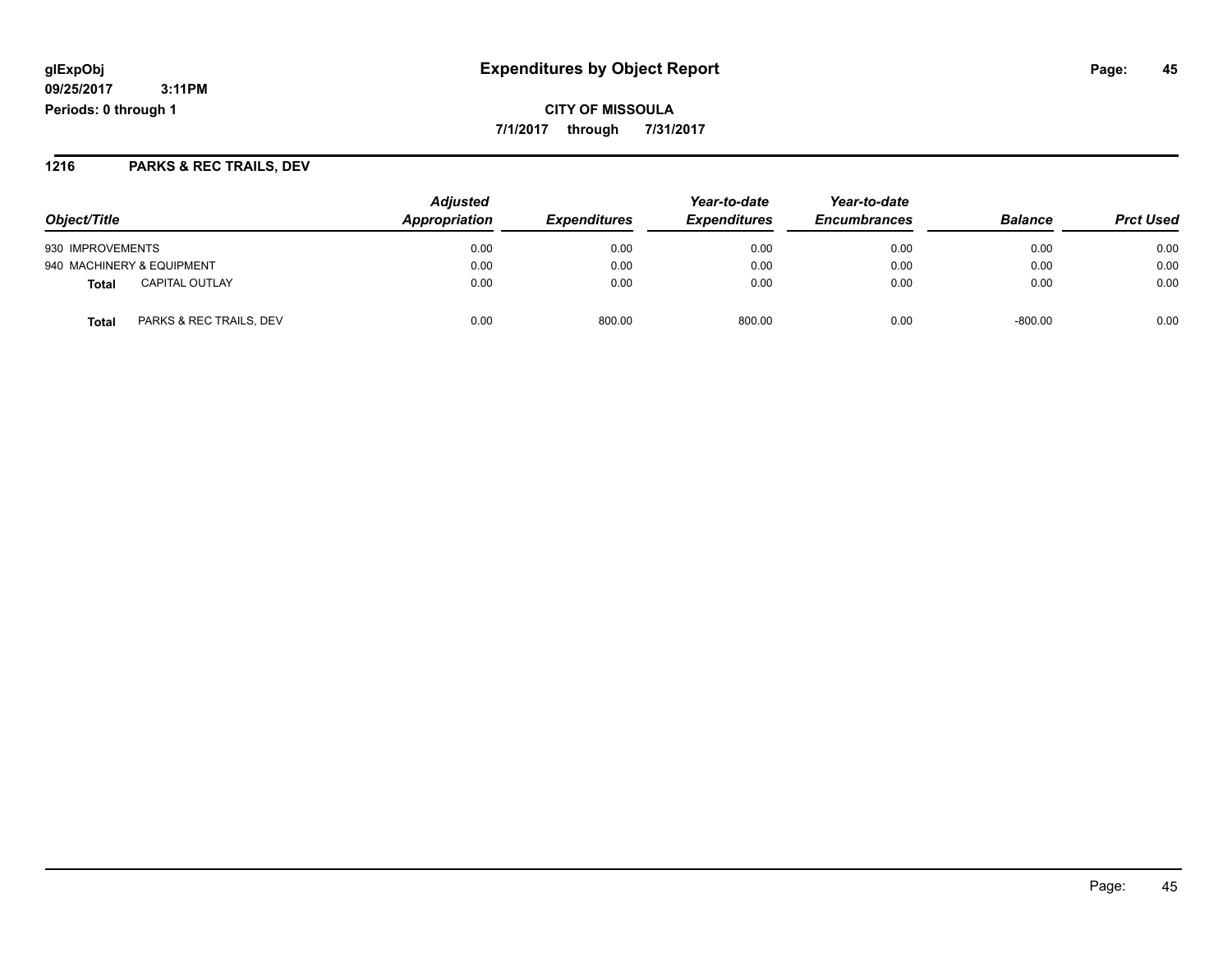**7/1/2017 through 7/31/2017**

# **1217 PARKS CITY LIFE GYM LEASE**

**370 PARKS & RECREATION**

|                                       | <b>Adjusted</b> |                     | Year-to-date        | Year-to-date        |                |                  |
|---------------------------------------|-----------------|---------------------|---------------------|---------------------|----------------|------------------|
| Object/Title                          | Appropriation   | <b>Expenditures</b> | <b>Expenditures</b> | <b>Encumbrances</b> | <b>Balance</b> | <b>Prct Used</b> |
| 100 PERSONAL SERVICES                 |                 |                     |                     |                     |                |                  |
| 110 SALARIES AND WAGES                | 0.00            | 0.00                | 0.00                | 0.00                | 0.00           | 0.00             |
| 120 OVERTIME                          | 0.00            | 0.00                | 0.00                | 0.00                | 0.00           | 0.00             |
| <b>140 EMPLOYER CONTRIBUTIONS</b>     | 0.00            | 0.00                | 0.00                | 0.00                | 0.00           | 0.00             |
| 141 STATE RETIREMENT CONTRIBUTIONS    | 0.00            | 0.00                | 0.00                | 0.00                | 0.00           | 0.00             |
| PERSONAL SERVICES<br><b>Total</b>     | 0.00            | 0.00                | 0.00                | 0.00                | 0.00           | 0.00             |
| 200 SUPPLIES                          |                 |                     |                     |                     |                |                  |
| 210 OFFICE SUPPLIES                   | 0.00            | 0.00                | 0.00                | 0.00                | 0.00           | 0.00             |
| 220 OPERATING SUPPLIES                | 0.00            | 0.00                | 0.00                | 0.00                | 0.00           | 0.00             |
| 230 REPAIR/MAINTENANCE                | 0.00            | 0.00                | 0.00                | 0.00                | 0.00           | 0.00             |
| <b>SUPPLIES</b><br><b>Total</b>       | 0.00            | 0.00                | 0.00                | 0.00                | 0.00           | 0.00             |
| 300 PURCHASED SERVICES                |                 |                     |                     |                     |                |                  |
| 320 PRINTING & DUPLICATING            | 0.00            | 0.00                | 0.00                | 0.00                | 0.00           | 0.00             |
| 330 PUBLICITY, SUBSCRIPTIONS & DUES   | 0.00            | 0.00                | 0.00                | 0.00                | 0.00           | 0.00             |
| 360 REPAIR & MAINTENANCE              | 0.00            | 1,002.00            | 1,002.00            | 0.00                | $-1,002.00$    | 0.00             |
| 390 OTHER PURCHASED SERVICES          | 0.00            | 0.00                | 0.00                | 0.00                | 0.00           | 0.00             |
| PURCHASED SERVICES<br><b>Total</b>    | 0.00            | 1,002.00            | 1,002.00            | 0.00                | $-1,002.00$    | 0.00             |
| 500 FIXED CHARGES                     |                 |                     |                     |                     |                |                  |
| 500 FIXED CHARGES                     | 0.00            | 2,200.00            | 2,200.00            | 0.00                | $-2,200.00$    | 0.00             |
| 550 MERCHANT SERVICE FEES             | 0.00            | 0.00                | 0.00                | 0.00                | 0.00           | 0.00             |
| <b>FIXED CHARGES</b><br><b>Total</b>  | 0.00            | 2,200.00            | 2,200.00            | 0.00                | $-2,200.00$    | 0.00             |
| 900 CAPITAL OUTLAY                    |                 |                     |                     |                     |                |                  |
| 930 IMPROVEMENTS                      | 0.00            | 0.00                | 0.00                | 0.00                | 0.00           | 0.00             |
| <b>CAPITAL OUTLAY</b><br><b>Total</b> | 0.00            | 0.00                | 0.00                | 0.00                | 0.00           | 0.00             |
| PARKS & RECREATION<br><b>Total</b>    | 0.00            | 3,202.00            | 3,202.00            | 0.00                | $-3,202.00$    | 0.00             |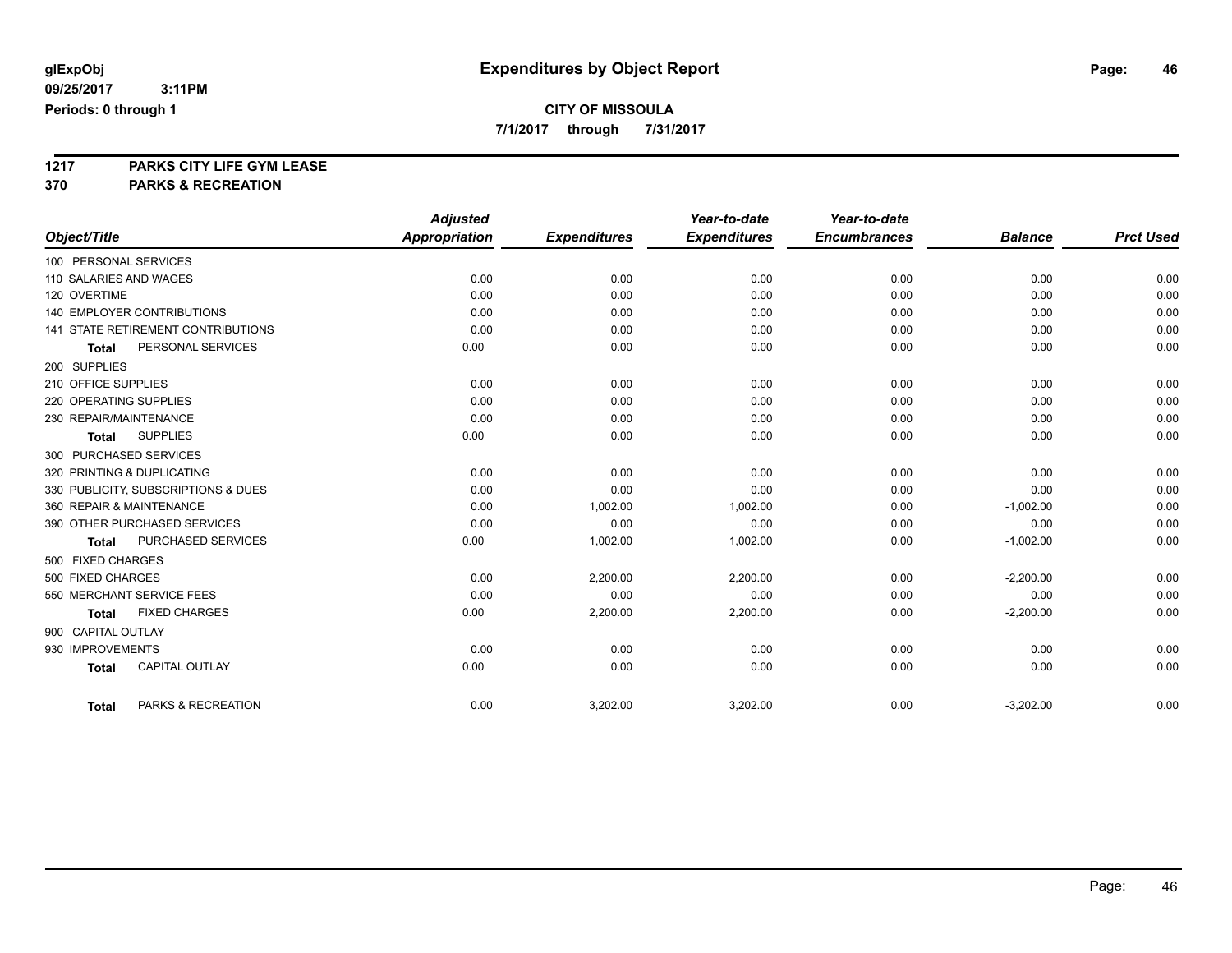#### **1217 PARKS CITY LIFE GYM LEASE**

|                                           | <b>Adjusted</b> |                     | Year-to-date        | Year-to-date<br><b>Encumbrances</b> |                |                  |
|-------------------------------------------|-----------------|---------------------|---------------------|-------------------------------------|----------------|------------------|
| Object/Title                              | Appropriation   | <b>Expenditures</b> | <b>Expenditures</b> |                                     | <b>Balance</b> | <b>Prct Used</b> |
| 100 PERSONAL SERVICES                     |                 |                     |                     |                                     |                |                  |
| 110 SALARIES AND WAGES                    | 0.00            | 0.00                | 0.00                | 0.00                                | 0.00           | 0.00             |
| 120 OVERTIME                              | 0.00            | 0.00                | 0.00                | 0.00                                | 0.00           | 0.00             |
| <b>140 EMPLOYER CONTRIBUTIONS</b>         | 0.00            | 0.00                | 0.00                | 0.00                                | 0.00           | 0.00             |
| 141 STATE RETIREMENT CONTRIBUTIONS        | 0.00            | 0.00                | 0.00                | 0.00                                | 0.00           | 0.00             |
| PERSONAL SERVICES<br><b>Total</b>         | 0.00            | 0.00                | 0.00                | 0.00                                | 0.00           | 0.00             |
| 200 SUPPLIES                              |                 |                     |                     |                                     |                |                  |
| 210 OFFICE SUPPLIES                       | 0.00            | 0.00                | 0.00                | 0.00                                | 0.00           | 0.00             |
| 220 OPERATING SUPPLIES                    | 0.00            | 0.00                | 0.00                | 0.00                                | 0.00           | 0.00             |
| 230 REPAIR/MAINTENANCE                    | 0.00            | 0.00                | 0.00                | 0.00                                | 0.00           | 0.00             |
| <b>SUPPLIES</b><br><b>Total</b>           | 0.00            | 0.00                | 0.00                | 0.00                                | 0.00           | 0.00             |
| 300 PURCHASED SERVICES                    |                 |                     |                     |                                     |                |                  |
| 320 PRINTING & DUPLICATING                | 0.00            | 0.00                | 0.00                | 0.00                                | 0.00           | 0.00             |
| 330 PUBLICITY, SUBSCRIPTIONS & DUES       | 0.00            | 0.00                | 0.00                | 0.00                                | 0.00           | 0.00             |
| 360 REPAIR & MAINTENANCE                  | 0.00            | 1,002.00            | 1,002.00            | 0.00                                | $-1,002.00$    | 0.00             |
| 390 OTHER PURCHASED SERVICES              | 0.00            | 0.00                | 0.00                | 0.00                                | 0.00           | 0.00             |
| PURCHASED SERVICES<br><b>Total</b>        | 0.00            | 1,002.00            | 1,002.00            | 0.00                                | $-1,002.00$    | 0.00             |
| 500 FIXED CHARGES                         |                 |                     |                     |                                     |                |                  |
| 500 FIXED CHARGES                         | 0.00            | 2,200.00            | 2,200.00            | 0.00                                | $-2,200.00$    | 0.00             |
| 550 MERCHANT SERVICE FEES                 | 0.00            | 0.00                | 0.00                | 0.00                                | 0.00           | 0.00             |
| <b>FIXED CHARGES</b><br><b>Total</b>      | 0.00            | 2,200.00            | 2,200.00            | 0.00                                | $-2,200.00$    | 0.00             |
| 900 CAPITAL OUTLAY                        |                 |                     |                     |                                     |                |                  |
| 930 IMPROVEMENTS                          | 0.00            | 0.00                | 0.00                | 0.00                                | 0.00           | 0.00             |
| <b>CAPITAL OUTLAY</b><br><b>Total</b>     | 0.00            | 0.00                | 0.00                | 0.00                                | 0.00           | 0.00             |
| PARKS CITY LIFE GYM LEASE<br><b>Total</b> | 0.00            | 3,202.00            | 3,202.00            | 0.00                                | $-3,202.00$    | 0.00             |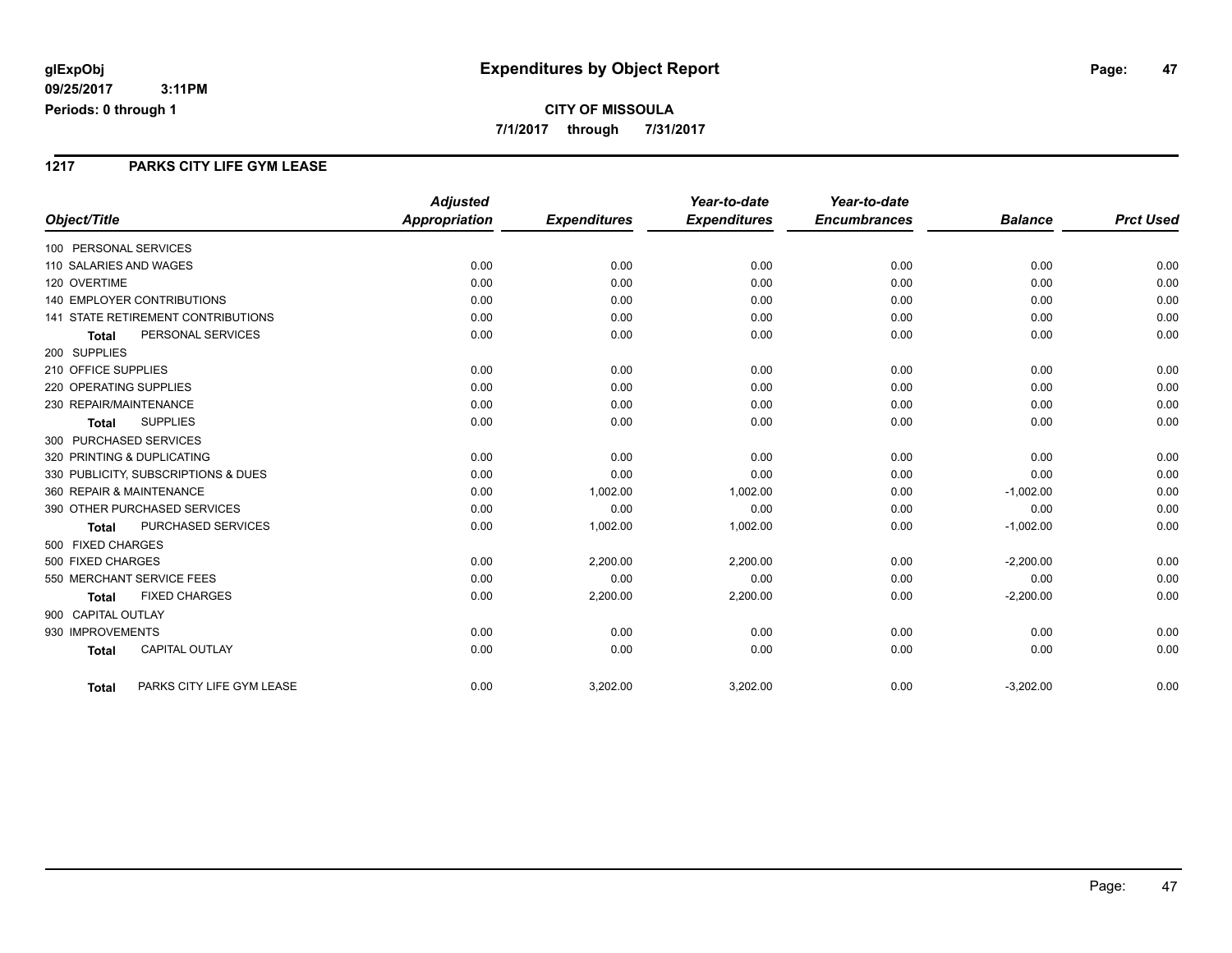**7/1/2017 through 7/31/2017**

**1218 ALL ABILITIES PLAYGROUND**

**370 PARKS & RECREATION**

|                                               | <b>Adjusted</b>      |                     | Year-to-date        | Year-to-date        |                |                  |
|-----------------------------------------------|----------------------|---------------------|---------------------|---------------------|----------------|------------------|
| Object/Title                                  | <b>Appropriation</b> | <b>Expenditures</b> | <b>Expenditures</b> | <b>Encumbrances</b> | <b>Balance</b> | <b>Prct Used</b> |
| 300 PURCHASED SERVICES                        |                      |                     |                     |                     |                |                  |
| 350 PROFESSIONAL SERVICES                     | 0.00                 | 0.00                | 0.00                | 0.00                | 0.00           | 0.00             |
| 360 REPAIR & MAINTENANCE                      | 0.00                 | 0.00                | 0.00                | 0.00                | 0.00           | 0.00             |
| <b>PURCHASED SERVICES</b><br><b>Total</b>     | 0.00                 | 0.00                | 0.00                | 0.00                | 0.00           | 0.00             |
| 500 FIXED CHARGES                             |                      |                     |                     |                     |                |                  |
| 550 MERCHANT SERVICE FEES                     | 0.00                 | 0.00                | 0.00                | 0.00                | 0.00           | 0.00             |
| <b>FIXED CHARGES</b><br><b>Total</b>          | 0.00                 | 0.00                | 0.00                | 0.00                | 0.00           | 0.00             |
| 900 CAPITAL OUTLAY                            |                      |                     |                     |                     |                |                  |
| 930 IMPROVEMENTS                              | 0.00                 | 0.00                | 0.00                | 0.00                | 0.00           | 0.00             |
| <b>CAPITAL OUTLAY</b><br><b>Total</b>         | 0.00                 | 0.00                | 0.00                | 0.00                | 0.00           | 0.00             |
|                                               |                      |                     |                     |                     |                |                  |
| <b>PARKS &amp; RECREATION</b><br><b>Total</b> | 0.00                 | 0.00                | 0.00                | 0.00                | 0.00           | 0.00             |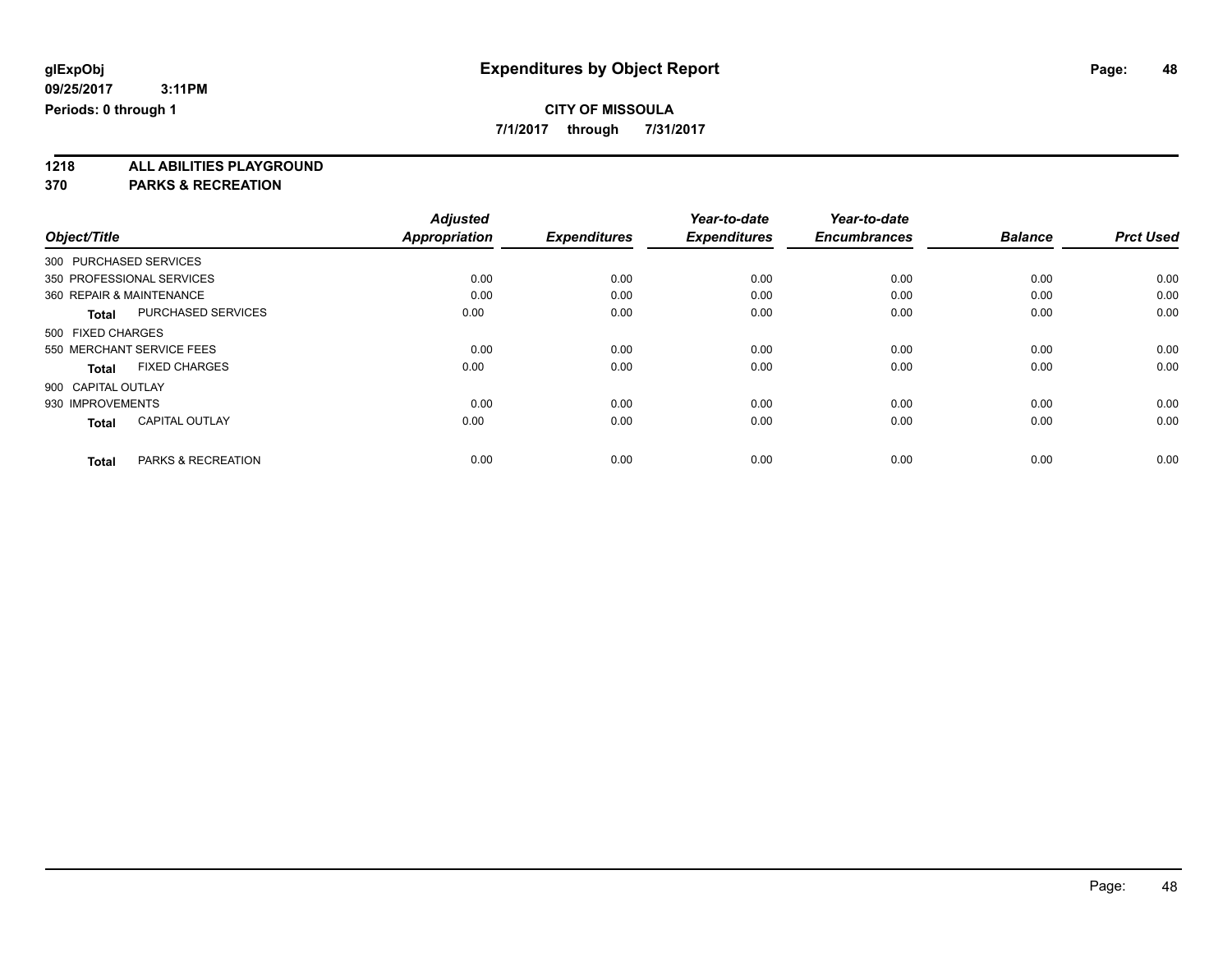### **CITY OF MISSOULA 7/1/2017 through 7/31/2017**

#### **1218 ALL ABILITIES PLAYGROUND**

|                                          | <b>Adjusted</b>      |                     | Year-to-date        | Year-to-date        |                |                  |
|------------------------------------------|----------------------|---------------------|---------------------|---------------------|----------------|------------------|
| Object/Title                             | <b>Appropriation</b> | <b>Expenditures</b> | <b>Expenditures</b> | <b>Encumbrances</b> | <b>Balance</b> | <b>Prct Used</b> |
| 300 PURCHASED SERVICES                   |                      |                     |                     |                     |                |                  |
| 350 PROFESSIONAL SERVICES                | 0.00                 | 0.00                | 0.00                | 0.00                | 0.00           | 0.00             |
| 360 REPAIR & MAINTENANCE                 | 0.00                 | 0.00                | 0.00                | 0.00                | 0.00           | 0.00             |
| PURCHASED SERVICES<br><b>Total</b>       | 0.00                 | 0.00                | 0.00                | 0.00                | 0.00           | 0.00             |
| 500 FIXED CHARGES                        |                      |                     |                     |                     |                |                  |
| 550 MERCHANT SERVICE FEES                | 0.00                 | 0.00                | 0.00                | 0.00                | 0.00           | 0.00             |
| <b>FIXED CHARGES</b><br><b>Total</b>     | 0.00                 | 0.00                | 0.00                | 0.00                | 0.00           | 0.00             |
| 900 CAPITAL OUTLAY                       |                      |                     |                     |                     |                |                  |
| 930 IMPROVEMENTS                         | 0.00                 | 0.00                | 0.00                | 0.00                | 0.00           | 0.00             |
| <b>CAPITAL OUTLAY</b><br><b>Total</b>    | 0.00                 | 0.00                | 0.00                | 0.00                | 0.00           | 0.00             |
| ALL ABILITIES PLAYGROUND<br><b>Total</b> | 0.00                 | 0.00                | 0.00                | 0.00                | 0.00           | 0.00             |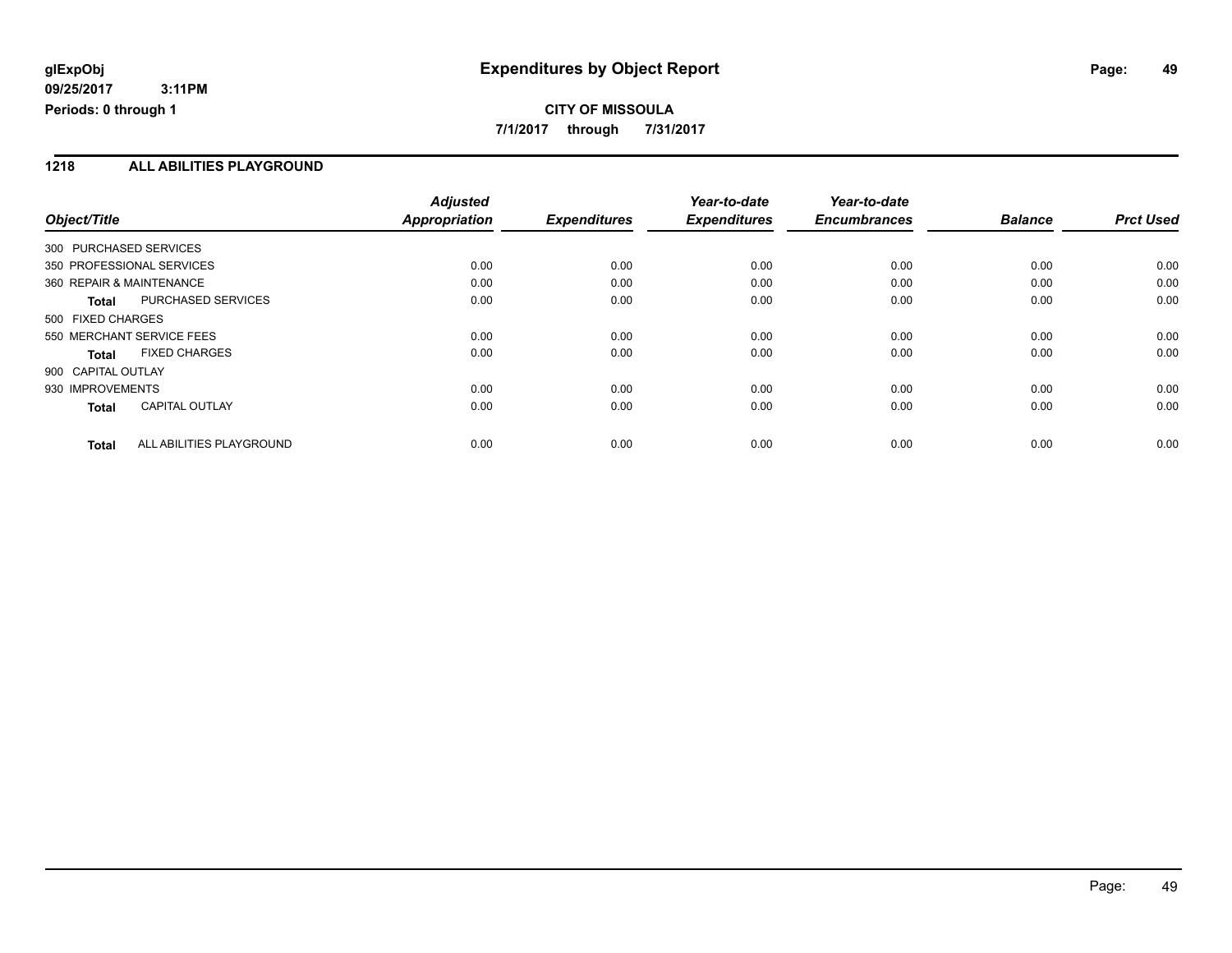**7/1/2017 through 7/31/2017**

# **1219 FT MISSOULA REGIONAL PARK**

**370 PARKS & RECREATION**

|                                           | <b>Adjusted</b> |                     | Year-to-date        | Year-to-date        |                |                  |
|-------------------------------------------|-----------------|---------------------|---------------------|---------------------|----------------|------------------|
| Object/Title                              | Appropriation   | <b>Expenditures</b> | <b>Expenditures</b> | <b>Encumbrances</b> | <b>Balance</b> | <b>Prct Used</b> |
| 100 PERSONAL SERVICES                     |                 |                     |                     |                     |                |                  |
| 110 SALARIES AND WAGES                    | 0.00            | 19,440.58           | 19,440.58           | 0.00                | $-19,440.58$   | 0.00             |
| 120 OVERTIME                              | 0.00            | 13.43               | 13.43               | 0.00                | $-13.43$       | 0.00             |
| <b>140 EMPLOYER CONTRIBUTIONS</b>         | 0.00            | 8,545.96            | 8,545.96            | 0.00                | $-8,545.96$    | 0.00             |
| <b>141 STATE RETIREMENT CONTRIBUTIONS</b> | 0.00            | 0.00                | 0.00                | 0.00                | 0.00           | 0.00             |
| PERSONAL SERVICES<br>Total                | 0.00            | 27,999.97           | 27,999.97           | 0.00                | $-27,999.97$   | 0.00             |
| 200 SUPPLIES                              |                 |                     |                     |                     |                |                  |
| 220 OPERATING SUPPLIES                    | 0.00            | 981.76              | 981.76              | 0.00                | $-981.76$      | 0.00             |
| 230 REPAIR/MAINTENANCE                    | 0.00            | 0.00                | 0.00                | 0.00                | 0.00           | 0.00             |
| 231 GASOLINE                              | 0.00            | 0.00                | 0.00                | 0.00                | 0.00           | 0.00             |
| 240 OTHER SUPPLIES                        | 0.00            | 0.00                | 0.00                | 0.00                | 0.00           | 0.00             |
| 250 SUPPLIES FOR RESALE                   | 0.00            | 0.00                | 0.00                | 0.00                | 0.00           | 0.00             |
| <b>SUPPLIES</b><br>Total                  | 0.00            | 981.76              | 981.76              | 0.00                | $-981.76$      | 0.00             |
| 300 PURCHASED SERVICES                    |                 |                     |                     |                     |                |                  |
| 310 COMMUNICATIONS                        | 0.00            | 0.00                | 0.00                | 0.00                | 0.00           | 0.00             |
| 320 PRINTING & DUPLICATING                | 0.00            | 0.00                | 0.00                | 0.00                | 0.00           | 0.00             |
| 330 PUBLICITY, SUBSCRIPTIONS & DUES       | 0.00            | 106.75              | 106.75              | 0.00                | $-106.75$      | 0.00             |
| 340 SEWER                                 | 0.00            | 0.00                | 0.00                | 0.00                | 0.00           | 0.00             |
| 341 ELECTRICITY & NATURAL GAS             | 0.00            | 0.00                | 0.00                | 0.00                | 0.00           | 0.00             |
| 342 STORM WATER                           | 0.00            | 0.00                | 0.00                | 0.00                | 0.00           | 0.00             |
| 343 WATER CHARGES                         | 0.00            | 0.00                | 0.00                | 0.00                | 0.00           | 0.00             |
| 344 TELEPHONE SERVICE                     | 0.00            | 0.00                | 0.00                | 0.00                | 0.00           | 0.00             |
| 345 GARBAGE                               | 0.00            | 1,140.47            | 1,140.47            | 0.00                | $-1,140.47$    | 0.00             |
| 350 PROFESSIONAL SERVICES                 | 0.00            | 0.00                | 0.00                | 0.00                | 0.00           | 0.00             |
| 360 REPAIR & MAINTENANCE                  | 0.00            | 5,000.00            | 5,000.00            | 0.00                | $-5,000.00$    | 0.00             |
| 370 TRAVEL                                | 0.00            | 0.00                | 0.00                | 0.00                | 0.00           | 0.00             |
| 380 TRAINING                              | 0.00            | 0.00                | 0.00                | 0.00                | 0.00           | 0.00             |
| 390 OTHER PURCHASED SERVICES              | 0.00            | 0.00                | 0.00                | 0.00                | 0.00           | 0.00             |
| PURCHASED SERVICES<br>Total               | 0.00            | 6,247.22            | 6,247.22            | 0.00                | $-6,247.22$    | 0.00             |
| 500 FIXED CHARGES                         |                 |                     |                     |                     |                |                  |
| 550 MERCHANT SERVICE FEES                 | 0.00            | 0.00                | 0.00                | 0.00                | 0.00           | 0.00             |
| <b>FIXED CHARGES</b><br>Total             | 0.00            | 0.00                | 0.00                | 0.00                | 0.00           | 0.00             |
| 900 CAPITAL OUTLAY                        |                 |                     |                     |                     |                |                  |

Page: 50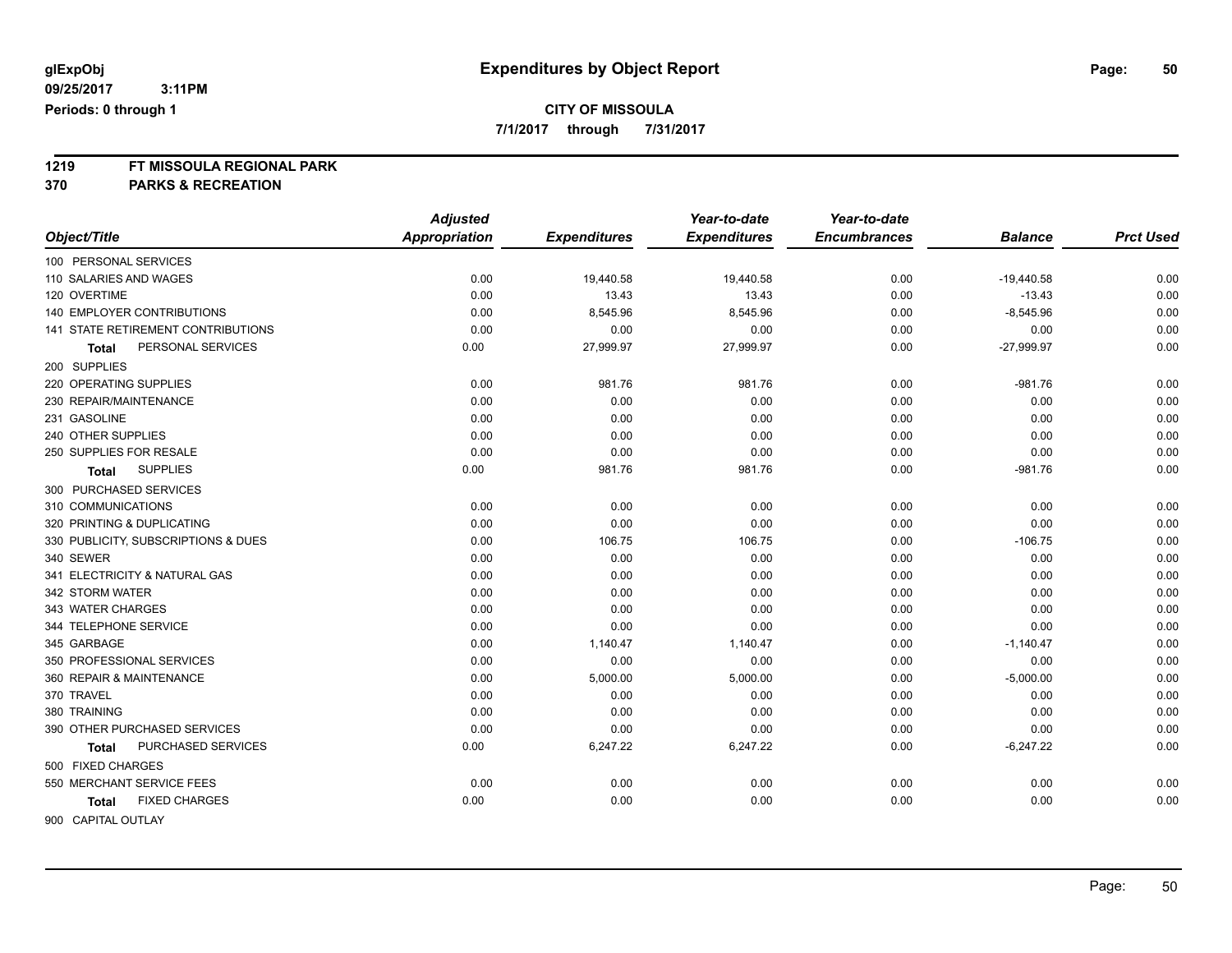# **CITY OF MISSOULA**

**7/1/2017 through 7/31/2017**

# **1219 FT MISSOULA REGIONAL PARK**

**370 PARKS & RECREATION**

| Object/Title              |                       | <b>Adjusted</b> | <i><b>Expenditures</b></i> | Year-to-date<br><b>Expenditures</b> | Year-to-date<br><b>Encumbrances</b> | <b>Balance</b> | <b>Prct Used</b> |
|---------------------------|-----------------------|-----------------|----------------------------|-------------------------------------|-------------------------------------|----------------|------------------|
|                           |                       | Appropriation   |                            |                                     |                                     |                |                  |
| 930 IMPROVEMENTS          |                       | 0.00            | 456.70                     | 456.70                              | 0.00                                | $-456.70$      | 0.00             |
| 940 MACHINERY & EQUIPMENT |                       | 0.00            | 0.00                       | 0.00                                | 0.00                                | 0.00           | 0.00             |
| Total                     | <b>CAPITAL OUTLAY</b> | 0.00            | 456.70                     | 456.70                              | 0.00                                | $-456.70$      | 0.00             |
| Total                     | PARKS & RECREATION    | 0.00            | 35,685.65                  | 35,685.65                           | 0.00                                | $-35,685.65$   | 0.00             |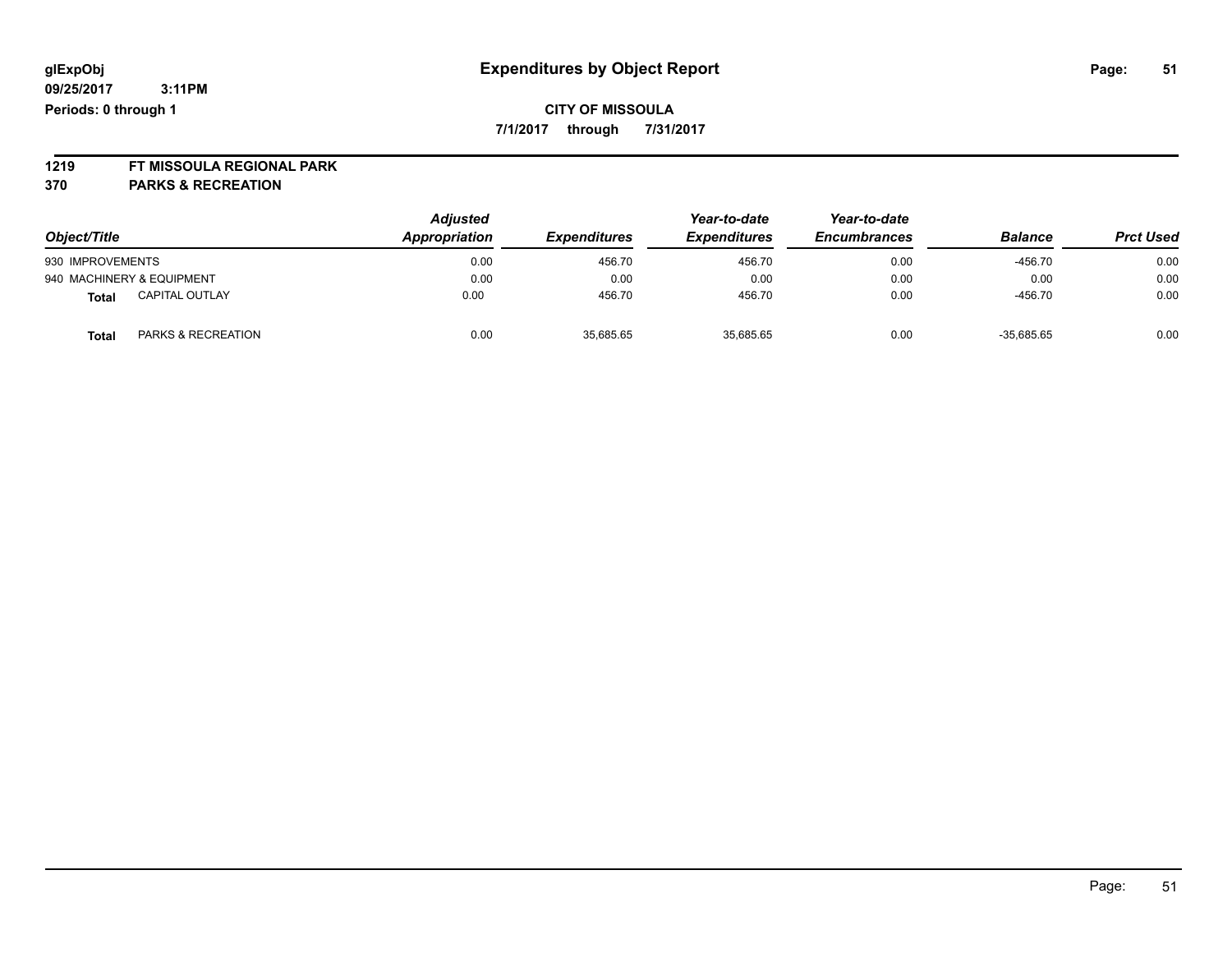#### **1219 FT MISSOULA REGIONAL PARK**

|                                     | <b>Adjusted</b> |                     | Year-to-date        | Year-to-date        |                |                  |
|-------------------------------------|-----------------|---------------------|---------------------|---------------------|----------------|------------------|
| Object/Title                        | Appropriation   | <b>Expenditures</b> | <b>Expenditures</b> | <b>Encumbrances</b> | <b>Balance</b> | <b>Prct Used</b> |
| 100 PERSONAL SERVICES               |                 |                     |                     |                     |                |                  |
| 110 SALARIES AND WAGES              | 0.00            | 19,440.58           | 19,440.58           | 0.00                | $-19,440.58$   | 0.00             |
| 120 OVERTIME                        | 0.00            | 13.43               | 13.43               | 0.00                | $-13.43$       | 0.00             |
| 140 EMPLOYER CONTRIBUTIONS          | 0.00            | 8,545.96            | 8,545.96            | 0.00                | $-8,545.96$    | 0.00             |
| 141 STATE RETIREMENT CONTRIBUTIONS  | 0.00            | 0.00                | 0.00                | 0.00                | 0.00           | 0.00             |
| PERSONAL SERVICES<br>Total          | 0.00            | 27,999.97           | 27,999.97           | 0.00                | $-27,999.97$   | 0.00             |
| 200 SUPPLIES                        |                 |                     |                     |                     |                |                  |
| 220 OPERATING SUPPLIES              | 0.00            | 981.76              | 981.76              | 0.00                | $-981.76$      | 0.00             |
| 230 REPAIR/MAINTENANCE              | 0.00            | 0.00                | 0.00                | 0.00                | 0.00           | 0.00             |
| 231 GASOLINE                        | 0.00            | 0.00                | 0.00                | 0.00                | 0.00           | 0.00             |
| 240 OTHER SUPPLIES                  | 0.00            | 0.00                | 0.00                | 0.00                | 0.00           | 0.00             |
| 250 SUPPLIES FOR RESALE             | 0.00            | 0.00                | 0.00                | 0.00                | 0.00           | 0.00             |
| <b>SUPPLIES</b><br><b>Total</b>     | 0.00            | 981.76              | 981.76              | 0.00                | $-981.76$      | 0.00             |
| 300 PURCHASED SERVICES              |                 |                     |                     |                     |                |                  |
| 310 COMMUNICATIONS                  | 0.00            | 0.00                | 0.00                | 0.00                | 0.00           | 0.00             |
| 320 PRINTING & DUPLICATING          | 0.00            | 0.00                | 0.00                | 0.00                | 0.00           | 0.00             |
| 330 PUBLICITY, SUBSCRIPTIONS & DUES | 0.00            | 106.75              | 106.75              | 0.00                | $-106.75$      | 0.00             |
| 340 SEWER                           | 0.00            | 0.00                | 0.00                | 0.00                | 0.00           | 0.00             |
| 341 ELECTRICITY & NATURAL GAS       | 0.00            | 0.00                | 0.00                | 0.00                | 0.00           | 0.00             |
| 342 STORM WATER                     | 0.00            | 0.00                | 0.00                | 0.00                | 0.00           | 0.00             |
| 343 WATER CHARGES                   | 0.00            | 0.00                | 0.00                | 0.00                | 0.00           | 0.00             |
| 344 TELEPHONE SERVICE               | 0.00            | 0.00                | 0.00                | 0.00                | 0.00           | 0.00             |
| 345 GARBAGE                         | 0.00            | 1,140.47            | 1,140.47            | 0.00                | $-1,140.47$    | 0.00             |
| 350 PROFESSIONAL SERVICES           | 0.00            | 0.00                | 0.00                | 0.00                | 0.00           | 0.00             |
| 360 REPAIR & MAINTENANCE            | 0.00            | 5,000.00            | 5,000.00            | 0.00                | $-5,000.00$    | 0.00             |
| 370 TRAVEL                          | 0.00            | 0.00                | 0.00                | 0.00                | 0.00           | 0.00             |
| 380 TRAINING                        | 0.00            | 0.00                | 0.00                | 0.00                | 0.00           | 0.00             |
| 390 OTHER PURCHASED SERVICES        | 0.00            | 0.00                | 0.00                | 0.00                | 0.00           | 0.00             |
| PURCHASED SERVICES<br>Total         | 0.00            | 6,247.22            | 6,247.22            | 0.00                | $-6,247.22$    | 0.00             |
| 500 FIXED CHARGES                   |                 |                     |                     |                     |                |                  |
| 550 MERCHANT SERVICE FEES           | 0.00            | 0.00                | 0.00                | 0.00                | 0.00           | 0.00             |
| <b>FIXED CHARGES</b><br>Total       | 0.00            | 0.00                | 0.00                | 0.00                | 0.00           | 0.00             |
| 900 CAPITAL OUTLAY                  |                 |                     |                     |                     |                |                  |
| 930 IMPROVEMENTS                    | 0.00            | 456.70              | 456.70              | 0.00                | $-456.70$      | 0.00             |
|                                     |                 |                     |                     |                     |                |                  |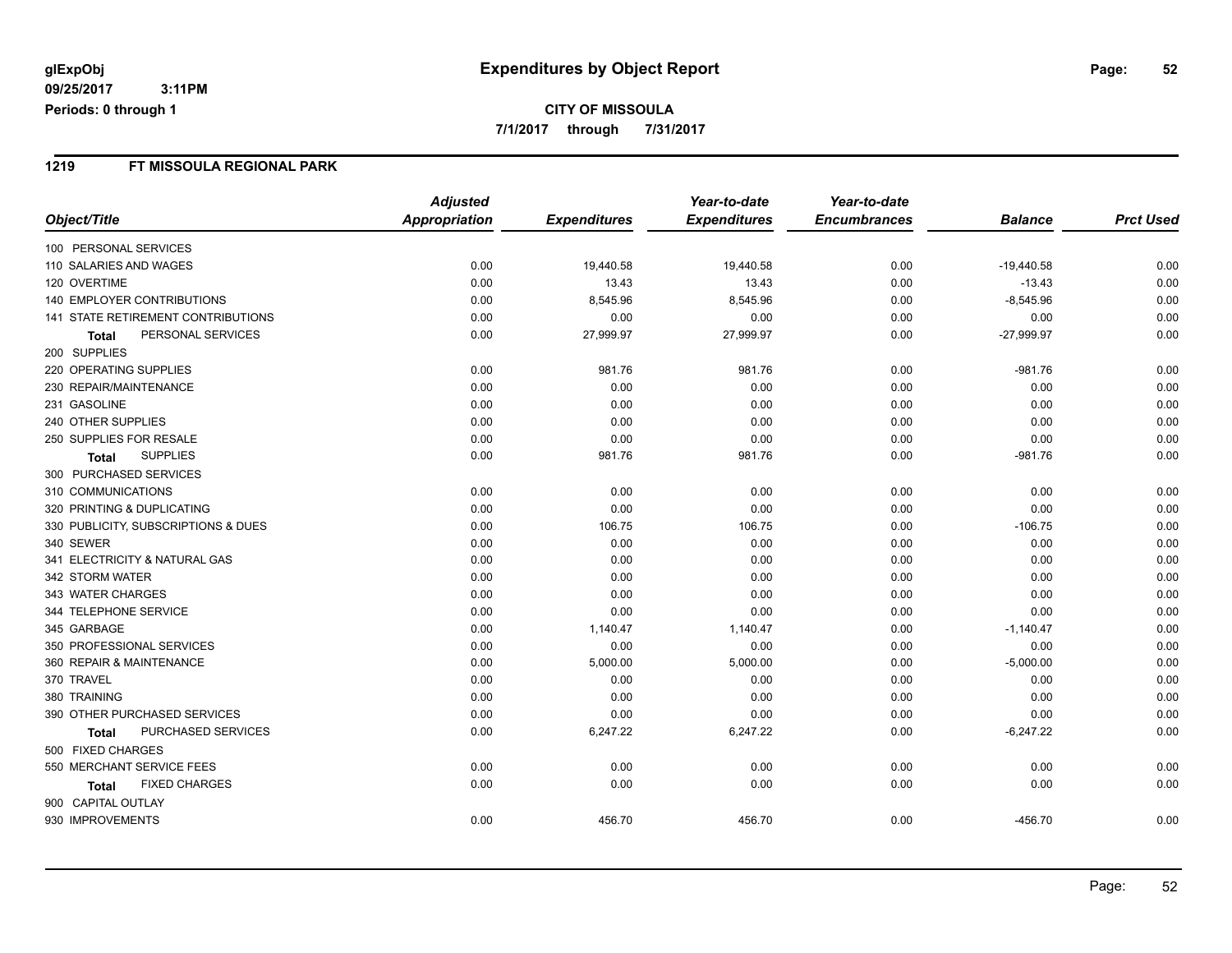**CITY OF MISSOULA 7/1/2017 through 7/31/2017**

#### **1219 FT MISSOULA REGIONAL PARK**

|                                    | <b>Adjusted</b> |                            | Year-to-date               | Year-to-date        |                |                  |
|------------------------------------|-----------------|----------------------------|----------------------------|---------------------|----------------|------------------|
| Object/Title                       | Appropriation   | <i><b>Expenditures</b></i> | <i><b>Expenditures</b></i> | <b>Encumbrances</b> | <b>Balance</b> | <b>Prct Used</b> |
| 940 MACHINERY & EQUIPMENT          | 0.00            | 0.00                       | 0.00                       | 0.00                | 0.00           | 0.00             |
| <b>CAPITAL OUTLAY</b><br>Total     | 0.00            | 456.70                     | 456.70                     | 0.00                | $-456.70$      | 0.00             |
| FT MISSOULA REGIONAL PARK<br>Total | 0.00            | 35,685.65                  | 35,685.65                  | 0.00                | $-35,685.65$   | 0.00             |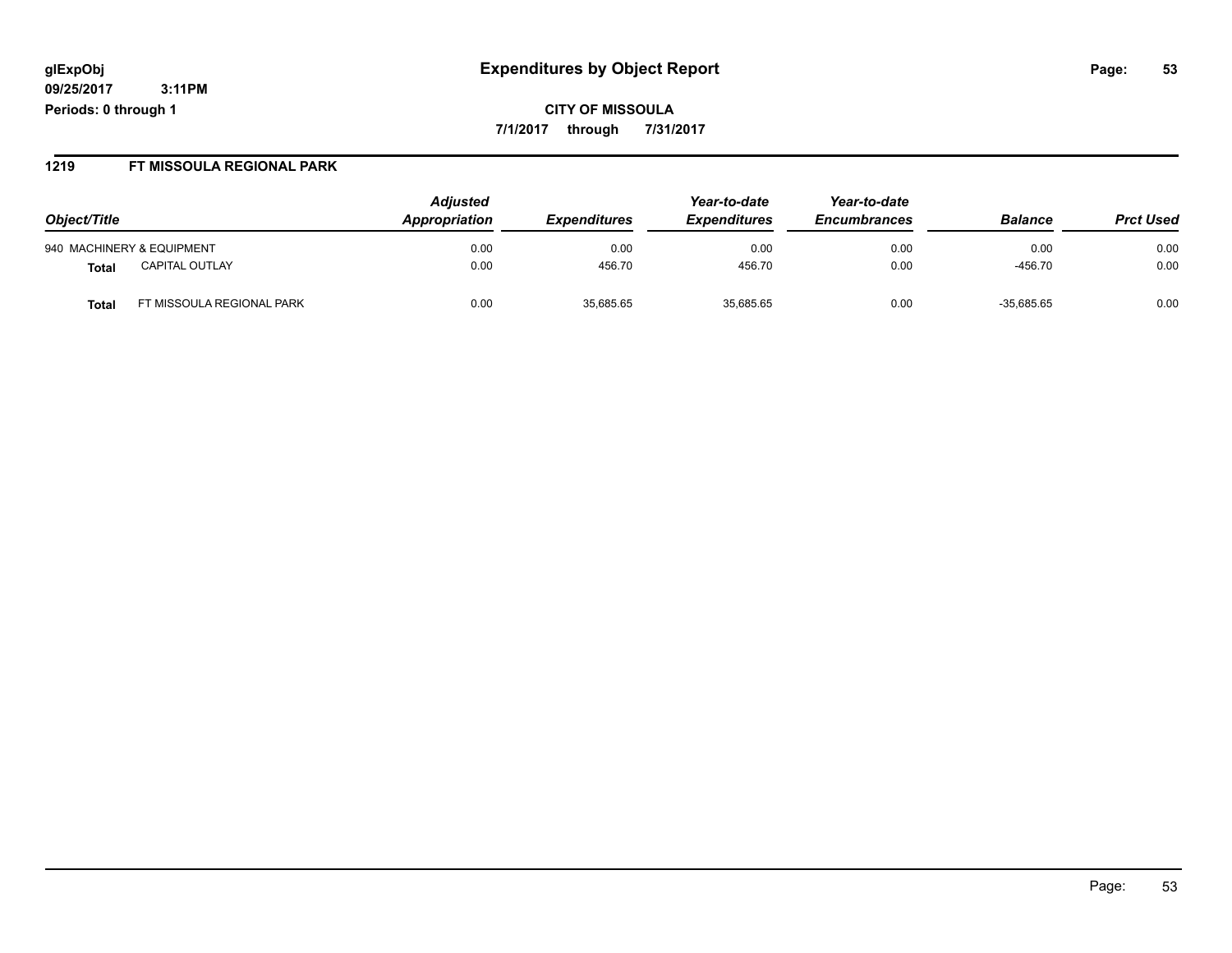# **CITY OF MISSOULA**

**7/1/2017 through 7/31/2017**

# **1241 CREMAIN WALL & CEMETERY DONATIONS FUND**

**340 CEMETERY**

| Object/Title                          | <b>Adjusted</b><br><b>Appropriation</b> | <b>Expenditures</b> | Year-to-date<br><b>Expenditures</b> | Year-to-date<br><b>Encumbrances</b> | <b>Balance</b> | <b>Prct Used</b> |
|---------------------------------------|-----------------------------------------|---------------------|-------------------------------------|-------------------------------------|----------------|------------------|
| 500 FIXED CHARGES                     |                                         |                     |                                     |                                     |                |                  |
| 550 MERCHANT SERVICE FEES             | 0.00                                    | 0.00                | 0.00                                | 0.00                                | 0.00           | 0.00             |
| <b>FIXED CHARGES</b><br><b>Total</b>  | 0.00                                    | 0.00                | 0.00                                | 0.00                                | 0.00           | 0.00             |
| 900 CAPITAL OUTLAY                    |                                         |                     |                                     |                                     |                |                  |
| 930 IMPROVEMENTS                      | 0.00                                    | 0.00                | 0.00                                | 0.00                                | 0.00           | 0.00             |
| <b>CAPITAL OUTLAY</b><br><b>Total</b> | 0.00                                    | 0.00                | 0.00                                | 0.00                                | 0.00           | 0.00             |
| <b>CEMETERY</b><br><b>Total</b>       | 0.00                                    | 0.00                | 0.00                                | 0.00                                | 0.00           | 0.00             |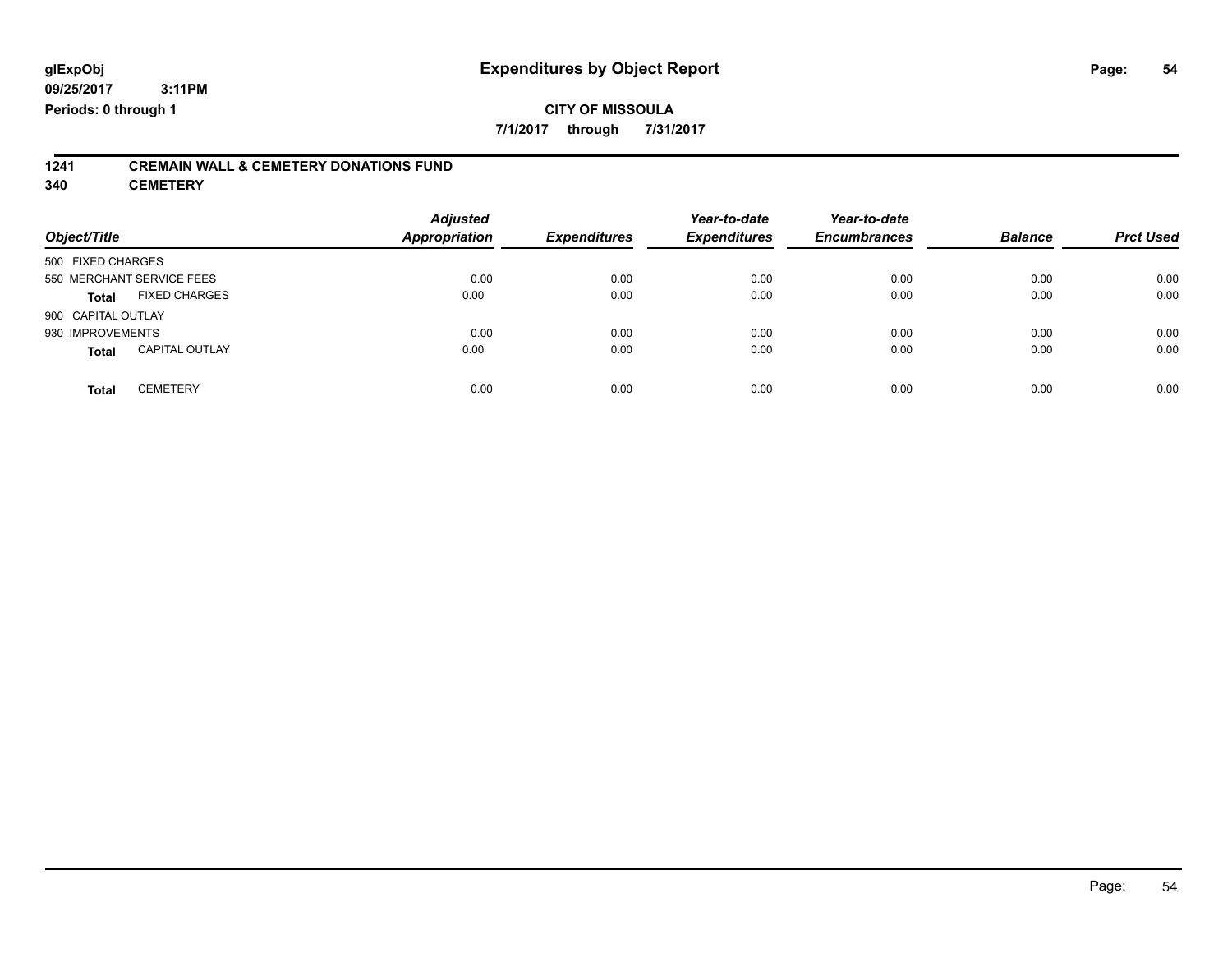### **glExpObj Expenditures by Object Report Page: 55**

**09/25/2017 3:11PM Periods: 0 through 1**

#### **1241 CREMAIN WALL & CEMETERY DONATIONS FUND**

| Object/Title              |                                             | <b>Adjusted</b><br><b>Appropriation</b> | <b>Expenditures</b> | Year-to-date<br><b>Expenditures</b> | Year-to-date<br><b>Encumbrances</b> | <b>Balance</b> | <b>Prct Used</b> |
|---------------------------|---------------------------------------------|-----------------------------------------|---------------------|-------------------------------------|-------------------------------------|----------------|------------------|
| 500 FIXED CHARGES         |                                             |                                         |                     |                                     |                                     |                |                  |
| 550 MERCHANT SERVICE FEES |                                             | 0.00                                    | 0.00                | 0.00                                | 0.00                                | 0.00           | 0.00             |
| <b>Total</b>              | <b>FIXED CHARGES</b>                        | 0.00                                    | 0.00                | 0.00                                | 0.00                                | 0.00           | 0.00             |
| 900 CAPITAL OUTLAY        |                                             |                                         |                     |                                     |                                     |                |                  |
| 930 IMPROVEMENTS          |                                             | 0.00                                    | 0.00                | 0.00                                | 0.00                                | 0.00           | 0.00             |
| <b>Total</b>              | <b>CAPITAL OUTLAY</b>                       | 0.00                                    | 0.00                | 0.00                                | 0.00                                | 0.00           | 0.00             |
| <b>Total</b>              | <b>CREMAIN WALL &amp; CEMETERY DONATION</b> | 0.00                                    | 0.00                | 0.00                                | 0.00                                | 0.00           | 0.00             |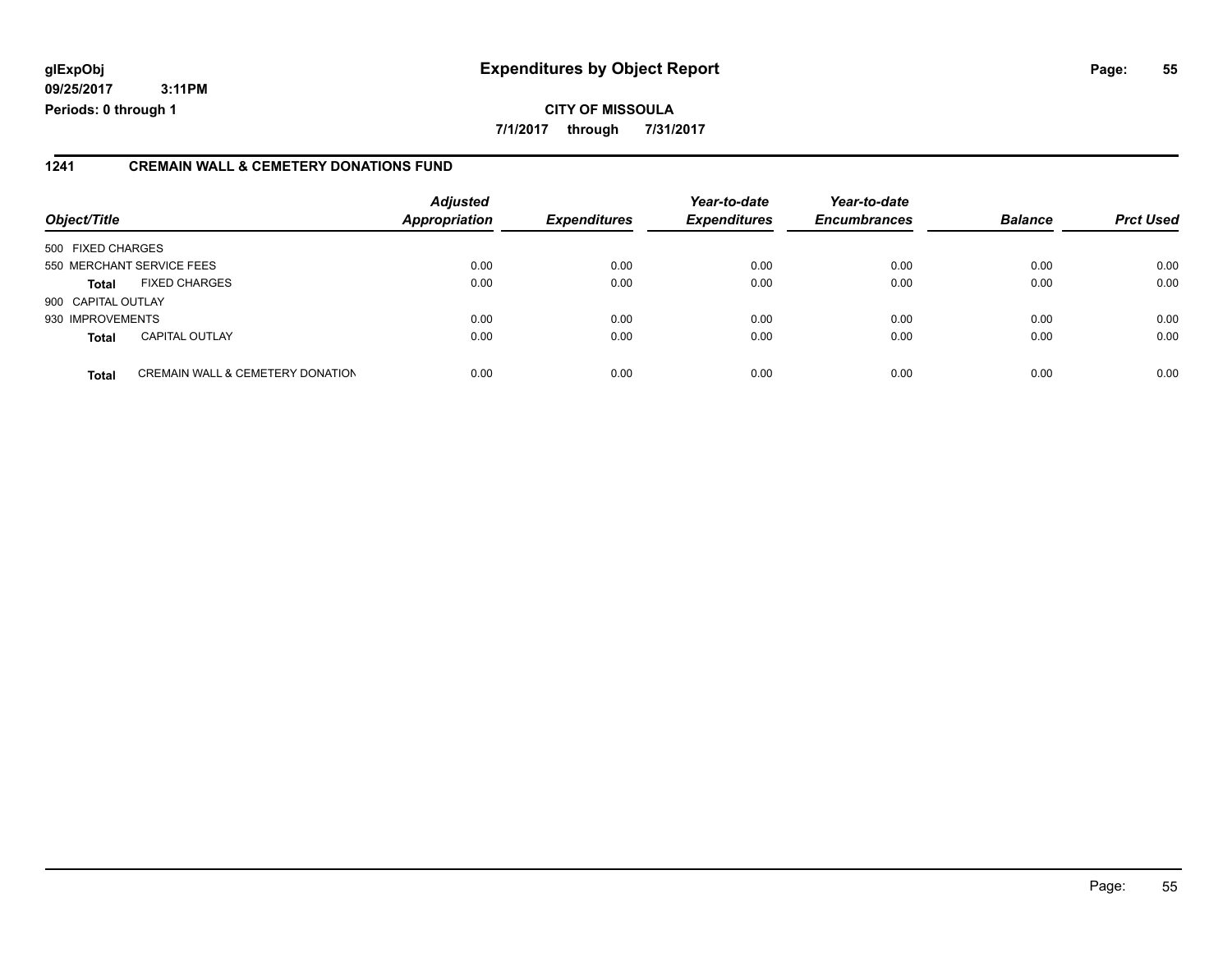**7/1/2017 through 7/31/2017**

**1242 CEMETERY CARE FUND**

**340 CEMETERY**

|                                       | <b>Adjusted</b> |                     | Year-to-date        | Year-to-date        |                |                  |
|---------------------------------------|-----------------|---------------------|---------------------|---------------------|----------------|------------------|
| Object/Title                          | Appropriation   | <b>Expenditures</b> | <b>Expenditures</b> | <b>Encumbrances</b> | <b>Balance</b> | <b>Prct Used</b> |
| 300 PURCHASED SERVICES                |                 |                     |                     |                     |                |                  |
| 370 TRAVEL                            | 0.00            | 0.00                | 0.00                | 0.00                | 0.00           | 0.00             |
| 380 TRAINING                          | 0.00            | 0.00                | 0.00                | 0.00                | 0.00           | 0.00             |
| PURCHASED SERVICES<br><b>Total</b>    | 0.00            | 0.00                | 0.00                | 0.00                | 0.00           | 0.00             |
| 500 FIXED CHARGES                     |                 |                     |                     |                     |                |                  |
| 550 MERCHANT SERVICE FEES             | 0.00            | 0.00                | 0.00                | 0.00                | 0.00           | 0.00             |
| <b>FIXED CHARGES</b><br><b>Total</b>  | 0.00            | 0.00                | 0.00                | 0.00                | 0.00           | 0.00             |
| 800 OTHER OBJECTS                     |                 |                     |                     |                     |                |                  |
| 820 TRANSFERS TO OTHER FUNDS          | 0.00            | 0.00                | 0.00                | 0.00                | 0.00           | 0.00             |
| 845 CONTINGENCY                       | 0.00            | 0.00                | 0.00                | 0.00                | 0.00           | 0.00             |
| OTHER OBJECTS<br><b>Total</b>         | 0.00            | 0.00                | 0.00                | 0.00                | 0.00           | 0.00             |
| 900 CAPITAL OUTLAY                    |                 |                     |                     |                     |                |                  |
| 930 IMPROVEMENTS                      | 0.00            | 0.00                | 0.00                | 0.00                | 0.00           | 0.00             |
| 940 MACHINERY & EQUIPMENT             | 0.00            | 0.00                | 0.00                | 0.00                | 0.00           | 0.00             |
| <b>CAPITAL OUTLAY</b><br><b>Total</b> | 0.00            | 0.00                | 0.00                | 0.00                | 0.00           | 0.00             |
| <b>CEMETERY</b><br><b>Total</b>       | 0.00            | 0.00                | 0.00                | 0.00                | 0.00           | 0.00             |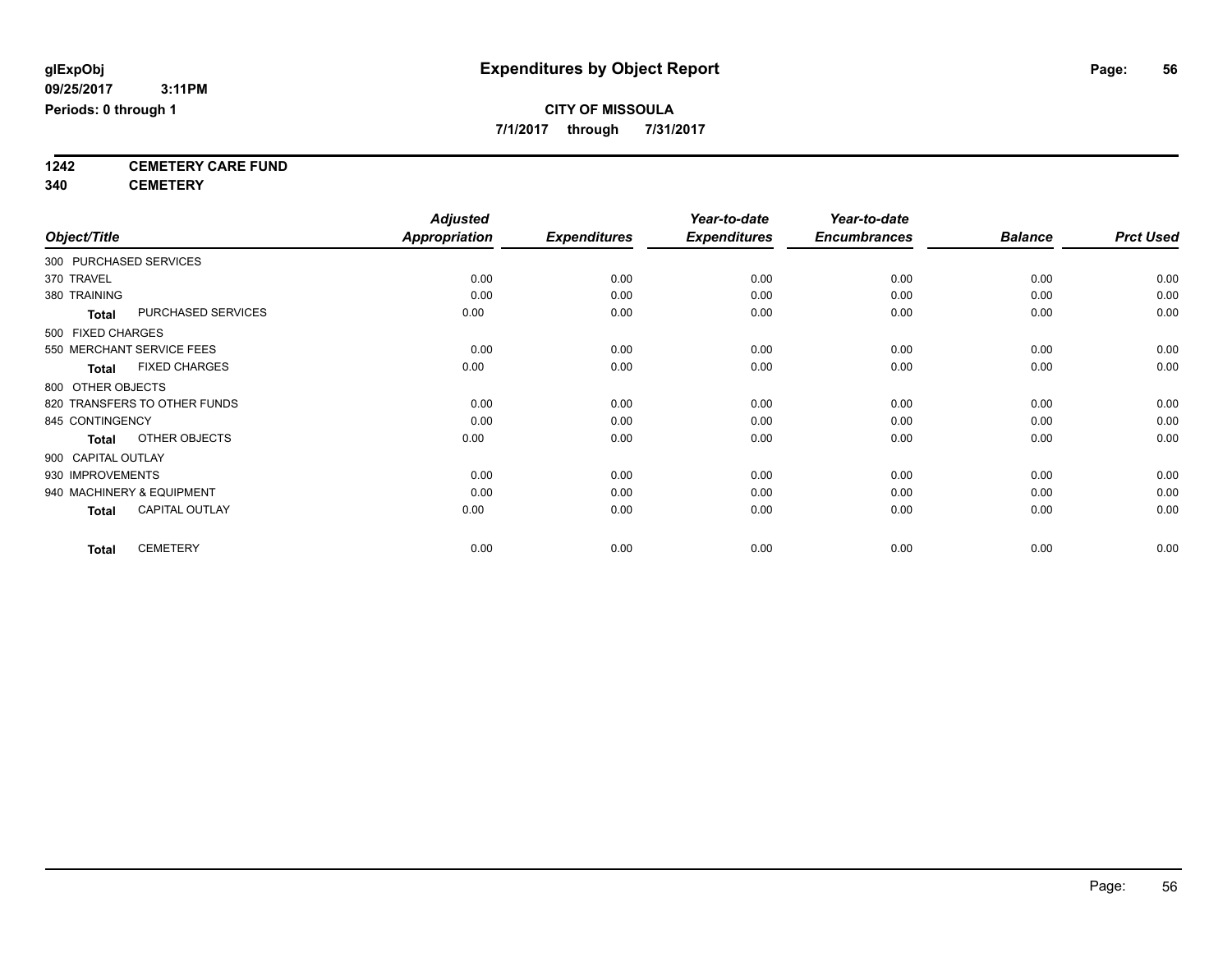#### **1242 CEMETERY CARE FUND**

|                        |                              | <b>Adjusted</b>      |                     | Year-to-date        | Year-to-date        |                |                  |
|------------------------|------------------------------|----------------------|---------------------|---------------------|---------------------|----------------|------------------|
| Object/Title           |                              | <b>Appropriation</b> | <b>Expenditures</b> | <b>Expenditures</b> | <b>Encumbrances</b> | <b>Balance</b> | <b>Prct Used</b> |
| 300 PURCHASED SERVICES |                              |                      |                     |                     |                     |                |                  |
| 370 TRAVEL             |                              | 0.00                 | 0.00                | 0.00                | 0.00                | 0.00           | 0.00             |
| 380 TRAINING           |                              | 0.00                 | 0.00                | 0.00                | 0.00                | 0.00           | 0.00             |
| Total                  | PURCHASED SERVICES           | 0.00                 | 0.00                | 0.00                | 0.00                | 0.00           | 0.00             |
| 500 FIXED CHARGES      |                              |                      |                     |                     |                     |                |                  |
|                        | 550 MERCHANT SERVICE FEES    | 0.00                 | 0.00                | 0.00                | 0.00                | 0.00           | 0.00             |
| Total                  | <b>FIXED CHARGES</b>         | 0.00                 | 0.00                | 0.00                | 0.00                | 0.00           | 0.00             |
| 800 OTHER OBJECTS      |                              |                      |                     |                     |                     |                |                  |
|                        | 820 TRANSFERS TO OTHER FUNDS | 0.00                 | 0.00                | 0.00                | 0.00                | 0.00           | 0.00             |
| 845 CONTINGENCY        |                              | 0.00                 | 0.00                | 0.00                | 0.00                | 0.00           | 0.00             |
| Total                  | OTHER OBJECTS                | 0.00                 | 0.00                | 0.00                | 0.00                | 0.00           | 0.00             |
| 900 CAPITAL OUTLAY     |                              |                      |                     |                     |                     |                |                  |
| 930 IMPROVEMENTS       |                              | 0.00                 | 0.00                | 0.00                | 0.00                | 0.00           | 0.00             |
|                        | 940 MACHINERY & EQUIPMENT    | 0.00                 | 0.00                | 0.00                | 0.00                | 0.00           | 0.00             |
| <b>Total</b>           | <b>CAPITAL OUTLAY</b>        | 0.00                 | 0.00                | 0.00                | 0.00                | 0.00           | 0.00             |
| <b>Total</b>           | <b>CEMETERY CARE FUND</b>    | 0.00                 | 0.00                | 0.00                | 0.00                | 0.00           | 0.00             |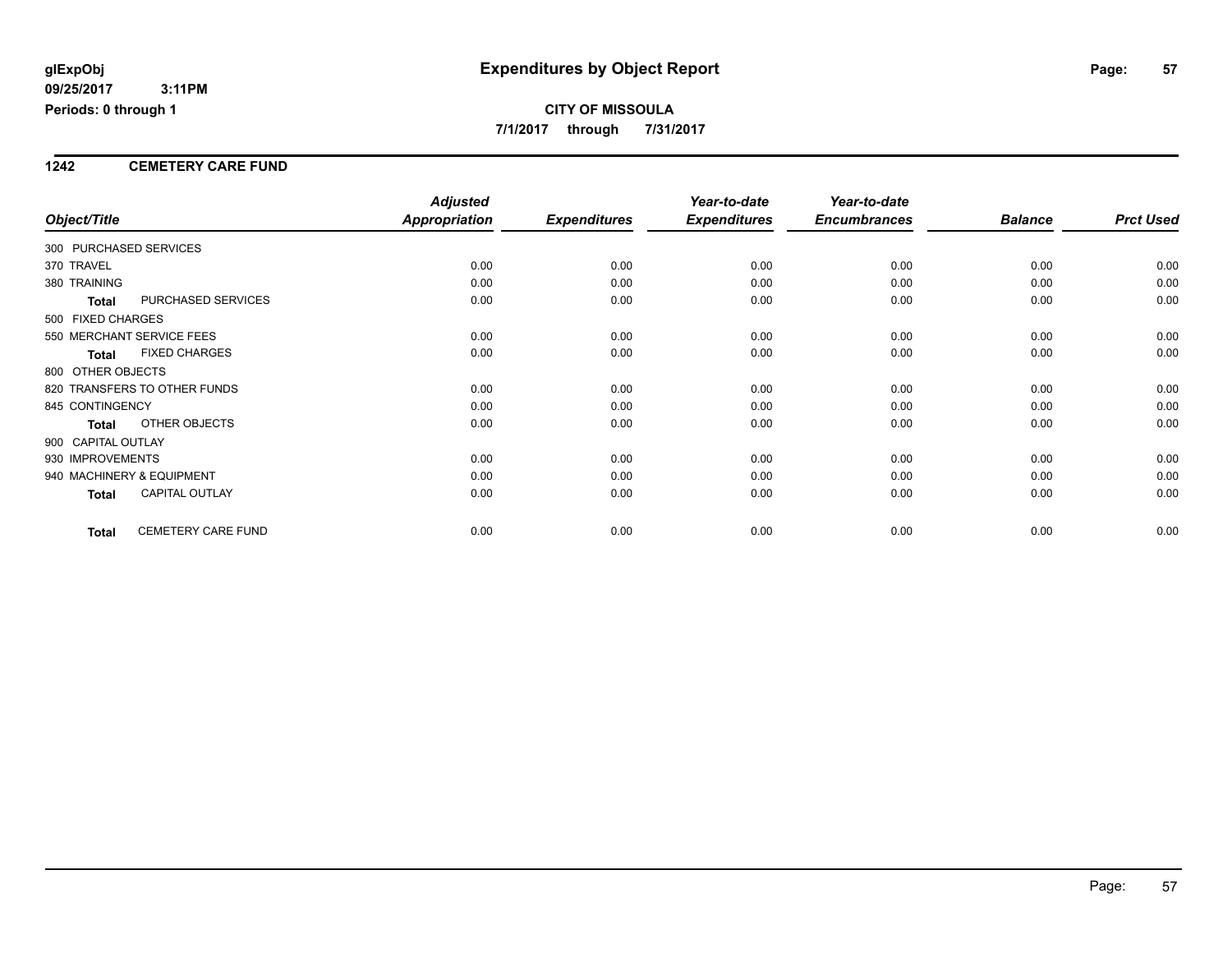**7/1/2017 through 7/31/2017**

# **1243 CEMETERY MEMORIAL FUND**

**340 CEMETERY**

| Object/Title                          | <b>Adjusted</b><br><b>Appropriation</b> | <b>Expenditures</b> | Year-to-date<br><b>Expenditures</b> | Year-to-date<br><b>Encumbrances</b> | <b>Balance</b> | <b>Prct Used</b> |
|---------------------------------------|-----------------------------------------|---------------------|-------------------------------------|-------------------------------------|----------------|------------------|
| 500 FIXED CHARGES                     |                                         |                     |                                     |                                     |                |                  |
| 550 MERCHANT SERVICE FEES             | 0.00                                    | 0.00                | 0.00                                | 0.00                                | 0.00           | 0.00             |
| <b>FIXED CHARGES</b><br><b>Total</b>  | 0.00                                    | 0.00                | 0.00                                | 0.00                                | 0.00           | 0.00             |
| 900 CAPITAL OUTLAY                    |                                         |                     |                                     |                                     |                |                  |
| 930 IMPROVEMENTS                      | 0.00                                    | 0.00                | 0.00                                | 0.00                                | 0.00           | 0.00             |
| <b>CAPITAL OUTLAY</b><br><b>Total</b> | 0.00                                    | 0.00                | 0.00                                | 0.00                                | 0.00           | 0.00             |
| <b>CEMETERY</b><br><b>Total</b>       | 0.00                                    | 0.00                | 0.00                                | 0.00                                | 0.00           | 0.00             |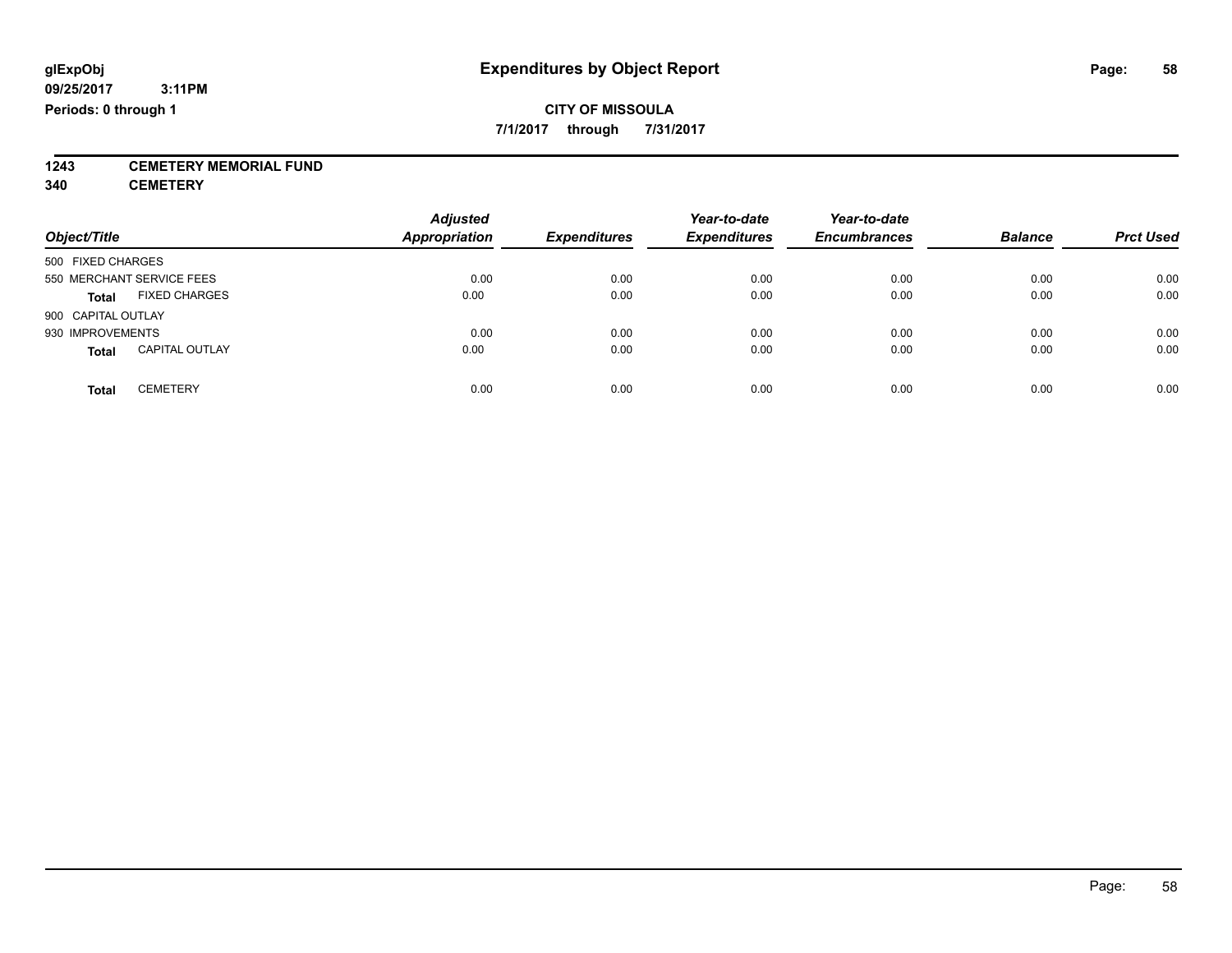### **CITY OF MISSOULA 7/1/2017 through 7/31/2017**

#### **1243 CEMETERY MEMORIAL FUND**

| Object/Title       |                               | <b>Adjusted</b><br><b>Appropriation</b> | <b>Expenditures</b> | Year-to-date<br><b>Expenditures</b> | Year-to-date<br><b>Encumbrances</b> | <b>Balance</b> | <b>Prct Used</b> |
|--------------------|-------------------------------|-----------------------------------------|---------------------|-------------------------------------|-------------------------------------|----------------|------------------|
| 500 FIXED CHARGES  |                               |                                         |                     |                                     |                                     |                |                  |
|                    | 550 MERCHANT SERVICE FEES     | 0.00                                    | 0.00                | 0.00                                | 0.00                                | 0.00           | 0.00             |
| <b>Total</b>       | <b>FIXED CHARGES</b>          | 0.00                                    | 0.00                | 0.00                                | 0.00                                | 0.00           | 0.00             |
| 900 CAPITAL OUTLAY |                               |                                         |                     |                                     |                                     |                |                  |
| 930 IMPROVEMENTS   |                               | 0.00                                    | 0.00                | 0.00                                | 0.00                                | 0.00           | 0.00             |
| <b>Total</b>       | <b>CAPITAL OUTLAY</b>         | 0.00                                    | 0.00                | 0.00                                | 0.00                                | 0.00           | 0.00             |
| <b>Total</b>       | <b>CEMETERY MEMORIAL FUND</b> | 0.00                                    | 0.00                | 0.00                                | 0.00                                | 0.00           | 0.00             |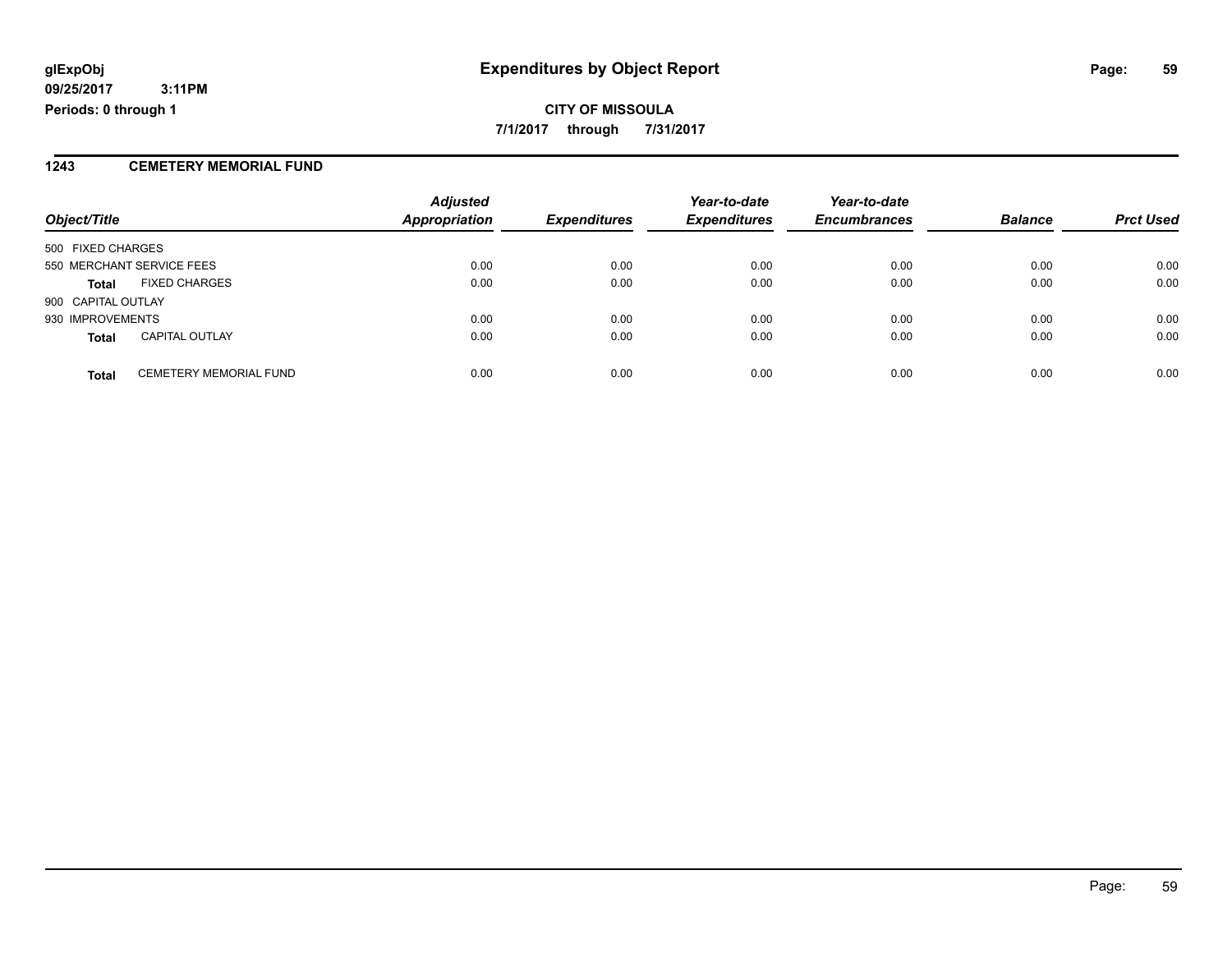**7/1/2017 through 7/31/2017**

**1265 TITLE 1 PROJECTS FUND**

**240 FINANCE**

|                                                   | <b>Adjusted</b>      |                     | Year-to-date        | Year-to-date        |                |                  |
|---------------------------------------------------|----------------------|---------------------|---------------------|---------------------|----------------|------------------|
| Object/Title                                      | <b>Appropriation</b> | <b>Expenditures</b> | <b>Expenditures</b> | <b>Encumbrances</b> | <b>Balance</b> | <b>Prct Used</b> |
| 500 FIXED CHARGES                                 |                      |                     |                     |                     |                |                  |
| 500 FIXED CHARGES                                 | 0.00                 | 0.00                | 0.00                | 0.00                | 0.00           | 0.00             |
| 550 MERCHANT SERVICE FEES                         | 0.00                 | 0.00                | 0.00                | 0.00                | 0.00           | 0.00             |
| <b>FIXED CHARGES</b><br><b>Total</b>              | 0.00                 | 0.00                | 0.00                | 0.00                | 0.00           | 0.00             |
| 700 GRANTS & CONTRIBUTIONS                        |                      |                     |                     |                     |                |                  |
| 700 GRANTS & CONTRIBUTIONS                        | 0.00                 | 0.00                | 0.00                | 0.00                | 0.00           | 0.00             |
| <b>GRANTS &amp; CONTRIBUTIONS</b><br><b>Total</b> | 0.00                 | 0.00                | 0.00                | 0.00                | 0.00           | 0.00             |
| 800 OTHER OBJECTS                                 |                      |                     |                     |                     |                |                  |
| 820 TRANSFERS TO OTHER FUNDS                      | 0.00                 | 0.00                | 0.00                | 0.00                | 0.00           | 0.00             |
| 845 CONTINGENCY                                   | 0.00                 | 0.00                | 0.00                | 0.00                | 0.00           | 0.00             |
| OTHER OBJECTS<br><b>Total</b>                     | 0.00                 | 0.00                | 0.00                | 0.00                | 0.00           | 0.00             |
|                                                   |                      |                     |                     |                     |                |                  |
| <b>FINANCE</b><br><b>Total</b>                    | 0.00                 | 0.00                | 0.00                | 0.00                | 0.00           | 0.00             |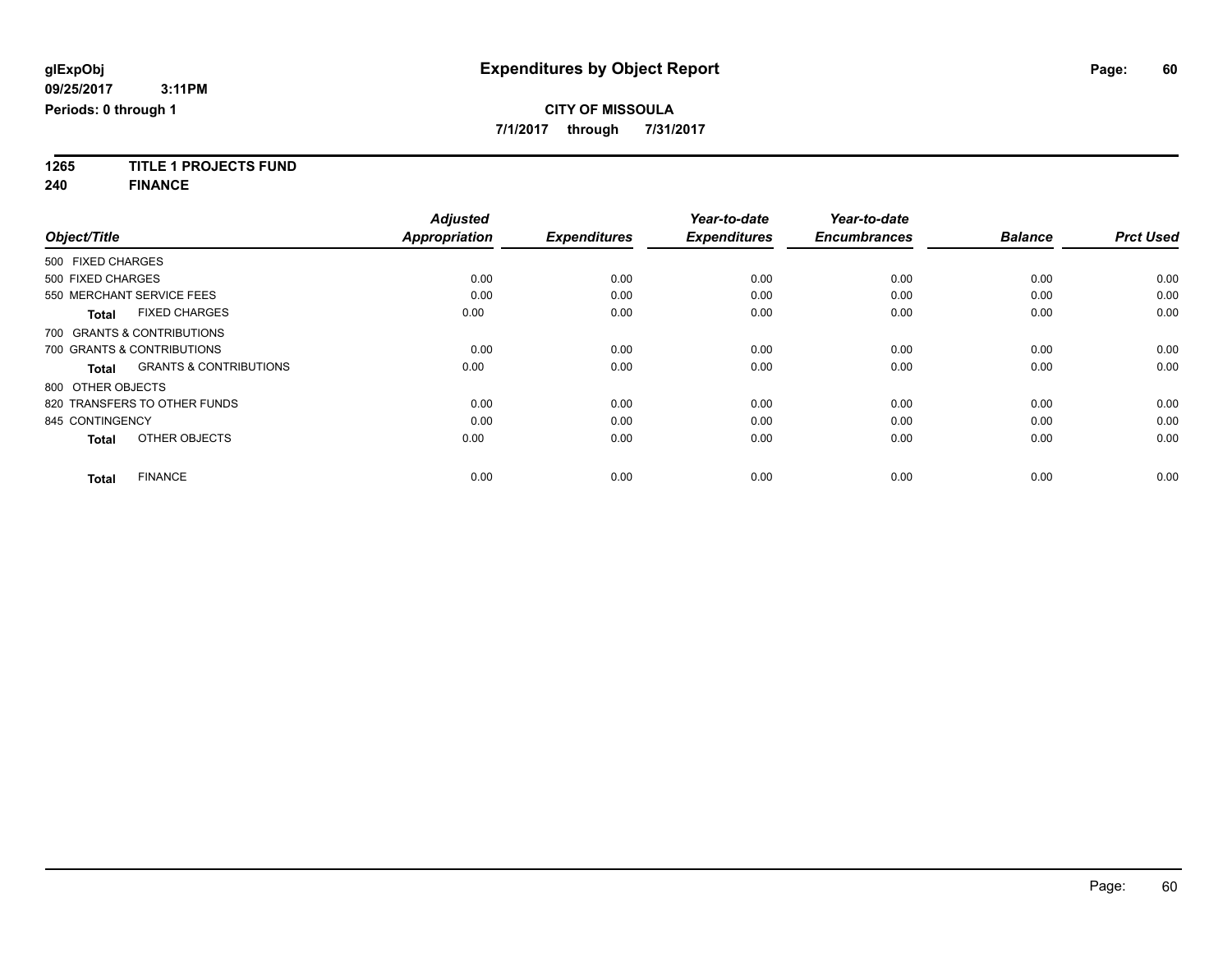#### **1265 TITLE 1 PROJECTS FUND**

|                                                   | <b>Adjusted</b>      |                     | Year-to-date        | Year-to-date        |                |                  |
|---------------------------------------------------|----------------------|---------------------|---------------------|---------------------|----------------|------------------|
| Object/Title                                      | <b>Appropriation</b> | <b>Expenditures</b> | <b>Expenditures</b> | <b>Encumbrances</b> | <b>Balance</b> | <b>Prct Used</b> |
| 500 FIXED CHARGES                                 |                      |                     |                     |                     |                |                  |
| 500 FIXED CHARGES                                 | 0.00                 | 0.00                | 0.00                | 0.00                | 0.00           | 0.00             |
| 550 MERCHANT SERVICE FEES                         | 0.00                 | 0.00                | 0.00                | 0.00                | 0.00           | 0.00             |
| <b>FIXED CHARGES</b><br><b>Total</b>              | 0.00                 | 0.00                | 0.00                | 0.00                | 0.00           | 0.00             |
| 700 GRANTS & CONTRIBUTIONS                        |                      |                     |                     |                     |                |                  |
| 700 GRANTS & CONTRIBUTIONS                        | 0.00                 | 0.00                | 0.00                | 0.00                | 0.00           | 0.00             |
| <b>GRANTS &amp; CONTRIBUTIONS</b><br><b>Total</b> | 0.00                 | 0.00                | 0.00                | 0.00                | 0.00           | 0.00             |
| 800 OTHER OBJECTS                                 |                      |                     |                     |                     |                |                  |
| 820 TRANSFERS TO OTHER FUNDS                      | 0.00                 | 0.00                | 0.00                | 0.00                | 0.00           | 0.00             |
| 845 CONTINGENCY                                   | 0.00                 | 0.00                | 0.00                | 0.00                | 0.00           | 0.00             |
| <b>OTHER OBJECTS</b><br><b>Total</b>              | 0.00                 | 0.00                | 0.00                | 0.00                | 0.00           | 0.00             |
| <b>TITLE 1 PROJECTS FUND</b><br><b>Total</b>      | 0.00                 | 0.00                | 0.00                | 0.00                | 0.00           | 0.00             |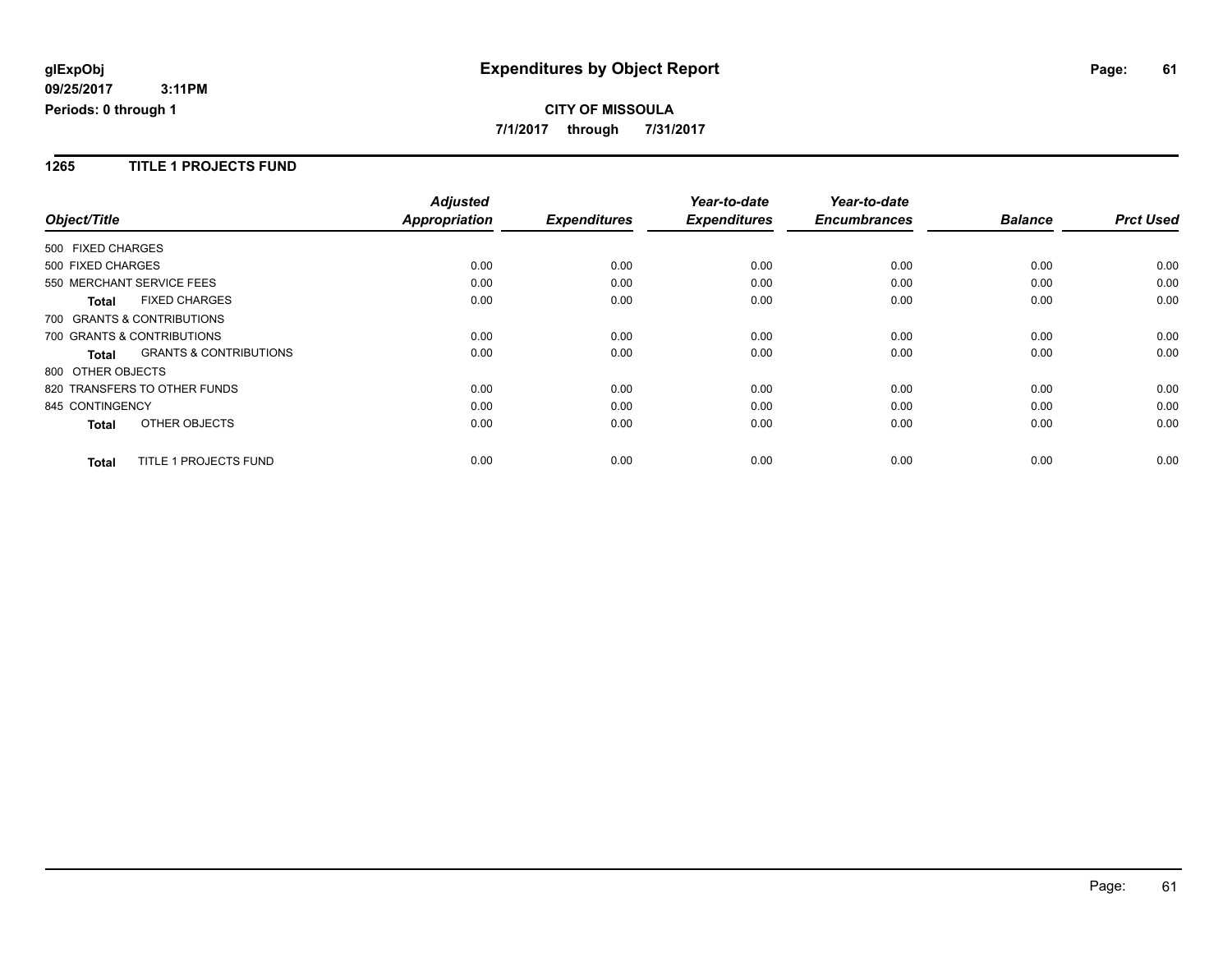**7/1/2017 through 7/31/2017**

# **1396 PROGRAM INCOME REVOLVING LOAN PROGRAM**

**390 NON-DEPARTMENTAL**

|                                   | <b>Adjusted</b> |                              | Year-to-date | Year-to-date                |                             |                        |
|-----------------------------------|-----------------|------------------------------|--------------|-----------------------------|-----------------------------|------------------------|
|                                   |                 | <b>Expenditures</b>          |              |                             |                             | <b>Prct Used</b>       |
| 300 PURCHASED SERVICES            |                 |                              |              |                             |                             |                        |
| 350 PROFESSIONAL SERVICES         | 0.00            | 0.00                         | 0.00         | 0.00                        | 0.00                        | 0.00                   |
| <b>PURCHASED SERVICES</b>         | 0.00            | 0.00                         | 0.00         | 0.00                        | 0.00                        | 0.00                   |
| 500 FIXED CHARGES                 |                 |                              |              |                             |                             |                        |
| 550 MERCHANT SERVICE FEES         | 0.00            | 0.00                         | 0.00         | 0.00                        | 0.00                        | 0.00                   |
| <b>FIXED CHARGES</b>              | 0.00            | 0.00                         | 0.00         | 0.00                        | 0.00                        | 0.00                   |
| 700 GRANTS & CONTRIBUTIONS        |                 |                              |              |                             |                             |                        |
| 700 GRANTS & CONTRIBUTIONS        | 0.00            | 0.00                         | 0.00         | 0.00                        | 0.00                        | 0.00                   |
| <b>GRANTS &amp; CONTRIBUTIONS</b> | 0.00            | 0.00                         | 0.00         | 0.00                        | 0.00                        | 0.00                   |
| NON-DEPARTMENTAL                  |                 |                              |              |                             |                             | 0.00                   |
| Object/Title                      |                 | <b>Appropriation</b><br>0.00 | 0.00         | <b>Expenditures</b><br>0.00 | <b>Encumbrances</b><br>0.00 | <b>Balance</b><br>0.00 |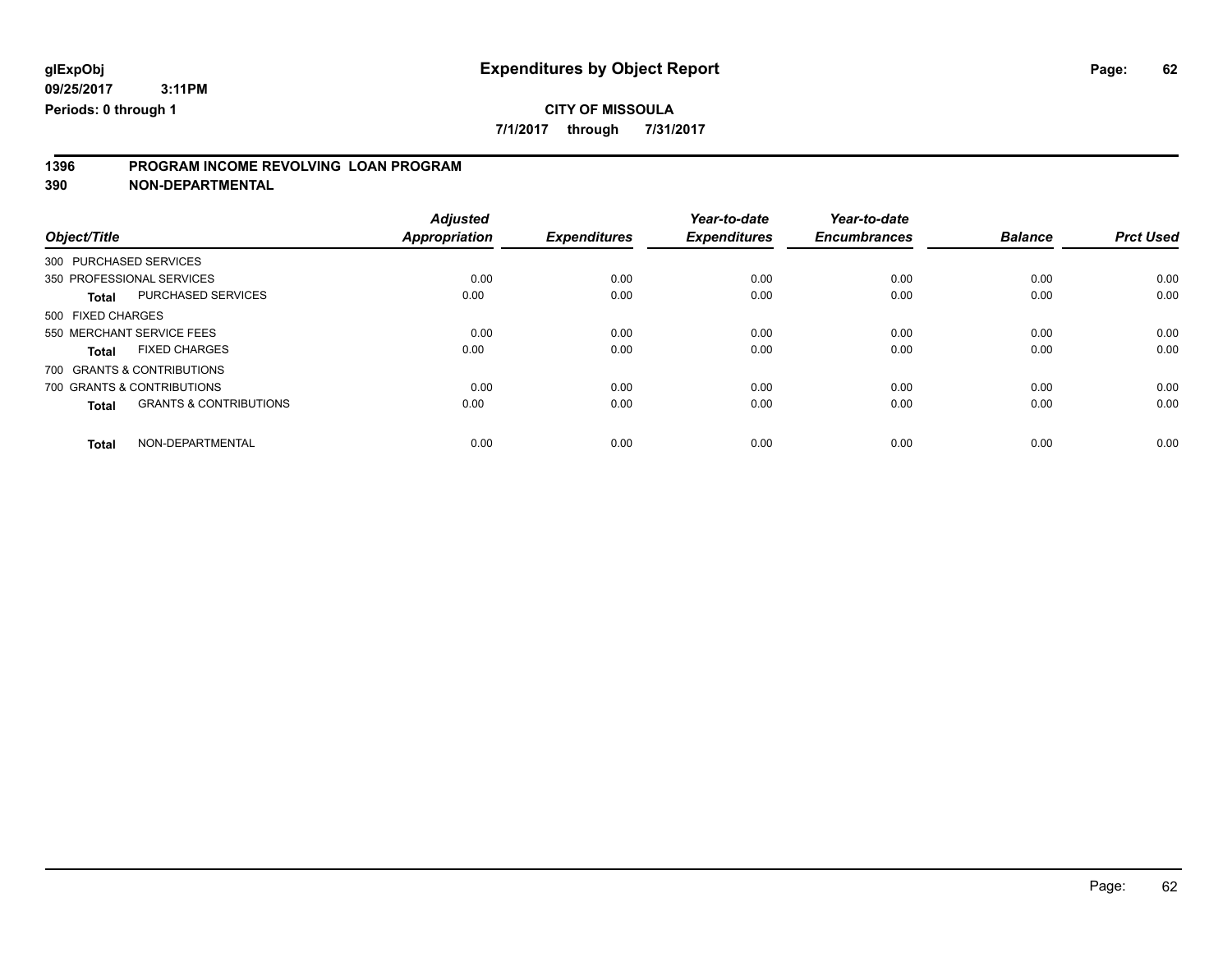### **CITY OF MISSOULA 7/1/2017 through 7/31/2017**

#### **1396 PROGRAM INCOME REVOLVING LOAN PROGRAM**

| Object/Title           |                                   | <b>Adjusted</b><br><b>Appropriation</b> | <b>Expenditures</b> | Year-to-date<br><b>Expenditures</b> | Year-to-date<br><b>Encumbrances</b> | <b>Balance</b> | <b>Prct Used</b> |
|------------------------|-----------------------------------|-----------------------------------------|---------------------|-------------------------------------|-------------------------------------|----------------|------------------|
| 300 PURCHASED SERVICES |                                   |                                         |                     |                                     |                                     |                |                  |
|                        | 350 PROFESSIONAL SERVICES         | 0.00                                    | 0.00                | 0.00                                | 0.00                                | 0.00           | 0.00             |
| <b>Total</b>           | PURCHASED SERVICES                | 0.00                                    | 0.00                | 0.00                                | 0.00                                | 0.00           | 0.00             |
| 500 FIXED CHARGES      |                                   |                                         |                     |                                     |                                     |                |                  |
|                        | 550 MERCHANT SERVICE FEES         | 0.00                                    | 0.00                | 0.00                                | 0.00                                | 0.00           | 0.00             |
| <b>Total</b>           | <b>FIXED CHARGES</b>              | 0.00                                    | 0.00                | 0.00                                | 0.00                                | 0.00           | 0.00             |
|                        | 700 GRANTS & CONTRIBUTIONS        |                                         |                     |                                     |                                     |                |                  |
|                        | 700 GRANTS & CONTRIBUTIONS        | 0.00                                    | 0.00                | 0.00                                | 0.00                                | 0.00           | 0.00             |
| Total                  | <b>GRANTS &amp; CONTRIBUTIONS</b> | 0.00                                    | 0.00                | 0.00                                | 0.00                                | 0.00           | 0.00             |
| <b>Total</b>           | PROGRAM INCOME REVOLVING LOAN P   | 0.00                                    | 0.00                | 0.00                                | 0.00                                | 0.00           | 0.00             |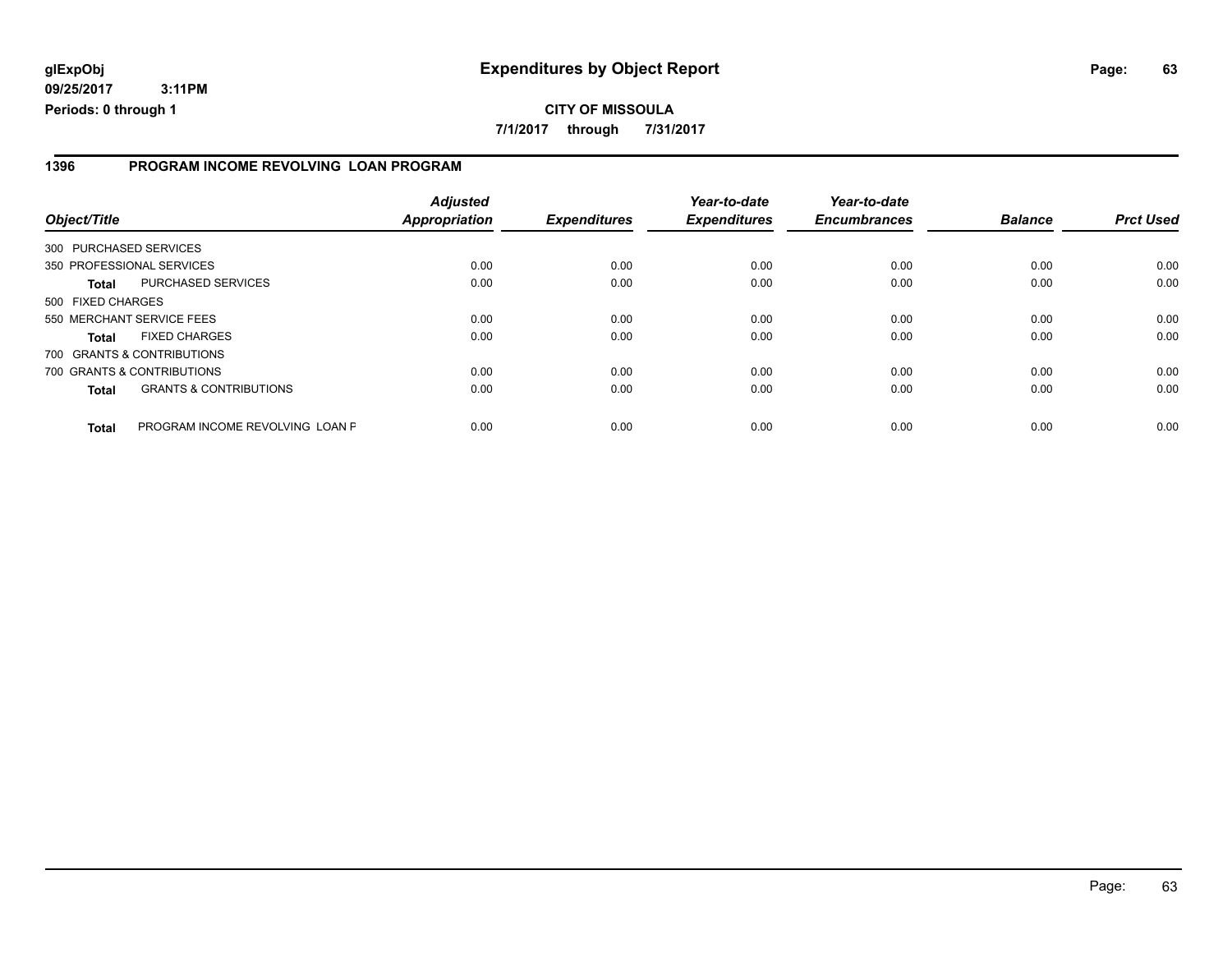**7/1/2017 through 7/31/2017**

# **1397 STATE HOME PROGRAM INCOME**

**390 NON-DEPARTMENTAL**

|                        |                                   | <b>Adjusted</b> |                     | Year-to-date        | Year-to-date        |                |                  |
|------------------------|-----------------------------------|-----------------|---------------------|---------------------|---------------------|----------------|------------------|
| Object/Title           |                                   | Appropriation   | <b>Expenditures</b> | <b>Expenditures</b> | <b>Encumbrances</b> | <b>Balance</b> | <b>Prct Used</b> |
| 300 PURCHASED SERVICES |                                   |                 |                     |                     |                     |                |                  |
|                        | 350 PROFESSIONAL SERVICES         | 0.00            | 0.00                | 0.00                | 0.00                | 0.00           | 0.00             |
| <b>Total</b>           | <b>PURCHASED SERVICES</b>         | 0.00            | 0.00                | 0.00                | 0.00                | 0.00           | 0.00             |
| 500 FIXED CHARGES      |                                   |                 |                     |                     |                     |                |                  |
|                        | 550 MERCHANT SERVICE FEES         | 0.00            | 0.00                | 0.00                | 0.00                | 0.00           | 0.00             |
| <b>Total</b>           | <b>FIXED CHARGES</b>              | 0.00            | 0.00                | 0.00                | 0.00                | 0.00           | 0.00             |
|                        | 700 GRANTS & CONTRIBUTIONS        |                 |                     |                     |                     |                |                  |
|                        | 700 GRANTS & CONTRIBUTIONS        | 0.00            | 0.00                | 0.00                | 0.00                | 0.00           | 0.00             |
| <b>Total</b>           | <b>GRANTS &amp; CONTRIBUTIONS</b> | 0.00            | 0.00                | 0.00                | 0.00                | 0.00           | 0.00             |
| <b>Total</b>           | NON-DEPARTMENTAL                  | 0.00            | 0.00                | 0.00                | 0.00                | 0.00           | 0.00             |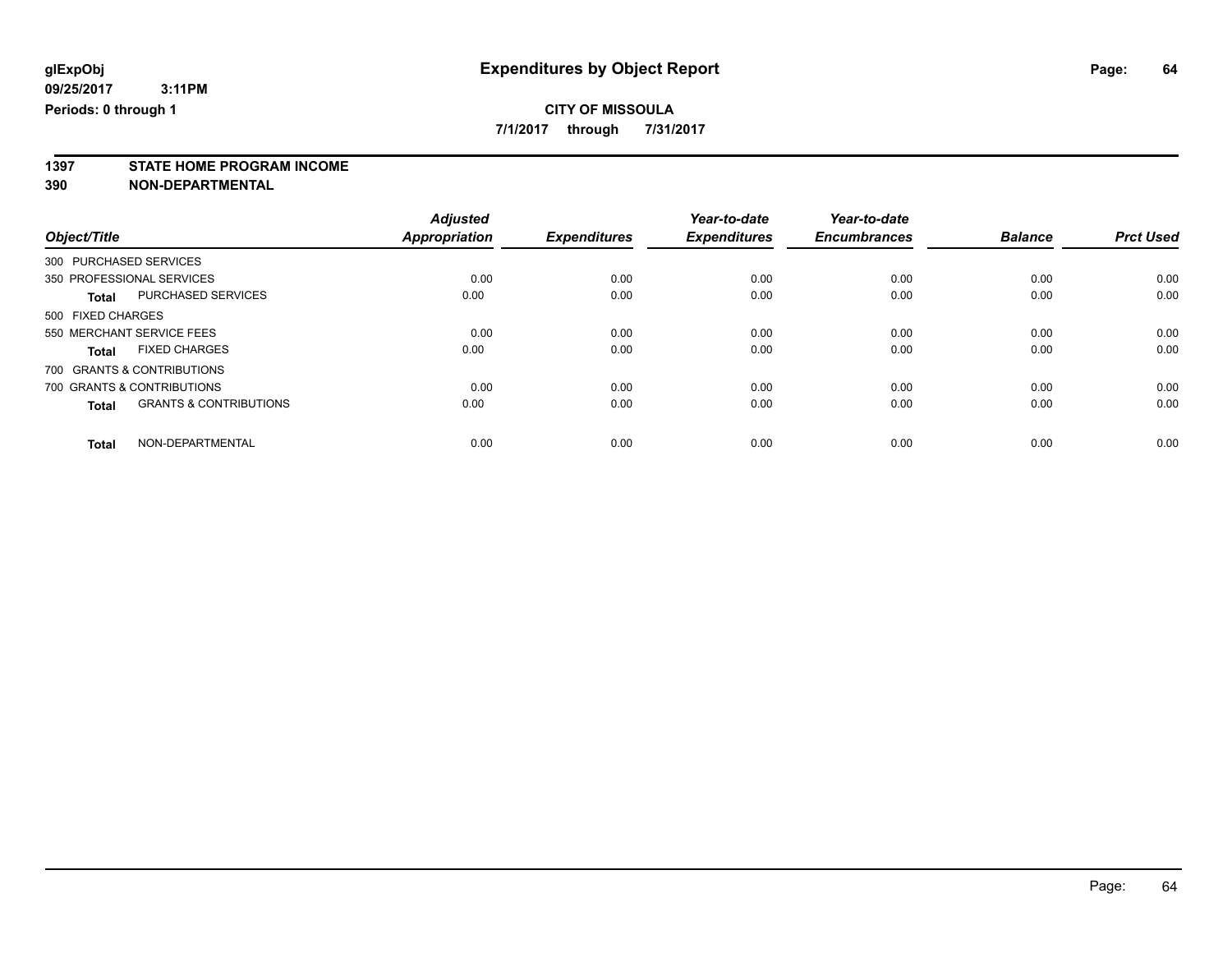#### **1397 STATE HOME PROGRAM INCOME**

|                   |                                   | <b>Adjusted</b>      |                     | Year-to-date        | Year-to-date        |                |                  |
|-------------------|-----------------------------------|----------------------|---------------------|---------------------|---------------------|----------------|------------------|
| Object/Title      |                                   | <b>Appropriation</b> | <b>Expenditures</b> | <b>Expenditures</b> | <b>Encumbrances</b> | <b>Balance</b> | <b>Prct Used</b> |
|                   | 300 PURCHASED SERVICES            |                      |                     |                     |                     |                |                  |
|                   | 350 PROFESSIONAL SERVICES         | 0.00                 | 0.00                | 0.00                | 0.00                | 0.00           | 0.00             |
| Total             | PURCHASED SERVICES                | 0.00                 | 0.00                | 0.00                | 0.00                | 0.00           | 0.00             |
| 500 FIXED CHARGES |                                   |                      |                     |                     |                     |                |                  |
|                   | 550 MERCHANT SERVICE FEES         | 0.00                 | 0.00                | 0.00                | 0.00                | 0.00           | 0.00             |
| <b>Total</b>      | <b>FIXED CHARGES</b>              | 0.00                 | 0.00                | 0.00                | 0.00                | 0.00           | 0.00             |
|                   | 700 GRANTS & CONTRIBUTIONS        |                      |                     |                     |                     |                |                  |
|                   | 700 GRANTS & CONTRIBUTIONS        | 0.00                 | 0.00                | 0.00                | 0.00                | 0.00           | 0.00             |
| <b>Total</b>      | <b>GRANTS &amp; CONTRIBUTIONS</b> | 0.00                 | 0.00                | 0.00                | 0.00                | 0.00           | 0.00             |
| <b>Total</b>      | STATE HOME PROGRAM INCOME         | 0.00                 | 0.00                | 0.00                | 0.00                | 0.00           | 0.00             |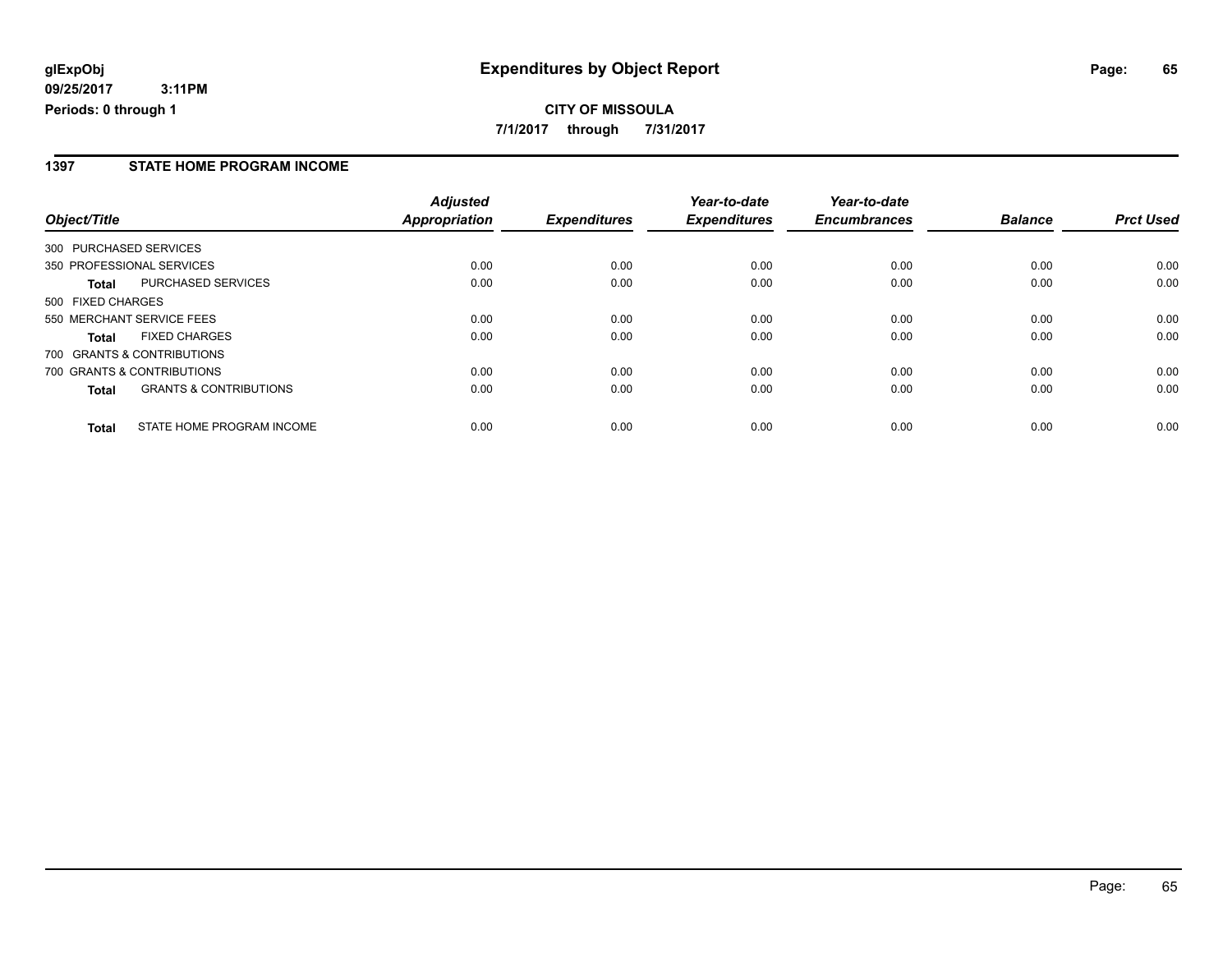**7/1/2017 through 7/31/2017**

# **2250 PLANNING FUND**

**250 DEVELOPMENT SERVICES**

|                                            | <b>Adjusted</b>      |                     | Year-to-date        | Year-to-date        |                |                  |
|--------------------------------------------|----------------------|---------------------|---------------------|---------------------|----------------|------------------|
| Object/Title                               | <b>Appropriation</b> | <b>Expenditures</b> | <b>Expenditures</b> | <b>Encumbrances</b> | <b>Balance</b> | <b>Prct Used</b> |
| 100 PERSONAL SERVICES                      |                      |                     |                     |                     |                |                  |
| 110 SALARIES AND WAGES                     | 0.00                 | 15,097.74           | 15,097.74           | 0.00                | $-15,097.74$   | 0.00             |
| 140 EMPLOYER CONTRIBUTIONS                 | 0.00                 | 9,766.28            | 9,766.28            | 0.00                | $-9,766.28$    | 0.00             |
| 141 STATE RETIREMENT CONTRIBUTIONS         | 0.00                 | 0.00                | 0.00                | 0.00                | 0.00           | 0.00             |
| PERSONAL SERVICES<br><b>Total</b>          | 0.00                 | 24,864.02           | 24,864.02           | 0.00                | $-24,864.02$   | 0.00             |
| 200 SUPPLIES                               |                      |                     |                     |                     |                |                  |
| 210 OFFICE SUPPLIES                        | 0.00                 | 0.00                | 0.00                | 0.00                | 0.00           | 0.00             |
| 220 OPERATING SUPPLIES                     | 0.00                 | 0.00                | 0.00                | 0.00                | 0.00           | 0.00             |
| 231 GASOLINE                               | 0.00                 | 0.00                | 0.00                | 0.00                | 0.00           | 0.00             |
| 240 OTHER SUPPLIES                         | 0.00                 | 0.00                | 0.00                | 0.00                | 0.00           | 0.00             |
| <b>SUPPLIES</b><br><b>Total</b>            | 0.00                 | 0.00                | 0.00                | 0.00                | 0.00           | 0.00             |
| 300 PURCHASED SERVICES                     |                      |                     |                     |                     |                |                  |
| 310 COMMUNICATIONS                         | 0.00                 | 0.00                | 0.00                | 0.00                | 0.00           | 0.00             |
| 320 PRINTING & DUPLICATING                 | 0.00                 | 0.00                | 0.00                | 0.00                | 0.00           | 0.00             |
| 330 PUBLICITY, SUBSCRIPTIONS & DUES        | 0.00                 | 0.00                | 0.00                | 0.00                | 0.00           | 0.00             |
| 344 TELEPHONE SERVICE                      | 0.00                 | 0.00                | 0.00                | 0.00                | 0.00           | 0.00             |
| 350 PROFESSIONAL SERVICES                  | 0.00                 | 0.00                | 0.00                | 0.00                | 0.00           | 0.00             |
| 360 REPAIR & MAINTENANCE                   | 0.00                 | 0.00                | 0.00                | 0.00                | 0.00           | 0.00             |
| 370 TRAVEL                                 | 0.00                 | 0.00                | 0.00                | 0.00                | 0.00           | 0.00             |
| 380 TRAINING                               | 0.00                 | 0.00                | 0.00                | 0.00                | 0.00           | 0.00             |
| 390 OTHER PURCHASED SERVICES               | 0.00                 | 0.00                | 0.00                | 0.00                | 0.00           | 0.00             |
| PURCHASED SERVICES<br><b>Total</b>         | 0.00                 | 0.00                | 0.00                | 0.00                | 0.00           | 0.00             |
| 500 FIXED CHARGES                          |                      |                     |                     |                     |                |                  |
| 500 FIXED CHARGES                          | 0.00                 | 0.00                | 0.00                | 0.00                | 0.00           | 0.00             |
| 550 MERCHANT SERVICE FEES                  | 0.00                 | 0.00                | 0.00                | 0.00                | 0.00           | 0.00             |
| <b>FIXED CHARGES</b><br><b>Total</b>       | 0.00                 | 0.00                | 0.00                | 0.00                | 0.00           | 0.00             |
| 700 GRANTS & CONTRIBUTIONS                 |                      |                     |                     |                     |                |                  |
| 700 GRANTS & CONTRIBUTIONS                 | 0.00                 | 31,560.00           | 31,560.00           | 0.00                | $-31,560.00$   | 0.00             |
| <b>GRANTS &amp; CONTRIBUTIONS</b><br>Total | 0.00                 | 31,560.00           | 31,560.00           | 0.00                | $-31,560.00$   | 0.00             |
| 800 OTHER OBJECTS                          |                      |                     |                     |                     |                |                  |
| 820 TRANSFERS TO OTHER FUNDS               | 0.00                 | 0.00                | 0.00                | 0.00                | 0.00           | 0.00             |
| 845 CONTINGENCY                            | 0.00                 | 0.00                | 0.00                | 0.00                | 0.00           | 0.00             |
| OTHER OBJECTS<br><b>Total</b>              | 0.00                 | 0.00                | 0.00                | 0.00                | 0.00           | 0.00             |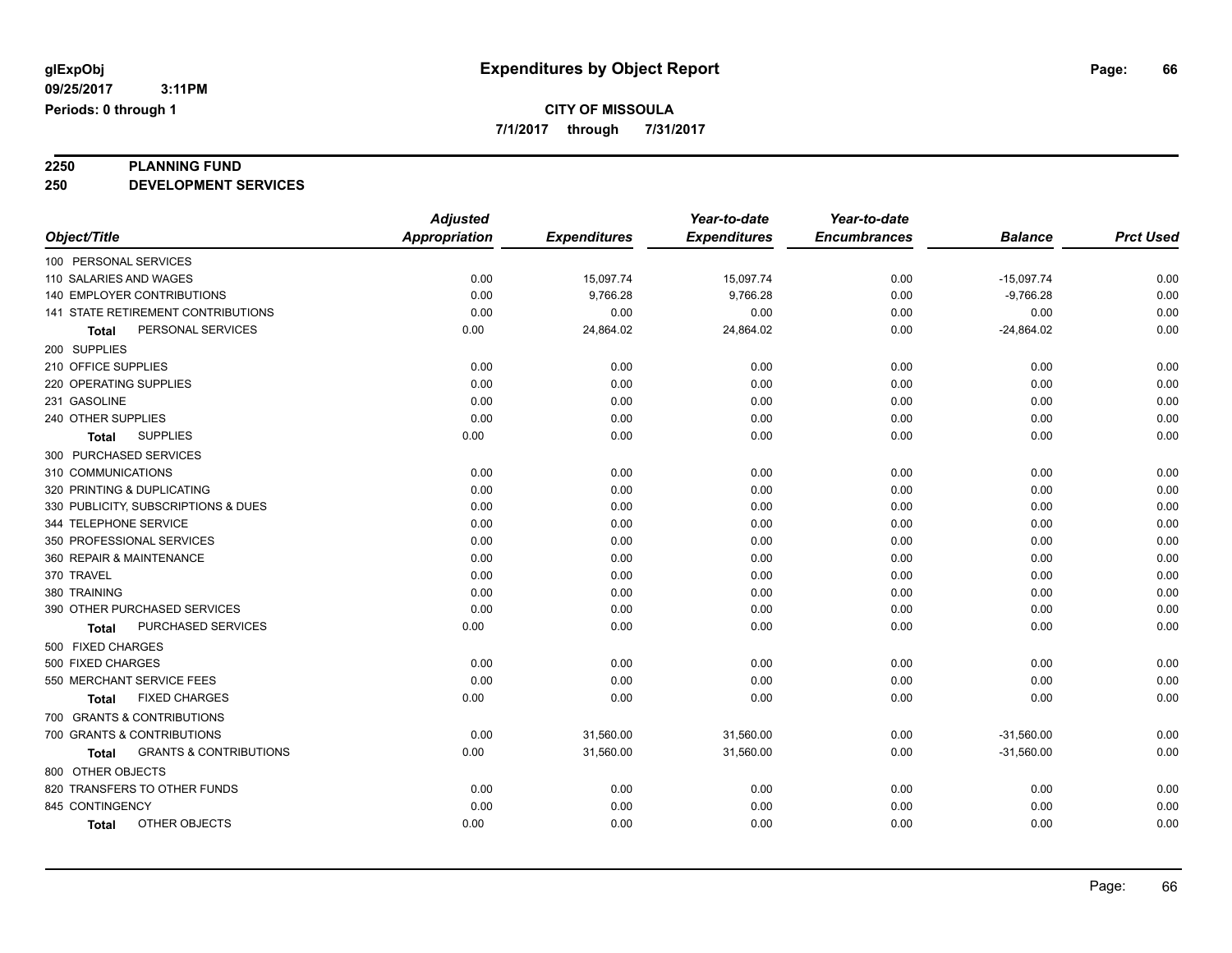| glExpObj<br>09/25/2017 | 3:11PM               | <b>Expenditures by Object Report</b> |                                                 |           |      |              | Page: | 67   |
|------------------------|----------------------|--------------------------------------|-------------------------------------------------|-----------|------|--------------|-------|------|
| Periods: 0 through 1   |                      | 7/1/2017                             | <b>CITY OF MISSOULA</b><br>7/31/2017<br>through |           |      |              |       |      |
| 2250                   | <b>PLANNING FUND</b> |                                      |                                                 |           |      |              |       |      |
| <b>Total</b>           | DEVELOPMENT SERVICES | 0.00                                 | 56,424.02                                       | 56,424.02 | 0.00 | $-56.424.02$ |       | 0.00 |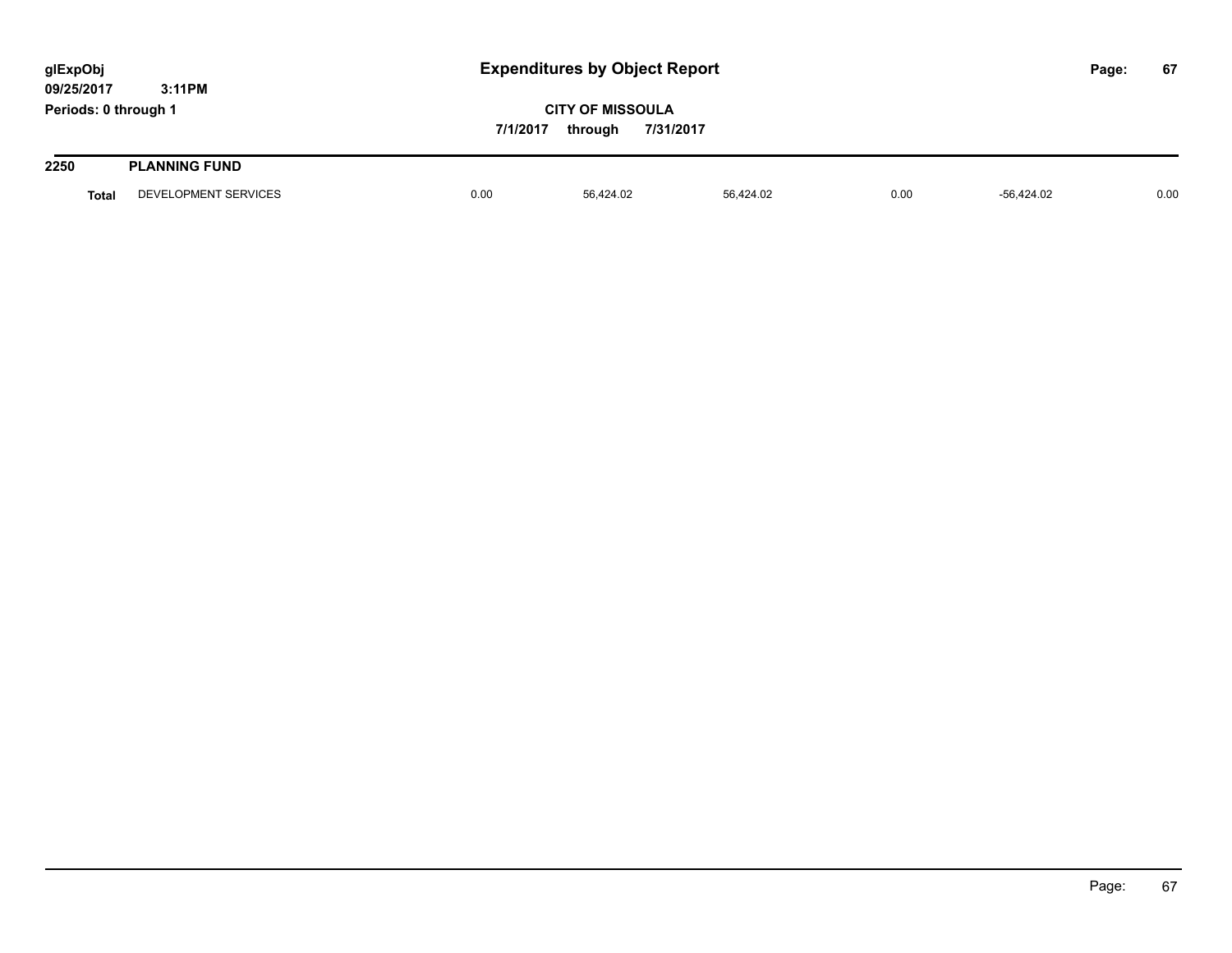**2250 PLANNING FUND**

|                                            | <b>Adjusted</b>      |                     | Year-to-date        | Year-to-date        |                |                  |
|--------------------------------------------|----------------------|---------------------|---------------------|---------------------|----------------|------------------|
| Object/Title                               | <b>Appropriation</b> | <b>Expenditures</b> | <b>Expenditures</b> | <b>Encumbrances</b> | <b>Balance</b> | <b>Prct Used</b> |
| 100 PERSONAL SERVICES                      |                      |                     |                     |                     |                |                  |
| 110 SALARIES AND WAGES                     | 0.00                 | 15,097.74           | 15,097.74           | 0.00                | $-15,097.74$   | 0.00             |
| <b>140 EMPLOYER CONTRIBUTIONS</b>          | 0.00                 | 9,766.28            | 9,766.28            | 0.00                | $-9,766.28$    | 0.00             |
| 141 STATE RETIREMENT CONTRIBUTIONS         | 0.00                 | 0.00                | 0.00                | 0.00                | 0.00           | 0.00             |
| PERSONAL SERVICES<br>Total                 | 0.00                 | 24,864.02           | 24,864.02           | 0.00                | $-24,864.02$   | 0.00             |
| 200 SUPPLIES                               |                      |                     |                     |                     |                |                  |
| 210 OFFICE SUPPLIES                        | 0.00                 | 0.00                | 0.00                | 0.00                | 0.00           | 0.00             |
| 220 OPERATING SUPPLIES                     | 0.00                 | 0.00                | 0.00                | 0.00                | 0.00           | 0.00             |
| 231 GASOLINE                               | 0.00                 | 0.00                | 0.00                | 0.00                | 0.00           | 0.00             |
| 240 OTHER SUPPLIES                         | 0.00                 | 0.00                | 0.00                | 0.00                | 0.00           | 0.00             |
| <b>SUPPLIES</b><br><b>Total</b>            | 0.00                 | 0.00                | 0.00                | 0.00                | 0.00           | 0.00             |
| 300 PURCHASED SERVICES                     |                      |                     |                     |                     |                |                  |
| 310 COMMUNICATIONS                         | 0.00                 | 0.00                | 0.00                | 0.00                | 0.00           | 0.00             |
| 320 PRINTING & DUPLICATING                 | 0.00                 | 0.00                | 0.00                | 0.00                | 0.00           | 0.00             |
| 330 PUBLICITY, SUBSCRIPTIONS & DUES        | 0.00                 | 0.00                | 0.00                | 0.00                | 0.00           | 0.00             |
| 344 TELEPHONE SERVICE                      | 0.00                 | 0.00                | 0.00                | 0.00                | 0.00           | 0.00             |
| 350 PROFESSIONAL SERVICES                  | 0.00                 | 0.00                | 0.00                | 0.00                | 0.00           | 0.00             |
| 360 REPAIR & MAINTENANCE                   | 0.00                 | 0.00                | 0.00                | 0.00                | 0.00           | 0.00             |
| 370 TRAVEL                                 | 0.00                 | 0.00                | 0.00                | 0.00                | 0.00           | 0.00             |
| 380 TRAINING                               | 0.00                 | 0.00                | 0.00                | 0.00                | 0.00           | 0.00             |
| 390 OTHER PURCHASED SERVICES               | 0.00                 | 0.00                | 0.00                | 0.00                | 0.00           | 0.00             |
| PURCHASED SERVICES<br>Total                | 0.00                 | 0.00                | 0.00                | 0.00                | 0.00           | 0.00             |
| 500 FIXED CHARGES                          |                      |                     |                     |                     |                |                  |
| 500 FIXED CHARGES                          | 0.00                 | 0.00                | 0.00                | 0.00                | 0.00           | 0.00             |
| 550 MERCHANT SERVICE FEES                  | 0.00                 | 0.00                | 0.00                | 0.00                | 0.00           | 0.00             |
| <b>FIXED CHARGES</b><br>Total              | 0.00                 | 0.00                | 0.00                | 0.00                | 0.00           | 0.00             |
| 700 GRANTS & CONTRIBUTIONS                 |                      |                     |                     |                     |                |                  |
| 700 GRANTS & CONTRIBUTIONS                 | 0.00                 | 31,560.00           | 31,560.00           | 0.00                | $-31,560.00$   | 0.00             |
| <b>GRANTS &amp; CONTRIBUTIONS</b><br>Total | 0.00                 | 31,560.00           | 31,560.00           | 0.00                | $-31,560.00$   | 0.00             |
| 800 OTHER OBJECTS                          |                      |                     |                     |                     |                |                  |
| 820 TRANSFERS TO OTHER FUNDS               | 0.00                 | 0.00                | 0.00                | 0.00                | 0.00           | 0.00             |
| 845 CONTINGENCY                            | 0.00                 | 0.00                | 0.00                | 0.00                | 0.00           | 0.00             |
| OTHER OBJECTS<br><b>Total</b>              | 0.00                 | 0.00                | 0.00                | 0.00                | 0.00           | 0.00             |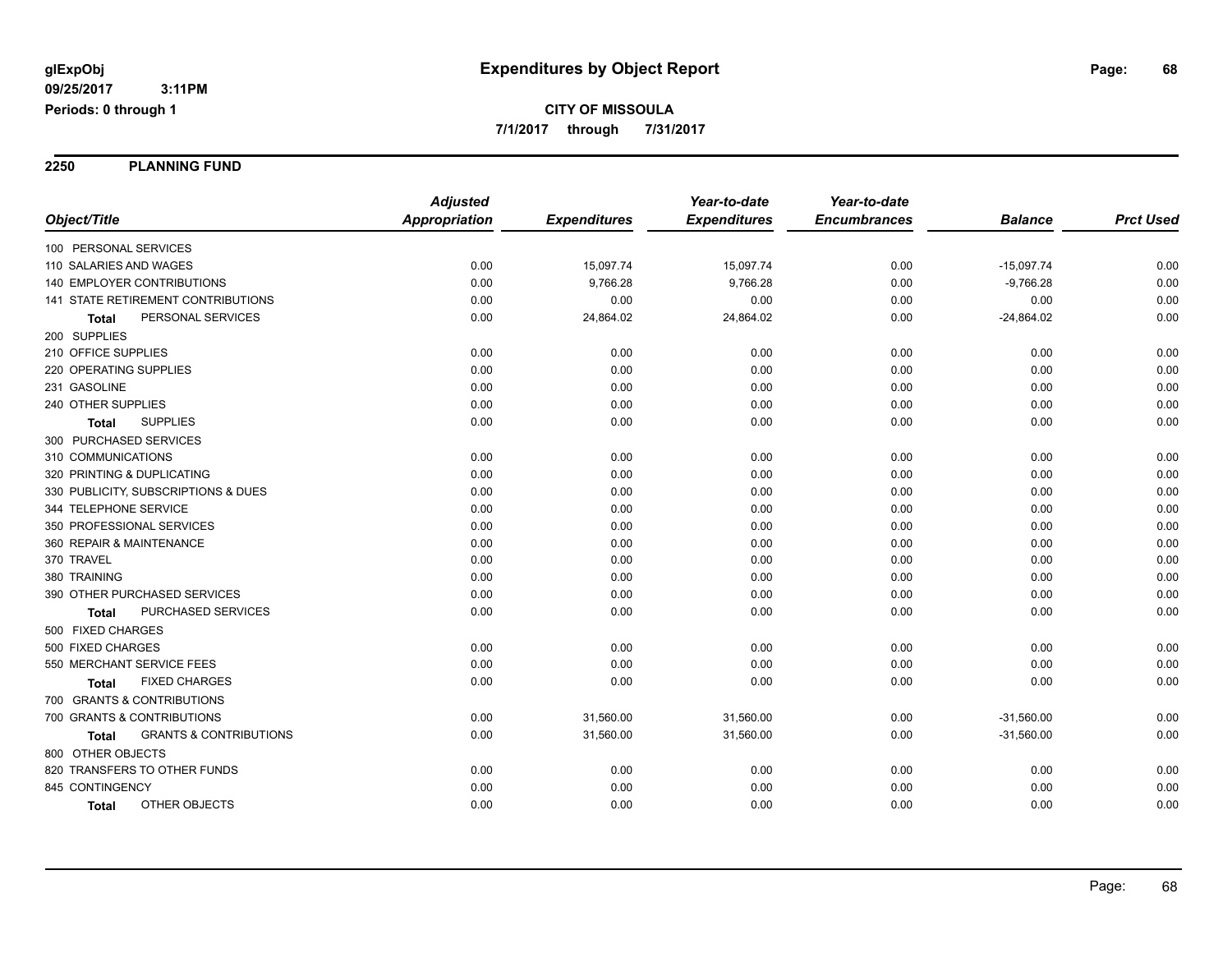| glExpObj<br>09/25/2017 | 3:11PM               | <b>Expenditures by Object Report</b>                        |           |           |      |            |  | 69   |
|------------------------|----------------------|-------------------------------------------------------------|-----------|-----------|------|------------|--|------|
| Periods: 0 through 1   |                      | <b>CITY OF MISSOULA</b><br>7/1/2017<br>7/31/2017<br>through |           |           |      |            |  |      |
| <b>Total</b>           | <b>PLANNING FUND</b> | 0.00                                                        | 56.424.02 | 56.424.02 | 0.00 | -56,424.02 |  | 0.00 |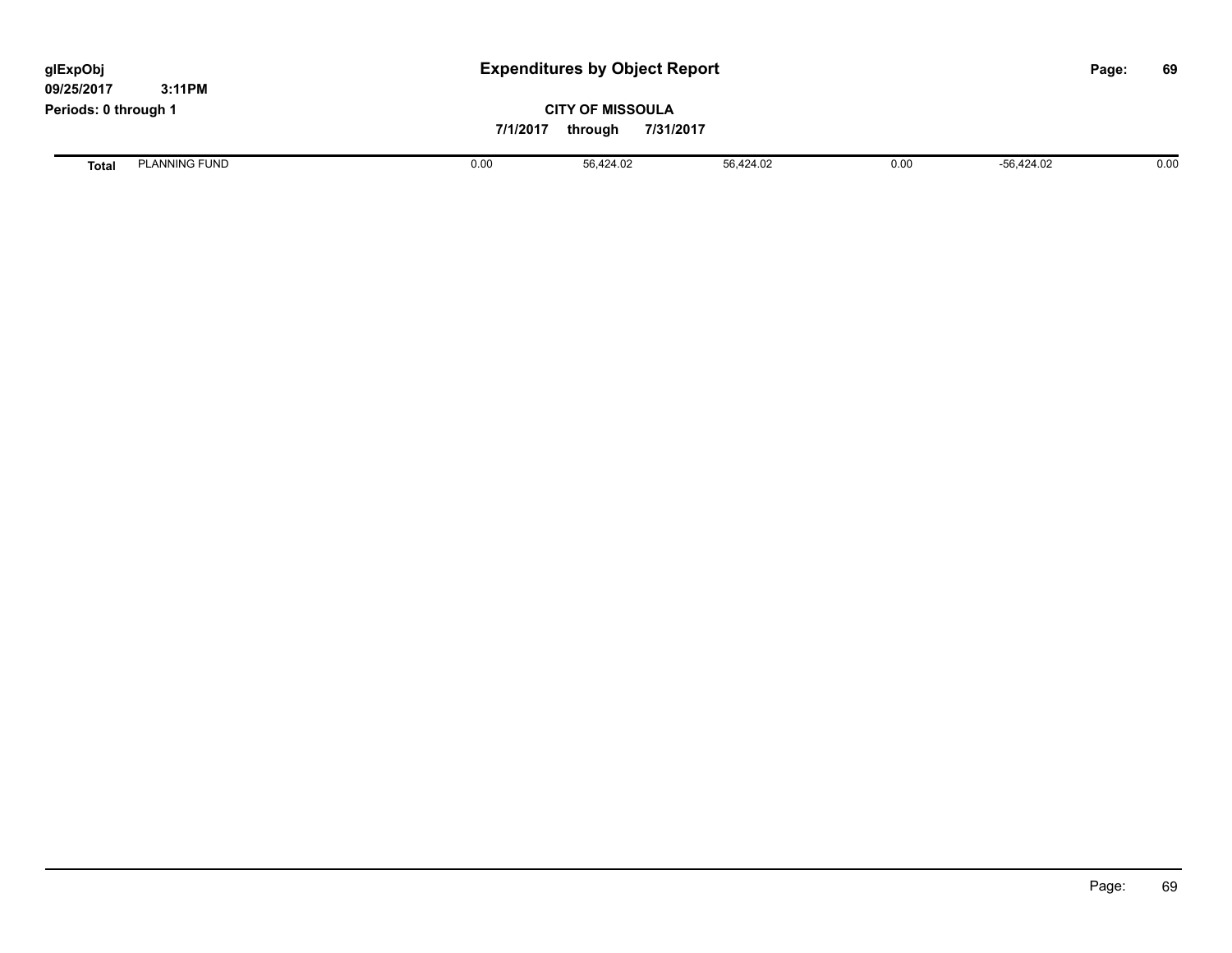**7/1/2017 through 7/31/2017**

# **2310 PUBLIC SAFETY INFORMATION SYSTEMS**

**310 BUILDING INSPECTION**

|              |                                            | <b>Adjusted</b> |                     | Year-to-date        | Year-to-date        |                |                  |
|--------------|--------------------------------------------|-----------------|---------------------|---------------------|---------------------|----------------|------------------|
| Object/Title |                                            | Appropriation   | <b>Expenditures</b> | <b>Expenditures</b> | <b>Encumbrances</b> | <b>Balance</b> | <b>Prct Used</b> |
| 200 SUPPLIES |                                            |                 |                     |                     |                     |                |                  |
|              | 210 OFFICE SUPPLIES                        | 0.00            | 0.00                | 0.00                | 0.00                | 0.00           | 0.00             |
|              | 220 OPERATING SUPPLIES                     | 0.00            | 0.00                | 0.00                | 0.00                | 0.00           | 0.00             |
|              | <b>SUPPLIES</b><br><b>Total</b>            | 0.00            | 0.00                | 0.00                | 0.00                | 0.00           | 0.00             |
|              | 500 FIXED CHARGES                          |                 |                     |                     |                     |                |                  |
|              | 550 MERCHANT SERVICE FEES                  | 0.00            | 0.00                | 0.00                | 0.00                | 0.00           | 0.00             |
|              | <b>FIXED CHARGES</b><br><b>Total</b>       | 0.00            | 0.00                | 0.00                | 0.00                | 0.00           | 0.00             |
|              | 800 OTHER OBJECTS                          |                 |                     |                     |                     |                |                  |
|              | 845 CONTINGENCY                            | 0.00            | 0.00                | 0.00                | 0.00                | 0.00           | 0.00             |
|              | OTHER OBJECTS<br><b>Total</b>              | 0.00            | 0.00                | 0.00                | 0.00                | 0.00           | 0.00             |
|              | 900 CAPITAL OUTLAY                         |                 |                     |                     |                     |                |                  |
|              | 940 MACHINERY & EQUIPMENT                  | 0.00            | 0.00                | 0.00                | 0.00                | 0.00           | 0.00             |
|              | <b>CAPITAL OUTLAY</b><br><b>Total</b>      | 0.00            | 0.00                | 0.00                | 0.00                | 0.00           | 0.00             |
|              | <b>BUILDING INSPECTION</b><br><b>Total</b> | 0.00            | 0.00                | 0.00                | 0.00                | 0.00           | 0.00             |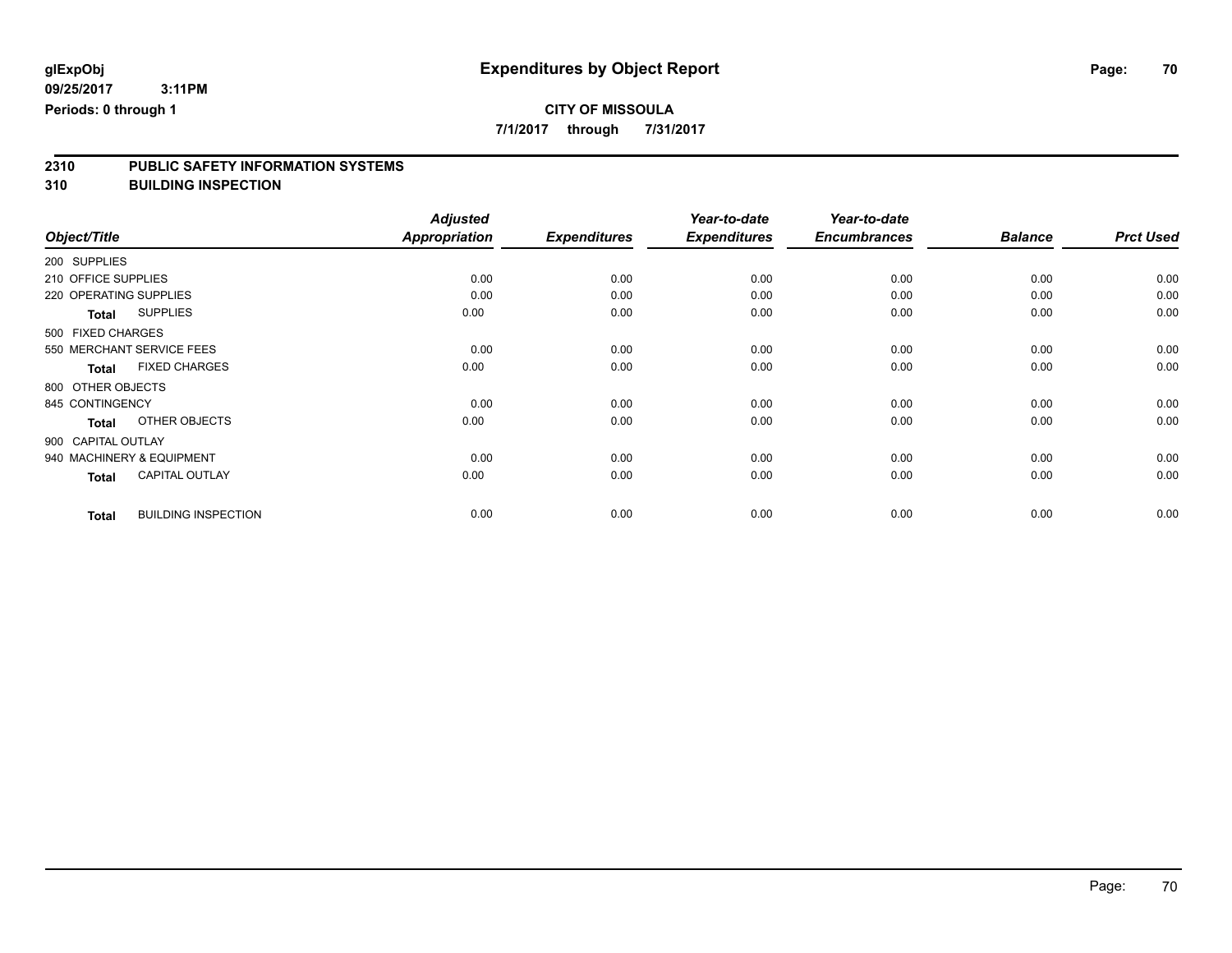#### **2310 PUBLIC SAFETY INFORMATION SYSTEMS**

|                        |                                   | <b>Adjusted</b>      |                     | Year-to-date        | Year-to-date        |                |                  |
|------------------------|-----------------------------------|----------------------|---------------------|---------------------|---------------------|----------------|------------------|
| Object/Title           |                                   | <b>Appropriation</b> | <b>Expenditures</b> | <b>Expenditures</b> | <b>Encumbrances</b> | <b>Balance</b> | <b>Prct Used</b> |
| 200 SUPPLIES           |                                   |                      |                     |                     |                     |                |                  |
| 210 OFFICE SUPPLIES    |                                   | 0.00                 | 0.00                | 0.00                | 0.00                | 0.00           | 0.00             |
| 220 OPERATING SUPPLIES |                                   | 0.00                 | 0.00                | 0.00                | 0.00                | 0.00           | 0.00             |
| Total                  | <b>SUPPLIES</b>                   | 0.00                 | 0.00                | 0.00                | 0.00                | 0.00           | 0.00             |
| 500 FIXED CHARGES      |                                   |                      |                     |                     |                     |                |                  |
|                        | 550 MERCHANT SERVICE FEES         | 0.00                 | 0.00                | 0.00                | 0.00                | 0.00           | 0.00             |
| <b>Total</b>           | <b>FIXED CHARGES</b>              | 0.00                 | 0.00                | 0.00                | 0.00                | 0.00           | 0.00             |
| 800 OTHER OBJECTS      |                                   |                      |                     |                     |                     |                |                  |
| 845 CONTINGENCY        |                                   | 0.00                 | 0.00                | 0.00                | 0.00                | 0.00           | 0.00             |
| <b>Total</b>           | OTHER OBJECTS                     | 0.00                 | 0.00                | 0.00                | 0.00                | 0.00           | 0.00             |
| 900 CAPITAL OUTLAY     |                                   |                      |                     |                     |                     |                |                  |
|                        | 940 MACHINERY & EQUIPMENT         | 0.00                 | 0.00                | 0.00                | 0.00                | 0.00           | 0.00             |
| Total                  | <b>CAPITAL OUTLAY</b>             | 0.00                 | 0.00                | 0.00                | 0.00                | 0.00           | 0.00             |
| <b>Total</b>           | PUBLIC SAFETY INFORMATION SYSTEM! | 0.00                 | 0.00                | 0.00                | 0.00                | 0.00           | 0.00             |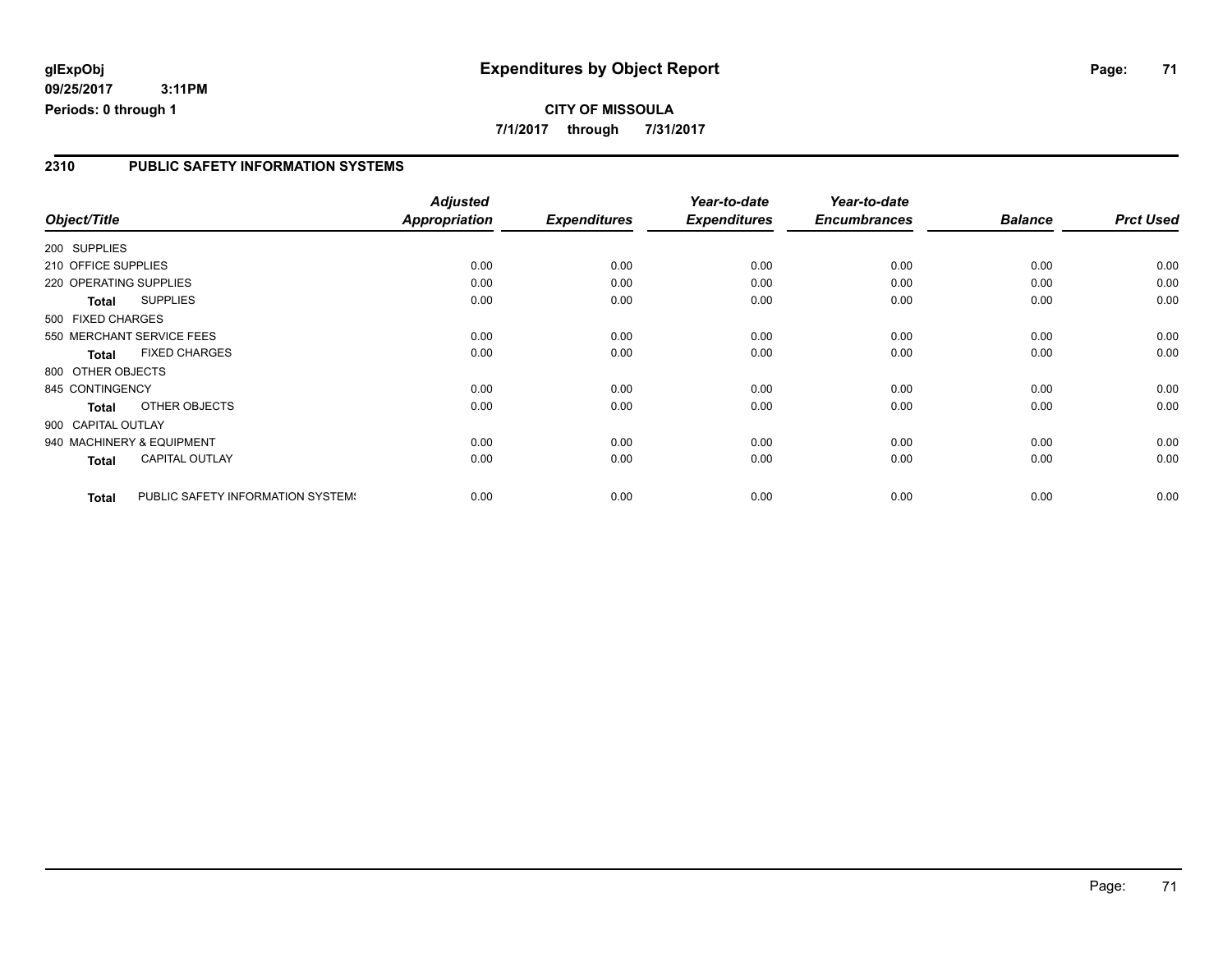**7/1/2017 through 7/31/2017**

# **2321 IMPACT FEE FUND**

**390 NON-DEPARTMENTAL**

|              |                                                   | <b>Adjusted</b>      |                     | Year-to-date        | Year-to-date        |                |                  |
|--------------|---------------------------------------------------|----------------------|---------------------|---------------------|---------------------|----------------|------------------|
| Object/Title |                                                   | <b>Appropriation</b> | <b>Expenditures</b> | <b>Expenditures</b> | <b>Encumbrances</b> | <b>Balance</b> | <b>Prct Used</b> |
|              | 300 PURCHASED SERVICES                            |                      |                     |                     |                     |                |                  |
|              | 350 PROFESSIONAL SERVICES                         | 0.00                 | 0.00                | 0.00                | 0.00                | 0.00           | 0.00             |
|              | PURCHASED SERVICES<br><b>Total</b>                | 0.00                 | 0.00                | 0.00                | 0.00                | 0.00           | 0.00             |
|              | 500 FIXED CHARGES                                 |                      |                     |                     |                     |                |                  |
|              | 550 MERCHANT SERVICE FEES                         | 0.00                 | 0.00                | 0.00                | 0.00                | 0.00           | 0.00             |
|              | <b>FIXED CHARGES</b><br><b>Total</b>              | 0.00                 | 0.00                | 0.00                | 0.00                | 0.00           | 0.00             |
|              | 700 GRANTS & CONTRIBUTIONS                        |                      |                     |                     |                     |                |                  |
|              | 700 GRANTS & CONTRIBUTIONS                        | 0.00                 | 0.00                | 0.00                | 0.00                | 0.00           | 0.00             |
|              | <b>GRANTS &amp; CONTRIBUTIONS</b><br><b>Total</b> | 0.00                 | 0.00                | 0.00                | 0.00                | 0.00           | 0.00             |
|              | 800 OTHER OBJECTS                                 |                      |                     |                     |                     |                |                  |
|              | 820 TRANSFERS TO OTHER FUNDS                      | 0.00                 | 0.00                | 0.00                | 0.00                | 0.00           | 0.00             |
|              | OTHER OBJECTS<br><b>Total</b>                     | 0.00                 | 0.00                | 0.00                | 0.00                | 0.00           | 0.00             |
|              | 900 CAPITAL OUTLAY                                |                      |                     |                     |                     |                |                  |
|              | 930 IMPROVEMENTS                                  | 0.00                 | 0.00                | 0.00                | 0.00                | 0.00           | 0.00             |
|              | 940 CONFINED SPACE RESCUE TRAINING PROP           | 0.00                 | 0.00                | 0.00                | 0.00                | 0.00           | 0.00             |
|              | <b>CAPITAL OUTLAY</b><br><b>Total</b>             | 0.00                 | 0.00                | 0.00                | 0.00                | 0.00           | 0.00             |
|              | NON-DEPARTMENTAL<br><b>Total</b>                  | 0.00                 | 0.00                | 0.00                | 0.00                | 0.00           | 0.00             |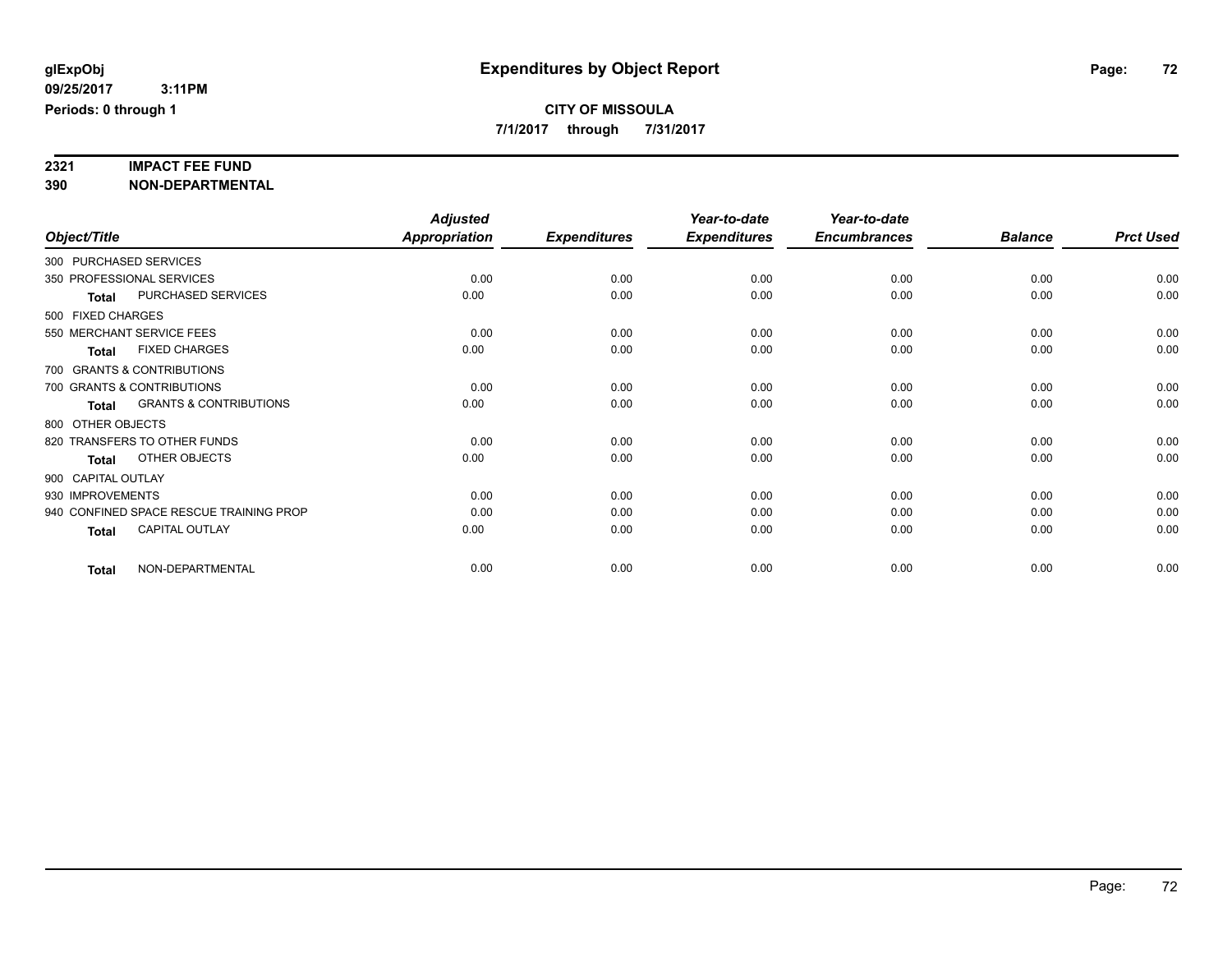**2321 IMPACT FEE FUND**

|                                         |                                   | <b>Adjusted</b>      |                     | Year-to-date        | Year-to-date        |                |                  |
|-----------------------------------------|-----------------------------------|----------------------|---------------------|---------------------|---------------------|----------------|------------------|
| Object/Title                            |                                   | <b>Appropriation</b> | <b>Expenditures</b> | <b>Expenditures</b> | <b>Encumbrances</b> | <b>Balance</b> | <b>Prct Used</b> |
| 300 PURCHASED SERVICES                  |                                   |                      |                     |                     |                     |                |                  |
| 350 PROFESSIONAL SERVICES               |                                   | 0.00                 | 0.00                | 0.00                | 0.00                | 0.00           | 0.00             |
| <b>Total</b>                            | PURCHASED SERVICES                | 0.00                 | 0.00                | 0.00                | 0.00                | 0.00           | 0.00             |
| 500 FIXED CHARGES                       |                                   |                      |                     |                     |                     |                |                  |
| 550 MERCHANT SERVICE FEES               |                                   | 0.00                 | 0.00                | 0.00                | 0.00                | 0.00           | 0.00             |
| Total                                   | <b>FIXED CHARGES</b>              | 0.00                 | 0.00                | 0.00                | 0.00                | 0.00           | 0.00             |
| 700 GRANTS & CONTRIBUTIONS              |                                   |                      |                     |                     |                     |                |                  |
| 700 GRANTS & CONTRIBUTIONS              |                                   | 0.00                 | 0.00                | 0.00                | 0.00                | 0.00           | 0.00             |
| <b>Total</b>                            | <b>GRANTS &amp; CONTRIBUTIONS</b> | 0.00                 | 0.00                | 0.00                | 0.00                | 0.00           | 0.00             |
| 800 OTHER OBJECTS                       |                                   |                      |                     |                     |                     |                |                  |
| 820 TRANSFERS TO OTHER FUNDS            |                                   | 0.00                 | 0.00                | 0.00                | 0.00                | 0.00           | 0.00             |
| <b>Total</b>                            | OTHER OBJECTS                     | 0.00                 | 0.00                | 0.00                | 0.00                | 0.00           | 0.00             |
| 900 CAPITAL OUTLAY                      |                                   |                      |                     |                     |                     |                |                  |
| 930 IMPROVEMENTS                        |                                   | 0.00                 | 0.00                | 0.00                | 0.00                | 0.00           | 0.00             |
| 940 CONFINED SPACE RESCUE TRAINING PROP |                                   | 0.00                 | 0.00                | 0.00                | 0.00                | 0.00           | 0.00             |
| <b>Total</b>                            | <b>CAPITAL OUTLAY</b>             | 0.00                 | 0.00                | 0.00                | 0.00                | 0.00           | 0.00             |
| <b>Total</b>                            | <b>IMPACT FEE FUND</b>            | 0.00                 | 0.00                | 0.00                | 0.00                | 0.00           | 0.00             |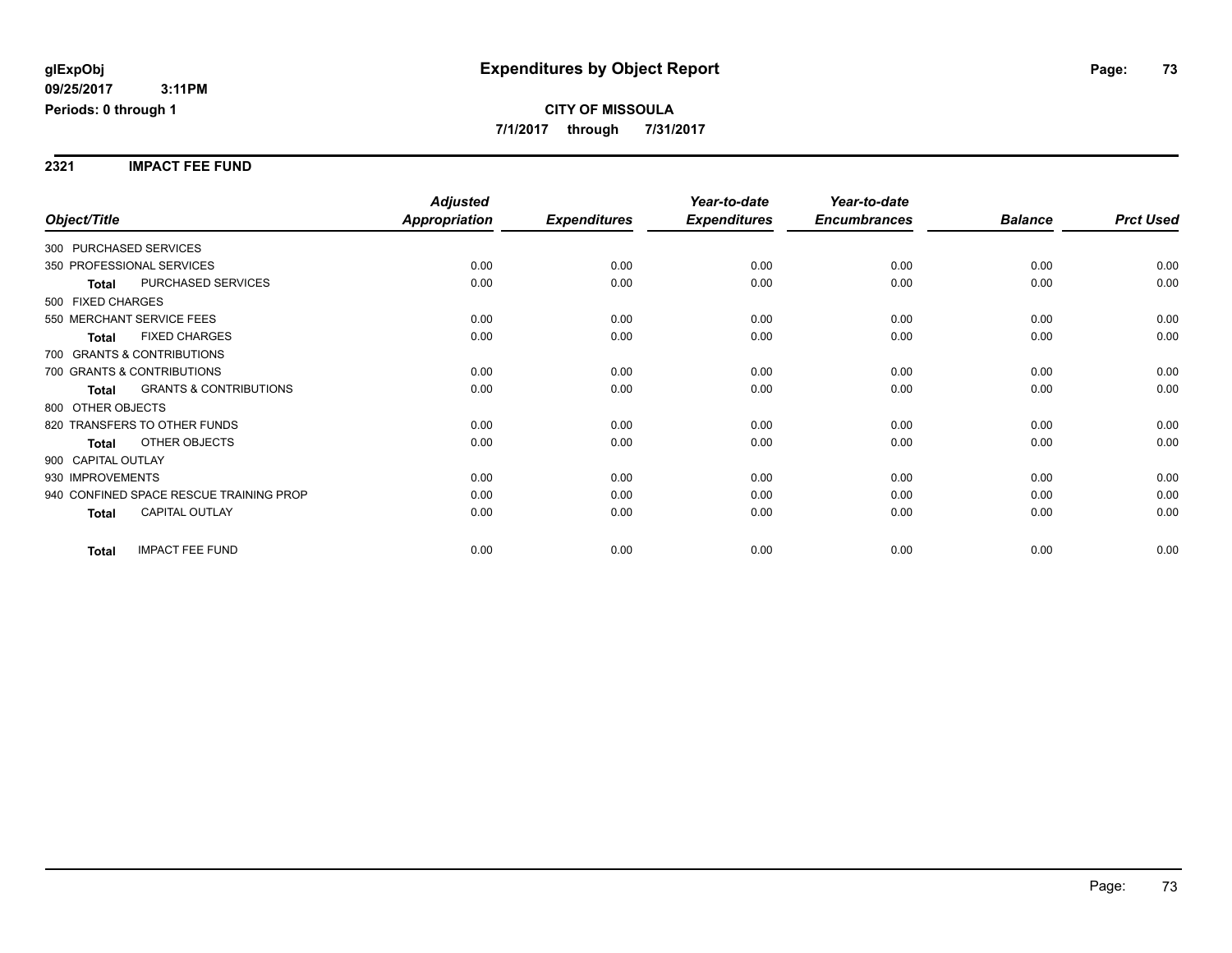**7/1/2017 through 7/31/2017**

# **2322 GEORGE ELMER/CATTLE DR INTERSECTION**

**390 NON-DEPARTMENTAL**

|                        |                              | <b>Adjusted</b> |                     | Year-to-date        | Year-to-date        |                |                  |
|------------------------|------------------------------|-----------------|---------------------|---------------------|---------------------|----------------|------------------|
| Object/Title           |                              | Appropriation   | <b>Expenditures</b> | <b>Expenditures</b> | <b>Encumbrances</b> | <b>Balance</b> | <b>Prct Used</b> |
| 300 PURCHASED SERVICES |                              |                 |                     |                     |                     |                |                  |
|                        | 350 PROFESSIONAL SERVICES    | 0.00            | 0.00                | 0.00                | 0.00                | 0.00           | 0.00             |
| <b>Total</b>           | PURCHASED SERVICES           | 0.00            | 0.00                | 0.00                | 0.00                | 0.00           | 0.00             |
| 500 FIXED CHARGES      |                              |                 |                     |                     |                     |                |                  |
|                        | 550 MERCHANT SERVICE FEES    | 0.00            | 0.00                | 0.00                | 0.00                | 0.00           | 0.00             |
| <b>Total</b>           | <b>FIXED CHARGES</b>         | 0.00            | 0.00                | 0.00                | 0.00                | 0.00           | 0.00             |
| 800 OTHER OBJECTS      |                              |                 |                     |                     |                     |                |                  |
|                        | 820 TRANSFERS TO OTHER FUNDS | 0.00            | 0.00                | 0.00                | 0.00                | 0.00           | 0.00             |
| <b>Total</b>           | OTHER OBJECTS                | 0.00            | 0.00                | 0.00                | 0.00                | 0.00           | 0.00             |
| 900 CAPITAL OUTLAY     |                              |                 |                     |                     |                     |                |                  |
| 930 IMPROVEMENTS       |                              | 0.00            | 0.00                | 0.00                | 0.00                | 0.00           | 0.00             |
| <b>Total</b>           | <b>CAPITAL OUTLAY</b>        | 0.00            | 0.00                | 0.00                | 0.00                | 0.00           | 0.00             |
| <b>Total</b>           | NON-DEPARTMENTAL             | 0.00            | 0.00                | 0.00                | 0.00                | 0.00           | 0.00             |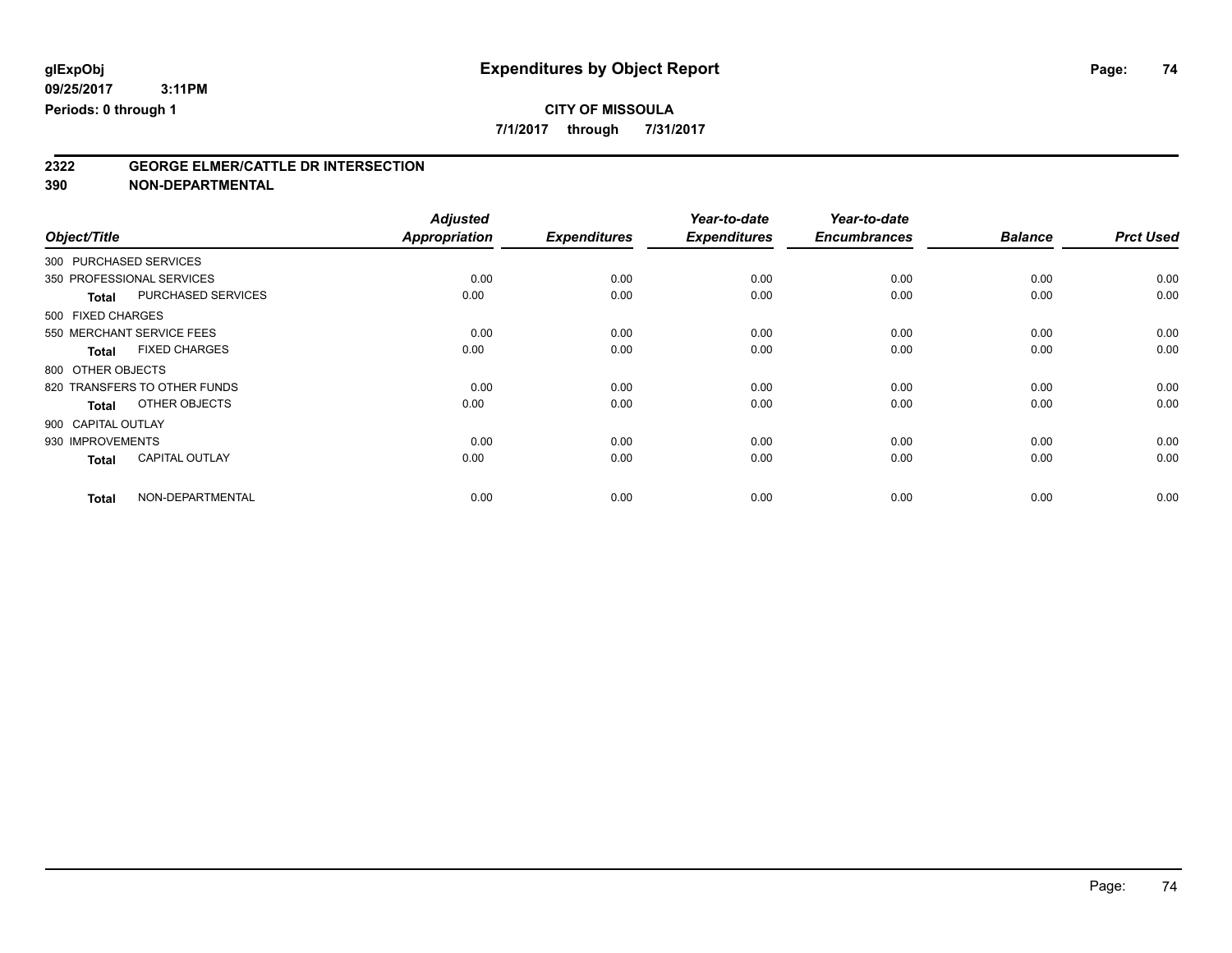#### **2322 GEORGE ELMER/CATTLE DR INTERSECTION**

| Object/Title           |                                         | <b>Adjusted</b><br><b>Appropriation</b> | <b>Expenditures</b> | Year-to-date<br><b>Expenditures</b> | Year-to-date<br><b>Encumbrances</b> | <b>Balance</b> | <b>Prct Used</b> |
|------------------------|-----------------------------------------|-----------------------------------------|---------------------|-------------------------------------|-------------------------------------|----------------|------------------|
| 300 PURCHASED SERVICES |                                         |                                         |                     |                                     |                                     |                |                  |
|                        | 350 PROFESSIONAL SERVICES               | 0.00                                    | 0.00                | 0.00                                | 0.00                                | 0.00           | 0.00             |
| <b>Total</b>           | PURCHASED SERVICES                      | 0.00                                    | 0.00                | 0.00                                | 0.00                                | 0.00           | 0.00             |
| 500 FIXED CHARGES      |                                         |                                         |                     |                                     |                                     |                |                  |
|                        | 550 MERCHANT SERVICE FEES               | 0.00                                    | 0.00                | 0.00                                | 0.00                                | 0.00           | 0.00             |
| <b>Total</b>           | <b>FIXED CHARGES</b>                    | 0.00                                    | 0.00                | 0.00                                | 0.00                                | 0.00           | 0.00             |
| 800 OTHER OBJECTS      |                                         |                                         |                     |                                     |                                     |                |                  |
|                        | 820 TRANSFERS TO OTHER FUNDS            | 0.00                                    | 0.00                | 0.00                                | 0.00                                | 0.00           | 0.00             |
| Total                  | OTHER OBJECTS                           | 0.00                                    | 0.00                | 0.00                                | 0.00                                | 0.00           | 0.00             |
| 900 CAPITAL OUTLAY     |                                         |                                         |                     |                                     |                                     |                |                  |
| 930 IMPROVEMENTS       |                                         | 0.00                                    | 0.00                | 0.00                                | 0.00                                | 0.00           | 0.00             |
| <b>Total</b>           | <b>CAPITAL OUTLAY</b>                   | 0.00                                    | 0.00                | 0.00                                | 0.00                                | 0.00           | 0.00             |
| <b>Total</b>           | <b>GEORGE ELMER/CATTLE DR INTERSECT</b> | 0.00                                    | 0.00                | 0.00                                | 0.00                                | 0.00           | 0.00             |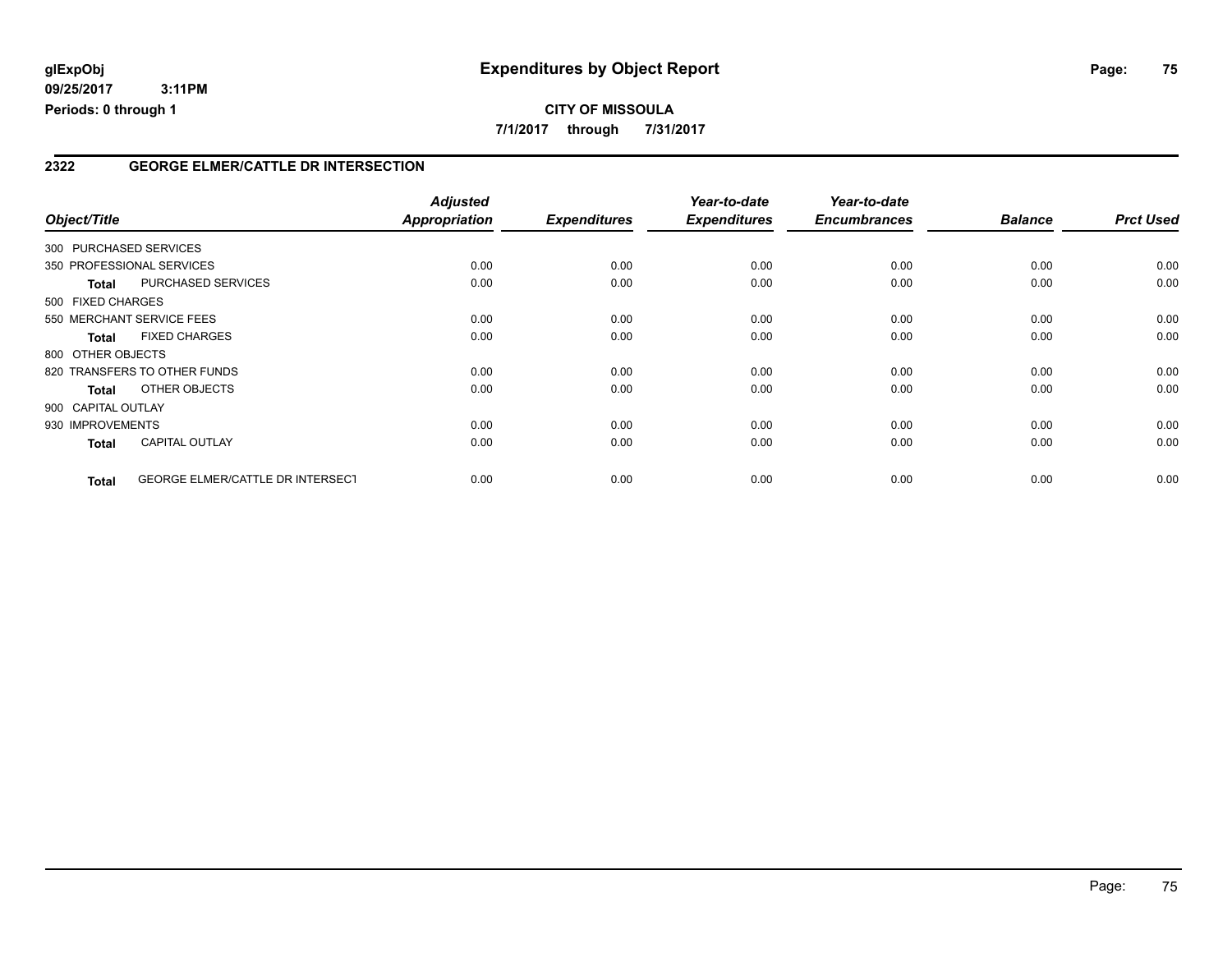**2365 PUBLIC ART FUND**

**220 MAYOR**

|                                      | <b>Adjusted</b>      |                     | Year-to-date        | Year-to-date        |                |                  |
|--------------------------------------|----------------------|---------------------|---------------------|---------------------|----------------|------------------|
| Object/Title                         | <b>Appropriation</b> | <b>Expenditures</b> | <b>Expenditures</b> | <b>Encumbrances</b> | <b>Balance</b> | <b>Prct Used</b> |
| 200 SUPPLIES                         |                      |                     |                     |                     |                |                  |
| 230 REPAIR/MAINTENANCE               | 0.00                 | 0.00                | 0.00                | 0.00                | 0.00           | 0.00             |
| <b>SUPPLIES</b><br>Total             | 0.00                 | 0.00                | 0.00                | 0.00                | 0.00           | 0.00             |
| 300 PURCHASED SERVICES               |                      |                     |                     |                     |                |                  |
| 320 PRINTING & DUPLICATING           | 0.00                 | 0.00                | 0.00                | 0.00                | 0.00           | 0.00             |
| 350 PROFESSIONAL SERVICES            | 0.00                 | 0.00                | 0.00                | 0.00                | 0.00           | 0.00             |
| 360 REPAIR & MAINTENANCE             | 0.00                 | 0.00                | 0.00                | 0.00                | 0.00           | 0.00             |
| 390 OTHER PURCHASED SERVICES         | 0.00                 | 0.00                | 0.00                | 0.00                | 0.00           | 0.00             |
| PURCHASED SERVICES<br><b>Total</b>   | 0.00                 | 0.00                | 0.00                | 0.00                | 0.00           | 0.00             |
| 500 FIXED CHARGES                    |                      |                     |                     |                     |                |                  |
| 550 MERCHANT SERVICE FEES            | 0.00                 | 0.00                | 0.00                | 0.00                | 0.00           | 0.00             |
| <b>FIXED CHARGES</b><br><b>Total</b> | 0.00                 | 0.00                | 0.00                | 0.00                | 0.00           | 0.00             |
| 800 OTHER OBJECTS                    |                      |                     |                     |                     |                |                  |
| 845 CONTINGENCY                      | 0.00                 | 0.00                | 0.00                | 0.00                | 0.00           | 0.00             |
| OTHER OBJECTS<br><b>Total</b>        | 0.00                 | 0.00                | 0.00                | 0.00                | 0.00           | 0.00             |
| 900 CAPITAL OUTLAY                   |                      |                     |                     |                     |                |                  |
| 930 IMPROVEMENTS                     | 0.00                 | 0.00                | 0.00                | 0.00                | 0.00           | 0.00             |
| CAPITAL OUTLAY<br><b>Total</b>       | 0.00                 | 0.00                | 0.00                | 0.00                | 0.00           | 0.00             |
| <b>MAYOR</b><br><b>Total</b>         | 0.00                 | 0.00                | 0.00                | 0.00                | 0.00           | 0.00             |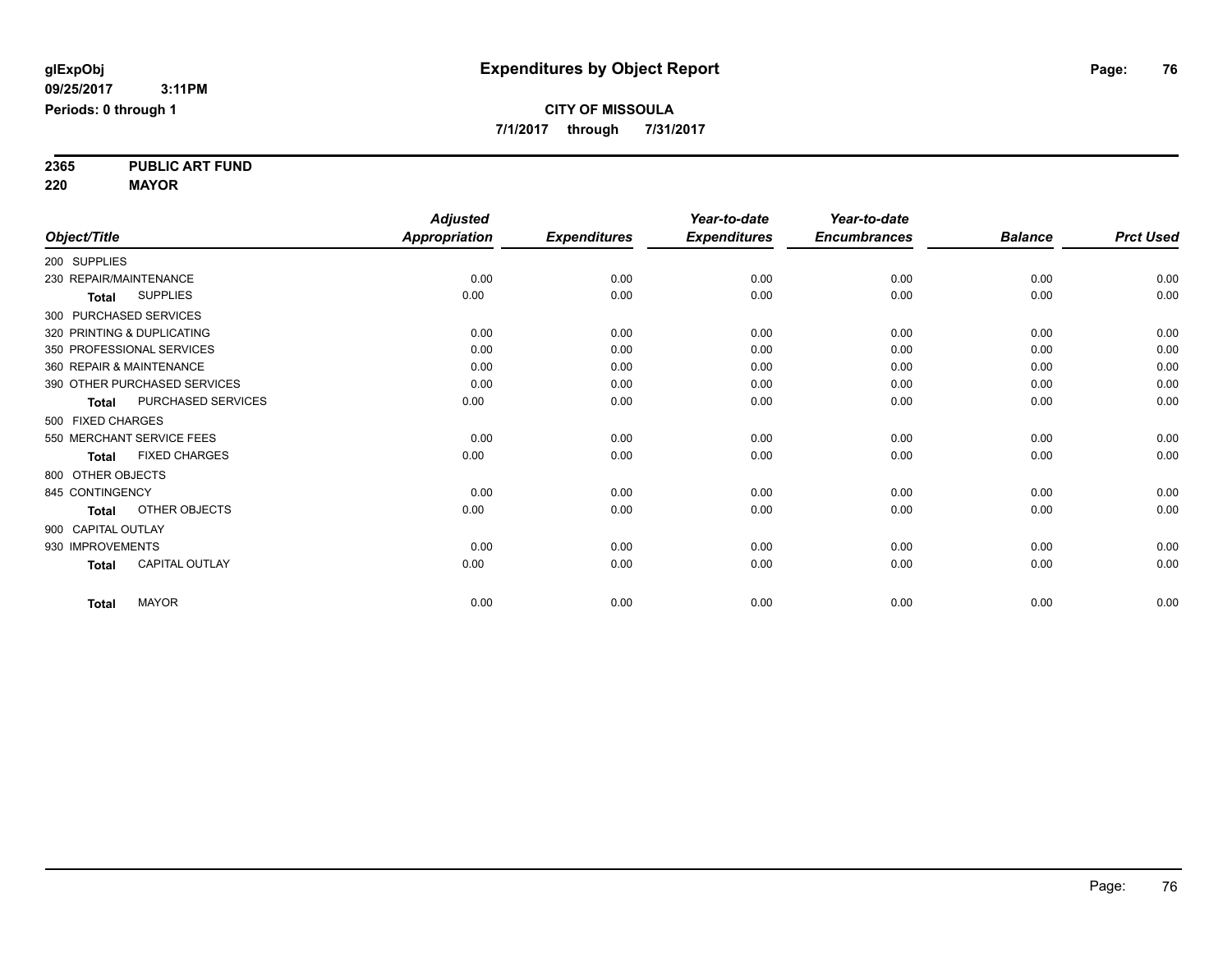#### **2365 PUBLIC ART FUND**

|                                       | <b>Adjusted</b>      |                     | Year-to-date        | Year-to-date        |                |                  |
|---------------------------------------|----------------------|---------------------|---------------------|---------------------|----------------|------------------|
| Object/Title                          | <b>Appropriation</b> | <b>Expenditures</b> | <b>Expenditures</b> | <b>Encumbrances</b> | <b>Balance</b> | <b>Prct Used</b> |
| 200 SUPPLIES                          |                      |                     |                     |                     |                |                  |
| 230 REPAIR/MAINTENANCE                | 0.00                 | 0.00                | 0.00                | 0.00                | 0.00           | 0.00             |
| <b>SUPPLIES</b><br><b>Total</b>       | 0.00                 | 0.00                | 0.00                | 0.00                | 0.00           | 0.00             |
| 300 PURCHASED SERVICES                |                      |                     |                     |                     |                |                  |
| 320 PRINTING & DUPLICATING            | 0.00                 | 0.00                | 0.00                | 0.00                | 0.00           | 0.00             |
| 350 PROFESSIONAL SERVICES             | 0.00                 | 0.00                | 0.00                | 0.00                | 0.00           | 0.00             |
| 360 REPAIR & MAINTENANCE              | 0.00                 | 0.00                | 0.00                | 0.00                | 0.00           | 0.00             |
| 390 OTHER PURCHASED SERVICES          | 0.00                 | 0.00                | 0.00                | 0.00                | 0.00           | 0.00             |
| PURCHASED SERVICES<br><b>Total</b>    | 0.00                 | 0.00                | 0.00                | 0.00                | 0.00           | 0.00             |
| 500 FIXED CHARGES                     |                      |                     |                     |                     |                |                  |
| 550 MERCHANT SERVICE FEES             | 0.00                 | 0.00                | 0.00                | 0.00                | 0.00           | 0.00             |
| <b>FIXED CHARGES</b><br>Total         | 0.00                 | 0.00                | 0.00                | 0.00                | 0.00           | 0.00             |
| 800 OTHER OBJECTS                     |                      |                     |                     |                     |                |                  |
| 845 CONTINGENCY                       | 0.00                 | 0.00                | 0.00                | 0.00                | 0.00           | 0.00             |
| <b>OTHER OBJECTS</b><br><b>Total</b>  | 0.00                 | 0.00                | 0.00                | 0.00                | 0.00           | 0.00             |
| 900 CAPITAL OUTLAY                    |                      |                     |                     |                     |                |                  |
| 930 IMPROVEMENTS                      | 0.00                 | 0.00                | 0.00                | 0.00                | 0.00           | 0.00             |
| <b>CAPITAL OUTLAY</b><br><b>Total</b> | 0.00                 | 0.00                | 0.00                | 0.00                | 0.00           | 0.00             |
| PUBLIC ART FUND<br><b>Total</b>       | 0.00                 | 0.00                | 0.00                | 0.00                | 0.00           | 0.00             |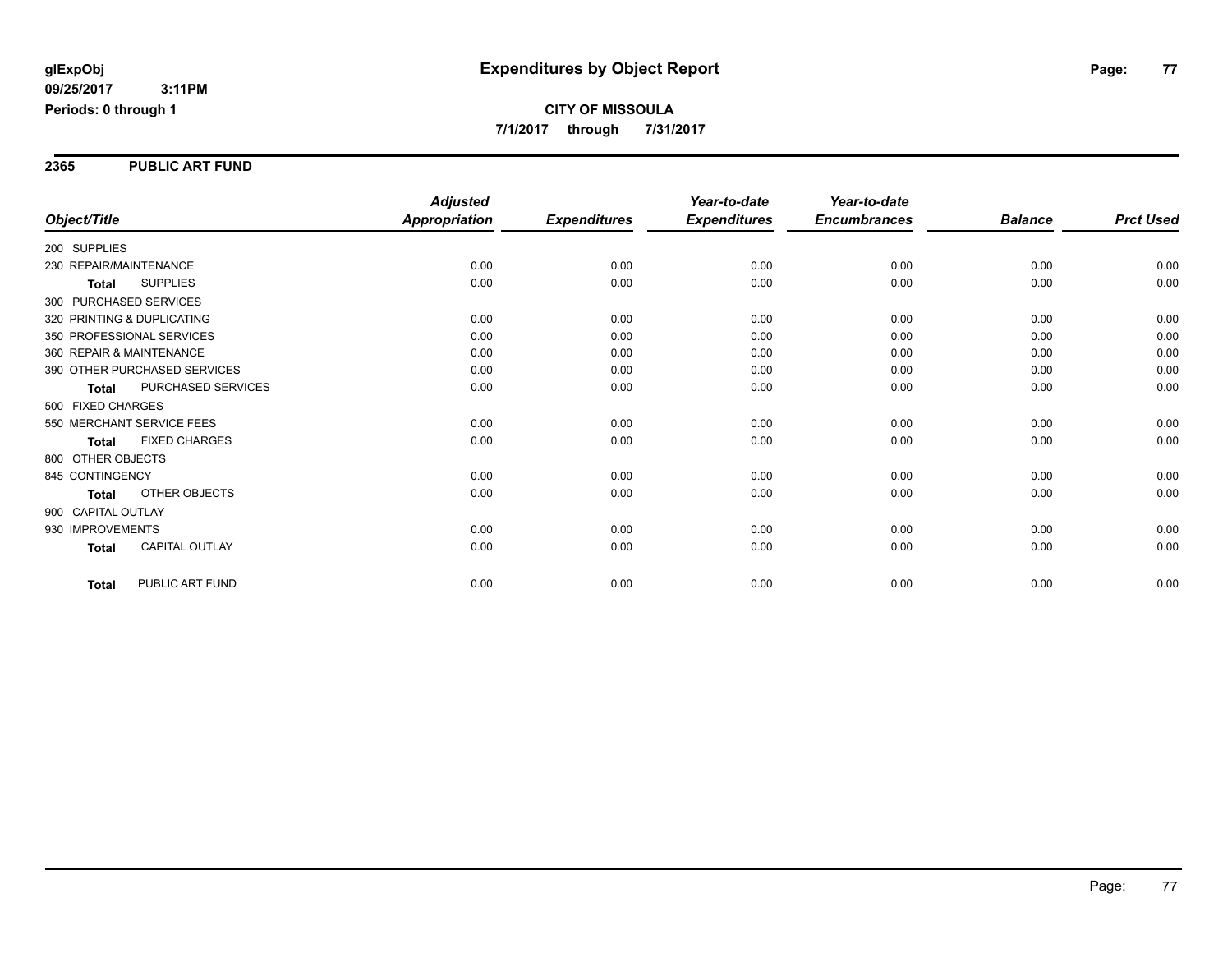## **CITY OF MISSOULA**

**7/1/2017 through 7/31/2017**

# **2371 EMPLOYEE HEALTH INSURANCE LEVY FUND**

**390 NON-DEPARTMENTAL**

| Object/Title                         | <b>Adjusted</b><br>Appropriation | <b>Expenditures</b> | Year-to-date<br><b>Expenditures</b> | Year-to-date<br><b>Encumbrances</b> | <b>Balance</b> | <b>Prct Used</b> |
|--------------------------------------|----------------------------------|---------------------|-------------------------------------|-------------------------------------|----------------|------------------|
| 500 FIXED CHARGES                    |                                  |                     |                                     |                                     |                |                  |
| 550 MERCHANT SERVICE FEES            | 0.00                             | 0.00                | 0.00                                | 0.00                                | 0.00           | 0.00             |
| <b>FIXED CHARGES</b><br><b>Total</b> | 0.00                             | 0.00                | 0.00                                | 0.00                                | 0.00           | 0.00             |
| 800 OTHER OBJECTS                    |                                  |                     |                                     |                                     |                |                  |
| 820 TRANSFERS TO OTHER FUNDS         | 0.00                             | 0.00                | 0.00                                | 0.00                                | 0.00           | 0.00             |
| OTHER OBJECTS<br><b>Total</b>        | 0.00                             | 0.00                | 0.00                                | 0.00                                | 0.00           | 0.00             |
| NON-DEPARTMENTAL<br><b>Total</b>     | 0.00                             | 0.00                | 0.00                                | 0.00                                | 0.00           | 0.00             |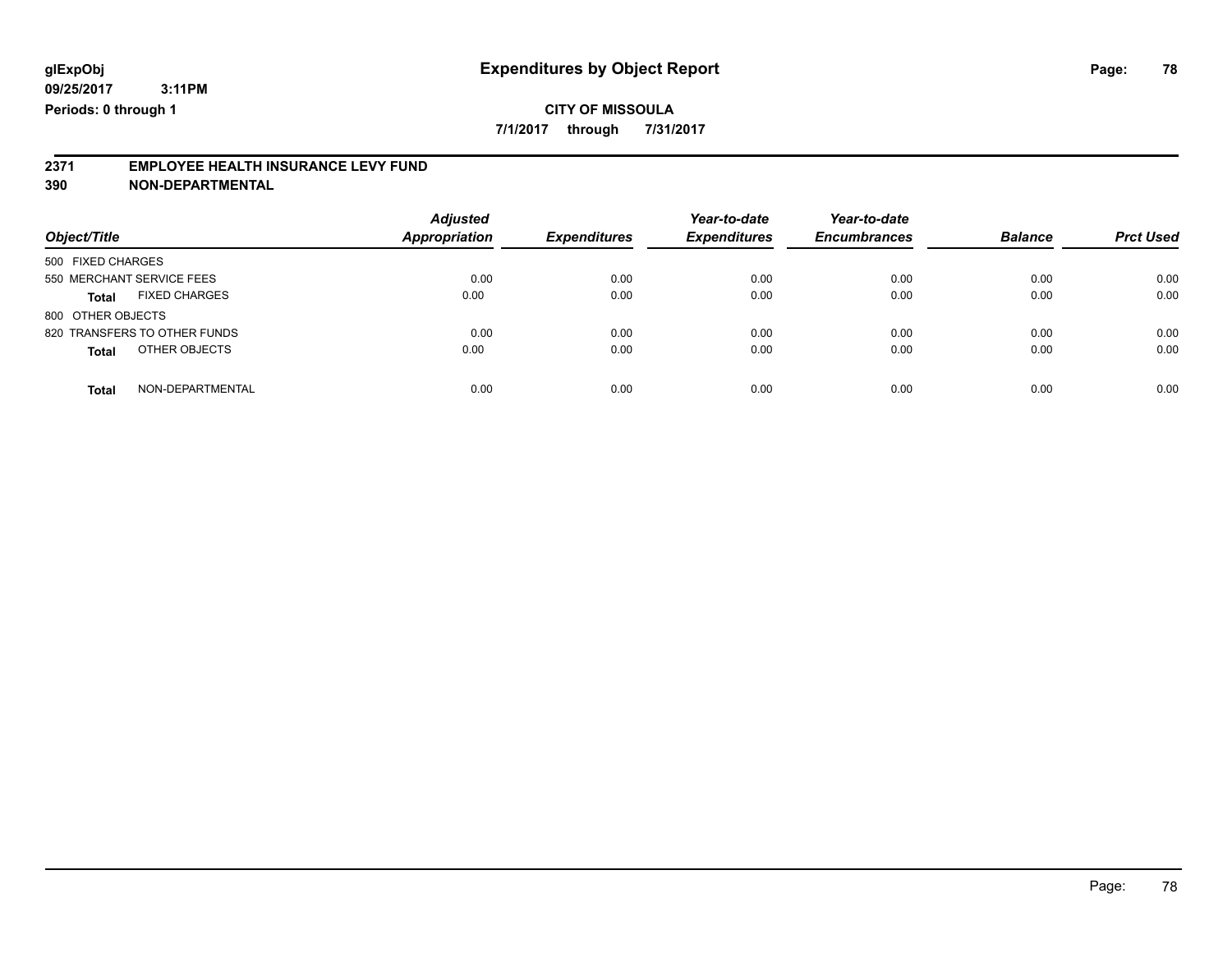### **glExpObj Expenditures by Object Report Page: 79**

**09/25/2017 3:11PM Periods: 0 through 1**

#### **2371 EMPLOYEE HEALTH INSURANCE LEVY FUND**

| Object/Title              |                                  | <b>Adjusted</b><br><b>Appropriation</b> | <b>Expenditures</b> | Year-to-date<br><b>Expenditures</b> | Year-to-date<br><b>Encumbrances</b> | <b>Balance</b> | <b>Prct Used</b> |
|---------------------------|----------------------------------|-----------------------------------------|---------------------|-------------------------------------|-------------------------------------|----------------|------------------|
| 500 FIXED CHARGES         |                                  |                                         |                     |                                     |                                     |                |                  |
| 550 MERCHANT SERVICE FEES |                                  | 0.00                                    | 0.00                | 0.00                                | 0.00                                | 0.00           | 0.00             |
| <b>Total</b>              | <b>FIXED CHARGES</b>             | 0.00                                    | 0.00                | 0.00                                | 0.00                                | 0.00           | 0.00             |
| 800 OTHER OBJECTS         |                                  |                                         |                     |                                     |                                     |                |                  |
|                           | 820 TRANSFERS TO OTHER FUNDS     | 0.00                                    | 0.00                | 0.00                                | 0.00                                | 0.00           | 0.00             |
| <b>Total</b>              | OTHER OBJECTS                    | 0.00                                    | 0.00                | 0.00                                | 0.00                                | 0.00           | 0.00             |
| <b>Total</b>              | EMPLOYEE HEALTH INSURANCE LEVY F | 0.00                                    | 0.00                | 0.00                                | 0.00                                | 0.00           | 0.00             |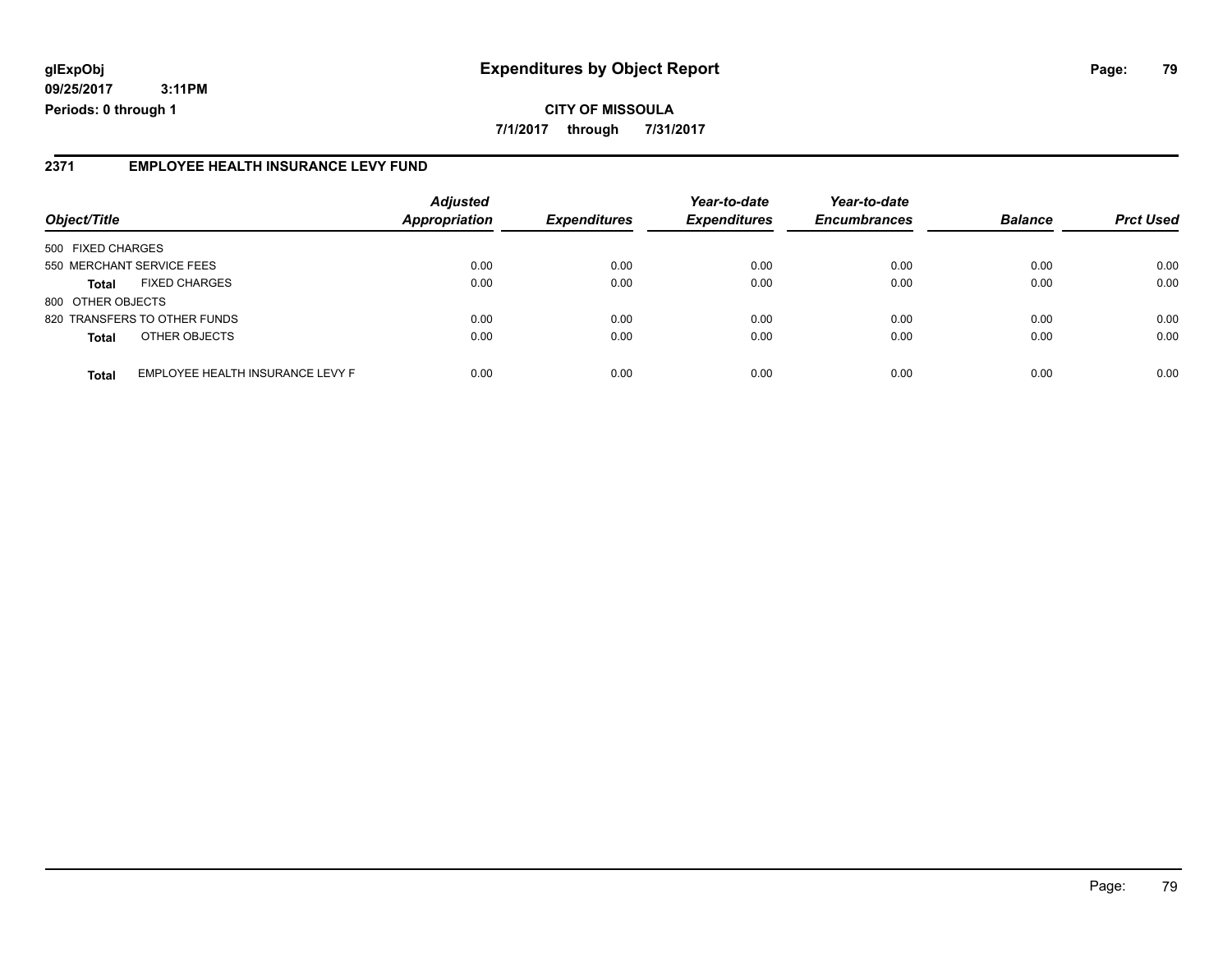**7/1/2017 through 7/31/2017**

**2372 PERMISSIVE MEDICAL LEVY**

**390 NON-DEPARTMENTAL**

| Object/Title                         | <b>Adjusted</b><br><b>Appropriation</b> | <b>Expenditures</b> | Year-to-date<br><b>Expenditures</b> | Year-to-date<br><b>Encumbrances</b> | <b>Balance</b> | <b>Prct Used</b> |
|--------------------------------------|-----------------------------------------|---------------------|-------------------------------------|-------------------------------------|----------------|------------------|
| 500 FIXED CHARGES                    |                                         |                     |                                     |                                     |                |                  |
| 550 MERCHANT SERVICE FEES            | 0.00                                    | 0.00                | 0.00                                | 0.00                                | 0.00           | 0.00             |
| <b>FIXED CHARGES</b><br><b>Total</b> | 0.00                                    | 0.00                | 0.00                                | 0.00                                | 0.00           | 0.00             |
| 800 OTHER OBJECTS                    |                                         |                     |                                     |                                     |                |                  |
| 820 TRANSFERS TO OTHER FUNDS         | 0.00                                    | 0.00                | 0.00                                | 0.00                                | 0.00           | 0.00             |
| OTHER OBJECTS<br><b>Total</b>        | 0.00                                    | 0.00                | 0.00                                | 0.00                                | 0.00           | 0.00             |
|                                      |                                         |                     |                                     |                                     |                |                  |
| NON-DEPARTMENTAL<br>Total            | 0.00                                    | 0.00                | 0.00                                | 0.00                                | 0.00           | 0.00             |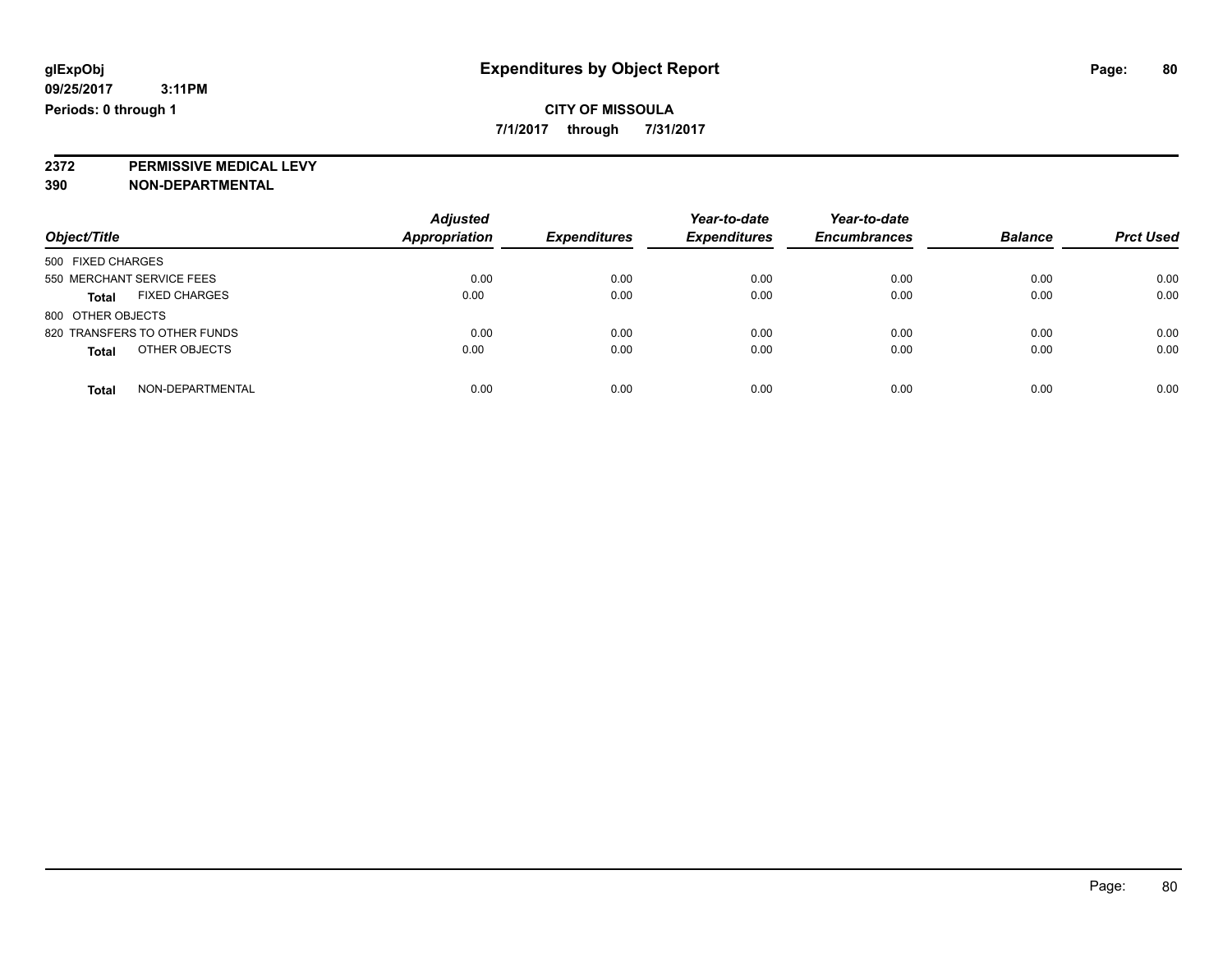### **2372 PERMISSIVE MEDICAL LEVY**

| Object/Title      |                              | <b>Adjusted</b><br><b>Appropriation</b> | <b>Expenditures</b> | Year-to-date<br><b>Expenditures</b> | Year-to-date        |                |                  |
|-------------------|------------------------------|-----------------------------------------|---------------------|-------------------------------------|---------------------|----------------|------------------|
|                   |                              |                                         |                     |                                     | <b>Encumbrances</b> | <b>Balance</b> | <b>Prct Used</b> |
| 500 FIXED CHARGES |                              |                                         |                     |                                     |                     |                |                  |
|                   | 550 MERCHANT SERVICE FEES    | 0.00                                    | 0.00                | 0.00                                | 0.00                | 0.00           | 0.00             |
| <b>Total</b>      | <b>FIXED CHARGES</b>         | 0.00                                    | 0.00                | 0.00                                | 0.00                | 0.00           | 0.00             |
| 800 OTHER OBJECTS |                              |                                         |                     |                                     |                     |                |                  |
|                   | 820 TRANSFERS TO OTHER FUNDS | 0.00                                    | 0.00                | 0.00                                | 0.00                | 0.00           | 0.00             |
| <b>Total</b>      | OTHER OBJECTS                | 0.00                                    | 0.00                | 0.00                                | 0.00                | 0.00           | 0.00             |
| <b>Total</b>      | PERMISSIVE MEDICAL LEVY      | 0.00                                    | 0.00                | 0.00                                | 0.00                | 0.00           | 0.00             |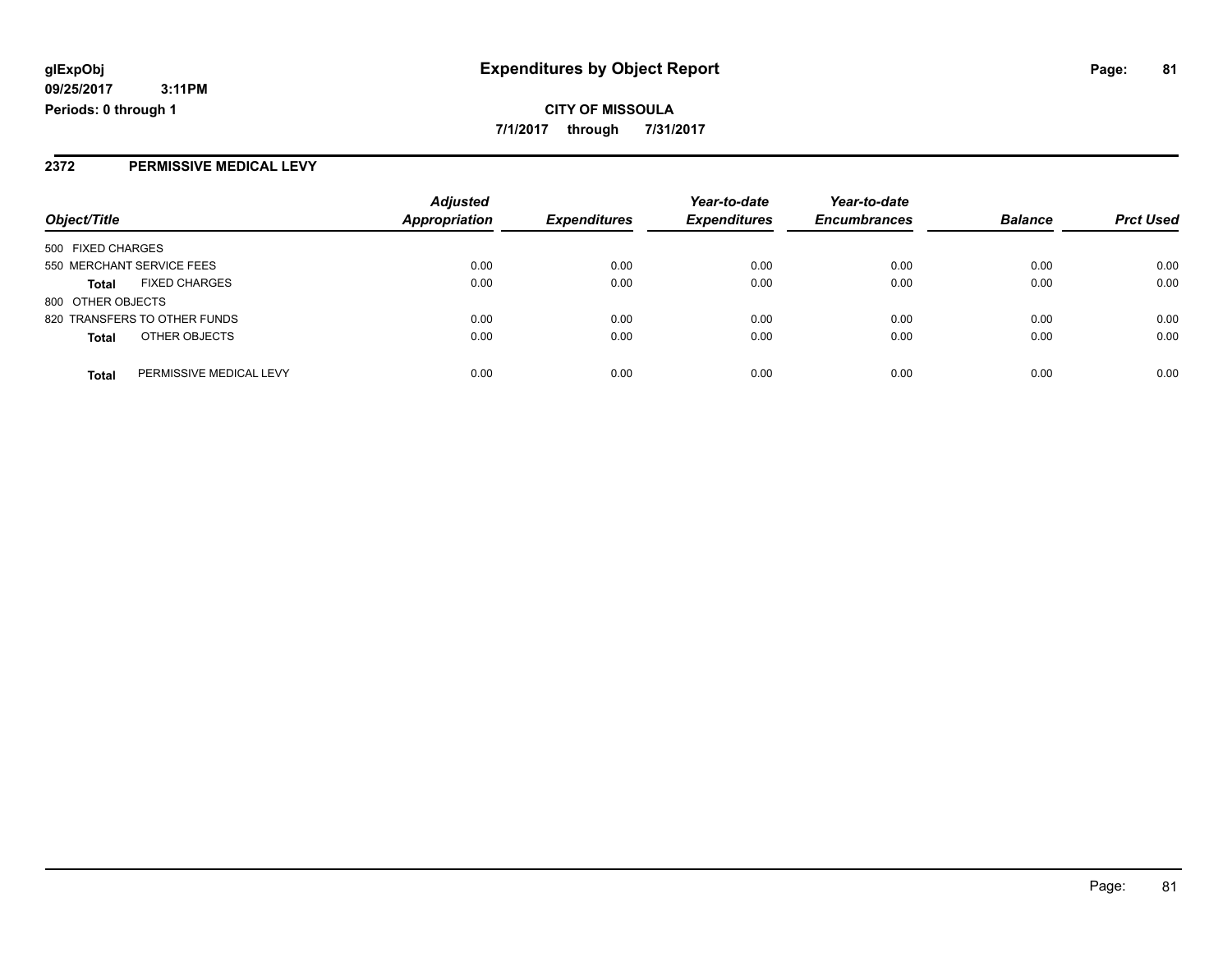**7/1/2017 through 7/31/2017**

# **2389 CABLE TELEVISION FRANCHISE FUND**

**390 NON-DEPARTMENTAL**

| <b>Adjusted</b>      |                     | Year-to-date        | Year-to-date        |                |                  |
|----------------------|---------------------|---------------------|---------------------|----------------|------------------|
| <b>Appropriation</b> | <b>Expenditures</b> | <b>Expenditures</b> | <b>Encumbrances</b> | <b>Balance</b> | <b>Prct Used</b> |
|                      |                     |                     |                     |                |                  |
| 0.00                 | 0.00                | 0.00                | 0.00                | 0.00           | 0.00             |
| 0.00                 | 0.00                | 0.00                | 0.00                | 0.00           | 0.00             |
| 0.00                 | 0.00                | 0.00                | 0.00                | 0.00           | 0.00             |
| 0.00                 | 0.00                | 0.00                | 0.00                | 0.00           | 0.00             |
| 0.00                 | 0.00                | 0.00                | 0.00                | 0.00           | 0.00             |
| 0.00                 | 0.00                | 0.00                | 0.00                | 0.00           | 0.00             |
|                      |                     |                     |                     |                |                  |
| 0.00                 | 0.00                | 0.00                | 0.00                | 0.00           | 0.00             |
| 0.00                 | 0.00                | 0.00                | 0.00                | 0.00           | 0.00             |
|                      |                     |                     |                     |                |                  |
| 0.00                 | 0.00                | 0.00                | 0.00                | 0.00           | 0.00             |
| 0.00                 | 0.00                | 0.00                | 0.00                | 0.00           | 0.00             |
|                      |                     |                     |                     |                |                  |
| 0.00                 | 0.00                | 0.00                | 0.00                | 0.00           | 0.00             |
| 0.00                 | 0.00                | 0.00                | 0.00                | 0.00           | 0.00             |
| 0.00                 | 0.00                | 0.00                | 0.00                | 0.00           | 0.00             |
|                      |                     |                     |                     |                |                  |
| 0.00                 | 0.00                | 0.00                | 0.00                | 0.00           | 0.00             |
| 0.00                 | 0.00                | 0.00                | 0.00                | 0.00           | 0.00             |
|                      |                     |                     |                     |                | 0.00             |
|                      | 0.00                | 0.00                | 0.00                | 0.00           | 0.00             |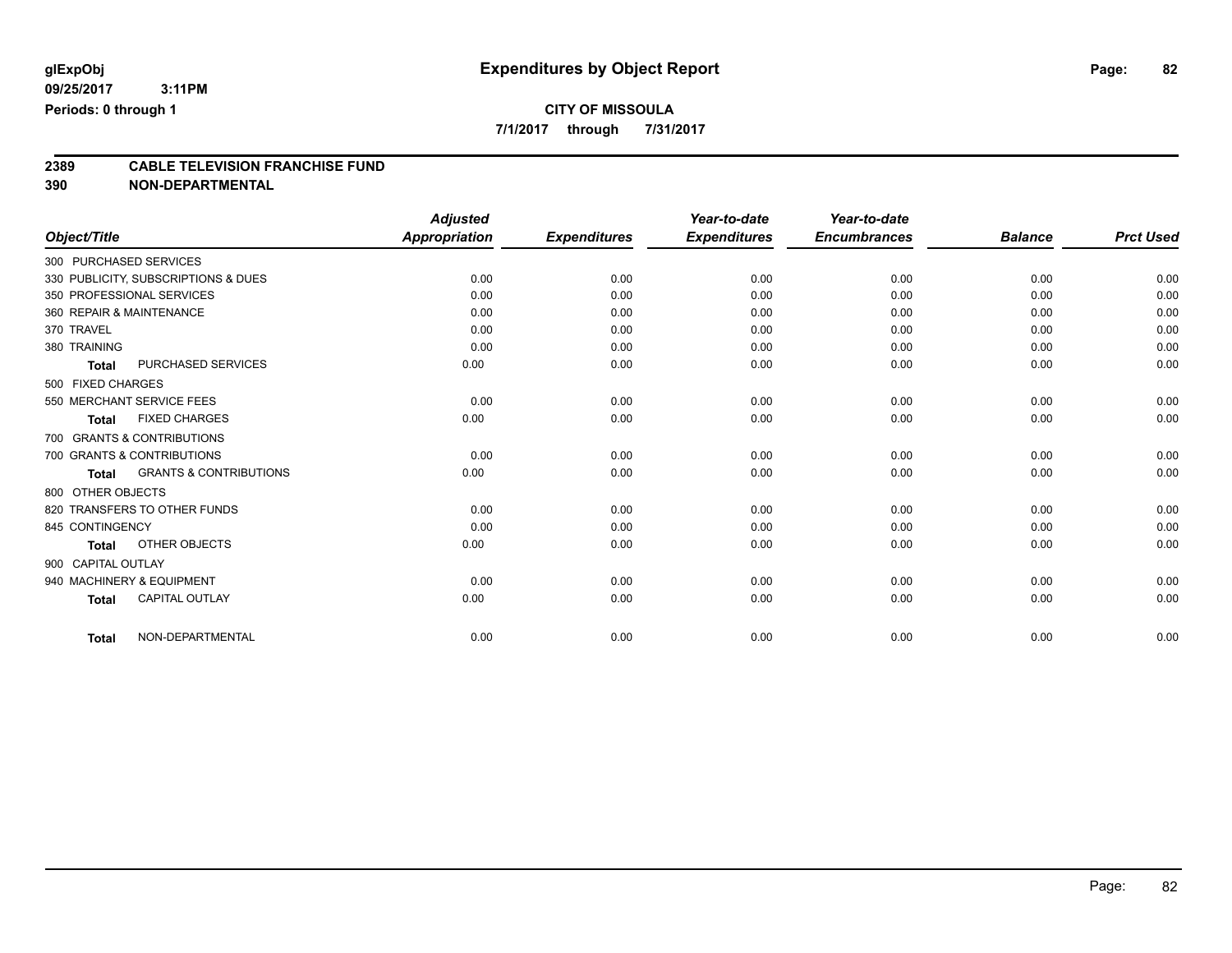### **CITY OF MISSOULA 7/1/2017 through 7/31/2017**

#### **2389 CABLE TELEVISION FRANCHISE FUND**

|                          |                                        | <b>Adjusted</b>      |                     | Year-to-date        | Year-to-date        |                |                  |
|--------------------------|----------------------------------------|----------------------|---------------------|---------------------|---------------------|----------------|------------------|
| Object/Title             |                                        | <b>Appropriation</b> | <b>Expenditures</b> | <b>Expenditures</b> | <b>Encumbrances</b> | <b>Balance</b> | <b>Prct Used</b> |
| 300 PURCHASED SERVICES   |                                        |                      |                     |                     |                     |                |                  |
|                          | 330 PUBLICITY, SUBSCRIPTIONS & DUES    | 0.00                 | 0.00                | 0.00                | 0.00                | 0.00           | 0.00             |
|                          | 350 PROFESSIONAL SERVICES              | 0.00                 | 0.00                | 0.00                | 0.00                | 0.00           | 0.00             |
| 360 REPAIR & MAINTENANCE |                                        | 0.00                 | 0.00                | 0.00                | 0.00                | 0.00           | 0.00             |
| 370 TRAVEL               |                                        | 0.00                 | 0.00                | 0.00                | 0.00                | 0.00           | 0.00             |
| 380 TRAINING             |                                        | 0.00                 | 0.00                | 0.00                | 0.00                | 0.00           | 0.00             |
| <b>Total</b>             | <b>PURCHASED SERVICES</b>              | 0.00                 | 0.00                | 0.00                | 0.00                | 0.00           | 0.00             |
| 500 FIXED CHARGES        |                                        |                      |                     |                     |                     |                |                  |
|                          | 550 MERCHANT SERVICE FEES              | 0.00                 | 0.00                | 0.00                | 0.00                | 0.00           | 0.00             |
| Total                    | <b>FIXED CHARGES</b>                   | 0.00                 | 0.00                | 0.00                | 0.00                | 0.00           | 0.00             |
|                          | 700 GRANTS & CONTRIBUTIONS             |                      |                     |                     |                     |                |                  |
|                          | 700 GRANTS & CONTRIBUTIONS             | 0.00                 | 0.00                | 0.00                | 0.00                | 0.00           | 0.00             |
| Total                    | <b>GRANTS &amp; CONTRIBUTIONS</b>      | 0.00                 | 0.00                | 0.00                | 0.00                | 0.00           | 0.00             |
| 800 OTHER OBJECTS        |                                        |                      |                     |                     |                     |                |                  |
|                          | 820 TRANSFERS TO OTHER FUNDS           | 0.00                 | 0.00                | 0.00                | 0.00                | 0.00           | 0.00             |
| 845 CONTINGENCY          |                                        | 0.00                 | 0.00                | 0.00                | 0.00                | 0.00           | 0.00             |
| <b>Total</b>             | <b>OTHER OBJECTS</b>                   | 0.00                 | 0.00                | 0.00                | 0.00                | 0.00           | 0.00             |
| 900 CAPITAL OUTLAY       |                                        |                      |                     |                     |                     |                |                  |
|                          | 940 MACHINERY & EQUIPMENT              | 0.00                 | 0.00                | 0.00                | 0.00                | 0.00           | 0.00             |
| <b>Total</b>             | <b>CAPITAL OUTLAY</b>                  | 0.00                 | 0.00                | 0.00                | 0.00                | 0.00           | 0.00             |
|                          |                                        |                      |                     |                     |                     |                |                  |
| <b>Total</b>             | <b>CABLE TELEVISION FRANCHISE FUND</b> | 0.00                 | 0.00                | 0.00                | 0.00                | 0.00           | 0.00             |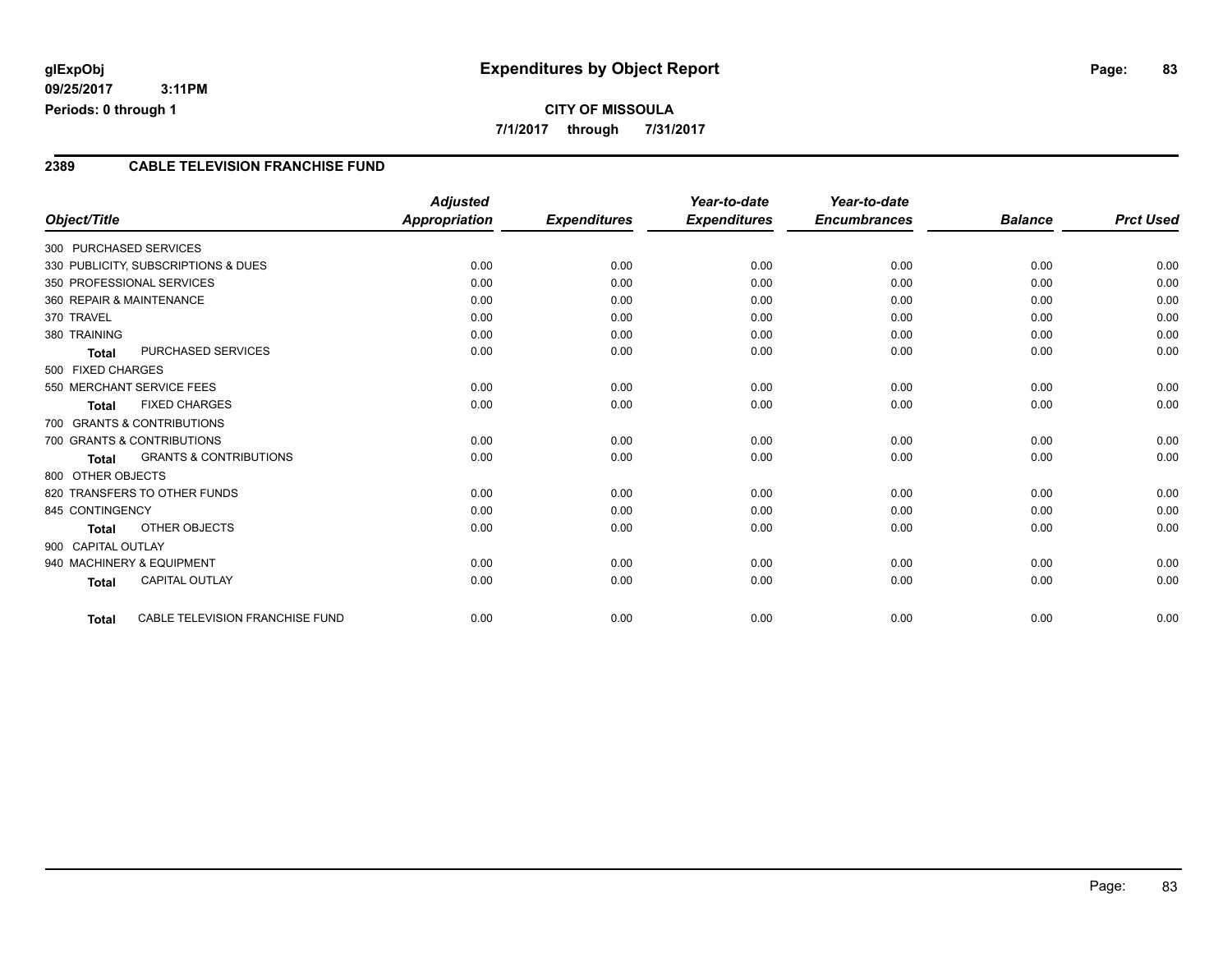**7/1/2017 through 7/31/2017**

**2390 DRUG FORFEITURE FUND**

**290 POLICE**

|                                                   | <b>Adjusted</b>      |                     | Year-to-date        | Year-to-date        |                |                  |
|---------------------------------------------------|----------------------|---------------------|---------------------|---------------------|----------------|------------------|
| Object/Title                                      | <b>Appropriation</b> | <b>Expenditures</b> | <b>Expenditures</b> | <b>Encumbrances</b> | <b>Balance</b> | <b>Prct Used</b> |
| 100 PERSONAL SERVICES                             |                      |                     |                     |                     |                |                  |
| 110 SALARIES AND WAGES                            | 0.00                 | 0.00                | 0.00                | 0.00                | 0.00           | 0.00             |
| 120 OVERTIME                                      | 0.00                 | 0.00                | 0.00                | 0.00                | 0.00           | 0.00             |
| 140 EMPLOYER CONTRIBUTIONS                        | 0.00                 | 0.00                | 0.00                | 0.00                | 0.00           | 0.00             |
| PERSONAL SERVICES<br>Total                        | 0.00                 | 0.00                | 0.00                | 0.00                | 0.00           | 0.00             |
| 200 SUPPLIES                                      |                      |                     |                     |                     |                |                  |
| 210 OFFICE SUPPLIES                               | 0.00                 | 0.00                | 0.00                | 0.00                | 0.00           | 0.00             |
| 220 OPERATING SUPPLIES                            | 0.00                 | 152.52              | 152.52              | 0.00                | $-152.52$      | 0.00             |
| 230 REPAIR/MAINTENANCE                            | 0.00                 | 0.00                | 0.00                | 0.00                | 0.00           | 0.00             |
| 231 GASOLINE                                      | 0.00                 | 0.00                | 0.00                | 0.00                | 0.00           | 0.00             |
| 240 OTHER SUPPLIES                                | 0.00                 | 0.00                | 0.00                | 0.00                | 0.00           | 0.00             |
| <b>SUPPLIES</b><br><b>Total</b>                   | 0.00                 | 152.52              | 152.52              | 0.00                | $-152.52$      | 0.00             |
| 300 PURCHASED SERVICES                            |                      |                     |                     |                     |                |                  |
| 310 COMMUNICATIONS                                | 0.00                 | 0.00                | 0.00                | 0.00                | 0.00           | 0.00             |
| 320 PRINTING & DUPLICATING                        | 0.00                 | 0.00                | 0.00                | 0.00                | 0.00           | 0.00             |
| 330 PUBLICITY, SUBSCRIPTIONS & DUES               | 0.00                 | 0.00                | 0.00                | 0.00                | 0.00           | 0.00             |
| 344 TELEPHONE SERVICE                             | 0.00                 | 0.00                | 0.00                | 0.00                | 0.00           | 0.00             |
| 350 PROFESSIONAL SERVICES                         | 0.00                 | 85.04               | 85.04               | 0.00                | $-85.04$       | 0.00             |
| 360 REPAIR & MAINTENANCE                          | 0.00                 | 0.00                | 0.00                | 0.00                | 0.00           | 0.00             |
| 370 TRAVEL                                        | 0.00                 | 0.00                | 0.00                | 0.00                | 0.00           | 0.00             |
| 380 TRAINING                                      | 0.00                 | 0.00                | 0.00                | 0.00                | 0.00           | 0.00             |
| 390 OTHER PURCHASED SERVICES                      | 0.00                 | 0.00                | 0.00                | 0.00                | 0.00           | 0.00             |
| PURCHASED SERVICES<br><b>Total</b>                | 0.00                 | 85.04               | 85.04               | 0.00                | $-85.04$       | 0.00             |
| 500 FIXED CHARGES                                 |                      |                     |                     |                     |                |                  |
| 500 FIXED CHARGES                                 | 0.00                 | 0.00                | 0.00                | 0.00                | 0.00           | 0.00             |
| 550 MERCHANT SERVICE FEES                         | 0.00                 | 0.00                | 0.00                | 0.00                | 0.00           | 0.00             |
| <b>FIXED CHARGES</b><br><b>Total</b>              | 0.00                 | 0.00                | 0.00                | 0.00                | 0.00           | 0.00             |
| 700 GRANTS & CONTRIBUTIONS                        |                      |                     |                     |                     |                |                  |
| 700 GRANTS & CONTRIBUTIONS                        | 0.00                 | 0.00                | 0.00                | 0.00                | 0.00           | 0.00             |
| <b>GRANTS &amp; CONTRIBUTIONS</b><br><b>Total</b> | 0.00                 | 0.00                | 0.00                | 0.00                | 0.00           | 0.00             |
| 800 OTHER OBJECTS                                 |                      |                     |                     |                     |                |                  |
| 820 TRANSFERS TO OTHER FUNDS                      | 0.00                 | 0.00                | 0.00                | 0.00                | 0.00           | 0.00             |
| 845 CONTINGENCY                                   | 0.00                 | 0.00                | 0.00                | 0.00                | 0.00           | 0.00             |
|                                                   |                      |                     |                     |                     |                |                  |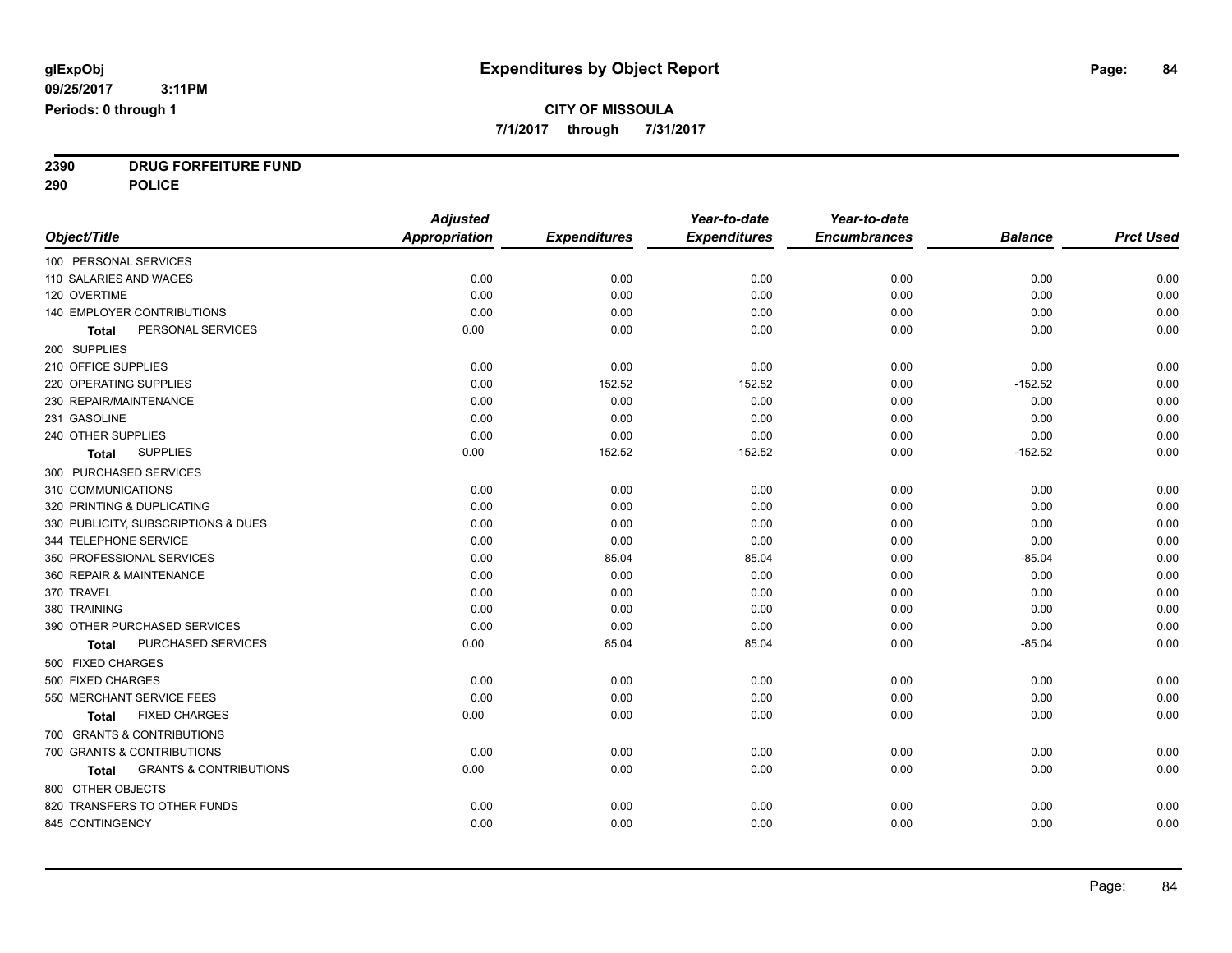### **CITY OF MISSOULA 7/1/2017 through 7/31/2017**

**2390 DRUG FORFEITURE FUND**

**290 POLICE**

|                                       | <b>Adjusted</b> |                     | Year-to-date        | Year-to-date        |                |                  |
|---------------------------------------|-----------------|---------------------|---------------------|---------------------|----------------|------------------|
| Object/Title                          | Appropriation   | <b>Expenditures</b> | <b>Expenditures</b> | <b>Encumbrances</b> | <b>Balance</b> | <b>Prct Used</b> |
| OTHER OBJECTS<br><b>Total</b>         | 0.00            | 0.00                | 0.00                | 0.00                | 0.00           | 0.00             |
| 900 CAPITAL OUTLAY                    |                 |                     |                     |                     |                |                  |
| 930 IMPROVEMENTS                      | 0.00            | 0.00                | 0.00                | 0.00                | 0.00           | 0.00             |
| 940 MACHINERY & EQUIPMENT             | 0.00            | 0.00                | 0.00                | 0.00                | 0.00           | 0.00             |
| <b>CAPITAL OUTLAY</b><br><b>Total</b> | 0.00            | 0.00                | 0.00                | 0.00                | 0.00           | 0.00             |
| <b>POLICE</b><br>Total                | 0.00            | 237.56              | 237.56              | 0.00                | $-237.56$      | 0.00             |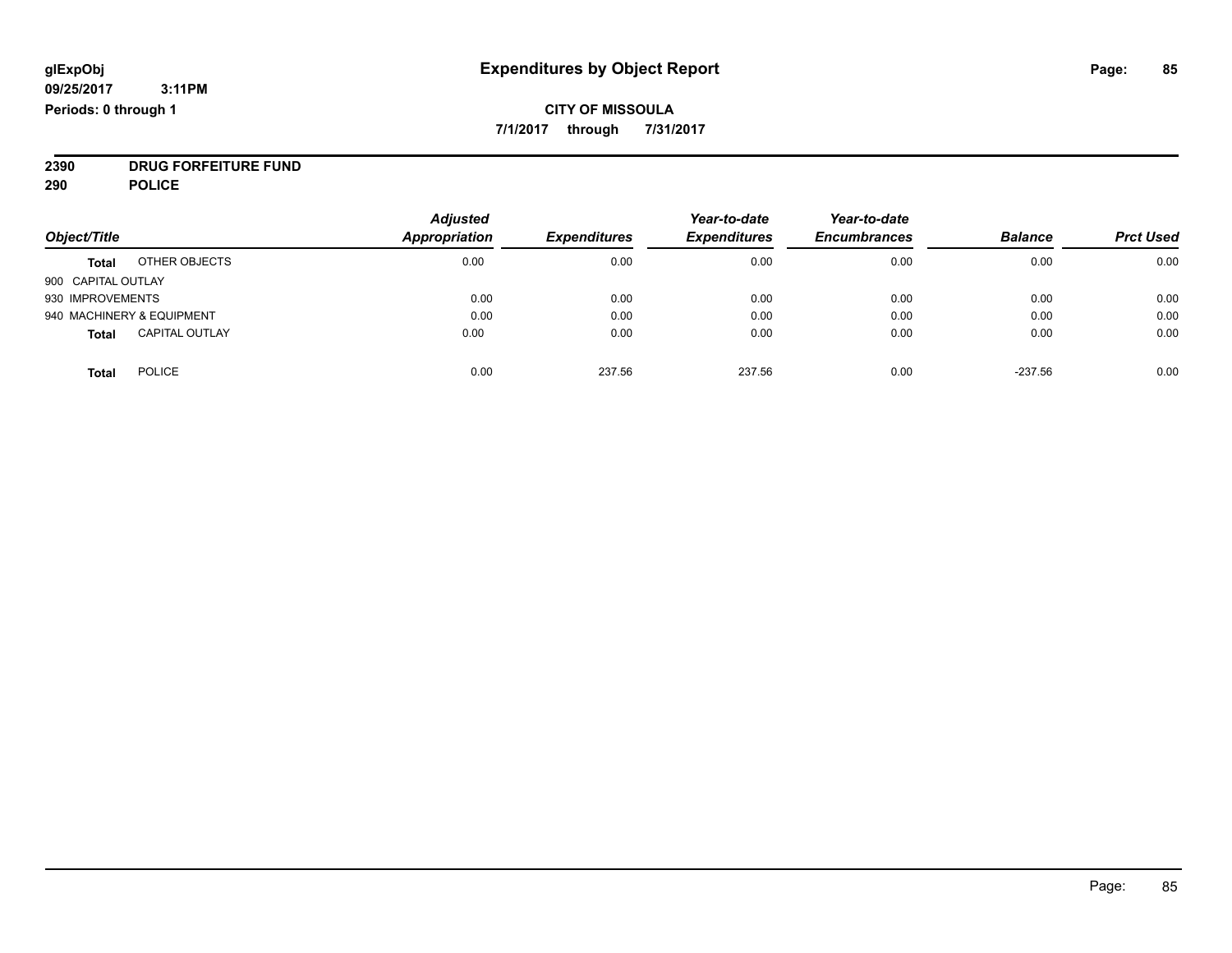#### **2390 DRUG FORFEITURE FUND**

|                                            | <b>Adjusted</b> |                     | Year-to-date        | Year-to-date        |                |                  |
|--------------------------------------------|-----------------|---------------------|---------------------|---------------------|----------------|------------------|
| Object/Title                               | Appropriation   | <b>Expenditures</b> | <b>Expenditures</b> | <b>Encumbrances</b> | <b>Balance</b> | <b>Prct Used</b> |
| 100 PERSONAL SERVICES                      |                 |                     |                     |                     |                |                  |
| 110 SALARIES AND WAGES                     | 0.00            | 0.00                | 0.00                | 0.00                | 0.00           | 0.00             |
| 120 OVERTIME                               | 0.00            | 0.00                | 0.00                | 0.00                | 0.00           | 0.00             |
| 140 EMPLOYER CONTRIBUTIONS                 | 0.00            | 0.00                | 0.00                | 0.00                | 0.00           | 0.00             |
| PERSONAL SERVICES<br>Total                 | 0.00            | 0.00                | 0.00                | 0.00                | 0.00           | 0.00             |
| 200 SUPPLIES                               |                 |                     |                     |                     |                |                  |
| 210 OFFICE SUPPLIES                        | 0.00            | 0.00                | 0.00                | 0.00                | 0.00           | 0.00             |
| 220 OPERATING SUPPLIES                     | 0.00            | 152.52              | 152.52              | 0.00                | $-152.52$      | 0.00             |
| 230 REPAIR/MAINTENANCE                     | 0.00            | 0.00                | 0.00                | 0.00                | 0.00           | 0.00             |
| 231 GASOLINE                               | 0.00            | 0.00                | 0.00                | 0.00                | 0.00           | 0.00             |
| 240 OTHER SUPPLIES                         | 0.00            | 0.00                | 0.00                | 0.00                | 0.00           | 0.00             |
| <b>SUPPLIES</b><br><b>Total</b>            | 0.00            | 152.52              | 152.52              | 0.00                | $-152.52$      | 0.00             |
| 300 PURCHASED SERVICES                     |                 |                     |                     |                     |                |                  |
| 310 COMMUNICATIONS                         | 0.00            | 0.00                | 0.00                | 0.00                | 0.00           | 0.00             |
| 320 PRINTING & DUPLICATING                 | 0.00            | 0.00                | 0.00                | 0.00                | 0.00           | 0.00             |
| 330 PUBLICITY, SUBSCRIPTIONS & DUES        | 0.00            | 0.00                | 0.00                | 0.00                | 0.00           | 0.00             |
| 344 TELEPHONE SERVICE                      | 0.00            | 0.00                | 0.00                | 0.00                | 0.00           | 0.00             |
| 350 PROFESSIONAL SERVICES                  | 0.00            | 85.04               | 85.04               | 0.00                | $-85.04$       | 0.00             |
| 360 REPAIR & MAINTENANCE                   | 0.00            | 0.00                | 0.00                | 0.00                | 0.00           | 0.00             |
| 370 TRAVEL                                 | 0.00            | 0.00                | 0.00                | 0.00                | 0.00           | 0.00             |
| 380 TRAINING                               | 0.00            | 0.00                | 0.00                | 0.00                | 0.00           | 0.00             |
| 390 OTHER PURCHASED SERVICES               | 0.00            | 0.00                | 0.00                | 0.00                | 0.00           | 0.00             |
| PURCHASED SERVICES<br>Total                | 0.00            | 85.04               | 85.04               | 0.00                | $-85.04$       | 0.00             |
| 500 FIXED CHARGES                          |                 |                     |                     |                     |                |                  |
| 500 FIXED CHARGES                          | 0.00            | 0.00                | 0.00                | 0.00                | 0.00           | 0.00             |
| 550 MERCHANT SERVICE FEES                  | 0.00            | 0.00                | 0.00                | 0.00                | 0.00           | 0.00             |
| <b>FIXED CHARGES</b><br><b>Total</b>       | 0.00            | 0.00                | 0.00                | 0.00                | 0.00           | 0.00             |
| 700 GRANTS & CONTRIBUTIONS                 |                 |                     |                     |                     |                |                  |
| 700 GRANTS & CONTRIBUTIONS                 | 0.00            | 0.00                | 0.00                | 0.00                | 0.00           | 0.00             |
| <b>GRANTS &amp; CONTRIBUTIONS</b><br>Total | 0.00            | 0.00                | 0.00                | 0.00                | 0.00           | 0.00             |
| 800 OTHER OBJECTS                          |                 |                     |                     |                     |                |                  |
| 820 TRANSFERS TO OTHER FUNDS               | 0.00            | 0.00                | 0.00                | 0.00                | 0.00           | 0.00             |
| 845 CONTINGENCY                            | 0.00            | 0.00                | 0.00                | 0.00                | 0.00           | 0.00             |
| OTHER OBJECTS<br>Total                     | 0.00            | 0.00                | 0.00                | 0.00                | 0.00           | 0.00             |
|                                            |                 |                     |                     |                     |                |                  |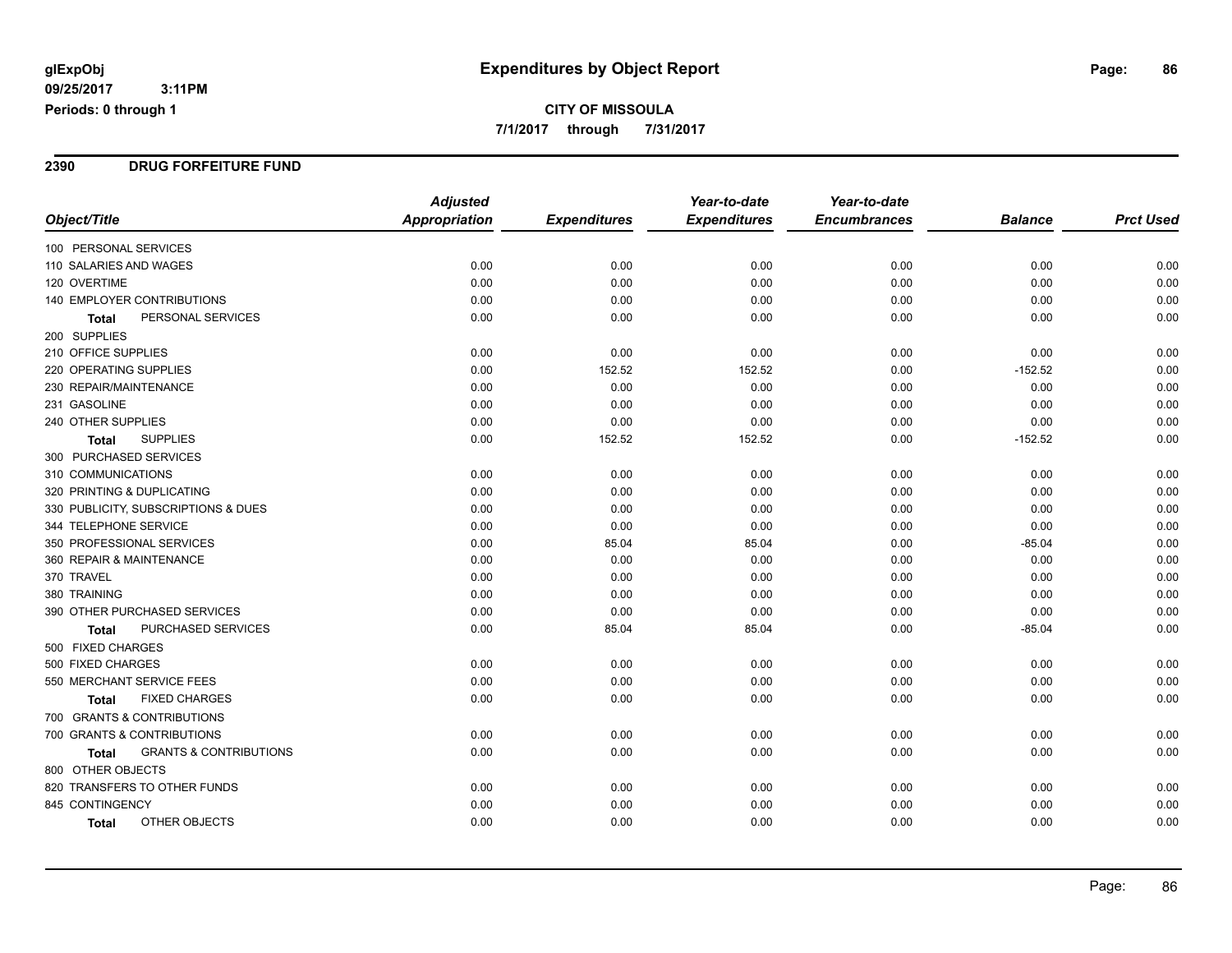#### **2390 DRUG FORFEITURE FUND**

| Object/Title                         | <b>Adjusted</b><br>Appropriation | <b>Expenditures</b> | Year-to-date<br><b>Expenditures</b> | Year-to-date<br><b>Encumbrances</b> | <b>Balance</b> | <b>Prct Used</b> |
|--------------------------------------|----------------------------------|---------------------|-------------------------------------|-------------------------------------|----------------|------------------|
| 900 CAPITAL OUTLAY                   |                                  |                     |                                     |                                     |                |                  |
| 930 IMPROVEMENTS                     | 0.00                             | 0.00                | 0.00                                | 0.00                                | 0.00           | 0.00             |
| 940 MACHINERY & EQUIPMENT            | 0.00                             | 0.00                | 0.00                                | 0.00                                | 0.00           | 0.00             |
| <b>CAPITAL OUTLAY</b><br>Total       | 0.00                             | 0.00                | 0.00                                | 0.00                                | 0.00           | 0.00             |
| DRUG FORFEITURE FUND<br><b>Total</b> | 0.00                             | 237.56              | 237.56                              | 0.00                                | $-237.56$      | 0.00             |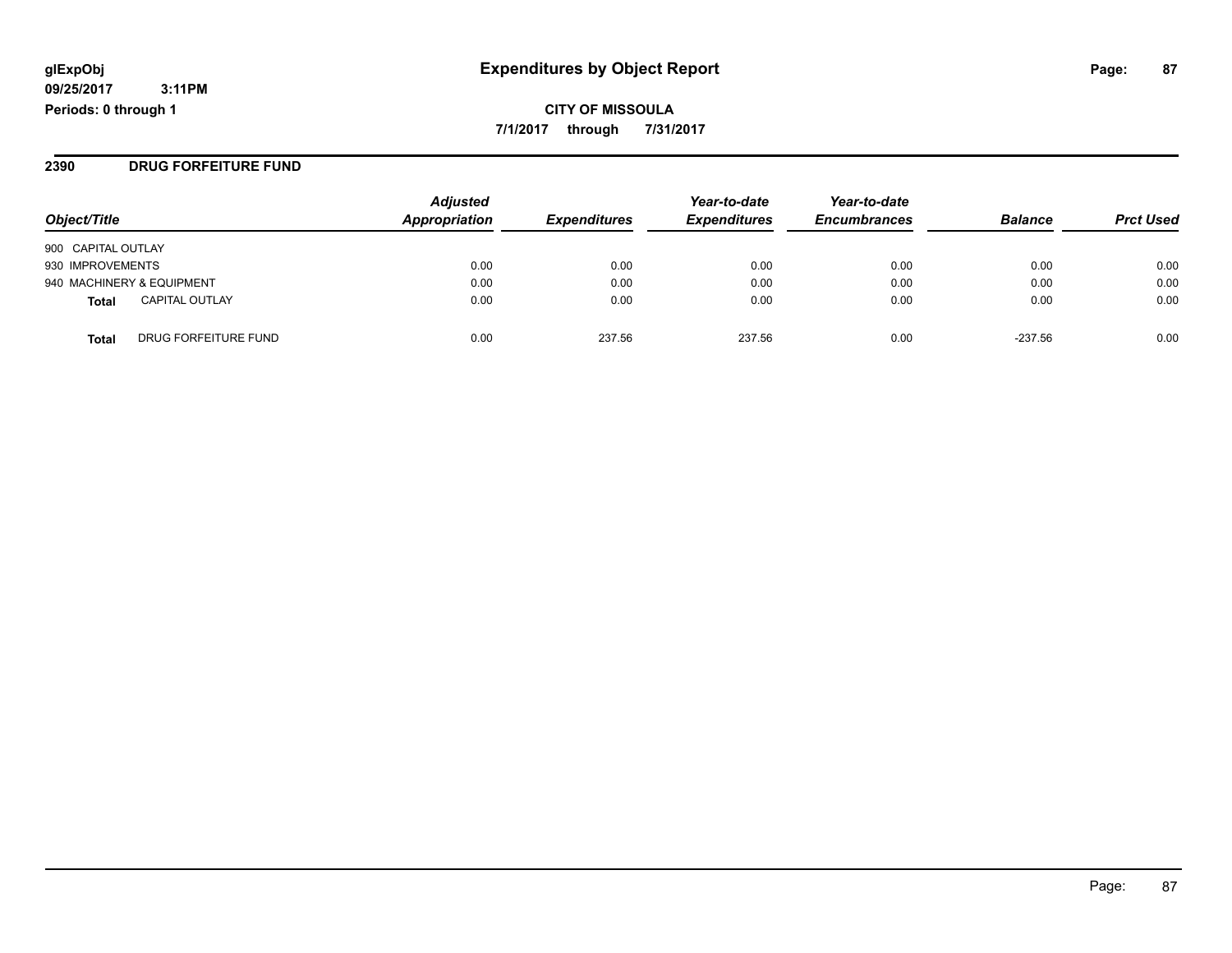**7/1/2017 through 7/31/2017**

**2394 BUILDING INSPECTION FUND**

**310 BUILDING INSPECTION**

|                                       | <b>Adjusted</b>      |                     | Year-to-date        | Year-to-date        |                |                  |
|---------------------------------------|----------------------|---------------------|---------------------|---------------------|----------------|------------------|
| Object/Title                          | <b>Appropriation</b> | <b>Expenditures</b> | <b>Expenditures</b> | <b>Encumbrances</b> | <b>Balance</b> | <b>Prct Used</b> |
| 100 PERSONAL SERVICES                 |                      |                     |                     |                     |                |                  |
| 110 SALARIES AND WAGES                | 0.00                 | 32,292.37           | 32,292.37           | 0.00                | $-32,292.37$   | 0.00             |
| 115 SALARIES/HEALTH INSURANCE BENEFIT | 0.00                 | 0.00                | 0.00                | 0.00                | 0.00           | 0.00             |
| 120 OVERTIME                          | 0.00                 | 0.00                | 0.00                | 0.00                | 0.00           | 0.00             |
| 130 OTHER                             | 0.00                 | 0.00                | 0.00                | 0.00                | 0.00           | 0.00             |
| <b>140 EMPLOYER CONTRIBUTIONS</b>     | 0.00                 | 20,898.56           | 20,898.56           | 0.00                | $-20,898.56$   | 0.00             |
| 141 STATE RETIREMENT CONTRIBUTIONS    | 0.00                 | 0.00                | 0.00                | 0.00                | 0.00           | 0.00             |
| PERSONAL SERVICES<br>Total            | 0.00                 | 53,190.93           | 53,190.93           | 0.00                | $-53,190.93$   | 0.00             |
| 200 SUPPLIES                          |                      |                     |                     |                     |                |                  |
| 210 OFFICE SUPPLIES                   | 0.00                 | 23.95               | 23.95               | 0.00                | $-23.95$       | 0.00             |
| 220 OPERATING SUPPLIES                | 0.00                 | 0.00                | 0.00                | 0.00                | 0.00           | 0.00             |
| 230 REPAIR/MAINTENANCE                | 0.00                 | 0.00                | 0.00                | 0.00                | 0.00           | 0.00             |
| 231 GASOLINE                          | 0.00                 | 0.00                | 0.00                | 0.00                | 0.00           | 0.00             |
| 250 SUPPLIES FOR RESALE               | 0.00                 | 0.00                | 0.00                | 0.00                | 0.00           | 0.00             |
| <b>SUPPLIES</b><br>Total              | 0.00                 | 23.95               | 23.95               | 0.00                | $-23.95$       | 0.00             |
| 300 PURCHASED SERVICES                |                      |                     |                     |                     |                |                  |
| 310 COMMUNICATIONS                    | 0.00                 | 0.00                | 0.00                | 0.00                | 0.00           | 0.00             |
| 320 PRINTING & DUPLICATING            | 0.00                 | 0.00                | 0.00                | 0.00                | 0.00           | 0.00             |
| 330 PUBLICITY, SUBSCRIPTIONS & DUES   | 0.00                 | 0.00                | 0.00                | 0.00                | 0.00           | 0.00             |
| 344 TELEPHONE SERVICE                 | 0.00                 | 0.00                | 0.00                | 0.00                | 0.00           | 0.00             |
| 350 PROFESSIONAL SERVICES             | 0.00                 | 0.00                | 0.00                | 0.00                | 0.00           | 0.00             |
| 360 REPAIR & MAINTENANCE              | 0.00                 | 0.00                | 0.00                | 0.00                | 0.00           | 0.00             |
| 370 TRAVEL                            | 0.00                 | 0.00                | 0.00                | 0.00                | 0.00           | 0.00             |
| 380 TRAINING                          | 0.00                 | 0.00                | 0.00                | 0.00                | 0.00           | 0.00             |
| PURCHASED SERVICES<br><b>Total</b>    | 0.00                 | 0.00                | 0.00                | 0.00                | 0.00           | 0.00             |
| 500 FIXED CHARGES                     |                      |                     |                     |                     |                |                  |
| 500 FIXED CHARGES                     | 0.00                 | 0.00                | 0.00                | 0.00                | 0.00           | 0.00             |
| 550 MERCHANT SERVICE FEES             | 0.00                 | 0.00                | 0.00                | 0.00                | 0.00           | 0.00             |
| <b>FIXED CHARGES</b><br>Total         | 0.00                 | 0.00                | 0.00                | 0.00                | 0.00           | 0.00             |
| 600 DEBT SERVICE                      |                      |                     |                     |                     |                |                  |
| 620 INTEREST / SERVICE FEES           | 0.00                 | 0.00                | 0.00                | 0.00                | 0.00           | 0.00             |
| DEBT SERVICE<br>Total                 | 0.00                 | 0.00                | 0.00                | 0.00                | 0.00           | 0.00             |
| 900 CAPITAL OUTLAY                    |                      |                     |                     |                     |                |                  |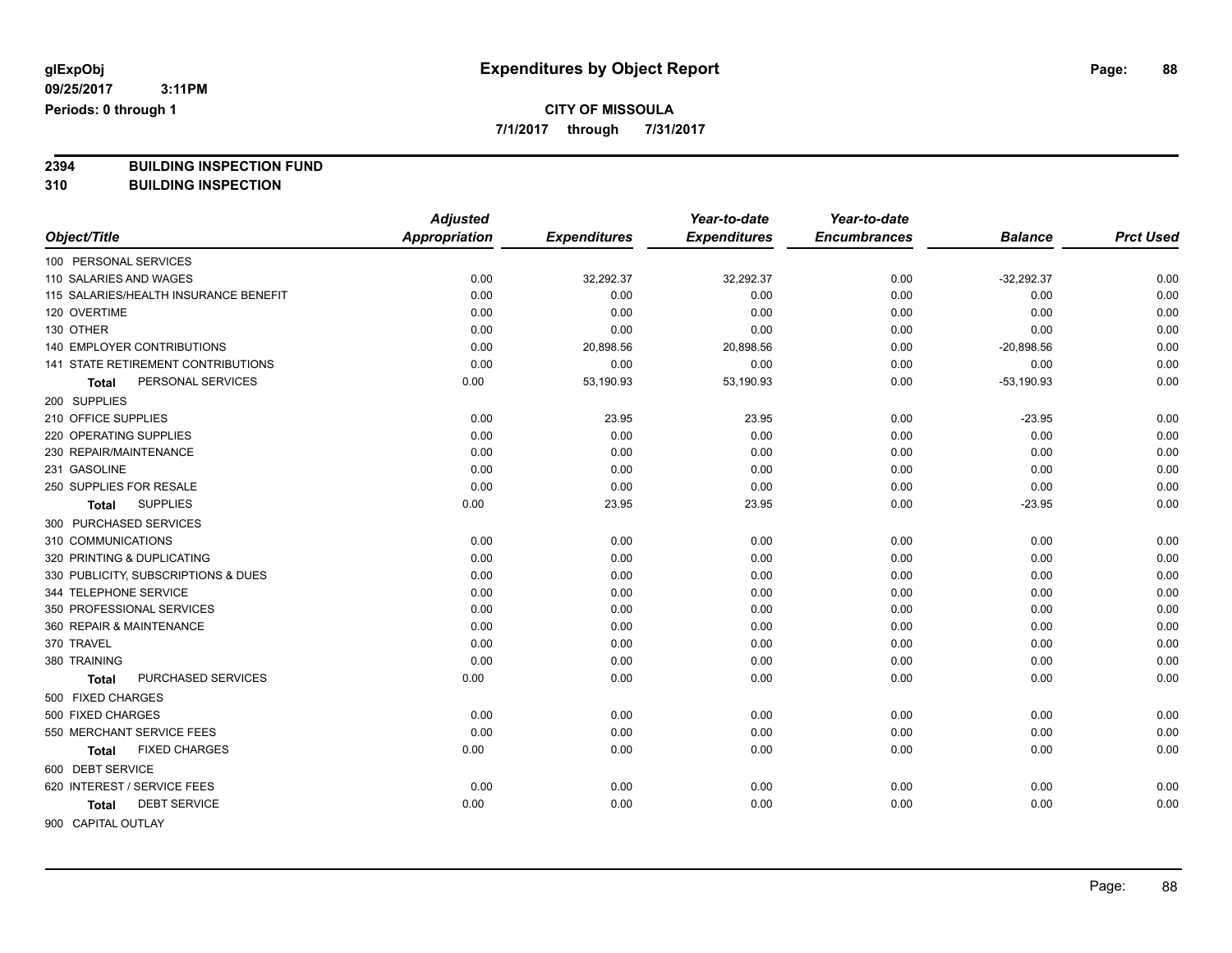**7/1/2017 through 7/31/2017**

**2394 BUILDING INSPECTION FUND**

**310 BUILDING INSPECTION**

| Object/Title |                            | <b>Adjusted</b><br>Appropriation | <b>Expenditures</b> | Year-to-date<br><b>Expenditures</b> | Year-to-date<br><b>Encumbrances</b> | <b>Balance</b> | <b>Prct Used</b> |
|--------------|----------------------------|----------------------------------|---------------------|-------------------------------------|-------------------------------------|----------------|------------------|
|              | 940 MACHINERY & EQUIPMENT  | 0.00                             | 0.00                | 0.00                                | 0.00                                | 0.00           | 0.00             |
| <b>Total</b> | <b>CAPITAL OUTLAY</b>      | 0.00                             | 0.00                | 0.00                                | 0.00                                | 0.00           | 0.00             |
| Total        | <b>BUILDING INSPECTION</b> | 0.00                             | 53,214.88           | 53.214.88                           | 0.00                                | $-53.214.88$   | 0.00             |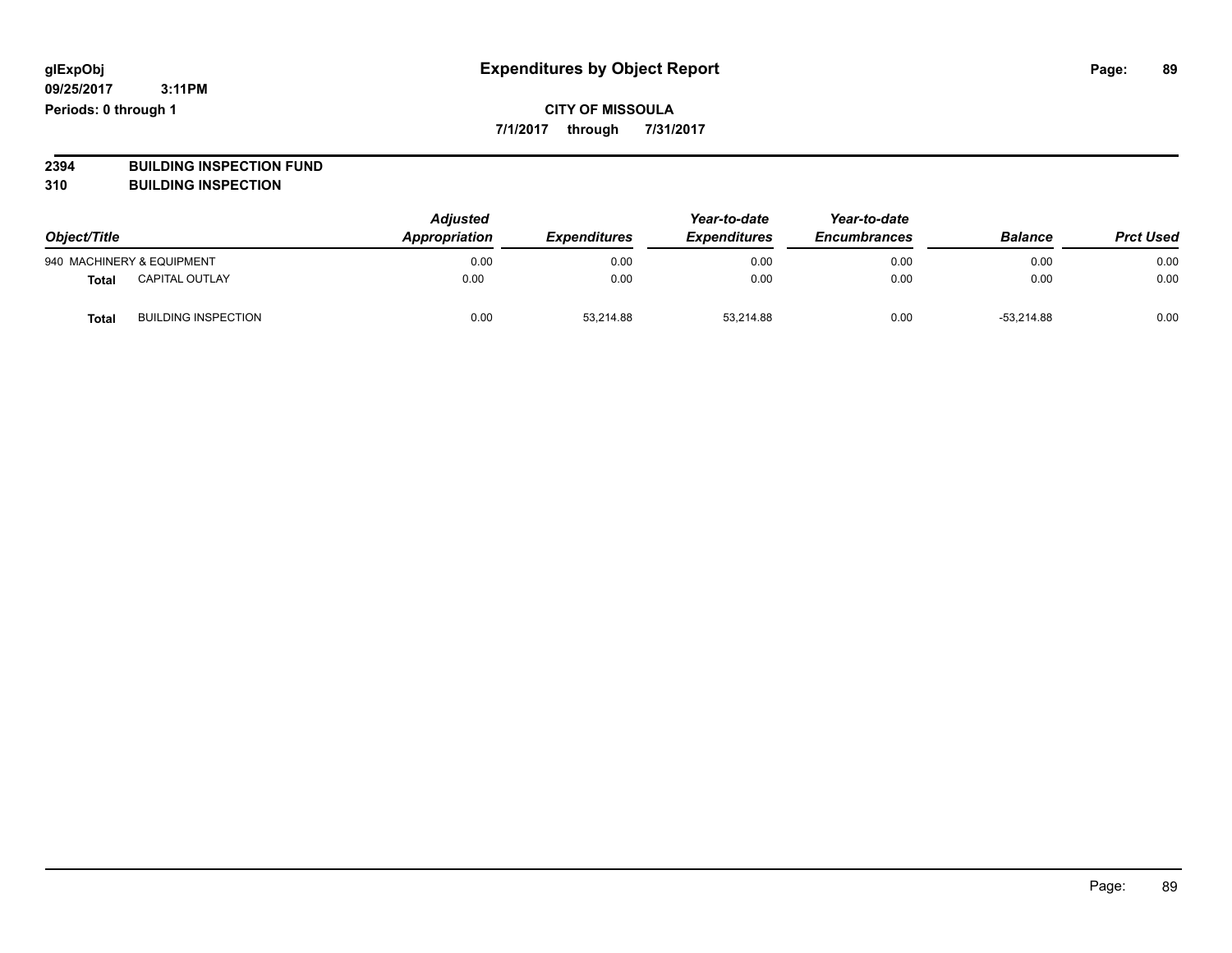#### **2394 BUILDING INSPECTION FUND**

|                                       | <b>Adjusted</b>      |                     | Year-to-date        | Year-to-date        |                |                  |
|---------------------------------------|----------------------|---------------------|---------------------|---------------------|----------------|------------------|
| Object/Title                          | <b>Appropriation</b> | <b>Expenditures</b> | <b>Expenditures</b> | <b>Encumbrances</b> | <b>Balance</b> | <b>Prct Used</b> |
| 100 PERSONAL SERVICES                 |                      |                     |                     |                     |                |                  |
| 110 SALARIES AND WAGES                | 0.00                 | 32,292.37           | 32,292.37           | 0.00                | $-32,292.37$   | 0.00             |
| 115 SALARIES/HEALTH INSURANCE BENEFIT | 0.00                 | 0.00                | 0.00                | 0.00                | 0.00           | 0.00             |
| 120 OVERTIME                          | 0.00                 | 0.00                | 0.00                | 0.00                | 0.00           | 0.00             |
| 130 OTHER                             | 0.00                 | 0.00                | 0.00                | 0.00                | 0.00           | 0.00             |
| 140 EMPLOYER CONTRIBUTIONS            | 0.00                 | 20,898.56           | 20,898.56           | 0.00                | $-20,898.56$   | 0.00             |
| 141 STATE RETIREMENT CONTRIBUTIONS    | 0.00                 | 0.00                | 0.00                | 0.00                | 0.00           | 0.00             |
| PERSONAL SERVICES<br>Total            | 0.00                 | 53,190.93           | 53,190.93           | 0.00                | $-53,190.93$   | 0.00             |
| 200 SUPPLIES                          |                      |                     |                     |                     |                |                  |
| 210 OFFICE SUPPLIES                   | 0.00                 | 23.95               | 23.95               | 0.00                | $-23.95$       | 0.00             |
| 220 OPERATING SUPPLIES                | 0.00                 | 0.00                | 0.00                | 0.00                | 0.00           | 0.00             |
| 230 REPAIR/MAINTENANCE                | 0.00                 | 0.00                | 0.00                | 0.00                | 0.00           | 0.00             |
| 231 GASOLINE                          | 0.00                 | 0.00                | 0.00                | 0.00                | 0.00           | 0.00             |
| 250 SUPPLIES FOR RESALE               | 0.00                 | 0.00                | 0.00                | 0.00                | 0.00           | 0.00             |
| <b>SUPPLIES</b><br><b>Total</b>       | 0.00                 | 23.95               | 23.95               | 0.00                | $-23.95$       | 0.00             |
| 300 PURCHASED SERVICES                |                      |                     |                     |                     |                |                  |
| 310 COMMUNICATIONS                    | 0.00                 | 0.00                | 0.00                | 0.00                | 0.00           | 0.00             |
| 320 PRINTING & DUPLICATING            | 0.00                 | 0.00                | 0.00                | 0.00                | 0.00           | 0.00             |
| 330 PUBLICITY, SUBSCRIPTIONS & DUES   | 0.00                 | 0.00                | 0.00                | 0.00                | 0.00           | 0.00             |
| 344 TELEPHONE SERVICE                 | 0.00                 | 0.00                | 0.00                | 0.00                | 0.00           | 0.00             |
| 350 PROFESSIONAL SERVICES             | 0.00                 | 0.00                | 0.00                | 0.00                | 0.00           | 0.00             |
| 360 REPAIR & MAINTENANCE              | 0.00                 | 0.00                | 0.00                | 0.00                | 0.00           | 0.00             |
| 370 TRAVEL                            | 0.00                 | 0.00                | 0.00                | 0.00                | 0.00           | 0.00             |
| 380 TRAINING                          | 0.00                 | 0.00                | 0.00                | 0.00                | 0.00           | 0.00             |
| PURCHASED SERVICES<br><b>Total</b>    | 0.00                 | 0.00                | 0.00                | 0.00                | 0.00           | 0.00             |
| 500 FIXED CHARGES                     |                      |                     |                     |                     |                |                  |
| 500 FIXED CHARGES                     | 0.00                 | 0.00                | 0.00                | 0.00                | 0.00           | 0.00             |
| 550 MERCHANT SERVICE FEES             | 0.00                 | 0.00                | 0.00                | 0.00                | 0.00           | 0.00             |
| <b>FIXED CHARGES</b><br>Total         | 0.00                 | 0.00                | 0.00                | 0.00                | 0.00           | 0.00             |
| 600 DEBT SERVICE                      |                      |                     |                     |                     |                |                  |
| 620 INTEREST / SERVICE FEES           | 0.00                 | 0.00                | 0.00                | 0.00                | 0.00           | 0.00             |
| <b>DEBT SERVICE</b><br>Total          | 0.00                 | 0.00                | 0.00                | 0.00                | 0.00           | 0.00             |
| 900 CAPITAL OUTLAY                    |                      |                     |                     |                     |                |                  |
| 940 MACHINERY & EQUIPMENT             | 0.00                 | 0.00                | 0.00                | 0.00                | 0.00           | 0.00             |
|                                       |                      |                     |                     |                     |                |                  |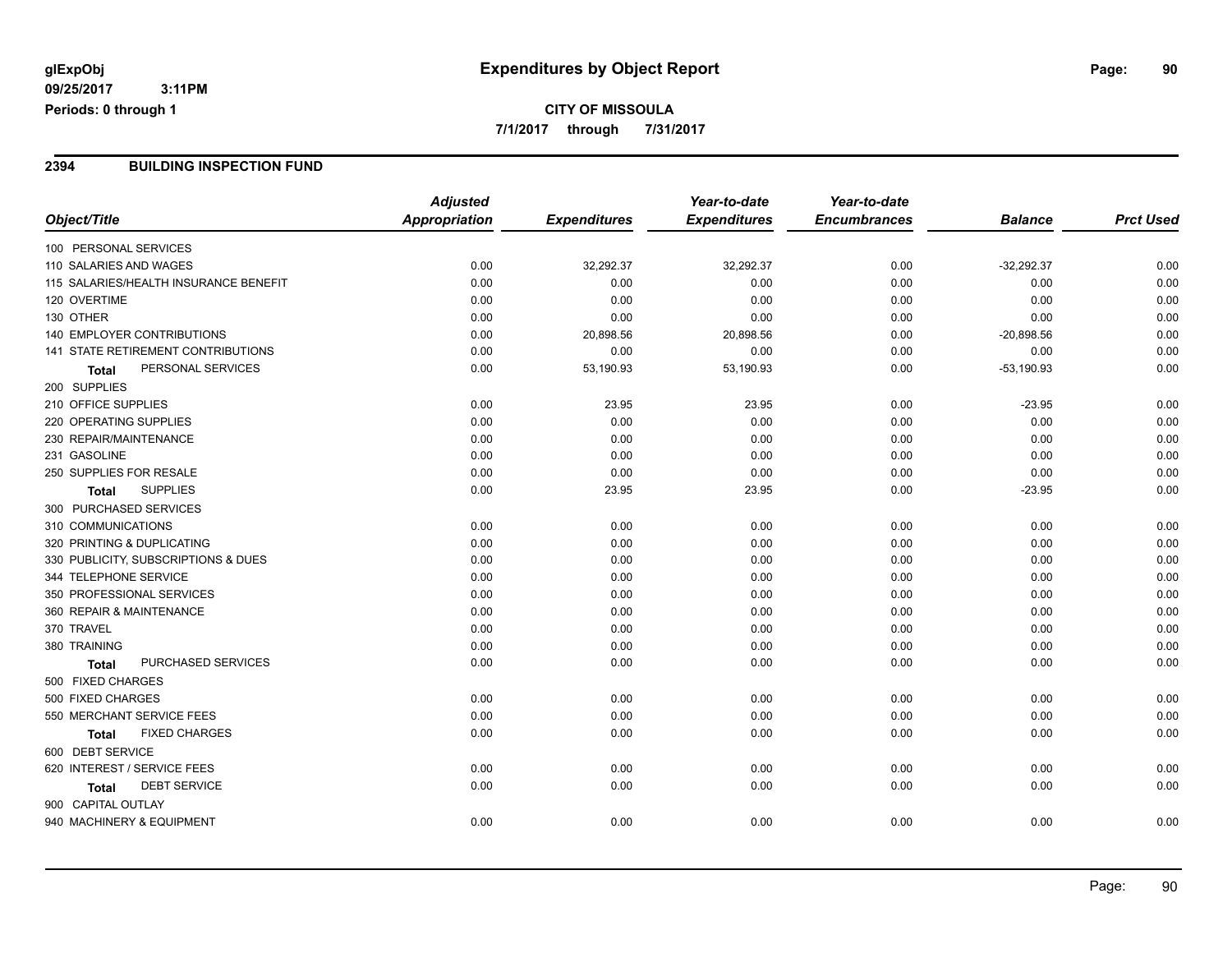**CITY OF MISSOULA 7/1/2017 through 7/31/2017**

#### **2394 BUILDING INSPECTION FUND**

| Object/Title |                                 | <b>Adjusted</b><br>Appropriation | <b>Expenditures</b> | Year-to-date<br><b>Expenditures</b> | Year-to-date<br><b>Encumbrances</b> | <b>Balance</b> | <b>Prct Used</b> |
|--------------|---------------------------------|----------------------------------|---------------------|-------------------------------------|-------------------------------------|----------------|------------------|
| Tota.        | <b>CAPITAL OUTLAY</b>           | 0.00                             | 0.00                | 0.00                                | 0.00                                | 0.00           | 0.00             |
| Tota.        | <b>BUILDING INSPECTION FUND</b> | 0.00                             | 53,214.88           | 53,214.88                           | 0.00                                | $-53,214.88$   | 0.00             |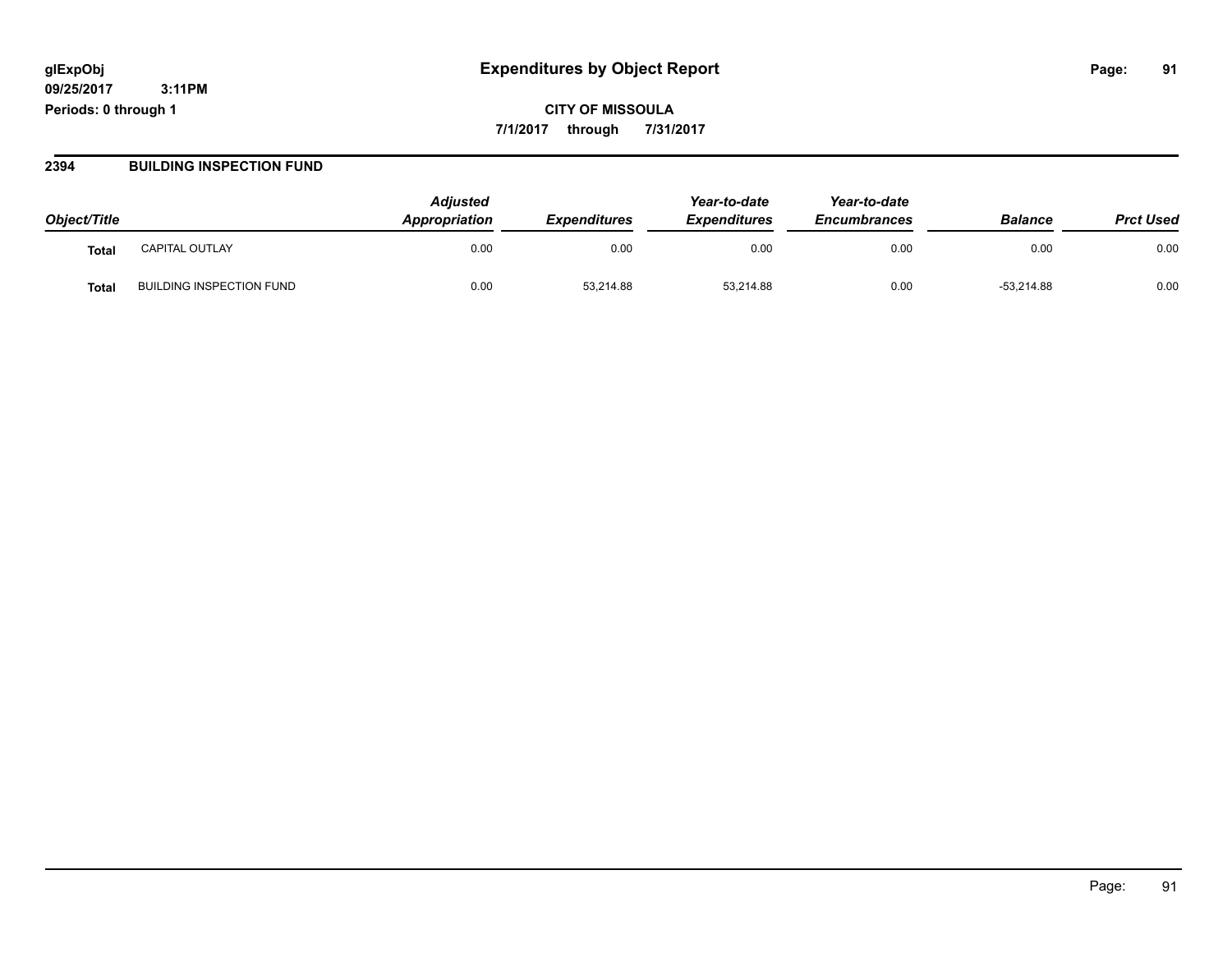**7/1/2017 through 7/31/2017**

# **2395 CITY GRANTS & PROGRAM INCOME FUND**

**390 NON-DEPARTMENTAL**

| Object/Title                                      | <b>Adjusted</b><br><b>Appropriation</b> | <b>Expenditures</b> | Year-to-date<br><b>Expenditures</b> | Year-to-date<br><b>Encumbrances</b> | <b>Balance</b> | <b>Prct Used</b> |
|---------------------------------------------------|-----------------------------------------|---------------------|-------------------------------------|-------------------------------------|----------------|------------------|
|                                                   |                                         |                     |                                     |                                     |                |                  |
| 300 PURCHASED SERVICES                            |                                         |                     |                                     |                                     |                |                  |
| 350 PROFESSIONAL SERVICES                         | 0.00                                    | 0.00                | 0.00                                | 0.00                                | 0.00           | 0.00             |
| PURCHASED SERVICES<br><b>Total</b>                | 0.00                                    | 0.00                | 0.00                                | 0.00                                | 0.00           | 0.00             |
| 500 FIXED CHARGES                                 |                                         |                     |                                     |                                     |                |                  |
| 550 MERCHANT SERVICE FEES                         | 0.00                                    | 0.00                | 0.00                                | 0.00                                | 0.00           | 0.00             |
| <b>FIXED CHARGES</b><br><b>Total</b>              | 0.00                                    | 0.00                | 0.00                                | 0.00                                | 0.00           | 0.00             |
| 700 GRANTS & CONTRIBUTIONS                        |                                         |                     |                                     |                                     |                |                  |
| 700 GRANTS & CONTRIBUTIONS                        | 0.00                                    | 0.00                | 0.00                                | 0.00                                | 0.00           | 0.00             |
| <b>GRANTS &amp; CONTRIBUTIONS</b><br><b>Total</b> | 0.00                                    | 0.00                | 0.00                                | 0.00                                | 0.00           | 0.00             |
| 800 OTHER OBJECTS                                 |                                         |                     |                                     |                                     |                |                  |
| 820 TRANSFERS TO OTHER FUNDS                      | 0.00                                    | 0.00                | 0.00                                | 0.00                                | 0.00           | 0.00             |
| 845 CONTINGENCY                                   | 0.00                                    | 0.00                | 0.00                                | 0.00                                | 0.00           | 0.00             |
| OTHER OBJECTS<br><b>Total</b>                     | 0.00                                    | 0.00                | 0.00                                | 0.00                                | 0.00           | 0.00             |
| NON-DEPARTMENTAL<br><b>Total</b>                  | 0.00                                    | 0.00                | 0.00                                | 0.00                                | 0.00           | 0.00             |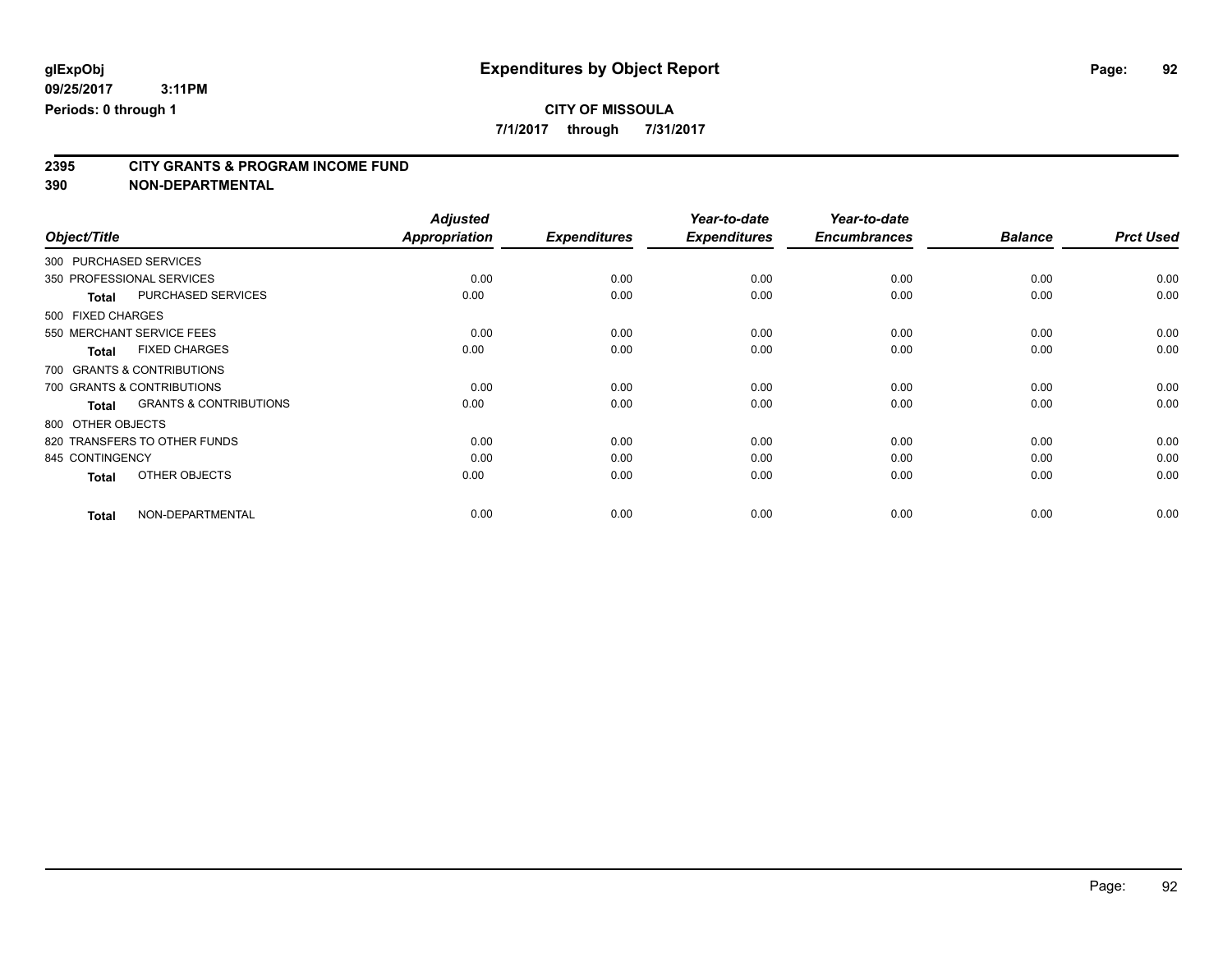#### **2395 CITY GRANTS & PROGRAM INCOME FUND**

| Object/Title           |                                   | <b>Adjusted</b><br>Appropriation | <b>Expenditures</b> | Year-to-date<br><b>Expenditures</b> | Year-to-date<br><b>Encumbrances</b> | <b>Balance</b> | <b>Prct Used</b> |
|------------------------|-----------------------------------|----------------------------------|---------------------|-------------------------------------|-------------------------------------|----------------|------------------|
| 300 PURCHASED SERVICES |                                   |                                  |                     |                                     |                                     |                |                  |
|                        | 350 PROFESSIONAL SERVICES         | 0.00                             | 0.00                | 0.00                                | 0.00                                | 0.00           | 0.00             |
| <b>Total</b>           | <b>PURCHASED SERVICES</b>         | 0.00                             | 0.00                | 0.00                                | 0.00                                | 0.00           | 0.00             |
| 500 FIXED CHARGES      |                                   |                                  |                     |                                     |                                     |                |                  |
|                        | 550 MERCHANT SERVICE FEES         | 0.00                             | 0.00                | 0.00                                | 0.00                                | 0.00           | 0.00             |
| <b>Total</b>           | <b>FIXED CHARGES</b>              | 0.00                             | 0.00                | 0.00                                | 0.00                                | 0.00           | 0.00             |
|                        | 700 GRANTS & CONTRIBUTIONS        |                                  |                     |                                     |                                     |                |                  |
|                        | 700 GRANTS & CONTRIBUTIONS        | 0.00                             | 0.00                | 0.00                                | 0.00                                | 0.00           | 0.00             |
| Total                  | <b>GRANTS &amp; CONTRIBUTIONS</b> | 0.00                             | 0.00                | 0.00                                | 0.00                                | 0.00           | 0.00             |
| 800 OTHER OBJECTS      |                                   |                                  |                     |                                     |                                     |                |                  |
|                        | 820 TRANSFERS TO OTHER FUNDS      | 0.00                             | 0.00                | 0.00                                | 0.00                                | 0.00           | 0.00             |
| 845 CONTINGENCY        |                                   | 0.00                             | 0.00                | 0.00                                | 0.00                                | 0.00           | 0.00             |
| <b>Total</b>           | OTHER OBJECTS                     | 0.00                             | 0.00                | 0.00                                | 0.00                                | 0.00           | 0.00             |
| Total                  | CITY GRANTS & PROGRAM INCOME FUN  | 0.00                             | 0.00                | 0.00                                | 0.00                                | 0.00           | 0.00             |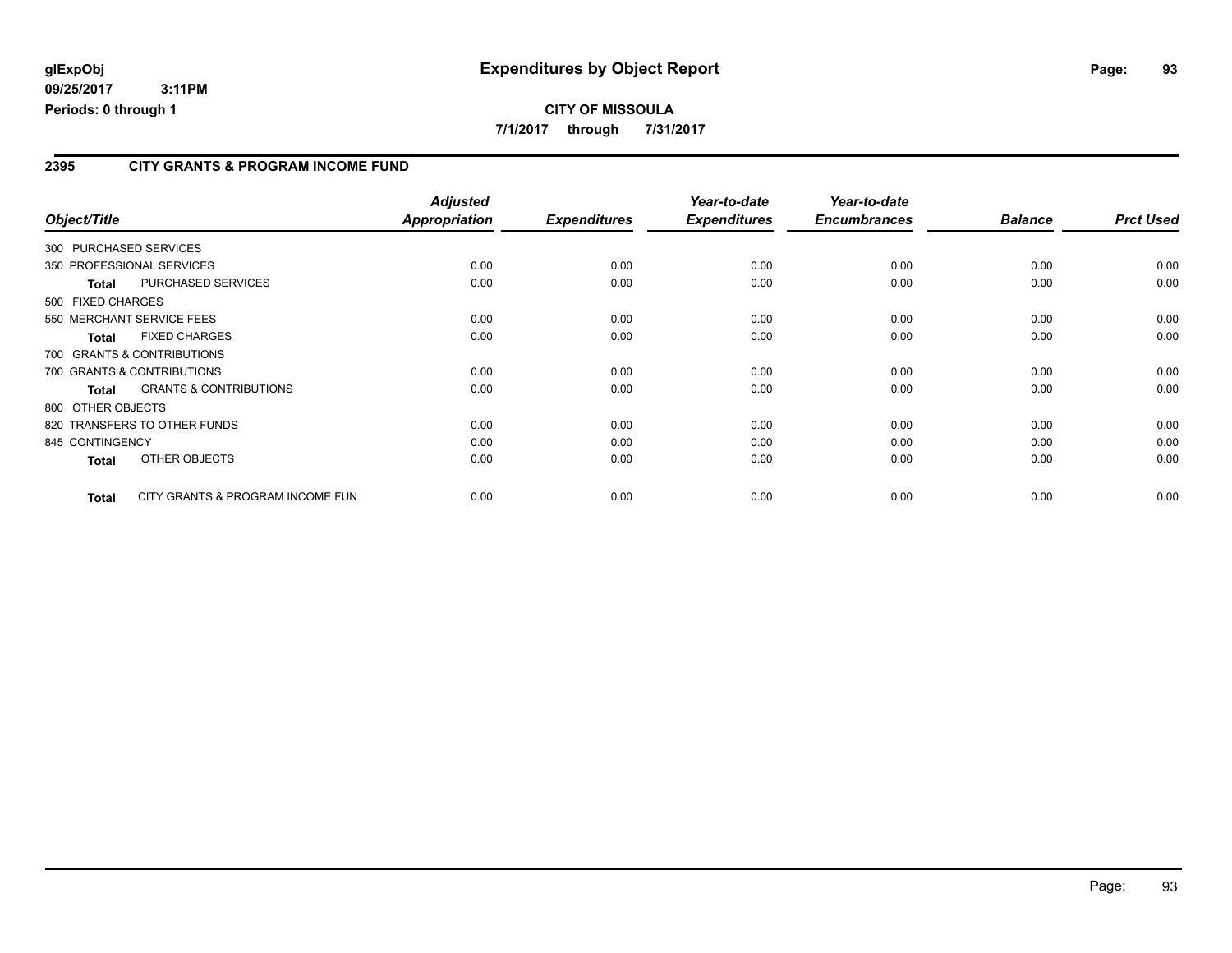**7/1/2017 through 7/31/2017**

#### **2396 ENERGY EFFICIENCY REVOLVING LOAN FUND 390 NON-DEPARTMENTAL**

| Object/Title |                                   | <b>Adjusted</b><br>Appropriation | <b>Expenditures</b> | Year-to-date<br><b>Expenditures</b> | Year-to-date<br><b>Encumbrances</b> | <b>Balance</b> | <b>Prct Used</b> |
|--------------|-----------------------------------|----------------------------------|---------------------|-------------------------------------|-------------------------------------|----------------|------------------|
|              | 700 GRANTS & CONTRIBUTIONS        |                                  |                     |                                     |                                     |                |                  |
|              | 700 GRANTS & CONTRIBUTIONS        | 0.00                             | 0.00                | 0.00                                | 0.00                                | 0.00           | 0.00             |
| <b>Total</b> | <b>GRANTS &amp; CONTRIBUTIONS</b> | 0.00                             | 0.00                | 0.00                                | 0.00                                | 0.00           | 0.00             |
| Tota         | NON-DEPARTMENTAL                  | 0.00                             | 0.00                | 0.00                                | 0.00                                | 0.00           | 0.00             |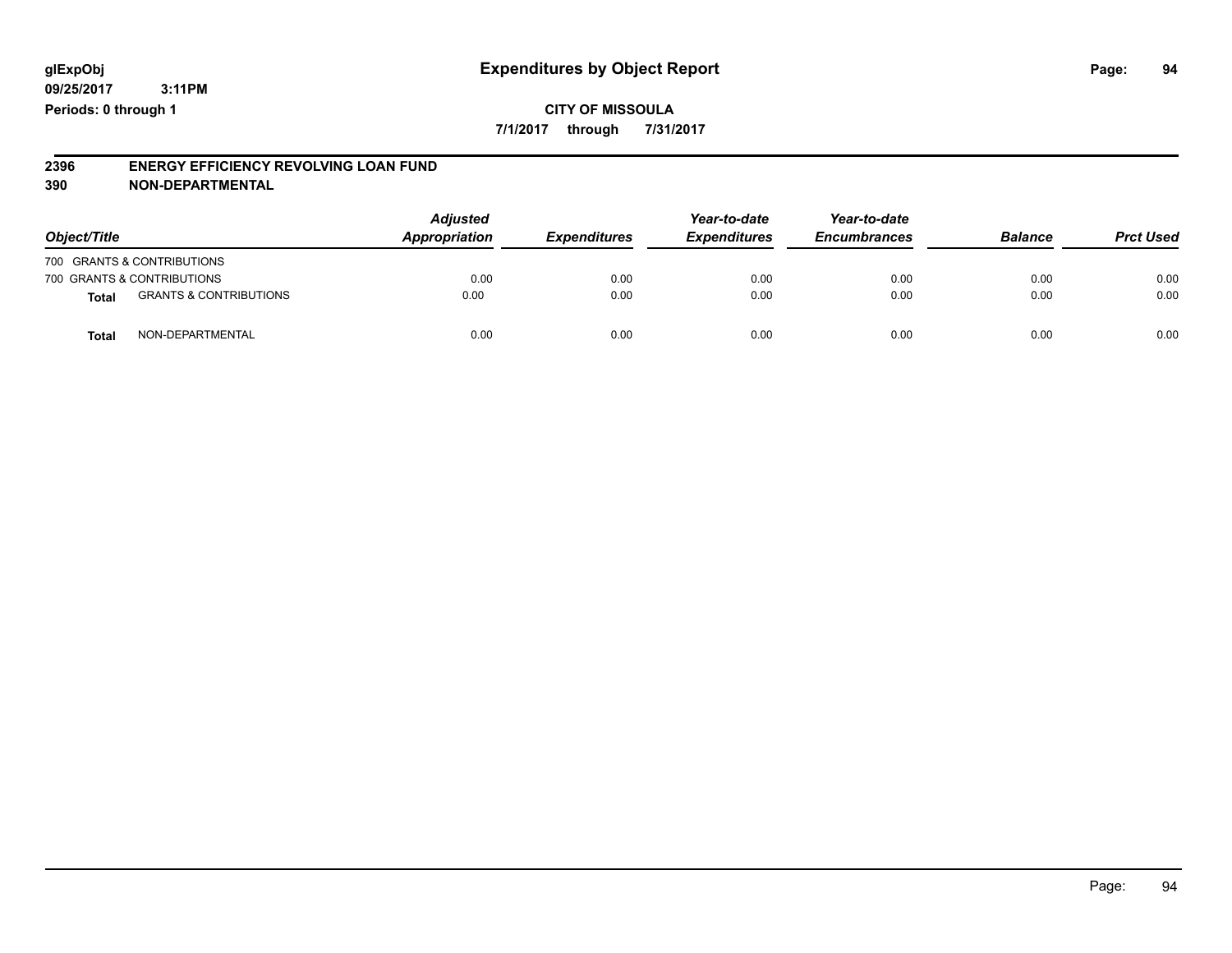### **glExpObj Expenditures by Object Report Page: 95**

**09/25/2017 3:11PM Periods: 0 through 1**

#### **2396 ENERGY EFFICIENCY REVOLVING LOAN FUND**

| Object/Title                               | <b>Adjusted</b><br><b>Appropriation</b> | <i><b>Expenditures</b></i> | Year-to-date<br><b>Expenditures</b> | Year-to-date<br><b>Encumbrances</b> | <b>Balance</b> | <b>Prct Used</b> |
|--------------------------------------------|-----------------------------------------|----------------------------|-------------------------------------|-------------------------------------|----------------|------------------|
| 700 GRANTS & CONTRIBUTIONS                 |                                         |                            |                                     |                                     |                |                  |
| 700 GRANTS & CONTRIBUTIONS                 | 0.00                                    | 0.00                       | 0.00                                | 0.00                                | 0.00           | 0.00             |
| <b>GRANTS &amp; CONTRIBUTIONS</b><br>Total | 0.00                                    | 0.00                       | 0.00                                | 0.00                                | 0.00           | 0.00             |
| ENERGY EFFICIENCY REVOLVING LOAN<br>Tota   | 0.00                                    | 0.00                       | 0.00                                | 0.00                                | 0.00           | 0.00             |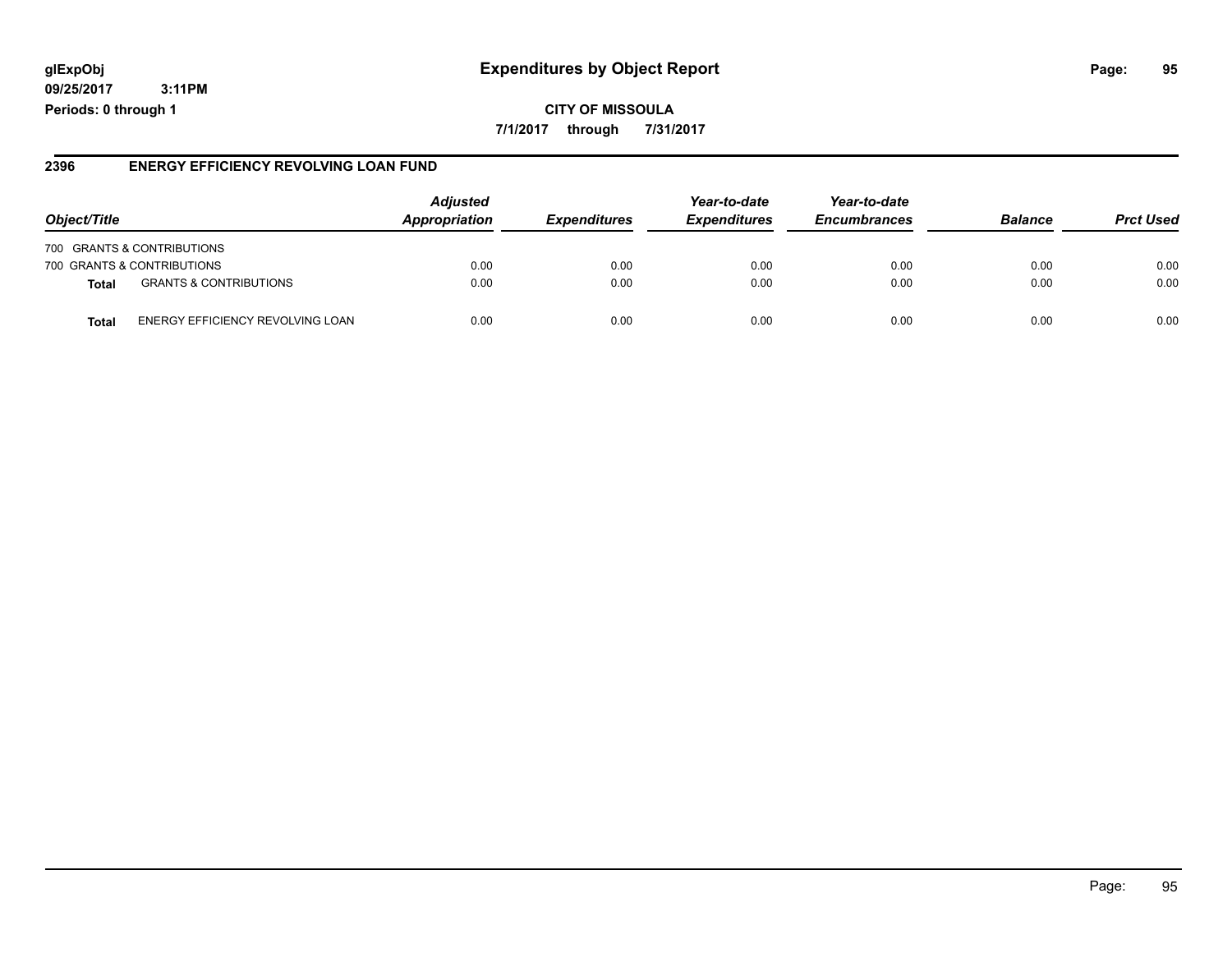### **CITY OF MISSOULA**

**7/1/2017 through 7/31/2017**

# **2399 DANGEROUS BUILDING DEMOLITION & REPAIR F**

**310 BUILDING INSPECTION**

| Object/Title      |                            | <b>Adjusted</b><br><b>Appropriation</b> | <b>Expenditures</b> | Year-to-date<br><b>Expenditures</b> | Year-to-date<br><b>Encumbrances</b> | <b>Balance</b> | <b>Prct Used</b> |
|-------------------|----------------------------|-----------------------------------------|---------------------|-------------------------------------|-------------------------------------|----------------|------------------|
| 500 FIXED CHARGES |                            |                                         |                     |                                     |                                     |                |                  |
|                   | 550 MERCHANT SERVICE FEES  | 0.00                                    | 0.00                | 0.00                                | 0.00                                | 0.00           | 0.00             |
| <b>Total</b>      | <b>FIXED CHARGES</b>       | 0.00                                    | 0.00                | 0.00                                | 0.00                                | 0.00           | 0.00             |
| 800 OTHER OBJECTS |                            |                                         |                     |                                     |                                     |                |                  |
| 845 CONTINGENCY   |                            | 0.00                                    | 0.00                | 0.00                                | 0.00                                | 0.00           | 0.00             |
| <b>Total</b>      | OTHER OBJECTS              | 0.00                                    | 0.00                | 0.00                                | 0.00                                | 0.00           | 0.00             |
| <b>Total</b>      | <b>BUILDING INSPECTION</b> | 0.00                                    | 0.00                | 0.00                                | 0.00                                | 0.00           | 0.00             |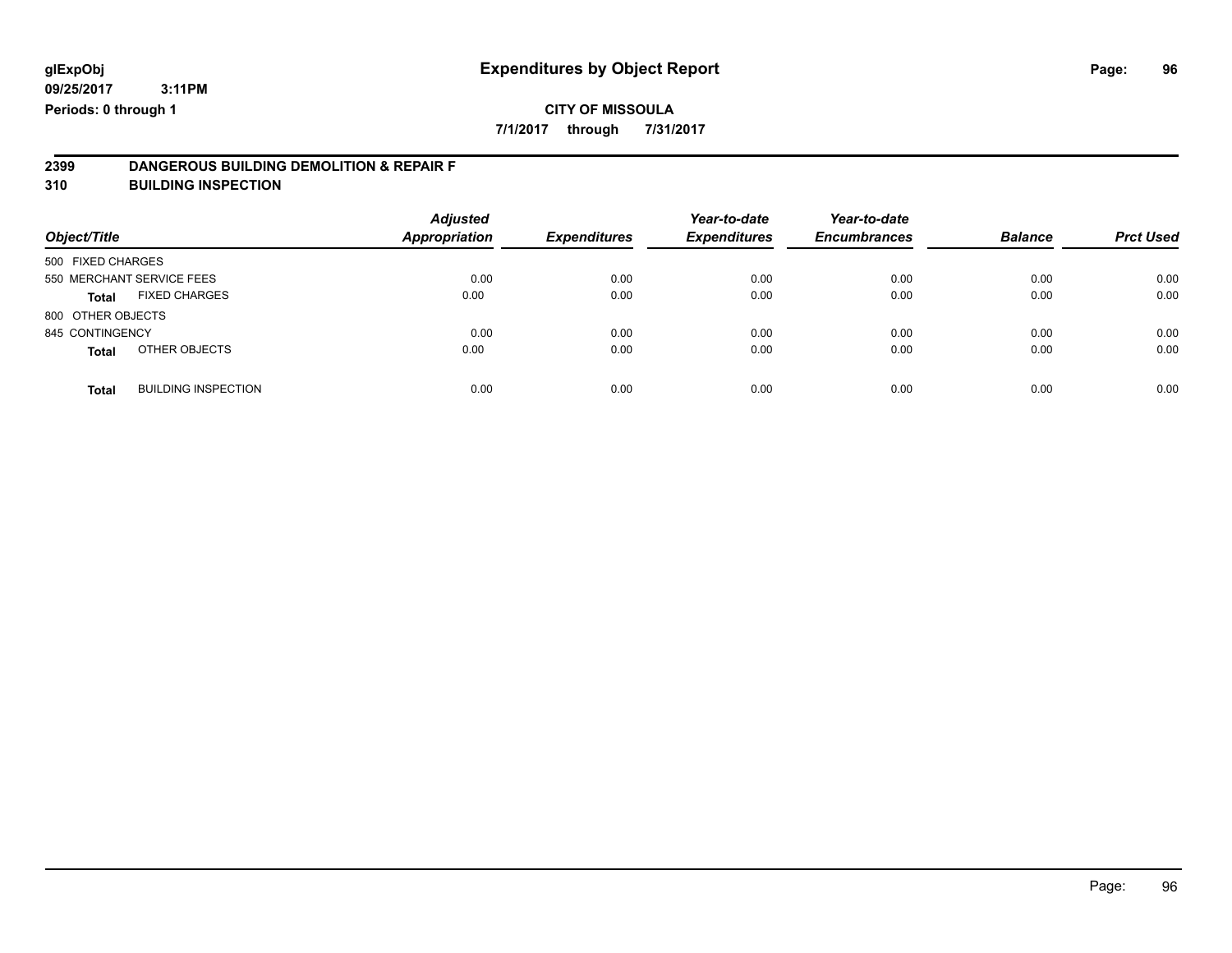### **glExpObj Expenditures by Object Report Page: 97**

**09/25/2017 3:11PM Periods: 0 through 1**

#### **2399 DANGEROUS BUILDING DEMOLITION & REPAIR F**

| Object/Title      |                                   | <b>Adjusted</b><br><b>Appropriation</b> | <b>Expenditures</b> | Year-to-date<br><b>Expenditures</b> | Year-to-date<br><b>Encumbrances</b> | <b>Balance</b> | <b>Prct Used</b> |
|-------------------|-----------------------------------|-----------------------------------------|---------------------|-------------------------------------|-------------------------------------|----------------|------------------|
| 500 FIXED CHARGES |                                   |                                         |                     |                                     |                                     |                |                  |
|                   | 550 MERCHANT SERVICE FEES         | 0.00                                    | 0.00                | 0.00                                | 0.00                                | 0.00           | 0.00             |
| <b>Total</b>      | <b>FIXED CHARGES</b>              | 0.00                                    | 0.00                | 0.00                                | 0.00                                | 0.00           | 0.00             |
| 800 OTHER OBJECTS |                                   |                                         |                     |                                     |                                     |                |                  |
| 845 CONTINGENCY   |                                   | 0.00                                    | 0.00                | 0.00                                | 0.00                                | 0.00           | 0.00             |
| <b>Total</b>      | OTHER OBJECTS                     | 0.00                                    | 0.00                | 0.00                                | 0.00                                | 0.00           | 0.00             |
| <b>Total</b>      | DANGEROUS BUILDING DEMOLITION & F | 0.00                                    | 0.00                | 0.00                                | 0.00                                | 0.00           | 0.00             |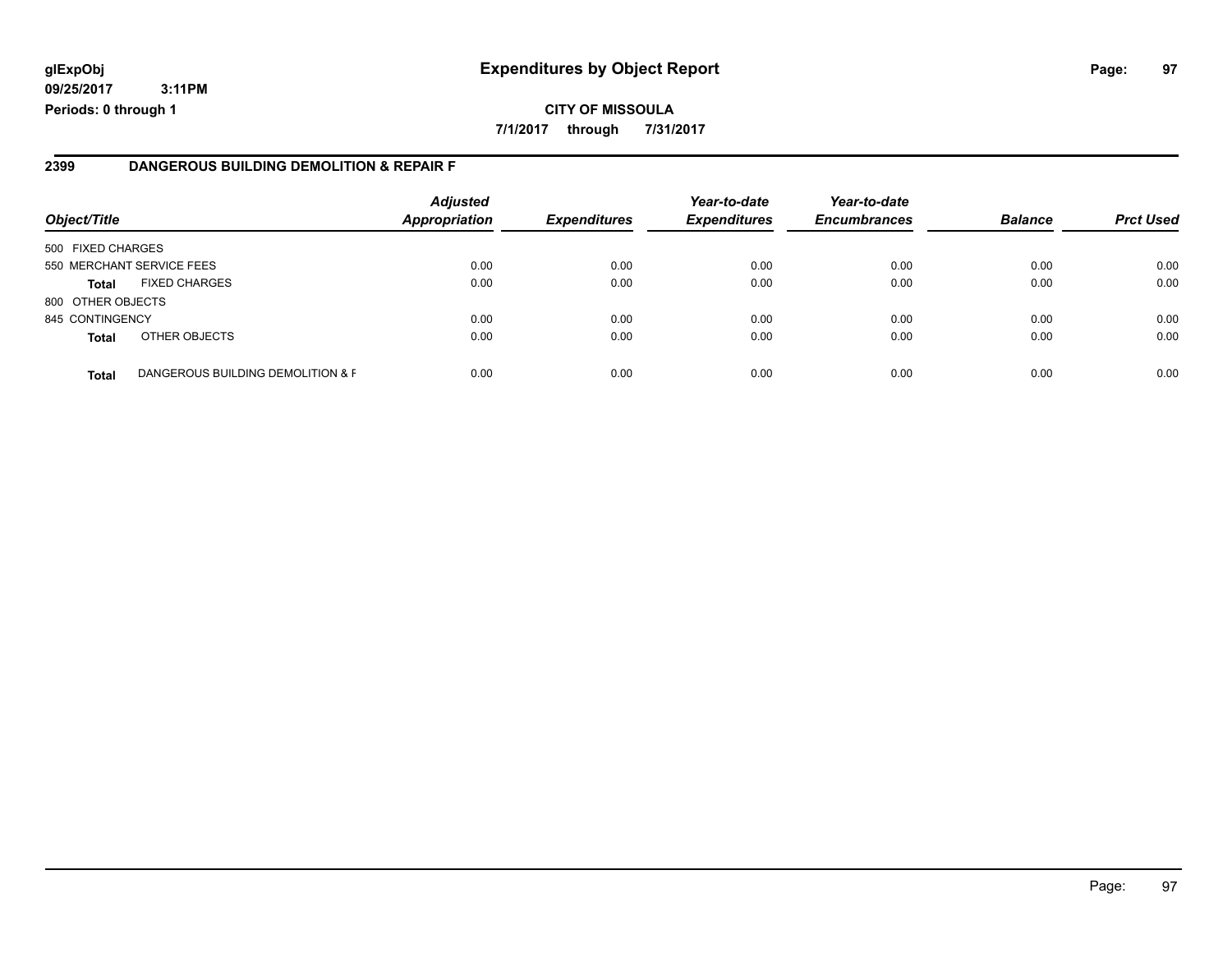**7/1/2017 through 7/31/2017**

# **2400 STREET LIGHTING ASSESSMENTS FUND**

#### **280 PUBLIC WORKS OPERATIONS**

| Object/Title              |                               | <b>Adjusted</b><br>Appropriation | <b>Expenditures</b> | Year-to-date<br><b>Expenditures</b> | Year-to-date<br><b>Encumbrances</b> | <b>Balance</b> | <b>Prct Used</b> |
|---------------------------|-------------------------------|----------------------------------|---------------------|-------------------------------------|-------------------------------------|----------------|------------------|
| 300 PURCHASED SERVICES    |                               |                                  |                     |                                     |                                     |                |                  |
|                           | 341 ELECTRICITY & NATURAL GAS | 0.00                             | 0.00                | 0.00                                | 0.00                                | 0.00           | 0.00             |
| 350 PROFESSIONAL SERVICES |                               | 0.00                             | 0.00                | 0.00                                | 0.00                                | 0.00           | 0.00             |
| 360 REPAIR & MAINTENANCE  |                               | 0.00                             | 0.00                | 0.00                                | 0.00                                | 0.00           | 0.00             |
| <b>Total</b>              | <b>PURCHASED SERVICES</b>     | 0.00                             | 0.00                | 0.00                                | 0.00                                | 0.00           | 0.00             |
| 500 FIXED CHARGES         |                               |                                  |                     |                                     |                                     |                |                  |
| 550 MERCHANT SERVICE FEES |                               | 0.00                             | 0.00                | 0.00                                | 0.00                                | 0.00           | 0.00             |
| <b>Total</b>              | <b>FIXED CHARGES</b>          | 0.00                             | 0.00                | 0.00                                | 0.00                                | 0.00           | 0.00             |
| <b>Total</b>              | PUBLIC WORKS OPERATIONS       | 0.00                             | 0.00                | 0.00                                | 0.00                                | 0.00           | 0.00             |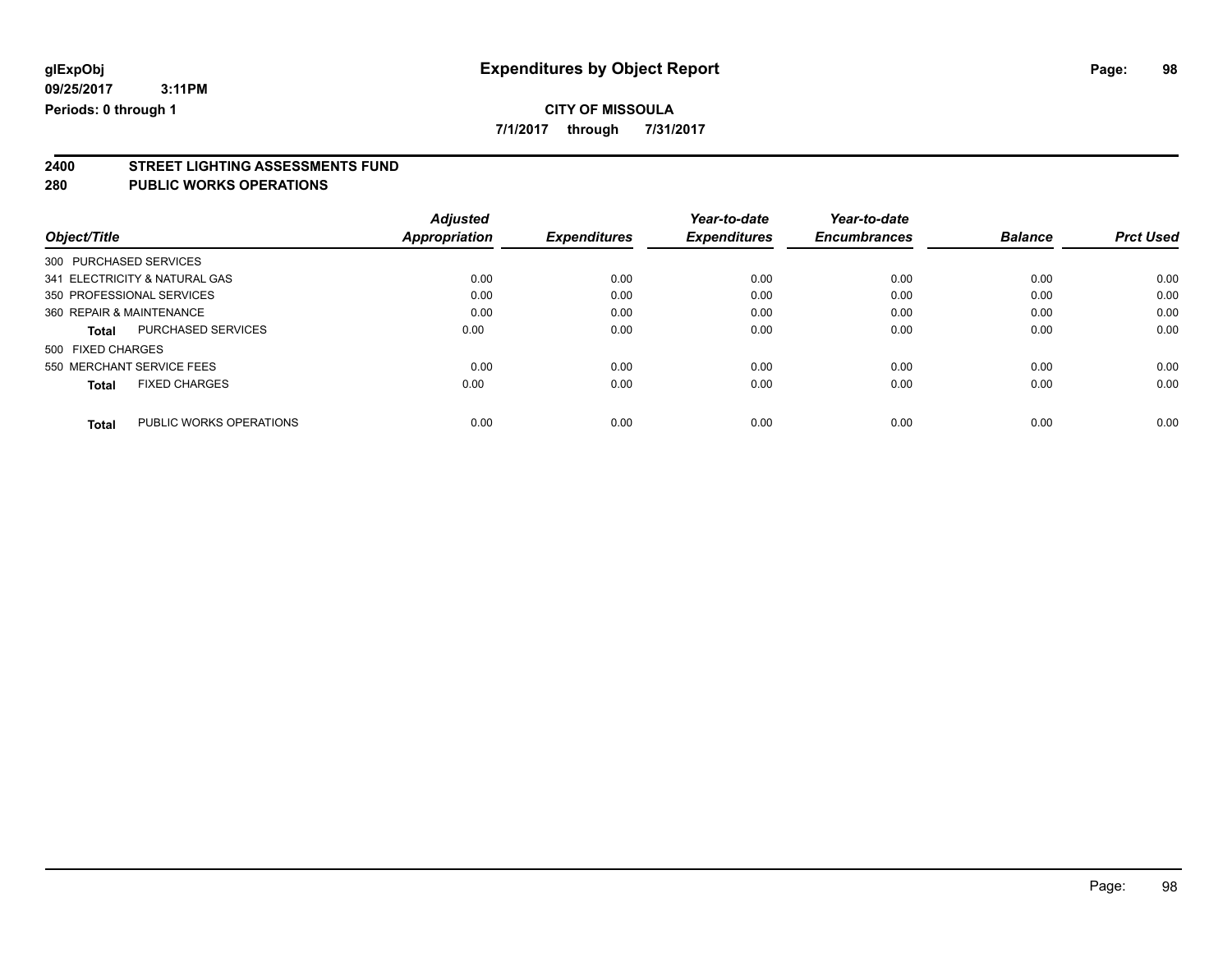#### **2400 STREET LIGHTING ASSESSMENTS FUND**

| Object/Title             |                                  | <b>Adjusted</b><br>Appropriation | <b>Expenditures</b> | Year-to-date<br><b>Expenditures</b> | Year-to-date<br><b>Encumbrances</b> | <b>Balance</b> | <b>Prct Used</b> |
|--------------------------|----------------------------------|----------------------------------|---------------------|-------------------------------------|-------------------------------------|----------------|------------------|
| 300 PURCHASED SERVICES   |                                  |                                  |                     |                                     |                                     |                |                  |
|                          | 341 ELECTRICITY & NATURAL GAS    | 0.00                             | 0.00                | 0.00                                | 0.00                                | 0.00           | 0.00             |
|                          | 350 PROFESSIONAL SERVICES        | 0.00                             | 0.00                | 0.00                                | 0.00                                | 0.00           | 0.00             |
| 360 REPAIR & MAINTENANCE |                                  | 0.00                             | 0.00                | 0.00                                | 0.00                                | 0.00           | 0.00             |
| <b>Total</b>             | <b>PURCHASED SERVICES</b>        | 0.00                             | 0.00                | 0.00                                | 0.00                                | 0.00           | 0.00             |
| 500 FIXED CHARGES        |                                  |                                  |                     |                                     |                                     |                |                  |
|                          | 550 MERCHANT SERVICE FEES        | 0.00                             | 0.00                | 0.00                                | 0.00                                | 0.00           | 0.00             |
| <b>Total</b>             | <b>FIXED CHARGES</b>             | 0.00                             | 0.00                | 0.00                                | 0.00                                | 0.00           | 0.00             |
| <b>Total</b>             | STREET LIGHTING ASSESSMENTS FUND | 0.00                             | 0.00                | 0.00                                | 0.00                                | 0.00           | 0.00             |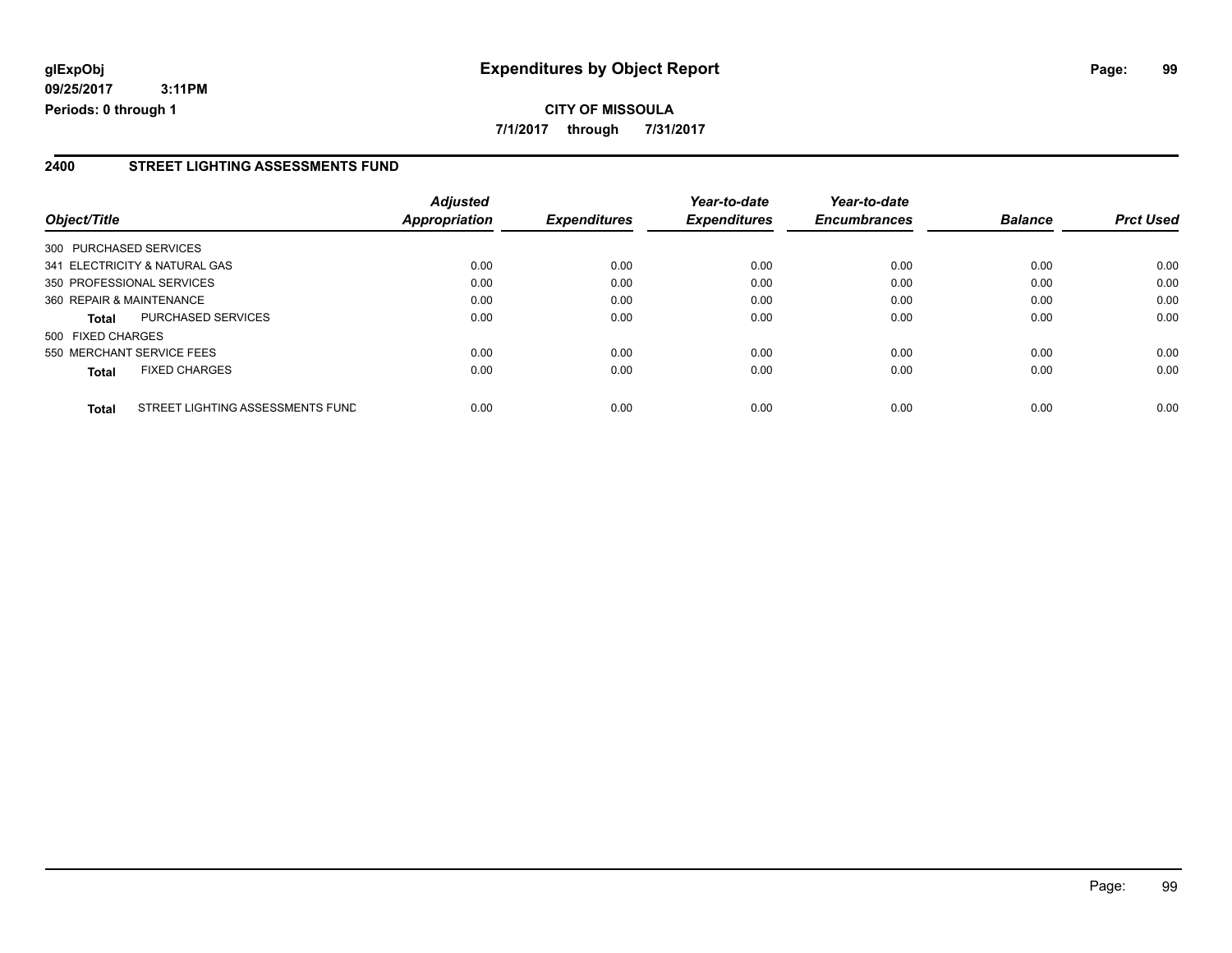**7/1/2017 through 7/31/2017**

## **2500 STREET MAINTENANCE ASSESSMENT FUND**

**390 NON-DEPARTMENTAL**

|                        |                              | <b>Adjusted</b> |                     | Year-to-date        | Year-to-date        |                |                  |
|------------------------|------------------------------|-----------------|---------------------|---------------------|---------------------|----------------|------------------|
| Object/Title           |                              | Appropriation   | <b>Expenditures</b> | <b>Expenditures</b> | <b>Encumbrances</b> | <b>Balance</b> | <b>Prct Used</b> |
| 300 PURCHASED SERVICES |                              |                 |                     |                     |                     |                |                  |
| 345 GARBAGE            |                              | 0.00            | 2.011.77            | 2.011.77            | 0.00                | $-2.011.77$    | 0.00             |
| <b>Total</b>           | <b>PURCHASED SERVICES</b>    | 0.00            | 2,011.77            | 2,011.77            | 0.00                | $-2,011.77$    | 0.00             |
| 500 FIXED CHARGES      |                              |                 |                     |                     |                     |                |                  |
|                        | 550 MERCHANT SERVICE FEES    | 0.00            | 0.00                | 0.00                | 0.00                | 0.00           | 0.00             |
| <b>Total</b>           | <b>FIXED CHARGES</b>         | 0.00            | 0.00                | 0.00                | 0.00                | 0.00           | 0.00             |
| 800 OTHER OBJECTS      |                              |                 |                     |                     |                     |                |                  |
|                        | 820 TRANSFERS TO OTHER FUNDS | 0.00            | 0.00                | 0.00                | 0.00                | 0.00           | 0.00             |
| <b>Total</b>           | OTHER OBJECTS                | 0.00            | 0.00                | 0.00                | 0.00                | 0.00           | 0.00             |
| <b>Total</b>           | NON-DEPARTMENTAL             | 0.00            | 2.011.77            | 2.011.77            | 0.00                | $-2.011.77$    | 0.00             |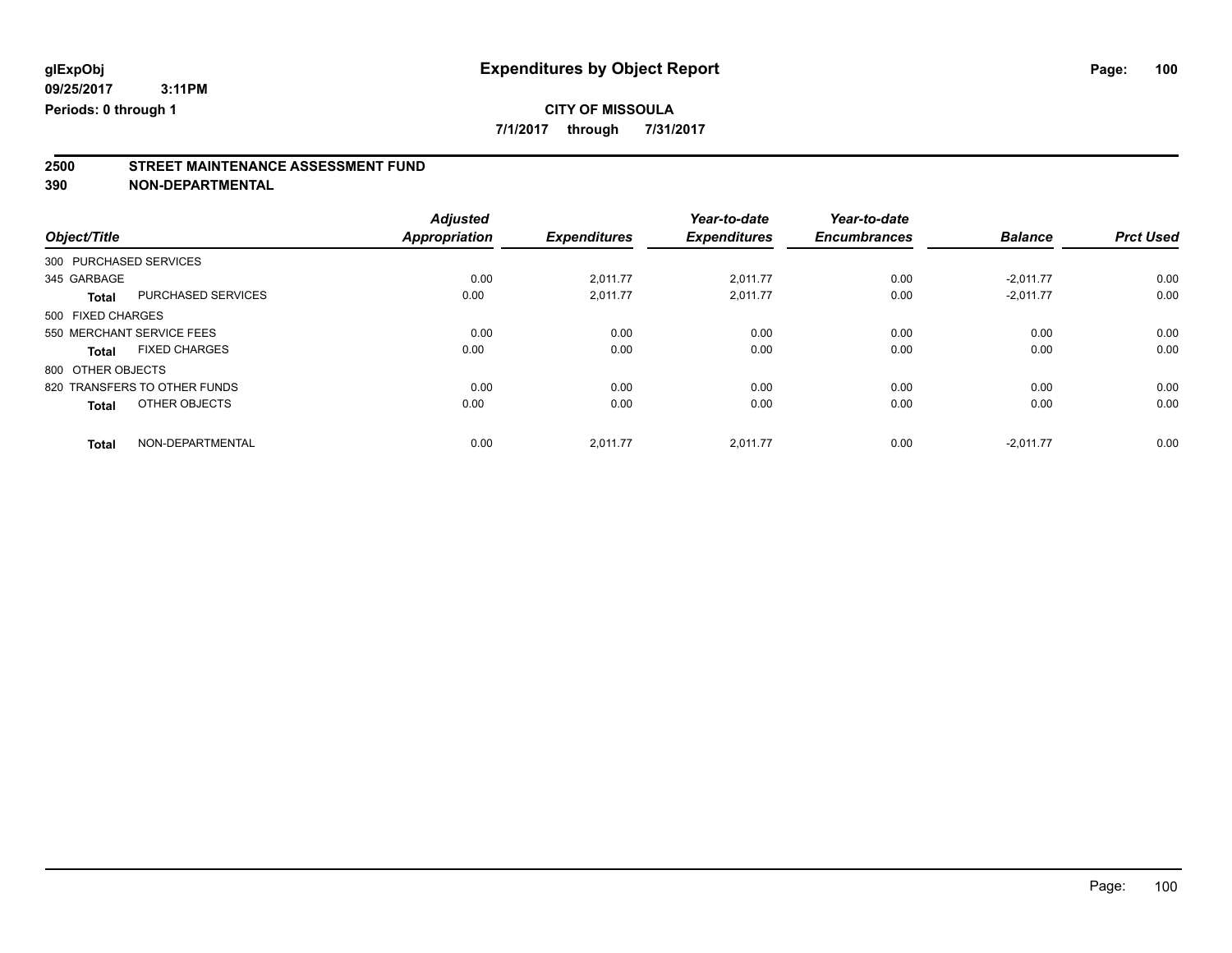#### **2500 STREET MAINTENANCE ASSESSMENT FUND**

|                        |                                  | <b>Adjusted</b>      |                     | Year-to-date        | Year-to-date        |                |                  |
|------------------------|----------------------------------|----------------------|---------------------|---------------------|---------------------|----------------|------------------|
| Object/Title           |                                  | <b>Appropriation</b> | <b>Expenditures</b> | <b>Expenditures</b> | <b>Encumbrances</b> | <b>Balance</b> | <b>Prct Used</b> |
| 300 PURCHASED SERVICES |                                  |                      |                     |                     |                     |                |                  |
| 345 GARBAGE            |                                  | 0.00                 | 2,011.77            | 2.011.77            | 0.00                | $-2.011.77$    | 0.00             |
| Total                  | PURCHASED SERVICES               | 0.00                 | 2,011.77            | 2.011.77            | 0.00                | $-2,011.77$    | 0.00             |
| 500 FIXED CHARGES      |                                  |                      |                     |                     |                     |                |                  |
|                        | 550 MERCHANT SERVICE FEES        | 0.00                 | 0.00                | 0.00                | 0.00                | 0.00           | 0.00             |
| Total                  | <b>FIXED CHARGES</b>             | 0.00                 | 0.00                | 0.00                | 0.00                | 0.00           | 0.00             |
| 800 OTHER OBJECTS      |                                  |                      |                     |                     |                     |                |                  |
|                        | 820 TRANSFERS TO OTHER FUNDS     | 0.00                 | 0.00                | 0.00                | 0.00                | 0.00           | 0.00             |
| <b>Total</b>           | OTHER OBJECTS                    | 0.00                 | 0.00                | 0.00                | 0.00                | 0.00           | 0.00             |
| <b>Total</b>           | STREET MAINTENANCE ASSESSMENT FI | 0.00                 | 2.011.77            | 2.011.77            | 0.00                | $-2.011.77$    | 0.00             |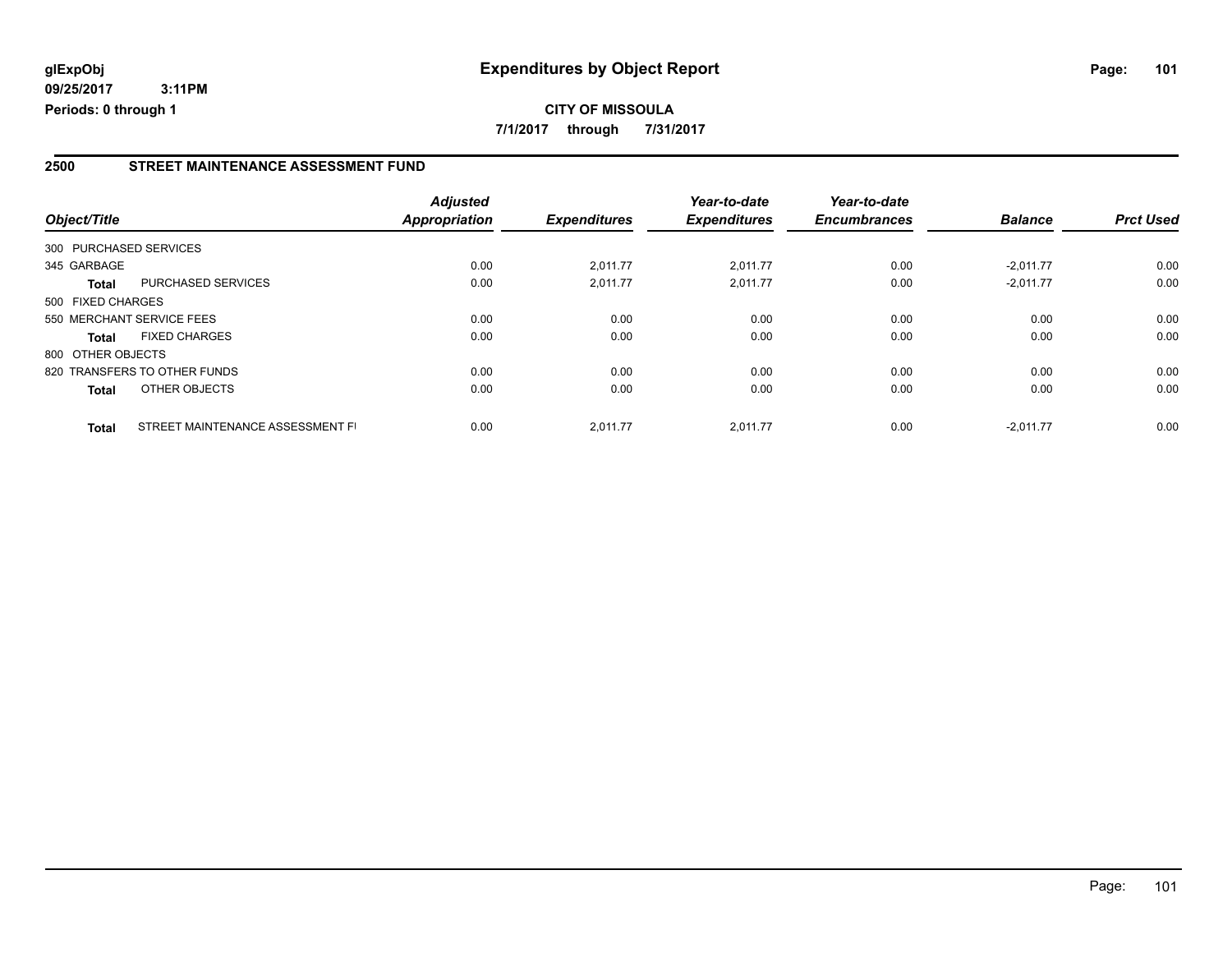**7/1/2017 through 7/31/2017**

# **2512 ROAD DISTRICT #1**

**320 STREET MAINTENANCE**

|                                     | <b>Adjusted</b>      |                     | Year-to-date        | Year-to-date        |                |                  |
|-------------------------------------|----------------------|---------------------|---------------------|---------------------|----------------|------------------|
| Object/Title                        | <b>Appropriation</b> | <b>Expenditures</b> | <b>Expenditures</b> | <b>Encumbrances</b> | <b>Balance</b> | <b>Prct Used</b> |
| 100 PERSONAL SERVICES               |                      |                     |                     |                     |                |                  |
| 110 SALARIES AND WAGES              | 0.00                 | 2,279.34            | 2,279.34            | 0.00                | $-2,279.34$    | 0.00             |
| 130 OTHER                           | 0.00                 | 0.00                | 0.00                | 0.00                | 0.00           | 0.00             |
| 140 EMPLOYER CONTRIBUTIONS          | 0.00                 | 391.98              | 391.98              | 0.00                | $-391.98$      | 0.00             |
| 141 STATE RETIREMENT CONTRIBUTIONS  | 0.00                 | 0.00                | 0.00                | 0.00                | 0.00           | 0.00             |
| <b>150 STATE RETIREMENT</b>         | 0.00                 | 0.00                | 0.00                | 0.00                | 0.00           | 0.00             |
| PERSONAL SERVICES<br><b>Total</b>   | 0.00                 | 2,671.32            | 2,671.32            | 0.00                | $-2,671.32$    | 0.00             |
| 200 SUPPLIES                        |                      |                     |                     |                     |                |                  |
| 210 OFFICE SUPPLIES                 | 0.00                 | 0.00                | 0.00                | 0.00                | 0.00           | 0.00             |
| 220 OPERATING SUPPLIES              | 0.00                 | 418.41              | 418.41              | 0.00                | $-418.41$      | 0.00             |
| 230 REPAIR/MAINTENANCE              | 0.00                 | 0.00                | 0.00                | 0.00                | 0.00           | 0.00             |
| 231 GASOLINE                        | 0.00                 | 0.00                | 0.00                | 0.00                | 0.00           | 0.00             |
| 240 OTHER SUPPLIES                  | 0.00                 | 0.00                | 0.00                | 0.00                | 0.00           | 0.00             |
| <b>SUPPLIES</b><br>Total            | 0.00                 | 418.41              | 418.41              | 0.00                | $-418.41$      | 0.00             |
| 300 PURCHASED SERVICES              |                      |                     |                     |                     |                |                  |
| 310 COMMUNICATIONS                  | 0.00                 | 0.00                | 0.00                | 0.00                | 0.00           | 0.00             |
| 330 PUBLICITY, SUBSCRIPTIONS & DUES | 0.00                 | 0.00                | 0.00                | 0.00                | 0.00           | 0.00             |
| 350 PROFESSIONAL SERVICES           | 0.00                 | 0.00                | 0.00                | 0.00                | 0.00           | 0.00             |
| 370 TRAVEL                          | 0.00                 | 0.00                | 0.00                | 0.00                | 0.00           | 0.00             |
| 380 TRAINING                        | 0.00                 | 0.00                | 0.00                | 0.00                | 0.00           | 0.00             |
| PURCHASED SERVICES<br>Total         | 0.00                 | 0.00                | 0.00                | 0.00                | 0.00           | 0.00             |
| 400 BUILDING MATERIALS              |                      |                     |                     |                     |                |                  |
| <b>400 BUILDING MATERIALS</b>       | 0.00                 | 1,454.77            | 1,454.77            | 0.00                | $-1,454.77$    | 0.00             |
| <b>BUILDING MATERIALS</b><br>Total  | 0.00                 | 1,454.77            | 1,454.77            | 0.00                | $-1,454.77$    | 0.00             |
| 500 FIXED CHARGES                   |                      |                     |                     |                     |                |                  |
| 500 FIXED CHARGES                   | 0.00                 | 0.00                | 0.00                | 0.00                | 0.00           | 0.00             |
| 550 MERCHANT SERVICE FEES           | 0.00                 | 0.00                | 0.00                | 0.00                | 0.00           | 0.00             |
| <b>FIXED CHARGES</b><br>Total       | 0.00                 | 0.00                | 0.00                | 0.00                | 0.00           | 0.00             |
| 600 DEBT SERVICE                    |                      |                     |                     |                     |                |                  |
| 610 PRINCIPAL                       | 0.00                 | 0.00                | 0.00                | 0.00                | 0.00           | 0.00             |
| 620 INTEREST / SERVICE FEES         | 0.00                 | 0.00                | 0.00                | 0.00                | 0.00           | 0.00             |
| <b>DEBT SERVICE</b><br><b>Total</b> | 0.00                 | 0.00                | 0.00                | 0.00                | 0.00           | 0.00             |
| 700 GRANTS & CONTRIBUTIONS          |                      |                     |                     |                     |                |                  |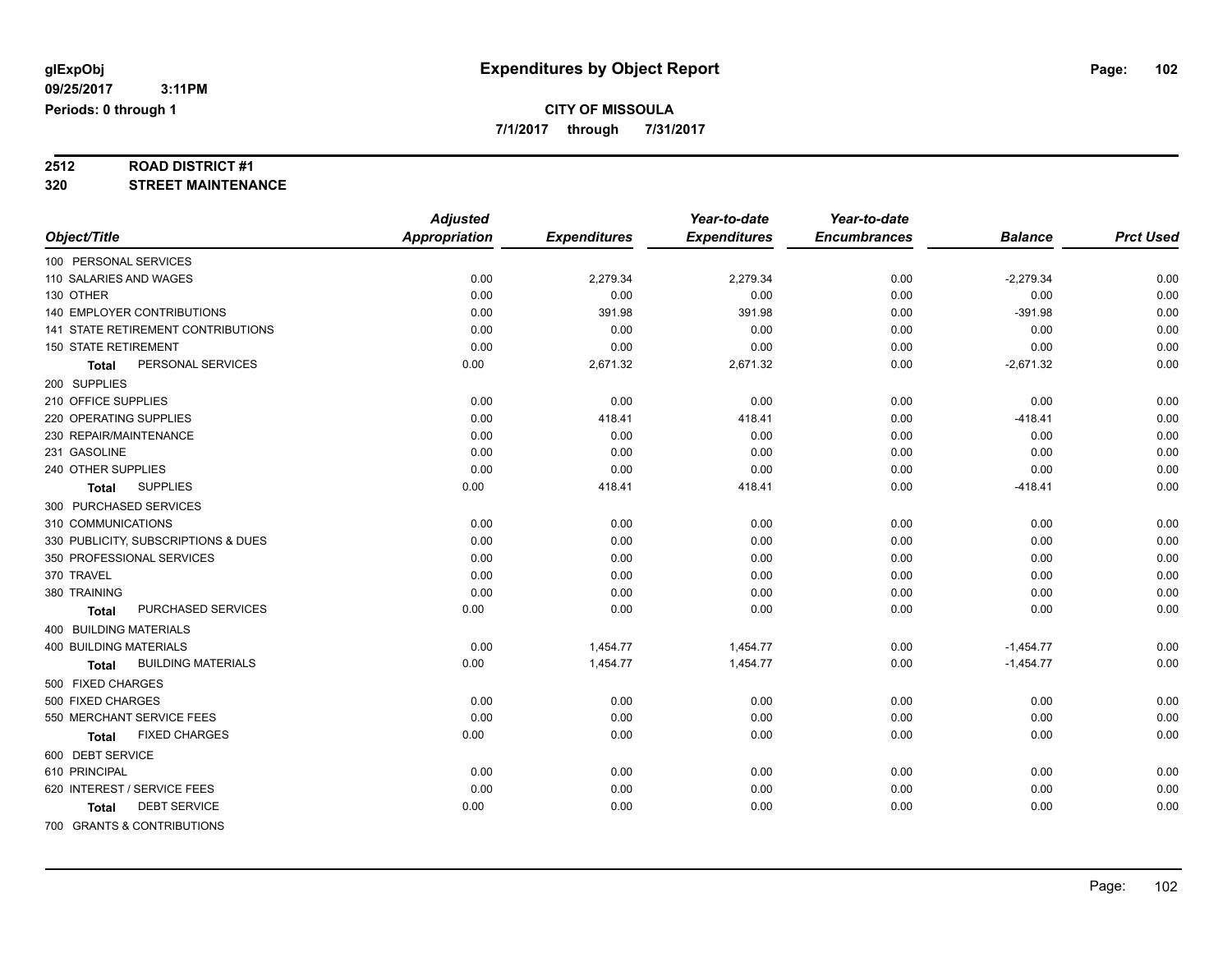**7/1/2017 through 7/31/2017**

# **2512 ROAD DISTRICT #1**

**320 STREET MAINTENANCE**

|                              |                                   | <b>Adjusted</b> |                     | Year-to-date        | Year-to-date        |                |                  |
|------------------------------|-----------------------------------|-----------------|---------------------|---------------------|---------------------|----------------|------------------|
| Object/Title                 |                                   | Appropriation   | <b>Expenditures</b> | <b>Expenditures</b> | <b>Encumbrances</b> | <b>Balance</b> | <b>Prct Used</b> |
| 700 GRANTS & CONTRIBUTIONS   |                                   | 0.00            | 0.00                | 0.00                | 0.00                | 0.00           | 0.00             |
| <b>Total</b>                 | <b>GRANTS &amp; CONTRIBUTIONS</b> | 0.00            | 0.00                | 0.00                | 0.00                | 0.00           | 0.00             |
| 800 OTHER OBJECTS            |                                   |                 |                     |                     |                     |                |                  |
| 820 TRANSFERS TO OTHER FUNDS |                                   | 0.00            | 0.00                | 0.00                | 0.00                | 0.00           | 0.00             |
| 845 CONTINGENCY              |                                   | 0.00            | 0.00                | 0.00                | 0.00                | 0.00           | 0.00             |
| <b>Total</b>                 | OTHER OBJECTS                     | 0.00            | 0.00                | 0.00                | 0.00                | 0.00           | 0.00             |
| 900 CAPITAL OUTLAY           |                                   |                 |                     |                     |                     |                |                  |
| 930 IMPROVEMENTS             |                                   | 0.00            | 700.00              | 700.00              | 0.00                | $-700.00$      | 0.00             |
| <b>Total</b>                 | <b>CAPITAL OUTLAY</b>             | 0.00            | 700.00              | 700.00              | 0.00                | $-700.00$      | 0.00             |
| <b>Total</b>                 | <b>STREET MAINTENANCE</b>         | 0.00            | 5.244.50            | 5.244.50            | 0.00                | $-5.244.50$    | 0.00             |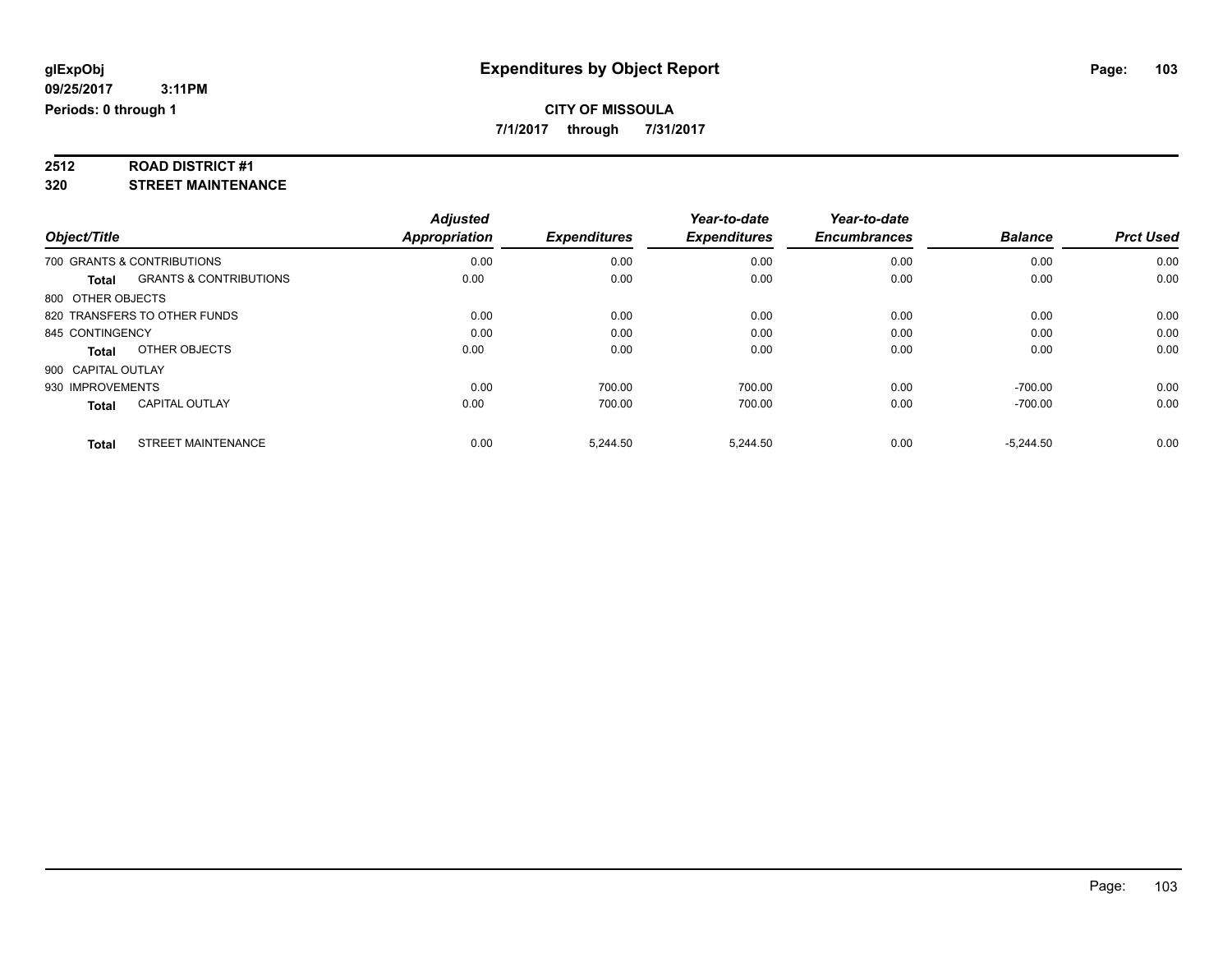# **2512 ROAD DISTRICT #1**

**390 NON-DEPARTMENTAL**

| Object/Title      |                      | <b>Adjusted</b><br>Appropriation | <b>Expenditures</b> | Year-to-date<br><b>Expenditures</b> | Year-to-date<br><b>Encumbrances</b> | <b>Balance</b> | <b>Prct Used</b> |
|-------------------|----------------------|----------------------------------|---------------------|-------------------------------------|-------------------------------------|----------------|------------------|
| 500 FIXED CHARGES |                      |                                  |                     |                                     |                                     |                |                  |
| 500 FIXED CHARGES |                      | 0.00                             | 0.00                | 0.00                                | 0.00                                | 0.00           | 0.00             |
| <b>Total</b>      | <b>FIXED CHARGES</b> | 0.00                             | 0.00                | 0.00                                | 0.00                                | 0.00           | 0.00             |
| Total             | NON-DEPARTMENTAL     | 0.00                             | 0.00                | 0.00                                | 0.00                                | 0.00           | 0.00             |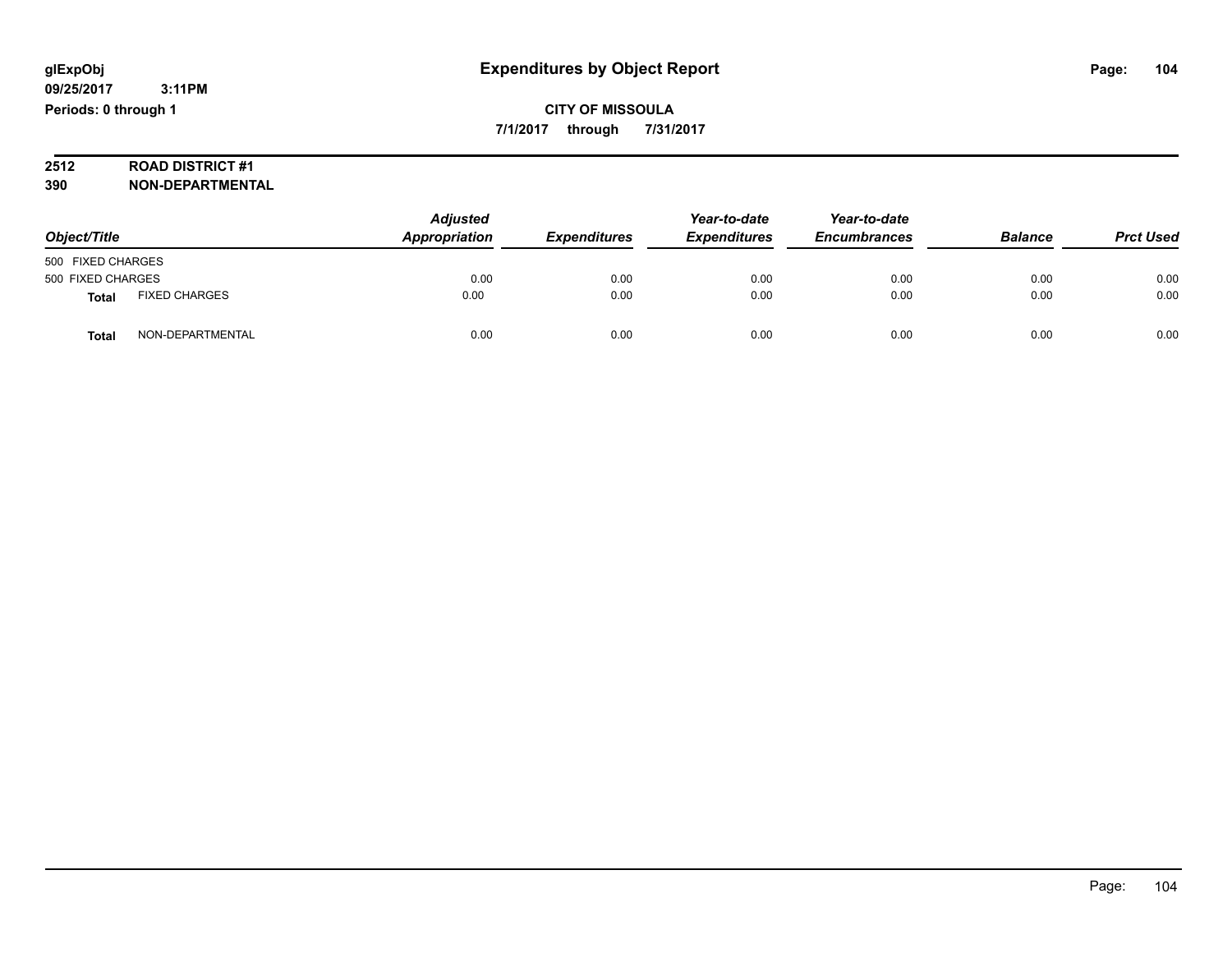#### **2512 ROAD DISTRICT #1**

|                                      | <b>Adjusted</b>      |                     | Year-to-date        | Year-to-date        |                |                  |
|--------------------------------------|----------------------|---------------------|---------------------|---------------------|----------------|------------------|
| Object/Title                         | <b>Appropriation</b> | <b>Expenditures</b> | <b>Expenditures</b> | <b>Encumbrances</b> | <b>Balance</b> | <b>Prct Used</b> |
| 100 PERSONAL SERVICES                |                      |                     |                     |                     |                |                  |
| 110 SALARIES AND WAGES               | 0.00                 | 2,279.34            | 2,279.34            | 0.00                | $-2,279.34$    | 0.00             |
| 130 OTHER                            | 0.00                 | 0.00                | 0.00                | 0.00                | 0.00           | 0.00             |
| <b>140 EMPLOYER CONTRIBUTIONS</b>    | 0.00                 | 391.98              | 391.98              | 0.00                | $-391.98$      | 0.00             |
| 141 STATE RETIREMENT CONTRIBUTIONS   | 0.00                 | 0.00                | 0.00                | 0.00                | 0.00           | 0.00             |
| <b>150 STATE RETIREMENT</b>          | 0.00                 | 0.00                | 0.00                | 0.00                | 0.00           | 0.00             |
| PERSONAL SERVICES<br>Total           | 0.00                 | 2,671.32            | 2,671.32            | 0.00                | $-2,671.32$    | 0.00             |
| 200 SUPPLIES                         |                      |                     |                     |                     |                |                  |
| 210 OFFICE SUPPLIES                  | 0.00                 | 0.00                | 0.00                | 0.00                | 0.00           | 0.00             |
| 220 OPERATING SUPPLIES               | 0.00                 | 418.41              | 418.41              | 0.00                | $-418.41$      | 0.00             |
| 230 REPAIR/MAINTENANCE               | 0.00                 | 0.00                | 0.00                | 0.00                | 0.00           | 0.00             |
| 231 GASOLINE                         | 0.00                 | 0.00                | 0.00                | 0.00                | 0.00           | 0.00             |
| 240 OTHER SUPPLIES                   | 0.00                 | 0.00                | 0.00                | 0.00                | 0.00           | 0.00             |
| <b>SUPPLIES</b><br>Total             | 0.00                 | 418.41              | 418.41              | 0.00                | $-418.41$      | 0.00             |
| 300 PURCHASED SERVICES               |                      |                     |                     |                     |                |                  |
| 310 COMMUNICATIONS                   | 0.00                 | 0.00                | 0.00                | 0.00                | 0.00           | 0.00             |
| 330 PUBLICITY, SUBSCRIPTIONS & DUES  | 0.00                 | 0.00                | 0.00                | 0.00                | 0.00           | 0.00             |
| 350 PROFESSIONAL SERVICES            | 0.00                 | 0.00                | 0.00                | 0.00                | 0.00           | 0.00             |
| 370 TRAVEL                           | 0.00                 | 0.00                | 0.00                | 0.00                | 0.00           | 0.00             |
| 380 TRAINING                         | 0.00                 | 0.00                | 0.00                | 0.00                | 0.00           | 0.00             |
| PURCHASED SERVICES<br><b>Total</b>   | 0.00                 | 0.00                | 0.00                | 0.00                | 0.00           | 0.00             |
| <b>400 BUILDING MATERIALS</b>        |                      |                     |                     |                     |                |                  |
| <b>400 BUILDING MATERIALS</b>        | 0.00                 | 1,454.77            | 1,454.77            | 0.00                | $-1,454.77$    | 0.00             |
| <b>BUILDING MATERIALS</b><br>Total   | 0.00                 | 1,454.77            | 1,454.77            | 0.00                | $-1,454.77$    | 0.00             |
| 500 FIXED CHARGES                    |                      |                     |                     |                     |                |                  |
| 500 FIXED CHARGES                    | 0.00                 | 0.00                | 0.00                | 0.00                | 0.00           | 0.00             |
| 550 MERCHANT SERVICE FEES            | 0.00                 | 0.00                | 0.00                | 0.00                | 0.00           | 0.00             |
| <b>FIXED CHARGES</b><br><b>Total</b> | 0.00                 | 0.00                | 0.00                | 0.00                | 0.00           | 0.00             |
| 600 DEBT SERVICE                     |                      |                     |                     |                     |                |                  |
| 610 PRINCIPAL                        | 0.00                 | 0.00                | 0.00                | 0.00                | 0.00           | 0.00             |
| 620 INTEREST / SERVICE FEES          | 0.00                 | 0.00                | 0.00                | 0.00                | 0.00           | 0.00             |
| <b>DEBT SERVICE</b><br><b>Total</b>  | 0.00                 | 0.00                | 0.00                | 0.00                | 0.00           | 0.00             |
| 700 GRANTS & CONTRIBUTIONS           |                      |                     |                     |                     |                |                  |
| 700 GRANTS & CONTRIBUTIONS           | 0.00                 | 0.00                | 0.00                | 0.00                | 0.00           | 0.00             |
|                                      |                      |                     |                     |                     |                |                  |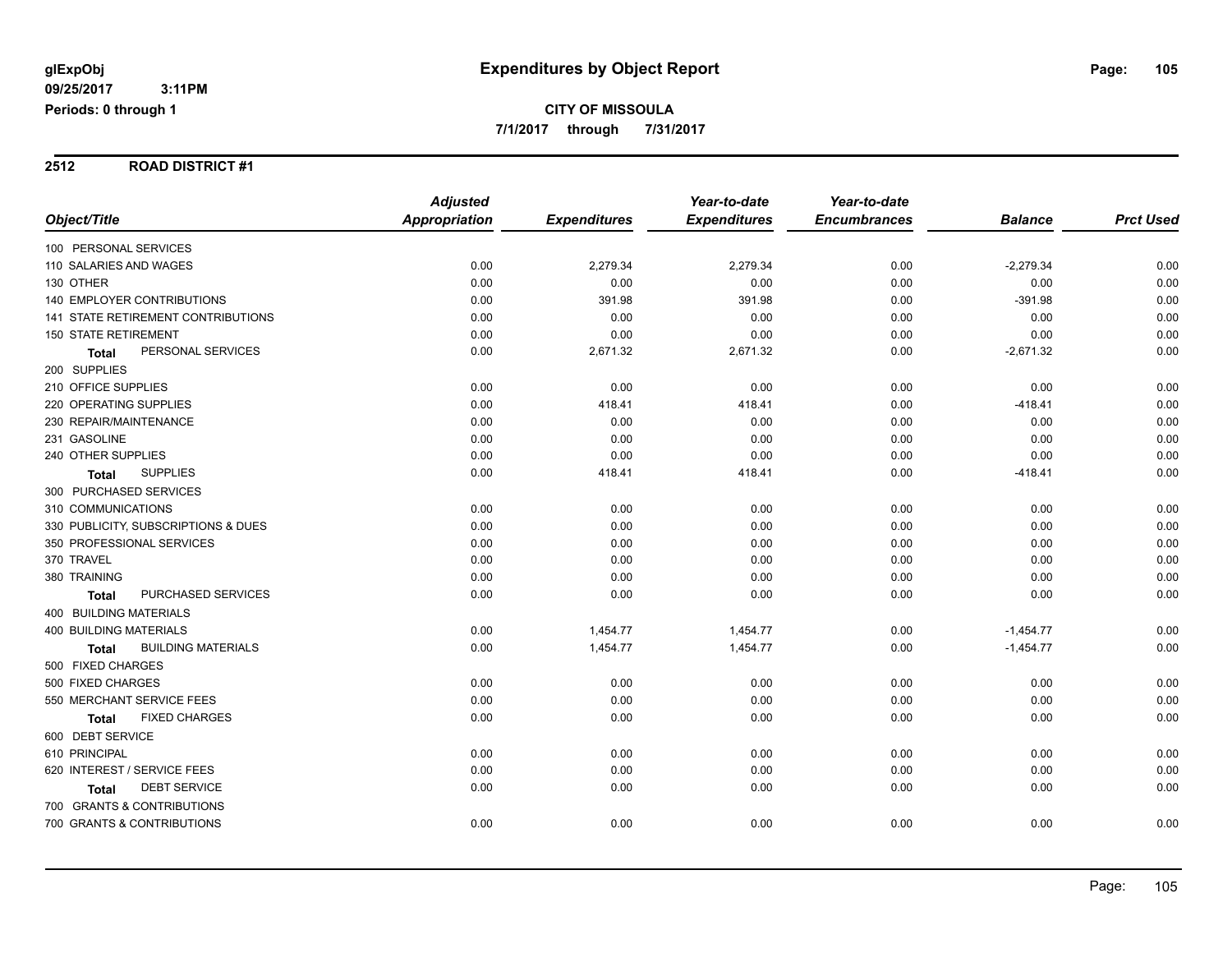#### **2512 ROAD DISTRICT #1**

|                    |                                   | <b>Adjusted</b>      |                     | Year-to-date        | Year-to-date        |                |                  |
|--------------------|-----------------------------------|----------------------|---------------------|---------------------|---------------------|----------------|------------------|
| Object/Title       |                                   | <b>Appropriation</b> | <b>Expenditures</b> | <b>Expenditures</b> | <b>Encumbrances</b> | <b>Balance</b> | <b>Prct Used</b> |
| <b>Total</b>       | <b>GRANTS &amp; CONTRIBUTIONS</b> | 0.00                 | 0.00                | 0.00                | 0.00                | 0.00           | 0.00             |
| 800 OTHER OBJECTS  |                                   |                      |                     |                     |                     |                |                  |
|                    | 820 TRANSFERS TO OTHER FUNDS      | 0.00                 | 0.00                | 0.00                | 0.00                | 0.00           | 0.00             |
| 845 CONTINGENCY    |                                   | 0.00                 | 0.00                | 0.00                | 0.00                | 0.00           | 0.00             |
| Total              | OTHER OBJECTS                     | 0.00                 | 0.00                | 0.00                | 0.00                | 0.00           | 0.00             |
| 900 CAPITAL OUTLAY |                                   |                      |                     |                     |                     |                |                  |
| 930 IMPROVEMENTS   |                                   | 0.00                 | 700.00              | 700.00              | 0.00                | $-700.00$      | 0.00             |
| <b>Total</b>       | <b>CAPITAL OUTLAY</b>             | 0.00                 | 700.00              | 700.00              | 0.00                | $-700.00$      | 0.00             |
| <b>Total</b>       | <b>ROAD DISTRICT#1</b>            | 0.00                 | 5.244.50            | 5.244.50            | 0.00                | $-5.244.50$    | 0.00             |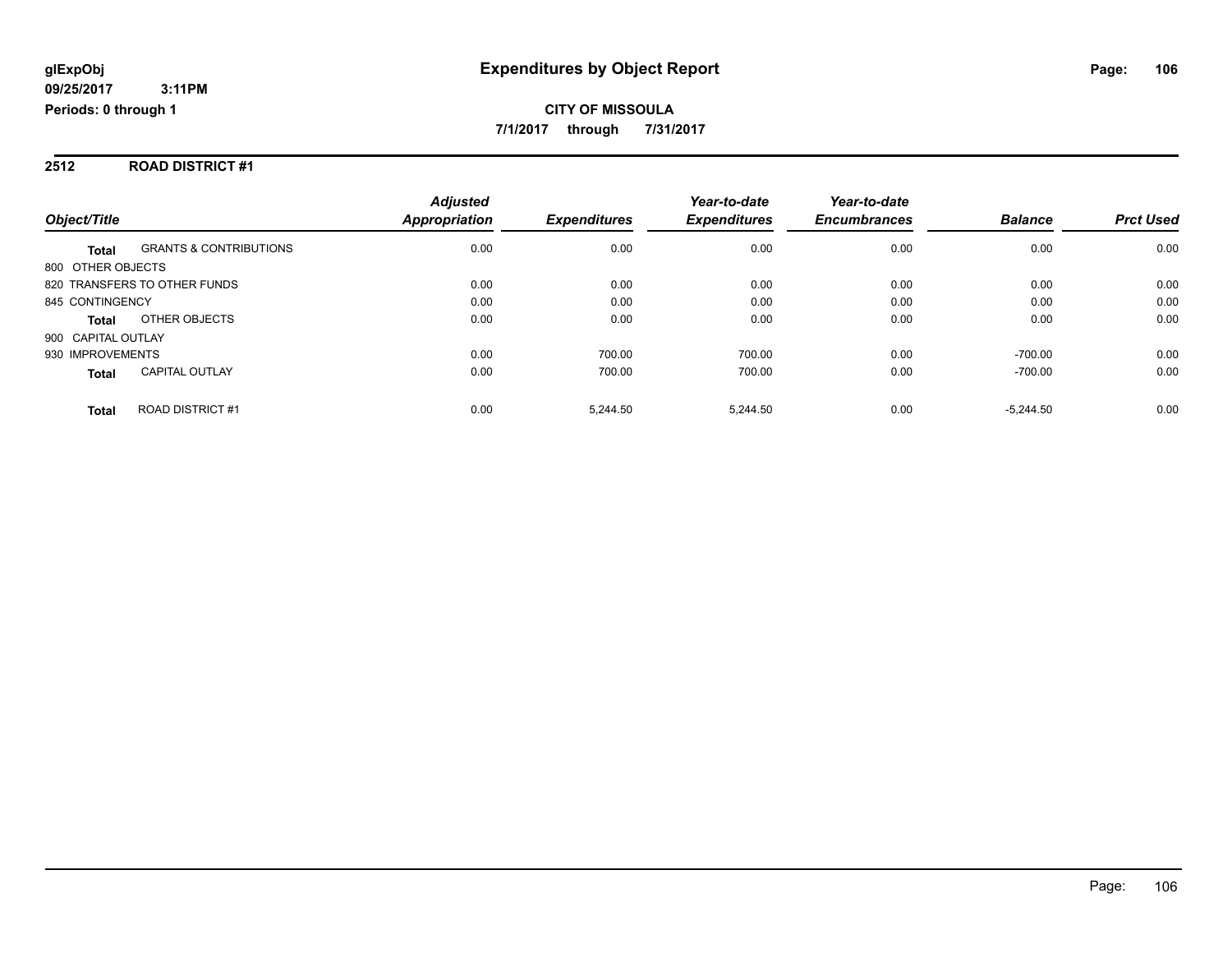**7/1/2017 through 7/31/2017**

# **2513 PARK DISTRICT #1**

**370 PARKS & RECREATION**

|                                     | <b>Adjusted</b>      |                     | Year-to-date        | Year-to-date        |                |                  |
|-------------------------------------|----------------------|---------------------|---------------------|---------------------|----------------|------------------|
| Object/Title                        | <b>Appropriation</b> | <b>Expenditures</b> | <b>Expenditures</b> | <b>Encumbrances</b> | <b>Balance</b> | <b>Prct Used</b> |
| 100 PERSONAL SERVICES               |                      |                     |                     |                     |                |                  |
| 110 SALARIES AND WAGES              | 0.00                 | 16,928.42           | 16,928.42           | 0.00                | $-16,928.42$   | 0.00             |
| 120 OVERTIME                        | 0.00                 | 0.00                | 0.00                | 0.00                | 0.00           | 0.00             |
| 140 EMPLOYER CONTRIBUTIONS          | 0.00                 | 10,780.19           | 10,780.19           | 0.00                | $-10,780.19$   | 0.00             |
| 141 STATE RETIREMENT CONTRIBUTIONS  | 0.00                 | 0.00                | 0.00                | 0.00                | 0.00           | 0.00             |
| PERSONAL SERVICES<br>Total          | 0.00                 | 27,708.61           | 27,708.61           | 0.00                | $-27,708.61$   | 0.00             |
| 200 SUPPLIES                        |                      |                     |                     |                     |                |                  |
| 220 OPERATING SUPPLIES              | 0.00                 | 853.13              | 853.13              | 0.00                | $-853.13$      | 0.00             |
| 230 REPAIR/MAINTENANCE              | 0.00                 | 239.49              | 239.49              | 0.00                | $-239.49$      | 0.00             |
| 231 GASOLINE                        | 0.00                 | 0.00                | 0.00                | 0.00                | 0.00           | 0.00             |
| <b>SUPPLIES</b><br>Total            | 0.00                 | 1,092.62            | 1,092.62            | 0.00                | $-1,092.62$    | 0.00             |
| 300 PURCHASED SERVICES              |                      |                     |                     |                     |                |                  |
| 310 COMMUNICATIONS                  | 0.00                 | 0.00                | 0.00                | 0.00                | 0.00           | 0.00             |
| 320 PRINTING & DUPLICATING          | 0.00                 | 0.00                | 0.00                | 0.00                | 0.00           | 0.00             |
| 330 PUBLICITY, SUBSCRIPTIONS & DUES | 0.00                 | 0.00                | 0.00                | 0.00                | 0.00           | 0.00             |
| 341 ELECTRICITY & NATURAL GAS       | 0.00                 | 47.72               | 47.72               | 0.00                | $-47.72$       | 0.00             |
| 343 WATER CHARGES                   | 0.00                 | 0.00                | 0.00                | 0.00                | 0.00           | 0.00             |
| 344 TELEPHONE SERVICE               | 0.00                 | 0.00                | 0.00                | 0.00                | 0.00           | 0.00             |
| 345 GARBAGE                         | 0.00                 | 0.00                | 0.00                | 0.00                | 0.00           | 0.00             |
| 350 PROFESSIONAL SERVICES           | 0.00                 | 9,111.26            | 9,111.26            | 0.00                | $-9,111.26$    | 0.00             |
| 360 REPAIR & MAINTENANCE            | 0.00                 | 746.17              | 746.17              | 0.00                | $-746.17$      | 0.00             |
| 370 TRAVEL                          | 0.00                 | 0.00                | 0.00                | 0.00                | 0.00           | 0.00             |
| 380 TRAINING                        | 0.00                 | 0.00                | 0.00                | 0.00                | 0.00           | 0.00             |
| PURCHASED SERVICES<br>Total         | 0.00                 | 9,905.15            | 9,905.15            | 0.00                | $-9,905.15$    | 0.00             |
| 500 FIXED CHARGES                   |                      |                     |                     |                     |                |                  |
| 550 MERCHANT SERVICE FEES           | 0.00                 | 0.00                | 0.00                | 0.00                | 0.00           | 0.00             |
| <b>FIXED CHARGES</b><br>Total       | 0.00                 | 0.00                | 0.00                | 0.00                | 0.00           | 0.00             |
| 600 DEBT SERVICE                    |                      |                     |                     |                     |                |                  |
| 610 PRINCIPAL                       | 0.00                 | 0.00                | 0.00                | 0.00                | 0.00           | 0.00             |
| 620 INTEREST / SERVICE FEES         | 0.00                 | 0.00                | 0.00                | 0.00                | 0.00           | 0.00             |
| <b>DEBT SERVICE</b><br><b>Total</b> | 0.00                 | 0.00                | 0.00                | 0.00                | 0.00           | 0.00             |
| 700 GRANTS & CONTRIBUTIONS          |                      |                     |                     |                     |                |                  |
| 700 GRANTS & CONTRIBUTIONS          | 0.00                 | 0.00                | 0.00                | 0.00                | 0.00           | 0.00             |
|                                     |                      |                     |                     |                     |                |                  |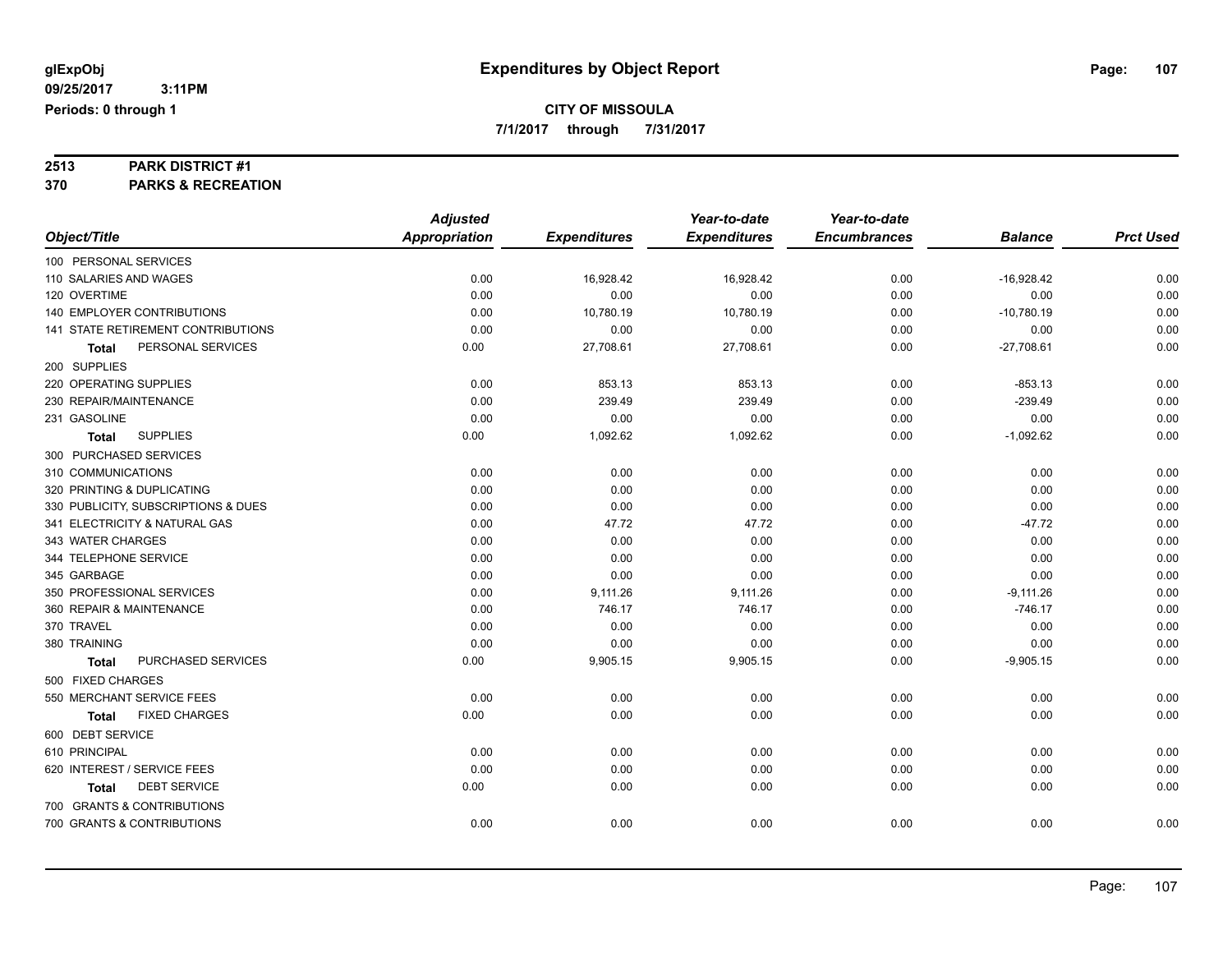**7/1/2017 through 7/31/2017**

# **2513 PARK DISTRICT #1**

**370 PARKS & RECREATION**

|                    |                                   | <b>Adjusted</b> |                     | Year-to-date        | Year-to-date        |                |                  |
|--------------------|-----------------------------------|-----------------|---------------------|---------------------|---------------------|----------------|------------------|
| Object/Title       |                                   | Appropriation   | <b>Expenditures</b> | <b>Expenditures</b> | <b>Encumbrances</b> | <b>Balance</b> | <b>Prct Used</b> |
| <b>Total</b>       | <b>GRANTS &amp; CONTRIBUTIONS</b> | 0.00            | 0.00                | 0.00                | 0.00                | 0.00           | 0.00             |
| 800 OTHER OBJECTS  |                                   |                 |                     |                     |                     |                |                  |
|                    | 820 TRANSFERS TO OTHER FUNDS      | 0.00            | 0.00                | 0.00                | 0.00                | 0.00           | 0.00             |
| <b>Total</b>       | OTHER OBJECTS                     | 0.00            | 0.00                | 0.00                | 0.00                | 0.00           | 0.00             |
| 900 CAPITAL OUTLAY |                                   |                 |                     |                     |                     |                |                  |
| 930 IMPROVEMENTS   |                                   | 0.00            | 0.00                | 0.00                | 0.00                | 0.00           | 0.00             |
|                    | 940 MACHINERY & EQUIPMENT         | 0.00            | 0.00                | 0.00                | 0.00                | 0.00           | 0.00             |
| <b>Total</b>       | <b>CAPITAL OUTLAY</b>             | 0.00            | 0.00                | 0.00                | 0.00                | 0.00           | 0.00             |
| <b>Total</b>       | PARKS & RECREATION                | 0.00            | 38.706.38           | 38.706.38           | 0.00                | $-38.706.38$   | 0.00             |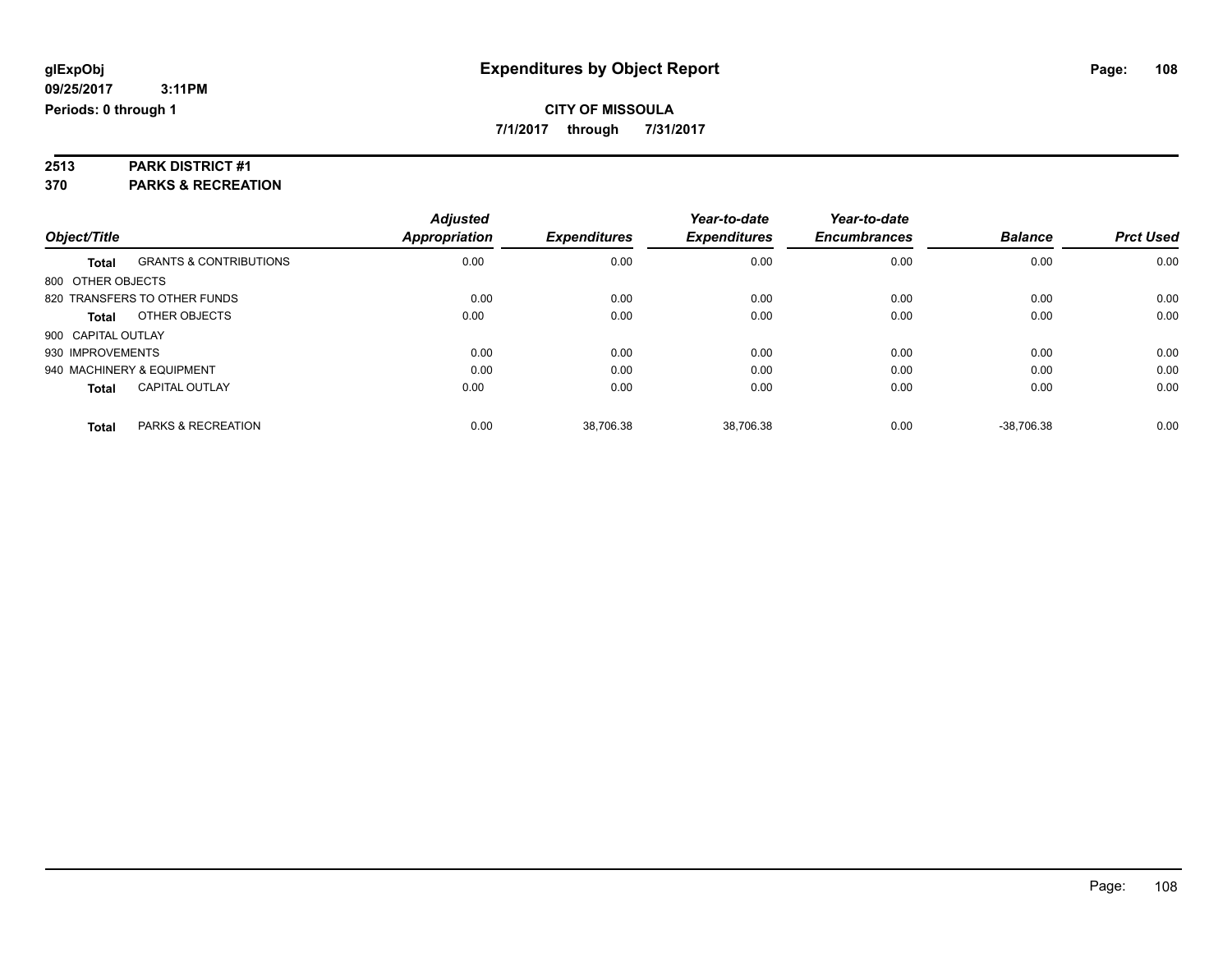#### **2513 PARK DISTRICT #1**

|                                            | <b>Adjusted</b>      |                     | Year-to-date        | Year-to-date        |                |                  |
|--------------------------------------------|----------------------|---------------------|---------------------|---------------------|----------------|------------------|
| Object/Title                               | <b>Appropriation</b> | <b>Expenditures</b> | <b>Expenditures</b> | <b>Encumbrances</b> | <b>Balance</b> | <b>Prct Used</b> |
| 100 PERSONAL SERVICES                      |                      |                     |                     |                     |                |                  |
| 110 SALARIES AND WAGES                     | 0.00                 | 16,928.42           | 16,928.42           | 0.00                | $-16,928.42$   | 0.00             |
| 120 OVERTIME                               | 0.00                 | 0.00                | 0.00                | 0.00                | 0.00           | 0.00             |
| 140 EMPLOYER CONTRIBUTIONS                 | 0.00                 | 10,780.19           | 10,780.19           | 0.00                | $-10,780.19$   | 0.00             |
| 141 STATE RETIREMENT CONTRIBUTIONS         | 0.00                 | 0.00                | 0.00                | 0.00                | 0.00           | 0.00             |
| PERSONAL SERVICES<br><b>Total</b>          | 0.00                 | 27,708.61           | 27,708.61           | 0.00                | $-27,708.61$   | 0.00             |
| 200 SUPPLIES                               |                      |                     |                     |                     |                |                  |
| 220 OPERATING SUPPLIES                     | 0.00                 | 853.13              | 853.13              | 0.00                | $-853.13$      | 0.00             |
| 230 REPAIR/MAINTENANCE                     | 0.00                 | 239.49              | 239.49              | 0.00                | $-239.49$      | 0.00             |
| 231 GASOLINE                               | 0.00                 | 0.00                | 0.00                | 0.00                | 0.00           | 0.00             |
| <b>SUPPLIES</b><br><b>Total</b>            | 0.00                 | 1,092.62            | 1,092.62            | 0.00                | $-1,092.62$    | 0.00             |
| 300 PURCHASED SERVICES                     |                      |                     |                     |                     |                |                  |
| 310 COMMUNICATIONS                         | 0.00                 | 0.00                | 0.00                | 0.00                | 0.00           | 0.00             |
| 320 PRINTING & DUPLICATING                 | 0.00                 | 0.00                | 0.00                | 0.00                | 0.00           | 0.00             |
| 330 PUBLICITY, SUBSCRIPTIONS & DUES        | 0.00                 | 0.00                | 0.00                | 0.00                | 0.00           | 0.00             |
| 341 ELECTRICITY & NATURAL GAS              | 0.00                 | 47.72               | 47.72               | 0.00                | $-47.72$       | 0.00             |
| 343 WATER CHARGES                          | 0.00                 | 0.00                | 0.00                | 0.00                | 0.00           | 0.00             |
| 344 TELEPHONE SERVICE                      | 0.00                 | 0.00                | 0.00                | 0.00                | 0.00           | 0.00             |
| 345 GARBAGE                                | 0.00                 | 0.00                | 0.00                | 0.00                | 0.00           | 0.00             |
| 350 PROFESSIONAL SERVICES                  | 0.00                 | 9,111.26            | 9,111.26            | 0.00                | $-9,111.26$    | 0.00             |
| 360 REPAIR & MAINTENANCE                   | 0.00                 | 746.17              | 746.17              | 0.00                | $-746.17$      | 0.00             |
| 370 TRAVEL                                 | 0.00                 | 0.00                | 0.00                | 0.00                | 0.00           | 0.00             |
| 380 TRAINING                               | 0.00                 | 0.00                | 0.00                | 0.00                | 0.00           | 0.00             |
| PURCHASED SERVICES<br><b>Total</b>         | 0.00                 | 9,905.15            | 9,905.15            | 0.00                | $-9,905.15$    | 0.00             |
| 500 FIXED CHARGES                          |                      |                     |                     |                     |                |                  |
| 550 MERCHANT SERVICE FEES                  | 0.00                 | 0.00                | 0.00                | 0.00                | 0.00           | 0.00             |
| <b>FIXED CHARGES</b><br><b>Total</b>       | 0.00                 | 0.00                | 0.00                | 0.00                | 0.00           | 0.00             |
| 600 DEBT SERVICE                           |                      |                     |                     |                     |                |                  |
| 610 PRINCIPAL                              | 0.00                 | 0.00                | 0.00                | 0.00                | 0.00           | 0.00             |
| 620 INTEREST / SERVICE FEES                | 0.00                 | 0.00                | 0.00                | 0.00                | 0.00           | 0.00             |
| <b>DEBT SERVICE</b><br><b>Total</b>        | 0.00                 | 0.00                | 0.00                | 0.00                | 0.00           | 0.00             |
| 700 GRANTS & CONTRIBUTIONS                 |                      |                     |                     |                     |                |                  |
| 700 GRANTS & CONTRIBUTIONS                 | 0.00                 | 0.00                | 0.00                | 0.00                | 0.00           | 0.00             |
| <b>GRANTS &amp; CONTRIBUTIONS</b><br>Total | 0.00                 | 0.00                | 0.00                | 0.00                | 0.00           | 0.00             |
|                                            |                      |                     |                     |                     |                |                  |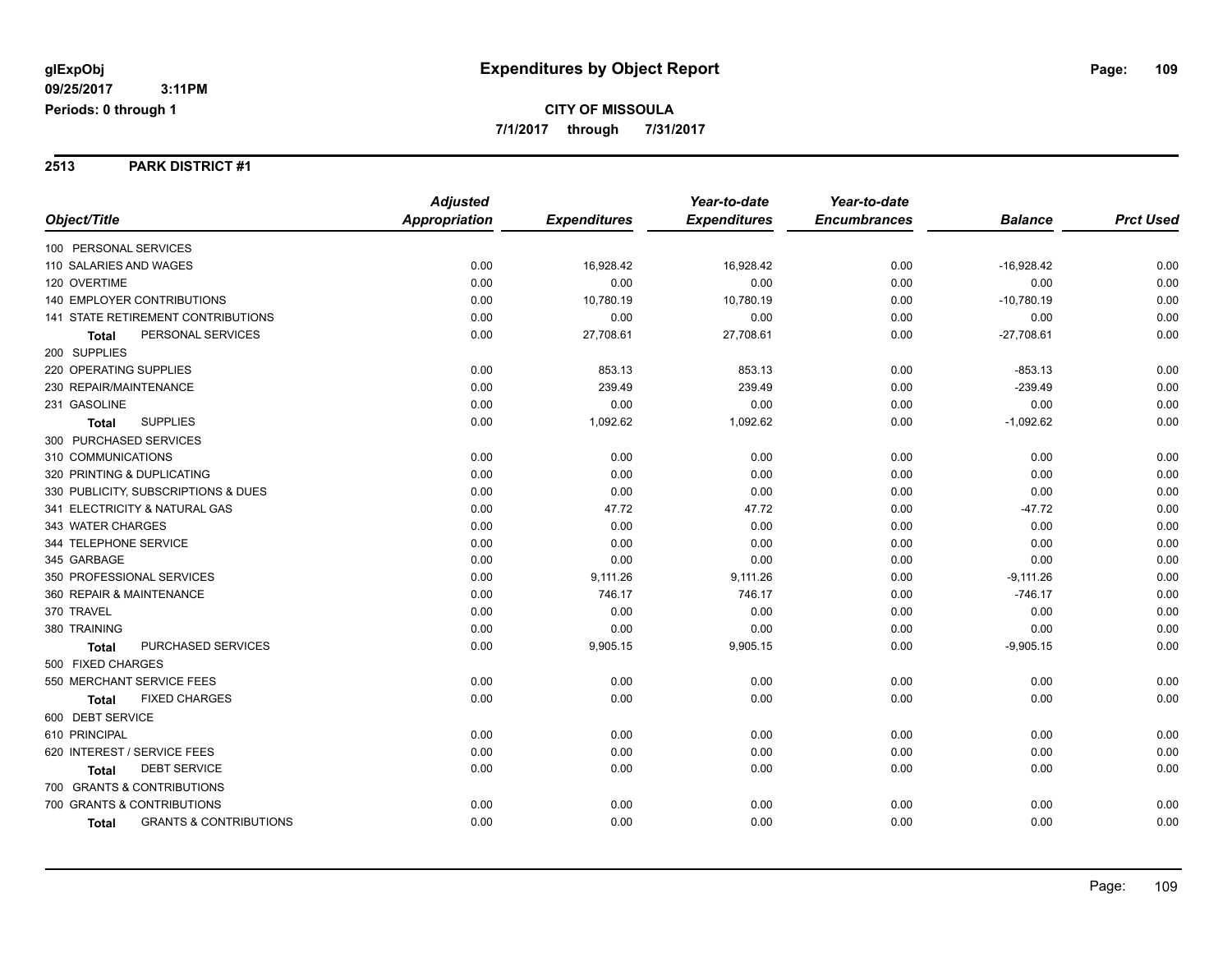#### **2513 PARK DISTRICT #1**

|                                       | <b>Adjusted</b> |                     | Year-to-date        | Year-to-date        |                |                  |
|---------------------------------------|-----------------|---------------------|---------------------|---------------------|----------------|------------------|
| Object/Title                          | Appropriation   | <b>Expenditures</b> | <b>Expenditures</b> | <b>Encumbrances</b> | <b>Balance</b> | <b>Prct Used</b> |
| 800 OTHER OBJECTS                     |                 |                     |                     |                     |                |                  |
| 820 TRANSFERS TO OTHER FUNDS          | 0.00            | 0.00                | 0.00                | 0.00                | 0.00           | 0.00             |
| OTHER OBJECTS<br><b>Total</b>         | 0.00            | 0.00                | 0.00                | 0.00                | 0.00           | 0.00             |
| 900 CAPITAL OUTLAY                    |                 |                     |                     |                     |                |                  |
| 930 IMPROVEMENTS                      | 0.00            | 0.00                | 0.00                | 0.00                | 0.00           | 0.00             |
| 940 MACHINERY & EQUIPMENT             | 0.00            | 0.00                | 0.00                | 0.00                | 0.00           | 0.00             |
| <b>CAPITAL OUTLAY</b><br><b>Total</b> | 0.00            | 0.00                | 0.00                | 0.00                | 0.00           | 0.00             |
| PARK DISTRICT #1<br><b>Total</b>      | 0.00            | 38.706.38           | 38.706.38           | 0.00                | $-38.706.38$   | 0.00             |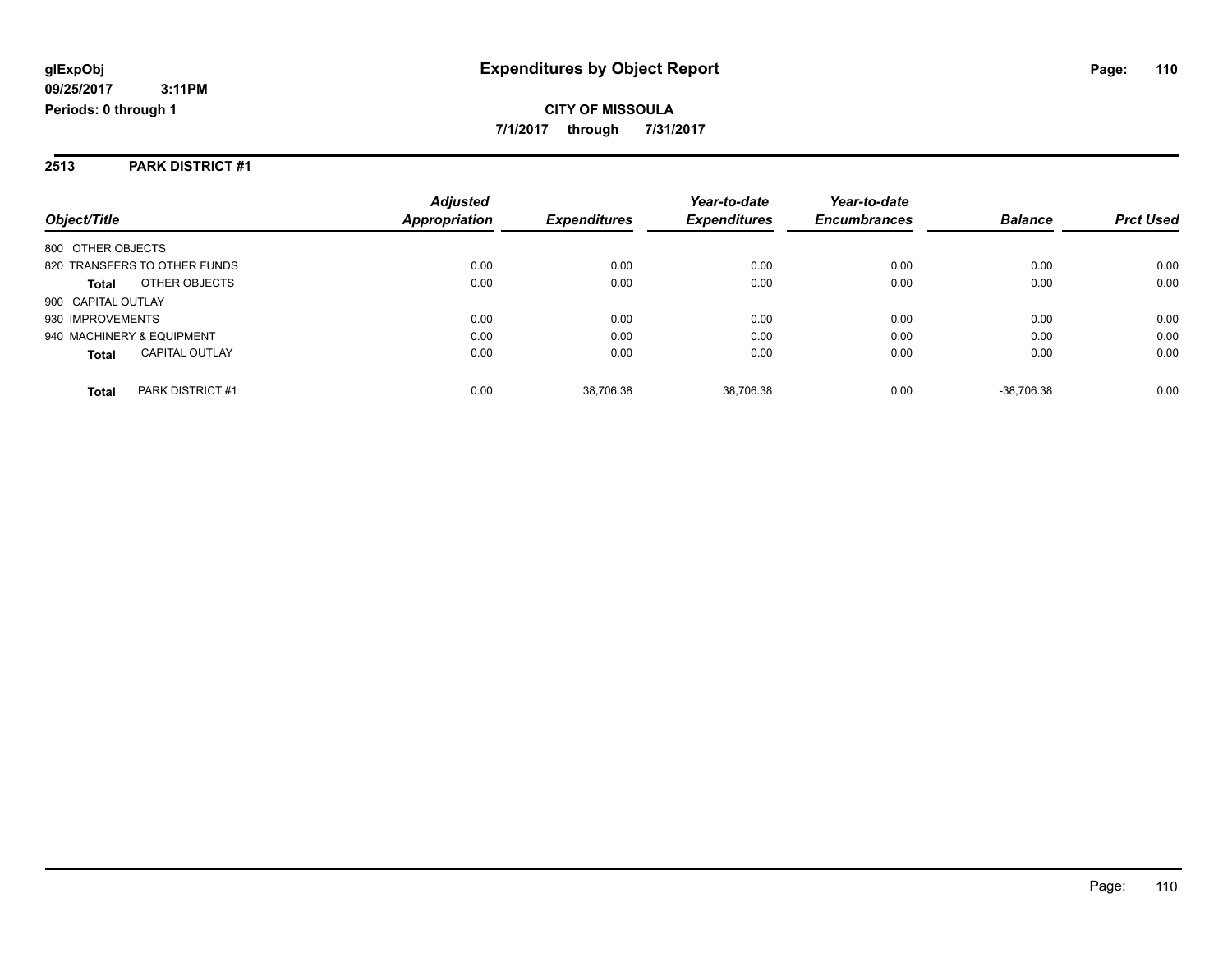**7/1/2017 through 7/31/2017**

## **2820 STATE GAS TAX FUND**

**280 PUBLIC WORKS OPERATIONS**

|                    |                              | <b>Adjusted</b> |                     | Year-to-date        | Year-to-date        |                |                  |
|--------------------|------------------------------|-----------------|---------------------|---------------------|---------------------|----------------|------------------|
| Object/Title       |                              | Appropriation   | <b>Expenditures</b> | <b>Expenditures</b> | <b>Encumbrances</b> | <b>Balance</b> | <b>Prct Used</b> |
|                    | 300 PURCHASED SERVICES       |                 |                     |                     |                     |                |                  |
|                    | 350 PROFESSIONAL SERVICES    | 0.00            | 0.00                | 0.00                | 0.00                | 0.00           | 0.00             |
| Total              | <b>PURCHASED SERVICES</b>    | 0.00            | 0.00                | 0.00                | 0.00                | 0.00           | 0.00             |
| 500 FIXED CHARGES  |                              |                 |                     |                     |                     |                |                  |
| 500 FIXED CHARGES  |                              | 0.00            | 0.00                | 0.00                | 0.00                | 0.00           | 0.00             |
|                    | 550 MERCHANT SERVICE FEES    | 0.00            | 0.00                | 0.00                | 0.00                | 0.00           | 0.00             |
| <b>Total</b>       | <b>FIXED CHARGES</b>         | 0.00            | 0.00                | 0.00                | 0.00                | 0.00           | 0.00             |
| 800 OTHER OBJECTS  |                              |                 |                     |                     |                     |                |                  |
|                    | 820 TRANSFERS TO OTHER FUNDS | 0.00            | 0.00                | 0.00                | 0.00                | 0.00           | 0.00             |
| Total              | OTHER OBJECTS                | 0.00            | 0.00                | 0.00                | 0.00                | 0.00           | 0.00             |
| 900 CAPITAL OUTLAY |                              |                 |                     |                     |                     |                |                  |
| 930 IMPROVEMENTS   |                              | 0.00            | 23,551.44           | 23,551.44           | 0.00                | $-23,551.44$   | 0.00             |
| <b>Total</b>       | <b>CAPITAL OUTLAY</b>        | 0.00            | 23,551.44           | 23,551.44           | 0.00                | $-23,551.44$   | 0.00             |
| <b>Total</b>       | PUBLIC WORKS OPERATIONS      | 0.00            | 23,551.44           | 23,551.44           | 0.00                | $-23,551.44$   | 0.00             |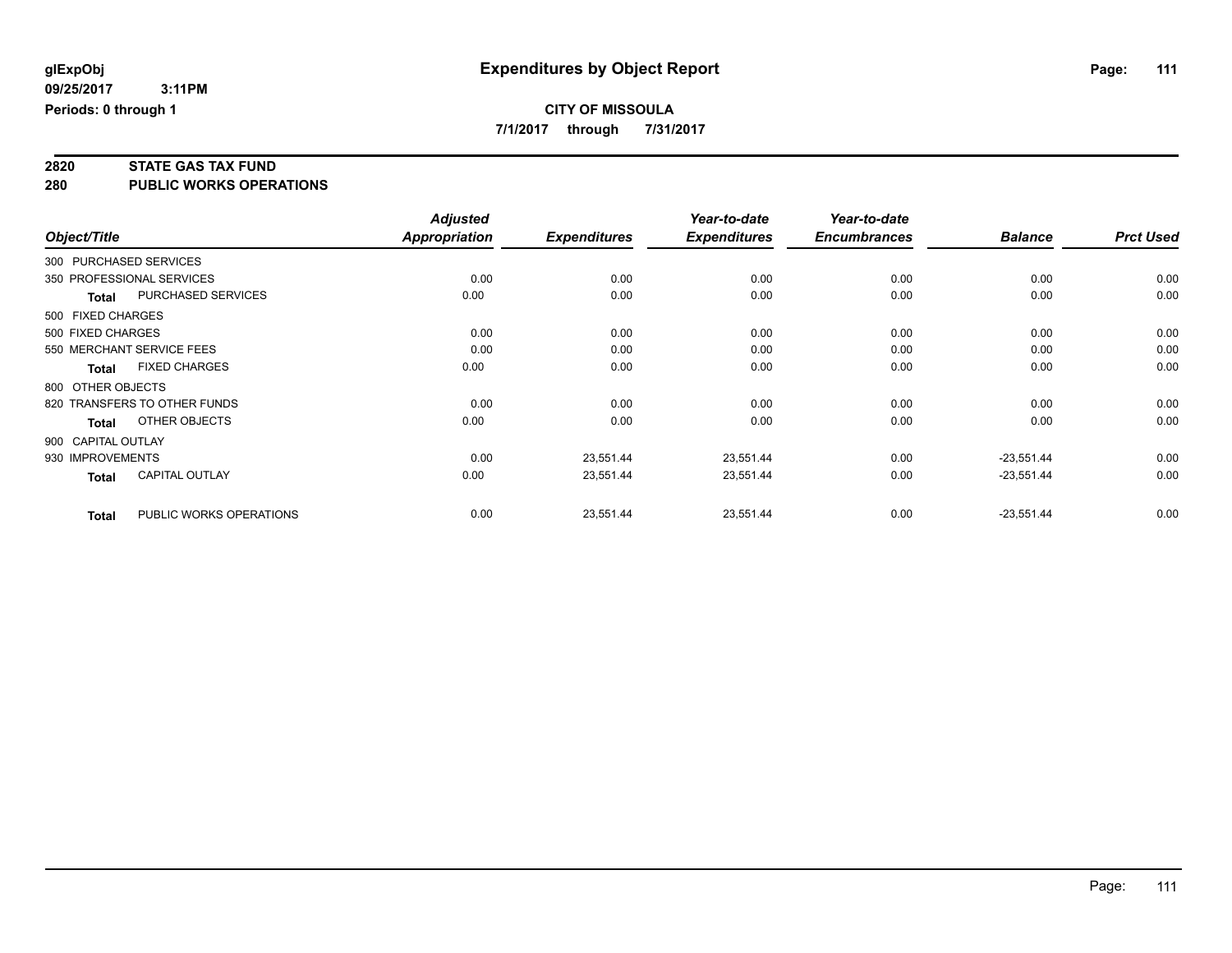#### **2820 STATE GAS TAX FUND**

|                    |                              | <b>Adjusted</b>      |                     | Year-to-date        | Year-to-date        |                |                  |
|--------------------|------------------------------|----------------------|---------------------|---------------------|---------------------|----------------|------------------|
| Object/Title       |                              | <b>Appropriation</b> | <b>Expenditures</b> | <b>Expenditures</b> | <b>Encumbrances</b> | <b>Balance</b> | <b>Prct Used</b> |
|                    | 300 PURCHASED SERVICES       |                      |                     |                     |                     |                |                  |
|                    | 350 PROFESSIONAL SERVICES    | 0.00                 | 0.00                | 0.00                | 0.00                | 0.00           | 0.00             |
| Total              | <b>PURCHASED SERVICES</b>    | 0.00                 | 0.00                | 0.00                | 0.00                | 0.00           | 0.00             |
| 500 FIXED CHARGES  |                              |                      |                     |                     |                     |                |                  |
| 500 FIXED CHARGES  |                              | 0.00                 | 0.00                | 0.00                | 0.00                | 0.00           | 0.00             |
|                    | 550 MERCHANT SERVICE FEES    | 0.00                 | 0.00                | 0.00                | 0.00                | 0.00           | 0.00             |
| <b>Total</b>       | <b>FIXED CHARGES</b>         | 0.00                 | 0.00                | 0.00                | 0.00                | 0.00           | 0.00             |
| 800 OTHER OBJECTS  |                              |                      |                     |                     |                     |                |                  |
|                    | 820 TRANSFERS TO OTHER FUNDS | 0.00                 | 0.00                | 0.00                | 0.00                | 0.00           | 0.00             |
| <b>Total</b>       | OTHER OBJECTS                | 0.00                 | 0.00                | 0.00                | 0.00                | 0.00           | 0.00             |
| 900 CAPITAL OUTLAY |                              |                      |                     |                     |                     |                |                  |
| 930 IMPROVEMENTS   |                              | 0.00                 | 23,551.44           | 23,551.44           | 0.00                | $-23,551.44$   | 0.00             |
| <b>Total</b>       | <b>CAPITAL OUTLAY</b>        | 0.00                 | 23,551.44           | 23,551.44           | 0.00                | $-23,551.44$   | 0.00             |
| <b>Total</b>       | STATE GAS TAX FUND           | 0.00                 | 23,551.44           | 23,551.44           | 0.00                | $-23,551.44$   | 0.00             |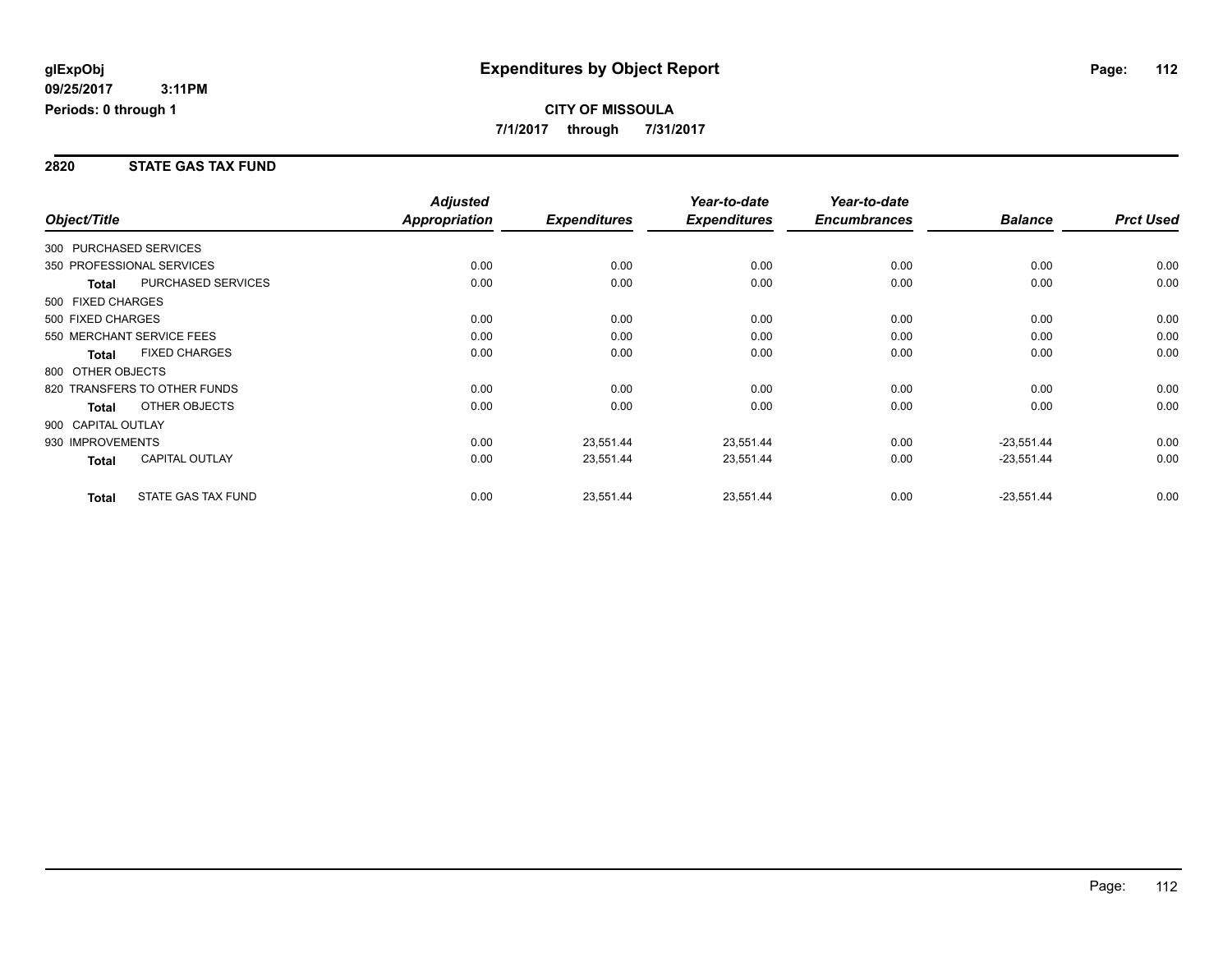#### **CITY OF MISSOULA 7/1/2017 through 7/31/2017**

**2917 CRIME VICTIM SURCHARGE**

**390 NON-DEPARTMENTAL**

| Object/Title              |                      | <b>Adjusted</b><br>Appropriation | <b>Expenditures</b> | Year-to-date<br><b>Expenditures</b> | Year-to-date<br><b>Encumbrances</b> | <b>Balance</b> | <b>Prct Used</b> |
|---------------------------|----------------------|----------------------------------|---------------------|-------------------------------------|-------------------------------------|----------------|------------------|
| 500 FIXED CHARGES         |                      |                                  |                     |                                     |                                     |                |                  |
| 550 MERCHANT SERVICE FEES |                      | 0.00                             | 0.00                | 0.00                                | 0.00                                | 0.00           | 0.00             |
| <b>Total</b>              | <b>FIXED CHARGES</b> | 0.00                             | 0.00                | 0.00                                | 0.00                                | 0.00           | 0.00             |
| <b>Total</b>              | NON-DEPARTMENTAL     | 0.00                             | 0.00                | 0.00                                | 0.00                                | 0.00           | 0.00             |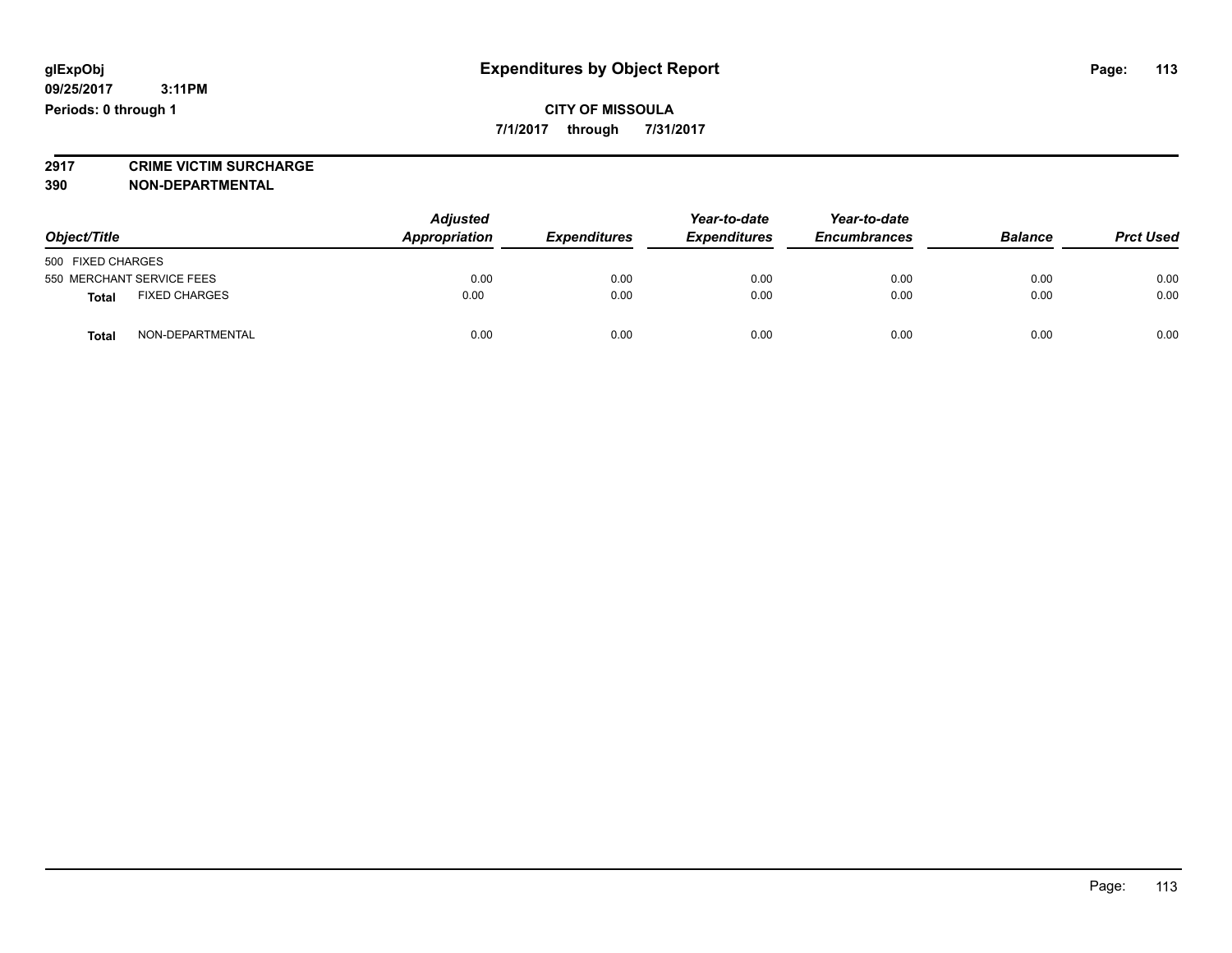**CITY OF MISSOULA 7/1/2017 through 7/31/2017**

#### **2917 CRIME VICTIM SURCHARGE**

|                                               | <b>Adjusted</b> |                     | Year-to-date        | Year-to-date        |                |                  |
|-----------------------------------------------|-----------------|---------------------|---------------------|---------------------|----------------|------------------|
| Object/Title                                  | Appropriation   | <b>Expenditures</b> | <b>Expenditures</b> | <b>Encumbrances</b> | <b>Balance</b> | <b>Prct Used</b> |
| 500 FIXED CHARGES                             |                 |                     |                     |                     |                |                  |
| 550 MERCHANT SERVICE FEES                     | 0.00            | 0.00                | 0.00                | 0.00                | 0.00           | 0.00             |
| <b>FIXED CHARGES</b><br>Total                 | 0.00            | 0.00                | 0.00                | 0.00                | 0.00           | 0.00             |
| <b>CRIME VICTIM SURCHARGE</b><br><b>Total</b> | 0.00            | 0.00                | 0.00                | 0.00                | 0.00           | 0.00             |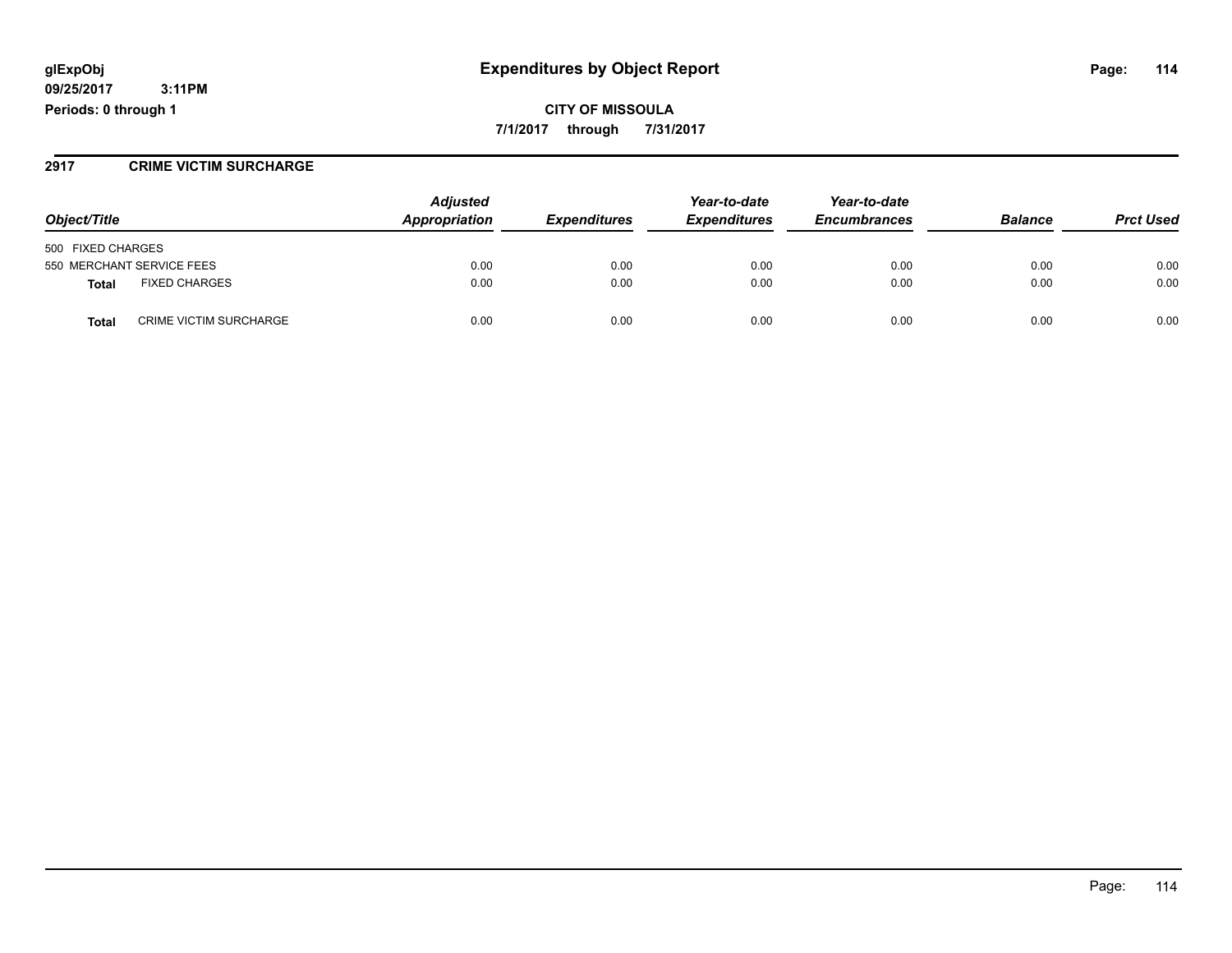### **CITY OF MISSOULA**

**7/1/2017 through 7/31/2017**

## **2918 LAW ENFORCEMENT BLOCK GRANT FUND**

**290 POLICE**

| Object/Title                                      | <b>Adjusted</b><br><b>Appropriation</b> | <b>Expenditures</b> | Year-to-date<br><b>Expenditures</b> | Year-to-date<br><b>Encumbrances</b> | <b>Balance</b> | <b>Prct Used</b> |
|---------------------------------------------------|-----------------------------------------|---------------------|-------------------------------------|-------------------------------------|----------------|------------------|
| 100 PERSONAL SERVICES                             |                                         |                     |                                     |                                     |                |                  |
| 110 SALARIES AND WAGES                            | 0.00                                    | 0.00                | 0.00                                | 0.00                                | 0.00           | 0.00             |
| 115 SALARIES/HEALTH INSURANCE BENEFIT             | 0.00                                    | 0.00                | 0.00                                | 0.00                                | 0.00           | 0.00             |
| 120 OVERTIME                                      | 0.00                                    | 0.00                | 0.00                                | 0.00                                | 0.00           | 0.00             |
| <b>140 EMPLOYER CONTRIBUTIONS</b>                 | 0.00                                    | 0.00                | 0.00                                | 0.00                                | 0.00           | 0.00             |
| 141 STATE RETIREMENT CONTRIBUTIONS                | 0.00                                    | 0.00                | 0.00                                | 0.00                                | 0.00           | 0.00             |
| PERSONAL SERVICES<br><b>Total</b>                 | 0.00                                    | 0.00                | 0.00                                | 0.00                                | 0.00           | 0.00             |
| 200 SUPPLIES                                      |                                         |                     |                                     |                                     |                |                  |
| 210 OFFICE SUPPLIES                               | 0.00                                    | 0.00                | 0.00                                | 0.00                                | 0.00           | 0.00             |
| 220 OPERATING SUPPLIES                            | 0.00                                    | 0.00                | 0.00                                | 0.00                                | 0.00           | 0.00             |
| <b>SUPPLIES</b><br><b>Total</b>                   | 0.00                                    | 0.00                | 0.00                                | 0.00                                | 0.00           | 0.00             |
| 300 PURCHASED SERVICES                            |                                         |                     |                                     |                                     |                |                  |
| 320 PRINTING & DUPLICATING                        | 0.00                                    | 0.00                | 0.00                                | 0.00                                | 0.00           | 0.00             |
| 344 TELEPHONE SERVICE                             | 0.00                                    | 0.00                | 0.00                                | 0.00                                | 0.00           | 0.00             |
| 350 PROFESSIONAL SERVICES                         | 0.00                                    | 0.00                | 0.00                                | 0.00                                | 0.00           | 0.00             |
| 370 TRAVEL                                        | 0.00                                    | 0.00                | 0.00                                | 0.00                                | 0.00           | 0.00             |
| 380 TRAINING                                      | 0.00                                    | 0.00                | 0.00                                | 0.00                                | 0.00           | 0.00             |
| PURCHASED SERVICES<br><b>Total</b>                | 0.00                                    | 0.00                | 0.00                                | 0.00                                | 0.00           | 0.00             |
| 500 FIXED CHARGES                                 |                                         |                     |                                     |                                     |                |                  |
| 550 MERCHANT SERVICE FEES                         | 0.00                                    | 0.00                | 0.00                                | 0.00                                | 0.00           | 0.00             |
| <b>FIXED CHARGES</b><br><b>Total</b>              | 0.00                                    | 0.00                | 0.00                                | 0.00                                | 0.00           | 0.00             |
| 700 GRANTS & CONTRIBUTIONS                        |                                         |                     |                                     |                                     |                |                  |
| 700 GRANTS & CONTRIBUTIONS                        | 0.00                                    | 0.00                | 0.00                                | 0.00                                | 0.00           | 0.00             |
| <b>GRANTS &amp; CONTRIBUTIONS</b><br><b>Total</b> | 0.00                                    | 0.00                | 0.00                                | 0.00                                | 0.00           | 0.00             |
| 900 CAPITAL OUTLAY                                |                                         |                     |                                     |                                     |                |                  |
| 940 MACHINERY & EQUIPMENT                         | 0.00                                    | 0.00                | 0.00                                | 0.00                                | 0.00           | 0.00             |
| <b>CAPITAL OUTLAY</b><br><b>Total</b>             | 0.00                                    | 0.00                | 0.00                                | 0.00                                | 0.00           | 0.00             |
| <b>POLICE</b><br><b>Total</b>                     | 0.00                                    | 0.00                | 0.00                                | 0.00                                | 0.00           | 0.00             |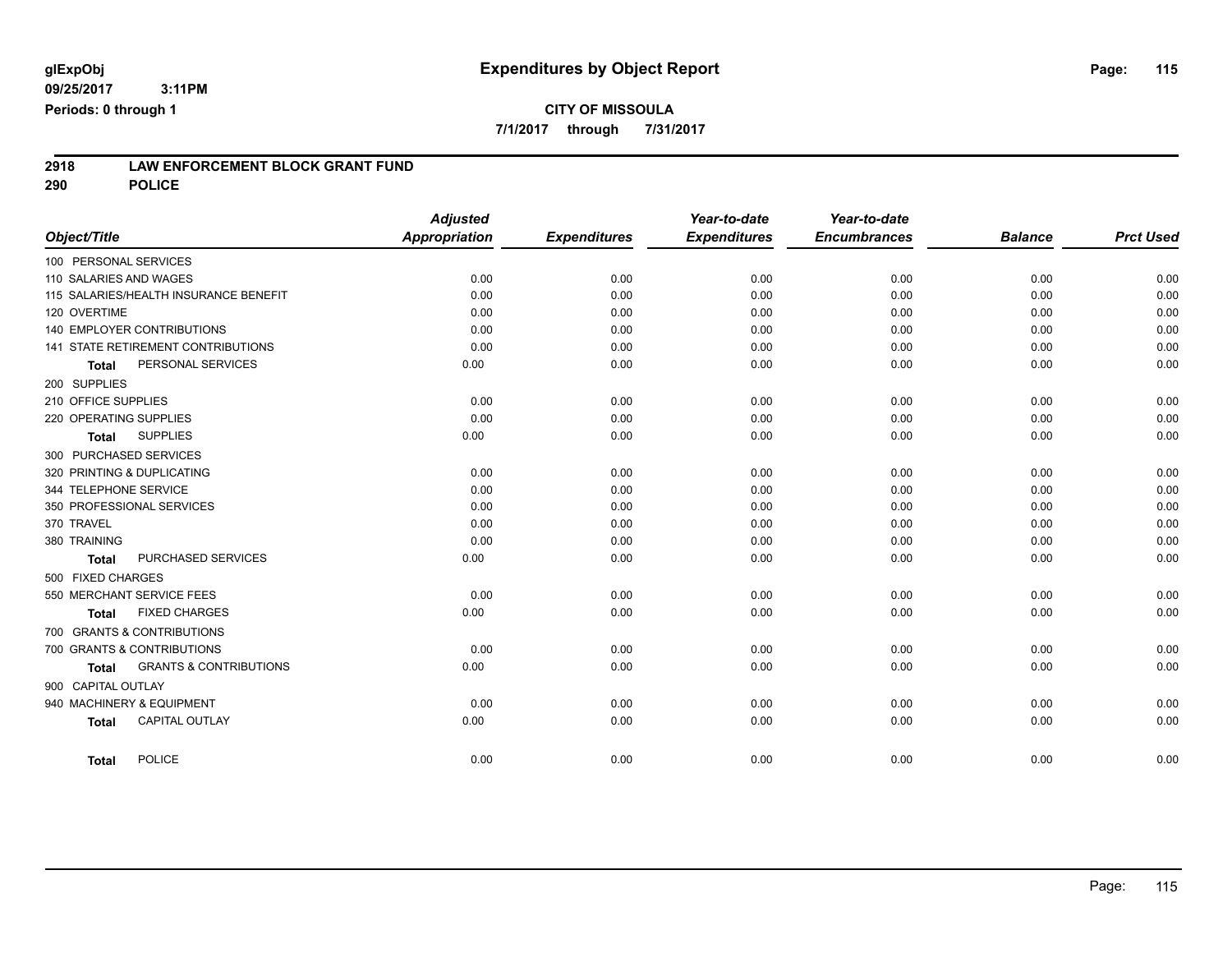**7/1/2017 through 7/31/2017**

## **2918 LAW ENFORCEMENT BLOCK GRANT FUND**

**390 NON-DEPARTMENTAL**

|                                           | <b>Adjusted</b> |                     | Year-to-date        | Year-to-date        |                |                  |
|-------------------------------------------|-----------------|---------------------|---------------------|---------------------|----------------|------------------|
| Object/Title                              | Appropriation   | <b>Expenditures</b> | <b>Expenditures</b> | <b>Encumbrances</b> | <b>Balance</b> | <b>Prct Used</b> |
| 300 PURCHASED SERVICES                    |                 |                     |                     |                     |                |                  |
| 350 PROFESSIONAL SERVICES                 | 0.00            | 0.00                | 0.00                | 0.00                | 0.00           | 0.00             |
| <b>PURCHASED SERVICES</b><br><b>Total</b> | 0.00            | 0.00                | 0.00                | 0.00                | 0.00           | 0.00             |
| 500 FIXED CHARGES                         |                 |                     |                     |                     |                |                  |
| 500 FIXED CHARGES                         | 0.00            | 0.00                | 0.00                | 0.00                | 0.00           | 0.00             |
| 550 MERCHANT SERVICE FEES                 | 0.00            | 0.00                | 0.00                | 0.00                | 0.00           | 0.00             |
| <b>FIXED CHARGES</b><br><b>Total</b>      | 0.00            | 0.00                | 0.00                | 0.00                | 0.00           | 0.00             |
| NON-DEPARTMENTAL<br><b>Total</b>          | 0.00            | 0.00                | 0.00                | 0.00                | 0.00           | 0.00             |

Page: 116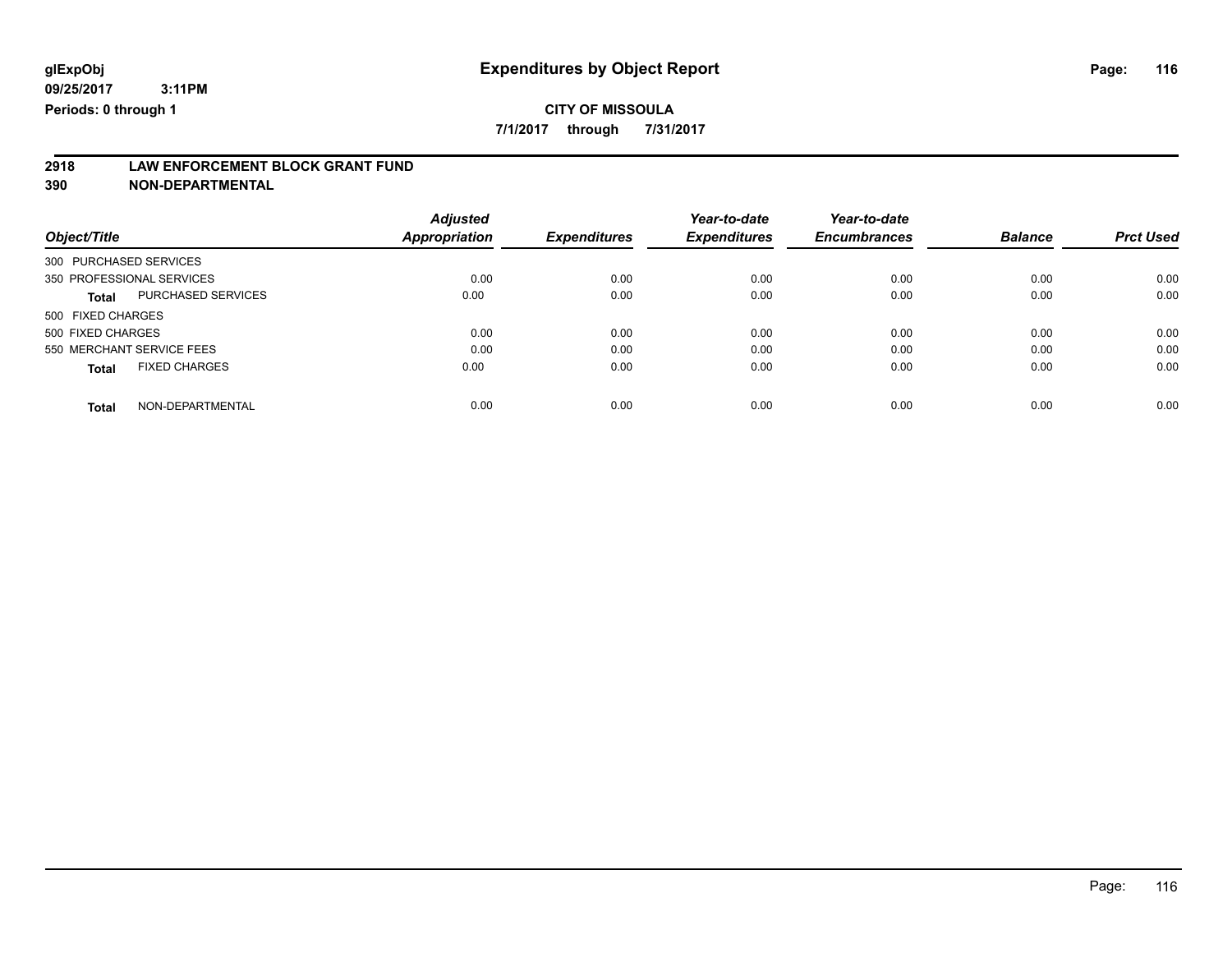#### **2918 LAW ENFORCEMENT BLOCK GRANT FUND**

| Object/Title               |                                       | <b>Adjusted</b><br><b>Appropriation</b> | <b>Expenditures</b> | Year-to-date<br><b>Expenditures</b> | Year-to-date<br><b>Encumbrances</b> | <b>Balance</b> | <b>Prct Used</b> |
|----------------------------|---------------------------------------|-----------------------------------------|---------------------|-------------------------------------|-------------------------------------|----------------|------------------|
|                            |                                       |                                         |                     |                                     |                                     |                |                  |
| 100 PERSONAL SERVICES      |                                       |                                         |                     |                                     |                                     |                |                  |
| 110 SALARIES AND WAGES     |                                       | 0.00                                    | 0.00                | 0.00                                | 0.00                                | 0.00           | 0.00             |
|                            | 115 SALARIES/HEALTH INSURANCE BENEFIT | 0.00                                    | 0.00                | 0.00                                | 0.00                                | 0.00           | 0.00             |
| 120 OVERTIME               |                                       | 0.00                                    | 0.00                | 0.00                                | 0.00                                | 0.00           | 0.00             |
|                            | <b>140 EMPLOYER CONTRIBUTIONS</b>     | 0.00                                    | 0.00                | 0.00                                | 0.00                                | 0.00           | 0.00             |
|                            | 141 STATE RETIREMENT CONTRIBUTIONS    | 0.00                                    | 0.00                | 0.00                                | 0.00                                | 0.00           | 0.00             |
| <b>Total</b>               | PERSONAL SERVICES                     | 0.00                                    | 0.00                | 0.00                                | 0.00                                | 0.00           | 0.00             |
| 200 SUPPLIES               |                                       |                                         |                     |                                     |                                     |                |                  |
| 210 OFFICE SUPPLIES        |                                       | 0.00                                    | 0.00                | 0.00                                | 0.00                                | 0.00           | 0.00             |
| 220 OPERATING SUPPLIES     |                                       | 0.00                                    | 0.00                | 0.00                                | 0.00                                | 0.00           | 0.00             |
| <b>Total</b>               | <b>SUPPLIES</b>                       | 0.00                                    | 0.00                | 0.00                                | 0.00                                | 0.00           | 0.00             |
| 300 PURCHASED SERVICES     |                                       |                                         |                     |                                     |                                     |                |                  |
| 320 PRINTING & DUPLICATING |                                       | 0.00                                    | 0.00                | 0.00                                | 0.00                                | 0.00           | 0.00             |
| 344 TELEPHONE SERVICE      |                                       | 0.00                                    | 0.00                | 0.00                                | 0.00                                | 0.00           | 0.00             |
|                            | 350 PROFESSIONAL SERVICES             | 0.00                                    | 0.00                | 0.00                                | 0.00                                | 0.00           | 0.00             |
| 370 TRAVEL                 |                                       | 0.00                                    | 0.00                | 0.00                                | 0.00                                | 0.00           | 0.00             |
| 380 TRAINING               |                                       | 0.00                                    | 0.00                | 0.00                                | 0.00                                | 0.00           | 0.00             |
| <b>Total</b>               | PURCHASED SERVICES                    | 0.00                                    | 0.00                | 0.00                                | 0.00                                | 0.00           | 0.00             |
| 500 FIXED CHARGES          |                                       |                                         |                     |                                     |                                     |                |                  |
| 500 FIXED CHARGES          |                                       | 0.00                                    | 0.00                | 0.00                                | 0.00                                | 0.00           | 0.00             |
|                            | 550 MERCHANT SERVICE FEES             | 0.00                                    | 0.00                | 0.00                                | 0.00                                | 0.00           | 0.00             |
| <b>Total</b>               | <b>FIXED CHARGES</b>                  | 0.00                                    | 0.00                | 0.00                                | 0.00                                | 0.00           | 0.00             |
|                            | 700 GRANTS & CONTRIBUTIONS            |                                         |                     |                                     |                                     |                |                  |
|                            | 700 GRANTS & CONTRIBUTIONS            | 0.00                                    | 0.00                | 0.00                                | 0.00                                | 0.00           | 0.00             |
| <b>Total</b>               | <b>GRANTS &amp; CONTRIBUTIONS</b>     | 0.00                                    | 0.00                | 0.00                                | 0.00                                | 0.00           | 0.00             |
| 900 CAPITAL OUTLAY         |                                       |                                         |                     |                                     |                                     |                |                  |
|                            | 940 MACHINERY & EQUIPMENT             | 0.00                                    | 0.00                | 0.00                                | 0.00                                | 0.00           | 0.00             |
| <b>Total</b>               | CAPITAL OUTLAY                        | 0.00                                    | 0.00                | 0.00                                | 0.00                                | 0.00           | 0.00             |
| Total                      | LAW ENFORCEMENT BLOCK GRANT FUN       | 0.00                                    | 0.00                | 0.00                                | 0.00                                | 0.00           | 0.00             |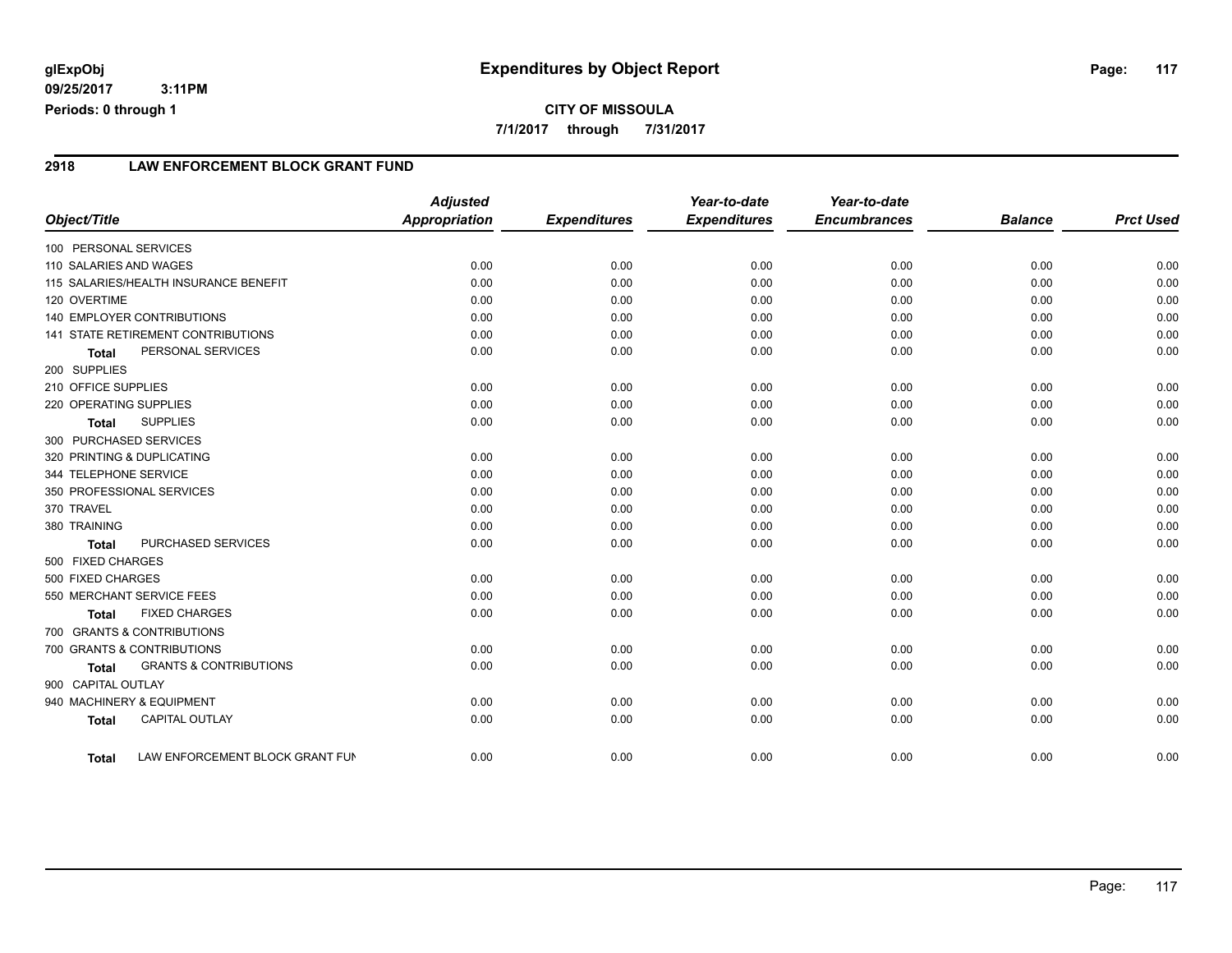# **2919 HIDTA FUND**

**290 POLICE**

|                                                   | <b>Adjusted</b>      |                     | Year-to-date        | Year-to-date        |                |                  |
|---------------------------------------------------|----------------------|---------------------|---------------------|---------------------|----------------|------------------|
| Object/Title                                      | <b>Appropriation</b> | <b>Expenditures</b> | <b>Expenditures</b> | <b>Encumbrances</b> | <b>Balance</b> | <b>Prct Used</b> |
| 100 PERSONAL SERVICES                             |                      |                     |                     |                     |                |                  |
| 120 OVERTIME                                      | 0.00                 | 0.00                | 0.00                | 0.00                | 0.00           | 0.00             |
| 140 EMPLOYER CONTRIBUTIONS                        | 0.00                 | 0.00                | 0.00                | 0.00                | 0.00           | 0.00             |
| 141 STATE RETIREMENT CONTRIBUTIONS                | 0.00                 | 0.00                | 0.00                | 0.00                | 0.00           | 0.00             |
| PERSONAL SERVICES<br><b>Total</b>                 | 0.00                 | 0.00                | 0.00                | 0.00                | 0.00           | 0.00             |
| 200 SUPPLIES                                      |                      |                     |                     |                     |                |                  |
| 210 OFFICE SUPPLIES                               | 0.00                 | 0.00                | 0.00                | 0.00                | 0.00           | 0.00             |
| 220 OPERATING SUPPLIES                            | 0.00                 | 0.00                | 0.00                | 0.00                | 0.00           | 0.00             |
| <b>SUPPLIES</b><br><b>Total</b>                   | 0.00                 | 0.00                | 0.00                | 0.00                | 0.00           | 0.00             |
| 300 PURCHASED SERVICES                            |                      |                     |                     |                     |                |                  |
| 341 ELECTRICITY & NATURAL GAS                     | 0.00                 | 0.00                | 0.00                | 0.00                | 0.00           | 0.00             |
| 344 TELEPHONE SERVICE                             | 0.00                 | 0.00                | 0.00                | 0.00                | 0.00           | 0.00             |
| 350 PROFESSIONAL SERVICES                         | 0.00                 | 240.09              | 240.09              | 0.00                | $-240.09$      | 0.00             |
| 360 REPAIR & MAINTENANCE                          | 0.00                 | 0.00                | 0.00                | 0.00                | 0.00           | 0.00             |
| 370 TRAVEL                                        | 0.00                 | 0.00                | 0.00                | 0.00                | 0.00           | 0.00             |
| 380 TRAINING                                      | 0.00                 | 0.00                | 0.00                | 0.00                | 0.00           | 0.00             |
| 390 OTHER PURCHASED SERVICES                      | 0.00                 | 0.00                | 0.00                | 0.00                | 0.00           | 0.00             |
| PURCHASED SERVICES<br>Total                       | 0.00                 | 240.09              | 240.09              | 0.00                | $-240.09$      | 0.00             |
| 500 FIXED CHARGES                                 |                      |                     |                     |                     |                |                  |
| 500 FIXED CHARGES                                 | 0.00                 | 3,800.70            | 3,800.70            | 0.00                | $-3,800.70$    | 0.00             |
| 550 MERCHANT SERVICE FEES                         | 0.00                 | 0.00                | 0.00                | 0.00                | 0.00           | 0.00             |
| <b>FIXED CHARGES</b><br>Total                     | 0.00                 | 3,800.70            | 3,800.70            | 0.00                | $-3,800.70$    | 0.00             |
| 700 GRANTS & CONTRIBUTIONS                        |                      |                     |                     |                     |                |                  |
| 700 GRANTS & CONTRIBUTIONS                        | 0.00                 | 0.00                | 0.00                | 0.00                | 0.00           | 0.00             |
| <b>GRANTS &amp; CONTRIBUTIONS</b><br><b>Total</b> | 0.00                 | 0.00                | 0.00                | 0.00                | 0.00           | 0.00             |
| 900 CAPITAL OUTLAY                                |                      |                     |                     |                     |                |                  |
| 920 BUILDINGS                                     | 0.00                 | 0.00                | 0.00                | 0.00                | 0.00           | 0.00             |
| 940 MACHINERY & EQUIPMENT                         | 0.00                 | 0.00                | 0.00                | 0.00                | 0.00           | 0.00             |
| <b>CAPITAL OUTLAY</b><br><b>Total</b>             | 0.00                 | 0.00                | 0.00                | 0.00                | 0.00           | 0.00             |
| POLICE<br><b>Total</b>                            | 0.00                 | 4,040.79            | 4,040.79            | 0.00                | $-4,040.79$    | 0.00             |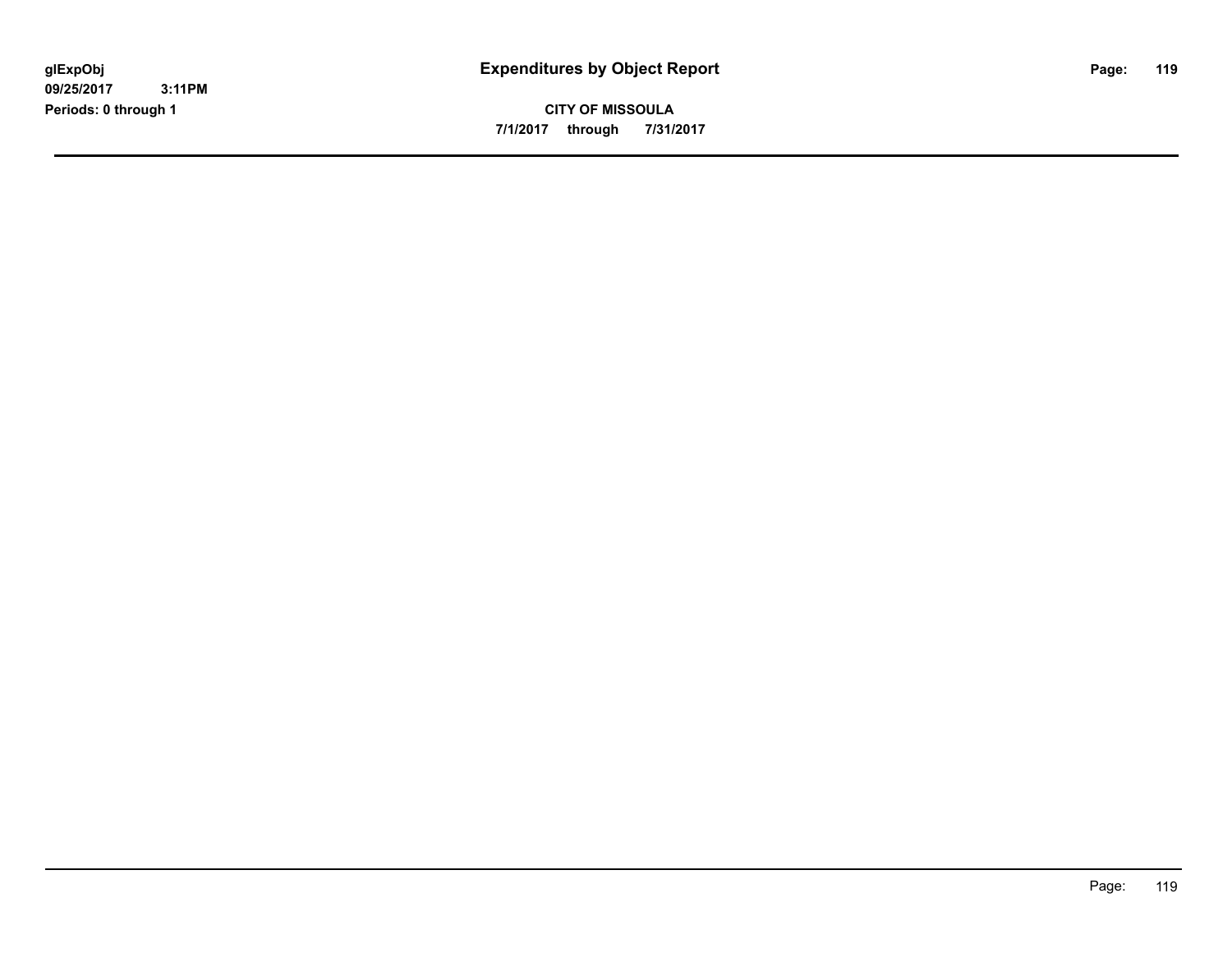**2919 HIDTA FUND**

|                                            | <b>Adjusted</b>      |                     | Year-to-date        | Year-to-date        |                |                  |
|--------------------------------------------|----------------------|---------------------|---------------------|---------------------|----------------|------------------|
| Object/Title                               | <b>Appropriation</b> | <b>Expenditures</b> | <b>Expenditures</b> | <b>Encumbrances</b> | <b>Balance</b> | <b>Prct Used</b> |
| 100 PERSONAL SERVICES                      |                      |                     |                     |                     |                |                  |
| 120 OVERTIME                               | 0.00                 | 0.00                | 0.00                | 0.00                | 0.00           | 0.00             |
| 140 EMPLOYER CONTRIBUTIONS                 | 0.00                 | 0.00                | 0.00                | 0.00                | 0.00           | 0.00             |
| 141 STATE RETIREMENT CONTRIBUTIONS         | 0.00                 | 0.00                | 0.00                | 0.00                | 0.00           | 0.00             |
| PERSONAL SERVICES<br><b>Total</b>          | 0.00                 | 0.00                | 0.00                | 0.00                | 0.00           | 0.00             |
| 200 SUPPLIES                               |                      |                     |                     |                     |                |                  |
| 210 OFFICE SUPPLIES                        | 0.00                 | 0.00                | 0.00                | 0.00                | 0.00           | 0.00             |
| 220 OPERATING SUPPLIES                     | 0.00                 | 0.00                | 0.00                | 0.00                | 0.00           | 0.00             |
| <b>SUPPLIES</b><br><b>Total</b>            | 0.00                 | 0.00                | 0.00                | 0.00                | 0.00           | 0.00             |
| 300 PURCHASED SERVICES                     |                      |                     |                     |                     |                |                  |
| 341 ELECTRICITY & NATURAL GAS              | 0.00                 | 0.00                | 0.00                | 0.00                | 0.00           | 0.00             |
| 344 TELEPHONE SERVICE                      | 0.00                 | 0.00                | 0.00                | 0.00                | 0.00           | 0.00             |
| 350 PROFESSIONAL SERVICES                  | 0.00                 | 240.09              | 240.09              | 0.00                | $-240.09$      | 0.00             |
| 360 REPAIR & MAINTENANCE                   | 0.00                 | 0.00                | 0.00                | 0.00                | 0.00           | 0.00             |
| 370 TRAVEL                                 | 0.00                 | 0.00                | 0.00                | 0.00                | 0.00           | 0.00             |
| 380 TRAINING                               | 0.00                 | 0.00                | 0.00                | 0.00                | 0.00           | 0.00             |
| 390 OTHER PURCHASED SERVICES               | 0.00                 | 0.00                | 0.00                | 0.00                | 0.00           | 0.00             |
| PURCHASED SERVICES<br><b>Total</b>         | 0.00                 | 240.09              | 240.09              | 0.00                | $-240.09$      | 0.00             |
| 500 FIXED CHARGES                          |                      |                     |                     |                     |                |                  |
| 500 FIXED CHARGES                          | 0.00                 | 3,800.70            | 3,800.70            | 0.00                | $-3,800.70$    | 0.00             |
| 550 MERCHANT SERVICE FEES                  | 0.00                 | 0.00                | 0.00                | 0.00                | 0.00           | 0.00             |
| <b>FIXED CHARGES</b><br>Total              | 0.00                 | 3,800.70            | 3,800.70            | 0.00                | $-3,800.70$    | 0.00             |
| 700 GRANTS & CONTRIBUTIONS                 |                      |                     |                     |                     |                |                  |
| 700 GRANTS & CONTRIBUTIONS                 | 0.00                 | 0.00                | 0.00                | 0.00                | 0.00           | 0.00             |
| <b>GRANTS &amp; CONTRIBUTIONS</b><br>Total | 0.00                 | 0.00                | 0.00                | 0.00                | 0.00           | 0.00             |
| 900 CAPITAL OUTLAY                         |                      |                     |                     |                     |                |                  |
| 920 BUILDINGS                              | 0.00                 | 0.00                | 0.00                | 0.00                | 0.00           | 0.00             |
| 940 MACHINERY & EQUIPMENT                  | 0.00                 | 0.00                | 0.00                | 0.00                | 0.00           | 0.00             |
| CAPITAL OUTLAY<br><b>Total</b>             | 0.00                 | 0.00                | 0.00                | 0.00                | 0.00           | 0.00             |
| <b>HIDTA FUND</b><br><b>Total</b>          | 0.00                 | 4,040.79            | 4,040.79            | 0.00                | $-4,040.79$    | 0.00             |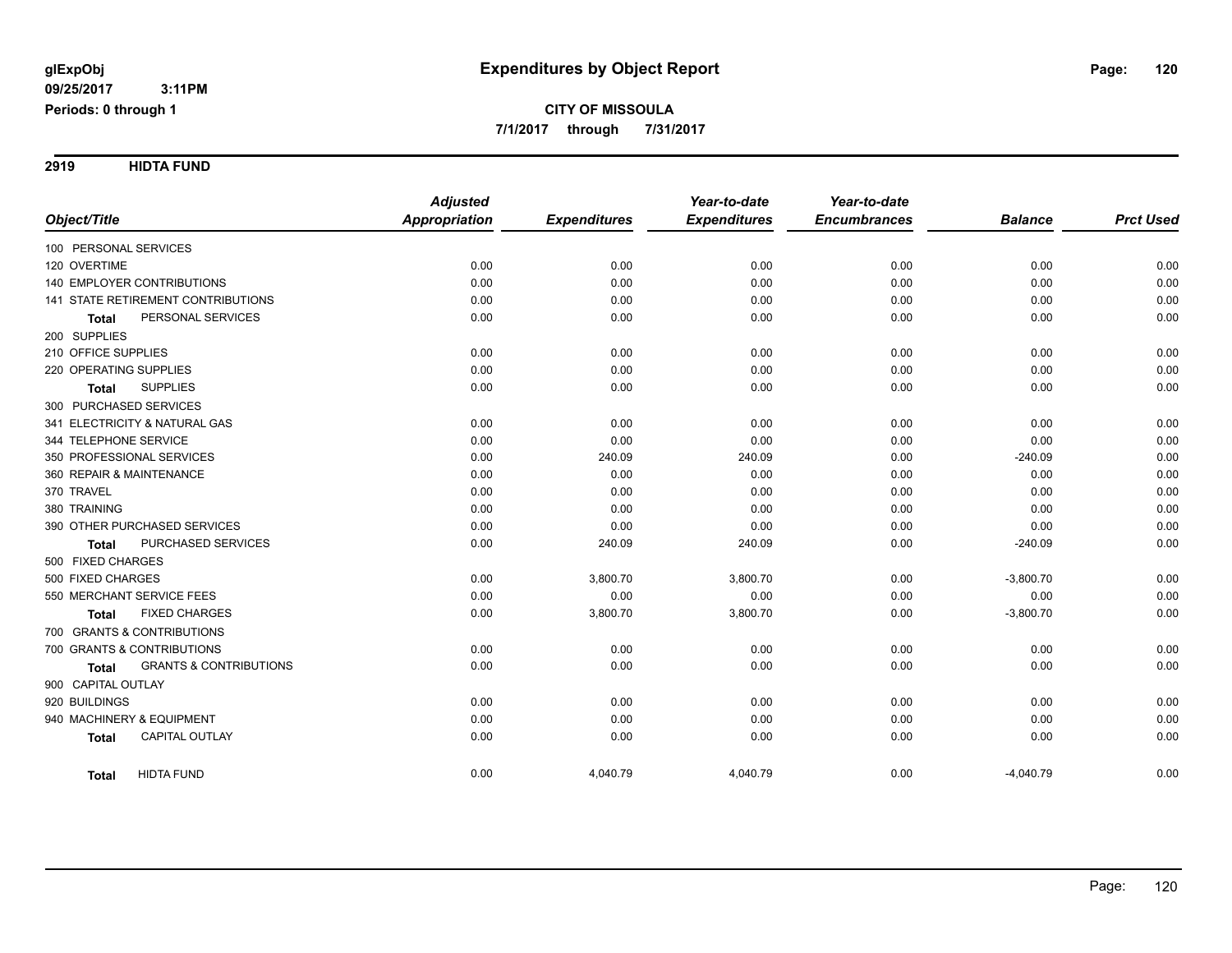**7/1/2017 through 7/31/2017**

## **2939 CDBG PROGRAM INCOME ACCOUNT**

**400 ENTITLEMENT GRANTS**

|                        |                              | <b>Adjusted</b> |                     | Year-to-date        | Year-to-date        |                |                  |
|------------------------|------------------------------|-----------------|---------------------|---------------------|---------------------|----------------|------------------|
| Object/Title           |                              | Appropriation   | <b>Expenditures</b> | <b>Expenditures</b> | <b>Encumbrances</b> | <b>Balance</b> | <b>Prct Used</b> |
| 300 PURCHASED SERVICES |                              |                 |                     |                     |                     |                |                  |
|                        | 350 PROFESSIONAL SERVICES    | 0.00            | 0.00                | 0.00                | 0.00                | 0.00           | 0.00             |
| <b>Total</b>           | PURCHASED SERVICES           | 0.00            | 0.00                | 0.00                | 0.00                | 0.00           | 0.00             |
| 500 FIXED CHARGES      |                              |                 |                     |                     |                     |                |                  |
|                        | 550 MERCHANT SERVICE FEES    | 0.00            | 0.00                | 0.00                | 0.00                | 0.00           | 0.00             |
| <b>Total</b>           | <b>FIXED CHARGES</b>         | 0.00            | 0.00                | 0.00                | 0.00                | 0.00           | 0.00             |
| 800 OTHER OBJECTS      |                              |                 |                     |                     |                     |                |                  |
|                        | 820 TRANSFERS TO OTHER FUNDS | 0.00            | 0.00                | 0.00                | 0.00                | 0.00           | 0.00             |
| <b>Total</b>           | OTHER OBJECTS                | 0.00            | 0.00                | 0.00                | 0.00                | 0.00           | 0.00             |
| <b>Total</b>           | <b>ENTITLEMENT GRANTS</b>    | 0.00            | 0.00                | 0.00                | 0.00                | 0.00           | 0.00             |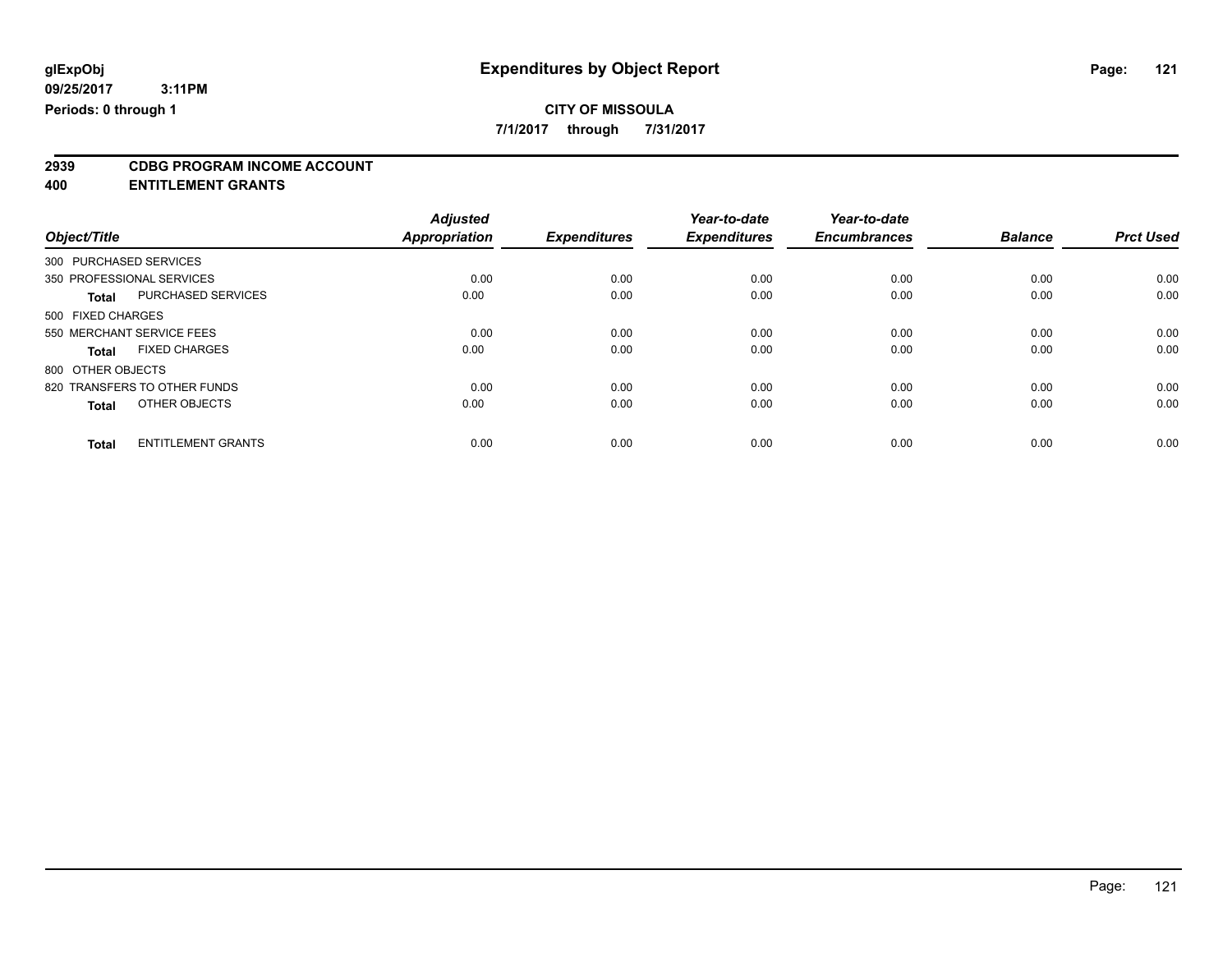#### **2939 CDBG PROGRAM INCOME ACCOUNT**

|                                             | <b>Adjusted</b> |                     | Year-to-date        | Year-to-date        |                |                  |
|---------------------------------------------|-----------------|---------------------|---------------------|---------------------|----------------|------------------|
| Object/Title                                | Appropriation   | <b>Expenditures</b> | <b>Expenditures</b> | <b>Encumbrances</b> | <b>Balance</b> | <b>Prct Used</b> |
| 300 PURCHASED SERVICES                      |                 |                     |                     |                     |                |                  |
| 350 PROFESSIONAL SERVICES                   | 0.00            | 0.00                | 0.00                | 0.00                | 0.00           | 0.00             |
| <b>PURCHASED SERVICES</b><br><b>Total</b>   | 0.00            | 0.00                | 0.00                | 0.00                | 0.00           | 0.00             |
| 500 FIXED CHARGES                           |                 |                     |                     |                     |                |                  |
| 550 MERCHANT SERVICE FEES                   | 0.00            | 0.00                | 0.00                | 0.00                | 0.00           | 0.00             |
| <b>FIXED CHARGES</b><br><b>Total</b>        | 0.00            | 0.00                | 0.00                | 0.00                | 0.00           | 0.00             |
| 800 OTHER OBJECTS                           |                 |                     |                     |                     |                |                  |
| 820 TRANSFERS TO OTHER FUNDS                | 0.00            | 0.00                | 0.00                | 0.00                | 0.00           | 0.00             |
| OTHER OBJECTS<br><b>Total</b>               | 0.00            | 0.00                | 0.00                | 0.00                | 0.00           | 0.00             |
| CDBG PROGRAM INCOME ACCOUNT<br><b>Total</b> | 0.00            | 0.00                | 0.00                | 0.00                | 0.00           | 0.00             |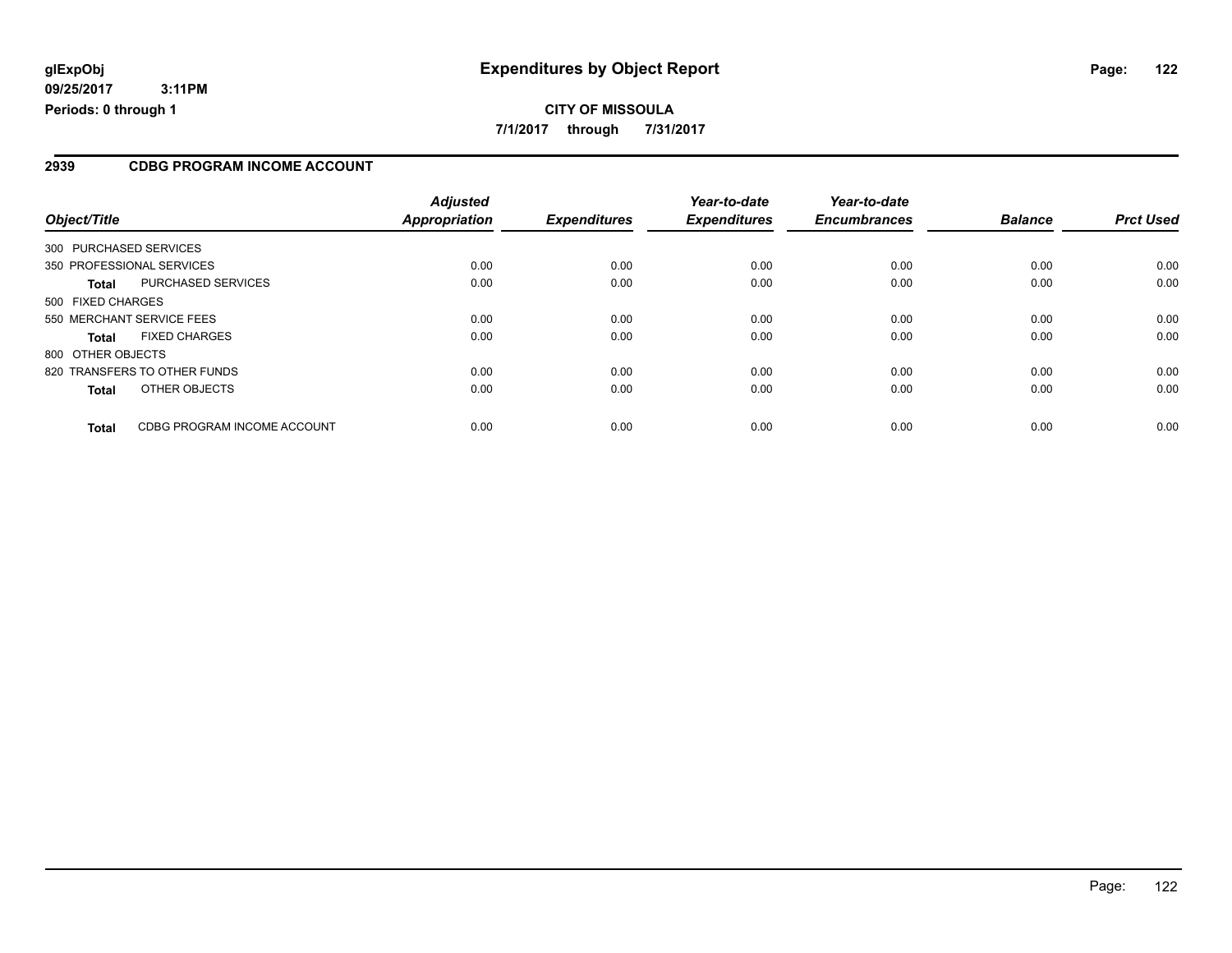| 2940 | <b>CDBG FUND</b>        |
|------|-------------------------|
| 390  | <b>NON-DEPARTMENTAL</b> |

| Object/Title           |                           | <b>Adjusted</b><br>Appropriation<br><b>Expenditures</b> | Year-to-date | Year-to-date        |                     |                |                  |
|------------------------|---------------------------|---------------------------------------------------------|--------------|---------------------|---------------------|----------------|------------------|
|                        |                           |                                                         |              | <b>Expenditures</b> | <b>Encumbrances</b> | <b>Balance</b> | <b>Prct Used</b> |
| 300 PURCHASED SERVICES |                           |                                                         |              |                     |                     |                |                  |
|                        | 350 PROFESSIONAL SERVICES | 0.00                                                    | 0.00         | 0.00                | 0.00                | 0.00           | 0.00             |
| Total                  | <b>PURCHASED SERVICES</b> | 0.00                                                    | 0.00         | 0.00                | 0.00                | 0.00           | 0.00             |
| <b>Total</b>           | NON-DEPARTMENTAL          | 0.00                                                    | 0.00         | 0.00                | 0.00                | 0.00           | 0.00             |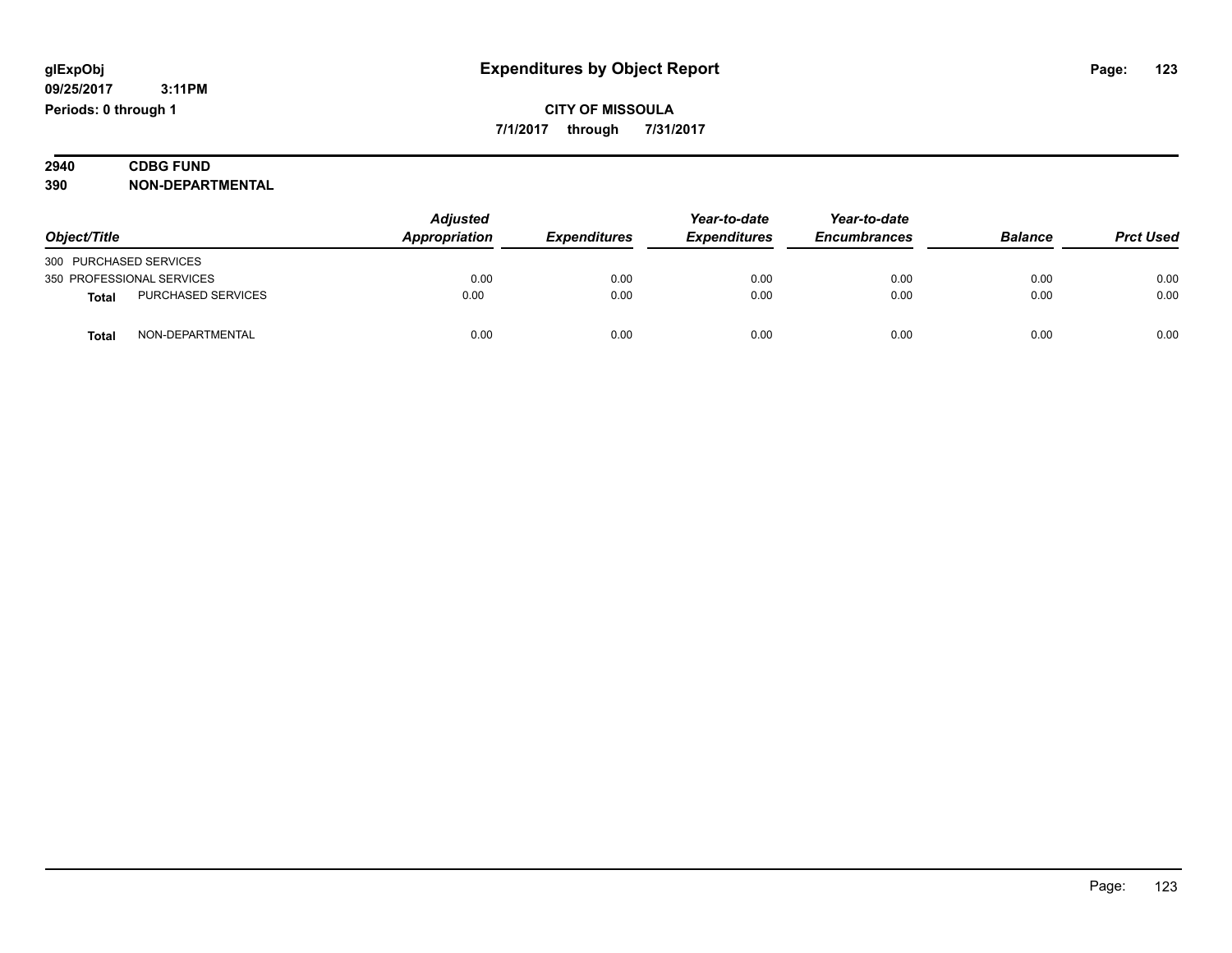**7/1/2017 through 7/31/2017**

## **2940 CDBG FUND**

**400 ENTITLEMENT GRANTS**

|                                                   | <b>Adjusted</b>      |                     | Year-to-date        | Year-to-date        |                |                  |
|---------------------------------------------------|----------------------|---------------------|---------------------|---------------------|----------------|------------------|
| Object/Title                                      | <b>Appropriation</b> | <b>Expenditures</b> | <b>Expenditures</b> | <b>Encumbrances</b> | <b>Balance</b> | <b>Prct Used</b> |
| 300 PURCHASED SERVICES                            |                      |                     |                     |                     |                |                  |
| 350 PROFESSIONAL SERVICES                         | 0.00                 | 0.00                | 0.00                | 0.00                | 0.00           | 0.00             |
| <b>PURCHASED SERVICES</b><br><b>Total</b>         | 0.00                 | 0.00                | 0.00                | 0.00                | 0.00           | 0.00             |
| 500 FIXED CHARGES                                 |                      |                     |                     |                     |                |                  |
| 550 MERCHANT SERVICE FEES                         | 0.00                 | 0.00                | 0.00                | 0.00                | 0.00           | 0.00             |
| <b>FIXED CHARGES</b><br><b>Total</b>              | 0.00                 | 0.00                | 0.00                | 0.00                | 0.00           | 0.00             |
| 700 GRANTS & CONTRIBUTIONS                        |                      |                     |                     |                     |                |                  |
| 700 GRANTS & CONTRIBUTIONS                        | 0.00                 | 0.00                | 0.00                | 0.00                | 0.00           | 0.00             |
| <b>GRANTS &amp; CONTRIBUTIONS</b><br><b>Total</b> | 0.00                 | 0.00                | 0.00                | 0.00                | 0.00           | 0.00             |
| 800 OTHER OBJECTS                                 |                      |                     |                     |                     |                |                  |
| 820 TRANSFERS TO OTHER FUNDS                      | 0.00                 | 0.00                | 0.00                | 0.00                | 0.00           | 0.00             |
| OTHER OBJECTS<br><b>Total</b>                     | 0.00                 | 0.00                | 0.00                | 0.00                | 0.00           | 0.00             |
| <b>ENTITLEMENT GRANTS</b><br><b>Total</b>         | 0.00                 | 0.00                | 0.00                | 0.00                | 0.00           | 0.00             |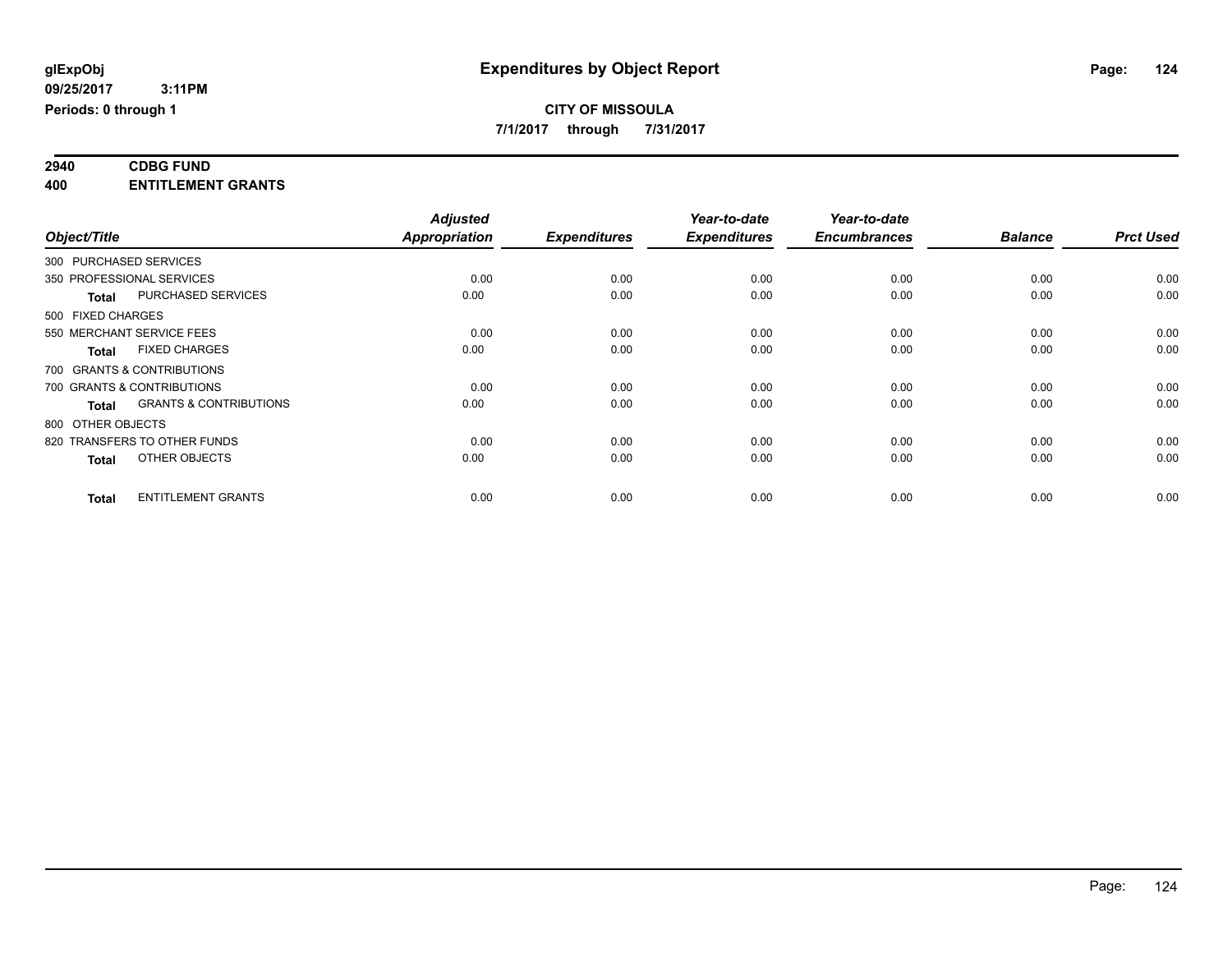**2940 CDBG FUND**

|                                                   | <b>Adjusted</b> | <b>Appropriation</b><br><b>Expenditures</b> | Year-to-date<br><b>Expenditures</b> | Year-to-date<br><b>Encumbrances</b> | <b>Balance</b> | <b>Prct Used</b> |
|---------------------------------------------------|-----------------|---------------------------------------------|-------------------------------------|-------------------------------------|----------------|------------------|
| Object/Title                                      |                 |                                             |                                     |                                     |                |                  |
| 300 PURCHASED SERVICES                            |                 |                                             |                                     |                                     |                |                  |
| 350 PROFESSIONAL SERVICES                         | 0.00            | 0.00                                        | 0.00                                | 0.00                                | 0.00           | 0.00             |
| <b>PURCHASED SERVICES</b><br><b>Total</b>         | 0.00            | 0.00                                        | 0.00                                | 0.00                                | 0.00           | 0.00             |
| 500 FIXED CHARGES                                 |                 |                                             |                                     |                                     |                |                  |
| 550 MERCHANT SERVICE FEES                         | 0.00            | 0.00                                        | 0.00                                | 0.00                                | 0.00           | 0.00             |
| <b>FIXED CHARGES</b><br><b>Total</b>              | 0.00            | 0.00                                        | 0.00                                | 0.00                                | 0.00           | 0.00             |
| 700 GRANTS & CONTRIBUTIONS                        |                 |                                             |                                     |                                     |                |                  |
| 700 GRANTS & CONTRIBUTIONS                        | 0.00            | 0.00                                        | 0.00                                | 0.00                                | 0.00           | 0.00             |
| <b>GRANTS &amp; CONTRIBUTIONS</b><br><b>Total</b> | 0.00            | 0.00                                        | 0.00                                | 0.00                                | 0.00           | 0.00             |
| 800 OTHER OBJECTS                                 |                 |                                             |                                     |                                     |                |                  |
| 820 TRANSFERS TO OTHER FUNDS                      | 0.00            | 0.00                                        | 0.00                                | 0.00                                | 0.00           | 0.00             |
| OTHER OBJECTS<br><b>Total</b>                     | 0.00            | 0.00                                        | 0.00                                | 0.00                                | 0.00           | 0.00             |
| <b>CDBG FUND</b><br><b>Total</b>                  | 0.00            | 0.00                                        | 0.00                                | 0.00                                | 0.00           | 0.00             |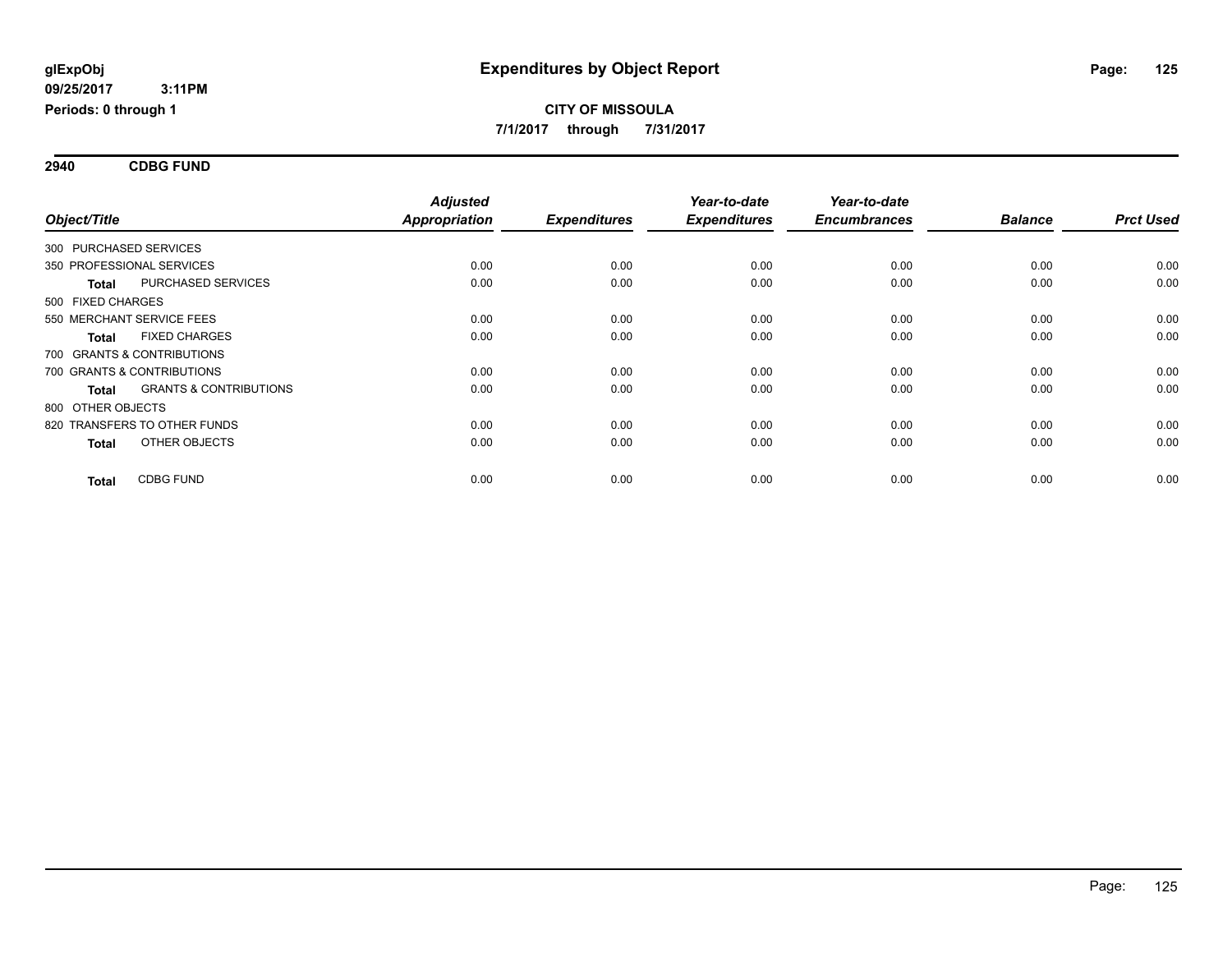# **2941 HOME FUND**<br>390 **NON-DEPART**

**390 NON-DEPARTMENTAL**

| Object/Title                       | Adjusted<br>Appropriation | <b>Expenditures</b> | Year-to-date<br><b>Expenditures</b> | Year-to-date<br><b>Encumbrances</b> | <b>Balance</b> | <b>Prct Used</b> |
|------------------------------------|---------------------------|---------------------|-------------------------------------|-------------------------------------|----------------|------------------|
| 300 PURCHASED SERVICES             |                           |                     |                                     |                                     |                |                  |
| 350 PROFESSIONAL SERVICES          | 0.00                      | 0.00                | 0.00                                | 0.00                                | 0.00           | 0.00             |
| <b>PURCHASED SERVICES</b><br>Total | 0.00                      | 0.00                | 0.00                                | 0.00                                | 0.00           | 0.00             |
| NON-DEPARTMENTAL<br>Total          | 0.00                      | 0.00                | 0.00                                | 0.00                                | 0.00           | 0.00             |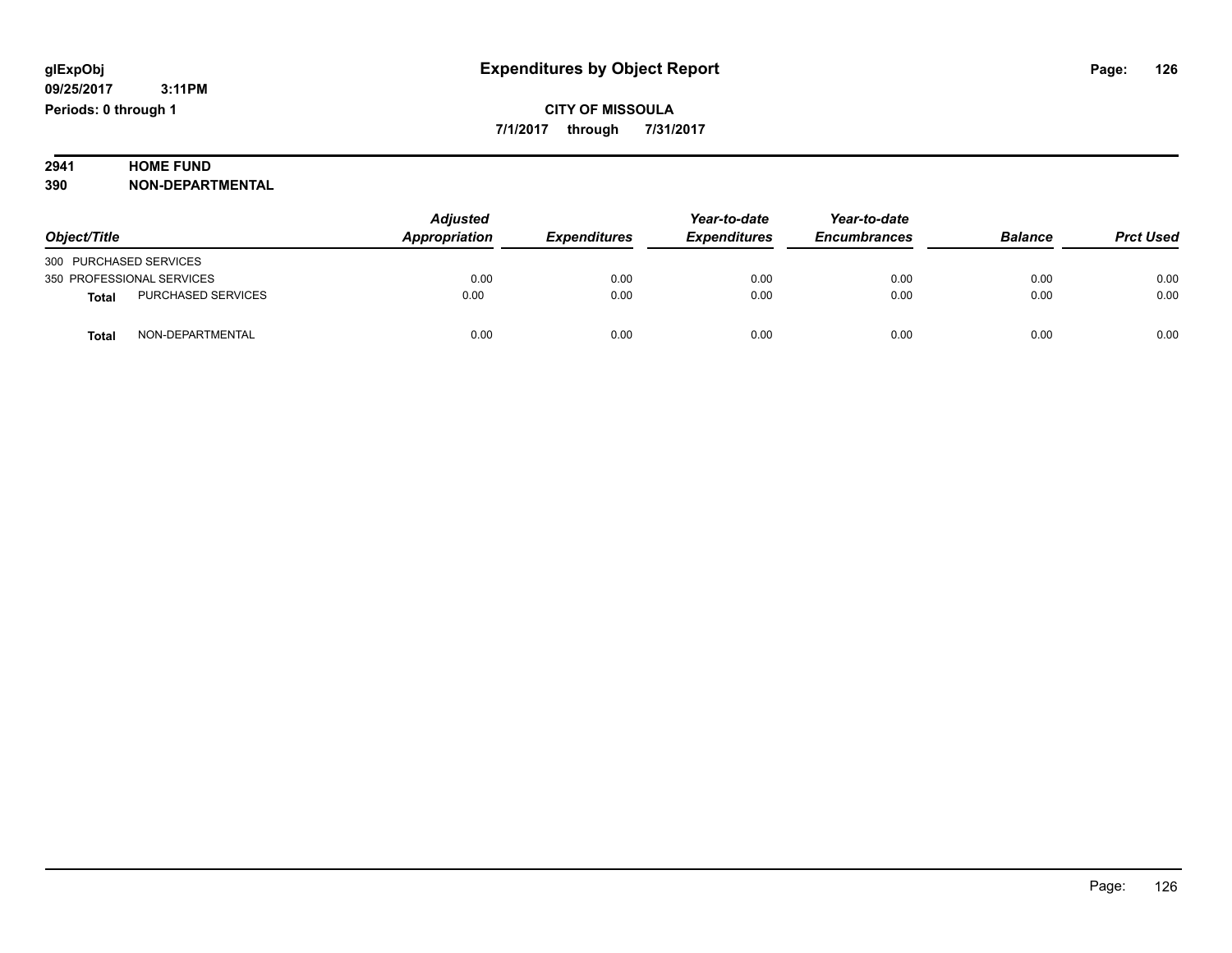## **2941 HOME FUND**

**400 ENTITLEMENT GRANTS**

|                   |                                   | <b>Adjusted</b>      |                     | Year-to-date        | Year-to-date        |                |                  |
|-------------------|-----------------------------------|----------------------|---------------------|---------------------|---------------------|----------------|------------------|
| Object/Title      |                                   | <b>Appropriation</b> | <b>Expenditures</b> | <b>Expenditures</b> | <b>Encumbrances</b> | <b>Balance</b> | <b>Prct Used</b> |
|                   | 300 PURCHASED SERVICES            |                      |                     |                     |                     |                |                  |
|                   | 350 PROFESSIONAL SERVICES         | 0.00                 | 0.00                | 0.00                | 0.00                | 0.00           | 0.00             |
| <b>Total</b>      | <b>PURCHASED SERVICES</b>         | 0.00                 | 0.00                | 0.00                | 0.00                | 0.00           | 0.00             |
| 500 FIXED CHARGES |                                   |                      |                     |                     |                     |                |                  |
|                   | 550 MERCHANT SERVICE FEES         | 0.00                 | 0.00                | 0.00                | 0.00                | 0.00           | 0.00             |
| <b>Total</b>      | <b>FIXED CHARGES</b>              | 0.00                 | 0.00                | 0.00                | 0.00                | 0.00           | 0.00             |
|                   | 700 GRANTS & CONTRIBUTIONS        |                      |                     |                     |                     |                |                  |
|                   | 700 GRANTS & CONTRIBUTIONS        | 0.00                 | 0.00                | 0.00                | 0.00                | 0.00           | 0.00             |
| <b>Total</b>      | <b>GRANTS &amp; CONTRIBUTIONS</b> | 0.00                 | 0.00                | 0.00                | 0.00                | 0.00           | 0.00             |
|                   | 800 OTHER OBJECTS                 |                      |                     |                     |                     |                |                  |
|                   | 820 TRANSFERS TO OTHER FUNDS      | 0.00                 | 0.00                | 0.00                | 0.00                | 0.00           | 0.00             |
| 845 CONTINGENCY   |                                   | 0.00                 | 0.00                | 0.00                | 0.00                | 0.00           | 0.00             |
| <b>Total</b>      | OTHER OBJECTS                     | 0.00                 | 0.00                | 0.00                | 0.00                | 0.00           | 0.00             |
| <b>Total</b>      | <b>ENTITLEMENT GRANTS</b>         | 0.00                 | 0.00                | 0.00                | 0.00                | 0.00           | 0.00             |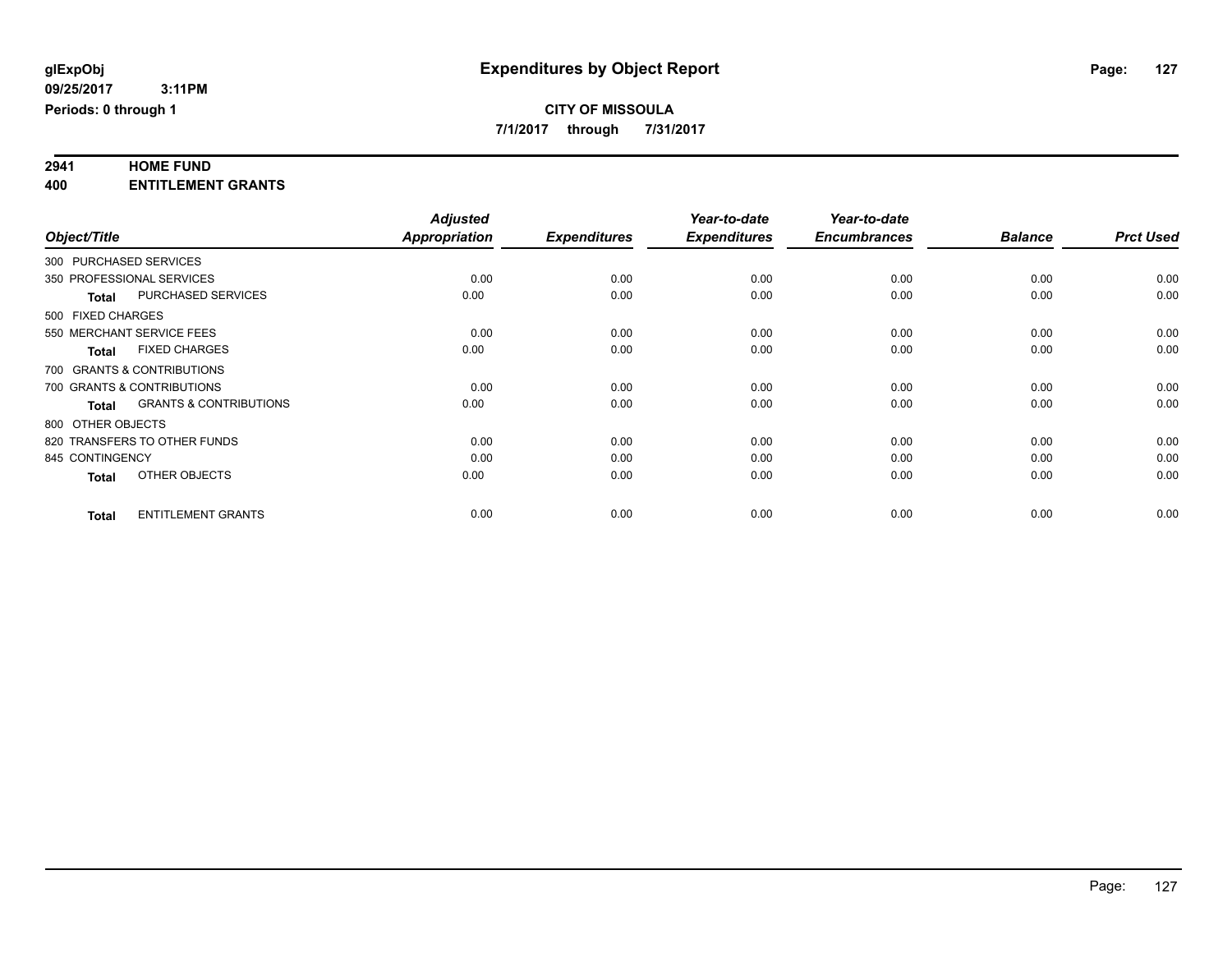**2941 HOME FUND**

|                   |                                   | <b>Adjusted</b> |                     | Year-to-date        | Year-to-date        |                |                  |
|-------------------|-----------------------------------|-----------------|---------------------|---------------------|---------------------|----------------|------------------|
| Object/Title      |                                   | Appropriation   | <b>Expenditures</b> | <b>Expenditures</b> | <b>Encumbrances</b> | <b>Balance</b> | <b>Prct Used</b> |
|                   | 300 PURCHASED SERVICES            |                 |                     |                     |                     |                |                  |
|                   | 350 PROFESSIONAL SERVICES         | 0.00            | 0.00                | 0.00                | 0.00                | 0.00           | 0.00             |
| <b>Total</b>      | PURCHASED SERVICES                | 0.00            | 0.00                | 0.00                | 0.00                | 0.00           | 0.00             |
| 500 FIXED CHARGES |                                   |                 |                     |                     |                     |                |                  |
|                   | 550 MERCHANT SERVICE FEES         | 0.00            | 0.00                | 0.00                | 0.00                | 0.00           | 0.00             |
| <b>Total</b>      | <b>FIXED CHARGES</b>              | 0.00            | 0.00                | 0.00                | 0.00                | 0.00           | 0.00             |
|                   | 700 GRANTS & CONTRIBUTIONS        |                 |                     |                     |                     |                |                  |
|                   | 700 GRANTS & CONTRIBUTIONS        | 0.00            | 0.00                | 0.00                | 0.00                | 0.00           | 0.00             |
| Total             | <b>GRANTS &amp; CONTRIBUTIONS</b> | 0.00            | 0.00                | 0.00                | 0.00                | 0.00           | 0.00             |
| 800 OTHER OBJECTS |                                   |                 |                     |                     |                     |                |                  |
|                   | 820 TRANSFERS TO OTHER FUNDS      | 0.00            | 0.00                | 0.00                | 0.00                | 0.00           | 0.00             |
| 845 CONTINGENCY   |                                   | 0.00            | 0.00                | 0.00                | 0.00                | 0.00           | 0.00             |
| <b>Total</b>      | OTHER OBJECTS                     | 0.00            | 0.00                | 0.00                | 0.00                | 0.00           | 0.00             |
| <b>Total</b>      | <b>HOME FUND</b>                  | 0.00            | 0.00                | 0.00                | 0.00                | 0.00           | 0.00             |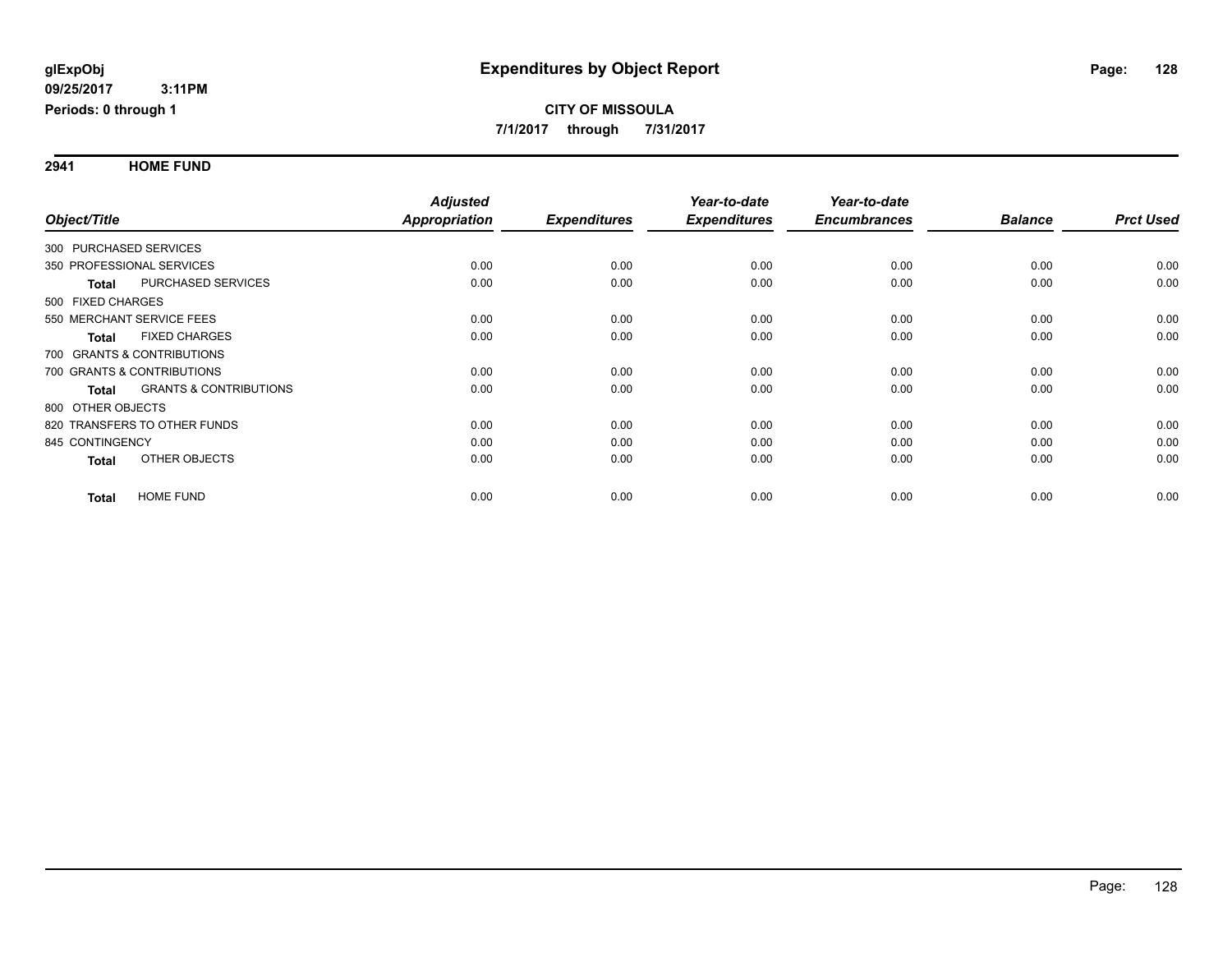**7/1/2017 through 7/31/2017**

**2943 CITY HOME PROGRAM INCOME**

**400 ENTITLEMENT GRANTS**

| Object/Title                                      | <b>Adjusted</b><br>Appropriation | <b>Expenditures</b> | Year-to-date<br><b>Expenditures</b> | Year-to-date<br><b>Encumbrances</b> | <b>Balance</b> | <b>Prct Used</b> |
|---------------------------------------------------|----------------------------------|---------------------|-------------------------------------|-------------------------------------|----------------|------------------|
| 300 PURCHASED SERVICES                            |                                  |                     |                                     |                                     |                |                  |
| 350 PROFESSIONAL SERVICES                         | 0.00                             | 0.00                | 0.00                                | 0.00                                | 0.00           | 0.00             |
| <b>PURCHASED SERVICES</b><br><b>Total</b>         | 0.00                             | 0.00                | 0.00                                | 0.00                                | 0.00           | 0.00             |
| 700 GRANTS & CONTRIBUTIONS                        |                                  |                     |                                     |                                     |                |                  |
| 700 GRANTS & CONTRIBUTIONS                        | 0.00                             | 0.00                | 0.00                                | 0.00                                | 0.00           | 0.00             |
| <b>GRANTS &amp; CONTRIBUTIONS</b><br><b>Total</b> | 0.00                             | 0.00                | 0.00                                | 0.00                                | 0.00           | 0.00             |
| <b>ENTITLEMENT GRANTS</b><br><b>Total</b>         | 0.00                             | 0.00                | 0.00                                | 0.00                                | 0.00           | 0.00             |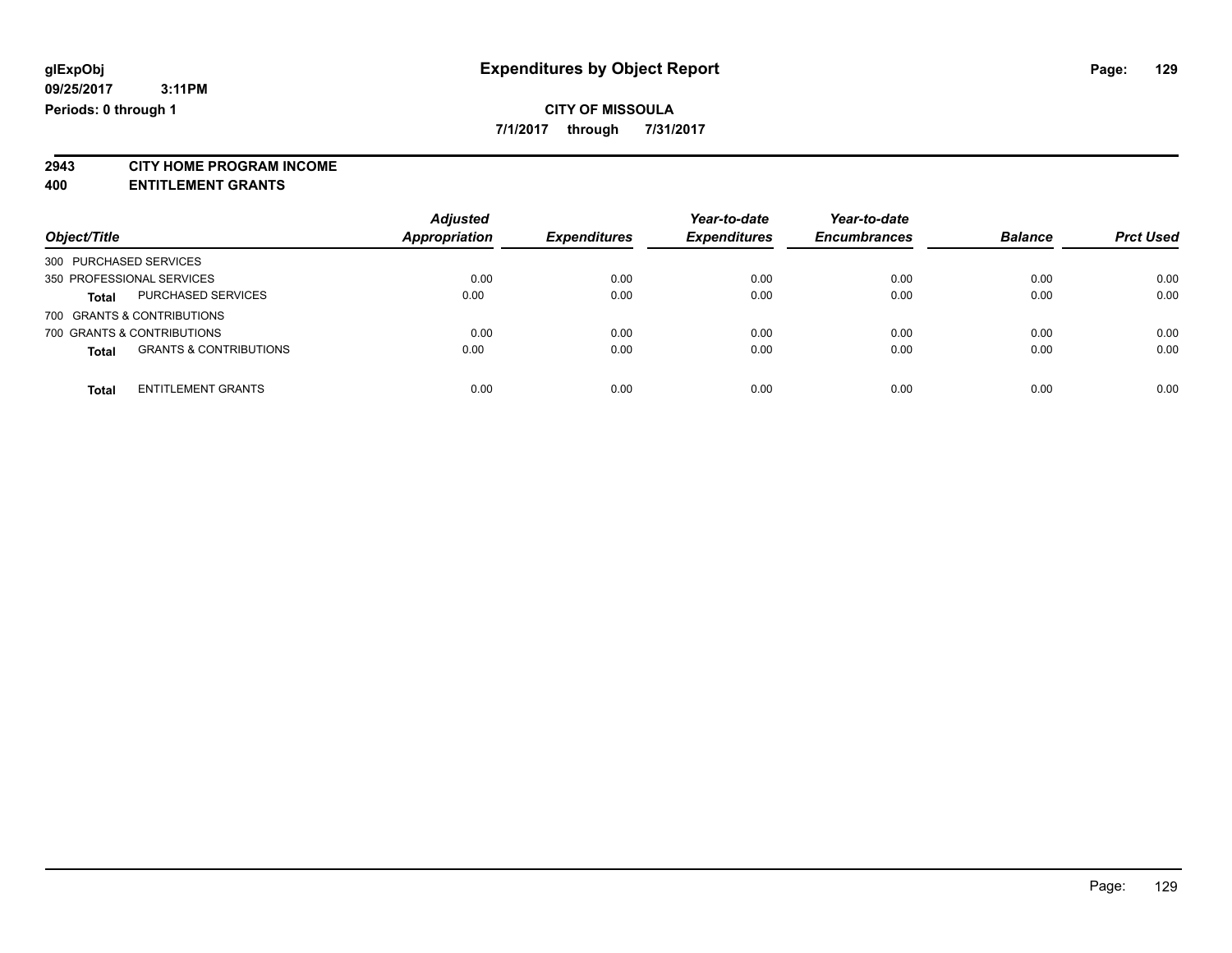#### **2943 CITY HOME PROGRAM INCOME**

| Object/Title                               | <b>Adjusted</b><br><b>Appropriation</b> | <b>Expenditures</b> | Year-to-date<br><b>Expenditures</b> | Year-to-date<br><b>Encumbrances</b> | <b>Balance</b> | <b>Prct Used</b> |
|--------------------------------------------|-----------------------------------------|---------------------|-------------------------------------|-------------------------------------|----------------|------------------|
|                                            |                                         |                     |                                     |                                     |                |                  |
| 300 PURCHASED SERVICES                     |                                         |                     |                                     |                                     |                |                  |
| 350 PROFESSIONAL SERVICES                  | 0.00                                    | 0.00                | 0.00                                | 0.00                                | 0.00           | 0.00             |
| <b>PURCHASED SERVICES</b><br>Total         | 0.00                                    | 0.00                | 0.00                                | 0.00                                | 0.00           | 0.00             |
| 700 GRANTS & CONTRIBUTIONS                 |                                         |                     |                                     |                                     |                |                  |
| 700 GRANTS & CONTRIBUTIONS                 | 0.00                                    | 0.00                | 0.00                                | 0.00                                | 0.00           | 0.00             |
| <b>GRANTS &amp; CONTRIBUTIONS</b><br>Total | 0.00                                    | 0.00                | 0.00                                | 0.00                                | 0.00           | 0.00             |
| CITY HOME PROGRAM INCOME<br><b>Total</b>   | 0.00                                    | 0.00                | 0.00                                | 0.00                                | 0.00           | 0.00             |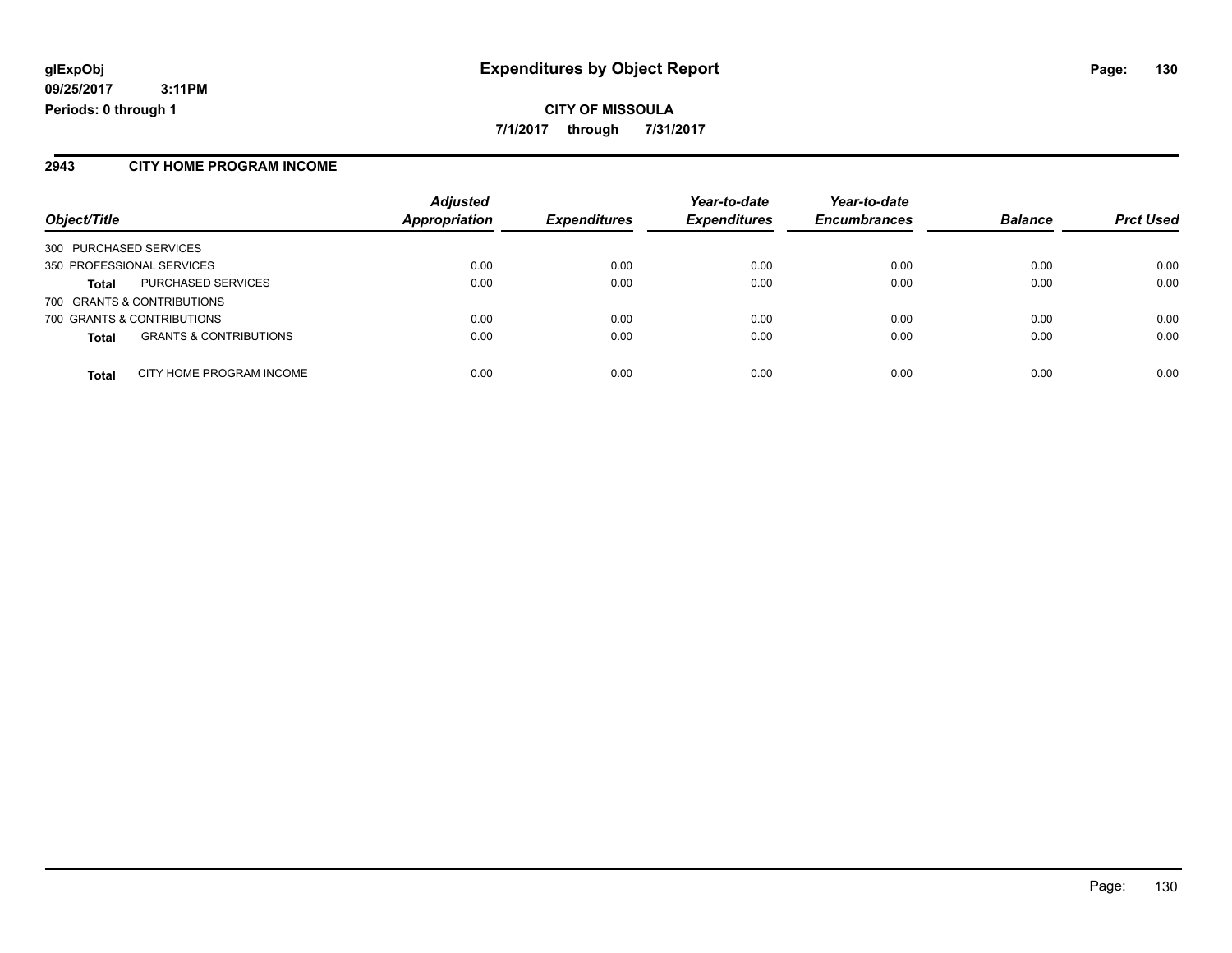**7/1/2017 through 7/31/2017**

## **2955 TRANSPORTATION**

**250 DEVELOPMENT SERVICES**

|                                            | <b>Adjusted</b>      |                     | Year-to-date        | Year-to-date        |                |                  |
|--------------------------------------------|----------------------|---------------------|---------------------|---------------------|----------------|------------------|
| Object/Title                               | <b>Appropriation</b> | <b>Expenditures</b> | <b>Expenditures</b> | <b>Encumbrances</b> | <b>Balance</b> | <b>Prct Used</b> |
| 100 PERSONAL SERVICES                      |                      |                     |                     |                     |                |                  |
| 110 SALARIES AND WAGES                     | 0.00                 | 25,191.08           | 25,191.08           | 0.00                | $-25,191.08$   | 0.00             |
| 120 OVERTIME                               | 0.00                 | 0.00                | 0.00                | 0.00                | 0.00           | 0.00             |
| 140 EMPLOYER CONTRIBUTIONS                 | 0.00                 | 15,521.29           | 15,521.29           | 0.00                | $-15,521.29$   | 0.00             |
| 141 STATE RETIREMENT CONTRIBUTIONS         | 0.00                 | 0.00                | 0.00                | 0.00                | 0.00           | 0.00             |
| PERSONAL SERVICES<br>Total                 | 0.00                 | 40,712.37           | 40,712.37           | 0.00                | $-40,712.37$   | 0.00             |
| 200 SUPPLIES                               |                      |                     |                     |                     |                |                  |
| 210 OFFICE SUPPLIES                        | 0.00                 | 2.24                | 2.24                | 0.00                | $-2.24$        | 0.00             |
| 220 OPERATING SUPPLIES                     | 0.00                 | 0.00                | 0.00                | 0.00                | 0.00           | 0.00             |
| 230 REPAIR/MAINTENANCE                     | 0.00                 | 0.00                | 0.00                | 0.00                | 0.00           | 0.00             |
| 231 GASOLINE                               | 0.00                 | 0.00                | 0.00                | 0.00                | 0.00           | 0.00             |
| 240 OTHER SUPPLIES                         | 0.00                 | 0.00                | 0.00                | 0.00                | 0.00           | 0.00             |
| <b>SUPPLIES</b><br>Total                   | 0.00                 | 2.24                | 2.24                | 0.00                | $-2.24$        | 0.00             |
| 300 PURCHASED SERVICES                     |                      |                     |                     |                     |                |                  |
| 310 COMMUNICATIONS                         | 0.00                 | 0.00                | 0.00                | 0.00                | 0.00           | 0.00             |
| 320 PRINTING & DUPLICATING                 | 0.00                 | 0.00                | 0.00                | 0.00                | 0.00           | 0.00             |
| 330 PUBLICITY, SUBSCRIPTIONS & DUES        | 0.00                 | $-390.00$           | $-390.00$           | 0.00                | 390.00         | 0.00             |
| 344 TELEPHONE SERVICE                      | 0.00                 | 0.00                | 0.00                | 0.00                | 0.00           | 0.00             |
| 350 PROFESSIONAL SERVICES                  | 0.00                 | 150.00              | 150.00              | 0.00                | $-150.00$      | 0.00             |
| 360 REPAIR & MAINTENANCE                   | 0.00                 | 0.00                | 0.00                | 0.00                | 0.00           | 0.00             |
| 370 TRAVEL                                 | 0.00                 | 0.00                | 0.00                | 0.00                | 0.00           | 0.00             |
| 380 TRAINING                               | 0.00                 | $-630.00$           | $-630.00$           | 0.00                | 630.00         | 0.00             |
| 390 OTHER PURCHASED SERVICES               | 0.00                 | 0.00                | 0.00                | 0.00                | 0.00           | 0.00             |
| PURCHASED SERVICES<br><b>Total</b>         | 0.00                 | $-870.00$           | $-870.00$           | 0.00                | 870.00         | 0.00             |
| 500 FIXED CHARGES                          |                      |                     |                     |                     |                |                  |
| 500 FIXED CHARGES                          | 0.00                 | 0.00                | 0.00                | 0.00                | 0.00           | 0.00             |
| 550 MERCHANT SERVICE FEES                  | 0.00                 | 0.00                | 0.00                | 0.00                | 0.00           | 0.00             |
| <b>FIXED CHARGES</b><br>Total              | 0.00                 | 0.00                | 0.00                | 0.00                | 0.00           | 0.00             |
| 700 GRANTS & CONTRIBUTIONS                 |                      |                     |                     |                     |                |                  |
| 700 GRANTS & CONTRIBUTIONS                 | 0.00                 | 0.00                | 0.00                | 0.00                | 0.00           | 0.00             |
| <b>GRANTS &amp; CONTRIBUTIONS</b><br>Total | 0.00                 | 0.00                | 0.00                | 0.00                | 0.00           | 0.00             |
| 800 OTHER OBJECTS                          |                      |                     |                     |                     |                |                  |
| 820 TRANSFERS TO OTHER FUNDS               | 0.00                 | 0.00                | 0.00                | 0.00                | 0.00           | 0.00             |
|                                            |                      |                     |                     |                     |                |                  |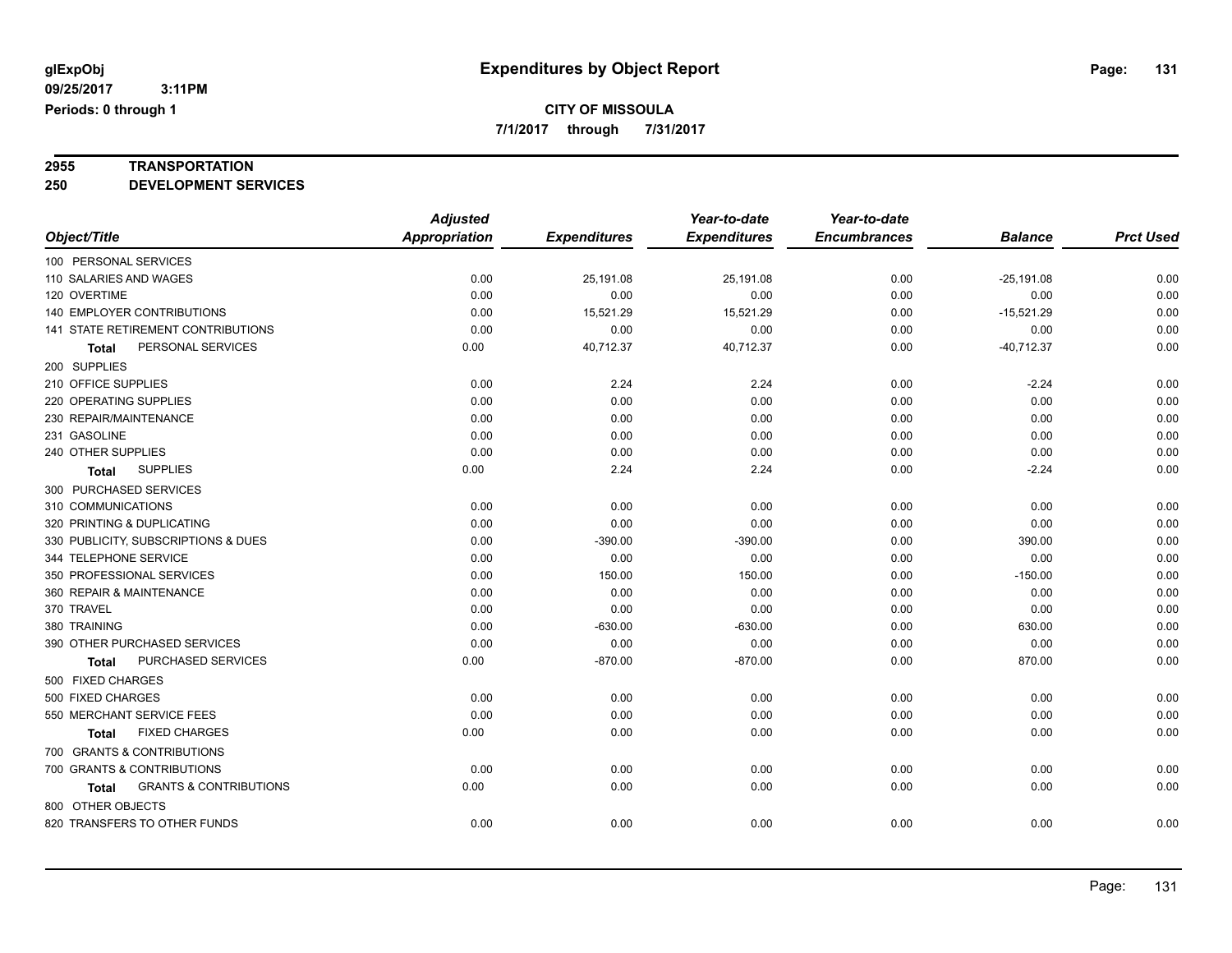**7/1/2017 through 7/31/2017**

## **2955 TRANSPORTATION**

**250 DEVELOPMENT SERVICES**

| Object/Title       |                           | <b>Adjusted</b><br>Appropriation | Year-to-date<br><b>Expenditures</b><br><b>Expenditures</b> | Year-to-date<br><b>Encumbrances</b> | <b>Balance</b> | <b>Prct Used</b> |      |
|--------------------|---------------------------|----------------------------------|------------------------------------------------------------|-------------------------------------|----------------|------------------|------|
|                    |                           |                                  |                                                            |                                     |                |                  |      |
| 845 CONTINGENCY    |                           | 0.00                             | 0.00                                                       | 0.00                                | 0.00           | 0.00             | 0.00 |
| <b>Total</b>       | OTHER OBJECTS             | 0.00                             | 0.00                                                       | 0.00                                | 0.00           | 0.00             | 0.00 |
| 900 CAPITAL OUTLAY |                           |                                  |                                                            |                                     |                |                  |      |
|                    | 940 MACHINERY & EQUIPMENT | 0.00                             | 0.00                                                       | 0.00                                | 0.00           | 0.00             | 0.00 |
| <b>Total</b>       | <b>CAPITAL OUTLAY</b>     | 0.00                             | 0.00                                                       | 0.00                                | 0.00           | 0.00             | 0.00 |
| Total              | DEVELOPMENT SERVICES      | 0.00                             | 39.844.61                                                  | 39.844.61                           | 0.00           | $-39.844.61$     | 0.00 |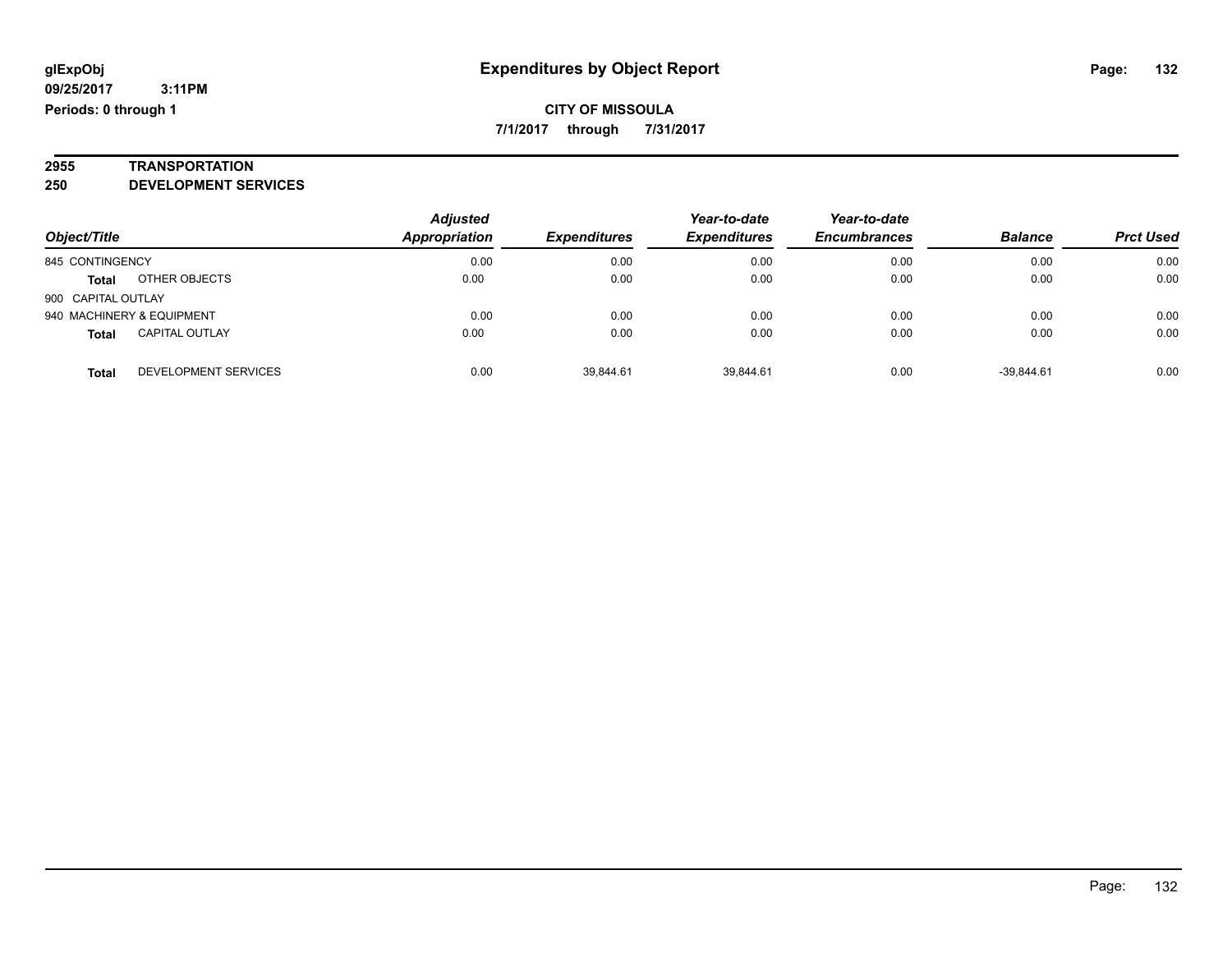#### **2955 TRANSPORTATION**

|                                            | <b>Adjusted</b> |                     | Year-to-date        | Year-to-date        |                |                  |
|--------------------------------------------|-----------------|---------------------|---------------------|---------------------|----------------|------------------|
| Object/Title                               | Appropriation   | <b>Expenditures</b> | <b>Expenditures</b> | <b>Encumbrances</b> | <b>Balance</b> | <b>Prct Used</b> |
| 100 PERSONAL SERVICES                      |                 |                     |                     |                     |                |                  |
| 110 SALARIES AND WAGES                     | 0.00            | 25,191.08           | 25,191.08           | 0.00                | $-25,191.08$   | 0.00             |
| 120 OVERTIME                               | 0.00            | 0.00                | 0.00                | 0.00                | 0.00           | 0.00             |
| 140 EMPLOYER CONTRIBUTIONS                 | 0.00            | 15,521.29           | 15,521.29           | 0.00                | $-15,521.29$   | 0.00             |
| 141 STATE RETIREMENT CONTRIBUTIONS         | 0.00            | 0.00                | 0.00                | 0.00                | 0.00           | 0.00             |
| PERSONAL SERVICES<br>Total                 | 0.00            | 40,712.37           | 40,712.37           | 0.00                | $-40,712.37$   | 0.00             |
| 200 SUPPLIES                               |                 |                     |                     |                     |                |                  |
| 210 OFFICE SUPPLIES                        | 0.00            | 2.24                | 2.24                | 0.00                | $-2.24$        | 0.00             |
| 220 OPERATING SUPPLIES                     | 0.00            | 0.00                | 0.00                | 0.00                | 0.00           | 0.00             |
| 230 REPAIR/MAINTENANCE                     | 0.00            | 0.00                | 0.00                | 0.00                | 0.00           | 0.00             |
| 231 GASOLINE                               | 0.00            | 0.00                | 0.00                | 0.00                | 0.00           | 0.00             |
| 240 OTHER SUPPLIES                         | 0.00            | 0.00                | 0.00                | 0.00                | 0.00           | 0.00             |
| <b>SUPPLIES</b><br><b>Total</b>            | 0.00            | 2.24                | 2.24                | 0.00                | $-2.24$        | 0.00             |
| 300 PURCHASED SERVICES                     |                 |                     |                     |                     |                |                  |
| 310 COMMUNICATIONS                         | 0.00            | 0.00                | 0.00                | 0.00                | 0.00           | 0.00             |
| 320 PRINTING & DUPLICATING                 | 0.00            | 0.00                | 0.00                | 0.00                | 0.00           | 0.00             |
| 330 PUBLICITY, SUBSCRIPTIONS & DUES        | 0.00            | $-390.00$           | $-390.00$           | 0.00                | 390.00         | 0.00             |
| 344 TELEPHONE SERVICE                      | 0.00            | 0.00                | 0.00                | 0.00                | 0.00           | 0.00             |
| 350 PROFESSIONAL SERVICES                  | 0.00            | 150.00              | 150.00              | 0.00                | $-150.00$      | 0.00             |
| 360 REPAIR & MAINTENANCE                   | 0.00            | 0.00                | 0.00                | 0.00                | 0.00           | 0.00             |
| 370 TRAVEL                                 | 0.00            | 0.00                | 0.00                | 0.00                | 0.00           | 0.00             |
| 380 TRAINING                               | 0.00            | $-630.00$           | $-630.00$           | 0.00                | 630.00         | 0.00             |
| 390 OTHER PURCHASED SERVICES               | 0.00            | 0.00                | 0.00                | 0.00                | 0.00           | 0.00             |
| PURCHASED SERVICES<br><b>Total</b>         | 0.00            | $-870.00$           | $-870.00$           | 0.00                | 870.00         | 0.00             |
| 500 FIXED CHARGES                          |                 |                     |                     |                     |                |                  |
| 500 FIXED CHARGES                          | 0.00            | 0.00                | 0.00                | 0.00                | 0.00           | 0.00             |
| 550 MERCHANT SERVICE FEES                  | 0.00            | 0.00                | 0.00                | 0.00                | 0.00           | 0.00             |
| <b>FIXED CHARGES</b><br><b>Total</b>       | 0.00            | 0.00                | 0.00                | 0.00                | 0.00           | 0.00             |
| 700 GRANTS & CONTRIBUTIONS                 |                 |                     |                     |                     |                |                  |
| 700 GRANTS & CONTRIBUTIONS                 | 0.00            | 0.00                | 0.00                | 0.00                | 0.00           | 0.00             |
| <b>GRANTS &amp; CONTRIBUTIONS</b><br>Total | 0.00            | 0.00                | 0.00                | 0.00                | 0.00           | 0.00             |
| 800 OTHER OBJECTS                          |                 |                     |                     |                     |                |                  |
| 820 TRANSFERS TO OTHER FUNDS               | 0.00            | 0.00                | 0.00                | 0.00                | 0.00           | 0.00             |
| 845 CONTINGENCY                            | 0.00            | 0.00                | 0.00                | 0.00                | 0.00           | 0.00             |
|                                            |                 |                     |                     |                     |                |                  |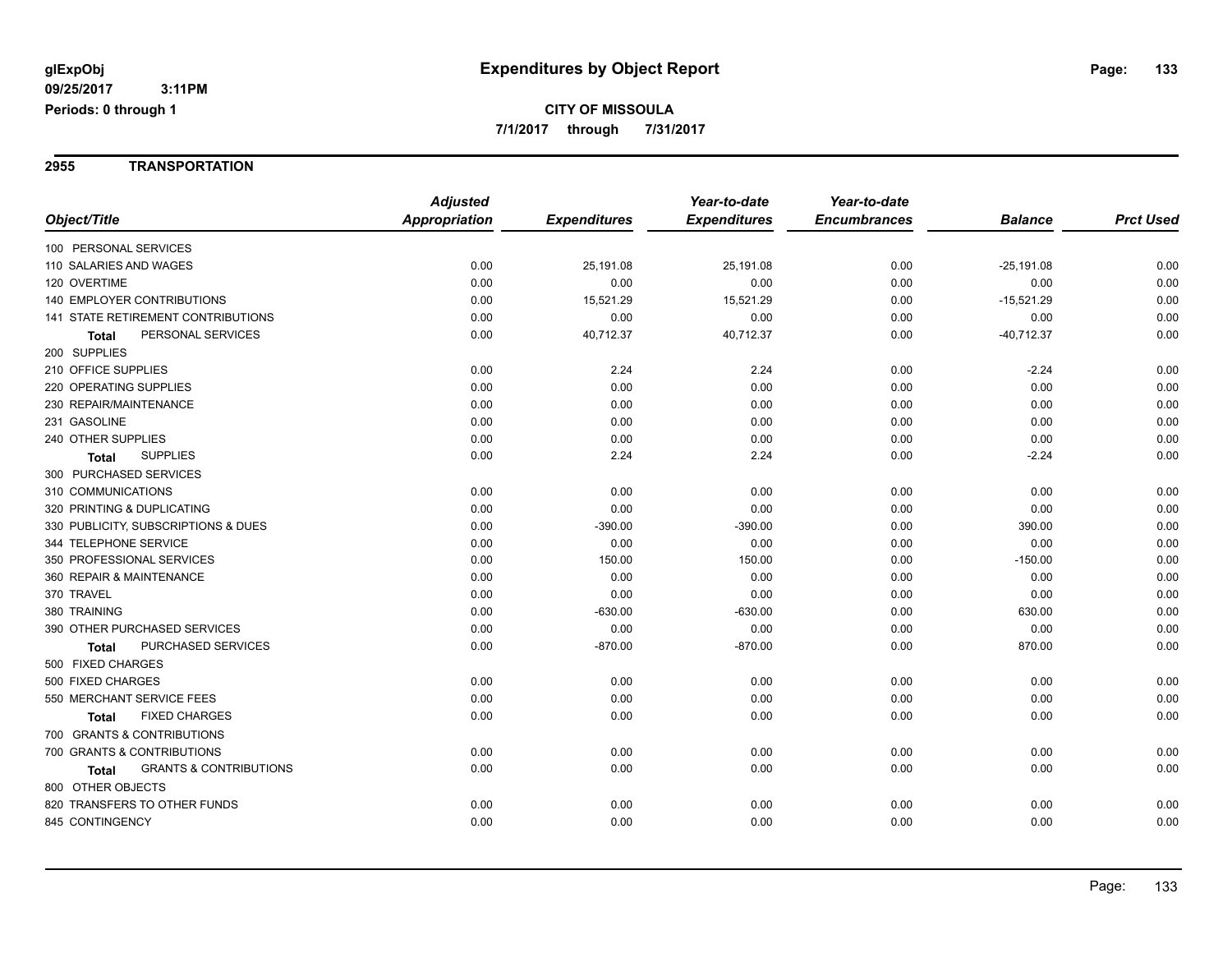#### **2955 TRANSPORTATION**

| Object/Title              |                       | <b>Adjusted</b><br><b>Appropriation</b> |                            | Year-to-date        | Year-to-date        |                |                  |
|---------------------------|-----------------------|-----------------------------------------|----------------------------|---------------------|---------------------|----------------|------------------|
|                           |                       |                                         | <i><b>Expenditures</b></i> | <b>Expenditures</b> | <b>Encumbrances</b> | <b>Balance</b> | <b>Prct Used</b> |
| <b>Total</b>              | OTHER OBJECTS         | 0.00                                    | 0.00                       | 0.00                | 0.00                | 0.00           | 0.00             |
| 900 CAPITAL OUTLAY        |                       |                                         |                            |                     |                     |                |                  |
| 940 MACHINERY & EQUIPMENT |                       | 0.00                                    | 0.00                       | 0.00                | 0.00                | 0.00           | 0.00             |
| <b>Total</b>              | <b>CAPITAL OUTLAY</b> | 0.00                                    | 0.00                       | 0.00                | 0.00                | 0.00           | 0.00             |
| Total                     | <b>TRANSPORTATION</b> | 0.00                                    | 39.844.61                  | 39.844.61           | 0.00                | $-39.844.61$   | 0.00             |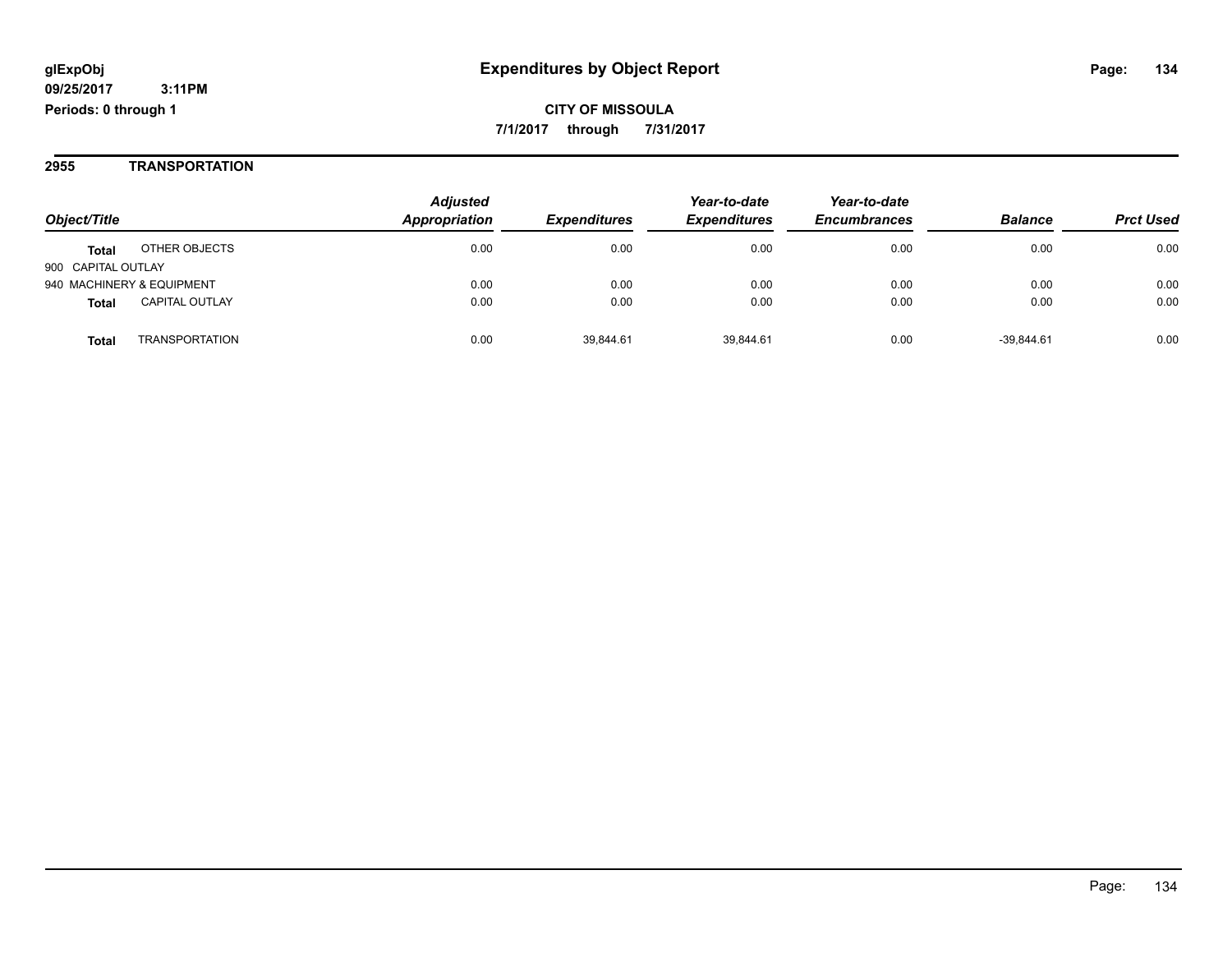**7/1/2017 through 7/31/2017**

## **2987 FEDERAL TRANSPORTATION FUND**

**390 NON-DEPARTMENTAL**

| Object/Title                          | <b>Adjusted</b><br>Appropriation | <b>Expenditures</b> | Year-to-date<br><b>Expenditures</b> | Year-to-date<br><b>Encumbrances</b> | <b>Balance</b> | <b>Prct Used</b> |
|---------------------------------------|----------------------------------|---------------------|-------------------------------------|-------------------------------------|----------------|------------------|
| 800 OTHER OBJECTS                     |                                  |                     |                                     |                                     |                |                  |
| 820 TRANSFERS TO OTHER FUNDS          | 0.00                             | 0.00                | 0.00                                | 0.00                                | 0.00           | 0.00             |
| OTHER OBJECTS<br><b>Total</b>         | 0.00                             | 0.00                | 0.00                                | 0.00                                | 0.00           | 0.00             |
| 900 CAPITAL OUTLAY                    |                                  |                     |                                     |                                     |                |                  |
| 930 IMPROVEMENTS                      | 0.00                             | 0.00                | 0.00                                | 0.00                                | 0.00           | 0.00             |
| <b>CAPITAL OUTLAY</b><br><b>Total</b> | 0.00                             | 0.00                | 0.00                                | 0.00                                | 0.00           | 0.00             |
| NON-DEPARTMENTAL<br><b>Total</b>      | 0.00                             | 0.00                | 0.00                                | 0.00                                | 0.00           | 0.00             |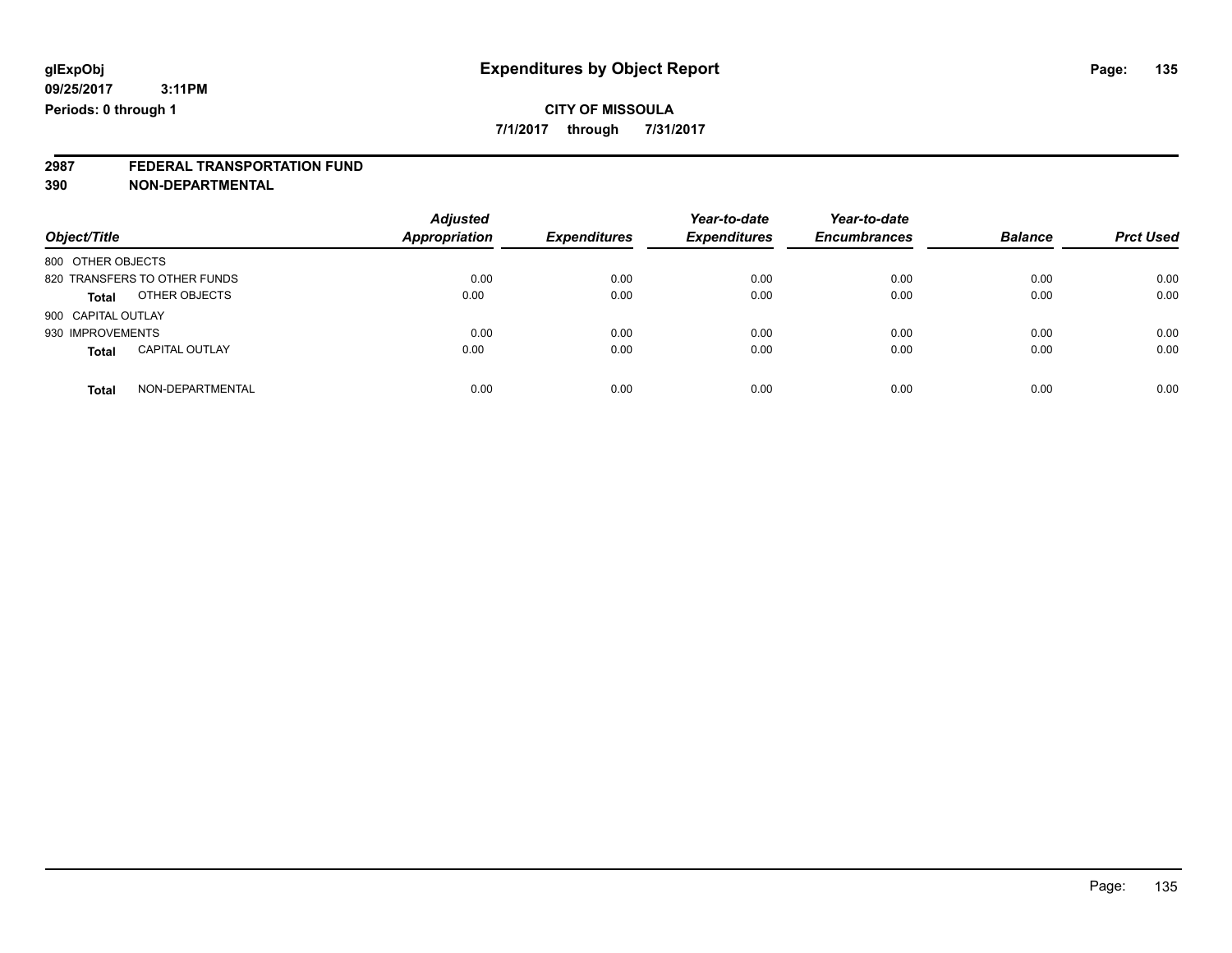**CITY OF MISSOULA 7/1/2017 through 7/31/2017**

#### **2987 FEDERAL TRANSPORTATION FUND**

|                    |                              | <b>Adjusted</b>      |                     | Year-to-date        | Year-to-date        |                |                  |
|--------------------|------------------------------|----------------------|---------------------|---------------------|---------------------|----------------|------------------|
| Object/Title       |                              | <b>Appropriation</b> | <b>Expenditures</b> | <b>Expenditures</b> | <b>Encumbrances</b> | <b>Balance</b> | <b>Prct Used</b> |
| 800 OTHER OBJECTS  |                              |                      |                     |                     |                     |                |                  |
|                    | 820 TRANSFERS TO OTHER FUNDS | 0.00                 | 0.00                | 0.00                | 0.00                | 0.00           | 0.00             |
| <b>Total</b>       | OTHER OBJECTS                | 0.00                 | 0.00                | 0.00                | 0.00                | 0.00           | 0.00             |
| 900 CAPITAL OUTLAY |                              |                      |                     |                     |                     |                |                  |
| 930 IMPROVEMENTS   |                              | 0.00                 | 0.00                | 0.00                | 0.00                | 0.00           | 0.00             |
| <b>Total</b>       | <b>CAPITAL OUTLAY</b>        | 0.00                 | 0.00                | 0.00                | 0.00                | 0.00           | 0.00             |
| <b>Total</b>       | FEDERAL TRANSPORTATION FUND  | 0.00                 | 0.00                | 0.00                | 0.00                | 0.00           | 0.00             |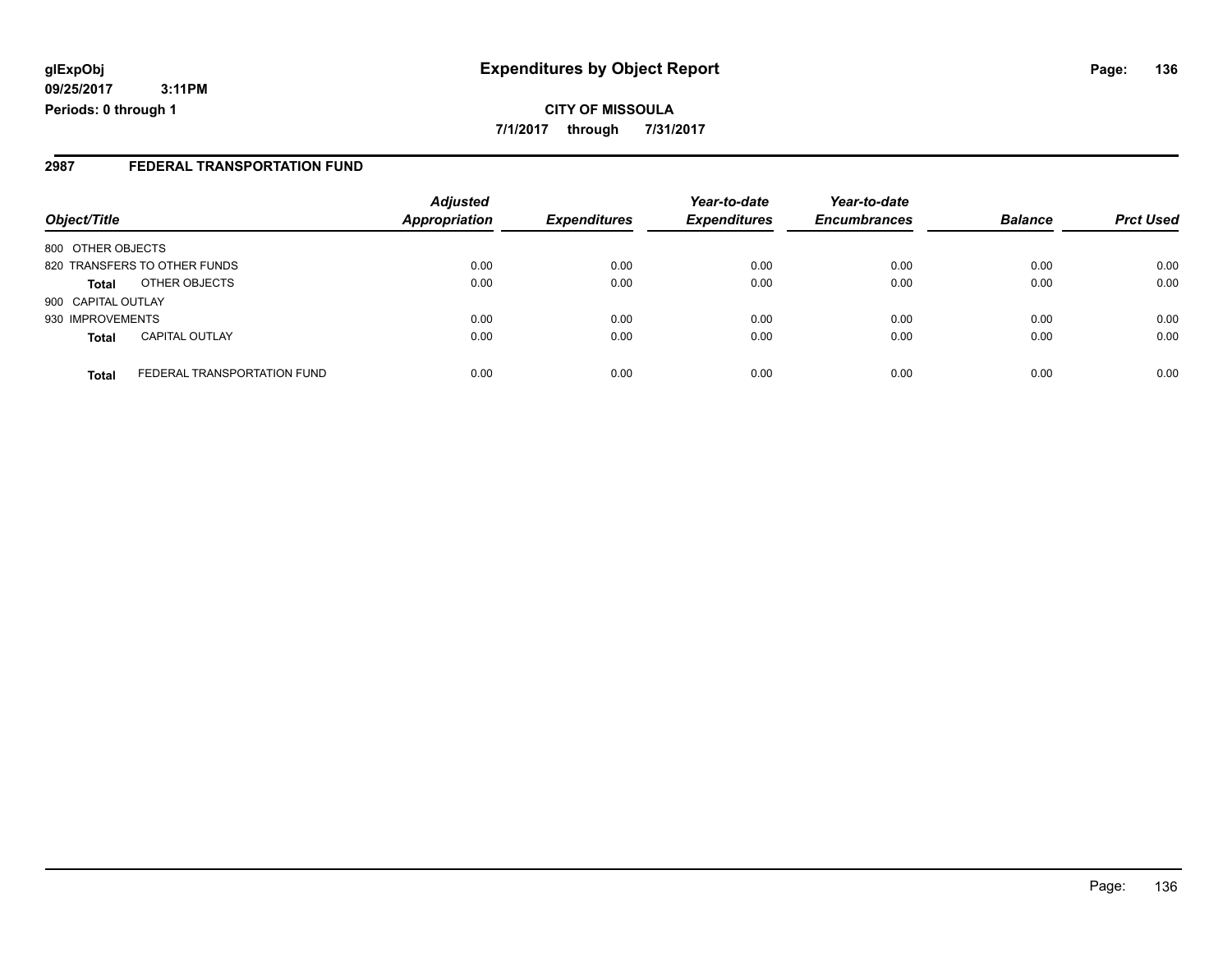**7/1/2017 through 7/31/2017**

## **2988 GRANTS & DONATIONS FUND**

**223 CITY CLERK**

| Object/Title                         | <b>Adjusted</b><br><b>Appropriation</b> | <b>Expenditures</b> | Year-to-date<br><b>Expenditures</b> | Year-to-date<br><b>Encumbrances</b> | <b>Balance</b> | <b>Prct Used</b> |
|--------------------------------------|-----------------------------------------|---------------------|-------------------------------------|-------------------------------------|----------------|------------------|
| 200 SUPPLIES                         |                                         |                     |                                     |                                     |                |                  |
| 210 OFFICE SUPPLIES                  | 0.00                                    | 0.00                | 0.00                                | 0.00                                | 0.00           | 0.00             |
| <b>SUPPLIES</b><br><b>Total</b>      | 0.00                                    | 0.00                | 0.00                                | 0.00                                | 0.00           | 0.00             |
| 500 FIXED CHARGES                    |                                         |                     |                                     |                                     |                |                  |
| 550 MERCHANT SERVICE FEES            | 0.00                                    | 0.00                | 0.00                                | 0.00                                | 0.00           | 0.00             |
| <b>FIXED CHARGES</b><br><b>Total</b> | 0.00                                    | 0.00                | 0.00                                | 0.00                                | 0.00           | 0.00             |
| <b>CITY CLERK</b><br><b>Total</b>    | 0.00                                    | 0.00                | 0.00                                | 0.00                                | 0.00           | 0.00             |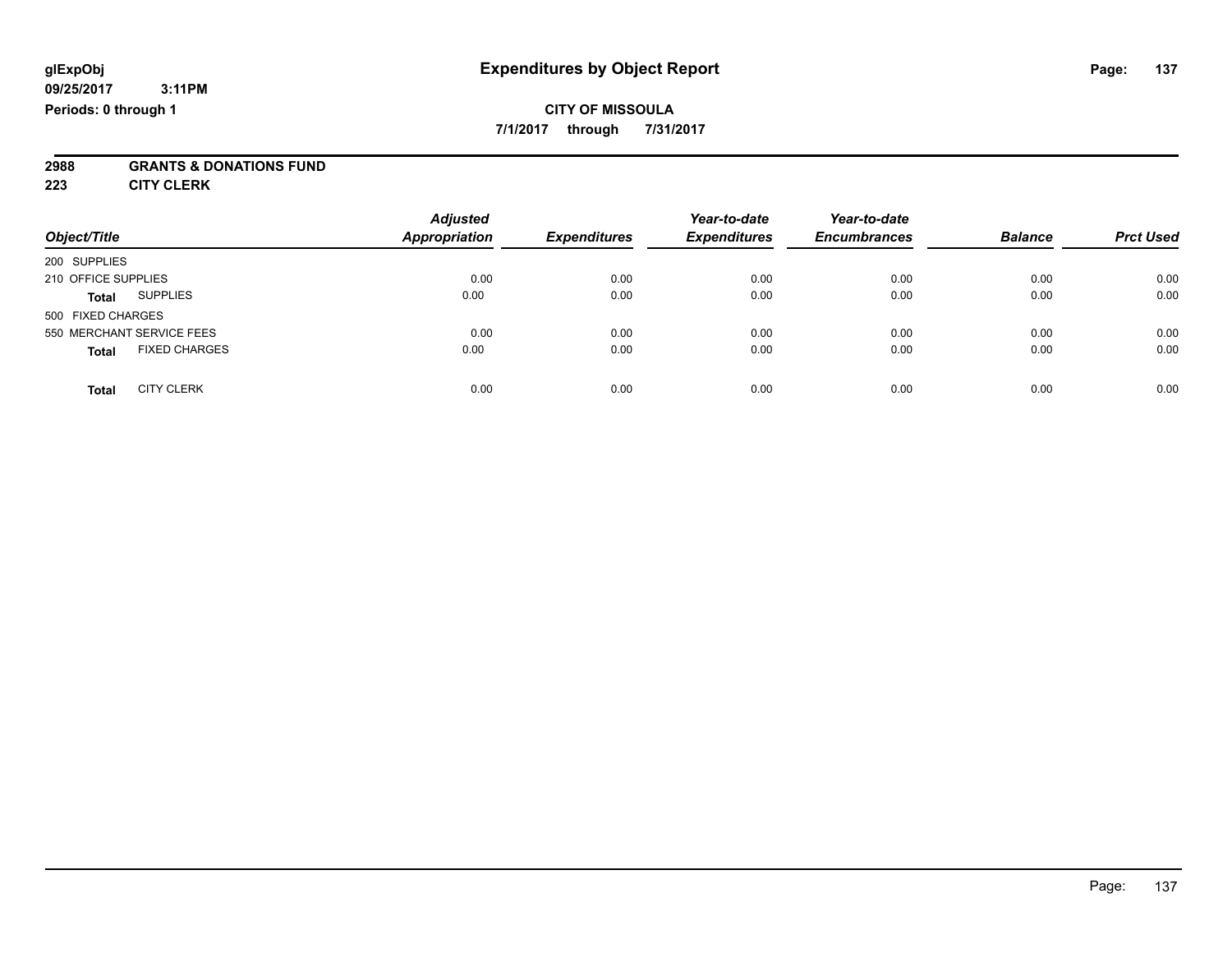**7/1/2017 through 7/31/2017**

**2988 GRANTS & DONATIONS FUND**

**270 CITY ATTORNEY**

| Object/Title                              | <b>Adjusted</b><br>Appropriation | <b>Expenditures</b> | Year-to-date<br><b>Expenditures</b> | Year-to-date<br><b>Encumbrances</b> | <b>Balance</b> | <b>Prct Used</b> |
|-------------------------------------------|----------------------------------|---------------------|-------------------------------------|-------------------------------------|----------------|------------------|
| 100 PERSONAL SERVICES                     |                                  |                     |                                     |                                     |                |                  |
| 110 SALARIES AND WAGES                    | 0.00                             | 0.00                | 0.00                                | 0.00                                | 0.00           | 0.00             |
| 140 EMPLOYER CONTRIBUTIONS                | 0.00                             | 0.00                | 0.00                                | 0.00                                | 0.00           | 0.00             |
| 141 STATE RETIREMENT CONTRIBUTIONS        | 0.00                             | 0.00                | 0.00                                | 0.00                                | 0.00           | 0.00             |
| PERSONAL SERVICES<br><b>Total</b>         | 0.00                             | 0.00                | 0.00                                | 0.00                                | 0.00           | 0.00             |
| 300 PURCHASED SERVICES                    |                                  |                     |                                     |                                     |                |                  |
| 390 OTHER PURCHASED SERVICES              | 0.00                             | 0.00                | 0.00                                | 0.00                                | 0.00           | 0.00             |
| <b>PURCHASED SERVICES</b><br><b>Total</b> | 0.00                             | 0.00                | 0.00                                | 0.00                                | 0.00           | 0.00             |
| <b>CITY ATTORNEY</b><br><b>Total</b>      | 0.00                             | 0.00                | 0.00                                | 0.00                                | 0.00           | 0.00             |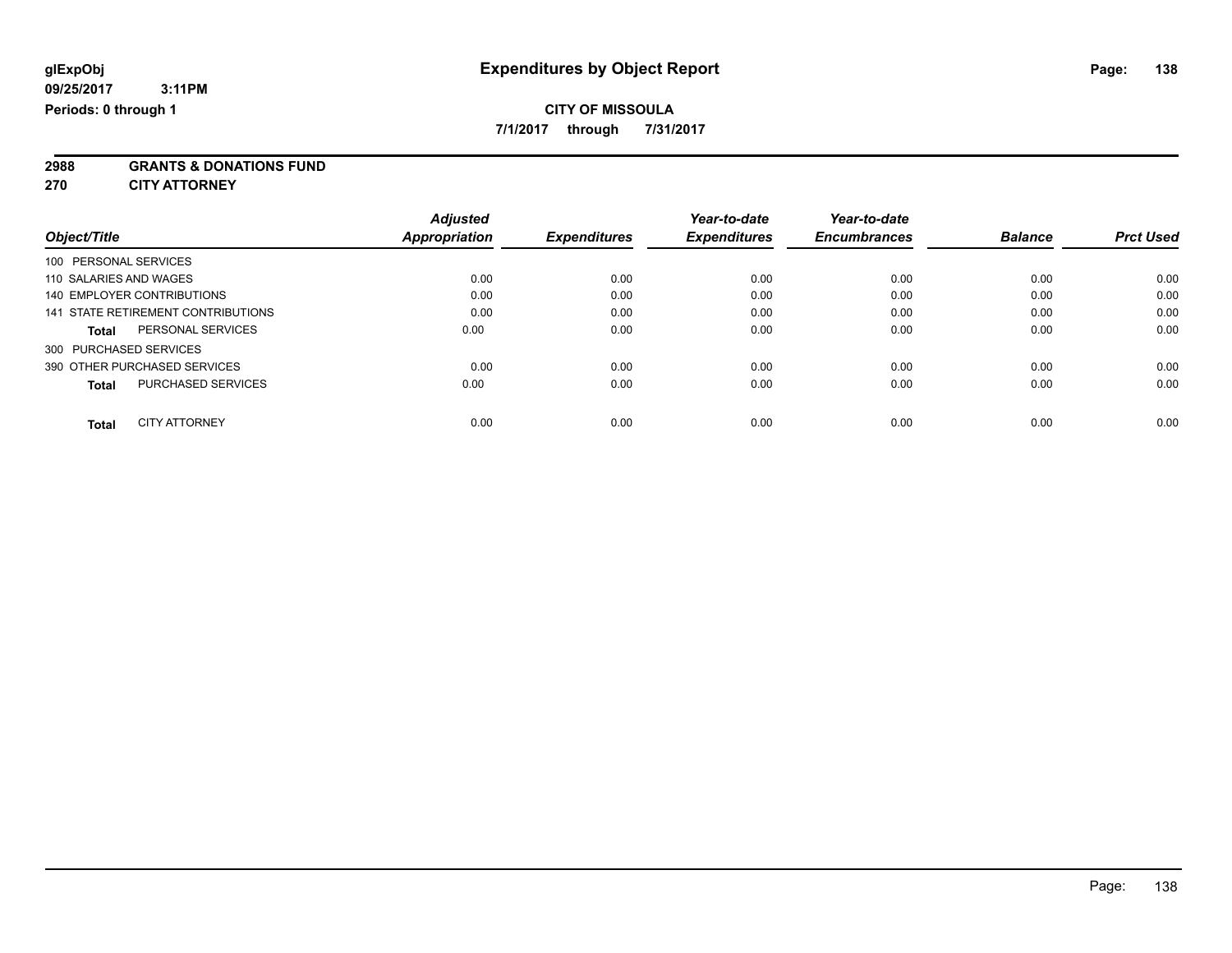**2988 GRANTS & DONATIONS FUND**

**290 POLICE**

|                     |                                   | <b>Adjusted</b> |                     | Year-to-date        | Year-to-date        |                |                  |
|---------------------|-----------------------------------|-----------------|---------------------|---------------------|---------------------|----------------|------------------|
| Object/Title        |                                   | Appropriation   | <b>Expenditures</b> | <b>Expenditures</b> | <b>Encumbrances</b> | <b>Balance</b> | <b>Prct Used</b> |
|                     | 100 PERSONAL SERVICES             |                 |                     |                     |                     |                |                  |
| 120 OVERTIME        |                                   | 0.00            | 0.00                | 0.00                | 0.00                | 0.00           | 0.00             |
|                     | <b>140 EMPLOYER CONTRIBUTIONS</b> | 0.00            | 0.00                | 0.00                | 0.00                | 0.00           | 0.00             |
| <b>Total</b>        | PERSONAL SERVICES                 | 0.00            | 0.00                | 0.00                | 0.00                | 0.00           | 0.00             |
| 200 SUPPLIES        |                                   |                 |                     |                     |                     |                |                  |
| 210 OFFICE SUPPLIES |                                   | 0.00            | 0.00                | 0.00                | 0.00                | 0.00           | 0.00             |
| <b>Total</b>        | <b>SUPPLIES</b>                   | 0.00            | 0.00                | 0.00                | 0.00                | 0.00           | 0.00             |
|                     | 300 PURCHASED SERVICES            |                 |                     |                     |                     |                |                  |
|                     | 350 PROFESSIONAL SERVICES         | 0.00            | 0.00                | 0.00                | 0.00                | 0.00           | 0.00             |
| <b>Total</b>        | PURCHASED SERVICES                | 0.00            | 0.00                | 0.00                | 0.00                | 0.00           | 0.00             |
| 900 CAPITAL OUTLAY  |                                   |                 |                     |                     |                     |                |                  |
|                     | 940 MACHINERY & EQUIPMENT         | 0.00            | 0.00                | 0.00                | 0.00                | 0.00           | 0.00             |
| <b>Total</b>        | <b>CAPITAL OUTLAY</b>             | 0.00            | 0.00                | 0.00                | 0.00                | 0.00           | 0.00             |
| <b>Total</b>        | <b>POLICE</b>                     | 0.00            | 0.00                | 0.00                | 0.00                | 0.00           | 0.00             |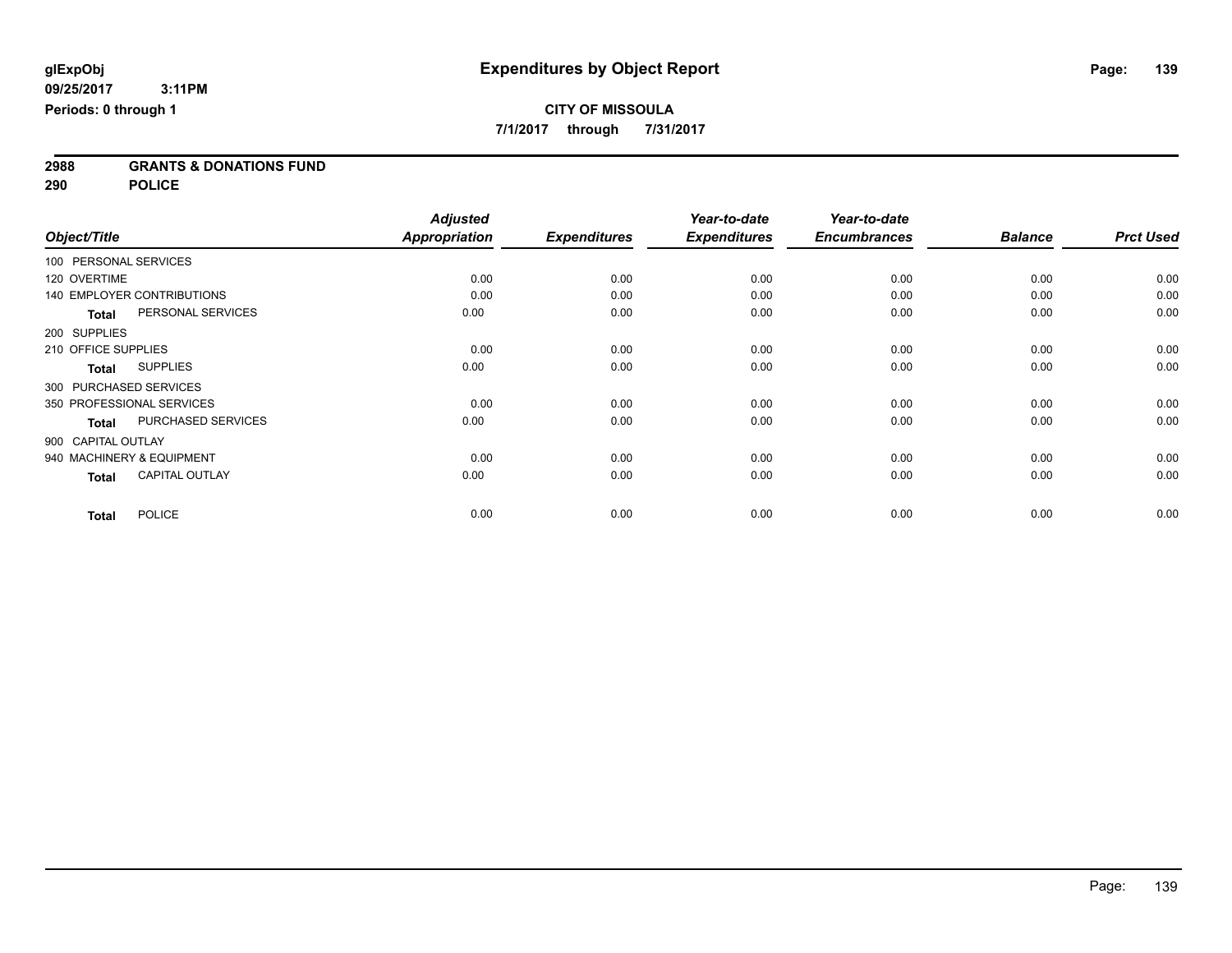#### **CITY OF MISSOULA 7/1/2017 through 7/31/2017**

## **2988 GRANTS & DONATIONS FUND**

**300 FIRE**

| Object/Title       |                           | <b>Adjusted</b><br>Appropriation | <b>Expenditures</b> | Year-to-date<br><b>Expenditures</b> | Year-to-date<br><b>Encumbrances</b> | <b>Balance</b> | <b>Prct Used</b> |
|--------------------|---------------------------|----------------------------------|---------------------|-------------------------------------|-------------------------------------|----------------|------------------|
|                    |                           |                                  |                     |                                     |                                     |                |                  |
| 900 CAPITAL OUTLAY |                           |                                  |                     |                                     |                                     |                |                  |
|                    | 940 MACHINERY & EQUIPMENT | 0.00                             | 0.00                | 0.00                                | 0.00                                | 0.00           | 0.00             |
| <b>Total</b>       | <b>CAPITAL OUTLAY</b>     | 0.00                             | 0.00                | 0.00                                | 0.00                                | 0.00           | 0.00             |
| <b>Total</b>       | <b>FIRE</b>               | 0.00                             | 0.00                | 0.00                                | 0.00                                | 0.00           | 0.00             |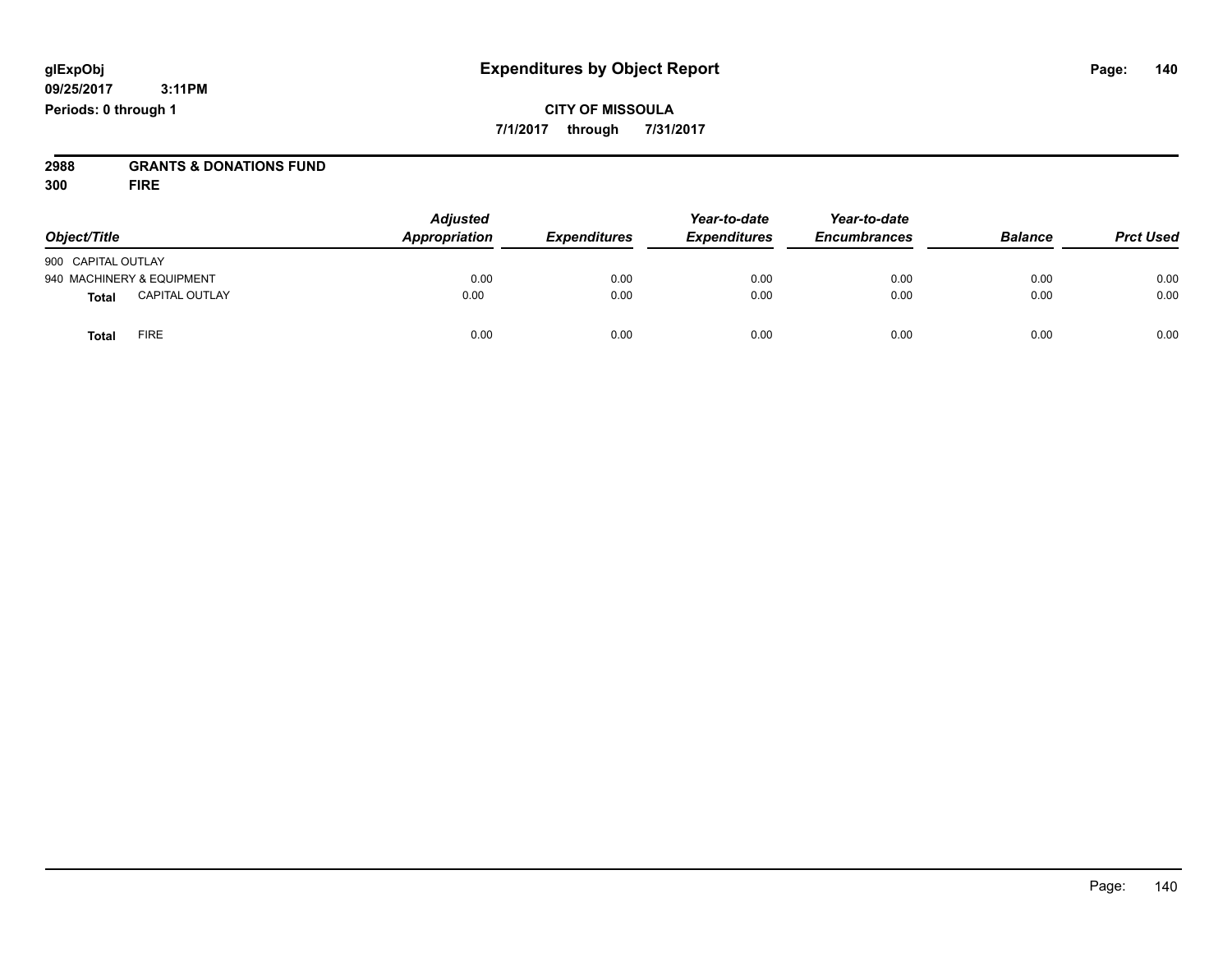**7/1/2017 through 7/31/2017**

**2988 GRANTS & DONATIONS FUND**

**390 NON-DEPARTMENTAL**

|                                       | <b>Adjusted</b>      |                     | Year-to-date        | Year-to-date        |                |                  |
|---------------------------------------|----------------------|---------------------|---------------------|---------------------|----------------|------------------|
| Object/Title                          | <b>Appropriation</b> | <b>Expenditures</b> | <b>Expenditures</b> | <b>Encumbrances</b> | <b>Balance</b> | <b>Prct Used</b> |
| 100 PERSONAL SERVICES                 |                      |                     |                     |                     |                |                  |
| 110 SALARIES AND WAGES                | 0.00                 | 0.00                | 0.00                | 0.00                | 0.00           | 0.00             |
| 115 SALARIES/HEALTH INSURANCE BENEFIT | 0.00                 | 0.00                | 0.00                | 0.00                | 0.00           | 0.00             |
| 120 OVERTIME                          | 0.00                 | 0.00                | 0.00                | 0.00                | 0.00           | 0.00             |
| 130 OTHER                             | 0.00                 | 0.00                | 0.00                | 0.00                | 0.00           | 0.00             |
| 133 EDUCATION COMPENSATION            | 0.00                 | 0.00                | 0.00                | 0.00                | 0.00           | 0.00             |
| 140 EMPLOYER CONTRIBUTIONS            | 0.00                 | 0.00                | 0.00                | 0.00                | 0.00           | 0.00             |
| 141 STATE RETIREMENT CONTRIBUTIONS    | 0.00                 | 0.00                | 0.00                | 0.00                | 0.00           | 0.00             |
| PERSONAL SERVICES<br>Total            | 0.00                 | 0.00                | 0.00                | 0.00                | 0.00           | 0.00             |
| 200 SUPPLIES                          |                      |                     |                     |                     |                |                  |
| 210 OFFICE SUPPLIES                   | 0.00                 | 0.00                | 0.00                | 0.00                | 0.00           | 0.00             |
| 220 OPERATING SUPPLIES                | 0.00                 | 0.00                | 0.00                | 0.00                | 0.00           | 0.00             |
| 230 REPAIR/MAINTENANCE                | 0.00                 | 0.00                | 0.00                | 0.00                | 0.00           | 0.00             |
| 231 GASOLINE                          | 0.00                 | 0.00                | 0.00                | 0.00                | 0.00           | 0.00             |
| <b>SUPPLIES</b><br><b>Total</b>       | 0.00                 | 0.00                | 0.00                | 0.00                | 0.00           | 0.00             |
| 300 PURCHASED SERVICES                |                      |                     |                     |                     |                |                  |
| 310 COMMUNICATIONS                    | 0.00                 | 0.00                | 0.00                | 0.00                | 0.00           | 0.00             |
| 341 ELECTRICITY & NATURAL GAS         | 0.00                 | 0.00                | 0.00                | 0.00                | 0.00           | 0.00             |
| 344 TELEPHONE SERVICE                 | 0.00                 | 0.00                | 0.00                | 0.00                | 0.00           | 0.00             |
| 350 PROFESSIONAL SERVICES             | 0.00                 | 0.00                | 0.00                | 0.00                | 0.00           | 0.00             |
| 360 REPAIR & MAINTENANCE              | 0.00                 | 0.00                | 0.00                | 0.00                | 0.00           | 0.00             |
| 370 TRAVEL                            | 0.00                 | 0.00                | 0.00                | 0.00                | 0.00           | 0.00             |
| 380 TRAINING                          | 0.00                 | 0.00                | 0.00                | 0.00                | 0.00           | 0.00             |
| 390 OTHER PURCHASED SERVICES          | 0.00                 | 0.00                | 0.00                | 0.00                | 0.00           | 0.00             |
| PURCHASED SERVICES<br><b>Total</b>    | 0.00                 | 0.00                | 0.00                | 0.00                | 0.00           | 0.00             |
| 400 BUILDING MATERIALS                |                      |                     |                     |                     |                |                  |
| <b>400 BUILDING MATERIALS</b>         | 0.00                 | 0.00                | 0.00                | 0.00                | 0.00           | 0.00             |
| <b>BUILDING MATERIALS</b><br>Total    | 0.00                 | 0.00                | 0.00                | 0.00                | 0.00           | 0.00             |
| 500 FIXED CHARGES                     |                      |                     |                     |                     |                |                  |
| 500 FIXED CHARGES                     | 0.00                 | 0.00                | 0.00                | 0.00                | 0.00           | 0.00             |
| <b>FIXED CHARGES</b><br>Total         | 0.00                 | 0.00                | 0.00                | 0.00                | 0.00           | 0.00             |
| 700 GRANTS & CONTRIBUTIONS            |                      |                     |                     |                     |                |                  |
| 700 GRANTS & CONTRIBUTIONS            | 0.00                 | 0.00                | 0.00                | 0.00                | 0.00           | 0.00             |
|                                       |                      |                     |                     |                     |                |                  |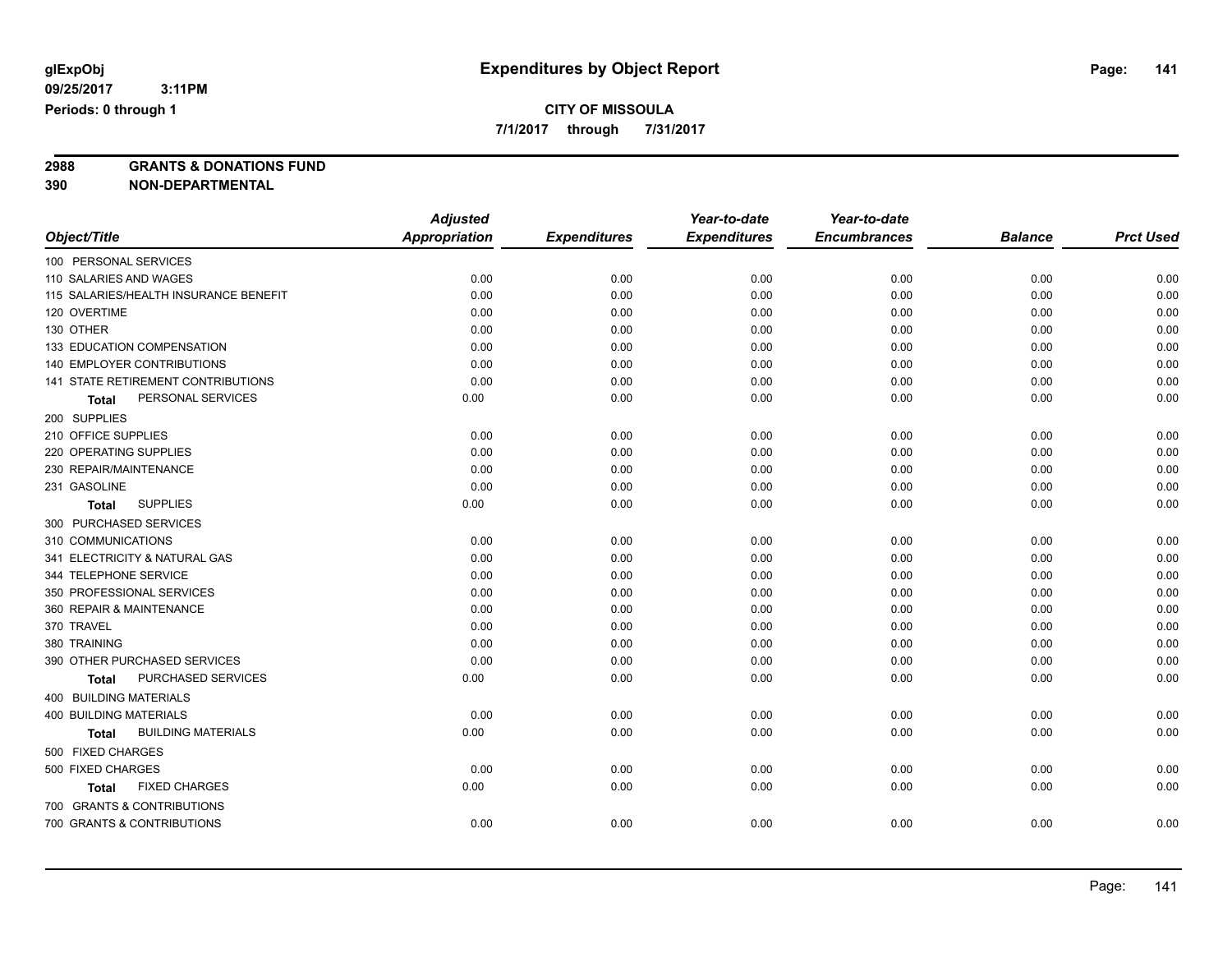**7/1/2017 through 7/31/2017**

**2988 GRANTS & DONATIONS FUND**

**390 NON-DEPARTMENTAL**

|                    |                                   | <b>Adjusted</b> |                     | Year-to-date        | Year-to-date        |                |                  |
|--------------------|-----------------------------------|-----------------|---------------------|---------------------|---------------------|----------------|------------------|
| Object/Title       |                                   | Appropriation   | <b>Expenditures</b> | <b>Expenditures</b> | <b>Encumbrances</b> | <b>Balance</b> | <b>Prct Used</b> |
| <b>Total</b>       | <b>GRANTS &amp; CONTRIBUTIONS</b> | 0.00            | 0.00                | 0.00                | 0.00                | 0.00           | 0.00             |
| 800 OTHER OBJECTS  |                                   |                 |                     |                     |                     |                |                  |
|                    | 820 TRANSFERS TO OTHER FUNDS      | 0.00            | 0.00                | 0.00                | 0.00                | 0.00           | 0.00             |
| 845 CONTINGENCY    |                                   | 0.00            | 0.00                | 0.00                | 0.00                | 0.00           | 0.00             |
| <b>Total</b>       | OTHER OBJECTS                     | 0.00            | 0.00                | 0.00                | 0.00                | 0.00           | 0.00             |
| 900 CAPITAL OUTLAY |                                   |                 |                     |                     |                     |                |                  |
| 930 IMPROVEMENTS   |                                   | 0.00            | 0.00                | 0.00                | 0.00                | 0.00           | 0.00             |
|                    | 940 MACHINERY & EQUIPMENT         | 0.00            | 0.00                | 0.00                | 0.00                | 0.00           | 0.00             |
| <b>Total</b>       | <b>CAPITAL OUTLAY</b>             | 0.00            | 0.00                | 0.00                | 0.00                | 0.00           | 0.00             |
| <b>Total</b>       | NON-DEPARTMENTAL                  | 0.00            | 0.00                | 0.00                | 0.00                | 0.00           | 0.00             |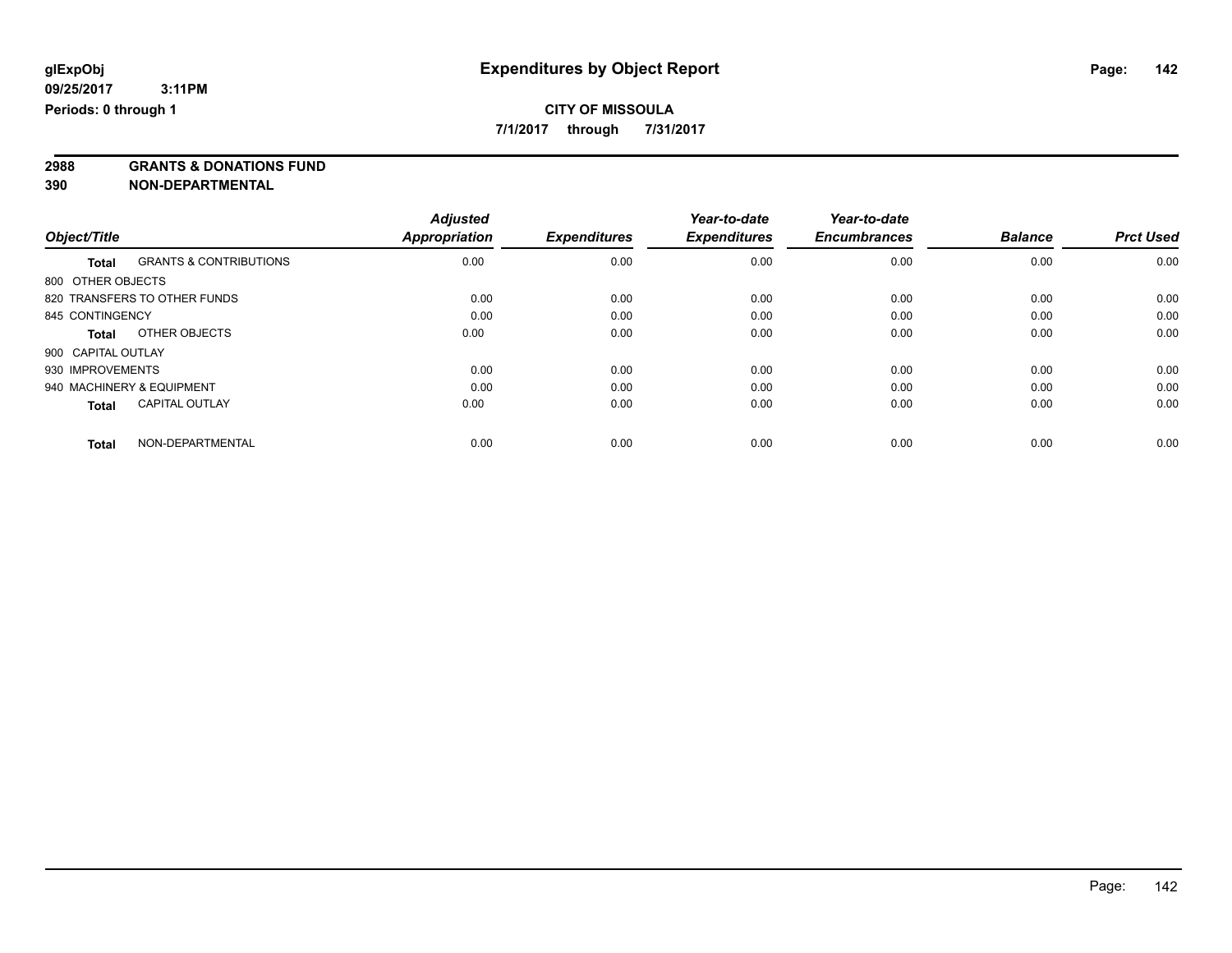#### **CITY OF MISSOULA 7/1/2017 through 7/31/2017**

#### **2988 GRANTS & DONATIONS FUND**

|                                           | <b>Adjusted</b>      |                     | Year-to-date        | Year-to-date        |                |                  |
|-------------------------------------------|----------------------|---------------------|---------------------|---------------------|----------------|------------------|
| Object/Title                              | <b>Appropriation</b> | <b>Expenditures</b> | <b>Expenditures</b> | <b>Encumbrances</b> | <b>Balance</b> | <b>Prct Used</b> |
| 100 PERSONAL SERVICES                     |                      |                     |                     |                     |                |                  |
| 110 SALARIES AND WAGES                    | 0.00                 | 0.00                | 0.00                | 0.00                | 0.00           | 0.00             |
| 115 SALARIES/HEALTH INSURANCE BENEFIT     | 0.00                 | 0.00                | 0.00                | 0.00                | 0.00           | 0.00             |
| 120 OVERTIME                              | 0.00                 | 0.00                | 0.00                | 0.00                | 0.00           | 0.00             |
| 130 OTHER                                 | 0.00                 | 0.00                | 0.00                | 0.00                | 0.00           | 0.00             |
| 133 EDUCATION COMPENSATION                | 0.00                 | 0.00                | 0.00                | 0.00                | 0.00           | 0.00             |
| 140 EMPLOYER CONTRIBUTIONS                | 0.00                 | 0.00                | 0.00                | 0.00                | 0.00           | 0.00             |
| 141 STATE RETIREMENT CONTRIBUTIONS        | 0.00                 | 0.00                | 0.00                | 0.00                | 0.00           | 0.00             |
| PERSONAL SERVICES<br>Total                | 0.00                 | 0.00                | 0.00                | 0.00                | 0.00           | 0.00             |
| 200 SUPPLIES                              |                      |                     |                     |                     |                |                  |
| 210 OFFICE SUPPLIES                       | 0.00                 | 0.00                | 0.00                | 0.00                | 0.00           | 0.00             |
| 220 OPERATING SUPPLIES                    | 0.00                 | 0.00                | 0.00                | 0.00                | 0.00           | 0.00             |
| 230 REPAIR/MAINTENANCE                    | 0.00                 | 0.00                | 0.00                | 0.00                | 0.00           | 0.00             |
| 231 GASOLINE                              | 0.00                 | 0.00                | 0.00                | 0.00                | 0.00           | 0.00             |
| <b>SUPPLIES</b><br><b>Total</b>           | 0.00                 | 0.00                | 0.00                | 0.00                | 0.00           | 0.00             |
| 300 PURCHASED SERVICES                    |                      |                     |                     |                     |                |                  |
| 310 COMMUNICATIONS                        | 0.00                 | 0.00                | 0.00                | 0.00                | 0.00           | 0.00             |
| 341 ELECTRICITY & NATURAL GAS             | 0.00                 | 0.00                | 0.00                | 0.00                | 0.00           | 0.00             |
| 344 TELEPHONE SERVICE                     | 0.00                 | 0.00                | 0.00                | 0.00                | 0.00           | 0.00             |
| 350 PROFESSIONAL SERVICES                 | 0.00                 | 0.00                | 0.00                | 0.00                | 0.00           | 0.00             |
| 360 REPAIR & MAINTENANCE                  | 0.00                 | 0.00                | 0.00                | 0.00                | 0.00           | 0.00             |
| 370 TRAVEL                                | 0.00                 | 0.00                | 0.00                | 0.00                | 0.00           | 0.00             |
| 380 TRAINING                              | 0.00                 | 0.00                | 0.00                | 0.00                | 0.00           | 0.00             |
| 390 OTHER PURCHASED SERVICES              | 0.00                 | 0.00                | 0.00                | 0.00                | 0.00           | 0.00             |
| PURCHASED SERVICES<br><b>Total</b>        | 0.00                 | 0.00                | 0.00                | 0.00                | 0.00           | 0.00             |
| 400 BUILDING MATERIALS                    |                      |                     |                     |                     |                |                  |
| 400 BUILDING MATERIALS                    | 0.00                 | 0.00                | 0.00                | 0.00                | 0.00           | 0.00             |
| <b>BUILDING MATERIALS</b><br><b>Total</b> | 0.00                 | 0.00                | 0.00                | 0.00                | 0.00           | 0.00             |
| 500 FIXED CHARGES                         |                      |                     |                     |                     |                |                  |
| 500 FIXED CHARGES                         | 0.00                 | 0.00                | 0.00                | 0.00                | 0.00           | 0.00             |
| 550 MERCHANT SERVICE FEES                 | 0.00                 | 0.00                | 0.00                | 0.00                | 0.00           | 0.00             |
| <b>FIXED CHARGES</b><br><b>Total</b>      | 0.00                 | 0.00                | 0.00                | 0.00                | 0.00           | 0.00             |
| 700 GRANTS & CONTRIBUTIONS                |                      |                     |                     |                     |                |                  |
| 700 GRANTS & CONTRIBUTIONS                | 0.00                 | 0.00                | 0.00                | 0.00                | 0.00           | 0.00             |
|                                           |                      |                     |                     |                     |                |                  |

Page: 143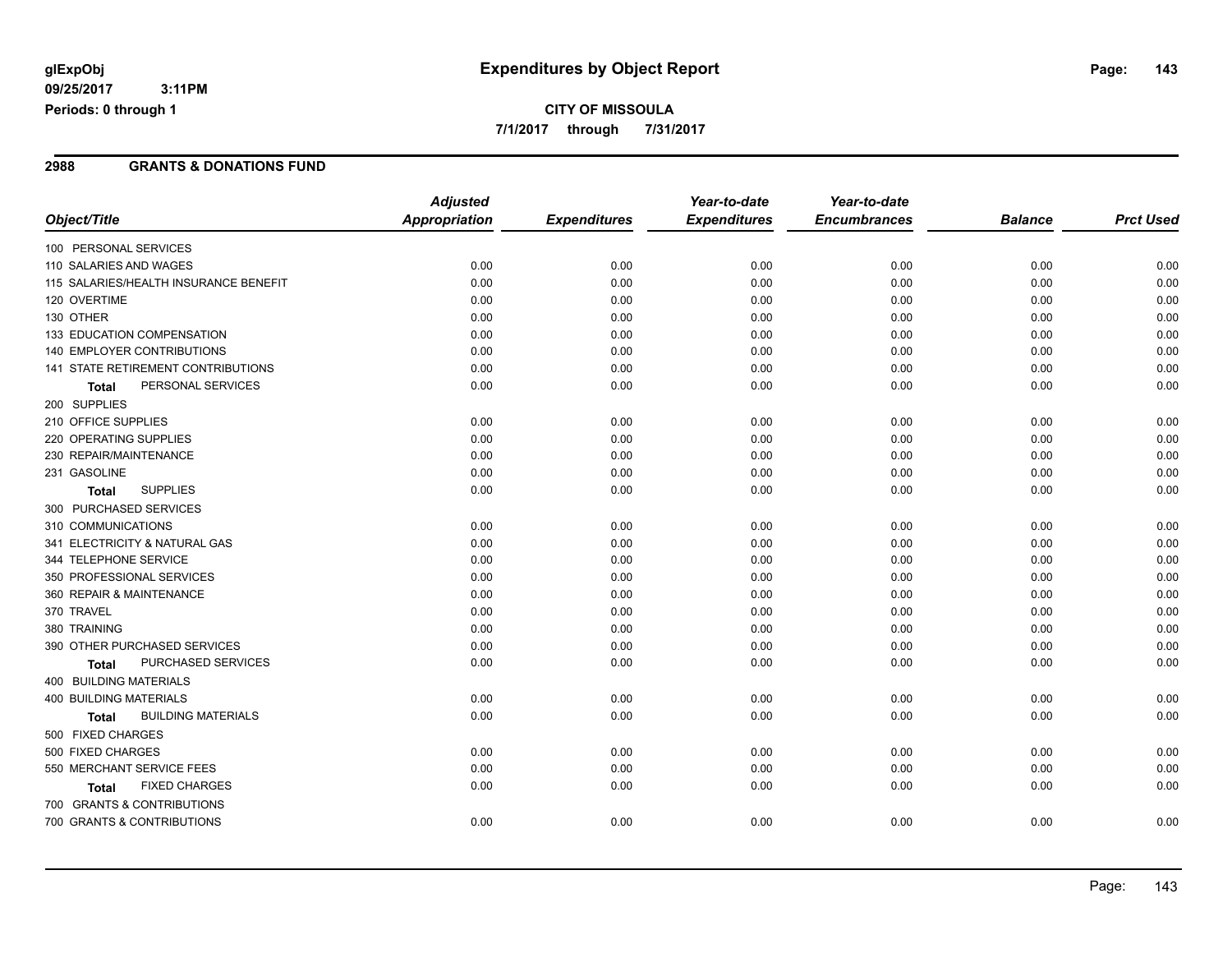#### **2988 GRANTS & DONATIONS FUND**

|                    |                                    | <b>Adjusted</b>      |                     | Year-to-date        | Year-to-date        |                |                  |
|--------------------|------------------------------------|----------------------|---------------------|---------------------|---------------------|----------------|------------------|
| Object/Title       |                                    | <b>Appropriation</b> | <b>Expenditures</b> | <b>Expenditures</b> | <b>Encumbrances</b> | <b>Balance</b> | <b>Prct Used</b> |
| <b>Total</b>       | <b>GRANTS &amp; CONTRIBUTIONS</b>  | 0.00                 | 0.00                | 0.00                | 0.00                | 0.00           | 0.00             |
| 800 OTHER OBJECTS  |                                    |                      |                     |                     |                     |                |                  |
|                    | 820 TRANSFERS TO OTHER FUNDS       | 0.00                 | 0.00                | 0.00                | 0.00                | 0.00           | 0.00             |
| 845 CONTINGENCY    |                                    | 0.00                 | 0.00                | 0.00                | 0.00                | 0.00           | 0.00             |
| <b>Total</b>       | OTHER OBJECTS                      | 0.00                 | 0.00                | 0.00                | 0.00                | 0.00           | 0.00             |
| 900 CAPITAL OUTLAY |                                    |                      |                     |                     |                     |                |                  |
| 930 IMPROVEMENTS   |                                    | 0.00                 | 0.00                | 0.00                | 0.00                | 0.00           | 0.00             |
|                    | 940 MACHINERY & EQUIPMENT          | 0.00                 | 0.00                | 0.00                | 0.00                | 0.00           | 0.00             |
| <b>Total</b>       | <b>CAPITAL OUTLAY</b>              | 0.00                 | 0.00                | 0.00                | 0.00                | 0.00           | 0.00             |
| <b>Total</b>       | <b>GRANTS &amp; DONATIONS FUND</b> | 0.00                 | 0.00                | 0.00                | 0.00                | 0.00           | 0.00             |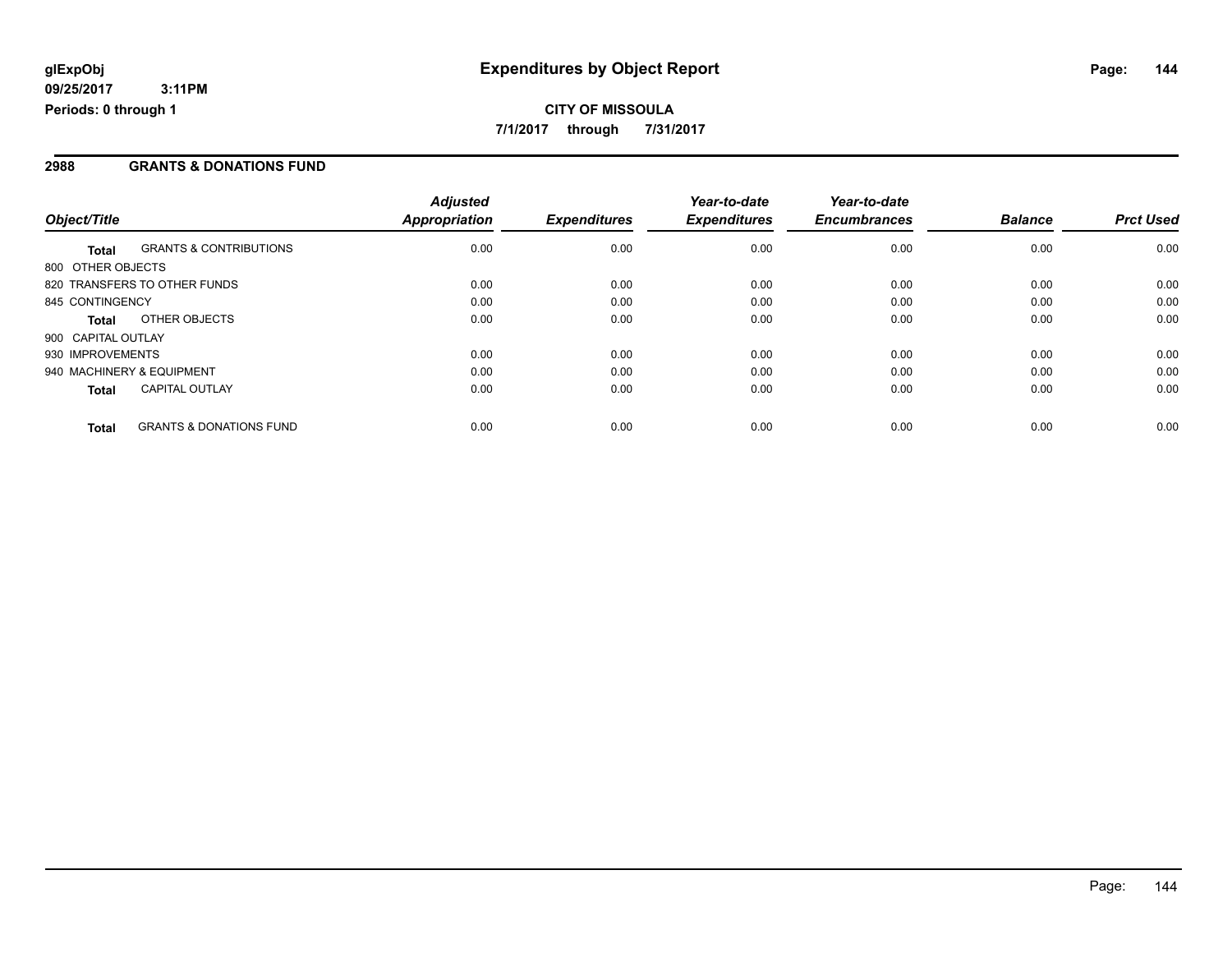**7/1/2017 through 7/31/2017**

# **2989 POLICE GRANTS & DONATIONS**

**290 POLICE**

|                        |                                       | <b>Adjusted</b>      |                     | Year-to-date        | Year-to-date        |                |                  |
|------------------------|---------------------------------------|----------------------|---------------------|---------------------|---------------------|----------------|------------------|
| Object/Title           |                                       | <b>Appropriation</b> | <b>Expenditures</b> | <b>Expenditures</b> | <b>Encumbrances</b> | <b>Balance</b> | <b>Prct Used</b> |
| 100 PERSONAL SERVICES  |                                       |                      |                     |                     |                     |                |                  |
| 110 SALARIES AND WAGES |                                       | 0.00                 | 4,712.37            | 4,712.37            | 0.00                | $-4,712.37$    | 0.00             |
|                        | 115 SALARIES/HEALTH INSURANCE BENEFIT | 0.00                 | 576.00              | 576.00              | 0.00                | $-576.00$      | 0.00             |
| 120 OVERTIME           |                                       | 0.00                 | 7,426.43            | 7,426.43            | 0.00                | $-7,426.43$    | 0.00             |
| 130 OTHER              |                                       | 0.00                 | 700.00              | 700.00              | 0.00                | $-700.00$      | 0.00             |
|                        | 133 EDUCATION COMPENSATION            | 0.00                 | 15.00               | 15.00               | 0.00                | $-15.00$       | 0.00             |
|                        | <b>140 EMPLOYER CONTRIBUTIONS</b>     | 0.00                 | 1,658.83            | 1,658.83            | 0.00                | $-1,658.83$    | 0.00             |
| <b>Total</b>           | PERSONAL SERVICES                     | 0.00                 | 15,088.63           | 15,088.63           | 0.00                | $-15,088.63$   | 0.00             |
| 200 SUPPLIES           |                                       |                      |                     |                     |                     |                |                  |
| 210 OFFICE SUPPLIES    |                                       | 0.00                 | 0.00                | 0.00                | 0.00                | 0.00           | 0.00             |
| 220 OPERATING SUPPLIES |                                       | 0.00                 | 0.00                | 0.00                | 0.00                | 0.00           | 0.00             |
| <b>Total</b>           | <b>SUPPLIES</b>                       | 0.00                 | 0.00                | 0.00                | 0.00                | 0.00           | 0.00             |
|                        | 300 PURCHASED SERVICES                |                      |                     |                     |                     |                |                  |
| 344 TELEPHONE SERVICE  |                                       | 0.00                 | 271.13              | 271.13              | 0.00                | $-271.13$      | 0.00             |
|                        | 350 PROFESSIONAL SERVICES             | 0.00                 | 0.00                | 0.00                | 0.00                | 0.00           | 0.00             |
|                        | 360 REPAIR & MAINTENANCE              | 0.00                 | 0.00                | 0.00                | 0.00                | 0.00           | 0.00             |
| 370 TRAVEL             |                                       | 0.00                 | 0.00                | 0.00                | 0.00                | 0.00           | 0.00             |
| <b>Total</b>           | PURCHASED SERVICES                    | 0.00                 | 271.13              | 271.13              | 0.00                | $-271.13$      | 0.00             |
| 500 FIXED CHARGES      |                                       |                      |                     |                     |                     |                |                  |
| 500 FIXED CHARGES      |                                       | 0.00                 | 12,813.30           | 12,813.30           | 0.00                | $-12,813.30$   | 0.00             |
| <b>Total</b>           | <b>FIXED CHARGES</b>                  | 0.00                 | 12,813.30           | 12,813.30           | 0.00                | $-12,813.30$   | 0.00             |
|                        | 700 GRANTS & CONTRIBUTIONS            |                      |                     |                     |                     |                |                  |
|                        | 700 GRANTS & CONTRIBUTIONS            | 0.00                 | 0.00                | 0.00                | 0.00                | 0.00           | 0.00             |
| <b>Total</b>           | <b>GRANTS &amp; CONTRIBUTIONS</b>     | 0.00                 | 0.00                | 0.00                | 0.00                | 0.00           | 0.00             |
|                        |                                       |                      |                     |                     |                     |                |                  |
| <b>Total</b>           | <b>POLICE</b>                         | 0.00                 | 28,173.06           | 28,173.06           | 0.00                | $-28,173.06$   | 0.00             |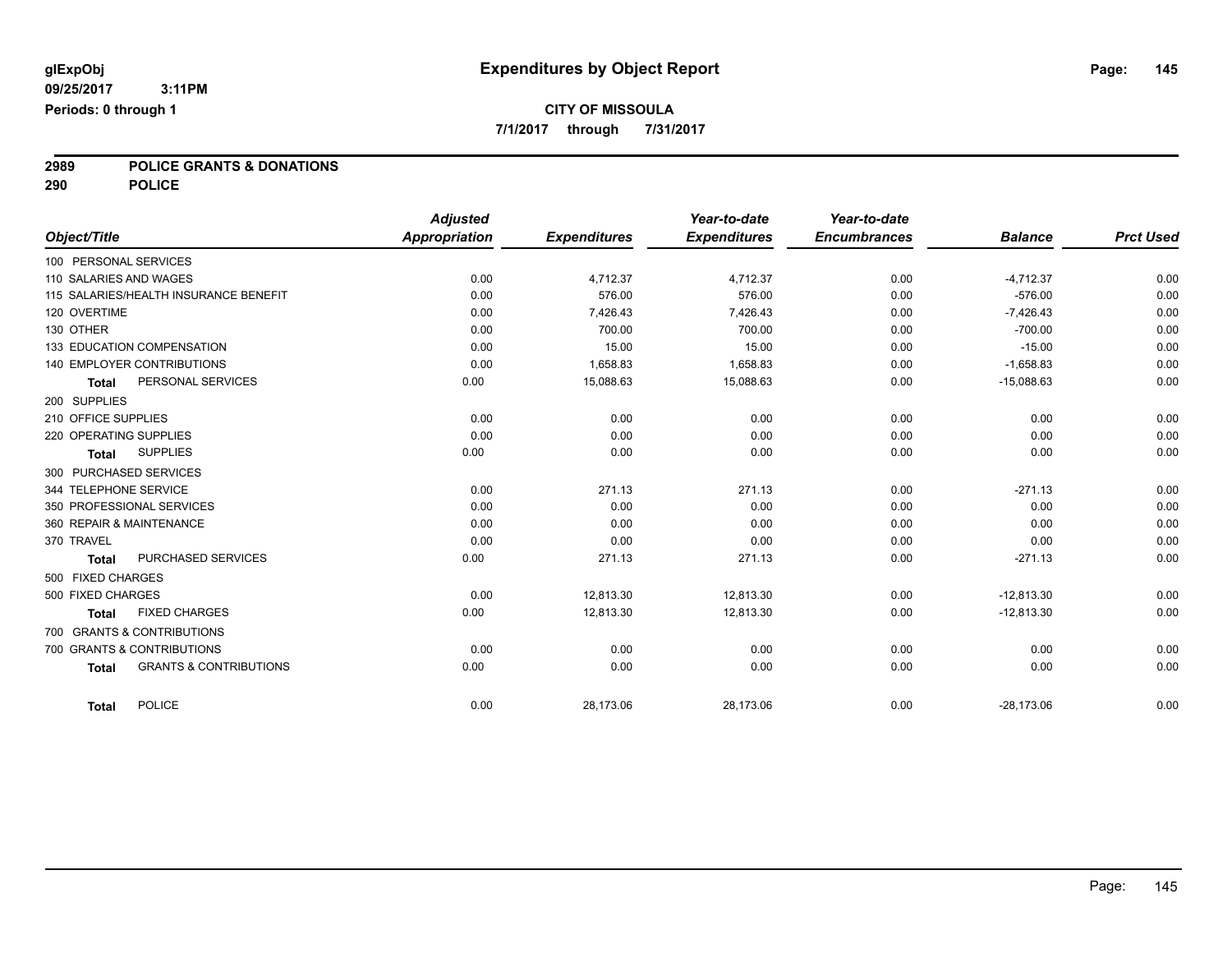**CITY OF MISSOULA 7/1/2017 through 7/31/2017**

### **2989 POLICE GRANTS & DONATIONS**

|                        |                                       | <b>Adjusted</b>      |                     | Year-to-date        | Year-to-date        |                |                  |
|------------------------|---------------------------------------|----------------------|---------------------|---------------------|---------------------|----------------|------------------|
| Object/Title           |                                       | <b>Appropriation</b> | <b>Expenditures</b> | <b>Expenditures</b> | <b>Encumbrances</b> | <b>Balance</b> | <b>Prct Used</b> |
| 100 PERSONAL SERVICES  |                                       |                      |                     |                     |                     |                |                  |
| 110 SALARIES AND WAGES |                                       | 0.00                 | 4,712.37            | 4,712.37            | 0.00                | $-4,712.37$    | 0.00             |
|                        | 115 SALARIES/HEALTH INSURANCE BENEFIT | 0.00                 | 576.00              | 576.00              | 0.00                | $-576.00$      | 0.00             |
| 120 OVERTIME           |                                       | 0.00                 | 7,426.43            | 7,426.43            | 0.00                | $-7,426.43$    | 0.00             |
| 130 OTHER              |                                       | 0.00                 | 700.00              | 700.00              | 0.00                | $-700.00$      | 0.00             |
|                        | 133 EDUCATION COMPENSATION            | 0.00                 | 15.00               | 15.00               | 0.00                | $-15.00$       | 0.00             |
|                        | 140 EMPLOYER CONTRIBUTIONS            | 0.00                 | 1,658.83            | 1,658.83            | 0.00                | $-1,658.83$    | 0.00             |
| <b>Total</b>           | PERSONAL SERVICES                     | 0.00                 | 15,088.63           | 15,088.63           | 0.00                | $-15,088.63$   | 0.00             |
| 200 SUPPLIES           |                                       |                      |                     |                     |                     |                |                  |
| 210 OFFICE SUPPLIES    |                                       | 0.00                 | 0.00                | 0.00                | 0.00                | 0.00           | 0.00             |
| 220 OPERATING SUPPLIES |                                       | 0.00                 | 0.00                | 0.00                | 0.00                | 0.00           | 0.00             |
| <b>Total</b>           | <b>SUPPLIES</b>                       | 0.00                 | 0.00                | 0.00                | 0.00                | 0.00           | 0.00             |
|                        | 300 PURCHASED SERVICES                |                      |                     |                     |                     |                |                  |
| 344 TELEPHONE SERVICE  |                                       | 0.00                 | 271.13              | 271.13              | 0.00                | $-271.13$      | 0.00             |
|                        | 350 PROFESSIONAL SERVICES             | 0.00                 | 0.00                | 0.00                | 0.00                | 0.00           | 0.00             |
|                        | 360 REPAIR & MAINTENANCE              | 0.00                 | 0.00                | 0.00                | 0.00                | 0.00           | 0.00             |
| 370 TRAVEL             |                                       | 0.00                 | 0.00                | 0.00                | 0.00                | 0.00           | 0.00             |
| <b>Total</b>           | PURCHASED SERVICES                    | 0.00                 | 271.13              | 271.13              | 0.00                | $-271.13$      | 0.00             |
| 500 FIXED CHARGES      |                                       |                      |                     |                     |                     |                |                  |
| 500 FIXED CHARGES      |                                       | 0.00                 | 12,813.30           | 12,813.30           | 0.00                | $-12,813.30$   | 0.00             |
| <b>Total</b>           | <b>FIXED CHARGES</b>                  | 0.00                 | 12,813.30           | 12,813.30           | 0.00                | $-12,813.30$   | 0.00             |
|                        | 700 GRANTS & CONTRIBUTIONS            |                      |                     |                     |                     |                |                  |
|                        | 700 GRANTS & CONTRIBUTIONS            | 0.00                 | 0.00                | 0.00                | 0.00                | 0.00           | 0.00             |
| <b>Total</b>           | <b>GRANTS &amp; CONTRIBUTIONS</b>     | 0.00                 | 0.00                | 0.00                | 0.00                | 0.00           | 0.00             |
| <b>Total</b>           | POLICE GRANTS & DONATIONS             | 0.00                 | 28,173.06           | 28,173.06           | 0.00                | $-28,173.06$   | 0.00             |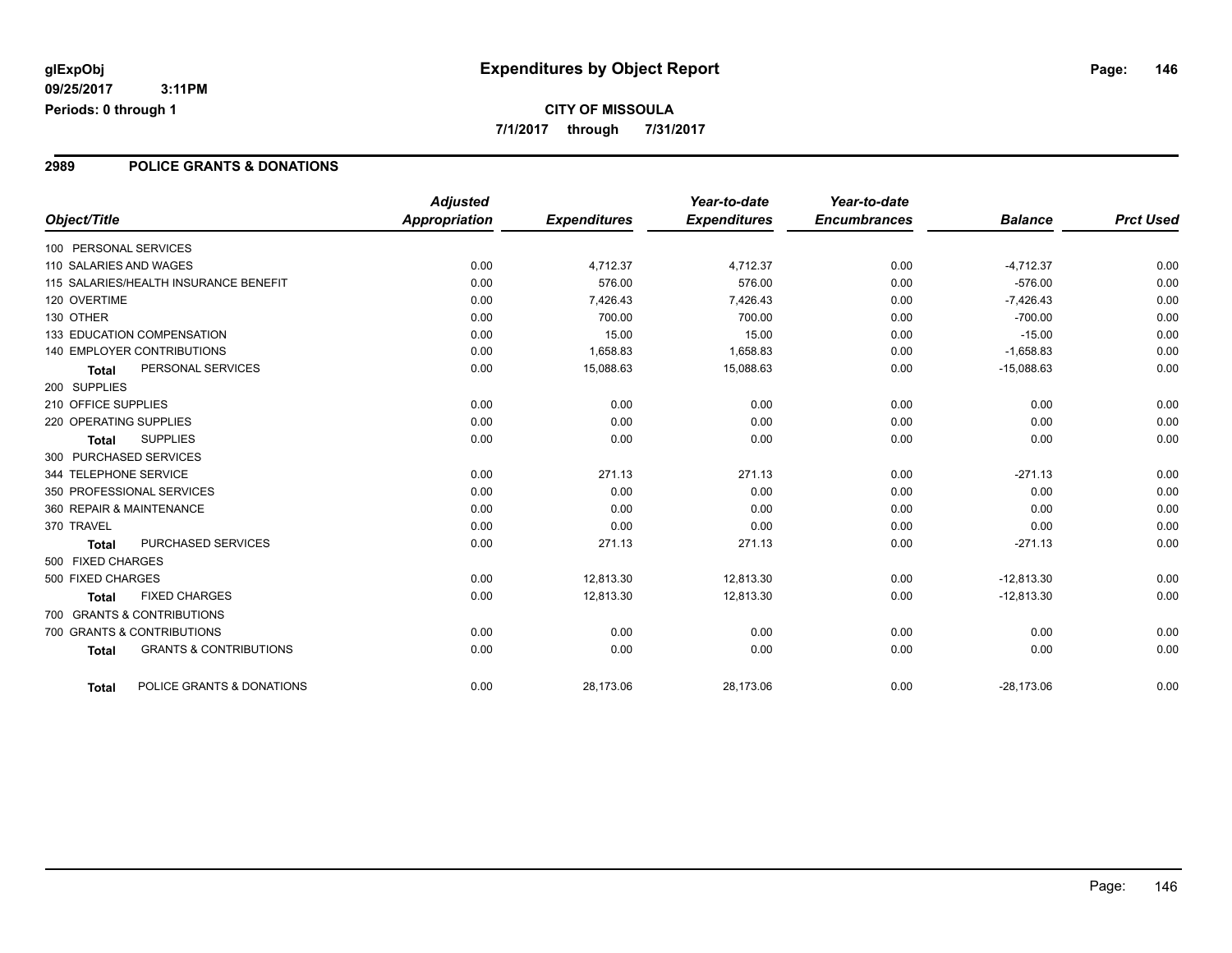**7/1/2017 through 7/31/2017**

# **3000 SID REVOLVING FUND**

|                                      | <b>Adjusted</b>      |                     | Year-to-date        | Year-to-date        |                |                  |
|--------------------------------------|----------------------|---------------------|---------------------|---------------------|----------------|------------------|
| Object/Title                         | <b>Appropriation</b> | <b>Expenditures</b> | <b>Expenditures</b> | <b>Encumbrances</b> | <b>Balance</b> | <b>Prct Used</b> |
| 500 FIXED CHARGES                    |                      |                     |                     |                     |                |                  |
| 550 MERCHANT SERVICE FEES            | 0.00                 | 0.00                | 0.00                | 0.00                | 0.00           | 0.00             |
| <b>FIXED CHARGES</b><br><b>Total</b> | 0.00                 | 0.00                | 0.00                | 0.00                | 0.00           | 0.00             |
| 800 OTHER OBJECTS                    |                      |                     |                     |                     |                |                  |
| 820 TRANSFERS TO OTHER FUNDS         | 0.00                 | 0.00                | 0.00                | 0.00                | 0.00           | 0.00             |
| OTHER OBJECTS<br><b>Total</b>        | 0.00                 | 0.00                | 0.00                | 0.00                | 0.00           | 0.00             |
| NON-DEPARTMENTAL<br>Total            | 0.00                 | 0.00                | 0.00                | 0.00                | 0.00           | 0.00             |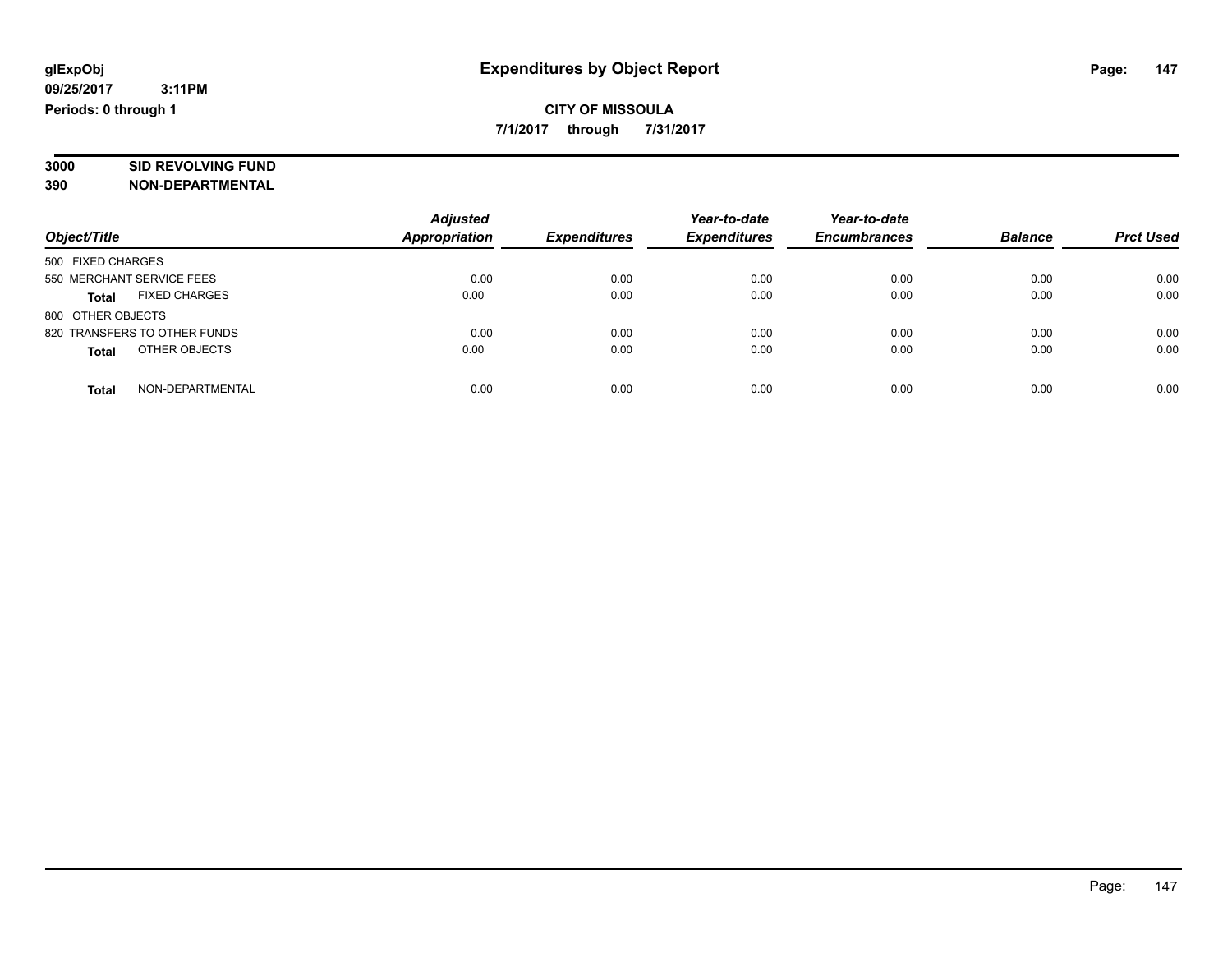**CITY OF MISSOULA 7/1/2017 through 7/31/2017**

#### **3000 SID REVOLVING FUND**

| Object/Title                 |                      | <b>Adjusted</b><br><b>Appropriation</b> | <b>Expenditures</b> | Year-to-date<br><b>Expenditures</b> | Year-to-date<br><b>Encumbrances</b> | <b>Balance</b> | <b>Prct Used</b> |
|------------------------------|----------------------|-----------------------------------------|---------------------|-------------------------------------|-------------------------------------|----------------|------------------|
| 500 FIXED CHARGES            |                      |                                         |                     |                                     |                                     |                |                  |
| 550 MERCHANT SERVICE FEES    |                      | 0.00                                    | 0.00                | 0.00                                | 0.00                                | 0.00           | 0.00             |
| <b>Total</b>                 | <b>FIXED CHARGES</b> | 0.00                                    | 0.00                | 0.00                                | 0.00                                | 0.00           | 0.00             |
| 800 OTHER OBJECTS            |                      |                                         |                     |                                     |                                     |                |                  |
| 820 TRANSFERS TO OTHER FUNDS |                      | 0.00                                    | 0.00                | 0.00                                | 0.00                                | 0.00           | 0.00             |
| <b>Total</b>                 | OTHER OBJECTS        | 0.00                                    | 0.00                | 0.00                                | 0.00                                | 0.00           | 0.00             |
| <b>Total</b>                 | SID REVOLVING FUND   | 0.00                                    | 0.00                | 0.00                                | 0.00                                | 0.00           | 0.00             |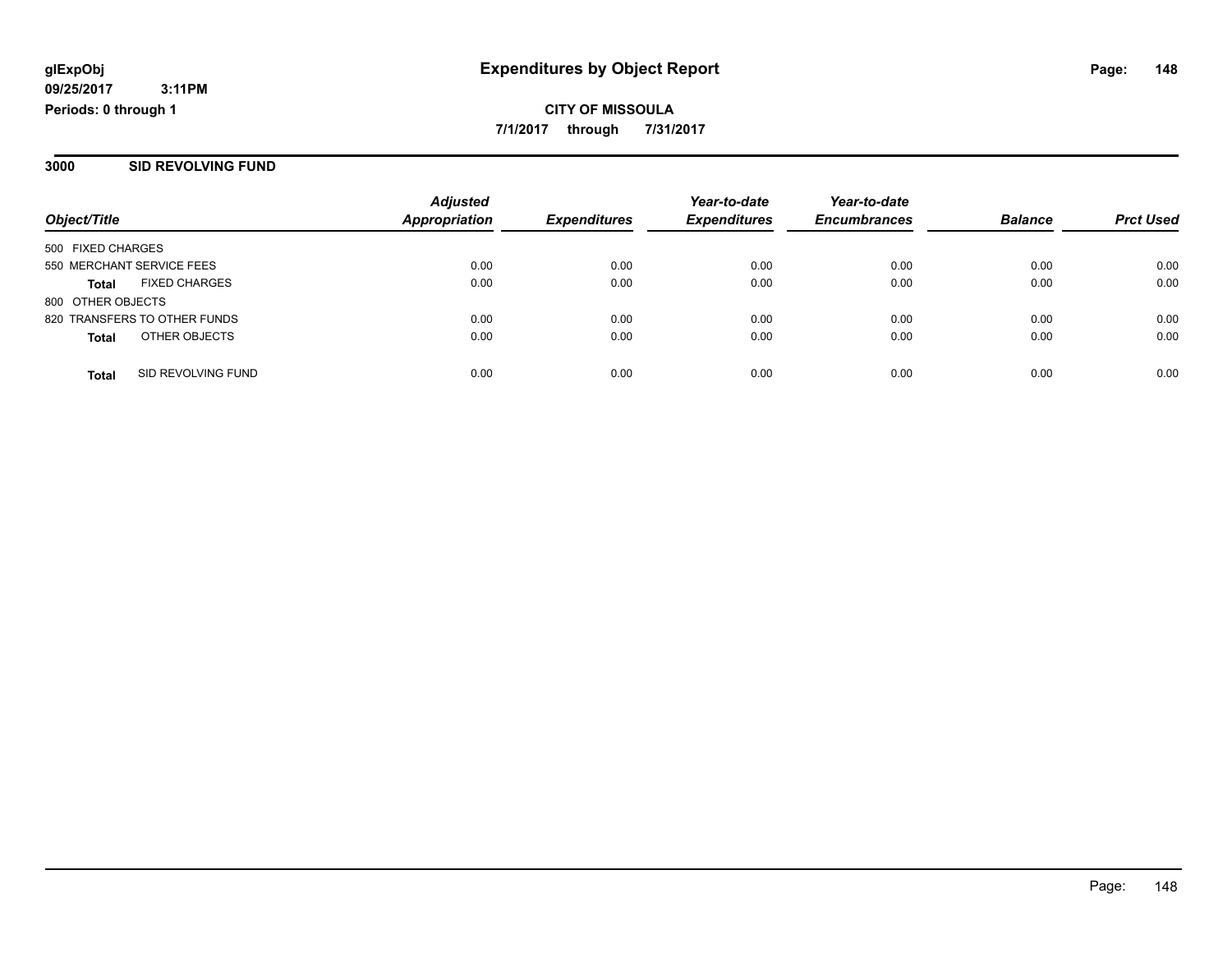**CITY OF MISSOULA 7/1/2017 through 7/31/2017**

### **3005 SID REBATES 390 NON-DEPARTMENTAL**

| Object/Title      |                           | <b>Adjusted</b><br>Appropriation | <b>Expenditures</b> | Year-to-date<br><b>Expenditures</b> | Year-to-date<br><b>Encumbrances</b> | <b>Balance</b> | <b>Prct Used</b> |
|-------------------|---------------------------|----------------------------------|---------------------|-------------------------------------|-------------------------------------|----------------|------------------|
| 500 FIXED CHARGES |                           |                                  |                     |                                     |                                     |                |                  |
|                   | 550 MERCHANT SERVICE FEES | 0.00                             | 0.00                | 0.00                                | 0.00                                | 0.00           | 0.00             |
| <b>Total</b>      | <b>FIXED CHARGES</b>      | 0.00                             | 0.00                | 0.00                                | 0.00                                | 0.00           | 0.00             |
| <b>Total</b>      | NON-DEPARTMENTAL          | 0.00                             | 0.00                | 0.00                                | 0.00                                | 0.00           | 0.00             |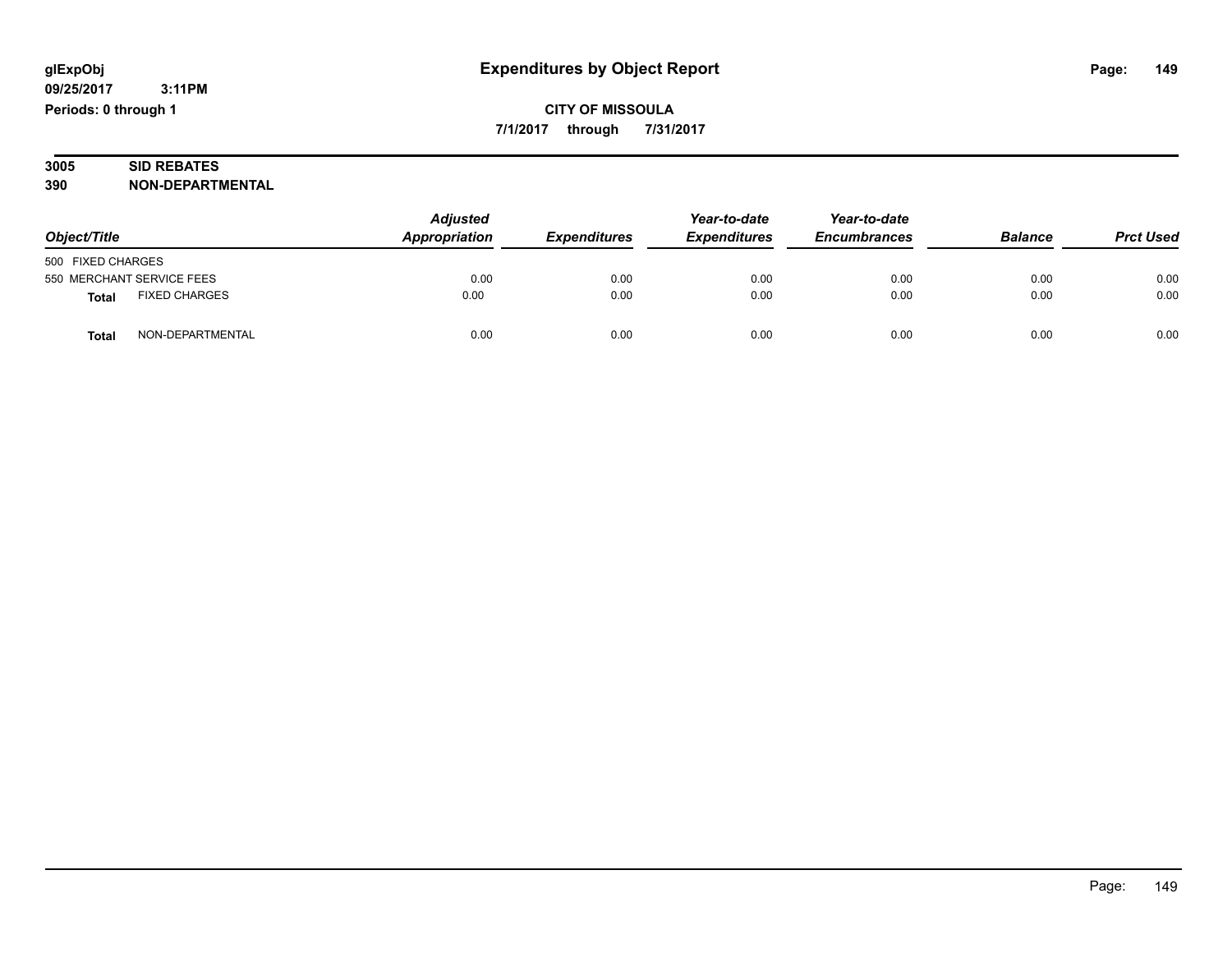**CITY OF MISSOULA 7/1/2017 through 7/31/2017**

**3005 SID REBATES**

|                                      | <b>Adjusted</b><br>Appropriation |                            | Year-to-date        | Year-to-date        | <b>Balance</b> | <b>Prct Used</b> |
|--------------------------------------|----------------------------------|----------------------------|---------------------|---------------------|----------------|------------------|
| Object/Title                         |                                  | <i><b>Expenditures</b></i> | <b>Expenditures</b> | <b>Encumbrances</b> |                |                  |
| 500 FIXED CHARGES                    |                                  |                            |                     |                     |                |                  |
| 550 MERCHANT SERVICE FEES            | 0.00                             | 0.00                       | 0.00                | 0.00                | 0.00           | 0.00             |
| <b>FIXED CHARGES</b><br><b>Total</b> | 0.00                             | 0.00                       | 0.00                | 0.00                | 0.00           | 0.00             |
| <b>SID REBATES</b><br>Tota           | 0.00                             | 0.00                       | 0.00                | 0.00                | 0.00           | 0.00             |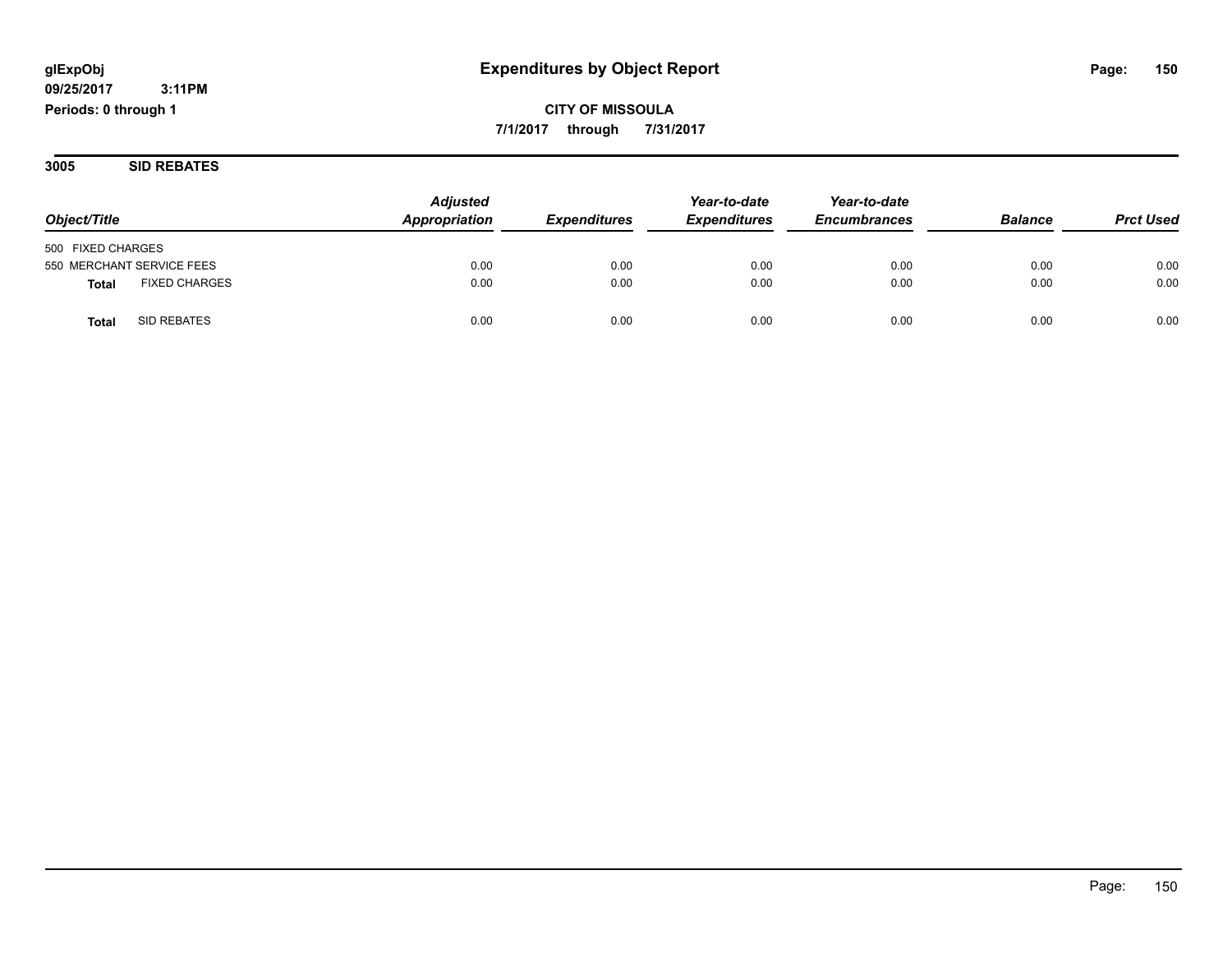## **glExpObj Expenditures by Object Report Page: 151**

**09/25/2017 3:11PM Periods: 0 through 1**

#### **3065 1998 PUBLIC SAFETY G O BONDS FUND**

**000 \*\*\* Title Not Found \*\*\***

| Object/Title                            | <b>Adjusted</b><br>Appropriation | <b>Expenditures</b> | Year-to-date<br><b>Expenditures</b> | Year-to-date<br><b>Encumbrances</b> | <b>Balance</b> | <b>Prct Used</b> |
|-----------------------------------------|----------------------------------|---------------------|-------------------------------------|-------------------------------------|----------------|------------------|
| 800 OTHER OBJECTS                       |                                  |                     |                                     |                                     |                |                  |
| 820 TRANSFERS TO OTHER FUNDS            | 0.00                             | 0.00                | 0.00                                | 0.00                                | 0.00           | 0.00             |
| OTHER OBJECTS<br>Total                  | 0.00                             | 0.00                | 0.00                                | 0.00                                | 0.00           | 0.00             |
| *** Title Not Found ***<br><b>Total</b> | 0.00                             | 0.00                | 0.00                                | 0.00                                | 0.00           | 0.00             |

Page: 151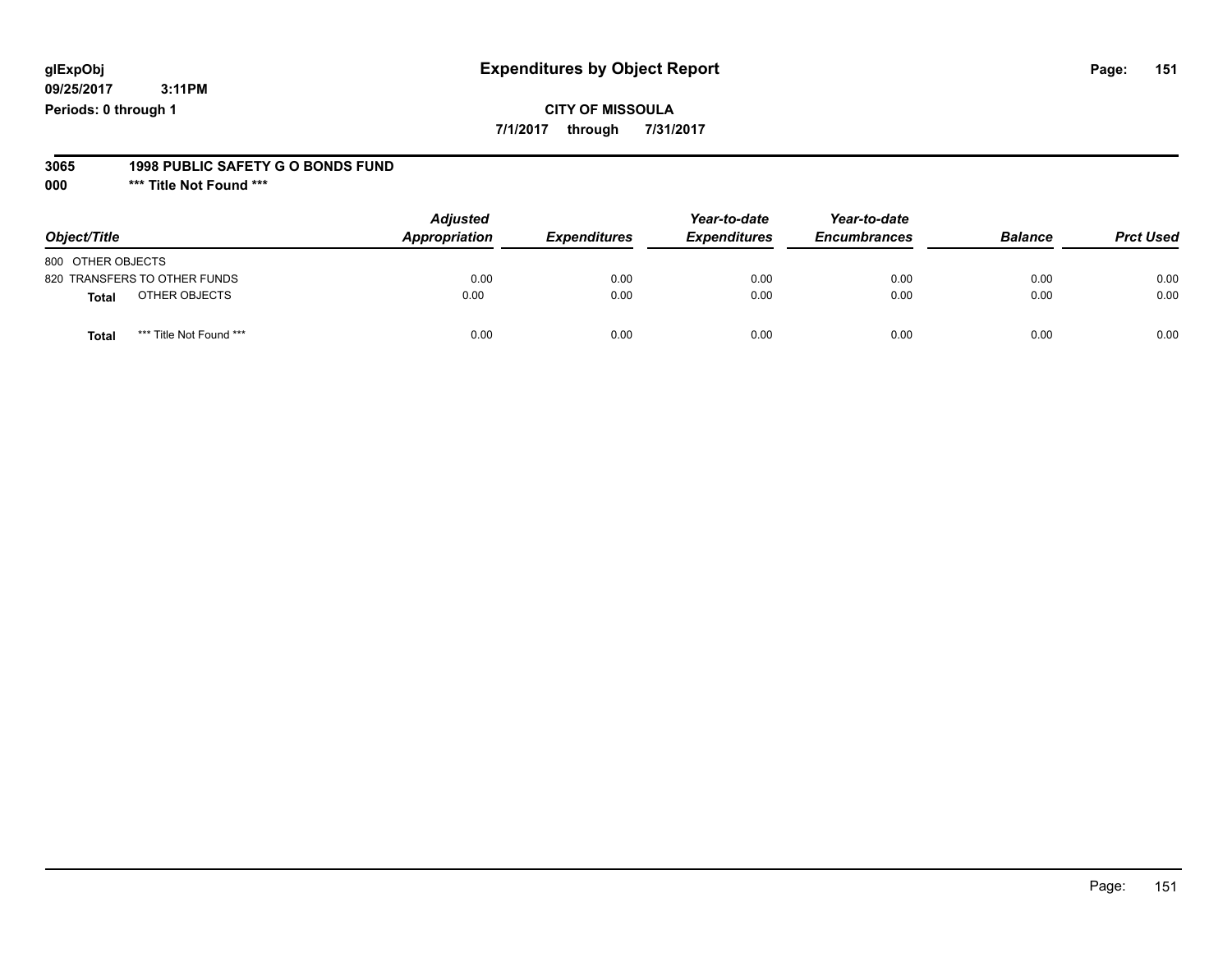### **CITY OF MISSOULA 7/1/2017 through 7/31/2017**

# **3065 1998 PUBLIC SAFETY G O BONDS FUND**

| Object/Title                         | <b>Adjusted</b><br><b>Appropriation</b> | <b>Expenditures</b> | Year-to-date<br><b>Expenditures</b> | Year-to-date<br><b>Encumbrances</b> | <b>Balance</b> | <b>Prct Used</b> |
|--------------------------------------|-----------------------------------------|---------------------|-------------------------------------|-------------------------------------|----------------|------------------|
| 500 FIXED CHARGES                    |                                         |                     |                                     |                                     |                |                  |
| 550 MERCHANT SERVICE FEES            | 0.00                                    | 0.00                | 0.00                                | 0.00                                | 0.00           | 0.00             |
| <b>FIXED CHARGES</b><br><b>Total</b> | 0.00                                    | 0.00                | 0.00                                | 0.00                                | 0.00           | 0.00             |
| NON-DEPARTMENTAL<br><b>Total</b>     | 0.00                                    | 0.00                | 0.00                                | 0.00                                | 0.00           | 0.00             |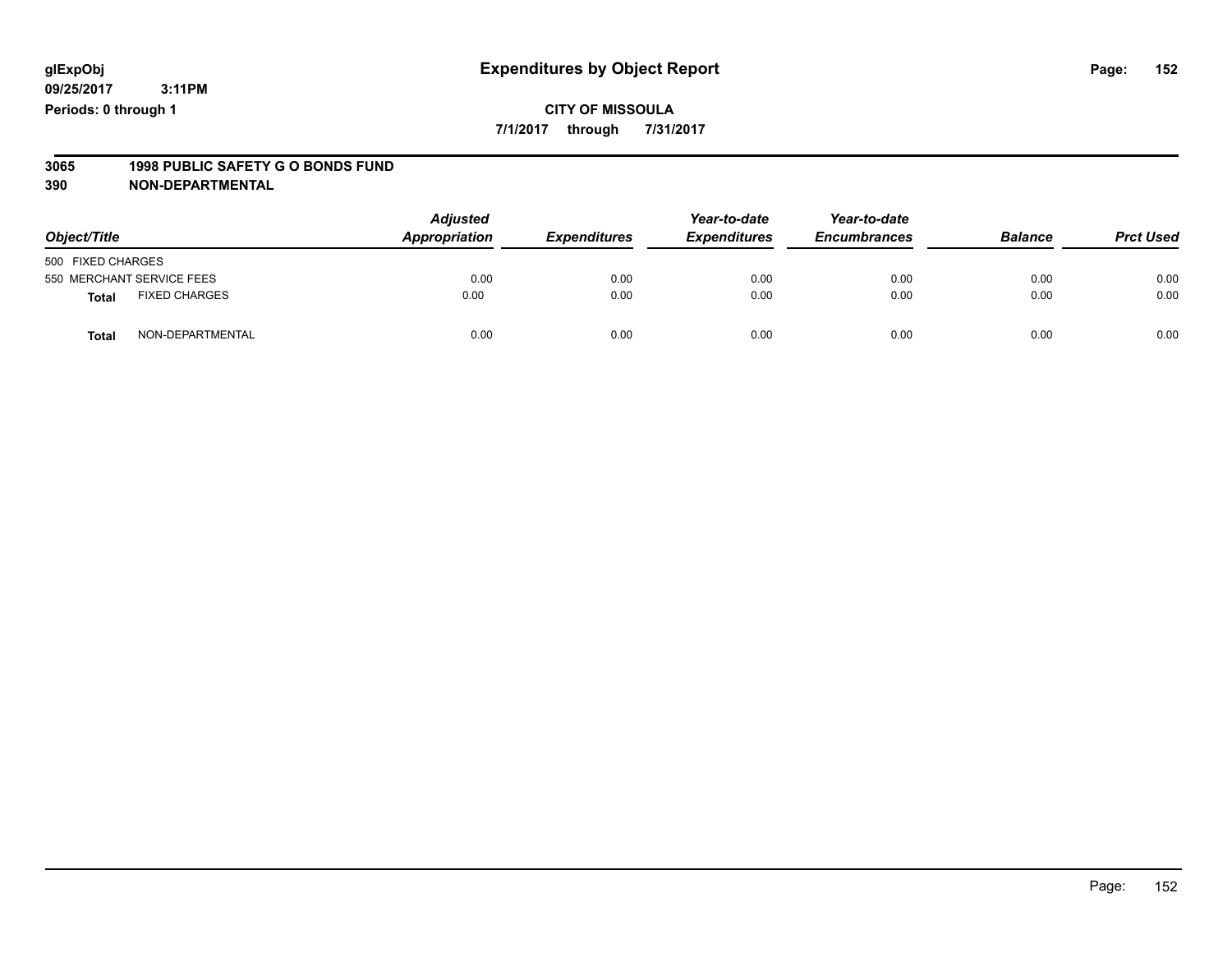### **3065 1998 PUBLIC SAFETY G O BONDS FUND**

| Object/Title                                      | <b>Adjusted</b><br><b>Appropriation</b> | <b>Expenditures</b> | Year-to-date<br><b>Expenditures</b> | Year-to-date<br><b>Encumbrances</b> | <b>Balance</b> | <b>Prct Used</b> |
|---------------------------------------------------|-----------------------------------------|---------------------|-------------------------------------|-------------------------------------|----------------|------------------|
|                                                   |                                         |                     |                                     |                                     |                |                  |
| 500 FIXED CHARGES                                 |                                         |                     |                                     |                                     |                |                  |
| 550 MERCHANT SERVICE FEES                         | 0.00                                    | 0.00                | 0.00                                | 0.00                                | 0.00           | 0.00             |
| <b>FIXED CHARGES</b><br><b>Total</b>              | 0.00                                    | 0.00                | 0.00                                | 0.00                                | 0.00           | 0.00             |
| 800 OTHER OBJECTS                                 |                                         |                     |                                     |                                     |                |                  |
| 820 TRANSFERS TO OTHER FUNDS                      | 0.00                                    | 0.00                | 0.00                                | 0.00                                | 0.00           | 0.00             |
| OTHER OBJECTS<br><b>Total</b>                     | 0.00                                    | 0.00                | 0.00                                | 0.00                                | 0.00           | 0.00             |
|                                                   |                                         |                     |                                     |                                     |                |                  |
| 1998 PUBLIC SAFETY G O BONDS FUND<br><b>Total</b> | 0.00                                    | 0.00                | 0.00                                | 0.00                                | 0.00           | 0.00             |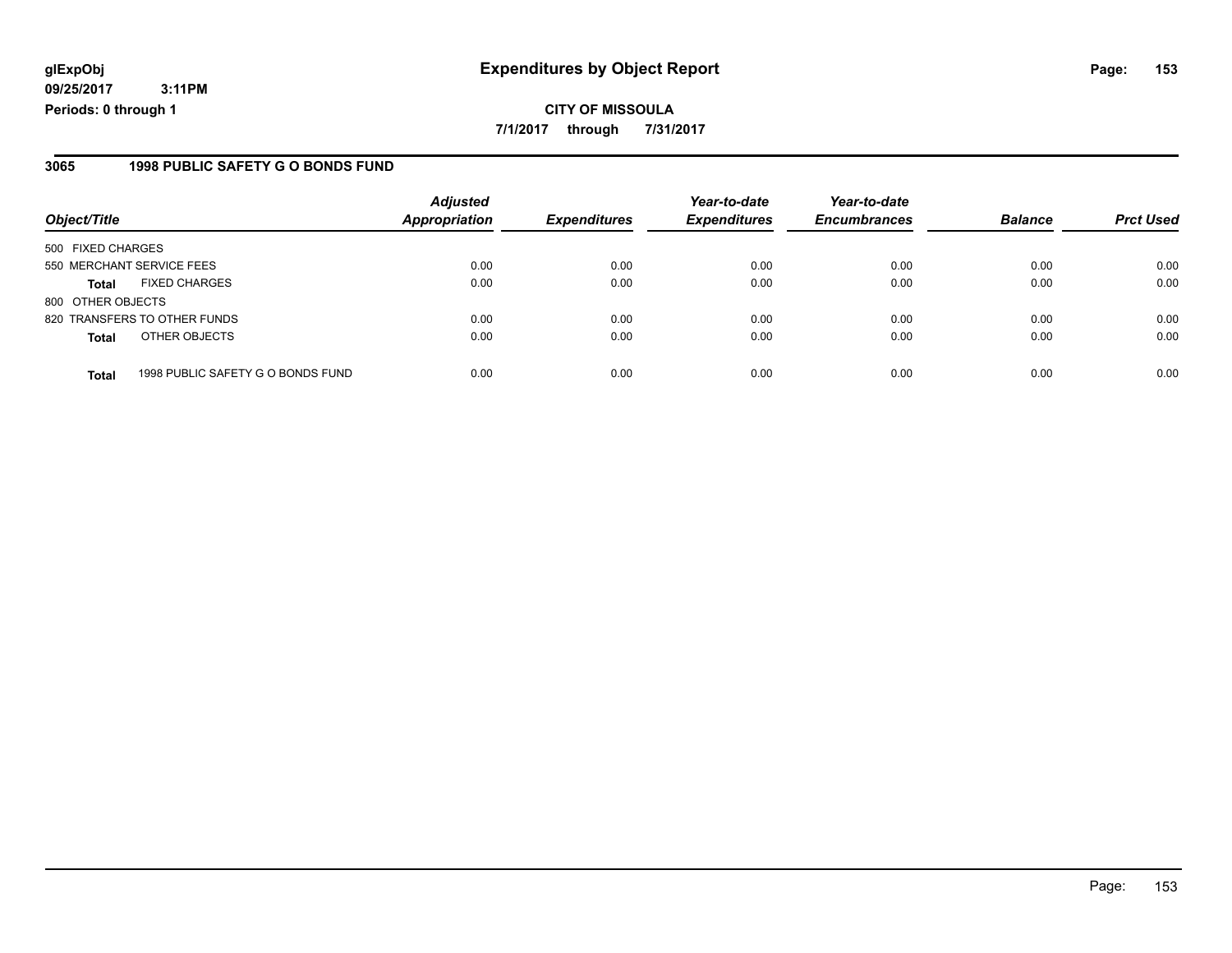**7/1/2017 through 7/31/2017**

**3070 1996 OPEN SPACE GO BONDS**

| Object/Title                         | <b>Adjusted</b><br><b>Appropriation</b> | <b>Expenditures</b> | Year-to-date<br><b>Expenditures</b> | Year-to-date<br><b>Encumbrances</b> | <b>Balance</b> | <b>Prct Used</b> |
|--------------------------------------|-----------------------------------------|---------------------|-------------------------------------|-------------------------------------|----------------|------------------|
| 500 FIXED CHARGES                    |                                         |                     |                                     |                                     |                |                  |
| 550 MERCHANT SERVICE FEES            | 0.00                                    | 0.00                | 0.00                                | 0.00                                | 0.00           | 0.00             |
| <b>FIXED CHARGES</b><br><b>Total</b> | 0.00                                    | 0.00                | 0.00                                | 0.00                                | 0.00           | 0.00             |
| 800 OTHER OBJECTS                    |                                         |                     |                                     |                                     |                |                  |
| 820 TRANSFERS TO OTHER FUNDS         | 0.00                                    | 0.00                | 0.00                                | 0.00                                | 0.00           | 0.00             |
| OTHER OBJECTS<br><b>Total</b>        | 0.00                                    | 0.00                | 0.00                                | 0.00                                | 0.00           | 0.00             |
| NON-DEPARTMENTAL<br><b>Total</b>     | 0.00                                    | 0.00                | 0.00                                | 0.00                                | 0.00           | 0.00             |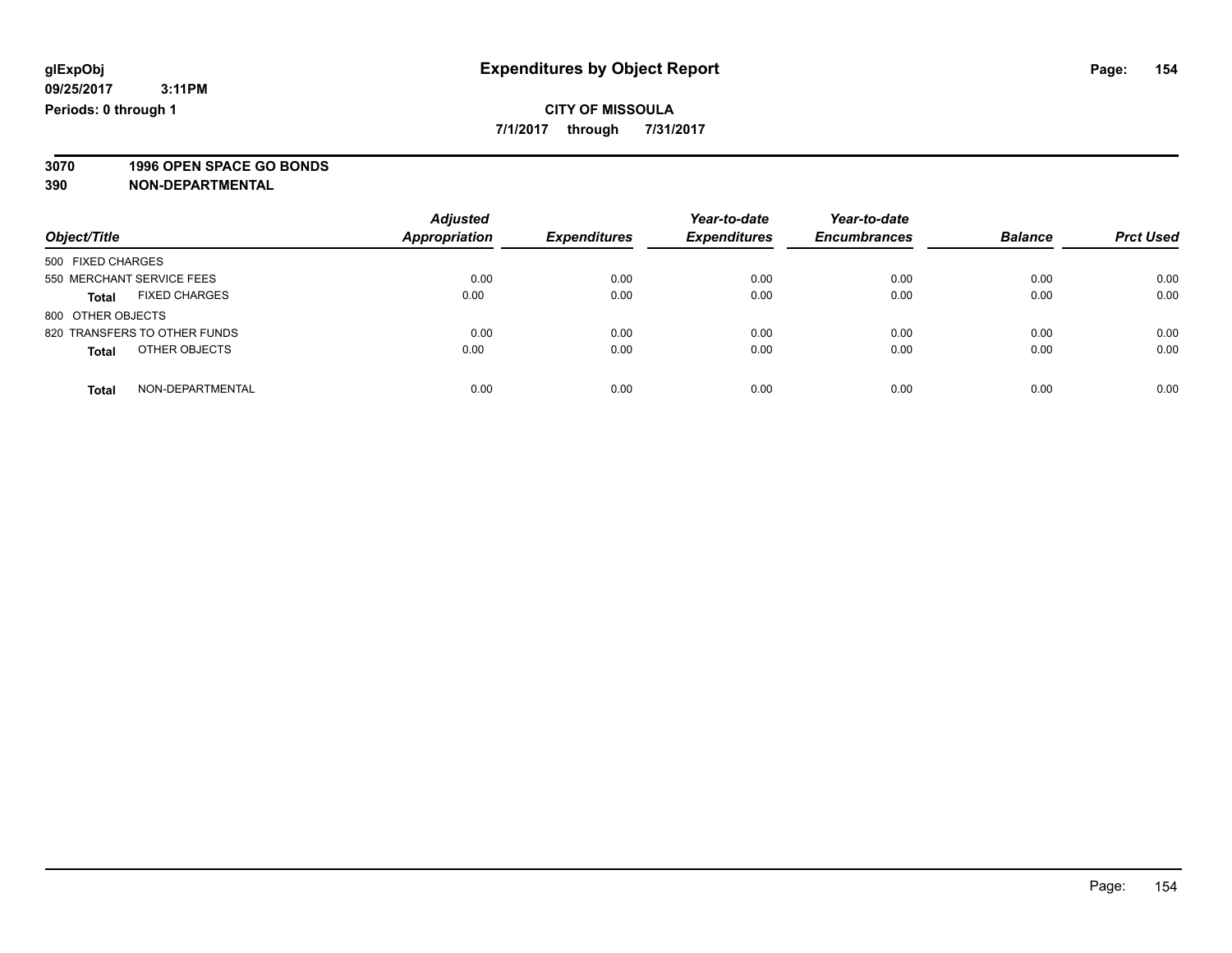**CITY OF MISSOULA 7/1/2017 through 7/31/2017**

### **3070 1996 OPEN SPACE GO BONDS**

|                           |                              | <b>Adjusted</b>      |                     | Year-to-date        | Year-to-date        |                |                  |
|---------------------------|------------------------------|----------------------|---------------------|---------------------|---------------------|----------------|------------------|
| Object/Title              |                              | <b>Appropriation</b> | <b>Expenditures</b> | <b>Expenditures</b> | <b>Encumbrances</b> | <b>Balance</b> | <b>Prct Used</b> |
| 500 FIXED CHARGES         |                              |                      |                     |                     |                     |                |                  |
| 550 MERCHANT SERVICE FEES |                              | 0.00                 | 0.00                | 0.00                | 0.00                | 0.00           | 0.00             |
| <b>Total</b>              | <b>FIXED CHARGES</b>         | 0.00                 | 0.00                | 0.00                | 0.00                | 0.00           | 0.00             |
| 800 OTHER OBJECTS         |                              |                      |                     |                     |                     |                |                  |
|                           | 820 TRANSFERS TO OTHER FUNDS | 0.00                 | 0.00                | 0.00                | 0.00                | 0.00           | 0.00             |
| <b>Total</b>              | OTHER OBJECTS                | 0.00                 | 0.00                | 0.00                | 0.00                | 0.00           | 0.00             |
| <b>Total</b>              | 1996 OPEN SPACE GO BONDS     | 0.00                 | 0.00                | 0.00                | 0.00                | 0.00           | 0.00             |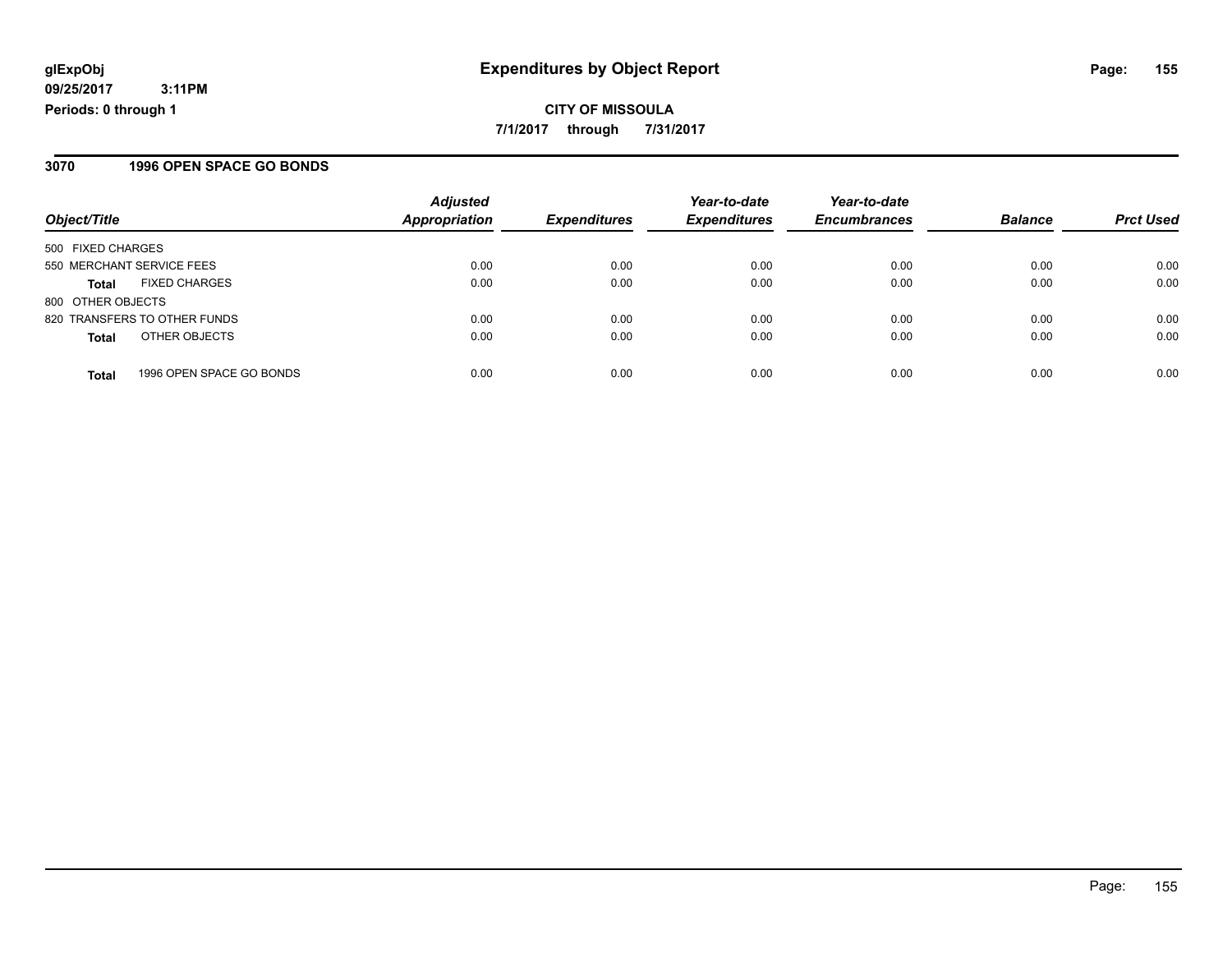**7/1/2017 through 7/31/2017**

# **3075 1997 OPEN SPACE G O BOND FUND**

| Object/Title                         | <b>Adjusted</b><br><b>Appropriation</b> | <b>Expenditures</b> | Year-to-date<br><b>Expenditures</b> | Year-to-date<br><b>Encumbrances</b> | <b>Balance</b> | <b>Prct Used</b> |
|--------------------------------------|-----------------------------------------|---------------------|-------------------------------------|-------------------------------------|----------------|------------------|
| 500 FIXED CHARGES                    |                                         |                     |                                     |                                     |                |                  |
| 550 MERCHANT SERVICE FEES            | 0.00                                    | 0.00                | 0.00                                | 0.00                                | 0.00           | 0.00             |
| <b>FIXED CHARGES</b><br><b>Total</b> | 0.00                                    | 0.00                | 0.00                                | 0.00                                | 0.00           | 0.00             |
| 800 OTHER OBJECTS                    |                                         |                     |                                     |                                     |                |                  |
| 820 TRANSFERS TO OTHER FUNDS         | 0.00                                    | 0.00                | 0.00                                | 0.00                                | 0.00           | 0.00             |
| OTHER OBJECTS<br><b>Total</b>        | 0.00                                    | 0.00                | 0.00                                | 0.00                                | 0.00           | 0.00             |
| NON-DEPARTMENTAL<br><b>Total</b>     | 0.00                                    | 0.00                | 0.00                                | 0.00                                | 0.00           | 0.00             |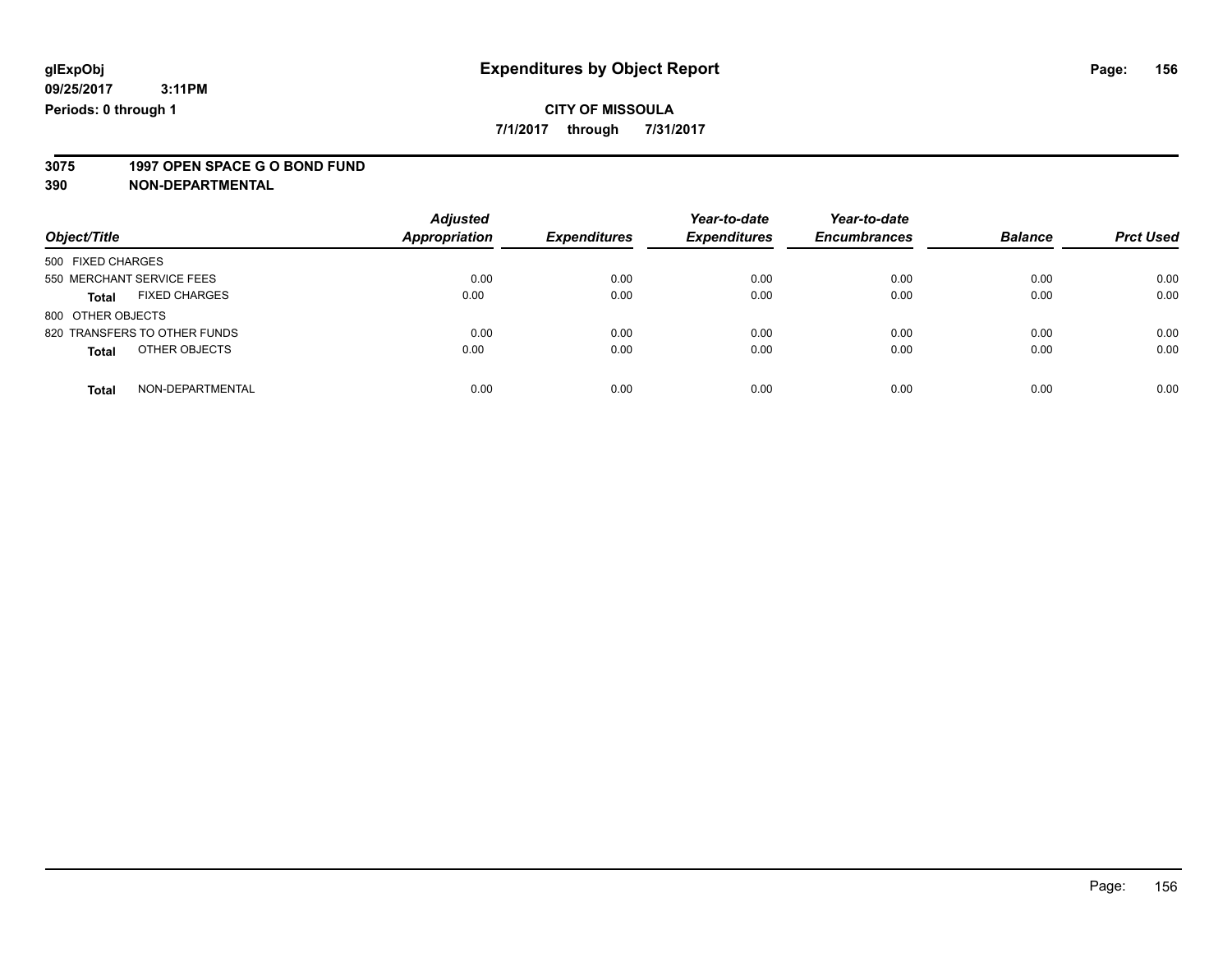### **3075 1997 OPEN SPACE G O BOND FUND**

|                           |                               | <b>Adjusted</b>      |                     | Year-to-date        | Year-to-date        |                |                  |
|---------------------------|-------------------------------|----------------------|---------------------|---------------------|---------------------|----------------|------------------|
| Object/Title              |                               | <b>Appropriation</b> | <b>Expenditures</b> | <b>Expenditures</b> | <b>Encumbrances</b> | <b>Balance</b> | <b>Prct Used</b> |
| 500 FIXED CHARGES         |                               |                      |                     |                     |                     |                |                  |
| 550 MERCHANT SERVICE FEES |                               | 0.00                 | 0.00                | 0.00                | 0.00                | 0.00           | 0.00             |
| <b>Total</b>              | <b>FIXED CHARGES</b>          | 0.00                 | 0.00                | 0.00                | 0.00                | 0.00           | 0.00             |
| 800 OTHER OBJECTS         |                               |                      |                     |                     |                     |                |                  |
|                           | 820 TRANSFERS TO OTHER FUNDS  | 0.00                 | 0.00                | 0.00                | 0.00                | 0.00           | 0.00             |
| <b>Total</b>              | OTHER OBJECTS                 | 0.00                 | 0.00                | 0.00                | 0.00                | 0.00           | 0.00             |
| <b>Total</b>              | 1997 OPEN SPACE G O BOND FUND | 0.00                 | 0.00                | 0.00                | 0.00                | 0.00           | 0.00             |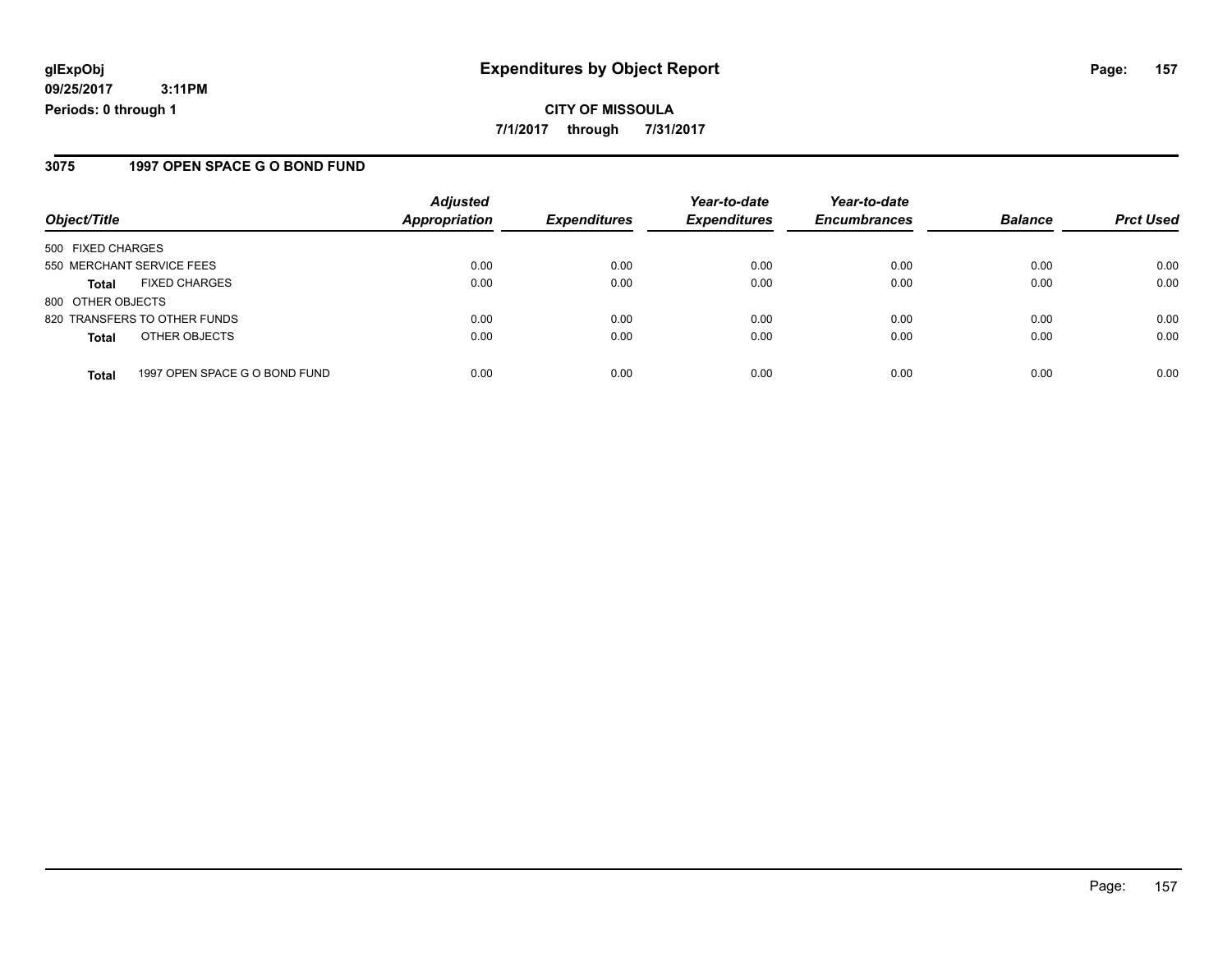## **CITY OF MISSOULA**

**7/1/2017 through 7/31/2017**

# **3080 1994 FIRE EQUIP/CITY HALLS REFUND BOND F**

|                                      | <b>Adjusted</b>      |                     | Year-to-date        | Year-to-date        |                |                  |
|--------------------------------------|----------------------|---------------------|---------------------|---------------------|----------------|------------------|
| Object/Title                         | <b>Appropriation</b> | <b>Expenditures</b> | <b>Expenditures</b> | <b>Encumbrances</b> | <b>Balance</b> | <b>Prct Used</b> |
| 500 FIXED CHARGES                    |                      |                     |                     |                     |                |                  |
| 550 MERCHANT SERVICE FEES            | 0.00                 | 0.00                | 0.00                | 0.00                | 0.00           | 0.00             |
| <b>FIXED CHARGES</b><br><b>Total</b> | 0.00                 | 0.00                | 0.00                | 0.00                | 0.00           | 0.00             |
| 600 DEBT SERVICE                     |                      |                     |                     |                     |                |                  |
| 620 INTEREST / SERVICE FEES          | 0.00                 | 0.00                | 0.00                | 0.00                | 0.00           | 0.00             |
| <b>DEBT SERVICE</b><br><b>Total</b>  | 0.00                 | 0.00                | 0.00                | 0.00                | 0.00           | 0.00             |
| 800 OTHER OBJECTS                    |                      |                     |                     |                     |                |                  |
| 820 TRANSFERS TO OTHER FUNDS         | 0.00                 | 0.00                | 0.00                | 0.00                | 0.00           | 0.00             |
| OTHER OBJECTS<br><b>Total</b>        | 0.00                 | 0.00                | 0.00                | 0.00                | 0.00           | 0.00             |
|                                      |                      |                     |                     |                     |                |                  |
| NON-DEPARTMENTAL<br><b>Total</b>     | 0.00                 | 0.00                | 0.00                | 0.00                | 0.00           | 0.00             |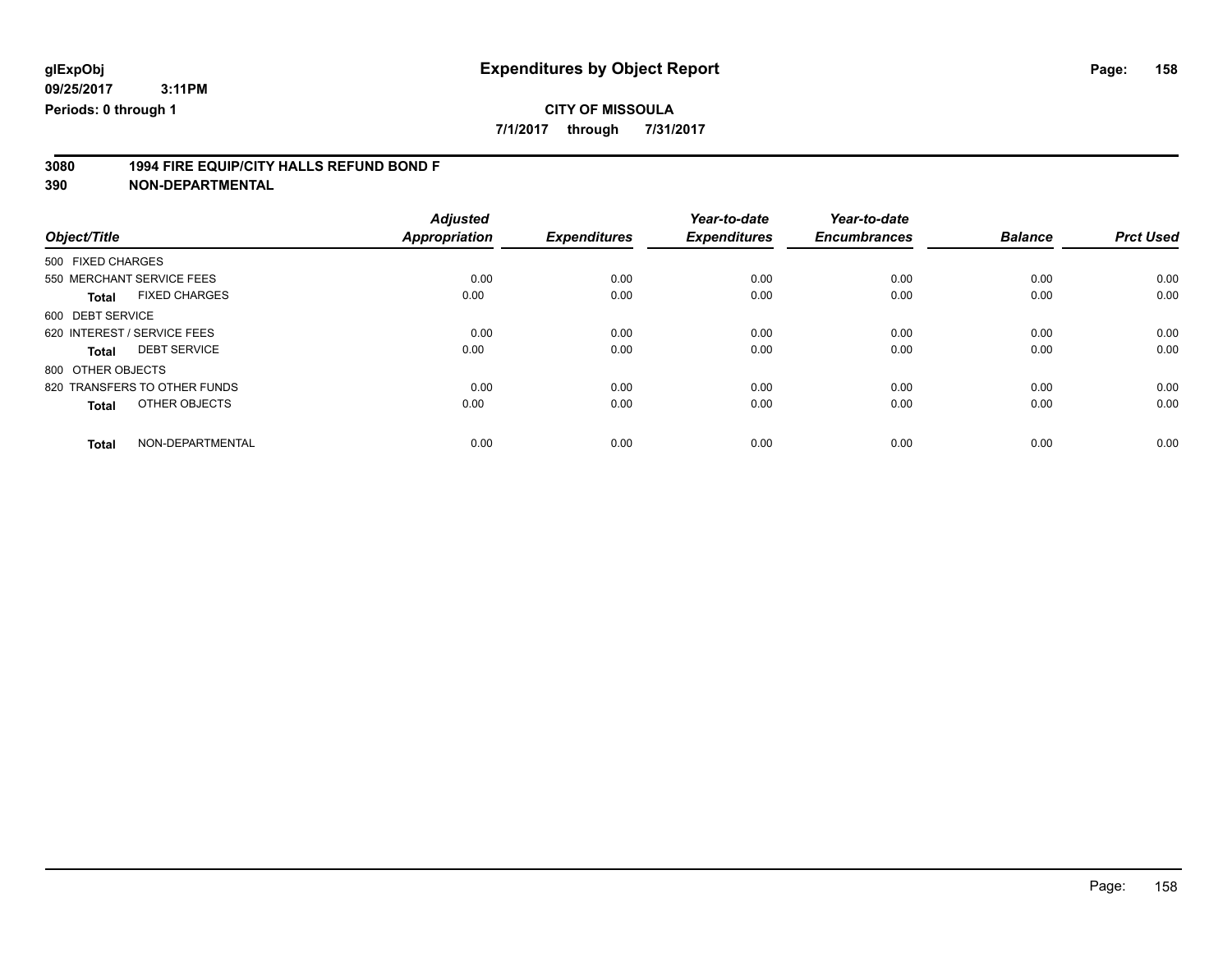## **glExpObj Expenditures by Object Report Page: 159**

**09/25/2017 3:11PM Periods: 0 through 1**

### **3080 1994 FIRE EQUIP/CITY HALLS REFUND BOND F**

| Object/Title      |                                     | <b>Adjusted</b><br><b>Appropriation</b> | <b>Expenditures</b> | Year-to-date<br><b>Expenditures</b> | Year-to-date<br><b>Encumbrances</b> | <b>Balance</b> | <b>Prct Used</b> |
|-------------------|-------------------------------------|-----------------------------------------|---------------------|-------------------------------------|-------------------------------------|----------------|------------------|
| 500 FIXED CHARGES |                                     |                                         |                     |                                     |                                     |                |                  |
|                   | 550 MERCHANT SERVICE FEES           | 0.00                                    | 0.00                | 0.00                                | 0.00                                | 0.00           | 0.00             |
| <b>Total</b>      | <b>FIXED CHARGES</b>                | 0.00                                    | 0.00                | 0.00                                | 0.00                                | 0.00           | 0.00             |
| 600 DEBT SERVICE  |                                     |                                         |                     |                                     |                                     |                |                  |
|                   | 620 INTEREST / SERVICE FEES         | 0.00                                    | 0.00                | 0.00                                | 0.00                                | 0.00           | 0.00             |
| <b>Total</b>      | <b>DEBT SERVICE</b>                 | 0.00                                    | 0.00                | 0.00                                | 0.00                                | 0.00           | 0.00             |
| 800 OTHER OBJECTS |                                     |                                         |                     |                                     |                                     |                |                  |
|                   | 820 TRANSFERS TO OTHER FUNDS        | 0.00                                    | 0.00                | 0.00                                | 0.00                                | 0.00           | 0.00             |
| <b>Total</b>      | OTHER OBJECTS                       | 0.00                                    | 0.00                | 0.00                                | 0.00                                | 0.00           | 0.00             |
| <b>Total</b>      | 1994 FIRE EQUIP/CITY HALLS REFUND B | 0.00                                    | 0.00                | 0.00                                | 0.00                                | 0.00           | 0.00             |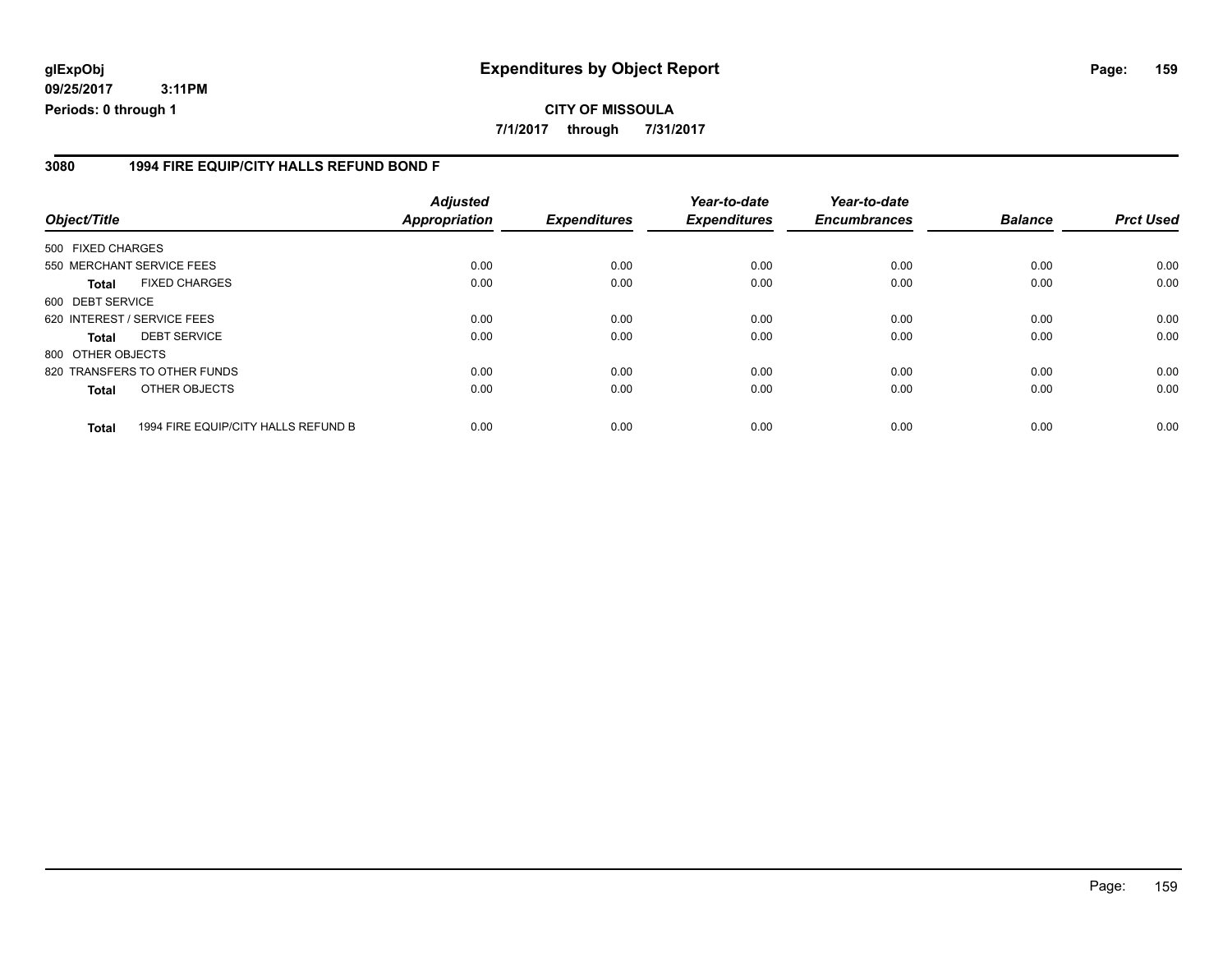**7/1/2017 through 7/31/2017**

# **3085 1993 FIRE STATION G O BOND FUND**

| Object/Title                         | <b>Adjusted</b><br>Appropriation | <b>Expenditures</b> | Year-to-date<br><b>Expenditures</b> | Year-to-date<br><b>Encumbrances</b> | <b>Balance</b> | <b>Prct Used</b> |
|--------------------------------------|----------------------------------|---------------------|-------------------------------------|-------------------------------------|----------------|------------------|
| 500 FIXED CHARGES                    |                                  |                     |                                     |                                     |                |                  |
| 550 MERCHANT SERVICE FEES            | 0.00                             | 0.00                | 0.00                                | 0.00                                | 0.00           | 0.00             |
| <b>FIXED CHARGES</b><br><b>Total</b> | 0.00                             | 0.00                | 0.00                                | 0.00                                | 0.00           | 0.00             |
| 800 OTHER OBJECTS                    |                                  |                     |                                     |                                     |                |                  |
| 820 TRANSFERS TO OTHER FUNDS         | 0.00                             | 0.00                | 0.00                                | 0.00                                | 0.00           | 0.00             |
| OTHER OBJECTS<br><b>Total</b>        | 0.00                             | 0.00                | 0.00                                | 0.00                                | 0.00           | 0.00             |
| NON-DEPARTMENTAL<br><b>Total</b>     | 0.00                             | 0.00                | 0.00                                | 0.00                                | 0.00           | 0.00             |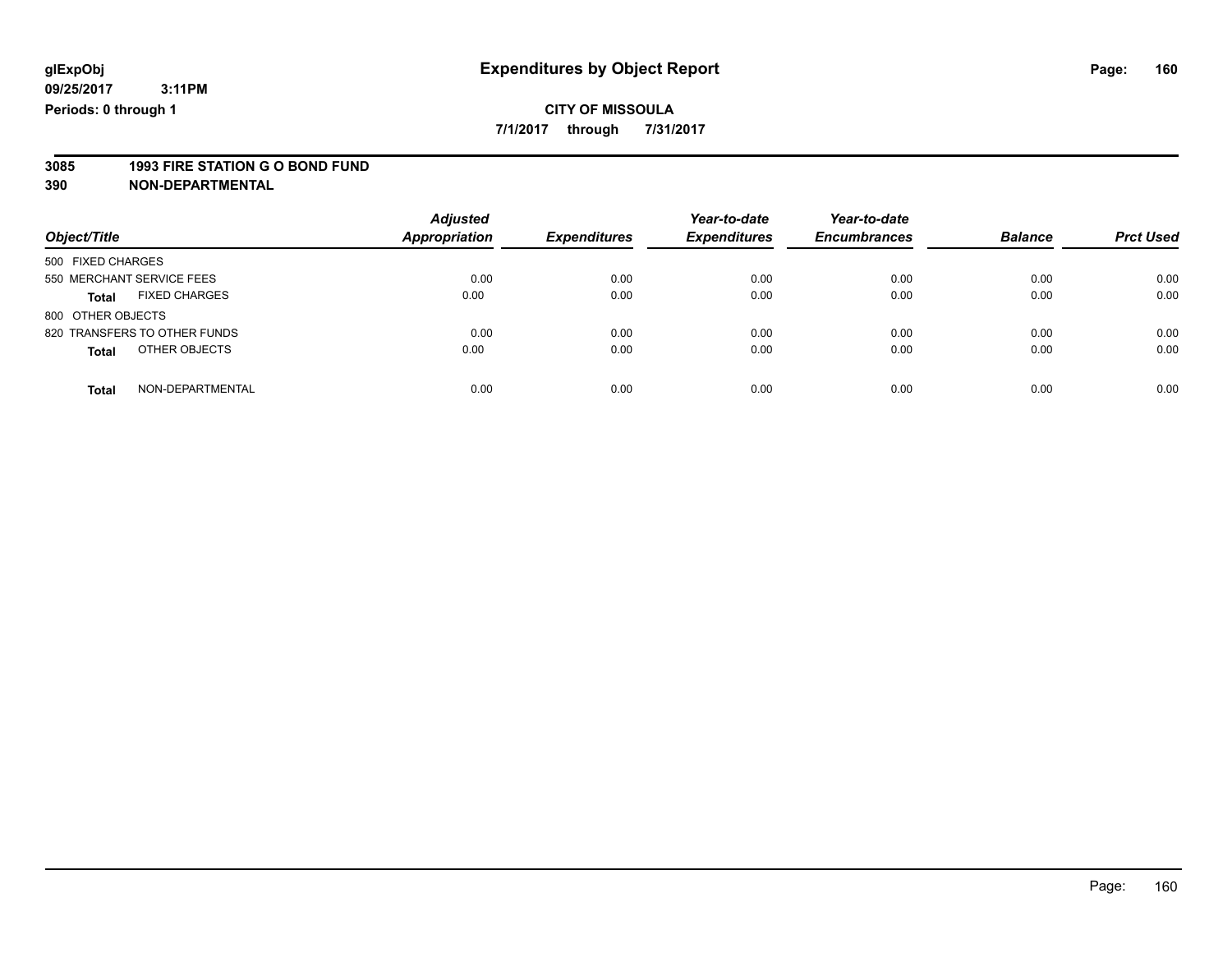### **3085 1993 FIRE STATION G O BOND FUND**

|                           |                                 | <b>Adjusted</b>      |                     | Year-to-date        | Year-to-date        |                |                  |
|---------------------------|---------------------------------|----------------------|---------------------|---------------------|---------------------|----------------|------------------|
| Object/Title              |                                 | <b>Appropriation</b> | <b>Expenditures</b> | <b>Expenditures</b> | <b>Encumbrances</b> | <b>Balance</b> | <b>Prct Used</b> |
| 500 FIXED CHARGES         |                                 |                      |                     |                     |                     |                |                  |
| 550 MERCHANT SERVICE FEES |                                 | 0.00                 | 0.00                | 0.00                | 0.00                | 0.00           | 0.00             |
| <b>Total</b>              | <b>FIXED CHARGES</b>            | 0.00                 | 0.00                | 0.00                | 0.00                | 0.00           | 0.00             |
| 800 OTHER OBJECTS         |                                 |                      |                     |                     |                     |                |                  |
|                           | 820 TRANSFERS TO OTHER FUNDS    | 0.00                 | 0.00                | 0.00                | 0.00                | 0.00           | 0.00             |
| <b>Total</b>              | OTHER OBJECTS                   | 0.00                 | 0.00                | 0.00                | 0.00                | 0.00           | 0.00             |
| <b>Total</b>              | 1993 FIRE STATION G O BOND FUND | 0.00                 | 0.00                | 0.00                | 0.00                | 0.00           | 0.00             |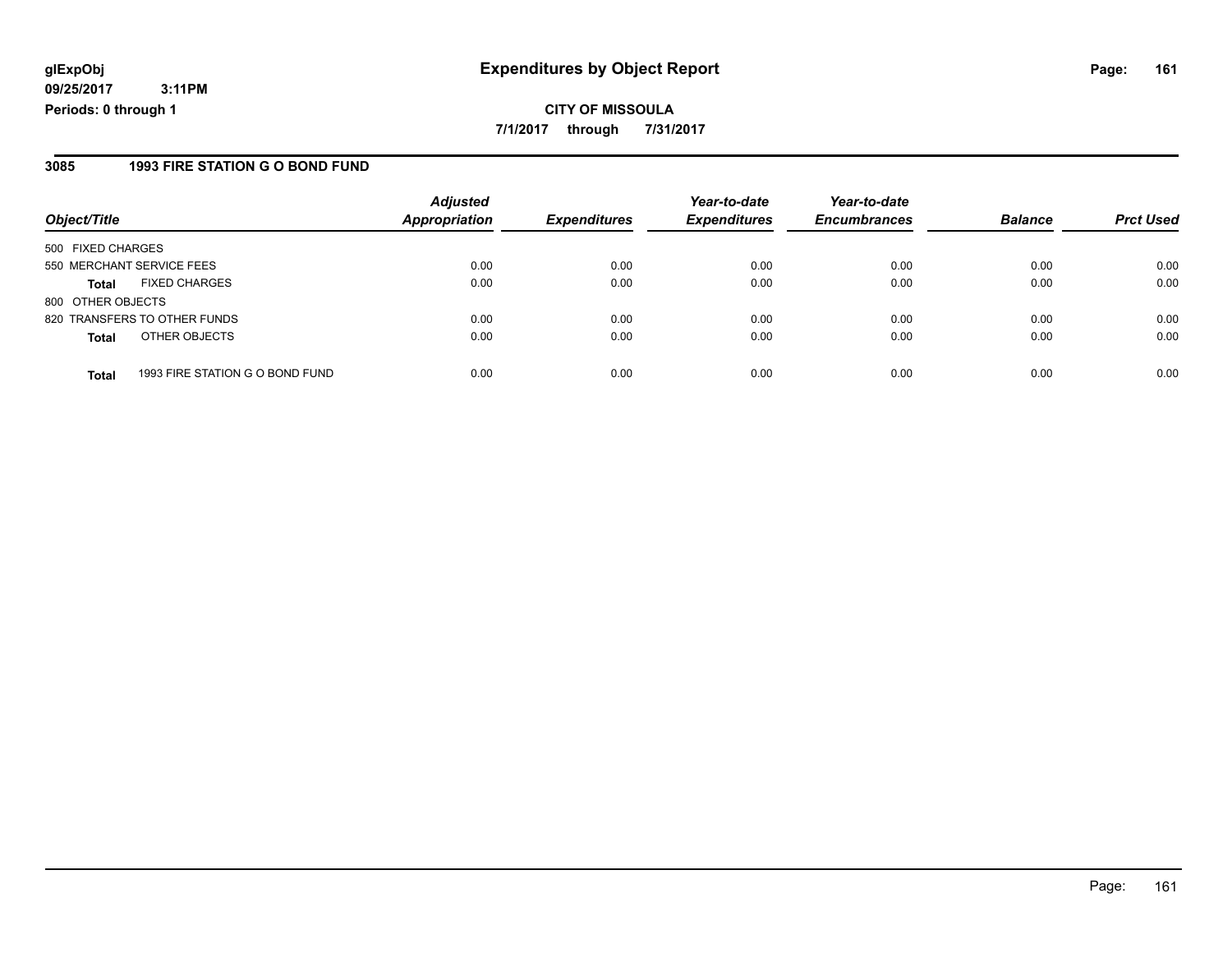### **CITY OF MISSOULA 7/1/2017 through 7/31/2017**

**3090 2004 AQUATICS BOND**

|                              |                      | <b>Adjusted</b>      |                     | Year-to-date        | Year-to-date        |                |                  |
|------------------------------|----------------------|----------------------|---------------------|---------------------|---------------------|----------------|------------------|
| Object/Title                 |                      | <b>Appropriation</b> | <b>Expenditures</b> | <b>Expenditures</b> | <b>Encumbrances</b> | <b>Balance</b> | <b>Prct Used</b> |
| 500 FIXED CHARGES            |                      |                      |                     |                     |                     |                |                  |
| 550 MERCHANT SERVICE FEES    |                      | 0.00                 | 0.00                | 0.00                | 0.00                | 0.00           | 0.00             |
| <b>Total</b>                 | <b>FIXED CHARGES</b> | 0.00                 | 0.00                | 0.00                | 0.00                | 0.00           | 0.00             |
| 600 DEBT SERVICE             |                      |                      |                     |                     |                     |                |                  |
| 610 PRINCIPAL                |                      | 0.00                 | 0.00                | 0.00                | 0.00                | 0.00           | 0.00             |
| 620 INTEREST / SERVICE FEES  |                      | 0.00                 | 0.00                | 0.00                | 0.00                | 0.00           | 0.00             |
| <b>Total</b>                 | <b>DEBT SERVICE</b>  | 0.00                 | 0.00                | 0.00                | 0.00                | 0.00           | 0.00             |
| 800 OTHER OBJECTS            |                      |                      |                     |                     |                     |                |                  |
| 820 TRANSFERS TO OTHER FUNDS |                      | 0.00                 | 0.00                | 0.00                | 0.00                | 0.00           | 0.00             |
| <b>Total</b>                 | OTHER OBJECTS        | 0.00                 | 0.00                | 0.00                | 0.00                | 0.00           | 0.00             |
|                              |                      |                      |                     |                     |                     |                |                  |
| <b>Total</b>                 | NON-DEPARTMENTAL     | 0.00                 | 0.00                | 0.00                | 0.00                | 0.00           | 0.00             |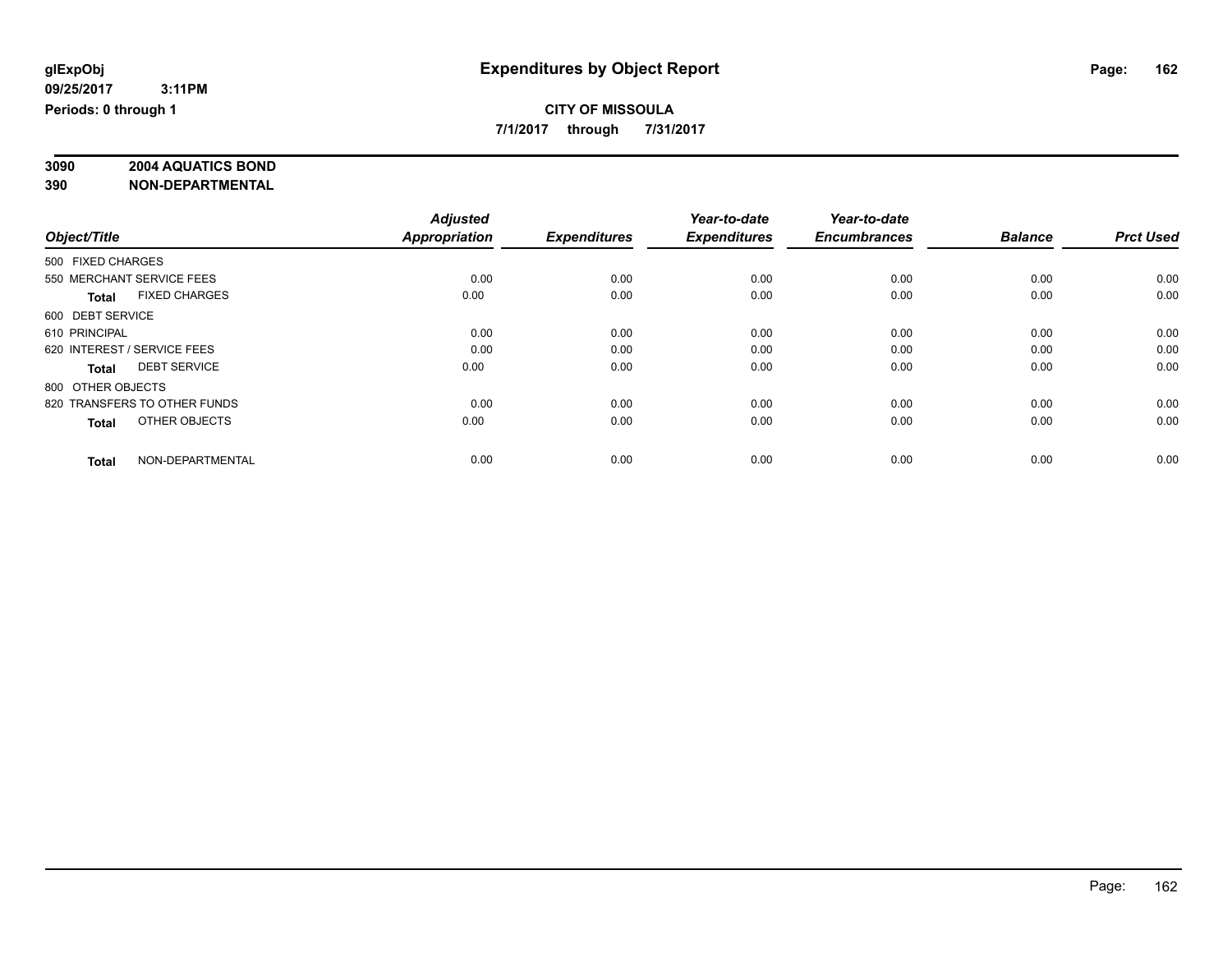**CITY OF MISSOULA 7/1/2017 through 7/31/2017**

### **3090 2004 AQUATICS BOND**

|                                    | <b>Adjusted</b> |                     | Year-to-date        | Year-to-date        |                |                  |
|------------------------------------|-----------------|---------------------|---------------------|---------------------|----------------|------------------|
| Object/Title                       | Appropriation   | <b>Expenditures</b> | <b>Expenditures</b> | <b>Encumbrances</b> | <b>Balance</b> | <b>Prct Used</b> |
| 500 FIXED CHARGES                  |                 |                     |                     |                     |                |                  |
| 550 MERCHANT SERVICE FEES          | 0.00            | 0.00                | 0.00                | 0.00                | 0.00           | 0.00             |
| <b>FIXED CHARGES</b><br>Total      | 0.00            | 0.00                | 0.00                | 0.00                | 0.00           | 0.00             |
| 600 DEBT SERVICE                   |                 |                     |                     |                     |                |                  |
| 610 PRINCIPAL                      | 0.00            | 0.00                | 0.00                | 0.00                | 0.00           | 0.00             |
| 620 INTEREST / SERVICE FEES        | 0.00            | 0.00                | 0.00                | 0.00                | 0.00           | 0.00             |
| <b>DEBT SERVICE</b><br>Total       | 0.00            | 0.00                | 0.00                | 0.00                | 0.00           | 0.00             |
| 800 OTHER OBJECTS                  |                 |                     |                     |                     |                |                  |
| 820 TRANSFERS TO OTHER FUNDS       | 0.00            | 0.00                | 0.00                | 0.00                | 0.00           | 0.00             |
| OTHER OBJECTS<br>Total             | 0.00            | 0.00                | 0.00                | 0.00                | 0.00           | 0.00             |
| 2004 AQUATICS BOND<br><b>Total</b> | 0.00            | 0.00                | 0.00                | 0.00                | 0.00           | 0.00             |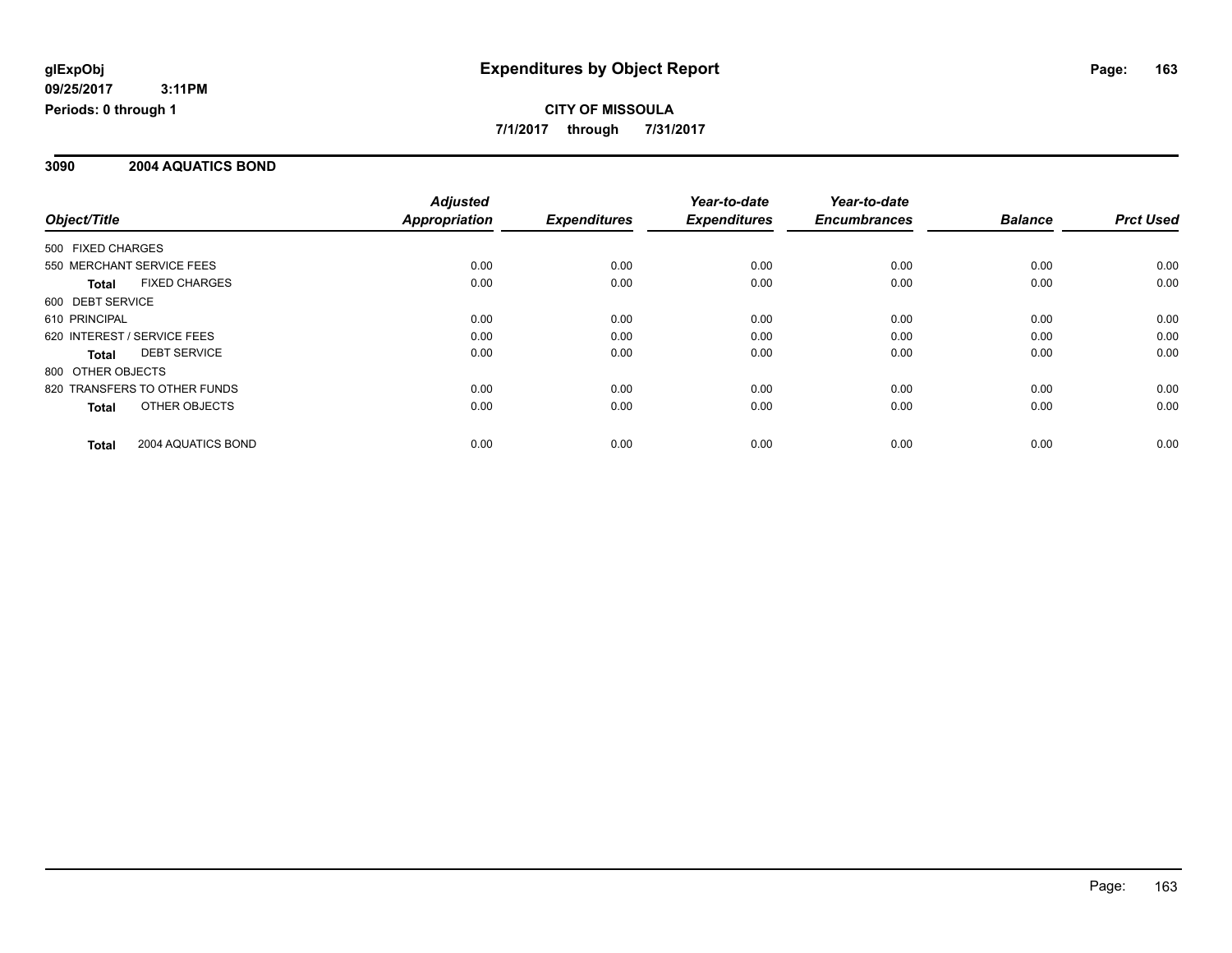**7/1/2017 through 7/31/2017**

# **3091 SERIES 2012A AQUATICS REFUNDING BOND**

| Object/Title      |                              | <b>Adjusted</b><br><b>Appropriation</b> | <b>Expenditures</b> | Year-to-date<br><b>Expenditures</b> | Year-to-date<br><b>Encumbrances</b> | <b>Balance</b> | <b>Prct Used</b> |
|-------------------|------------------------------|-----------------------------------------|---------------------|-------------------------------------|-------------------------------------|----------------|------------------|
|                   |                              |                                         |                     |                                     |                                     |                |                  |
| 500 FIXED CHARGES |                              |                                         |                     |                                     |                                     |                |                  |
|                   | 550 MERCHANT SERVICE FEES    | 0.00                                    | 0.00                | 0.00                                | 0.00                                | 0.00           | 0.00             |
| <b>Total</b>      | <b>FIXED CHARGES</b>         | 0.00                                    | 0.00                | 0.00                                | 0.00                                | 0.00           | 0.00             |
| 600 DEBT SERVICE  |                              |                                         |                     |                                     |                                     |                |                  |
| 610 PRINCIPAL     |                              | 0.00                                    | 0.00                | 0.00                                | 0.00                                | 0.00           | 0.00             |
|                   | 620 INTEREST / SERVICE FEES  | 0.00                                    | 0.00                | 0.00                                | 0.00                                | 0.00           | 0.00             |
| Total             | <b>DEBT SERVICE</b>          | 0.00                                    | 0.00                | 0.00                                | 0.00                                | 0.00           | 0.00             |
| 800 OTHER OBJECTS |                              |                                         |                     |                                     |                                     |                |                  |
|                   | 820 TRANSFERS TO OTHER FUNDS | 0.00                                    | 0.00                | 0.00                                | 0.00                                | 0.00           | 0.00             |
| <b>Total</b>      | OTHER OBJECTS                | 0.00                                    | 0.00                | 0.00                                | 0.00                                | 0.00           | 0.00             |
| <b>Total</b>      | NON-DEPARTMENTAL             | 0.00                                    | 0.00                | 0.00                                | 0.00                                | 0.00           | 0.00             |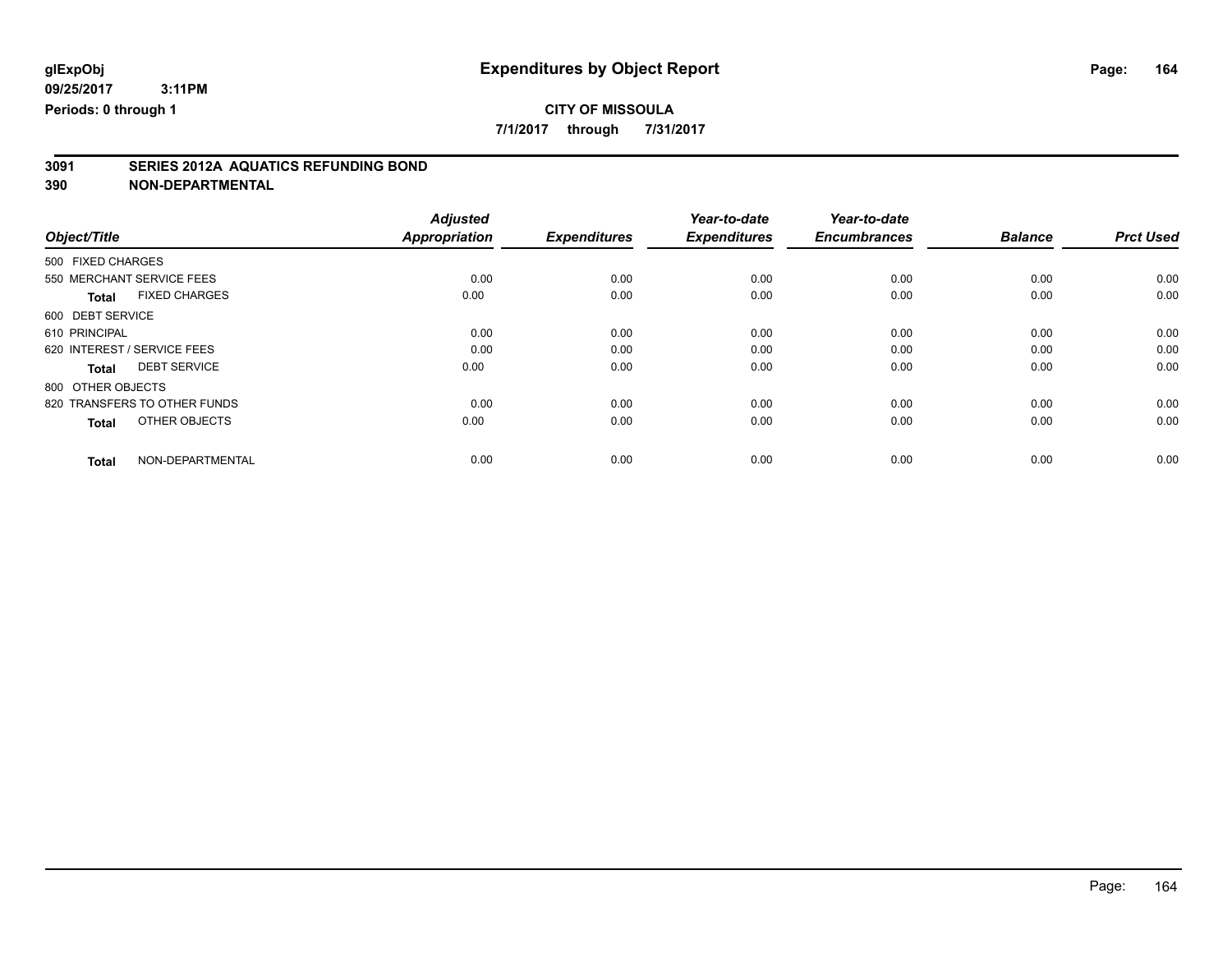### **3091 SERIES 2012A AQUATICS REFUNDING BOND**

|                   |                                   | <b>Adjusted</b>      |                     | Year-to-date        | Year-to-date        |                |                  |
|-------------------|-----------------------------------|----------------------|---------------------|---------------------|---------------------|----------------|------------------|
| Object/Title      |                                   | <b>Appropriation</b> | <b>Expenditures</b> | <b>Expenditures</b> | <b>Encumbrances</b> | <b>Balance</b> | <b>Prct Used</b> |
| 500 FIXED CHARGES |                                   |                      |                     |                     |                     |                |                  |
|                   | 550 MERCHANT SERVICE FEES         | 0.00                 | 0.00                | 0.00                | 0.00                | 0.00           | 0.00             |
| <b>Total</b>      | <b>FIXED CHARGES</b>              | 0.00                 | 0.00                | 0.00                | 0.00                | 0.00           | 0.00             |
| 600 DEBT SERVICE  |                                   |                      |                     |                     |                     |                |                  |
| 610 PRINCIPAL     |                                   | 0.00                 | 0.00                | 0.00                | 0.00                | 0.00           | 0.00             |
|                   | 620 INTEREST / SERVICE FEES       | 0.00                 | 0.00                | 0.00                | 0.00                | 0.00           | 0.00             |
| <b>Total</b>      | <b>DEBT SERVICE</b>               | 0.00                 | 0.00                | 0.00                | 0.00                | 0.00           | 0.00             |
| 800 OTHER OBJECTS |                                   |                      |                     |                     |                     |                |                  |
|                   | 820 TRANSFERS TO OTHER FUNDS      | 0.00                 | 0.00                | 0.00                | 0.00                | 0.00           | 0.00             |
| <b>Total</b>      | OTHER OBJECTS                     | 0.00                 | 0.00                | 0.00                | 0.00                | 0.00           | 0.00             |
| <b>Total</b>      | SERIES 2012A AQUATICS REFUNDING B | 0.00                 | 0.00                | 0.00                | 0.00                | 0.00           | 0.00             |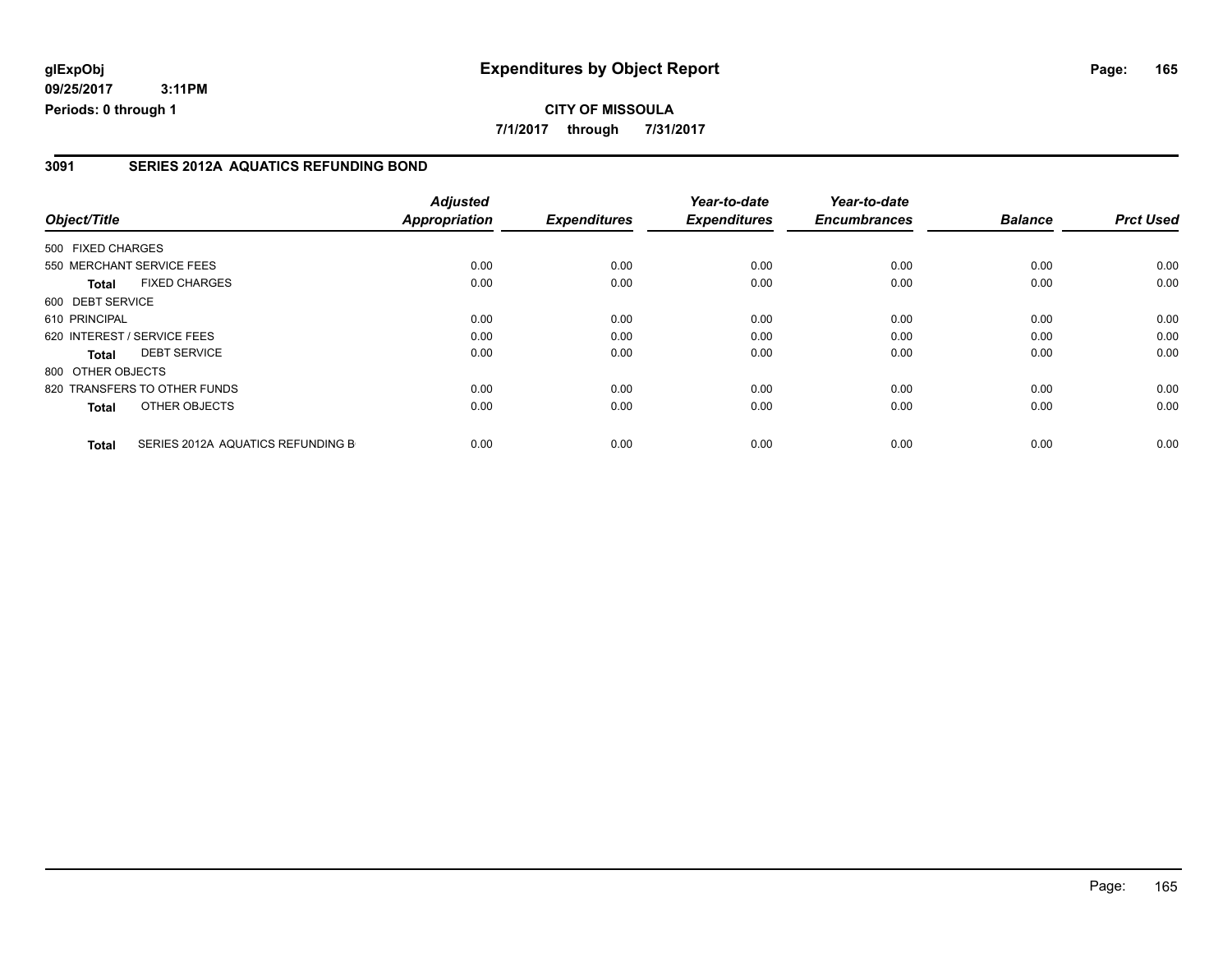**7/1/2017 through 7/31/2017**

# **3092 Series 2013A GO REFUNDING BONDS**

|                                      | <b>Adjusted</b>      |                     | Year-to-date        | Year-to-date        |                |                  |
|--------------------------------------|----------------------|---------------------|---------------------|---------------------|----------------|------------------|
| Object/Title                         | <b>Appropriation</b> | <b>Expenditures</b> | <b>Expenditures</b> | <b>Encumbrances</b> | <b>Balance</b> | <b>Prct Used</b> |
| 500 FIXED CHARGES                    |                      |                     |                     |                     |                |                  |
| 550 MERCHANT SERVICE FEES            | 0.00                 | 0.00                | 0.00                | 0.00                | 0.00           | 0.00             |
| <b>FIXED CHARGES</b><br><b>Total</b> | 0.00                 | 0.00                | 0.00                | 0.00                | 0.00           | 0.00             |
| 600 DEBT SERVICE                     |                      |                     |                     |                     |                |                  |
| 610 PRINCIPAL                        | 0.00                 | 0.00                | 0.00                | 0.00                | 0.00           | 0.00             |
| 620 INTEREST / SERVICE FEES          | 0.00                 | 0.00                | 0.00                | 0.00                | 0.00           | 0.00             |
| <b>DEBT SERVICE</b><br><b>Total</b>  | 0.00                 | 0.00                | 0.00                | 0.00                | 0.00           | 0.00             |
| 800 OTHER OBJECTS                    |                      |                     |                     |                     |                |                  |
| 820 TRANSFERS TO OTHER FUNDS         | 0.00                 | 0.00                | 0.00                | 0.00                | 0.00           | 0.00             |
| OTHER OBJECTS<br><b>Total</b>        | 0.00                 | 0.00                | 0.00                | 0.00                | 0.00           | 0.00             |
|                                      |                      |                     |                     |                     |                |                  |
| NON-DEPARTMENTAL<br><b>Total</b>     | 0.00                 | 0.00                | 0.00                | 0.00                | 0.00           | 0.00             |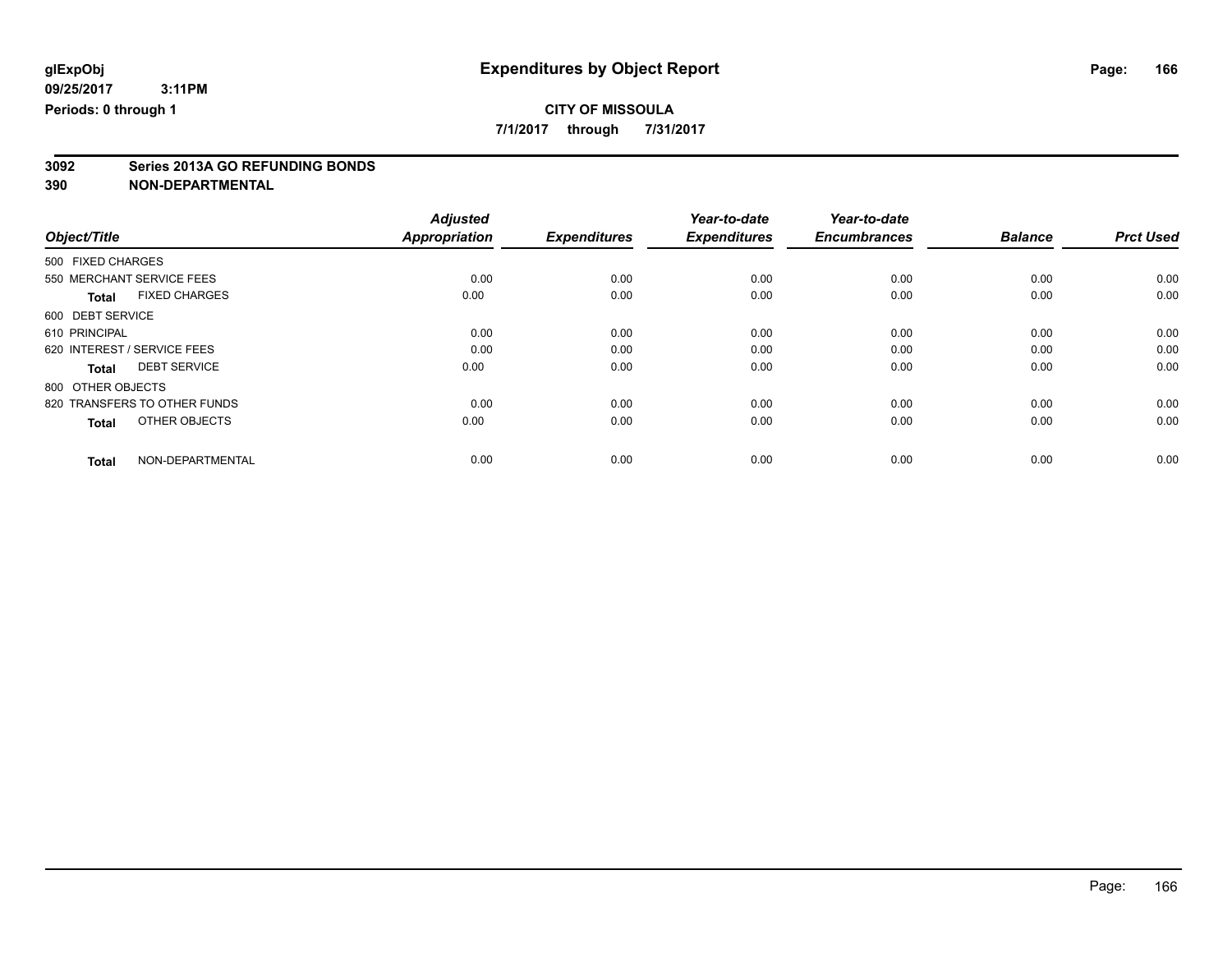## **CITY OF MISSOULA 7/1/2017 through 7/31/2017**

### **3092 Series 2013A GO REFUNDING BONDS**

|                   |                                 | <b>Adjusted</b>      |                     | Year-to-date        | Year-to-date        |                |                  |
|-------------------|---------------------------------|----------------------|---------------------|---------------------|---------------------|----------------|------------------|
| Object/Title      |                                 | <b>Appropriation</b> | <b>Expenditures</b> | <b>Expenditures</b> | <b>Encumbrances</b> | <b>Balance</b> | <b>Prct Used</b> |
| 500 FIXED CHARGES |                                 |                      |                     |                     |                     |                |                  |
|                   | 550 MERCHANT SERVICE FEES       | 0.00                 | 0.00                | 0.00                | 0.00                | 0.00           | 0.00             |
| <b>Total</b>      | <b>FIXED CHARGES</b>            | 0.00                 | 0.00                | 0.00                | 0.00                | 0.00           | 0.00             |
| 600 DEBT SERVICE  |                                 |                      |                     |                     |                     |                |                  |
| 610 PRINCIPAL     |                                 | 0.00                 | 0.00                | 0.00                | 0.00                | 0.00           | 0.00             |
|                   | 620 INTEREST / SERVICE FEES     | 0.00                 | 0.00                | 0.00                | 0.00                | 0.00           | 0.00             |
| <b>Total</b>      | <b>DEBT SERVICE</b>             | 0.00                 | 0.00                | 0.00                | 0.00                | 0.00           | 0.00             |
| 800 OTHER OBJECTS |                                 |                      |                     |                     |                     |                |                  |
|                   | 820 TRANSFERS TO OTHER FUNDS    | 0.00                 | 0.00                | 0.00                | 0.00                | 0.00           | 0.00             |
| <b>Total</b>      | OTHER OBJECTS                   | 0.00                 | 0.00                | 0.00                | 0.00                | 0.00           | 0.00             |
| <b>Total</b>      | Series 2013A GO REFUNDING BONDS | 0.00                 | 0.00                | 0.00                | 0.00                | 0.00           | 0.00             |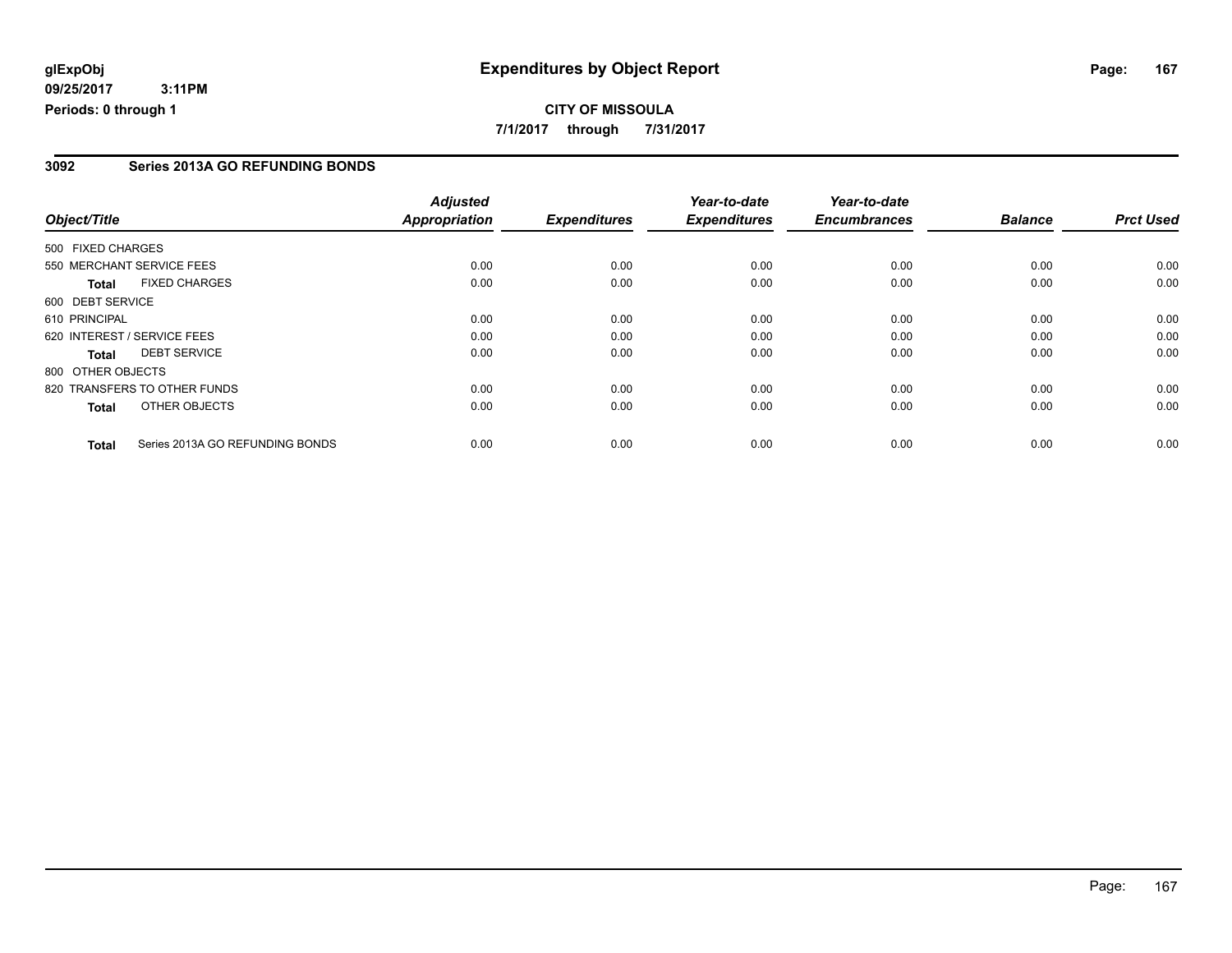## **CITY OF MISSOULA**

**7/1/2017 through 7/31/2017**

# **3095 2004 REFUNDING BONDS DEBT SERVICE**

|                                      | <b>Adjusted</b> |                     | Year-to-date        | Year-to-date        |                |                  |
|--------------------------------------|-----------------|---------------------|---------------------|---------------------|----------------|------------------|
| Object/Title                         | Appropriation   | <b>Expenditures</b> | <b>Expenditures</b> | <b>Encumbrances</b> | <b>Balance</b> | <b>Prct Used</b> |
| 500 FIXED CHARGES                    |                 |                     |                     |                     |                |                  |
| 550 MERCHANT SERVICE FEES            | 0.00            | 0.00                | 0.00                | 0.00                | 0.00           | 0.00             |
| <b>FIXED CHARGES</b><br><b>Total</b> | 0.00            | 0.00                | 0.00                | 0.00                | 0.00           | 0.00             |
| 600 DEBT SERVICE                     |                 |                     |                     |                     |                |                  |
| 610 PRINCIPAL                        | 0.00            | 0.00                | 0.00                | 0.00                | 0.00           | 0.00             |
| 620 INTEREST / SERVICE FEES          | 0.00            | 0.00                | 0.00                | 0.00                | 0.00           | 0.00             |
| <b>DEBT SERVICE</b><br><b>Total</b>  | 0.00            | 0.00                | 0.00                | 0.00                | 0.00           | 0.00             |
| NON-DEPARTMENTAL<br><b>Total</b>     | 0.00            | 0.00                | 0.00                | 0.00                | 0.00           | 0.00             |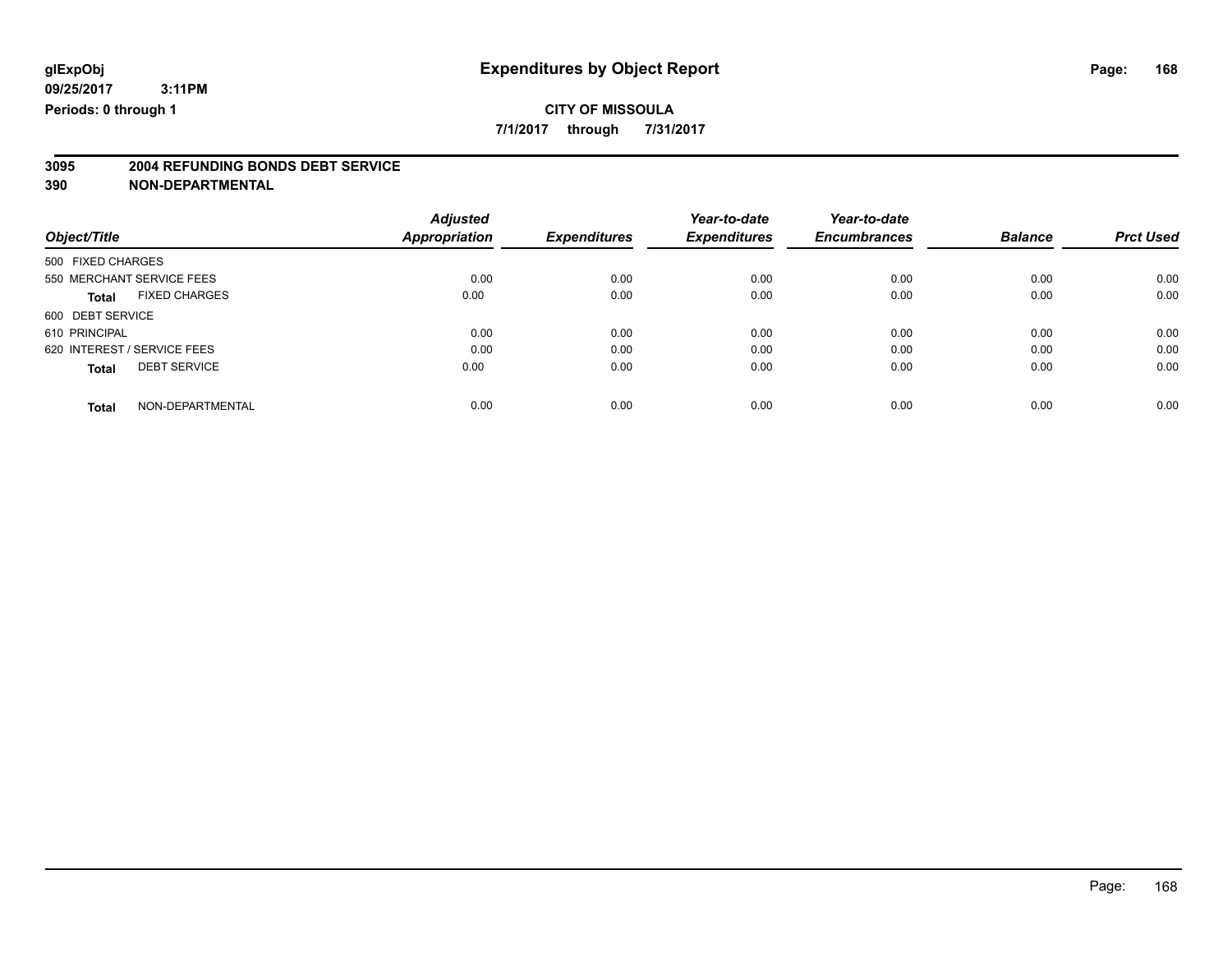## **glExpObj Expenditures by Object Report Page: 169**

**09/25/2017 3:11PM Periods: 0 through 1**

#### **3095 2004 REFUNDING BONDS DEBT SERVICE**

|                                                   | <b>Adjusted</b>      |                     | Year-to-date        | Year-to-date        |                |                  |
|---------------------------------------------------|----------------------|---------------------|---------------------|---------------------|----------------|------------------|
| Object/Title                                      | <b>Appropriation</b> | <b>Expenditures</b> | <b>Expenditures</b> | <b>Encumbrances</b> | <b>Balance</b> | <b>Prct Used</b> |
| 500 FIXED CHARGES                                 |                      |                     |                     |                     |                |                  |
| 550 MERCHANT SERVICE FEES                         | 0.00                 | 0.00                | 0.00                | 0.00                | 0.00           | 0.00             |
| <b>FIXED CHARGES</b><br><b>Total</b>              | 0.00                 | 0.00                | 0.00                | 0.00                | 0.00           | 0.00             |
| 600 DEBT SERVICE                                  |                      |                     |                     |                     |                |                  |
| 610 PRINCIPAL                                     | 0.00                 | 0.00                | 0.00                | 0.00                | 0.00           | 0.00             |
| 620 INTEREST / SERVICE FEES                       | 0.00                 | 0.00                | 0.00                | 0.00                | 0.00           | 0.00             |
| <b>DEBT SERVICE</b><br><b>Total</b>               | 0.00                 | 0.00                | 0.00                | 0.00                | 0.00           | 0.00             |
| 2004 REFUNDING BONDS DEBT SERVICE<br><b>Total</b> | 0.00                 | 0.00                | 0.00                | 0.00                | 0.00           | 0.00             |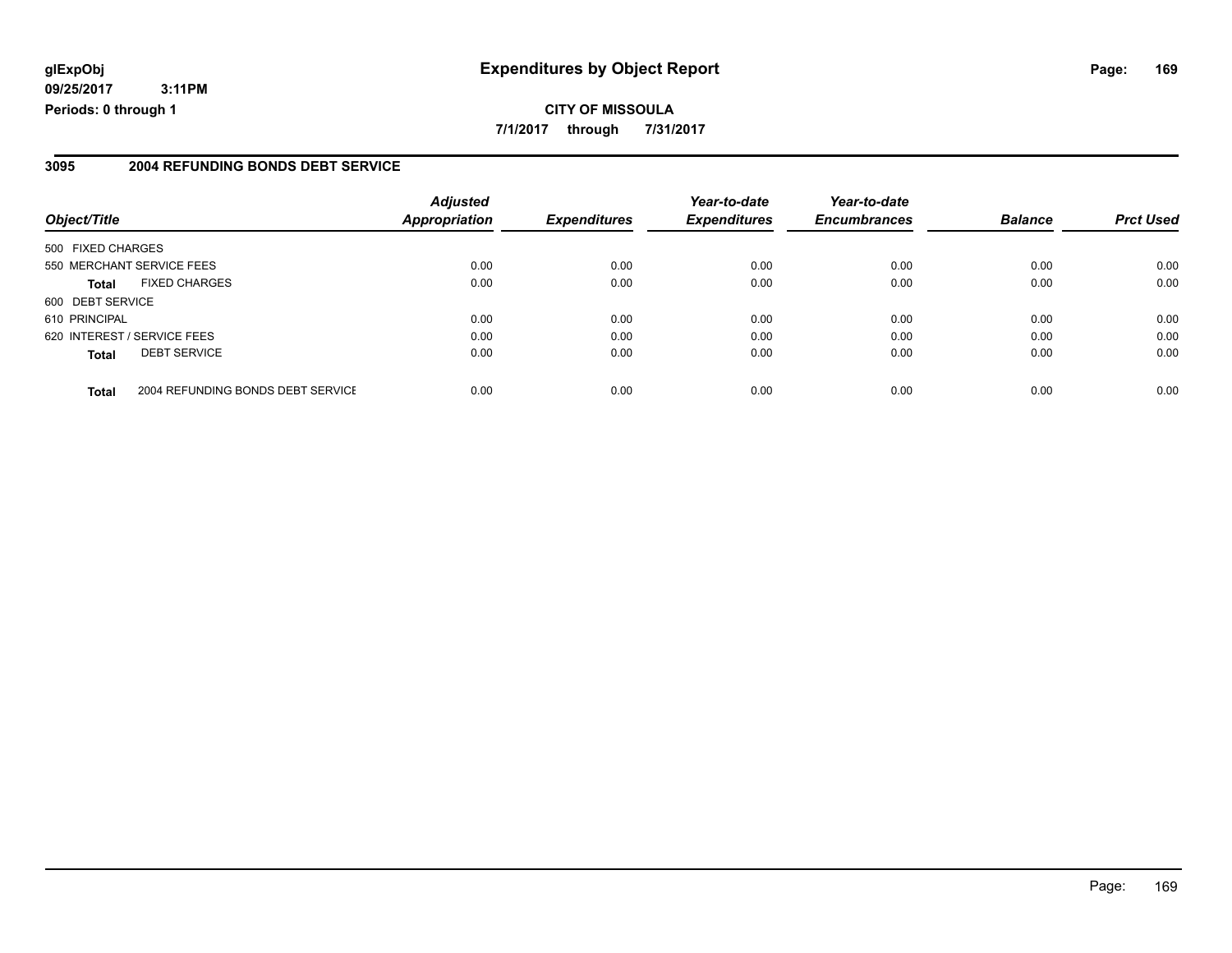**7/1/2017 through 7/31/2017**

**3096 NEW FIRE STATION GO BOND**

|                                      | <b>Adjusted</b><br>Appropriation | <b>Expenditures</b> | Year-to-date<br><b>Expenditures</b> | Year-to-date<br><b>Encumbrances</b> | <b>Balance</b> |                  |
|--------------------------------------|----------------------------------|---------------------|-------------------------------------|-------------------------------------|----------------|------------------|
| Object/Title                         |                                  |                     |                                     |                                     |                | <b>Prct Used</b> |
| 500 FIXED CHARGES                    |                                  |                     |                                     |                                     |                |                  |
| 550 MERCHANT SERVICE FEES            | 0.00                             | 0.00                | 0.00                                | 0.00                                | 0.00           | 0.00             |
| <b>FIXED CHARGES</b><br><b>Total</b> | 0.00                             | 0.00                | 0.00                                | 0.00                                | 0.00           | 0.00             |
| 600 DEBT SERVICE                     |                                  |                     |                                     |                                     |                |                  |
| 610 PRINCIPAL                        | 0.00                             | 0.00                | 0.00                                | 0.00                                | 0.00           | 0.00             |
| 620 INTEREST / SERVICE FEES          | 0.00                             | 0.00                | 0.00                                | 0.00                                | 0.00           | 0.00             |
| <b>DEBT SERVICE</b><br><b>Total</b>  | 0.00                             | 0.00                | 0.00                                | 0.00                                | 0.00           | 0.00             |
| 800 OTHER OBJECTS                    |                                  |                     |                                     |                                     |                |                  |
| 820 TRANSFERS TO OTHER FUNDS         | 0.00                             | 0.00                | 0.00                                | 0.00                                | 0.00           | 0.00             |
| OTHER OBJECTS<br><b>Total</b>        | 0.00                             | 0.00                | 0.00                                | 0.00                                | 0.00           | 0.00             |
|                                      |                                  |                     |                                     |                                     |                |                  |
| NON-DEPARTMENTAL<br><b>Total</b>     | 0.00                             | 0.00                | 0.00                                | 0.00                                | 0.00           | 0.00             |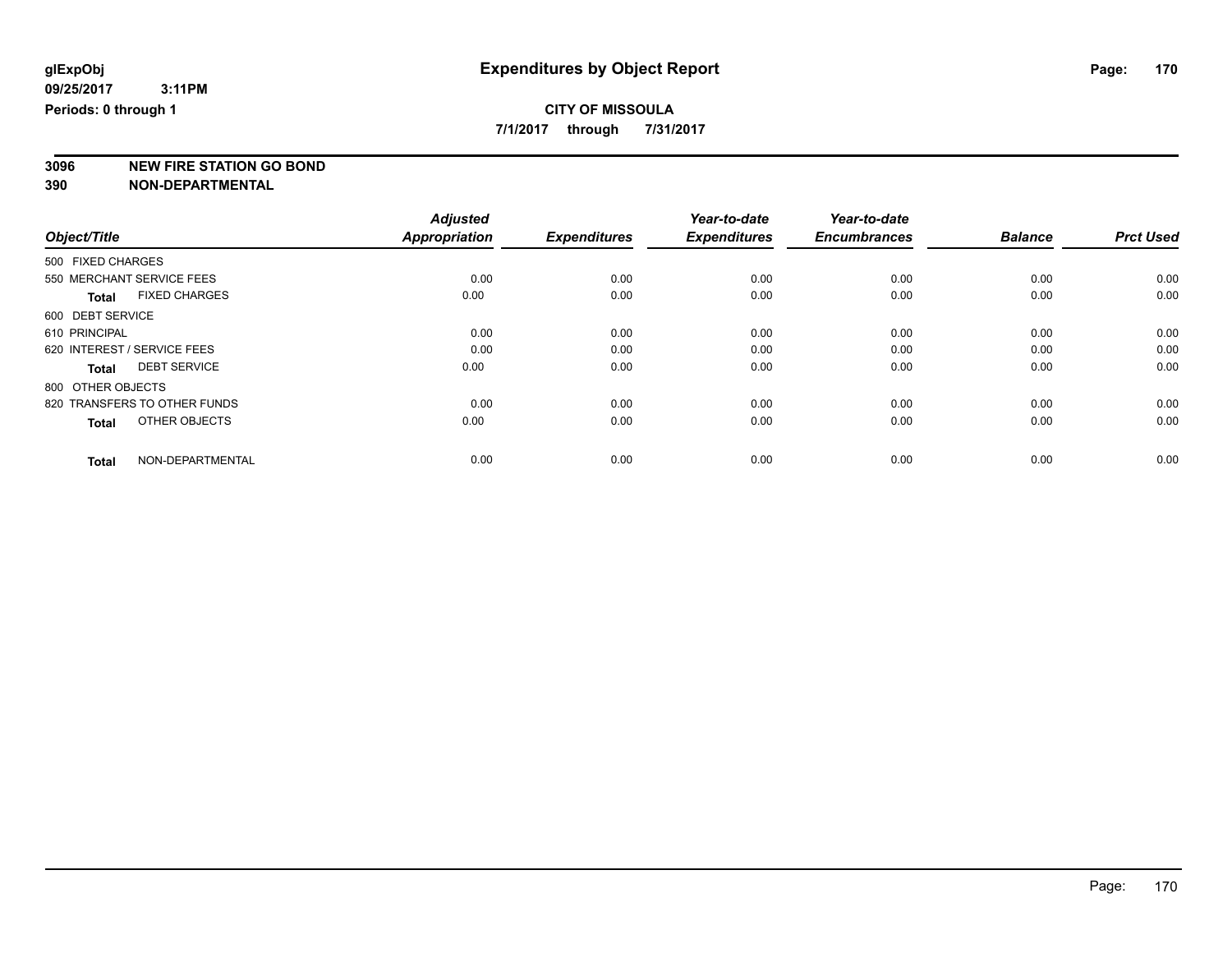## **CITY OF MISSOULA 7/1/2017 through 7/31/2017**

### **3096 NEW FIRE STATION GO BOND**

|                   |                              | <b>Adjusted</b>      |                     | Year-to-date        | Year-to-date        |                |                  |
|-------------------|------------------------------|----------------------|---------------------|---------------------|---------------------|----------------|------------------|
| Object/Title      |                              | <b>Appropriation</b> | <b>Expenditures</b> | <b>Expenditures</b> | <b>Encumbrances</b> | <b>Balance</b> | <b>Prct Used</b> |
| 500 FIXED CHARGES |                              |                      |                     |                     |                     |                |                  |
|                   | 550 MERCHANT SERVICE FEES    | 0.00                 | 0.00                | 0.00                | 0.00                | 0.00           | 0.00             |
| <b>Total</b>      | <b>FIXED CHARGES</b>         | 0.00                 | 0.00                | 0.00                | 0.00                | 0.00           | 0.00             |
| 600 DEBT SERVICE  |                              |                      |                     |                     |                     |                |                  |
| 610 PRINCIPAL     |                              | 0.00                 | 0.00                | 0.00                | 0.00                | 0.00           | 0.00             |
|                   | 620 INTEREST / SERVICE FEES  | 0.00                 | 0.00                | 0.00                | 0.00                | 0.00           | 0.00             |
| <b>Total</b>      | <b>DEBT SERVICE</b>          | 0.00                 | 0.00                | 0.00                | 0.00                | 0.00           | 0.00             |
| 800 OTHER OBJECTS |                              |                      |                     |                     |                     |                |                  |
|                   | 820 TRANSFERS TO OTHER FUNDS | 0.00                 | 0.00                | 0.00                | 0.00                | 0.00           | 0.00             |
| <b>Total</b>      | OTHER OBJECTS                | 0.00                 | 0.00                | 0.00                | 0.00                | 0.00           | 0.00             |
| <b>Total</b>      | NEW FIRE STATION GO BOND     | 0.00                 | 0.00                | 0.00                | 0.00                | 0.00           | 0.00             |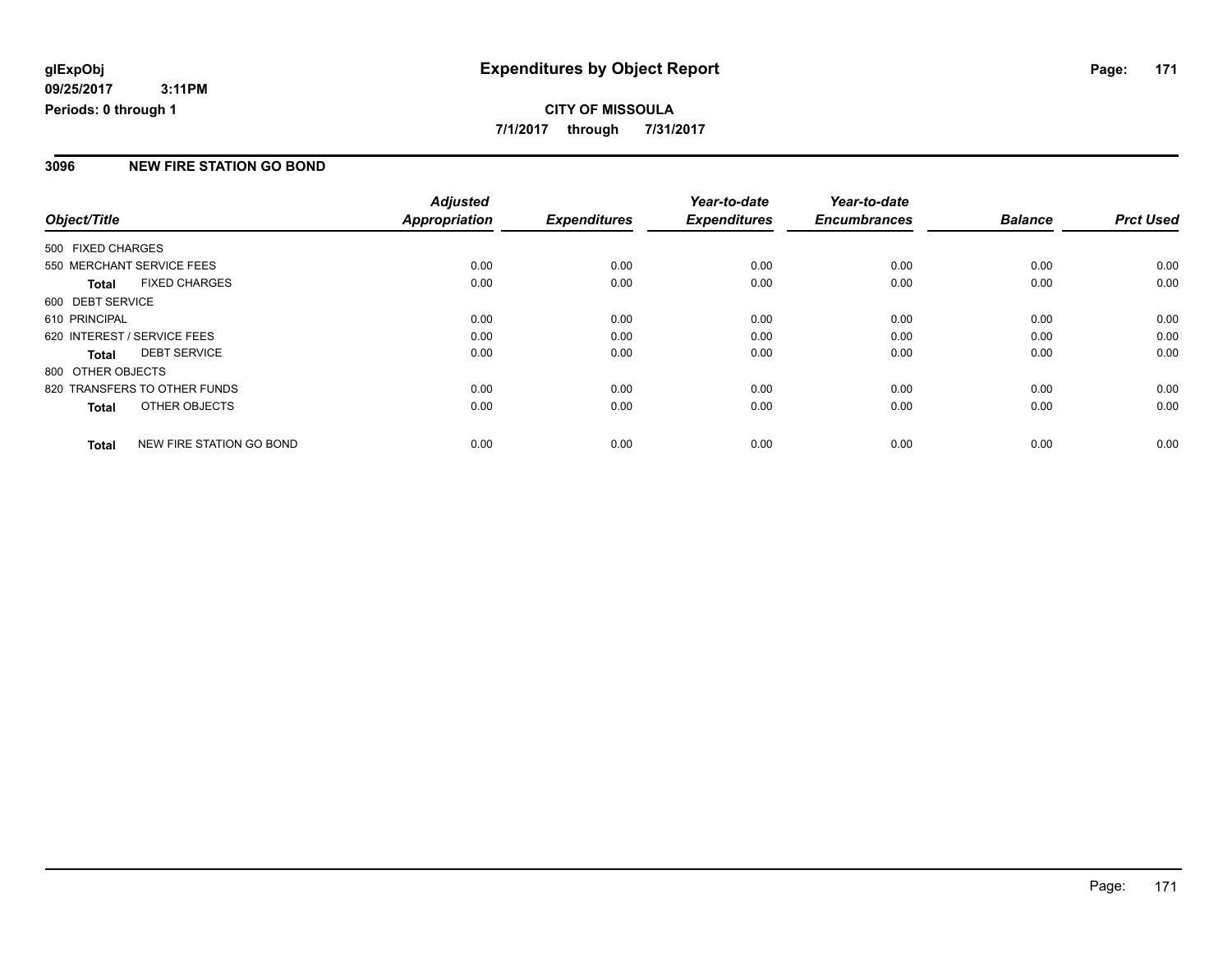**7/1/2017 through 7/31/2017**

**3097 2007 REFUNDING BONDS**

| Object/Title                         | <b>Adjusted</b><br><b>Appropriation</b> | <b>Expenditures</b> | Year-to-date<br><b>Expenditures</b> | Year-to-date<br><b>Encumbrances</b> | <b>Balance</b> | <b>Prct Used</b> |
|--------------------------------------|-----------------------------------------|---------------------|-------------------------------------|-------------------------------------|----------------|------------------|
| 500 FIXED CHARGES                    |                                         |                     |                                     |                                     |                |                  |
| 500 FIXED CHARGES                    | 0.00                                    | 0.00                | 0.00                                | 0.00                                | 0.00           | 0.00             |
| 550 MERCHANT SERVICE FEES            | 0.00                                    | 0.00                | 0.00                                | 0.00                                | 0.00           | 0.00             |
| <b>FIXED CHARGES</b><br><b>Total</b> | 0.00                                    | 0.00                | 0.00                                | 0.00                                | 0.00           | 0.00             |
| 600 DEBT SERVICE                     |                                         |                     |                                     |                                     |                |                  |
| 610 PRINCIPAL                        | 0.00                                    | 0.00                | 0.00                                | 0.00                                | 0.00           | 0.00             |
| 620 INTEREST / SERVICE FEES          | 0.00                                    | 0.00                | 0.00                                | 0.00                                | 0.00           | 0.00             |
| <b>DEBT SERVICE</b><br><b>Total</b>  | 0.00                                    | 0.00                | 0.00                                | 0.00                                | 0.00           | 0.00             |
| NON-DEPARTMENTAL<br><b>Total</b>     | 0.00                                    | 0.00                | 0.00                                | 0.00                                | 0.00           | 0.00             |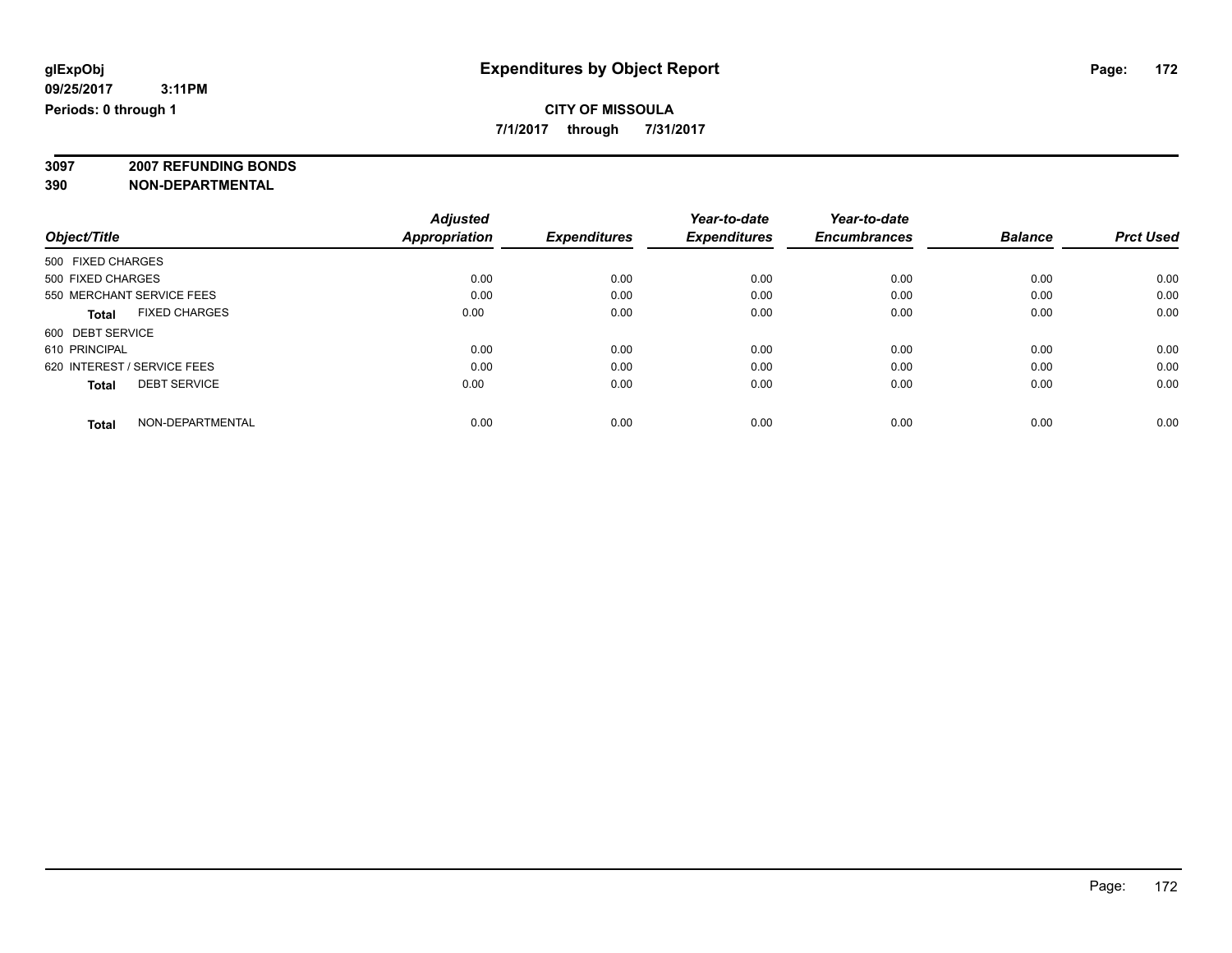**CITY OF MISSOULA 7/1/2017 through 7/31/2017**

#### **3097 2007 REFUNDING BONDS**

|                             |                      | <b>Adjusted</b>      |                     | Year-to-date        | Year-to-date        |                |                  |
|-----------------------------|----------------------|----------------------|---------------------|---------------------|---------------------|----------------|------------------|
| Object/Title                |                      | <b>Appropriation</b> | <b>Expenditures</b> | <b>Expenditures</b> | <b>Encumbrances</b> | <b>Balance</b> | <b>Prct Used</b> |
| 500 FIXED CHARGES           |                      |                      |                     |                     |                     |                |                  |
| 500 FIXED CHARGES           |                      | 0.00                 | 0.00                | 0.00                | 0.00                | 0.00           | 0.00             |
| 550 MERCHANT SERVICE FEES   |                      | 0.00                 | 0.00                | 0.00                | 0.00                | 0.00           | 0.00             |
| <b>Total</b>                | <b>FIXED CHARGES</b> | 0.00                 | 0.00                | 0.00                | 0.00                | 0.00           | 0.00             |
| 600 DEBT SERVICE            |                      |                      |                     |                     |                     |                |                  |
| 610 PRINCIPAL               |                      | 0.00                 | 0.00                | 0.00                | 0.00                | 0.00           | 0.00             |
| 620 INTEREST / SERVICE FEES |                      | 0.00                 | 0.00                | 0.00                | 0.00                | 0.00           | 0.00             |
| <b>Total</b>                | <b>DEBT SERVICE</b>  | 0.00                 | 0.00                | 0.00                | 0.00                | 0.00           | 0.00             |
| Total                       | 2007 REFUNDING BONDS | 0.00                 | 0.00                | 0.00                | 0.00                | 0.00           | 0.00             |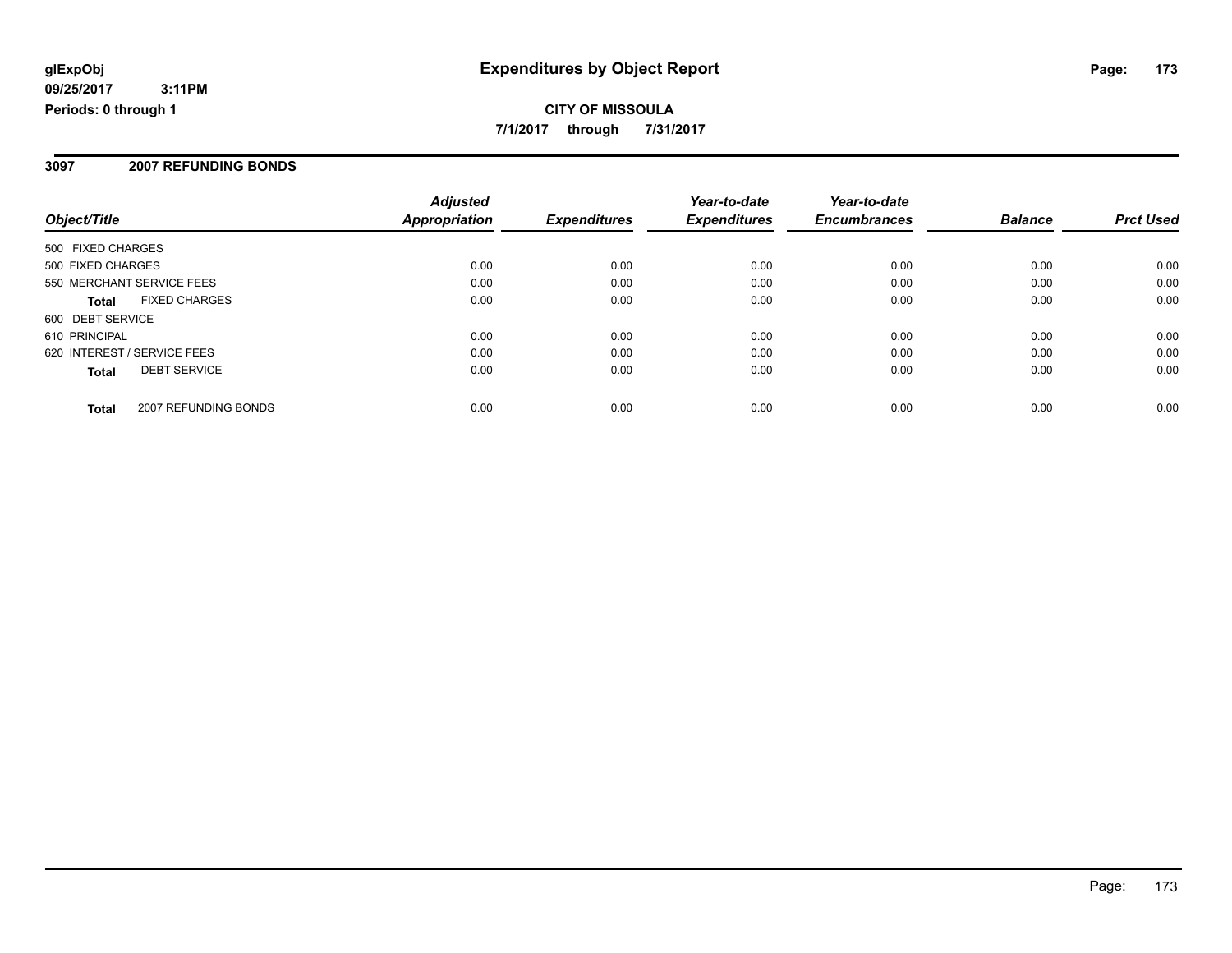**7/1/2017 through 7/31/2017**

# **3100 SIDEWALK & CURB WARRANTS FUND**

|                                      | <b>Adjusted</b>      |                     | Year-to-date        | Year-to-date        |                |                  |
|--------------------------------------|----------------------|---------------------|---------------------|---------------------|----------------|------------------|
| Object/Title                         | <b>Appropriation</b> | <b>Expenditures</b> | <b>Expenditures</b> | <b>Encumbrances</b> | <b>Balance</b> | <b>Prct Used</b> |
| 500 FIXED CHARGES                    |                      |                     |                     |                     |                |                  |
| 550 MERCHANT SERVICE FEES            | 0.00                 | 0.00                | 0.00                | 0.00                | 0.00           | 0.00             |
| <b>FIXED CHARGES</b><br><b>Total</b> | 0.00                 | 0.00                | 0.00                | 0.00                | 0.00           | 0.00             |
| 600 DEBT SERVICE                     |                      |                     |                     |                     |                |                  |
| 610 PRINCIPAL                        | 0.00                 | 0.00                | 0.00                | 0.00                | 0.00           | 0.00             |
| 620 INTEREST / SERVICE FEES          | 0.00                 | 0.00                | 0.00                | 0.00                | 0.00           | 0.00             |
| <b>DEBT SERVICE</b><br><b>Total</b>  | 0.00                 | 0.00                | 0.00                | 0.00                | 0.00           | 0.00             |
| 800 OTHER OBJECTS                    |                      |                     |                     |                     |                |                  |
| 820 TRANSFERS TO OTHER FUNDS         | 0.00                 | 0.00                | 0.00                | 0.00                | 0.00           | 0.00             |
| OTHER OBJECTS<br><b>Total</b>        | 0.00                 | 0.00                | 0.00                | 0.00                | 0.00           | 0.00             |
|                                      |                      |                     |                     |                     |                |                  |
| NON-DEPARTMENTAL<br><b>Total</b>     | 0.00                 | 0.00                | 0.00                | 0.00                | 0.00           | 0.00             |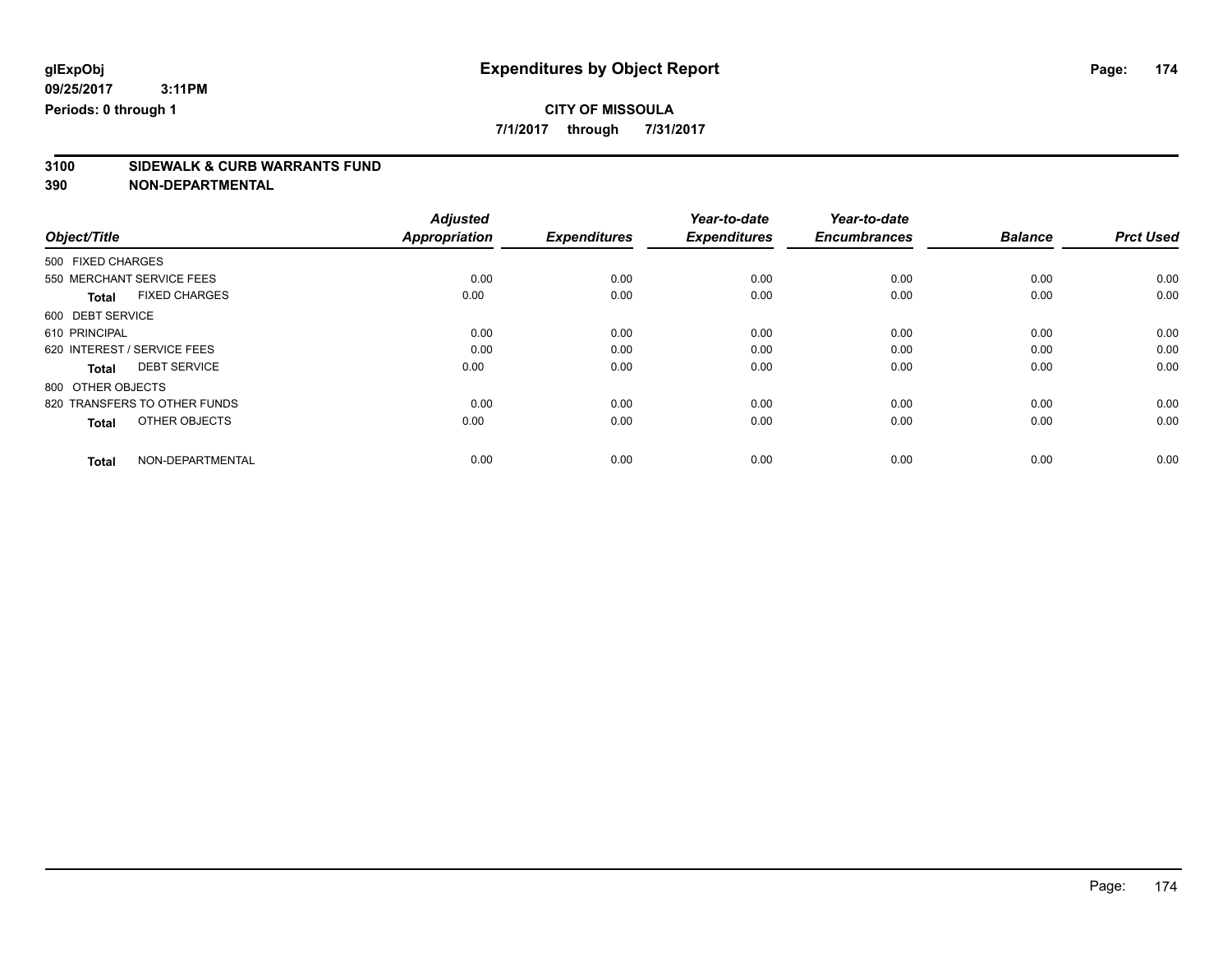## **CITY OF MISSOULA 7/1/2017 through 7/31/2017**

### **3100 SIDEWALK & CURB WARRANTS FUND**

|                   |                               | <b>Adjusted</b>      |                     | Year-to-date        | Year-to-date        |                |                  |
|-------------------|-------------------------------|----------------------|---------------------|---------------------|---------------------|----------------|------------------|
| Object/Title      |                               | <b>Appropriation</b> | <b>Expenditures</b> | <b>Expenditures</b> | <b>Encumbrances</b> | <b>Balance</b> | <b>Prct Used</b> |
| 500 FIXED CHARGES |                               |                      |                     |                     |                     |                |                  |
|                   | 550 MERCHANT SERVICE FEES     | 0.00                 | 0.00                | 0.00                | 0.00                | 0.00           | 0.00             |
| <b>Total</b>      | <b>FIXED CHARGES</b>          | 0.00                 | 0.00                | 0.00                | 0.00                | 0.00           | 0.00             |
| 600 DEBT SERVICE  |                               |                      |                     |                     |                     |                |                  |
| 610 PRINCIPAL     |                               | 0.00                 | 0.00                | 0.00                | 0.00                | 0.00           | 0.00             |
|                   | 620 INTEREST / SERVICE FEES   | 0.00                 | 0.00                | 0.00                | 0.00                | 0.00           | 0.00             |
| Total             | <b>DEBT SERVICE</b>           | 0.00                 | 0.00                | 0.00                | 0.00                | 0.00           | 0.00             |
| 800 OTHER OBJECTS |                               |                      |                     |                     |                     |                |                  |
|                   | 820 TRANSFERS TO OTHER FUNDS  | 0.00                 | 0.00                | 0.00                | 0.00                | 0.00           | 0.00             |
| <b>Total</b>      | OTHER OBJECTS                 | 0.00                 | 0.00                | 0.00                | 0.00                | 0.00           | 0.00             |
| <b>Total</b>      | SIDEWALK & CURB WARRANTS FUND | 0.00                 | 0.00                | 0.00                | 0.00                | 0.00           | 0.00             |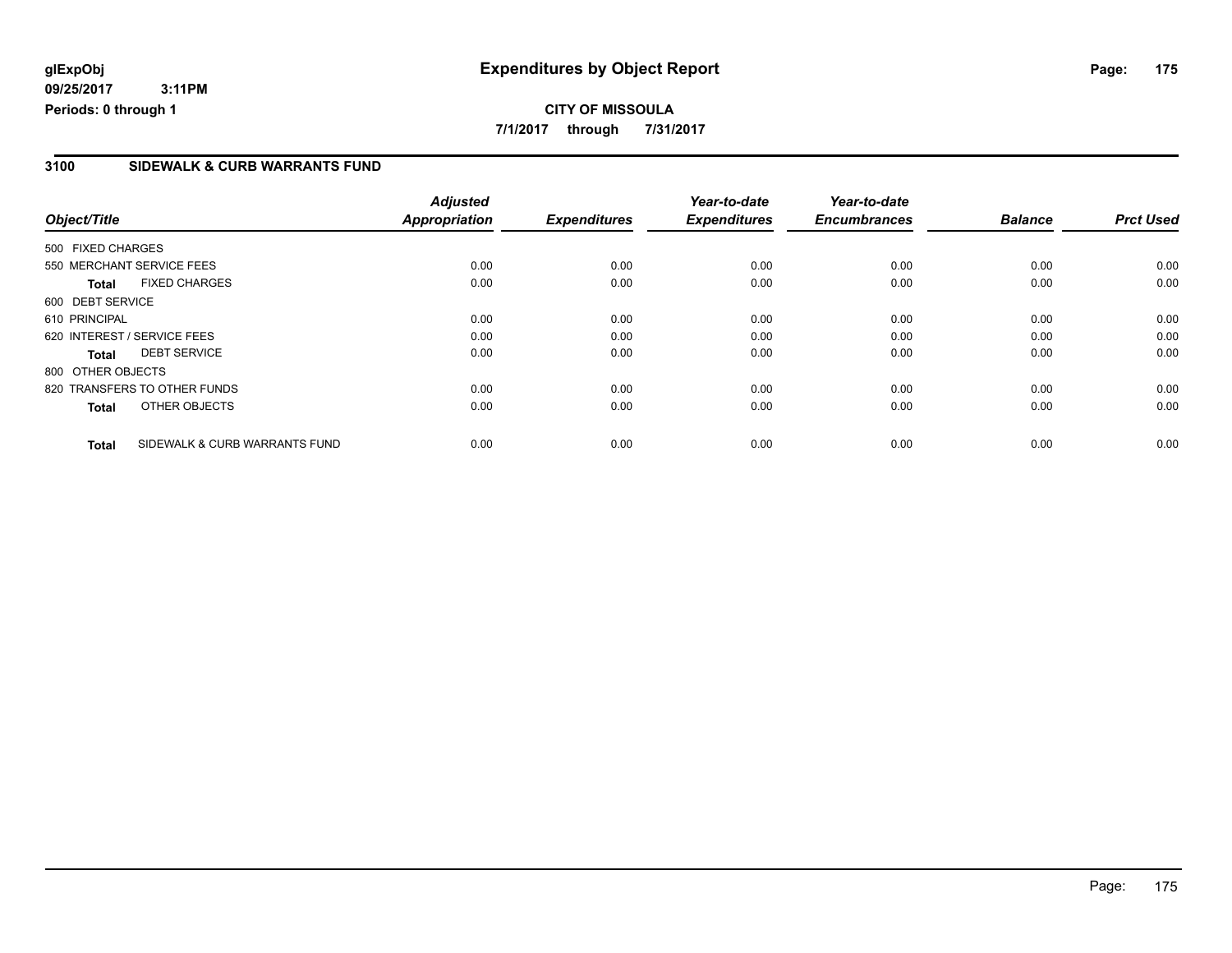**7/1/2017 through 7/31/2017**

# **3200 FY99 SIDEWALK & CURB DEBT SERVICE FUND**

|                                      | <b>Adjusted</b>      |                     | Year-to-date        | Year-to-date        |                |                  |
|--------------------------------------|----------------------|---------------------|---------------------|---------------------|----------------|------------------|
| Object/Title                         | <b>Appropriation</b> | <b>Expenditures</b> | <b>Expenditures</b> | <b>Encumbrances</b> | <b>Balance</b> | <b>Prct Used</b> |
| 500 FIXED CHARGES                    |                      |                     |                     |                     |                |                  |
| 550 MERCHANT SERVICE FEES            | 0.00                 | 0.00                | 0.00                | 0.00                | 0.00           | 0.00             |
| <b>FIXED CHARGES</b><br><b>Total</b> | 0.00                 | 0.00                | 0.00                | 0.00                | 0.00           | 0.00             |
| 600 DEBT SERVICE                     |                      |                     |                     |                     |                |                  |
| 610 PRINCIPAL                        | 0.00                 | 0.00                | 0.00                | 0.00                | 0.00           | 0.00             |
| 620 INTEREST / SERVICE FEES          | 0.00                 | 0.00                | 0.00                | 0.00                | 0.00           | 0.00             |
| <b>DEBT SERVICE</b><br><b>Total</b>  | 0.00                 | 0.00                | 0.00                | 0.00                | 0.00           | 0.00             |
| 800 OTHER OBJECTS                    |                      |                     |                     |                     |                |                  |
| 820 TRANSFERS TO OTHER FUNDS         | 0.00                 | 0.00                | 0.00                | 0.00                | 0.00           | 0.00             |
| OTHER OBJECTS<br><b>Total</b>        | 0.00                 | 0.00                | 0.00                | 0.00                | 0.00           | 0.00             |
|                                      |                      |                     |                     |                     |                |                  |
| NON-DEPARTMENTAL<br><b>Total</b>     | 0.00                 | 0.00                | 0.00                | 0.00                | 0.00           | 0.00             |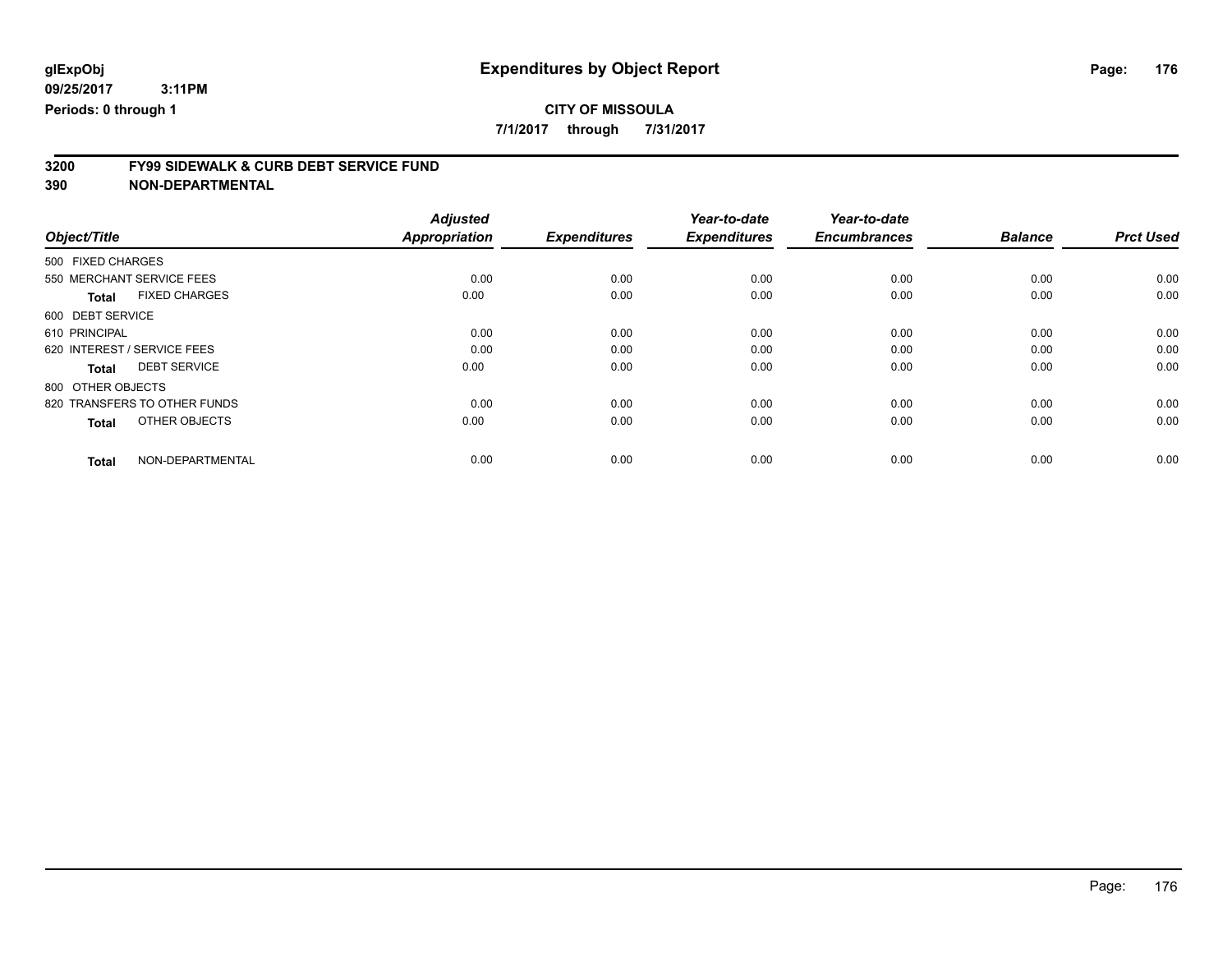### **3200 FY99 SIDEWALK & CURB DEBT SERVICE FUND**

|                             |                                              | <b>Adjusted</b>      |                     | Year-to-date        | Year-to-date        |                |                  |
|-----------------------------|----------------------------------------------|----------------------|---------------------|---------------------|---------------------|----------------|------------------|
| Object/Title                |                                              | <b>Appropriation</b> | <b>Expenditures</b> | <b>Expenditures</b> | <b>Encumbrances</b> | <b>Balance</b> | <b>Prct Used</b> |
| 500 FIXED CHARGES           |                                              |                      |                     |                     |                     |                |                  |
| 550 MERCHANT SERVICE FEES   |                                              | 0.00                 | 0.00                | 0.00                | 0.00                | 0.00           | 0.00             |
| Total                       | <b>FIXED CHARGES</b>                         | 0.00                 | 0.00                | 0.00                | 0.00                | 0.00           | 0.00             |
| 600 DEBT SERVICE            |                                              |                      |                     |                     |                     |                |                  |
| 610 PRINCIPAL               |                                              | 0.00                 | 0.00                | 0.00                | 0.00                | 0.00           | 0.00             |
| 620 INTEREST / SERVICE FEES |                                              | 0.00                 | 0.00                | 0.00                | 0.00                | 0.00           | 0.00             |
| <b>Total</b>                | <b>DEBT SERVICE</b>                          | 0.00                 | 0.00                | 0.00                | 0.00                | 0.00           | 0.00             |
| 800 OTHER OBJECTS           |                                              |                      |                     |                     |                     |                |                  |
|                             | 820 TRANSFERS TO OTHER FUNDS                 | 0.00                 | 0.00                | 0.00                | 0.00                | 0.00           | 0.00             |
| <b>Total</b>                | OTHER OBJECTS                                | 0.00                 | 0.00                | 0.00                | 0.00                | 0.00           | 0.00             |
| <b>Total</b>                | <b>FY99 SIDEWALK &amp; CURB DEBT SERVICE</b> | 0.00                 | 0.00                | 0.00                | 0.00                | 0.00           | 0.00             |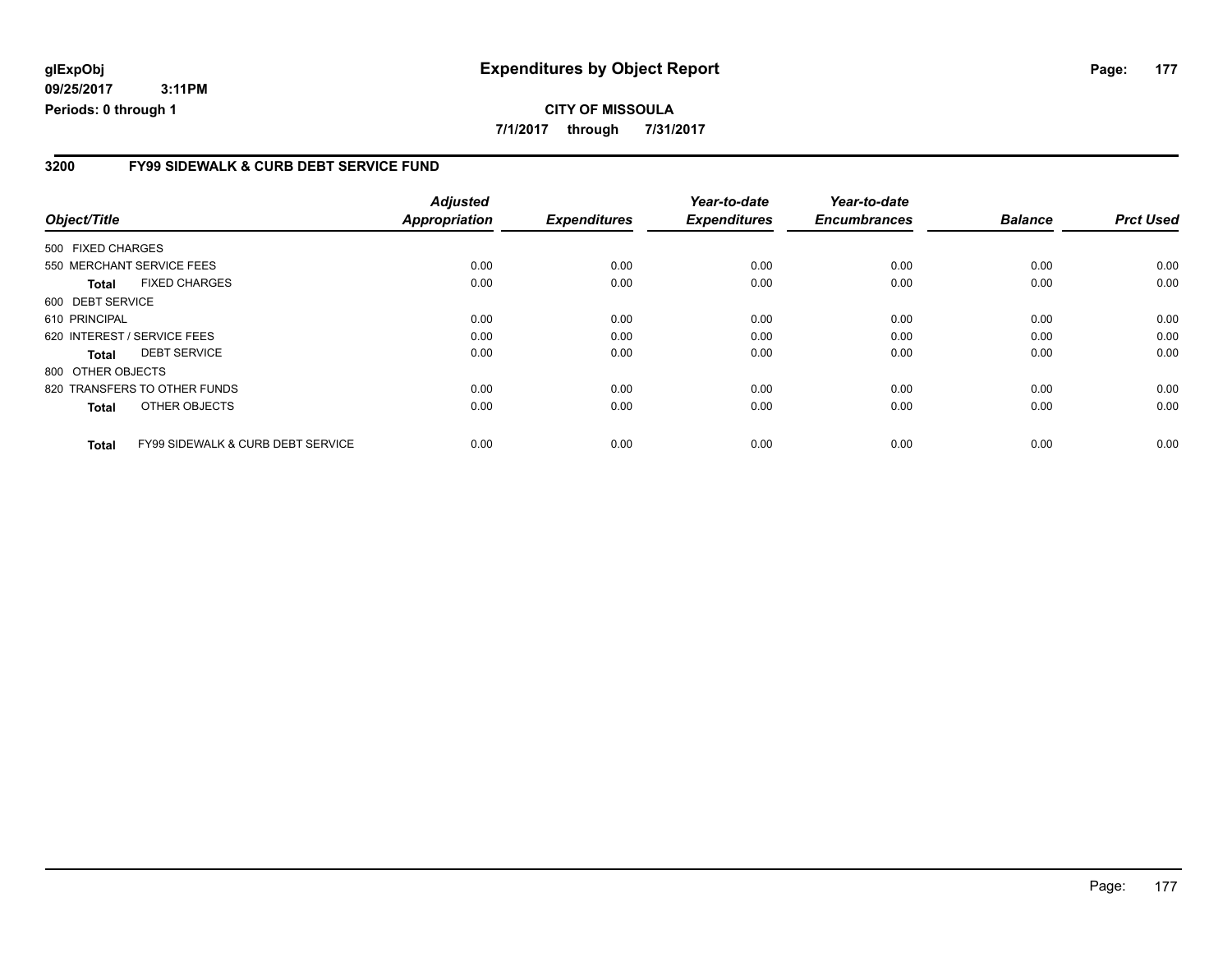## **CITY OF MISSOULA**

**7/1/2017 through 7/31/2017**

# **3300 FY00 SIDEWALK & CURB DEBT SERVICE FUND**

|                                      | <b>Adjusted</b> |                     | Year-to-date        | Year-to-date        |                |                  |
|--------------------------------------|-----------------|---------------------|---------------------|---------------------|----------------|------------------|
| Object/Title                         | Appropriation   | <b>Expenditures</b> | <b>Expenditures</b> | <b>Encumbrances</b> | <b>Balance</b> | <b>Prct Used</b> |
| 500 FIXED CHARGES                    |                 |                     |                     |                     |                |                  |
| 550 MERCHANT SERVICE FEES            | 0.00            | 0.00                | 0.00                | 0.00                | 0.00           | 0.00             |
| <b>FIXED CHARGES</b><br><b>Total</b> | 0.00            | 0.00                | 0.00                | 0.00                | 0.00           | 0.00             |
| 600 DEBT SERVICE                     |                 |                     |                     |                     |                |                  |
| 610 PRINCIPAL                        | 0.00            | 0.00                | 0.00                | 0.00                | 0.00           | 0.00             |
| 620 INTEREST / SERVICE FEES          | 0.00            | 0.00                | 0.00                | 0.00                | 0.00           | 0.00             |
| <b>DEBT SERVICE</b><br><b>Total</b>  | 0.00            | 0.00                | 0.00                | 0.00                | 0.00           | 0.00             |
| NON-DEPARTMENTAL<br><b>Total</b>     | 0.00            | 0.00                | 0.00                | 0.00                | 0.00           | 0.00             |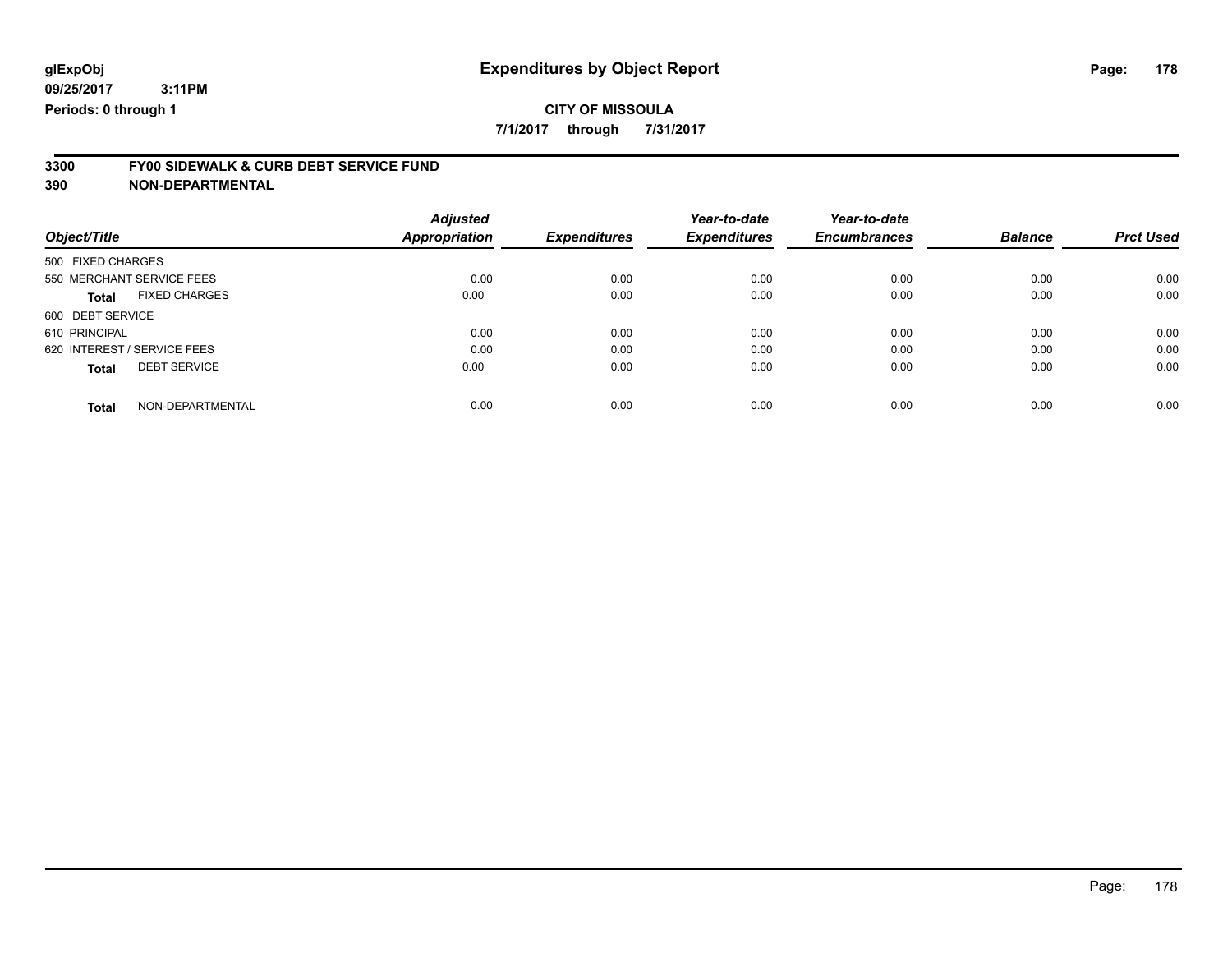## **glExpObj Expenditures by Object Report Page: 179**

**09/25/2017 3:11PM Periods: 0 through 1**

### **3300 FY00 SIDEWALK & CURB DEBT SERVICE FUND**

| Object/Title                                      | <b>Adjusted</b><br>Appropriation | <b>Expenditures</b> | Year-to-date<br><b>Expenditures</b> | Year-to-date<br><b>Encumbrances</b> | <b>Balance</b> | <b>Prct Used</b> |
|---------------------------------------------------|----------------------------------|---------------------|-------------------------------------|-------------------------------------|----------------|------------------|
| 500 FIXED CHARGES                                 |                                  |                     |                                     |                                     |                |                  |
| 550 MERCHANT SERVICE FEES                         | 0.00                             | 0.00                | 0.00                                | 0.00                                | 0.00           | 0.00             |
| <b>FIXED CHARGES</b><br><b>Total</b>              | 0.00                             | 0.00                | 0.00                                | 0.00                                | 0.00           | 0.00             |
| 600 DEBT SERVICE                                  |                                  |                     |                                     |                                     |                |                  |
| 610 PRINCIPAL                                     | 0.00                             | 0.00                | 0.00                                | 0.00                                | 0.00           | 0.00             |
| 620 INTEREST / SERVICE FEES                       | 0.00                             | 0.00                | 0.00                                | 0.00                                | 0.00           | 0.00             |
| <b>DEBT SERVICE</b><br><b>Total</b>               | 0.00                             | 0.00                | 0.00                                | 0.00                                | 0.00           | 0.00             |
| FY00 SIDEWALK & CURB DEBT SERVICE<br><b>Total</b> | 0.00                             | 0.00                | 0.00                                | 0.00                                | 0.00           | 0.00             |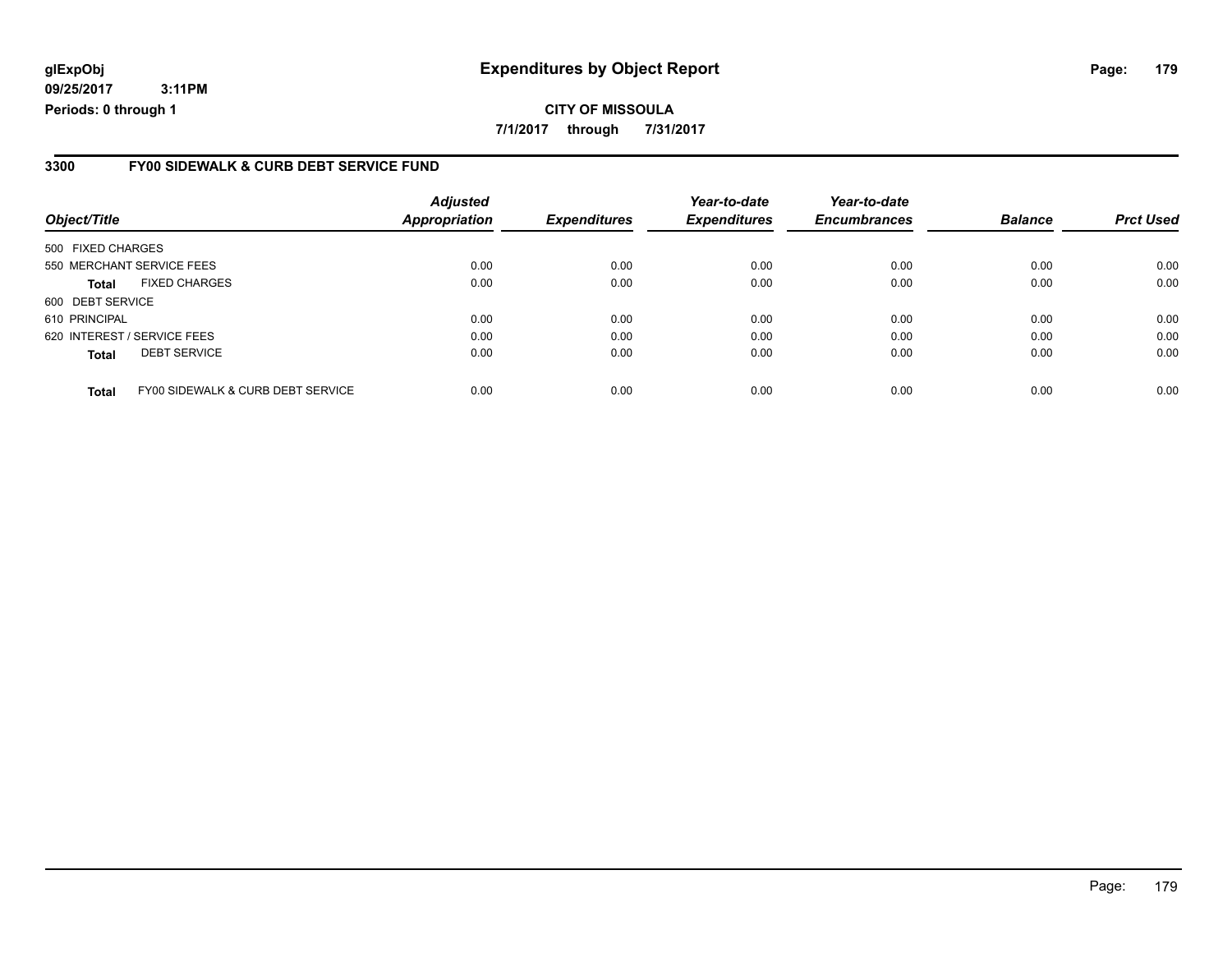**CITY OF MISSOULA 7/1/2017 through 7/31/2017**

#### **3305 JUDGMENT LEVIES 390 NON-DEPARTMENTAL**

|                                     | <b>Adjusted</b>      |                     | Year-to-date<br><b>Expenditures</b> | Year-to-date<br><b>Encumbrances</b> | <b>Balance</b> | <b>Prct Used</b> |
|-------------------------------------|----------------------|---------------------|-------------------------------------|-------------------------------------|----------------|------------------|
| Object/Title                        | <b>Appropriation</b> | <b>Expenditures</b> |                                     |                                     |                |                  |
| 600 DEBT SERVICE                    |                      |                     |                                     |                                     |                |                  |
| 615 JUDGMENT LEVY DEBT PAYMENT      | 0.00                 | 0.00                | 0.00                                | 0.00                                | 0.00           | 0.00             |
| <b>DEBT SERVICE</b><br><b>Total</b> | 0.00                 | 0.00                | 0.00                                | 0.00                                | 0.00           | 0.00             |
| 800 OTHER OBJECTS                   |                      |                     |                                     |                                     |                |                  |
| 820 TRANSFERS TO OTHER FUNDS        | 0.00                 | 0.00                | 0.00                                | 0.00                                | 0.00           | 0.00             |
| OTHER OBJECTS<br><b>Total</b>       | 0.00                 | 0.00                | 0.00                                | 0.00                                | 0.00           | 0.00             |
| NON-DEPARTMENTAL<br><b>Total</b>    | 0.00                 | 0.00                | 0.00                                | 0.00                                | 0.00           | 0.00             |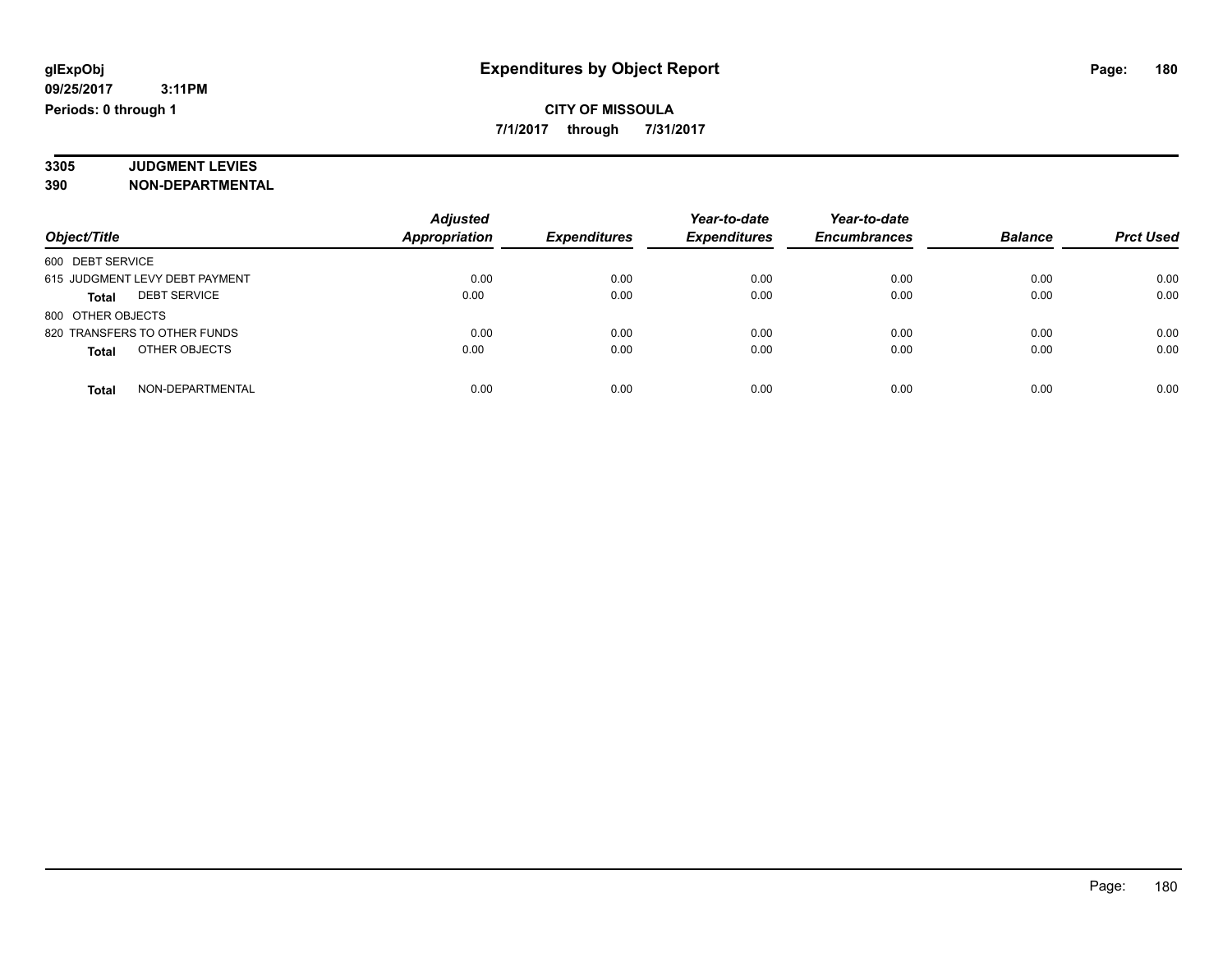**CITY OF MISSOULA 7/1/2017 through 7/31/2017**

**3305 JUDGMENT LEVIES**

|                                     | <b>Adjusted</b>      |                     | Year-to-date        | Year-to-date        |                |                  |
|-------------------------------------|----------------------|---------------------|---------------------|---------------------|----------------|------------------|
| Object/Title                        | <b>Appropriation</b> | <b>Expenditures</b> | <b>Expenditures</b> | <b>Encumbrances</b> | <b>Balance</b> | <b>Prct Used</b> |
| 600 DEBT SERVICE                    |                      |                     |                     |                     |                |                  |
| 615 JUDGMENT LEVY DEBT PAYMENT      | 0.00                 | 0.00                | 0.00                | 0.00                | 0.00           | 0.00             |
| <b>DEBT SERVICE</b><br><b>Total</b> | 0.00                 | 0.00                | 0.00                | 0.00                | 0.00           | 0.00             |
| 800 OTHER OBJECTS                   |                      |                     |                     |                     |                |                  |
| 820 TRANSFERS TO OTHER FUNDS        | 0.00                 | 0.00                | 0.00                | 0.00                | 0.00           | 0.00             |
| OTHER OBJECTS<br><b>Total</b>       | 0.00                 | 0.00                | 0.00                | 0.00                | 0.00           | 0.00             |
| <b>JUDGMENT LEVIES</b><br>Total     | 0.00                 | 0.00                | 0.00                | 0.00                | 0.00           | 0.00             |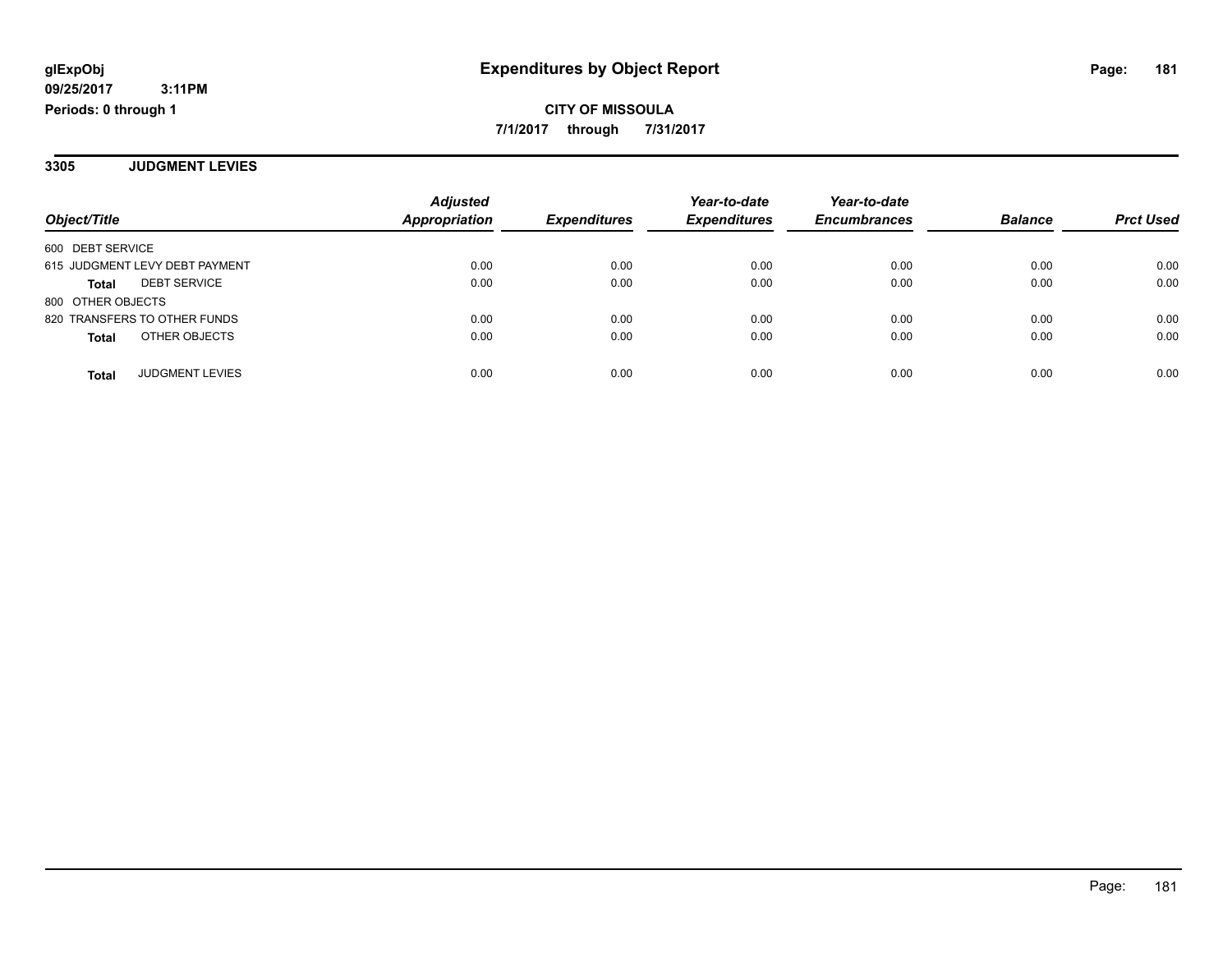### **glExpObj Expenditures by Object Report Page: 182**

**09/25/2017 3:11PM Periods: 0 through 1**

**CITY OF MISSOULA**

**7/1/2017 through 7/31/2017**

#### **3400 FY01 SIDEWALK & CURB DEBT SERVICE FUND**

**000 \*\*\* Title Not Found \*\*\***

| Object/Title                            | <b>Adjusted</b><br>Appropriation | <b>Expenditures</b> | Year-to-date<br><b>Expenditures</b> | Year-to-date<br><b>Encumbrances</b> | <b>Balance</b> | <b>Prct Used</b> |
|-----------------------------------------|----------------------------------|---------------------|-------------------------------------|-------------------------------------|----------------|------------------|
| 800 OTHER OBJECTS                       |                                  |                     |                                     |                                     |                |                  |
| 820 TRANSFERS TO OTHER FUNDS            | 0.00                             | 0.00                | 0.00                                | 0.00                                | 0.00           | 0.00             |
| OTHER OBJECTS<br><b>Total</b>           | 0.00                             | 0.00                | 0.00                                | 0.00                                | 0.00           | 0.00             |
| *** Title Not Found ***<br><b>Total</b> | 0.00                             | 0.00                | 0.00                                | 0.00                                | 0.00           | 0.00             |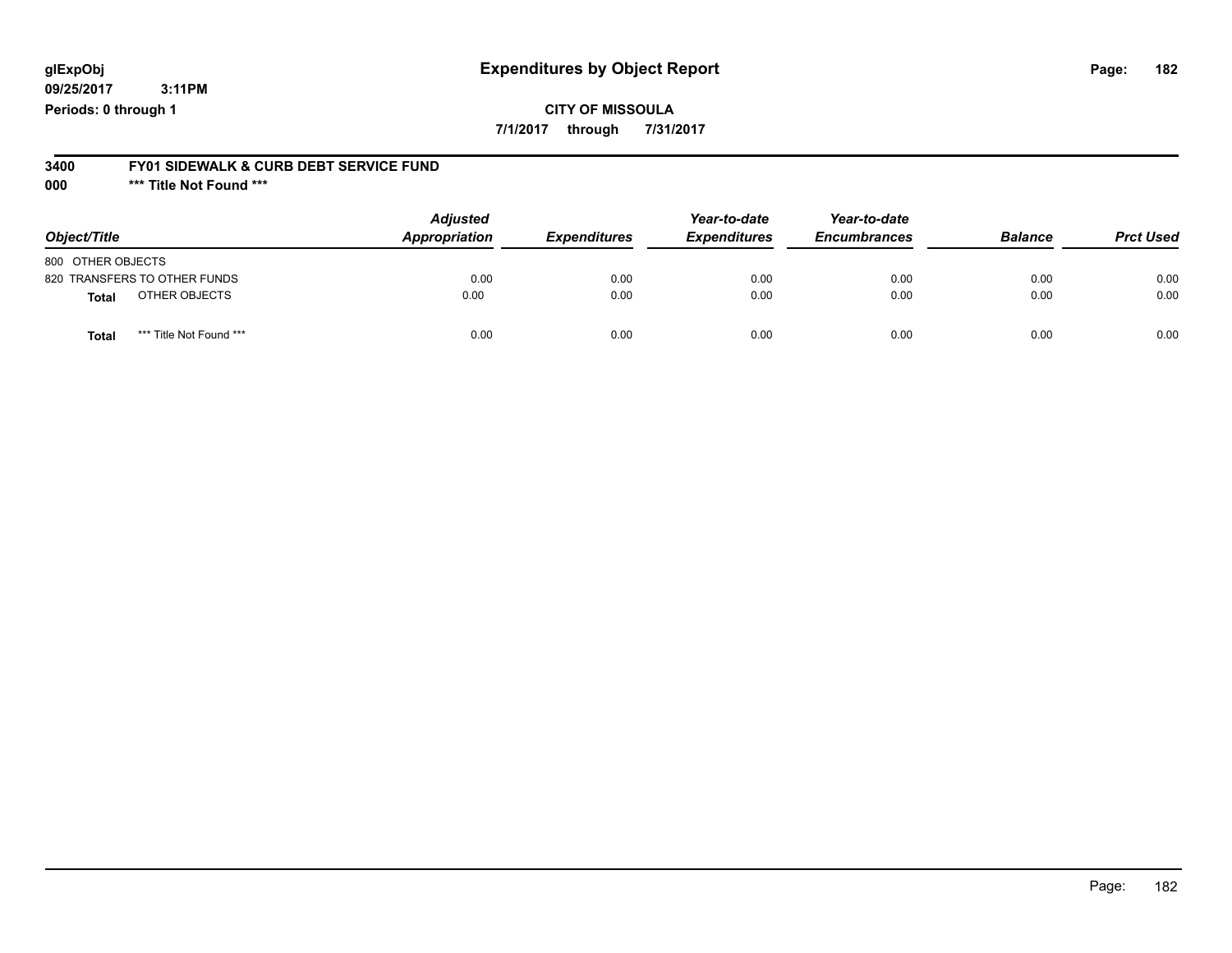# **CITY OF MISSOULA**

**7/1/2017 through 7/31/2017**

# **3400 FY01 SIDEWALK & CURB DEBT SERVICE FUND**

|                                      | <b>Adjusted</b>      |                     | Year-to-date        | Year-to-date        |                |                  |
|--------------------------------------|----------------------|---------------------|---------------------|---------------------|----------------|------------------|
| Object/Title                         | <b>Appropriation</b> | <b>Expenditures</b> | <b>Expenditures</b> | <b>Encumbrances</b> | <b>Balance</b> | <b>Prct Used</b> |
| 500 FIXED CHARGES                    |                      |                     |                     |                     |                |                  |
| 550 MERCHANT SERVICE FEES            | 0.00                 | 0.00                | 0.00                | 0.00                | 0.00           | 0.00             |
| <b>FIXED CHARGES</b><br><b>Total</b> | 0.00                 | 0.00                | 0.00                | 0.00                | 0.00           | 0.00             |
| 600 DEBT SERVICE                     |                      |                     |                     |                     |                |                  |
| 610 PRINCIPAL                        | 0.00                 | 0.00                | 0.00                | 0.00                | 0.00           | 0.00             |
| 620 INTEREST / SERVICE FEES          | 0.00                 | 0.00                | 0.00                | 0.00                | 0.00           | 0.00             |
| <b>DEBT SERVICE</b><br><b>Total</b>  | 0.00                 | 0.00                | 0.00                | 0.00                | 0.00           | 0.00             |
| 800 OTHER OBJECTS                    |                      |                     |                     |                     |                |                  |
| 820 TRANSFERS TO OTHER FUNDS         | 0.00                 | 0.00                | 0.00                | 0.00                | 0.00           | 0.00             |
| OTHER OBJECTS<br><b>Total</b>        | 0.00                 | 0.00                | 0.00                | 0.00                | 0.00           | 0.00             |
|                                      |                      |                     |                     |                     |                |                  |
| NON-DEPARTMENTAL<br><b>Total</b>     | 0.00                 | 0.00                | 0.00                | 0.00                | 0.00           | 0.00             |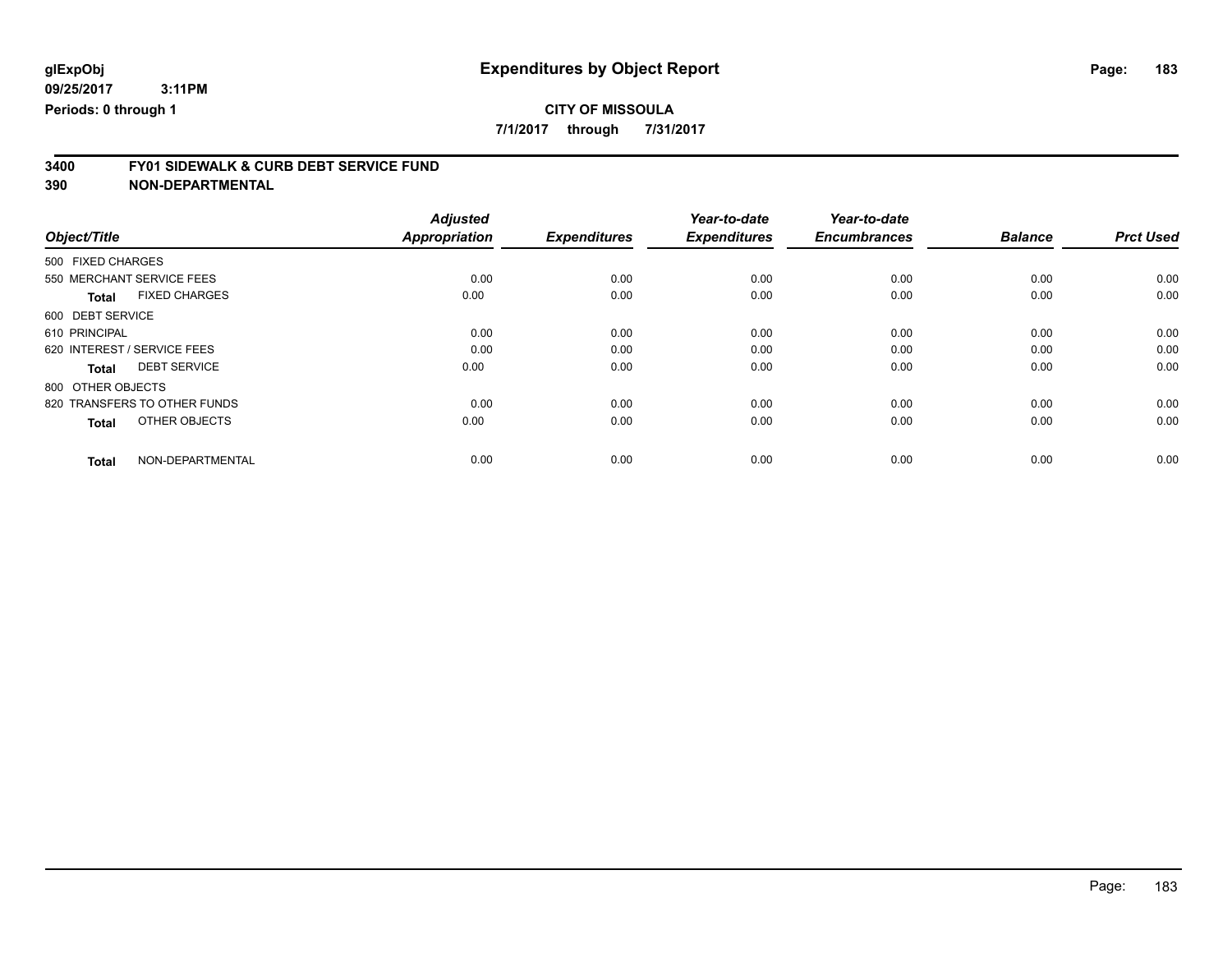### **glExpObj Expenditures by Object Report Page: 184**

**09/25/2017 3:11PM Periods: 0 through 1**

#### **3400 FY01 SIDEWALK & CURB DEBT SERVICE FUND**

|                   |                                              | <b>Adjusted</b>      |                     | Year-to-date        | Year-to-date        |                |                  |
|-------------------|----------------------------------------------|----------------------|---------------------|---------------------|---------------------|----------------|------------------|
| Object/Title      |                                              | <b>Appropriation</b> | <b>Expenditures</b> | <b>Expenditures</b> | <b>Encumbrances</b> | <b>Balance</b> | <b>Prct Used</b> |
| 500 FIXED CHARGES |                                              |                      |                     |                     |                     |                |                  |
|                   | 550 MERCHANT SERVICE FEES                    | 0.00                 | 0.00                | 0.00                | 0.00                | 0.00           | 0.00             |
| <b>Total</b>      | <b>FIXED CHARGES</b>                         | 0.00                 | 0.00                | 0.00                | 0.00                | 0.00           | 0.00             |
| 600 DEBT SERVICE  |                                              |                      |                     |                     |                     |                |                  |
| 610 PRINCIPAL     |                                              | 0.00                 | 0.00                | 0.00                | 0.00                | 0.00           | 0.00             |
|                   | 620 INTEREST / SERVICE FEES                  | 0.00                 | 0.00                | 0.00                | 0.00                | 0.00           | 0.00             |
| <b>Total</b>      | <b>DEBT SERVICE</b>                          | 0.00                 | 0.00                | 0.00                | 0.00                | 0.00           | 0.00             |
| 800 OTHER OBJECTS |                                              |                      |                     |                     |                     |                |                  |
|                   | 820 TRANSFERS TO OTHER FUNDS                 | 0.00                 | 0.00                | 0.00                | 0.00                | 0.00           | 0.00             |
| <b>Total</b>      | OTHER OBJECTS                                | 0.00                 | 0.00                | 0.00                | 0.00                | 0.00           | 0.00             |
| Total             | <b>FY01 SIDEWALK &amp; CURB DEBT SERVICE</b> | 0.00                 | 0.00                | 0.00                | 0.00                | 0.00           | 0.00             |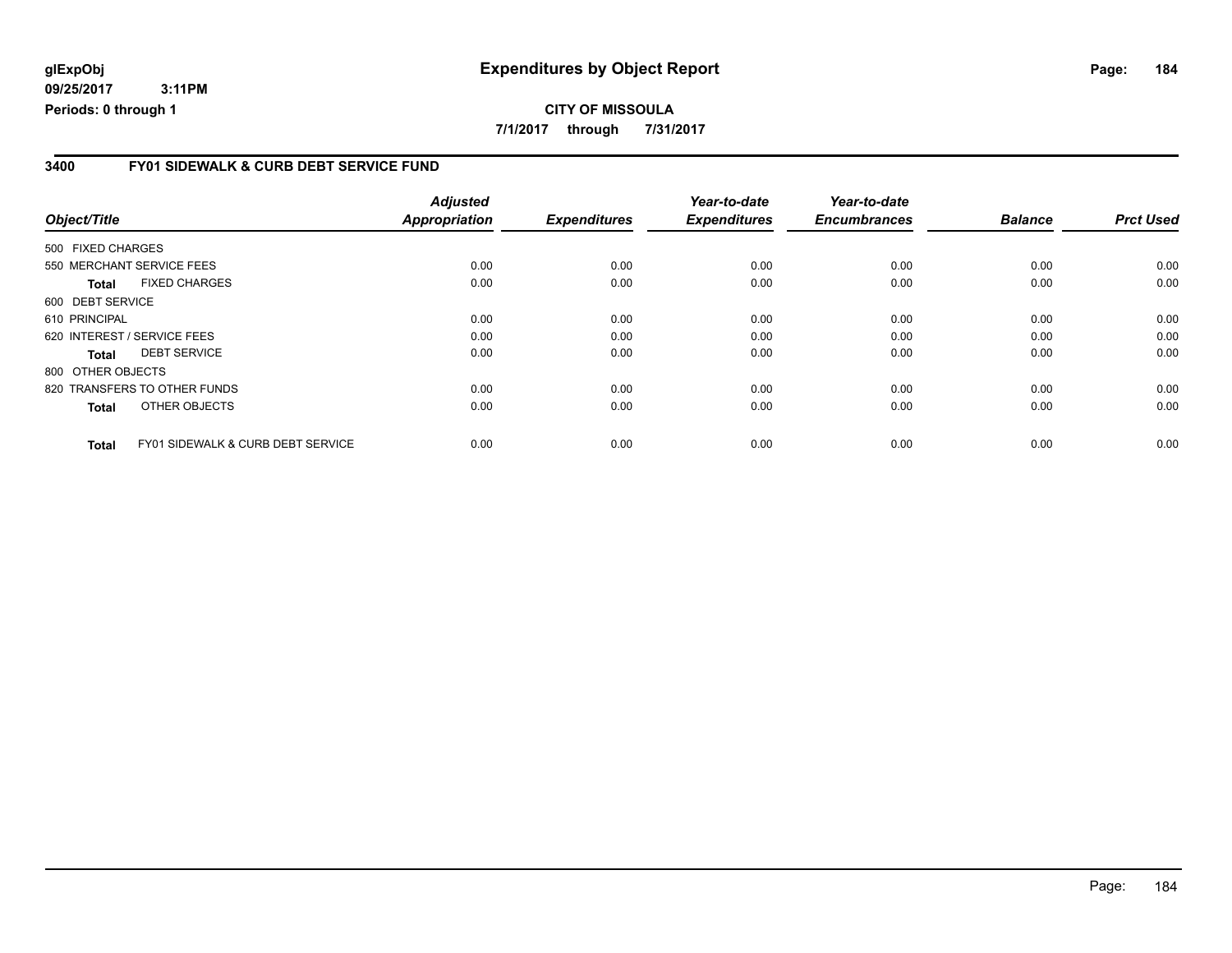### **glExpObj Expenditures by Object Report Page: 185**

**09/25/2017 3:11PM Periods: 0 through 1**

# **CITY OF MISSOULA**

**7/1/2017 through 7/31/2017**

# **3410 FY02 SIDEWALK & CURB DEBT SERVICE FUND**

**000 \*\*\* Title Not Found \*\*\***

| Object/Title                            | <b>Adjusted</b><br>Appropriation | <b>Expenditures</b> | Year-to-date<br><b>Expenditures</b> | Year-to-date<br><b>Encumbrances</b> | <b>Balance</b> | <b>Prct Used</b> |
|-----------------------------------------|----------------------------------|---------------------|-------------------------------------|-------------------------------------|----------------|------------------|
| 800 OTHER OBJECTS                       |                                  |                     |                                     |                                     |                |                  |
| 820 TRANSFERS TO OTHER FUNDS            | 0.00                             | 0.00                | 0.00                                | 0.00                                | 0.00           | 0.00             |
| OTHER OBJECTS<br><b>Total</b>           | 0.00                             | 0.00                | 0.00                                | 0.00                                | 0.00           | 0.00             |
| *** Title Not Found ***<br><b>Total</b> | 0.00                             | 0.00                | 0.00                                | 0.00                                | 0.00           | 0.00             |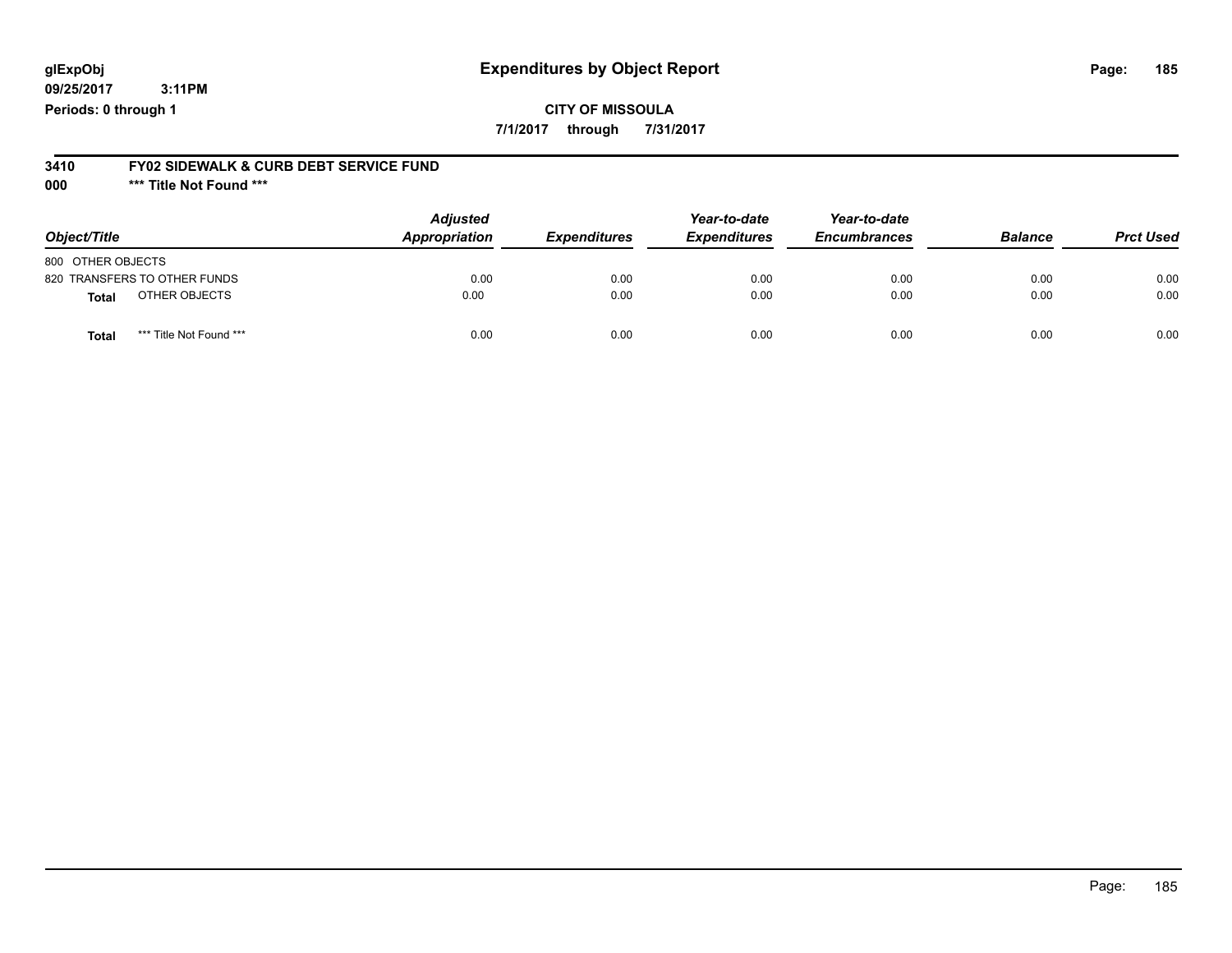## **CITY OF MISSOULA**

**7/1/2017 through 7/31/2017**

# **3410 FY02 SIDEWALK & CURB DEBT SERVICE FUND**

| Object/Title                         | <b>Adjusted</b><br>Appropriation | <b>Expenditures</b> | Year-to-date<br><b>Expenditures</b> | Year-to-date<br><b>Encumbrances</b> | <b>Balance</b> | <b>Prct Used</b> |
|--------------------------------------|----------------------------------|---------------------|-------------------------------------|-------------------------------------|----------------|------------------|
| 500 FIXED CHARGES                    |                                  |                     |                                     |                                     |                |                  |
| 550 MERCHANT SERVICE FEES            | 0.00                             | 0.00                | 0.00                                | 0.00                                | 0.00           | 0.00             |
| <b>FIXED CHARGES</b><br><b>Total</b> | 0.00                             | 0.00                | 0.00                                | 0.00                                | 0.00           | 0.00             |
| 600 DEBT SERVICE                     |                                  |                     |                                     |                                     |                |                  |
| 610 PRINCIPAL                        | 0.00                             | 0.00                | 0.00                                | 0.00                                | 0.00           | 0.00             |
| 620 INTEREST / SERVICE FEES          | 0.00                             | 0.00                | 0.00                                | 0.00                                | 0.00           | 0.00             |
| <b>DEBT SERVICE</b><br><b>Total</b>  | 0.00                             | 0.00                | 0.00                                | 0.00                                | 0.00           | 0.00             |
| NON-DEPARTMENTAL<br><b>Total</b>     | 0.00                             | 0.00                | 0.00                                | 0.00                                | 0.00           | 0.00             |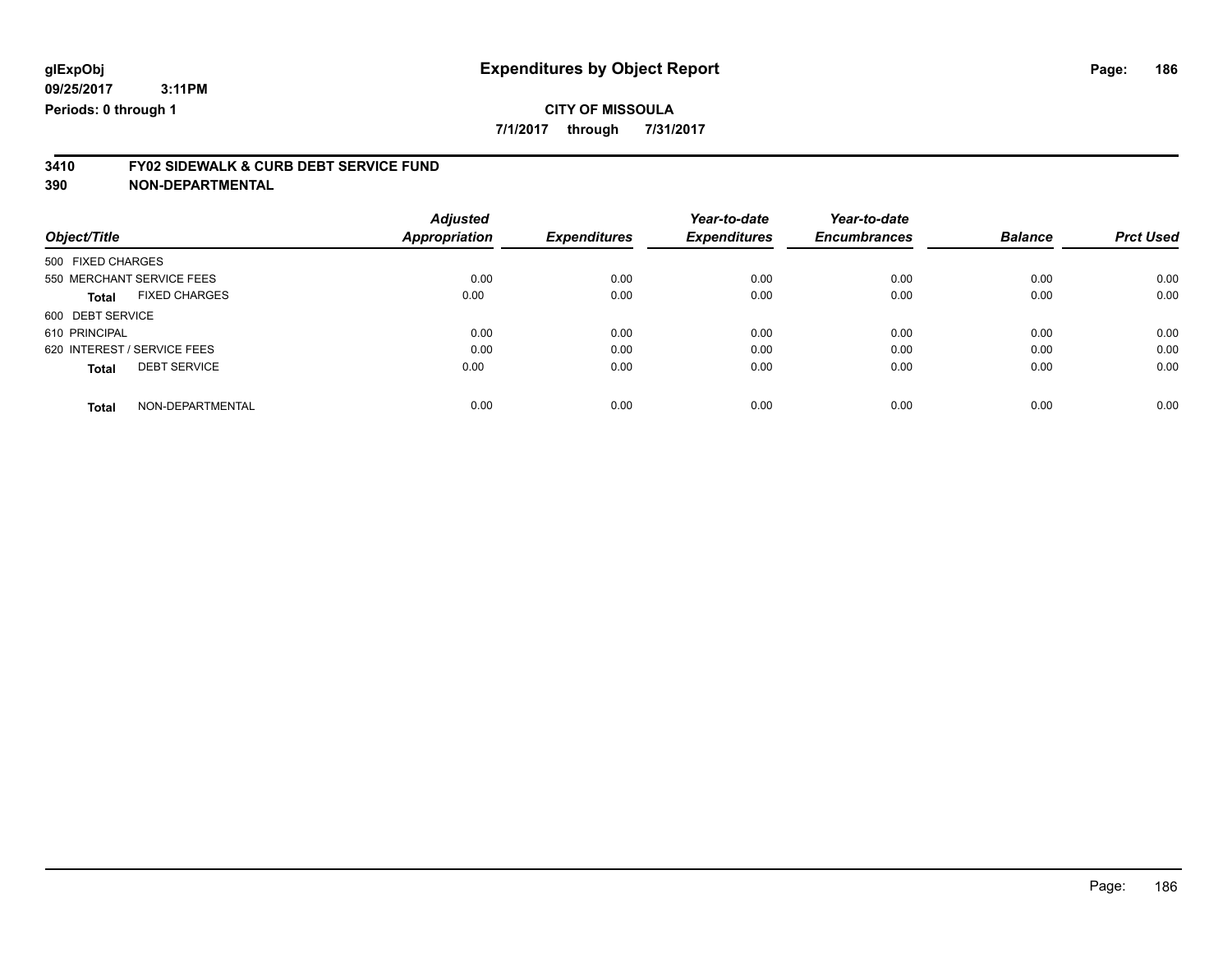### **3410 FY02 SIDEWALK & CURB DEBT SERVICE FUND**

|                   |                                              | <b>Adjusted</b>      |                     | Year-to-date        | Year-to-date        |                |                  |
|-------------------|----------------------------------------------|----------------------|---------------------|---------------------|---------------------|----------------|------------------|
| Object/Title      |                                              | <b>Appropriation</b> | <b>Expenditures</b> | <b>Expenditures</b> | <b>Encumbrances</b> | <b>Balance</b> | <b>Prct Used</b> |
| 500 FIXED CHARGES |                                              |                      |                     |                     |                     |                |                  |
|                   | 550 MERCHANT SERVICE FEES                    | 0.00                 | 0.00                | 0.00                | 0.00                | 0.00           | 0.00             |
| Total             | <b>FIXED CHARGES</b>                         | 0.00                 | 0.00                | 0.00                | 0.00                | 0.00           | 0.00             |
| 600 DEBT SERVICE  |                                              |                      |                     |                     |                     |                |                  |
| 610 PRINCIPAL     |                                              | 0.00                 | 0.00                | 0.00                | 0.00                | 0.00           | 0.00             |
|                   | 620 INTEREST / SERVICE FEES                  | 0.00                 | 0.00                | 0.00                | 0.00                | 0.00           | 0.00             |
| Total             | <b>DEBT SERVICE</b>                          | 0.00                 | 0.00                | 0.00                | 0.00                | 0.00           | 0.00             |
| 800 OTHER OBJECTS |                                              |                      |                     |                     |                     |                |                  |
|                   | 820 TRANSFERS TO OTHER FUNDS                 | 0.00                 | 0.00                | 0.00                | 0.00                | 0.00           | 0.00             |
| <b>Total</b>      | OTHER OBJECTS                                | 0.00                 | 0.00                | 0.00                | 0.00                | 0.00           | 0.00             |
| <b>Total</b>      | <b>FY02 SIDEWALK &amp; CURB DEBT SERVICE</b> | 0.00                 | 0.00                | 0.00                | 0.00                | 0.00           | 0.00             |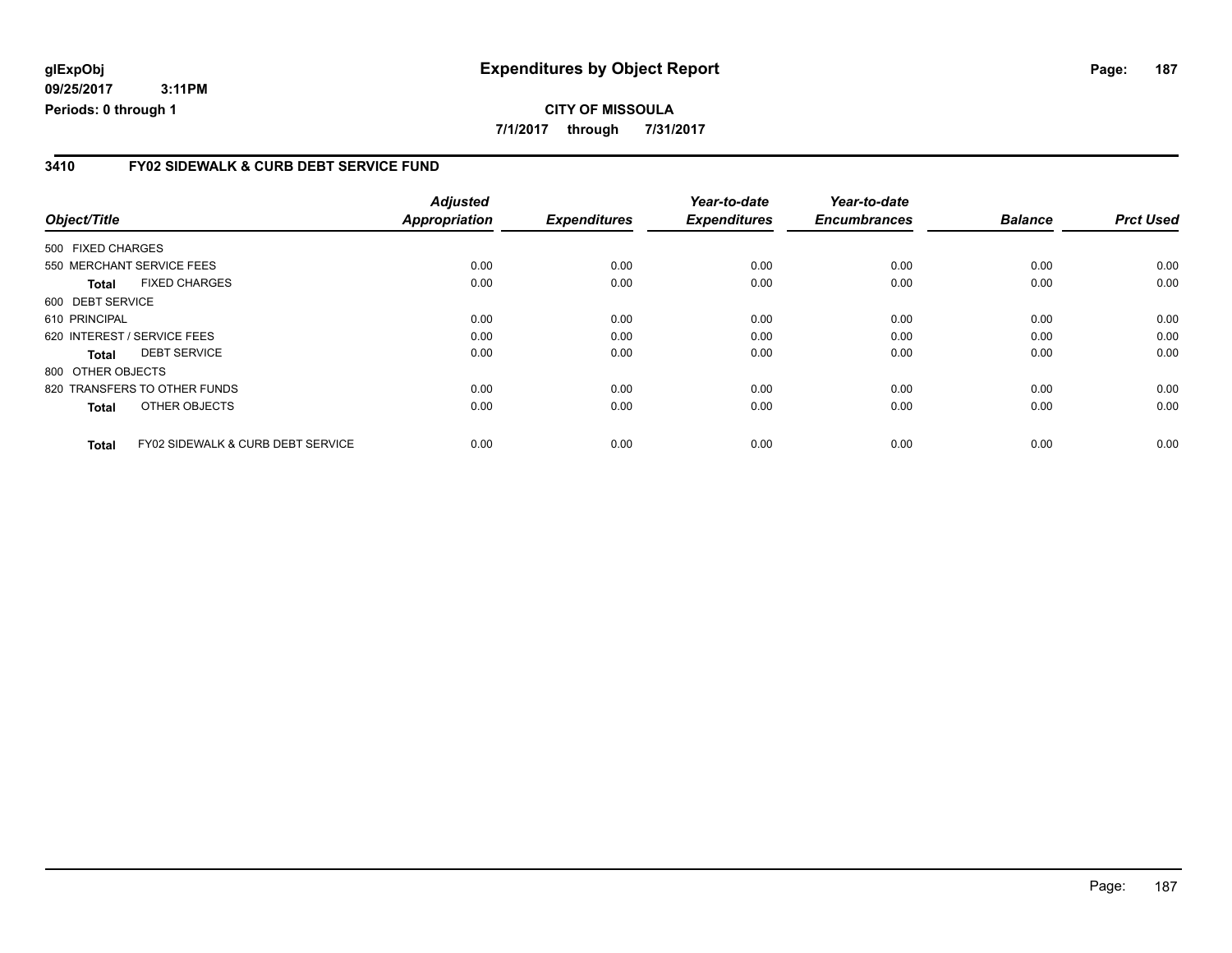**7/1/2017 through 7/31/2017**

# **3420 FY03 SIDEWALK & CURB DEBT SERVICE**

|                             |                      | <b>Adjusted</b>      |                     | Year-to-date        | Year-to-date        |                |                  |
|-----------------------------|----------------------|----------------------|---------------------|---------------------|---------------------|----------------|------------------|
| Object/Title                |                      | <b>Appropriation</b> | <b>Expenditures</b> | <b>Expenditures</b> | <b>Encumbrances</b> | <b>Balance</b> | <b>Prct Used</b> |
| 500 FIXED CHARGES           |                      |                      |                     |                     |                     |                |                  |
| 550 MERCHANT SERVICE FEES   |                      | 0.00                 | 0.00                | 0.00                | 0.00                | 0.00           | 0.00             |
| <b>Total</b>                | <b>FIXED CHARGES</b> | 0.00                 | 0.00                | 0.00                | 0.00                | 0.00           | 0.00             |
| 600 DEBT SERVICE            |                      |                      |                     |                     |                     |                |                  |
| 610 PRINCIPAL               |                      | 0.00                 | 0.00                | 0.00                | 0.00                | 0.00           | 0.00             |
| 620 INTEREST / SERVICE FEES |                      | 0.00                 | 0.00                | 0.00                | 0.00                | 0.00           | 0.00             |
| <b>Total</b>                | <b>DEBT SERVICE</b>  | 0.00                 | 0.00                | 0.00                | 0.00                | 0.00           | 0.00             |
| <b>Total</b>                | NON-DEPARTMENTAL     | 0.00                 | 0.00                | 0.00                | 0.00                | 0.00           | 0.00             |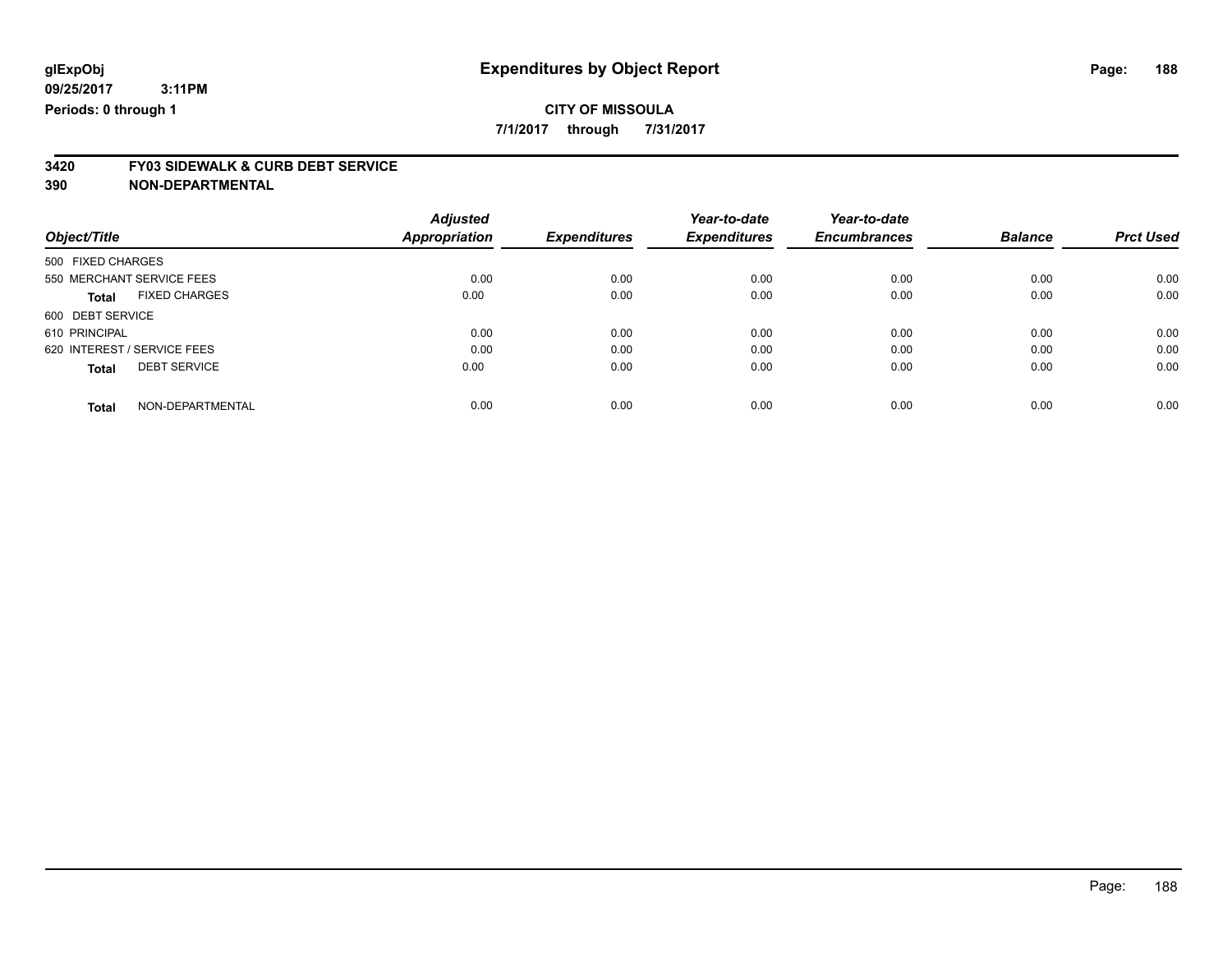### **3420 FY03 SIDEWALK & CURB DEBT SERVICE**

| Object/Title      |                                              | <b>Adjusted</b><br><b>Appropriation</b> | <b>Expenditures</b> | Year-to-date<br><b>Expenditures</b> | Year-to-date<br><b>Encumbrances</b> | <b>Balance</b> | <b>Prct Used</b> |
|-------------------|----------------------------------------------|-----------------------------------------|---------------------|-------------------------------------|-------------------------------------|----------------|------------------|
| 500 FIXED CHARGES |                                              |                                         |                     |                                     |                                     |                |                  |
|                   | 550 MERCHANT SERVICE FEES                    | 0.00                                    | 0.00                | 0.00                                | 0.00                                | 0.00           | 0.00             |
| <b>Total</b>      | <b>FIXED CHARGES</b>                         | 0.00                                    | 0.00                | 0.00                                | 0.00                                | 0.00           | 0.00             |
| 600 DEBT SERVICE  |                                              |                                         |                     |                                     |                                     |                |                  |
| 610 PRINCIPAL     |                                              | 0.00                                    | 0.00                | 0.00                                | 0.00                                | 0.00           | 0.00             |
|                   | 620 INTEREST / SERVICE FEES                  | 0.00                                    | 0.00                | 0.00                                | 0.00                                | 0.00           | 0.00             |
| <b>Total</b>      | <b>DEBT SERVICE</b>                          | 0.00                                    | 0.00                | 0.00                                | 0.00                                | 0.00           | 0.00             |
| <b>Total</b>      | <b>FY03 SIDEWALK &amp; CURB DEBT SERVICE</b> | 0.00                                    | 0.00                | 0.00                                | 0.00                                | 0.00           | 0.00             |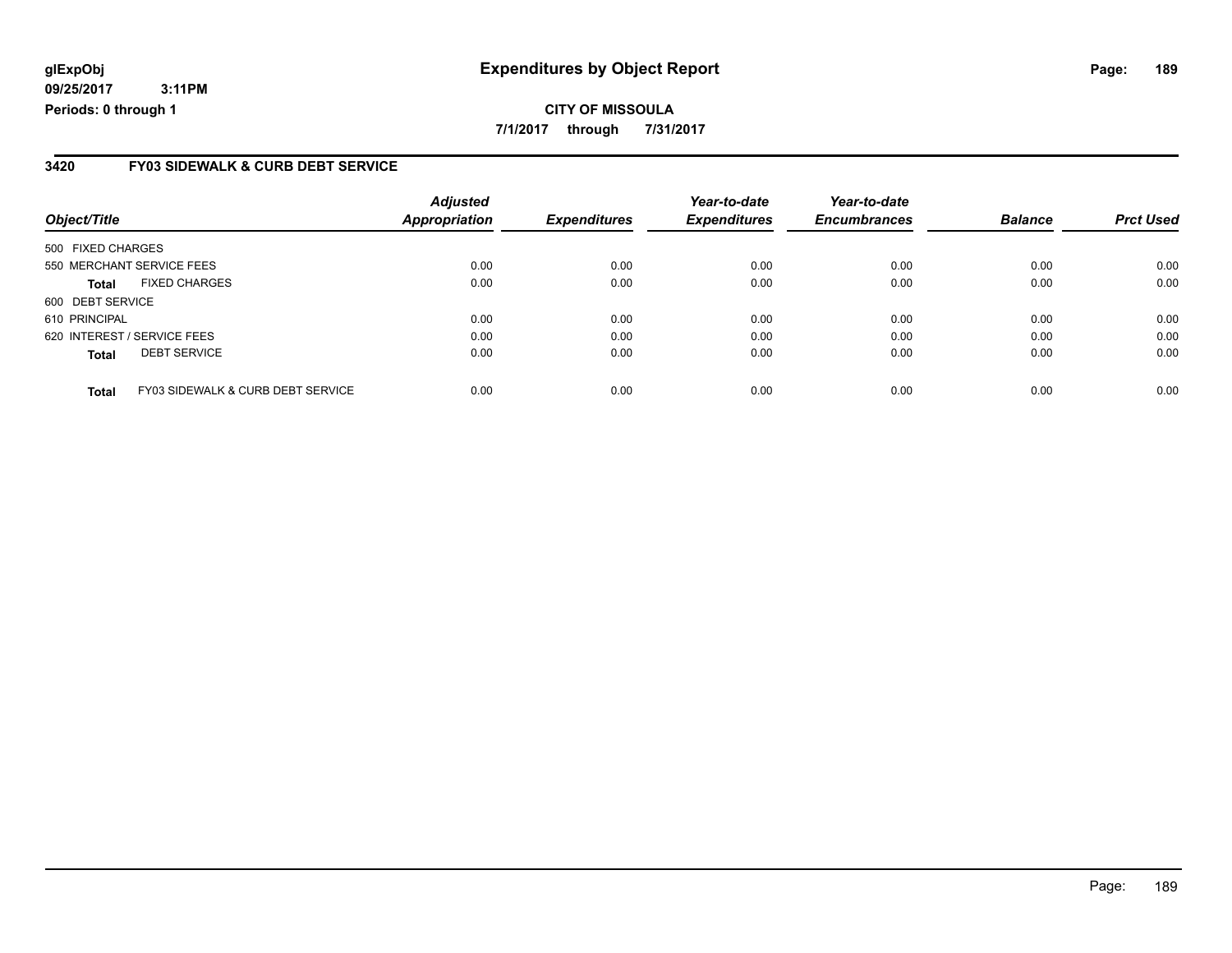**7/1/2017 through 7/31/2017**

# **3430 FY04 SIDEWALK CURB DEBT SERVICE**

|                             |                      | <b>Adjusted</b>      |                     | Year-to-date        | Year-to-date        |                |                  |
|-----------------------------|----------------------|----------------------|---------------------|---------------------|---------------------|----------------|------------------|
| Object/Title                |                      | <b>Appropriation</b> | <b>Expenditures</b> | <b>Expenditures</b> | <b>Encumbrances</b> | <b>Balance</b> | <b>Prct Used</b> |
| 500 FIXED CHARGES           |                      |                      |                     |                     |                     |                |                  |
| 550 MERCHANT SERVICE FEES   |                      | 0.00                 | 0.00                | 0.00                | 0.00                | 0.00           | 0.00             |
| <b>Total</b>                | <b>FIXED CHARGES</b> | 0.00                 | 0.00                | 0.00                | 0.00                | 0.00           | 0.00             |
| 600 DEBT SERVICE            |                      |                      |                     |                     |                     |                |                  |
| 610 PRINCIPAL               |                      | 0.00                 | 0.00                | 0.00                | 0.00                | 0.00           | 0.00             |
| 620 INTEREST / SERVICE FEES |                      | 0.00                 | 0.00                | 0.00                | 0.00                | 0.00           | 0.00             |
| <b>Total</b>                | <b>DEBT SERVICE</b>  | 0.00                 | 0.00                | 0.00                | 0.00                | 0.00           | 0.00             |
| <b>Total</b>                | NON-DEPARTMENTAL     | 0.00                 | 0.00                | 0.00                | 0.00                | 0.00           | 0.00             |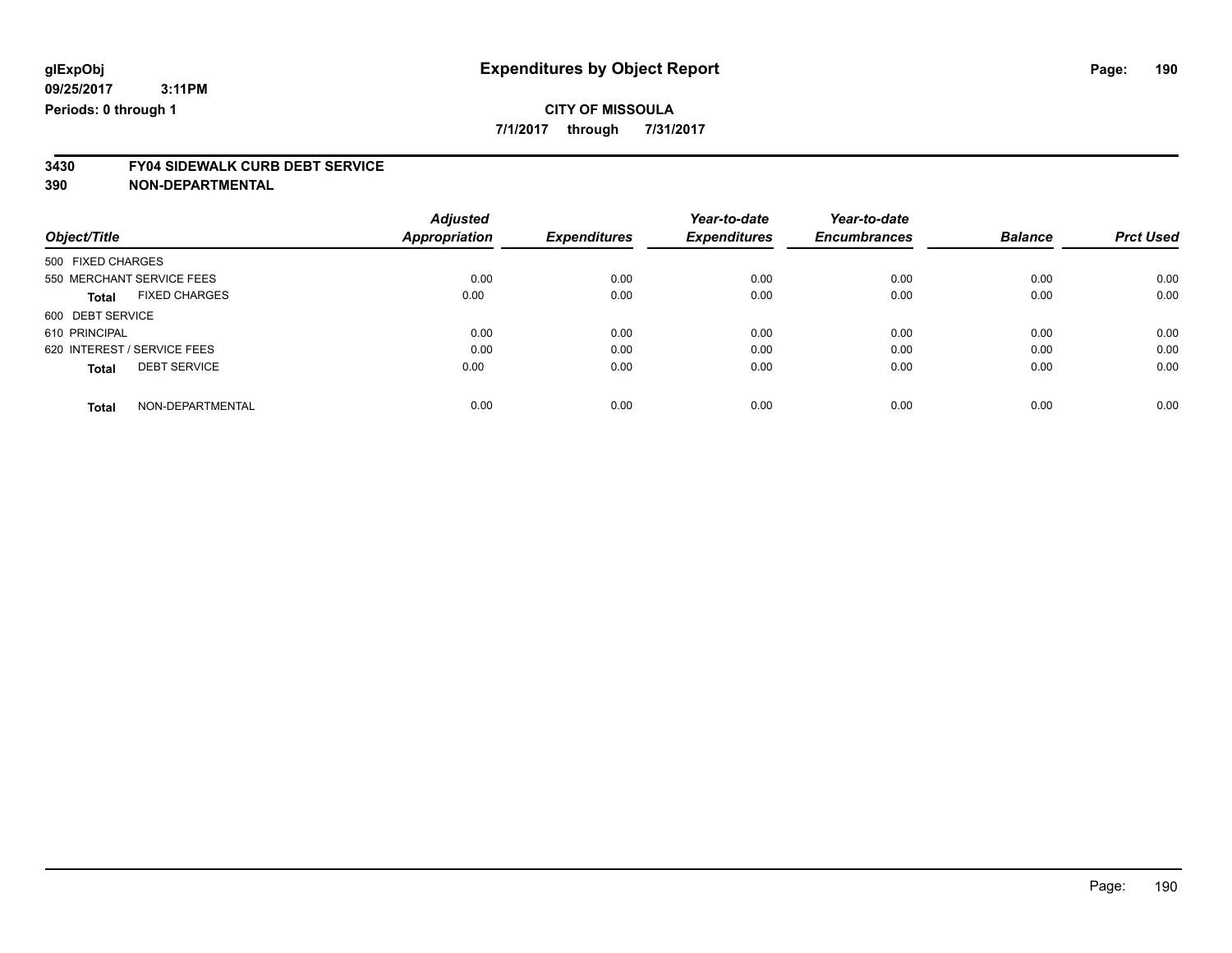### **3430 FY04 SIDEWALK CURB DEBT SERVICE**

|                   |                                        | <b>Adjusted</b>      |                     | Year-to-date        | Year-to-date        |                |                  |
|-------------------|----------------------------------------|----------------------|---------------------|---------------------|---------------------|----------------|------------------|
| Object/Title      |                                        | <b>Appropriation</b> | <b>Expenditures</b> | <b>Expenditures</b> | <b>Encumbrances</b> | <b>Balance</b> | <b>Prct Used</b> |
| 500 FIXED CHARGES |                                        |                      |                     |                     |                     |                |                  |
|                   | 550 MERCHANT SERVICE FEES              | 0.00                 | 0.00                | 0.00                | 0.00                | 0.00           | 0.00             |
| <b>Total</b>      | <b>FIXED CHARGES</b>                   | 0.00                 | 0.00                | 0.00                | 0.00                | 0.00           | 0.00             |
| 600 DEBT SERVICE  |                                        |                      |                     |                     |                     |                |                  |
| 610 PRINCIPAL     |                                        | 0.00                 | 0.00                | 0.00                | 0.00                | 0.00           | 0.00             |
|                   | 620 INTEREST / SERVICE FEES            | 0.00                 | 0.00                | 0.00                | 0.00                | 0.00           | 0.00             |
| <b>Total</b>      | <b>DEBT SERVICE</b>                    | 0.00                 | 0.00                | 0.00                | 0.00                | 0.00           | 0.00             |
| <b>Total</b>      | <b>FY04 SIDEWALK CURB DEBT SERVICE</b> | 0.00                 | 0.00                | 0.00                | 0.00                | 0.00           | 0.00             |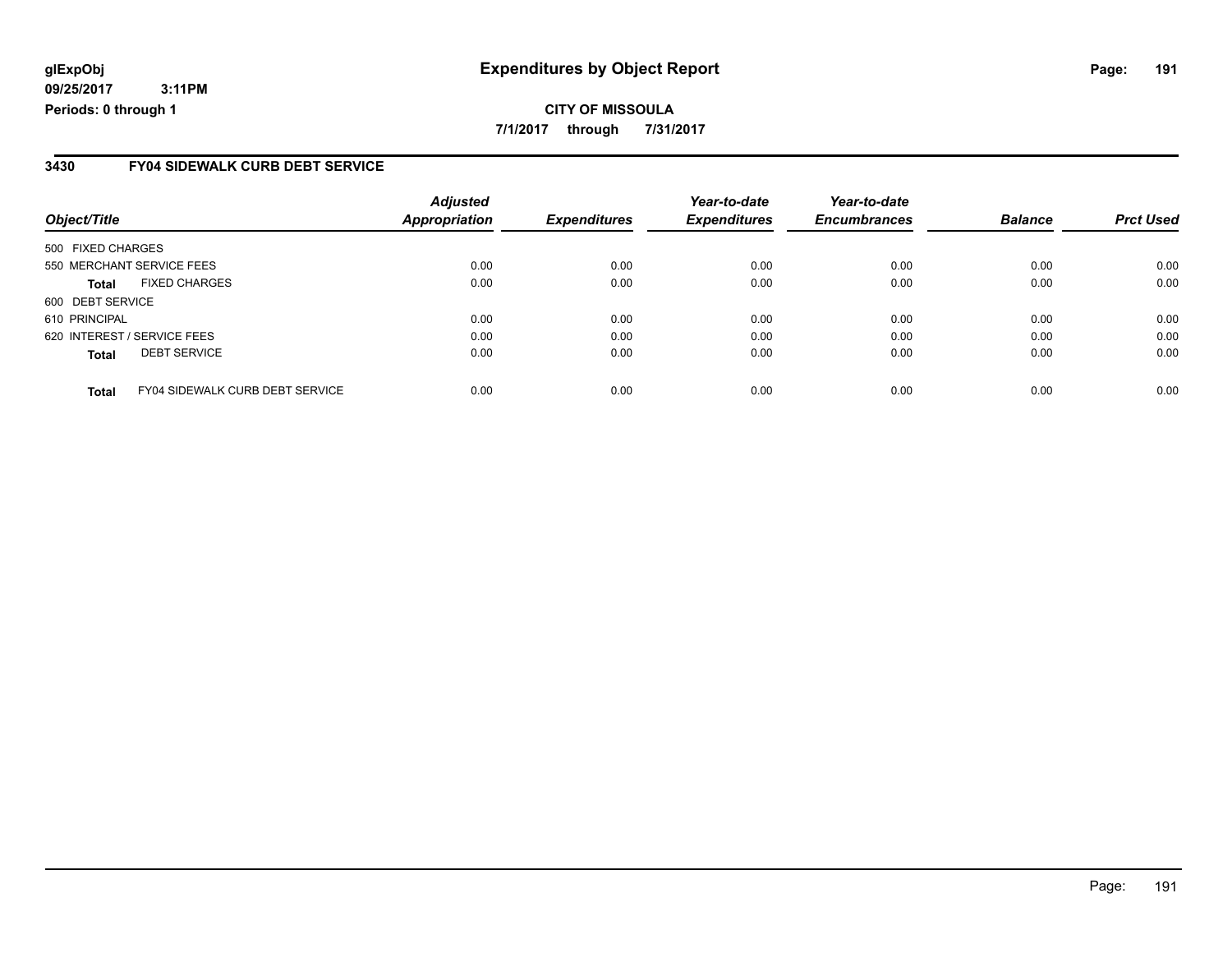**7/1/2017 through 7/31/2017**

**3440 FY05 SIDEWALK AND CURB**

|                             |                      | <b>Adjusted</b>      |                     | Year-to-date        | Year-to-date        |                |                  |
|-----------------------------|----------------------|----------------------|---------------------|---------------------|---------------------|----------------|------------------|
| Object/Title                |                      | <b>Appropriation</b> | <b>Expenditures</b> | <b>Expenditures</b> | <b>Encumbrances</b> | <b>Balance</b> | <b>Prct Used</b> |
| 500 FIXED CHARGES           |                      |                      |                     |                     |                     |                |                  |
| 550 MERCHANT SERVICE FEES   |                      | 0.00                 | 0.00                | 0.00                | 0.00                | 0.00           | 0.00             |
| <b>Total</b>                | <b>FIXED CHARGES</b> | 0.00                 | 0.00                | 0.00                | 0.00                | 0.00           | 0.00             |
| 600 DEBT SERVICE            |                      |                      |                     |                     |                     |                |                  |
| 610 PRINCIPAL               |                      | 0.00                 | 0.00                | 0.00                | 0.00                | 0.00           | 0.00             |
| 620 INTEREST / SERVICE FEES |                      | 0.00                 | 0.00                | 0.00                | 0.00                | 0.00           | 0.00             |
| <b>Total</b>                | <b>DEBT SERVICE</b>  | 0.00                 | 0.00                | 0.00                | 0.00                | 0.00           | 0.00             |
| <b>Total</b>                | NON-DEPARTMENTAL     | 0.00                 | 0.00                | 0.00                | 0.00                | 0.00           | 0.00             |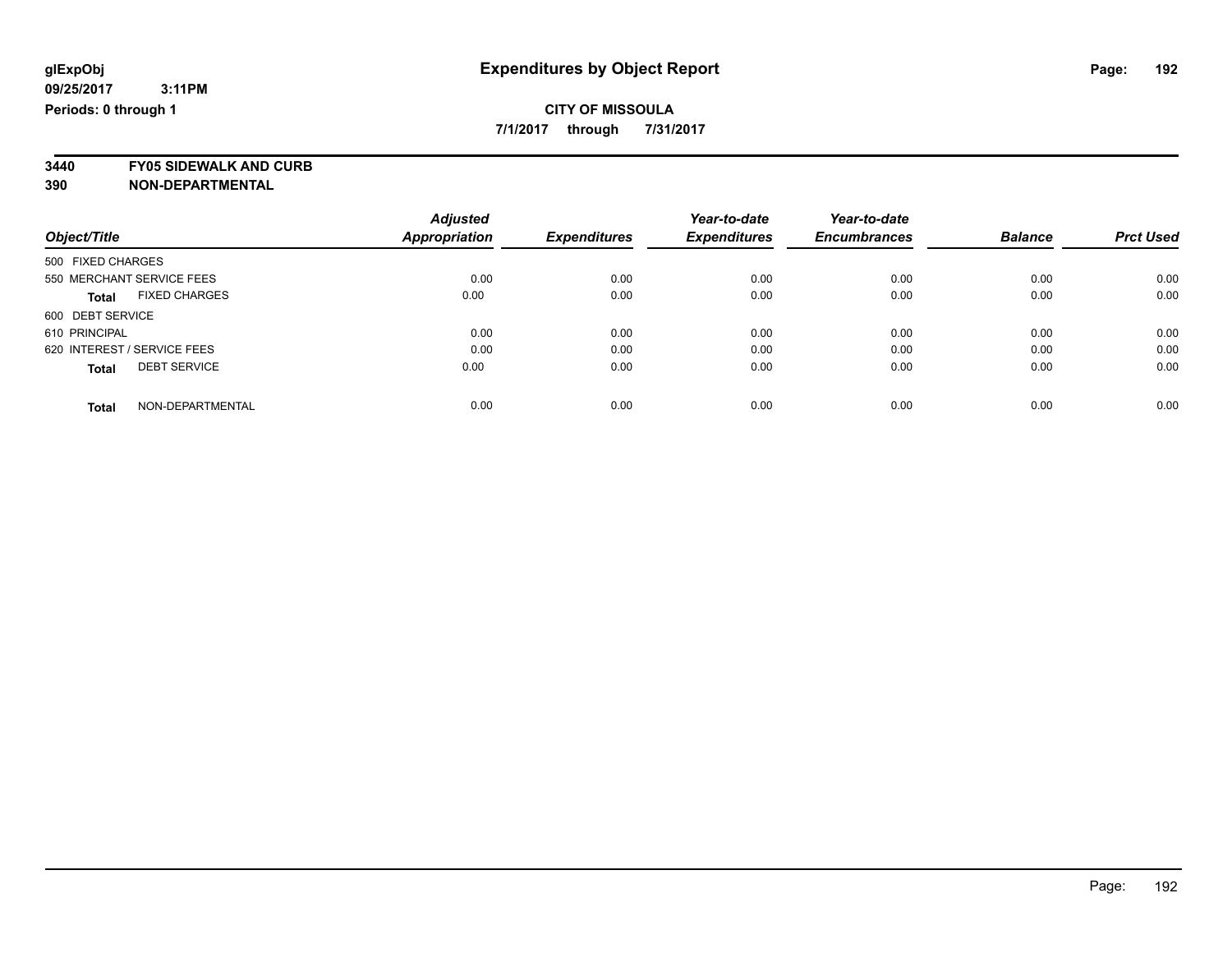**CITY OF MISSOULA 7/1/2017 through 7/31/2017**

### **3440 FY05 SIDEWALK AND CURB**

| Object/Title                                  | <b>Adjusted</b><br><b>Appropriation</b> | <b>Expenditures</b> | Year-to-date<br><b>Expenditures</b> | Year-to-date<br><b>Encumbrances</b> | <b>Balance</b> | <b>Prct Used</b> |
|-----------------------------------------------|-----------------------------------------|---------------------|-------------------------------------|-------------------------------------|----------------|------------------|
|                                               |                                         |                     |                                     |                                     |                |                  |
| 500 FIXED CHARGES                             |                                         |                     |                                     |                                     |                |                  |
| 550 MERCHANT SERVICE FEES                     | 0.00                                    | 0.00                | 0.00                                | 0.00                                | 0.00           | 0.00             |
| <b>FIXED CHARGES</b><br><b>Total</b>          | 0.00                                    | 0.00                | 0.00                                | 0.00                                | 0.00           | 0.00             |
| 600 DEBT SERVICE                              |                                         |                     |                                     |                                     |                |                  |
| 610 PRINCIPAL                                 | 0.00                                    | 0.00                | 0.00                                | 0.00                                | 0.00           | 0.00             |
| 620 INTEREST / SERVICE FEES                   | 0.00                                    | 0.00                | 0.00                                | 0.00                                | 0.00           | 0.00             |
| <b>DEBT SERVICE</b><br><b>Total</b>           | 0.00                                    | 0.00                | 0.00                                | 0.00                                | 0.00           | 0.00             |
| <b>FY05 SIDEWALK AND CURB</b><br><b>Total</b> | 0.00                                    | 0.00                | 0.00                                | 0.00                                | 0.00           | 0.00             |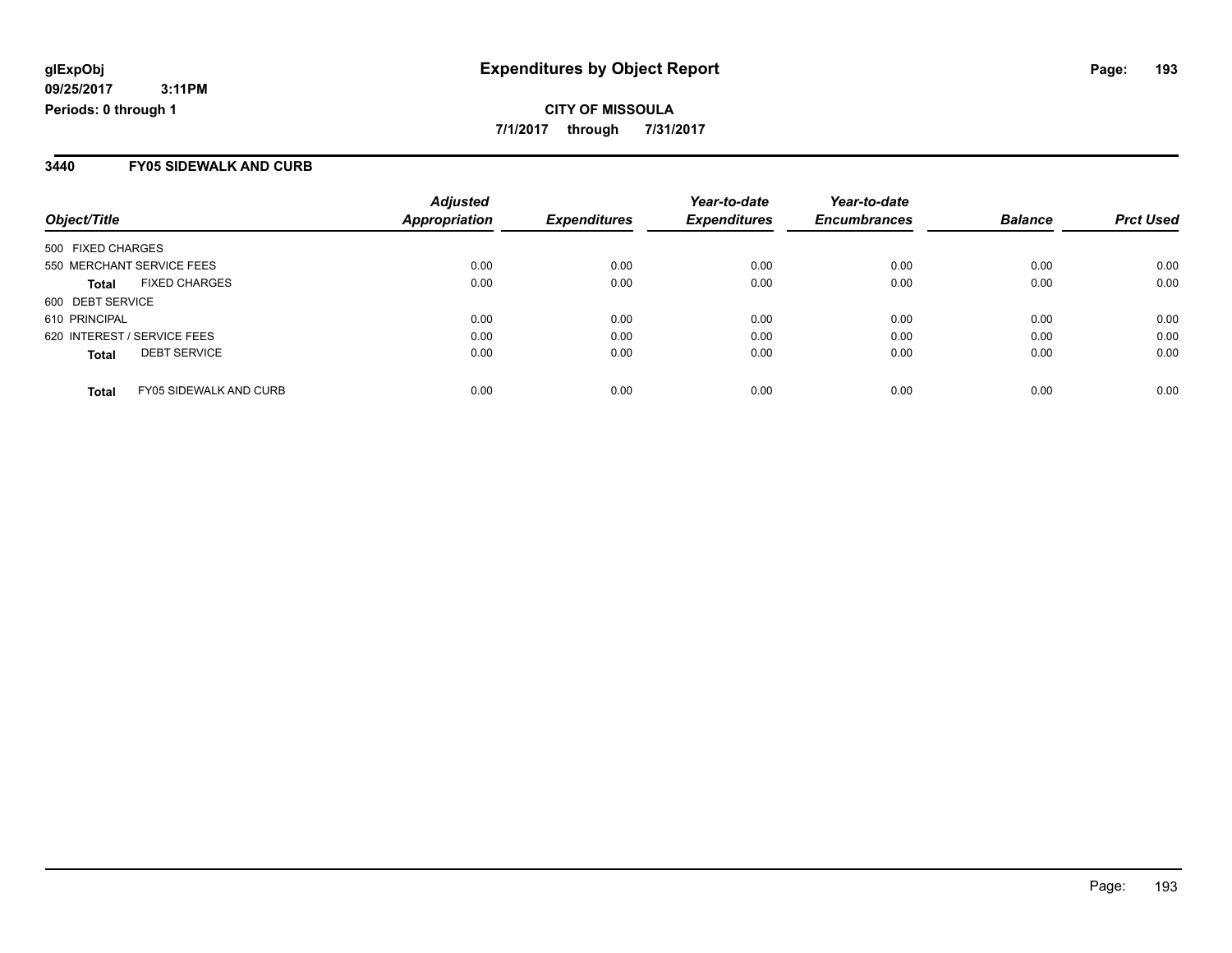**7/1/2017 through 7/31/2017**

**3450 FY06 SIDEWALK AND CURB**

|                                      | <b>Adjusted</b>      |                     | Year-to-date        | Year-to-date        |                |                  |
|--------------------------------------|----------------------|---------------------|---------------------|---------------------|----------------|------------------|
| Object/Title                         | <b>Appropriation</b> | <b>Expenditures</b> | <b>Expenditures</b> | <b>Encumbrances</b> | <b>Balance</b> | <b>Prct Used</b> |
| 500 FIXED CHARGES                    |                      |                     |                     |                     |                |                  |
| 550 MERCHANT SERVICE FEES            | 0.00                 | 0.00                | 0.00                | 0.00                | 0.00           | 0.00             |
| <b>FIXED CHARGES</b><br><b>Total</b> | 0.00                 | 0.00                | 0.00                | 0.00                | 0.00           | 0.00             |
| 600 DEBT SERVICE                     |                      |                     |                     |                     |                |                  |
| 610 PRINCIPAL                        | 0.00                 | 0.00                | 0.00                | 0.00                | 0.00           | 0.00             |
| 620 INTEREST / SERVICE FEES          | 0.00                 | 0.00                | 0.00                | 0.00                | 0.00           | 0.00             |
| <b>DEBT SERVICE</b><br><b>Total</b>  | 0.00                 | 0.00                | 0.00                | 0.00                | 0.00           | 0.00             |
| NON-DEPARTMENTAL<br><b>Total</b>     | 0.00                 | 0.00                | 0.00                | 0.00                | 0.00           | 0.00             |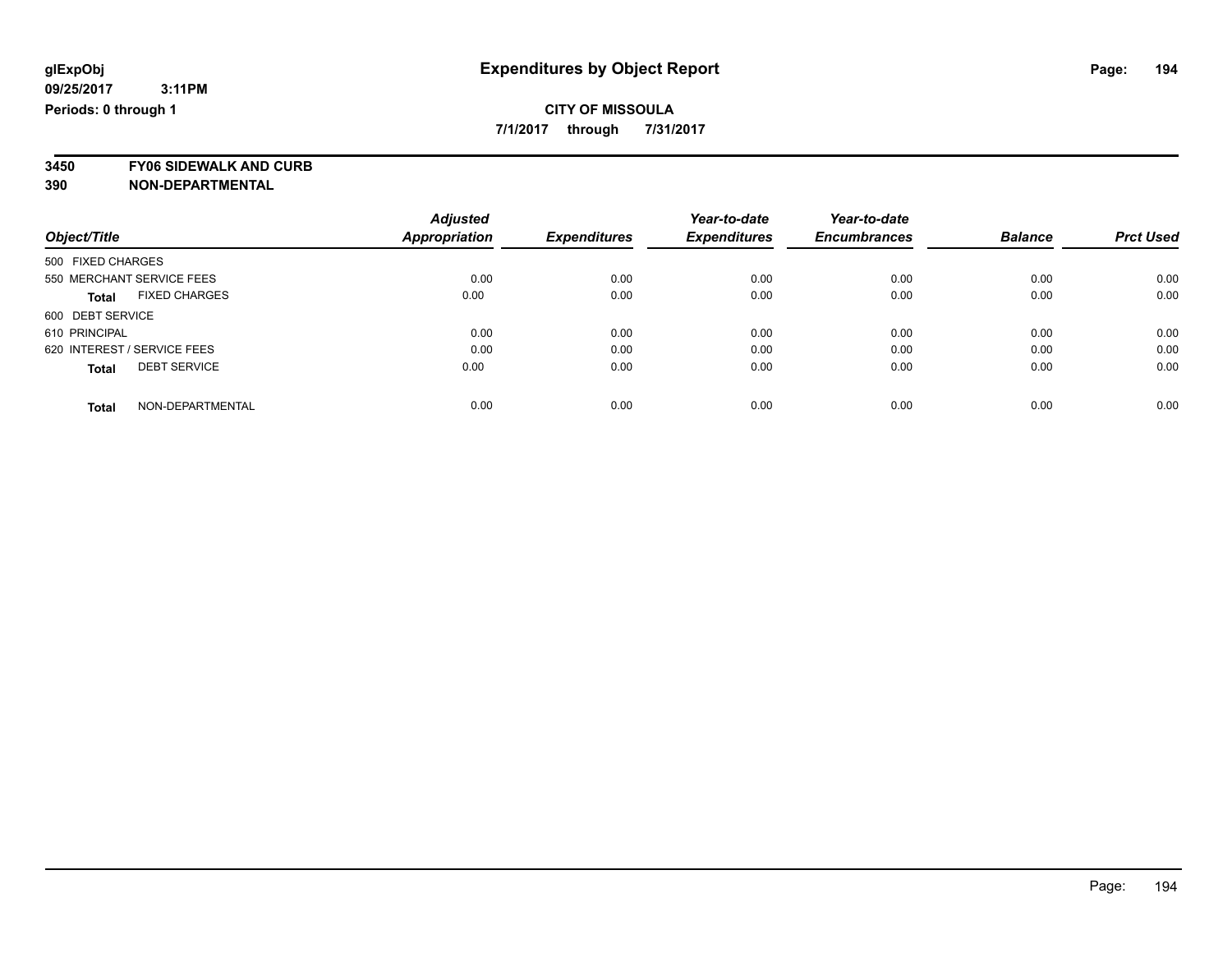**CITY OF MISSOULA 7/1/2017 through 7/31/2017**

### **3450 FY06 SIDEWALK AND CURB**

| Object/Title                                  | <b>Adjusted</b><br><b>Appropriation</b> | <b>Expenditures</b> | Year-to-date<br><b>Expenditures</b> | Year-to-date<br><b>Encumbrances</b> | <b>Balance</b> | <b>Prct Used</b> |
|-----------------------------------------------|-----------------------------------------|---------------------|-------------------------------------|-------------------------------------|----------------|------------------|
| 500 FIXED CHARGES                             |                                         |                     |                                     |                                     |                |                  |
| 550 MERCHANT SERVICE FEES                     | 0.00                                    | 0.00                | 0.00                                | 0.00                                | 0.00           | 0.00             |
| <b>FIXED CHARGES</b><br><b>Total</b>          | 0.00                                    | 0.00                | 0.00                                | 0.00                                | 0.00           | 0.00             |
| 600 DEBT SERVICE                              |                                         |                     |                                     |                                     |                |                  |
| 610 PRINCIPAL                                 | 0.00                                    | 0.00                | 0.00                                | 0.00                                | 0.00           | 0.00             |
| 620 INTEREST / SERVICE FEES                   | 0.00                                    | 0.00                | 0.00                                | 0.00                                | 0.00           | 0.00             |
| <b>DEBT SERVICE</b><br><b>Total</b>           | 0.00                                    | 0.00                | 0.00                                | 0.00                                | 0.00           | 0.00             |
| <b>FY06 SIDEWALK AND CURB</b><br><b>Total</b> | 0.00                                    | 0.00                | 0.00                                | 0.00                                | 0.00           | 0.00             |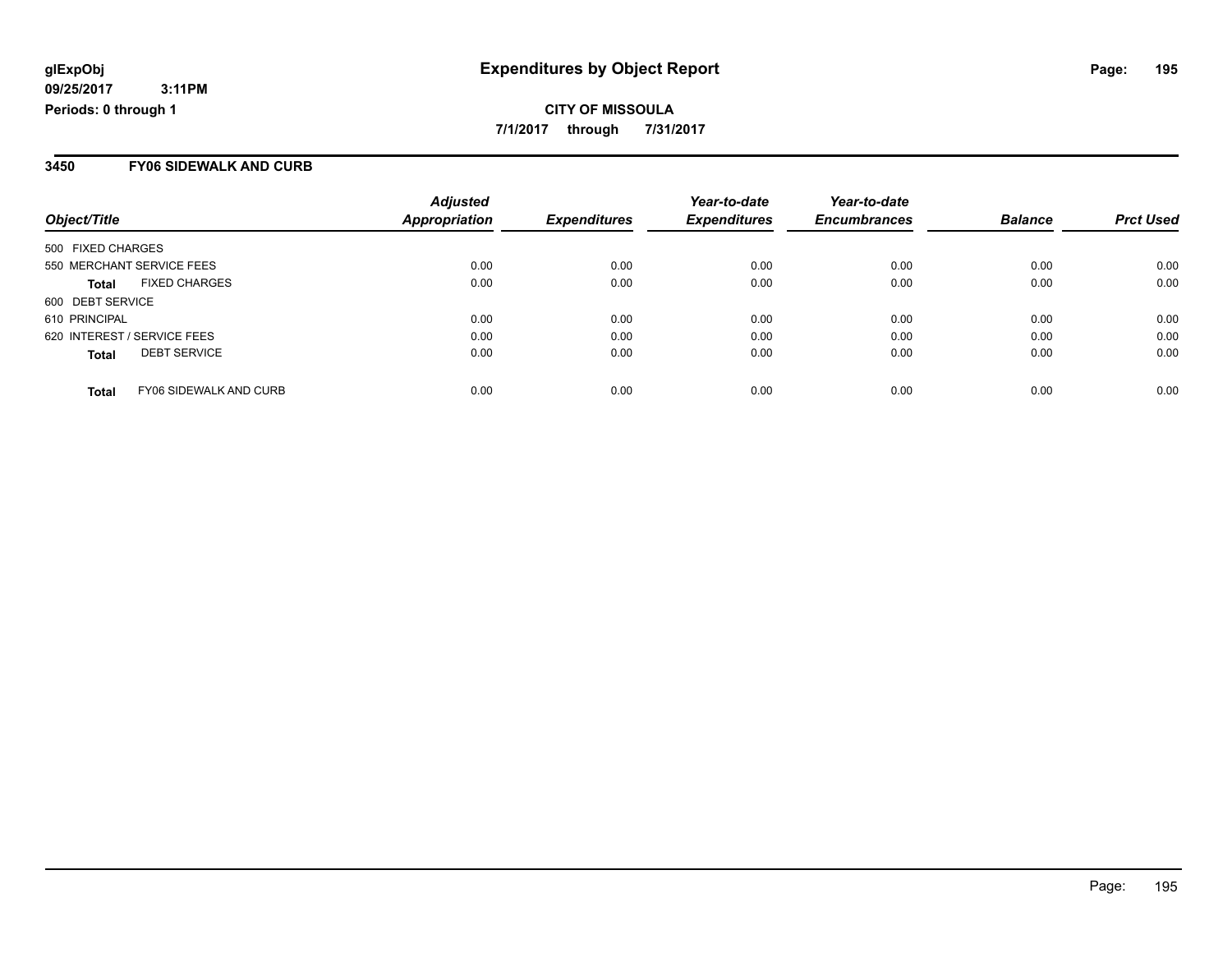**7/1/2017 through 7/31/2017**

# **3460 FY07 SIDEWALK AND CURB DEBT**

|                                      | <b>Adjusted</b> |                     | Year-to-date        | Year-to-date        |                |                  |
|--------------------------------------|-----------------|---------------------|---------------------|---------------------|----------------|------------------|
| Object/Title                         | Appropriation   | <b>Expenditures</b> | <b>Expenditures</b> | <b>Encumbrances</b> | <b>Balance</b> | <b>Prct Used</b> |
| 500 FIXED CHARGES                    |                 |                     |                     |                     |                |                  |
| 550 MERCHANT SERVICE FEES            | 0.00            | 0.00                | 0.00                | 0.00                | 0.00           | 0.00             |
| <b>FIXED CHARGES</b><br><b>Total</b> | 0.00            | 0.00                | 0.00                | 0.00                | 0.00           | 0.00             |
| 600 DEBT SERVICE                     |                 |                     |                     |                     |                |                  |
| 610 PRINCIPAL                        | 0.00            | 0.00                | 0.00                | 0.00                | 0.00           | 0.00             |
| 620 INTEREST / SERVICE FEES          | 0.00            | 0.00                | 0.00                | 0.00                | 0.00           | 0.00             |
| <b>DEBT SERVICE</b><br><b>Total</b>  | 0.00            | 0.00                | 0.00                | 0.00                | 0.00           | 0.00             |
| NON-DEPARTMENTAL<br><b>Total</b>     | 0.00            | 0.00                | 0.00                | 0.00                | 0.00           | 0.00             |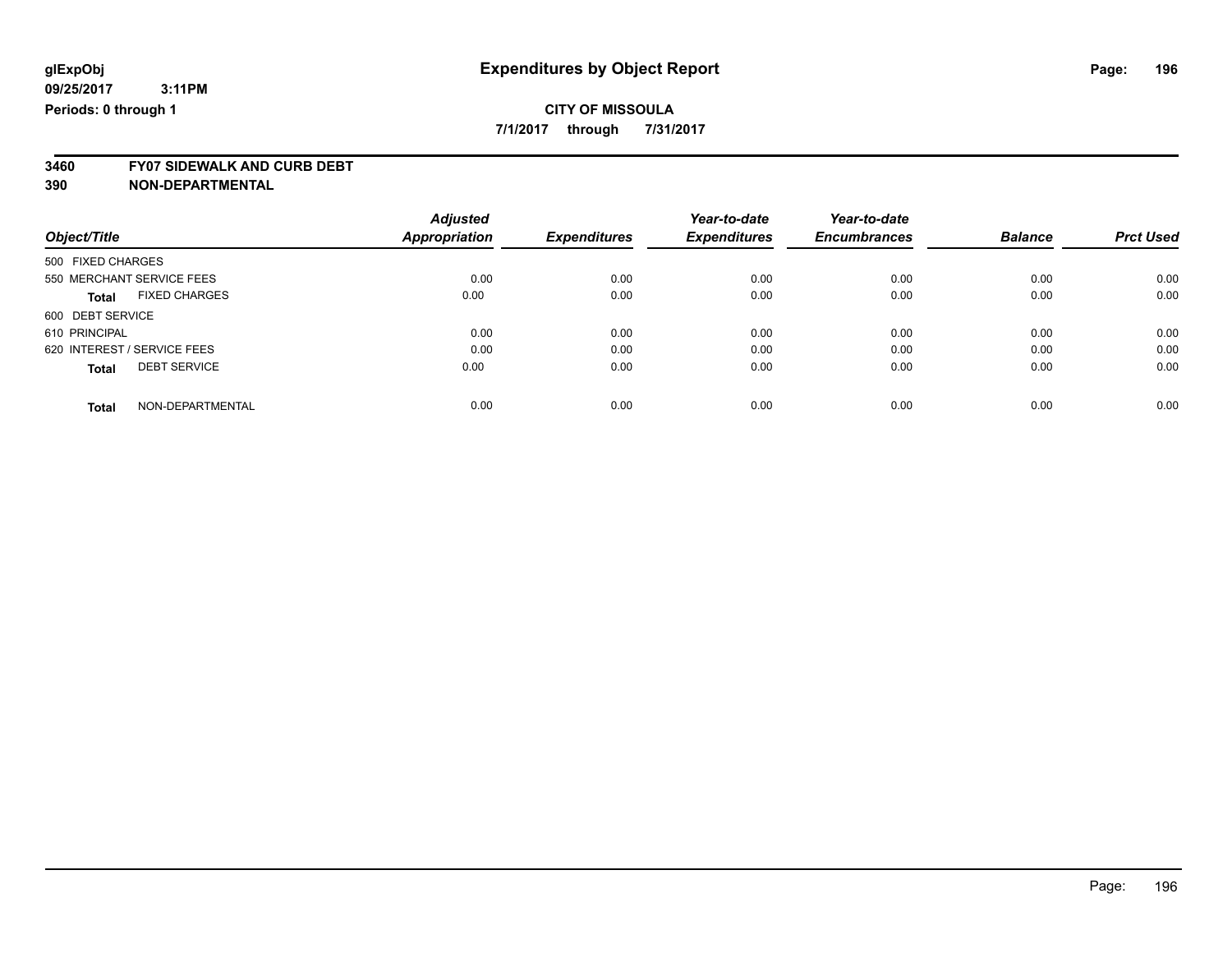## **CITY OF MISSOULA 7/1/2017 through 7/31/2017**

### **3460 FY07 SIDEWALK AND CURB DEBT**

| Object/Title                |                                    | <b>Adjusted</b><br><b>Appropriation</b> | <b>Expenditures</b> | Year-to-date<br><b>Expenditures</b> | Year-to-date<br><b>Encumbrances</b> | <b>Balance</b> | <b>Prct Used</b> |
|-----------------------------|------------------------------------|-----------------------------------------|---------------------|-------------------------------------|-------------------------------------|----------------|------------------|
| 500 FIXED CHARGES           |                                    |                                         |                     |                                     |                                     |                |                  |
| 550 MERCHANT SERVICE FEES   |                                    | 0.00                                    | 0.00                | 0.00                                | 0.00                                | 0.00           | 0.00             |
| Total                       | <b>FIXED CHARGES</b>               | 0.00                                    | 0.00                | 0.00                                | 0.00                                | 0.00           | 0.00             |
| 600 DEBT SERVICE            |                                    |                                         |                     |                                     |                                     |                |                  |
| 610 PRINCIPAL               |                                    | 0.00                                    | 0.00                | 0.00                                | 0.00                                | 0.00           | 0.00             |
| 620 INTEREST / SERVICE FEES |                                    | 0.00                                    | 0.00                | 0.00                                | 0.00                                | 0.00           | 0.00             |
| <b>Total</b>                | <b>DEBT SERVICE</b>                | 0.00                                    | 0.00                | 0.00                                | 0.00                                | 0.00           | 0.00             |
| Total                       | <b>FY07 SIDEWALK AND CURB DEBT</b> | 0.00                                    | 0.00                | 0.00                                | 0.00                                | 0.00           | 0.00             |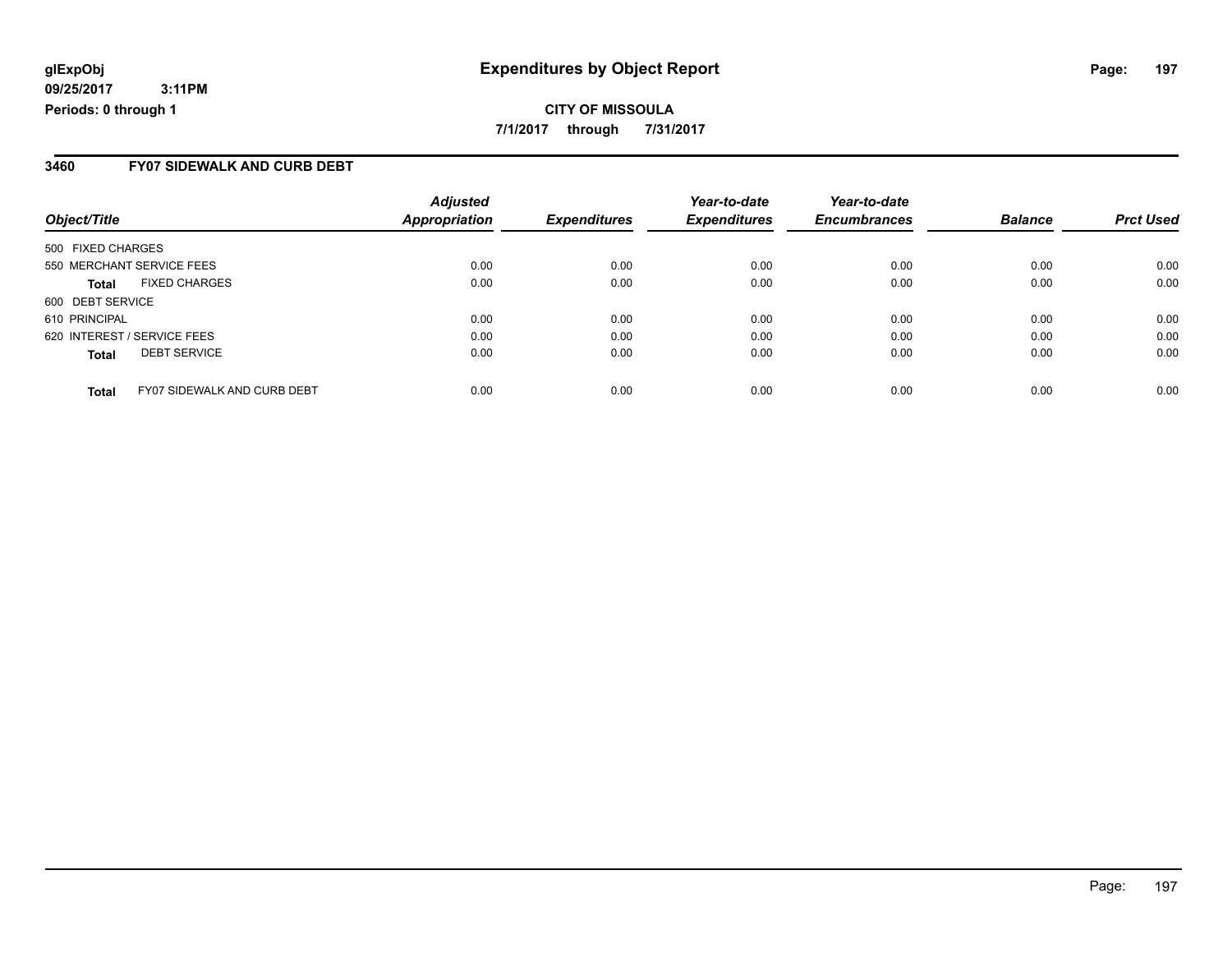# **CITY OF MISSOULA**

**7/1/2017 through 7/31/2017**

# **3461 SERIES 2008A SIDEWALK AND CURB**

#### **280 PUBLIC WORKS OPERATIONS**

| Object/Title                            | <b>Adjusted</b><br><b>Appropriation</b> | <b>Expenditures</b> | Year-to-date<br><b>Expenditures</b> | Year-to-date<br><b>Encumbrances</b> | <b>Balance</b> | <b>Prct Used</b> |
|-----------------------------------------|-----------------------------------------|---------------------|-------------------------------------|-------------------------------------|----------------|------------------|
| 500 FIXED CHARGES                       |                                         |                     |                                     |                                     |                |                  |
| 550 MERCHANT SERVICE FEES               | 0.00                                    | 0.00                | 0.00                                | 0.00                                | 0.00           | 0.00             |
| <b>FIXED CHARGES</b><br><b>Total</b>    | 0.00                                    | 0.00                | 0.00                                | 0.00                                | 0.00           | 0.00             |
| 800 OTHER OBJECTS                       |                                         |                     |                                     |                                     |                |                  |
| 820 TRANSFERS TO OTHER FUNDS            | 0.00                                    | 0.00                | 0.00                                | 0.00                                | 0.00           | 0.00             |
| OTHER OBJECTS<br><b>Total</b>           | 0.00                                    | 0.00                | 0.00                                | 0.00                                | 0.00           | 0.00             |
| PUBLIC WORKS OPERATIONS<br><b>Total</b> | 0.00                                    | 0.00                | 0.00                                | 0.00                                | 0.00           | 0.00             |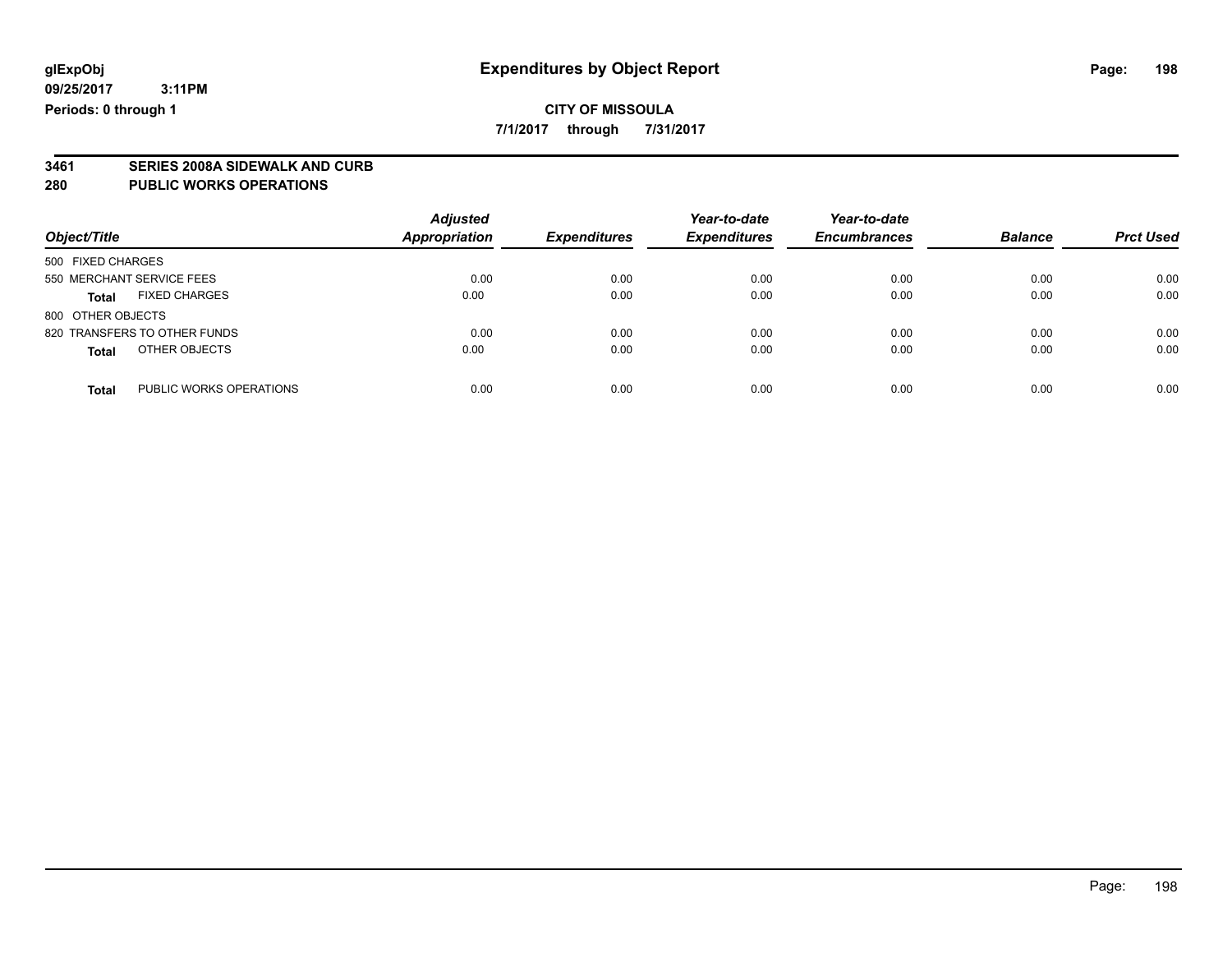**7/1/2017 through 7/31/2017**

# **3461 SERIES 2008A SIDEWALK AND CURB**

|                                      | <b>Adjusted</b>      |                     | Year-to-date        | Year-to-date        |                |                  |
|--------------------------------------|----------------------|---------------------|---------------------|---------------------|----------------|------------------|
| Object/Title                         | <b>Appropriation</b> | <b>Expenditures</b> | <b>Expenditures</b> | <b>Encumbrances</b> | <b>Balance</b> | <b>Prct Used</b> |
| 500 FIXED CHARGES                    |                      |                     |                     |                     |                |                  |
| 550 MERCHANT SERVICE FEES            | 0.00                 | 0.00                | 0.00                | 0.00                | 0.00           | 0.00             |
| <b>FIXED CHARGES</b><br><b>Total</b> | 0.00                 | 0.00                | 0.00                | 0.00                | 0.00           | 0.00             |
| 600 DEBT SERVICE                     |                      |                     |                     |                     |                |                  |
| 610 PRINCIPAL                        | 0.00                 | 0.00                | 0.00                | 0.00                | 0.00           | 0.00             |
| 620 INTEREST / SERVICE FEES          | 0.00                 | 0.00                | 0.00                | 0.00                | 0.00           | 0.00             |
| <b>DEBT SERVICE</b><br><b>Total</b>  | 0.00                 | 0.00                | 0.00                | 0.00                | 0.00           | 0.00             |
| 800 OTHER OBJECTS                    |                      |                     |                     |                     |                |                  |
| 820 TRANSFERS TO OTHER FUNDS         | 0.00                 | 0.00                | 0.00                | 0.00                | 0.00           | 0.00             |
| OTHER OBJECTS<br><b>Total</b>        | 0.00                 | 0.00                | 0.00                | 0.00                | 0.00           | 0.00             |
|                                      |                      |                     |                     |                     |                |                  |
| NON-DEPARTMENTAL<br><b>Total</b>     | 0.00                 | 0.00                | 0.00                | 0.00                | 0.00           | 0.00             |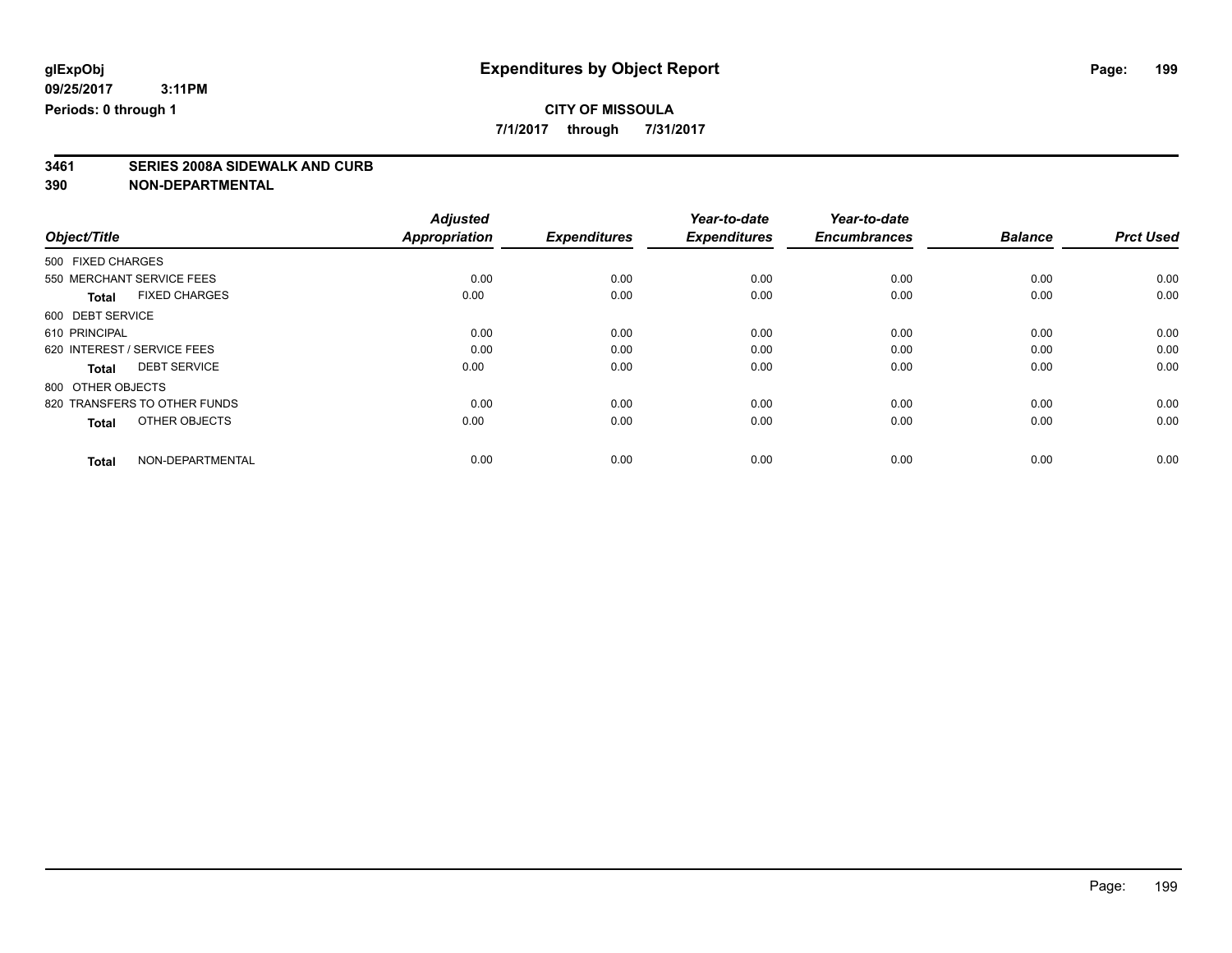## **CITY OF MISSOULA 7/1/2017 through 7/31/2017**

### **3461 SERIES 2008A SIDEWALK AND CURB**

|                   |                                | <b>Adjusted</b>      |                     | Year-to-date        | Year-to-date        |                |                  |
|-------------------|--------------------------------|----------------------|---------------------|---------------------|---------------------|----------------|------------------|
| Object/Title      |                                | <b>Appropriation</b> | <b>Expenditures</b> | <b>Expenditures</b> | <b>Encumbrances</b> | <b>Balance</b> | <b>Prct Used</b> |
| 500 FIXED CHARGES |                                |                      |                     |                     |                     |                |                  |
|                   | 550 MERCHANT SERVICE FEES      | 0.00                 | 0.00                | 0.00                | 0.00                | 0.00           | 0.00             |
| <b>Total</b>      | <b>FIXED CHARGES</b>           | 0.00                 | 0.00                | 0.00                | 0.00                | 0.00           | 0.00             |
| 600 DEBT SERVICE  |                                |                      |                     |                     |                     |                |                  |
| 610 PRINCIPAL     |                                | 0.00                 | 0.00                | 0.00                | 0.00                | 0.00           | 0.00             |
|                   | 620 INTEREST / SERVICE FEES    | 0.00                 | 0.00                | 0.00                | 0.00                | 0.00           | 0.00             |
| Total             | <b>DEBT SERVICE</b>            | 0.00                 | 0.00                | 0.00                | 0.00                | 0.00           | 0.00             |
| 800 OTHER OBJECTS |                                |                      |                     |                     |                     |                |                  |
|                   | 820 TRANSFERS TO OTHER FUNDS   | 0.00                 | 0.00                | 0.00                | 0.00                | 0.00           | 0.00             |
| <b>Total</b>      | OTHER OBJECTS                  | 0.00                 | 0.00                | 0.00                | 0.00                | 0.00           | 0.00             |
| <b>Total</b>      | SERIES 2008A SIDEWALK AND CURB | 0.00                 | 0.00                | 0.00                | 0.00                | 0.00           | 0.00             |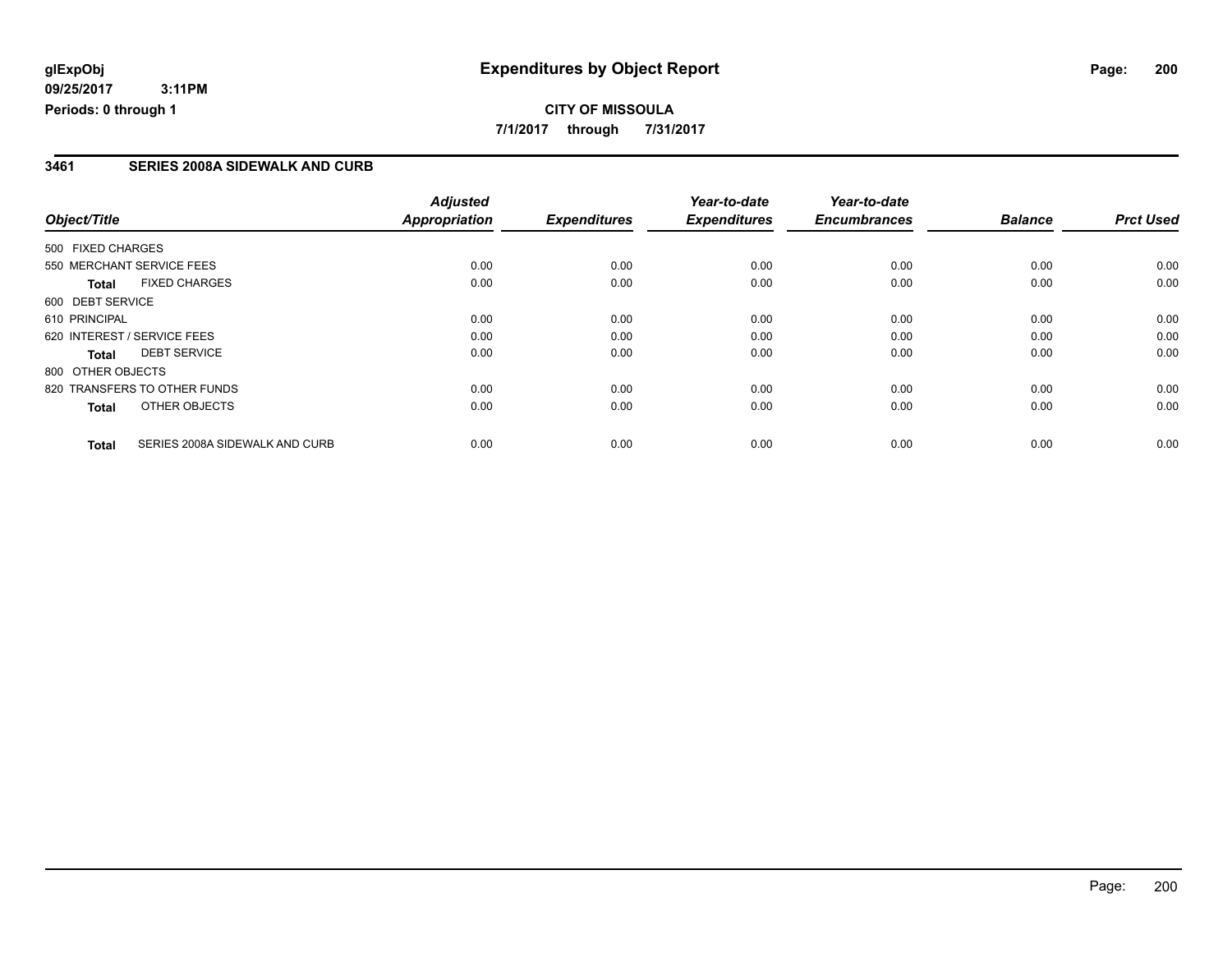**7/1/2017 through 7/31/2017**

# **3462 SERIES 2009 SIDEWALK AND CURB**

|                                      | <b>Adjusted</b>      |                     | Year-to-date        | Year-to-date        |                |                  |
|--------------------------------------|----------------------|---------------------|---------------------|---------------------|----------------|------------------|
| Object/Title                         | <b>Appropriation</b> | <b>Expenditures</b> | <b>Expenditures</b> | <b>Encumbrances</b> | <b>Balance</b> | <b>Prct Used</b> |
| 500 FIXED CHARGES                    |                      |                     |                     |                     |                |                  |
| 550 MERCHANT SERVICE FEES            | 0.00                 | 0.00                | 0.00                | 0.00                | 0.00           | 0.00             |
| <b>FIXED CHARGES</b><br><b>Total</b> | 0.00                 | 0.00                | 0.00                | 0.00                | 0.00           | 0.00             |
| 600 DEBT SERVICE                     |                      |                     |                     |                     |                |                  |
| 610 PRINCIPAL                        | 0.00                 | 0.00                | 0.00                | 0.00                | 0.00           | 0.00             |
| 620 INTEREST / SERVICE FEES          | 0.00                 | 0.00                | 0.00                | 0.00                | 0.00           | 0.00             |
| <b>DEBT SERVICE</b><br><b>Total</b>  | 0.00                 | 0.00                | 0.00                | 0.00                | 0.00           | 0.00             |
| 800 OTHER OBJECTS                    |                      |                     |                     |                     |                |                  |
| 820 TRANSFERS TO OTHER FUNDS         | 0.00                 | 0.00                | 0.00                | 0.00                | 0.00           | 0.00             |
| OTHER OBJECTS<br><b>Total</b>        | 0.00                 | 0.00                | 0.00                | 0.00                | 0.00           | 0.00             |
|                                      |                      |                     |                     |                     |                |                  |
| NON-DEPARTMENTAL<br><b>Total</b>     | 0.00                 | 0.00                | 0.00                | 0.00                | 0.00           | 0.00             |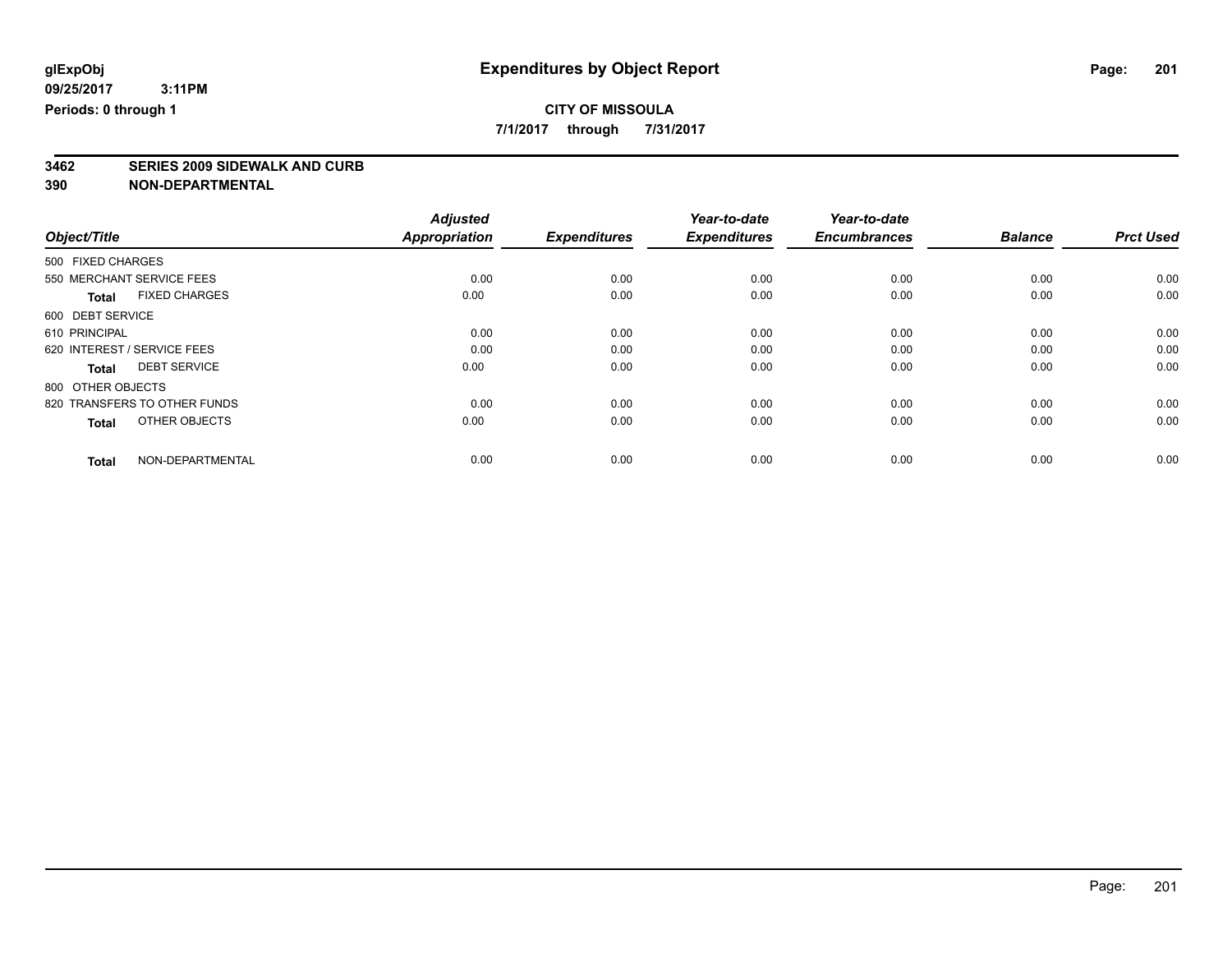## **CITY OF MISSOULA 7/1/2017 through 7/31/2017**

### **3462 SERIES 2009 SIDEWALK AND CURB**

|                   |                               | <b>Adjusted</b>      |                     | Year-to-date        | Year-to-date        |                |                  |
|-------------------|-------------------------------|----------------------|---------------------|---------------------|---------------------|----------------|------------------|
| Object/Title      |                               | <b>Appropriation</b> | <b>Expenditures</b> | <b>Expenditures</b> | <b>Encumbrances</b> | <b>Balance</b> | <b>Prct Used</b> |
| 500 FIXED CHARGES |                               |                      |                     |                     |                     |                |                  |
|                   | 550 MERCHANT SERVICE FEES     | 0.00                 | 0.00                | 0.00                | 0.00                | 0.00           | 0.00             |
| <b>Total</b>      | <b>FIXED CHARGES</b>          | 0.00                 | 0.00                | 0.00                | 0.00                | 0.00           | 0.00             |
| 600 DEBT SERVICE  |                               |                      |                     |                     |                     |                |                  |
| 610 PRINCIPAL     |                               | 0.00                 | 0.00                | 0.00                | 0.00                | 0.00           | 0.00             |
|                   | 620 INTEREST / SERVICE FEES   | 0.00                 | 0.00                | 0.00                | 0.00                | 0.00           | 0.00             |
| Total             | <b>DEBT SERVICE</b>           | 0.00                 | 0.00                | 0.00                | 0.00                | 0.00           | 0.00             |
| 800 OTHER OBJECTS |                               |                      |                     |                     |                     |                |                  |
|                   | 820 TRANSFERS TO OTHER FUNDS  | 0.00                 | 0.00                | 0.00                | 0.00                | 0.00           | 0.00             |
| <b>Total</b>      | OTHER OBJECTS                 | 0.00                 | 0.00                | 0.00                | 0.00                | 0.00           | 0.00             |
| <b>Total</b>      | SERIES 2009 SIDEWALK AND CURB | 0.00                 | 0.00                | 0.00                | 0.00                | 0.00           | 0.00             |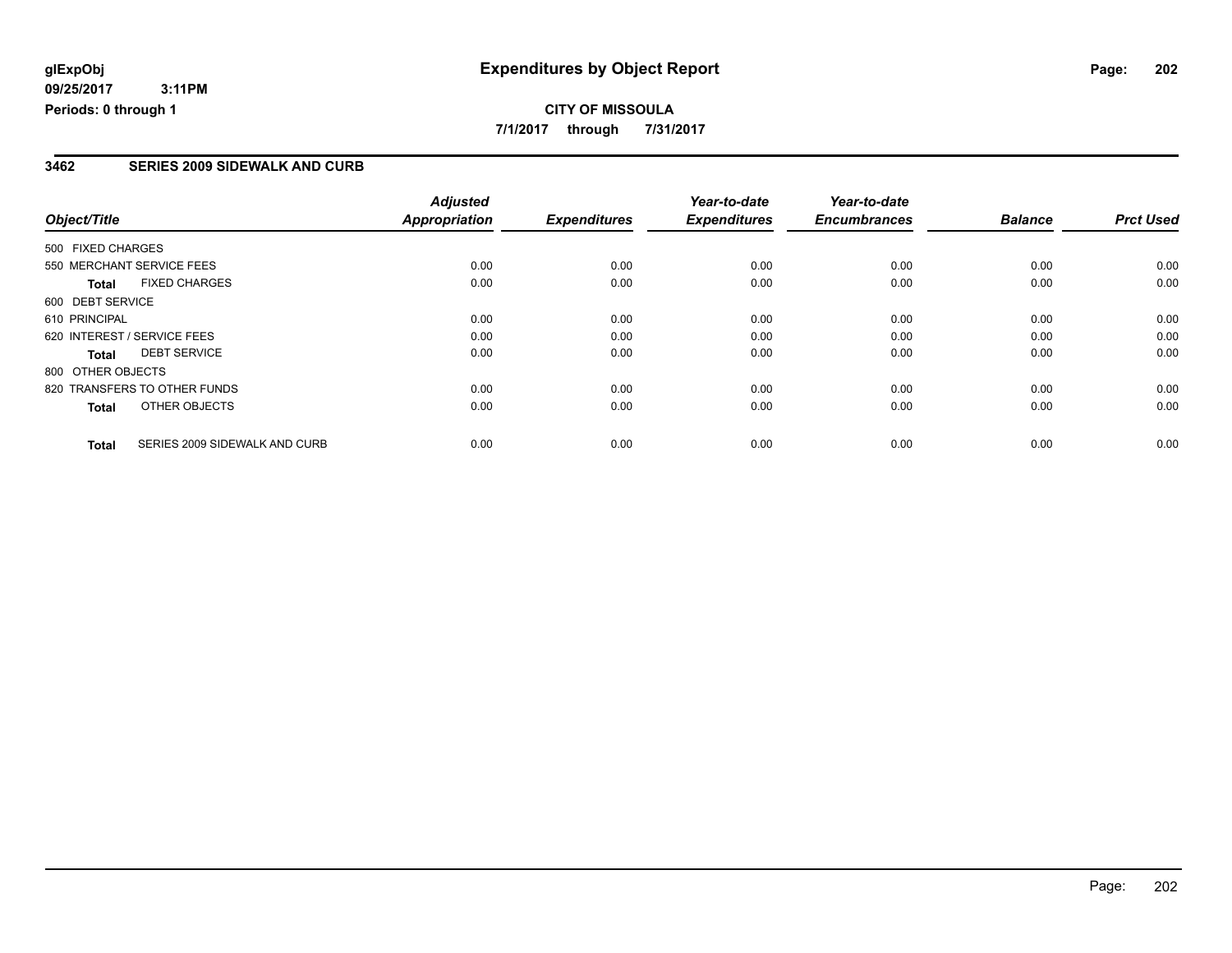**7/1/2017 through 7/31/2017**

# **3463 SERIES 2010 SIDEWALK AND CURB**

|                                      | <b>Adjusted</b>      |                     | Year-to-date        | Year-to-date        |                |                  |
|--------------------------------------|----------------------|---------------------|---------------------|---------------------|----------------|------------------|
| Object/Title                         | <b>Appropriation</b> | <b>Expenditures</b> | <b>Expenditures</b> | <b>Encumbrances</b> | <b>Balance</b> | <b>Prct Used</b> |
| 500 FIXED CHARGES                    |                      |                     |                     |                     |                |                  |
| 550 MERCHANT SERVICE FEES            | 0.00                 | 0.00                | 0.00                | 0.00                | 0.00           | 0.00             |
| <b>FIXED CHARGES</b><br><b>Total</b> | 0.00                 | 0.00                | 0.00                | 0.00                | 0.00           | 0.00             |
| 600 DEBT SERVICE                     |                      |                     |                     |                     |                |                  |
| 610 PRINCIPAL                        | 0.00                 | 0.00                | 0.00                | 0.00                | 0.00           | 0.00             |
| 620 INTEREST / SERVICE FEES          | 0.00                 | 0.00                | 0.00                | 0.00                | 0.00           | 0.00             |
| <b>DEBT SERVICE</b><br><b>Total</b>  | 0.00                 | 0.00                | 0.00                | 0.00                | 0.00           | 0.00             |
| NON-DEPARTMENTAL<br>Total            | 0.00                 | 0.00                | 0.00                | 0.00                | 0.00           | 0.00             |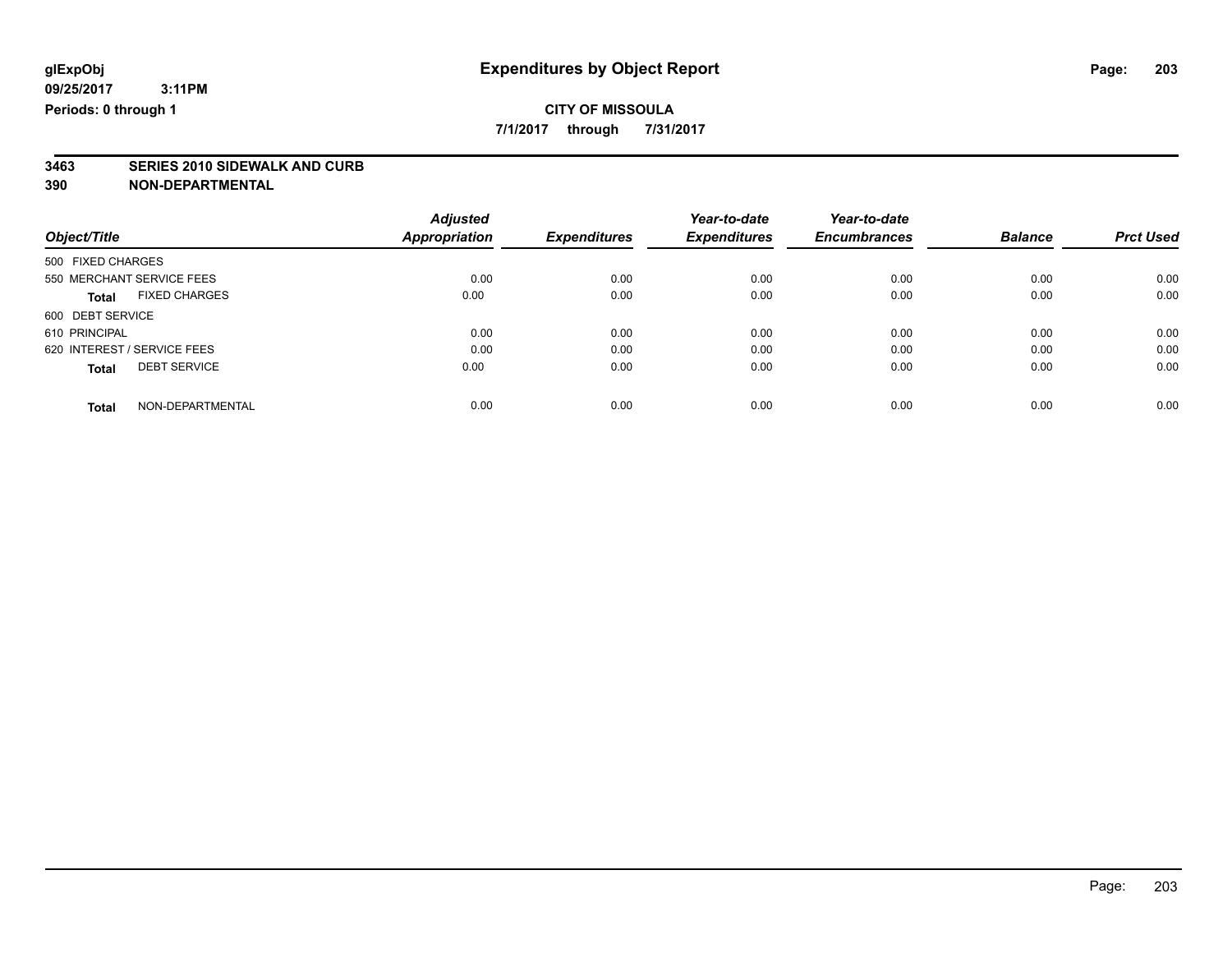**7/1/2017 through 7/31/2017**

### **3463 SERIES 2010 SIDEWALK AND CURB**

| Object/Title                                  | <b>Adjusted</b><br><b>Appropriation</b> | <b>Expenditures</b> | Year-to-date<br><b>Expenditures</b> | Year-to-date<br><b>Encumbrances</b> | <b>Balance</b> | <b>Prct Used</b> |
|-----------------------------------------------|-----------------------------------------|---------------------|-------------------------------------|-------------------------------------|----------------|------------------|
|                                               |                                         |                     |                                     |                                     |                |                  |
| 500 FIXED CHARGES                             |                                         |                     |                                     |                                     |                |                  |
| 550 MERCHANT SERVICE FEES                     | 0.00                                    | 0.00                | 0.00                                | 0.00                                | 0.00           | 0.00             |
| <b>FIXED CHARGES</b><br>Total                 | 0.00                                    | 0.00                | 0.00                                | 0.00                                | 0.00           | 0.00             |
| 600 DEBT SERVICE                              |                                         |                     |                                     |                                     |                |                  |
| 610 PRINCIPAL                                 | 0.00                                    | 0.00                | 0.00                                | 0.00                                | 0.00           | 0.00             |
| 620 INTEREST / SERVICE FEES                   | 0.00                                    | 0.00                | 0.00                                | 0.00                                | 0.00           | 0.00             |
| <b>DEBT SERVICE</b><br><b>Total</b>           | 0.00                                    | 0.00                | 0.00                                | 0.00                                | 0.00           | 0.00             |
|                                               |                                         |                     |                                     |                                     |                |                  |
| SERIES 2010 SIDEWALK AND CURB<br><b>Total</b> | 0.00                                    | 0.00                | 0.00                                | 0.00                                | 0.00           | 0.00             |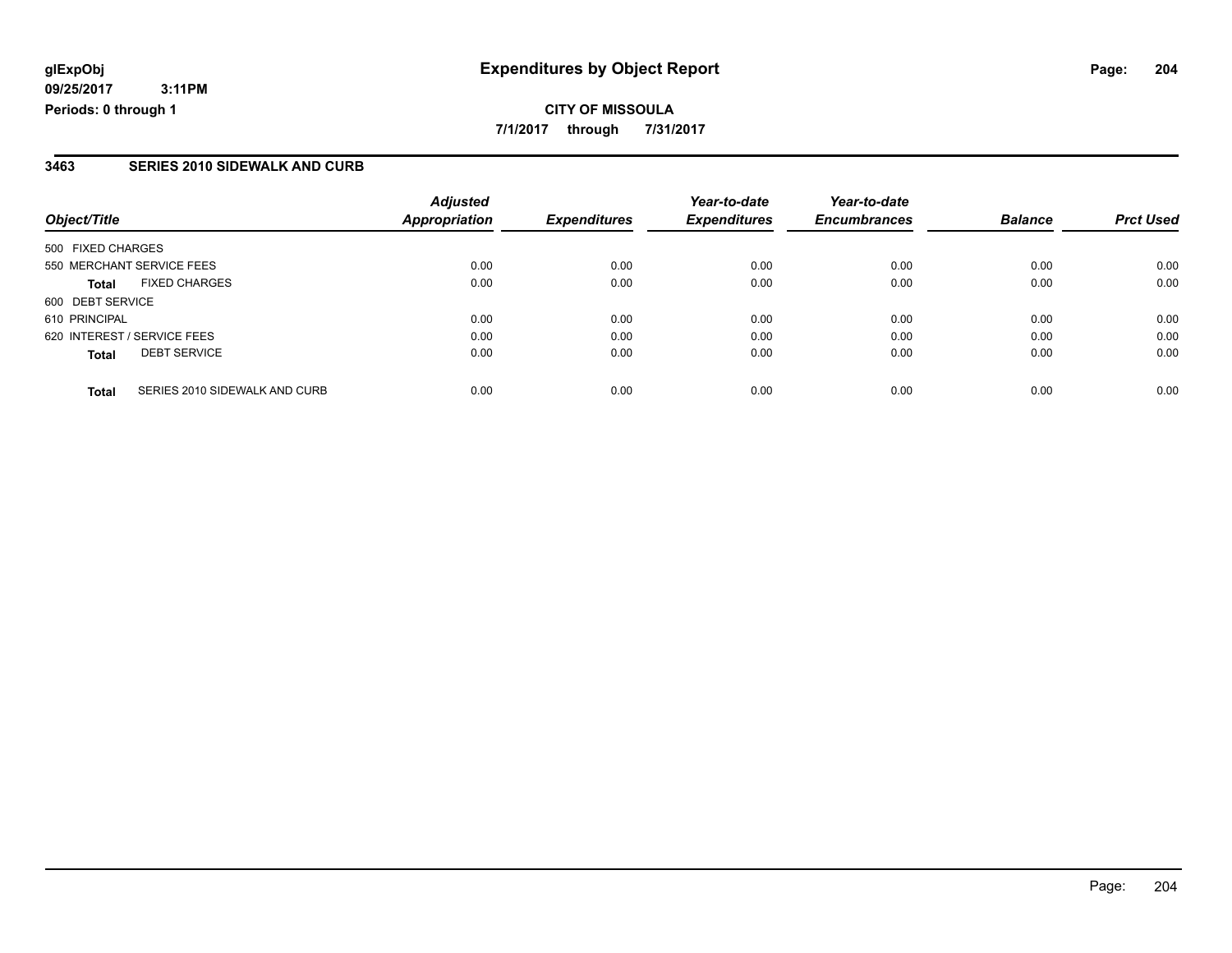**7/1/2017 through 7/31/2017**

**3464 FY12 S/C DEBT SERVICE**

|                                      | <b>Adjusted</b>      |                     | Year-to-date        | Year-to-date        |                |                  |
|--------------------------------------|----------------------|---------------------|---------------------|---------------------|----------------|------------------|
| Object/Title                         | <b>Appropriation</b> | <b>Expenditures</b> | <b>Expenditures</b> | <b>Encumbrances</b> | <b>Balance</b> | <b>Prct Used</b> |
| 500 FIXED CHARGES                    |                      |                     |                     |                     |                |                  |
| 550 MERCHANT SERVICE FEES            | 0.00                 | 0.00                | 0.00                | 0.00                | 0.00           | 0.00             |
| <b>FIXED CHARGES</b><br><b>Total</b> | 0.00                 | 0.00                | 0.00                | 0.00                | 0.00           | 0.00             |
| 600 DEBT SERVICE                     |                      |                     |                     |                     |                |                  |
| 610 PRINCIPAL                        | 0.00                 | 0.00                | 0.00                | 0.00                | 0.00           | 0.00             |
| 620 INTEREST / SERVICE FEES          | 0.00                 | 0.00                | 0.00                | 0.00                | 0.00           | 0.00             |
| <b>DEBT SERVICE</b><br><b>Total</b>  | 0.00                 | 0.00                | 0.00                | 0.00                | 0.00           | 0.00             |
| NON-DEPARTMENTAL<br><b>Total</b>     | 0.00                 | 0.00                | 0.00                | 0.00                | 0.00           | 0.00             |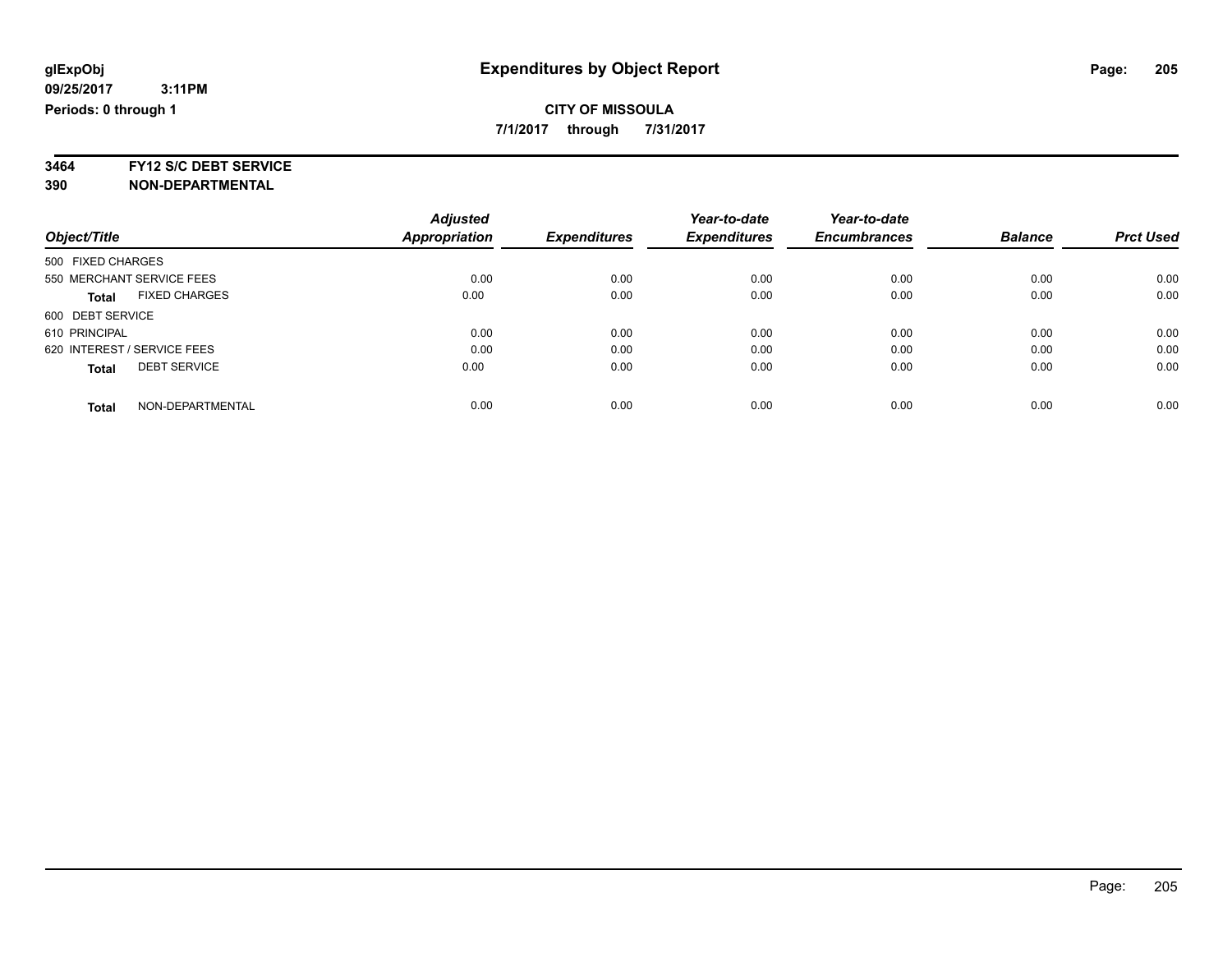**CITY OF MISSOULA 7/1/2017 through 7/31/2017**

#### **3464 FY12 S/C DEBT SERVICE**

| Object/Title                |                       | <b>Adjusted</b><br>Appropriation | <b>Expenditures</b> | Year-to-date<br><b>Expenditures</b> | Year-to-date<br><b>Encumbrances</b> | <b>Balance</b> | <b>Prct Used</b> |
|-----------------------------|-----------------------|----------------------------------|---------------------|-------------------------------------|-------------------------------------|----------------|------------------|
|                             |                       |                                  |                     |                                     |                                     |                |                  |
| 500 FIXED CHARGES           |                       |                                  |                     |                                     |                                     |                |                  |
| 550 MERCHANT SERVICE FEES   |                       | 0.00                             | 0.00                | 0.00                                | 0.00                                | 0.00           | 0.00             |
| <b>Total</b>                | <b>FIXED CHARGES</b>  | 0.00                             | 0.00                | 0.00                                | 0.00                                | 0.00           | 0.00             |
| 600 DEBT SERVICE            |                       |                                  |                     |                                     |                                     |                |                  |
| 610 PRINCIPAL               |                       | 0.00                             | 0.00                | 0.00                                | 0.00                                | 0.00           | 0.00             |
| 620 INTEREST / SERVICE FEES |                       | 0.00                             | 0.00                | 0.00                                | 0.00                                | 0.00           | 0.00             |
| <b>Total</b>                | <b>DEBT SERVICE</b>   | 0.00                             | 0.00                | 0.00                                | 0.00                                | 0.00           | 0.00             |
| Total                       | FY12 S/C DEBT SERVICE | 0.00                             | 0.00                | 0.00                                | 0.00                                | 0.00           | 0.00             |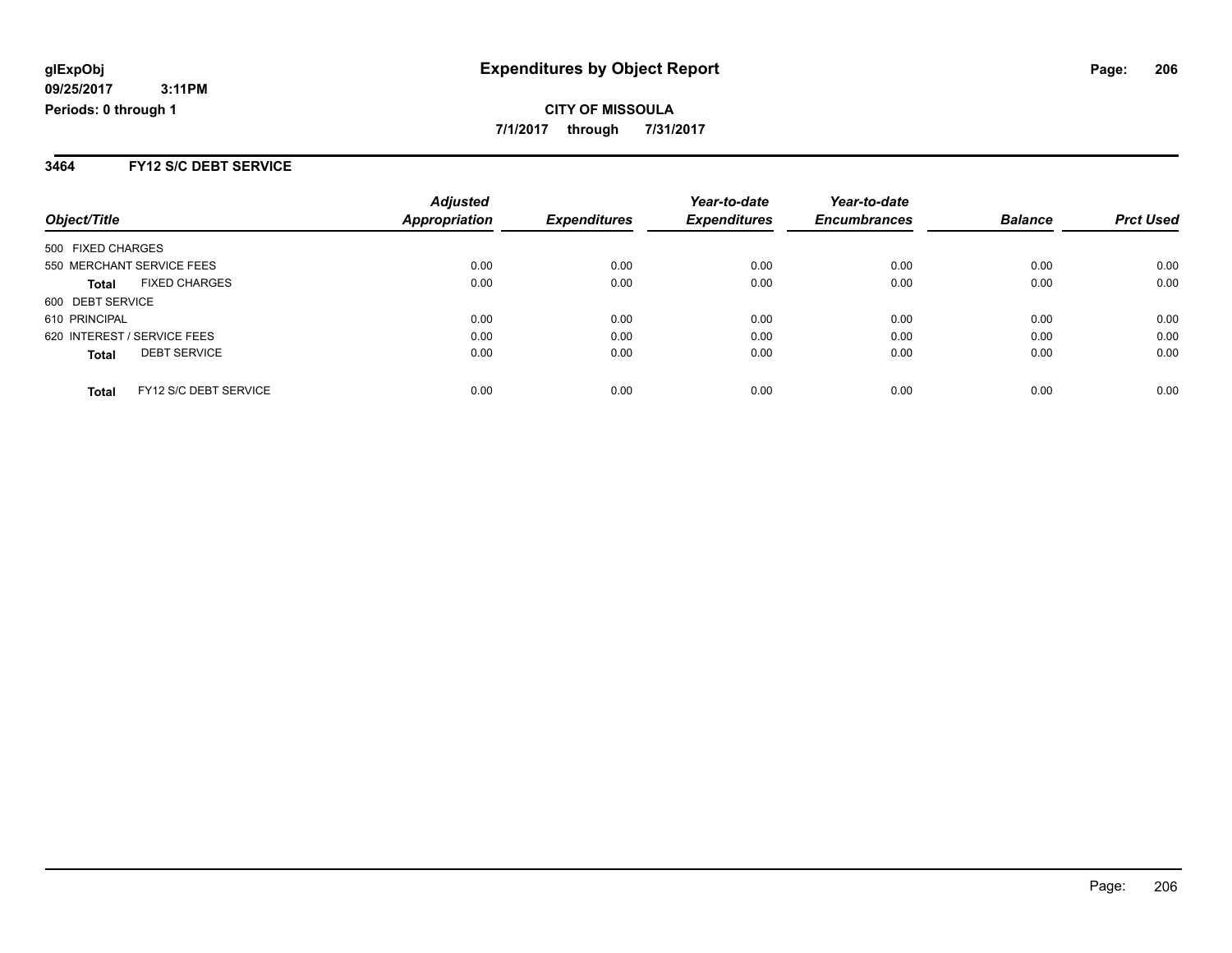**7/1/2017 through 7/31/2017**

# **3465 FY13 SIDEWALK/CURB DEBT SERVICE**

|                                      | <b>Adjusted</b>      |                     | Year-to-date        | Year-to-date        |                |                  |
|--------------------------------------|----------------------|---------------------|---------------------|---------------------|----------------|------------------|
| Object/Title                         | <b>Appropriation</b> | <b>Expenditures</b> | <b>Expenditures</b> | <b>Encumbrances</b> | <b>Balance</b> | <b>Prct Used</b> |
| 500 FIXED CHARGES                    |                      |                     |                     |                     |                |                  |
| 550 MERCHANT SERVICE FEES            | 0.00                 | 0.00                | 0.00                | 0.00                | 0.00           | 0.00             |
| <b>FIXED CHARGES</b><br><b>Total</b> | 0.00                 | 0.00                | 0.00                | 0.00                | 0.00           | 0.00             |
| 600 DEBT SERVICE                     |                      |                     |                     |                     |                |                  |
| 610 PRINCIPAL                        | 0.00                 | 0.00                | 0.00                | 0.00                | 0.00           | 0.00             |
| 620 INTEREST / SERVICE FEES          | 0.00                 | 0.00                | 0.00                | 0.00                | 0.00           | 0.00             |
| <b>DEBT SERVICE</b><br><b>Total</b>  | 0.00                 | 0.00                | 0.00                | 0.00                | 0.00           | 0.00             |
| NON-DEPARTMENTAL<br><b>Total</b>     | 0.00                 | 0.00                | 0.00                | 0.00                | 0.00           | 0.00             |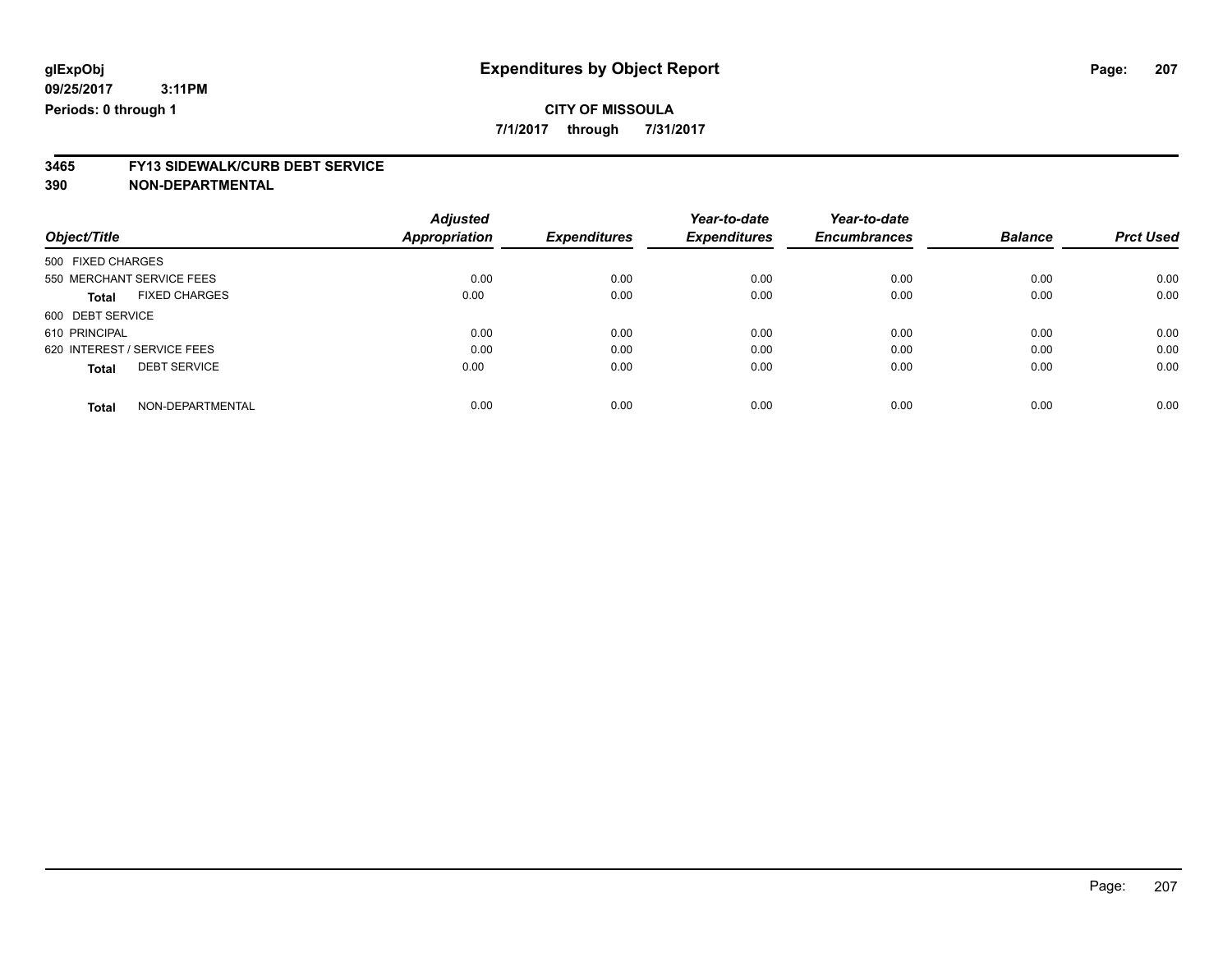### **3465 FY13 SIDEWALK/CURB DEBT SERVICE**

| Object/Title                |                                 | <b>Adjusted</b><br><b>Appropriation</b> | <b>Expenditures</b> | Year-to-date<br><b>Expenditures</b> | Year-to-date<br><b>Encumbrances</b> | <b>Balance</b> | <b>Prct Used</b> |
|-----------------------------|---------------------------------|-----------------------------------------|---------------------|-------------------------------------|-------------------------------------|----------------|------------------|
| 500 FIXED CHARGES           |                                 |                                         |                     |                                     |                                     |                |                  |
| 550 MERCHANT SERVICE FEES   |                                 | 0.00                                    | 0.00                | 0.00                                | 0.00                                | 0.00           | 0.00             |
| <b>Total</b>                | <b>FIXED CHARGES</b>            | 0.00                                    | 0.00                | 0.00                                | 0.00                                | 0.00           | 0.00             |
| 600 DEBT SERVICE            |                                 |                                         |                     |                                     |                                     |                |                  |
| 610 PRINCIPAL               |                                 | 0.00                                    | 0.00                | 0.00                                | 0.00                                | 0.00           | 0.00             |
| 620 INTEREST / SERVICE FEES |                                 | 0.00                                    | 0.00                | 0.00                                | 0.00                                | 0.00           | 0.00             |
| <b>Total</b>                | <b>DEBT SERVICE</b>             | 0.00                                    | 0.00                | 0.00                                | 0.00                                | 0.00           | 0.00             |
| <b>Total</b>                | FY13 SIDEWALK/CURB DEBT SERVICE | 0.00                                    | 0.00                | 0.00                                | 0.00                                | 0.00           | 0.00             |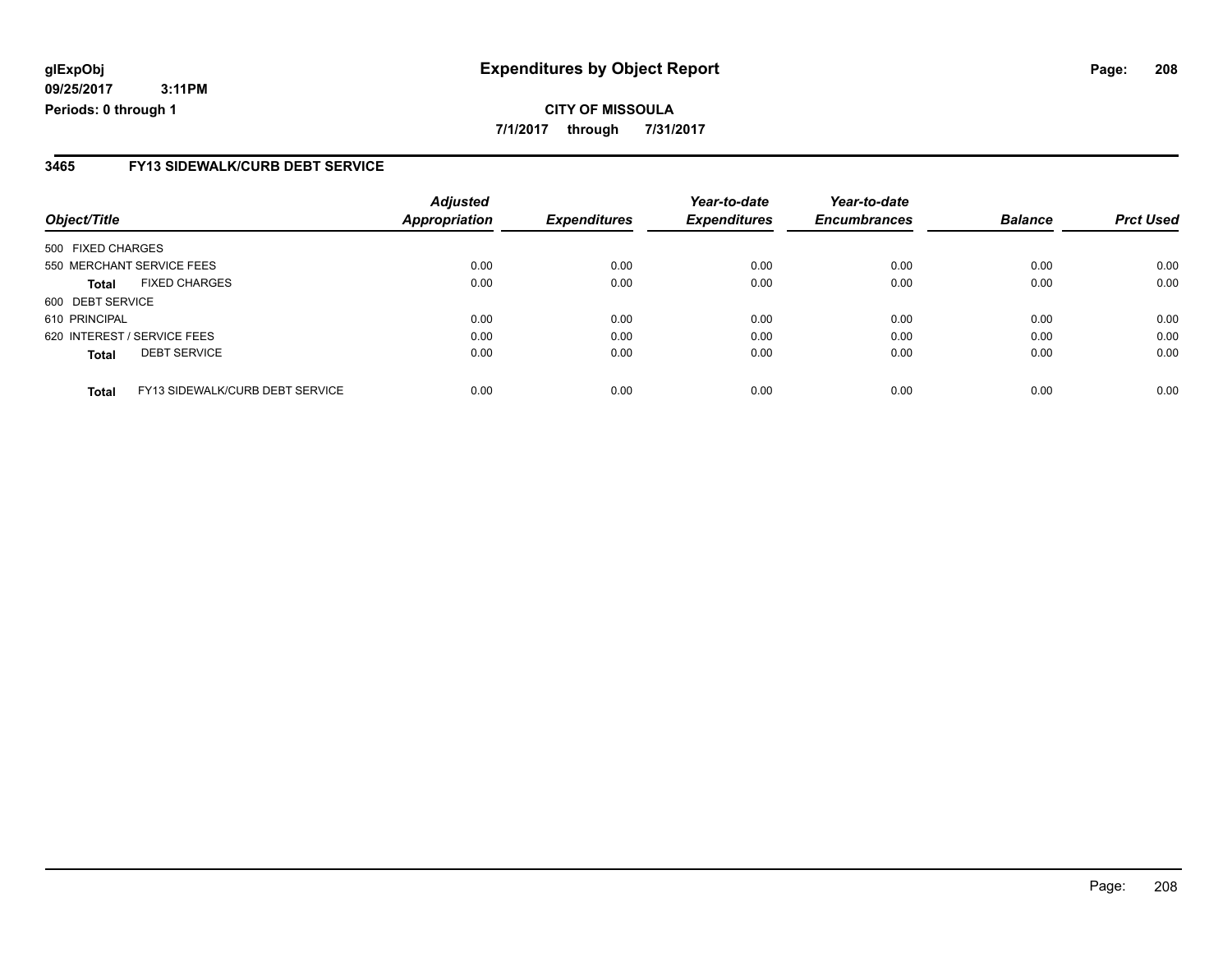**7/1/2017 through 7/31/2017**

# **3466 FY15 SIDEWALK/CURB DEBT SERVICE**

|                                      | <b>Adjusted</b>      |                     | Year-to-date        | Year-to-date        |                |                  |
|--------------------------------------|----------------------|---------------------|---------------------|---------------------|----------------|------------------|
| Object/Title                         | <b>Appropriation</b> | <b>Expenditures</b> | <b>Expenditures</b> | <b>Encumbrances</b> | <b>Balance</b> | <b>Prct Used</b> |
| 300 PURCHASED SERVICES               |                      |                     |                     |                     |                |                  |
| 350 PROFESSIONAL SERVICES            | 0.00                 | 0.00                | 0.00                | 0.00                | 0.00           | 0.00             |
| PURCHASED SERVICES<br><b>Total</b>   | 0.00                 | 0.00                | 0.00                | 0.00                | 0.00           | 0.00             |
| 500 FIXED CHARGES                    |                      |                     |                     |                     |                |                  |
| 550 MERCHANT SERVICE FEES            | 0.00                 | 0.00                | 0.00                | 0.00                | 0.00           | 0.00             |
| <b>FIXED CHARGES</b><br><b>Total</b> | 0.00                 | 0.00                | 0.00                | 0.00                | 0.00           | 0.00             |
| 600 DEBT SERVICE                     |                      |                     |                     |                     |                |                  |
| 610 PRINCIPAL                        | 0.00                 | 0.00                | 0.00                | 0.00                | 0.00           | 0.00             |
| 620 INTEREST / SERVICE FEES          | 0.00                 | 0.00                | 0.00                | 0.00                | 0.00           | 0.00             |
| <b>DEBT SERVICE</b><br><b>Total</b>  | 0.00                 | 0.00                | 0.00                | 0.00                | 0.00           | 0.00             |
|                                      |                      |                     |                     |                     |                |                  |
| NON-DEPARTMENTAL<br><b>Total</b>     | 0.00                 | 0.00                | 0.00                | 0.00                | 0.00           | 0.00             |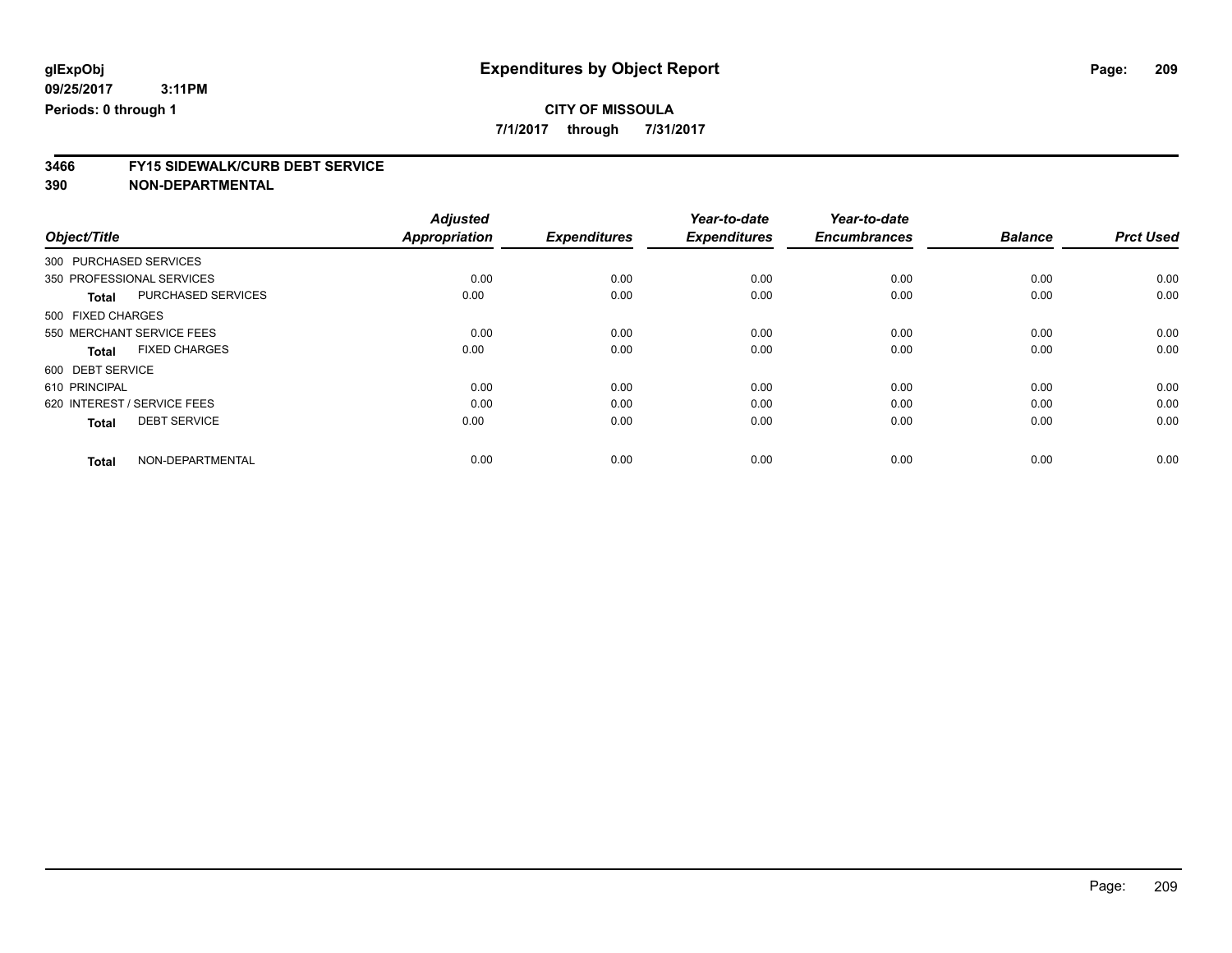### **3466 FY15 SIDEWALK/CURB DEBT SERVICE**

|                        |                                 | <b>Adjusted</b>      |                     | Year-to-date        | Year-to-date        |                |                  |
|------------------------|---------------------------------|----------------------|---------------------|---------------------|---------------------|----------------|------------------|
| Object/Title           |                                 | <b>Appropriation</b> | <b>Expenditures</b> | <b>Expenditures</b> | <b>Encumbrances</b> | <b>Balance</b> | <b>Prct Used</b> |
| 300 PURCHASED SERVICES |                                 |                      |                     |                     |                     |                |                  |
|                        | 350 PROFESSIONAL SERVICES       | 0.00                 | 0.00                | 0.00                | 0.00                | 0.00           | 0.00             |
| Total                  | PURCHASED SERVICES              | 0.00                 | 0.00                | 0.00                | 0.00                | 0.00           | 0.00             |
| 500 FIXED CHARGES      |                                 |                      |                     |                     |                     |                |                  |
|                        | 550 MERCHANT SERVICE FEES       | 0.00                 | 0.00                | 0.00                | 0.00                | 0.00           | 0.00             |
| <b>Total</b>           | <b>FIXED CHARGES</b>            | 0.00                 | 0.00                | 0.00                | 0.00                | 0.00           | 0.00             |
| 600 DEBT SERVICE       |                                 |                      |                     |                     |                     |                |                  |
| 610 PRINCIPAL          |                                 | 0.00                 | 0.00                | 0.00                | 0.00                | 0.00           | 0.00             |
|                        | 620 INTEREST / SERVICE FEES     | 0.00                 | 0.00                | 0.00                | 0.00                | 0.00           | 0.00             |
| <b>Total</b>           | <b>DEBT SERVICE</b>             | 0.00                 | 0.00                | 0.00                | 0.00                | 0.00           | 0.00             |
| <b>Total</b>           | FY15 SIDEWALK/CURB DEBT SERVICE | 0.00                 | 0.00                | 0.00                | 0.00                | 0.00           | 0.00             |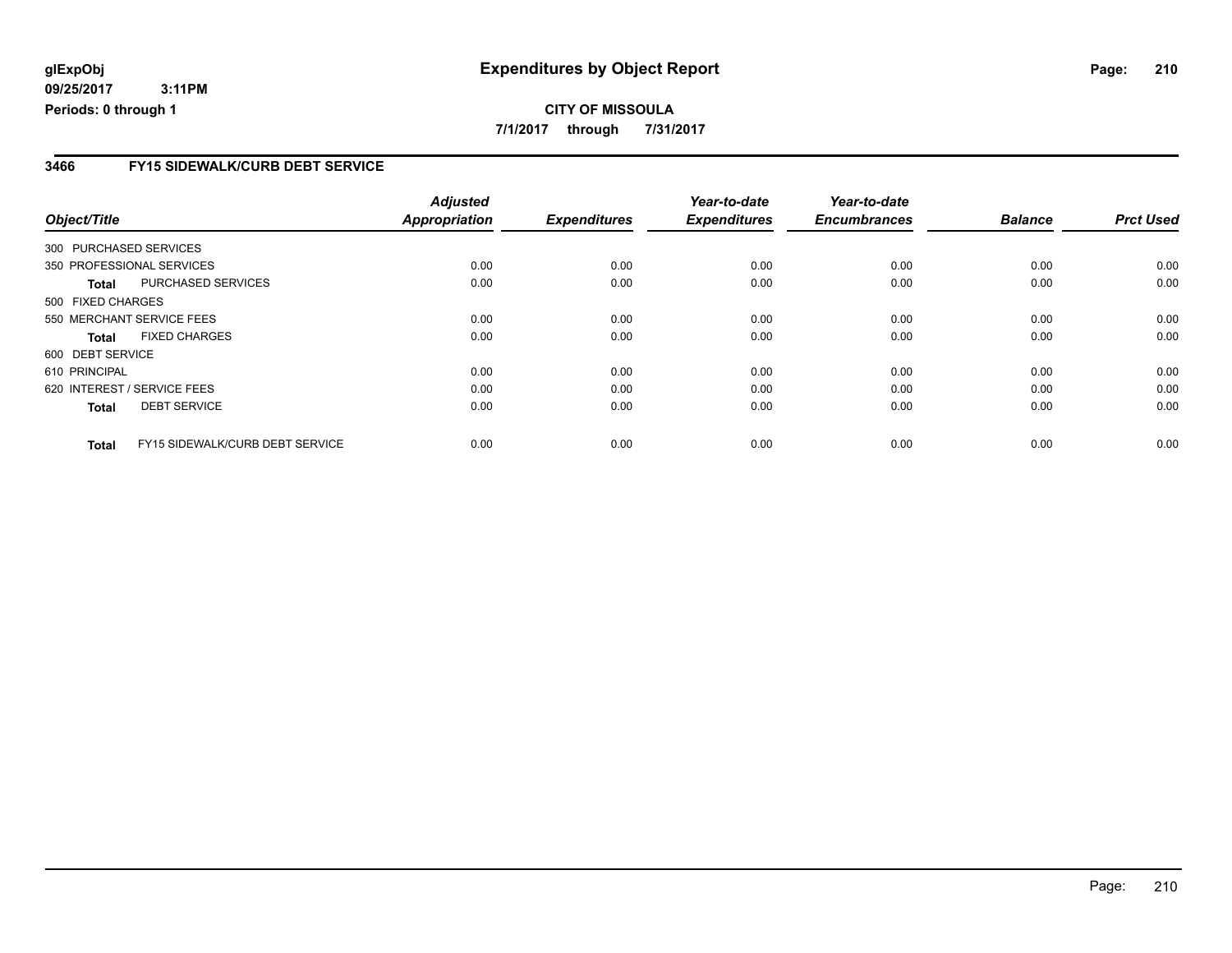**7/1/2017 through 7/31/2017**

# **3467 FY16 SIDEWALK/CURB DEBT SERVICE**

|                                      | <b>Adjusted</b>      |                     | Year-to-date        | Year-to-date        |                |                  |
|--------------------------------------|----------------------|---------------------|---------------------|---------------------|----------------|------------------|
| Object/Title                         | <b>Appropriation</b> | <b>Expenditures</b> | <b>Expenditures</b> | <b>Encumbrances</b> | <b>Balance</b> | <b>Prct Used</b> |
| 300 PURCHASED SERVICES               |                      |                     |                     |                     |                |                  |
| 350 PROFESSIONAL SERVICES            | 0.00                 | 0.00                | 0.00                | 0.00                | 0.00           | 0.00             |
| PURCHASED SERVICES<br><b>Total</b>   | 0.00                 | 0.00                | 0.00                | 0.00                | 0.00           | 0.00             |
| 500 FIXED CHARGES                    |                      |                     |                     |                     |                |                  |
| 550 MERCHANT SERVICE FEES            | 0.00                 | 0.00                | 0.00                | 0.00                | 0.00           | 0.00             |
| <b>FIXED CHARGES</b><br><b>Total</b> | 0.00                 | 0.00                | 0.00                | 0.00                | 0.00           | 0.00             |
| 600 DEBT SERVICE                     |                      |                     |                     |                     |                |                  |
| 610 PRINCIPAL                        | 0.00                 | 0.00                | 0.00                | 0.00                | 0.00           | 0.00             |
| 620 INTEREST / SERVICE FEES          | 0.00                 | 0.00                | 0.00                | 0.00                | 0.00           | 0.00             |
| <b>DEBT SERVICE</b><br><b>Total</b>  | 0.00                 | 0.00                | 0.00                | 0.00                | 0.00           | 0.00             |
|                                      |                      |                     |                     |                     |                |                  |
| NON-DEPARTMENTAL<br><b>Total</b>     | 0.00                 | 0.00                | 0.00                | 0.00                | 0.00           | 0.00             |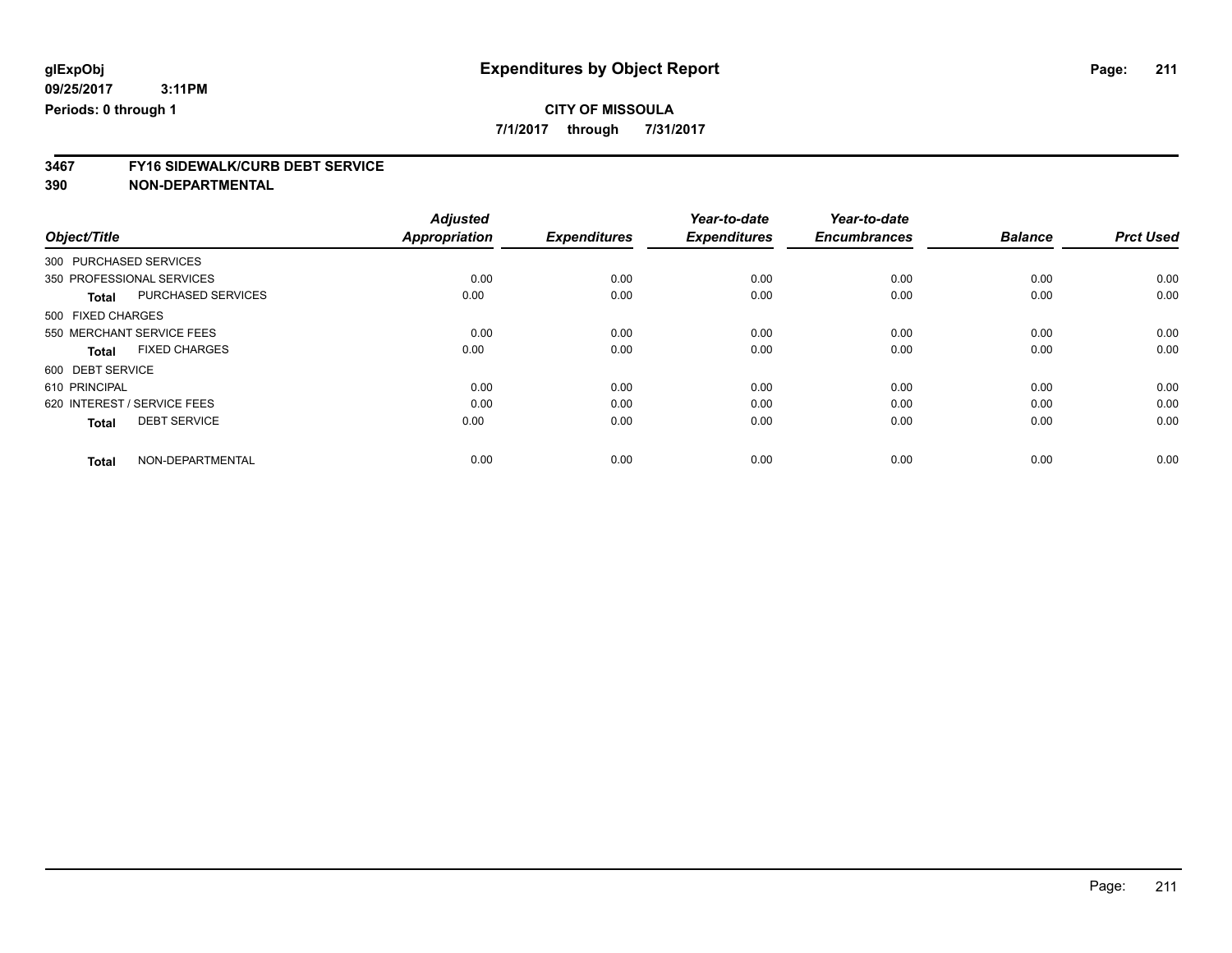### **3467 FY16 SIDEWALK/CURB DEBT SERVICE**

|                        |                                 | <b>Adjusted</b>      |                     | Year-to-date        | Year-to-date        |                |                  |
|------------------------|---------------------------------|----------------------|---------------------|---------------------|---------------------|----------------|------------------|
| Object/Title           |                                 | <b>Appropriation</b> | <b>Expenditures</b> | <b>Expenditures</b> | <b>Encumbrances</b> | <b>Balance</b> | <b>Prct Used</b> |
| 300 PURCHASED SERVICES |                                 |                      |                     |                     |                     |                |                  |
|                        | 350 PROFESSIONAL SERVICES       | 0.00                 | 0.00                | 0.00                | 0.00                | 0.00           | 0.00             |
| Total                  | PURCHASED SERVICES              | 0.00                 | 0.00                | 0.00                | 0.00                | 0.00           | 0.00             |
| 500 FIXED CHARGES      |                                 |                      |                     |                     |                     |                |                  |
|                        | 550 MERCHANT SERVICE FEES       | 0.00                 | 0.00                | 0.00                | 0.00                | 0.00           | 0.00             |
| <b>Total</b>           | <b>FIXED CHARGES</b>            | 0.00                 | 0.00                | 0.00                | 0.00                | 0.00           | 0.00             |
| 600 DEBT SERVICE       |                                 |                      |                     |                     |                     |                |                  |
| 610 PRINCIPAL          |                                 | 0.00                 | 0.00                | 0.00                | 0.00                | 0.00           | 0.00             |
|                        | 620 INTEREST / SERVICE FEES     | 0.00                 | 0.00                | 0.00                | 0.00                | 0.00           | 0.00             |
| <b>Total</b>           | <b>DEBT SERVICE</b>             | 0.00                 | 0.00                | 0.00                | 0.00                | 0.00           | 0.00             |
| <b>Total</b>           | FY16 SIDEWALK/CURB DEBT SERVICE | 0.00                 | 0.00                | 0.00                | 0.00                | 0.00           | 0.00             |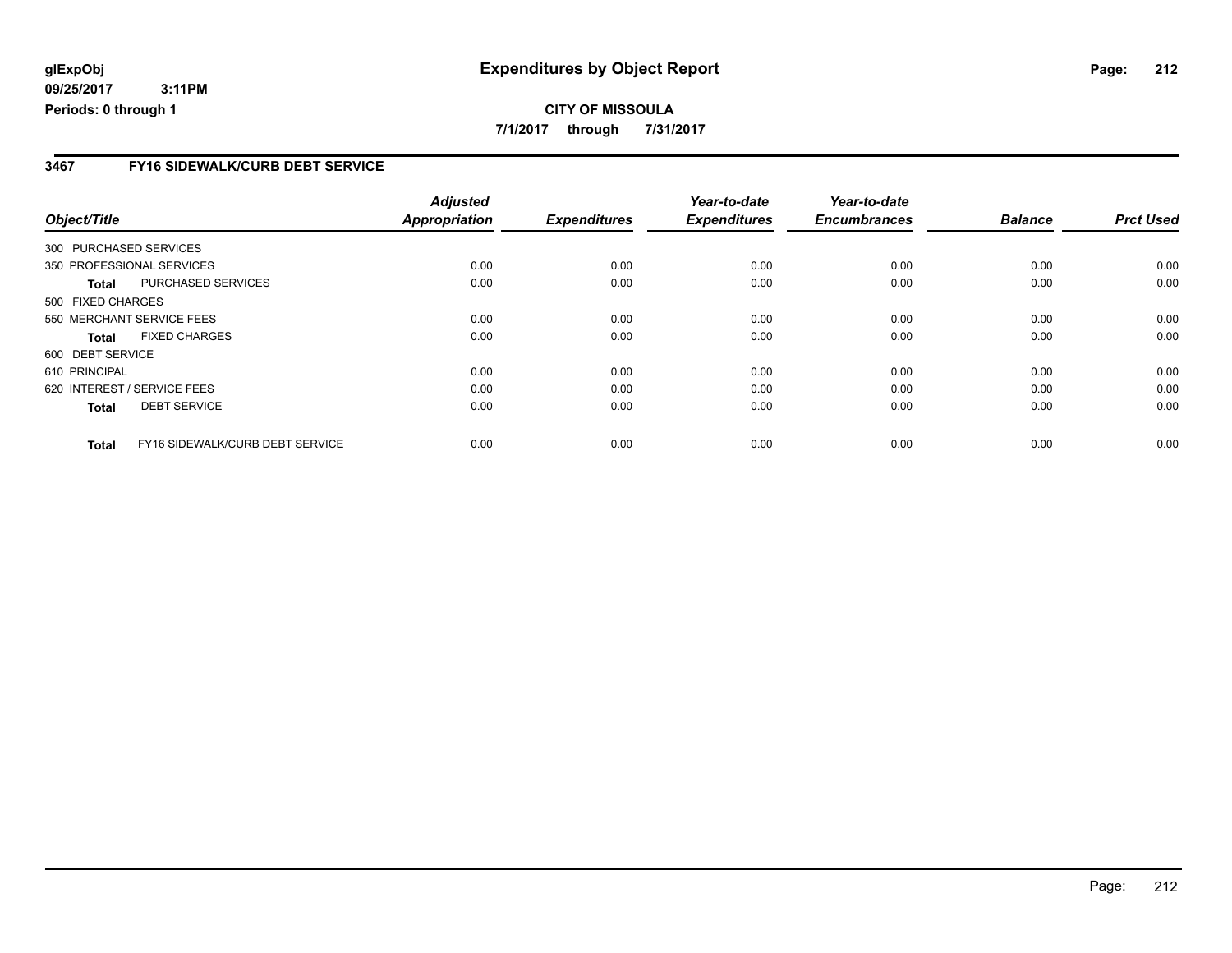**7/1/2017 through 7/31/2017**

# **3468 FY17 SIDEWALK/CURB DEBT SERVICE**

|                                      | <b>Adjusted</b>      |                     | Year-to-date        | Year-to-date        |                |                  |
|--------------------------------------|----------------------|---------------------|---------------------|---------------------|----------------|------------------|
| Object/Title                         | <b>Appropriation</b> | <b>Expenditures</b> | <b>Expenditures</b> | <b>Encumbrances</b> | <b>Balance</b> | <b>Prct Used</b> |
| 300 PURCHASED SERVICES               |                      |                     |                     |                     |                |                  |
| 350 PROFESSIONAL SERVICES            | 0.00                 | 0.00                | 0.00                | 0.00                | 0.00           | 0.00             |
| PURCHASED SERVICES<br><b>Total</b>   | 0.00                 | 0.00                | 0.00                | 0.00                | 0.00           | 0.00             |
| 500 FIXED CHARGES                    |                      |                     |                     |                     |                |                  |
| 550 MERCHANT SERVICE FEES            | 0.00                 | 0.00                | 0.00                | 0.00                | 0.00           | 0.00             |
| <b>FIXED CHARGES</b><br><b>Total</b> | 0.00                 | 0.00                | 0.00                | 0.00                | 0.00           | 0.00             |
| 600 DEBT SERVICE                     |                      |                     |                     |                     |                |                  |
| 610 PRINCIPAL                        | 0.00                 | 0.00                | 0.00                | 0.00                | 0.00           | 0.00             |
| 620 INTEREST / SERVICE FEES          | 0.00                 | 0.00                | 0.00                | 0.00                | 0.00           | 0.00             |
| <b>DEBT SERVICE</b><br><b>Total</b>  | 0.00                 | 0.00                | 0.00                | 0.00                | 0.00           | 0.00             |
|                                      |                      |                     |                     |                     |                |                  |
| NON-DEPARTMENTAL<br><b>Total</b>     | 0.00                 | 0.00                | 0.00                | 0.00                | 0.00           | 0.00             |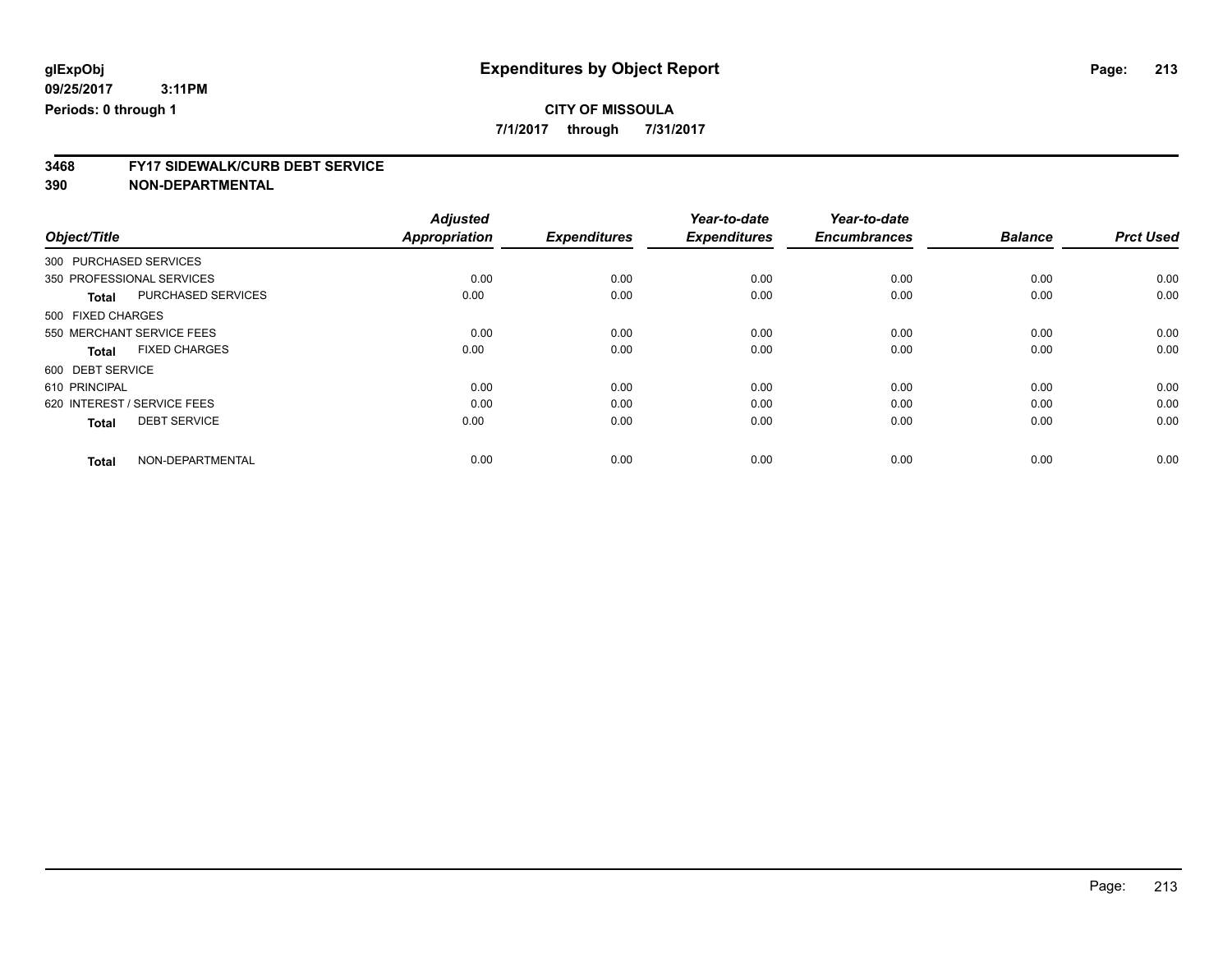### **3468 FY17 SIDEWALK/CURB DEBT SERVICE**

|                        |                                 | <b>Adjusted</b>      |                     | Year-to-date        | Year-to-date        |                |                  |
|------------------------|---------------------------------|----------------------|---------------------|---------------------|---------------------|----------------|------------------|
| Object/Title           |                                 | <b>Appropriation</b> | <b>Expenditures</b> | <b>Expenditures</b> | <b>Encumbrances</b> | <b>Balance</b> | <b>Prct Used</b> |
| 300 PURCHASED SERVICES |                                 |                      |                     |                     |                     |                |                  |
|                        | 350 PROFESSIONAL SERVICES       | 0.00                 | 0.00                | 0.00                | 0.00                | 0.00           | 0.00             |
| Total                  | PURCHASED SERVICES              | 0.00                 | 0.00                | 0.00                | 0.00                | 0.00           | 0.00             |
| 500 FIXED CHARGES      |                                 |                      |                     |                     |                     |                |                  |
|                        | 550 MERCHANT SERVICE FEES       | 0.00                 | 0.00                | 0.00                | 0.00                | 0.00           | 0.00             |
| <b>Total</b>           | <b>FIXED CHARGES</b>            | 0.00                 | 0.00                | 0.00                | 0.00                | 0.00           | 0.00             |
| 600 DEBT SERVICE       |                                 |                      |                     |                     |                     |                |                  |
| 610 PRINCIPAL          |                                 | 0.00                 | 0.00                | 0.00                | 0.00                | 0.00           | 0.00             |
|                        | 620 INTEREST / SERVICE FEES     | 0.00                 | 0.00                | 0.00                | 0.00                | 0.00           | 0.00             |
| <b>Total</b>           | <b>DEBT SERVICE</b>             | 0.00                 | 0.00                | 0.00                | 0.00                | 0.00           | 0.00             |
| <b>Total</b>           | FY17 SIDEWALK/CURB DEBT SERVICE | 0.00                 | 0.00                | 0.00                | 0.00                | 0.00           | 0.00             |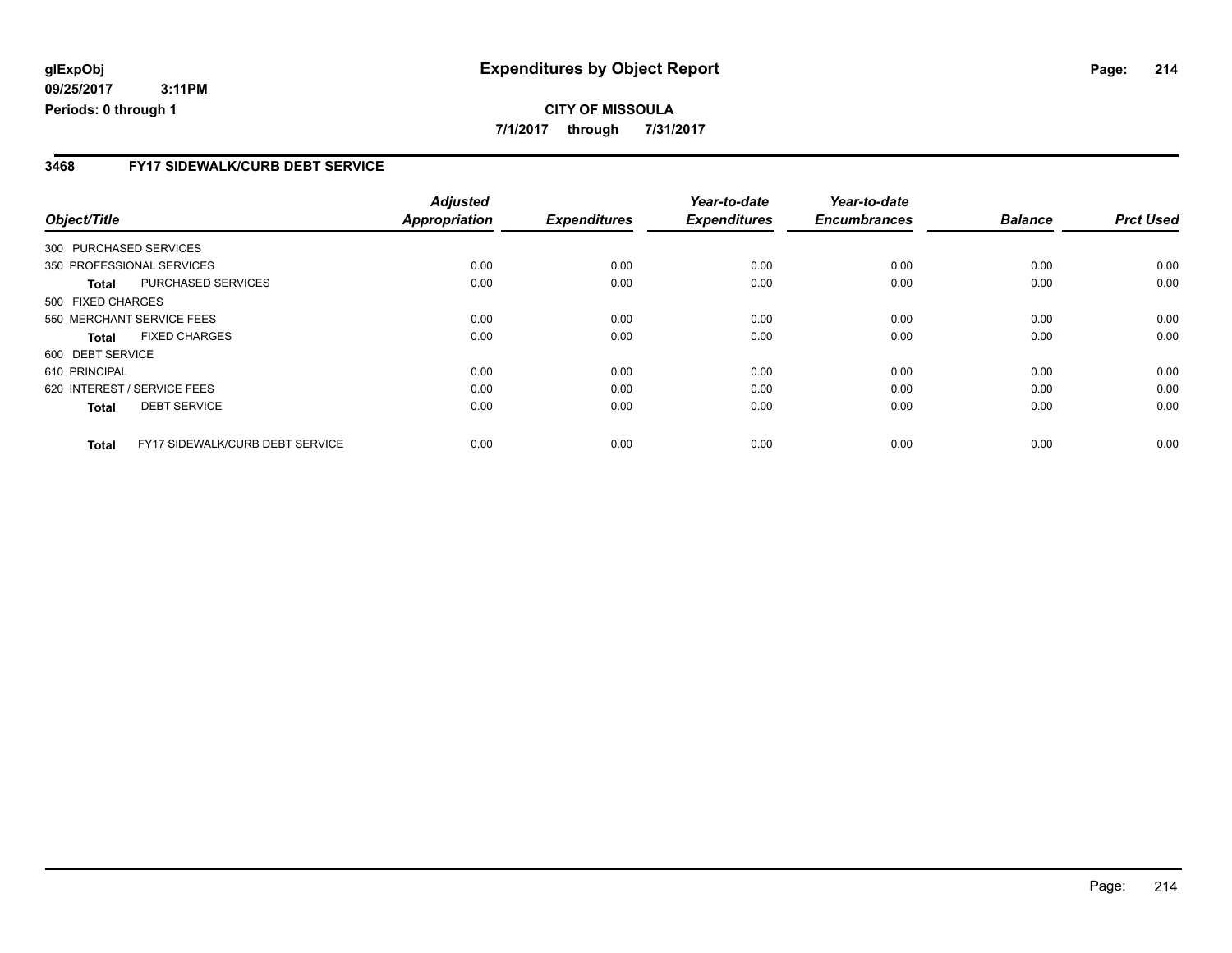### **CITY OF MISSOULA 7/1/2017 through 7/31/2017**

# **3491 SID 491 DEBT SERVICE FUND**

| Object/Title                 | <b>Adjusted</b><br>Appropriation | <b>Expenditures</b> | Year-to-date<br><b>Expenditures</b> | Year-to-date<br><b>Encumbrances</b> | <b>Balance</b> | <b>Prct Used</b> |
|------------------------------|----------------------------------|---------------------|-------------------------------------|-------------------------------------|----------------|------------------|
| 600 DEBT SERVICE             |                                  |                     |                                     |                                     |                |                  |
| 620 INTEREST / SERVICE FEES  | 0.00                             | 0.00                | 0.00                                | 0.00                                | 0.00           | 0.00             |
| <b>DEBT SERVICE</b><br>Total | 0.00                             | 0.00                | 0.00                                | 0.00                                | 0.00           | 0.00             |
| NON-DEPARTMENTAL<br>Total    | 0.00                             | 0.00                | 0.00                                | 0.00                                | 0.00           | 0.00             |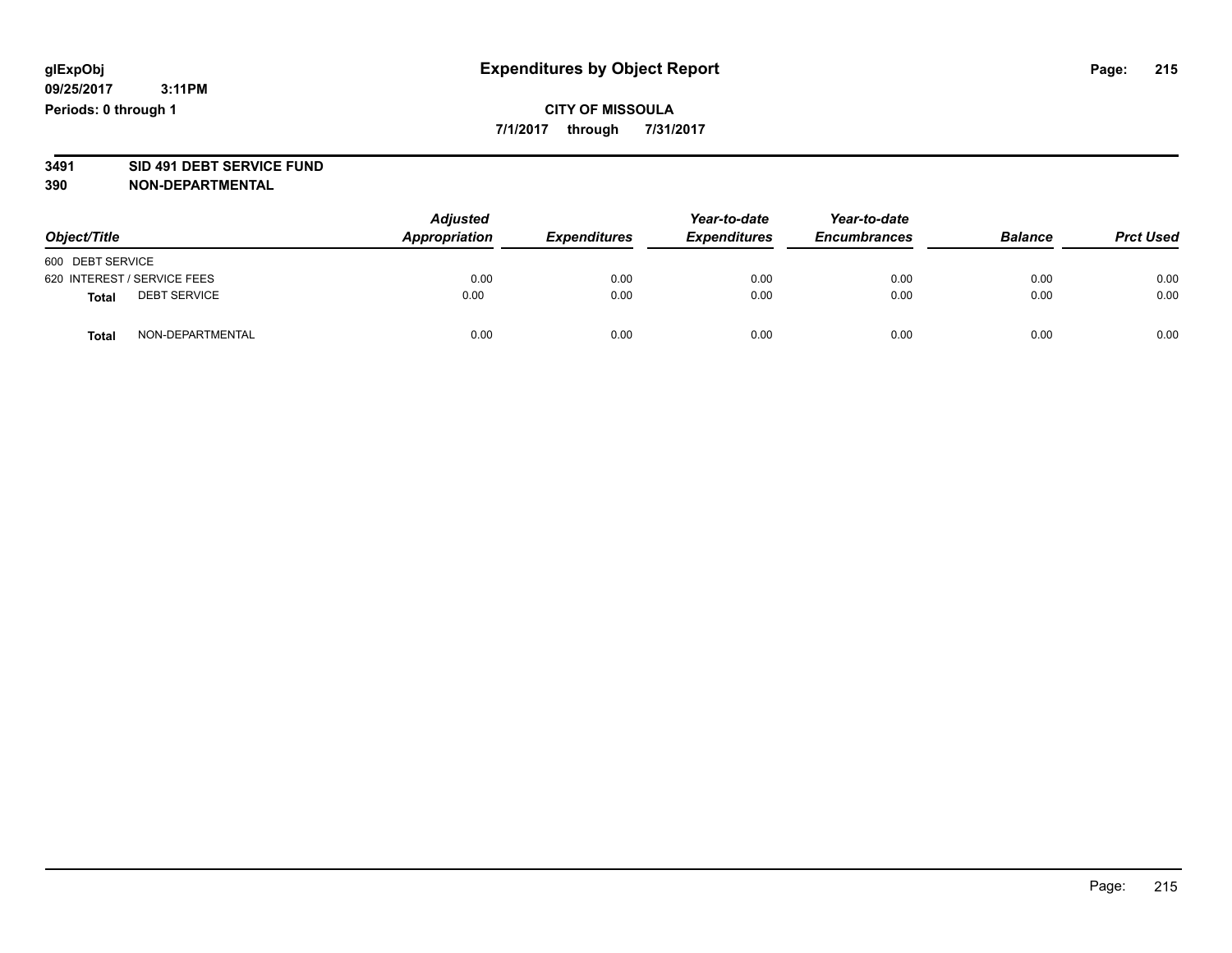**CITY OF MISSOULA 7/1/2017 through 7/31/2017**

#### **3491 SID 491 DEBT SERVICE FUND**

| Object/Title                       | <b>Adjusted</b><br>Appropriation | <b>Expenditures</b> | Year-to-date<br><b>Expenditures</b> | Year-to-date<br><b>Encumbrances</b> | <b>Balance</b> | <b>Prct Used</b> |
|------------------------------------|----------------------------------|---------------------|-------------------------------------|-------------------------------------|----------------|------------------|
|                                    |                                  |                     |                                     |                                     |                |                  |
| 600 DEBT SERVICE                   |                                  |                     |                                     |                                     |                |                  |
| 620 INTEREST / SERVICE FEES        | 0.00                             | 0.00                | 0.00                                | 0.00                                | 0.00           | 0.00             |
| <b>DEBT SERVICE</b><br>Total       | 0.00                             | 0.00                | 0.00                                | 0.00                                | 0.00           | 0.00             |
| SID 491 DEBT SERVICE FUND<br>Total | 0.00                             | 0.00                | 0.00                                | 0.00                                | 0.00           | 0.00             |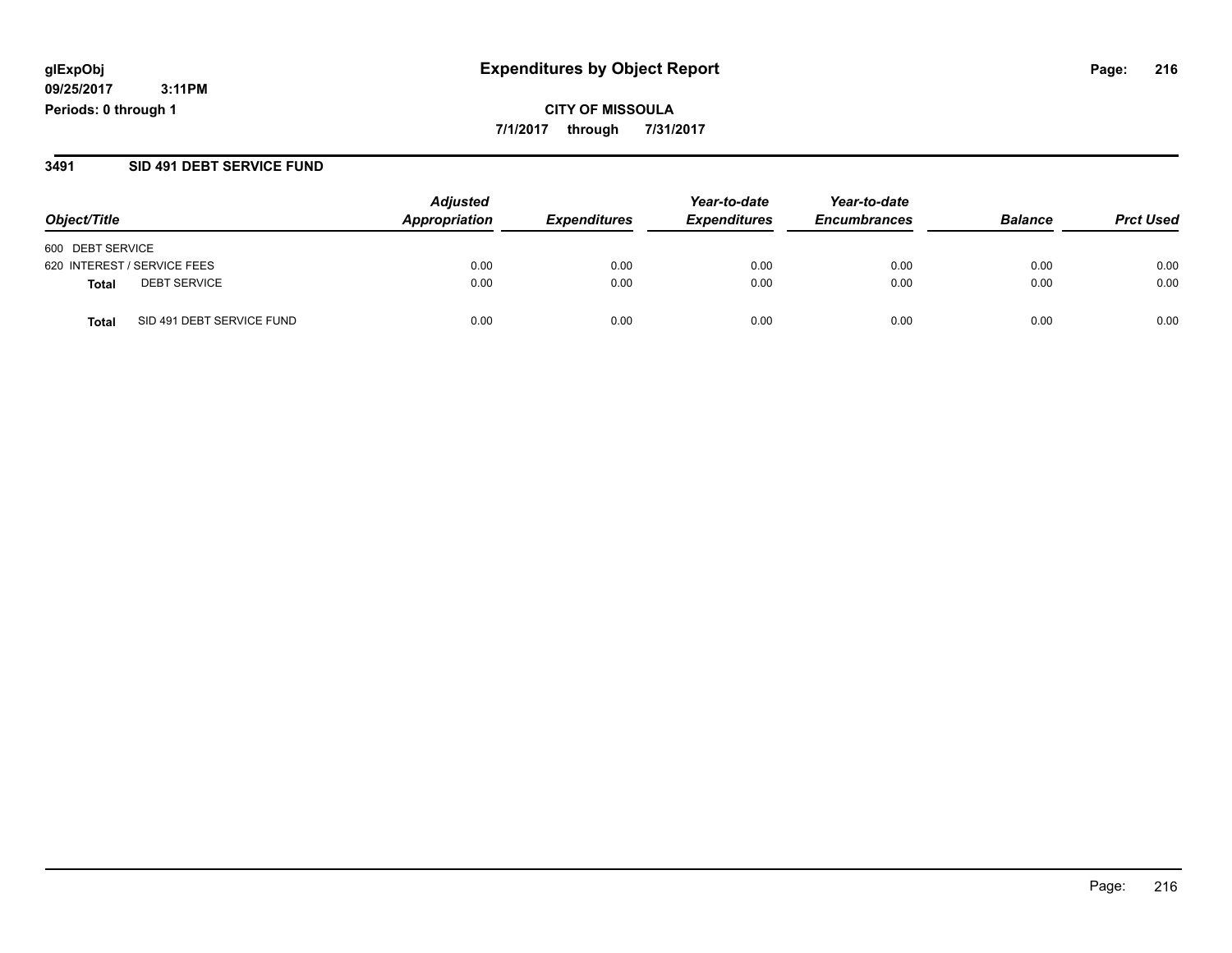**09/25/2017 3:11PM Periods: 0 through 1**

**CITY OF MISSOULA 7/1/2017 through 7/31/2017**

**3495 SID 495 DEBT SERVICE FUND**

| Object/Title                            | <b>Adjusted</b><br>Appropriation | <b>Expenditures</b> | Year-to-date<br><b>Expenditures</b> | Year-to-date<br><b>Encumbrances</b> | <b>Balance</b> | <b>Prct Used</b> |
|-----------------------------------------|----------------------------------|---------------------|-------------------------------------|-------------------------------------|----------------|------------------|
| 800 OTHER OBJECTS                       |                                  |                     |                                     |                                     |                |                  |
| 820 TRANSFERS TO OTHER FUNDS            | 0.00                             | 0.00                | 0.00                                | 0.00                                | 0.00           | 0.00             |
| OTHER OBJECTS<br><b>Total</b>           | 0.00                             | 0.00                | 0.00                                | 0.00                                | 0.00           | 0.00             |
| *** Title Not Found ***<br><b>Total</b> | 0.00                             | 0.00                | 0.00                                | 0.00                                | 0.00           | 0.00             |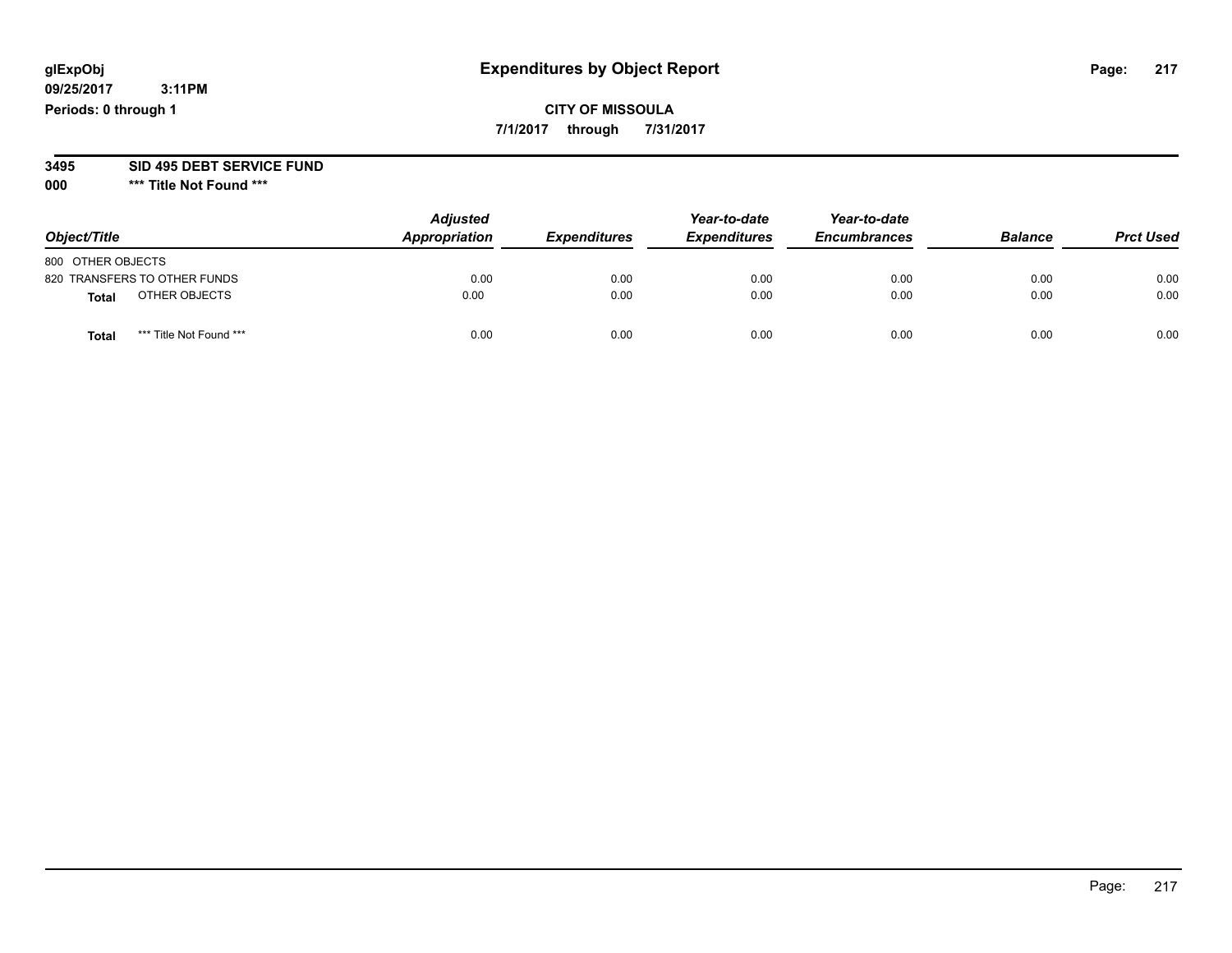**7/1/2017 through 7/31/2017**

# **3495 SID 495 DEBT SERVICE FUND**

| Object/Title                         | <b>Adjusted</b><br><b>Appropriation</b> | <b>Expenditures</b> | Year-to-date<br><b>Expenditures</b> | Year-to-date<br><b>Encumbrances</b> | <b>Balance</b> | <b>Prct Used</b> |
|--------------------------------------|-----------------------------------------|---------------------|-------------------------------------|-------------------------------------|----------------|------------------|
|                                      |                                         |                     |                                     |                                     |                |                  |
| 500 FIXED CHARGES                    |                                         |                     |                                     |                                     |                |                  |
| 550 MERCHANT SERVICE FEES            | 0.00                                    | 0.00                | 0.00                                | 0.00                                | 0.00           | 0.00             |
| <b>FIXED CHARGES</b><br><b>Total</b> | 0.00                                    | 0.00                | 0.00                                | 0.00                                | 0.00           | 0.00             |
| 800 OTHER OBJECTS                    |                                         |                     |                                     |                                     |                |                  |
| 820 TRANSFERS TO OTHER FUNDS         | 0.00                                    | 0.00                | 0.00                                | 0.00                                | 0.00           | 0.00             |
| OTHER OBJECTS<br><b>Total</b>        | 0.00                                    | 0.00                | 0.00                                | 0.00                                | 0.00           | 0.00             |
| NON-DEPARTMENTAL<br><b>Total</b>     | 0.00                                    | 0.00                | 0.00                                | 0.00                                | 0.00           | 0.00             |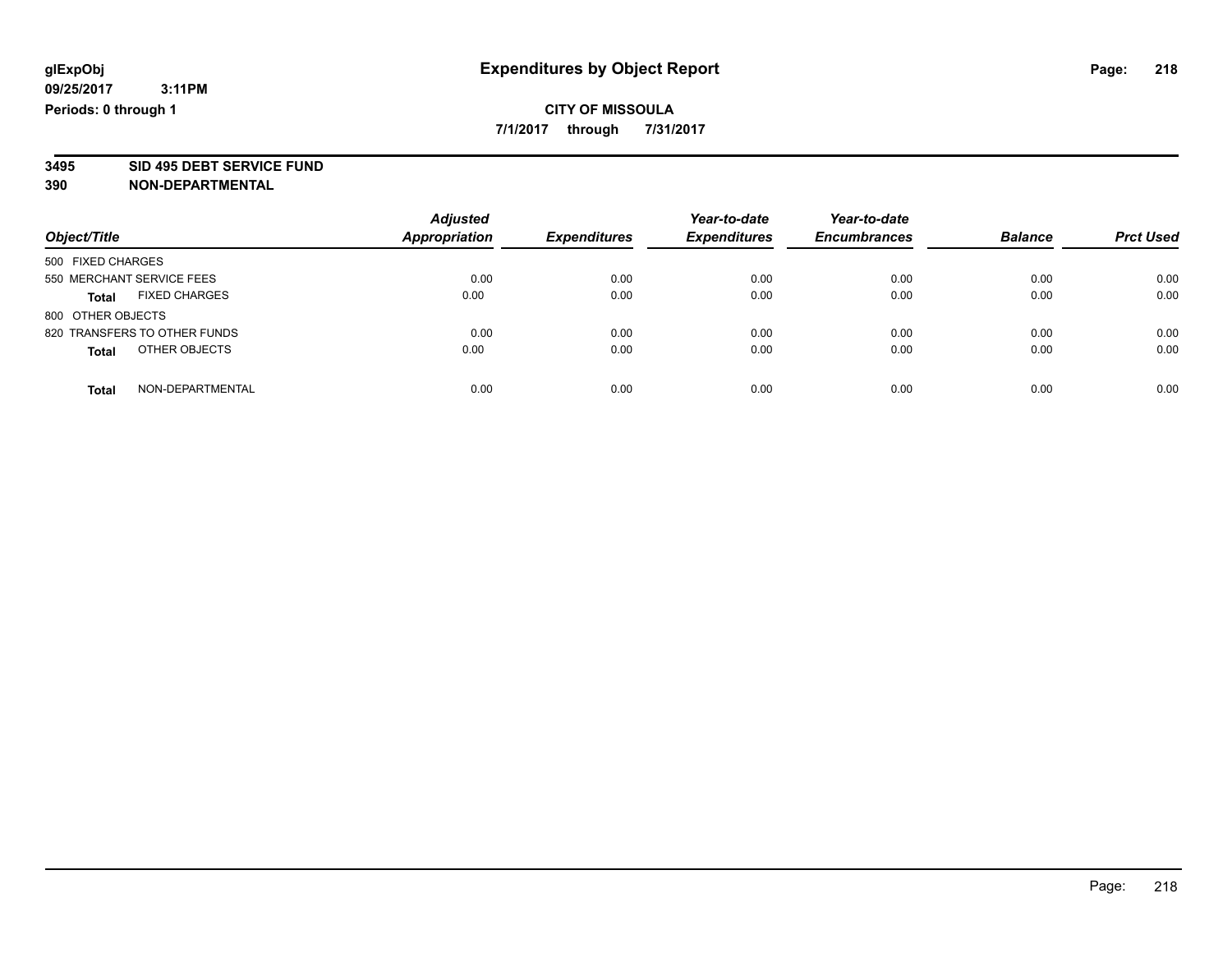**CITY OF MISSOULA 7/1/2017 through 7/31/2017**

#### **3495 SID 495 DEBT SERVICE FUND**

|                              | <b>Adjusted</b>   |               | Year-to-date        | Year-to-date        |                     | <b>Prct Used</b> |
|------------------------------|-------------------|---------------|---------------------|---------------------|---------------------|------------------|
|                              |                   |               |                     |                     |                     |                  |
|                              |                   |               |                     |                     |                     |                  |
| 550 MERCHANT SERVICE FEES    | 0.00              | 0.00          | 0.00                | 0.00                | 0.00                | 0.00             |
| <b>FIXED CHARGES</b>         | 0.00              | 0.00          | 0.00                | 0.00                | 0.00                | 0.00             |
| 800 OTHER OBJECTS            |                   |               |                     |                     |                     |                  |
| 820 TRANSFERS TO OTHER FUNDS | 0.00              | 0.00          | 0.00                | 0.00                | 0.00                | 0.00             |
| OTHER OBJECTS                | 0.00              | 0.00          | 0.00                | 0.00                | 0.00                | 0.00             |
| SID 495 DEBT SERVICE FUND    | 0.00              | 0.00          | 0.00                | 0.00                | 0.00                | 0.00             |
|                              | 500 FIXED CHARGES | Appropriation | <b>Expenditures</b> | <b>Expenditures</b> | <b>Encumbrances</b> | <b>Balance</b>   |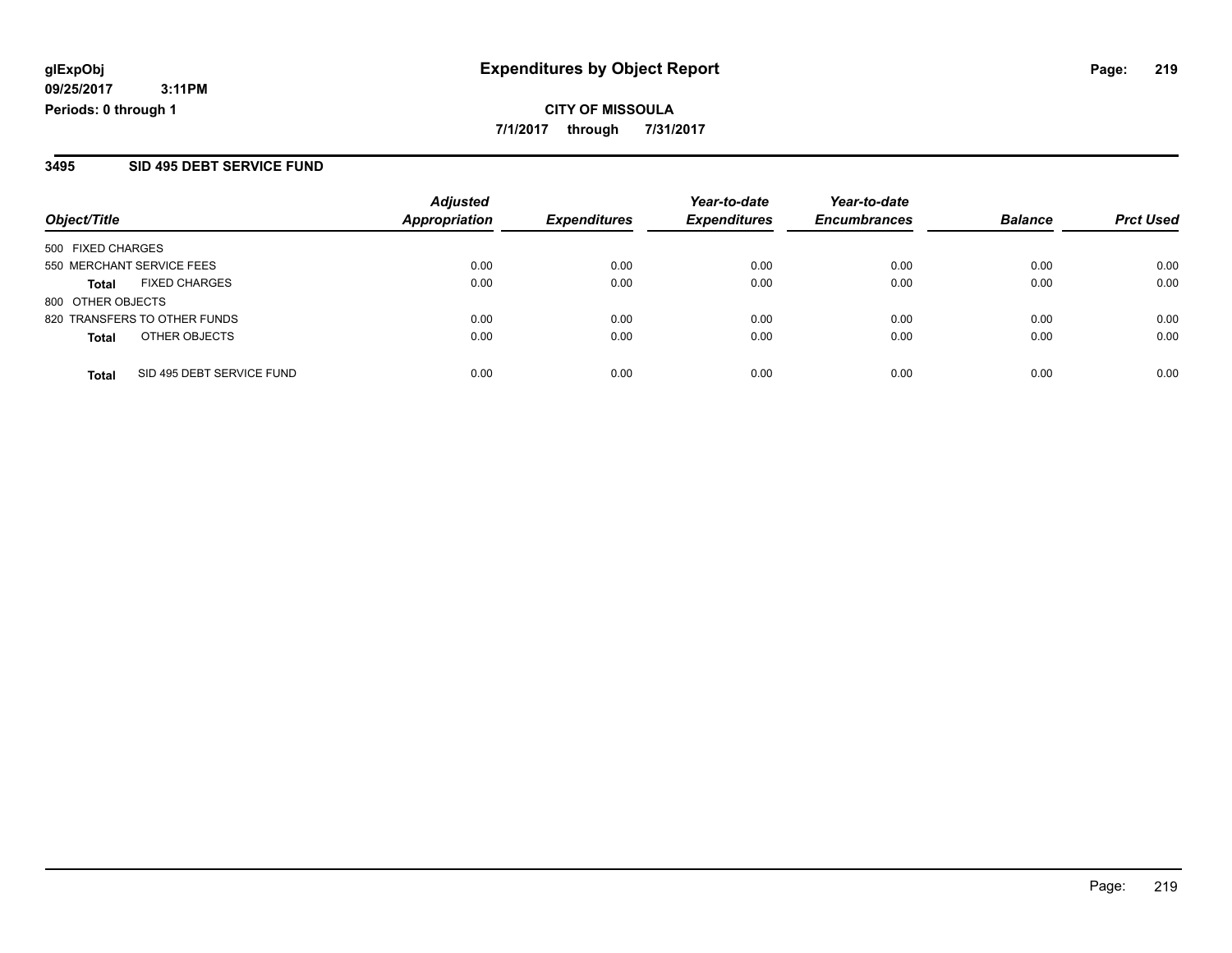**09/25/2017 3:11PM Periods: 0 through 1**

**CITY OF MISSOULA 7/1/2017 through 7/31/2017**

**3497 SID 497 DEBT SERVICE FUND**

| Object/Title                     | <b>Adjusted</b><br>Appropriation | <b>Expenditures</b> | Year-to-date<br><b>Expenditures</b> | Year-to-date<br><b>Encumbrances</b> | <b>Balance</b> | <b>Prct Used</b> |
|----------------------------------|----------------------------------|---------------------|-------------------------------------|-------------------------------------|----------------|------------------|
| 800 OTHER OBJECTS                |                                  |                     |                                     |                                     |                |                  |
| 820 TRANSFERS TO OTHER FUNDS     | 0.00                             | 0.00                | 0.00                                | 0.00                                | 0.00           | 0.00             |
| OTHER OBJECTS<br>Total           | 0.00                             | 0.00                | 0.00                                | 0.00                                | 0.00           | 0.00             |
| *** Title Not Found ***<br>Total | 0.00                             | 0.00                | 0.00                                | 0.00                                | 0.00           | 0.00             |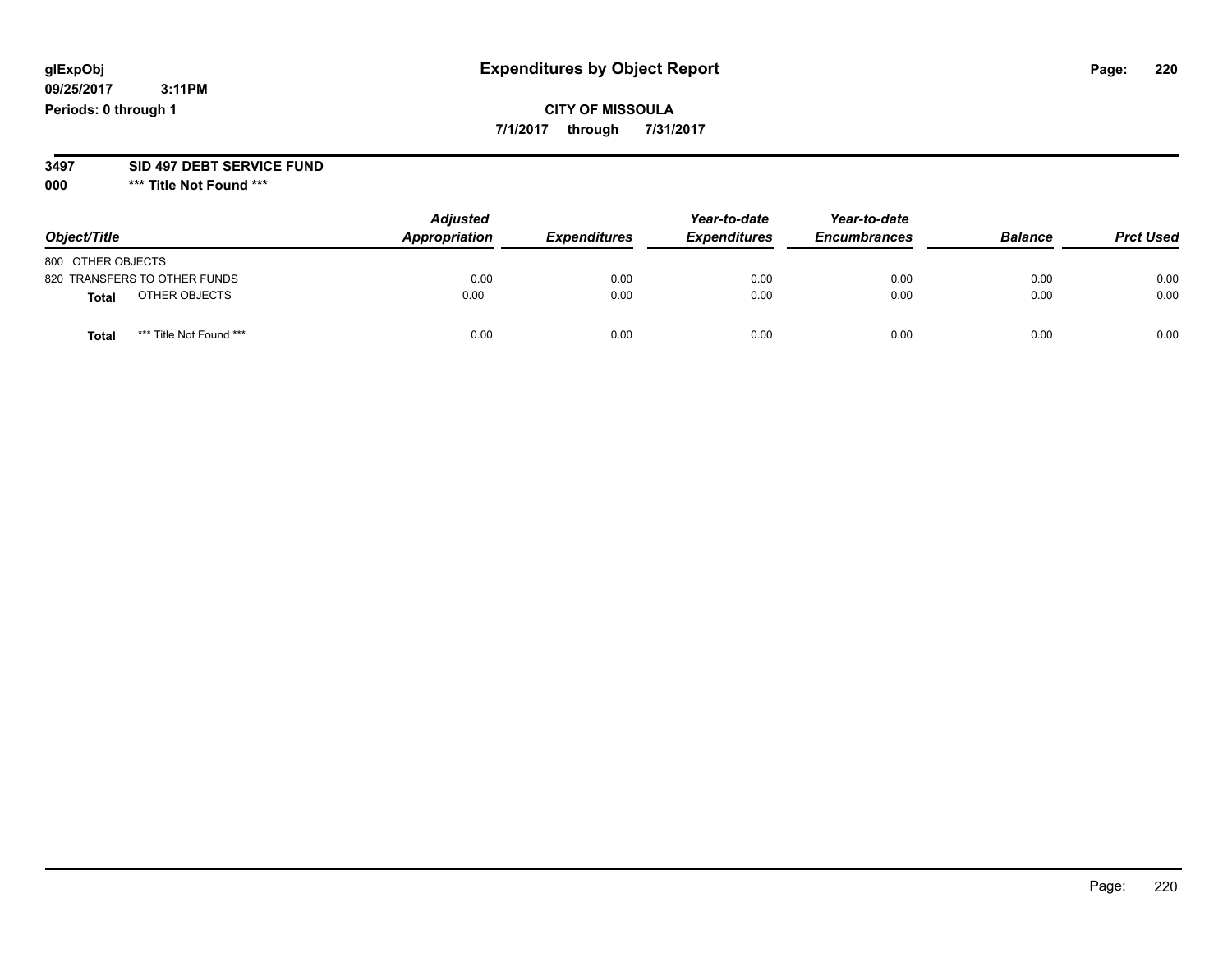**7/1/2017 through 7/31/2017**

**3497 SID 497 DEBT SERVICE FUND**

|                                      | <b>Adjusted</b>      |                     | Year-to-date        | Year-to-date        |                |                  |
|--------------------------------------|----------------------|---------------------|---------------------|---------------------|----------------|------------------|
| Object/Title                         | <b>Appropriation</b> | <b>Expenditures</b> | <b>Expenditures</b> | <b>Encumbrances</b> | <b>Balance</b> | <b>Prct Used</b> |
| 500 FIXED CHARGES                    |                      |                     |                     |                     |                |                  |
| 550 MERCHANT SERVICE FEES            | 0.00                 | 0.00                | 0.00                | 0.00                | 0.00           | 0.00             |
| <b>FIXED CHARGES</b><br><b>Total</b> | 0.00                 | 0.00                | 0.00                | 0.00                | 0.00           | 0.00             |
| 600 DEBT SERVICE                     |                      |                     |                     |                     |                |                  |
| 620 INTEREST / SERVICE FEES          | 0.00                 | 0.00                | 0.00                | 0.00                | 0.00           | 0.00             |
| <b>DEBT SERVICE</b><br><b>Total</b>  | 0.00                 | 0.00                | 0.00                | 0.00                | 0.00           | 0.00             |
| 800 OTHER OBJECTS                    |                      |                     |                     |                     |                |                  |
| 800 OTHER OBJECTS                    | 0.00                 | 0.00                | 0.00                | 0.00                | 0.00           | 0.00             |
| 820 TRANSFERS TO OTHER FUNDS         | 0.00                 | 0.00                | 0.00                | 0.00                | 0.00           | 0.00             |
| OTHER OBJECTS<br><b>Total</b>        | 0.00                 | 0.00                | 0.00                | 0.00                | 0.00           | 0.00             |
|                                      |                      |                     |                     |                     |                |                  |
| NON-DEPARTMENTAL<br><b>Total</b>     | 0.00                 | 0.00                | 0.00                | 0.00                | 0.00           | 0.00             |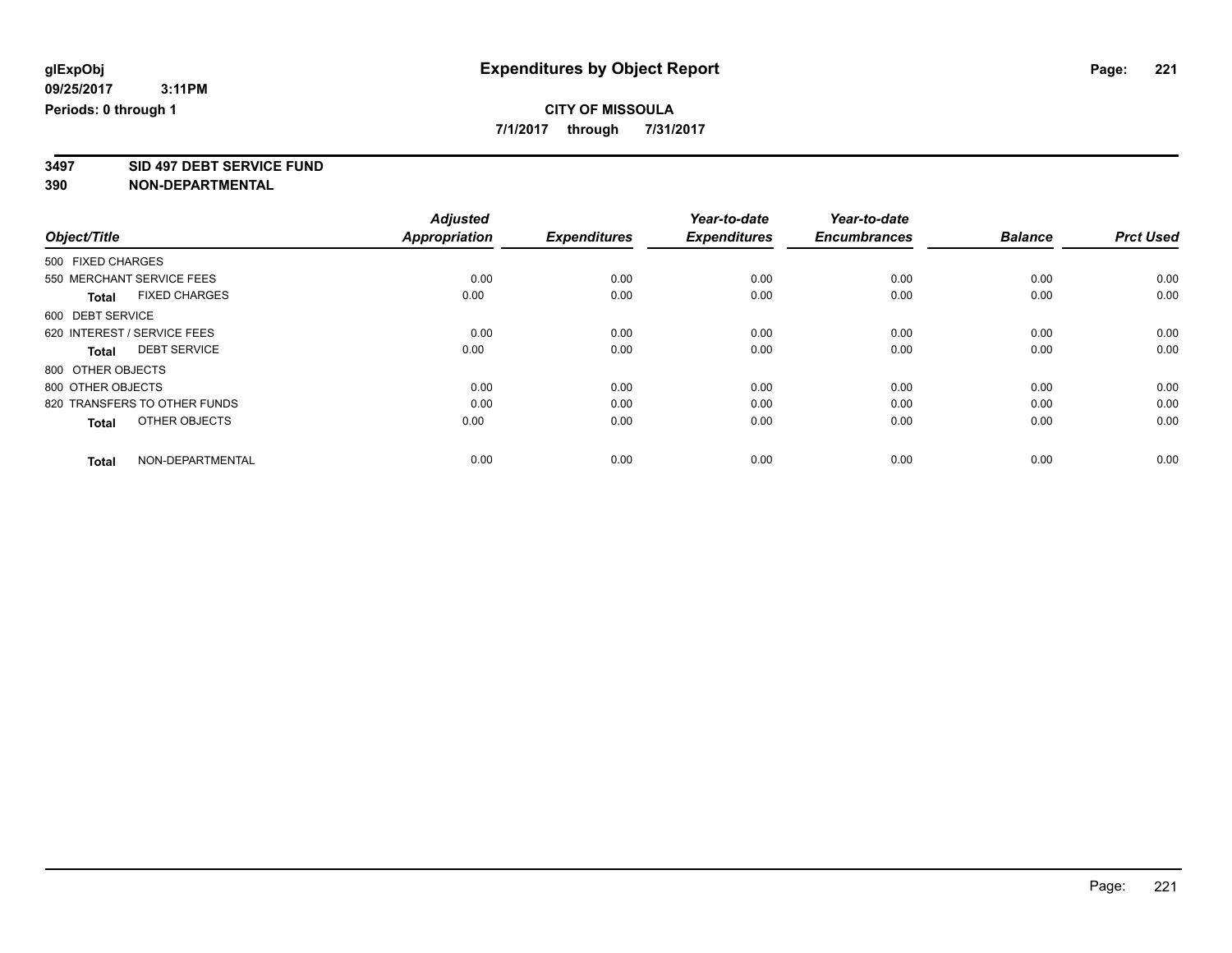## **CITY OF MISSOULA 7/1/2017 through 7/31/2017**

### **3497 SID 497 DEBT SERVICE FUND**

|                              |                           | <b>Adjusted</b>      |                     | Year-to-date        | Year-to-date        |                |                  |
|------------------------------|---------------------------|----------------------|---------------------|---------------------|---------------------|----------------|------------------|
| Object/Title                 |                           | <b>Appropriation</b> | <b>Expenditures</b> | <b>Expenditures</b> | <b>Encumbrances</b> | <b>Balance</b> | <b>Prct Used</b> |
| 500 FIXED CHARGES            |                           |                      |                     |                     |                     |                |                  |
| 550 MERCHANT SERVICE FEES    |                           | 0.00                 | 0.00                | 0.00                | 0.00                | 0.00           | 0.00             |
| <b>Total</b>                 | <b>FIXED CHARGES</b>      | 0.00                 | 0.00                | 0.00                | 0.00                | 0.00           | 0.00             |
| 600 DEBT SERVICE             |                           |                      |                     |                     |                     |                |                  |
| 620 INTEREST / SERVICE FEES  |                           | 0.00                 | 0.00                | 0.00                | 0.00                | 0.00           | 0.00             |
| Total                        | <b>DEBT SERVICE</b>       | 0.00                 | 0.00                | 0.00                | 0.00                | 0.00           | 0.00             |
| 800 OTHER OBJECTS            |                           |                      |                     |                     |                     |                |                  |
| 800 OTHER OBJECTS            |                           | 0.00                 | 0.00                | 0.00                | 0.00                | 0.00           | 0.00             |
| 820 TRANSFERS TO OTHER FUNDS |                           | 0.00                 | 0.00                | 0.00                | 0.00                | 0.00           | 0.00             |
| <b>Total</b>                 | OTHER OBJECTS             | 0.00                 | 0.00                | 0.00                | 0.00                | 0.00           | 0.00             |
| <b>Total</b>                 | SID 497 DEBT SERVICE FUND | 0.00                 | 0.00                | 0.00                | 0.00                | 0.00           | 0.00             |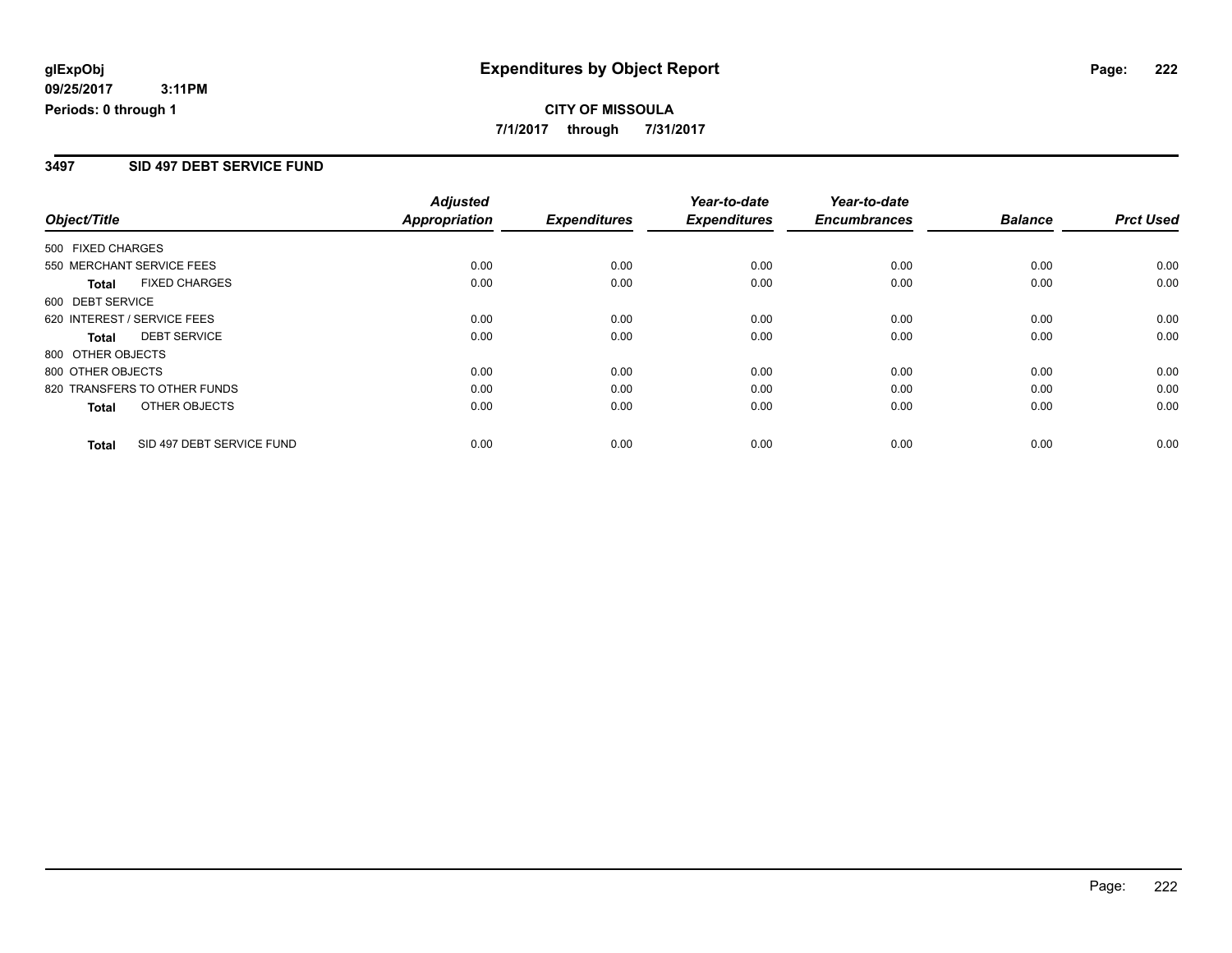**09/25/2017 3:11PM Periods: 0 through 1**

### **CITY OF MISSOULA 7/1/2017 through 7/31/2017**

**3498 SID 498 DEBT SERVICE FUND**

| Object/Title                            | <b>Adjusted</b><br>Appropriation | <b>Expenditures</b> | Year-to-date<br><b>Expenditures</b> | Year-to-date<br><b>Encumbrances</b> | <b>Balance</b> | <b>Prct Used</b> |
|-----------------------------------------|----------------------------------|---------------------|-------------------------------------|-------------------------------------|----------------|------------------|
| 800 OTHER OBJECTS                       |                                  |                     |                                     |                                     |                |                  |
| 820 TRANSFERS TO OTHER FUNDS            | 0.00                             | 0.00                | 0.00                                | 0.00                                | 0.00           | 0.00             |
| OTHER OBJECTS<br><b>Total</b>           | 0.00                             | 0.00                | 0.00                                | 0.00                                | 0.00           | 0.00             |
| *** Title Not Found ***<br><b>Total</b> | 0.00                             | 0.00                | 0.00                                | 0.00                                | 0.00           | 0.00             |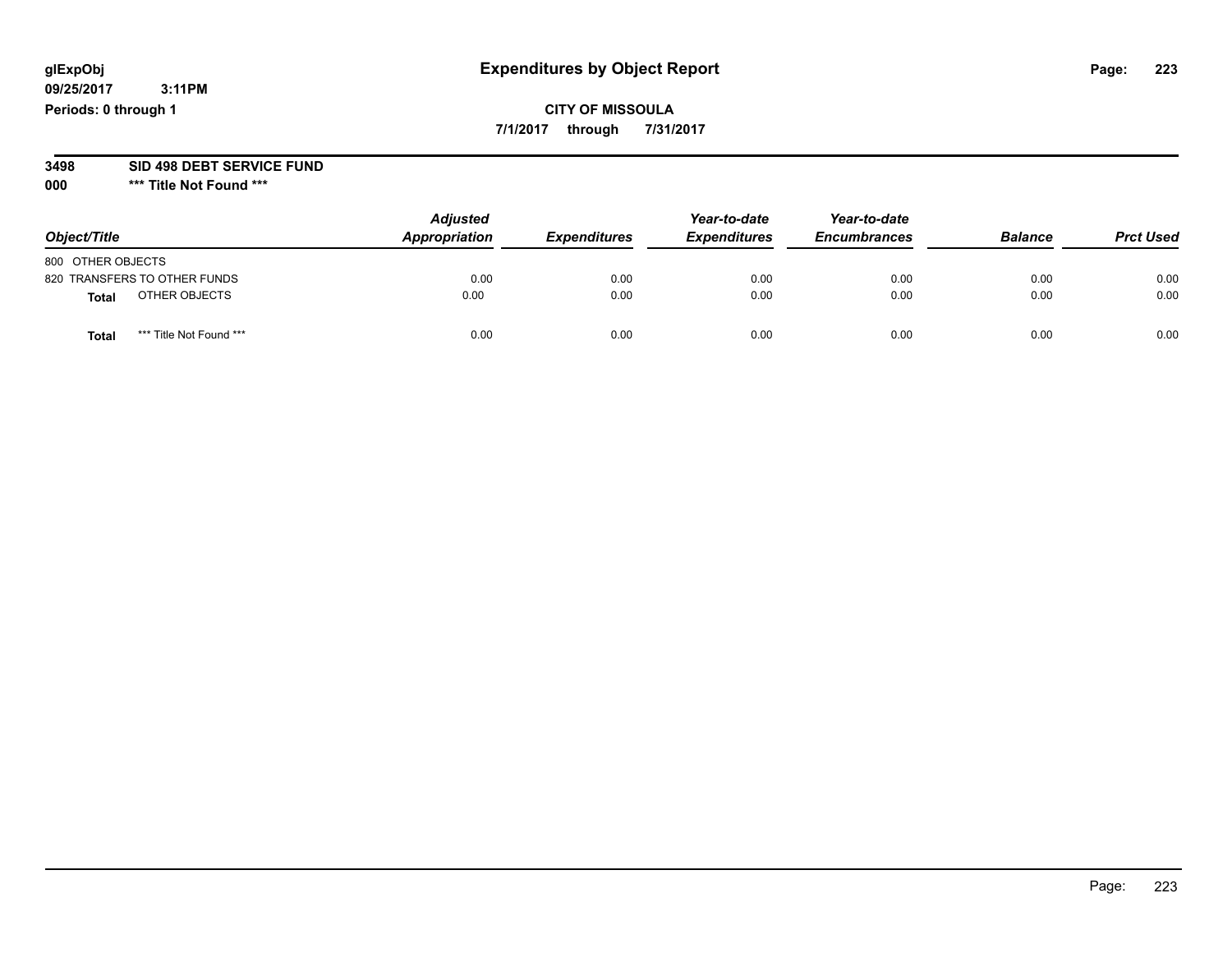**7/1/2017 through 7/31/2017**

**3498 SID 498 DEBT SERVICE FUND**

|                                      | <b>Adjusted</b>      |                     | Year-to-date        | Year-to-date        |                |                  |
|--------------------------------------|----------------------|---------------------|---------------------|---------------------|----------------|------------------|
| Object/Title                         | <b>Appropriation</b> | <b>Expenditures</b> | <b>Expenditures</b> | <b>Encumbrances</b> | <b>Balance</b> | <b>Prct Used</b> |
| 500 FIXED CHARGES                    |                      |                     |                     |                     |                |                  |
| 550 MERCHANT SERVICE FEES            | 0.00                 | 0.00                | 0.00                | 0.00                | 0.00           | 0.00             |
| <b>FIXED CHARGES</b><br><b>Total</b> | 0.00                 | 0.00                | 0.00                | 0.00                | 0.00           | 0.00             |
| 600 DEBT SERVICE                     |                      |                     |                     |                     |                |                  |
| 610 PRINCIPAL                        | 0.00                 | 0.00                | 0.00                | 0.00                | 0.00           | 0.00             |
| 620 INTEREST / SERVICE FEES          | 0.00                 | 0.00                | 0.00                | 0.00                | 0.00           | 0.00             |
| <b>DEBT SERVICE</b><br><b>Total</b>  | 0.00                 | 0.00                | 0.00                | 0.00                | 0.00           | 0.00             |
| NON-DEPARTMENTAL<br><b>Total</b>     | 0.00                 | 0.00                | 0.00                | 0.00                | 0.00           | 0.00             |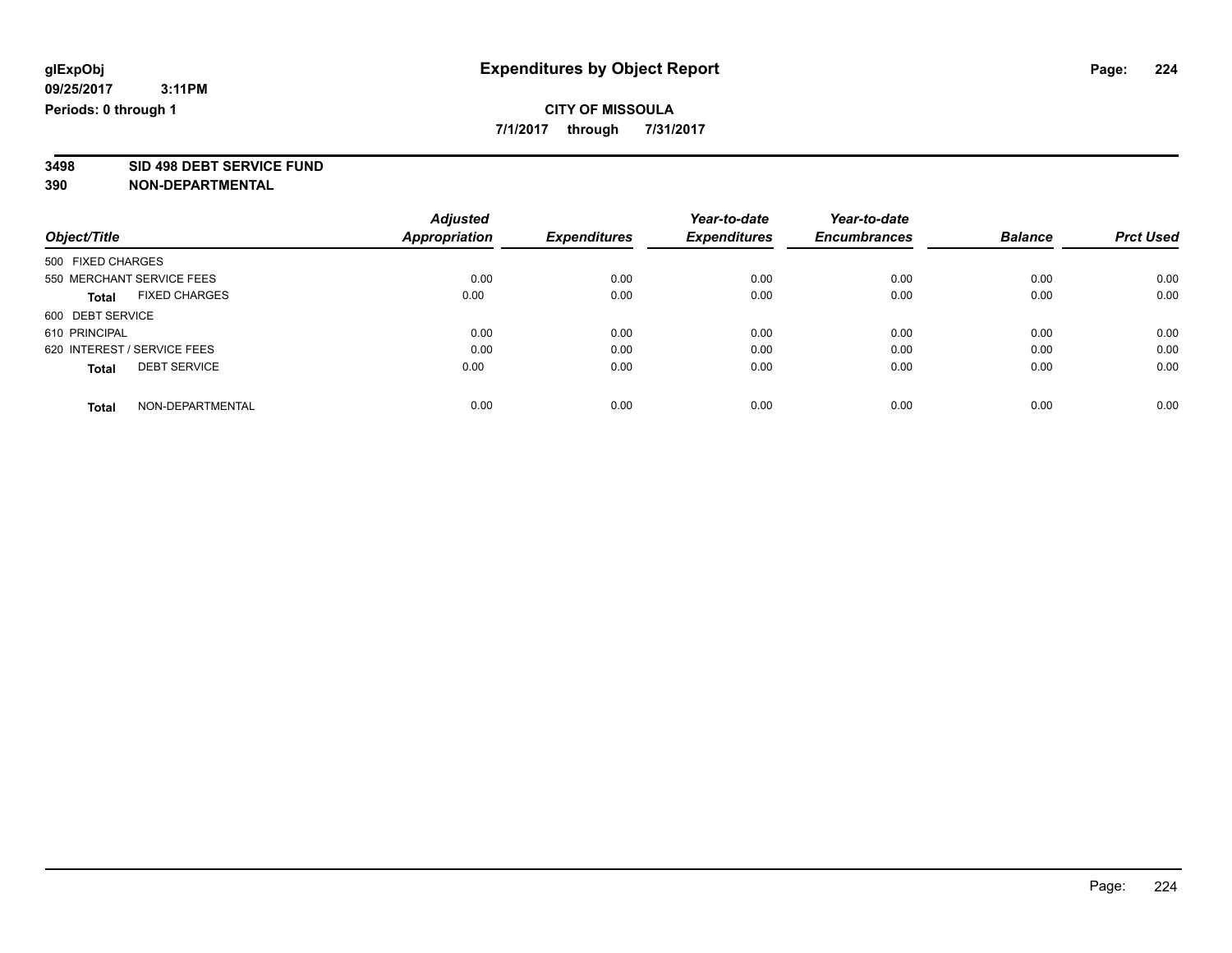### **CITY OF MISSOULA 7/1/2017 through 7/31/2017**

#### **3498 SID 498 DEBT SERVICE FUND**

|                   |                              | <b>Adjusted</b>      |                     | Year-to-date        | Year-to-date        |                |                  |
|-------------------|------------------------------|----------------------|---------------------|---------------------|---------------------|----------------|------------------|
| Object/Title      |                              | <b>Appropriation</b> | <b>Expenditures</b> | <b>Expenditures</b> | <b>Encumbrances</b> | <b>Balance</b> | <b>Prct Used</b> |
| 500 FIXED CHARGES |                              |                      |                     |                     |                     |                |                  |
|                   | 550 MERCHANT SERVICE FEES    | 0.00                 | 0.00                | 0.00                | 0.00                | 0.00           | 0.00             |
| <b>Total</b>      | <b>FIXED CHARGES</b>         | 0.00                 | 0.00                | 0.00                | 0.00                | 0.00           | 0.00             |
| 600 DEBT SERVICE  |                              |                      |                     |                     |                     |                |                  |
| 610 PRINCIPAL     |                              | 0.00                 | 0.00                | 0.00                | 0.00                | 0.00           | 0.00             |
|                   | 620 INTEREST / SERVICE FEES  | 0.00                 | 0.00                | 0.00                | 0.00                | 0.00           | 0.00             |
| Total             | <b>DEBT SERVICE</b>          | 0.00                 | 0.00                | 0.00                | 0.00                | 0.00           | 0.00             |
| 800 OTHER OBJECTS |                              |                      |                     |                     |                     |                |                  |
|                   | 820 TRANSFERS TO OTHER FUNDS | 0.00                 | 0.00                | 0.00                | 0.00                | 0.00           | 0.00             |
| <b>Total</b>      | OTHER OBJECTS                | 0.00                 | 0.00                | 0.00                | 0.00                | 0.00           | 0.00             |
| <b>Total</b>      | SID 498 DEBT SERVICE FUND    | 0.00                 | 0.00                | 0.00                | 0.00                | 0.00           | 0.00             |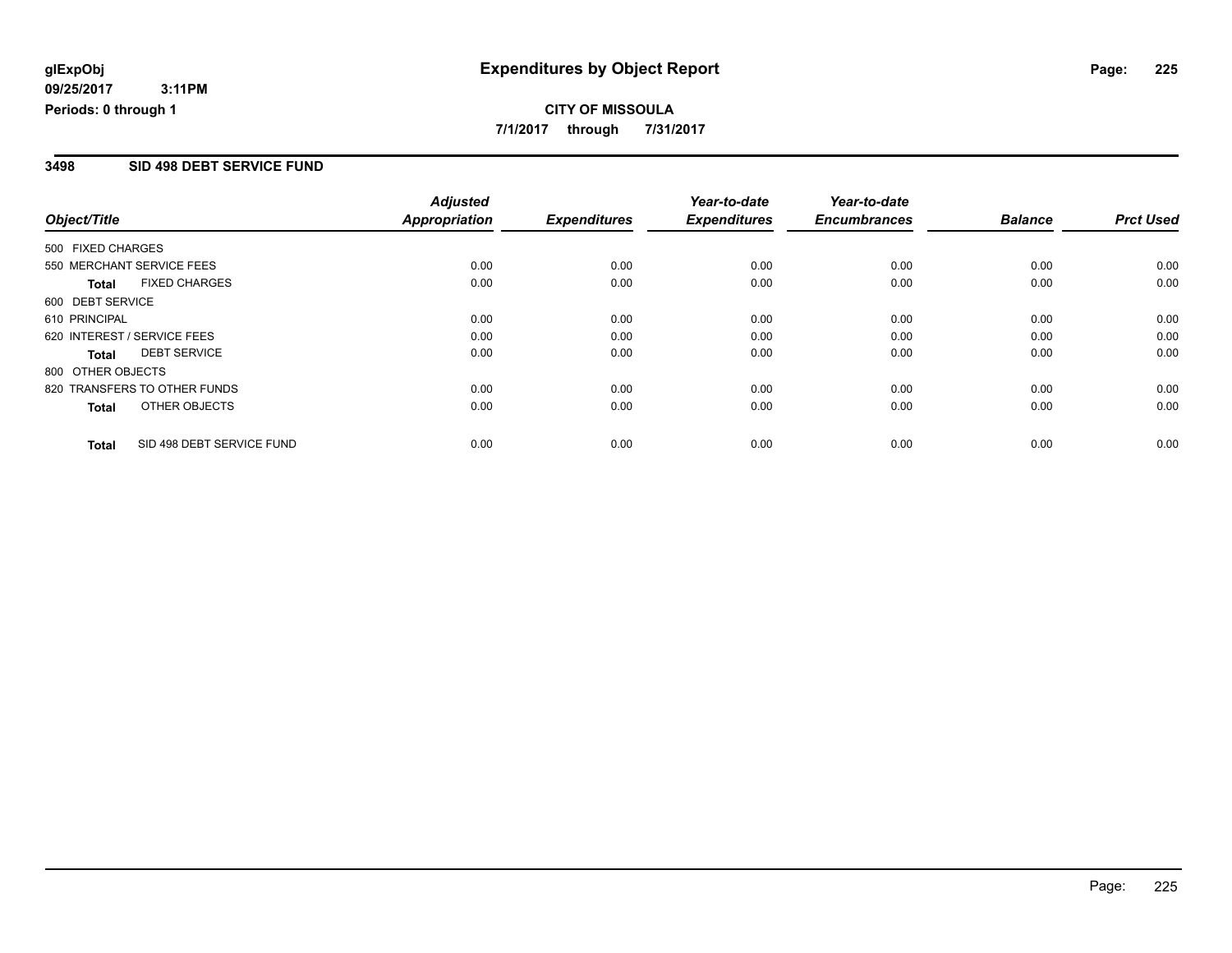**7/1/2017 through 7/31/2017**

**3500 SID 500 DEBT SERVICE FUND**

| Object/Title                        | <b>Adjusted</b><br><b>Appropriation</b> | <b>Expenditures</b> | Year-to-date<br><b>Expenditures</b> | Year-to-date<br><b>Encumbrances</b> | <b>Balance</b> | <b>Prct Used</b> |
|-------------------------------------|-----------------------------------------|---------------------|-------------------------------------|-------------------------------------|----------------|------------------|
| 600 DEBT SERVICE                    |                                         |                     |                                     |                                     |                |                  |
| 620 INTEREST / SERVICE FEES         | 0.00                                    | 0.00                | 0.00                                | 0.00                                | 0.00           | 0.00             |
| <b>DEBT SERVICE</b><br><b>Total</b> | 0.00                                    | 0.00                | 0.00                                | 0.00                                | 0.00           | 0.00             |
| 800 OTHER OBJECTS                   |                                         |                     |                                     |                                     |                |                  |
| 820 TRANSFERS TO OTHER FUNDS        | 0.00                                    | 0.00                | 0.00                                | 0.00                                | 0.00           | 0.00             |
| OTHER OBJECTS<br><b>Total</b>       | 0.00                                    | 0.00                | 0.00                                | 0.00                                | 0.00           | 0.00             |
| NON-DEPARTMENTAL<br><b>Total</b>    | 0.00                                    | 0.00                | 0.00                                | 0.00                                | 0.00           | 0.00             |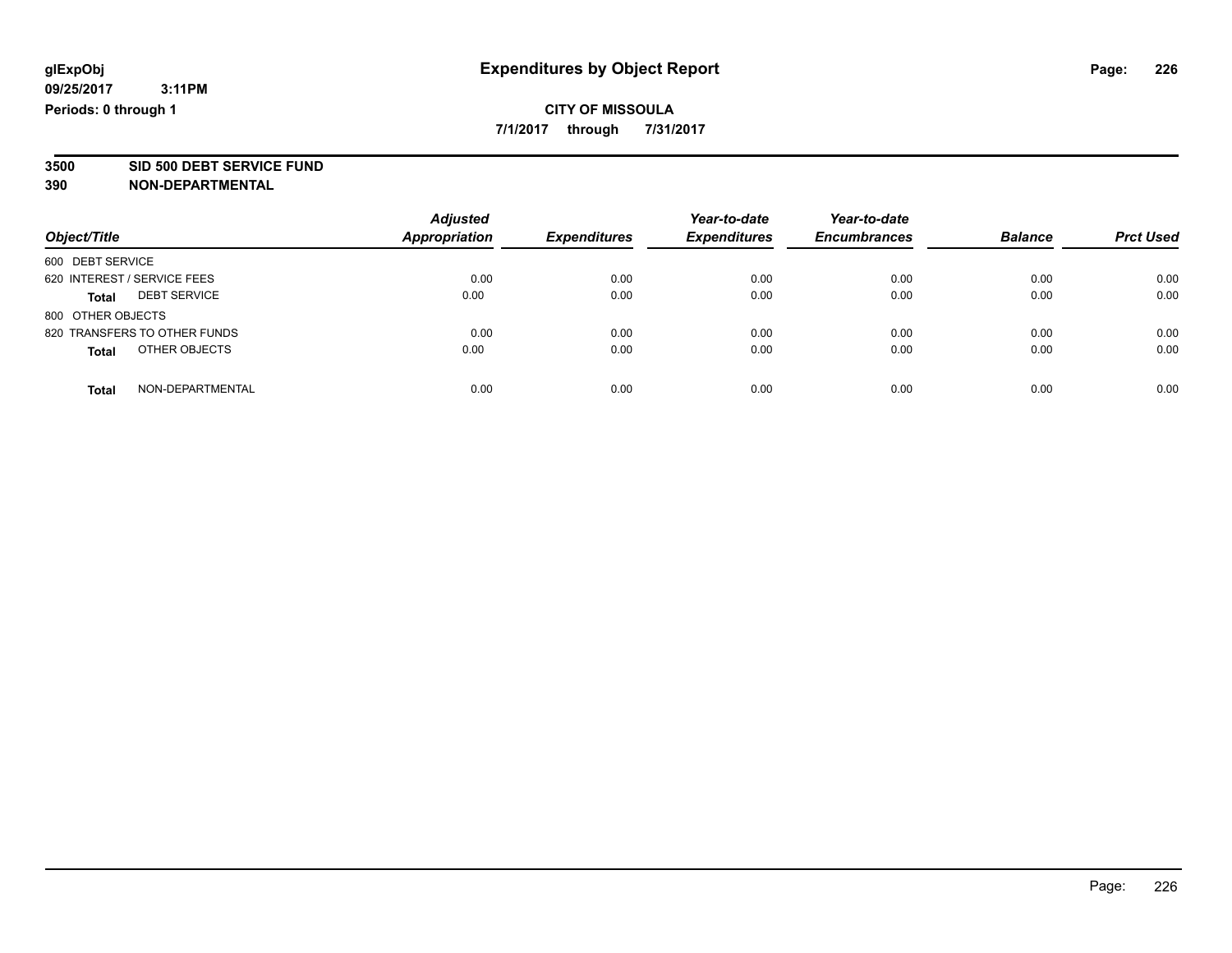## **CITY OF MISSOULA 7/1/2017 through 7/31/2017**

### **3500 SID 500 DEBT SERVICE FUND**

|                             |                              | <b>Adjusted</b>      |                     | Year-to-date        | Year-to-date        |                |                  |
|-----------------------------|------------------------------|----------------------|---------------------|---------------------|---------------------|----------------|------------------|
| Object/Title                |                              | <b>Appropriation</b> | <b>Expenditures</b> | <b>Expenditures</b> | <b>Encumbrances</b> | <b>Balance</b> | <b>Prct Used</b> |
| 600 DEBT SERVICE            |                              |                      |                     |                     |                     |                |                  |
| 620 INTEREST / SERVICE FEES |                              | 0.00                 | 0.00                | 0.00                | 0.00                | 0.00           | 0.00             |
| <b>Total</b>                | <b>DEBT SERVICE</b>          | 0.00                 | 0.00                | 0.00                | 0.00                | 0.00           | 0.00             |
| 800 OTHER OBJECTS           |                              |                      |                     |                     |                     |                |                  |
|                             | 820 TRANSFERS TO OTHER FUNDS | 0.00                 | 0.00                | 0.00                | 0.00                | 0.00           | 0.00             |
| <b>Total</b>                | OTHER OBJECTS                | 0.00                 | 0.00                | 0.00                | 0.00                | 0.00           | 0.00             |
| <b>Total</b>                | SID 500 DEBT SERVICE FUND    | 0.00                 | 0.00                | 0.00                | 0.00                | 0.00           | 0.00             |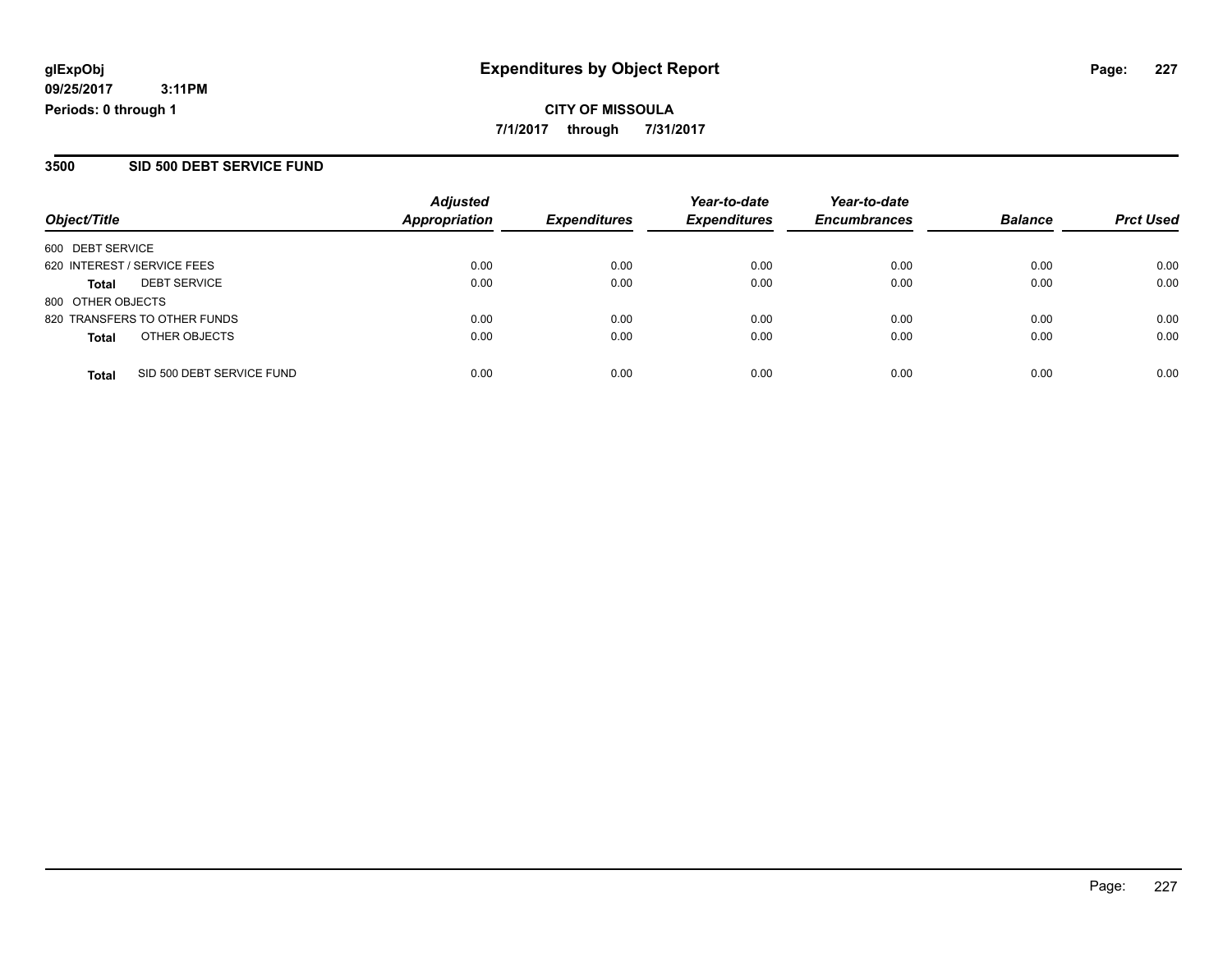**09/25/2017 3:11PM Periods: 0 through 1**

**CITY OF MISSOULA 7/1/2017 through 7/31/2017**

**3501 SID 501 DEBT SERVICE FUND**

| Object/Title                     | <b>Adjusted</b><br>Appropriation | <b>Expenditures</b> | Year-to-date<br><b>Expenditures</b> | Year-to-date<br><b>Encumbrances</b> | <b>Balance</b> | <b>Prct Used</b> |
|----------------------------------|----------------------------------|---------------------|-------------------------------------|-------------------------------------|----------------|------------------|
| 800 OTHER OBJECTS                |                                  |                     |                                     |                                     |                |                  |
| 820 TRANSFERS TO OTHER FUNDS     | 0.00                             | 0.00                | 0.00                                | 0.00                                | 0.00           | 0.00             |
| OTHER OBJECTS<br>Total           | 0.00                             | 0.00                | 0.00                                | 0.00                                | 0.00           | 0.00             |
| *** Title Not Found ***<br>Total | 0.00                             | 0.00                | 0.00                                | 0.00                                | 0.00           | 0.00             |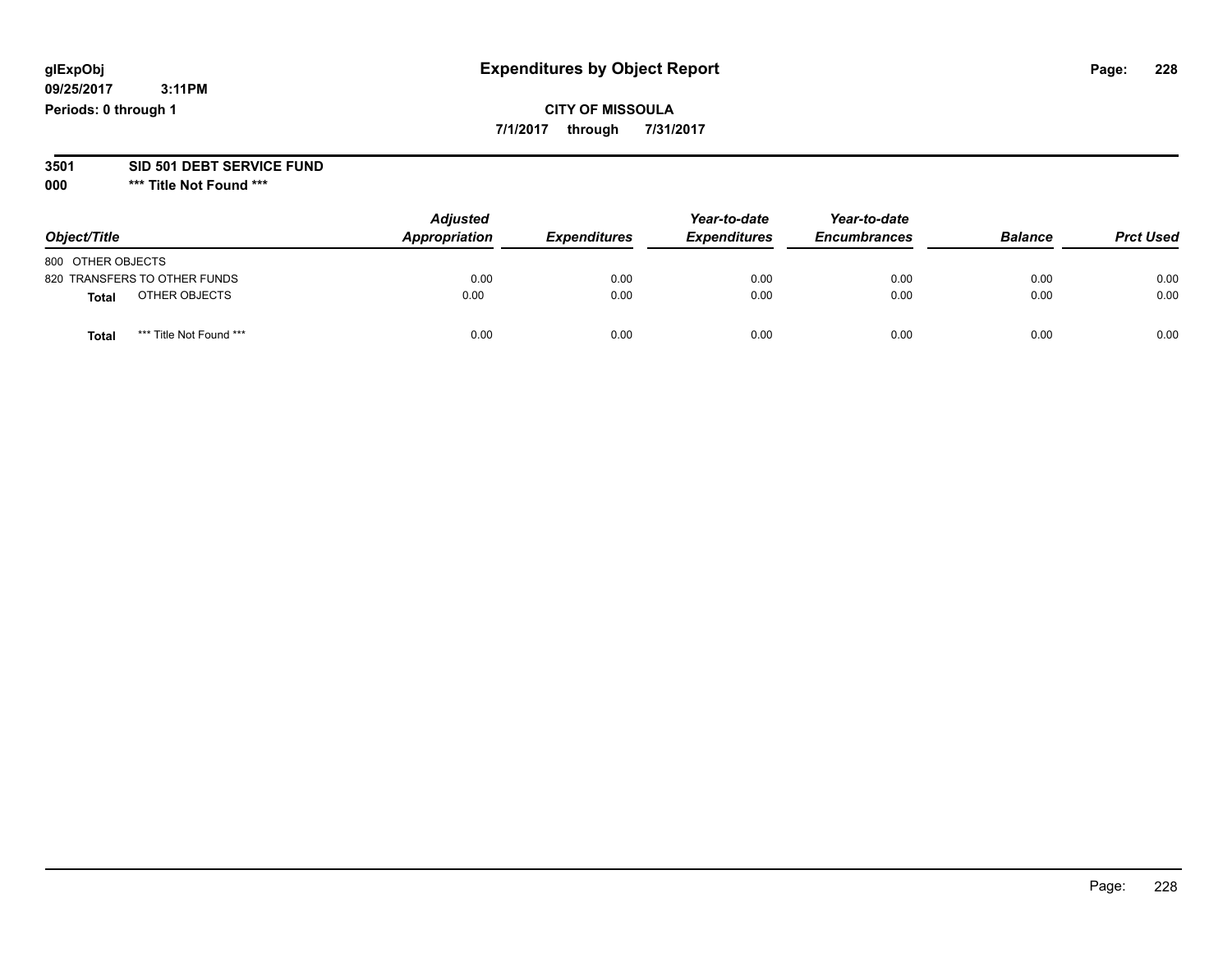**7/1/2017 through 7/31/2017**

# **3501 SID 501 DEBT SERVICE FUND**

|                                      | <b>Adjusted</b>      |                     | Year-to-date        | Year-to-date        |                |                  |
|--------------------------------------|----------------------|---------------------|---------------------|---------------------|----------------|------------------|
| Object/Title                         | <b>Appropriation</b> | <b>Expenditures</b> | <b>Expenditures</b> | <b>Encumbrances</b> | <b>Balance</b> | <b>Prct Used</b> |
| 500 FIXED CHARGES                    |                      |                     |                     |                     |                |                  |
| 550 MERCHANT SERVICE FEES            | 0.00                 | 0.00                | 0.00                | 0.00                | 0.00           | 0.00             |
| <b>FIXED CHARGES</b><br><b>Total</b> | 0.00                 | 0.00                | 0.00                | 0.00                | 0.00           | 0.00             |
| 600 DEBT SERVICE                     |                      |                     |                     |                     |                |                  |
| 610 PRINCIPAL                        | 0.00                 | 0.00                | 0.00                | 0.00                | 0.00           | 0.00             |
| 620 INTEREST / SERVICE FEES          | 0.00                 | 0.00                | 0.00                | 0.00                | 0.00           | 0.00             |
| <b>DEBT SERVICE</b><br><b>Total</b>  | 0.00                 | 0.00                | 0.00                | 0.00                | 0.00           | 0.00             |
| NON-DEPARTMENTAL<br><b>Total</b>     | 0.00                 | 0.00                | 0.00                | 0.00                | 0.00           | 0.00             |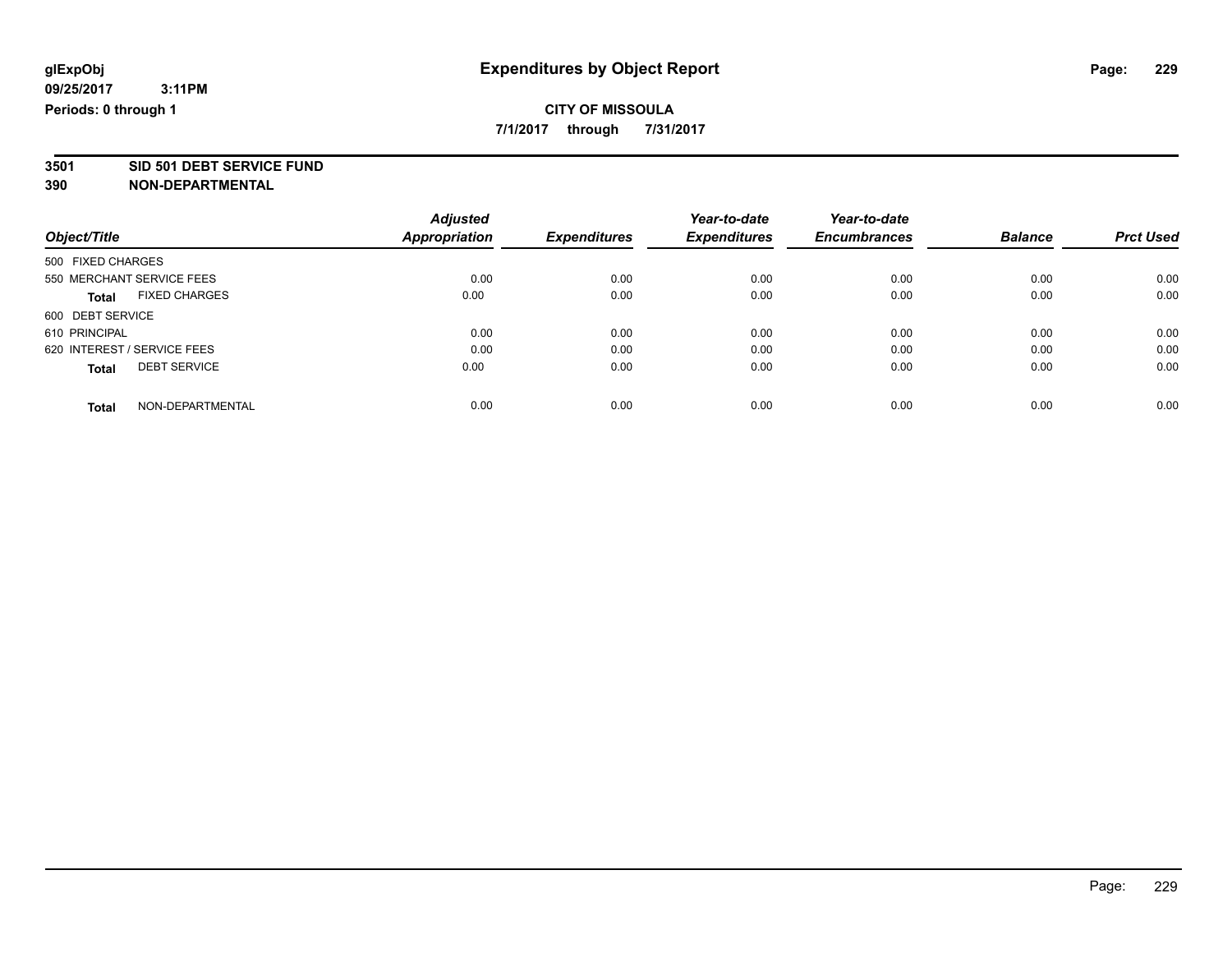## **CITY OF MISSOULA 7/1/2017 through 7/31/2017**

#### **3501 SID 501 DEBT SERVICE FUND**

|                   |                              | <b>Adjusted</b>      |                     | Year-to-date        | Year-to-date        |                |                  |
|-------------------|------------------------------|----------------------|---------------------|---------------------|---------------------|----------------|------------------|
| Object/Title      |                              | <b>Appropriation</b> | <b>Expenditures</b> | <b>Expenditures</b> | <b>Encumbrances</b> | <b>Balance</b> | <b>Prct Used</b> |
| 500 FIXED CHARGES |                              |                      |                     |                     |                     |                |                  |
|                   | 550 MERCHANT SERVICE FEES    | 0.00                 | 0.00                | 0.00                | 0.00                | 0.00           | 0.00             |
| <b>Total</b>      | <b>FIXED CHARGES</b>         | 0.00                 | 0.00                | 0.00                | 0.00                | 0.00           | 0.00             |
| 600 DEBT SERVICE  |                              |                      |                     |                     |                     |                |                  |
| 610 PRINCIPAL     |                              | 0.00                 | 0.00                | 0.00                | 0.00                | 0.00           | 0.00             |
|                   | 620 INTEREST / SERVICE FEES  | 0.00                 | 0.00                | 0.00                | 0.00                | 0.00           | 0.00             |
| Total             | <b>DEBT SERVICE</b>          | 0.00                 | 0.00                | 0.00                | 0.00                | 0.00           | 0.00             |
| 800 OTHER OBJECTS |                              |                      |                     |                     |                     |                |                  |
|                   | 820 TRANSFERS TO OTHER FUNDS | 0.00                 | 0.00                | 0.00                | 0.00                | 0.00           | 0.00             |
| <b>Total</b>      | OTHER OBJECTS                | 0.00                 | 0.00                | 0.00                | 0.00                | 0.00           | 0.00             |
| <b>Total</b>      | SID 501 DEBT SERVICE FUND    | 0.00                 | 0.00                | 0.00                | 0.00                | 0.00           | 0.00             |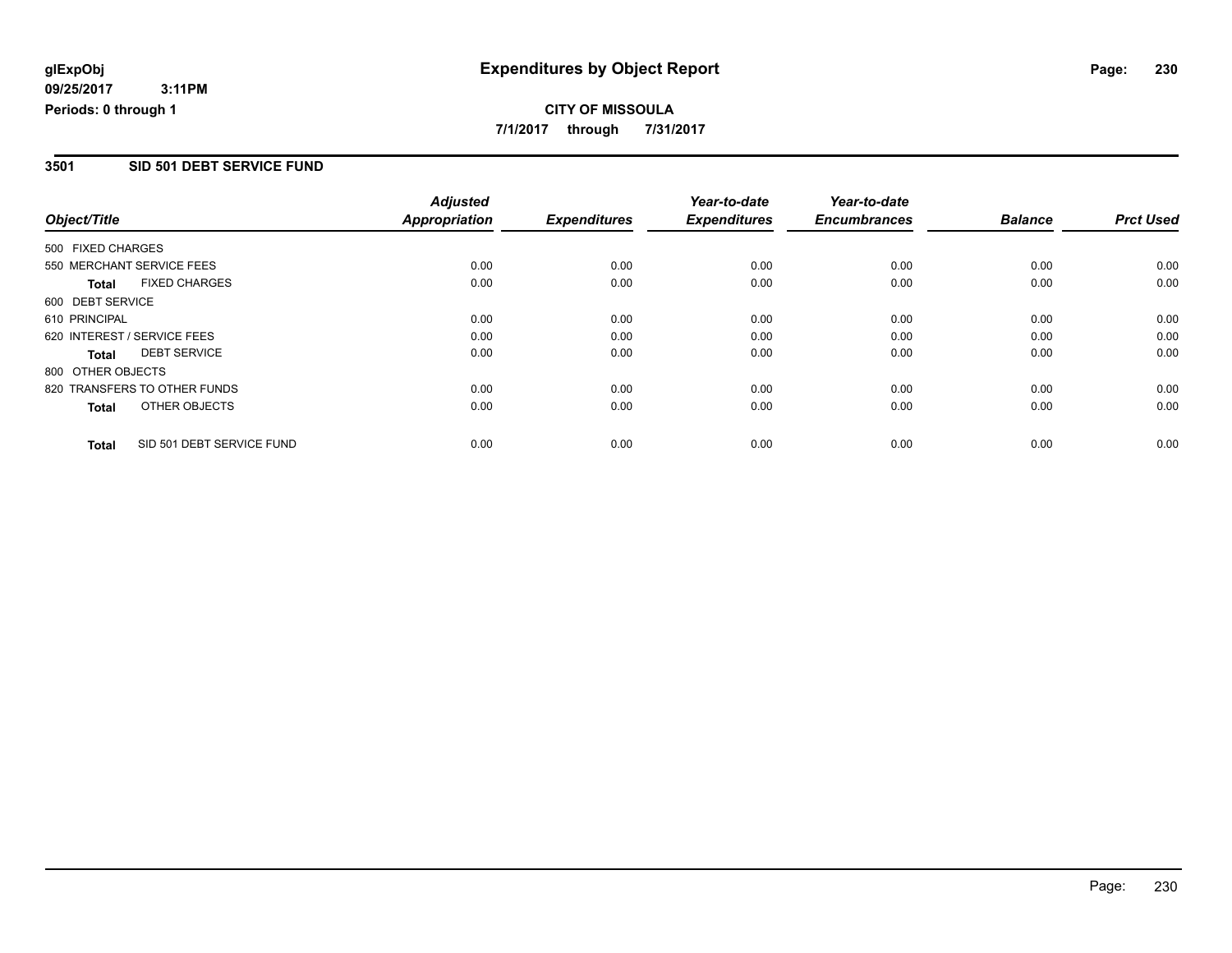**09/25/2017 3:11PM Periods: 0 through 1**

**CITY OF MISSOULA 7/1/2017 through 7/31/2017**

**3503 SID 503 DEBT SERVICE FUND**

| Object/Title                     | <b>Adjusted</b><br>Appropriation | <b>Expenditures</b> | Year-to-date<br><b>Expenditures</b> | Year-to-date<br><b>Encumbrances</b> | <b>Balance</b> | <b>Prct Used</b> |
|----------------------------------|----------------------------------|---------------------|-------------------------------------|-------------------------------------|----------------|------------------|
| 800 OTHER OBJECTS                |                                  |                     |                                     |                                     |                |                  |
| 820 TRANSFERS TO OTHER FUNDS     | 0.00                             | 0.00                | 0.00                                | 0.00                                | 0.00           | 0.00             |
| OTHER OBJECTS<br>Total           | 0.00                             | 0.00                | 0.00                                | 0.00                                | 0.00           | 0.00             |
| *** Title Not Found ***<br>Total | 0.00                             | 0.00                | 0.00                                | 0.00                                | 0.00           | 0.00             |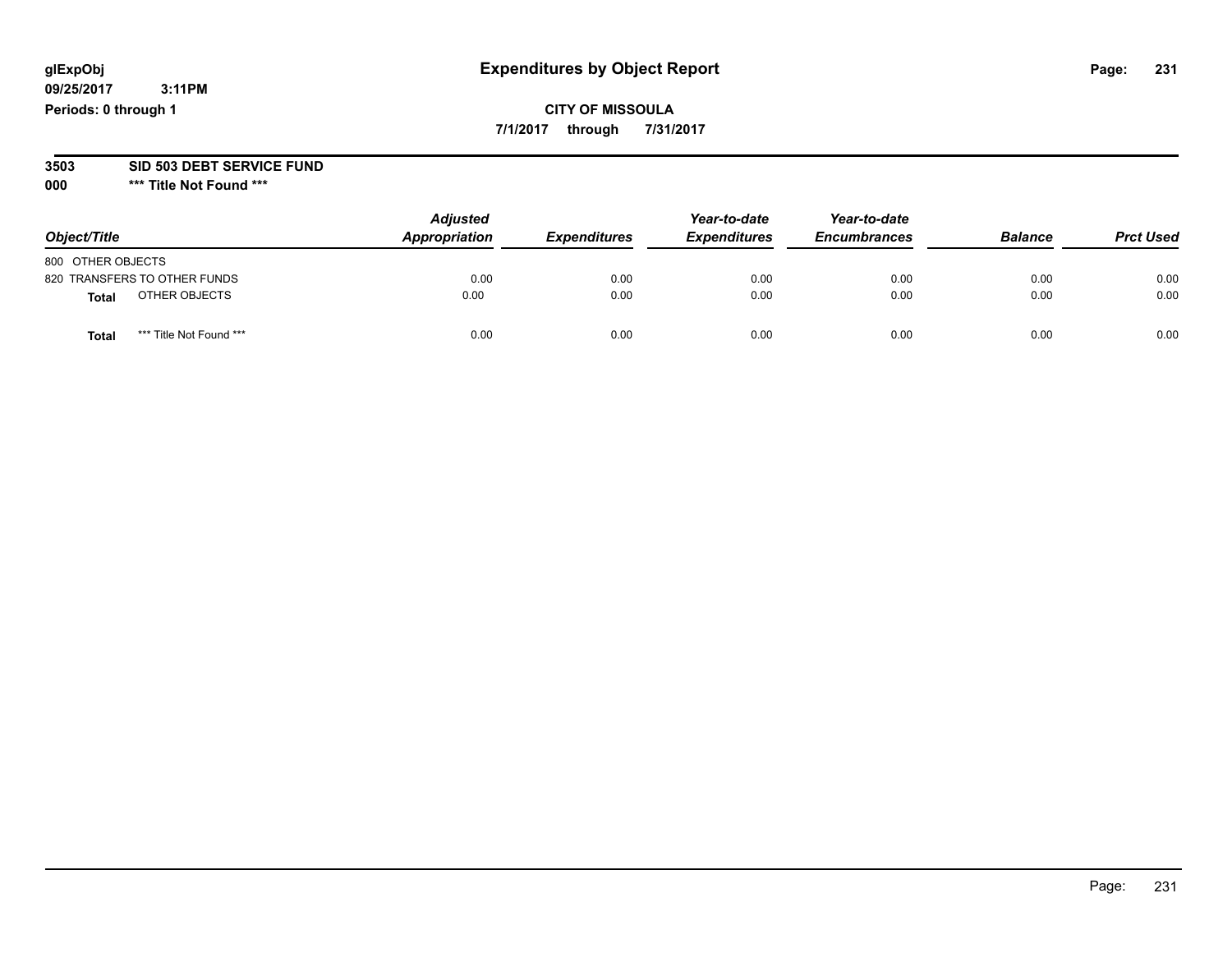**7/1/2017 through 7/31/2017**

**3503 SID 503 DEBT SERVICE FUND**

|                             |                      | <b>Adjusted</b>      |                     | Year-to-date        | Year-to-date        |                |                  |
|-----------------------------|----------------------|----------------------|---------------------|---------------------|---------------------|----------------|------------------|
| Object/Title                |                      | <b>Appropriation</b> | <b>Expenditures</b> | <b>Expenditures</b> | <b>Encumbrances</b> | <b>Balance</b> | <b>Prct Used</b> |
| 500 FIXED CHARGES           |                      |                      |                     |                     |                     |                |                  |
| 550 MERCHANT SERVICE FEES   |                      | 0.00                 | 0.00                | 0.00                | 0.00                | 0.00           | 0.00             |
| <b>Total</b>                | <b>FIXED CHARGES</b> | 0.00                 | 0.00                | 0.00                | 0.00                | 0.00           | 0.00             |
| 600 DEBT SERVICE            |                      |                      |                     |                     |                     |                |                  |
| 610 PRINCIPAL               |                      | 0.00                 | 0.00                | 0.00                | 0.00                | 0.00           | 0.00             |
| 620 INTEREST / SERVICE FEES |                      | 0.00                 | 0.00                | 0.00                | 0.00                | 0.00           | 0.00             |
| <b>Total</b>                | <b>DEBT SERVICE</b>  | 0.00                 | 0.00                | 0.00                | 0.00                | 0.00           | 0.00             |
| <b>Total</b>                | NON-DEPARTMENTAL     | 0.00                 | 0.00                | 0.00                | 0.00                | 0.00           | 0.00             |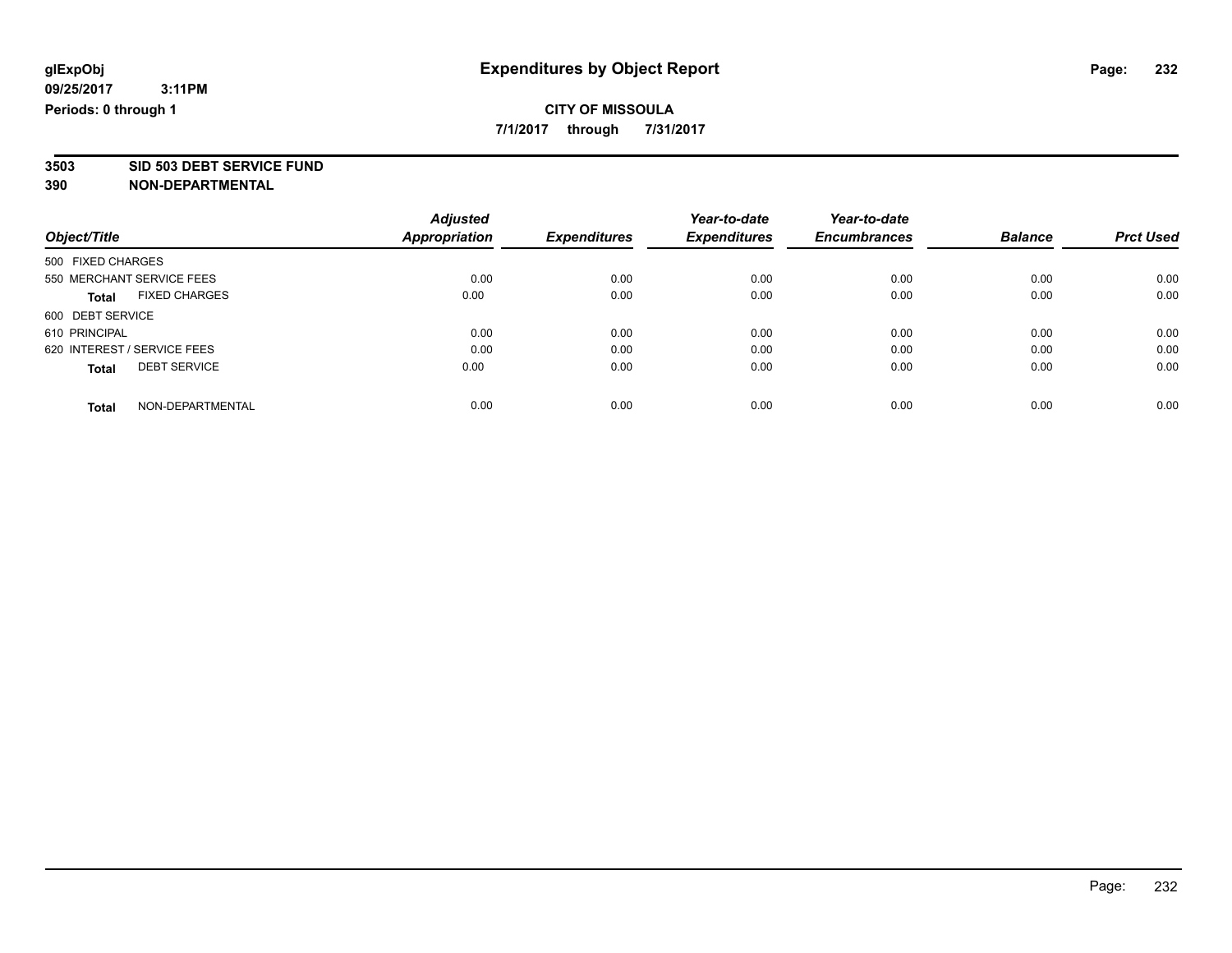## **CITY OF MISSOULA 7/1/2017 through 7/31/2017**

#### **3503 SID 503 DEBT SERVICE FUND**

|                             |                              | <b>Adjusted</b>      |                     | Year-to-date        | Year-to-date        |                |                  |
|-----------------------------|------------------------------|----------------------|---------------------|---------------------|---------------------|----------------|------------------|
| Object/Title                |                              | <b>Appropriation</b> | <b>Expenditures</b> | <b>Expenditures</b> | <b>Encumbrances</b> | <b>Balance</b> | <b>Prct Used</b> |
| 500 FIXED CHARGES           |                              |                      |                     |                     |                     |                |                  |
| 550 MERCHANT SERVICE FEES   |                              | 0.00                 | 0.00                | 0.00                | 0.00                | 0.00           | 0.00             |
| <b>Total</b>                | <b>FIXED CHARGES</b>         | 0.00                 | 0.00                | 0.00                | 0.00                | 0.00           | 0.00             |
| 600 DEBT SERVICE            |                              |                      |                     |                     |                     |                |                  |
| 610 PRINCIPAL               |                              | 0.00                 | 0.00                | 0.00                | 0.00                | 0.00           | 0.00             |
| 620 INTEREST / SERVICE FEES |                              | 0.00                 | 0.00                | 0.00                | 0.00                | 0.00           | 0.00             |
| <b>Total</b>                | <b>DEBT SERVICE</b>          | 0.00                 | 0.00                | 0.00                | 0.00                | 0.00           | 0.00             |
| 800 OTHER OBJECTS           |                              |                      |                     |                     |                     |                |                  |
|                             | 820 TRANSFERS TO OTHER FUNDS | 0.00                 | 0.00                | 0.00                | 0.00                | 0.00           | 0.00             |
| <b>Total</b>                | OTHER OBJECTS                | 0.00                 | 0.00                | 0.00                | 0.00                | 0.00           | 0.00             |
| <b>Total</b>                | SID 503 DEBT SERVICE FUND    | 0.00                 | 0.00                | 0.00                | 0.00                | 0.00           | 0.00             |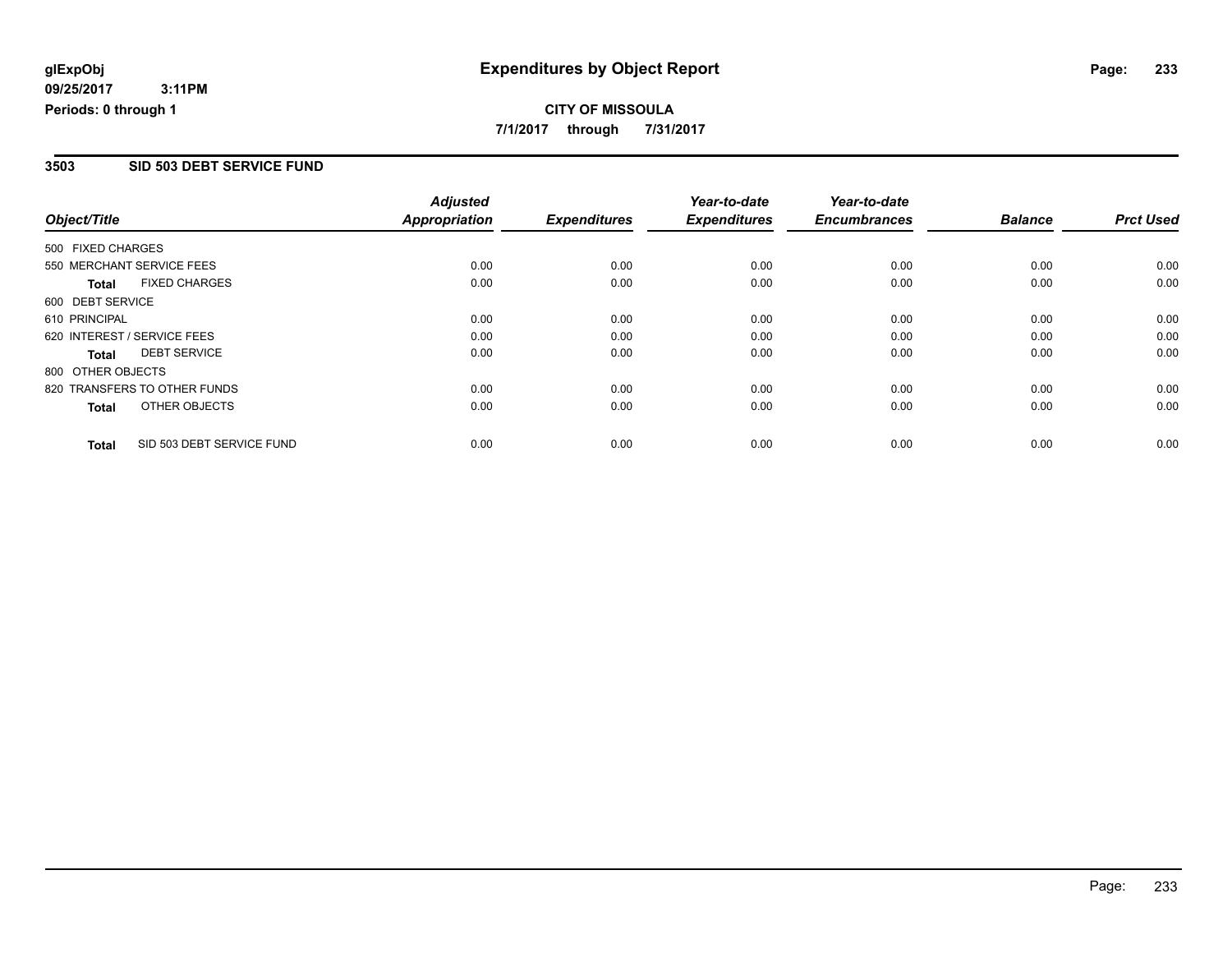**09/25/2017 3:11PM Periods: 0 through 1**

**CITY OF MISSOULA 7/1/2017 through 7/31/2017**

**3505 SID 505 DEBT SERVICE FUND**

| Object/Title                 |                         | <b>Adjusted</b><br>Appropriation | <b>Expenditures</b> | Year-to-date<br><b>Expenditures</b> | Year-to-date<br><b>Encumbrances</b> | <b>Balance</b> | <b>Prct Used</b> |
|------------------------------|-------------------------|----------------------------------|---------------------|-------------------------------------|-------------------------------------|----------------|------------------|
| 800 OTHER OBJECTS            |                         |                                  |                     |                                     |                                     |                |                  |
| 820 TRANSFERS TO OTHER FUNDS |                         | 0.00                             | 0.00                | 0.00                                | 0.00                                | 0.00           | 0.00             |
| Total                        | OTHER OBJECTS           | 0.00                             | 0.00                | 0.00                                | 0.00                                | 0.00           | 0.00             |
| Tota                         | *** Title Not Found *** | 0.00                             | 0.00                | 0.00                                | 0.00                                | 0.00           | 0.00             |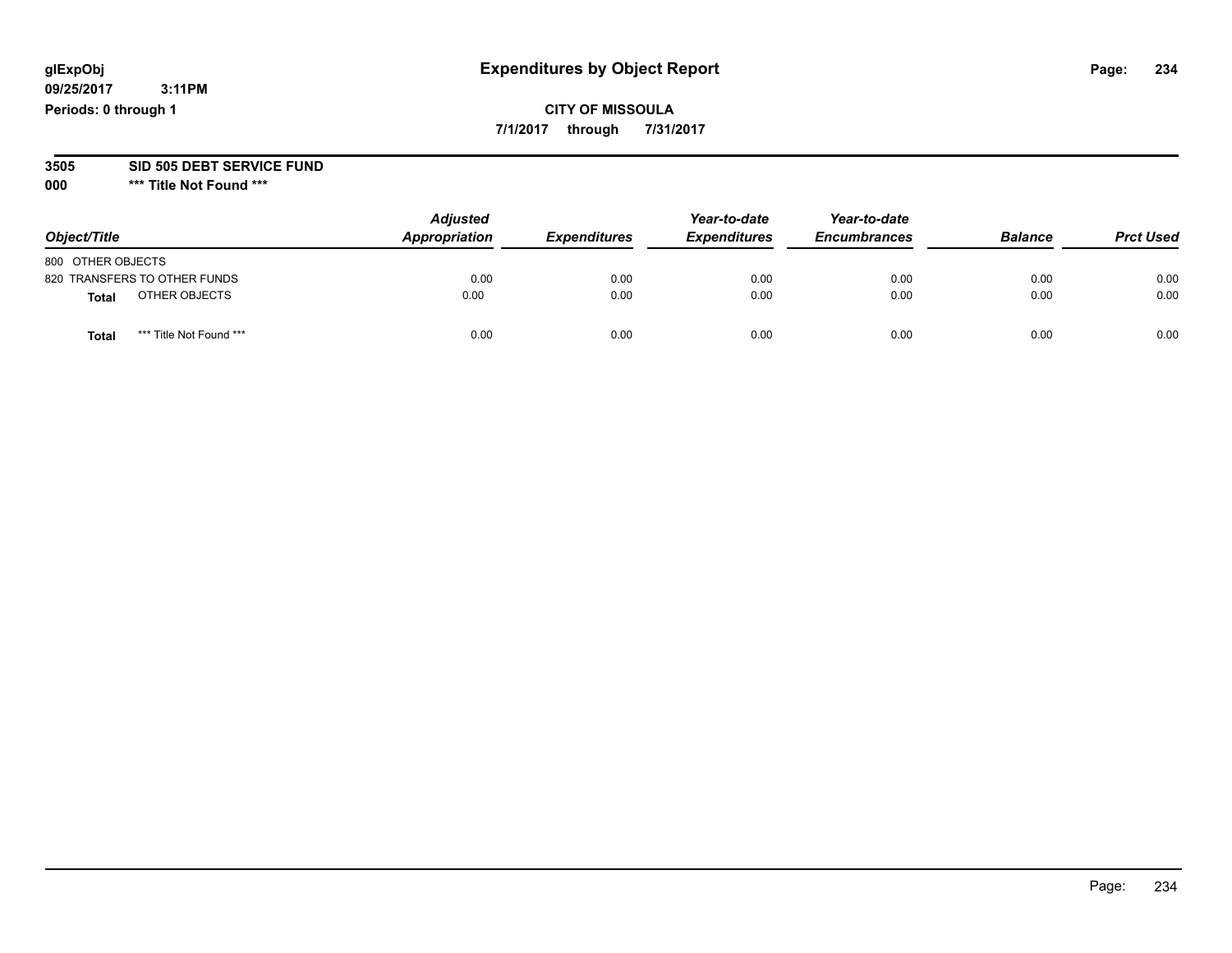**7/1/2017 through 7/31/2017**

**3505 SID 505 DEBT SERVICE FUND**

|                                      | <b>Adjusted</b>      |                     | Year-to-date        | Year-to-date        |                |                  |
|--------------------------------------|----------------------|---------------------|---------------------|---------------------|----------------|------------------|
| Object/Title                         | <b>Appropriation</b> | <b>Expenditures</b> | <b>Expenditures</b> | <b>Encumbrances</b> | <b>Balance</b> | <b>Prct Used</b> |
| 500 FIXED CHARGES                    |                      |                     |                     |                     |                |                  |
| 550 MERCHANT SERVICE FEES            | 0.00                 | 0.00                | 0.00                | 0.00                | 0.00           | 0.00             |
| <b>FIXED CHARGES</b><br><b>Total</b> | 0.00                 | 0.00                | 0.00                | 0.00                | 0.00           | 0.00             |
| 600 DEBT SERVICE                     |                      |                     |                     |                     |                |                  |
| 610 PRINCIPAL                        | 0.00                 | 0.00                | 0.00                | 0.00                | 0.00           | 0.00             |
| 620 INTEREST / SERVICE FEES          | 0.00                 | 0.00                | 0.00                | 0.00                | 0.00           | 0.00             |
| <b>DEBT SERVICE</b><br><b>Total</b>  | 0.00                 | 0.00                | 0.00                | 0.00                | 0.00           | 0.00             |
| NON-DEPARTMENTAL<br><b>Total</b>     | 0.00                 | 0.00                | 0.00                | 0.00                | 0.00           | 0.00             |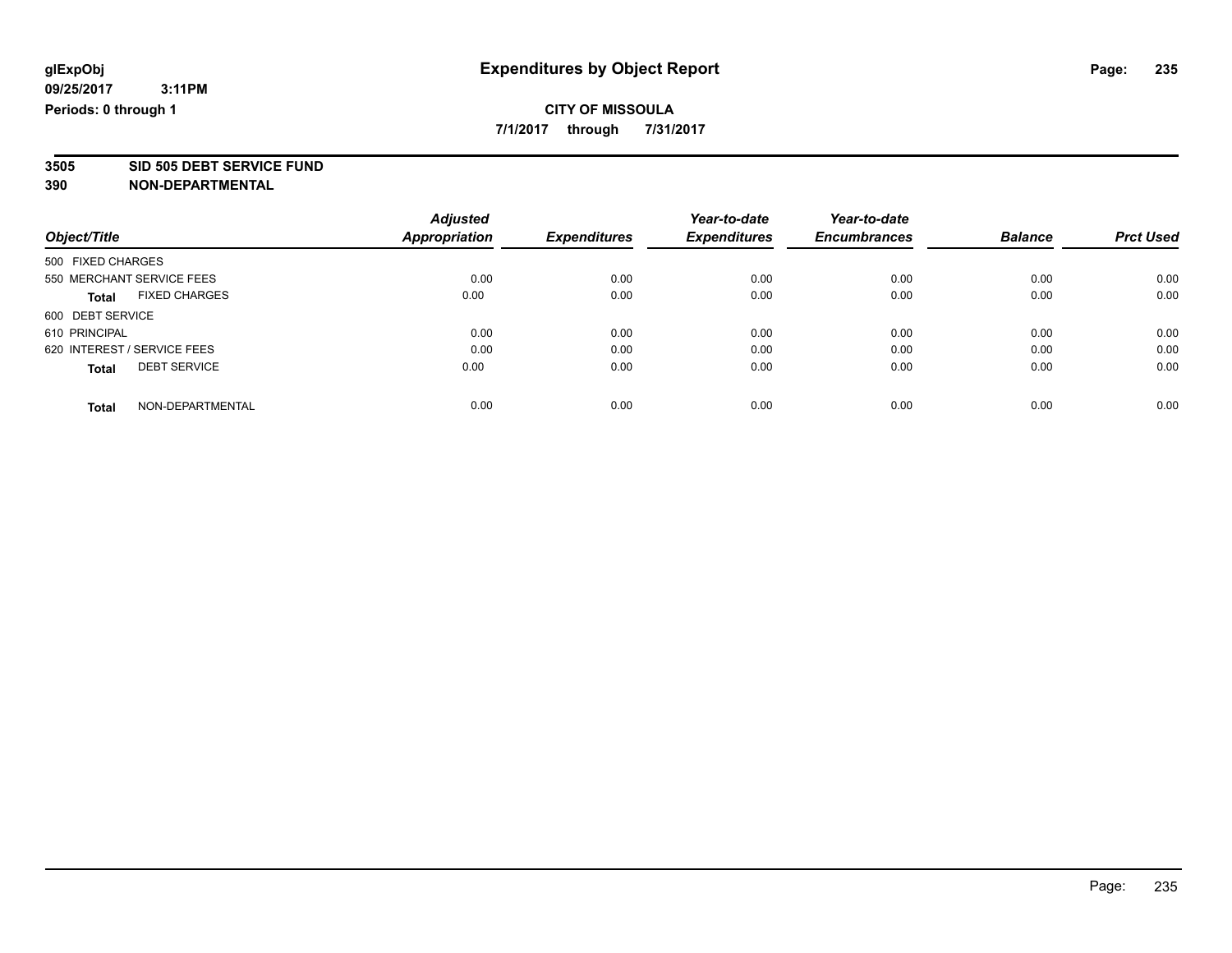## **CITY OF MISSOULA 7/1/2017 through 7/31/2017**

#### **3505 SID 505 DEBT SERVICE FUND**

|                             |                              | <b>Adjusted</b>      |                     | Year-to-date        | Year-to-date        |                |                  |
|-----------------------------|------------------------------|----------------------|---------------------|---------------------|---------------------|----------------|------------------|
| Object/Title                |                              | <b>Appropriation</b> | <b>Expenditures</b> | <b>Expenditures</b> | <b>Encumbrances</b> | <b>Balance</b> | <b>Prct Used</b> |
| 500 FIXED CHARGES           |                              |                      |                     |                     |                     |                |                  |
| 550 MERCHANT SERVICE FEES   |                              | 0.00                 | 0.00                | 0.00                | 0.00                | 0.00           | 0.00             |
| <b>Total</b>                | <b>FIXED CHARGES</b>         | 0.00                 | 0.00                | 0.00                | 0.00                | 0.00           | 0.00             |
| 600 DEBT SERVICE            |                              |                      |                     |                     |                     |                |                  |
| 610 PRINCIPAL               |                              | 0.00                 | 0.00                | 0.00                | 0.00                | 0.00           | 0.00             |
| 620 INTEREST / SERVICE FEES |                              | 0.00                 | 0.00                | 0.00                | 0.00                | 0.00           | 0.00             |
| <b>Total</b>                | <b>DEBT SERVICE</b>          | 0.00                 | 0.00                | 0.00                | 0.00                | 0.00           | 0.00             |
| 800 OTHER OBJECTS           |                              |                      |                     |                     |                     |                |                  |
|                             | 820 TRANSFERS TO OTHER FUNDS | 0.00                 | 0.00                | 0.00                | 0.00                | 0.00           | 0.00             |
| <b>Total</b>                | OTHER OBJECTS                | 0.00                 | 0.00                | 0.00                | 0.00                | 0.00           | 0.00             |
| <b>Total</b>                | SID 505 DEBT SERVICE FUND    | 0.00                 | 0.00                | 0.00                | 0.00                | 0.00           | 0.00             |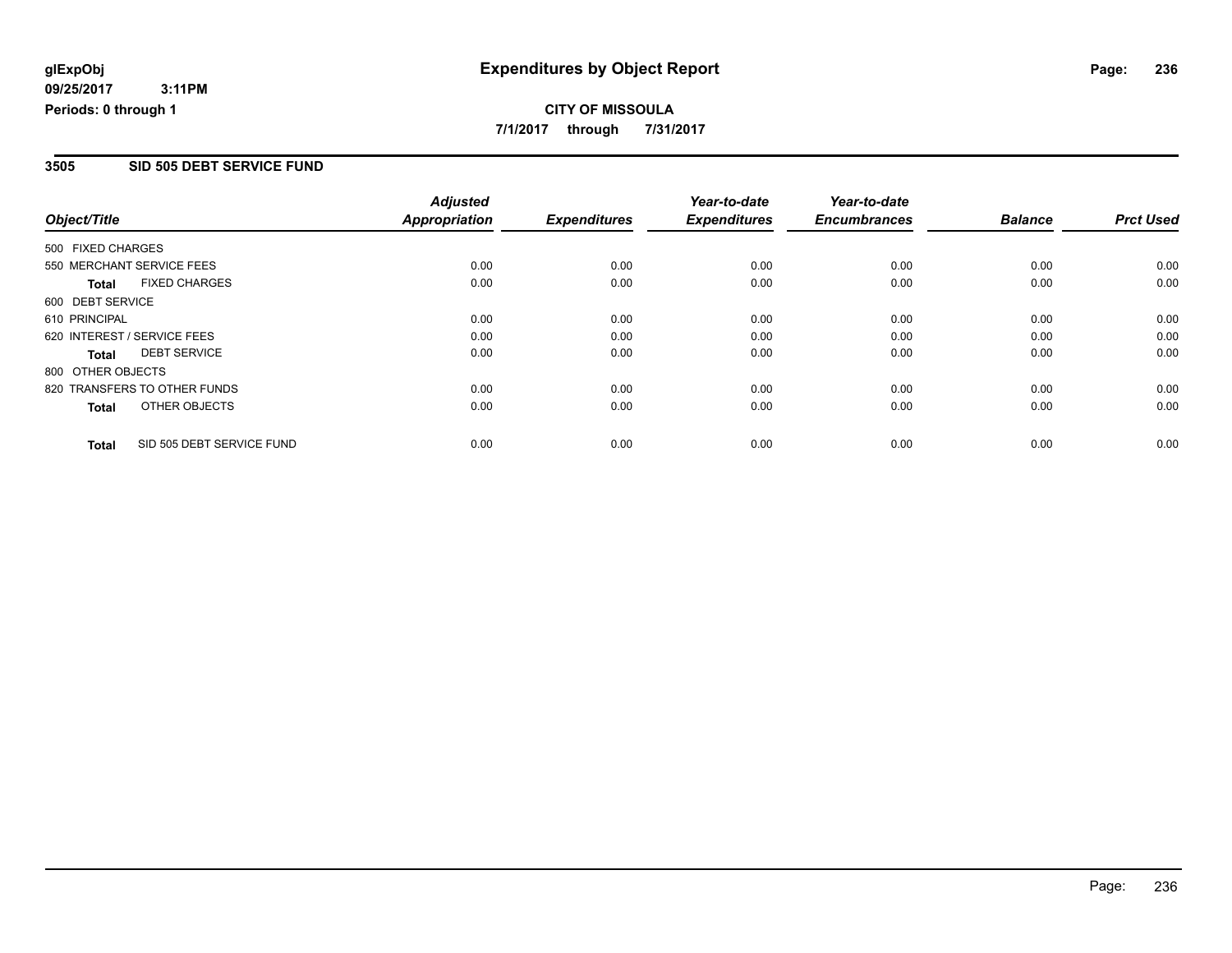**09/25/2017 3:11PM Periods: 0 through 1**

### **CITY OF MISSOULA 7/1/2017 through 7/31/2017**

**3506 SID 506 DEBT SERVICE FUND**

| Object/Title                     | <b>Adjusted</b><br>Appropriation | <b>Expenditures</b> | Year-to-date<br><b>Expenditures</b> | Year-to-date<br><b>Encumbrances</b> | <b>Balance</b> | <b>Prct Used</b> |
|----------------------------------|----------------------------------|---------------------|-------------------------------------|-------------------------------------|----------------|------------------|
| 800 OTHER OBJECTS                |                                  |                     |                                     |                                     |                |                  |
| 820 TRANSFERS TO OTHER FUNDS     | 0.00                             | 0.00                | 0.00                                | 0.00                                | 0.00           | 0.00             |
| OTHER OBJECTS<br>Total           | 0.00                             | 0.00                | 0.00                                | 0.00                                | 0.00           | 0.00             |
| *** Title Not Found ***<br>Total | 0.00                             | 0.00                | 0.00                                | 0.00                                | 0.00           | 0.00             |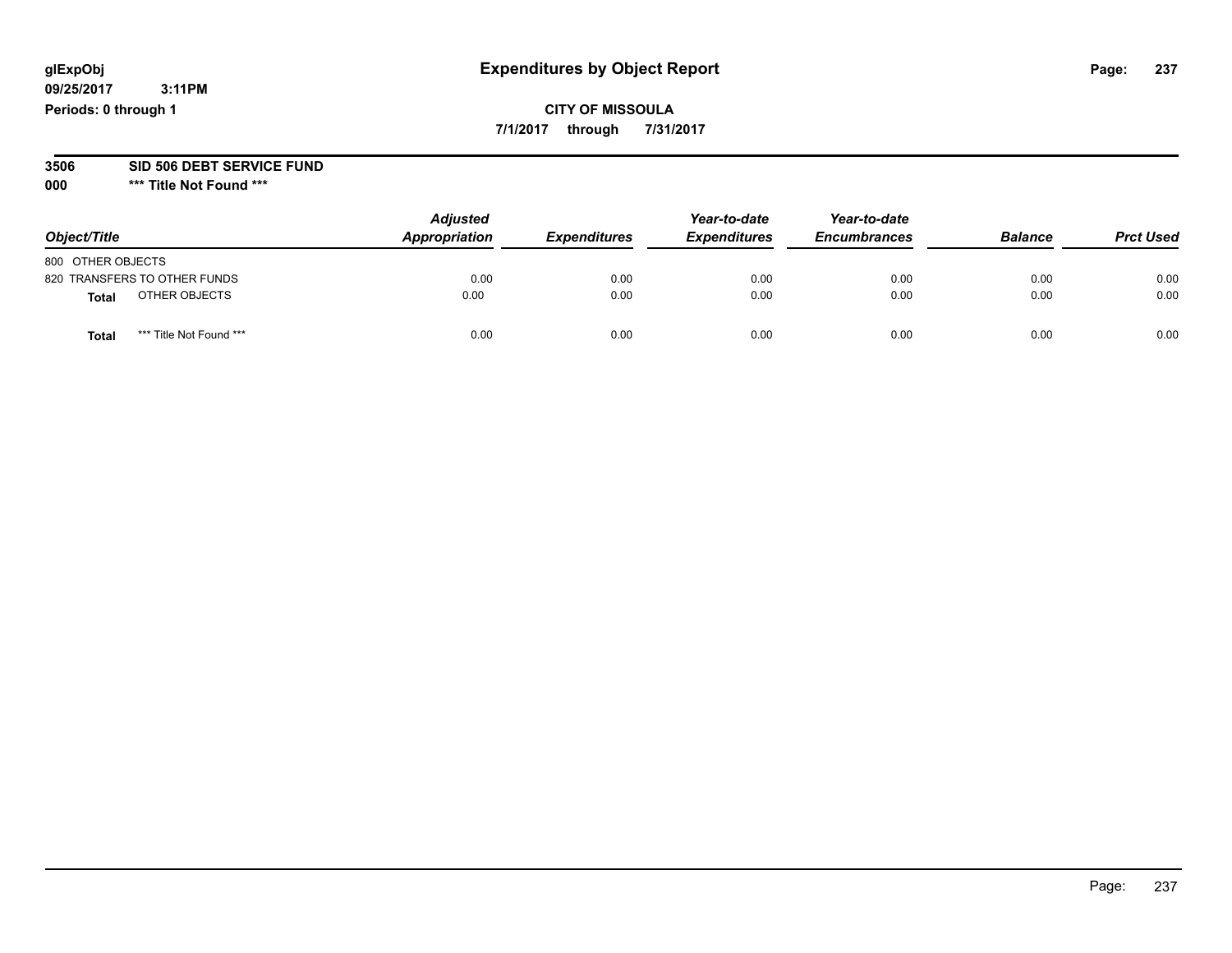**7/1/2017 through 7/31/2017**

**3506 SID 506 DEBT SERVICE FUND**

|                                      | <b>Adjusted</b>      |                     | Year-to-date        | Year-to-date        |                |                  |
|--------------------------------------|----------------------|---------------------|---------------------|---------------------|----------------|------------------|
| Object/Title                         | <b>Appropriation</b> | <b>Expenditures</b> | <b>Expenditures</b> | <b>Encumbrances</b> | <b>Balance</b> | <b>Prct Used</b> |
| 500 FIXED CHARGES                    |                      |                     |                     |                     |                |                  |
| 550 MERCHANT SERVICE FEES            | 0.00                 | 0.00                | 0.00                | 0.00                | 0.00           | 0.00             |
| <b>FIXED CHARGES</b><br><b>Total</b> | 0.00                 | 0.00                | 0.00                | 0.00                | 0.00           | 0.00             |
| 600 DEBT SERVICE                     |                      |                     |                     |                     |                |                  |
| 610 PRINCIPAL                        | 0.00                 | 0.00                | 0.00                | 0.00                | 0.00           | 0.00             |
| 620 INTEREST / SERVICE FEES          | 0.00                 | 0.00                | 0.00                | 0.00                | 0.00           | 0.00             |
| <b>DEBT SERVICE</b><br><b>Total</b>  | 0.00                 | 0.00                | 0.00                | 0.00                | 0.00           | 0.00             |
| NON-DEPARTMENTAL<br><b>Total</b>     | 0.00                 | 0.00                | 0.00                | 0.00                | 0.00           | 0.00             |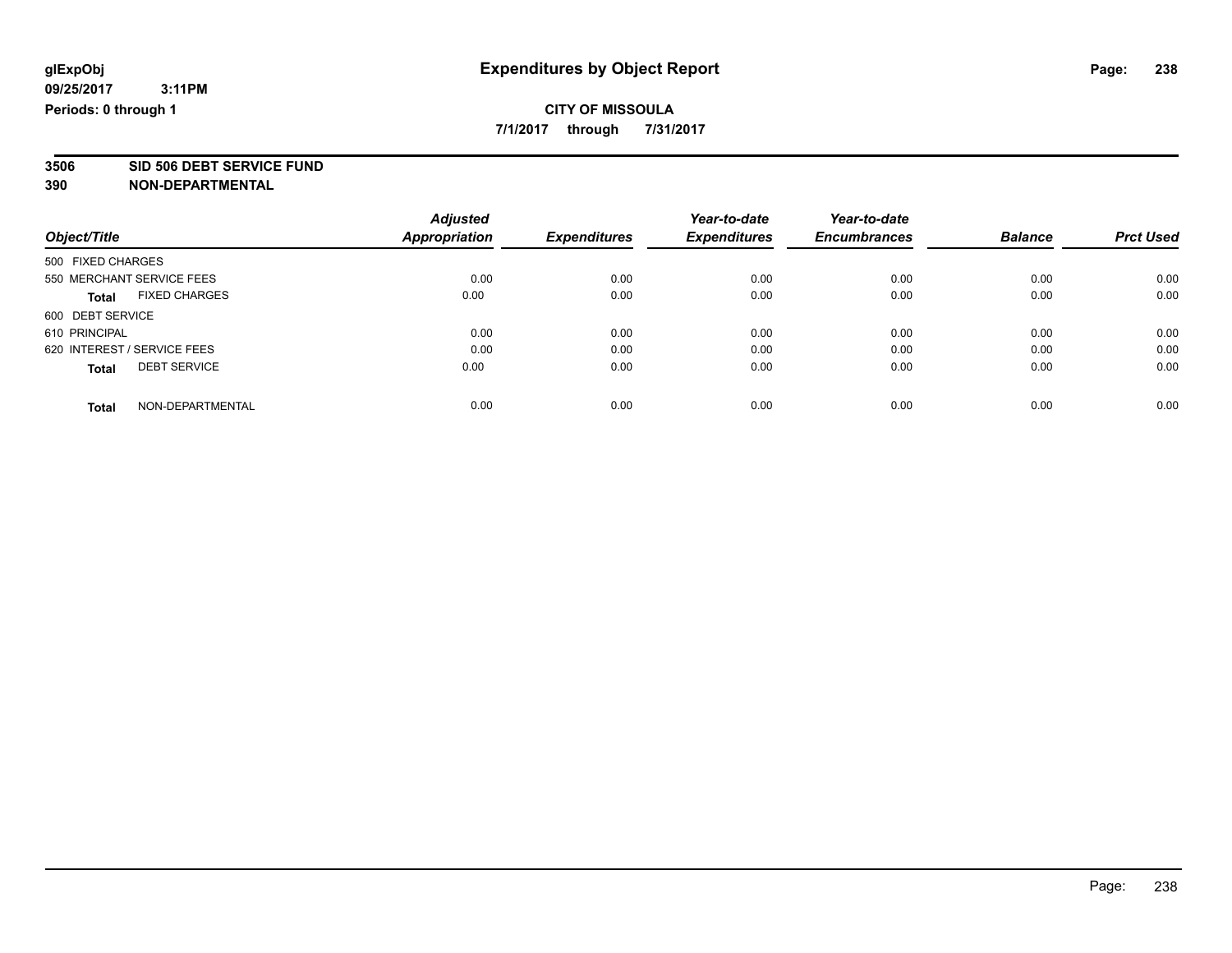## **CITY OF MISSOULA 7/1/2017 through 7/31/2017**

#### **3506 SID 506 DEBT SERVICE FUND**

|                             |                              | <b>Adjusted</b>      |                     | Year-to-date        | Year-to-date        |                |                  |
|-----------------------------|------------------------------|----------------------|---------------------|---------------------|---------------------|----------------|------------------|
| Object/Title                |                              | <b>Appropriation</b> | <b>Expenditures</b> | <b>Expenditures</b> | <b>Encumbrances</b> | <b>Balance</b> | <b>Prct Used</b> |
| 500 FIXED CHARGES           |                              |                      |                     |                     |                     |                |                  |
| 550 MERCHANT SERVICE FEES   |                              | 0.00                 | 0.00                | 0.00                | 0.00                | 0.00           | 0.00             |
| <b>Total</b>                | <b>FIXED CHARGES</b>         | 0.00                 | 0.00                | 0.00                | 0.00                | 0.00           | 0.00             |
| 600 DEBT SERVICE            |                              |                      |                     |                     |                     |                |                  |
| 610 PRINCIPAL               |                              | 0.00                 | 0.00                | 0.00                | 0.00                | 0.00           | 0.00             |
| 620 INTEREST / SERVICE FEES |                              | 0.00                 | 0.00                | 0.00                | 0.00                | 0.00           | 0.00             |
| <b>Total</b>                | <b>DEBT SERVICE</b>          | 0.00                 | 0.00                | 0.00                | 0.00                | 0.00           | 0.00             |
| 800 OTHER OBJECTS           |                              |                      |                     |                     |                     |                |                  |
|                             | 820 TRANSFERS TO OTHER FUNDS | 0.00                 | 0.00                | 0.00                | 0.00                | 0.00           | 0.00             |
| <b>Total</b>                | OTHER OBJECTS                | 0.00                 | 0.00                | 0.00                | 0.00                | 0.00           | 0.00             |
| <b>Total</b>                | SID 506 DEBT SERVICE FUND    | 0.00                 | 0.00                | 0.00                | 0.00                | 0.00           | 0.00             |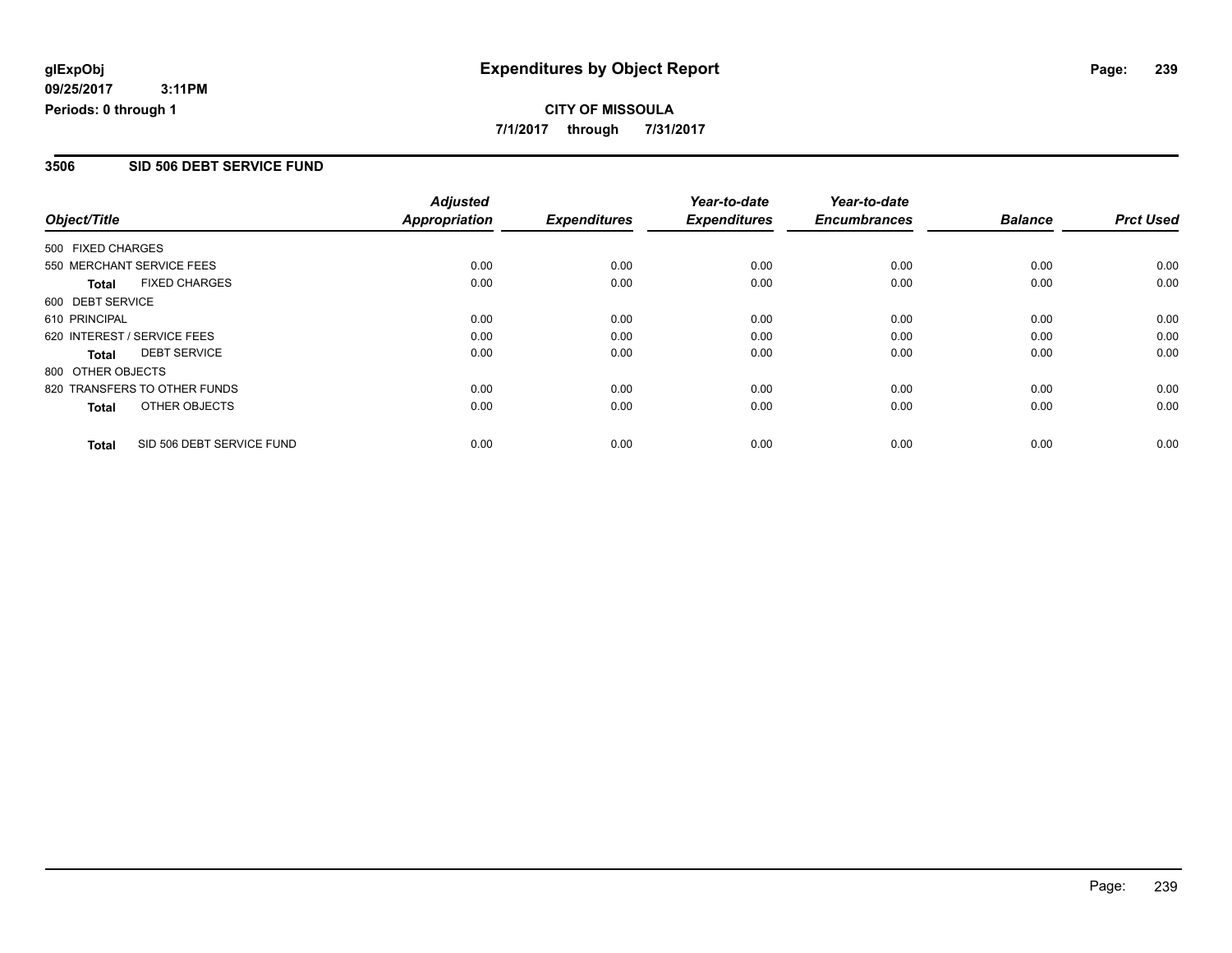**09/25/2017 3:11PM Periods: 0 through 1**

### **CITY OF MISSOULA 7/1/2017 through 7/31/2017**

**3507 SID 507 DEBT SERVICE FUND**

| Object/Title                     | <b>Adjusted</b><br>Appropriation | <b>Expenditures</b> | Year-to-date<br><b>Expenditures</b> | Year-to-date<br><b>Encumbrances</b> | <b>Balance</b> | <b>Prct Used</b> |
|----------------------------------|----------------------------------|---------------------|-------------------------------------|-------------------------------------|----------------|------------------|
| 800 OTHER OBJECTS                |                                  |                     |                                     |                                     |                |                  |
| 820 TRANSFERS TO OTHER FUNDS     | 0.00                             | 0.00                | 0.00                                | 0.00                                | 0.00           | 0.00             |
| OTHER OBJECTS<br>Total           | 0.00                             | 0.00                | 0.00                                | 0.00                                | 0.00           | 0.00             |
| *** Title Not Found ***<br>Total | 0.00                             | 0.00                | 0.00                                | 0.00                                | 0.00           | 0.00             |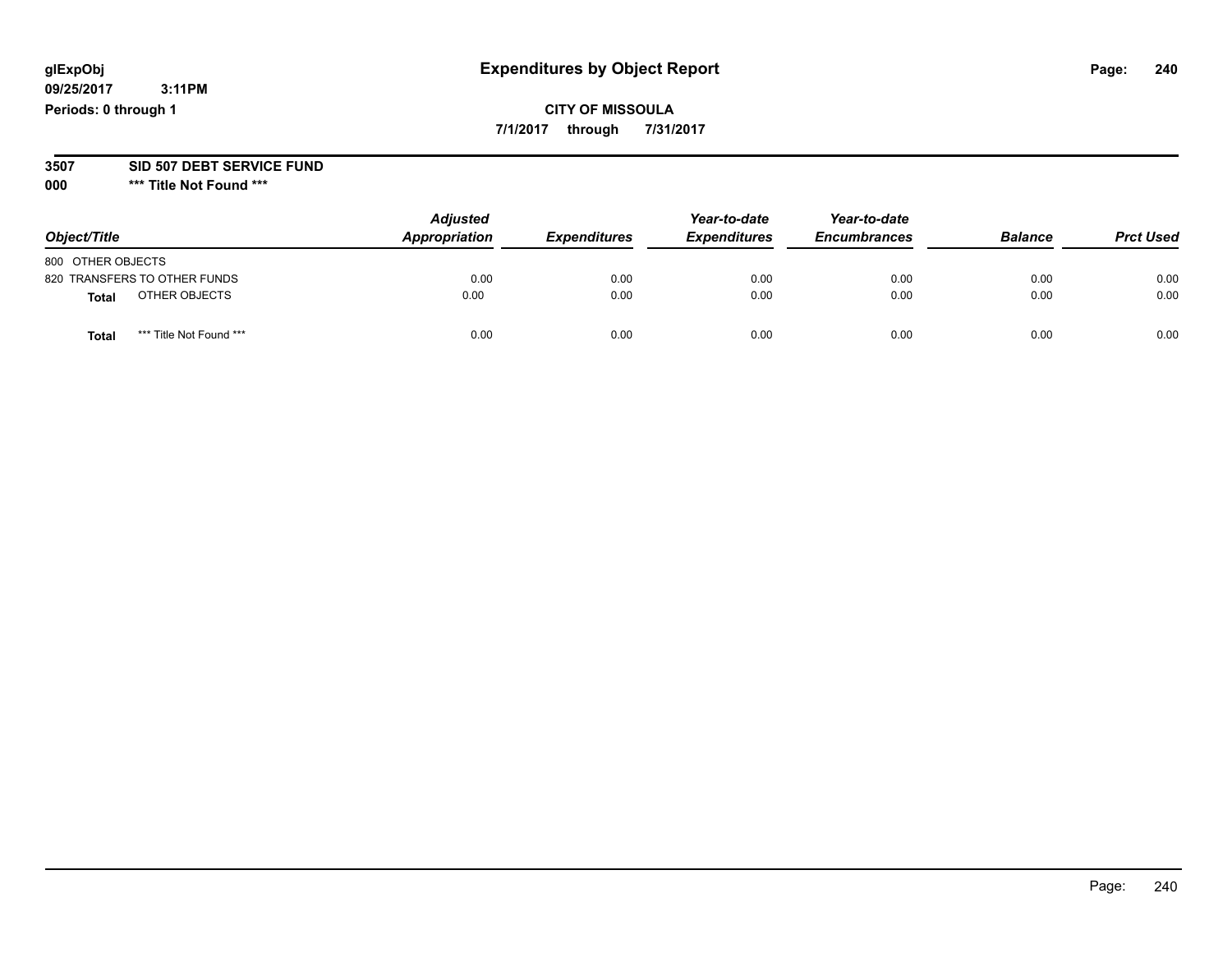### **CITY OF MISSOULA 7/1/2017 through 7/31/2017**

# **3507 SID 507 DEBT SERVICE FUND**

| Object/Title                         | <b>Adjusted</b><br>Appropriation | <b>Expenditures</b> | Year-to-date<br><b>Expenditures</b> | Year-to-date<br><b>Encumbrances</b> | <b>Balance</b> | <b>Prct Used</b> |
|--------------------------------------|----------------------------------|---------------------|-------------------------------------|-------------------------------------|----------------|------------------|
| 500 FIXED CHARGES                    |                                  |                     |                                     |                                     |                |                  |
| 550 MERCHANT SERVICE FEES            | 0.00                             | 0.00                | 0.00                                | 0.00                                | 0.00           | 0.00             |
| <b>FIXED CHARGES</b><br><b>Total</b> | 0.00                             | 0.00                | 0.00                                | 0.00                                | 0.00           | 0.00             |
| NON-DEPARTMENTAL<br>Total            | 0.00                             | 0.00                | 0.00                                | 0.00                                | 0.00           | 0.00             |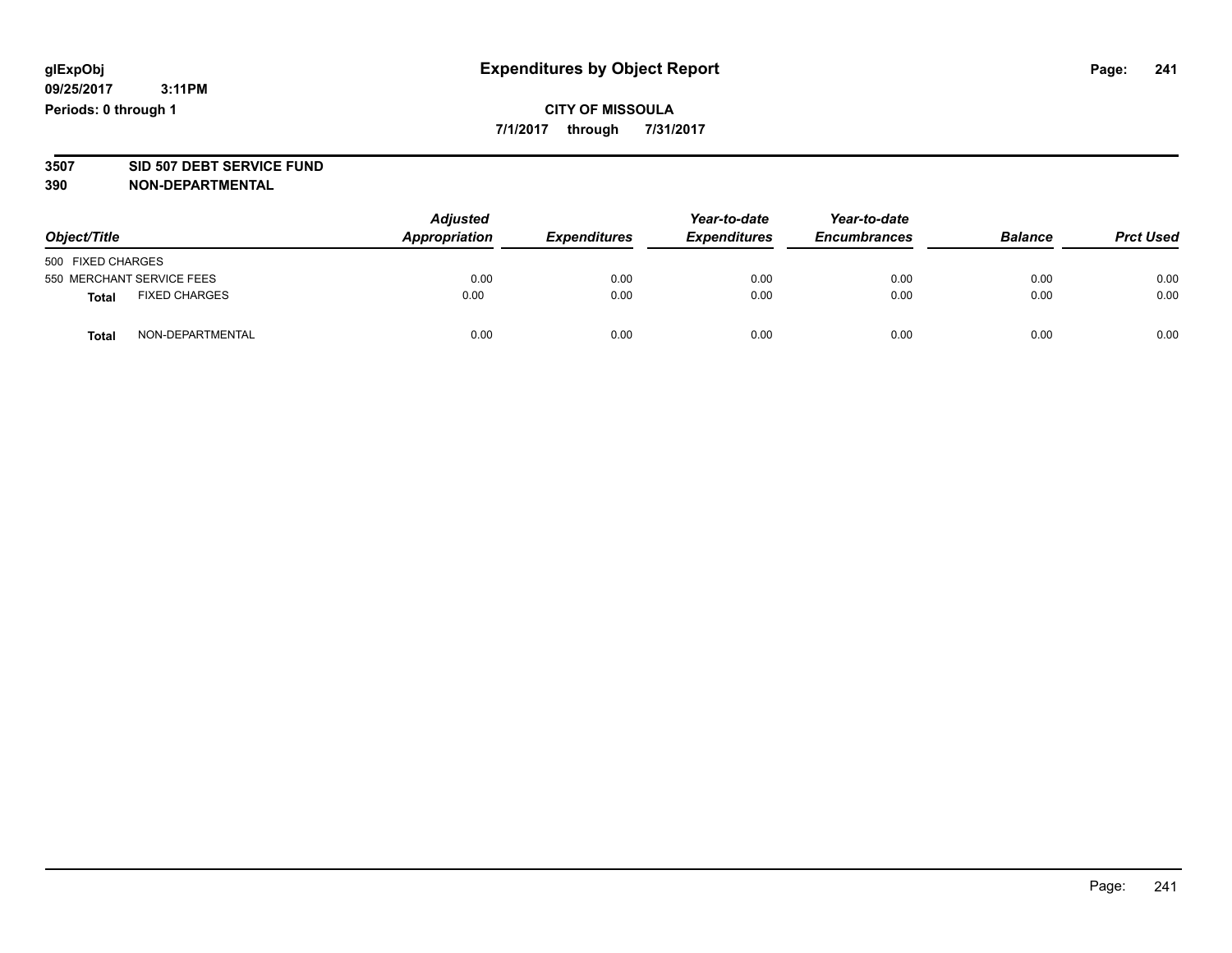**CITY OF MISSOULA 7/1/2017 through 7/31/2017**

#### **3507 SID 507 DEBT SERVICE FUND**

|                              | <b>Adjusted</b> |               | Year-to-date        | Year-to-date        |                     | <b>Prct Used</b> |
|------------------------------|-----------------|---------------|---------------------|---------------------|---------------------|------------------|
|                              |                 |               |                     |                     |                     |                  |
| 500 FIXED CHARGES            |                 |               |                     |                     |                     |                  |
| 550 MERCHANT SERVICE FEES    | 0.00            | 0.00          | 0.00                | 0.00                | 0.00                | 0.00             |
| <b>FIXED CHARGES</b>         | 0.00            | 0.00          | 0.00                | 0.00                | 0.00                | 0.00             |
| 800 OTHER OBJECTS            |                 |               |                     |                     |                     |                  |
| 820 TRANSFERS TO OTHER FUNDS | 0.00            | 0.00          | 0.00                | 0.00                | 0.00                | 0.00             |
| OTHER OBJECTS                | 0.00            | 0.00          | 0.00                | 0.00                | 0.00                | 0.00             |
| SID 507 DEBT SERVICE FUND    | 0.00            | 0.00          | 0.00                | 0.00                | 0.00                | 0.00             |
|                              |                 | Appropriation | <b>Expenditures</b> | <b>Expenditures</b> | <b>Encumbrances</b> | <b>Balance</b>   |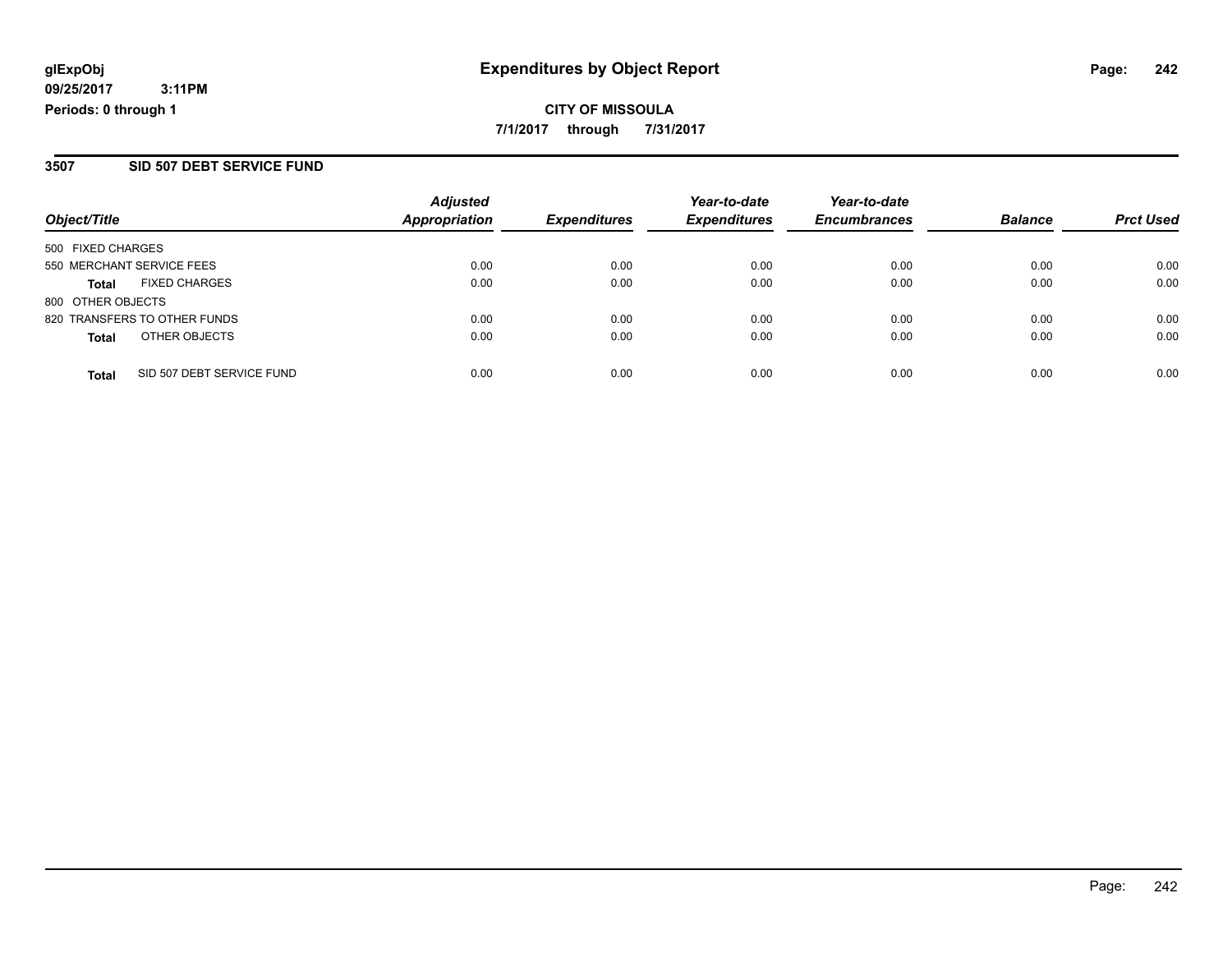**09/25/2017 3:11PM Periods: 0 through 1**

**CITY OF MISSOULA 7/1/2017 through 7/31/2017**

**3508 SID 508 DEBT SERVICE FUND**

| Object/Title                     | <b>Adjusted</b><br>Appropriation | <b>Expenditures</b> | Year-to-date<br><b>Expenditures</b> | Year-to-date<br><b>Encumbrances</b> | <b>Balance</b> | <b>Prct Used</b> |
|----------------------------------|----------------------------------|---------------------|-------------------------------------|-------------------------------------|----------------|------------------|
| 800 OTHER OBJECTS                |                                  |                     |                                     |                                     |                |                  |
| 820 TRANSFERS TO OTHER FUNDS     | 0.00                             | 0.00                | 0.00                                | 0.00                                | 0.00           | 0.00             |
| OTHER OBJECTS<br>Total           | 0.00                             | 0.00                | 0.00                                | 0.00                                | 0.00           | 0.00             |
| *** Title Not Found ***<br>Total | 0.00                             | 0.00                | 0.00                                | 0.00                                | 0.00           | 0.00             |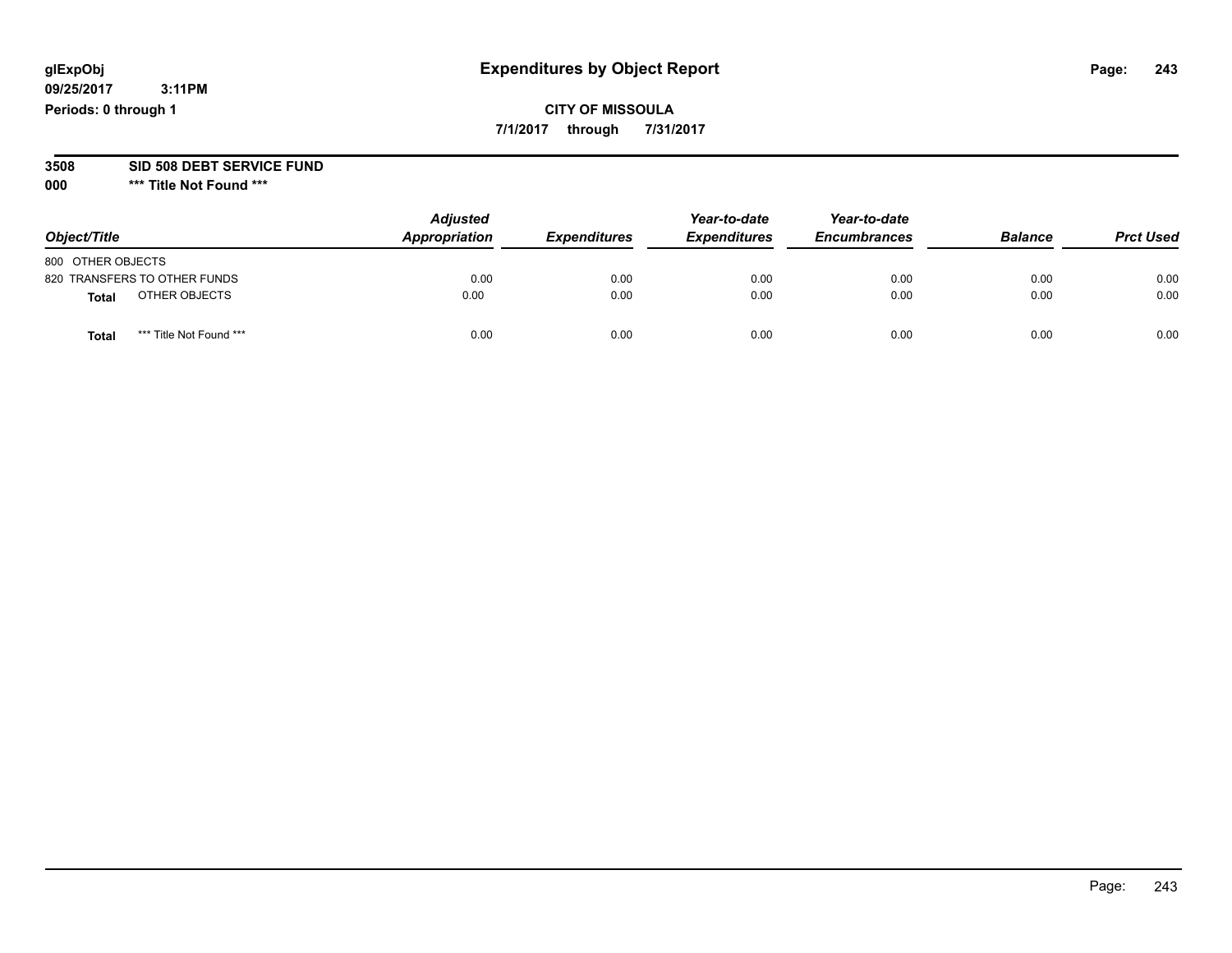### **CITY OF MISSOULA 7/1/2017 through 7/31/2017**

# **3508 SID 508 DEBT SERVICE FUND**

| Object/Title                         | <b>Adjusted</b><br>Appropriation | <b>Expenditures</b> | Year-to-date<br><b>Expenditures</b> | Year-to-date<br><b>Encumbrances</b> | <b>Balance</b> | <b>Prct Used</b> |
|--------------------------------------|----------------------------------|---------------------|-------------------------------------|-------------------------------------|----------------|------------------|
| 500 FIXED CHARGES                    |                                  |                     |                                     |                                     |                |                  |
| 550 MERCHANT SERVICE FEES            | 0.00                             | 0.00                | 0.00                                | 0.00                                | 0.00           | 0.00             |
| <b>FIXED CHARGES</b><br><b>Total</b> | 0.00                             | 0.00                | 0.00                                | 0.00                                | 0.00           | 0.00             |
| NON-DEPARTMENTAL<br>Total            | 0.00                             | 0.00                | 0.00                                | 0.00                                | 0.00           | 0.00             |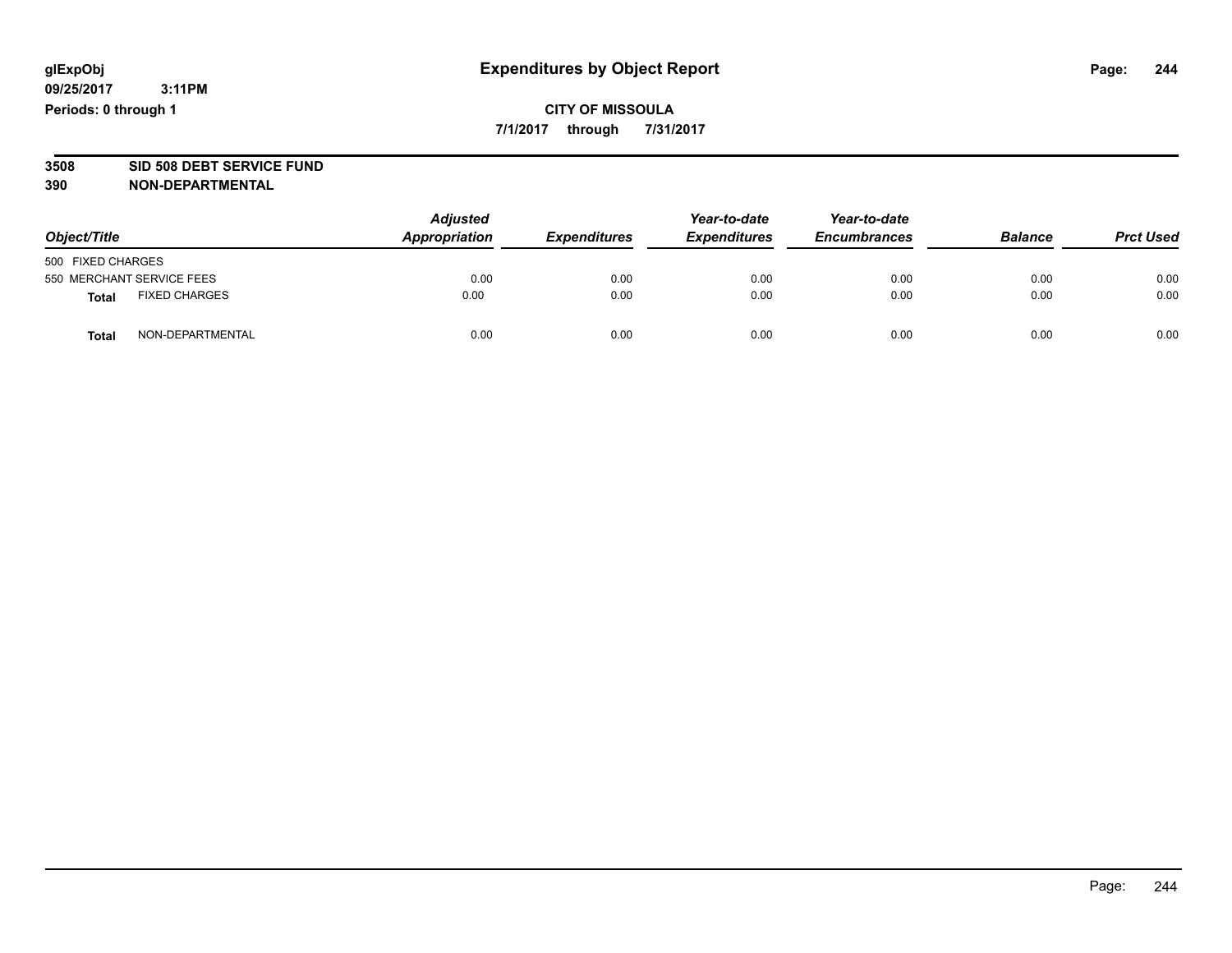## **CITY OF MISSOULA 7/1/2017 through 7/31/2017**

### **3508 SID 508 DEBT SERVICE FUND**

|                              |                           | <b>Adjusted</b>      |                     | Year-to-date        | Year-to-date        |                |                  |
|------------------------------|---------------------------|----------------------|---------------------|---------------------|---------------------|----------------|------------------|
| Object/Title                 |                           | <b>Appropriation</b> | <b>Expenditures</b> | <b>Expenditures</b> | <b>Encumbrances</b> | <b>Balance</b> | <b>Prct Used</b> |
| 500 FIXED CHARGES            |                           |                      |                     |                     |                     |                |                  |
| 550 MERCHANT SERVICE FEES    |                           | 0.00                 | 0.00                | 0.00                | 0.00                | 0.00           | 0.00             |
| <b>Total</b>                 | <b>FIXED CHARGES</b>      | 0.00                 | 0.00                | 0.00                | 0.00                | 0.00           | 0.00             |
| 800 OTHER OBJECTS            |                           |                      |                     |                     |                     |                |                  |
| 820 TRANSFERS TO OTHER FUNDS |                           | 0.00                 | 0.00                | 0.00                | 0.00                | 0.00           | 0.00             |
| <b>Total</b>                 | OTHER OBJECTS             | 0.00                 | 0.00                | 0.00                | 0.00                | 0.00           | 0.00             |
| <b>Total</b>                 | SID 508 DEBT SERVICE FUND | 0.00                 | 0.00                | 0.00                | 0.00                | 0.00           | 0.00             |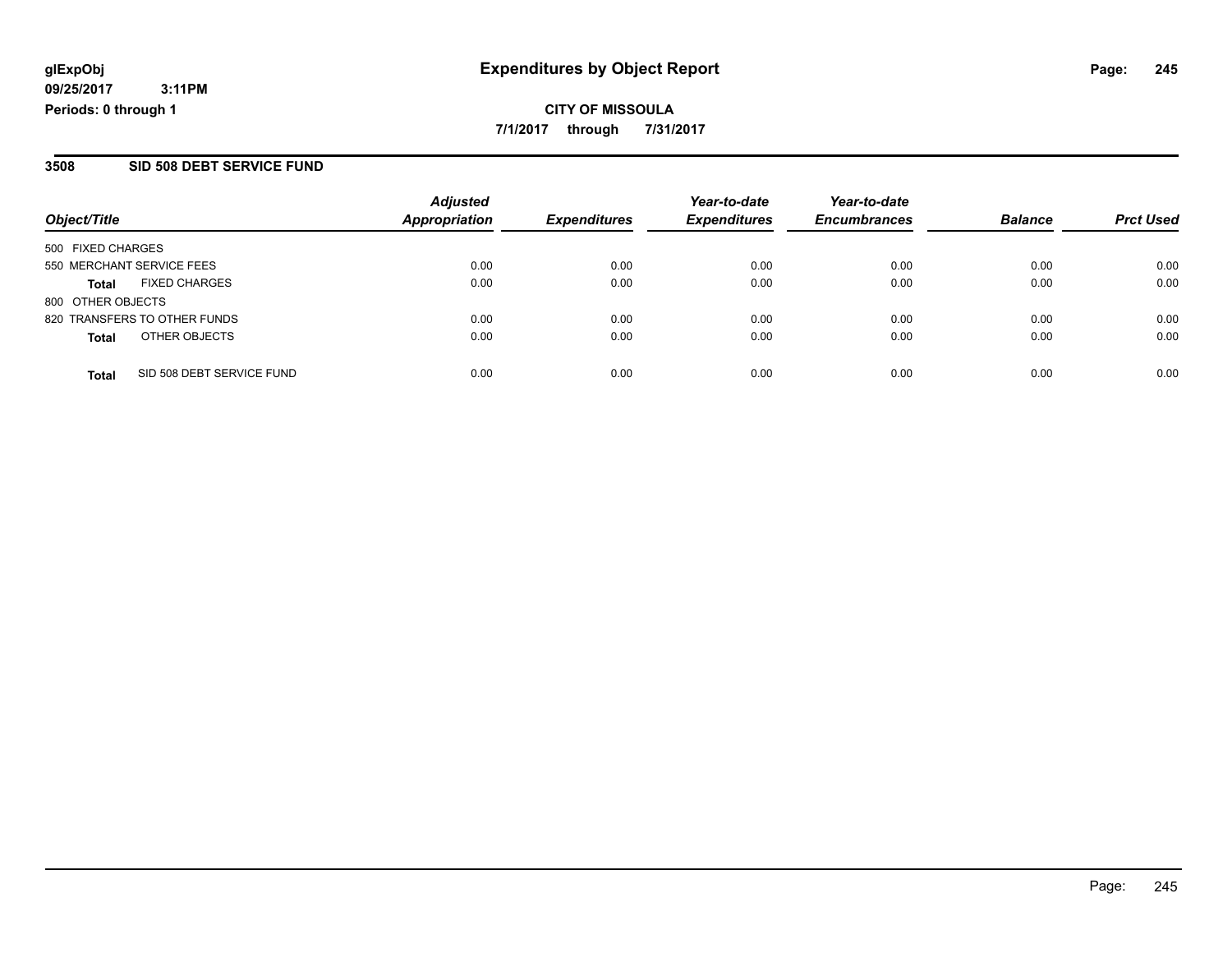**09/25/2017 3:11PM Periods: 0 through 1**

**CITY OF MISSOULA 7/1/2017 through 7/31/2017**

**3510 SID 510 DEBT SERVICE FUND**

| Object/Title                     | <b>Adjusted</b><br>Appropriation | <b>Expenditures</b> | Year-to-date<br><b>Expenditures</b> | Year-to-date<br><b>Encumbrances</b> | <b>Balance</b> | <b>Prct Used</b> |
|----------------------------------|----------------------------------|---------------------|-------------------------------------|-------------------------------------|----------------|------------------|
| 800 OTHER OBJECTS                |                                  |                     |                                     |                                     |                |                  |
| 820 TRANSFERS TO OTHER FUNDS     | 0.00                             | 0.00                | 0.00                                | 0.00                                | 0.00           | 0.00             |
| OTHER OBJECTS<br>Total           | 0.00                             | 0.00                | 0.00                                | 0.00                                | 0.00           | 0.00             |
| *** Title Not Found ***<br>Total | 0.00                             | 0.00                | 0.00                                | 0.00                                | 0.00           | 0.00             |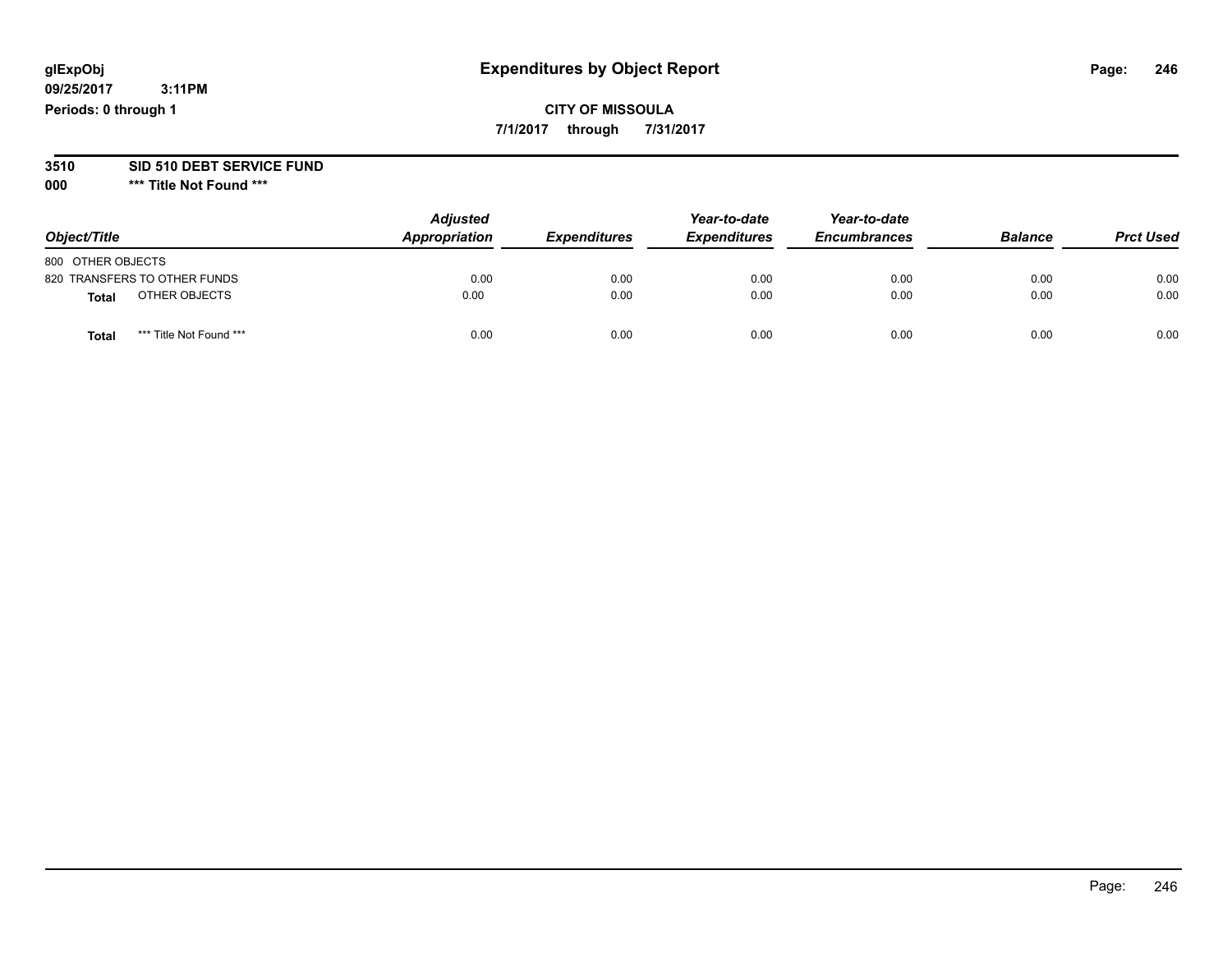**7/1/2017 through 7/31/2017**

# **3510 SID 510 DEBT SERVICE FUND**

|                                      | <b>Adjusted</b> |                     | Year-to-date        | Year-to-date        |                |                  |
|--------------------------------------|-----------------|---------------------|---------------------|---------------------|----------------|------------------|
| Object/Title                         | Appropriation   | <b>Expenditures</b> | <b>Expenditures</b> | <b>Encumbrances</b> | <b>Balance</b> | <b>Prct Used</b> |
| 500 FIXED CHARGES                    |                 |                     |                     |                     |                |                  |
| 550 MERCHANT SERVICE FEES            | 0.00            | 0.00                | 0.00                | 0.00                | 0.00           | 0.00             |
| <b>FIXED CHARGES</b><br><b>Total</b> | 0.00            | 0.00                | 0.00                | 0.00                | 0.00           | 0.00             |
| 600 DEBT SERVICE                     |                 |                     |                     |                     |                |                  |
| 610 PRINCIPAL                        | 0.00            | 0.00                | 0.00                | 0.00                | 0.00           | 0.00             |
| 620 INTEREST / SERVICE FEES          | 0.00            | 0.00                | 0.00                | 0.00                | 0.00           | 0.00             |
| <b>DEBT SERVICE</b><br><b>Total</b>  | 0.00            | 0.00                | 0.00                | 0.00                | 0.00           | 0.00             |
| NON-DEPARTMENTAL<br><b>Total</b>     | 0.00            | 0.00                | 0.00                | 0.00                | 0.00           | 0.00             |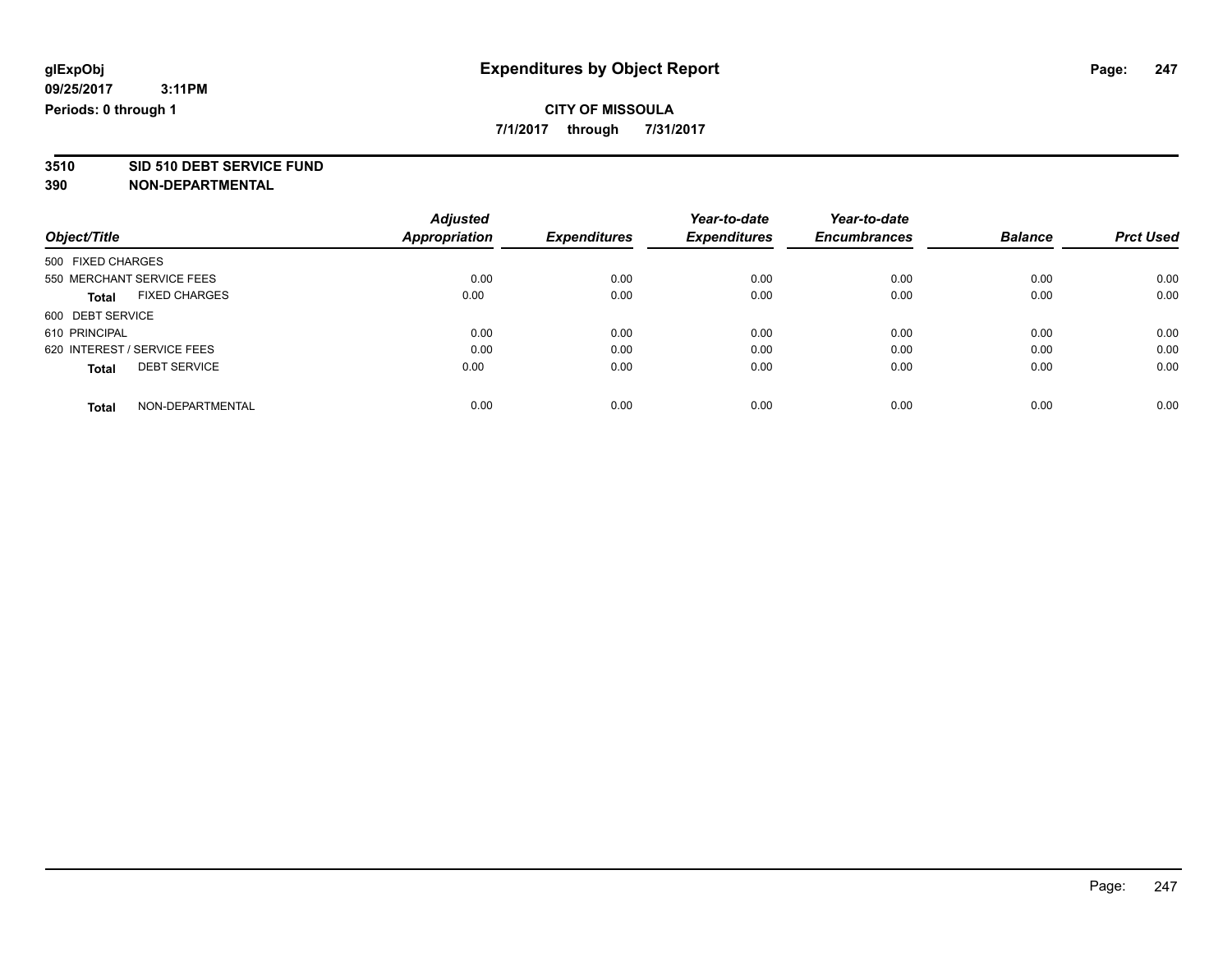## **CITY OF MISSOULA 7/1/2017 through 7/31/2017**

#### **3510 SID 510 DEBT SERVICE FUND**

|                   |                              | <b>Adjusted</b> |                     | Year-to-date        | Year-to-date        |                |                  |
|-------------------|------------------------------|-----------------|---------------------|---------------------|---------------------|----------------|------------------|
| Object/Title      |                              | Appropriation   | <b>Expenditures</b> | <b>Expenditures</b> | <b>Encumbrances</b> | <b>Balance</b> | <b>Prct Used</b> |
| 500 FIXED CHARGES |                              |                 |                     |                     |                     |                |                  |
|                   | 550 MERCHANT SERVICE FEES    | 0.00            | 0.00                | 0.00                | 0.00                | 0.00           | 0.00             |
| <b>Total</b>      | <b>FIXED CHARGES</b>         | 0.00            | 0.00                | 0.00                | 0.00                | 0.00           | 0.00             |
| 600 DEBT SERVICE  |                              |                 |                     |                     |                     |                |                  |
| 610 PRINCIPAL     |                              | 0.00            | 0.00                | 0.00                | 0.00                | 0.00           | 0.00             |
|                   | 620 INTEREST / SERVICE FEES  | 0.00            | 0.00                | 0.00                | 0.00                | 0.00           | 0.00             |
| <b>Total</b>      | <b>DEBT SERVICE</b>          | 0.00            | 0.00                | 0.00                | 0.00                | 0.00           | 0.00             |
| 800 OTHER OBJECTS |                              |                 |                     |                     |                     |                |                  |
|                   | 820 TRANSFERS TO OTHER FUNDS | 0.00            | 0.00                | 0.00                | 0.00                | 0.00           | 0.00             |
| <b>Total</b>      | OTHER OBJECTS                | 0.00            | 0.00                | 0.00                | 0.00                | 0.00           | 0.00             |
| <b>Total</b>      | SID 510 DEBT SERVICE FUND    | 0.00            | 0.00                | 0.00                | 0.00                | 0.00           | 0.00             |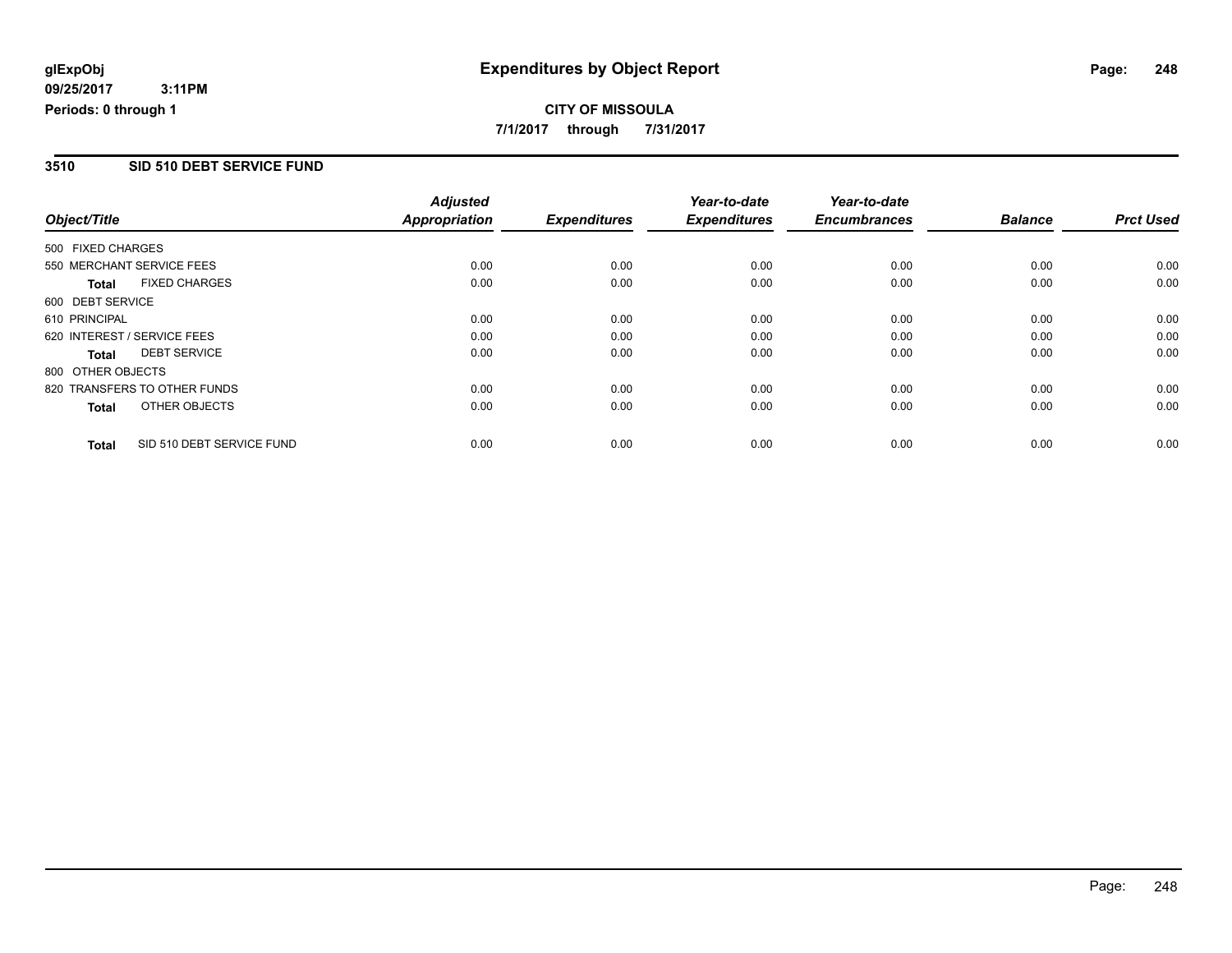**09/25/2017 3:11PM Periods: 0 through 1**

**CITY OF MISSOULA 7/1/2017 through 7/31/2017**

# **3511 SID 511 DEBT SERVICE FUND**

| Object/Title                    | <b>Adjusted</b><br>Appropriation | <b>Expenditures</b> | Year-to-date<br><b>Expenditures</b> | Year-to-date<br><b>Encumbrances</b> | <b>Balance</b> | <b>Prct Used</b> |
|---------------------------------|----------------------------------|---------------------|-------------------------------------|-------------------------------------|----------------|------------------|
| 800 OTHER OBJECTS               |                                  |                     |                                     |                                     |                |                  |
| 820 TRANSFERS TO OTHER FUNDS    | 0.00                             | 0.00                | 0.00                                | 0.00                                | 0.00           | 0.00             |
| OTHER OBJECTS<br><b>Total</b>   | 0.00                             | 0.00                | 0.00                                | 0.00                                | 0.00           | 0.00             |
| *** Title Not Found ***<br>Tota | 0.00                             | 0.00                | 0.00                                | 0.00                                | 0.00           | 0.00             |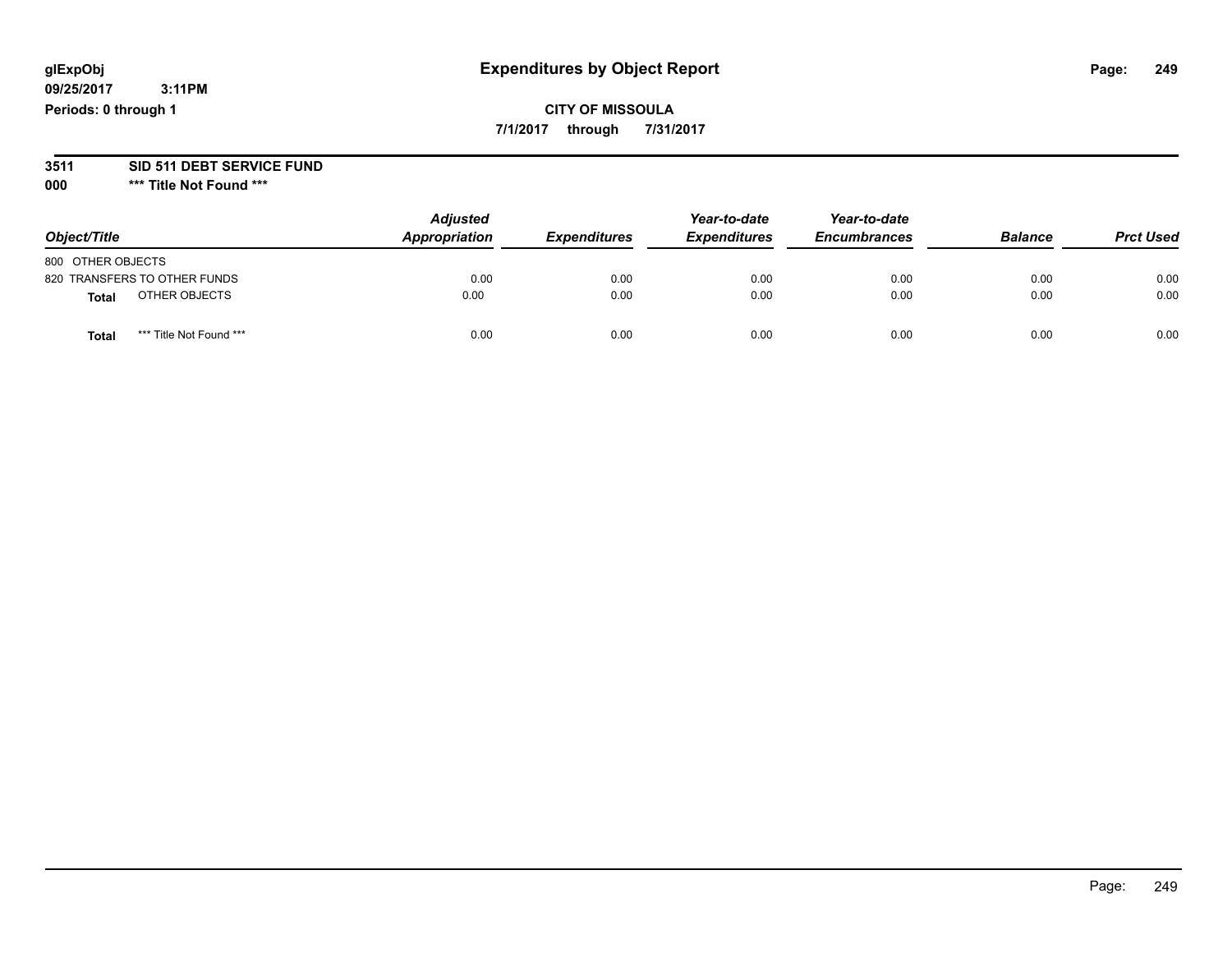**7/1/2017 through 7/31/2017**

# **3511 SID 511 DEBT SERVICE FUND**

|                                      | <b>Adjusted</b>      |                     | Year-to-date        | Year-to-date        |                |                  |
|--------------------------------------|----------------------|---------------------|---------------------|---------------------|----------------|------------------|
| Object/Title                         | <b>Appropriation</b> | <b>Expenditures</b> | <b>Expenditures</b> | <b>Encumbrances</b> | <b>Balance</b> | <b>Prct Used</b> |
| 500 FIXED CHARGES                    |                      |                     |                     |                     |                |                  |
| 550 MERCHANT SERVICE FEES            | 0.00                 | 0.00                | 0.00                | 0.00                | 0.00           | 0.00             |
| <b>FIXED CHARGES</b><br><b>Total</b> | 0.00                 | 0.00                | 0.00                | 0.00                | 0.00           | 0.00             |
| 600 DEBT SERVICE                     |                      |                     |                     |                     |                |                  |
| 610 PRINCIPAL                        | 0.00                 | 0.00                | 0.00                | 0.00                | 0.00           | 0.00             |
| 620 INTEREST / SERVICE FEES          | 0.00                 | 0.00                | 0.00                | 0.00                | 0.00           | 0.00             |
| <b>DEBT SERVICE</b><br><b>Total</b>  | 0.00                 | 0.00                | 0.00                | 0.00                | 0.00           | 0.00             |
| NON-DEPARTMENTAL<br><b>Total</b>     | 0.00                 | 0.00                | 0.00                | 0.00                | 0.00           | 0.00             |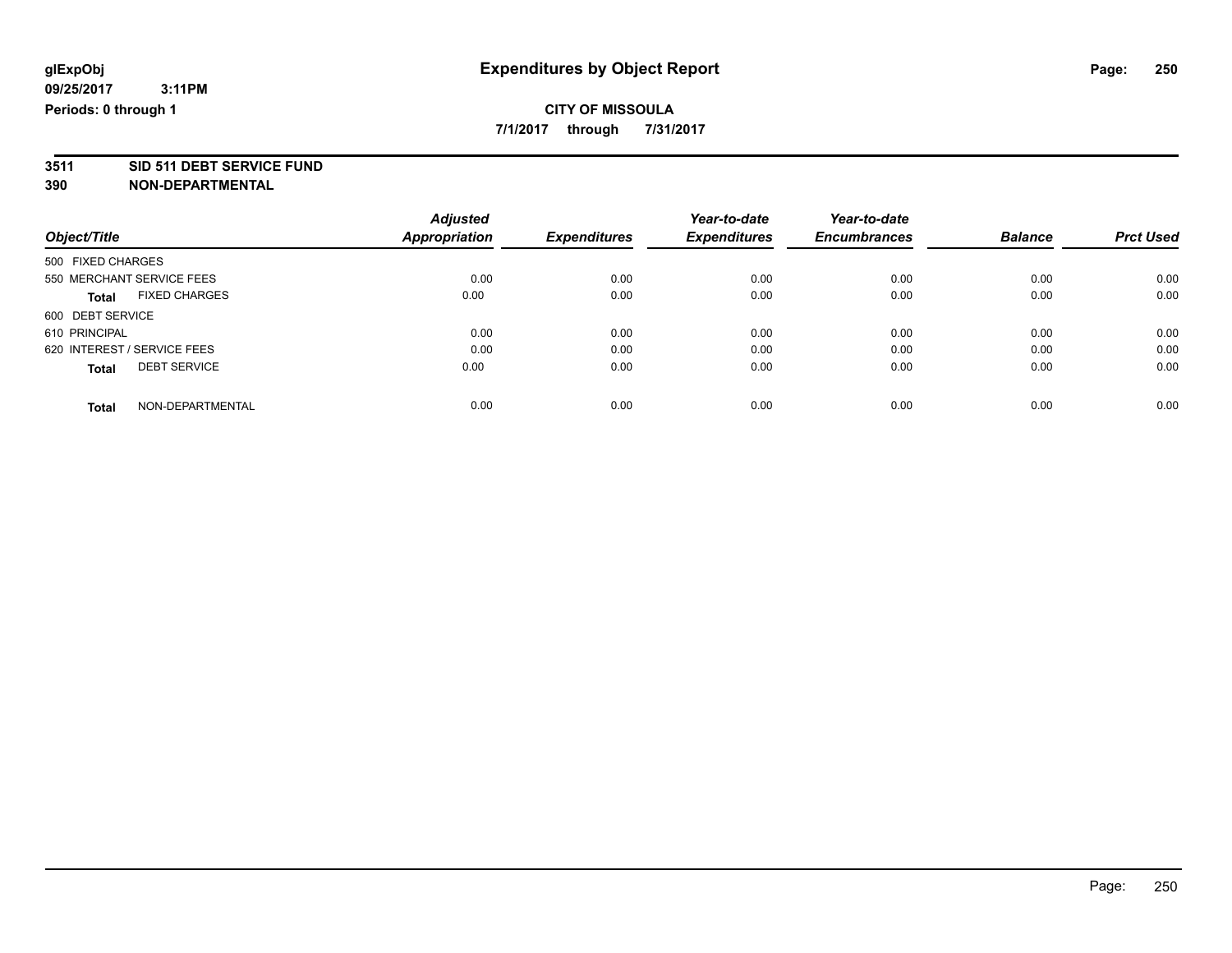## **CITY OF MISSOULA 7/1/2017 through 7/31/2017**

#### **3511 SID 511 DEBT SERVICE FUND**

|                   |                              | <b>Adjusted</b>      |                     | Year-to-date        | Year-to-date        |                |                  |
|-------------------|------------------------------|----------------------|---------------------|---------------------|---------------------|----------------|------------------|
| Object/Title      |                              | <b>Appropriation</b> | <b>Expenditures</b> | <b>Expenditures</b> | <b>Encumbrances</b> | <b>Balance</b> | <b>Prct Used</b> |
| 500 FIXED CHARGES |                              |                      |                     |                     |                     |                |                  |
|                   | 550 MERCHANT SERVICE FEES    | 0.00                 | 0.00                | 0.00                | 0.00                | 0.00           | 0.00             |
| <b>Total</b>      | <b>FIXED CHARGES</b>         | 0.00                 | 0.00                | 0.00                | 0.00                | 0.00           | 0.00             |
| 600 DEBT SERVICE  |                              |                      |                     |                     |                     |                |                  |
| 610 PRINCIPAL     |                              | 0.00                 | 0.00                | 0.00                | 0.00                | 0.00           | 0.00             |
|                   | 620 INTEREST / SERVICE FEES  | 0.00                 | 0.00                | 0.00                | 0.00                | 0.00           | 0.00             |
| <b>Total</b>      | <b>DEBT SERVICE</b>          | 0.00                 | 0.00                | 0.00                | 0.00                | 0.00           | 0.00             |
| 800 OTHER OBJECTS |                              |                      |                     |                     |                     |                |                  |
|                   | 820 TRANSFERS TO OTHER FUNDS | 0.00                 | 0.00                | 0.00                | 0.00                | 0.00           | 0.00             |
| <b>Total</b>      | OTHER OBJECTS                | 0.00                 | 0.00                | 0.00                | 0.00                | 0.00           | 0.00             |
| <b>Total</b>      | SID 511 DEBT SERVICE FUND    | 0.00                 | 0.00                | 0.00                | 0.00                | 0.00           | 0.00             |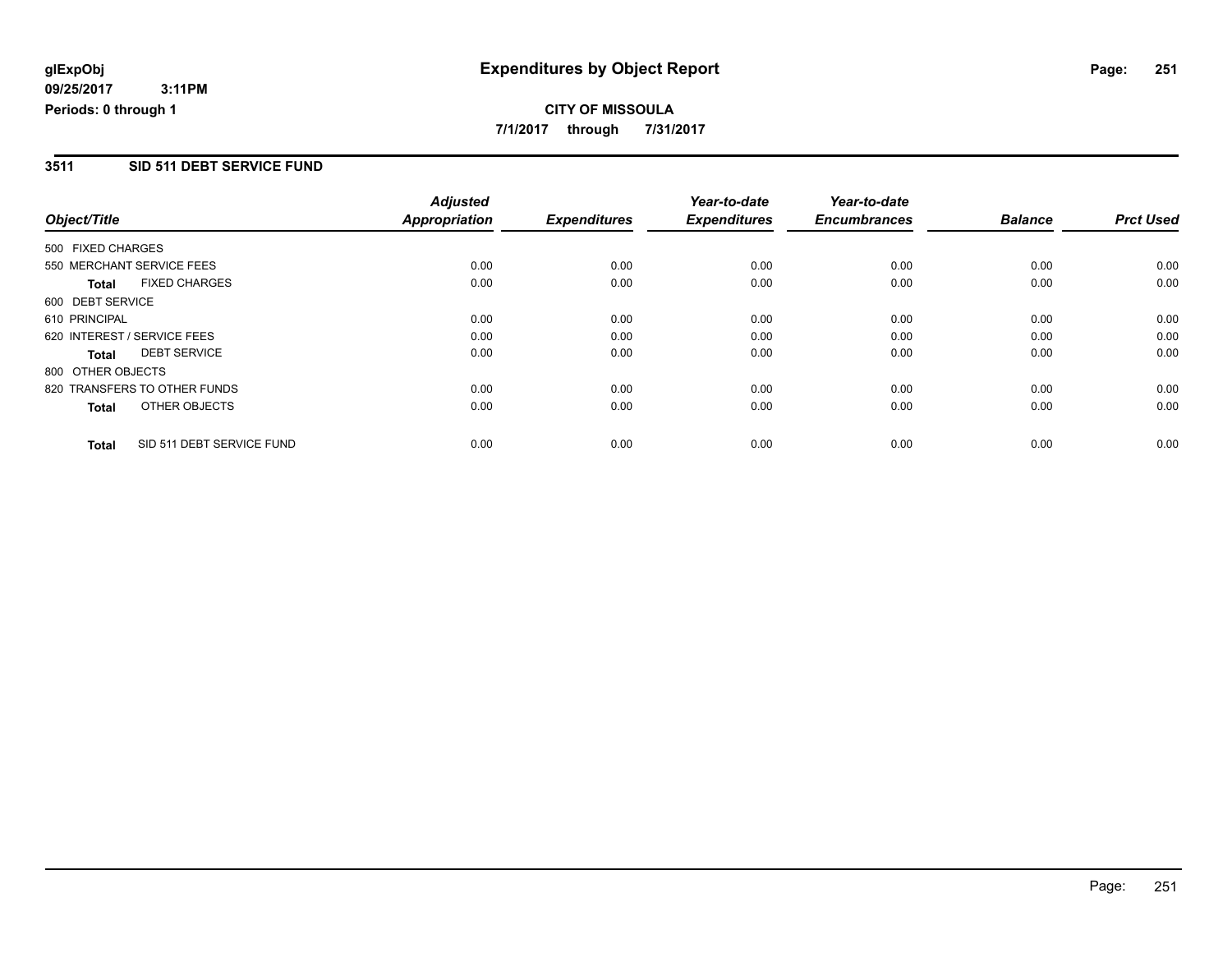**7/1/2017 through 7/31/2017**

# **3512 SID 512 DEBT SERVICE FUND**

|                                      | <b>Adjusted</b>      |                     | Year-to-date        | Year-to-date        |                |                  |
|--------------------------------------|----------------------|---------------------|---------------------|---------------------|----------------|------------------|
| Object/Title                         | <b>Appropriation</b> | <b>Expenditures</b> | <b>Expenditures</b> | <b>Encumbrances</b> | <b>Balance</b> | <b>Prct Used</b> |
| 500 FIXED CHARGES                    |                      |                     |                     |                     |                |                  |
| 550 MERCHANT SERVICE FEES            | 0.00                 | 0.00                | 0.00                | 0.00                | 0.00           | 0.00             |
| <b>FIXED CHARGES</b><br><b>Total</b> | 0.00                 | 0.00                | 0.00                | 0.00                | 0.00           | 0.00             |
| 600 DEBT SERVICE                     |                      |                     |                     |                     |                |                  |
| 610 PRINCIPAL                        | 0.00                 | 0.00                | 0.00                | 0.00                | 0.00           | 0.00             |
| 620 INTEREST / SERVICE FEES          | 0.00                 | 0.00                | 0.00                | 0.00                | 0.00           | 0.00             |
| <b>DEBT SERVICE</b><br><b>Total</b>  | 0.00                 | 0.00                | 0.00                | 0.00                | 0.00           | 0.00             |
| NON-DEPARTMENTAL<br><b>Total</b>     | 0.00                 | 0.00                | 0.00                | 0.00                | 0.00           | 0.00             |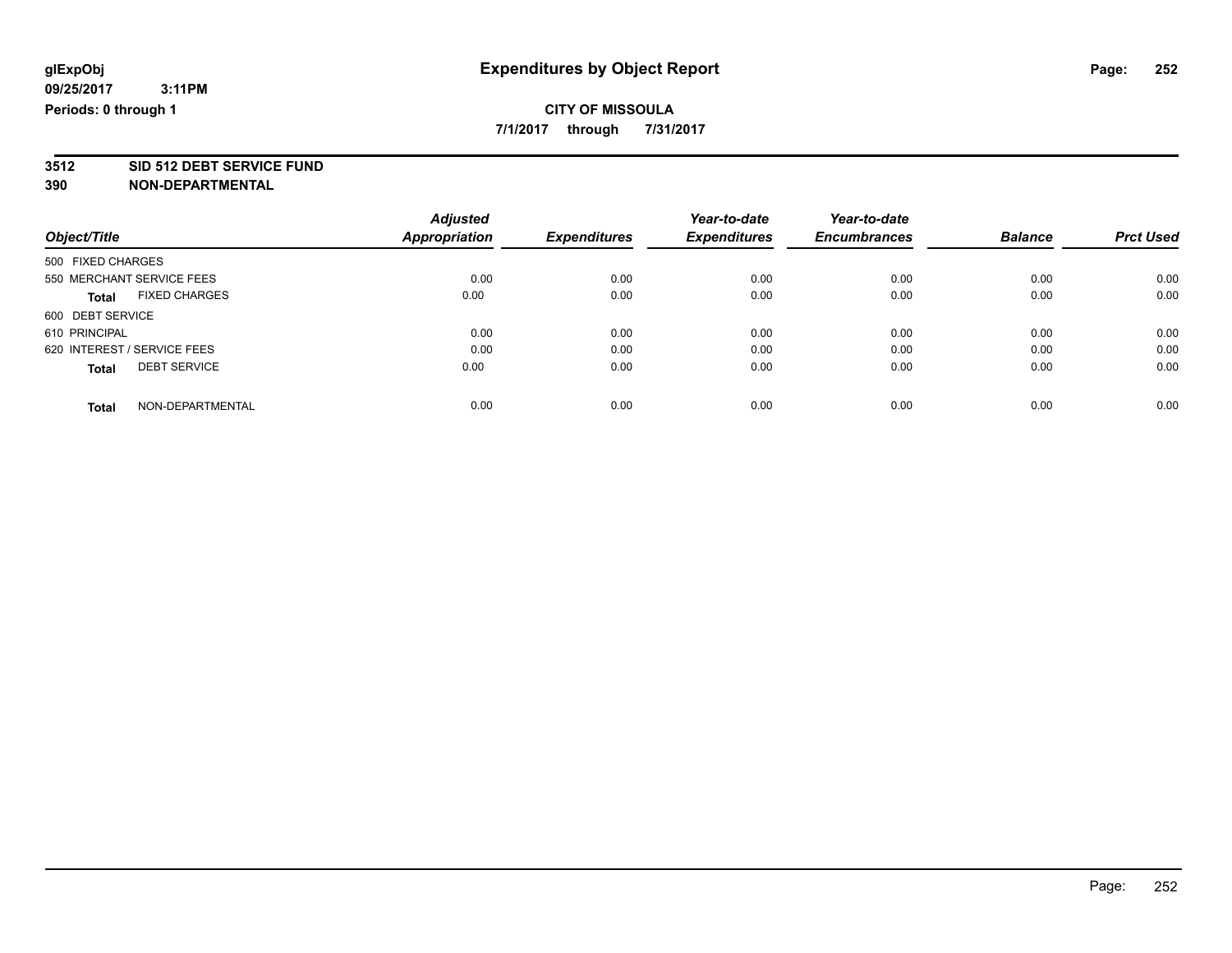#### **3512 SID 512 DEBT SERVICE FUND**

| Object/Title                              | <b>Adjusted</b><br><b>Appropriation</b> | <b>Expenditures</b> | Year-to-date<br><b>Expenditures</b> | Year-to-date<br><b>Encumbrances</b> | <b>Balance</b> | <b>Prct Used</b> |
|-------------------------------------------|-----------------------------------------|---------------------|-------------------------------------|-------------------------------------|----------------|------------------|
| 500 FIXED CHARGES                         |                                         |                     |                                     |                                     |                |                  |
| 550 MERCHANT SERVICE FEES                 | 0.00                                    | 0.00                | 0.00                                | 0.00                                | 0.00           | 0.00             |
| <b>FIXED CHARGES</b><br><b>Total</b>      | 0.00                                    | 0.00                | 0.00                                | 0.00                                | 0.00           | 0.00             |
| 600 DEBT SERVICE                          |                                         |                     |                                     |                                     |                |                  |
| 610 PRINCIPAL                             | 0.00                                    | 0.00                | 0.00                                | 0.00                                | 0.00           | 0.00             |
| 620 INTEREST / SERVICE FEES               | 0.00                                    | 0.00                | 0.00                                | 0.00                                | 0.00           | 0.00             |
| <b>DEBT SERVICE</b><br><b>Total</b>       | 0.00                                    | 0.00                | 0.00                                | 0.00                                | 0.00           | 0.00             |
| SID 512 DEBT SERVICE FUND<br><b>Total</b> | 0.00                                    | 0.00                | 0.00                                | 0.00                                | 0.00           | 0.00             |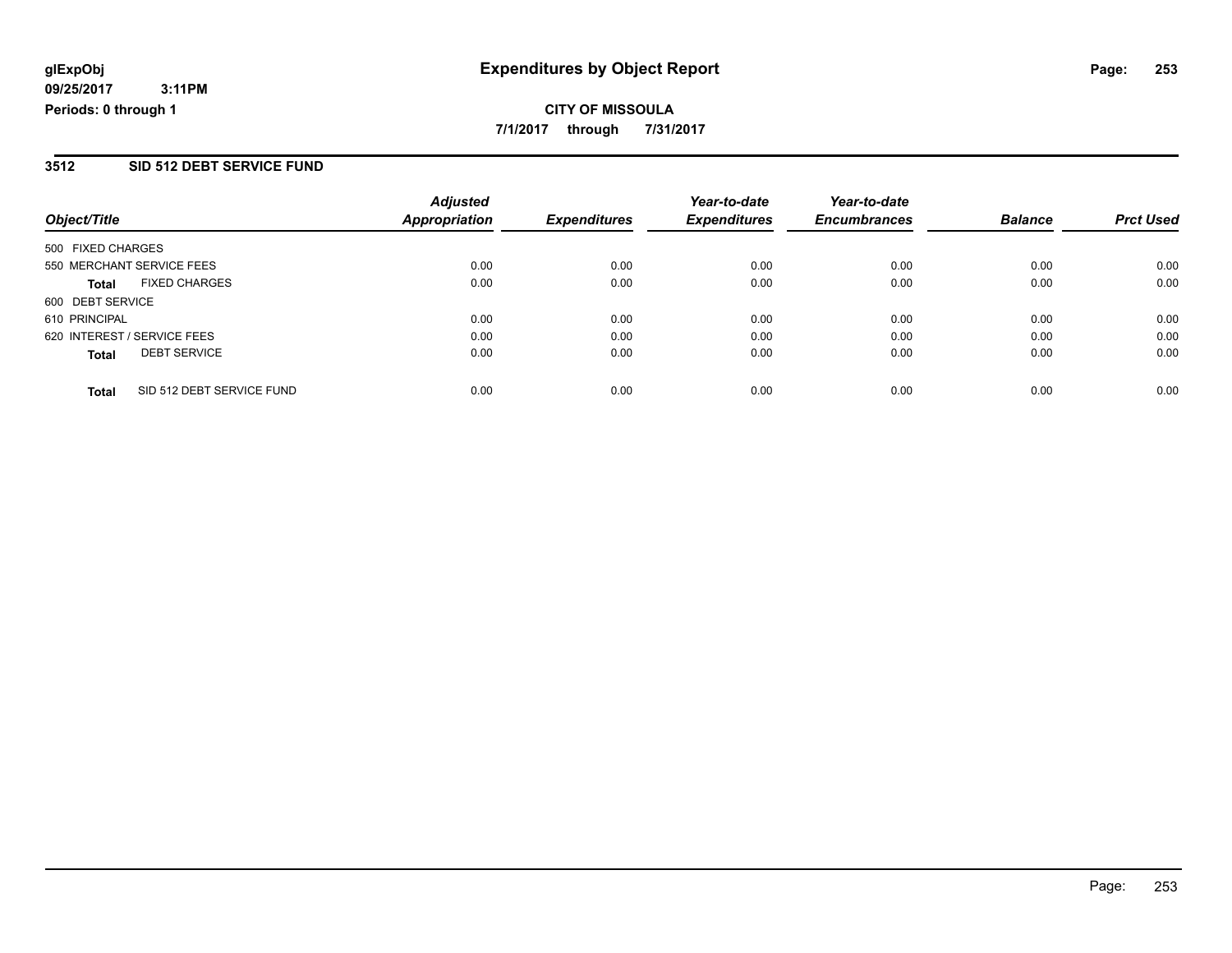## **CITY OF MISSOULA**

**7/1/2017 through 7/31/2017**

# **3513 SID 513 DEBT SERVICE FUND**

**280 PUBLIC WORKS OPERATIONS**

| Object/Title                            | <b>Adjusted</b><br><b>Appropriation</b> | <b>Expenditures</b> | Year-to-date<br><b>Expenditures</b> | Year-to-date<br><b>Encumbrances</b> | <b>Balance</b> | <b>Prct Used</b> |
|-----------------------------------------|-----------------------------------------|---------------------|-------------------------------------|-------------------------------------|----------------|------------------|
| 500 FIXED CHARGES                       |                                         |                     |                                     |                                     |                |                  |
|                                         |                                         |                     |                                     |                                     |                |                  |
| 550 MERCHANT SERVICE FEES               | 0.00                                    | 0.00                | 0.00                                | 0.00                                | 0.00           | 0.00             |
| <b>FIXED CHARGES</b><br><b>Total</b>    | 0.00                                    | 0.00                | 0.00                                | 0.00                                | 0.00           | 0.00             |
| 800 OTHER OBJECTS                       |                                         |                     |                                     |                                     |                |                  |
| 820 TRANSFERS TO OTHER FUNDS            | 0.00                                    | 0.00                | 0.00                                | 0.00                                | 0.00           | 0.00             |
| OTHER OBJECTS<br><b>Total</b>           | 0.00                                    | 0.00                | 0.00                                | 0.00                                | 0.00           | 0.00             |
| PUBLIC WORKS OPERATIONS<br><b>Total</b> | 0.00                                    | 0.00                | 0.00                                | 0.00                                | 0.00           | 0.00             |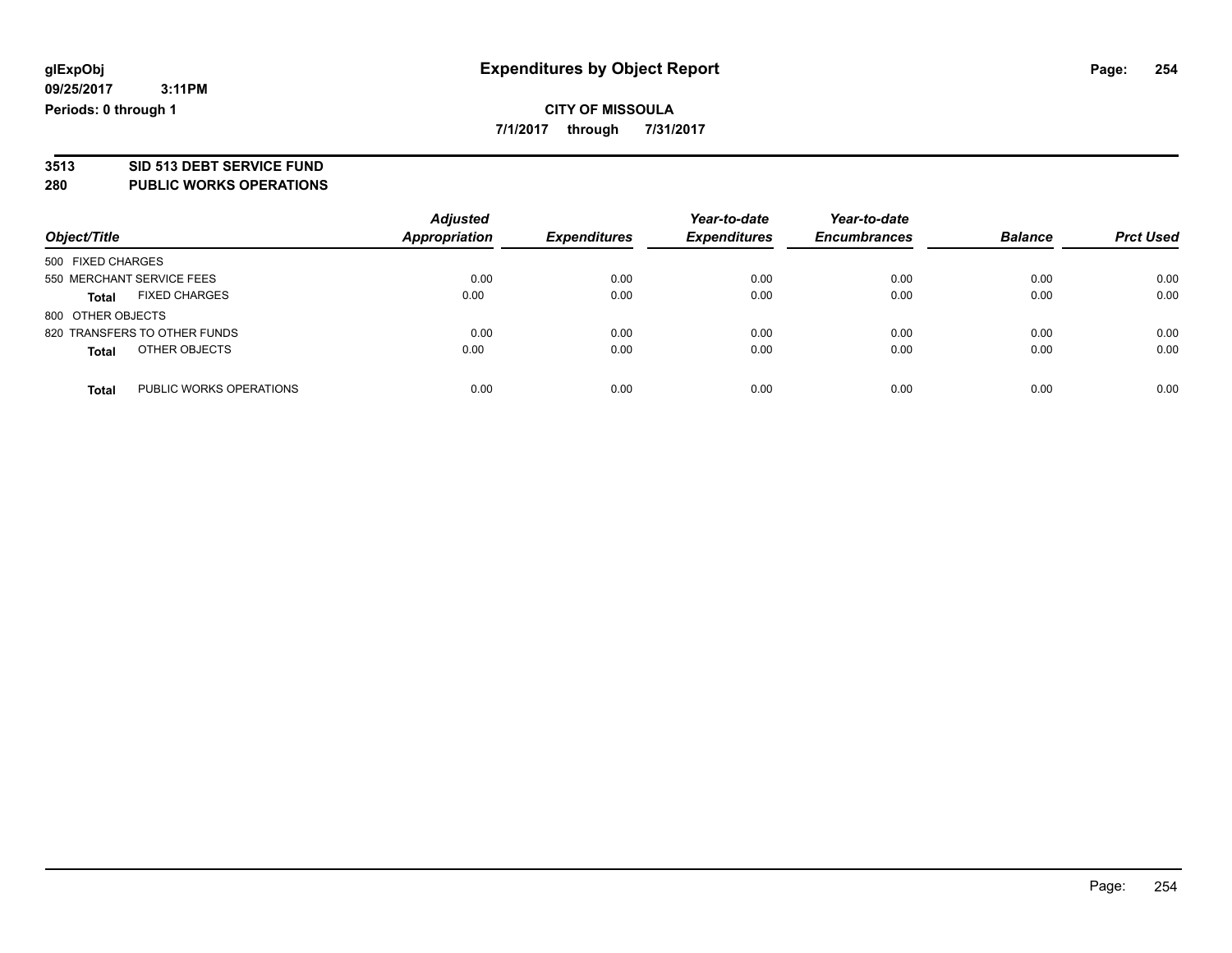**7/1/2017 through 7/31/2017**

# **3513 SID 513 DEBT SERVICE FUND**

|                                      | <b>Adjusted</b>      |                     | Year-to-date        | Year-to-date        |                |                  |
|--------------------------------------|----------------------|---------------------|---------------------|---------------------|----------------|------------------|
| Object/Title                         | <b>Appropriation</b> | <b>Expenditures</b> | <b>Expenditures</b> | <b>Encumbrances</b> | <b>Balance</b> | <b>Prct Used</b> |
| 500 FIXED CHARGES                    |                      |                     |                     |                     |                |                  |
| 550 MERCHANT SERVICE FEES            | 0.00                 | 0.00                | 0.00                | 0.00                | 0.00           | 0.00             |
| <b>FIXED CHARGES</b><br><b>Total</b> | 0.00                 | 0.00                | 0.00                | 0.00                | 0.00           | 0.00             |
| 600 DEBT SERVICE                     |                      |                     |                     |                     |                |                  |
| 610 PRINCIPAL                        | 0.00                 | 0.00                | 0.00                | 0.00                | 0.00           | 0.00             |
| 620 INTEREST / SERVICE FEES          | 0.00                 | 0.00                | 0.00                | 0.00                | 0.00           | 0.00             |
| <b>DEBT SERVICE</b><br><b>Total</b>  | 0.00                 | 0.00                | 0.00                | 0.00                | 0.00           | 0.00             |
| 800 OTHER OBJECTS                    |                      |                     |                     |                     |                |                  |
| 820 TRANSFERS TO OTHER FUNDS         | 0.00                 | 0.00                | 0.00                | 0.00                | 0.00           | 0.00             |
| OTHER OBJECTS<br><b>Total</b>        | 0.00                 | 0.00                | 0.00                | 0.00                | 0.00           | 0.00             |
|                                      |                      |                     |                     |                     |                |                  |
| NON-DEPARTMENTAL<br><b>Total</b>     | 0.00                 | 0.00                | 0.00                | 0.00                | 0.00           | 0.00             |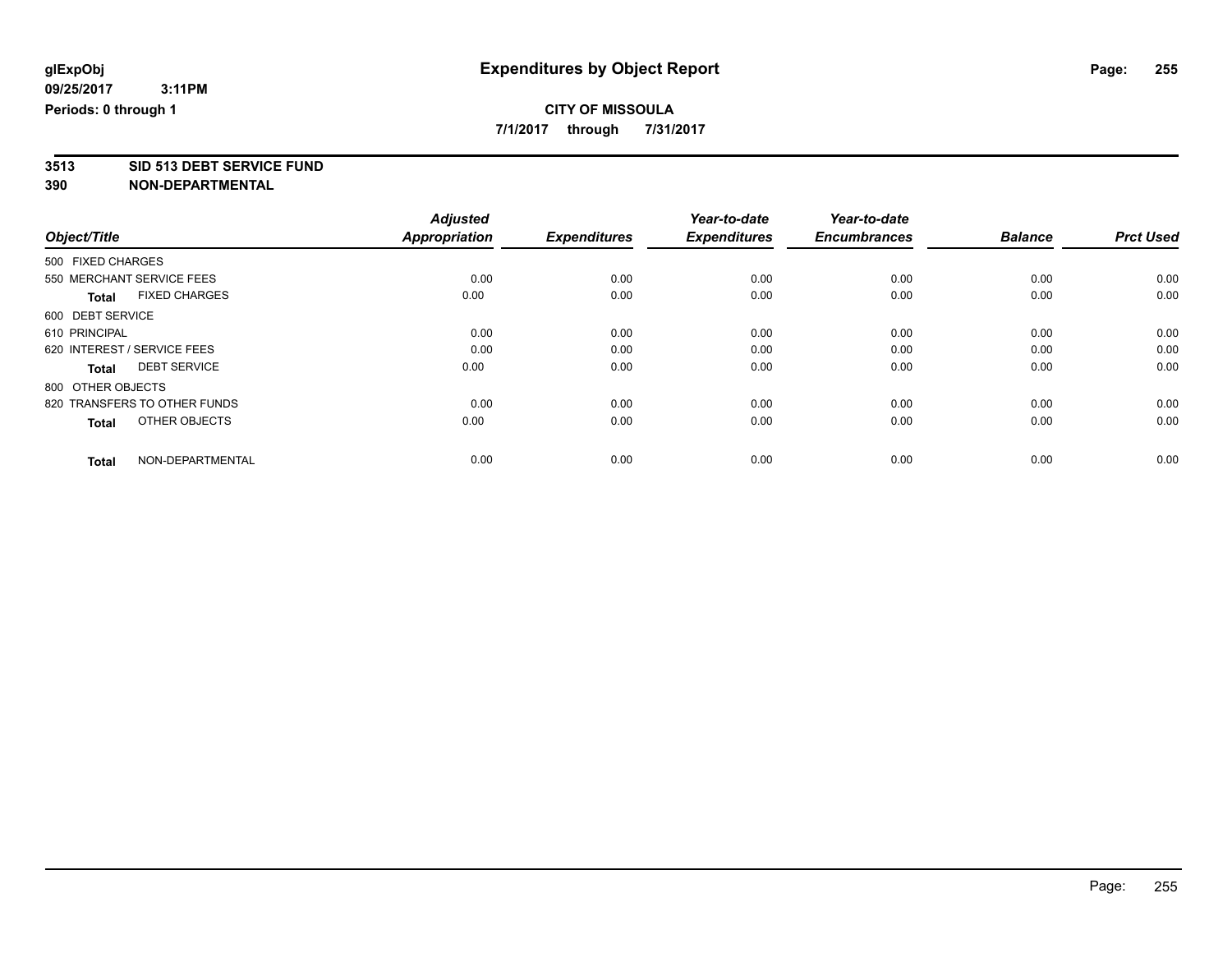### **CITY OF MISSOULA 7/1/2017 through 7/31/2017**

#### **3513 SID 513 DEBT SERVICE FUND**

| Object/Title      |                              | <b>Adjusted</b>      |      | Year-to-date<br><b>Expenditures</b><br><b>Expenditures</b> | Year-to-date<br><b>Encumbrances</b> | <b>Balance</b> | <b>Prct Used</b> |
|-------------------|------------------------------|----------------------|------|------------------------------------------------------------|-------------------------------------|----------------|------------------|
|                   |                              | <b>Appropriation</b> |      |                                                            |                                     |                |                  |
| 500 FIXED CHARGES |                              |                      |      |                                                            |                                     |                |                  |
|                   | 550 MERCHANT SERVICE FEES    | 0.00                 | 0.00 | 0.00                                                       | 0.00                                | 0.00           | 0.00             |
| <b>Total</b>      | <b>FIXED CHARGES</b>         | 0.00                 | 0.00 | 0.00                                                       | 0.00                                | 0.00           | 0.00             |
| 600 DEBT SERVICE  |                              |                      |      |                                                            |                                     |                |                  |
| 610 PRINCIPAL     |                              | 0.00                 | 0.00 | 0.00                                                       | 0.00                                | 0.00           | 0.00             |
|                   | 620 INTEREST / SERVICE FEES  | 0.00                 | 0.00 | 0.00                                                       | 0.00                                | 0.00           | 0.00             |
| Total             | <b>DEBT SERVICE</b>          | 0.00                 | 0.00 | 0.00                                                       | 0.00                                | 0.00           | 0.00             |
| 800 OTHER OBJECTS |                              |                      |      |                                                            |                                     |                |                  |
|                   | 820 TRANSFERS TO OTHER FUNDS | 0.00                 | 0.00 | 0.00                                                       | 0.00                                | 0.00           | 0.00             |
| <b>Total</b>      | OTHER OBJECTS                | 0.00                 | 0.00 | 0.00                                                       | 0.00                                | 0.00           | 0.00             |
| <b>Total</b>      | SID 513 DEBT SERVICE FUND    | 0.00                 | 0.00 | 0.00                                                       | 0.00                                | 0.00           | 0.00             |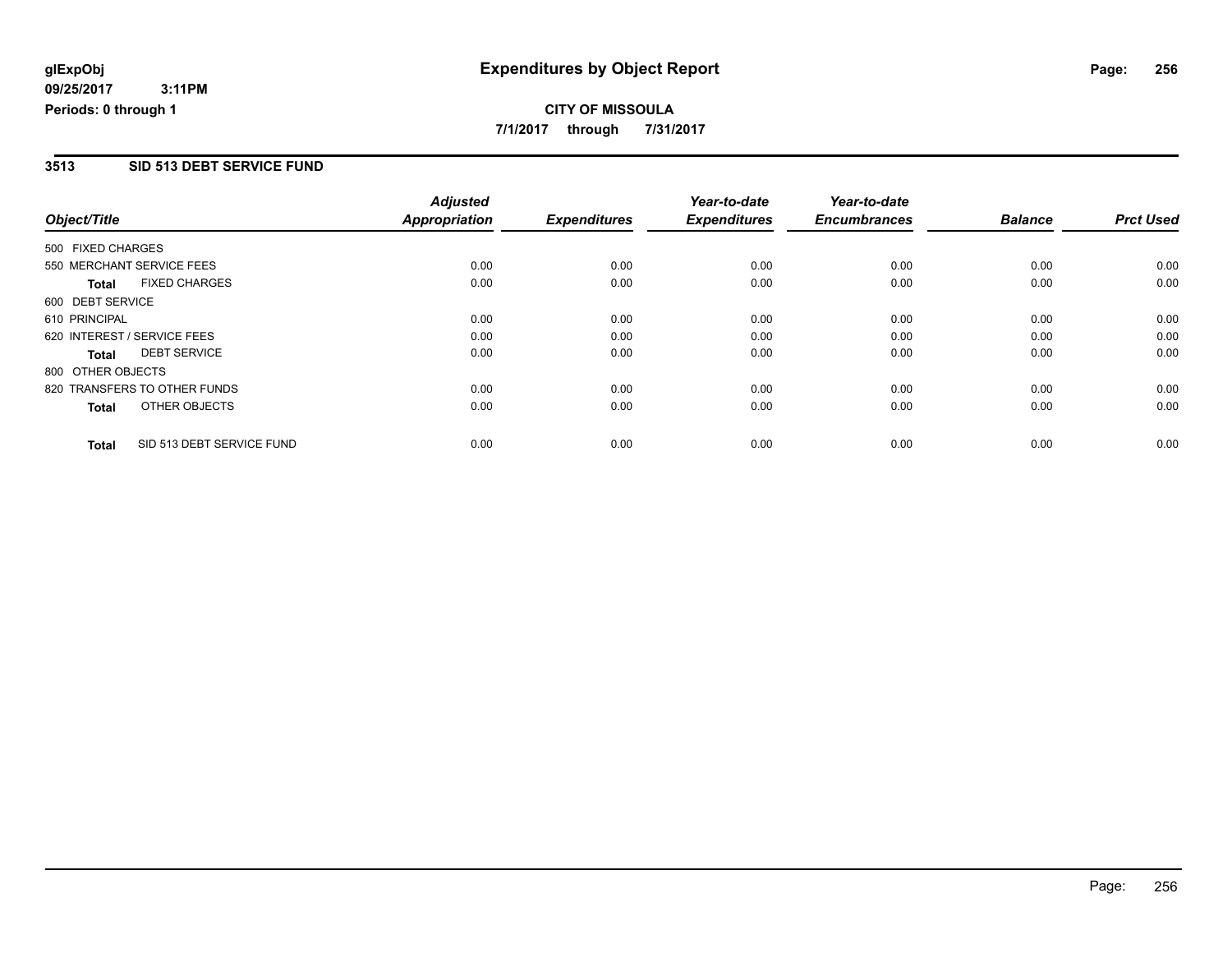### **glExpObj Expenditures by Object Report Page: 257**

**09/25/2017 3:11PM Periods: 0 through 1**

#### **CITY OF MISSOULA 7/1/2017 through 7/31/2017**

**3514 SID 514 DEBT SERVICE FUND**

**000 \*\*\* Title Not Found \*\*\***

| Object/Title                            | <b>Adjusted</b><br>Appropriation | <b>Expenditures</b> | Year-to-date<br><b>Expenditures</b> | Year-to-date<br><b>Encumbrances</b> | <b>Balance</b> | <b>Prct Used</b> |
|-----------------------------------------|----------------------------------|---------------------|-------------------------------------|-------------------------------------|----------------|------------------|
| 800 OTHER OBJECTS                       |                                  |                     |                                     |                                     |                |                  |
| 820 TRANSFERS TO OTHER FUNDS            | 0.00                             | 0.00                | 0.00                                | 0.00                                | 0.00           | 0.00             |
| OTHER OBJECTS<br><b>Total</b>           | 0.00                             | 0.00                | 0.00                                | 0.00                                | 0.00           | 0.00             |
| *** Title Not Found ***<br><b>Total</b> | 0.00                             | 0.00                | 0.00                                | 0.00                                | 0.00           | 0.00             |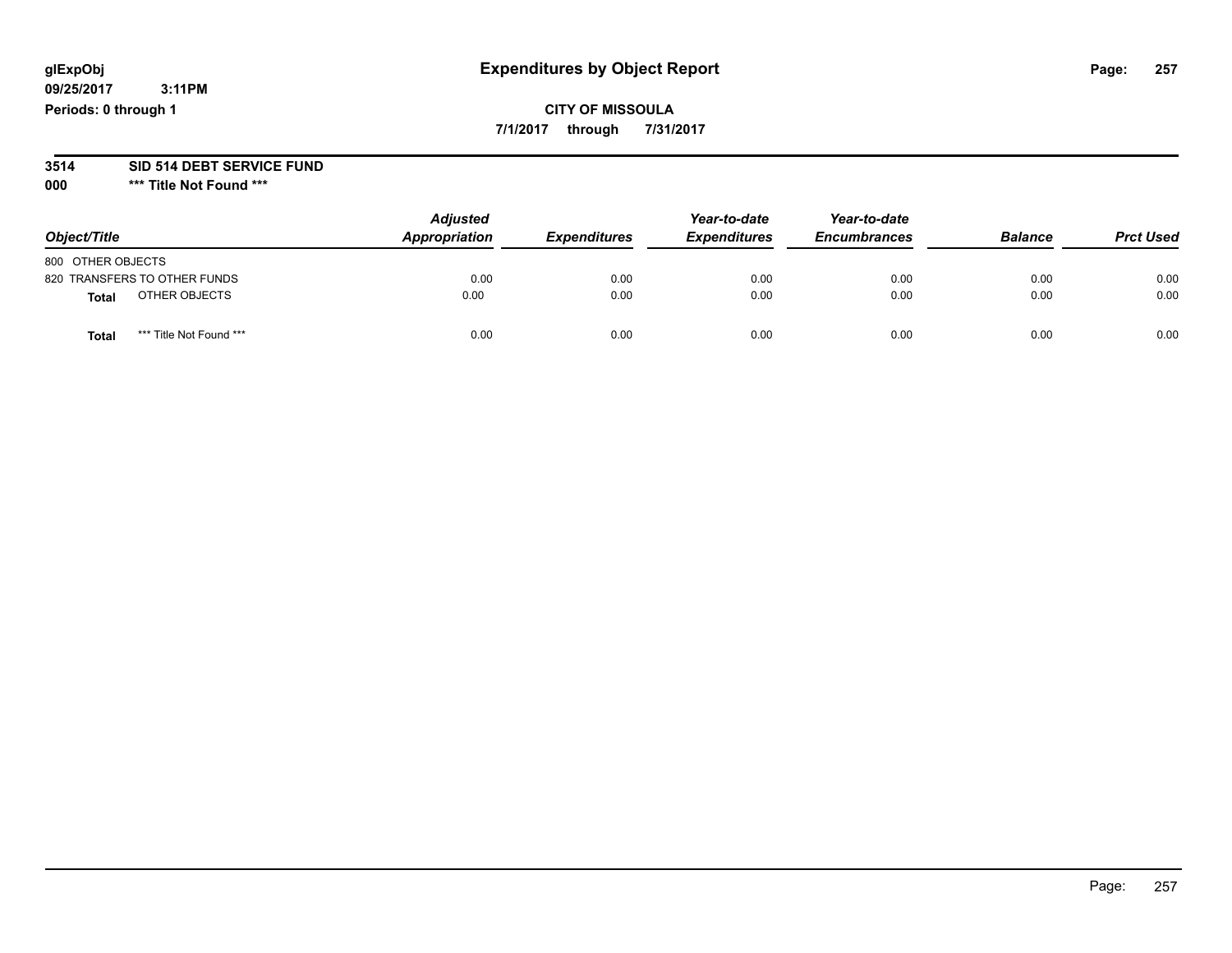**7/1/2017 through 7/31/2017**

# **3514 SID 514 DEBT SERVICE FUND**

|                                      | <b>Adjusted</b>      |                     | Year-to-date        | Year-to-date        |                |                  |
|--------------------------------------|----------------------|---------------------|---------------------|---------------------|----------------|------------------|
| Object/Title                         | <b>Appropriation</b> | <b>Expenditures</b> | <b>Expenditures</b> | <b>Encumbrances</b> | <b>Balance</b> | <b>Prct Used</b> |
| 500 FIXED CHARGES                    |                      |                     |                     |                     |                |                  |
| 550 MERCHANT SERVICE FEES            | 0.00                 | 0.00                | 0.00                | 0.00                | 0.00           | 0.00             |
| <b>FIXED CHARGES</b><br><b>Total</b> | 0.00                 | 0.00                | 0.00                | 0.00                | 0.00           | 0.00             |
| 600 DEBT SERVICE                     |                      |                     |                     |                     |                |                  |
| 610 PRINCIPAL                        | 0.00                 | 0.00                | 0.00                | 0.00                | 0.00           | 0.00             |
| 620 INTEREST / SERVICE FEES          | 0.00                 | 0.00                | 0.00                | 0.00                | 0.00           | 0.00             |
| <b>DEBT SERVICE</b><br><b>Total</b>  | 0.00                 | 0.00                | 0.00                | 0.00                | 0.00           | 0.00             |
| NON-DEPARTMENTAL<br><b>Total</b>     | 0.00                 | 0.00                | 0.00                | 0.00                | 0.00           | 0.00             |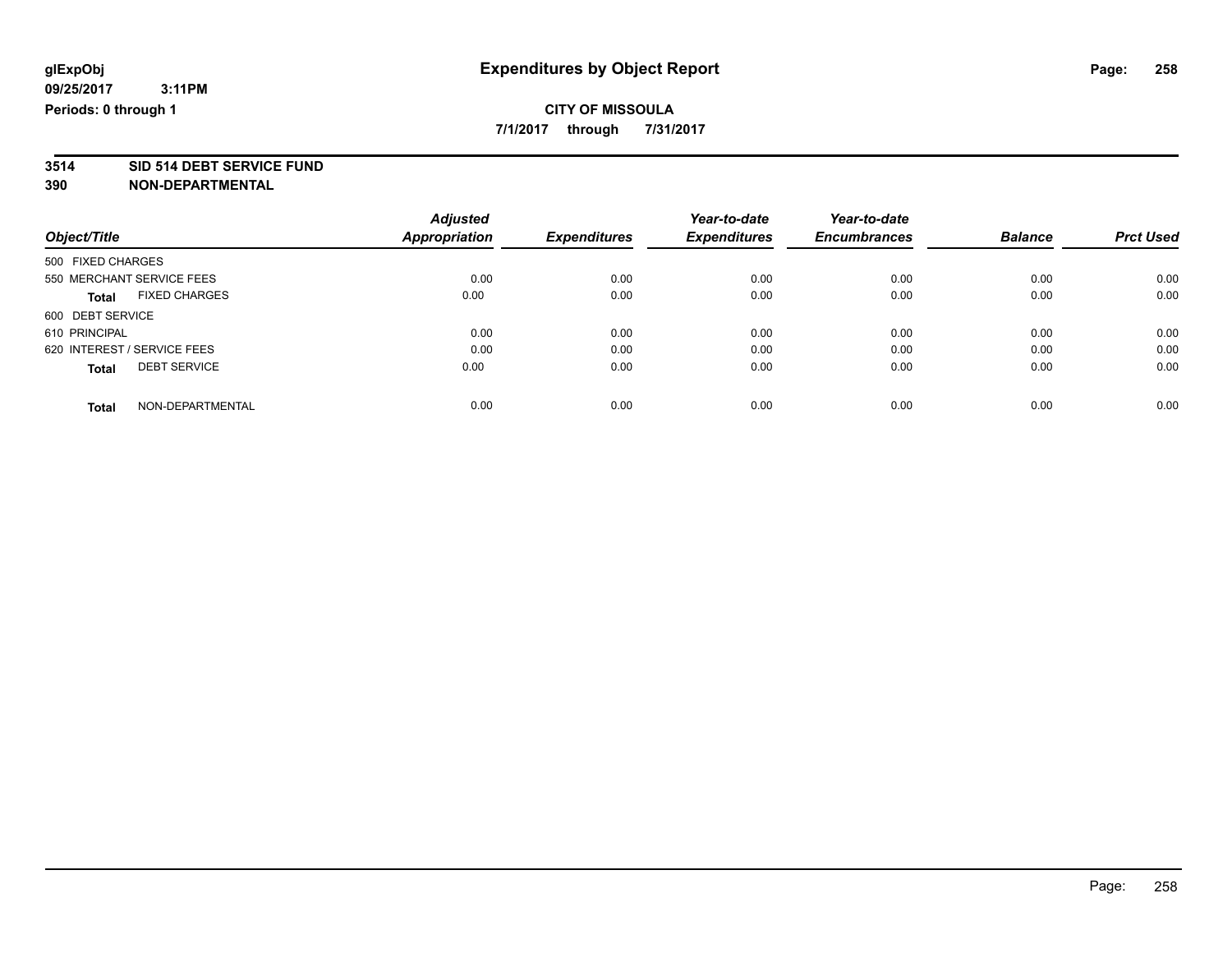#### **CITY OF MISSOULA 7/1/2017 through 7/31/2017**

#### **3514 SID 514 DEBT SERVICE FUND**

| Object/Title      |                              | <b>Adjusted</b><br><b>Appropriation</b> |                     | Year-to-date<br><b>Expenditures</b> | Year-to-date<br><b>Encumbrances</b> | <b>Balance</b> | <b>Prct Used</b> |
|-------------------|------------------------------|-----------------------------------------|---------------------|-------------------------------------|-------------------------------------|----------------|------------------|
|                   |                              |                                         | <b>Expenditures</b> |                                     |                                     |                |                  |
| 500 FIXED CHARGES |                              |                                         |                     |                                     |                                     |                |                  |
|                   | 550 MERCHANT SERVICE FEES    | 0.00                                    | 0.00                | 0.00                                | 0.00                                | 0.00           | 0.00             |
| <b>Total</b>      | <b>FIXED CHARGES</b>         | 0.00                                    | 0.00                | 0.00                                | 0.00                                | 0.00           | 0.00             |
| 600 DEBT SERVICE  |                              |                                         |                     |                                     |                                     |                |                  |
| 610 PRINCIPAL     |                              | 0.00                                    | 0.00                | 0.00                                | 0.00                                | 0.00           | 0.00             |
|                   | 620 INTEREST / SERVICE FEES  | 0.00                                    | 0.00                | 0.00                                | 0.00                                | 0.00           | 0.00             |
| Total             | <b>DEBT SERVICE</b>          | 0.00                                    | 0.00                | 0.00                                | 0.00                                | 0.00           | 0.00             |
| 800 OTHER OBJECTS |                              |                                         |                     |                                     |                                     |                |                  |
|                   | 820 TRANSFERS TO OTHER FUNDS | 0.00                                    | 0.00                | 0.00                                | 0.00                                | 0.00           | 0.00             |
| <b>Total</b>      | OTHER OBJECTS                | 0.00                                    | 0.00                | 0.00                                | 0.00                                | 0.00           | 0.00             |
| <b>Total</b>      | SID 514 DEBT SERVICE FUND    | 0.00                                    | 0.00                | 0.00                                | 0.00                                | 0.00           | 0.00             |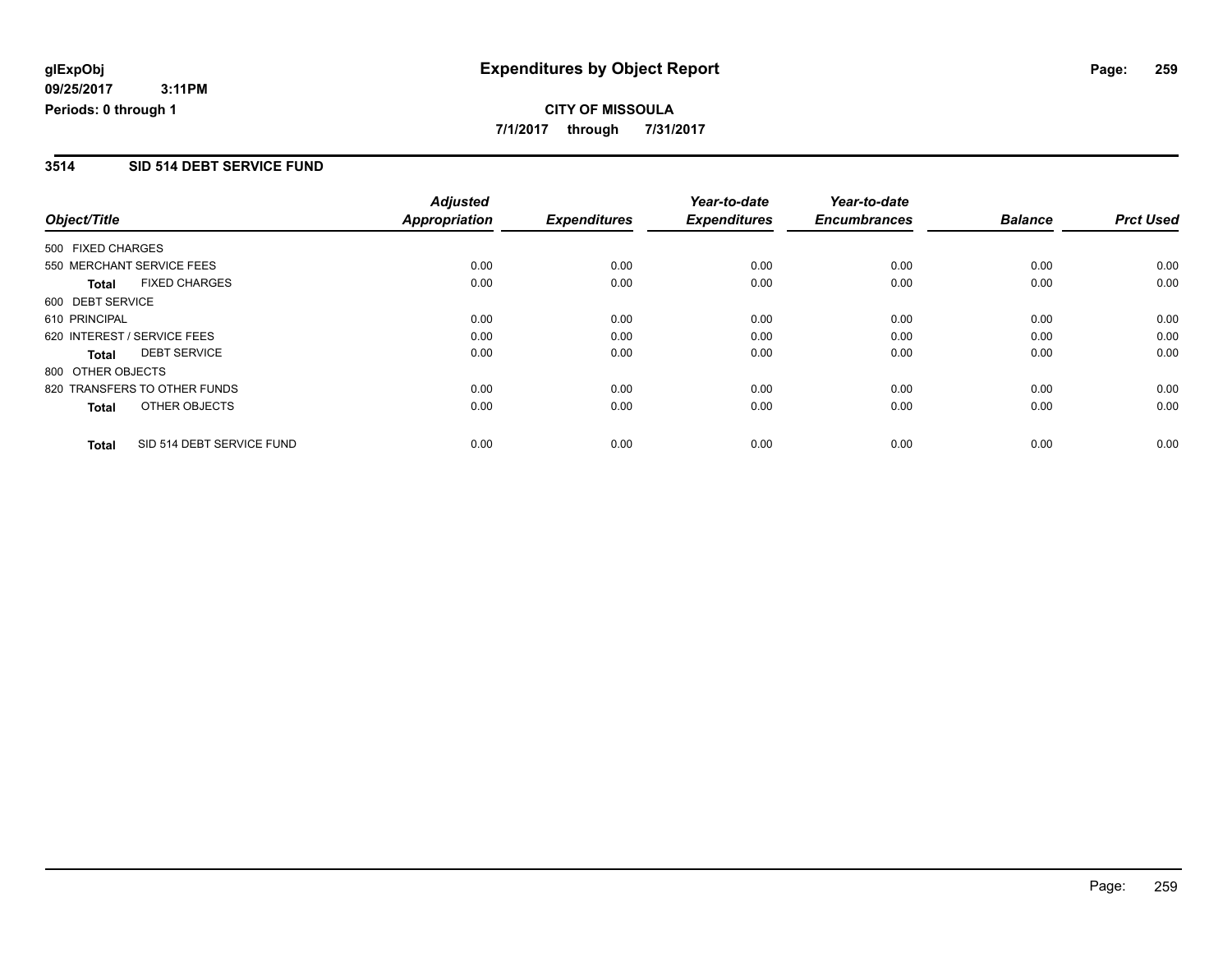**7/1/2017 through 7/31/2017**

# **3515 SID 515 DEBT SERVICE FUND**

|                                      | <b>Adjusted</b>      | <b>Expenditures</b> | Year-to-date<br><b>Expenditures</b> | Year-to-date<br><b>Encumbrances</b> | <b>Balance</b> | <b>Prct Used</b> |
|--------------------------------------|----------------------|---------------------|-------------------------------------|-------------------------------------|----------------|------------------|
| Object/Title                         | <b>Appropriation</b> |                     |                                     |                                     |                |                  |
| 500 FIXED CHARGES                    |                      |                     |                                     |                                     |                |                  |
| 550 MERCHANT SERVICE FEES            | 0.00                 | 0.00                | 0.00                                | 0.00                                | 0.00           | 0.00             |
| <b>FIXED CHARGES</b><br><b>Total</b> | 0.00                 | 0.00                | 0.00                                | 0.00                                | 0.00           | 0.00             |
| 600 DEBT SERVICE                     |                      |                     |                                     |                                     |                |                  |
| 610 PRINCIPAL                        | 0.00                 | 0.00                | 0.00                                | 0.00                                | 0.00           | 0.00             |
| 620 INTEREST / SERVICE FEES          | 0.00                 | 0.00                | 0.00                                | 0.00                                | 0.00           | 0.00             |
| <b>DEBT SERVICE</b><br><b>Total</b>  | 0.00                 | 0.00                | 0.00                                | 0.00                                | 0.00           | 0.00             |
| 800 OTHER OBJECTS                    |                      |                     |                                     |                                     |                |                  |
| 820 TRANSFERS TO OTHER FUNDS         | 0.00                 | 0.00                | 0.00                                | 0.00                                | 0.00           | 0.00             |
| OTHER OBJECTS<br><b>Total</b>        | 0.00                 | 0.00                | 0.00                                | 0.00                                | 0.00           | 0.00             |
|                                      |                      |                     |                                     |                                     |                |                  |
| NON-DEPARTMENTAL<br><b>Total</b>     | 0.00                 | 0.00                | 0.00                                | 0.00                                | 0.00           | 0.00             |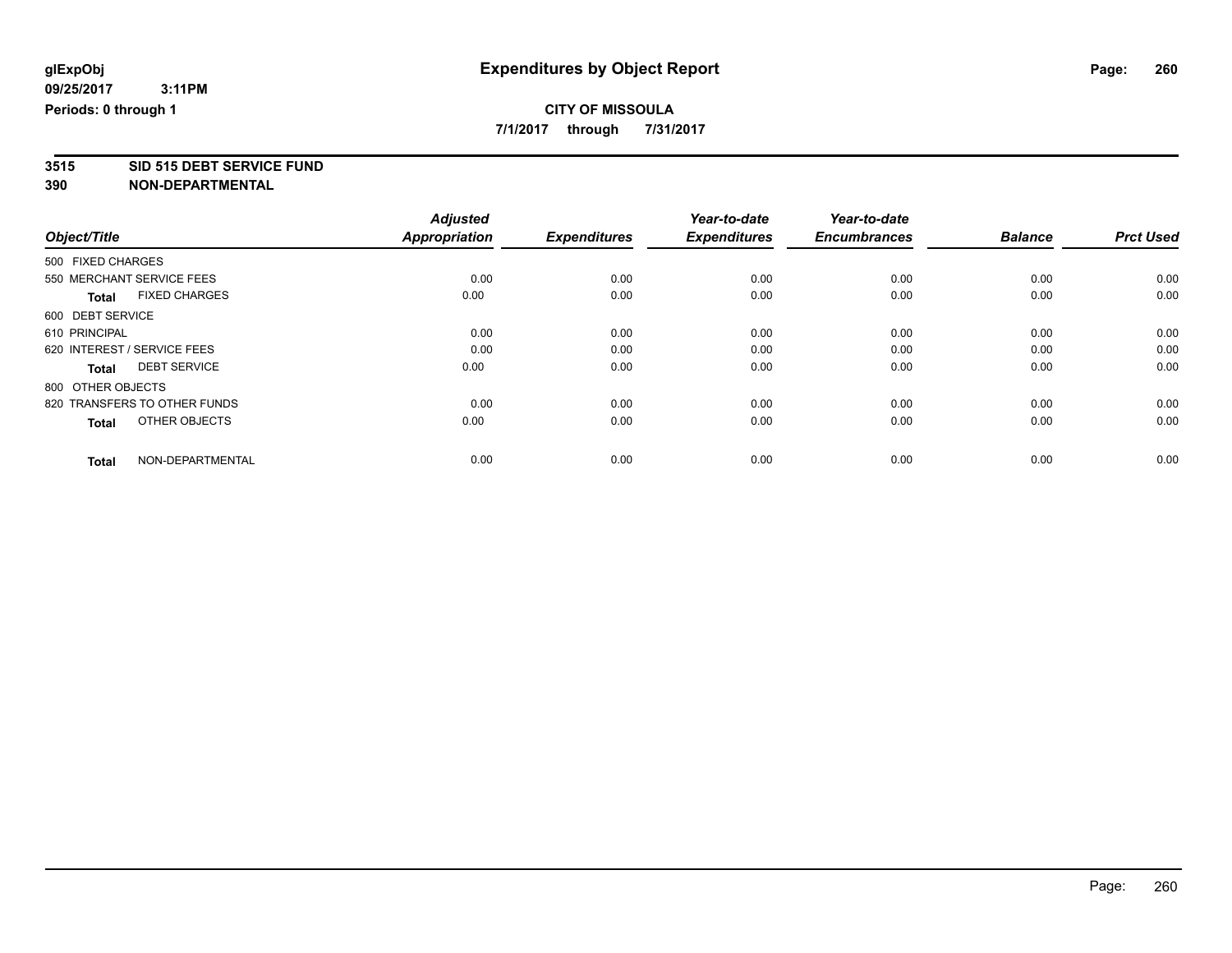**CITY OF MISSOULA 7/1/2017 through 7/31/2017**

#### **3515 SID 515 DEBT SERVICE FUND**

| Object/Title      |                              | <b>Adjusted</b>      |                     | Year-to-date        | Year-to-date        |                |                  |
|-------------------|------------------------------|----------------------|---------------------|---------------------|---------------------|----------------|------------------|
|                   |                              | <b>Appropriation</b> | <b>Expenditures</b> | <b>Expenditures</b> | <b>Encumbrances</b> | <b>Balance</b> | <b>Prct Used</b> |
| 500 FIXED CHARGES |                              |                      |                     |                     |                     |                |                  |
|                   | 550 MERCHANT SERVICE FEES    | 0.00                 | 0.00                | 0.00                | 0.00                | 0.00           | 0.00             |
| <b>Total</b>      | <b>FIXED CHARGES</b>         | 0.00                 | 0.00                | 0.00                | 0.00                | 0.00           | 0.00             |
| 600 DEBT SERVICE  |                              |                      |                     |                     |                     |                |                  |
| 610 PRINCIPAL     |                              | 0.00                 | 0.00                | 0.00                | 0.00                | 0.00           | 0.00             |
|                   | 620 INTEREST / SERVICE FEES  | 0.00                 | 0.00                | 0.00                | 0.00                | 0.00           | 0.00             |
| Total             | <b>DEBT SERVICE</b>          | 0.00                 | 0.00                | 0.00                | 0.00                | 0.00           | 0.00             |
| 800 OTHER OBJECTS |                              |                      |                     |                     |                     |                |                  |
|                   | 820 TRANSFERS TO OTHER FUNDS | 0.00                 | 0.00                | 0.00                | 0.00                | 0.00           | 0.00             |
| Total             | OTHER OBJECTS                | 0.00                 | 0.00                | 0.00                | 0.00                | 0.00           | 0.00             |
| <b>Total</b>      | SID 515 DEBT SERVICE FUND    | 0.00                 | 0.00                | 0.00                | 0.00                | 0.00           | 0.00             |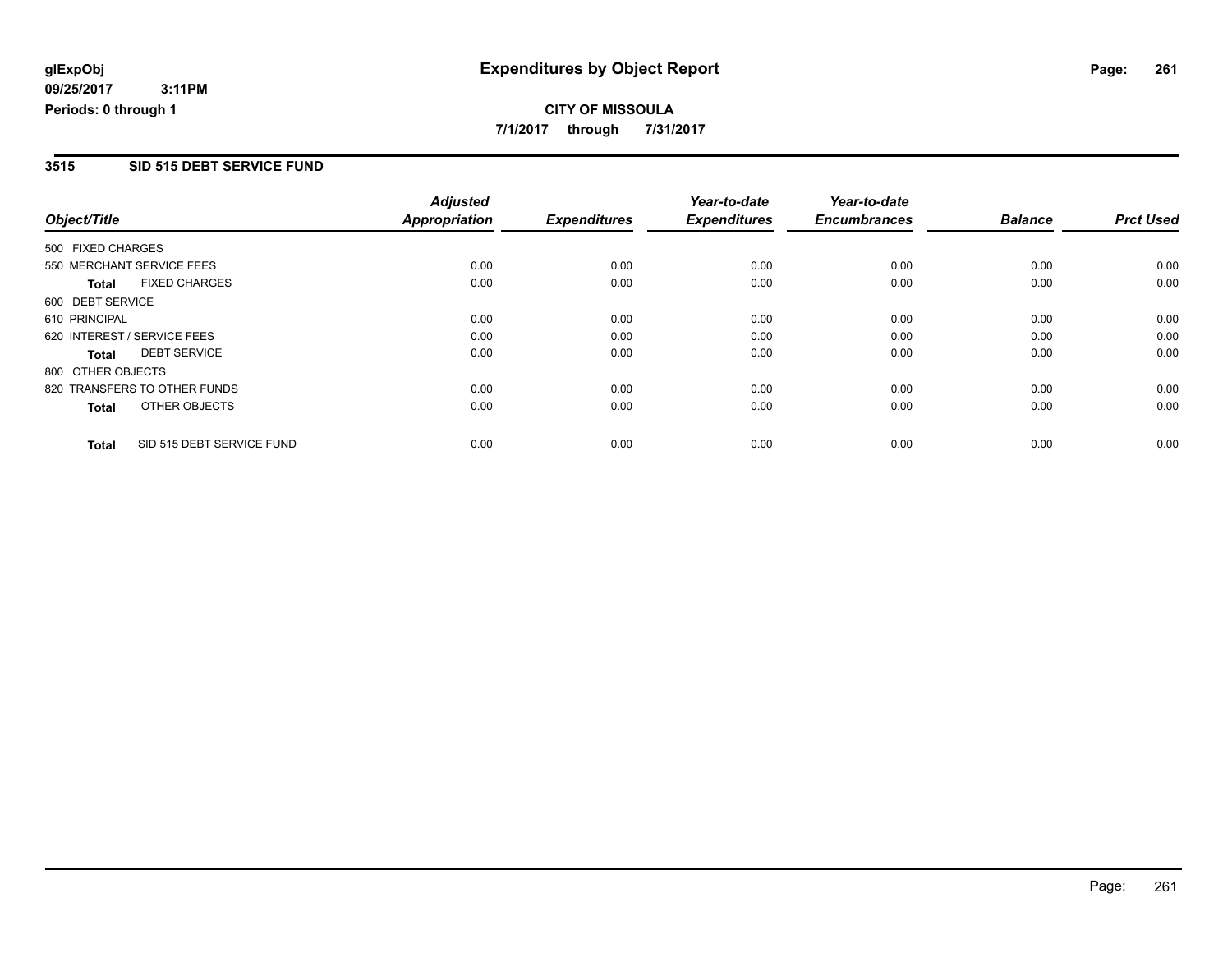#### **glExpObj Expenditures by Object Report Page: 262**

**09/25/2017 3:11PM Periods: 0 through 1**

**CITY OF MISSOULA 7/1/2017 through 7/31/2017**

**3517 SID 517 DEBT SERVICE FUND**

**000 \*\*\* Title Not Found \*\*\***

| Object/Title                            | <b>Adjusted</b><br><b>Appropriation</b> | <b>Expenditures</b> | Year-to-date<br><b>Expenditures</b> | Year-to-date<br><b>Encumbrances</b> | <b>Balance</b> | <b>Prct Used</b> |
|-----------------------------------------|-----------------------------------------|---------------------|-------------------------------------|-------------------------------------|----------------|------------------|
| 800 OTHER OBJECTS                       |                                         |                     |                                     |                                     |                |                  |
| 820 TRANSFERS TO OTHER FUNDS            | 0.00                                    | 0.00                | 0.00                                | 0.00                                | 0.00           | 0.00             |
| OTHER OBJECTS<br><b>Total</b>           | 0.00                                    | 0.00                | 0.00                                | 0.00                                | 0.00           | 0.00             |
| *** Title Not Found ***<br><b>Total</b> | 0.00                                    | 0.00                | 0.00                                | 0.00                                | 0.00           | 0.00             |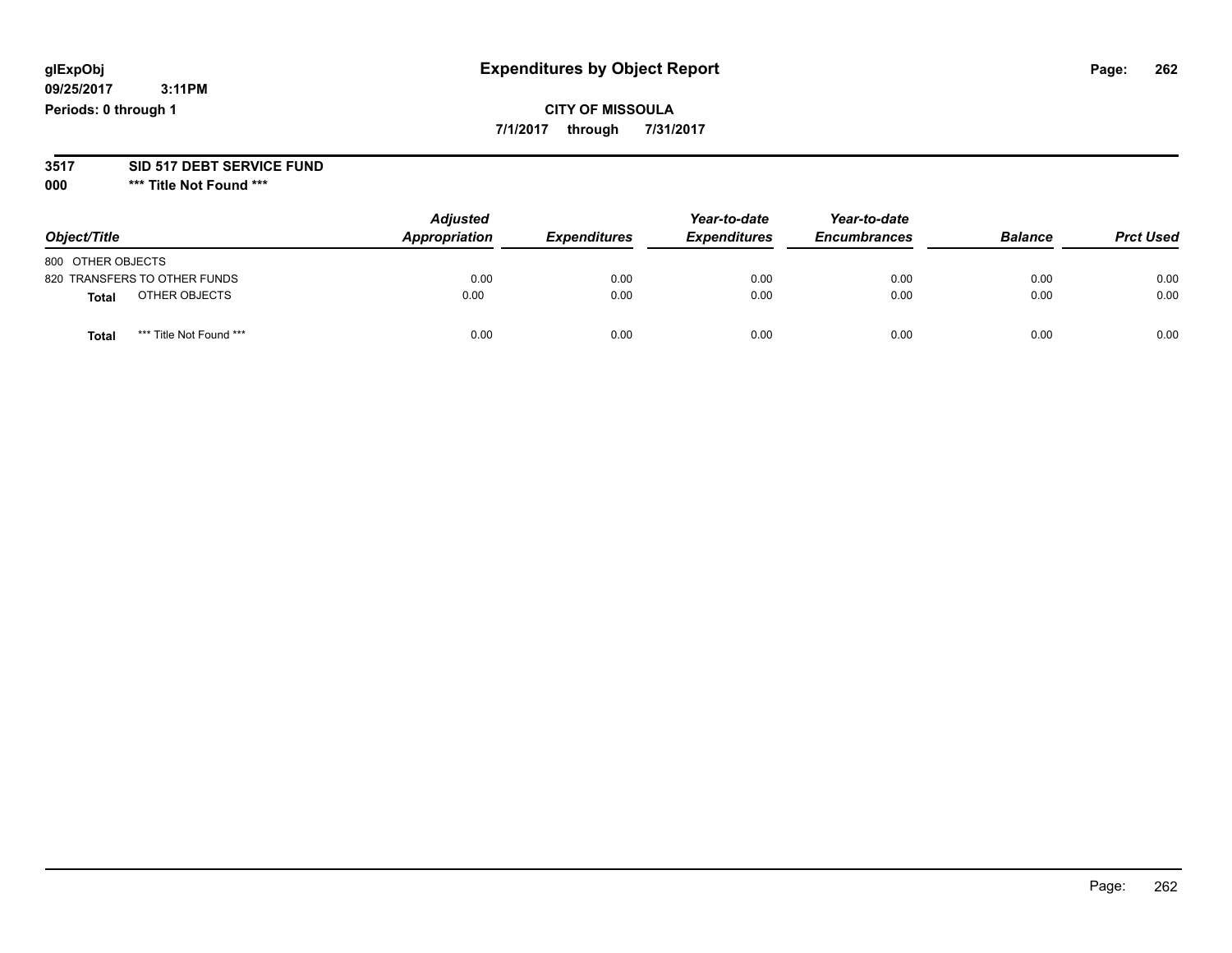**7/1/2017 through 7/31/2017**

# **3517 SID 517 DEBT SERVICE FUND**

|                                      | <b>Adjusted</b>      |                     | Year-to-date        | Year-to-date        |                |                  |
|--------------------------------------|----------------------|---------------------|---------------------|---------------------|----------------|------------------|
| Object/Title                         | <b>Appropriation</b> | <b>Expenditures</b> | <b>Expenditures</b> | <b>Encumbrances</b> | <b>Balance</b> | <b>Prct Used</b> |
| 500 FIXED CHARGES                    |                      |                     |                     |                     |                |                  |
| 550 MERCHANT SERVICE FEES            | 0.00                 | 0.00                | 0.00                | 0.00                | 0.00           | 0.00             |
| <b>FIXED CHARGES</b><br><b>Total</b> | 0.00                 | 0.00                | 0.00                | 0.00                | 0.00           | 0.00             |
| 600 DEBT SERVICE                     |                      |                     |                     |                     |                |                  |
| 610 PRINCIPAL                        | 0.00                 | 0.00                | 0.00                | 0.00                | 0.00           | 0.00             |
| 620 INTEREST / SERVICE FEES          | 0.00                 | 0.00                | 0.00                | 0.00                | 0.00           | 0.00             |
| <b>DEBT SERVICE</b><br><b>Total</b>  | 0.00                 | 0.00                | 0.00                | 0.00                | 0.00           | 0.00             |
| NON-DEPARTMENTAL<br><b>Total</b>     | 0.00                 | 0.00                | 0.00                | 0.00                | 0.00           | 0.00             |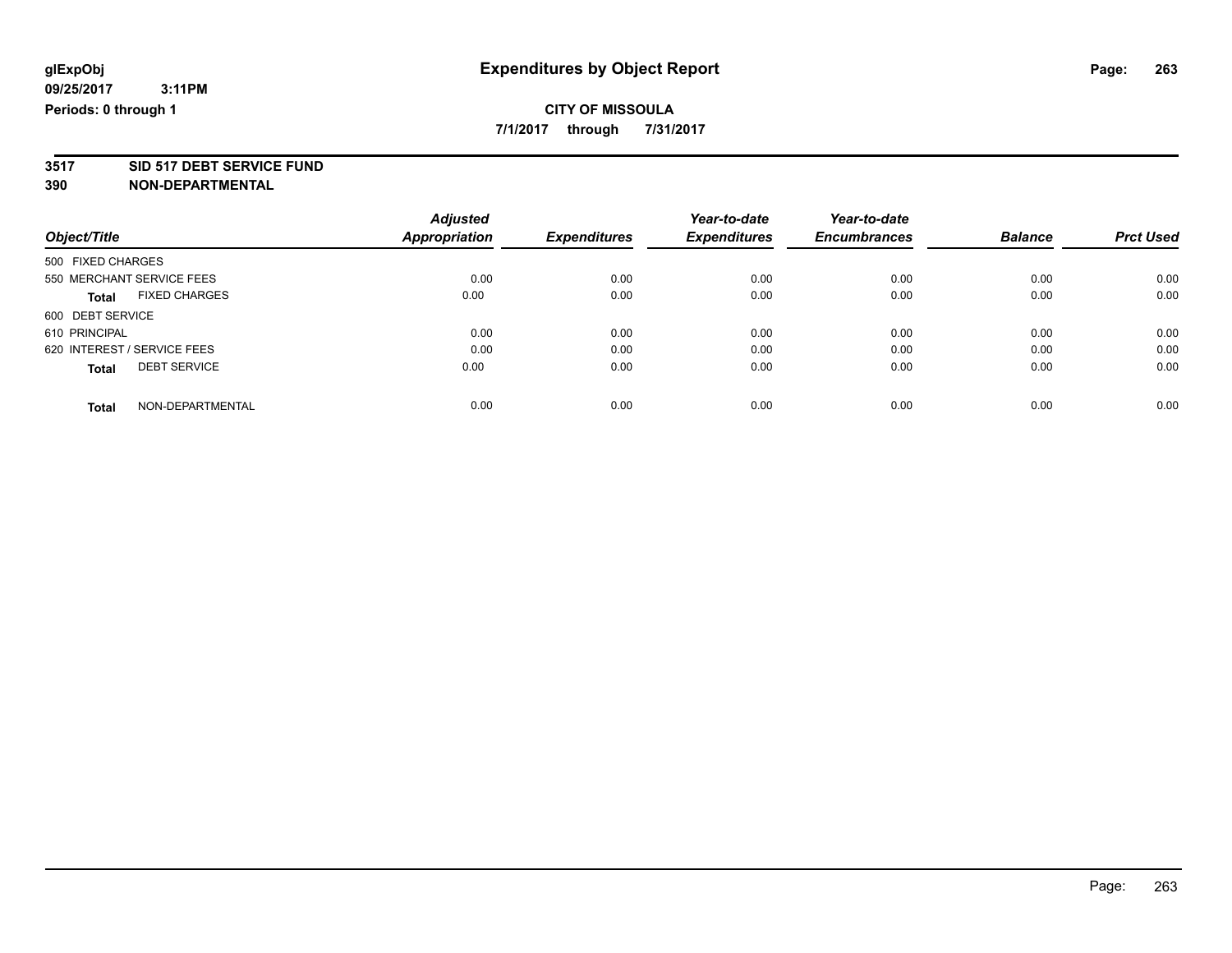#### **CITY OF MISSOULA 7/1/2017 through 7/31/2017**

#### **3517 SID 517 DEBT SERVICE FUND**

| Object/Title      |                              | <b>Adjusted</b><br><b>Appropriation</b> |                     | Year-to-date        | Year-to-date<br><b>Encumbrances</b> | <b>Balance</b> | <b>Prct Used</b> |
|-------------------|------------------------------|-----------------------------------------|---------------------|---------------------|-------------------------------------|----------------|------------------|
|                   |                              |                                         | <b>Expenditures</b> | <b>Expenditures</b> |                                     |                |                  |
| 500 FIXED CHARGES |                              |                                         |                     |                     |                                     |                |                  |
|                   | 550 MERCHANT SERVICE FEES    | 0.00                                    | 0.00                | 0.00                | 0.00                                | 0.00           | 0.00             |
| <b>Total</b>      | <b>FIXED CHARGES</b>         | 0.00                                    | 0.00                | 0.00                | 0.00                                | 0.00           | 0.00             |
| 600 DEBT SERVICE  |                              |                                         |                     |                     |                                     |                |                  |
| 610 PRINCIPAL     |                              | 0.00                                    | 0.00                | 0.00                | 0.00                                | 0.00           | 0.00             |
|                   | 620 INTEREST / SERVICE FEES  | 0.00                                    | 0.00                | 0.00                | 0.00                                | 0.00           | 0.00             |
| Total             | <b>DEBT SERVICE</b>          | 0.00                                    | 0.00                | 0.00                | 0.00                                | 0.00           | 0.00             |
| 800 OTHER OBJECTS |                              |                                         |                     |                     |                                     |                |                  |
|                   | 820 TRANSFERS TO OTHER FUNDS | 0.00                                    | 0.00                | 0.00                | 0.00                                | 0.00           | 0.00             |
| <b>Total</b>      | OTHER OBJECTS                | 0.00                                    | 0.00                | 0.00                | 0.00                                | 0.00           | 0.00             |
| <b>Total</b>      | SID 517 DEBT SERVICE FUND    | 0.00                                    | 0.00                | 0.00                | 0.00                                | 0.00           | 0.00             |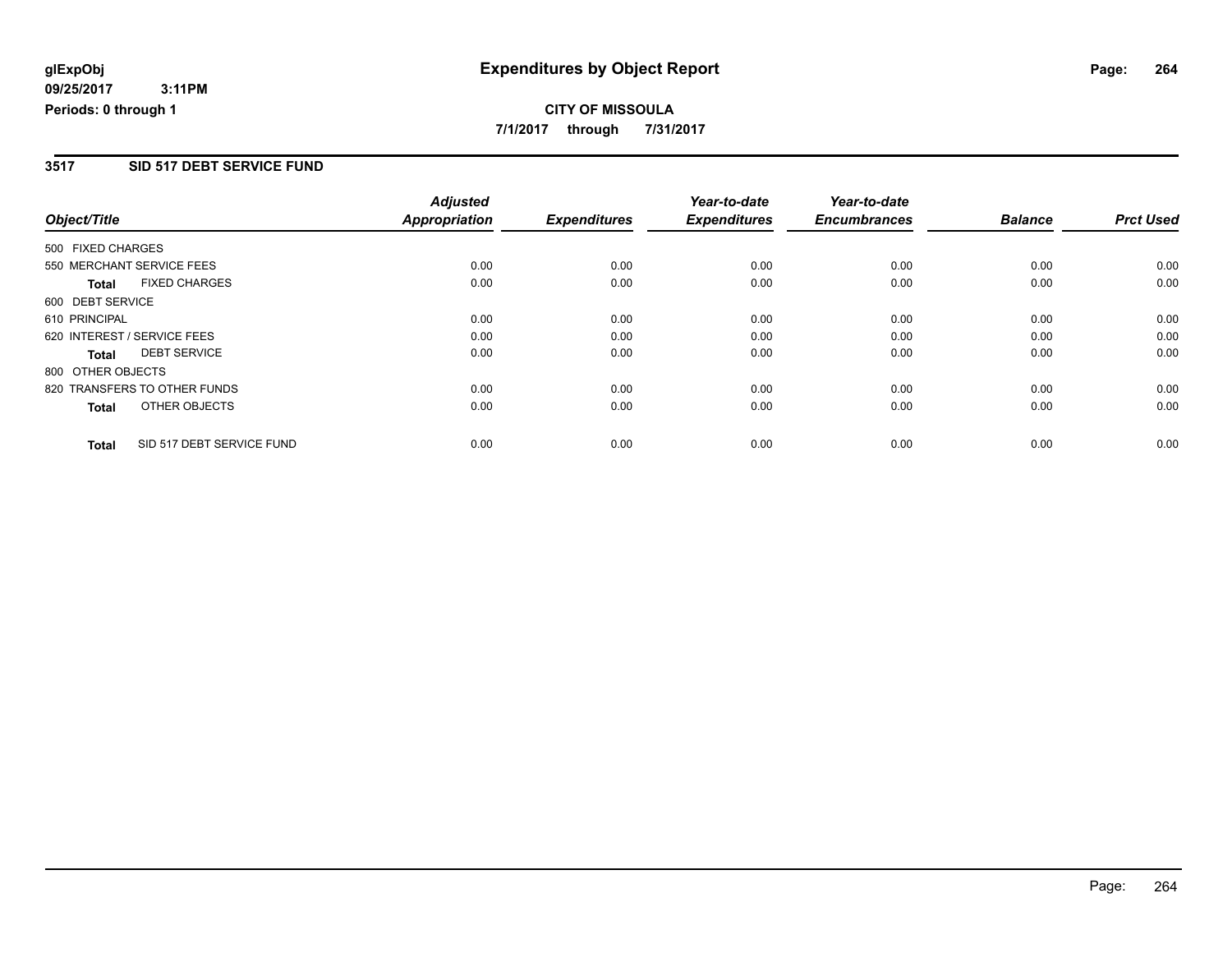### **glExpObj Expenditures by Object Report Page: 265**

**09/25/2017 3:11PM Periods: 0 through 1**

**CITY OF MISSOULA 7/1/2017 through 7/31/2017**

**3518 SID 518 DEBT SERVICE FUND**

**000 \*\*\* Title Not Found \*\*\***

| Object/Title                     | <b>Adjusted</b><br>Appropriation | <b>Expenditures</b> | Year-to-date<br><b>Expenditures</b> | Year-to-date<br><b>Encumbrances</b> | <b>Balance</b> | <b>Prct Used</b> |
|----------------------------------|----------------------------------|---------------------|-------------------------------------|-------------------------------------|----------------|------------------|
| 800 OTHER OBJECTS                |                                  |                     |                                     |                                     |                |                  |
| 820 TRANSFERS TO OTHER FUNDS     | 0.00                             | 0.00                | 0.00                                | 0.00                                | 0.00           | 0.00             |
| OTHER OBJECTS<br>Total           | 0.00                             | 0.00                | 0.00                                | 0.00                                | 0.00           | 0.00             |
| *** Title Not Found ***<br>Total | 0.00                             | 0.00                | 0.00                                | 0.00                                | 0.00           | 0.00             |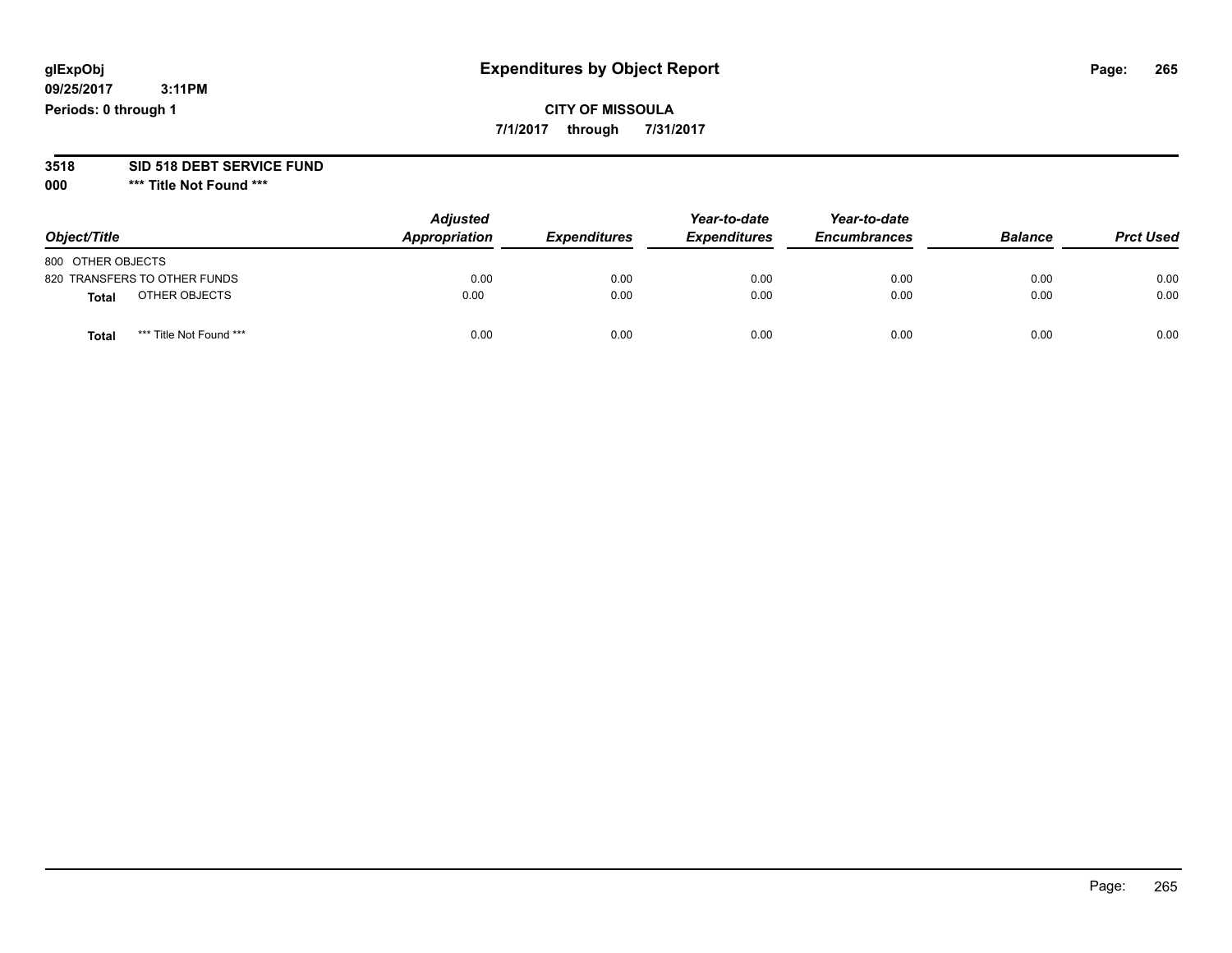**7/1/2017 through 7/31/2017**

**3518 SID 518 DEBT SERVICE FUND**

|                                      | <b>Adjusted</b>      | <b>Expenditures</b> | Year-to-date<br><b>Expenditures</b> | Year-to-date<br><b>Encumbrances</b> | <b>Balance</b> | <b>Prct Used</b> |
|--------------------------------------|----------------------|---------------------|-------------------------------------|-------------------------------------|----------------|------------------|
| Object/Title                         | <b>Appropriation</b> |                     |                                     |                                     |                |                  |
| 500 FIXED CHARGES                    |                      |                     |                                     |                                     |                |                  |
| 550 MERCHANT SERVICE FEES            | 0.00                 | 0.00                | 0.00                                | 0.00                                | 0.00           | 0.00             |
| <b>FIXED CHARGES</b><br><b>Total</b> | 0.00                 | 0.00                | 0.00                                | 0.00                                | 0.00           | 0.00             |
| 600 DEBT SERVICE                     |                      |                     |                                     |                                     |                |                  |
| 610 PRINCIPAL                        | 0.00                 | 0.00                | 0.00                                | 0.00                                | 0.00           | 0.00             |
| 620 INTEREST / SERVICE FEES          | 0.00                 | 0.00                | 0.00                                | 0.00                                | 0.00           | 0.00             |
| <b>DEBT SERVICE</b><br><b>Total</b>  | 0.00                 | 0.00                | 0.00                                | 0.00                                | 0.00           | 0.00             |
| 800 OTHER OBJECTS                    |                      |                     |                                     |                                     |                |                  |
| 820 TRANSFERS TO OTHER FUNDS         | 0.00                 | 0.00                | 0.00                                | 0.00                                | 0.00           | 0.00             |
| OTHER OBJECTS<br><b>Total</b>        | 0.00                 | 0.00                | 0.00                                | 0.00                                | 0.00           | 0.00             |
|                                      |                      |                     |                                     |                                     |                |                  |
| NON-DEPARTMENTAL<br><b>Total</b>     | 0.00                 | 0.00                | 0.00                                | 0.00                                | 0.00           | 0.00             |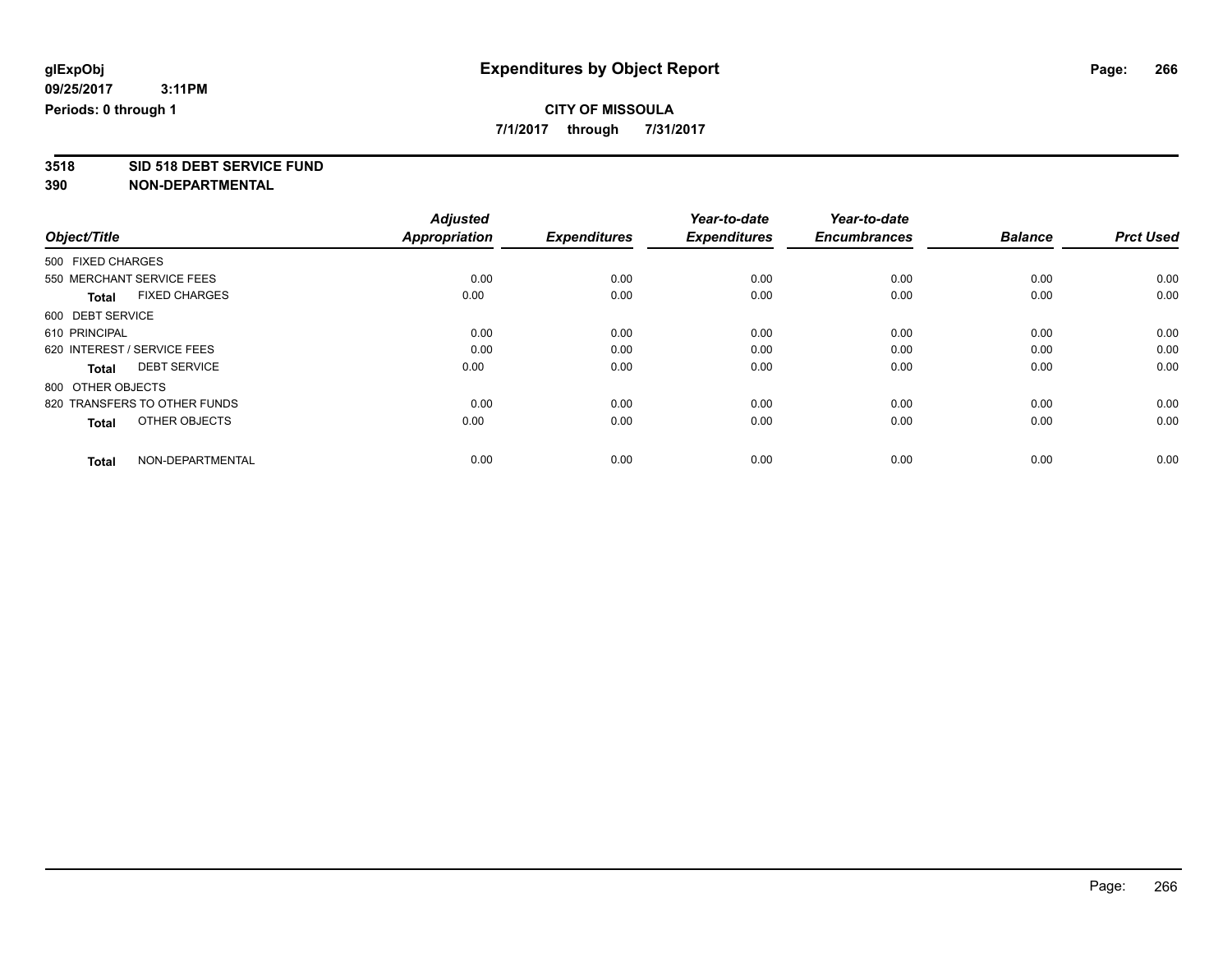**CITY OF MISSOULA 7/1/2017 through 7/31/2017**

#### **3518 SID 518 DEBT SERVICE FUND**

|                   |                              | <b>Adjusted</b>      |                     | Year-to-date        | Year-to-date        |                |                  |
|-------------------|------------------------------|----------------------|---------------------|---------------------|---------------------|----------------|------------------|
| Object/Title      |                              | <b>Appropriation</b> | <b>Expenditures</b> | <b>Expenditures</b> | <b>Encumbrances</b> | <b>Balance</b> | <b>Prct Used</b> |
| 500 FIXED CHARGES |                              |                      |                     |                     |                     |                |                  |
|                   | 550 MERCHANT SERVICE FEES    | 0.00                 | 0.00                | 0.00                | 0.00                | 0.00           | 0.00             |
| <b>Total</b>      | <b>FIXED CHARGES</b>         | 0.00                 | 0.00                | 0.00                | 0.00                | 0.00           | 0.00             |
| 600 DEBT SERVICE  |                              |                      |                     |                     |                     |                |                  |
| 610 PRINCIPAL     |                              | 0.00                 | 0.00                | 0.00                | 0.00                | 0.00           | 0.00             |
|                   | 620 INTEREST / SERVICE FEES  | 0.00                 | 0.00                | 0.00                | 0.00                | 0.00           | 0.00             |
| Total             | <b>DEBT SERVICE</b>          | 0.00                 | 0.00                | 0.00                | 0.00                | 0.00           | 0.00             |
| 800 OTHER OBJECTS |                              |                      |                     |                     |                     |                |                  |
|                   | 820 TRANSFERS TO OTHER FUNDS | 0.00                 | 0.00                | 0.00                | 0.00                | 0.00           | 0.00             |
| <b>Total</b>      | OTHER OBJECTS                | 0.00                 | 0.00                | 0.00                | 0.00                | 0.00           | 0.00             |
| <b>Total</b>      | SID 518 DEBT SERVICE FUND    | 0.00                 | 0.00                | 0.00                | 0.00                | 0.00           | 0.00             |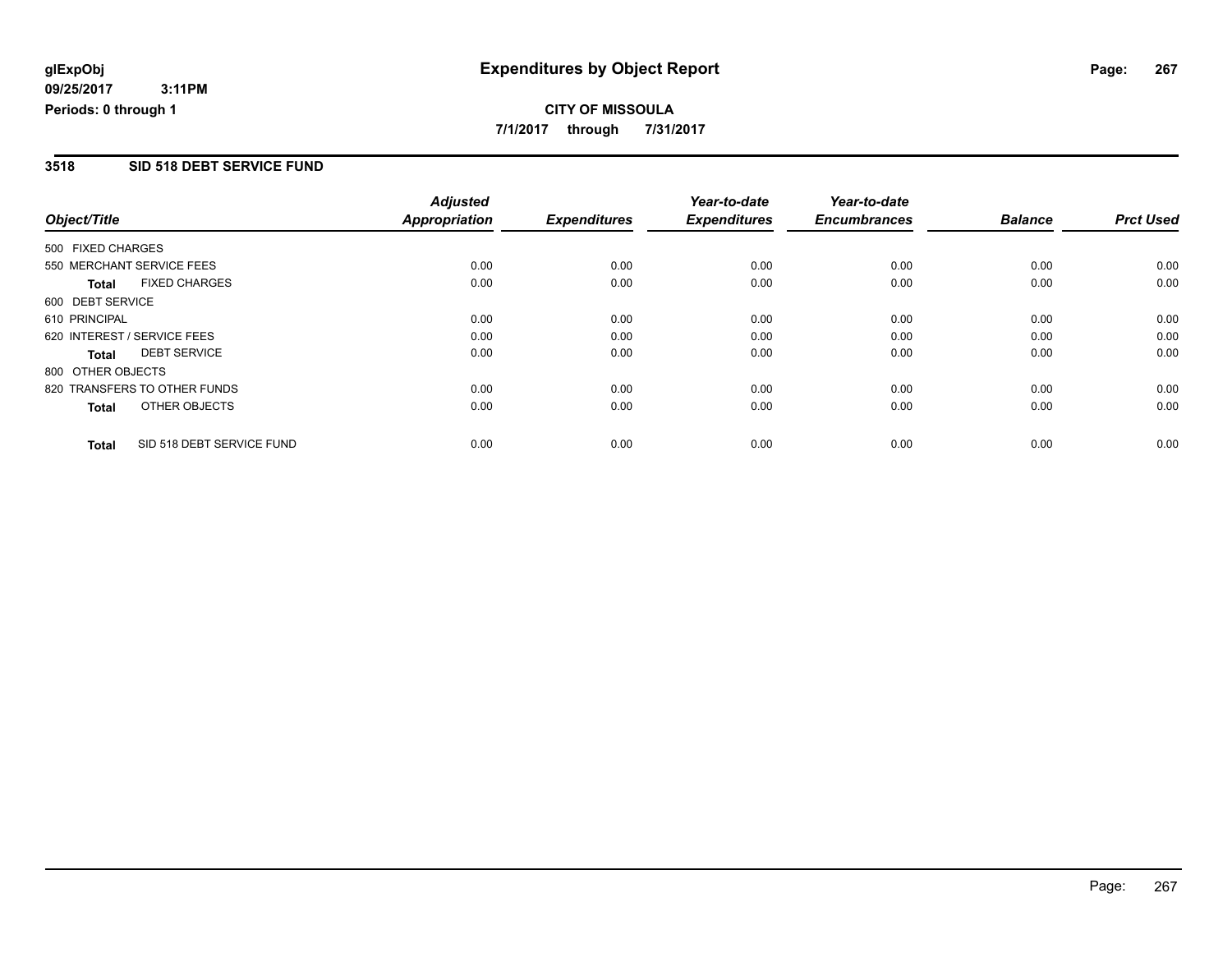**7/1/2017 through 7/31/2017**

# **3519 SID 519 DEBT SERVICE FUND**

|                                      | <b>Adjusted</b>      |                     | Year-to-date        | Year-to-date        |                |                  |
|--------------------------------------|----------------------|---------------------|---------------------|---------------------|----------------|------------------|
| Object/Title                         | <b>Appropriation</b> | <b>Expenditures</b> | <b>Expenditures</b> | <b>Encumbrances</b> | <b>Balance</b> | <b>Prct Used</b> |
| 500 FIXED CHARGES                    |                      |                     |                     |                     |                |                  |
| 550 MERCHANT SERVICE FEES            | 0.00                 | 0.00                | 0.00                | 0.00                | 0.00           | 0.00             |
| <b>FIXED CHARGES</b><br><b>Total</b> | 0.00                 | 0.00                | 0.00                | 0.00                | 0.00           | 0.00             |
| 600 DEBT SERVICE                     |                      |                     |                     |                     |                |                  |
| 610 PRINCIPAL                        | 0.00                 | 0.00                | 0.00                | 0.00                | 0.00           | 0.00             |
| 620 INTEREST / SERVICE FEES          | 0.00                 | 0.00                | 0.00                | 0.00                | 0.00           | 0.00             |
| <b>DEBT SERVICE</b><br><b>Total</b>  | 0.00                 | 0.00                | 0.00                | 0.00                | 0.00           | 0.00             |
| 800 OTHER OBJECTS                    |                      |                     |                     |                     |                |                  |
| 820 TRANSFERS TO OTHER FUNDS         | 0.00                 | 0.00                | 0.00                | 0.00                | 0.00           | 0.00             |
| OTHER OBJECTS<br><b>Total</b>        | 0.00                 | 0.00                | 0.00                | 0.00                | 0.00           | 0.00             |
|                                      |                      |                     |                     |                     |                |                  |
| NON-DEPARTMENTAL<br><b>Total</b>     | 0.00                 | 0.00                | 0.00                | 0.00                | 0.00           | 0.00             |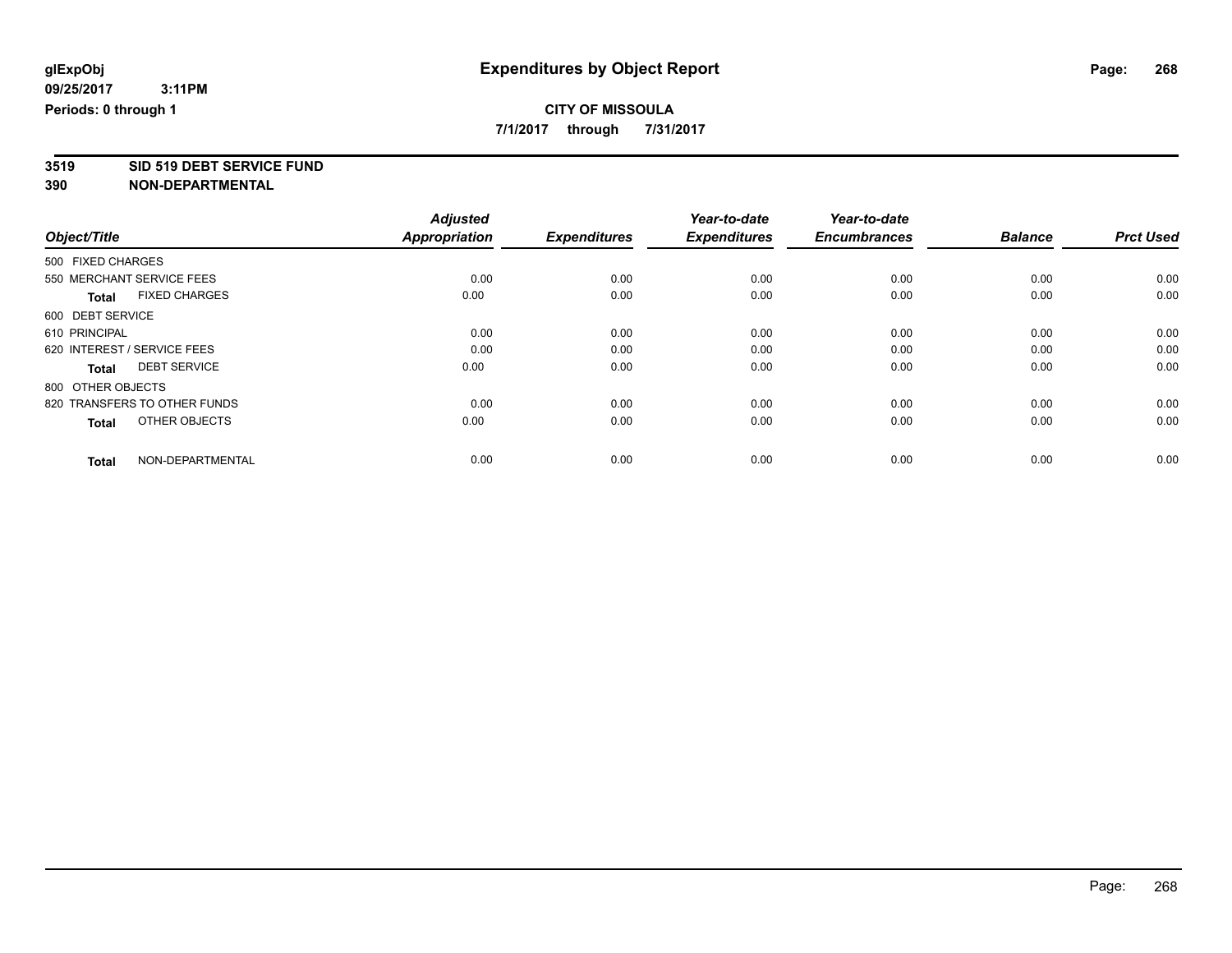### **CITY OF MISSOULA 7/1/2017 through 7/31/2017**

#### **3519 SID 519 DEBT SERVICE FUND**

|                   |                              | <b>Adjusted</b>      |                     | Year-to-date        | Year-to-date        |                |                  |
|-------------------|------------------------------|----------------------|---------------------|---------------------|---------------------|----------------|------------------|
| Object/Title      |                              | <b>Appropriation</b> | <b>Expenditures</b> | <b>Expenditures</b> | <b>Encumbrances</b> | <b>Balance</b> | <b>Prct Used</b> |
| 500 FIXED CHARGES |                              |                      |                     |                     |                     |                |                  |
|                   | 550 MERCHANT SERVICE FEES    | 0.00                 | 0.00                | 0.00                | 0.00                | 0.00           | 0.00             |
| <b>Total</b>      | <b>FIXED CHARGES</b>         | 0.00                 | 0.00                | 0.00                | 0.00                | 0.00           | 0.00             |
| 600 DEBT SERVICE  |                              |                      |                     |                     |                     |                |                  |
| 610 PRINCIPAL     |                              | 0.00                 | 0.00                | 0.00                | 0.00                | 0.00           | 0.00             |
|                   | 620 INTEREST / SERVICE FEES  | 0.00                 | 0.00                | 0.00                | 0.00                | 0.00           | 0.00             |
| Total             | <b>DEBT SERVICE</b>          | 0.00                 | 0.00                | 0.00                | 0.00                | 0.00           | 0.00             |
| 800 OTHER OBJECTS |                              |                      |                     |                     |                     |                |                  |
|                   | 820 TRANSFERS TO OTHER FUNDS | 0.00                 | 0.00                | 0.00                | 0.00                | 0.00           | 0.00             |
| <b>Total</b>      | OTHER OBJECTS                | 0.00                 | 0.00                | 0.00                | 0.00                | 0.00           | 0.00             |
| <b>Total</b>      | SID 519 DEBT SERVICE FUND    | 0.00                 | 0.00                | 0.00                | 0.00                | 0.00           | 0.00             |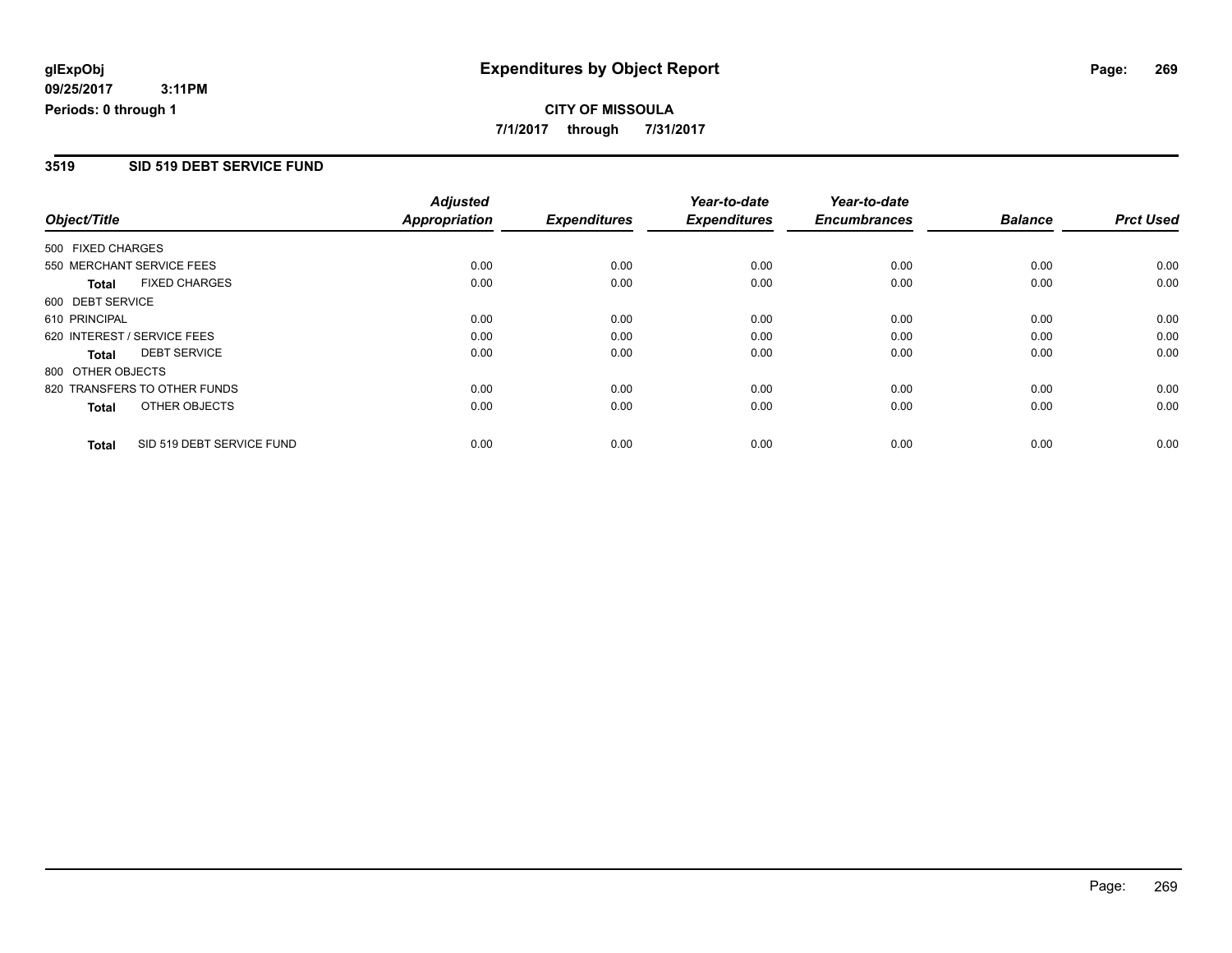**7/1/2017 through 7/31/2017**

**3520 SID 520 DEBT SERVICE FUND**

|                             |                      | <b>Adjusted</b>      |                     | Year-to-date        | Year-to-date        |                |                  |
|-----------------------------|----------------------|----------------------|---------------------|---------------------|---------------------|----------------|------------------|
| Object/Title                |                      | <b>Appropriation</b> | <b>Expenditures</b> | <b>Expenditures</b> | <b>Encumbrances</b> | <b>Balance</b> | <b>Prct Used</b> |
| 500 FIXED CHARGES           |                      |                      |                     |                     |                     |                |                  |
| 550 MERCHANT SERVICE FEES   |                      | 0.00                 | 0.00                | 0.00                | 0.00                | 0.00           | 0.00             |
| <b>Total</b>                | <b>FIXED CHARGES</b> | 0.00                 | 0.00                | 0.00                | 0.00                | 0.00           | 0.00             |
| 600 DEBT SERVICE            |                      |                      |                     |                     |                     |                |                  |
| 610 PRINCIPAL               |                      | 0.00                 | 0.00                | 0.00                | 0.00                | 0.00           | 0.00             |
| 620 INTEREST / SERVICE FEES |                      | 0.00                 | 0.00                | 0.00                | 0.00                | 0.00           | 0.00             |
| <b>Total</b>                | <b>DEBT SERVICE</b>  | 0.00                 | 0.00                | 0.00                | 0.00                | 0.00           | 0.00             |
| <b>Total</b>                | NON-DEPARTMENTAL     | 0.00                 | 0.00                | 0.00                | 0.00                | 0.00           | 0.00             |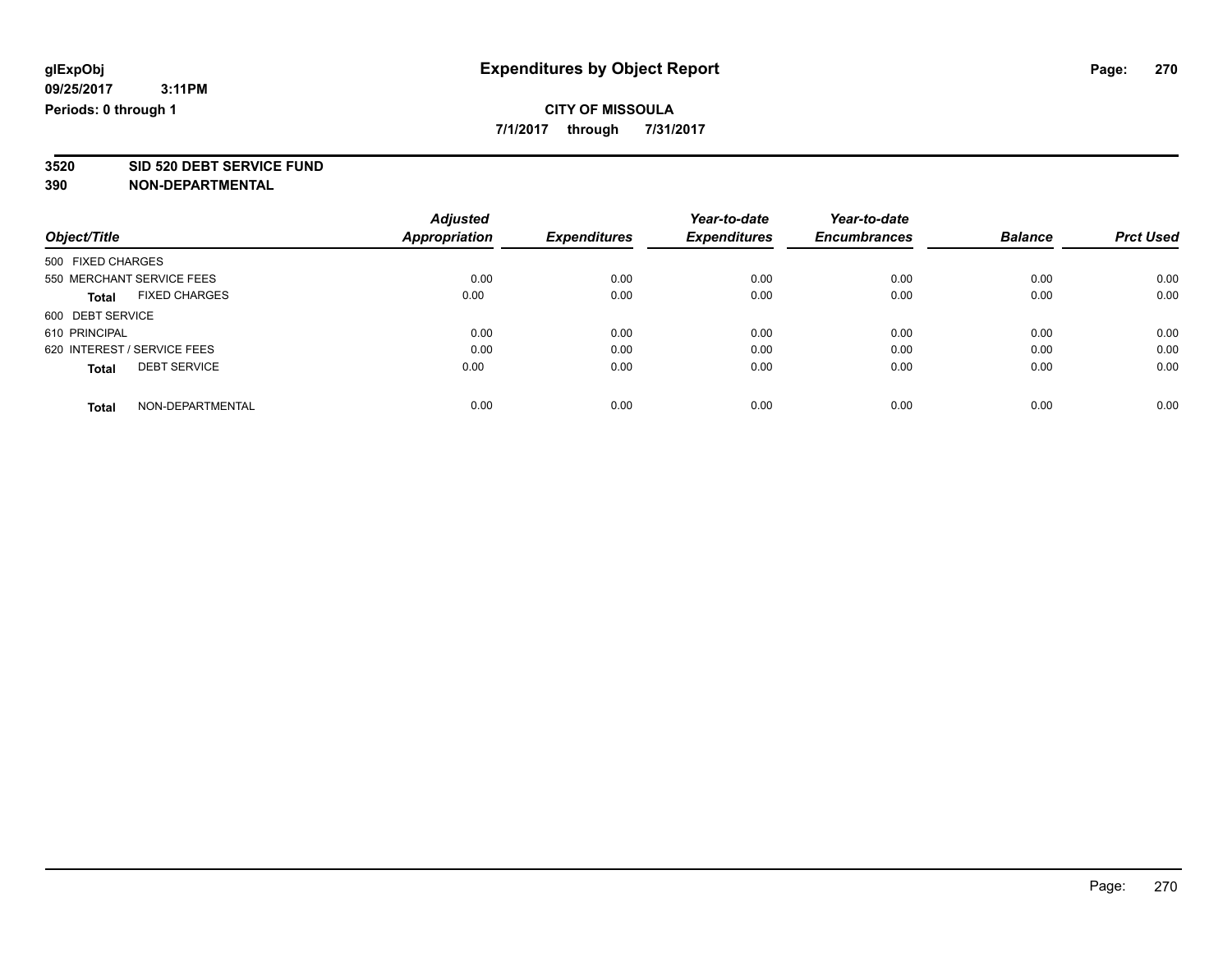#### **CITY OF MISSOULA 7/1/2017 through 7/31/2017**

#### **3520 SID 520 DEBT SERVICE FUND**

| Object/Title                        |                           | <b>Adjusted</b><br><b>Appropriation</b> | <b>Expenditures</b> | Year-to-date<br><b>Expenditures</b> | Year-to-date<br><b>Encumbrances</b> | <b>Balance</b> | <b>Prct Used</b> |
|-------------------------------------|---------------------------|-----------------------------------------|---------------------|-------------------------------------|-------------------------------------|----------------|------------------|
| 500 FIXED CHARGES                   |                           |                                         |                     |                                     |                                     |                |                  |
| 550 MERCHANT SERVICE FEES           |                           | 0.00                                    | 0.00                | 0.00                                | 0.00                                | 0.00           | 0.00             |
| <b>FIXED CHARGES</b><br>Total       |                           | 0.00                                    | 0.00                | 0.00                                | 0.00                                | 0.00           | 0.00             |
| 600 DEBT SERVICE                    |                           |                                         |                     |                                     |                                     |                |                  |
| 610 PRINCIPAL                       |                           | 0.00                                    | 0.00                | 0.00                                | 0.00                                | 0.00           | 0.00             |
| 620 INTEREST / SERVICE FEES         |                           | 0.00                                    | 0.00                | 0.00                                | 0.00                                | 0.00           | 0.00             |
| <b>DEBT SERVICE</b><br><b>Total</b> |                           | 0.00                                    | 0.00                | 0.00                                | 0.00                                | 0.00           | 0.00             |
| Total                               | SID 520 DEBT SERVICE FUND | 0.00                                    | 0.00                | 0.00                                | 0.00                                | 0.00           | 0.00             |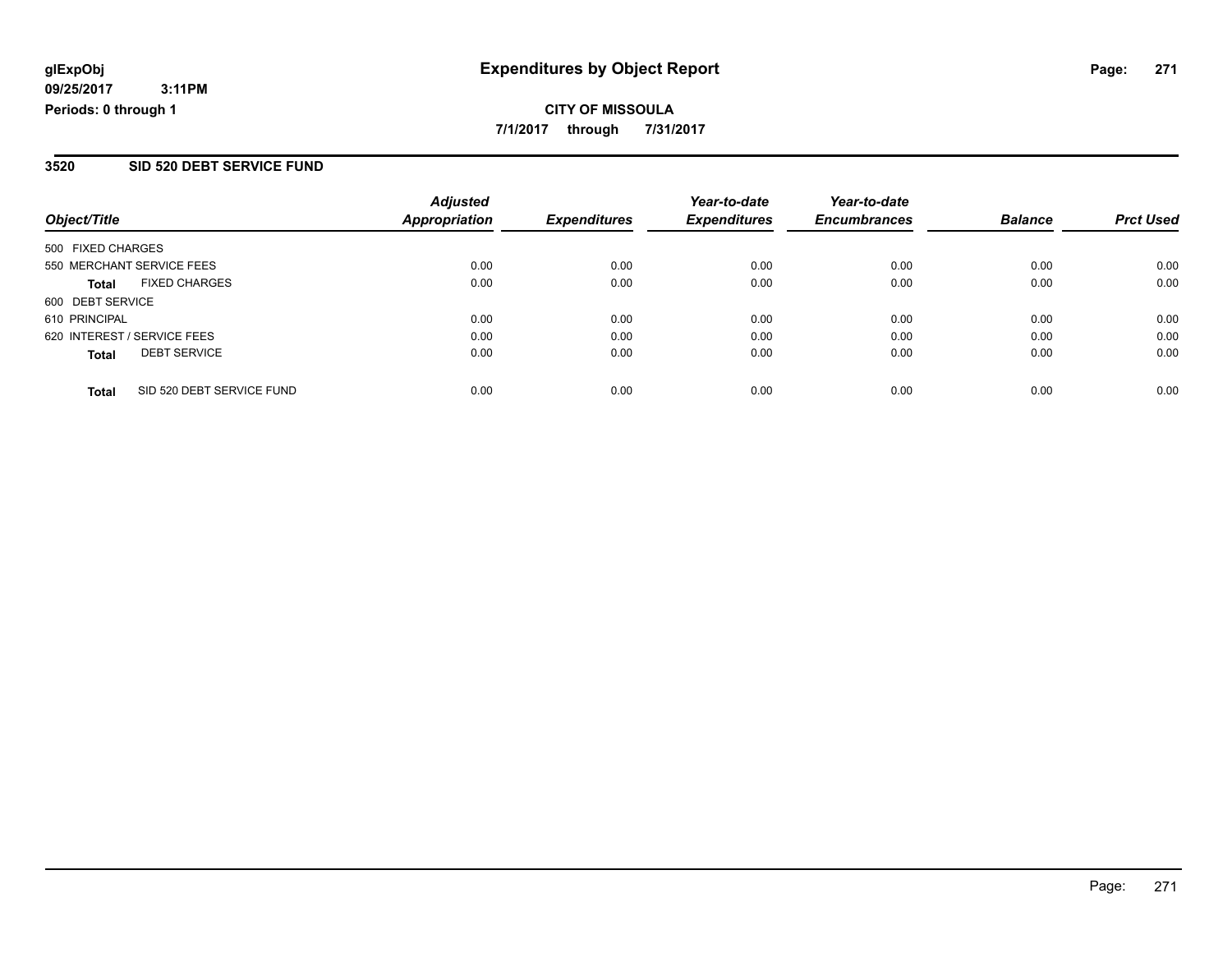**7/1/2017 through 7/31/2017**

# **3521 SID 521 DEBT SERVICE FUND**

|                                      | <b>Adjusted</b>      |                     | Year-to-date        | Year-to-date        |                |                  |
|--------------------------------------|----------------------|---------------------|---------------------|---------------------|----------------|------------------|
| Object/Title                         | <b>Appropriation</b> | <b>Expenditures</b> | <b>Expenditures</b> | <b>Encumbrances</b> | <b>Balance</b> | <b>Prct Used</b> |
| 500 FIXED CHARGES                    |                      |                     |                     |                     |                |                  |
| 550 MERCHANT SERVICE FEES            | 0.00                 | 0.00                | 0.00                | 0.00                | 0.00           | 0.00             |
| <b>FIXED CHARGES</b><br><b>Total</b> | 0.00                 | 0.00                | 0.00                | 0.00                | 0.00           | 0.00             |
| 600 DEBT SERVICE                     |                      |                     |                     |                     |                |                  |
| 610 PRINCIPAL                        | 0.00                 | 0.00                | 0.00                | 0.00                | 0.00           | 0.00             |
| 620 INTEREST / SERVICE FEES          | 0.00                 | 0.00                | 0.00                | 0.00                | 0.00           | 0.00             |
| <b>DEBT SERVICE</b><br><b>Total</b>  | 0.00                 | 0.00                | 0.00                | 0.00                | 0.00           | 0.00             |
| NON-DEPARTMENTAL<br><b>Total</b>     | 0.00                 | 0.00                | 0.00                | 0.00                | 0.00           | 0.00             |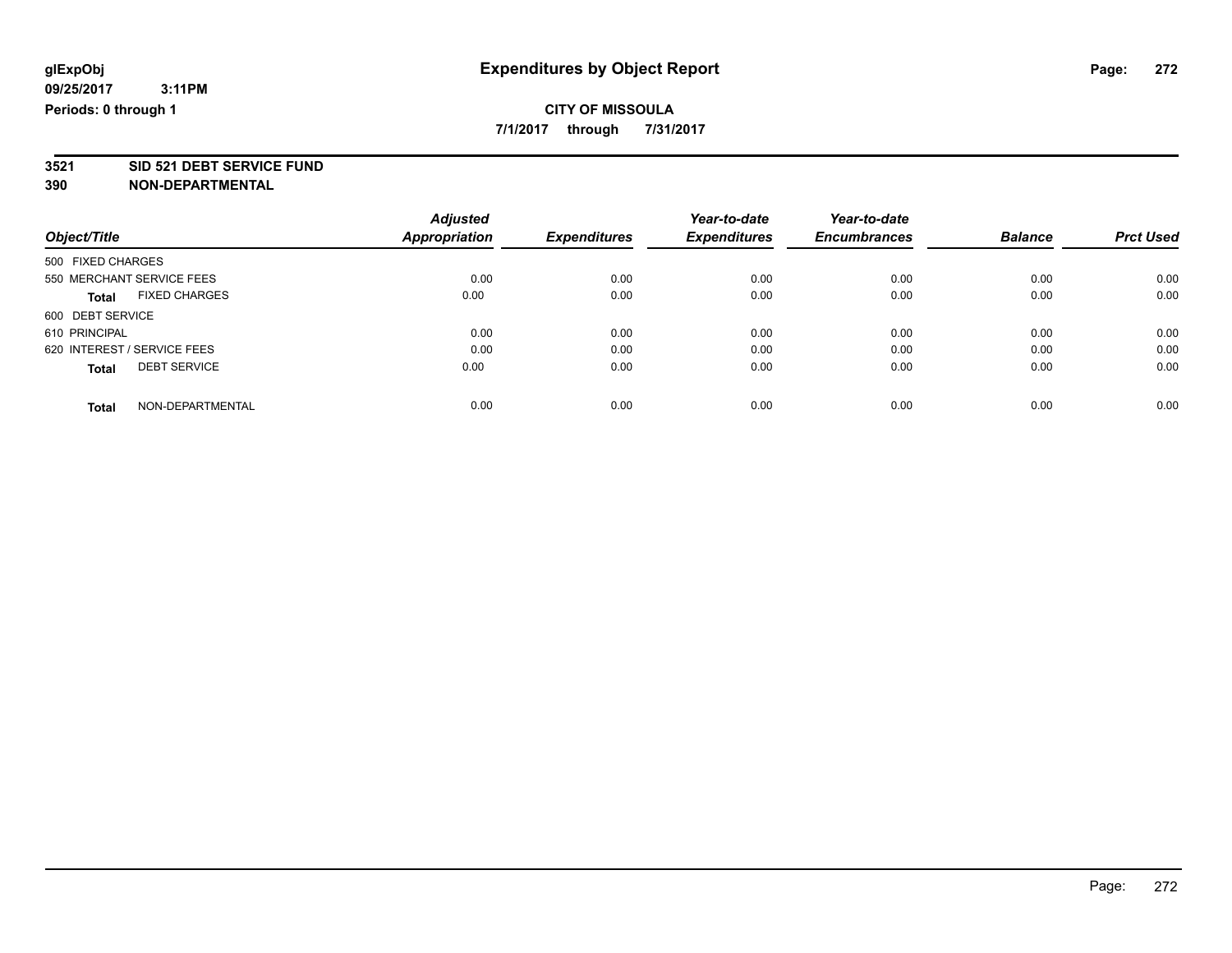#### **3521 SID 521 DEBT SERVICE FUND**

| Object/Title                              | <b>Adjusted</b><br><b>Appropriation</b> | <b>Expenditures</b> | Year-to-date<br><b>Expenditures</b> | Year-to-date<br><b>Encumbrances</b> | <b>Balance</b> | <b>Prct Used</b> |
|-------------------------------------------|-----------------------------------------|---------------------|-------------------------------------|-------------------------------------|----------------|------------------|
| 500 FIXED CHARGES                         |                                         |                     |                                     |                                     |                |                  |
| 550 MERCHANT SERVICE FEES                 | 0.00                                    | 0.00                | 0.00                                | 0.00                                | 0.00           | 0.00             |
| <b>FIXED CHARGES</b><br><b>Total</b>      | 0.00                                    | 0.00                | 0.00                                | 0.00                                | 0.00           | 0.00             |
| 600 DEBT SERVICE                          |                                         |                     |                                     |                                     |                |                  |
| 610 PRINCIPAL                             | 0.00                                    | 0.00                | 0.00                                | 0.00                                | 0.00           | 0.00             |
| 620 INTEREST / SERVICE FEES               | 0.00                                    | 0.00                | 0.00                                | 0.00                                | 0.00           | 0.00             |
| <b>DEBT SERVICE</b><br><b>Total</b>       | 0.00                                    | 0.00                | 0.00                                | 0.00                                | 0.00           | 0.00             |
| SID 521 DEBT SERVICE FUND<br><b>Total</b> | 0.00                                    | 0.00                | 0.00                                | 0.00                                | 0.00           | 0.00             |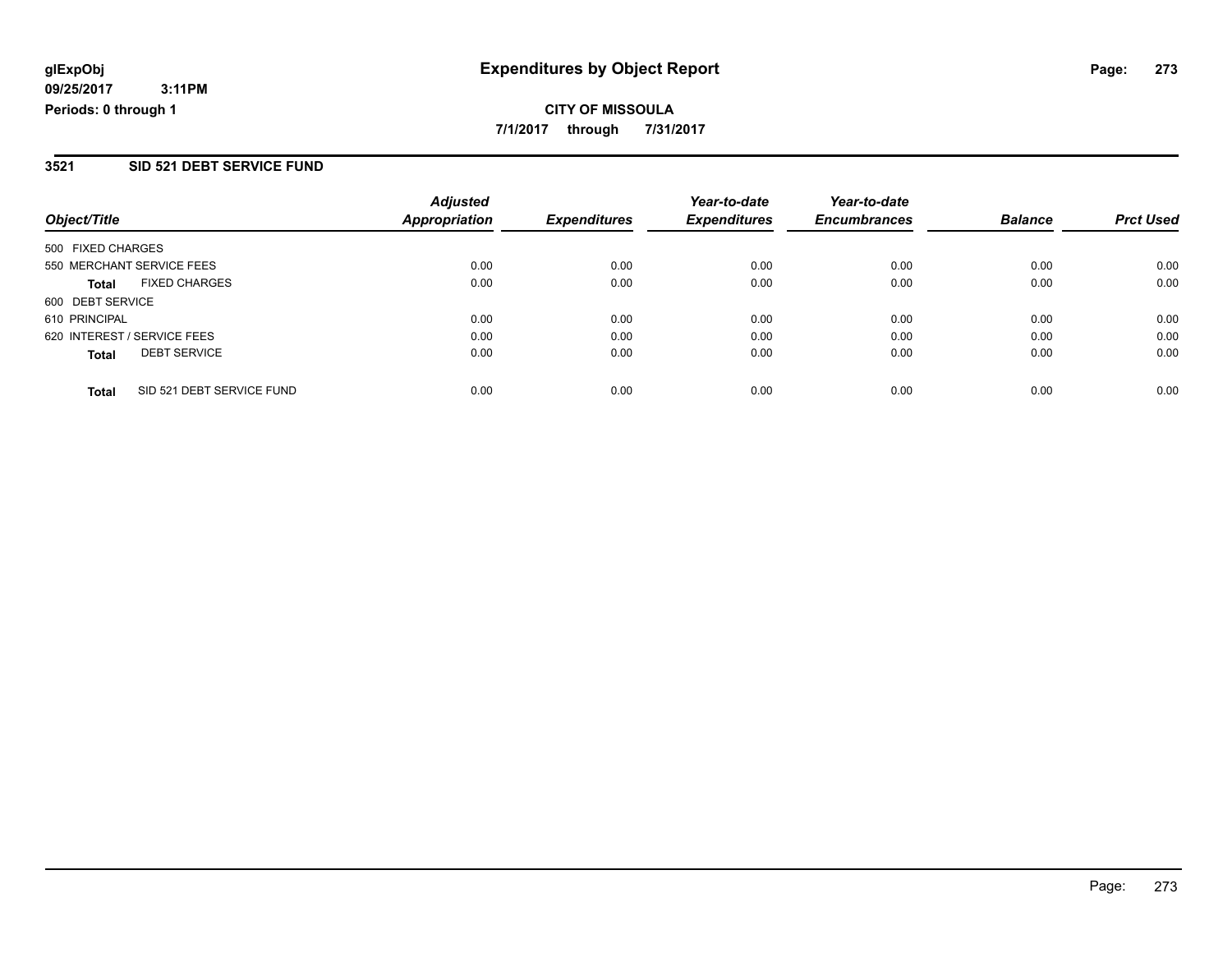**7/1/2017 through 7/31/2017**

# **3522 SID 522 DEBT SERVICE FUND**

|                             |                      | <b>Adjusted</b>      |                     | Year-to-date        | Year-to-date        |                |                  |
|-----------------------------|----------------------|----------------------|---------------------|---------------------|---------------------|----------------|------------------|
| Object/Title                |                      | <b>Appropriation</b> | <b>Expenditures</b> | <b>Expenditures</b> | <b>Encumbrances</b> | <b>Balance</b> | <b>Prct Used</b> |
| 500 FIXED CHARGES           |                      |                      |                     |                     |                     |                |                  |
| 550 MERCHANT SERVICE FEES   |                      | 0.00                 | 0.00                | 0.00                | 0.00                | 0.00           | 0.00             |
| <b>Total</b>                | <b>FIXED CHARGES</b> | 0.00                 | 0.00                | 0.00                | 0.00                | 0.00           | 0.00             |
| 600 DEBT SERVICE            |                      |                      |                     |                     |                     |                |                  |
| 610 PRINCIPAL               |                      | 0.00                 | 0.00                | 0.00                | 0.00                | 0.00           | 0.00             |
| 620 INTEREST / SERVICE FEES |                      | 0.00                 | 0.00                | 0.00                | 0.00                | 0.00           | 0.00             |
| <b>Total</b>                | <b>DEBT SERVICE</b>  | 0.00                 | 0.00                | 0.00                | 0.00                | 0.00           | 0.00             |
| <b>Total</b>                | NON-DEPARTMENTAL     | 0.00                 | 0.00                | 0.00                | 0.00                | 0.00           | 0.00             |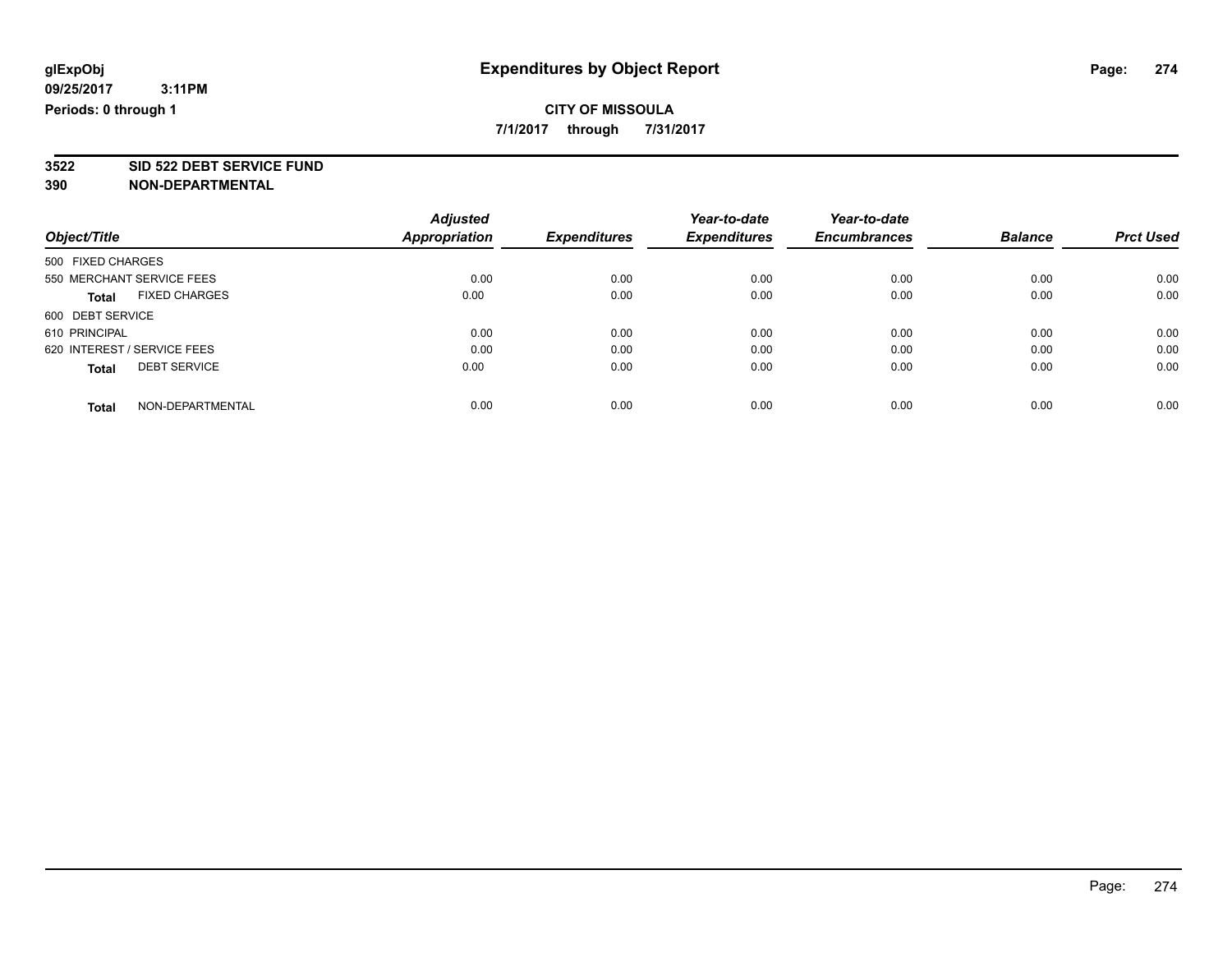#### **3522 SID 522 DEBT SERVICE FUND**

|                                           | <b>Adjusted</b>      |                     | Year-to-date        | Year-to-date        |                |                  |
|-------------------------------------------|----------------------|---------------------|---------------------|---------------------|----------------|------------------|
| Object/Title                              | <b>Appropriation</b> | <b>Expenditures</b> | <b>Expenditures</b> | <b>Encumbrances</b> | <b>Balance</b> | <b>Prct Used</b> |
| 500 FIXED CHARGES                         |                      |                     |                     |                     |                |                  |
| 550 MERCHANT SERVICE FEES                 | 0.00                 | 0.00                | 0.00                | 0.00                | 0.00           | 0.00             |
| <b>FIXED CHARGES</b><br><b>Total</b>      | 0.00                 | 0.00                | 0.00                | 0.00                | 0.00           | 0.00             |
| 600 DEBT SERVICE                          |                      |                     |                     |                     |                |                  |
| 610 PRINCIPAL                             | 0.00                 | 0.00                | 0.00                | 0.00                | 0.00           | 0.00             |
| 620 INTEREST / SERVICE FEES               | 0.00                 | 0.00                | 0.00                | 0.00                | 0.00           | 0.00             |
| <b>DEBT SERVICE</b><br><b>Total</b>       | 0.00                 | 0.00                | 0.00                | 0.00                | 0.00           | 0.00             |
| SID 522 DEBT SERVICE FUND<br><b>Total</b> | 0.00                 | 0.00                | 0.00                | 0.00                | 0.00           | 0.00             |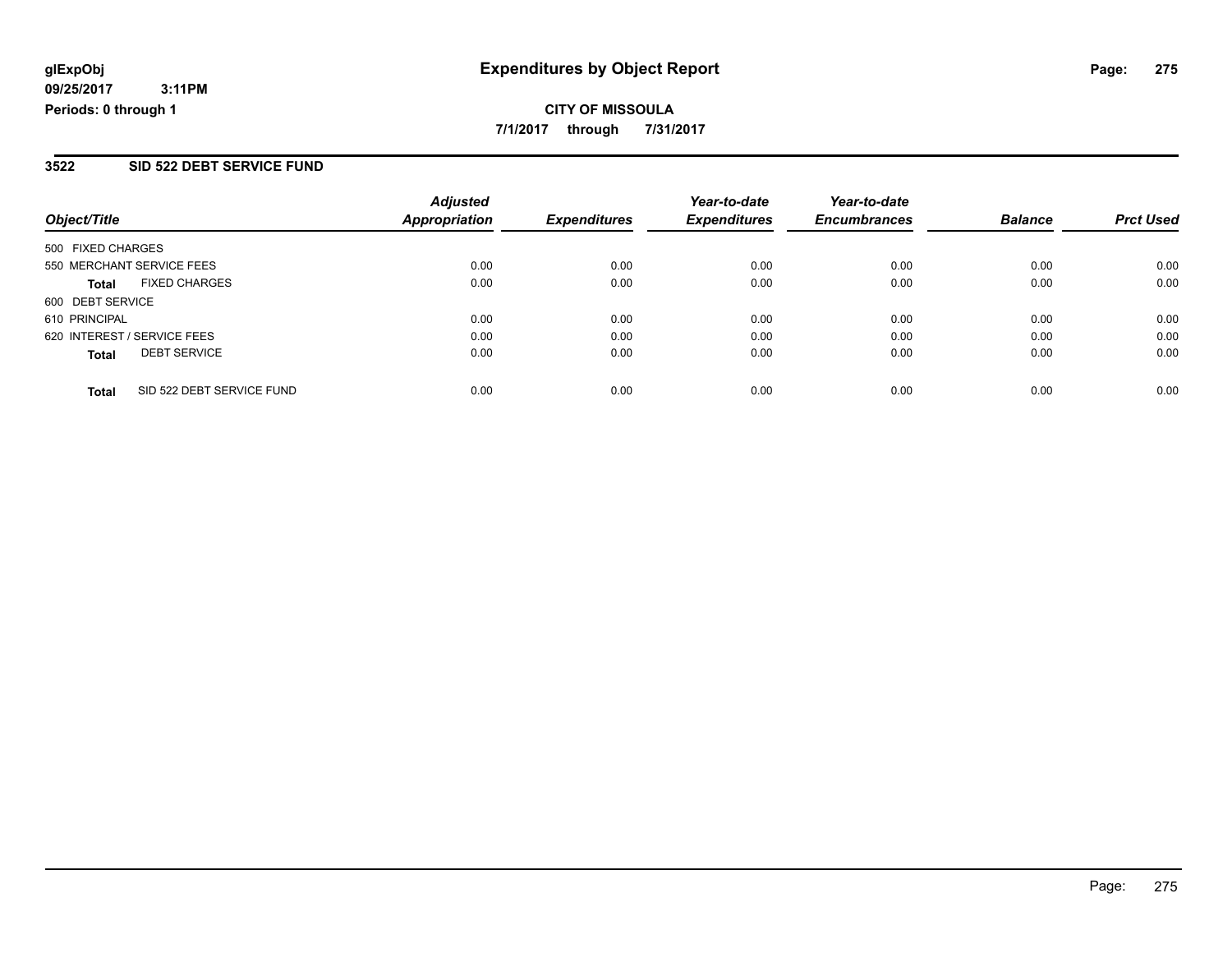**7/1/2017 through 7/31/2017**

# **3524 SID 524 DEBT SERVICE FUND**

|                             |                      | <b>Adjusted</b>      |                     | Year-to-date        | Year-to-date        |                |                  |
|-----------------------------|----------------------|----------------------|---------------------|---------------------|---------------------|----------------|------------------|
| Object/Title                |                      | <b>Appropriation</b> | <b>Expenditures</b> | <b>Expenditures</b> | <b>Encumbrances</b> | <b>Balance</b> | <b>Prct Used</b> |
| 500 FIXED CHARGES           |                      |                      |                     |                     |                     |                |                  |
| 550 MERCHANT SERVICE FEES   |                      | 0.00                 | 0.00                | 0.00                | 0.00                | 0.00           | 0.00             |
| <b>Total</b>                | <b>FIXED CHARGES</b> | 0.00                 | 0.00                | 0.00                | 0.00                | 0.00           | 0.00             |
| 600 DEBT SERVICE            |                      |                      |                     |                     |                     |                |                  |
| 610 PRINCIPAL               |                      | 0.00                 | 0.00                | 0.00                | 0.00                | 0.00           | 0.00             |
| 620 INTEREST / SERVICE FEES |                      | 0.00                 | 0.00                | 0.00                | 0.00                | 0.00           | 0.00             |
| <b>Total</b>                | <b>DEBT SERVICE</b>  | 0.00                 | 0.00                | 0.00                | 0.00                | 0.00           | 0.00             |
| <b>Total</b>                | NON-DEPARTMENTAL     | 0.00                 | 0.00                | 0.00                | 0.00                | 0.00           | 0.00             |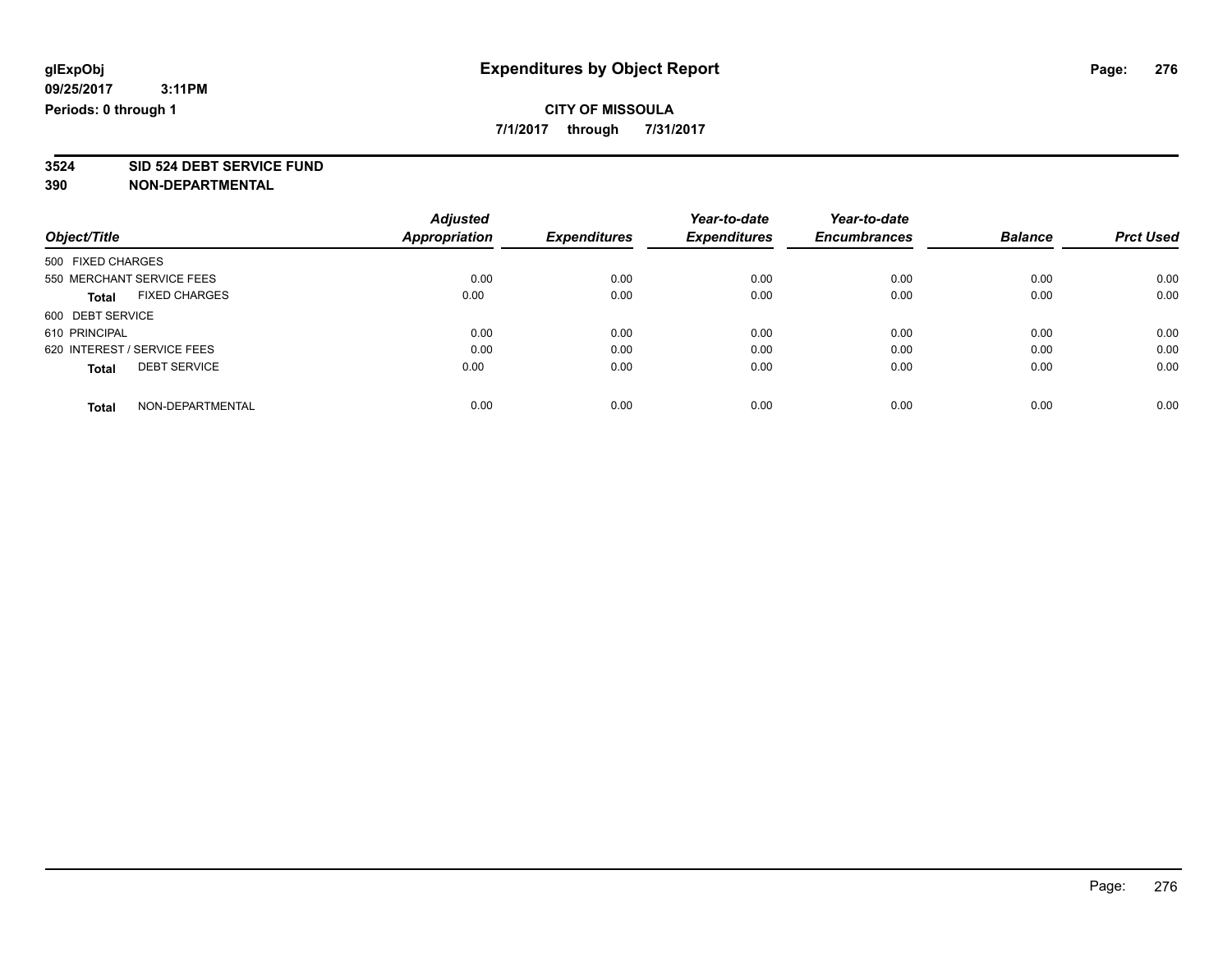#### **3524 SID 524 DEBT SERVICE FUND**

| Object/Title                              | <b>Adjusted</b><br><b>Appropriation</b> | <b>Expenditures</b> | Year-to-date<br><b>Expenditures</b> | Year-to-date<br><b>Encumbrances</b> | <b>Balance</b> | <b>Prct Used</b> |
|-------------------------------------------|-----------------------------------------|---------------------|-------------------------------------|-------------------------------------|----------------|------------------|
| 500 FIXED CHARGES                         |                                         |                     |                                     |                                     |                |                  |
| 550 MERCHANT SERVICE FEES                 | 0.00                                    | 0.00                | 0.00                                | 0.00                                | 0.00           | 0.00             |
| <b>FIXED CHARGES</b><br><b>Total</b>      | 0.00                                    | 0.00                | 0.00                                | 0.00                                | 0.00           | 0.00             |
| 600 DEBT SERVICE                          |                                         |                     |                                     |                                     |                |                  |
| 610 PRINCIPAL                             | 0.00                                    | 0.00                | 0.00                                | 0.00                                | 0.00           | 0.00             |
| 620 INTEREST / SERVICE FEES               | 0.00                                    | 0.00                | 0.00                                | 0.00                                | 0.00           | 0.00             |
| <b>DEBT SERVICE</b><br><b>Total</b>       | 0.00                                    | 0.00                | 0.00                                | 0.00                                | 0.00           | 0.00             |
| SID 524 DEBT SERVICE FUND<br><b>Total</b> | 0.00                                    | 0.00                | 0.00                                | 0.00                                | 0.00           | 0.00             |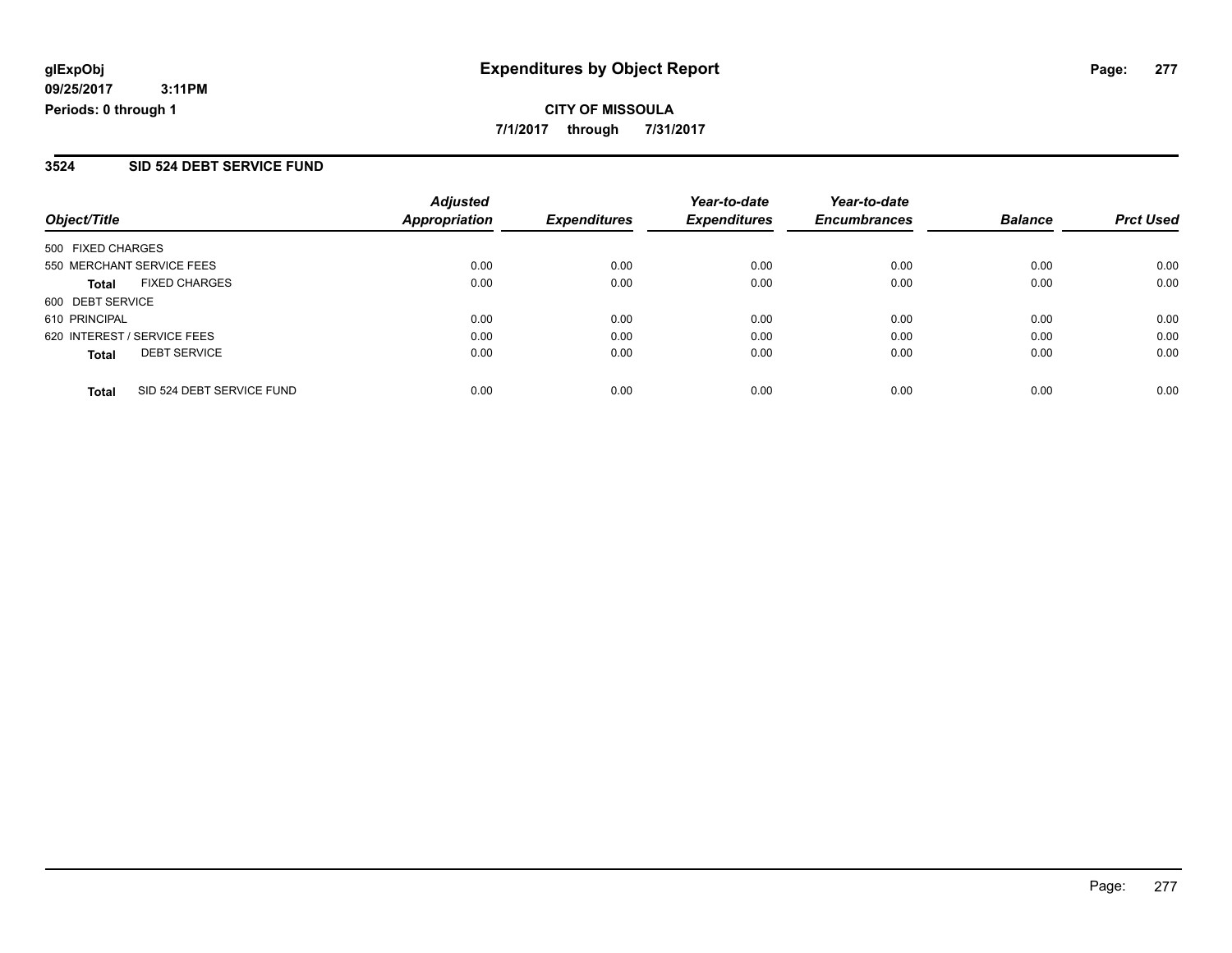**7/1/2017 through 7/31/2017**

# **3525 SID 525 DEBT SERVICE FUND**

|                                      | <b>Adjusted</b>      |                     | Year-to-date        | Year-to-date        |                |                  |
|--------------------------------------|----------------------|---------------------|---------------------|---------------------|----------------|------------------|
| Object/Title                         | <b>Appropriation</b> | <b>Expenditures</b> | <b>Expenditures</b> | <b>Encumbrances</b> | <b>Balance</b> | <b>Prct Used</b> |
| 500 FIXED CHARGES                    |                      |                     |                     |                     |                |                  |
| 550 MERCHANT SERVICE FEES            | 0.00                 | 0.00                | 0.00                | 0.00                | 0.00           | 0.00             |
| <b>FIXED CHARGES</b><br><b>Total</b> | 0.00                 | 0.00                | 0.00                | 0.00                | 0.00           | 0.00             |
| 600 DEBT SERVICE                     |                      |                     |                     |                     |                |                  |
| 610 PRINCIPAL                        | 0.00                 | 0.00                | 0.00                | 0.00                | 0.00           | 0.00             |
| 620 INTEREST / SERVICE FEES          | 0.00                 | 0.00                | 0.00                | 0.00                | 0.00           | 0.00             |
| <b>DEBT SERVICE</b><br><b>Total</b>  | 0.00                 | 0.00                | 0.00                | 0.00                | 0.00           | 0.00             |
| NON-DEPARTMENTAL<br><b>Total</b>     | 0.00                 | 0.00                | 0.00                | 0.00                | 0.00           | 0.00             |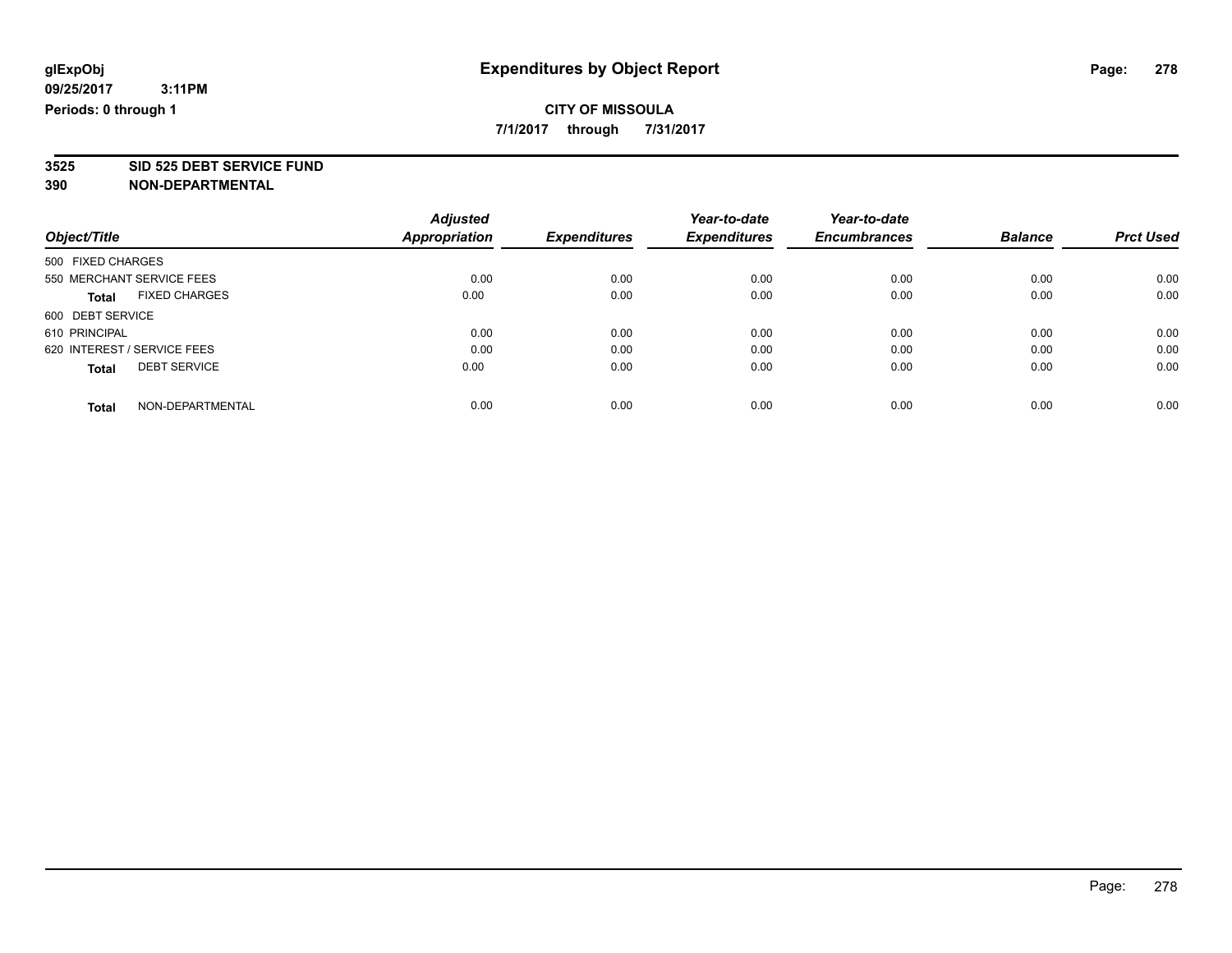#### **3525 SID 525 DEBT SERVICE FUND**

| Object/Title                              | <b>Adjusted</b><br><b>Appropriation</b> | <b>Expenditures</b> | Year-to-date<br><b>Expenditures</b> | Year-to-date<br><b>Encumbrances</b> | <b>Balance</b> | <b>Prct Used</b> |
|-------------------------------------------|-----------------------------------------|---------------------|-------------------------------------|-------------------------------------|----------------|------------------|
| 500 FIXED CHARGES                         |                                         |                     |                                     |                                     |                |                  |
| 550 MERCHANT SERVICE FEES                 | 0.00                                    | 0.00                | 0.00                                | 0.00                                | 0.00           | 0.00             |
| <b>FIXED CHARGES</b><br><b>Total</b>      | 0.00                                    | 0.00                | 0.00                                | 0.00                                | 0.00           | 0.00             |
| 600 DEBT SERVICE                          |                                         |                     |                                     |                                     |                |                  |
| 610 PRINCIPAL                             | 0.00                                    | 0.00                | 0.00                                | 0.00                                | 0.00           | 0.00             |
| 620 INTEREST / SERVICE FEES               | 0.00                                    | 0.00                | 0.00                                | 0.00                                | 0.00           | 0.00             |
| <b>DEBT SERVICE</b><br><b>Total</b>       | 0.00                                    | 0.00                | 0.00                                | 0.00                                | 0.00           | 0.00             |
| SID 525 DEBT SERVICE FUND<br><b>Total</b> | 0.00                                    | 0.00                | 0.00                                | 0.00                                | 0.00           | 0.00             |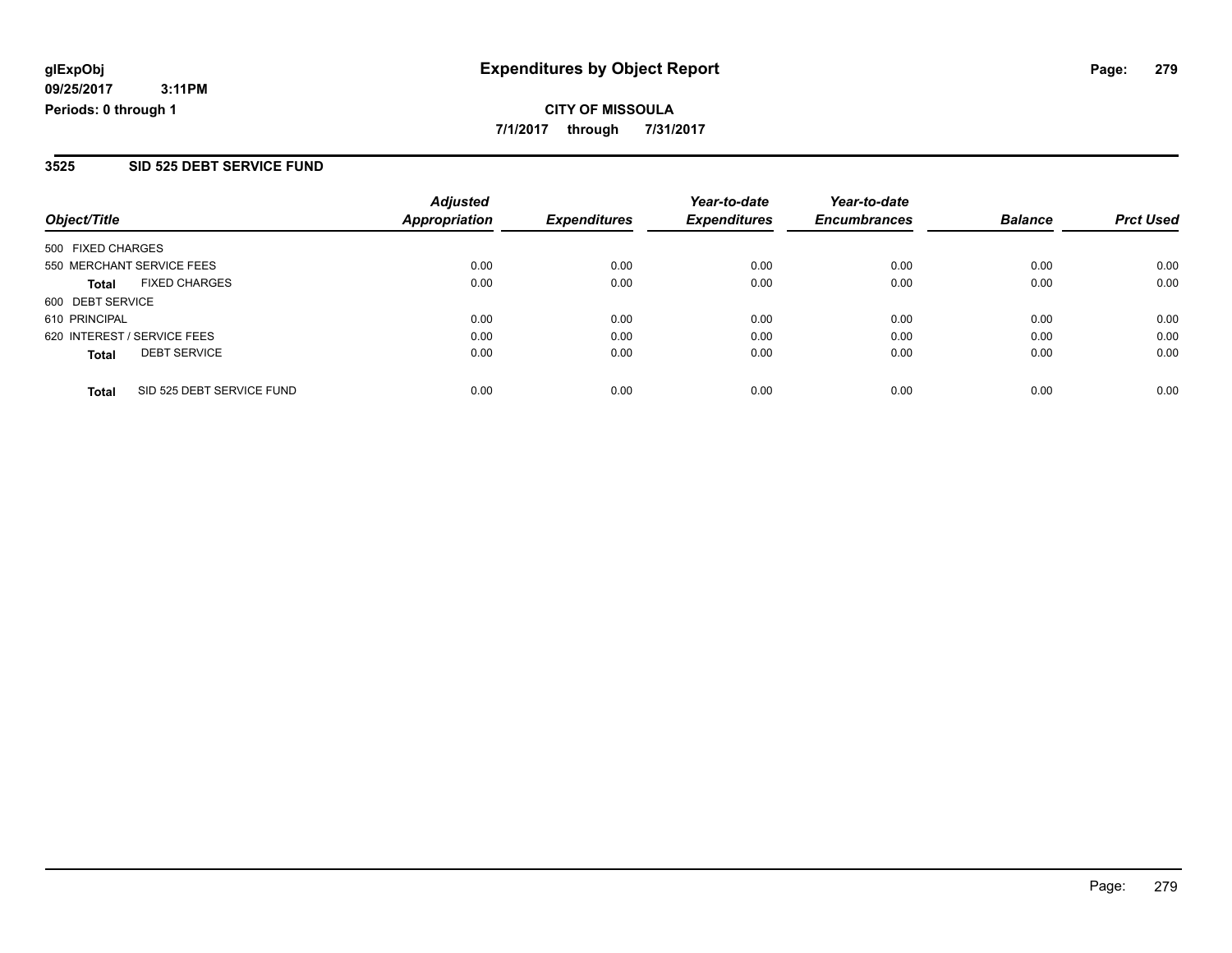**7/1/2017 through 7/31/2017**

# **3526 SID 526 DEBT SERVICE FUND**

|                             |                      | <b>Adjusted</b> |                     | Year-to-date        | Year-to-date        |                |                  |
|-----------------------------|----------------------|-----------------|---------------------|---------------------|---------------------|----------------|------------------|
| Object/Title                |                      | Appropriation   | <b>Expenditures</b> | <b>Expenditures</b> | <b>Encumbrances</b> | <b>Balance</b> | <b>Prct Used</b> |
| 500 FIXED CHARGES           |                      |                 |                     |                     |                     |                |                  |
| 550 MERCHANT SERVICE FEES   |                      | 0.00            | 0.00                | 0.00                | 0.00                | 0.00           | 0.00             |
| <b>Total</b>                | <b>FIXED CHARGES</b> | 0.00            | 0.00                | 0.00                | 0.00                | 0.00           | 0.00             |
| 600 DEBT SERVICE            |                      |                 |                     |                     |                     |                |                  |
| 610 PRINCIPAL               |                      | 0.00            | 0.00                | 0.00                | 0.00                | 0.00           | 0.00             |
| 620 INTEREST / SERVICE FEES |                      | 0.00            | 0.00                | 0.00                | 0.00                | 0.00           | 0.00             |
| <b>Total</b>                | <b>DEBT SERVICE</b>  | 0.00            | 0.00                | 0.00                | 0.00                | 0.00           | 0.00             |
| <b>Total</b>                | NON-DEPARTMENTAL     | 0.00            | 0.00                | 0.00                | 0.00                | 0.00           | 0.00             |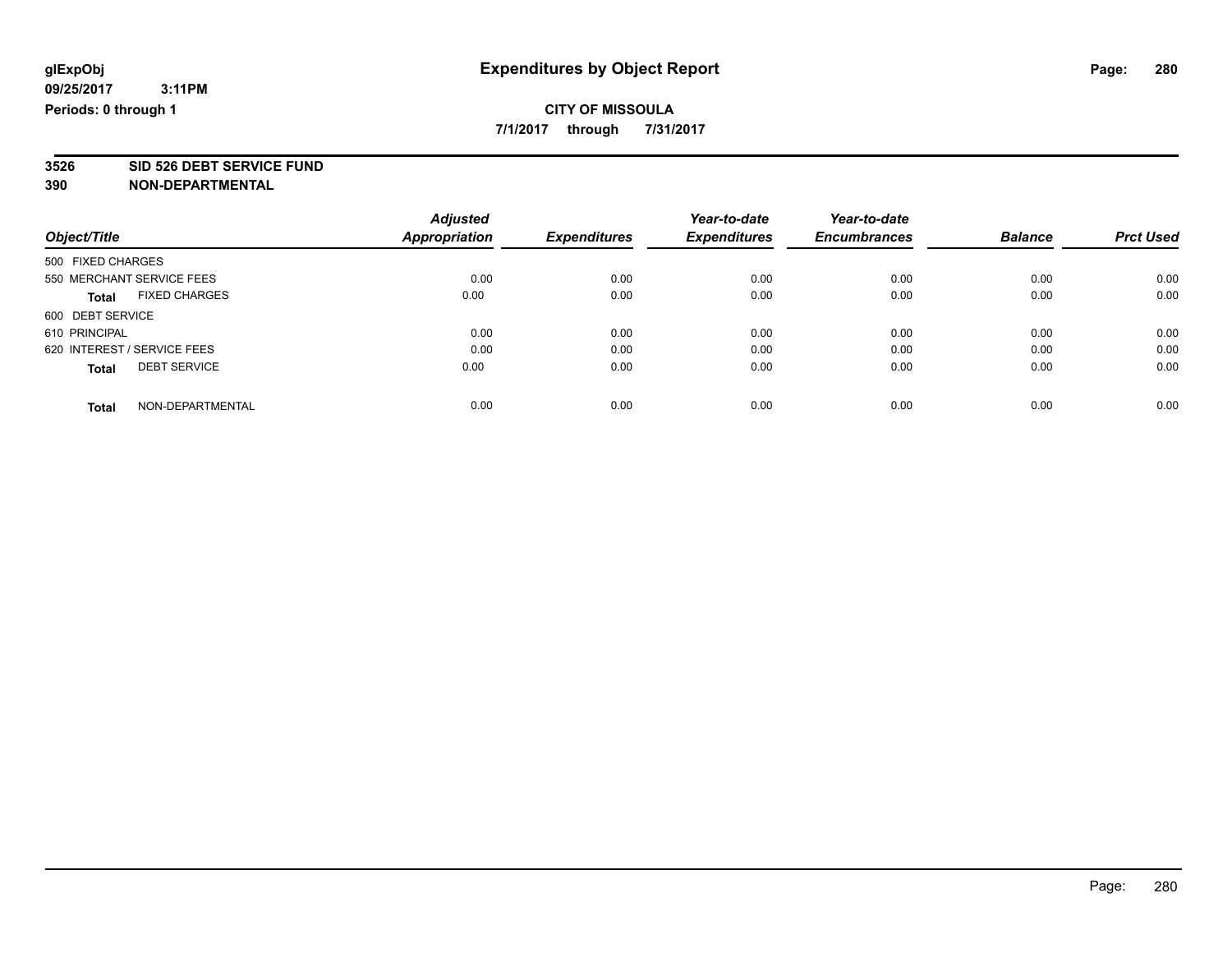#### **3526 SID 526 DEBT SERVICE FUND**

| Object/Title                              | <b>Adjusted</b><br><b>Appropriation</b> | <b>Expenditures</b> | Year-to-date<br><b>Expenditures</b> | Year-to-date<br><b>Encumbrances</b> | <b>Balance</b> | <b>Prct Used</b> |
|-------------------------------------------|-----------------------------------------|---------------------|-------------------------------------|-------------------------------------|----------------|------------------|
| 500 FIXED CHARGES                         |                                         |                     |                                     |                                     |                |                  |
| 550 MERCHANT SERVICE FEES                 | 0.00                                    | 0.00                | 0.00                                | 0.00                                | 0.00           | 0.00             |
| <b>FIXED CHARGES</b><br><b>Total</b>      | 0.00                                    | 0.00                | 0.00                                | 0.00                                | 0.00           | 0.00             |
| 600 DEBT SERVICE                          |                                         |                     |                                     |                                     |                |                  |
| 610 PRINCIPAL                             | 0.00                                    | 0.00                | 0.00                                | 0.00                                | 0.00           | 0.00             |
| 620 INTEREST / SERVICE FEES               | 0.00                                    | 0.00                | 0.00                                | 0.00                                | 0.00           | 0.00             |
| <b>DEBT SERVICE</b><br><b>Total</b>       | 0.00                                    | 0.00                | 0.00                                | 0.00                                | 0.00           | 0.00             |
| SID 526 DEBT SERVICE FUND<br><b>Total</b> | 0.00                                    | 0.00                | 0.00                                | 0.00                                | 0.00           | 0.00             |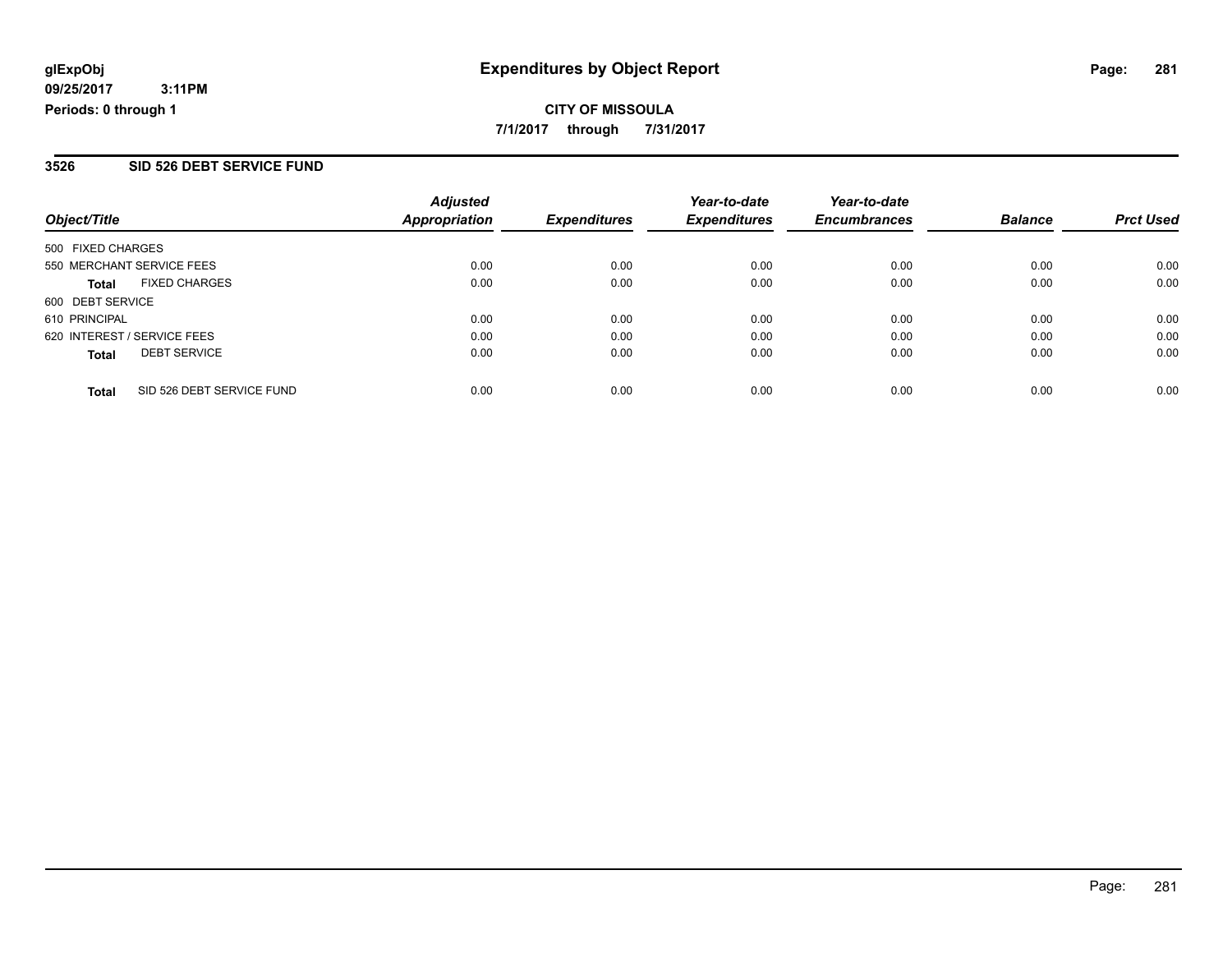#### **glExpObj Expenditures by Object Report Page: 282**

**09/25/2017 3:11PM Periods: 0 through 1**

**CITY OF MISSOULA 7/1/2017 through 7/31/2017**

**3527 SID 527 DEBT SERVICE FUND**

**000 \*\*\* Title Not Found \*\*\***

| Object/Title                     | <b>Adjusted</b><br>Appropriation | <b>Expenditures</b> | Year-to-date<br><b>Expenditures</b> | Year-to-date<br><b>Encumbrances</b> | <b>Balance</b> | <b>Prct Used</b> |
|----------------------------------|----------------------------------|---------------------|-------------------------------------|-------------------------------------|----------------|------------------|
| 800 OTHER OBJECTS                |                                  |                     |                                     |                                     |                |                  |
| 820 TRANSFERS TO OTHER FUNDS     | 0.00                             | 0.00                | 0.00                                | 0.00                                | 0.00           | 0.00             |
| OTHER OBJECTS<br>Total           | 0.00                             | 0.00                | 0.00                                | 0.00                                | 0.00           | 0.00             |
| *** Title Not Found ***<br>Total | 0.00                             | 0.00                | 0.00                                | 0.00                                | 0.00           | 0.00             |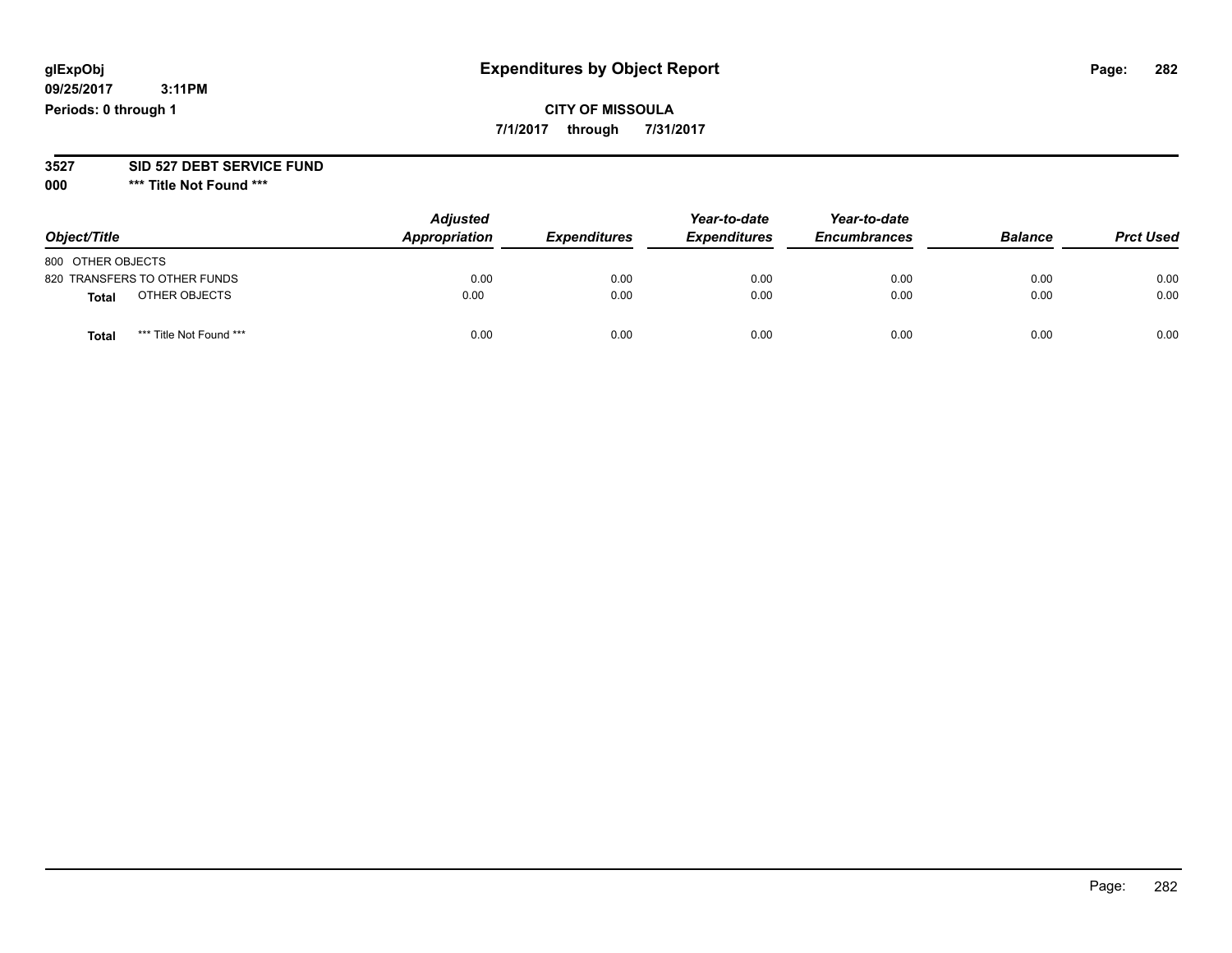**7/1/2017 through 7/31/2017**

**3527 SID 527 DEBT SERVICE FUND**

| Object/Title                |                      | <b>Adjusted</b> |                     | Year-to-date        | Year-to-date        |                | <b>Prct Used</b> |
|-----------------------------|----------------------|-----------------|---------------------|---------------------|---------------------|----------------|------------------|
|                             |                      | Appropriation   | <b>Expenditures</b> | <b>Expenditures</b> | <b>Encumbrances</b> | <b>Balance</b> |                  |
| 500 FIXED CHARGES           |                      |                 |                     |                     |                     |                |                  |
| 550 MERCHANT SERVICE FEES   |                      | 0.00            | 0.00                | 0.00                | 0.00                | 0.00           | 0.00             |
| <b>Total</b>                | <b>FIXED CHARGES</b> | 0.00            | 0.00                | 0.00                | 0.00                | 0.00           | 0.00             |
| 600 DEBT SERVICE            |                      |                 |                     |                     |                     |                |                  |
| 610 PRINCIPAL               |                      | 0.00            | 0.00                | 0.00                | 0.00                | 0.00           | 0.00             |
| 620 INTEREST / SERVICE FEES |                      | 0.00            | 0.00                | 0.00                | 0.00                | 0.00           | 0.00             |
| <b>Total</b>                | <b>DEBT SERVICE</b>  | 0.00            | 0.00                | 0.00                | 0.00                | 0.00           | 0.00             |
| <b>Total</b>                | NON-DEPARTMENTAL     | 0.00            | 0.00                | 0.00                | 0.00                | 0.00           | 0.00             |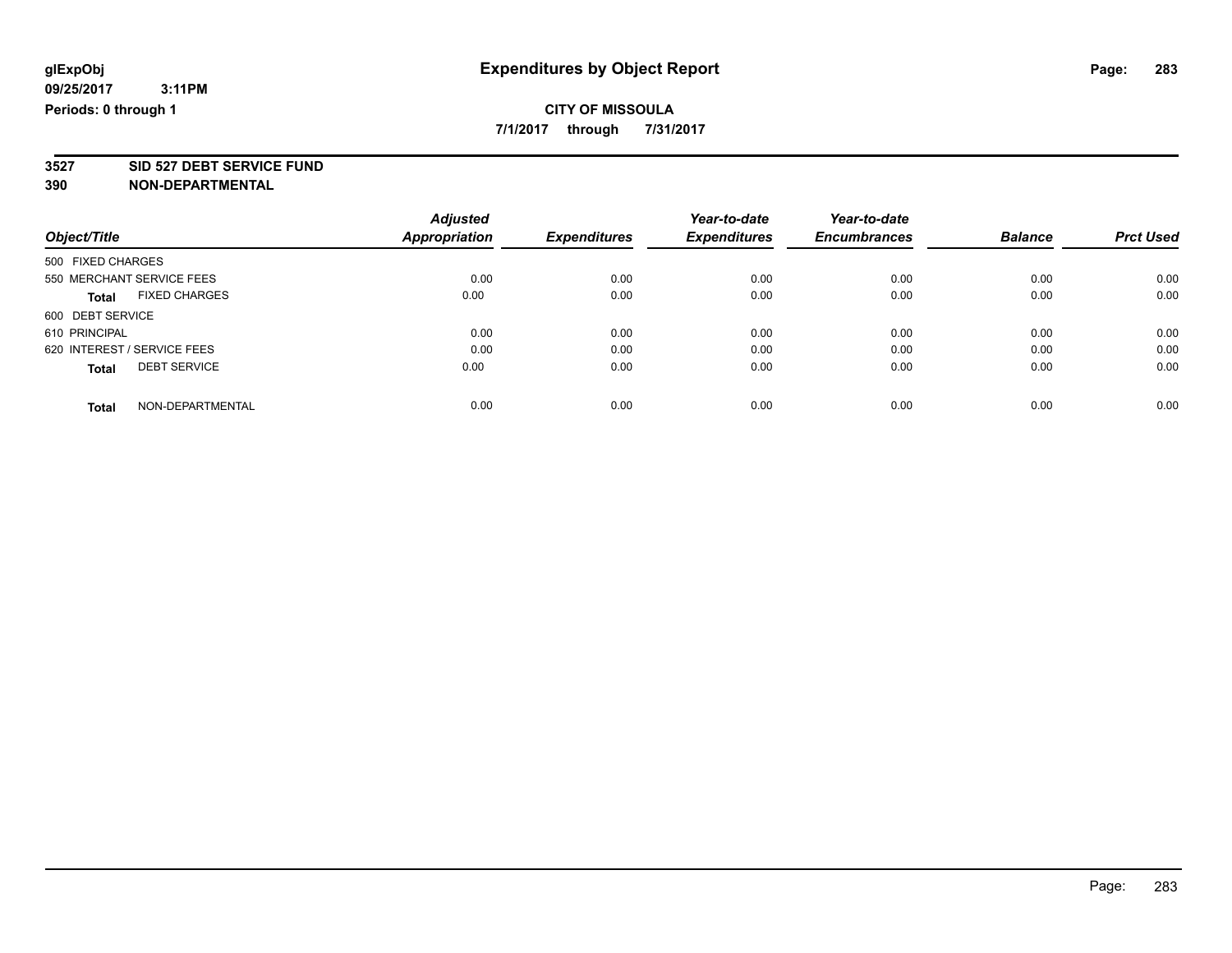### **CITY OF MISSOULA 7/1/2017 through 7/31/2017**

#### **3527 SID 527 DEBT SERVICE FUND**

|                   |                              | <b>Adjusted</b>      |                     | Year-to-date        | Year-to-date        |                |                  |
|-------------------|------------------------------|----------------------|---------------------|---------------------|---------------------|----------------|------------------|
| Object/Title      |                              | <b>Appropriation</b> | <b>Expenditures</b> | <b>Expenditures</b> | <b>Encumbrances</b> | <b>Balance</b> | <b>Prct Used</b> |
| 500 FIXED CHARGES |                              |                      |                     |                     |                     |                |                  |
|                   | 550 MERCHANT SERVICE FEES    | 0.00                 | 0.00                | 0.00                | 0.00                | 0.00           | 0.00             |
| <b>Total</b>      | <b>FIXED CHARGES</b>         | 0.00                 | 0.00                | 0.00                | 0.00                | 0.00           | 0.00             |
| 600 DEBT SERVICE  |                              |                      |                     |                     |                     |                |                  |
| 610 PRINCIPAL     |                              | 0.00                 | 0.00                | 0.00                | 0.00                | 0.00           | 0.00             |
|                   | 620 INTEREST / SERVICE FEES  | 0.00                 | 0.00                | 0.00                | 0.00                | 0.00           | 0.00             |
| Total             | <b>DEBT SERVICE</b>          | 0.00                 | 0.00                | 0.00                | 0.00                | 0.00           | 0.00             |
| 800 OTHER OBJECTS |                              |                      |                     |                     |                     |                |                  |
|                   | 820 TRANSFERS TO OTHER FUNDS | 0.00                 | 0.00                | 0.00                | 0.00                | 0.00           | 0.00             |
| <b>Total</b>      | OTHER OBJECTS                | 0.00                 | 0.00                | 0.00                | 0.00                | 0.00           | 0.00             |
| <b>Total</b>      | SID 527 DEBT SERVICE FUND    | 0.00                 | 0.00                | 0.00                | 0.00                | 0.00           | 0.00             |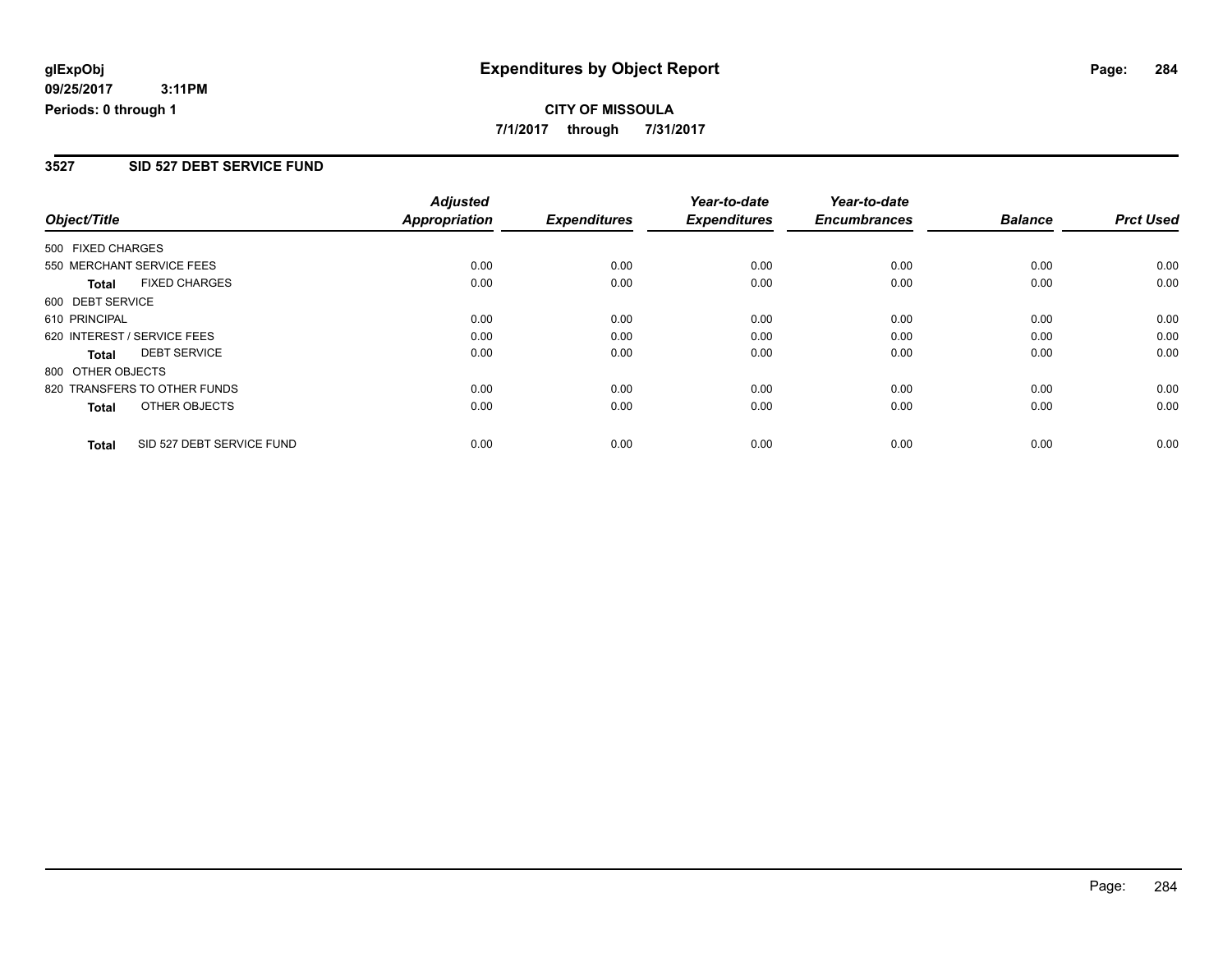**7/1/2017 through 7/31/2017**

**3530 SID 530 DEBT SERVICE FUND**

|                                      | <b>Adjusted</b>      |                     | Year-to-date        | Year-to-date        |                |                  |
|--------------------------------------|----------------------|---------------------|---------------------|---------------------|----------------|------------------|
| Object/Title                         | <b>Appropriation</b> | <b>Expenditures</b> | <b>Expenditures</b> | <b>Encumbrances</b> | <b>Balance</b> | <b>Prct Used</b> |
| 500 FIXED CHARGES                    |                      |                     |                     |                     |                |                  |
| 550 MERCHANT SERVICE FEES            | 0.00                 | 0.00                | 0.00                | 0.00                | 0.00           | 0.00             |
| <b>FIXED CHARGES</b><br><b>Total</b> | 0.00                 | 0.00                | 0.00                | 0.00                | 0.00           | 0.00             |
| 600 DEBT SERVICE                     |                      |                     |                     |                     |                |                  |
| 610 PRINCIPAL                        | 0.00                 | 0.00                | 0.00                | 0.00                | 0.00           | 0.00             |
| 620 INTEREST / SERVICE FEES          | 0.00                 | 0.00                | 0.00                | 0.00                | 0.00           | 0.00             |
| <b>DEBT SERVICE</b><br><b>Total</b>  | 0.00                 | 0.00                | 0.00                | 0.00                | 0.00           | 0.00             |
| 800 OTHER OBJECTS                    |                      |                     |                     |                     |                |                  |
| 820 TRANSFERS TO OTHER FUNDS         | 0.00                 | 0.00                | 0.00                | 0.00                | 0.00           | 0.00             |
| OTHER OBJECTS<br><b>Total</b>        | 0.00                 | 0.00                | 0.00                | 0.00                | 0.00           | 0.00             |
|                                      |                      |                     |                     |                     |                |                  |
| NON-DEPARTMENTAL<br><b>Total</b>     | 0.00                 | 0.00                | 0.00                | 0.00                | 0.00           | 0.00             |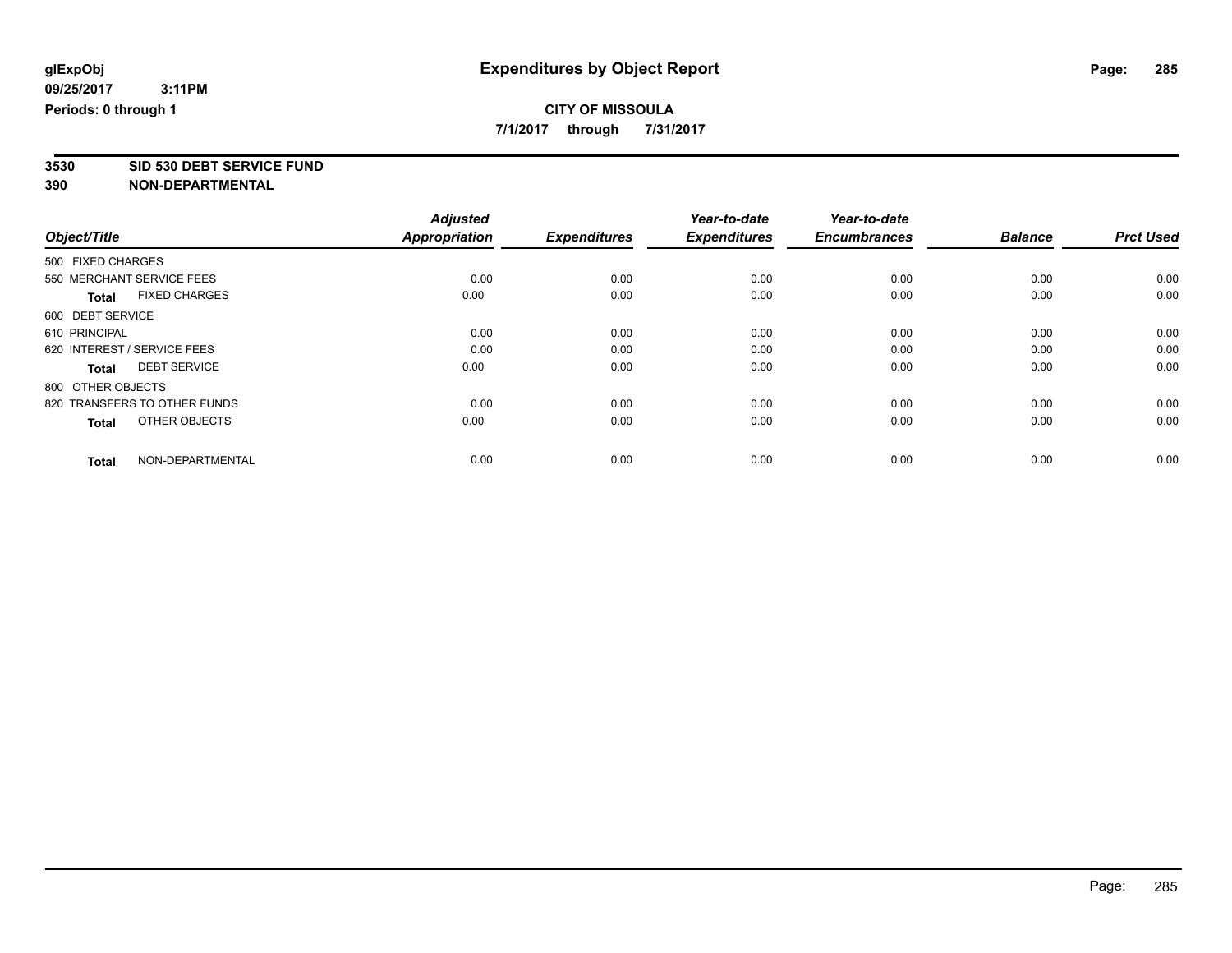### **CITY OF MISSOULA 7/1/2017 through 7/31/2017**

#### **3530 SID 530 DEBT SERVICE FUND**

|                   |                              | <b>Adjusted</b>      |                     | Year-to-date        | Year-to-date        |                |                  |
|-------------------|------------------------------|----------------------|---------------------|---------------------|---------------------|----------------|------------------|
| Object/Title      |                              | <b>Appropriation</b> | <b>Expenditures</b> | <b>Expenditures</b> | <b>Encumbrances</b> | <b>Balance</b> | <b>Prct Used</b> |
| 500 FIXED CHARGES |                              |                      |                     |                     |                     |                |                  |
|                   | 550 MERCHANT SERVICE FEES    | 0.00                 | 0.00                | 0.00                | 0.00                | 0.00           | 0.00             |
| <b>Total</b>      | <b>FIXED CHARGES</b>         | 0.00                 | 0.00                | 0.00                | 0.00                | 0.00           | 0.00             |
| 600 DEBT SERVICE  |                              |                      |                     |                     |                     |                |                  |
| 610 PRINCIPAL     |                              | 0.00                 | 0.00                | 0.00                | 0.00                | 0.00           | 0.00             |
|                   | 620 INTEREST / SERVICE FEES  | 0.00                 | 0.00                | 0.00                | 0.00                | 0.00           | 0.00             |
| Total             | <b>DEBT SERVICE</b>          | 0.00                 | 0.00                | 0.00                | 0.00                | 0.00           | 0.00             |
| 800 OTHER OBJECTS |                              |                      |                     |                     |                     |                |                  |
|                   | 820 TRANSFERS TO OTHER FUNDS | 0.00                 | 0.00                | 0.00                | 0.00                | 0.00           | 0.00             |
| <b>Total</b>      | OTHER OBJECTS                | 0.00                 | 0.00                | 0.00                | 0.00                | 0.00           | 0.00             |
| <b>Total</b>      | SID 530 DEBT SERVICE FUND    | 0.00                 | 0.00                | 0.00                | 0.00                | 0.00           | 0.00             |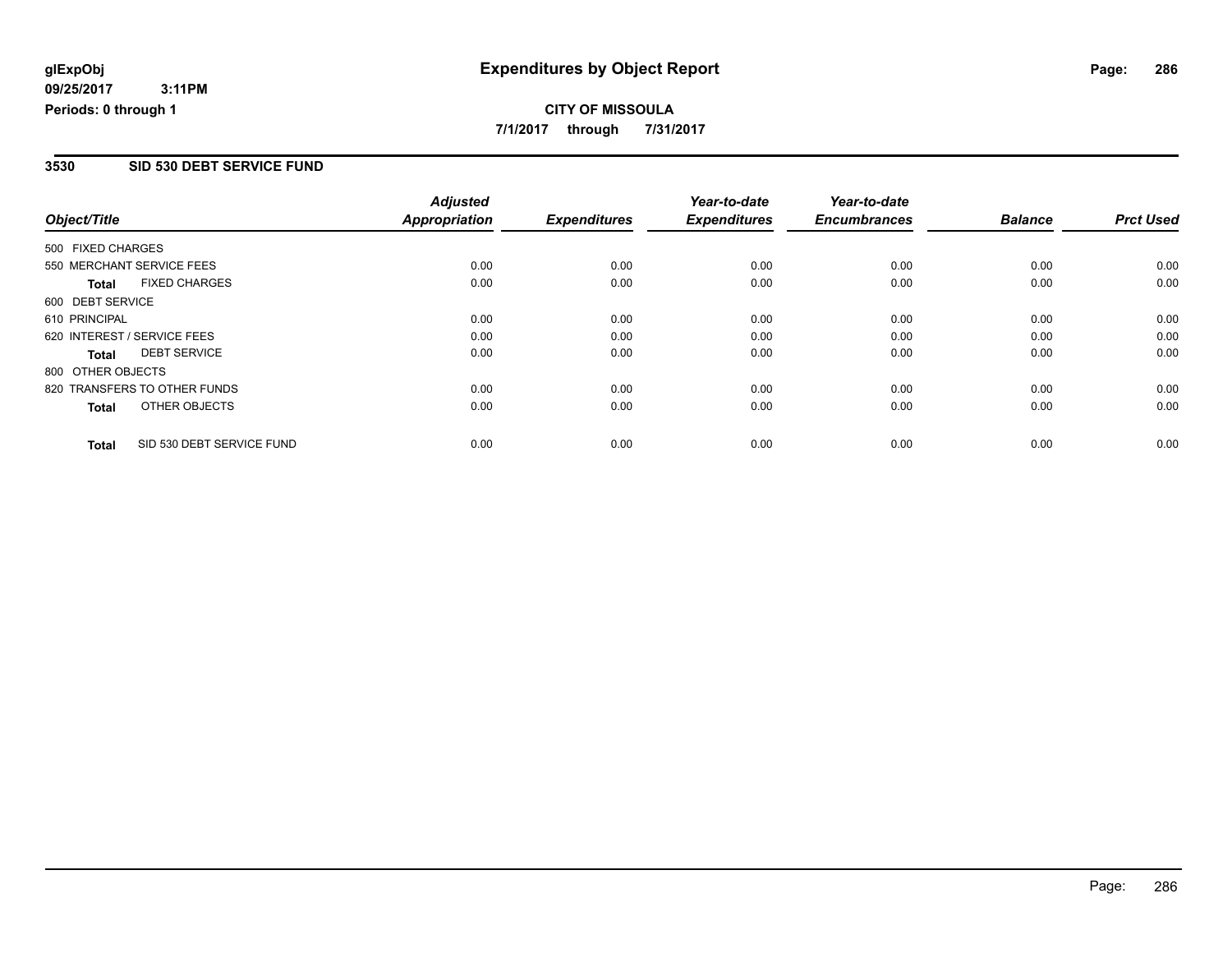## **CITY OF MISSOULA**

**7/1/2017 through 7/31/2017**

# **3531 SID 531 HICKORY ST CALMING**

| Object/Title                         | <b>Adjusted</b><br>Appropriation | <b>Expenditures</b> | Year-to-date<br><b>Expenditures</b> | Year-to-date<br><b>Encumbrances</b> | <b>Balance</b> | <b>Prct Used</b> |
|--------------------------------------|----------------------------------|---------------------|-------------------------------------|-------------------------------------|----------------|------------------|
| 500 FIXED CHARGES                    |                                  |                     |                                     |                                     |                |                  |
| 550 MERCHANT SERVICE FEES            | 0.00                             | 0.00                | 0.00                                | 0.00                                | 0.00           | 0.00             |
| <b>FIXED CHARGES</b><br><b>Total</b> | 0.00                             | 0.00                | 0.00                                | 0.00                                | 0.00           | 0.00             |
| 800 OTHER OBJECTS                    |                                  |                     |                                     |                                     |                |                  |
| 820 TRANSFERS TO OTHER FUNDS         | 0.00                             | 0.00                | 0.00                                | 0.00                                | 0.00           | 0.00             |
| OTHER OBJECTS<br><b>Total</b>        | 0.00                             | 0.00                | 0.00                                | 0.00                                | 0.00           | 0.00             |
| NON-DEPARTMENTAL<br><b>Total</b>     | 0.00                             | 0.00                | 0.00                                | 0.00                                | 0.00           | 0.00             |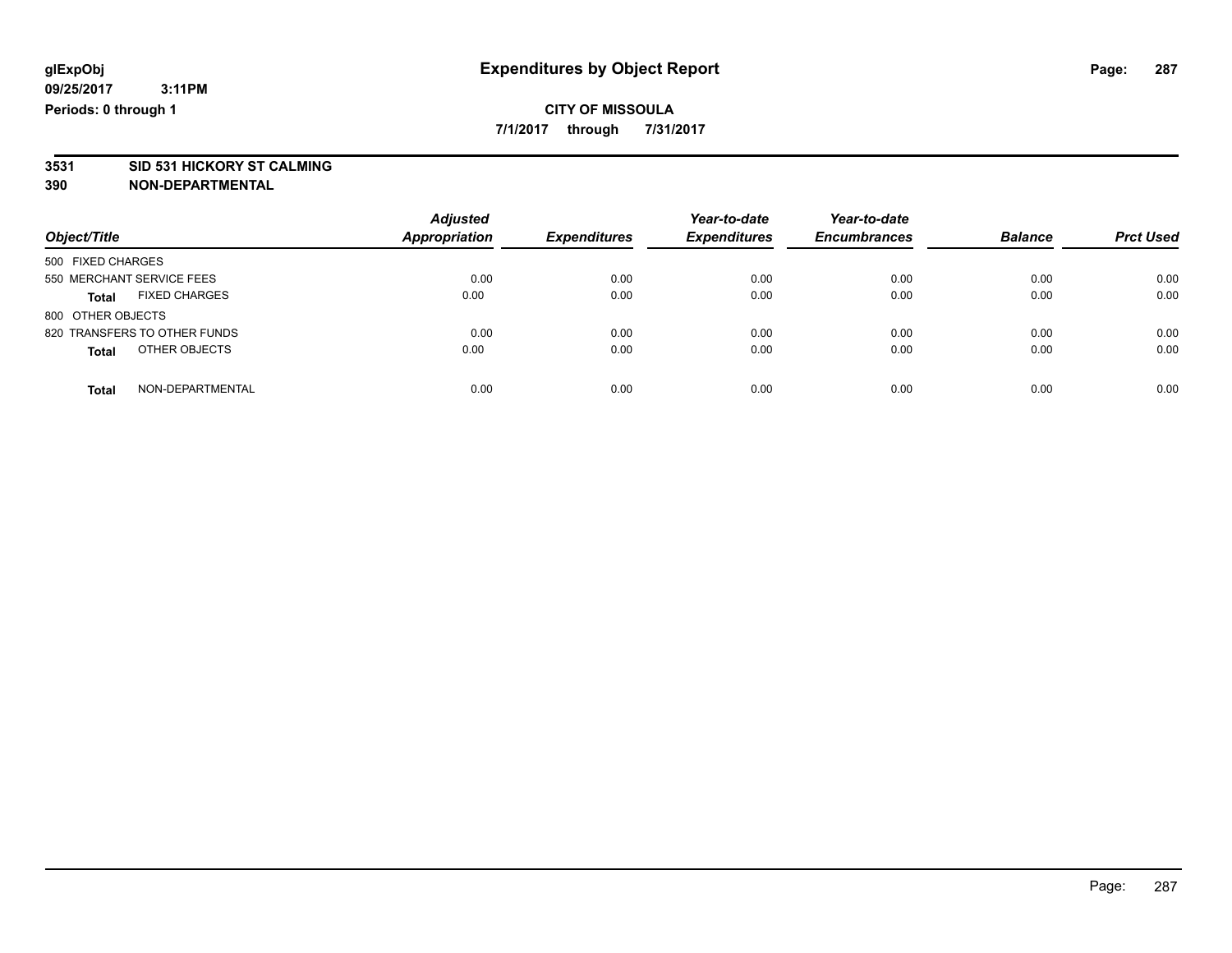#### **3531 SID 531 HICKORY ST CALMING**

|                           |                              | <b>Adjusted</b>      |                     | Year-to-date        | Year-to-date        |                |                  |
|---------------------------|------------------------------|----------------------|---------------------|---------------------|---------------------|----------------|------------------|
| Object/Title              |                              | <b>Appropriation</b> | <b>Expenditures</b> | <b>Expenditures</b> | <b>Encumbrances</b> | <b>Balance</b> | <b>Prct Used</b> |
| 500 FIXED CHARGES         |                              |                      |                     |                     |                     |                |                  |
| 550 MERCHANT SERVICE FEES |                              | 0.00                 | 0.00                | 0.00                | 0.00                | 0.00           | 0.00             |
| <b>Total</b>              | <b>FIXED CHARGES</b>         | 0.00                 | 0.00                | 0.00                | 0.00                | 0.00           | 0.00             |
| 800 OTHER OBJECTS         |                              |                      |                     |                     |                     |                |                  |
|                           | 820 TRANSFERS TO OTHER FUNDS | 0.00                 | 0.00                | 0.00                | 0.00                | 0.00           | 0.00             |
| <b>Total</b>              | OTHER OBJECTS                | 0.00                 | 0.00                | 0.00                | 0.00                | 0.00           | 0.00             |
| <b>Total</b>              | SID 531 HICKORY ST CALMING   | 0.00                 | 0.00                | 0.00                | 0.00                | 0.00           | 0.00             |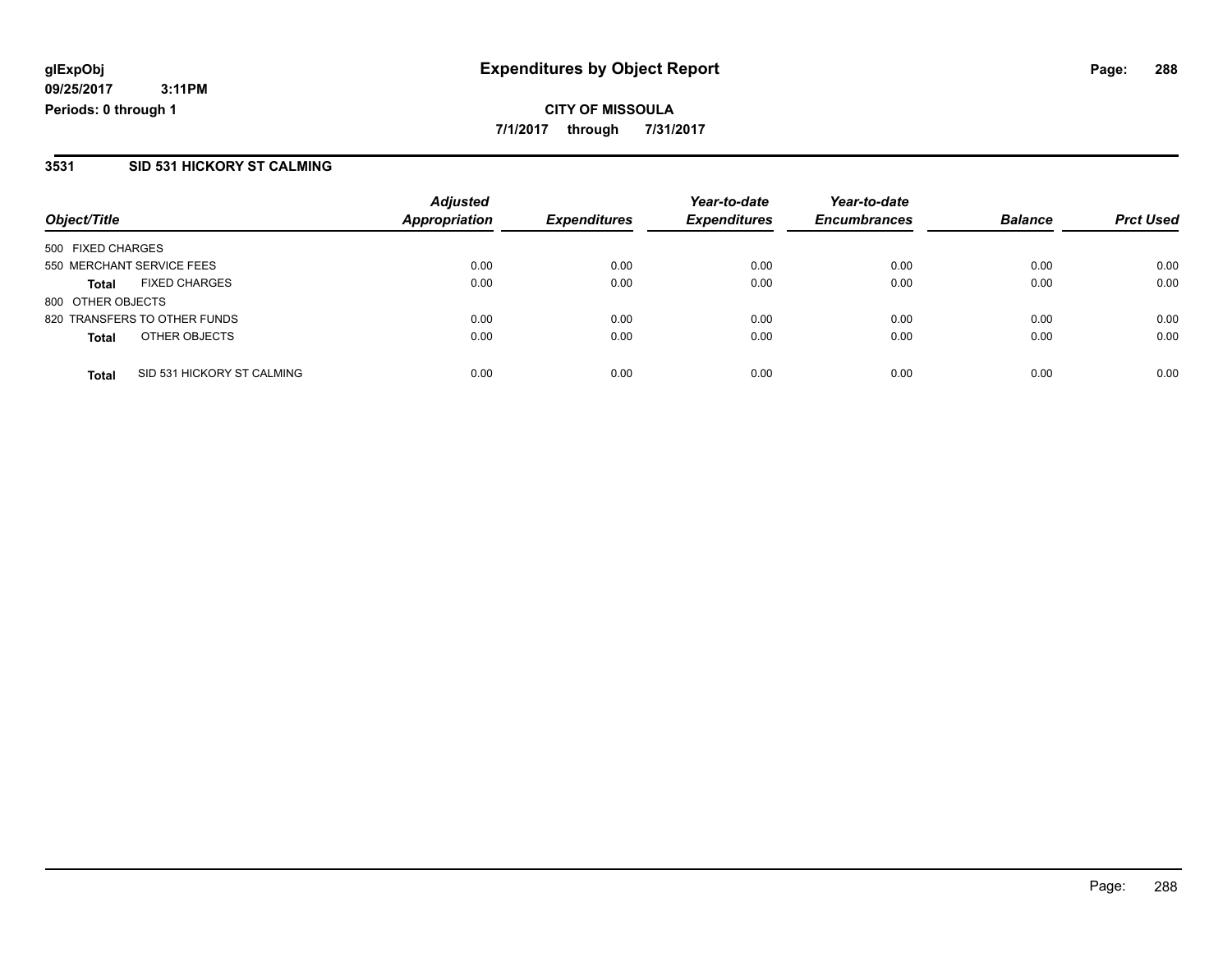**7/1/2017 through 7/31/2017**

# **3532 SID 532 DEBT SERVICE FUND**

|                                      | <b>Adjusted</b>      |                     | Year-to-date        | Year-to-date        |                |                  |
|--------------------------------------|----------------------|---------------------|---------------------|---------------------|----------------|------------------|
| Object/Title                         | <b>Appropriation</b> | <b>Expenditures</b> | <b>Expenditures</b> | <b>Encumbrances</b> | <b>Balance</b> | <b>Prct Used</b> |
| 500 FIXED CHARGES                    |                      |                     |                     |                     |                |                  |
| 550 MERCHANT SERVICE FEES            | 0.00                 | 0.00                | 0.00                | 0.00                | 0.00           | 0.00             |
| <b>FIXED CHARGES</b><br><b>Total</b> | 0.00                 | 0.00                | 0.00                | 0.00                | 0.00           | 0.00             |
| 600 DEBT SERVICE                     |                      |                     |                     |                     |                |                  |
| 610 PRINCIPAL                        | 0.00                 | 0.00                | 0.00                | 0.00                | 0.00           | 0.00             |
| 620 INTEREST / SERVICE FEES          | 0.00                 | 0.00                | 0.00                | 0.00                | 0.00           | 0.00             |
| <b>DEBT SERVICE</b><br><b>Total</b>  | 0.00                 | 0.00                | 0.00                | 0.00                | 0.00           | 0.00             |
| NON-DEPARTMENTAL<br><b>Total</b>     | 0.00                 | 0.00                | 0.00                | 0.00                | 0.00           | 0.00             |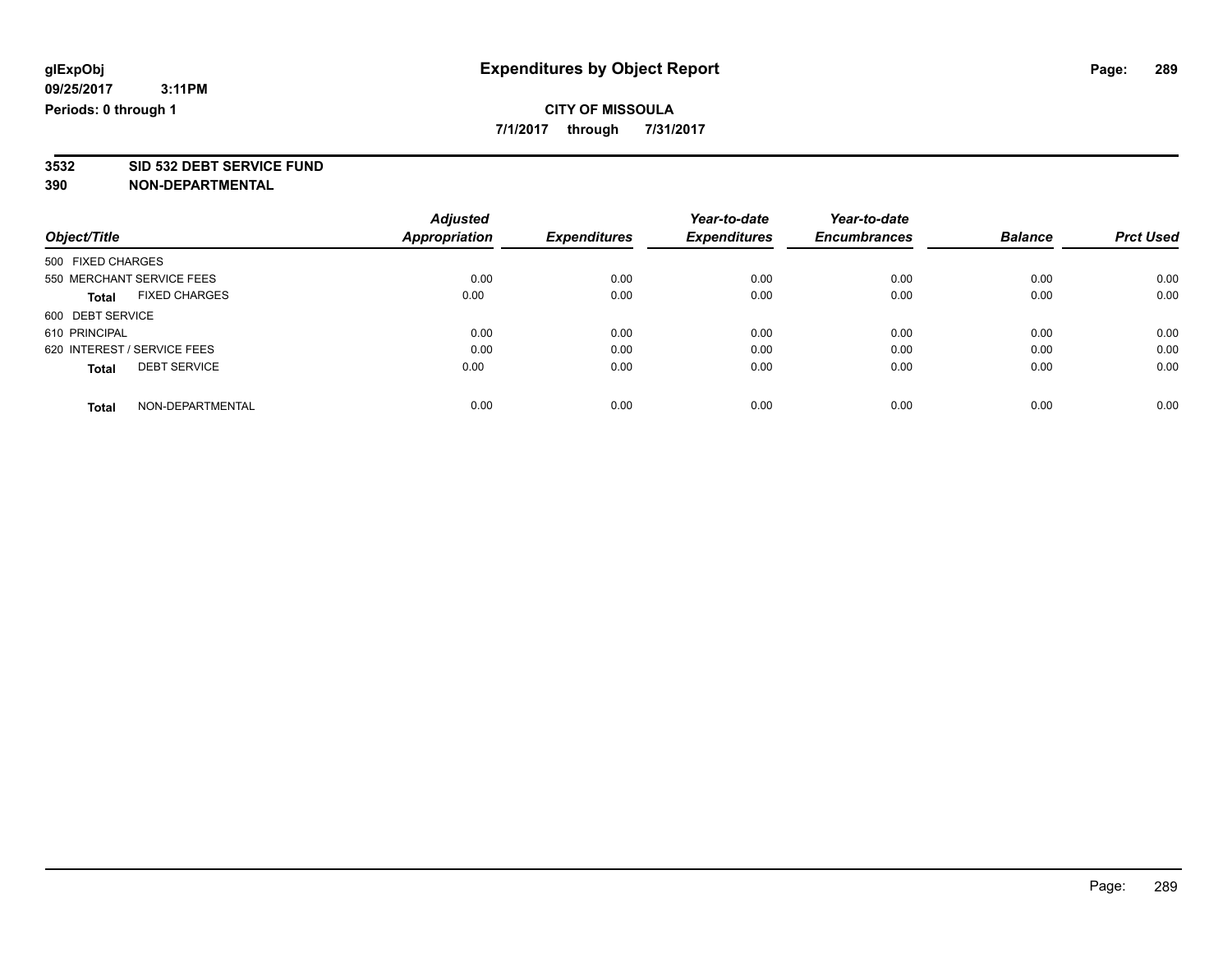#### **3532 SID 532 DEBT SERVICE FUND**

| Object/Title                              | <b>Adjusted</b><br><b>Appropriation</b> | <b>Expenditures</b> | Year-to-date<br><b>Expenditures</b> | Year-to-date<br><b>Encumbrances</b> | <b>Balance</b> | <b>Prct Used</b> |
|-------------------------------------------|-----------------------------------------|---------------------|-------------------------------------|-------------------------------------|----------------|------------------|
| 500 FIXED CHARGES                         |                                         |                     |                                     |                                     |                |                  |
| 550 MERCHANT SERVICE FEES                 | 0.00                                    | 0.00                | 0.00                                | 0.00                                | 0.00           | 0.00             |
| <b>FIXED CHARGES</b><br><b>Total</b>      | 0.00                                    | 0.00                | 0.00                                | 0.00                                | 0.00           | 0.00             |
| 600 DEBT SERVICE                          |                                         |                     |                                     |                                     |                |                  |
| 610 PRINCIPAL                             | 0.00                                    | 0.00                | 0.00                                | 0.00                                | 0.00           | 0.00             |
| 620 INTEREST / SERVICE FEES               | 0.00                                    | 0.00                | 0.00                                | 0.00                                | 0.00           | 0.00             |
| <b>DEBT SERVICE</b><br><b>Total</b>       | 0.00                                    | 0.00                | 0.00                                | 0.00                                | 0.00           | 0.00             |
| SID 532 DEBT SERVICE FUND<br><b>Total</b> | 0.00                                    | 0.00                | 0.00                                | 0.00                                | 0.00           | 0.00             |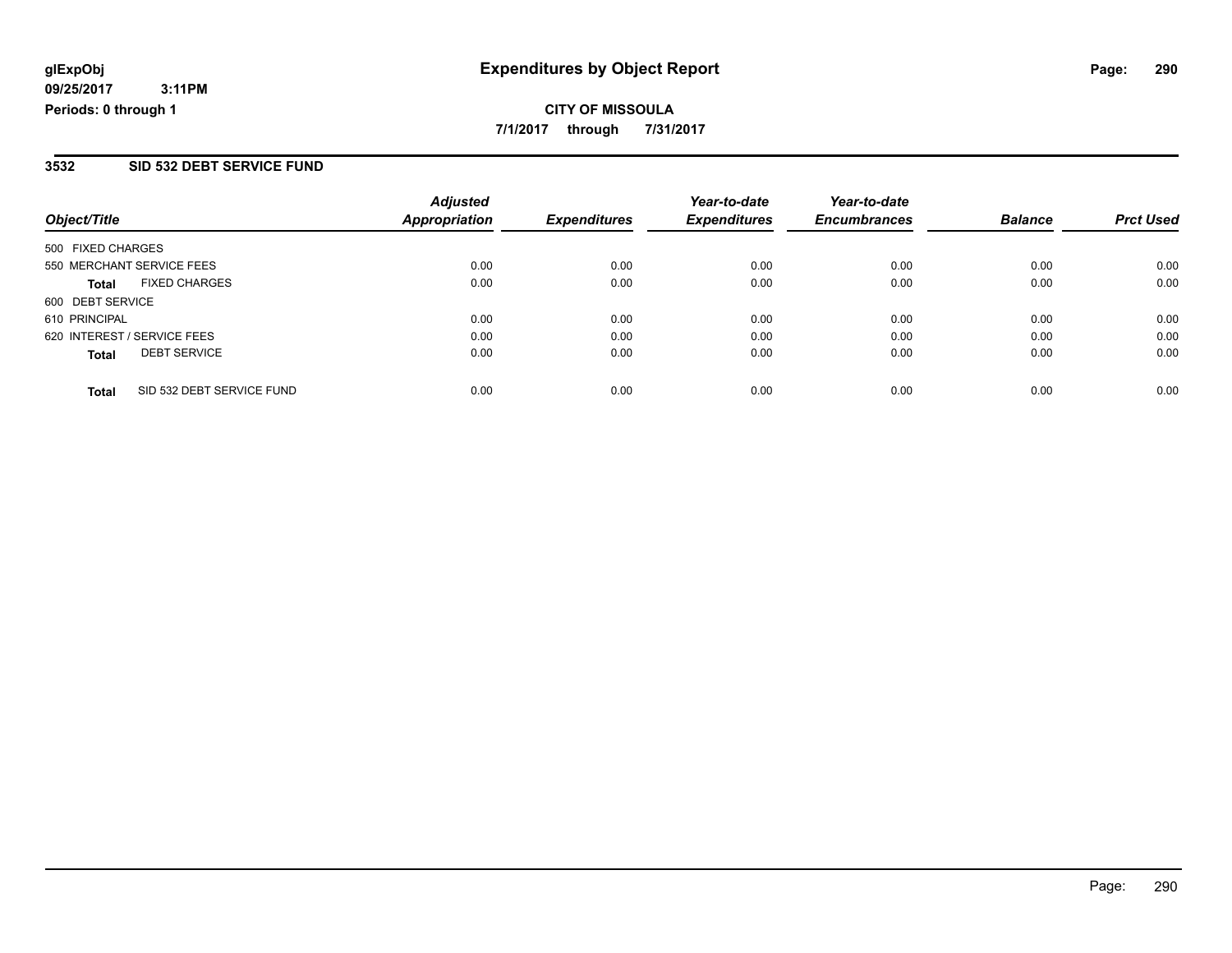#### **CITY OF MISSOULA 7/1/2017 through 7/31/2017**

# **3533 GILBERT ST SEWER SID DEBT FUND**

**330 WASTEWATER**

| Object/Title                         | <b>Adjusted</b><br>Appropriation | <b>Expenditures</b> | Year-to-date<br><b>Expenditures</b> | Year-to-date<br><b>Encumbrances</b> | <b>Balance</b> | <b>Prct Used</b> |
|--------------------------------------|----------------------------------|---------------------|-------------------------------------|-------------------------------------|----------------|------------------|
| 500 FIXED CHARGES                    |                                  |                     |                                     |                                     |                |                  |
| 550 MERCHANT SERVICE FEES            | 0.00                             | 0.00                | 0.00                                | 0.00                                | 0.00           | 0.00             |
| <b>FIXED CHARGES</b><br><b>Total</b> | 0.00                             | 0.00                | 0.00                                | 0.00                                | 0.00           | 0.00             |
| <b>WASTEWATER</b><br>Total           | 0.00                             | 0.00                | 0.00                                | 0.00                                | 0.00           | 0.00             |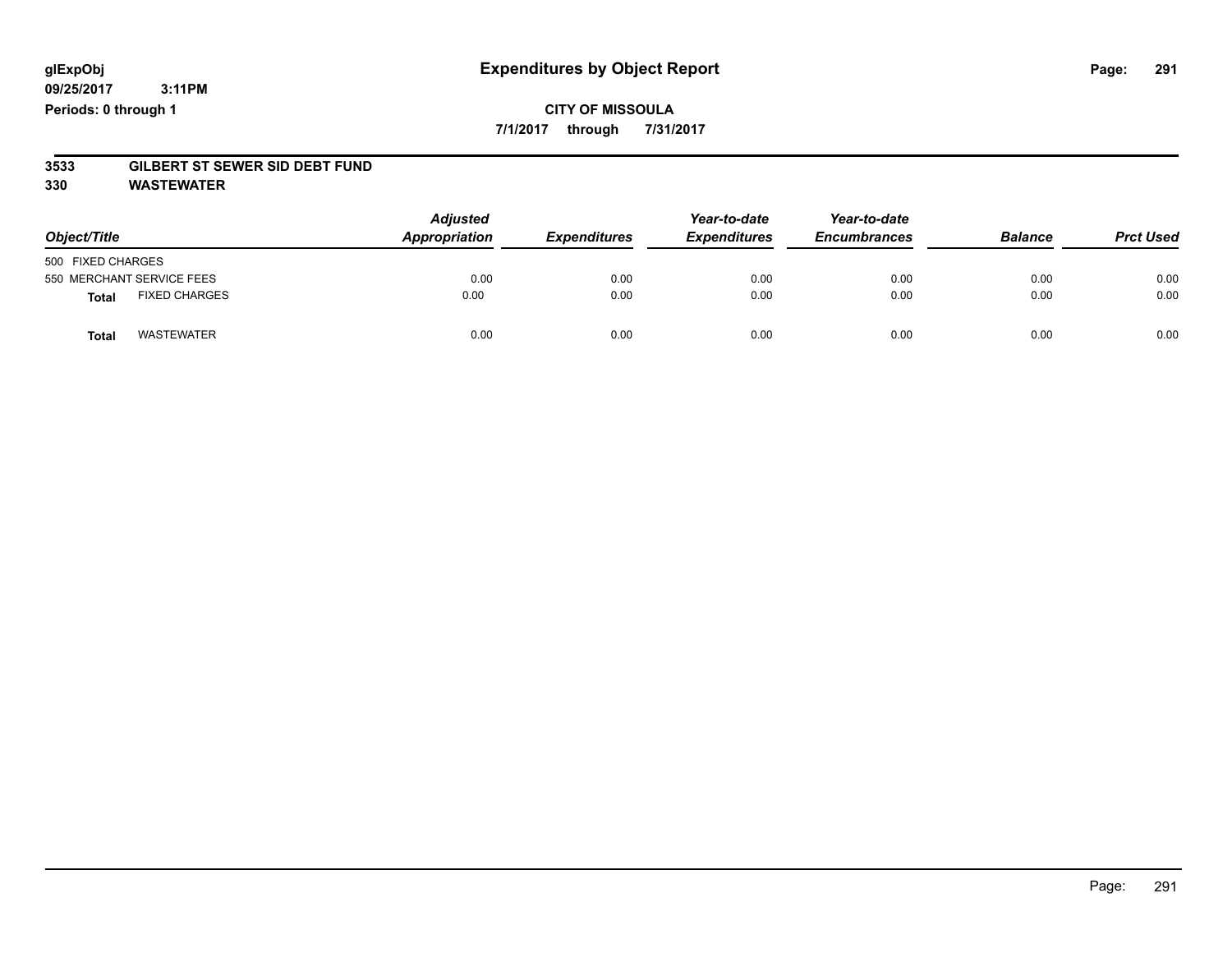**7/1/2017 through 7/31/2017**

# **3533 GILBERT ST SEWER SID DEBT FUND**

|                                      | <b>Adjusted</b>      |                     | Year-to-date        | Year-to-date        |                |                  |
|--------------------------------------|----------------------|---------------------|---------------------|---------------------|----------------|------------------|
| Object/Title                         | <b>Appropriation</b> | <b>Expenditures</b> | <b>Expenditures</b> | <b>Encumbrances</b> | <b>Balance</b> | <b>Prct Used</b> |
| 500 FIXED CHARGES                    |                      |                     |                     |                     |                |                  |
| 500 FIXED CHARGES                    | 0.00                 | 0.00                | 0.00                | 0.00                | 0.00           | 0.00             |
| 550 MERCHANT SERVICE FEES            | 0.00                 | 0.00                | 0.00                | 0.00                | 0.00           | 0.00             |
| <b>FIXED CHARGES</b><br><b>Total</b> | 0.00                 | 0.00                | 0.00                | 0.00                | 0.00           | 0.00             |
| 600 DEBT SERVICE                     |                      |                     |                     |                     |                |                  |
| 610 PRINCIPAL                        | 0.00                 | 0.00                | 0.00                | 0.00                | 0.00           | 0.00             |
| 620 INTEREST / SERVICE FEES          | 0.00                 | 0.00                | 0.00                | 0.00                | 0.00           | 0.00             |
| <b>DEBT SERVICE</b><br><b>Total</b>  | 0.00                 | 0.00                | 0.00                | 0.00                | 0.00           | 0.00             |
| 800 OTHER OBJECTS                    |                      |                     |                     |                     |                |                  |
| 820 TRANSFERS TO OTHER FUNDS         | 0.00                 | 0.00                | 0.00                | 0.00                | 0.00           | 0.00             |
| OTHER OBJECTS<br><b>Total</b>        | 0.00                 | 0.00                | 0.00                | 0.00                | 0.00           | 0.00             |
| NON-DEPARTMENTAL<br><b>Total</b>     | 0.00                 | 0.00                | 0.00                | 0.00                | 0.00           | 0.00             |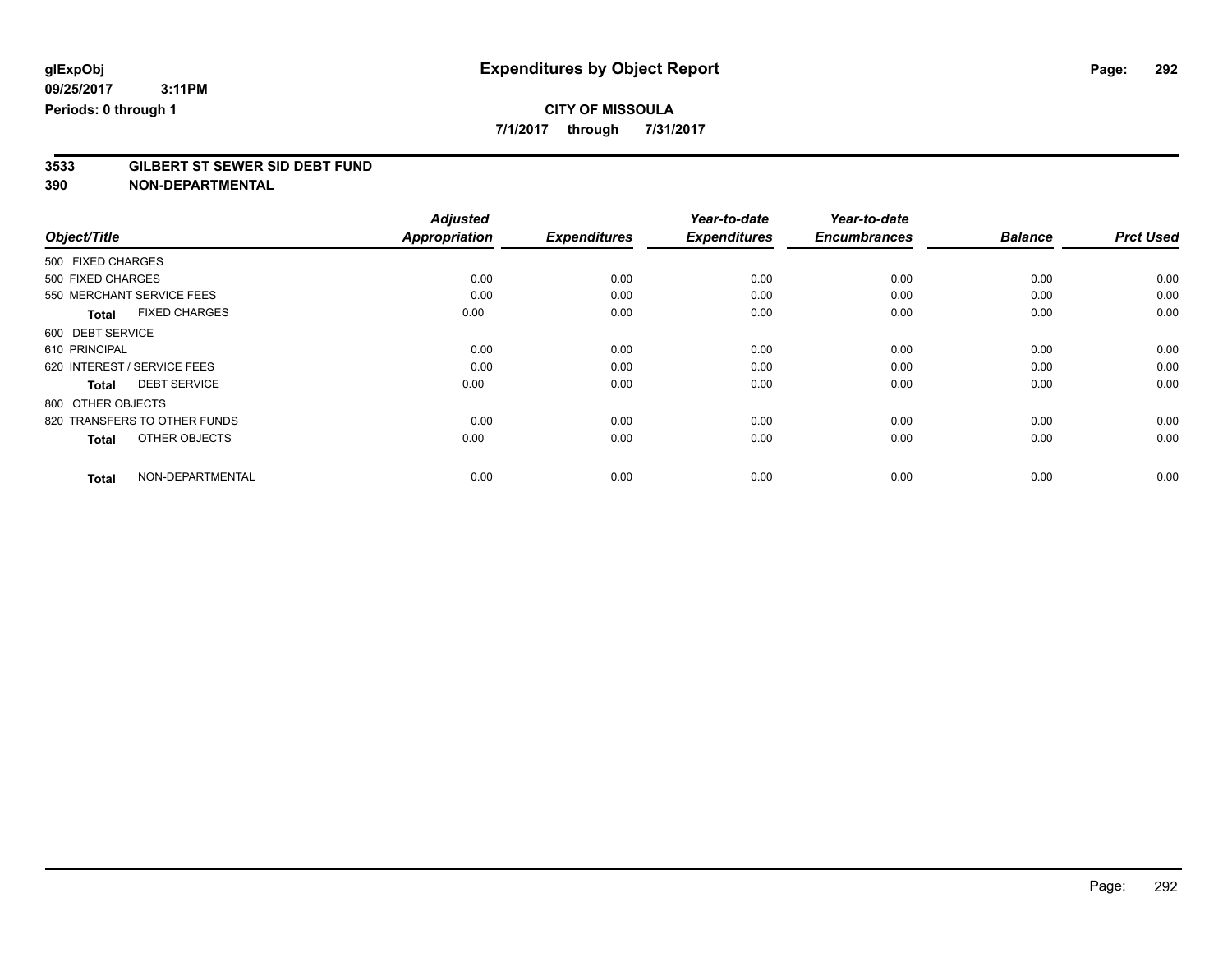#### **CITY OF MISSOULA 7/1/2017 through 7/31/2017**

#### **3533 GILBERT ST SEWER SID DEBT FUND**

|                                                | <b>Adjusted</b>      |                     | Year-to-date        | Year-to-date        |                |                  |
|------------------------------------------------|----------------------|---------------------|---------------------|---------------------|----------------|------------------|
| Object/Title                                   | <b>Appropriation</b> | <b>Expenditures</b> | <b>Expenditures</b> | <b>Encumbrances</b> | <b>Balance</b> | <b>Prct Used</b> |
| 500 FIXED CHARGES                              |                      |                     |                     |                     |                |                  |
| 500 FIXED CHARGES                              | 0.00                 | 0.00                | 0.00                | 0.00                | 0.00           | 0.00             |
| 550 MERCHANT SERVICE FEES                      | 0.00                 | 0.00                | 0.00                | 0.00                | 0.00           | 0.00             |
| <b>FIXED CHARGES</b><br><b>Total</b>           | 0.00                 | 0.00                | 0.00                | 0.00                | 0.00           | 0.00             |
| 600 DEBT SERVICE                               |                      |                     |                     |                     |                |                  |
| 610 PRINCIPAL                                  | 0.00                 | 0.00                | 0.00                | 0.00                | 0.00           | 0.00             |
| 620 INTEREST / SERVICE FEES                    | 0.00                 | 0.00                | 0.00                | 0.00                | 0.00           | 0.00             |
| <b>DEBT SERVICE</b><br><b>Total</b>            | 0.00                 | 0.00                | 0.00                | 0.00                | 0.00           | 0.00             |
| 800 OTHER OBJECTS                              |                      |                     |                     |                     |                |                  |
| 820 TRANSFERS TO OTHER FUNDS                   | 0.00                 | 0.00                | 0.00                | 0.00                | 0.00           | 0.00             |
| OTHER OBJECTS<br><b>Total</b>                  | 0.00                 | 0.00                | 0.00                | 0.00                | 0.00           | 0.00             |
| GILBERT ST SEWER SID DEBT FUND<br><b>Total</b> | 0.00                 | 0.00                | 0.00                | 0.00                | 0.00           | 0.00             |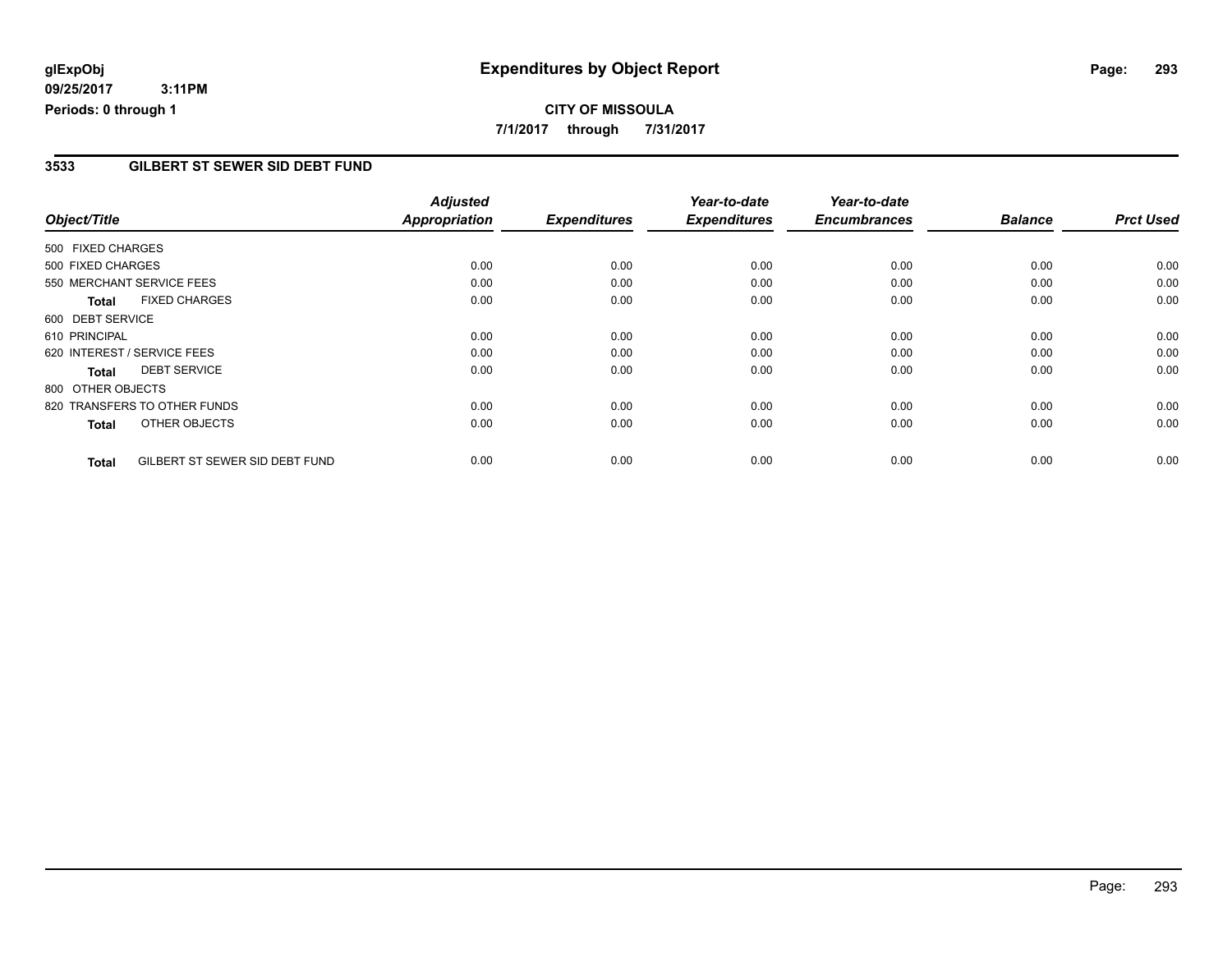**7/1/2017 through 7/31/2017**

# **3534 LINCOLNWOOD SEWER PHASE I**

|                                      | <b>Adjusted</b> |                     | Year-to-date        | Year-to-date        |                |                  |
|--------------------------------------|-----------------|---------------------|---------------------|---------------------|----------------|------------------|
| Object/Title                         | Appropriation   | <b>Expenditures</b> | <b>Expenditures</b> | <b>Encumbrances</b> | <b>Balance</b> | <b>Prct Used</b> |
| 500 FIXED CHARGES                    |                 |                     |                     |                     |                |                  |
| 550 MERCHANT SERVICE FEES            | 0.00            | 0.00                | 0.00                | 0.00                | 0.00           | 0.00             |
| <b>FIXED CHARGES</b><br><b>Total</b> | 0.00            | 0.00                | 0.00                | 0.00                | 0.00           | 0.00             |
| 600 DEBT SERVICE                     |                 |                     |                     |                     |                |                  |
| 610 PRINCIPAL                        | 0.00            | 0.00                | 0.00                | 0.00                | 0.00           | 0.00             |
| 620 INTEREST / SERVICE FEES          | 0.00            | 0.00                | 0.00                | 0.00                | 0.00           | 0.00             |
| <b>DEBT SERVICE</b><br><b>Total</b>  | 0.00            | 0.00                | 0.00                | 0.00                | 0.00           | 0.00             |
| NON-DEPARTMENTAL<br><b>Total</b>     | 0.00            | 0.00                | 0.00                | 0.00                | 0.00           | 0.00             |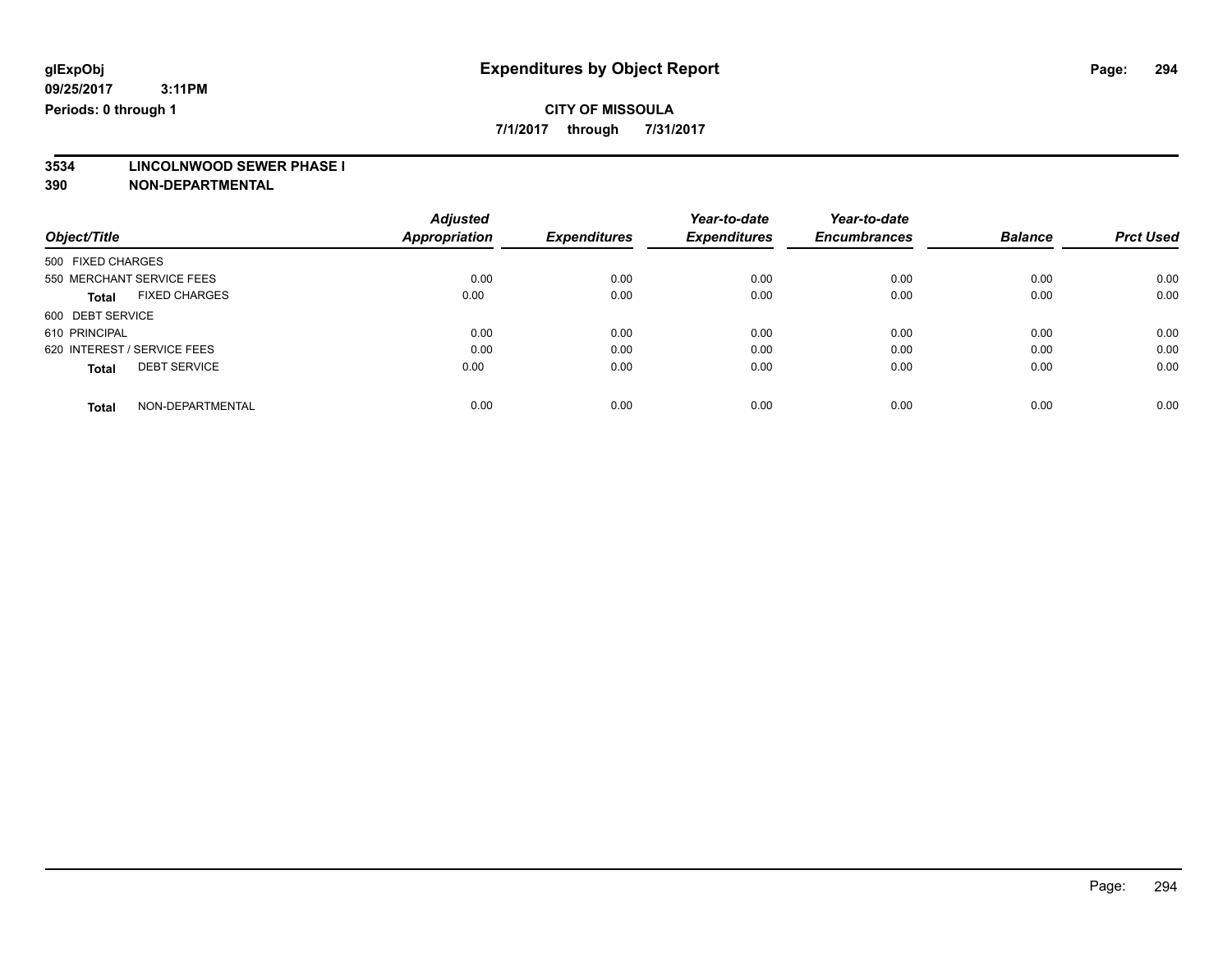#### **CITY OF MISSOULA 7/1/2017 through 7/31/2017**

#### **3534 LINCOLNWOOD SEWER PHASE I**

|                                           | <b>Adjusted</b>      |                     | Year-to-date        | Year-to-date        |                |                  |
|-------------------------------------------|----------------------|---------------------|---------------------|---------------------|----------------|------------------|
| Object/Title                              | <b>Appropriation</b> | <b>Expenditures</b> | <b>Expenditures</b> | <b>Encumbrances</b> | <b>Balance</b> | <b>Prct Used</b> |
| 500 FIXED CHARGES                         |                      |                     |                     |                     |                |                  |
| 550 MERCHANT SERVICE FEES                 | 0.00                 | 0.00                | 0.00                | 0.00                | 0.00           | 0.00             |
| <b>FIXED CHARGES</b><br>Total             | 0.00                 | 0.00                | 0.00                | 0.00                | 0.00           | 0.00             |
| 600 DEBT SERVICE                          |                      |                     |                     |                     |                |                  |
| 610 PRINCIPAL                             | 0.00                 | 0.00                | 0.00                | 0.00                | 0.00           | 0.00             |
| 620 INTEREST / SERVICE FEES               | 0.00                 | 0.00                | 0.00                | 0.00                | 0.00           | 0.00             |
| <b>DEBT SERVICE</b><br><b>Total</b>       | 0.00                 | 0.00                | 0.00                | 0.00                | 0.00           | 0.00             |
| LINCOLNWOOD SEWER PHASE I<br><b>Total</b> | 0.00                 | 0.00                | 0.00                | 0.00                | 0.00           | 0.00             |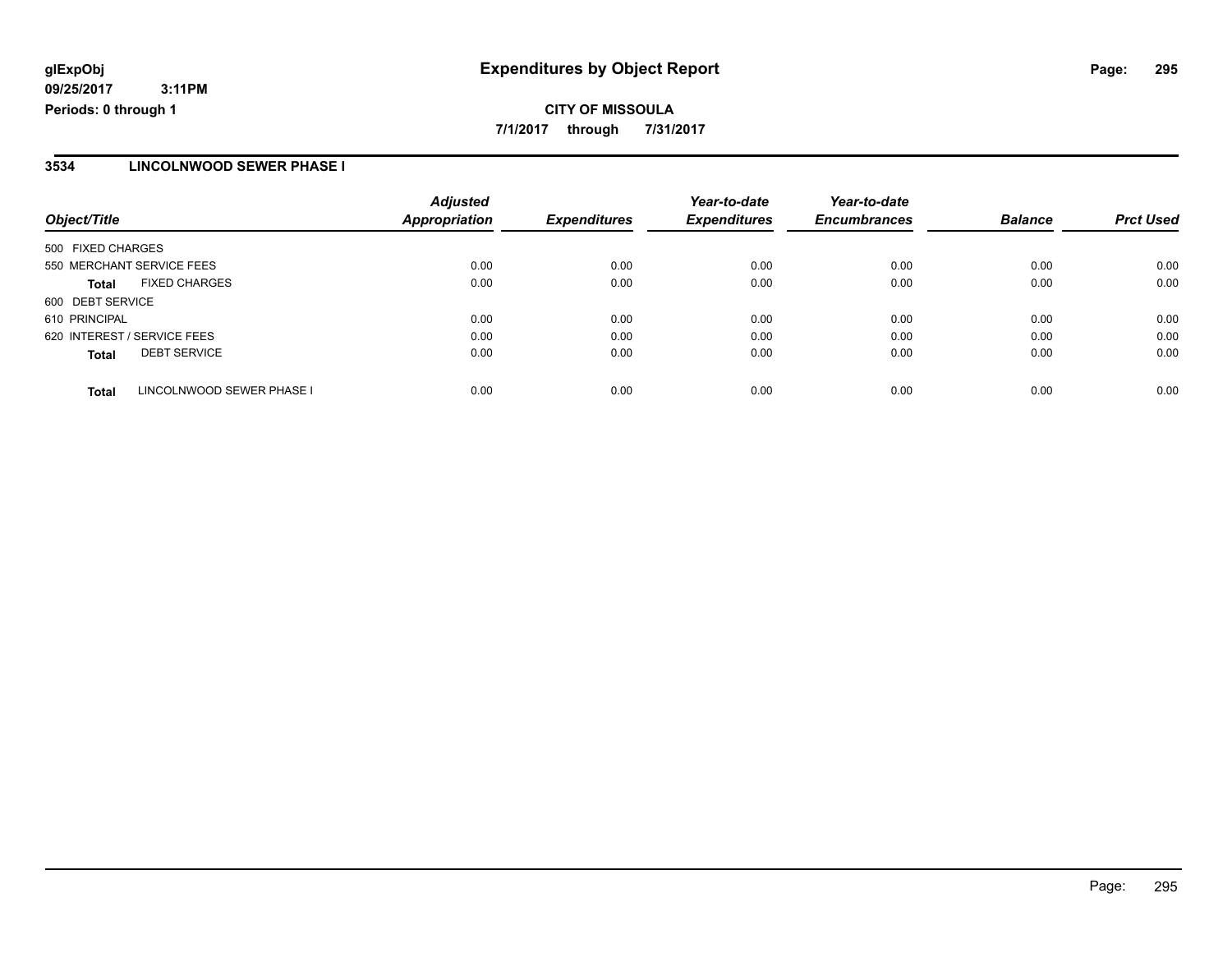**7/1/2017 through 7/31/2017**

# **3535 SLANT STREET TRAFFIC CALMING**

| Object/Title                         | <b>Adjusted</b><br><b>Appropriation</b> | <b>Expenditures</b> | Year-to-date<br><b>Expenditures</b> | Year-to-date<br><b>Encumbrances</b> | <b>Balance</b> | <b>Prct Used</b> |
|--------------------------------------|-----------------------------------------|---------------------|-------------------------------------|-------------------------------------|----------------|------------------|
|                                      |                                         |                     |                                     |                                     |                |                  |
| 500 FIXED CHARGES                    |                                         |                     |                                     |                                     |                |                  |
| 550 MERCHANT SERVICE FEES            | 0.00                                    | 0.00                | 0.00                                | 0.00                                | 0.00           | 0.00             |
| <b>FIXED CHARGES</b><br><b>Total</b> | 0.00                                    | 0.00                | 0.00                                | 0.00                                | 0.00           | 0.00             |
| 800 OTHER OBJECTS                    |                                         |                     |                                     |                                     |                |                  |
| 820 TRANSFERS TO OTHER FUNDS         | 0.00                                    | 0.00                | 0.00                                | 0.00                                | 0.00           | 0.00             |
| OTHER OBJECTS<br><b>Total</b>        | 0.00                                    | 0.00                | 0.00                                | 0.00                                | 0.00           | 0.00             |
| NON-DEPARTMENTAL<br><b>Total</b>     | 0.00                                    | 0.00                | 0.00                                | 0.00                                | 0.00           | 0.00             |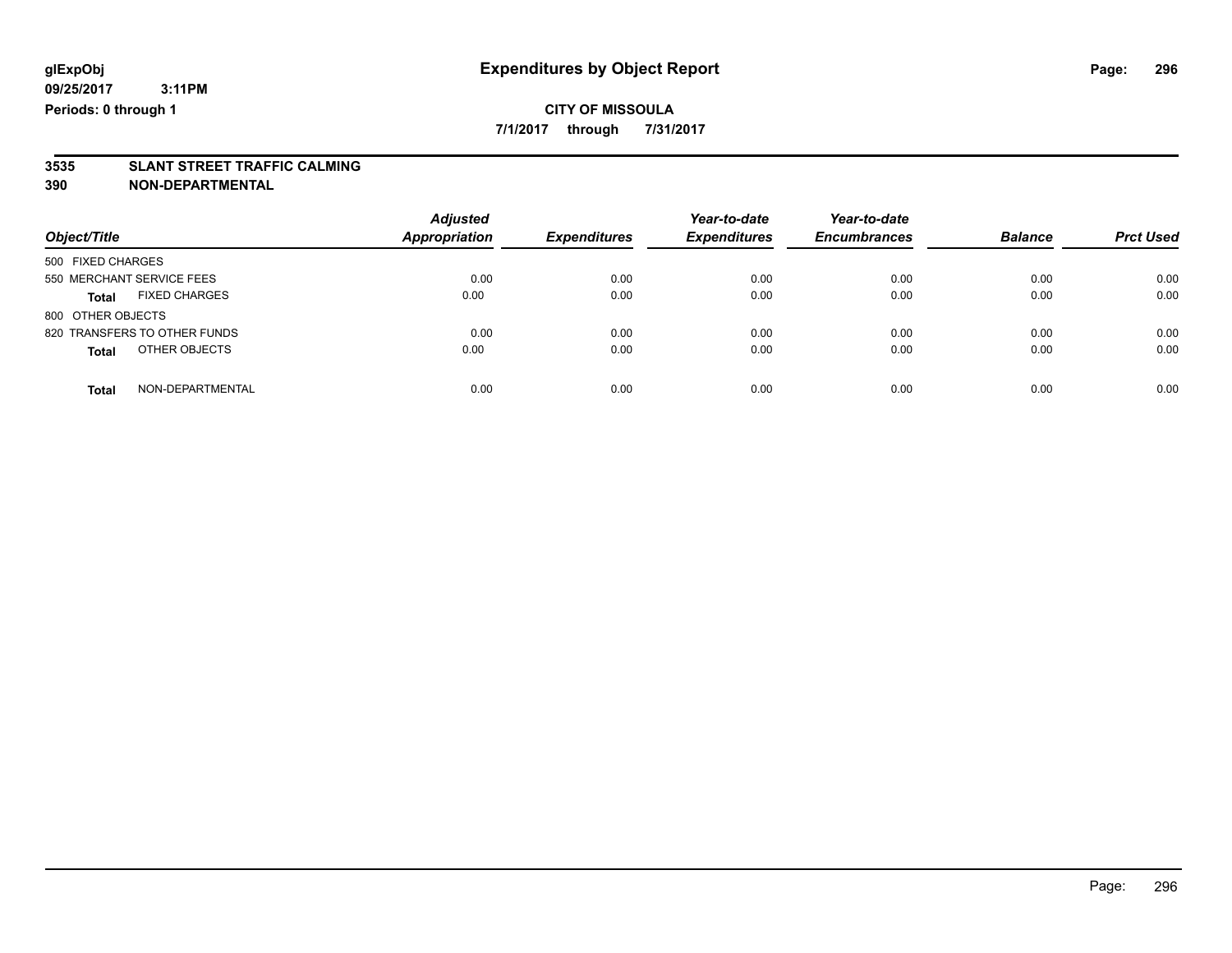#### **3535 SLANT STREET TRAFFIC CALMING**

|                           |                              | <b>Adjusted</b>      |                     | Year-to-date        | Year-to-date        |                |                  |
|---------------------------|------------------------------|----------------------|---------------------|---------------------|---------------------|----------------|------------------|
| Object/Title              |                              | <b>Appropriation</b> | <b>Expenditures</b> | <b>Expenditures</b> | <b>Encumbrances</b> | <b>Balance</b> | <b>Prct Used</b> |
| 500 FIXED CHARGES         |                              |                      |                     |                     |                     |                |                  |
| 550 MERCHANT SERVICE FEES |                              | 0.00                 | 0.00                | 0.00                | 0.00                | 0.00           | 0.00             |
| <b>Total</b>              | <b>FIXED CHARGES</b>         | 0.00                 | 0.00                | 0.00                | 0.00                | 0.00           | 0.00             |
| 800 OTHER OBJECTS         |                              |                      |                     |                     |                     |                |                  |
|                           | 820 TRANSFERS TO OTHER FUNDS | 0.00                 | 0.00                | 0.00                | 0.00                | 0.00           | 0.00             |
| <b>Total</b>              | OTHER OBJECTS                | 0.00                 | 0.00                | 0.00                | 0.00                | 0.00           | 0.00             |
| <b>Total</b>              | SLANT STREET TRAFFIC CALMING | 0.00                 | 0.00                | 0.00                | 0.00                | 0.00           | 0.00             |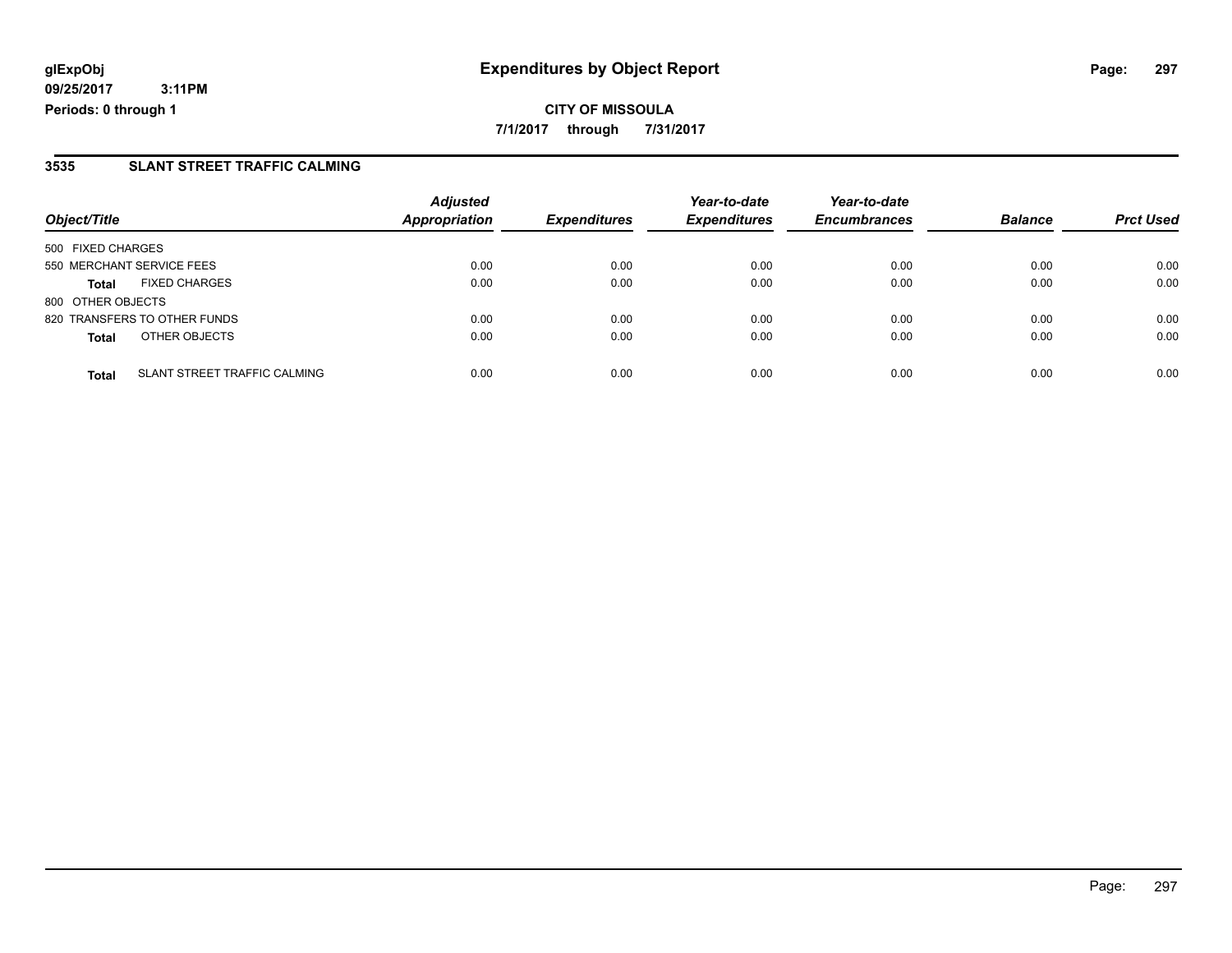**7/1/2017 through 7/31/2017**

# **3536 LINCOLNWOOD SEWER PHASE II**

|                                      | <b>Adjusted</b>      |                     | Year-to-date        | Year-to-date        |                |                  |
|--------------------------------------|----------------------|---------------------|---------------------|---------------------|----------------|------------------|
| Object/Title                         | <b>Appropriation</b> | <b>Expenditures</b> | <b>Expenditures</b> | <b>Encumbrances</b> | <b>Balance</b> | <b>Prct Used</b> |
| 500 FIXED CHARGES                    |                      |                     |                     |                     |                |                  |
| 550 MERCHANT SERVICE FEES            | 0.00                 | 0.00                | 0.00                | 0.00                | 0.00           | 0.00             |
| <b>FIXED CHARGES</b><br><b>Total</b> | 0.00                 | 0.00                | 0.00                | 0.00                | 0.00           | 0.00             |
| 600 DEBT SERVICE                     |                      |                     |                     |                     |                |                  |
| 610 PRINCIPAL                        | 0.00                 | 0.00                | 0.00                | 0.00                | 0.00           | 0.00             |
| 620 INTEREST / SERVICE FEES          | 0.00                 | 0.00                | 0.00                | 0.00                | 0.00           | 0.00             |
| <b>DEBT SERVICE</b><br><b>Total</b>  | 0.00                 | 0.00                | 0.00                | 0.00                | 0.00           | 0.00             |
| NON-DEPARTMENTAL<br><b>Total</b>     | 0.00                 | 0.00                | 0.00                | 0.00                | 0.00           | 0.00             |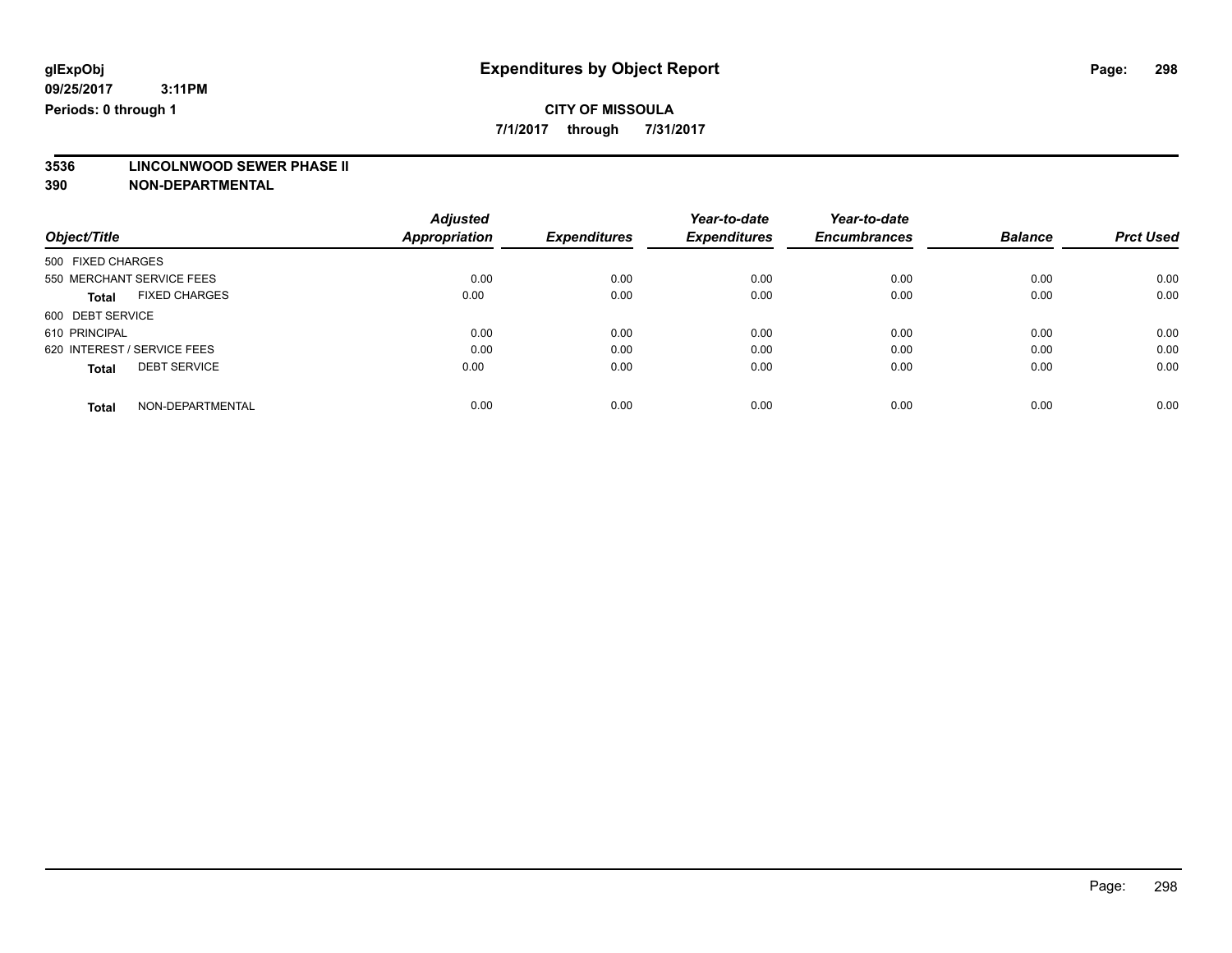#### **3536 LINCOLNWOOD SEWER PHASE II**

| Object/Title                |                            | <b>Adjusted</b><br><b>Appropriation</b> | <b>Expenditures</b> | Year-to-date<br><b>Expenditures</b> | Year-to-date<br><b>Encumbrances</b> | <b>Balance</b> | <b>Prct Used</b> |
|-----------------------------|----------------------------|-----------------------------------------|---------------------|-------------------------------------|-------------------------------------|----------------|------------------|
| 500 FIXED CHARGES           |                            |                                         |                     |                                     |                                     |                |                  |
|                             |                            |                                         |                     |                                     |                                     |                |                  |
| 550 MERCHANT SERVICE FEES   |                            | 0.00                                    | 0.00                | 0.00                                | 0.00                                | 0.00           | 0.00             |
| <b>Total</b>                | <b>FIXED CHARGES</b>       | 0.00                                    | 0.00                | 0.00                                | 0.00                                | 0.00           | 0.00             |
| 600 DEBT SERVICE            |                            |                                         |                     |                                     |                                     |                |                  |
| 610 PRINCIPAL               |                            | 0.00                                    | 0.00                | 0.00                                | 0.00                                | 0.00           | 0.00             |
| 620 INTEREST / SERVICE FEES |                            | 0.00                                    | 0.00                | 0.00                                | 0.00                                | 0.00           | 0.00             |
| <b>Total</b>                | <b>DEBT SERVICE</b>        | 0.00                                    | 0.00                | 0.00                                | 0.00                                | 0.00           | 0.00             |
| Total                       | LINCOLNWOOD SEWER PHASE II | 0.00                                    | 0.00                | 0.00                                | 0.00                                | 0.00           | 0.00             |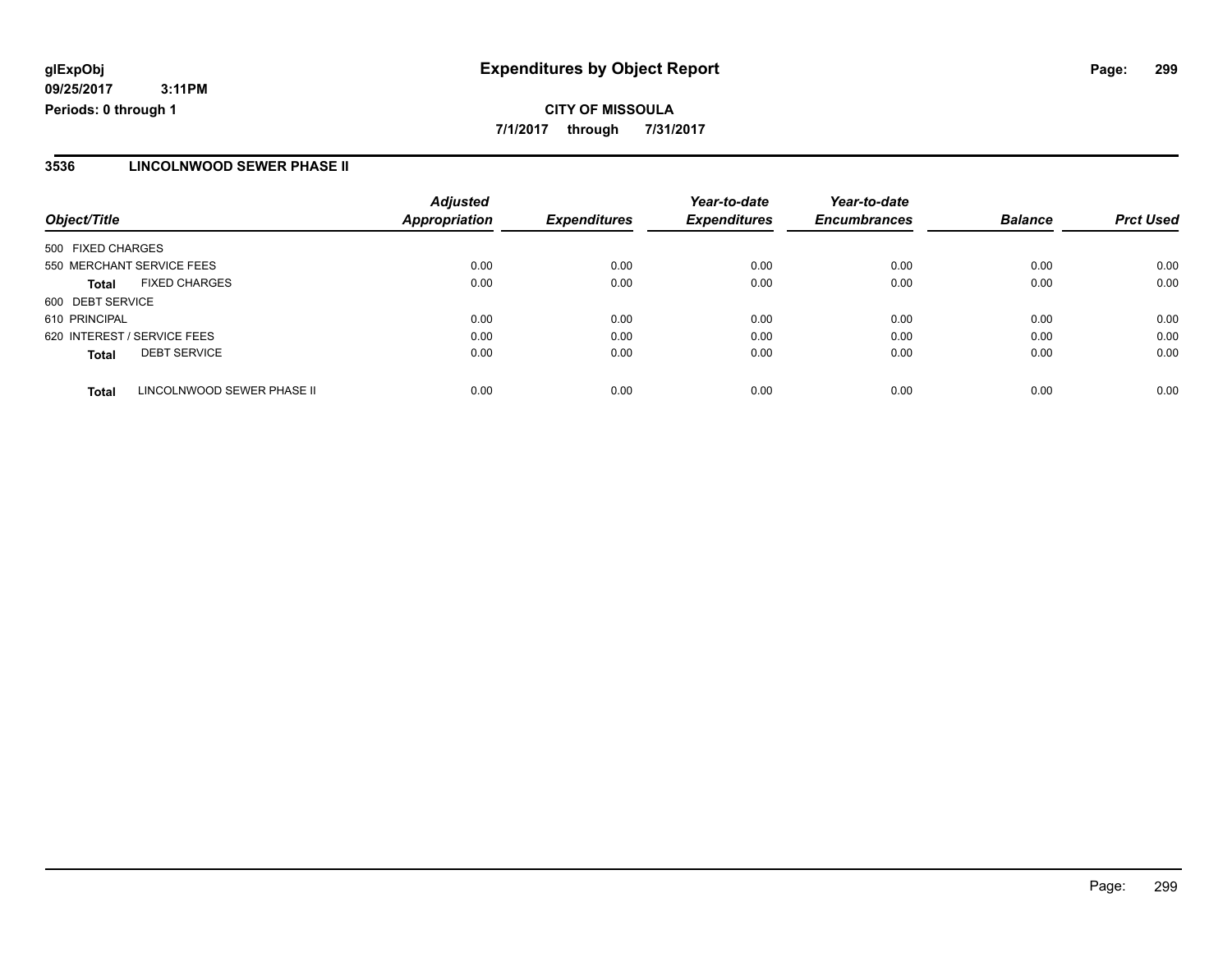**7/1/2017 through 7/31/2017**

# **3539 SOUTH 4TH STREET W TRAFFIC**

| Object/Title                         | <b>Adjusted</b><br><b>Appropriation</b> | <b>Expenditures</b> | Year-to-date<br><b>Expenditures</b> | Year-to-date<br><b>Encumbrances</b> | <b>Balance</b> | <b>Prct Used</b> |
|--------------------------------------|-----------------------------------------|---------------------|-------------------------------------|-------------------------------------|----------------|------------------|
| 500 FIXED CHARGES                    |                                         |                     |                                     |                                     |                |                  |
| 550 MERCHANT SERVICE FEES            | 0.00                                    | 0.00                | 0.00                                | 0.00                                | 0.00           | 0.00             |
| <b>FIXED CHARGES</b><br><b>Total</b> | 0.00                                    | 0.00                | 0.00                                | 0.00                                | 0.00           | 0.00             |
| 800 OTHER OBJECTS                    |                                         |                     |                                     |                                     |                |                  |
| 820 TRANSFERS TO OTHER FUNDS         | 0.00                                    | 0.00                | 0.00                                | 0.00                                | 0.00           | 0.00             |
| OTHER OBJECTS<br><b>Total</b>        | 0.00                                    | 0.00                | 0.00                                | 0.00                                | 0.00           | 0.00             |
| NON-DEPARTMENTAL<br><b>Total</b>     | 0.00                                    | 0.00                | 0.00                                | 0.00                                | 0.00           | 0.00             |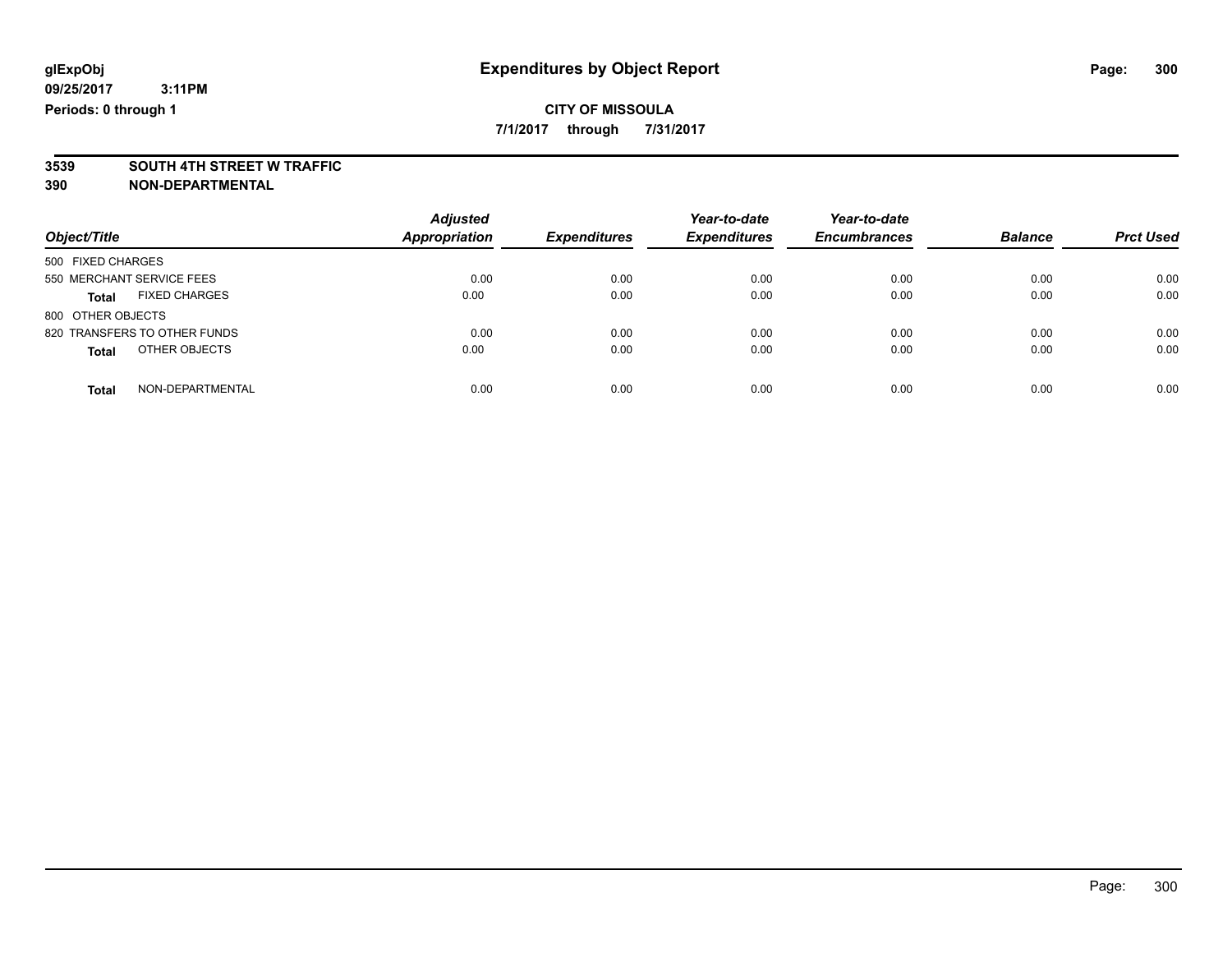#### **3539 SOUTH 4TH STREET W TRAFFIC**

| Object/Title              |                              | <b>Adjusted</b><br><b>Appropriation</b> | <b>Expenditures</b> | Year-to-date<br><b>Expenditures</b> | Year-to-date<br><b>Encumbrances</b> | <b>Balance</b> | <b>Prct Used</b> |
|---------------------------|------------------------------|-----------------------------------------|---------------------|-------------------------------------|-------------------------------------|----------------|------------------|
|                           |                              |                                         |                     |                                     |                                     |                |                  |
| 500 FIXED CHARGES         |                              |                                         |                     |                                     |                                     |                |                  |
| 550 MERCHANT SERVICE FEES |                              | 0.00                                    | 0.00                | 0.00                                | 0.00                                | 0.00           | 0.00             |
| <b>Total</b>              | <b>FIXED CHARGES</b>         | 0.00                                    | 0.00                | 0.00                                | 0.00                                | 0.00           | 0.00             |
| 800 OTHER OBJECTS         |                              |                                         |                     |                                     |                                     |                |                  |
|                           | 820 TRANSFERS TO OTHER FUNDS | 0.00                                    | 0.00                | 0.00                                | 0.00                                | 0.00           | 0.00             |
| <b>Total</b>              | OTHER OBJECTS                | 0.00                                    | 0.00                | 0.00                                | 0.00                                | 0.00           | 0.00             |
|                           |                              |                                         |                     |                                     |                                     |                |                  |
| <b>Total</b>              | SOUTH 4TH STREET W TRAFFIC   | 0.00                                    | 0.00                | 0.00                                | 0.00                                | 0.00           | 0.00             |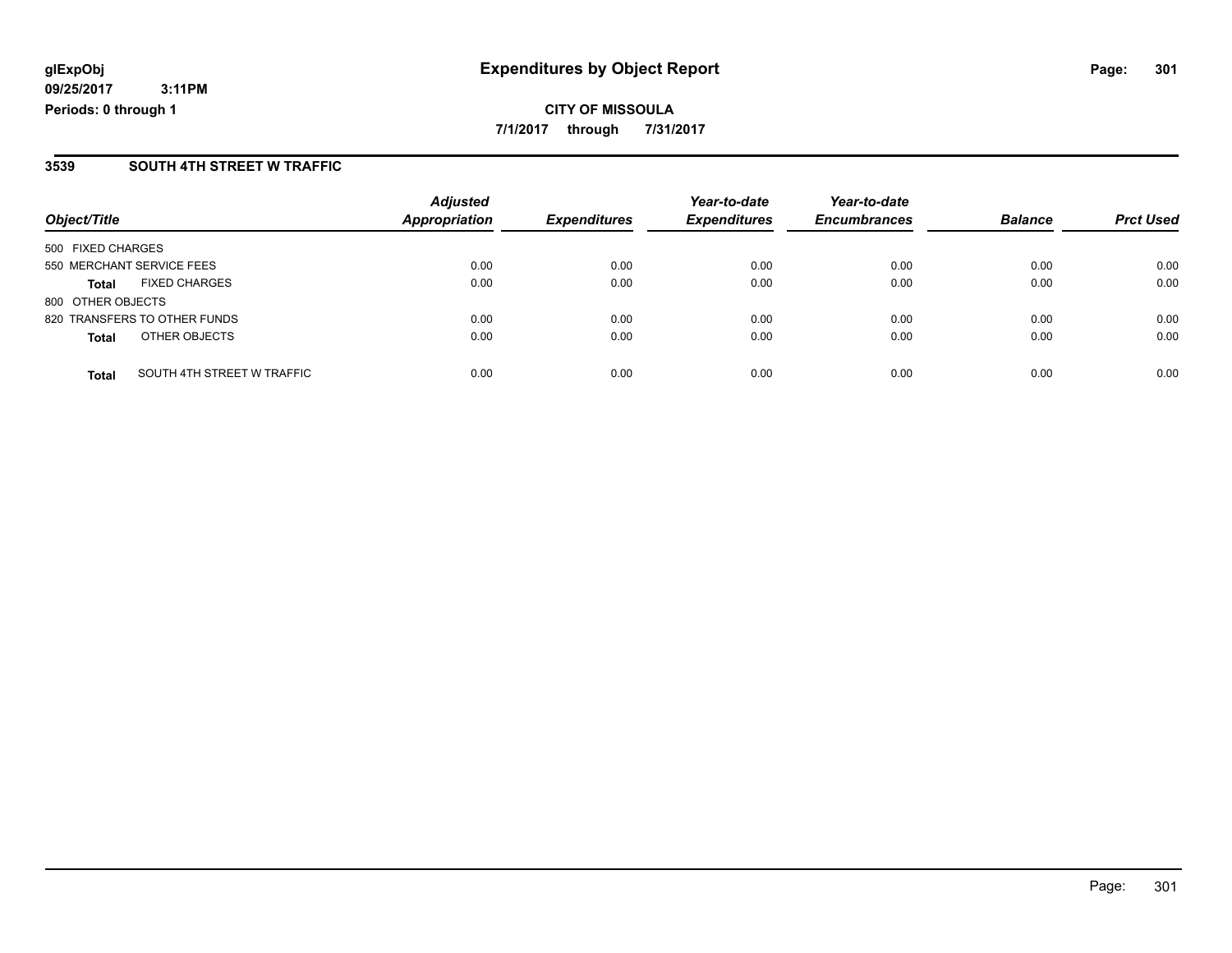**7/1/2017 through 7/31/2017**

**3540 SID 540 DEBT SERVICE FUND**

|                                      | <b>Adjusted</b>      |                     | Year-to-date        | Year-to-date        |                |                  |
|--------------------------------------|----------------------|---------------------|---------------------|---------------------|----------------|------------------|
| Object/Title                         | <b>Appropriation</b> | <b>Expenditures</b> | <b>Expenditures</b> | <b>Encumbrances</b> | <b>Balance</b> | <b>Prct Used</b> |
| 300 PURCHASED SERVICES               |                      |                     |                     |                     |                |                  |
| 350 PROFESSIONAL SERVICES            | 0.00                 | 0.00                | 0.00                | 0.00                | 0.00           | 0.00             |
| PURCHASED SERVICES<br><b>Total</b>   | 0.00                 | 0.00                | 0.00                | 0.00                | 0.00           | 0.00             |
| 500 FIXED CHARGES                    |                      |                     |                     |                     |                |                  |
| 550 MERCHANT SERVICE FEES            | 0.00                 | 0.00                | 0.00                | 0.00                | 0.00           | 0.00             |
| <b>FIXED CHARGES</b><br><b>Total</b> | 0.00                 | 0.00                | 0.00                | 0.00                | 0.00           | 0.00             |
| 600 DEBT SERVICE                     |                      |                     |                     |                     |                |                  |
| 610 PRINCIPAL                        | 0.00                 | 0.00                | 0.00                | 0.00                | 0.00           | 0.00             |
| 620 INTEREST / SERVICE FEES          | 0.00                 | 0.00                | 0.00                | 0.00                | 0.00           | 0.00             |
| <b>DEBT SERVICE</b><br><b>Total</b>  | 0.00                 | 0.00                | 0.00                | 0.00                | 0.00           | 0.00             |
|                                      |                      |                     |                     |                     |                |                  |
| NON-DEPARTMENTAL<br><b>Total</b>     | 0.00                 | 0.00                | 0.00                | 0.00                | 0.00           | 0.00             |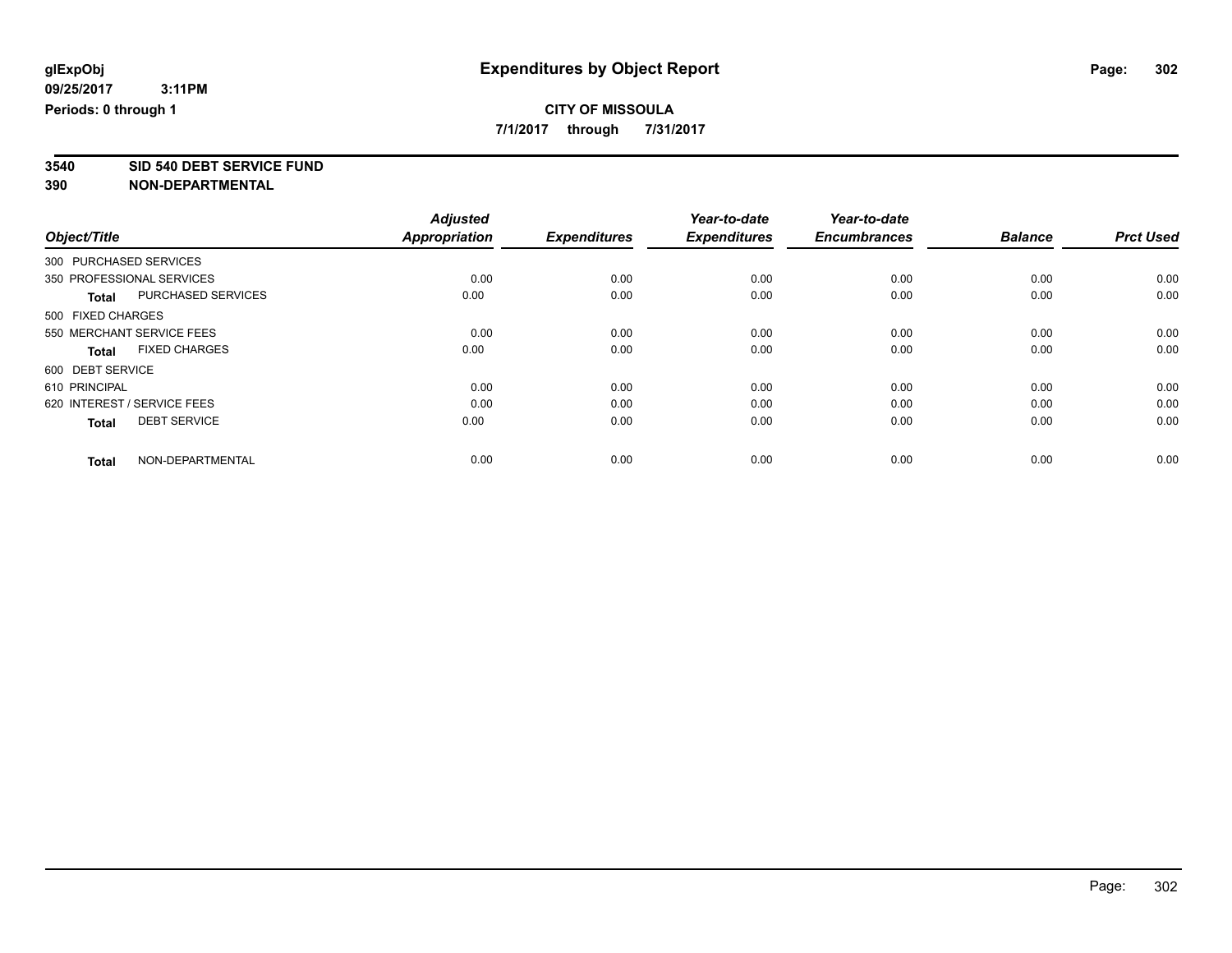#### **CITY OF MISSOULA 7/1/2017 through 7/31/2017**

#### **3540 SID 540 DEBT SERVICE FUND**

|                        |                             | <b>Adjusted</b>      |                     | Year-to-date        | Year-to-date        |                |                  |
|------------------------|-----------------------------|----------------------|---------------------|---------------------|---------------------|----------------|------------------|
| Object/Title           |                             | <b>Appropriation</b> | <b>Expenditures</b> | <b>Expenditures</b> | <b>Encumbrances</b> | <b>Balance</b> | <b>Prct Used</b> |
| 300 PURCHASED SERVICES |                             |                      |                     |                     |                     |                |                  |
|                        | 350 PROFESSIONAL SERVICES   | 0.00                 | 0.00                | 0.00                | 0.00                | 0.00           | 0.00             |
| <b>Total</b>           | PURCHASED SERVICES          | 0.00                 | 0.00                | 0.00                | 0.00                | 0.00           | 0.00             |
| 500 FIXED CHARGES      |                             |                      |                     |                     |                     |                |                  |
|                        | 550 MERCHANT SERVICE FEES   | 0.00                 | 0.00                | 0.00                | 0.00                | 0.00           | 0.00             |
| <b>Total</b>           | <b>FIXED CHARGES</b>        | 0.00                 | 0.00                | 0.00                | 0.00                | 0.00           | 0.00             |
| 600 DEBT SERVICE       |                             |                      |                     |                     |                     |                |                  |
| 610 PRINCIPAL          |                             | 0.00                 | 0.00                | 0.00                | 0.00                | 0.00           | 0.00             |
|                        | 620 INTEREST / SERVICE FEES | 0.00                 | 0.00                | 0.00                | 0.00                | 0.00           | 0.00             |
| <b>Total</b>           | <b>DEBT SERVICE</b>         | 0.00                 | 0.00                | 0.00                | 0.00                | 0.00           | 0.00             |
| <b>Total</b>           | SID 540 DEBT SERVICE FUND   | 0.00                 | 0.00                | 0.00                | 0.00                | 0.00           | 0.00             |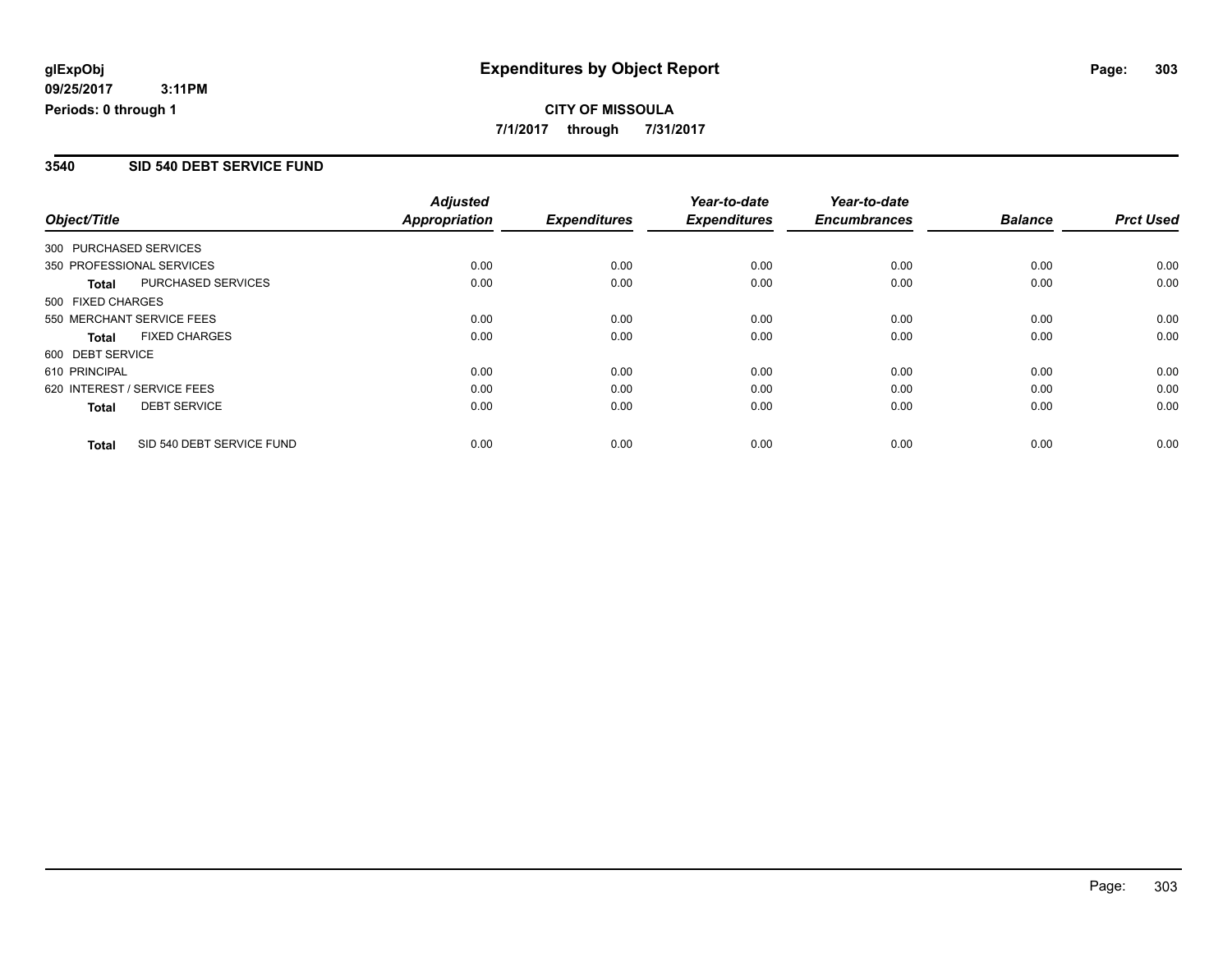**7/1/2017 through 7/31/2017**

# **3541 SID 541 DEBT SERVICE**

|                                      | <b>Adjusted</b>      |                     | Year-to-date        | Year-to-date        |                |                  |
|--------------------------------------|----------------------|---------------------|---------------------|---------------------|----------------|------------------|
| Object/Title                         | <b>Appropriation</b> | <b>Expenditures</b> | <b>Expenditures</b> | <b>Encumbrances</b> | <b>Balance</b> | <b>Prct Used</b> |
| 500 FIXED CHARGES                    |                      |                     |                     |                     |                |                  |
| 550 MERCHANT SERVICE FEES            | 0.00                 | 0.00                | 0.00                | 0.00                | 0.00           | 0.00             |
| <b>FIXED CHARGES</b><br><b>Total</b> | 0.00                 | 0.00                | 0.00                | 0.00                | 0.00           | 0.00             |
| 600 DEBT SERVICE                     |                      |                     |                     |                     |                |                  |
| 610 PRINCIPAL                        | 0.00                 | 0.00                | 0.00                | 0.00                | 0.00           | 0.00             |
| 620 INTEREST / SERVICE FEES          | 0.00                 | 0.00                | 0.00                | 0.00                | 0.00           | 0.00             |
| <b>DEBT SERVICE</b><br><b>Total</b>  | 0.00                 | 0.00                | 0.00                | 0.00                | 0.00           | 0.00             |
| NON-DEPARTMENTAL<br><b>Total</b>     | 0.00                 | 0.00                | 0.00                | 0.00                | 0.00           | 0.00             |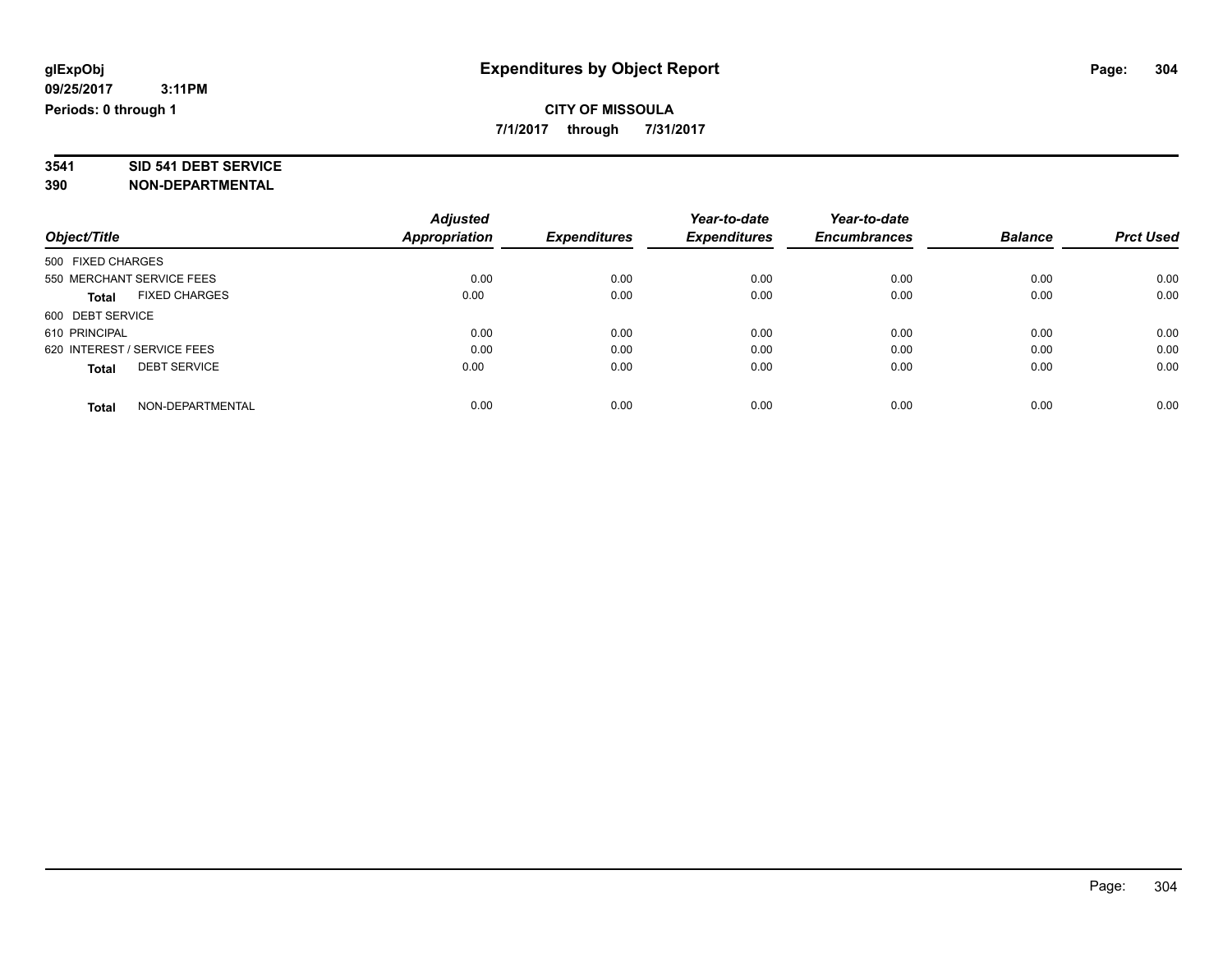**CITY OF MISSOULA 7/1/2017 through 7/31/2017**

#### **3541 SID 541 DEBT SERVICE**

| Object/Title                |                      | <b>Adjusted</b><br>Appropriation | <b>Expenditures</b> | Year-to-date<br><b>Expenditures</b> | Year-to-date<br><b>Encumbrances</b> | <b>Balance</b> | <b>Prct Used</b> |
|-----------------------------|----------------------|----------------------------------|---------------------|-------------------------------------|-------------------------------------|----------------|------------------|
|                             |                      |                                  |                     |                                     |                                     |                |                  |
| 500 FIXED CHARGES           |                      |                                  |                     |                                     |                                     |                |                  |
| 550 MERCHANT SERVICE FEES   |                      | 0.00                             | 0.00                | 0.00                                | 0.00                                | 0.00           | 0.00             |
| <b>Total</b>                | <b>FIXED CHARGES</b> | 0.00                             | 0.00                | 0.00                                | 0.00                                | 0.00           | 0.00             |
| 600 DEBT SERVICE            |                      |                                  |                     |                                     |                                     |                |                  |
| 610 PRINCIPAL               |                      | 0.00                             | 0.00                | 0.00                                | 0.00                                | 0.00           | 0.00             |
| 620 INTEREST / SERVICE FEES |                      | 0.00                             | 0.00                | 0.00                                | 0.00                                | 0.00           | 0.00             |
| <b>Total</b>                | <b>DEBT SERVICE</b>  | 0.00                             | 0.00                | 0.00                                | 0.00                                | 0.00           | 0.00             |
| Total                       | SID 541 DEBT SERVICE | 0.00                             | 0.00                | 0.00                                | 0.00                                | 0.00           | 0.00             |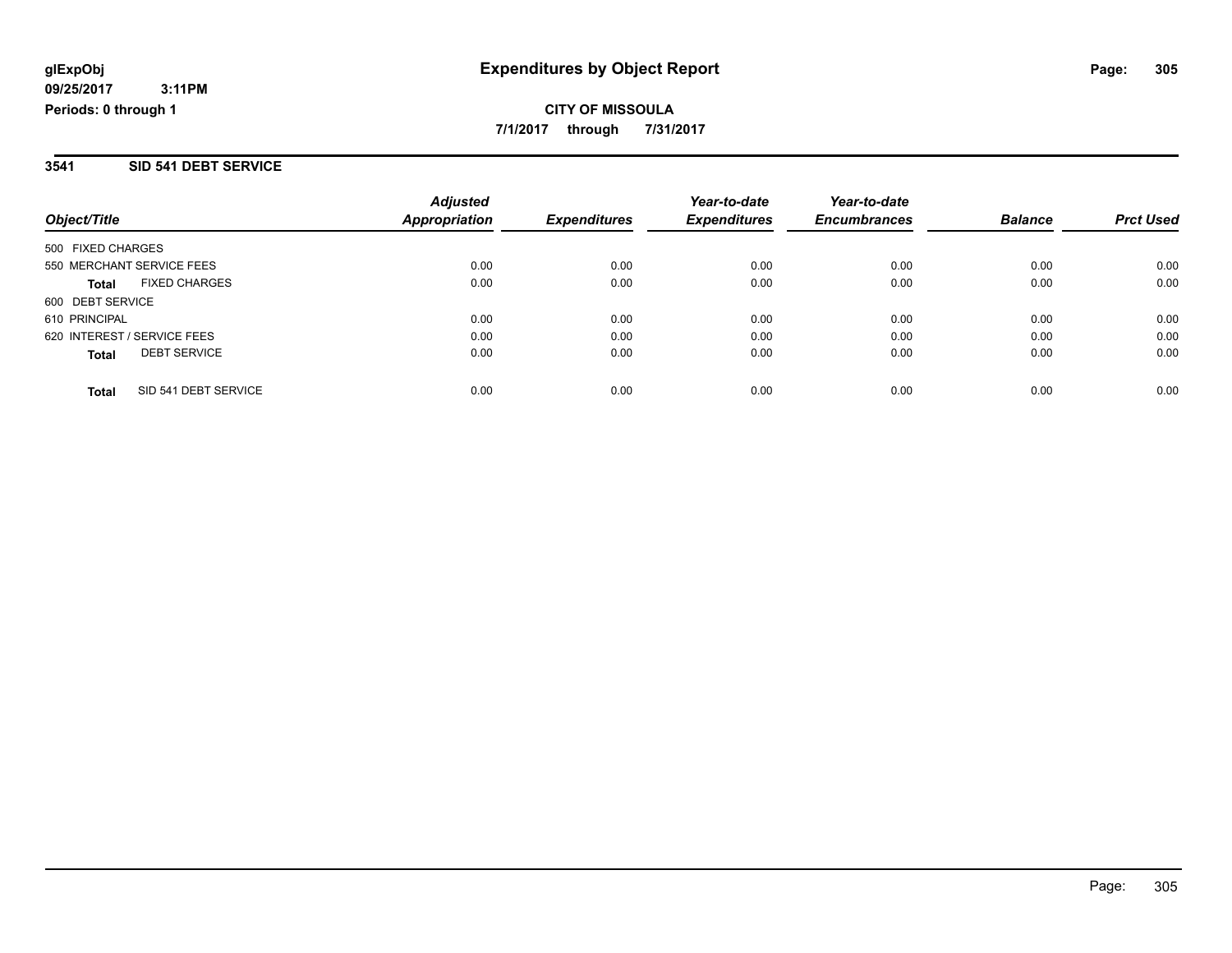**7/1/2017 through 7/31/2017**

# **3543 SID 543 DEBT SERVICE**

|                   |                              | <b>Adjusted</b>      |                     | Year-to-date        | Year-to-date        |                |                  |
|-------------------|------------------------------|----------------------|---------------------|---------------------|---------------------|----------------|------------------|
| Object/Title      |                              | <b>Appropriation</b> | <b>Expenditures</b> | <b>Expenditures</b> | <b>Encumbrances</b> | <b>Balance</b> | <b>Prct Used</b> |
| 500 FIXED CHARGES |                              |                      |                     |                     |                     |                |                  |
|                   | 550 MERCHANT SERVICE FEES    | 0.00                 | 0.00                | 0.00                | 0.00                | 0.00           | 0.00             |
| <b>Total</b>      | <b>FIXED CHARGES</b>         | 0.00                 | 0.00                | 0.00                | 0.00                | 0.00           | 0.00             |
| 600 DEBT SERVICE  |                              |                      |                     |                     |                     |                |                  |
| 610 PRINCIPAL     |                              | 0.00                 | 0.00                | 0.00                | 0.00                | 0.00           | 0.00             |
|                   | 620 INTEREST / SERVICE FEES  | 0.00                 | 0.00                | 0.00                | 0.00                | 0.00           | 0.00             |
| <b>Total</b>      | <b>DEBT SERVICE</b>          | 0.00                 | 0.00                | 0.00                | 0.00                | 0.00           | 0.00             |
| 800 OTHER OBJECTS |                              |                      |                     |                     |                     |                |                  |
|                   | 820 TRANSFERS TO OTHER FUNDS | 0.00                 | 0.00                | 0.00                | 0.00                | 0.00           | 0.00             |
| <b>Total</b>      | OTHER OBJECTS                | 0.00                 | 0.00                | 0.00                | 0.00                | 0.00           | 0.00             |
|                   |                              |                      |                     |                     |                     |                |                  |
| <b>Total</b>      | NON-DEPARTMENTAL             | 0.00                 | 0.00                | 0.00                | 0.00                | 0.00           | 0.00             |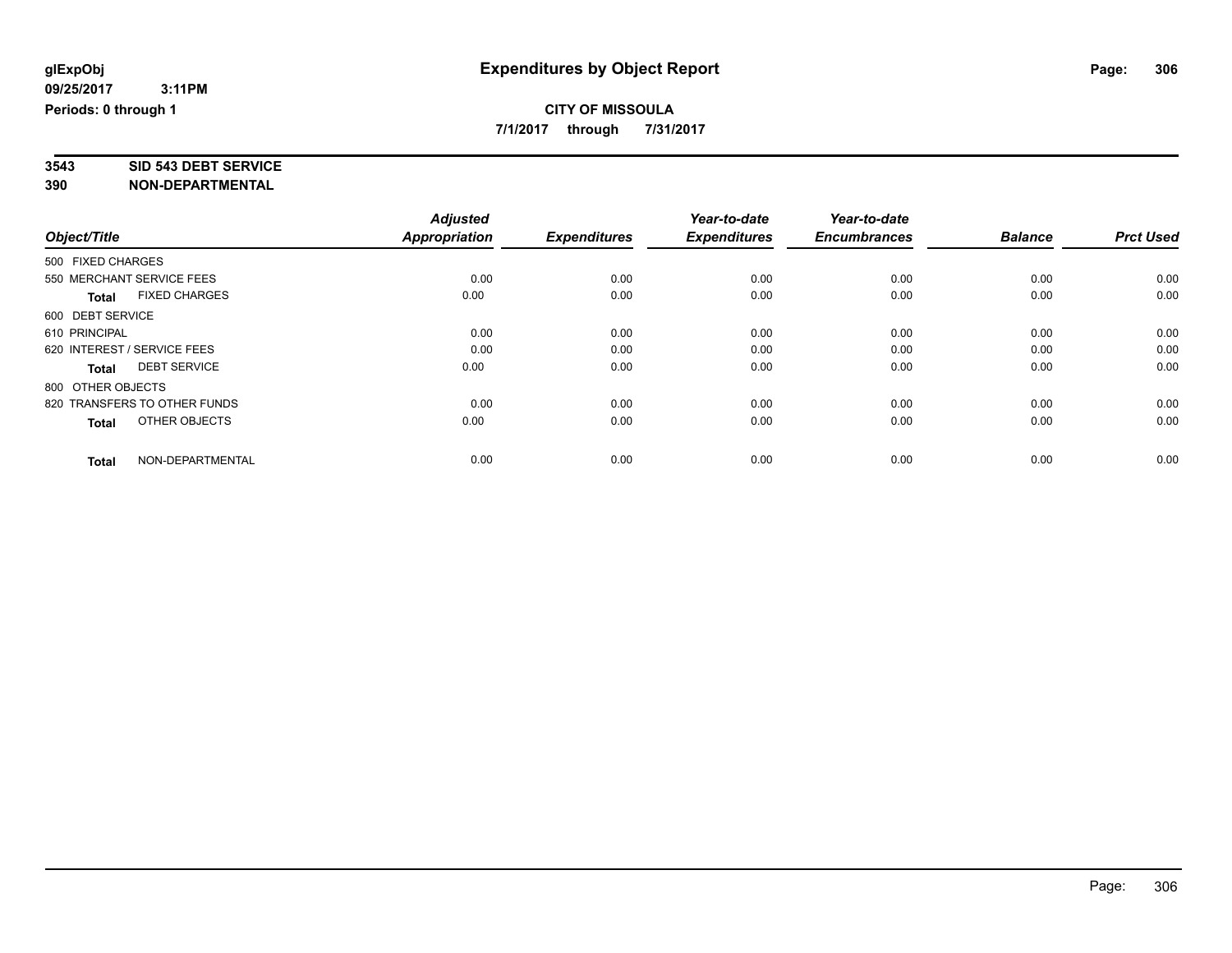**CITY OF MISSOULA 7/1/2017 through 7/31/2017**

#### **3543 SID 543 DEBT SERVICE**

|                              |                      | <b>Adjusted</b>      |                     | Year-to-date        | Year-to-date        |                |                  |
|------------------------------|----------------------|----------------------|---------------------|---------------------|---------------------|----------------|------------------|
| Object/Title                 |                      | <b>Appropriation</b> | <b>Expenditures</b> | <b>Expenditures</b> | <b>Encumbrances</b> | <b>Balance</b> | <b>Prct Used</b> |
| 500 FIXED CHARGES            |                      |                      |                     |                     |                     |                |                  |
| 550 MERCHANT SERVICE FEES    |                      | 0.00                 | 0.00                | 0.00                | 0.00                | 0.00           | 0.00             |
| <b>Total</b>                 | <b>FIXED CHARGES</b> | 0.00                 | 0.00                | 0.00                | 0.00                | 0.00           | 0.00             |
| 600 DEBT SERVICE             |                      |                      |                     |                     |                     |                |                  |
| 610 PRINCIPAL                |                      | 0.00                 | 0.00                | 0.00                | 0.00                | 0.00           | 0.00             |
| 620 INTEREST / SERVICE FEES  |                      | 0.00                 | 0.00                | 0.00                | 0.00                | 0.00           | 0.00             |
| Total                        | <b>DEBT SERVICE</b>  | 0.00                 | 0.00                | 0.00                | 0.00                | 0.00           | 0.00             |
| 800 OTHER OBJECTS            |                      |                      |                     |                     |                     |                |                  |
| 820 TRANSFERS TO OTHER FUNDS |                      | 0.00                 | 0.00                | 0.00                | 0.00                | 0.00           | 0.00             |
| Total                        | OTHER OBJECTS        | 0.00                 | 0.00                | 0.00                | 0.00                | 0.00           | 0.00             |
| <b>Total</b>                 | SID 543 DEBT SERVICE | 0.00                 | 0.00                | 0.00                | 0.00                | 0.00           | 0.00             |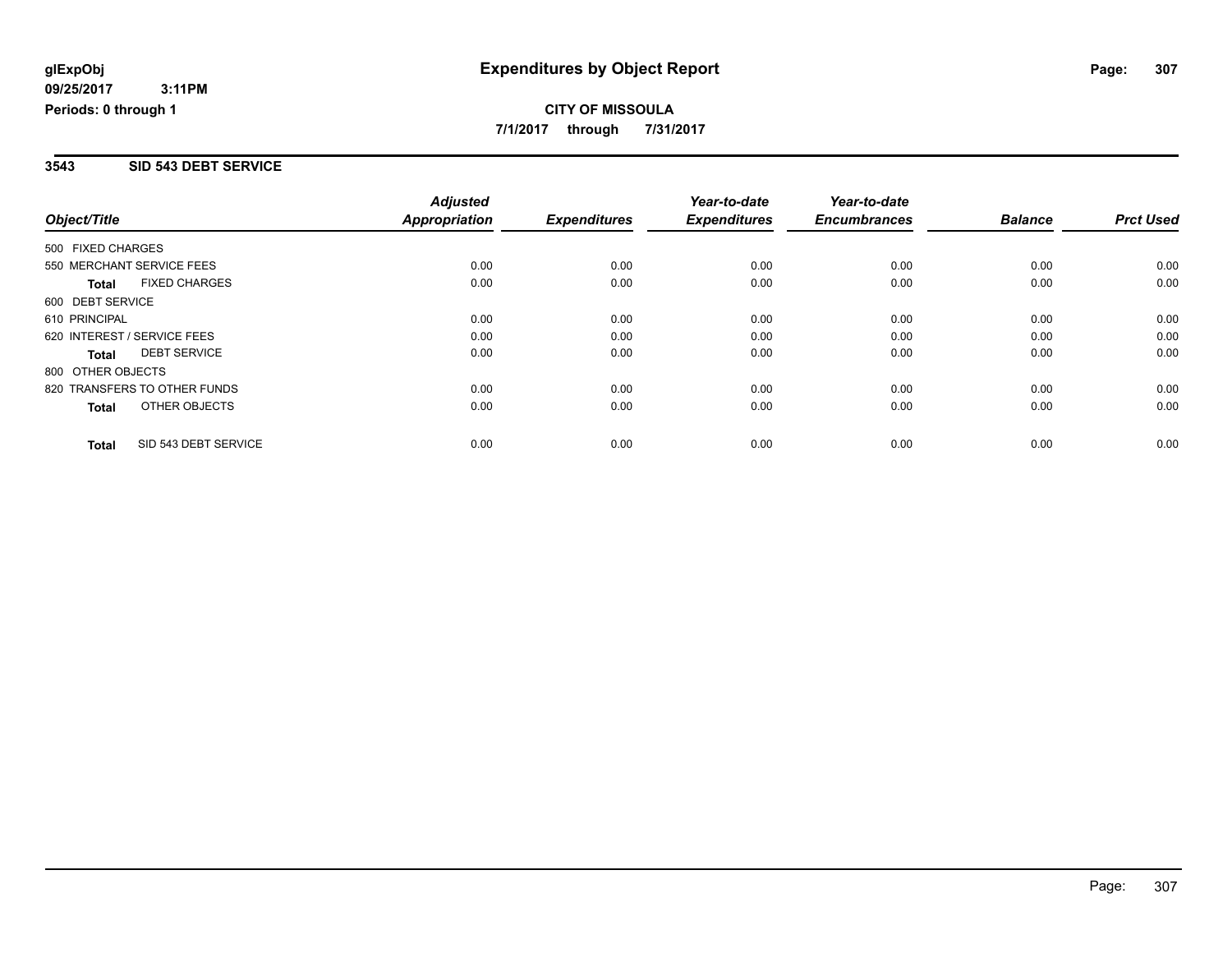#### **CITY OF MISSOULA 7/1/2017 through 7/31/2017**

# **3544 SID 544 RATTLESNAKE DEBT SERVICE**

| Object/Title                        | <b>Adjusted</b><br>Appropriation | <b>Expenditures</b> | Year-to-date<br><b>Expenditures</b> | Year-to-date<br><b>Encumbrances</b> | <b>Balance</b> | <b>Prct Used</b> |
|-------------------------------------|----------------------------------|---------------------|-------------------------------------|-------------------------------------|----------------|------------------|
| 600 DEBT SERVICE                    |                                  |                     |                                     |                                     |                |                  |
| 610 PRINCIPAL                       | 0.00                             | 0.00                | 0.00                                | 0.00                                | 0.00           | 0.00             |
| 620 INTEREST / SERVICE FEES         | 0.00                             | 0.00                | 0.00                                | 0.00                                | 0.00           | 0.00             |
| <b>DEBT SERVICE</b><br><b>Total</b> | 0.00                             | 0.00                | 0.00                                | 0.00                                | 0.00           | 0.00             |
| NON-DEPARTMENTAL<br><b>Total</b>    | 0.00                             | 0.00                | 0.00                                | 0.00                                | 0.00           | 0.00             |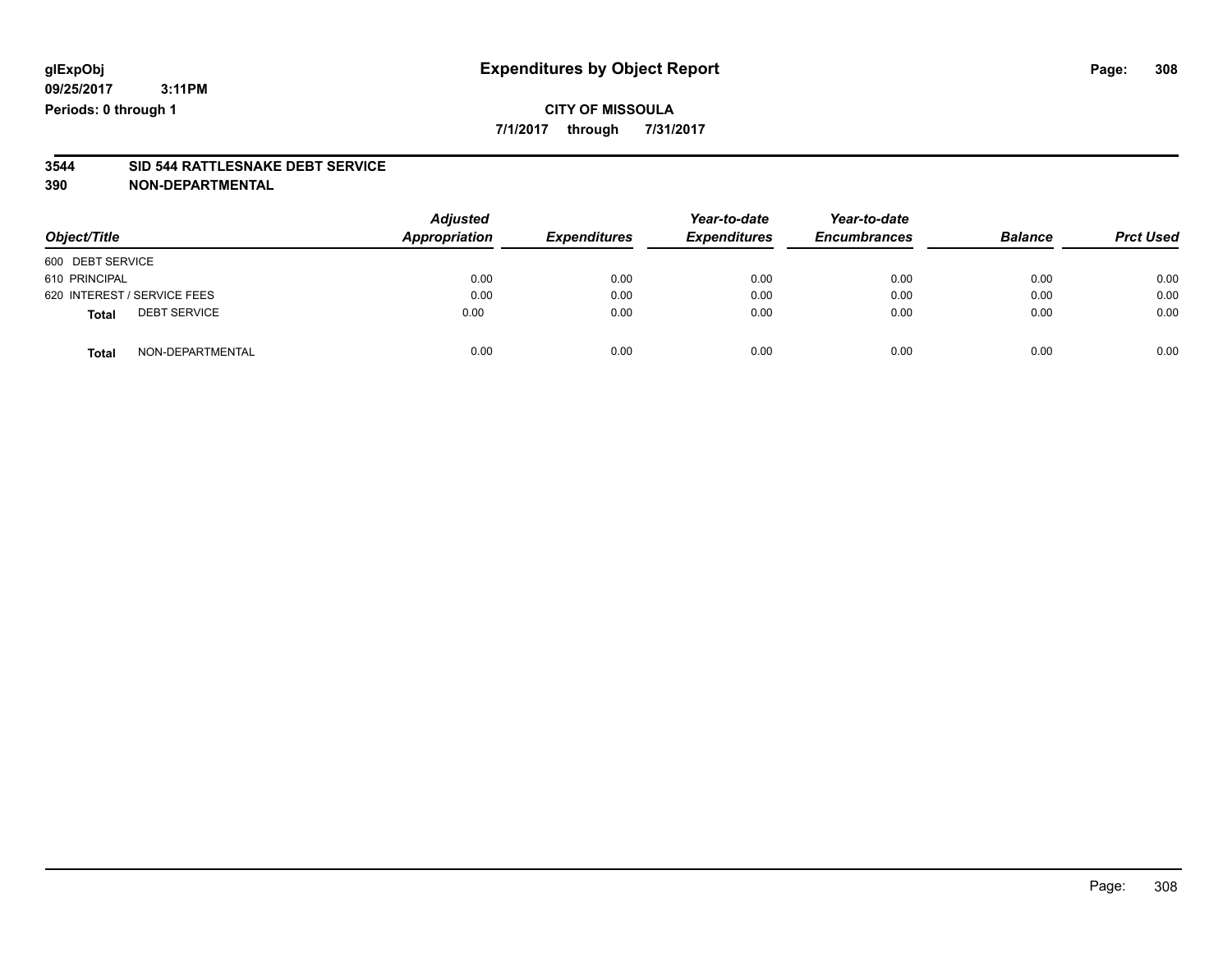### **CITY OF MISSOULA**

**7/1/2017 through 7/31/2017**

#### **3544 SID 544 RATTLESNAKE DEBT SERVICE**

**550 SID 544 PROJECT**

| Object/Title                        | <b>Adjusted</b><br>Appropriation | <b>Expenditures</b> | Year-to-date<br><b>Expenditures</b> | Year-to-date<br><b>Encumbrances</b> | <b>Balance</b> | <b>Prct Used</b> |
|-------------------------------------|----------------------------------|---------------------|-------------------------------------|-------------------------------------|----------------|------------------|
| 600 DEBT SERVICE                    |                                  |                     |                                     |                                     |                |                  |
| 610 PRINCIPAL                       | 0.00                             | 0.00                | 0.00                                | 0.00                                | 0.00           | 0.00             |
| 620 INTEREST / SERVICE FEES         | 0.00                             | 0.00                | 0.00                                | 0.00                                | 0.00           | 0.00             |
| <b>DEBT SERVICE</b><br><b>Total</b> | 0.00                             | 0.00                | 0.00                                | 0.00                                | 0.00           | 0.00             |
| SID 544 PROJECT<br><b>Total</b>     | 0.00                             | 0.00                | 0.00                                | 0.00                                | 0.00           | 0.00             |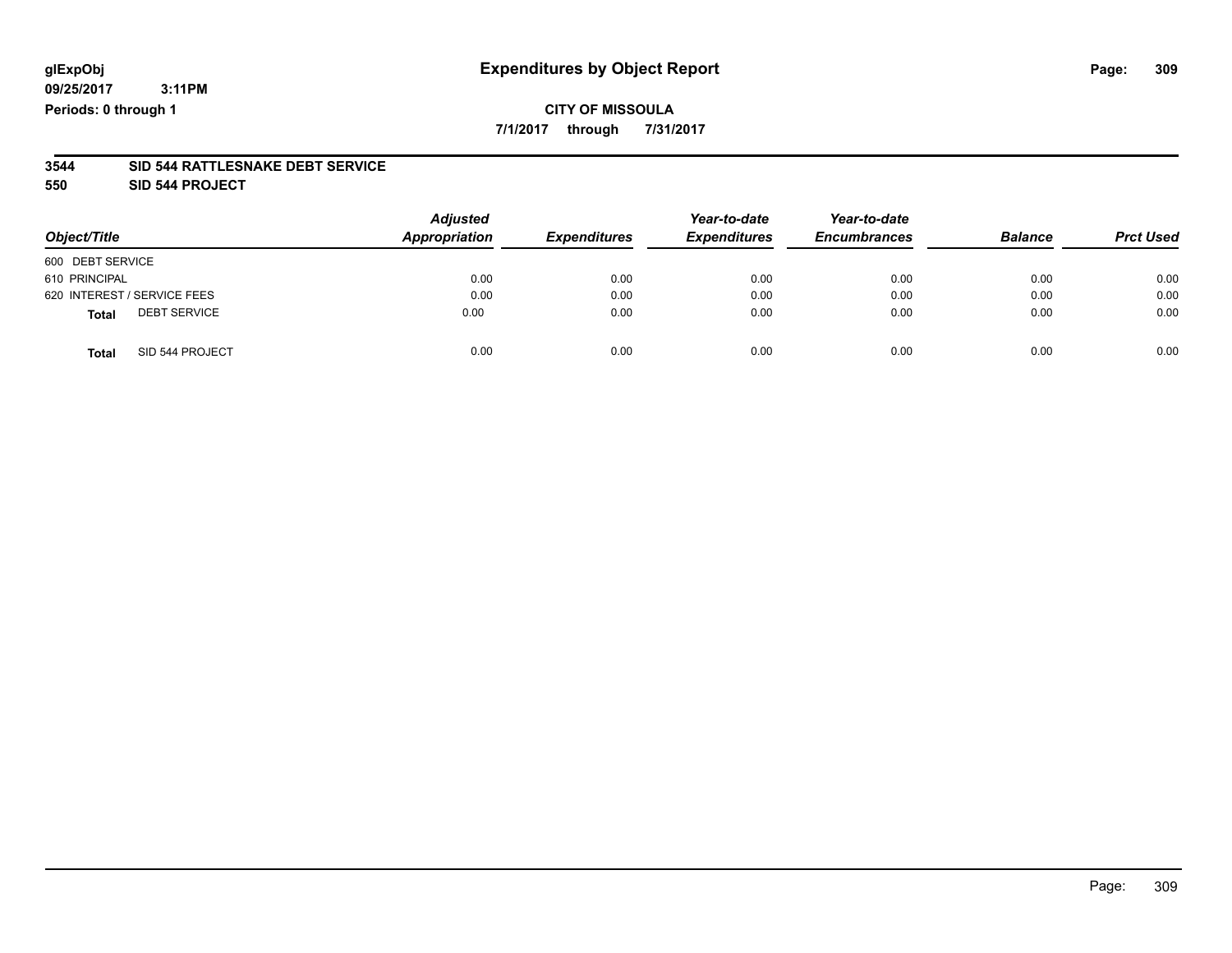**7/1/2017 through 7/31/2017**

# **3544 SID 544 RATTLESNAKE DEBT SERVICE**

**555 LOLO STREET PROJECT**

|                                      | <b>Adjusted</b>      |                     | Year-to-date        | Year-to-date        |                |                  |
|--------------------------------------|----------------------|---------------------|---------------------|---------------------|----------------|------------------|
| Object/Title                         | <b>Appropriation</b> | <b>Expenditures</b> | <b>Expenditures</b> | <b>Encumbrances</b> | <b>Balance</b> | <b>Prct Used</b> |
| 500 FIXED CHARGES                    |                      |                     |                     |                     |                |                  |
| 550 MERCHANT SERVICE FEES            | 0.00                 | 0.00                | 0.00                | 0.00                | 0.00           | 0.00             |
| <b>FIXED CHARGES</b><br><b>Total</b> | 0.00                 | 0.00                | 0.00                | 0.00                | 0.00           | 0.00             |
| 600 DEBT SERVICE                     |                      |                     |                     |                     |                |                  |
| 610 PRINCIPAL                        | 0.00                 | 0.00                | 0.00                | 0.00                | 0.00           | 0.00             |
| 620 INTEREST / SERVICE FEES          | 0.00                 | 0.00                | 0.00                | 0.00                | 0.00           | 0.00             |
| <b>DEBT SERVICE</b><br><b>Total</b>  | 0.00                 | 0.00                | 0.00                | 0.00                | 0.00           | 0.00             |
|                                      |                      |                     |                     |                     |                |                  |
| <b>LOLO STREET PROJECT</b><br>Total  | 0.00                 | 0.00                | 0.00                | 0.00                | 0.00           | 0.00             |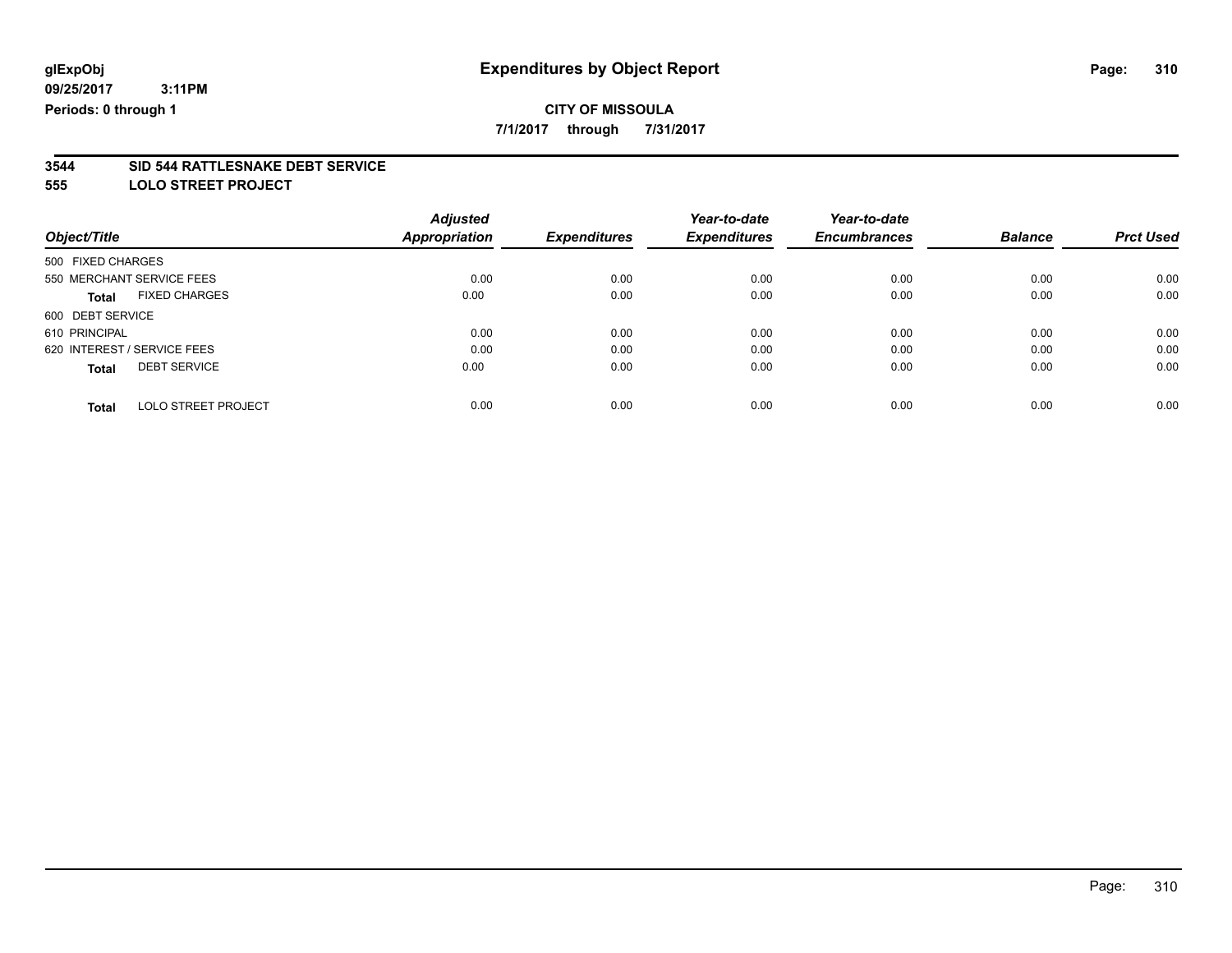#### **3544 SID 544 RATTLESNAKE DEBT SERVICE**

| Object/Title      |                                  | <b>Adjusted</b><br><b>Appropriation</b> | <b>Expenditures</b> | Year-to-date<br><b>Expenditures</b> | Year-to-date<br><b>Encumbrances</b> | <b>Balance</b> | <b>Prct Used</b> |
|-------------------|----------------------------------|-----------------------------------------|---------------------|-------------------------------------|-------------------------------------|----------------|------------------|
| 500 FIXED CHARGES |                                  |                                         |                     |                                     |                                     |                |                  |
|                   | 550 MERCHANT SERVICE FEES        | 0.00                                    | 0.00                | 0.00                                | 0.00                                | 0.00           | 0.00             |
| <b>Total</b>      | <b>FIXED CHARGES</b>             | 0.00                                    | 0.00                | 0.00                                | 0.00                                | 0.00           | 0.00             |
| 600 DEBT SERVICE  |                                  |                                         |                     |                                     |                                     |                |                  |
| 610 PRINCIPAL     |                                  | 0.00                                    | 0.00                | 0.00                                | 0.00                                | 0.00           | 0.00             |
|                   | 620 INTEREST / SERVICE FEES      | 0.00                                    | 0.00                | 0.00                                | 0.00                                | 0.00           | 0.00             |
| <b>Total</b>      | <b>DEBT SERVICE</b>              | 0.00                                    | 0.00                | 0.00                                | 0.00                                | 0.00           | 0.00             |
| <b>Total</b>      | SID 544 RATTLESNAKE DEBT SERVICE | 0.00                                    | 0.00                | 0.00                                | 0.00                                | 0.00           | 0.00             |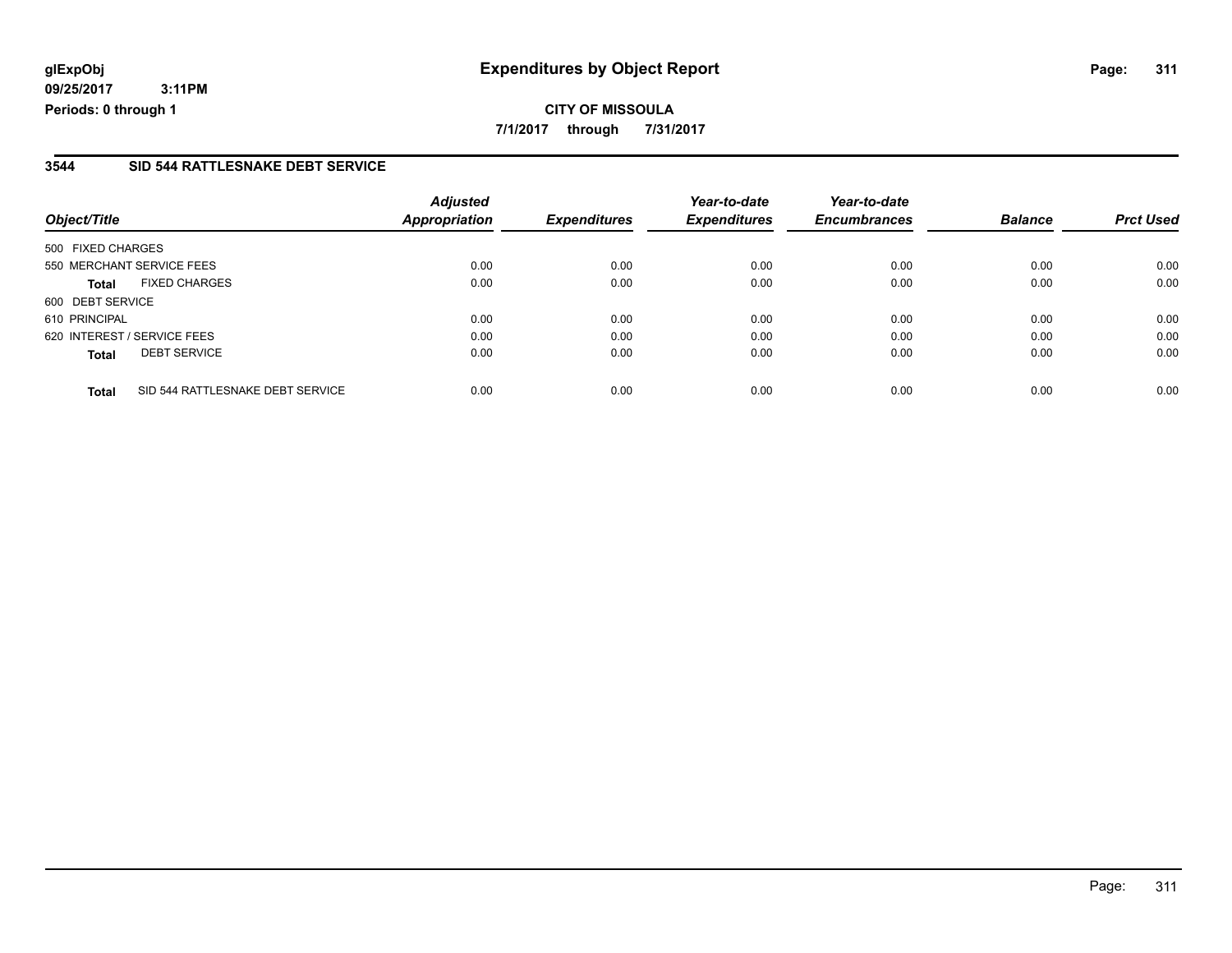**7/1/2017 through 7/31/2017**

# **3545 SID 545 DEBT SERVICE**

|                                      | <b>Adjusted</b> |                     | Year-to-date        | Year-to-date        |                |                  |
|--------------------------------------|-----------------|---------------------|---------------------|---------------------|----------------|------------------|
| Object/Title                         | Appropriation   | <b>Expenditures</b> | <b>Expenditures</b> | <b>Encumbrances</b> | <b>Balance</b> | <b>Prct Used</b> |
| 500 FIXED CHARGES                    |                 |                     |                     |                     |                |                  |
| 550 MERCHANT SERVICE FEES            | 0.00            | 0.00                | 0.00                | 0.00                | 0.00           | 0.00             |
| <b>FIXED CHARGES</b><br><b>Total</b> | 0.00            | 0.00                | 0.00                | 0.00                | 0.00           | 0.00             |
| 600 DEBT SERVICE                     |                 |                     |                     |                     |                |                  |
| 610 PRINCIPAL                        | 0.00            | 0.00                | 0.00                | 0.00                | 0.00           | 0.00             |
| 620 INTEREST / SERVICE FEES          | 0.00            | 0.00                | 0.00                | 0.00                | 0.00           | 0.00             |
| <b>DEBT SERVICE</b><br><b>Total</b>  | 0.00            | 0.00                | 0.00                | 0.00                | 0.00           | 0.00             |
| 800 OTHER OBJECTS                    |                 |                     |                     |                     |                |                  |
| 820 TRANSFERS TO OTHER FUNDS         | 0.00            | 0.00                | 0.00                | 0.00                | 0.00           | 0.00             |
| OTHER OBJECTS<br><b>Total</b>        | 0.00            | 0.00                | 0.00                | 0.00                | 0.00           | 0.00             |
|                                      |                 |                     |                     |                     |                |                  |
| NON-DEPARTMENTAL<br><b>Total</b>     | 0.00            | 0.00                | 0.00                | 0.00                | 0.00           | 0.00             |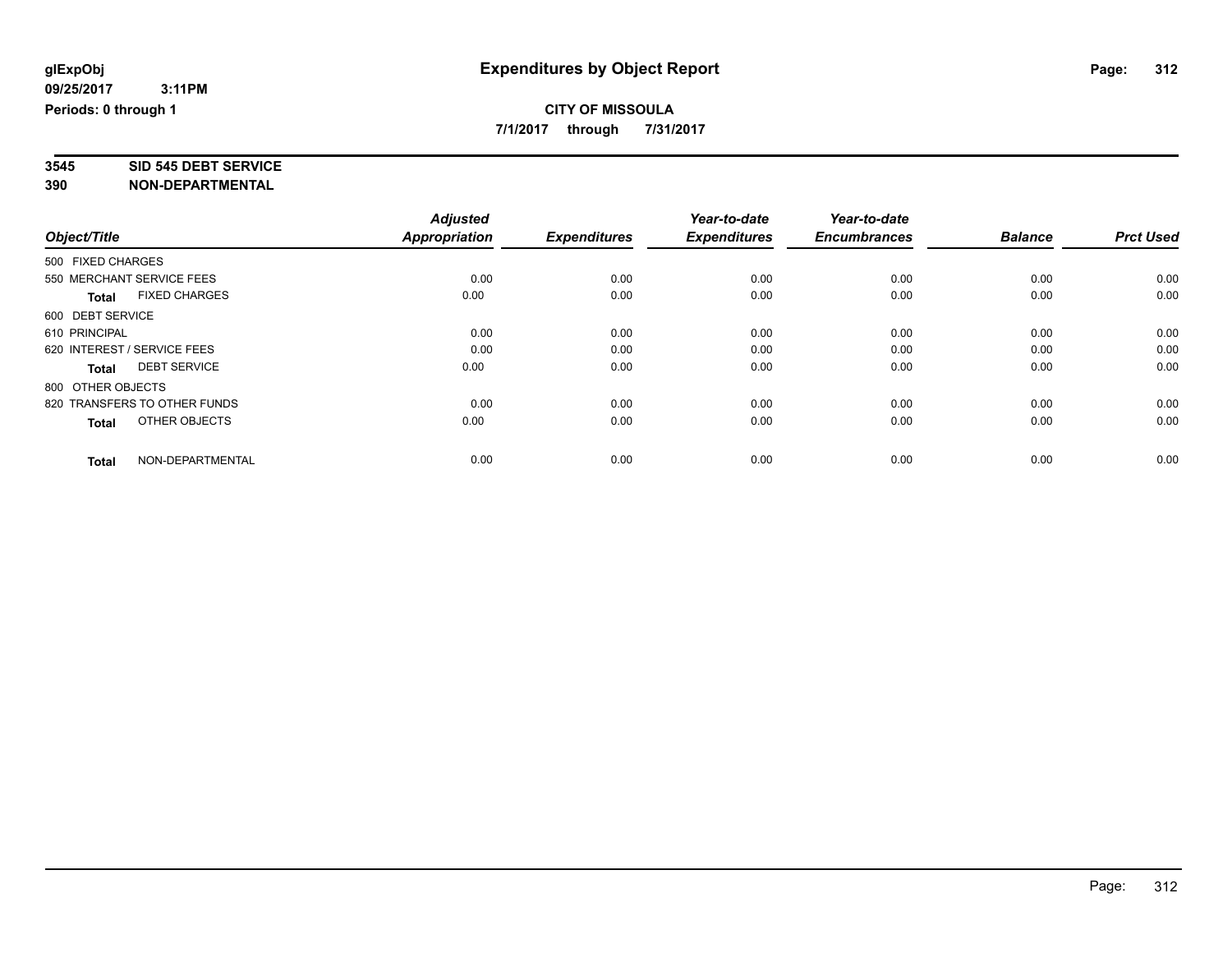**CITY OF MISSOULA 7/1/2017 through 7/31/2017**

#### **3545 SID 545 DEBT SERVICE**

| Object/Title                 |                      | <b>Adjusted</b>      |                     | Year-to-date<br><b>Expenditures</b> | Year-to-date<br><b>Encumbrances</b> | <b>Balance</b> | <b>Prct Used</b> |
|------------------------------|----------------------|----------------------|---------------------|-------------------------------------|-------------------------------------|----------------|------------------|
|                              |                      | <b>Appropriation</b> | <b>Expenditures</b> |                                     |                                     |                |                  |
| 500 FIXED CHARGES            |                      |                      |                     |                                     |                                     |                |                  |
| 550 MERCHANT SERVICE FEES    |                      | 0.00                 | 0.00                | 0.00                                | 0.00                                | 0.00           | 0.00             |
| <b>Total</b>                 | <b>FIXED CHARGES</b> | 0.00                 | 0.00                | 0.00                                | 0.00                                | 0.00           | 0.00             |
| 600 DEBT SERVICE             |                      |                      |                     |                                     |                                     |                |                  |
| 610 PRINCIPAL                |                      | 0.00                 | 0.00                | 0.00                                | 0.00                                | 0.00           | 0.00             |
| 620 INTEREST / SERVICE FEES  |                      | 0.00                 | 0.00                | 0.00                                | 0.00                                | 0.00           | 0.00             |
| Total                        | <b>DEBT SERVICE</b>  | 0.00                 | 0.00                | 0.00                                | 0.00                                | 0.00           | 0.00             |
| 800 OTHER OBJECTS            |                      |                      |                     |                                     |                                     |                |                  |
| 820 TRANSFERS TO OTHER FUNDS |                      | 0.00                 | 0.00                | 0.00                                | 0.00                                | 0.00           | 0.00             |
| Total                        | OTHER OBJECTS        | 0.00                 | 0.00                | 0.00                                | 0.00                                | 0.00           | 0.00             |
| <b>Total</b>                 | SID 545 DEBT SERVICE | 0.00                 | 0.00                | 0.00                                | 0.00                                | 0.00           | 0.00             |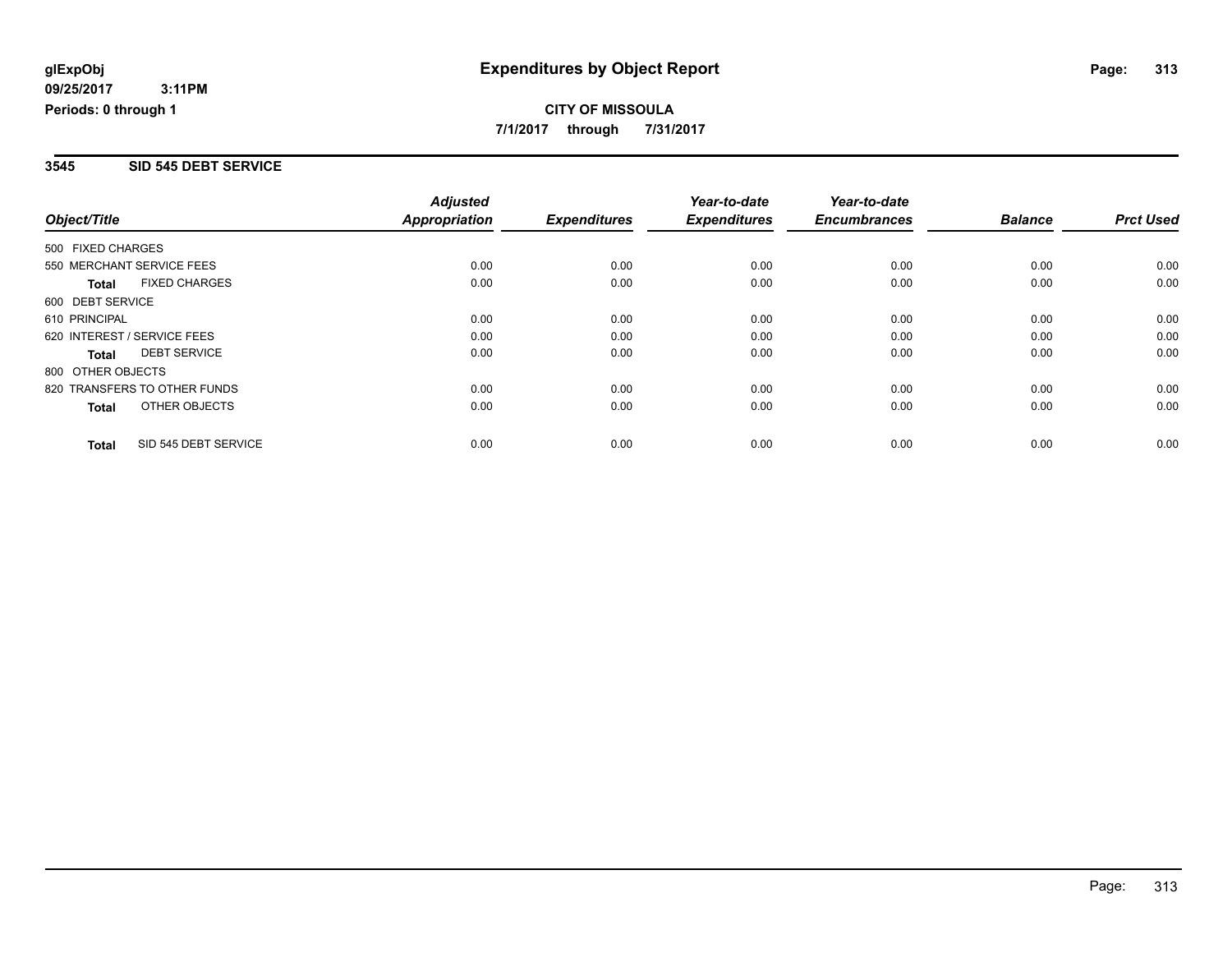**7/1/2017 through 7/31/2017**

# **3546 SID 546 DEBT SERVICE**

|                   |                              | <b>Adjusted</b> |                     | Year-to-date        | Year-to-date        |                |                  |
|-------------------|------------------------------|-----------------|---------------------|---------------------|---------------------|----------------|------------------|
| Object/Title      |                              | Appropriation   | <b>Expenditures</b> | <b>Expenditures</b> | <b>Encumbrances</b> | <b>Balance</b> | <b>Prct Used</b> |
| 500 FIXED CHARGES |                              |                 |                     |                     |                     |                |                  |
|                   | 550 MERCHANT SERVICE FEES    | 0.00            | 0.00                | 0.00                | 0.00                | 0.00           | 0.00             |
| <b>Total</b>      | <b>FIXED CHARGES</b>         | 0.00            | 0.00                | 0.00                | 0.00                | 0.00           | 0.00             |
| 600 DEBT SERVICE  |                              |                 |                     |                     |                     |                |                  |
| 610 PRINCIPAL     |                              | 0.00            | 0.00                | 0.00                | 0.00                | 0.00           | 0.00             |
|                   | 620 INTEREST / SERVICE FEES  | 0.00            | 0.00                | 0.00                | 0.00                | 0.00           | 0.00             |
| <b>Total</b>      | <b>DEBT SERVICE</b>          | 0.00            | 0.00                | 0.00                | 0.00                | 0.00           | 0.00             |
| 800 OTHER OBJECTS |                              |                 |                     |                     |                     |                |                  |
|                   | 820 TRANSFERS TO OTHER FUNDS | 0.00            | 0.00                | 0.00                | 0.00                | 0.00           | 0.00             |
| <b>Total</b>      | OTHER OBJECTS                | 0.00            | 0.00                | 0.00                | 0.00                | 0.00           | 0.00             |
|                   |                              |                 |                     |                     |                     |                |                  |
| <b>Total</b>      | NON-DEPARTMENTAL             | 0.00            | 0.00                | 0.00                | 0.00                | 0.00           | 0.00             |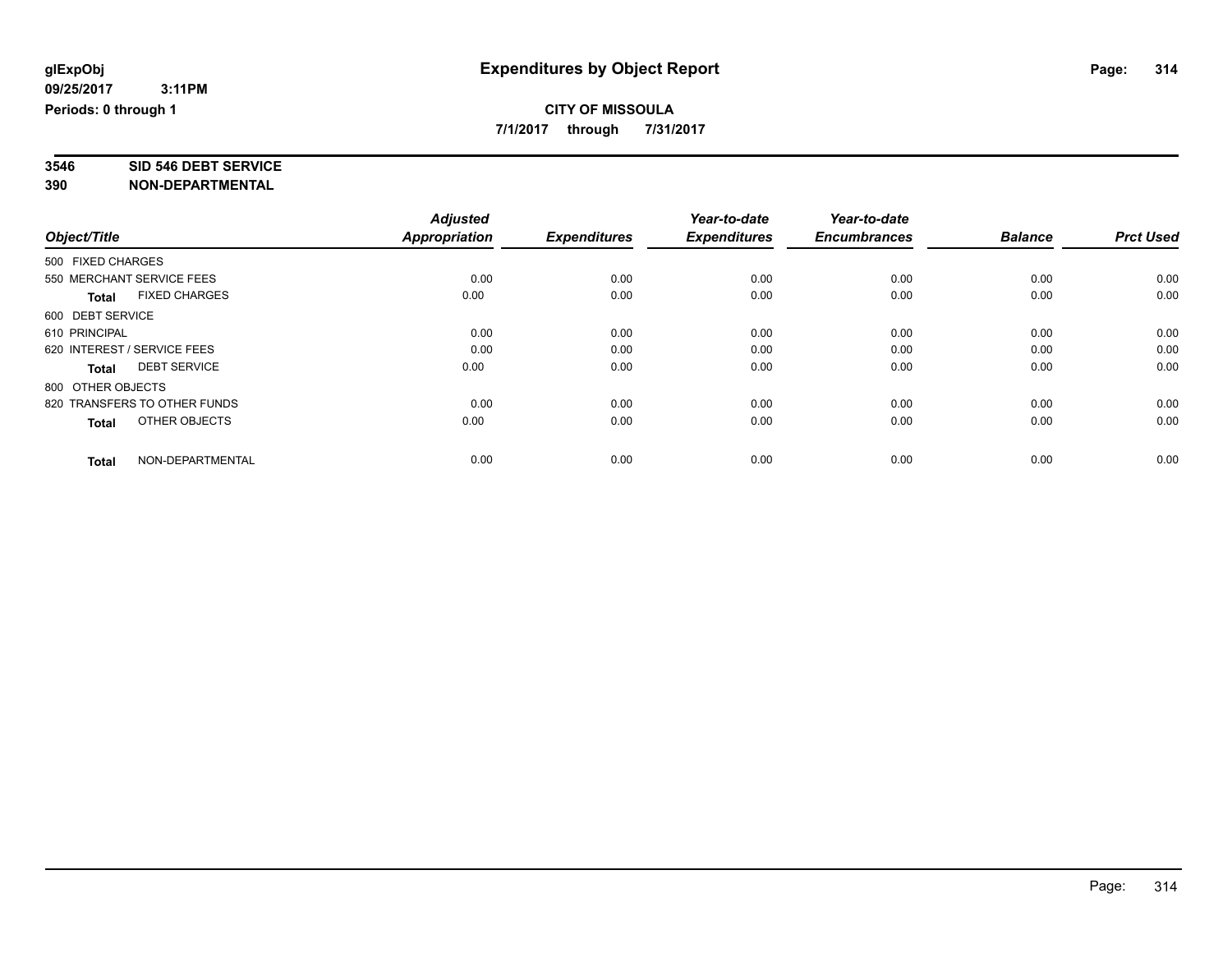**CITY OF MISSOULA 7/1/2017 through 7/31/2017**

#### **3546 SID 546 DEBT SERVICE**

| Object/Title                 |                      | <b>Adjusted</b>      |                     | Year-to-date        | Year-to-date<br><b>Encumbrances</b> | <b>Balance</b> | <b>Prct Used</b> |
|------------------------------|----------------------|----------------------|---------------------|---------------------|-------------------------------------|----------------|------------------|
|                              |                      | <b>Appropriation</b> | <b>Expenditures</b> | <b>Expenditures</b> |                                     |                |                  |
| 500 FIXED CHARGES            |                      |                      |                     |                     |                                     |                |                  |
| 550 MERCHANT SERVICE FEES    |                      | 0.00                 | 0.00                | 0.00                | 0.00                                | 0.00           | 0.00             |
| <b>Total</b>                 | <b>FIXED CHARGES</b> | 0.00                 | 0.00                | 0.00                | 0.00                                | 0.00           | 0.00             |
| 600 DEBT SERVICE             |                      |                      |                     |                     |                                     |                |                  |
| 610 PRINCIPAL                |                      | 0.00                 | 0.00                | 0.00                | 0.00                                | 0.00           | 0.00             |
| 620 INTEREST / SERVICE FEES  |                      | 0.00                 | 0.00                | 0.00                | 0.00                                | 0.00           | 0.00             |
| Total                        | <b>DEBT SERVICE</b>  | 0.00                 | 0.00                | 0.00                | 0.00                                | 0.00           | 0.00             |
| 800 OTHER OBJECTS            |                      |                      |                     |                     |                                     |                |                  |
| 820 TRANSFERS TO OTHER FUNDS |                      | 0.00                 | 0.00                | 0.00                | 0.00                                | 0.00           | 0.00             |
| Total                        | OTHER OBJECTS        | 0.00                 | 0.00                | 0.00                | 0.00                                | 0.00           | 0.00             |
| <b>Total</b>                 | SID 546 DEBT SERVICE | 0.00                 | 0.00                | 0.00                | 0.00                                | 0.00           | 0.00             |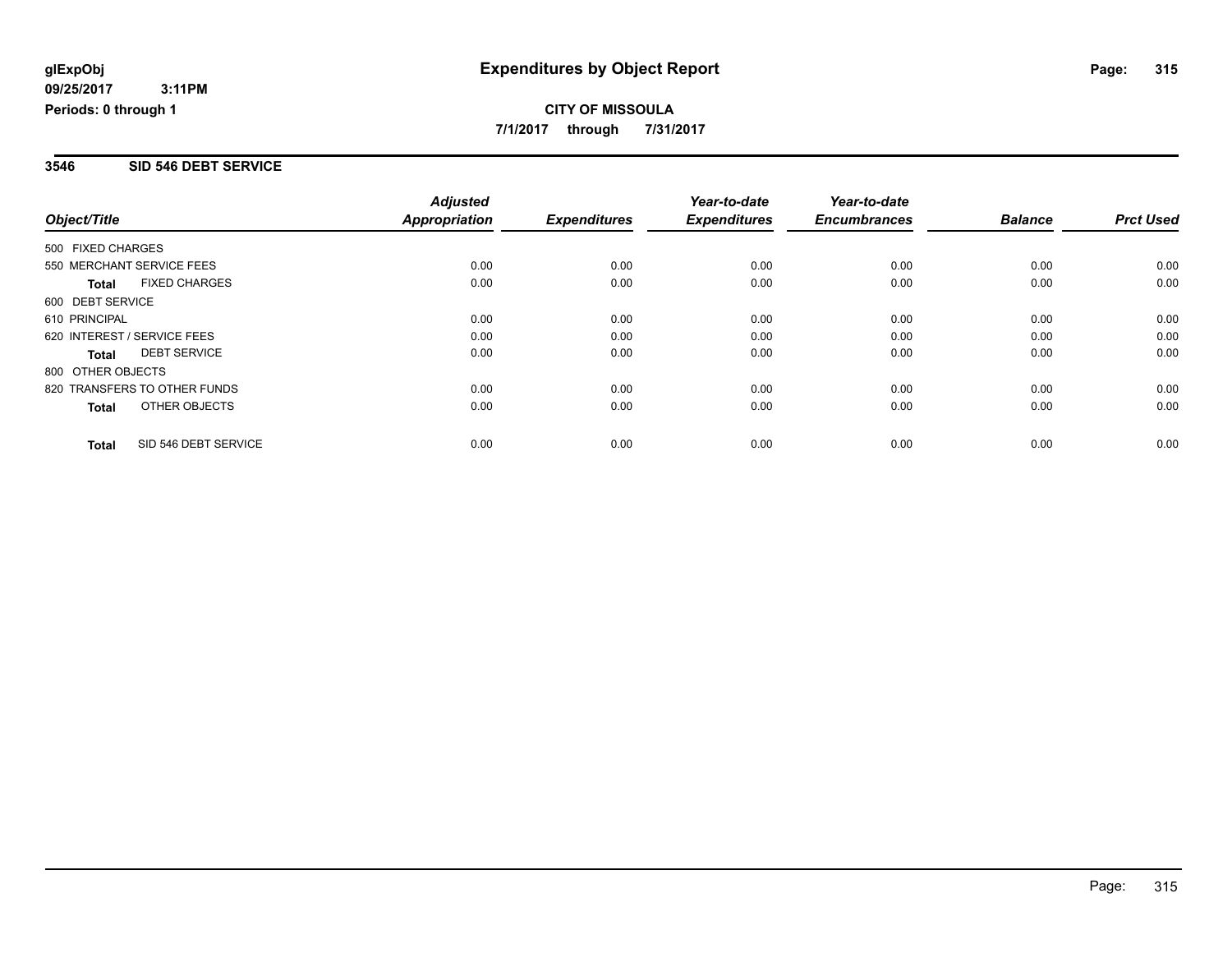**7/1/2017 through 7/31/2017**

**3548 SID 548-5TH, 6TH & ARTHUR**

|                                      | <b>Adjusted</b> | <b>Expenditures</b> | Year-to-date        | Year-to-date<br><b>Encumbrances</b> | <b>Balance</b> | <b>Prct Used</b> |
|--------------------------------------|-----------------|---------------------|---------------------|-------------------------------------|----------------|------------------|
| Object/Title                         | Appropriation   |                     | <b>Expenditures</b> |                                     |                |                  |
| 500 FIXED CHARGES                    |                 |                     |                     |                                     |                |                  |
| 550 MERCHANT SERVICE FEES            | 0.00            | 0.00                | 0.00                | 0.00                                | 0.00           | 0.00             |
| <b>FIXED CHARGES</b><br><b>Total</b> | 0.00            | 0.00                | 0.00                | 0.00                                | 0.00           | 0.00             |
| 600 DEBT SERVICE                     |                 |                     |                     |                                     |                |                  |
| 610 PRINCIPAL                        | 0.00            | 0.00                | 0.00                | 0.00                                | 0.00           | 0.00             |
| 620 INTEREST / SERVICE FEES          | 0.00            | 0.00                | 0.00                | 0.00                                | 0.00           | 0.00             |
| <b>DEBT SERVICE</b><br><b>Total</b>  | 0.00            | 0.00                | 0.00                | 0.00                                | 0.00           | 0.00             |
| NON-DEPARTMENTAL<br><b>Total</b>     | 0.00            | 0.00                | 0.00                | 0.00                                | 0.00           | 0.00             |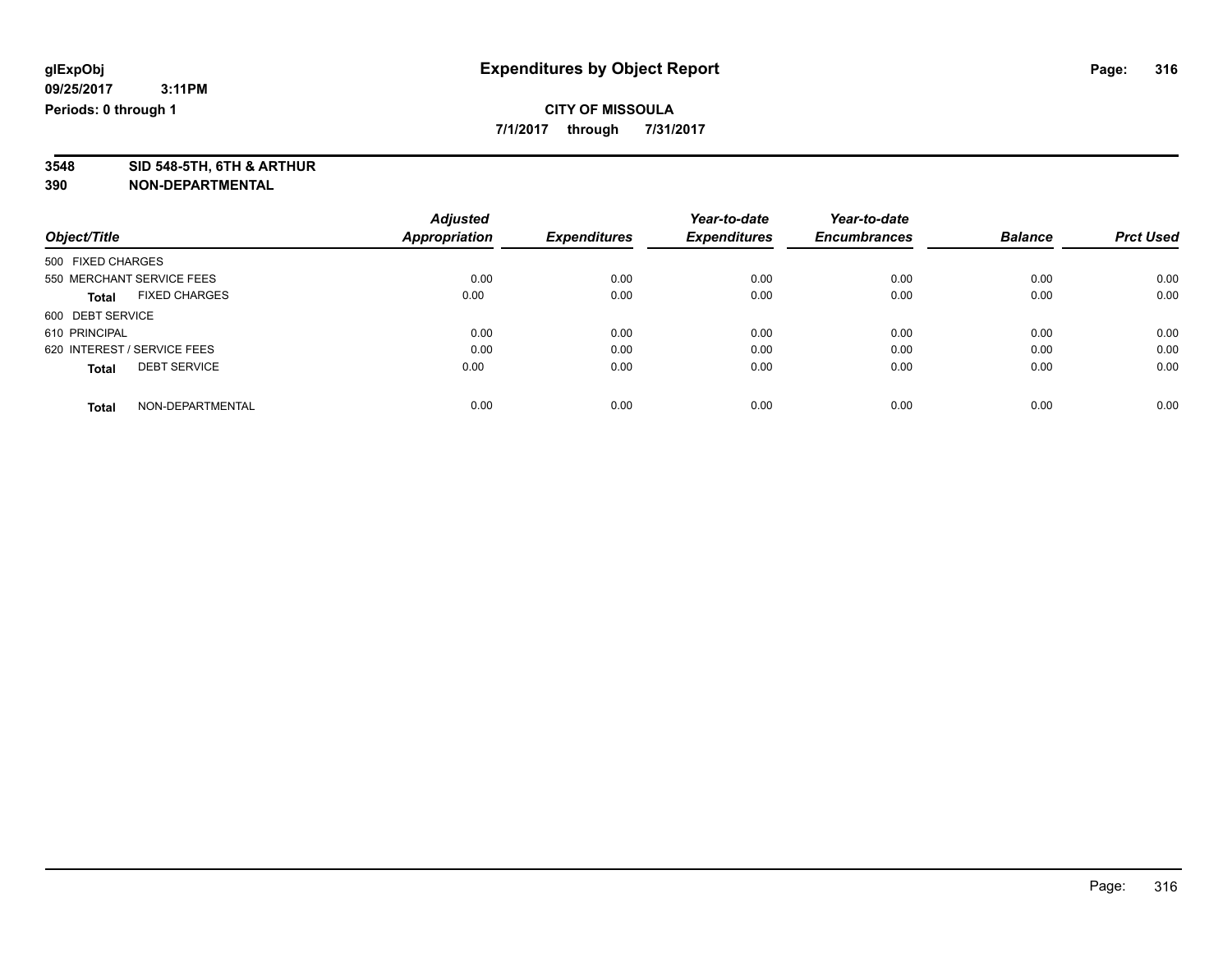#### **3548 SID 548-5TH, 6TH & ARTHUR**

| Object/Title                              | <b>Adjusted</b><br><b>Appropriation</b> | <b>Expenditures</b> | Year-to-date<br><b>Expenditures</b> | Year-to-date<br><b>Encumbrances</b> | <b>Balance</b> | <b>Prct Used</b> |
|-------------------------------------------|-----------------------------------------|---------------------|-------------------------------------|-------------------------------------|----------------|------------------|
| 500 FIXED CHARGES                         |                                         |                     |                                     |                                     |                |                  |
| 550 MERCHANT SERVICE FEES                 | 0.00                                    | 0.00                | 0.00                                | 0.00                                | 0.00           | 0.00             |
| <b>FIXED CHARGES</b><br><b>Total</b>      | 0.00                                    | 0.00                | 0.00                                | 0.00                                | 0.00           | 0.00             |
| 600 DEBT SERVICE                          |                                         |                     |                                     |                                     |                |                  |
| 610 PRINCIPAL                             | 0.00                                    | 0.00                | 0.00                                | 0.00                                | 0.00           | 0.00             |
| 620 INTEREST / SERVICE FEES               | 0.00                                    | 0.00                | 0.00                                | 0.00                                | 0.00           | 0.00             |
| <b>DEBT SERVICE</b><br><b>Total</b>       | 0.00                                    | 0.00                | 0.00                                | 0.00                                | 0.00           | 0.00             |
| SID 548-5TH, 6TH & ARTHUR<br><b>Total</b> | 0.00                                    | 0.00                | 0.00                                | 0.00                                | 0.00           | 0.00             |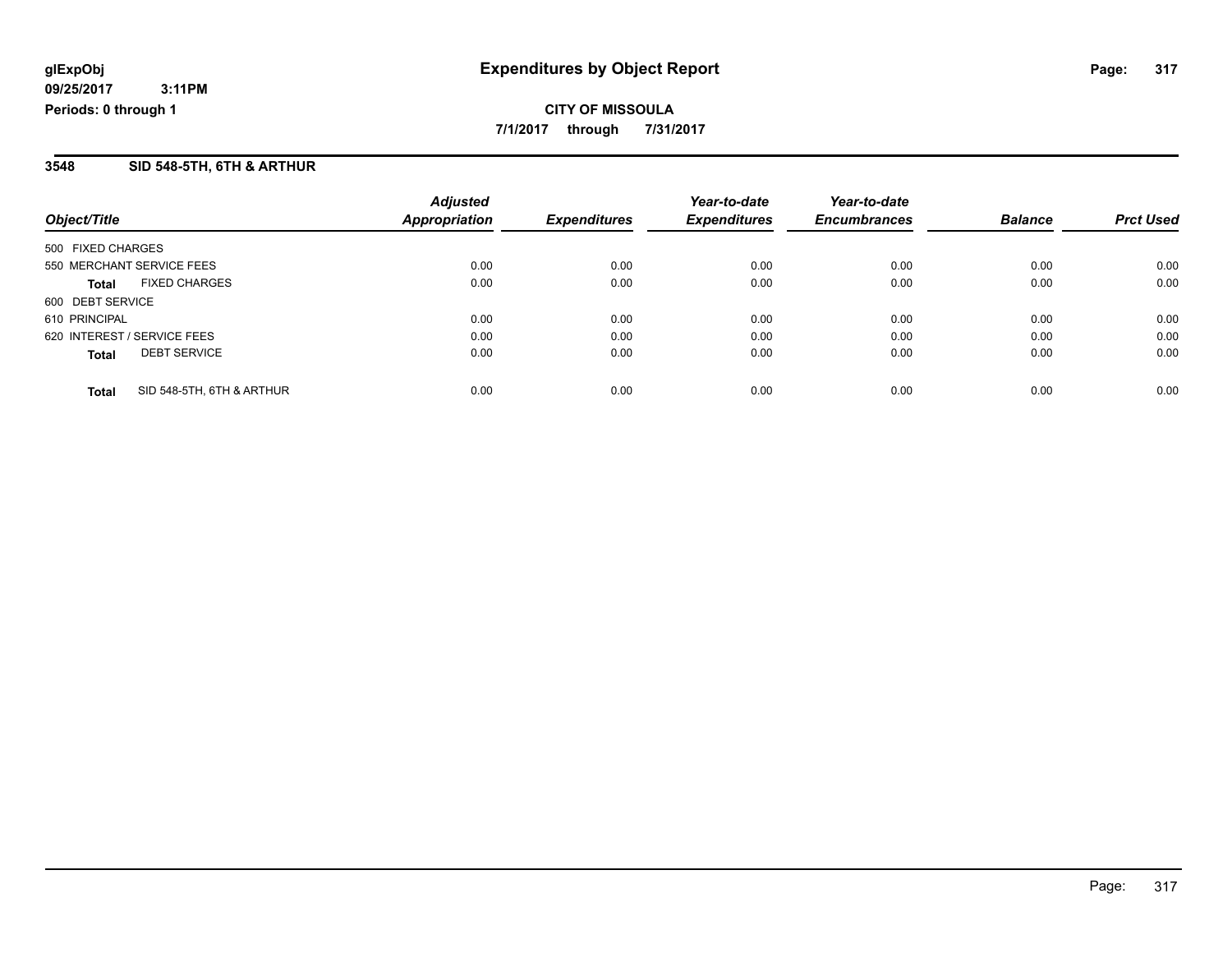#### **CITY OF MISSOULA 7/1/2017 through 7/31/2017**

# **3549 SID 549 HILLVIEW WAY**

|                                     | <b>Adjusted</b><br>Appropriation |                     | Year-to-date        | Year-to-date<br><b>Encumbrances</b> | <b>Balance</b> |                  |
|-------------------------------------|----------------------------------|---------------------|---------------------|-------------------------------------|----------------|------------------|
| Object/Title                        |                                  | <b>Expenditures</b> | <b>Expenditures</b> |                                     |                | <b>Prct Used</b> |
| 600 DEBT SERVICE                    |                                  |                     |                     |                                     |                |                  |
| 610 PRINCIPAL                       | 0.00                             | 0.00                | 0.00                | 0.00                                | 0.00           | 0.00             |
| 620 INTEREST / SERVICE FEES         | 0.00                             | 0.00                | 0.00                | 0.00                                | 0.00           | 0.00             |
| <b>DEBT SERVICE</b><br><b>Total</b> | 0.00                             | 0.00                | 0.00                | 0.00                                | 0.00           | 0.00             |
| NON-DEPARTMENTAL<br><b>Total</b>    | 0.00                             | 0.00                | 0.00                | 0.00                                | 0.00           | 0.00             |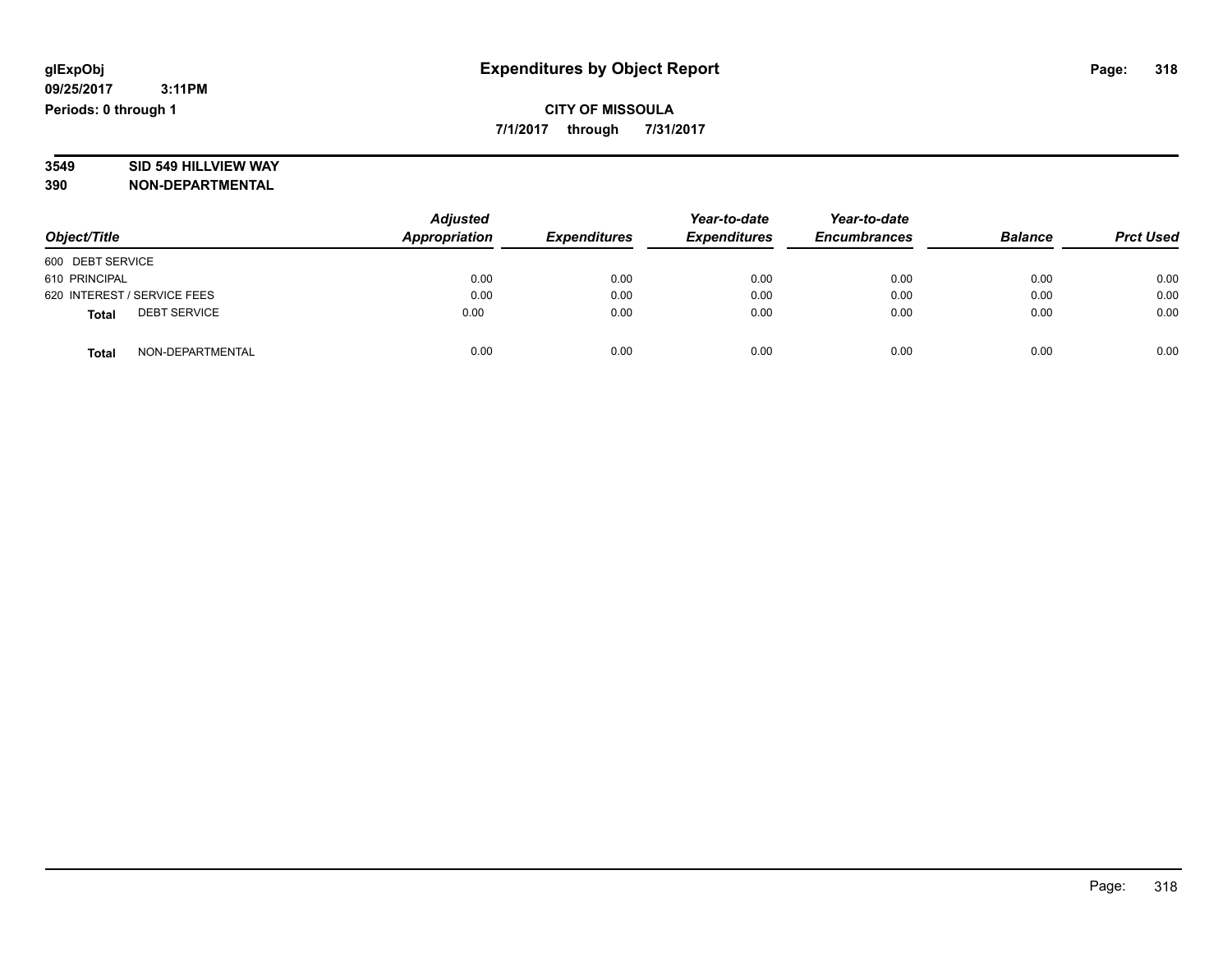**CITY OF MISSOULA 7/1/2017 through 7/31/2017**

**3549 SID 549 HILLVIEW WAY**

| Object/Title                         | <b>Adjusted</b><br><b>Appropriation</b> | <b>Expenditures</b> | Year-to-date<br><b>Expenditures</b> | Year-to-date<br><b>Encumbrances</b> | <b>Balance</b> | <b>Prct Used</b> |
|--------------------------------------|-----------------------------------------|---------------------|-------------------------------------|-------------------------------------|----------------|------------------|
| 600 DEBT SERVICE                     |                                         |                     |                                     |                                     |                |                  |
| 610 PRINCIPAL                        | 0.00                                    | 0.00                | 0.00                                | 0.00                                | 0.00           | 0.00             |
| 620 INTEREST / SERVICE FEES          | 0.00                                    | 0.00                | 0.00                                | 0.00                                | 0.00           | 0.00             |
| <b>DEBT SERVICE</b><br>Total         | 0.00                                    | 0.00                | 0.00                                | 0.00                                | 0.00           | 0.00             |
| SID 549 HILLVIEW WAY<br><b>Total</b> | 0.00                                    | 0.00                | 0.00                                | 0.00                                | 0.00           | 0.00             |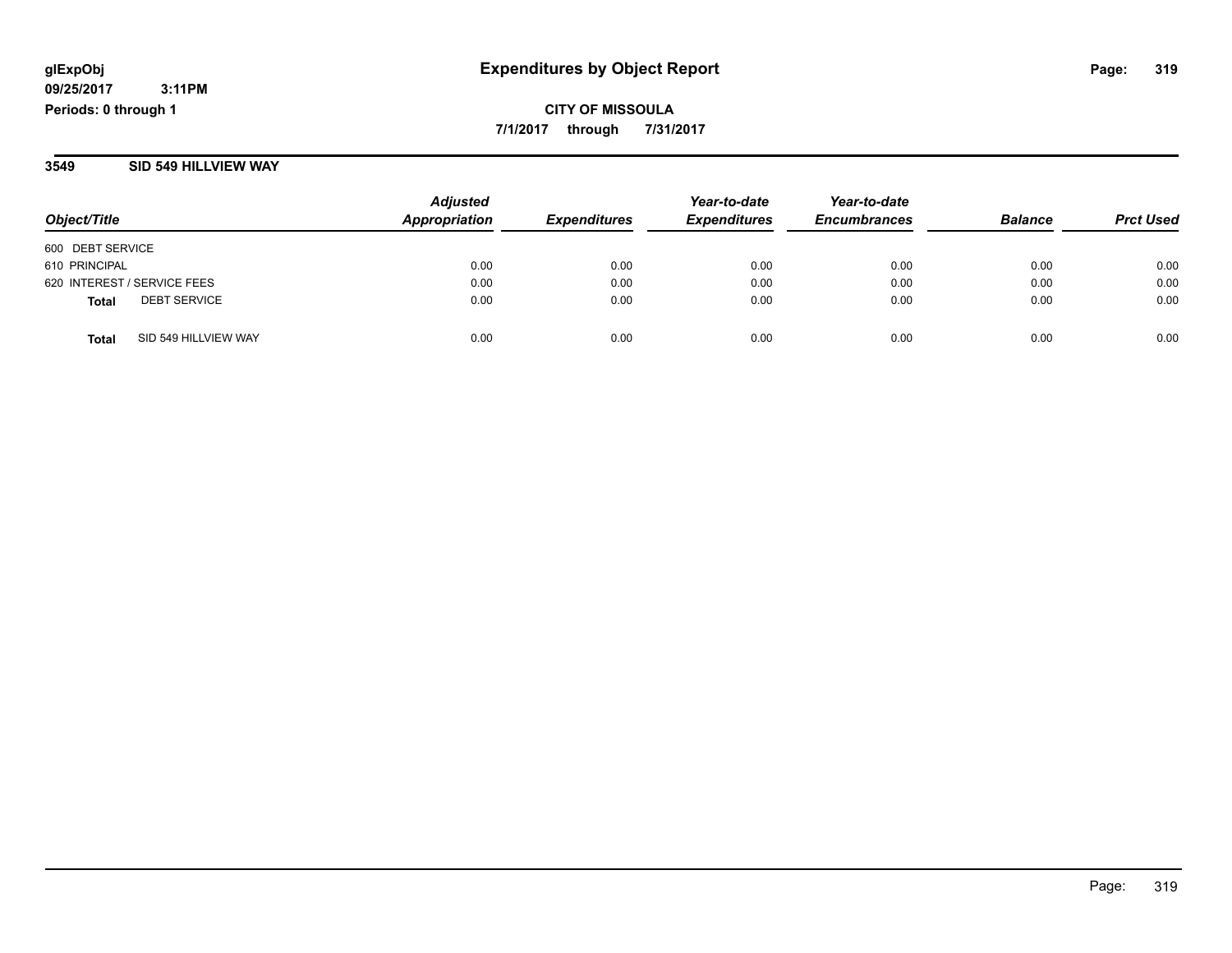**7/1/2017 through 7/31/2017**

### **4060 CAPITAL IMPROVEMENT PROGRAM FUND**

| Object/Title                          | <b>Adjusted</b><br>Appropriation | <b>Expenditures</b> | Year-to-date<br><b>Expenditures</b> | Year-to-date<br><b>Encumbrances</b> | <b>Balance</b> | <b>Prct Used</b> |
|---------------------------------------|----------------------------------|---------------------|-------------------------------------|-------------------------------------|----------------|------------------|
| 100 PERSONAL SERVICES                 |                                  |                     |                                     |                                     |                |                  |
| 110 SALARIES AND WAGES                | 0.00                             | 0.00                | 0.00                                | 0.00                                | 0.00           | 0.00             |
| 140 EMPLOYER CONTRIBUTIONS            | 0.00                             | 0.00                | 0.00                                | 0.00                                | 0.00           | 0.00             |
| PERSONAL SERVICES<br><b>Total</b>     | 0.00                             | 0.00                | 0.00                                | 0.00                                | 0.00           | 0.00             |
| 300 PURCHASED SERVICES                |                                  |                     |                                     |                                     |                |                  |
| 350 PROFESSIONAL SERVICES             | 0.00                             | 0.00                | 0.00                                | 0.00                                | 0.00           | 0.00             |
| 380 TRAINING                          | 0.00                             | 0.00                | 0.00                                | 0.00                                | 0.00           | 0.00             |
| PURCHASED SERVICES<br><b>Total</b>    | 0.00                             | 0.00                | 0.00                                | 0.00                                | 0.00           | 0.00             |
| 500 FIXED CHARGES                     |                                  |                     |                                     |                                     |                |                  |
| 550 MERCHANT SERVICE FEES             | 0.00                             | 0.00                | 0.00                                | 0.00                                | 0.00           | 0.00             |
| <b>FIXED CHARGES</b><br><b>Total</b>  | 0.00                             | 0.00                | 0.00                                | 0.00                                | 0.00           | 0.00             |
| 600 DEBT SERVICE                      |                                  |                     |                                     |                                     |                |                  |
| 610 PRINCIPAL                         | 0.00                             | 0.00                | 0.00                                | 0.00                                | 0.00           | 0.00             |
| 620 INTEREST / SERVICE FEES           | 0.00                             | 0.00                | 0.00                                | 0.00                                | 0.00           | 0.00             |
| <b>DEBT SERVICE</b><br><b>Total</b>   | 0.00                             | 0.00                | 0.00                                | 0.00                                | 0.00           | 0.00             |
| 800 OTHER OBJECTS                     |                                  |                     |                                     |                                     |                |                  |
| 820 TRANSFERS TO OTHER FUNDS          | 0.00                             | 0.00                | 0.00                                | 0.00                                | 0.00           | 0.00             |
| <b>OTHER OBJECTS</b><br><b>Total</b>  | 0.00                             | 0.00                | 0.00                                | 0.00                                | 0.00           | 0.00             |
| 900 CAPITAL OUTLAY                    |                                  |                     |                                     |                                     |                |                  |
| 910 LAND                              | 0.00                             | 0.00                | 0.00                                | 0.00                                | 0.00           | 0.00             |
| 920 BUILDINGS                         | 0.00                             | 0.00                | 0.00                                | 0.00                                | 0.00           | 0.00             |
| 930 IMPROVEMENTS                      | 0.00                             | 0.00                | 0.00                                | 0.00                                | 0.00           | 0.00             |
| 940 MACHINERY & EQUIPMENT             | 0.00                             | 0.00                | 0.00                                | 0.00                                | 0.00           | 0.00             |
| 941 DUI DIGITAL EQUIPMENT             | 0.00                             | 0.00                | 0.00                                | 0.00                                | 0.00           | 0.00             |
| <b>CAPITAL OUTLAY</b><br><b>Total</b> | 0.00                             | 0.00                | 0.00                                | 0.00                                | 0.00           | 0.00             |
| NON-DEPARTMENTAL<br><b>Total</b>      | 0.00                             | 0.00                | 0.00                                | 0.00                                | 0.00           | 0.00             |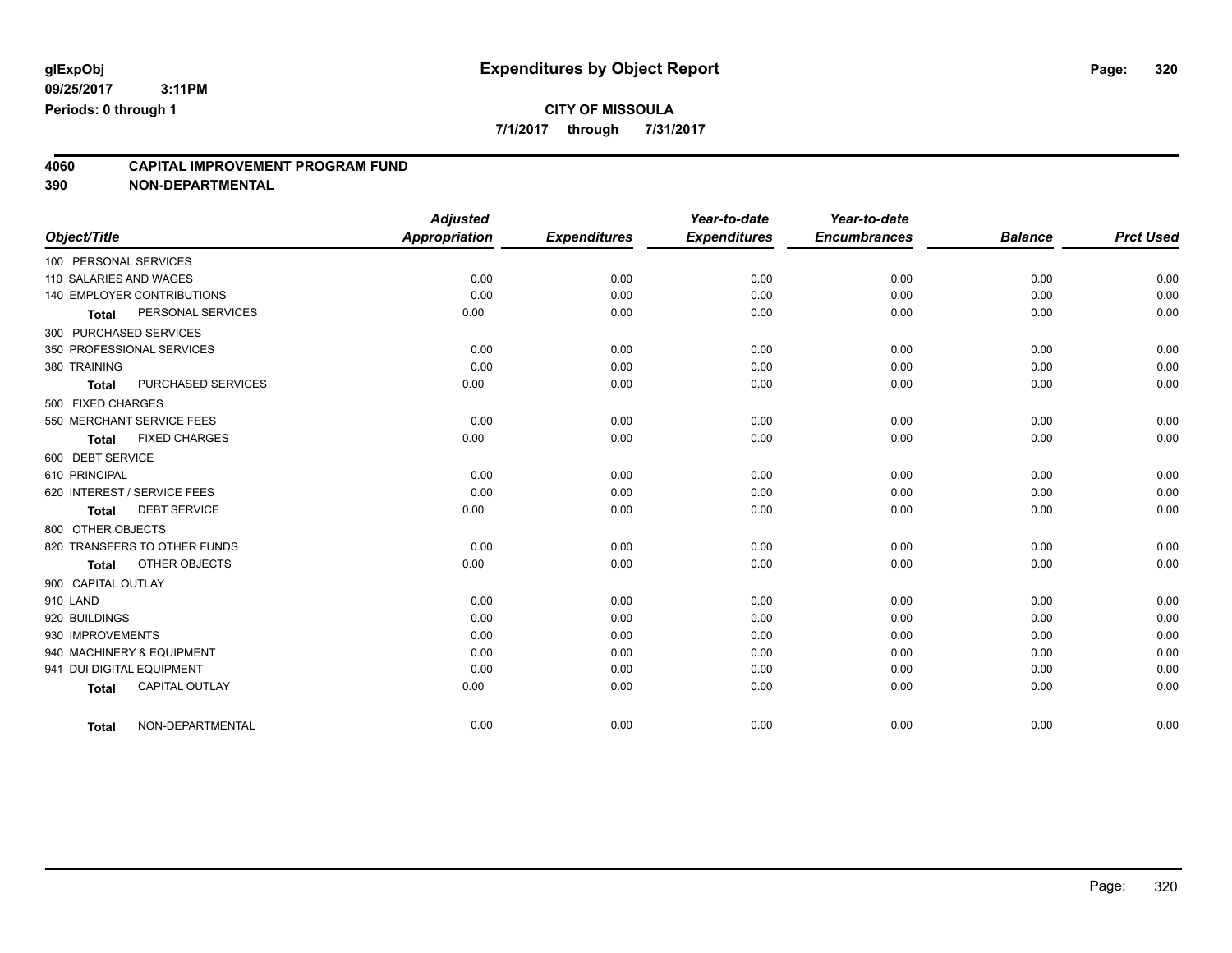#### **4060 CAPITAL IMPROVEMENT PROGRAM FUND**

| Object/Title              |                                 | <b>Adjusted</b><br>Appropriation | <b>Expenditures</b> | Year-to-date<br><b>Expenditures</b> | Year-to-date<br><b>Encumbrances</b> | <b>Balance</b> | <b>Prct Used</b> |
|---------------------------|---------------------------------|----------------------------------|---------------------|-------------------------------------|-------------------------------------|----------------|------------------|
| 100 PERSONAL SERVICES     |                                 |                                  |                     |                                     |                                     |                |                  |
| 110 SALARIES AND WAGES    |                                 | 0.00                             | 0.00                | 0.00                                | 0.00                                | 0.00           | 0.00             |
|                           | 140 EMPLOYER CONTRIBUTIONS      | 0.00                             | 0.00                | 0.00                                | 0.00                                | 0.00           | 0.00             |
| <b>Total</b>              | PERSONAL SERVICES               | 0.00                             | 0.00                | 0.00                                | 0.00                                | 0.00           | 0.00             |
| 300 PURCHASED SERVICES    |                                 |                                  |                     |                                     |                                     |                |                  |
|                           | 350 PROFESSIONAL SERVICES       | 0.00                             | 0.00                | 0.00                                | 0.00                                | 0.00           | 0.00             |
| 380 TRAINING              |                                 | 0.00                             | 0.00                | 0.00                                | 0.00                                | 0.00           | 0.00             |
| <b>Total</b>              | PURCHASED SERVICES              | 0.00                             | 0.00                | 0.00                                | 0.00                                | 0.00           | 0.00             |
| 500 FIXED CHARGES         |                                 |                                  |                     |                                     |                                     |                |                  |
|                           | 550 MERCHANT SERVICE FEES       | 0.00                             | 0.00                | 0.00                                | 0.00                                | 0.00           | 0.00             |
| <b>Total</b>              | <b>FIXED CHARGES</b>            | 0.00                             | 0.00                | 0.00                                | 0.00                                | 0.00           | 0.00             |
| 600 DEBT SERVICE          |                                 |                                  |                     |                                     |                                     |                |                  |
| 610 PRINCIPAL             |                                 | 0.00                             | 0.00                | 0.00                                | 0.00                                | 0.00           | 0.00             |
|                           | 620 INTEREST / SERVICE FEES     | 0.00                             | 0.00                | 0.00                                | 0.00                                | 0.00           | 0.00             |
| <b>Total</b>              | <b>DEBT SERVICE</b>             | 0.00                             | 0.00                | 0.00                                | 0.00                                | 0.00           | 0.00             |
| 800 OTHER OBJECTS         |                                 |                                  |                     |                                     |                                     |                |                  |
|                           | 820 TRANSFERS TO OTHER FUNDS    | 0.00                             | 0.00                | 0.00                                | 0.00                                | 0.00           | 0.00             |
| <b>Total</b>              | OTHER OBJECTS                   | 0.00                             | 0.00                | 0.00                                | 0.00                                | 0.00           | 0.00             |
| 900 CAPITAL OUTLAY        |                                 |                                  |                     |                                     |                                     |                |                  |
| 910 LAND                  |                                 | 0.00                             | 0.00                | 0.00                                | 0.00                                | 0.00           | 0.00             |
| 920 BUILDINGS             |                                 | 0.00                             | 0.00                | 0.00                                | 0.00                                | 0.00           | 0.00             |
| 930 IMPROVEMENTS          |                                 | 0.00                             | 0.00                | 0.00                                | 0.00                                | 0.00           | 0.00             |
|                           | 940 MACHINERY & EQUIPMENT       | 0.00                             | 0.00                | 0.00                                | 0.00                                | 0.00           | 0.00             |
| 941 DUI DIGITAL EQUIPMENT |                                 | 0.00                             | 0.00                | 0.00                                | 0.00                                | 0.00           | 0.00             |
| <b>Total</b>              | <b>CAPITAL OUTLAY</b>           | 0.00                             | 0.00                | 0.00                                | 0.00                                | 0.00           | 0.00             |
| <b>Total</b>              | CAPITAL IMPROVEMENT PROGRAM FUN | 0.00                             | 0.00                | 0.00                                | 0.00                                | 0.00           | 0.00             |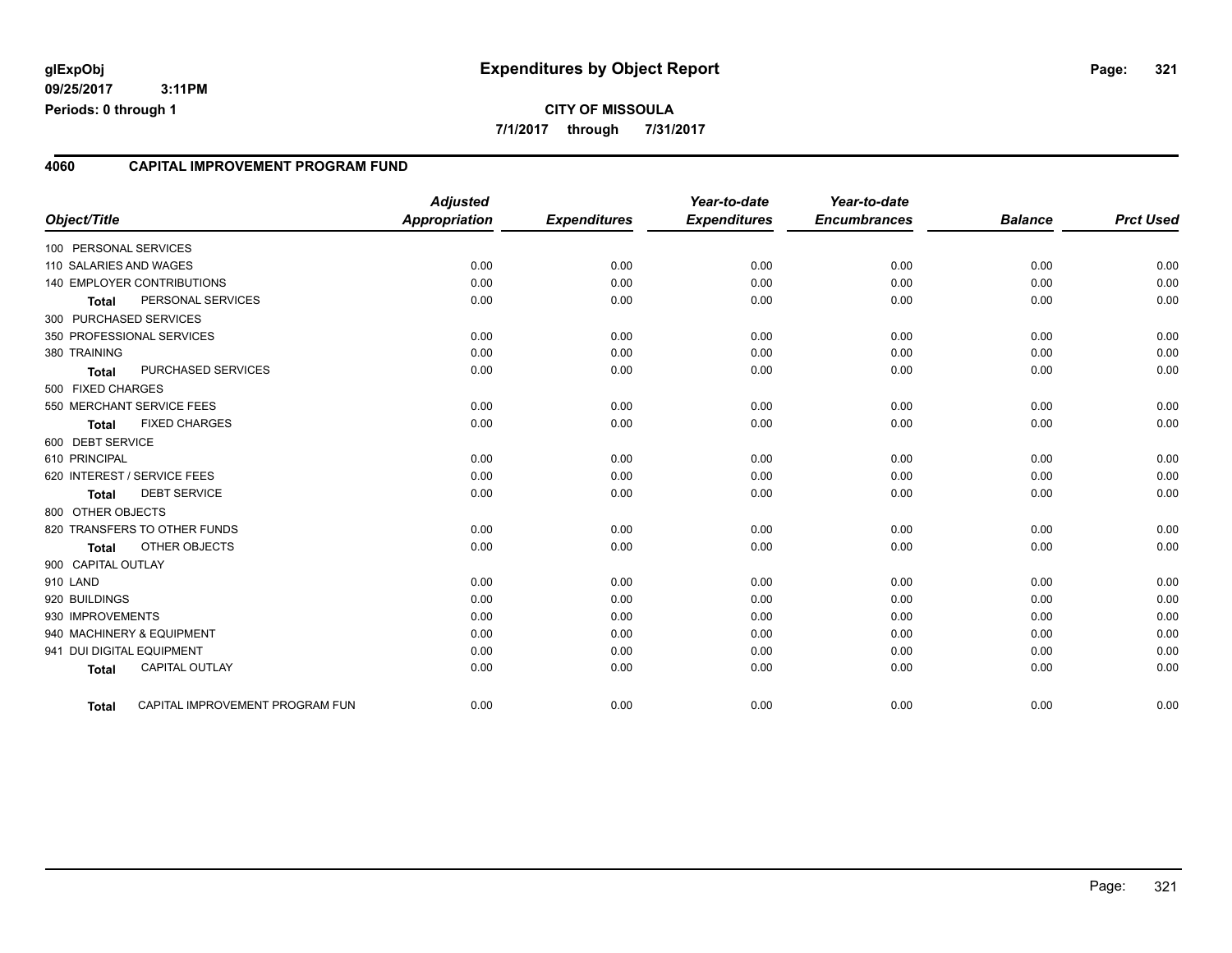### **CITY OF MISSOULA**

**7/1/2017 through 7/31/2017**

# **4130 1997 G O BOND OPEN SPACE PURCHASE FUND**

|                                       | <b>Adjusted</b>      |                     | Year-to-date        | Year-to-date        |                |                  |
|---------------------------------------|----------------------|---------------------|---------------------|---------------------|----------------|------------------|
| Object/Title                          | <b>Appropriation</b> | <b>Expenditures</b> | <b>Expenditures</b> | <b>Encumbrances</b> | <b>Balance</b> | <b>Prct Used</b> |
| 500 FIXED CHARGES                     |                      |                     |                     |                     |                |                  |
| 550 MERCHANT SERVICE FEES             | 0.00                 | 0.00                | 0.00                | 0.00                | 0.00           | 0.00             |
| <b>FIXED CHARGES</b><br><b>Total</b>  | 0.00                 | 0.00                | 0.00                | 0.00                | 0.00           | 0.00             |
| 800 OTHER OBJECTS                     |                      |                     |                     |                     |                |                  |
| 820 TRANSFERS TO OTHER FUNDS          | 0.00                 | 0.00                | 0.00                | 0.00                | 0.00           | 0.00             |
| OTHER OBJECTS<br>Total                | 0.00                 | 0.00                | 0.00                | 0.00                | 0.00           | 0.00             |
| 900 CAPITAL OUTLAY                    |                      |                     |                     |                     |                |                  |
| 930 IMPROVEMENTS                      | 0.00                 | 0.00                | 0.00                | 0.00                | 0.00           | 0.00             |
| <b>CAPITAL OUTLAY</b><br><b>Total</b> | 0.00                 | 0.00                | 0.00                | 0.00                | 0.00           | 0.00             |
| NON-DEPARTMENTAL<br><b>Total</b>      | 0.00                 | 0.00                | 0.00                | 0.00                | 0.00           | 0.00             |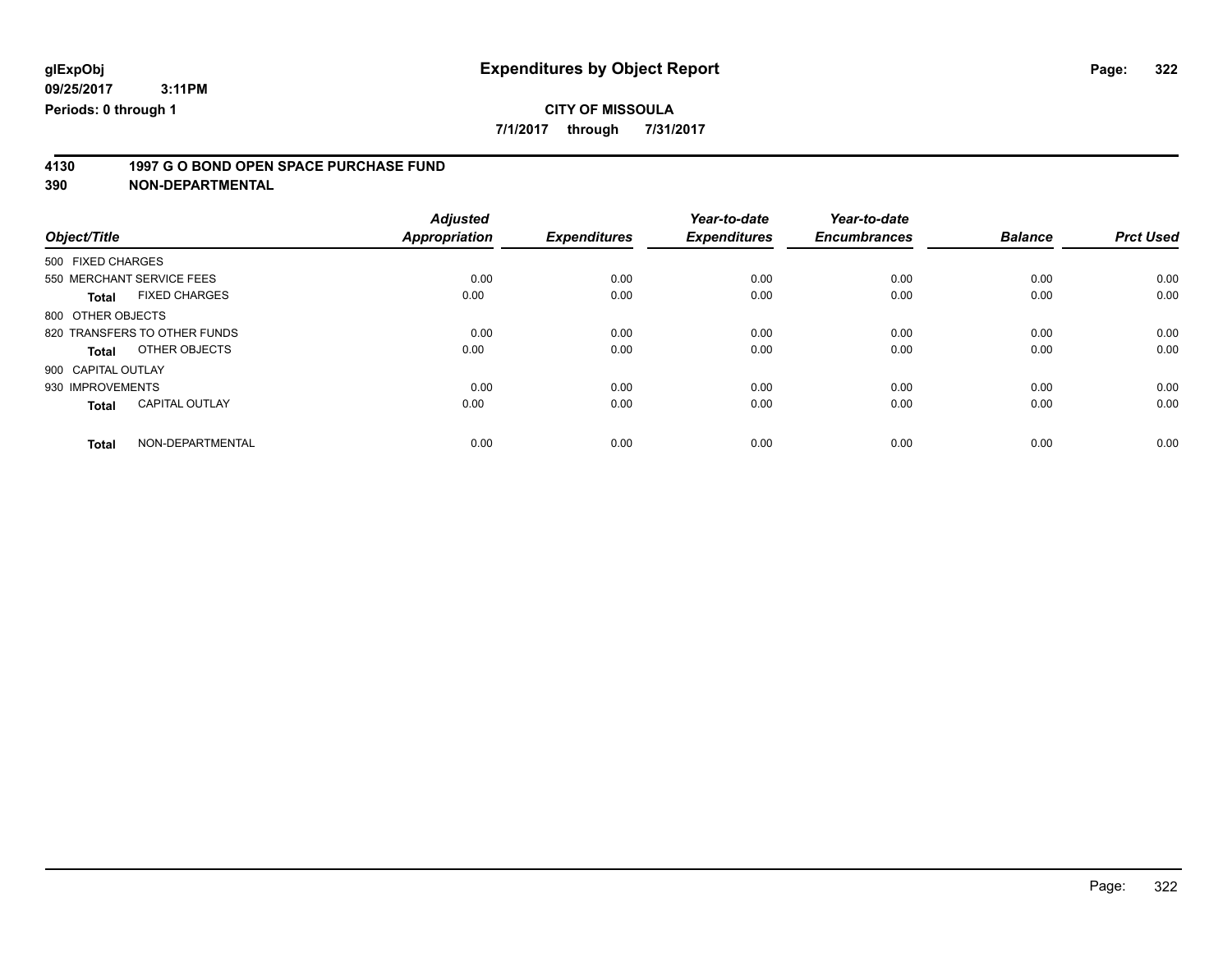#### **4130 1997 G O BOND OPEN SPACE PURCHASE FUND**

| Object/Title                 |                                   | <b>Adjusted</b><br>Appropriation | <b>Expenditures</b> | Year-to-date<br><b>Expenditures</b> | Year-to-date<br><b>Encumbrances</b> | <b>Balance</b> | <b>Prct Used</b> |
|------------------------------|-----------------------------------|----------------------------------|---------------------|-------------------------------------|-------------------------------------|----------------|------------------|
| 500 FIXED CHARGES            |                                   |                                  |                     |                                     |                                     |                |                  |
| 550 MERCHANT SERVICE FEES    |                                   | 0.00                             | 0.00                | 0.00                                | 0.00                                | 0.00           | 0.00             |
| Total                        | <b>FIXED CHARGES</b>              | 0.00                             | 0.00                | 0.00                                | 0.00                                | 0.00           | 0.00             |
| 800 OTHER OBJECTS            |                                   |                                  |                     |                                     |                                     |                |                  |
| 820 TRANSFERS TO OTHER FUNDS |                                   | 0.00                             | 0.00                | 0.00                                | 0.00                                | 0.00           | 0.00             |
| <b>Total</b>                 | OTHER OBJECTS                     | 0.00                             | 0.00                | 0.00                                | 0.00                                | 0.00           | 0.00             |
| 900 CAPITAL OUTLAY           |                                   |                                  |                     |                                     |                                     |                |                  |
| 930 IMPROVEMENTS             |                                   | 0.00                             | 0.00                | 0.00                                | 0.00                                | 0.00           | 0.00             |
| <b>Total</b>                 | <b>CAPITAL OUTLAY</b>             | 0.00                             | 0.00                | 0.00                                | 0.00                                | 0.00           | 0.00             |
| <b>Total</b>                 | 1997 G O BOND OPEN SPACE PURCHASI | 0.00                             | 0.00                | 0.00                                | 0.00                                | 0.00           | 0.00             |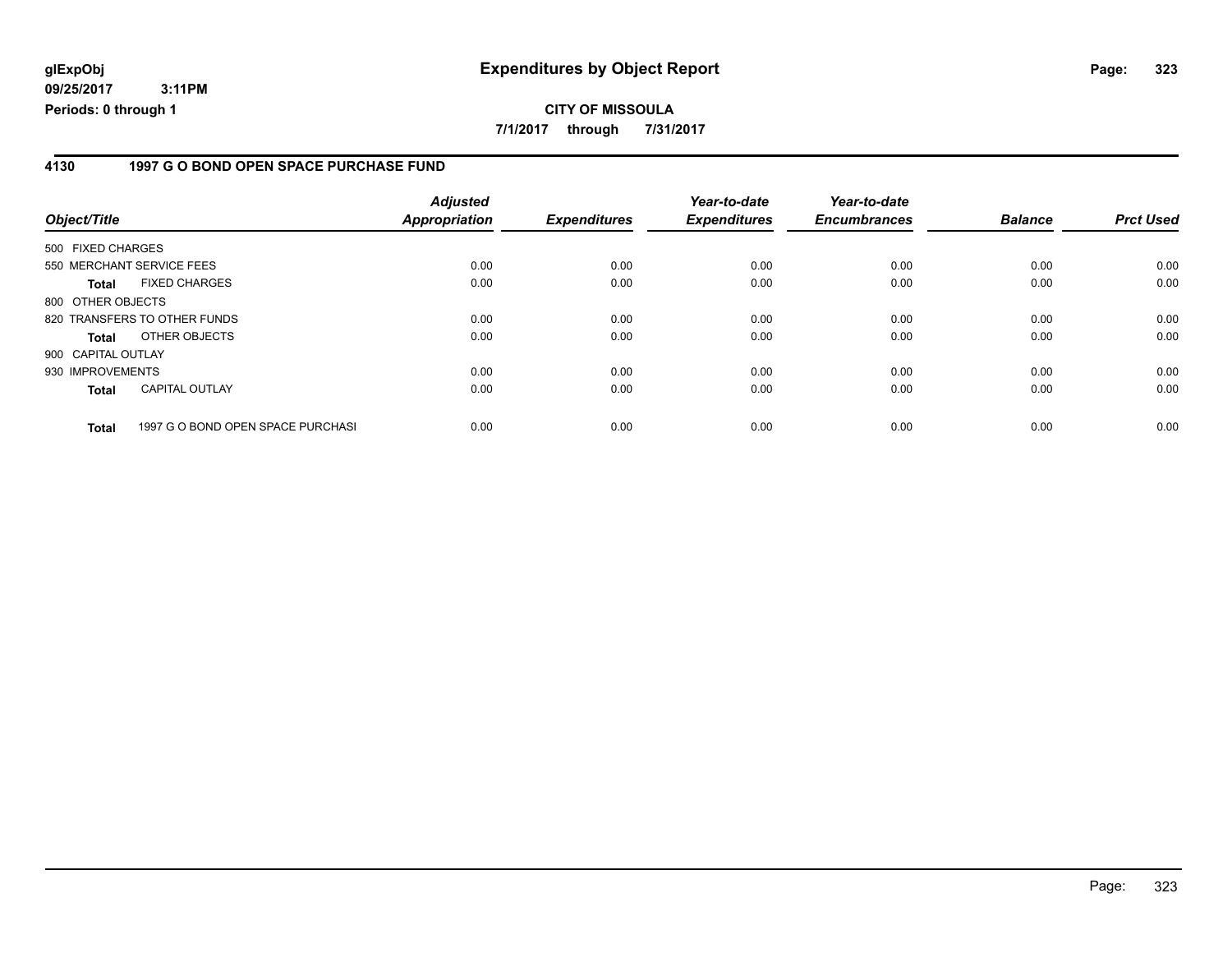#### **CITY OF MISSOULA 7/1/2017 through 7/31/2017**

**4196 NEW FIRE STATION GO BOND**

**300 FIRE**

|                                      |  | <b>Adjusted</b> |                     | Year-to-date        | Year-to-date        |                |                  |
|--------------------------------------|--|-----------------|---------------------|---------------------|---------------------|----------------|------------------|
| Object/Title                         |  | Appropriation   | <b>Expenditures</b> | <b>Expenditures</b> | <b>Encumbrances</b> | <b>Balance</b> | <b>Prct Used</b> |
| 500 FIXED CHARGES                    |  |                 |                     |                     |                     |                |                  |
| 550 MERCHANT SERVICE FEES            |  | 0.00            | 0.00                | 0.00                | 0.00                | 0.00           | 0.00             |
| <b>FIXED CHARGES</b><br><b>Total</b> |  | 0.00            | 0.00                | 0.00                | 0.00                | 0.00           | 0.00             |
| 800 OTHER OBJECTS                    |  |                 |                     |                     |                     |                |                  |
| 820 TRANSFERS TO OTHER FUNDS         |  | 0.00            | 0.00                | 0.00                | 0.00                | 0.00           | 0.00             |
| OTHER OBJECTS<br>Total               |  | 0.00            | 0.00                | 0.00                | 0.00                | 0.00           | 0.00             |
| 900 CAPITAL OUTLAY                   |  |                 |                     |                     |                     |                |                  |
| 920 BUILDINGS                        |  | 0.00            | 0.00                | 0.00                | 0.00                | 0.00           | 0.00             |
| 930 IMPROVEMENTS                     |  | 0.00            | 0.00                | 0.00                | 0.00                | 0.00           | 0.00             |
| 940 MACHINERY & EQUIPMENT            |  | 0.00            | 0.00                | 0.00                | 0.00                | 0.00           | 0.00             |
| <b>CAPITAL OUTLAY</b><br>Total       |  | 0.00            | 0.00                | 0.00                | 0.00                | 0.00           | 0.00             |
| <b>FIRE</b><br><b>Total</b>          |  | 0.00            | 0.00                | 0.00                | 0.00                | 0.00           | 0.00             |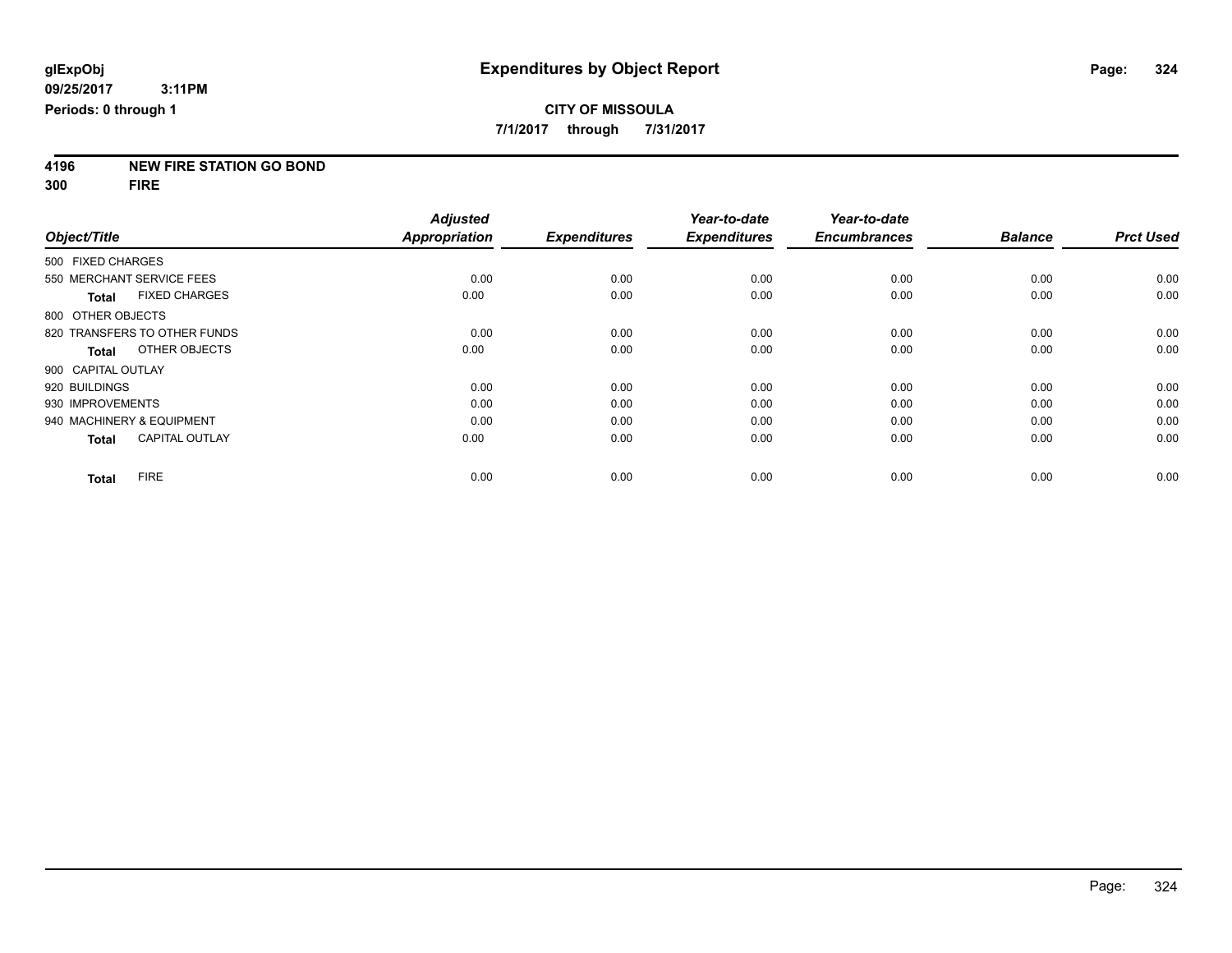### **CITY OF MISSOULA 7/1/2017 through 7/31/2017**

### **4196 NEW FIRE STATION GO BOND**

|                           |                              | <b>Adjusted</b>      |                     | Year-to-date        | Year-to-date        |                |                  |
|---------------------------|------------------------------|----------------------|---------------------|---------------------|---------------------|----------------|------------------|
| Object/Title              |                              | <b>Appropriation</b> | <b>Expenditures</b> | <b>Expenditures</b> | <b>Encumbrances</b> | <b>Balance</b> | <b>Prct Used</b> |
| 500 FIXED CHARGES         |                              |                      |                     |                     |                     |                |                  |
| 550 MERCHANT SERVICE FEES |                              | 0.00                 | 0.00                | 0.00                | 0.00                | 0.00           | 0.00             |
| <b>Total</b>              | <b>FIXED CHARGES</b>         | 0.00                 | 0.00                | 0.00                | 0.00                | 0.00           | 0.00             |
| 800 OTHER OBJECTS         |                              |                      |                     |                     |                     |                |                  |
|                           | 820 TRANSFERS TO OTHER FUNDS | 0.00                 | 0.00                | 0.00                | 0.00                | 0.00           | 0.00             |
| <b>Total</b>              | OTHER OBJECTS                | 0.00                 | 0.00                | 0.00                | 0.00                | 0.00           | 0.00             |
| 900 CAPITAL OUTLAY        |                              |                      |                     |                     |                     |                |                  |
| 920 BUILDINGS             |                              | 0.00                 | 0.00                | 0.00                | 0.00                | 0.00           | 0.00             |
| 930 IMPROVEMENTS          |                              | 0.00                 | 0.00                | 0.00                | 0.00                | 0.00           | 0.00             |
| 940 MACHINERY & EQUIPMENT |                              | 0.00                 | 0.00                | 0.00                | 0.00                | 0.00           | 0.00             |
| <b>Total</b>              | <b>CAPITAL OUTLAY</b>        | 0.00                 | 0.00                | 0.00                | 0.00                | 0.00           | 0.00             |
| <b>Total</b>              | NEW FIRE STATION GO BOND     | 0.00                 | 0.00                | 0.00                | 0.00                | 0.00           | 0.00             |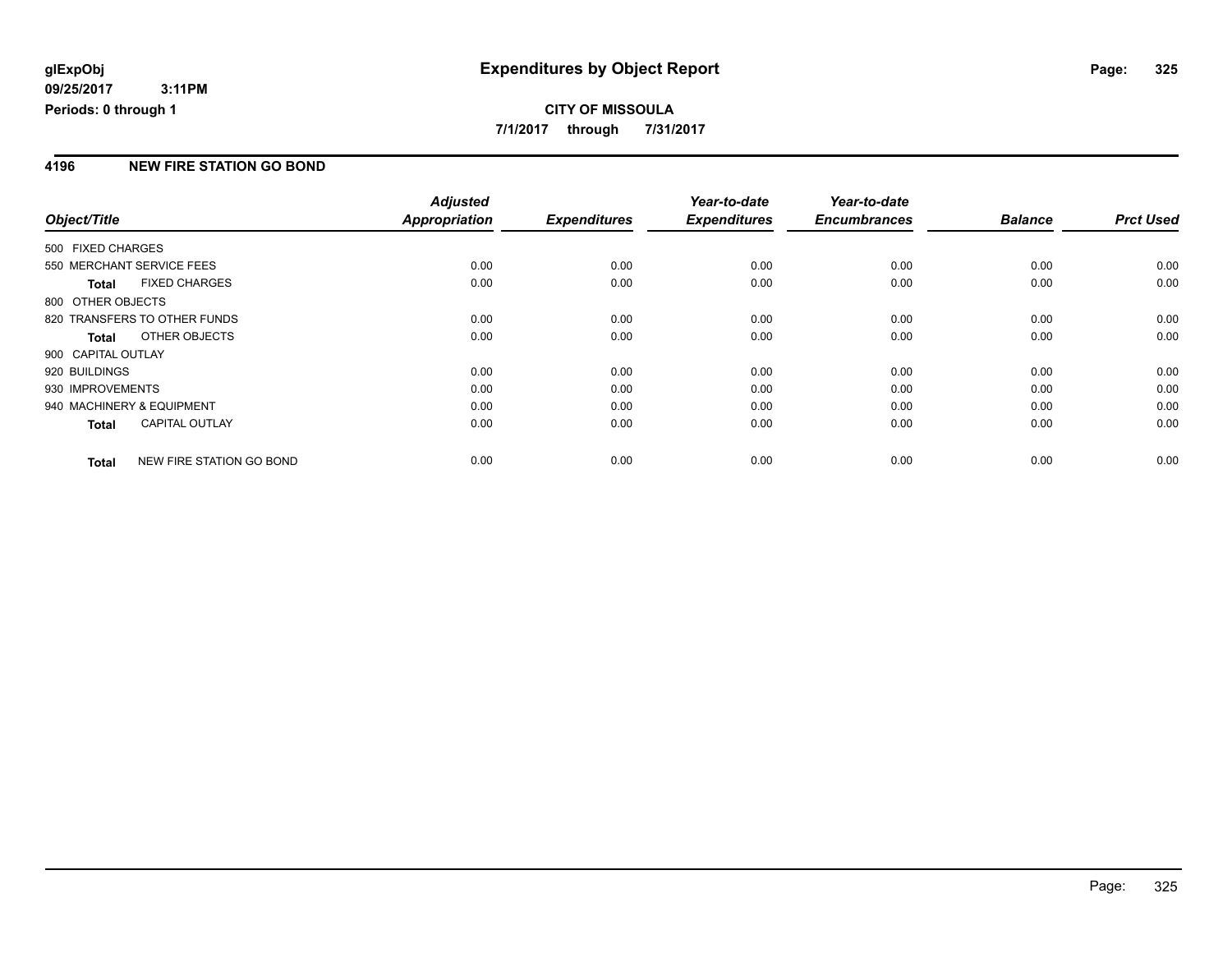### **CITY OF MISSOULA**

**7/1/2017 through 7/31/2017**

# **4450 S/C CONSTRUCTION FUND FOR FY06**

| Object/Title                            | <b>Adjusted</b><br>Appropriation | <b>Expenditures</b> | Year-to-date<br><b>Expenditures</b> | Year-to-date<br><b>Encumbrances</b> | <b>Balance</b> | <b>Prct Used</b> |
|-----------------------------------------|----------------------------------|---------------------|-------------------------------------|-------------------------------------|----------------|------------------|
| 500 FIXED CHARGES                       |                                  |                     |                                     |                                     |                |                  |
| 550 MERCHANT SERVICE FEES               | 0.00                             | 0.00                | 0.00                                | 0.00                                | 0.00           | 0.00             |
| <b>FIXED CHARGES</b><br><b>Total</b>    | 0.00                             | 0.00                | 0.00                                | 0.00                                | 0.00           | 0.00             |
| 800 OTHER OBJECTS                       |                                  |                     |                                     |                                     |                |                  |
| 820 TRANSFERS TO OTHER FUNDS            | 0.00                             | 0.00                | 0.00                                | 0.00                                | 0.00           | 0.00             |
| OTHER OBJECTS<br><b>Total</b>           | 0.00                             | 0.00                | 0.00                                | 0.00                                | 0.00           | 0.00             |
| PUBLIC WORKS OPERATIONS<br><b>Total</b> | 0.00                             | 0.00                | 0.00                                | 0.00                                | 0.00           | 0.00             |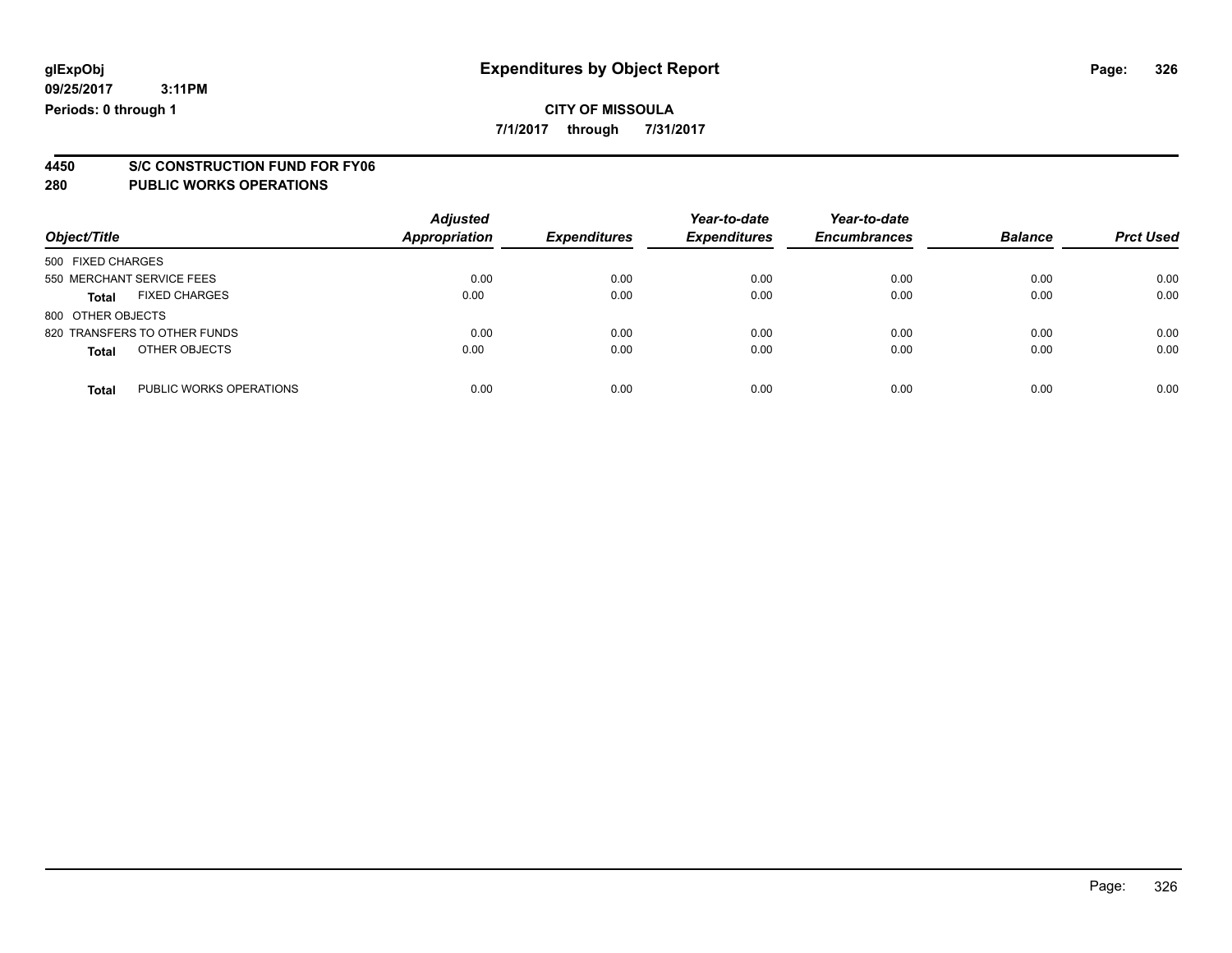### **4450 S/C CONSTRUCTION FUND FOR FY06**

|                           |                                | <b>Adjusted</b>      |                     | Year-to-date        | Year-to-date        |                |                  |
|---------------------------|--------------------------------|----------------------|---------------------|---------------------|---------------------|----------------|------------------|
| Object/Title              |                                | <b>Appropriation</b> | <b>Expenditures</b> | <b>Expenditures</b> | <b>Encumbrances</b> | <b>Balance</b> | <b>Prct Used</b> |
| 500 FIXED CHARGES         |                                |                      |                     |                     |                     |                |                  |
| 550 MERCHANT SERVICE FEES |                                | 0.00                 | 0.00                | 0.00                | 0.00                | 0.00           | 0.00             |
| <b>Total</b>              | <b>FIXED CHARGES</b>           | 0.00                 | 0.00                | 0.00                | 0.00                | 0.00           | 0.00             |
| 800 OTHER OBJECTS         |                                |                      |                     |                     |                     |                |                  |
|                           | 820 TRANSFERS TO OTHER FUNDS   | 0.00                 | 0.00                | 0.00                | 0.00                | 0.00           | 0.00             |
| <b>Total</b>              | OTHER OBJECTS                  | 0.00                 | 0.00                | 0.00                | 0.00                | 0.00           | 0.00             |
| <b>Total</b>              | S/C CONSTRUCTION FUND FOR FY06 | 0.00                 | 0.00                | 0.00                | 0.00                | 0.00           | 0.00             |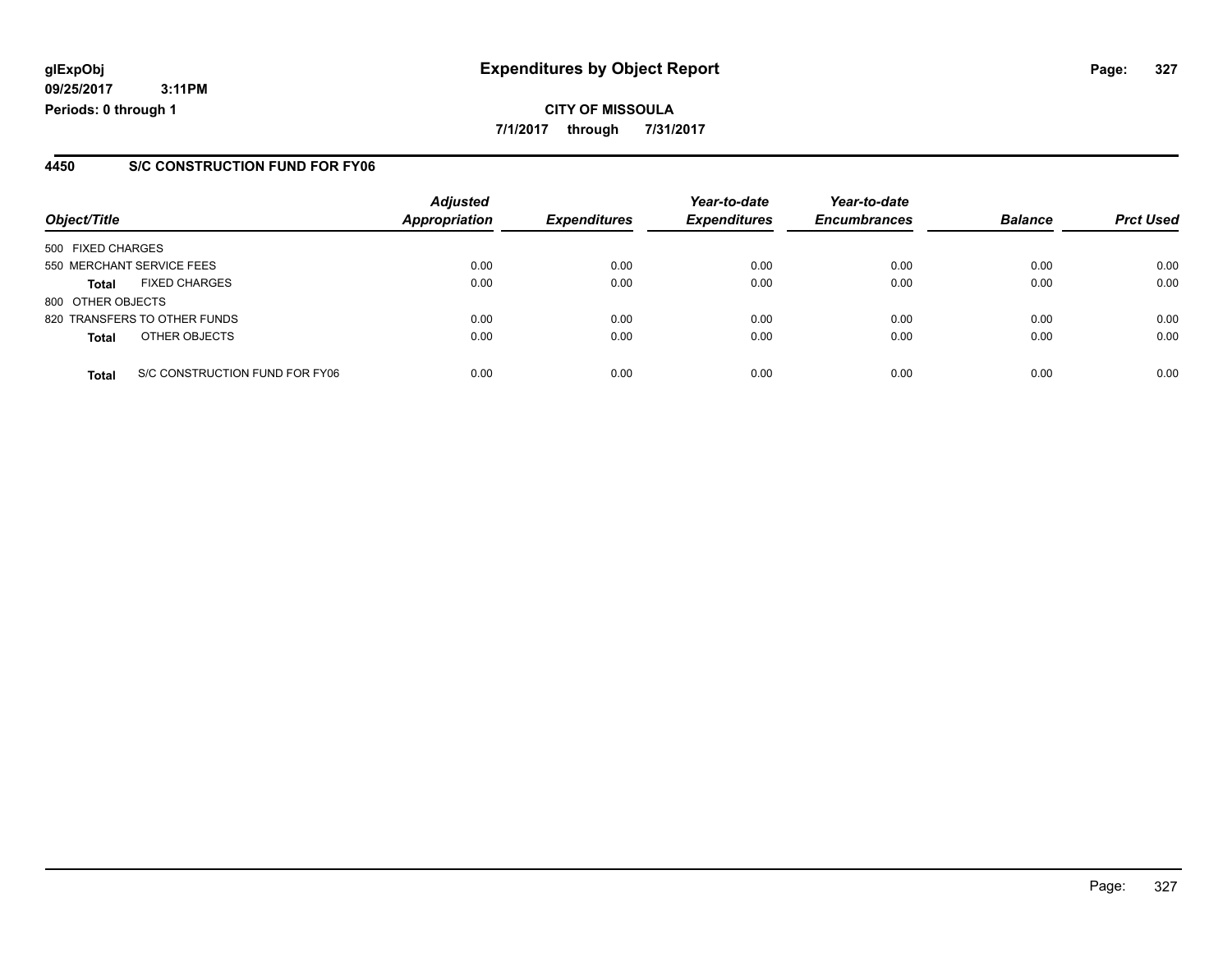# **4451 FY07 S/C BOND FUND**

| Object/Title                            | <b>Adjusted</b><br>Appropriation | <b>Expenditures</b> | Year-to-date<br><b>Expenditures</b> | Year-to-date<br><b>Encumbrances</b> | <b>Balance</b> | <b>Prct Used</b> |
|-----------------------------------------|----------------------------------|---------------------|-------------------------------------|-------------------------------------|----------------|------------------|
| 500 FIXED CHARGES                       |                                  |                     |                                     |                                     |                |                  |
| 550 MERCHANT SERVICE FEES               | 0.00                             | 0.00                | 0.00                                | 0.00                                | 0.00           | 0.00             |
| <b>FIXED CHARGES</b><br><b>Total</b>    | 0.00                             | 0.00                | 0.00                                | 0.00                                | 0.00           | 0.00             |
| 800 OTHER OBJECTS                       |                                  |                     |                                     |                                     |                |                  |
| 820 TRANSFERS TO OTHER FUNDS            | 0.00                             | 0.00                | 0.00                                | 0.00                                | 0.00           | 0.00             |
| OTHER OBJECTS<br><b>Total</b>           | 0.00                             | 0.00                | 0.00                                | 0.00                                | 0.00           | 0.00             |
| PUBLIC WORKS OPERATIONS<br><b>Total</b> | 0.00                             | 0.00                | 0.00                                | 0.00                                | 0.00           | 0.00             |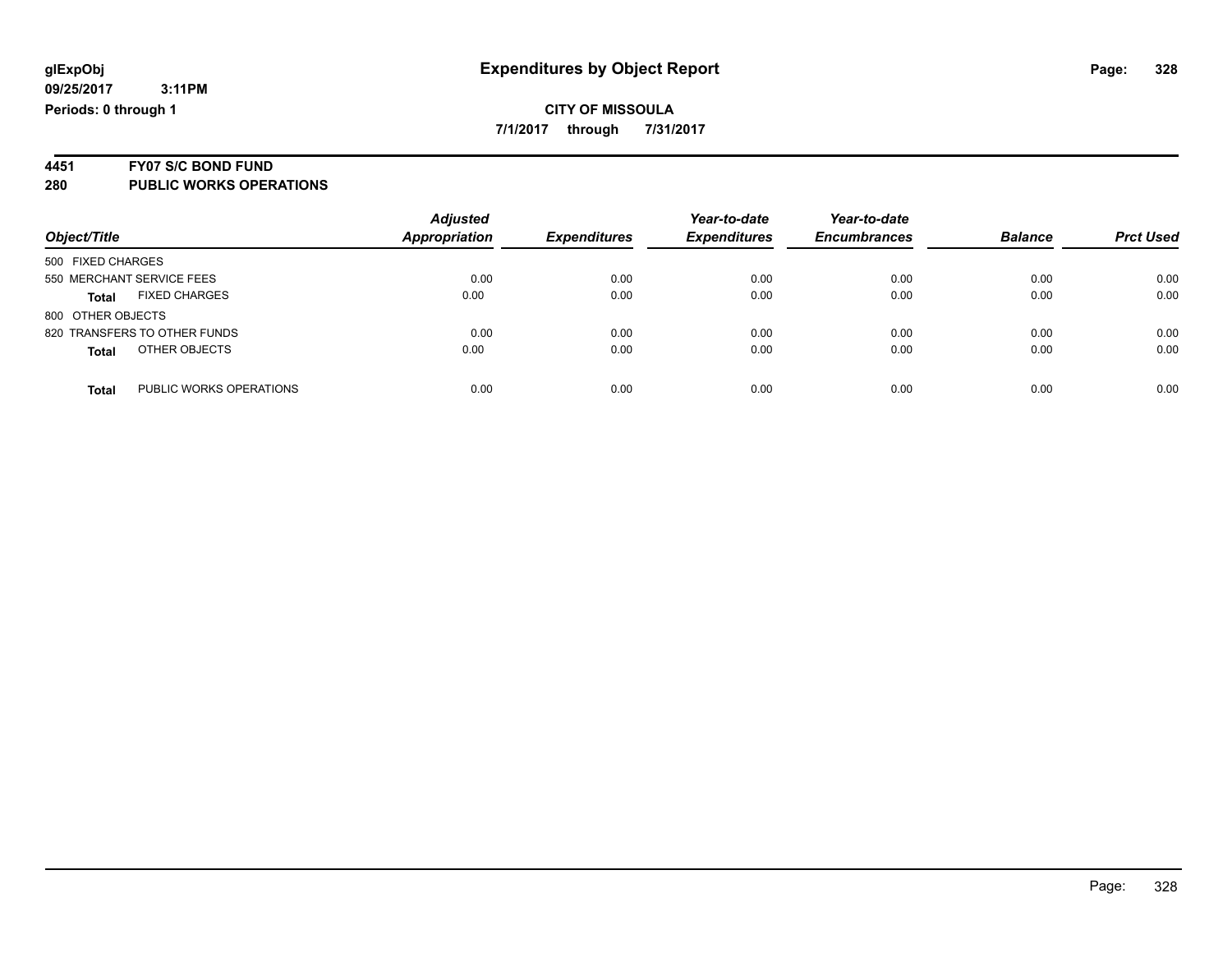**CITY OF MISSOULA 7/1/2017 through 7/31/2017**

#### **4451 FY07 S/C BOND FUND**

|                                      | <b>Adjusted</b>      |                     | Year-to-date        | Year-to-date        |                |                  |
|--------------------------------------|----------------------|---------------------|---------------------|---------------------|----------------|------------------|
| Object/Title                         | <b>Appropriation</b> | <b>Expenditures</b> | <b>Expenditures</b> | <b>Encumbrances</b> | <b>Balance</b> | <b>Prct Used</b> |
| 500 FIXED CHARGES                    |                      |                     |                     |                     |                |                  |
| 550 MERCHANT SERVICE FEES            | 0.00                 | 0.00                | 0.00                | 0.00                | 0.00           | 0.00             |
| <b>FIXED CHARGES</b><br><b>Total</b> | 0.00                 | 0.00                | 0.00                | 0.00                | 0.00           | 0.00             |
| 800 OTHER OBJECTS                    |                      |                     |                     |                     |                |                  |
| 820 TRANSFERS TO OTHER FUNDS         | 0.00                 | 0.00                | 0.00                | 0.00                | 0.00           | 0.00             |
| OTHER OBJECTS<br><b>Total</b>        | 0.00                 | 0.00                | 0.00                | 0.00                | 0.00           | 0.00             |
| FY07 S/C BOND FUND<br><b>Total</b>   | 0.00                 | 0.00                | 0.00                | 0.00                | 0.00           | 0.00             |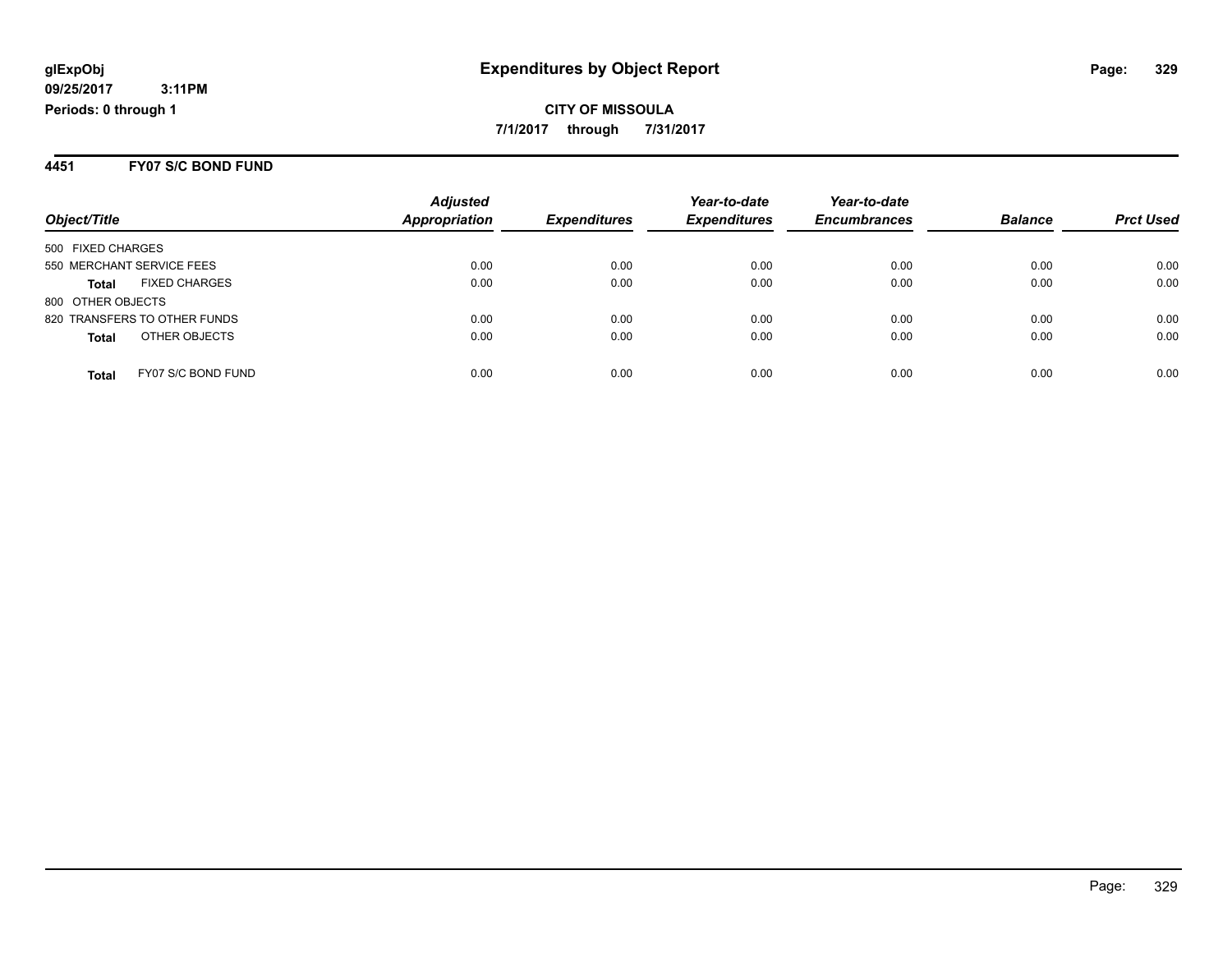### **CITY OF MISSOULA**

**7/1/2017 through 7/31/2017**

# **4452 S/C CONSTRUCTION FUND FOR FY 08 BOND SAL**

| Object/Title                          |                         | <b>Adjusted</b><br>Appropriation | <b>Expenditures</b> | Year-to-date<br><b>Expenditures</b> | Year-to-date<br><b>Encumbrances</b> | <b>Balance</b> | <b>Prct Used</b> |
|---------------------------------------|-------------------------|----------------------------------|---------------------|-------------------------------------|-------------------------------------|----------------|------------------|
| 500 FIXED CHARGES                     |                         |                                  |                     |                                     |                                     |                |                  |
| 550 MERCHANT SERVICE FEES             |                         | 0.00                             | 0.00                | 0.00                                | 0.00                                | 0.00           | 0.00             |
| <b>FIXED CHARGES</b><br><b>Total</b>  |                         | 0.00                             | 0.00                | 0.00                                | 0.00                                | 0.00           | 0.00             |
| 900 CAPITAL OUTLAY                    |                         |                                  |                     |                                     |                                     |                |                  |
| 930 IMPROVEMENTS                      |                         | 0.00                             | 0.00                | 0.00                                | 0.00                                | 0.00           | 0.00             |
| <b>CAPITAL OUTLAY</b><br><b>Total</b> |                         | 0.00                             | 0.00                | 0.00                                | 0.00                                | 0.00           | 0.00             |
| <b>Total</b>                          | PUBLIC WORKS OPERATIONS | 0.00                             | 0.00                | 0.00                                | 0.00                                | 0.00           | 0.00             |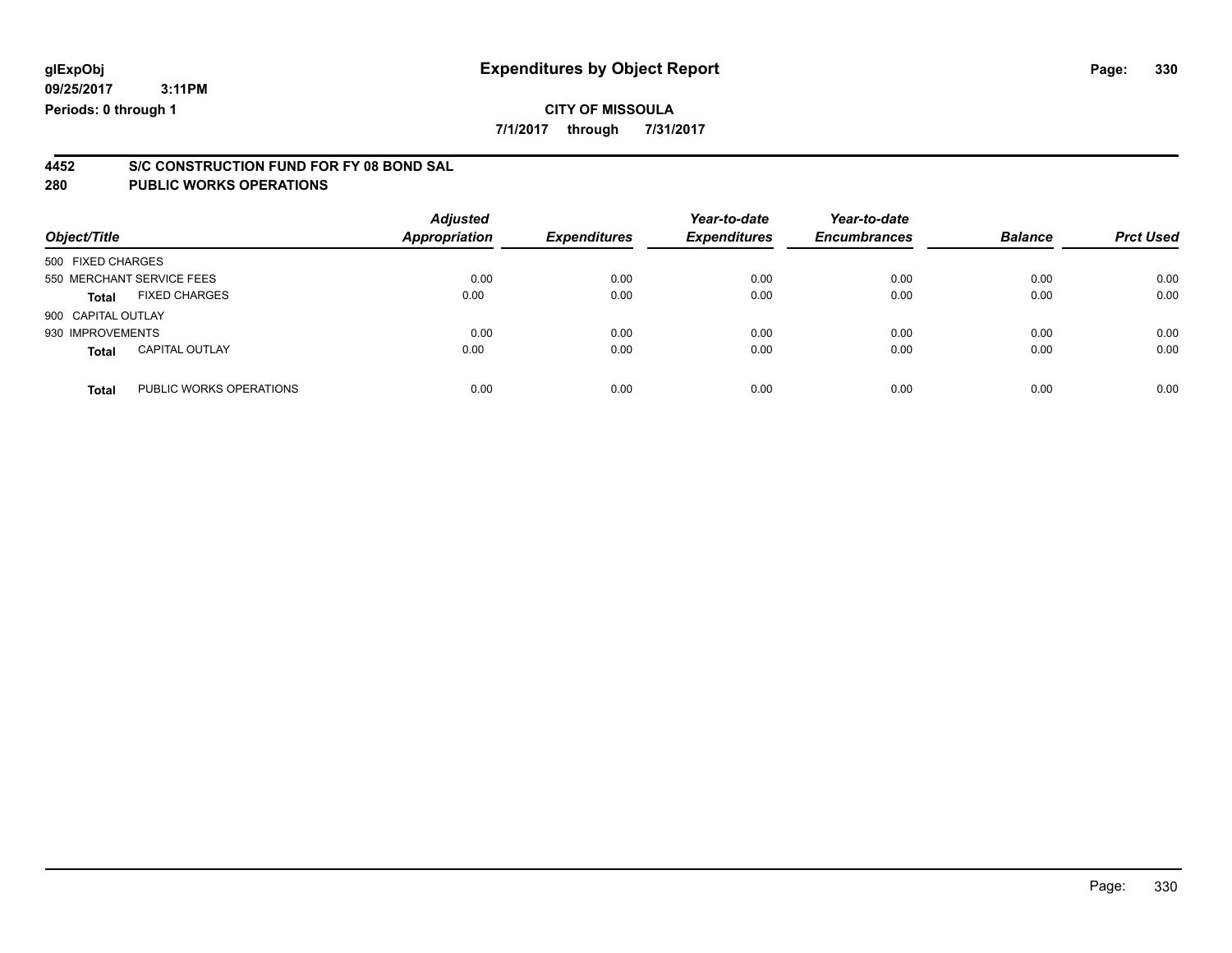### **glExpObj Expenditures by Object Report Page: 331**

**09/25/2017 3:11PM Periods: 0 through 1**

#### **4452 S/C CONSTRUCTION FUND FOR FY 08 BOND SAL**

| Object/Title              |                                    | <b>Adjusted</b><br><b>Appropriation</b> | <b>Expenditures</b> | Year-to-date<br><b>Expenditures</b> | Year-to-date<br><b>Encumbrances</b> | <b>Balance</b> | <b>Prct Used</b> |
|---------------------------|------------------------------------|-----------------------------------------|---------------------|-------------------------------------|-------------------------------------|----------------|------------------|
|                           |                                    |                                         |                     |                                     |                                     |                |                  |
| 500 FIXED CHARGES         |                                    |                                         |                     |                                     |                                     |                |                  |
| 550 MERCHANT SERVICE FEES |                                    | 0.00                                    | 0.00                | 0.00                                | 0.00                                | 0.00           | 0.00             |
| <b>Total</b>              | <b>FIXED CHARGES</b>               | 0.00                                    | 0.00                | 0.00                                | 0.00                                | 0.00           | 0.00             |
| 900 CAPITAL OUTLAY        |                                    |                                         |                     |                                     |                                     |                |                  |
| 930 IMPROVEMENTS          |                                    | 0.00                                    | 0.00                | 0.00                                | 0.00                                | 0.00           | 0.00             |
| <b>Total</b>              | <b>CAPITAL OUTLAY</b>              | 0.00                                    | 0.00                | 0.00                                | 0.00                                | 0.00           | 0.00             |
| <b>Total</b>              | S/C CONSTRUCTION FUND FOR FY 08 BO | 0.00                                    | 0.00                | 0.00                                | 0.00                                | 0.00           | 0.00             |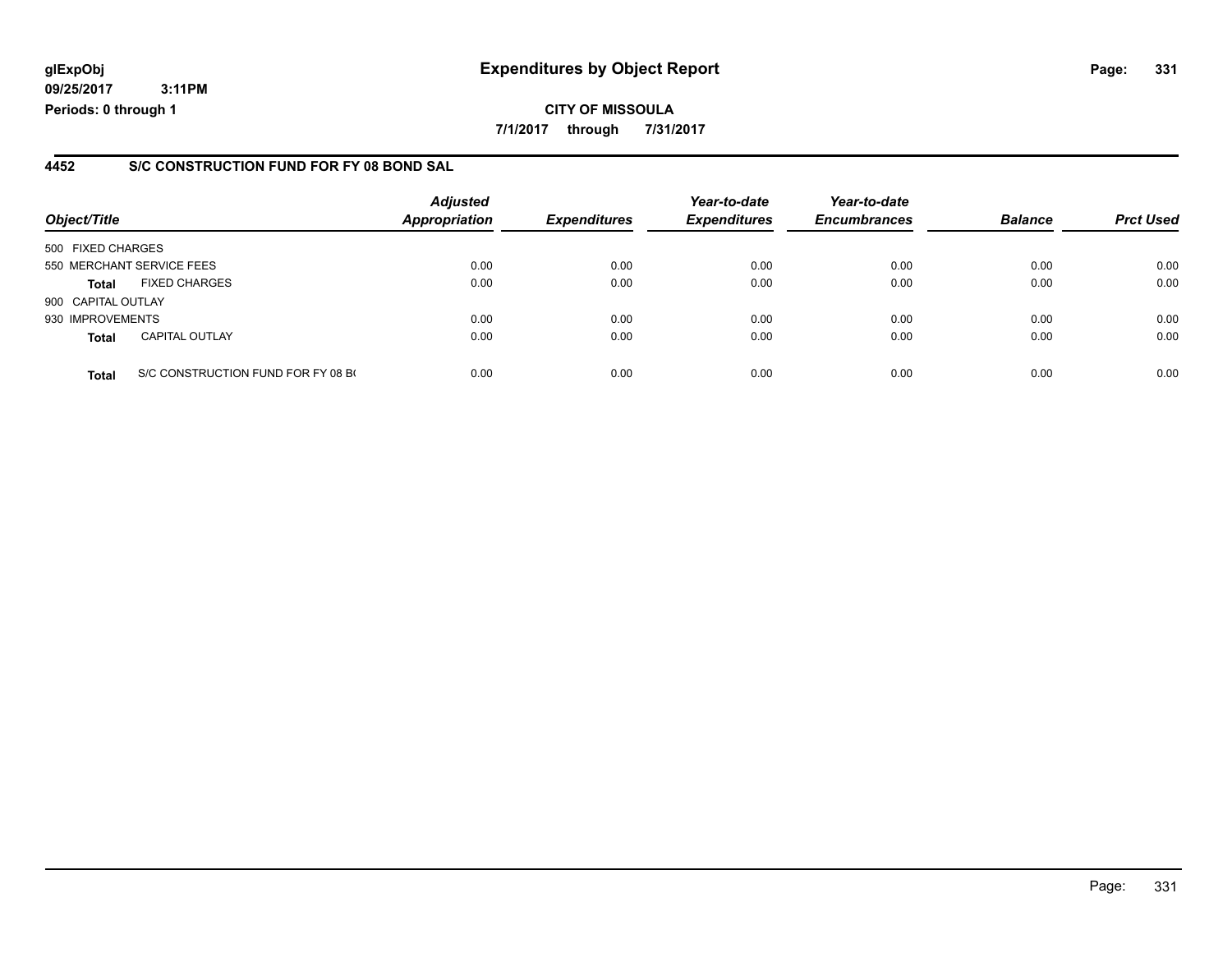**7/1/2017 through 7/31/2017**

# **4453 S/C CONSTRUCTION FUND FY09 BOND**

| Object/Title       |                              | <b>Adjusted</b><br><b>Appropriation</b> | <b>Expenditures</b> | Year-to-date<br><b>Expenditures</b> | Year-to-date<br><b>Encumbrances</b> | <b>Balance</b> | <b>Prct Used</b> |
|--------------------|------------------------------|-----------------------------------------|---------------------|-------------------------------------|-------------------------------------|----------------|------------------|
| 500 FIXED CHARGES  |                              |                                         |                     |                                     |                                     |                |                  |
|                    | 550 MERCHANT SERVICE FEES    | 0.00                                    | 0.00                | 0.00                                | 0.00                                | 0.00           | 0.00             |
| <b>Total</b>       | <b>FIXED CHARGES</b>         | 0.00                                    | 0.00                | 0.00                                | 0.00                                | 0.00           | 0.00             |
| 800 OTHER OBJECTS  |                              |                                         |                     |                                     |                                     |                |                  |
|                    | 820 TRANSFERS TO OTHER FUNDS | 0.00                                    | 0.00                | 0.00                                | 0.00                                | 0.00           | 0.00             |
| Total              | OTHER OBJECTS                | 0.00                                    | 0.00                | 0.00                                | 0.00                                | 0.00           | 0.00             |
| 900 CAPITAL OUTLAY |                              |                                         |                     |                                     |                                     |                |                  |
| 930 IMPROVEMENTS   |                              | 0.00                                    | 0.00                | 0.00                                | 0.00                                | 0.00           | 0.00             |
| <b>Total</b>       | <b>CAPITAL OUTLAY</b>        | 0.00                                    | 0.00                | 0.00                                | 0.00                                | 0.00           | 0.00             |
| <b>Total</b>       | PUBLIC WORKS OPERATIONS      | 0.00                                    | 0.00                | 0.00                                | 0.00                                | 0.00           | 0.00             |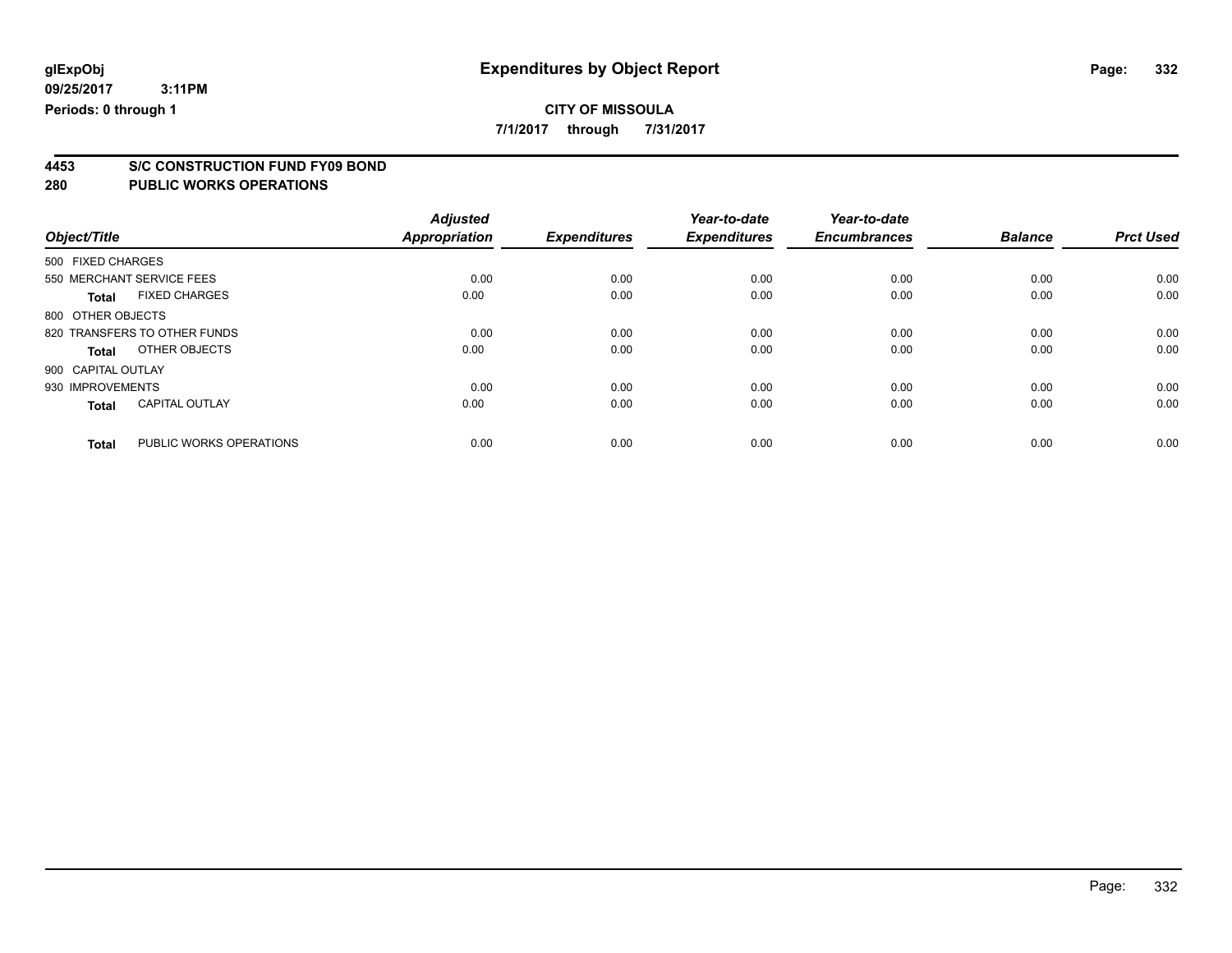### **CITY OF MISSOULA 7/1/2017 through 7/31/2017**

# **4453 S/C CONSTRUCTION FUND FY09 BOND**

**390 NON-DEPARTMENTAL**

| Object/Title              |                      | <b>Adjusted</b><br><b>Appropriation</b> | <b>Expenditures</b> | Year-to-date<br><b>Expenditures</b> | Year-to-date<br><b>Encumbrances</b> | <b>Balance</b> | <b>Prct Used</b> |
|---------------------------|----------------------|-----------------------------------------|---------------------|-------------------------------------|-------------------------------------|----------------|------------------|
| 500 FIXED CHARGES         |                      |                                         |                     |                                     |                                     |                |                  |
| 500 FIXED CHARGES         |                      | 0.00                                    | 0.00                | 0.00                                | 0.00                                | 0.00           | 0.00             |
| 550 MERCHANT SERVICE FEES |                      | 0.00                                    | 0.00                | 0.00                                | 0.00                                | 0.00           | 0.00             |
| <b>Total</b>              | <b>FIXED CHARGES</b> | 0.00                                    | 0.00                | 0.00                                | 0.00                                | 0.00           | 0.00             |
| <b>Total</b>              | NON-DEPARTMENTAL     | 0.00                                    | 0.00                | 0.00                                | 0.00                                | 0.00           | 0.00             |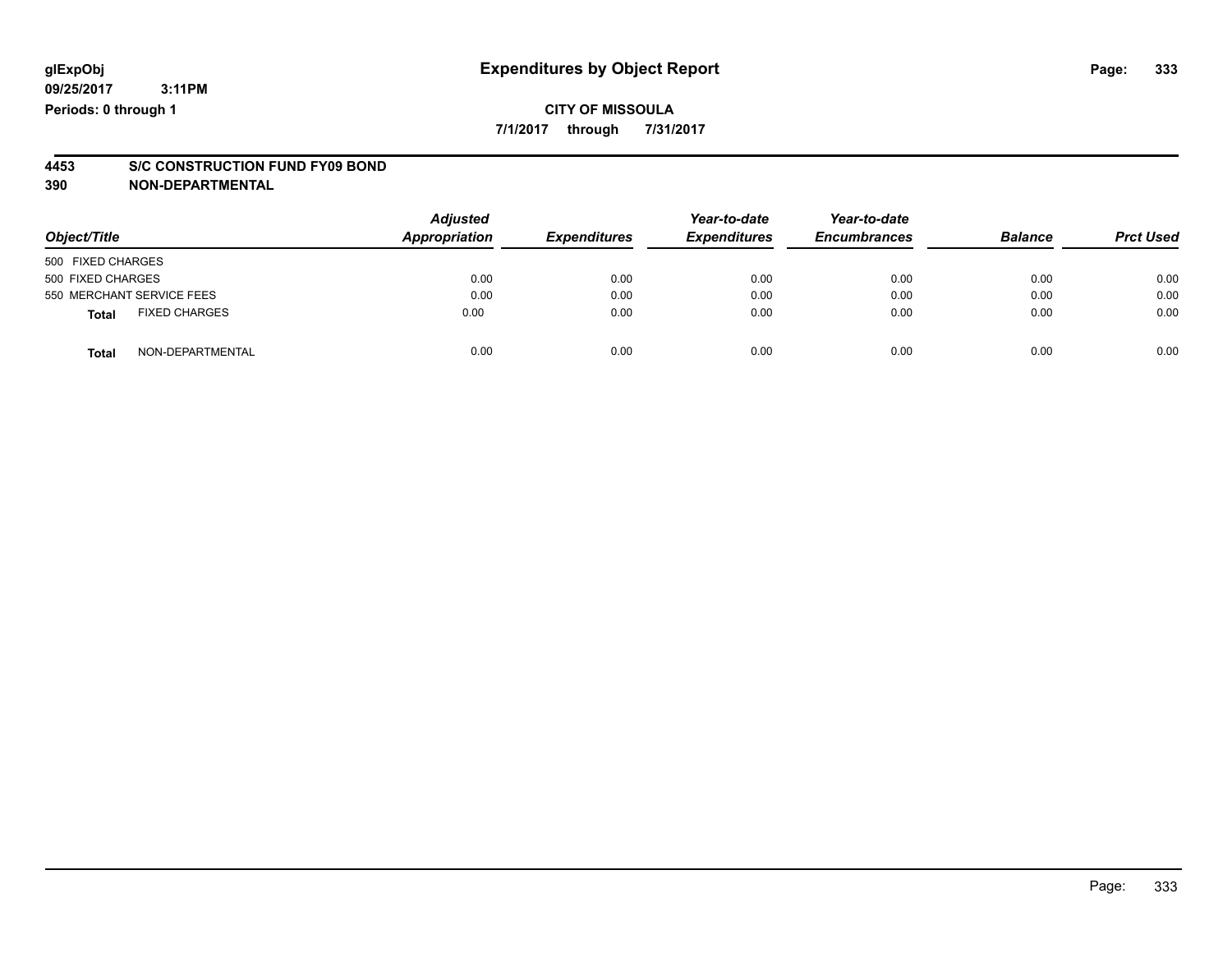### **4453 S/C CONSTRUCTION FUND FY09 BOND**

|                    |                                 | <b>Adjusted</b>      |                     | Year-to-date        | Year-to-date        |                |                  |
|--------------------|---------------------------------|----------------------|---------------------|---------------------|---------------------|----------------|------------------|
| Object/Title       |                                 | <b>Appropriation</b> | <b>Expenditures</b> | <b>Expenditures</b> | <b>Encumbrances</b> | <b>Balance</b> | <b>Prct Used</b> |
| 500 FIXED CHARGES  |                                 |                      |                     |                     |                     |                |                  |
| 500 FIXED CHARGES  |                                 | 0.00                 | 0.00                | 0.00                | 0.00                | 0.00           | 0.00             |
|                    | 550 MERCHANT SERVICE FEES       | 0.00                 | 0.00                | 0.00                | 0.00                | 0.00           | 0.00             |
| <b>Total</b>       | <b>FIXED CHARGES</b>            | 0.00                 | 0.00                | 0.00                | 0.00                | 0.00           | 0.00             |
| 800 OTHER OBJECTS  |                                 |                      |                     |                     |                     |                |                  |
|                    | 820 TRANSFERS TO OTHER FUNDS    | 0.00                 | 0.00                | 0.00                | 0.00                | 0.00           | 0.00             |
| Total              | OTHER OBJECTS                   | 0.00                 | 0.00                | 0.00                | 0.00                | 0.00           | 0.00             |
| 900 CAPITAL OUTLAY |                                 |                      |                     |                     |                     |                |                  |
| 930 IMPROVEMENTS   |                                 | 0.00                 | 0.00                | 0.00                | 0.00                | 0.00           | 0.00             |
| <b>Total</b>       | <b>CAPITAL OUTLAY</b>           | 0.00                 | 0.00                | 0.00                | 0.00                | 0.00           | 0.00             |
| <b>Total</b>       | S/C CONSTRUCTION FUND FY09 BOND | 0.00                 | 0.00                | 0.00                | 0.00                | 0.00           | 0.00             |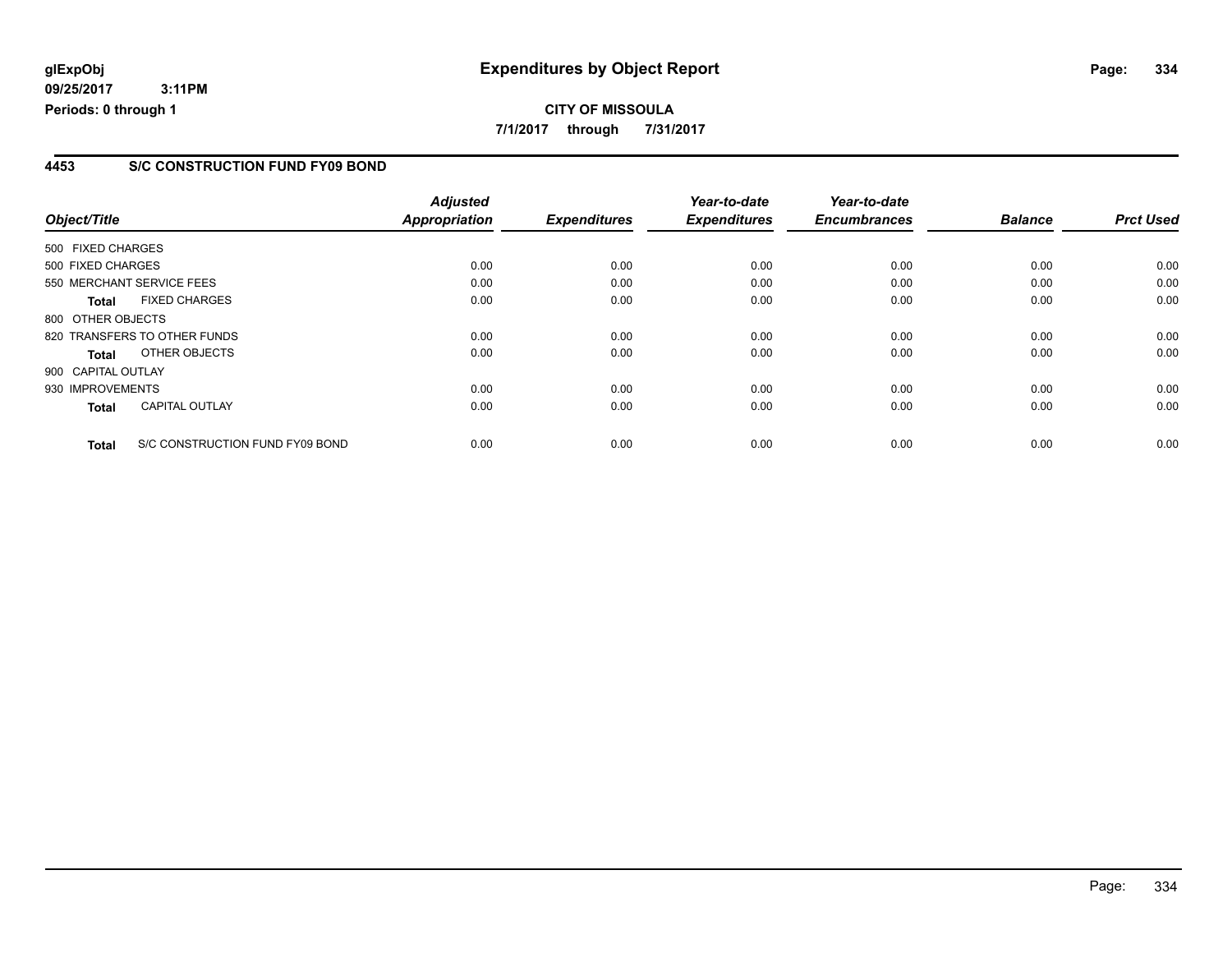### **CITY OF MISSOULA**

**7/1/2017 through 7/31/2017**

# **4454 S/C CONSTRUCTION FUND FOR FY10**

| Object/Title              |                         | <b>Adjusted</b><br><b>Appropriation</b> | <b>Expenditures</b> | Year-to-date<br><b>Expenditures</b> | Year-to-date<br><b>Encumbrances</b> | <b>Balance</b> | <b>Prct Used</b> |
|---------------------------|-------------------------|-----------------------------------------|---------------------|-------------------------------------|-------------------------------------|----------------|------------------|
| 500 FIXED CHARGES         |                         |                                         |                     |                                     |                                     |                |                  |
| 550 MERCHANT SERVICE FEES |                         | 0.00                                    | 0.00                | 0.00                                | 0.00                                | 0.00           | 0.00             |
| <b>Total</b>              | <b>FIXED CHARGES</b>    | 0.00                                    | 0.00                | 0.00                                | 0.00                                | 0.00           | 0.00             |
| 900 CAPITAL OUTLAY        |                         |                                         |                     |                                     |                                     |                |                  |
| 930 IMPROVEMENTS          |                         | 0.00                                    | 0.00                | 0.00                                | 0.00                                | 0.00           | 0.00             |
| <b>Total</b>              | <b>CAPITAL OUTLAY</b>   | 0.00                                    | 0.00                | 0.00                                | 0.00                                | 0.00           | 0.00             |
| <b>Total</b>              | PUBLIC WORKS OPERATIONS | 0.00                                    | 0.00                | 0.00                                | 0.00                                | 0.00           | 0.00             |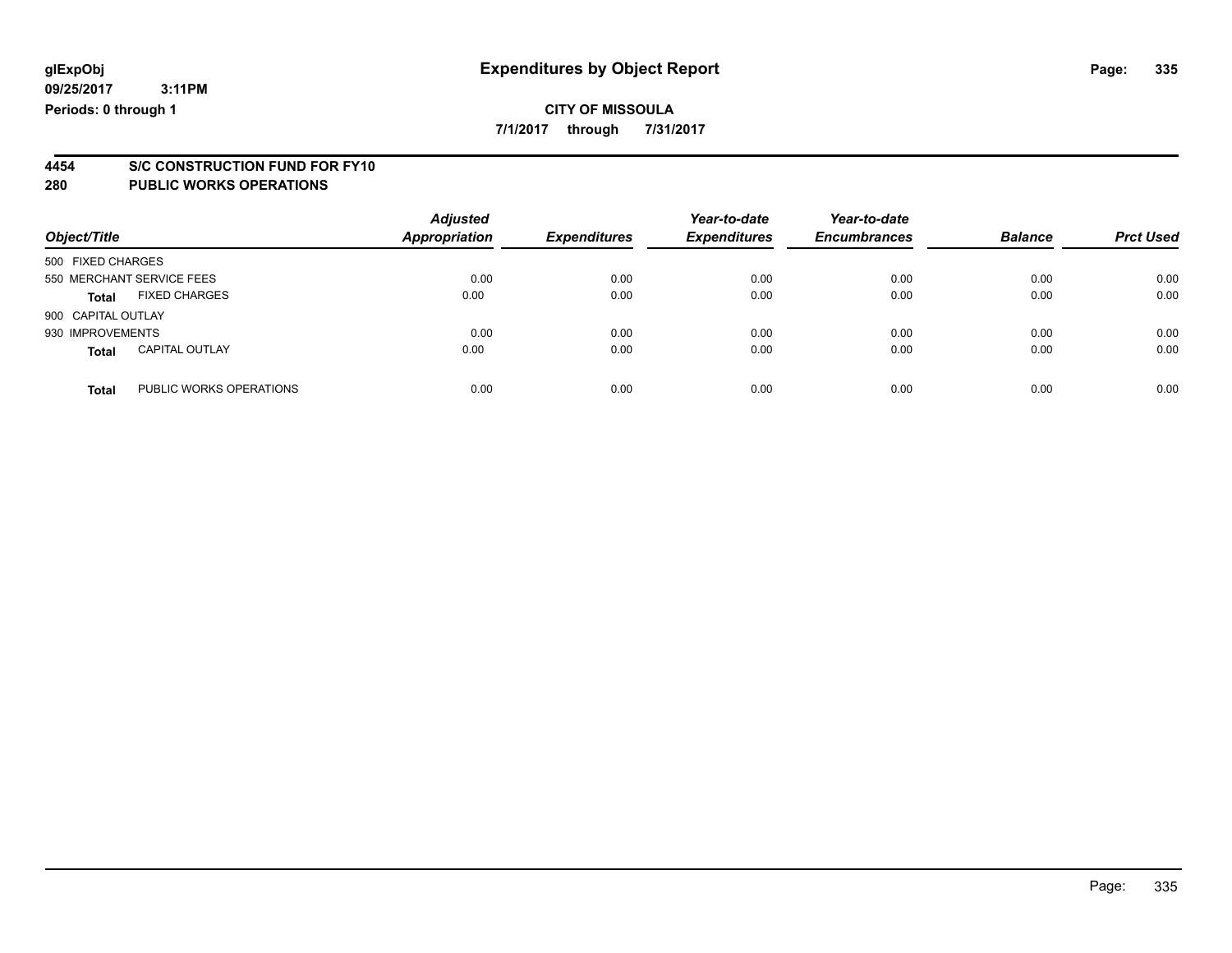### **4454 S/C CONSTRUCTION FUND FOR FY10**

| Object/Title       |                                | <b>Adjusted</b><br><b>Appropriation</b> | <b>Expenditures</b> | Year-to-date<br><b>Expenditures</b> | Year-to-date<br><b>Encumbrances</b> | <b>Balance</b> | <b>Prct Used</b> |
|--------------------|--------------------------------|-----------------------------------------|---------------------|-------------------------------------|-------------------------------------|----------------|------------------|
| 500 FIXED CHARGES  |                                |                                         |                     |                                     |                                     |                |                  |
|                    | 550 MERCHANT SERVICE FEES      | 0.00                                    | 0.00                | 0.00                                | 0.00                                | 0.00           | 0.00             |
| <b>Total</b>       | <b>FIXED CHARGES</b>           | 0.00                                    | 0.00                | 0.00                                | 0.00                                | 0.00           | 0.00             |
| 900 CAPITAL OUTLAY |                                |                                         |                     |                                     |                                     |                |                  |
| 930 IMPROVEMENTS   |                                | 0.00                                    | 0.00                | 0.00                                | 0.00                                | 0.00           | 0.00             |
| <b>Total</b>       | <b>CAPITAL OUTLAY</b>          | 0.00                                    | 0.00                | 0.00                                | 0.00                                | 0.00           | 0.00             |
| <b>Total</b>       | S/C CONSTRUCTION FUND FOR FY10 | 0.00                                    | 0.00                | 0.00                                | 0.00                                | 0.00           | 0.00             |

Page: 336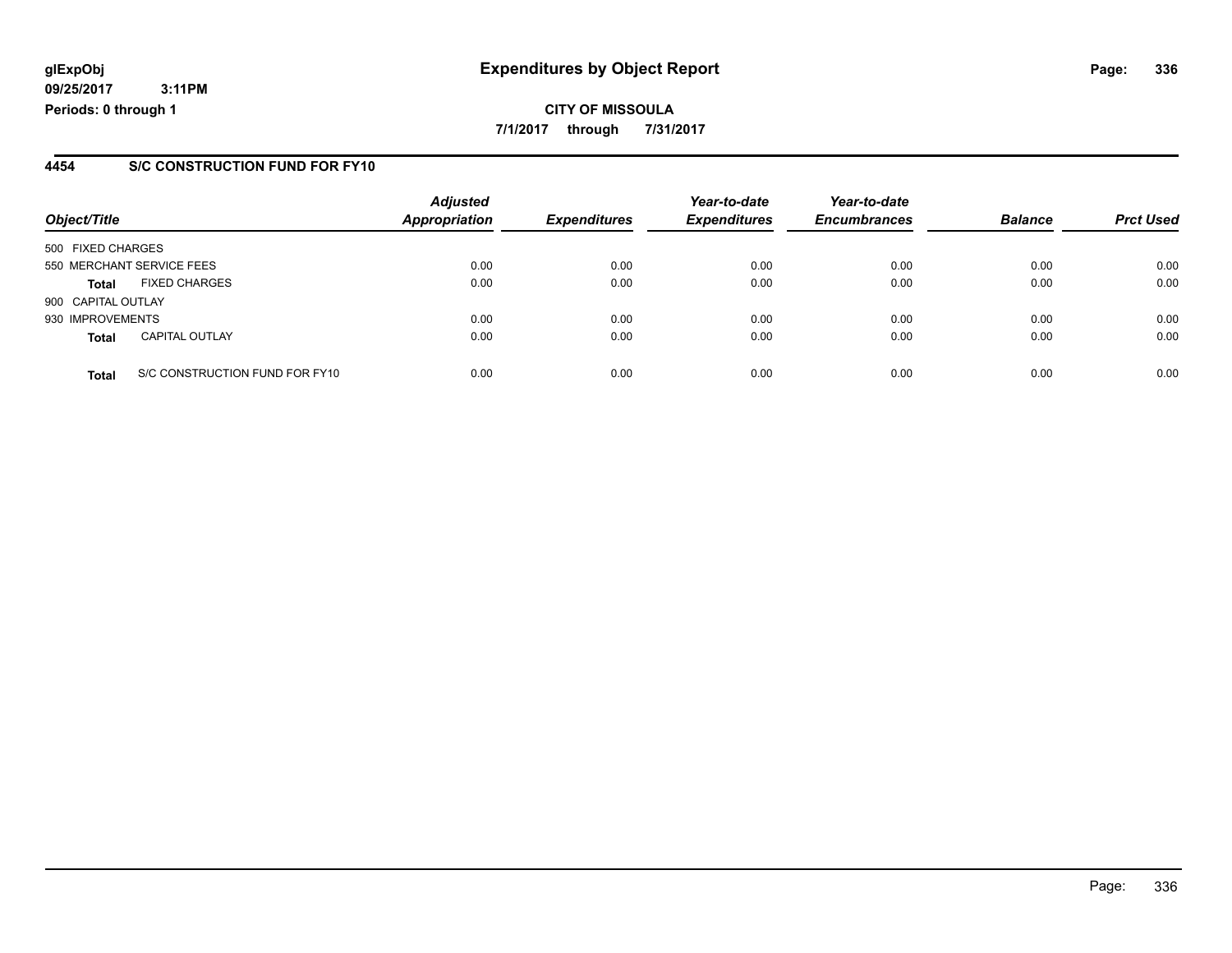**7/1/2017 through 7/31/2017**

**4455 FY11 S/C CONSTRUCTION FUND**

| Object/Title       |                           | <b>Adjusted</b><br><b>Appropriation</b> | <b>Expenditures</b> | Year-to-date<br><b>Expenditures</b> | Year-to-date<br><b>Encumbrances</b> | <b>Balance</b> | <b>Prct Used</b> |
|--------------------|---------------------------|-----------------------------------------|---------------------|-------------------------------------|-------------------------------------|----------------|------------------|
| 500 FIXED CHARGES  |                           |                                         |                     |                                     |                                     |                |                  |
|                    | 550 MERCHANT SERVICE FEES | 0.00                                    | 0.00                | 0.00                                | 0.00                                | 0.00           | 0.00             |
| <b>Total</b>       | <b>FIXED CHARGES</b>      | 0.00                                    | 0.00                | 0.00                                | 0.00                                | 0.00           | 0.00             |
| 900 CAPITAL OUTLAY |                           |                                         |                     |                                     |                                     |                |                  |
| 930 IMPROVEMENTS   |                           | 0.00                                    | 0.00                | 0.00                                | 0.00                                | 0.00           | 0.00             |
| <b>Total</b>       | <b>CAPITAL OUTLAY</b>     | 0.00                                    | 0.00                | 0.00                                | 0.00                                | 0.00           | 0.00             |
| <b>Total</b>       | PUBLIC WORKS OPERATIONS   | 0.00                                    | 0.00                | 0.00                                | 0.00                                | 0.00           | 0.00             |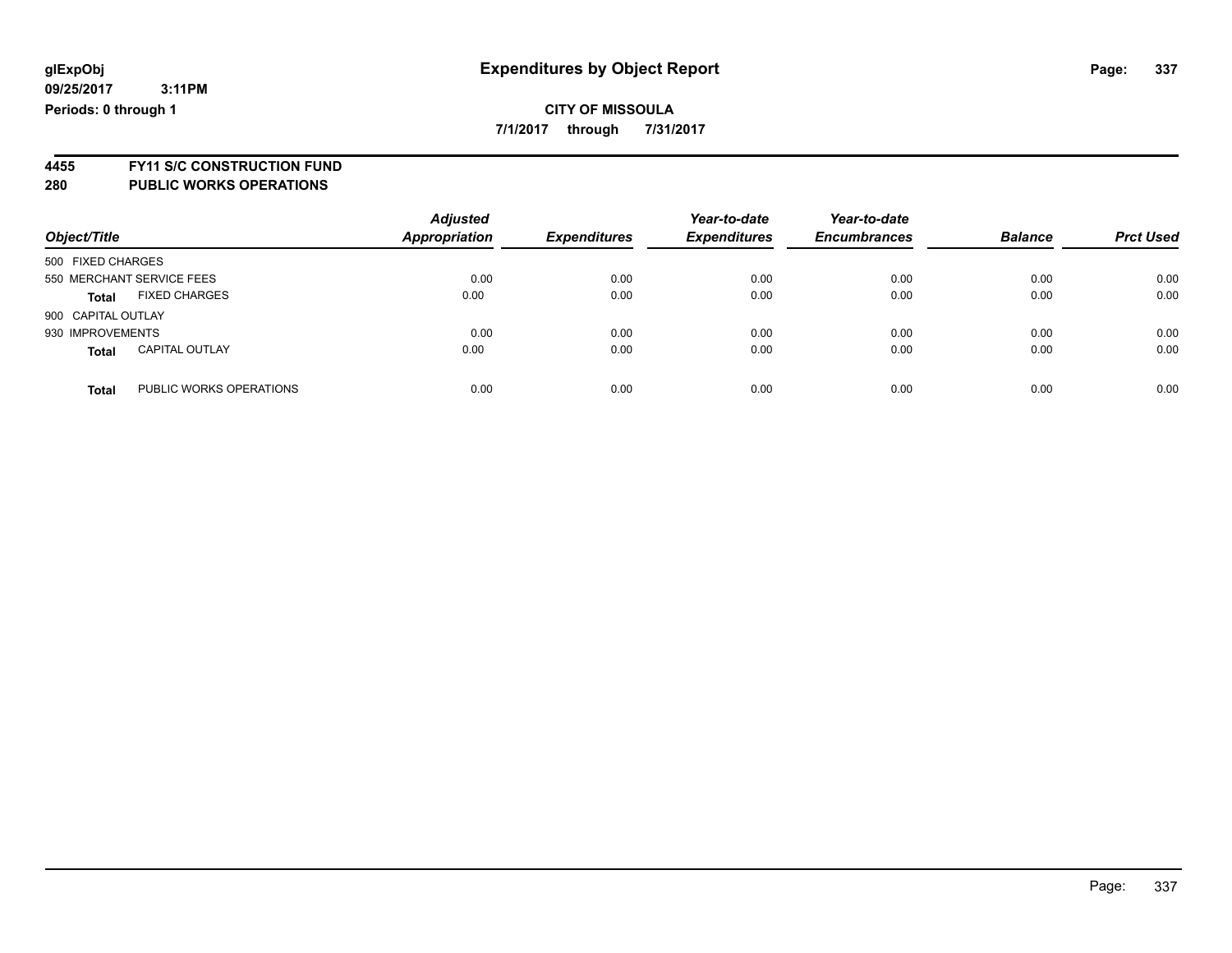**CITY OF MISSOULA 7/1/2017 through 7/31/2017**

### **4455 FY11 S/C CONSTRUCTION FUND**

|                    |                                   | <b>Adjusted</b>      |                     | Year-to-date        | Year-to-date        |                |                  |
|--------------------|-----------------------------------|----------------------|---------------------|---------------------|---------------------|----------------|------------------|
| Object/Title       |                                   | <b>Appropriation</b> | <b>Expenditures</b> | <b>Expenditures</b> | <b>Encumbrances</b> | <b>Balance</b> | <b>Prct Used</b> |
| 500 FIXED CHARGES  |                                   |                      |                     |                     |                     |                |                  |
|                    | 550 MERCHANT SERVICE FEES         | 0.00                 | 0.00                | 0.00                | 0.00                | 0.00           | 0.00             |
| <b>Total</b>       | <b>FIXED CHARGES</b>              | 0.00                 | 0.00                | 0.00                | 0.00                | 0.00           | 0.00             |
| 900 CAPITAL OUTLAY |                                   |                      |                     |                     |                     |                |                  |
| 930 IMPROVEMENTS   |                                   | 0.00                 | 0.00                | 0.00                | 0.00                | 0.00           | 0.00             |
| <b>Total</b>       | <b>CAPITAL OUTLAY</b>             | 0.00                 | 0.00                | 0.00                | 0.00                | 0.00           | 0.00             |
| <b>Total</b>       | <b>FY11 S/C CONSTRUCTION FUND</b> | 0.00                 | 0.00                | 0.00                | 0.00                | 0.00           | 0.00             |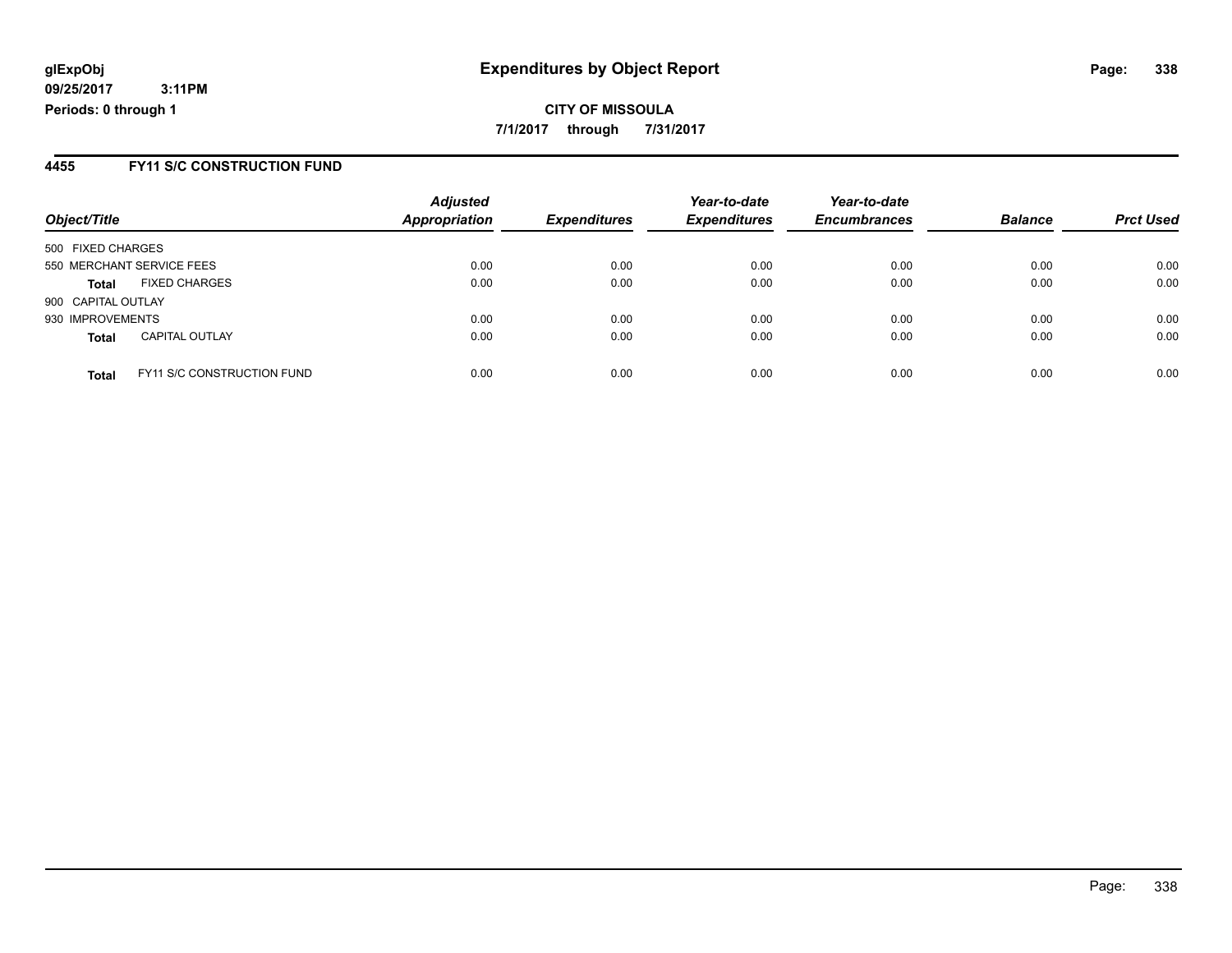**7/1/2017 through 7/31/2017**

**4456 FY12 S/C CONSTRUCTION FUND**

| Object/Title       |                              | <b>Adjusted</b><br><b>Appropriation</b> | <b>Expenditures</b> | Year-to-date<br><b>Expenditures</b> | Year-to-date<br><b>Encumbrances</b> | <b>Balance</b> | <b>Prct Used</b> |
|--------------------|------------------------------|-----------------------------------------|---------------------|-------------------------------------|-------------------------------------|----------------|------------------|
| 500 FIXED CHARGES  |                              |                                         |                     |                                     |                                     |                |                  |
|                    |                              |                                         |                     |                                     |                                     |                |                  |
|                    | 550 MERCHANT SERVICE FEES    | 0.00                                    | 0.00                | 0.00                                | 0.00                                | 0.00           | 0.00             |
| <b>Total</b>       | <b>FIXED CHARGES</b>         | 0.00                                    | 0.00                | 0.00                                | 0.00                                | 0.00           | 0.00             |
| 800 OTHER OBJECTS  |                              |                                         |                     |                                     |                                     |                |                  |
|                    | 820 TRANSFERS TO OTHER FUNDS | 0.00                                    | 0.00                | 0.00                                | 0.00                                | 0.00           | 0.00             |
| Total              | OTHER OBJECTS                | 0.00                                    | 0.00                | 0.00                                | 0.00                                | 0.00           | 0.00             |
| 900 CAPITAL OUTLAY |                              |                                         |                     |                                     |                                     |                |                  |
| 930 IMPROVEMENTS   |                              | 0.00                                    | 0.00                | 0.00                                | 0.00                                | 0.00           | 0.00             |
| <b>Total</b>       | <b>CAPITAL OUTLAY</b>        | 0.00                                    | 0.00                | 0.00                                | 0.00                                | 0.00           | 0.00             |
|                    |                              |                                         |                     |                                     |                                     |                |                  |
| <b>Total</b>       | PUBLIC WORKS OPERATIONS      | 0.00                                    | 0.00                | 0.00                                | 0.00                                | 0.00           | 0.00             |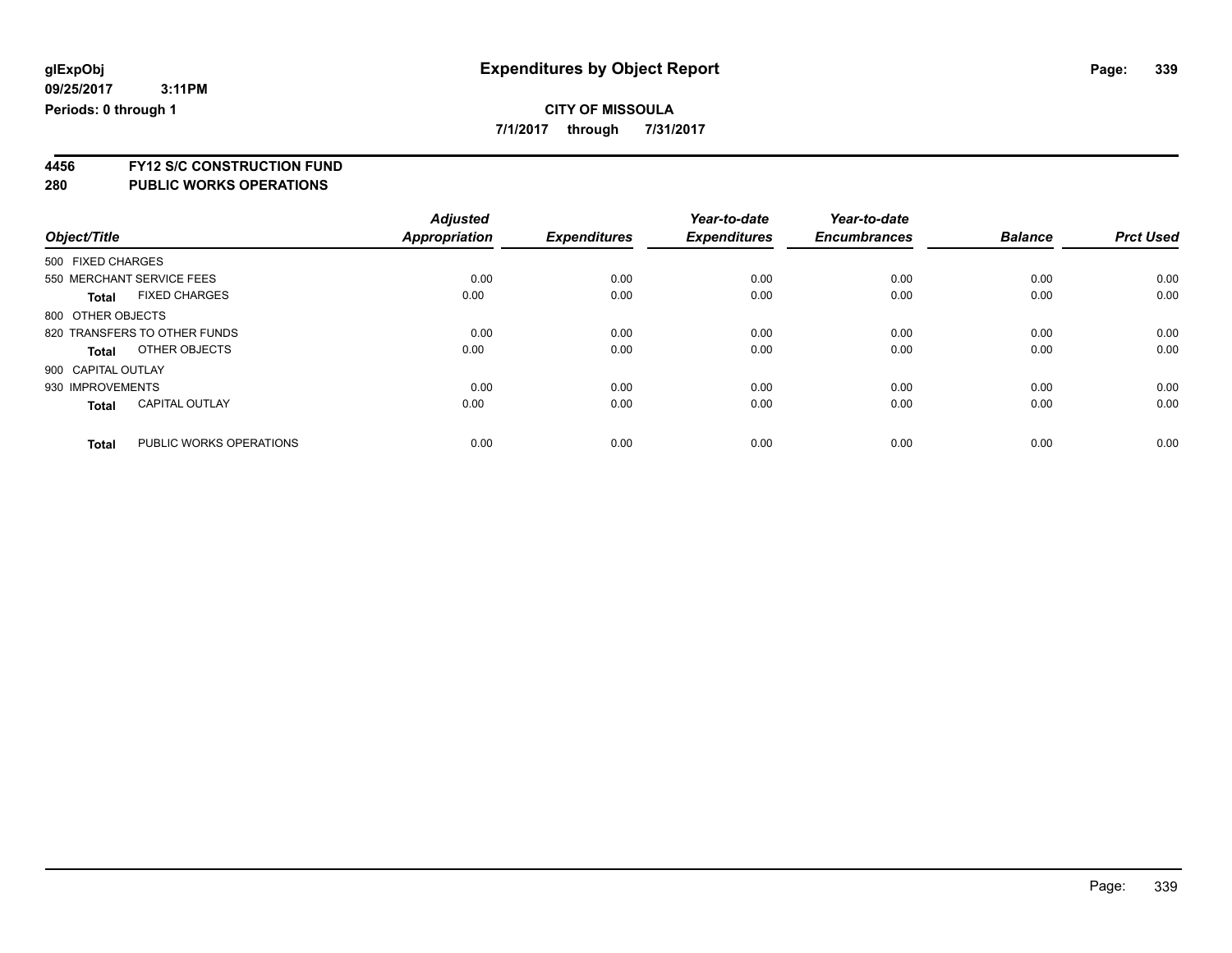### **4456 FY12 S/C CONSTRUCTION FUND**

|                    |                                   | <b>Adjusted</b>      |                     | Year-to-date        | Year-to-date        |                |                  |
|--------------------|-----------------------------------|----------------------|---------------------|---------------------|---------------------|----------------|------------------|
| Object/Title       |                                   | <b>Appropriation</b> | <b>Expenditures</b> | <b>Expenditures</b> | <b>Encumbrances</b> | <b>Balance</b> | <b>Prct Used</b> |
| 500 FIXED CHARGES  |                                   |                      |                     |                     |                     |                |                  |
|                    | 550 MERCHANT SERVICE FEES         | 0.00                 | 0.00                | 0.00                | 0.00                | 0.00           | 0.00             |
| <b>Total</b>       | <b>FIXED CHARGES</b>              | 0.00                 | 0.00                | 0.00                | 0.00                | 0.00           | 0.00             |
| 800 OTHER OBJECTS  |                                   |                      |                     |                     |                     |                |                  |
|                    | 820 TRANSFERS TO OTHER FUNDS      | 0.00                 | 0.00                | 0.00                | 0.00                | 0.00           | 0.00             |
| Total              | OTHER OBJECTS                     | 0.00                 | 0.00                | 0.00                | 0.00                | 0.00           | 0.00             |
| 900 CAPITAL OUTLAY |                                   |                      |                     |                     |                     |                |                  |
| 930 IMPROVEMENTS   |                                   | 0.00                 | 0.00                | 0.00                | 0.00                | 0.00           | 0.00             |
| <b>Total</b>       | <b>CAPITAL OUTLAY</b>             | 0.00                 | 0.00                | 0.00                | 0.00                | 0.00           | 0.00             |
| <b>Total</b>       | <b>FY12 S/C CONSTRUCTION FUND</b> | 0.00                 | 0.00                | 0.00                | 0.00                | 0.00           | 0.00             |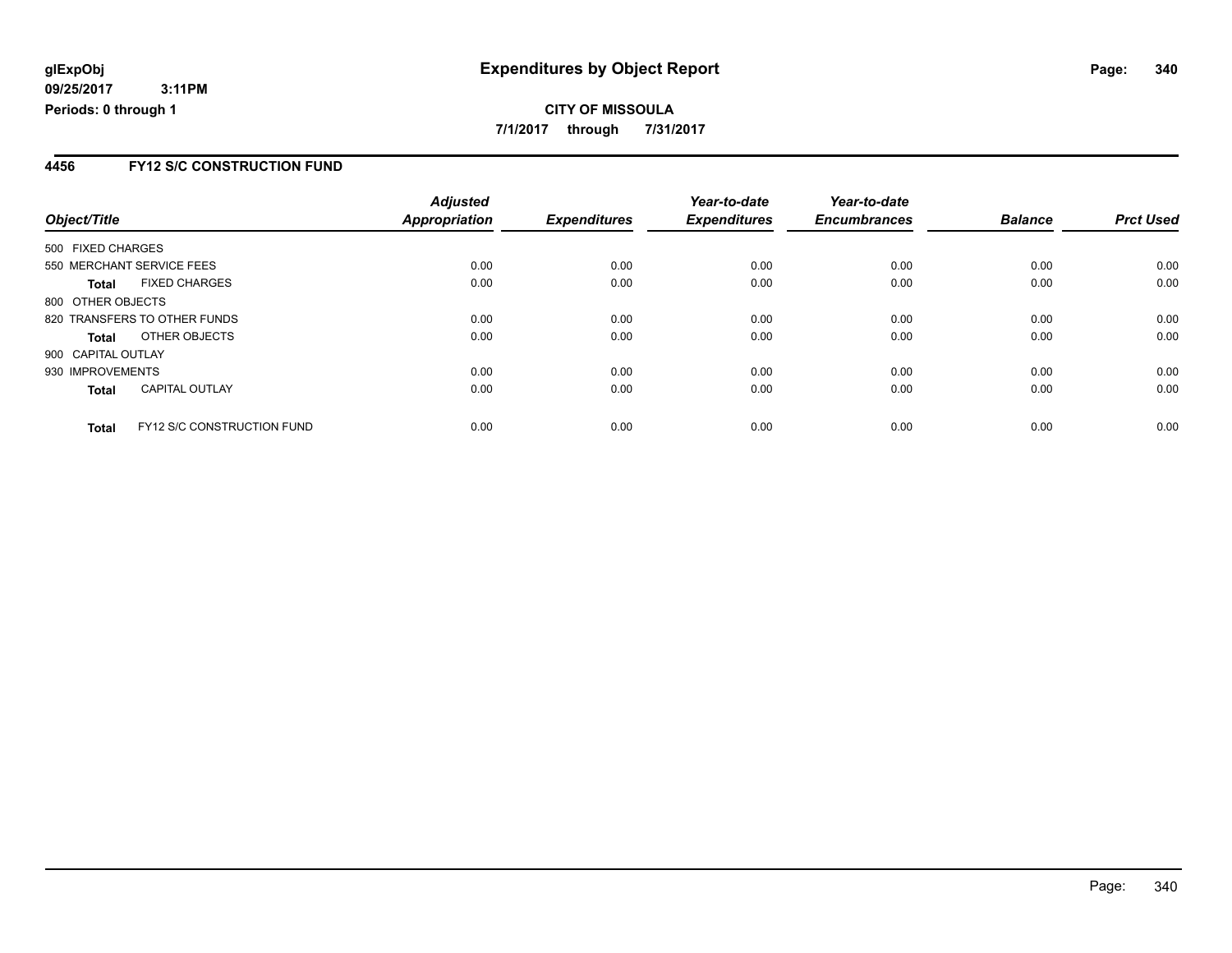**7/1/2017 through 7/31/2017**

# **4457 FY13 SIDEWALK/CURB CONSTRUCTION**

| Object/Title           |                              | <b>Adjusted</b><br><b>Appropriation</b> | <b>Expenditures</b> | Year-to-date<br><b>Expenditures</b> | Year-to-date<br><b>Encumbrances</b> | <b>Balance</b> | <b>Prct Used</b> |
|------------------------|------------------------------|-----------------------------------------|---------------------|-------------------------------------|-------------------------------------|----------------|------------------|
| 300 PURCHASED SERVICES |                              |                                         |                     |                                     |                                     |                |                  |
|                        | 350 PROFESSIONAL SERVICES    | 0.00                                    | 0.00                | 0.00                                | 0.00                                | 0.00           | 0.00             |
| <b>Total</b>           | <b>PURCHASED SERVICES</b>    | 0.00                                    | 0.00                | 0.00                                | 0.00                                | 0.00           | 0.00             |
| 500 FIXED CHARGES      |                              |                                         |                     |                                     |                                     |                |                  |
|                        | 550 MERCHANT SERVICE FEES    | 0.00                                    | 0.00                | 0.00                                | 0.00                                | 0.00           | 0.00             |
| <b>Total</b>           | <b>FIXED CHARGES</b>         | 0.00                                    | 0.00                | 0.00                                | 0.00                                | 0.00           | 0.00             |
| 800 OTHER OBJECTS      |                              |                                         |                     |                                     |                                     |                |                  |
|                        | 820 TRANSFERS TO OTHER FUNDS | 0.00                                    | 0.00                | 0.00                                | 0.00                                | 0.00           | 0.00             |
| <b>Total</b>           | OTHER OBJECTS                | 0.00                                    | 0.00                | 0.00                                | 0.00                                | 0.00           | 0.00             |
| 900 CAPITAL OUTLAY     |                              |                                         |                     |                                     |                                     |                |                  |
| 930 IMPROVEMENTS       |                              | 0.00                                    | 0.00                | 0.00                                | 0.00                                | 0.00           | 0.00             |
| <b>Total</b>           | <b>CAPITAL OUTLAY</b>        | 0.00                                    | 0.00                | 0.00                                | 0.00                                | 0.00           | 0.00             |
| <b>Total</b>           | PUBLIC WORKS OPERATIONS      | 0.00                                    | 0.00                | 0.00                                | 0.00                                | 0.00           | 0.00             |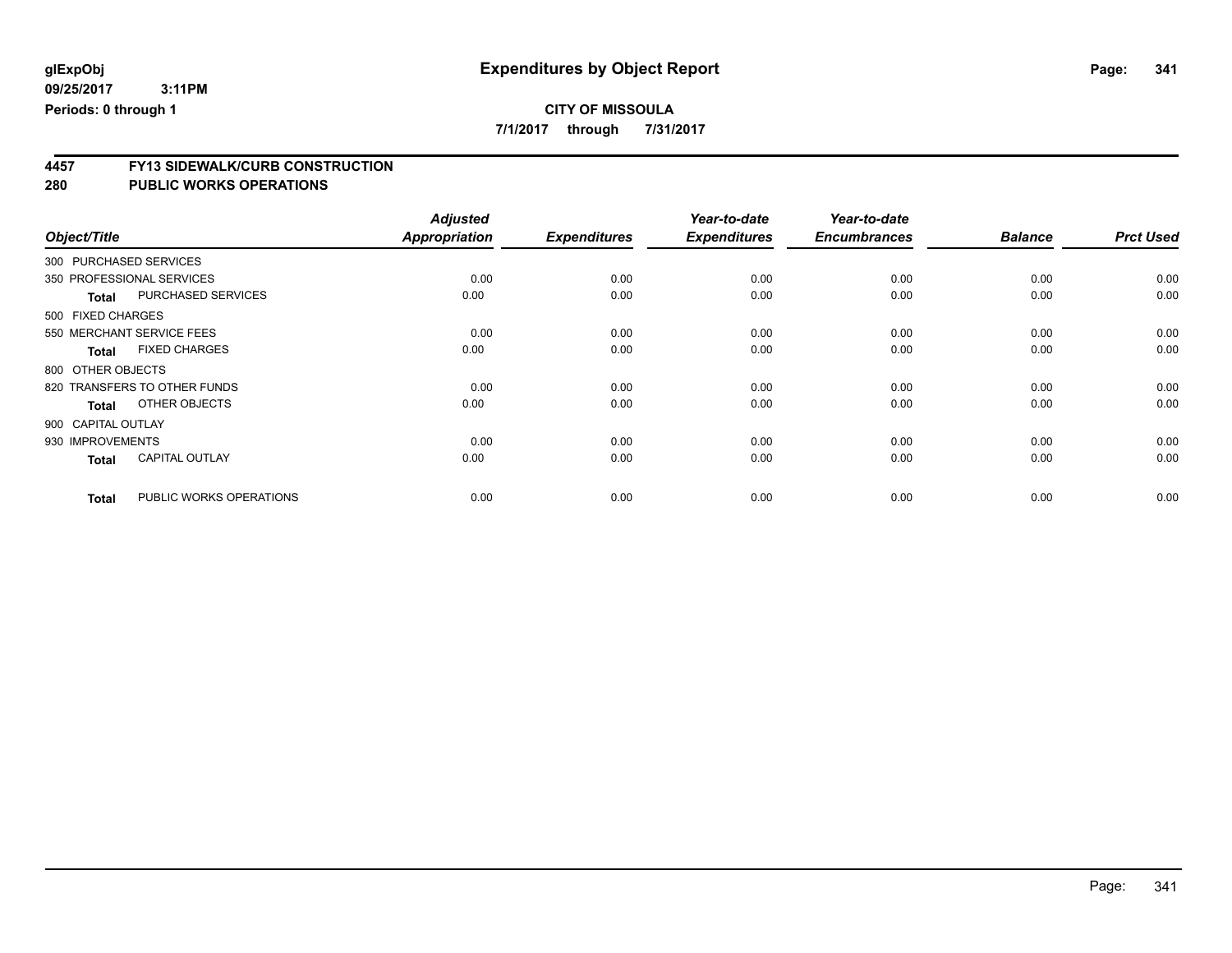### **4457 FY13 SIDEWALK/CURB CONSTRUCTION**

|                    |                                 | <b>Adjusted</b>      |                     | Year-to-date        | Year-to-date        |                |                  |
|--------------------|---------------------------------|----------------------|---------------------|---------------------|---------------------|----------------|------------------|
| Object/Title       |                                 | <b>Appropriation</b> | <b>Expenditures</b> | <b>Expenditures</b> | <b>Encumbrances</b> | <b>Balance</b> | <b>Prct Used</b> |
|                    | 300 PURCHASED SERVICES          |                      |                     |                     |                     |                |                  |
|                    | 350 PROFESSIONAL SERVICES       | 0.00                 | 0.00                | 0.00                | 0.00                | 0.00           | 0.00             |
| <b>Total</b>       | PURCHASED SERVICES              | 0.00                 | 0.00                | 0.00                | 0.00                | 0.00           | 0.00             |
| 500 FIXED CHARGES  |                                 |                      |                     |                     |                     |                |                  |
|                    | 550 MERCHANT SERVICE FEES       | 0.00                 | 0.00                | 0.00                | 0.00                | 0.00           | 0.00             |
| <b>Total</b>       | <b>FIXED CHARGES</b>            | 0.00                 | 0.00                | 0.00                | 0.00                | 0.00           | 0.00             |
| 800 OTHER OBJECTS  |                                 |                      |                     |                     |                     |                |                  |
|                    | 820 TRANSFERS TO OTHER FUNDS    | 0.00                 | 0.00                | 0.00                | 0.00                | 0.00           | 0.00             |
| Total              | OTHER OBJECTS                   | 0.00                 | 0.00                | 0.00                | 0.00                | 0.00           | 0.00             |
| 900 CAPITAL OUTLAY |                                 |                      |                     |                     |                     |                |                  |
| 930 IMPROVEMENTS   |                                 | 0.00                 | 0.00                | 0.00                | 0.00                | 0.00           | 0.00             |
| <b>Total</b>       | <b>CAPITAL OUTLAY</b>           | 0.00                 | 0.00                | 0.00                | 0.00                | 0.00           | 0.00             |
| <b>Total</b>       | FY13 SIDEWALK/CURB CONSTRUCTION | 0.00                 | 0.00                | 0.00                | 0.00                | 0.00           | 0.00             |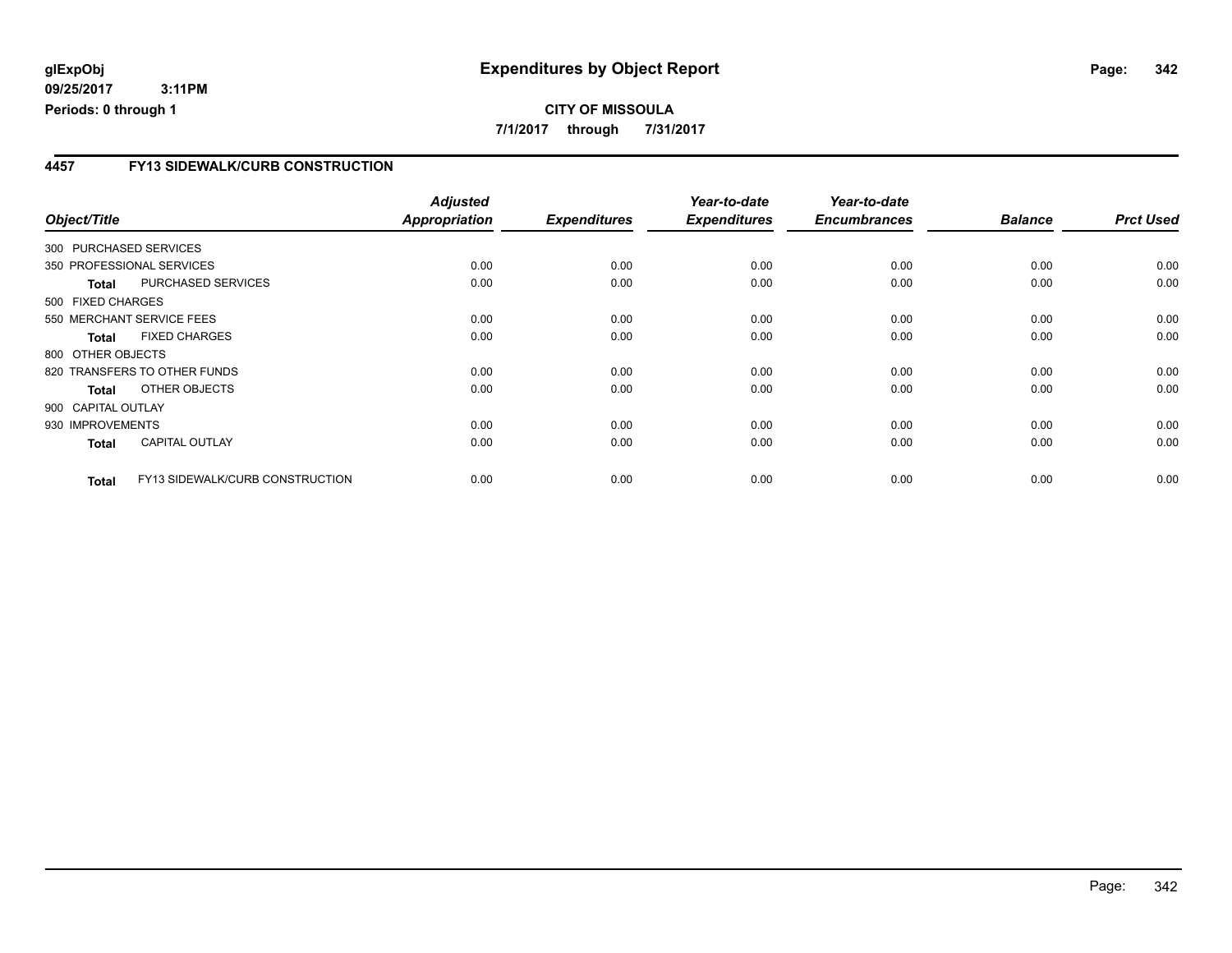**7/1/2017 through 7/31/2017**

# **4458 FY14 SIDEWALK & CURB CONSTRUCTION**

| Object/Title                            | <b>Adjusted</b><br><b>Appropriation</b> | <b>Expenditures</b> | Year-to-date<br><b>Expenditures</b> | Year-to-date<br><b>Encumbrances</b> | <b>Balance</b> | <b>Prct Used</b> |
|-----------------------------------------|-----------------------------------------|---------------------|-------------------------------------|-------------------------------------|----------------|------------------|
| 500 FIXED CHARGES                       |                                         |                     |                                     |                                     |                |                  |
| 550 MERCHANT SERVICE FEES               | 0.00                                    | 0.00                | 0.00                                | 0.00                                | 0.00           | 0.00             |
| <b>FIXED CHARGES</b><br><b>Total</b>    | 0.00                                    | 0.00                | 0.00                                | 0.00                                | 0.00           | 0.00             |
| 800 OTHER OBJECTS                       |                                         |                     |                                     |                                     |                |                  |
| 820 TRANSFERS TO OTHER FUNDS            | 0.00                                    | 0.00                | 0.00                                | 0.00                                | 0.00           | 0.00             |
| OTHER OBJECTS<br>Total                  | 0.00                                    | 0.00                | 0.00                                | 0.00                                | 0.00           | 0.00             |
| 900 CAPITAL OUTLAY                      |                                         |                     |                                     |                                     |                |                  |
| 930 IMPROVEMENTS                        | 0.00                                    | 0.00                | 0.00                                | 0.00                                | 0.00           | 0.00             |
| <b>CAPITAL OUTLAY</b><br><b>Total</b>   | 0.00                                    | 0.00                | 0.00                                | 0.00                                | 0.00           | 0.00             |
|                                         |                                         |                     |                                     |                                     |                |                  |
| PUBLIC WORKS OPERATIONS<br><b>Total</b> | 0.00                                    | 0.00                | 0.00                                | 0.00                                | 0.00           | 0.00             |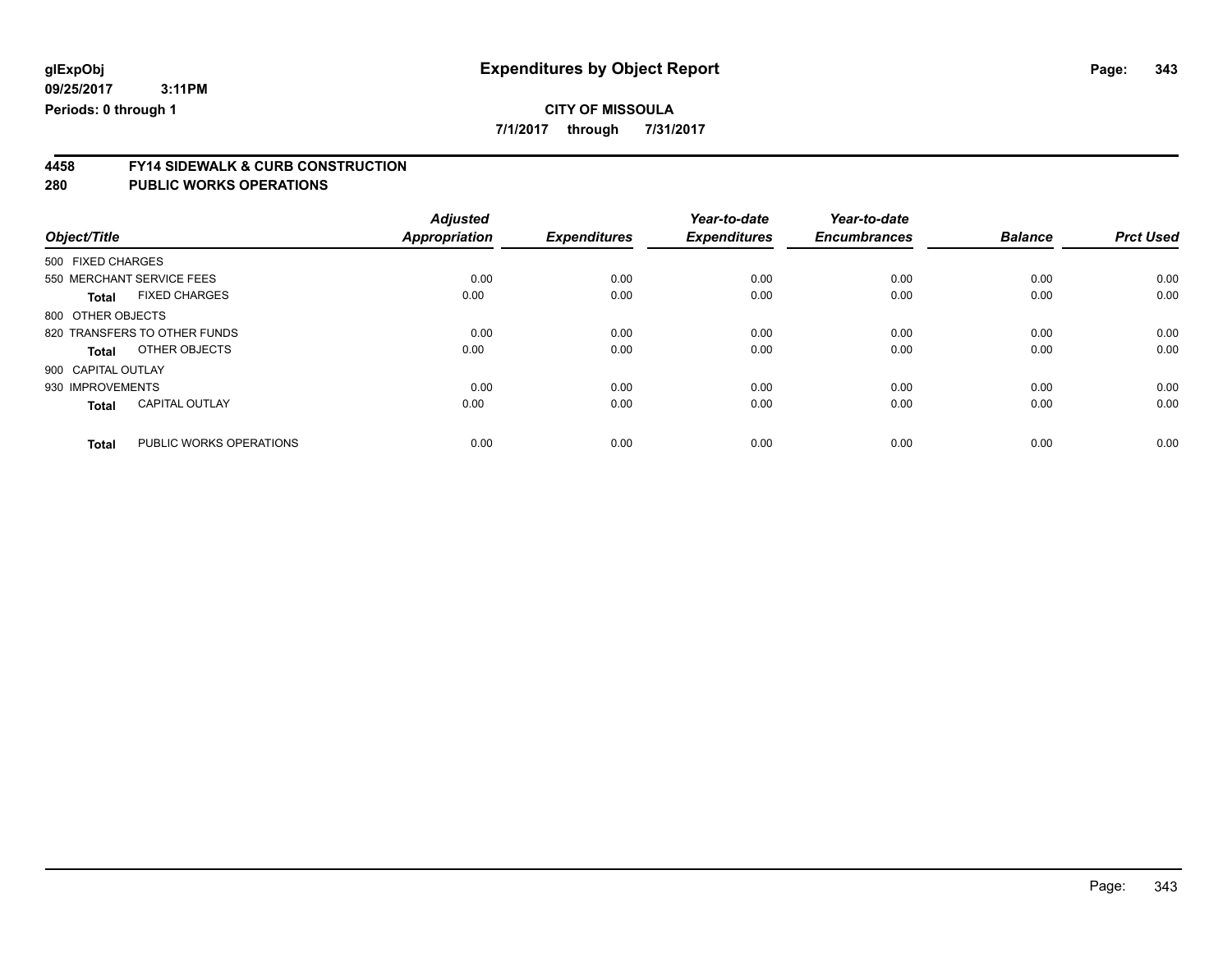### **4458 FY14 SIDEWALK & CURB CONSTRUCTION**

| Object/Title       |                                              | <b>Adjusted</b><br>Appropriation | <b>Expenditures</b> | Year-to-date<br><b>Expenditures</b> | Year-to-date<br><b>Encumbrances</b> | <b>Balance</b> | <b>Prct Used</b> |
|--------------------|----------------------------------------------|----------------------------------|---------------------|-------------------------------------|-------------------------------------|----------------|------------------|
|                    |                                              |                                  |                     |                                     |                                     |                |                  |
| 500 FIXED CHARGES  |                                              |                                  |                     |                                     |                                     |                |                  |
|                    | 550 MERCHANT SERVICE FEES                    | 0.00                             | 0.00                | 0.00                                | 0.00                                | 0.00           | 0.00             |
| Total              | <b>FIXED CHARGES</b>                         | 0.00                             | 0.00                | 0.00                                | 0.00                                | 0.00           | 0.00             |
| 800 OTHER OBJECTS  |                                              |                                  |                     |                                     |                                     |                |                  |
|                    | 820 TRANSFERS TO OTHER FUNDS                 | 0.00                             | 0.00                | 0.00                                | 0.00                                | 0.00           | 0.00             |
| Total              | OTHER OBJECTS                                | 0.00                             | 0.00                | 0.00                                | 0.00                                | 0.00           | 0.00             |
| 900 CAPITAL OUTLAY |                                              |                                  |                     |                                     |                                     |                |                  |
| 930 IMPROVEMENTS   |                                              | 0.00                             | 0.00                | 0.00                                | 0.00                                | 0.00           | 0.00             |
| <b>Total</b>       | <b>CAPITAL OUTLAY</b>                        | 0.00                             | 0.00                | 0.00                                | 0.00                                | 0.00           | 0.00             |
| <b>Total</b>       | <b>FY14 SIDEWALK &amp; CURB CONSTRUCTIOL</b> | 0.00                             | 0.00                | 0.00                                | 0.00                                | 0.00           | 0.00             |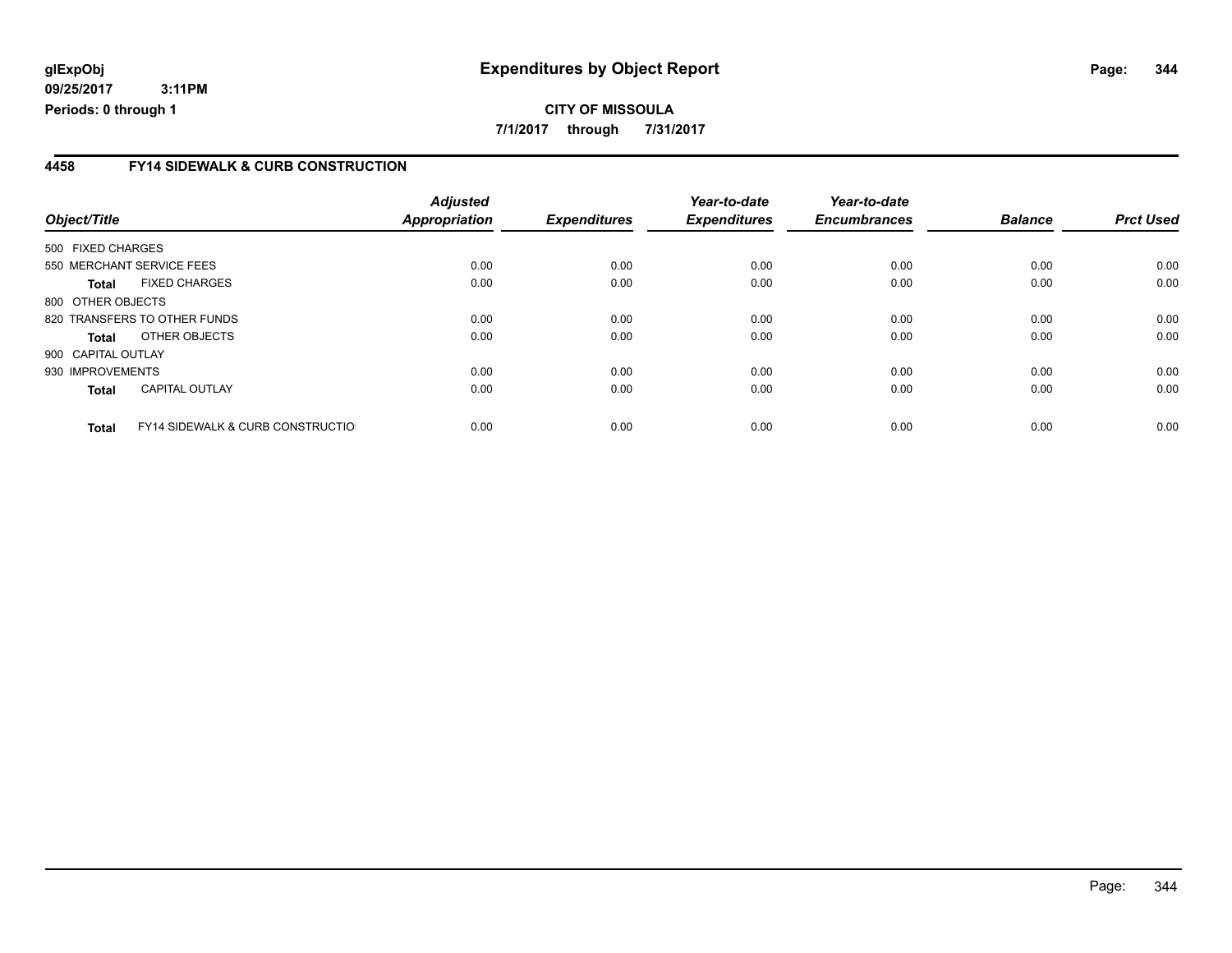**7/1/2017 through 7/31/2017**

# **4459 FY15 SIDEWALK/CURB CONSTRUCTION**

|                                       |                         | <b>Adjusted</b>      |                     | Year-to-date        | Year-to-date        |                |                  |
|---------------------------------------|-------------------------|----------------------|---------------------|---------------------|---------------------|----------------|------------------|
| Object/Title                          |                         | <b>Appropriation</b> | <b>Expenditures</b> | <b>Expenditures</b> | <b>Encumbrances</b> | <b>Balance</b> | <b>Prct Used</b> |
| 500 FIXED CHARGES                     |                         |                      |                     |                     |                     |                |                  |
| 550 MERCHANT SERVICE FEES             |                         | 0.00                 | 0.00                | 0.00                | 0.00                | 0.00           | 0.00             |
| <b>FIXED CHARGES</b><br><b>Total</b>  |                         | 0.00                 | 0.00                | 0.00                | 0.00                | 0.00           | 0.00             |
| 800 OTHER OBJECTS                     |                         |                      |                     |                     |                     |                |                  |
| 820 TRANSFERS TO OTHER FUNDS          |                         | 0.00                 | 0.00                | 0.00                | 0.00                | 0.00           | 0.00             |
| OTHER OBJECTS<br>Total                |                         | 0.00                 | 0.00                | 0.00                | 0.00                | 0.00           | 0.00             |
| 900 CAPITAL OUTLAY                    |                         |                      |                     |                     |                     |                |                  |
| 930 IMPROVEMENTS                      |                         | 0.00                 | 0.00                | 0.00                | 0.00                | 0.00           | 0.00             |
| <b>CAPITAL OUTLAY</b><br><b>Total</b> |                         | 0.00                 | 0.00                | 0.00                | 0.00                | 0.00           | 0.00             |
| <b>Total</b>                          | PUBLIC WORKS OPERATIONS | 0.00                 | 0.00                | 0.00                | 0.00                | 0.00           | 0.00             |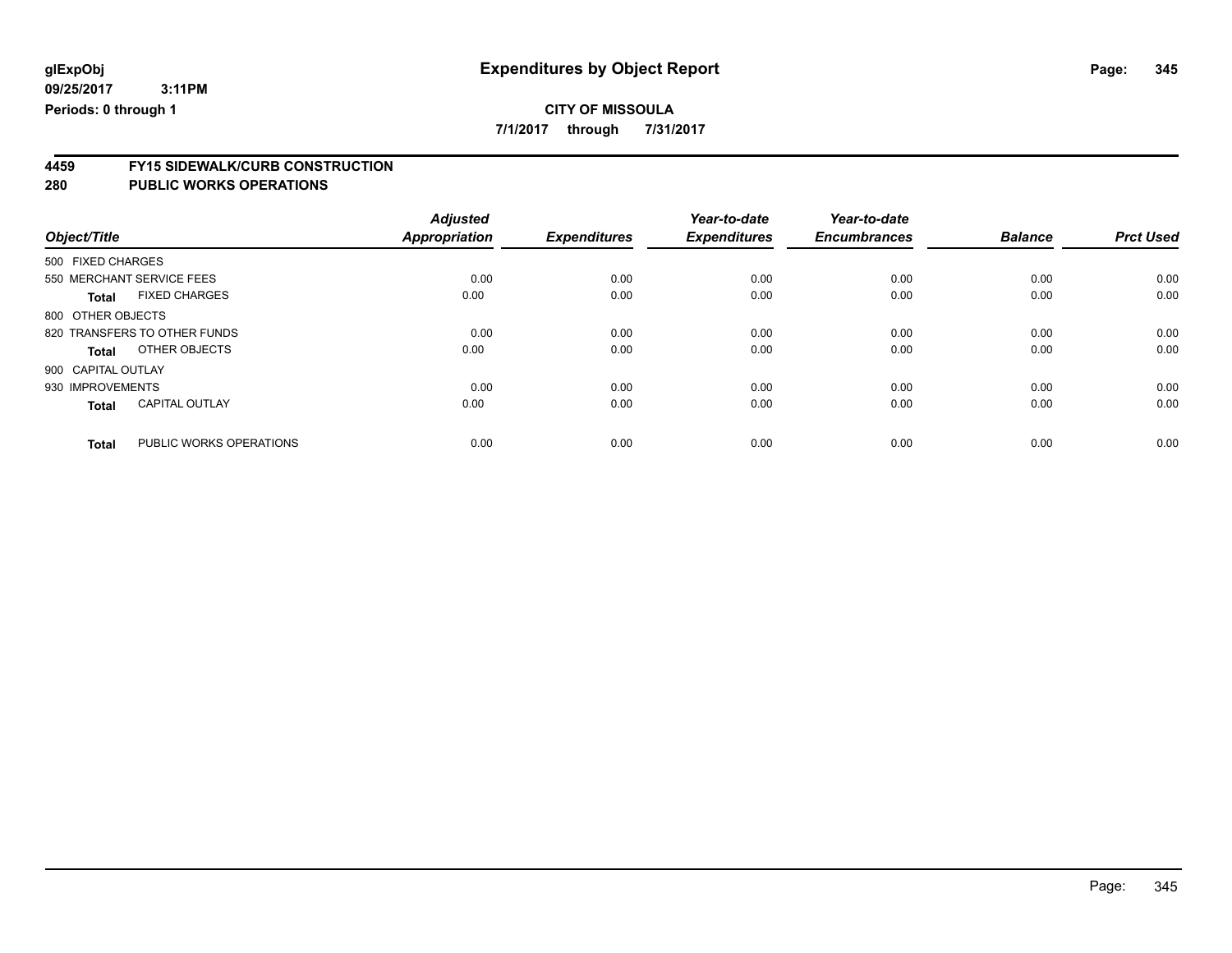### **4459 FY15 SIDEWALK/CURB CONSTRUCTION**

| Object/Title       |                                        | <b>Adjusted</b><br>Appropriation | <b>Expenditures</b> | Year-to-date<br><b>Expenditures</b> | Year-to-date<br><b>Encumbrances</b> | <b>Balance</b> | <b>Prct Used</b> |
|--------------------|----------------------------------------|----------------------------------|---------------------|-------------------------------------|-------------------------------------|----------------|------------------|
| 500 FIXED CHARGES  |                                        |                                  |                     |                                     |                                     |                |                  |
|                    | 550 MERCHANT SERVICE FEES              | 0.00                             | 0.00                | 0.00                                | 0.00                                | 0.00           | 0.00             |
|                    |                                        |                                  |                     |                                     |                                     |                |                  |
| Total              | <b>FIXED CHARGES</b>                   | 0.00                             | 0.00                | 0.00                                | 0.00                                | 0.00           | 0.00             |
| 800 OTHER OBJECTS  |                                        |                                  |                     |                                     |                                     |                |                  |
|                    | 820 TRANSFERS TO OTHER FUNDS           | 0.00                             | 0.00                | 0.00                                | 0.00                                | 0.00           | 0.00             |
| Total              | OTHER OBJECTS                          | 0.00                             | 0.00                | 0.00                                | 0.00                                | 0.00           | 0.00             |
| 900 CAPITAL OUTLAY |                                        |                                  |                     |                                     |                                     |                |                  |
| 930 IMPROVEMENTS   |                                        | 0.00                             | 0.00                | 0.00                                | 0.00                                | 0.00           | 0.00             |
| <b>Total</b>       | <b>CAPITAL OUTLAY</b>                  | 0.00                             | 0.00                | 0.00                                | 0.00                                | 0.00           | 0.00             |
| <b>Total</b>       | <b>FY15 SIDEWALK/CURB CONSTRUCTION</b> | 0.00                             | 0.00                | 0.00                                | 0.00                                | 0.00           | 0.00             |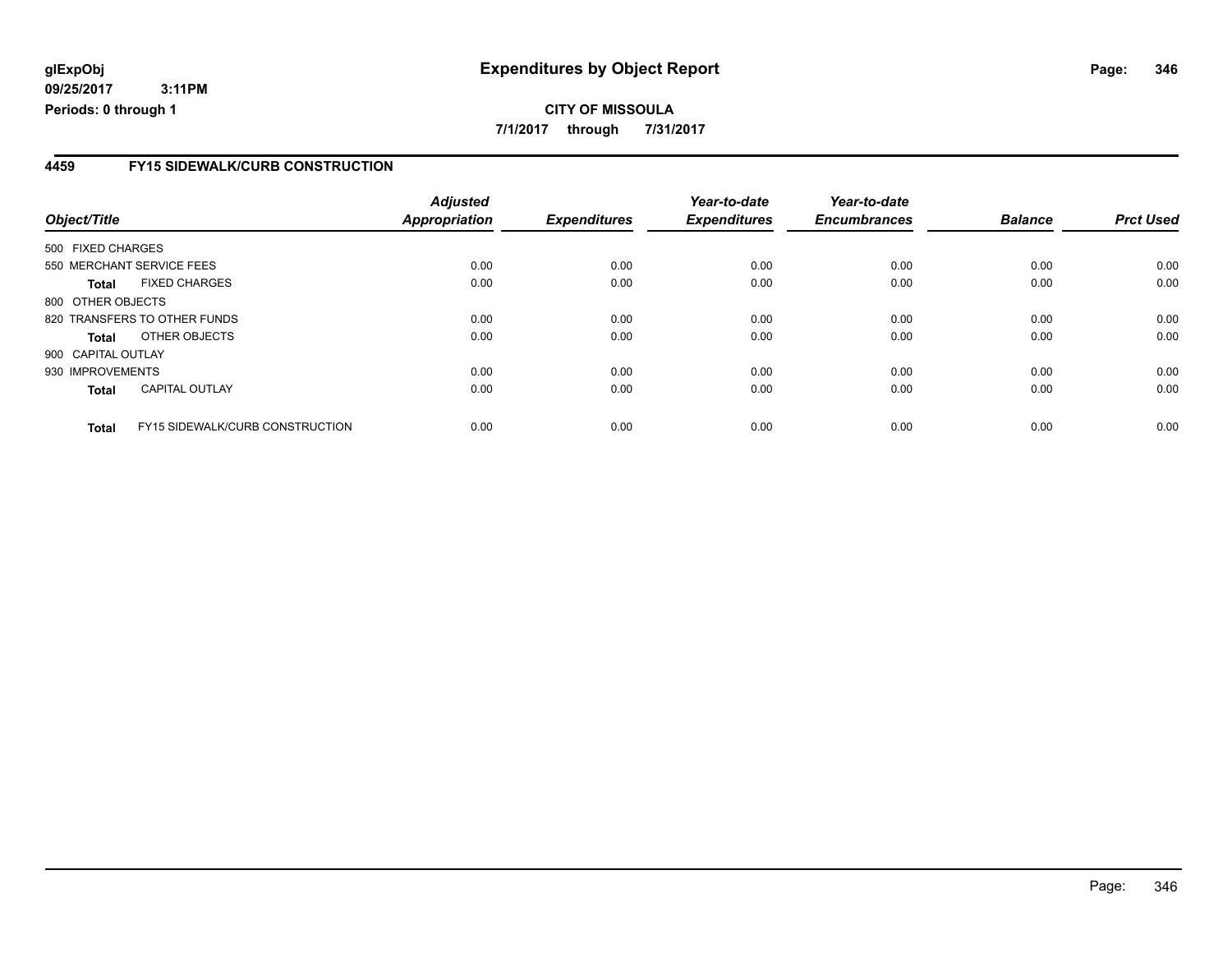**7/1/2017 through 7/31/2017**

# **4460 FY16 SIDEWALK/CURB CONSTRUCTION**

|                    |                              | <b>Adjusted</b>      | <b>Expenditures</b> | Year-to-date<br><b>Expenditures</b> | Year-to-date<br><b>Encumbrances</b> | <b>Balance</b> | <b>Prct Used</b> |
|--------------------|------------------------------|----------------------|---------------------|-------------------------------------|-------------------------------------|----------------|------------------|
| Object/Title       |                              | <b>Appropriation</b> |                     |                                     |                                     |                |                  |
| 500 FIXED CHARGES  |                              |                      |                     |                                     |                                     |                |                  |
|                    | 550 MERCHANT SERVICE FEES    | 0.00                 | 0.00                | 0.00                                | 0.00                                | 0.00           | 0.00             |
| <b>Total</b>       | <b>FIXED CHARGES</b>         | 0.00                 | 0.00                | 0.00                                | 0.00                                | 0.00           | 0.00             |
| 800 OTHER OBJECTS  |                              |                      |                     |                                     |                                     |                |                  |
|                    | 820 TRANSFERS TO OTHER FUNDS | 0.00                 | 0.00                | 0.00                                | 0.00                                | 0.00           | 0.00             |
| <b>Total</b>       | OTHER OBJECTS                | 0.00                 | 0.00                | 0.00                                | 0.00                                | 0.00           | 0.00             |
| 900 CAPITAL OUTLAY |                              |                      |                     |                                     |                                     |                |                  |
| 930 IMPROVEMENTS   |                              | 0.00                 | 0.00                | 0.00                                | 0.00                                | 0.00           | 0.00             |
| <b>Total</b>       | <b>CAPITAL OUTLAY</b>        | 0.00                 | 0.00                | 0.00                                | 0.00                                | 0.00           | 0.00             |
| <b>Total</b>       | PUBLIC WORKS OPERATIONS      | 0.00                 | 0.00                | 0.00                                | 0.00                                | 0.00           | 0.00             |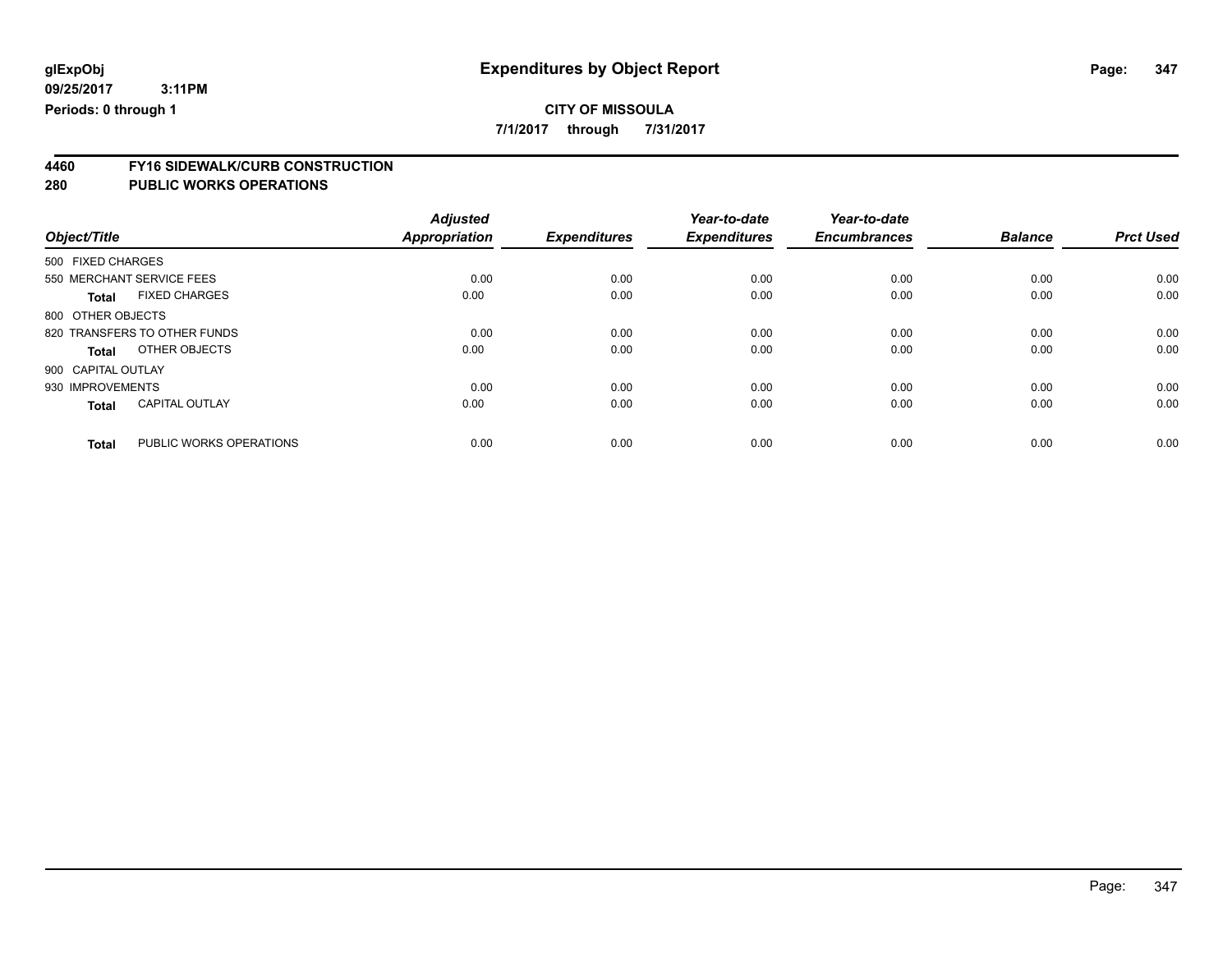### **4460 FY16 SIDEWALK/CURB CONSTRUCTION**

| Object/Title       |                                 | <b>Adjusted</b><br>Appropriation | <b>Expenditures</b> | Year-to-date<br><b>Expenditures</b> | Year-to-date<br><b>Encumbrances</b> | <b>Balance</b> | <b>Prct Used</b> |
|--------------------|---------------------------------|----------------------------------|---------------------|-------------------------------------|-------------------------------------|----------------|------------------|
| 500 FIXED CHARGES  |                                 |                                  |                     |                                     |                                     |                |                  |
|                    | 550 MERCHANT SERVICE FEES       | 0.00                             | 0.00                | 0.00                                | 0.00                                | 0.00           | 0.00             |
|                    |                                 |                                  |                     |                                     |                                     |                |                  |
| Total              | <b>FIXED CHARGES</b>            | 0.00                             | 0.00                | 0.00                                | 0.00                                | 0.00           | 0.00             |
| 800 OTHER OBJECTS  |                                 |                                  |                     |                                     |                                     |                |                  |
|                    | 820 TRANSFERS TO OTHER FUNDS    | 0.00                             | 0.00                | 0.00                                | 0.00                                | 0.00           | 0.00             |
| Total              | OTHER OBJECTS                   | 0.00                             | 0.00                | 0.00                                | 0.00                                | 0.00           | 0.00             |
| 900 CAPITAL OUTLAY |                                 |                                  |                     |                                     |                                     |                |                  |
| 930 IMPROVEMENTS   |                                 | 0.00                             | 0.00                | 0.00                                | 0.00                                | 0.00           | 0.00             |
| <b>Total</b>       | <b>CAPITAL OUTLAY</b>           | 0.00                             | 0.00                | 0.00                                | 0.00                                | 0.00           | 0.00             |
| <b>Total</b>       | FY16 SIDEWALK/CURB CONSTRUCTION | 0.00                             | 0.00                | 0.00                                | 0.00                                | 0.00           | 0.00             |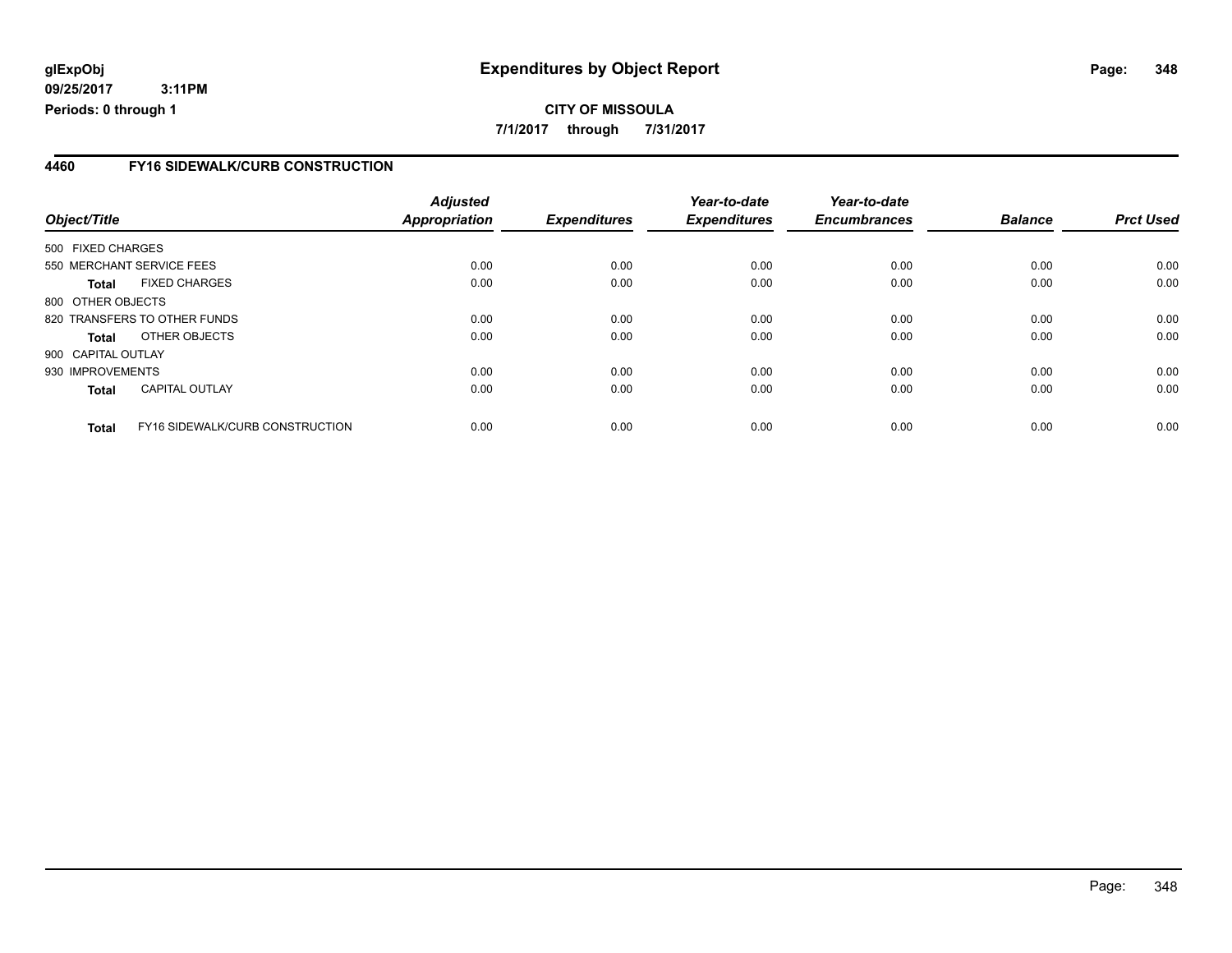**7/1/2017 through 7/31/2017**

# **4461 FY17 SIDEWALK/CURB CONSTRUCTION**

| Object/Title       |                           | <b>Adjusted</b><br><b>Appropriation</b> | <b>Expenditures</b> | Year-to-date<br><b>Expenditures</b> | Year-to-date<br><b>Encumbrances</b> | <b>Balance</b> | <b>Prct Used</b> |
|--------------------|---------------------------|-----------------------------------------|---------------------|-------------------------------------|-------------------------------------|----------------|------------------|
| 500 FIXED CHARGES  |                           |                                         |                     |                                     |                                     |                |                  |
|                    | 550 MERCHANT SERVICE FEES | 0.00                                    | 0.00                | 0.00                                | 0.00                                | 0.00           | 0.00             |
| <b>Total</b>       | <b>FIXED CHARGES</b>      | 0.00                                    | 0.00                | 0.00                                | 0.00                                | 0.00           | 0.00             |
| 900 CAPITAL OUTLAY |                           |                                         |                     |                                     |                                     |                |                  |
| 930 IMPROVEMENTS   |                           | 0.00                                    | 0.00                | 0.00                                | 0.00                                | 0.00           | 0.00             |
| <b>Total</b>       | <b>CAPITAL OUTLAY</b>     | 0.00                                    | 0.00                | 0.00                                | 0.00                                | 0.00           | 0.00             |
| <b>Total</b>       | PUBLIC WORKS OPERATIONS   | 0.00                                    | 0.00                | 0.00                                | 0.00                                | 0.00           | 0.00             |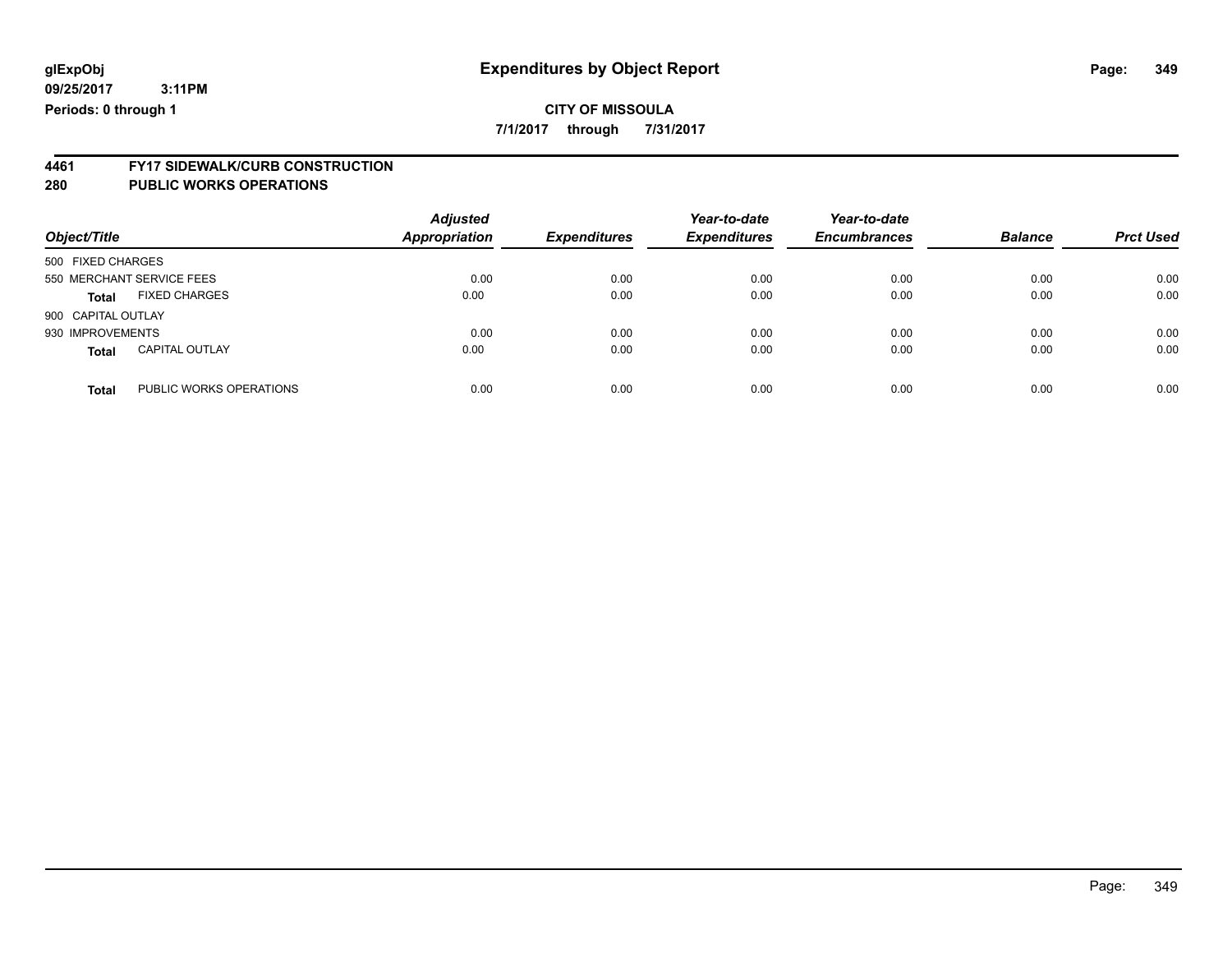### **glExpObj Expenditures by Object Report Page: 350**

**09/25/2017 3:11PM Periods: 0 through 1**

#### **4461 FY17 SIDEWALK/CURB CONSTRUCTION**

| Object/Title       |                                        | <b>Adjusted</b><br><b>Appropriation</b> | <b>Expenditures</b> | Year-to-date<br><b>Expenditures</b> | Year-to-date<br><b>Encumbrances</b> | <b>Balance</b> | <b>Prct Used</b> |
|--------------------|----------------------------------------|-----------------------------------------|---------------------|-------------------------------------|-------------------------------------|----------------|------------------|
| 500 FIXED CHARGES  |                                        |                                         |                     |                                     |                                     |                |                  |
|                    | 550 MERCHANT SERVICE FEES              | 0.00                                    | 0.00                | 0.00                                | 0.00                                | 0.00           | 0.00             |
| <b>Total</b>       | <b>FIXED CHARGES</b>                   | 0.00                                    | 0.00                | 0.00                                | 0.00                                | 0.00           | 0.00             |
| 900 CAPITAL OUTLAY |                                        |                                         |                     |                                     |                                     |                |                  |
| 930 IMPROVEMENTS   |                                        | 0.00                                    | 0.00                | 0.00                                | 0.00                                | 0.00           | 0.00             |
| <b>Total</b>       | <b>CAPITAL OUTLAY</b>                  | 0.00                                    | 0.00                | 0.00                                | 0.00                                | 0.00           | 0.00             |
| <b>Total</b>       | <b>FY17 SIDEWALK/CURB CONSTRUCTION</b> | 0.00                                    | 0.00                | 0.00                                | 0.00                                | 0.00           | 0.00             |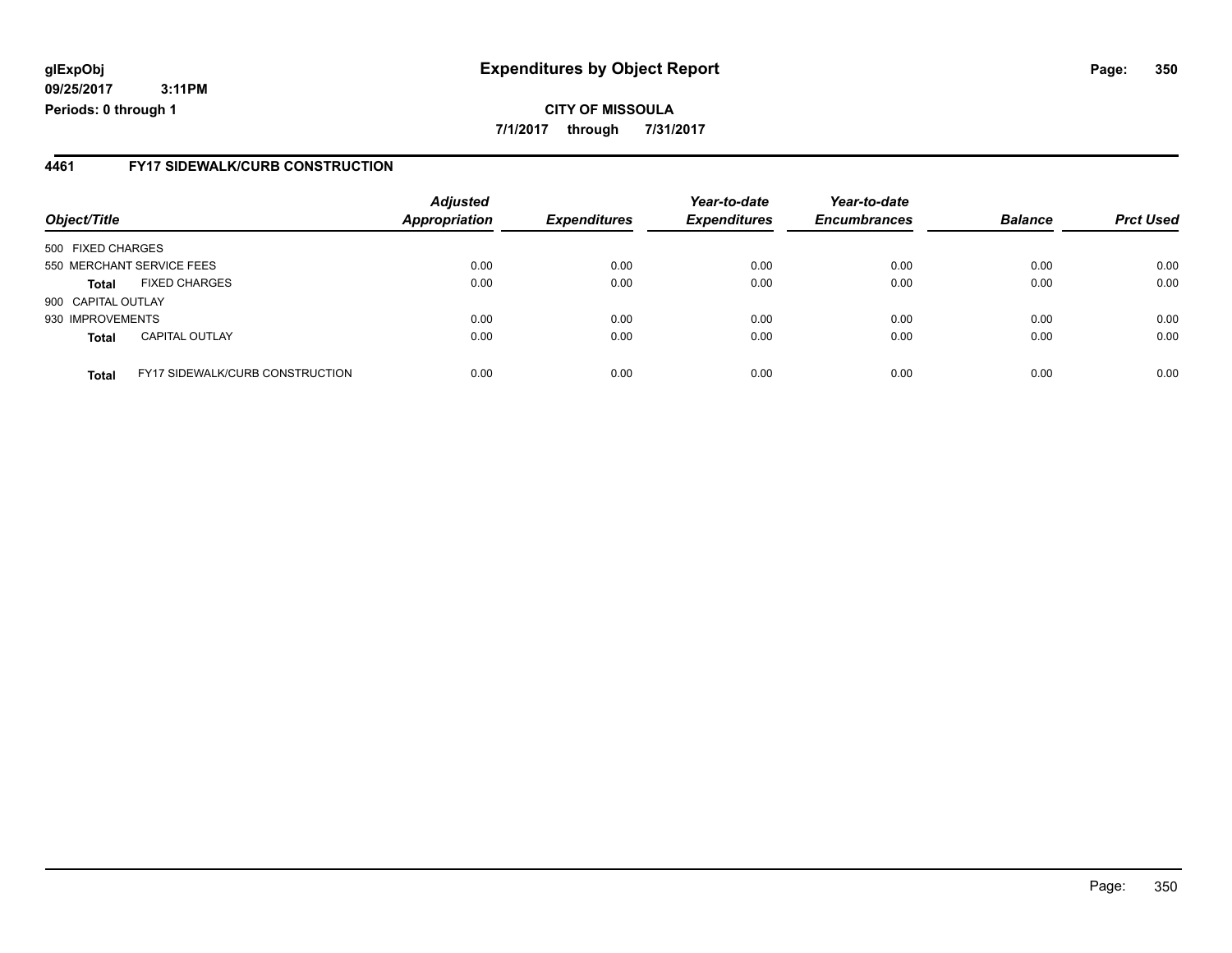**7/1/2017 through 7/31/2017**

# **4462 FY18 SIDEWALK/CURB CONSTRUCTION**

| Object/Title       |                           | <b>Adjusted</b><br><b>Appropriation</b> | <b>Expenditures</b> | Year-to-date<br><b>Expenditures</b> | Year-to-date<br><b>Encumbrances</b> | <b>Balance</b> | <b>Prct Used</b> |
|--------------------|---------------------------|-----------------------------------------|---------------------|-------------------------------------|-------------------------------------|----------------|------------------|
| 500 FIXED CHARGES  |                           |                                         |                     |                                     |                                     |                |                  |
|                    | 550 MERCHANT SERVICE FEES | 0.00                                    | 0.00                | 0.00                                | 0.00                                | 0.00           | 0.00             |
| <b>Total</b>       | <b>FIXED CHARGES</b>      | 0.00                                    | 0.00                | 0.00                                | 0.00                                | 0.00           | 0.00             |
| 900 CAPITAL OUTLAY |                           |                                         |                     |                                     |                                     |                |                  |
| 930 IMPROVEMENTS   |                           | 0.00                                    | 0.00                | 0.00                                | 0.00                                | 0.00           | 0.00             |
| <b>Total</b>       | <b>CAPITAL OUTLAY</b>     | 0.00                                    | 0.00                | 0.00                                | 0.00                                | 0.00           | 0.00             |
| <b>Total</b>       | PUBLIC WORKS OPERATIONS   | 0.00                                    | 0.00                | 0.00                                | 0.00                                | 0.00           | 0.00             |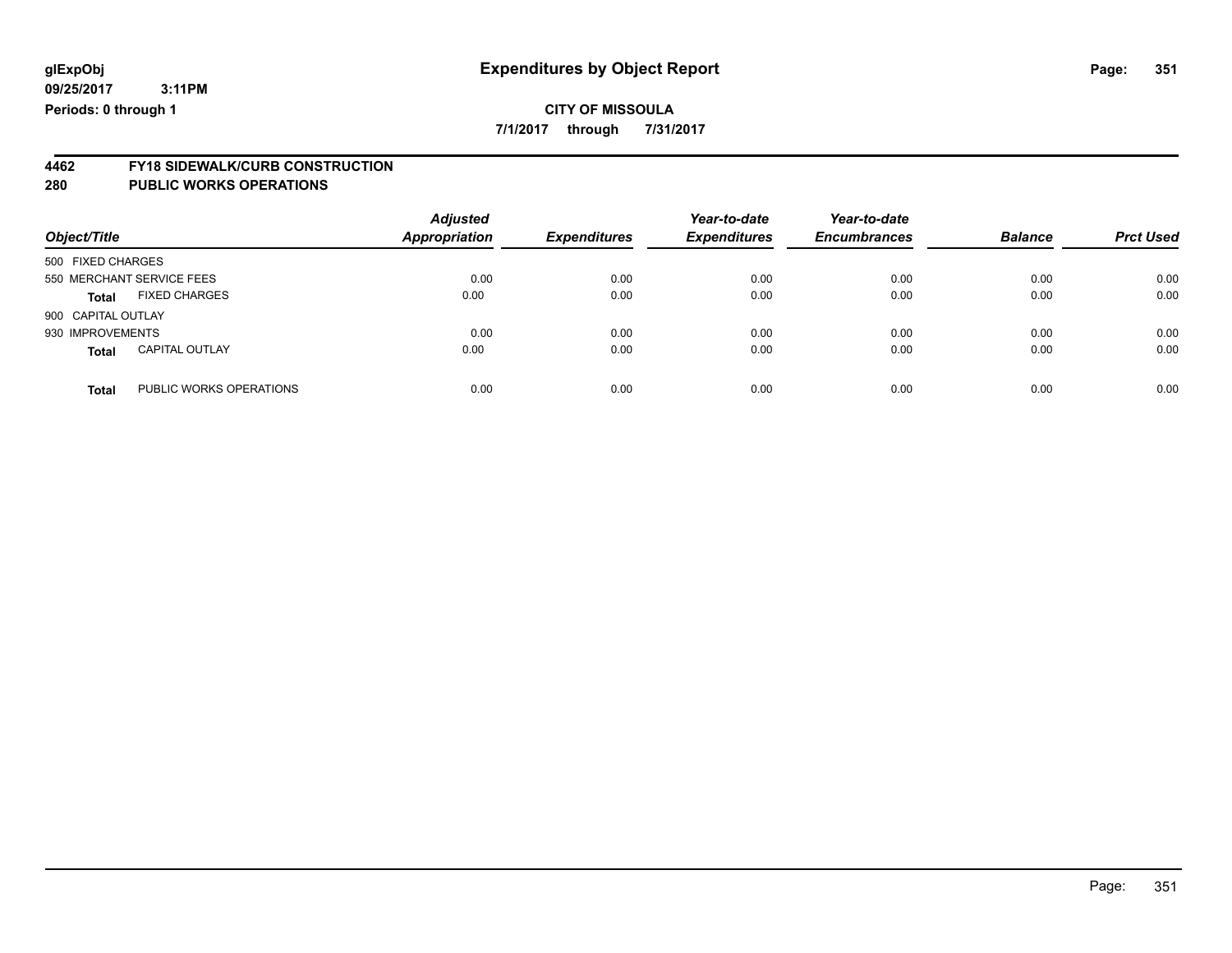### **glExpObj Expenditures by Object Report Page: 352**

**09/25/2017 3:11PM Periods: 0 through 1**

#### **4462 FY18 SIDEWALK/CURB CONSTRUCTION**

| Object/Title              |                                 | <b>Adjusted</b><br><b>Appropriation</b> | <b>Expenditures</b> | Year-to-date<br><b>Expenditures</b> | Year-to-date<br><b>Encumbrances</b> | <b>Balance</b> | <b>Prct Used</b> |
|---------------------------|---------------------------------|-----------------------------------------|---------------------|-------------------------------------|-------------------------------------|----------------|------------------|
| 500 FIXED CHARGES         |                                 |                                         |                     |                                     |                                     |                |                  |
| 550 MERCHANT SERVICE FEES |                                 | 0.00                                    | 0.00                | 0.00                                | 0.00                                | 0.00           | 0.00             |
| <b>Total</b>              | <b>FIXED CHARGES</b>            | 0.00                                    | 0.00                | 0.00                                | 0.00                                | 0.00           | 0.00             |
| 900 CAPITAL OUTLAY        |                                 |                                         |                     |                                     |                                     |                |                  |
| 930 IMPROVEMENTS          |                                 | 0.00                                    | 0.00                | 0.00                                | 0.00                                | 0.00           | 0.00             |
| <b>Total</b>              | <b>CAPITAL OUTLAY</b>           | 0.00                                    | 0.00                | 0.00                                | 0.00                                | 0.00           | 0.00             |
| <b>Total</b>              | FY18 SIDEWALK/CURB CONSTRUCTION | 0.00                                    | 0.00                | 0.00                                | 0.00                                | 0.00           | 0.00             |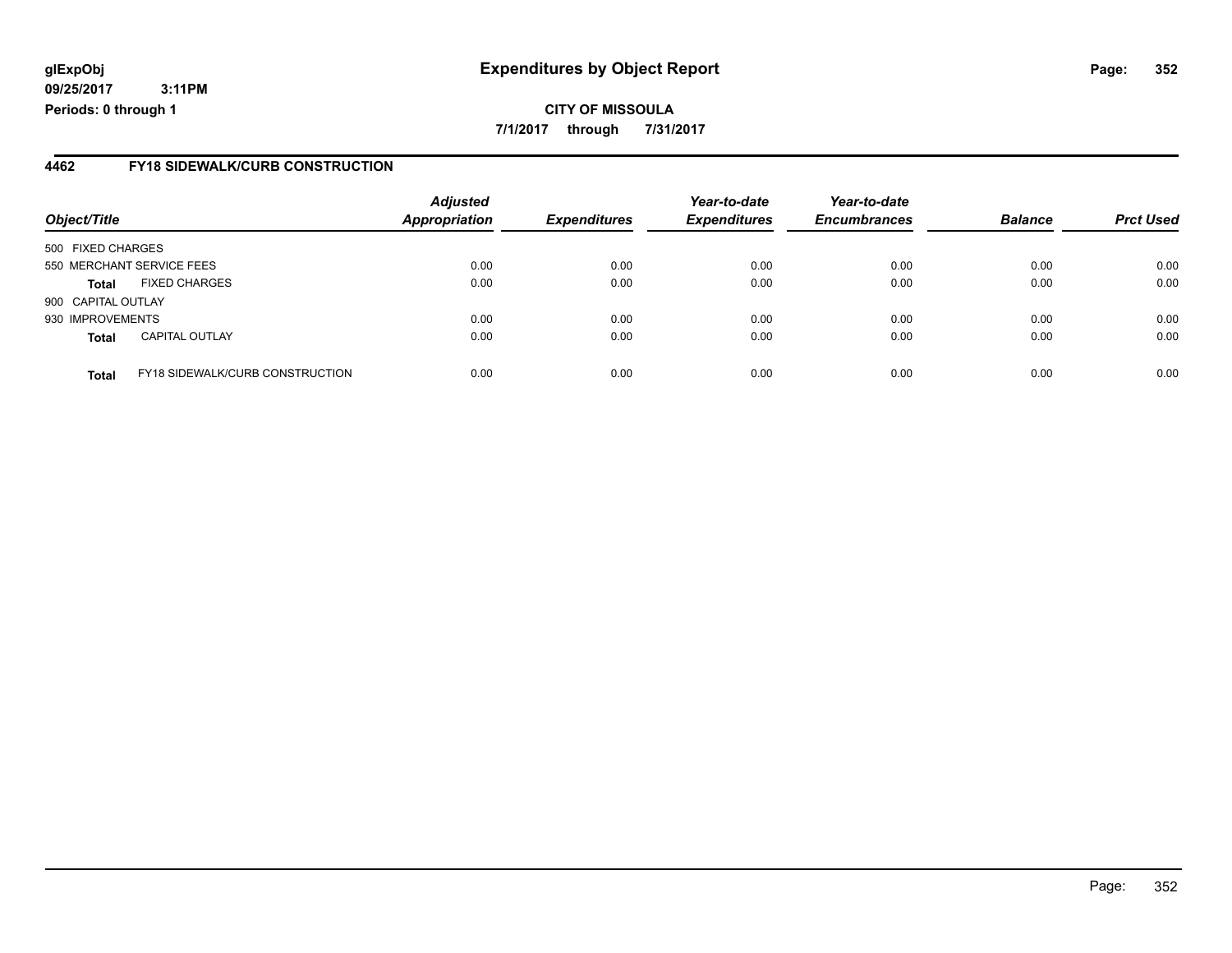### **CITY OF MISSOULA**

**7/1/2017 through 7/31/2017**

# **4531 SID 531 TRAFFIC CALMING**

**000 \*\*\* Title Not Found \*\*\***

| Object/Title                            | <b>Adjusted</b><br><b>Appropriation</b> | <b>Expenditures</b> | Year-to-date<br><b>Expenditures</b> | Year-to-date<br><b>Encumbrances</b> | <b>Balance</b> | <b>Prct Used</b> |
|-----------------------------------------|-----------------------------------------|---------------------|-------------------------------------|-------------------------------------|----------------|------------------|
| 500 FIXED CHARGES                       |                                         |                     |                                     |                                     |                |                  |
| 550 MERCHANT SERVICE FEES               | 0.00                                    | 0.00                | 0.00                                | 0.00                                | 0.00           | 0.00             |
| <b>FIXED CHARGES</b><br><b>Total</b>    | 0.00                                    | 0.00                | 0.00                                | 0.00                                | 0.00           | 0.00             |
| 600 DEBT SERVICE                        |                                         |                     |                                     |                                     |                |                  |
| 620 INTEREST / SERVICE FEES             | 0.00                                    | 0.00                | 0.00                                | 0.00                                | 0.00           | 0.00             |
| <b>DEBT SERVICE</b><br><b>Total</b>     | 0.00                                    | 0.00                | 0.00                                | 0.00                                | 0.00           | 0.00             |
| *** Title Not Found ***<br><b>Total</b> | 0.00                                    | 0.00                | 0.00                                | 0.00                                | 0.00           | 0.00             |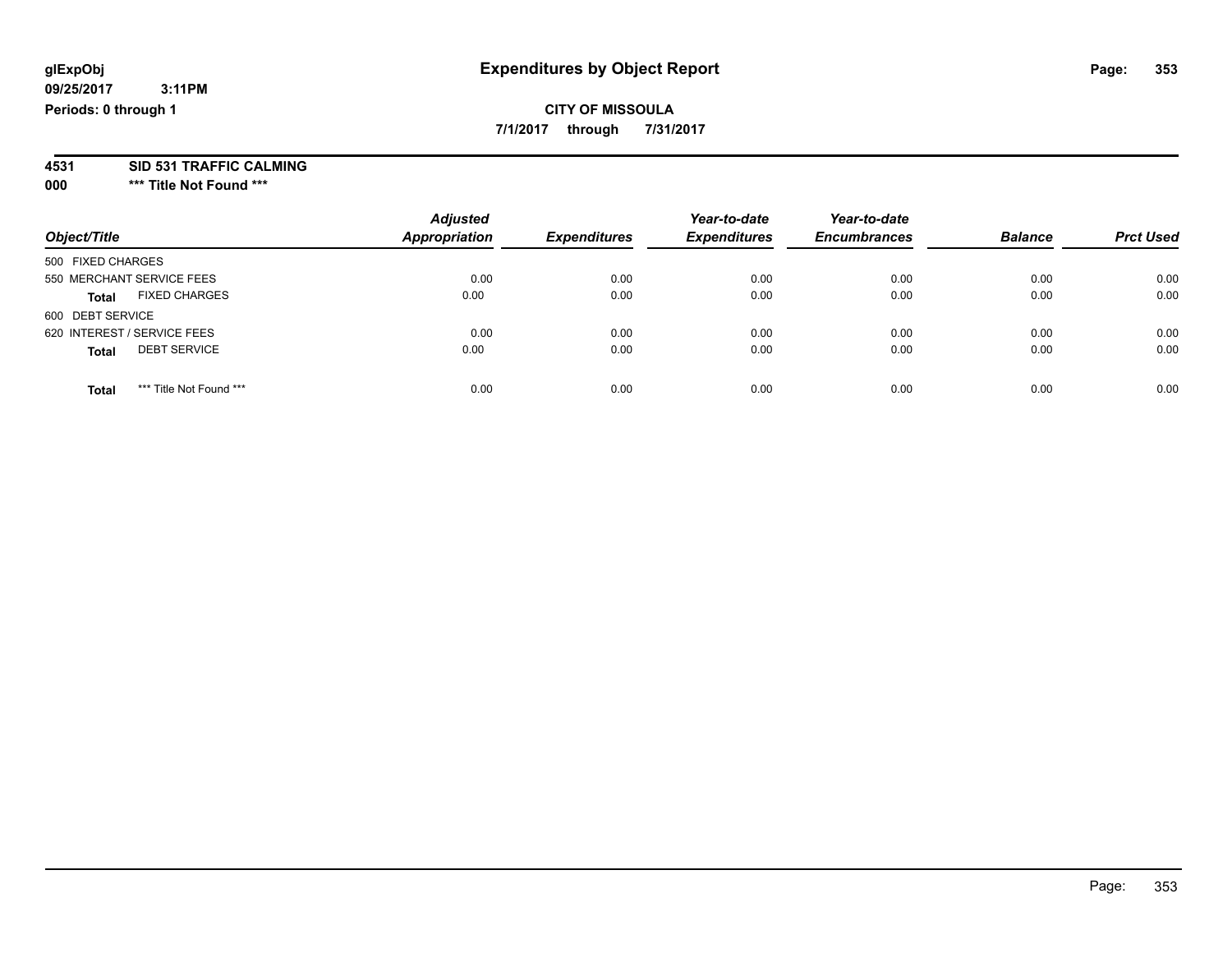### **CITY OF MISSOULA**

**7/1/2017 through 7/31/2017**

#### **4531 SID 531 TRAFFIC CALMING 390 NON-DEPARTMENTAL**

|                                       | <b>Adjusted</b>      |                     | Year-to-date        | Year-to-date        |                |                  |
|---------------------------------------|----------------------|---------------------|---------------------|---------------------|----------------|------------------|
| Object/Title                          | <b>Appropriation</b> | <b>Expenditures</b> | <b>Expenditures</b> | <b>Encumbrances</b> | <b>Balance</b> | <b>Prct Used</b> |
| 500 FIXED CHARGES                     |                      |                     |                     |                     |                |                  |
| 550 MERCHANT SERVICE FEES             | 0.00                 | 0.00                | 0.00                | 0.00                | 0.00           | 0.00             |
| <b>FIXED CHARGES</b><br><b>Total</b>  | 0.00                 | 0.00                | 0.00                | 0.00                | 0.00           | 0.00             |
| 900 CAPITAL OUTLAY                    |                      |                     |                     |                     |                |                  |
| 930 IMPROVEMENTS                      | 0.00                 | 0.00                | 0.00                | 0.00                | 0.00           | 0.00             |
| <b>CAPITAL OUTLAY</b><br><b>Total</b> | 0.00                 | 0.00                | 0.00                | 0.00                | 0.00           | 0.00             |
| NON-DEPARTMENTAL<br><b>Total</b>      | 0.00                 | 0.00                | 0.00                | 0.00                | 0.00           | 0.00             |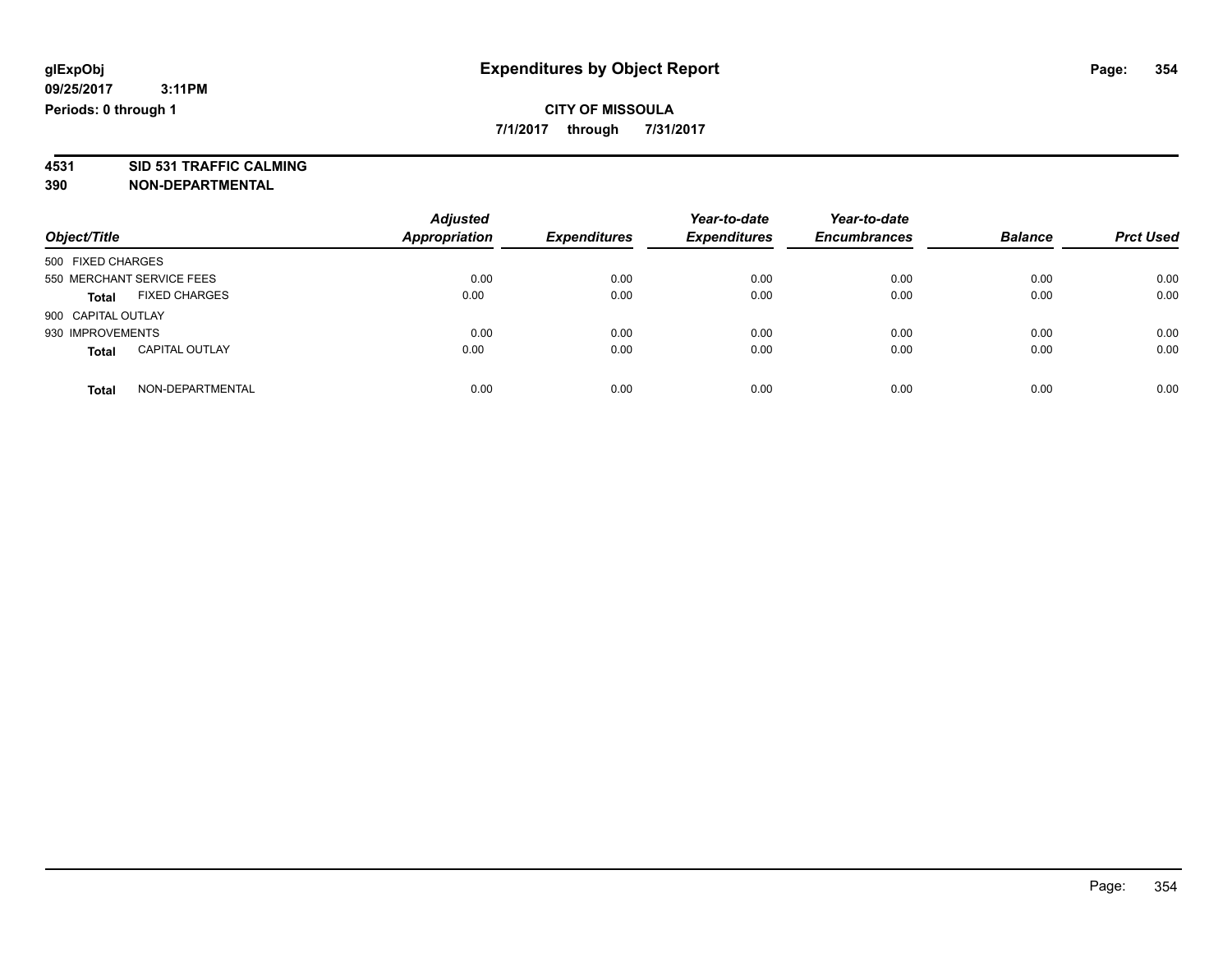**CITY OF MISSOULA 7/1/2017 through 7/31/2017**

#### **4531 SID 531 TRAFFIC CALMING**

|                                         | <b>Adjusted</b>      |                     | Year-to-date        | Year-to-date        |                |                  |
|-----------------------------------------|----------------------|---------------------|---------------------|---------------------|----------------|------------------|
| Object/Title                            | <b>Appropriation</b> | <b>Expenditures</b> | <b>Expenditures</b> | <b>Encumbrances</b> | <b>Balance</b> | <b>Prct Used</b> |
| 500 FIXED CHARGES                       |                      |                     |                     |                     |                |                  |
| 550 MERCHANT SERVICE FEES               | 0.00                 | 0.00                | 0.00                | 0.00                | 0.00           | 0.00             |
| <b>FIXED CHARGES</b><br><b>Total</b>    | 0.00                 | 0.00                | 0.00                | 0.00                | 0.00           | 0.00             |
| 600 DEBT SERVICE                        |                      |                     |                     |                     |                |                  |
| 620 INTEREST / SERVICE FEES             | 0.00                 | 0.00                | 0.00                | 0.00                | 0.00           | 0.00             |
| <b>DEBT SERVICE</b><br><b>Total</b>     | 0.00                 | 0.00                | 0.00                | 0.00                | 0.00           | 0.00             |
| 900 CAPITAL OUTLAY                      |                      |                     |                     |                     |                |                  |
| 930 IMPROVEMENTS                        | 0.00                 | 0.00                | 0.00                | 0.00                | 0.00           | 0.00             |
| CAPITAL OUTLAY<br><b>Total</b>          | 0.00                 | 0.00                | 0.00                | 0.00                | 0.00           | 0.00             |
| SID 531 TRAFFIC CALMING<br><b>Total</b> | 0.00                 | 0.00                | 0.00                | 0.00                | 0.00           | 0.00             |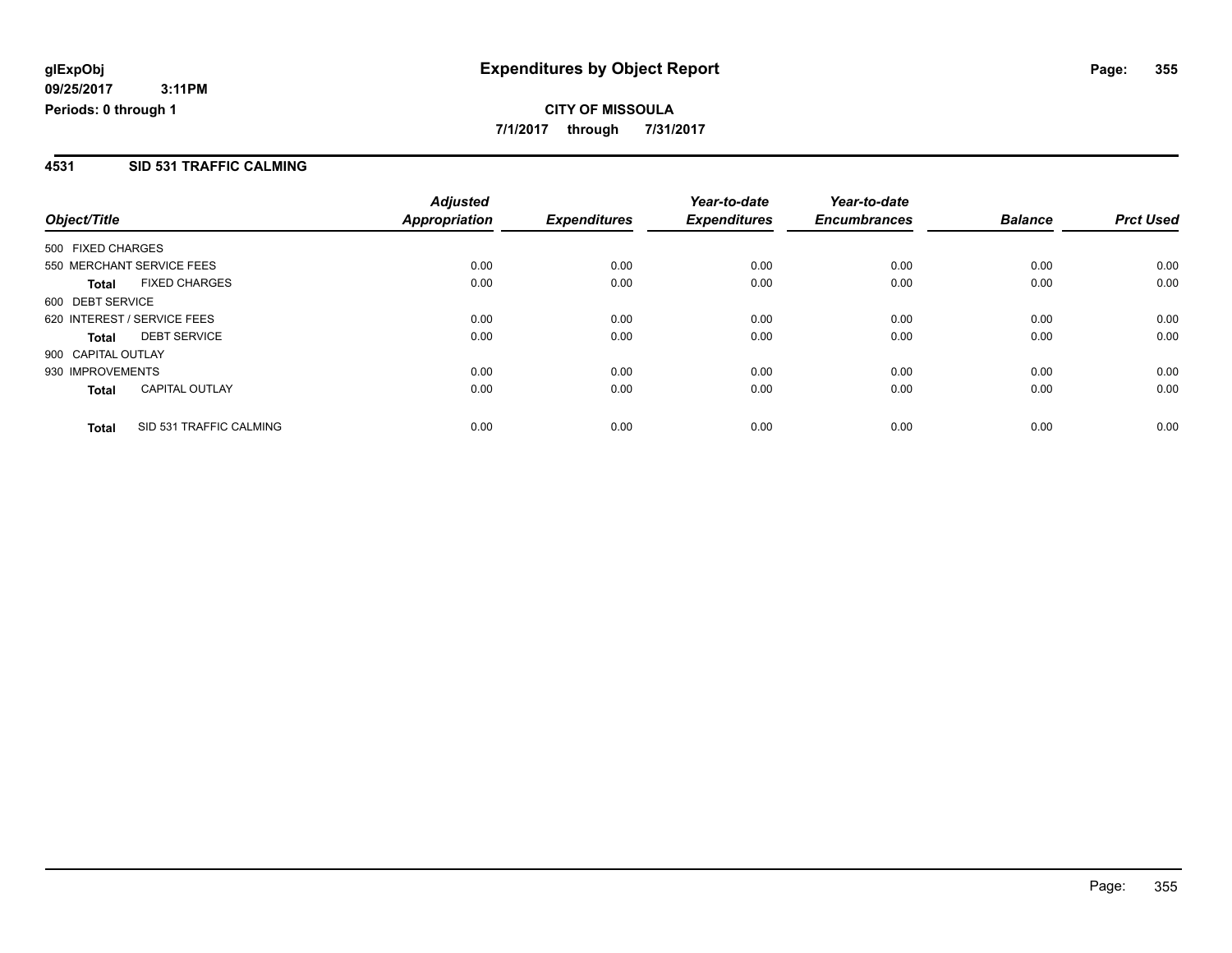### **CITY OF MISSOULA**

**7/1/2017 through 7/31/2017**

# **4532 MALONEY RANCH SID**

**390 NON-DEPARTMENTAL**

| Object/Title                          | <b>Adjusted</b><br>Appropriation | <b>Expenditures</b> | Year-to-date<br><b>Expenditures</b> | Year-to-date<br><b>Encumbrances</b> | <b>Balance</b> | <b>Prct Used</b> |
|---------------------------------------|----------------------------------|---------------------|-------------------------------------|-------------------------------------|----------------|------------------|
| 500 FIXED CHARGES                     |                                  |                     |                                     |                                     |                |                  |
| 550 MERCHANT SERVICE FEES             | 0.00                             | 0.00                | 0.00                                | 0.00                                | 0.00           | 0.00             |
| <b>FIXED CHARGES</b><br><b>Total</b>  | 0.00                             | 0.00                | 0.00                                | 0.00                                | 0.00           | 0.00             |
| 900 CAPITAL OUTLAY                    |                                  |                     |                                     |                                     |                |                  |
| 930 IMPROVEMENTS                      | 0.00                             | 0.00                | 0.00                                | 0.00                                | 0.00           | 0.00             |
| <b>CAPITAL OUTLAY</b><br><b>Total</b> | 0.00                             | 0.00                | 0.00                                | 0.00                                | 0.00           | 0.00             |
| NON-DEPARTMENTAL<br><b>Total</b>      | 0.00                             | 0.00                | 0.00                                | 0.00                                | 0.00           | 0.00             |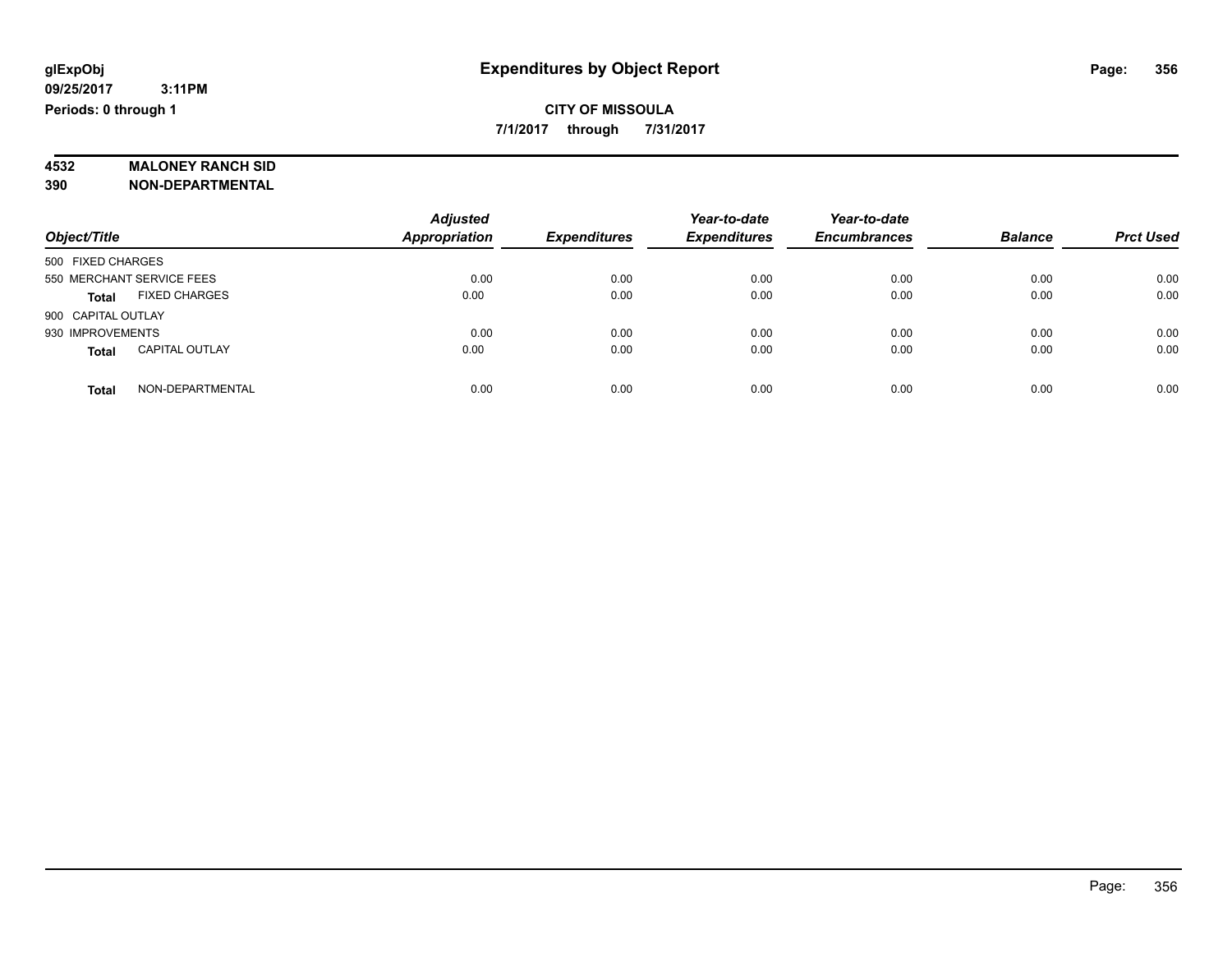**CITY OF MISSOULA 7/1/2017 through 7/31/2017**

#### **4532 MALONEY RANCH SID**

|                           |                          | <b>Adjusted</b><br><b>Appropriation</b> | <b>Expenditures</b> | Year-to-date<br><b>Expenditures</b> | Year-to-date<br><b>Encumbrances</b> | <b>Balance</b> | <b>Prct Used</b> |
|---------------------------|--------------------------|-----------------------------------------|---------------------|-------------------------------------|-------------------------------------|----------------|------------------|
| Object/Title              |                          |                                         |                     |                                     |                                     |                |                  |
| 500 FIXED CHARGES         |                          |                                         |                     |                                     |                                     |                |                  |
| 550 MERCHANT SERVICE FEES |                          | 0.00                                    | 0.00                | 0.00                                | 0.00                                | 0.00           | 0.00             |
| <b>Total</b>              | <b>FIXED CHARGES</b>     | 0.00                                    | 0.00                | 0.00                                | 0.00                                | 0.00           | 0.00             |
| 900 CAPITAL OUTLAY        |                          |                                         |                     |                                     |                                     |                |                  |
| 930 IMPROVEMENTS          |                          | 0.00                                    | 0.00                | 0.00                                | 0.00                                | 0.00           | 0.00             |
| <b>Total</b>              | <b>CAPITAL OUTLAY</b>    | 0.00                                    | 0.00                | 0.00                                | 0.00                                | 0.00           | 0.00             |
| <b>Total</b>              | <b>MALONEY RANCH SID</b> | 0.00                                    | 0.00                | 0.00                                | 0.00                                | 0.00           | 0.00             |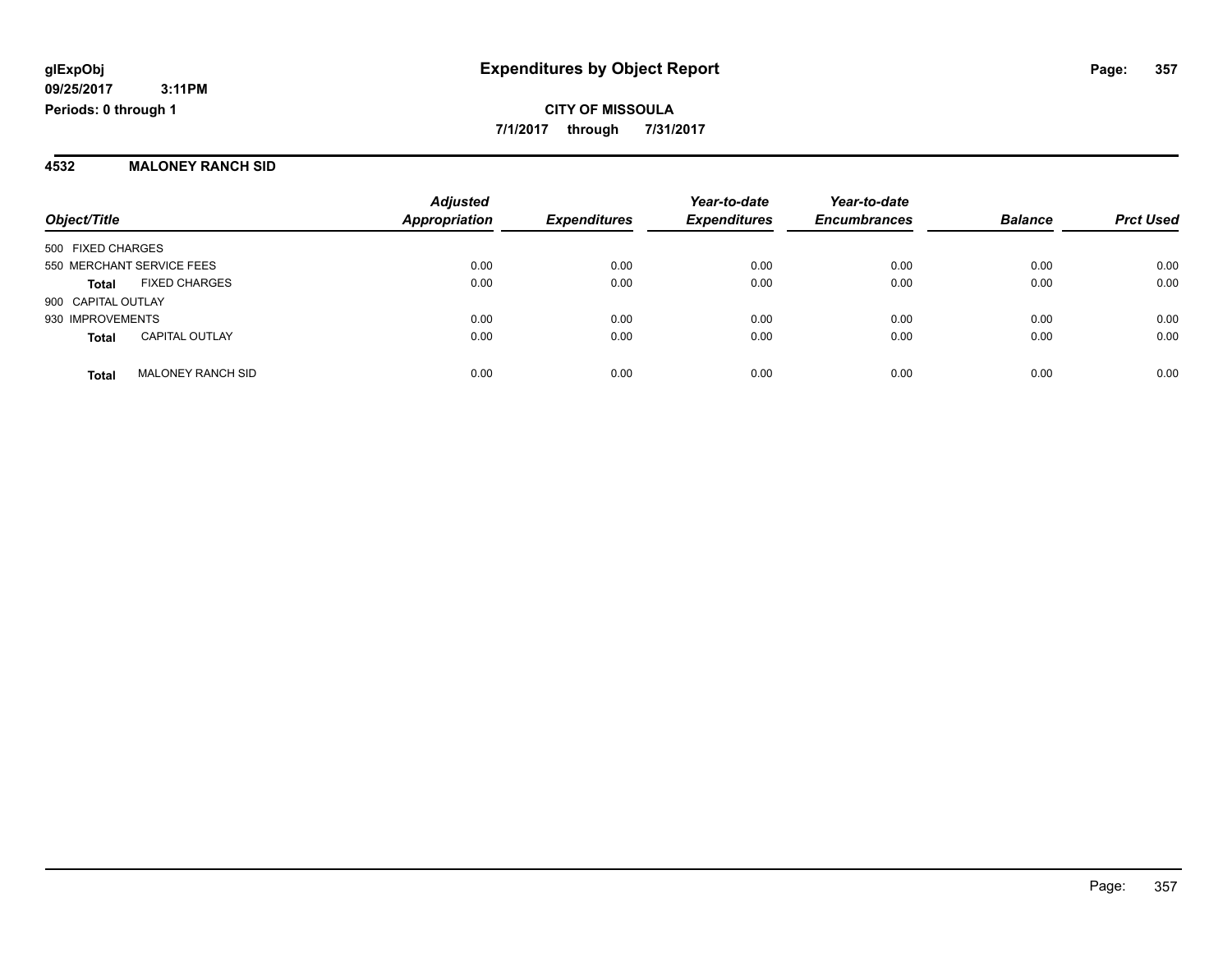### **CITY OF MISSOULA 7/1/2017 through 7/31/2017**

**4533 RATTLESNAKE SEWER SID 390 NON-DEPARTMENTAL**

| Object/Title                         | <b>Adjusted</b><br>Appropriation | <b>Expenditures</b> | Year-to-date<br><b>Expenditures</b> | Year-to-date<br><b>Encumbrances</b> | <b>Balance</b> | <b>Prct Used</b> |
|--------------------------------------|----------------------------------|---------------------|-------------------------------------|-------------------------------------|----------------|------------------|
| 500 FIXED CHARGES                    |                                  |                     |                                     |                                     |                |                  |
| 550 MERCHANT SERVICE FEES            | 0.00                             | 0.00                | 0.00                                | 0.00                                | 0.00           | 0.00             |
| <b>FIXED CHARGES</b><br><b>Total</b> | 0.00                             | 0.00                | 0.00                                | 0.00                                | 0.00           | 0.00             |
| NON-DEPARTMENTAL<br><b>Total</b>     | 0.00                             | 0.00                | 0.00                                | 0.00                                | 0.00           | 0.00             |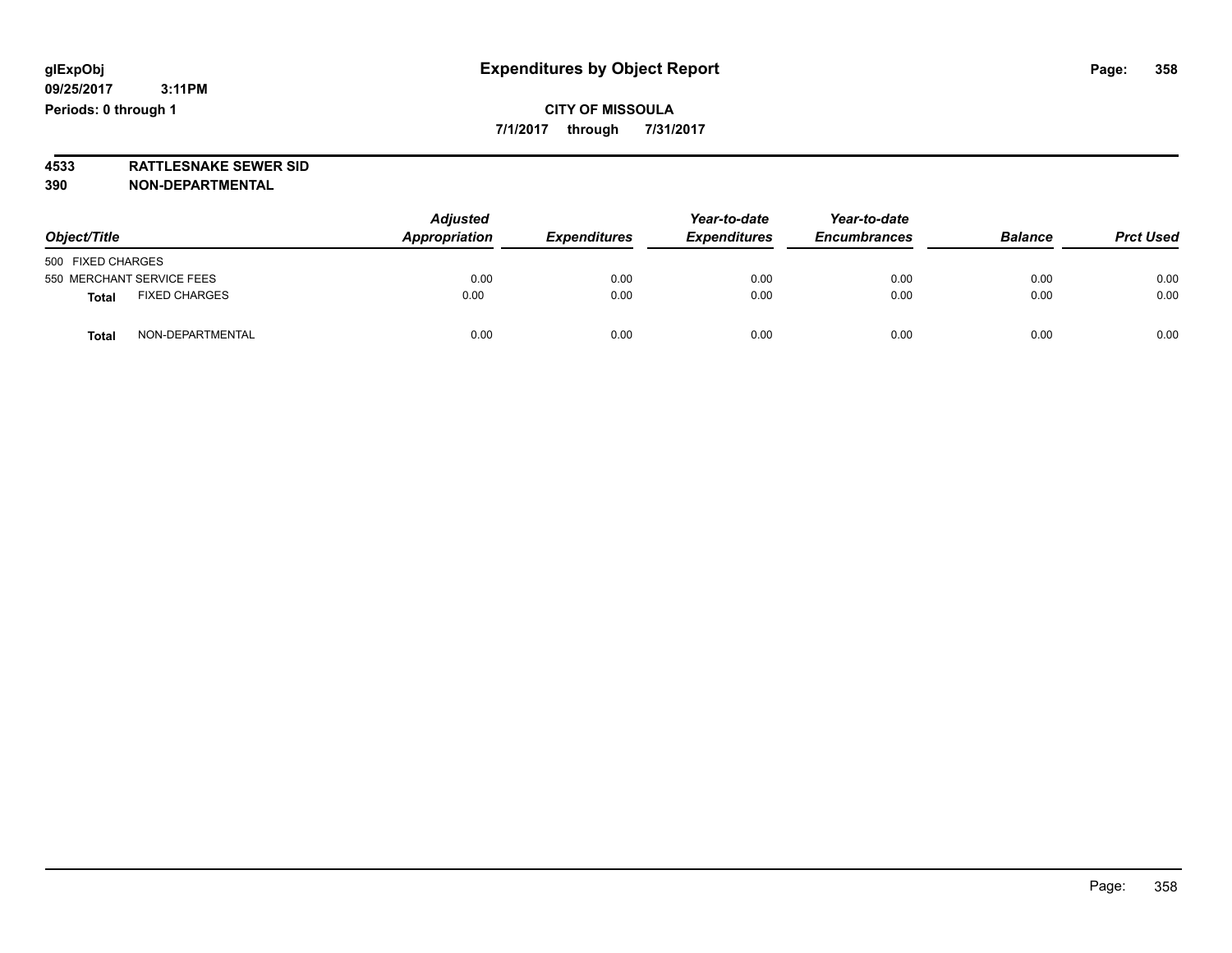**CITY OF MISSOULA 7/1/2017 through 7/31/2017**

#### **4533 RATTLESNAKE SEWER SID**

|                                       | <b>Adjusted</b> |                     | Year-to-date        | Year-to-date        |                |                  |
|---------------------------------------|-----------------|---------------------|---------------------|---------------------|----------------|------------------|
| Object/Title                          | Appropriation   | <b>Expenditures</b> | <b>Expenditures</b> | <b>Encumbrances</b> | <b>Balance</b> | <b>Prct Used</b> |
| 500 FIXED CHARGES                     |                 |                     |                     |                     |                |                  |
| 550 MERCHANT SERVICE FEES             | 0.00            | 0.00                | 0.00                | 0.00                | 0.00           | 0.00             |
| <b>FIXED CHARGES</b><br><b>Total</b>  | 0.00            | 0.00                | 0.00                | 0.00                | 0.00           | 0.00             |
| RATTLESNAKE SEWER SID<br><b>Total</b> | 0.00            | 0.00                | 0.00                | 0.00                | 0.00           | 0.00             |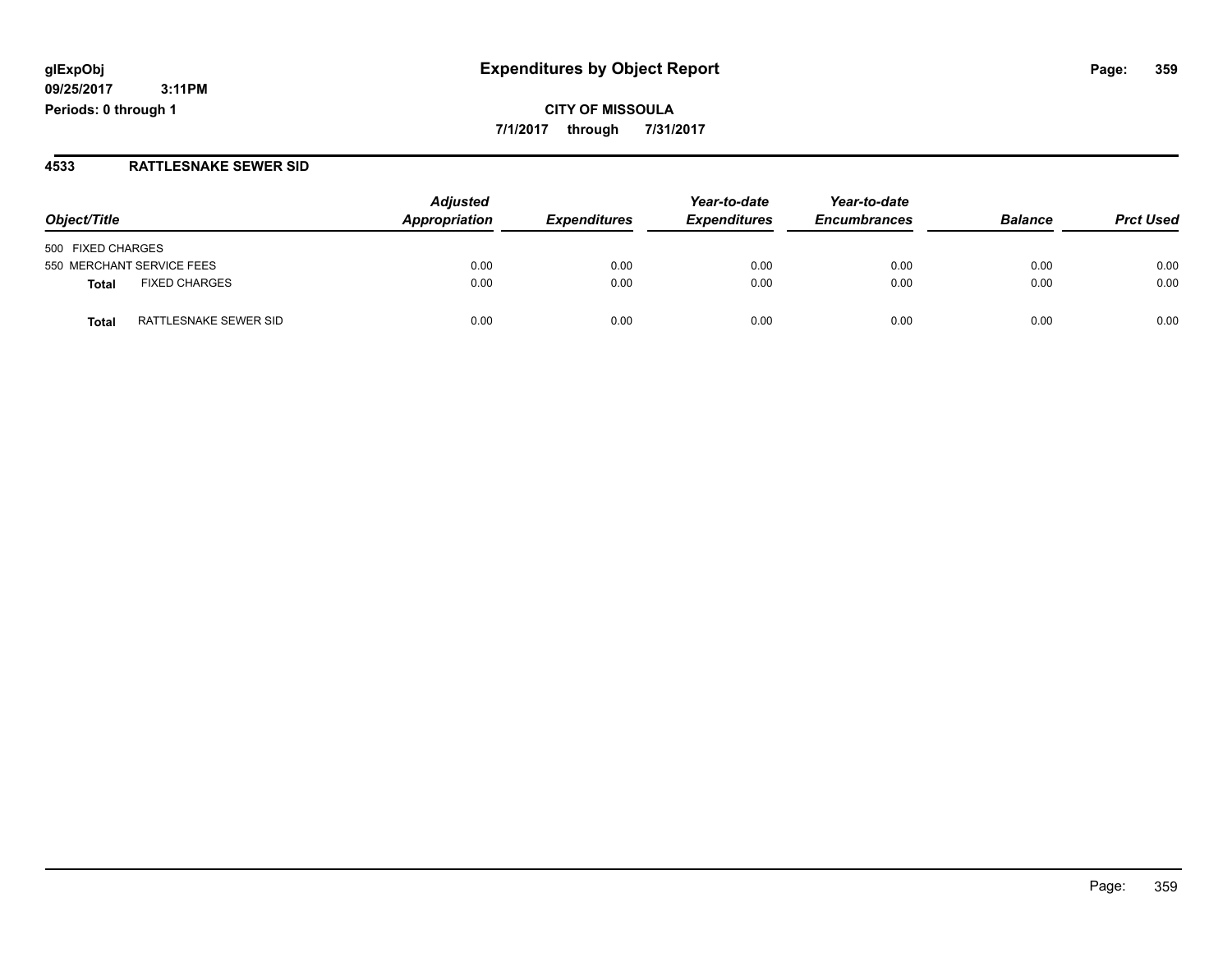### **CITY OF MISSOULA**

**7/1/2017 through 7/31/2017**

# **4534 SID 534 LINCOLNWOOD**

**390 NON-DEPARTMENTAL**

| Object/Title                         | <b>Adjusted</b><br><b>Appropriation</b> | <b>Expenditures</b> | Year-to-date<br><b>Expenditures</b> | Year-to-date<br><b>Encumbrances</b> | <b>Balance</b> | <b>Prct Used</b> |
|--------------------------------------|-----------------------------------------|---------------------|-------------------------------------|-------------------------------------|----------------|------------------|
| 500 FIXED CHARGES                    |                                         |                     |                                     |                                     |                |                  |
| 550 MERCHANT SERVICE FEES            | 0.00                                    | 0.00                | 0.00                                | 0.00                                | 0.00           | 0.00             |
| <b>FIXED CHARGES</b><br><b>Total</b> | 0.00                                    | 0.00                | 0.00                                | 0.00                                | 0.00           | 0.00             |
| 800 OTHER OBJECTS                    |                                         |                     |                                     |                                     |                |                  |
| 820 TRANSFERS TO OTHER FUNDS         | 0.00                                    | 0.00                | 0.00                                | 0.00                                | 0.00           | 0.00             |
| OTHER OBJECTS<br><b>Total</b>        | 0.00                                    | 0.00                | 0.00                                | 0.00                                | 0.00           | 0.00             |
| NON-DEPARTMENTAL<br><b>Total</b>     | 0.00                                    | 0.00                | 0.00                                | 0.00                                | 0.00           | 0.00             |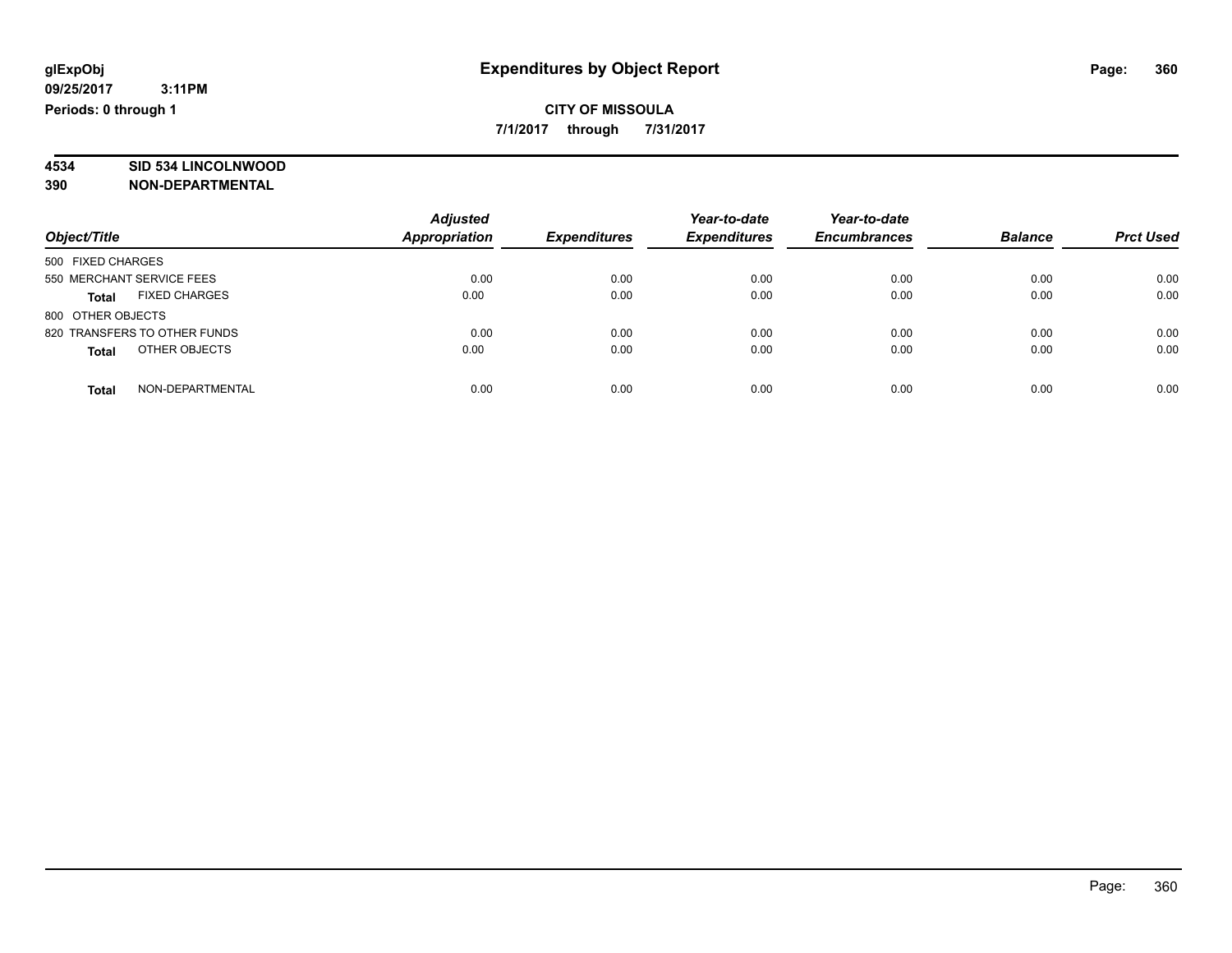**CITY OF MISSOULA 7/1/2017 through 7/31/2017**

#### **4534 SID 534 LINCOLNWOOD**

| Object/Title                 |                      | <b>Adjusted</b>      |                     | Year-to-date        | Year-to-date        |                |                  |
|------------------------------|----------------------|----------------------|---------------------|---------------------|---------------------|----------------|------------------|
|                              |                      | <b>Appropriation</b> | <b>Expenditures</b> | <b>Expenditures</b> | <b>Encumbrances</b> | <b>Balance</b> | <b>Prct Used</b> |
| 500 FIXED CHARGES            |                      |                      |                     |                     |                     |                |                  |
| 550 MERCHANT SERVICE FEES    |                      | 0.00                 | 0.00                | 0.00                | 0.00                | 0.00           | 0.00             |
| Total                        | <b>FIXED CHARGES</b> | 0.00                 | 0.00                | 0.00                | 0.00                | 0.00           | 0.00             |
| 800 OTHER OBJECTS            |                      |                      |                     |                     |                     |                |                  |
| 820 TRANSFERS TO OTHER FUNDS |                      | 0.00                 | 0.00                | 0.00                | 0.00                | 0.00           | 0.00             |
| <b>Total</b>                 | OTHER OBJECTS        | 0.00                 | 0.00                | 0.00                | 0.00                | 0.00           | 0.00             |
| <b>Total</b>                 | SID 534 LINCOLNWOOD  | 0.00                 | 0.00                | 0.00                | 0.00                | 0.00           | 0.00             |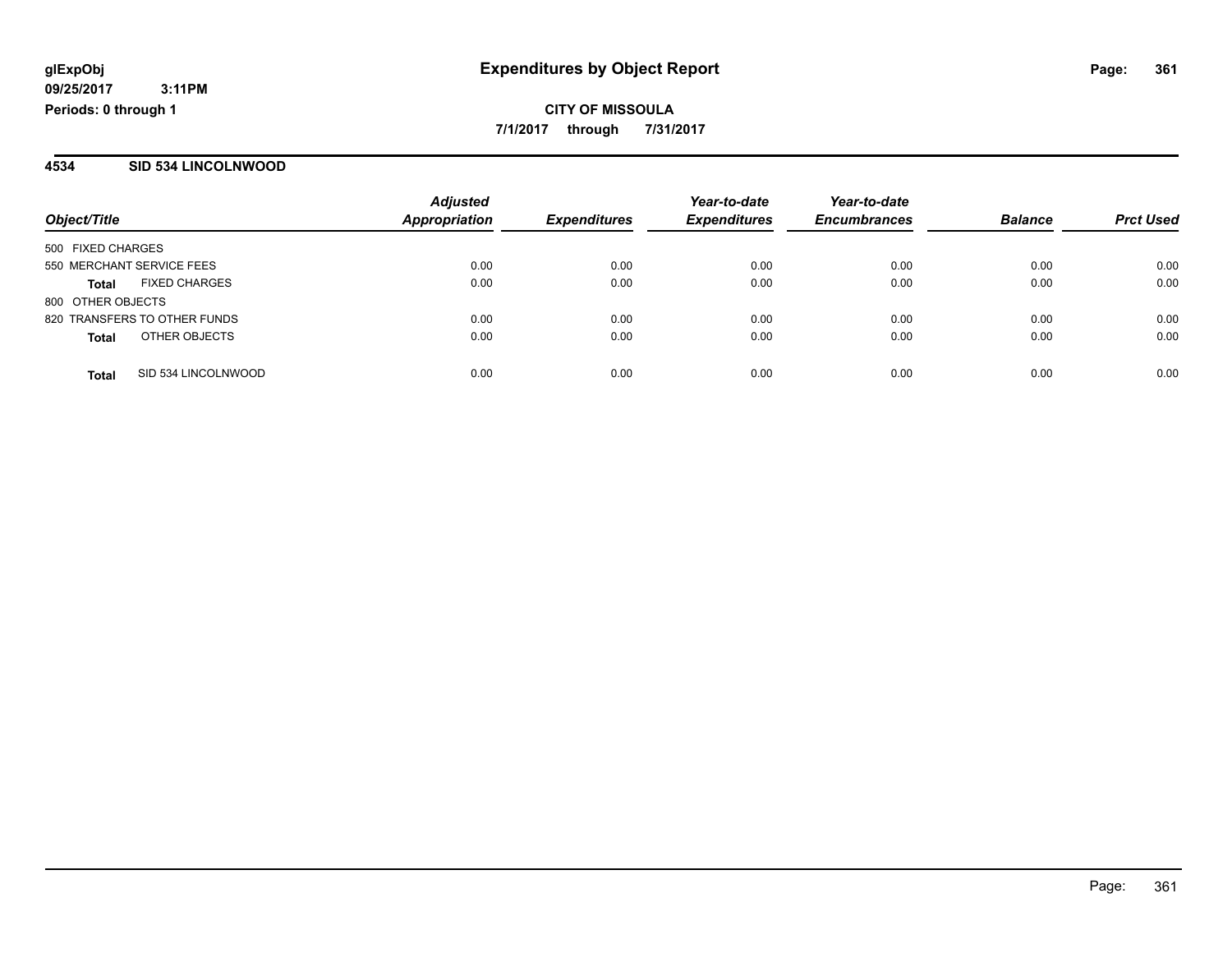## **CITY OF MISSOULA**

**7/1/2017 through 7/31/2017**

# **4535 SLANT STREET TRAFFIC CALMING**

**000 \*\*\* Title Not Found \*\*\***

| Object/Title                            | <b>Adjusted</b><br>Appropriation | <b>Expenditures</b> | Year-to-date<br><b>Expenditures</b> | Year-to-date<br><b>Encumbrances</b> | <b>Balance</b> | <b>Prct Used</b> |
|-----------------------------------------|----------------------------------|---------------------|-------------------------------------|-------------------------------------|----------------|------------------|
| 500 FIXED CHARGES                       |                                  |                     |                                     |                                     |                |                  |
| 550 MERCHANT SERVICE FEES               | 0.00                             | 0.00                | 0.00                                | 0.00                                | 0.00           | 0.00             |
| <b>FIXED CHARGES</b><br><b>Total</b>    | 0.00                             | 0.00                | 0.00                                | 0.00                                | 0.00           | 0.00             |
| 600 DEBT SERVICE                        |                                  |                     |                                     |                                     |                |                  |
| 620 INTEREST / SERVICE FEES             | 0.00                             | 0.00                | 0.00                                | 0.00                                | 0.00           | 0.00             |
| <b>DEBT SERVICE</b><br><b>Total</b>     | 0.00                             | 0.00                | 0.00                                | 0.00                                | 0.00           | 0.00             |
| *** Title Not Found ***<br><b>Total</b> | 0.00                             | 0.00                | 0.00                                | 0.00                                | 0.00           | 0.00             |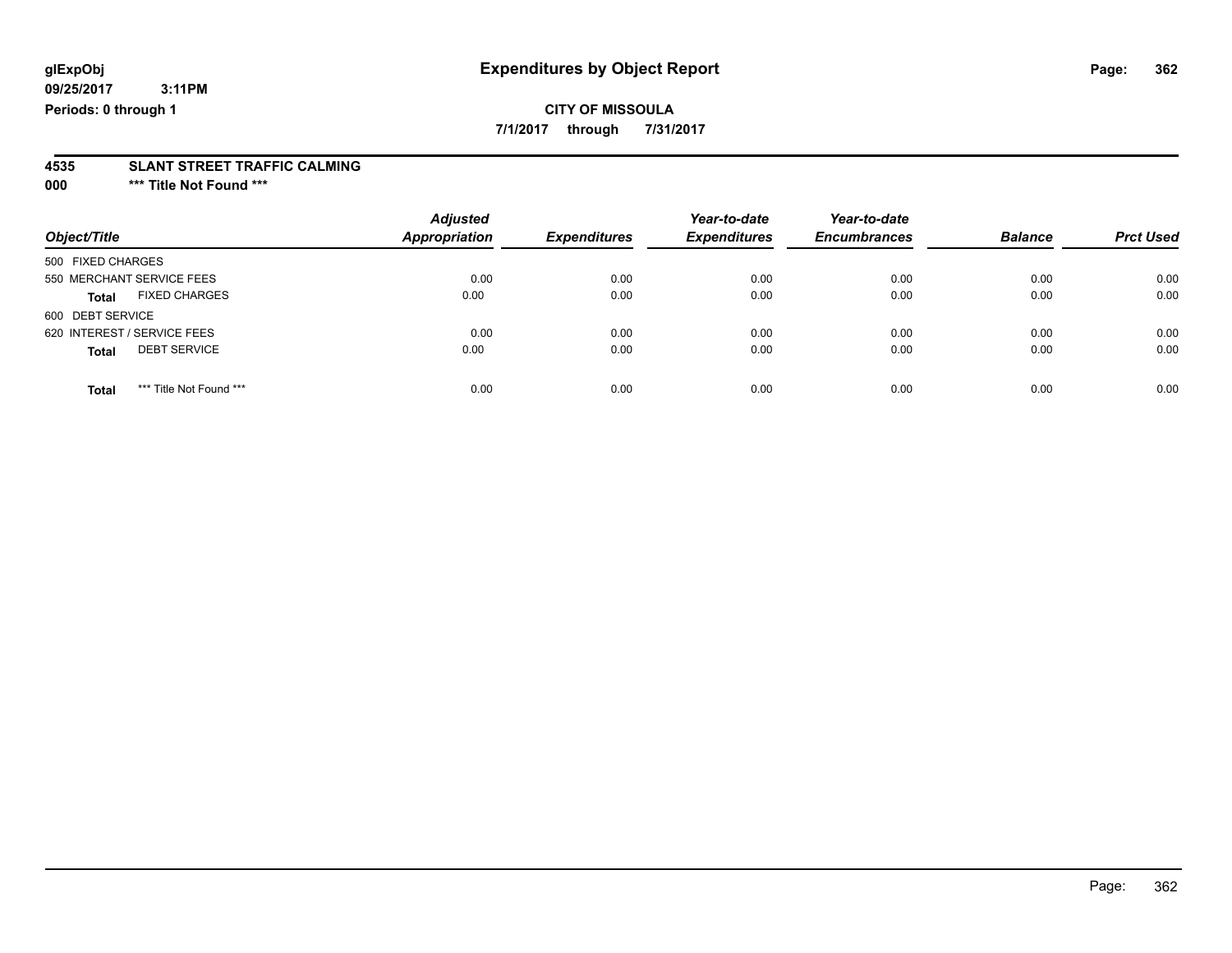**CITY OF MISSOULA 7/1/2017 through 7/31/2017**

#### **4535 SLANT STREET TRAFFIC CALMING**

|                                              | <b>Adjusted</b>      |                     | Year-to-date        | Year-to-date        |                |                  |
|----------------------------------------------|----------------------|---------------------|---------------------|---------------------|----------------|------------------|
| Object/Title                                 | <b>Appropriation</b> | <b>Expenditures</b> | <b>Expenditures</b> | <b>Encumbrances</b> | <b>Balance</b> | <b>Prct Used</b> |
| 500 FIXED CHARGES                            |                      |                     |                     |                     |                |                  |
| 550 MERCHANT SERVICE FEES                    | 0.00                 | 0.00                | 0.00                | 0.00                | 0.00           | 0.00             |
| <b>FIXED CHARGES</b><br><b>Total</b>         | 0.00                 | 0.00                | 0.00                | 0.00                | 0.00           | 0.00             |
| 600 DEBT SERVICE                             |                      |                     |                     |                     |                |                  |
| 620 INTEREST / SERVICE FEES                  | 0.00                 | 0.00                | 0.00                | 0.00                | 0.00           | 0.00             |
| <b>DEBT SERVICE</b><br><b>Total</b>          | 0.00                 | 0.00                | 0.00                | 0.00                | 0.00           | 0.00             |
| SLANT STREET TRAFFIC CALMING<br><b>Total</b> | 0.00                 | 0.00                | 0.00                | 0.00                | 0.00           | 0.00             |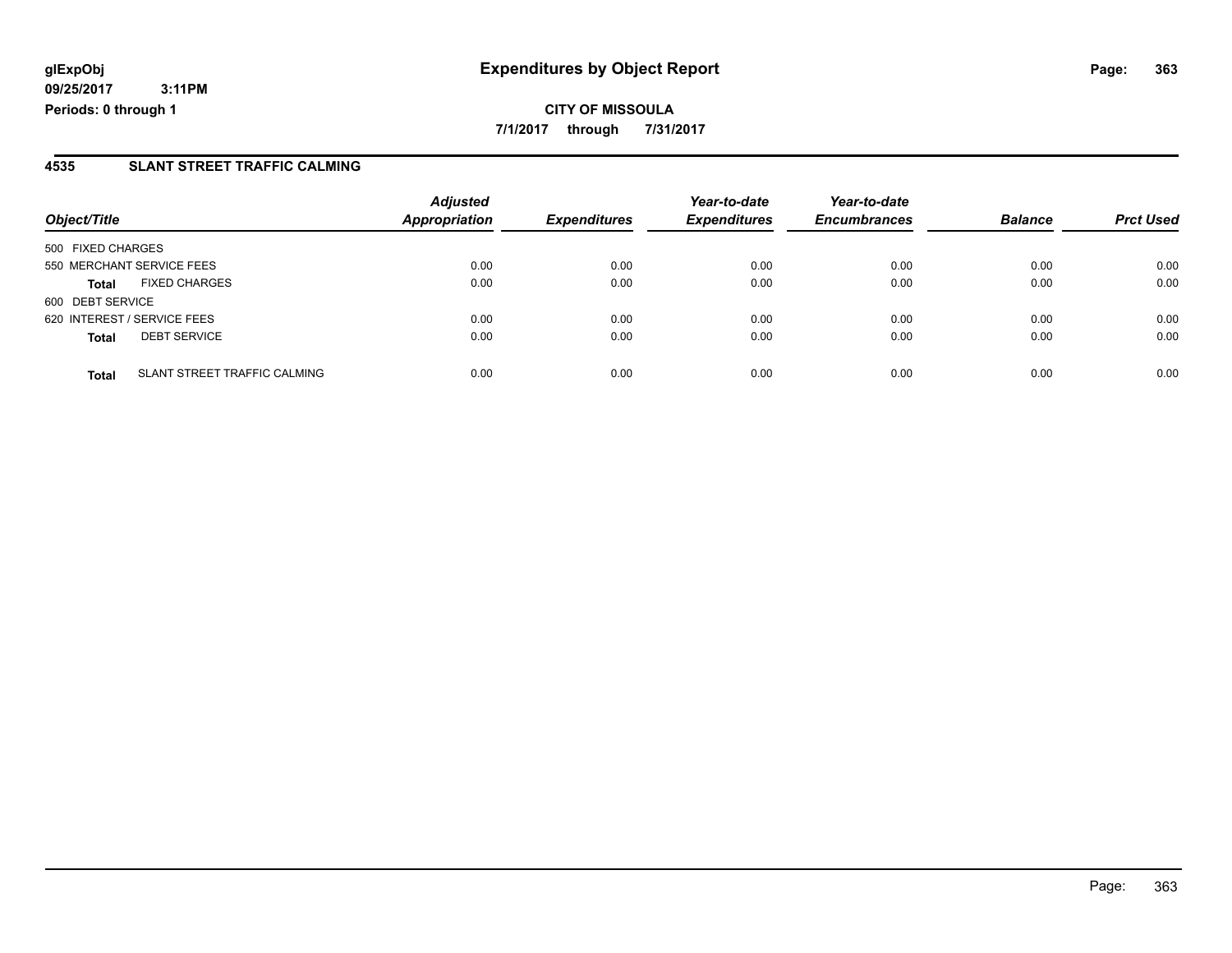### **CITY OF MISSOULA 7/1/2017 through 7/31/2017**

# **4536 SID536 LINCOLNWOOD SWR PH2**

| Object/Title              |                      | <b>Adjusted</b><br>Appropriation | <b>Expenditures</b> | Year-to-date<br><b>Expenditures</b> | Year-to-date<br><b>Encumbrances</b> | <b>Balance</b> | <b>Prct Used</b> |
|---------------------------|----------------------|----------------------------------|---------------------|-------------------------------------|-------------------------------------|----------------|------------------|
| 500 FIXED CHARGES         |                      |                                  |                     |                                     |                                     |                |                  |
| 550 MERCHANT SERVICE FEES |                      | 0.00                             | 0.00                | 0.00                                | 0.00                                | 0.00           | 0.00             |
| Total                     | <b>FIXED CHARGES</b> | 0.00                             | 0.00                | 0.00                                | 0.00                                | 0.00           | 0.00             |
| <b>Total</b>              | NON-DEPARTMENTAL     | 0.00                             | 0.00                | 0.00                                | 0.00                                | 0.00           | 0.00             |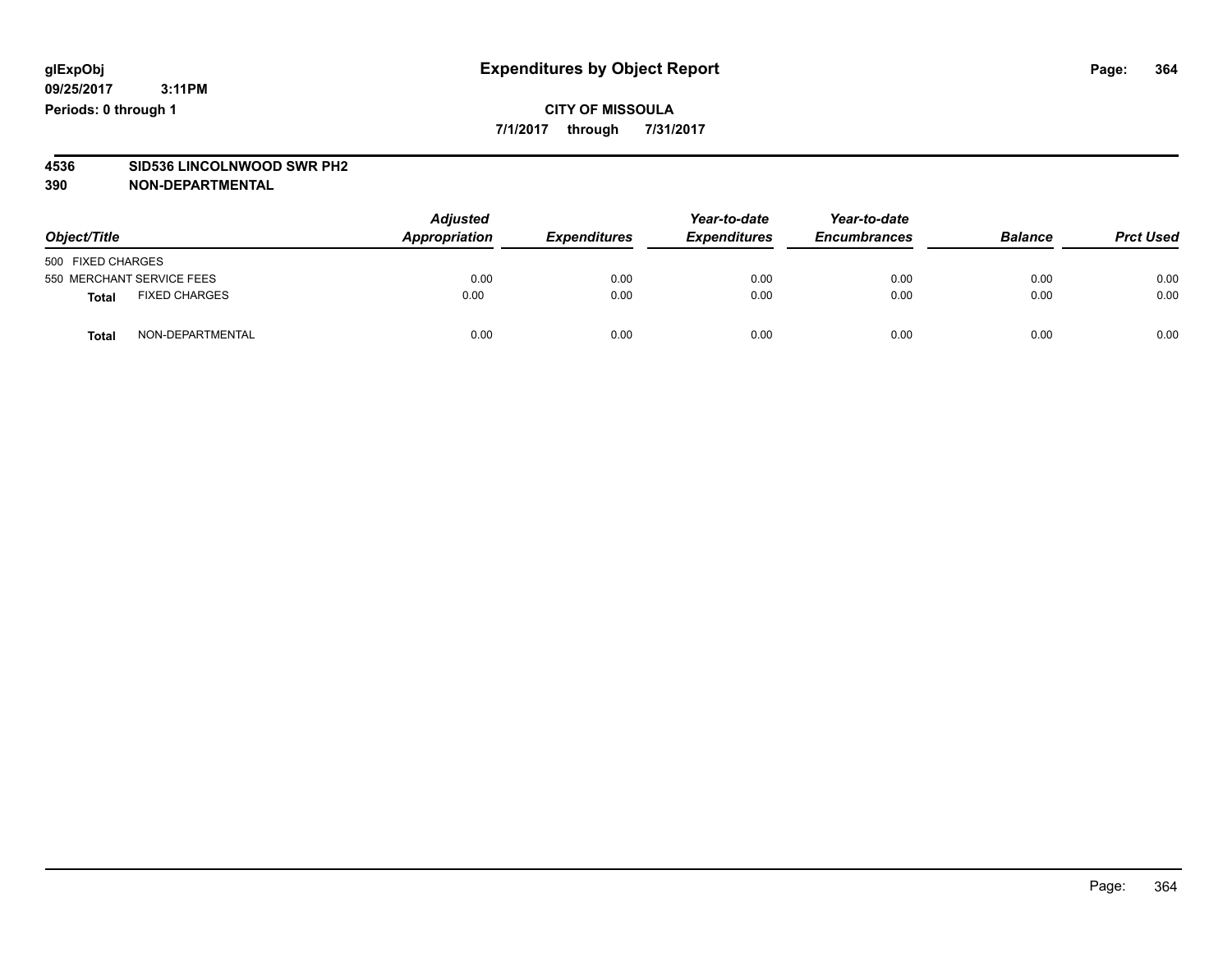**CITY OF MISSOULA 7/1/2017 through 7/31/2017**

#### **4536 SID536 LINCOLNWOOD SWR PH2**

|                                            | <b>Adjusted</b><br>Appropriation<br><b>Expenditures</b> | Year-to-date | Year-to-date        |                     |                |                  |
|--------------------------------------------|---------------------------------------------------------|--------------|---------------------|---------------------|----------------|------------------|
| Object/Title                               |                                                         |              | <b>Expenditures</b> | <b>Encumbrances</b> | <b>Balance</b> | <b>Prct Used</b> |
| 500 FIXED CHARGES                          |                                                         |              |                     |                     |                |                  |
| 550 MERCHANT SERVICE FEES                  | 0.00                                                    | 0.00         | 0.00                | 0.00                | 0.00           | 0.00             |
| <b>FIXED CHARGES</b><br>Total              | 0.00                                                    | 0.00         | 0.00                | 0.00                | 0.00           | 0.00             |
| SID536 LINCOLNWOOD SWR PH2<br><b>Total</b> | 0.00                                                    | 0.00         | 0.00                | 0.00                | 0.00           | 0.00             |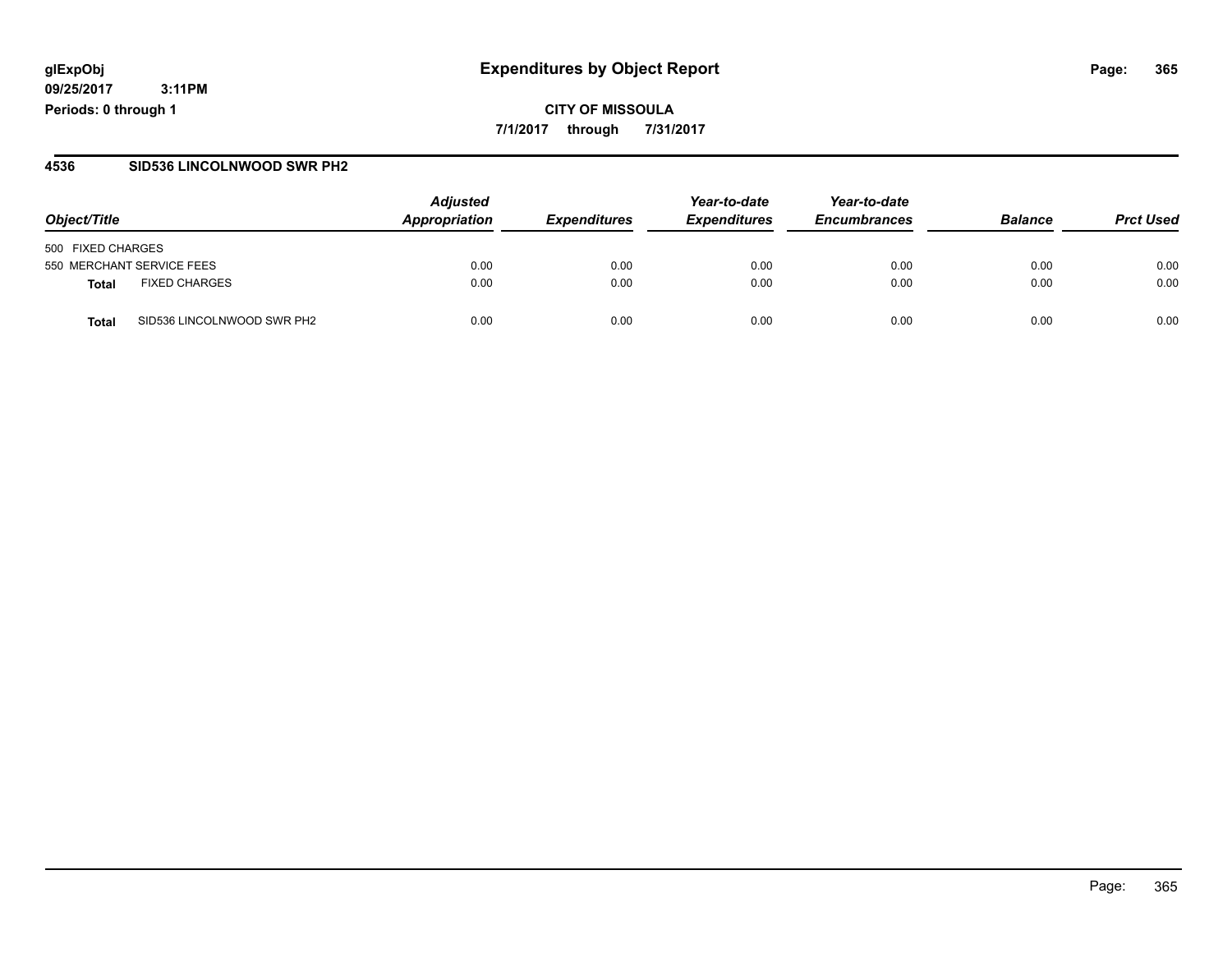**7/1/2017 through 7/31/2017**

| SID 539 4th STREET<br>4539 |
|----------------------------|
|----------------------------|

**000 \*\*\* Title Not Found \*\*\***

| Object/Title                            | <b>Adjusted</b><br>Appropriation | <b>Expenditures</b> | Year-to-date<br><b>Expenditures</b> | Year-to-date<br><b>Encumbrances</b> | <b>Balance</b> | <b>Prct Used</b> |
|-----------------------------------------|----------------------------------|---------------------|-------------------------------------|-------------------------------------|----------------|------------------|
| 500 FIXED CHARGES                       |                                  |                     |                                     |                                     |                |                  |
| 550 MERCHANT SERVICE FEES               | 0.00                             | 0.00                | 0.00                                | 0.00                                | 0.00           | 0.00             |
| <b>FIXED CHARGES</b><br><b>Total</b>    | 0.00                             | 0.00                | 0.00                                | 0.00                                | 0.00           | 0.00             |
| 600 DEBT SERVICE                        |                                  |                     |                                     |                                     |                |                  |
| 620 INTEREST / SERVICE FEES             | 0.00                             | 0.00                | 0.00                                | 0.00                                | 0.00           | 0.00             |
| <b>DEBT SERVICE</b><br><b>Total</b>     | 0.00                             | 0.00                | 0.00                                | 0.00                                | 0.00           | 0.00             |
|                                         |                                  |                     |                                     |                                     |                |                  |
| *** Title Not Found ***<br><b>Total</b> | 0.00                             | 0.00                | 0.00                                | 0.00                                | 0.00           | 0.00             |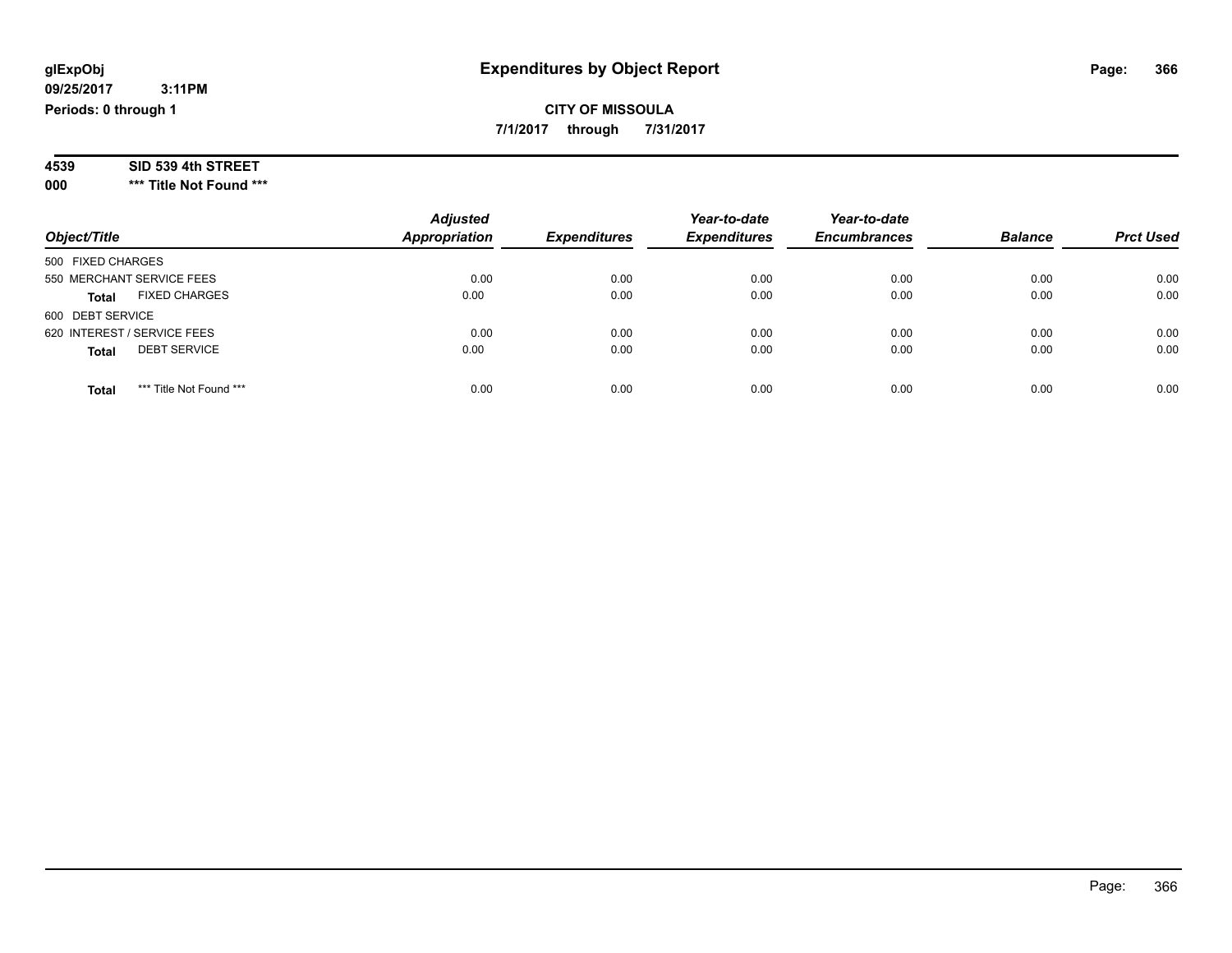**CITY OF MISSOULA 7/1/2017 through 7/31/2017**

**4539 SID 539 4th STREET**

| Object/Title                         | <b>Adjusted</b><br>Appropriation | <b>Expenditures</b> | Year-to-date<br><b>Expenditures</b> | Year-to-date<br><b>Encumbrances</b> | <b>Balance</b> | <b>Prct Used</b> |
|--------------------------------------|----------------------------------|---------------------|-------------------------------------|-------------------------------------|----------------|------------------|
|                                      |                                  |                     |                                     |                                     |                |                  |
| 500 FIXED CHARGES                    |                                  |                     |                                     |                                     |                |                  |
| 550 MERCHANT SERVICE FEES            | 0.00                             | 0.00                | 0.00                                | 0.00                                | 0.00           | 0.00             |
| <b>FIXED CHARGES</b><br><b>Total</b> | 0.00                             | 0.00                | 0.00                                | 0.00                                | 0.00           | 0.00             |
| 600 DEBT SERVICE                     |                                  |                     |                                     |                                     |                |                  |
| 620 INTEREST / SERVICE FEES          | 0.00                             | 0.00                | 0.00                                | 0.00                                | 0.00           | 0.00             |
| <b>DEBT SERVICE</b><br><b>Total</b>  | 0.00                             | 0.00                | 0.00                                | 0.00                                | 0.00           | 0.00             |
|                                      |                                  |                     |                                     |                                     |                |                  |
| SID 539 4th STREET<br>Total          | 0.00                             | 0.00                | 0.00                                | 0.00                                | 0.00           | 0.00             |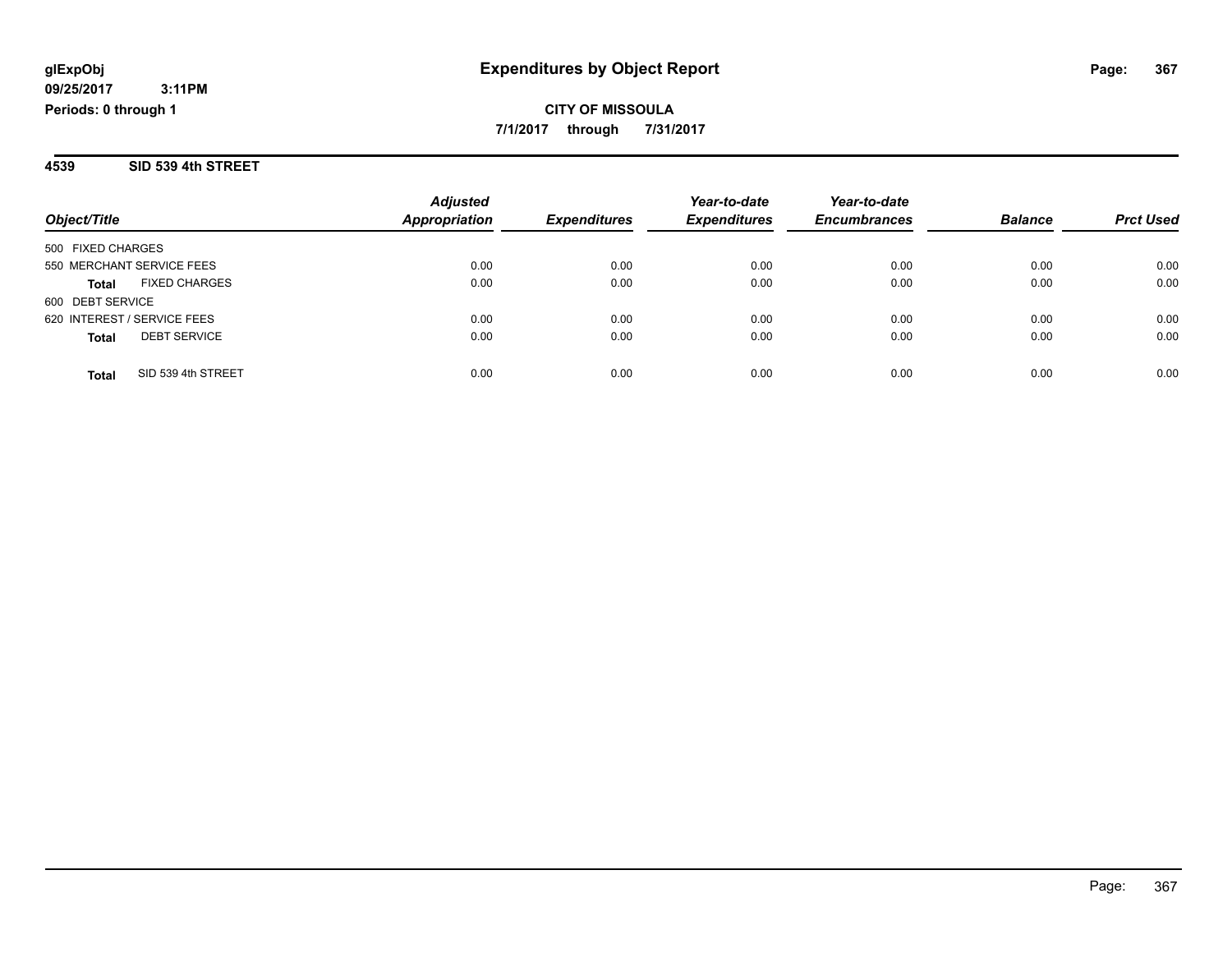**7/1/2017 through 7/31/2017**

# **4540 SID 540 ENGLAND BLVD**

|              |                                       | <b>Adjusted</b>      |                     | Year-to-date        | Year-to-date        |                |                  |
|--------------|---------------------------------------|----------------------|---------------------|---------------------|---------------------|----------------|------------------|
| Object/Title |                                       | <b>Appropriation</b> | <b>Expenditures</b> | <b>Expenditures</b> | <b>Encumbrances</b> | <b>Balance</b> | <b>Prct Used</b> |
|              | 300 PURCHASED SERVICES                |                      |                     |                     |                     |                |                  |
|              | 350 PROFESSIONAL SERVICES             | 0.00                 | 0.00                | 0.00                | 0.00                | 0.00           | 0.00             |
|              | PURCHASED SERVICES<br><b>Total</b>    | 0.00                 | 0.00                | 0.00                | 0.00                | 0.00           | 0.00             |
|              | 500 FIXED CHARGES                     |                      |                     |                     |                     |                |                  |
|              | 550 MERCHANT SERVICE FEES             | 0.00                 | 0.00                | 0.00                | 0.00                | 0.00           | 0.00             |
|              | <b>FIXED CHARGES</b><br><b>Total</b>  | 0.00                 | 0.00                | 0.00                | 0.00                | 0.00           | 0.00             |
|              | 800 OTHER OBJECTS                     |                      |                     |                     |                     |                |                  |
|              | 820 TRANSFERS TO OTHER FUNDS          | 0.00                 | 0.00                | 0.00                | 0.00                | 0.00           | 0.00             |
|              | OTHER OBJECTS<br><b>Total</b>         | 0.00                 | 0.00                | 0.00                | 0.00                | 0.00           | 0.00             |
|              | 900 CAPITAL OUTLAY                    |                      |                     |                     |                     |                |                  |
|              | 930 IMPROVEMENTS                      | 0.00                 | 0.00                | 0.00                | 0.00                | 0.00           | 0.00             |
|              | <b>CAPITAL OUTLAY</b><br><b>Total</b> | 0.00                 | 0.00                | 0.00                | 0.00                | 0.00           | 0.00             |
|              | NON-DEPARTMENTAL<br><b>Total</b>      | 0.00                 | 0.00                | 0.00                | 0.00                | 0.00           | 0.00             |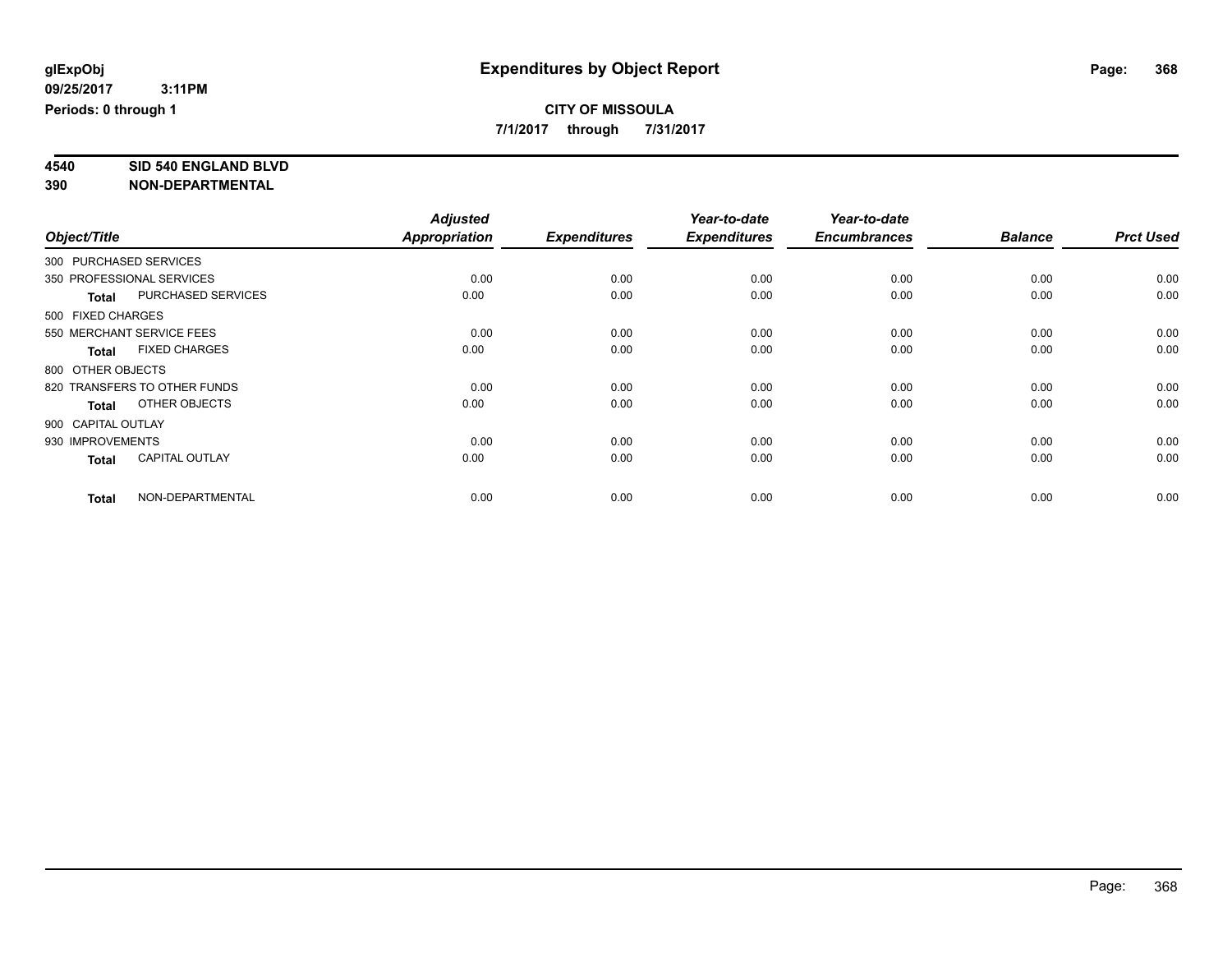**CITY OF MISSOULA 7/1/2017 through 7/31/2017**

#### **4540 SID 540 ENGLAND BLVD**

|                        |                              | <b>Adjusted</b> |                     | Year-to-date        | Year-to-date        |                |                  |
|------------------------|------------------------------|-----------------|---------------------|---------------------|---------------------|----------------|------------------|
| Object/Title           |                              | Appropriation   | <b>Expenditures</b> | <b>Expenditures</b> | <b>Encumbrances</b> | <b>Balance</b> | <b>Prct Used</b> |
| 300 PURCHASED SERVICES |                              |                 |                     |                     |                     |                |                  |
|                        | 350 PROFESSIONAL SERVICES    | 0.00            | 0.00                | 0.00                | 0.00                | 0.00           | 0.00             |
| <b>Total</b>           | PURCHASED SERVICES           | 0.00            | 0.00                | 0.00                | 0.00                | 0.00           | 0.00             |
| 500 FIXED CHARGES      |                              |                 |                     |                     |                     |                |                  |
|                        | 550 MERCHANT SERVICE FEES    | 0.00            | 0.00                | 0.00                | 0.00                | 0.00           | 0.00             |
| <b>Total</b>           | <b>FIXED CHARGES</b>         | 0.00            | 0.00                | 0.00                | 0.00                | 0.00           | 0.00             |
| 800 OTHER OBJECTS      |                              |                 |                     |                     |                     |                |                  |
|                        | 820 TRANSFERS TO OTHER FUNDS | 0.00            | 0.00                | 0.00                | 0.00                | 0.00           | 0.00             |
| <b>Total</b>           | OTHER OBJECTS                | 0.00            | 0.00                | 0.00                | 0.00                | 0.00           | 0.00             |
| 900 CAPITAL OUTLAY     |                              |                 |                     |                     |                     |                |                  |
| 930 IMPROVEMENTS       |                              | 0.00            | 0.00                | 0.00                | 0.00                | 0.00           | 0.00             |
| <b>Total</b>           | <b>CAPITAL OUTLAY</b>        | 0.00            | 0.00                | 0.00                | 0.00                | 0.00           | 0.00             |
| <b>Total</b>           | SID 540 ENGLAND BLVD         | 0.00            | 0.00                | 0.00                | 0.00                | 0.00           | 0.00             |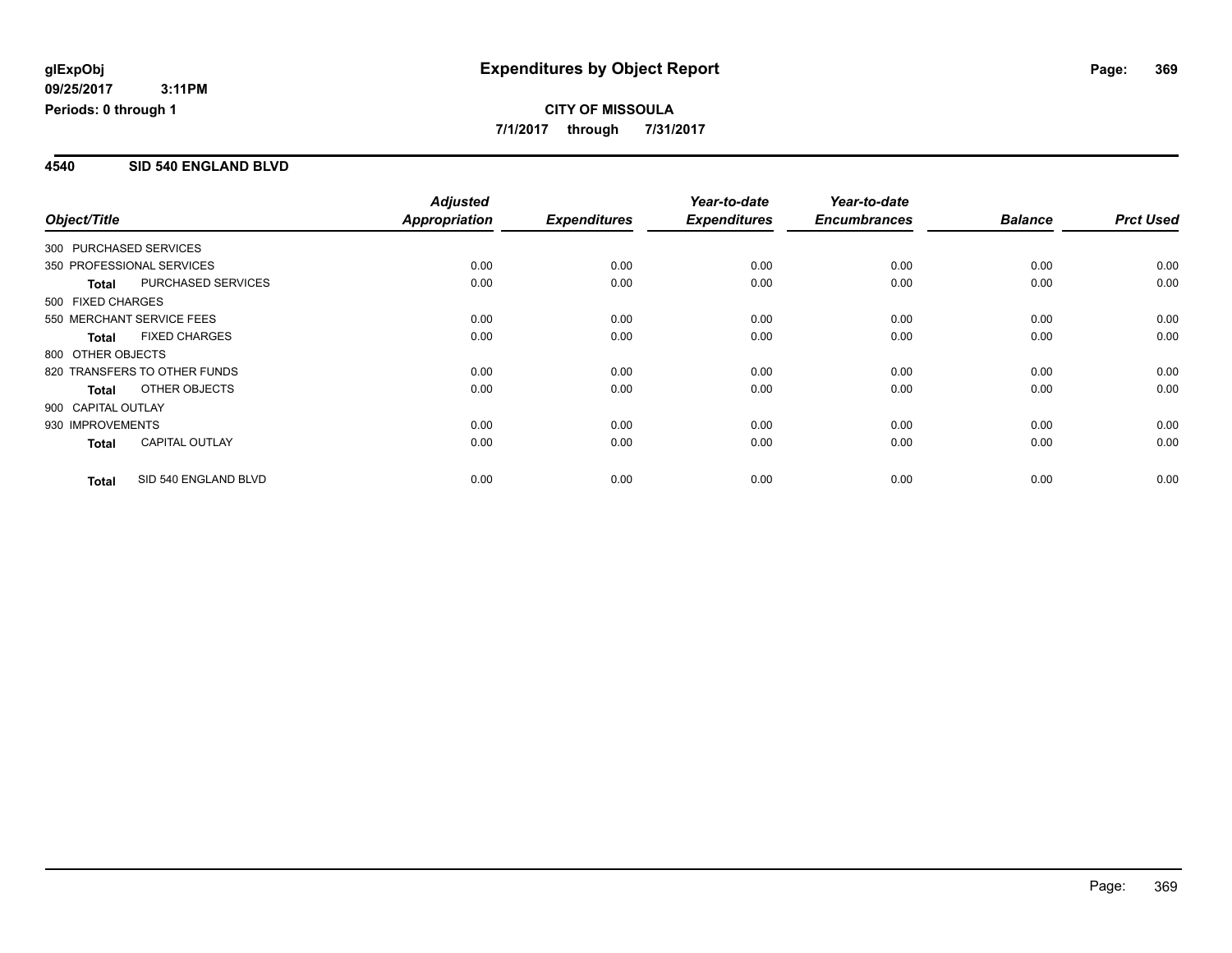**7/1/2017 through 7/31/2017**

# **4541 SID 541 PINEVIEW PARK**

| Object/Title              |                       | <b>Adjusted</b><br><b>Appropriation</b> | <b>Expenditures</b> | Year-to-date<br><b>Expenditures</b> | Year-to-date<br><b>Encumbrances</b> | <b>Balance</b> | <b>Prct Used</b> |
|---------------------------|-----------------------|-----------------------------------------|---------------------|-------------------------------------|-------------------------------------|----------------|------------------|
| 500 FIXED CHARGES         |                       |                                         |                     |                                     |                                     |                |                  |
| 500 FIXED CHARGES         |                       | 0.00                                    | 0.00                | 0.00                                | 0.00                                | 0.00           | 0.00             |
| 550 MERCHANT SERVICE FEES |                       | 0.00                                    | 0.00                | 0.00                                | 0.00                                | 0.00           | 0.00             |
| <b>Total</b>              | <b>FIXED CHARGES</b>  | 0.00                                    | 0.00                | 0.00                                | 0.00                                | 0.00           | 0.00             |
| 900 CAPITAL OUTLAY        |                       |                                         |                     |                                     |                                     |                |                  |
| 930 IMPROVEMENTS          |                       | 0.00                                    | 0.00                | 0.00                                | 0.00                                | 0.00           | 0.00             |
| <b>Total</b>              | <b>CAPITAL OUTLAY</b> | 0.00                                    | 0.00                | 0.00                                | 0.00                                | 0.00           | 0.00             |
| <b>Total</b>              | NON-DEPARTMENTAL      | 0.00                                    | 0.00                | 0.00                                | 0.00                                | 0.00           | 0.00             |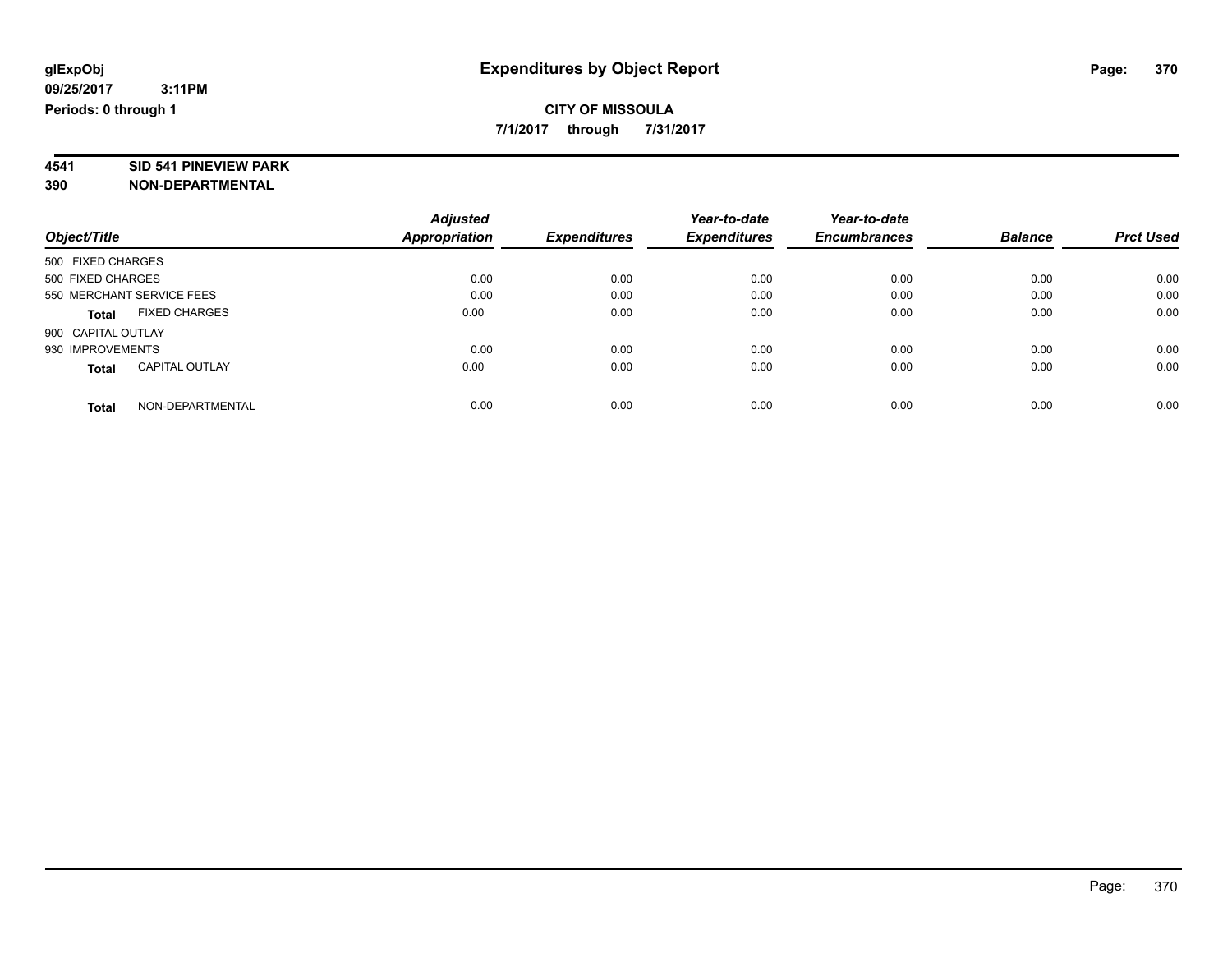**CITY OF MISSOULA 7/1/2017 through 7/31/2017**

#### **4541 SID 541 PINEVIEW PARK**

| Object/Title                          | <b>Adjusted</b><br><b>Appropriation</b> | <b>Expenditures</b> | Year-to-date<br><b>Expenditures</b> | Year-to-date<br><b>Encumbrances</b> | <b>Balance</b> | <b>Prct Used</b> |
|---------------------------------------|-----------------------------------------|---------------------|-------------------------------------|-------------------------------------|----------------|------------------|
| 500 FIXED CHARGES                     |                                         |                     |                                     |                                     |                |                  |
| 500 FIXED CHARGES                     | 0.00                                    | 0.00                | 0.00                                | 0.00                                | 0.00           | 0.00             |
| 550 MERCHANT SERVICE FEES             | 0.00                                    | 0.00                | 0.00                                | 0.00                                | 0.00           | 0.00             |
| <b>FIXED CHARGES</b><br><b>Total</b>  | 0.00                                    | 0.00                | 0.00                                | 0.00                                | 0.00           | 0.00             |
| 900 CAPITAL OUTLAY                    |                                         |                     |                                     |                                     |                |                  |
| 930 IMPROVEMENTS                      | 0.00                                    | 0.00                | 0.00                                | 0.00                                | 0.00           | 0.00             |
| <b>CAPITAL OUTLAY</b><br><b>Total</b> | 0.00                                    | 0.00                | 0.00                                | 0.00                                | 0.00           | 0.00             |
| SID 541 PINEVIEW PARK<br><b>Total</b> | 0.00                                    | 0.00                | 0.00                                | 0.00                                | 0.00           | 0.00             |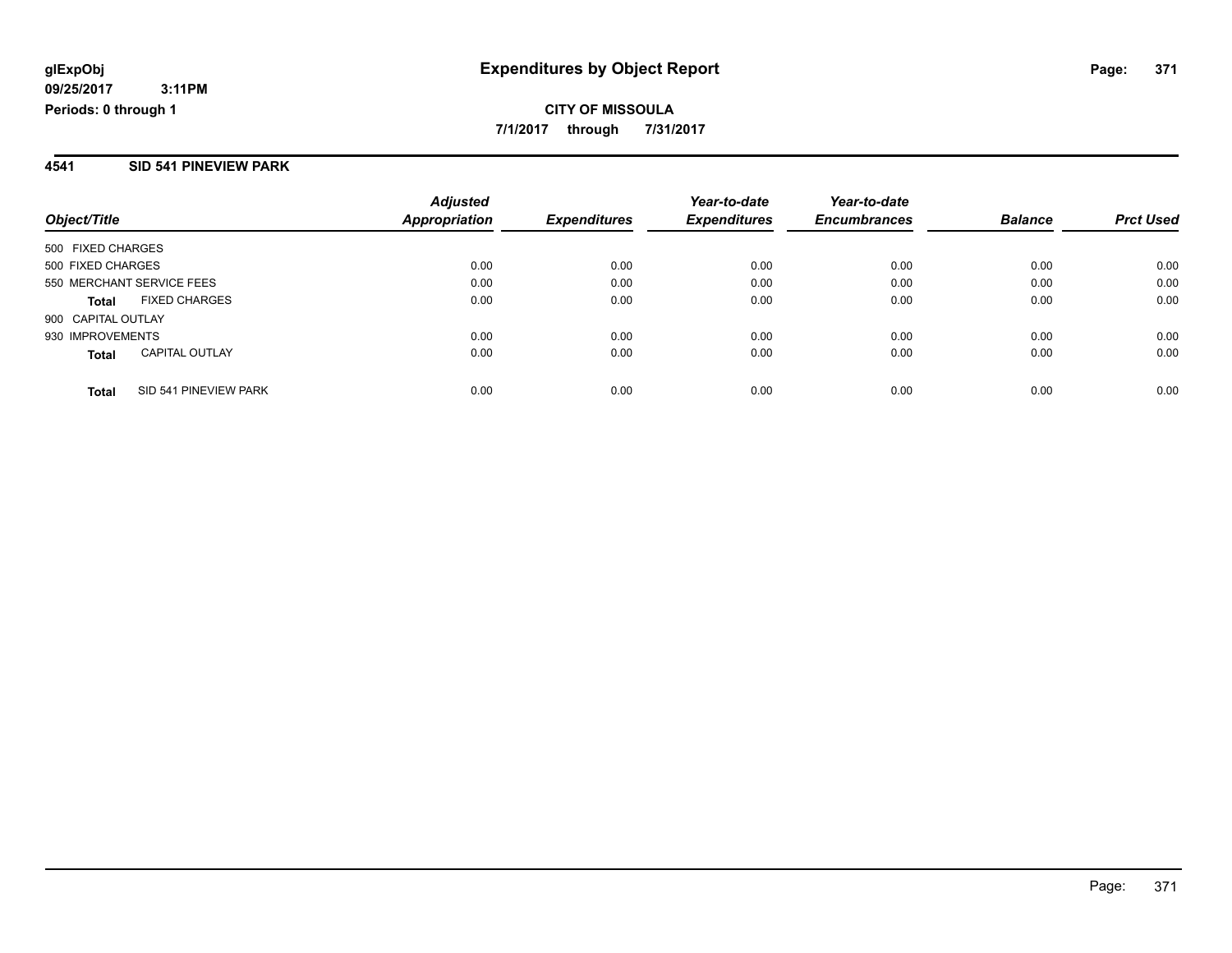**7/1/2017 through 7/31/2017**

# **4542 SID 542 HILLVIEW WAY**

| Object/Title                         | <b>Adjusted</b><br><b>Appropriation</b> | <b>Expenditures</b> | Year-to-date<br><b>Expenditures</b> | Year-to-date<br><b>Encumbrances</b> | <b>Balance</b> | <b>Prct Used</b> |
|--------------------------------------|-----------------------------------------|---------------------|-------------------------------------|-------------------------------------|----------------|------------------|
| 300 PURCHASED SERVICES               |                                         |                     |                                     |                                     |                |                  |
| 350 PROFESSIONAL SERVICES            | 0.00                                    | 0.00                | 0.00                                | 0.00                                | 0.00           | 0.00             |
| PURCHASED SERVICES<br><b>Total</b>   | 0.00                                    | 0.00                | 0.00                                | 0.00                                | 0.00           | 0.00             |
| 500 FIXED CHARGES                    |                                         |                     |                                     |                                     |                |                  |
| 550 MERCHANT SERVICE FEES            | 0.00                                    | 0.00                | 0.00                                | 0.00                                | 0.00           | 0.00             |
| <b>FIXED CHARGES</b><br><b>Total</b> | 0.00                                    | 0.00                | 0.00                                | 0.00                                | 0.00           | 0.00             |
| NON-DEPARTMENTAL<br><b>Total</b>     | 0.00                                    | 0.00                | 0.00                                | 0.00                                | 0.00           | 0.00             |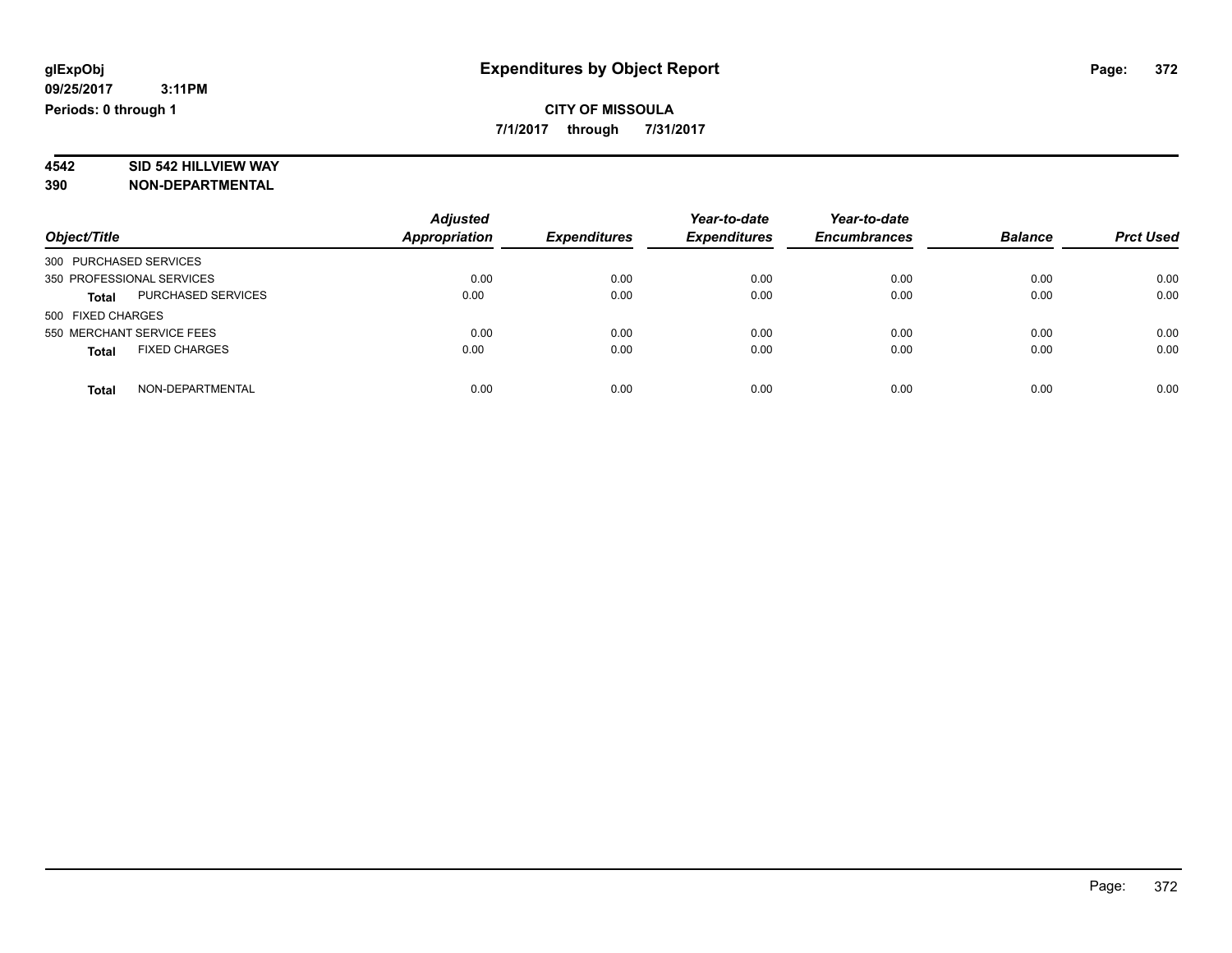**CITY OF MISSOULA 7/1/2017 through 7/31/2017**

#### **4542 SID 542 HILLVIEW WAY**

|                           |                      | <b>Adjusted</b> |                     | Year-to-date        | Year-to-date        |                |                  |
|---------------------------|----------------------|-----------------|---------------------|---------------------|---------------------|----------------|------------------|
| Object/Title              |                      | Appropriation   | <b>Expenditures</b> | <b>Expenditures</b> | <b>Encumbrances</b> | <b>Balance</b> | <b>Prct Used</b> |
| 300 PURCHASED SERVICES    |                      |                 |                     |                     |                     |                |                  |
| 350 PROFESSIONAL SERVICES |                      | 0.00            | 0.00                | 0.00                | 0.00                | 0.00           | 0.00             |
| <b>Total</b>              | PURCHASED SERVICES   | 0.00            | 0.00                | 0.00                | 0.00                | 0.00           | 0.00             |
| 500 FIXED CHARGES         |                      |                 |                     |                     |                     |                |                  |
| 550 MERCHANT SERVICE FEES |                      | 0.00            | 0.00                | 0.00                | 0.00                | 0.00           | 0.00             |
| <b>Total</b>              | <b>FIXED CHARGES</b> | 0.00            | 0.00                | 0.00                | 0.00                | 0.00           | 0.00             |
| <b>Total</b>              | SID 542 HILLVIEW WAY | 0.00            | 0.00                | 0.00                | 0.00                | 0.00           | 0.00             |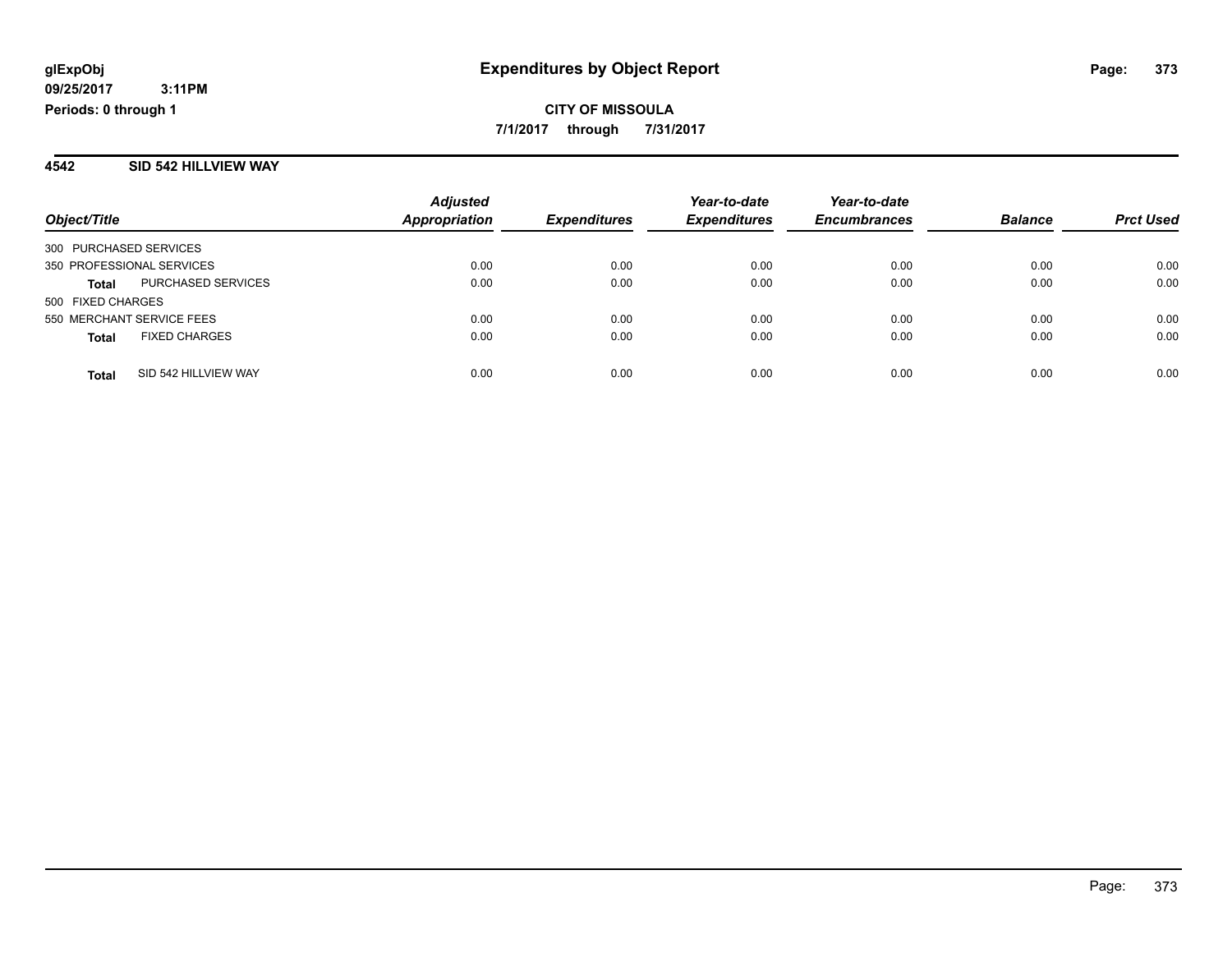**7/1/2017 through 7/31/2017**

# **4543 SID 543 TRAFFIC CALMING**

**000 \*\*\* Title Not Found \*\*\***

| Object/Title                            | <b>Adjusted</b><br><b>Appropriation</b> | <b>Expenditures</b> | Year-to-date<br><b>Expenditures</b> | Year-to-date<br><b>Encumbrances</b> | <b>Balance</b> | <b>Prct Used</b> |
|-----------------------------------------|-----------------------------------------|---------------------|-------------------------------------|-------------------------------------|----------------|------------------|
| 500 FIXED CHARGES                       |                                         |                     |                                     |                                     |                |                  |
| 550 MERCHANT SERVICE FEES               | 0.00                                    | 0.00                | 0.00                                | 0.00                                | 0.00           | 0.00             |
| <b>FIXED CHARGES</b><br><b>Total</b>    | 0.00                                    | 0.00                | 0.00                                | 0.00                                | 0.00           | 0.00             |
| 600 DEBT SERVICE                        |                                         |                     |                                     |                                     |                |                  |
| 620 INTEREST / SERVICE FEES             | 0.00                                    | 0.00                | 0.00                                | 0.00                                | 0.00           | 0.00             |
| <b>DEBT SERVICE</b><br><b>Total</b>     | 0.00                                    | 0.00                | 0.00                                | 0.00                                | 0.00           | 0.00             |
| *** Title Not Found ***<br><b>Total</b> | 0.00                                    | 0.00                | 0.00                                | 0.00                                | 0.00           | 0.00             |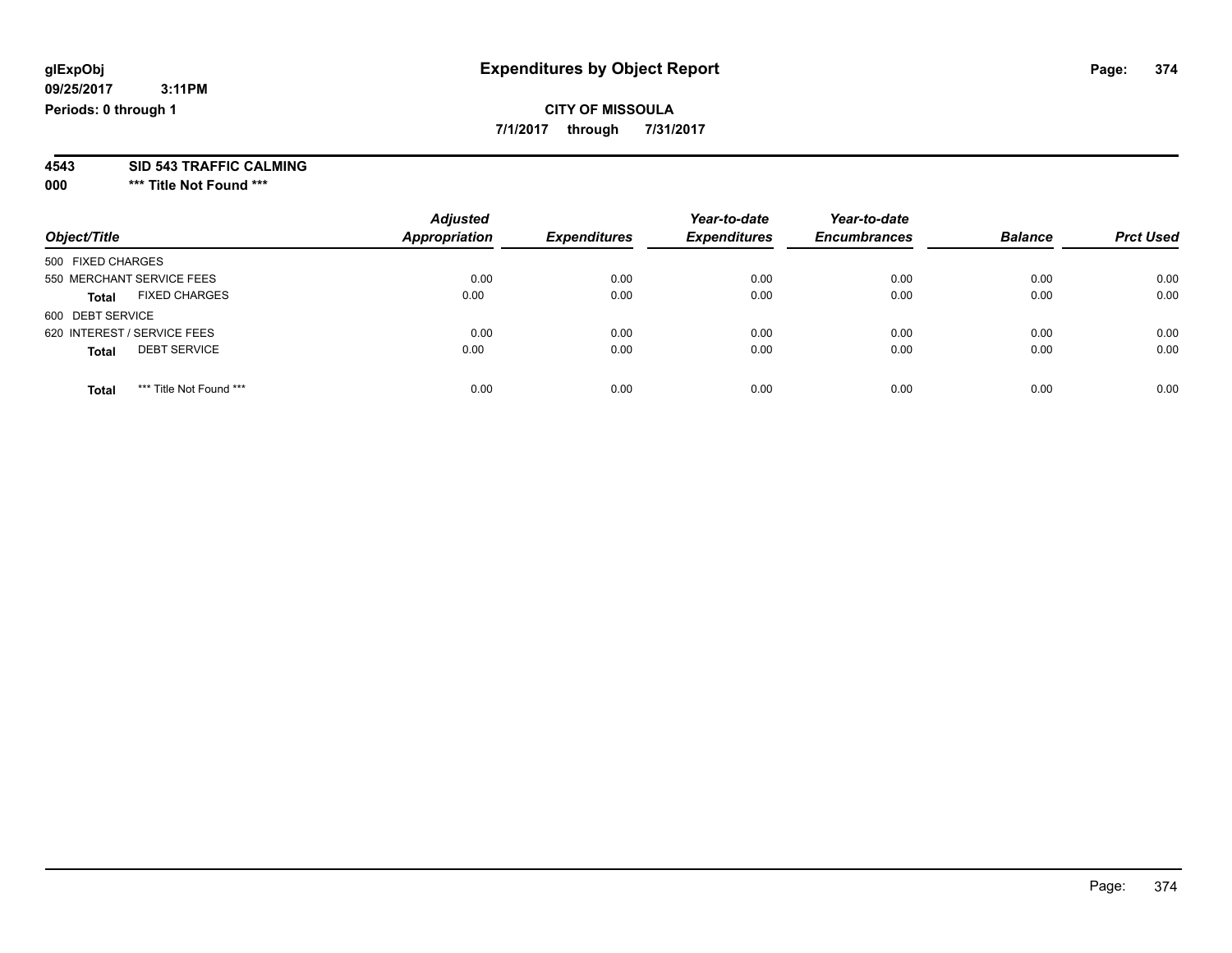**7/1/2017 through 7/31/2017**

**4543 SID 543 TRAFFIC CALMING 390 NON-DEPARTMENTAL**

|                        |                           | <b>Adjusted</b>      |                     | Year-to-date        | Year-to-date        |                |                  |
|------------------------|---------------------------|----------------------|---------------------|---------------------|---------------------|----------------|------------------|
| Object/Title           |                           | <b>Appropriation</b> | <b>Expenditures</b> | <b>Expenditures</b> | <b>Encumbrances</b> | <b>Balance</b> | <b>Prct Used</b> |
| 300 PURCHASED SERVICES |                           |                      |                     |                     |                     |                |                  |
|                        | 350 PROFESSIONAL SERVICES | 0.00                 | 0.00                | 0.00                | 0.00                | 0.00           | 0.00             |
| <b>Total</b>           | <b>PURCHASED SERVICES</b> | 0.00                 | 0.00                | 0.00                | 0.00                | 0.00           | 0.00             |
| 500 FIXED CHARGES      |                           |                      |                     |                     |                     |                |                  |
|                        | 550 MERCHANT SERVICE FEES | 0.00                 | 0.00                | 0.00                | 0.00                | 0.00           | 0.00             |
| <b>Total</b>           | <b>FIXED CHARGES</b>      | 0.00                 | 0.00                | 0.00                | 0.00                | 0.00           | 0.00             |
| 900 CAPITAL OUTLAY     |                           |                      |                     |                     |                     |                |                  |
| 930 IMPROVEMENTS       |                           | 0.00                 | 0.00                | 0.00                | 0.00                | 0.00           | 0.00             |
| <b>Total</b>           | <b>CAPITAL OUTLAY</b>     | 0.00                 | 0.00                | 0.00                | 0.00                | 0.00           | 0.00             |
| <b>Total</b>           | NON-DEPARTMENTAL          | 0.00                 | 0.00                | 0.00                | 0.00                | 0.00           | 0.00             |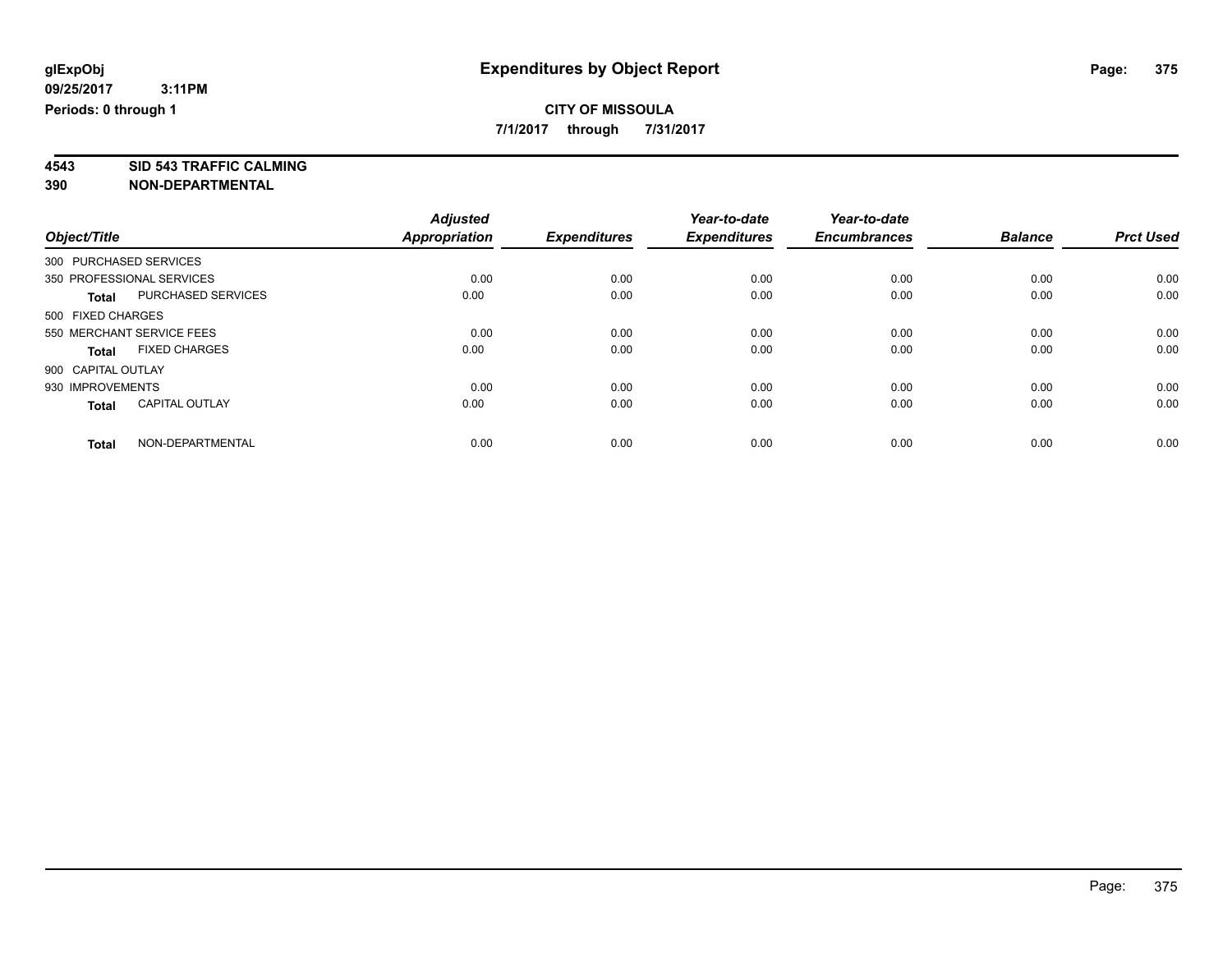### **CITY OF MISSOULA 7/1/2017 through 7/31/2017**

### **4543 SID 543 TRAFFIC CALMING**

|                        |                             | <b>Adjusted</b> |                     | Year-to-date        | Year-to-date        |                |                  |
|------------------------|-----------------------------|-----------------|---------------------|---------------------|---------------------|----------------|------------------|
| Object/Title           |                             | Appropriation   | <b>Expenditures</b> | <b>Expenditures</b> | <b>Encumbrances</b> | <b>Balance</b> | <b>Prct Used</b> |
| 300 PURCHASED SERVICES |                             |                 |                     |                     |                     |                |                  |
|                        | 350 PROFESSIONAL SERVICES   | 0.00            | 0.00                | 0.00                | 0.00                | 0.00           | 0.00             |
| <b>Total</b>           | PURCHASED SERVICES          | 0.00            | 0.00                | 0.00                | 0.00                | 0.00           | 0.00             |
| 500 FIXED CHARGES      |                             |                 |                     |                     |                     |                |                  |
|                        | 550 MERCHANT SERVICE FEES   | 0.00            | 0.00                | 0.00                | 0.00                | 0.00           | 0.00             |
| <b>Total</b>           | <b>FIXED CHARGES</b>        | 0.00            | 0.00                | 0.00                | 0.00                | 0.00           | 0.00             |
| 600 DEBT SERVICE       |                             |                 |                     |                     |                     |                |                  |
|                        | 620 INTEREST / SERVICE FEES | 0.00            | 0.00                | 0.00                | 0.00                | 0.00           | 0.00             |
| <b>Total</b>           | <b>DEBT SERVICE</b>         | 0.00            | 0.00                | 0.00                | 0.00                | 0.00           | 0.00             |
| 900 CAPITAL OUTLAY     |                             |                 |                     |                     |                     |                |                  |
| 930 IMPROVEMENTS       |                             | 0.00            | 0.00                | 0.00                | 0.00                | 0.00           | 0.00             |
| <b>Total</b>           | <b>CAPITAL OUTLAY</b>       | 0.00            | 0.00                | 0.00                | 0.00                | 0.00           | 0.00             |
| <b>Total</b>           | SID 543 TRAFFIC CALMING     | 0.00            | 0.00                | 0.00                | 0.00                | 0.00           | 0.00             |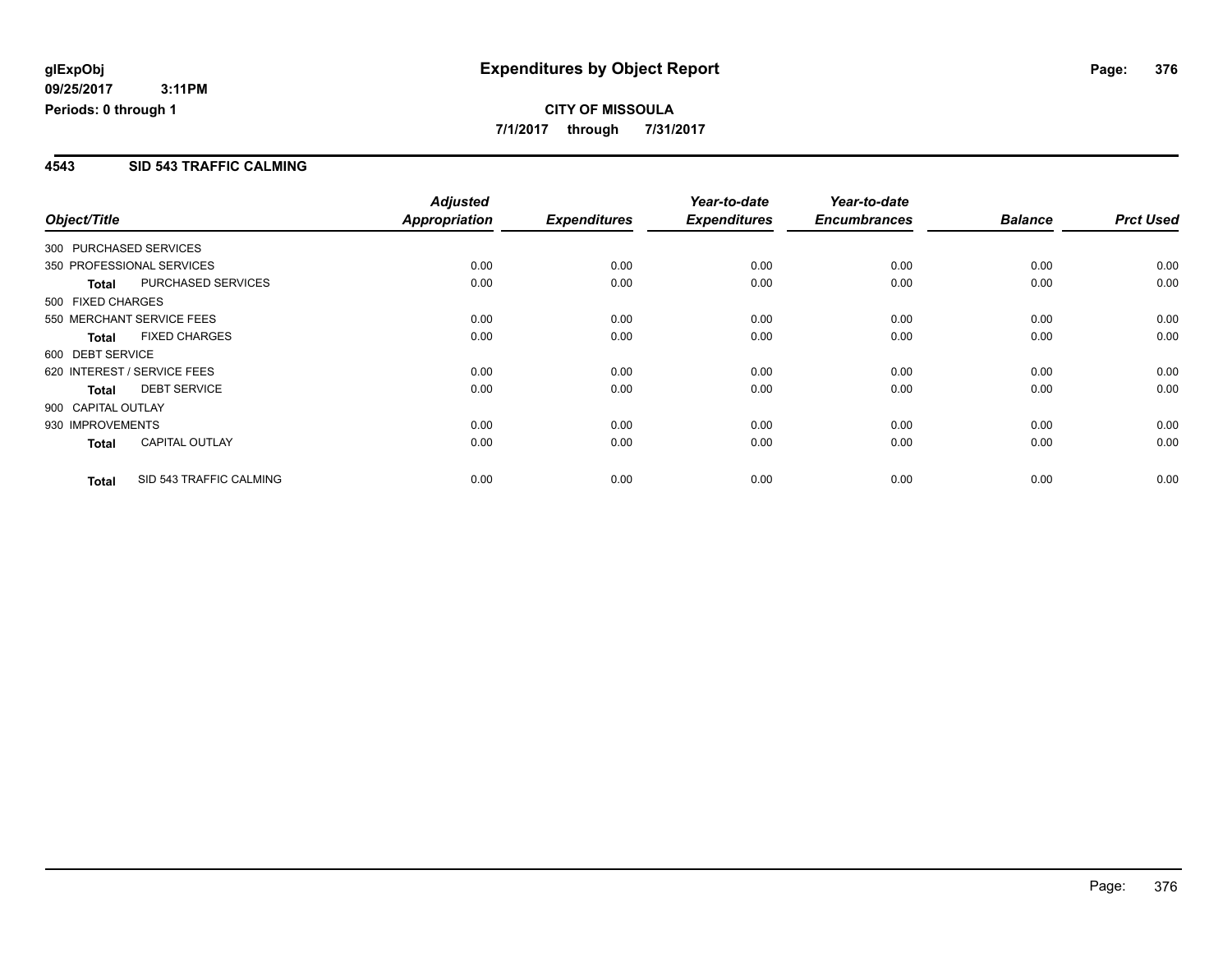**7/1/2017 through 7/31/2017**

# **4544 MILLER CREEK MITIGATION FUND**

| Object/Title                          |                  | <b>Adjusted</b><br><b>Appropriation</b> | <b>Expenditures</b> | Year-to-date<br><b>Expenditures</b> | Year-to-date<br><b>Encumbrances</b> | <b>Balance</b> | <b>Prct Used</b> |
|---------------------------------------|------------------|-----------------------------------------|---------------------|-------------------------------------|-------------------------------------|----------------|------------------|
| 500 FIXED CHARGES                     |                  |                                         |                     |                                     |                                     |                |                  |
| 550 MERCHANT SERVICE FEES             |                  | 0.00                                    | 0.00                | 0.00                                | 0.00                                | 0.00           | 0.00             |
| <b>FIXED CHARGES</b><br><b>Total</b>  |                  | 0.00                                    | 0.00                | 0.00                                | 0.00                                | 0.00           | 0.00             |
| 900 CAPITAL OUTLAY                    |                  |                                         |                     |                                     |                                     |                |                  |
| 930 IMPROVEMENTS                      |                  | 0.00                                    | 0.00                | 0.00                                | 0.00                                | 0.00           | 0.00             |
| <b>CAPITAL OUTLAY</b><br><b>Total</b> |                  | 0.00                                    | 0.00                | 0.00                                | 0.00                                | 0.00           | 0.00             |
| <b>Total</b>                          | NON-DEPARTMENTAL | 0.00                                    | 0.00                | 0.00                                | 0.00                                | 0.00           | 0.00             |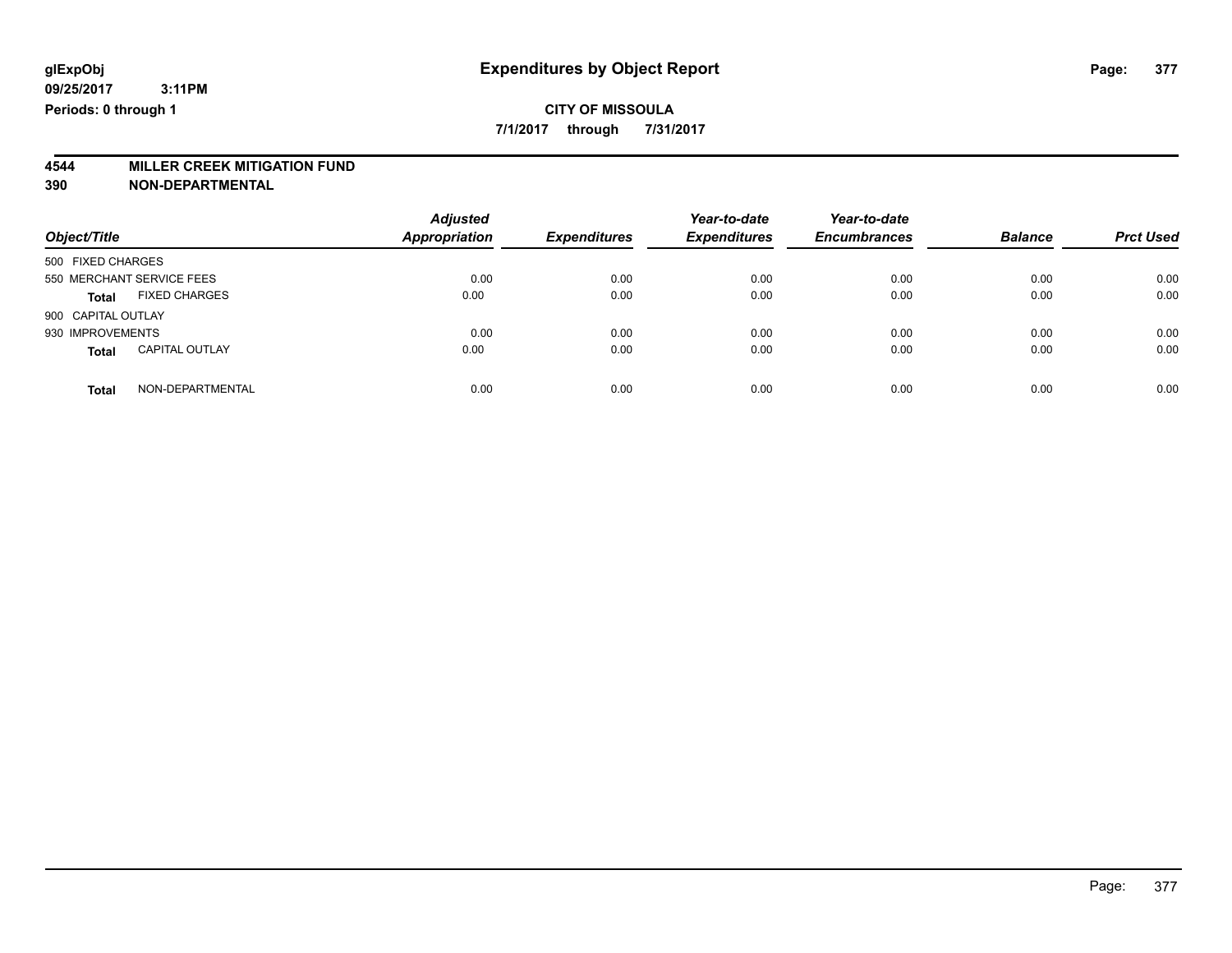**7/1/2017 through 7/31/2017**

#### **4544 MILLER CREEK MITIGATION FUND**

| Object/Title              |                              | <b>Adjusted</b><br><b>Appropriation</b> | <b>Expenditures</b> | Year-to-date<br><b>Expenditures</b> | Year-to-date<br><b>Encumbrances</b> | <b>Balance</b> | <b>Prct Used</b> |
|---------------------------|------------------------------|-----------------------------------------|---------------------|-------------------------------------|-------------------------------------|----------------|------------------|
| 500 FIXED CHARGES         |                              |                                         |                     |                                     |                                     |                |                  |
| 550 MERCHANT SERVICE FEES |                              | 0.00                                    | 0.00                | 0.00                                | 0.00                                | 0.00           | 0.00             |
| <b>Total</b>              | <b>FIXED CHARGES</b>         | 0.00                                    | 0.00                | 0.00                                | 0.00                                | 0.00           | 0.00             |
| 900 CAPITAL OUTLAY        |                              |                                         |                     |                                     |                                     |                |                  |
| 930 IMPROVEMENTS          |                              | 0.00                                    | 0.00                | 0.00                                | 0.00                                | 0.00           | 0.00             |
| <b>Total</b>              | <b>CAPITAL OUTLAY</b>        | 0.00                                    | 0.00                | 0.00                                | 0.00                                | 0.00           | 0.00             |
| <b>Total</b>              | MILLER CREEK MITIGATION FUND | 0.00                                    | 0.00                | 0.00                                | 0.00                                | 0.00           | 0.00             |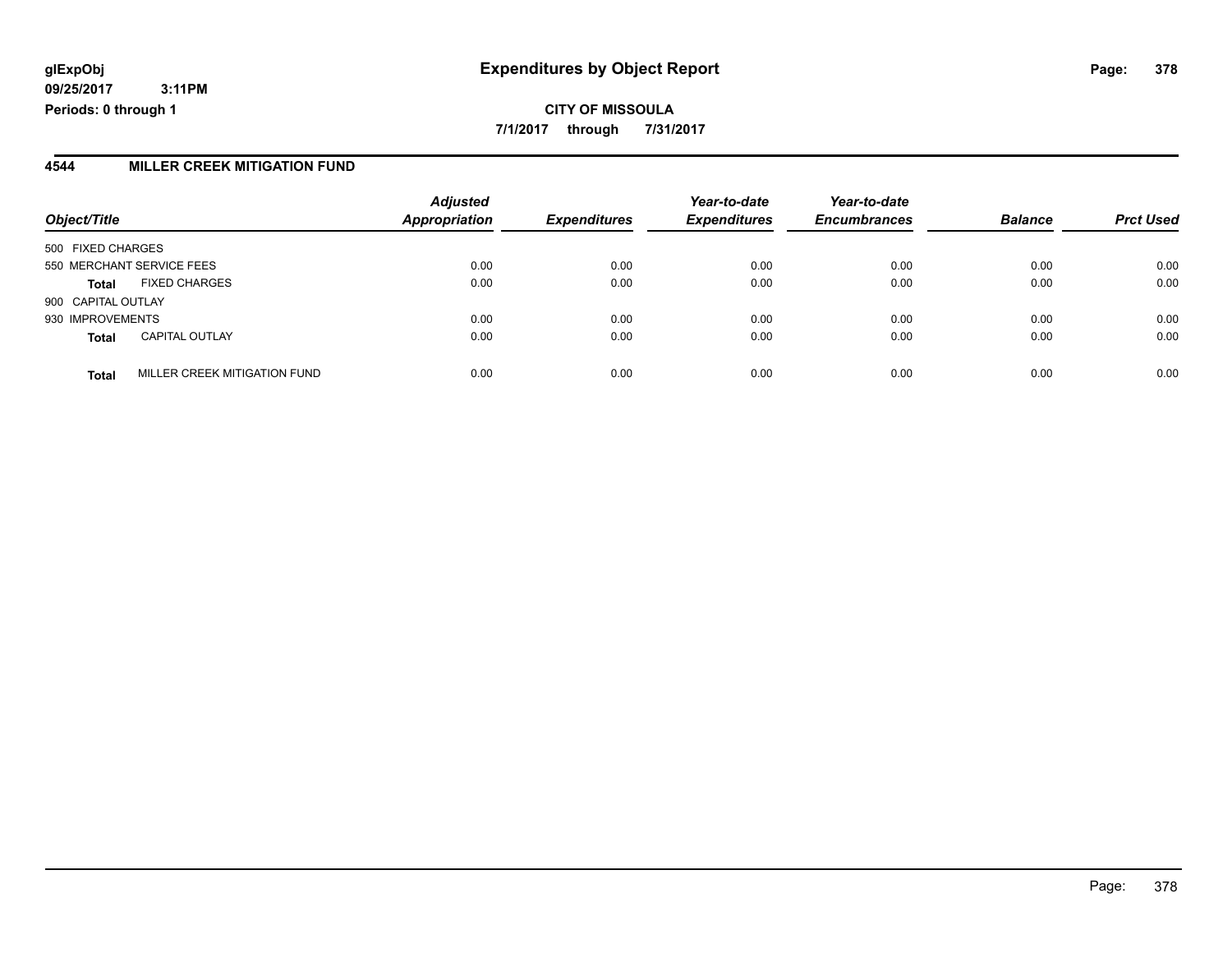**7/1/2017 through 7/31/2017**

# **4545 MILLER CREEK TWITE CONSTRUCTION**

|                           |                       | <b>Adjusted</b>      |                     | Year-to-date        | Year-to-date        |                |                  |
|---------------------------|-----------------------|----------------------|---------------------|---------------------|---------------------|----------------|------------------|
| Object/Title              |                       | <b>Appropriation</b> | <b>Expenditures</b> | <b>Expenditures</b> | <b>Encumbrances</b> | <b>Balance</b> | <b>Prct Used</b> |
| 300 PURCHASED SERVICES    |                       |                      |                     |                     |                     |                |                  |
| 350 PROFESSIONAL SERVICES |                       | 0.00                 | 0.00                | 0.00                | 0.00                | 0.00           | 0.00             |
| <b>Total</b>              | PURCHASED SERVICES    | 0.00                 | 0.00                | 0.00                | 0.00                | 0.00           | 0.00             |
| 500 FIXED CHARGES         |                       |                      |                     |                     |                     |                |                  |
| 550 MERCHANT SERVICE FEES |                       | 0.00                 | 0.00                | 0.00                | 0.00                | 0.00           | 0.00             |
| Total                     | <b>FIXED CHARGES</b>  | 0.00                 | 0.00                | 0.00                | 0.00                | 0.00           | 0.00             |
| 900 CAPITAL OUTLAY        |                       |                      |                     |                     |                     |                |                  |
| 930 IMPROVEMENTS          |                       | 0.00                 | 0.00                | 0.00                | 0.00                | 0.00           | 0.00             |
| <b>Total</b>              | <b>CAPITAL OUTLAY</b> | 0.00                 | 0.00                | 0.00                | 0.00                | 0.00           | 0.00             |
| <b>Total</b>              | NON-DEPARTMENTAL      | 0.00                 | 0.00                | 0.00                | 0.00                | 0.00           | 0.00             |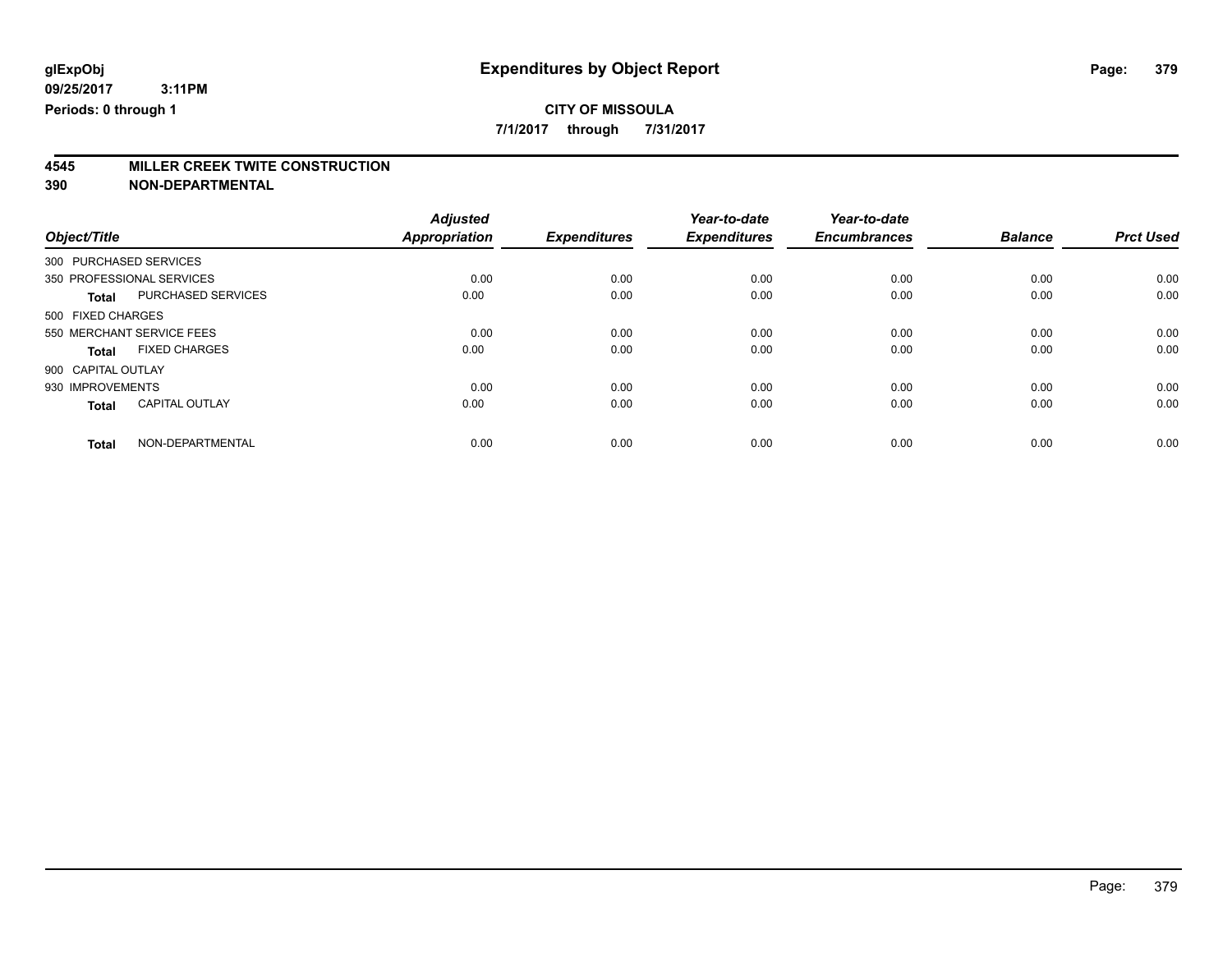### **4545 MILLER CREEK TWITE CONSTRUCTION**

| Object/Title           |                                 | <b>Adjusted</b><br>Appropriation | <b>Expenditures</b> | Year-to-date<br><b>Expenditures</b> | Year-to-date<br><b>Encumbrances</b> | <b>Balance</b> | <b>Prct Used</b> |
|------------------------|---------------------------------|----------------------------------|---------------------|-------------------------------------|-------------------------------------|----------------|------------------|
| 300 PURCHASED SERVICES |                                 |                                  |                     |                                     |                                     |                |                  |
|                        |                                 |                                  |                     |                                     |                                     |                |                  |
|                        | 350 PROFESSIONAL SERVICES       | 0.00                             | 0.00                | 0.00                                | 0.00                                | 0.00           | 0.00             |
| Total                  | PURCHASED SERVICES              | 0.00                             | 0.00                | 0.00                                | 0.00                                | 0.00           | 0.00             |
| 500 FIXED CHARGES      |                                 |                                  |                     |                                     |                                     |                |                  |
|                        | 550 MERCHANT SERVICE FEES       | 0.00                             | 0.00                | 0.00                                | 0.00                                | 0.00           | 0.00             |
| <b>Total</b>           | <b>FIXED CHARGES</b>            | 0.00                             | 0.00                | 0.00                                | 0.00                                | 0.00           | 0.00             |
| 900 CAPITAL OUTLAY     |                                 |                                  |                     |                                     |                                     |                |                  |
| 930 IMPROVEMENTS       |                                 | 0.00                             | 0.00                | 0.00                                | 0.00                                | 0.00           | 0.00             |
| <b>Total</b>           | <b>CAPITAL OUTLAY</b>           | 0.00                             | 0.00                | 0.00                                | 0.00                                | 0.00           | 0.00             |
| <b>Total</b>           | MILLER CREEK TWITE CONSTRUCTION | 0.00                             | 0.00                | 0.00                                | 0.00                                | 0.00           | 0.00             |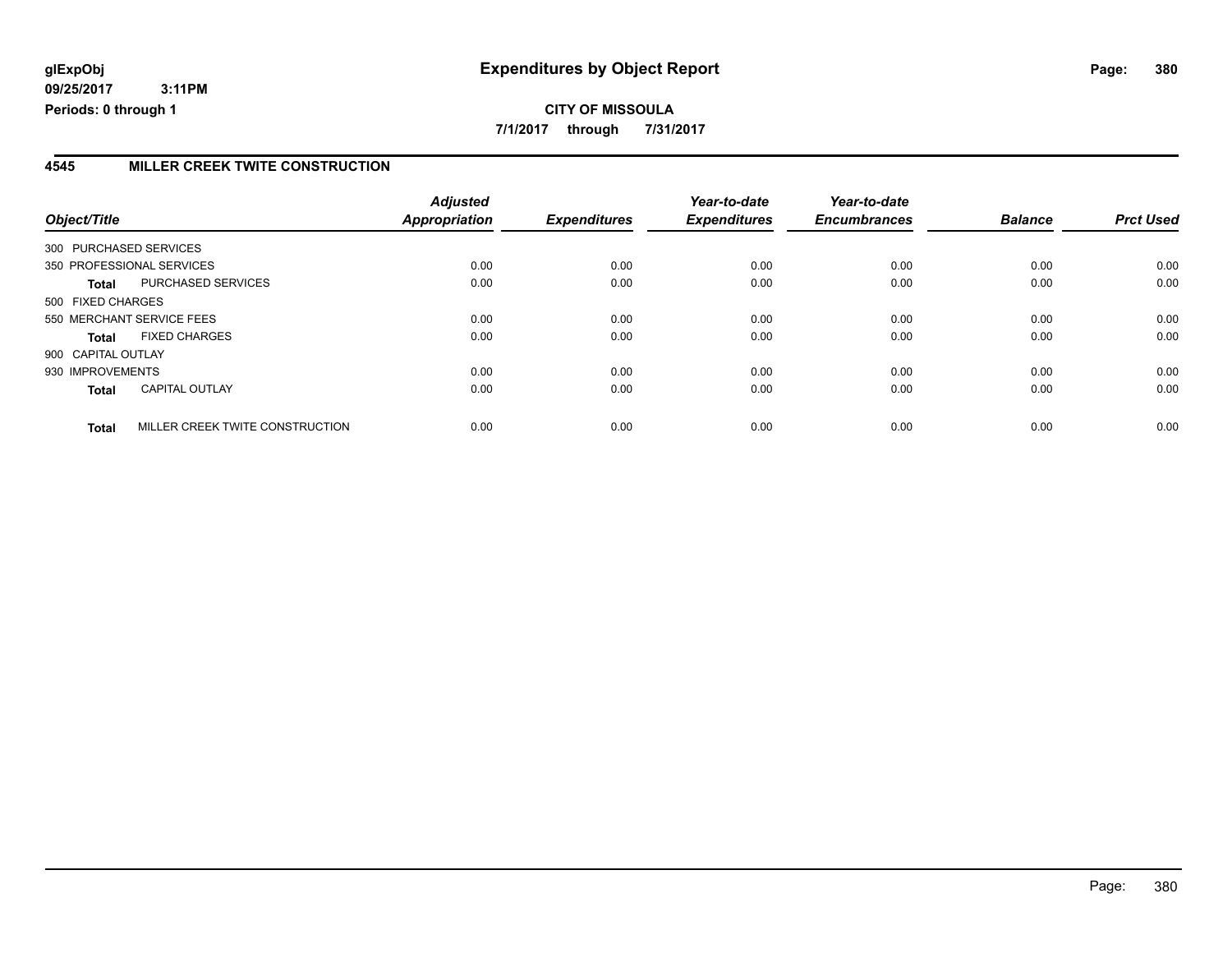**7/1/2017 through 7/31/2017**

# **4546 MILLER CREEK MALOHNEY CONSTRUCTION**

|                           | <b>Adjusted</b>                                                         |                                      | Year-to-date                        | Year-to-date                        |                                     | <b>Prct Used</b>               |
|---------------------------|-------------------------------------------------------------------------|--------------------------------------|-------------------------------------|-------------------------------------|-------------------------------------|--------------------------------|
|                           |                                                                         |                                      |                                     |                                     |                                     |                                |
|                           |                                                                         |                                      |                                     |                                     |                                     |                                |
|                           |                                                                         |                                      |                                     |                                     |                                     | 0.00                           |
| PURCHASED SERVICES        | 0.00                                                                    | 0.00                                 | 0.00                                | 0.00                                | 0.00                                | 0.00                           |
|                           |                                                                         |                                      |                                     |                                     |                                     |                                |
| 550 MERCHANT SERVICE FEES | 0.00                                                                    | 0.00                                 | 0.00                                | 0.00                                | 0.00                                | 0.00                           |
| <b>FIXED CHARGES</b>      | 0.00                                                                    | 0.00                                 | 0.00                                | 0.00                                | 0.00                                | 0.00                           |
|                           |                                                                         |                                      |                                     |                                     |                                     |                                |
|                           | 0.00                                                                    | 0.00                                 | 0.00                                | 0.00                                | 0.00                                | 0.00                           |
| <b>CAPITAL OUTLAY</b>     | 0.00                                                                    | 0.00                                 | 0.00                                | 0.00                                | 0.00                                | 0.00                           |
|                           |                                                                         |                                      |                                     |                                     |                                     | 0.00                           |
|                           | 300 PURCHASED SERVICES<br>350 PROFESSIONAL SERVICES<br>NON-DEPARTMENTAL | <b>Appropriation</b><br>0.00<br>0.00 | <b>Expenditures</b><br>0.00<br>0.00 | <b>Expenditures</b><br>0.00<br>0.00 | <b>Encumbrances</b><br>0.00<br>0.00 | <b>Balance</b><br>0.00<br>0.00 |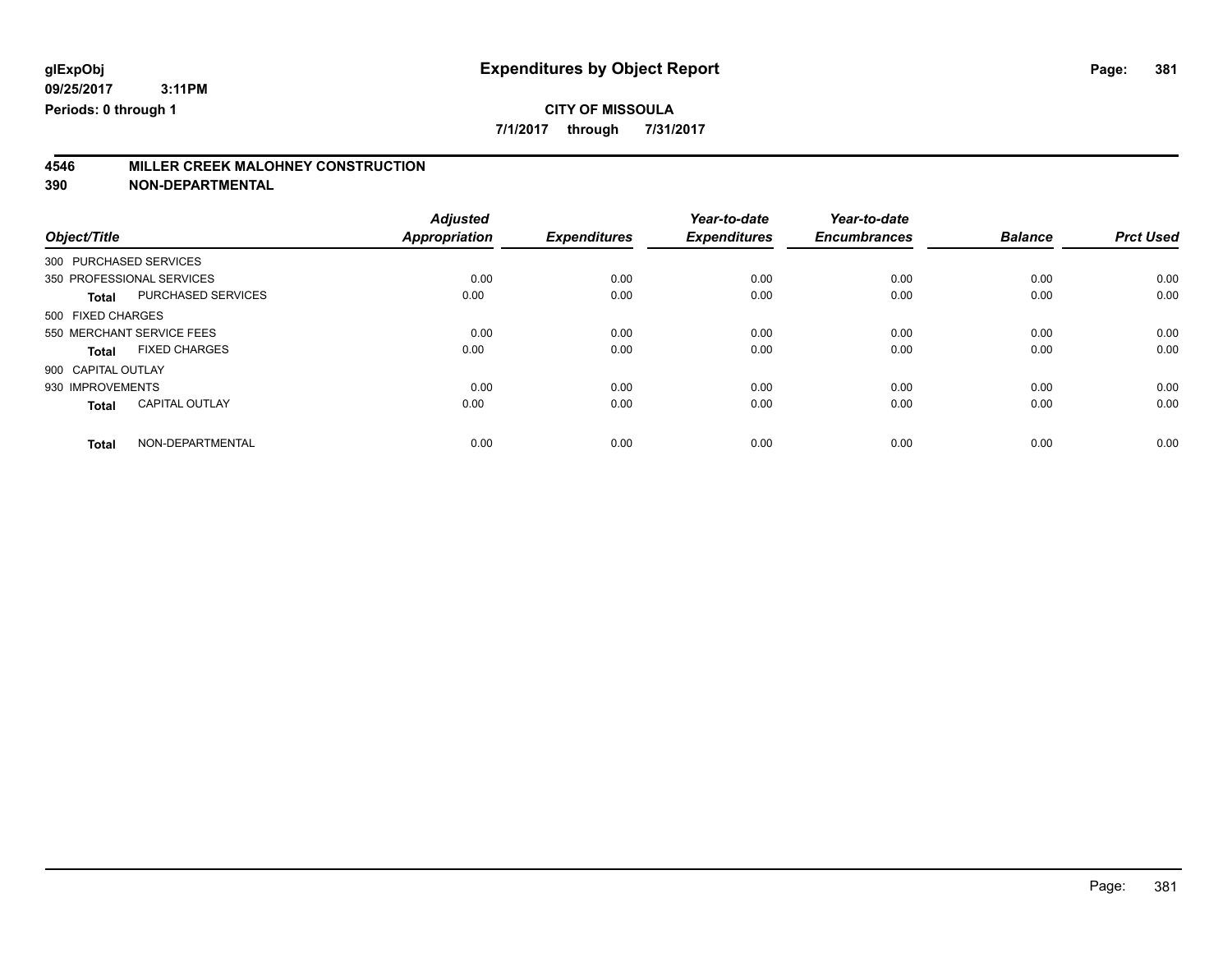### **4546 MILLER CREEK MALOHNEY CONSTRUCTION**

|                        |                                 | <b>Adjusted</b> |                     | Year-to-date        | Year-to-date        |                |                  |
|------------------------|---------------------------------|-----------------|---------------------|---------------------|---------------------|----------------|------------------|
| Object/Title           |                                 | Appropriation   | <b>Expenditures</b> | <b>Expenditures</b> | <b>Encumbrances</b> | <b>Balance</b> | <b>Prct Used</b> |
| 300 PURCHASED SERVICES |                                 |                 |                     |                     |                     |                |                  |
|                        | 350 PROFESSIONAL SERVICES       | 0.00            | 0.00                | 0.00                | 0.00                | 0.00           | 0.00             |
| Total                  | PURCHASED SERVICES              | 0.00            | 0.00                | 0.00                | 0.00                | 0.00           | 0.00             |
| 500 FIXED CHARGES      |                                 |                 |                     |                     |                     |                |                  |
|                        | 550 MERCHANT SERVICE FEES       | 0.00            | 0.00                | 0.00                | 0.00                | 0.00           | 0.00             |
| Total                  | <b>FIXED CHARGES</b>            | 0.00            | 0.00                | 0.00                | 0.00                | 0.00           | 0.00             |
| 900 CAPITAL OUTLAY     |                                 |                 |                     |                     |                     |                |                  |
| 930 IMPROVEMENTS       |                                 | 0.00            | 0.00                | 0.00                | 0.00                | 0.00           | 0.00             |
| <b>Total</b>           | <b>CAPITAL OUTLAY</b>           | 0.00            | 0.00                | 0.00                | 0.00                | 0.00           | 0.00             |
| <b>Total</b>           | MILLER CREEK MALOHNEY CONSTRUCT | 0.00            | 0.00                | 0.00                | 0.00                | 0.00           | 0.00             |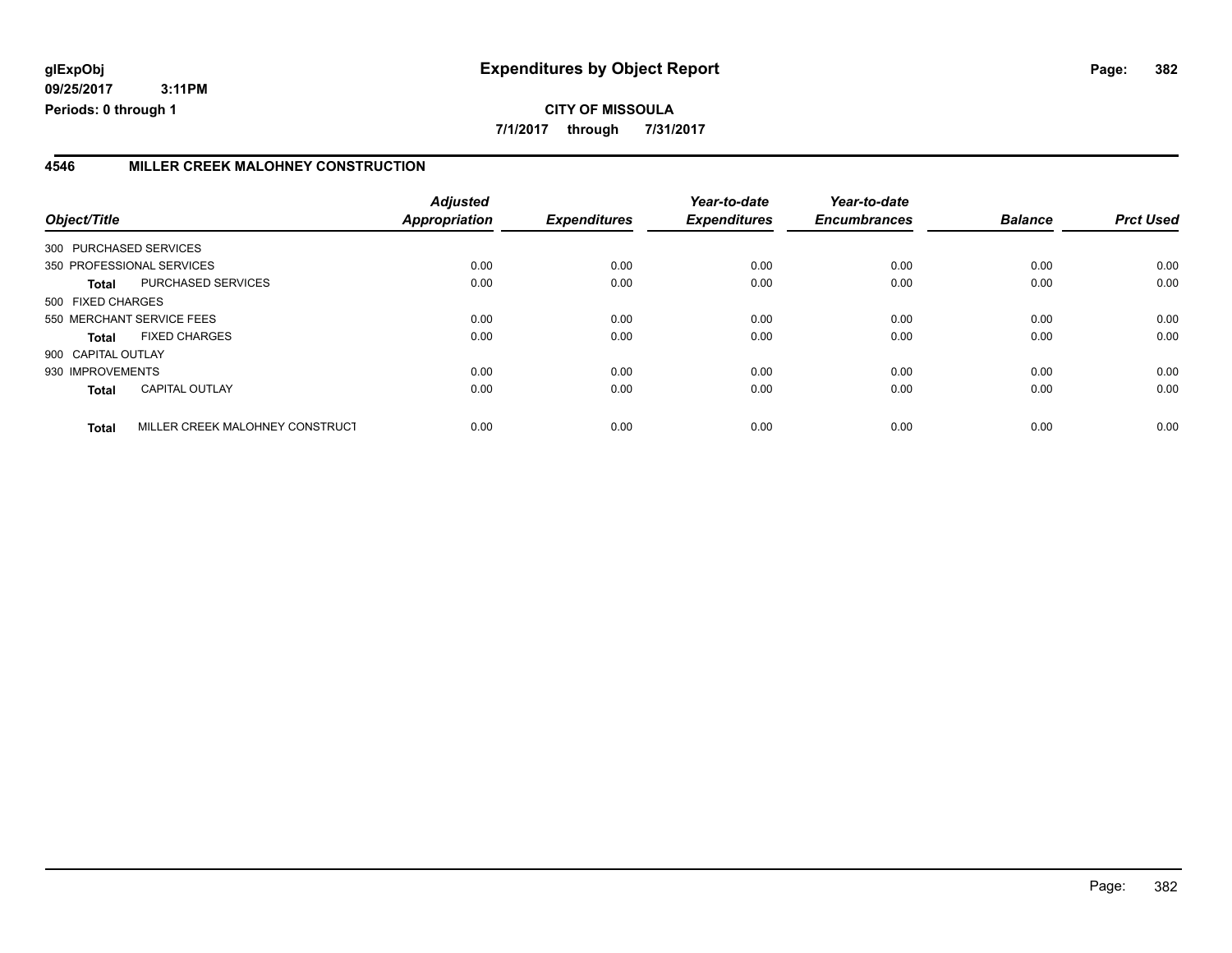**7/1/2017 through 7/31/2017**

# **4547 MILLER CREEK MCCARTHY CONSTRUCTION**

| Object/Title                          | <b>Adjusted</b><br><b>Appropriation</b> | <b>Expenditures</b> | Year-to-date<br><b>Expenditures</b> | Year-to-date<br><b>Encumbrances</b> | <b>Balance</b> | <b>Prct Used</b> |
|---------------------------------------|-----------------------------------------|---------------------|-------------------------------------|-------------------------------------|----------------|------------------|
|                                       |                                         |                     |                                     |                                     |                |                  |
| 300 PURCHASED SERVICES                |                                         |                     |                                     |                                     |                |                  |
| 350 PROFESSIONAL SERVICES             | 0.00                                    | 0.00                | 0.00                                | 0.00                                | 0.00           | 0.00             |
| <b>PURCHASED SERVICES</b><br>Total    | 0.00                                    | 0.00                | 0.00                                | 0.00                                | 0.00           | 0.00             |
| 500 FIXED CHARGES                     |                                         |                     |                                     |                                     |                |                  |
| 550 MERCHANT SERVICE FEES             | 0.00                                    | 0.00                | 0.00                                | 0.00                                | 0.00           | 0.00             |
| <b>FIXED CHARGES</b><br><b>Total</b>  | 0.00                                    | 0.00                | 0.00                                | 0.00                                | 0.00           | 0.00             |
| 900 CAPITAL OUTLAY                    |                                         |                     |                                     |                                     |                |                  |
| 930 IMPROVEMENTS                      | 0.00                                    | 0.00                | 0.00                                | 0.00                                | 0.00           | 0.00             |
| <b>CAPITAL OUTLAY</b><br><b>Total</b> | 0.00                                    | 0.00                | 0.00                                | 0.00                                | 0.00           | 0.00             |
| NON-DEPARTMENTAL<br><b>Total</b>      | 0.00                                    | 0.00                | 0.00                                | 0.00                                | 0.00           | 0.00             |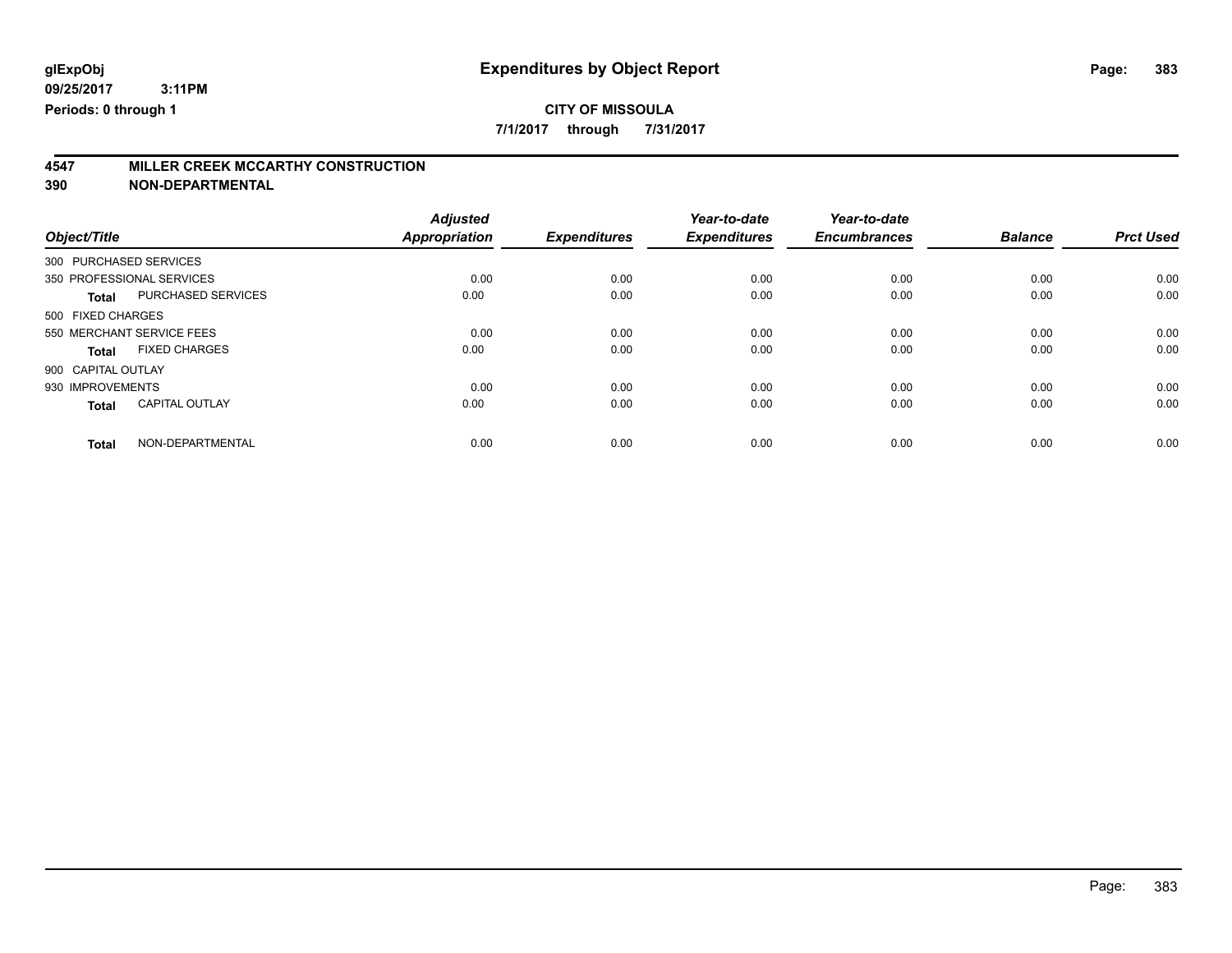### **4547 MILLER CREEK MCCARTHY CONSTRUCTION**

|                        |                                 | <b>Adjusted</b> |                     | Year-to-date        | Year-to-date        |                |                  |
|------------------------|---------------------------------|-----------------|---------------------|---------------------|---------------------|----------------|------------------|
| Object/Title           |                                 | Appropriation   | <b>Expenditures</b> | <b>Expenditures</b> | <b>Encumbrances</b> | <b>Balance</b> | <b>Prct Used</b> |
| 300 PURCHASED SERVICES |                                 |                 |                     |                     |                     |                |                  |
|                        | 350 PROFESSIONAL SERVICES       | 0.00            | 0.00                | 0.00                | 0.00                | 0.00           | 0.00             |
| Total                  | PURCHASED SERVICES              | 0.00            | 0.00                | 0.00                | 0.00                | 0.00           | 0.00             |
| 500 FIXED CHARGES      |                                 |                 |                     |                     |                     |                |                  |
|                        | 550 MERCHANT SERVICE FEES       | 0.00            | 0.00                | 0.00                | 0.00                | 0.00           | 0.00             |
| Total                  | <b>FIXED CHARGES</b>            | 0.00            | 0.00                | 0.00                | 0.00                | 0.00           | 0.00             |
| 900 CAPITAL OUTLAY     |                                 |                 |                     |                     |                     |                |                  |
| 930 IMPROVEMENTS       |                                 | 0.00            | 0.00                | 0.00                | 0.00                | 0.00           | 0.00             |
| <b>Total</b>           | <b>CAPITAL OUTLAY</b>           | 0.00            | 0.00                | 0.00                | 0.00                | 0.00           | 0.00             |
| <b>Total</b>           | MILLER CREEK MCCARTHY CONSTRUCT | 0.00            | 0.00                | 0.00                | 0.00                | 0.00           | 0.00             |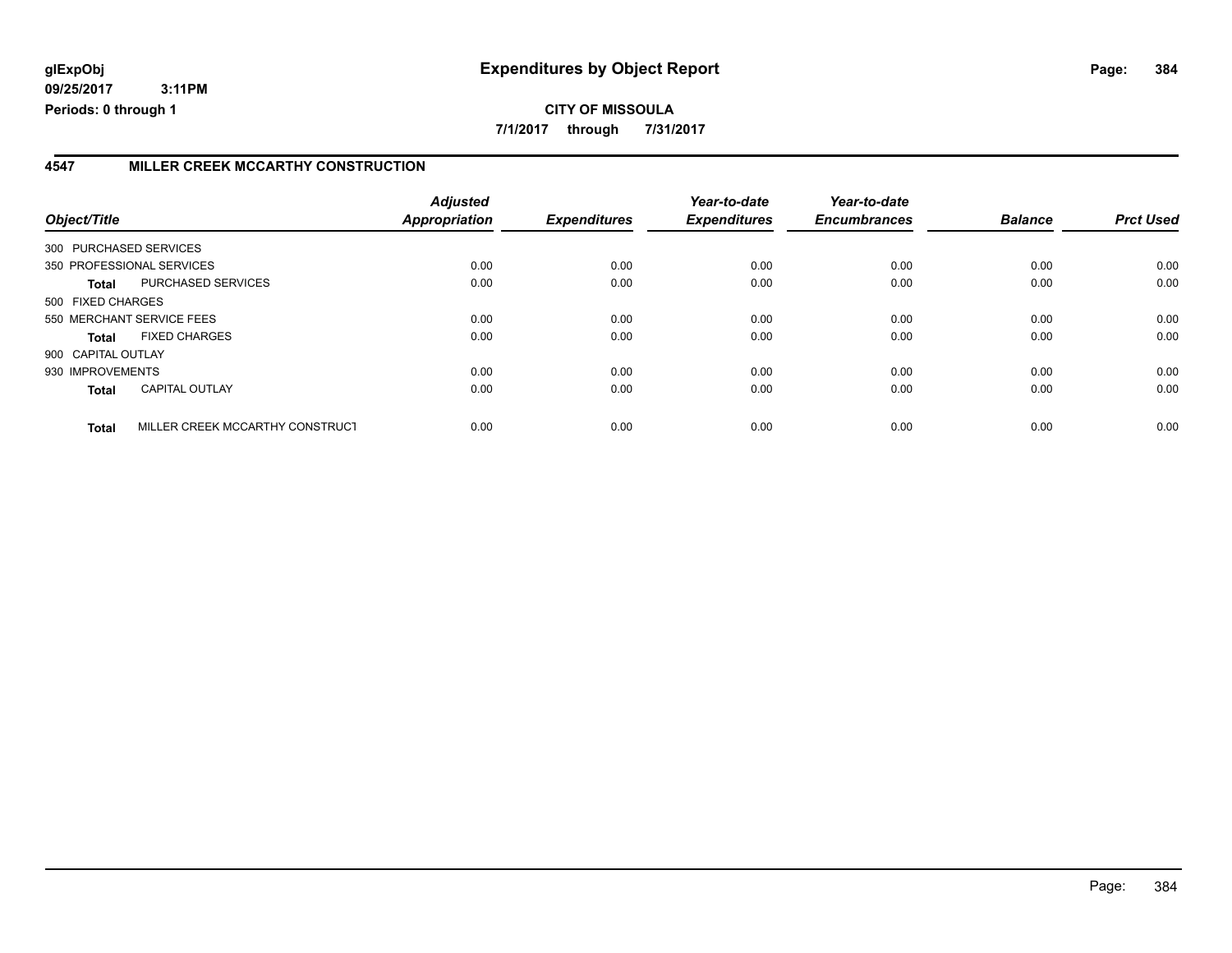**7/1/2017 through 7/31/2017**

# **4548 5TH,6TH & ARTHUR ROAD IMPROVEMENTS**

| Object/Title              |                              | <b>Adjusted</b><br><b>Appropriation</b> | <b>Expenditures</b> | Year-to-date<br><b>Expenditures</b> | Year-to-date<br><b>Encumbrances</b> | <b>Balance</b> | <b>Prct Used</b> |
|---------------------------|------------------------------|-----------------------------------------|---------------------|-------------------------------------|-------------------------------------|----------------|------------------|
| 300 PURCHASED SERVICES    |                              |                                         |                     |                                     |                                     |                |                  |
| 350 PROFESSIONAL SERVICES |                              | 0.00                                    | 0.00                | 0.00                                | 0.00                                | 0.00           | 0.00             |
| <b>Total</b>              | <b>PURCHASED SERVICES</b>    | 0.00                                    | 0.00                | 0.00                                | 0.00                                | 0.00           | 0.00             |
| 500 FIXED CHARGES         |                              |                                         |                     |                                     |                                     |                |                  |
| 550 MERCHANT SERVICE FEES |                              | 0.00                                    | 0.00                | 0.00                                | 0.00                                | 0.00           | 0.00             |
| <b>Total</b>              | <b>FIXED CHARGES</b>         | 0.00                                    | 0.00                | 0.00                                | 0.00                                | 0.00           | 0.00             |
| 800 OTHER OBJECTS         |                              |                                         |                     |                                     |                                     |                |                  |
|                           | 820 TRANSFERS TO OTHER FUNDS | 0.00                                    | 0.00                | 0.00                                | 0.00                                | 0.00           | 0.00             |
| <b>Total</b>              | OTHER OBJECTS                | 0.00                                    | 0.00                | 0.00                                | 0.00                                | 0.00           | 0.00             |
| 900 CAPITAL OUTLAY        |                              |                                         |                     |                                     |                                     |                |                  |
| 930 IMPROVEMENTS          |                              | 0.00                                    | 0.00                | 0.00                                | 0.00                                | 0.00           | 0.00             |
| <b>Total</b>              | <b>CAPITAL OUTLAY</b>        | 0.00                                    | 0.00                | 0.00                                | 0.00                                | 0.00           | 0.00             |
| <b>Total</b>              | NON-DEPARTMENTAL             | 0.00                                    | 0.00                | 0.00                                | 0.00                                | 0.00           | 0.00             |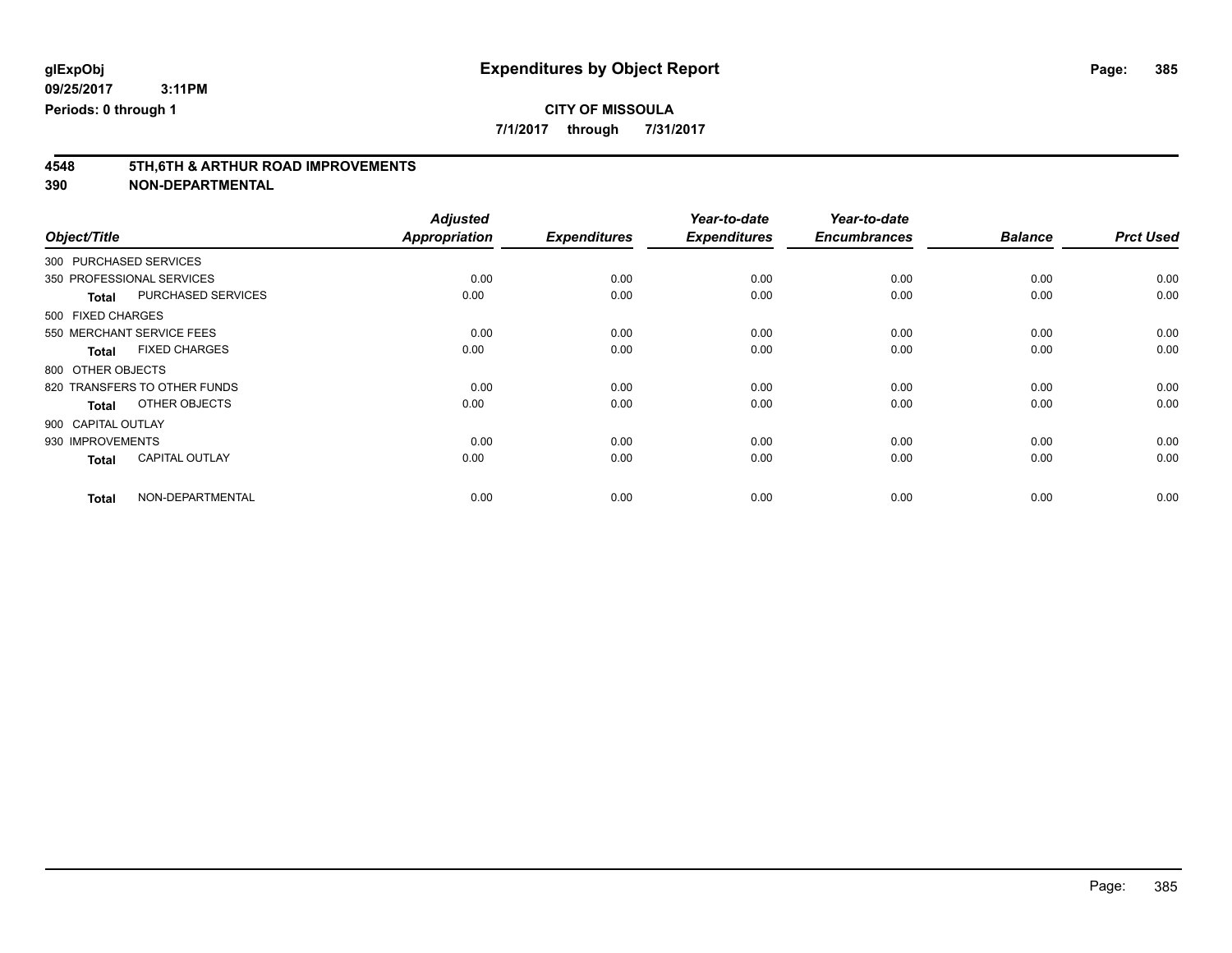### **4548 5TH,6TH & ARTHUR ROAD IMPROVEMENTS**

| Object/Title           |                                   | <b>Adjusted</b><br><b>Appropriation</b> | <b>Expenditures</b> | Year-to-date<br><b>Expenditures</b> | Year-to-date<br><b>Encumbrances</b> | <b>Balance</b> | <b>Prct Used</b> |
|------------------------|-----------------------------------|-----------------------------------------|---------------------|-------------------------------------|-------------------------------------|----------------|------------------|
| 300 PURCHASED SERVICES |                                   |                                         |                     |                                     |                                     |                |                  |
|                        | 350 PROFESSIONAL SERVICES         | 0.00                                    | 0.00                | 0.00                                | 0.00                                | 0.00           | 0.00             |
| <b>Total</b>           | PURCHASED SERVICES                | 0.00                                    | 0.00                | 0.00                                | 0.00                                | 0.00           | 0.00             |
| 500 FIXED CHARGES      |                                   |                                         |                     |                                     |                                     |                |                  |
|                        | 550 MERCHANT SERVICE FEES         | 0.00                                    | 0.00                | 0.00                                | 0.00                                | 0.00           | 0.00             |
| <b>Total</b>           | <b>FIXED CHARGES</b>              | 0.00                                    | 0.00                | 0.00                                | 0.00                                | 0.00           | 0.00             |
| 800 OTHER OBJECTS      |                                   |                                         |                     |                                     |                                     |                |                  |
|                        | 820 TRANSFERS TO OTHER FUNDS      | 0.00                                    | 0.00                | 0.00                                | 0.00                                | 0.00           | 0.00             |
| Total                  | OTHER OBJECTS                     | 0.00                                    | 0.00                | 0.00                                | 0.00                                | 0.00           | 0.00             |
| 900 CAPITAL OUTLAY     |                                   |                                         |                     |                                     |                                     |                |                  |
| 930 IMPROVEMENTS       |                                   | 0.00                                    | 0.00                | 0.00                                | 0.00                                | 0.00           | 0.00             |
| <b>Total</b>           | <b>CAPITAL OUTLAY</b>             | 0.00                                    | 0.00                | 0.00                                | 0.00                                | 0.00           | 0.00             |
| <b>Total</b>           | 5TH, 6TH & ARTHUR ROAD IMPROVEMEN | 0.00                                    | 0.00                | 0.00                                | 0.00                                | 0.00           | 0.00             |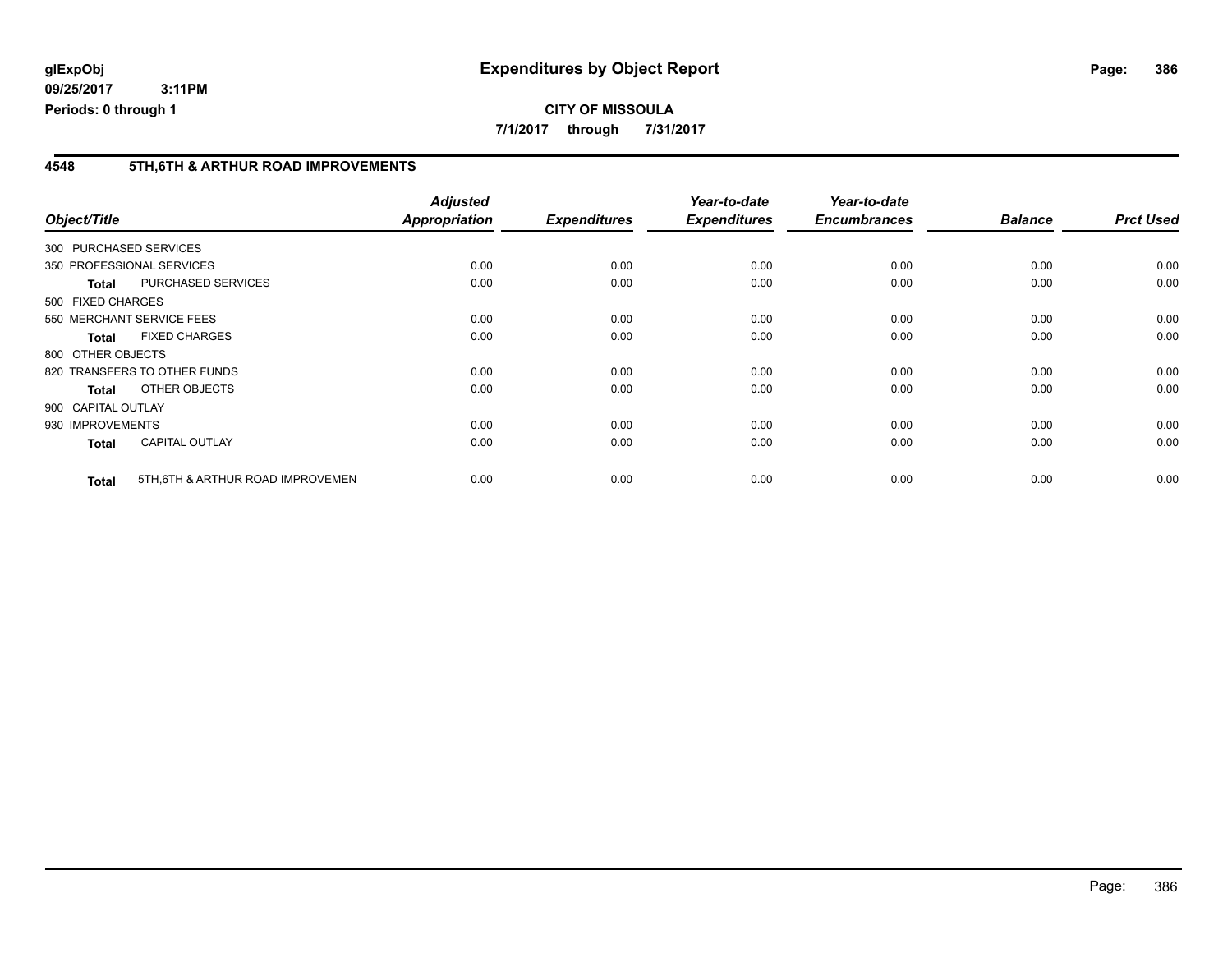**7/1/2017 through 7/31/2017**

# **4549 SID 549 HILLVIEW WAY**

|                    |                              | <b>Adjusted</b>      |                     | Year-to-date        | Year-to-date        |                |                  |
|--------------------|------------------------------|----------------------|---------------------|---------------------|---------------------|----------------|------------------|
| Object/Title       |                              | <b>Appropriation</b> | <b>Expenditures</b> | <b>Expenditures</b> | <b>Encumbrances</b> | <b>Balance</b> | <b>Prct Used</b> |
|                    | 300 PURCHASED SERVICES       |                      |                     |                     |                     |                |                  |
|                    | 350 PROFESSIONAL SERVICES    | 0.00                 | 0.00                | 0.00                | 0.00                | 0.00           | 0.00             |
| <b>Total</b>       | PURCHASED SERVICES           | 0.00                 | 0.00                | 0.00                | 0.00                | 0.00           | 0.00             |
| 500 FIXED CHARGES  |                              |                      |                     |                     |                     |                |                  |
|                    | 550 MERCHANT SERVICE FEES    | 0.00                 | 0.00                | 0.00                | 0.00                | 0.00           | 0.00             |
| <b>Total</b>       | <b>FIXED CHARGES</b>         | 0.00                 | 0.00                | 0.00                | 0.00                | 0.00           | 0.00             |
| 600 DEBT SERVICE   |                              |                      |                     |                     |                     |                |                  |
| 610 PRINCIPAL      |                              | 0.00                 | 0.00                | 0.00                | 0.00                | 0.00           | 0.00             |
|                    | 620 INTEREST / SERVICE FEES  | 0.00                 | 0.00                | 0.00                | 0.00                | 0.00           | 0.00             |
| <b>Total</b>       | <b>DEBT SERVICE</b>          | 0.00                 | 0.00                | 0.00                | 0.00                | 0.00           | 0.00             |
| 800 OTHER OBJECTS  |                              |                      |                     |                     |                     |                |                  |
|                    | 820 TRANSFERS TO OTHER FUNDS | 0.00                 | 0.00                | 0.00                | 0.00                | 0.00           | 0.00             |
| <b>Total</b>       | OTHER OBJECTS                | 0.00                 | 0.00                | 0.00                | 0.00                | 0.00           | 0.00             |
| 900 CAPITAL OUTLAY |                              |                      |                     |                     |                     |                |                  |
| 930 IMPROVEMENTS   |                              | 0.00                 | 0.00                | 0.00                | 0.00                | 0.00           | 0.00             |
| <b>Total</b>       | <b>CAPITAL OUTLAY</b>        | 0.00                 | 0.00                | 0.00                | 0.00                | 0.00           | 0.00             |
| <b>Total</b>       | NON-DEPARTMENTAL             | 0.00                 | 0.00                | 0.00                | 0.00                | 0.00           | 0.00             |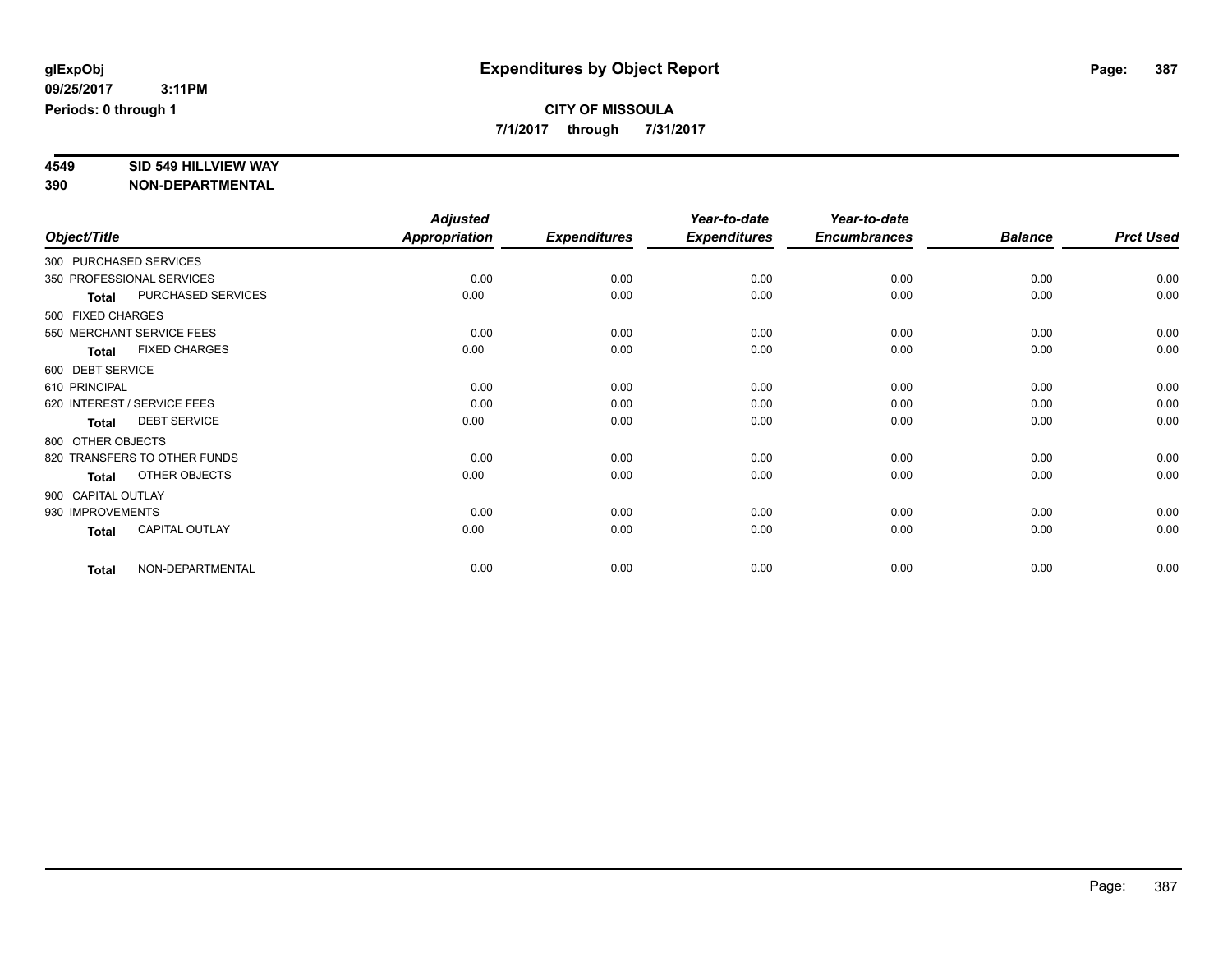**CITY OF MISSOULA 7/1/2017 through 7/31/2017**

#### **4549 SID 549 HILLVIEW WAY**

|                        |                              | <b>Adjusted</b>      |                     | Year-to-date        | Year-to-date        |                |                  |
|------------------------|------------------------------|----------------------|---------------------|---------------------|---------------------|----------------|------------------|
| Object/Title           |                              | <b>Appropriation</b> | <b>Expenditures</b> | <b>Expenditures</b> | <b>Encumbrances</b> | <b>Balance</b> | <b>Prct Used</b> |
| 300 PURCHASED SERVICES |                              |                      |                     |                     |                     |                |                  |
|                        | 350 PROFESSIONAL SERVICES    | 0.00                 | 0.00                | 0.00                | 0.00                | 0.00           | 0.00             |
| <b>Total</b>           | PURCHASED SERVICES           | 0.00                 | 0.00                | 0.00                | 0.00                | 0.00           | 0.00             |
| 500 FIXED CHARGES      |                              |                      |                     |                     |                     |                |                  |
|                        | 550 MERCHANT SERVICE FEES    | 0.00                 | 0.00                | 0.00                | 0.00                | 0.00           | 0.00             |
| <b>Total</b>           | <b>FIXED CHARGES</b>         | 0.00                 | 0.00                | 0.00                | 0.00                | 0.00           | 0.00             |
| 600 DEBT SERVICE       |                              |                      |                     |                     |                     |                |                  |
| 610 PRINCIPAL          |                              | 0.00                 | 0.00                | 0.00                | 0.00                | 0.00           | 0.00             |
|                        | 620 INTEREST / SERVICE FEES  | 0.00                 | 0.00                | 0.00                | 0.00                | 0.00           | 0.00             |
| <b>Total</b>           | <b>DEBT SERVICE</b>          | 0.00                 | 0.00                | 0.00                | 0.00                | 0.00           | 0.00             |
| 800 OTHER OBJECTS      |                              |                      |                     |                     |                     |                |                  |
|                        | 820 TRANSFERS TO OTHER FUNDS | 0.00                 | 0.00                | 0.00                | 0.00                | 0.00           | 0.00             |
| <b>Total</b>           | OTHER OBJECTS                | 0.00                 | 0.00                | 0.00                | 0.00                | 0.00           | 0.00             |
| 900 CAPITAL OUTLAY     |                              |                      |                     |                     |                     |                |                  |
| 930 IMPROVEMENTS       |                              | 0.00                 | 0.00                | 0.00                | 0.00                | 0.00           | 0.00             |
| <b>Total</b>           | <b>CAPITAL OUTLAY</b>        | 0.00                 | 0.00                | 0.00                | 0.00                | 0.00           | 0.00             |
| <b>Total</b>           | SID 549 HILLVIEW WAY         | 0.00                 | 0.00                | 0.00                | 0.00                | 0.00           | 0.00             |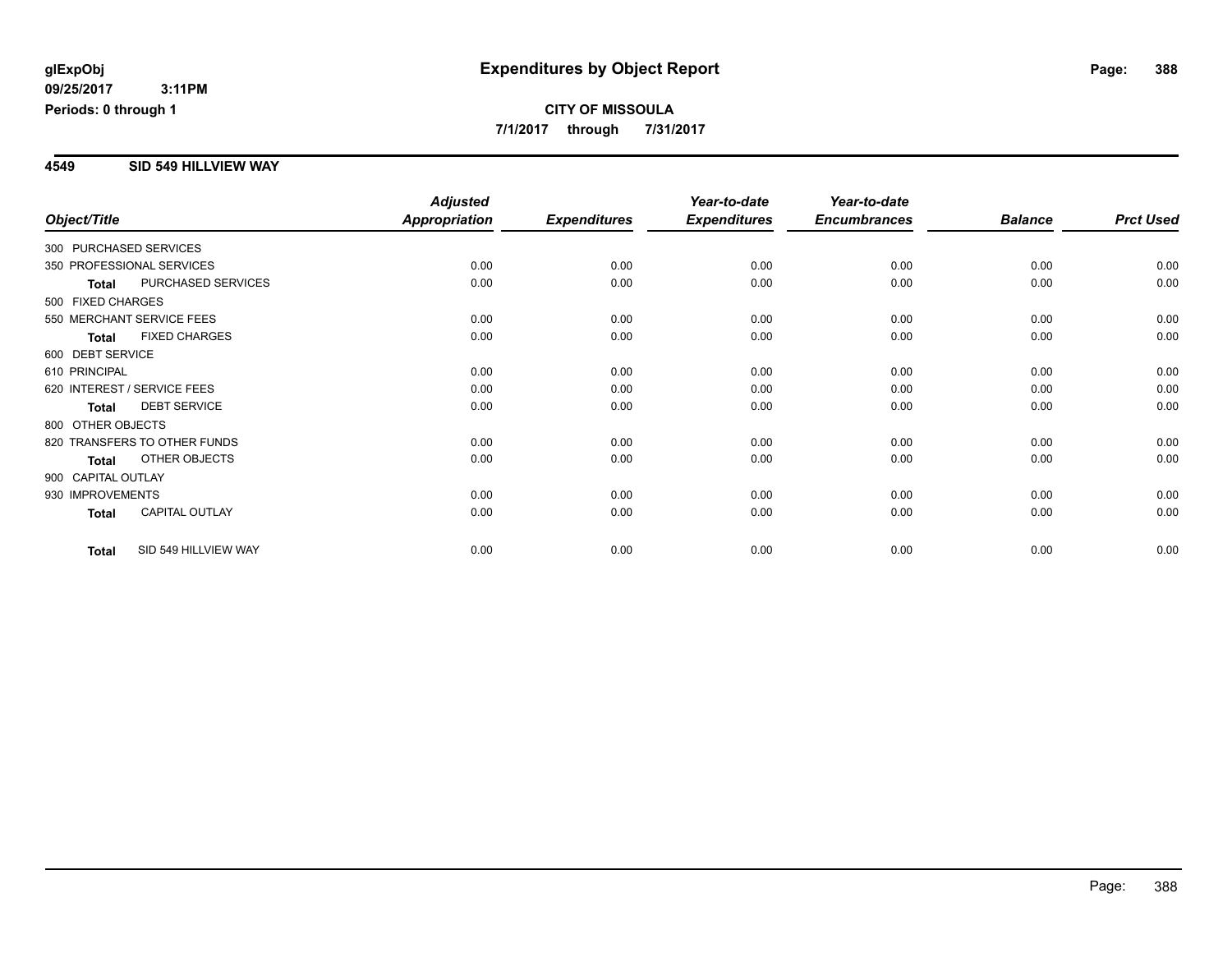**7/1/2017 through 7/31/2017**

# **4745 MALONEY/TWITE MILLER CR \$1.2M CONTRIB**

|                        |                              | <b>Adjusted</b> |                     | Year-to-date        | Year-to-date        |                |                  |
|------------------------|------------------------------|-----------------|---------------------|---------------------|---------------------|----------------|------------------|
| Object/Title           |                              | Appropriation   | <b>Expenditures</b> | <b>Expenditures</b> | <b>Encumbrances</b> | <b>Balance</b> | <b>Prct Used</b> |
| 300 PURCHASED SERVICES |                              |                 |                     |                     |                     |                |                  |
|                        | 350 PROFESSIONAL SERVICES    | 0.00            | 0.00                | 0.00                | 0.00                | 0.00           | 0.00             |
| <b>Total</b>           | PURCHASED SERVICES           | 0.00            | 0.00                | 0.00                | 0.00                | 0.00           | 0.00             |
| 500 FIXED CHARGES      |                              |                 |                     |                     |                     |                |                  |
|                        | 550 MERCHANT SERVICE FEES    | 0.00            | 0.00                | 0.00                | 0.00                | 0.00           | 0.00             |
| <b>Total</b>           | <b>FIXED CHARGES</b>         | 0.00            | 0.00                | 0.00                | 0.00                | 0.00           | 0.00             |
| 800 OTHER OBJECTS      |                              |                 |                     |                     |                     |                |                  |
|                        | 820 TRANSFERS TO OTHER FUNDS | 0.00            | 0.00                | 0.00                | 0.00                | 0.00           | 0.00             |
| <b>Total</b>           | OTHER OBJECTS                | 0.00            | 0.00                | 0.00                | 0.00                | 0.00           | 0.00             |
| 900 CAPITAL OUTLAY     |                              |                 |                     |                     |                     |                |                  |
| 930 IMPROVEMENTS       |                              | 0.00            | 0.00                | 0.00                | 0.00                | 0.00           | 0.00             |
| <b>Total</b>           | <b>CAPITAL OUTLAY</b>        | 0.00            | 0.00                | 0.00                | 0.00                | 0.00           | 0.00             |
| <b>Total</b>           | NON-DEPARTMENTAL             | 0.00            | 0.00                | 0.00                | 0.00                | 0.00           | 0.00             |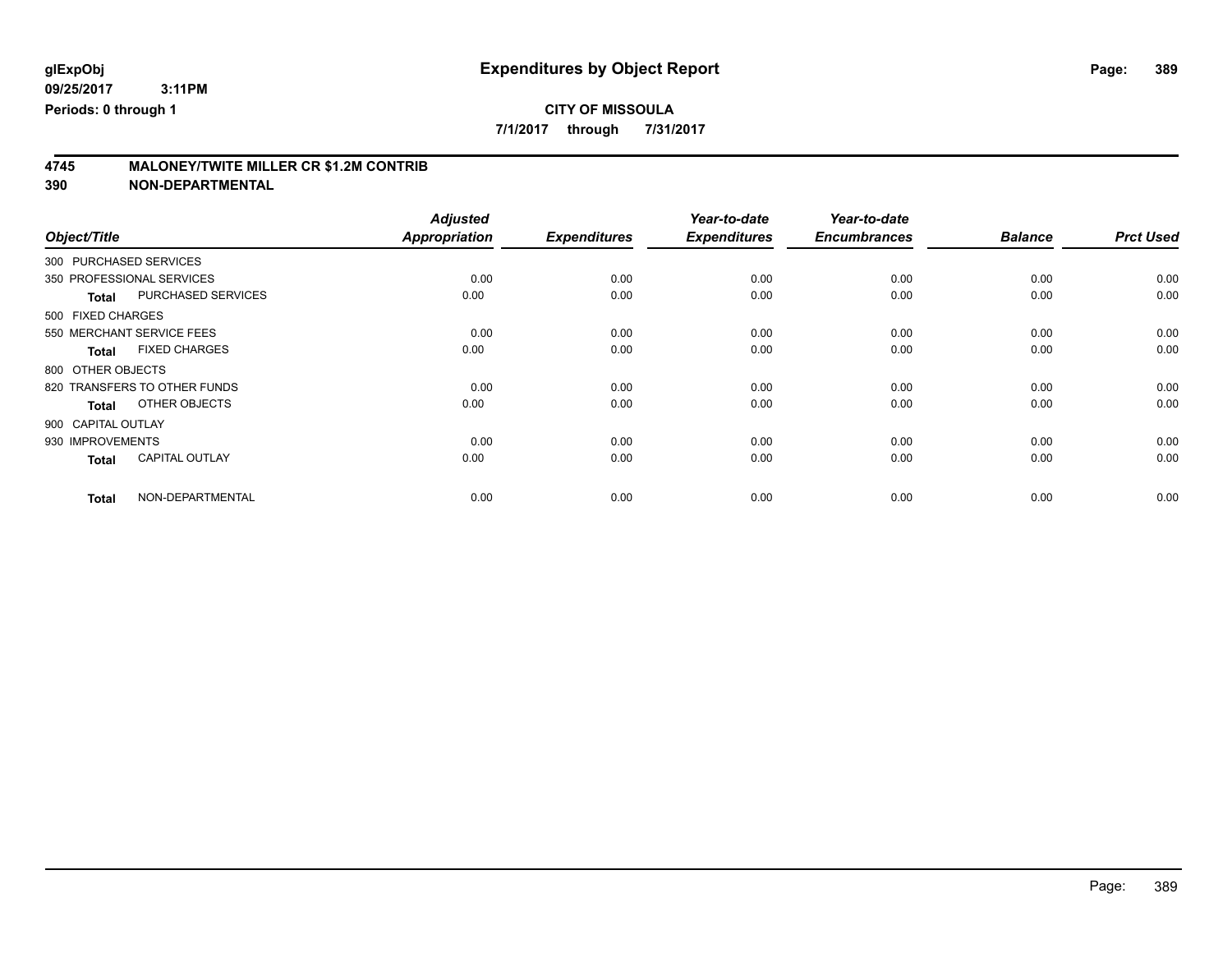### **4745 MALONEY/TWITE MILLER CR \$1.2M CONTRIB**

|                    |                                     | <b>Adjusted</b>      |                     | Year-to-date        | Year-to-date        |                |                  |
|--------------------|-------------------------------------|----------------------|---------------------|---------------------|---------------------|----------------|------------------|
| Object/Title       |                                     | <b>Appropriation</b> | <b>Expenditures</b> | <b>Expenditures</b> | <b>Encumbrances</b> | <b>Balance</b> | <b>Prct Used</b> |
|                    | 300 PURCHASED SERVICES              |                      |                     |                     |                     |                |                  |
|                    | 350 PROFESSIONAL SERVICES           | 0.00                 | 0.00                | 0.00                | 0.00                | 0.00           | 0.00             |
| <b>Total</b>       | PURCHASED SERVICES                  | 0.00                 | 0.00                | 0.00                | 0.00                | 0.00           | 0.00             |
| 500 FIXED CHARGES  |                                     |                      |                     |                     |                     |                |                  |
|                    | 550 MERCHANT SERVICE FEES           | 0.00                 | 0.00                | 0.00                | 0.00                | 0.00           | 0.00             |
| <b>Total</b>       | <b>FIXED CHARGES</b>                | 0.00                 | 0.00                | 0.00                | 0.00                | 0.00           | 0.00             |
| 800 OTHER OBJECTS  |                                     |                      |                     |                     |                     |                |                  |
|                    | 820 TRANSFERS TO OTHER FUNDS        | 0.00                 | 0.00                | 0.00                | 0.00                | 0.00           | 0.00             |
| Total              | OTHER OBJECTS                       | 0.00                 | 0.00                | 0.00                | 0.00                | 0.00           | 0.00             |
| 900 CAPITAL OUTLAY |                                     |                      |                     |                     |                     |                |                  |
| 930 IMPROVEMENTS   |                                     | 0.00                 | 0.00                | 0.00                | 0.00                | 0.00           | 0.00             |
| <b>Total</b>       | <b>CAPITAL OUTLAY</b>               | 0.00                 | 0.00                | 0.00                | 0.00                | 0.00           | 0.00             |
| <b>Total</b>       | MALONEY/TWITE MILLER CR \$1.2M CONT | 0.00                 | 0.00                | 0.00                | 0.00                | 0.00           | 0.00             |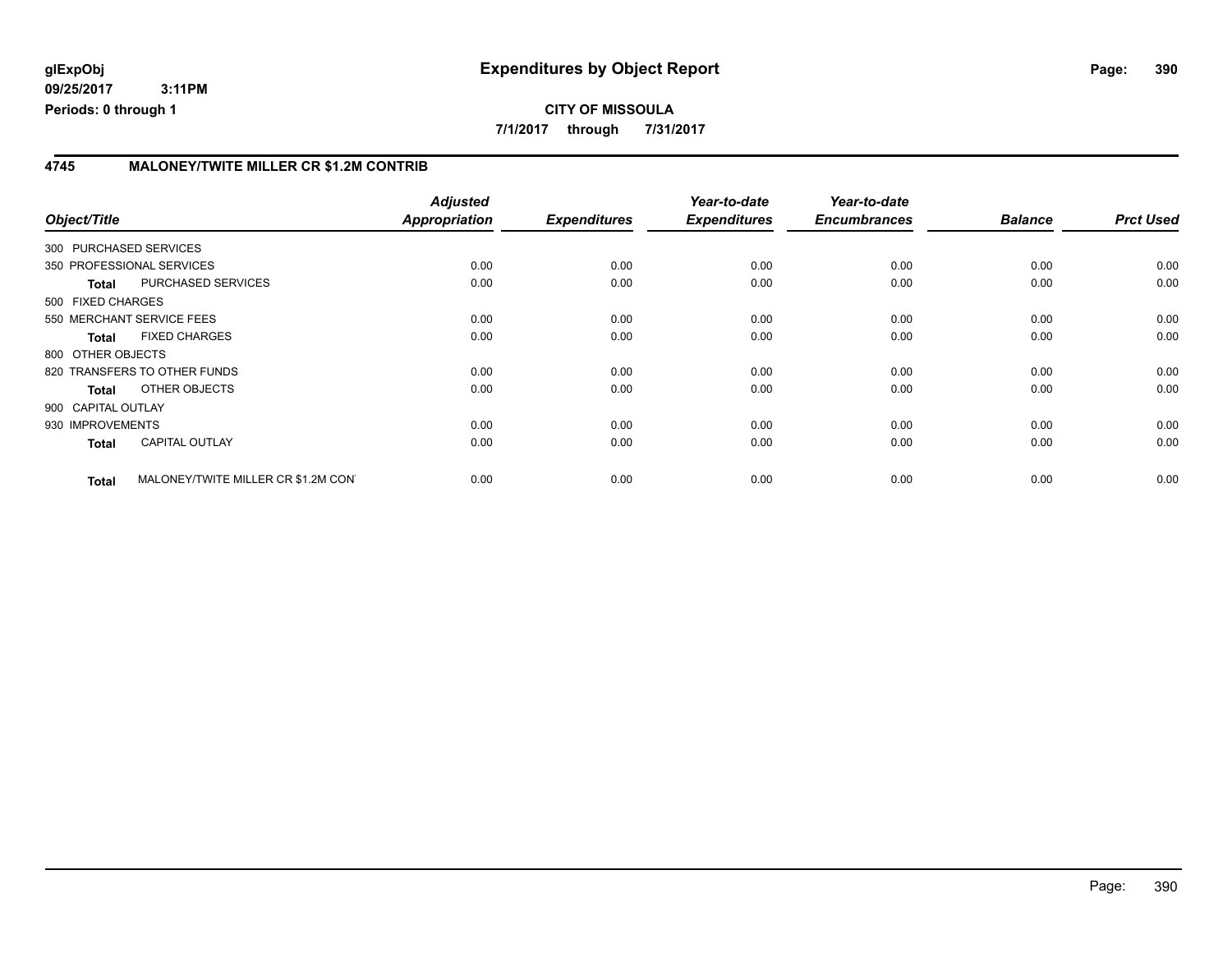**7/1/2017 through 7/31/2017**

# **4941 HILLVIEW WAY CONSTRUCTION**

### **280 PUBLIC WORKS OPERATIONS**

|                                         | <b>Adjusted</b>      |                     | Year-to-date        | Year-to-date        |                |                  |
|-----------------------------------------|----------------------|---------------------|---------------------|---------------------|----------------|------------------|
| Object/Title                            | <b>Appropriation</b> | <b>Expenditures</b> | <b>Expenditures</b> | <b>Encumbrances</b> | <b>Balance</b> | <b>Prct Used</b> |
| 200 SUPPLIES                            |                      |                     |                     |                     |                |                  |
| 210 OFFICE SUPPLIES                     | 0.00                 | 0.00                | 0.00                | 0.00                | 0.00           | 0.00             |
| <b>SUPPLIES</b><br>Total                | 0.00                 | 0.00                | 0.00                | 0.00                | 0.00           | 0.00             |
| 300 PURCHASED SERVICES                  |                      |                     |                     |                     |                |                  |
| 310 COMMUNICATIONS                      | 0.00                 | 0.00                | 0.00                | 0.00                | 0.00           | 0.00             |
| 320 PRINTING & DUPLICATING              | 0.00                 | 0.00                | 0.00                | 0.00                | 0.00           | 0.00             |
| 350 PROFESSIONAL SERVICES               | 0.00                 | 0.00                | 0.00                | 0.00                | 0.00           | 0.00             |
| PURCHASED SERVICES<br><b>Total</b>      | 0.00                 | 0.00                | 0.00                | 0.00                | 0.00           | 0.00             |
| 500 FIXED CHARGES                       |                      |                     |                     |                     |                |                  |
| 550 MERCHANT SERVICE FEES               | 0.00                 | 0.00                | 0.00                | 0.00                | 0.00           | 0.00             |
| <b>FIXED CHARGES</b><br><b>Total</b>    | 0.00                 | 0.00                | 0.00                | 0.00                | 0.00           | 0.00             |
| 800 OTHER OBJECTS                       |                      |                     |                     |                     |                |                  |
| 820 TRANSFERS TO OTHER FUNDS            | 0.00                 | 0.00                | 0.00                | 0.00                | 0.00           | 0.00             |
| OTHER OBJECTS<br><b>Total</b>           | 0.00                 | 0.00                | 0.00                | 0.00                | 0.00           | 0.00             |
| 900 CAPITAL OUTLAY                      |                      |                     |                     |                     |                |                  |
| 930 IMPROVEMENTS                        | 0.00                 | 0.00                | 0.00                | 0.00                | 0.00           | 0.00             |
| <b>CAPITAL OUTLAY</b><br><b>Total</b>   | 0.00                 | 0.00                | 0.00                | 0.00                | 0.00           | 0.00             |
| PUBLIC WORKS OPERATIONS<br><b>Total</b> | 0.00                 | 0.00                | 0.00                | 0.00                | 0.00           | 0.00             |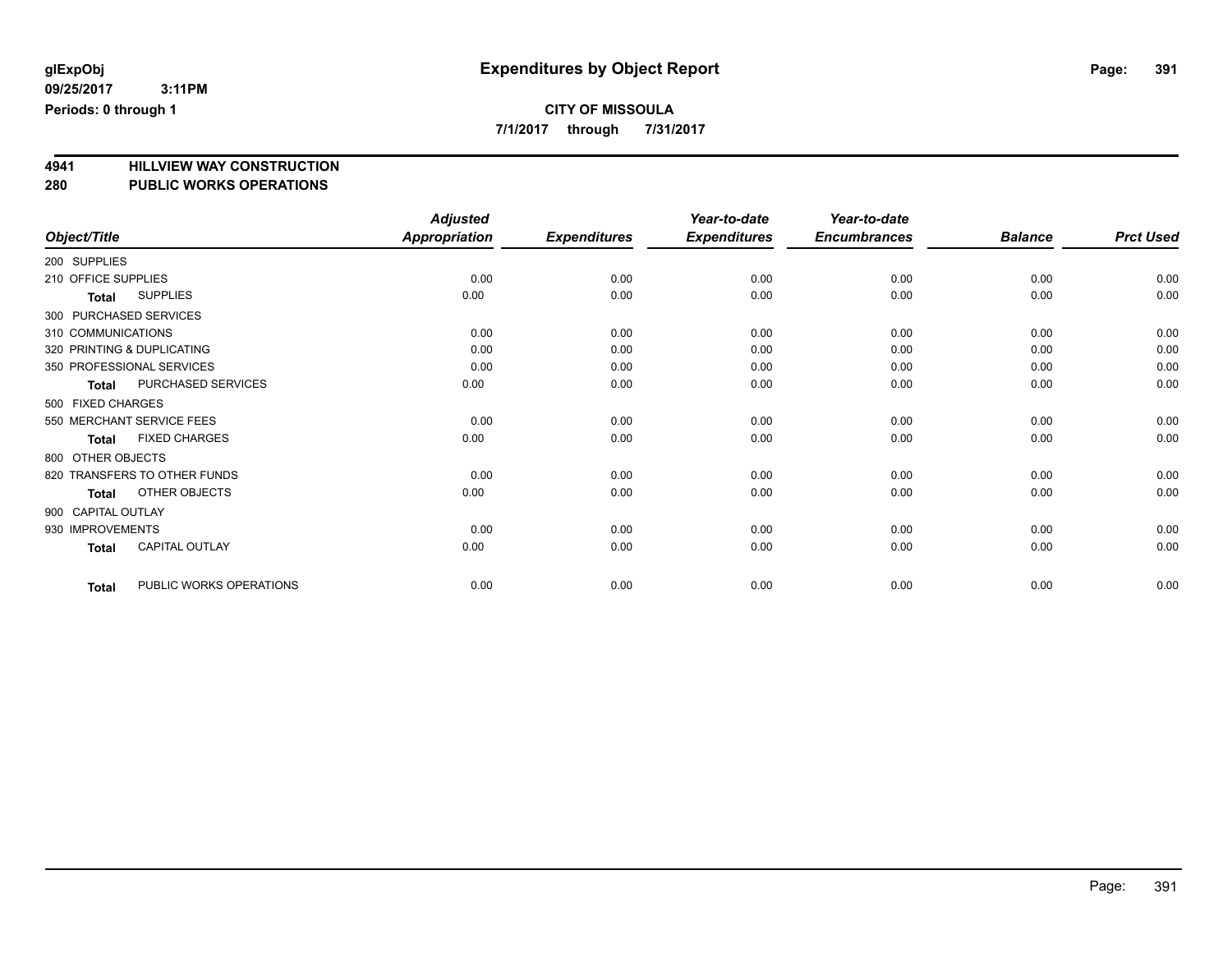## **CITY OF MISSOULA 7/1/2017 through 7/31/2017**

### **4941 HILLVIEW WAY CONSTRUCTION**

|                     |                              | <b>Adjusted</b>      |                     | Year-to-date        | Year-to-date        |                |                  |
|---------------------|------------------------------|----------------------|---------------------|---------------------|---------------------|----------------|------------------|
| Object/Title        |                              | <b>Appropriation</b> | <b>Expenditures</b> | <b>Expenditures</b> | <b>Encumbrances</b> | <b>Balance</b> | <b>Prct Used</b> |
| 200 SUPPLIES        |                              |                      |                     |                     |                     |                |                  |
| 210 OFFICE SUPPLIES |                              | 0.00                 | 0.00                | 0.00                | 0.00                | 0.00           | 0.00             |
| <b>Total</b>        | <b>SUPPLIES</b>              | 0.00                 | 0.00                | 0.00                | 0.00                | 0.00           | 0.00             |
|                     | 300 PURCHASED SERVICES       |                      |                     |                     |                     |                |                  |
| 310 COMMUNICATIONS  |                              | 0.00                 | 0.00                | 0.00                | 0.00                | 0.00           | 0.00             |
|                     | 320 PRINTING & DUPLICATING   | 0.00                 | 0.00                | 0.00                | 0.00                | 0.00           | 0.00             |
|                     | 350 PROFESSIONAL SERVICES    | 0.00                 | 0.00                | 0.00                | 0.00                | 0.00           | 0.00             |
| <b>Total</b>        | PURCHASED SERVICES           | 0.00                 | 0.00                | 0.00                | 0.00                | 0.00           | 0.00             |
| 500 FIXED CHARGES   |                              |                      |                     |                     |                     |                |                  |
|                     | 550 MERCHANT SERVICE FEES    | 0.00                 | 0.00                | 0.00                | 0.00                | 0.00           | 0.00             |
| <b>Total</b>        | <b>FIXED CHARGES</b>         | 0.00                 | 0.00                | 0.00                | 0.00                | 0.00           | 0.00             |
| 800 OTHER OBJECTS   |                              |                      |                     |                     |                     |                |                  |
|                     | 820 TRANSFERS TO OTHER FUNDS | 0.00                 | 0.00                | 0.00                | 0.00                | 0.00           | 0.00             |
| <b>Total</b>        | OTHER OBJECTS                | 0.00                 | 0.00                | 0.00                | 0.00                | 0.00           | 0.00             |
| 900 CAPITAL OUTLAY  |                              |                      |                     |                     |                     |                |                  |
| 930 IMPROVEMENTS    |                              | 0.00                 | 0.00                | 0.00                | 0.00                | 0.00           | 0.00             |
| <b>Total</b>        | CAPITAL OUTLAY               | 0.00                 | 0.00                | 0.00                | 0.00                | 0.00           | 0.00             |
| Total               | HILLVIEW WAY CONSTRUCTION    | 0.00                 | 0.00                | 0.00                | 0.00                | 0.00           | 0.00             |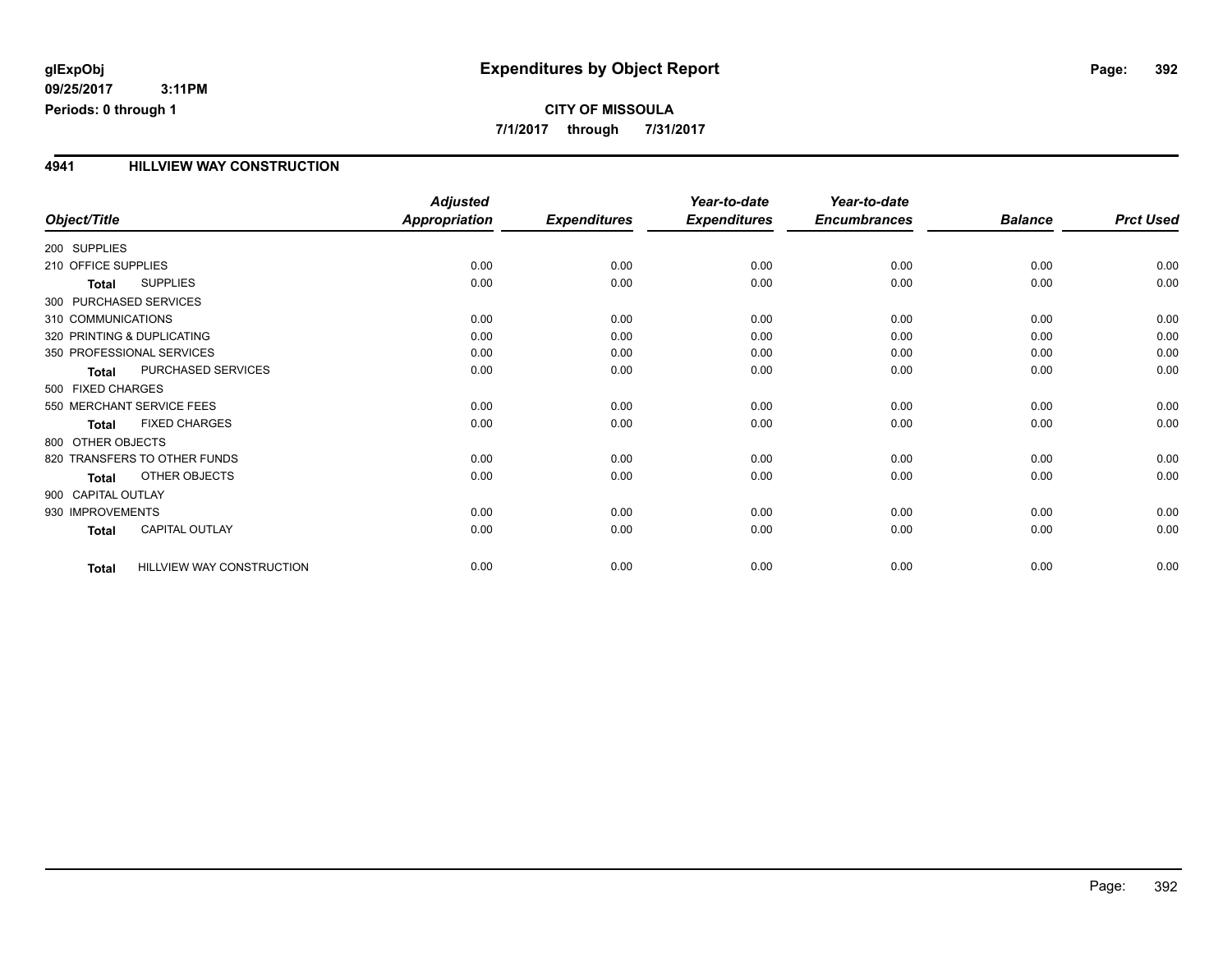## **glExpObj Expenditures by Object Report Page: 393**

**09/25/2017 3:11PM Periods: 0 through 1**

**7/1/2017 through 7/31/2017**

#### **4944 RATTLESNAKE SEWER COLLECTION (544)**

**000 \*\*\* Title Not Found \*\*\***

| Object/Title                            | <b>Adjusted</b><br>Appropriation | <b>Expenditures</b> | Year-to-date<br><b>Expenditures</b> | Year-to-date<br><b>Encumbrances</b> | <b>Balance</b> | <b>Prct Used</b> |
|-----------------------------------------|----------------------------------|---------------------|-------------------------------------|-------------------------------------|----------------|------------------|
| 500 FIXED CHARGES                       |                                  |                     |                                     |                                     |                |                  |
| 550 MERCHANT SERVICE FEES               | 0.00                             | 0.00                | 0.00                                | 0.00                                | 0.00           | 0.00             |
| <b>FIXED CHARGES</b><br><b>Total</b>    | 0.00                             | 0.00                | 0.00                                | 0.00                                | 0.00           | 0.00             |
| *** Title Not Found ***<br><b>Total</b> | 0.00                             | 0.00                | 0.00                                | 0.00                                | 0.00           | 0.00             |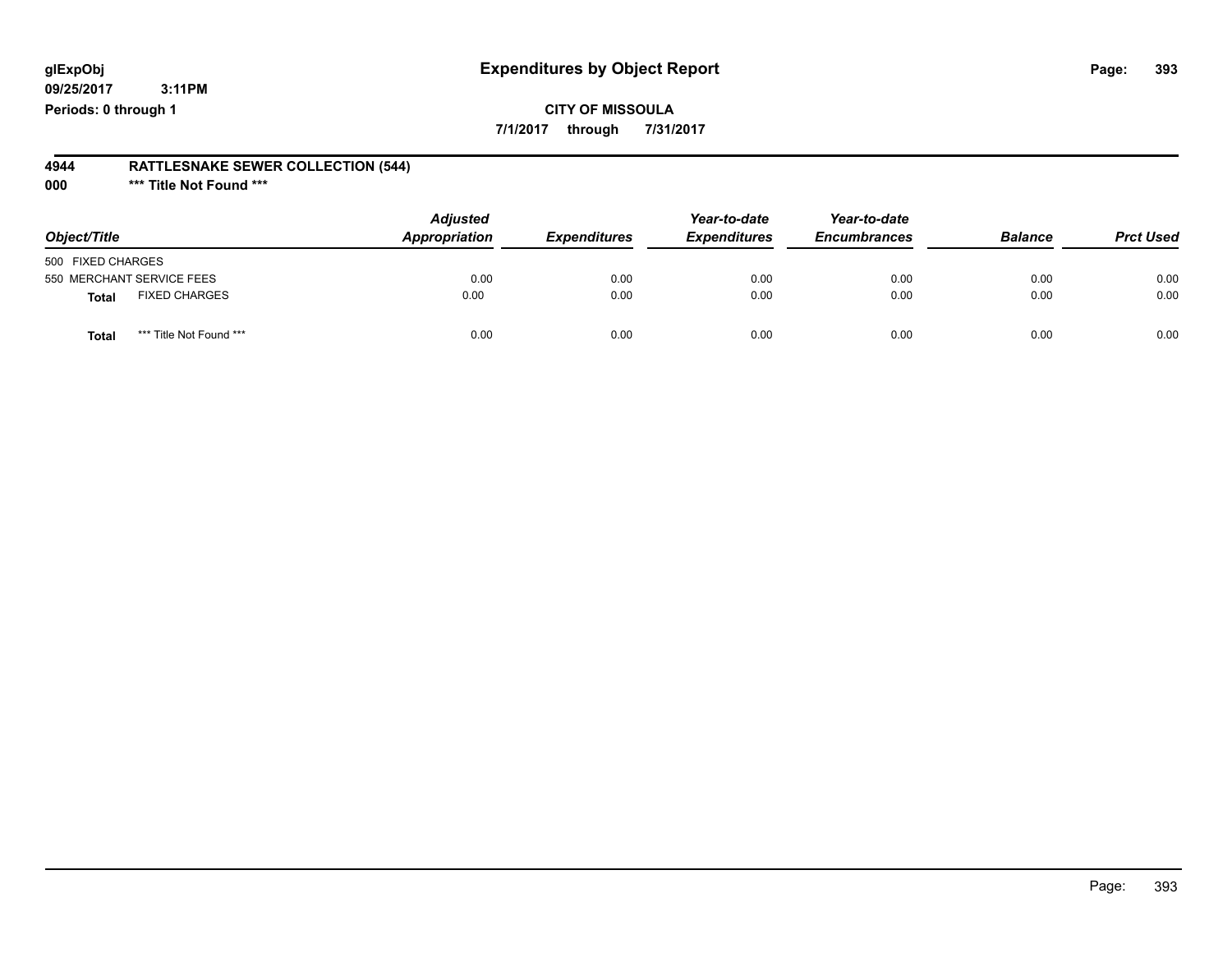**7/1/2017 through 7/31/2017**

# **4944 RATTLESNAKE SEWER COLLECTION (544)**

|                    |                           | <b>Adjusted</b>      |                     | Year-to-date        | Year-to-date        |                |                  |
|--------------------|---------------------------|----------------------|---------------------|---------------------|---------------------|----------------|------------------|
| Object/Title       |                           | <b>Appropriation</b> | <b>Expenditures</b> | <b>Expenditures</b> | <b>Encumbrances</b> | <b>Balance</b> | <b>Prct Used</b> |
|                    | 300 PURCHASED SERVICES    |                      |                     |                     |                     |                |                  |
|                    | 350 PROFESSIONAL SERVICES | 0.00                 | 0.00                | 0.00                | 0.00                | 0.00           | 0.00             |
| <b>Total</b>       | <b>PURCHASED SERVICES</b> | 0.00                 | 0.00                | 0.00                | 0.00                | 0.00           | 0.00             |
| 500 FIXED CHARGES  |                           |                      |                     |                     |                     |                |                  |
|                    | 550 MERCHANT SERVICE FEES | 0.00                 | 0.00                | 0.00                | 0.00                | 0.00           | 0.00             |
| <b>Total</b>       | <b>FIXED CHARGES</b>      | 0.00                 | 0.00                | 0.00                | 0.00                | 0.00           | 0.00             |
| 600 DEBT SERVICE   |                           |                      |                     |                     |                     |                |                  |
| 610 PRINCIPAL      |                           | 0.00                 | 0.00                | 0.00                | 0.00                | 0.00           | 0.00             |
| <b>Total</b>       | <b>DEBT SERVICE</b>       | 0.00                 | 0.00                | 0.00                | 0.00                | 0.00           | 0.00             |
| 900 CAPITAL OUTLAY |                           |                      |                     |                     |                     |                |                  |
| 930 IMPROVEMENTS   |                           | 0.00                 | 0.00                | 0.00                | 0.00                | 0.00           | 0.00             |
| <b>Total</b>       | <b>CAPITAL OUTLAY</b>     | 0.00                 | 0.00                | 0.00                | 0.00                | 0.00           | 0.00             |
| <b>Total</b>       | NON-DEPARTMENTAL          | 0.00                 | 0.00                | 0.00                | 0.00                | 0.00           | 0.00             |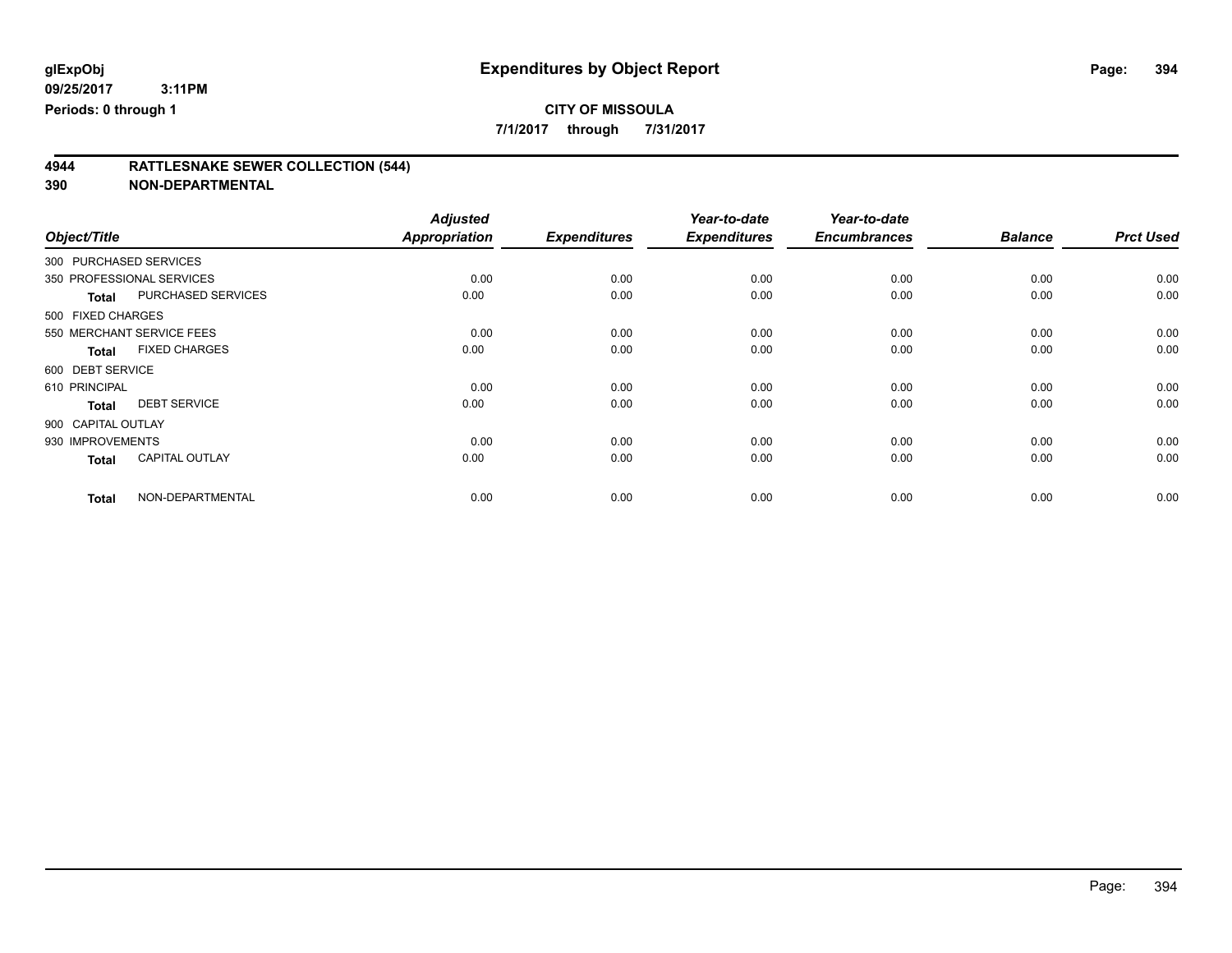**7/1/2017 through 7/31/2017**

| 4944 | <b>RATTLESNAKE SEWER COLLECTION (544)</b> |  |
|------|-------------------------------------------|--|
|      |                                           |  |

**550 SID 544 PROJECT**

|                           |                       | <b>Adjusted</b>      |                     | Year-to-date        | Year-to-date        |                |                  |
|---------------------------|-----------------------|----------------------|---------------------|---------------------|---------------------|----------------|------------------|
| Object/Title              |                       | <b>Appropriation</b> | <b>Expenditures</b> | <b>Expenditures</b> | <b>Encumbrances</b> | <b>Balance</b> | <b>Prct Used</b> |
| 300 PURCHASED SERVICES    |                       |                      |                     |                     |                     |                |                  |
| 350 PROFESSIONAL SERVICES |                       | 0.00                 | 0.00                | 0.00                | 0.00                | 0.00           | 0.00             |
| <b>Total</b>              | PURCHASED SERVICES    | 0.00                 | 0.00                | 0.00                | 0.00                | 0.00           | 0.00             |
| 500 FIXED CHARGES         |                       |                      |                     |                     |                     |                |                  |
| 550 MERCHANT SERVICE FEES |                       | 0.00                 | 0.00                | 0.00                | 0.00                | 0.00           | 0.00             |
| Total                     | <b>FIXED CHARGES</b>  | 0.00                 | 0.00                | 0.00                | 0.00                | 0.00           | 0.00             |
| 900 CAPITAL OUTLAY        |                       |                      |                     |                     |                     |                |                  |
| 915 EASEMENTS             |                       | 0.00                 | 0.00                | 0.00                | 0.00                | 0.00           | 0.00             |
| 930 IMPROVEMENTS          |                       | 0.00                 | 0.00                | 0.00                | 0.00                | 0.00           | 0.00             |
| 960 CAPITAL CONTINGENCY   |                       | 0.00                 | 0.00                | 0.00                | 0.00                | 0.00           | 0.00             |
| <b>Total</b>              | <b>CAPITAL OUTLAY</b> | 0.00                 | 0.00                | 0.00                | 0.00                | 0.00           | 0.00             |
| <b>Total</b>              | SID 544 PROJECT       | 0.00                 | 0.00                | 0.00                | 0.00                | 0.00           | 0.00             |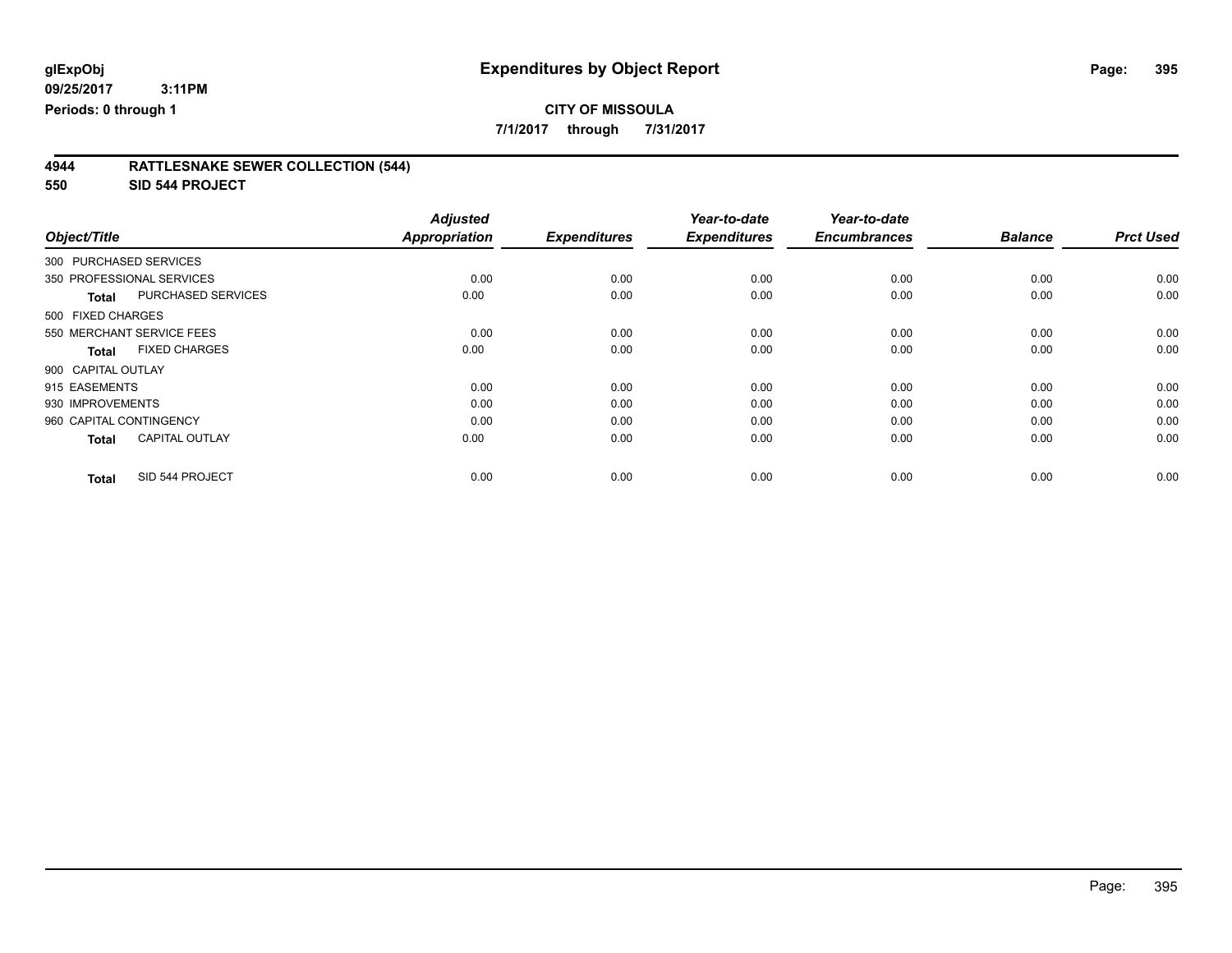**7/1/2017 through 7/31/2017**

#### **4944 RATTLESNAKE SEWER COLLECTION (544)**

**555 LOLO STREET PROJECT**

| Object/Title                               | <b>Adjusted</b><br>Appropriation | <b>Expenditures</b> | Year-to-date<br><b>Expenditures</b> | Year-to-date<br><b>Encumbrances</b> | <b>Balance</b> | <b>Prct Used</b> |
|--------------------------------------------|----------------------------------|---------------------|-------------------------------------|-------------------------------------|----------------|------------------|
| 500 FIXED CHARGES                          |                                  |                     |                                     |                                     |                |                  |
| 550 MERCHANT SERVICE FEES                  | 0.00                             | 0.00                | 0.00                                | 0.00                                | 0.00           | 0.00             |
| <b>FIXED CHARGES</b><br><b>Total</b>       | 0.00                             | 0.00                | 0.00                                | 0.00                                | 0.00           | 0.00             |
| 900 CAPITAL OUTLAY                         |                                  |                     |                                     |                                     |                |                  |
| 930 IMPROVEMENTS                           | 0.00                             | 0.00                | 0.00                                | 0.00                                | 0.00           | 0.00             |
| 960 CAPITAL CONTINGENCY                    | 0.00                             | 0.00                | 0.00                                | 0.00                                | 0.00           | 0.00             |
| <b>CAPITAL OUTLAY</b><br><b>Total</b>      | 0.00                             | 0.00                | 0.00                                | 0.00                                | 0.00           | 0.00             |
| <b>LOLO STREET PROJECT</b><br><b>Total</b> | 0.00                             | 0.00                | 0.00                                | 0.00                                | 0.00           | 0.00             |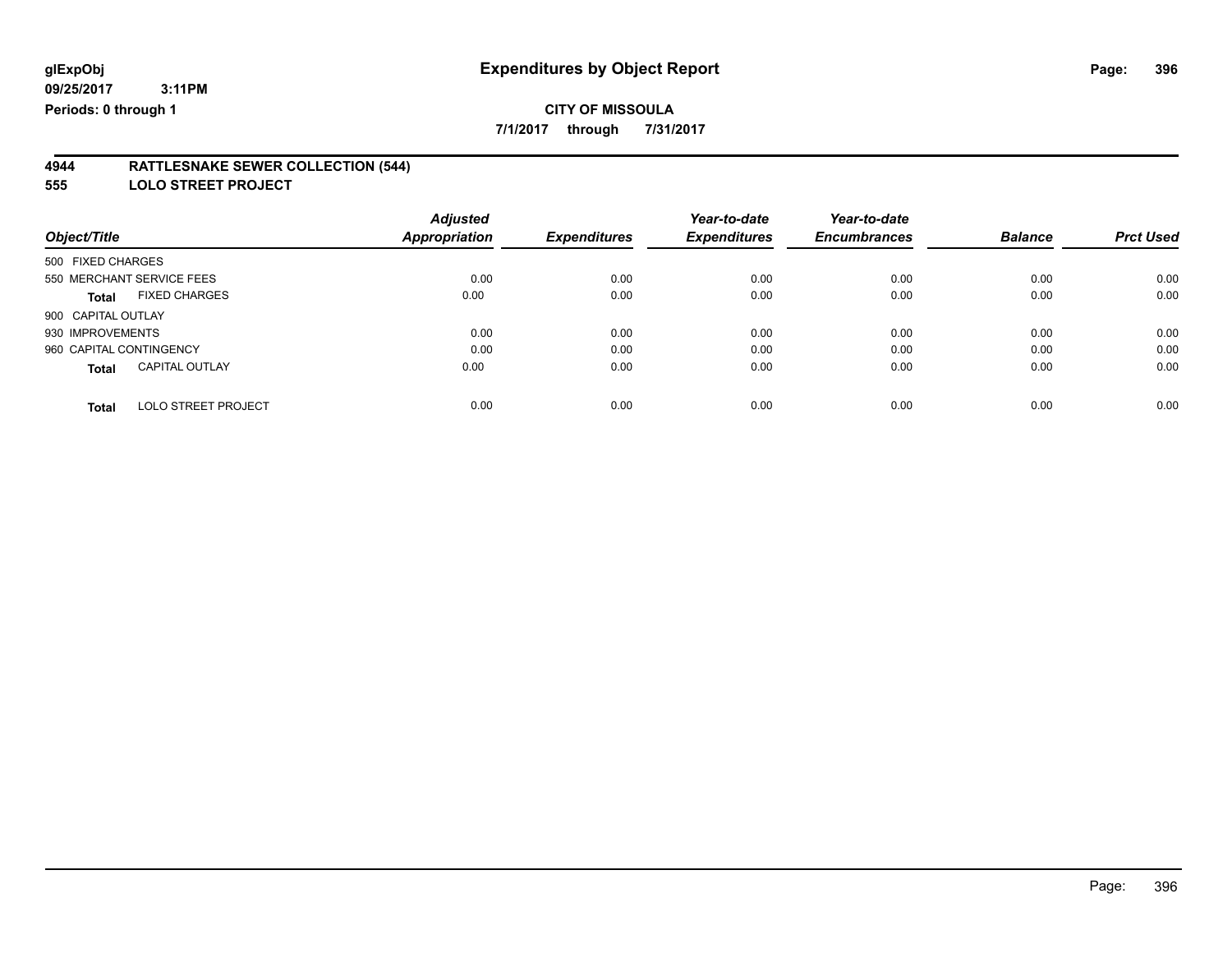#### **4944 RATTLESNAKE SEWER COLLECTION (544)**

| Object/Title            |                                  | <b>Adjusted</b><br>Appropriation | <b>Expenditures</b> | Year-to-date<br><b>Expenditures</b> | Year-to-date<br><b>Encumbrances</b> | <b>Balance</b> | <b>Prct Used</b> |
|-------------------------|----------------------------------|----------------------------------|---------------------|-------------------------------------|-------------------------------------|----------------|------------------|
| 300 PURCHASED SERVICES  |                                  |                                  |                     |                                     |                                     |                |                  |
|                         | 350 PROFESSIONAL SERVICES        | 0.00                             | 0.00                | 0.00                                | 0.00                                | 0.00           | 0.00             |
| Total                   | PURCHASED SERVICES               | 0.00                             | 0.00                | 0.00                                | 0.00                                | 0.00           | 0.00             |
| 500 FIXED CHARGES       |                                  |                                  |                     |                                     |                                     |                |                  |
|                         | 550 MERCHANT SERVICE FEES        | 0.00                             | 0.00                | 0.00                                | 0.00                                | 0.00           | 0.00             |
| <b>Total</b>            | <b>FIXED CHARGES</b>             | 0.00                             | 0.00                | 0.00                                | 0.00                                | 0.00           | 0.00             |
| 600 DEBT SERVICE        |                                  |                                  |                     |                                     |                                     |                |                  |
| 610 PRINCIPAL           |                                  | 0.00                             | 0.00                | 0.00                                | 0.00                                | 0.00           | 0.00             |
| <b>Total</b>            | <b>DEBT SERVICE</b>              | 0.00                             | 0.00                | 0.00                                | 0.00                                | 0.00           | 0.00             |
| 900 CAPITAL OUTLAY      |                                  |                                  |                     |                                     |                                     |                |                  |
| 915 EASEMENTS           |                                  | 0.00                             | 0.00                | 0.00                                | 0.00                                | 0.00           | 0.00             |
| 930 IMPROVEMENTS        |                                  | 0.00                             | 0.00                | 0.00                                | 0.00                                | 0.00           | 0.00             |
| 960 CAPITAL CONTINGENCY |                                  | 0.00                             | 0.00                | 0.00                                | 0.00                                | 0.00           | 0.00             |
| <b>Total</b>            | <b>CAPITAL OUTLAY</b>            | 0.00                             | 0.00                | 0.00                                | 0.00                                | 0.00           | 0.00             |
| <b>Total</b>            | RATTLESNAKE SEWER COLLECTION (54 | 0.00                             | 0.00                | 0.00                                | 0.00                                | 0.00           | 0.00             |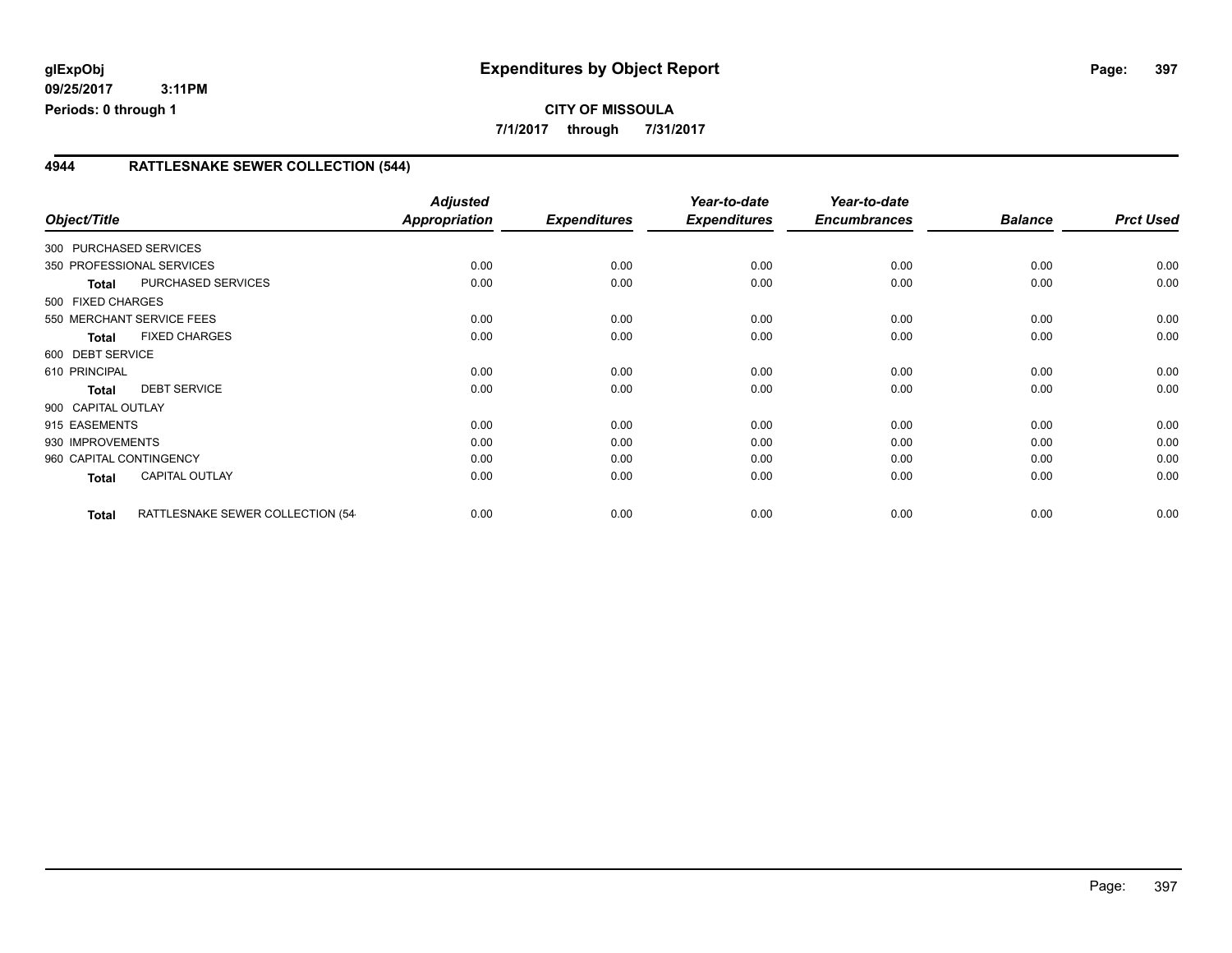### **CITY OF MISSOULA**

**7/1/2017 through 7/31/2017**

#### **4945 PHILLIPS ST TRAFFIC CALMING**

**000 \*\*\* Title Not Found \*\*\***

| Object/Title                            | <b>Adjusted</b><br><b>Appropriation</b> | <b>Expenditures</b> | Year-to-date<br><b>Expenditures</b> | Year-to-date<br><b>Encumbrances</b> | <b>Balance</b> | <b>Prct Used</b> |
|-----------------------------------------|-----------------------------------------|---------------------|-------------------------------------|-------------------------------------|----------------|------------------|
| 500 FIXED CHARGES                       |                                         |                     |                                     |                                     |                |                  |
| 550 MERCHANT SERVICE FEES               | 0.00                                    | 0.00                | 0.00                                | 0.00                                | 0.00           | 0.00             |
| <b>FIXED CHARGES</b><br><b>Total</b>    | 0.00                                    | 0.00                | 0.00                                | 0.00                                | 0.00           | 0.00             |
| 600 DEBT SERVICE                        |                                         |                     |                                     |                                     |                |                  |
| 620 INTEREST / SERVICE FEES             | 0.00                                    | 0.00                | 0.00                                | 0.00                                | 0.00           | 0.00             |
| <b>DEBT SERVICE</b><br><b>Total</b>     | 0.00                                    | 0.00                | 0.00                                | 0.00                                | 0.00           | 0.00             |
| *** Title Not Found ***<br><b>Total</b> | 0.00                                    | 0.00                | 0.00                                | 0.00                                | 0.00           | 0.00             |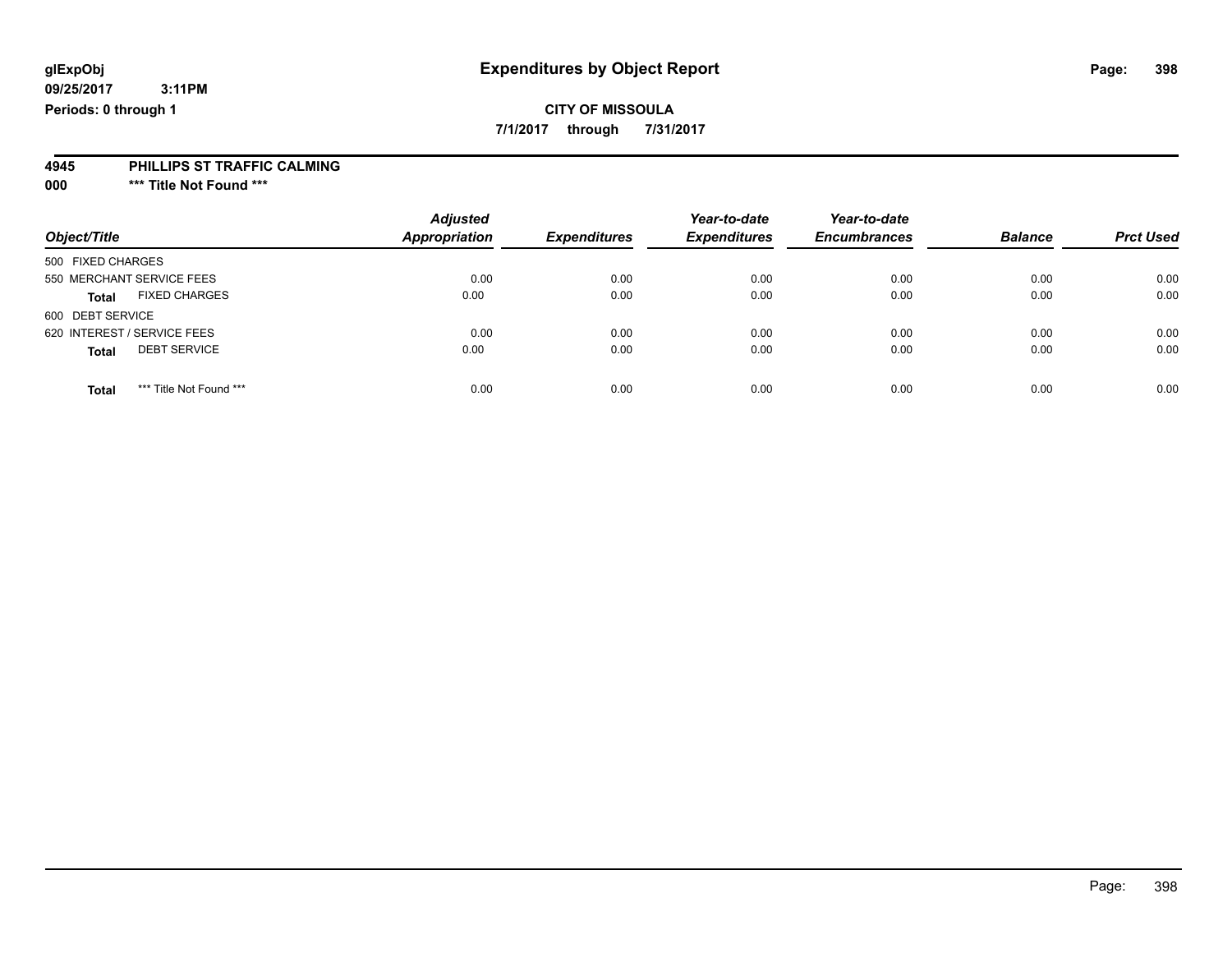**CITY OF MISSOULA 7/1/2017 through 7/31/2017**

#### **4945 PHILLIPS ST TRAFFIC CALMING**

|                             |                             | <b>Adjusted</b>      |                     | Year-to-date        | Year-to-date        | <b>Balance</b> |                  |
|-----------------------------|-----------------------------|----------------------|---------------------|---------------------|---------------------|----------------|------------------|
| Object/Title                |                             | <b>Appropriation</b> | <b>Expenditures</b> | <b>Expenditures</b> | <b>Encumbrances</b> |                | <b>Prct Used</b> |
| 500 FIXED CHARGES           |                             |                      |                     |                     |                     |                |                  |
| 550 MERCHANT SERVICE FEES   |                             | 0.00                 | 0.00                | 0.00                | 0.00                | 0.00           | 0.00             |
| <b>Total</b>                | <b>FIXED CHARGES</b>        | 0.00                 | 0.00                | 0.00                | 0.00                | 0.00           | 0.00             |
| 600 DEBT SERVICE            |                             |                      |                     |                     |                     |                |                  |
| 620 INTEREST / SERVICE FEES |                             | 0.00                 | 0.00                | 0.00                | 0.00                | 0.00           | 0.00             |
| <b>Total</b>                | <b>DEBT SERVICE</b>         | 0.00                 | 0.00                | 0.00                | 0.00                | 0.00           | 0.00             |
| <b>Total</b>                | PHILLIPS ST TRAFFIC CALMING | 0.00                 | 0.00                | 0.00                | 0.00                | 0.00           | 0.00             |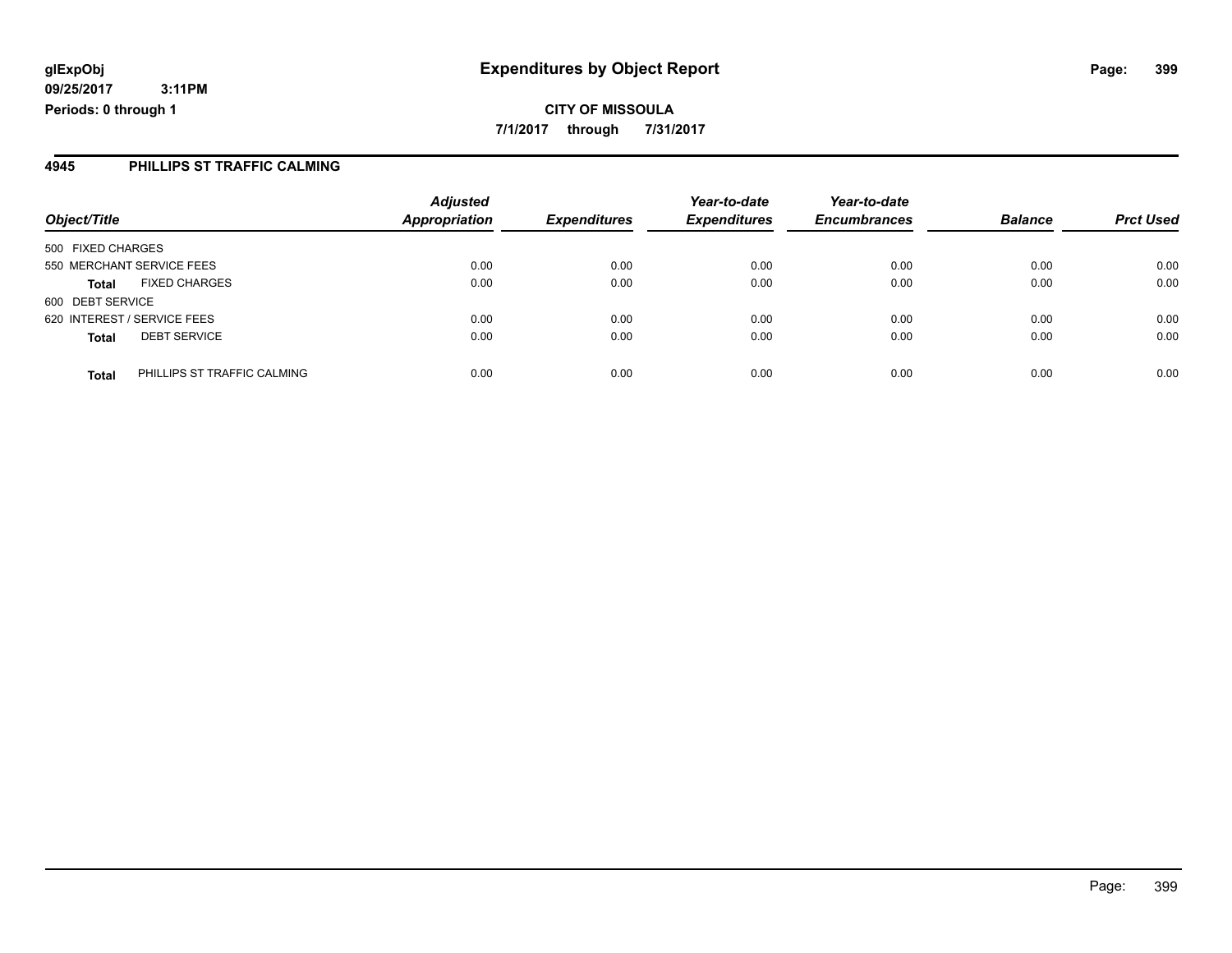### **CITY OF MISSOULA**

**7/1/2017 through 7/31/2017**

#### **4946 PATTEE CREEK DR. TRAFFIC CALMING**

**000 \*\*\* Title Not Found \*\*\***

| Object/Title                            | <b>Adjusted</b><br><b>Appropriation</b> | <b>Expenditures</b> | Year-to-date<br><b>Expenditures</b> | Year-to-date<br><b>Encumbrances</b> | <b>Balance</b> | <b>Prct Used</b> |
|-----------------------------------------|-----------------------------------------|---------------------|-------------------------------------|-------------------------------------|----------------|------------------|
| 500 FIXED CHARGES                       |                                         |                     |                                     |                                     |                |                  |
| 550 MERCHANT SERVICE FEES               | 0.00                                    | 0.00                | 0.00                                | 0.00                                | 0.00           | 0.00             |
| <b>FIXED CHARGES</b><br><b>Total</b>    | 0.00                                    | 0.00                | 0.00                                | 0.00                                | 0.00           | 0.00             |
| 600 DEBT SERVICE                        |                                         |                     |                                     |                                     |                |                  |
| 620 INTEREST / SERVICE FEES             | 0.00                                    | 0.00                | 0.00                                | 0.00                                | 0.00           | 0.00             |
| <b>DEBT SERVICE</b><br><b>Total</b>     | 0.00                                    | 0.00                | 0.00                                | 0.00                                | 0.00           | 0.00             |
| *** Title Not Found ***<br><b>Total</b> | 0.00                                    | 0.00                | 0.00                                | 0.00                                | 0.00           | 0.00             |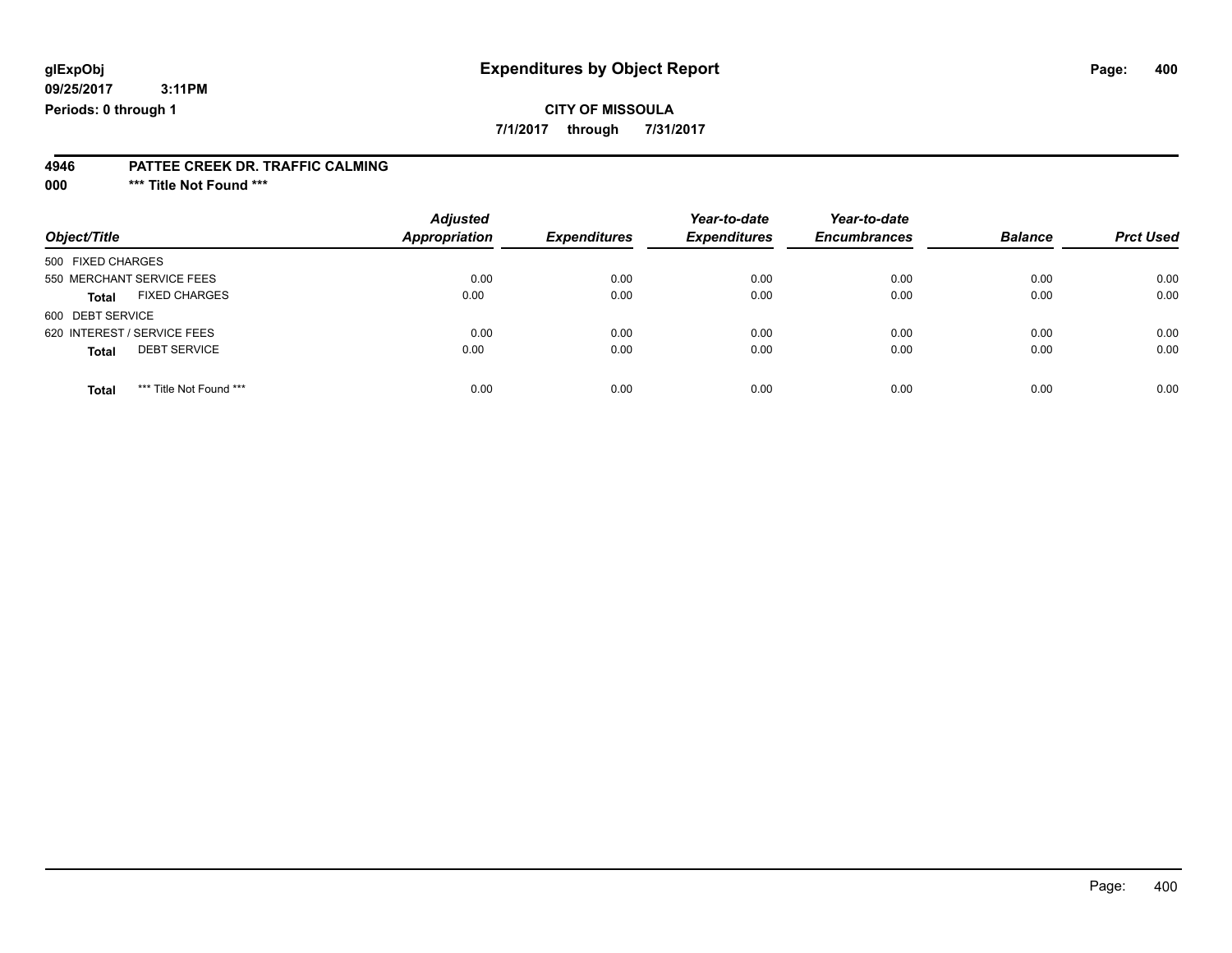**7/1/2017 through 7/31/2017**

# **4946 PATTEE CREEK DR. TRAFFIC CALMING**

**390 NON-DEPARTMENTAL**

**09/25/2017**

**Periods: 0 through 1**

|                        |                           | <b>Adjusted</b>      |                     | Year-to-date        | Year-to-date        |                |                  |
|------------------------|---------------------------|----------------------|---------------------|---------------------|---------------------|----------------|------------------|
| Object/Title           |                           | <b>Appropriation</b> | <b>Expenditures</b> | <b>Expenditures</b> | <b>Encumbrances</b> | <b>Balance</b> | <b>Prct Used</b> |
| 300 PURCHASED SERVICES |                           |                      |                     |                     |                     |                |                  |
|                        | 350 PROFESSIONAL SERVICES | 0.00                 | 0.00                | 0.00                | 0.00                | 0.00           | 0.00             |
| <b>Total</b>           | PURCHASED SERVICES        | 0.00                 | 0.00                | 0.00                | 0.00                | 0.00           | 0.00             |
| 500 FIXED CHARGES      |                           |                      |                     |                     |                     |                |                  |
|                        | 550 MERCHANT SERVICE FEES | 0.00                 | 0.00                | 0.00                | 0.00                | 0.00           | 0.00             |
| Total                  | <b>FIXED CHARGES</b>      | 0.00                 | 0.00                | 0.00                | 0.00                | 0.00           | 0.00             |
| 900 CAPITAL OUTLAY     |                           |                      |                     |                     |                     |                |                  |
| 930 IMPROVEMENTS       |                           | 0.00                 | 0.00                | 0.00                | 0.00                | 0.00           | 0.00             |
| <b>Total</b>           | <b>CAPITAL OUTLAY</b>     | 0.00                 | 0.00                | 0.00                | 0.00                | 0.00           | 0.00             |
| <b>Total</b>           | NON-DEPARTMENTAL          | 0.00                 | 0.00                | 0.00                | 0.00                | 0.00           | 0.00             |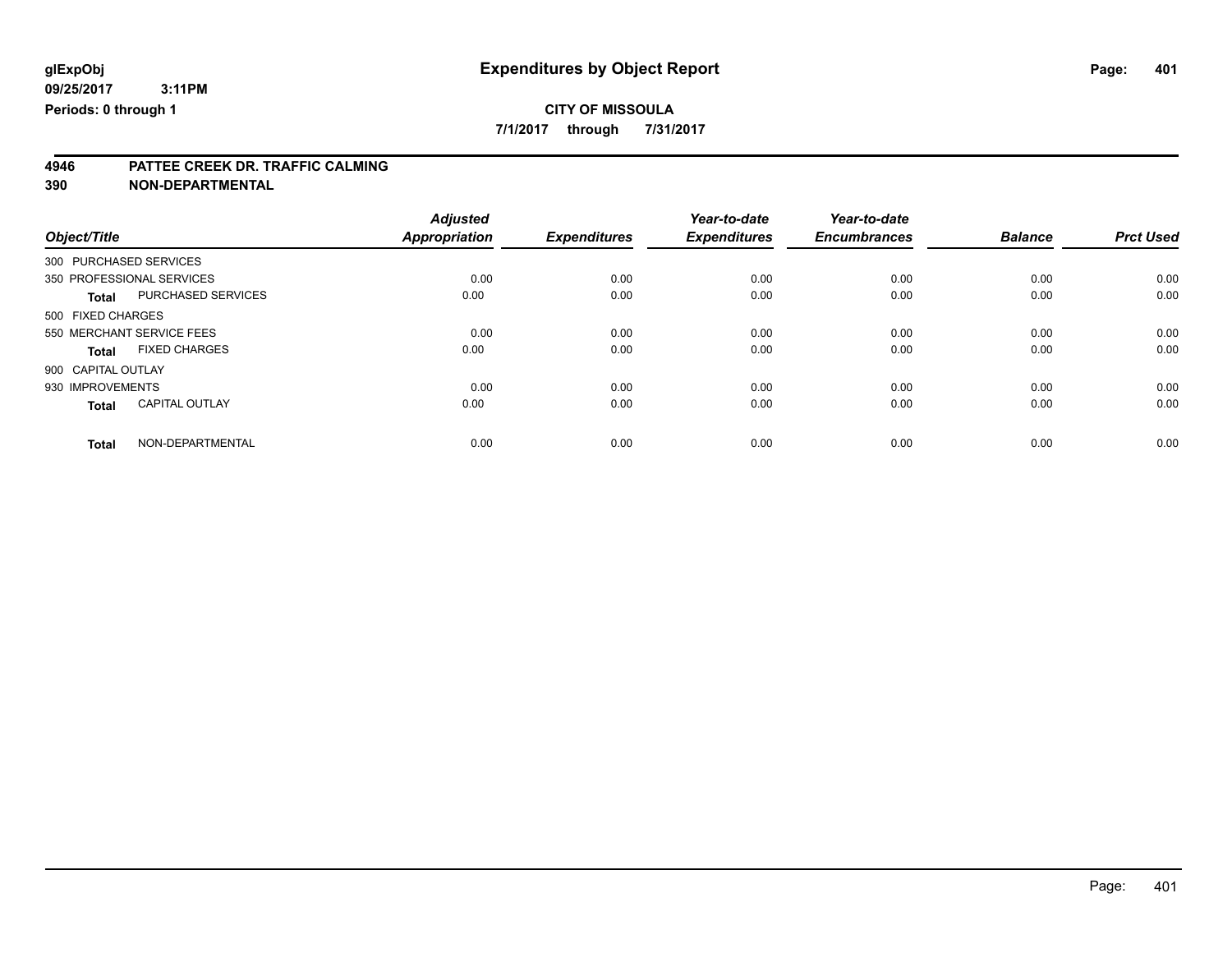#### **4946 PATTEE CREEK DR. TRAFFIC CALMING**

| Object/Title |                                                  | <b>Adjusted</b><br>Appropriation | <b>Expenditures</b> | Year-to-date<br><b>Expenditures</b> | Year-to-date<br><b>Encumbrances</b> | <b>Balance</b> | <b>Prct Used</b> |
|--------------|--------------------------------------------------|----------------------------------|---------------------|-------------------------------------|-------------------------------------|----------------|------------------|
|              | 300 PURCHASED SERVICES                           |                                  |                     |                                     |                                     |                |                  |
|              | 350 PROFESSIONAL SERVICES                        | 0.00                             | 0.00                | 0.00                                | 0.00                                | 0.00           | 0.00             |
|              | PURCHASED SERVICES<br><b>Total</b>               | 0.00                             | 0.00                | 0.00                                | 0.00                                | 0.00           | 0.00             |
|              | 500 FIXED CHARGES                                |                                  |                     |                                     |                                     |                |                  |
|              | 550 MERCHANT SERVICE FEES                        | 0.00                             | 0.00                | 0.00                                | 0.00                                | 0.00           | 0.00             |
|              | <b>FIXED CHARGES</b><br><b>Total</b>             | 0.00                             | 0.00                | 0.00                                | 0.00                                | 0.00           | 0.00             |
|              | 600 DEBT SERVICE                                 |                                  |                     |                                     |                                     |                |                  |
|              | 620 INTEREST / SERVICE FEES                      | 0.00                             | 0.00                | 0.00                                | 0.00                                | 0.00           | 0.00             |
|              | <b>DEBT SERVICE</b><br><b>Total</b>              | 0.00                             | 0.00                | 0.00                                | 0.00                                | 0.00           | 0.00             |
|              | 900 CAPITAL OUTLAY                               |                                  |                     |                                     |                                     |                |                  |
|              | 930 IMPROVEMENTS                                 | 0.00                             | 0.00                | 0.00                                | 0.00                                | 0.00           | 0.00             |
|              | <b>CAPITAL OUTLAY</b><br><b>Total</b>            | 0.00                             | 0.00                | 0.00                                | 0.00                                | 0.00           | 0.00             |
|              | PATTEE CREEK DR. TRAFFIC CALMING<br><b>Total</b> | 0.00                             | 0.00                | 0.00                                | 0.00                                | 0.00           | 0.00             |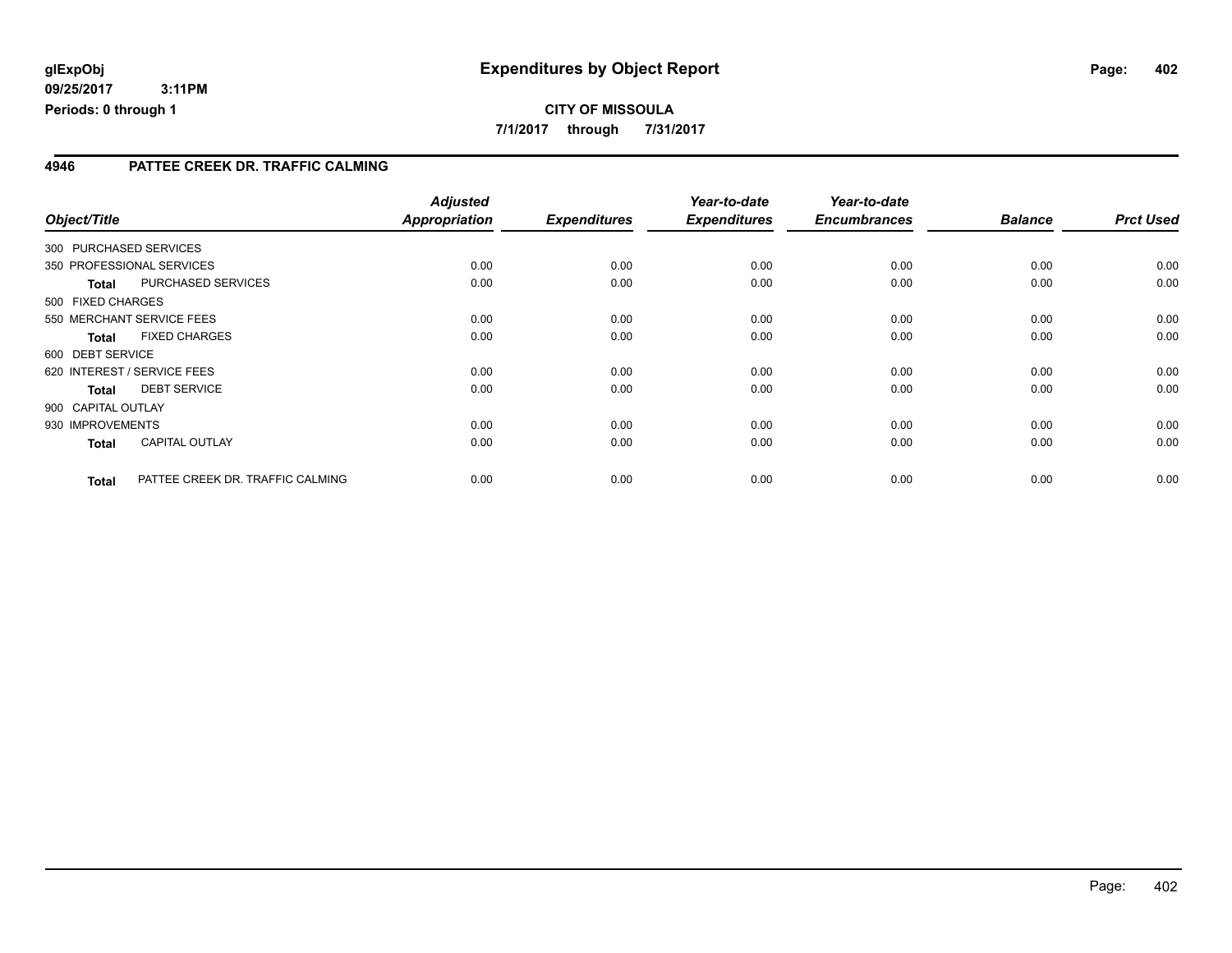**7/1/2017 through 7/31/2017**

# **4948 STORMWATER OUTFALL RETROFITS**

**390 NON-DEPARTMENTAL**

|                        |                           | <b>Adjusted</b> |                     | Year-to-date        | Year-to-date        |                |                  |
|------------------------|---------------------------|-----------------|---------------------|---------------------|---------------------|----------------|------------------|
| Object/Title           |                           | Appropriation   | <b>Expenditures</b> | <b>Expenditures</b> | <b>Encumbrances</b> | <b>Balance</b> | <b>Prct Used</b> |
| 300 PURCHASED SERVICES |                           |                 |                     |                     |                     |                |                  |
|                        | 350 PROFESSIONAL SERVICES | 0.00            | 1,136.49            | 1,136.49            | 0.00                | $-1,136.49$    | 0.00             |
| <b>Total</b>           | <b>PURCHASED SERVICES</b> | 0.00            | 1,136.49            | 1,136.49            | 0.00                | $-1,136.49$    | 0.00             |
| 500 FIXED CHARGES      |                           |                 |                     |                     |                     |                |                  |
|                        | 550 MERCHANT SERVICE FEES | 0.00            | 0.00                | 0.00                | 0.00                | 0.00           | 0.00             |
| <b>Total</b>           | <b>FIXED CHARGES</b>      | 0.00            | 0.00                | 0.00                | 0.00                | 0.00           | 0.00             |
| 900 CAPITAL OUTLAY     |                           |                 |                     |                     |                     |                |                  |
| 930 IMPROVEMENTS       |                           | 0.00            | 0.00                | 0.00                | 0.00                | 0.00           | 0.00             |
| <b>Total</b>           | <b>CAPITAL OUTLAY</b>     | 0.00            | 0.00                | 0.00                | 0.00                | 0.00           | 0.00             |
| Total                  | NON-DEPARTMENTAL          | 0.00            | 1,136.49            | 1.136.49            | 0.00                | $-1.136.49$    | 0.00             |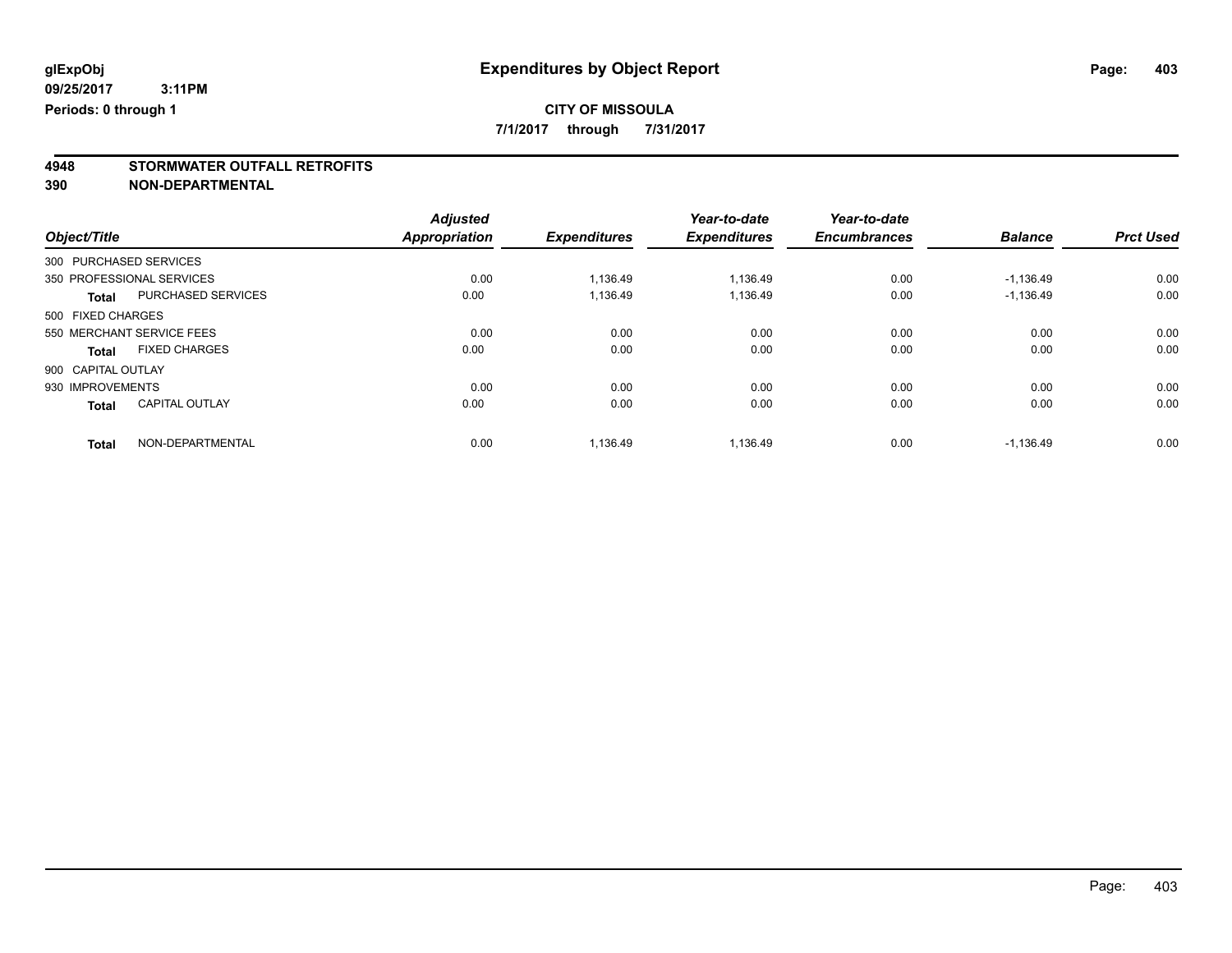#### **4948 STORMWATER OUTFALL RETROFITS**

|                    |                              | <b>Adjusted</b>      |                     | Year-to-date        | Year-to-date        |                |                  |
|--------------------|------------------------------|----------------------|---------------------|---------------------|---------------------|----------------|------------------|
| Object/Title       |                              | <b>Appropriation</b> | <b>Expenditures</b> | <b>Expenditures</b> | <b>Encumbrances</b> | <b>Balance</b> | <b>Prct Used</b> |
|                    | 300 PURCHASED SERVICES       |                      |                     |                     |                     |                |                  |
|                    | 350 PROFESSIONAL SERVICES    | 0.00                 | 1,136.49            | 1.136.49            | 0.00                | $-1.136.49$    | 0.00             |
| Total              | PURCHASED SERVICES           | 0.00                 | 1,136.49            | 1,136.49            | 0.00                | $-1,136.49$    | 0.00             |
| 500 FIXED CHARGES  |                              |                      |                     |                     |                     |                |                  |
|                    | 550 MERCHANT SERVICE FEES    | 0.00                 | 0.00                | 0.00                | 0.00                | 0.00           | 0.00             |
| <b>Total</b>       | <b>FIXED CHARGES</b>         | 0.00                 | 0.00                | 0.00                | 0.00                | 0.00           | 0.00             |
| 900 CAPITAL OUTLAY |                              |                      |                     |                     |                     |                |                  |
| 930 IMPROVEMENTS   |                              | 0.00                 | 0.00                | 0.00                | 0.00                | 0.00           | 0.00             |
| <b>Total</b>       | <b>CAPITAL OUTLAY</b>        | 0.00                 | 0.00                | 0.00                | 0.00                | 0.00           | 0.00             |
| <b>Total</b>       | STORMWATER OUTFALL RETROFITS | 0.00                 | 1.136.49            | 1.136.49            | 0.00                | $-1.136.49$    | 0.00             |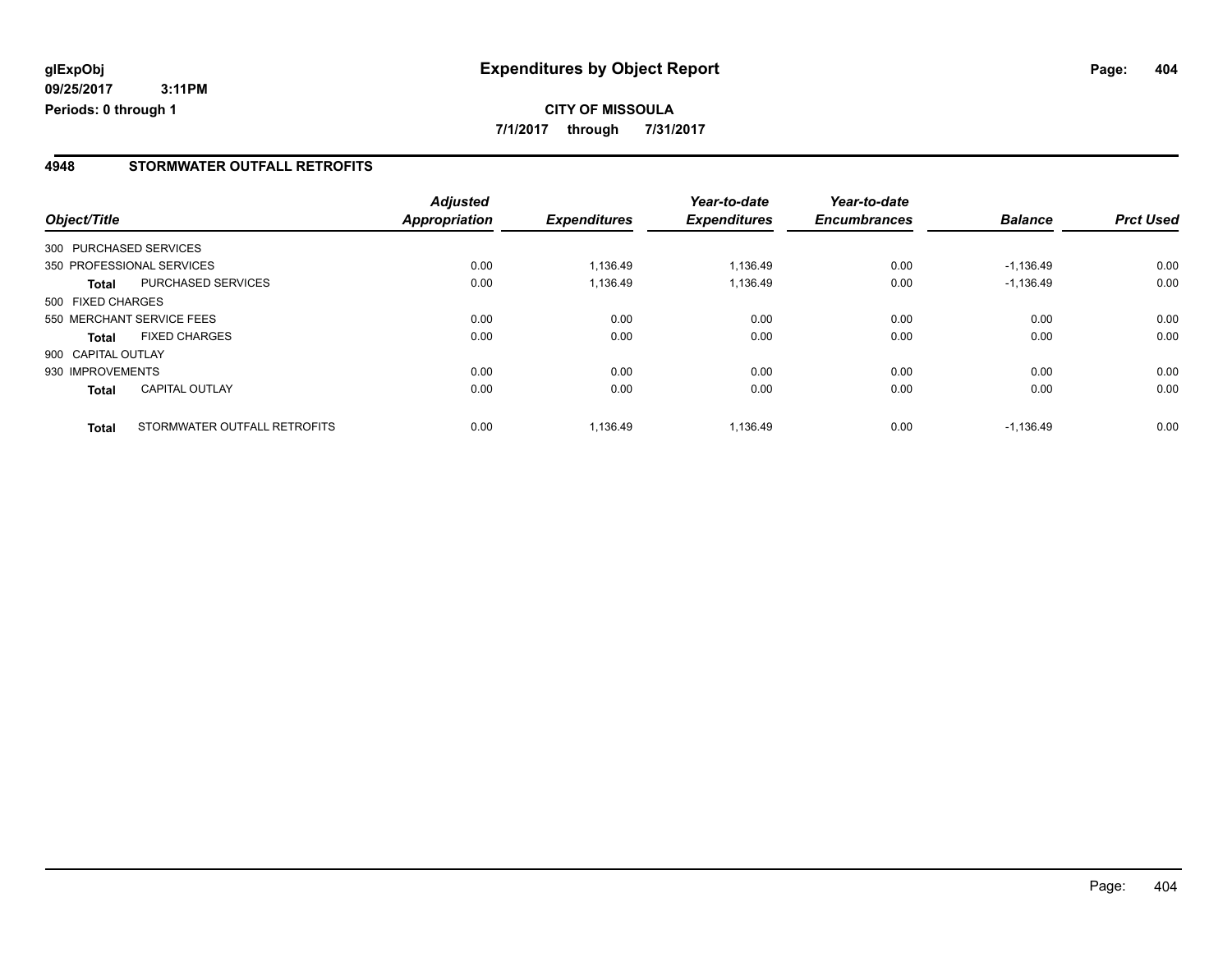**7/1/2017 through 7/31/2017**

# **4949 WAYFINDING PROJECT**

**390 NON-DEPARTMENTAL**

|                     |                                   | <b>Adjusted</b>      |                     | Year-to-date        | Year-to-date        |                |                  |
|---------------------|-----------------------------------|----------------------|---------------------|---------------------|---------------------|----------------|------------------|
| Object/Title        |                                   | <b>Appropriation</b> | <b>Expenditures</b> | <b>Expenditures</b> | <b>Encumbrances</b> | <b>Balance</b> | <b>Prct Used</b> |
|                     | 100 PERSONAL SERVICES             |                      |                     |                     |                     |                |                  |
|                     | 110 SALARIES AND WAGES            | 0.00                 | 0.00                | 0.00                | 0.00                | 0.00           | 0.00             |
|                     | <b>140 EMPLOYER CONTRIBUTIONS</b> | 0.00                 | 0.00                | 0.00                | 0.00                | 0.00           | 0.00             |
| <b>Total</b>        | PERSONAL SERVICES                 | 0.00                 | 0.00                | 0.00                | 0.00                | 0.00           | 0.00             |
| 200 SUPPLIES        |                                   |                      |                     |                     |                     |                |                  |
| 210 OFFICE SUPPLIES |                                   | 0.00                 | 0.00                | 0.00                | 0.00                | 0.00           | 0.00             |
| <b>Total</b>        | <b>SUPPLIES</b>                   | 0.00                 | 0.00                | 0.00                | 0.00                | 0.00           | 0.00             |
|                     | 300 PURCHASED SERVICES            |                      |                     |                     |                     |                |                  |
|                     | 350 PROFESSIONAL SERVICES         | 0.00                 | 0.00                | 0.00                | 0.00                | 0.00           | 0.00             |
|                     | 360 REPAIR & MAINTENANCE          | 0.00                 | 0.00                | 0.00                | 0.00                | 0.00           | 0.00             |
|                     | 390 OTHER PURCHASED SERVICES      | 0.00                 | 0.00                | 0.00                | 0.00                | 0.00           | 0.00             |
| <b>Total</b>        | PURCHASED SERVICES                | 0.00                 | 0.00                | 0.00                | 0.00                | 0.00           | 0.00             |
| 500 FIXED CHARGES   |                                   |                      |                     |                     |                     |                |                  |
|                     | 550 MERCHANT SERVICE FEES         | 0.00                 | 0.00                | 0.00                | 0.00                | 0.00           | 0.00             |
| <b>Total</b>        | <b>FIXED CHARGES</b>              | 0.00                 | 0.00                | 0.00                | 0.00                | 0.00           | 0.00             |
| 900 CAPITAL OUTLAY  |                                   |                      |                     |                     |                     |                |                  |
| 930 IMPROVEMENTS    |                                   | 0.00                 | 0.00                | 0.00                | 0.00                | 0.00           | 0.00             |
|                     | 940 MACHINERY & EQUIPMENT         | 0.00                 | 0.00                | 0.00                | 0.00                | 0.00           | 0.00             |
| <b>Total</b>        | <b>CAPITAL OUTLAY</b>             | 0.00                 | 0.00                | 0.00                | 0.00                | 0.00           | 0.00             |
| <b>Total</b>        | NON-DEPARTMENTAL                  | 0.00                 | 0.00                | 0.00                | 0.00                | 0.00           | 0.00             |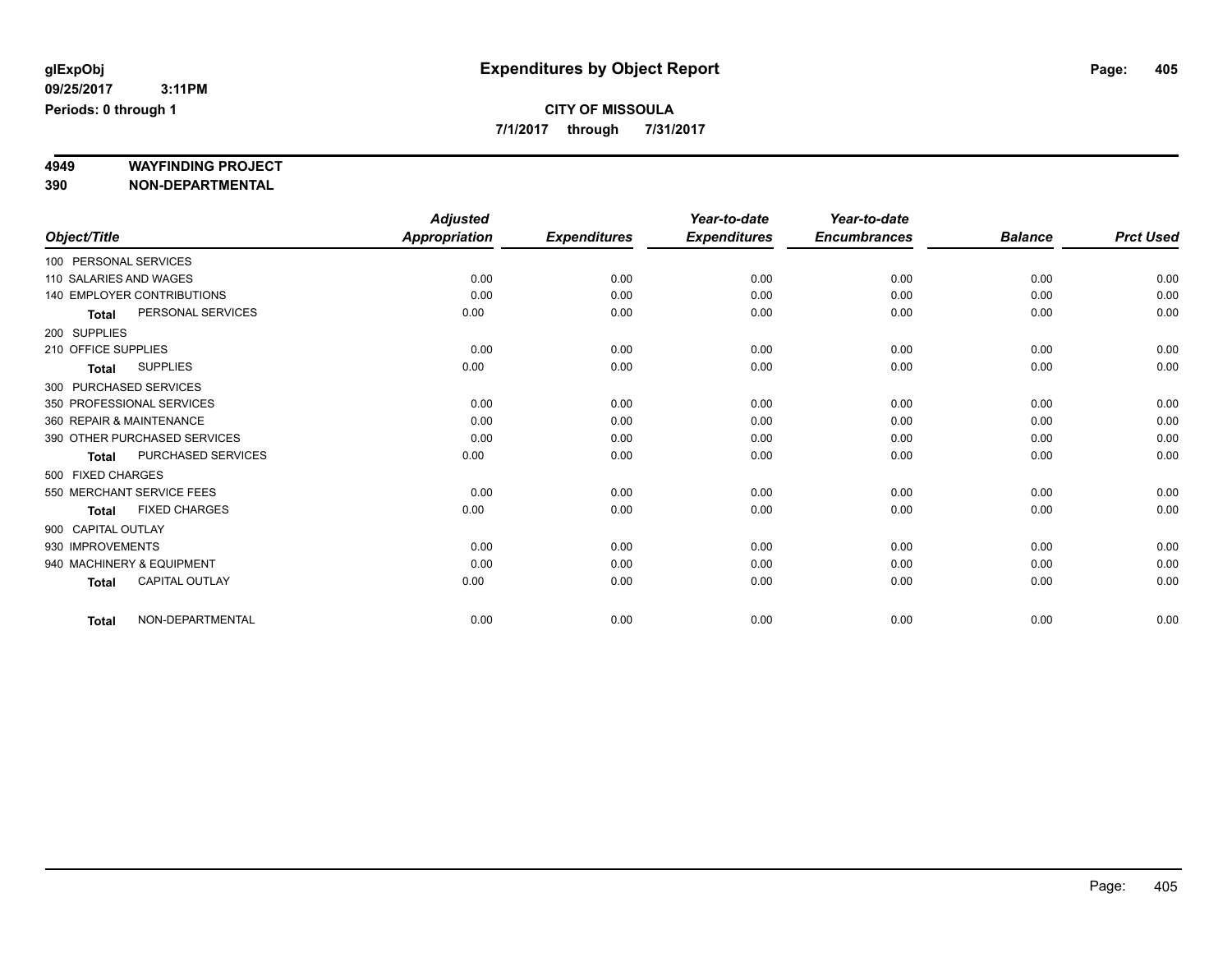#### **4949 WAYFINDING PROJECT**

|                                   |                           | <b>Adjusted</b> |                     | Year-to-date        | Year-to-date        |                |                  |
|-----------------------------------|---------------------------|-----------------|---------------------|---------------------|---------------------|----------------|------------------|
| Object/Title                      |                           | Appropriation   | <b>Expenditures</b> | <b>Expenditures</b> | <b>Encumbrances</b> | <b>Balance</b> | <b>Prct Used</b> |
| 100 PERSONAL SERVICES             |                           |                 |                     |                     |                     |                |                  |
| 110 SALARIES AND WAGES            |                           | 0.00            | 0.00                | 0.00                | 0.00                | 0.00           | 0.00             |
| <b>140 EMPLOYER CONTRIBUTIONS</b> |                           | 0.00            | 0.00                | 0.00                | 0.00                | 0.00           | 0.00             |
| <b>Total</b>                      | PERSONAL SERVICES         | 0.00            | 0.00                | 0.00                | 0.00                | 0.00           | 0.00             |
| 200 SUPPLIES                      |                           |                 |                     |                     |                     |                |                  |
| 210 OFFICE SUPPLIES               |                           | 0.00            | 0.00                | 0.00                | 0.00                | 0.00           | 0.00             |
| <b>Total</b>                      | <b>SUPPLIES</b>           | 0.00            | 0.00                | 0.00                | 0.00                | 0.00           | 0.00             |
| 300 PURCHASED SERVICES            |                           |                 |                     |                     |                     |                |                  |
| 350 PROFESSIONAL SERVICES         |                           | 0.00            | 0.00                | 0.00                | 0.00                | 0.00           | 0.00             |
| 360 REPAIR & MAINTENANCE          |                           | 0.00            | 0.00                | 0.00                | 0.00                | 0.00           | 0.00             |
| 390 OTHER PURCHASED SERVICES      |                           | 0.00            | 0.00                | 0.00                | 0.00                | 0.00           | 0.00             |
| <b>Total</b>                      | <b>PURCHASED SERVICES</b> | 0.00            | 0.00                | 0.00                | 0.00                | 0.00           | 0.00             |
| 500 FIXED CHARGES                 |                           |                 |                     |                     |                     |                |                  |
| 550 MERCHANT SERVICE FEES         |                           | 0.00            | 0.00                | 0.00                | 0.00                | 0.00           | 0.00             |
| <b>Total</b>                      | <b>FIXED CHARGES</b>      | 0.00            | 0.00                | 0.00                | 0.00                | 0.00           | 0.00             |
| 900 CAPITAL OUTLAY                |                           |                 |                     |                     |                     |                |                  |
| 930 IMPROVEMENTS                  |                           | 0.00            | 0.00                | 0.00                | 0.00                | 0.00           | 0.00             |
| 940 MACHINERY & EQUIPMENT         |                           | 0.00            | 0.00                | 0.00                | 0.00                | 0.00           | 0.00             |
| <b>Total</b>                      | CAPITAL OUTLAY            | 0.00            | 0.00                | 0.00                | 0.00                | 0.00           | 0.00             |
|                                   |                           |                 |                     |                     |                     |                |                  |
| <b>Total</b>                      | <b>WAYFINDING PROJECT</b> | 0.00            | 0.00                | 0.00                | 0.00                | 0.00           | 0.00             |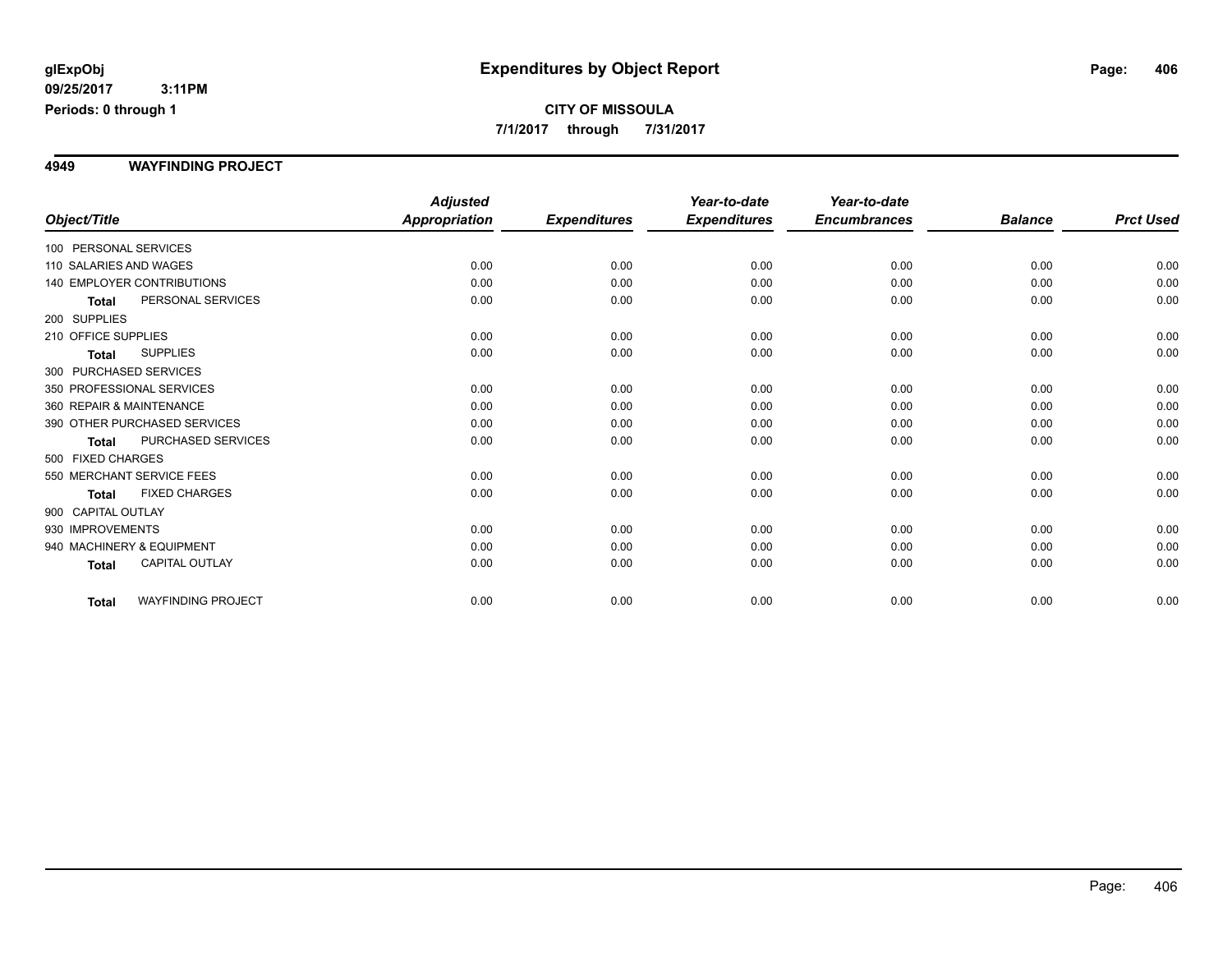**7/1/2017 through 7/31/2017**

# **4990 ARRA ENHANCEMENTS**

**500 N HIGGINS STREETSCAPE**

| Object/Title                          | <b>Adjusted</b><br><b>Appropriation</b> | <b>Expenditures</b> | Year-to-date<br><b>Expenditures</b> | Year-to-date<br><b>Encumbrances</b> | <b>Balance</b> | <b>Prct Used</b> |
|---------------------------------------|-----------------------------------------|---------------------|-------------------------------------|-------------------------------------|----------------|------------------|
| 500 FIXED CHARGES                     |                                         |                     |                                     |                                     |                |                  |
| 550 MERCHANT SERVICE FEES             | 0.00                                    | 0.00                | 0.00                                | 0.00                                | 0.00           | 0.00             |
| <b>FIXED CHARGES</b><br><b>Total</b>  | 0.00                                    | 0.00                | 0.00                                | 0.00                                | 0.00           | 0.00             |
| 900 CAPITAL OUTLAY                    |                                         |                     |                                     |                                     |                |                  |
| 930 IMPROVEMENTS                      | 0.00                                    | 0.00                | 0.00                                | 0.00                                | 0.00           | 0.00             |
| <b>CAPITAL OUTLAY</b><br><b>Total</b> | 0.00                                    | 0.00                | 0.00                                | 0.00                                | 0.00           | 0.00             |
| N HIGGINS STREETSCAPE<br><b>Total</b> | 0.00                                    | 0.00                | 0.00                                | 0.00                                | 0.00           | 0.00             |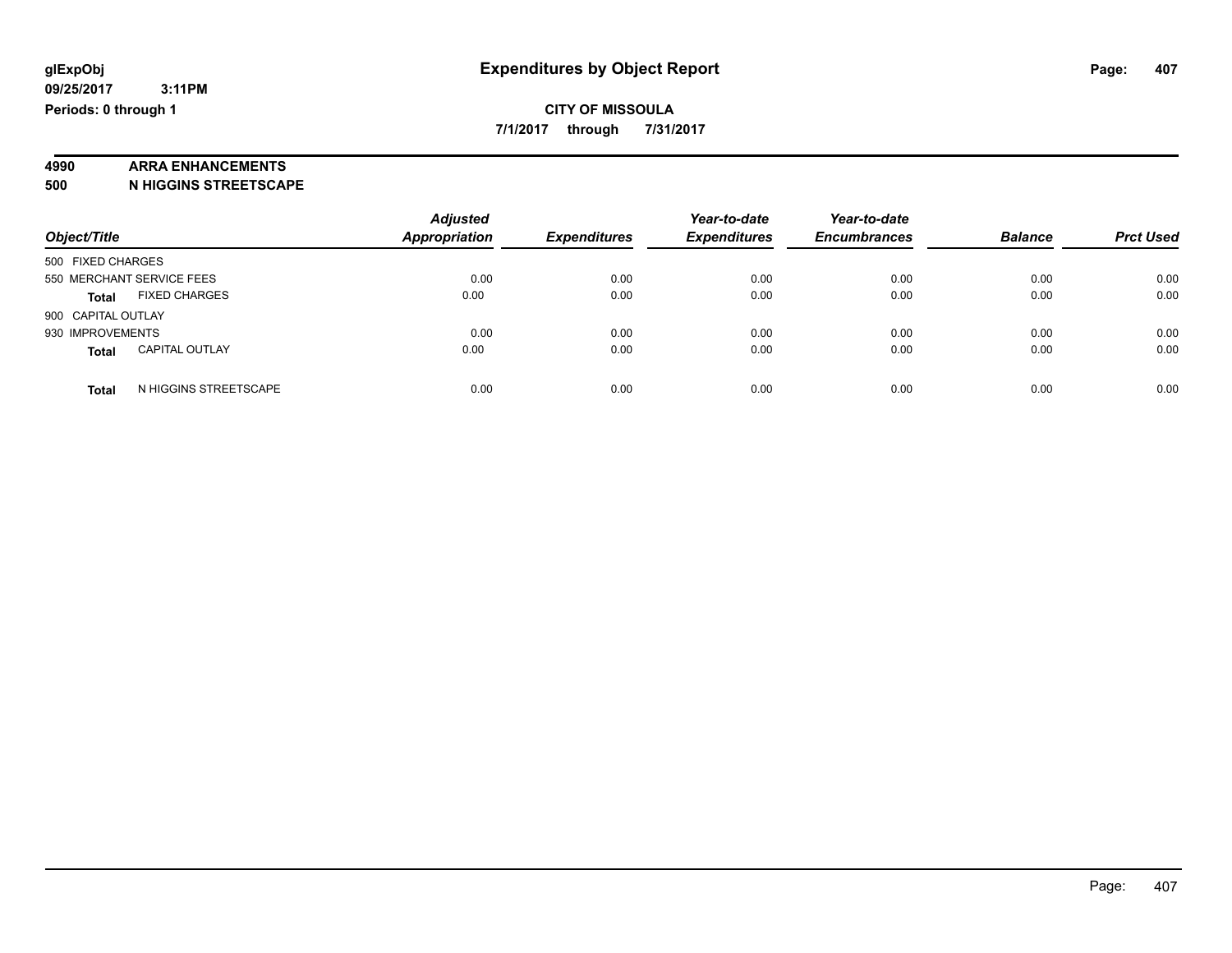**7/1/2017 through 7/31/2017**

**4990 ARRA ENHANCEMENTS 510 CURB RAMPS**

| Object/Title                          | <b>Adjusted</b><br><b>Appropriation</b> | <b>Expenditures</b> | Year-to-date<br><b>Expenditures</b> | Year-to-date<br><b>Encumbrances</b> | <b>Balance</b> | <b>Prct Used</b> |
|---------------------------------------|-----------------------------------------|---------------------|-------------------------------------|-------------------------------------|----------------|------------------|
| 500 FIXED CHARGES                     |                                         |                     |                                     |                                     |                |                  |
| 550 MERCHANT SERVICE FEES             | 0.00                                    | 0.00                | 0.00                                | 0.00                                | 0.00           | 0.00             |
| <b>FIXED CHARGES</b><br><b>Total</b>  | 0.00                                    | 0.00                | 0.00                                | 0.00                                | 0.00           | 0.00             |
| 900 CAPITAL OUTLAY                    |                                         |                     |                                     |                                     |                |                  |
| 930 IMPROVEMENTS                      | 0.00                                    | 0.00                | 0.00                                | 0.00                                | 0.00           | 0.00             |
| <b>CAPITAL OUTLAY</b><br><b>Total</b> | 0.00                                    | 0.00                | 0.00                                | 0.00                                | 0.00           | 0.00             |
| <b>CURB RAMPS</b><br>Total            | 0.00                                    | 0.00                | 0.00                                | 0.00                                | 0.00           | 0.00             |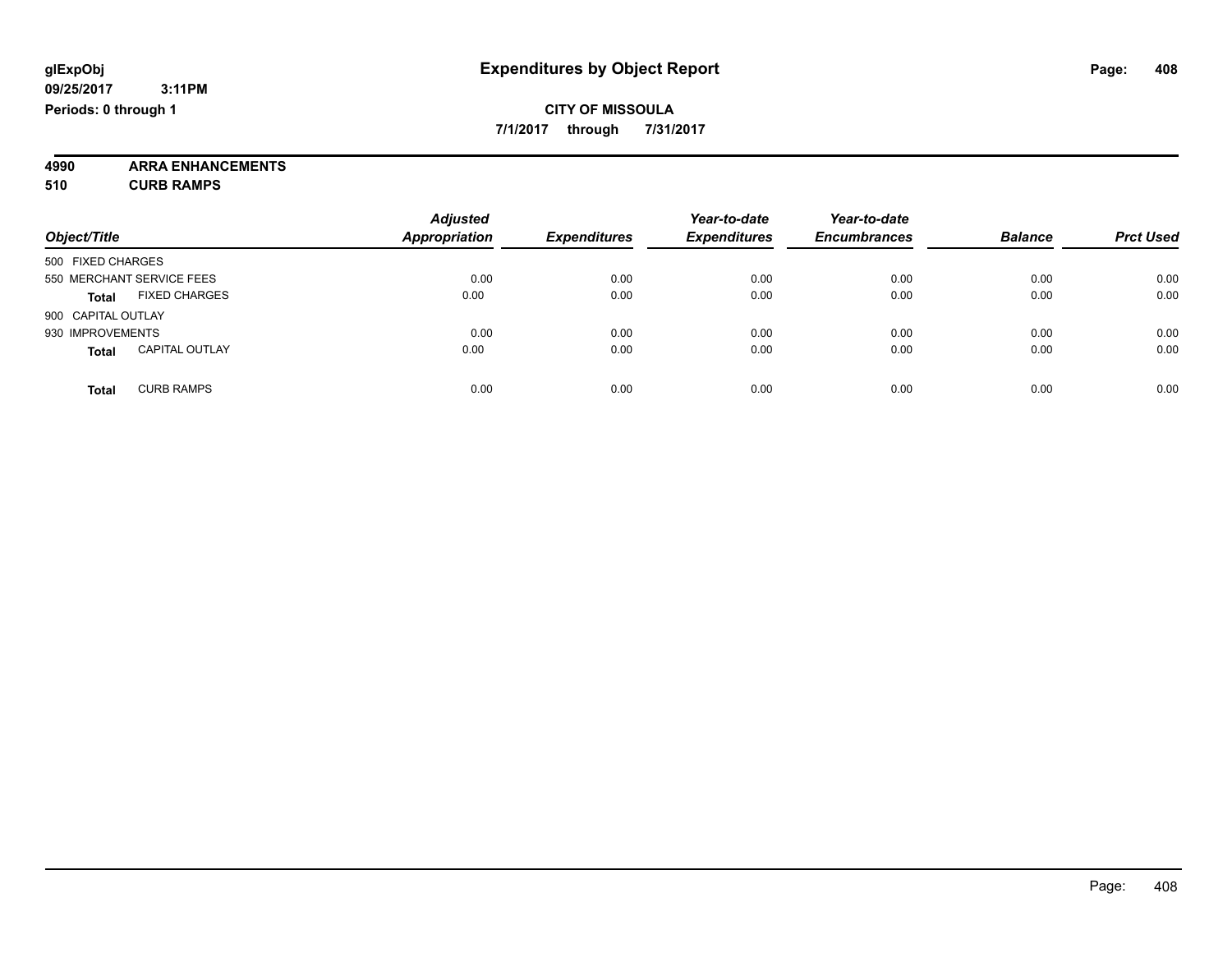# **4990 ARRA ENHANCEMENTS**

**515 RSNAKE GATEWAY GREENOUGH DRIVE**

| Object/Title       |                                | <b>Adjusted</b><br>Appropriation | <b>Expenditures</b> | Year-to-date<br><b>Expenditures</b> | Year-to-date<br><b>Encumbrances</b> | <b>Balance</b> | <b>Prct Used</b> |
|--------------------|--------------------------------|----------------------------------|---------------------|-------------------------------------|-------------------------------------|----------------|------------------|
| 500 FIXED CHARGES  |                                |                                  |                     |                                     |                                     |                |                  |
|                    | 550 MERCHANT SERVICE FEES      | 0.00                             | 0.00                | 0.00                                | 0.00                                | 0.00           | 0.00             |
| <b>Total</b>       | <b>FIXED CHARGES</b>           | 0.00                             | 0.00                | 0.00                                | 0.00                                | 0.00           | 0.00             |
| 900 CAPITAL OUTLAY |                                |                                  |                     |                                     |                                     |                |                  |
| 930 IMPROVEMENTS   |                                | 0.00                             | 0.00                | 0.00                                | 0.00                                | 0.00           | 0.00             |
| <b>Total</b>       | <b>CAPITAL OUTLAY</b>          | 0.00                             | 0.00                | 0.00                                | 0.00                                | 0.00           | 0.00             |
| <b>Total</b>       | RSNAKE GATEWAY GREENOUGH DRIVE | 0.00                             | 0.00                | 0.00                                | 0.00                                | 0.00           | 0.00             |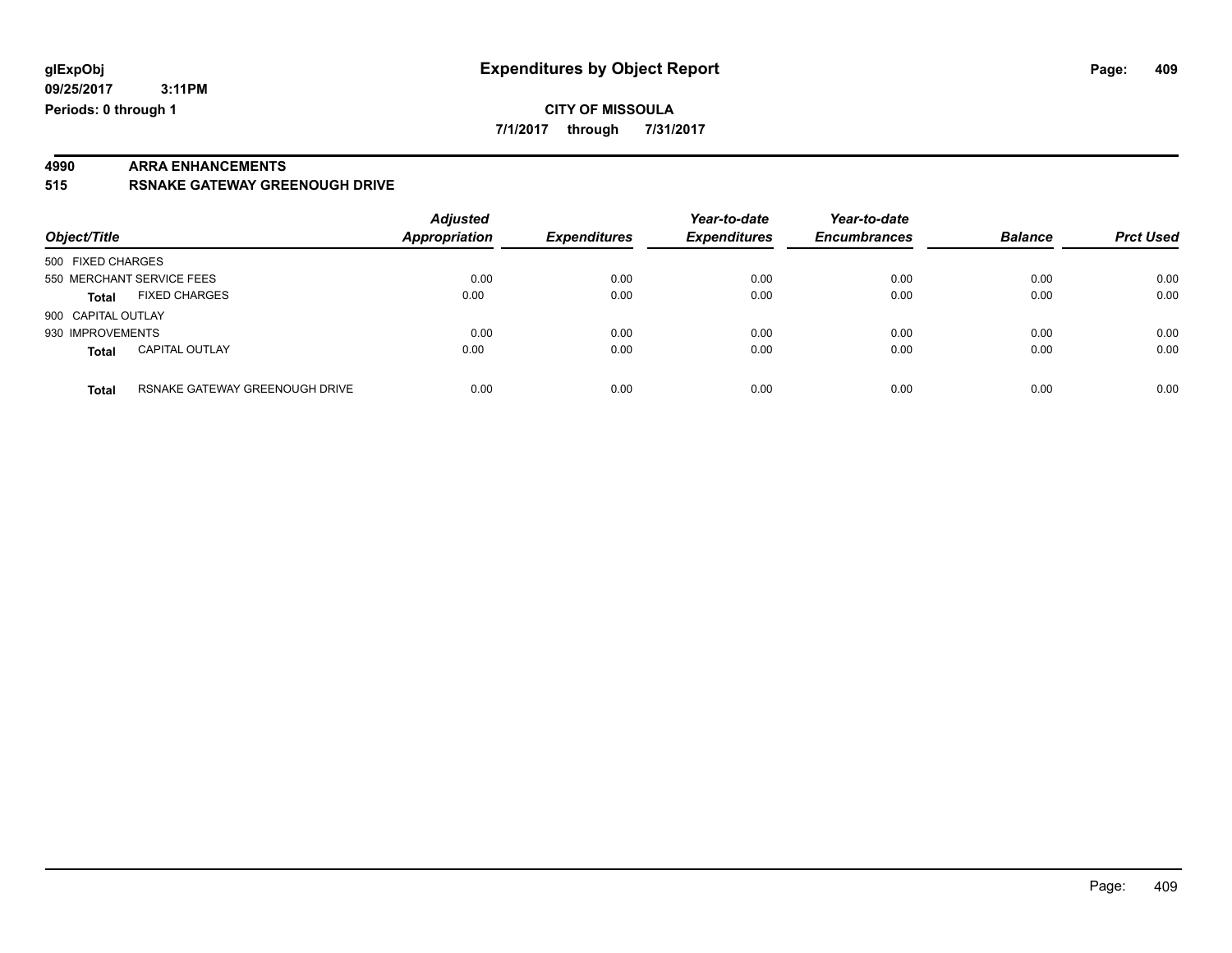#### **4990 ARRA ENHANCEMENTS**

| Object/Title       |                           | <b>Adjusted</b><br><b>Appropriation</b> | <b>Expenditures</b> | Year-to-date<br><b>Expenditures</b> | Year-to-date<br><b>Encumbrances</b> | <b>Balance</b> | <b>Prct Used</b> |
|--------------------|---------------------------|-----------------------------------------|---------------------|-------------------------------------|-------------------------------------|----------------|------------------|
|                    |                           |                                         |                     |                                     |                                     |                |                  |
| 500 FIXED CHARGES  |                           |                                         |                     |                                     |                                     |                |                  |
|                    | 550 MERCHANT SERVICE FEES | 0.00                                    | 0.00                | 0.00                                | 0.00                                | 0.00           | 0.00             |
| <b>Total</b>       | <b>FIXED CHARGES</b>      | 0.00                                    | 0.00                | 0.00                                | 0.00                                | 0.00           | 0.00             |
| 900 CAPITAL OUTLAY |                           |                                         |                     |                                     |                                     |                |                  |
| 930 IMPROVEMENTS   |                           | 0.00                                    | 0.00                | 0.00                                | 0.00                                | 0.00           | 0.00             |
| <b>Total</b>       | <b>CAPITAL OUTLAY</b>     | 0.00                                    | 0.00                | 0.00                                | 0.00                                | 0.00           | 0.00             |
| <b>Total</b>       | ARRA ENHANCEMENTS         | 0.00                                    | 0.00                | 0.00                                | 0.00                                | 0.00           | 0.00             |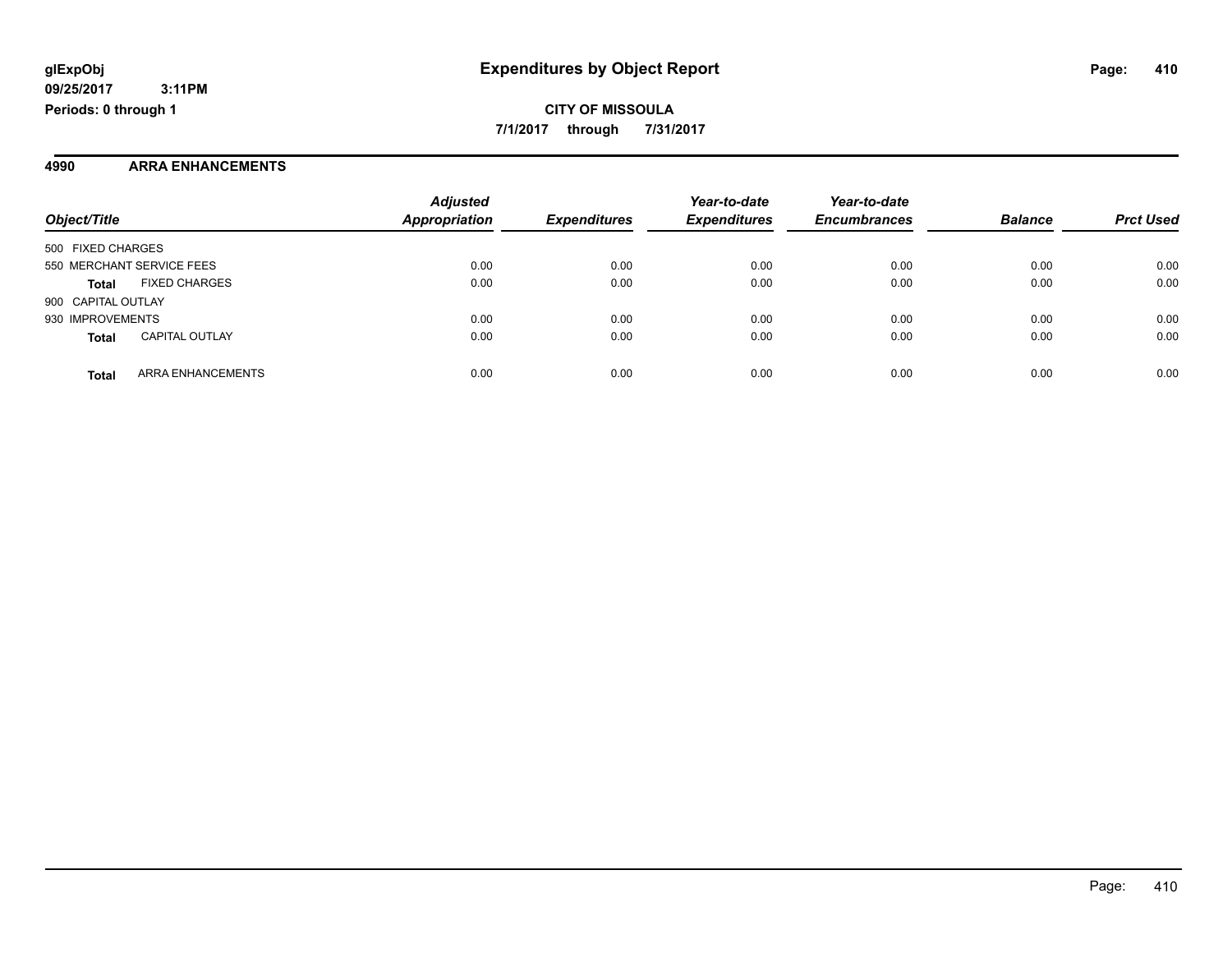### **4991 ARRA HB645**

**500 N HIGGINS STREETSCAPE**

|                                       | <b>Adjusted</b>      |                     | Year-to-date        | Year-to-date        |                |                  |
|---------------------------------------|----------------------|---------------------|---------------------|---------------------|----------------|------------------|
| Object/Title                          | <b>Appropriation</b> | <b>Expenditures</b> | <b>Expenditures</b> | <b>Encumbrances</b> | <b>Balance</b> | <b>Prct Used</b> |
| 500 FIXED CHARGES                     |                      |                     |                     |                     |                |                  |
| 550 MERCHANT SERVICE FEES             | 0.00                 | 0.00                | 0.00                | 0.00                | 0.00           | 0.00             |
| <b>FIXED CHARGES</b><br><b>Total</b>  | 0.00                 | 0.00                | 0.00                | 0.00                | 0.00           | 0.00             |
| 900 CAPITAL OUTLAY                    |                      |                     |                     |                     |                |                  |
| 930 IMPROVEMENTS                      | 0.00                 | 0.00                | 0.00                | 0.00                | 0.00           | 0.00             |
| <b>CAPITAL OUTLAY</b><br><b>Total</b> | 0.00                 | 0.00                | 0.00                | 0.00                | 0.00           | 0.00             |
| N HIGGINS STREETSCAPE<br><b>Total</b> | 0.00                 | 0.00                | 0.00                | 0.00                | 0.00           | 0.00             |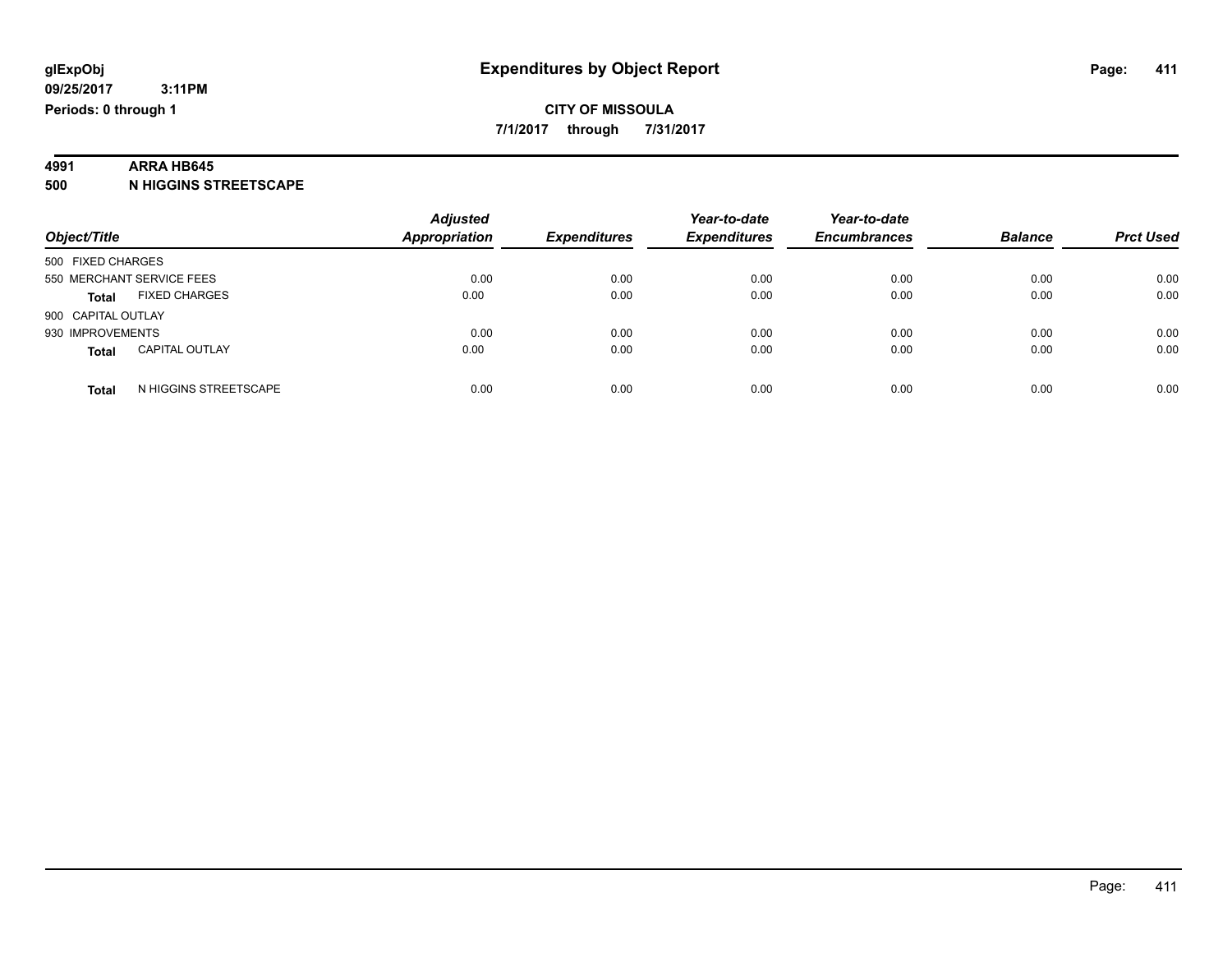# **4991 ARRA HB645**

**520 N HIGGINS PAVING**

|                                       | <b>Adjusted</b>      |                     | Year-to-date        | Year-to-date<br><b>Encumbrances</b> | <b>Balance</b> | <b>Prct Used</b> |
|---------------------------------------|----------------------|---------------------|---------------------|-------------------------------------|----------------|------------------|
| Object/Title                          | <b>Appropriation</b> | <b>Expenditures</b> | <b>Expenditures</b> |                                     |                |                  |
| 500 FIXED CHARGES                     |                      |                     |                     |                                     |                |                  |
| 550 MERCHANT SERVICE FEES             | 0.00                 | 0.00                | 0.00                | 0.00                                | 0.00           | 0.00             |
| <b>FIXED CHARGES</b><br>Total         | 0.00                 | 0.00                | 0.00                | 0.00                                | 0.00           | 0.00             |
| 900 CAPITAL OUTLAY                    |                      |                     |                     |                                     |                |                  |
| 930 IMPROVEMENTS                      | 0.00                 | 0.00                | 0.00                | 0.00                                | 0.00           | 0.00             |
| <b>CAPITAL OUTLAY</b><br><b>Total</b> | 0.00                 | 0.00                | 0.00                | 0.00                                | 0.00           | 0.00             |
| N HIGGINS PAVING<br>Total             | 0.00                 | 0.00                | 0.00                | 0.00                                | 0.00           | 0.00             |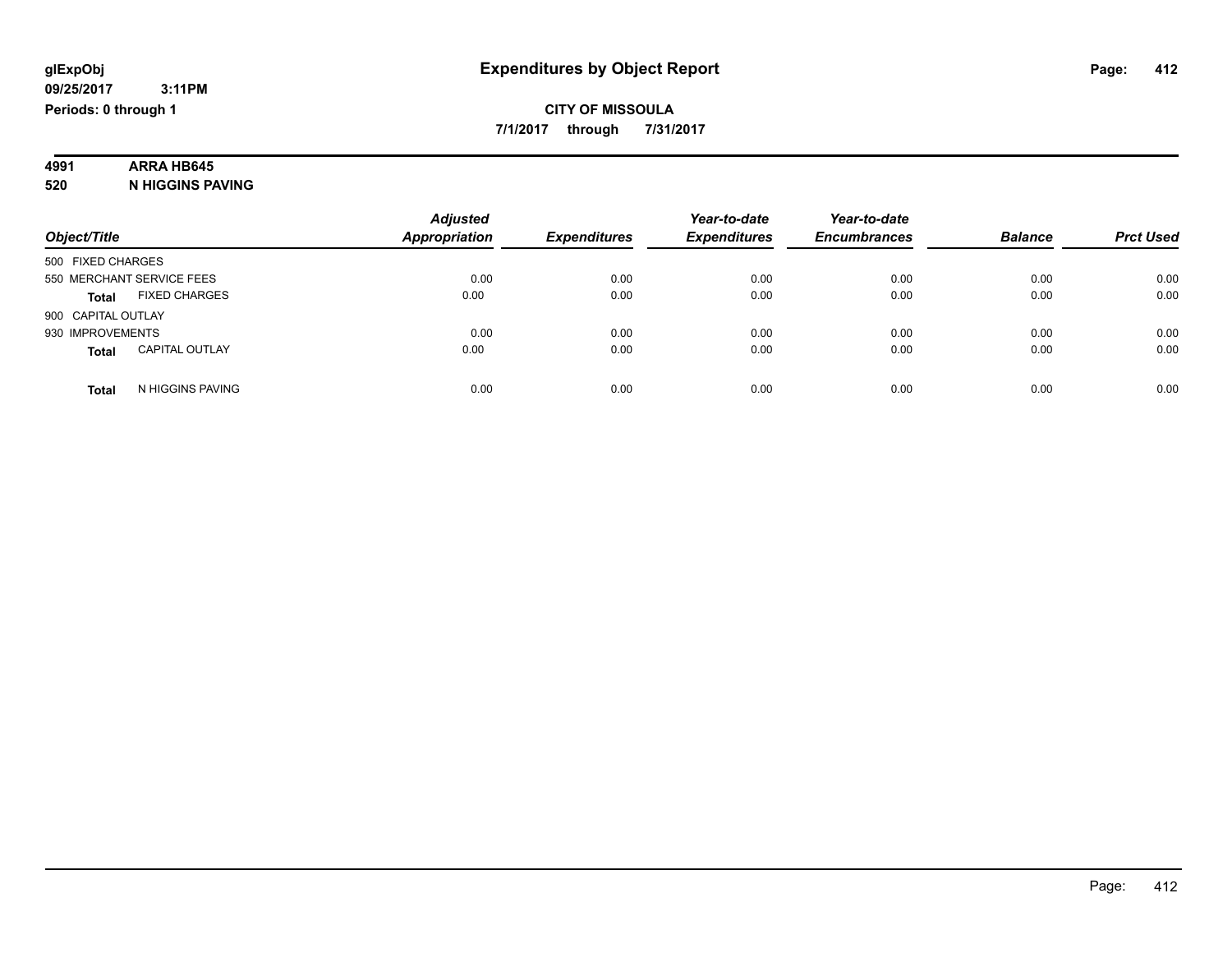**4991 ARRA HB645 525 BROOKS ST CURB & SW IMPROVEMENTS**

| Object/Title                                    | <b>Adjusted</b><br><b>Appropriation</b> | <b>Expenditures</b> | Year-to-date<br><b>Expenditures</b> | Year-to-date<br><b>Encumbrances</b> | <b>Balance</b> | <b>Prct Used</b> |
|-------------------------------------------------|-----------------------------------------|---------------------|-------------------------------------|-------------------------------------|----------------|------------------|
| 500 FIXED CHARGES                               |                                         |                     |                                     |                                     |                |                  |
| 550 MERCHANT SERVICE FEES                       | 0.00                                    | 0.00                | 0.00                                | 0.00                                | 0.00           | 0.00             |
| <b>FIXED CHARGES</b><br>Total                   | 0.00                                    | 0.00                | 0.00                                | 0.00                                | 0.00           | 0.00             |
| 900 CAPITAL OUTLAY                              |                                         |                     |                                     |                                     |                |                  |
| 930 IMPROVEMENTS                                | 0.00                                    | 0.00                | 0.00                                | 0.00                                | 0.00           | 0.00             |
| <b>CAPITAL OUTLAY</b><br><b>Total</b>           | 0.00                                    | 0.00                | 0.00                                | 0.00                                | 0.00           | 0.00             |
| BROOKS ST CURB & SW IMPROVEMENT<br><b>Total</b> | 0.00                                    | 0.00                | 0.00                                | 0.00                                | 0.00           | 0.00             |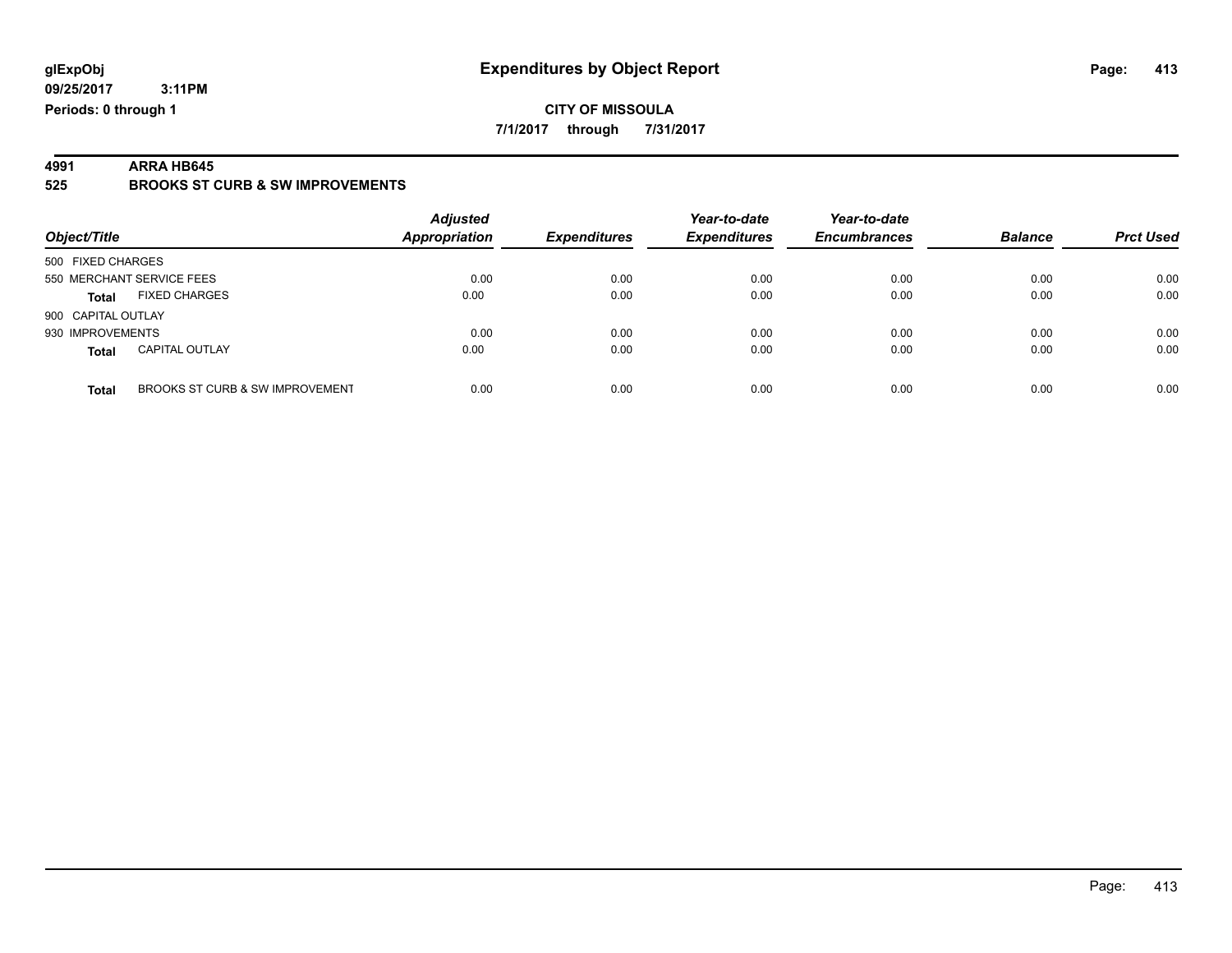#### **4991 ARRA HB645 530 CURB RAMPS**

| Object/Title       |                            | <b>Adjusted</b><br><b>Appropriation</b> | <b>Expenditures</b> | Year-to-date<br><b>Expenditures</b> | Year-to-date<br><b>Encumbrances</b> | <b>Balance</b> | <b>Prct Used</b> |
|--------------------|----------------------------|-----------------------------------------|---------------------|-------------------------------------|-------------------------------------|----------------|------------------|
|                    | 100 PERSONAL SERVICES      |                                         |                     |                                     |                                     |                |                  |
|                    | 140 EMPLOYER CONTRIBUTIONS | 0.00                                    | 0.00                | 0.00                                | 0.00                                | 0.00           | 0.00             |
| <b>Total</b>       | PERSONAL SERVICES          | 0.00                                    | 0.00                | 0.00                                | 0.00                                | 0.00           | 0.00             |
| 500 FIXED CHARGES  |                            |                                         |                     |                                     |                                     |                |                  |
|                    | 550 MERCHANT SERVICE FEES  | 0.00                                    | 0.00                | 0.00                                | 0.00                                | 0.00           | 0.00             |
| <b>Total</b>       | <b>FIXED CHARGES</b>       | 0.00                                    | 0.00                | 0.00                                | 0.00                                | 0.00           | 0.00             |
| 900 CAPITAL OUTLAY |                            |                                         |                     |                                     |                                     |                |                  |
| 930 IMPROVEMENTS   |                            | 0.00                                    | 0.00                | 0.00                                | 0.00                                | 0.00           | 0.00             |
| <b>Total</b>       | <b>CAPITAL OUTLAY</b>      | 0.00                                    | 0.00                | 0.00                                | 0.00                                | 0.00           | 0.00             |
| <b>Total</b>       | <b>CURB RAMPS</b>          | 0.00                                    | 0.00                | 0.00                                | 0.00                                | 0.00           | 0.00             |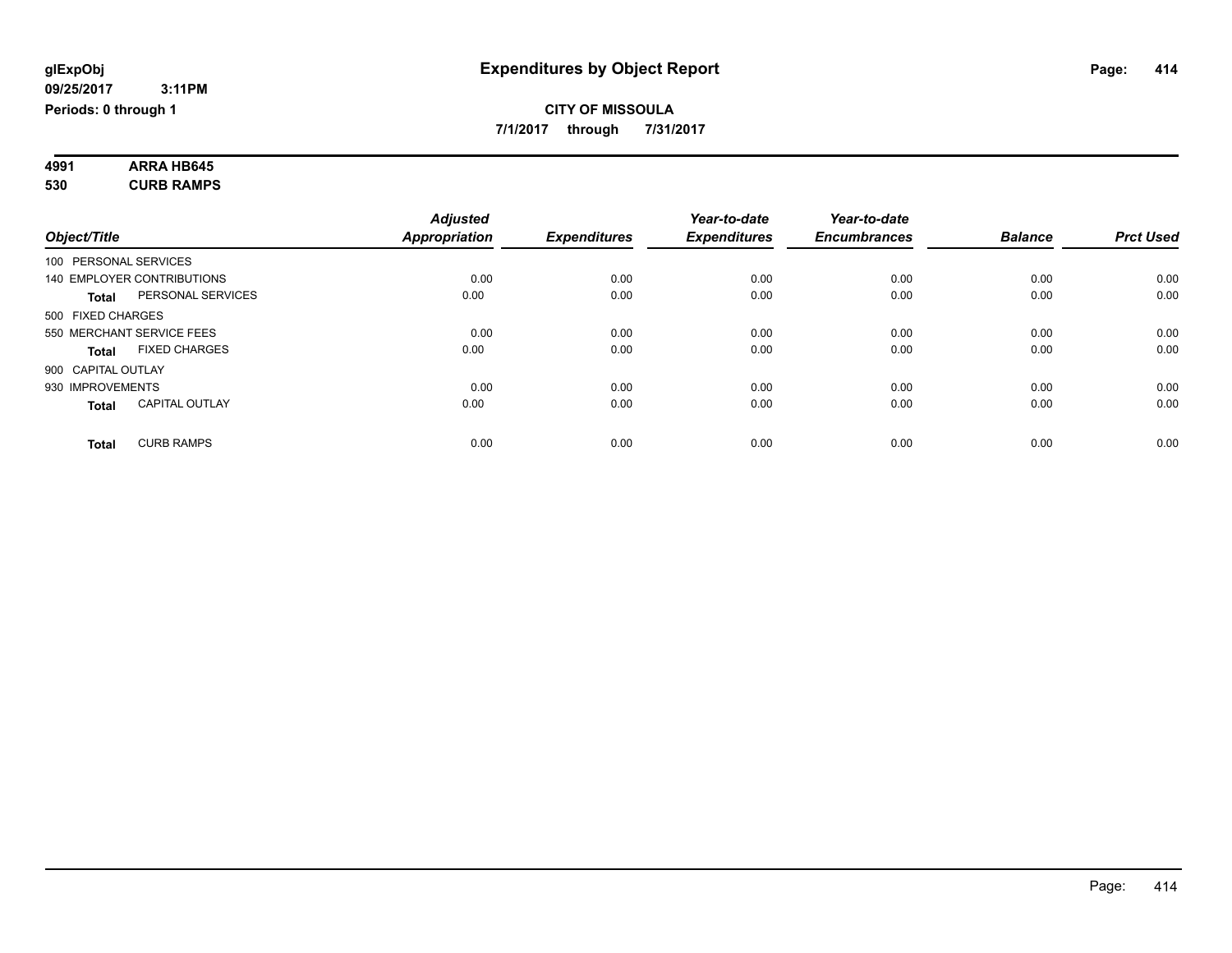**7/1/2017 through 7/31/2017**

**4991 ARRA HB645 535 PARKS PLAYGROUND INSTALLS**

| Object/Title           |                            | <b>Adjusted</b>      | <b>Expenditures</b> | Year-to-date<br><b>Expenditures</b> | Year-to-date<br><b>Encumbrances</b> | <b>Balance</b> | <b>Prct Used</b> |
|------------------------|----------------------------|----------------------|---------------------|-------------------------------------|-------------------------------------|----------------|------------------|
|                        |                            | <b>Appropriation</b> |                     |                                     |                                     |                |                  |
| 100 PERSONAL SERVICES  |                            |                      |                     |                                     |                                     |                |                  |
| 110 SALARIES AND WAGES |                            | 0.00                 | 0.00                | 0.00                                | 0.00                                | 0.00           | 0.00             |
| 120 OVERTIME           |                            | 0.00                 | 0.00                | 0.00                                | 0.00                                | 0.00           | 0.00             |
|                        | 140 EMPLOYER CONTRIBUTIONS | 0.00                 | 0.00                | 0.00                                | 0.00                                | 0.00           | 0.00             |
| Total                  | PERSONAL SERVICES          | 0.00                 | 0.00                | 0.00                                | 0.00                                | 0.00           | 0.00             |
| 500 FIXED CHARGES      |                            |                      |                     |                                     |                                     |                |                  |
|                        | 550 MERCHANT SERVICE FEES  | 0.00                 | 0.00                | 0.00                                | 0.00                                | 0.00           | 0.00             |
| <b>Total</b>           | <b>FIXED CHARGES</b>       | 0.00                 | 0.00                | 0.00                                | 0.00                                | 0.00           | 0.00             |
| 900 CAPITAL OUTLAY     |                            |                      |                     |                                     |                                     |                |                  |
| 930 IMPROVEMENTS       |                            | 0.00                 | 0.00                | 0.00                                | 0.00                                | 0.00           | 0.00             |
| <b>Total</b>           | <b>CAPITAL OUTLAY</b>      | 0.00                 | 0.00                | 0.00                                | 0.00                                | 0.00           | 0.00             |
| <b>Total</b>           | PARKS PLAYGROUND INSTALLS  | 0.00                 | 0.00                | 0.00                                | 0.00                                | 0.00           | 0.00             |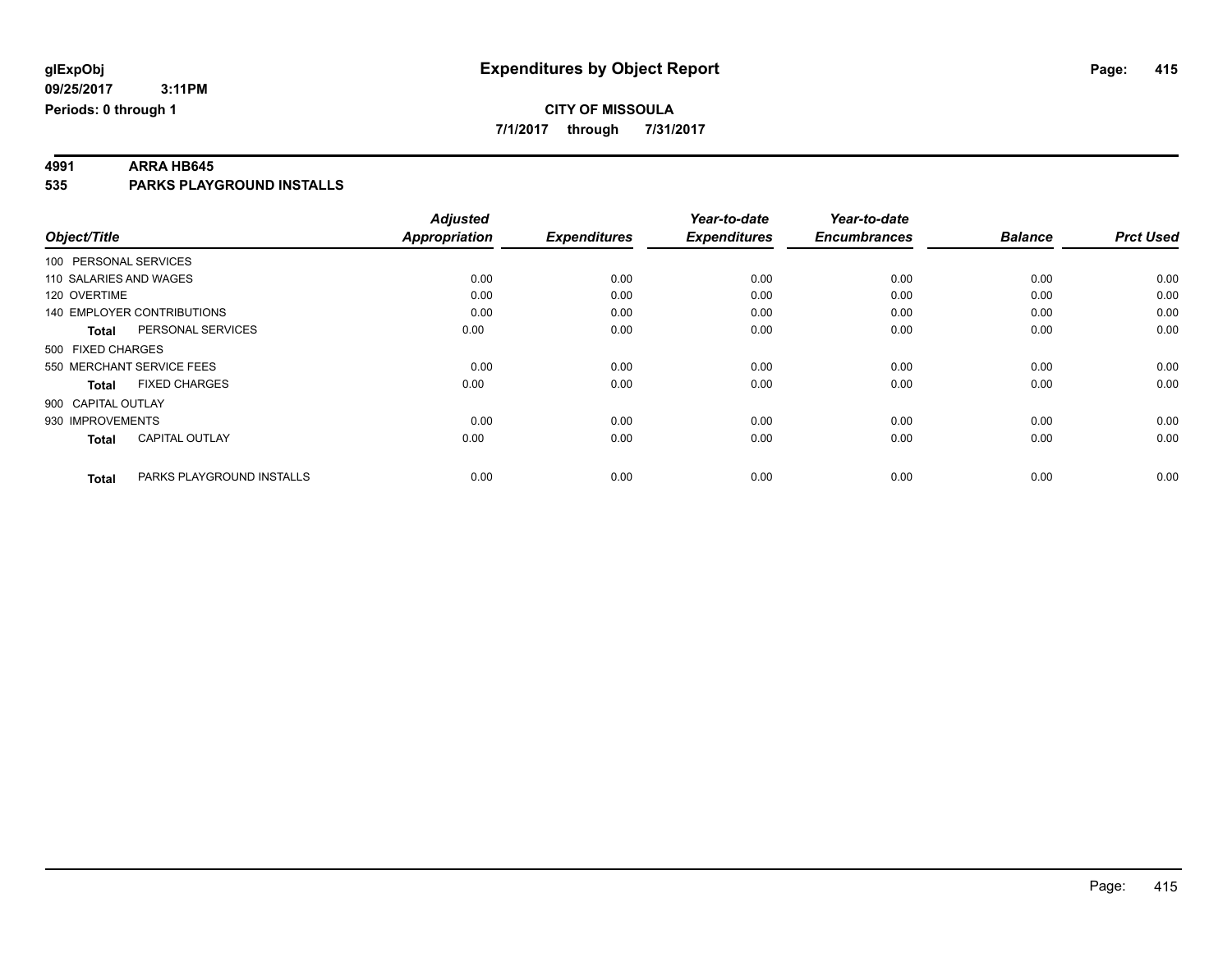**4991 ARRA HB645 540 GREENOUGH PARK BRIDGE**

|                                              | <b>Adjusted</b>      |                     | Year-to-date        | Year-to-date        |                |                  |
|----------------------------------------------|----------------------|---------------------|---------------------|---------------------|----------------|------------------|
| Object/Title                                 | <b>Appropriation</b> | <b>Expenditures</b> | <b>Expenditures</b> | <b>Encumbrances</b> | <b>Balance</b> | <b>Prct Used</b> |
| 100 PERSONAL SERVICES                        |                      |                     |                     |                     |                |                  |
| 120 OVERTIME                                 | 0.00                 | 0.00                | 0.00                | 0.00                | 0.00           | 0.00             |
| 140 EMPLOYER CONTRIBUTIONS                   | 0.00                 | 0.00                | 0.00                | 0.00                | 0.00           | 0.00             |
| PERSONAL SERVICES<br>Total                   | 0.00                 | 0.00                | 0.00                | 0.00                | 0.00           | 0.00             |
| 500 FIXED CHARGES                            |                      |                     |                     |                     |                |                  |
| 550 MERCHANT SERVICE FEES                    | 0.00                 | 0.00                | 0.00                | 0.00                | 0.00           | 0.00             |
| <b>FIXED CHARGES</b><br>Total                | 0.00                 | 0.00                | 0.00                | 0.00                | 0.00           | 0.00             |
| 900 CAPITAL OUTLAY                           |                      |                     |                     |                     |                |                  |
| 930 IMPROVEMENTS                             | 0.00                 | 0.00                | 0.00                | 0.00                | 0.00           | 0.00             |
| <b>CAPITAL OUTLAY</b><br><b>Total</b>        | 0.00                 | 0.00                | 0.00                | 0.00                | 0.00           | 0.00             |
| <b>GREENOUGH PARK BRIDGE</b><br><b>Total</b> | 0.00                 | 0.00                | 0.00                | 0.00                | 0.00           | 0.00             |
|                                              |                      |                     |                     |                     |                |                  |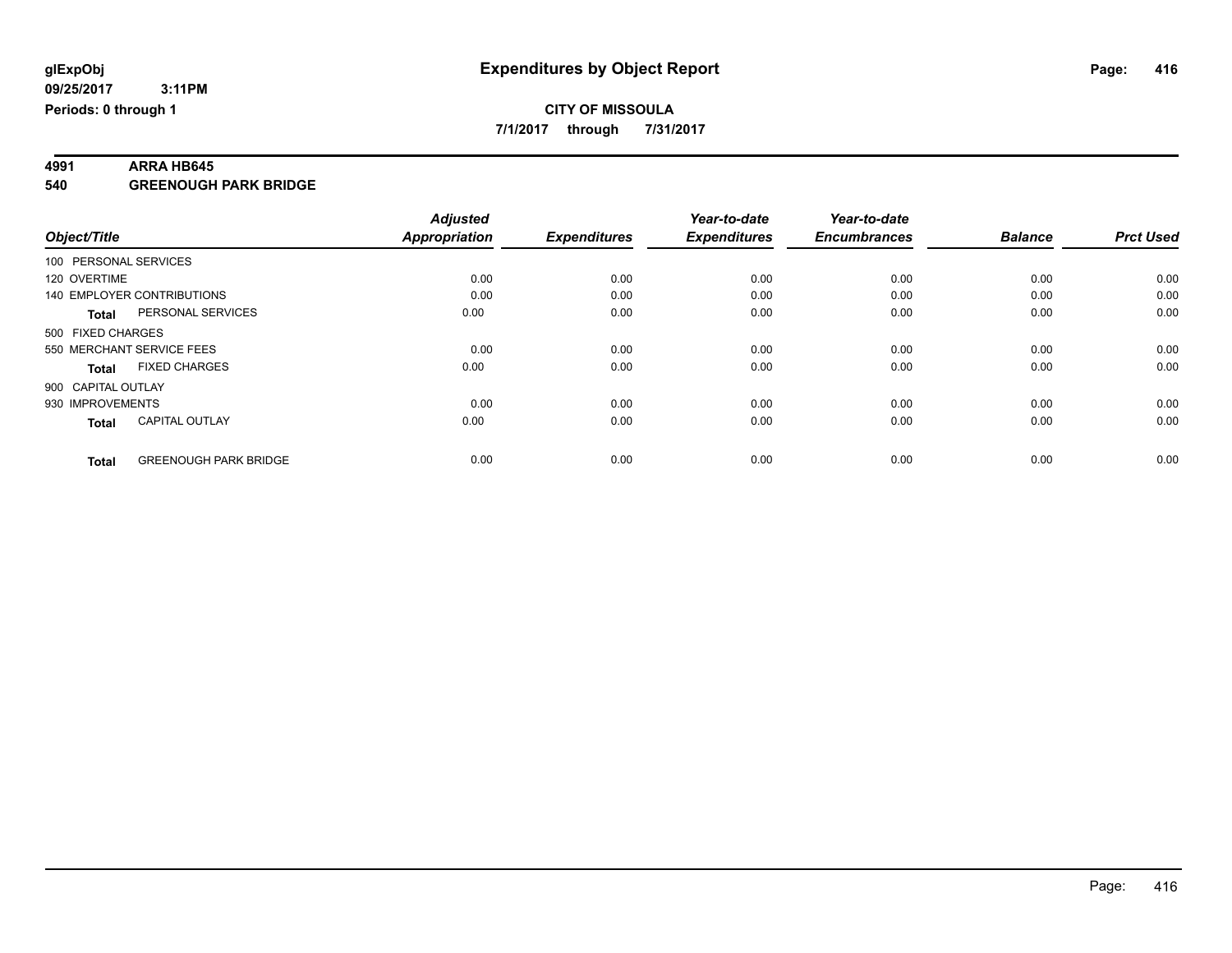**4991 ARRA HB645**

|                                   |                       | <b>Adjusted</b>      |                     | Year-to-date        | Year-to-date        |                |                  |
|-----------------------------------|-----------------------|----------------------|---------------------|---------------------|---------------------|----------------|------------------|
| Object/Title                      |                       | <b>Appropriation</b> | <b>Expenditures</b> | <b>Expenditures</b> | <b>Encumbrances</b> | <b>Balance</b> | <b>Prct Used</b> |
| 100 PERSONAL SERVICES             |                       |                      |                     |                     |                     |                |                  |
| 110 SALARIES AND WAGES            |                       | 0.00                 | 0.00                | 0.00                | 0.00                | 0.00           | 0.00             |
| 120 OVERTIME                      |                       | 0.00                 | 0.00                | 0.00                | 0.00                | 0.00           | 0.00             |
| <b>140 EMPLOYER CONTRIBUTIONS</b> |                       | 0.00                 | 0.00                | 0.00                | 0.00                | 0.00           | 0.00             |
| <b>Total</b>                      | PERSONAL SERVICES     | 0.00                 | 0.00                | 0.00                | 0.00                | 0.00           | 0.00             |
| 500 FIXED CHARGES                 |                       |                      |                     |                     |                     |                |                  |
| 550 MERCHANT SERVICE FEES         |                       | 0.00                 | 0.00                | 0.00                | 0.00                | 0.00           | 0.00             |
| <b>Total</b>                      | <b>FIXED CHARGES</b>  | 0.00                 | 0.00                | 0.00                | 0.00                | 0.00           | 0.00             |
| 900 CAPITAL OUTLAY                |                       |                      |                     |                     |                     |                |                  |
| 930 IMPROVEMENTS                  |                       | 0.00                 | 0.00                | 0.00                | 0.00                | 0.00           | 0.00             |
| <b>Total</b>                      | <b>CAPITAL OUTLAY</b> | 0.00                 | 0.00                | 0.00                | 0.00                | 0.00           | 0.00             |
| <b>Total</b>                      | ARRA HB645            | 0.00                 | 0.00                | 0.00                | 0.00                | 0.00           | 0.00             |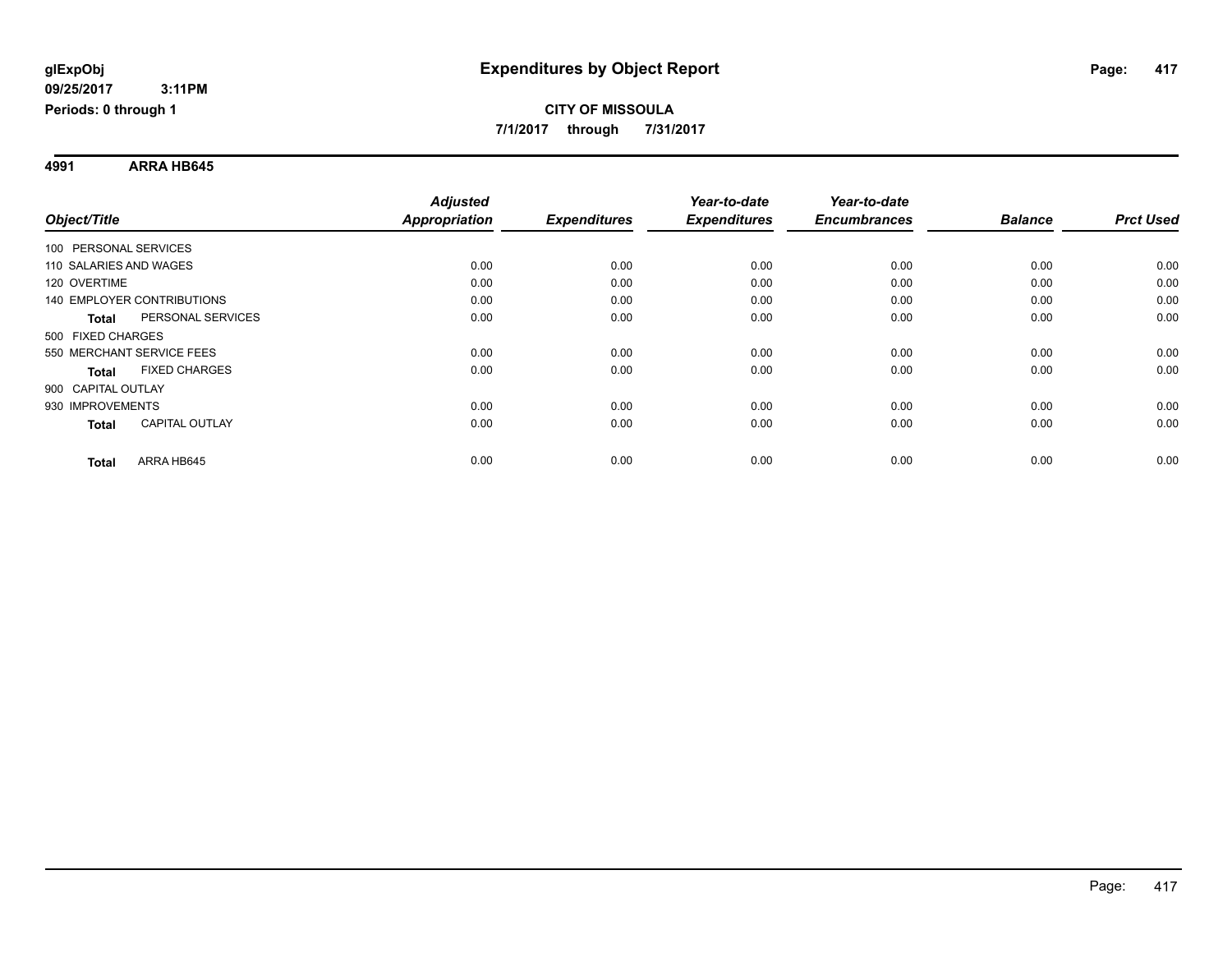**7/1/2017 through 7/31/2017**

**4992 WFL MILLER CREEK ROAD 390 NON-DEPARTMENTAL**

| Object/Title                          | <b>Adjusted</b><br><b>Appropriation</b> | <b>Expenditures</b> | Year-to-date<br><b>Expenditures</b> | Year-to-date<br><b>Encumbrances</b> | <b>Balance</b> | <b>Prct Used</b> |
|---------------------------------------|-----------------------------------------|---------------------|-------------------------------------|-------------------------------------|----------------|------------------|
| 500 FIXED CHARGES                     |                                         |                     |                                     |                                     |                |                  |
| 550 MERCHANT SERVICE FEES             | 0.00                                    | 0.00                | 0.00                                | 0.00                                | 0.00           | 0.00             |
| <b>FIXED CHARGES</b><br><b>Total</b>  | 0.00                                    | 0.00                | 0.00                                | 0.00                                | 0.00           | 0.00             |
| 900 CAPITAL OUTLAY                    |                                         |                     |                                     |                                     |                |                  |
| 930 IMPROVEMENTS                      | 0.00                                    | 0.00                | 0.00                                | 0.00                                | 0.00           | 0.00             |
| <b>CAPITAL OUTLAY</b><br><b>Total</b> | 0.00                                    | 0.00                | 0.00                                | 0.00                                | 0.00           | 0.00             |
| NON-DEPARTMENTAL<br><b>Total</b>      | 0.00                                    | 0.00                | 0.00                                | 0.00                                | 0.00           | 0.00             |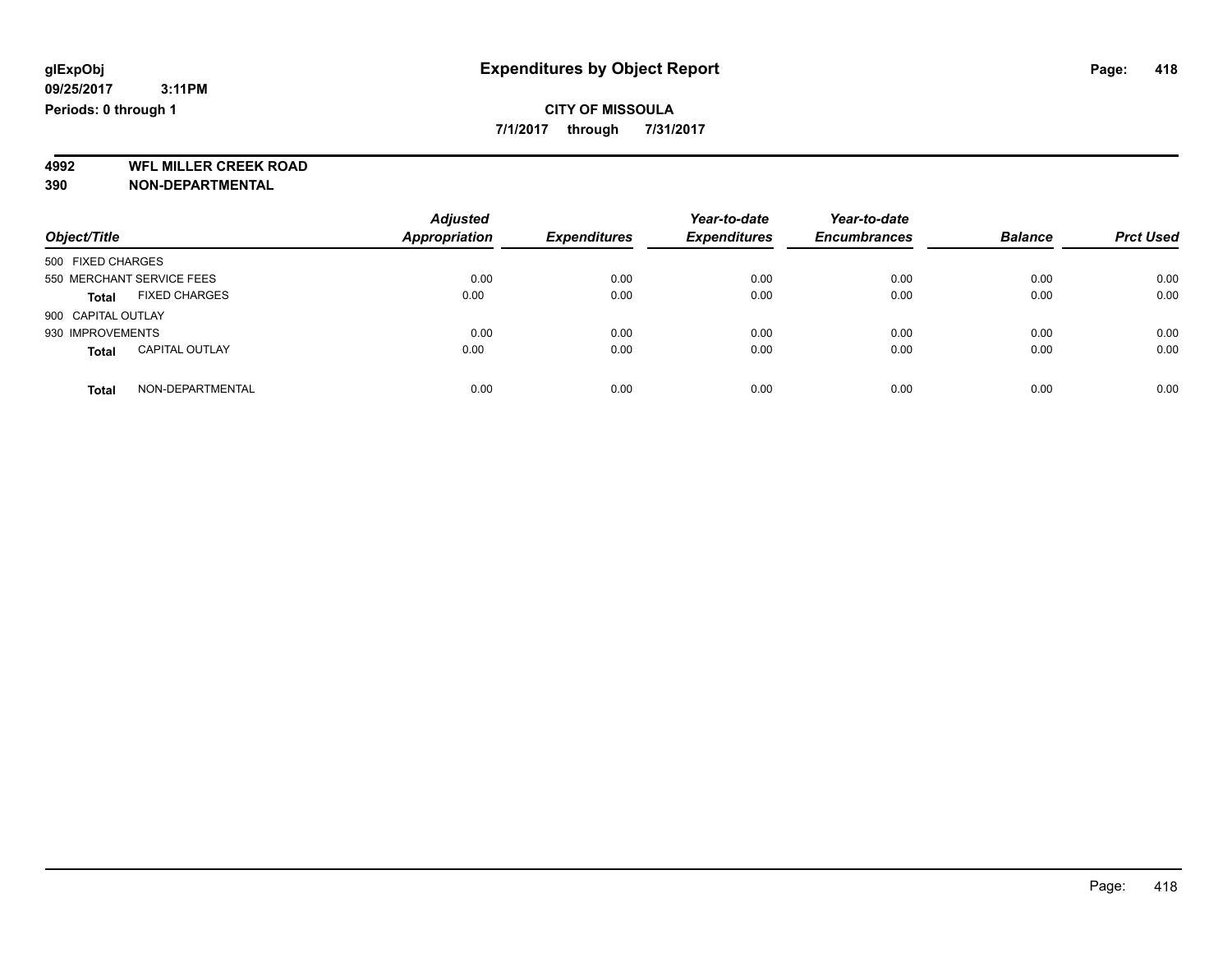#### **4992 WFL MILLER CREEK ROAD**

|                                       | <b>Adjusted</b>      |                     | Year-to-date        | Year-to-date        |                |                  |
|---------------------------------------|----------------------|---------------------|---------------------|---------------------|----------------|------------------|
| Object/Title                          | <b>Appropriation</b> | <b>Expenditures</b> | <b>Expenditures</b> | <b>Encumbrances</b> | <b>Balance</b> | <b>Prct Used</b> |
| 500 FIXED CHARGES                     |                      |                     |                     |                     |                |                  |
| 550 MERCHANT SERVICE FEES             | 0.00                 | 0.00                | 0.00                | 0.00                | 0.00           | 0.00             |
| <b>FIXED CHARGES</b><br><b>Total</b>  | 0.00                 | 0.00                | 0.00                | 0.00                | 0.00           | 0.00             |
| 900 CAPITAL OUTLAY                    |                      |                     |                     |                     |                |                  |
| 930 IMPROVEMENTS                      | 0.00                 | 0.00                | 0.00                | 0.00                | 0.00           | 0.00             |
| <b>CAPITAL OUTLAY</b><br><b>Total</b> | 0.00                 | 0.00                | 0.00                | 0.00                | 0.00           | 0.00             |
| WFL MILLER CREEK ROAD<br><b>Total</b> | 0.00                 | 0.00                | 0.00                | 0.00                | 0.00           | 0.00             |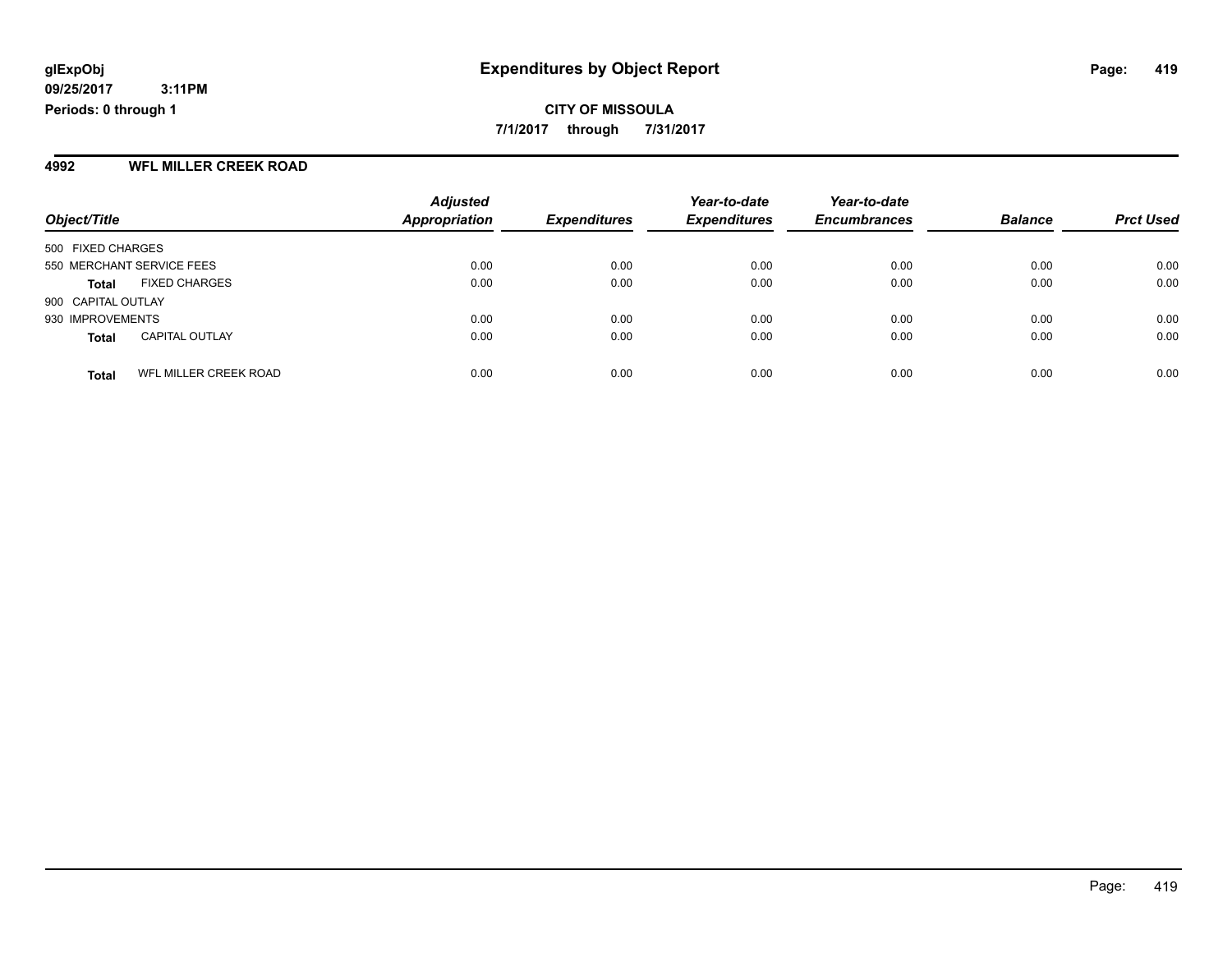**7/1/2017 through 7/31/2017**

# **4993 WESTERN FEDERAL LANDS**

**280 PUBLIC WORKS OPERATIONS**

| Object/Title                            | <b>Adjusted</b><br>Appropriation | <b>Expenditures</b> | Year-to-date<br><b>Expenditures</b> | Year-to-date<br><b>Encumbrances</b> | <b>Balance</b> | <b>Prct Used</b> |
|-----------------------------------------|----------------------------------|---------------------|-------------------------------------|-------------------------------------|----------------|------------------|
|                                         |                                  |                     |                                     |                                     |                |                  |
| 100 PERSONAL SERVICES                   |                                  |                     |                                     |                                     |                |                  |
| 110 SALARIES AND WAGES                  | 0.00                             | 0.00                | 0.00                                | 0.00                                | 0.00           | 0.00             |
| <b>140 EMPLOYER CONTRIBUTIONS</b>       | 0.00                             | 0.00                | 0.00                                | 0.00                                | 0.00           | 0.00             |
| PERSONAL SERVICES<br><b>Total</b>       | 0.00                             | 0.00                | 0.00                                | 0.00                                | 0.00           | 0.00             |
| 300 PURCHASED SERVICES                  |                                  |                     |                                     |                                     |                |                  |
| 350 PROFESSIONAL SERVICES               | 0.00                             | 0.00                | 0.00                                | 0.00                                | 0.00           | 0.00             |
| PURCHASED SERVICES<br><b>Total</b>      | 0.00                             | 0.00                | 0.00                                | 0.00                                | 0.00           | 0.00             |
| 500 FIXED CHARGES                       |                                  |                     |                                     |                                     |                |                  |
| 550 MERCHANT SERVICE FEES               | 0.00                             | 0.00                | 0.00                                | 0.00                                | 0.00           | 0.00             |
| <b>FIXED CHARGES</b><br><b>Total</b>    | 0.00                             | 0.00                | 0.00                                | 0.00                                | 0.00           | 0.00             |
| 900 CAPITAL OUTLAY                      |                                  |                     |                                     |                                     |                |                  |
| 930 IMPROVEMENTS                        | 0.00                             | 0.00                | 0.00                                | 0.00                                | 0.00           | 0.00             |
| <b>CAPITAL OUTLAY</b><br><b>Total</b>   | 0.00                             | 0.00                | 0.00                                | 0.00                                | 0.00           | 0.00             |
| PUBLIC WORKS OPERATIONS<br><b>Total</b> | 0.00                             | 0.00                | 0.00                                | 0.00                                | 0.00           | 0.00             |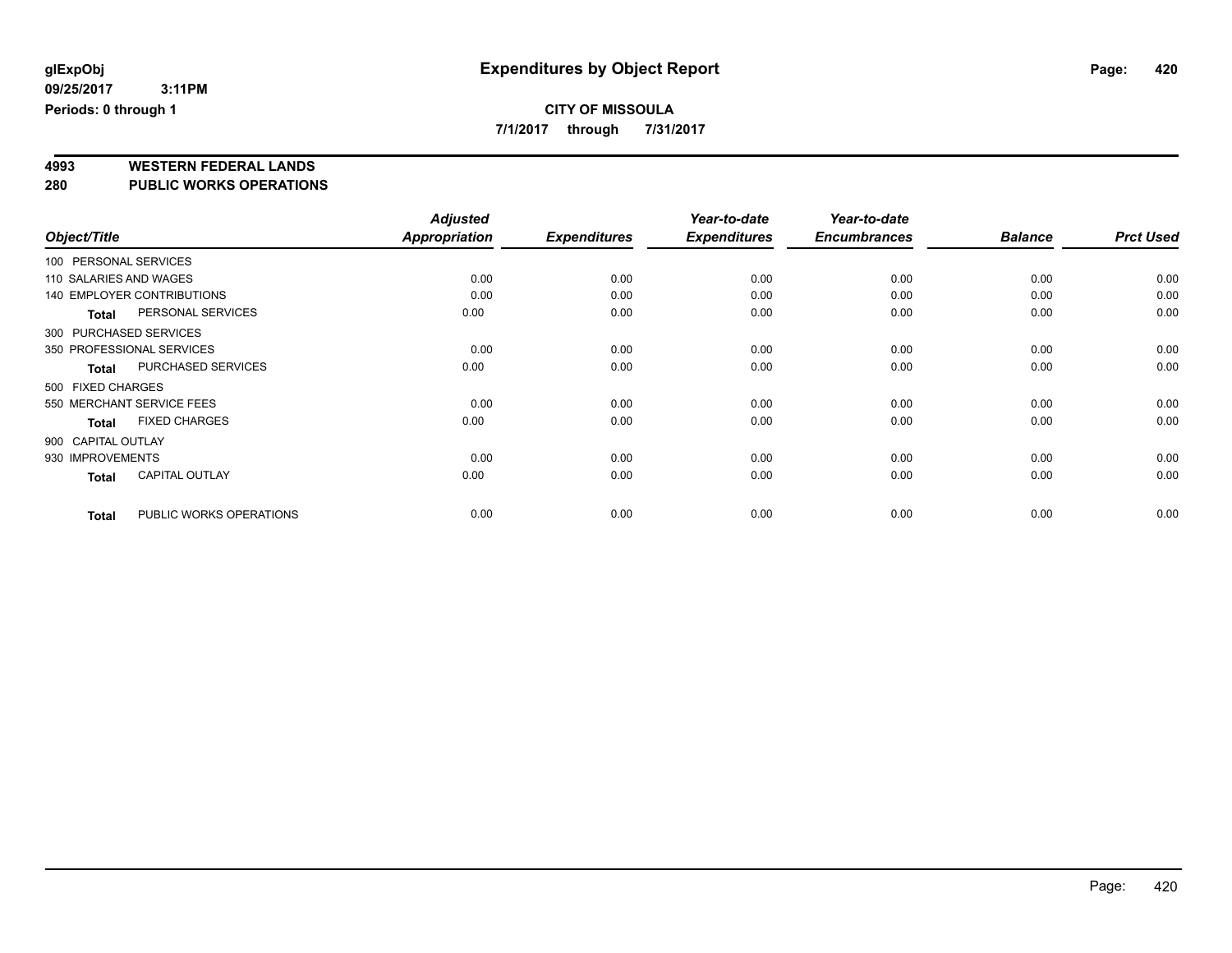#### **4993 WESTERN FEDERAL LANDS**

|                        |                                   | <b>Adjusted</b> |                     | Year-to-date        | Year-to-date        |                |                  |
|------------------------|-----------------------------------|-----------------|---------------------|---------------------|---------------------|----------------|------------------|
| Object/Title           |                                   | Appropriation   | <b>Expenditures</b> | <b>Expenditures</b> | <b>Encumbrances</b> | <b>Balance</b> | <b>Prct Used</b> |
| 100 PERSONAL SERVICES  |                                   |                 |                     |                     |                     |                |                  |
| 110 SALARIES AND WAGES |                                   | 0.00            | 0.00                | 0.00                | 0.00                | 0.00           | 0.00             |
|                        | <b>140 EMPLOYER CONTRIBUTIONS</b> | 0.00            | 0.00                | 0.00                | 0.00                | 0.00           | 0.00             |
| <b>Total</b>           | PERSONAL SERVICES                 | 0.00            | 0.00                | 0.00                | 0.00                | 0.00           | 0.00             |
|                        | 300 PURCHASED SERVICES            |                 |                     |                     |                     |                |                  |
|                        | 350 PROFESSIONAL SERVICES         | 0.00            | 0.00                | 0.00                | 0.00                | 0.00           | 0.00             |
| <b>Total</b>           | PURCHASED SERVICES                | 0.00            | 0.00                | 0.00                | 0.00                | 0.00           | 0.00             |
| 500 FIXED CHARGES      |                                   |                 |                     |                     |                     |                |                  |
|                        | 550 MERCHANT SERVICE FEES         | 0.00            | 0.00                | 0.00                | 0.00                | 0.00           | 0.00             |
| <b>Total</b>           | <b>FIXED CHARGES</b>              | 0.00            | 0.00                | 0.00                | 0.00                | 0.00           | 0.00             |
| 900 CAPITAL OUTLAY     |                                   |                 |                     |                     |                     |                |                  |
| 930 IMPROVEMENTS       |                                   | 0.00            | 0.00                | 0.00                | 0.00                | 0.00           | 0.00             |
| <b>Total</b>           | <b>CAPITAL OUTLAY</b>             | 0.00            | 0.00                | 0.00                | 0.00                | 0.00           | 0.00             |
| <b>Total</b>           | <b>WESTERN FEDERAL LANDS</b>      | 0.00            | 0.00                | 0.00                | 0.00                | 0.00           | 0.00             |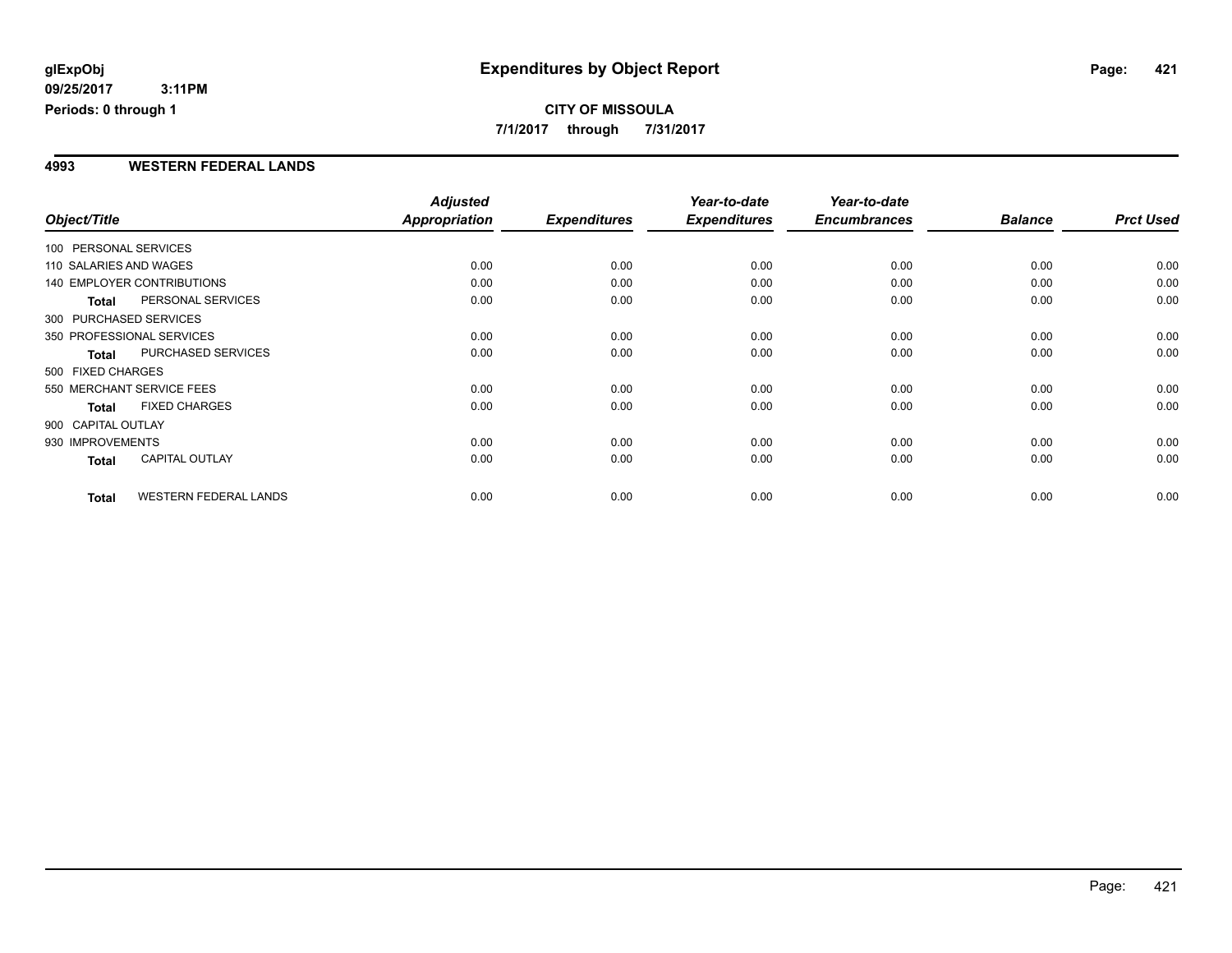**7/1/2017 through 7/31/2017**

# **5020 CIVIC STADIUM**

**395 PARKING COMMISSION**

|                             |                      | <b>Adjusted</b> |                     | Year-to-date        | Year-to-date        |                |                  |
|-----------------------------|----------------------|-----------------|---------------------|---------------------|---------------------|----------------|------------------|
| Object/Title                |                      | Appropriation   | <b>Expenditures</b> | <b>Expenditures</b> | <b>Encumbrances</b> | <b>Balance</b> | <b>Prct Used</b> |
| 500 FIXED CHARGES           |                      |                 |                     |                     |                     |                |                  |
| 500 FIXED CHARGES           |                      | 0.00            | 0.00                | 0.00                | 0.00                | 0.00           | 0.00             |
| 550 MERCHANT SERVICE FEES   |                      | 0.00            | 0.00                | 0.00                | 0.00                | 0.00           | 0.00             |
| Total                       | <b>FIXED CHARGES</b> | 0.00            | 0.00                | 0.00                | 0.00                | 0.00           | 0.00             |
| 600 DEBT SERVICE            |                      |                 |                     |                     |                     |                |                  |
| 610 PRINCIPAL               |                      | 0.00            | 0.00                | 0.00                | 0.00                | 0.00           | 0.00             |
| 620 INTEREST / SERVICE FEES |                      | 0.00            | 0.00                | 0.00                | 0.00                | 0.00           | 0.00             |
| <b>Total</b>                | <b>DEBT SERVICE</b>  | 0.00            | 0.00                | 0.00                | 0.00                | 0.00           | 0.00             |
| 800 OTHER OBJECTS           |                      |                 |                     |                     |                     |                |                  |
| 830 DEPRECIATION            |                      | 0.00            | 0.00                | 0.00                | 0.00                | 0.00           | 0.00             |
| <b>Total</b>                | OTHER OBJECTS        | 0.00            | 0.00                | 0.00                | 0.00                | 0.00           | 0.00             |
| <b>Total</b>                | PARKING COMMISSION   | 0.00            | 0.00                | 0.00                | 0.00                | 0.00           | 0.00             |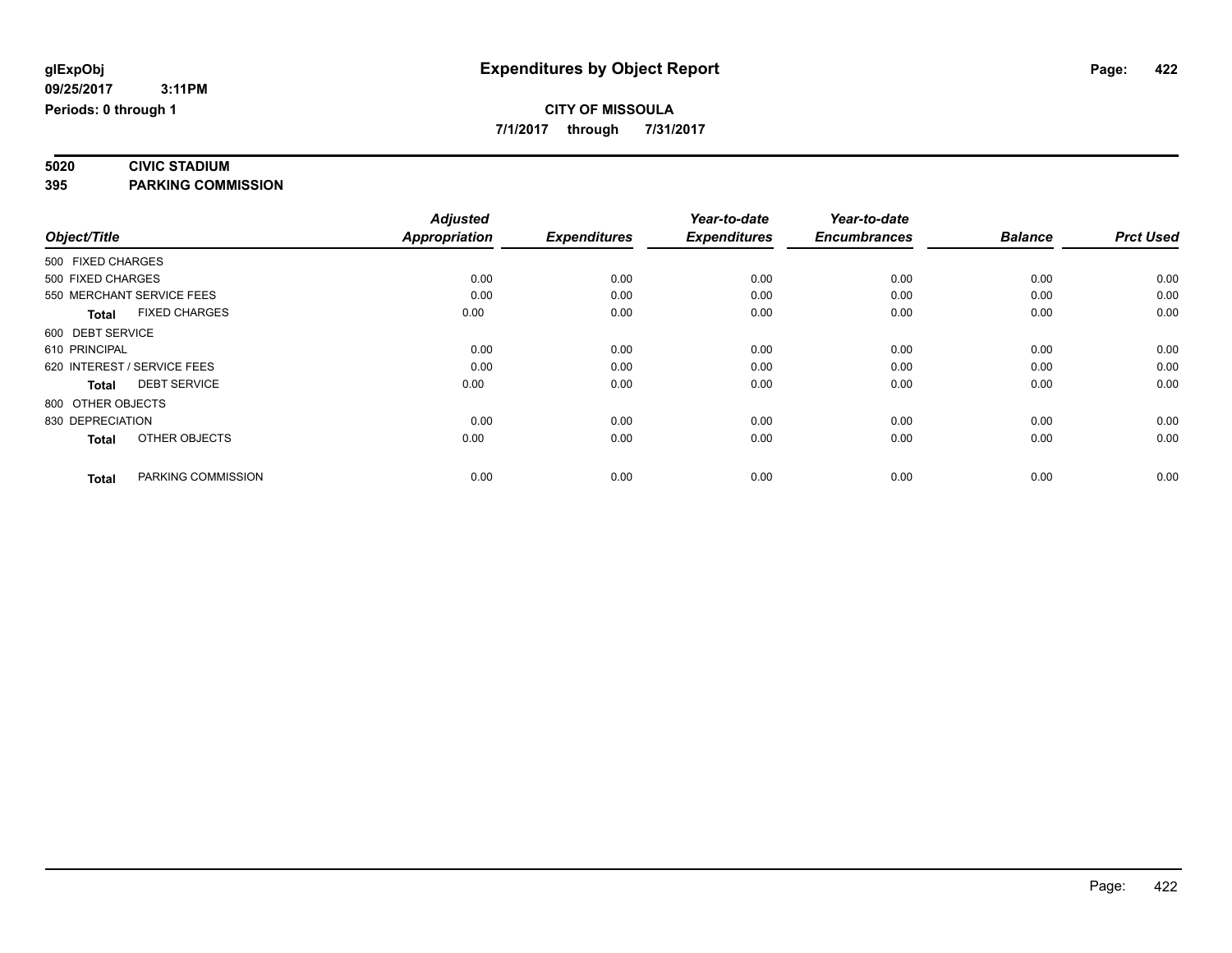#### **5020 CIVIC STADIUM**

|                                      | <b>Adjusted</b>      | <b>Expenditures</b> | Year-to-date<br><b>Expenditures</b> | Year-to-date<br><b>Encumbrances</b> | <b>Balance</b> | <b>Prct Used</b> |
|--------------------------------------|----------------------|---------------------|-------------------------------------|-------------------------------------|----------------|------------------|
| Object/Title                         | <b>Appropriation</b> |                     |                                     |                                     |                |                  |
| 500 FIXED CHARGES                    |                      |                     |                                     |                                     |                |                  |
| 500 FIXED CHARGES                    | 0.00                 | 0.00                | 0.00                                | 0.00                                | 0.00           | 0.00             |
| 550 MERCHANT SERVICE FEES            | 0.00                 | 0.00                | 0.00                                | 0.00                                | 0.00           | 0.00             |
| <b>FIXED CHARGES</b><br><b>Total</b> | 0.00                 | 0.00                | 0.00                                | 0.00                                | 0.00           | 0.00             |
| 600 DEBT SERVICE                     |                      |                     |                                     |                                     |                |                  |
| 610 PRINCIPAL                        | 0.00                 | 0.00                | 0.00                                | 0.00                                | 0.00           | 0.00             |
| 620 INTEREST / SERVICE FEES          | 0.00                 | 0.00                | 0.00                                | 0.00                                | 0.00           | 0.00             |
| <b>DEBT SERVICE</b><br><b>Total</b>  | 0.00                 | 0.00                | 0.00                                | 0.00                                | 0.00           | 0.00             |
| 800 OTHER OBJECTS                    |                      |                     |                                     |                                     |                |                  |
| 830 DEPRECIATION                     | 0.00                 | 0.00                | 0.00                                | 0.00                                | 0.00           | 0.00             |
| <b>OTHER OBJECTS</b><br><b>Total</b> | 0.00                 | 0.00                | 0.00                                | 0.00                                | 0.00           | 0.00             |
| <b>CIVIC STADIUM</b><br><b>Total</b> | 0.00                 | 0.00                | 0.00                                | 0.00                                | 0.00           | 0.00             |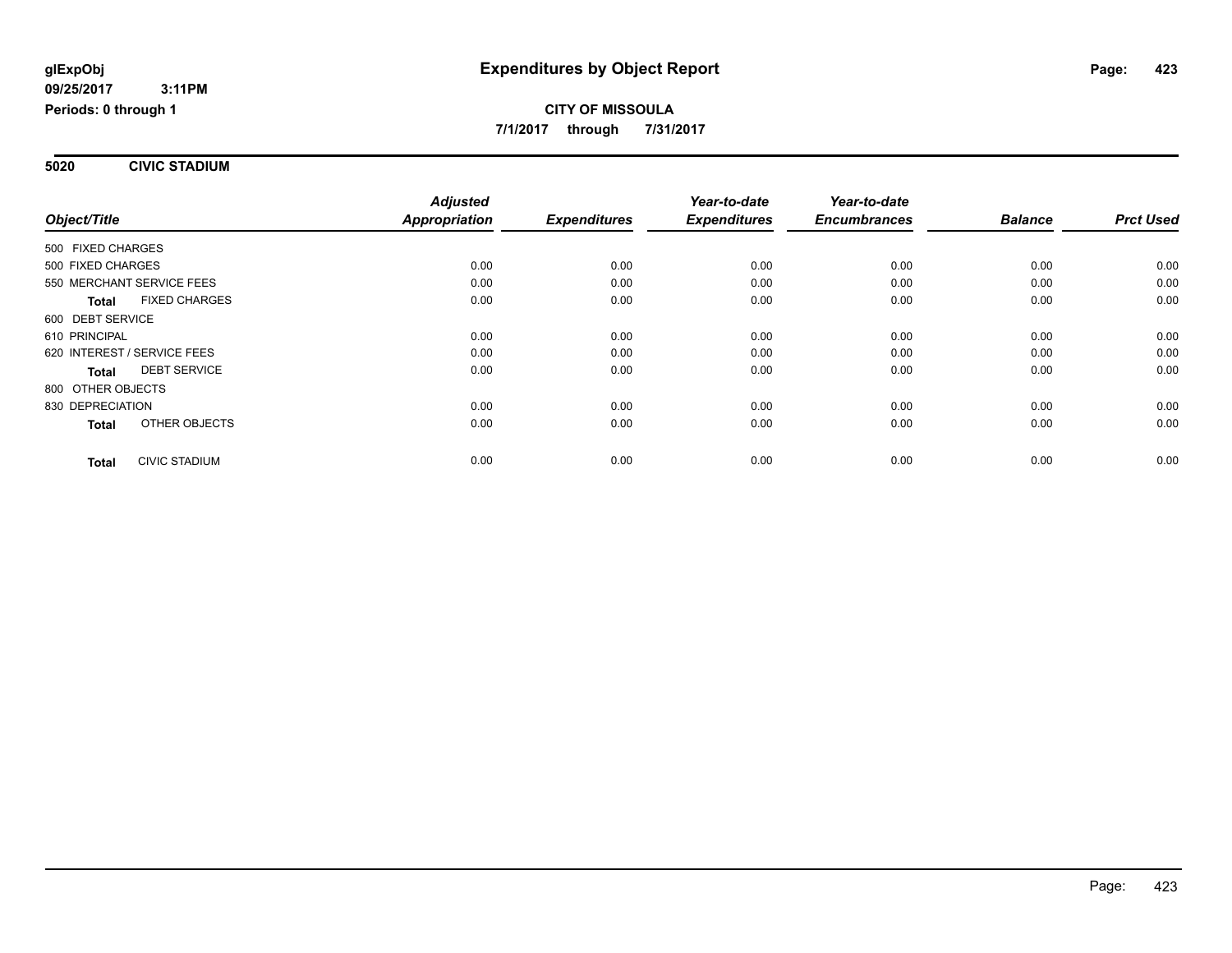# **5210 WATER**

**335 WATER**

|                                      | <b>Adjusted</b>      |                     | Year-to-date        | Year-to-date        |                |                  |
|--------------------------------------|----------------------|---------------------|---------------------|---------------------|----------------|------------------|
| Object/Title                         | <b>Appropriation</b> | <b>Expenditures</b> | <b>Expenditures</b> | <b>Encumbrances</b> | <b>Balance</b> | <b>Prct Used</b> |
| 100 PERSONAL SERVICES                |                      |                     |                     |                     |                |                  |
| 110 SALARIES AND WAGES               | 0.00                 | 255,340.69          | 255,340.69          | 0.00                | $-255,340.69$  | 0.00             |
| 120 OVERTIME                         | 0.00                 | 2,462.73            | 2,462.73            | 0.00                | $-2,462.73$    | 0.00             |
| 140 EMPLOYER CONTRIBUTIONS           | 0.00                 | 246,122.20          | 246,122.20          | 0.00                | $-246, 122.20$ | 0.00             |
| 141 STATE RETIREMENT CONTRIBUTIONS   | 0.00                 | 0.00                | 0.00                | 0.00                | 0.00           | 0.00             |
| PERSONAL SERVICES<br>Total           | 0.00                 | 503,925.62          | 503,925.62          | 0.00                | $-503,925.62$  | 0.00             |
| 200 SUPPLIES                         |                      |                     |                     |                     |                |                  |
| 210 OFFICE SUPPLIES                  | 0.00                 | 1,728.85            | 1,728.85            | 0.00                | $-1,728.85$    | 0.00             |
| 220 OPERATING SUPPLIES               | 0.00                 | 8,988.40            | 8,988.40            | 0.00                | $-8,988.40$    | 0.00             |
| 230 REPAIR/MAINTENANCE               | 0.00                 | 2,253.95            | 2,253.95            | 0.00                | $-2,253.95$    | 0.00             |
| 231 GASOLINE                         | 0.00                 | 0.00                | 0.00                | 0.00                | 0.00           | 0.00             |
| <b>SUPPLIES</b><br><b>Total</b>      | 0.00                 | 12,971.20           | 12,971.20           | 0.00                | $-12,971.20$   | 0.00             |
| 300 PURCHASED SERVICES               |                      |                     |                     |                     |                |                  |
| 310 COMMUNICATIONS                   | 0.00                 | 1,301.09            | 1,301.09            | 0.00                | $-1,301.09$    | 0.00             |
| 320 PRINTING & DUPLICATING           | 0.00                 | 0.00                | 0.00                | 0.00                | 0.00           | 0.00             |
| 330 PUBLICITY, SUBSCRIPTIONS & DUES  | 0.00                 | 0.00                | 0.00                | 0.00                | 0.00           | 0.00             |
| 340 SEWER                            | 0.00                 | 170.78              | 170.78              | 0.00                | $-170.78$      | 0.00             |
| 341 ELECTRICITY & NATURAL GAS        | 0.00                 | 0.00                | 0.00                | 0.00                | 0.00           | 0.00             |
| 342 STORM WATER                      | 0.00                 | 0.00                | 0.00                | 0.00                | 0.00           | 0.00             |
| 343 WATER CHARGES                    | 0.00                 | 0.00                | 0.00                | 0.00                | 0.00           | 0.00             |
| 344 TELEPHONE SERVICE                | 0.00                 | 0.00                | 0.00                | 0.00                | 0.00           | 0.00             |
| 345 GARBAGE                          | 0.00                 | 0.00                | 0.00                | 0.00                | 0.00           | 0.00             |
| 350 PROFESSIONAL SERVICES            | 0.00                 | 2,519.00            | 2,519.00            | 0.00                | $-2,519.00$    | 0.00             |
| 360 REPAIR & MAINTENANCE             | 0.00                 | 1,255.11            | 1,255.11            | 0.00                | $-1,255.11$    | 0.00             |
| 370 TRAVEL                           | 0.00                 | 0.00                | 0.00                | 0.00                | 0.00           | 0.00             |
| 380 TRAINING                         | 0.00                 | 0.00                | 0.00                | 0.00                | 0.00           | 0.00             |
| 390 OTHER PURCHASED SERVICES         | 0.00                 | 0.00                | 0.00                | 0.00                | 0.00           | 0.00             |
| PURCHASED SERVICES<br>Total          | 0.00                 | 5,245.98            | 5,245.98            | 0.00                | $-5,245.98$    | 0.00             |
| 500 FIXED CHARGES                    |                      |                     |                     |                     |                |                  |
| 500 FIXED CHARGES                    | 0.00                 | 0.00                | 0.00                | 0.00                | 0.00           | 0.00             |
| 550 MERCHANT SERVICE FEES            | 0.00                 | 0.00                | 0.00                | 0.00                | 0.00           | 0.00             |
| <b>FIXED CHARGES</b><br><b>Total</b> | 0.00                 | 0.00                | 0.00                | 0.00                | 0.00           | 0.00             |
| 600 DEBT SERVICE                     |                      |                     |                     |                     |                |                  |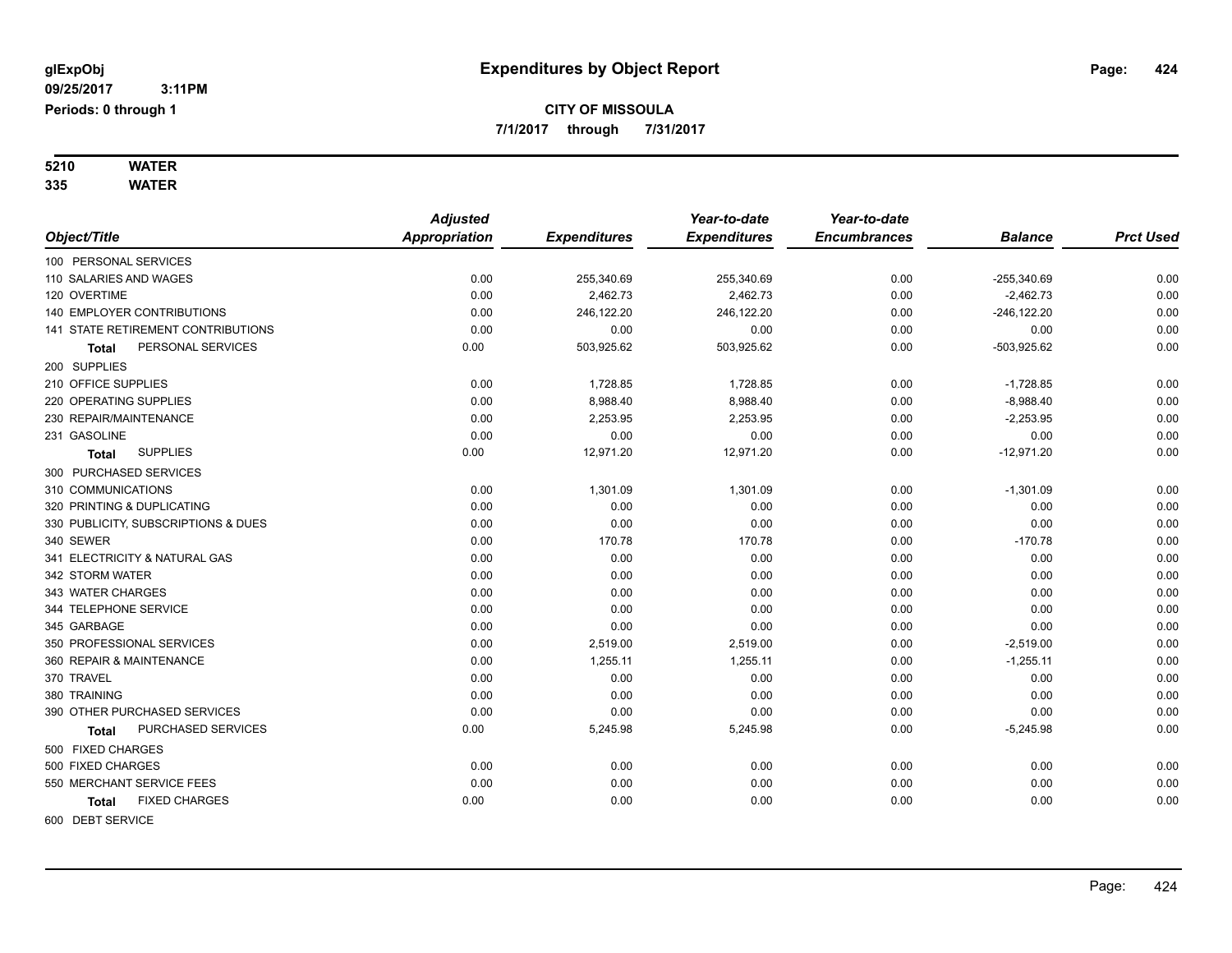#### **5210 WATER 335 WATER**

| Object/Title                          | <b>Adjusted</b><br><b>Appropriation</b> | <b>Expenditures</b> | Year-to-date<br><b>Expenditures</b> | Year-to-date<br><b>Encumbrances</b> | <b>Balance</b> | <b>Prct Used</b> |
|---------------------------------------|-----------------------------------------|---------------------|-------------------------------------|-------------------------------------|----------------|------------------|
| 610 PRINCIPAL                         | 0.00                                    | 0.00                | 0.00                                | 0.00                                | 0.00           | 0.00             |
| 620 INTEREST / SERVICE FEES           | 0.00                                    | 0.00                | 0.00                                | 0.00                                | 0.00           | 0.00             |
| <b>DEBT SERVICE</b><br><b>Total</b>   | 0.00                                    | 0.00                | 0.00                                | 0.00                                | 0.00           | 0.00             |
| 800 OTHER OBJECTS                     |                                         |                     |                                     |                                     |                |                  |
| 845 CONTINGENCY                       | 0.00                                    | 0.00                | 0.00                                | 0.00                                | 0.00           | 0.00             |
| OTHER OBJECTS<br>Total                | 0.00                                    | 0.00                | 0.00                                | 0.00                                | 0.00           | 0.00             |
| 900 CAPITAL OUTLAY                    |                                         |                     |                                     |                                     |                |                  |
| 910 LAND                              | 0.00                                    | 0.00                | 0.00                                | 0.00                                | 0.00           | 0.00             |
| 920 BUILDINGS                         | 0.00                                    | 0.00                | 0.00                                | 0.00                                | 0.00           | 0.00             |
| 930 IMPROVEMENTS                      | 0.00                                    | 15,852.53           | 15,852.53                           | 0.00                                | $-15,852.53$   | 0.00             |
| 940 MACHINERY & EQUIPMENT             | 0.00                                    | 2,460.00            | 2,460.00                            | 0.00                                | $-2,460.00$    | 0.00             |
| <b>CAPITAL OUTLAY</b><br><b>Total</b> | 0.00                                    | 18,312.53           | 18,312.53                           | 0.00                                | $-18,312.53$   | 0.00             |
| <b>WATER</b><br><b>Total</b>          | 0.00                                    | 540,455.33          | 540,455.33                          | 0.00                                | $-540, 455.33$ | 0.00             |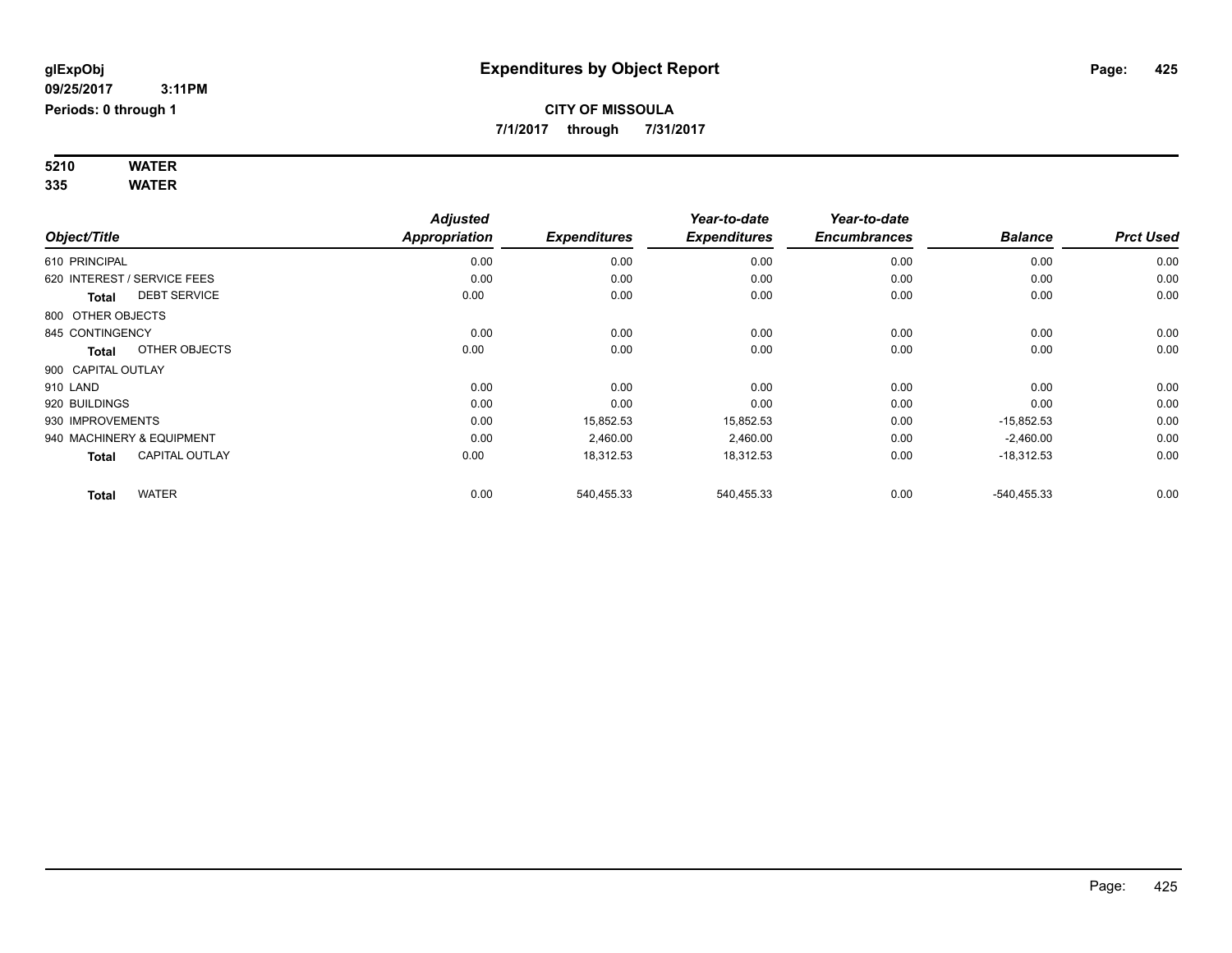**5210 WATER**

|                                           | <b>Adjusted</b> |                     | Year-to-date        | Year-to-date        |                |                  |
|-------------------------------------------|-----------------|---------------------|---------------------|---------------------|----------------|------------------|
| Object/Title                              | Appropriation   | <b>Expenditures</b> | <b>Expenditures</b> | <b>Encumbrances</b> | <b>Balance</b> | <b>Prct Used</b> |
| 100 PERSONAL SERVICES                     |                 |                     |                     |                     |                |                  |
| 110 SALARIES AND WAGES                    | 0.00            | 255,340.69          | 255,340.69          | 0.00                | $-255,340.69$  | 0.00             |
| 120 OVERTIME                              | 0.00            | 2,462.73            | 2,462.73            | 0.00                | $-2,462.73$    | 0.00             |
| 140 EMPLOYER CONTRIBUTIONS                | 0.00            | 246,122.20          | 246,122.20          | 0.00                | $-246, 122.20$ | 0.00             |
| <b>141 STATE RETIREMENT CONTRIBUTIONS</b> | 0.00            | 0.00                | 0.00                | 0.00                | 0.00           | 0.00             |
| PERSONAL SERVICES<br>Total                | 0.00            | 503,925.62          | 503,925.62          | 0.00                | $-503,925.62$  | 0.00             |
| 200 SUPPLIES                              |                 |                     |                     |                     |                |                  |
| 210 OFFICE SUPPLIES                       | 0.00            | 1,728.85            | 1,728.85            | 0.00                | $-1,728.85$    | 0.00             |
| 220 OPERATING SUPPLIES                    | 0.00            | 8,988.40            | 8,988.40            | 0.00                | $-8,988.40$    | 0.00             |
| 230 REPAIR/MAINTENANCE                    | 0.00            | 2,253.95            | 2,253.95            | 0.00                | $-2,253.95$    | 0.00             |
| 231 GASOLINE                              | 0.00            | 0.00                | 0.00                | 0.00                | 0.00           | 0.00             |
| <b>SUPPLIES</b><br><b>Total</b>           | 0.00            | 12,971.20           | 12,971.20           | 0.00                | $-12,971.20$   | 0.00             |
| 300 PURCHASED SERVICES                    |                 |                     |                     |                     |                |                  |
| 310 COMMUNICATIONS                        | 0.00            | 1,301.09            | 1,301.09            | 0.00                | $-1,301.09$    | 0.00             |
| 320 PRINTING & DUPLICATING                | 0.00            | 0.00                | 0.00                | 0.00                | 0.00           | 0.00             |
| 330 PUBLICITY, SUBSCRIPTIONS & DUES       | 0.00            | 0.00                | 0.00                | 0.00                | 0.00           | 0.00             |
| 340 SEWER                                 | 0.00            | 170.78              | 170.78              | 0.00                | $-170.78$      | 0.00             |
| 341 ELECTRICITY & NATURAL GAS             | 0.00            | 0.00                | 0.00                | 0.00                | 0.00           | 0.00             |
| 342 STORM WATER                           | 0.00            | 0.00                | 0.00                | 0.00                | 0.00           | 0.00             |
| 343 WATER CHARGES                         | 0.00            | 0.00                | 0.00                | 0.00                | 0.00           | 0.00             |
| 344 TELEPHONE SERVICE                     | 0.00            | 0.00                | 0.00                | 0.00                | 0.00           | 0.00             |
| 345 GARBAGE                               | 0.00            | 0.00                | 0.00                | 0.00                | 0.00           | 0.00             |
| 350 PROFESSIONAL SERVICES                 | 0.00            | 2,519.00            | 2,519.00            | 0.00                | $-2,519.00$    | 0.00             |
| 360 REPAIR & MAINTENANCE                  | 0.00            | 1,255.11            | 1,255.11            | 0.00                | $-1,255.11$    | 0.00             |
| 370 TRAVEL                                | 0.00            | 0.00                | 0.00                | 0.00                | 0.00           | 0.00             |
| 380 TRAINING                              | 0.00            | 0.00                | 0.00                | 0.00                | 0.00           | 0.00             |
| 390 OTHER PURCHASED SERVICES              | 0.00            | 0.00                | 0.00                | 0.00                | 0.00           | 0.00             |
| PURCHASED SERVICES<br><b>Total</b>        | 0.00            | 5,245.98            | 5,245.98            | 0.00                | $-5,245.98$    | 0.00             |
| 500 FIXED CHARGES                         |                 |                     |                     |                     |                |                  |
| 500 FIXED CHARGES                         | 0.00            | 0.00                | 0.00                | 0.00                | 0.00           | 0.00             |
| 550 MERCHANT SERVICE FEES                 | 0.00            | 0.00                | 0.00                | 0.00                | 0.00           | 0.00             |
| <b>FIXED CHARGES</b><br>Total             | 0.00            | 0.00                | 0.00                | 0.00                | 0.00           | 0.00             |
| 600 DEBT SERVICE                          |                 |                     |                     |                     |                |                  |
| 610 PRINCIPAL                             | 0.00            | 0.00                | 0.00                | 0.00                | 0.00           | 0.00             |
|                                           |                 |                     |                     |                     |                |                  |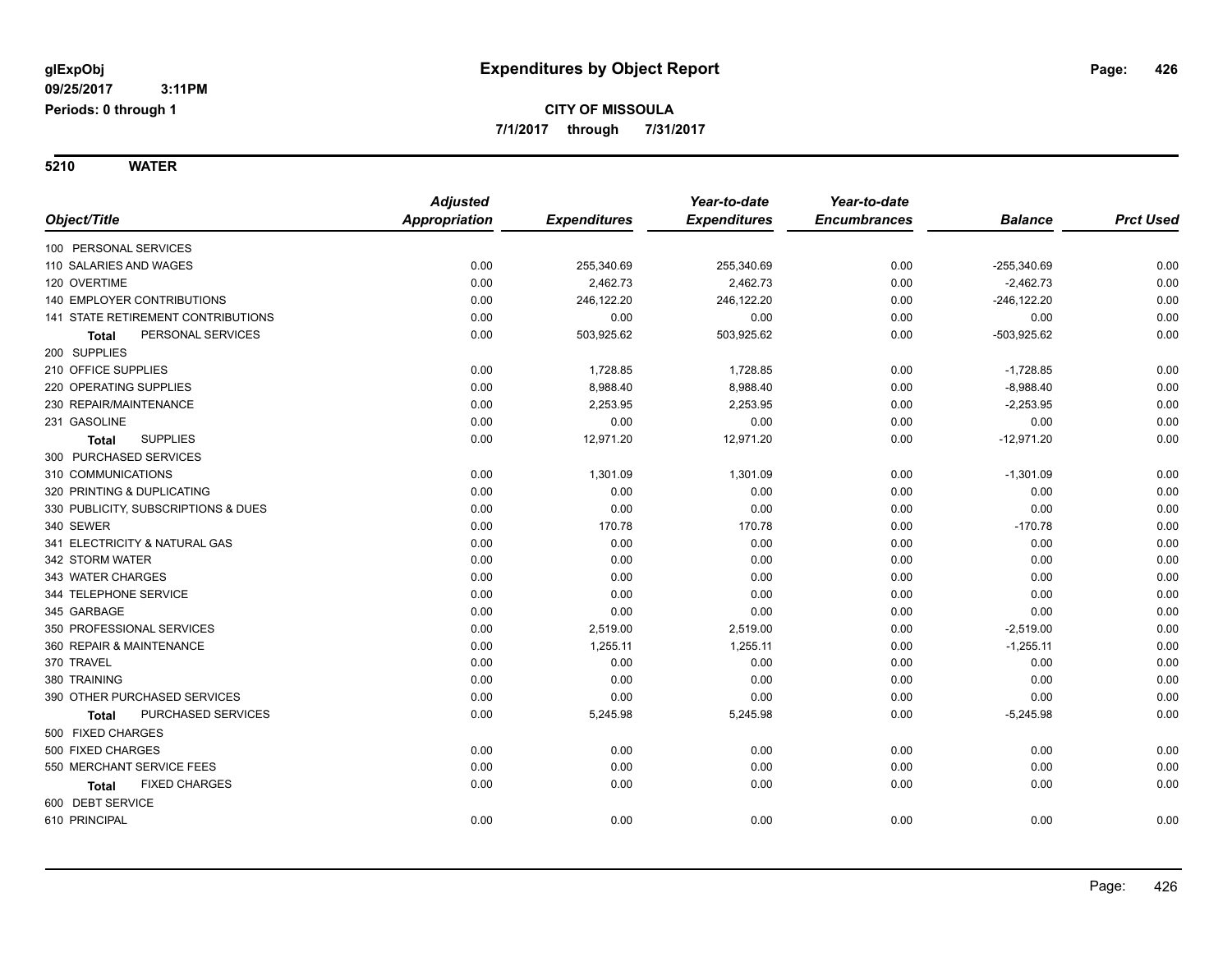#### **5210 WATER**

|                                       | <b>Adjusted</b>      |                     | Year-to-date        | Year-to-date        |                |                  |
|---------------------------------------|----------------------|---------------------|---------------------|---------------------|----------------|------------------|
| Object/Title                          | <b>Appropriation</b> | <b>Expenditures</b> | <b>Expenditures</b> | <b>Encumbrances</b> | <b>Balance</b> | <b>Prct Used</b> |
| 620 INTEREST / SERVICE FEES           | 0.00                 | 0.00                | 0.00                | 0.00                | 0.00           | 0.00             |
| <b>DEBT SERVICE</b><br><b>Total</b>   | 0.00                 | 0.00                | 0.00                | 0.00                | 0.00           | 0.00             |
| 800 OTHER OBJECTS                     |                      |                     |                     |                     |                |                  |
| 845 CONTINGENCY                       | 0.00                 | 0.00                | 0.00                | 0.00                | 0.00           | 0.00             |
| OTHER OBJECTS<br><b>Total</b>         | 0.00                 | 0.00                | 0.00                | 0.00                | 0.00           | 0.00             |
| 900 CAPITAL OUTLAY                    |                      |                     |                     |                     |                |                  |
| 910 LAND                              | 0.00                 | 0.00                | 0.00                | 0.00                | 0.00           | 0.00             |
| 920 BUILDINGS                         | 0.00                 | 0.00                | 0.00                | 0.00                | 0.00           | 0.00             |
| 930 IMPROVEMENTS                      | 0.00                 | 15,852.53           | 15,852.53           | 0.00                | $-15,852.53$   | 0.00             |
| 940 MACHINERY & EQUIPMENT             | 0.00                 | 2,460.00            | 2,460.00            | 0.00                | $-2,460.00$    | 0.00             |
| <b>CAPITAL OUTLAY</b><br><b>Total</b> | 0.00                 | 18,312.53           | 18,312.53           | 0.00                | $-18,312.53$   | 0.00             |
| <b>WATER</b><br><b>Total</b>          | 0.00                 | 540,455.33          | 540,455.33          | 0.00                | $-540,455.33$  | 0.00             |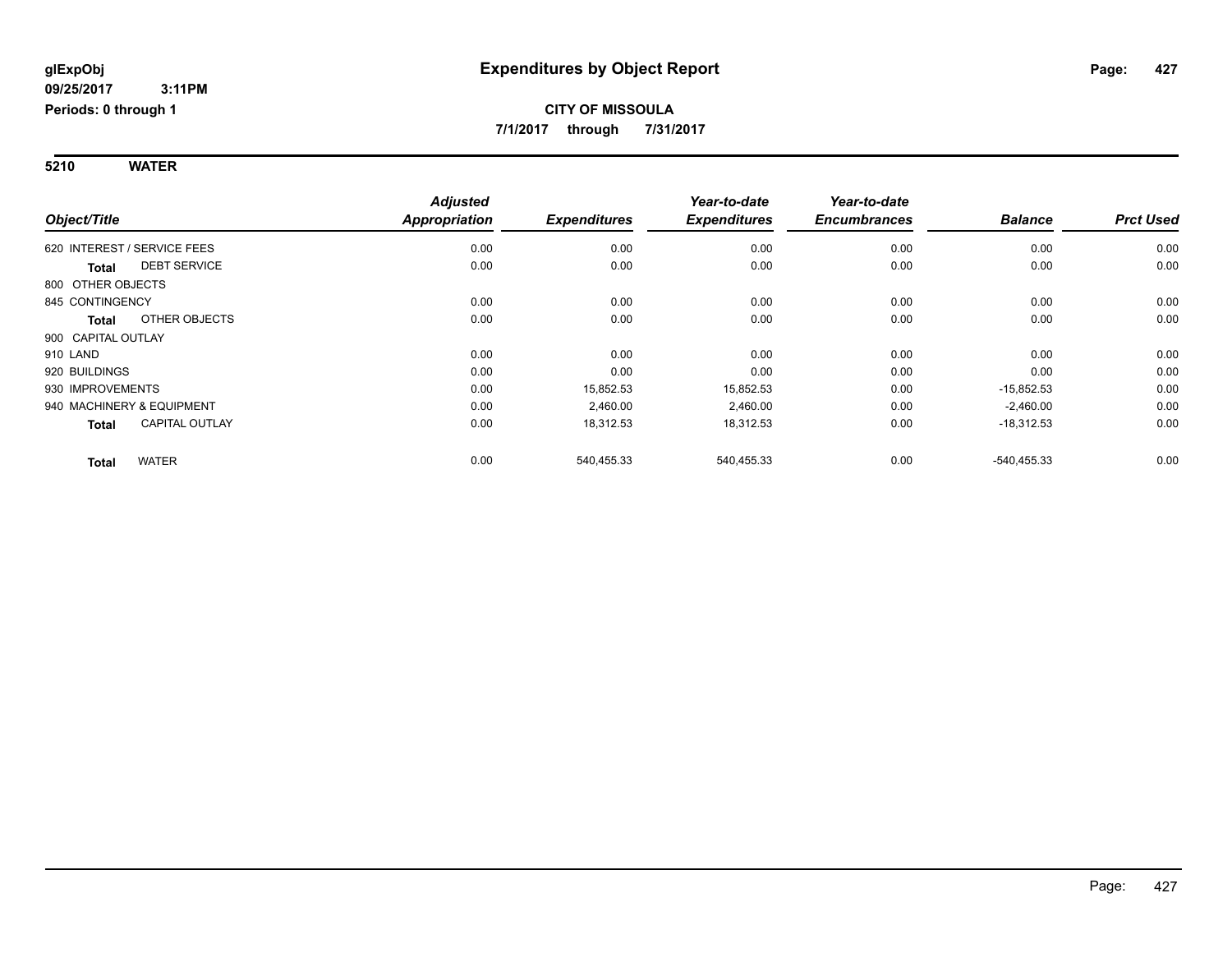**7/1/2017 through 7/31/2017**

#### **5215 WATER LOAN FUND 335 WATER**

| Object/Title                         | <b>Adjusted</b><br><b>Appropriation</b> | <b>Expenditures</b> | Year-to-date<br><b>Expenditures</b> | Year-to-date<br><b>Encumbrances</b> | <b>Balance</b> | <b>Prct Used</b> |
|--------------------------------------|-----------------------------------------|---------------------|-------------------------------------|-------------------------------------|----------------|------------------|
| 500 FIXED CHARGES                    |                                         |                     |                                     |                                     |                |                  |
| 550 MERCHANT SERVICE FEES            | 0.00                                    | 0.00                | 0.00                                | 0.00                                | 0.00           | 0.00             |
| <b>FIXED CHARGES</b><br><b>Total</b> | 0.00                                    | 0.00                | 0.00                                | 0.00                                | 0.00           | 0.00             |
| 800 OTHER OBJECTS                    |                                         |                     |                                     |                                     |                |                  |
| 820 TRANSFERS TO OTHER FUNDS         | 0.00                                    | 0.00                | 0.00                                | 0.00                                | 0.00           | 0.00             |
| OTHER OBJECTS<br><b>Total</b>        | 0.00                                    | 0.00                | 0.00                                | 0.00                                | 0.00           | 0.00             |
| <b>WATER</b><br>Total                | 0.00                                    | 0.00                | 0.00                                | 0.00                                | 0.00           | 0.00             |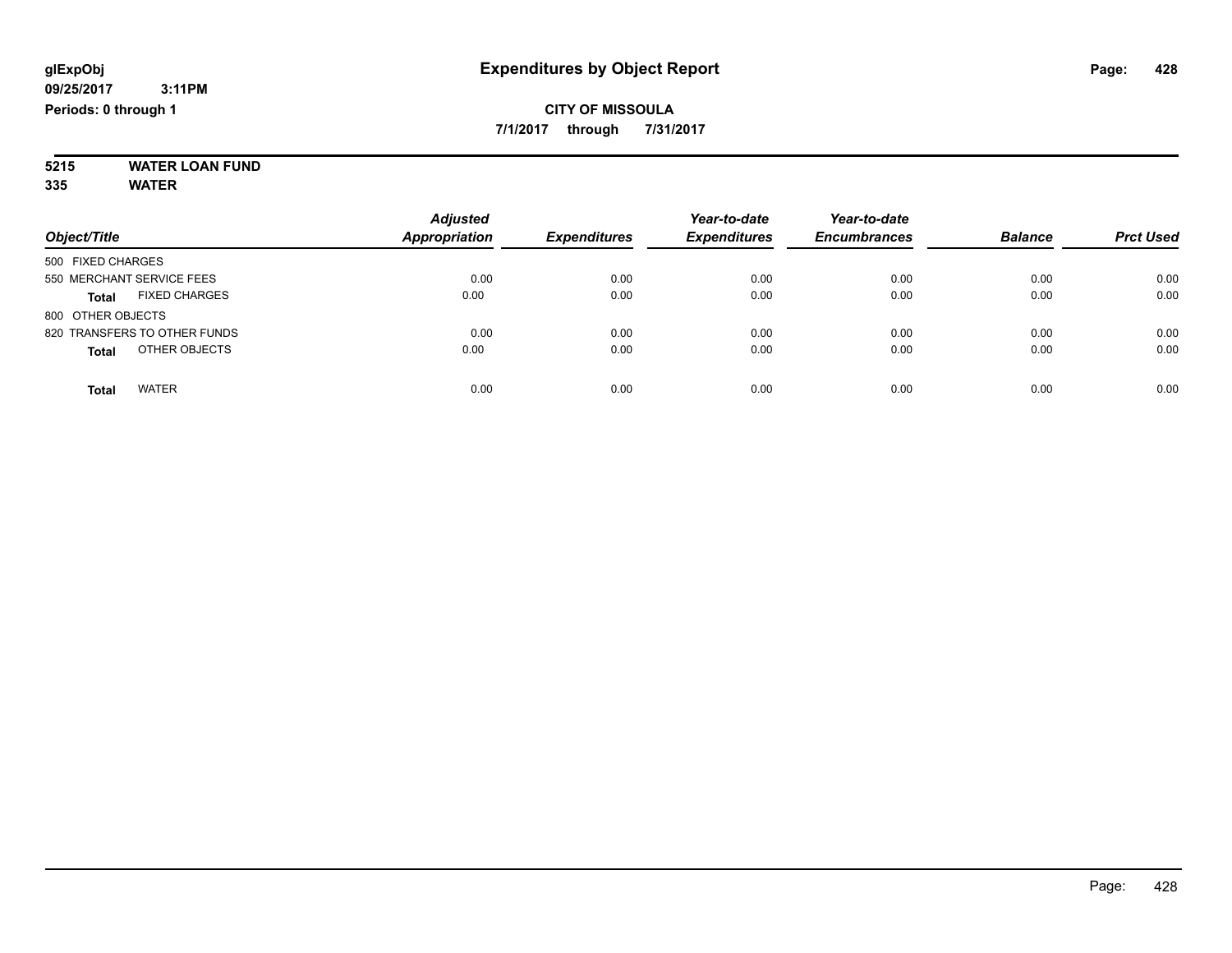#### **5215 WATER LOAN FUND**

|                                        | <b>Adjusted</b>      |                     | Year-to-date        | Year-to-date        |                |                  |
|----------------------------------------|----------------------|---------------------|---------------------|---------------------|----------------|------------------|
| Object/Title                           | <b>Appropriation</b> | <b>Expenditures</b> | <b>Expenditures</b> | <b>Encumbrances</b> | <b>Balance</b> | <b>Prct Used</b> |
| 500 FIXED CHARGES                      |                      |                     |                     |                     |                |                  |
| 550 MERCHANT SERVICE FEES              | 0.00                 | 0.00                | 0.00                | 0.00                | 0.00           | 0.00             |
| <b>FIXED CHARGES</b><br><b>Total</b>   | 0.00                 | 0.00                | 0.00                | 0.00                | 0.00           | 0.00             |
| 800 OTHER OBJECTS                      |                      |                     |                     |                     |                |                  |
| 820 TRANSFERS TO OTHER FUNDS           | 0.00                 | 0.00                | 0.00                | 0.00                | 0.00           | 0.00             |
| OTHER OBJECTS<br><b>Total</b>          | 0.00                 | 0.00                | 0.00                | 0.00                | 0.00           | 0.00             |
| <b>WATER LOAN FUND</b><br><b>Total</b> | 0.00                 | 0.00                | 0.00                | 0.00                | 0.00           | 0.00             |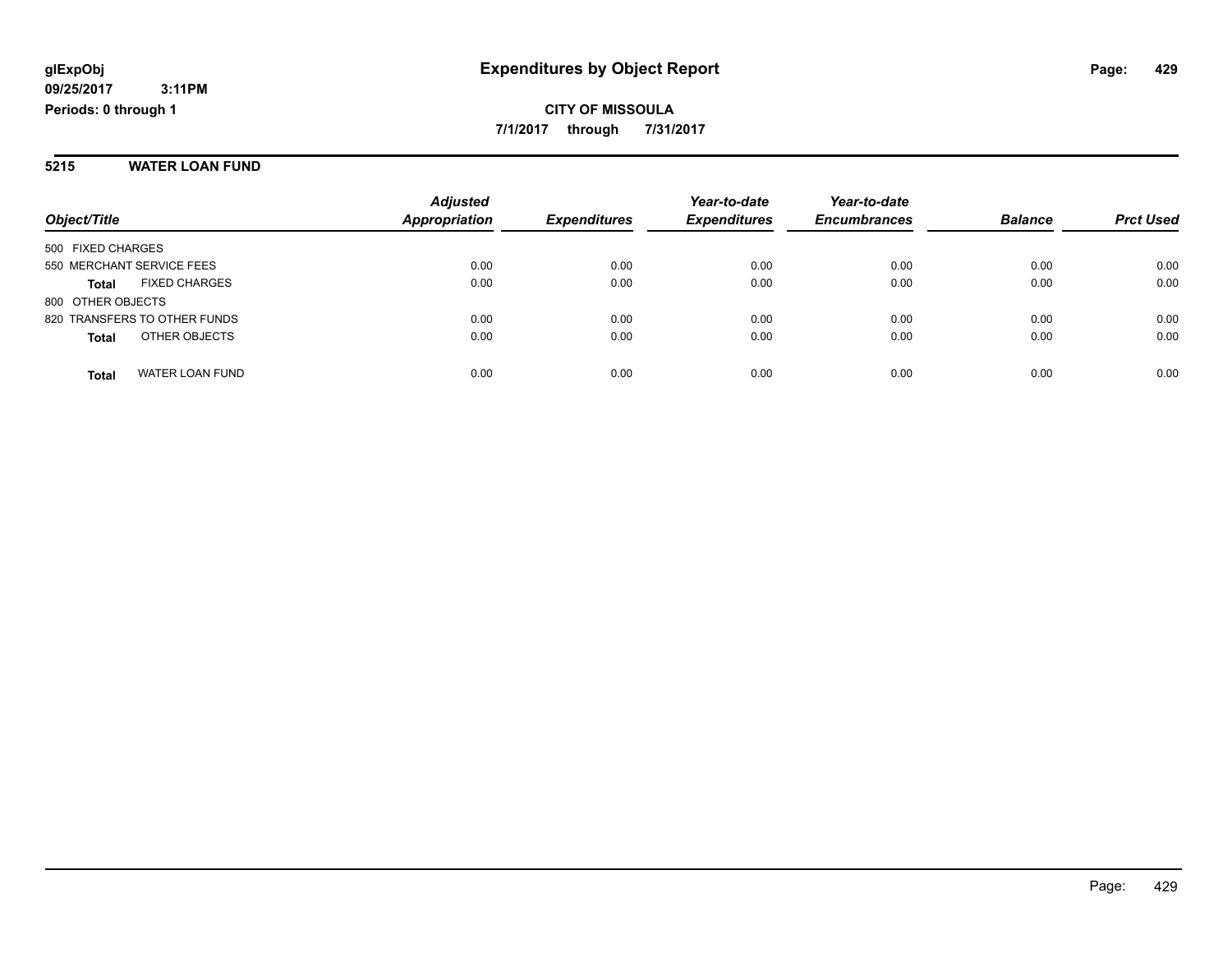**5220 WATER R&D FUND**

**335 WATER**

|                     |                              | <b>Adjusted</b> |                     | Year-to-date        | Year-to-date        |                |                  |
|---------------------|------------------------------|-----------------|---------------------|---------------------|---------------------|----------------|------------------|
| Object/Title        |                              | Appropriation   | <b>Expenditures</b> | <b>Expenditures</b> | <b>Encumbrances</b> | <b>Balance</b> | <b>Prct Used</b> |
| 200 SUPPLIES        |                              |                 |                     |                     |                     |                |                  |
| 210 OFFICE SUPPLIES |                              | 0.00            | 0.00                | 0.00                | 0.00                | 0.00           | 0.00             |
| <b>Total</b>        | <b>SUPPLIES</b>              | 0.00            | 0.00                | 0.00                | 0.00                | 0.00           | 0.00             |
| 500 FIXED CHARGES   |                              |                 |                     |                     |                     |                |                  |
|                     | 550 MERCHANT SERVICE FEES    | 0.00            | 0.00                | 0.00                | 0.00                | 0.00           | 0.00             |
| <b>Total</b>        | <b>FIXED CHARGES</b>         | 0.00            | 0.00                | 0.00                | 0.00                | 0.00           | 0.00             |
| 600 DEBT SERVICE    |                              |                 |                     |                     |                     |                |                  |
| 610 PRINCIPAL       |                              | 0.00            | 0.00                | 0.00                | 0.00                | 0.00           | 0.00             |
|                     | 620 INTEREST / SERVICE FEES  | 0.00            | 0.00                | 0.00                | 0.00                | 0.00           | 0.00             |
| <b>Total</b>        | <b>DEBT SERVICE</b>          | 0.00            | 0.00                | 0.00                | 0.00                | 0.00           | 0.00             |
| 800 OTHER OBJECTS   |                              |                 |                     |                     |                     |                |                  |
|                     | 820 TRANSFERS TO OTHER FUNDS | 0.00            | 0.00                | 0.00                | 0.00                | 0.00           | 0.00             |
| <b>Total</b>        | OTHER OBJECTS                | 0.00            | 0.00                | 0.00                | 0.00                | 0.00           | 0.00             |
| <b>Total</b>        | <b>WATER</b>                 | 0.00            | 0.00                | 0.00                | 0.00                | 0.00           | 0.00             |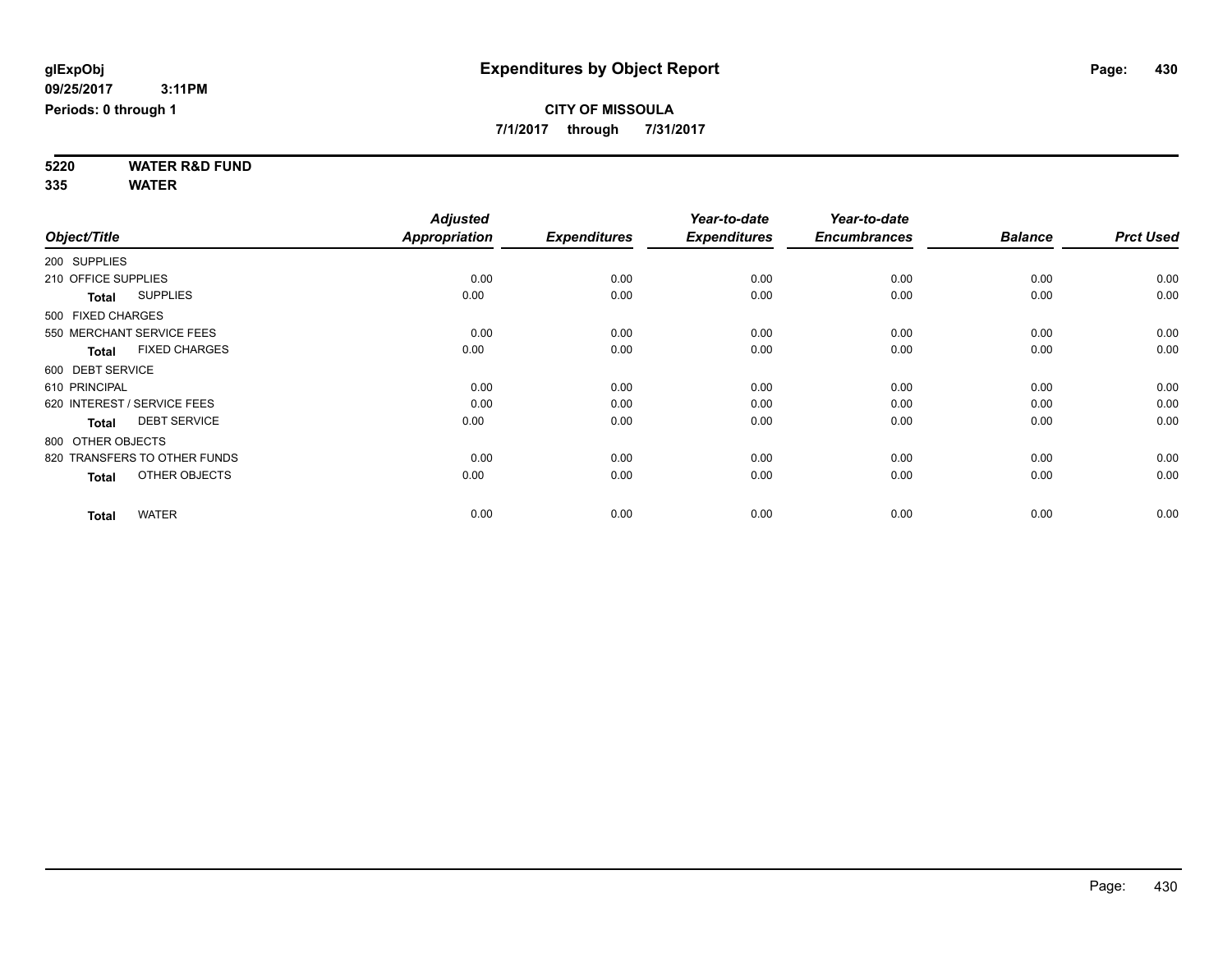#### **5220 WATER R&D FUND**

|                              |                           | <b>Adjusted</b> |                     | Year-to-date        | Year-to-date        |                |                  |
|------------------------------|---------------------------|-----------------|---------------------|---------------------|---------------------|----------------|------------------|
| Object/Title                 |                           | Appropriation   | <b>Expenditures</b> | <b>Expenditures</b> | <b>Encumbrances</b> | <b>Balance</b> | <b>Prct Used</b> |
| 200 SUPPLIES                 |                           |                 |                     |                     |                     |                |                  |
| 210 OFFICE SUPPLIES          |                           | 0.00            | 0.00                | 0.00                | 0.00                | 0.00           | 0.00             |
| <b>Total</b>                 | <b>SUPPLIES</b>           | 0.00            | 0.00                | 0.00                | 0.00                | 0.00           | 0.00             |
| 500 FIXED CHARGES            |                           |                 |                     |                     |                     |                |                  |
| 550 MERCHANT SERVICE FEES    |                           | 0.00            | 0.00                | 0.00                | 0.00                | 0.00           | 0.00             |
| <b>Total</b>                 | <b>FIXED CHARGES</b>      | 0.00            | 0.00                | 0.00                | 0.00                | 0.00           | 0.00             |
| 600 DEBT SERVICE             |                           |                 |                     |                     |                     |                |                  |
| 610 PRINCIPAL                |                           | 0.00            | 0.00                | 0.00                | 0.00                | 0.00           | 0.00             |
| 620 INTEREST / SERVICE FEES  |                           | 0.00            | 0.00                | 0.00                | 0.00                | 0.00           | 0.00             |
| <b>Total</b>                 | <b>DEBT SERVICE</b>       | 0.00            | 0.00                | 0.00                | 0.00                | 0.00           | 0.00             |
| 800 OTHER OBJECTS            |                           |                 |                     |                     |                     |                |                  |
| 820 TRANSFERS TO OTHER FUNDS |                           | 0.00            | 0.00                | 0.00                | 0.00                | 0.00           | 0.00             |
| <b>Total</b>                 | OTHER OBJECTS             | 0.00            | 0.00                | 0.00                | 0.00                | 0.00           | 0.00             |
| <b>Total</b>                 | <b>WATER R&amp;D FUND</b> | 0.00            | 0.00                | 0.00                | 0.00                | 0.00           | 0.00             |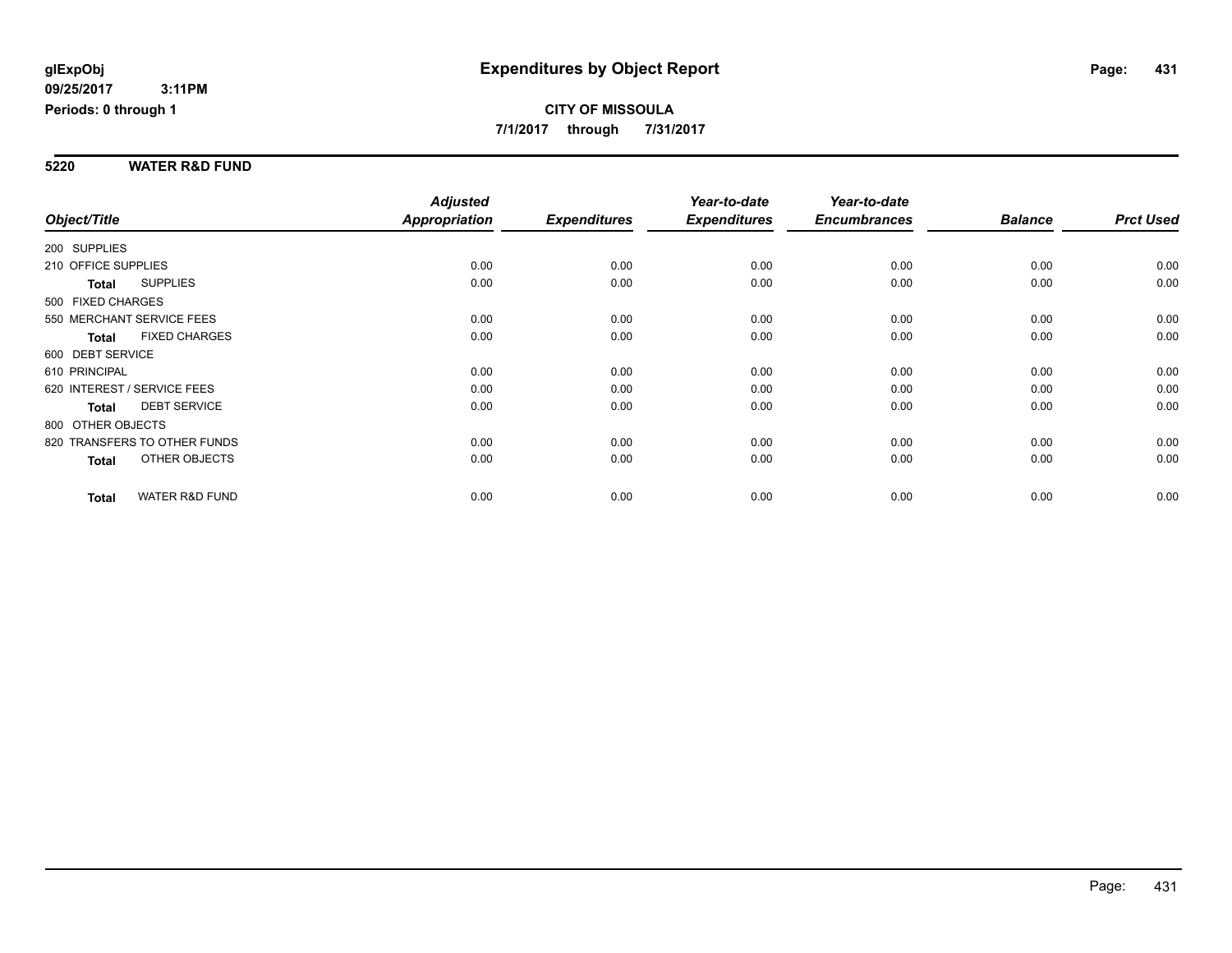# **5240 WATER CONSTRUCTION FUND**

**335 WATER**

| Object/Title              |                      | <b>Adjusted</b><br>Appropriation<br><b>Expenditures</b> | Year-to-date<br><b>Expenditures</b> | Year-to-date<br><b>Encumbrances</b> | <b>Balance</b> | <b>Prct Used</b> |      |
|---------------------------|----------------------|---------------------------------------------------------|-------------------------------------|-------------------------------------|----------------|------------------|------|
| 500 FIXED CHARGES         |                      |                                                         |                                     |                                     |                |                  |      |
| 550 MERCHANT SERVICE FEES |                      | 0.00                                                    | 0.00                                | 0.00                                | 0.00           | 0.00             | 0.00 |
| <b>Total</b>              | <b>FIXED CHARGES</b> | 0.00                                                    | 0.00                                | 0.00                                | 0.00           | 0.00             | 0.00 |
| <b>Total</b>              | <b>WATER</b>         | 0.00                                                    | 0.00                                | 0.00                                | 0.00           | 0.00             | 0.00 |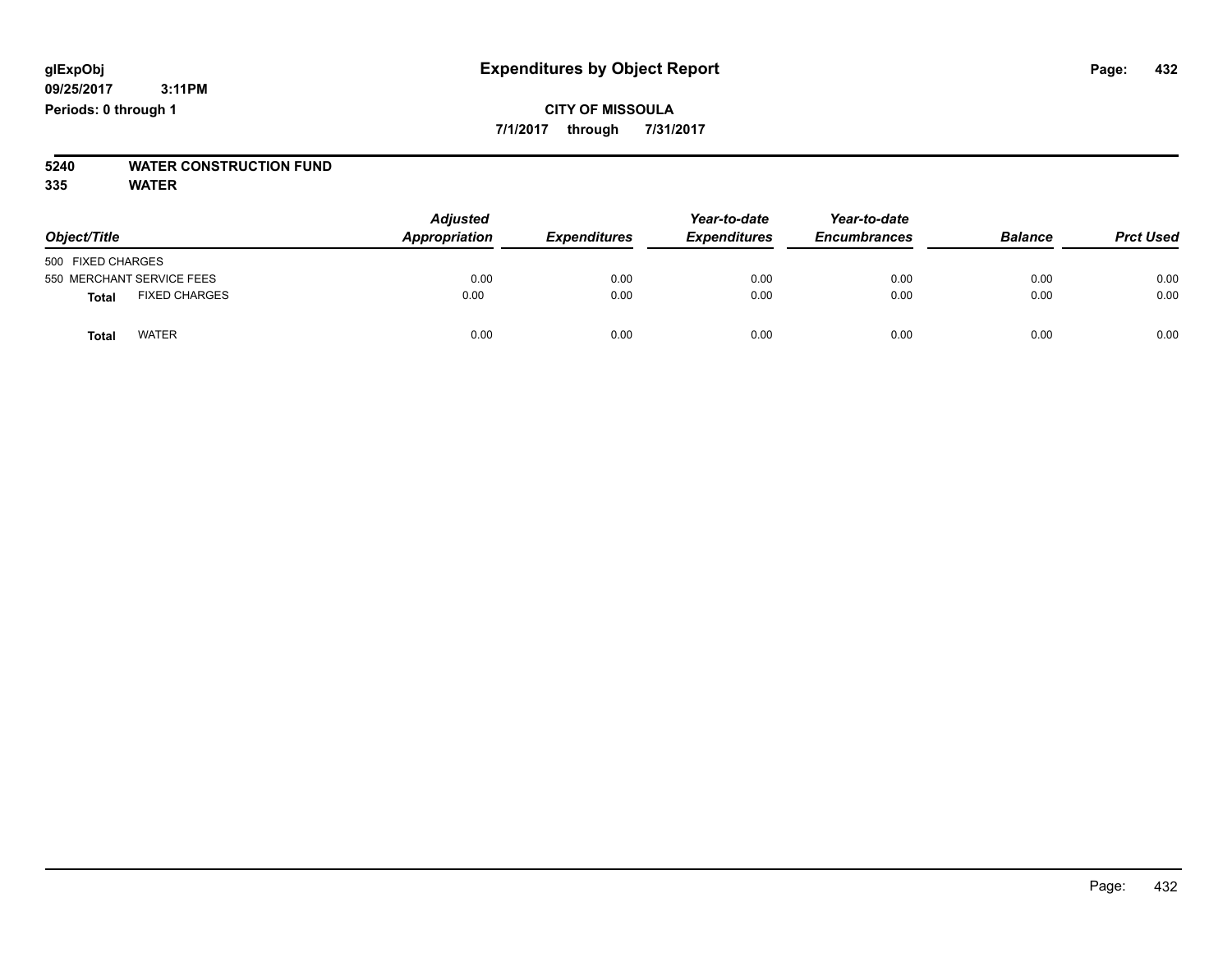**CITY OF MISSOULA 7/1/2017 through 7/31/2017**

#### **5240 WATER CONSTRUCTION FUND**

|                                  | <b>Adjusted</b><br>Year-to-date<br>Appropriation<br><b>Expenditures</b><br><b>Expenditures</b> |      | Year-to-date |                     |                |                  |
|----------------------------------|------------------------------------------------------------------------------------------------|------|--------------|---------------------|----------------|------------------|
| Object/Title                     |                                                                                                |      |              | <b>Encumbrances</b> | <b>Balance</b> | <b>Prct Used</b> |
| 500 FIXED CHARGES                |                                                                                                |      |              |                     |                |                  |
| 550 MERCHANT SERVICE FEES        | 0.00                                                                                           | 0.00 | 0.00         | 0.00                | 0.00           | 0.00             |
| <b>FIXED CHARGES</b><br>Total    | 0.00                                                                                           | 0.00 | 0.00         | 0.00                | 0.00           | 0.00             |
| WATER CONSTRUCTION FUND<br>Total | 0.00                                                                                           | 0.00 | 0.00         | 0.00                | 0.00           | 0.00             |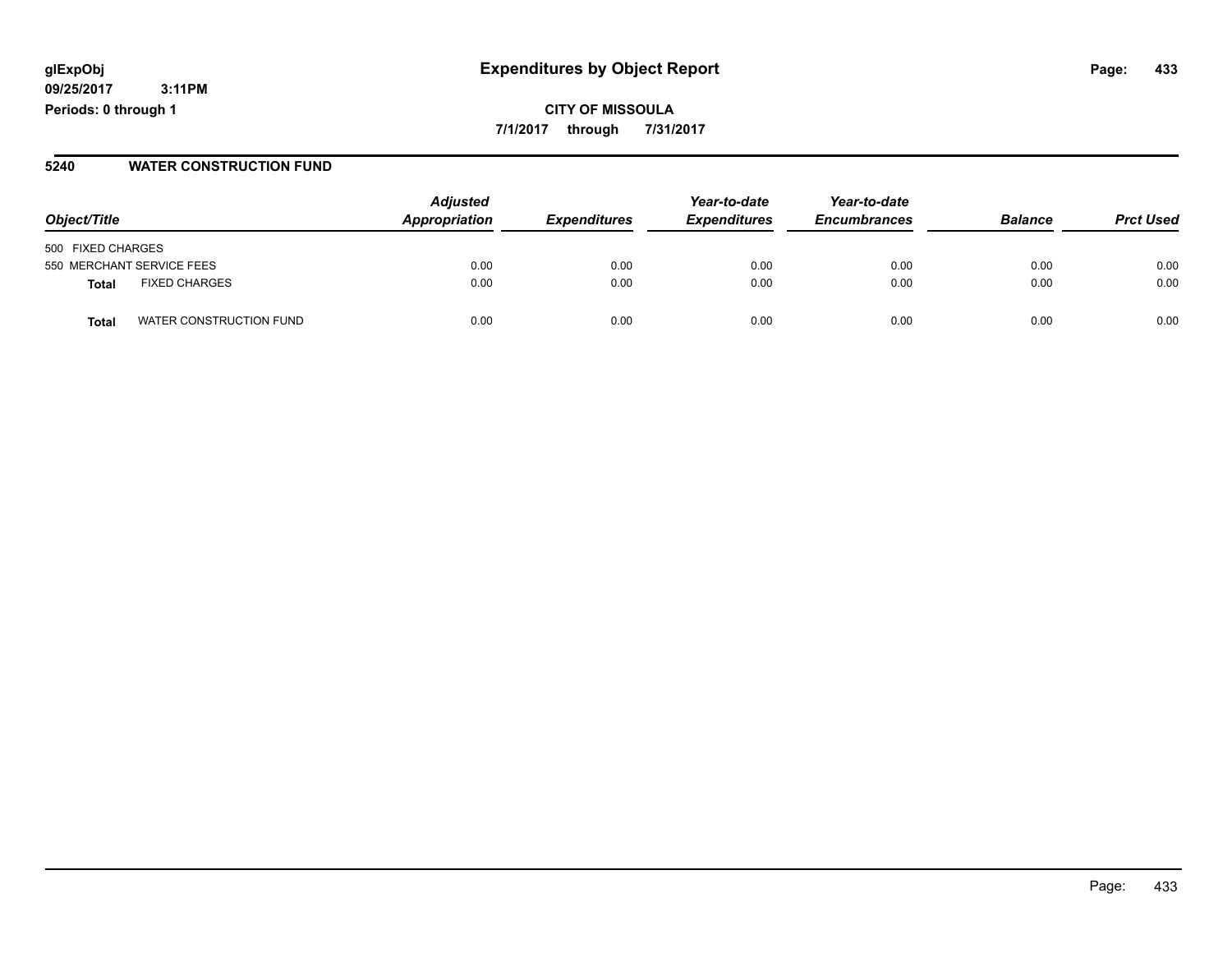**7/1/2017 through 7/31/2017**

**5250 WATER PURCHASE LOAN**

|                                      | <b>Adjusted</b>      |                     | Year-to-date        | Year-to-date        |                |                  |
|--------------------------------------|----------------------|---------------------|---------------------|---------------------|----------------|------------------|
| Object/Title                         | <b>Appropriation</b> | <b>Expenditures</b> | <b>Expenditures</b> | <b>Encumbrances</b> | <b>Balance</b> | <b>Prct Used</b> |
| 500 FIXED CHARGES                    |                      |                     |                     |                     |                |                  |
| 550 MERCHANT SERVICE FEES            | 0.00                 | 0.00                | 0.00                | 0.00                | 0.00           | 0.00             |
| <b>FIXED CHARGES</b><br><b>Total</b> | 0.00                 | 0.00                | 0.00                | 0.00                | 0.00           | 0.00             |
| 600 DEBT SERVICE                     |                      |                     |                     |                     |                |                  |
| 610 PRINCIPAL                        | 0.00                 | 0.00                | 0.00                | 0.00                | 0.00           | 0.00             |
| 620 INTEREST / SERVICE FEES          | 0.00                 | 0.00                | 0.00                | 0.00                | 0.00           | 0.00             |
| <b>DEBT SERVICE</b><br><b>Total</b>  | 0.00                 | 0.00                | 0.00                | 0.00                | 0.00           | 0.00             |
| <b>WASTEWATER</b><br><b>Total</b>    | 0.00                 | 0.00                | 0.00                | 0.00                | 0.00           | 0.00             |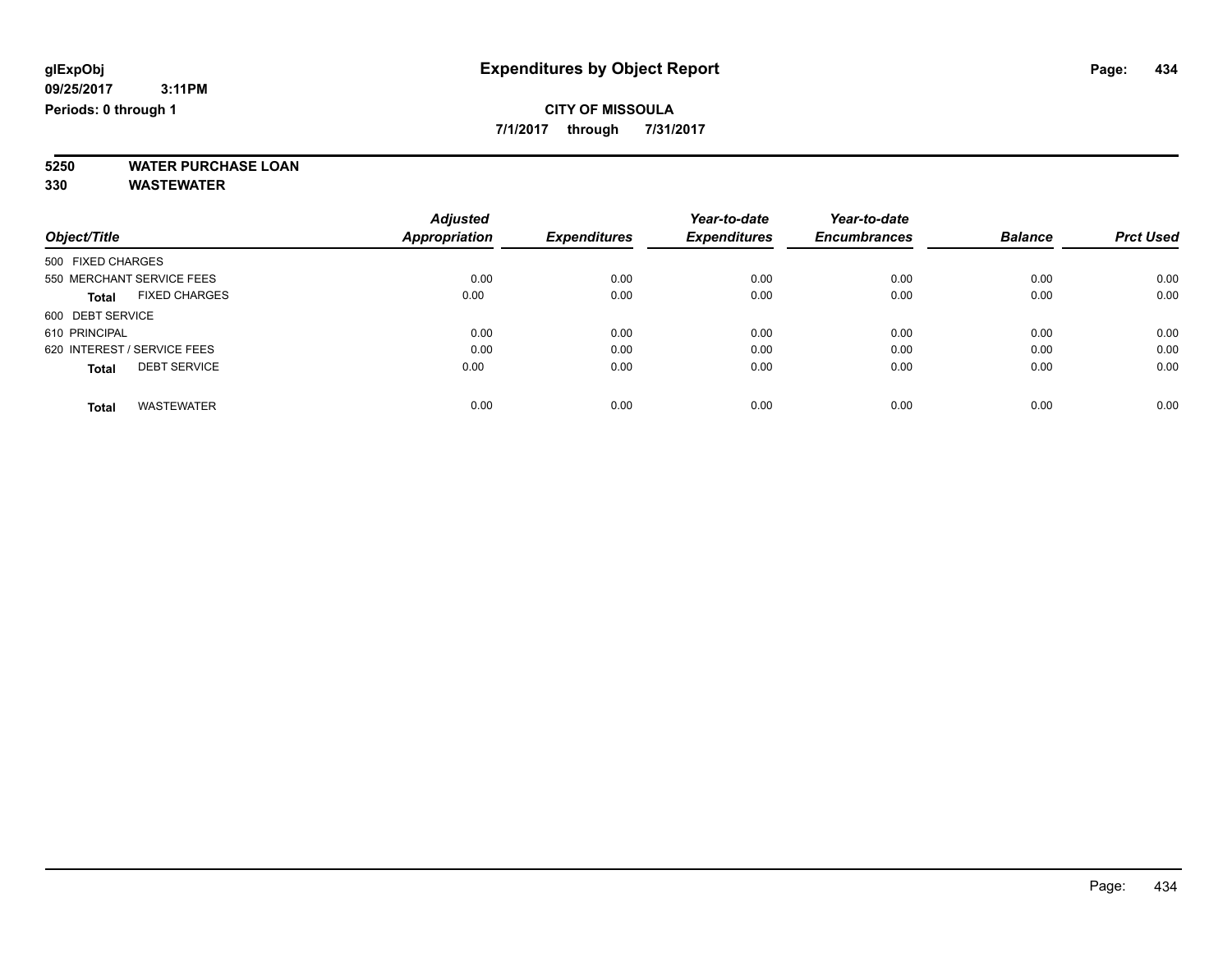**CITY OF MISSOULA 7/1/2017 through 7/31/2017**

#### **5250 WATER PURCHASE LOAN**

| Object/Title                               | <b>Adjusted</b><br><b>Appropriation</b> | <b>Expenditures</b> | Year-to-date<br><b>Expenditures</b> | Year-to-date<br><b>Encumbrances</b> | <b>Balance</b> | <b>Prct Used</b> |
|--------------------------------------------|-----------------------------------------|---------------------|-------------------------------------|-------------------------------------|----------------|------------------|
|                                            |                                         |                     |                                     |                                     |                |                  |
| 500 FIXED CHARGES                          |                                         |                     |                                     |                                     |                |                  |
| 550 MERCHANT SERVICE FEES                  | 0.00                                    | 0.00                | 0.00                                | 0.00                                | 0.00           | 0.00             |
| <b>FIXED CHARGES</b><br><b>Total</b>       | 0.00                                    | 0.00                | 0.00                                | 0.00                                | 0.00           | 0.00             |
| 600 DEBT SERVICE                           |                                         |                     |                                     |                                     |                |                  |
| 610 PRINCIPAL                              | 0.00                                    | 0.00                | 0.00                                | 0.00                                | 0.00           | 0.00             |
| 620 INTEREST / SERVICE FEES                | 0.00                                    | 0.00                | 0.00                                | 0.00                                | 0.00           | 0.00             |
| <b>DEBT SERVICE</b><br><b>Total</b>        | 0.00                                    | 0.00                | 0.00                                | 0.00                                | 0.00           | 0.00             |
| <b>WATER PURCHASE LOAN</b><br><b>Total</b> | 0.00                                    | 0.00                | 0.00                                | 0.00                                | 0.00           | 0.00             |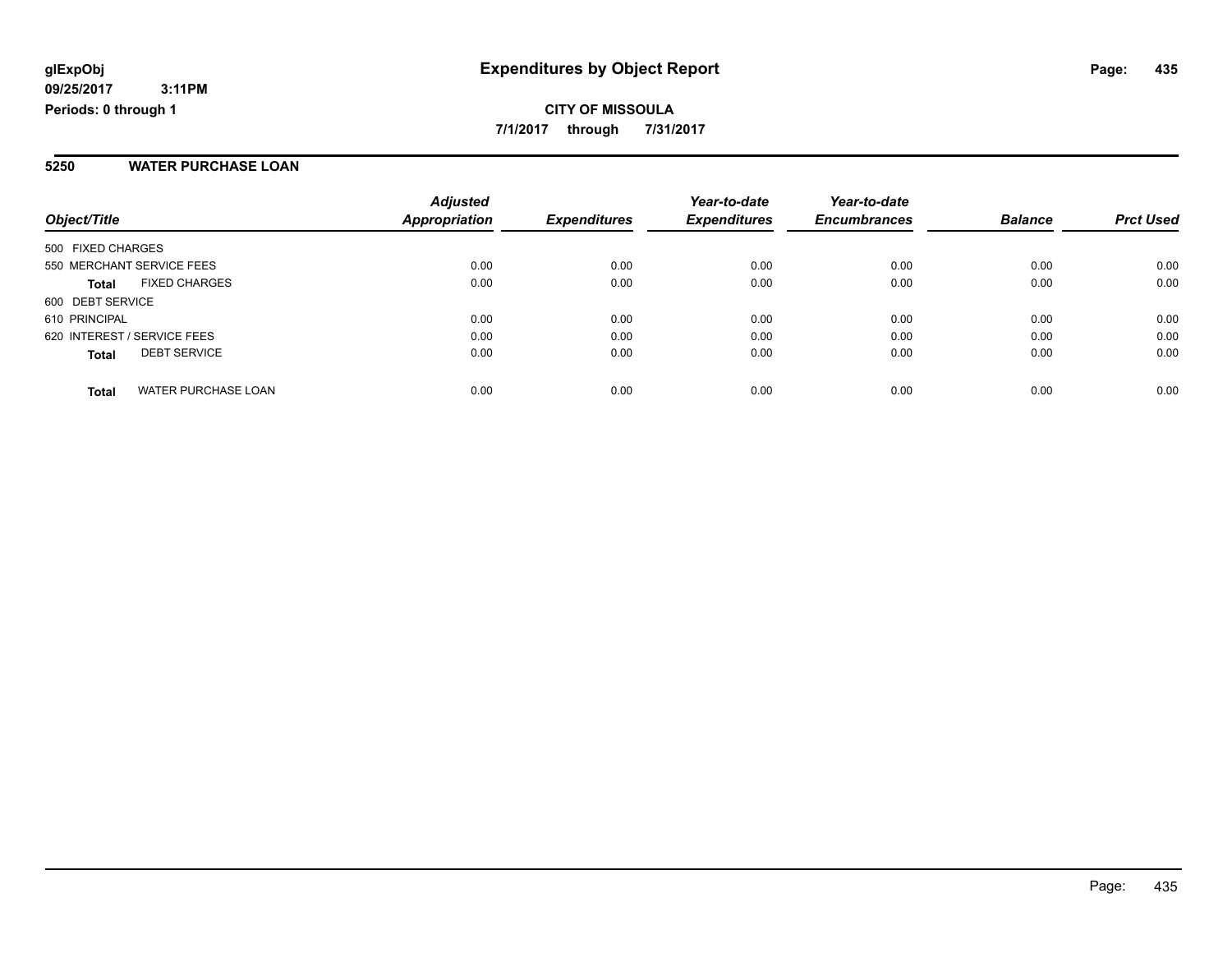**7/1/2017 through 7/31/2017**

# **5310 SEWER OPERATING BUDGET FUND**

|                                           | <b>Adjusted</b>      |                     | Year-to-date        | Year-to-date        |                |                  |
|-------------------------------------------|----------------------|---------------------|---------------------|---------------------|----------------|------------------|
| Object/Title                              | <b>Appropriation</b> | <b>Expenditures</b> | <b>Expenditures</b> | <b>Encumbrances</b> | <b>Balance</b> | <b>Prct Used</b> |
| 100 PERSONAL SERVICES                     |                      |                     |                     |                     |                |                  |
| 110 SALARIES AND WAGES                    | 0.00                 | 851.07              | 851.07              | 0.00                | $-851.07$      | 0.00             |
| 115 SALARIES/HEALTH INSURANCE BENEFIT     | 0.00                 | 0.00                | 0.00                | 0.00                | 0.00           | 0.00             |
| 120 OVERTIME                              | 0.00                 | 498.70              | 498.70              | 0.00                | $-498.70$      | 0.00             |
| 130 OTHER                                 | 0.00                 | 0.00                | 0.00                | 0.00                | 0.00           | 0.00             |
| 135 OPEB EXPENSE                          | 0.00                 | 0.00                | 0.00                | 0.00                | 0.00           | 0.00             |
| <b>140 EMPLOYER CONTRIBUTIONS</b>         | 0.00                 | 23,165.94           | 23,165.94           | 0.00                | $-23,165.94$   | 0.00             |
| <b>141 STATE RETIREMENT CONTRIBUTIONS</b> | 0.00                 | 0.00                | 0.00                | 0.00                | 0.00           | 0.00             |
| 145 OPEB CONTRIBUTION                     | 0.00                 | 0.00                | 0.00                | 0.00                | 0.00           | 0.00             |
| <b>150 STATE RETIREMENT</b>               | 0.00                 | 0.00                | 0.00                | 0.00                | 0.00           | 0.00             |
| 190 PENSION EXPENSE                       | 0.00                 | 0.00                | 0.00                | 0.00                | 0.00           | 0.00             |
| PERSONAL SERVICES<br><b>Total</b>         | 0.00                 | 24,515.71           | 24,515.71           | 0.00                | $-24,515.71$   | 0.00             |
| 200 SUPPLIES                              |                      |                     |                     |                     |                |                  |
| 210 OFFICE SUPPLIES                       | 0.00                 | 26.23               | 26.23               | 0.00                | $-26.23$       | 0.00             |
| 220 OPERATING SUPPLIES                    | 0.00                 | 2,563.50            | 2,563.50            | 0.00                | $-2,563.50$    | 0.00             |
| 230 REPAIR/MAINTENANCE                    | 0.00                 | 2,282.40            | 2,282.40            | 0.00                | $-2,282.40$    | 0.00             |
| 231 GASOLINE                              | 0.00                 | 0.00                | 0.00                | 0.00                | 0.00           | 0.00             |
| 240 OTHER SUPPLIES                        | 0.00                 | 0.00                | 0.00                | 0.00                | 0.00           | 0.00             |
| 250 SUPPLIES FOR RESALE                   | 0.00                 | 0.00                | 0.00                | 0.00                | 0.00           | 0.00             |
| <b>SUPPLIES</b><br><b>Total</b>           | 0.00                 | 4,872.13            | 4,872.13            | 0.00                | $-4,872.13$    | 0.00             |
| 300 PURCHASED SERVICES                    |                      |                     |                     |                     |                |                  |
| 310 COMMUNICATIONS                        | 0.00                 | 0.00                | 0.00                | 0.00                | 0.00           | 0.00             |
| 320 PRINTING & DUPLICATING                | 0.00                 | 301.43              | 301.43              | 0.00                | $-301.43$      | 0.00             |
| 330 PUBLICITY, SUBSCRIPTIONS & DUES       | 0.00                 | 2,500.00            | 2,500.00            | 0.00                | $-2,500.00$    | 0.00             |
| 341 ELECTRICITY & NATURAL GAS             | 0.00                 | 0.00                | 0.00                | 0.00                | 0.00           | 0.00             |
| 343 WATER CHARGES                         | 0.00                 | 0.00                | 0.00                | 0.00                | 0.00           | 0.00             |
| 344 TELEPHONE SERVICE                     | 0.00                 | 242.00              | 242.00              | 0.00                | $-242.00$      | 0.00             |
| 345 GARBAGE                               | 0.00                 | 0.00                | 0.00                | 0.00                | 0.00           | 0.00             |
| 350 PROFESSIONAL SERVICES                 | 0.00                 | 3,611.00            | 3,611.00            | 0.00                | $-3,611.00$    | 0.00             |
| 360 REPAIR & MAINTENANCE                  | 0.00                 | 568.93              | 568.93              | 0.00                | $-568.93$      | 0.00             |
| 370 TRAVEL                                | 0.00                 | 0.00                | 0.00                | 0.00                | 0.00           | 0.00             |
| 380 TRAINING                              | 0.00                 | 0.00                | 0.00                | 0.00                | 0.00           | 0.00             |
| 390 OTHER PURCHASED SERVICES              | 0.00                 | 0.00                | 0.00                | 0.00                | 0.00           | 0.00             |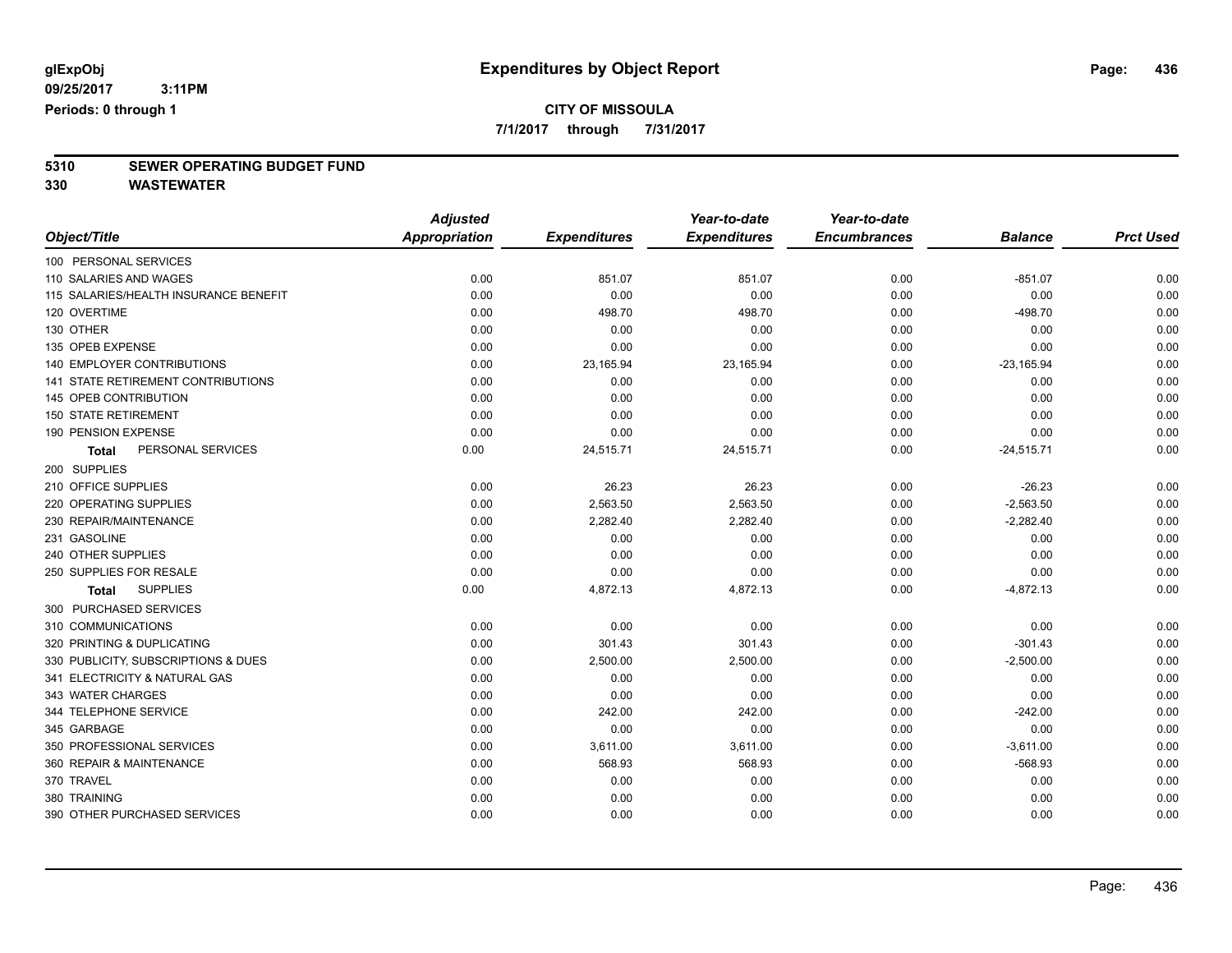**7/1/2017 through 7/31/2017**

# **5310 SEWER OPERATING BUDGET FUND**

|                    |                                   | <b>Adjusted</b>      |                     | Year-to-date        | Year-to-date        |                |                  |
|--------------------|-----------------------------------|----------------------|---------------------|---------------------|---------------------|----------------|------------------|
| Object/Title       |                                   | <b>Appropriation</b> | <b>Expenditures</b> | <b>Expenditures</b> | <b>Encumbrances</b> | <b>Balance</b> | <b>Prct Used</b> |
| <b>Total</b>       | PURCHASED SERVICES                | 0.00                 | 7,223.36            | 7,223.36            | 0.00                | $-7,223.36$    | 0.00             |
| 500 FIXED CHARGES  |                                   |                      |                     |                     |                     |                |                  |
| 500 FIXED CHARGES  |                                   | 0.00                 | 800.00              | 800.00              | 0.00                | $-800.00$      | 0.00             |
| <b>Total</b>       | <b>FIXED CHARGES</b>              | 0.00                 | 800.00              | 800.00              | 0.00                | $-800.00$      | 0.00             |
| 600 DEBT SERVICE   |                                   |                      |                     |                     |                     |                |                  |
| 610 PRINCIPAL      |                                   | 0.00                 | 0.00                | 0.00                | 0.00                | 0.00           | 0.00             |
|                    | 620 INTEREST / SERVICE FEES       | 0.00                 | $-4.27$             | $-4.27$             | 0.00                | 4.27           | 0.00             |
| <b>Total</b>       | <b>DEBT SERVICE</b>               | 0.00                 | $-4.27$             | $-4.27$             | 0.00                | 4.27           | 0.00             |
|                    | 700 GRANTS & CONTRIBUTIONS        |                      |                     |                     |                     |                |                  |
|                    | 700 GRANTS & CONTRIBUTIONS        | 0.00                 | 0.00                | 0.00                | 0.00                | 0.00           | 0.00             |
| <b>Total</b>       | <b>GRANTS &amp; CONTRIBUTIONS</b> | 0.00                 | 0.00                | 0.00                | 0.00                | 0.00           | 0.00             |
| 800 OTHER OBJECTS  |                                   |                      |                     |                     |                     |                |                  |
|                    | 820 TRANSFERS TO OTHER FUNDS      | 0.00                 | 0.00                | 0.00                | 0.00                | 0.00           | 0.00             |
| 830 DEPRECIATION   |                                   | 0.00                 | 0.00                | 0.00                | 0.00                | 0.00           | 0.00             |
| <b>Total</b>       | OTHER OBJECTS                     | 0.00                 | 0.00                | 0.00                | 0.00                | 0.00           | 0.00             |
| 900 CAPITAL OUTLAY |                                   |                      |                     |                     |                     |                |                  |
| 910 LAND           |                                   | 0.00                 | 0.00                | 0.00                | 0.00                | 0.00           | 0.00             |
| 920 BUILDINGS      |                                   | 0.00                 | 0.00                | 0.00                | 0.00                | 0.00           | 0.00             |
|                    | 940 MACHINERY & EQUIPMENT         | 0.00                 | 0.00                | 0.00                | 0.00                | 0.00           | 0.00             |
| <b>Total</b>       | <b>CAPITAL OUTLAY</b>             | 0.00                 | 0.00                | 0.00                | 0.00                | 0.00           | 0.00             |
| <b>Total</b>       | <b>WASTEWATER</b>                 | 0.00                 | 37,406.93           | 37,406.93           | 0.00                | $-37,406.93$   | 0.00             |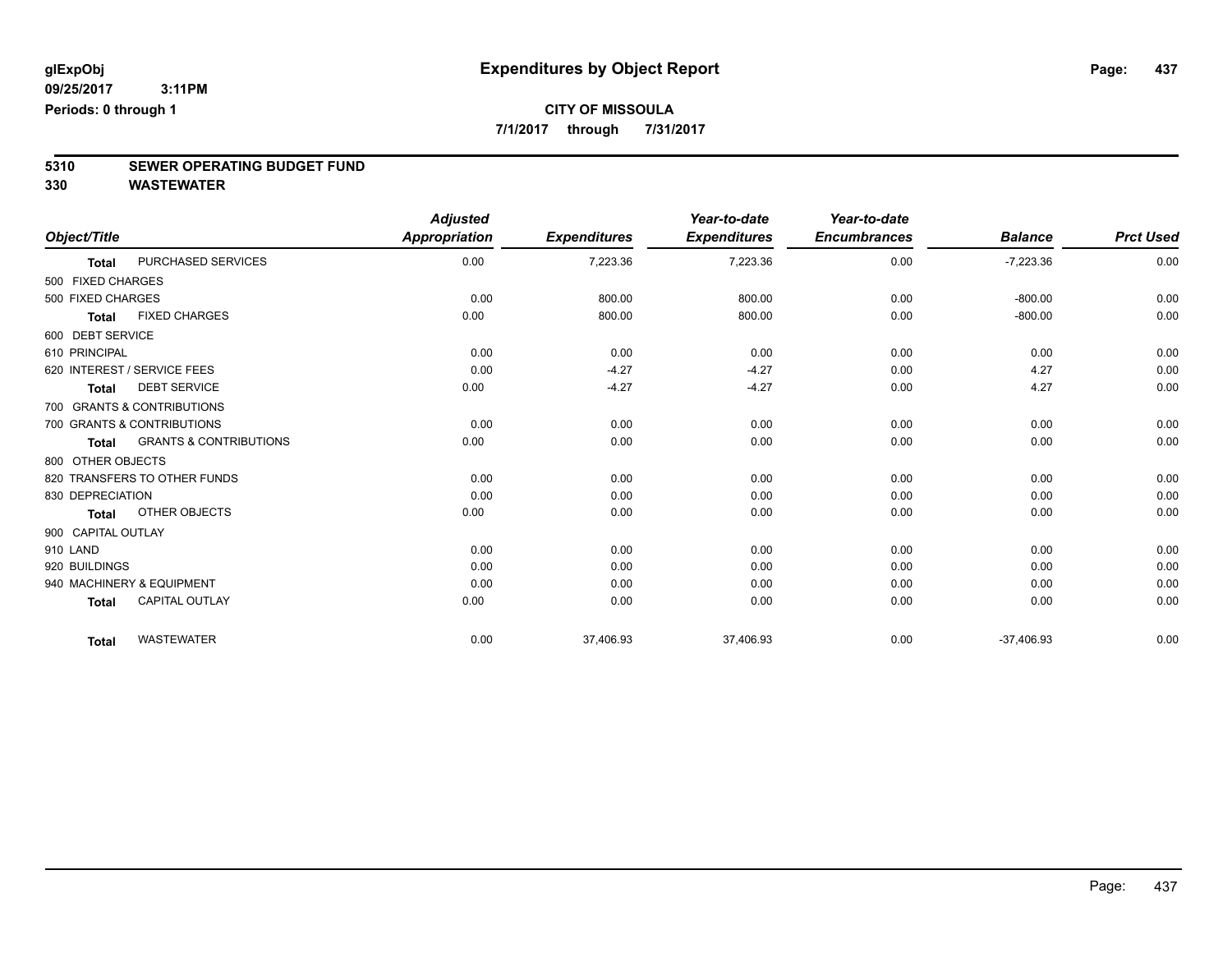#### **CITY OF MISSOULA 7/1/2017 through 7/31/2017**

# **5310 SEWER OPERATING BUDGET FUND**

**335 WATER**

| Object/Title                        | <b>Adjusted</b><br>Appropriation | <b>Expenditures</b> | Year-to-date<br><b>Expenditures</b> | Year-to-date<br><b>Encumbrances</b> | <b>Balance</b> | <b>Prct Used</b> |
|-------------------------------------|----------------------------------|---------------------|-------------------------------------|-------------------------------------|----------------|------------------|
| 300 PURCHASED SERVICES              |                                  |                     |                                     |                                     |                |                  |
| 310 COMMUNICATIONS                  | 0.00                             | 0.00                | 0.00                                | 0.00                                | 0.00           | 0.00             |
| 330 PUBLICITY, SUBSCRIPTIONS & DUES | 0.00                             | 0.00                | 0.00                                | 0.00                                | 0.00           | 0.00             |
| <b>PURCHASED SERVICES</b><br>Total  | 0.00                             | 0.00                | 0.00                                | 0.00                                | 0.00           | 0.00             |
| <b>WATER</b><br>Total               | 0.00                             | 0.00                | 0.00                                | 0.00                                | 0.00           | 0.00             |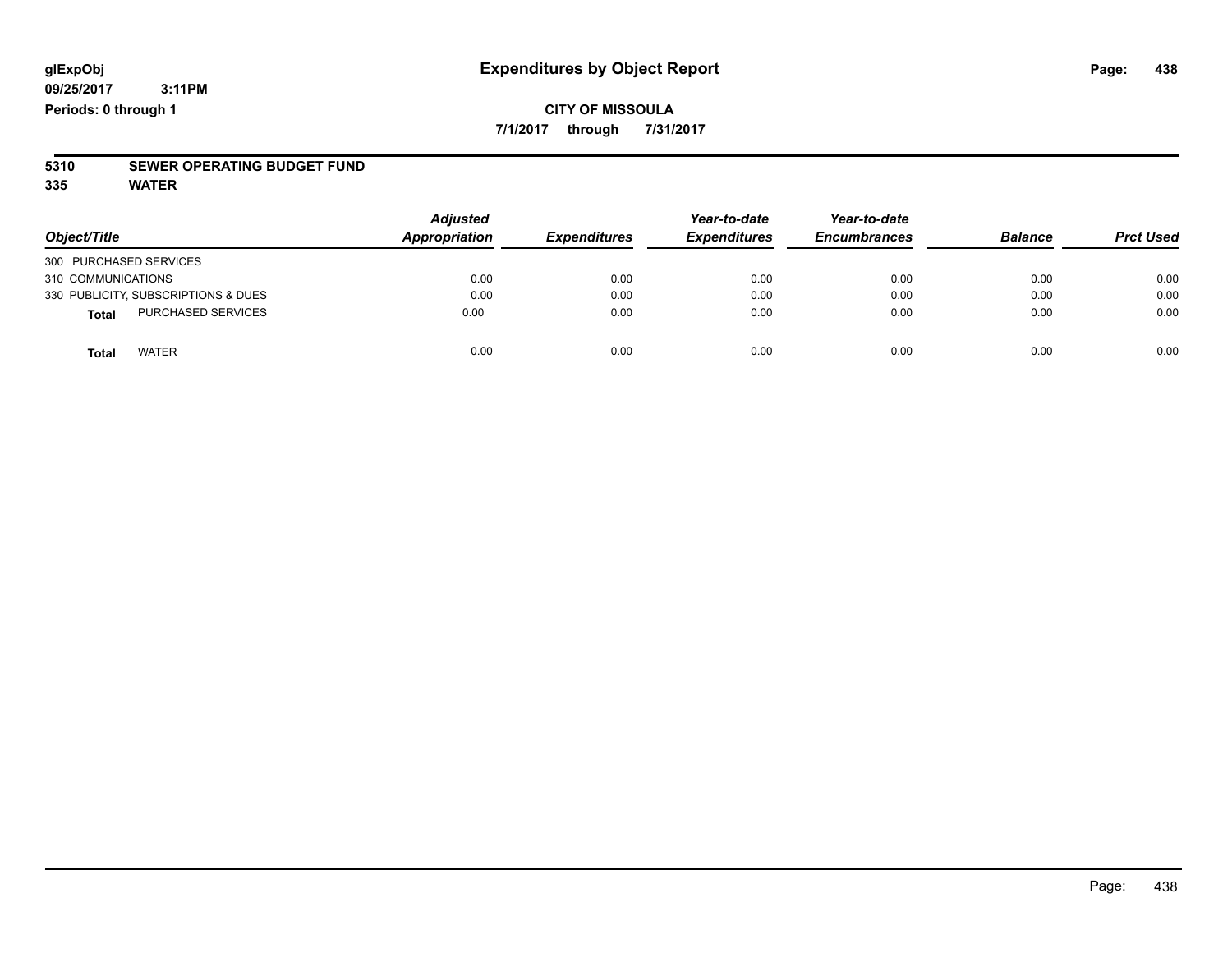### **CITY OF MISSOULA 7/1/2017 through 7/31/2017**

#### **5310 SEWER OPERATING BUDGET FUND**

|                                       | <b>Adjusted</b>      |                     | Year-to-date        | Year-to-date        |                |                  |
|---------------------------------------|----------------------|---------------------|---------------------|---------------------|----------------|------------------|
| Object/Title                          | <b>Appropriation</b> | <b>Expenditures</b> | <b>Expenditures</b> | <b>Encumbrances</b> | <b>Balance</b> | <b>Prct Used</b> |
| 100 PERSONAL SERVICES                 |                      |                     |                     |                     |                |                  |
| 110 SALARIES AND WAGES                | 0.00                 | 851.07              | 851.07              | 0.00                | $-851.07$      | 0.00             |
| 115 SALARIES/HEALTH INSURANCE BENEFIT | 0.00                 | 0.00                | 0.00                | 0.00                | 0.00           | 0.00             |
| 120 OVERTIME                          | 0.00                 | 498.70              | 498.70              | 0.00                | $-498.70$      | 0.00             |
| 130 OTHER                             | 0.00                 | 0.00                | 0.00                | 0.00                | 0.00           | 0.00             |
| 135 OPEB EXPENSE                      | 0.00                 | 0.00                | 0.00                | 0.00                | 0.00           | 0.00             |
| 140 EMPLOYER CONTRIBUTIONS            | 0.00                 | 23,165.94           | 23,165.94           | 0.00                | $-23,165.94$   | 0.00             |
| 141 STATE RETIREMENT CONTRIBUTIONS    | 0.00                 | 0.00                | 0.00                | 0.00                | 0.00           | 0.00             |
| 145 OPEB CONTRIBUTION                 | 0.00                 | 0.00                | 0.00                | 0.00                | 0.00           | 0.00             |
| <b>150 STATE RETIREMENT</b>           | 0.00                 | 0.00                | 0.00                | 0.00                | 0.00           | 0.00             |
| 190 PENSION EXPENSE                   | 0.00                 | 0.00                | 0.00                | 0.00                | 0.00           | 0.00             |
| PERSONAL SERVICES<br><b>Total</b>     | 0.00                 | 24,515.71           | 24,515.71           | 0.00                | $-24,515.71$   | 0.00             |
| 200 SUPPLIES                          |                      |                     |                     |                     |                |                  |
| 210 OFFICE SUPPLIES                   | 0.00                 | 26.23               | 26.23               | 0.00                | $-26.23$       | 0.00             |
| 220 OPERATING SUPPLIES                | 0.00                 | 2,563.50            | 2,563.50            | 0.00                | $-2,563.50$    | 0.00             |
| 230 REPAIR/MAINTENANCE                | 0.00                 | 2,282.40            | 2,282.40            | 0.00                | $-2,282.40$    | 0.00             |
| 231 GASOLINE                          | 0.00                 | 0.00                | 0.00                | 0.00                | 0.00           | 0.00             |
| 240 OTHER SUPPLIES                    | 0.00                 | 0.00                | 0.00                | 0.00                | 0.00           | 0.00             |
| 250 SUPPLIES FOR RESALE               | 0.00                 | 0.00                | 0.00                | 0.00                | 0.00           | 0.00             |
| <b>SUPPLIES</b><br><b>Total</b>       | 0.00                 | 4,872.13            | 4,872.13            | 0.00                | $-4,872.13$    | 0.00             |
| 300 PURCHASED SERVICES                |                      |                     |                     |                     |                |                  |
| 310 COMMUNICATIONS                    | 0.00                 | 0.00                | 0.00                | 0.00                | 0.00           | 0.00             |
| 320 PRINTING & DUPLICATING            | 0.00                 | 301.43              | 301.43              | 0.00                | $-301.43$      | 0.00             |
| 330 PUBLICITY, SUBSCRIPTIONS & DUES   | 0.00                 | 2,500.00            | 2,500.00            | 0.00                | $-2,500.00$    | 0.00             |
| 341 ELECTRICITY & NATURAL GAS         | 0.00                 | 0.00                | 0.00                | 0.00                | 0.00           | 0.00             |
| 343 WATER CHARGES                     | 0.00                 | 0.00                | 0.00                | 0.00                | 0.00           | 0.00             |
| 344 TELEPHONE SERVICE                 | 0.00                 | 242.00              | 242.00              | 0.00                | $-242.00$      | 0.00             |
| 345 GARBAGE                           | 0.00                 | 0.00                | 0.00                | 0.00                | 0.00           | 0.00             |
| 350 PROFESSIONAL SERVICES             | 0.00                 | 3,611.00            | 3,611.00            | 0.00                | $-3,611.00$    | 0.00             |
| 360 REPAIR & MAINTENANCE              | 0.00                 | 568.93              | 568.93              | 0.00                | $-568.93$      | 0.00             |
| 370 TRAVEL                            | 0.00                 | 0.00                | 0.00                | 0.00                | 0.00           | 0.00             |
| 380 TRAINING                          | 0.00                 | 0.00                | 0.00                | 0.00                | 0.00           | 0.00             |
| 390 OTHER PURCHASED SERVICES          | 0.00                 | 0.00                | 0.00                | 0.00                | 0.00           | 0.00             |
| PURCHASED SERVICES<br>Total           | 0.00                 | 7,223.36            | 7,223.36            | 0.00                | $-7,223.36$    | 0.00             |

Page: 439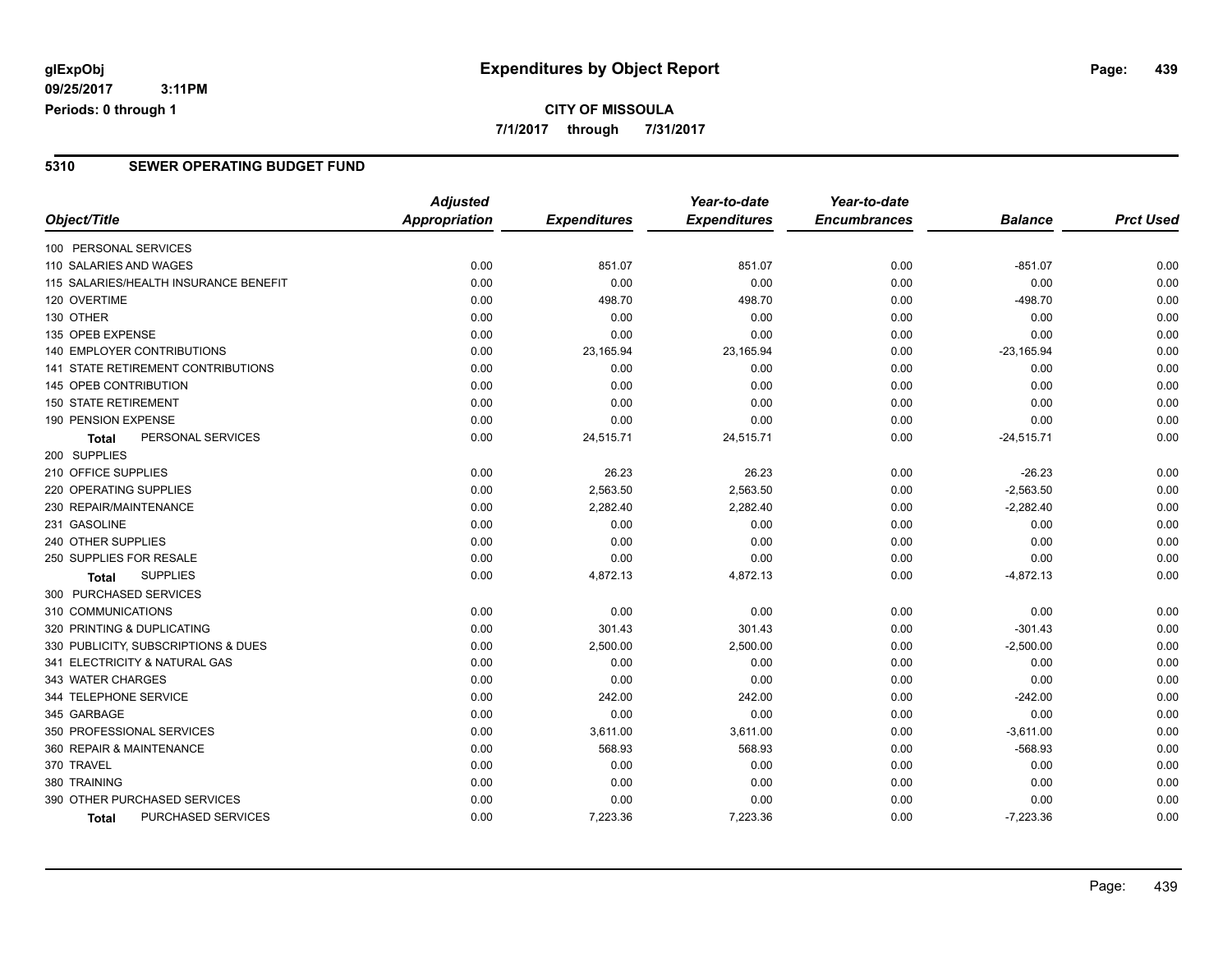**09/25/2017 3:11PM Periods: 0 through 1**

### **CITY OF MISSOULA 7/1/2017 through 7/31/2017**

#### **5310 SEWER OPERATING BUDGET FUND**

|                    |                                   | <b>Adjusted</b>      |                     | Year-to-date        | Year-to-date        |                |                  |
|--------------------|-----------------------------------|----------------------|---------------------|---------------------|---------------------|----------------|------------------|
| Object/Title       |                                   | <b>Appropriation</b> | <b>Expenditures</b> | <b>Expenditures</b> | <b>Encumbrances</b> | <b>Balance</b> | <b>Prct Used</b> |
| 500 FIXED CHARGES  |                                   |                      |                     |                     |                     |                |                  |
| 500 FIXED CHARGES  |                                   | 0.00                 | 800.00              | 800.00              | 0.00                | $-800.00$      | 0.00             |
| <b>Total</b>       | <b>FIXED CHARGES</b>              | 0.00                 | 800.00              | 800.00              | 0.00                | $-800.00$      | 0.00             |
| 600 DEBT SERVICE   |                                   |                      |                     |                     |                     |                |                  |
| 610 PRINCIPAL      |                                   | 0.00                 | 0.00                | 0.00                | 0.00                | 0.00           | 0.00             |
|                    | 620 INTEREST / SERVICE FEES       | 0.00                 | $-4.27$             | $-4.27$             | 0.00                | 4.27           | 0.00             |
| <b>Total</b>       | <b>DEBT SERVICE</b>               | 0.00                 | $-4.27$             | $-4.27$             | 0.00                | 4.27           | 0.00             |
|                    | 700 GRANTS & CONTRIBUTIONS        |                      |                     |                     |                     |                |                  |
|                    | 700 GRANTS & CONTRIBUTIONS        | 0.00                 | 0.00                | 0.00                | 0.00                | 0.00           | 0.00             |
| <b>Total</b>       | <b>GRANTS &amp; CONTRIBUTIONS</b> | 0.00                 | 0.00                | 0.00                | 0.00                | 0.00           | 0.00             |
| 800 OTHER OBJECTS  |                                   |                      |                     |                     |                     |                |                  |
|                    | 820 TRANSFERS TO OTHER FUNDS      | 0.00                 | 0.00                | 0.00                | 0.00                | 0.00           | 0.00             |
| 830 DEPRECIATION   |                                   | 0.00                 | 0.00                | 0.00                | 0.00                | 0.00           | 0.00             |
| <b>Total</b>       | <b>OTHER OBJECTS</b>              | 0.00                 | 0.00                | 0.00                | 0.00                | 0.00           | 0.00             |
| 900 CAPITAL OUTLAY |                                   |                      |                     |                     |                     |                |                  |
| 910 LAND           |                                   | 0.00                 | 0.00                | 0.00                | 0.00                | 0.00           | 0.00             |
| 920 BUILDINGS      |                                   | 0.00                 | 0.00                | 0.00                | 0.00                | 0.00           | 0.00             |
|                    | 940 MACHINERY & EQUIPMENT         | 0.00                 | 0.00                | 0.00                | 0.00                | 0.00           | 0.00             |
| <b>Total</b>       | <b>CAPITAL OUTLAY</b>             | 0.00                 | 0.00                | 0.00                | 0.00                | 0.00           | 0.00             |
| <b>Total</b>       | SEWER OPERATING BUDGET FUND       | 0.00                 | 37,406.93           | 37,406.93           | 0.00                | $-37,406.93$   | 0.00             |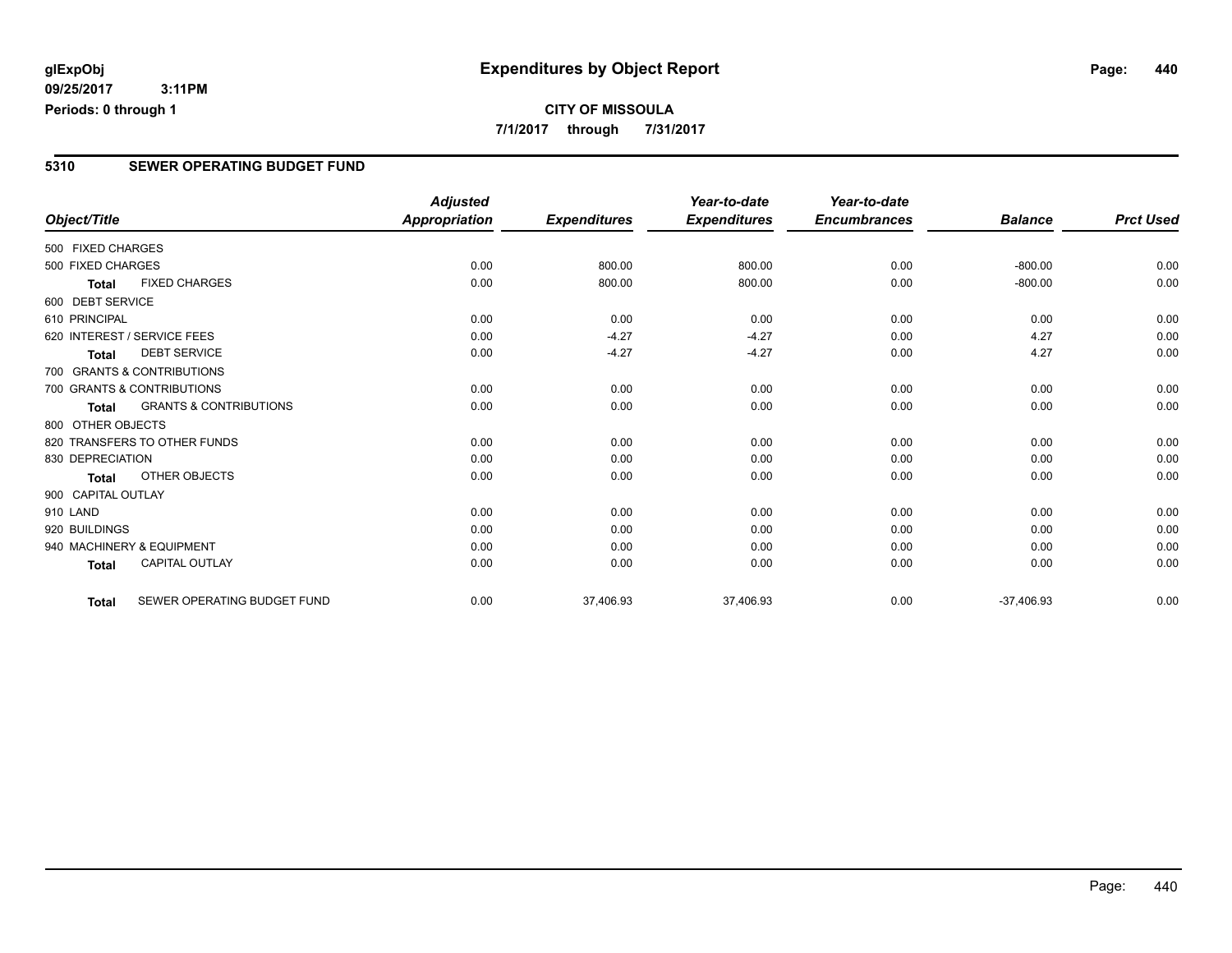**7/1/2017 through 7/31/2017**

# **5311 SEWER REVENUE COLLECTION & CLEARING FUND**

|                                   |                              | <b>Adjusted</b>      |                     | Year-to-date        | Year-to-date        |                |                  |
|-----------------------------------|------------------------------|----------------------|---------------------|---------------------|---------------------|----------------|------------------|
| Object/Title                      |                              | <b>Appropriation</b> | <b>Expenditures</b> | <b>Expenditures</b> | <b>Encumbrances</b> | <b>Balance</b> | <b>Prct Used</b> |
| 100 PERSONAL SERVICES             |                              |                      |                     |                     |                     |                |                  |
| 110 SALARIES AND WAGES            |                              | 0.00                 | 92,071.46           | 92,071.46           | 0.00                | $-92,071.46$   | 0.00             |
| 120 OVERTIME                      |                              | 0.00                 | 1,887.18            | 1,887.18            | 0.00                | $-1,887.18$    | 0.00             |
| <b>140 EMPLOYER CONTRIBUTIONS</b> |                              | 0.00                 | 46,257.49           | 46,257.49           | 0.00                | $-46,257.49$   | 0.00             |
| <b>Total</b>                      | PERSONAL SERVICES            | 0.00                 | 140,216.13          | 140,216.13          | 0.00                | $-140,216.13$  | 0.00             |
| 500 FIXED CHARGES                 |                              |                      |                     |                     |                     |                |                  |
| 500 FIXED CHARGES                 |                              | 0.00                 | 0.00                | 0.00                | 0.00                | 0.00           | 0.00             |
| 550 MERCHANT SERVICE FEES         |                              | 0.00                 | 0.00                | 0.00                | 0.00                | 0.00           | 0.00             |
| <b>Total</b>                      | <b>FIXED CHARGES</b>         | 0.00                 | 0.00                | 0.00                | 0.00                | 0.00           | 0.00             |
| 600 DEBT SERVICE                  |                              |                      |                     |                     |                     |                |                  |
| 620 INTEREST / SERVICE FEES       |                              | 0.00                 | 0.00                | 0.00                | 0.00                | 0.00           | 0.00             |
| <b>Total</b>                      | <b>DEBT SERVICE</b>          | 0.00                 | 0.00                | 0.00                | 0.00                | 0.00           | 0.00             |
| 800 OTHER OBJECTS                 |                              |                      |                     |                     |                     |                |                  |
| 800 OTHER OBJECTS                 |                              | 0.00                 | 0.00                | 0.00                | 0.00                | 0.00           | 0.00             |
|                                   | 820 TRANSFERS TO OTHER FUNDS | 0.00                 | 0.00                | 0.00                | 0.00                | 0.00           | 0.00             |
| <b>Total</b>                      | OTHER OBJECTS                | 0.00                 | 0.00                | 0.00                | 0.00                | 0.00           | 0.00             |
| 900 CAPITAL OUTLAY                |                              |                      |                     |                     |                     |                |                  |
| 930 IMPROVEMENTS                  |                              | 0.00                 | 0.00                | 0.00                | 0.00                | 0.00           | 0.00             |
| <b>Total</b>                      | CAPITAL OUTLAY               | 0.00                 | 0.00                | 0.00                | 0.00                | 0.00           | 0.00             |
| <b>Total</b>                      | <b>WASTEWATER</b>            | 0.00                 | 140,216.13          | 140,216.13          | 0.00                | $-140,216.13$  | 0.00             |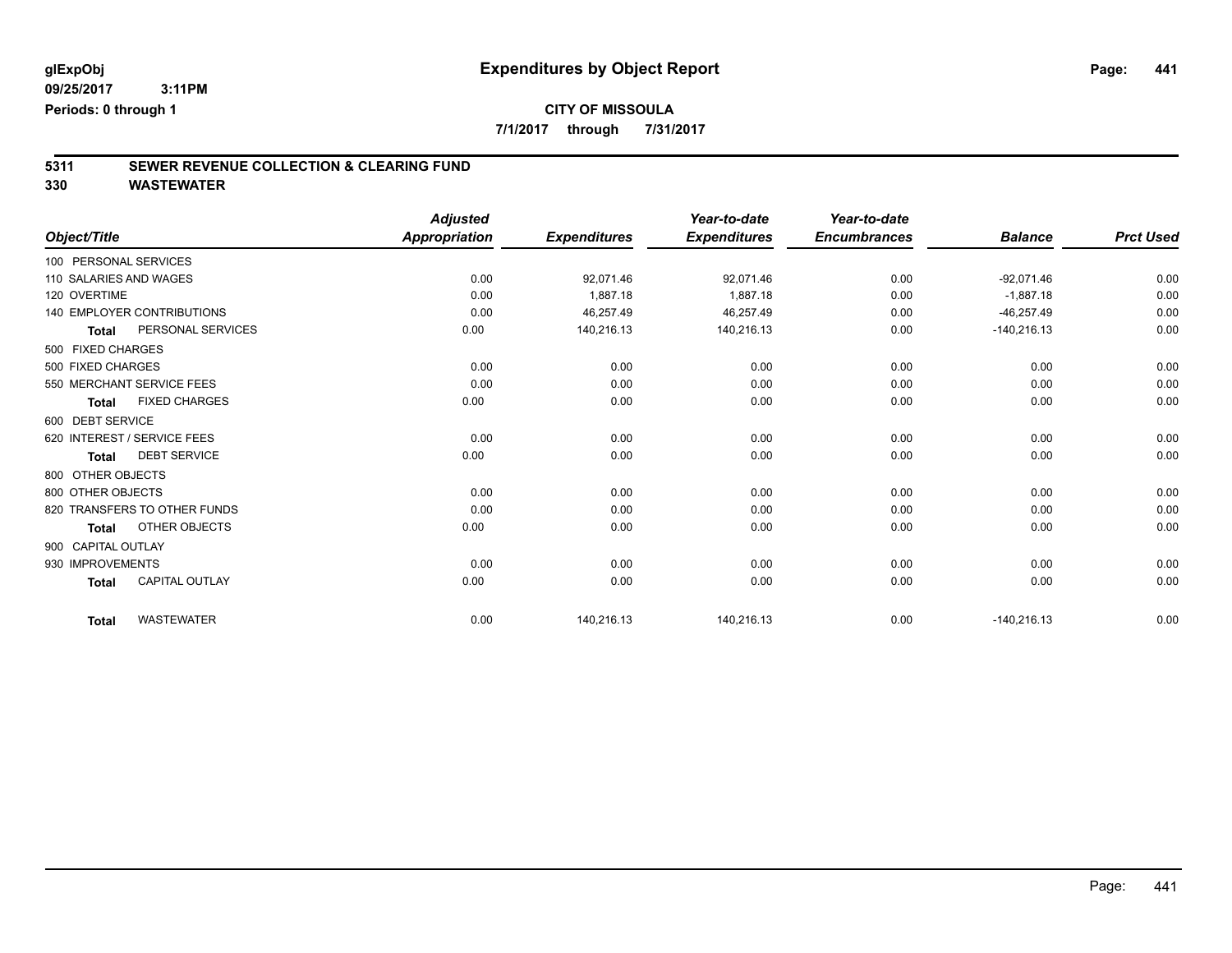**09/25/2017 3:11PM Periods: 0 through 1**

#### **5311 SEWER REVENUE COLLECTION & CLEARING FUND**

|                        |                                  | <b>Adjusted</b>      |                     | Year-to-date        | Year-to-date        |                |                  |
|------------------------|----------------------------------|----------------------|---------------------|---------------------|---------------------|----------------|------------------|
| Object/Title           |                                  | <b>Appropriation</b> | <b>Expenditures</b> | <b>Expenditures</b> | <b>Encumbrances</b> | <b>Balance</b> | <b>Prct Used</b> |
| 100 PERSONAL SERVICES  |                                  |                      |                     |                     |                     |                |                  |
| 110 SALARIES AND WAGES |                                  | 0.00                 | 92.071.46           | 92.071.46           | 0.00                | $-92.071.46$   | 0.00             |
| 120 OVERTIME           |                                  | 0.00                 | 1,887.18            | 1.887.18            | 0.00                | $-1,887.18$    | 0.00             |
|                        | 140 EMPLOYER CONTRIBUTIONS       | 0.00                 | 46,257.49           | 46,257.49           | 0.00                | $-46,257.49$   | 0.00             |
| <b>Total</b>           | PERSONAL SERVICES                | 0.00                 | 140,216.13          | 140,216.13          | 0.00                | $-140,216.13$  | 0.00             |
| 500 FIXED CHARGES      |                                  |                      |                     |                     |                     |                |                  |
| 500 FIXED CHARGES      |                                  | 0.00                 | 0.00                | 0.00                | 0.00                | 0.00           | 0.00             |
|                        | 550 MERCHANT SERVICE FEES        | 0.00                 | 0.00                | 0.00                | 0.00                | 0.00           | 0.00             |
| <b>Total</b>           | <b>FIXED CHARGES</b>             | 0.00                 | 0.00                | 0.00                | 0.00                | 0.00           | 0.00             |
| 600 DEBT SERVICE       |                                  |                      |                     |                     |                     |                |                  |
|                        | 620 INTEREST / SERVICE FEES      | 0.00                 | 0.00                | 0.00                | 0.00                | 0.00           | 0.00             |
| Total                  | <b>DEBT SERVICE</b>              | 0.00                 | 0.00                | 0.00                | 0.00                | 0.00           | 0.00             |
| 800 OTHER OBJECTS      |                                  |                      |                     |                     |                     |                |                  |
| 800 OTHER OBJECTS      |                                  | 0.00                 | 0.00                | 0.00                | 0.00                | 0.00           | 0.00             |
|                        | 820 TRANSFERS TO OTHER FUNDS     | 0.00                 | 0.00                | 0.00                | 0.00                | 0.00           | 0.00             |
| Total                  | OTHER OBJECTS                    | 0.00                 | 0.00                | 0.00                | 0.00                | 0.00           | 0.00             |
| 900 CAPITAL OUTLAY     |                                  |                      |                     |                     |                     |                |                  |
| 930 IMPROVEMENTS       |                                  | 0.00                 | 0.00                | 0.00                | 0.00                | 0.00           | 0.00             |
| <b>Total</b>           | <b>CAPITAL OUTLAY</b>            | 0.00                 | 0.00                | 0.00                | 0.00                | 0.00           | 0.00             |
|                        |                                  |                      |                     |                     |                     |                |                  |
| <b>Total</b>           | SEWER REVENUE COLLECTION & CLEAF | 0.00                 | 140,216.13          | 140,216.13          | 0.00                | $-140,216.13$  | 0.00             |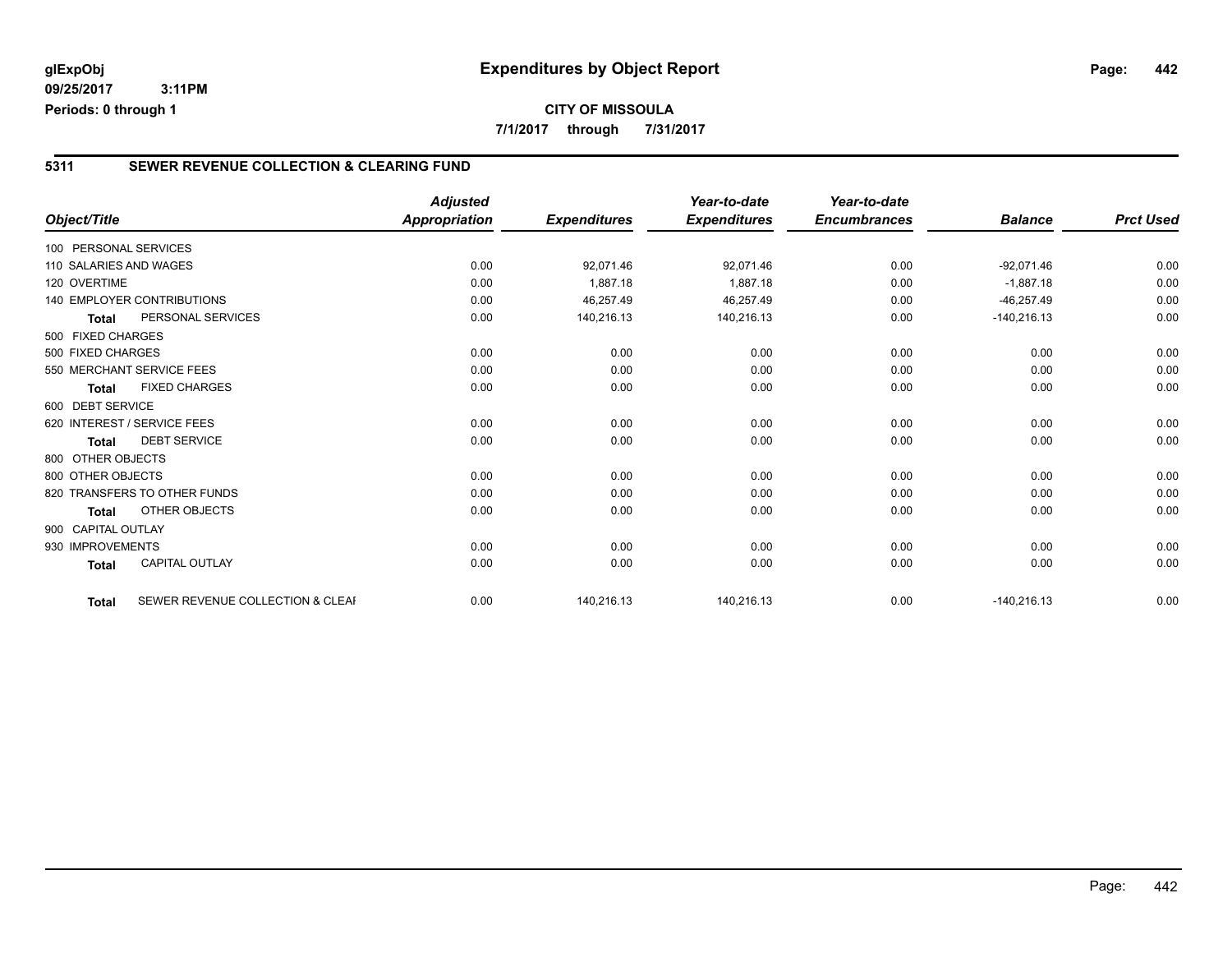**7/1/2017 through 7/31/2017**

#### **5315 SEWER LOAN FUND 330 WASTEWATER**

|                              |                           | <b>Adjusted</b>      |                     | Year-to-date        | Year-to-date        |                |                  |
|------------------------------|---------------------------|----------------------|---------------------|---------------------|---------------------|----------------|------------------|
| Object/Title                 |                           | <b>Appropriation</b> | <b>Expenditures</b> | <b>Expenditures</b> | <b>Encumbrances</b> | <b>Balance</b> | <b>Prct Used</b> |
| 300 PURCHASED SERVICES       |                           |                      |                     |                     |                     |                |                  |
| 390 OTHER PURCHASED SERVICES |                           | 0.00                 | 0.00                | 0.00                | 0.00                | 0.00           | 0.00             |
| <b>Total</b>                 | <b>PURCHASED SERVICES</b> | 0.00                 | 0.00                | 0.00                | 0.00                | 0.00           | 0.00             |
| 800 OTHER OBJECTS            |                           |                      |                     |                     |                     |                |                  |
| 820 TRANSFERS TO OTHER FUNDS |                           | 0.00                 | 0.00                | 0.00                | 0.00                | 0.00           | 0.00             |
| 845 CONTINGENCY              |                           | 0.00                 | 0.00                | 0.00                | 0.00                | 0.00           | 0.00             |
| <b>Total</b>                 | OTHER OBJECTS             | 0.00                 | 0.00                | 0.00                | 0.00                | 0.00           | 0.00             |
| <b>Total</b>                 | <b>WASTEWATER</b>         | 0.00                 | 0.00                | 0.00                | 0.00                | 0.00           | 0.00             |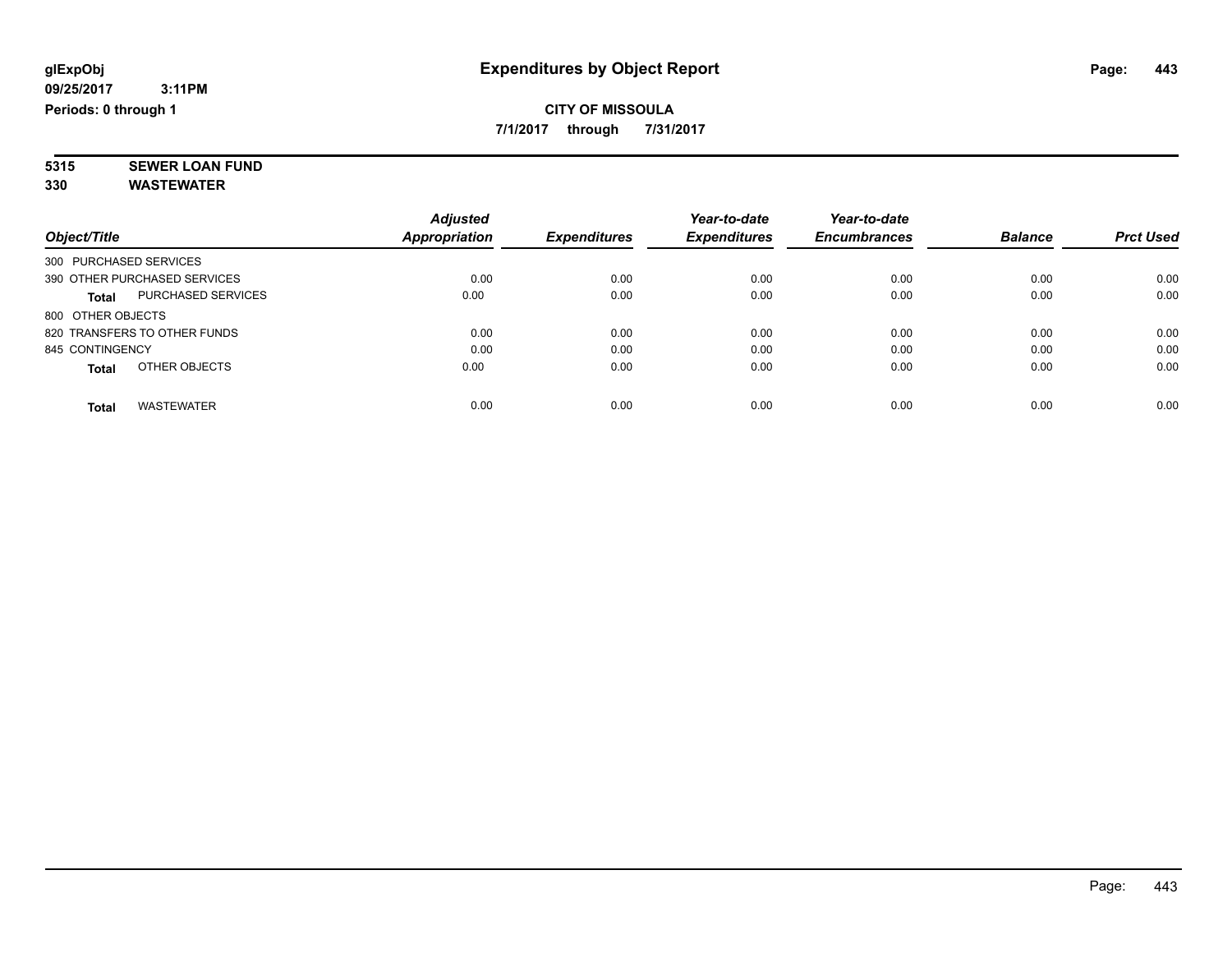**CITY OF MISSOULA 7/1/2017 through 7/31/2017**

#### **5315 SEWER LOAN FUND**

| Object/Title                 |                           | <b>Adjusted</b><br>Appropriation | <b>Expenditures</b> | Year-to-date<br><b>Expenditures</b> | Year-to-date<br><b>Encumbrances</b> | <b>Balance</b> | <b>Prct Used</b> |
|------------------------------|---------------------------|----------------------------------|---------------------|-------------------------------------|-------------------------------------|----------------|------------------|
| 300 PURCHASED SERVICES       |                           |                                  |                     |                                     |                                     |                |                  |
|                              |                           |                                  |                     |                                     |                                     |                |                  |
| 390 OTHER PURCHASED SERVICES |                           | 0.00                             | 0.00                | 0.00                                | 0.00                                | 0.00           | 0.00             |
| <b>Total</b>                 | <b>PURCHASED SERVICES</b> | 0.00                             | 0.00                | 0.00                                | 0.00                                | 0.00           | 0.00             |
| 800 OTHER OBJECTS            |                           |                                  |                     |                                     |                                     |                |                  |
| 820 TRANSFERS TO OTHER FUNDS |                           | 0.00                             | 0.00                | 0.00                                | 0.00                                | 0.00           | 0.00             |
| 845 CONTINGENCY              |                           | 0.00                             | 0.00                | 0.00                                | 0.00                                | 0.00           | 0.00             |
| <b>Total</b>                 | OTHER OBJECTS             | 0.00                             | 0.00                | 0.00                                | 0.00                                | 0.00           | 0.00             |
| <b>Total</b>                 | <b>SEWER LOAN FUND</b>    | 0.00                             | 0.00                | 0.00                                | 0.00                                | 0.00           | 0.00             |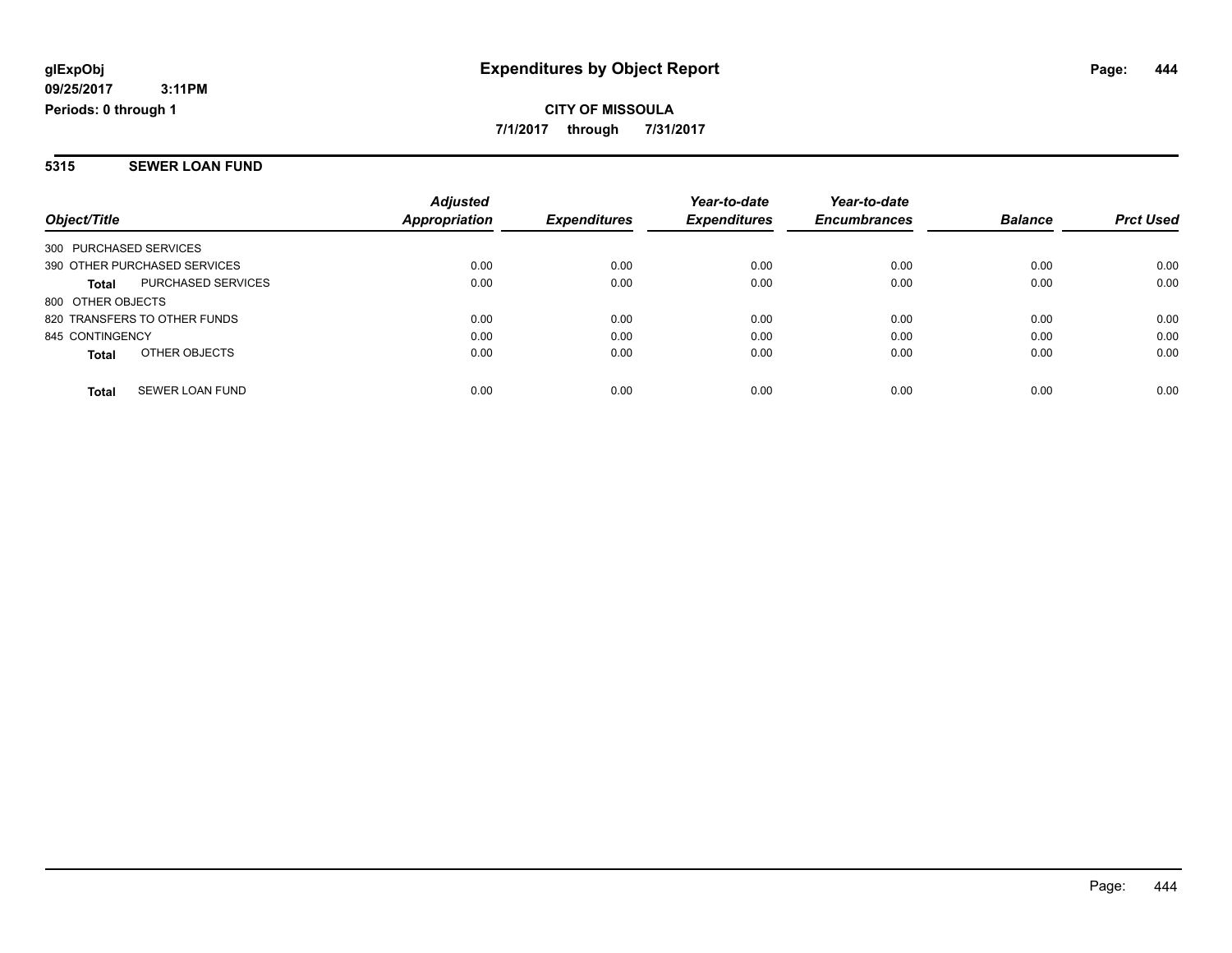**7/1/2017 through 7/31/2017**

# **5320 SEWER REPLACEMENT & DEPRECIATION FUND**

|                          |                              | <b>Adjusted</b>      |                     | Year-to-date        | Year-to-date        |                |                  |
|--------------------------|------------------------------|----------------------|---------------------|---------------------|---------------------|----------------|------------------|
| Object/Title             |                              | <b>Appropriation</b> | <b>Expenditures</b> | <b>Expenditures</b> | <b>Encumbrances</b> | <b>Balance</b> | <b>Prct Used</b> |
| 300 PURCHASED SERVICES   |                              |                      |                     |                     |                     |                |                  |
|                          | 350 PROFESSIONAL SERVICES    | 0.00                 | 0.00                | 0.00                | 0.00                | 0.00           | 0.00             |
| 360 REPAIR & MAINTENANCE |                              | 0.00                 | 2,274.00            | 2,274.00            | 0.00                | $-2,274.00$    | 0.00             |
| <b>Total</b>             | PURCHASED SERVICES           | 0.00                 | 2,274.00            | 2,274.00            | 0.00                | $-2,274.00$    | 0.00             |
| 600 DEBT SERVICE         |                              |                      |                     |                     |                     |                |                  |
| 610 PRINCIPAL            |                              | 0.00                 | 0.00                | 0.00                | 0.00                | 0.00           | 0.00             |
|                          | 620 INTEREST / SERVICE FEES  | 0.00                 | 0.00                | 0.00                | 0.00                | 0.00           | 0.00             |
| <b>Total</b>             | <b>DEBT SERVICE</b>          | 0.00                 | 0.00                | 0.00                | 0.00                | 0.00           | 0.00             |
| 800 OTHER OBJECTS        |                              |                      |                     |                     |                     |                |                  |
|                          | 820 TRANSFERS TO OTHER FUNDS | 0.00                 | 0.00                | 0.00                | 0.00                | 0.00           | 0.00             |
| 830 DEPRECIATION         |                              | 0.00                 | 0.00                | 0.00                | 0.00                | 0.00           | 0.00             |
| <b>Total</b>             | OTHER OBJECTS                | 0.00                 | 0.00                | 0.00                | 0.00                | 0.00           | 0.00             |
| 900 CAPITAL OUTLAY       |                              |                      |                     |                     |                     |                |                  |
| 910 LAND                 |                              | 0.00                 | 0.00                | 0.00                | 0.00                | 0.00           | 0.00             |
| 920 BUILDINGS            |                              | 0.00                 | 0.00                | 0.00                | 0.00                | 0.00           | 0.00             |
| 930 IMPROVEMENTS         |                              | 0.00                 | 0.00                | 0.00                | 0.00                | 0.00           | 0.00             |
|                          | 940 MACHINERY & EQUIPMENT    | 0.00                 | 0.00                | 0.00                | 0.00                | 0.00           | 0.00             |
| <b>Total</b>             | <b>CAPITAL OUTLAY</b>        | 0.00                 | 0.00                | 0.00                | 0.00                | 0.00           | 0.00             |
| <b>Total</b>             | <b>WASTEWATER</b>            | 0.00                 | 2,274.00            | 2,274.00            | 0.00                | $-2,274.00$    | 0.00             |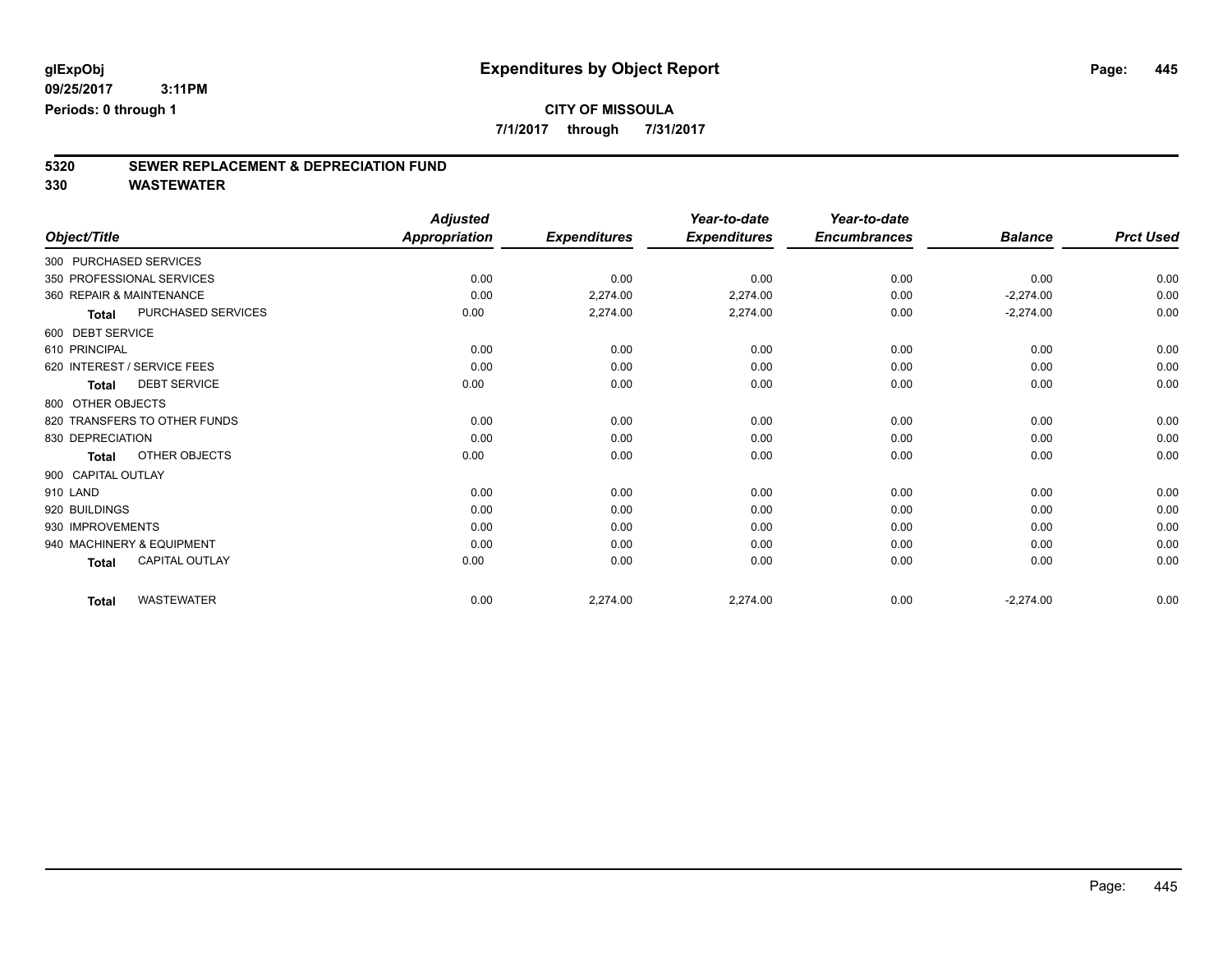#### **5320 SEWER REPLACEMENT & DEPRECIATION FUND**

|                          |                                  | <b>Adjusted</b>      |                     | Year-to-date        | Year-to-date        |                |                  |
|--------------------------|----------------------------------|----------------------|---------------------|---------------------|---------------------|----------------|------------------|
| Object/Title             |                                  | <b>Appropriation</b> | <b>Expenditures</b> | <b>Expenditures</b> | <b>Encumbrances</b> | <b>Balance</b> | <b>Prct Used</b> |
| 300 PURCHASED SERVICES   |                                  |                      |                     |                     |                     |                |                  |
|                          | 350 PROFESSIONAL SERVICES        | 0.00                 | 0.00                | 0.00                | 0.00                | 0.00           | 0.00             |
| 360 REPAIR & MAINTENANCE |                                  | 0.00                 | 2,274.00            | 2,274.00            | 0.00                | $-2,274.00$    | 0.00             |
| <b>Total</b>             | PURCHASED SERVICES               | 0.00                 | 2,274.00            | 2,274.00            | 0.00                | $-2,274.00$    | 0.00             |
| 600 DEBT SERVICE         |                                  |                      |                     |                     |                     |                |                  |
| 610 PRINCIPAL            |                                  | 0.00                 | 0.00                | 0.00                | 0.00                | 0.00           | 0.00             |
|                          | 620 INTEREST / SERVICE FEES      | 0.00                 | 0.00                | 0.00                | 0.00                | 0.00           | 0.00             |
| <b>Total</b>             | <b>DEBT SERVICE</b>              | 0.00                 | 0.00                | 0.00                | 0.00                | 0.00           | 0.00             |
| 800 OTHER OBJECTS        |                                  |                      |                     |                     |                     |                |                  |
|                          | 820 TRANSFERS TO OTHER FUNDS     | 0.00                 | 0.00                | 0.00                | 0.00                | 0.00           | 0.00             |
| 830 DEPRECIATION         |                                  | 0.00                 | 0.00                | 0.00                | 0.00                | 0.00           | 0.00             |
| <b>Total</b>             | OTHER OBJECTS                    | 0.00                 | 0.00                | 0.00                | 0.00                | 0.00           | 0.00             |
| 900 CAPITAL OUTLAY       |                                  |                      |                     |                     |                     |                |                  |
| 910 LAND                 |                                  | 0.00                 | 0.00                | 0.00                | 0.00                | 0.00           | 0.00             |
| 920 BUILDINGS            |                                  | 0.00                 | 0.00                | 0.00                | 0.00                | 0.00           | 0.00             |
| 930 IMPROVEMENTS         |                                  | 0.00                 | 0.00                | 0.00                | 0.00                | 0.00           | 0.00             |
|                          | 940 MACHINERY & EQUIPMENT        | 0.00                 | 0.00                | 0.00                | 0.00                | 0.00           | 0.00             |
| <b>Total</b>             | <b>CAPITAL OUTLAY</b>            | 0.00                 | 0.00                | 0.00                | 0.00                | 0.00           | 0.00             |
| <b>Total</b>             | SEWER REPLACEMENT & DEPRECIATIOI | 0.00                 | 2,274.00            | 2,274.00            | 0.00                | $-2,274.00$    | 0.00             |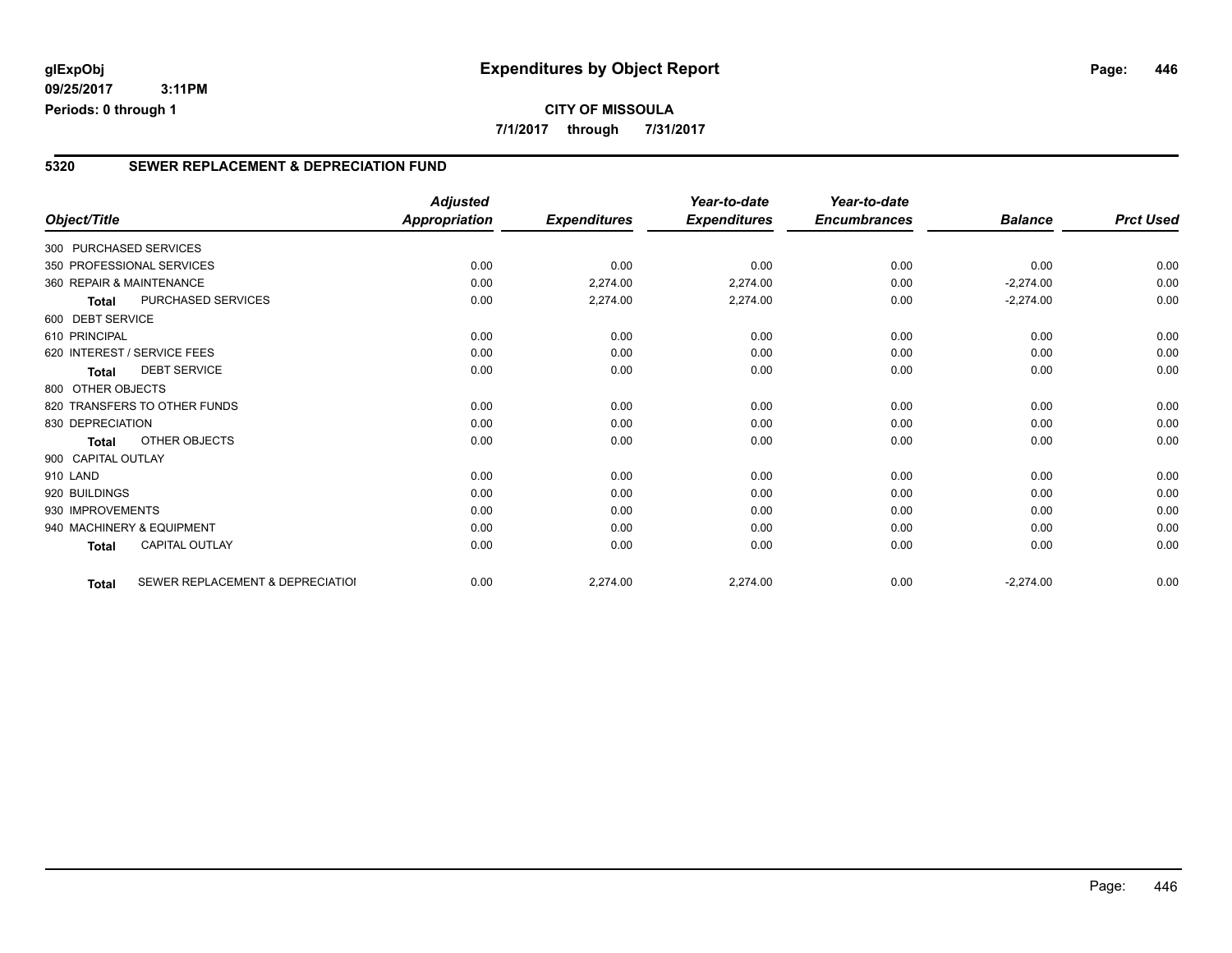**7/1/2017 through 7/31/2017**

# **5325 SEWER DEVELOPMENT FEE FUND**

|                          |                              | <b>Adjusted</b>      |                     | Year-to-date        | Year-to-date        |                |                  |
|--------------------------|------------------------------|----------------------|---------------------|---------------------|---------------------|----------------|------------------|
| Object/Title             |                              | <b>Appropriation</b> | <b>Expenditures</b> | <b>Expenditures</b> | <b>Encumbrances</b> | <b>Balance</b> | <b>Prct Used</b> |
| 300 PURCHASED SERVICES   |                              |                      |                     |                     |                     |                |                  |
|                          | 350 PROFESSIONAL SERVICES    | 0.00                 | 0.00                | 0.00                | 0.00                | 0.00           | 0.00             |
| 360 REPAIR & MAINTENANCE |                              | 0.00                 | 0.00                | 0.00                | 0.00                | 0.00           | 0.00             |
| <b>Total</b>             | PURCHASED SERVICES           | 0.00                 | 0.00                | 0.00                | 0.00                | 0.00           | 0.00             |
| 500 FIXED CHARGES        |                              |                      |                     |                     |                     |                |                  |
|                          | 550 MERCHANT SERVICE FEES    | 0.00                 | 0.00                | 0.00                | 0.00                | 0.00           | 0.00             |
| <b>Total</b>             | <b>FIXED CHARGES</b>         | 0.00                 | 0.00                | 0.00                | 0.00                | 0.00           | 0.00             |
| 600 DEBT SERVICE         |                              |                      |                     |                     |                     |                |                  |
| 610 PRINCIPAL            |                              | 0.00                 | 0.00                | 0.00                | 0.00                | 0.00           | 0.00             |
|                          | 620 INTEREST / SERVICE FEES  | 0.00                 | 0.00                | 0.00                | 0.00                | 0.00           | 0.00             |
| <b>Total</b>             | <b>DEBT SERVICE</b>          | 0.00                 | 0.00                | 0.00                | 0.00                | 0.00           | 0.00             |
| 800 OTHER OBJECTS        |                              |                      |                     |                     |                     |                |                  |
|                          | 820 TRANSFERS TO OTHER FUNDS | 0.00                 | 0.00                | 0.00                | 0.00                | 0.00           | 0.00             |
| <b>Total</b>             | OTHER OBJECTS                | 0.00                 | 0.00                | 0.00                | 0.00                | 0.00           | 0.00             |
| 900 CAPITAL OUTLAY       |                              |                      |                     |                     |                     |                |                  |
| 900 CAPITAL OUTLAY       |                              | 0.00                 | 0.00                | 0.00                | 0.00                | 0.00           | 0.00             |
| 910 LAND                 |                              | 0.00                 | 0.00                | 0.00                | 0.00                | 0.00           | 0.00             |
| 920 BUILDINGS            |                              | 0.00                 | 0.00                | 0.00                | 0.00                | 0.00           | 0.00             |
| 930 IMPROVEMENTS         |                              | 0.00                 | 0.00                | 0.00                | 0.00                | 0.00           | 0.00             |
| <b>Total</b>             | <b>CAPITAL OUTLAY</b>        | 0.00                 | 0.00                | 0.00                | 0.00                | 0.00           | 0.00             |
| <b>Total</b>             | <b>WASTEWATER</b>            | 0.00                 | 0.00                | 0.00                | 0.00                | 0.00           | 0.00             |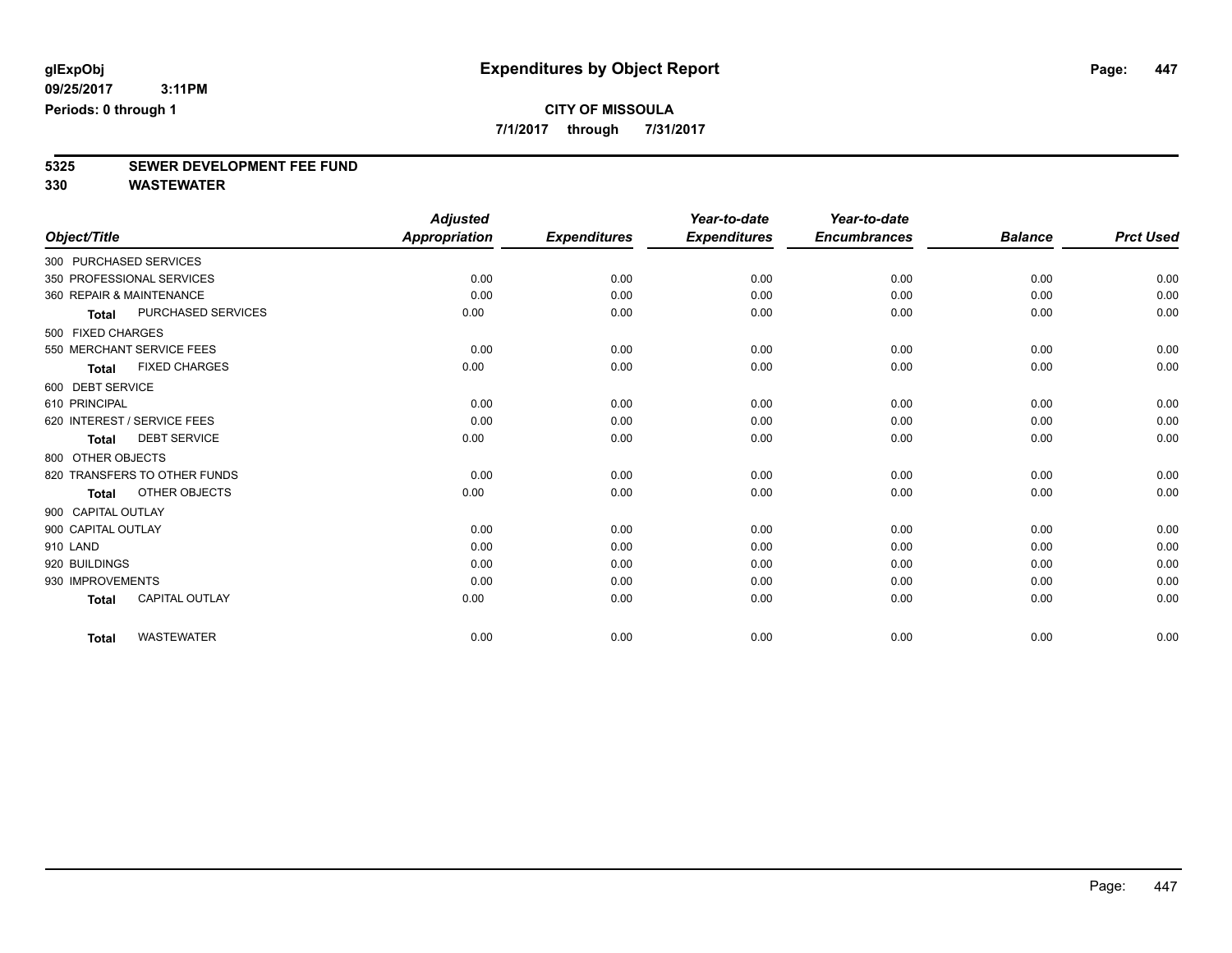### **CITY OF MISSOULA 7/1/2017 through 7/31/2017**

#### **5325 SEWER DEVELOPMENT FEE FUND**

|                          |                              | <b>Adjusted</b>      |                     | Year-to-date        | Year-to-date        |                |                  |
|--------------------------|------------------------------|----------------------|---------------------|---------------------|---------------------|----------------|------------------|
| Object/Title             |                              | <b>Appropriation</b> | <b>Expenditures</b> | <b>Expenditures</b> | <b>Encumbrances</b> | <b>Balance</b> | <b>Prct Used</b> |
| 300 PURCHASED SERVICES   |                              |                      |                     |                     |                     |                |                  |
|                          | 350 PROFESSIONAL SERVICES    | 0.00                 | 0.00                | 0.00                | 0.00                | 0.00           | 0.00             |
| 360 REPAIR & MAINTENANCE |                              | 0.00                 | 0.00                | 0.00                | 0.00                | 0.00           | 0.00             |
| Total                    | PURCHASED SERVICES           | 0.00                 | 0.00                | 0.00                | 0.00                | 0.00           | 0.00             |
| 500 FIXED CHARGES        |                              |                      |                     |                     |                     |                |                  |
|                          | 550 MERCHANT SERVICE FEES    | 0.00                 | 0.00                | 0.00                | 0.00                | 0.00           | 0.00             |
| <b>Total</b>             | <b>FIXED CHARGES</b>         | 0.00                 | 0.00                | 0.00                | 0.00                | 0.00           | 0.00             |
| 600 DEBT SERVICE         |                              |                      |                     |                     |                     |                |                  |
| 610 PRINCIPAL            |                              | 0.00                 | 0.00                | 0.00                | 0.00                | 0.00           | 0.00             |
|                          | 620 INTEREST / SERVICE FEES  | 0.00                 | 0.00                | 0.00                | 0.00                | 0.00           | 0.00             |
| <b>Total</b>             | <b>DEBT SERVICE</b>          | 0.00                 | 0.00                | 0.00                | 0.00                | 0.00           | 0.00             |
| 800 OTHER OBJECTS        |                              |                      |                     |                     |                     |                |                  |
|                          | 820 TRANSFERS TO OTHER FUNDS | 0.00                 | 0.00                | 0.00                | 0.00                | 0.00           | 0.00             |
| <b>Total</b>             | OTHER OBJECTS                | 0.00                 | 0.00                | 0.00                | 0.00                | 0.00           | 0.00             |
| 900 CAPITAL OUTLAY       |                              |                      |                     |                     |                     |                |                  |
| 900 CAPITAL OUTLAY       |                              | 0.00                 | 0.00                | 0.00                | 0.00                | 0.00           | 0.00             |
| 910 LAND                 |                              | 0.00                 | 0.00                | 0.00                | 0.00                | 0.00           | 0.00             |
| 920 BUILDINGS            |                              | 0.00                 | 0.00                | 0.00                | 0.00                | 0.00           | 0.00             |
| 930 IMPROVEMENTS         |                              | 0.00                 | 0.00                | 0.00                | 0.00                | 0.00           | 0.00             |
| <b>Total</b>             | <b>CAPITAL OUTLAY</b>        | 0.00                 | 0.00                | 0.00                | 0.00                | 0.00           | 0.00             |
| <b>Total</b>             | SEWER DEVELOPMENT FEE FUND   | 0.00                 | 0.00                | 0.00                | 0.00                | 0.00           | 0.00             |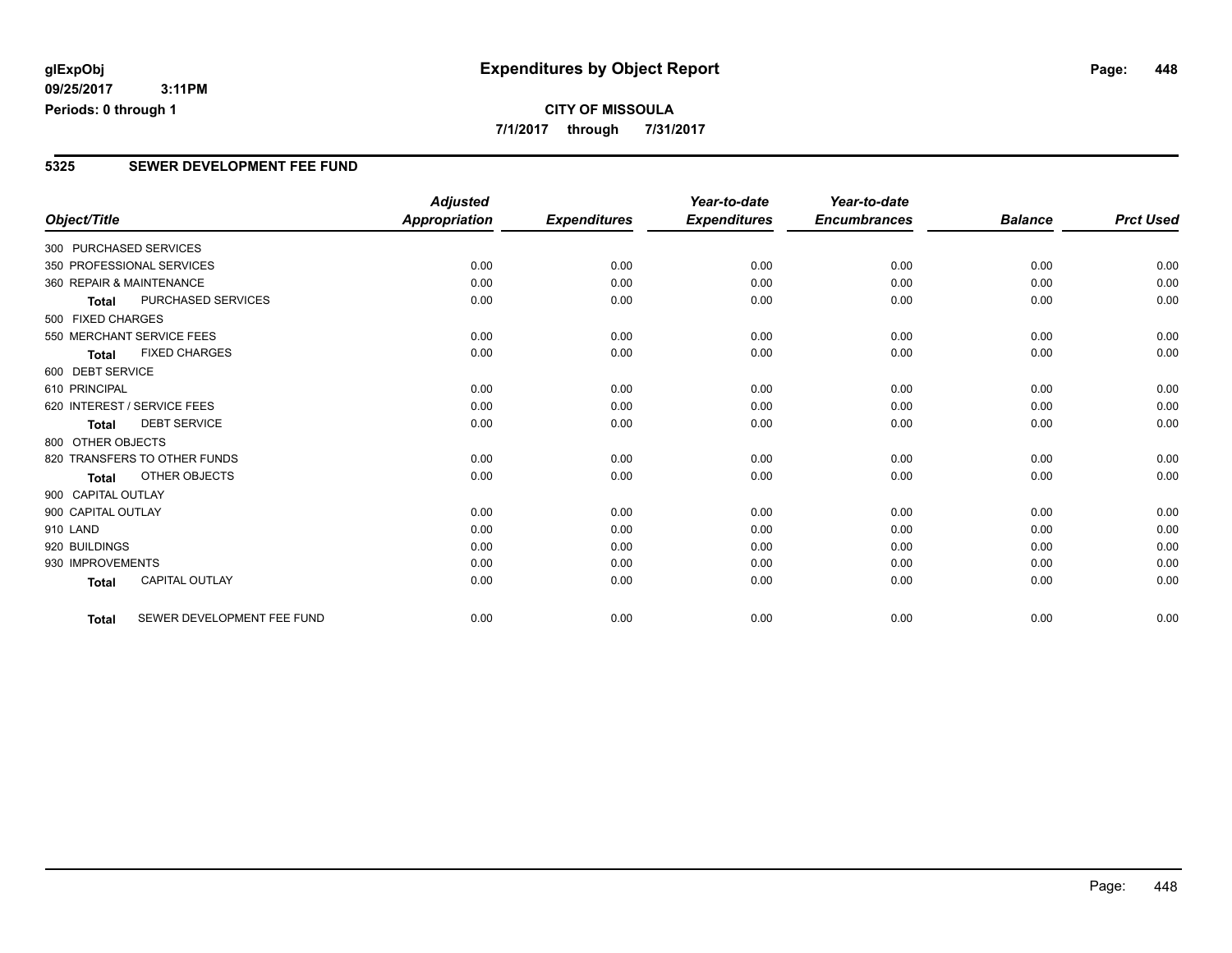**7/1/2017 through 7/31/2017**

**5340 SEWER CONSTRUCTION FUND**

|                        |                              | <b>Adjusted</b>      |                     | Year-to-date        | Year-to-date        |                |                  |
|------------------------|------------------------------|----------------------|---------------------|---------------------|---------------------|----------------|------------------|
| Object/Title           |                              | <b>Appropriation</b> | <b>Expenditures</b> | <b>Expenditures</b> | <b>Encumbrances</b> | <b>Balance</b> | <b>Prct Used</b> |
| 300 PURCHASED SERVICES |                              |                      |                     |                     |                     |                |                  |
|                        | 350 PROFESSIONAL SERVICES    | 0.00                 | 0.00                | 0.00                | 0.00                | 0.00           | 0.00             |
|                        | 360 REPAIR & MAINTENANCE     | 0.00                 | 0.00                | 0.00                | 0.00                | 0.00           | 0.00             |
| Total                  | PURCHASED SERVICES           | 0.00                 | 0.00                | 0.00                | 0.00                | 0.00           | 0.00             |
| 500 FIXED CHARGES      |                              |                      |                     |                     |                     |                |                  |
|                        | 550 MERCHANT SERVICE FEES    | 0.00                 | 0.00                | 0.00                | 0.00                | 0.00           | 0.00             |
| <b>Total</b>           | <b>FIXED CHARGES</b>         | 0.00                 | 0.00                | 0.00                | 0.00                | 0.00           | 0.00             |
| 800 OTHER OBJECTS      |                              |                      |                     |                     |                     |                |                  |
|                        | 820 TRANSFERS TO OTHER FUNDS | 0.00                 | 0.00                | 0.00                | 0.00                | 0.00           | 0.00             |
| <b>Total</b>           | OTHER OBJECTS                | 0.00                 | 0.00                | 0.00                | 0.00                | 0.00           | 0.00             |
| 900 CAPITAL OUTLAY     |                              |                      |                     |                     |                     |                |                  |
| 930 IMPROVEMENTS       |                              | 0.00                 | 0.00                | 0.00                | 0.00                | 0.00           | 0.00             |
|                        | 940 MACHINERY & EQUIPMENT    | 0.00                 | 0.00                | 0.00                | 0.00                | 0.00           | 0.00             |
| <b>Total</b>           | <b>CAPITAL OUTLAY</b>        | 0.00                 | 0.00                | 0.00                | 0.00                | 0.00           | 0.00             |
| <b>Total</b>           | <b>WASTEWATER</b>            | 0.00                 | 0.00                | 0.00                | 0.00                | 0.00           | 0.00             |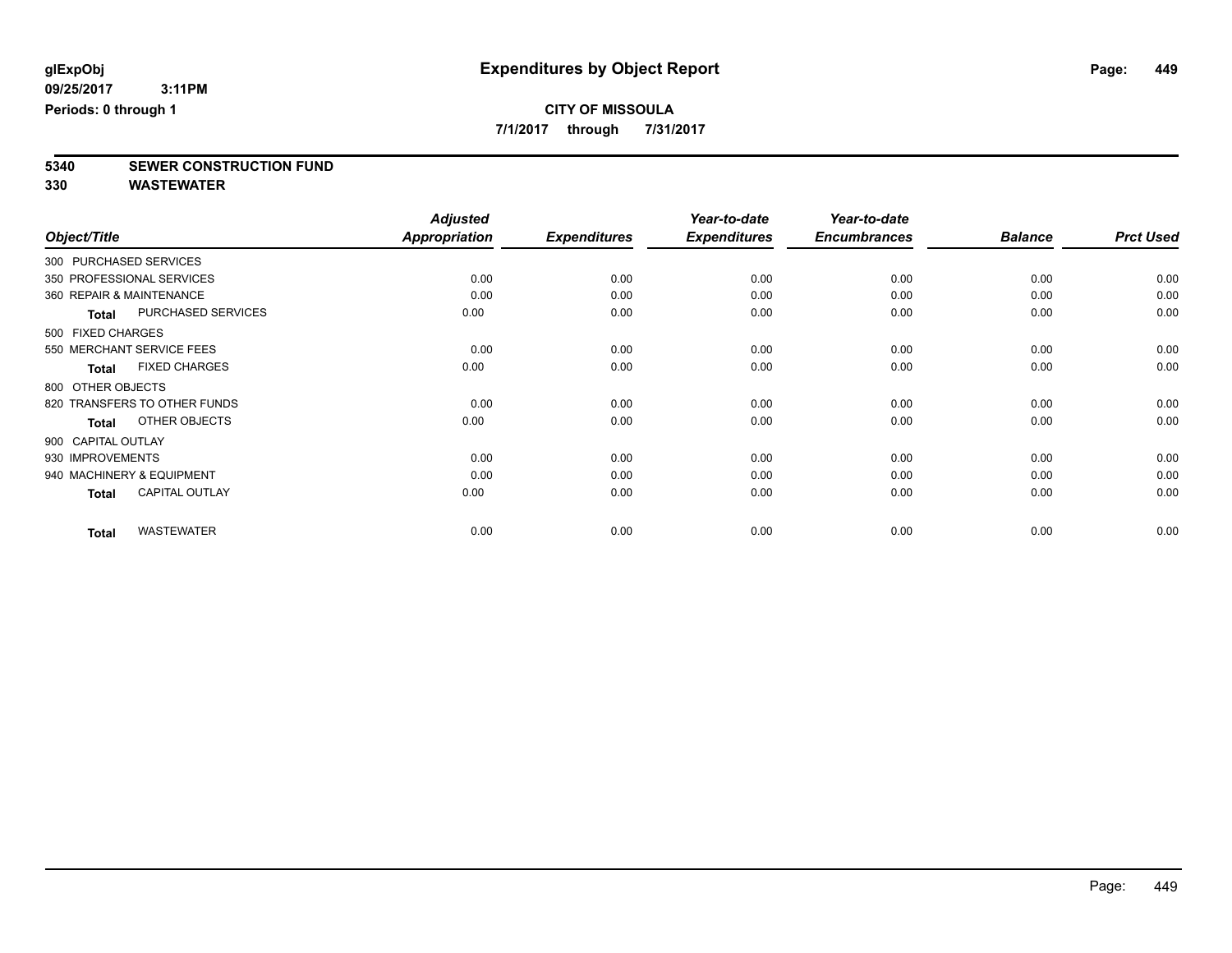**CITY OF MISSOULA 7/1/2017 through 7/31/2017**

# **5340 SEWER CONSTRUCTION FUND**

**390 NON-DEPARTMENTAL**

| Object/Title       |                  | <b>Adjusted</b><br>Appropriation | <b>Expenditures</b> | Year-to-date<br><b>Expenditures</b> | Year-to-date<br><b>Encumbrances</b> | <b>Balance</b> | <b>Prct Used</b> |
|--------------------|------------------|----------------------------------|---------------------|-------------------------------------|-------------------------------------|----------------|------------------|
| 900 CAPITAL OUTLAY |                  |                                  |                     |                                     |                                     |                |                  |
| 930 IMPROVEMENTS   |                  | 0.00                             | 0.00                | 0.00                                | 0.00                                | 0.00           | 0.00             |
| <b>Total</b>       | CAPITAL OUTLAY   | 0.00                             | 0.00                | 0.00                                | 0.00                                | 0.00           | 0.00             |
| Total              | NON-DEPARTMENTAL | 0.00                             | 0.00                | 0.00                                | 0.00                                | 0.00           | 0.00             |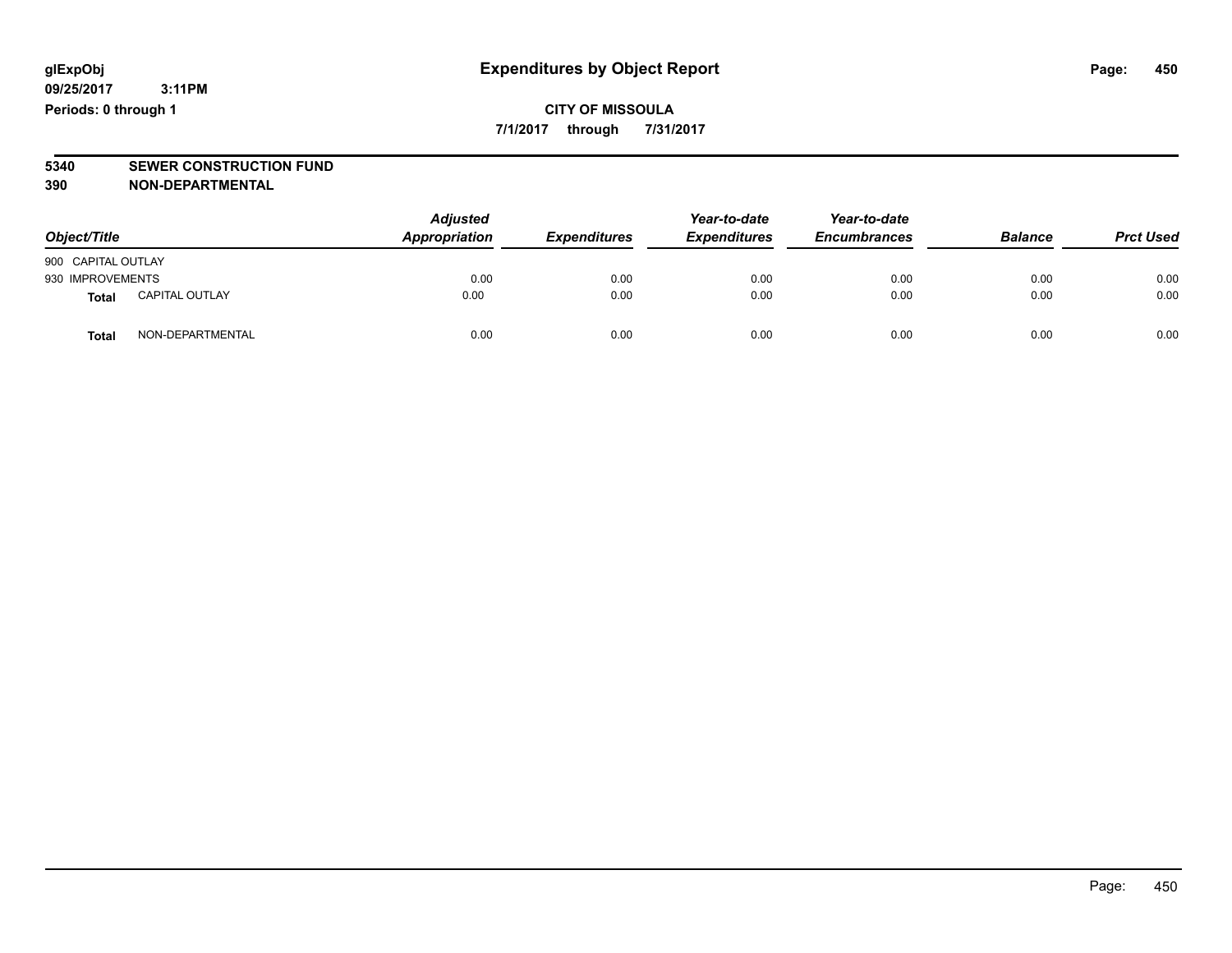### **CITY OF MISSOULA 7/1/2017 through 7/31/2017**

#### **5340 SEWER CONSTRUCTION FUND**

| Object/Title             |                              | <b>Adjusted</b><br><b>Appropriation</b> | <b>Expenditures</b> | Year-to-date<br><b>Expenditures</b> | Year-to-date<br><b>Encumbrances</b> | <b>Balance</b> | <b>Prct Used</b> |
|--------------------------|------------------------------|-----------------------------------------|---------------------|-------------------------------------|-------------------------------------|----------------|------------------|
| 300 PURCHASED SERVICES   |                              |                                         |                     |                                     |                                     |                |                  |
|                          | 350 PROFESSIONAL SERVICES    | 0.00                                    | 0.00                | 0.00                                | 0.00                                | 0.00           | 0.00             |
| 360 REPAIR & MAINTENANCE |                              | 0.00                                    | 0.00                | 0.00                                | 0.00                                | 0.00           | 0.00             |
| <b>Total</b>             | PURCHASED SERVICES           | 0.00                                    | 0.00                | 0.00                                | 0.00                                | 0.00           | 0.00             |
| 500 FIXED CHARGES        |                              |                                         |                     |                                     |                                     |                |                  |
|                          | 550 MERCHANT SERVICE FEES    | 0.00                                    | 0.00                | 0.00                                | 0.00                                | 0.00           | 0.00             |
| <b>Total</b>             | <b>FIXED CHARGES</b>         | 0.00                                    | 0.00                | 0.00                                | 0.00                                | 0.00           | 0.00             |
| 800 OTHER OBJECTS        |                              |                                         |                     |                                     |                                     |                |                  |
|                          | 820 TRANSFERS TO OTHER FUNDS | 0.00                                    | 0.00                | 0.00                                | 0.00                                | 0.00           | 0.00             |
| <b>Total</b>             | OTHER OBJECTS                | 0.00                                    | 0.00                | 0.00                                | 0.00                                | 0.00           | 0.00             |
| 900 CAPITAL OUTLAY       |                              |                                         |                     |                                     |                                     |                |                  |
| 930 IMPROVEMENTS         |                              | 0.00                                    | 0.00                | 0.00                                | 0.00                                | 0.00           | 0.00             |
|                          | 940 MACHINERY & EQUIPMENT    | 0.00                                    | 0.00                | 0.00                                | 0.00                                | 0.00           | 0.00             |
| <b>Total</b>             | <b>CAPITAL OUTLAY</b>        | 0.00                                    | 0.00                | 0.00                                | 0.00                                | 0.00           | 0.00             |
| <b>Total</b>             | SEWER CONSTRUCTION FUND      | 0.00                                    | 0.00                | 0.00                                | 0.00                                | 0.00           | 0.00             |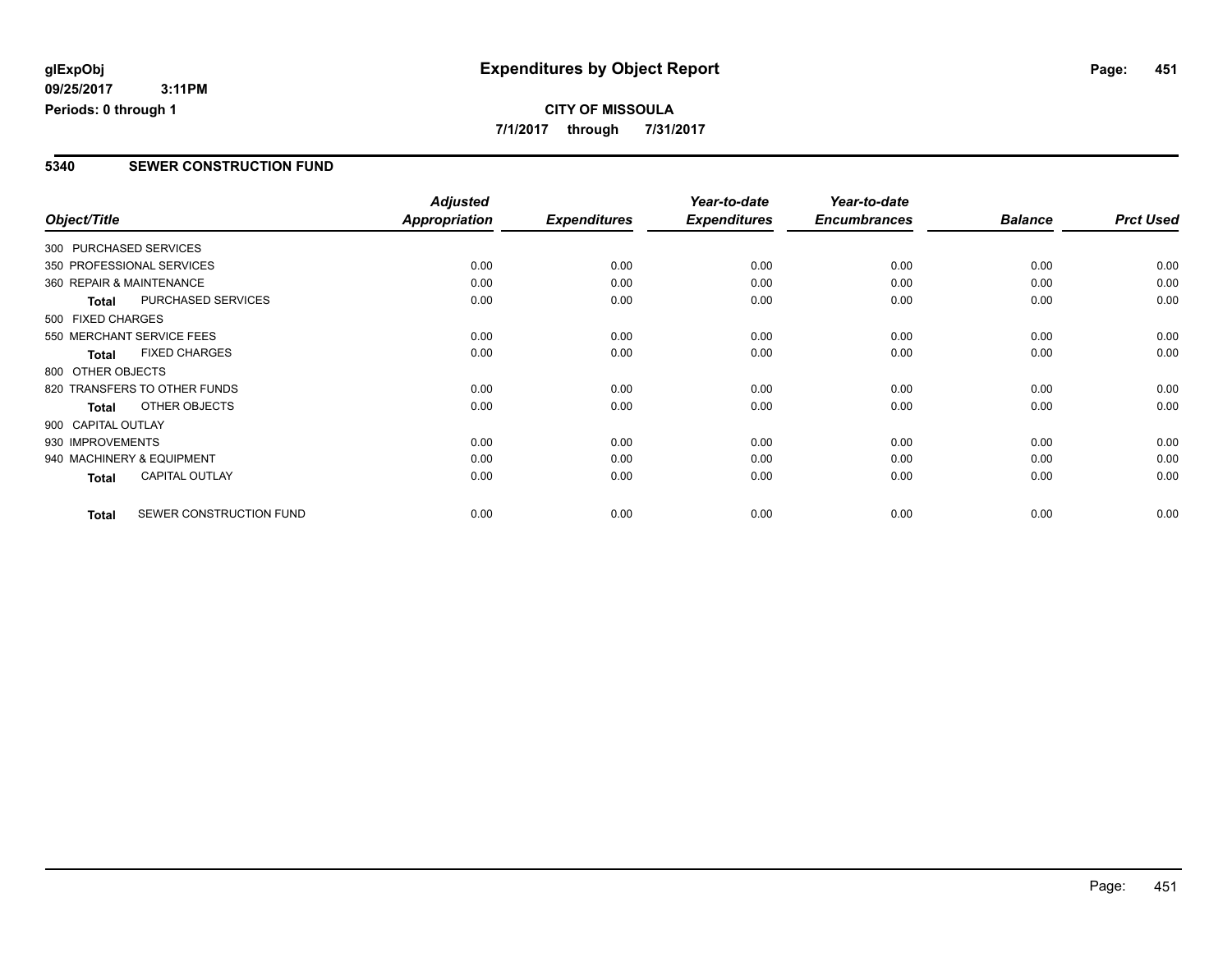## **CITY OF MISSOULA**

**7/1/2017 through 7/31/2017**

# **5360 UNASSIGNED WASTEWATER DEBT SERVICE**

| Object/Title                        | <b>Adjusted</b><br>Appropriation | <b>Expenditures</b> | Year-to-date<br><b>Expenditures</b> | Year-to-date<br><b>Encumbrances</b> | <b>Balance</b> | <b>Prct Used</b> |
|-------------------------------------|----------------------------------|---------------------|-------------------------------------|-------------------------------------|----------------|------------------|
| 600 DEBT SERVICE                    |                                  |                     |                                     |                                     |                |                  |
| 610 PRINCIPAL                       | 0.00                             | 0.00                | 0.00                                | 0.00                                | 0.00           | 0.00             |
| 620 INTEREST / SERVICE FEES         | 0.00                             | 0.00                | 0.00                                | 0.00                                | 0.00           | 0.00             |
| <b>DEBT SERVICE</b><br><b>Total</b> | 0.00                             | 0.00                | 0.00                                | 0.00                                | 0.00           | 0.00             |
| <b>WASTEWATER</b><br><b>Total</b>   | 0.00                             | 0.00                | 0.00                                | 0.00                                | 0.00           | 0.00             |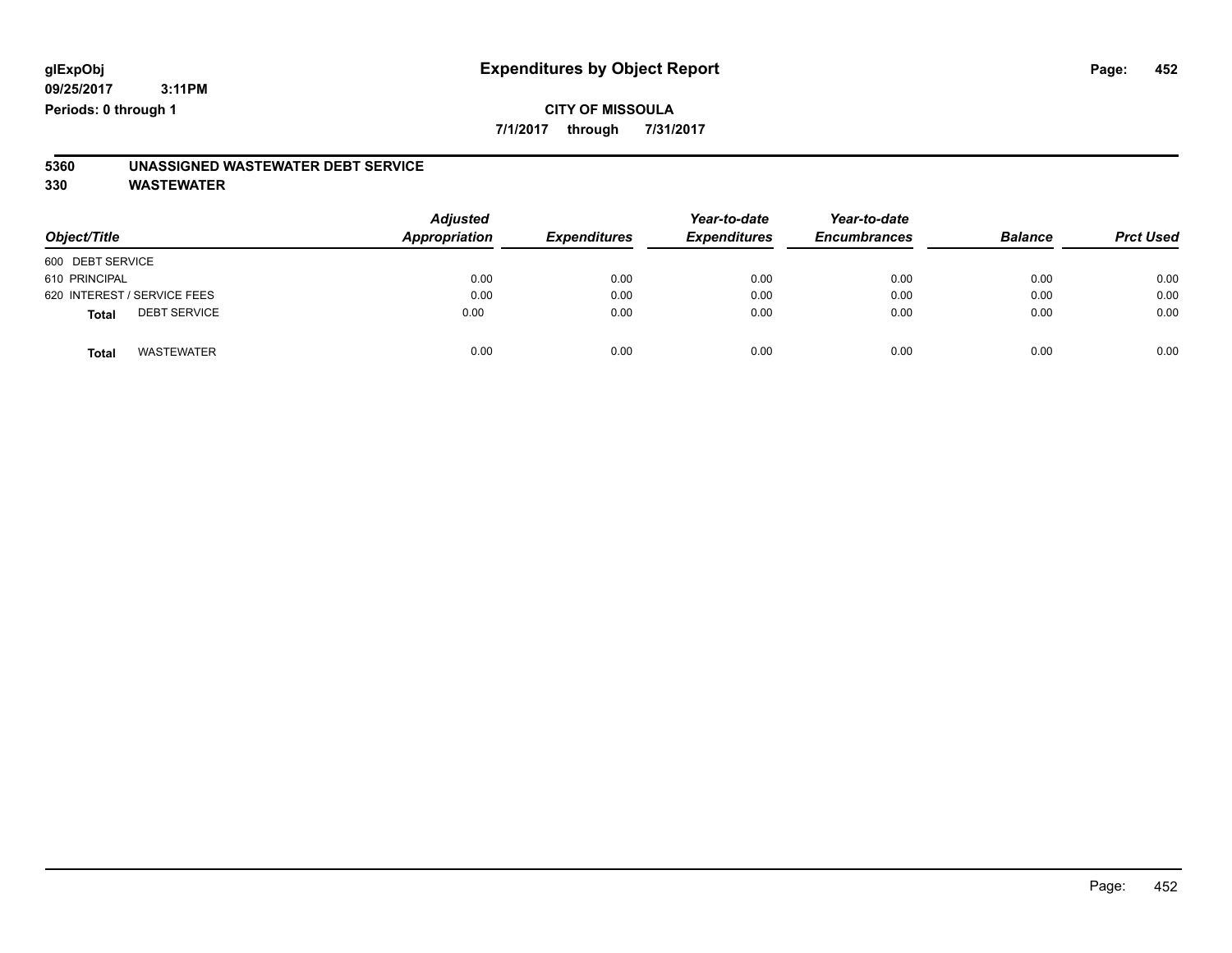**09/25/2017 3:11PM Periods: 0 through 1**

#### **5360 UNASSIGNED WASTEWATER DEBT SERVICE**

| Object/Title                                    | <b>Adjusted</b><br><b>Appropriation</b> | <b>Expenditures</b> | Year-to-date<br><b>Expenditures</b> | Year-to-date<br><b>Encumbrances</b> | <b>Balance</b> | <b>Prct Used</b> |
|-------------------------------------------------|-----------------------------------------|---------------------|-------------------------------------|-------------------------------------|----------------|------------------|
| 600 DEBT SERVICE                                |                                         |                     |                                     |                                     |                |                  |
| 610 PRINCIPAL                                   | 0.00                                    | 0.00                | 0.00                                | 0.00                                | 0.00           | 0.00             |
| 620 INTEREST / SERVICE FEES                     | 0.00                                    | 0.00                | 0.00                                | 0.00                                | 0.00           | 0.00             |
| <b>DEBT SERVICE</b><br><b>Total</b>             | 0.00                                    | 0.00                | 0.00                                | 0.00                                | 0.00           | 0.00             |
| UNASSIGNED WASTEWATER DEBT SERV<br><b>Total</b> | 0.00                                    | 0.00                | 0.00                                | 0.00                                | 0.00           | 0.00             |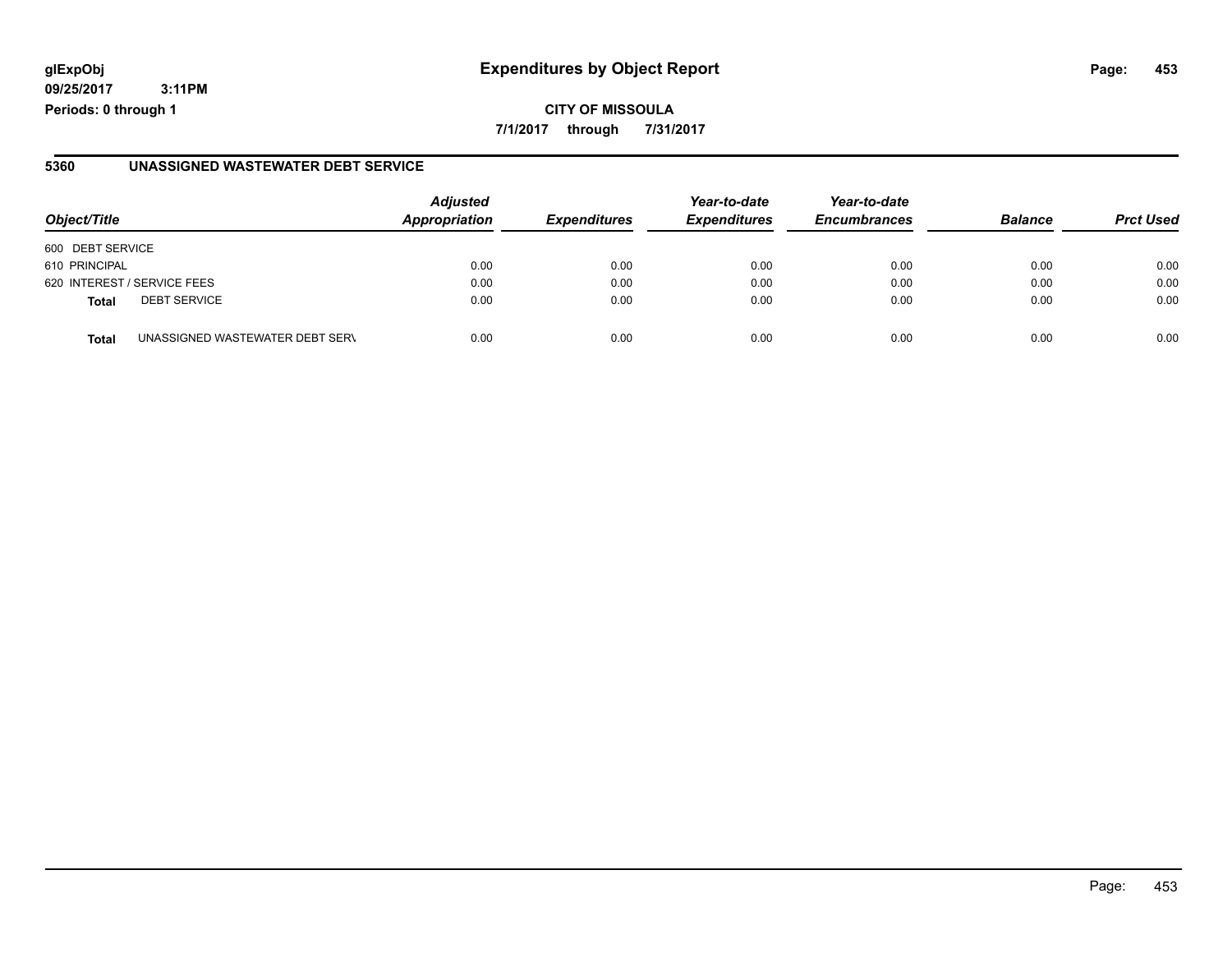**7/1/2017 through 7/31/2017**

# **5361 2001 SEWER REVENUE BONDS-DEBT SERVICE**

|                                      | <b>Adjusted</b>      |                     | Year-to-date        | Year-to-date        | <b>Balance</b> | <b>Prct Used</b> |
|--------------------------------------|----------------------|---------------------|---------------------|---------------------|----------------|------------------|
| Object/Title                         | <b>Appropriation</b> | <b>Expenditures</b> | <b>Expenditures</b> | <b>Encumbrances</b> |                |                  |
| 500 FIXED CHARGES                    |                      |                     |                     |                     |                |                  |
| 550 MERCHANT SERVICE FEES            | 0.00                 | 0.00                | 0.00                | 0.00                | 0.00           | 0.00             |
| <b>FIXED CHARGES</b><br><b>Total</b> | 0.00                 | 0.00                | 0.00                | 0.00                | 0.00           | 0.00             |
| 600 DEBT SERVICE                     |                      |                     |                     |                     |                |                  |
| 610 PRINCIPAL                        | 0.00                 | 0.00                | 0.00                | 0.00                | 0.00           | 0.00             |
| 620 INTEREST / SERVICE FEES          | 0.00                 | 0.00                | 0.00                | 0.00                | 0.00           | 0.00             |
| <b>DEBT SERVICE</b><br><b>Total</b>  | 0.00                 | 0.00                | 0.00                | 0.00                | 0.00           | 0.00             |
| <b>WASTEWATER</b><br><b>Total</b>    | 0.00                 | 0.00                | 0.00                | 0.00                | 0.00           | 0.00             |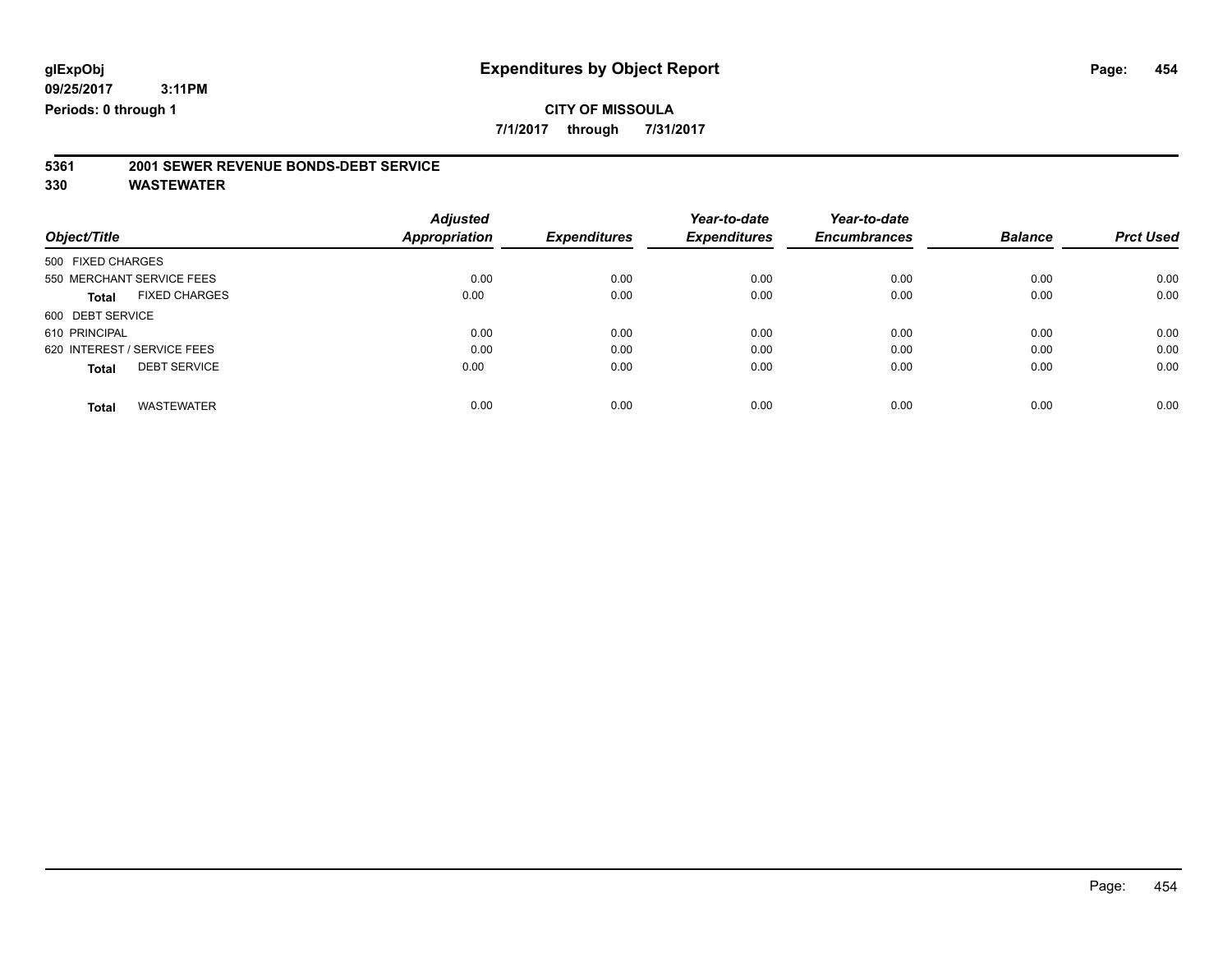**09/25/2017 3:11PM Periods: 0 through 1**

#### **5361 2001 SEWER REVENUE BONDS-DEBT SERVICE**

| Object/Title                |                                  | <b>Adjusted</b><br><b>Appropriation</b> | <b>Expenditures</b> | Year-to-date<br><b>Expenditures</b> | Year-to-date<br><b>Encumbrances</b> | <b>Balance</b> | <b>Prct Used</b> |
|-----------------------------|----------------------------------|-----------------------------------------|---------------------|-------------------------------------|-------------------------------------|----------------|------------------|
|                             |                                  |                                         |                     |                                     |                                     |                |                  |
| 500 FIXED CHARGES           |                                  |                                         |                     |                                     |                                     |                |                  |
| 550 MERCHANT SERVICE FEES   |                                  | 0.00                                    | 0.00                | 0.00                                | 0.00                                | 0.00           | 0.00             |
| <b>Total</b>                | <b>FIXED CHARGES</b>             | 0.00                                    | 0.00                | 0.00                                | 0.00                                | 0.00           | 0.00             |
| 600 DEBT SERVICE            |                                  |                                         |                     |                                     |                                     |                |                  |
| 610 PRINCIPAL               |                                  | 0.00                                    | 0.00                | 0.00                                | 0.00                                | 0.00           | 0.00             |
| 620 INTEREST / SERVICE FEES |                                  | 0.00                                    | 0.00                | 0.00                                | 0.00                                | 0.00           | 0.00             |
| <b>Total</b>                | <b>DEBT SERVICE</b>              | 0.00                                    | 0.00                | 0.00                                | 0.00                                | 0.00           | 0.00             |
| <b>Total</b>                | 2001 SEWER REVENUE BONDS-DEBT SE | 0.00                                    | 0.00                | 0.00                                | 0.00                                | 0.00           | 0.00             |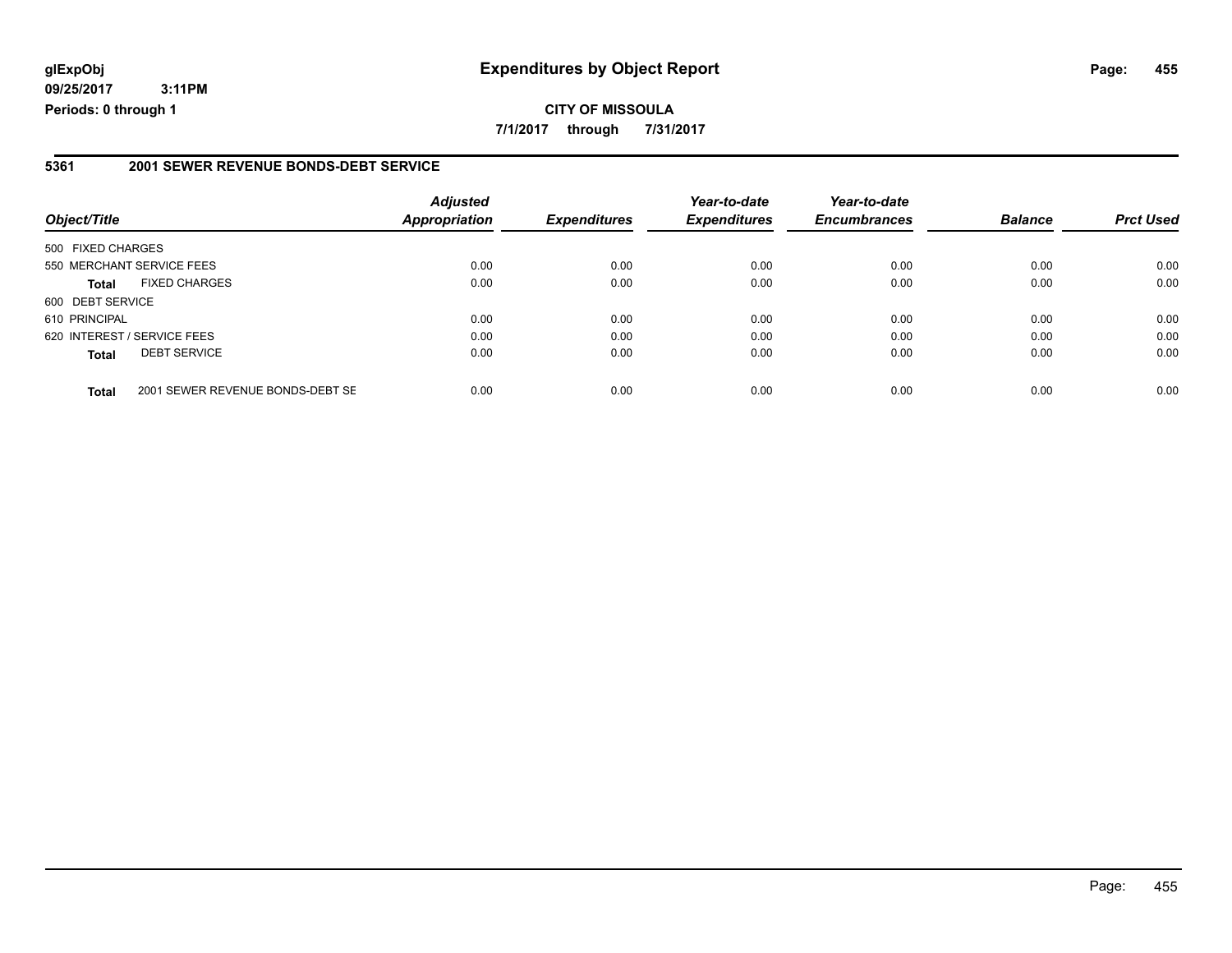### **CITY OF MISSOULA**

**7/1/2017 through 7/31/2017**

# **5362 00 SEWER REVENUE BOND - SERIES B DEBT SE**

| Object/Title                         | <b>Adjusted</b><br><b>Appropriation</b> | <b>Expenditures</b> | Year-to-date<br><b>Expenditures</b> | Year-to-date<br><b>Encumbrances</b> | <b>Balance</b> | <b>Prct Used</b> |
|--------------------------------------|-----------------------------------------|---------------------|-------------------------------------|-------------------------------------|----------------|------------------|
|                                      |                                         |                     |                                     |                                     |                |                  |
| 500 FIXED CHARGES                    |                                         |                     |                                     |                                     |                |                  |
| 550 MERCHANT SERVICE FEES            | 0.00                                    | 0.00                | 0.00                                | 0.00                                | 0.00           | 0.00             |
| <b>FIXED CHARGES</b><br><b>Total</b> | 0.00                                    | 0.00                | 0.00                                | 0.00                                | 0.00           | 0.00             |
| 600 DEBT SERVICE                     |                                         |                     |                                     |                                     |                |                  |
| 610 PRINCIPAL                        | 0.00                                    | 0.00                | 0.00                                | 0.00                                | 0.00           | 0.00             |
| 620 INTEREST / SERVICE FEES          | 0.00                                    | 0.00                | 0.00                                | 0.00                                | 0.00           | 0.00             |
| <b>DEBT SERVICE</b><br><b>Total</b>  | 0.00                                    | 0.00                | 0.00                                | 0.00                                | 0.00           | 0.00             |
| 800 OTHER OBJECTS                    |                                         |                     |                                     |                                     |                |                  |
| 820 TRANSFERS TO OTHER FUNDS         | 0.00                                    | 0.00                | 0.00                                | 0.00                                | 0.00           | 0.00             |
| OTHER OBJECTS<br><b>Total</b>        | 0.00                                    | 0.00                | 0.00                                | 0.00                                | 0.00           | 0.00             |
|                                      |                                         |                     |                                     |                                     |                |                  |
| <b>WASTEWATER</b><br><b>Total</b>    | 0.00                                    | 0.00                | 0.00                                | 0.00                                | 0.00           | 0.00             |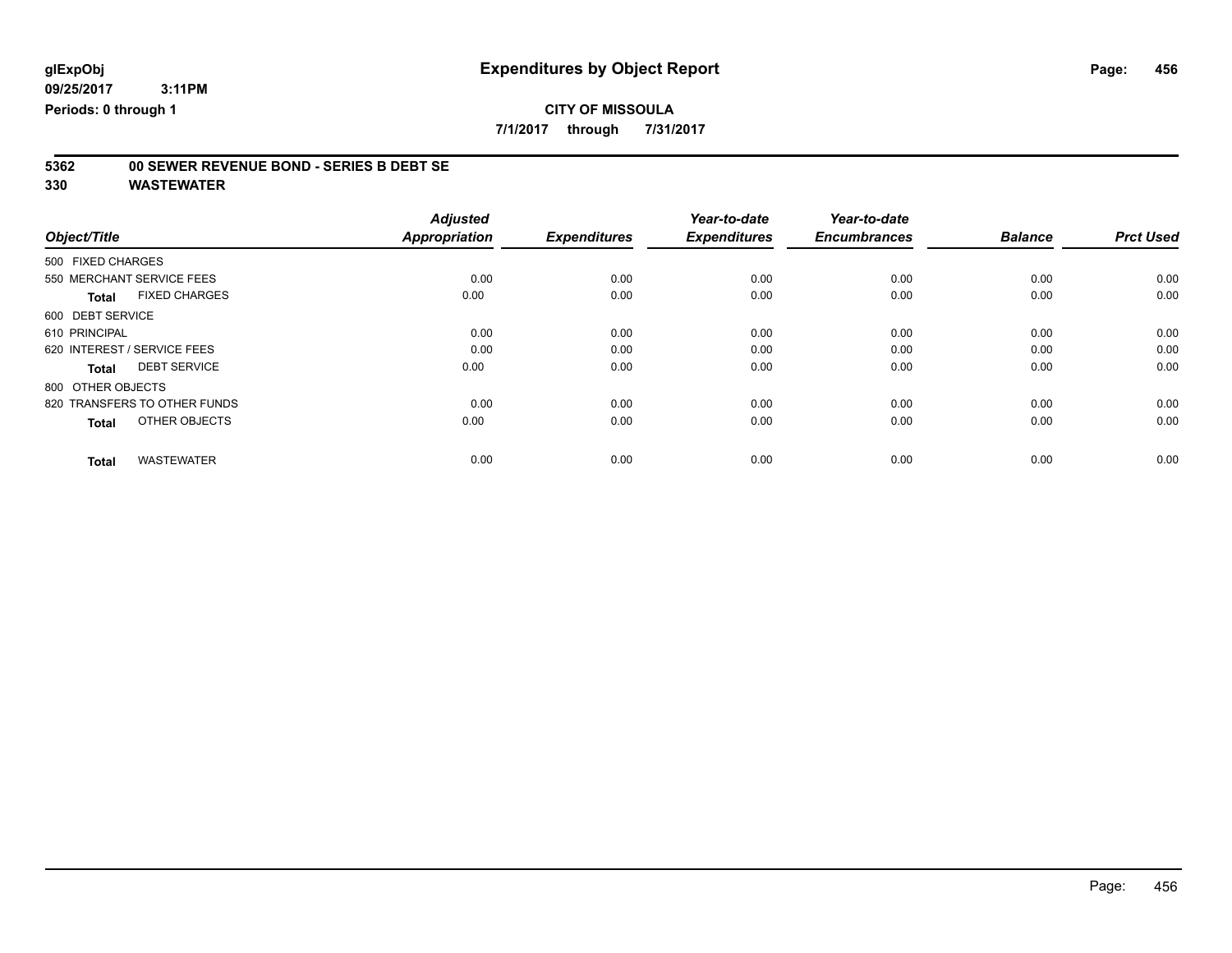#### **5362 00 SEWER REVENUE BOND - SERIES B DEBT SE**

|                   |                                    | <b>Adjusted</b> |                     | Year-to-date        | Year-to-date        |                |                  |
|-------------------|------------------------------------|-----------------|---------------------|---------------------|---------------------|----------------|------------------|
| Object/Title      |                                    | Appropriation   | <b>Expenditures</b> | <b>Expenditures</b> | <b>Encumbrances</b> | <b>Balance</b> | <b>Prct Used</b> |
| 500 FIXED CHARGES |                                    |                 |                     |                     |                     |                |                  |
|                   | 550 MERCHANT SERVICE FEES          | 0.00            | 0.00                | 0.00                | 0.00                | 0.00           | 0.00             |
| <b>Total</b>      | <b>FIXED CHARGES</b>               | 0.00            | 0.00                | 0.00                | 0.00                | 0.00           | 0.00             |
| 600 DEBT SERVICE  |                                    |                 |                     |                     |                     |                |                  |
| 610 PRINCIPAL     |                                    | 0.00            | 0.00                | 0.00                | 0.00                | 0.00           | 0.00             |
|                   | 620 INTEREST / SERVICE FEES        | 0.00            | 0.00                | 0.00                | 0.00                | 0.00           | 0.00             |
| <b>Total</b>      | <b>DEBT SERVICE</b>                | 0.00            | 0.00                | 0.00                | 0.00                | 0.00           | 0.00             |
| 800 OTHER OBJECTS |                                    |                 |                     |                     |                     |                |                  |
|                   | 820 TRANSFERS TO OTHER FUNDS       | 0.00            | 0.00                | 0.00                | 0.00                | 0.00           | 0.00             |
| Total             | OTHER OBJECTS                      | 0.00            | 0.00                | 0.00                | 0.00                | 0.00           | 0.00             |
| <b>Total</b>      | 00 SEWER REVENUE BOND - SERIES B D | 0.00            | 0.00                | 0.00                | 0.00                | 0.00           | 0.00             |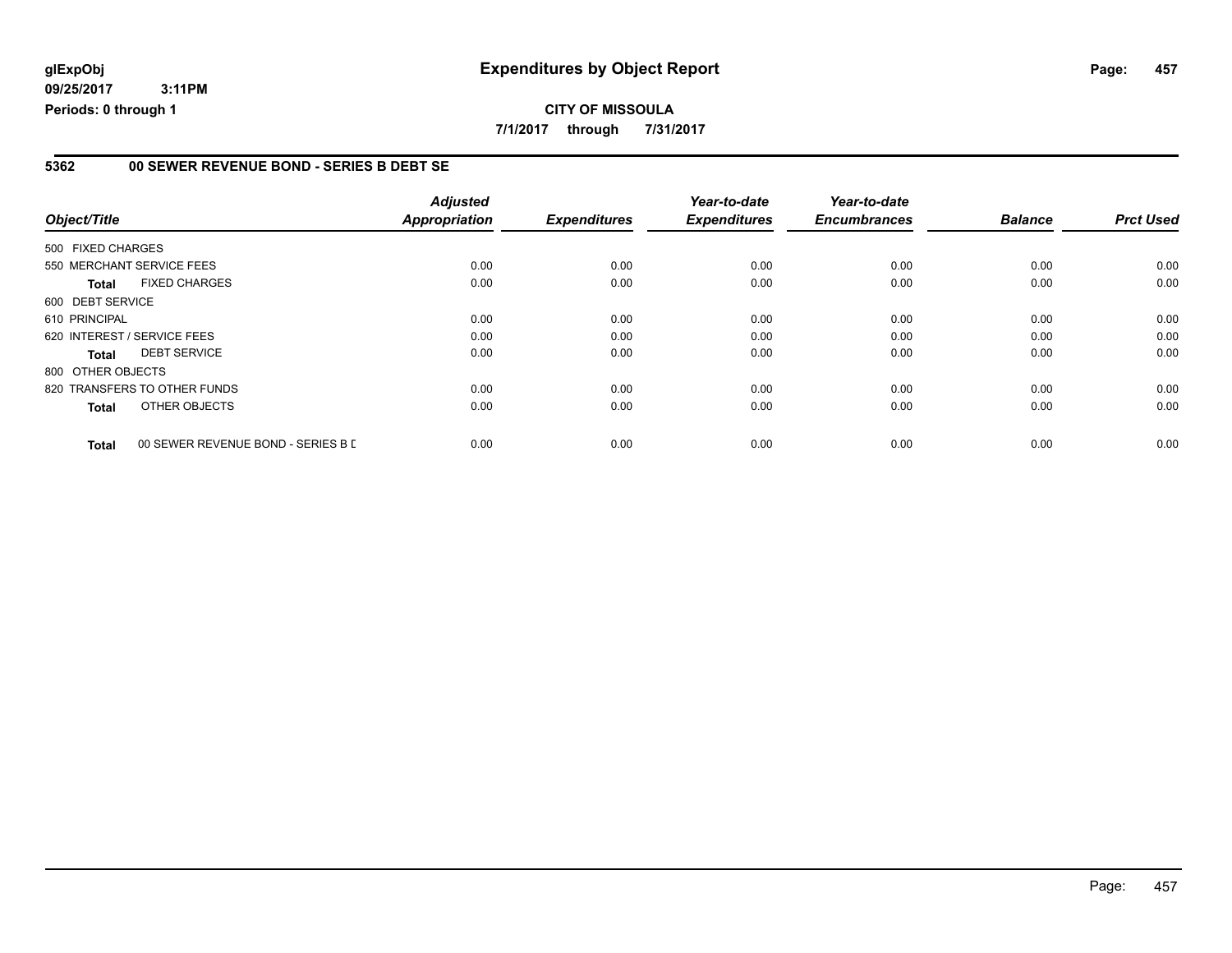### **CITY OF MISSOULA**

**7/1/2017 through 7/31/2017**

# **5363 92 SEWER REVENUE BOND SERIES A DEBT SERV**

|                                      | <b>Adjusted</b>      |                     | Year-to-date        | Year-to-date        |                |                  |
|--------------------------------------|----------------------|---------------------|---------------------|---------------------|----------------|------------------|
| Object/Title                         | <b>Appropriation</b> | <b>Expenditures</b> | <b>Expenditures</b> | <b>Encumbrances</b> | <b>Balance</b> | <b>Prct Used</b> |
| 500 FIXED CHARGES                    |                      |                     |                     |                     |                |                  |
| 550 MERCHANT SERVICE FEES            | 0.00                 | 0.00                | 0.00                | 0.00                | 0.00           | 0.00             |
| <b>FIXED CHARGES</b><br><b>Total</b> | 0.00                 | 0.00                | 0.00                | 0.00                | 0.00           | 0.00             |
| 600 DEBT SERVICE                     |                      |                     |                     |                     |                |                  |
| 610 PRINCIPAL                        | 0.00                 | 0.00                | 0.00                | 0.00                | 0.00           | 0.00             |
| 620 INTEREST / SERVICE FEES          | 0.00                 | 0.00                | 0.00                | 0.00                | 0.00           | 0.00             |
| <b>DEBT SERVICE</b><br>Total         | 0.00                 | 0.00                | 0.00                | 0.00                | 0.00           | 0.00             |
|                                      |                      |                     |                     |                     |                |                  |
| <b>WASTEWATER</b><br>Total           | 0.00                 | 0.00                | 0.00                | 0.00                | 0.00           | 0.00             |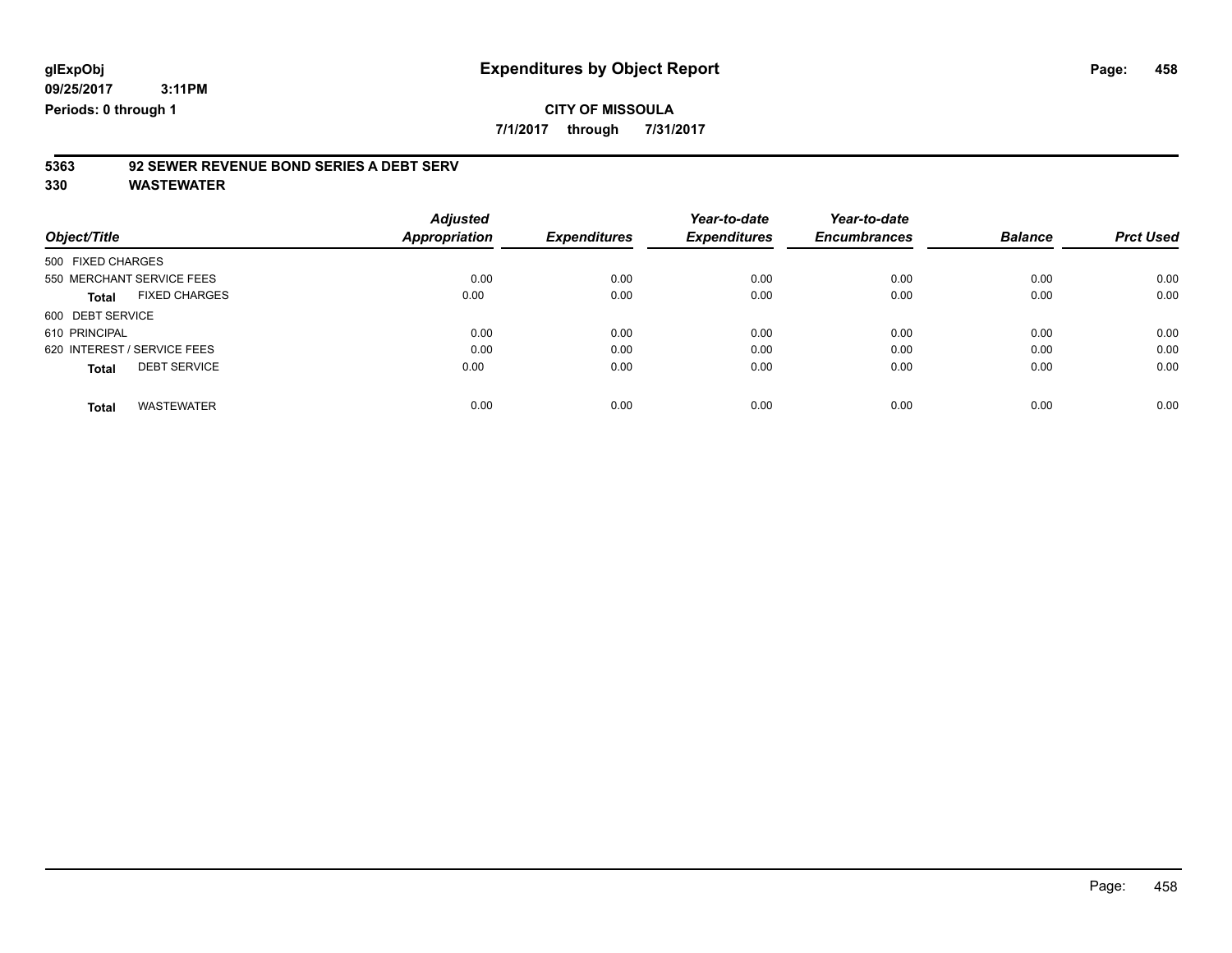**09/25/2017 3:11PM Periods: 0 through 1**

#### **5363 92 SEWER REVENUE BOND SERIES A DEBT SERV**

| Object/Title                |                                   | <b>Adjusted</b><br><b>Appropriation</b> | <b>Expenditures</b> | Year-to-date<br><b>Expenditures</b> | Year-to-date<br><b>Encumbrances</b> | <b>Balance</b> | <b>Prct Used</b> |
|-----------------------------|-----------------------------------|-----------------------------------------|---------------------|-------------------------------------|-------------------------------------|----------------|------------------|
| 500 FIXED CHARGES           |                                   |                                         |                     |                                     |                                     |                |                  |
| 550 MERCHANT SERVICE FEES   |                                   | 0.00                                    | 0.00                | 0.00                                | 0.00                                | 0.00           | 0.00             |
| <b>Total</b>                | <b>FIXED CHARGES</b>              | 0.00                                    | 0.00                | 0.00                                | 0.00                                | 0.00           | 0.00             |
| 600 DEBT SERVICE            |                                   |                                         |                     |                                     |                                     |                |                  |
| 610 PRINCIPAL               |                                   | 0.00                                    | 0.00                | 0.00                                | 0.00                                | 0.00           | 0.00             |
| 620 INTEREST / SERVICE FEES |                                   | 0.00                                    | 0.00                | 0.00                                | 0.00                                | 0.00           | 0.00             |
| <b>Total</b>                | <b>DEBT SERVICE</b>               | 0.00                                    | 0.00                | 0.00                                | 0.00                                | 0.00           | 0.00             |
| <b>Total</b>                | 92 SEWER REVENUE BOND SERIES A DE | 0.00                                    | 0.00                | 0.00                                | 0.00                                | 0.00           | 0.00             |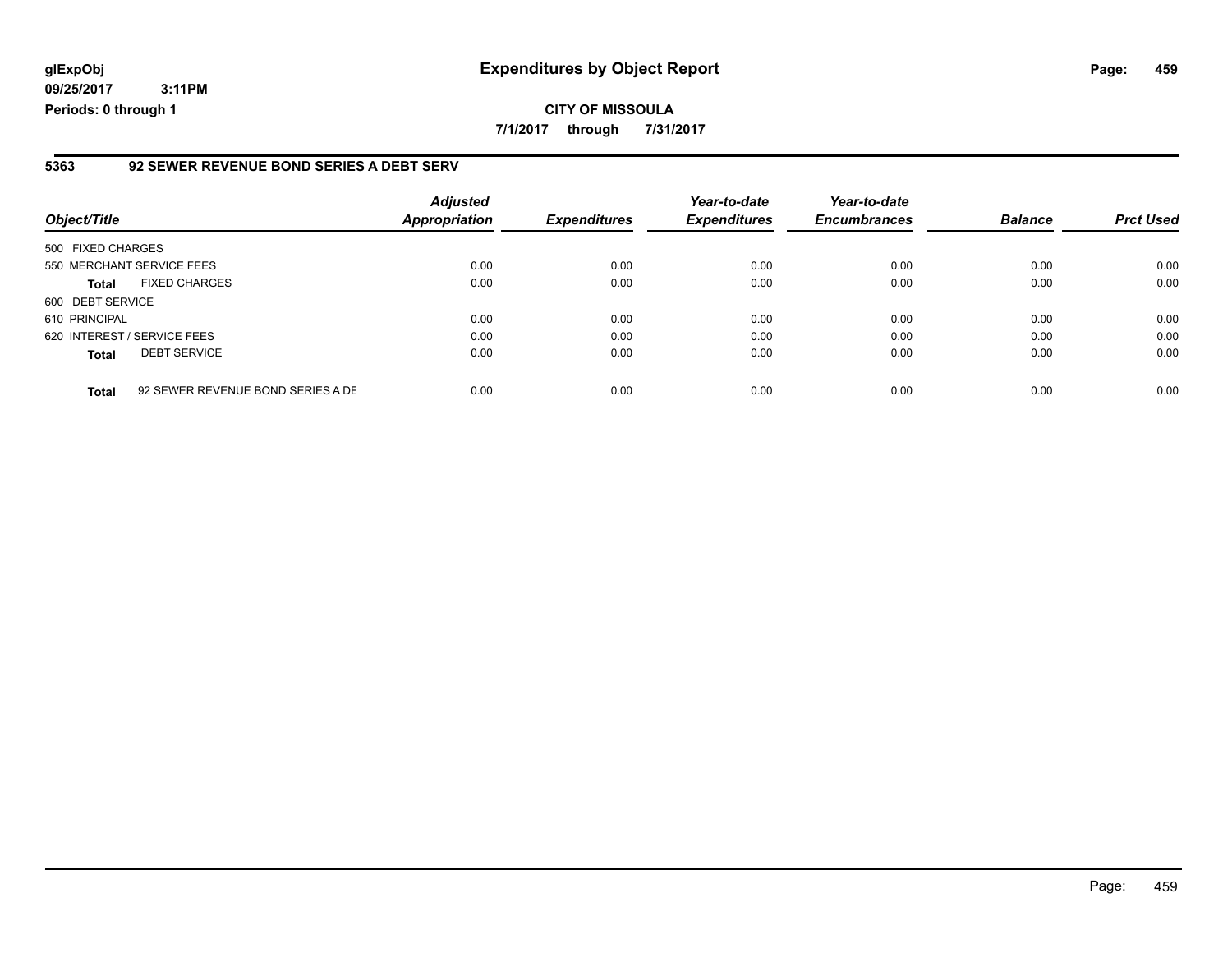### **CITY OF MISSOULA**

**7/1/2017 through 7/31/2017**

# **5364 92 SEWER REVENUE BOND - SERIES B DEBT S**

|                                      | <b>Adjusted</b>      |                     | Year-to-date        | Year-to-date        | <b>Balance</b> | <b>Prct Used</b> |
|--------------------------------------|----------------------|---------------------|---------------------|---------------------|----------------|------------------|
| Object/Title                         | <b>Appropriation</b> | <b>Expenditures</b> | <b>Expenditures</b> | <b>Encumbrances</b> |                |                  |
| 500 FIXED CHARGES                    |                      |                     |                     |                     |                |                  |
| 550 MERCHANT SERVICE FEES            | 0.00                 | 0.00                | 0.00                | 0.00                | 0.00           | 0.00             |
| <b>FIXED CHARGES</b><br><b>Total</b> | 0.00                 | 0.00                | 0.00                | 0.00                | 0.00           | 0.00             |
| 600 DEBT SERVICE                     |                      |                     |                     |                     |                |                  |
| 610 PRINCIPAL                        | 0.00                 | 0.00                | 0.00                | 0.00                | 0.00           | 0.00             |
| 620 INTEREST / SERVICE FEES          | 0.00                 | 0.00                | 0.00                | 0.00                | 0.00           | 0.00             |
| <b>DEBT SERVICE</b><br><b>Total</b>  | 0.00                 | 0.00                | 0.00                | 0.00                | 0.00           | 0.00             |
| <b>WASTEWATER</b><br><b>Total</b>    | 0.00                 | 0.00                | 0.00                | 0.00                | 0.00           | 0.00             |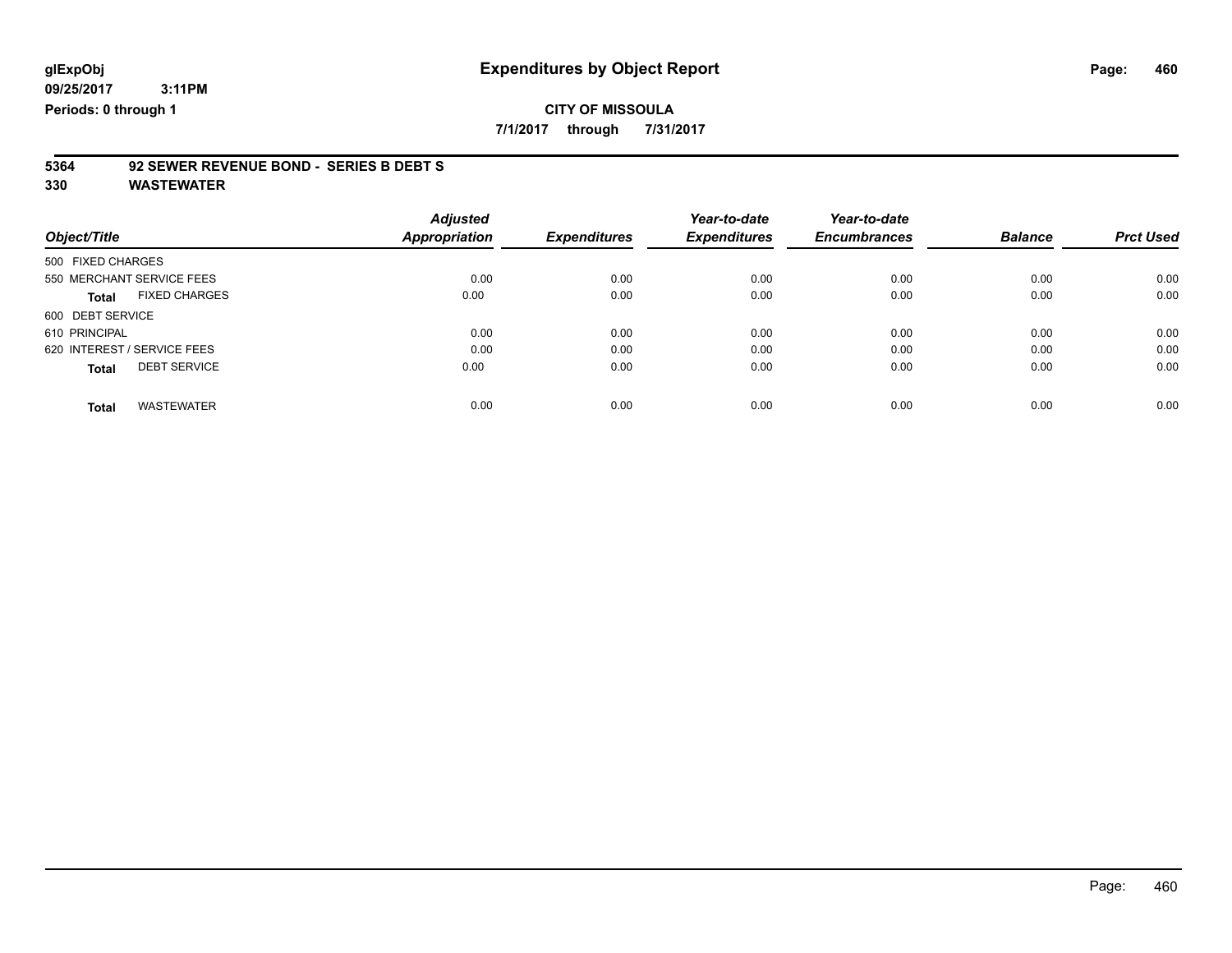**09/25/2017 3:11PM Periods: 0 through 1**

#### **5364 92 SEWER REVENUE BOND - SERIES B DEBT S**

| Object/Title                                       | <b>Adjusted</b><br>Appropriation | <b>Expenditures</b> | Year-to-date<br><b>Expenditures</b> | Year-to-date<br><b>Encumbrances</b> | <b>Balance</b> | <b>Prct Used</b> |
|----------------------------------------------------|----------------------------------|---------------------|-------------------------------------|-------------------------------------|----------------|------------------|
| 500 FIXED CHARGES                                  |                                  |                     |                                     |                                     |                |                  |
| 550 MERCHANT SERVICE FEES                          | 0.00                             | 0.00                | 0.00                                | 0.00                                | 0.00           | 0.00             |
| <b>FIXED CHARGES</b><br><b>Total</b>               | 0.00                             | 0.00                | 0.00                                | 0.00                                | 0.00           | 0.00             |
| 600 DEBT SERVICE                                   |                                  |                     |                                     |                                     |                |                  |
| 610 PRINCIPAL                                      | 0.00                             | 0.00                | 0.00                                | 0.00                                | 0.00           | 0.00             |
| 620 INTEREST / SERVICE FEES                        | 0.00                             | 0.00                | 0.00                                | 0.00                                | 0.00           | 0.00             |
| <b>DEBT SERVICE</b><br><b>Total</b>                | 0.00                             | 0.00                | 0.00                                | 0.00                                | 0.00           | 0.00             |
| 92 SEWER REVENUE BOND - SERIES B I<br><b>Total</b> | 0.00                             | 0.00                | 0.00                                | 0.00                                | 0.00           | 0.00             |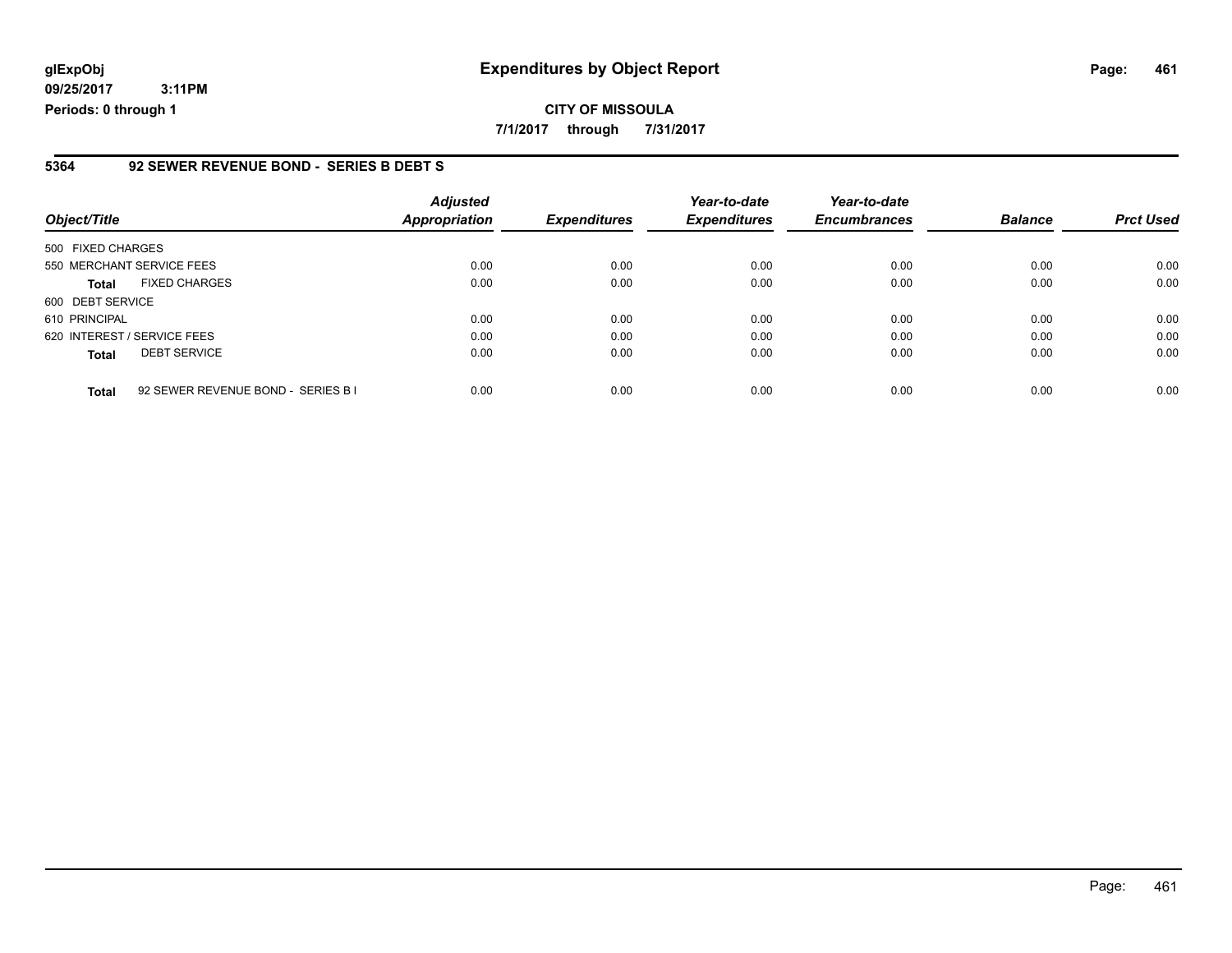### **CITY OF MISSOULA**

**7/1/2017 through 7/31/2017**

# **5365 99 SEWER REVENUE BONDS DEBT SERVICE FUND**

| Object/Title                         | <b>Adjusted</b><br>Appropriation | <b>Expenditures</b> | Year-to-date<br><b>Expenditures</b> | Year-to-date<br><b>Encumbrances</b> | <b>Balance</b> | <b>Prct Used</b> |
|--------------------------------------|----------------------------------|---------------------|-------------------------------------|-------------------------------------|----------------|------------------|
|                                      |                                  |                     |                                     |                                     |                |                  |
| 500 FIXED CHARGES                    |                                  |                     |                                     |                                     |                |                  |
| 550 MERCHANT SERVICE FEES            | 0.00                             | 0.00                | 0.00                                | 0.00                                | 0.00           | 0.00             |
| <b>FIXED CHARGES</b><br><b>Total</b> | 0.00                             | 0.00                | 0.00                                | 0.00                                | 0.00           | 0.00             |
| 600 DEBT SERVICE                     |                                  |                     |                                     |                                     |                |                  |
| 610 PRINCIPAL                        | 0.00                             | 0.00                | 0.00                                | 0.00                                | 0.00           | 0.00             |
| 620 INTEREST / SERVICE FEES          | 0.00                             | 0.00                | 0.00                                | 0.00                                | 0.00           | 0.00             |
| <b>DEBT SERVICE</b><br><b>Total</b>  | 0.00                             | 0.00                | 0.00                                | 0.00                                | 0.00           | 0.00             |
| <b>WASTEWATER</b><br>Total           | 0.00                             | 0.00                | 0.00                                | 0.00                                | 0.00           | 0.00             |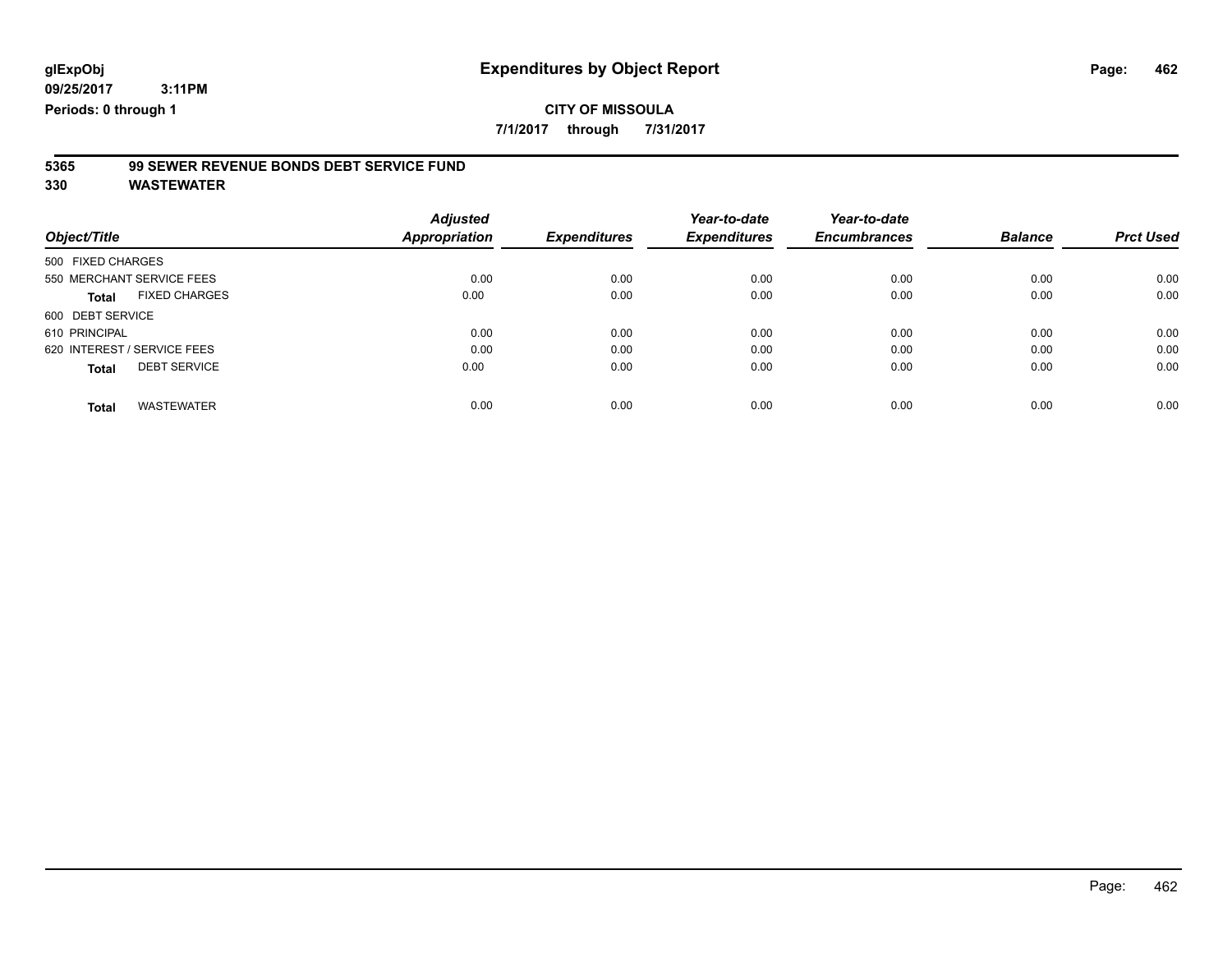**09/25/2017 3:11PM Periods: 0 through 1**

#### **5365 99 SEWER REVENUE BONDS DEBT SERVICE FUND**

| Object/Title      |                                  | <b>Adjusted</b><br><b>Appropriation</b> | <b>Expenditures</b> | Year-to-date<br><b>Expenditures</b> | Year-to-date<br><b>Encumbrances</b> | <b>Balance</b> | <b>Prct Used</b> |
|-------------------|----------------------------------|-----------------------------------------|---------------------|-------------------------------------|-------------------------------------|----------------|------------------|
| 500 FIXED CHARGES |                                  |                                         |                     |                                     |                                     |                |                  |
|                   | 550 MERCHANT SERVICE FEES        | 0.00                                    | 0.00                | 0.00                                | 0.00                                | 0.00           | 0.00             |
| <b>Total</b>      | <b>FIXED CHARGES</b>             | 0.00                                    | 0.00                | 0.00                                | 0.00                                | 0.00           | 0.00             |
| 600 DEBT SERVICE  |                                  |                                         |                     |                                     |                                     |                |                  |
| 610 PRINCIPAL     |                                  | 0.00                                    | 0.00                | 0.00                                | 0.00                                | 0.00           | 0.00             |
|                   | 620 INTEREST / SERVICE FEES      | 0.00                                    | 0.00                | 0.00                                | 0.00                                | 0.00           | 0.00             |
| <b>Total</b>      | <b>DEBT SERVICE</b>              | 0.00                                    | 0.00                | 0.00                                | 0.00                                | 0.00           | 0.00             |
| <b>Total</b>      | 99 SEWER REVENUE BONDS DEBT SERV | 0.00                                    | 0.00                | 0.00                                | 0.00                                | 0.00           | 0.00             |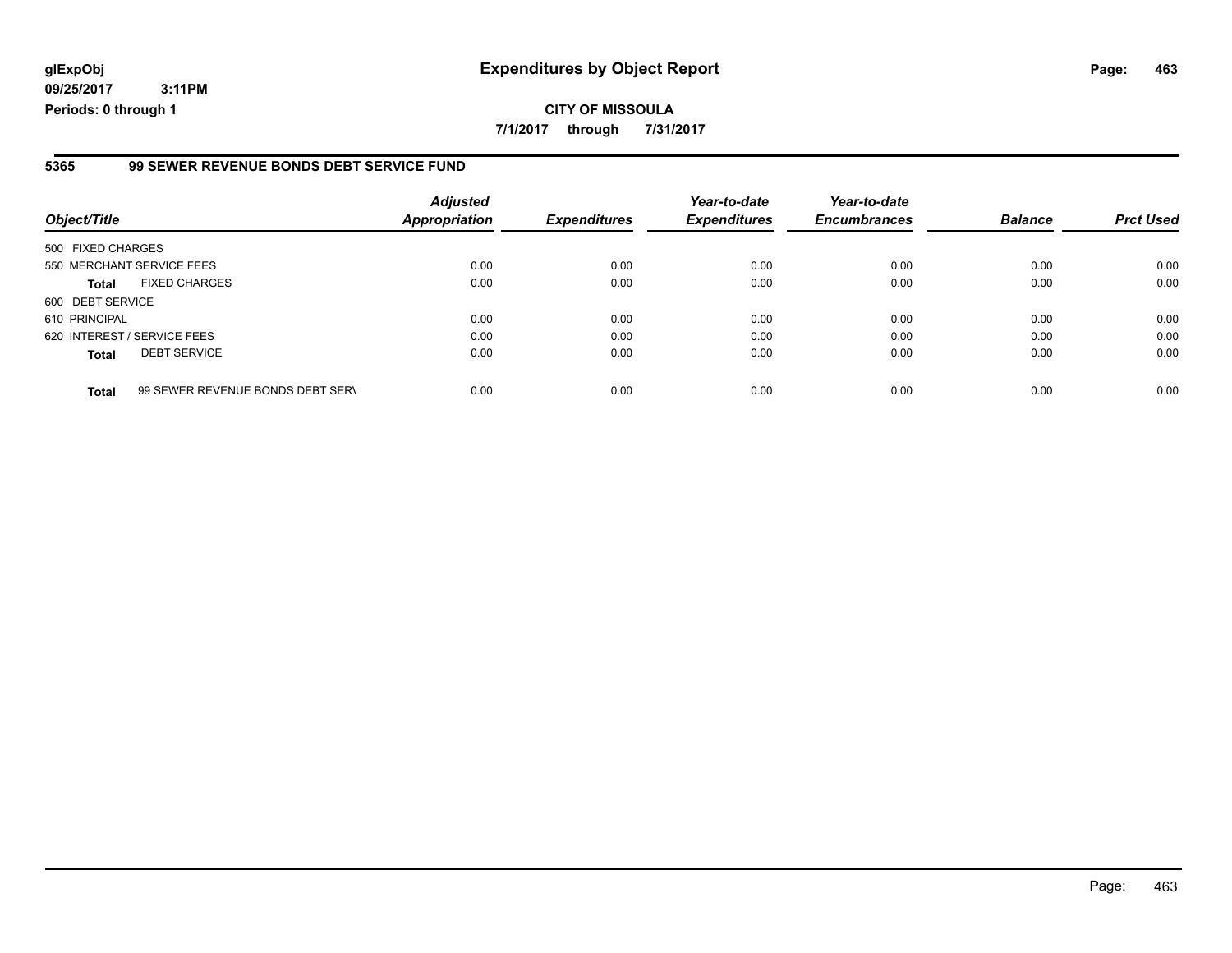### **CITY OF MISSOULA**

**7/1/2017 through 7/31/2017**

# **5366 92 SEWER REVENUE BOND - SERIES A BOND RE**

| Object/Title                         | <b>Adjusted</b><br><b>Appropriation</b> | <b>Expenditures</b> | Year-to-date<br><b>Expenditures</b> | Year-to-date<br><b>Encumbrances</b> | <b>Balance</b> | <b>Prct Used</b> |
|--------------------------------------|-----------------------------------------|---------------------|-------------------------------------|-------------------------------------|----------------|------------------|
| 500 FIXED CHARGES                    |                                         |                     |                                     |                                     |                |                  |
| 550 MERCHANT SERVICE FEES            | 0.00                                    | 0.00                | 0.00                                | 0.00                                | 0.00           | 0.00             |
| <b>FIXED CHARGES</b><br><b>Total</b> | 0.00                                    | 0.00                | 0.00                                | 0.00                                | 0.00           | 0.00             |
| 800 OTHER OBJECTS                    |                                         |                     |                                     |                                     |                |                  |
| 820 TRANSFERS TO OTHER FUNDS         | 0.00                                    | 0.00                | 0.00                                | 0.00                                | 0.00           | 0.00             |
| OTHER OBJECTS<br><b>Total</b>        | 0.00                                    | 0.00                | 0.00                                | 0.00                                | 0.00           | 0.00             |
| <b>WASTEWATER</b><br><b>Total</b>    | 0.00                                    | 0.00                | 0.00                                | 0.00                                | 0.00           | 0.00             |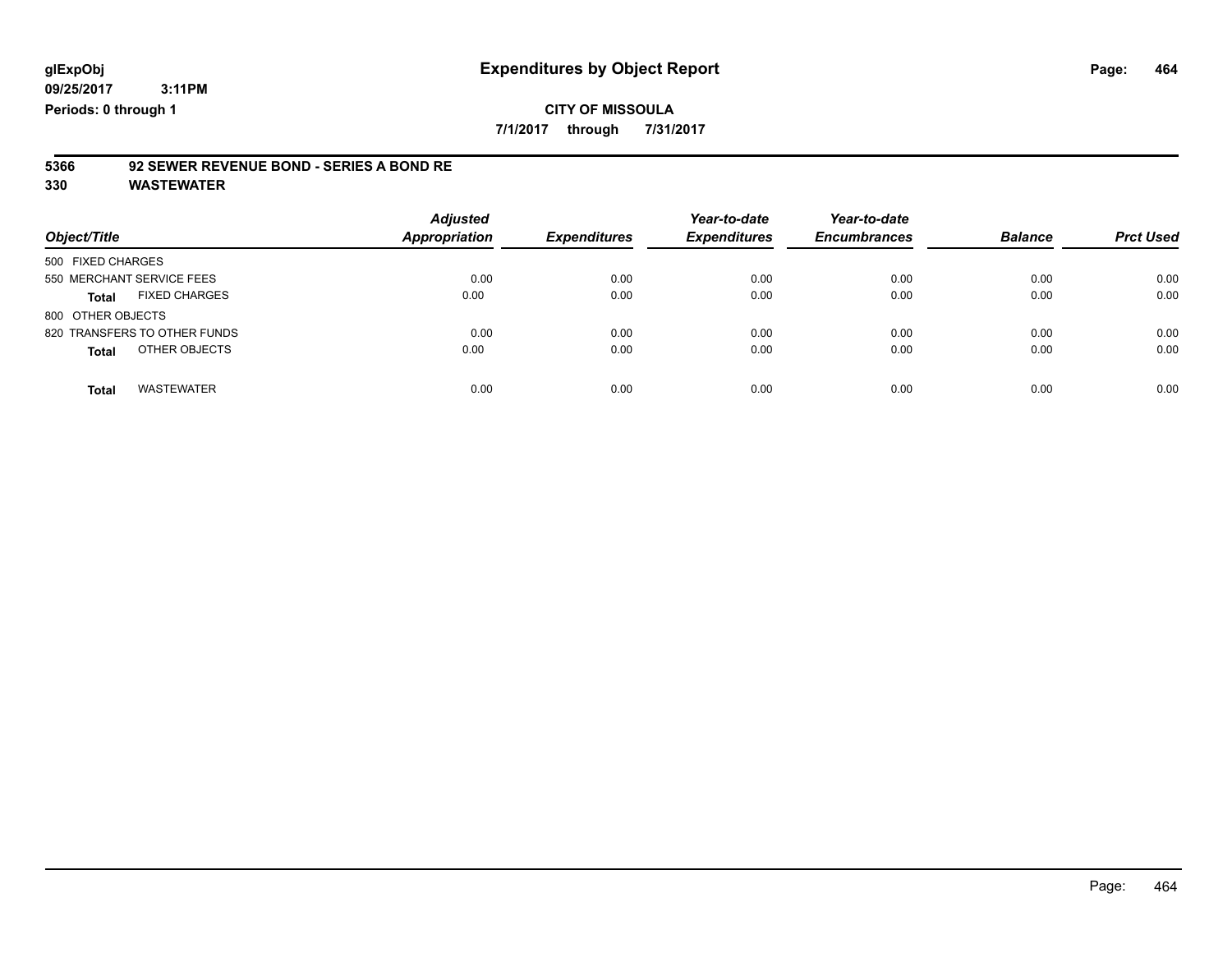**09/25/2017 3:11PM Periods: 0 through 1**

#### **5366 92 SEWER REVENUE BOND - SERIES A BOND RE**

| Object/Title              |                                    | <b>Adjusted</b><br><b>Appropriation</b> | <b>Expenditures</b> | Year-to-date<br><b>Expenditures</b> | Year-to-date<br><b>Encumbrances</b> | <b>Balance</b> | <b>Prct Used</b> |
|---------------------------|------------------------------------|-----------------------------------------|---------------------|-------------------------------------|-------------------------------------|----------------|------------------|
| 500 FIXED CHARGES         |                                    |                                         |                     |                                     |                                     |                |                  |
| 550 MERCHANT SERVICE FEES |                                    | 0.00                                    | 0.00                | 0.00                                | 0.00                                | 0.00           | 0.00             |
| <b>Total</b>              | <b>FIXED CHARGES</b>               | 0.00                                    | 0.00                | 0.00                                | 0.00                                | 0.00           | 0.00             |
| 800 OTHER OBJECTS         |                                    |                                         |                     |                                     |                                     |                |                  |
|                           | 820 TRANSFERS TO OTHER FUNDS       | 0.00                                    | 0.00                | 0.00                                | 0.00                                | 0.00           | 0.00             |
| <b>Total</b>              | OTHER OBJECTS                      | 0.00                                    | 0.00                | 0.00                                | 0.00                                | 0.00           | 0.00             |
| <b>Total</b>              | 92 SEWER REVENUE BOND - SERIES A B | 0.00                                    | 0.00                | 0.00                                | 0.00                                | 0.00           | 0.00             |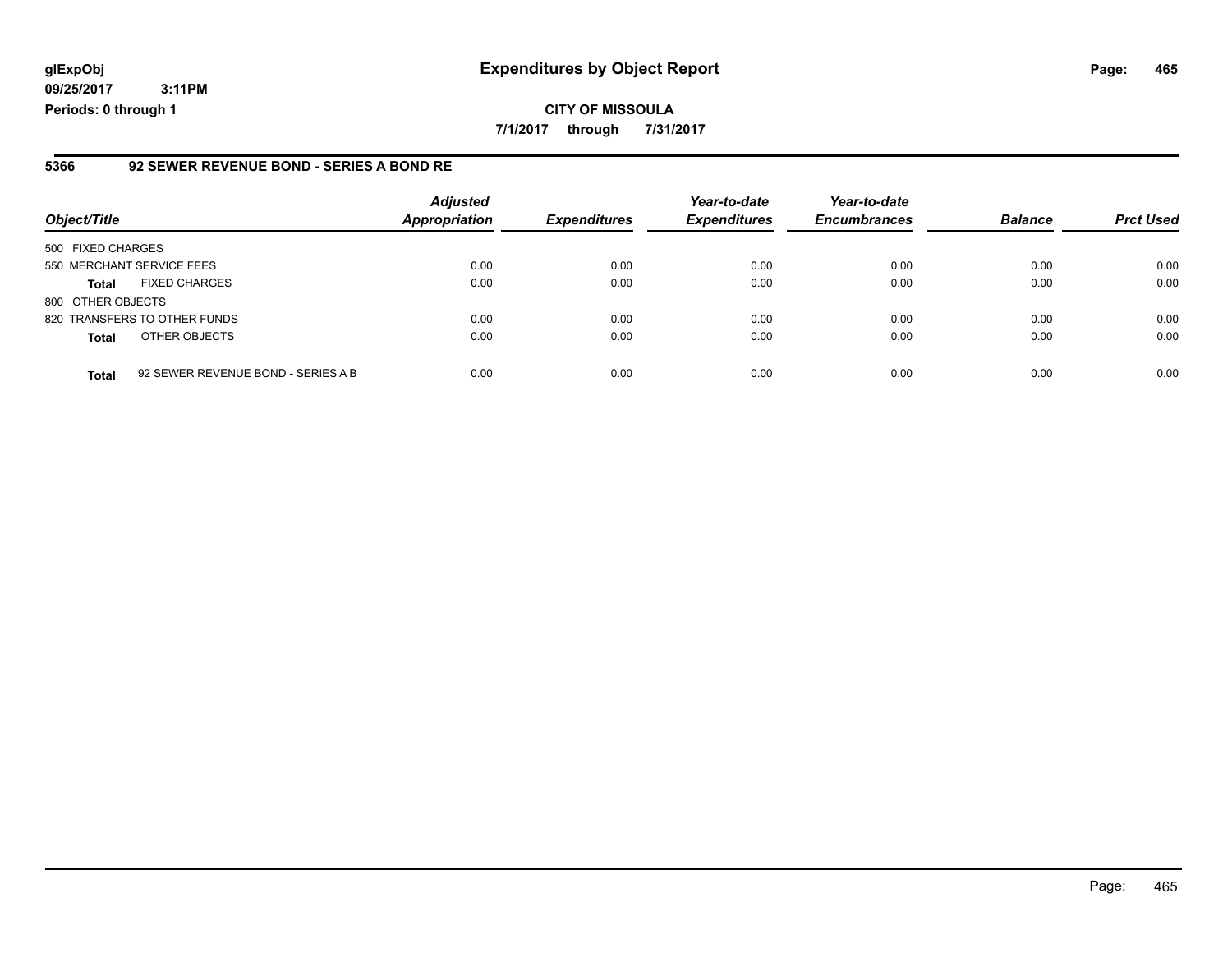## **CITY OF MISSOULA**

**7/1/2017 through 7/31/2017**

# **5367 92 SEWER REVENUE BOND - SERIES B BOND RE**

| Object/Title                         | <b>Adjusted</b><br>Appropriation | <b>Expenditures</b> | Year-to-date<br><b>Expenditures</b> | Year-to-date<br><b>Encumbrances</b> | <b>Balance</b> | <b>Prct Used</b> |
|--------------------------------------|----------------------------------|---------------------|-------------------------------------|-------------------------------------|----------------|------------------|
| 500 FIXED CHARGES                    |                                  |                     |                                     |                                     |                |                  |
| 550 MERCHANT SERVICE FEES            | 0.00                             | 0.00                | 0.00                                | 0.00                                | 0.00           | 0.00             |
| <b>FIXED CHARGES</b><br><b>Total</b> | 0.00                             | 0.00                | 0.00                                | 0.00                                | 0.00           | 0.00             |
| 800 OTHER OBJECTS                    |                                  |                     |                                     |                                     |                |                  |
| 820 TRANSFERS TO OTHER FUNDS         | 0.00                             | 0.00                | 0.00                                | 0.00                                | 0.00           | 0.00             |
| OTHER OBJECTS<br><b>Total</b>        | 0.00                             | 0.00                | 0.00                                | 0.00                                | 0.00           | 0.00             |
| <b>WASTEWATER</b><br><b>Total</b>    | 0.00                             | 0.00                | 0.00                                | 0.00                                | 0.00           | 0.00             |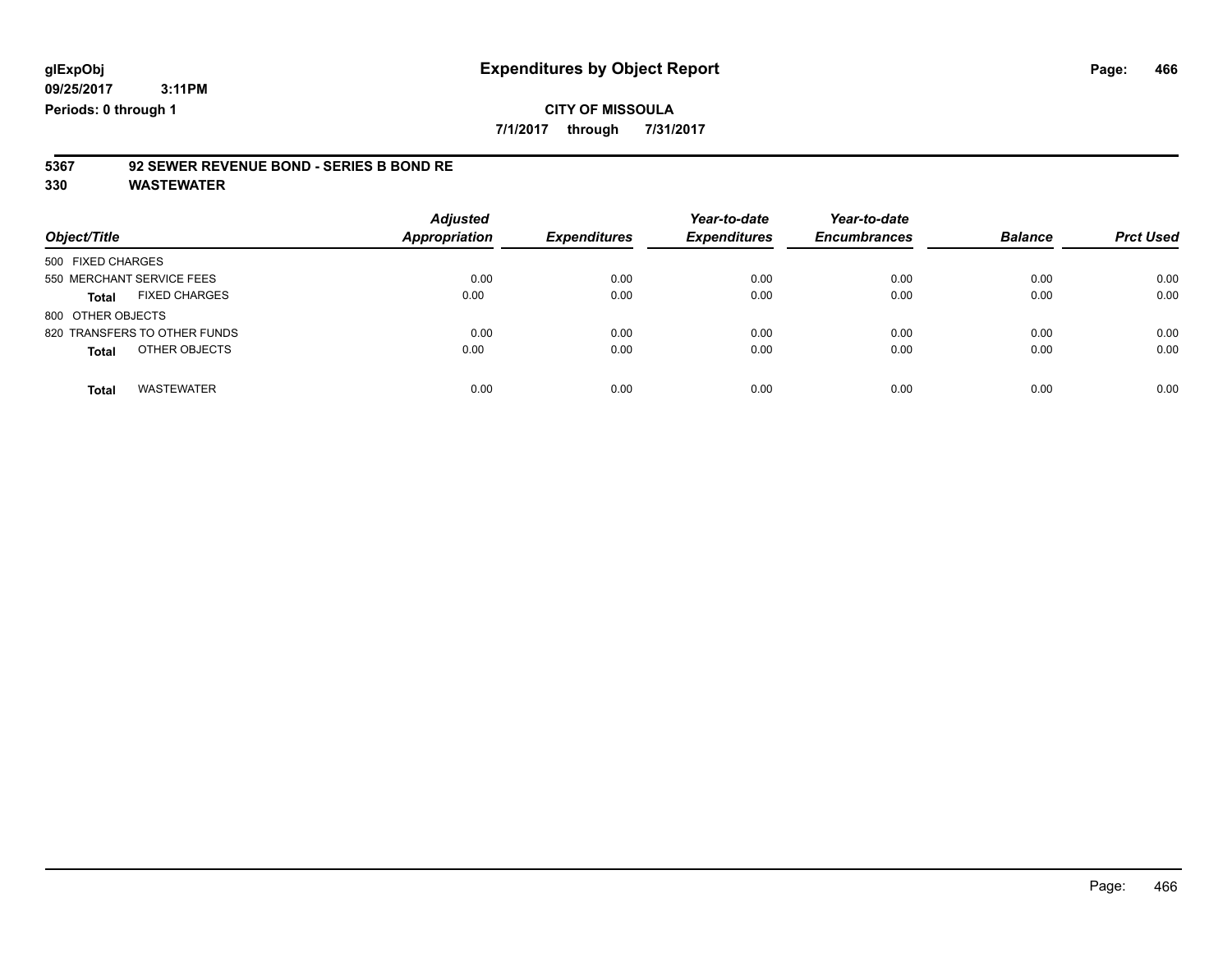**09/25/2017 3:11PM Periods: 0 through 1**

#### **5367 92 SEWER REVENUE BOND - SERIES B BOND RE**

| Object/Title              |                                    | <b>Adjusted</b><br><b>Appropriation</b> | <b>Expenditures</b> | Year-to-date<br><b>Expenditures</b> | Year-to-date<br><b>Encumbrances</b> | <b>Balance</b> | <b>Prct Used</b> |
|---------------------------|------------------------------------|-----------------------------------------|---------------------|-------------------------------------|-------------------------------------|----------------|------------------|
| 500 FIXED CHARGES         |                                    |                                         |                     |                                     |                                     |                |                  |
| 550 MERCHANT SERVICE FEES |                                    | 0.00                                    | 0.00                | 0.00                                | 0.00                                | 0.00           | 0.00             |
| <b>Total</b>              | <b>FIXED CHARGES</b>               | 0.00                                    | 0.00                | 0.00                                | 0.00                                | 0.00           | 0.00             |
| 800 OTHER OBJECTS         |                                    |                                         |                     |                                     |                                     |                |                  |
|                           | 820 TRANSFERS TO OTHER FUNDS       | 0.00                                    | 0.00                | 0.00                                | 0.00                                | 0.00           | 0.00             |
| <b>Total</b>              | OTHER OBJECTS                      | 0.00                                    | 0.00                | 0.00                                | 0.00                                | 0.00           | 0.00             |
| <b>Total</b>              | 92 SEWER REVENUE BOND - SERIES B E | 0.00                                    | 0.00                | 0.00                                | 0.00                                | 0.00           | 0.00             |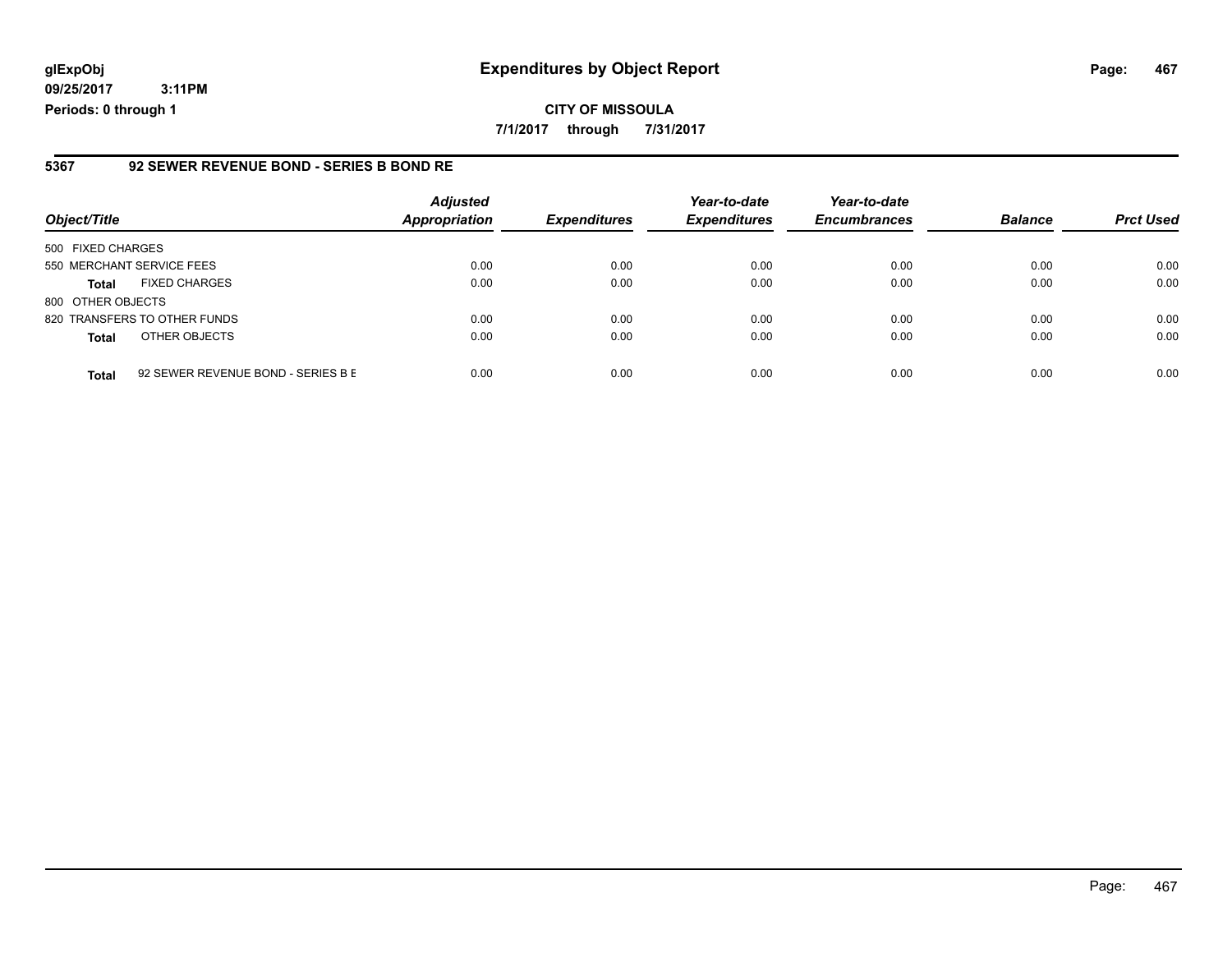**7/1/2017 through 7/31/2017**

# **5368 00 SEWER REVENUE BOND RESERVE FUND**

| Object/Title                         | <b>Adjusted</b><br><b>Appropriation</b> | <b>Expenditures</b> | Year-to-date<br><b>Expenditures</b> | Year-to-date<br><b>Encumbrances</b> | <b>Balance</b> | <b>Prct Used</b> |
|--------------------------------------|-----------------------------------------|---------------------|-------------------------------------|-------------------------------------|----------------|------------------|
| 500 FIXED CHARGES                    |                                         |                     |                                     |                                     |                |                  |
| 550 MERCHANT SERVICE FEES            | 0.00                                    | 0.00                | 0.00                                | 0.00                                | 0.00           | 0.00             |
| <b>FIXED CHARGES</b><br><b>Total</b> | 0.00                                    | 0.00                | 0.00                                | 0.00                                | 0.00           | 0.00             |
| 800 OTHER OBJECTS                    |                                         |                     |                                     |                                     |                |                  |
| 820 TRANSFERS TO OTHER FUNDS         | 0.00                                    | 0.00                | 0.00                                | 0.00                                | 0.00           | 0.00             |
| OTHER OBJECTS<br><b>Total</b>        | 0.00                                    | 0.00                | 0.00                                | 0.00                                | 0.00           | 0.00             |
| <b>WASTEWATER</b><br><b>Total</b>    | 0.00                                    | 0.00                | 0.00                                | 0.00                                | 0.00           | 0.00             |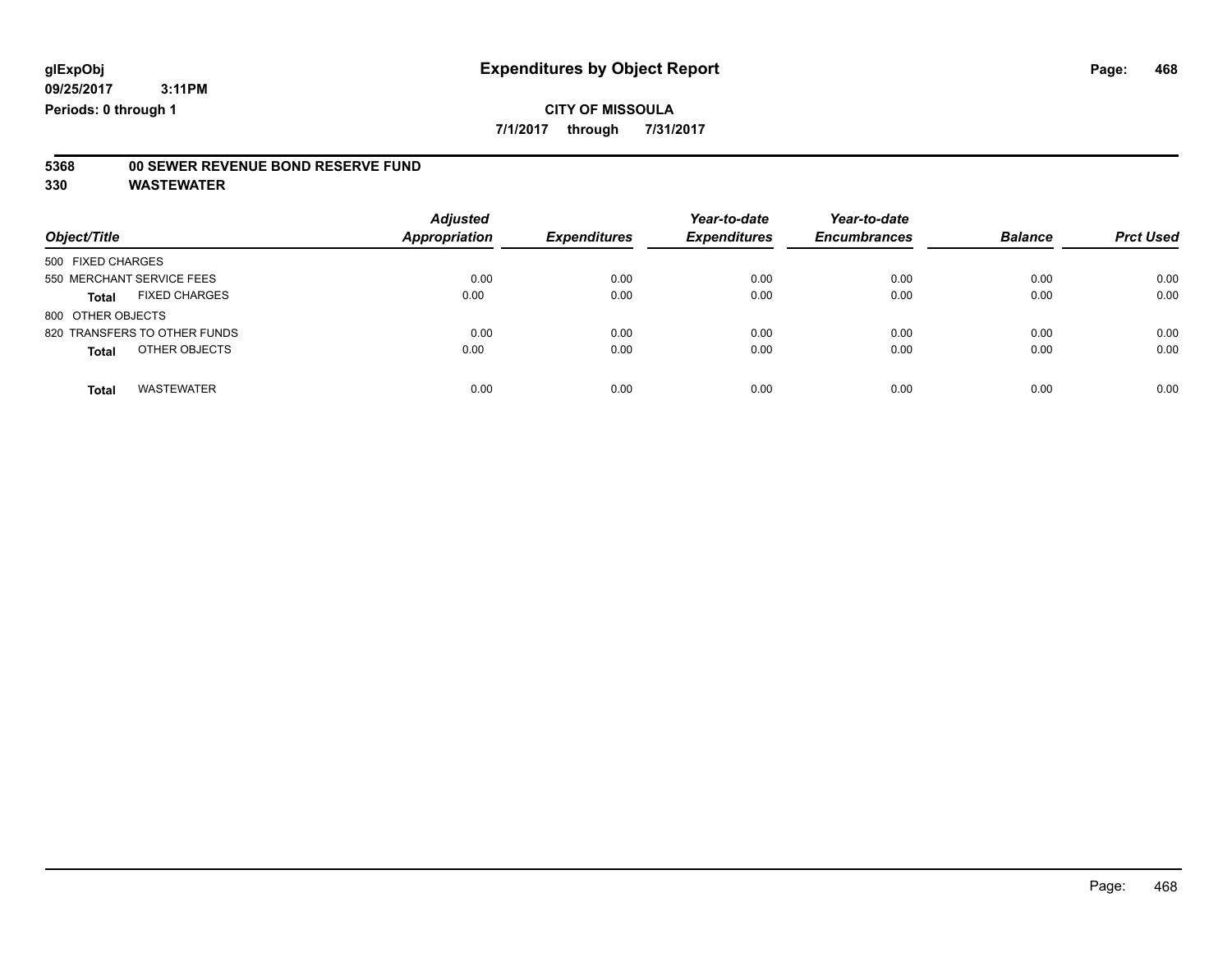#### **5368 00 SEWER REVENUE BOND RESERVE FUND**

|                           |                                  | <b>Adjusted</b>      |                     | Year-to-date        | Year-to-date        |                |                  |
|---------------------------|----------------------------------|----------------------|---------------------|---------------------|---------------------|----------------|------------------|
| Object/Title              |                                  | <b>Appropriation</b> | <b>Expenditures</b> | <b>Expenditures</b> | <b>Encumbrances</b> | <b>Balance</b> | <b>Prct Used</b> |
| 500 FIXED CHARGES         |                                  |                      |                     |                     |                     |                |                  |
| 550 MERCHANT SERVICE FEES |                                  | 0.00                 | 0.00                | 0.00                | 0.00                | 0.00           | 0.00             |
| <b>Total</b>              | <b>FIXED CHARGES</b>             | 0.00                 | 0.00                | 0.00                | 0.00                | 0.00           | 0.00             |
| 800 OTHER OBJECTS         |                                  |                      |                     |                     |                     |                |                  |
|                           | 820 TRANSFERS TO OTHER FUNDS     | 0.00                 | 0.00                | 0.00                | 0.00                | 0.00           | 0.00             |
| <b>Total</b>              | OTHER OBJECTS                    | 0.00                 | 0.00                | 0.00                | 0.00                | 0.00           | 0.00             |
| <b>Total</b>              | 00 SEWER REVENUE BOND RESERVE FU | 0.00                 | 0.00                | 0.00                | 0.00                | 0.00           | 0.00             |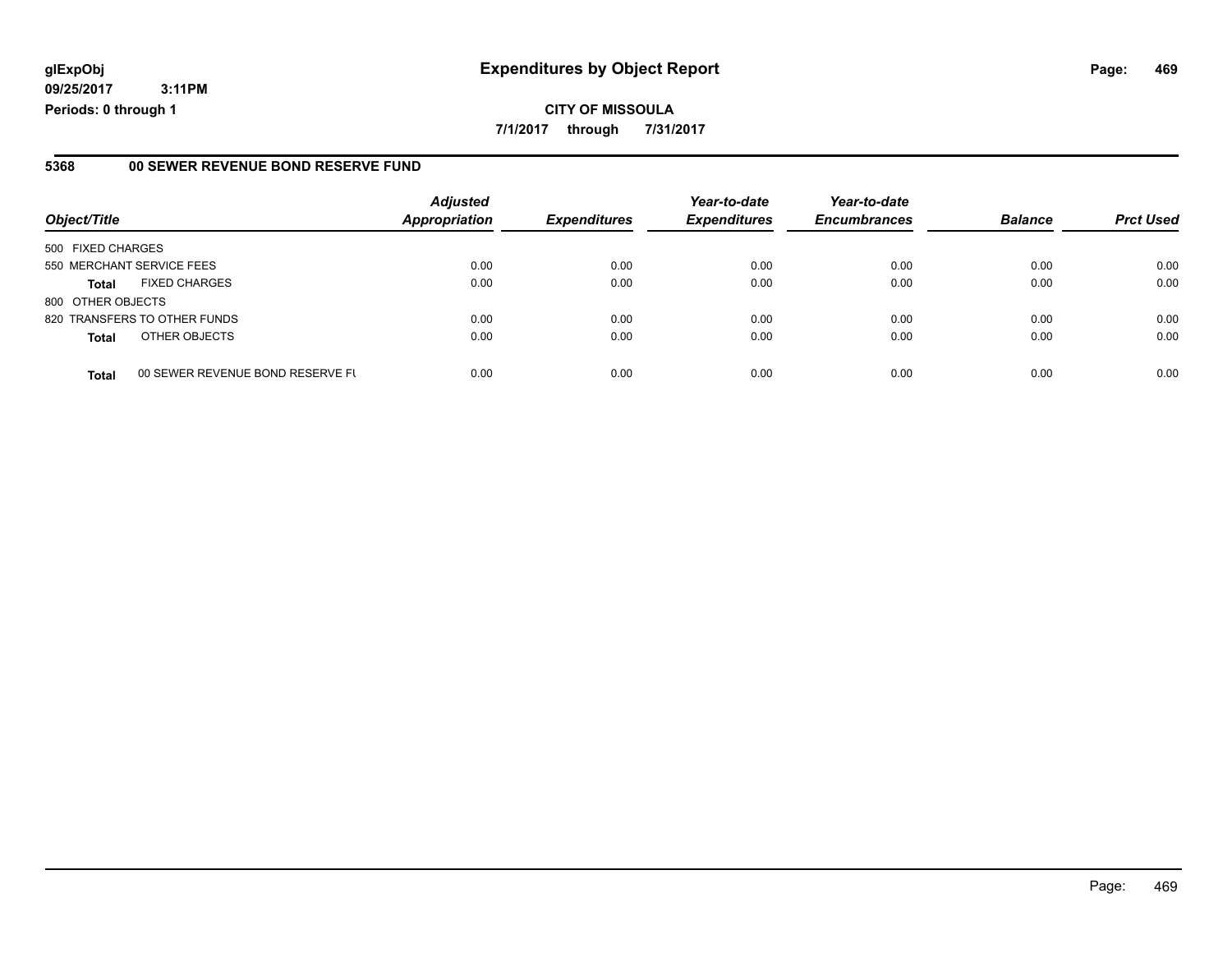**7/1/2017 through 7/31/2017**

# **5369 2001 SEWER REVENUE BOND**

|                                      | <b>Adjusted</b><br><b>Appropriation</b> | <b>Expenditures</b> | Year-to-date<br><b>Expenditures</b> | Year-to-date<br><b>Encumbrances</b> | <b>Balance</b> | <b>Prct Used</b> |
|--------------------------------------|-----------------------------------------|---------------------|-------------------------------------|-------------------------------------|----------------|------------------|
| Object/Title                         |                                         |                     |                                     |                                     |                |                  |
| 500 FIXED CHARGES                    |                                         |                     |                                     |                                     |                |                  |
| 550 MERCHANT SERVICE FEES            | 0.00                                    | 0.00                | 0.00                                | 0.00                                | 0.00           | 0.00             |
| <b>FIXED CHARGES</b><br><b>Total</b> | 0.00                                    | 0.00                | 0.00                                | 0.00                                | 0.00           | 0.00             |
| 800 OTHER OBJECTS                    |                                         |                     |                                     |                                     |                |                  |
| 820 TRANSFERS TO OTHER FUNDS         | 0.00                                    | 0.00                | 0.00                                | 0.00                                | 0.00           | 0.00             |
| OTHER OBJECTS<br><b>Total</b>        | 0.00                                    | 0.00                | 0.00                                | 0.00                                | 0.00           | 0.00             |
| <b>WASTEWATER</b><br><b>Total</b>    | 0.00                                    | 0.00                | 0.00                                | 0.00                                | 0.00           | 0.00             |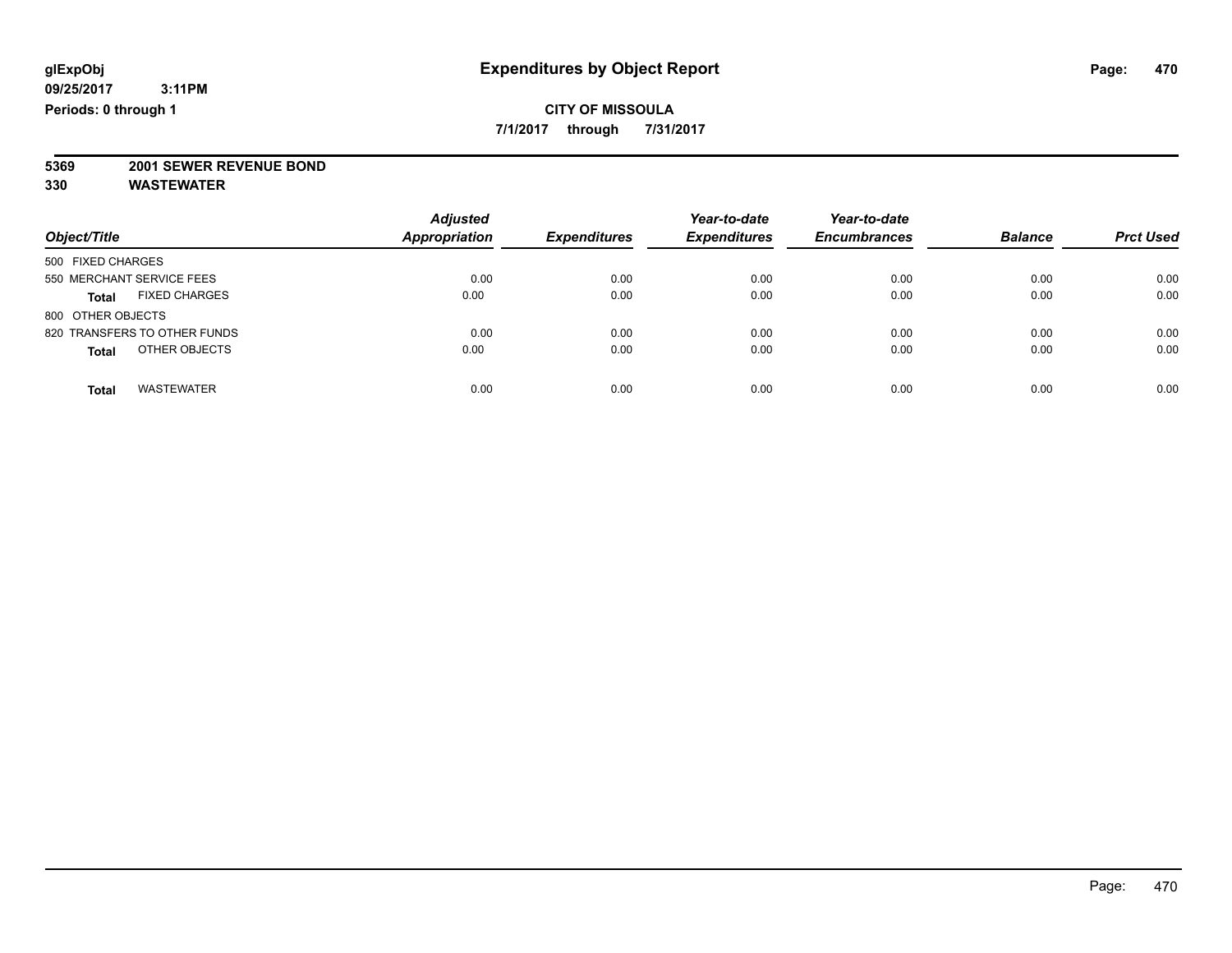## **CITY OF MISSOULA 7/1/2017 through 7/31/2017**

### **5369 2001 SEWER REVENUE BOND**

|                              |                         | <b>Adjusted</b>      |                     | Year-to-date        | Year-to-date        |                |                  |
|------------------------------|-------------------------|----------------------|---------------------|---------------------|---------------------|----------------|------------------|
| Object/Title                 |                         | <b>Appropriation</b> | <b>Expenditures</b> | <b>Expenditures</b> | <b>Encumbrances</b> | <b>Balance</b> | <b>Prct Used</b> |
| 500 FIXED CHARGES            |                         |                      |                     |                     |                     |                |                  |
| 550 MERCHANT SERVICE FEES    |                         | 0.00                 | 0.00                | 0.00                | 0.00                | 0.00           | 0.00             |
| <b>Total</b>                 | <b>FIXED CHARGES</b>    | 0.00                 | 0.00                | 0.00                | 0.00                | 0.00           | 0.00             |
| 800 OTHER OBJECTS            |                         |                      |                     |                     |                     |                |                  |
| 820 TRANSFERS TO OTHER FUNDS |                         | 0.00                 | 0.00                | 0.00                | 0.00                | 0.00           | 0.00             |
| <b>Total</b>                 | OTHER OBJECTS           | 0.00                 | 0.00                | 0.00                | 0.00                | 0.00           | 0.00             |
| <b>Total</b>                 | 2001 SEWER REVENUE BOND | 0.00                 | 0.00                | 0.00                | 0.00                | 0.00           | 0.00             |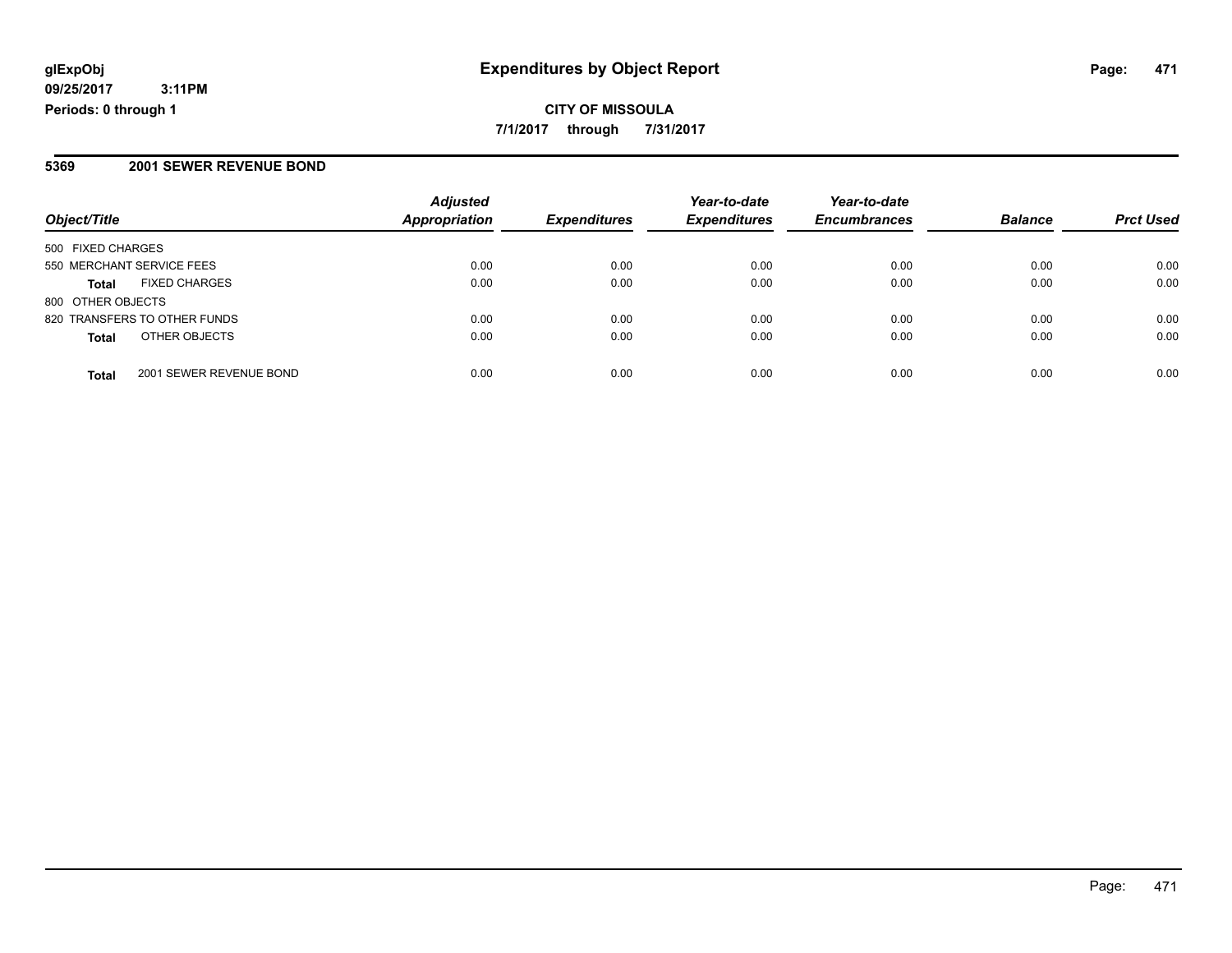**7/1/2017 through 7/31/2017**

# **5370 99 SEWER REVENUE BOND RESERVE FUND**

| Object/Title                         | <b>Adjusted</b><br>Appropriation | <b>Expenditures</b> | Year-to-date<br><b>Expenditures</b> | Year-to-date<br><b>Encumbrances</b> | <b>Balance</b> | <b>Prct Used</b> |
|--------------------------------------|----------------------------------|---------------------|-------------------------------------|-------------------------------------|----------------|------------------|
| 500 FIXED CHARGES                    |                                  |                     |                                     |                                     |                |                  |
| 550 MERCHANT SERVICE FEES            | 0.00                             | 0.00                | 0.00                                | 0.00                                | 0.00           | 0.00             |
| <b>FIXED CHARGES</b><br><b>Total</b> | 0.00                             | 0.00                | 0.00                                | 0.00                                | 0.00           | 0.00             |
| 800 OTHER OBJECTS                    |                                  |                     |                                     |                                     |                |                  |
| 820 TRANSFERS TO OTHER FUNDS         | 0.00                             | 0.00                | 0.00                                | 0.00                                | 0.00           | 0.00             |
| OTHER OBJECTS<br><b>Total</b>        | 0.00                             | 0.00                | 0.00                                | 0.00                                | 0.00           | 0.00             |
| <b>WASTEWATER</b><br><b>Total</b>    | 0.00                             | 0.00                | 0.00                                | 0.00                                | 0.00           | 0.00             |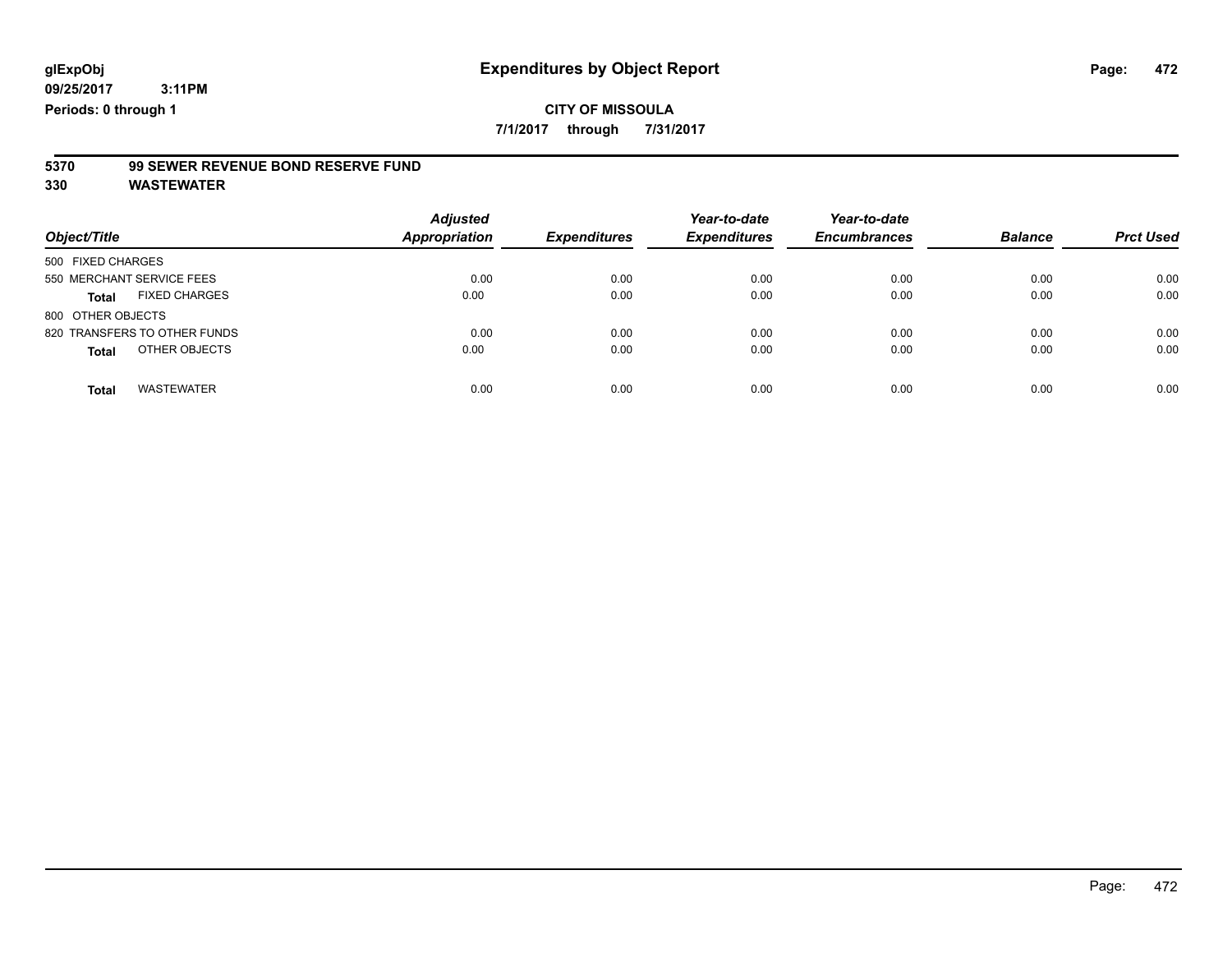#### **5370 99 SEWER REVENUE BOND RESERVE FUND**

|                           |                                  | <b>Adjusted</b>      |                     | Year-to-date        | Year-to-date        |                |                  |
|---------------------------|----------------------------------|----------------------|---------------------|---------------------|---------------------|----------------|------------------|
| Object/Title              |                                  | <b>Appropriation</b> | <b>Expenditures</b> | <b>Expenditures</b> | <b>Encumbrances</b> | <b>Balance</b> | <b>Prct Used</b> |
| 500 FIXED CHARGES         |                                  |                      |                     |                     |                     |                |                  |
| 550 MERCHANT SERVICE FEES |                                  | 0.00                 | 0.00                | 0.00                | 0.00                | 0.00           | 0.00             |
| <b>Total</b>              | <b>FIXED CHARGES</b>             | 0.00                 | 0.00                | 0.00                | 0.00                | 0.00           | 0.00             |
| 800 OTHER OBJECTS         |                                  |                      |                     |                     |                     |                |                  |
|                           | 820 TRANSFERS TO OTHER FUNDS     | 0.00                 | 0.00                | 0.00                | 0.00                | 0.00           | 0.00             |
| <b>Total</b>              | OTHER OBJECTS                    | 0.00                 | 0.00                | 0.00                | 0.00                | 0.00           | 0.00             |
| <b>Total</b>              | 99 SEWER REVENUE BOND RESERVE FL | 0.00                 | 0.00                | 0.00                | 0.00                | 0.00           | 0.00             |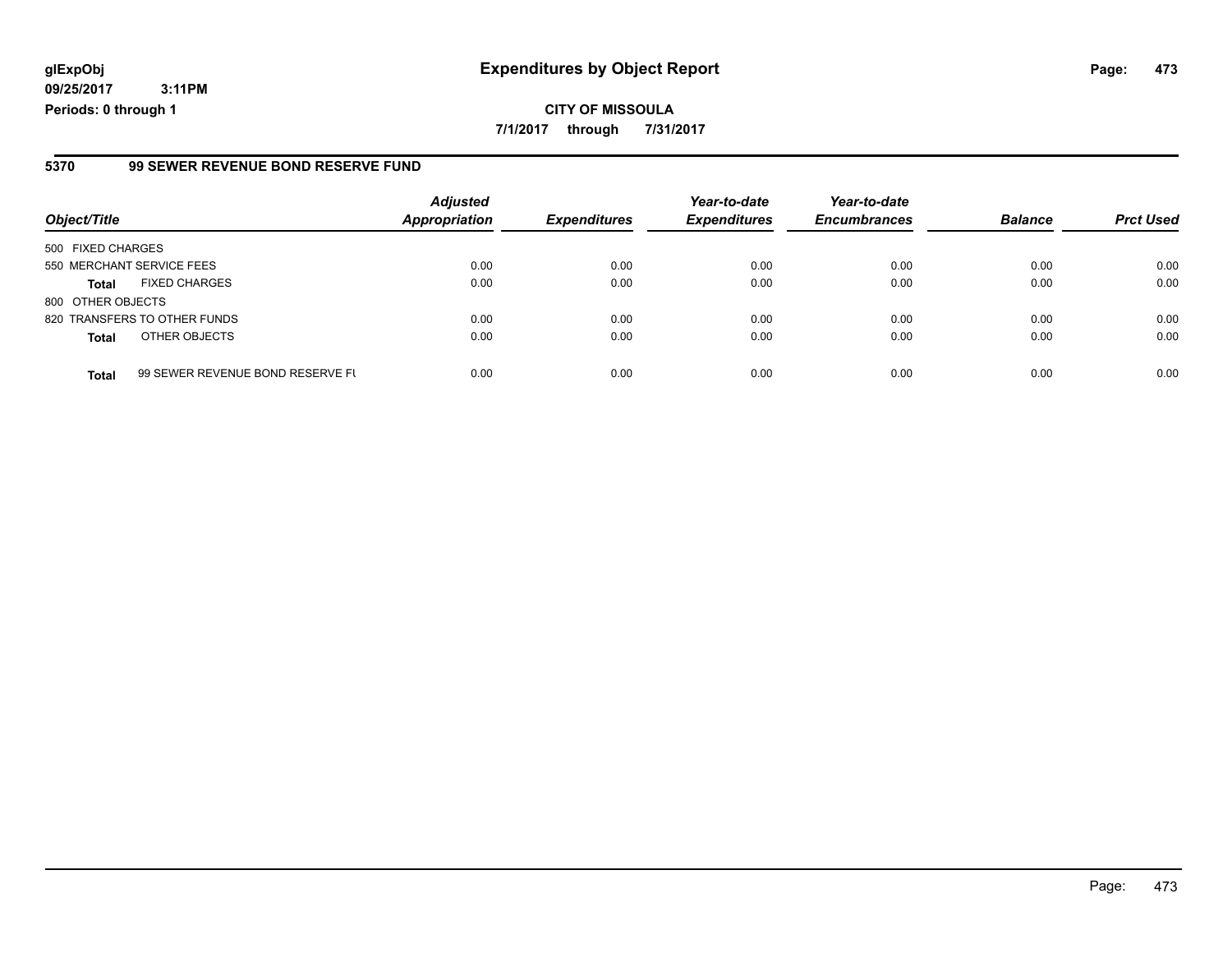**7/1/2017 through 7/31/2017**

#### **5371 2002 SEWER BONDS 330 WASTEWATER**

| Object/Title                |                      | <b>Adjusted</b><br><b>Appropriation</b> | <b>Expenditures</b> | Year-to-date<br><b>Expenditures</b> | Year-to-date<br><b>Encumbrances</b> | <b>Balance</b> | <b>Prct Used</b> |
|-----------------------------|----------------------|-----------------------------------------|---------------------|-------------------------------------|-------------------------------------|----------------|------------------|
| 500 FIXED CHARGES           |                      |                                         |                     |                                     |                                     |                |                  |
| 550 MERCHANT SERVICE FEES   |                      | 0.00                                    | 0.00                | 0.00                                | 0.00                                | 0.00           | 0.00             |
| Total                       | <b>FIXED CHARGES</b> | 0.00                                    | 0.00                | 0.00                                | 0.00                                | 0.00           | 0.00             |
| 600 DEBT SERVICE            |                      |                                         |                     |                                     |                                     |                |                  |
| 610 PRINCIPAL               |                      | 0.00                                    | 0.00                | 0.00                                | 0.00                                | 0.00           | 0.00             |
| 620 INTEREST / SERVICE FEES |                      | 0.00                                    | 0.00                | 0.00                                | 0.00                                | 0.00           | 0.00             |
| Total                       | <b>DEBT SERVICE</b>  | 0.00                                    | 0.00                | 0.00                                | 0.00                                | 0.00           | 0.00             |
|                             |                      |                                         |                     |                                     |                                     |                |                  |
| Total                       | <b>WASTEWATER</b>    | 0.00                                    | 0.00                | 0.00                                | 0.00                                | 0.00           | 0.00             |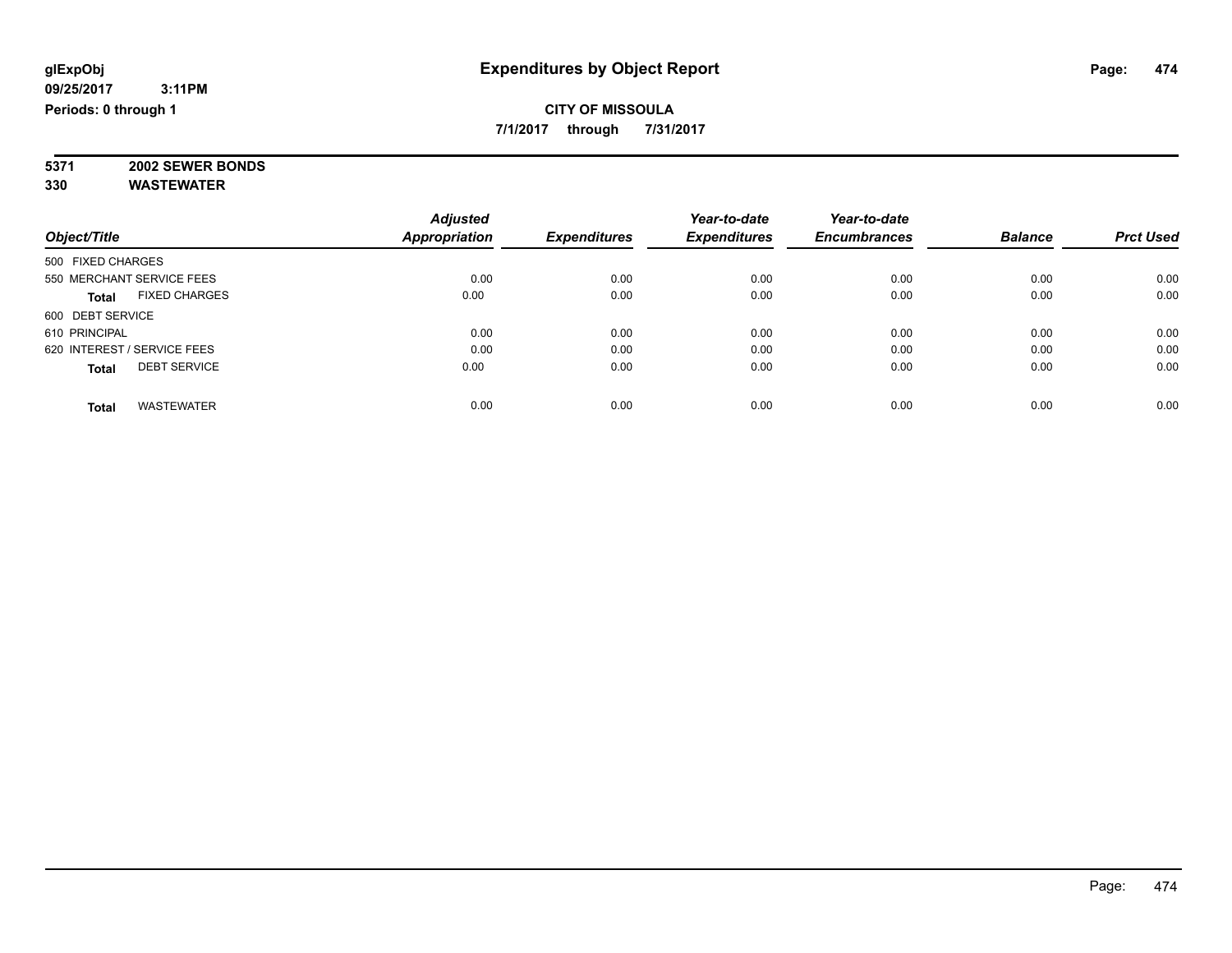**CITY OF MISSOULA 7/1/2017 through 7/31/2017**

### **5371 2002 SEWER BONDS**

|                                      | <b>Adjusted</b>      |                     | Year-to-date        | Year-to-date        |                |                  |
|--------------------------------------|----------------------|---------------------|---------------------|---------------------|----------------|------------------|
| Object/Title                         | <b>Appropriation</b> | <b>Expenditures</b> | <b>Expenditures</b> | <b>Encumbrances</b> | <b>Balance</b> | <b>Prct Used</b> |
| 500 FIXED CHARGES                    |                      |                     |                     |                     |                |                  |
| 550 MERCHANT SERVICE FEES            | 0.00                 | 0.00                | 0.00                | 0.00                | 0.00           | 0.00             |
| <b>FIXED CHARGES</b><br><b>Total</b> | 0.00                 | 0.00                | 0.00                | 0.00                | 0.00           | 0.00             |
| 600 DEBT SERVICE                     |                      |                     |                     |                     |                |                  |
| 610 PRINCIPAL                        | 0.00                 | 0.00                | 0.00                | 0.00                | 0.00           | 0.00             |
| 620 INTEREST / SERVICE FEES          | 0.00                 | 0.00                | 0.00                | 0.00                | 0.00           | 0.00             |
| <b>DEBT SERVICE</b><br><b>Total</b>  | 0.00                 | 0.00                | 0.00                | 0.00                | 0.00           | 0.00             |
| 2002 SEWER BONDS<br>Total            | 0.00                 | 0.00                | 0.00                | 0.00                | 0.00           | 0.00             |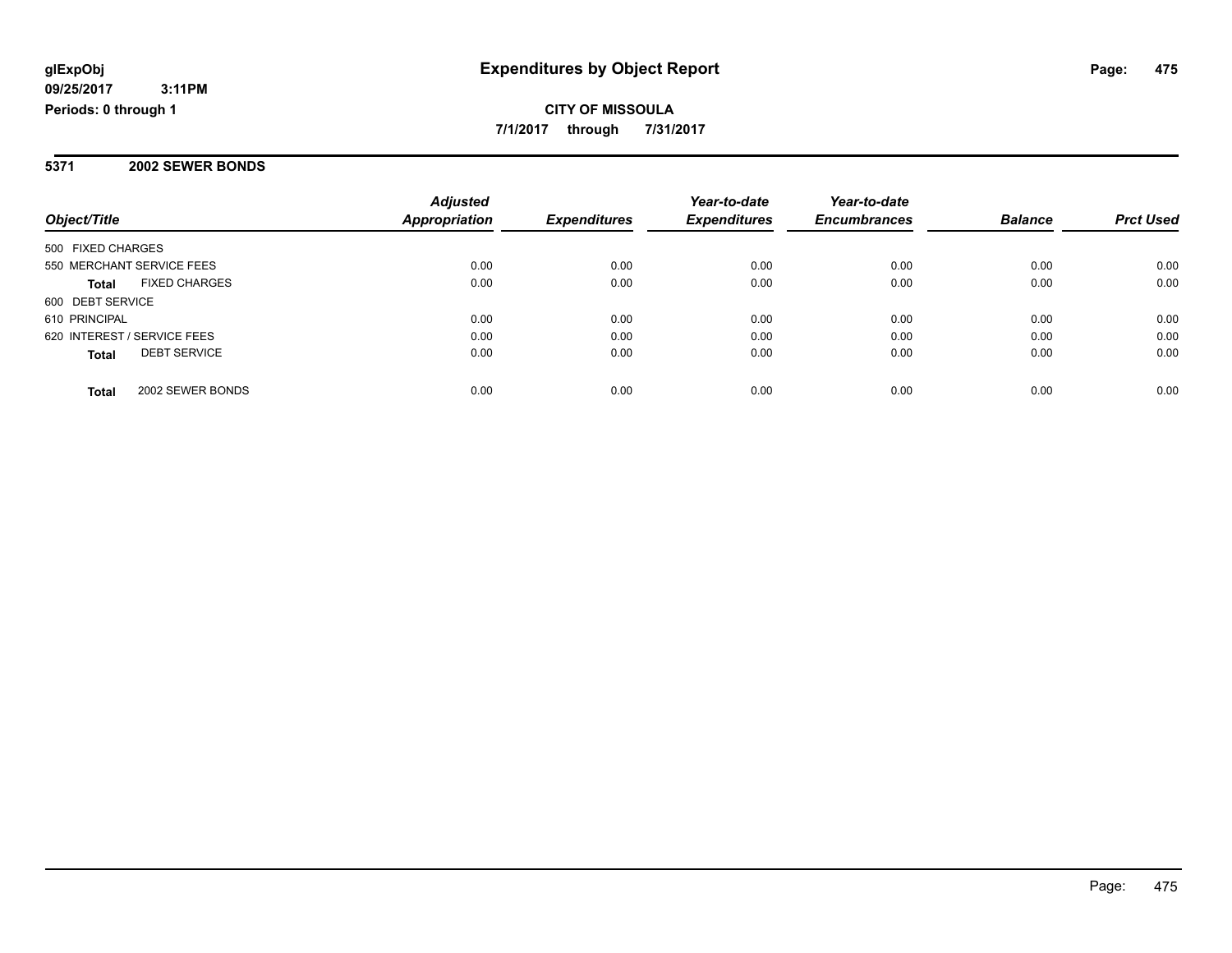**7/1/2017 through 7/31/2017**

# **5372 2002 SEWER REVENUE BOND**

| Object/Title                         | <b>Adjusted</b><br><b>Appropriation</b> | <b>Expenditures</b> | Year-to-date<br><b>Expenditures</b> | Year-to-date<br><b>Encumbrances</b> | <b>Balance</b> | <b>Prct Used</b> |
|--------------------------------------|-----------------------------------------|---------------------|-------------------------------------|-------------------------------------|----------------|------------------|
| 500 FIXED CHARGES                    |                                         |                     |                                     |                                     |                |                  |
| 550 MERCHANT SERVICE FEES            | 0.00                                    | 0.00                | 0.00                                | 0.00                                | 0.00           | 0.00             |
| <b>FIXED CHARGES</b><br><b>Total</b> | 0.00                                    | 0.00                | 0.00                                | 0.00                                | 0.00           | 0.00             |
| 800 OTHER OBJECTS                    |                                         |                     |                                     |                                     |                |                  |
| 820 TRANSFERS TO OTHER FUNDS         | 0.00                                    | 0.00                | 0.00                                | 0.00                                | 0.00           | 0.00             |
| OTHER OBJECTS<br><b>Total</b>        | 0.00                                    | 0.00                | 0.00                                | 0.00                                | 0.00           | 0.00             |
| <b>WASTEWATER</b><br><b>Total</b>    | 0.00                                    | 0.00                | 0.00                                | 0.00                                | 0.00           | 0.00             |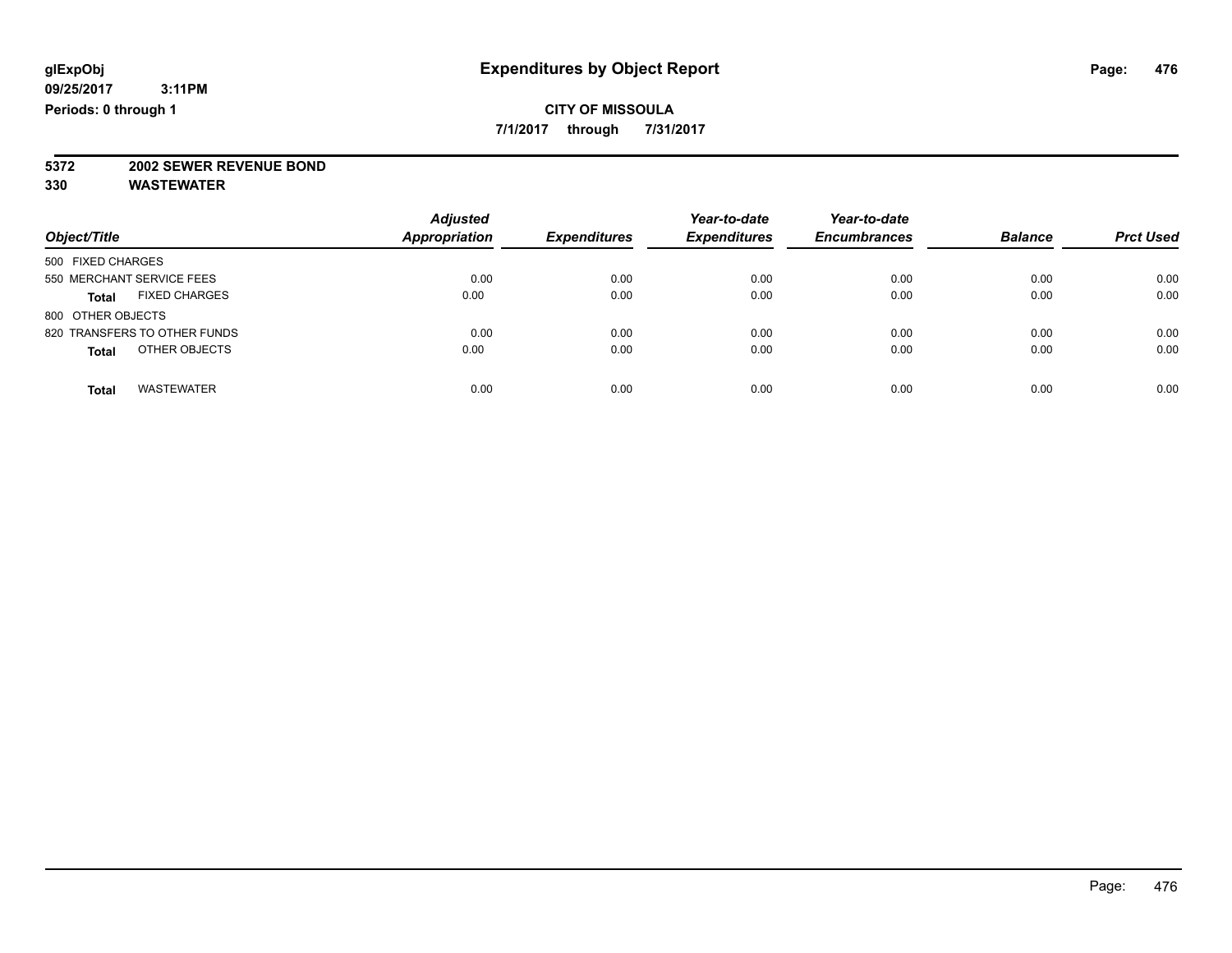## **CITY OF MISSOULA 7/1/2017 through 7/31/2017**

### **5372 2002 SEWER REVENUE BOND**

|                                         | <b>Adjusted</b>      |                     | Year-to-date        | Year-to-date        |                |                  |
|-----------------------------------------|----------------------|---------------------|---------------------|---------------------|----------------|------------------|
| Object/Title                            | <b>Appropriation</b> | <b>Expenditures</b> | <b>Expenditures</b> | <b>Encumbrances</b> | <b>Balance</b> | <b>Prct Used</b> |
| 500 FIXED CHARGES                       |                      |                     |                     |                     |                |                  |
| 550 MERCHANT SERVICE FEES               | 0.00                 | 0.00                | 0.00                | 0.00                | 0.00           | 0.00             |
| <b>FIXED CHARGES</b><br><b>Total</b>    | 0.00                 | 0.00                | 0.00                | 0.00                | 0.00           | 0.00             |
| 800 OTHER OBJECTS                       |                      |                     |                     |                     |                |                  |
| 820 TRANSFERS TO OTHER FUNDS            | 0.00                 | 0.00                | 0.00                | 0.00                | 0.00           | 0.00             |
| OTHER OBJECTS<br><b>Total</b>           | 0.00                 | 0.00                | 0.00                | 0.00                | 0.00           | 0.00             |
| 2002 SEWER REVENUE BOND<br><b>Total</b> | 0.00                 | 0.00                | 0.00                | 0.00                | 0.00           | 0.00             |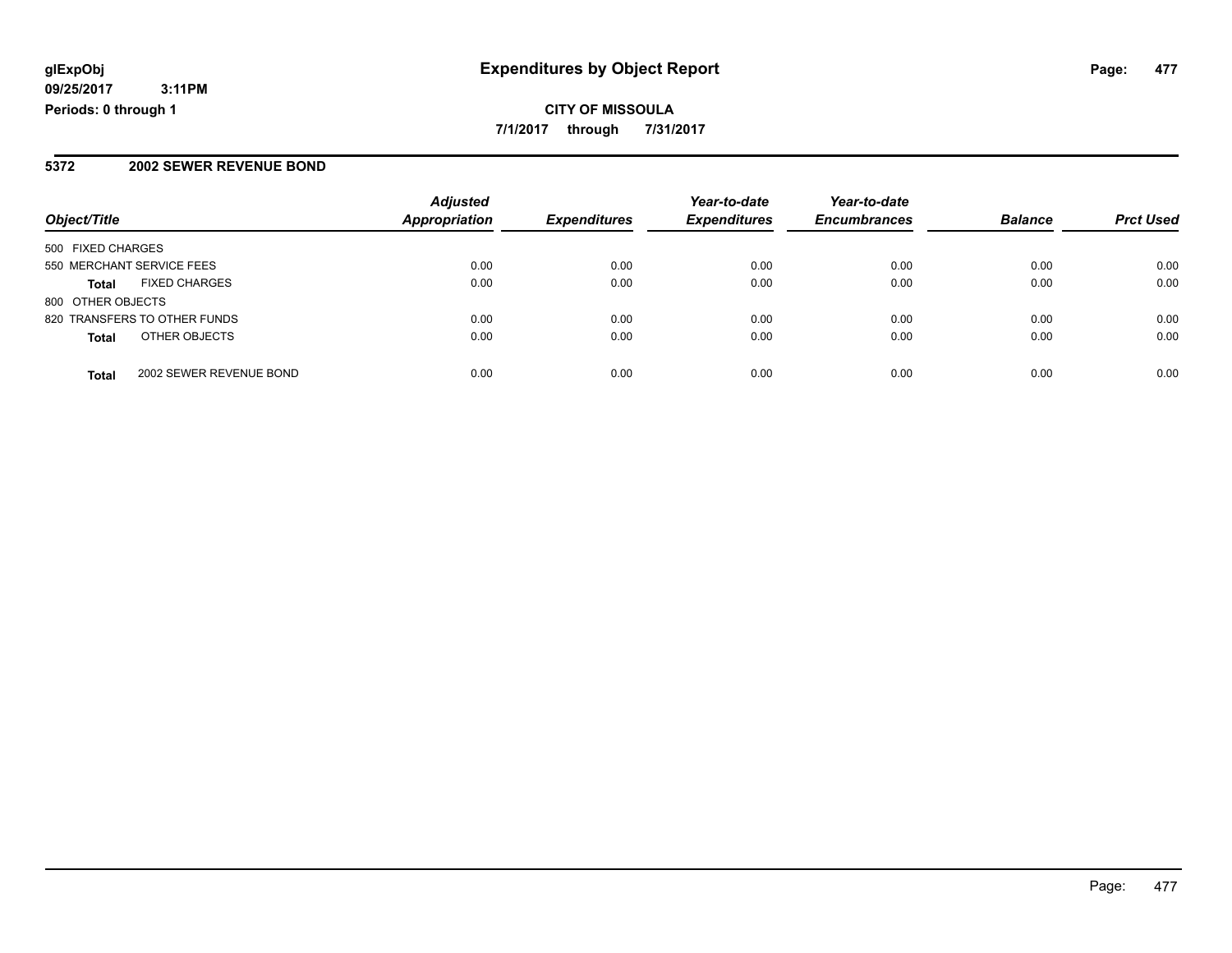**7/1/2017 through 7/31/2017**

# **5373 2002 WWTP UPGRADE REVENUE BOND**

|                   |                             | <b>Adjusted</b>      |                     | Year-to-date        | Year-to-date        |                |                  |
|-------------------|-----------------------------|----------------------|---------------------|---------------------|---------------------|----------------|------------------|
| Object/Title      |                             | <b>Appropriation</b> | <b>Expenditures</b> | <b>Expenditures</b> | <b>Encumbrances</b> | <b>Balance</b> | <b>Prct Used</b> |
| 500 FIXED CHARGES |                             |                      |                     |                     |                     |                |                  |
|                   | 550 MERCHANT SERVICE FEES   | 0.00                 | 0.00                | 0.00                | 0.00                | 0.00           | 0.00             |
| <b>Total</b>      | <b>FIXED CHARGES</b>        | 0.00                 | 0.00                | 0.00                | 0.00                | 0.00           | 0.00             |
| 600 DEBT SERVICE  |                             |                      |                     |                     |                     |                |                  |
| 610 PRINCIPAL     |                             | 0.00                 | 0.00                | 0.00                | 0.00                | 0.00           | 0.00             |
|                   | 620 INTEREST / SERVICE FEES | 0.00                 | 0.00                | 0.00                | 0.00                | 0.00           | 0.00             |
| <b>Total</b>      | <b>DEBT SERVICE</b>         | 0.00                 | 0.00                | 0.00                | 0.00                | 0.00           | 0.00             |
|                   |                             |                      |                     |                     |                     |                |                  |
| <b>Total</b>      | <b>WASTEWATER</b>           | 0.00                 | 0.00                | 0.00                | 0.00                | 0.00           | 0.00             |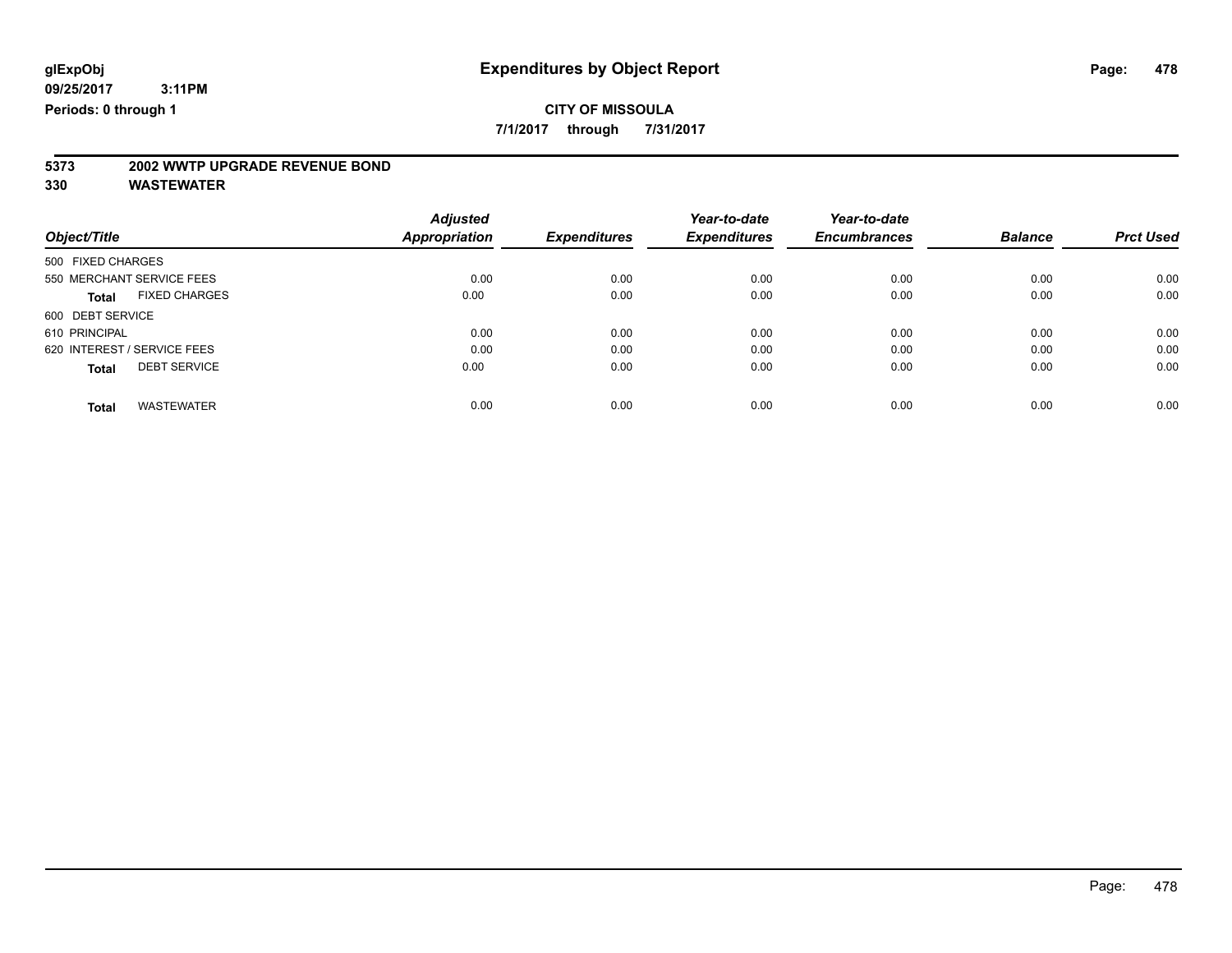## **glExpObj Expenditures by Object Report Page: 479**

**09/25/2017 3:11PM Periods: 0 through 1**

#### **5373 2002 WWTP UPGRADE REVENUE BOND**

| Object/Title                |                                | <b>Adjusted</b><br><b>Appropriation</b> | <b>Expenditures</b> | Year-to-date<br><b>Expenditures</b> | Year-to-date<br><b>Encumbrances</b> | <b>Balance</b> | <b>Prct Used</b> |
|-----------------------------|--------------------------------|-----------------------------------------|---------------------|-------------------------------------|-------------------------------------|----------------|------------------|
| 500 FIXED CHARGES           |                                |                                         |                     |                                     |                                     |                |                  |
| 550 MERCHANT SERVICE FEES   |                                | 0.00                                    | 0.00                | 0.00                                | 0.00                                | 0.00           | 0.00             |
| Total                       | <b>FIXED CHARGES</b>           | 0.00                                    | 0.00                | 0.00                                | 0.00                                | 0.00           | 0.00             |
| 600 DEBT SERVICE            |                                |                                         |                     |                                     |                                     |                |                  |
| 610 PRINCIPAL               |                                | 0.00                                    | 0.00                | 0.00                                | 0.00                                | 0.00           | 0.00             |
| 620 INTEREST / SERVICE FEES |                                | 0.00                                    | 0.00                | 0.00                                | 0.00                                | 0.00           | 0.00             |
| <b>Total</b>                | <b>DEBT SERVICE</b>            | 0.00                                    | 0.00                | 0.00                                | 0.00                                | 0.00           | 0.00             |
| <b>Total</b>                | 2002 WWTP UPGRADE REVENUE BOND | 0.00                                    | 0.00                | 0.00                                | 0.00                                | 0.00           | 0.00             |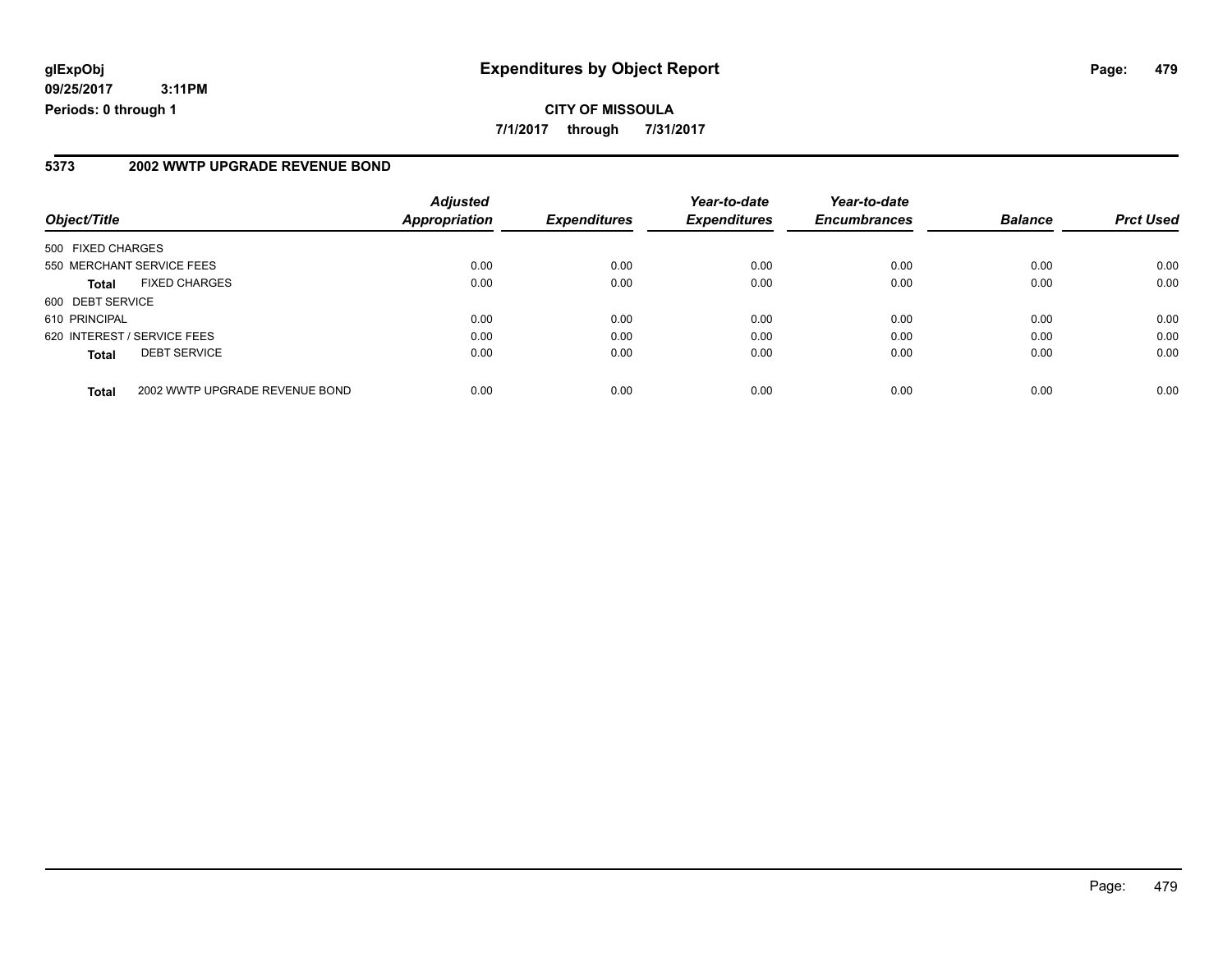**7/1/2017 through 7/31/2017**

# **5374 2002 WWTP UPGRADE RESERVE**

|                                      | <b>Adjusted</b>      |                     | Year-to-date        | Year-to-date        |                |                  |
|--------------------------------------|----------------------|---------------------|---------------------|---------------------|----------------|------------------|
| Object/Title                         | <b>Appropriation</b> | <b>Expenditures</b> | <b>Expenditures</b> | <b>Encumbrances</b> | <b>Balance</b> | <b>Prct Used</b> |
| 500 FIXED CHARGES                    |                      |                     |                     |                     |                |                  |
| 550 MERCHANT SERVICE FEES            | 0.00                 | 0.00                | 0.00                | 0.00                | 0.00           | 0.00             |
| <b>FIXED CHARGES</b><br><b>Total</b> | 0.00                 | 0.00                | 0.00                | 0.00                | 0.00           | 0.00             |
| 600 DEBT SERVICE                     |                      |                     |                     |                     |                |                  |
| 610 PRINCIPAL                        | 0.00                 | 0.00                | 0.00                | 0.00                | 0.00           | 0.00             |
| 620 INTEREST / SERVICE FEES          | 0.00                 | 0.00                | 0.00                | 0.00                | 0.00           | 0.00             |
| <b>DEBT SERVICE</b><br><b>Total</b>  | 0.00                 | 0.00                | 0.00                | 0.00                | 0.00           | 0.00             |
| 800 OTHER OBJECTS                    |                      |                     |                     |                     |                |                  |
| 820 TRANSFERS TO OTHER FUNDS         | 0.00                 | 0.00                | 0.00                | 0.00                | 0.00           | 0.00             |
| OTHER OBJECTS<br><b>Total</b>        | 0.00                 | 0.00                | 0.00                | 0.00                | 0.00           | 0.00             |
|                                      |                      |                     |                     |                     |                |                  |
| <b>WASTEWATER</b><br><b>Total</b>    | 0.00                 | 0.00                | 0.00                | 0.00                | 0.00           | 0.00             |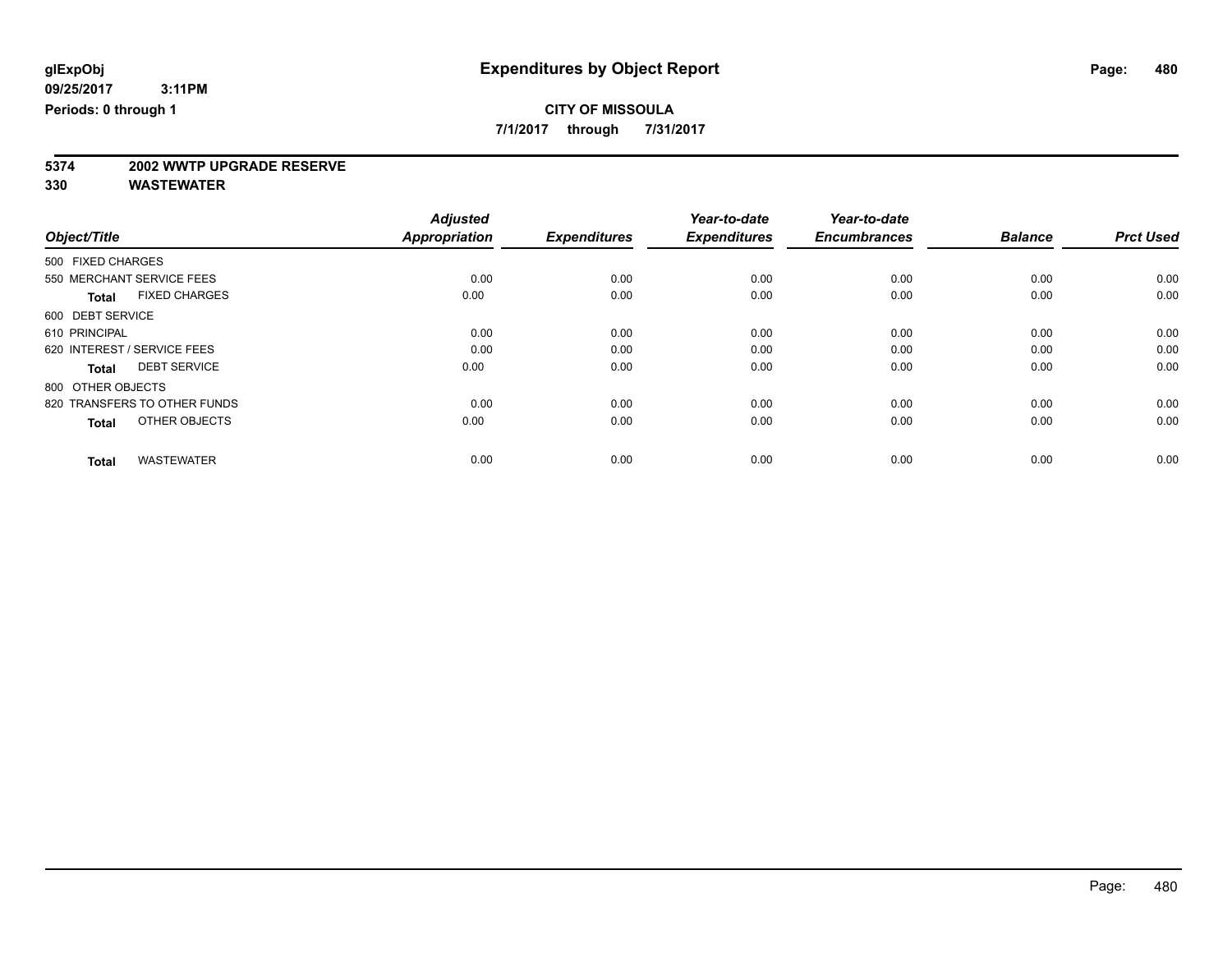#### **5374 2002 WWTP UPGRADE RESERVE**

|                   |                              | <b>Adjusted</b>      |                     | Year-to-date        | Year-to-date        |                |                  |
|-------------------|------------------------------|----------------------|---------------------|---------------------|---------------------|----------------|------------------|
| Object/Title      |                              | <b>Appropriation</b> | <b>Expenditures</b> | <b>Expenditures</b> | <b>Encumbrances</b> | <b>Balance</b> | <b>Prct Used</b> |
| 500 FIXED CHARGES |                              |                      |                     |                     |                     |                |                  |
|                   | 550 MERCHANT SERVICE FEES    | 0.00                 | 0.00                | 0.00                | 0.00                | 0.00           | 0.00             |
| <b>Total</b>      | <b>FIXED CHARGES</b>         | 0.00                 | 0.00                | 0.00                | 0.00                | 0.00           | 0.00             |
| 600 DEBT SERVICE  |                              |                      |                     |                     |                     |                |                  |
| 610 PRINCIPAL     |                              | 0.00                 | 0.00                | 0.00                | 0.00                | 0.00           | 0.00             |
|                   | 620 INTEREST / SERVICE FEES  | 0.00                 | 0.00                | 0.00                | 0.00                | 0.00           | 0.00             |
| Total             | <b>DEBT SERVICE</b>          | 0.00                 | 0.00                | 0.00                | 0.00                | 0.00           | 0.00             |
| 800 OTHER OBJECTS |                              |                      |                     |                     |                     |                |                  |
|                   | 820 TRANSFERS TO OTHER FUNDS | 0.00                 | 0.00                | 0.00                | 0.00                | 0.00           | 0.00             |
| Total             | OTHER OBJECTS                | 0.00                 | 0.00                | 0.00                | 0.00                | 0.00           | 0.00             |
| <b>Total</b>      | 2002 WWTP UPGRADE RESERVE    | 0.00                 | 0.00                | 0.00                | 0.00                | 0.00           | 0.00             |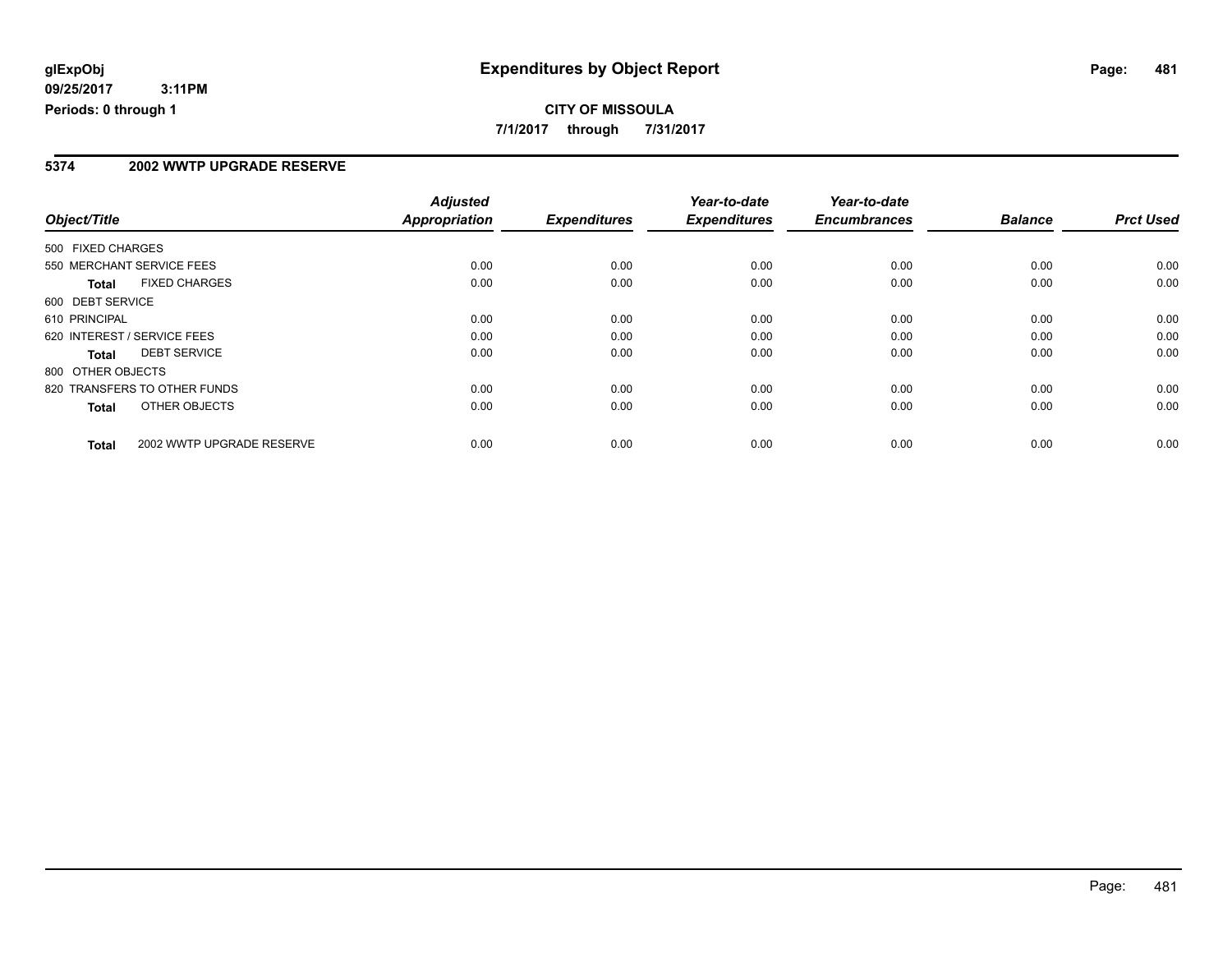**7/1/2017 through 7/31/2017**

# **5375 2003 WWTP SRF \$3.8M EPA DEBT**

|                                      | <b>Adjusted</b>      |                     | Year-to-date        | Year-to-date        |                |                  |
|--------------------------------------|----------------------|---------------------|---------------------|---------------------|----------------|------------------|
| Object/Title                         | <b>Appropriation</b> | <b>Expenditures</b> | <b>Expenditures</b> | <b>Encumbrances</b> | <b>Balance</b> | <b>Prct Used</b> |
| 500 FIXED CHARGES                    |                      |                     |                     |                     |                |                  |
| 550 MERCHANT SERVICE FEES            | 0.00                 | 0.00                | 0.00                | 0.00                | 0.00           | 0.00             |
| <b>FIXED CHARGES</b><br><b>Total</b> | 0.00                 | 0.00                | 0.00                | 0.00                | 0.00           | 0.00             |
| 600 DEBT SERVICE                     |                      |                     |                     |                     |                |                  |
| 610 PRINCIPAL                        | 0.00                 | 0.00                | 0.00                | 0.00                | 0.00           | 0.00             |
| 620 INTEREST / SERVICE FEES          | 0.00                 | 0.00                | 0.00                | 0.00                | 0.00           | 0.00             |
| <b>DEBT SERVICE</b><br><b>Total</b>  | 0.00                 | 0.00                | 0.00                | 0.00                | 0.00           | 0.00             |
| <b>WASTEWATER</b><br><b>Total</b>    | 0.00                 | 0.00                | 0.00                | 0.00                | 0.00           | 0.00             |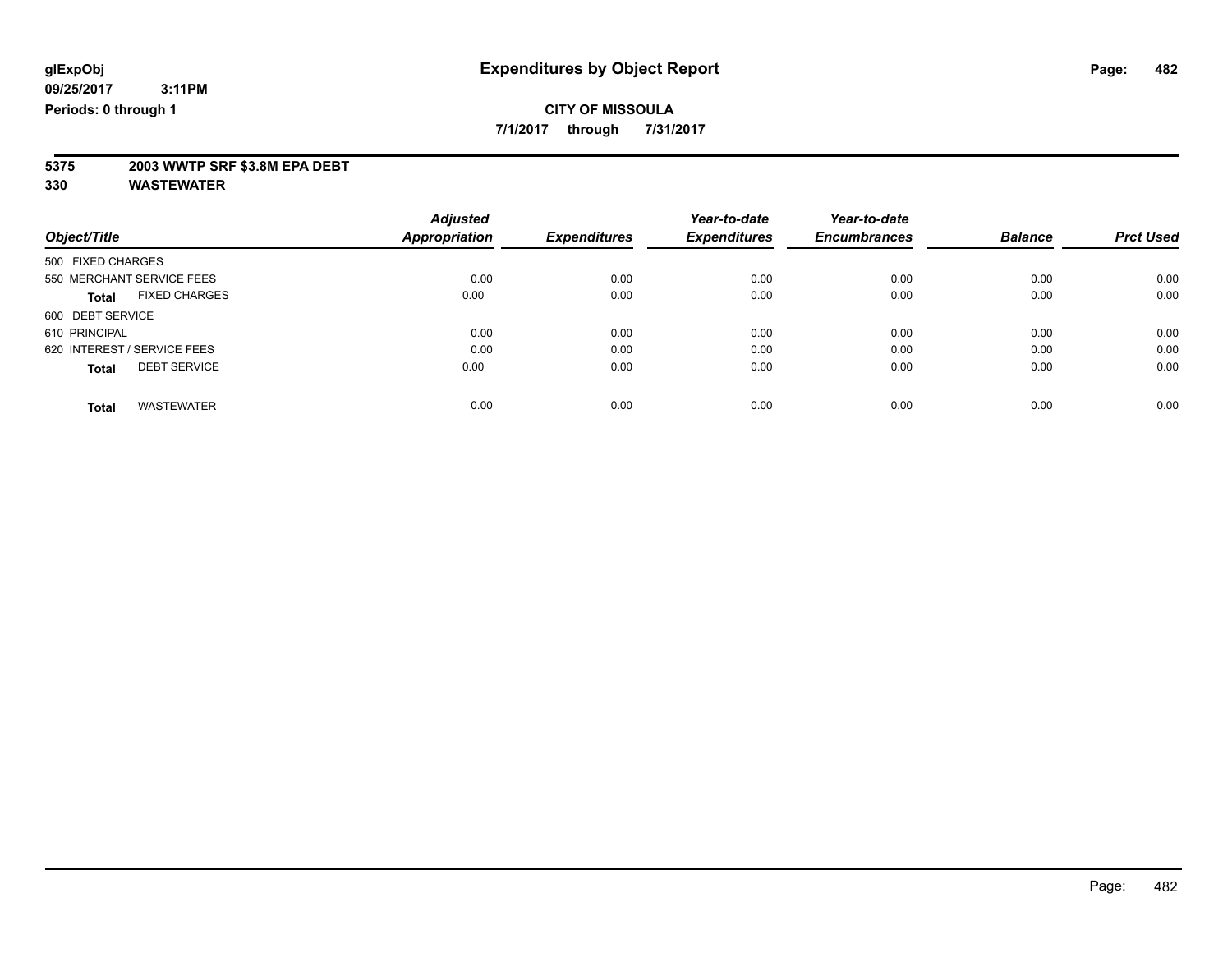#### **5375 2003 WWTP SRF \$3.8M EPA DEBT**

| Object/Title                           | <b>Adjusted</b><br><b>Appropriation</b> | <b>Expenditures</b> | Year-to-date<br><b>Expenditures</b> | Year-to-date<br><b>Encumbrances</b> | <b>Balance</b> | <b>Prct Used</b> |
|----------------------------------------|-----------------------------------------|---------------------|-------------------------------------|-------------------------------------|----------------|------------------|
| 500 FIXED CHARGES                      |                                         |                     |                                     |                                     |                |                  |
| 550 MERCHANT SERVICE FEES              | 0.00                                    | 0.00                | 0.00                                | 0.00                                | 0.00           | 0.00             |
| <b>FIXED CHARGES</b><br><b>Total</b>   | 0.00                                    | 0.00                | 0.00                                | 0.00                                | 0.00           | 0.00             |
| 600 DEBT SERVICE                       |                                         |                     |                                     |                                     |                |                  |
| 610 PRINCIPAL                          | 0.00                                    | 0.00                | 0.00                                | 0.00                                | 0.00           | 0.00             |
| 620 INTEREST / SERVICE FEES            | 0.00                                    | 0.00                | 0.00                                | 0.00                                | 0.00           | 0.00             |
| <b>DEBT SERVICE</b><br><b>Total</b>    | 0.00                                    | 0.00                | 0.00                                | 0.00                                | 0.00           | 0.00             |
| 2003 WWTP SRF \$3.8M EPA DEBT<br>Total | 0.00                                    | 0.00                | 0.00                                | 0.00                                | 0.00           | 0.00             |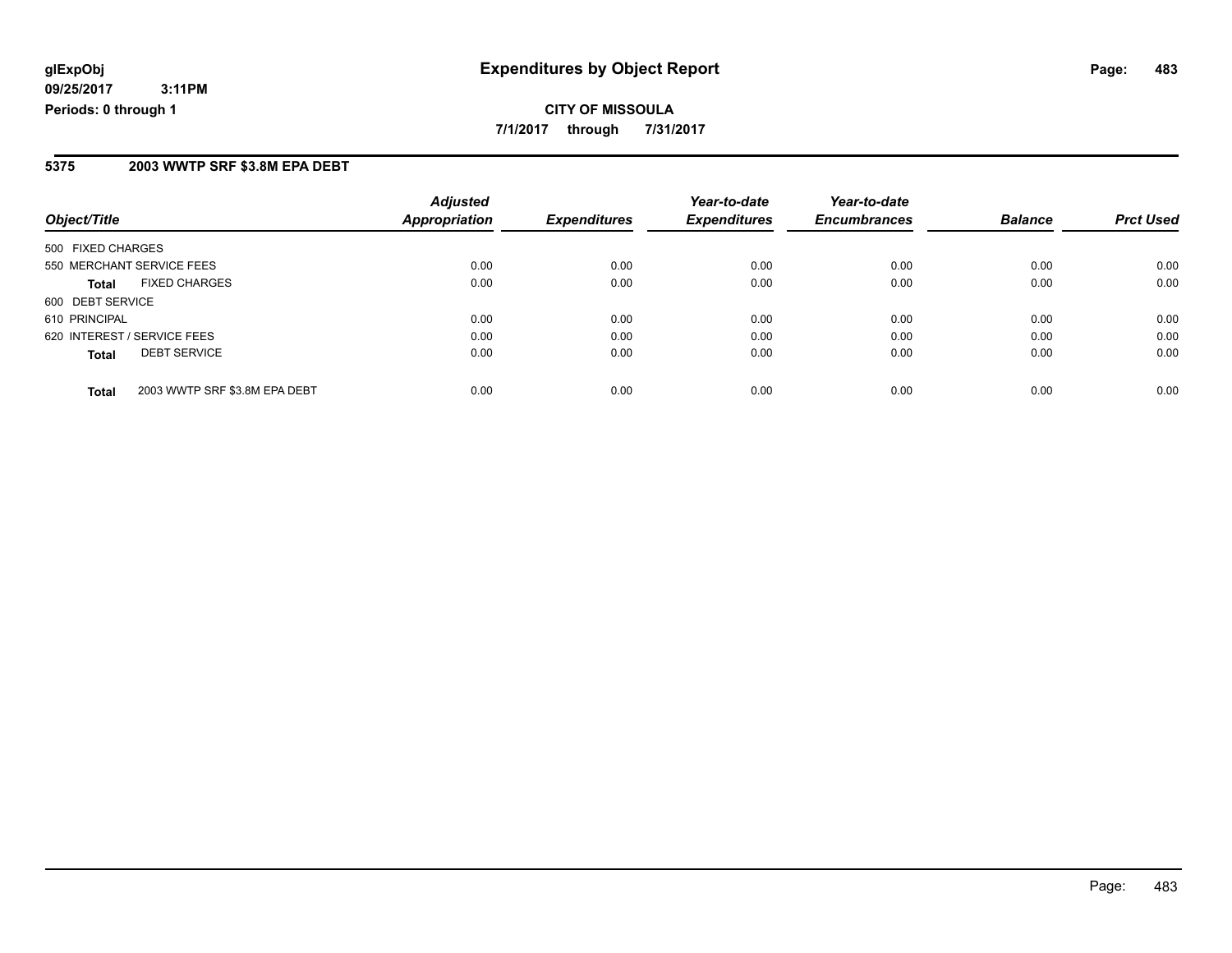**7/1/2017 through 7/31/2017**

# **5376 2003 WWTP SRF \$3.8M EPA RESERVE**

| Object/Title                         | <b>Adjusted</b><br>Appropriation | <b>Expenditures</b> | Year-to-date<br><b>Expenditures</b> | Year-to-date<br><b>Encumbrances</b> | <b>Balance</b> | <b>Prct Used</b> |
|--------------------------------------|----------------------------------|---------------------|-------------------------------------|-------------------------------------|----------------|------------------|
| 500 FIXED CHARGES                    |                                  |                     |                                     |                                     |                |                  |
| 550 MERCHANT SERVICE FEES            | 0.00                             | 0.00                | 0.00                                | 0.00                                | 0.00           | 0.00             |
| <b>FIXED CHARGES</b><br><b>Total</b> | 0.00                             | 0.00                | 0.00                                | 0.00                                | 0.00           | 0.00             |
| 800 OTHER OBJECTS                    |                                  |                     |                                     |                                     |                |                  |
| 820 TRANSFERS TO OTHER FUNDS         | 0.00                             | 0.00                | 0.00                                | 0.00                                | 0.00           | 0.00             |
| OTHER OBJECTS<br><b>Total</b>        | 0.00                             | 0.00                | 0.00                                | 0.00                                | 0.00           | 0.00             |
| <b>WASTEWATER</b><br><b>Total</b>    | 0.00                             | 0.00                | 0.00                                | 0.00                                | 0.00           | 0.00             |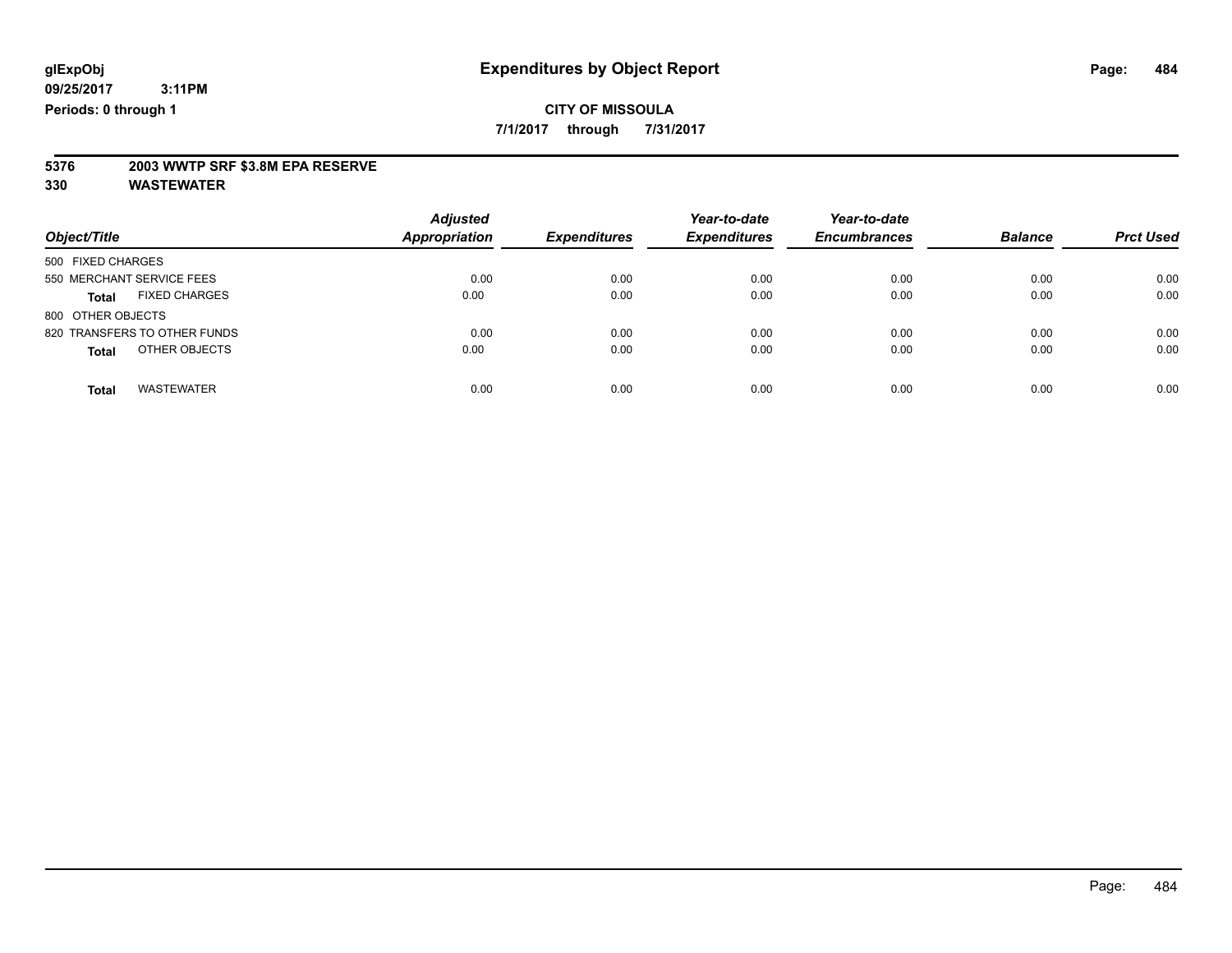**CITY OF MISSOULA 7/1/2017 through 7/31/2017**

### **5376 2003 WWTP SRF \$3.8M EPA RESERVE**

|                              | <b>Adjusted</b>                  |                              | Year-to-date                | Year-to-date                |                             | <b>Prct Used</b>       |
|------------------------------|----------------------------------|------------------------------|-----------------------------|-----------------------------|-----------------------------|------------------------|
|                              |                                  |                              |                             |                             |                             |                        |
| 500 FIXED CHARGES            |                                  |                              |                             |                             |                             |                        |
| 550 MERCHANT SERVICE FEES    | 0.00                             | 0.00                         | 0.00                        | 0.00                        | 0.00                        | 0.00                   |
| <b>FIXED CHARGES</b>         | 0.00                             | 0.00                         | 0.00                        | 0.00                        | 0.00                        | 0.00                   |
| 800 OTHER OBJECTS            |                                  |                              |                             |                             |                             |                        |
| 820 TRANSFERS TO OTHER FUNDS | 0.00                             | 0.00                         | 0.00                        | 0.00                        | 0.00                        | 0.00                   |
| OTHER OBJECTS                | 0.00                             | 0.00                         | 0.00                        | 0.00                        | 0.00                        | 0.00                   |
|                              |                                  |                              |                             |                             |                             | 0.00                   |
|                              | 2003 WWTP SRF \$3.8M EPA RESERVE | <b>Appropriation</b><br>0.00 | <b>Expenditures</b><br>0.00 | <b>Expenditures</b><br>0.00 | <b>Encumbrances</b><br>0.00 | <b>Balance</b><br>0.00 |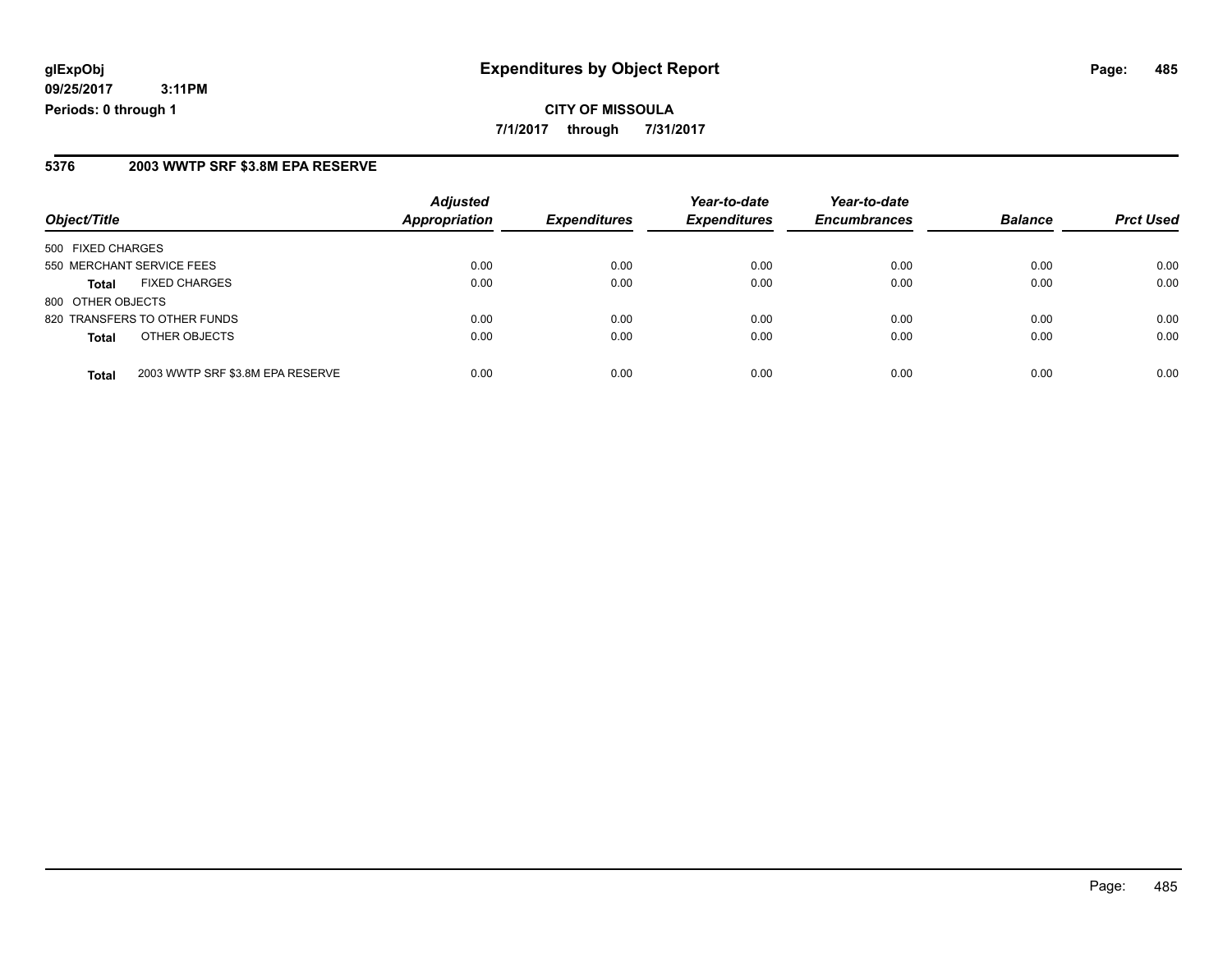**7/1/2017 through 7/31/2017**

# **5377 2004 WWTP \$3.023 LOAN DEBT SERVICE**

|                                      | <b>Adjusted</b>      |                     | Year-to-date        | Year-to-date        |                |                  |
|--------------------------------------|----------------------|---------------------|---------------------|---------------------|----------------|------------------|
| Object/Title                         | <b>Appropriation</b> | <b>Expenditures</b> | <b>Expenditures</b> | <b>Encumbrances</b> | <b>Balance</b> | <b>Prct Used</b> |
| 500 FIXED CHARGES                    |                      |                     |                     |                     |                |                  |
| 550 MERCHANT SERVICE FEES            | 0.00                 | 0.00                | 0.00                | 0.00                | 0.00           | 0.00             |
| <b>FIXED CHARGES</b><br><b>Total</b> | 0.00                 | 0.00                | 0.00                | 0.00                | 0.00           | 0.00             |
| 600 DEBT SERVICE                     |                      |                     |                     |                     |                |                  |
| 610 PRINCIPAL                        | 0.00                 | 0.00                | 0.00                | 0.00                | 0.00           | 0.00             |
| 620 INTEREST / SERVICE FEES          | 0.00                 | 0.00                | 0.00                | 0.00                | 0.00           | 0.00             |
| <b>DEBT SERVICE</b><br><b>Total</b>  | 0.00                 | 0.00                | 0.00                | 0.00                | 0.00           | 0.00             |
| <b>WASTEWATER</b><br><b>Total</b>    | 0.00                 | 0.00                | 0.00                | 0.00                | 0.00           | 0.00             |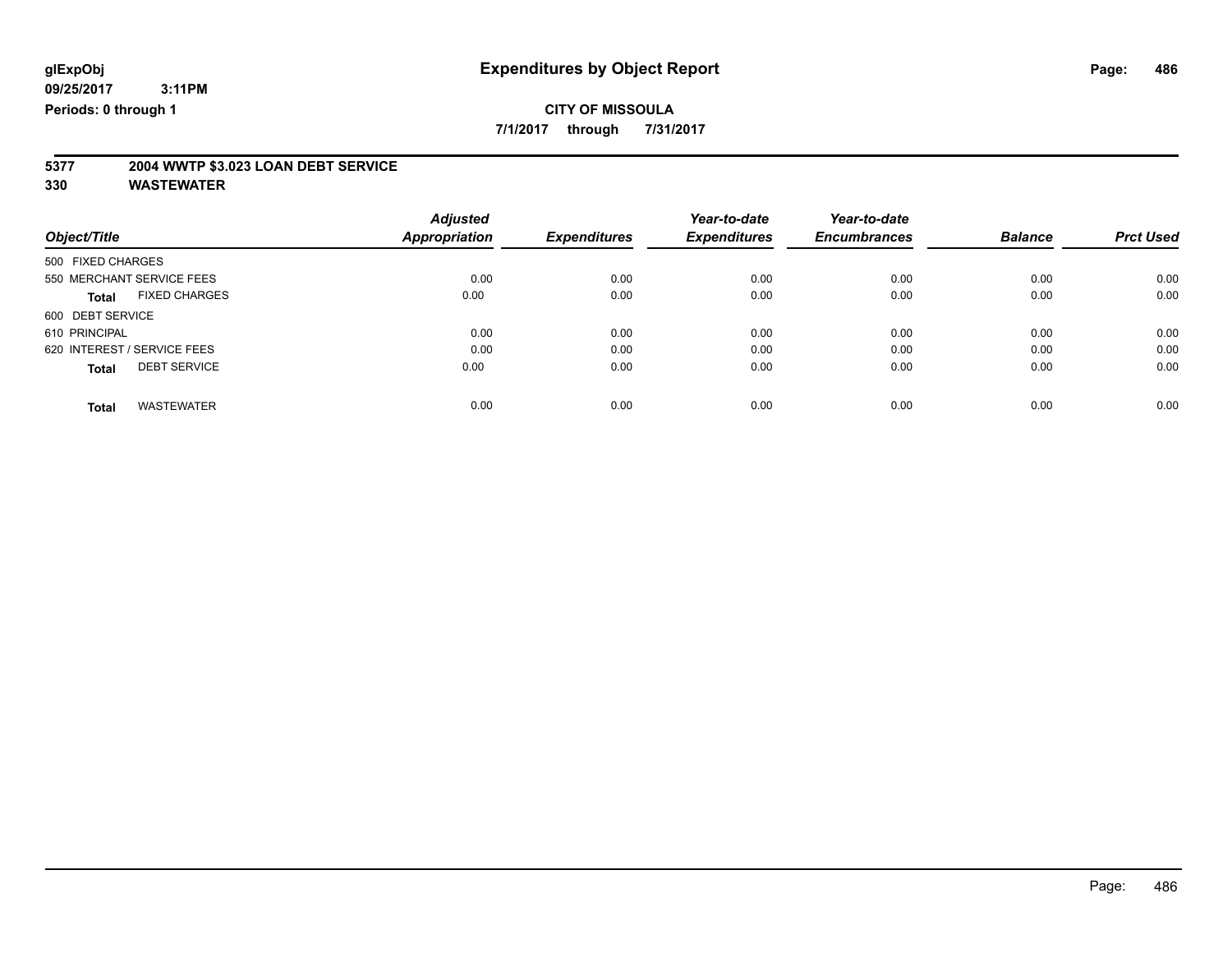#### **5377 2004 WWTP \$3.023 LOAN DEBT SERVICE**

| Object/Title                |                                     | <b>Adjusted</b><br>Appropriation | <b>Expenditures</b> | Year-to-date<br><b>Expenditures</b> | Year-to-date<br><b>Encumbrances</b> | <b>Balance</b> | <b>Prct Used</b> |
|-----------------------------|-------------------------------------|----------------------------------|---------------------|-------------------------------------|-------------------------------------|----------------|------------------|
|                             |                                     |                                  |                     |                                     |                                     |                |                  |
| 500 FIXED CHARGES           |                                     |                                  |                     |                                     |                                     |                |                  |
|                             | 550 MERCHANT SERVICE FEES           | 0.00                             | 0.00                | 0.00                                | 0.00                                | 0.00           | 0.00             |
| <b>Total</b>                | <b>FIXED CHARGES</b>                | 0.00                             | 0.00                | 0.00                                | 0.00                                | 0.00           | 0.00             |
| 600 DEBT SERVICE            |                                     |                                  |                     |                                     |                                     |                |                  |
| 610 PRINCIPAL               |                                     | 0.00                             | 0.00                | 0.00                                | 0.00                                | 0.00           | 0.00             |
| 620 INTEREST / SERVICE FEES |                                     | 0.00                             | 0.00                | 0.00                                | 0.00                                | 0.00           | 0.00             |
| <b>Total</b>                | <b>DEBT SERVICE</b>                 | 0.00                             | 0.00                | 0.00                                | 0.00                                | 0.00           | 0.00             |
| <b>Total</b>                | 2004 WWTP \$3.023 LOAN DEBT SERVICE | 0.00                             | 0.00                | 0.00                                | 0.00                                | 0.00           | 0.00             |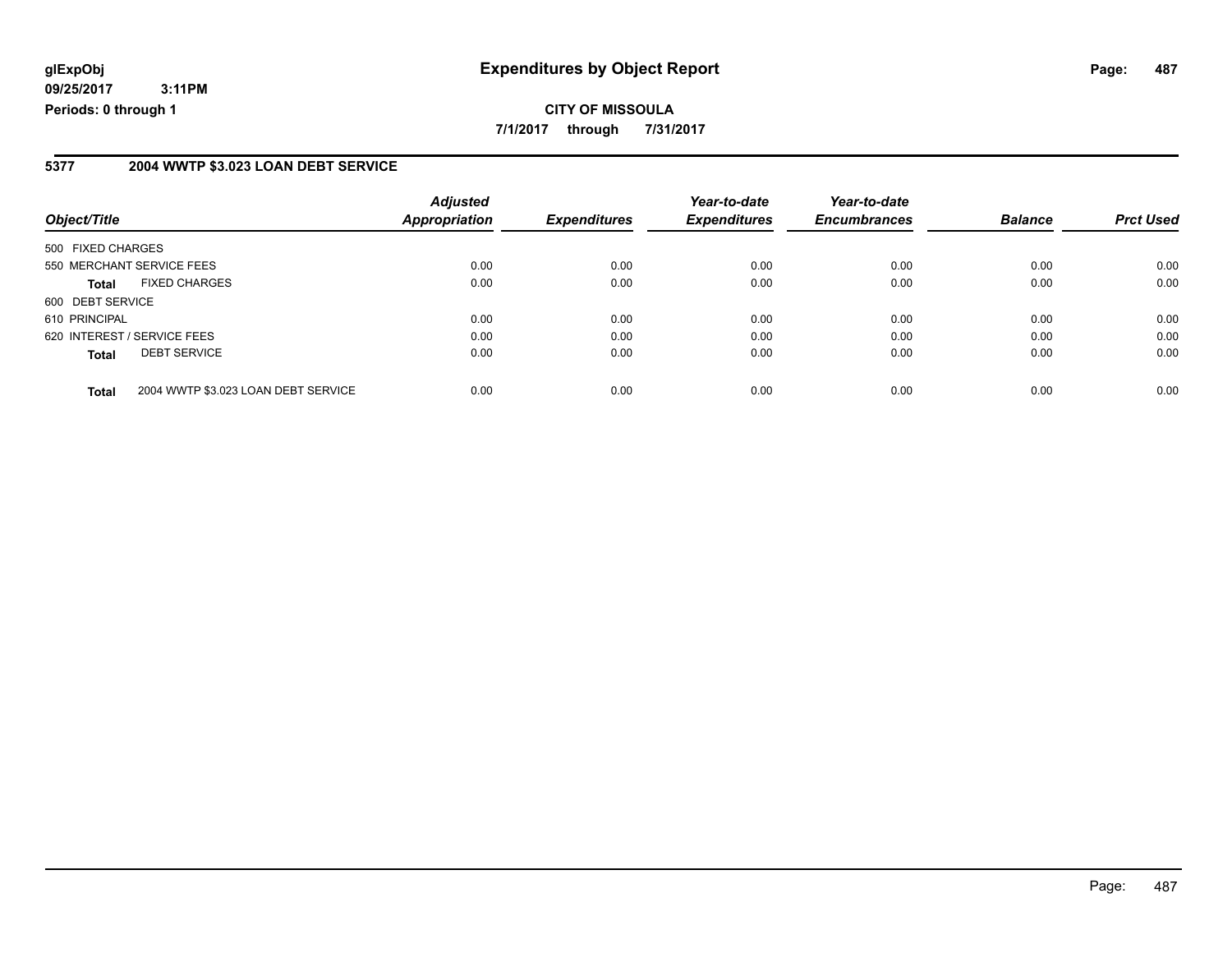**7/1/2017 through 7/31/2017**

# **5378 2004 WWTP \$3.023 LOAN RESERVE**

|                                      | <b>Adjusted</b><br><b>Appropriation</b> | <b>Expenditures</b> | Year-to-date<br><b>Expenditures</b> | Year-to-date<br><b>Encumbrances</b> | <b>Balance</b> | <b>Prct Used</b> |
|--------------------------------------|-----------------------------------------|---------------------|-------------------------------------|-------------------------------------|----------------|------------------|
| Object/Title                         |                                         |                     |                                     |                                     |                |                  |
| 500 FIXED CHARGES                    |                                         |                     |                                     |                                     |                |                  |
| 550 MERCHANT SERVICE FEES            | 0.00                                    | 0.00                | 0.00                                | 0.00                                | 0.00           | 0.00             |
| <b>FIXED CHARGES</b><br><b>Total</b> | 0.00                                    | 0.00                | 0.00                                | 0.00                                | 0.00           | 0.00             |
| 800 OTHER OBJECTS                    |                                         |                     |                                     |                                     |                |                  |
| 820 TRANSFERS TO OTHER FUNDS         | 0.00                                    | 0.00                | 0.00                                | 0.00                                | 0.00           | 0.00             |
| OTHER OBJECTS<br><b>Total</b>        | 0.00                                    | 0.00                | 0.00                                | 0.00                                | 0.00           | 0.00             |
| <b>WASTEWATER</b><br><b>Total</b>    | 0.00                                    | 0.00                | 0.00                                | 0.00                                | 0.00           | 0.00             |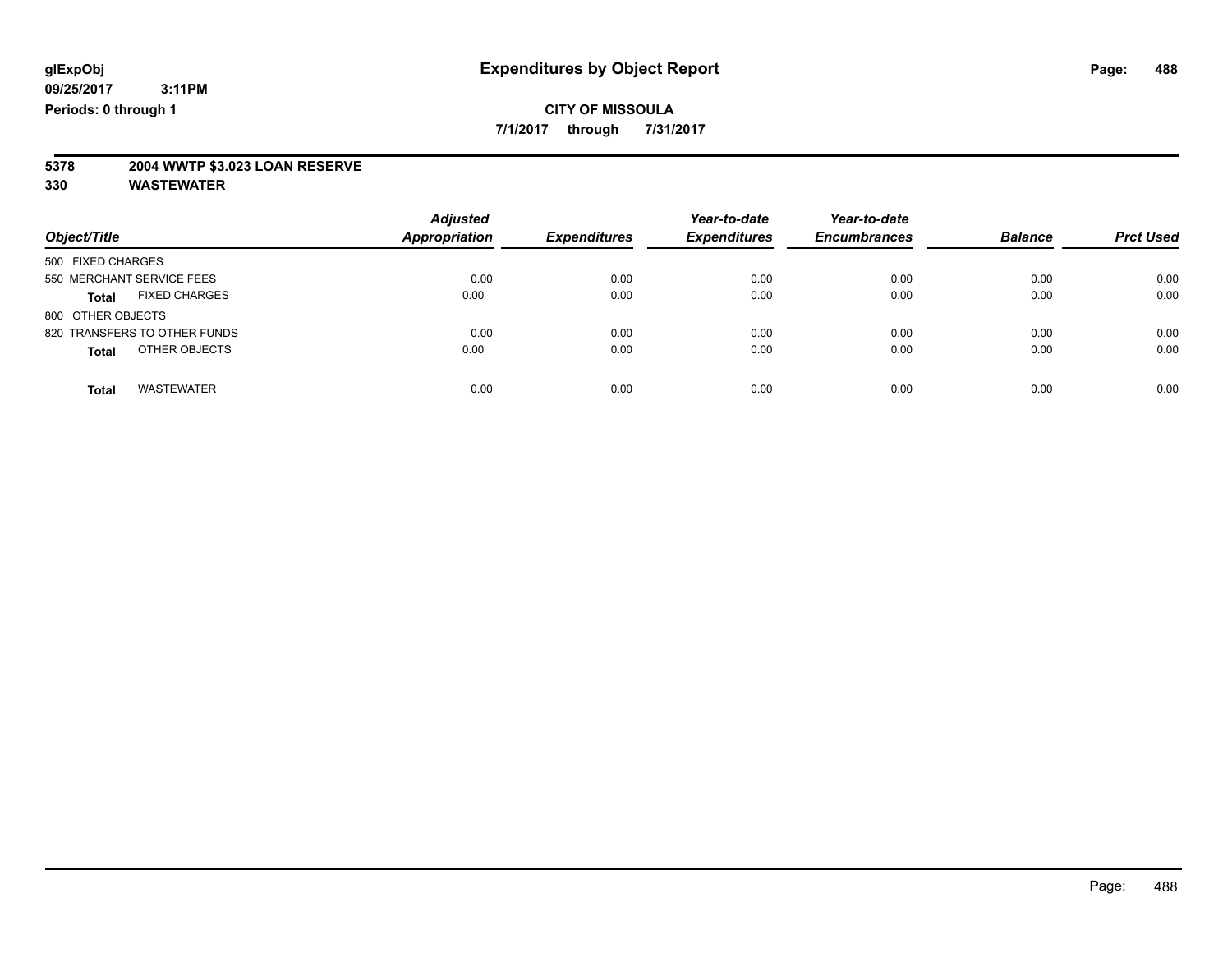#### **5378 2004 WWTP \$3.023 LOAN RESERVE**

| Object/Title                                   | <b>Adjusted</b><br><b>Appropriation</b> | <b>Expenditures</b> | Year-to-date<br><b>Expenditures</b> | Year-to-date<br><b>Encumbrances</b> | <b>Balance</b> | <b>Prct Used</b> |
|------------------------------------------------|-----------------------------------------|---------------------|-------------------------------------|-------------------------------------|----------------|------------------|
|                                                |                                         |                     |                                     |                                     |                |                  |
| 500 FIXED CHARGES                              |                                         |                     |                                     |                                     |                |                  |
| 550 MERCHANT SERVICE FEES                      | 0.00                                    | 0.00                | 0.00                                | 0.00                                | 0.00           | 0.00             |
| <b>FIXED CHARGES</b><br><b>Total</b>           | 0.00                                    | 0.00                | 0.00                                | 0.00                                | 0.00           | 0.00             |
| 800 OTHER OBJECTS                              |                                         |                     |                                     |                                     |                |                  |
| 820 TRANSFERS TO OTHER FUNDS                   | 0.00                                    | 0.00                | 0.00                                | 0.00                                | 0.00           | 0.00             |
| OTHER OBJECTS<br><b>Total</b>                  | 0.00                                    | 0.00                | 0.00                                | 0.00                                | 0.00           | 0.00             |
|                                                |                                         |                     |                                     |                                     |                |                  |
| 2004 WWTP \$3.023 LOAN RESERVE<br><b>Total</b> | 0.00                                    | 0.00                | 0.00                                | 0.00                                | 0.00           | 0.00             |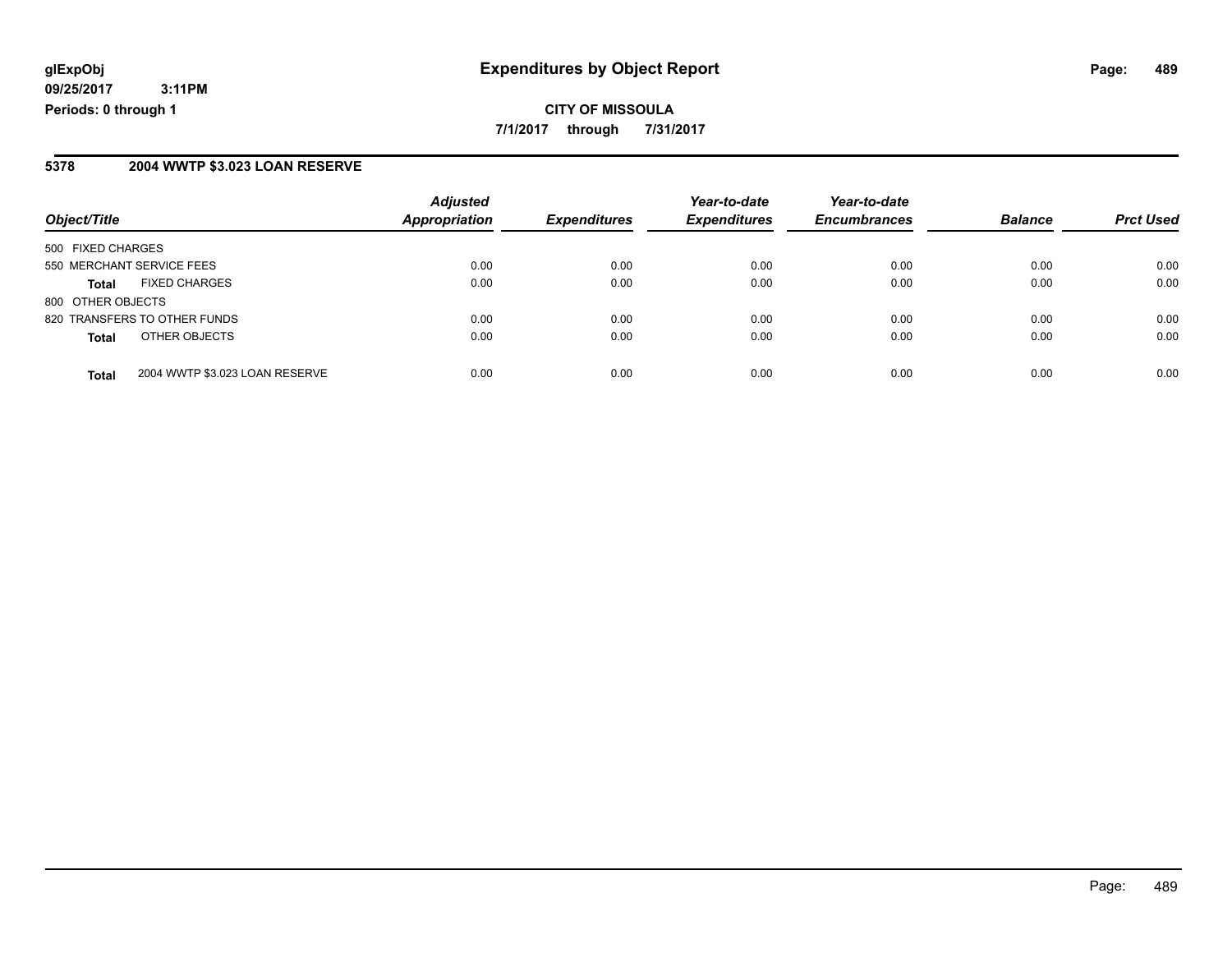**7/1/2017 through 7/31/2017**

# **5379 2005 BRICH/BRDY/LIN/GIL SRF DEBT**

|                                      | <b>Adjusted</b> |                     | Year-to-date        | Year-to-date        |                |                  |
|--------------------------------------|-----------------|---------------------|---------------------|---------------------|----------------|------------------|
| Object/Title                         | Appropriation   | <b>Expenditures</b> | <b>Expenditures</b> | <b>Encumbrances</b> | <b>Balance</b> | <b>Prct Used</b> |
| 500 FIXED CHARGES                    |                 |                     |                     |                     |                |                  |
| 550 MERCHANT SERVICE FEES            | 0.00            | 0.00                | 0.00                | 0.00                | 0.00           | 0.00             |
| <b>FIXED CHARGES</b><br><b>Total</b> | 0.00            | 0.00                | 0.00                | 0.00                | 0.00           | 0.00             |
| 600 DEBT SERVICE                     |                 |                     |                     |                     |                |                  |
| 610 PRINCIPAL                        | 0.00            | 0.00                | 0.00                | 0.00                | 0.00           | 0.00             |
| 620 INTEREST / SERVICE FEES          | 0.00            | 0.00                | 0.00                | 0.00                | 0.00           | 0.00             |
| <b>DEBT SERVICE</b><br><b>Total</b>  | 0.00            | 0.00                | 0.00                | 0.00                | 0.00           | 0.00             |
| 800 OTHER OBJECTS                    |                 |                     |                     |                     |                |                  |
| 820 TRANSFERS TO OTHER FUNDS         | 0.00            | 0.00                | 0.00                | 0.00                | 0.00           | 0.00             |
| OTHER OBJECTS<br><b>Total</b>        | 0.00            | 0.00                | 0.00                | 0.00                | 0.00           | 0.00             |
|                                      |                 |                     |                     |                     |                |                  |
| <b>WASTEWATER</b><br><b>Total</b>    | 0.00            | 0.00                | 0.00                | 0.00                | 0.00           | 0.00             |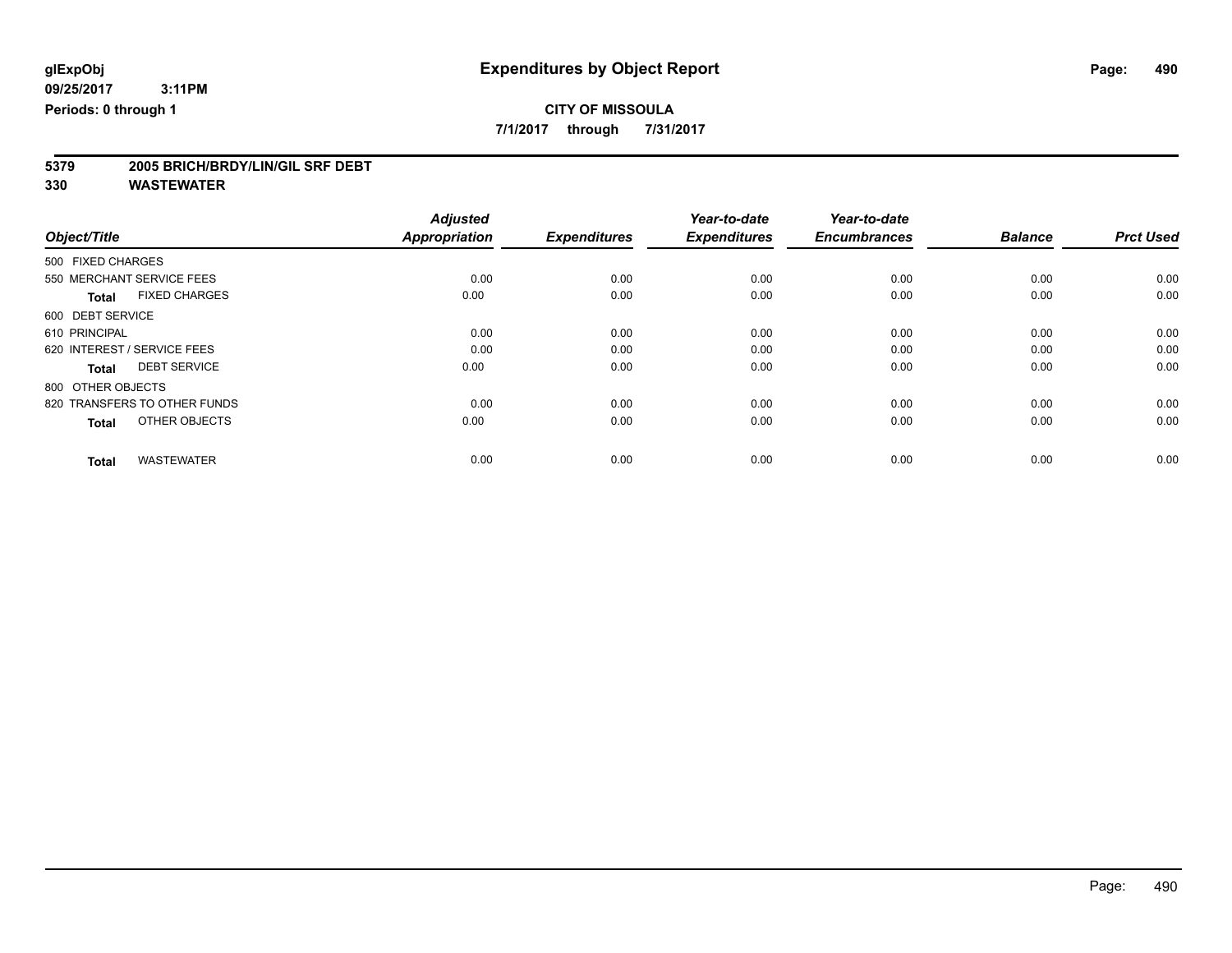#### **5379 2005 BRICH/BRDY/LIN/GIL SRF DEBT**

|                              |                                  | <b>Adjusted</b>      |                     | Year-to-date        | Year-to-date        |                |                  |
|------------------------------|----------------------------------|----------------------|---------------------|---------------------|---------------------|----------------|------------------|
| Object/Title                 |                                  | <b>Appropriation</b> | <b>Expenditures</b> | <b>Expenditures</b> | <b>Encumbrances</b> | <b>Balance</b> | <b>Prct Used</b> |
| 500 FIXED CHARGES            |                                  |                      |                     |                     |                     |                |                  |
| 550 MERCHANT SERVICE FEES    |                                  | 0.00                 | 0.00                | 0.00                | 0.00                | 0.00           | 0.00             |
| <b>Total</b>                 | <b>FIXED CHARGES</b>             | 0.00                 | 0.00                | 0.00                | 0.00                | 0.00           | 0.00             |
| 600 DEBT SERVICE             |                                  |                      |                     |                     |                     |                |                  |
| 610 PRINCIPAL                |                                  | 0.00                 | 0.00                | 0.00                | 0.00                | 0.00           | 0.00             |
| 620 INTEREST / SERVICE FEES  |                                  | 0.00                 | 0.00                | 0.00                | 0.00                | 0.00           | 0.00             |
| Total                        | <b>DEBT SERVICE</b>              | 0.00                 | 0.00                | 0.00                | 0.00                | 0.00           | 0.00             |
| 800 OTHER OBJECTS            |                                  |                      |                     |                     |                     |                |                  |
| 820 TRANSFERS TO OTHER FUNDS |                                  | 0.00                 | 0.00                | 0.00                | 0.00                | 0.00           | 0.00             |
| Total                        | OTHER OBJECTS                    | 0.00                 | 0.00                | 0.00                | 0.00                | 0.00           | 0.00             |
| <b>Total</b>                 | 2005 BRICH/BRDY/LIN/GIL SRF DEBT | 0.00                 | 0.00                | 0.00                | 0.00                | 0.00           | 0.00             |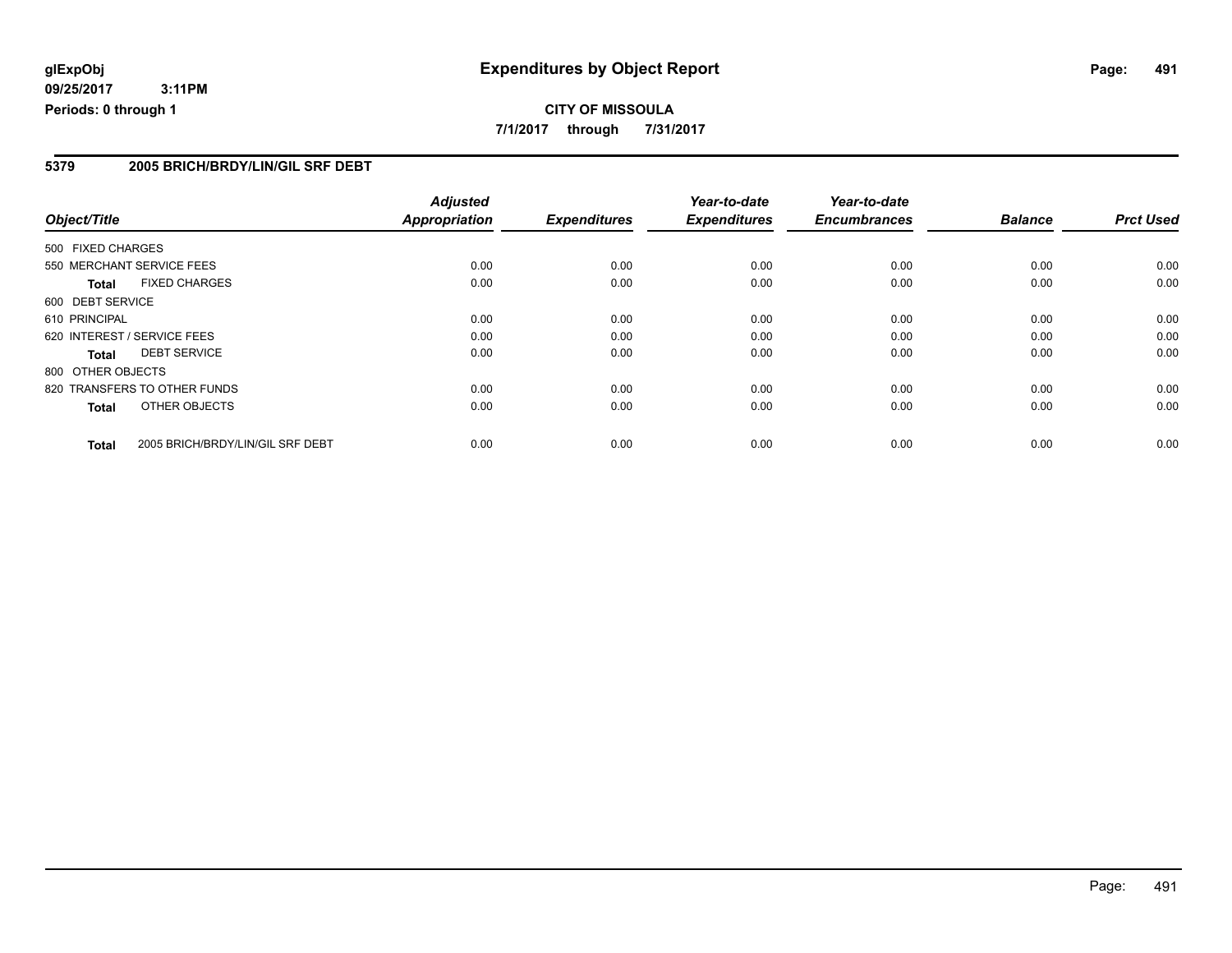**7/1/2017 through 7/31/2017**

| 5380 | BRDWY/BIRCH/GILBERT/LINCOLNWOOD |
|------|---------------------------------|
|      |                                 |

|                                      | <b>Adjusted</b>      |                     | Year-to-date        | Year-to-date        |                |                  |
|--------------------------------------|----------------------|---------------------|---------------------|---------------------|----------------|------------------|
| Object/Title                         | <b>Appropriation</b> | <b>Expenditures</b> | <b>Expenditures</b> | <b>Encumbrances</b> | <b>Balance</b> | <b>Prct Used</b> |
| 500 FIXED CHARGES                    |                      |                     |                     |                     |                |                  |
| 550 MERCHANT SERVICE FEES            | 0.00                 | 0.00                | 0.00                | 0.00                | 0.00           | 0.00             |
| <b>FIXED CHARGES</b><br><b>Total</b> | 0.00                 | 0.00                | 0.00                | 0.00                | 0.00           | 0.00             |
| 600 DEBT SERVICE                     |                      |                     |                     |                     |                |                  |
| 610 PRINCIPAL                        | 0.00                 | 0.00                | 0.00                | 0.00                | 0.00           | 0.00             |
| 620 INTEREST / SERVICE FEES          | 0.00                 | 0.00                | 0.00                | 0.00                | 0.00           | 0.00             |
| <b>DEBT SERVICE</b><br><b>Total</b>  | 0.00                 | 0.00                | 0.00                | 0.00                | 0.00           | 0.00             |
| 800 OTHER OBJECTS                    |                      |                     |                     |                     |                |                  |
| 820 TRANSFERS TO OTHER FUNDS         | 0.00                 | 0.00                | 0.00                | 0.00                | 0.00           | 0.00             |
| OTHER OBJECTS<br><b>Total</b>        | 0.00                 | 0.00                | 0.00                | 0.00                | 0.00           | 0.00             |
|                                      |                      |                     |                     |                     |                |                  |
| <b>WASTEWATER</b><br><b>Total</b>    | 0.00                 | 0.00                | 0.00                | 0.00                | 0.00           | 0.00             |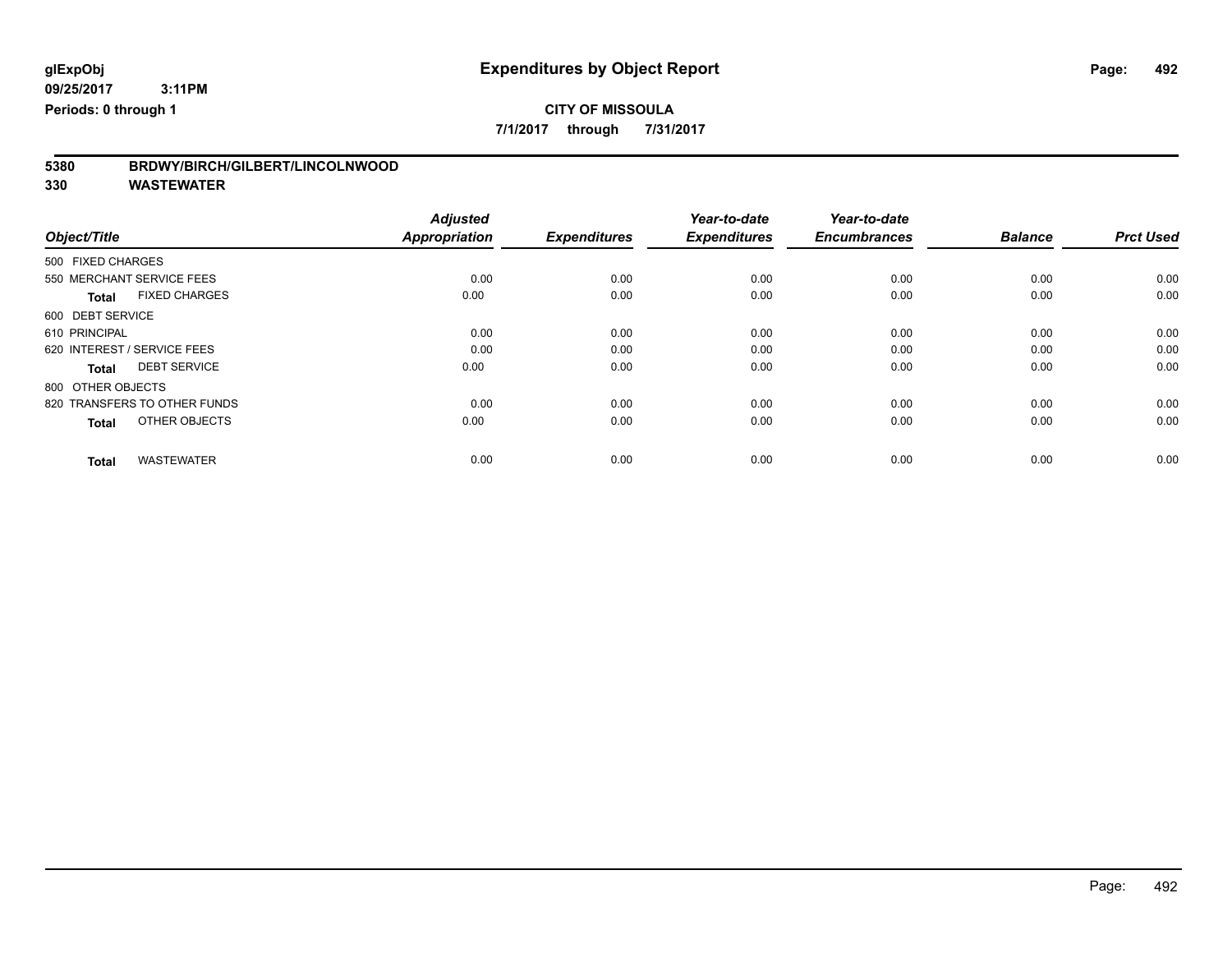### **CITY OF MISSOULA 7/1/2017 through 7/31/2017**

#### **5380 BRDWY/BIRCH/GILBERT/LINCOLNWOOD**

|                   |                                 | <b>Adjusted</b>      |                     | Year-to-date        | Year-to-date        |                |                  |
|-------------------|---------------------------------|----------------------|---------------------|---------------------|---------------------|----------------|------------------|
| Object/Title      |                                 | <b>Appropriation</b> | <b>Expenditures</b> | <b>Expenditures</b> | <b>Encumbrances</b> | <b>Balance</b> | <b>Prct Used</b> |
| 500 FIXED CHARGES |                                 |                      |                     |                     |                     |                |                  |
|                   | 550 MERCHANT SERVICE FEES       | 0.00                 | 0.00                | 0.00                | 0.00                | 0.00           | 0.00             |
| <b>Total</b>      | <b>FIXED CHARGES</b>            | 0.00                 | 0.00                | 0.00                | 0.00                | 0.00           | 0.00             |
| 600 DEBT SERVICE  |                                 |                      |                     |                     |                     |                |                  |
| 610 PRINCIPAL     |                                 | 0.00                 | 0.00                | 0.00                | 0.00                | 0.00           | 0.00             |
|                   | 620 INTEREST / SERVICE FEES     | 0.00                 | 0.00                | 0.00                | 0.00                | 0.00           | 0.00             |
| Total             | <b>DEBT SERVICE</b>             | 0.00                 | 0.00                | 0.00                | 0.00                | 0.00           | 0.00             |
| 800 OTHER OBJECTS |                                 |                      |                     |                     |                     |                |                  |
|                   | 820 TRANSFERS TO OTHER FUNDS    | 0.00                 | 0.00                | 0.00                | 0.00                | 0.00           | 0.00             |
| <b>Total</b>      | OTHER OBJECTS                   | 0.00                 | 0.00                | 0.00                | 0.00                | 0.00           | 0.00             |
| <b>Total</b>      | BRDWY/BIRCH/GILBERT/LINCOLNWOOD | 0.00                 | 0.00                | 0.00                | 0.00                | 0.00           | 0.00             |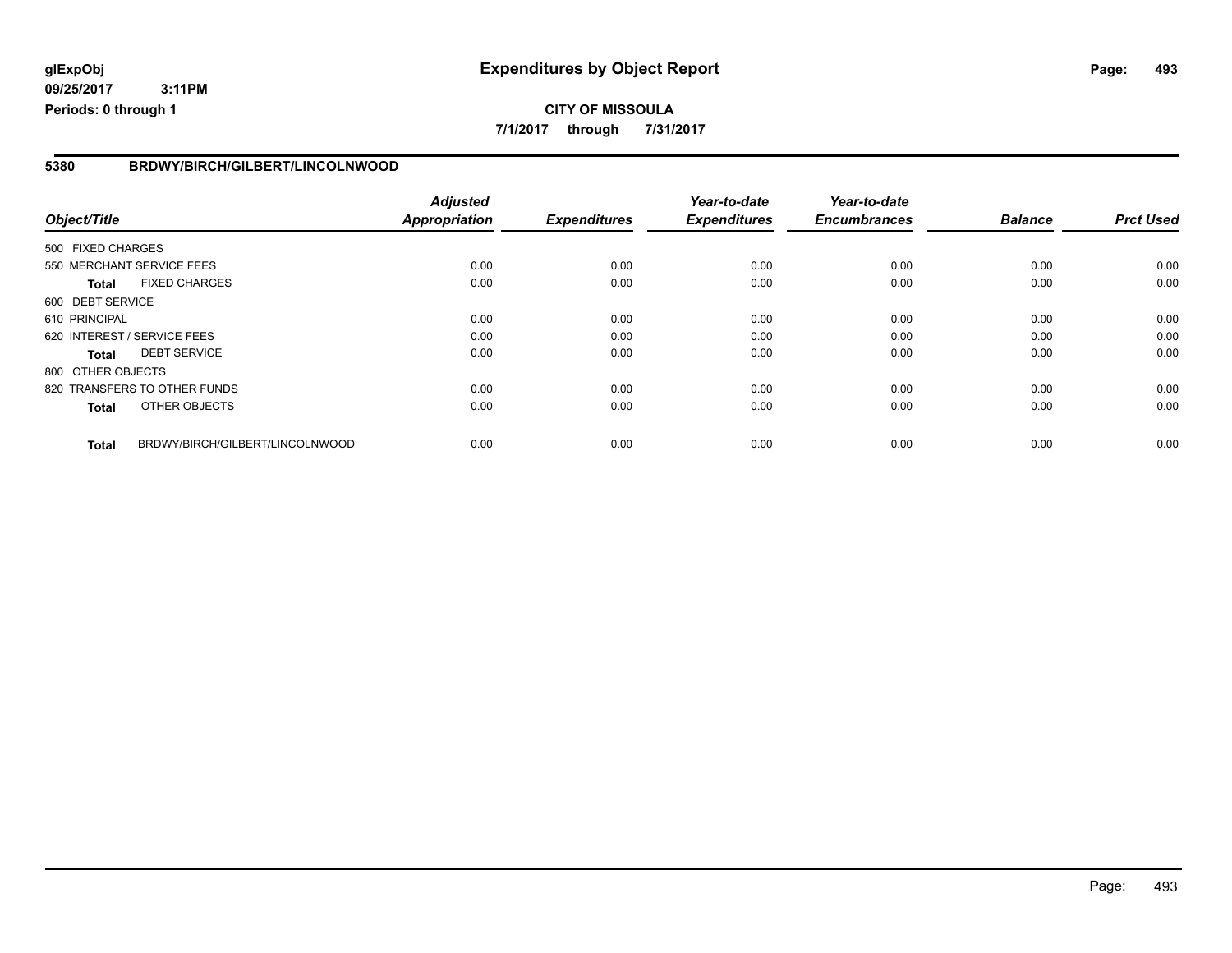**7/1/2017 through 7/31/2017**

# **5381 LINCOLNWOOD PH2 DEBT SERVICE**

|                                      | <b>Adjusted</b>      |                     | Year-to-date        | Year-to-date        |                |                  |
|--------------------------------------|----------------------|---------------------|---------------------|---------------------|----------------|------------------|
| Object/Title                         | <b>Appropriation</b> | <b>Expenditures</b> | <b>Expenditures</b> | <b>Encumbrances</b> | <b>Balance</b> | <b>Prct Used</b> |
| 500 FIXED CHARGES                    |                      |                     |                     |                     |                |                  |
| 550 MERCHANT SERVICE FEES            | 0.00                 | 0.00                | 0.00                | 0.00                | 0.00           | 0.00             |
| <b>FIXED CHARGES</b><br><b>Total</b> | 0.00                 | 0.00                | 0.00                | 0.00                | 0.00           | 0.00             |
| 600 DEBT SERVICE                     |                      |                     |                     |                     |                |                  |
| 610 PRINCIPAL                        | 0.00                 | 0.00                | 0.00                | 0.00                | 0.00           | 0.00             |
| 620 INTEREST / SERVICE FEES          | 0.00                 | 0.00                | 0.00                | 0.00                | 0.00           | 0.00             |
| <b>DEBT SERVICE</b><br><b>Total</b>  | 0.00                 | 0.00                | 0.00                | 0.00                | 0.00           | 0.00             |
| 800 OTHER OBJECTS                    |                      |                     |                     |                     |                |                  |
| 820 TRANSFERS TO OTHER FUNDS         | 0.00                 | 0.00                | 0.00                | 0.00                | 0.00           | 0.00             |
| OTHER OBJECTS<br><b>Total</b>        | 0.00                 | 0.00                | 0.00                | 0.00                | 0.00           | 0.00             |
|                                      |                      |                     |                     |                     |                |                  |
| <b>WASTEWATER</b><br><b>Total</b>    | 0.00                 | 0.00                | 0.00                | 0.00                | 0.00           | 0.00             |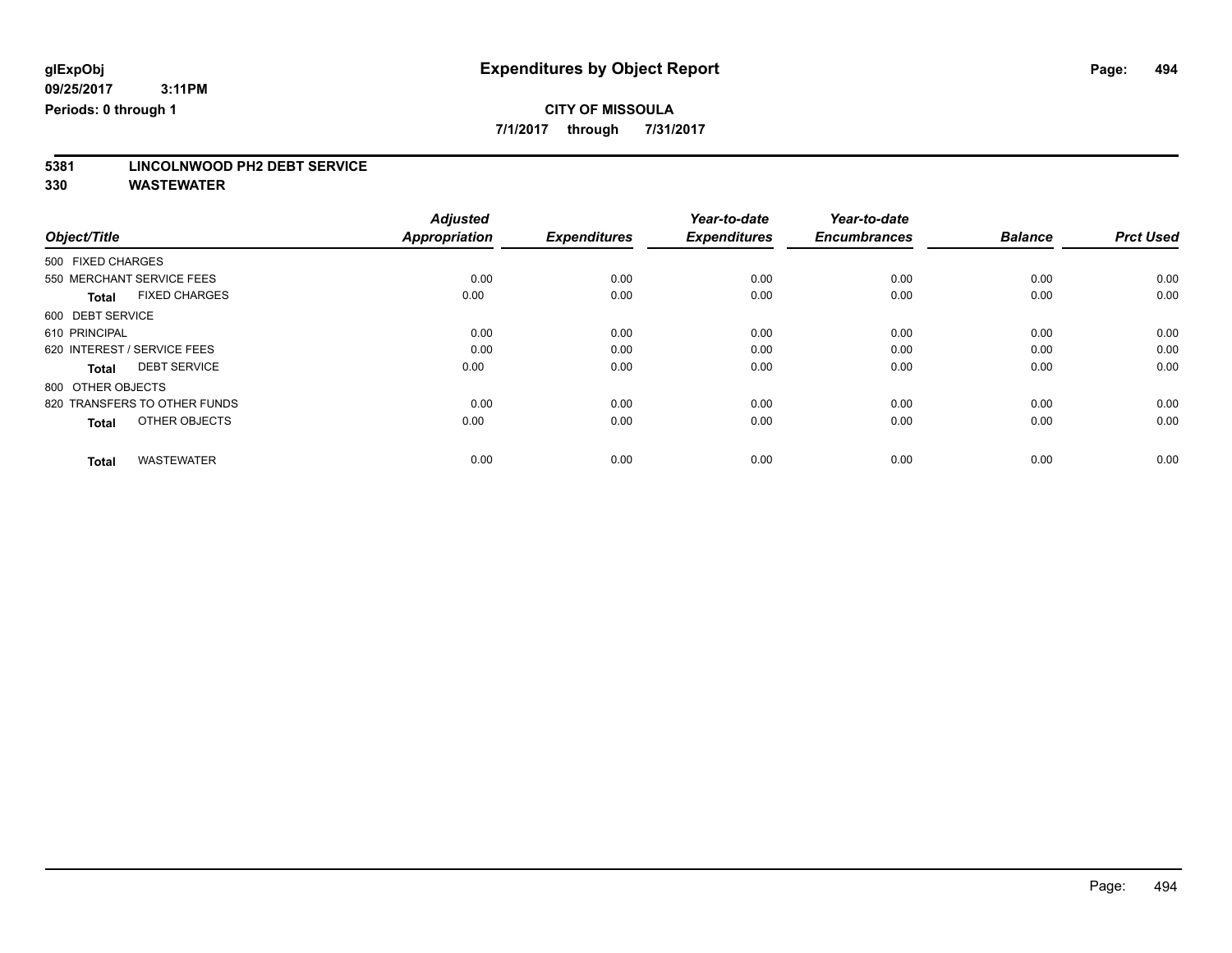## **CITY OF MISSOULA 7/1/2017 through 7/31/2017**

### **5381 LINCOLNWOOD PH2 DEBT SERVICE**

|                             |                              | <b>Adjusted</b>      |                     | Year-to-date        | Year-to-date        |                |                  |
|-----------------------------|------------------------------|----------------------|---------------------|---------------------|---------------------|----------------|------------------|
| Object/Title                |                              | <b>Appropriation</b> | <b>Expenditures</b> | <b>Expenditures</b> | <b>Encumbrances</b> | <b>Balance</b> | <b>Prct Used</b> |
| 500 FIXED CHARGES           |                              |                      |                     |                     |                     |                |                  |
| 550 MERCHANT SERVICE FEES   |                              | 0.00                 | 0.00                | 0.00                | 0.00                | 0.00           | 0.00             |
| <b>Total</b>                | <b>FIXED CHARGES</b>         | 0.00                 | 0.00                | 0.00                | 0.00                | 0.00           | 0.00             |
| 600 DEBT SERVICE            |                              |                      |                     |                     |                     |                |                  |
| 610 PRINCIPAL               |                              | 0.00                 | 0.00                | 0.00                | 0.00                | 0.00           | 0.00             |
| 620 INTEREST / SERVICE FEES |                              | 0.00                 | 0.00                | 0.00                | 0.00                | 0.00           | 0.00             |
| Total                       | <b>DEBT SERVICE</b>          | 0.00                 | 0.00                | 0.00                | 0.00                | 0.00           | 0.00             |
| 800 OTHER OBJECTS           |                              |                      |                     |                     |                     |                |                  |
|                             | 820 TRANSFERS TO OTHER FUNDS | 0.00                 | 0.00                | 0.00                | 0.00                | 0.00           | 0.00             |
| <b>Total</b>                | OTHER OBJECTS                | 0.00                 | 0.00                | 0.00                | 0.00                | 0.00           | 0.00             |
| <b>Total</b>                | LINCOLNWOOD PH2 DEBT SERVICE | 0.00                 | 0.00                | 0.00                | 0.00                | 0.00           | 0.00             |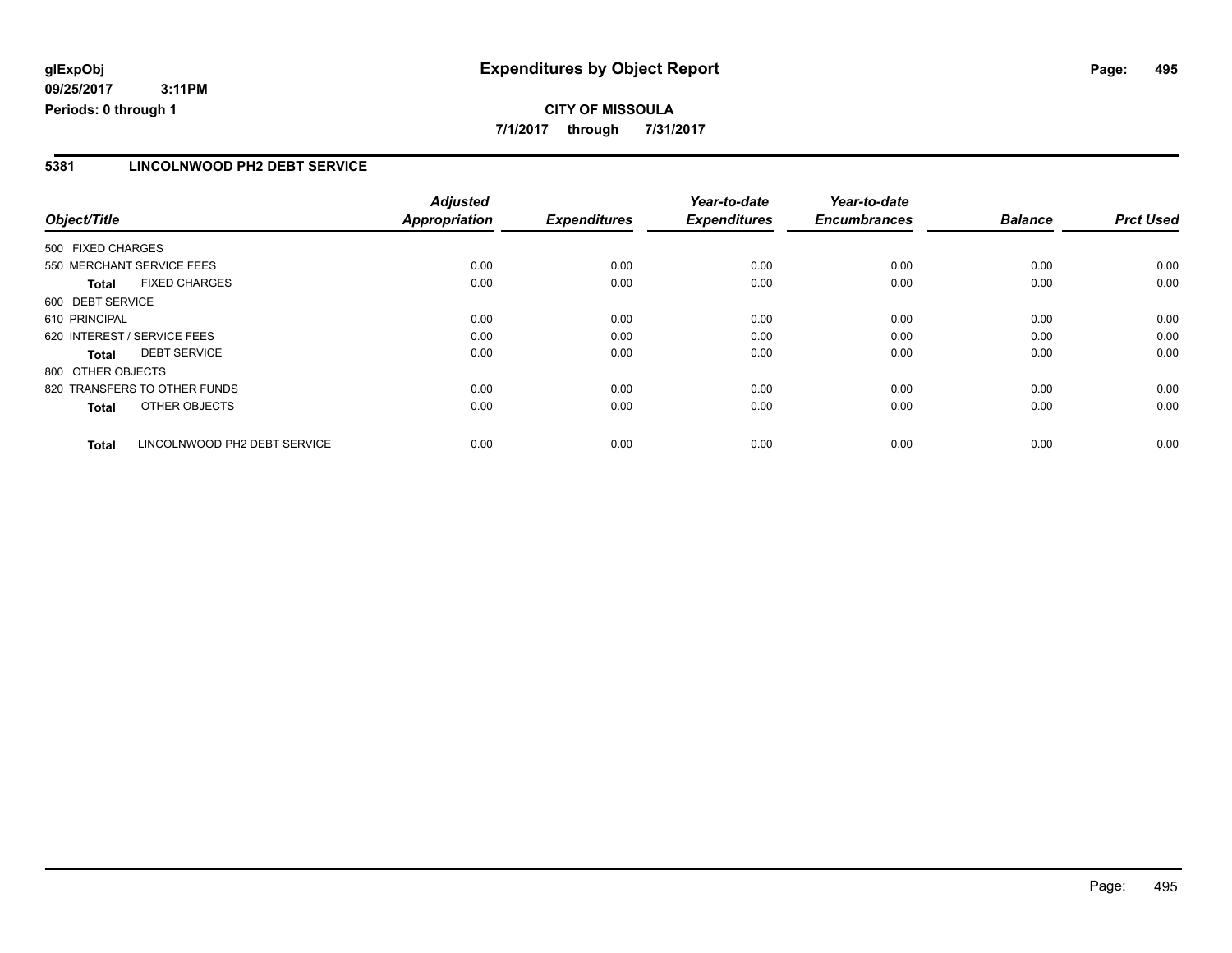**7/1/2017 through 7/31/2017**

# **5382 LINCOLNWOOD PH2 RESERVE FUND**

|                                      | <b>Adjusted</b>      |                     | Year-to-date        | Year-to-date        |                |                  |
|--------------------------------------|----------------------|---------------------|---------------------|---------------------|----------------|------------------|
| Object/Title                         | <b>Appropriation</b> | <b>Expenditures</b> | <b>Expenditures</b> | <b>Encumbrances</b> | <b>Balance</b> | <b>Prct Used</b> |
| 500 FIXED CHARGES                    |                      |                     |                     |                     |                |                  |
| 550 MERCHANT SERVICE FEES            | 0.00                 | 0.00                | 0.00                | 0.00                | 0.00           | 0.00             |
| <b>FIXED CHARGES</b><br><b>Total</b> | 0.00                 | 0.00                | 0.00                | 0.00                | 0.00           | 0.00             |
| 600 DEBT SERVICE                     |                      |                     |                     |                     |                |                  |
| 610 PRINCIPAL                        | 0.00                 | 0.00                | 0.00                | 0.00                | 0.00           | 0.00             |
| 620 INTEREST / SERVICE FEES          | 0.00                 | 0.00                | 0.00                | 0.00                | 0.00           | 0.00             |
| <b>DEBT SERVICE</b><br><b>Total</b>  | 0.00                 | 0.00                | 0.00                | 0.00                | 0.00           | 0.00             |
| 800 OTHER OBJECTS                    |                      |                     |                     |                     |                |                  |
| 820 TRANSFERS TO OTHER FUNDS         | 0.00                 | 0.00                | 0.00                | 0.00                | 0.00           | 0.00             |
| OTHER OBJECTS<br><b>Total</b>        | 0.00                 | 0.00                | 0.00                | 0.00                | 0.00           | 0.00             |
|                                      |                      |                     |                     |                     |                |                  |
| <b>WASTEWATER</b><br><b>Total</b>    | 0.00                 | 0.00                | 0.00                | 0.00                | 0.00           | 0.00             |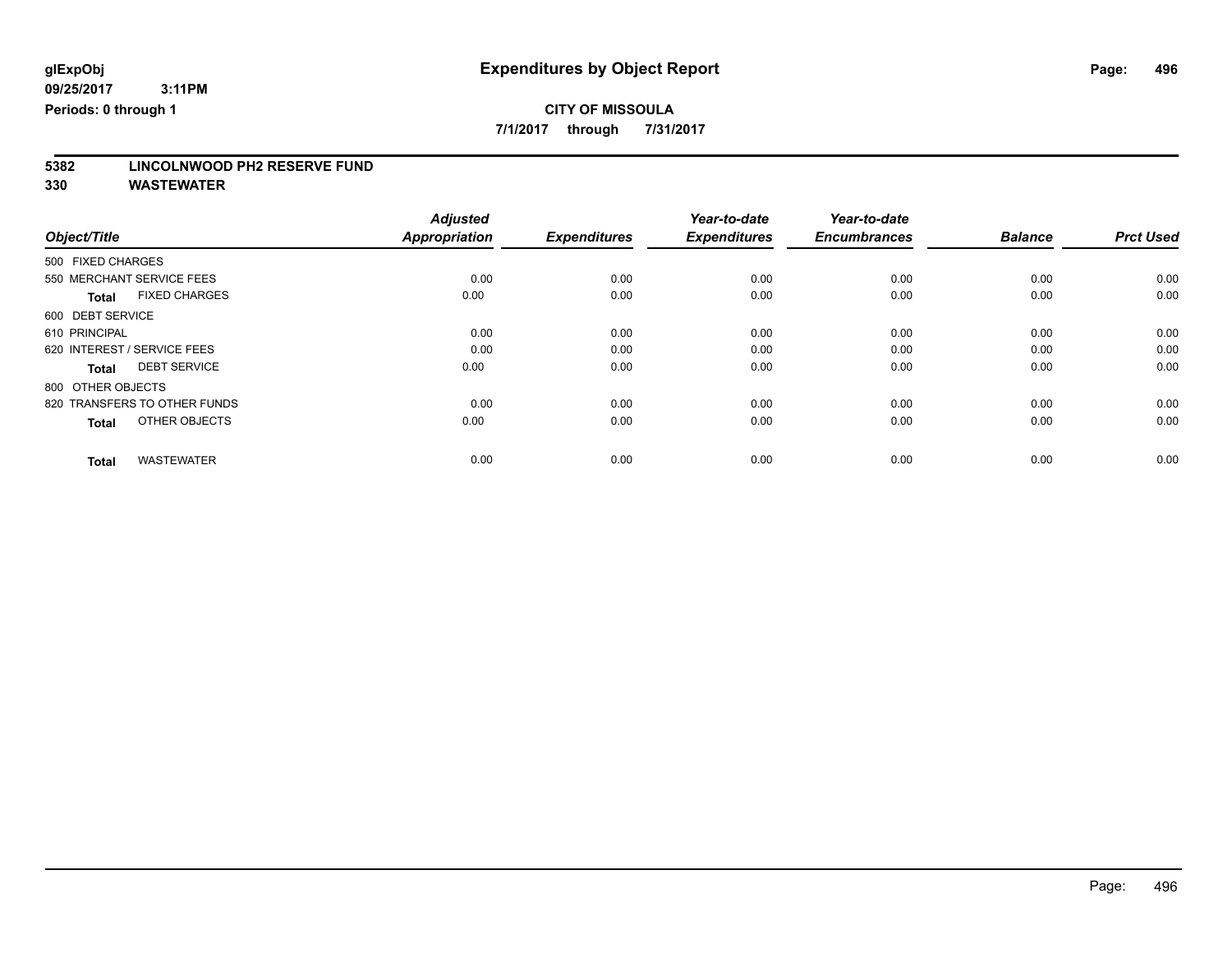## **CITY OF MISSOULA 7/1/2017 through 7/31/2017**

### **5382 LINCOLNWOOD PH2 RESERVE FUND**

|                              |                              | <b>Adjusted</b>      |                     | Year-to-date        | Year-to-date        |                |                  |
|------------------------------|------------------------------|----------------------|---------------------|---------------------|---------------------|----------------|------------------|
| Object/Title                 |                              | <b>Appropriation</b> | <b>Expenditures</b> | <b>Expenditures</b> | <b>Encumbrances</b> | <b>Balance</b> | <b>Prct Used</b> |
| 500 FIXED CHARGES            |                              |                      |                     |                     |                     |                |                  |
| 550 MERCHANT SERVICE FEES    |                              | 0.00                 | 0.00                | 0.00                | 0.00                | 0.00           | 0.00             |
| <b>Total</b>                 | <b>FIXED CHARGES</b>         | 0.00                 | 0.00                | 0.00                | 0.00                | 0.00           | 0.00             |
| 600 DEBT SERVICE             |                              |                      |                     |                     |                     |                |                  |
| 610 PRINCIPAL                |                              | 0.00                 | 0.00                | 0.00                | 0.00                | 0.00           | 0.00             |
| 620 INTEREST / SERVICE FEES  |                              | 0.00                 | 0.00                | 0.00                | 0.00                | 0.00           | 0.00             |
| Total                        | <b>DEBT SERVICE</b>          | 0.00                 | 0.00                | 0.00                | 0.00                | 0.00           | 0.00             |
| 800 OTHER OBJECTS            |                              |                      |                     |                     |                     |                |                  |
| 820 TRANSFERS TO OTHER FUNDS |                              | 0.00                 | 0.00                | 0.00                | 0.00                | 0.00           | 0.00             |
| <b>Total</b>                 | OTHER OBJECTS                | 0.00                 | 0.00                | 0.00                | 0.00                | 0.00           | 0.00             |
| <b>Total</b>                 | LINCOLNWOOD PH2 RESERVE FUND | 0.00                 | 0.00                | 0.00                | 0.00                | 0.00           | 0.00             |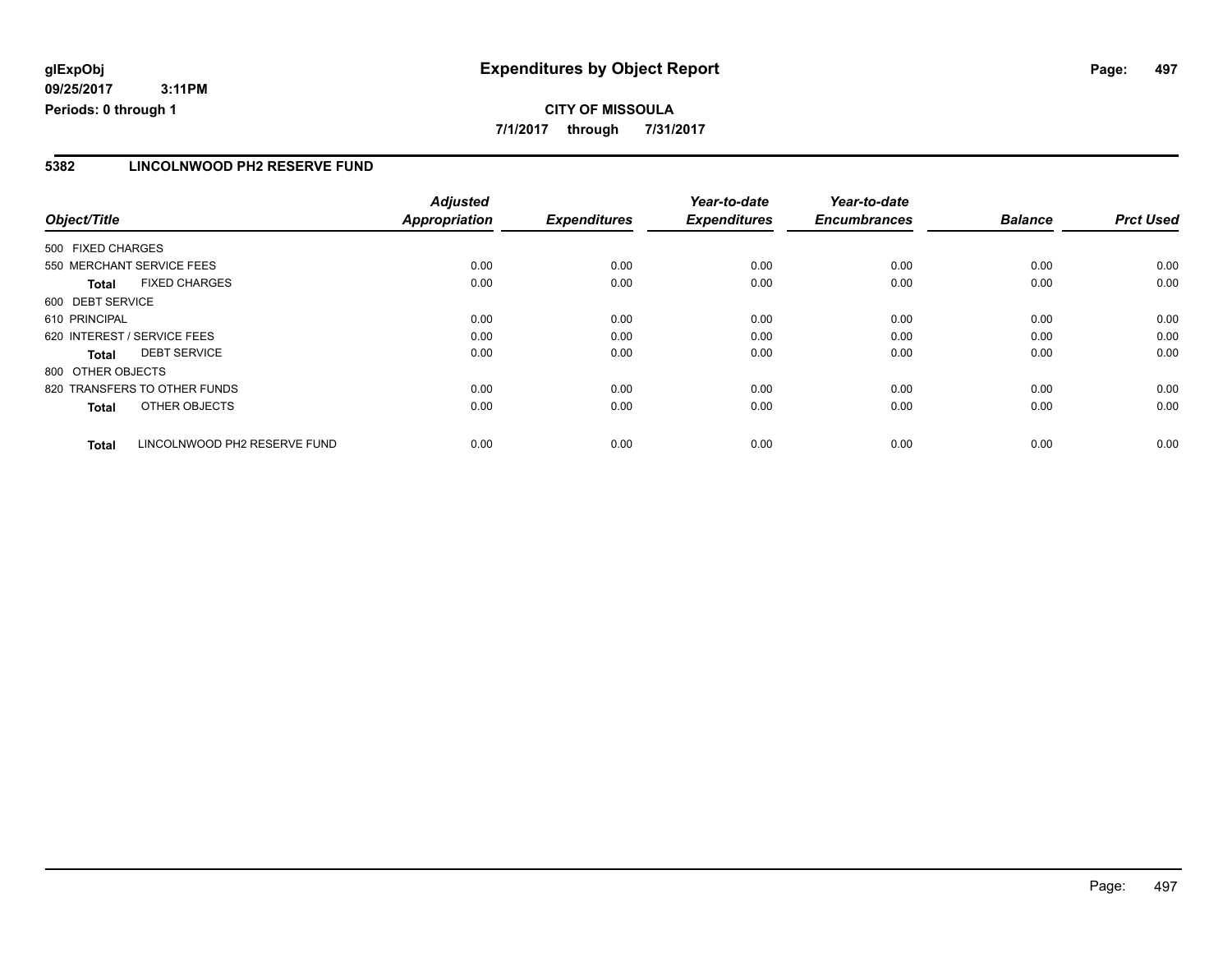**7/1/2017 through 7/31/2017**

# **5383 FY09 RATTLESNAKE SEWER DEBT SVS**

**550 SID 544 PROJECT**

| Object/Title                         | <b>Adjusted</b><br>Appropriation | <b>Expenditures</b> | Year-to-date<br><b>Expenditures</b> | Year-to-date<br><b>Encumbrances</b> | <b>Balance</b> | <b>Prct Used</b> |
|--------------------------------------|----------------------------------|---------------------|-------------------------------------|-------------------------------------|----------------|------------------|
|                                      |                                  |                     |                                     |                                     |                |                  |
| 500 FIXED CHARGES                    |                                  |                     |                                     |                                     |                |                  |
| 550 MERCHANT SERVICE FEES            | 0.00                             | 0.00                | 0.00                                | 0.00                                | 0.00           | 0.00             |
| <b>FIXED CHARGES</b><br><b>Total</b> | 0.00                             | 0.00                | 0.00                                | 0.00                                | 0.00           | 0.00             |
| 600 DEBT SERVICE                     |                                  |                     |                                     |                                     |                |                  |
| 610 PRINCIPAL                        | 0.00                             | 0.00                | 0.00                                | 0.00                                | 0.00           | 0.00             |
| 620 INTEREST / SERVICE FEES          | 0.00                             | 0.00                | 0.00                                | 0.00                                | 0.00           | 0.00             |
| <b>DEBT SERVICE</b><br><b>Total</b>  | 0.00                             | 0.00                | 0.00                                | 0.00                                | 0.00           | 0.00             |
| SID 544 PROJECT<br><b>Total</b>      | 0.00                             | 0.00                | 0.00                                | 0.00                                | 0.00           | 0.00             |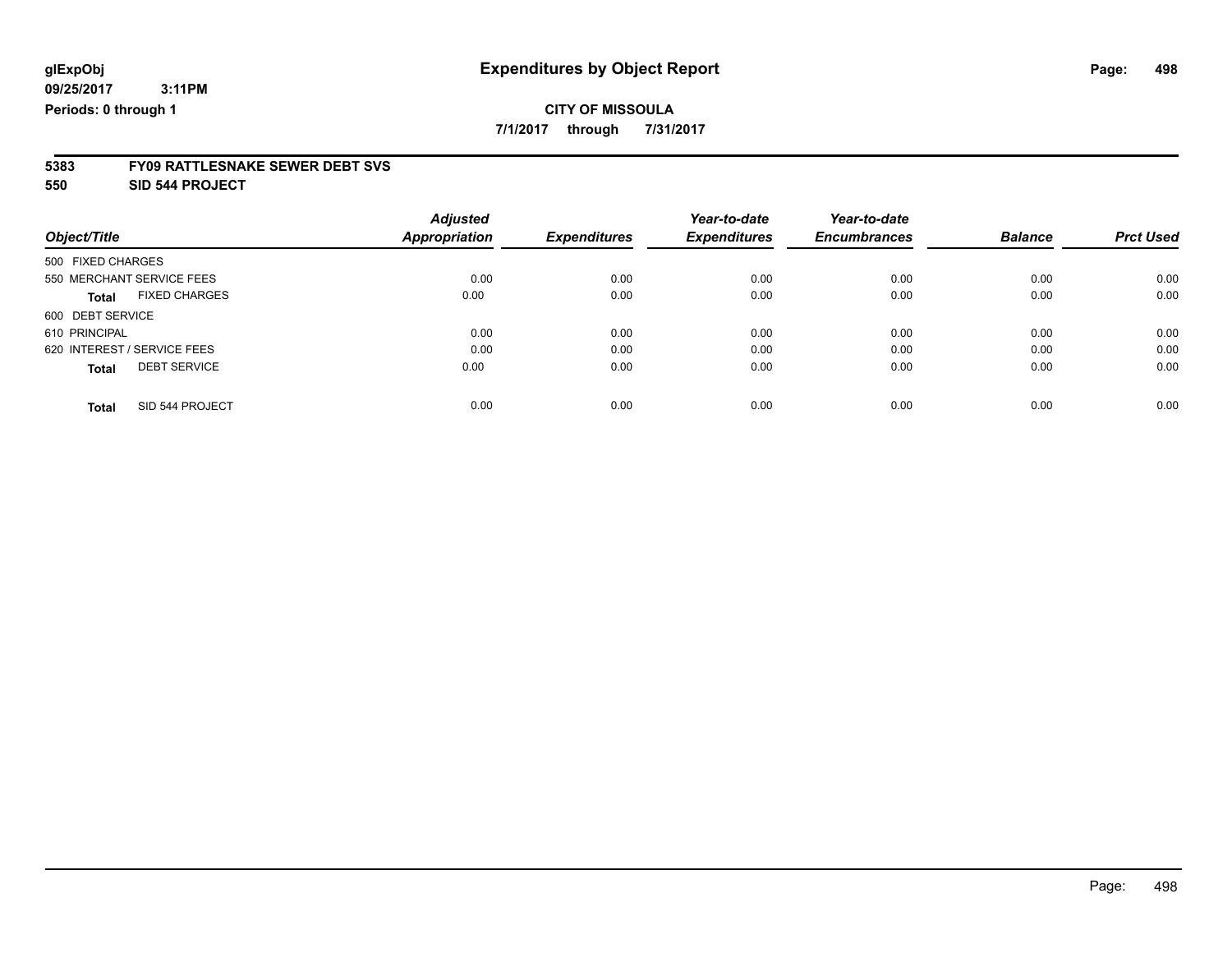#### **5383 FY09 RATTLESNAKE SEWER DEBT SVS**

| Object/Title                                    | <b>Adjusted</b><br><b>Appropriation</b> | <b>Expenditures</b> | Year-to-date<br><b>Expenditures</b> | Year-to-date<br><b>Encumbrances</b> | <b>Balance</b> | <b>Prct Used</b> |
|-------------------------------------------------|-----------------------------------------|---------------------|-------------------------------------|-------------------------------------|----------------|------------------|
|                                                 |                                         |                     |                                     |                                     |                |                  |
| 500 FIXED CHARGES                               |                                         |                     |                                     |                                     |                |                  |
| 550 MERCHANT SERVICE FEES                       | 0.00                                    | 0.00                | 0.00                                | 0.00                                | 0.00           | 0.00             |
| <b>FIXED CHARGES</b><br>Total                   | 0.00                                    | 0.00                | 0.00                                | 0.00                                | 0.00           | 0.00             |
| 600 DEBT SERVICE                                |                                         |                     |                                     |                                     |                |                  |
| 610 PRINCIPAL                                   | 0.00                                    | 0.00                | 0.00                                | 0.00                                | 0.00           | 0.00             |
| 620 INTEREST / SERVICE FEES                     | 0.00                                    | 0.00                | 0.00                                | 0.00                                | 0.00           | 0.00             |
| <b>DEBT SERVICE</b><br><b>Total</b>             | 0.00                                    | 0.00                | 0.00                                | 0.00                                | 0.00           | 0.00             |
|                                                 |                                         |                     |                                     |                                     |                |                  |
| FY09 RATTLESNAKE SEWER DEBT SVS<br><b>Total</b> | 0.00                                    | 0.00                | 0.00                                | 0.00                                | 0.00           | 0.00             |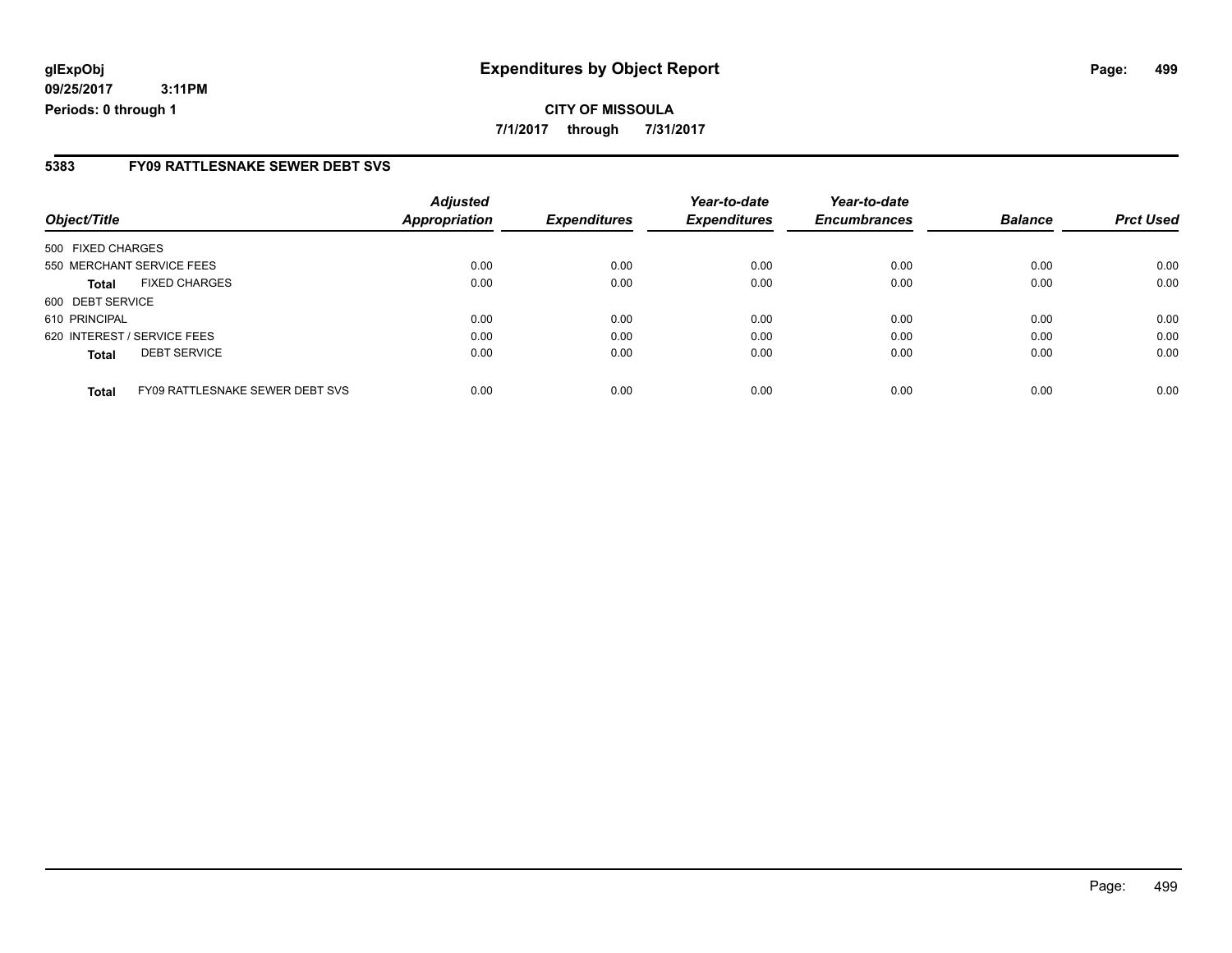**7/1/2017 through 7/31/2017**

**5384 09 LOLO BOND RESERVE**

| Object/Title                         | <b>Adjusted</b><br><b>Appropriation</b> | <b>Expenditures</b> | Year-to-date<br><b>Expenditures</b> | Year-to-date<br><b>Encumbrances</b> | <b>Balance</b> | <b>Prct Used</b> |
|--------------------------------------|-----------------------------------------|---------------------|-------------------------------------|-------------------------------------|----------------|------------------|
| 500 FIXED CHARGES                    |                                         |                     |                                     |                                     |                |                  |
| 550 MERCHANT SERVICE FEES            | 0.00                                    | 0.00                | 0.00                                | 0.00                                | 0.00           | 0.00             |
| <b>FIXED CHARGES</b><br><b>Total</b> | 0.00                                    | 0.00                | 0.00                                | 0.00                                | 0.00           | 0.00             |
| 800 OTHER OBJECTS                    |                                         |                     |                                     |                                     |                |                  |
| 820 TRANSFERS TO OTHER FUNDS         | 0.00                                    | 0.00                | 0.00                                | 0.00                                | 0.00           | 0.00             |
| OTHER OBJECTS<br><b>Total</b>        | 0.00                                    | 0.00                | 0.00                                | 0.00                                | 0.00           | 0.00             |
| <b>WASTEWATER</b><br><b>Total</b>    | 0.00                                    | 0.00                | 0.00                                | 0.00                                | 0.00           | 0.00             |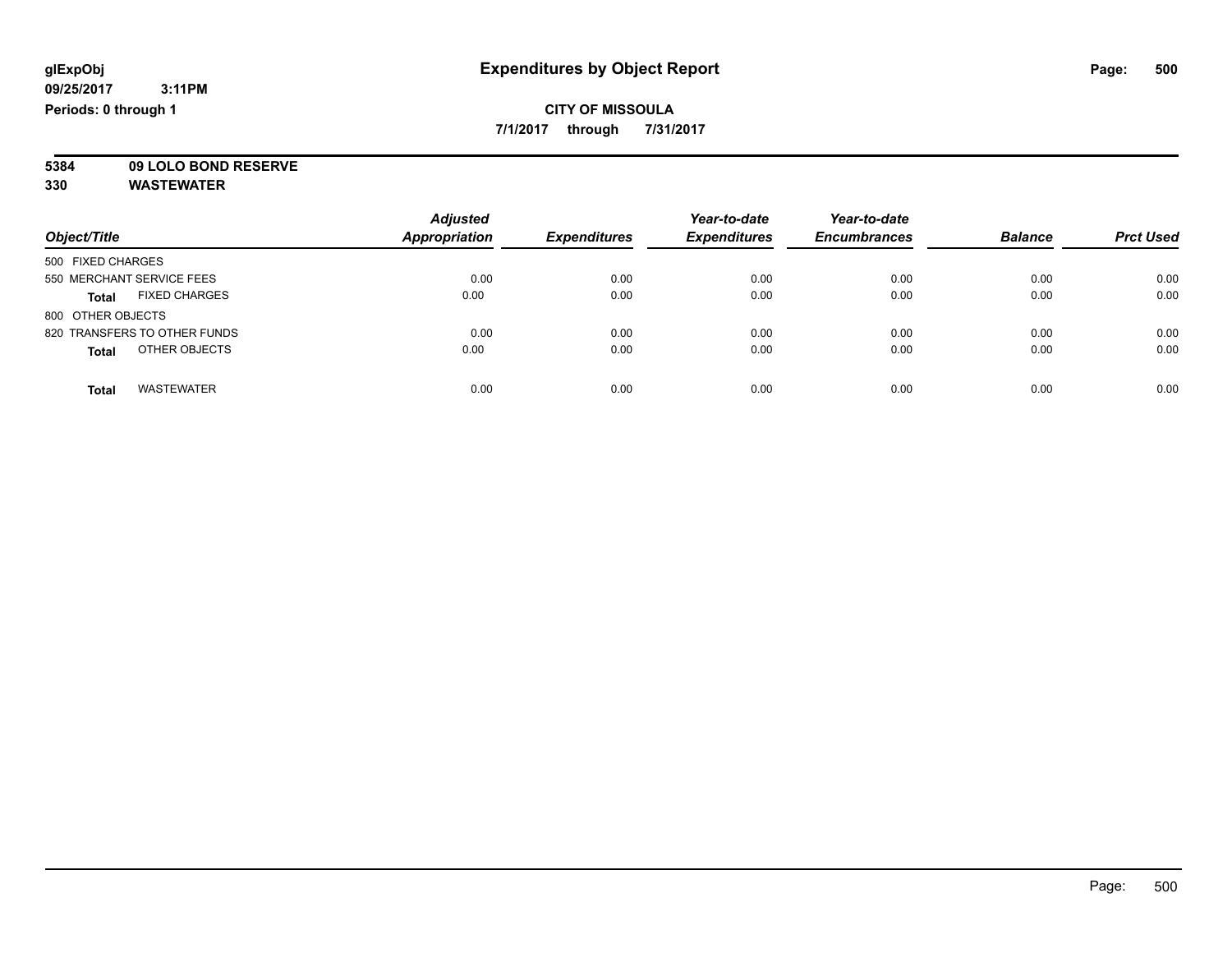**CITY OF MISSOULA 7/1/2017 through 7/31/2017**

#### **5384 09 LOLO BOND RESERVE**

|                                      | <b>Adjusted</b><br><b>Appropriation</b> |                     | Year-to-date<br><b>Expenditures</b> | Year-to-date        | <b>Balance</b> |                  |
|--------------------------------------|-----------------------------------------|---------------------|-------------------------------------|---------------------|----------------|------------------|
| Object/Title                         |                                         | <b>Expenditures</b> |                                     | <b>Encumbrances</b> |                | <b>Prct Used</b> |
| 500 FIXED CHARGES                    |                                         |                     |                                     |                     |                |                  |
| 550 MERCHANT SERVICE FEES            | 0.00                                    | 0.00                | 0.00                                | 0.00                | 0.00           | 0.00             |
| <b>FIXED CHARGES</b><br><b>Total</b> | 0.00                                    | 0.00                | 0.00                                | 0.00                | 0.00           | 0.00             |
| 800 OTHER OBJECTS                    |                                         |                     |                                     |                     |                |                  |
| 820 TRANSFERS TO OTHER FUNDS         | 0.00                                    | 0.00                | 0.00                                | 0.00                | 0.00           | 0.00             |
| OTHER OBJECTS<br><b>Total</b>        | 0.00                                    | 0.00                | 0.00                                | 0.00                | 0.00           | 0.00             |
| 09 LOLO BOND RESERVE<br><b>Total</b> | 0.00                                    | 0.00                | 0.00                                | 0.00                | 0.00           | 0.00             |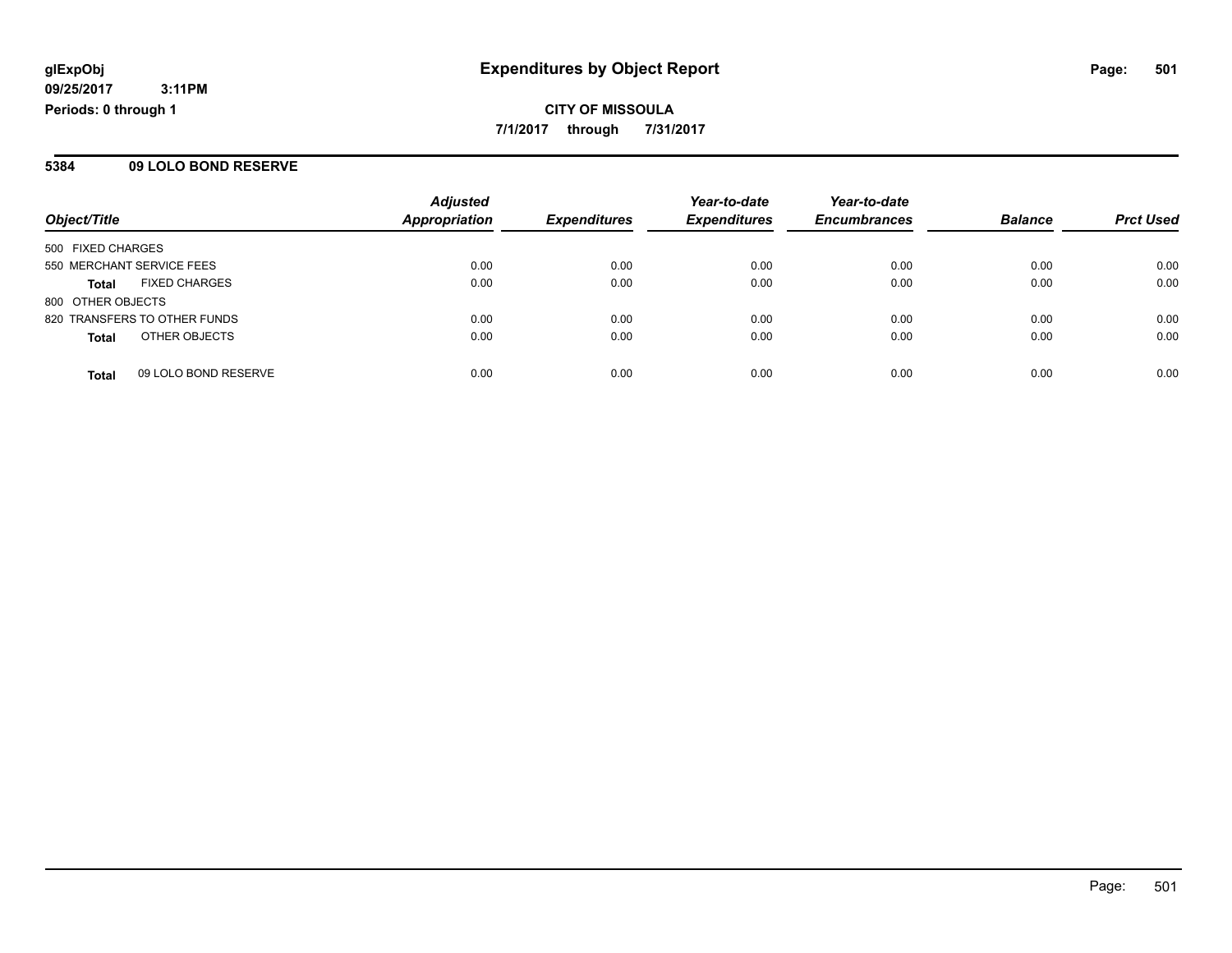### **CITY OF MISSOULA 7/1/2017 through 7/31/2017**

# **5385 HEADWORKS 2010 BOND RESERVE**

| Object/Title                      | <b>Adjusted</b><br><b>Appropriation</b> | <b>Expenditures</b> | Year-to-date<br><b>Expenditures</b> | Year-to-date<br><b>Encumbrances</b> | <b>Balance</b> | <b>Prct Used</b> |
|-----------------------------------|-----------------------------------------|---------------------|-------------------------------------|-------------------------------------|----------------|------------------|
| 800 OTHER OBJECTS                 |                                         |                     |                                     |                                     |                |                  |
| 820 TRANSFERS TO OTHER FUNDS      | 0.00                                    | 0.00                | 0.00                                | 0.00                                | 0.00           | 0.00             |
| OTHER OBJECTS<br><b>Total</b>     | 0.00                                    | 0.00                | 0.00                                | 0.00                                | 0.00           | 0.00             |
| <b>WASTEWATER</b><br><b>Total</b> | 0.00                                    | 0.00                | 0.00                                | 0.00                                | 0.00           | 0.00             |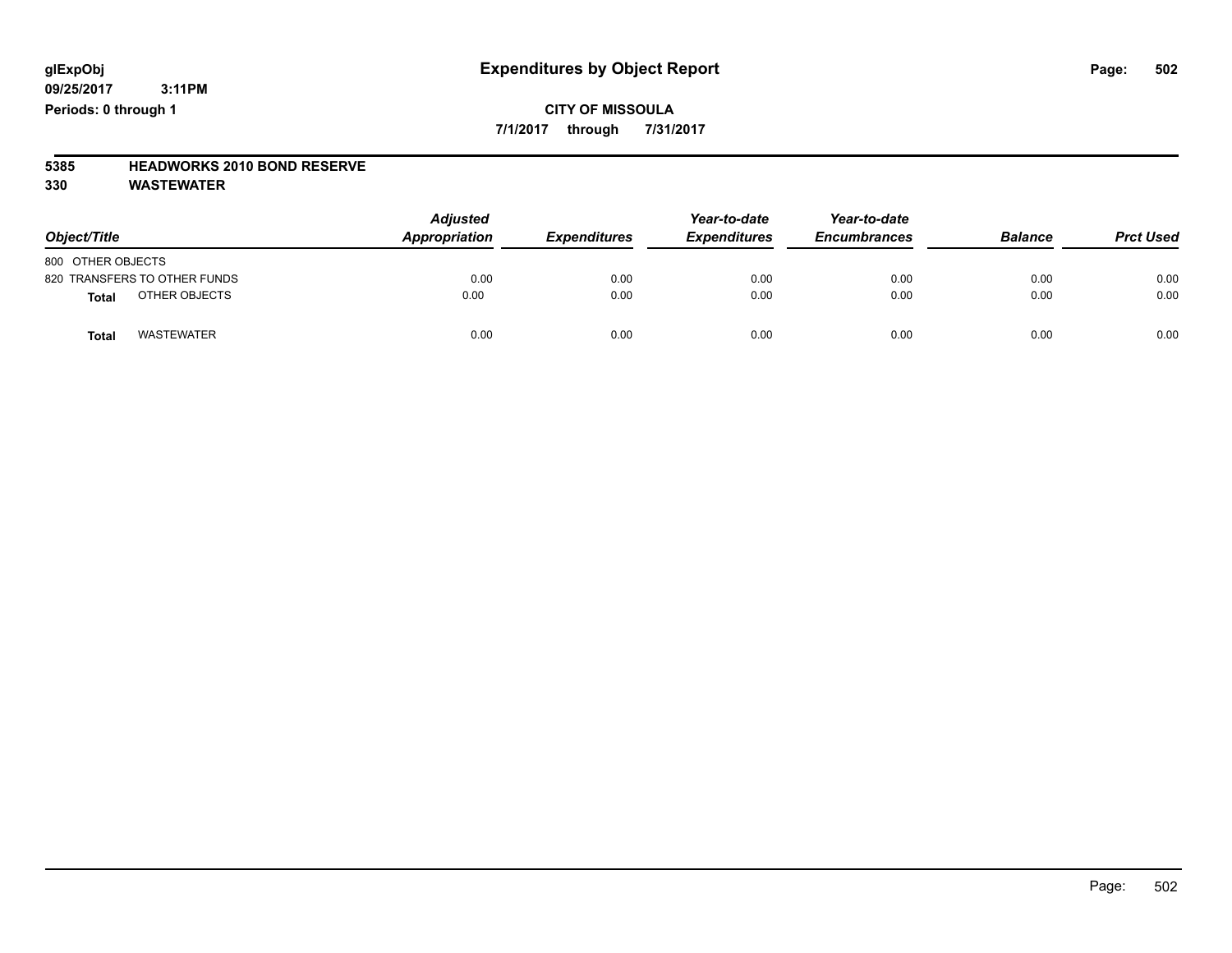## **glExpObj Expenditures by Object Report Page: 503**

**09/25/2017 3:11PM Periods: 0 through 1**

#### **5385 HEADWORKS 2010 BOND RESERVE**

| Object/Title                                | <b>Adjusted</b><br>Appropriation | <b>Expenditures</b> | Year-to-date<br><b>Expenditures</b> | Year-to-date<br><b>Encumbrances</b> | <b>Balance</b> | <b>Prct Used</b> |
|---------------------------------------------|----------------------------------|---------------------|-------------------------------------|-------------------------------------|----------------|------------------|
| 800 OTHER OBJECTS                           |                                  |                     |                                     |                                     |                |                  |
| 820 TRANSFERS TO OTHER FUNDS                | 0.00                             | 0.00                | 0.00                                | 0.00                                | 0.00           | 0.00             |
| OTHER OBJECTS<br>Total                      | 0.00                             | 0.00                | 0.00                                | 0.00                                | 0.00           | 0.00             |
| <b>HEADWORKS 2010 BOND RESERVE</b><br>Total | 0.00                             | 0.00                | 0.00                                | 0.00                                | 0.00           | 0.00             |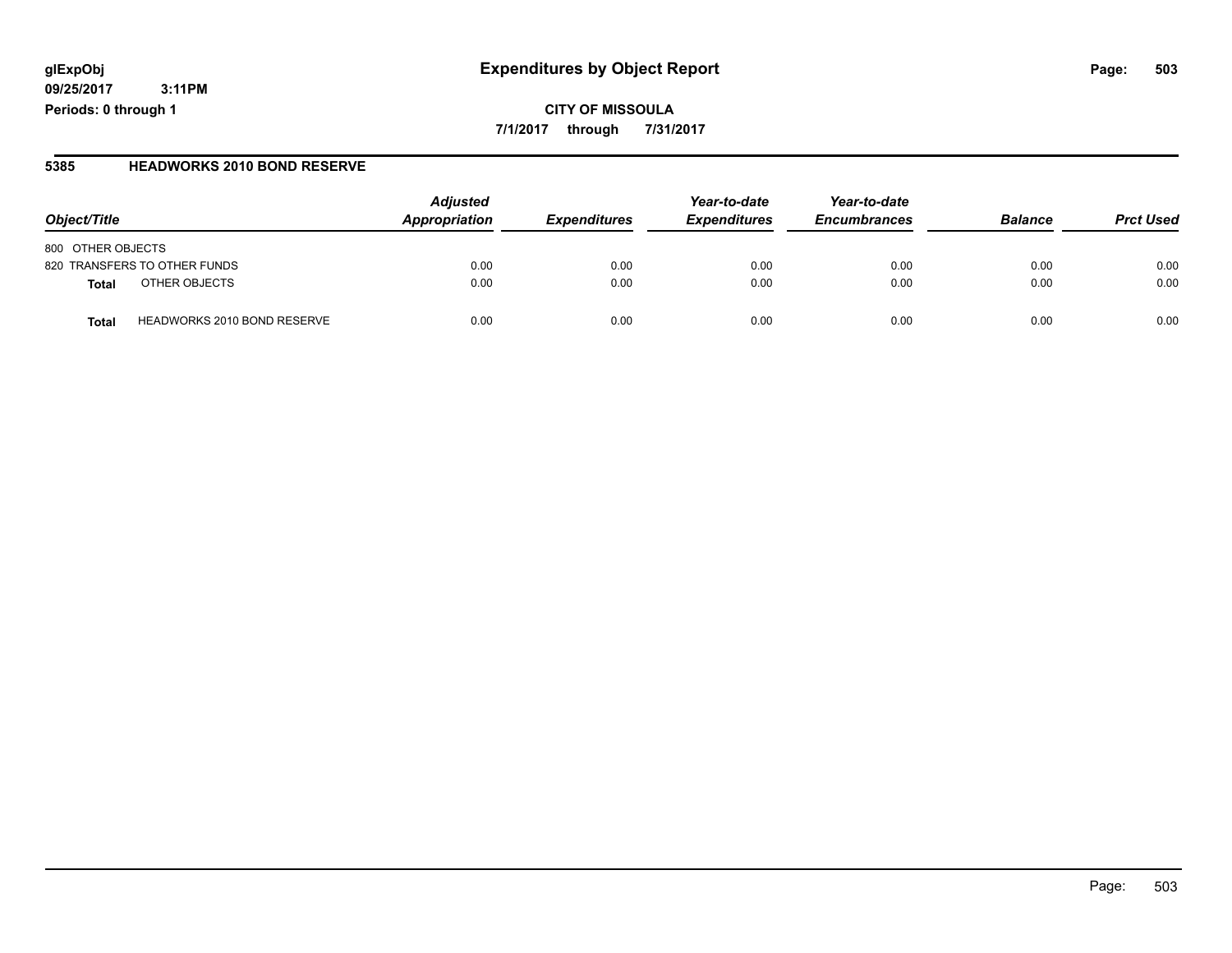**7/1/2017 through 7/31/2017**

# **5386 FY10 HEADWORKS DEBT SERVICE**

| Object/Title                         | <b>Adjusted</b><br>Appropriation | <b>Expenditures</b> | Year-to-date<br><b>Expenditures</b> | Year-to-date<br><b>Encumbrances</b> | <b>Balance</b> | <b>Prct Used</b> |
|--------------------------------------|----------------------------------|---------------------|-------------------------------------|-------------------------------------|----------------|------------------|
|                                      |                                  |                     |                                     |                                     |                |                  |
| 550 MERCHANT SERVICE FEES            | 0.00                             | 0.00                | 0.00                                | 0.00                                | 0.00           | 0.00             |
| <b>FIXED CHARGES</b><br><b>Total</b> | 0.00                             | 0.00                | 0.00                                | 0.00                                | 0.00           | 0.00             |
| 600 DEBT SERVICE                     |                                  |                     |                                     |                                     |                |                  |
| 610 PRINCIPAL                        | 0.00                             | 0.00                | 0.00                                | 0.00                                | 0.00           | 0.00             |
| 620 INTEREST / SERVICE FEES          | 0.00                             | 0.00                | 0.00                                | 0.00                                | 0.00           | 0.00             |
| <b>DEBT SERVICE</b><br><b>Total</b>  | 0.00                             | 0.00                | 0.00                                | 0.00                                | 0.00           | 0.00             |
| <b>WASTEWATER</b><br>Total           | 0.00                             | 0.00                | 0.00                                | 0.00                                | 0.00           | 0.00             |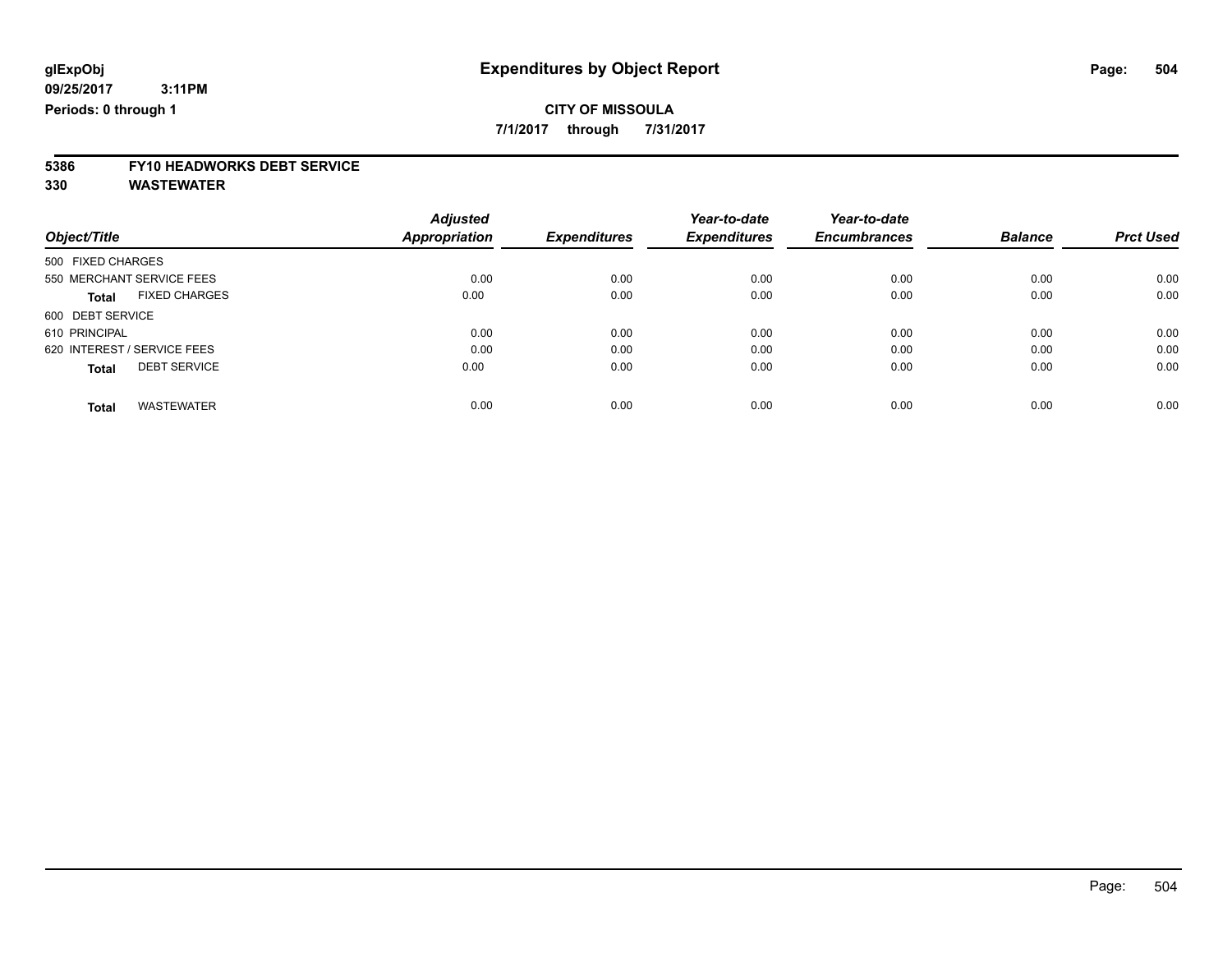### **5386 FY10 HEADWORKS DEBT SERVICE**

| Object/Title                                | <b>Adjusted</b><br><b>Appropriation</b> | <b>Expenditures</b> | Year-to-date<br><b>Expenditures</b> | Year-to-date<br><b>Encumbrances</b> | <b>Balance</b> | <b>Prct Used</b> |
|---------------------------------------------|-----------------------------------------|---------------------|-------------------------------------|-------------------------------------|----------------|------------------|
| 500 FIXED CHARGES                           |                                         |                     |                                     |                                     |                |                  |
| 550 MERCHANT SERVICE FEES                   | 0.00                                    | 0.00                | 0.00                                | 0.00                                | 0.00           | 0.00             |
| <b>FIXED CHARGES</b><br><b>Total</b>        | 0.00                                    | 0.00                | 0.00                                | 0.00                                | 0.00           | 0.00             |
| 600 DEBT SERVICE                            |                                         |                     |                                     |                                     |                |                  |
| 610 PRINCIPAL                               | 0.00                                    | 0.00                | 0.00                                | 0.00                                | 0.00           | 0.00             |
| 620 INTEREST / SERVICE FEES                 | 0.00                                    | 0.00                | 0.00                                | 0.00                                | 0.00           | 0.00             |
| <b>DEBT SERVICE</b><br><b>Total</b>         | 0.00                                    | 0.00                | 0.00                                | 0.00                                | 0.00           | 0.00             |
| FY10 HEADWORKS DEBT SERVICE<br><b>Total</b> | 0.00                                    | 0.00                | 0.00                                | 0.00                                | 0.00           | 0.00             |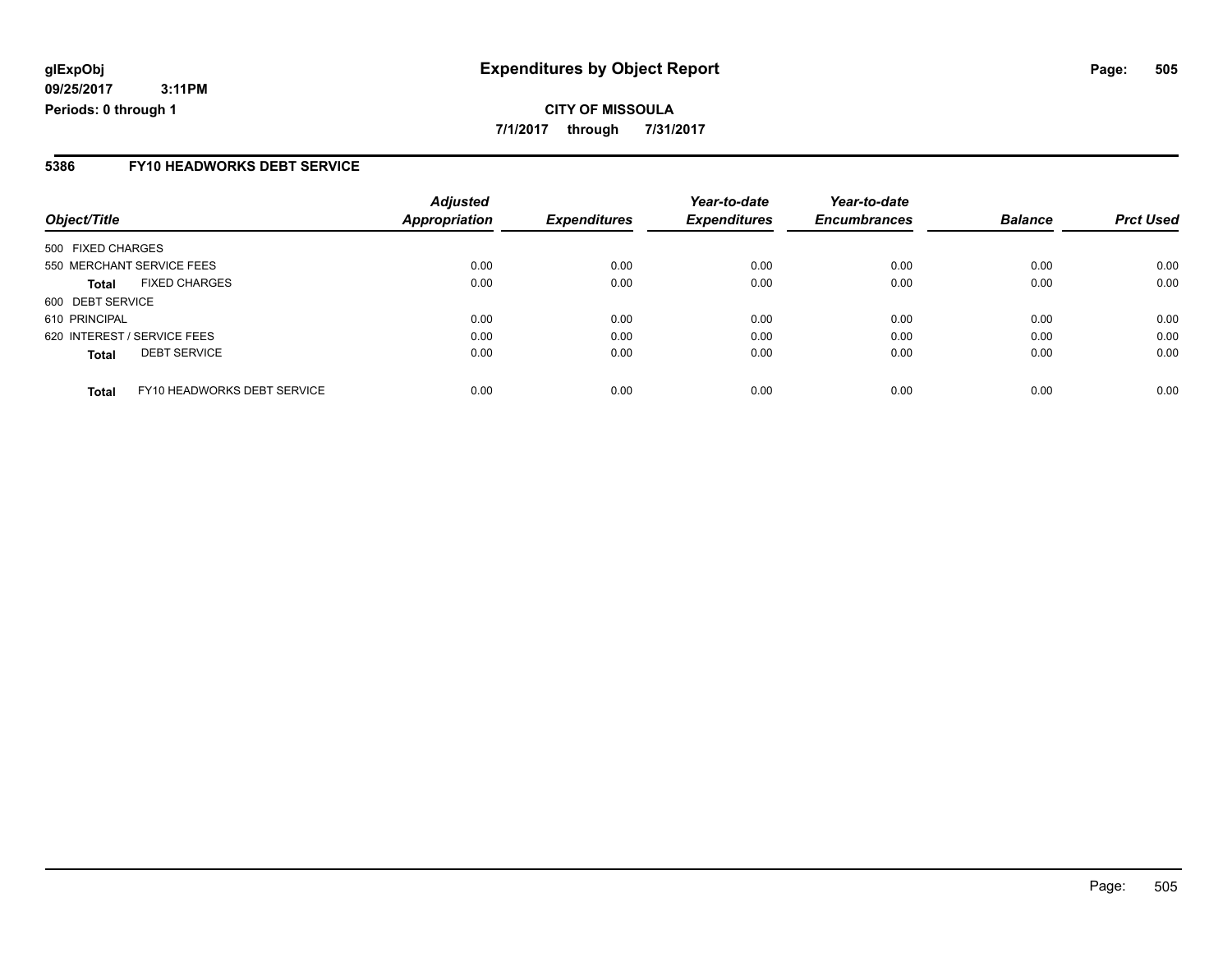**7/1/2017 through 7/31/2017**

# **5387 FY11 SEWER \$1.29M BOND DEBT SERVICE**

**330 WASTEWATER**

|                                      | <b>Adjusted</b>      |                     | Year-to-date        | Year-to-date        |                |                  |
|--------------------------------------|----------------------|---------------------|---------------------|---------------------|----------------|------------------|
| Object/Title                         | <b>Appropriation</b> | <b>Expenditures</b> | <b>Expenditures</b> | <b>Encumbrances</b> | <b>Balance</b> | <b>Prct Used</b> |
| 500 FIXED CHARGES                    |                      |                     |                     |                     |                |                  |
| 550 MERCHANT SERVICE FEES            | 0.00                 | 0.00                | 0.00                | 0.00                | 0.00           | 0.00             |
| <b>FIXED CHARGES</b><br><b>Total</b> | 0.00                 | 0.00                | 0.00                | 0.00                | 0.00           | 0.00             |
| 600 DEBT SERVICE                     |                      |                     |                     |                     |                |                  |
| 610 PRINCIPAL                        | 0.00                 | 0.00                | 0.00                | 0.00                | 0.00           | 0.00             |
| 620 INTEREST / SERVICE FEES          | 0.00                 | 0.00                | 0.00                | 0.00                | 0.00           | 0.00             |
| <b>DEBT SERVICE</b><br>Total         | 0.00                 | 0.00                | 0.00                | 0.00                | 0.00           | 0.00             |
| <b>WASTEWATER</b><br><b>Total</b>    | 0.00                 | 0.00                | 0.00                | 0.00                | 0.00           | 0.00             |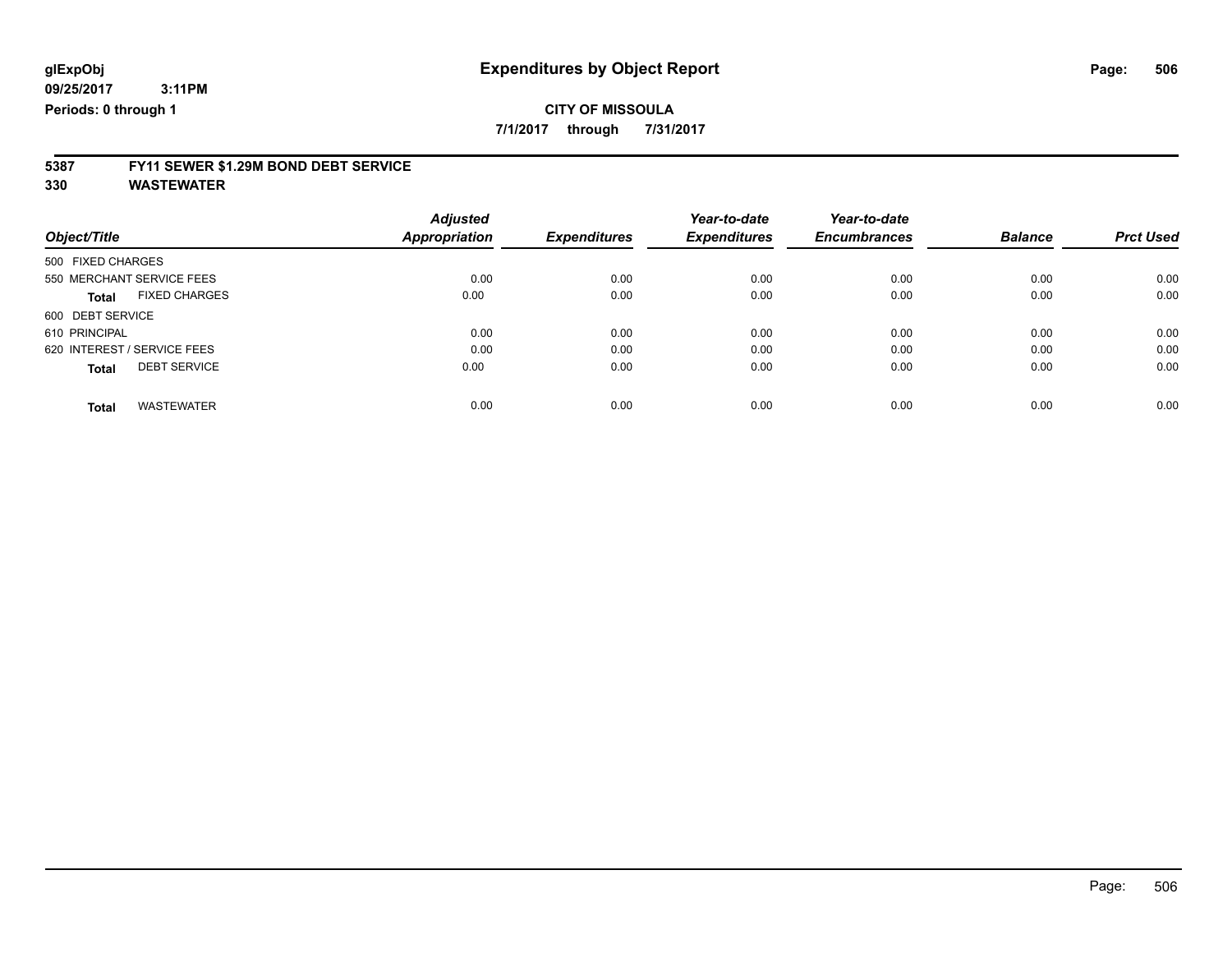### **glExpObj Expenditures by Object Report Page: 507**

**09/25/2017 3:11PM Periods: 0 through 1**

#### **5387 FY11 SEWER \$1.29M BOND DEBT SERVICE**

| Object/Title      |                                     | <b>Adjusted</b><br><b>Appropriation</b> | <b>Expenditures</b> | Year-to-date<br><b>Expenditures</b> | Year-to-date<br><b>Encumbrances</b> | <b>Balance</b> | <b>Prct Used</b> |
|-------------------|-------------------------------------|-----------------------------------------|---------------------|-------------------------------------|-------------------------------------|----------------|------------------|
|                   |                                     |                                         |                     |                                     |                                     |                |                  |
| 500 FIXED CHARGES |                                     |                                         |                     |                                     |                                     |                |                  |
|                   | 550 MERCHANT SERVICE FEES           | 0.00                                    | 0.00                | 0.00                                | 0.00                                | 0.00           | 0.00             |
| Total             | <b>FIXED CHARGES</b>                | 0.00                                    | 0.00                | 0.00                                | 0.00                                | 0.00           | 0.00             |
| 600 DEBT SERVICE  |                                     |                                         |                     |                                     |                                     |                |                  |
| 610 PRINCIPAL     |                                     | 0.00                                    | 0.00                | 0.00                                | 0.00                                | 0.00           | 0.00             |
|                   | 620 INTEREST / SERVICE FEES         | 0.00                                    | 0.00                | 0.00                                | 0.00                                | 0.00           | 0.00             |
| <b>Total</b>      | <b>DEBT SERVICE</b>                 | 0.00                                    | 0.00                | 0.00                                | 0.00                                | 0.00           | 0.00             |
| <b>Total</b>      | FY11 SEWER \$1.29M BOND DEBT SERVIC | 0.00                                    | 0.00                | 0.00                                | 0.00                                | 0.00           | 0.00             |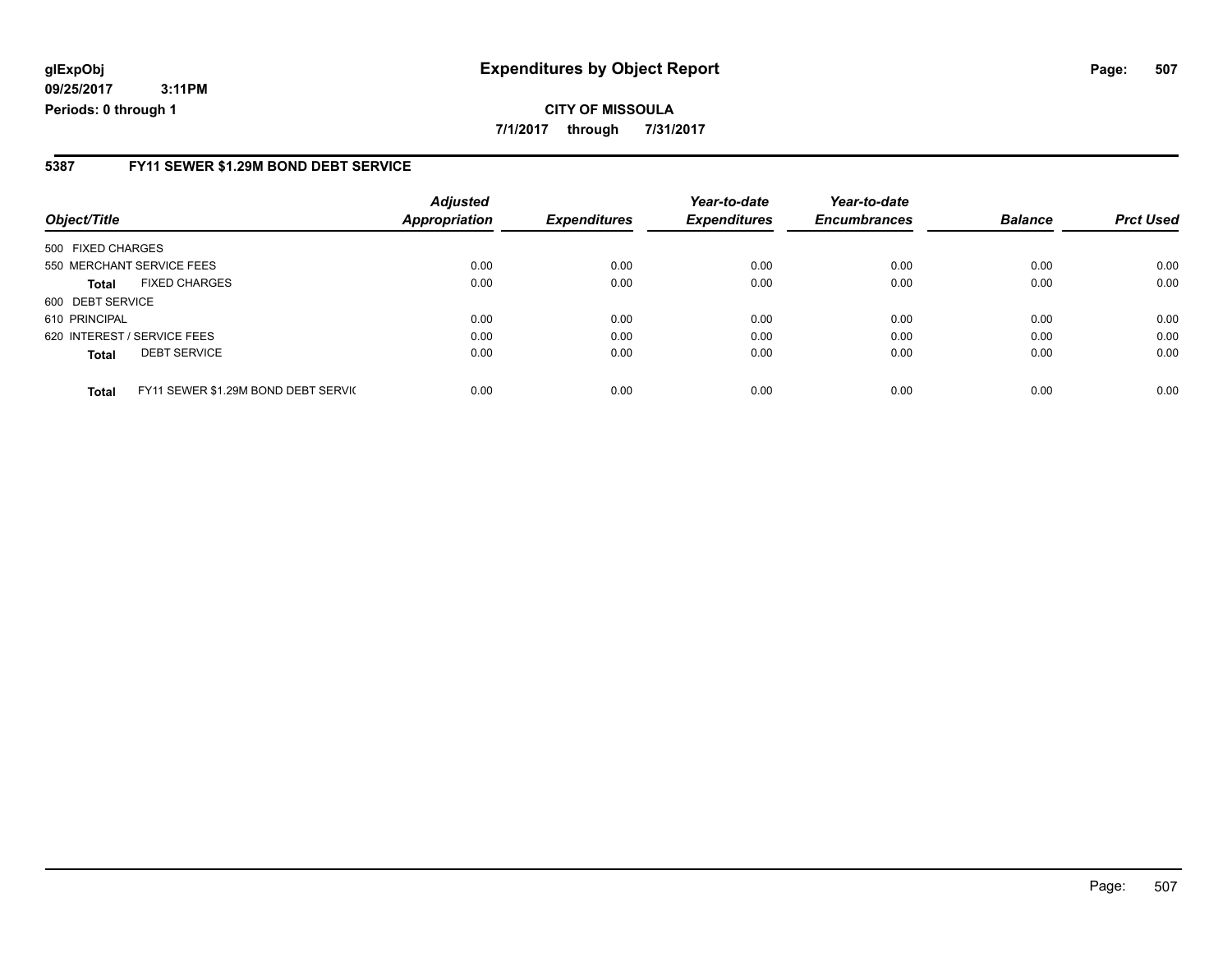**7/1/2017 through 7/31/2017**

# **5388 FY11 \$1.29M SEWER BOND RESERVE**

**330 WASTEWATER**

| Object/Title                         | <b>Adjusted</b><br><b>Appropriation</b> | <b>Expenditures</b> | Year-to-date<br><b>Expenditures</b> | Year-to-date<br><b>Encumbrances</b> | <b>Balance</b> | <b>Prct Used</b> |
|--------------------------------------|-----------------------------------------|---------------------|-------------------------------------|-------------------------------------|----------------|------------------|
| 500 FIXED CHARGES                    |                                         |                     |                                     |                                     |                |                  |
| 550 MERCHANT SERVICE FEES            | 0.00                                    | 0.00                | 0.00                                | 0.00                                | 0.00           | 0.00             |
| <b>FIXED CHARGES</b><br><b>Total</b> | 0.00                                    | 0.00                | 0.00                                | 0.00                                | 0.00           | 0.00             |
| 800 OTHER OBJECTS                    |                                         |                     |                                     |                                     |                |                  |
| 820 TRANSFERS TO OTHER FUNDS         | 0.00                                    | 0.00                | 0.00                                | 0.00                                | 0.00           | 0.00             |
| OTHER OBJECTS<br><b>Total</b>        | 0.00                                    | 0.00                | 0.00                                | 0.00                                | 0.00           | 0.00             |
| <b>WASTEWATER</b><br><b>Total</b>    | 0.00                                    | 0.00                | 0.00                                | 0.00                                | 0.00           | 0.00             |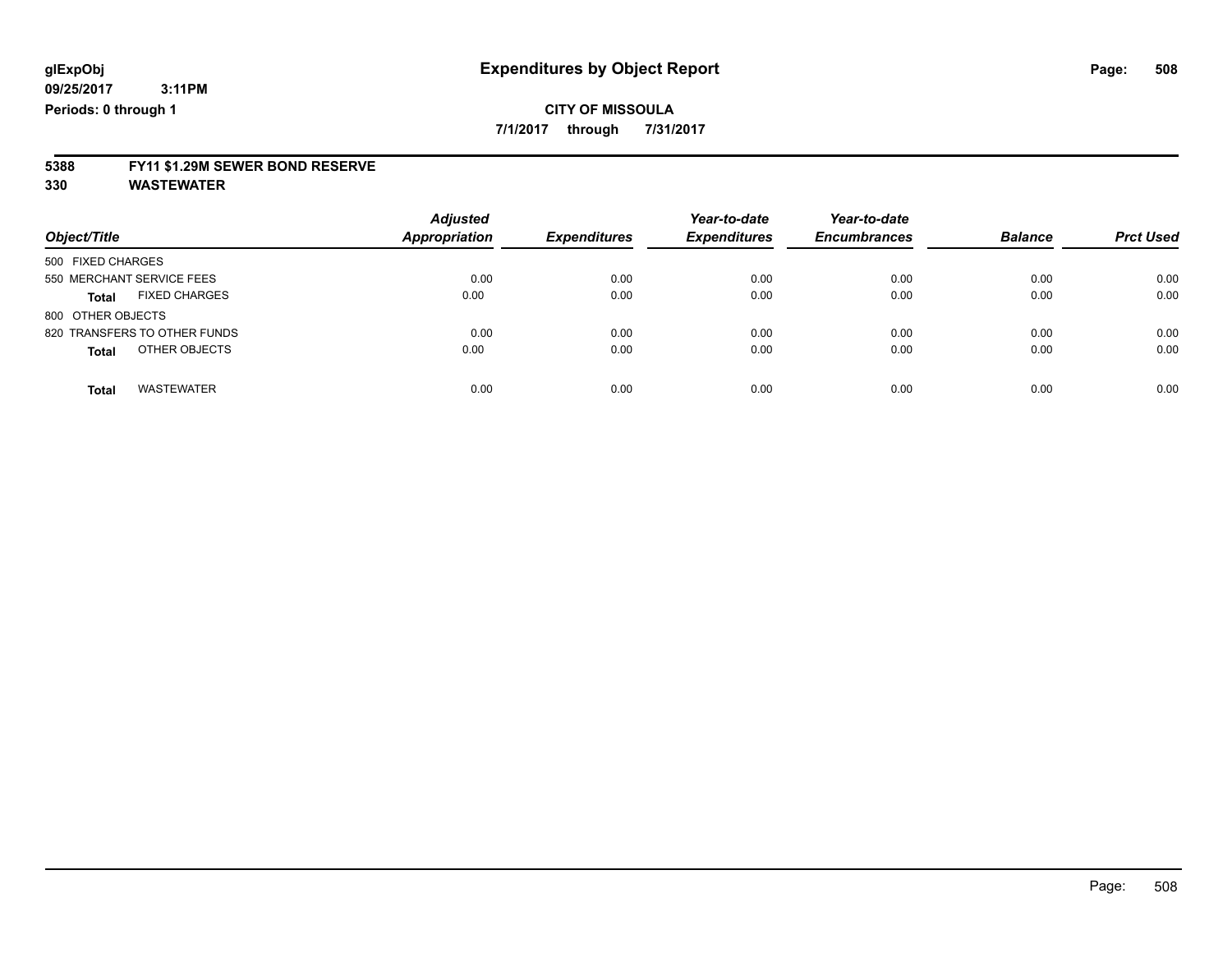### **5388 FY11 \$1.29M SEWER BOND RESERVE**

|                           |                                 | <b>Adjusted</b><br><b>Appropriation</b> | <b>Expenditures</b> | Year-to-date        | Year-to-date   |                  |      |
|---------------------------|---------------------------------|-----------------------------------------|---------------------|---------------------|----------------|------------------|------|
| Object/Title              | <b>Expenditures</b>             |                                         |                     | <b>Encumbrances</b> | <b>Balance</b> | <b>Prct Used</b> |      |
| 500 FIXED CHARGES         |                                 |                                         |                     |                     |                |                  |      |
| 550 MERCHANT SERVICE FEES |                                 | 0.00                                    | 0.00                | 0.00                | 0.00           | 0.00             | 0.00 |
| <b>Total</b>              | <b>FIXED CHARGES</b>            | 0.00                                    | 0.00                | 0.00                | 0.00           | 0.00             | 0.00 |
| 800 OTHER OBJECTS         |                                 |                                         |                     |                     |                |                  |      |
|                           | 820 TRANSFERS TO OTHER FUNDS    | 0.00                                    | 0.00                | 0.00                | 0.00           | 0.00             | 0.00 |
| <b>Total</b>              | OTHER OBJECTS                   | 0.00                                    | 0.00                | 0.00                | 0.00           | 0.00             | 0.00 |
| Total                     | FY11 \$1.29M SEWER BOND RESERVE | 0.00                                    | 0.00                | 0.00                | 0.00           | 0.00             | 0.00 |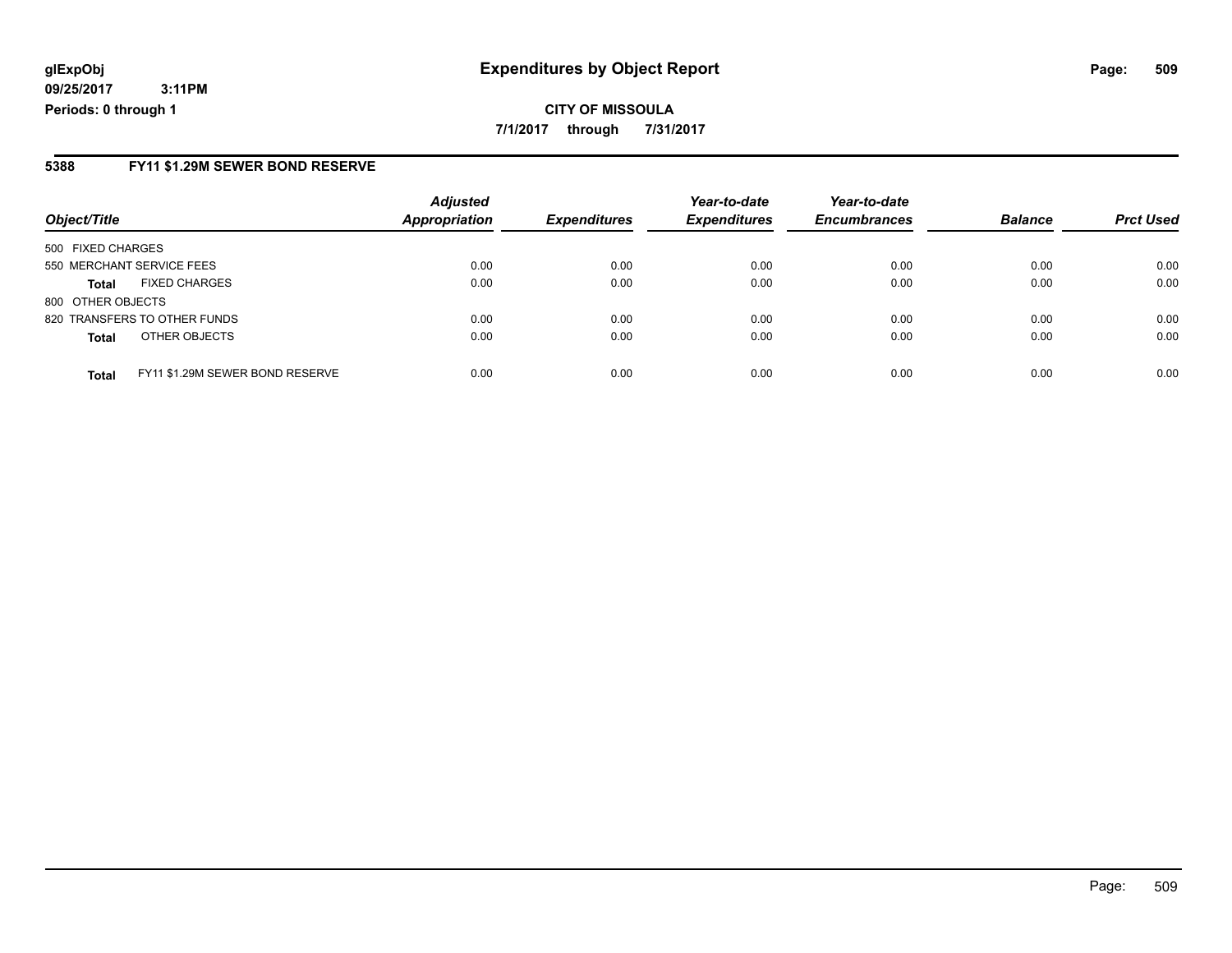**7/1/2017 through 7/31/2017**

# **5389 FY15 SEWER REVENUE BOND DEBT SERVICE**

**330 WASTEWATER**

|                                      | <b>Adjusted</b>      |                     | Year-to-date        | Year-to-date        | <b>Balance</b> | <b>Prct Used</b> |
|--------------------------------------|----------------------|---------------------|---------------------|---------------------|----------------|------------------|
| Object/Title                         | <b>Appropriation</b> | <b>Expenditures</b> | <b>Expenditures</b> | <b>Encumbrances</b> |                |                  |
| 500 FIXED CHARGES                    |                      |                     |                     |                     |                |                  |
| 550 MERCHANT SERVICE FEES            | 0.00                 | 0.00                | 0.00                | 0.00                | 0.00           | 0.00             |
| <b>FIXED CHARGES</b><br><b>Total</b> | 0.00                 | 0.00                | 0.00                | 0.00                | 0.00           | 0.00             |
| 600 DEBT SERVICE                     |                      |                     |                     |                     |                |                  |
| 610 PRINCIPAL                        | 0.00                 | 0.00                | 0.00                | 0.00                | 0.00           | 0.00             |
| 620 INTEREST / SERVICE FEES          | 0.00                 | 0.00                | 0.00                | 0.00                | 0.00           | 0.00             |
| <b>DEBT SERVICE</b><br><b>Total</b>  | 0.00                 | 0.00                | 0.00                | 0.00                | 0.00           | 0.00             |
| <b>WASTEWATER</b><br><b>Total</b>    | 0.00                 | 0.00                | 0.00                | 0.00                | 0.00           | 0.00             |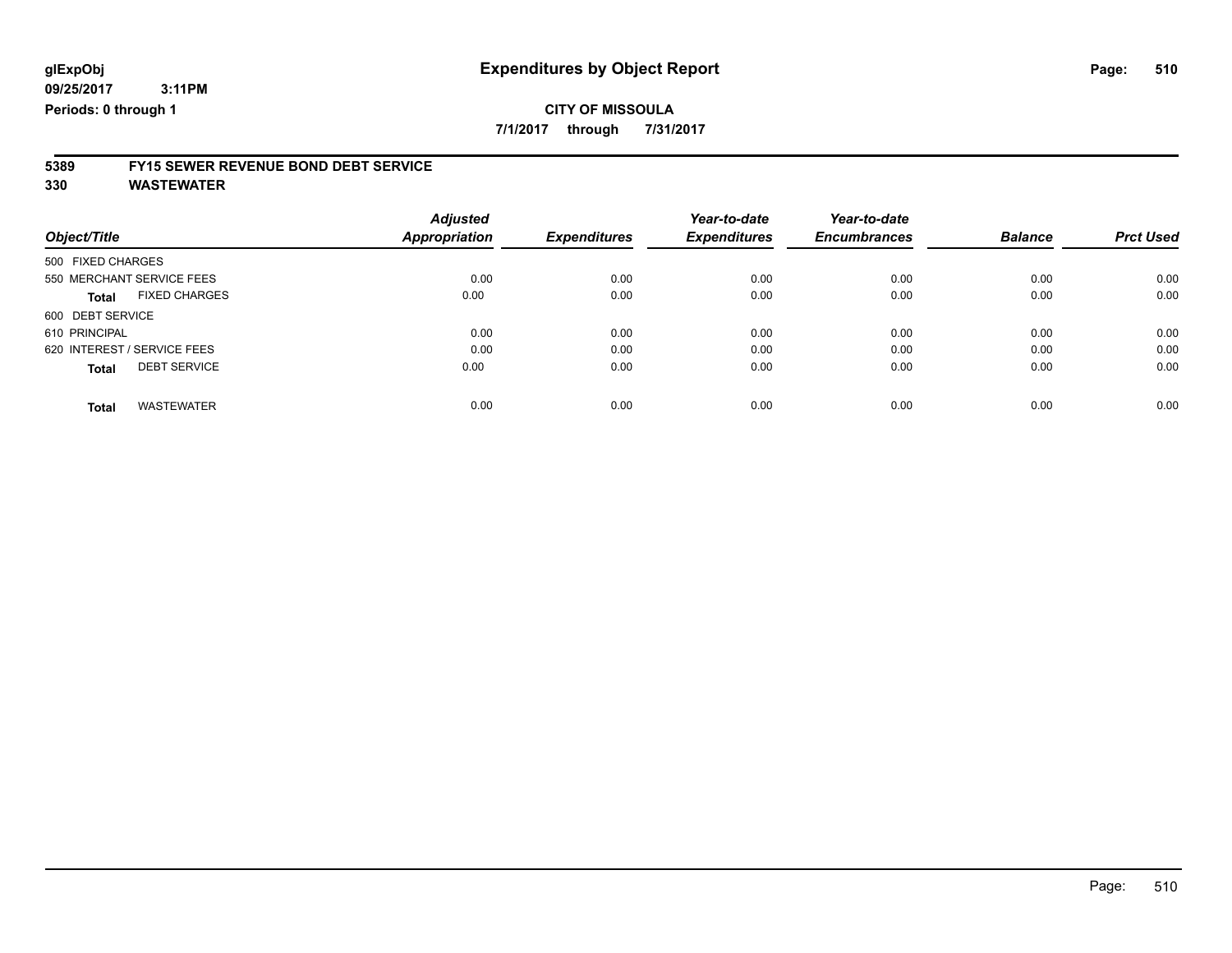### **glExpObj Expenditures by Object Report Page: 511**

**09/25/2017 3:11PM Periods: 0 through 1**

#### **5389 FY15 SEWER REVENUE BOND DEBT SERVICE**

| Object/Title                                     | <b>Adjusted</b><br>Appropriation | <b>Expenditures</b> | Year-to-date<br><b>Expenditures</b> | Year-to-date<br><b>Encumbrances</b> | <b>Balance</b> | <b>Prct Used</b> |
|--------------------------------------------------|----------------------------------|---------------------|-------------------------------------|-------------------------------------|----------------|------------------|
|                                                  |                                  |                     |                                     |                                     |                |                  |
| 500 FIXED CHARGES                                |                                  |                     |                                     |                                     |                |                  |
| 550 MERCHANT SERVICE FEES                        | 0.00                             | 0.00                | 0.00                                | 0.00                                | 0.00           | 0.00             |
| <b>FIXED CHARGES</b><br>Total                    | 0.00                             | 0.00                | 0.00                                | 0.00                                | 0.00           | 0.00             |
| 600 DEBT SERVICE                                 |                                  |                     |                                     |                                     |                |                  |
| 610 PRINCIPAL                                    | 0.00                             | 0.00                | 0.00                                | 0.00                                | 0.00           | 0.00             |
| 620 INTEREST / SERVICE FEES                      | 0.00                             | 0.00                | 0.00                                | 0.00                                | 0.00           | 0.00             |
| <b>DEBT SERVICE</b><br><b>Total</b>              | 0.00                             | 0.00                | 0.00                                | 0.00                                | 0.00           | 0.00             |
| FY15 SEWER REVENUE BOND DEBT SEF<br><b>Total</b> | 0.00                             | 0.00                | 0.00                                | 0.00                                | 0.00           | 0.00             |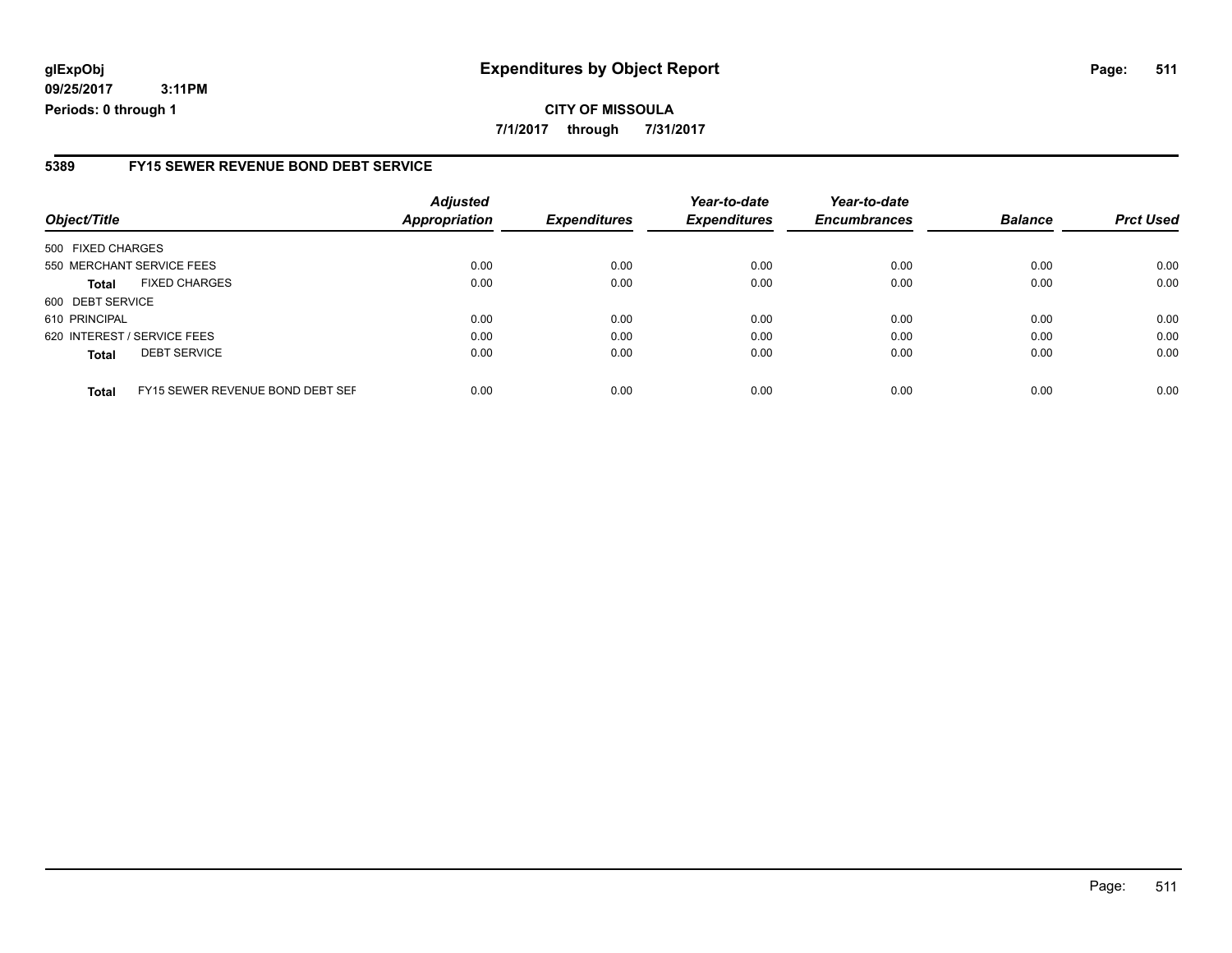**7/1/2017 through 7/31/2017**

# **5390 FY15 SEWER BOND DEBT RESERVE**

**330 WASTEWATER**

| Object/Title                         | <b>Adjusted</b><br>Appropriation | <b>Expenditures</b> | Year-to-date<br><b>Expenditures</b> | Year-to-date<br><b>Encumbrances</b> | <b>Balance</b> | <b>Prct Used</b> |
|--------------------------------------|----------------------------------|---------------------|-------------------------------------|-------------------------------------|----------------|------------------|
| 500 FIXED CHARGES                    |                                  |                     |                                     |                                     |                |                  |
| 550 MERCHANT SERVICE FEES            | 0.00                             | 0.00                | 0.00                                | 0.00                                | 0.00           | 0.00             |
| <b>FIXED CHARGES</b><br><b>Total</b> | 0.00                             | 0.00                | 0.00                                | 0.00                                | 0.00           | 0.00             |
| 800 OTHER OBJECTS                    |                                  |                     |                                     |                                     |                |                  |
| 820 TRANSFERS TO OTHER FUNDS         | 0.00                             | 0.00                | 0.00                                | 0.00                                | 0.00           | 0.00             |
| OTHER OBJECTS<br><b>Total</b>        | 0.00                             | 0.00                | 0.00                                | 0.00                                | 0.00           | 0.00             |
| <b>WASTEWATER</b><br><b>Total</b>    | 0.00                             | 0.00                | 0.00                                | 0.00                                | 0.00           | 0.00             |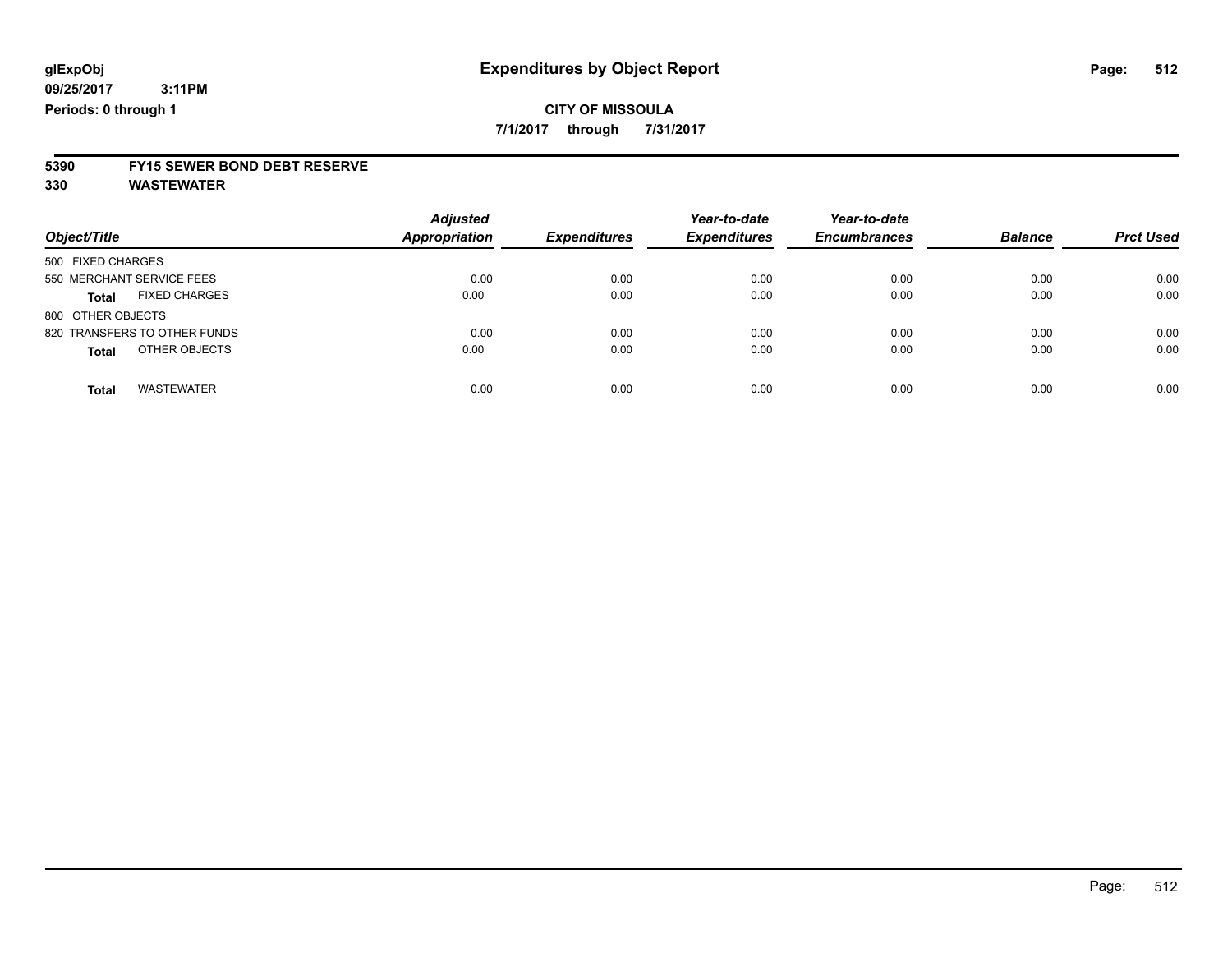### **5390 FY15 SEWER BOND DEBT RESERVE**

| Object/Title              |                              | <b>Adjusted</b>      |                     | Year-to-date<br><b>Expenditures</b> | Year-to-date        |                |                  |
|---------------------------|------------------------------|----------------------|---------------------|-------------------------------------|---------------------|----------------|------------------|
|                           |                              | <b>Appropriation</b> | <b>Expenditures</b> |                                     | <b>Encumbrances</b> | <b>Balance</b> | <b>Prct Used</b> |
| 500 FIXED CHARGES         |                              |                      |                     |                                     |                     |                |                  |
| 550 MERCHANT SERVICE FEES |                              | 0.00                 | 0.00                | 0.00                                | 0.00                | 0.00           | 0.00             |
| <b>Total</b>              | <b>FIXED CHARGES</b>         | 0.00                 | 0.00                | 0.00                                | 0.00                | 0.00           | 0.00             |
| 800 OTHER OBJECTS         |                              |                      |                     |                                     |                     |                |                  |
|                           | 820 TRANSFERS TO OTHER FUNDS | 0.00                 | 0.00                | 0.00                                | 0.00                | 0.00           | 0.00             |
| <b>Total</b>              | OTHER OBJECTS                | 0.00                 | 0.00                | 0.00                                | 0.00                | 0.00           | 0.00             |
| <b>Total</b>              | FY15 SEWER BOND DEBT RESERVE | 0.00                 | 0.00                | 0.00                                | 0.00                | 0.00           | 0.00             |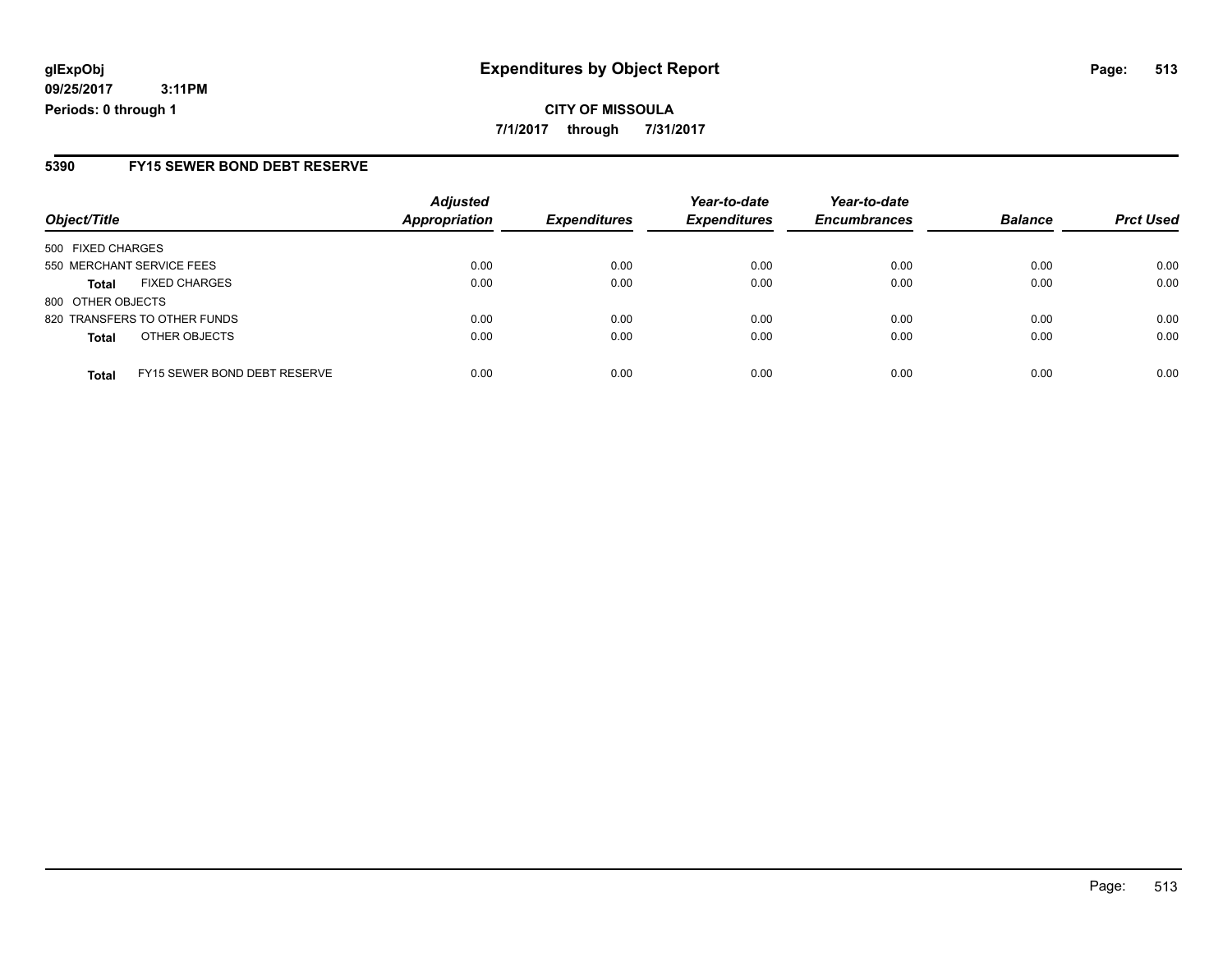**7/1/2017 through 7/31/2017**

**5450 STORMWATER UTILITIY**

**334 STORM WATER**

|                                      | <b>Adjusted</b>      |                     | Year-to-date        | Year-to-date        |                |                  |
|--------------------------------------|----------------------|---------------------|---------------------|---------------------|----------------|------------------|
| Object/Title                         | <b>Appropriation</b> | <b>Expenditures</b> | <b>Expenditures</b> | <b>Encumbrances</b> | <b>Balance</b> | <b>Prct Used</b> |
| 100 PERSONAL SERVICES                |                      |                     |                     |                     |                |                  |
| 110 SALARIES AND WAGES               | 0.00                 | 5,441.03            | 5,441.03            | 0.00                | $-5,441.03$    | 0.00             |
| 130 OTHER                            | 0.00                 | 0.00                | 0.00                | 0.00                | 0.00           | 0.00             |
| <b>140 EMPLOYER CONTRIBUTIONS</b>    | 0.00                 | 4,086.56            | 4,086.56            | 0.00                | $-4,086.56$    | 0.00             |
| 141 STATE RETIREMENT CONTRIBUTIONS   | 0.00                 | 0.00                | 0.00                | 0.00                | 0.00           | 0.00             |
| <b>150 STATE RETIREMENT</b>          | 0.00                 | 0.00                | 0.00                | 0.00                | 0.00           | 0.00             |
| PERSONAL SERVICES<br>Total           | 0.00                 | 9,527.59            | 9,527.59            | 0.00                | $-9,527.59$    | 0.00             |
| 200 SUPPLIES                         |                      |                     |                     |                     |                |                  |
| 210 OFFICE SUPPLIES                  | 0.00                 | 0.00                | 0.00                | 0.00                | 0.00           | 0.00             |
| 220 OPERATING SUPPLIES               | 0.00                 | 0.00                | 0.00                | 0.00                | 0.00           | 0.00             |
| 230 REPAIR/MAINTENANCE               | 0.00                 | 0.00                | 0.00                | 0.00                | 0.00           | 0.00             |
| 231 GASOLINE                         | 0.00                 | 0.00                | 0.00                | 0.00                | 0.00           | 0.00             |
| <b>SUPPLIES</b><br><b>Total</b>      | 0.00                 | 0.00                | 0.00                | 0.00                | 0.00           | 0.00             |
| 300 PURCHASED SERVICES               |                      |                     |                     |                     |                |                  |
| 310 COMMUNICATIONS                   | 0.00                 | 0.00                | 0.00                | 0.00                | 0.00           | 0.00             |
| 320 PRINTING & DUPLICATING           | 0.00                 | 0.00                | 0.00                | 0.00                | 0.00           | 0.00             |
| 330 PUBLICITY, SUBSCRIPTIONS & DUES  | 0.00                 | 0.00                | 0.00                | 0.00                | 0.00           | 0.00             |
| 344 TELEPHONE SERVICE                | 0.00                 | 0.00                | 0.00                | 0.00                | 0.00           | 0.00             |
| 350 PROFESSIONAL SERVICES            | 0.00                 | 0.00                | 0.00                | 0.00                | 0.00           | 0.00             |
| 370 TRAVEL                           | 0.00                 | 0.00                | 0.00                | 0.00                | 0.00           | 0.00             |
| 380 TRAINING                         | 0.00                 | 0.00                | 0.00                | 0.00                | 0.00           | 0.00             |
| PURCHASED SERVICES<br>Total          | 0.00                 | 0.00                | 0.00                | 0.00                | 0.00           | 0.00             |
| 500 FIXED CHARGES                    |                      |                     |                     |                     |                |                  |
| 500 FIXED CHARGES                    | 0.00                 | 0.00                | 0.00                | 0.00                | 0.00           | 0.00             |
| <b>FIXED CHARGES</b><br><b>Total</b> | 0.00                 | 0.00                | 0.00                | 0.00                | 0.00           | 0.00             |
| 600 DEBT SERVICE                     |                      |                     |                     |                     |                |                  |
| 620 INTEREST / SERVICE FEES          | 0.00                 | 0.00                | 0.00                | 0.00                | 0.00           | 0.00             |
| <b>DEBT SERVICE</b><br>Total         | 0.00                 | 0.00                | 0.00                | 0.00                | 0.00           | 0.00             |
| 800 OTHER OBJECTS                    |                      |                     |                     |                     |                |                  |
| 820 TRANSFERS TO OTHER FUNDS         | 0.00                 | 0.00                | 0.00                | 0.00                | 0.00           | 0.00             |
| 845 CONTINGENCY                      | 0.00                 | 0.00                | 0.00                | 0.00                | 0.00           | 0.00             |
| OTHER OBJECTS<br>Total               | 0.00                 | 0.00                | 0.00                | 0.00                | 0.00           | 0.00             |
| 900 CAPITAL OUTLAY                   |                      |                     |                     |                     |                |                  |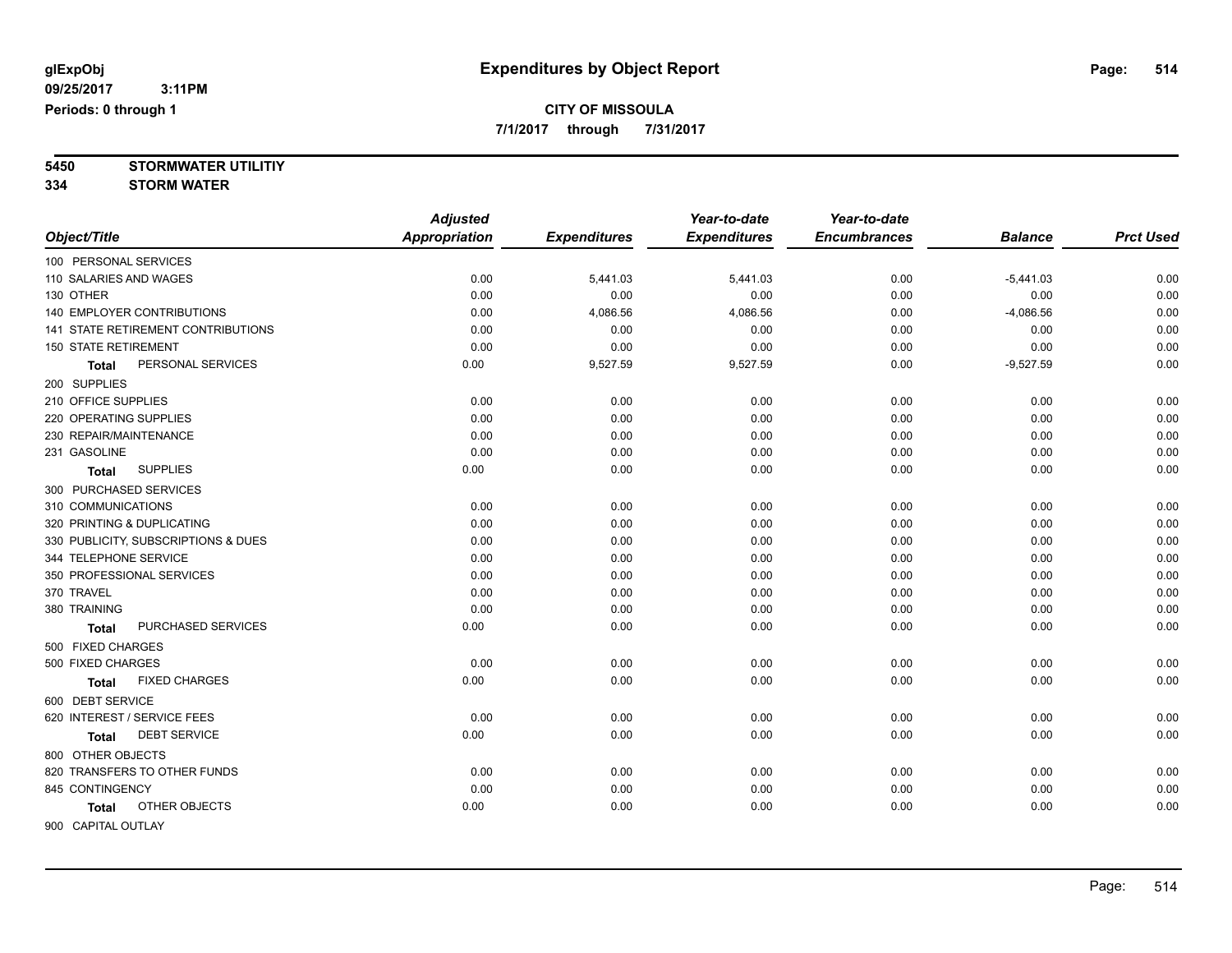**7/1/2017 through 7/31/2017**

**5450 STORMWATER UTILITIY 334 STORM WATER**

| Object/Title                          | <b>Adjusted</b><br>Appropriation | <b>Expenditures</b> | Year-to-date<br><b>Expenditures</b> | Year-to-date<br><b>Encumbrances</b> | <b>Balance</b> | <b>Prct Used</b> |
|---------------------------------------|----------------------------------|---------------------|-------------------------------------|-------------------------------------|----------------|------------------|
| 930 IMPROVEMENTS                      | 0.00                             | 0.00                | 0.00                                | 0.00                                | 0.00           | 0.00             |
| 940 MACHINERY & EQUIPMENT             | 0.00                             | 0.00                | 0.00                                | 0.00                                | 0.00           | 0.00             |
| <b>CAPITAL OUTLAY</b><br><b>Total</b> | 0.00                             | 0.00                | 0.00                                | 0.00                                | 0.00           | 0.00             |
| <b>STORM WATER</b><br>Total           | 0.00                             | 9,527.59            | 9,527.59                            | 0.00                                | $-9,527.59$    | 0.00             |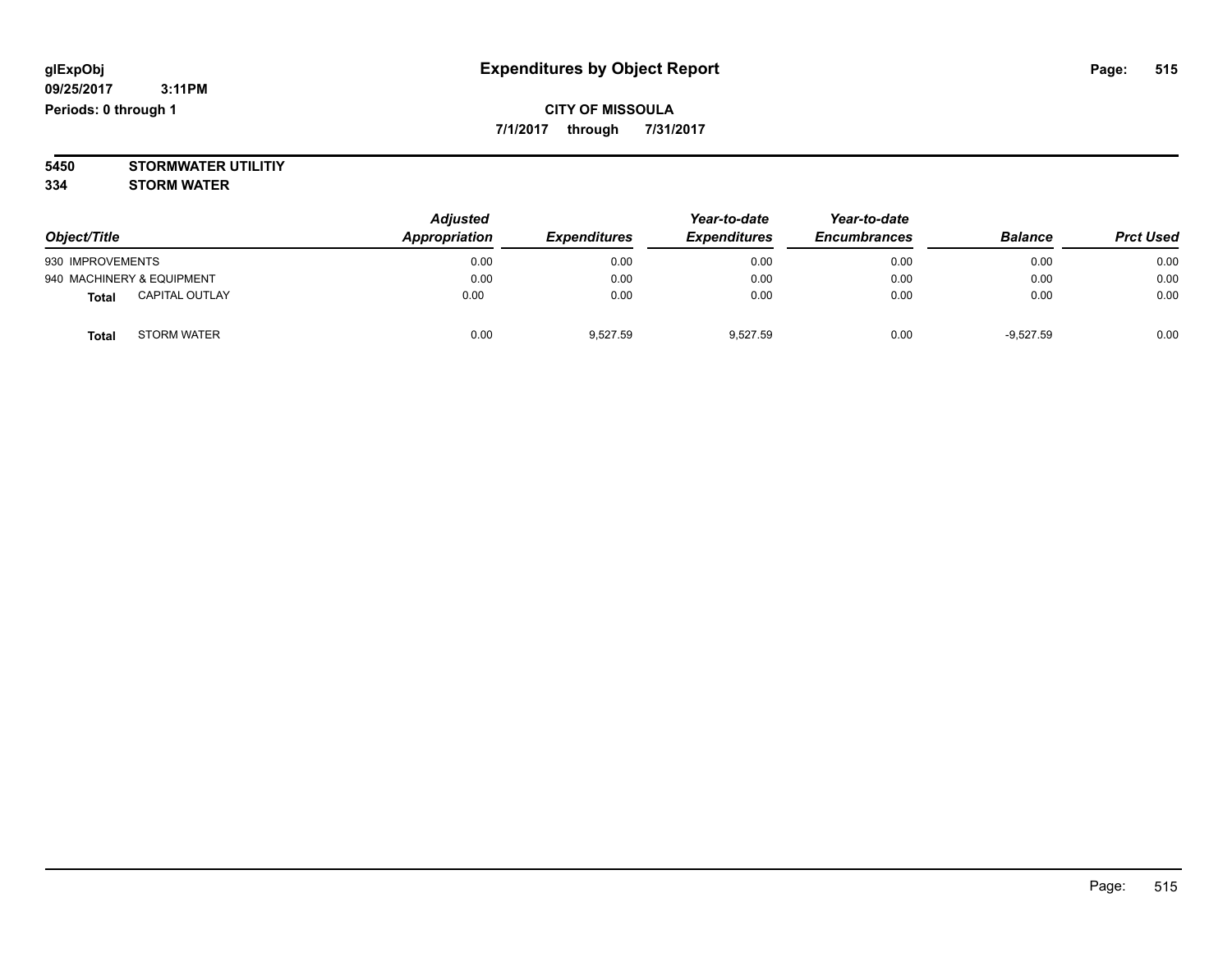#### **5450 STORMWATER UTILITIY**

|                                      | <b>Adjusted</b>      |                     | Year-to-date        | Year-to-date        |                |                  |
|--------------------------------------|----------------------|---------------------|---------------------|---------------------|----------------|------------------|
| Object/Title                         | <b>Appropriation</b> | <b>Expenditures</b> | <b>Expenditures</b> | <b>Encumbrances</b> | <b>Balance</b> | <b>Prct Used</b> |
| 100 PERSONAL SERVICES                |                      |                     |                     |                     |                |                  |
| 110 SALARIES AND WAGES               | 0.00                 | 5,441.03            | 5,441.03            | 0.00                | $-5,441.03$    | 0.00             |
| 130 OTHER                            | 0.00                 | 0.00                | 0.00                | 0.00                | 0.00           | 0.00             |
| <b>140 EMPLOYER CONTRIBUTIONS</b>    | 0.00                 | 4,086.56            | 4,086.56            | 0.00                | $-4,086.56$    | 0.00             |
| 141 STATE RETIREMENT CONTRIBUTIONS   | 0.00                 | 0.00                | 0.00                | 0.00                | 0.00           | 0.00             |
| <b>150 STATE RETIREMENT</b>          | 0.00                 | 0.00                | 0.00                | 0.00                | 0.00           | 0.00             |
| PERSONAL SERVICES<br>Total           | 0.00                 | 9,527.59            | 9,527.59            | 0.00                | $-9,527.59$    | 0.00             |
| 200 SUPPLIES                         |                      |                     |                     |                     |                |                  |
| 210 OFFICE SUPPLIES                  | 0.00                 | 0.00                | 0.00                | 0.00                | 0.00           | 0.00             |
| 220 OPERATING SUPPLIES               | 0.00                 | 0.00                | 0.00                | 0.00                | 0.00           | 0.00             |
| 230 REPAIR/MAINTENANCE               | 0.00                 | 0.00                | 0.00                | 0.00                | 0.00           | 0.00             |
| 231 GASOLINE                         | 0.00                 | 0.00                | 0.00                | 0.00                | 0.00           | 0.00             |
| <b>SUPPLIES</b><br><b>Total</b>      | 0.00                 | 0.00                | 0.00                | 0.00                | 0.00           | 0.00             |
| 300 PURCHASED SERVICES               |                      |                     |                     |                     |                |                  |
| 310 COMMUNICATIONS                   | 0.00                 | 0.00                | 0.00                | 0.00                | 0.00           | 0.00             |
| 320 PRINTING & DUPLICATING           | 0.00                 | 0.00                | 0.00                | 0.00                | 0.00           | 0.00             |
| 330 PUBLICITY, SUBSCRIPTIONS & DUES  | 0.00                 | 0.00                | 0.00                | 0.00                | 0.00           | 0.00             |
| 344 TELEPHONE SERVICE                | 0.00                 | 0.00                | 0.00                | 0.00                | 0.00           | 0.00             |
| 350 PROFESSIONAL SERVICES            | 0.00                 | 0.00                | 0.00                | 0.00                | 0.00           | 0.00             |
| 370 TRAVEL                           | 0.00                 | 0.00                | 0.00                | 0.00                | 0.00           | 0.00             |
| 380 TRAINING                         | 0.00                 | 0.00                | 0.00                | 0.00                | 0.00           | 0.00             |
| PURCHASED SERVICES<br><b>Total</b>   | 0.00                 | 0.00                | 0.00                | 0.00                | 0.00           | 0.00             |
| 500 FIXED CHARGES                    |                      |                     |                     |                     |                |                  |
| 500 FIXED CHARGES                    | 0.00                 | 0.00                | 0.00                | 0.00                | 0.00           | 0.00             |
| <b>FIXED CHARGES</b><br><b>Total</b> | 0.00                 | 0.00                | 0.00                | 0.00                | 0.00           | 0.00             |
| 600 DEBT SERVICE                     |                      |                     |                     |                     |                |                  |
| 620 INTEREST / SERVICE FEES          | 0.00                 | 0.00                | 0.00                | 0.00                | 0.00           | 0.00             |
| <b>DEBT SERVICE</b><br><b>Total</b>  | 0.00                 | 0.00                | 0.00                | 0.00                | 0.00           | 0.00             |
| 800 OTHER OBJECTS                    |                      |                     |                     |                     |                |                  |
| 820 TRANSFERS TO OTHER FUNDS         | 0.00                 | 0.00                | 0.00                | 0.00                | 0.00           | 0.00             |
| 845 CONTINGENCY                      | 0.00                 | 0.00                | 0.00                | 0.00                | 0.00           | 0.00             |
| OTHER OBJECTS<br><b>Total</b>        | 0.00                 | 0.00                | 0.00                | 0.00                | 0.00           | 0.00             |
| 900 CAPITAL OUTLAY                   |                      |                     |                     |                     |                |                  |
| 930 IMPROVEMENTS                     | 0.00                 | 0.00                | 0.00                | 0.00                | 0.00           | 0.00             |
|                                      |                      |                     |                     |                     |                |                  |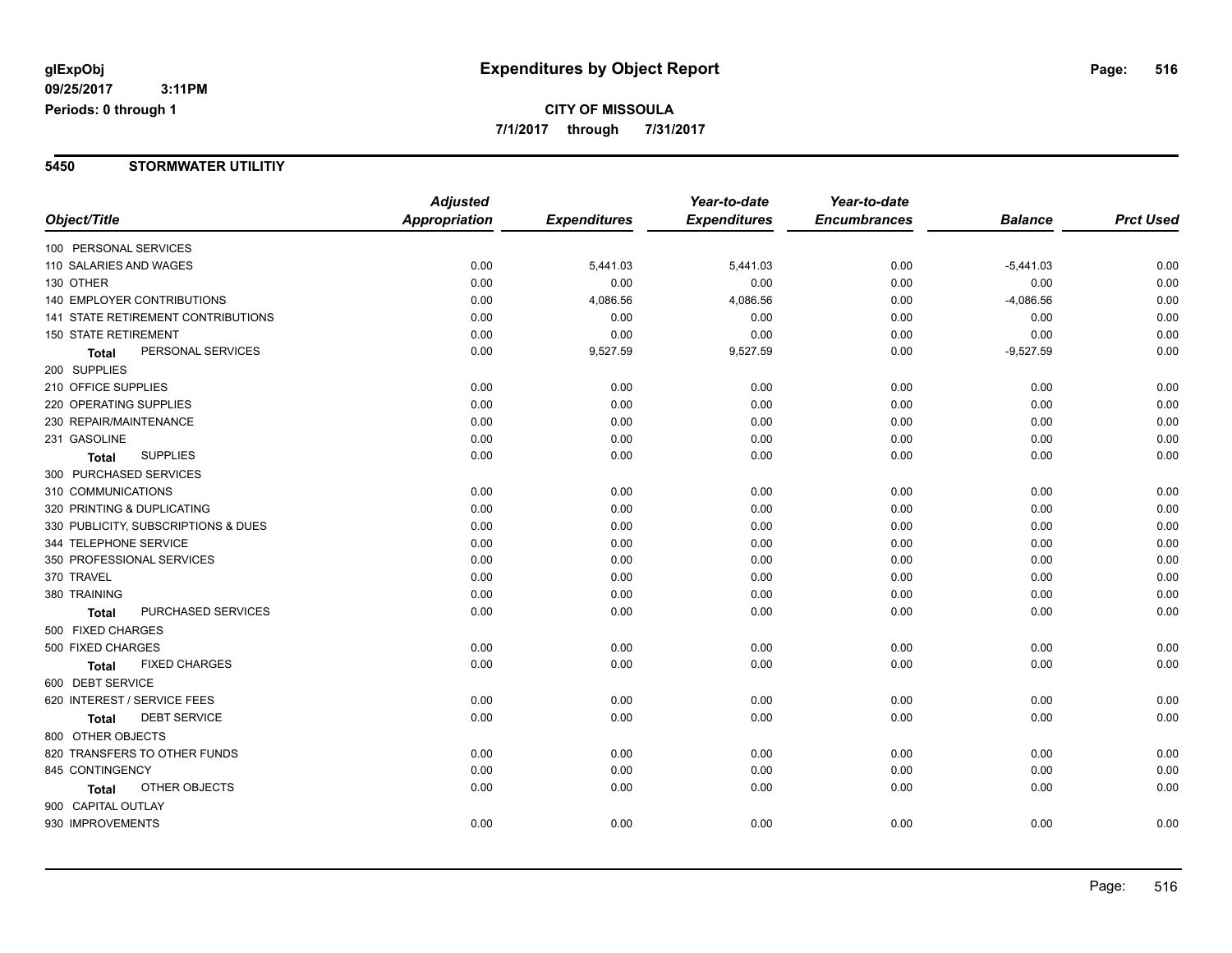**CITY OF MISSOULA 7/1/2017 through 7/31/2017**

#### **5450 STORMWATER UTILITIY**

|              |                           | <b>Adjusted</b>      |                            | Year-to-date        | Year-to-date        |                |                  |
|--------------|---------------------------|----------------------|----------------------------|---------------------|---------------------|----------------|------------------|
| Object/Title |                           | <b>Appropriation</b> | <i><b>Expenditures</b></i> | <b>Expenditures</b> | <b>Encumbrances</b> | <b>Balance</b> | <b>Prct Used</b> |
|              | 940 MACHINERY & EQUIPMENT | 0.00                 | 0.00                       | 0.00                | 0.00                | 0.00           | 0.00             |
| Total        | <b>CAPITAL OUTLAY</b>     | 0.00                 | 0.00                       | 0.00                | 0.00                | 0.00           | 0.00             |
| <b>Total</b> | STORMWATER UTILITIY       | 0.00                 | 9.527.59                   | 9.527.59            | 0.00                | $-9,527.59$    | 0.00             |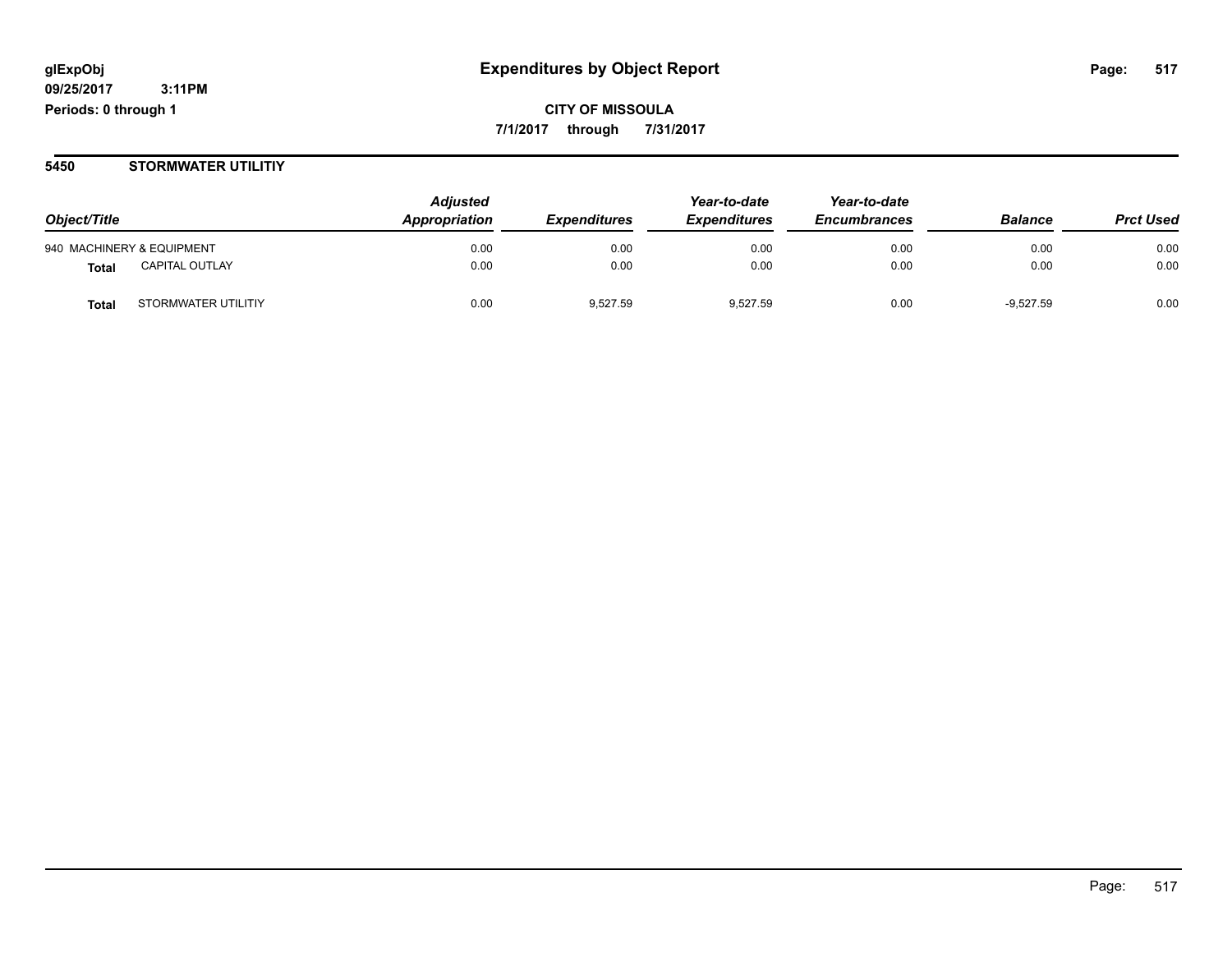**7/1/2017 through 7/31/2017**

**5711 AQUATICS 370 PARKS & RECREATION**

|                                       | <b>Adjusted</b>      |                     | Year-to-date        | Year-to-date        |                |                  |
|---------------------------------------|----------------------|---------------------|---------------------|---------------------|----------------|------------------|
| Object/Title                          | <b>Appropriation</b> | <b>Expenditures</b> | <b>Expenditures</b> | <b>Encumbrances</b> | <b>Balance</b> | <b>Prct Used</b> |
| 100 PERSONAL SERVICES                 |                      |                     |                     |                     |                |                  |
| 110 SALARIES AND WAGES                | 0.00                 | 86,146.00           | 86,146.00           | 0.00                | $-86,146.00$   | 0.00             |
| 115 SALARIES/HEALTH INSURANCE BENEFIT | 0.00                 | 0.00                | 0.00                | 0.00                | 0.00           | 0.00             |
| 120 OVERTIME                          | 0.00                 | 380.25              | 380.25              | 0.00                | $-380.25$      | 0.00             |
| 135 OPEB EXPENSE                      | 0.00                 | 0.00                | 0.00                | 0.00                | 0.00           | 0.00             |
| <b>140 EMPLOYER CONTRIBUTIONS</b>     | 0.00                 | 19,050.59           | 19,050.59           | 0.00                | $-19,050.59$   | 0.00             |
| 141 STATE RETIREMENT CONTRIBUTIONS    | 0.00                 | 0.00                | 0.00                | 0.00                | 0.00           | 0.00             |
| 145 OPEB CONTRIBUTION                 | 0.00                 | 0.00                | 0.00                | 0.00                | 0.00           | 0.00             |
| <b>150 STATE RETIREMENT</b>           | 0.00                 | 0.00                | 0.00                | 0.00                | 0.00           | 0.00             |
| 190 PENSION EXPENSE                   | 0.00                 | 0.00                | 0.00                | 0.00                | 0.00           | 0.00             |
| PERSONAL SERVICES<br><b>Total</b>     | 0.00                 | 105,576.84          | 105,576.84          | 0.00                | $-105,576.84$  | 0.00             |
| 200 SUPPLIES                          |                      |                     |                     |                     |                |                  |
| 210 OFFICE SUPPLIES                   | 0.00                 | 117.86              | 117.86              | 0.00                | $-117.86$      | 0.00             |
| 220 OPERATING SUPPLIES                | 0.00                 | 189.95              | 189.95              | 0.00                | $-189.95$      | 0.00             |
| 230 REPAIR/MAINTENANCE                | 0.00                 | 6,491.72            | 6,491.72            | 0.00                | $-6,491.72$    | 0.00             |
| 231 GASOLINE                          | 0.00                 | 0.00                | 0.00                | 0.00                | 0.00           | 0.00             |
| 240 OTHER SUPPLIES                    | 0.00                 | 13,963.18           | 13,963.18           | 0.00                | $-13,963.18$   | 0.00             |
| 250 SUPPLIES FOR RESALE               | 0.00                 | 0.00                | 0.00                | 0.00                | 0.00           | 0.00             |
| <b>SUPPLIES</b><br>Total              | 0.00                 | 20,762.71           | 20,762.71           | 0.00                | $-20,762.71$   | 0.00             |
| 300 PURCHASED SERVICES                |                      |                     |                     |                     |                |                  |
| 310 COMMUNICATIONS                    | 0.00                 | 0.00                | 0.00                | 0.00                | 0.00           | 0.00             |
| 320 PRINTING & DUPLICATING            | 0.00                 | 0.00                | 0.00                | 0.00                | 0.00           | 0.00             |
| 330 PUBLICITY, SUBSCRIPTIONS & DUES   | 0.00                 | 62.00               | 62.00               | 0.00                | $-62.00$       | 0.00             |
| 340 SEWER                             | 0.00                 | 2,466.88            | 2,466.88            | 0.00                | $-2,466.88$    | 0.00             |
| 341 ELECTRICITY & NATURAL GAS         | 0.00                 | 0.00                | 0.00                | 0.00                | 0.00           | 0.00             |
| 343 WATER CHARGES                     | 0.00                 | 0.00                | 0.00                | 0.00                | 0.00           | 0.00             |
| 344 TELEPHONE SERVICE                 | 0.00                 | 376.42              | 376.42              | 0.00                | $-376.42$      | 0.00             |
| 345 GARBAGE                           | 0.00                 | 311.26              | 311.26              | 0.00                | $-311.26$      | 0.00             |
| 350 PROFESSIONAL SERVICES             | 0.00                 | 0.00                | 0.00                | 0.00                | 0.00           | 0.00             |
| 360 REPAIR & MAINTENANCE              | 0.00                 | 9,762.75            | 9,762.75            | 0.00                | $-9,762.75$    | 0.00             |
| 370 TRAVEL                            | 0.00                 | 0.00                | 0.00                | 0.00                | 0.00           | 0.00             |
| 380 TRAINING                          | 0.00                 | 0.00                | 0.00                | 0.00                | 0.00           | 0.00             |
| 390 OTHER PURCHASED SERVICES          | 0.00                 | 144.96              | 144.96              | 0.00                | $-144.96$      | 0.00             |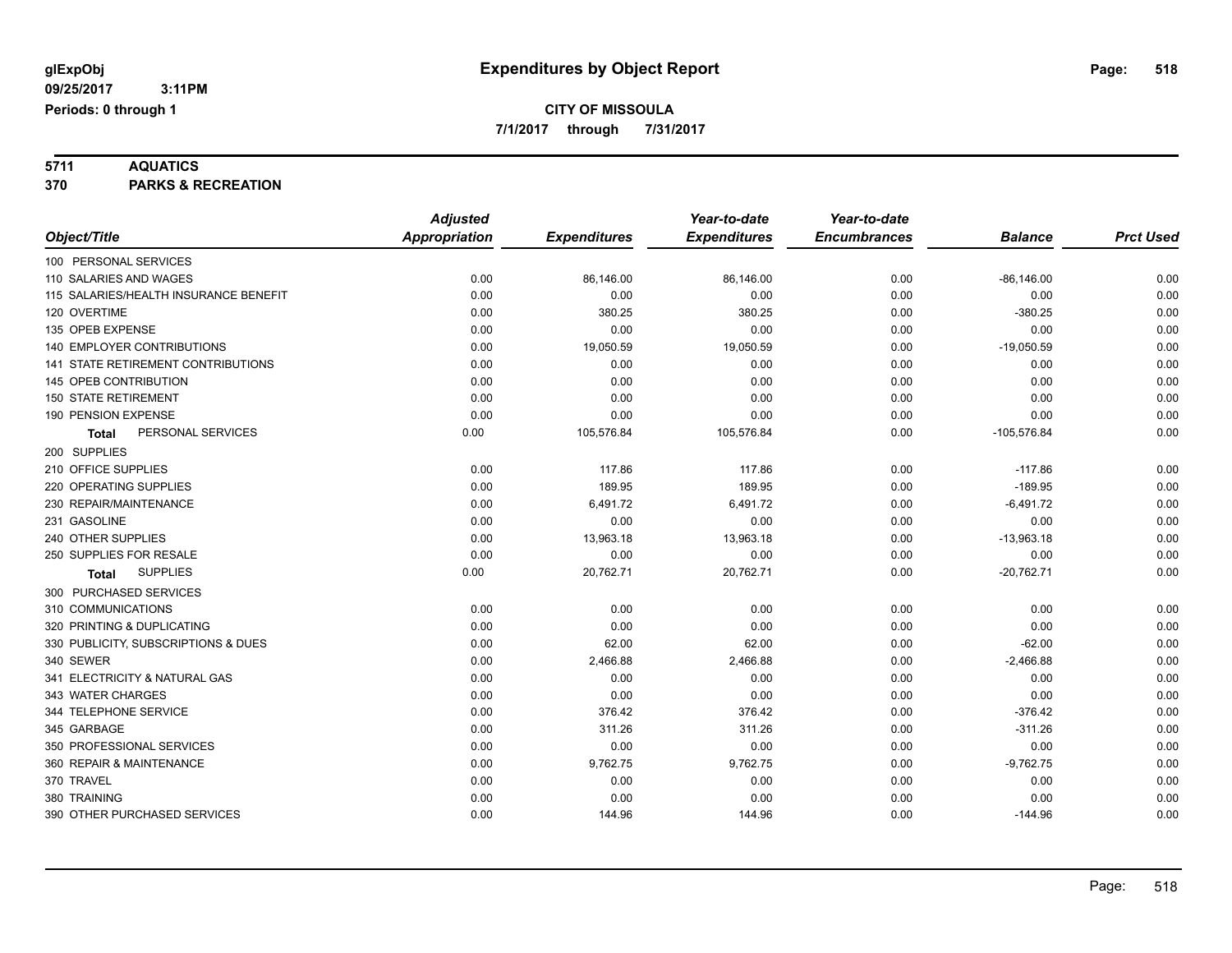**5711 AQUATICS 370 PARKS & RECREATION**

|                    |                              | <b>Adjusted</b>      |                     | Year-to-date        | Year-to-date        |                |                  |
|--------------------|------------------------------|----------------------|---------------------|---------------------|---------------------|----------------|------------------|
| Object/Title       |                              | <b>Appropriation</b> | <b>Expenditures</b> | <b>Expenditures</b> | <b>Encumbrances</b> | <b>Balance</b> | <b>Prct Used</b> |
| <b>Total</b>       | PURCHASED SERVICES           | 0.00                 | 13,124.27           | 13,124.27           | 0.00                | $-13,124.27$   | 0.00             |
| 500 FIXED CHARGES  |                              |                      |                     |                     |                     |                |                  |
| 500 FIXED CHARGES  |                              | 0.00                 | 0.00                | 0.00                | 0.00                | 0.00           | 0.00             |
|                    | 550 MERCHANT SERVICE FEES    | 0.00                 | 0.00                | 0.00                | 0.00                | 0.00           | 0.00             |
| <b>Total</b>       | <b>FIXED CHARGES</b>         | 0.00                 | 0.00                | 0.00                | 0.00                | 0.00           | 0.00             |
| 600 DEBT SERVICE   |                              |                      |                     |                     |                     |                |                  |
| 610 PRINCIPAL      |                              | 0.00                 | 0.00                | 0.00                | 0.00                | 0.00           | 0.00             |
| <b>Total</b>       | <b>DEBT SERVICE</b>          | 0.00                 | 0.00                | 0.00                | 0.00                | 0.00           | 0.00             |
| 800 OTHER OBJECTS  |                              |                      |                     |                     |                     |                |                  |
|                    | 820 TRANSFERS TO OTHER FUNDS | 0.00                 | 0.00                | 0.00                | 0.00                | 0.00           | 0.00             |
| <b>Total</b>       | OTHER OBJECTS                | 0.00                 | 0.00                | 0.00                | 0.00                | 0.00           | 0.00             |
| 900 CAPITAL OUTLAY |                              |                      |                     |                     |                     |                |                  |
| 920 BUILDINGS      |                              | 0.00                 | 0.00                | 0.00                | 0.00                | 0.00           | 0.00             |
| 930 IMPROVEMENTS   |                              | 0.00                 | 0.00                | 0.00                | 0.00                | 0.00           | 0.00             |
|                    | 940 MACHINERY & EQUIPMENT    | 0.00                 | 0.00                | 0.00                | 0.00                | 0.00           | 0.00             |
| <b>Total</b>       | <b>CAPITAL OUTLAY</b>        | 0.00                 | 0.00                | 0.00                | 0.00                | 0.00           | 0.00             |
| <b>Total</b>       | PARKS & RECREATION           | 0.00                 | 139,463.82          | 139,463.82          | 0.00                | $-139,463.82$  | 0.00             |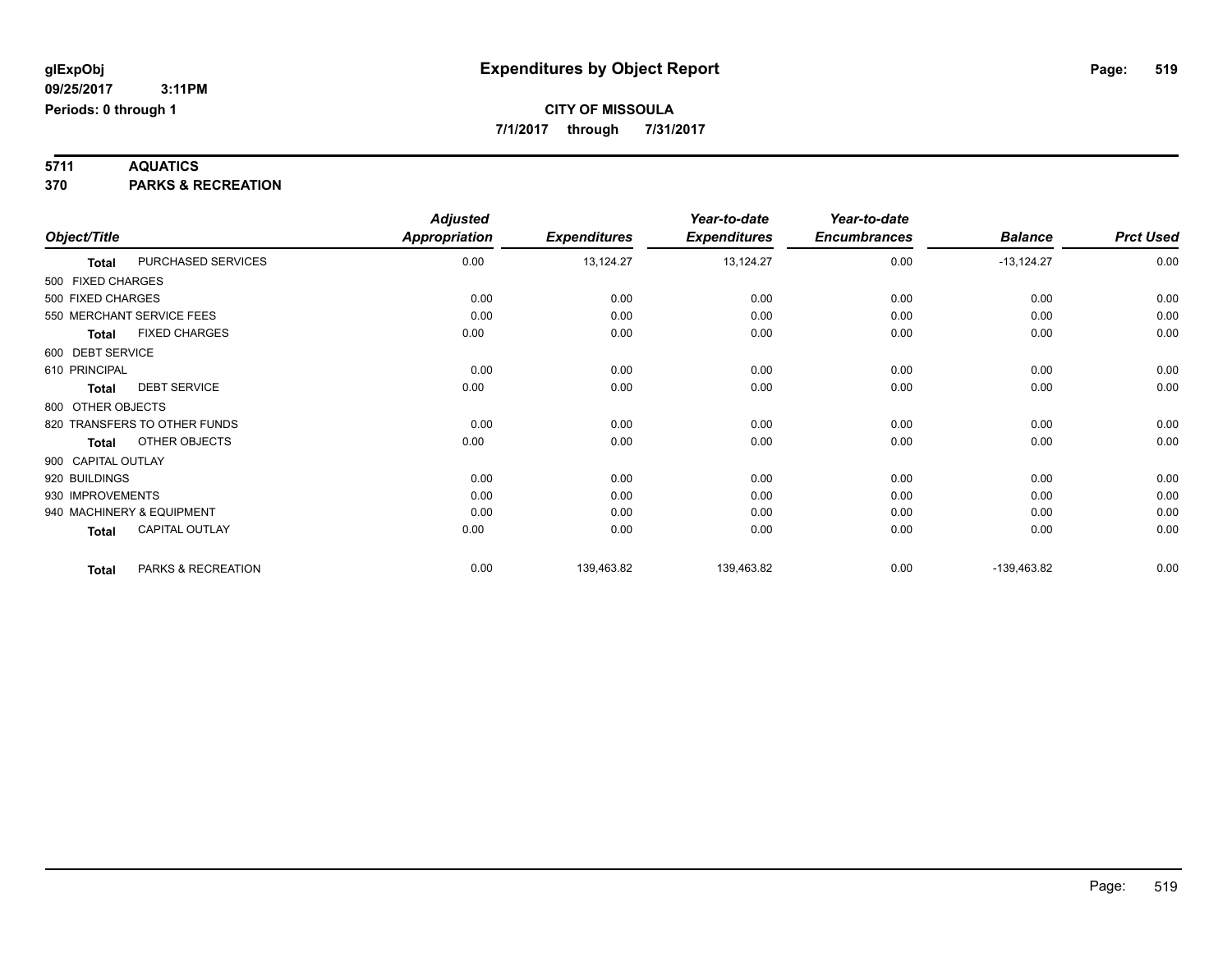# **5711 AQUATICS**

**390 NON-DEPARTMENTAL**

| Object/Title                          | <b>Adjusted</b><br><b>Appropriation</b> | <b>Expenditures</b> | Year-to-date<br><b>Expenditures</b> | Year-to-date<br><b>Encumbrances</b> | <b>Balance</b> | <b>Prct Used</b> |
|---------------------------------------|-----------------------------------------|---------------------|-------------------------------------|-------------------------------------|----------------|------------------|
|                                       |                                         |                     |                                     |                                     |                |                  |
| 800 OTHER OBJECTS                     |                                         |                     |                                     |                                     |                |                  |
| 830 DEPRECIATION                      | 0.00                                    | 0.00                | 0.00                                | 0.00                                | 0.00           | 0.00             |
| OTHER OBJECTS<br><b>Total</b>         | 0.00                                    | 0.00                | 0.00                                | 0.00                                | 0.00           | 0.00             |
| 900 CAPITAL OUTLAY                    |                                         |                     |                                     |                                     |                |                  |
| 900 CAPITAL OUTLAY                    | 0.00                                    | 0.00                | 0.00                                | 0.00                                | 0.00           | 0.00             |
| <b>CAPITAL OUTLAY</b><br><b>Total</b> | 0.00                                    | 0.00                | 0.00                                | 0.00                                | 0.00           | 0.00             |
| NON-DEPARTMENTAL<br>Total             | 0.00                                    | 0.00                | 0.00                                | 0.00                                | 0.00           | 0.00             |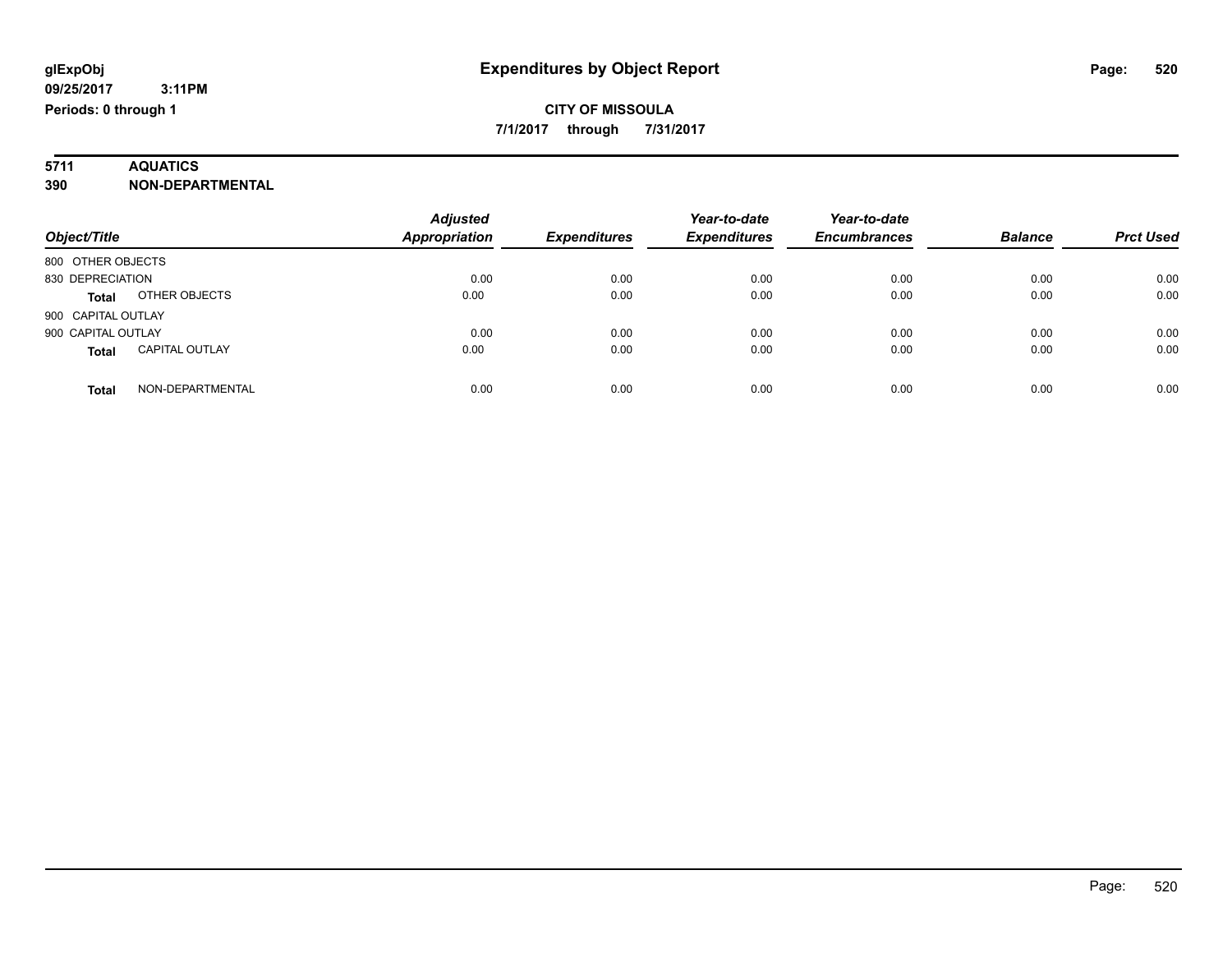**5711 AQUATICS**

|                                       | <b>Adjusted</b> |                     | Year-to-date        | Year-to-date        |                |                  |
|---------------------------------------|-----------------|---------------------|---------------------|---------------------|----------------|------------------|
| Object/Title                          | Appropriation   | <b>Expenditures</b> | <b>Expenditures</b> | <b>Encumbrances</b> | <b>Balance</b> | <b>Prct Used</b> |
| 100 PERSONAL SERVICES                 |                 |                     |                     |                     |                |                  |
| 110 SALARIES AND WAGES                | 0.00            | 86,146.00           | 86,146.00           | 0.00                | $-86, 146.00$  | 0.00             |
| 115 SALARIES/HEALTH INSURANCE BENEFIT | 0.00            | 0.00                | 0.00                | 0.00                | 0.00           | 0.00             |
| 120 OVERTIME                          | 0.00            | 380.25              | 380.25              | 0.00                | $-380.25$      | 0.00             |
| 135 OPEB EXPENSE                      | 0.00            | 0.00                | 0.00                | 0.00                | 0.00           | 0.00             |
| 140 EMPLOYER CONTRIBUTIONS            | 0.00            | 19,050.59           | 19,050.59           | 0.00                | $-19,050.59$   | 0.00             |
| 141 STATE RETIREMENT CONTRIBUTIONS    | 0.00            | 0.00                | 0.00                | 0.00                | 0.00           | 0.00             |
| 145 OPEB CONTRIBUTION                 | 0.00            | 0.00                | 0.00                | 0.00                | 0.00           | 0.00             |
| <b>150 STATE RETIREMENT</b>           | 0.00            | 0.00                | 0.00                | 0.00                | 0.00           | 0.00             |
| 190 PENSION EXPENSE                   | 0.00            | 0.00                | 0.00                | 0.00                | 0.00           | 0.00             |
| PERSONAL SERVICES<br><b>Total</b>     | 0.00            | 105,576.84          | 105,576.84          | 0.00                | $-105,576.84$  | 0.00             |
| 200 SUPPLIES                          |                 |                     |                     |                     |                |                  |
| 210 OFFICE SUPPLIES                   | 0.00            | 117.86              | 117.86              | 0.00                | $-117.86$      | 0.00             |
| 220 OPERATING SUPPLIES                | 0.00            | 189.95              | 189.95              | 0.00                | $-189.95$      | 0.00             |
| 230 REPAIR/MAINTENANCE                | 0.00            | 6,491.72            | 6,491.72            | 0.00                | $-6,491.72$    | 0.00             |
| 231 GASOLINE                          | 0.00            | 0.00                | 0.00                | 0.00                | 0.00           | 0.00             |
| 240 OTHER SUPPLIES                    | 0.00            | 13,963.18           | 13,963.18           | 0.00                | $-13,963.18$   | 0.00             |
| 250 SUPPLIES FOR RESALE               | 0.00            | 0.00                | 0.00                | 0.00                | 0.00           | 0.00             |
| <b>SUPPLIES</b><br><b>Total</b>       | 0.00            | 20,762.71           | 20,762.71           | 0.00                | $-20,762.71$   | 0.00             |
| 300 PURCHASED SERVICES                |                 |                     |                     |                     |                |                  |
| 310 COMMUNICATIONS                    | 0.00            | 0.00                | 0.00                | 0.00                | 0.00           | 0.00             |
| 320 PRINTING & DUPLICATING            | 0.00            | 0.00                | 0.00                | 0.00                | 0.00           | 0.00             |
| 330 PUBLICITY, SUBSCRIPTIONS & DUES   | 0.00            | 62.00               | 62.00               | 0.00                | $-62.00$       | 0.00             |
| 340 SEWER                             | 0.00            | 2,466.88            | 2,466.88            | 0.00                | $-2,466.88$    | 0.00             |
| 341 ELECTRICITY & NATURAL GAS         | 0.00            | 0.00                | 0.00                | 0.00                | 0.00           | 0.00             |
| 343 WATER CHARGES                     | 0.00            | 0.00                | 0.00                | 0.00                | 0.00           | 0.00             |
| 344 TELEPHONE SERVICE                 | 0.00            | 376.42              | 376.42              | 0.00                | $-376.42$      | 0.00             |
| 345 GARBAGE                           | 0.00            | 311.26              | 311.26              | 0.00                | $-311.26$      | 0.00             |
| 350 PROFESSIONAL SERVICES             | 0.00            | 0.00                | 0.00                | 0.00                | 0.00           | 0.00             |
| 360 REPAIR & MAINTENANCE              | 0.00            | 9,762.75            | 9,762.75            | 0.00                | $-9,762.75$    | 0.00             |
| 370 TRAVEL                            | 0.00            | 0.00                | 0.00                | 0.00                | 0.00           | 0.00             |
| 380 TRAINING                          | 0.00            | 0.00                | 0.00                | 0.00                | 0.00           | 0.00             |
| 390 OTHER PURCHASED SERVICES          | 0.00            | 144.96              | 144.96              | 0.00                | $-144.96$      | 0.00             |
| PURCHASED SERVICES<br><b>Total</b>    | 0.00            | 13,124.27           | 13,124.27           | 0.00                | $-13,124.27$   | 0.00             |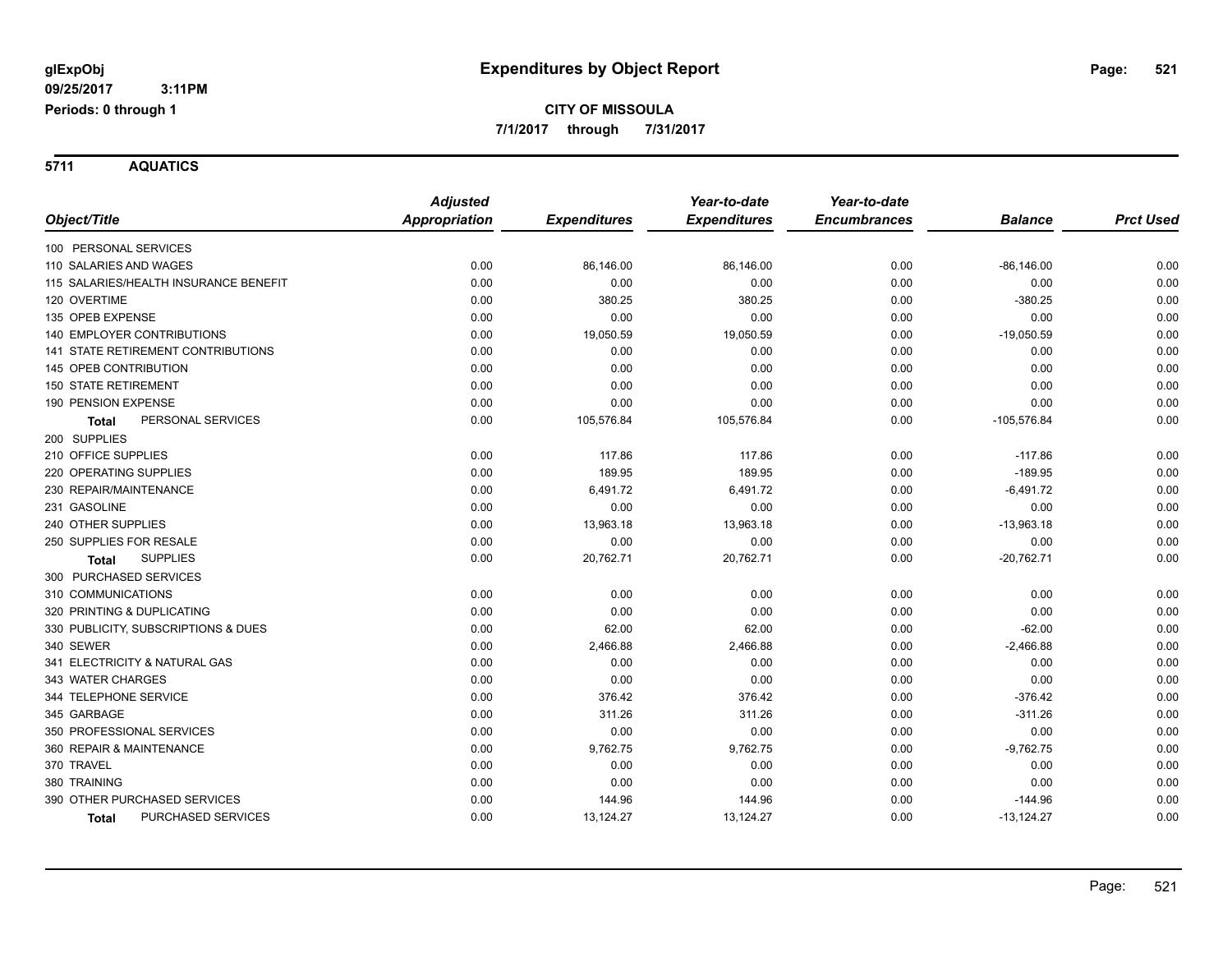**5711 AQUATICS**

|                                       | <b>Adjusted</b>      |                     | Year-to-date        | Year-to-date        |                |                  |
|---------------------------------------|----------------------|---------------------|---------------------|---------------------|----------------|------------------|
| Object/Title                          | <b>Appropriation</b> | <b>Expenditures</b> | <b>Expenditures</b> | <b>Encumbrances</b> | <b>Balance</b> | <b>Prct Used</b> |
| 500 FIXED CHARGES                     |                      |                     |                     |                     |                |                  |
| 500 FIXED CHARGES                     | 0.00                 | 0.00                | 0.00                | 0.00                | 0.00           | 0.00             |
| 550 MERCHANT SERVICE FEES             | 0.00                 | 0.00                | 0.00                | 0.00                | 0.00           | 0.00             |
| <b>FIXED CHARGES</b><br><b>Total</b>  | 0.00                 | 0.00                | 0.00                | 0.00                | 0.00           | 0.00             |
| 600 DEBT SERVICE                      |                      |                     |                     |                     |                |                  |
| 610 PRINCIPAL                         | 0.00                 | 0.00                | 0.00                | 0.00                | 0.00           | 0.00             |
| <b>DEBT SERVICE</b><br><b>Total</b>   | 0.00                 | 0.00                | 0.00                | 0.00                | 0.00           | 0.00             |
| 800 OTHER OBJECTS                     |                      |                     |                     |                     |                |                  |
| 820 TRANSFERS TO OTHER FUNDS          | 0.00                 | 0.00                | 0.00                | 0.00                | 0.00           | 0.00             |
| 830 DEPRECIATION                      | 0.00                 | 0.00                | 0.00                | 0.00                | 0.00           | 0.00             |
| OTHER OBJECTS<br><b>Total</b>         | 0.00                 | 0.00                | 0.00                | 0.00                | 0.00           | 0.00             |
| 900 CAPITAL OUTLAY                    |                      |                     |                     |                     |                |                  |
| 900 CAPITAL OUTLAY                    | 0.00                 | 0.00                | 0.00                | 0.00                | 0.00           | 0.00             |
| 920 BUILDINGS                         | 0.00                 | 0.00                | 0.00                | 0.00                | 0.00           | 0.00             |
| 930 IMPROVEMENTS                      | 0.00                 | 0.00                | 0.00                | 0.00                | 0.00           | 0.00             |
| 940 MACHINERY & EQUIPMENT             | 0.00                 | 0.00                | 0.00                | 0.00                | 0.00           | 0.00             |
| <b>CAPITAL OUTLAY</b><br><b>Total</b> | 0.00                 | 0.00                | 0.00                | 0.00                | 0.00           | 0.00             |
| <b>AQUATICS</b><br><b>Total</b>       | 0.00                 | 139,463.82          | 139,463.82          | 0.00                | $-139,463.82$  | 0.00             |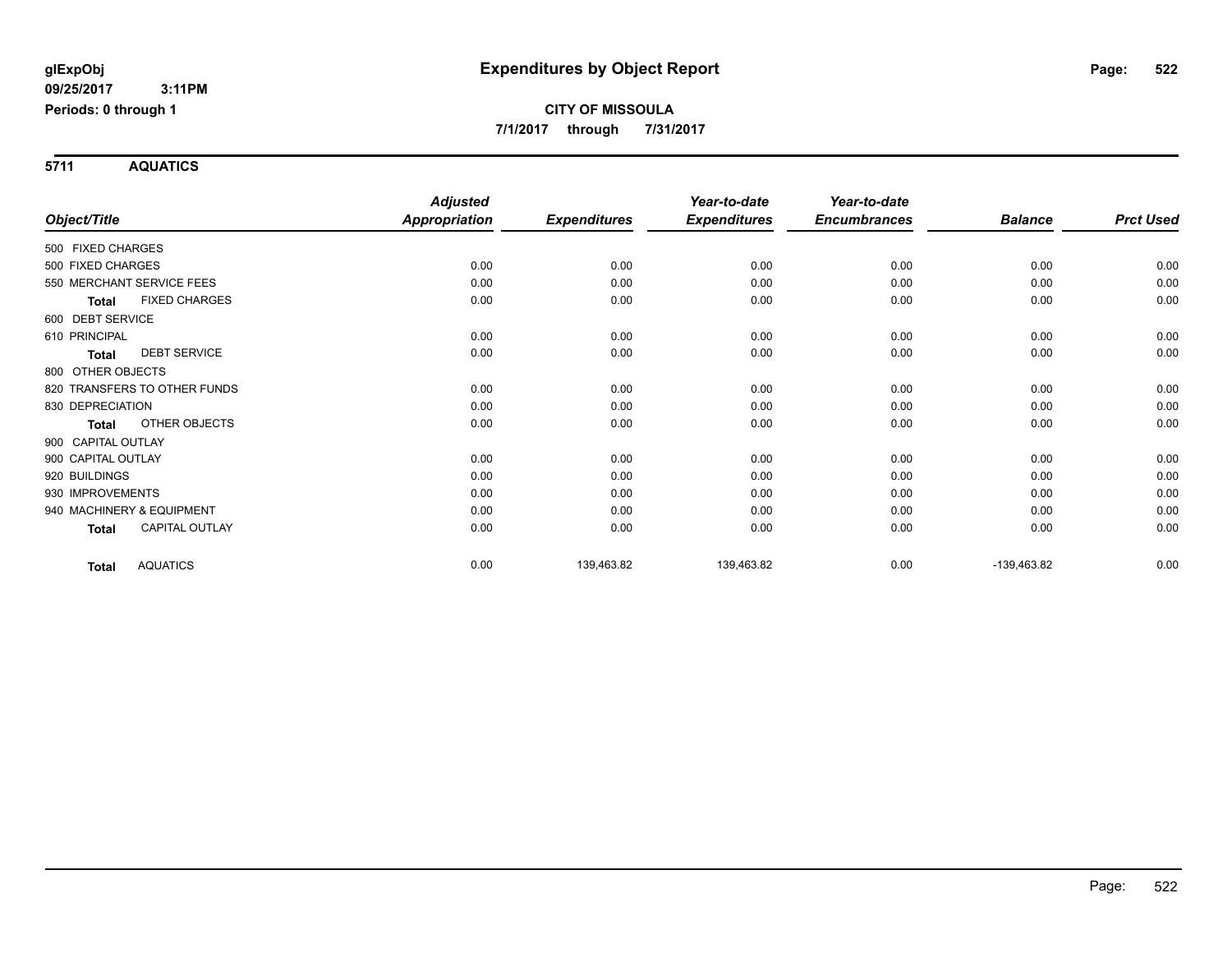**7/1/2017 through 7/31/2017**

# **6050 EMPLOYEE BENEFIT PLAN FUND**<br>390 NON-DEPARTMENTAL

**390 NON-DEPARTMENTAL**

|                                            | <b>Adjusted</b>      |                     | Year-to-date        | Year-to-date        |                |                  |
|--------------------------------------------|----------------------|---------------------|---------------------|---------------------|----------------|------------------|
| Object/Title                               | <b>Appropriation</b> | <b>Expenditures</b> | <b>Expenditures</b> | <b>Encumbrances</b> | <b>Balance</b> | <b>Prct Used</b> |
| 300 PURCHASED SERVICES                     |                      |                     |                     |                     |                |                  |
| 350 PROFESSIONAL SERVICES                  | 0.00                 | 0.00                | 0.00                | 0.00                | 0.00           | 0.00             |
| 351 INSURANCE CLAIMS                       | 0.00                 | 414,485.73          | 414,485.73          | 0.00                | -414,485.73    | 0.00             |
| 352 HEALTH PROGRAMS                        | 0.00                 | 1,325.00            | 1,325.00            | 0.00                | $-1,325.00$    | 0.00             |
| 353 ADMINISTRATION EXPENDITURES            | 0.00                 | 64,055.15           | 64,055.15           | 0.00                | $-64,055.15$   | 0.00             |
| 354 TRANSITIONAL REINSURANCE PROGRAM       | 0.00                 | 0.00                | 0.00                | 0.00                | 0.00           | 0.00             |
| <b>PURCHASED SERVICES</b><br><b>Total</b>  | 0.00                 | 479,865.88          | 479,865.88          | 0.00                | -479,865.88    | 0.00             |
| 500 FIXED CHARGES                          |                      |                     |                     |                     |                |                  |
| 550 MERCHANT SERVICE FEES                  | 0.00                 | 0.00                | 0.00                | 0.00                | 0.00           | 0.00             |
| <b>FIXED CHARGES</b><br><b>Total</b>       | 0.00                 | 0.00                | 0.00                | 0.00                | 0.00           | 0.00             |
| 700 GRANTS & CONTRIBUTIONS                 |                      |                     |                     |                     |                |                  |
| 700 GRANTS & CONTRIBUTIONS                 | 0.00                 | 0.00                | 0.00                | 0.00                | 0.00           | 0.00             |
| <b>GRANTS &amp; CONTRIBUTIONS</b><br>Total | 0.00                 | 0.00                | 0.00                | 0.00                | 0.00           | 0.00             |
| 800 OTHER OBJECTS                          |                      |                     |                     |                     |                |                  |
| 820 TRANSFERS TO OTHER FUNDS               | 0.00                 | 0.00                | 0.00                | 0.00                | 0.00           | 0.00             |
| OTHER OBJECTS<br>Total                     | 0.00                 | 0.00                | 0.00                | 0.00                | 0.00           | 0.00             |
| NON-DEPARTMENTAL<br><b>Total</b>           | 0.00                 | 479,865.88          | 479,865.88          | 0.00                | -479,865.88    | 0.00             |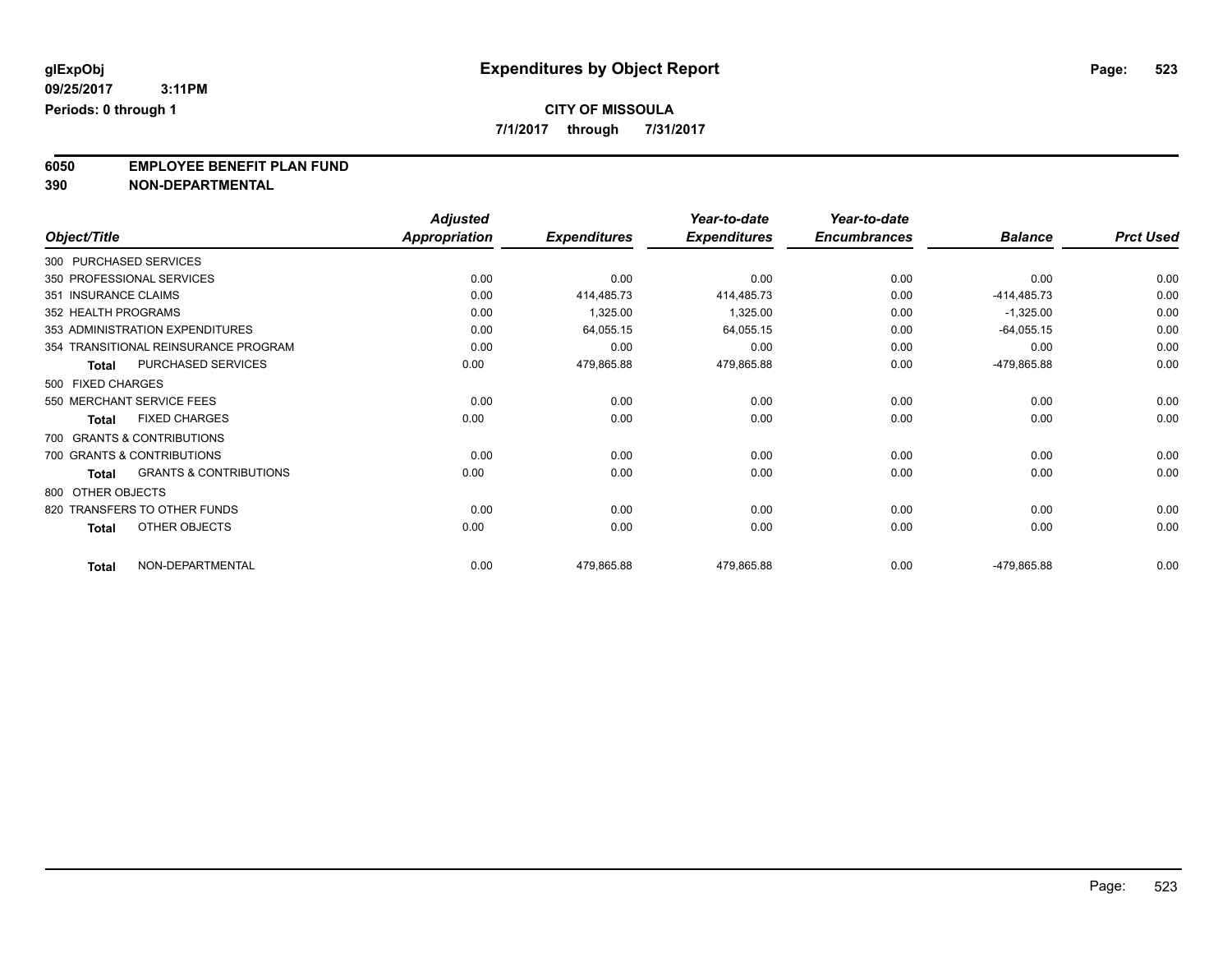### **CITY OF MISSOULA 7/1/2017 through 7/31/2017**

### **6050 EMPLOYEE BENEFIT PLAN FUND**

|                        |                                      | <b>Adjusted</b>      |                     | Year-to-date        | Year-to-date        |                |                  |
|------------------------|--------------------------------------|----------------------|---------------------|---------------------|---------------------|----------------|------------------|
| Object/Title           |                                      | <b>Appropriation</b> | <b>Expenditures</b> | <b>Expenditures</b> | <b>Encumbrances</b> | <b>Balance</b> | <b>Prct Used</b> |
| 300 PURCHASED SERVICES |                                      |                      |                     |                     |                     |                |                  |
|                        | 350 PROFESSIONAL SERVICES            | 0.00                 | 0.00                | 0.00                | 0.00                | 0.00           | 0.00             |
| 351 INSURANCE CLAIMS   |                                      | 0.00                 | 414,485.73          | 414,485.73          | 0.00                | -414,485.73    | 0.00             |
| 352 HEALTH PROGRAMS    |                                      | 0.00                 | 1,325.00            | 1,325.00            | 0.00                | $-1,325.00$    | 0.00             |
|                        | 353 ADMINISTRATION EXPENDITURES      | 0.00                 | 64,055.15           | 64,055.15           | 0.00                | $-64,055.15$   | 0.00             |
|                        | 354 TRANSITIONAL REINSURANCE PROGRAM | 0.00                 | 0.00                | 0.00                | 0.00                | 0.00           | 0.00             |
| <b>Total</b>           | PURCHASED SERVICES                   | 0.00                 | 479,865.88          | 479,865.88          | 0.00                | -479,865.88    | 0.00             |
| 500 FIXED CHARGES      |                                      |                      |                     |                     |                     |                |                  |
|                        | 550 MERCHANT SERVICE FEES            | 0.00                 | 0.00                | 0.00                | 0.00                | 0.00           | 0.00             |
| <b>Total</b>           | <b>FIXED CHARGES</b>                 | 0.00                 | 0.00                | 0.00                | 0.00                | 0.00           | 0.00             |
|                        | 700 GRANTS & CONTRIBUTIONS           |                      |                     |                     |                     |                |                  |
|                        | 700 GRANTS & CONTRIBUTIONS           | 0.00                 | 0.00                | 0.00                | 0.00                | 0.00           | 0.00             |
| <b>Total</b>           | <b>GRANTS &amp; CONTRIBUTIONS</b>    | 0.00                 | 0.00                | 0.00                | 0.00                | 0.00           | 0.00             |
| 800 OTHER OBJECTS      |                                      |                      |                     |                     |                     |                |                  |
|                        | 820 TRANSFERS TO OTHER FUNDS         | 0.00                 | 0.00                | 0.00                | 0.00                | 0.00           | 0.00             |
| <b>Total</b>           | OTHER OBJECTS                        | 0.00                 | 0.00                | 0.00                | 0.00                | 0.00           | 0.00             |
| <b>Total</b>           | EMPLOYEE BENEFIT PLAN FUND           | 0.00                 | 479,865.88          | 479,865.88          | 0.00                | -479,865.88    | 0.00             |

Page: 524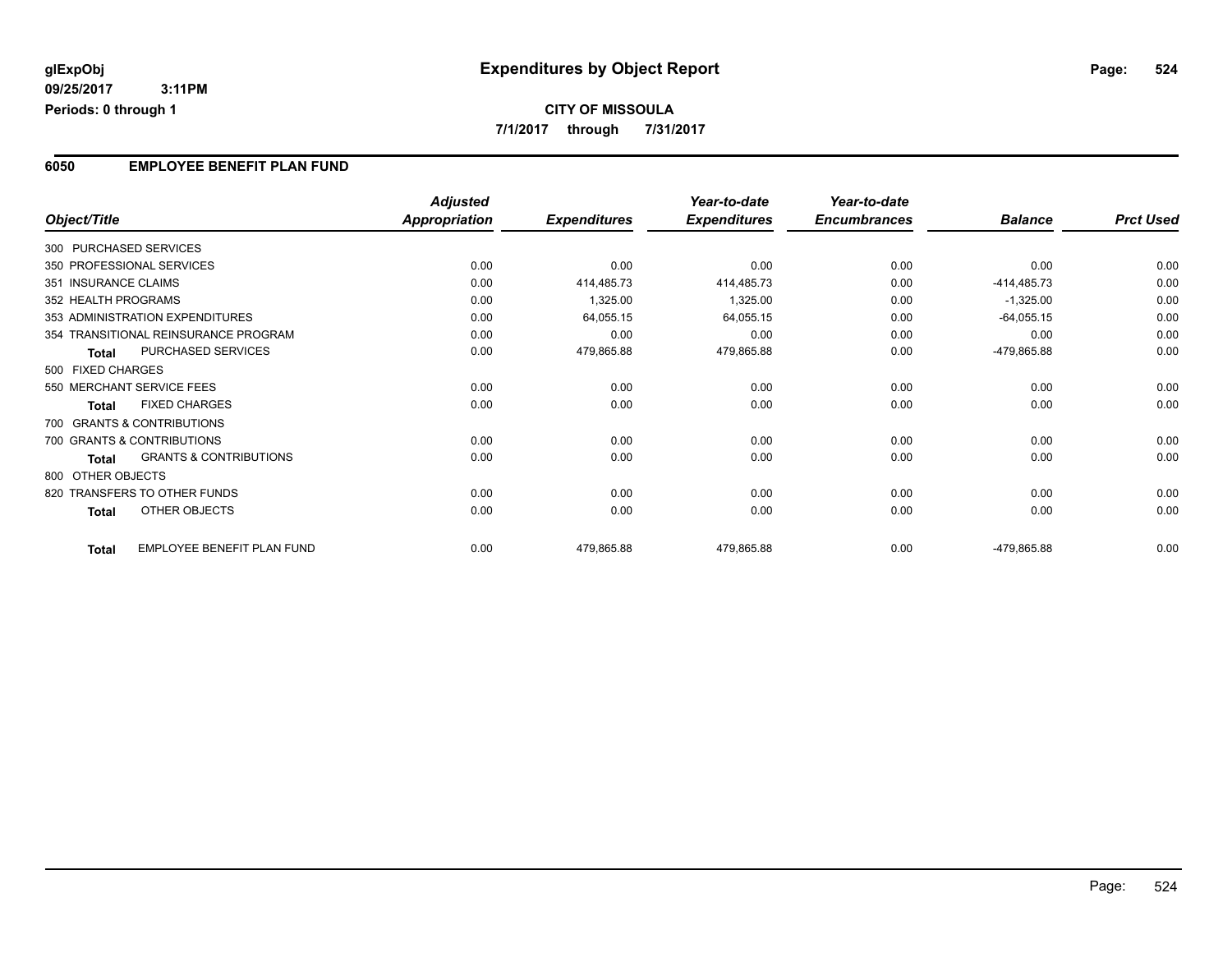**7/1/2017 through 7/31/2017**

# **7370 PARKING COMMISSION FUND**

**395 PARKING COMMISSION**

|                                       | <b>Adjusted</b>      |                     | Year-to-date        | Year-to-date        |                |                  |
|---------------------------------------|----------------------|---------------------|---------------------|---------------------|----------------|------------------|
| Object/Title                          | <b>Appropriation</b> | <b>Expenditures</b> | <b>Expenditures</b> | <b>Encumbrances</b> | <b>Balance</b> | <b>Prct Used</b> |
| 100 PERSONAL SERVICES                 |                      |                     |                     |                     |                |                  |
| 110 SALARIES AND WAGES                | 0.00                 | 26,810.23           | 26,810.23           | 0.00                | $-26,810.23$   | 0.00             |
| 115 SALARIES/HEALTH INSURANCE BENEFIT | 0.00                 | 0.00                | 0.00                | 0.00                | 0.00           | 0.00             |
| 120 OVERTIME                          | 0.00                 | 34.73               | 34.73               | 0.00                | $-34.73$       | 0.00             |
| 130 OTHER                             | 0.00                 | 0.00                | 0.00                | 0.00                | 0.00           | 0.00             |
| 135 OPEB EXPENSE                      | 0.00                 | 0.00                | 0.00                | 0.00                | 0.00           | 0.00             |
| 140 EMPLOYER CONTRIBUTIONS            | 0.00                 | 24,516.25           | 24,516.25           | 0.00                | $-24,516.25$   | 0.00             |
| 141 STATE RETIREMENT CONTRIBUTIONS    | 0.00                 | 0.00                | 0.00                | 0.00                | 0.00           | 0.00             |
| 145 OPEB CONTRIBUTION                 | 0.00                 | 0.00                | 0.00                | 0.00                | 0.00           | 0.00             |
| PERSONAL SERVICES<br>Total            | 0.00                 | 51,361.21           | 51,361.21           | 0.00                | $-51,361.21$   | 0.00             |
| 200 SUPPLIES                          |                      |                     |                     |                     |                |                  |
| 210 OFFICE SUPPLIES                   | 0.00                 | 182.62              | 182.62              | 0.00                | $-182.62$      | 0.00             |
| 220 OPERATING SUPPLIES                | 0.00                 | 0.00                | 0.00                | 0.00                | 0.00           | 0.00             |
| 230 REPAIR/MAINTENANCE                | 0.00                 | 164.76              | 164.76              | 0.00                | $-164.76$      | 0.00             |
| 231 GASOLINE                          | 0.00                 | 0.00                | 0.00                | 0.00                | 0.00           | 0.00             |
| 240 OTHER SUPPLIES                    | 0.00                 | 0.00                | 0.00                | 0.00                | 0.00           | 0.00             |
| <b>SUPPLIES</b><br><b>Total</b>       | 0.00                 | 347.38              | 347.38              | 0.00                | $-347.38$      | 0.00             |
| 300 PURCHASED SERVICES                |                      |                     |                     |                     |                |                  |
| 310 COMMUNICATIONS                    | 0.00                 | 0.00                | 0.00                | 0.00                | 0.00           | 0.00             |
| 320 PRINTING & DUPLICATING            | 0.00                 | 0.00                | 0.00                | 0.00                | 0.00           | 0.00             |
| 330 PUBLICITY, SUBSCRIPTIONS & DUES   | 0.00                 | 0.00                | 0.00                | 0.00                | 0.00           | 0.00             |
| 340 SEWER                             | 0.00                 | 85.31               | 85.31               | 0.00                | $-85.31$       | 0.00             |
| 341 ELECTRICITY & NATURAL GAS         | 0.00                 | 0.00                | 0.00                | 0.00                | 0.00           | 0.00             |
| 343 WATER CHARGES                     | 0.00                 | 0.00                | 0.00                | 0.00                | 0.00           | 0.00             |
| 344 TELEPHONE SERVICE                 | 0.00                 | $-29.99$            | $-29.99$            | 0.00                | 29.99          | 0.00             |
| 345 GARBAGE                           | 0.00                 | 536.94              | 536.94              | 0.00                | $-536.94$      | 0.00             |
| 350 PROFESSIONAL SERVICES             | 0.00                 | 3,906.00            | 3,906.00            | 0.00                | $-3,906.00$    | 0.00             |
| 360 REPAIR & MAINTENANCE              | 0.00                 | 1,707.31            | 1,707.31            | 0.00                | $-1,707.31$    | 0.00             |
| 370 TRAVEL                            | 0.00                 | 0.00                | 0.00                | 0.00                | 0.00           | 0.00             |
| 380 TRAINING                          | 0.00                 | 0.00                | 0.00                | 0.00                | 0.00           | 0.00             |
| 390 OTHER PURCHASED SERVICES          | 0.00                 | 605.02              | 605.02              | 0.00                | $-605.02$      | 0.00             |
| PURCHASED SERVICES<br><b>Total</b>    | 0.00                 | 6,810.59            | 6,810.59            | 0.00                | $-6,810.59$    | 0.00             |
| 100.5100501001107550110               |                      |                     |                     |                     |                |                  |

400 BUILDING MATERIALS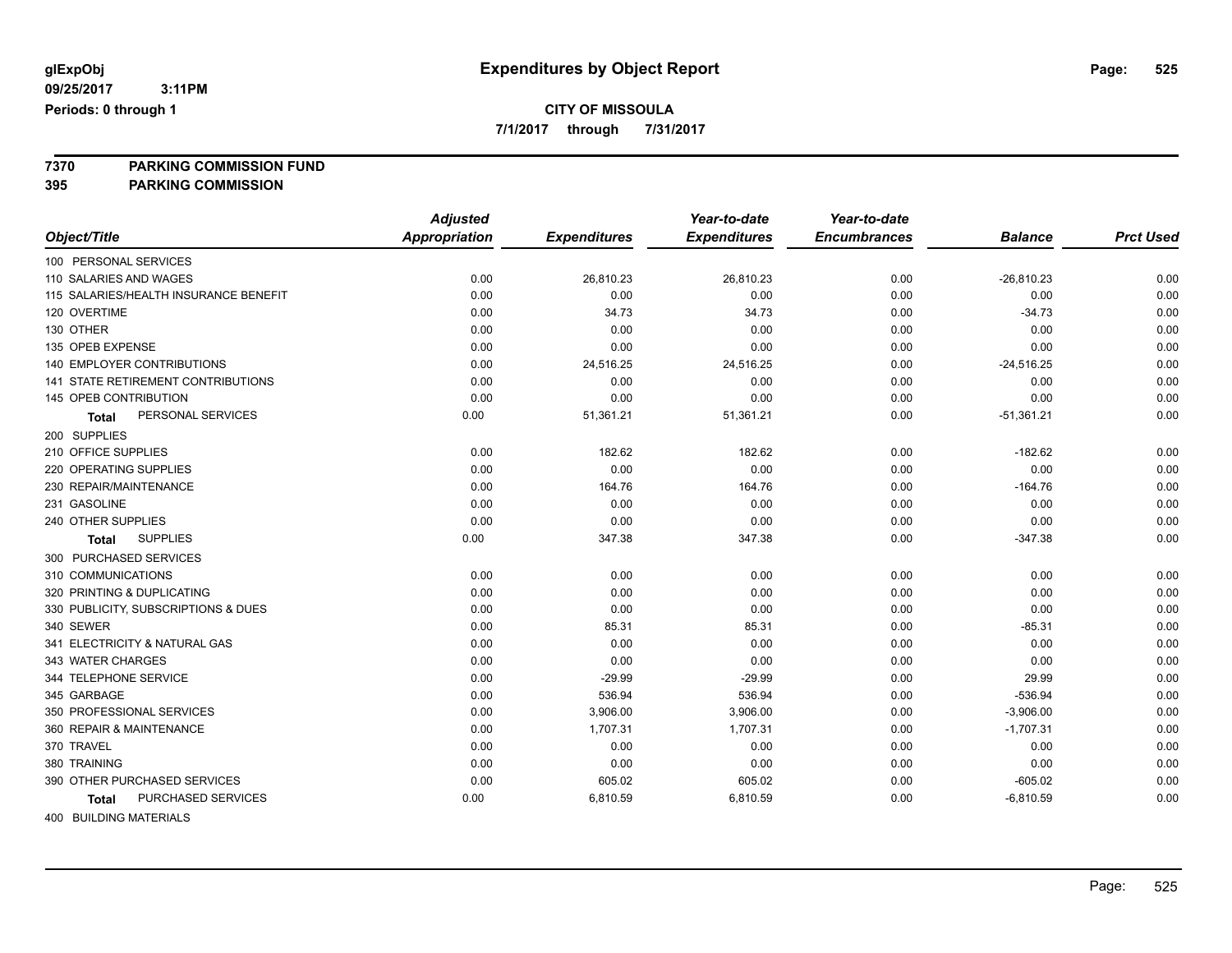**7/1/2017 through 7/31/2017**

# **7370 PARKING COMMISSION FUND**

**395 PARKING COMMISSION**

|                               |                                   | <b>Adjusted</b>      |                     | Year-to-date        | Year-to-date        |                |                  |
|-------------------------------|-----------------------------------|----------------------|---------------------|---------------------|---------------------|----------------|------------------|
| Object/Title                  |                                   | <b>Appropriation</b> | <b>Expenditures</b> | <b>Expenditures</b> | <b>Encumbrances</b> | <b>Balance</b> | <b>Prct Used</b> |
| <b>400 BUILDING MATERIALS</b> |                                   | 0.00                 | 0.00                | 0.00                | 0.00                | 0.00           | 0.00             |
| <b>Total</b>                  | <b>BUILDING MATERIALS</b>         | 0.00                 | 0.00                | 0.00                | 0.00                | 0.00           | 0.00             |
| 500 FIXED CHARGES             |                                   |                      |                     |                     |                     |                |                  |
| 500 FIXED CHARGES             |                                   | 0.00                 | 0.00                | 0.00                | 0.00                | 0.00           | 0.00             |
| 510 *** Title Not Found ***   |                                   | 0.00                 | 0.00                | 0.00                | 0.00                | 0.00           | 0.00             |
|                               | 550 MERCHANT SERVICE FEES         | 0.00                 | 0.00                | 0.00                | 0.00                | 0.00           | 0.00             |
| <b>Total</b>                  | <b>FIXED CHARGES</b>              | 0.00                 | 0.00                | 0.00                | 0.00                | 0.00           | 0.00             |
| 600 DEBT SERVICE              |                                   |                      |                     |                     |                     |                |                  |
| 610 PRINCIPAL                 |                                   | 0.00                 | 92,300.00           | 92,300.00           | 0.00                | $-92,300.00$   | 0.00             |
|                               | 620 INTEREST / SERVICE FEES       | 0.00                 | 13,258.13           | 13,258.13           | 0.00                | $-13,258.13$   | 0.00             |
| <b>Total</b>                  | <b>DEBT SERVICE</b>               | 0.00                 | 105,558.13          | 105,558.13          | 0.00                | $-105,558.13$  | 0.00             |
|                               | 700 GRANTS & CONTRIBUTIONS        |                      |                     |                     |                     |                |                  |
|                               | 700 GRANTS & CONTRIBUTIONS        | 0.00                 | 0.00                | 0.00                | 0.00                | 0.00           | 0.00             |
| <b>Total</b>                  | <b>GRANTS &amp; CONTRIBUTIONS</b> | 0.00                 | 0.00                | 0.00                | 0.00                | 0.00           | 0.00             |
| 800 OTHER OBJECTS             |                                   |                      |                     |                     |                     |                |                  |
|                               | 820 TRANSFERS TO OTHER FUNDS      | 0.00                 | 25,798.75           | 25,798.75           | 0.00                | $-25,798.75$   | 0.00             |
| 845 CONTINGENCY               |                                   | 0.00                 | 0.00                | 0.00                | 0.00                | 0.00           | 0.00             |
| <b>Total</b>                  | OTHER OBJECTS                     | 0.00                 | 25,798.75           | 25,798.75           | 0.00                | $-25,798.75$   | 0.00             |
| 900 CAPITAL OUTLAY            |                                   |                      |                     |                     |                     |                |                  |
| 920 BUILDINGS                 |                                   | 0.00                 | 0.00                | 0.00                | 0.00                | 0.00           | 0.00             |
| 930 IMPROVEMENTS              |                                   | 0.00                 | 0.00                | 0.00                | 0.00                | 0.00           | 0.00             |
|                               | 940 MACHINERY & EQUIPMENT         | 0.00                 | 0.00                | 0.00                | 0.00                | 0.00           | 0.00             |
| <b>Total</b>                  | <b>CAPITAL OUTLAY</b>             | 0.00                 | 0.00                | 0.00                | 0.00                | 0.00           | 0.00             |
|                               |                                   |                      |                     |                     |                     |                |                  |
| <b>Total</b>                  | PARKING COMMISSION                | 0.00                 | 189,876.06          | 189,876.06          | 0.00                | -189,876.06    | 0.00             |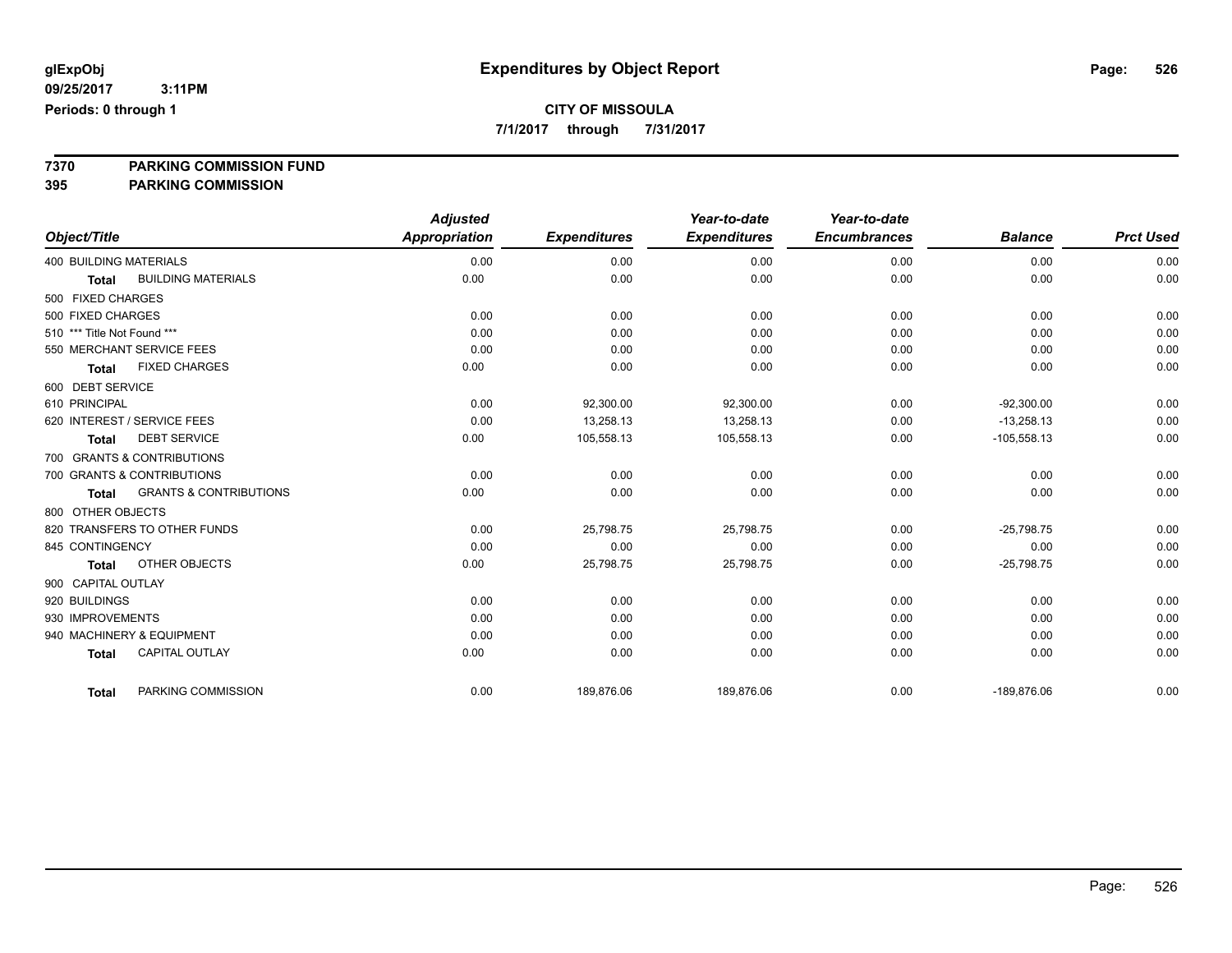**7/1/2017 through 7/31/2017**

# **7370 PARKING COMMISSION FUND**

**900 DEPRECIATION**

|                                       | <b>Adjusted</b>      |                     | Year-to-date        | Year-to-date        |                |                  |
|---------------------------------------|----------------------|---------------------|---------------------|---------------------|----------------|------------------|
| Object/Title                          | <b>Appropriation</b> | <b>Expenditures</b> | <b>Expenditures</b> | <b>Encumbrances</b> | <b>Balance</b> | <b>Prct Used</b> |
| 800 OTHER OBJECTS                     |                      |                     |                     |                     |                |                  |
| 830 DEPRECIATION                      | 0.00                 | 0.00                | 0.00                | 0.00                | 0.00           | 0.00             |
| OTHER OBJECTS<br><b>Total</b>         | 0.00                 | 0.00                | 0.00                | 0.00                | 0.00           | 0.00             |
| 900 CAPITAL OUTLAY                    |                      |                     |                     |                     |                |                  |
| 940 MACHINERY & EQUIPMENT             | 0.00                 | 0.00                | 0.00                | 0.00                | 0.00           | 0.00             |
| <b>CAPITAL OUTLAY</b><br><b>Total</b> | 0.00                 | 0.00                | 0.00                | 0.00                | 0.00           | 0.00             |
| <b>DEPRECIATION</b><br><b>Total</b>   | 0.00                 | 0.00                | 0.00                | 0.00                | 0.00           | 0.00             |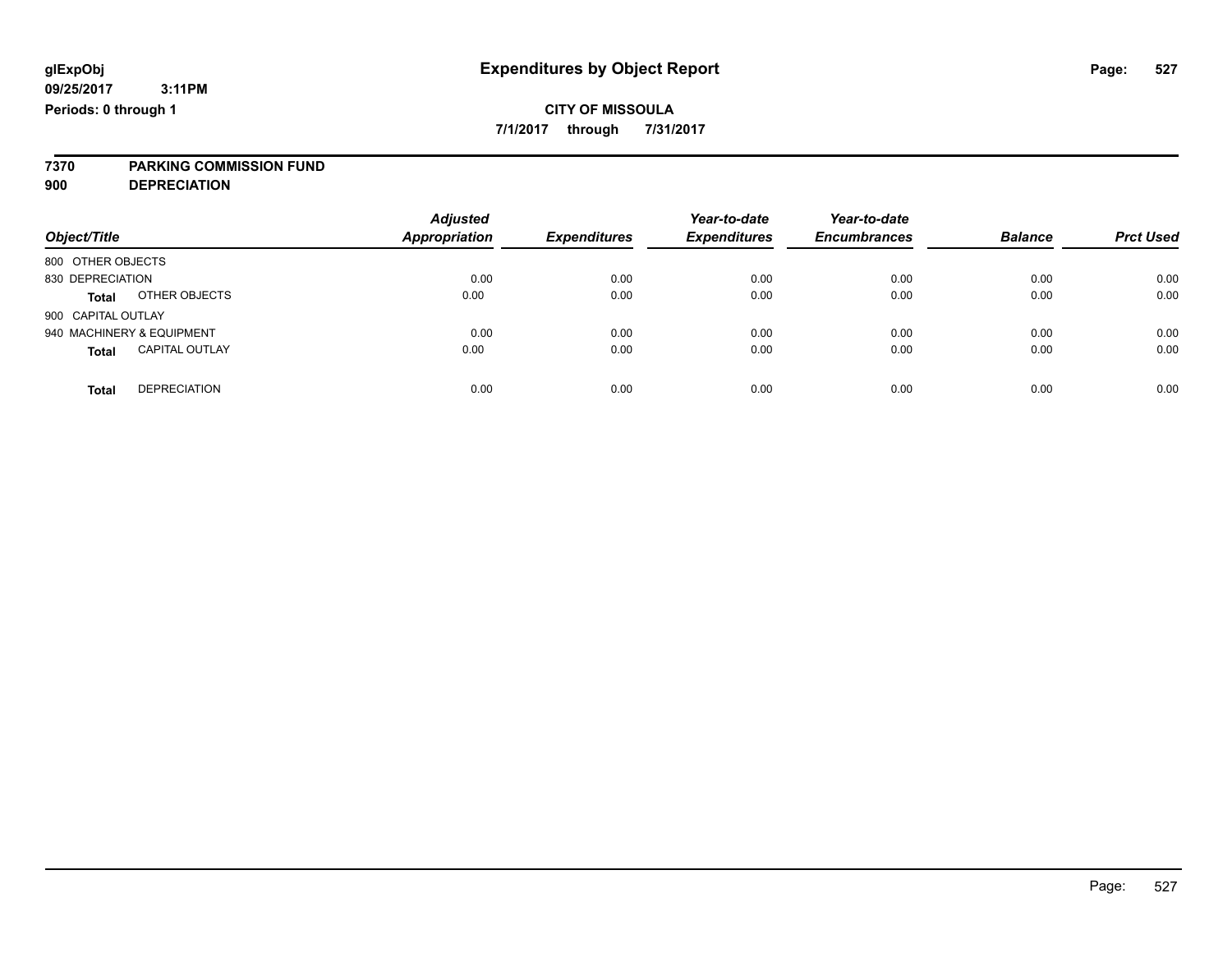#### **7370 PARKING COMMISSION FUND**

|                                       | <b>Adjusted</b> |                     | Year-to-date        | Year-to-date        |                |                  |
|---------------------------------------|-----------------|---------------------|---------------------|---------------------|----------------|------------------|
| Object/Title                          | Appropriation   | <b>Expenditures</b> | <b>Expenditures</b> | <b>Encumbrances</b> | <b>Balance</b> | <b>Prct Used</b> |
| 100 PERSONAL SERVICES                 |                 |                     |                     |                     |                |                  |
| 110 SALARIES AND WAGES                | 0.00            | 26,810.23           | 26,810.23           | 0.00                | $-26,810.23$   | 0.00             |
| 115 SALARIES/HEALTH INSURANCE BENEFIT | 0.00            | 0.00                | 0.00                | 0.00                | 0.00           | 0.00             |
| 120 OVERTIME                          | 0.00            | 34.73               | 34.73               | 0.00                | $-34.73$       | 0.00             |
| 130 OTHER                             | 0.00            | 0.00                | 0.00                | 0.00                | 0.00           | 0.00             |
| 135 OPEB EXPENSE                      | 0.00            | 0.00                | 0.00                | 0.00                | 0.00           | 0.00             |
| <b>140 EMPLOYER CONTRIBUTIONS</b>     | 0.00            | 24,516.25           | 24,516.25           | 0.00                | $-24,516.25$   | 0.00             |
| 141 STATE RETIREMENT CONTRIBUTIONS    | 0.00            | 0.00                | 0.00                | 0.00                | 0.00           | 0.00             |
| 145 OPEB CONTRIBUTION                 | 0.00            | 0.00                | 0.00                | 0.00                | 0.00           | 0.00             |
| PERSONAL SERVICES<br><b>Total</b>     | 0.00            | 51,361.21           | 51,361.21           | 0.00                | $-51,361.21$   | 0.00             |
| 200 SUPPLIES                          |                 |                     |                     |                     |                |                  |
| 210 OFFICE SUPPLIES                   | 0.00            | 182.62              | 182.62              | 0.00                | $-182.62$      | 0.00             |
| 220 OPERATING SUPPLIES                | 0.00            | 0.00                | 0.00                | 0.00                | 0.00           | 0.00             |
| 230 REPAIR/MAINTENANCE                | 0.00            | 164.76              | 164.76              | 0.00                | $-164.76$      | 0.00             |
| 231 GASOLINE                          | 0.00            | 0.00                | 0.00                | 0.00                | 0.00           | 0.00             |
| 240 OTHER SUPPLIES                    | 0.00            | 0.00                | 0.00                | 0.00                | 0.00           | 0.00             |
| <b>SUPPLIES</b><br><b>Total</b>       | 0.00            | 347.38              | 347.38              | 0.00                | $-347.38$      | 0.00             |
| 300 PURCHASED SERVICES                |                 |                     |                     |                     |                |                  |
| 310 COMMUNICATIONS                    | 0.00            | 0.00                | 0.00                | 0.00                | 0.00           | 0.00             |
| 320 PRINTING & DUPLICATING            | 0.00            | 0.00                | 0.00                | 0.00                | 0.00           | 0.00             |
| 330 PUBLICITY, SUBSCRIPTIONS & DUES   | 0.00            | 0.00                | 0.00                | 0.00                | 0.00           | 0.00             |
| 340 SEWER                             | 0.00            | 85.31               | 85.31               | 0.00                | $-85.31$       | 0.00             |
| 341 ELECTRICITY & NATURAL GAS         | 0.00            | 0.00                | 0.00                | 0.00                | 0.00           | 0.00             |
| 343 WATER CHARGES                     | 0.00            | 0.00                | 0.00                | 0.00                | 0.00           | 0.00             |
| 344 TELEPHONE SERVICE                 | 0.00            | $-29.99$            | $-29.99$            | 0.00                | 29.99          | 0.00             |
| 345 GARBAGE                           | 0.00            | 536.94              | 536.94              | 0.00                | $-536.94$      | 0.00             |
| 350 PROFESSIONAL SERVICES             | 0.00            | 3,906.00            | 3,906.00            | 0.00                | $-3,906.00$    | 0.00             |
| 360 REPAIR & MAINTENANCE              | 0.00            | 1,707.31            | 1,707.31            | 0.00                | $-1,707.31$    | 0.00             |
| 370 TRAVEL                            | 0.00            | 0.00                | 0.00                | 0.00                | 0.00           | 0.00             |
| 380 TRAINING                          | 0.00            | 0.00                | 0.00                | 0.00                | 0.00           | 0.00             |
| 390 OTHER PURCHASED SERVICES          | 0.00            | 605.02              | 605.02              | 0.00                | $-605.02$      | 0.00             |
| PURCHASED SERVICES<br><b>Total</b>    | 0.00            | 6,810.59            | 6,810.59            | 0.00                | $-6,810.59$    | 0.00             |
| 400 BUILDING MATERIALS                |                 |                     |                     |                     |                |                  |
| <b>400 BUILDING MATERIALS</b>         | 0.00            | 0.00                | 0.00                | 0.00                | 0.00           | 0.00             |
|                                       |                 |                     |                     |                     |                |                  |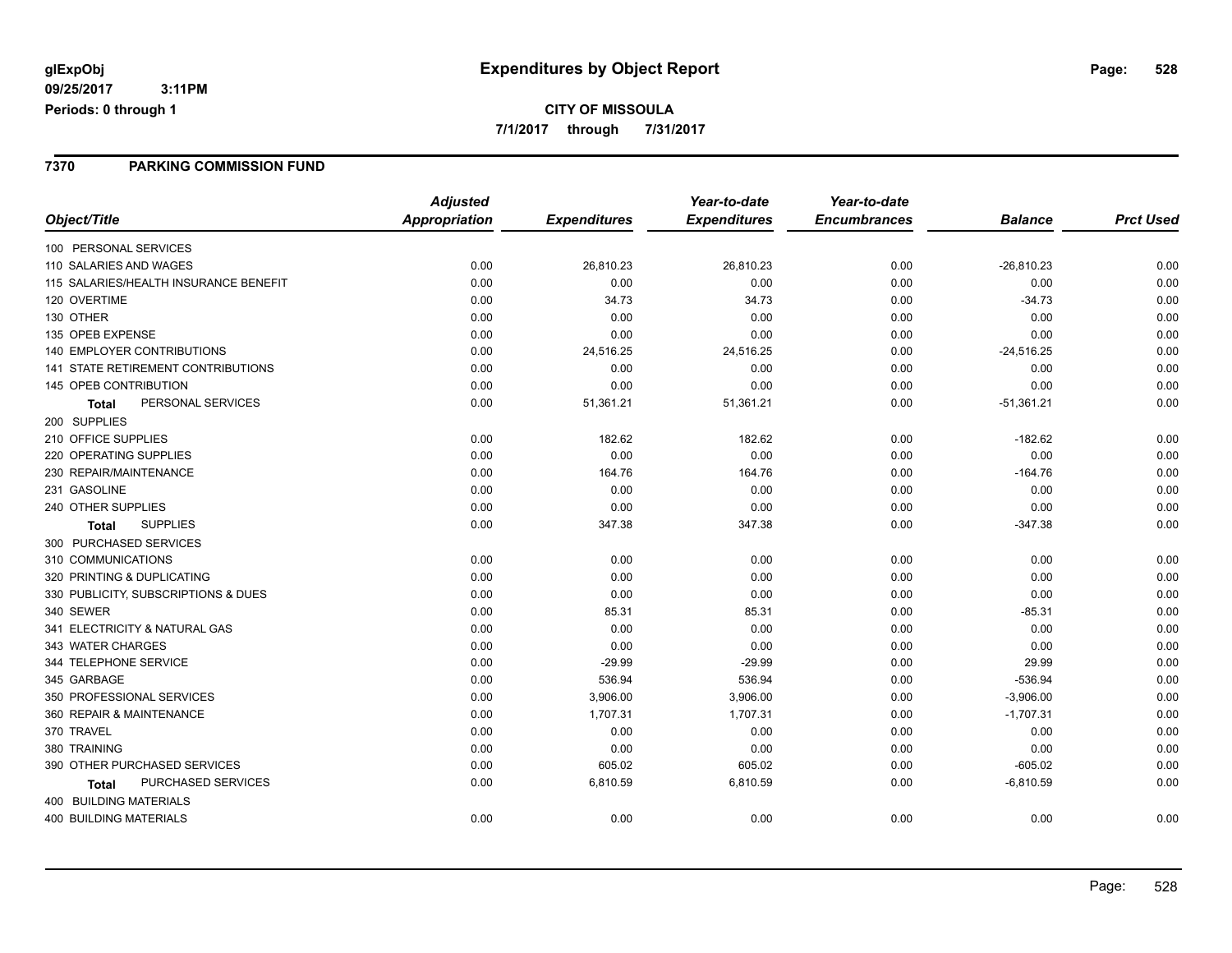#### **7370 PARKING COMMISSION FUND**

|                                                   | <b>Adjusted</b>      |                     | Year-to-date        | Year-to-date        |                |                  |
|---------------------------------------------------|----------------------|---------------------|---------------------|---------------------|----------------|------------------|
| Object/Title                                      | <b>Appropriation</b> | <b>Expenditures</b> | <b>Expenditures</b> | <b>Encumbrances</b> | <b>Balance</b> | <b>Prct Used</b> |
| <b>BUILDING MATERIALS</b><br><b>Total</b>         | 0.00                 | 0.00                | 0.00                | 0.00                | 0.00           | 0.00             |
| 500 FIXED CHARGES                                 |                      |                     |                     |                     |                |                  |
| 500 FIXED CHARGES                                 | 0.00                 | 0.00                | 0.00                | 0.00                | 0.00           | 0.00             |
| 510 *** Title Not Found ***                       | 0.00                 | 0.00                | 0.00                | 0.00                | 0.00           | 0.00             |
| 550 MERCHANT SERVICE FEES                         | 0.00                 | 0.00                | 0.00                | 0.00                | 0.00           | 0.00             |
| <b>FIXED CHARGES</b><br><b>Total</b>              | 0.00                 | 0.00                | 0.00                | 0.00                | 0.00           | 0.00             |
| 600 DEBT SERVICE                                  |                      |                     |                     |                     |                |                  |
| 610 PRINCIPAL                                     | 0.00                 | 92,300.00           | 92,300.00           | 0.00                | $-92,300.00$   | 0.00             |
| 620 INTEREST / SERVICE FEES                       | 0.00                 | 13,258.13           | 13,258.13           | 0.00                | $-13,258.13$   | 0.00             |
| <b>DEBT SERVICE</b><br><b>Total</b>               | 0.00                 | 105,558.13          | 105,558.13          | 0.00                | $-105,558.13$  | 0.00             |
| 700 GRANTS & CONTRIBUTIONS                        |                      |                     |                     |                     |                |                  |
| 700 GRANTS & CONTRIBUTIONS                        | 0.00                 | 0.00                | 0.00                | 0.00                | 0.00           | 0.00             |
| <b>GRANTS &amp; CONTRIBUTIONS</b><br><b>Total</b> | 0.00                 | 0.00                | 0.00                | 0.00                | 0.00           | 0.00             |
| 800 OTHER OBJECTS                                 |                      |                     |                     |                     |                |                  |
| 820 TRANSFERS TO OTHER FUNDS                      | 0.00                 | 25,798.75           | 25,798.75           | 0.00                | $-25,798.75$   | 0.00             |
| 830 DEPRECIATION                                  | 0.00                 | 0.00                | 0.00                | 0.00                | 0.00           | 0.00             |
| 845 CONTINGENCY                                   | 0.00                 | 0.00                | 0.00                | 0.00                | 0.00           | 0.00             |
| <b>OTHER OBJECTS</b><br><b>Total</b>              | 0.00                 | 25,798.75           | 25,798.75           | 0.00                | $-25,798.75$   | 0.00             |
| 900 CAPITAL OUTLAY                                |                      |                     |                     |                     |                |                  |
| 920 BUILDINGS                                     | 0.00                 | 0.00                | 0.00                | 0.00                | 0.00           | 0.00             |
| 930 IMPROVEMENTS                                  | 0.00                 | 0.00                | 0.00                | 0.00                | 0.00           | 0.00             |
| 940 MACHINERY & EQUIPMENT                         | 0.00                 | 0.00                | 0.00                | 0.00                | 0.00           | 0.00             |
| <b>CAPITAL OUTLAY</b><br><b>Total</b>             | 0.00                 | 0.00                | 0.00                | 0.00                | 0.00           | 0.00             |
| PARKING COMMISSION FUND<br><b>Total</b>           | 0.00                 | 189,876.06          | 189,876.06          | 0.00                | -189,876.06    | 0.00             |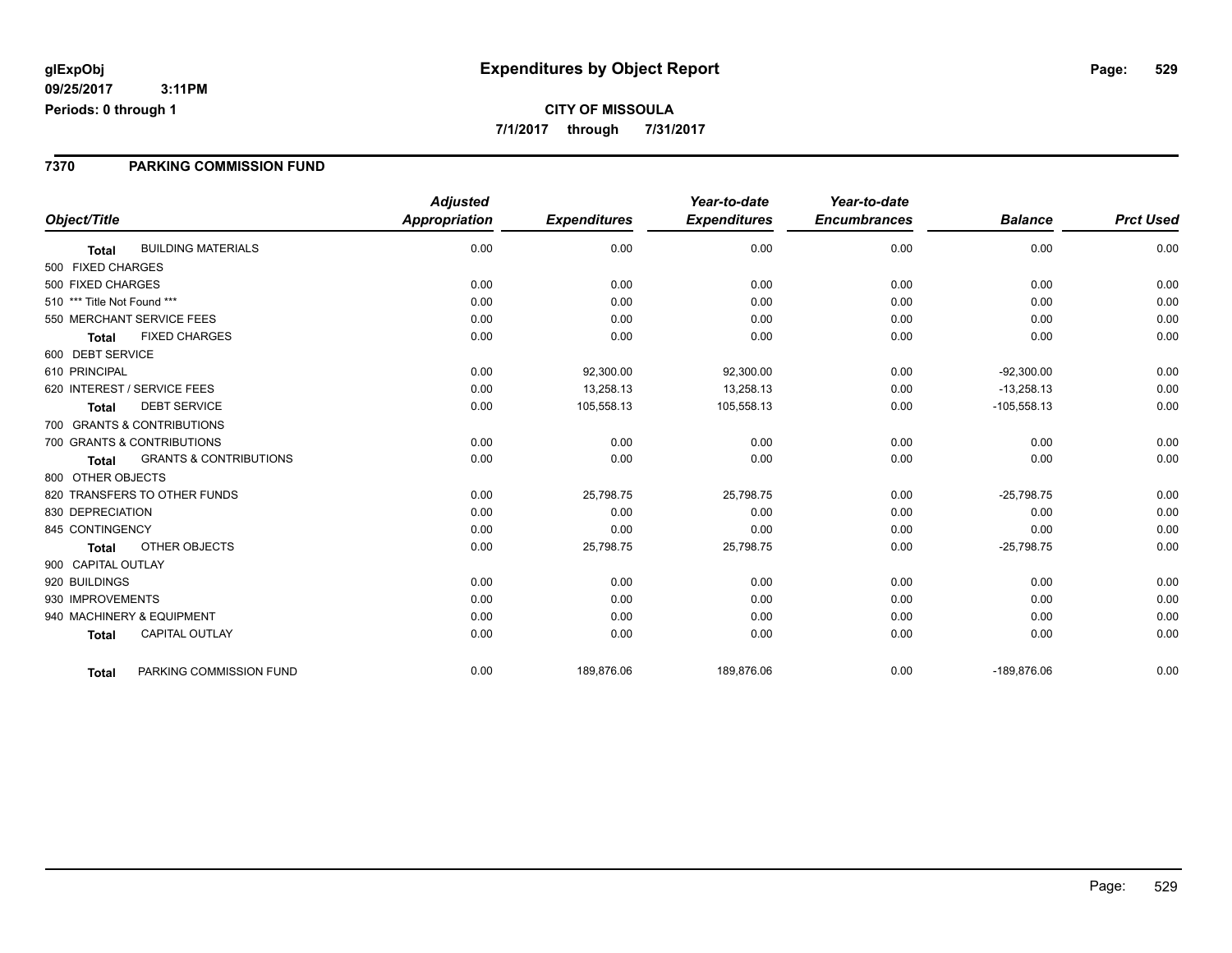**7/1/2017 through 7/31/2017**

# **7371 FRONT STREET PARKING BONDS**

#### **395 PARKING COMMISSION**

|                                      | <b>Adjusted</b>      |                     | Year-to-date        | Year-to-date        |                |                  |
|--------------------------------------|----------------------|---------------------|---------------------|---------------------|----------------|------------------|
| Object/Title                         | <b>Appropriation</b> | <b>Expenditures</b> | <b>Expenditures</b> | <b>Encumbrances</b> | <b>Balance</b> | <b>Prct Used</b> |
| 500 FIXED CHARGES                    |                      |                     |                     |                     |                |                  |
| 550 MERCHANT SERVICE FEES            | 0.00                 | 0.00                | 0.00                | 0.00                | 0.00           | 0.00             |
| <b>FIXED CHARGES</b><br><b>Total</b> | 0.00                 | 0.00                | 0.00                | 0.00                | 0.00           | 0.00             |
| 600 DEBT SERVICE                     |                      |                     |                     |                     |                |                  |
| 620 INTEREST / SERVICE FEES          | 0.00                 | 0.00                | 0.00                | 0.00                | 0.00           | 0.00             |
| <b>DEBT SERVICE</b><br><b>Total</b>  | 0.00                 | 0.00                | 0.00                | 0.00                | 0.00           | 0.00             |
| 800 OTHER OBJECTS                    |                      |                     |                     |                     |                |                  |
| 820 TRANSFERS TO OTHER FUNDS         | 0.00                 | 0.00                | 0.00                | 0.00                | 0.00           | 0.00             |
| OTHER OBJECTS<br><b>Total</b>        | 0.00                 | 0.00                | 0.00                | 0.00                | 0.00           | 0.00             |
|                                      |                      |                     |                     |                     |                |                  |
| PARKING COMMISSION<br><b>Total</b>   | 0.00                 | 0.00                | 0.00                | 0.00                | 0.00           | 0.00             |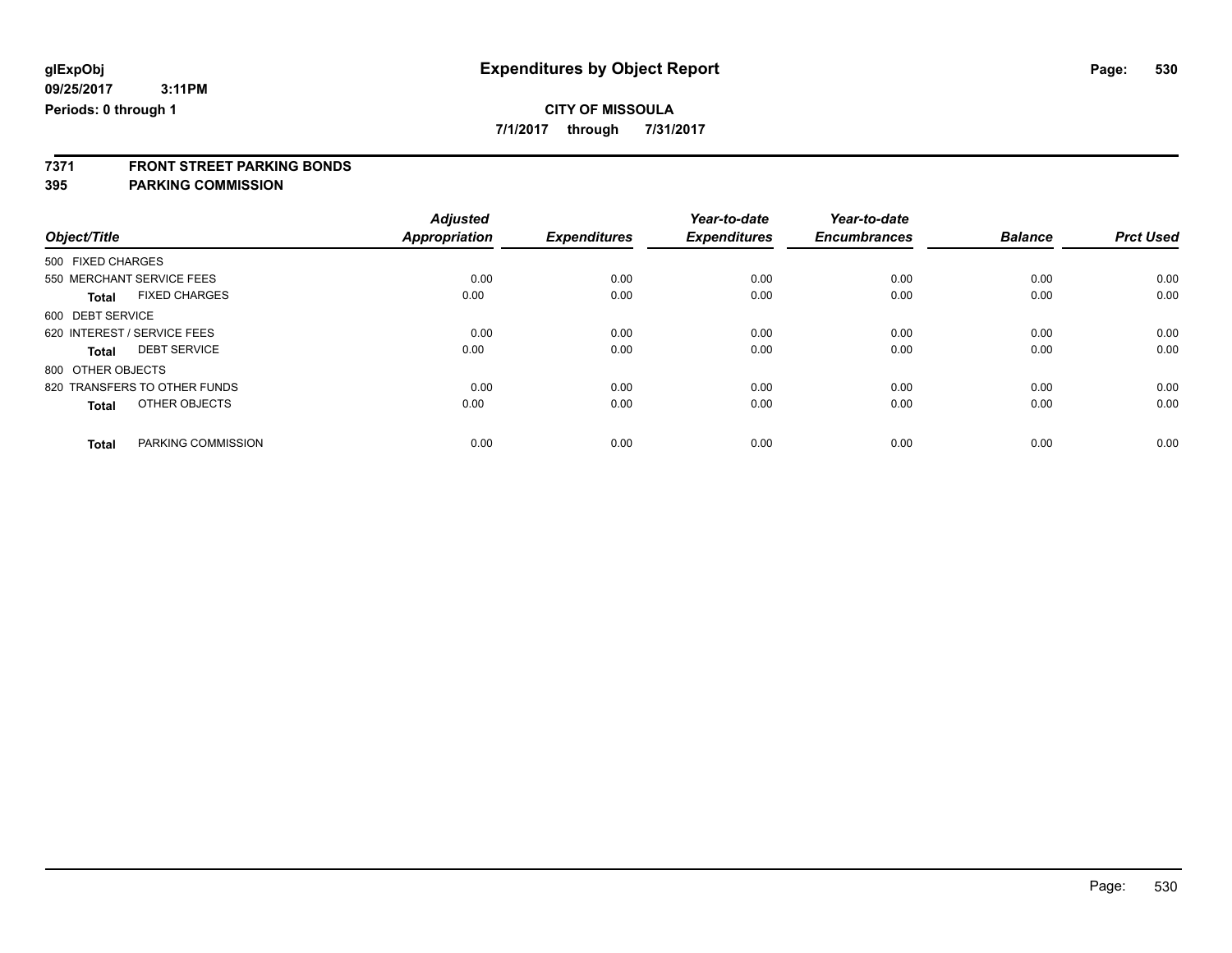### **CITY OF MISSOULA 7/1/2017 through 7/31/2017**

### **7371 FRONT STREET PARKING BONDS**

|                   |                              | <b>Adjusted</b> |                     | Year-to-date        | Year-to-date<br><b>Encumbrances</b> | <b>Balance</b> | <b>Prct Used</b> |
|-------------------|------------------------------|-----------------|---------------------|---------------------|-------------------------------------|----------------|------------------|
| Object/Title      |                              | Appropriation   | <b>Expenditures</b> | <b>Expenditures</b> |                                     |                |                  |
| 500 FIXED CHARGES |                              |                 |                     |                     |                                     |                |                  |
|                   | 550 MERCHANT SERVICE FEES    | 0.00            | 0.00                | 0.00                | 0.00                                | 0.00           | 0.00             |
| Total             | <b>FIXED CHARGES</b>         | 0.00            | 0.00                | 0.00                | 0.00                                | 0.00           | 0.00             |
| 600 DEBT SERVICE  |                              |                 |                     |                     |                                     |                |                  |
|                   | 620 INTEREST / SERVICE FEES  | 0.00            | 0.00                | 0.00                | 0.00                                | 0.00           | 0.00             |
| <b>Total</b>      | <b>DEBT SERVICE</b>          | 0.00            | 0.00                | 0.00                | 0.00                                | 0.00           | 0.00             |
| 800 OTHER OBJECTS |                              |                 |                     |                     |                                     |                |                  |
|                   | 820 TRANSFERS TO OTHER FUNDS | 0.00            | 0.00                | 0.00                | 0.00                                | 0.00           | 0.00             |
| <b>Total</b>      | OTHER OBJECTS                | 0.00            | 0.00                | 0.00                | 0.00                                | 0.00           | 0.00             |
| <b>Total</b>      | FRONT STREET PARKING BONDS   | 0.00            | 0.00                | 0.00                | 0.00                                | 0.00           | 0.00             |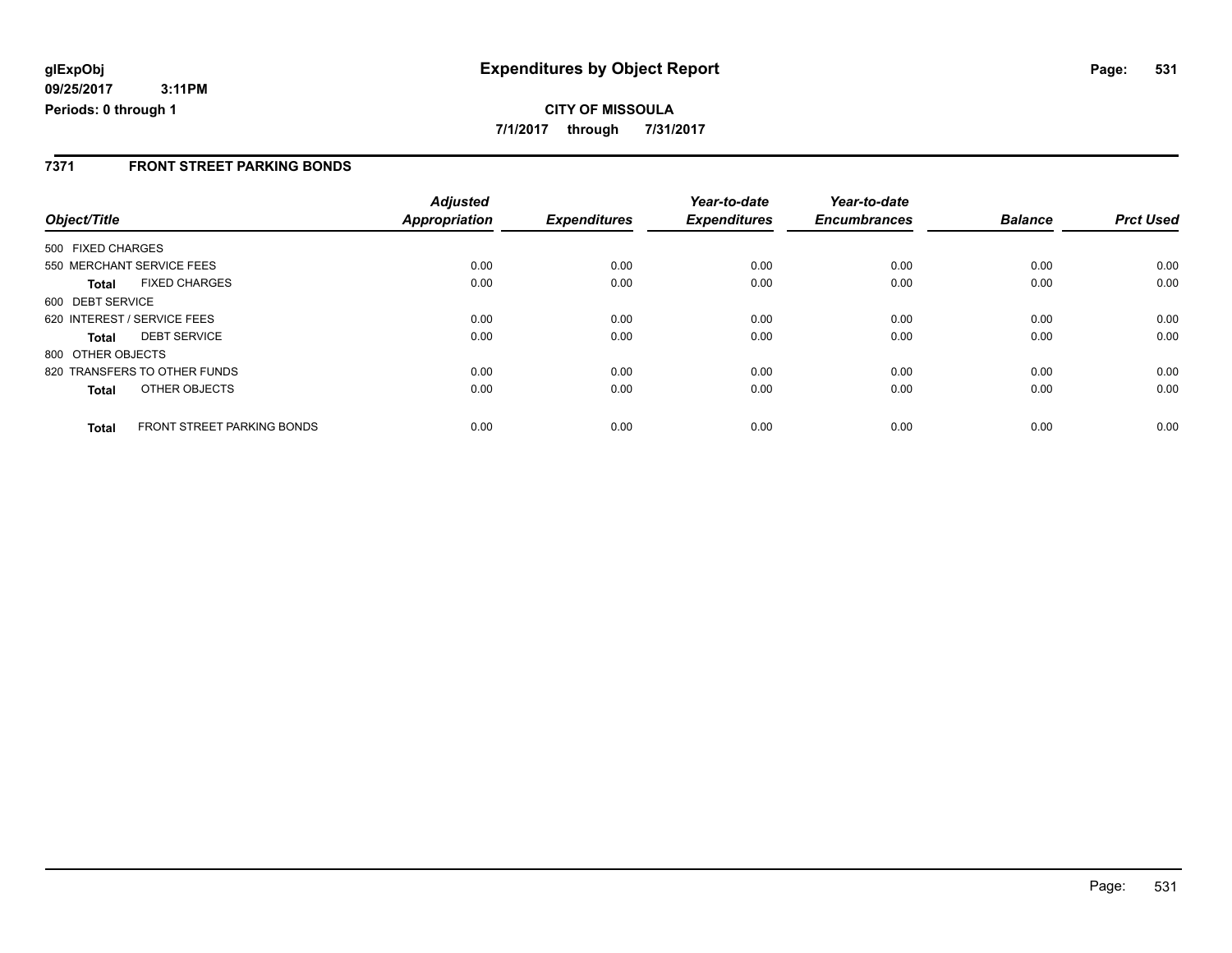**7/1/2017 through 7/31/2017**

# **7372 SINKING FUND/FRONT ST PARKING BONDS**

**395 PARKING COMMISSION**

|                                      | <b>Adjusted</b>      |                     | Year-to-date        | Year-to-date        |                |                  |
|--------------------------------------|----------------------|---------------------|---------------------|---------------------|----------------|------------------|
| Object/Title                         | <b>Appropriation</b> | <b>Expenditures</b> | <b>Expenditures</b> | <b>Encumbrances</b> | <b>Balance</b> | <b>Prct Used</b> |
| 500 FIXED CHARGES                    |                      |                     |                     |                     |                |                  |
| 550 MERCHANT SERVICE FEES            | 0.00                 | 0.00                | 0.00                | 0.00                | 0.00           | 0.00             |
| <b>FIXED CHARGES</b><br><b>Total</b> | 0.00                 | 0.00                | 0.00                | 0.00                | 0.00           | 0.00             |
| 600 DEBT SERVICE                     |                      |                     |                     |                     |                |                  |
| 610 PRINCIPAL                        | 0.00                 | 0.00                | 0.00                | 0.00                | 0.00           | 0.00             |
| 620 INTEREST / SERVICE FEES          | 0.00                 | 0.00                | 0.00                | 0.00                | 0.00           | 0.00             |
| <b>DEBT SERVICE</b><br><b>Total</b>  | 0.00                 | 0.00                | 0.00                | 0.00                | 0.00           | 0.00             |
| 800 OTHER OBJECTS                    |                      |                     |                     |                     |                |                  |
| 820 TRANSFERS TO OTHER FUNDS         | 0.00                 | 0.00                | 0.00                | 0.00                | 0.00           | 0.00             |
| OTHER OBJECTS<br><b>Total</b>        | 0.00                 | 0.00                | 0.00                | 0.00                | 0.00           | 0.00             |
|                                      |                      |                     |                     |                     |                |                  |
| PARKING COMMISSION<br><b>Total</b>   | 0.00                 | 0.00                | 0.00                | 0.00                | 0.00           | 0.00             |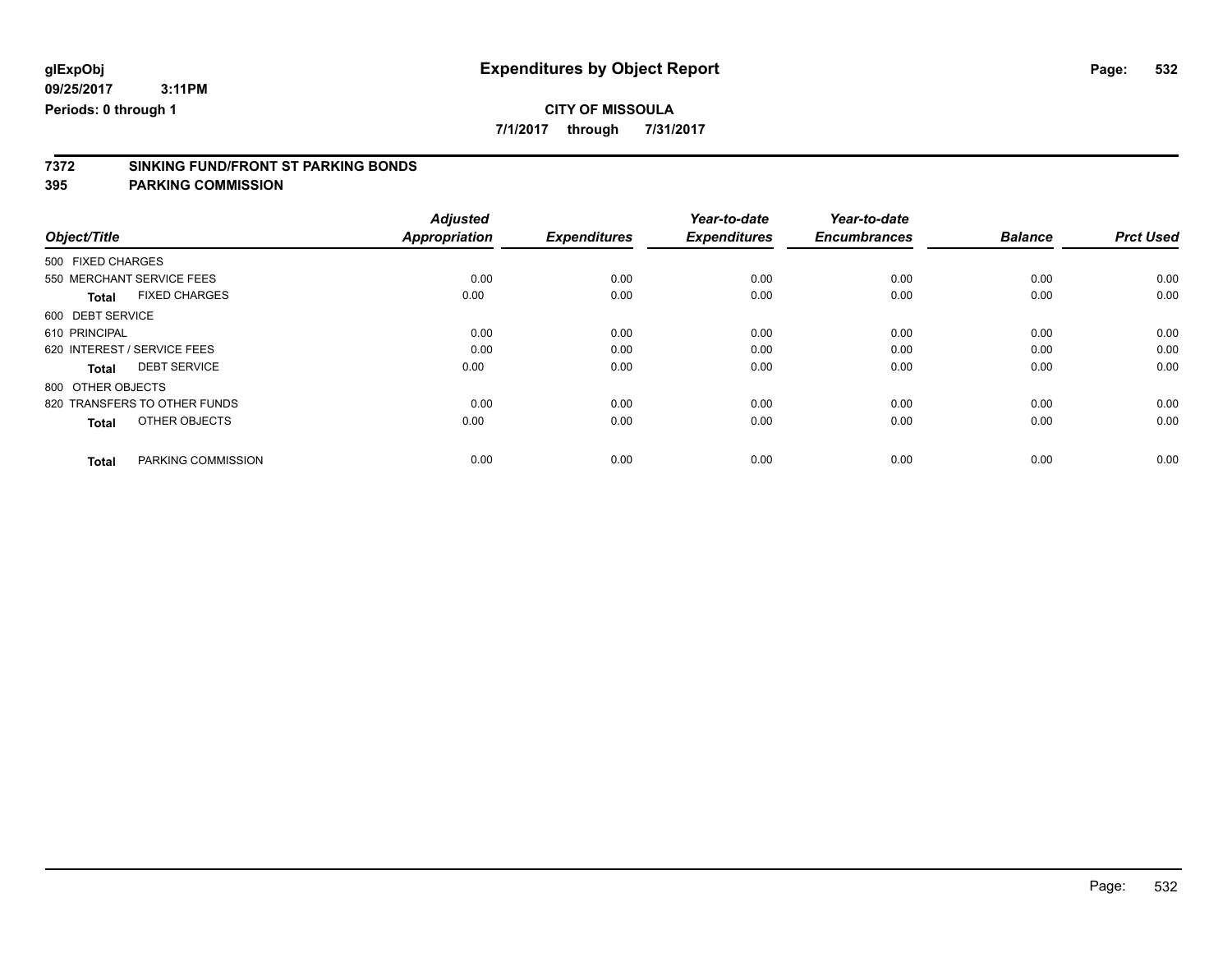#### **7372 SINKING FUND/FRONT ST PARKING BONDS**

|                   |                                   | <b>Adjusted</b>      |                     | Year-to-date        | Year-to-date        |                |                  |
|-------------------|-----------------------------------|----------------------|---------------------|---------------------|---------------------|----------------|------------------|
| Object/Title      |                                   | <b>Appropriation</b> | <b>Expenditures</b> | <b>Expenditures</b> | <b>Encumbrances</b> | <b>Balance</b> | <b>Prct Used</b> |
| 500 FIXED CHARGES |                                   |                      |                     |                     |                     |                |                  |
|                   | 550 MERCHANT SERVICE FEES         | 0.00                 | 0.00                | 0.00                | 0.00                | 0.00           | 0.00             |
| <b>Total</b>      | <b>FIXED CHARGES</b>              | 0.00                 | 0.00                | 0.00                | 0.00                | 0.00           | 0.00             |
| 600 DEBT SERVICE  |                                   |                      |                     |                     |                     |                |                  |
| 610 PRINCIPAL     |                                   | 0.00                 | 0.00                | 0.00                | 0.00                | 0.00           | 0.00             |
|                   | 620 INTEREST / SERVICE FEES       | 0.00                 | 0.00                | 0.00                | 0.00                | 0.00           | 0.00             |
| Total             | <b>DEBT SERVICE</b>               | 0.00                 | 0.00                | 0.00                | 0.00                | 0.00           | 0.00             |
| 800 OTHER OBJECTS |                                   |                      |                     |                     |                     |                |                  |
|                   | 820 TRANSFERS TO OTHER FUNDS      | 0.00                 | 0.00                | 0.00                | 0.00                | 0.00           | 0.00             |
| <b>Total</b>      | OTHER OBJECTS                     | 0.00                 | 0.00                | 0.00                | 0.00                | 0.00           | 0.00             |
| <b>Total</b>      | SINKING FUND/FRONT ST PARKING BON | 0.00                 | 0.00                | 0.00                | 0.00                | 0.00           | 0.00             |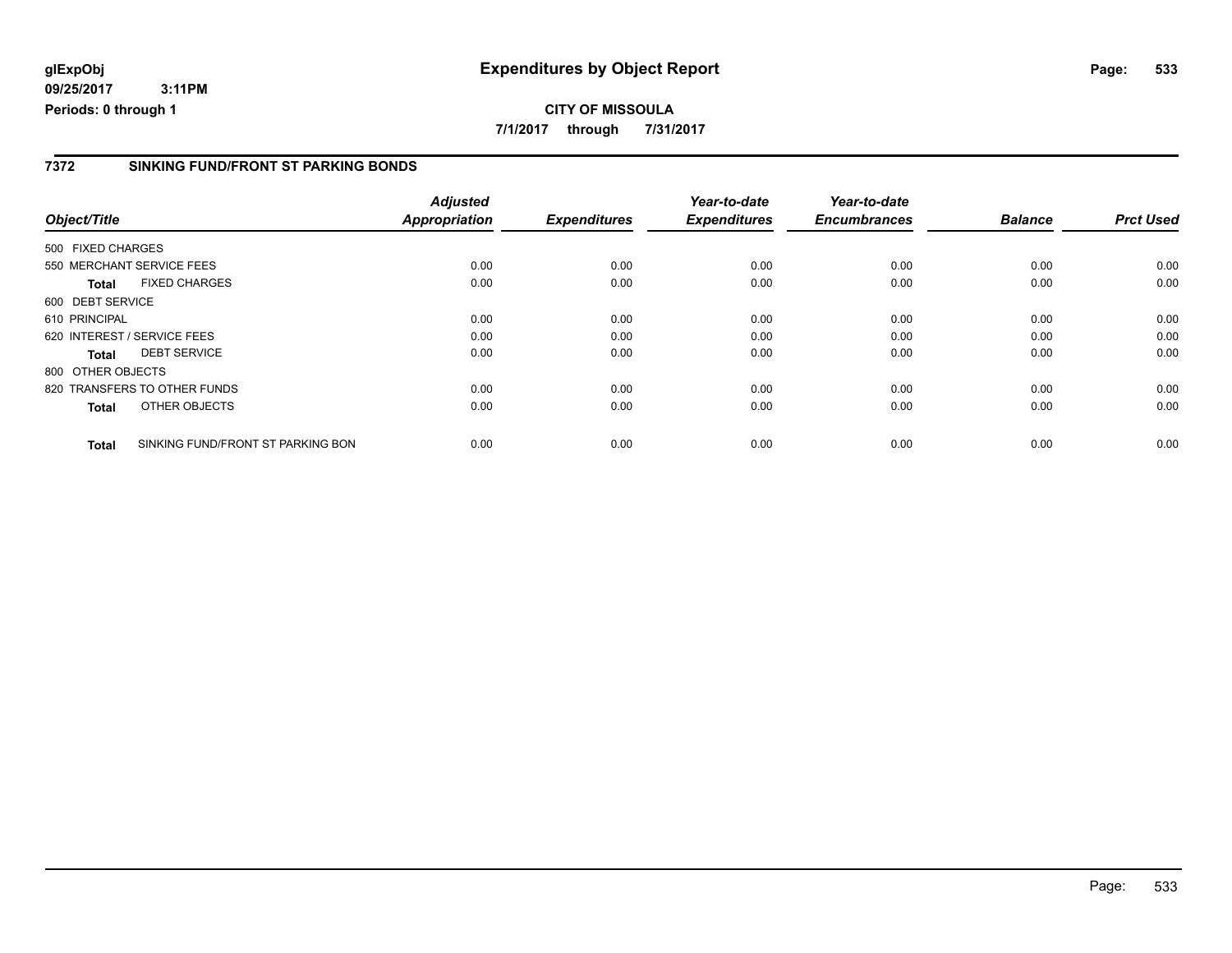**7/1/2017 through 7/31/2017**

# **7373 MPC SERIES 2010B CONSTRUCTION**

**395 PARKING COMMISSION**

|                             |                              | <b>Adjusted</b>      |                     | Year-to-date        | Year-to-date        |                |                  |
|-----------------------------|------------------------------|----------------------|---------------------|---------------------|---------------------|----------------|------------------|
| Object/Title                |                              | <b>Appropriation</b> | <b>Expenditures</b> | <b>Expenditures</b> | <b>Encumbrances</b> | <b>Balance</b> | <b>Prct Used</b> |
| 300 PURCHASED SERVICES      |                              |                      |                     |                     |                     |                |                  |
| 350 PROFESSIONAL SERVICES   |                              | 0.00                 | 0.00                | 0.00                | 0.00                | 0.00           | 0.00             |
|                             | 390 OTHER PURCHASED SERVICES | 0.00                 | 0.00                | 0.00                | 0.00                | 0.00           | 0.00             |
| <b>Total</b>                | PURCHASED SERVICES           | 0.00                 | 0.00                | 0.00                | 0.00                | 0.00           | 0.00             |
| 500 FIXED CHARGES           |                              |                      |                     |                     |                     |                |                  |
| 550 MERCHANT SERVICE FEES   |                              | 0.00                 | 0.00                | 0.00                | 0.00                | 0.00           | 0.00             |
| <b>Total</b>                | <b>FIXED CHARGES</b>         | 0.00                 | 0.00                | 0.00                | 0.00                | 0.00           | 0.00             |
| 600 DEBT SERVICE            |                              |                      |                     |                     |                     |                |                  |
| 600 DEBT SERVICE            |                              | 0.00                 | 0.00                | 0.00                | 0.00                | 0.00           | 0.00             |
| 610 PRINCIPAL               |                              | 0.00                 | 0.00                | 0.00                | 0.00                | 0.00           | 0.00             |
| 620 INTEREST / SERVICE FEES |                              | 0.00                 | 0.00                | 0.00                | 0.00                | 0.00           | 0.00             |
| <b>Total</b>                | <b>DEBT SERVICE</b>          | 0.00                 | 0.00                | 0.00                | 0.00                | 0.00           | 0.00             |
| 800 OTHER OBJECTS           |                              |                      |                     |                     |                     |                |                  |
|                             | 820 TRANSFERS TO OTHER FUNDS | 0.00                 | 0.00                | 0.00                | 0.00                | 0.00           | 0.00             |
| <b>Total</b>                | OTHER OBJECTS                | 0.00                 | 0.00                | 0.00                | 0.00                | 0.00           | 0.00             |
| 900 CAPITAL OUTLAY          |                              |                      |                     |                     |                     |                |                  |
| 900 CAPITAL OUTLAY          |                              | 0.00                 | 0.00                | 0.00                | 0.00                | 0.00           | 0.00             |
| 920 BUILDINGS               |                              | 0.00                 | 0.00                | 0.00                | 0.00                | 0.00           | 0.00             |
| 930 IMPROVEMENTS            |                              | 0.00                 | 0.00                | 0.00                | 0.00                | 0.00           | 0.00             |
| <b>Total</b>                | <b>CAPITAL OUTLAY</b>        | 0.00                 | 0.00                | 0.00                | 0.00                | 0.00           | 0.00             |
| <b>Total</b>                | PARKING COMMISSION           | 0.00                 | 0.00                | 0.00                | 0.00                | 0.00           | 0.00             |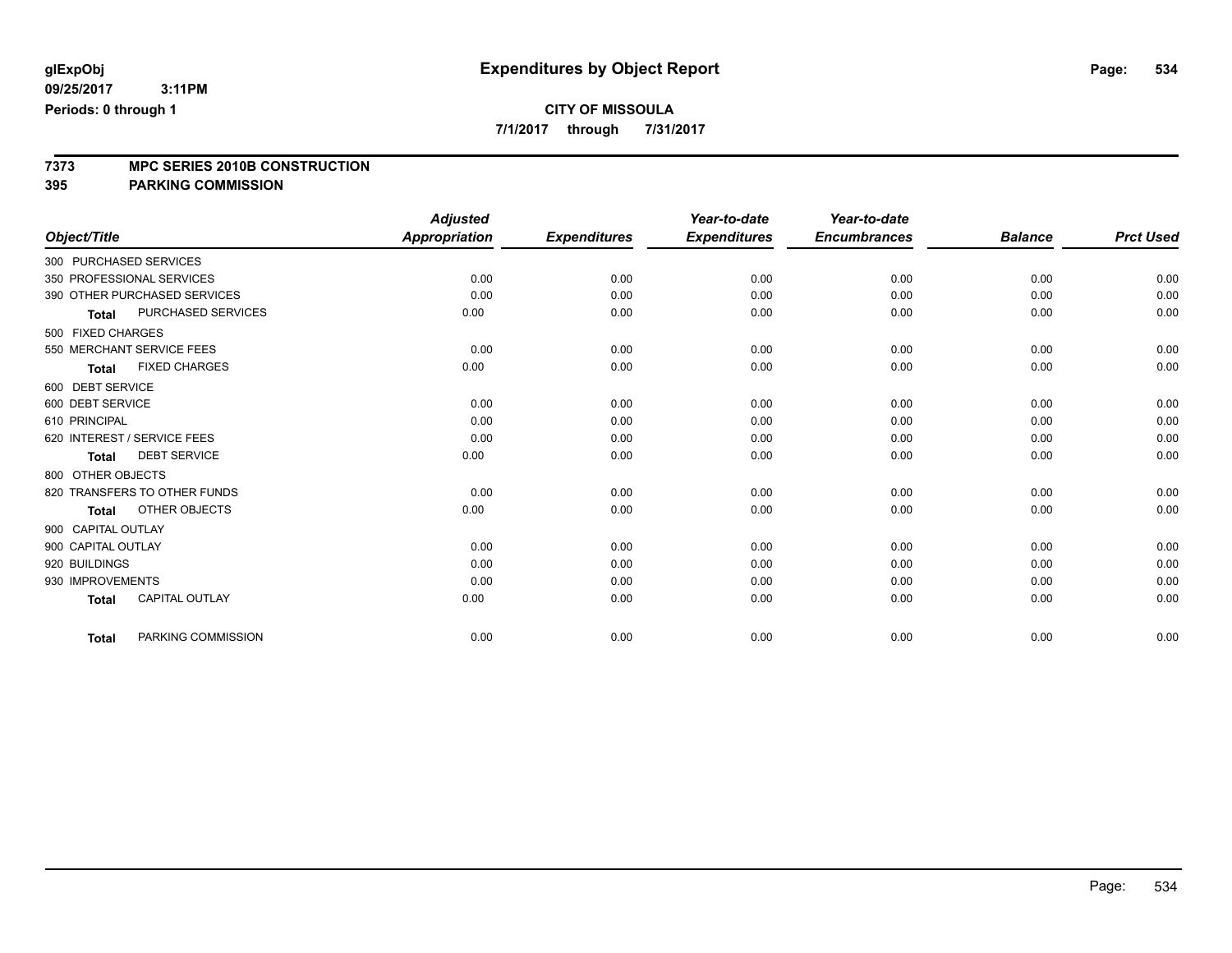**7/1/2017 through 7/31/2017**

# **7373 MPC SERIES 2010B CONSTRUCTION**

**900 DEPRECIATION**

| Object/Title                         | <b>Adjusted</b><br><b>Appropriation</b> | <b>Expenditures</b> | Year-to-date<br><b>Expenditures</b> | Year-to-date<br><b>Encumbrances</b> | <b>Balance</b> | <b>Prct Used</b> |
|--------------------------------------|-----------------------------------------|---------------------|-------------------------------------|-------------------------------------|----------------|------------------|
| 500 FIXED CHARGES                    |                                         |                     |                                     |                                     |                |                  |
| 550 MERCHANT SERVICE FEES            | 0.00                                    | 0.00                | 0.00                                | 0.00                                | 0.00           | 0.00             |
| <b>FIXED CHARGES</b><br><b>Total</b> | 0.00                                    | 0.00                | 0.00                                | 0.00                                | 0.00           | 0.00             |
| 800 OTHER OBJECTS                    |                                         |                     |                                     |                                     |                |                  |
| 830 DEPRECIATION                     | 0.00                                    | 0.00                | 0.00                                | 0.00                                | 0.00           | 0.00             |
| OTHER OBJECTS<br><b>Total</b>        | 0.00                                    | 0.00                | 0.00                                | 0.00                                | 0.00           | 0.00             |
| <b>DEPRECIATION</b><br><b>Total</b>  | 0.00                                    | 0.00                | 0.00                                | 0.00                                | 0.00           | 0.00             |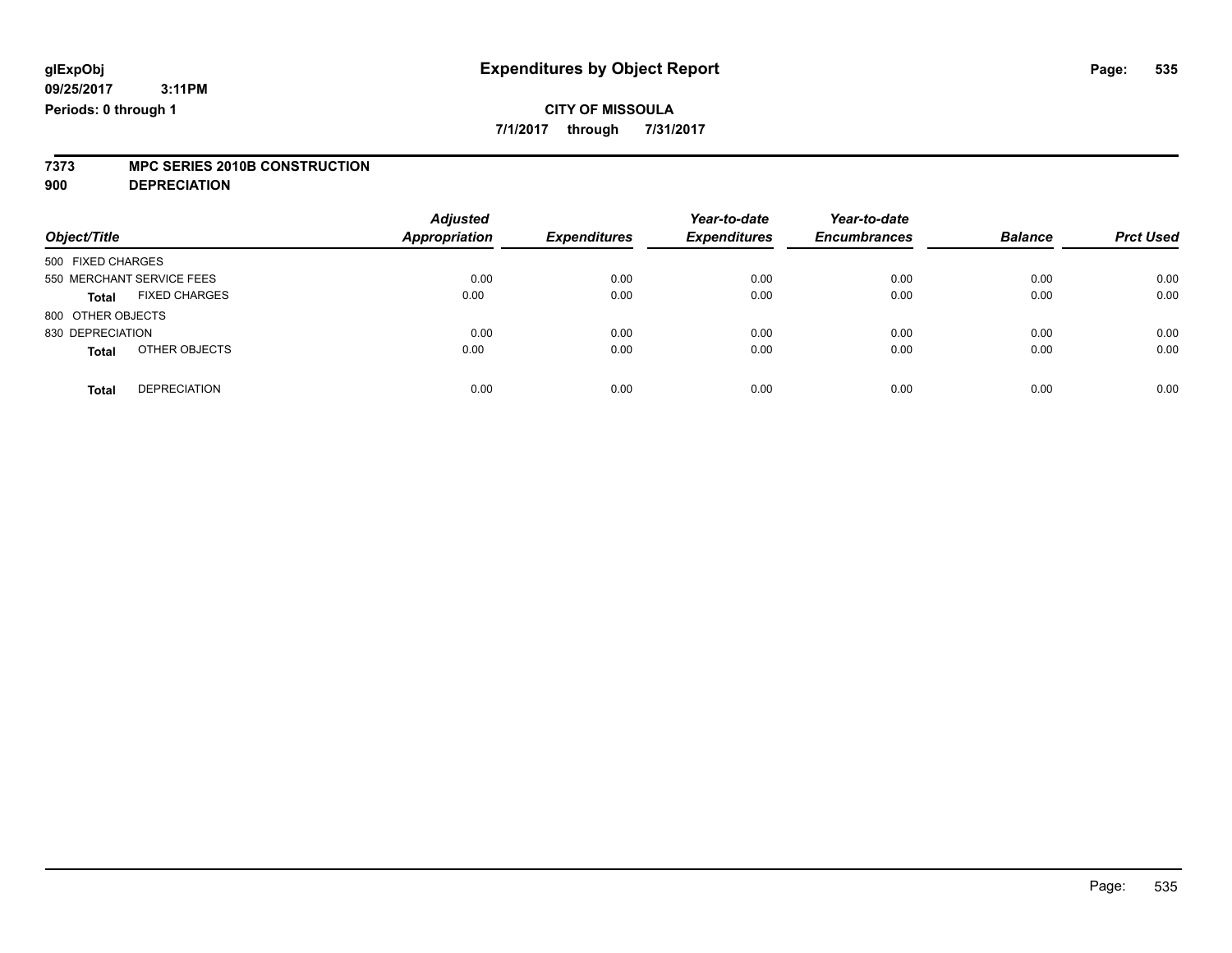### **CITY OF MISSOULA 7/1/2017 through 7/31/2017**

#### **7373 MPC SERIES 2010B CONSTRUCTION**

| Object/Title                |                               | <b>Adjusted</b><br><b>Appropriation</b> | <b>Expenditures</b> | Year-to-date<br><b>Expenditures</b> | Year-to-date<br><b>Encumbrances</b> | <b>Balance</b> | <b>Prct Used</b> |
|-----------------------------|-------------------------------|-----------------------------------------|---------------------|-------------------------------------|-------------------------------------|----------------|------------------|
|                             |                               |                                         |                     |                                     |                                     |                |                  |
| 300 PURCHASED SERVICES      |                               |                                         |                     |                                     |                                     |                |                  |
| 350 PROFESSIONAL SERVICES   |                               | 0.00                                    | 0.00                | 0.00                                | 0.00                                | 0.00           | 0.00             |
|                             | 390 OTHER PURCHASED SERVICES  | 0.00                                    | 0.00                | 0.00                                | 0.00                                | 0.00           | 0.00             |
| <b>Total</b>                | PURCHASED SERVICES            | 0.00                                    | 0.00                | 0.00                                | 0.00                                | 0.00           | 0.00             |
| 500 FIXED CHARGES           |                               |                                         |                     |                                     |                                     |                |                  |
| 550 MERCHANT SERVICE FEES   |                               | 0.00                                    | 0.00                | 0.00                                | 0.00                                | 0.00           | 0.00             |
| <b>Total</b>                | <b>FIXED CHARGES</b>          | 0.00                                    | 0.00                | 0.00                                | 0.00                                | 0.00           | 0.00             |
| 600 DEBT SERVICE            |                               |                                         |                     |                                     |                                     |                |                  |
| 600 DEBT SERVICE            |                               | 0.00                                    | 0.00                | 0.00                                | 0.00                                | 0.00           | 0.00             |
| 610 PRINCIPAL               |                               | 0.00                                    | 0.00                | 0.00                                | 0.00                                | 0.00           | 0.00             |
| 620 INTEREST / SERVICE FEES |                               | 0.00                                    | 0.00                | 0.00                                | 0.00                                | 0.00           | 0.00             |
| Total                       | <b>DEBT SERVICE</b>           | 0.00                                    | 0.00                | 0.00                                | 0.00                                | 0.00           | 0.00             |
| 800 OTHER OBJECTS           |                               |                                         |                     |                                     |                                     |                |                  |
|                             | 820 TRANSFERS TO OTHER FUNDS  | 0.00                                    | 0.00                | 0.00                                | 0.00                                | 0.00           | 0.00             |
| 830 DEPRECIATION            |                               | 0.00                                    | 0.00                | 0.00                                | 0.00                                | 0.00           | 0.00             |
| Total                       | OTHER OBJECTS                 | 0.00                                    | 0.00                | 0.00                                | 0.00                                | 0.00           | 0.00             |
| 900 CAPITAL OUTLAY          |                               |                                         |                     |                                     |                                     |                |                  |
| 900 CAPITAL OUTLAY          |                               | 0.00                                    | 0.00                | 0.00                                | 0.00                                | 0.00           | 0.00             |
| 920 BUILDINGS               |                               | 0.00                                    | 0.00                | 0.00                                | 0.00                                | 0.00           | 0.00             |
| 930 IMPROVEMENTS            |                               | 0.00                                    | 0.00                | 0.00                                | 0.00                                | 0.00           | 0.00             |
| <b>Total</b>                | <b>CAPITAL OUTLAY</b>         | 0.00                                    | 0.00                | 0.00                                | 0.00                                | 0.00           | 0.00             |
| <b>Total</b>                | MPC SERIES 2010B CONSTRUCTION | 0.00                                    | 0.00                | 0.00                                | 0.00                                | 0.00           | 0.00             |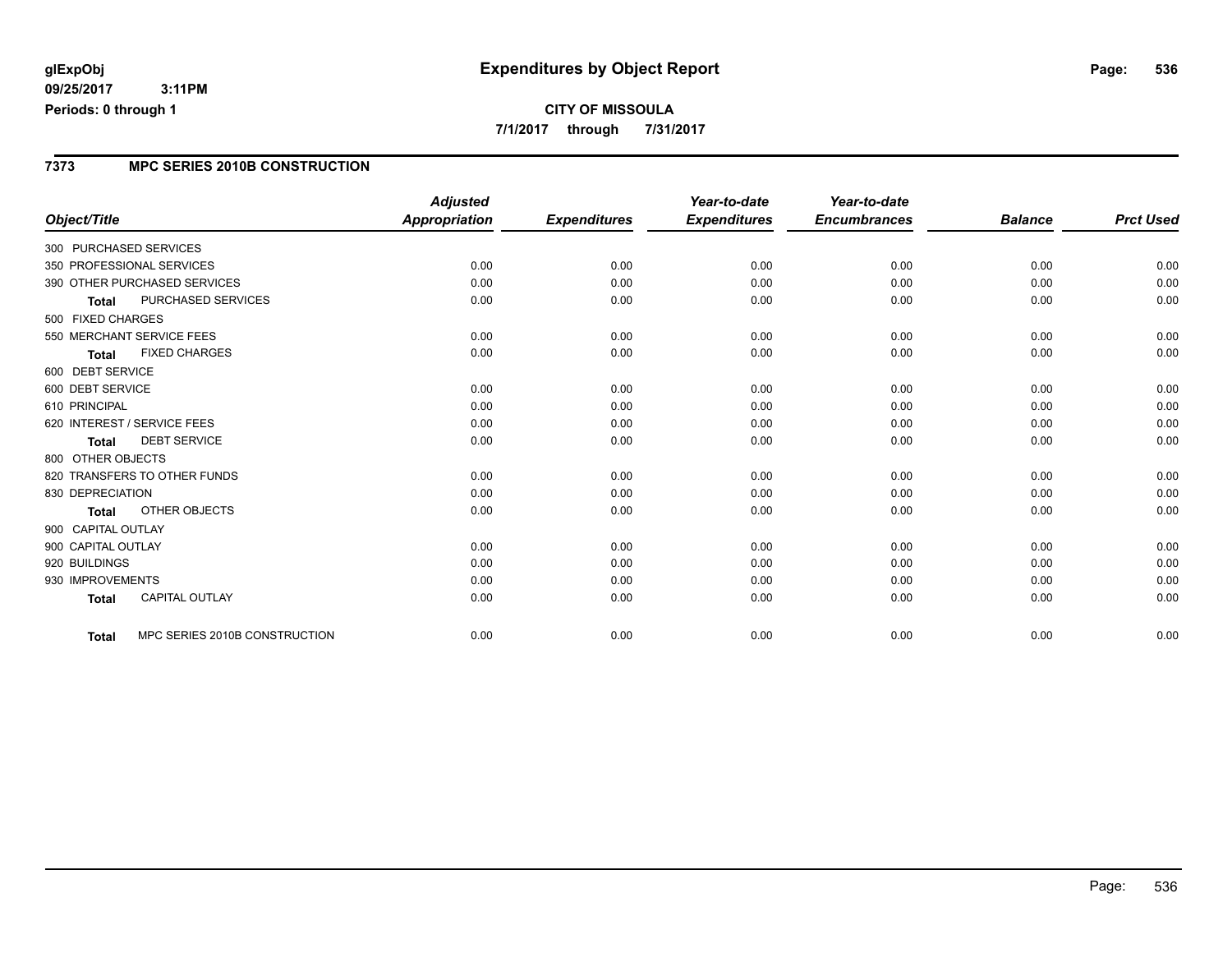**7/1/2017 through 7/31/2017**

# **7374 RESERVE FUND-PARKING BONDS**

### **395 PARKING COMMISSION**

| Object/Title              |                       | <b>Adjusted</b><br><b>Appropriation</b> | <b>Expenditures</b> | Year-to-date<br><b>Expenditures</b> | Year-to-date<br><b>Encumbrances</b> | <b>Balance</b> | <b>Prct Used</b> |
|---------------------------|-----------------------|-----------------------------------------|---------------------|-------------------------------------|-------------------------------------|----------------|------------------|
| 500 FIXED CHARGES         |                       |                                         |                     |                                     |                                     |                |                  |
| 550 MERCHANT SERVICE FEES |                       | 0.00                                    | 0.00                | 0.00                                | 0.00                                | 0.00           | 0.00             |
| <b>Total</b>              | <b>FIXED CHARGES</b>  | 0.00                                    | 0.00                | 0.00                                | 0.00                                | 0.00           | 0.00             |
| 900 CAPITAL OUTLAY        |                       |                                         |                     |                                     |                                     |                |                  |
| 920 BUILDINGS             |                       | 0.00                                    | 0.00                | 0.00                                | 0.00                                | 0.00           | 0.00             |
| 930 IMPROVEMENTS          |                       | 0.00                                    | 0.00                | 0.00                                | 0.00                                | 0.00           | 0.00             |
| <b>Total</b>              | <b>CAPITAL OUTLAY</b> | 0.00                                    | 0.00                | 0.00                                | 0.00                                | 0.00           | 0.00             |
| <b>Total</b>              | PARKING COMMISSION    | 0.00                                    | 0.00                | 0.00                                | 0.00                                | 0.00           | 0.00             |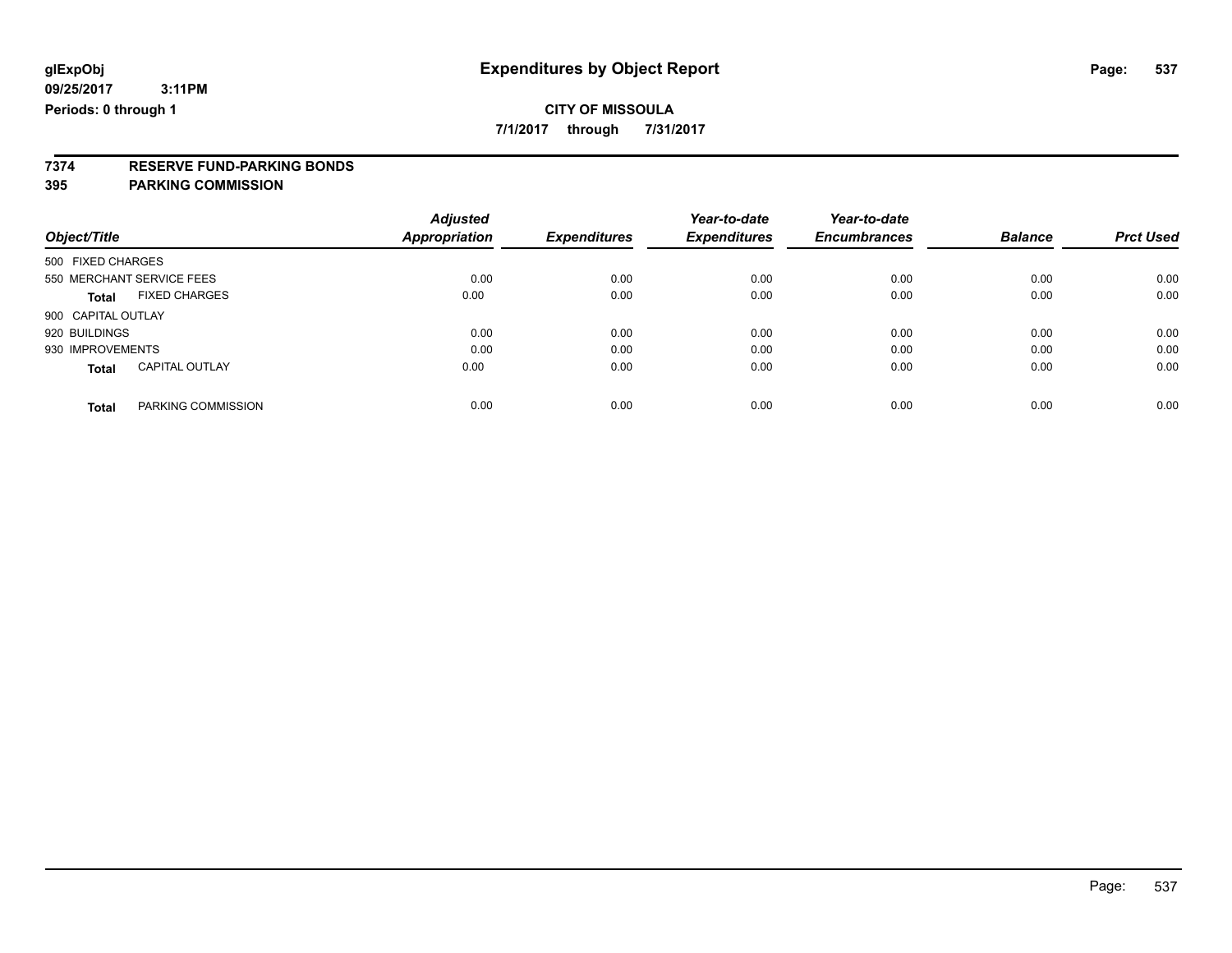#### **7374 RESERVE FUND-PARKING BONDS**

| Object/Title              |                                   | <b>Adjusted</b><br><b>Appropriation</b> | <b>Expenditures</b> | Year-to-date<br><b>Expenditures</b> | Year-to-date<br><b>Encumbrances</b> | <b>Balance</b> | <b>Prct Used</b> |
|---------------------------|-----------------------------------|-----------------------------------------|---------------------|-------------------------------------|-------------------------------------|----------------|------------------|
| 500 FIXED CHARGES         |                                   |                                         |                     |                                     |                                     |                |                  |
|                           |                                   |                                         |                     |                                     |                                     |                |                  |
| 550 MERCHANT SERVICE FEES |                                   | 0.00                                    | 0.00                | 0.00                                | 0.00                                | 0.00           | 0.00             |
| <b>Total</b>              | <b>FIXED CHARGES</b>              | 0.00                                    | 0.00                | 0.00                                | 0.00                                | 0.00           | 0.00             |
| 900 CAPITAL OUTLAY        |                                   |                                         |                     |                                     |                                     |                |                  |
| 920 BUILDINGS             |                                   | 0.00                                    | 0.00                | 0.00                                | 0.00                                | 0.00           | 0.00             |
| 930 IMPROVEMENTS          |                                   | 0.00                                    | 0.00                | 0.00                                | 0.00                                | 0.00           | 0.00             |
| <b>Total</b>              | <b>CAPITAL OUTLAY</b>             | 0.00                                    | 0.00                | 0.00                                | 0.00                                | 0.00           | 0.00             |
| <b>Total</b>              | <b>RESERVE FUND-PARKING BONDS</b> | 0.00                                    | 0.00                | 0.00                                | 0.00                                | 0.00           | 0.00             |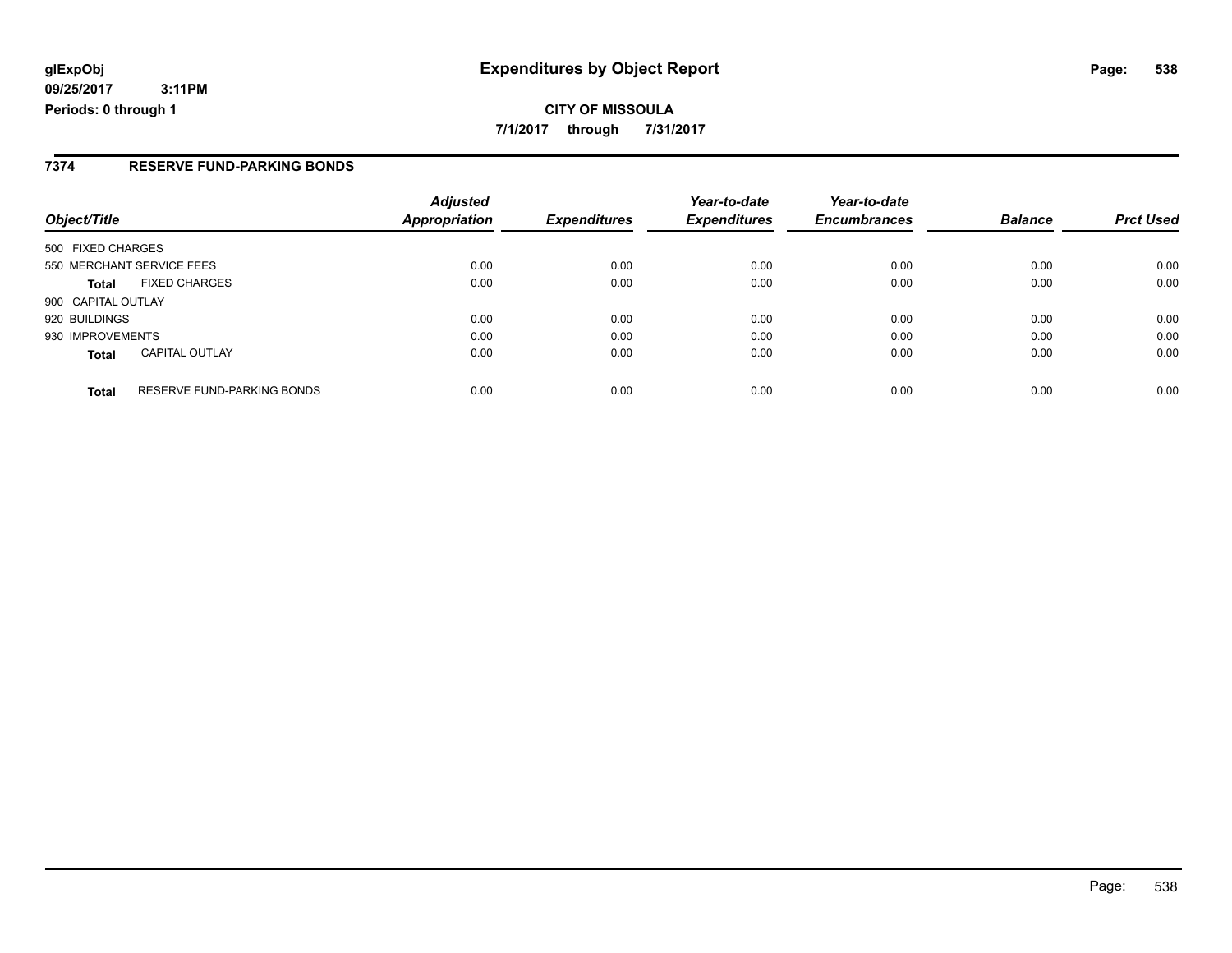**7/1/2017 through 7/31/2017**

# **7375 PLEDGED TAX INCREMENT-2010B BOND**

**395 PARKING COMMISSION**

|                                      | <b>Adjusted</b> |                     | Year-to-date        | Year-to-date        |                |                  |
|--------------------------------------|-----------------|---------------------|---------------------|---------------------|----------------|------------------|
| Object/Title                         | Appropriation   | <b>Expenditures</b> | <b>Expenditures</b> | <b>Encumbrances</b> | <b>Balance</b> | <b>Prct Used</b> |
| 300 PURCHASED SERVICES               |                 |                     |                     |                     |                |                  |
| 390 OTHER PURCHASED SERVICES         | 0.00            | 0.00                | 0.00                | 0.00                | 0.00           | 0.00             |
| PURCHASED SERVICES<br><b>Total</b>   | 0.00            | 0.00                | 0.00                | 0.00                | 0.00           | 0.00             |
| 500 FIXED CHARGES                    |                 |                     |                     |                     |                |                  |
| 550 MERCHANT SERVICE FEES            | 0.00            | 0.00                | 0.00                | 0.00                | 0.00           | 0.00             |
| <b>FIXED CHARGES</b><br><b>Total</b> | 0.00            | 0.00                | 0.00                | 0.00                | 0.00           | 0.00             |
| 800 OTHER OBJECTS                    |                 |                     |                     |                     |                |                  |
| 820 TRANSFERS TO OTHER FUNDS         | 0.00            | 0.00                | 0.00                | 0.00                | 0.00           | 0.00             |
| OTHER OBJECTS<br><b>Total</b>        | 0.00            | 0.00                | 0.00                | 0.00                | 0.00           | 0.00             |
|                                      |                 |                     |                     |                     |                |                  |
| PARKING COMMISSION<br><b>Total</b>   | 0.00            | 0.00                | 0.00                | 0.00                | 0.00           | 0.00             |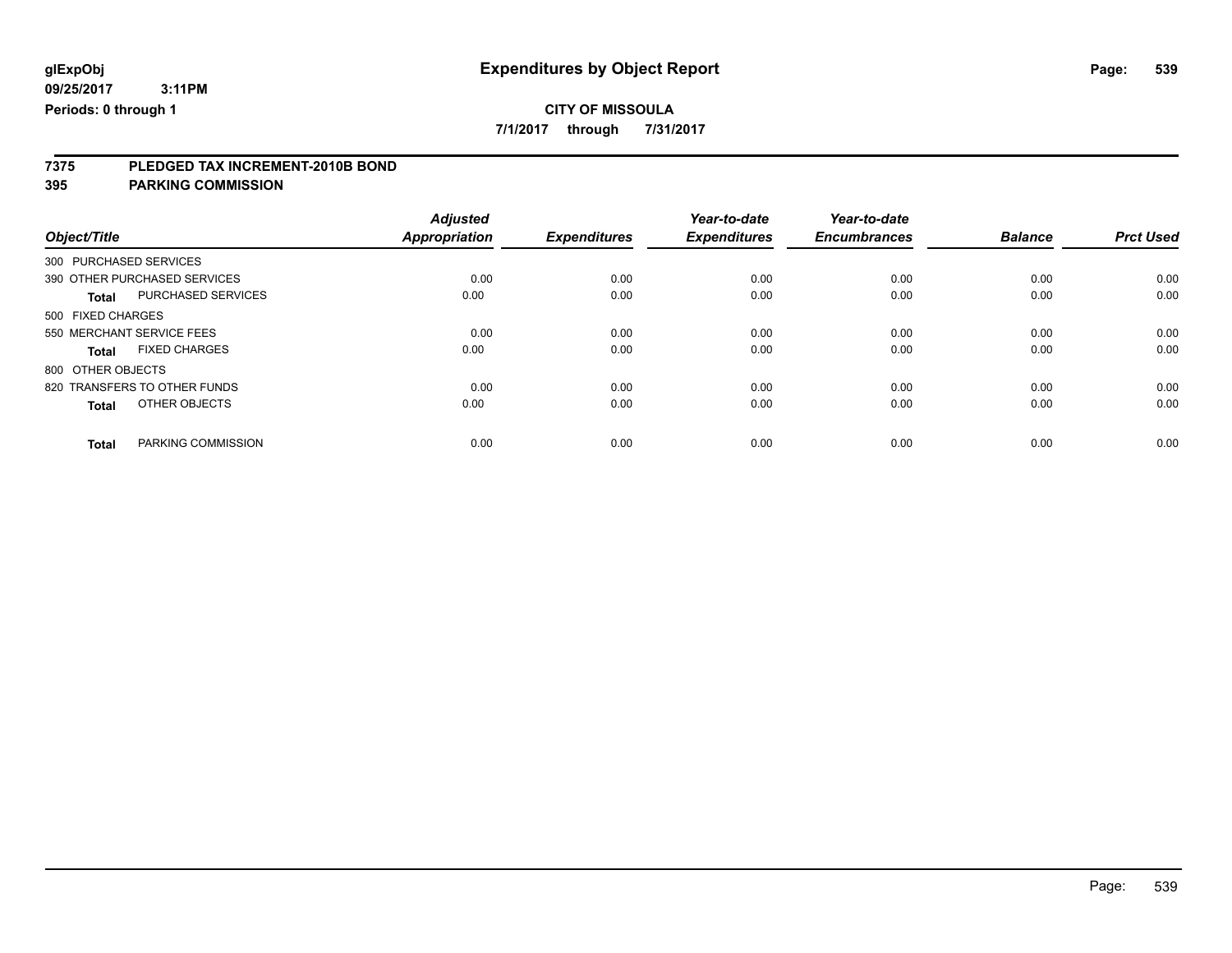### **7375 PLEDGED TAX INCREMENT-2010B BOND**

|                        |                                  | <b>Adjusted</b> |                     | Year-to-date        | Year-to-date        |                |                  |
|------------------------|----------------------------------|-----------------|---------------------|---------------------|---------------------|----------------|------------------|
| Object/Title           |                                  | Appropriation   | <b>Expenditures</b> | <b>Expenditures</b> | <b>Encumbrances</b> | <b>Balance</b> | <b>Prct Used</b> |
| 300 PURCHASED SERVICES |                                  |                 |                     |                     |                     |                |                  |
|                        | 390 OTHER PURCHASED SERVICES     | 0.00            | 0.00                | 0.00                | 0.00                | 0.00           | 0.00             |
| <b>Total</b>           | PURCHASED SERVICES               | 0.00            | 0.00                | 0.00                | 0.00                | 0.00           | 0.00             |
| 500 FIXED CHARGES      |                                  |                 |                     |                     |                     |                |                  |
|                        | 550 MERCHANT SERVICE FEES        | 0.00            | 0.00                | 0.00                | 0.00                | 0.00           | 0.00             |
| <b>Total</b>           | <b>FIXED CHARGES</b>             | 0.00            | 0.00                | 0.00                | 0.00                | 0.00           | 0.00             |
| 800 OTHER OBJECTS      |                                  |                 |                     |                     |                     |                |                  |
|                        | 820 TRANSFERS TO OTHER FUNDS     | 0.00            | 0.00                | 0.00                | 0.00                | 0.00           | 0.00             |
| <b>Total</b>           | OTHER OBJECTS                    | 0.00            | 0.00                | 0.00                | 0.00                | 0.00           | 0.00             |
| <b>Total</b>           | PLEDGED TAX INCREMENT-2010B BOND | 0.00            | 0.00                | 0.00                | 0.00                | 0.00           | 0.00             |

Page: 540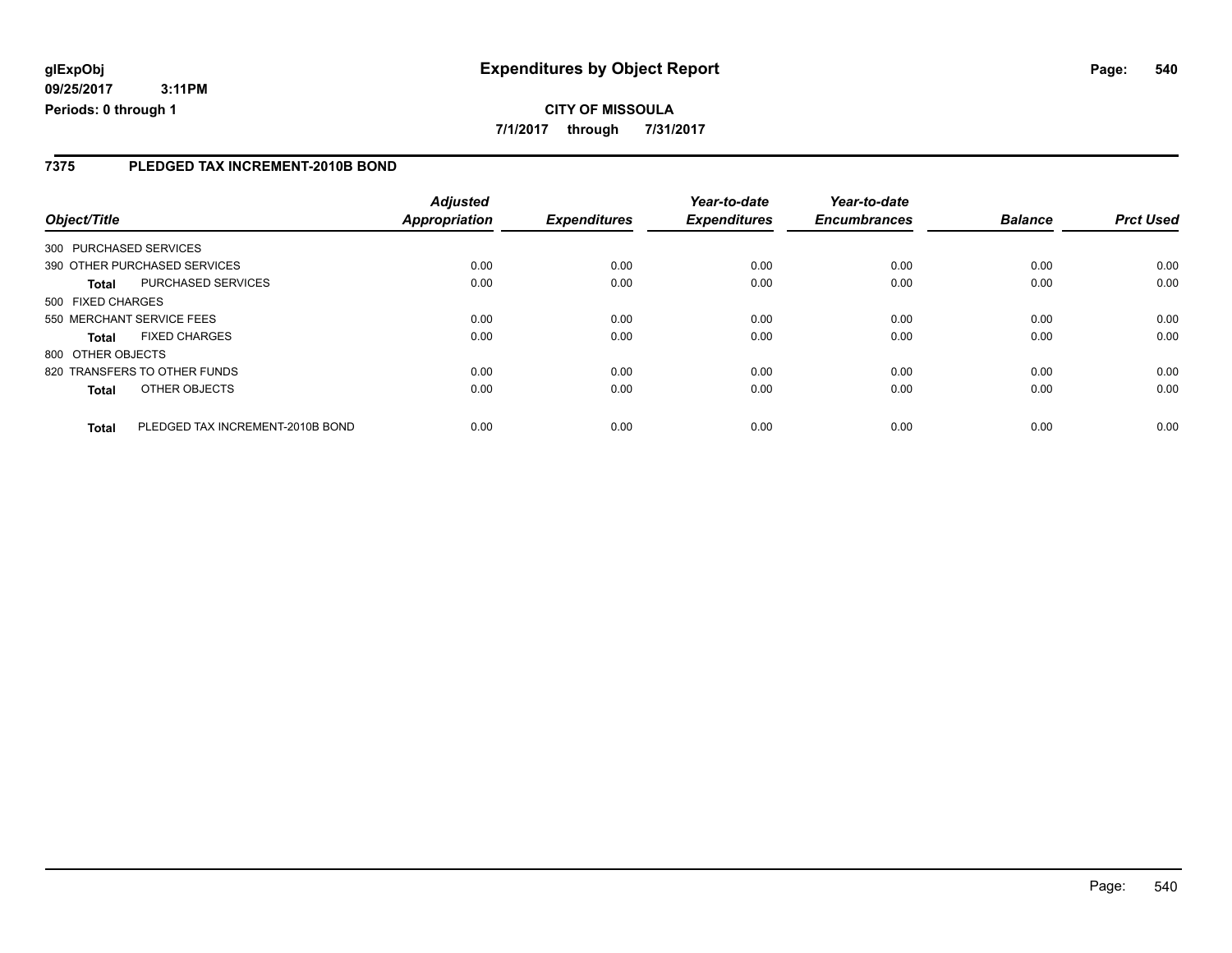**7/1/2017 through 7/31/2017**

# **7376 MPC 2010A BONDS DEBT INTEREST**

#### **395 PARKING COMMISSION**

| Object/Title                        |                      | <b>Adjusted</b><br><b>Appropriation</b> | <b>Expenditures</b> | Year-to-date<br><b>Expenditures</b> | Year-to-date<br><b>Encumbrances</b> | <b>Balance</b> | <b>Prct Used</b> |
|-------------------------------------|----------------------|-----------------------------------------|---------------------|-------------------------------------|-------------------------------------|----------------|------------------|
| 500 FIXED CHARGES                   |                      |                                         |                     |                                     |                                     |                |                  |
| 550 MERCHANT SERVICE FEES           |                      | 0.00                                    | 0.00                | 0.00                                | 0.00                                | 0.00           | 0.00             |
| <b>Total</b>                        | <b>FIXED CHARGES</b> | 0.00                                    | 0.00                | 0.00                                | 0.00                                | 0.00           | 0.00             |
| 600 DEBT SERVICE                    |                      |                                         |                     |                                     |                                     |                |                  |
| 620 INTEREST / SERVICE FEES         |                      | 0.00                                    | 0.00                | 0.00                                | 0.00                                | 0.00           | 0.00             |
| <b>DEBT SERVICE</b><br><b>Total</b> |                      | 0.00                                    | 0.00                | 0.00                                | 0.00                                | 0.00           | 0.00             |
| 800 OTHER OBJECTS                   |                      |                                         |                     |                                     |                                     |                |                  |
| 820 TRANSFERS TO OTHER FUNDS        |                      | 0.00                                    | 0.00                | 0.00                                | 0.00                                | 0.00           | 0.00             |
| <b>Total</b>                        | OTHER OBJECTS        | 0.00                                    | 0.00                | 0.00                                | 0.00                                | 0.00           | 0.00             |
|                                     |                      |                                         |                     |                                     |                                     |                |                  |
| <b>Total</b>                        | PARKING COMMISSION   | 0.00                                    | 0.00                | 0.00                                | 0.00                                | 0.00           | 0.00             |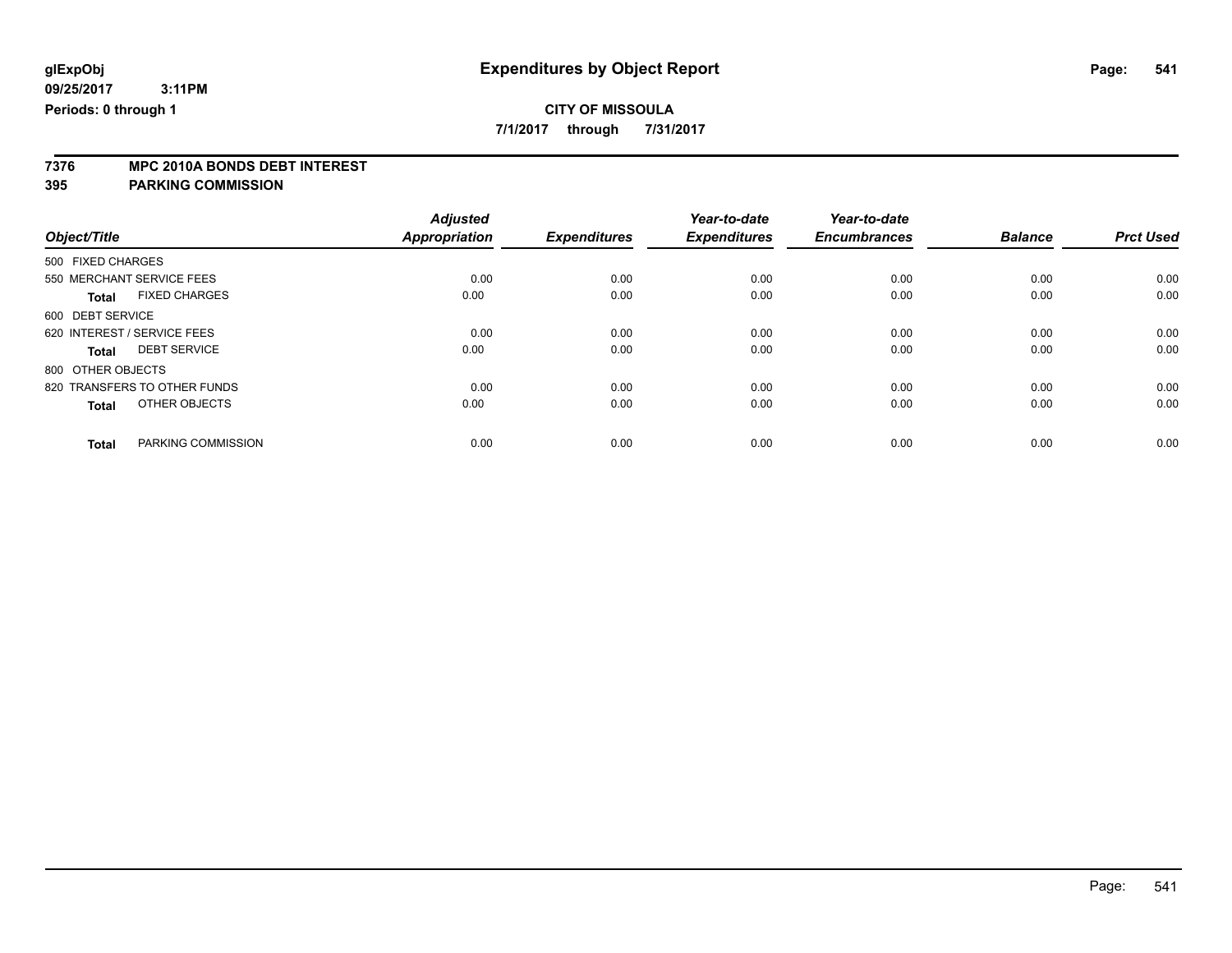#### **7376 MPC 2010A BONDS DEBT INTEREST**

|                                               | <b>Adjusted</b> |                     | Year-to-date        | Year-to-date<br><b>Encumbrances</b> | <b>Balance</b> | <b>Prct Used</b> |
|-----------------------------------------------|-----------------|---------------------|---------------------|-------------------------------------|----------------|------------------|
| Object/Title                                  | Appropriation   | <b>Expenditures</b> | <b>Expenditures</b> |                                     |                |                  |
| 500 FIXED CHARGES                             |                 |                     |                     |                                     |                |                  |
| 550 MERCHANT SERVICE FEES                     | 0.00            | 0.00                | 0.00                | 0.00                                | 0.00           | 0.00             |
| <b>FIXED CHARGES</b><br><b>Total</b>          | 0.00            | 0.00                | 0.00                | 0.00                                | 0.00           | 0.00             |
| 600 DEBT SERVICE                              |                 |                     |                     |                                     |                |                  |
| 620 INTEREST / SERVICE FEES                   | 0.00            | 0.00                | 0.00                | 0.00                                | 0.00           | 0.00             |
| <b>DEBT SERVICE</b><br><b>Total</b>           | 0.00            | 0.00                | 0.00                | 0.00                                | 0.00           | 0.00             |
| 800 OTHER OBJECTS                             |                 |                     |                     |                                     |                |                  |
| 820 TRANSFERS TO OTHER FUNDS                  | 0.00            | 0.00                | 0.00                | 0.00                                | 0.00           | 0.00             |
| OTHER OBJECTS<br><b>Total</b>                 | 0.00            | 0.00                | 0.00                | 0.00                                | 0.00           | 0.00             |
| MPC 2010A BONDS DEBT INTEREST<br><b>Total</b> | 0.00            | 0.00                | 0.00                | 0.00                                | 0.00           | 0.00             |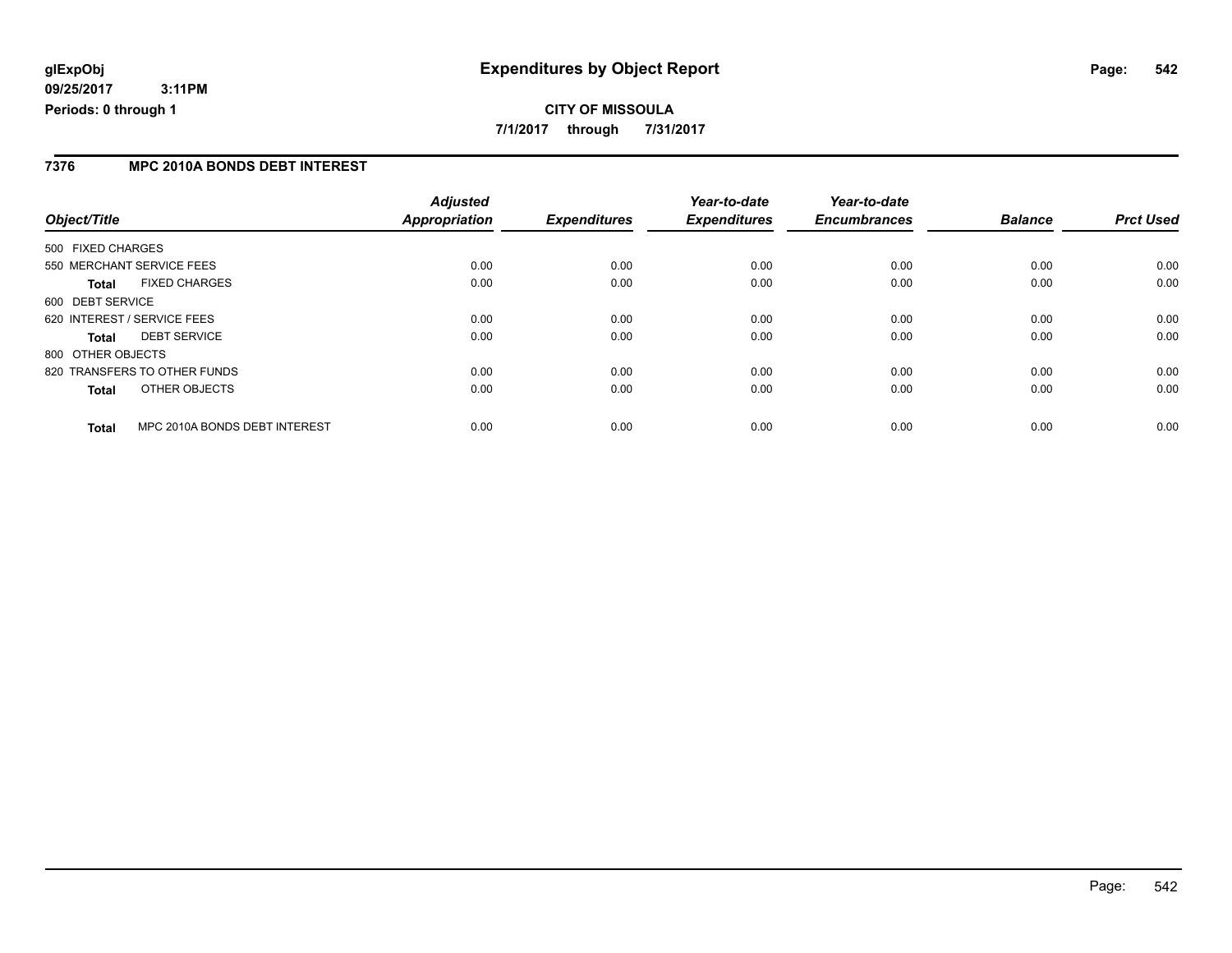**7/1/2017 through 7/31/2017**

# **7377 MPC 2010A BONDS SINKING FUND**

**395 PARKING COMMISSION**

|                                      | <b>Adjusted</b>      |                     | Year-to-date        | Year-to-date        |                |                  |
|--------------------------------------|----------------------|---------------------|---------------------|---------------------|----------------|------------------|
| Object/Title                         | <b>Appropriation</b> | <b>Expenditures</b> | <b>Expenditures</b> | <b>Encumbrances</b> | <b>Balance</b> | <b>Prct Used</b> |
| 500 FIXED CHARGES                    |                      |                     |                     |                     |                |                  |
| 550 MERCHANT SERVICE FEES            | 0.00                 | 0.00                | 0.00                | 0.00                | 0.00           | 0.00             |
| <b>FIXED CHARGES</b><br><b>Total</b> | 0.00                 | 0.00                | 0.00                | 0.00                | 0.00           | 0.00             |
| 600 DEBT SERVICE                     |                      |                     |                     |                     |                |                  |
| 610 PRINCIPAL                        | 0.00                 | 0.00                | 0.00                | 0.00                | 0.00           | 0.00             |
| 620 INTEREST / SERVICE FEES          | 0.00                 | 0.00                | 0.00                | 0.00                | 0.00           | 0.00             |
| <b>DEBT SERVICE</b><br><b>Total</b>  | 0.00                 | 0.00                | 0.00                | 0.00                | 0.00           | 0.00             |
| 800 OTHER OBJECTS                    |                      |                     |                     |                     |                |                  |
| 820 TRANSFERS TO OTHER FUNDS         | 0.00                 | 0.00                | 0.00                | 0.00                | 0.00           | 0.00             |
| OTHER OBJECTS<br><b>Total</b>        | 0.00                 | 0.00                | 0.00                | 0.00                | 0.00           | 0.00             |
|                                      |                      |                     |                     |                     |                |                  |
| PARKING COMMISSION<br><b>Total</b>   | 0.00                 | 0.00                | 0.00                | 0.00                | 0.00           | 0.00             |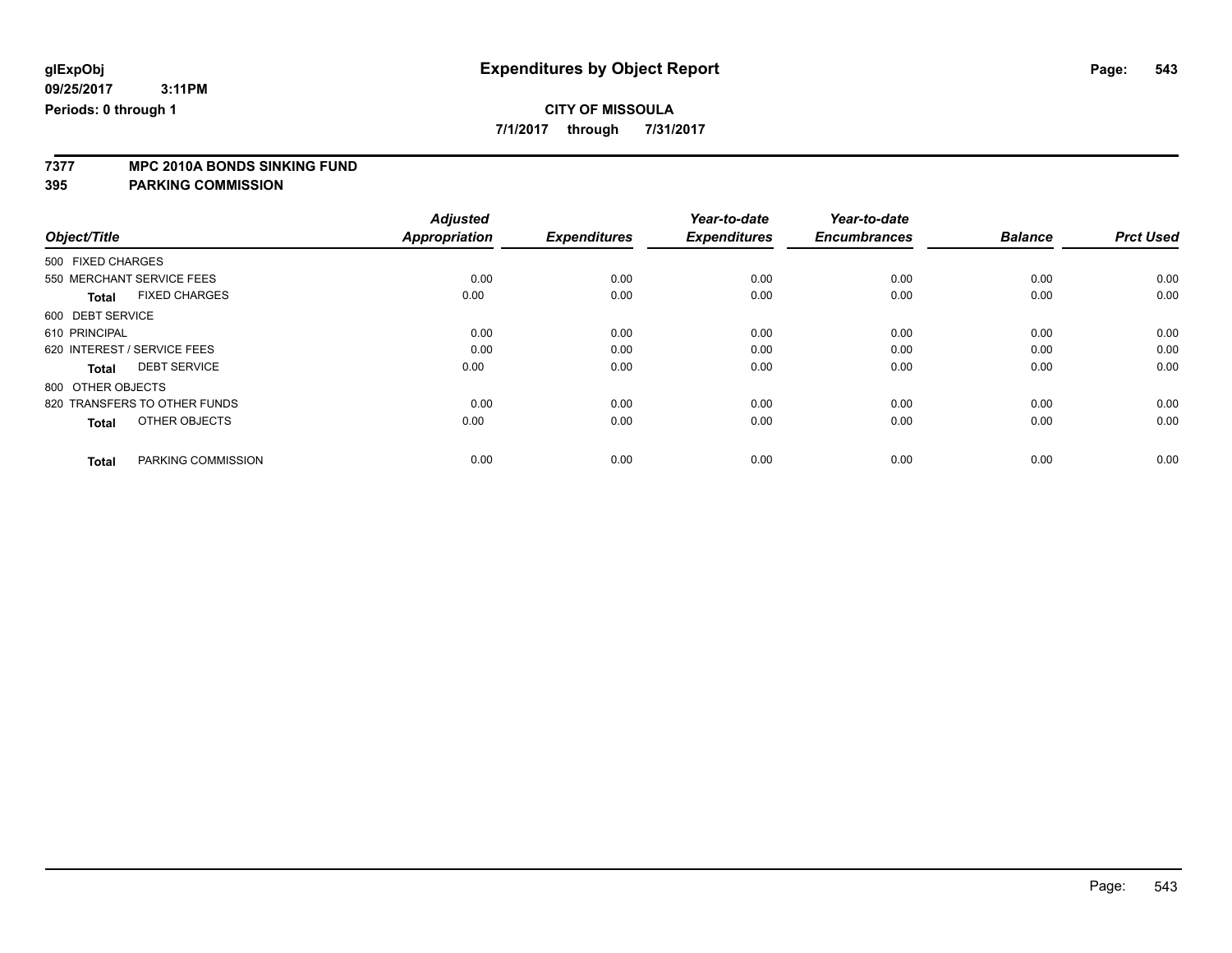#### **7377 MPC 2010A BONDS SINKING FUND**

|                             |                              | <b>Adjusted</b>      |                     | Year-to-date        | Year-to-date        |                |                  |
|-----------------------------|------------------------------|----------------------|---------------------|---------------------|---------------------|----------------|------------------|
| Object/Title                |                              | <b>Appropriation</b> | <b>Expenditures</b> | <b>Expenditures</b> | <b>Encumbrances</b> | <b>Balance</b> | <b>Prct Used</b> |
| 500 FIXED CHARGES           |                              |                      |                     |                     |                     |                |                  |
|                             | 550 MERCHANT SERVICE FEES    | 0.00                 | 0.00                | 0.00                | 0.00                | 0.00           | 0.00             |
| <b>Total</b>                | <b>FIXED CHARGES</b>         | 0.00                 | 0.00                | 0.00                | 0.00                | 0.00           | 0.00             |
| 600 DEBT SERVICE            |                              |                      |                     |                     |                     |                |                  |
| 610 PRINCIPAL               |                              | 0.00                 | 0.00                | 0.00                | 0.00                | 0.00           | 0.00             |
| 620 INTEREST / SERVICE FEES |                              | 0.00                 | 0.00                | 0.00                | 0.00                | 0.00           | 0.00             |
| Total                       | <b>DEBT SERVICE</b>          | 0.00                 | 0.00                | 0.00                | 0.00                | 0.00           | 0.00             |
| 800 OTHER OBJECTS           |                              |                      |                     |                     |                     |                |                  |
|                             | 820 TRANSFERS TO OTHER FUNDS | 0.00                 | 0.00                | 0.00                | 0.00                | 0.00           | 0.00             |
| <b>Total</b>                | OTHER OBJECTS                | 0.00                 | 0.00                | 0.00                | 0.00                | 0.00           | 0.00             |
| <b>Total</b>                | MPC 2010A BONDS SINKING FUND | 0.00                 | 0.00                | 0.00                | 0.00                | 0.00           | 0.00             |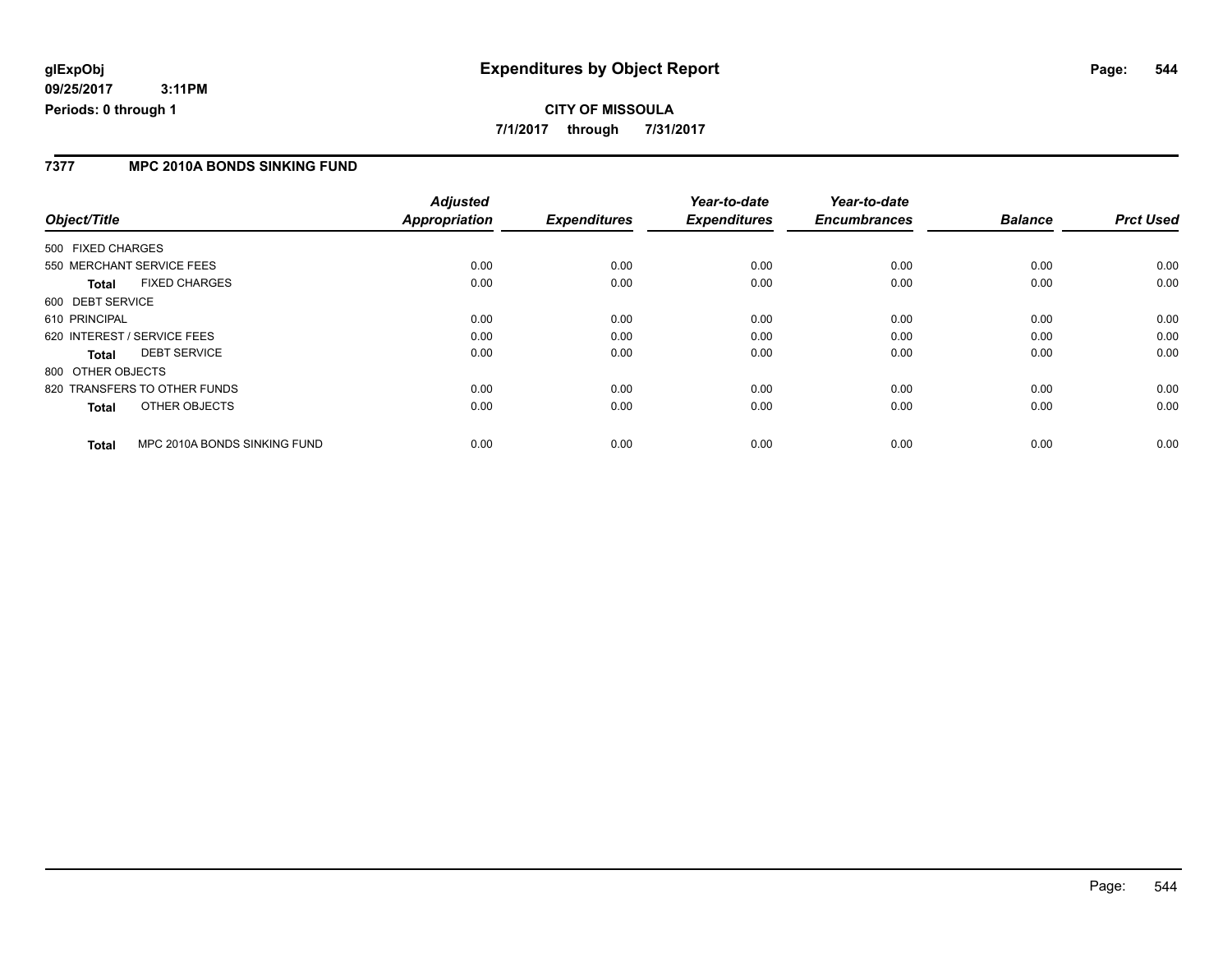**7/1/2017 through 7/31/2017**

**7378 MPC 2010A BOND RESERVE**

**395 PARKING COMMISSION**

|                                       | <b>Adjusted</b><br>Appropriation | <b>Expenditures</b> | Year-to-date<br><b>Expenditures</b> | Year-to-date<br><b>Encumbrances</b> | <b>Balance</b> | <b>Prct Used</b> |
|---------------------------------------|----------------------------------|---------------------|-------------------------------------|-------------------------------------|----------------|------------------|
| Object/Title                          |                                  |                     |                                     |                                     |                |                  |
| 500 FIXED CHARGES                     |                                  |                     |                                     |                                     |                |                  |
| 550 MERCHANT SERVICE FEES             | 0.00                             | 0.00                | 0.00                                | 0.00                                | 0.00           | 0.00             |
| <b>FIXED CHARGES</b><br><b>Total</b>  | 0.00                             | 0.00                | 0.00                                | 0.00                                | 0.00           | 0.00             |
| 800 OTHER OBJECTS                     |                                  |                     |                                     |                                     |                |                  |
| 820 TRANSFERS TO OTHER FUNDS          | 0.00                             | 0.00                | 0.00                                | 0.00                                | 0.00           | 0.00             |
| OTHER OBJECTS<br>Total                | 0.00                             | 0.00                | 0.00                                | 0.00                                | 0.00           | 0.00             |
| 900 CAPITAL OUTLAY                    |                                  |                     |                                     |                                     |                |                  |
| 930 IMPROVEMENTS                      | 0.00                             | 0.00                | 0.00                                | 0.00                                | 0.00           | 0.00             |
| <b>CAPITAL OUTLAY</b><br><b>Total</b> | 0.00                             | 0.00                | 0.00                                | 0.00                                | 0.00           | 0.00             |
|                                       |                                  |                     |                                     |                                     |                |                  |
| PARKING COMMISSION<br><b>Total</b>    | 0.00                             | 0.00                | 0.00                                | 0.00                                | 0.00           | 0.00             |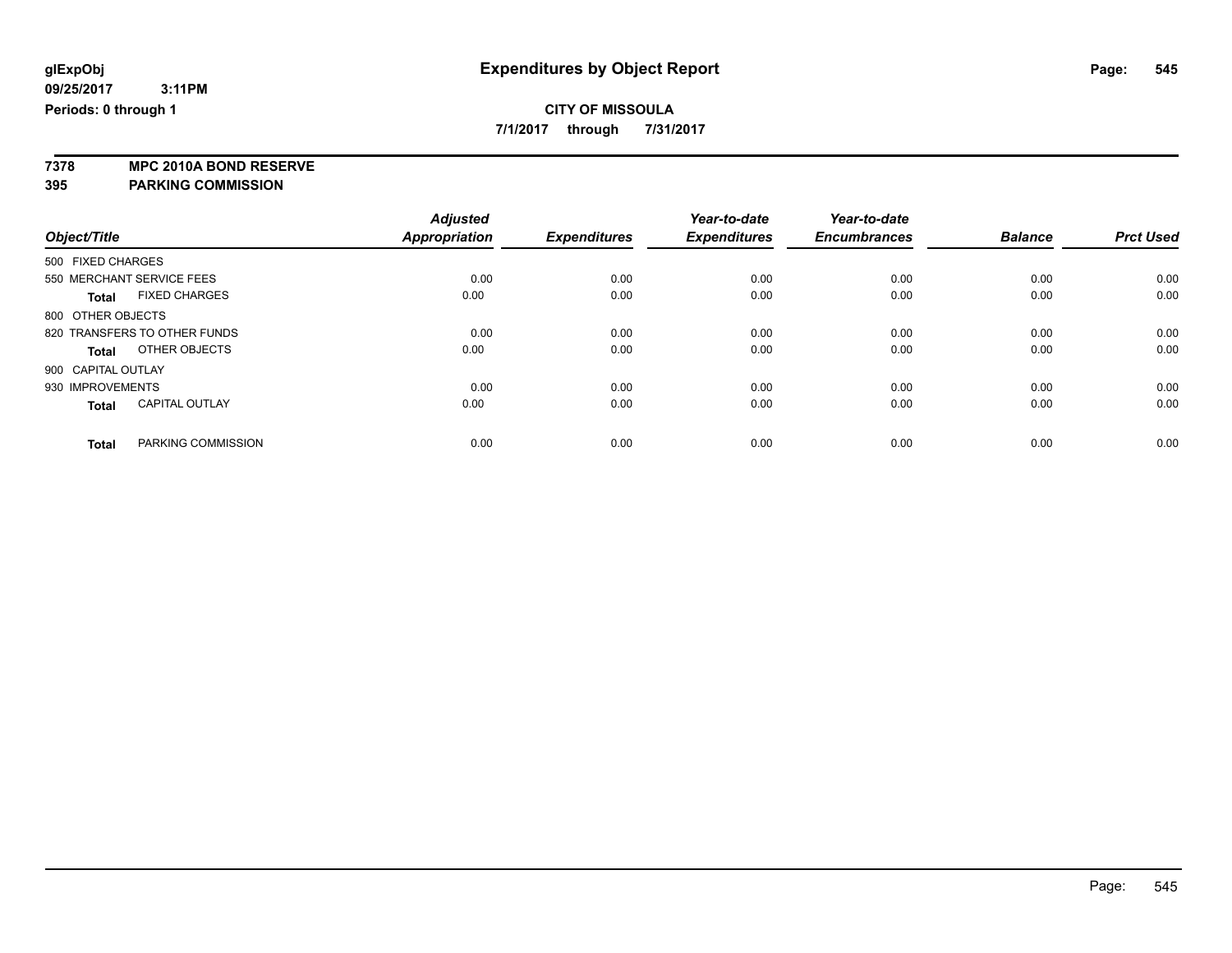#### **7378 MPC 2010A BOND RESERVE**

|                                        | <b>Adjusted</b> | <b>Expenditures</b> | Year-to-date<br><b>Expenditures</b> | Year-to-date<br><b>Encumbrances</b> | <b>Balance</b> | <b>Prct Used</b> |
|----------------------------------------|-----------------|---------------------|-------------------------------------|-------------------------------------|----------------|------------------|
| Object/Title                           | Appropriation   |                     |                                     |                                     |                |                  |
| 500 FIXED CHARGES                      |                 |                     |                                     |                                     |                |                  |
| 550 MERCHANT SERVICE FEES              | 0.00            | 0.00                | 0.00                                | 0.00                                | 0.00           | 0.00             |
| <b>FIXED CHARGES</b><br><b>Total</b>   | 0.00            | 0.00                | 0.00                                | 0.00                                | 0.00           | 0.00             |
| 800 OTHER OBJECTS                      |                 |                     |                                     |                                     |                |                  |
| 820 TRANSFERS TO OTHER FUNDS           | 0.00            | 0.00                | 0.00                                | 0.00                                | 0.00           | 0.00             |
| OTHER OBJECTS<br><b>Total</b>          | 0.00            | 0.00                | 0.00                                | 0.00                                | 0.00           | 0.00             |
| 900 CAPITAL OUTLAY                     |                 |                     |                                     |                                     |                |                  |
| 930 IMPROVEMENTS                       | 0.00            | 0.00                | 0.00                                | 0.00                                | 0.00           | 0.00             |
| <b>CAPITAL OUTLAY</b><br><b>Total</b>  | 0.00            | 0.00                | 0.00                                | 0.00                                | 0.00           | 0.00             |
| MPC 2010A BOND RESERVE<br><b>Total</b> | 0.00            | 0.00                | 0.00                                | 0.00                                | 0.00           | 0.00             |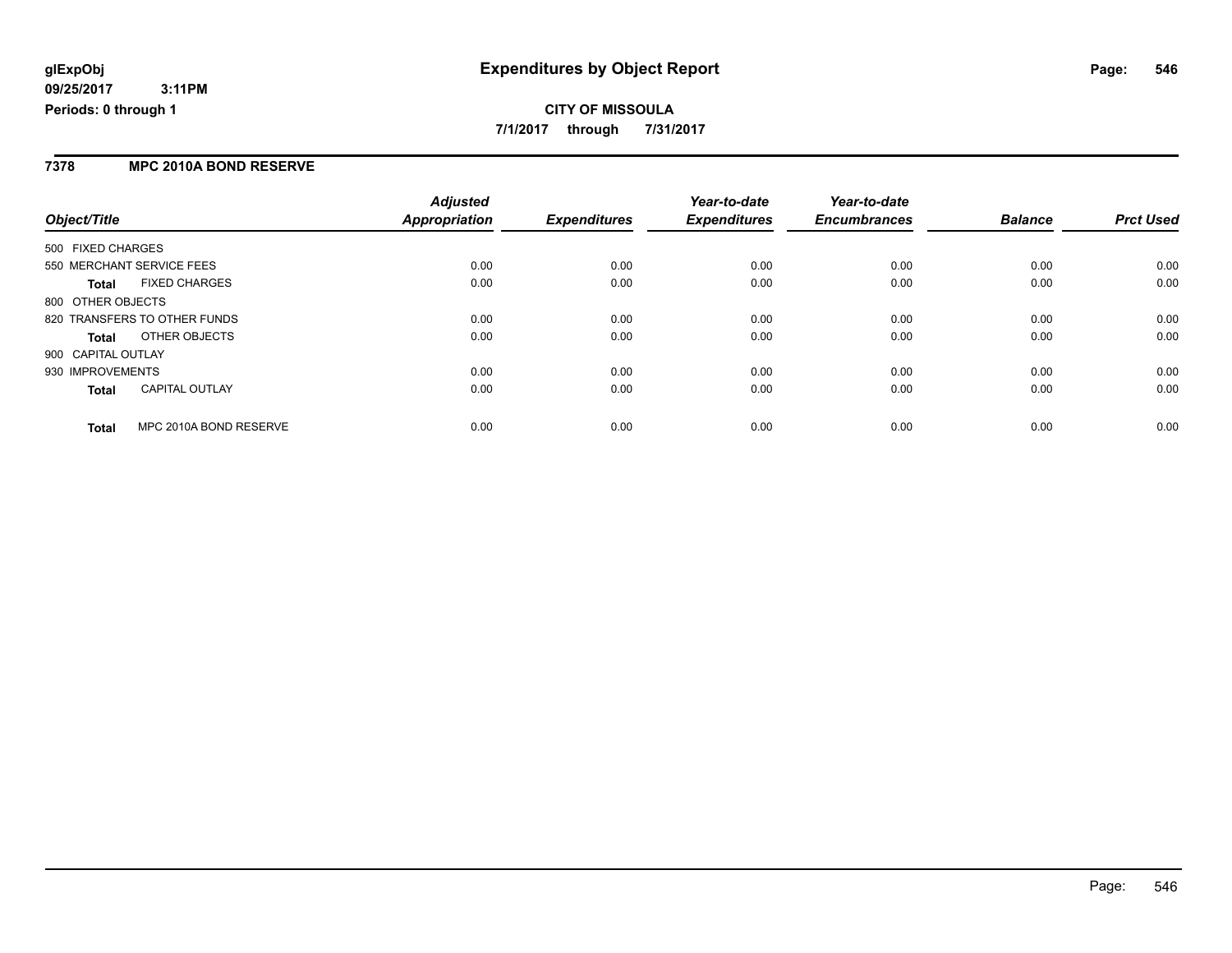**7/1/2017 through 7/31/2017**

# **7380 BUSINESS IMPROVEMENT DISTRICT**

**375 BUSINESS IMPROVEMENT DISTRICT**

| Object/Title           |                                      | <b>Adjusted</b><br><b>Appropriation</b> | <b>Expenditures</b> | Year-to-date<br><b>Expenditures</b> | Year-to-date<br><b>Encumbrances</b> | <b>Balance</b> | <b>Prct Used</b> |
|------------------------|--------------------------------------|-----------------------------------------|---------------------|-------------------------------------|-------------------------------------|----------------|------------------|
| 300 PURCHASED SERVICES |                                      |                                         |                     |                                     |                                     |                |                  |
| 345 GARBAGE            |                                      | 0.00                                    | 0.00                | 0.00                                | 0.00                                | 0.00           | 0.00             |
|                        | 350 PROFESSIONAL SERVICES            | 0.00                                    | 0.00                | 0.00                                | 0.00                                | 0.00           | 0.00             |
| <b>Total</b>           | <b>PURCHASED SERVICES</b>            | 0.00                                    | 0.00                | 0.00                                | 0.00                                | 0.00           | 0.00             |
| 500 FIXED CHARGES      |                                      |                                         |                     |                                     |                                     |                |                  |
|                        | 550 MERCHANT SERVICE FEES            | 0.00                                    | 0.00                | 0.00                                | 0.00                                | 0.00           | 0.00             |
| <b>Total</b>           | <b>FIXED CHARGES</b>                 | 0.00                                    | 0.00                | 0.00                                | 0.00                                | 0.00           | 0.00             |
| 800 OTHER OBJECTS      |                                      |                                         |                     |                                     |                                     |                |                  |
| 845 CONTINGENCY        |                                      | 0.00                                    | 0.00                | 0.00                                | 0.00                                | 0.00           | 0.00             |
| <b>Total</b>           | OTHER OBJECTS                        | 0.00                                    | 0.00                | 0.00                                | 0.00                                | 0.00           | 0.00             |
| <b>Total</b>           | <b>BUSINESS IMPROVEMENT DISTRICT</b> | 0.00                                    | 0.00                | 0.00                                | 0.00                                | 0.00           | 0.00             |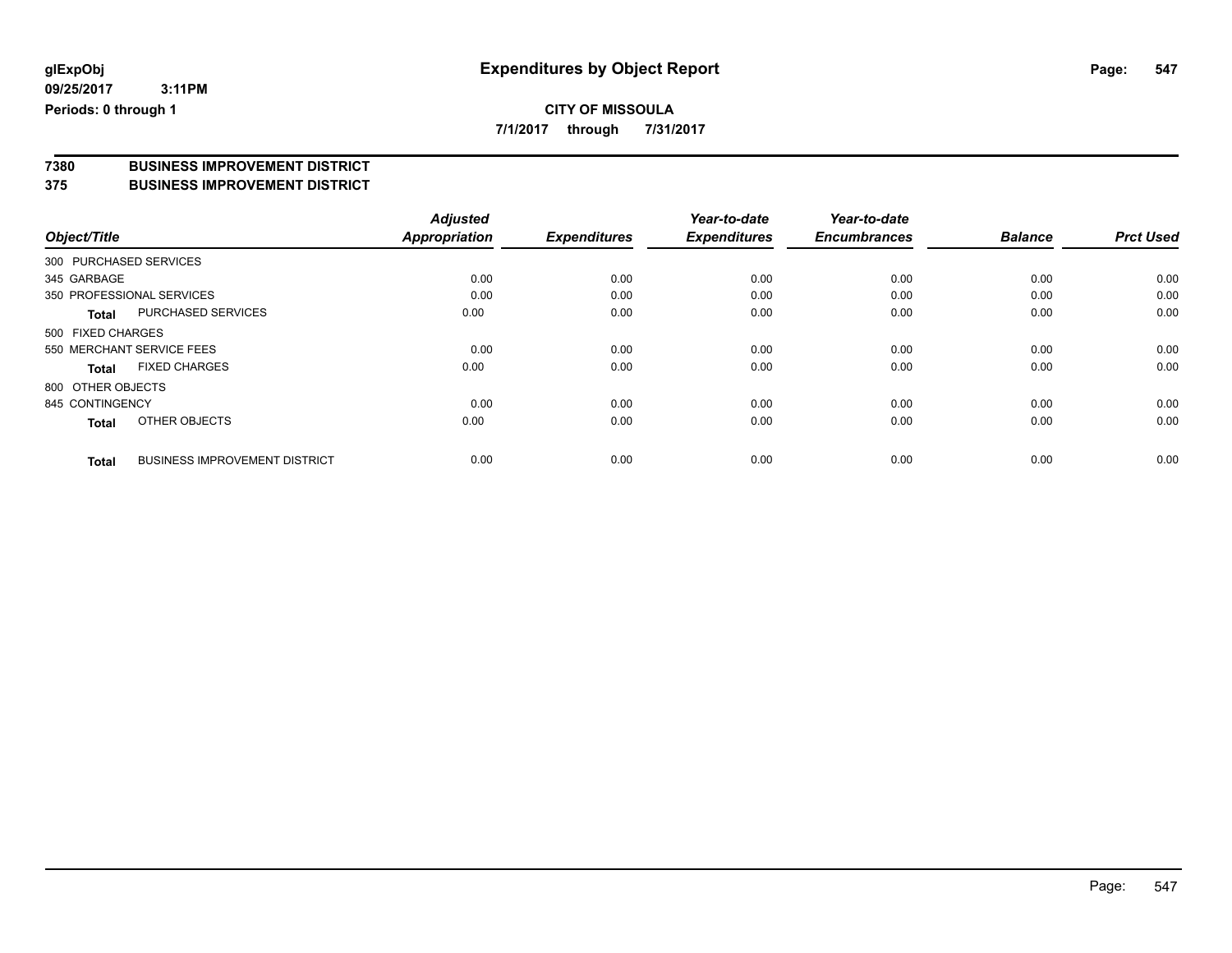#### **7380 BUSINESS IMPROVEMENT DISTRICT**

|                        |                                      | <b>Adjusted</b>      |                     | Year-to-date        | Year-to-date        |                |                  |
|------------------------|--------------------------------------|----------------------|---------------------|---------------------|---------------------|----------------|------------------|
| Object/Title           |                                      | <b>Appropriation</b> | <b>Expenditures</b> | <b>Expenditures</b> | <b>Encumbrances</b> | <b>Balance</b> | <b>Prct Used</b> |
| 300 PURCHASED SERVICES |                                      |                      |                     |                     |                     |                |                  |
| 345 GARBAGE            |                                      | 0.00                 | 0.00                | 0.00                | 0.00                | 0.00           | 0.00             |
|                        | 350 PROFESSIONAL SERVICES            | 0.00                 | 0.00                | 0.00                | 0.00                | 0.00           | 0.00             |
| <b>Total</b>           | PURCHASED SERVICES                   | 0.00                 | 0.00                | 0.00                | 0.00                | 0.00           | 0.00             |
| 500 FIXED CHARGES      |                                      |                      |                     |                     |                     |                |                  |
|                        | 550 MERCHANT SERVICE FEES            | 0.00                 | 0.00                | 0.00                | 0.00                | 0.00           | 0.00             |
| <b>Total</b>           | <b>FIXED CHARGES</b>                 | 0.00                 | 0.00                | 0.00                | 0.00                | 0.00           | 0.00             |
| 800 OTHER OBJECTS      |                                      |                      |                     |                     |                     |                |                  |
| 845 CONTINGENCY        |                                      | 0.00                 | 0.00                | 0.00                | 0.00                | 0.00           | 0.00             |
| <b>Total</b>           | OTHER OBJECTS                        | 0.00                 | 0.00                | 0.00                | 0.00                | 0.00           | 0.00             |
| <b>Total</b>           | <b>BUSINESS IMPROVEMENT DISTRICT</b> | 0.00                 | 0.00                | 0.00                | 0.00                | 0.00           | 0.00             |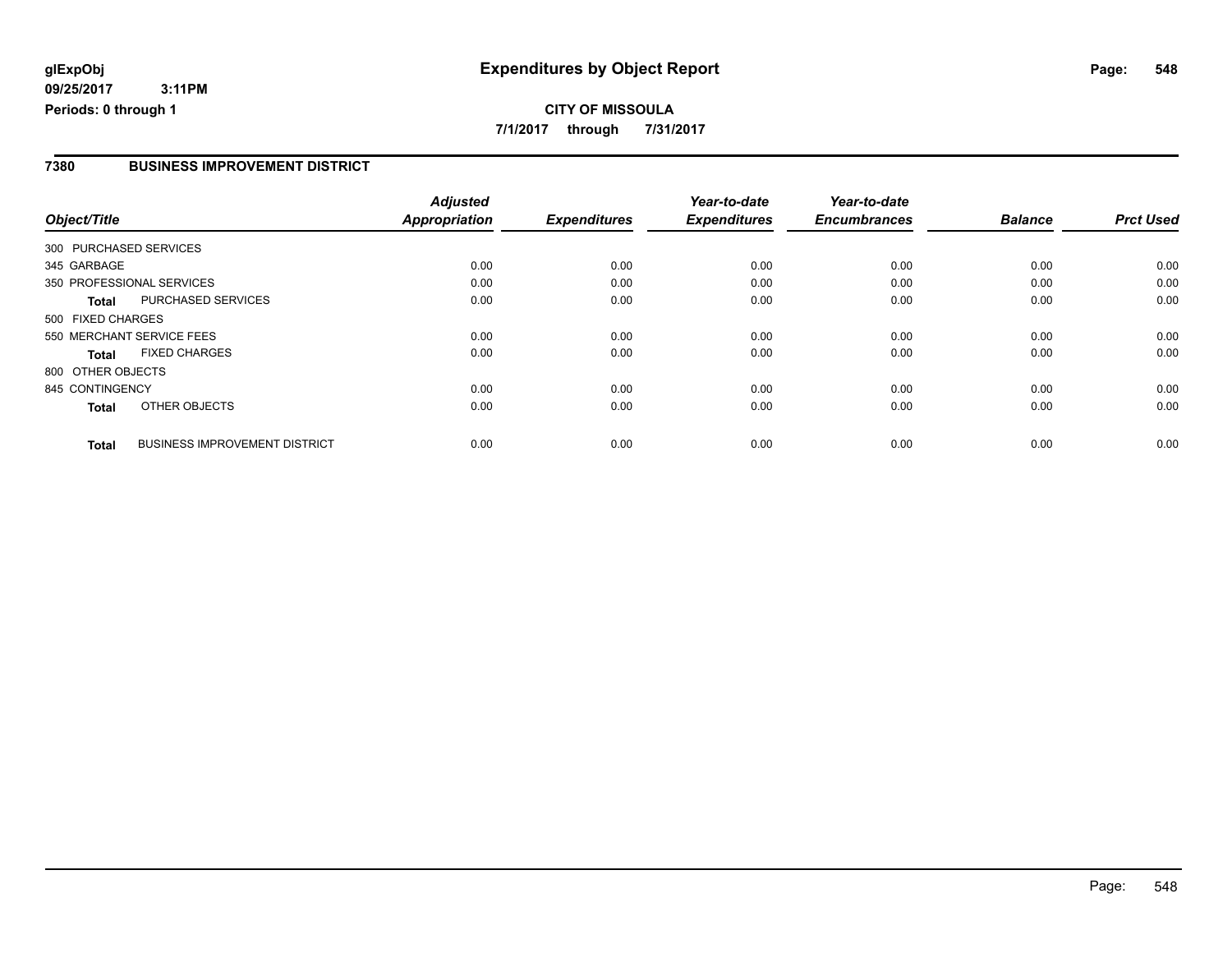**7/1/2017 through 7/31/2017**

# **7381 TOURISM BUSINESS IMPROVEMENT DISTRICT**

#### **375 BUSINESS IMPROVEMENT DISTRICT**

| Object/Title              |                                      | <b>Adjusted</b><br><b>Appropriation</b> | <b>Expenditures</b> | Year-to-date<br><b>Expenditures</b> | Year-to-date<br><b>Encumbrances</b> | <b>Balance</b> | <b>Prct Used</b> |
|---------------------------|--------------------------------------|-----------------------------------------|---------------------|-------------------------------------|-------------------------------------|----------------|------------------|
| 300 PURCHASED SERVICES    |                                      |                                         |                     |                                     |                                     |                |                  |
|                           | 390 OTHER PURCHASED SERVICES         | 0.00                                    | 0.00                | 0.00                                | 0.00                                | 0.00           | 0.00             |
| <b>Total</b>              | PURCHASED SERVICES                   | 0.00                                    | 0.00                | 0.00                                | 0.00                                | 0.00           | 0.00             |
| 500 FIXED CHARGES         |                                      |                                         |                     |                                     |                                     |                |                  |
| 550 MERCHANT SERVICE FEES |                                      | 0.00                                    | 0.00                | 0.00                                | 0.00                                | 0.00           | 0.00             |
| <b>Total</b>              | <b>FIXED CHARGES</b>                 | 0.00                                    | 0.00                | 0.00                                | 0.00                                | 0.00           | 0.00             |
| <b>Total</b>              | <b>BUSINESS IMPROVEMENT DISTRICT</b> | 0.00                                    | 0.00                | 0.00                                | 0.00                                | 0.00           | 0.00             |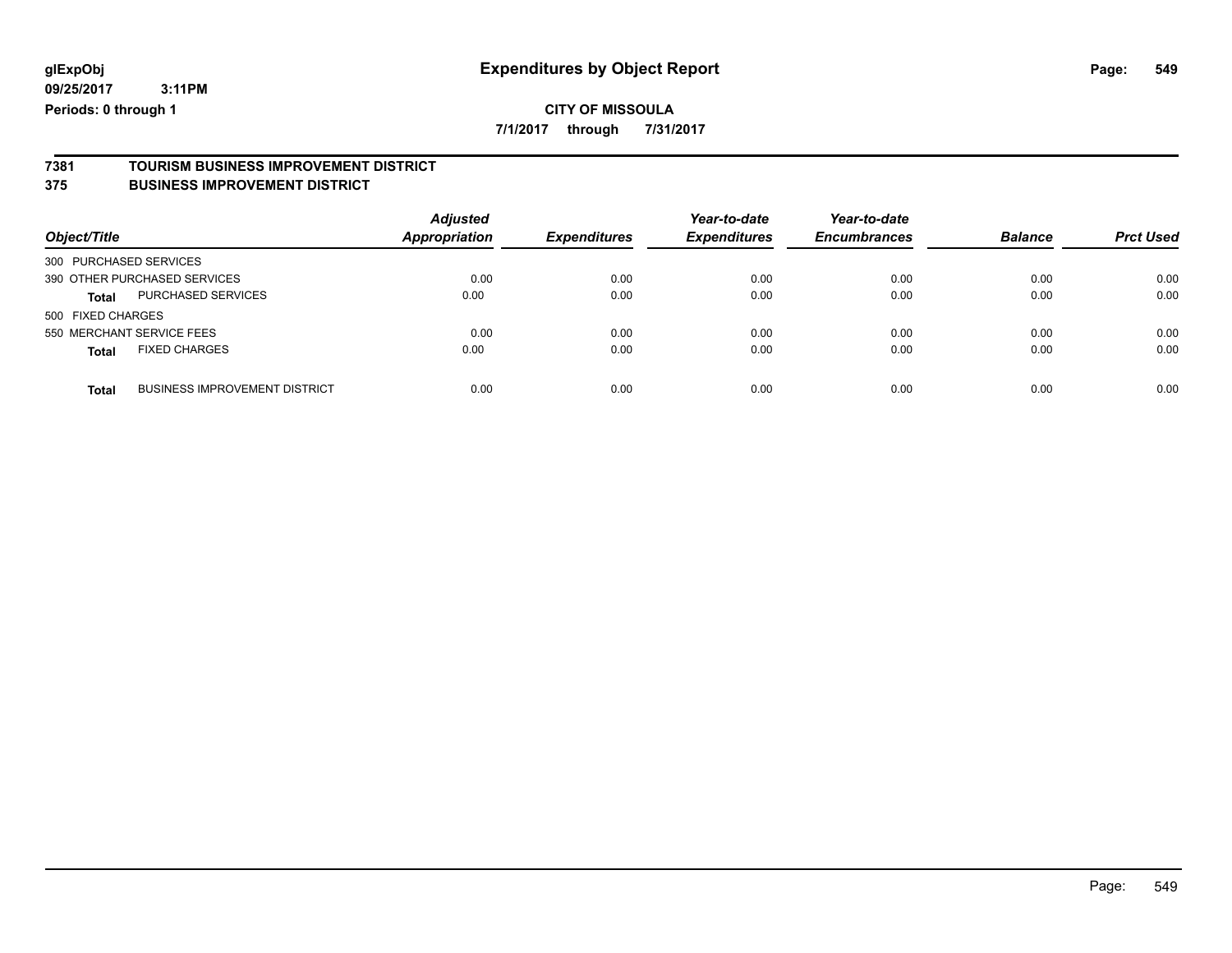**CITY OF MISSOULA 7/1/2017 through 7/31/2017**

#### **7381 TOURISM BUSINESS IMPROVEMENT DISTRICT**

|                                                  | <b>Adjusted</b>      |                     | Year-to-date        | Year-to-date        |                |                  |
|--------------------------------------------------|----------------------|---------------------|---------------------|---------------------|----------------|------------------|
| Object/Title                                     | <b>Appropriation</b> | <b>Expenditures</b> | <b>Expenditures</b> | <b>Encumbrances</b> | <b>Balance</b> | <b>Prct Used</b> |
| 300 PURCHASED SERVICES                           |                      |                     |                     |                     |                |                  |
| 390 OTHER PURCHASED SERVICES                     | 0.00                 | 0.00                | 0.00                | 0.00                | 0.00           | 0.00             |
| <b>PURCHASED SERVICES</b><br><b>Total</b>        | 0.00                 | 0.00                | 0.00                | 0.00                | 0.00           | 0.00             |
| 500 FIXED CHARGES                                |                      |                     |                     |                     |                |                  |
| 550 MERCHANT SERVICE FEES                        | 0.00                 | 0.00                | 0.00                | 0.00                | 0.00           | 0.00             |
| <b>FIXED CHARGES</b><br><b>Total</b>             | 0.00                 | 0.00                | 0.00                | 0.00                | 0.00           | 0.00             |
|                                                  |                      |                     |                     |                     |                |                  |
| TOURISM BUSINESS IMPROVEMENT DIS<br><b>Total</b> | 0.00                 | 0.00                | 0.00                | 0.00                | 0.00           | 0.00             |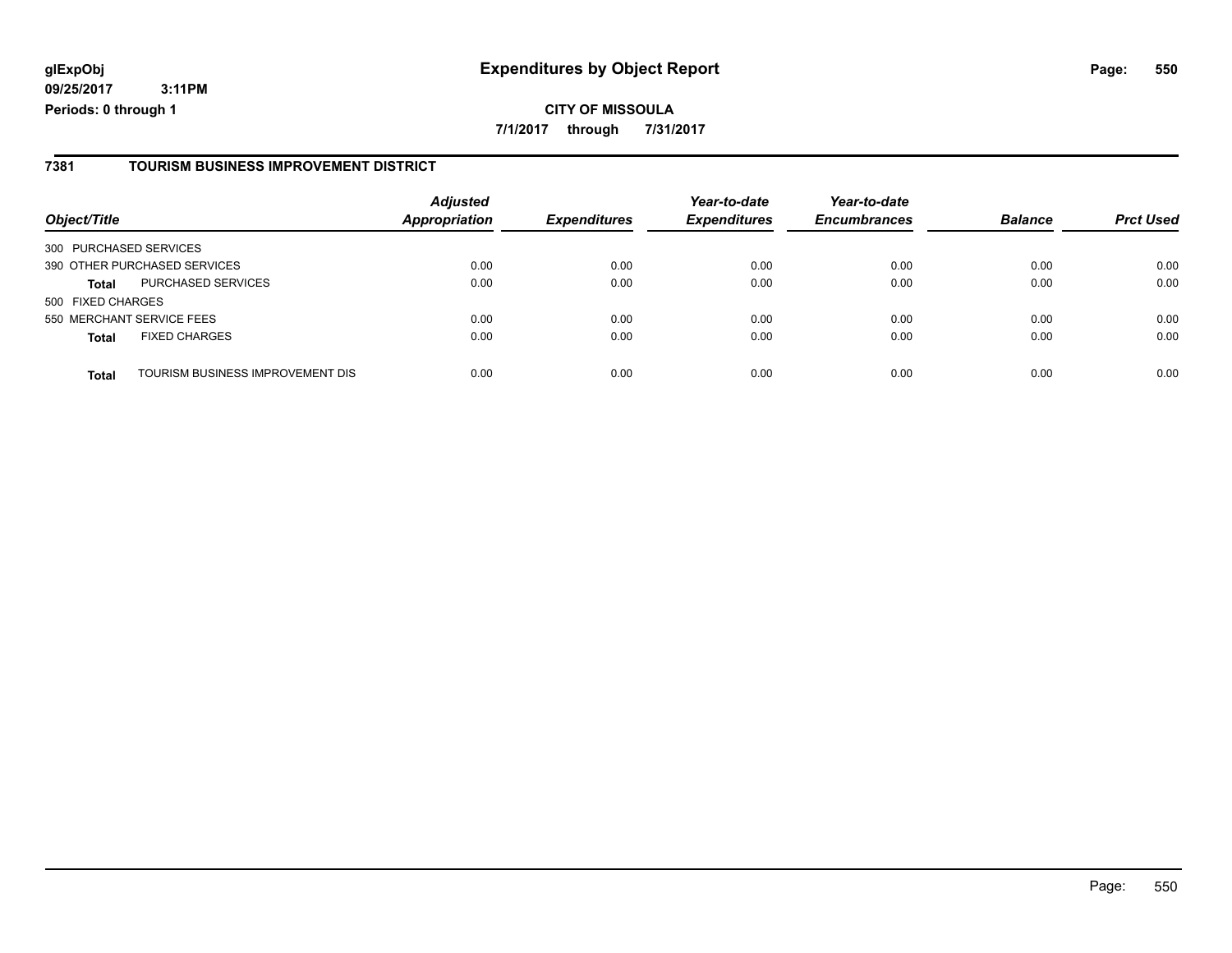# **7382 5.75M TIF RESERVE**

**390 NON-DEPARTMENTAL**

|                               | <b>Adjusted</b> |                     | Year-to-date        | Year-to-date        |                |                  |
|-------------------------------|-----------------|---------------------|---------------------|---------------------|----------------|------------------|
| Object/Title                  | Appropriation   | <b>Expenditures</b> | <b>Expenditures</b> | <b>Encumbrances</b> | <b>Balance</b> | <b>Prct Used</b> |
| 800 OTHER OBJECTS             |                 |                     |                     |                     |                |                  |
| 820 TRANSFERS TO OTHER FUNDS  | 0.00            | 0.00                | 0.00                | 0.00                | 0.00           | 0.00             |
| OTHER OBJECTS<br><b>Total</b> | 0.00            | 0.00                | 0.00                | 0.00                | 0.00           | 0.00             |
| NON-DEPARTMENTAL<br>Total     | 0.00            | 0.00                | 0.00                | 0.00                | 0.00           | 0.00             |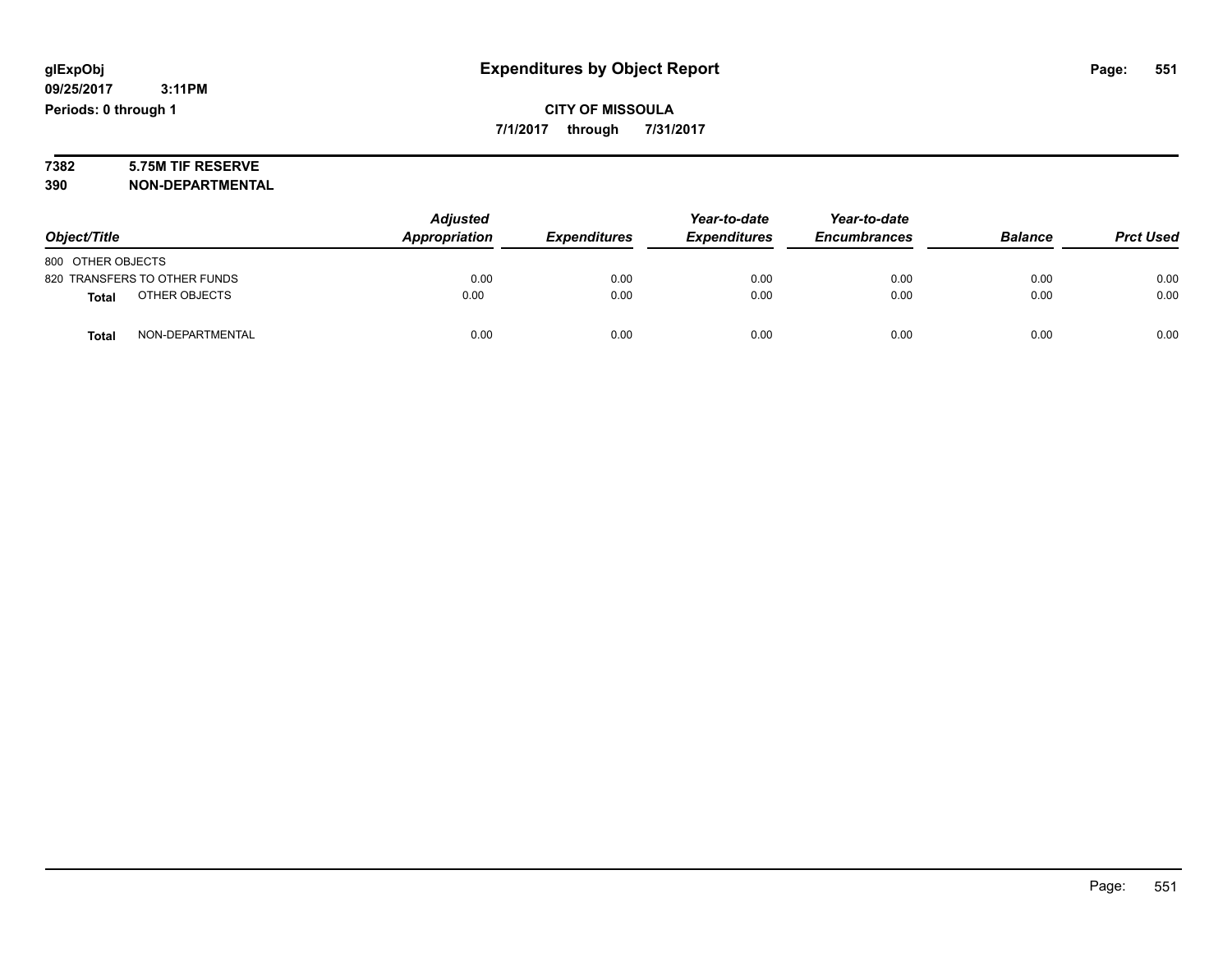**7382 5.75M TIF RESERVE**

|                                   | <b>Adjusted</b> |                            | Year-to-date        | Year-to-date        |                |                  |
|-----------------------------------|-----------------|----------------------------|---------------------|---------------------|----------------|------------------|
| Object/Title                      | Appropriation   | <i><b>Expenditures</b></i> | <b>Expenditures</b> | <b>Encumbrances</b> | <b>Balance</b> | <b>Prct Used</b> |
| 800 OTHER OBJECTS                 |                 |                            |                     |                     |                |                  |
| 820 TRANSFERS TO OTHER FUNDS      | 0.00            | 0.00                       | 0.00                | 0.00                | 0.00           | 0.00             |
| OTHER OBJECTS<br><b>Total</b>     | 0.00            | 0.00                       | 0.00                | 0.00                | 0.00           | 0.00             |
| 5.75M TIF RESERVE<br><b>Total</b> | 0.00            | 0.00                       | 0.00                | 0.00                | 0.00           | 0.00             |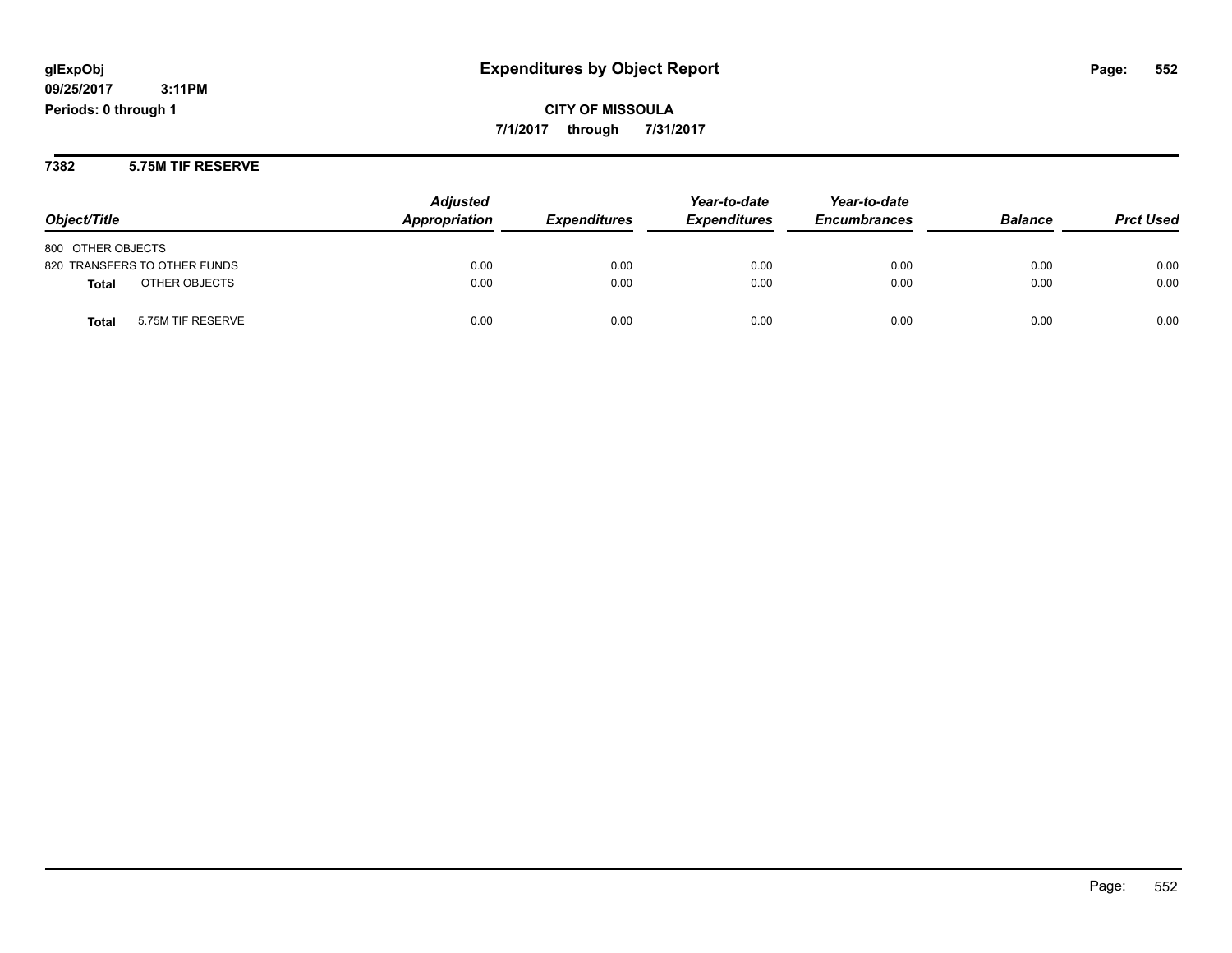**7/1/2017 through 7/31/2017**

**7383 RIVERFRONT TRIANGLE URD**

**385 MRA**

|                        |                                   | <b>Adjusted</b>      |                     | Year-to-date        | Year-to-date        |                |                  |
|------------------------|-----------------------------------|----------------------|---------------------|---------------------|---------------------|----------------|------------------|
| Object/Title           |                                   | <b>Appropriation</b> | <b>Expenditures</b> | <b>Expenditures</b> | <b>Encumbrances</b> | <b>Balance</b> | <b>Prct Used</b> |
| 300 PURCHASED SERVICES |                                   |                      |                     |                     |                     |                |                  |
|                        | 350 PROFESSIONAL SERVICES         | 0.00                 | 500.00              | 500.00              | 0.00                | $-500.00$      | 0.00             |
| <b>Total</b>           | PURCHASED SERVICES                | 0.00                 | 500.00              | 500.00              | 0.00                | $-500.00$      | 0.00             |
| 500 FIXED CHARGES      |                                   |                      |                     |                     |                     |                |                  |
|                        | 550 MERCHANT SERVICE FEES         | 0.00                 | 0.00                | 0.00                | 0.00                | 0.00           | 0.00             |
| Total                  | <b>FIXED CHARGES</b>              | 0.00                 | 0.00                | 0.00                | 0.00                | 0.00           | 0.00             |
|                        | 700 GRANTS & CONTRIBUTIONS        |                      |                     |                     |                     |                |                  |
|                        | 700 GRANTS & CONTRIBUTIONS        | 0.00                 | 0.00                | 0.00                | 0.00                | 0.00           | 0.00             |
| Total                  | <b>GRANTS &amp; CONTRIBUTIONS</b> | 0.00                 | 0.00                | 0.00                | 0.00                | 0.00           | 0.00             |
| 800 OTHER OBJECTS      |                                   |                      |                     |                     |                     |                |                  |
|                        | 820 TRANSFERS TO OTHER FUNDS      | 0.00                 | 0.00                | 0.00                | 0.00                | 0.00           | 0.00             |
| 845 CONTINGENCY        |                                   | 0.00                 | 0.00                | 0.00                | 0.00                | 0.00           | 0.00             |
| <b>Total</b>           | OTHER OBJECTS                     | 0.00                 | 0.00                | 0.00                | 0.00                | 0.00           | 0.00             |
| <b>Total</b>           | <b>MRA</b>                        | 0.00                 | 500.00              | 500.00              | 0.00                | $-500.00$      | 0.00             |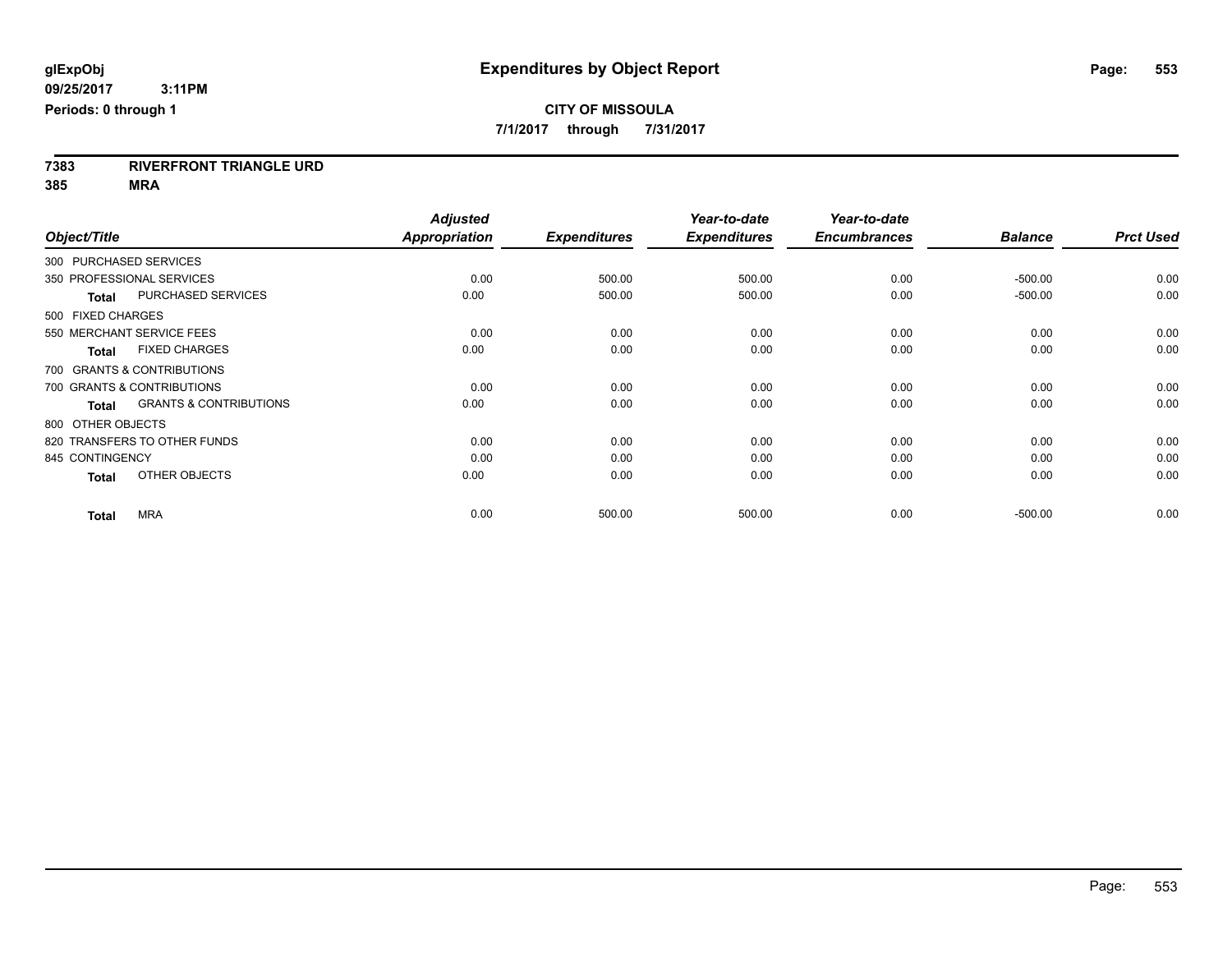#### **CITY OF MISSOULA 7/1/2017 through 7/31/2017**

#### **7383 RIVERFRONT TRIANGLE URD**

|                           |                                   | <b>Adjusted</b> |                     | Year-to-date        | Year-to-date        |                |                  |
|---------------------------|-----------------------------------|-----------------|---------------------|---------------------|---------------------|----------------|------------------|
| Object/Title              |                                   | Appropriation   | <b>Expenditures</b> | <b>Expenditures</b> | <b>Encumbrances</b> | <b>Balance</b> | <b>Prct Used</b> |
| 300 PURCHASED SERVICES    |                                   |                 |                     |                     |                     |                |                  |
| 350 PROFESSIONAL SERVICES |                                   | 0.00            | 500.00              | 500.00              | 0.00                | $-500.00$      | 0.00             |
| <b>Total</b>              | PURCHASED SERVICES                | 0.00            | 500.00              | 500.00              | 0.00                | $-500.00$      | 0.00             |
| 500 FIXED CHARGES         |                                   |                 |                     |                     |                     |                |                  |
|                           | 550 MERCHANT SERVICE FEES         | 0.00            | 0.00                | 0.00                | 0.00                | 0.00           | 0.00             |
| Total                     | <b>FIXED CHARGES</b>              | 0.00            | 0.00                | 0.00                | 0.00                | 0.00           | 0.00             |
|                           | 700 GRANTS & CONTRIBUTIONS        |                 |                     |                     |                     |                |                  |
|                           | 700 GRANTS & CONTRIBUTIONS        | 0.00            | 0.00                | 0.00                | 0.00                | 0.00           | 0.00             |
| <b>Total</b>              | <b>GRANTS &amp; CONTRIBUTIONS</b> | 0.00            | 0.00                | 0.00                | 0.00                | 0.00           | 0.00             |
| 800 OTHER OBJECTS         |                                   |                 |                     |                     |                     |                |                  |
|                           | 820 TRANSFERS TO OTHER FUNDS      | 0.00            | 0.00                | 0.00                | 0.00                | 0.00           | 0.00             |
| 845 CONTINGENCY           |                                   | 0.00            | 0.00                | 0.00                | 0.00                | 0.00           | 0.00             |
| <b>Total</b>              | OTHER OBJECTS                     | 0.00            | 0.00                | 0.00                | 0.00                | 0.00           | 0.00             |
| <b>Total</b>              | RIVERFRONT TRIANGLE URD           | 0.00            | 500.00              | 500.00              | 0.00                | $-500.00$      | 0.00             |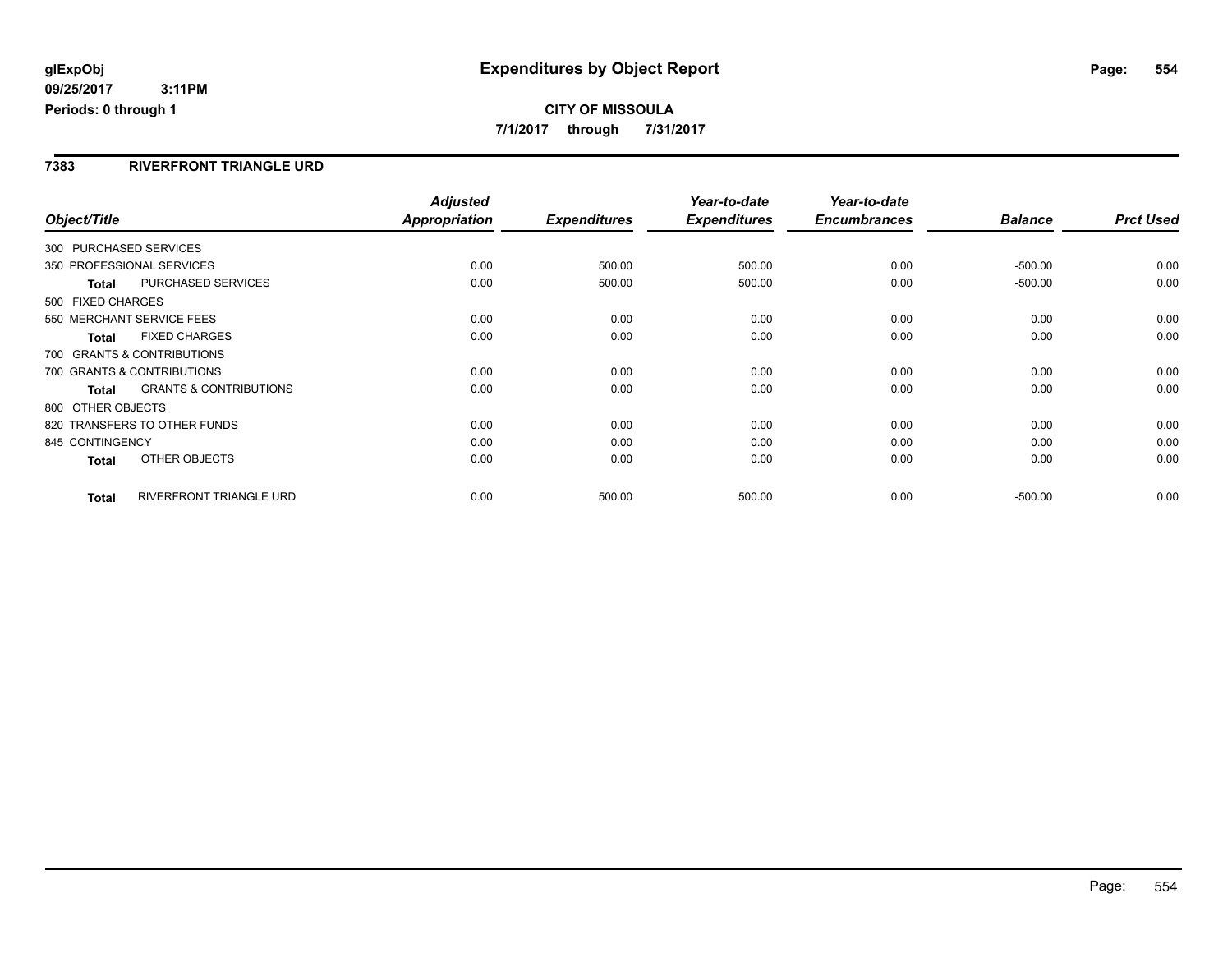#### **CITY OF MISSOULA 7/1/2017 through 7/31/2017**

# **7384 NRSS DEBT SERVICE CLEARING**

**385 MRA**

| Object/Title                  | <b>Adjusted</b><br>Appropriation | <b>Expenditures</b> | Year-to-date<br><b>Expenditures</b> | Year-to-date<br><b>Encumbrances</b> | <b>Balance</b> | <b>Prct Used</b> |
|-------------------------------|----------------------------------|---------------------|-------------------------------------|-------------------------------------|----------------|------------------|
| 800 OTHER OBJECTS             |                                  |                     |                                     |                                     |                |                  |
| 820 TRANSFERS TO OTHER FUNDS  | 0.00                             | 0.00                | 0.00                                | 0.00                                | 0.00           | 0.00             |
| OTHER OBJECTS<br><b>Total</b> | 0.00                             | 0.00                | 0.00                                | 0.00                                | 0.00           | 0.00             |
| <b>MRA</b><br>Total           | 0.00                             | 0.00                | 0.00                                | 0.00                                | 0.00           | 0.00             |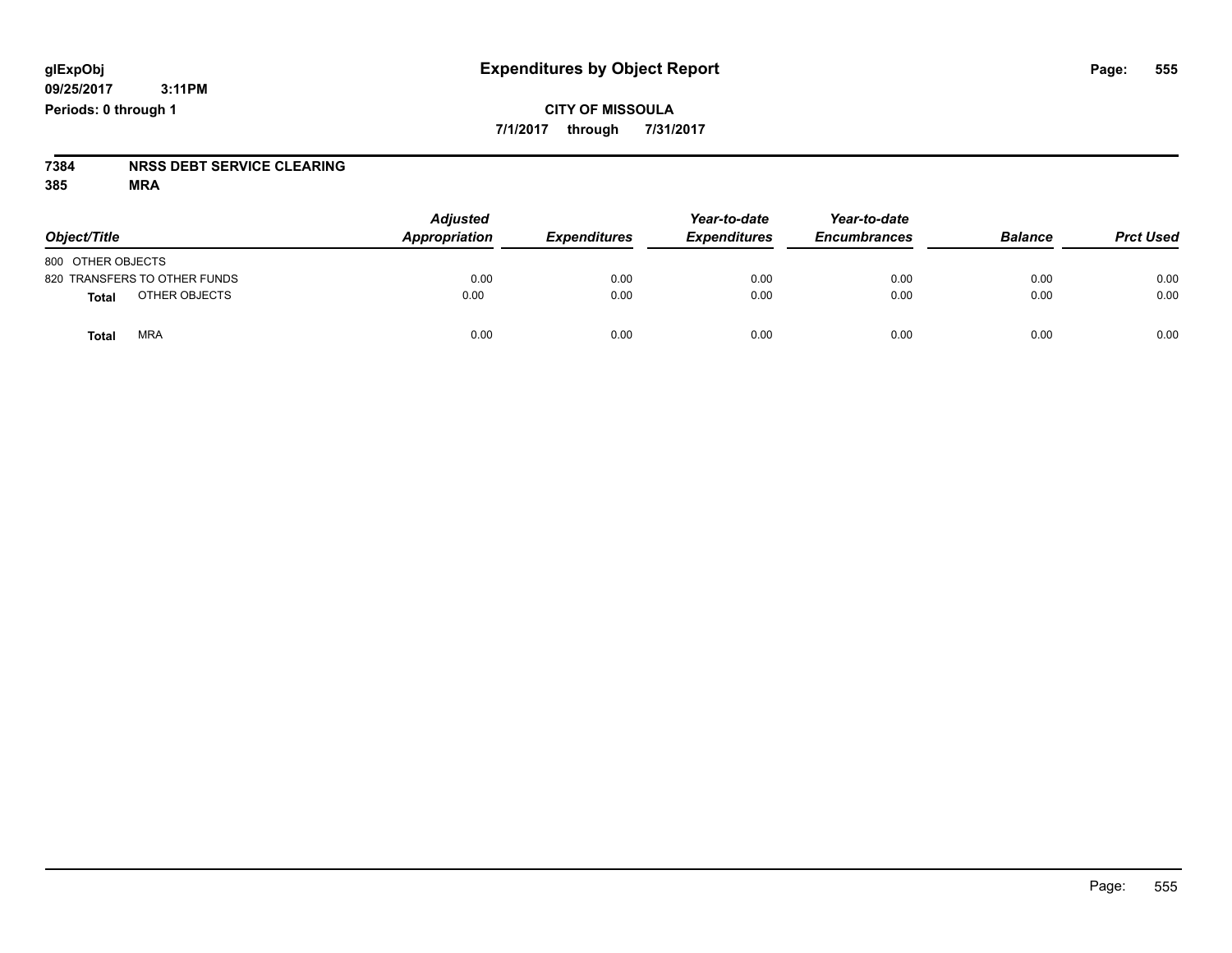**CITY OF MISSOULA 7/1/2017 through 7/31/2017**

#### **7384 NRSS DEBT SERVICE CLEARING**

|                                            | <b>Adjusted</b><br>Appropriation |                     | Year-to-date        | Year-to-date        | <b>Balance</b> |                  |
|--------------------------------------------|----------------------------------|---------------------|---------------------|---------------------|----------------|------------------|
| Object/Title                               |                                  | <b>Expenditures</b> | <b>Expenditures</b> | <b>Encumbrances</b> |                | <b>Prct Used</b> |
| 800 OTHER OBJECTS                          |                                  |                     |                     |                     |                |                  |
| 820 TRANSFERS TO OTHER FUNDS               | 0.00                             | 0.00                | 0.00                | 0.00                | 0.00           | 0.00             |
| OTHER OBJECTS<br>Total                     | 0.00                             | 0.00                | 0.00                | 0.00                | 0.00           | 0.00             |
| NRSS DEBT SERVICE CLEARING<br><b>Total</b> | 0.00                             | 0.00                | 0.00                | 0.00                | 0.00           | 0.00             |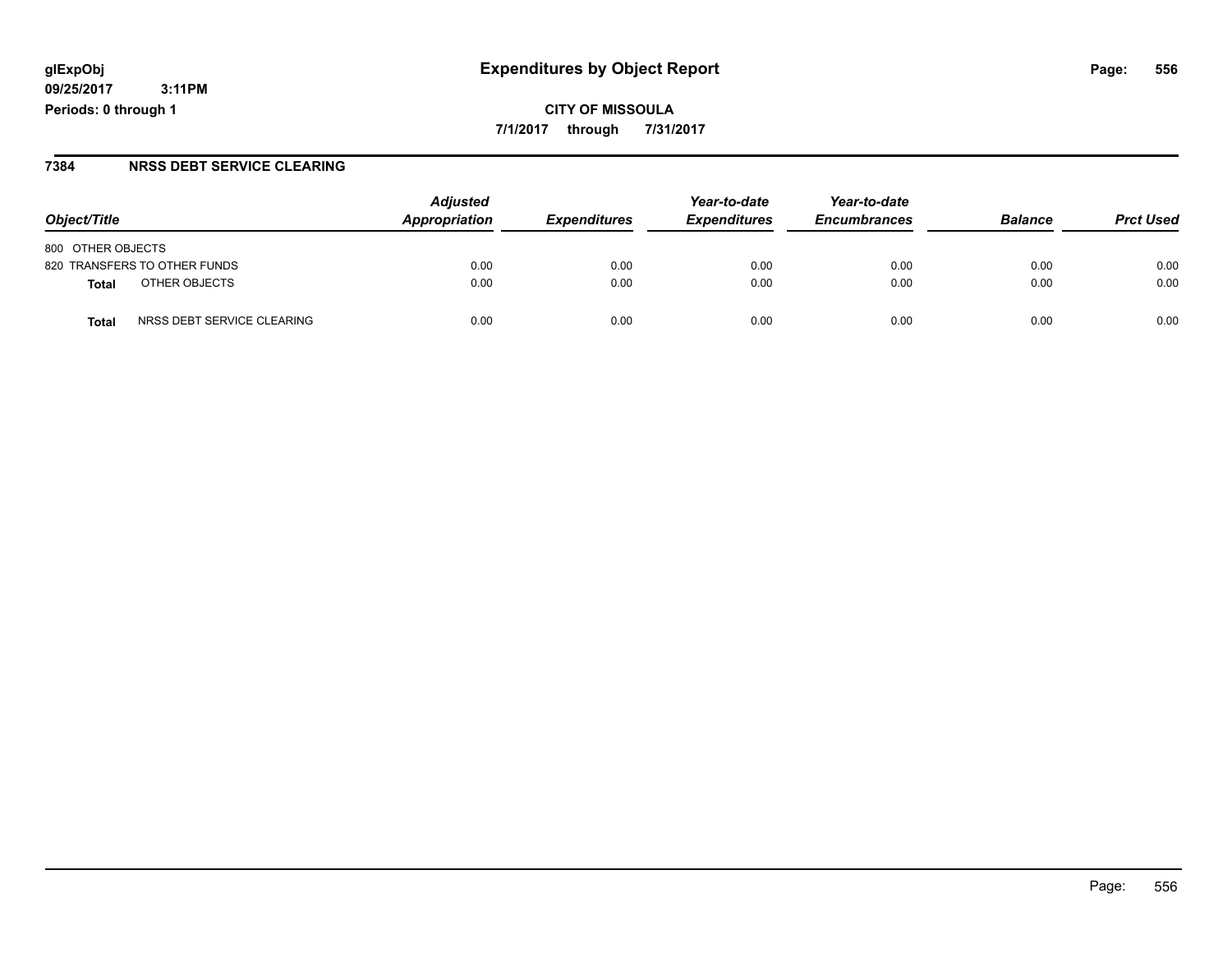**7385 FRONT STREET URD 385 MRA**

|                        |                                   | <b>Adjusted</b> |                     | Year-to-date        | Year-to-date        |                |                  |
|------------------------|-----------------------------------|-----------------|---------------------|---------------------|---------------------|----------------|------------------|
| Object/Title           |                                   | Appropriation   | <b>Expenditures</b> | <b>Expenditures</b> | <b>Encumbrances</b> | <b>Balance</b> | <b>Prct Used</b> |
| 300 PURCHASED SERVICES |                                   |                 |                     |                     |                     |                |                  |
|                        | 350 PROFESSIONAL SERVICES         | 0.00            | 0.00                | 0.00                | 0.00                | 0.00           | 0.00             |
| <b>Total</b>           | PURCHASED SERVICES                | 0.00            | 0.00                | 0.00                | 0.00                | 0.00           | 0.00             |
| 500 FIXED CHARGES      |                                   |                 |                     |                     |                     |                |                  |
|                        | 550 MERCHANT SERVICE FEES         | 0.00            | 0.00                | 0.00                | 0.00                | 0.00           | 0.00             |
| <b>Total</b>           | <b>FIXED CHARGES</b>              | 0.00            | 0.00                | 0.00                | 0.00                | 0.00           | 0.00             |
|                        | 700 GRANTS & CONTRIBUTIONS        |                 |                     |                     |                     |                |                  |
|                        | 700 GRANTS & CONTRIBUTIONS        | 0.00            | 0.00                | 0.00                | 0.00                | 0.00           | 0.00             |
| <b>Total</b>           | <b>GRANTS &amp; CONTRIBUTIONS</b> | 0.00            | 0.00                | 0.00                | 0.00                | 0.00           | 0.00             |
| 800 OTHER OBJECTS      |                                   |                 |                     |                     |                     |                |                  |
| 845 CONTINGENCY        |                                   | 0.00            | 0.00                | 0.00                | 0.00                | 0.00           | 0.00             |
| <b>Total</b>           | OTHER OBJECTS                     | 0.00            | 0.00                | 0.00                | 0.00                | 0.00           | 0.00             |
| 900 CAPITAL OUTLAY     |                                   |                 |                     |                     |                     |                |                  |
| 930 IMPROVEMENTS       |                                   | 0.00            | 0.00                | 0.00                | 0.00                | 0.00           | 0.00             |
| <b>Total</b>           | <b>CAPITAL OUTLAY</b>             | 0.00            | 0.00                | 0.00                | 0.00                | 0.00           | 0.00             |
| <b>Total</b>           | <b>MRA</b>                        | 0.00            | 0.00                | 0.00                | 0.00                | 0.00           | 0.00             |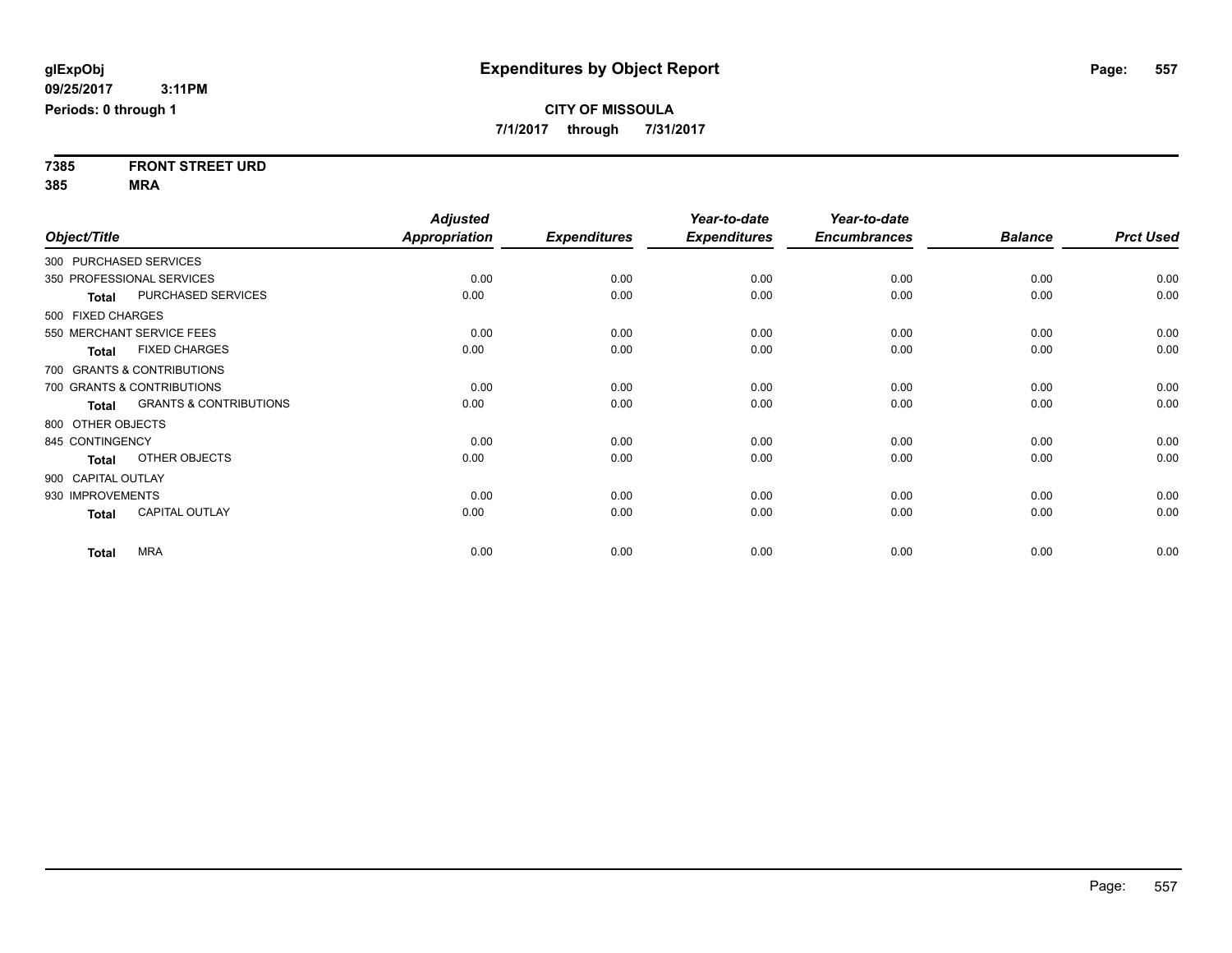**7385 FRONT STREET URD**

|                                                   | <b>Adjusted</b> |                     | Year-to-date        | Year-to-date        |                |                  |
|---------------------------------------------------|-----------------|---------------------|---------------------|---------------------|----------------|------------------|
| Object/Title                                      | Appropriation   | <b>Expenditures</b> | <b>Expenditures</b> | <b>Encumbrances</b> | <b>Balance</b> | <b>Prct Used</b> |
| 300 PURCHASED SERVICES                            |                 |                     |                     |                     |                |                  |
| 350 PROFESSIONAL SERVICES                         | 0.00            | 0.00                | 0.00                | 0.00                | 0.00           | 0.00             |
| PURCHASED SERVICES<br><b>Total</b>                | 0.00            | 0.00                | 0.00                | 0.00                | 0.00           | 0.00             |
| 500 FIXED CHARGES                                 |                 |                     |                     |                     |                |                  |
| 550 MERCHANT SERVICE FEES                         | 0.00            | 0.00                | 0.00                | 0.00                | 0.00           | 0.00             |
| <b>FIXED CHARGES</b><br><b>Total</b>              | 0.00            | 0.00                | 0.00                | 0.00                | 0.00           | 0.00             |
| 700 GRANTS & CONTRIBUTIONS                        |                 |                     |                     |                     |                |                  |
| 700 GRANTS & CONTRIBUTIONS                        | 0.00            | 0.00                | 0.00                | 0.00                | 0.00           | 0.00             |
| <b>GRANTS &amp; CONTRIBUTIONS</b><br><b>Total</b> | 0.00            | 0.00                | 0.00                | 0.00                | 0.00           | 0.00             |
| 800 OTHER OBJECTS                                 |                 |                     |                     |                     |                |                  |
| 845 CONTINGENCY                                   | 0.00            | 0.00                | 0.00                | 0.00                | 0.00           | 0.00             |
| OTHER OBJECTS<br><b>Total</b>                     | 0.00            | 0.00                | 0.00                | 0.00                | 0.00           | 0.00             |
| 900 CAPITAL OUTLAY                                |                 |                     |                     |                     |                |                  |
| 930 IMPROVEMENTS                                  | 0.00            | 0.00                | 0.00                | 0.00                | 0.00           | 0.00             |
| <b>CAPITAL OUTLAY</b><br><b>Total</b>             | 0.00            | 0.00                | 0.00                | 0.00                | 0.00           | 0.00             |
|                                                   |                 |                     |                     |                     |                |                  |
| <b>FRONT STREET URD</b><br><b>Total</b>           | 0.00            | 0.00                | 0.00                | 0.00                | 0.00           | 0.00             |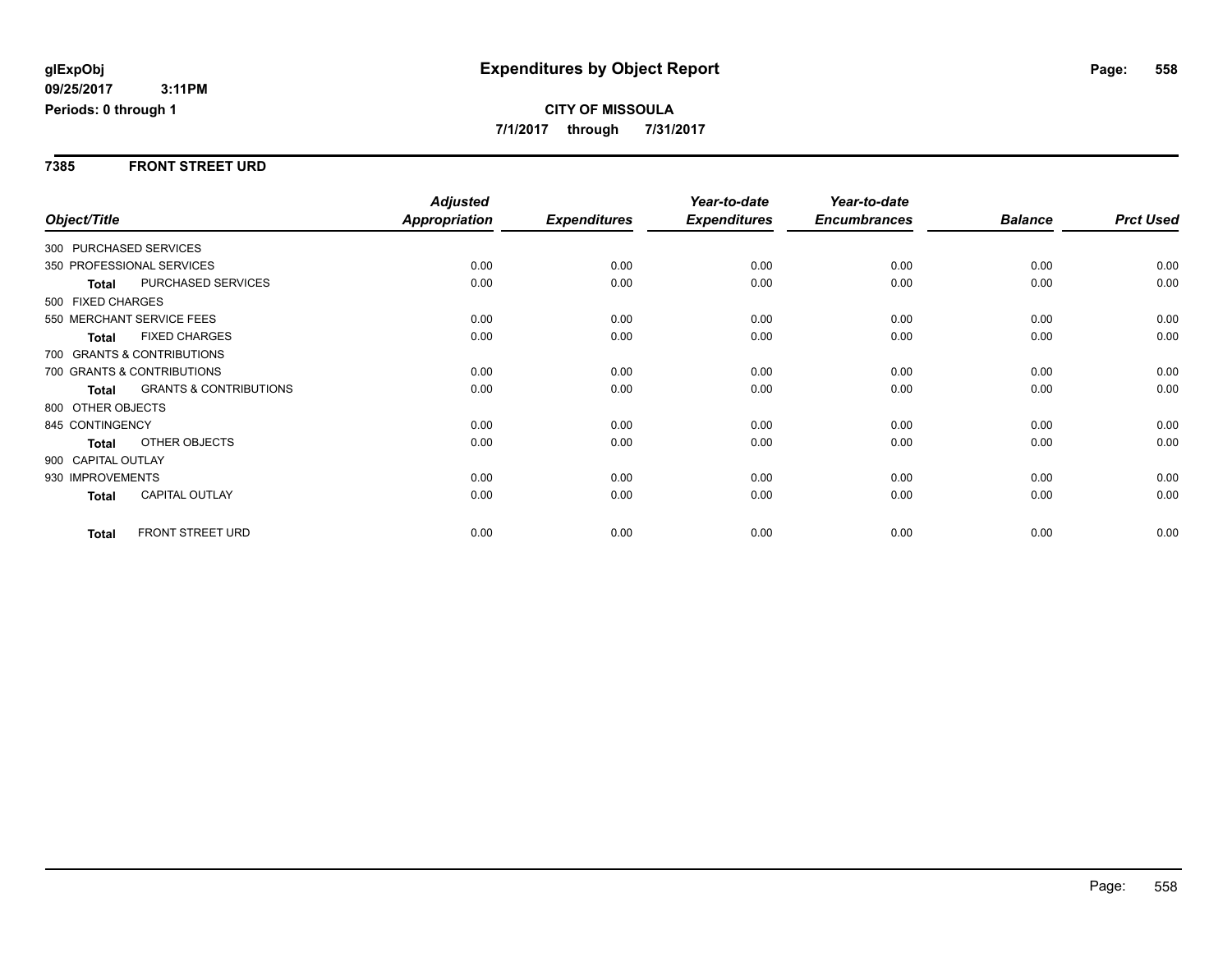#### **CITY OF MISSOULA 7/1/2017 through 7/31/2017**

# **7386 DEBT SERVICE-SAFEWAY/ST PAT 1.5M**

**385 MRA**

| Object/Title       |                           | <b>Adjusted</b><br><b>Appropriation</b> | <b>Expenditures</b> | Year-to-date<br><b>Expenditures</b> | Year-to-date<br><b>Encumbrances</b> | <b>Balance</b> | <b>Prct Used</b> |
|--------------------|---------------------------|-----------------------------------------|---------------------|-------------------------------------|-------------------------------------|----------------|------------------|
| 500 FIXED CHARGES  |                           |                                         |                     |                                     |                                     |                |                  |
|                    | 550 MERCHANT SERVICE FEES | 0.00                                    | 0.00                | 0.00                                | 0.00                                | 0.00           | 0.00             |
| <b>Total</b>       | <b>FIXED CHARGES</b>      | 0.00                                    | 0.00                | 0.00                                | 0.00                                | 0.00           | 0.00             |
| 900 CAPITAL OUTLAY |                           |                                         |                     |                                     |                                     |                |                  |
| 930 IMPROVEMENTS   |                           | 0.00                                    | 0.00                | 0.00                                | 0.00                                | 0.00           | 0.00             |
| <b>Total</b>       | <b>CAPITAL OUTLAY</b>     | 0.00                                    | 0.00                | 0.00                                | 0.00                                | 0.00           | 0.00             |
| <b>Total</b>       | <b>MRA</b>                | 0.00                                    | 0.00                | 0.00                                | 0.00                                | 0.00           | 0.00             |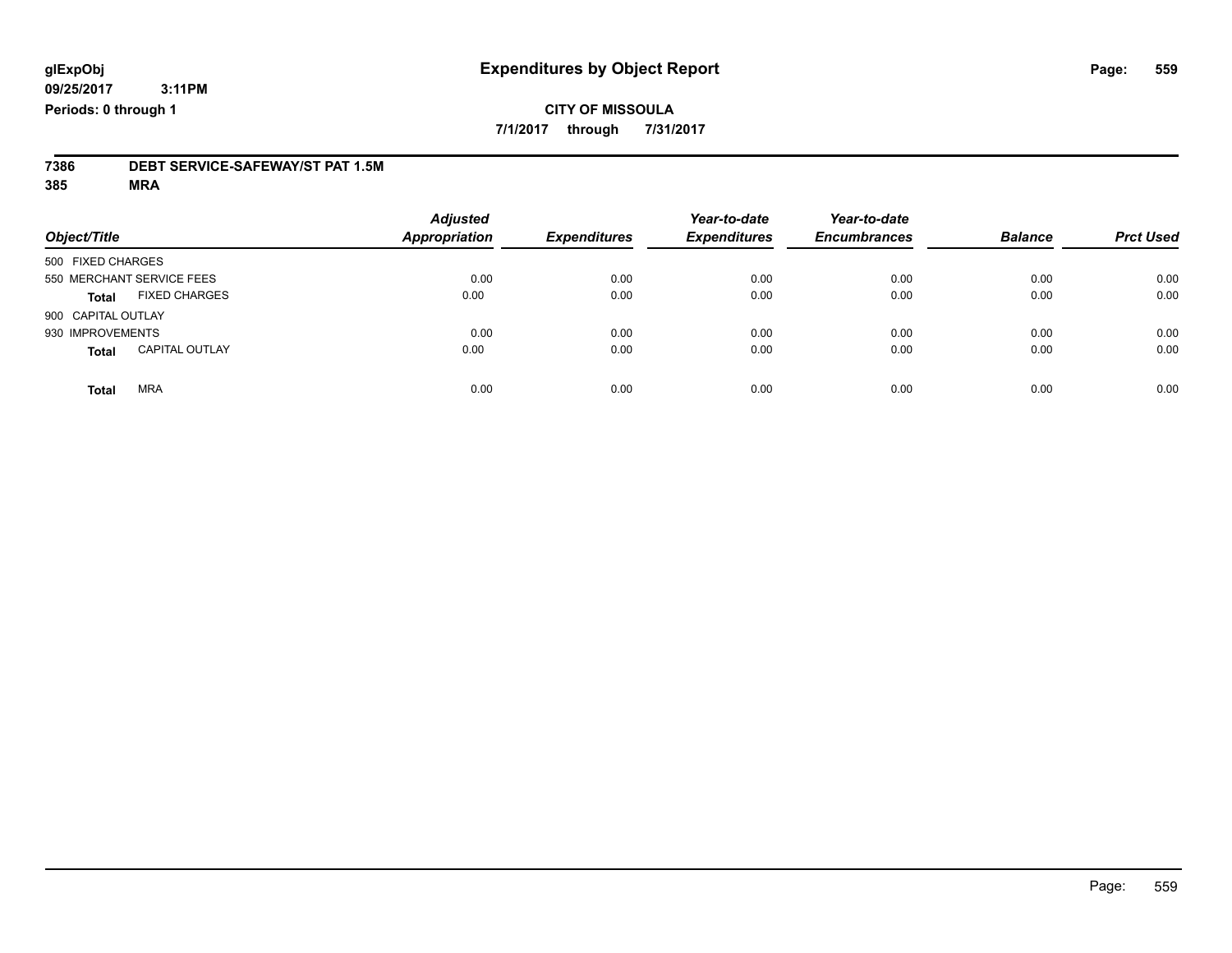**7/1/2017 through 7/31/2017**

### **7386 DEBT SERVICE-SAFEWAY/ST PAT 1.5M**

**390 NON-DEPARTMENTAL**

|                                      | <b>Adjusted</b>      |                     | Year-to-date        | Year-to-date        |                |                  |
|--------------------------------------|----------------------|---------------------|---------------------|---------------------|----------------|------------------|
| Object/Title                         | <b>Appropriation</b> | <b>Expenditures</b> | <b>Expenditures</b> | <b>Encumbrances</b> | <b>Balance</b> | <b>Prct Used</b> |
| 500 FIXED CHARGES                    |                      |                     |                     |                     |                |                  |
| 550 MERCHANT SERVICE FEES            | 0.00                 | 0.00                | 0.00                | 0.00                | 0.00           | 0.00             |
| <b>FIXED CHARGES</b><br><b>Total</b> | 0.00                 | 0.00                | 0.00                | 0.00                | 0.00           | 0.00             |
| 600 DEBT SERVICE                     |                      |                     |                     |                     |                |                  |
| 610 PRINCIPAL                        | 0.00                 | 14.080.75           | 14.080.75           | 0.00                | $-14.080.75$   | 0.00             |
| 620 INTEREST / SERVICE FEES          | 0.00                 | 43.471.25           | 43,471.25           | 0.00                | -43.471.25     | 0.00             |
| <b>DEBT SERVICE</b><br><b>Total</b>  | 0.00                 | 57,552.00           | 57,552.00           | 0.00                | $-57.552.00$   | 0.00             |
| NON-DEPARTMENTAL<br><b>Total</b>     | 0.00                 | 57.552.00           | 57.552.00           | 0.00                | $-57.552.00$   | 0.00             |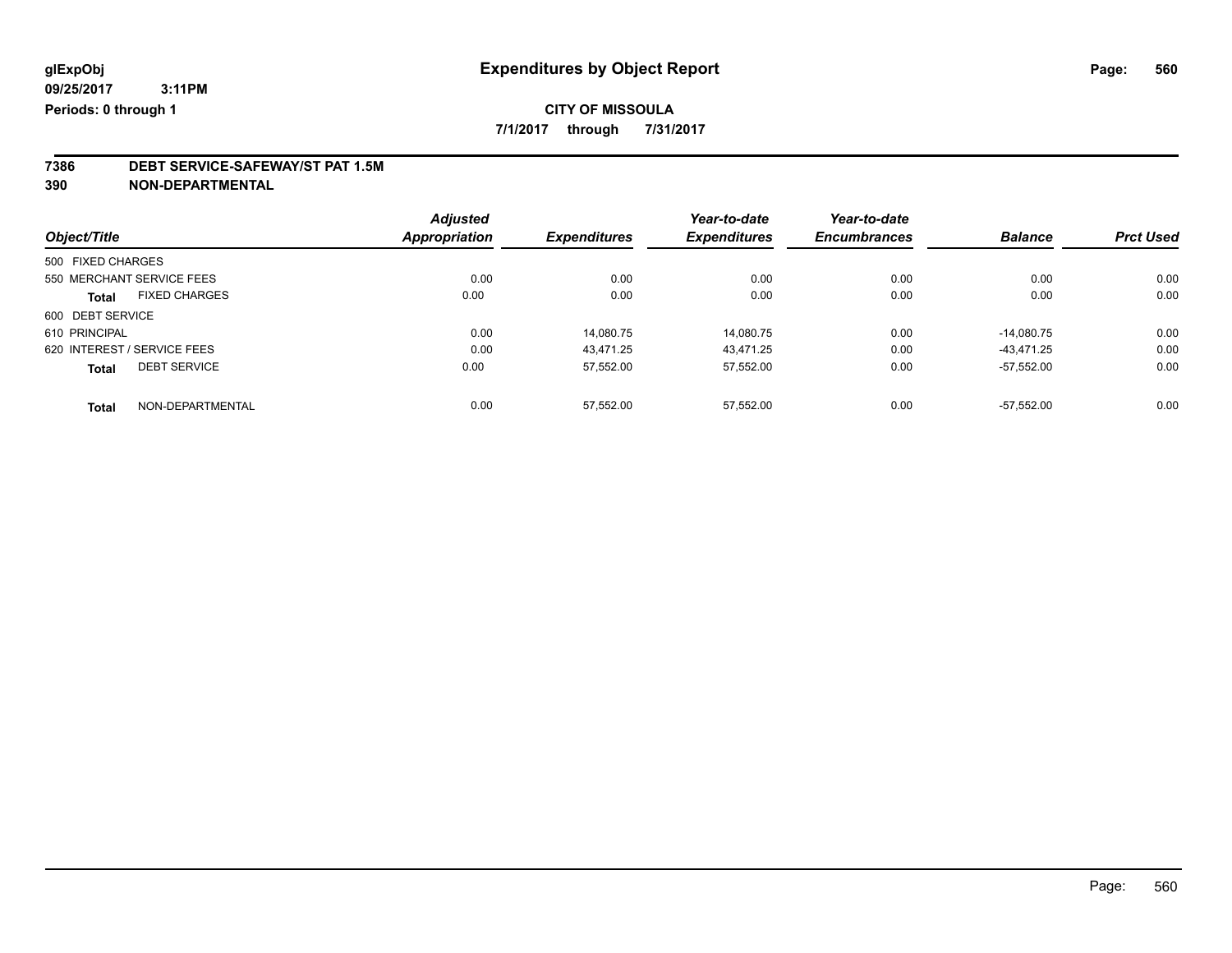#### **7386 DEBT SERVICE-SAFEWAY/ST PAT 1.5M**

|                    |                                  | <b>Adjusted</b>      |                     | Year-to-date        | Year-to-date        |                |                  |
|--------------------|----------------------------------|----------------------|---------------------|---------------------|---------------------|----------------|------------------|
| Object/Title       |                                  | <b>Appropriation</b> | <b>Expenditures</b> | <b>Expenditures</b> | <b>Encumbrances</b> | <b>Balance</b> | <b>Prct Used</b> |
| 500 FIXED CHARGES  |                                  |                      |                     |                     |                     |                |                  |
|                    | 550 MERCHANT SERVICE FEES        | 0.00                 | 0.00                | 0.00                | 0.00                | 0.00           | 0.00             |
| <b>Total</b>       | <b>FIXED CHARGES</b>             | 0.00                 | 0.00                | 0.00                | 0.00                | 0.00           | 0.00             |
| 600 DEBT SERVICE   |                                  |                      |                     |                     |                     |                |                  |
| 610 PRINCIPAL      |                                  | 0.00                 | 14,080.75           | 14,080.75           | 0.00                | $-14.080.75$   | 0.00             |
|                    | 620 INTEREST / SERVICE FEES      | 0.00                 | 43,471.25           | 43,471.25           | 0.00                | -43,471.25     | 0.00             |
| <b>Total</b>       | <b>DEBT SERVICE</b>              | 0.00                 | 57,552.00           | 57,552.00           | 0.00                | $-57,552.00$   | 0.00             |
| 900 CAPITAL OUTLAY |                                  |                      |                     |                     |                     |                |                  |
| 930 IMPROVEMENTS   |                                  | 0.00                 | 0.00                | 0.00                | 0.00                | 0.00           | 0.00             |
| Total              | <b>CAPITAL OUTLAY</b>            | 0.00                 | 0.00                | 0.00                | 0.00                | 0.00           | 0.00             |
| <b>Total</b>       | DEBT SERVICE-SAFEWAY/ST PAT 1.5M | 0.00                 | 57,552.00           | 57,552.00           | 0.00                | $-57.552.00$   | 0.00             |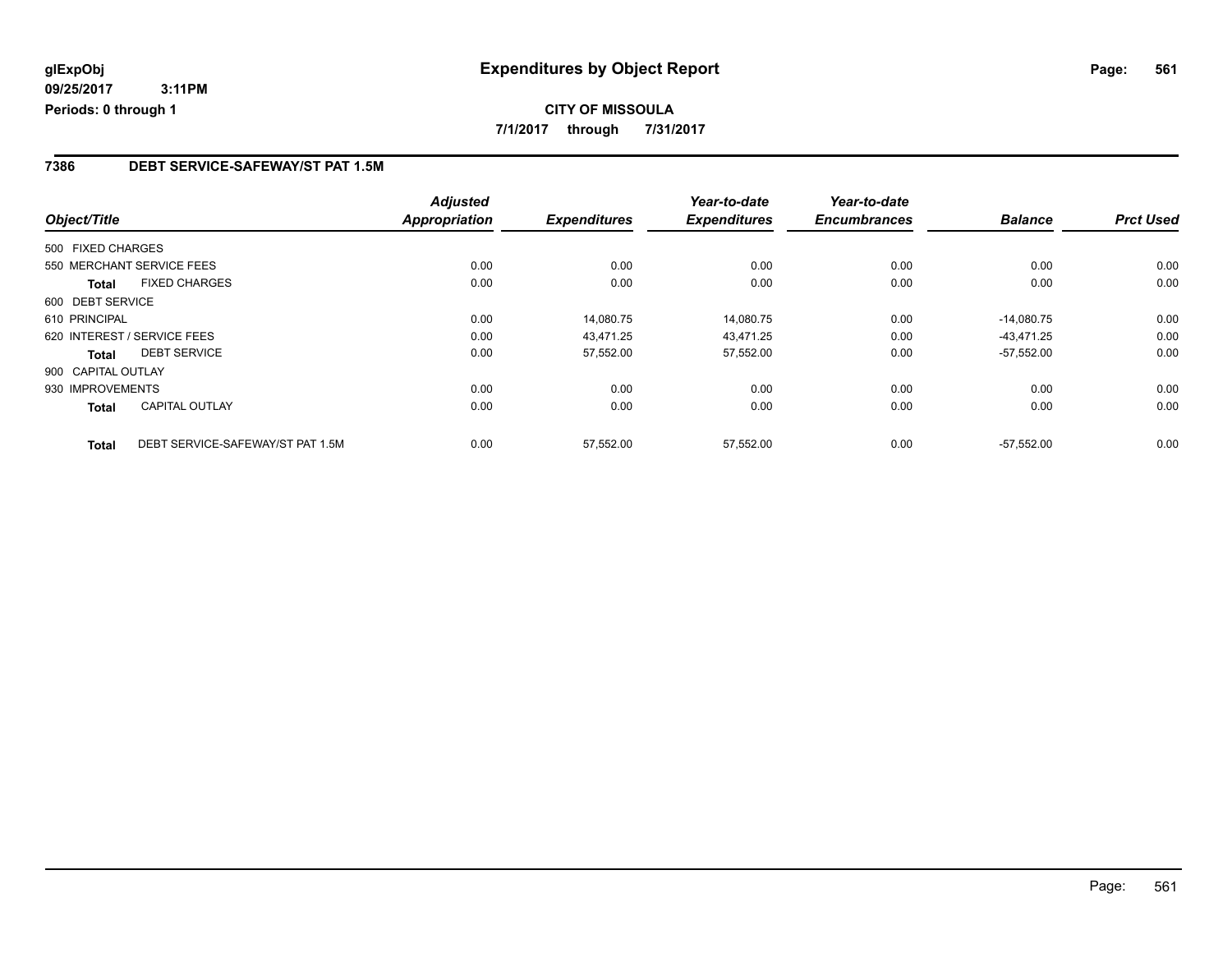**7/1/2017 through 7/31/2017**

### **7387 DEBT SERVICE-BROWNFIELD RLF 1.125M**

**390 NON-DEPARTMENTAL**

|                             |                      | <b>Adjusted</b>      |                     | Year-to-date        | Year-to-date        |                |                  |
|-----------------------------|----------------------|----------------------|---------------------|---------------------|---------------------|----------------|------------------|
| Object/Title                |                      | <b>Appropriation</b> | <b>Expenditures</b> | <b>Expenditures</b> | <b>Encumbrances</b> | <b>Balance</b> | <b>Prct Used</b> |
| 500 FIXED CHARGES           |                      |                      |                     |                     |                     |                |                  |
| 550 MERCHANT SERVICE FEES   |                      | 0.00                 | 0.00                | 0.00                | 0.00                | 0.00           | 0.00             |
| <b>Total</b>                | <b>FIXED CHARGES</b> | 0.00                 | 0.00                | 0.00                | 0.00                | 0.00           | 0.00             |
| 600 DEBT SERVICE            |                      |                      |                     |                     |                     |                |                  |
| 610 PRINCIPAL               |                      | 0.00                 | 0.00                | 0.00                | 0.00                | 0.00           | 0.00             |
| 620 INTEREST / SERVICE FEES |                      | 0.00                 | 0.00                | 0.00                | 0.00                | 0.00           | 0.00             |
| <b>Total</b>                | <b>DEBT SERVICE</b>  | 0.00                 | 0.00                | 0.00                | 0.00                | 0.00           | 0.00             |
| <b>Total</b>                | NON-DEPARTMENTAL     | 0.00                 | 0.00                | 0.00                | 0.00                | 0.00           | 0.00             |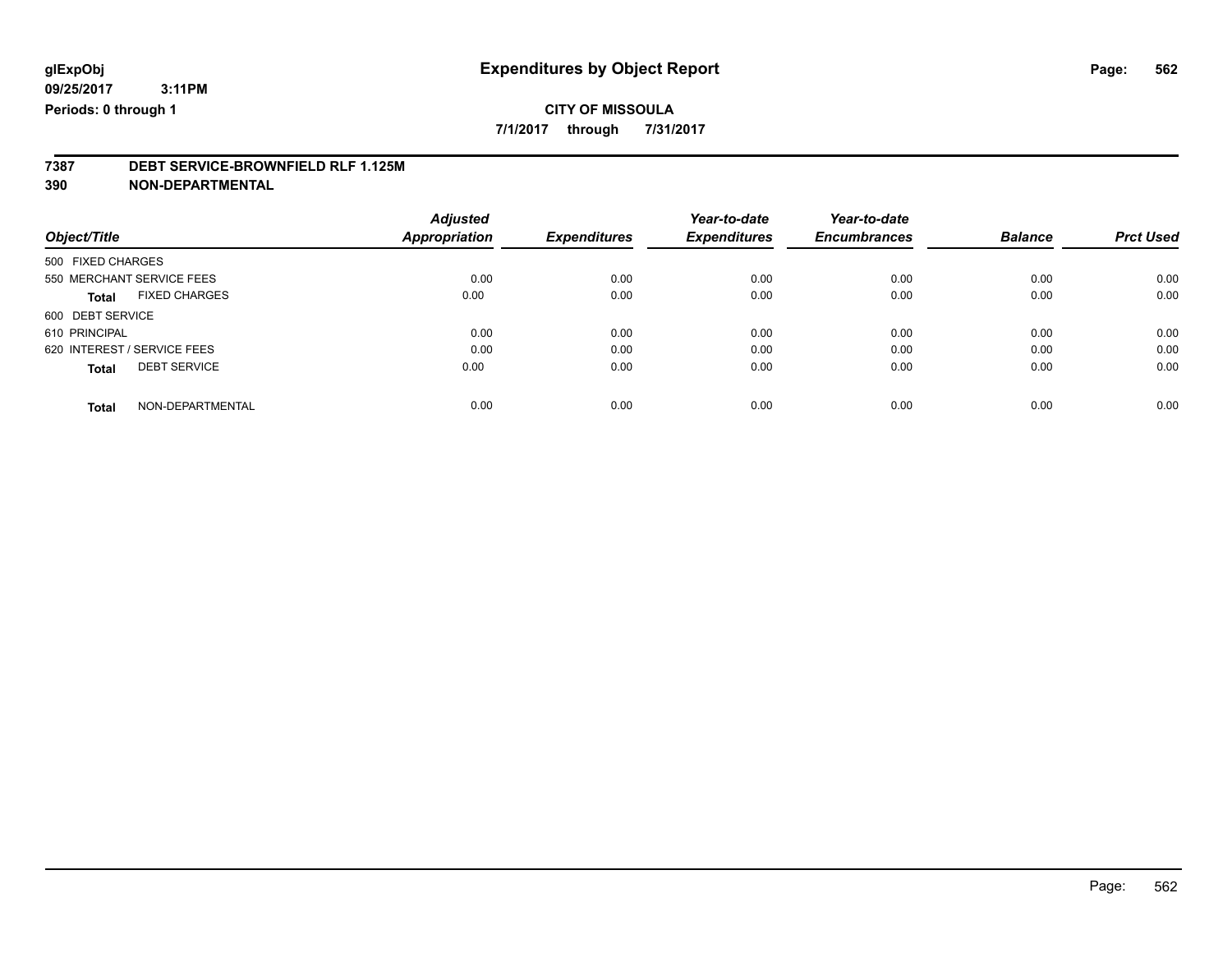### **glExpObj Expenditures by Object Report Page: 563**

**09/25/2017 3:11PM Periods: 0 through 1**

#### **7387 DEBT SERVICE-BROWNFIELD RLF 1.125M**

|                                                    | <b>Adjusted</b>      |                     | Year-to-date        | Year-to-date        |                |                  |
|----------------------------------------------------|----------------------|---------------------|---------------------|---------------------|----------------|------------------|
| Object/Title                                       | <b>Appropriation</b> | <b>Expenditures</b> | <b>Expenditures</b> | <b>Encumbrances</b> | <b>Balance</b> | <b>Prct Used</b> |
| 500 FIXED CHARGES                                  |                      |                     |                     |                     |                |                  |
| 550 MERCHANT SERVICE FEES                          | 0.00                 | 0.00                | 0.00                | 0.00                | 0.00           | 0.00             |
| <b>FIXED CHARGES</b><br><b>Total</b>               | 0.00                 | 0.00                | 0.00                | 0.00                | 0.00           | 0.00             |
| 600 DEBT SERVICE                                   |                      |                     |                     |                     |                |                  |
| 610 PRINCIPAL                                      | 0.00                 | 0.00                | 0.00                | 0.00                | 0.00           | 0.00             |
| 620 INTEREST / SERVICE FEES                        | 0.00                 | 0.00                | 0.00                | 0.00                | 0.00           | 0.00             |
| <b>DEBT SERVICE</b><br><b>Total</b>                | 0.00                 | 0.00                | 0.00                | 0.00                | 0.00           | 0.00             |
| DEBT SERVICE-BROWNFIELD RLF 1.125M<br><b>Total</b> | 0.00                 | 0.00                | 0.00                | 0.00                | 0.00           | 0.00             |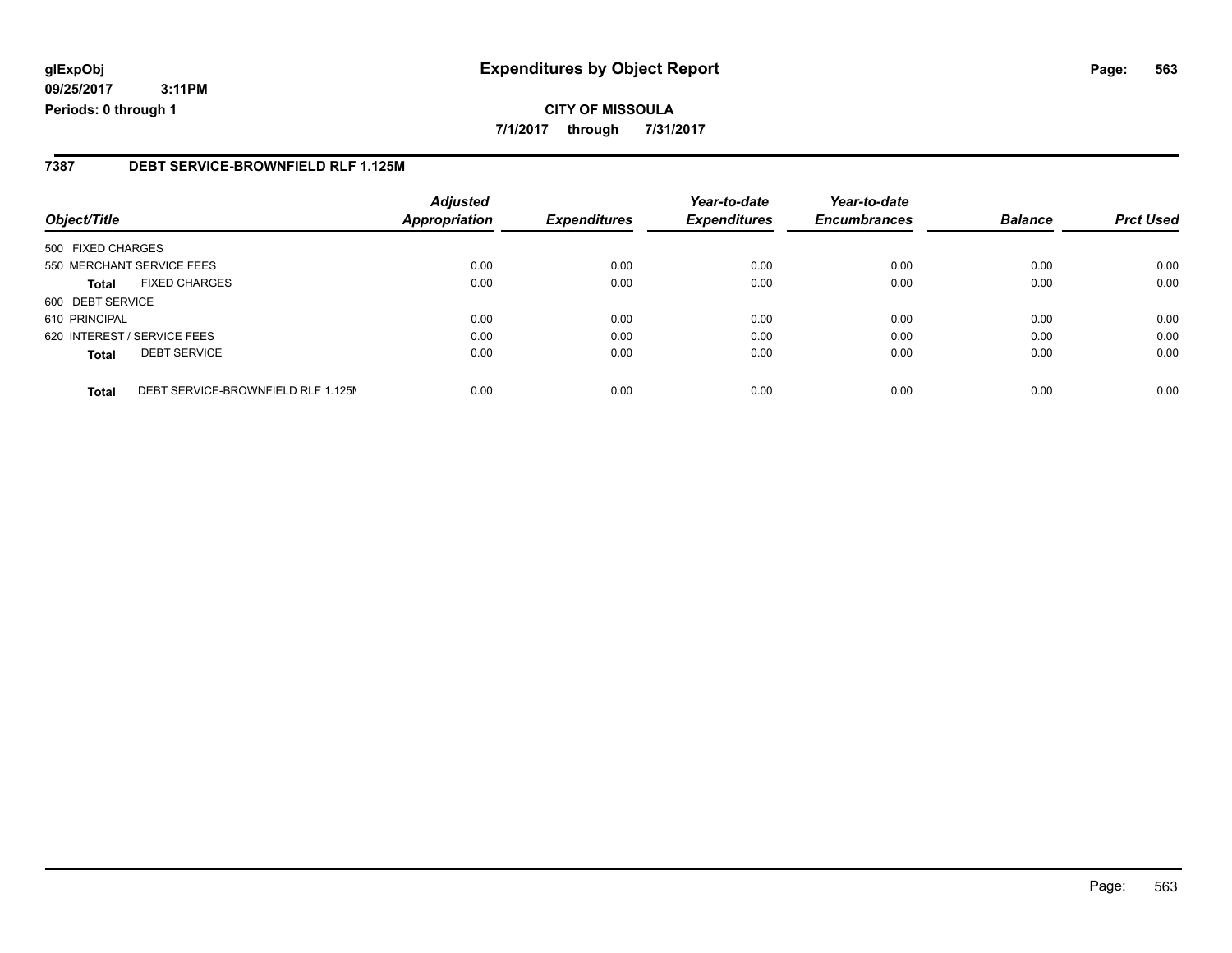**7/1/2017 through 7/31/2017**

# **7388 RESERVE-3.6m TIF**

**390 NON-DEPARTMENTAL**

|                                      | <b>Adjusted</b>      |                     | Year-to-date        | Year-to-date        |                |                  |
|--------------------------------------|----------------------|---------------------|---------------------|---------------------|----------------|------------------|
| Object/Title                         | <b>Appropriation</b> | <b>Expenditures</b> | <b>Expenditures</b> | <b>Encumbrances</b> | <b>Balance</b> | <b>Prct Used</b> |
| 500 FIXED CHARGES                    |                      |                     |                     |                     |                |                  |
| 550 MERCHANT SERVICE FEES            | 0.00                 | 0.00                | 0.00                | 0.00                | 0.00           | 0.00             |
| <b>FIXED CHARGES</b><br><b>Total</b> | 0.00                 | 0.00                | 0.00                | 0.00                | 0.00           | 0.00             |
| 800 OTHER OBJECTS                    |                      |                     |                     |                     |                |                  |
| 820 TRANSFERS TO OTHER FUNDS         | 0.00                 | 0.00                | 0.00                | 0.00                | 0.00           | 0.00             |
| OTHER OBJECTS<br><b>Total</b>        | 0.00                 | 0.00                | 0.00                | 0.00                | 0.00           | 0.00             |
| NON-DEPARTMENTAL<br><b>Total</b>     | 0.00                 | 0.00                | 0.00                | 0.00                | 0.00           | 0.00             |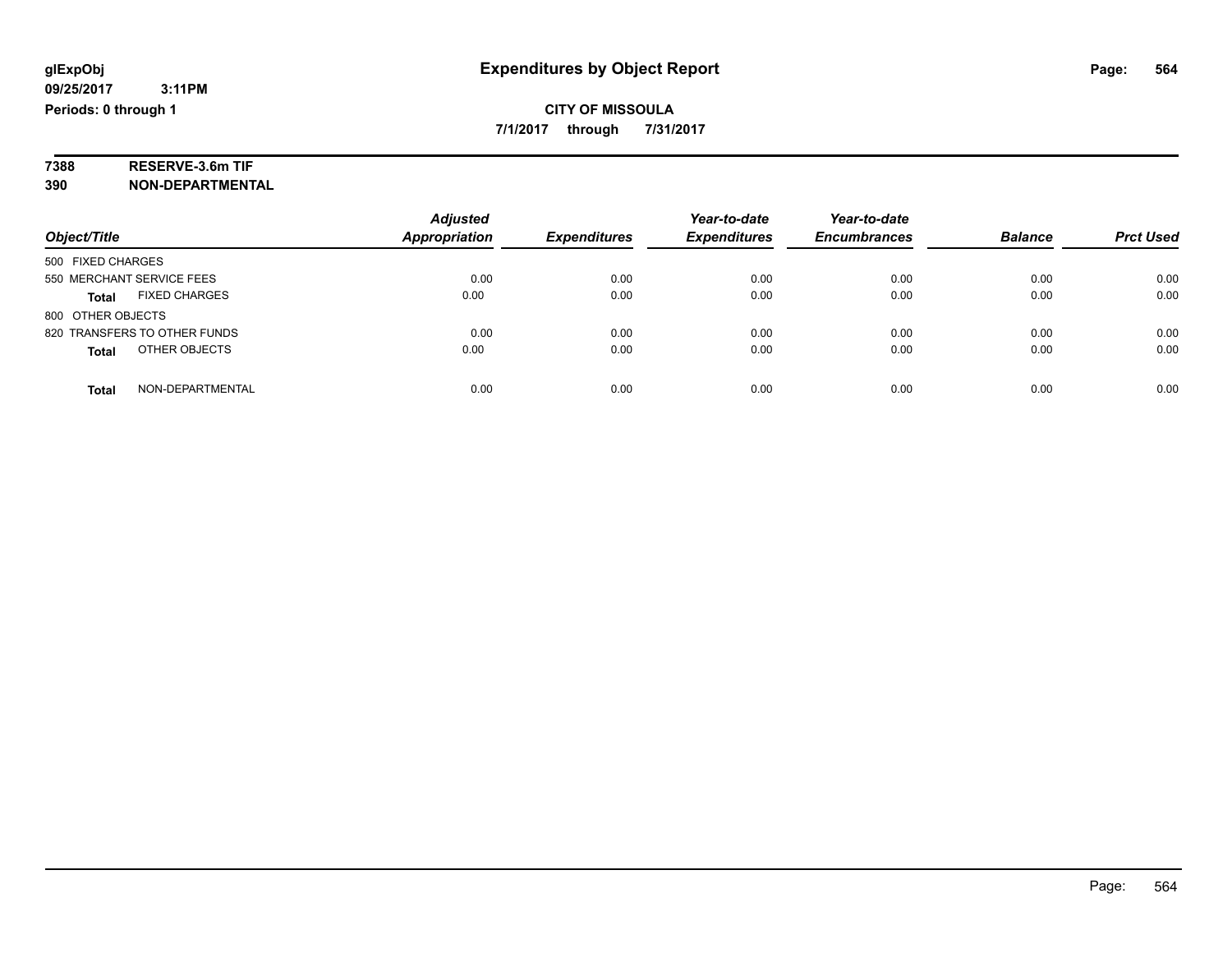**7388 RESERVE-3.6m TIF**

|                                      | <b>Adjusted</b>      |                     | Year-to-date        | Year-to-date        |                |                  |
|--------------------------------------|----------------------|---------------------|---------------------|---------------------|----------------|------------------|
| Object/Title                         | <b>Appropriation</b> | <b>Expenditures</b> | <b>Expenditures</b> | <b>Encumbrances</b> | <b>Balance</b> | <b>Prct Used</b> |
| 500 FIXED CHARGES                    |                      |                     |                     |                     |                |                  |
| 550 MERCHANT SERVICE FEES            | 0.00                 | 0.00                | 0.00                | 0.00                | 0.00           | 0.00             |
| <b>FIXED CHARGES</b><br><b>Total</b> | 0.00                 | 0.00                | 0.00                | 0.00                | 0.00           | 0.00             |
| 800 OTHER OBJECTS                    |                      |                     |                     |                     |                |                  |
| 820 TRANSFERS TO OTHER FUNDS         | 0.00                 | 0.00                | 0.00                | 0.00                | 0.00           | 0.00             |
| OTHER OBJECTS<br><b>Total</b>        | 0.00                 | 0.00                | 0.00                | 0.00                | 0.00           | 0.00             |
| RESERVE-3.6m TIF<br>Total            | 0.00                 | 0.00                | 0.00                | 0.00                | 0.00           | 0.00             |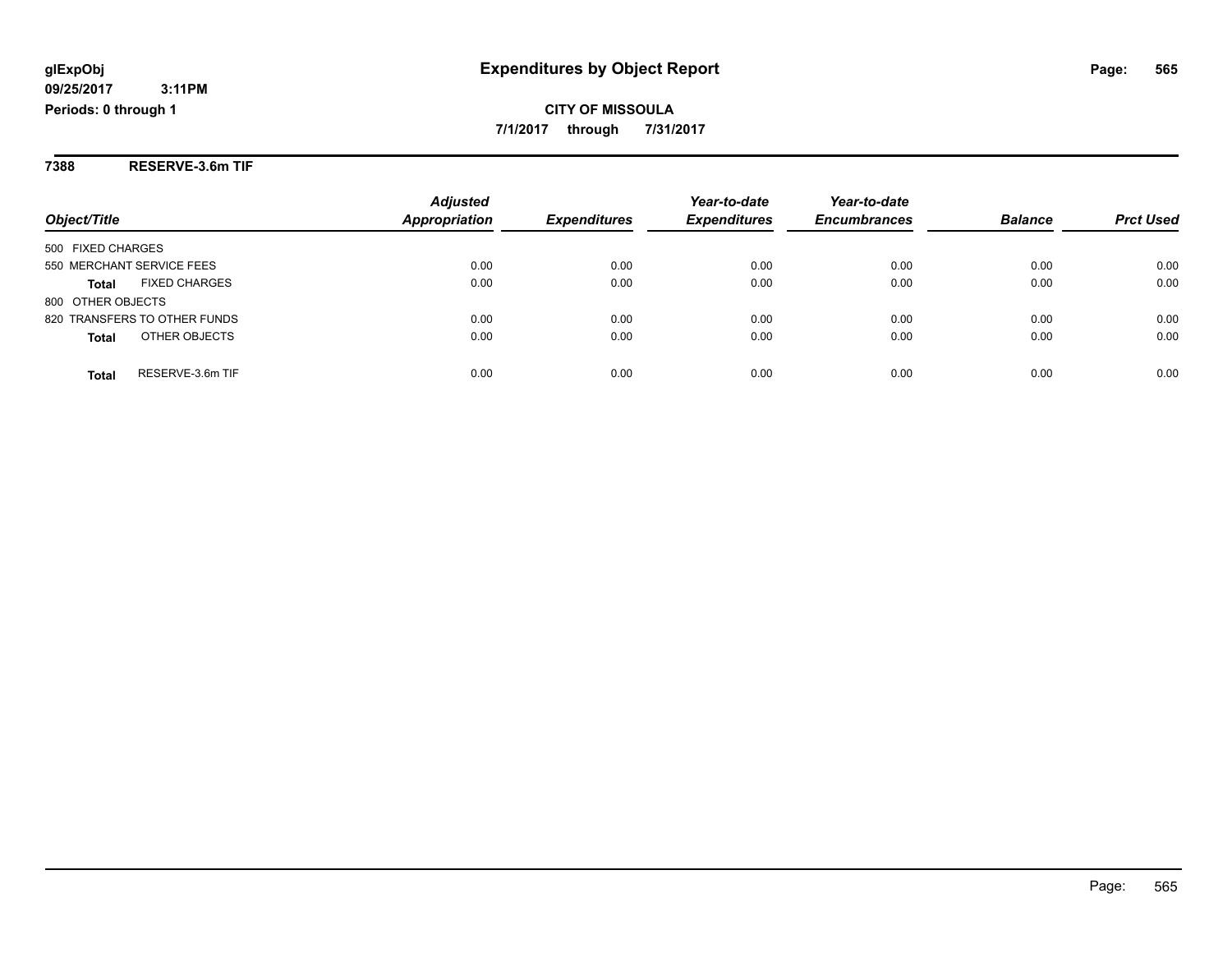**7/1/2017 through 7/31/2017**

**7389 DEBT SERVICE - 3.6M/5.75M**

**385 MRA**

| Object/Title                                      | <b>Adjusted</b><br><b>Appropriation</b> | <b>Expenditures</b> | Year-to-date<br><b>Expenditures</b> | Year-to-date<br><b>Encumbrances</b> | <b>Balance</b> | <b>Prct Used</b> |
|---------------------------------------------------|-----------------------------------------|---------------------|-------------------------------------|-------------------------------------|----------------|------------------|
|                                                   |                                         |                     |                                     |                                     |                |                  |
| 500 FIXED CHARGES                                 |                                         |                     |                                     |                                     |                |                  |
| 550 MERCHANT SERVICE FEES                         | 0.00                                    | 0.00                | 0.00                                | 0.00                                | 0.00           | 0.00             |
| <b>FIXED CHARGES</b><br><b>Total</b>              | 0.00                                    | 0.00                | 0.00                                | 0.00                                | 0.00           | 0.00             |
| 600 DEBT SERVICE                                  |                                         |                     |                                     |                                     |                |                  |
| 610 PRINCIPAL                                     | 0.00                                    | 0.00                | 0.00                                | 0.00                                | 0.00           | 0.00             |
| 620 INTEREST / SERVICE FEES                       | 0.00                                    | 0.00                | 0.00                                | 0.00                                | 0.00           | 0.00             |
| <b>DEBT SERVICE</b><br><b>Total</b>               | 0.00                                    | 0.00                | 0.00                                | 0.00                                | 0.00           | 0.00             |
| 700 GRANTS & CONTRIBUTIONS                        |                                         |                     |                                     |                                     |                |                  |
| 700 GRANTS & CONTRIBUTIONS                        | 0.00                                    | 0.00                | 0.00                                | 0.00                                | 0.00           | 0.00             |
| <b>GRANTS &amp; CONTRIBUTIONS</b><br><b>Total</b> | 0.00                                    | 0.00                | 0.00                                | 0.00                                | 0.00           | 0.00             |
|                                                   |                                         |                     |                                     |                                     |                |                  |
| <b>MRA</b><br><b>Total</b>                        | 0.00                                    | 0.00                | 0.00                                | 0.00                                | 0.00           | 0.00             |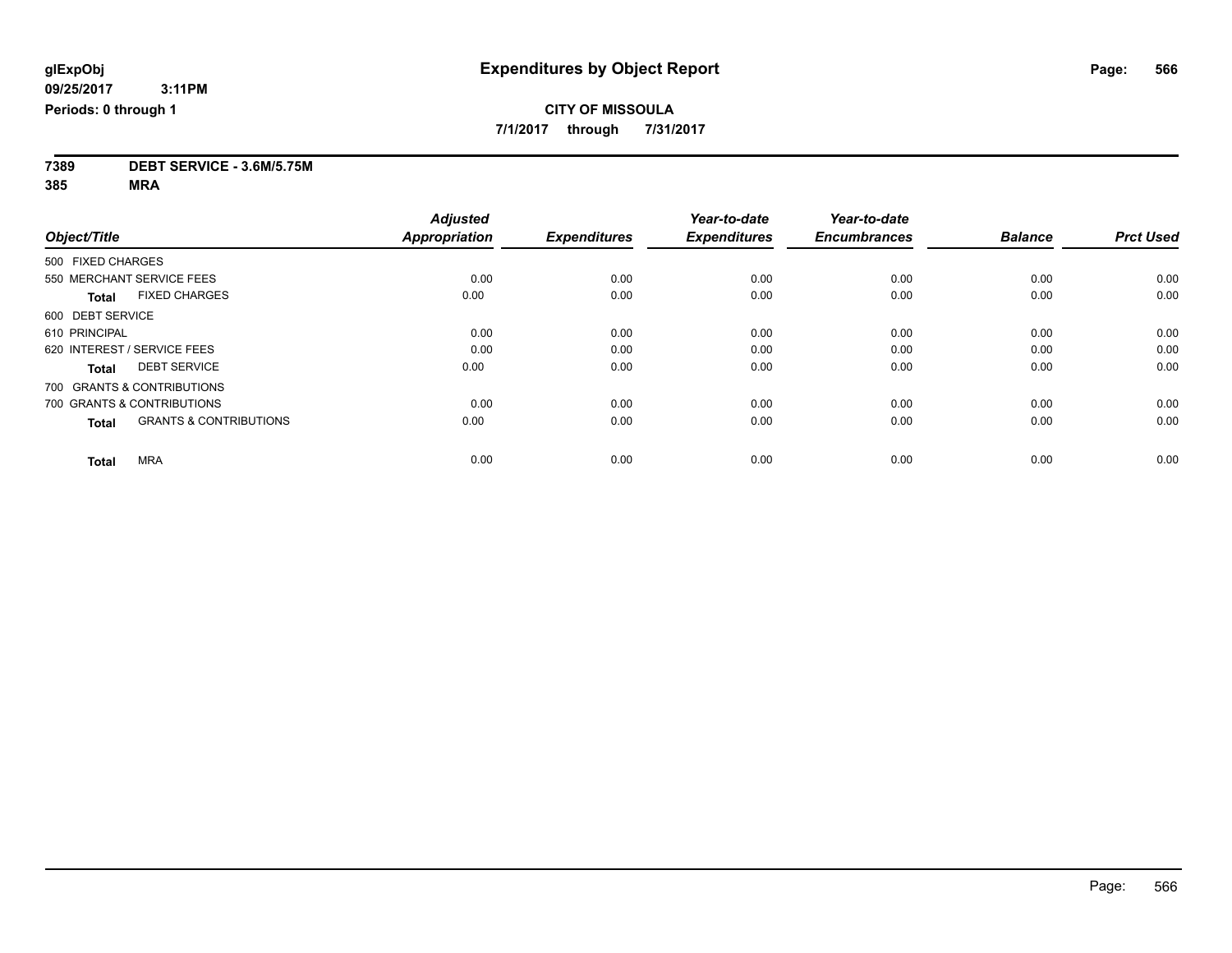**7/1/2017 through 7/31/2017**

**7389 DEBT SERVICE - 3.6M/5.75M**

**390 NON-DEPARTMENTAL**

|                                      | <b>Adjusted</b>      |                     | Year-to-date        | Year-to-date        |                |                  |
|--------------------------------------|----------------------|---------------------|---------------------|---------------------|----------------|------------------|
| Object/Title                         | <b>Appropriation</b> | <b>Expenditures</b> | <b>Expenditures</b> | <b>Encumbrances</b> | <b>Balance</b> | <b>Prct Used</b> |
| 500 FIXED CHARGES                    |                      |                     |                     |                     |                |                  |
| 550 MERCHANT SERVICE FEES            | 0.00                 | 0.00                | 0.00                | 0.00                | 0.00           | 0.00             |
| <b>FIXED CHARGES</b><br><b>Total</b> | 0.00                 | 0.00                | 0.00                | 0.00                | 0.00           | 0.00             |
| 600 DEBT SERVICE                     |                      |                     |                     |                     |                |                  |
| 610 PRINCIPAL                        | 0.00                 | 0.00                | 0.00                | 0.00                | 0.00           | 0.00             |
| 620 INTEREST / SERVICE FEES          | 0.00                 | 0.00                | 0.00                | 0.00                | 0.00           | 0.00             |
| <b>DEBT SERVICE</b><br><b>Total</b>  | 0.00                 | 0.00                | 0.00                | 0.00                | 0.00           | 0.00             |
| NON-DEPARTMENTAL<br><b>Total</b>     | 0.00                 | 0.00                | 0.00                | 0.00                | 0.00           | 0.00             |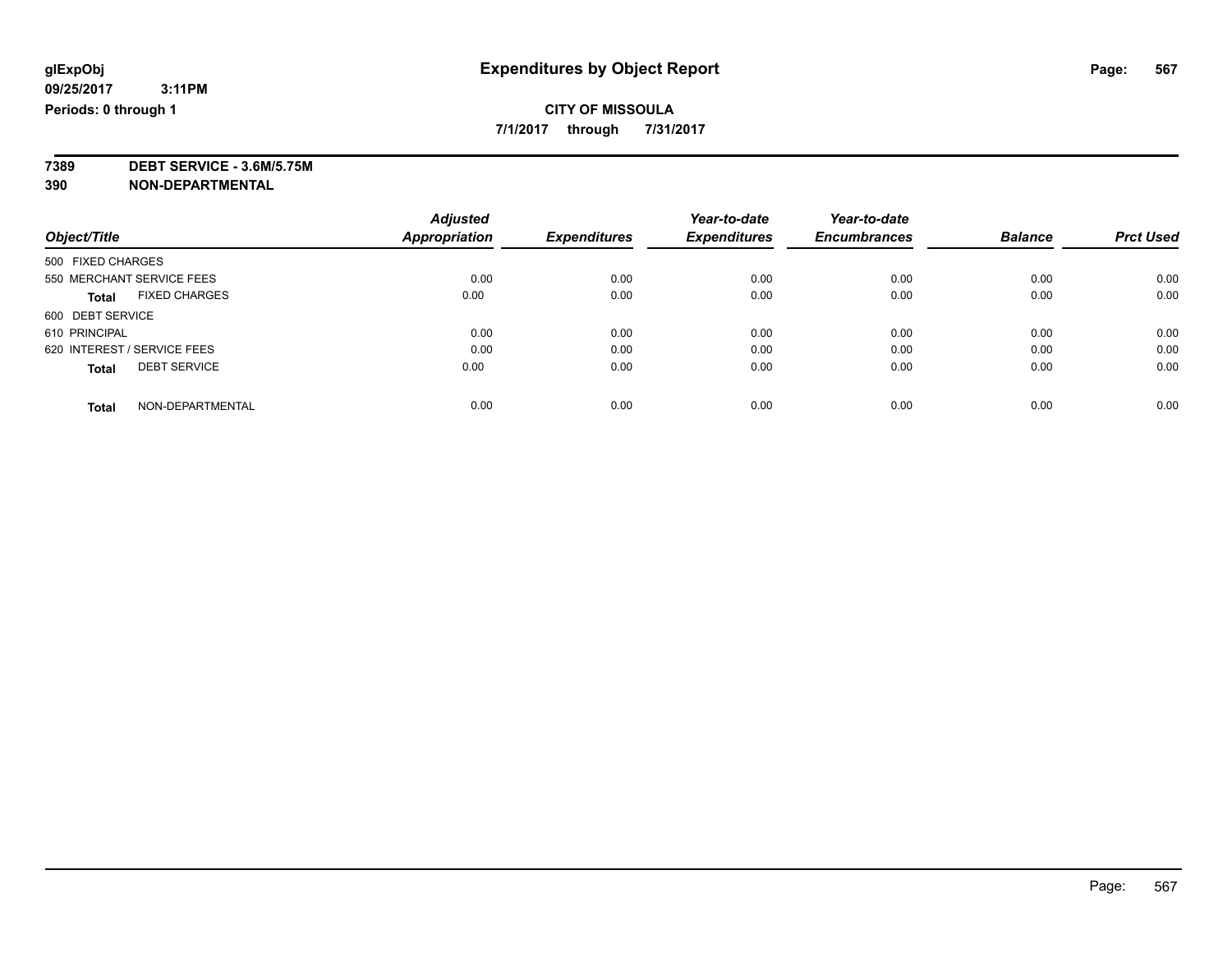#### **7389 DEBT SERVICE - 3.6M/5.75M**

|                                            | <b>Adjusted</b>      |                     | Year-to-date        | Year-to-date        |                |                  |
|--------------------------------------------|----------------------|---------------------|---------------------|---------------------|----------------|------------------|
| Object/Title                               | <b>Appropriation</b> | <b>Expenditures</b> | <b>Expenditures</b> | <b>Encumbrances</b> | <b>Balance</b> | <b>Prct Used</b> |
| 500 FIXED CHARGES                          |                      |                     |                     |                     |                |                  |
| 550 MERCHANT SERVICE FEES                  | 0.00                 | 0.00                | 0.00                | 0.00                | 0.00           | 0.00             |
| <b>FIXED CHARGES</b><br><b>Total</b>       | 0.00                 | 0.00                | 0.00                | 0.00                | 0.00           | 0.00             |
| 600 DEBT SERVICE                           |                      |                     |                     |                     |                |                  |
| 610 PRINCIPAL                              | 0.00                 | 0.00                | 0.00                | 0.00                | 0.00           | 0.00             |
| 620 INTEREST / SERVICE FEES                | 0.00                 | 0.00                | 0.00                | 0.00                | 0.00           | 0.00             |
| <b>DEBT SERVICE</b><br><b>Total</b>        | 0.00                 | 0.00                | 0.00                | 0.00                | 0.00           | 0.00             |
| 700 GRANTS & CONTRIBUTIONS                 |                      |                     |                     |                     |                |                  |
| 700 GRANTS & CONTRIBUTIONS                 | 0.00                 | 0.00                | 0.00                | 0.00                | 0.00           | 0.00             |
| <b>GRANTS &amp; CONTRIBUTIONS</b><br>Total | 0.00                 | 0.00                | 0.00                | 0.00                | 0.00           | 0.00             |
| DEBT SERVICE - 3.6M/5.75M<br><b>Total</b>  | 0.00                 | 0.00                | 0.00                | 0.00                | 0.00           | 0.00             |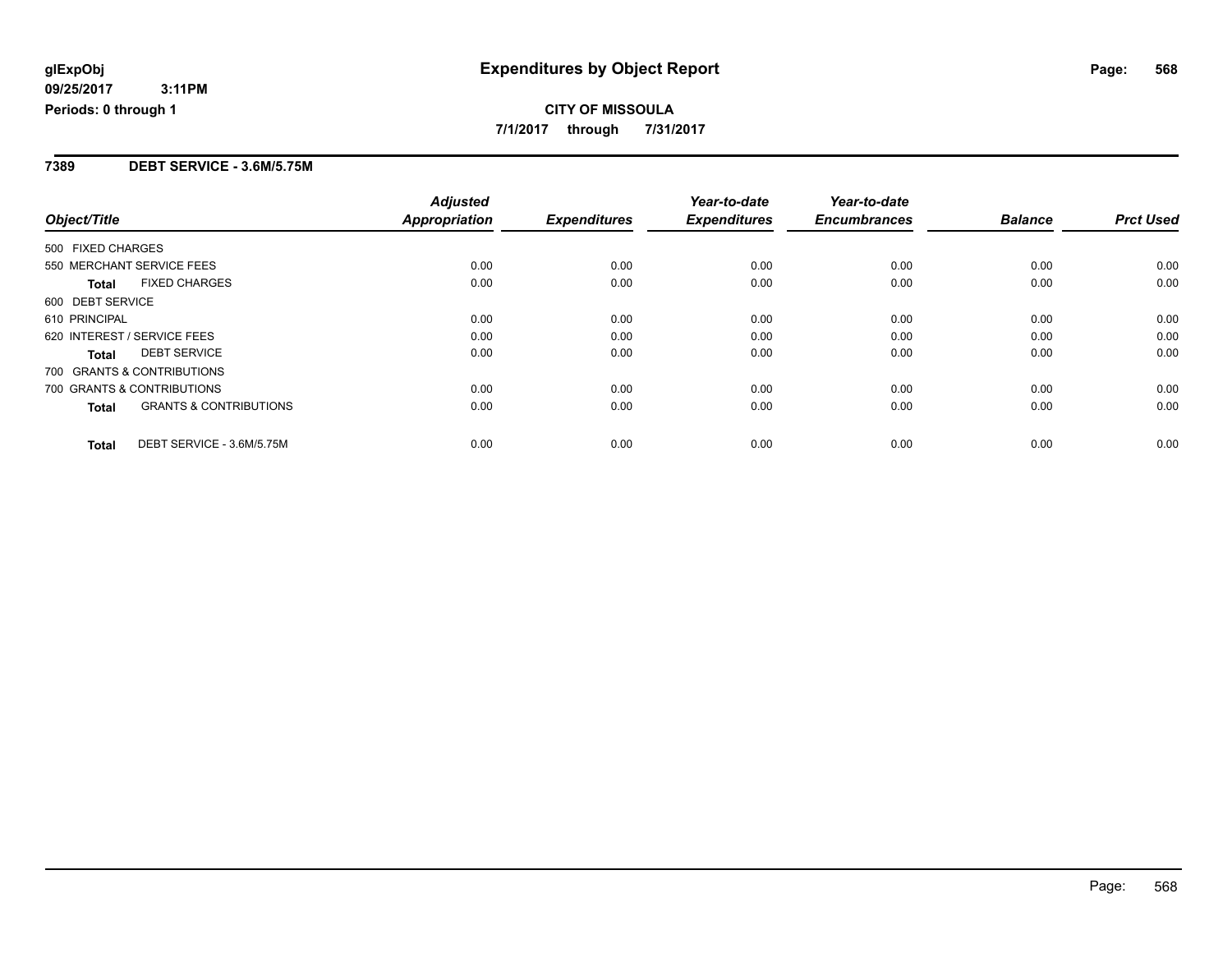#### **CITY OF MISSOULA 7/1/2017 through 7/31/2017**

**7390 URDII CLEARING - 3.6M TIF**

**385 MRA**

| Object/Title                         | <b>Adjusted</b><br><b>Appropriation</b> | <b>Expenditures</b> | Year-to-date<br><b>Expenditures</b> | Year-to-date<br><b>Encumbrances</b> | <b>Balance</b> | <b>Prct Used</b> |
|--------------------------------------|-----------------------------------------|---------------------|-------------------------------------|-------------------------------------|----------------|------------------|
| 500 FIXED CHARGES                    |                                         |                     |                                     |                                     |                |                  |
| 550 MERCHANT SERVICE FEES            | 0.00                                    | 0.00                | 0.00                                | 0.00                                | 0.00           | 0.00             |
| <b>FIXED CHARGES</b><br><b>Total</b> | 0.00                                    | 0.00                | 0.00                                | 0.00                                | 0.00           | 0.00             |
| 800 OTHER OBJECTS                    |                                         |                     |                                     |                                     |                |                  |
| 820 TRANSFERS TO OTHER FUNDS         | 0.00                                    | 0.00                | 0.00                                | 0.00                                | 0.00           | 0.00             |
| OTHER OBJECTS<br><b>Total</b>        | 0.00                                    | 0.00                | 0.00                                | 0.00                                | 0.00           | 0.00             |
|                                      |                                         |                     |                                     |                                     |                |                  |
| <b>MRA</b><br><b>Total</b>           | 0.00                                    | 0.00                | 0.00                                | 0.00                                | 0.00           | 0.00             |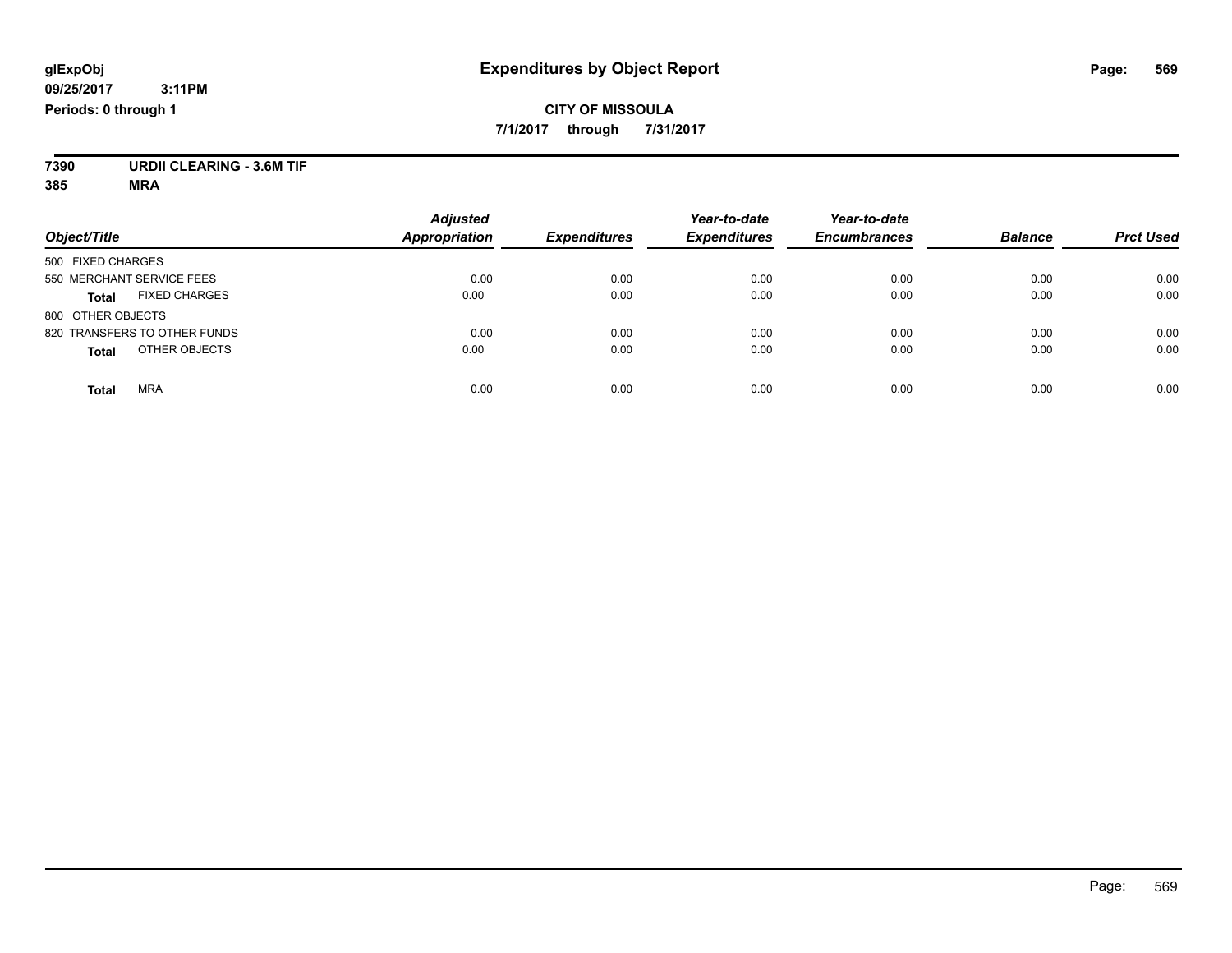**7/1/2017 through 7/31/2017**

**7390 URDII CLEARING - 3.6M TIF 390 NON-DEPARTMENTAL**

*Object/Title Adjusted Appropriation Expenditures Year-to-date Expenditures Year-to-date Encumbrances Balance Prct Used* 500 FIXED CHARGES 550 MERCHANT SERVICE FEES 0.00 0.00 0.00 0.00 0.00 0.00 **Total** FIXED CHARGES 0.00 0.00 0.00 0.00 0.00 0.00 800 OTHER OBJECTS 820 TRANSFERS TO OTHER FUNDS 0.00 0.00 0.00 0.00 0.00 0.00 **Total** OTHER OBJECTS 0.00 0.00 0.00 0.00 0.00 0.00 **Total** NON-DEPARTMENTAL 0.00 0.00 0.00 0.00 0.00 0.00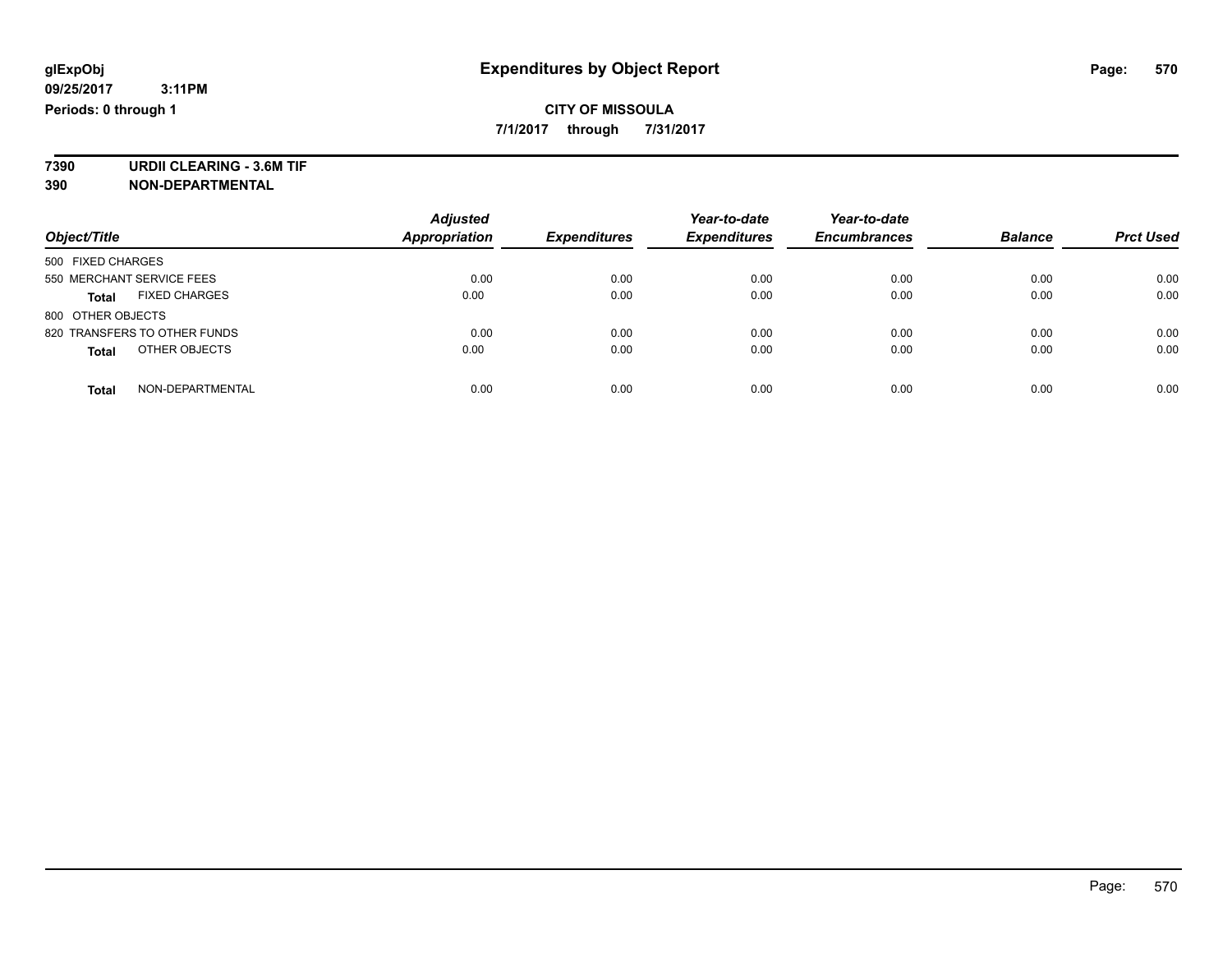#### **CITY OF MISSOULA 7/1/2017 through 7/31/2017**

#### **7390 URDII CLEARING - 3.6M TIF**

| Object/Title      |                              | <b>Adjusted</b><br><b>Appropriation</b> | <b>Expenditures</b> | Year-to-date<br><b>Expenditures</b> | Year-to-date<br><b>Encumbrances</b> | <b>Balance</b> | <b>Prct Used</b> |
|-------------------|------------------------------|-----------------------------------------|---------------------|-------------------------------------|-------------------------------------|----------------|------------------|
|                   |                              |                                         |                     |                                     |                                     |                |                  |
| 500 FIXED CHARGES |                              |                                         |                     |                                     |                                     |                |                  |
|                   | 550 MERCHANT SERVICE FEES    | 0.00                                    | 0.00                | 0.00                                | 0.00                                | 0.00           | 0.00             |
| <b>Total</b>      | <b>FIXED CHARGES</b>         | 0.00                                    | 0.00                | 0.00                                | 0.00                                | 0.00           | 0.00             |
| 800 OTHER OBJECTS |                              |                                         |                     |                                     |                                     |                |                  |
|                   | 820 TRANSFERS TO OTHER FUNDS | 0.00                                    | 0.00                | 0.00                                | 0.00                                | 0.00           | 0.00             |
| <b>Total</b>      | OTHER OBJECTS                | 0.00                                    | 0.00                | 0.00                                | 0.00                                | 0.00           | 0.00             |
| <b>Total</b>      | URDII CLEARING - 3.6M TIF    | 0.00                                    | 0.00                | 0.00                                | 0.00                                | 0.00           | 0.00             |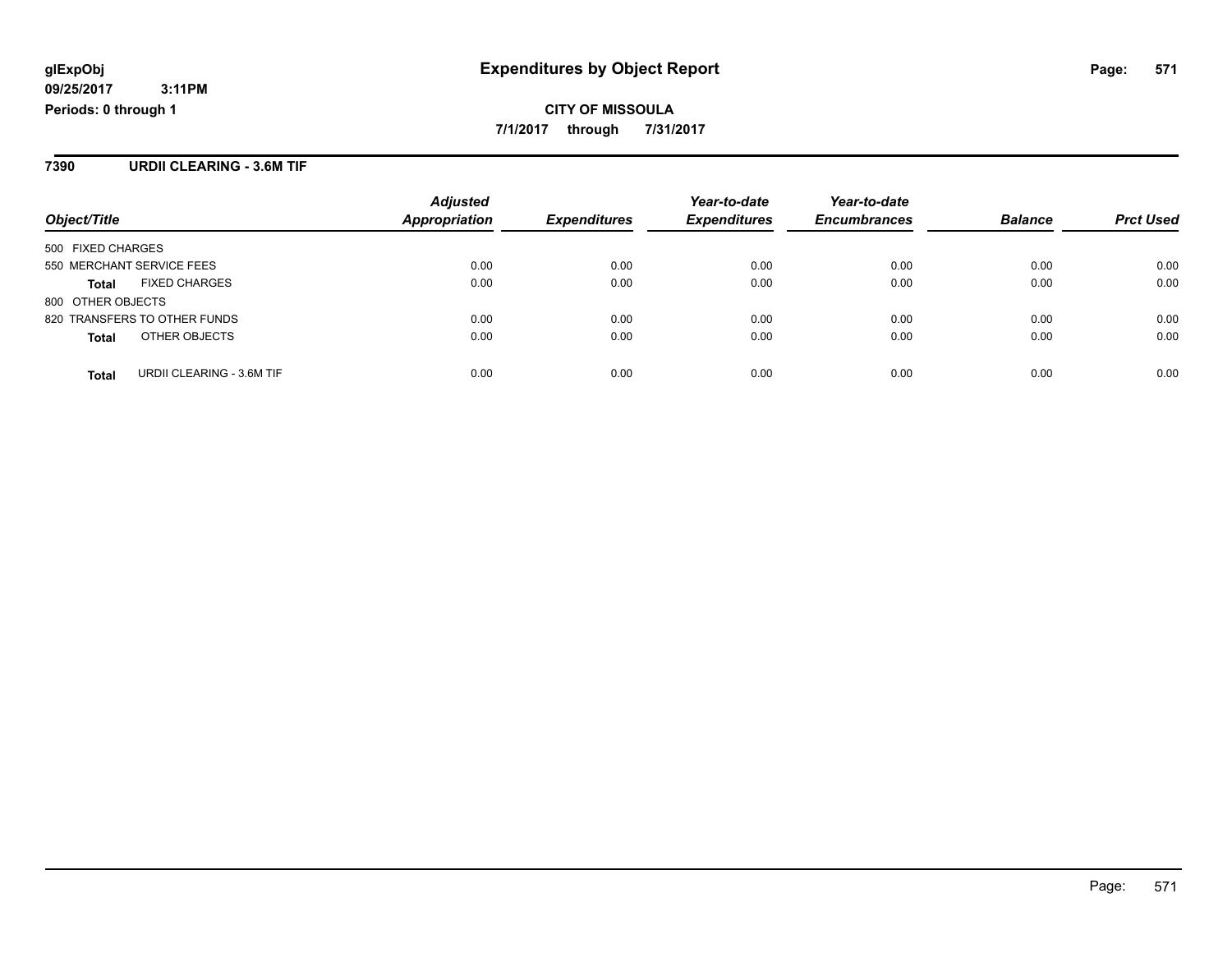**CITY OF MISSOULA 7/1/2017 through 7/31/2017**

**7391 MRA - URD I FUND 385 MRA**

| Object/Title      |                           | <b>Adjusted</b><br>Appropriation | <b>Expenditures</b> | Year-to-date<br><b>Expenditures</b> | Year-to-date<br><b>Encumbrances</b> | <b>Balance</b> | <b>Prct Used</b> |
|-------------------|---------------------------|----------------------------------|---------------------|-------------------------------------|-------------------------------------|----------------|------------------|
| 500 FIXED CHARGES |                           |                                  |                     |                                     |                                     |                |                  |
|                   | 550 MERCHANT SERVICE FEES | 0.00                             | 0.00                | 0.00                                | 0.00                                | 0.00           | 0.00             |
| <b>Total</b>      | <b>FIXED CHARGES</b>      | 0.00                             | 0.00                | 0.00                                | 0.00                                | 0.00           | 0.00             |
| <b>Total</b>      | <b>MRA</b>                | 0.00                             | 0.00                | 0.00                                | 0.00                                | 0.00           | 0.00             |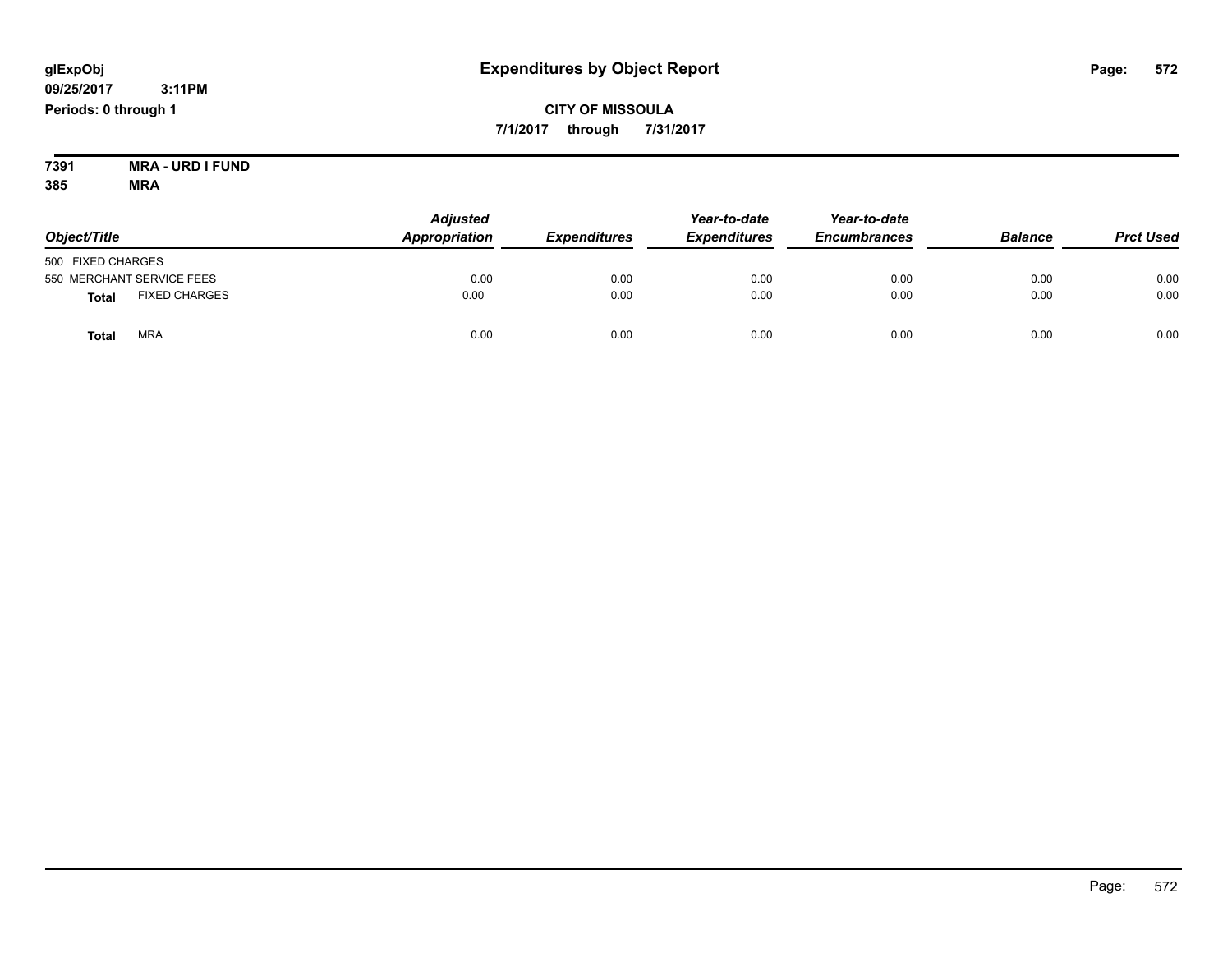**7391 MRA - URD I FUND 900 DEPRECIATION**

| Object/Title                         | <b>Adjusted</b><br>Appropriation | <b>Expenditures</b> | Year-to-date<br><b>Expenditures</b> | Year-to-date<br><b>Encumbrances</b> | <b>Balance</b> | <b>Prct Used</b> |
|--------------------------------------|----------------------------------|---------------------|-------------------------------------|-------------------------------------|----------------|------------------|
| 500 FIXED CHARGES                    |                                  |                     |                                     |                                     |                |                  |
| 550 MERCHANT SERVICE FEES            | 0.00                             | 0.00                | 0.00                                | 0.00                                | 0.00           | 0.00             |
| <b>FIXED CHARGES</b><br><b>Total</b> | 0.00                             | 0.00                | 0.00                                | 0.00                                | 0.00           | 0.00             |
| <b>DEPRECIATION</b><br><b>Total</b>  | 0.00                             | 0.00                | 0.00                                | 0.00                                | 0.00           | 0.00             |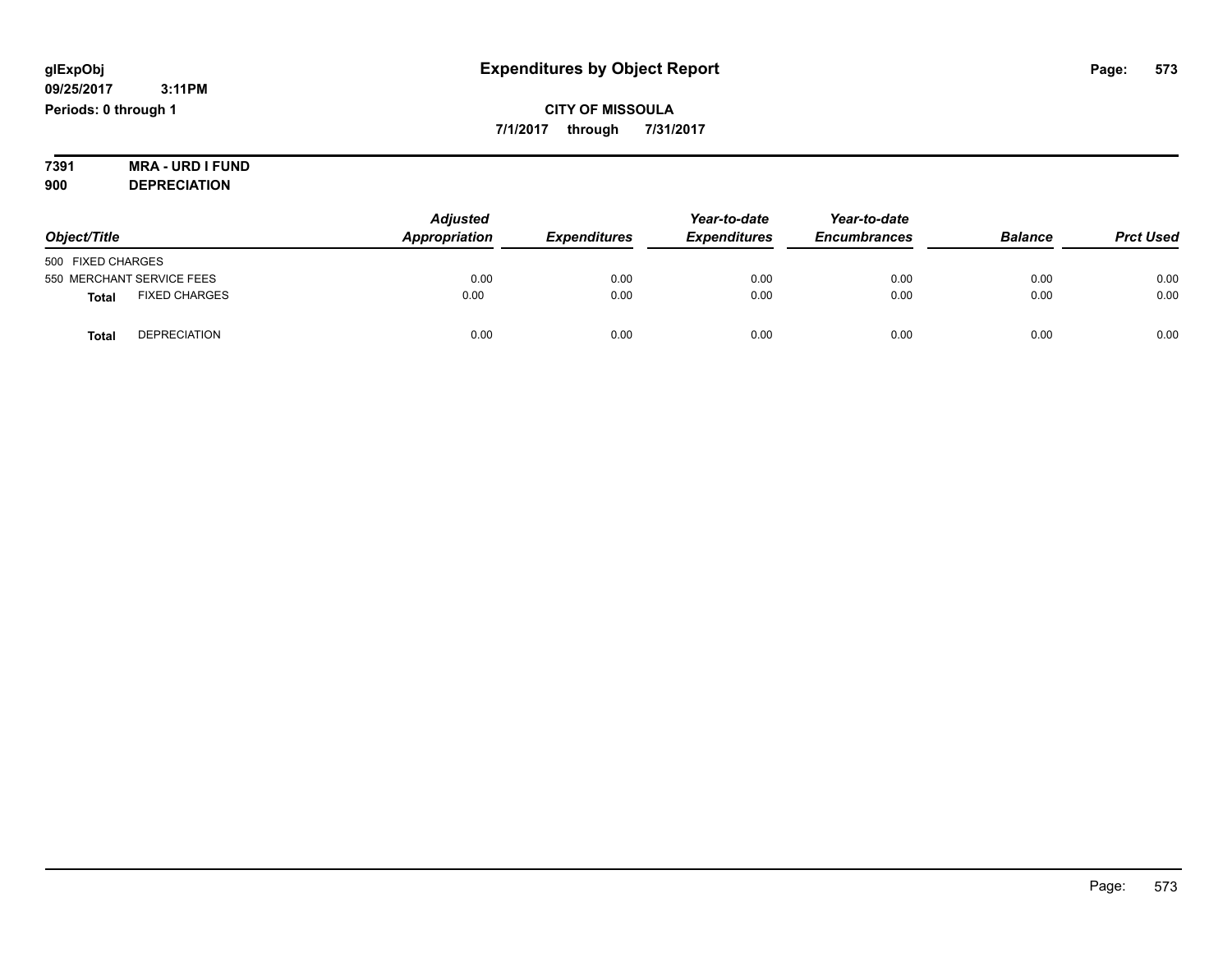**CITY OF MISSOULA 7/1/2017 through 7/31/2017**

**7391 MRA - URD I FUND**

|                                      | <b>Adjusted</b> |                            | Year-to-date        | Year-to-date        |                |                  |
|--------------------------------------|-----------------|----------------------------|---------------------|---------------------|----------------|------------------|
| Object/Title                         | Appropriation   | <i><b>Expenditures</b></i> | <b>Expenditures</b> | <b>Encumbrances</b> | <b>Balance</b> | <b>Prct Used</b> |
| 500 FIXED CHARGES                    |                 |                            |                     |                     |                |                  |
| 550 MERCHANT SERVICE FEES            | 0.00            | 0.00                       | 0.00                | 0.00                | 0.00           | 0.00             |
| <b>FIXED CHARGES</b><br><b>Total</b> | 0.00            | 0.00                       | 0.00                | 0.00                | 0.00           | 0.00             |
| MRA - URD I FUND<br>Total            | 0.00            | 0.00                       | 0.00                | 0.00                | 0.00           | 0.00             |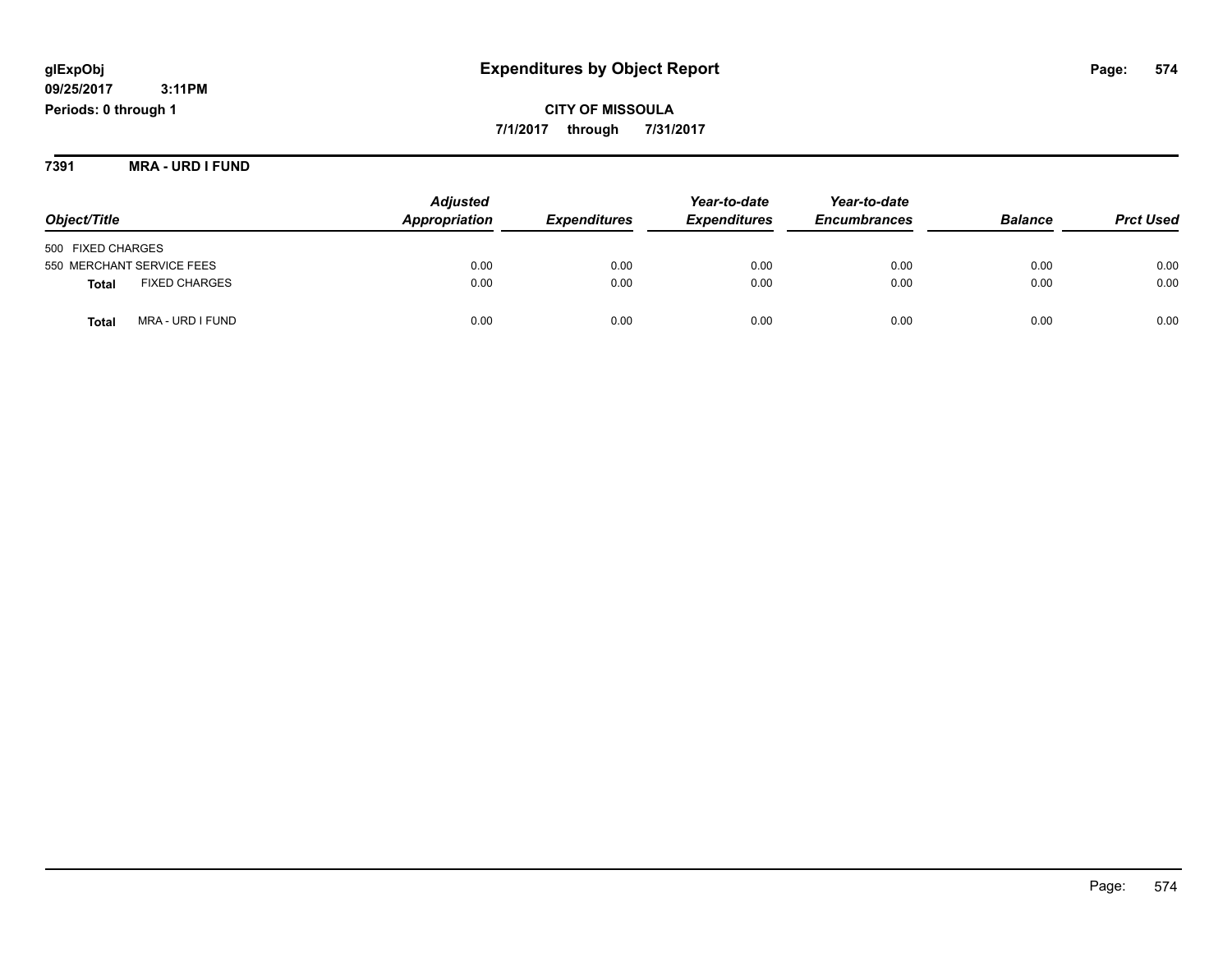**7392 MRA - URD II FUND 385 MRA**

| Object/Title                 |                                   | <b>Adjusted</b><br>Appropriation | <b>Expenditures</b> | Year-to-date<br><b>Expenditures</b> | Year-to-date<br><b>Encumbrances</b> | <b>Balance</b> | <b>Prct Used</b> |
|------------------------------|-----------------------------------|----------------------------------|---------------------|-------------------------------------|-------------------------------------|----------------|------------------|
| 300 PURCHASED SERVICES       |                                   |                                  |                     |                                     |                                     |                |                  |
|                              |                                   |                                  |                     |                                     |                                     |                |                  |
| 344 TELEPHONE SERVICE        |                                   | 0.00                             | 0.00                | 0.00                                | 0.00                                | 0.00           | 0.00             |
| 350 PROFESSIONAL SERVICES    |                                   | 0.00                             | 0.00                | 0.00                                | 0.00                                | 0.00           | 0.00             |
| <b>Total</b>                 | PURCHASED SERVICES                | 0.00                             | 0.00                | 0.00                                | 0.00                                | 0.00           | 0.00             |
| 500 FIXED CHARGES            |                                   |                                  |                     |                                     |                                     |                |                  |
| 550 MERCHANT SERVICE FEES    |                                   | 0.00                             | 0.00                | 0.00                                | 0.00                                | 0.00           | 0.00             |
| <b>Total</b>                 | <b>FIXED CHARGES</b>              | 0.00                             | 0.00                | 0.00                                | 0.00                                | 0.00           | 0.00             |
| 700 GRANTS & CONTRIBUTIONS   |                                   |                                  |                     |                                     |                                     |                |                  |
| 700 GRANTS & CONTRIBUTIONS   |                                   | 0.00                             | 0.00                | 0.00                                | 0.00                                | 0.00           | 0.00             |
| <b>Total</b>                 | <b>GRANTS &amp; CONTRIBUTIONS</b> | 0.00                             | 0.00                | 0.00                                | 0.00                                | 0.00           | 0.00             |
| 800 OTHER OBJECTS            |                                   |                                  |                     |                                     |                                     |                |                  |
| 820 TRANSFERS TO OTHER FUNDS |                                   | 0.00                             | 0.00                | 0.00                                | 0.00                                | 0.00           | 0.00             |
| 845 CONTINGENCY              |                                   | 0.00                             | 0.00                | 0.00                                | 0.00                                | 0.00           | 0.00             |
| <b>Total</b>                 | OTHER OBJECTS                     | 0.00                             | 0.00                | 0.00                                | 0.00                                | 0.00           | 0.00             |
| 900 CAPITAL OUTLAY           |                                   |                                  |                     |                                     |                                     |                |                  |
| 910 LAND                     |                                   | 0.00                             | 0.00                | 0.00                                | 0.00                                | 0.00           | 0.00             |
| 920 BUILDINGS                |                                   | 0.00                             | 0.00                | 0.00                                | 0.00                                | 0.00           | 0.00             |
| 930 IMPROVEMENTS             |                                   | 0.00                             | 0.00                | 0.00                                | 0.00                                | 0.00           | 0.00             |
| <b>Total</b>                 | CAPITAL OUTLAY                    | 0.00                             | 0.00                | 0.00                                | 0.00                                | 0.00           | 0.00             |
| <b>MRA</b><br><b>Total</b>   |                                   | 0.00                             | 0.00                | 0.00                                | 0.00                                | 0.00           | 0.00             |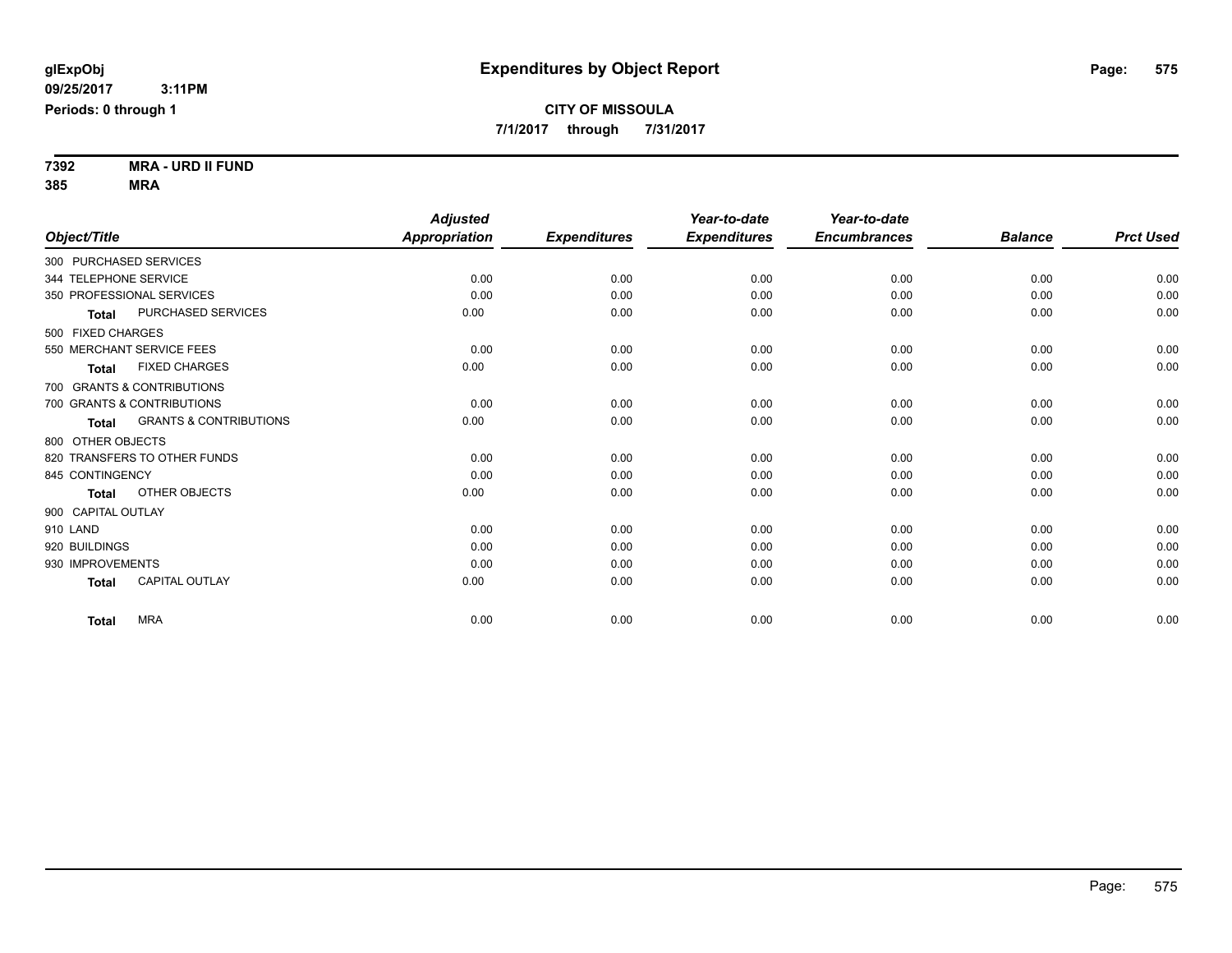**7392 MRA - URD II FUND**

|                                                   | <b>Adjusted</b>      |                     | Year-to-date        | Year-to-date        |                |                  |
|---------------------------------------------------|----------------------|---------------------|---------------------|---------------------|----------------|------------------|
| Object/Title                                      | <b>Appropriation</b> | <b>Expenditures</b> | <b>Expenditures</b> | <b>Encumbrances</b> | <b>Balance</b> | <b>Prct Used</b> |
| 300 PURCHASED SERVICES                            |                      |                     |                     |                     |                |                  |
| 344 TELEPHONE SERVICE                             | 0.00                 | 0.00                | 0.00                | 0.00                | 0.00           | 0.00             |
| 350 PROFESSIONAL SERVICES                         | 0.00                 | 0.00                | 0.00                | 0.00                | 0.00           | 0.00             |
| PURCHASED SERVICES<br><b>Total</b>                | 0.00                 | 0.00                | 0.00                | 0.00                | 0.00           | 0.00             |
| 500 FIXED CHARGES                                 |                      |                     |                     |                     |                |                  |
| 550 MERCHANT SERVICE FEES                         | 0.00                 | 0.00                | 0.00                | 0.00                | 0.00           | 0.00             |
| <b>FIXED CHARGES</b><br><b>Total</b>              | 0.00                 | 0.00                | 0.00                | 0.00                | 0.00           | 0.00             |
| 700 GRANTS & CONTRIBUTIONS                        |                      |                     |                     |                     |                |                  |
| 700 GRANTS & CONTRIBUTIONS                        | 0.00                 | 0.00                | 0.00                | 0.00                | 0.00           | 0.00             |
| <b>GRANTS &amp; CONTRIBUTIONS</b><br><b>Total</b> | 0.00                 | 0.00                | 0.00                | 0.00                | 0.00           | 0.00             |
| 800 OTHER OBJECTS                                 |                      |                     |                     |                     |                |                  |
| 820 TRANSFERS TO OTHER FUNDS                      | 0.00                 | 0.00                | 0.00                | 0.00                | 0.00           | 0.00             |
| 845 CONTINGENCY                                   | 0.00                 | 0.00                | 0.00                | 0.00                | 0.00           | 0.00             |
| OTHER OBJECTS<br><b>Total</b>                     | 0.00                 | 0.00                | 0.00                | 0.00                | 0.00           | 0.00             |
| 900 CAPITAL OUTLAY                                |                      |                     |                     |                     |                |                  |
| 910 LAND                                          | 0.00                 | 0.00                | 0.00                | 0.00                | 0.00           | 0.00             |
| 920 BUILDINGS                                     | 0.00                 | 0.00                | 0.00                | 0.00                | 0.00           | 0.00             |
| 930 IMPROVEMENTS                                  | 0.00                 | 0.00                | 0.00                | 0.00                | 0.00           | 0.00             |
| <b>CAPITAL OUTLAY</b><br><b>Total</b>             | 0.00                 | 0.00                | 0.00                | 0.00                | 0.00           | 0.00             |
| MRA - URD II FUND<br><b>Total</b>                 | 0.00                 | 0.00                | 0.00                | 0.00                | 0.00           | 0.00             |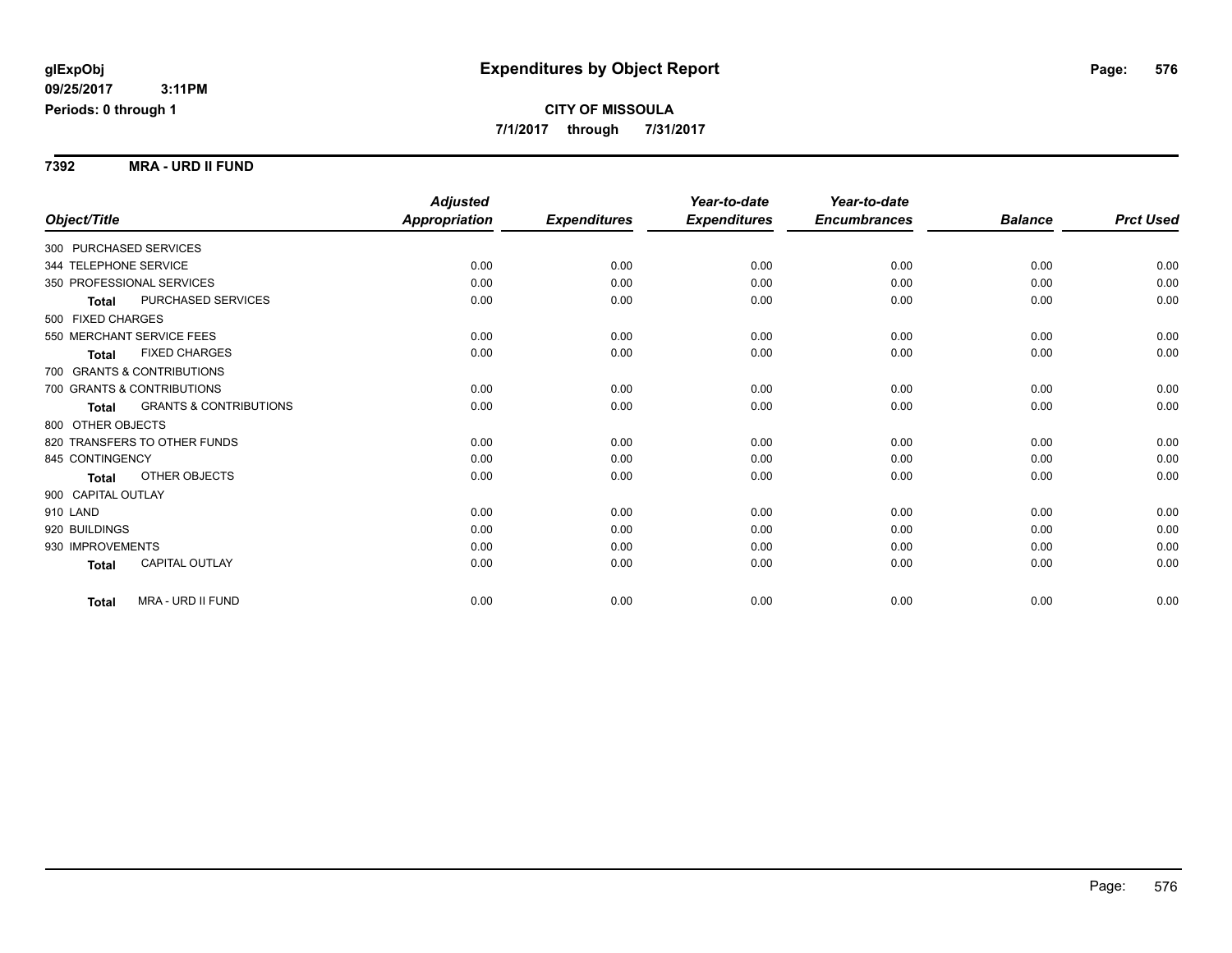**380 \*\*\* Title Not Found \*\*\***

| Object/Title           |                           | <b>Adjusted</b><br><b>Appropriation</b> | <b>Expenditures</b> | Year-to-date<br><b>Expenditures</b> | Year-to-date<br><b>Encumbrances</b> | <b>Balance</b> | <b>Prct Used</b> |
|------------------------|---------------------------|-----------------------------------------|---------------------|-------------------------------------|-------------------------------------|----------------|------------------|
| 300 PURCHASED SERVICES |                           |                                         |                     |                                     |                                     |                |                  |
|                        | 350 PROFESSIONAL SERVICES | 0.00                                    | 0.00                | 0.00                                | 0.00                                | 0.00           | 0.00             |
| Total                  | PURCHASED SERVICES        | 0.00                                    | 0.00                | 0.00                                | 0.00                                | 0.00           | 0.00             |
| <b>Total</b>           | *** Title Not Found ***   | 0.00                                    | 0.00                | 0.00                                | 0.00                                | 0.00           | 0.00             |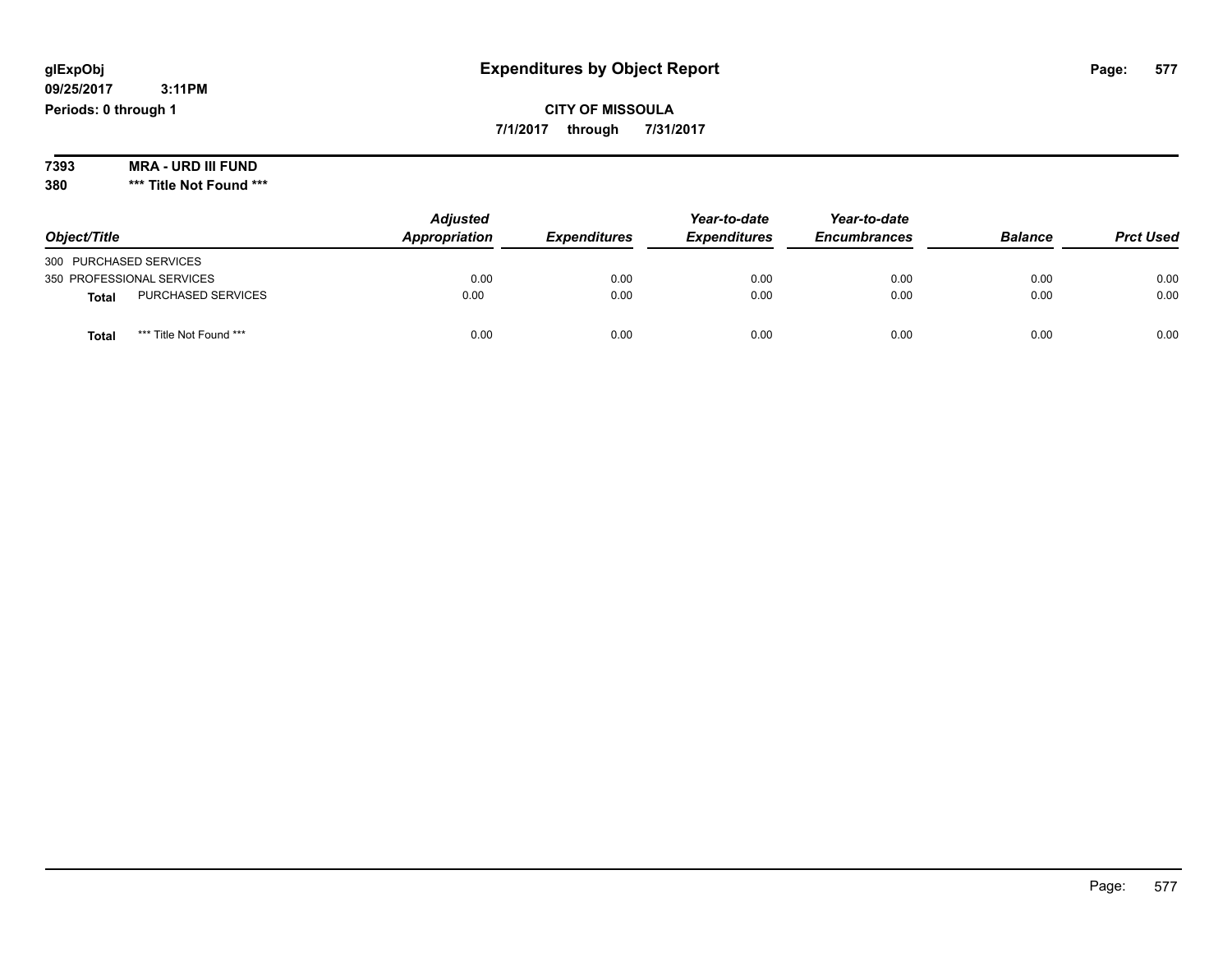# **CITY OF MISSOULA**

**7/1/2017 through 7/31/2017**

| 7393 | <b>MRA - URD III FUND</b> |  |
|------|---------------------------|--|
|      |                           |  |

|                                       | <b>Adjusted</b>      |                     | Year-to-date        | Year-to-date        |                |                  |
|---------------------------------------|----------------------|---------------------|---------------------|---------------------|----------------|------------------|
| Object/Title                          | <b>Appropriation</b> | <b>Expenditures</b> | <b>Expenditures</b> | <b>Encumbrances</b> | <b>Balance</b> | <b>Prct Used</b> |
| 100 PERSONAL SERVICES                 |                      |                     |                     |                     |                |                  |
| 110 SALARIES AND WAGES                | 0.00                 | 24,245.59           | 24,245.59           | 0.00                | $-24,245.59$   | 0.00             |
| 115 SALARIES/HEALTH INSURANCE BENEFIT | 0.00                 | 0.00                | 0.00                | 0.00                | 0.00           | 0.00             |
| 120 OVERTIME                          | 0.00                 | 0.00                | 0.00                | 0.00                | 0.00           | 0.00             |
| 140 EMPLOYER CONTRIBUTIONS            | 0.00                 | 13,777.59           | 13,777.59           | 0.00                | $-13,777.59$   | 0.00             |
| 141 STATE RETIREMENT CONTRIBUTIONS    | 0.00                 | $-0.65$             | $-0.65$             | 0.00                | 0.65           | 0.00             |
| 190 PENSION EXPENSE                   | 0.00                 | 0.00                | 0.00                | 0.00                | 0.00           | 0.00             |
| PERSONAL SERVICES<br><b>Total</b>     | 0.00                 | 38,022.53           | 38,022.53           | 0.00                | $-38,022.53$   | 0.00             |
| 200 SUPPLIES                          |                      |                     |                     |                     |                |                  |
| 210 OFFICE SUPPLIES                   | 0.00                 | 0.00                | 0.00                | 0.00                | 0.00           | 0.00             |
| 220 OPERATING SUPPLIES                | 0.00                 | 0.00                | 0.00                | 0.00                | 0.00           | 0.00             |
| 230 REPAIR/MAINTENANCE                | 0.00                 | 0.00                | 0.00                | 0.00                | 0.00           | 0.00             |
| 231 GASOLINE                          | 0.00                 | 0.00                | 0.00                | 0.00                | 0.00           | 0.00             |
| 240 OTHER SUPPLIES                    | 0.00                 | 0.00                | 0.00                | 0.00                | 0.00           | 0.00             |
| <b>SUPPLIES</b><br>Total              | 0.00                 | 0.00                | 0.00                | 0.00                | 0.00           | 0.00             |
| 300 PURCHASED SERVICES                |                      |                     |                     |                     |                |                  |
| 310 COMMUNICATIONS                    | 0.00                 | 0.00                | 0.00                | 0.00                | 0.00           | 0.00             |
| 320 PRINTING & DUPLICATING            | 0.00                 | 0.00                | 0.00                | 0.00                | 0.00           | 0.00             |
| 330 PUBLICITY, SUBSCRIPTIONS & DUES   | 0.00                 | 147.00              | 147.00              | 0.00                | $-147.00$      | 0.00             |
| 344 TELEPHONE SERVICE                 | 0.00                 | 0.00                | 0.00                | 0.00                | 0.00           | 0.00             |
| 345 GARBAGE                           | 0.00                 | 0.00                | 0.00                | 0.00                | 0.00           | 0.00             |
| 350 PROFESSIONAL SERVICES             | 0.00                 | 0.00                | 0.00                | 0.00                | 0.00           | 0.00             |
| 360 REPAIR & MAINTENANCE              | 0.00                 | 0.00                | 0.00                | 0.00                | 0.00           | 0.00             |
| 370 TRAVEL                            | 0.00                 | 0.00                | 0.00                | 0.00                | 0.00           | 0.00             |
| 380 TRAINING                          | 0.00                 | 0.00                | 0.00                | 0.00                | 0.00           | 0.00             |
| 390 OTHER PURCHASED SERVICES          | 0.00                 | 0.00                | 0.00                | 0.00                | 0.00           | 0.00             |
| PURCHASED SERVICES<br>Total           | 0.00                 | 147.00              | 147.00              | 0.00                | $-147.00$      | 0.00             |
| 500 FIXED CHARGES                     |                      |                     |                     |                     |                |                  |
| 550 MERCHANT SERVICE FEES             | 0.00                 | 0.00                | 0.00                | 0.00                | 0.00           | 0.00             |
| <b>FIXED CHARGES</b><br><b>Total</b>  | 0.00                 | 0.00                | 0.00                | 0.00                | 0.00           | 0.00             |
| 600 DEBT SERVICE                      |                      |                     |                     |                     |                |                  |
| 610 PRINCIPAL                         | 0.00                 | 0.00                | 0.00                | 0.00                | 0.00           | 0.00             |
| <b>DEBT SERVICE</b><br><b>Total</b>   | 0.00                 | 0.00                | 0.00                | 0.00                | 0.00           | 0.00             |
|                                       |                      |                     |                     |                     |                |                  |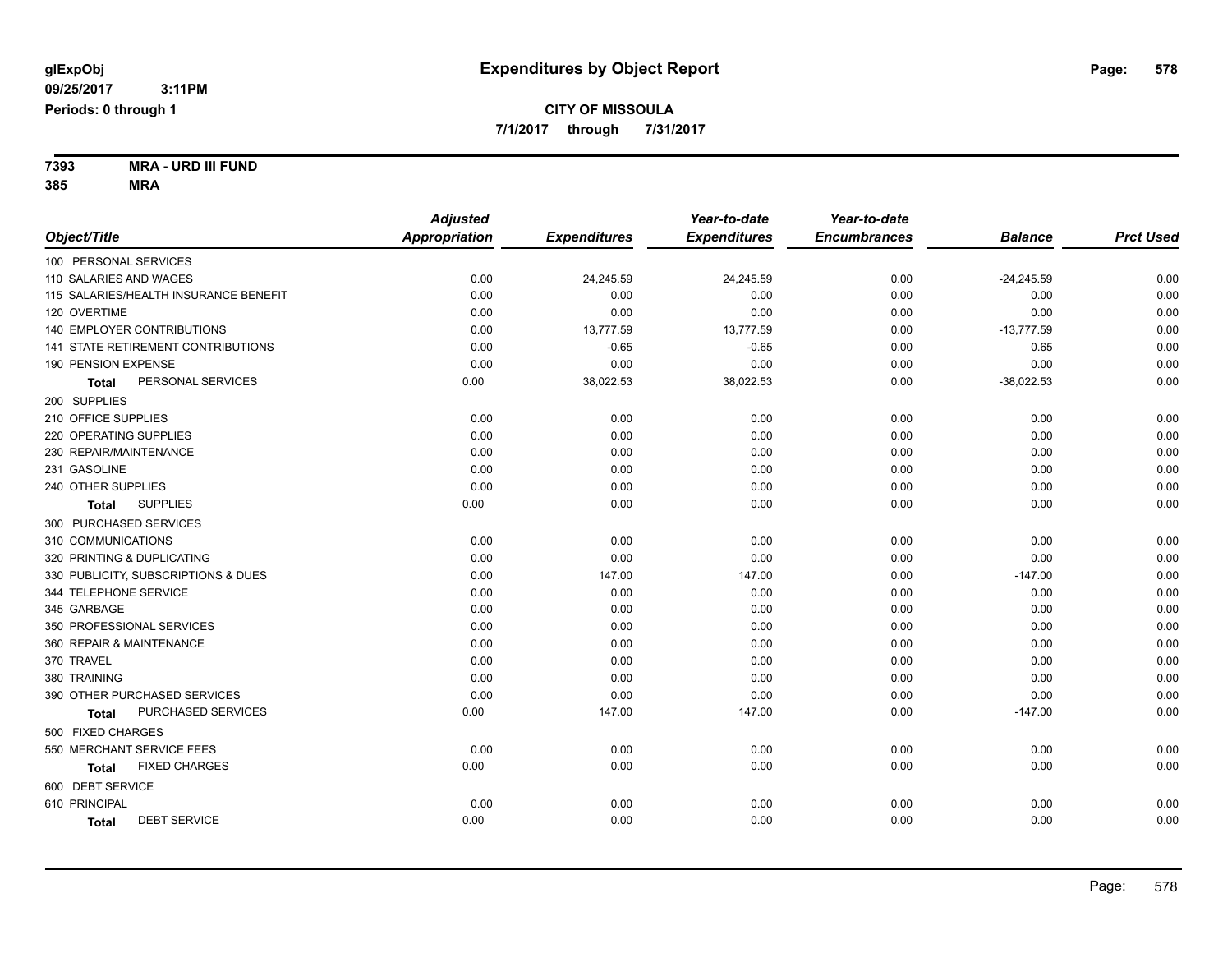**7393 MRA - URD III FUND 385 MRA**

|                                                   | <b>Adjusted</b> |                     | Year-to-date        | Year-to-date        |                |                  |
|---------------------------------------------------|-----------------|---------------------|---------------------|---------------------|----------------|------------------|
| Object/Title                                      | Appropriation   | <b>Expenditures</b> | <b>Expenditures</b> | <b>Encumbrances</b> | <b>Balance</b> | <b>Prct Used</b> |
| 700 GRANTS & CONTRIBUTIONS                        |                 |                     |                     |                     |                |                  |
| 700 GRANTS & CONTRIBUTIONS                        | 0.00            | 0.00                | 0.00                | 0.00                | 0.00           | 0.00             |
| <b>GRANTS &amp; CONTRIBUTIONS</b><br><b>Total</b> | 0.00            | 0.00                | 0.00                | 0.00                | 0.00           | 0.00             |
| 800 OTHER OBJECTS                                 |                 |                     |                     |                     |                |                  |
| 820 TRANSFERS TO OTHER FUNDS                      | 0.00            | 0.00                | 0.00                | 0.00                | 0.00           | 0.00             |
| 845 CONTINGENCY                                   | 0.00            | 0.00                | 0.00                | 0.00                | 0.00           | 0.00             |
| OTHER OBJECTS<br><b>Total</b>                     | 0.00            | 0.00                | 0.00                | 0.00                | 0.00           | 0.00             |
| 900 CAPITAL OUTLAY                                |                 |                     |                     |                     |                |                  |
| 910 LAND                                          | 0.00            | 0.00                | 0.00                | 0.00                | 0.00           | 0.00             |
| 930 IMPROVEMENTS                                  | 0.00            | 0.00                | 0.00                | 0.00                | 0.00           | 0.00             |
| 940 MACHINERY & EQUIPMENT                         | 0.00            | 0.00                | 0.00                | 0.00                | 0.00           | 0.00             |
| <b>CAPITAL OUTLAY</b><br><b>Total</b>             | 0.00            | 0.00                | 0.00                | 0.00                | 0.00           | 0.00             |
| <b>MRA</b><br><b>Total</b>                        | 0.00            | 38,169.53           | 38,169.53           | 0.00                | $-38,169.53$   | 0.00             |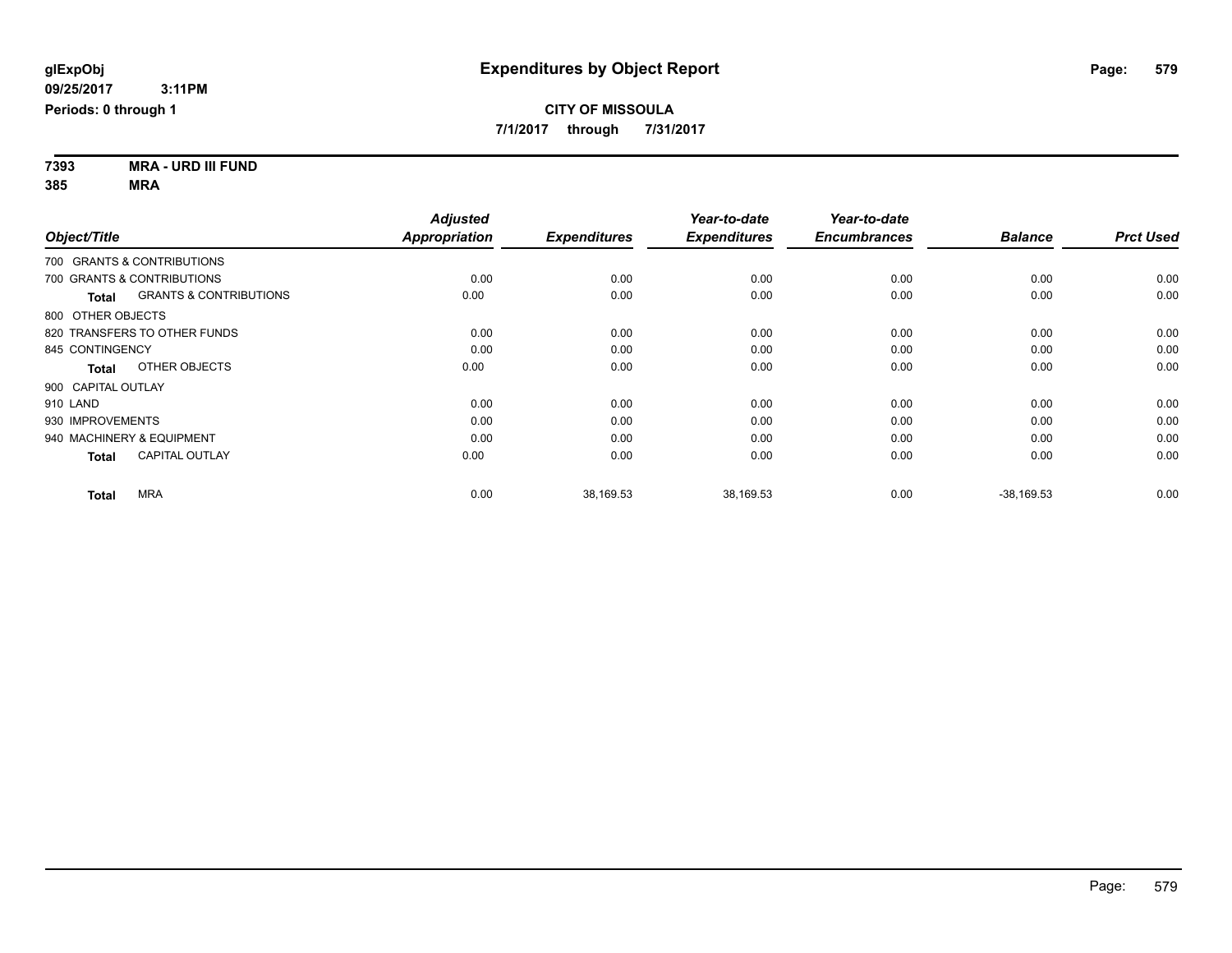#### **7393 MRA - URD III FUND 900 DEPRECIATION**

| Object/Title                         | <b>Adjusted</b><br><b>Appropriation</b> | <b>Expenditures</b> | Year-to-date<br><b>Expenditures</b> | Year-to-date<br><b>Encumbrances</b> | <b>Balance</b> | <b>Prct Used</b> |
|--------------------------------------|-----------------------------------------|---------------------|-------------------------------------|-------------------------------------|----------------|------------------|
| 500 FIXED CHARGES                    |                                         |                     |                                     |                                     |                |                  |
| 550 MERCHANT SERVICE FEES            | 0.00                                    | 0.00                | 0.00                                | 0.00                                | 0.00           | 0.00             |
| <b>FIXED CHARGES</b><br><b>Total</b> | 0.00                                    | 0.00                | 0.00                                | 0.00                                | 0.00           | 0.00             |
| 800 OTHER OBJECTS                    |                                         |                     |                                     |                                     |                |                  |
| 830 DEPRECIATION                     | 0.00                                    | 0.00                | 0.00                                | 0.00                                | 0.00           | 0.00             |
| OTHER OBJECTS<br><b>Total</b>        | 0.00                                    | 0.00                | 0.00                                | 0.00                                | 0.00           | 0.00             |
| <b>DEPRECIATION</b><br><b>Total</b>  | 0.00                                    | 0.00                | 0.00                                | 0.00                                | 0.00           | 0.00             |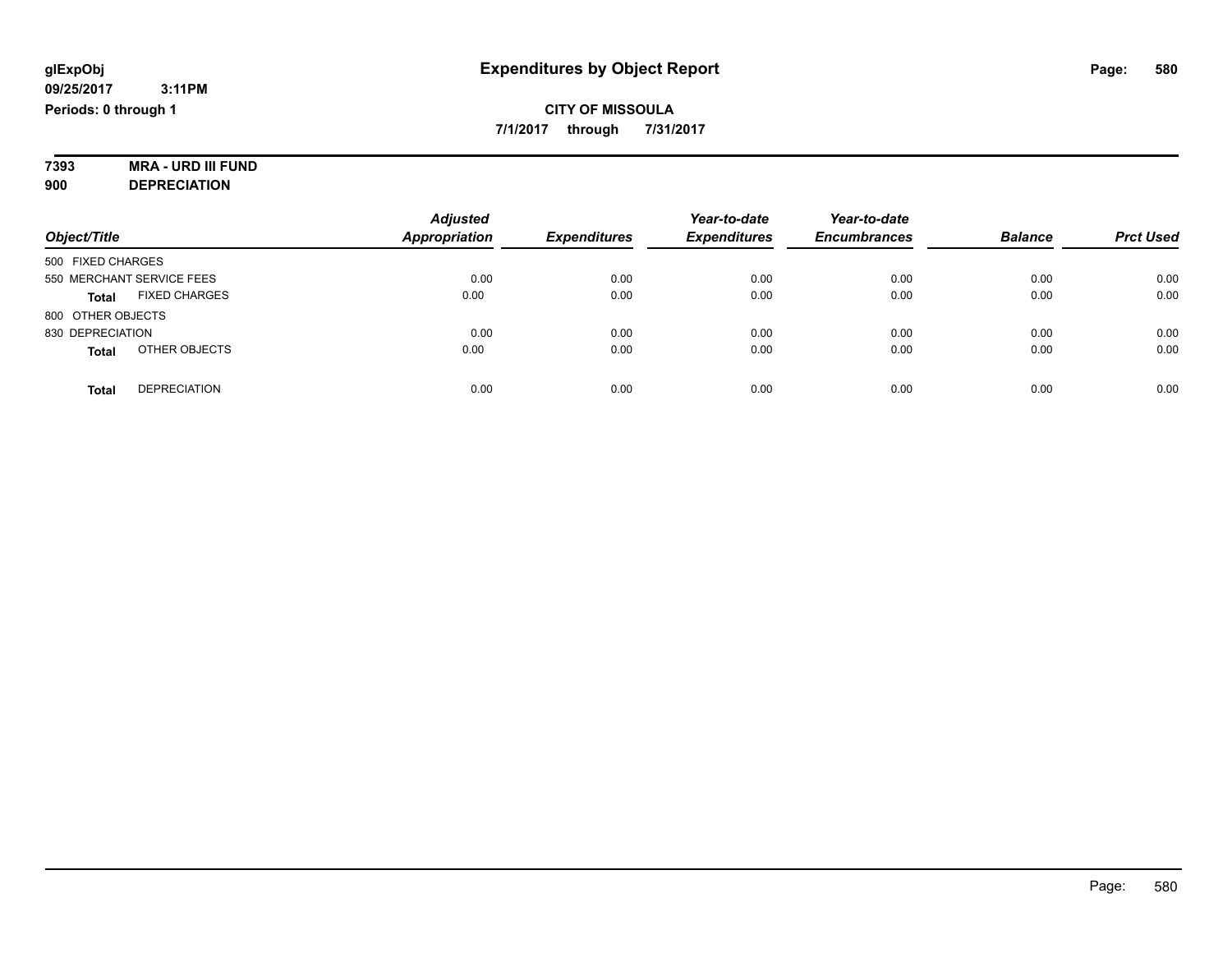**7393 MRA - URD III FUND**

|                                       | <b>Adjusted</b>      |                     | Year-to-date        | Year-to-date        |                |                  |
|---------------------------------------|----------------------|---------------------|---------------------|---------------------|----------------|------------------|
| Object/Title                          | <b>Appropriation</b> | <b>Expenditures</b> | <b>Expenditures</b> | <b>Encumbrances</b> | <b>Balance</b> | <b>Prct Used</b> |
| 100 PERSONAL SERVICES                 |                      |                     |                     |                     |                |                  |
| 110 SALARIES AND WAGES                | 0.00                 | 24,245.59           | 24,245.59           | 0.00                | $-24,245.59$   | 0.00             |
| 115 SALARIES/HEALTH INSURANCE BENEFIT | 0.00                 | 0.00                | 0.00                | 0.00                | 0.00           | 0.00             |
| 120 OVERTIME                          | 0.00                 | 0.00                | 0.00                | 0.00                | 0.00           | 0.00             |
| <b>140 EMPLOYER CONTRIBUTIONS</b>     | 0.00                 | 13,777.59           | 13,777.59           | 0.00                | $-13,777.59$   | 0.00             |
| 141 STATE RETIREMENT CONTRIBUTIONS    | 0.00                 | $-0.65$             | $-0.65$             | 0.00                | 0.65           | 0.00             |
| 190 PENSION EXPENSE                   | 0.00                 | 0.00                | 0.00                | 0.00                | 0.00           | 0.00             |
| PERSONAL SERVICES<br><b>Total</b>     | 0.00                 | 38,022.53           | 38,022.53           | 0.00                | $-38,022.53$   | 0.00             |
| 200 SUPPLIES                          |                      |                     |                     |                     |                |                  |
| 210 OFFICE SUPPLIES                   | 0.00                 | 0.00                | 0.00                | 0.00                | 0.00           | 0.00             |
| 220 OPERATING SUPPLIES                | 0.00                 | 0.00                | 0.00                | 0.00                | 0.00           | 0.00             |
| 230 REPAIR/MAINTENANCE                | 0.00                 | 0.00                | 0.00                | 0.00                | 0.00           | 0.00             |
| 231 GASOLINE                          | 0.00                 | 0.00                | 0.00                | 0.00                | 0.00           | 0.00             |
| 240 OTHER SUPPLIES                    | 0.00                 | 0.00                | 0.00                | 0.00                | 0.00           | 0.00             |
| <b>SUPPLIES</b><br><b>Total</b>       | 0.00                 | 0.00                | 0.00                | 0.00                | 0.00           | 0.00             |
| 300 PURCHASED SERVICES                |                      |                     |                     |                     |                |                  |
| 310 COMMUNICATIONS                    | 0.00                 | 0.00                | 0.00                | 0.00                | 0.00           | 0.00             |
| 320 PRINTING & DUPLICATING            | 0.00                 | 0.00                | 0.00                | 0.00                | 0.00           | 0.00             |
| 330 PUBLICITY, SUBSCRIPTIONS & DUES   | 0.00                 | 147.00              | 147.00              | 0.00                | $-147.00$      | 0.00             |
| 344 TELEPHONE SERVICE                 | 0.00                 | 0.00                | 0.00                | 0.00                | 0.00           | 0.00             |
| 345 GARBAGE                           | 0.00                 | 0.00                | 0.00                | 0.00                | 0.00           | 0.00             |
| 350 PROFESSIONAL SERVICES             | 0.00                 | 0.00                | 0.00                | 0.00                | 0.00           | 0.00             |
| 360 REPAIR & MAINTENANCE              | 0.00                 | 0.00                | 0.00                | 0.00                | 0.00           | 0.00             |
| 370 TRAVEL                            | 0.00                 | 0.00                | 0.00                | 0.00                | 0.00           | 0.00             |
| 380 TRAINING                          | 0.00                 | 0.00                | 0.00                | 0.00                | 0.00           | 0.00             |
| 390 OTHER PURCHASED SERVICES          | 0.00                 | 0.00                | 0.00                | 0.00                | 0.00           | 0.00             |
| PURCHASED SERVICES<br><b>Total</b>    | 0.00                 | 147.00              | 147.00              | 0.00                | $-147.00$      | 0.00             |
| 500 FIXED CHARGES                     |                      |                     |                     |                     |                |                  |
| 550 MERCHANT SERVICE FEES             | 0.00                 | 0.00                | 0.00                | 0.00                | 0.00           | 0.00             |
| <b>FIXED CHARGES</b><br>Total         | 0.00                 | 0.00                | 0.00                | 0.00                | 0.00           | 0.00             |
| 600 DEBT SERVICE                      |                      |                     |                     |                     |                |                  |
| 610 PRINCIPAL                         | 0.00                 | 0.00                | 0.00                | 0.00                | 0.00           | 0.00             |
| <b>DEBT SERVICE</b><br><b>Total</b>   | 0.00                 | 0.00                | 0.00                | 0.00                | 0.00           | 0.00             |
| 700 GRANTS & CONTRIBUTIONS            |                      |                     |                     |                     |                |                  |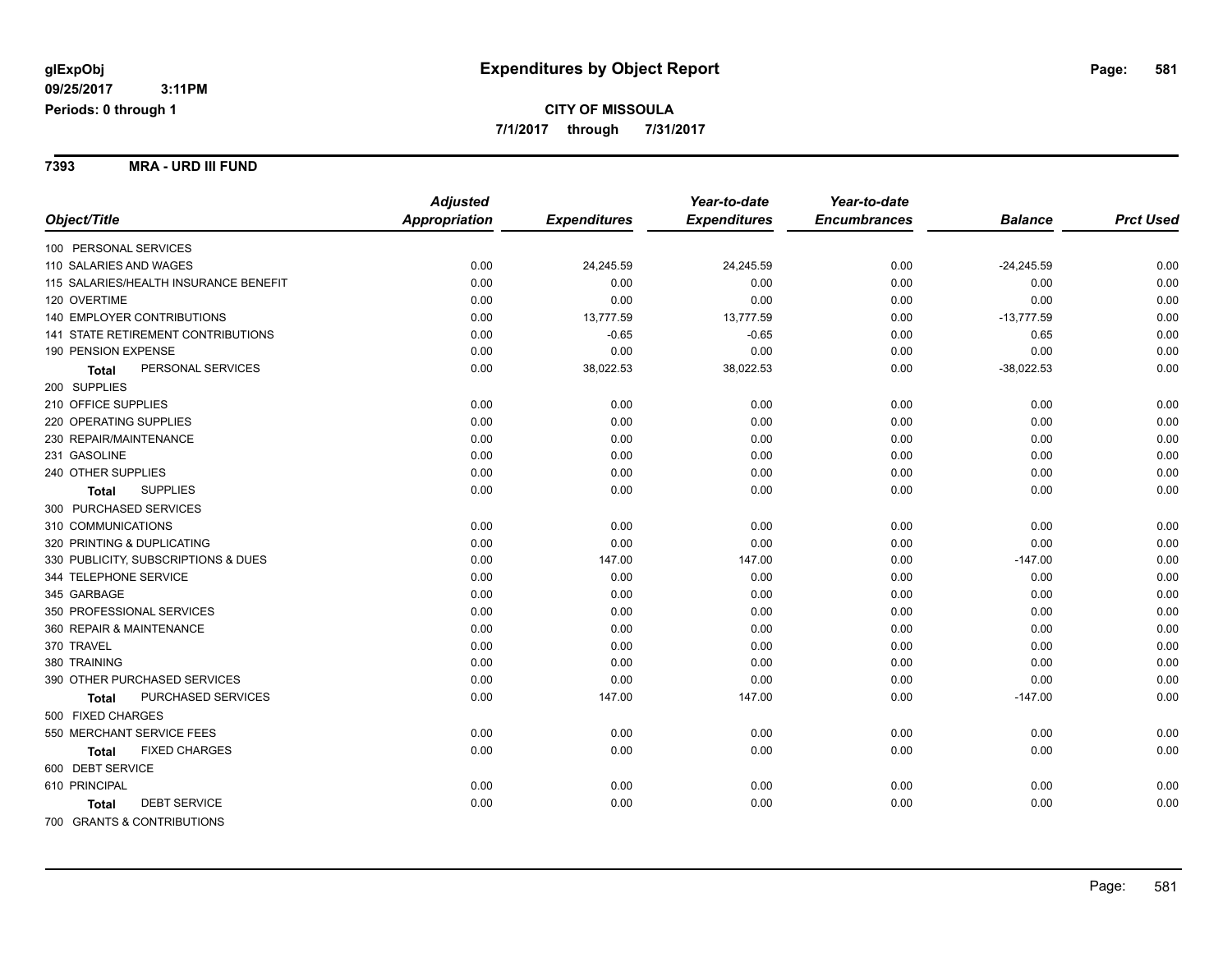#### **7393 MRA - URD III FUND**

|                    |                                   | <b>Adjusted</b>      |                     | Year-to-date        | Year-to-date        |                |                  |
|--------------------|-----------------------------------|----------------------|---------------------|---------------------|---------------------|----------------|------------------|
| Object/Title       |                                   | <b>Appropriation</b> | <b>Expenditures</b> | <b>Expenditures</b> | <b>Encumbrances</b> | <b>Balance</b> | <b>Prct Used</b> |
|                    | 700 GRANTS & CONTRIBUTIONS        | 0.00                 | 0.00                | 0.00                | 0.00                | 0.00           | 0.00             |
| <b>Total</b>       | <b>GRANTS &amp; CONTRIBUTIONS</b> | 0.00                 | 0.00                | 0.00                | 0.00                | 0.00           | 0.00             |
| 800 OTHER OBJECTS  |                                   |                      |                     |                     |                     |                |                  |
|                    | 820 TRANSFERS TO OTHER FUNDS      | 0.00                 | 0.00                | 0.00                | 0.00                | 0.00           | 0.00             |
| 830 DEPRECIATION   |                                   | 0.00                 | 0.00                | 0.00                | 0.00                | 0.00           | 0.00             |
| 845 CONTINGENCY    |                                   | 0.00                 | 0.00                | 0.00                | 0.00                | 0.00           | 0.00             |
| <b>Total</b>       | OTHER OBJECTS                     | 0.00                 | 0.00                | 0.00                | 0.00                | 0.00           | 0.00             |
| 900 CAPITAL OUTLAY |                                   |                      |                     |                     |                     |                |                  |
| 910 LAND           |                                   | 0.00                 | 0.00                | 0.00                | 0.00                | 0.00           | 0.00             |
| 930 IMPROVEMENTS   |                                   | 0.00                 | 0.00                | 0.00                | 0.00                | 0.00           | 0.00             |
|                    | 940 MACHINERY & EQUIPMENT         | 0.00                 | 0.00                | 0.00                | 0.00                | 0.00           | 0.00             |
| <b>Total</b>       | <b>CAPITAL OUTLAY</b>             | 0.00                 | 0.00                | 0.00                | 0.00                | 0.00           | 0.00             |
| <b>Total</b>       | MRA - URD III FUND                | 0.00                 | 38,169.53           | 38,169.53           | 0.00                | $-38,169.53$   | 0.00             |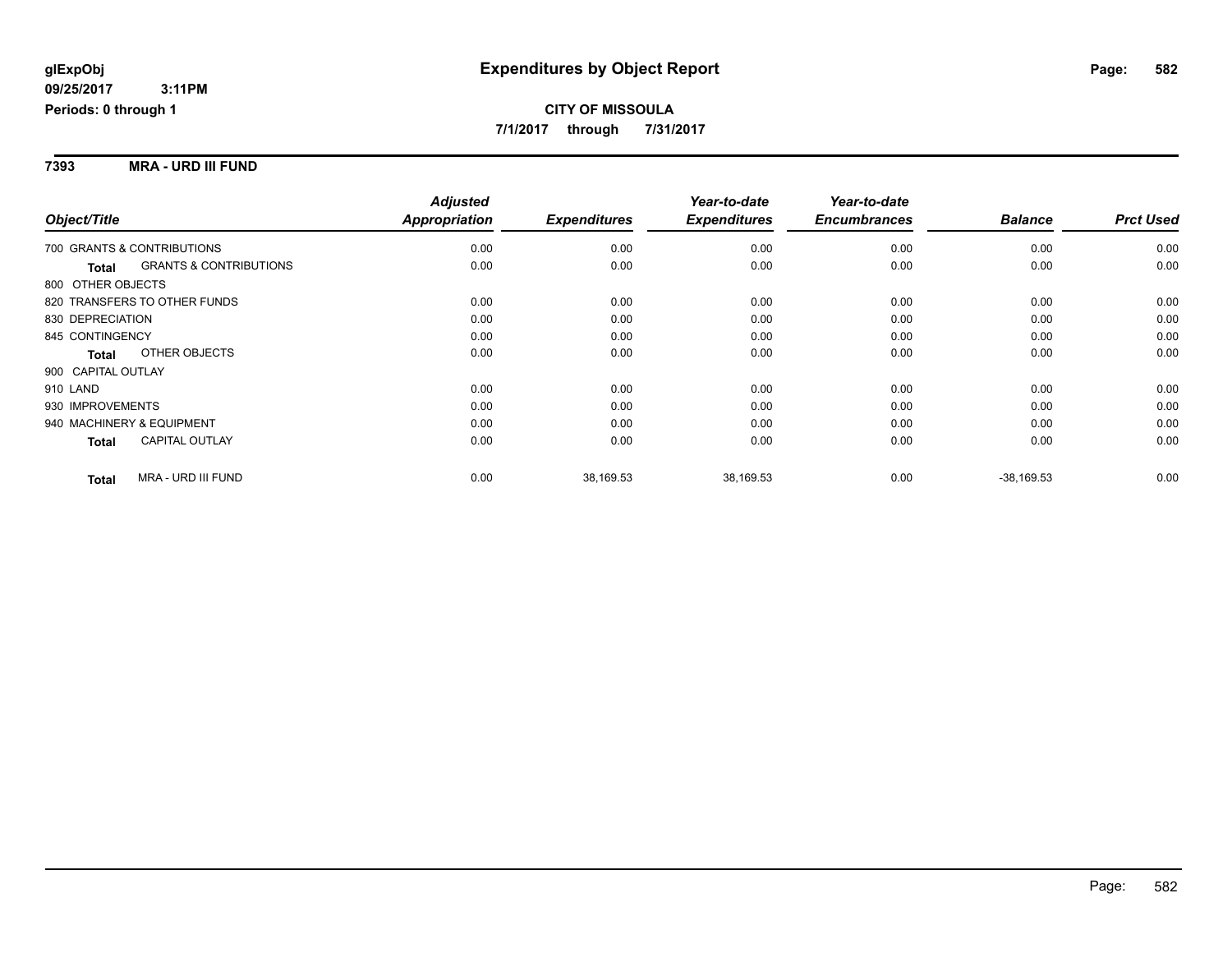## **CITY OF MISSOULA 7/1/2017 through 7/31/2017**

# **7394 MRA URD III TI DEBT CLEARING FUND**

| Object/Title                 | <b>Adjusted</b><br>Appropriation | <b>Expenditures</b> | Year-to-date<br><b>Expenditures</b> | Year-to-date<br><b>Encumbrances</b> | <b>Balance</b> | <b>Prct Used</b> |
|------------------------------|----------------------------------|---------------------|-------------------------------------|-------------------------------------|----------------|------------------|
| 800 OTHER OBJECTS            |                                  |                     |                                     |                                     |                |                  |
| 820 TRANSFERS TO OTHER FUNDS | 0.00                             | 0.00                | 0.00                                | 0.00                                | 0.00           | 0.00             |
| OTHER OBJECTS<br>Total       | 0.00                             | 0.00                | 0.00                                | 0.00                                | 0.00           | 0.00             |
| <b>MRA</b><br><b>Total</b>   | 0.00                             | 0.00                | 0.00                                | 0.00                                | 0.00           | 0.00             |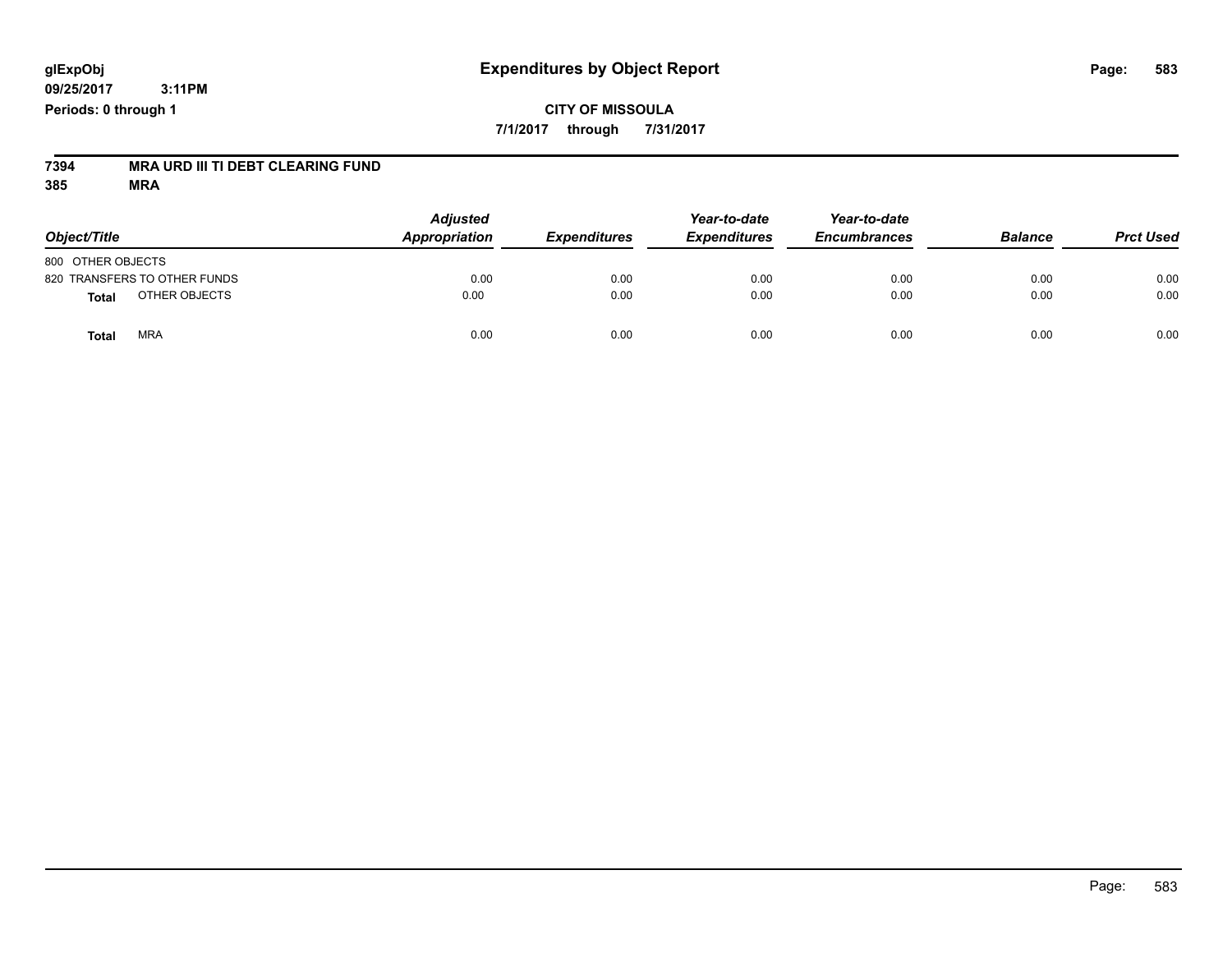## **glExpObj Expenditures by Object Report Page: 584**

**09/25/2017 3:11PM Periods: 0 through 1**

#### **7394 MRA URD III TI DEBT CLEARING FUND**

| Object/Title                               | <b>Adjusted</b><br>Appropriation | <i><b>Expenditures</b></i> | Year-to-date<br><b>Expenditures</b> | Year-to-date<br><b>Encumbrances</b> | <b>Balance</b> | <b>Prct Used</b> |
|--------------------------------------------|----------------------------------|----------------------------|-------------------------------------|-------------------------------------|----------------|------------------|
| 800 OTHER OBJECTS                          |                                  |                            |                                     |                                     |                |                  |
| 820 TRANSFERS TO OTHER FUNDS               | 0.00                             | 0.00                       | 0.00                                | 0.00                                | 0.00           | 0.00             |
| OTHER OBJECTS<br><b>Total</b>              | 0.00                             | 0.00                       | 0.00                                | 0.00                                | 0.00           | 0.00             |
| MRA URD III TI DEBT CLEARING FUND<br>Total | 0.00                             | 0.00                       | 0.00                                | 0.00                                | 0.00           | 0.00             |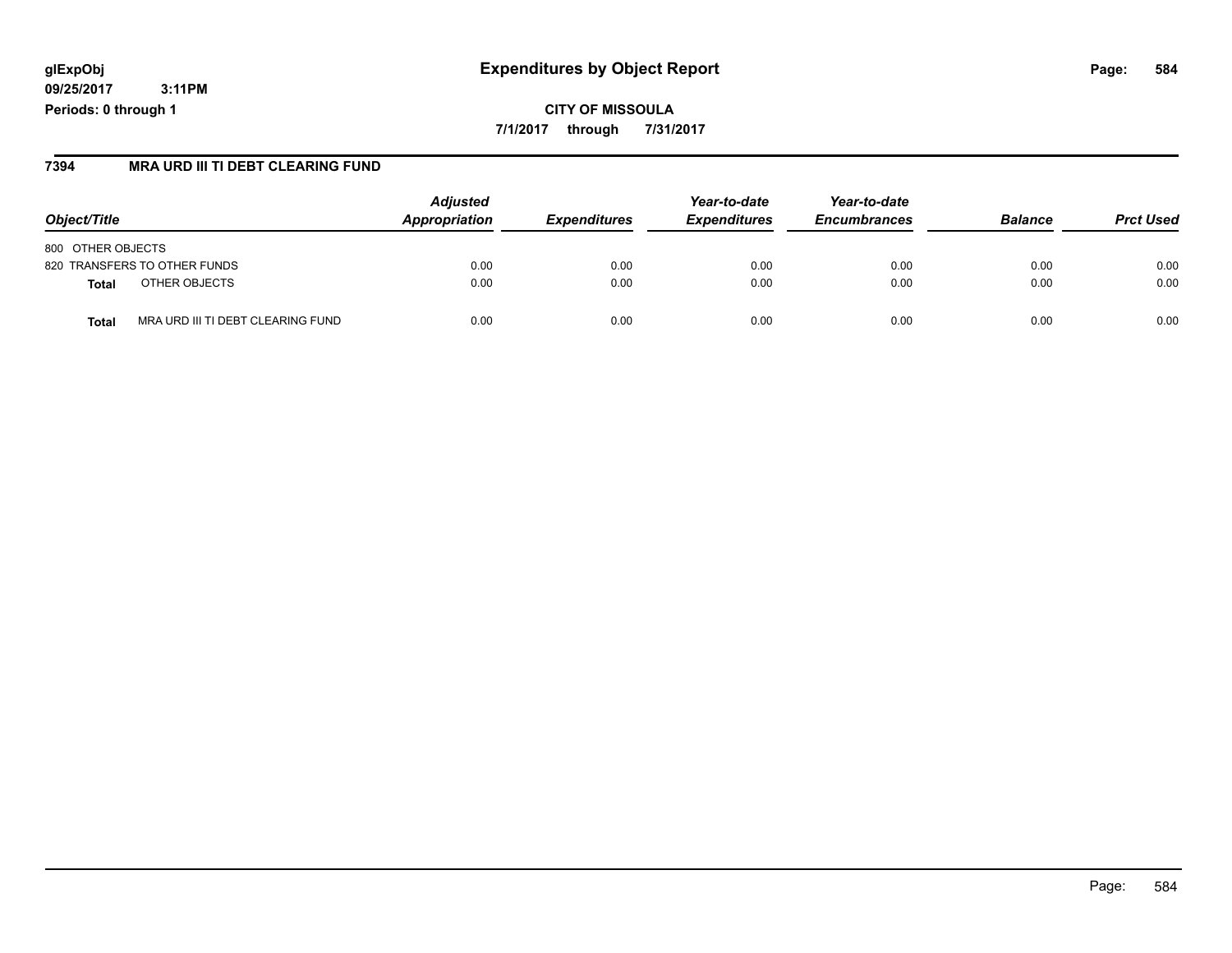## **CITY OF MISSOULA 7/1/2017 through 7/31/2017**

# **7395 MRA TAX INCREMENT DEBT SERVICE**

| Object/Title                        | <b>Adjusted</b><br>Appropriation | <b>Expenditures</b> | Year-to-date<br><b>Expenditures</b> | Year-to-date<br><b>Encumbrances</b> | <b>Balance</b> | <b>Prct Used</b> |
|-------------------------------------|----------------------------------|---------------------|-------------------------------------|-------------------------------------|----------------|------------------|
| 600 DEBT SERVICE                    |                                  |                     |                                     |                                     |                |                  |
| 610 PRINCIPAL                       | 0.00                             | 0.00                | 0.00                                | 0.00                                | 0.00           | 0.00             |
| 620 INTEREST / SERVICE FEES         | 0.00                             | 0.00                | 0.00                                | 0.00                                | 0.00           | 0.00             |
| <b>DEBT SERVICE</b><br><b>Total</b> | 0.00                             | 0.00                | 0.00                                | 0.00                                | 0.00           | 0.00             |
| <b>MRA</b><br><b>Total</b>          | 0.00                             | 0.00                | 0.00                                | 0.00                                | 0.00           | 0.00             |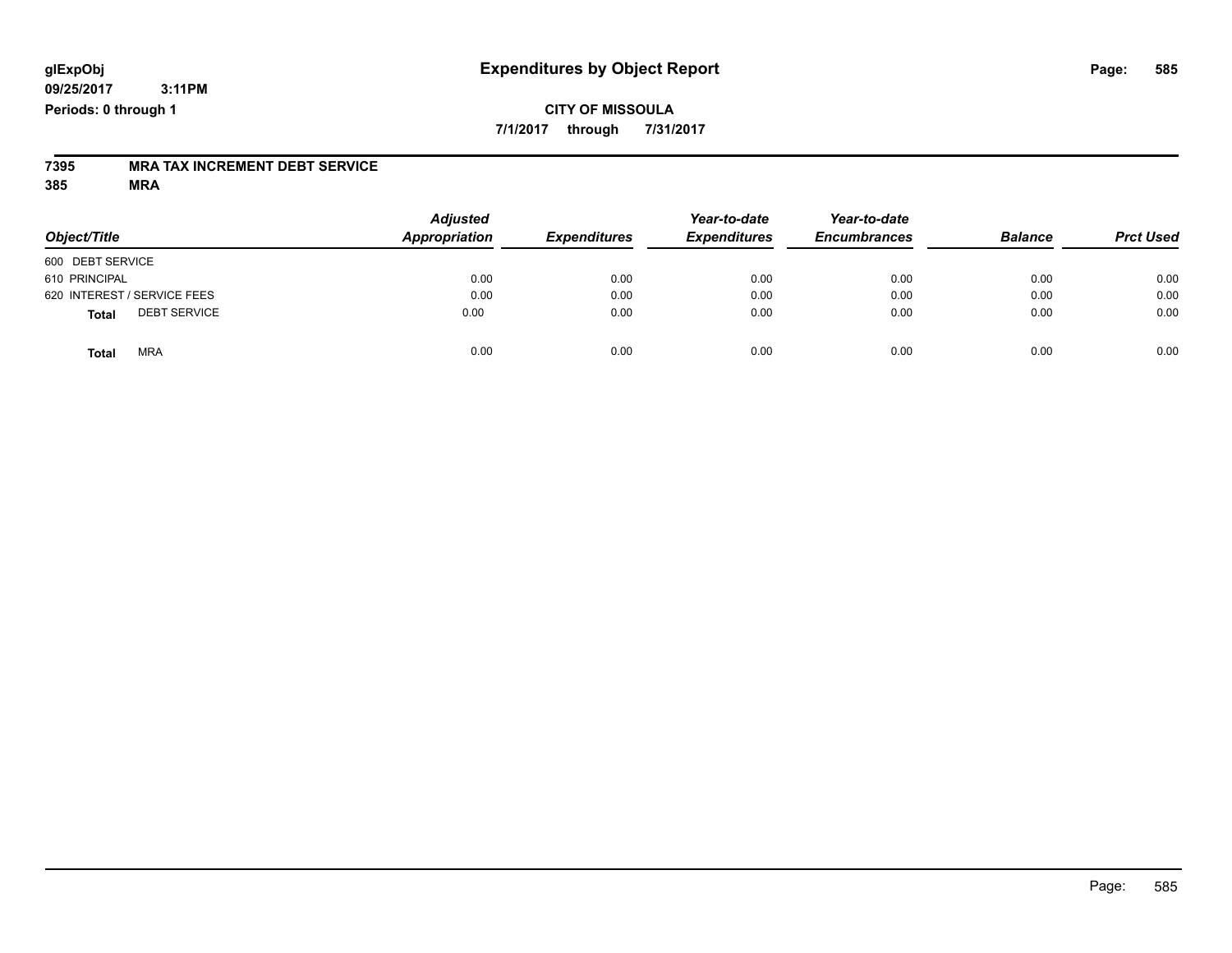# **glExpObj Expenditures by Object Report Page: 586**

**09/25/2017 3:11PM Periods: 0 through 1**

#### **7395 MRA TAX INCREMENT DEBT SERVICE**

| Object/Title                            | <b>Adjusted</b><br>Appropriation | <b>Expenditures</b> | Year-to-date<br><b>Expenditures</b> | Year-to-date<br><b>Encumbrances</b> | <b>Balance</b> | <b>Prct Used</b> |
|-----------------------------------------|----------------------------------|---------------------|-------------------------------------|-------------------------------------|----------------|------------------|
| 600 DEBT SERVICE                        |                                  |                     |                                     |                                     |                |                  |
| 610 PRINCIPAL                           | 0.00                             | 0.00                | 0.00                                | 0.00                                | 0.00           | 0.00             |
| 620 INTEREST / SERVICE FEES             | 0.00                             | 0.00                | 0.00                                | 0.00                                | 0.00           | 0.00             |
| <b>DEBT SERVICE</b><br>Total            | 0.00                             | 0.00                | 0.00                                | 0.00                                | 0.00           | 0.00             |
| MRA TAX INCREMENT DEBT SERVICE<br>Total | 0.00                             | 0.00                | 0.00                                | 0.00                                | 0.00           | 0.00             |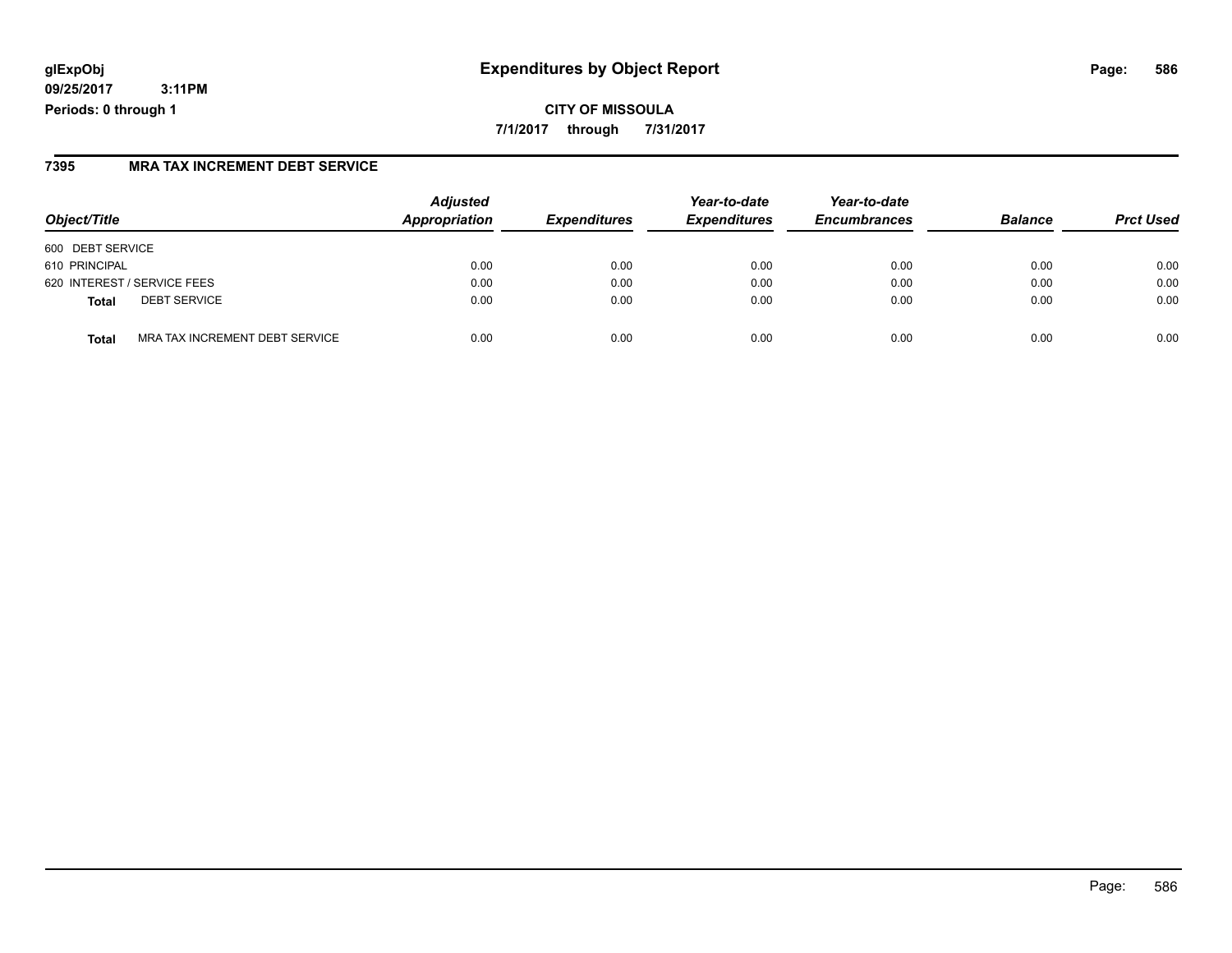# **7396 NRSS DEBT SERVICE SINKING FUND**

| Object/Title                        | <b>Adjusted</b><br><b>Appropriation</b> | <b>Expenditures</b> | Year-to-date<br><b>Expenditures</b> | Year-to-date<br><b>Encumbrances</b> | <b>Balance</b> | <b>Prct Used</b> |
|-------------------------------------|-----------------------------------------|---------------------|-------------------------------------|-------------------------------------|----------------|------------------|
| 600 DEBT SERVICE                    |                                         |                     |                                     |                                     |                |                  |
| 620 INTEREST / SERVICE FEES         | 0.00                                    | 0.00                | 0.00                                | 0.00                                | 0.00           | 0.00             |
| <b>DEBT SERVICE</b><br><b>Total</b> | 0.00                                    | 0.00                | 0.00                                | 0.00                                | 0.00           | 0.00             |
| 800 OTHER OBJECTS                   |                                         |                     |                                     |                                     |                |                  |
| 820 TRANSFERS TO OTHER FUNDS        | 0.00                                    | 0.00                | 0.00                                | 0.00                                | 0.00           | 0.00             |
| OTHER OBJECTS<br><b>Total</b>       | 0.00                                    | 0.00                | 0.00                                | 0.00                                | 0.00           | 0.00             |
| <b>MRA</b><br><b>Total</b>          | 0.00                                    | 0.00                | 0.00                                | 0.00                                | 0.00           | 0.00             |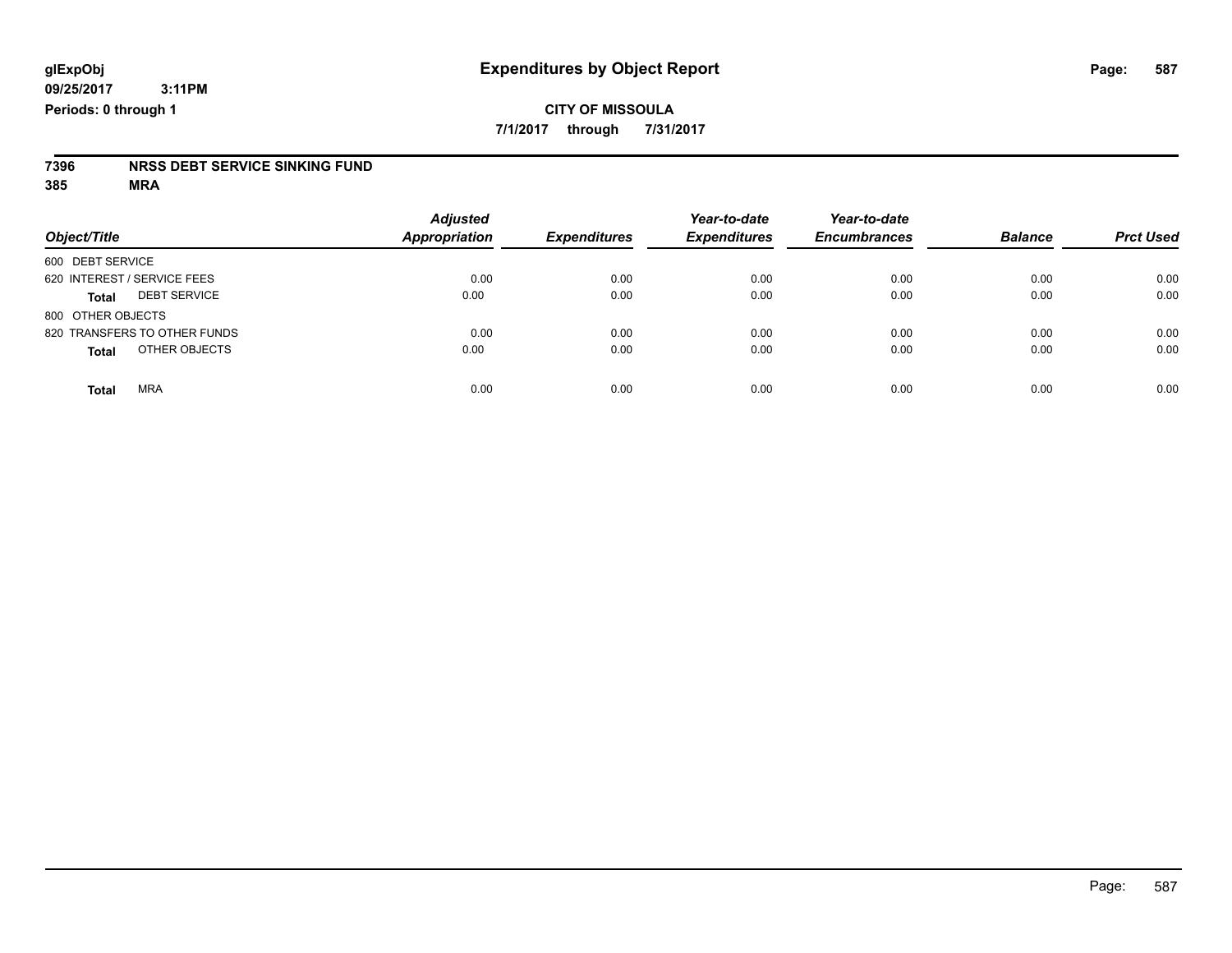**CITY OF MISSOULA 7/1/2017 through 7/31/2017**

# **7396 NRSS DEBT SERVICE SINKING FUND**

**390 NON-DEPARTMENTAL**

| Object/Title     |                     | <b>Adjusted</b><br>Appropriation | <b>Expenditures</b> | Year-to-date<br><b>Expenditures</b> | Year-to-date<br><b>Encumbrances</b> | <b>Balance</b> | <b>Prct Used</b> |
|------------------|---------------------|----------------------------------|---------------------|-------------------------------------|-------------------------------------|----------------|------------------|
| 600 DEBT SERVICE |                     |                                  |                     |                                     |                                     |                |                  |
| 610 PRINCIPAL    |                     | 0.00                             | 0.00                | 0.00                                | 0.00                                | 0.00           | 0.00             |
| Total            | <b>DEBT SERVICE</b> | 0.00                             | 0.00                | 0.00                                | 0.00                                | 0.00           | 0.00             |
| Total            | NON-DEPARTMENTAL    | 0.00                             | 0.00                | 0.00                                | 0.00                                | 0.00           | 0.00             |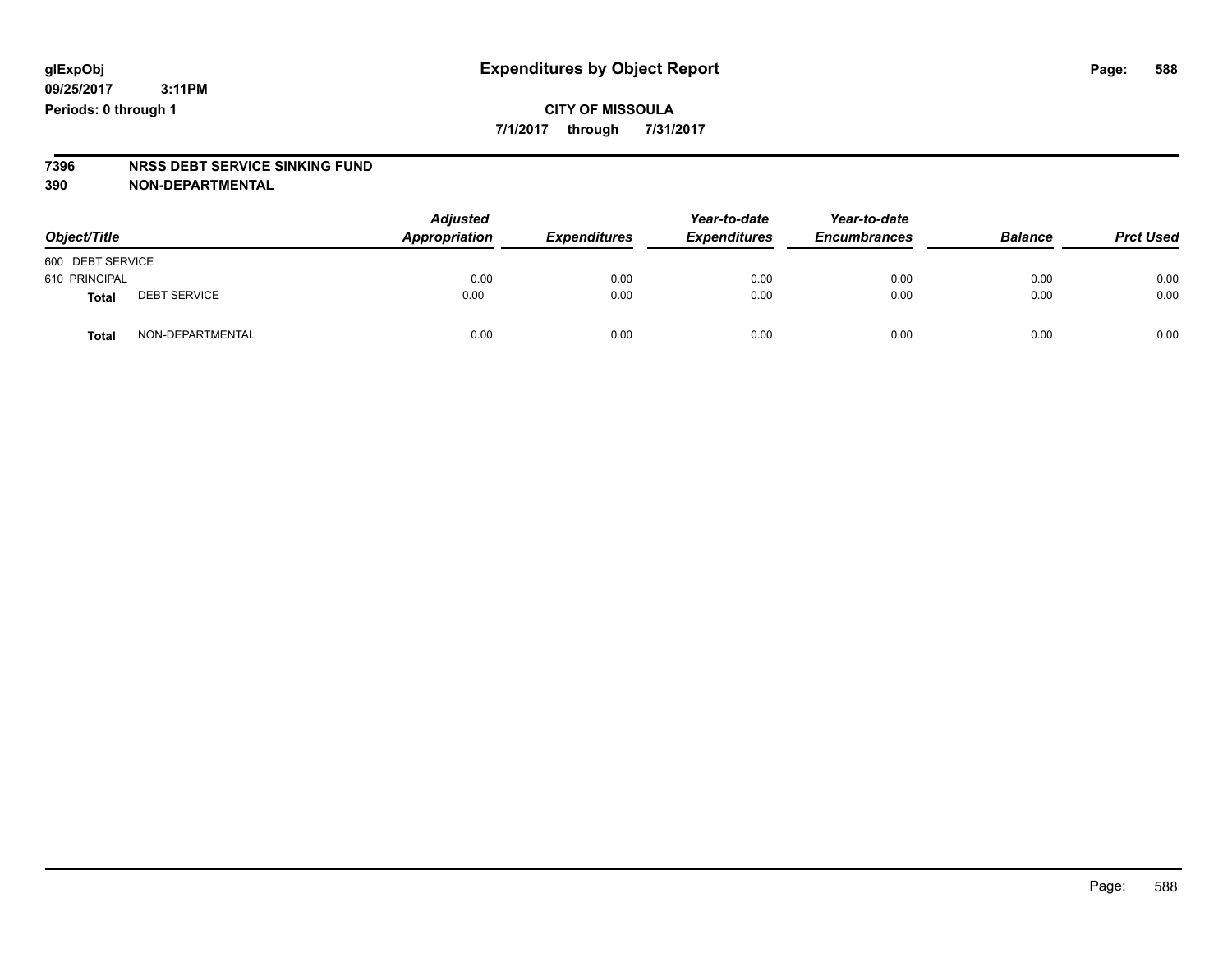#### **7396 NRSS DEBT SERVICE SINKING FUND**

|                                                | <b>Adjusted</b>      |                     | Year-to-date        | Year-to-date        |                |                  |
|------------------------------------------------|----------------------|---------------------|---------------------|---------------------|----------------|------------------|
| Object/Title                                   | <b>Appropriation</b> | <b>Expenditures</b> | <b>Expenditures</b> | <b>Encumbrances</b> | <b>Balance</b> | <b>Prct Used</b> |
| 600 DEBT SERVICE                               |                      |                     |                     |                     |                |                  |
| 610 PRINCIPAL                                  | 0.00                 | 0.00                | 0.00                | 0.00                | 0.00           | 0.00             |
| 620 INTEREST / SERVICE FEES                    | 0.00                 | 0.00                | 0.00                | 0.00                | 0.00           | 0.00             |
| <b>DEBT SERVICE</b><br><b>Total</b>            | 0.00                 | 0.00                | 0.00                | 0.00                | 0.00           | 0.00             |
| 800 OTHER OBJECTS                              |                      |                     |                     |                     |                |                  |
| 820 TRANSFERS TO OTHER FUNDS                   | 0.00                 | 0.00                | 0.00                | 0.00                | 0.00           | 0.00             |
| OTHER OBJECTS<br><b>Total</b>                  | 0.00                 | 0.00                | 0.00                | 0.00                | 0.00           | 0.00             |
| NRSS DEBT SERVICE SINKING FUND<br><b>Total</b> | 0.00                 | 0.00                | 0.00                | 0.00                | 0.00           | 0.00             |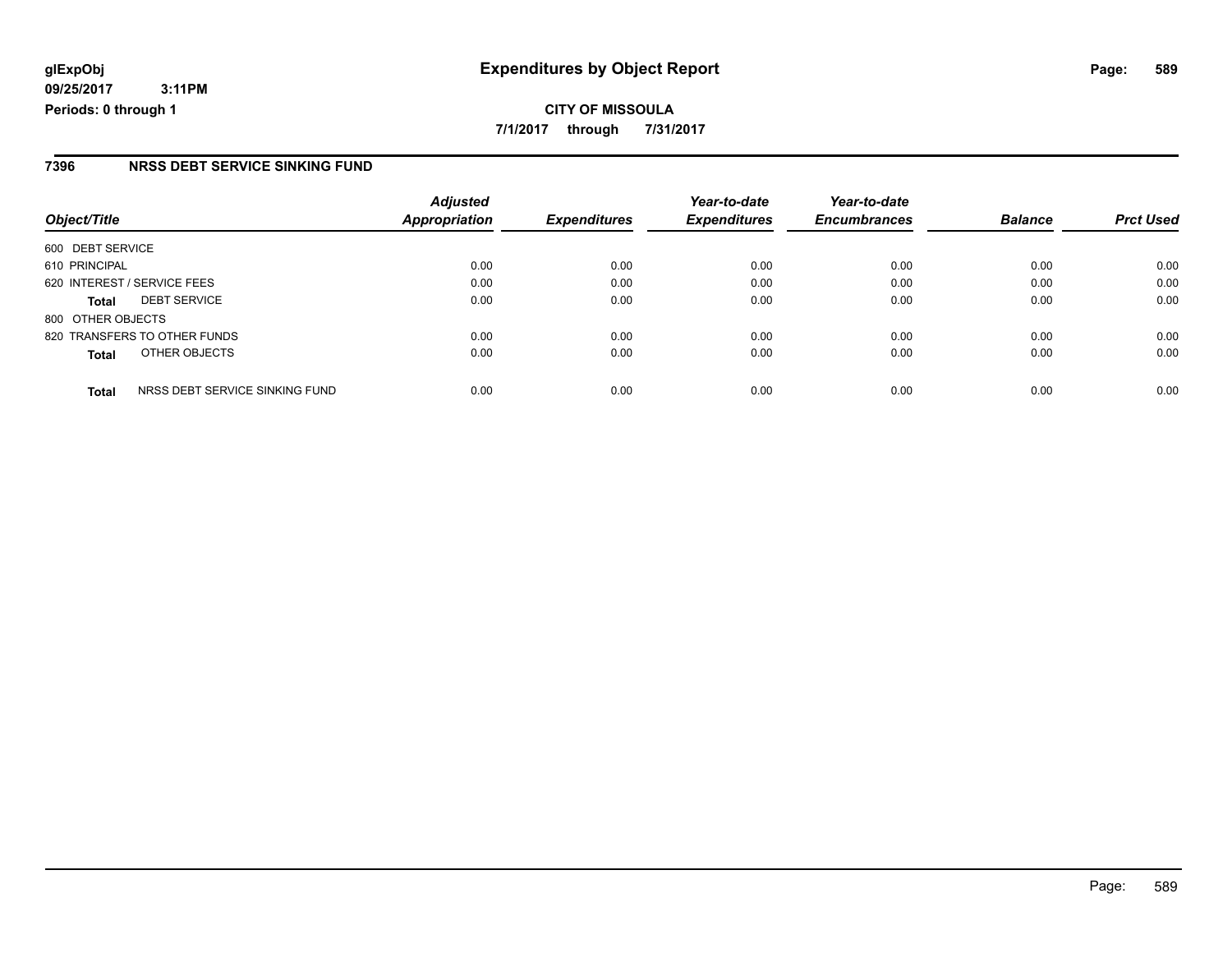# **CITY OF MISSOULA**

**7/1/2017 through 7/31/2017**

# **7397 NORTH RESERVE/SCOTT ST URD**

|                                                   | <b>Adjusted</b> |                     | Year-to-date        | Year-to-date        |                |                  |
|---------------------------------------------------|-----------------|---------------------|---------------------|---------------------|----------------|------------------|
| Object/Title                                      | Appropriation   | <b>Expenditures</b> | <b>Expenditures</b> | <b>Encumbrances</b> | <b>Balance</b> | <b>Prct Used</b> |
| 100 PERSONAL SERVICES                             |                 |                     |                     |                     |                |                  |
| 110 SALARIES AND WAGES                            | 0.00            | 0.00                | 0.00                | 0.00                | 0.00           | 0.00             |
| 120 OVERTIME                                      | 0.00            | 0.00                | 0.00                | 0.00                | 0.00           | 0.00             |
| 140 EMPLOYER CONTRIBUTIONS                        | 0.00            | 0.00                | 0.00                | 0.00                | 0.00           | 0.00             |
| PERSONAL SERVICES<br>Total                        | 0.00            | 0.00                | 0.00                | 0.00                | 0.00           | 0.00             |
| 200 SUPPLIES                                      |                 |                     |                     |                     |                |                  |
| 210 OFFICE SUPPLIES                               | 0.00            | 0.00                | 0.00                | 0.00                | 0.00           | 0.00             |
| 220 OPERATING SUPPLIES                            | 0.00            | 0.00                | 0.00                | 0.00                | 0.00           | 0.00             |
| 230 REPAIR/MAINTENANCE                            | 0.00            | 0.00                | 0.00                | 0.00                | 0.00           | 0.00             |
| 231 GASOLINE                                      | 0.00            | 0.00                | 0.00                | 0.00                | 0.00           | 0.00             |
| 240 OTHER SUPPLIES                                | 0.00            | 0.00                | 0.00                | 0.00                | 0.00           | 0.00             |
| <b>SUPPLIES</b><br>Total                          | 0.00            | 0.00                | 0.00                | 0.00                | 0.00           | 0.00             |
| 300 PURCHASED SERVICES                            |                 |                     |                     |                     |                |                  |
| 310 COMMUNICATIONS                                | 0.00            | 0.00                | 0.00                | 0.00                | 0.00           | 0.00             |
| 320 PRINTING & DUPLICATING                        | 0.00            | 0.00                | 0.00                | 0.00                | 0.00           | 0.00             |
| 330 PUBLICITY, SUBSCRIPTIONS & DUES               | 0.00            | 0.00                | 0.00                | 0.00                | 0.00           | 0.00             |
| 344 TELEPHONE SERVICE                             | 0.00            | 0.00                | 0.00                | 0.00                | 0.00           | 0.00             |
| 345 GARBAGE                                       | 0.00            | 0.00                | 0.00                | 0.00                | 0.00           | 0.00             |
| 350 PROFESSIONAL SERVICES                         | 0.00            | 0.00                | 0.00                | 0.00                | 0.00           | 0.00             |
| 360 REPAIR & MAINTENANCE                          | 0.00            | 0.00                | 0.00                | 0.00                | 0.00           | 0.00             |
| PURCHASED SERVICES<br><b>Total</b>                | 0.00            | 0.00                | 0.00                | 0.00                | 0.00           | 0.00             |
| 500 FIXED CHARGES                                 |                 |                     |                     |                     |                |                  |
| 550 MERCHANT SERVICE FEES                         | 0.00            | 0.00                | 0.00                | 0.00                | 0.00           | 0.00             |
| <b>FIXED CHARGES</b><br><b>Total</b>              | 0.00            | 0.00                | 0.00                | 0.00                | 0.00           | 0.00             |
| 700 GRANTS & CONTRIBUTIONS                        |                 |                     |                     |                     |                |                  |
| 700 GRANTS & CONTRIBUTIONS                        | 0.00            | 0.00                | 0.00                | 0.00                | 0.00           | 0.00             |
| <b>GRANTS &amp; CONTRIBUTIONS</b><br><b>Total</b> | 0.00            | 0.00                | 0.00                | 0.00                | 0.00           | 0.00             |
| 800 OTHER OBJECTS                                 |                 |                     |                     |                     |                |                  |
| 820 TRANSFERS TO OTHER FUNDS                      | 0.00            | 0.00                | 0.00                | 0.00                | 0.00           | 0.00             |
| 845 CONTINGENCY                                   | 0.00            | 0.00                | 0.00                | 0.00                | 0.00           | 0.00             |
| OTHER OBJECTS<br>Total                            | 0.00            | 0.00                | 0.00                | 0.00                | 0.00           | 0.00             |
| <b>MRA</b><br><b>Total</b>                        | 0.00            | 0.00                | 0.00                | 0.00                | 0.00           | 0.00             |
|                                                   |                 |                     |                     |                     |                |                  |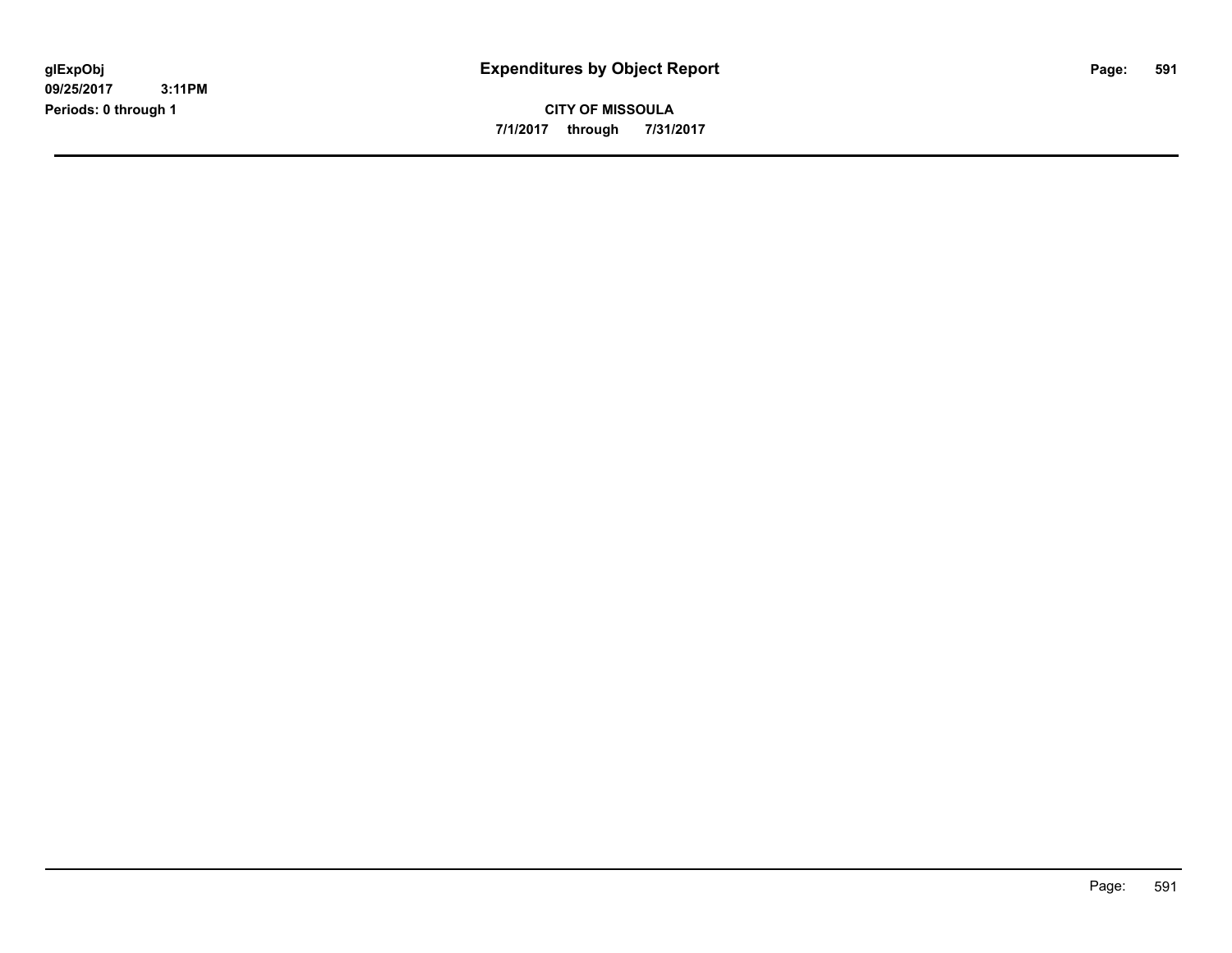# **CITY OF MISSOULA 7/1/2017 through 7/31/2017**

#### **7397 NORTH RESERVE/SCOTT ST URD**

|                          |                                     | <b>Adjusted</b>      |                     | Year-to-date        | Year-to-date        |                |                  |
|--------------------------|-------------------------------------|----------------------|---------------------|---------------------|---------------------|----------------|------------------|
| Object/Title             |                                     | <b>Appropriation</b> | <b>Expenditures</b> | <b>Expenditures</b> | <b>Encumbrances</b> | <b>Balance</b> | <b>Prct Used</b> |
| 100 PERSONAL SERVICES    |                                     |                      |                     |                     |                     |                |                  |
| 110 SALARIES AND WAGES   |                                     | 0.00                 | 0.00                | 0.00                | 0.00                | 0.00           | 0.00             |
| 120 OVERTIME             |                                     | 0.00                 | 0.00                | 0.00                | 0.00                | 0.00           | 0.00             |
|                          | 140 EMPLOYER CONTRIBUTIONS          | 0.00                 | 0.00                | 0.00                | 0.00                | 0.00           | 0.00             |
| Total                    | PERSONAL SERVICES                   | 0.00                 | 0.00                | 0.00                | 0.00                | 0.00           | 0.00             |
| 200 SUPPLIES             |                                     |                      |                     |                     |                     |                |                  |
| 210 OFFICE SUPPLIES      |                                     | 0.00                 | 0.00                | 0.00                | 0.00                | 0.00           | 0.00             |
| 220 OPERATING SUPPLIES   |                                     | 0.00                 | 0.00                | 0.00                | 0.00                | 0.00           | 0.00             |
| 230 REPAIR/MAINTENANCE   |                                     | 0.00                 | 0.00                | 0.00                | 0.00                | 0.00           | 0.00             |
| 231 GASOLINE             |                                     | 0.00                 | 0.00                | 0.00                | 0.00                | 0.00           | 0.00             |
| 240 OTHER SUPPLIES       |                                     | 0.00                 | 0.00                | 0.00                | 0.00                | 0.00           | 0.00             |
| Total                    | <b>SUPPLIES</b>                     | 0.00                 | 0.00                | 0.00                | 0.00                | 0.00           | 0.00             |
| 300 PURCHASED SERVICES   |                                     |                      |                     |                     |                     |                |                  |
| 310 COMMUNICATIONS       |                                     | 0.00                 | 0.00                | 0.00                | 0.00                | 0.00           | 0.00             |
|                          | 320 PRINTING & DUPLICATING          | 0.00                 | 0.00                | 0.00                | 0.00                | 0.00           | 0.00             |
|                          | 330 PUBLICITY, SUBSCRIPTIONS & DUES | 0.00                 | 0.00                | 0.00                | 0.00                | 0.00           | 0.00             |
| 344 TELEPHONE SERVICE    |                                     | 0.00                 | 0.00                | 0.00                | 0.00                | 0.00           | 0.00             |
| 345 GARBAGE              |                                     | 0.00                 | 0.00                | 0.00                | 0.00                | 0.00           | 0.00             |
|                          | 350 PROFESSIONAL SERVICES           | 0.00                 | 0.00                | 0.00                | 0.00                | 0.00           | 0.00             |
| 360 REPAIR & MAINTENANCE |                                     | 0.00                 | 0.00                | 0.00                | 0.00                | 0.00           | 0.00             |
| Total                    | PURCHASED SERVICES                  | 0.00                 | 0.00                | 0.00                | 0.00                | 0.00           | 0.00             |
| 500 FIXED CHARGES        |                                     |                      |                     |                     |                     |                |                  |
|                          | 550 MERCHANT SERVICE FEES           | 0.00                 | 0.00                | 0.00                | 0.00                | 0.00           | 0.00             |
| Total                    | <b>FIXED CHARGES</b>                | 0.00                 | 0.00                | 0.00                | 0.00                | 0.00           | 0.00             |
|                          | 700 GRANTS & CONTRIBUTIONS          |                      |                     |                     |                     |                |                  |
|                          | 700 GRANTS & CONTRIBUTIONS          | 0.00                 | 0.00                | 0.00                | 0.00                | 0.00           | 0.00             |
| Total                    | <b>GRANTS &amp; CONTRIBUTIONS</b>   | 0.00                 | 0.00                | 0.00                | 0.00                | 0.00           | 0.00             |
| 800 OTHER OBJECTS        |                                     |                      |                     |                     |                     |                |                  |
|                          | 820 TRANSFERS TO OTHER FUNDS        | 0.00                 | 0.00                | 0.00                | 0.00                | 0.00           | 0.00             |
| 845 CONTINGENCY          |                                     | 0.00                 | 0.00                | 0.00                | 0.00                | 0.00           | 0.00             |
| <b>Total</b>             | OTHER OBJECTS                       | 0.00                 | 0.00                | 0.00                | 0.00                | 0.00           | 0.00             |
| Total                    | NORTH RESERVE/SCOTT ST URD          | 0.00                 | 0.00                | 0.00                | 0.00                | 0.00           | 0.00             |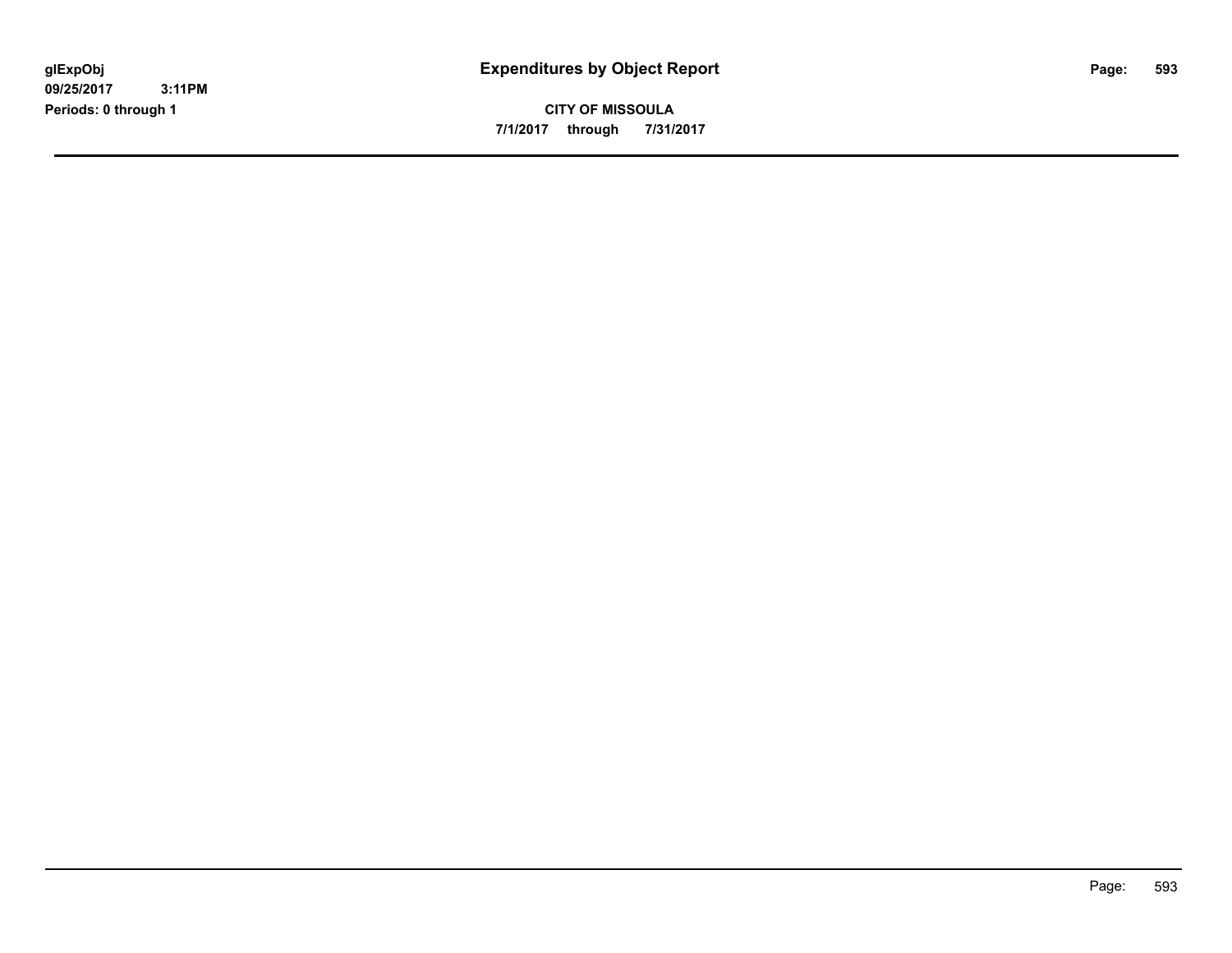**7398 HELLGATE URD 385 MRA**

| Object/Title           |                                   | <b>Adjusted</b><br>Appropriation | <b>Expenditures</b> | Year-to-date<br><b>Expenditures</b> | Year-to-date<br><b>Encumbrances</b> | <b>Balance</b> | <b>Prct Used</b> |
|------------------------|-----------------------------------|----------------------------------|---------------------|-------------------------------------|-------------------------------------|----------------|------------------|
| 300 PURCHASED SERVICES |                                   |                                  |                     |                                     |                                     |                |                  |
|                        | 350 PROFESSIONAL SERVICES         | 0.00                             | 0.00                | 0.00                                | 0.00                                | 0.00           | 0.00             |
| <b>Total</b>           | <b>PURCHASED SERVICES</b>         | 0.00                             | 0.00                | 0.00                                | 0.00                                | 0.00           | 0.00             |
|                        | 700 GRANTS & CONTRIBUTIONS        |                                  |                     |                                     |                                     |                |                  |
|                        | 700 GRANTS & CONTRIBUTIONS        | 0.00                             | 0.00                | 0.00                                | 0.00                                | 0.00           | 0.00             |
| <b>Total</b>           | <b>GRANTS &amp; CONTRIBUTIONS</b> | 0.00                             | 0.00                | 0.00                                | 0.00                                | 0.00           | 0.00             |
| 800 OTHER OBJECTS      |                                   |                                  |                     |                                     |                                     |                |                  |
| 845 CONTINGENCY        |                                   | 0.00                             | 0.00                | 0.00                                | 0.00                                | 0.00           | 0.00             |
| <b>Total</b>           | OTHER OBJECTS                     | 0.00                             | 0.00                | 0.00                                | 0.00                                | 0.00           | 0.00             |
| 900 CAPITAL OUTLAY     |                                   |                                  |                     |                                     |                                     |                |                  |
| 920 BUILDINGS          |                                   | 0.00                             | 0.00                | 0.00                                | 0.00                                | 0.00           | 0.00             |
| 930 IMPROVEMENTS       |                                   | 0.00                             | 0.00                | 0.00                                | 0.00                                | 0.00           | 0.00             |
| <b>Total</b>           | <b>CAPITAL OUTLAY</b>             | 0.00                             | 0.00                | 0.00                                | 0.00                                | 0.00           | 0.00             |
| <b>Total</b>           | <b>MRA</b>                        | 0.00                             | 0.00                | 0.00                                | 0.00                                | 0.00           | 0.00             |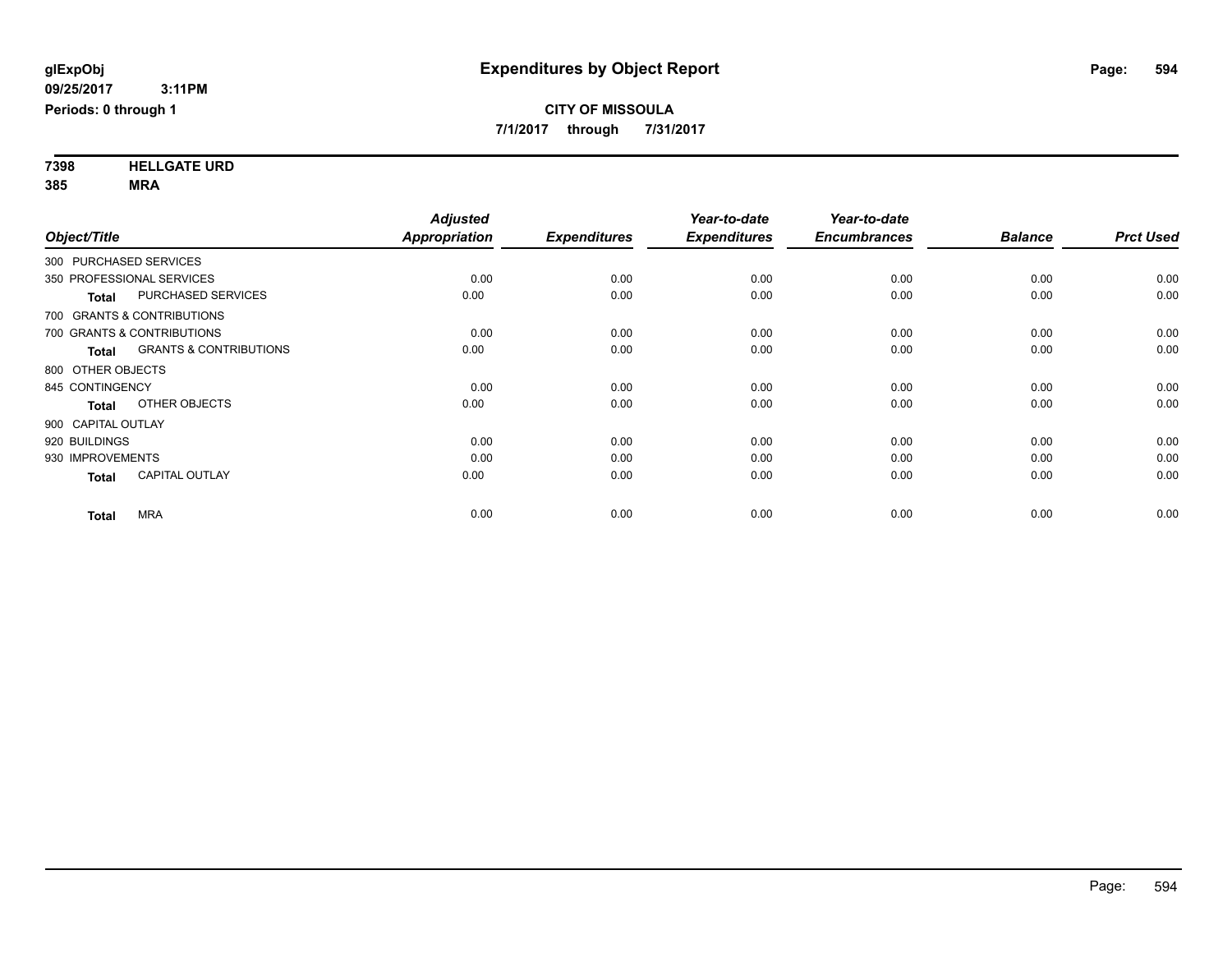**7398 HELLGATE URD**

|                                            | <b>Adjusted</b> |                     | Year-to-date        | Year-to-date        |                |                  |
|--------------------------------------------|-----------------|---------------------|---------------------|---------------------|----------------|------------------|
| Object/Title                               | Appropriation   | <b>Expenditures</b> | <b>Expenditures</b> | <b>Encumbrances</b> | <b>Balance</b> | <b>Prct Used</b> |
| 300 PURCHASED SERVICES                     |                 |                     |                     |                     |                |                  |
| 350 PROFESSIONAL SERVICES                  | 0.00            | 0.00                | 0.00                | 0.00                | 0.00           | 0.00             |
| PURCHASED SERVICES<br><b>Total</b>         | 0.00            | 0.00                | 0.00                | 0.00                | 0.00           | 0.00             |
| 700 GRANTS & CONTRIBUTIONS                 |                 |                     |                     |                     |                |                  |
| 700 GRANTS & CONTRIBUTIONS                 | 0.00            | 0.00                | 0.00                | 0.00                | 0.00           | 0.00             |
| <b>GRANTS &amp; CONTRIBUTIONS</b><br>Total | 0.00            | 0.00                | 0.00                | 0.00                | 0.00           | 0.00             |
| 800 OTHER OBJECTS                          |                 |                     |                     |                     |                |                  |
| 845 CONTINGENCY                            | 0.00            | 0.00                | 0.00                | 0.00                | 0.00           | 0.00             |
| OTHER OBJECTS<br><b>Total</b>              | 0.00            | 0.00                | 0.00                | 0.00                | 0.00           | 0.00             |
| 900 CAPITAL OUTLAY                         |                 |                     |                     |                     |                |                  |
| 920 BUILDINGS                              | 0.00            | 0.00                | 0.00                | 0.00                | 0.00           | 0.00             |
| 930 IMPROVEMENTS                           | 0.00            | 0.00                | 0.00                | 0.00                | 0.00           | 0.00             |
| CAPITAL OUTLAY<br>Total                    | 0.00            | 0.00                | 0.00                | 0.00                | 0.00           | 0.00             |
|                                            |                 |                     |                     |                     |                |                  |
| <b>HELLGATE URD</b><br><b>Total</b>        | 0.00            | 0.00                | 0.00                | 0.00                | 0.00           | 0.00             |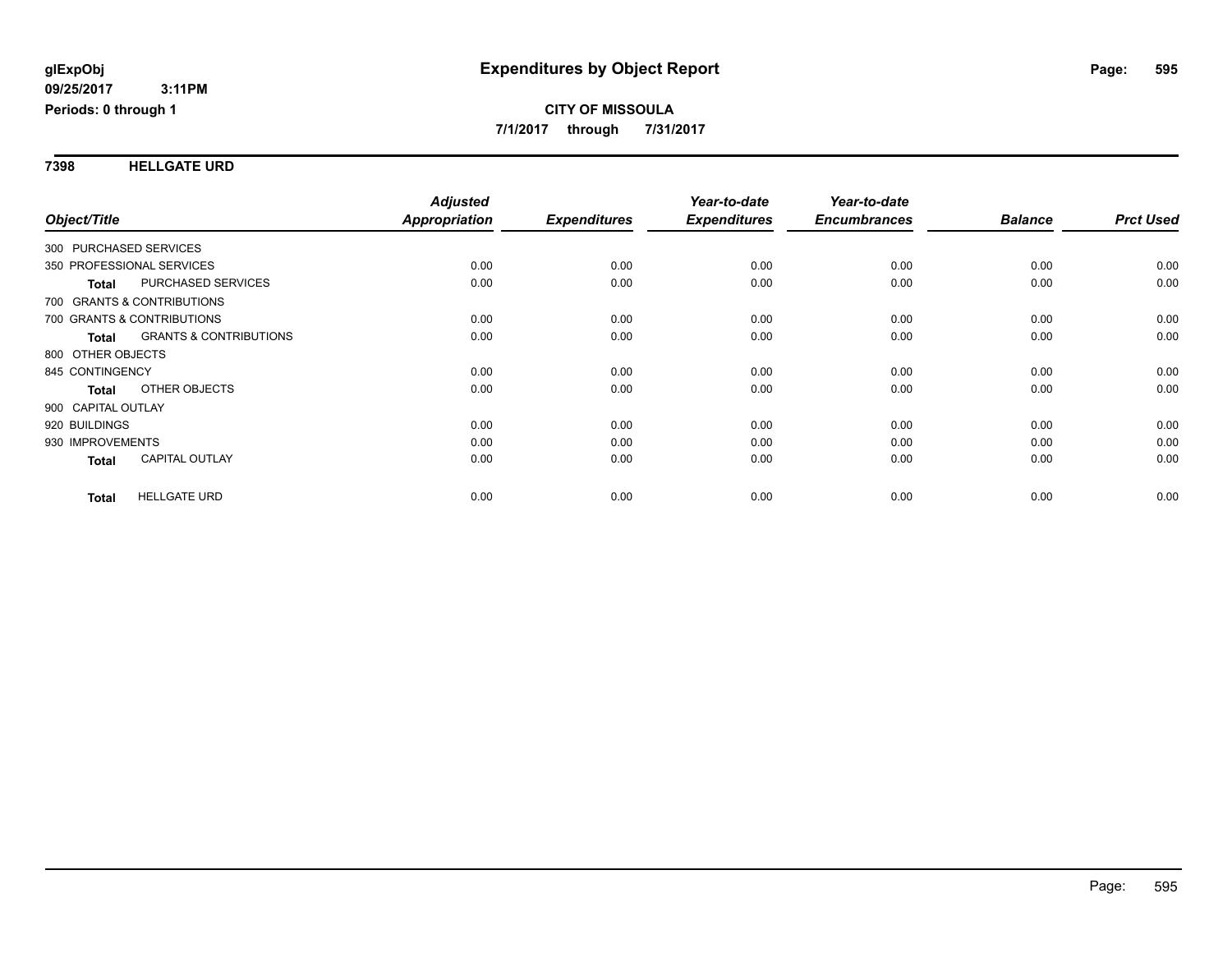## **CITY OF MISSOULA 7/1/2017 through 7/31/2017**

# **7399 INTERMOUNTAIN BOND DEBT SERVICE**

|                             |                      | <b>Adjusted</b>      |                     | Year-to-date        | Year-to-date        |                |                  |
|-----------------------------|----------------------|----------------------|---------------------|---------------------|---------------------|----------------|------------------|
| Object/Title                |                      | <b>Appropriation</b> | <b>Expenditures</b> | <b>Expenditures</b> | <b>Encumbrances</b> | <b>Balance</b> | <b>Prct Used</b> |
| 500 FIXED CHARGES           |                      |                      |                     |                     |                     |                |                  |
| 550 MERCHANT SERVICE FEES   |                      | 0.00                 | 0.00                | 0.00                | 0.00                | 0.00           | 0.00             |
| <b>Total</b>                | <b>FIXED CHARGES</b> | 0.00                 | 0.00                | 0.00                | 0.00                | 0.00           | 0.00             |
| 600 DEBT SERVICE            |                      |                      |                     |                     |                     |                |                  |
| 610 PRINCIPAL               |                      | 0.00                 | 0.00                | 0.00                | 0.00                | 0.00           | 0.00             |
| 620 INTEREST / SERVICE FEES |                      | 0.00                 | 0.00                | 0.00                | 0.00                | 0.00           | 0.00             |
| <b>Total</b>                | <b>DEBT SERVICE</b>  | 0.00                 | 0.00                | 0.00                | 0.00                | 0.00           | 0.00             |
| <b>MRA</b><br><b>Total</b>  |                      | 0.00                 | 0.00                | 0.00                | 0.00                | 0.00           | 0.00             |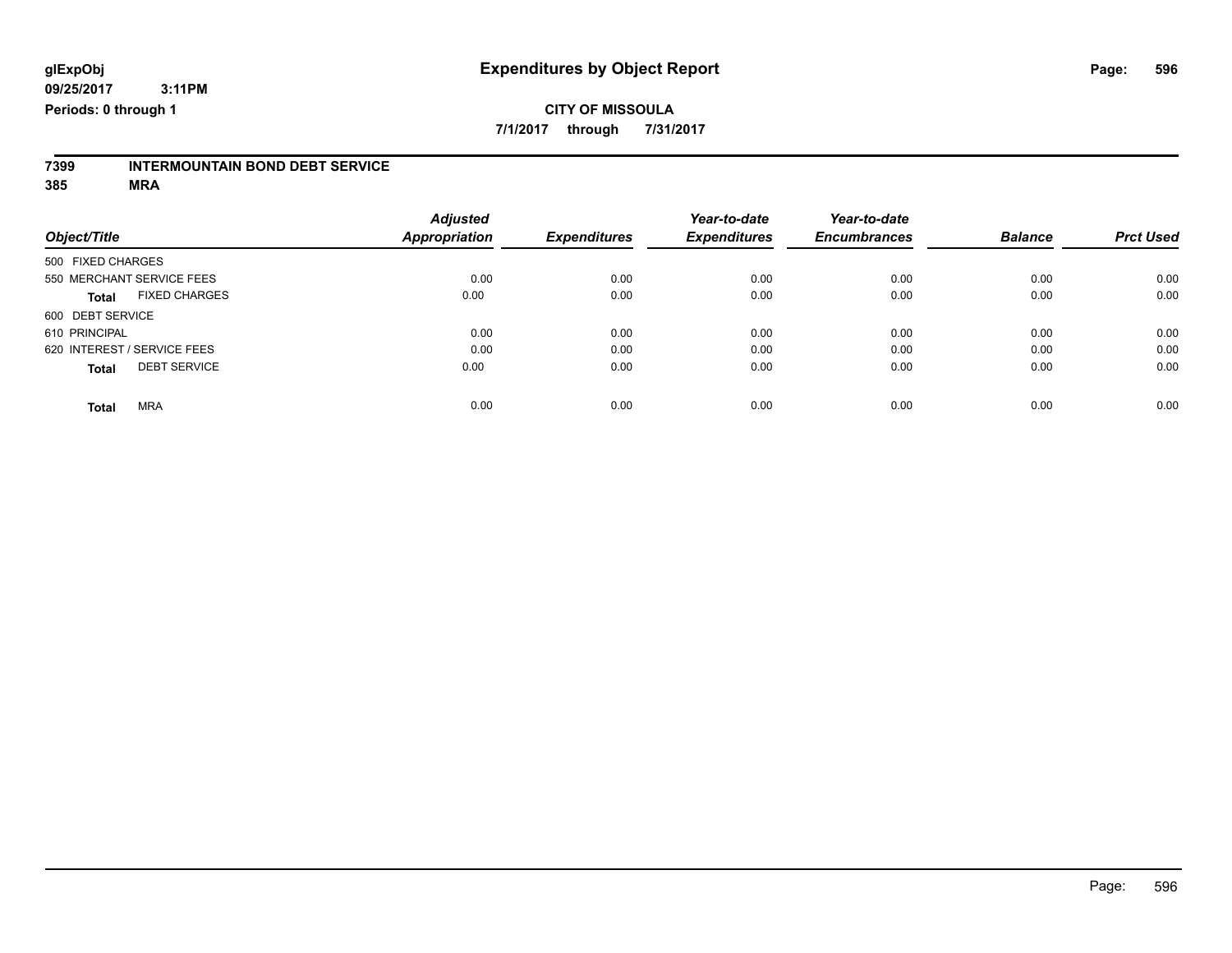## **CITY OF MISSOULA 7/1/2017 through 7/31/2017**

# **7399 INTERMOUNTAIN BOND DEBT SERVICE**

#### **390 NON-DEPARTMENTAL**

| Object/Title                     | <b>Adjusted</b><br>Appropriation | <b>Expenditures</b> | Year-to-date<br><b>Expenditures</b> | Year-to-date<br><b>Encumbrances</b> | <b>Balance</b> | <b>Prct Used</b> |
|----------------------------------|----------------------------------|---------------------|-------------------------------------|-------------------------------------|----------------|------------------|
| 800 OTHER OBJECTS                |                                  |                     |                                     |                                     |                |                  |
| 820 TRANSFERS TO OTHER FUNDS     | 0.00                             | 0.00                | 0.00                                | 0.00                                | 0.00           | 0.00             |
| OTHER OBJECTS<br>Total           | 0.00                             | 0.00                | 0.00                                | 0.00                                | 0.00           | 0.00             |
| NON-DEPARTMENTAL<br><b>Total</b> | 0.00                             | 0.00                | 0.00                                | 0.00                                | 0.00           | 0.00             |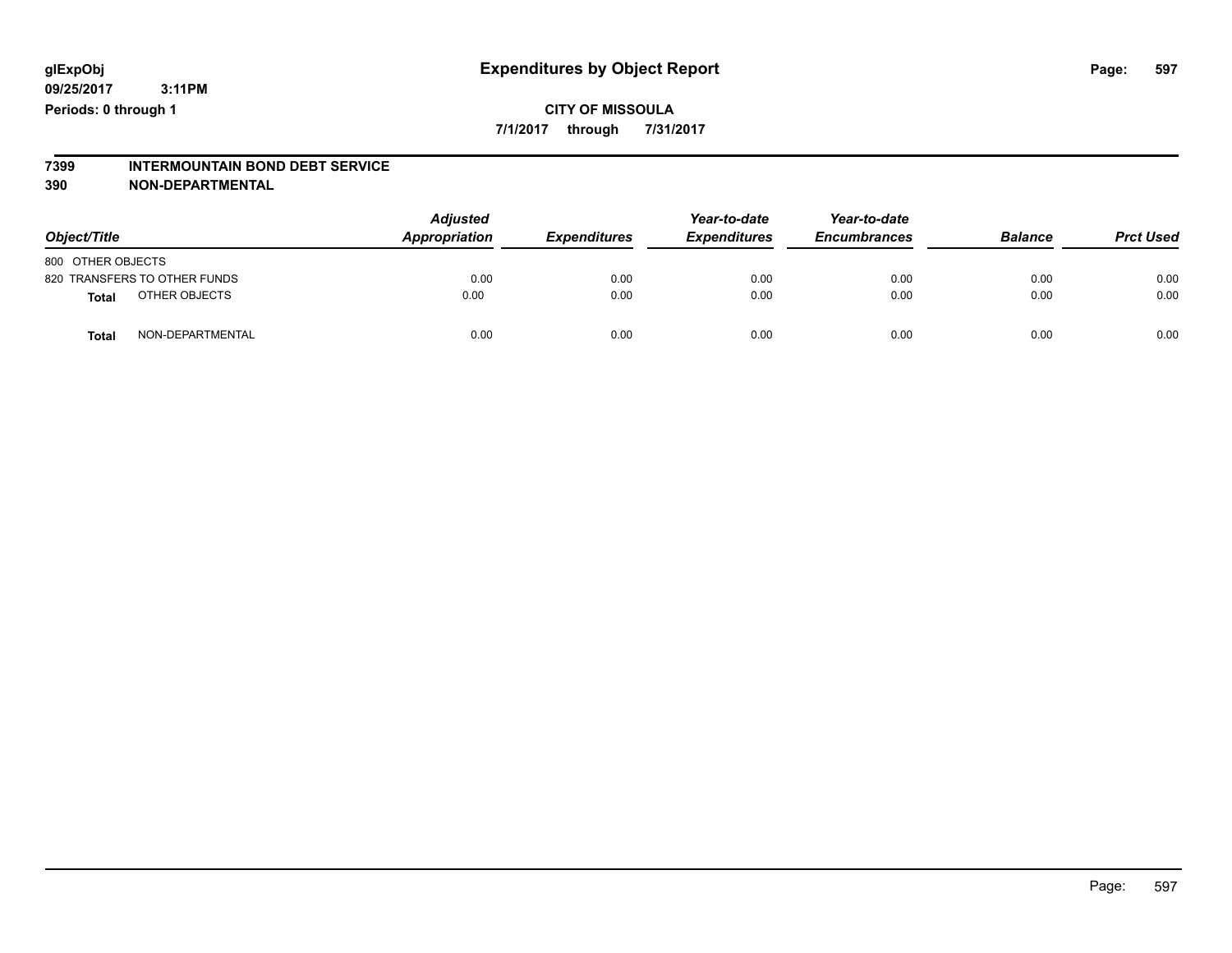# **CITY OF MISSOULA 7/1/2017 through 7/31/2017**

#### **7399 INTERMOUNTAIN BOND DEBT SERVICE**

|                   |                                 | <b>Adjusted</b>      |                     | Year-to-date        | Year-to-date        |                |                  |
|-------------------|---------------------------------|----------------------|---------------------|---------------------|---------------------|----------------|------------------|
| Object/Title      |                                 | <b>Appropriation</b> | <b>Expenditures</b> | <b>Expenditures</b> | <b>Encumbrances</b> | <b>Balance</b> | <b>Prct Used</b> |
| 500 FIXED CHARGES |                                 |                      |                     |                     |                     |                |                  |
|                   | 550 MERCHANT SERVICE FEES       | 0.00                 | 0.00                | 0.00                | 0.00                | 0.00           | 0.00             |
| <b>Total</b>      | <b>FIXED CHARGES</b>            | 0.00                 | 0.00                | 0.00                | 0.00                | 0.00           | 0.00             |
| 600 DEBT SERVICE  |                                 |                      |                     |                     |                     |                |                  |
| 610 PRINCIPAL     |                                 | 0.00                 | 0.00                | 0.00                | 0.00                | 0.00           | 0.00             |
|                   | 620 INTEREST / SERVICE FEES     | 0.00                 | 0.00                | 0.00                | 0.00                | 0.00           | 0.00             |
| <b>Total</b>      | <b>DEBT SERVICE</b>             | 0.00                 | 0.00                | 0.00                | 0.00                | 0.00           | 0.00             |
| 800 OTHER OBJECTS |                                 |                      |                     |                     |                     |                |                  |
|                   | 820 TRANSFERS TO OTHER FUNDS    | 0.00                 | 0.00                | 0.00                | 0.00                | 0.00           | 0.00             |
| <b>Total</b>      | OTHER OBJECTS                   | 0.00                 | 0.00                | 0.00                | 0.00                | 0.00           | 0.00             |
| <b>Total</b>      | INTERMOUNTAIN BOND DEBT SERVICE | 0.00                 | 0.00                | 0.00                | 0.00                | 0.00           | 0.00             |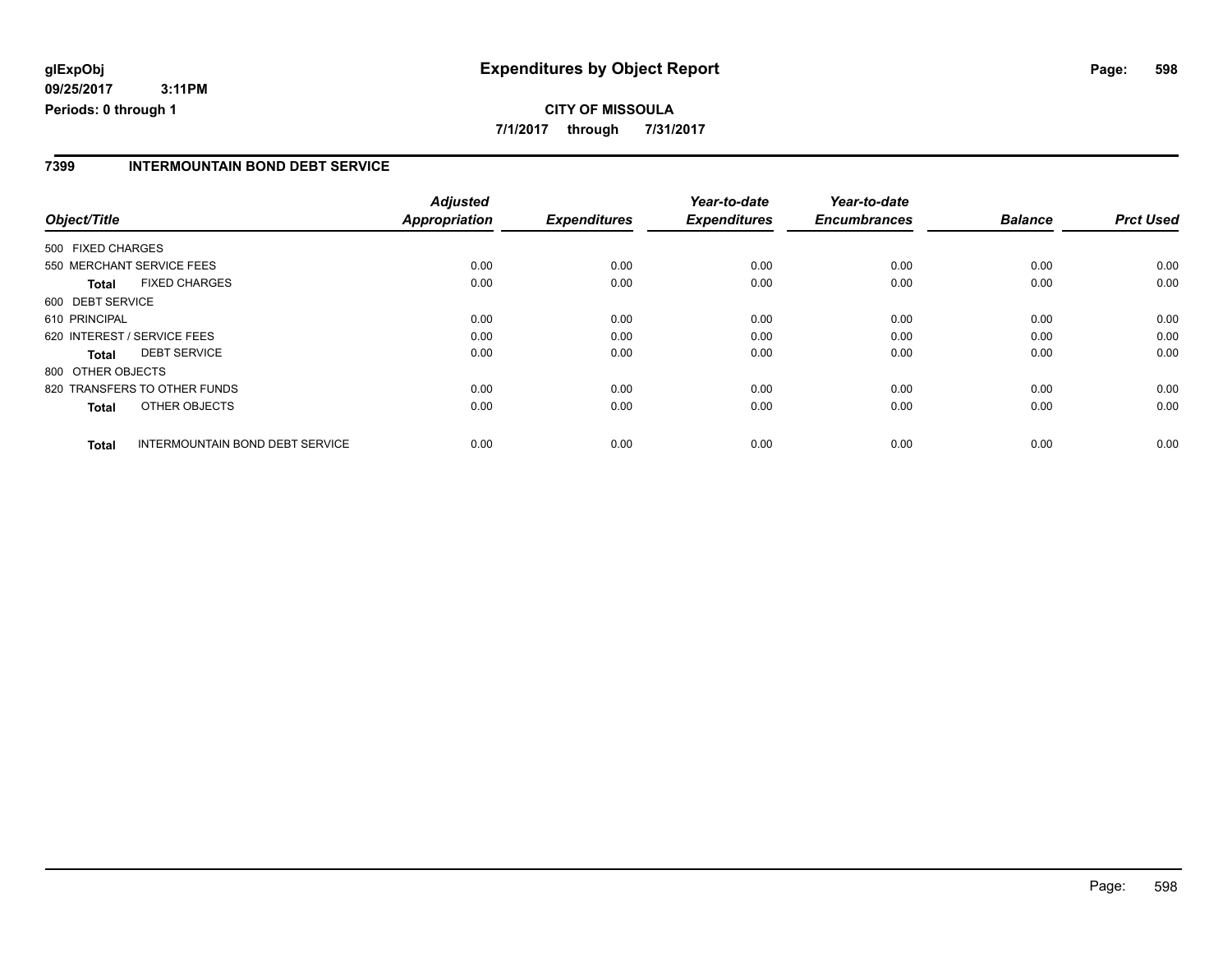**7400 FRONT ST BOND CLEARING**

|                                            | <b>Adjusted</b>      |                     | Year-to-date        | Year-to-date        |                |                  |
|--------------------------------------------|----------------------|---------------------|---------------------|---------------------|----------------|------------------|
| Object/Title                               | <b>Appropriation</b> | <b>Expenditures</b> | <b>Expenditures</b> | <b>Encumbrances</b> | <b>Balance</b> | <b>Prct Used</b> |
| 500 FIXED CHARGES                          |                      |                     |                     |                     |                |                  |
| 550 MERCHANT SERVICE FEES                  | 0.00                 | 0.00                | 0.00                | 0.00                | 0.00           | 0.00             |
| <b>FIXED CHARGES</b><br><b>Total</b>       | 0.00                 | 0.00                | 0.00                | 0.00                | 0.00           | 0.00             |
| 700 GRANTS & CONTRIBUTIONS                 |                      |                     |                     |                     |                |                  |
| 700 GRANTS & CONTRIBUTIONS                 | 0.00                 | 0.00                | 0.00                | 0.00                | 0.00           | 0.00             |
| <b>GRANTS &amp; CONTRIBUTIONS</b><br>Total | 0.00                 | 0.00                | 0.00                | 0.00                | 0.00           | 0.00             |
| 800 OTHER OBJECTS                          |                      |                     |                     |                     |                |                  |
| 820 TRANSFERS TO OTHER FUNDS               | 0.00                 | 0.00                | 0.00                | 0.00                | 0.00           | 0.00             |
| OTHER OBJECTS<br><b>Total</b>              | 0.00                 | 0.00                | 0.00                | 0.00                | 0.00           | 0.00             |
| MRA<br><b>Total</b>                        | 0.00                 | 0.00                | 0.00                | 0.00                | 0.00           | 0.00             |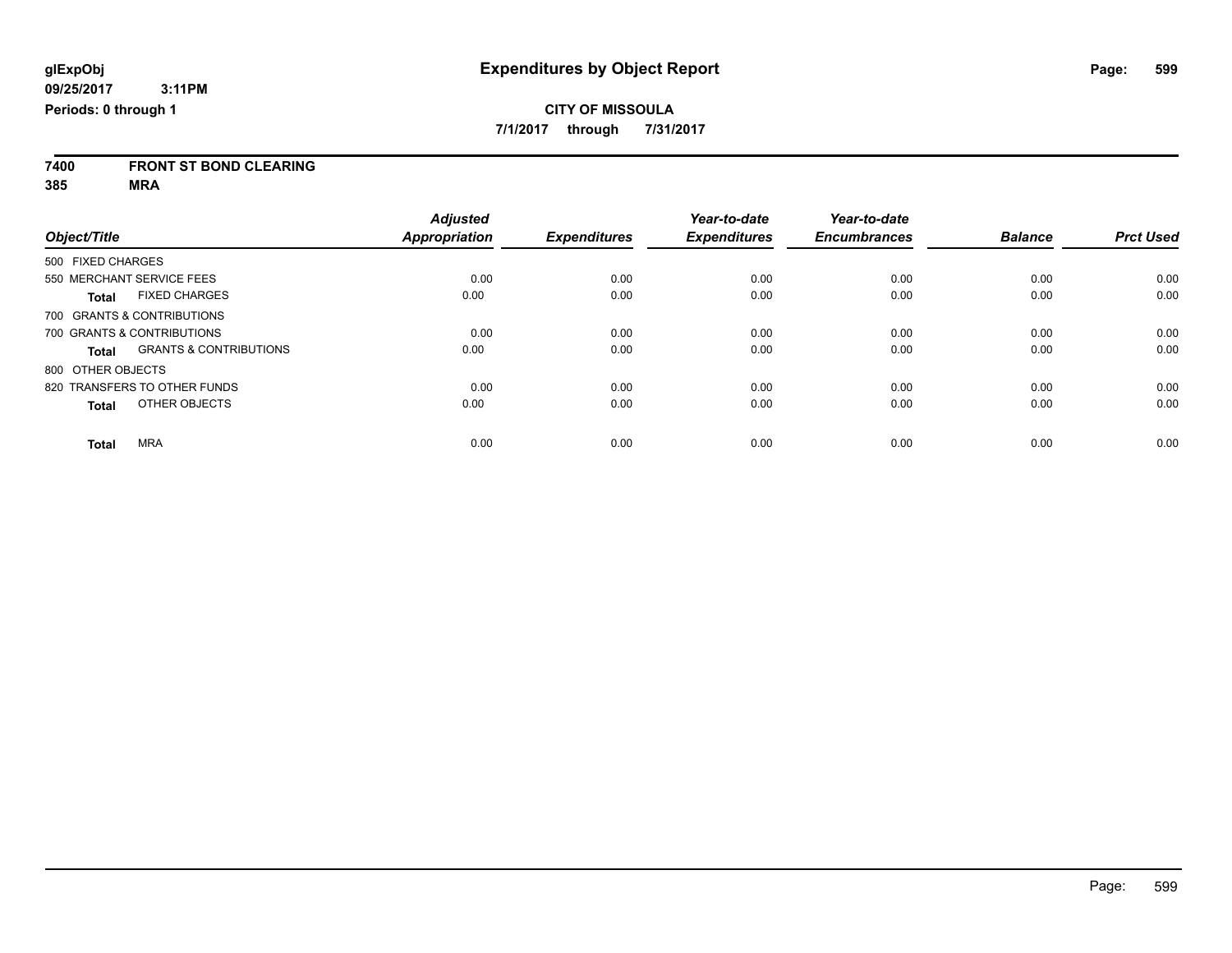#### **7400 FRONT ST BOND CLEARING**

|                                               | <b>Adjusted</b> |                     | Year-to-date        | Year-to-date        |                |                  |
|-----------------------------------------------|-----------------|---------------------|---------------------|---------------------|----------------|------------------|
| Object/Title                                  | Appropriation   | <b>Expenditures</b> | <b>Expenditures</b> | <b>Encumbrances</b> | <b>Balance</b> | <b>Prct Used</b> |
| 500 FIXED CHARGES                             |                 |                     |                     |                     |                |                  |
| 550 MERCHANT SERVICE FEES                     | 0.00            | 0.00                | 0.00                | 0.00                | 0.00           | 0.00             |
| <b>FIXED CHARGES</b><br>Total                 | 0.00            | 0.00                | 0.00                | 0.00                | 0.00           | 0.00             |
| 700 GRANTS & CONTRIBUTIONS                    |                 |                     |                     |                     |                |                  |
| 700 GRANTS & CONTRIBUTIONS                    | 0.00            | 0.00                | 0.00                | 0.00                | 0.00           | 0.00             |
| <b>GRANTS &amp; CONTRIBUTIONS</b><br>Total    | 0.00            | 0.00                | 0.00                | 0.00                | 0.00           | 0.00             |
| 800 OTHER OBJECTS                             |                 |                     |                     |                     |                |                  |
| 820 TRANSFERS TO OTHER FUNDS                  | 0.00            | 0.00                | 0.00                | 0.00                | 0.00           | 0.00             |
| <b>OTHER OBJECTS</b><br><b>Total</b>          | 0.00            | 0.00                | 0.00                | 0.00                | 0.00           | 0.00             |
| <b>FRONT ST BOND CLEARING</b><br><b>Total</b> | 0.00            | 0.00                | 0.00                | 0.00                | 0.00           | 0.00             |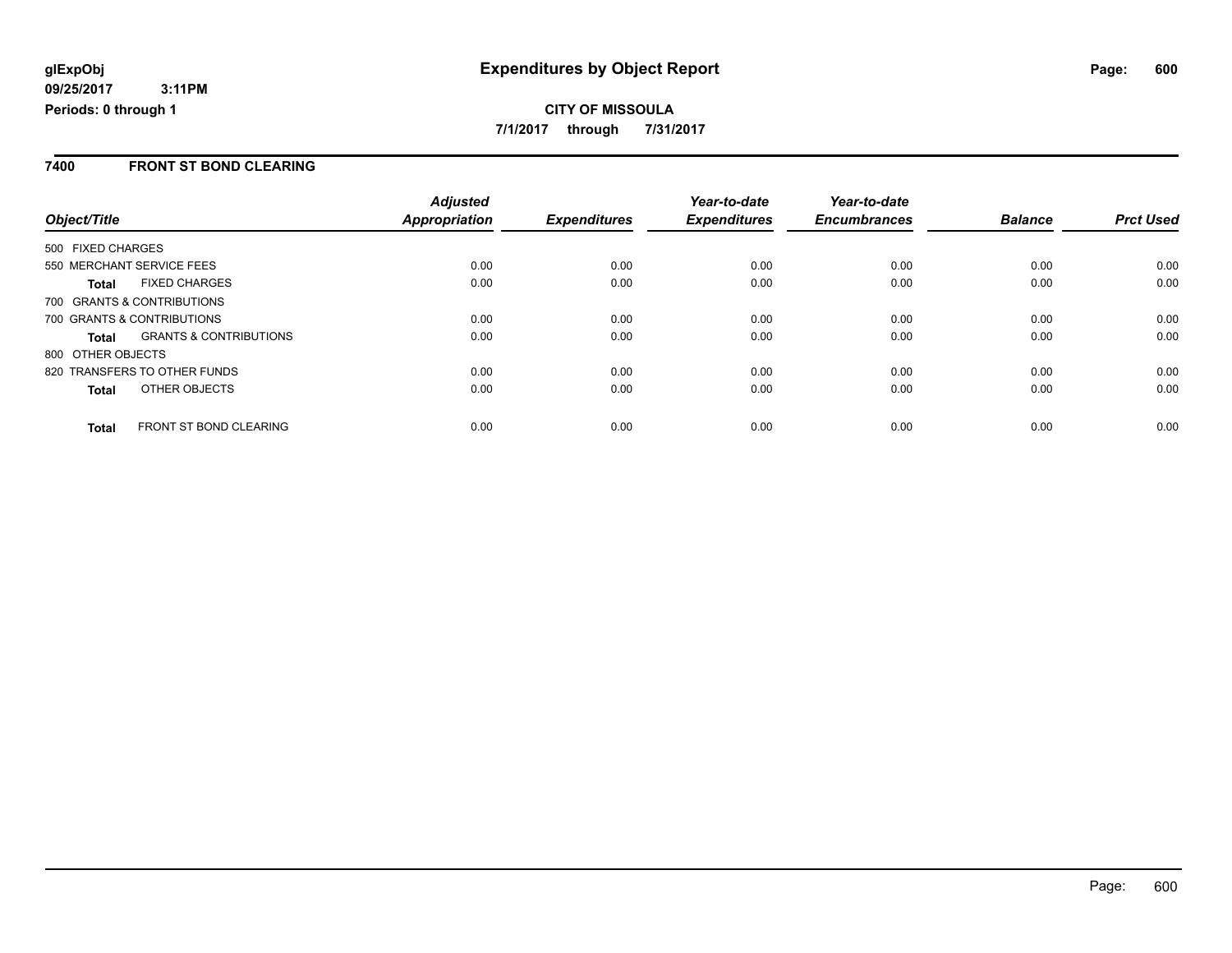# **7401 FRONT ST PARKING STRUCTURE**

|                                           | <b>Adjusted</b> |                     | Year-to-date        | Year-to-date        |                |                  |
|-------------------------------------------|-----------------|---------------------|---------------------|---------------------|----------------|------------------|
| Object/Title                              | Appropriation   | <b>Expenditures</b> | <b>Expenditures</b> | <b>Encumbrances</b> | <b>Balance</b> | <b>Prct Used</b> |
| 300 PURCHASED SERVICES                    |                 |                     |                     |                     |                |                  |
| 390 OTHER PURCHASED SERVICES              | 0.00            | 0.00                | 0.00                | 0.00                | 0.00           | 0.00             |
| <b>PURCHASED SERVICES</b><br><b>Total</b> | 0.00            | 0.00                | 0.00                | 0.00                | 0.00           | 0.00             |
| 500 FIXED CHARGES                         |                 |                     |                     |                     |                |                  |
| 550 MERCHANT SERVICE FEES                 | 0.00            | 0.00                | 0.00                | 0.00                | 0.00           | 0.00             |
| <b>FIXED CHARGES</b><br><b>Total</b>      | 0.00            | 0.00                | 0.00                | 0.00                | 0.00           | 0.00             |
| 600 DEBT SERVICE                          |                 |                     |                     |                     |                |                  |
| 610 PRINCIPAL                             | 0.00            | 0.00                | 0.00                | 0.00                | 0.00           | 0.00             |
| 620 INTEREST / SERVICE FEES               | 0.00            | 0.00                | 0.00                | 0.00                | 0.00           | 0.00             |
| <b>DEBT SERVICE</b><br><b>Total</b>       | 0.00            | 0.00                | 0.00                | 0.00                | 0.00           | 0.00             |
| 800 OTHER OBJECTS                         |                 |                     |                     |                     |                |                  |
| 820 TRANSFERS TO OTHER FUNDS              | 0.00            | 0.00                | 0.00                | 0.00                | 0.00           | 0.00             |
| OTHER OBJECTS<br><b>Total</b>             | 0.00            | 0.00                | 0.00                | 0.00                | 0.00           | 0.00             |
|                                           |                 |                     |                     |                     | 0.00           |                  |
| <b>MRA</b><br><b>Total</b>                | 0.00            | 0.00                | 0.00                | 0.00                |                | 0.00             |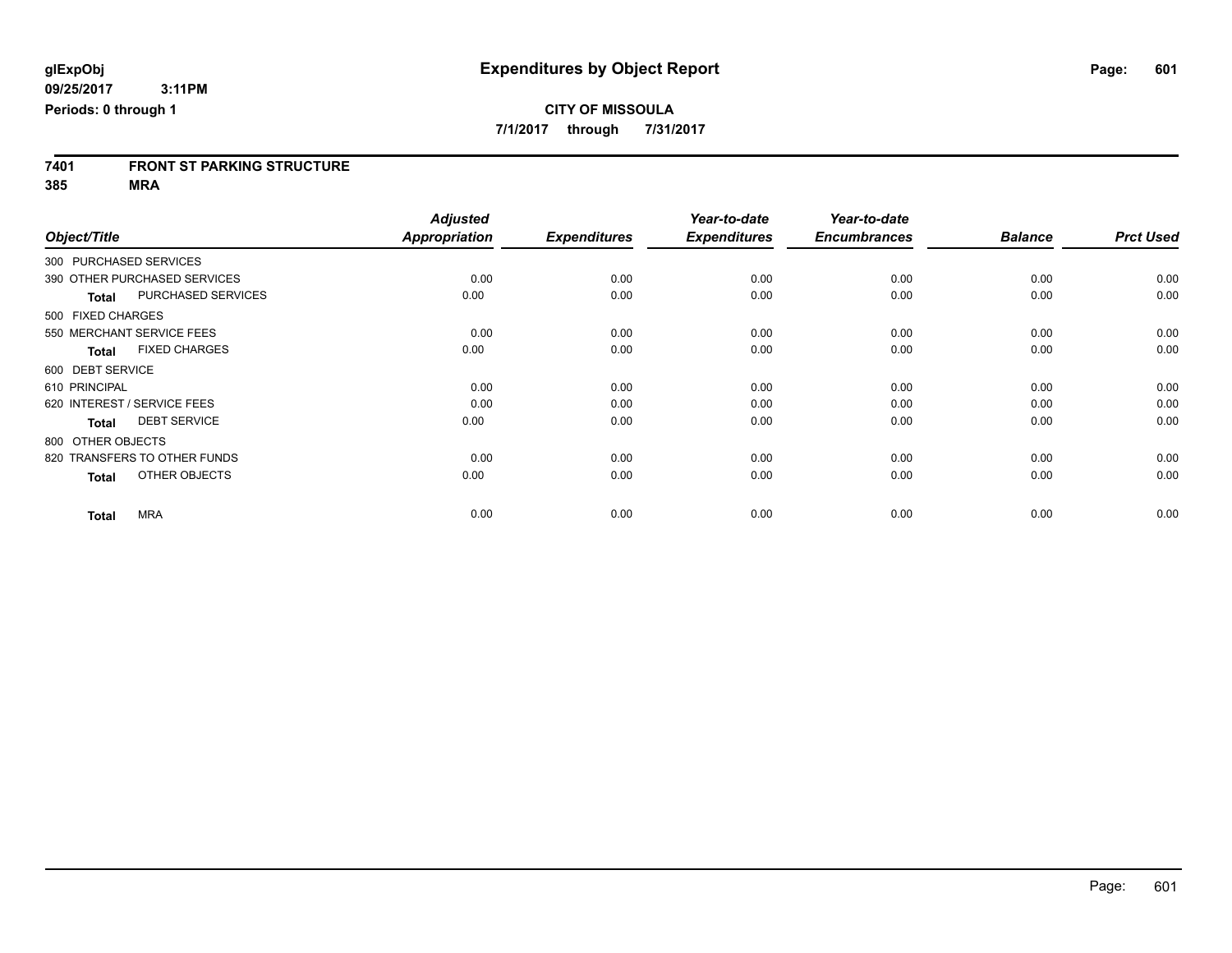# **CITY OF MISSOULA 7/1/2017 through 7/31/2017**

#### **7401 FRONT ST PARKING STRUCTURE**

|                        |                                   | <b>Adjusted</b>      |                     | Year-to-date        | Year-to-date        |                |                  |
|------------------------|-----------------------------------|----------------------|---------------------|---------------------|---------------------|----------------|------------------|
| Object/Title           |                                   | <b>Appropriation</b> | <b>Expenditures</b> | <b>Expenditures</b> | <b>Encumbrances</b> | <b>Balance</b> | <b>Prct Used</b> |
| 300 PURCHASED SERVICES |                                   |                      |                     |                     |                     |                |                  |
|                        | 390 OTHER PURCHASED SERVICES      | 0.00                 | 0.00                | 0.00                | 0.00                | 0.00           | 0.00             |
| <b>Total</b>           | <b>PURCHASED SERVICES</b>         | 0.00                 | 0.00                | 0.00                | 0.00                | 0.00           | 0.00             |
| 500 FIXED CHARGES      |                                   |                      |                     |                     |                     |                |                  |
|                        | 550 MERCHANT SERVICE FEES         | 0.00                 | 0.00                | 0.00                | 0.00                | 0.00           | 0.00             |
| <b>Total</b>           | <b>FIXED CHARGES</b>              | 0.00                 | 0.00                | 0.00                | 0.00                | 0.00           | 0.00             |
| 600 DEBT SERVICE       |                                   |                      |                     |                     |                     |                |                  |
| 610 PRINCIPAL          |                                   | 0.00                 | 0.00                | 0.00                | 0.00                | 0.00           | 0.00             |
|                        | 620 INTEREST / SERVICE FEES       | 0.00                 | 0.00                | 0.00                | 0.00                | 0.00           | 0.00             |
| <b>Total</b>           | <b>DEBT SERVICE</b>               | 0.00                 | 0.00                | 0.00                | 0.00                | 0.00           | 0.00             |
| 800 OTHER OBJECTS      |                                   |                      |                     |                     |                     |                |                  |
|                        | 820 TRANSFERS TO OTHER FUNDS      | 0.00                 | 0.00                | 0.00                | 0.00                | 0.00           | 0.00             |
| Total                  | OTHER OBJECTS                     | 0.00                 | 0.00                | 0.00                | 0.00                | 0.00           | 0.00             |
|                        |                                   |                      |                     |                     |                     |                |                  |
| <b>Total</b>           | <b>FRONT ST PARKING STRUCTURE</b> | 0.00                 | 0.00                | 0.00                | 0.00                | 0.00           | 0.00             |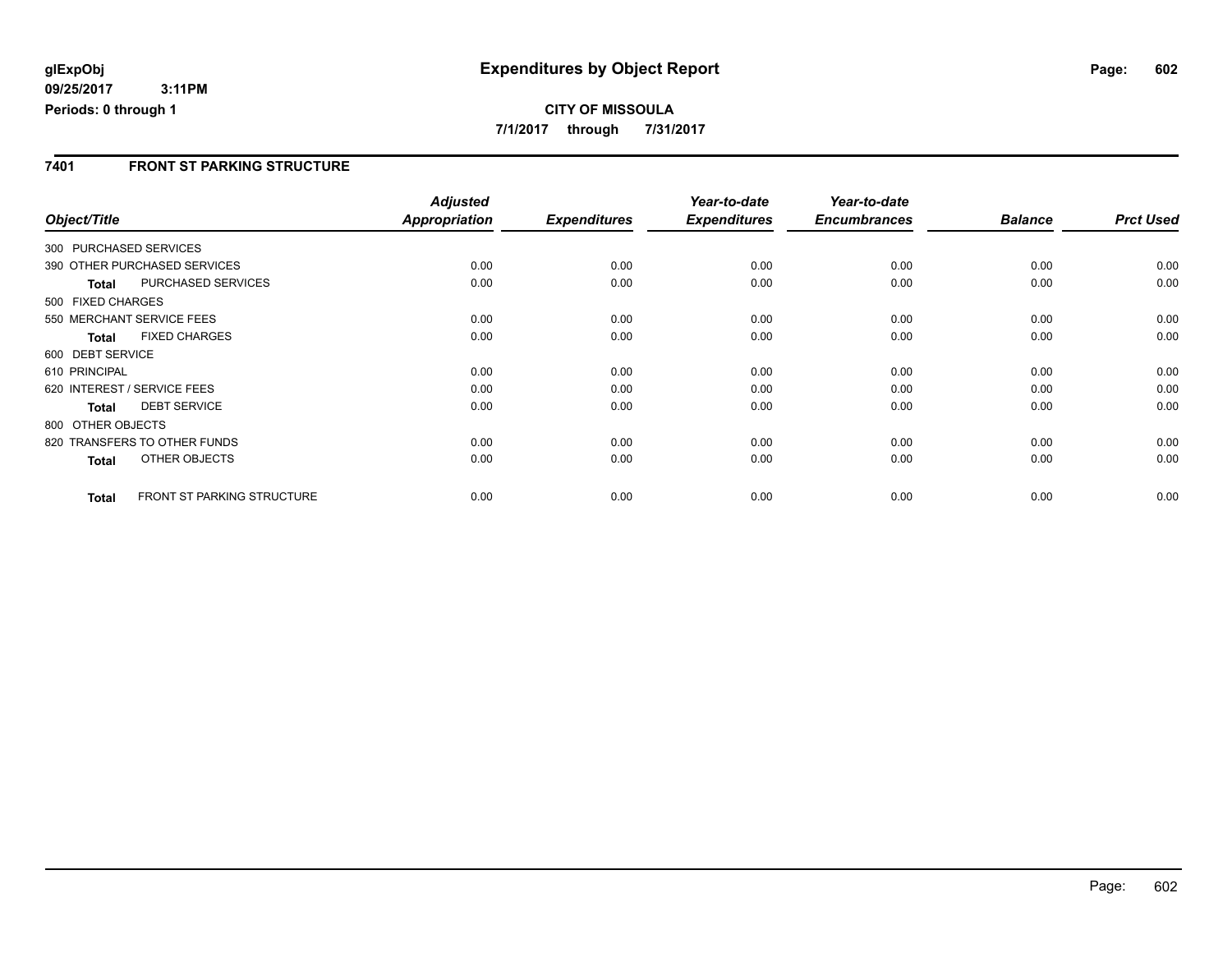# **7402 FRONT ST SUBORDINATE LIEN NOTE**

| Object/Title  |                                                   | <b>Adjusted</b><br>Appropriation | <b>Expenditures</b> | Year-to-date<br><b>Expenditures</b> | Year-to-date<br><b>Encumbrances</b> | <b>Balance</b> | <b>Prct Used</b> |
|---------------|---------------------------------------------------|----------------------------------|---------------------|-------------------------------------|-------------------------------------|----------------|------------------|
|               |                                                   |                                  |                     |                                     |                                     |                |                  |
|               | 500 FIXED CHARGES                                 |                                  |                     |                                     |                                     |                |                  |
|               | 550 MERCHANT SERVICE FEES                         | 0.00                             | 0.00                | 0.00                                | 0.00                                | 0.00           | 0.00             |
|               | <b>FIXED CHARGES</b><br><b>Total</b>              | 0.00                             | 0.00                | 0.00                                | 0.00                                | 0.00           | 0.00             |
|               | 600 DEBT SERVICE                                  |                                  |                     |                                     |                                     |                |                  |
| 610 PRINCIPAL |                                                   | 0.00                             | 0.00                | 0.00                                | 0.00                                | 0.00           | 0.00             |
|               | 620 INTEREST / SERVICE FEES                       | 0.00                             | 0.00                | 0.00                                | 0.00                                | 0.00           | 0.00             |
|               | <b>DEBT SERVICE</b><br><b>Total</b>               | 0.00                             | 0.00                | 0.00                                | 0.00                                | 0.00           | 0.00             |
|               | 700 GRANTS & CONTRIBUTIONS                        |                                  |                     |                                     |                                     |                |                  |
|               | 700 GRANTS & CONTRIBUTIONS                        | 0.00                             | 0.00                | 0.00                                | 0.00                                | 0.00           | 0.00             |
|               | <b>GRANTS &amp; CONTRIBUTIONS</b><br><b>Total</b> | 0.00                             | 0.00                | 0.00                                | 0.00                                | 0.00           | 0.00             |
|               | 800 OTHER OBJECTS                                 |                                  |                     |                                     |                                     |                |                  |
|               | 820 TRANSFERS TO OTHER FUNDS                      | 0.00                             | 0.00                | 0.00                                | 0.00                                | 0.00           | 0.00             |
|               | OTHER OBJECTS<br><b>Total</b>                     | 0.00                             | 0.00                | 0.00                                | 0.00                                | 0.00           | 0.00             |
|               | <b>MRA</b><br><b>Total</b>                        | 0.00                             | 0.00                | 0.00                                | 0.00                                | 0.00           | 0.00             |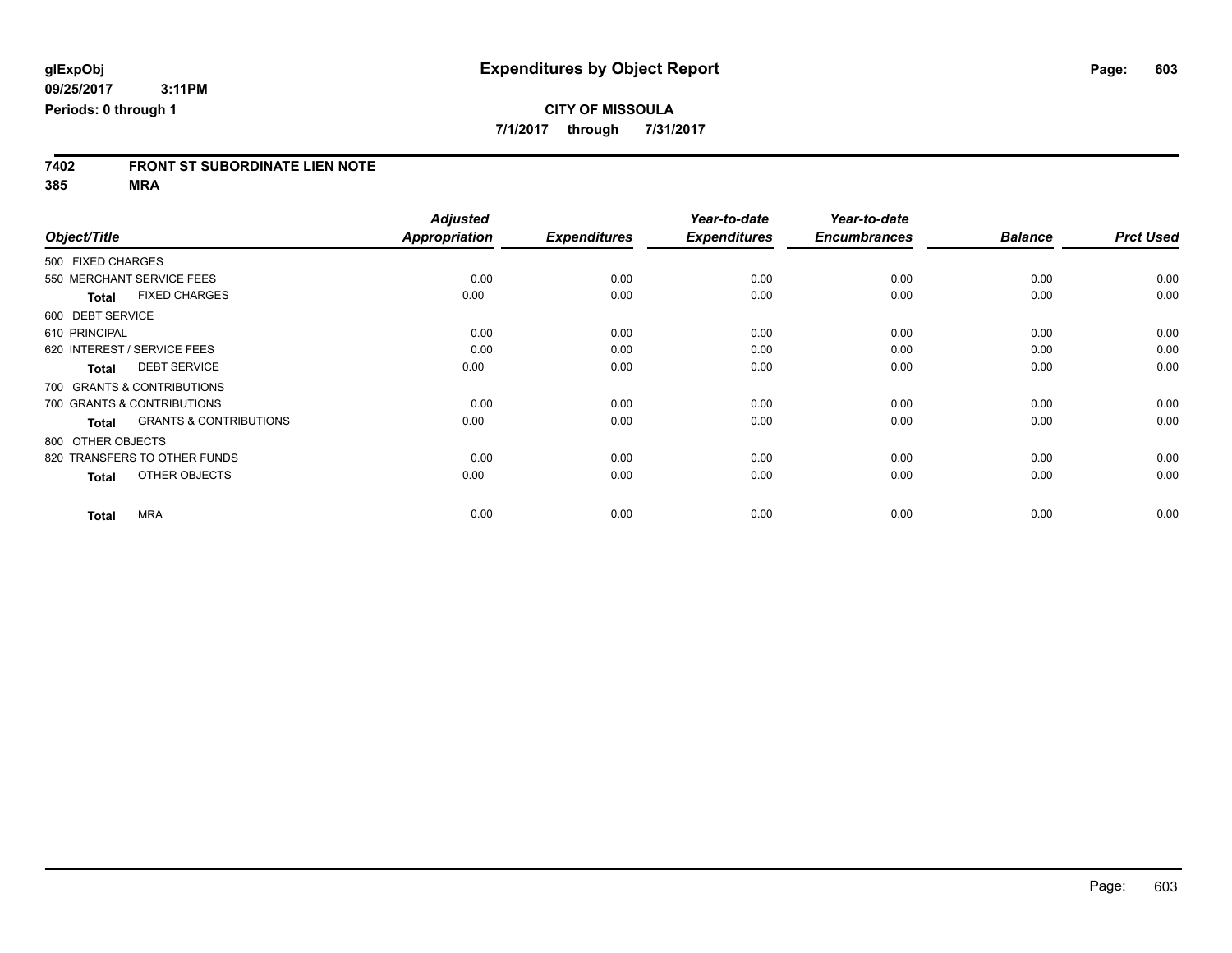# **CITY OF MISSOULA 7/1/2017 through 7/31/2017**

### **7402 FRONT ST SUBORDINATE LIEN NOTE**

|                   |                                   | <b>Adjusted</b>      |                     | Year-to-date        | Year-to-date        |                |                  |
|-------------------|-----------------------------------|----------------------|---------------------|---------------------|---------------------|----------------|------------------|
| Object/Title      |                                   | <b>Appropriation</b> | <b>Expenditures</b> | <b>Expenditures</b> | <b>Encumbrances</b> | <b>Balance</b> | <b>Prct Used</b> |
| 500 FIXED CHARGES |                                   |                      |                     |                     |                     |                |                  |
|                   | 550 MERCHANT SERVICE FEES         | 0.00                 | 0.00                | 0.00                | 0.00                | 0.00           | 0.00             |
| <b>Total</b>      | <b>FIXED CHARGES</b>              | 0.00                 | 0.00                | 0.00                | 0.00                | 0.00           | 0.00             |
| 600 DEBT SERVICE  |                                   |                      |                     |                     |                     |                |                  |
| 610 PRINCIPAL     |                                   | 0.00                 | 0.00                | 0.00                | 0.00                | 0.00           | 0.00             |
|                   | 620 INTEREST / SERVICE FEES       | 0.00                 | 0.00                | 0.00                | 0.00                | 0.00           | 0.00             |
| <b>Total</b>      | <b>DEBT SERVICE</b>               | 0.00                 | 0.00                | 0.00                | 0.00                | 0.00           | 0.00             |
|                   | 700 GRANTS & CONTRIBUTIONS        |                      |                     |                     |                     |                |                  |
|                   | 700 GRANTS & CONTRIBUTIONS        | 0.00                 | 0.00                | 0.00                | 0.00                | 0.00           | 0.00             |
| <b>Total</b>      | <b>GRANTS &amp; CONTRIBUTIONS</b> | 0.00                 | 0.00                | 0.00                | 0.00                | 0.00           | 0.00             |
| 800 OTHER OBJECTS |                                   |                      |                     |                     |                     |                |                  |
|                   | 820 TRANSFERS TO OTHER FUNDS      | 0.00                 | 0.00                | 0.00                | 0.00                | 0.00           | 0.00             |
| <b>Total</b>      | OTHER OBJECTS                     | 0.00                 | 0.00                | 0.00                | 0.00                | 0.00           | 0.00             |
| <b>Total</b>      | FRONT ST SUBORDINATE LIEN NOTE    | 0.00                 | 0.00                | 0.00                | 0.00                | 0.00           | 0.00             |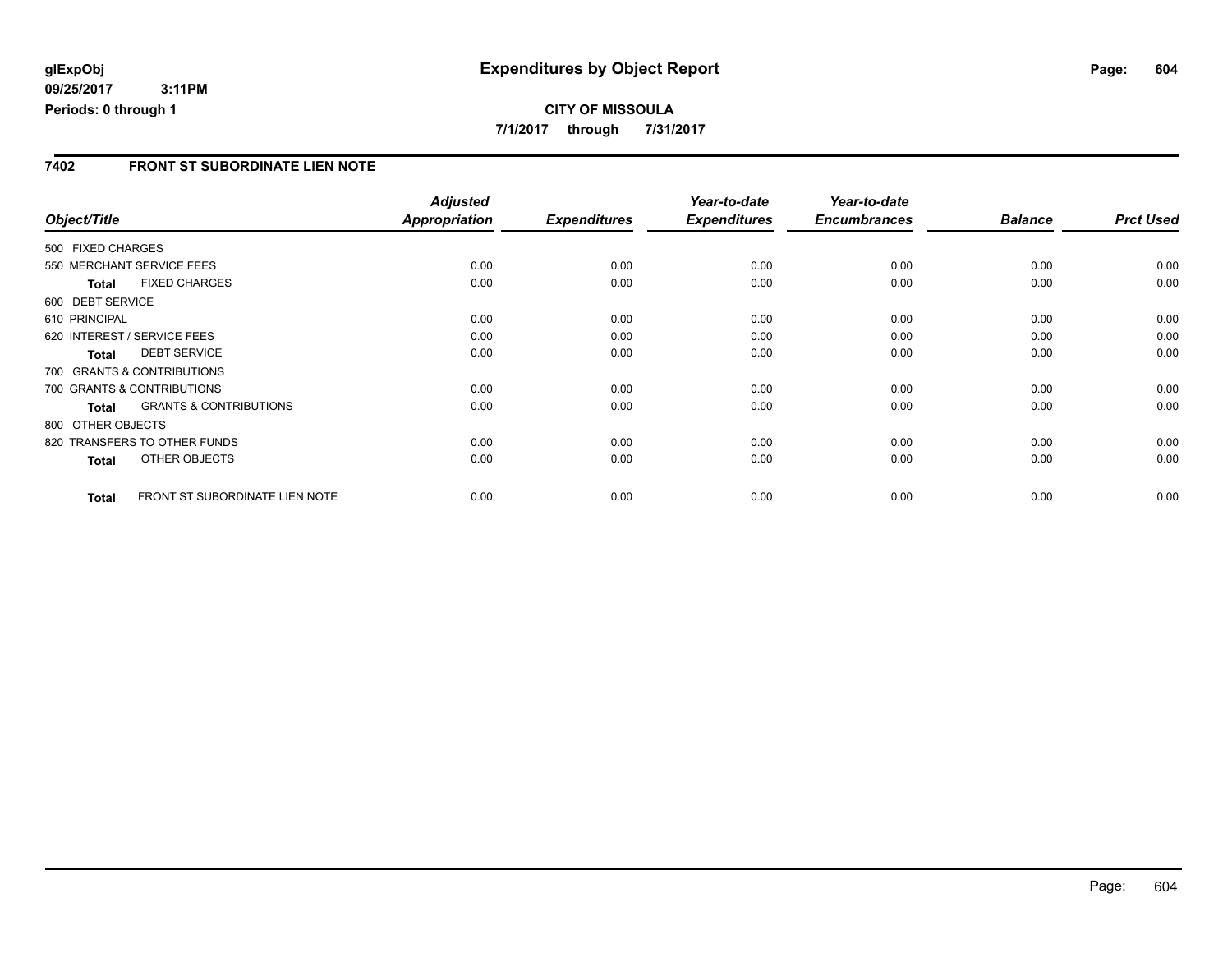# **CITY OF MISSOULA**

**7/1/2017 through 7/31/2017**

# **7447 COURT COLLECTED PARKING FINES**

**230 MUNICIPAL COURT**

| Object/Title                         | <b>Adjusted</b><br>Appropriation | <b>Expenditures</b> | Year-to-date<br><b>Expenditures</b> | Year-to-date<br><b>Encumbrances</b> | <b>Balance</b> | <b>Prct Used</b> |
|--------------------------------------|----------------------------------|---------------------|-------------------------------------|-------------------------------------|----------------|------------------|
| 500 FIXED CHARGES                    |                                  |                     |                                     |                                     |                |                  |
| 500 FIXED CHARGES                    | 0.00                             | 0.00                | 0.00                                | 0.00                                | 0.00           | 0.00             |
| 550 MERCHANT SERVICE FEES            | 0.00                             | 0.00                | 0.00                                | 0.00                                | 0.00           | 0.00             |
| <b>FIXED CHARGES</b><br><b>Total</b> | 0.00                             | 0.00                | 0.00                                | 0.00                                | 0.00           | 0.00             |
| MUNICIPAL COURT<br><b>Total</b>      | 0.00                             | 0.00                | 0.00                                | 0.00                                | 0.00           | 0.00             |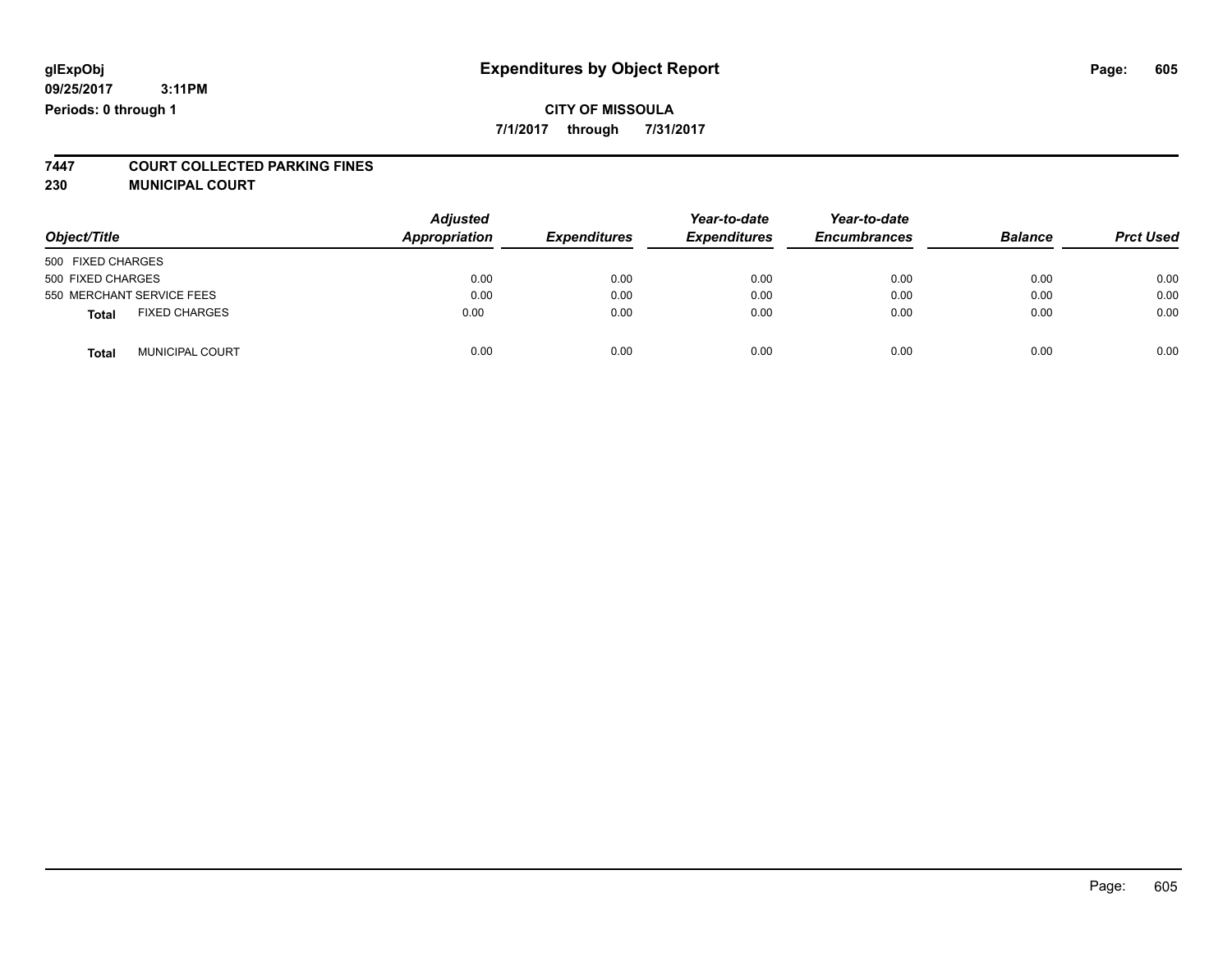# **glExpObj Expenditures by Object Report Page: 606**

**09/25/2017 3:11PM Periods: 0 through 1**

#### **7447 COURT COLLECTED PARKING FINES**

| Object/Title      |                                      | <b>Adjusted</b><br>Appropriation | <b>Expenditures</b> | Year-to-date<br><b>Expenditures</b> | Year-to-date<br><b>Encumbrances</b> | <b>Balance</b> | <b>Prct Used</b> |
|-------------------|--------------------------------------|----------------------------------|---------------------|-------------------------------------|-------------------------------------|----------------|------------------|
| 500 FIXED CHARGES |                                      |                                  |                     |                                     |                                     |                |                  |
| 500 FIXED CHARGES |                                      | 0.00                             | 0.00                | 0.00                                | 0.00                                | 0.00           | 0.00             |
|                   | 550 MERCHANT SERVICE FEES            | 0.00                             | 0.00                | 0.00                                | 0.00                                | 0.00           | 0.00             |
| <b>Total</b>      | <b>FIXED CHARGES</b>                 | 0.00                             | 0.00                | 0.00                                | 0.00                                | 0.00           | 0.00             |
| <b>Total</b>      | <b>COURT COLLECTED PARKING FINES</b> | 0.00                             | 0.00                | 0.00                                | 0.00                                | 0.00           | 0.00             |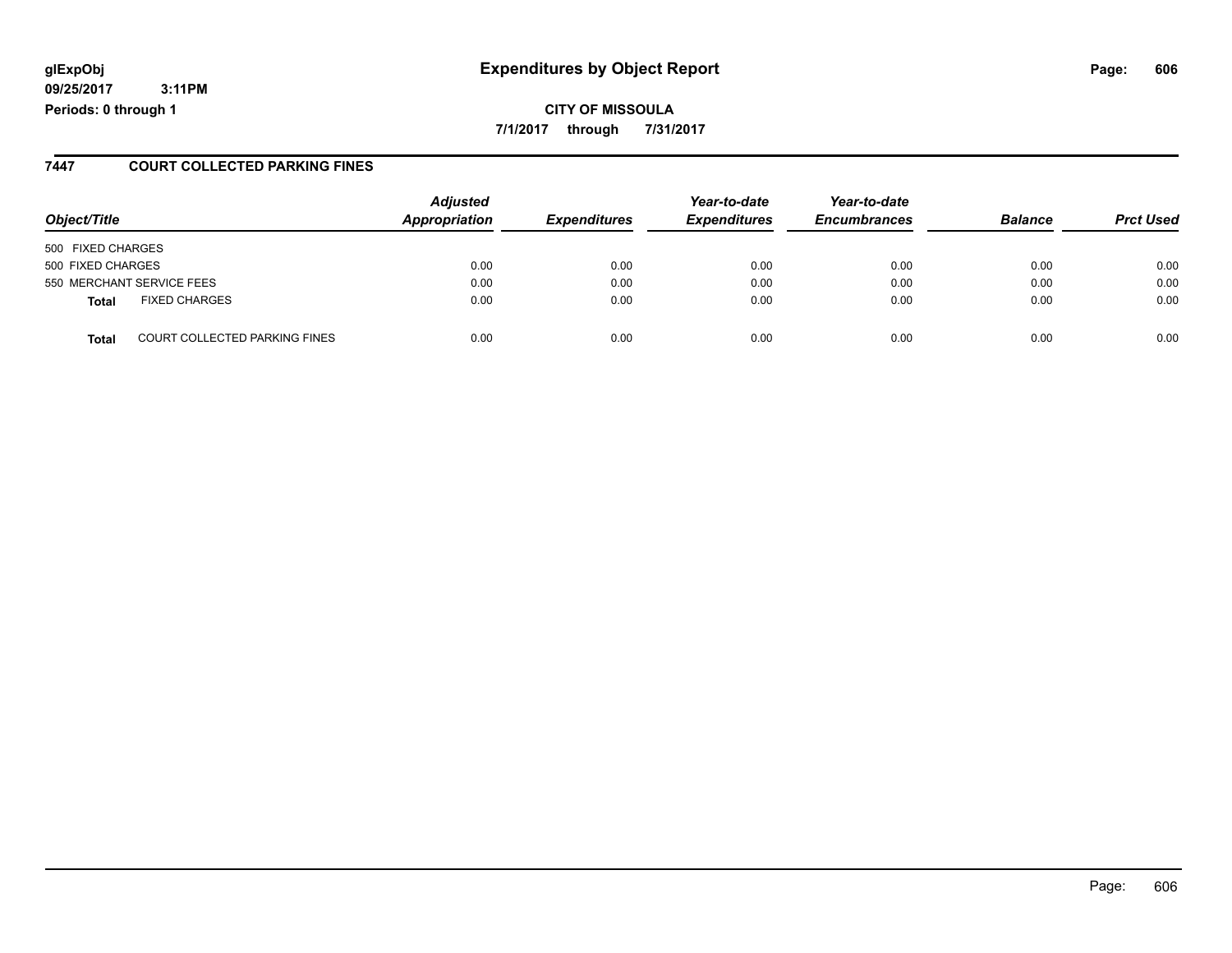**7458 COURT SURCHARGE**

**230 MUNICIPAL COURT**

|                                        | <b>Adjusted</b><br>Appropriation |                     | Year-to-date        | Year-to-date        | <b>Balance</b> | <b>Prct Used</b> |
|----------------------------------------|----------------------------------|---------------------|---------------------|---------------------|----------------|------------------|
| Object/Title                           |                                  | <b>Expenditures</b> | <b>Expenditures</b> | <b>Encumbrances</b> |                |                  |
| 500 FIXED CHARGES                      |                                  |                     |                     |                     |                |                  |
| 500 FIXED CHARGES                      | 0.00                             | 0.00                | 0.00                | 0.00                | 0.00           | 0.00             |
| 550 MERCHANT SERVICE FEES              | 0.00                             | 0.00                | 0.00                | 0.00                | 0.00           | 0.00             |
| <b>FIXED CHARGES</b><br><b>Total</b>   | 0.00                             | 0.00                | 0.00                | 0.00                | 0.00           | 0.00             |
| <b>MUNICIPAL COURT</b><br><b>Total</b> | 0.00                             | 0.00                | 0.00                | 0.00                | 0.00           | 0.00             |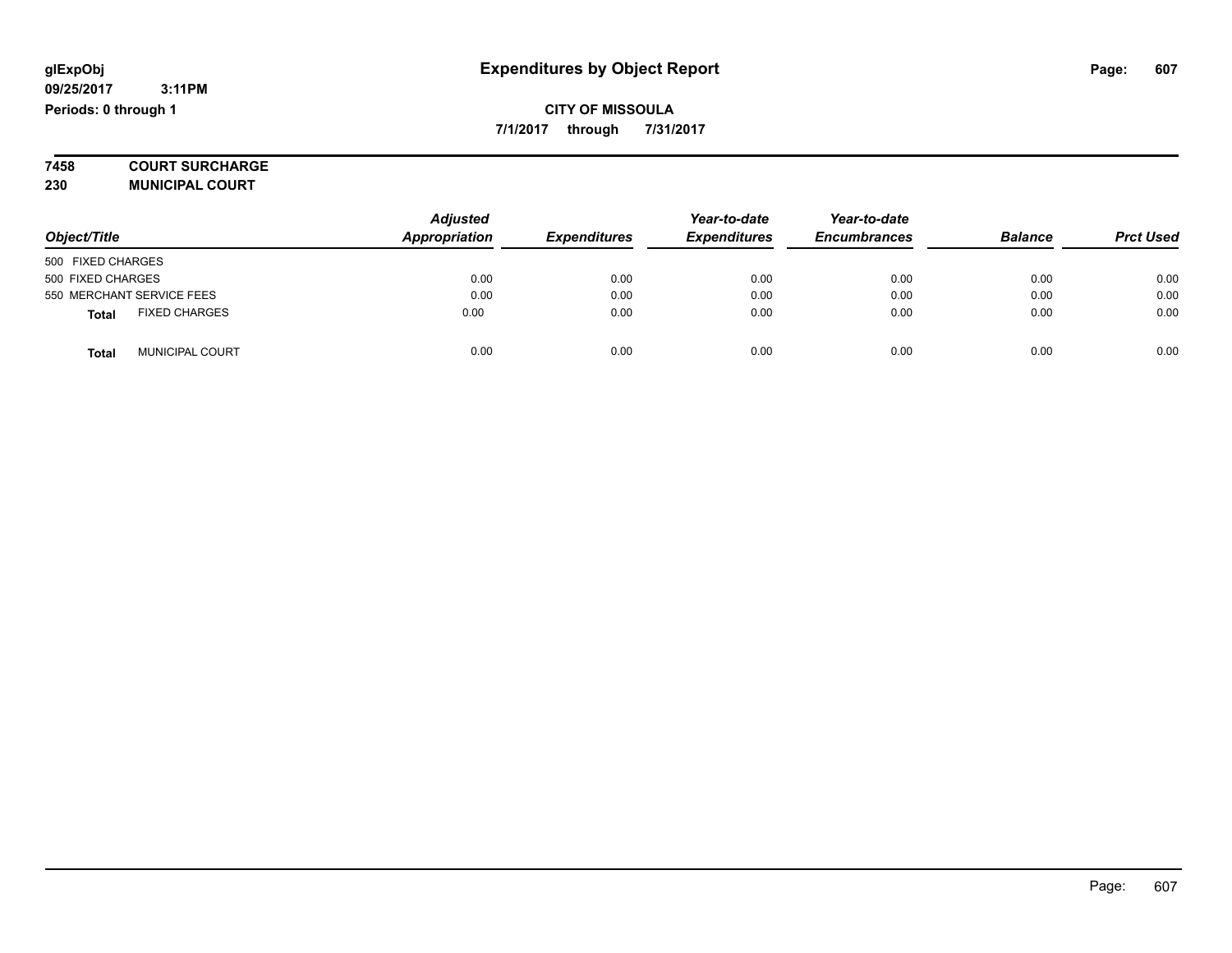**CITY OF MISSOULA 7/1/2017 through 7/31/2017**

**7458 COURT SURCHARGE**

| Object/Title                           | <b>Adjusted</b><br>Appropriation | <b>Expenditures</b> | Year-to-date<br><b>Expenditures</b> | Year-to-date<br><b>Encumbrances</b> | <b>Balance</b> | <b>Prct Used</b> |
|----------------------------------------|----------------------------------|---------------------|-------------------------------------|-------------------------------------|----------------|------------------|
| 500 FIXED CHARGES                      |                                  |                     |                                     |                                     |                |                  |
| 500 FIXED CHARGES                      | 0.00                             | 0.00                | 0.00                                | 0.00                                | 0.00           | 0.00             |
| 550 MERCHANT SERVICE FEES              | 0.00                             | 0.00                | 0.00                                | 0.00                                | 0.00           | 0.00             |
| <b>FIXED CHARGES</b><br><b>Total</b>   | 0.00                             | 0.00                | 0.00                                | 0.00                                | 0.00           | 0.00             |
| <b>COURT SURCHARGE</b><br><b>Total</b> | 0.00                             | 0.00                | 0.00                                | 0.00                                | 0.00           | 0.00             |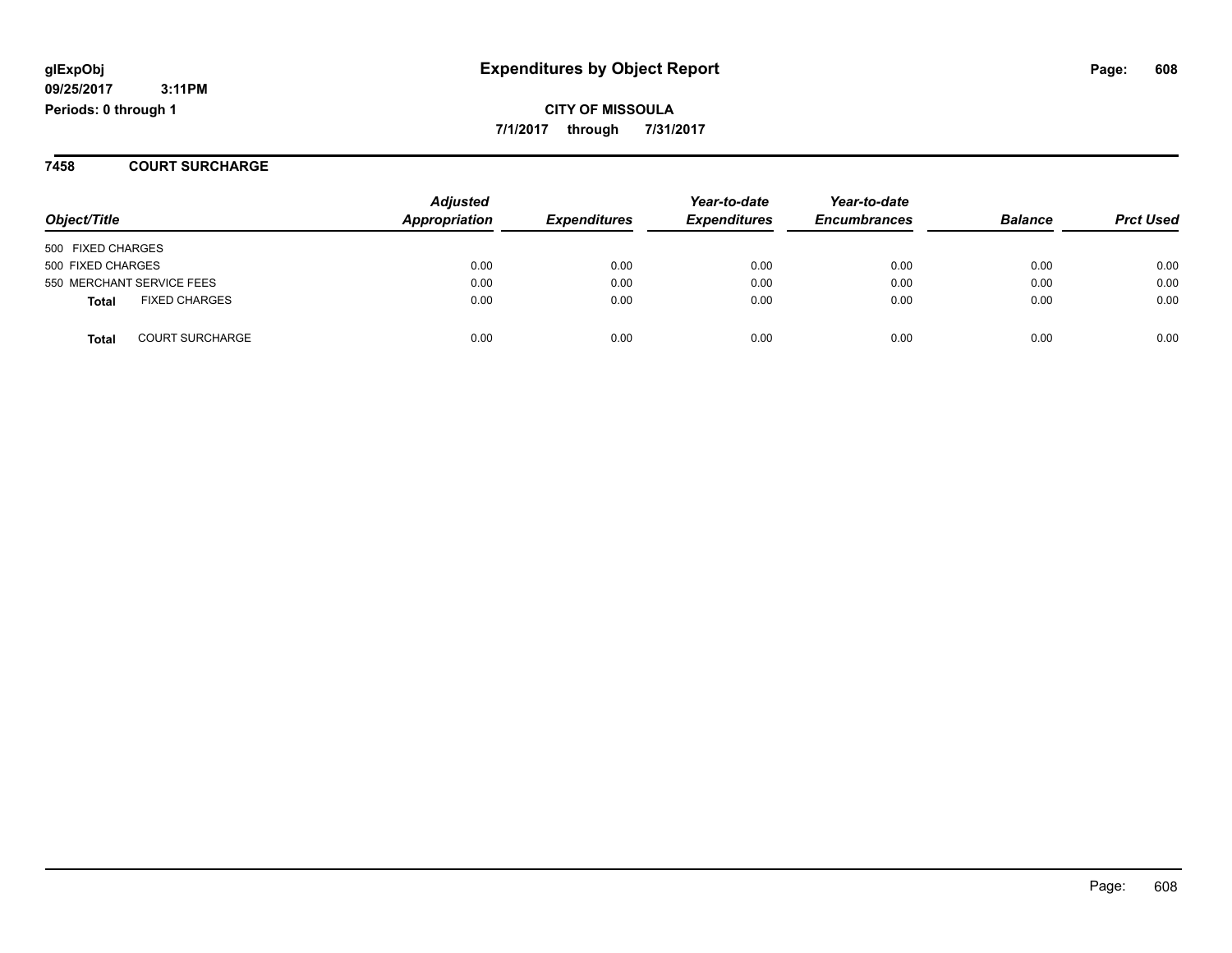# **CITY OF MISSOULA**

**7/1/2017 through 7/31/2017**

**7469 PUBLIC DEFENDER FEES 230 MUNICIPAL COURT**

| Object/Title                           | <b>Adjusted</b><br><b>Appropriation</b> | <b>Expenditures</b> | Year-to-date<br><b>Expenditures</b> | Year-to-date<br><b>Encumbrances</b> | <b>Balance</b> | <b>Prct Used</b> |
|----------------------------------------|-----------------------------------------|---------------------|-------------------------------------|-------------------------------------|----------------|------------------|
| 500 FIXED CHARGES                      |                                         |                     |                                     |                                     |                |                  |
| 500 FIXED CHARGES                      | 0.00                                    | 0.00                | 0.00                                | 0.00                                | 0.00           | 0.00             |
| 550 MERCHANT SERVICE FEES              | 0.00                                    | 0.00                | 0.00                                | 0.00                                | 0.00           | 0.00             |
| <b>FIXED CHARGES</b><br><b>Total</b>   | 0.00                                    | 0.00                | 0.00                                | 0.00                                | 0.00           | 0.00             |
| <b>MUNICIPAL COURT</b><br><b>Total</b> | 0.00                                    | 0.00                | 0.00                                | 0.00                                | 0.00           | 0.00             |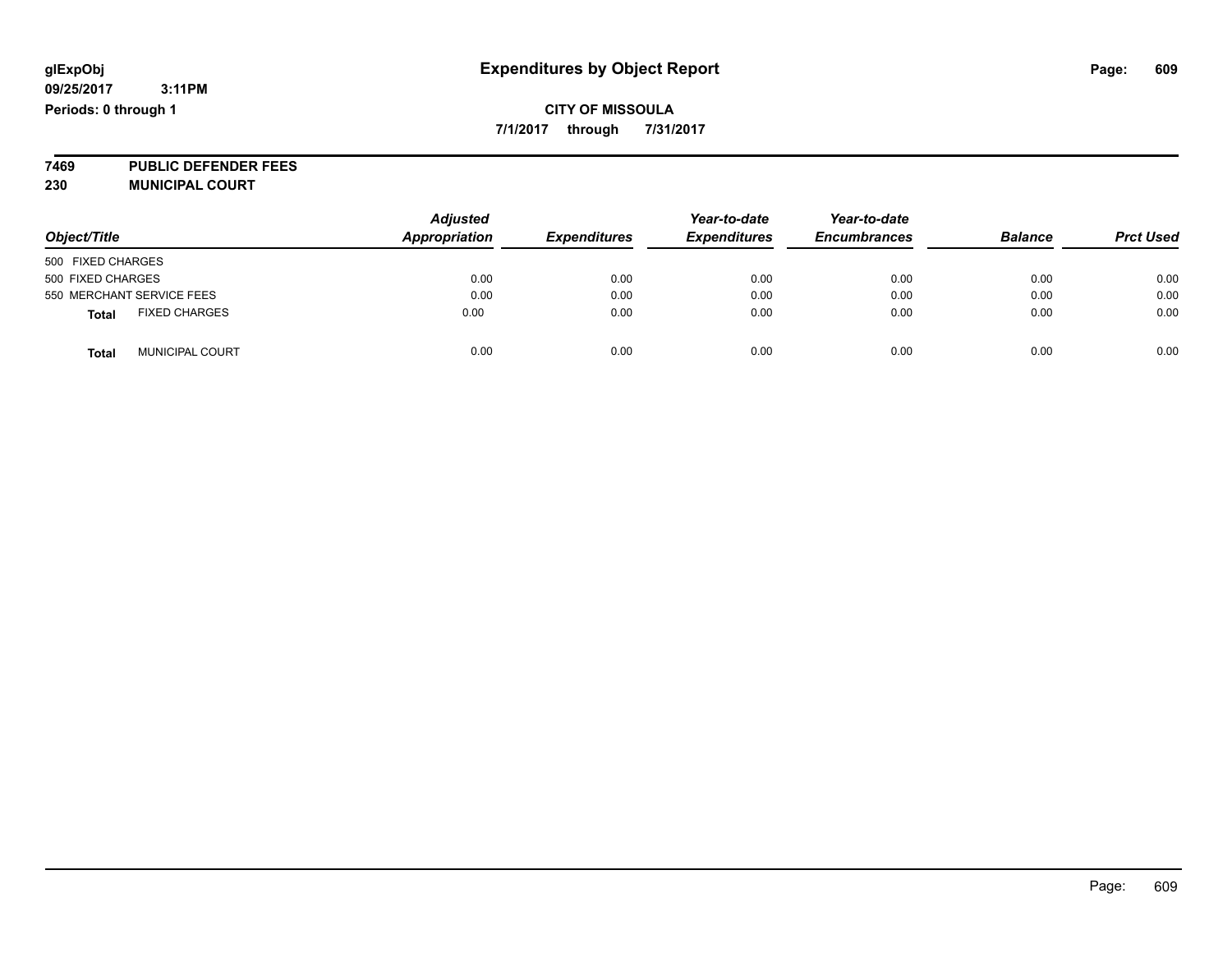**CITY OF MISSOULA 7/1/2017 through 7/31/2017**

**7469 PUBLIC DEFENDER FEES**

| Object/Title                         | <b>Adjusted</b><br><b>Appropriation</b> | <i><b>Expenditures</b></i> | Year-to-date<br><b>Expenditures</b> | Year-to-date<br><b>Encumbrances</b> | <b>Balance</b> | <b>Prct Used</b> |
|--------------------------------------|-----------------------------------------|----------------------------|-------------------------------------|-------------------------------------|----------------|------------------|
| 500 FIXED CHARGES                    |                                         |                            |                                     |                                     |                |                  |
| 500 FIXED CHARGES                    | 0.00                                    | 0.00                       | 0.00                                | 0.00                                | 0.00           | 0.00             |
| 550 MERCHANT SERVICE FEES            | 0.00                                    | 0.00                       | 0.00                                | 0.00                                | 0.00           | 0.00             |
| <b>FIXED CHARGES</b><br>Total        | 0.00                                    | 0.00                       | 0.00                                | 0.00                                | 0.00           | 0.00             |
| PUBLIC DEFENDER FEES<br><b>Total</b> | 0.00                                    | 0.00                       | 0.00                                | 0.00                                | 0.00           | 0.00             |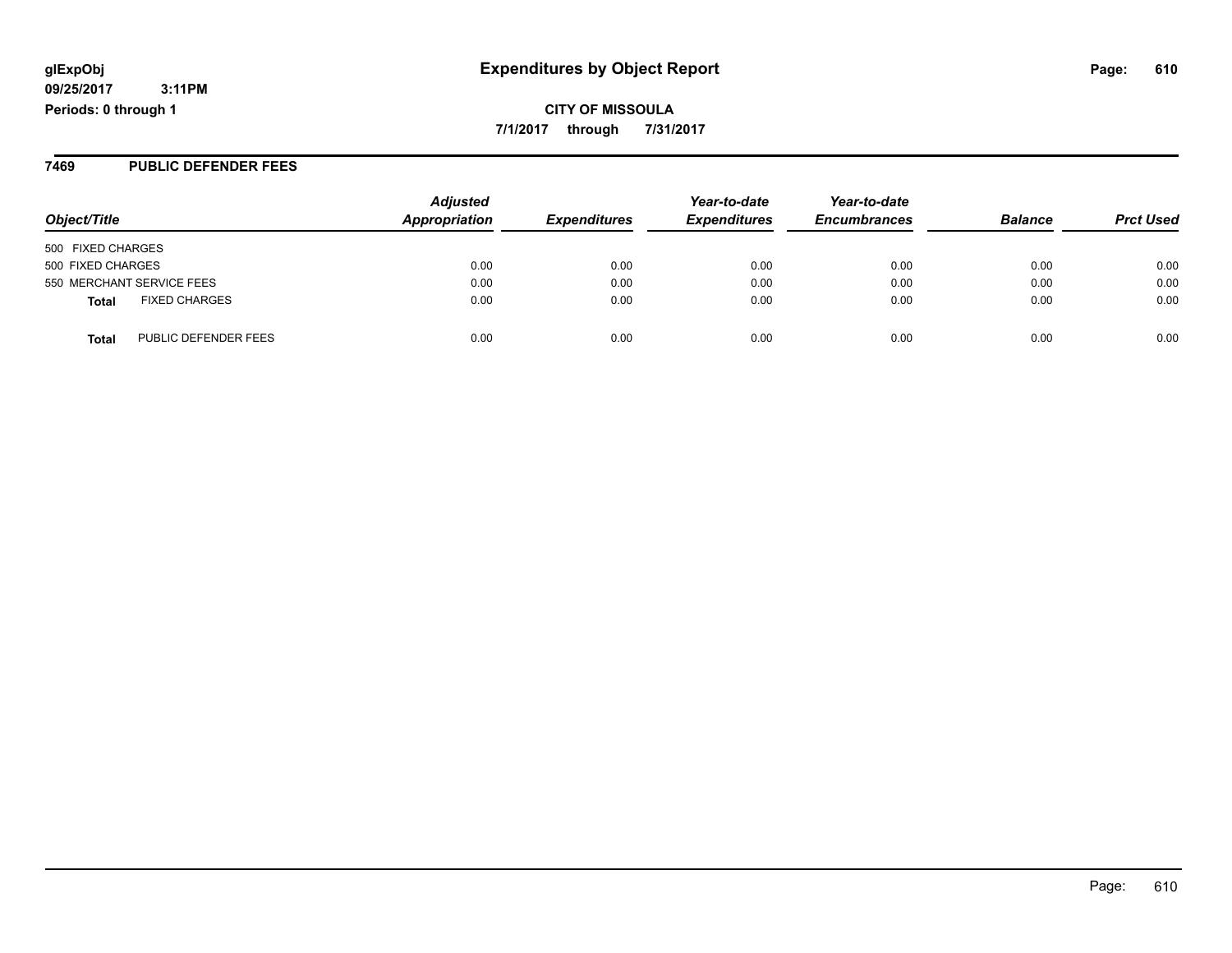**7903 COUNTY CLEARING**

**390 NON-DEPARTMENTAL**

|                                  | <b>Adjusted</b>      |                     | Year-to-date        | Year-to-date        |                |                  |
|----------------------------------|----------------------|---------------------|---------------------|---------------------|----------------|------------------|
| Object/Title                     | <b>Appropriation</b> | <b>Expenditures</b> | <b>Expenditures</b> | <b>Encumbrances</b> | <b>Balance</b> | <b>Prct Used</b> |
| 500 FIXED CHARGES                |                      |                     |                     |                     |                |                  |
| 550 MERCHANT SERVICE FEES        | 0.00                 | 0.00                | 0.00                | 0.00                | 0.00           | 0.00             |
| <b>FIXED CHARGES</b><br>Total    | 0.00                 | 0.00                | 0.00                | 0.00                | 0.00           | 0.00             |
| 800 OTHER OBJECTS                |                      |                     |                     |                     |                |                  |
| 845 CONTINGENCY                  | 0.00                 | 0.00                | 0.00                | 0.00                | 0.00           | 0.00             |
| OTHER OBJECTS<br><b>Total</b>    | 0.00                 | 0.00                | 0.00                | 0.00                | 0.00           | 0.00             |
| NON-DEPARTMENTAL<br><b>Total</b> | 0.00                 | 0.00                | 0.00                | 0.00                | 0.00           | 0.00             |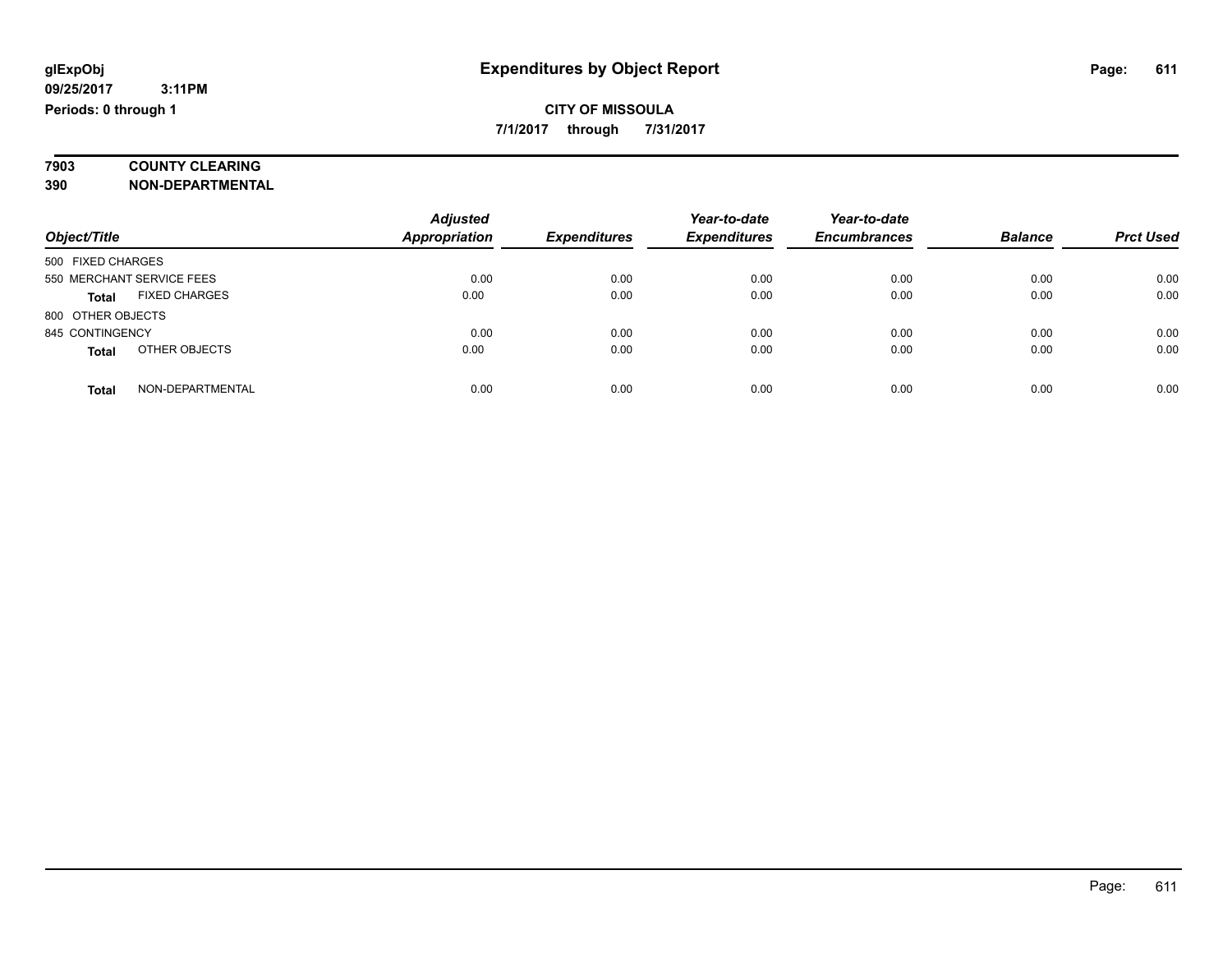#### **7903 COUNTY CLEARING**

|                   |                           | <b>Adjusted</b>      |                     | Year-to-date        | Year-to-date        |                |                  |
|-------------------|---------------------------|----------------------|---------------------|---------------------|---------------------|----------------|------------------|
| Object/Title      |                           | <b>Appropriation</b> | <b>Expenditures</b> | <b>Expenditures</b> | <b>Encumbrances</b> | <b>Balance</b> | <b>Prct Used</b> |
| 500 FIXED CHARGES |                           |                      |                     |                     |                     |                |                  |
|                   | 550 MERCHANT SERVICE FEES | 0.00                 | 0.00                | 0.00                | 0.00                | 0.00           | 0.00             |
| <b>Total</b>      | <b>FIXED CHARGES</b>      | 0.00                 | 0.00                | 0.00                | 0.00                | 0.00           | 0.00             |
| 800 OTHER OBJECTS |                           |                      |                     |                     |                     |                |                  |
| 845 CONTINGENCY   |                           | 0.00                 | 0.00                | 0.00                | 0.00                | 0.00           | 0.00             |
| <b>Total</b>      | OTHER OBJECTS             | 0.00                 | 0.00                | 0.00                | 0.00                | 0.00           | 0.00             |
| <b>Total</b>      | <b>COUNTY CLEARING</b>    | 0.00                 | 0.00                | 0.00                | 0.00                | 0.00           | 0.00             |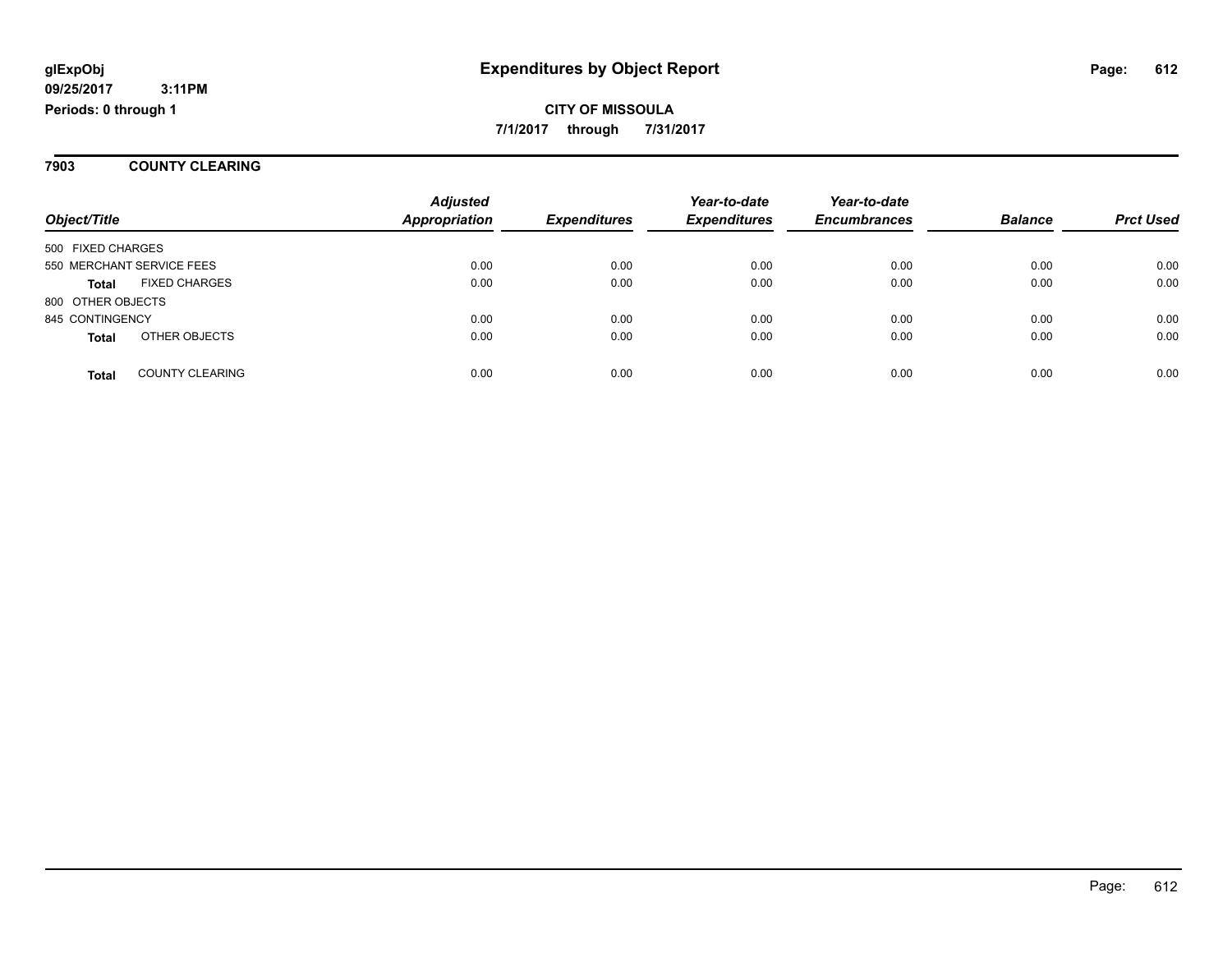# **7904 SEWER REBATE**

**280 PUBLIC WORKS OPERATIONS**

|                                         | <b>Adjusted</b>      |                     | Year-to-date        | Year-to-date        |                |                  |
|-----------------------------------------|----------------------|---------------------|---------------------|---------------------|----------------|------------------|
| Object/Title                            | <b>Appropriation</b> | <b>Expenditures</b> | <b>Expenditures</b> | <b>Encumbrances</b> | <b>Balance</b> | <b>Prct Used</b> |
| 500 FIXED CHARGES                       |                      |                     |                     |                     |                |                  |
| 500 FIXED CHARGES                       | 0.00                 | 0.00                | 0.00                | 0.00                | 0.00           | 0.00             |
| 550 MERCHANT SERVICE FEES               | 0.00                 | 0.00                | 0.00                | 0.00                | 0.00           | 0.00             |
| <b>FIXED CHARGES</b><br><b>Total</b>    | 0.00                 | 0.00                | 0.00                | 0.00                | 0.00           | 0.00             |
| 800 OTHER OBJECTS                       |                      |                     |                     |                     |                |                  |
| 820 TRANSFERS TO OTHER FUNDS            | 0.00                 | 0.00                | 0.00                | 0.00                | 0.00           | 0.00             |
| OTHER OBJECTS<br><b>Total</b>           | 0.00                 | 0.00                | 0.00                | 0.00                | 0.00           | 0.00             |
| PUBLIC WORKS OPERATIONS<br><b>Total</b> | 0.00                 | 0.00                | 0.00                | 0.00                | 0.00           | 0.00             |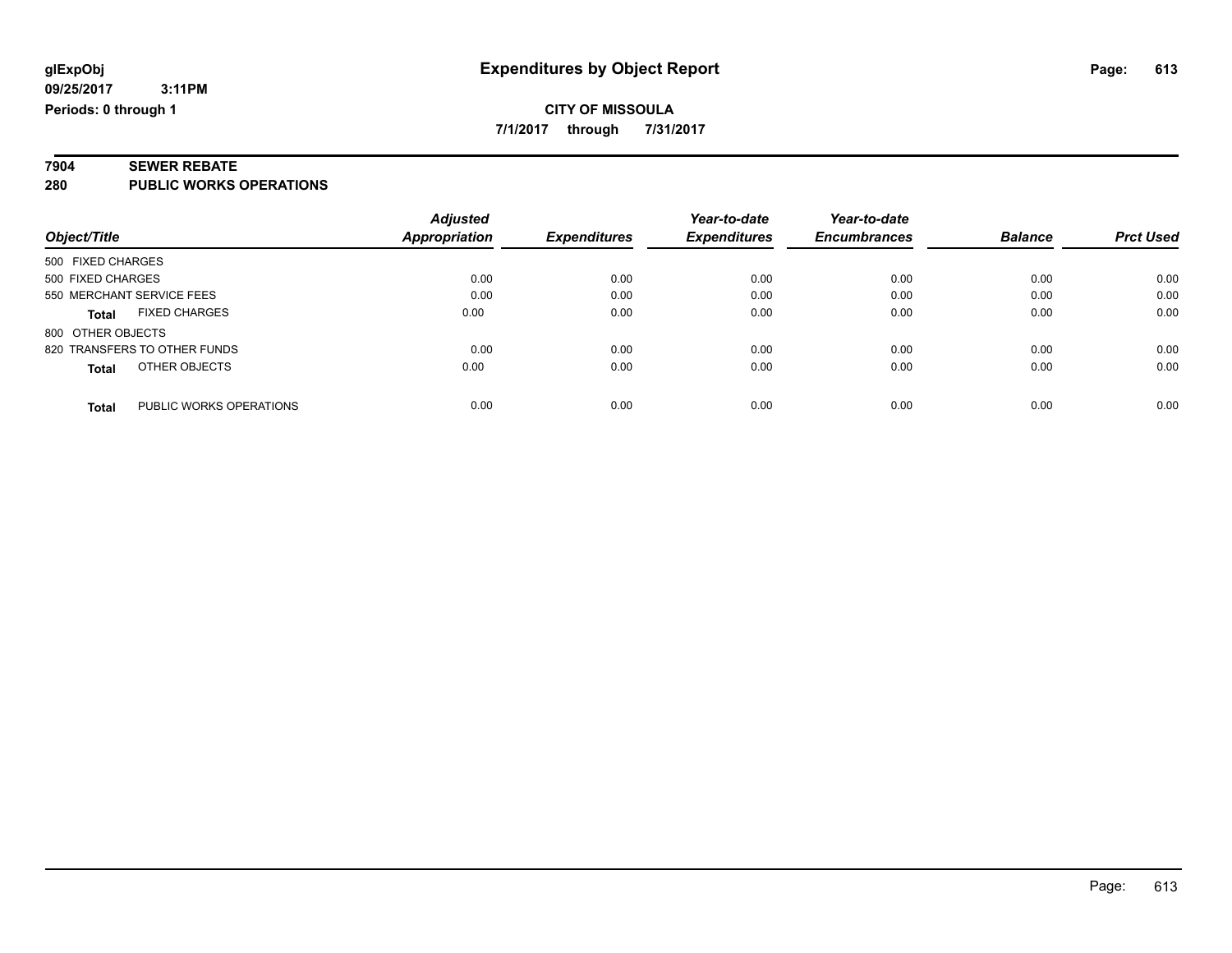**7904 SEWER REBATE**

|                                      | <b>Adjusted</b> |                     | Year-to-date        | Year-to-date        |                |                  |
|--------------------------------------|-----------------|---------------------|---------------------|---------------------|----------------|------------------|
| Object/Title                         | Appropriation   | <b>Expenditures</b> | <b>Expenditures</b> | <b>Encumbrances</b> | <b>Balance</b> | <b>Prct Used</b> |
| 500 FIXED CHARGES                    |                 |                     |                     |                     |                |                  |
| 500 FIXED CHARGES                    | 0.00            | 0.00                | 0.00                | 0.00                | 0.00           | 0.00             |
| 550 MERCHANT SERVICE FEES            | 0.00            | 0.00                | 0.00                | 0.00                | 0.00           | 0.00             |
| <b>FIXED CHARGES</b><br><b>Total</b> | 0.00            | 0.00                | 0.00                | 0.00                | 0.00           | 0.00             |
| 800 OTHER OBJECTS                    |                 |                     |                     |                     |                |                  |
| 820 TRANSFERS TO OTHER FUNDS         | 0.00            | 0.00                | 0.00                | 0.00                | 0.00           | 0.00             |
| OTHER OBJECTS<br><b>Total</b>        | 0.00            | 0.00                | 0.00                | 0.00                | 0.00           | 0.00             |
| <b>SEWER REBATE</b><br><b>Total</b>  | 0.00            | 0.00                | 0.00                | 0.00                | 0.00           | 0.00             |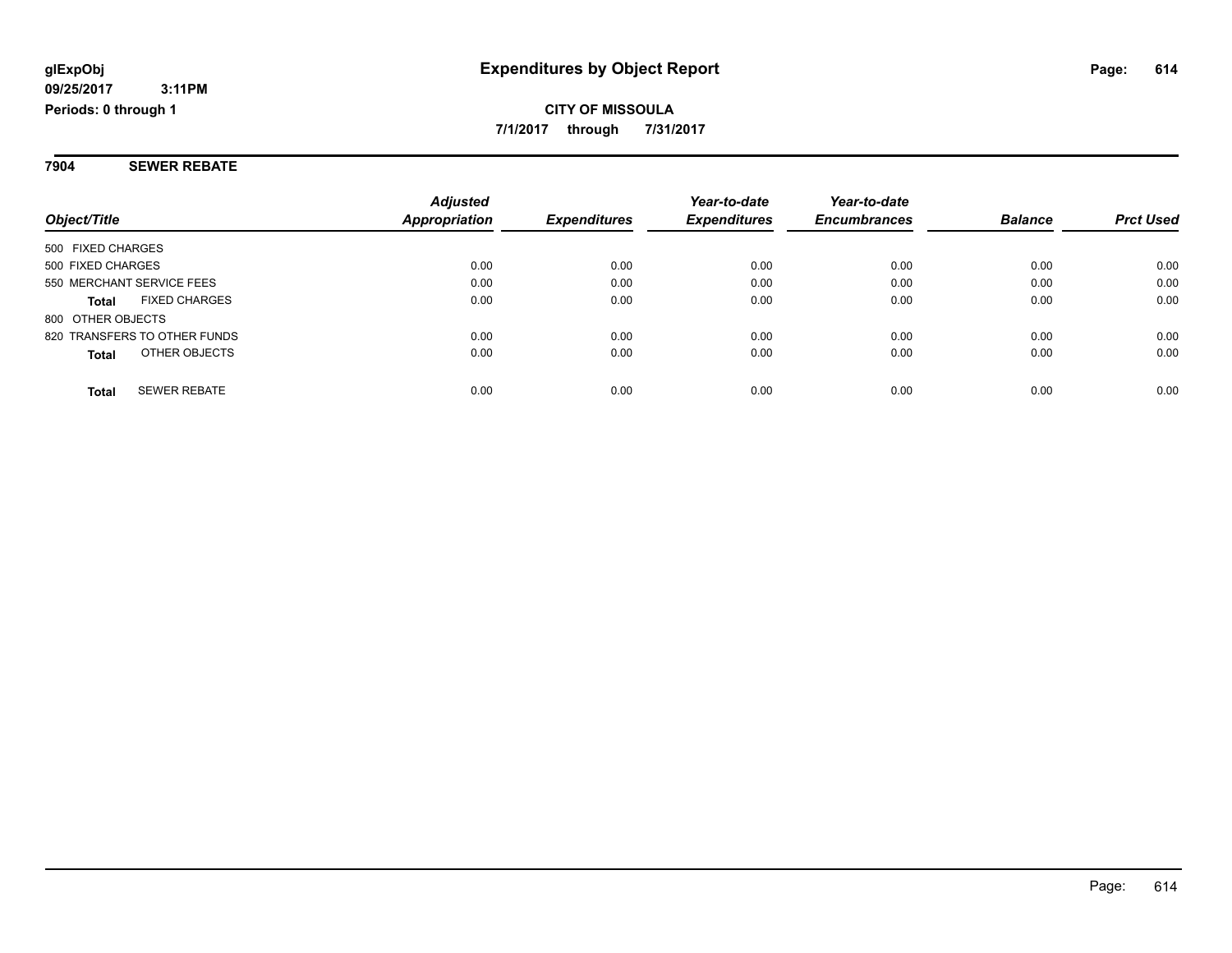**09/25/2017 3:11PM Periods: 0 through 1**

**7/1/2017 through 7/31/2017**

# **7905 WYE SEWER RSID 8489**

**280 PUBLIC WORKS OPERATIONS**

| Object/Title                            | <b>Adjusted</b><br>Appropriation | <b>Expenditures</b> | Year-to-date<br><b>Expenditures</b> | Year-to-date<br><b>Encumbrances</b> | <b>Balance</b> | <b>Prct Used</b> |
|-----------------------------------------|----------------------------------|---------------------|-------------------------------------|-------------------------------------|----------------|------------------|
| 500 FIXED CHARGES                       |                                  |                     |                                     |                                     |                |                  |
| 500 FIXED CHARGES                       | 0.00                             | 0.00                | 0.00                                | 0.00                                | 0.00           | 0.00             |
| 550 MERCHANT SERVICE FEES               | 0.00                             | 0.00                | 0.00                                | 0.00                                | 0.00           | 0.00             |
| <b>FIXED CHARGES</b><br><b>Total</b>    | 0.00                             | 0.00                | 0.00                                | 0.00                                | 0.00           | 0.00             |
| PUBLIC WORKS OPERATIONS<br><b>Total</b> | 0.00                             | 0.00                | 0.00                                | 0.00                                | 0.00           | 0.00             |

Page: 615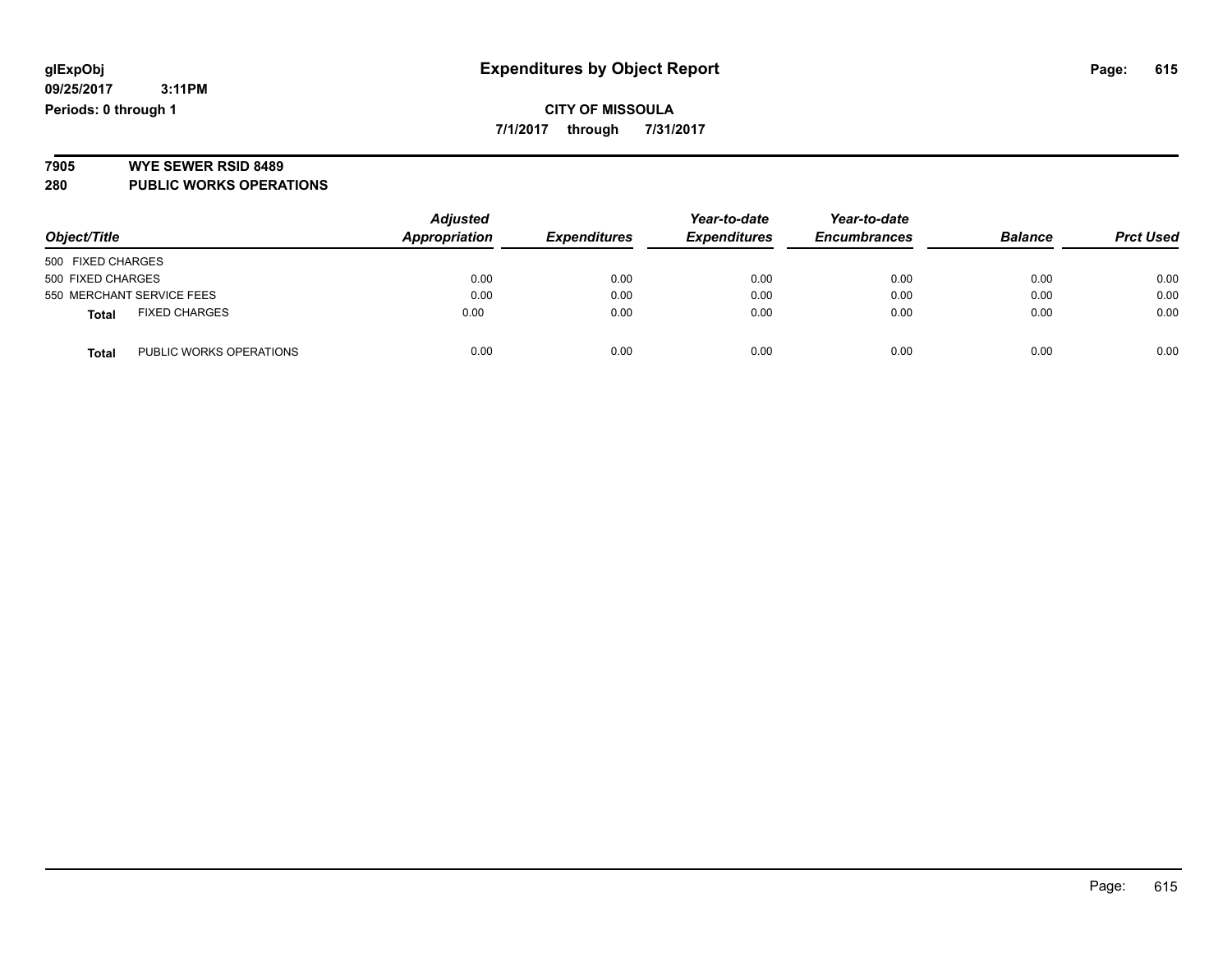**7905 WYE SEWER RSID 8489**

| Object/Title                         | <b>Adjusted</b><br>Appropriation | <b>Expenditures</b> | Year-to-date<br><b>Expenditures</b> | Year-to-date<br><b>Encumbrances</b> | <b>Balance</b> | <b>Prct Used</b> |
|--------------------------------------|----------------------------------|---------------------|-------------------------------------|-------------------------------------|----------------|------------------|
| 500 FIXED CHARGES                    |                                  |                     |                                     |                                     |                |                  |
| 500 FIXED CHARGES                    | 0.00                             | 0.00                | 0.00                                | 0.00                                | 0.00           | 0.00             |
| 550 MERCHANT SERVICE FEES            | 0.00                             | 0.00                | 0.00                                | 0.00                                | 0.00           | 0.00             |
| <b>FIXED CHARGES</b><br><b>Total</b> | 0.00                             | 0.00                | 0.00                                | 0.00                                | 0.00           | 0.00             |
| WYE SEWER RSID 8489<br><b>Total</b>  | 0.00                             | 0.00                | 0.00                                | 0.00                                | 0.00           | 0.00             |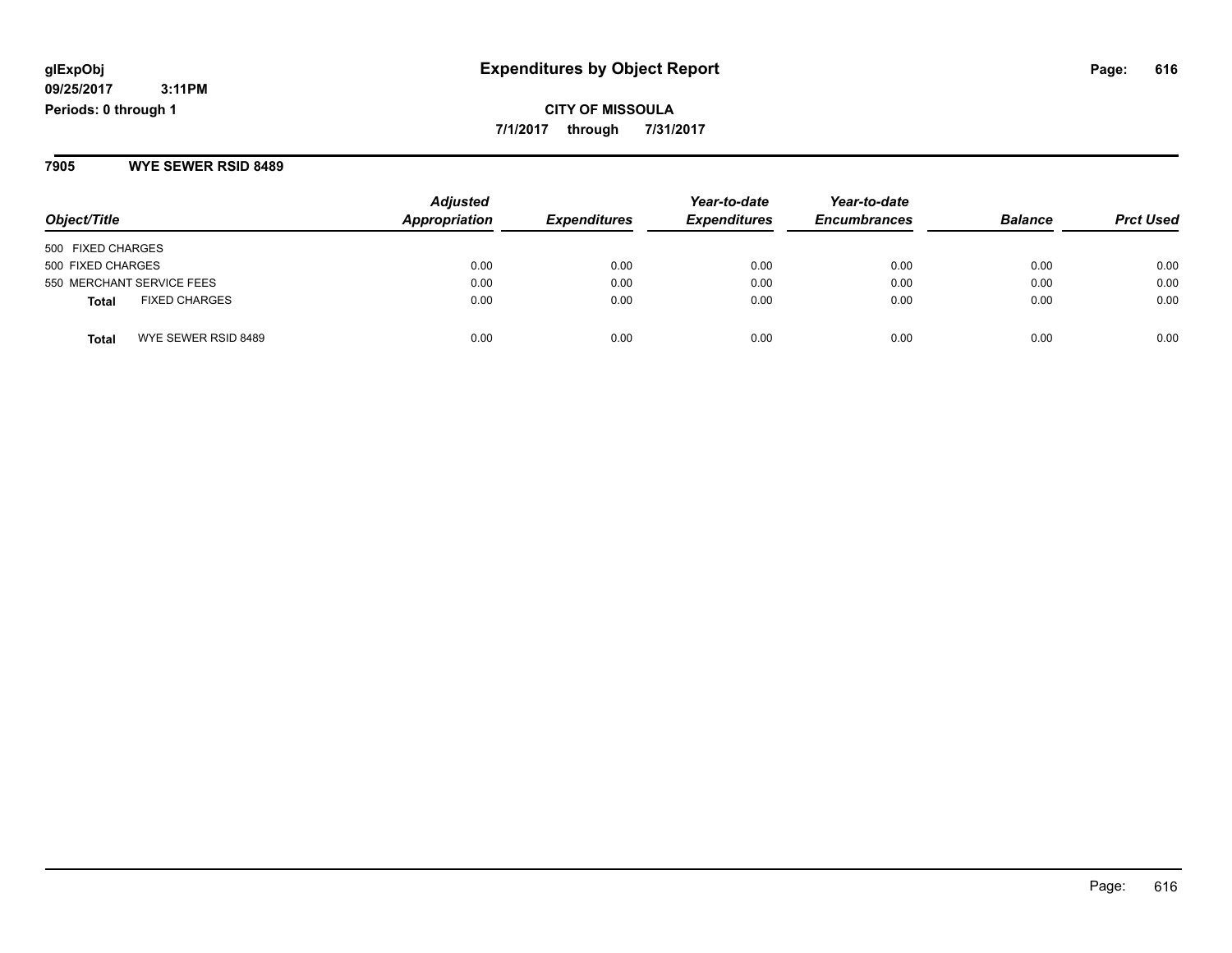### **CITY OF MISSOULA**

**7/1/2017 through 7/31/2017**

# **7911 RESIDENTIAL INSPECTION FUND**

**310 BUILDING INSPECTION**

|                                            | <b>Adjusted</b>      |                     | Year-to-date        | Year-to-date        |                |                  |
|--------------------------------------------|----------------------|---------------------|---------------------|---------------------|----------------|------------------|
| Object/Title                               | <b>Appropriation</b> | <b>Expenditures</b> | <b>Expenditures</b> | <b>Encumbrances</b> | <b>Balance</b> | <b>Prct Used</b> |
| 200 SUPPLIES                               |                      |                     |                     |                     |                |                  |
| 220 OPERATING SUPPLIES                     | 0.00                 | 0.00                | 0.00                | 0.00                | 0.00           | 0.00             |
| 240 OTHER SUPPLIES                         | 0.00                 | 0.00                | 0.00                | 0.00                | 0.00           | 0.00             |
| <b>SUPPLIES</b><br><b>Total</b>            | 0.00                 | 0.00                | 0.00                | 0.00                | 0.00           | 0.00             |
| 300 PURCHASED SERVICES                     |                      |                     |                     |                     |                |                  |
| 310 COMMUNICATIONS                         | 0.00                 | 0.00                | 0.00                | 0.00                | 0.00           | 0.00             |
| 320 PRINTING & DUPLICATING                 | 0.00                 | 0.00                | 0.00                | 0.00                | 0.00           | 0.00             |
| 330 PUBLICITY, SUBSCRIPTIONS & DUES        | 0.00                 | 0.00                | 0.00                | 0.00                | 0.00           | 0.00             |
| <b>PURCHASED SERVICES</b><br><b>Total</b>  | 0.00                 | 0.00                | 0.00                | 0.00                | 0.00           | 0.00             |
| 500 FIXED CHARGES                          |                      |                     |                     |                     |                |                  |
| 550 MERCHANT SERVICE FEES                  | 0.00                 | 0.00                | 0.00                | 0.00                | 0.00           | 0.00             |
| <b>FIXED CHARGES</b><br><b>Total</b>       | 0.00                 | 0.00                | 0.00                | 0.00                | 0.00           | 0.00             |
| <b>BUILDING INSPECTION</b><br><b>Total</b> | 0.00                 | 0.00                | 0.00                | 0.00                | 0.00           | 0.00             |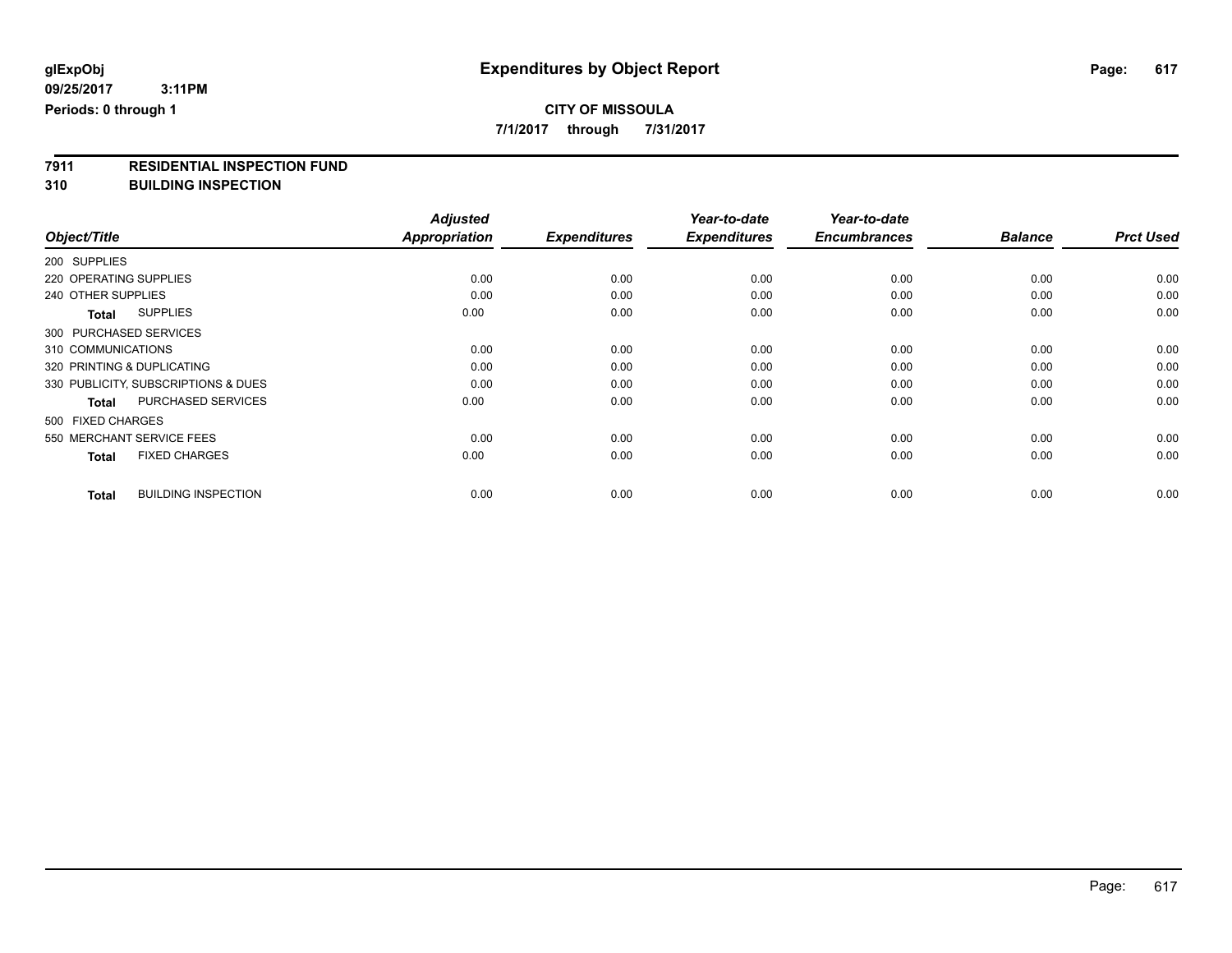**09/25/2017 3:11PM Periods: 0 through 1**

### **CITY OF MISSOULA 7/1/2017 through 7/31/2017**

#### **7911 RESIDENTIAL INSPECTION FUND**

|                                      |                                    | <b>Adjusted</b> |                     | Year-to-date        | Year-to-date        |                |                  |
|--------------------------------------|------------------------------------|-----------------|---------------------|---------------------|---------------------|----------------|------------------|
| Object/Title                         |                                    | Appropriation   | <b>Expenditures</b> | <b>Expenditures</b> | <b>Encumbrances</b> | <b>Balance</b> | <b>Prct Used</b> |
| 200 SUPPLIES                         |                                    |                 |                     |                     |                     |                |                  |
| 220 OPERATING SUPPLIES               |                                    | 0.00            | 0.00                | 0.00                | 0.00                | 0.00           | 0.00             |
| 240 OTHER SUPPLIES                   |                                    | 0.00            | 0.00                | 0.00                | 0.00                | 0.00           | 0.00             |
| <b>SUPPLIES</b><br><b>Total</b>      |                                    | 0.00            | 0.00                | 0.00                | 0.00                | 0.00           | 0.00             |
| 300 PURCHASED SERVICES               |                                    |                 |                     |                     |                     |                |                  |
| 310 COMMUNICATIONS                   |                                    | 0.00            | 0.00                | 0.00                | 0.00                | 0.00           | 0.00             |
| 320 PRINTING & DUPLICATING           |                                    | 0.00            | 0.00                | 0.00                | 0.00                | 0.00           | 0.00             |
| 330 PUBLICITY, SUBSCRIPTIONS & DUES  |                                    | 0.00            | 0.00                | 0.00                | 0.00                | 0.00           | 0.00             |
| <b>Total</b>                         | <b>PURCHASED SERVICES</b>          | 0.00            | 0.00                | 0.00                | 0.00                | 0.00           | 0.00             |
| 500 FIXED CHARGES                    |                                    |                 |                     |                     |                     |                |                  |
| 550 MERCHANT SERVICE FEES            |                                    | 0.00            | 0.00                | 0.00                | 0.00                | 0.00           | 0.00             |
| <b>FIXED CHARGES</b><br><b>Total</b> |                                    | 0.00            | 0.00                | 0.00                | 0.00                | 0.00           | 0.00             |
| Total                                | <b>RESIDENTIAL INSPECTION FUND</b> | 0.00            | 0.00                | 0.00                | 0.00                | 0.00           | 0.00             |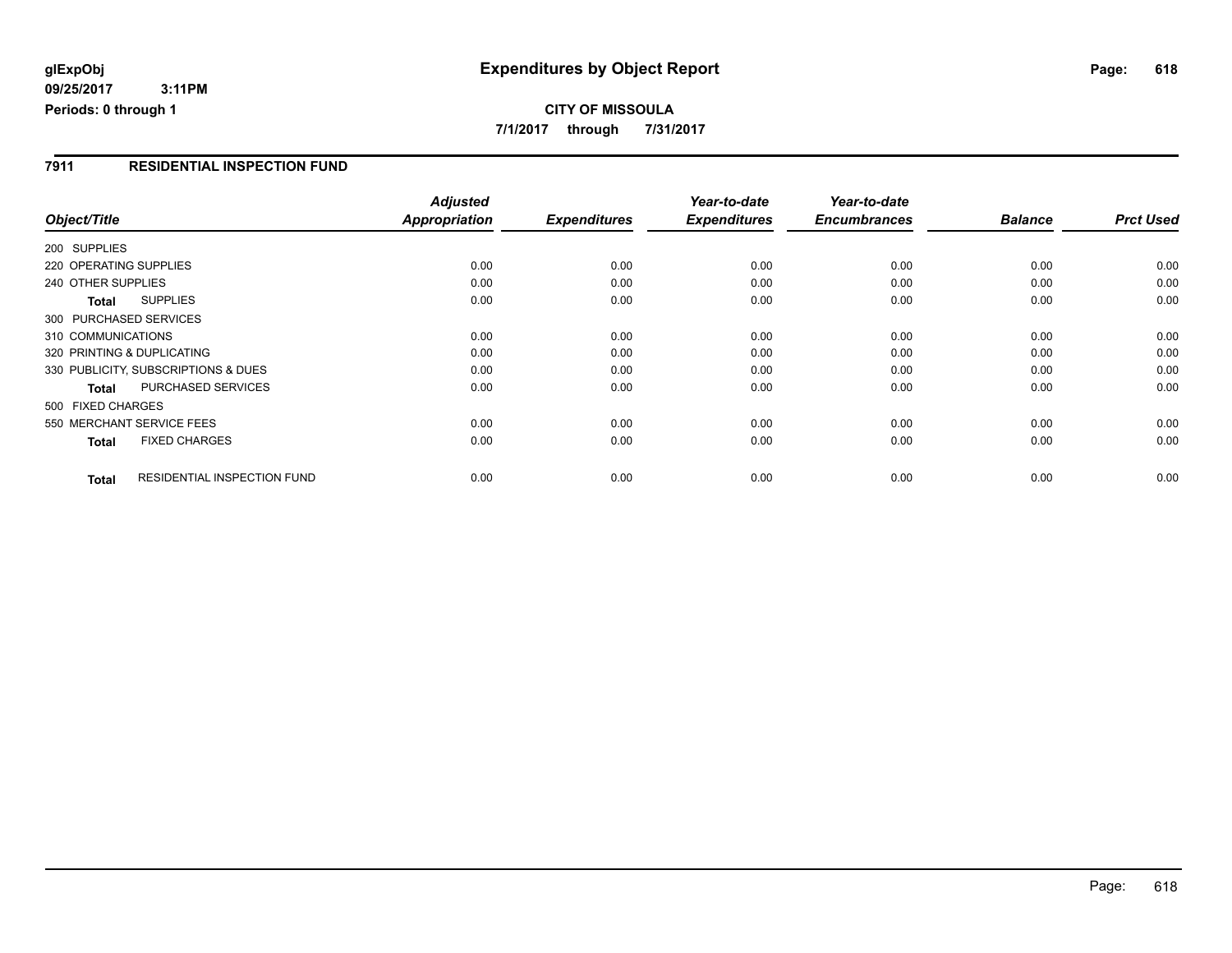### **CITY OF MISSOULA**

**7/1/2017 through 7/31/2017**

# **9000 GENERAL FIXED ASSETS ACCOUNT GROUP**

**900 DEPRECIATION**

| Object/Title       |                       | <b>Adjusted</b><br><b>Appropriation</b> | <b>Expenditures</b> | Year-to-date<br><b>Expenditures</b> | Year-to-date<br><b>Encumbrances</b> | <b>Balance</b> | <b>Prct Used</b> |
|--------------------|-----------------------|-----------------------------------------|---------------------|-------------------------------------|-------------------------------------|----------------|------------------|
| 800 OTHER OBJECTS  |                       |                                         |                     |                                     |                                     |                |                  |
| 830 DEPRECIATION   |                       | 0.00                                    | 0.00                | 0.00                                | 0.00                                | 0.00           | 0.00             |
| <b>Total</b>       | OTHER OBJECTS         | 0.00                                    | 0.00                | 0.00                                | 0.00                                | 0.00           | 0.00             |
| 900 CAPITAL OUTLAY |                       |                                         |                     |                                     |                                     |                |                  |
| 900 CAPITAL OUTLAY |                       | 0.00                                    | 0.00                | 0.00                                | 0.00                                | 0.00           | 0.00             |
| <b>Total</b>       | <b>CAPITAL OUTLAY</b> | 0.00                                    | 0.00                | 0.00                                | 0.00                                | 0.00           | 0.00             |
| <b>Total</b>       | <b>DEPRECIATION</b>   | 0.00                                    | 0.00                | 0.00                                | 0.00                                | 0.00           | 0.00             |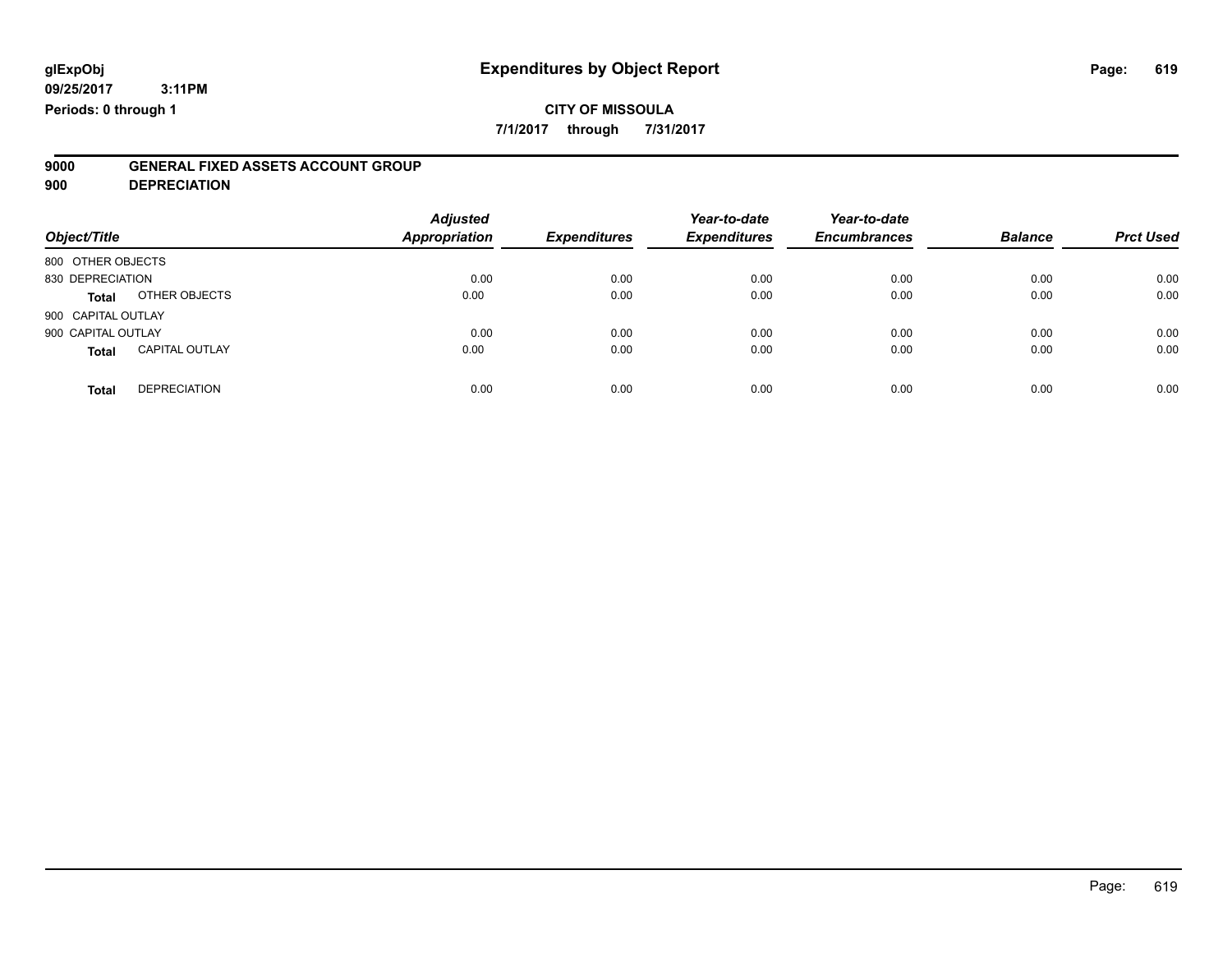### **glExpObj Expenditures by Object Report Page: 620**

**09/25/2017 3:11PM Periods: 0 through 1**

#### **9000 GENERAL FIXED ASSETS ACCOUNT GROUP**

| Object/Title       |                                         | <b>Adjusted</b><br><b>Appropriation</b> | <b>Expenditures</b> | Year-to-date<br><b>Expenditures</b> | Year-to-date<br><b>Encumbrances</b> | <b>Balance</b> | <b>Prct Used</b> |
|--------------------|-----------------------------------------|-----------------------------------------|---------------------|-------------------------------------|-------------------------------------|----------------|------------------|
| 800 OTHER OBJECTS  |                                         |                                         |                     |                                     |                                     |                |                  |
| 830 DEPRECIATION   |                                         | 0.00                                    | 0.00                | 0.00                                | 0.00                                | 0.00           | 0.00             |
| <b>Total</b>       | OTHER OBJECTS                           | 0.00                                    | 0.00                | 0.00                                | 0.00                                | 0.00           | 0.00             |
| 900 CAPITAL OUTLAY |                                         |                                         |                     |                                     |                                     |                |                  |
| 900 CAPITAL OUTLAY |                                         | 0.00                                    | 0.00                | 0.00                                | 0.00                                | 0.00           | 0.00             |
| <b>Total</b>       | <b>CAPITAL OUTLAY</b>                   | 0.00                                    | 0.00                | 0.00                                | 0.00                                | 0.00           | 0.00             |
| <b>Total</b>       | <b>GENERAL FIXED ASSETS ACCOUNT GRC</b> | 0.00                                    | 0.00                | 0.00                                | 0.00                                | 0.00           | 0.00             |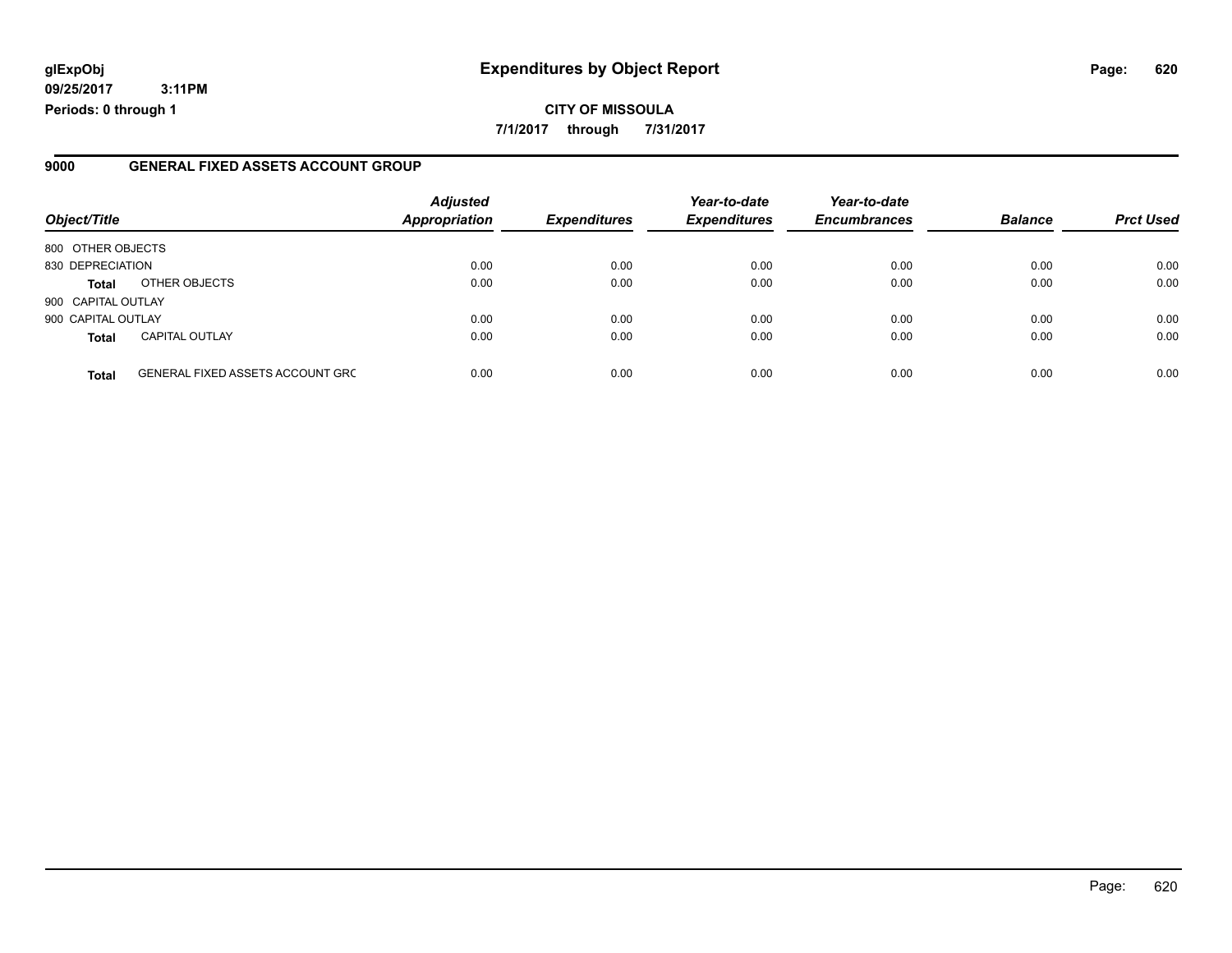#### *Grand Totals*

|                                       | <b>Adjusted</b> |                     | Year-to-date        | Year-to-date        |                 |                 |
|---------------------------------------|-----------------|---------------------|---------------------|---------------------|-----------------|-----------------|
| Object/Title                          | Appropriation   | <b>Expenditures</b> | <b>Expenditures</b> | <b>Encumbrances</b> | <b>Balance</b>  | <b>Prct Use</b> |
| 100 PERSONAL SERVICES                 |                 |                     |                     |                     |                 |                 |
| 110 SALARIES AND WAGES                | 0.00            | 2,189,051.91        | 2,189,051.91        | 0.00                | $-2,189,051.91$ | 0.0             |
| 115 SALARIES/HEALTH INSURANCE BENEFIT | 0.00            | 125,634.00          | 125,634.00          | 0.00                | $-125,634.00$   | 0.0             |
| 120 OVERTIME                          | 0.00            | 151,510.70          | 151,510.70          | 0.00                | $-151,510.70$   | 0.0             |
| 121 OUTSIDE HIRE OVERTIME             | 0.00            | 6,785.62            | 6,785.62            | 0.00                | $-6,785.62$     | 0.0             |
| 122 COURT OVERTIME                    | 0.00            | 1,484.68            | 1,484.68            | 0.00                | $-1,484.68$     | 0.0             |
| 123 CELL PHONE OVERTIME               | 0.00            | 719.93              | 719.93              | 0.00                | $-719.93$       | 0.0             |
| 130 OTHER                             | 0.00            | 129,913.46          | 129,913.46          | 0.00                | $-129,913.46$   | 0.0             |
| 133 EDUCATION COMPENSATION            | 0.00            | 1,042.50            | 1,042.50            | 0.00                | $-1,042.50$     | 0.0             |
| 135 OPEB EXPENSE                      | 0.00            | 0.00                | 0.00                | 0.00                | 0.00            | 0.0             |
| <b>140 EMPLOYER CONTRIBUTIONS</b>     | 0.00            | 1,201,139.03        | 1,201,139.03        | 0.00                | $-1,201,139.03$ | 0.0             |
| 141 STATE RETIREMENT CONTRIBUTIONS    | 0.00            | $-0.65$             | $-0.65$             | 0.00                | 0.65            | 0.0             |
| 145 OPEB CONTRIBUTION                 | 0.00            | 0.00                | 0.00                | 0.00                | 0.00            | 0.0             |
| <b>150 STATE RETIREMENT</b>           | 0.00            | 0.00                | 0.00                | 0.00                | 0.00            | 0.0             |
| 190 PENSION EXPENSE                   | 0.00            | 0.00                | 0.00                | 0.00                | 0.00            | 0.0             |
| PERSONAL SERVICES<br><b>Total</b>     | 0.00            | 3,807,281.18        | 3,807,281.18        | 0.00                | $-3,807,281.18$ | 0.0             |
| 200 SUPPLIES                          |                 |                     |                     |                     |                 |                 |
| 210 OFFICE SUPPLIES                   | 0.00            | 3,203.02            | 3,203.02            | 0.00                | $-3,203.02$     | 0.0             |
| 220 OPERATING SUPPLIES                | 0.00            | 34,851.84           | 34,851.84           | 0.00                | $-34,851.84$    | 0.0             |
| 230 REPAIR/MAINTENANCE                | 0.00            | 12,367.90           | 12,367.90           | 0.00                | $-12,367.90$    | 0.0             |
| 231 GASOLINE                          | 0.00            | 1,854.77            | 1,854.77            | 0.00                | $-1,854.77$     | 0.0             |
| 240 OTHER SUPPLIES                    | 0.00            | 14,710.71           | 14,710.71           | 0.00                | $-14,710.71$    | 0.0             |
| 250 SUPPLIES FOR RESALE               | 0.00            | 0.00                | 0.00                | 0.00                | 0.00            | 0.0             |
| <b>SUPPLIES</b><br><b>Total</b>       | 0.00            | 66,988.24           | 66,988.24           | 0.00                | $-66,988.24$    | 0.0             |
| 300 PURCHASED SERVICES                |                 |                     |                     |                     |                 |                 |
| 310 COMMUNICATIONS                    | 0.00            | 39,198.67           | 39,198.67           | 0.00                | $-39,198.67$    | 0.0             |
| 320 PRINTING & DUPLICATING            | 0.00            | 301.43              | 301.43              | 0.00                | $-301.43$       | 0.0             |
| 330 PUBLICITY, SUBSCRIPTIONS & DUES   | 0.00            | 38,756.65           | 38,756.65           | 0.00                | $-38,756.65$    | 0.0             |
| 340 SEWER                             | 0.00            | 4,506.87            | 4,506.87            | 0.00                | $-4,506.87$     | 0.0             |
| 341 ELECTRICITY & NATURAL GAS         | 0.00            | 106.88              | 106.88              | 0.00                | $-106.88$       | 0.0             |
|                                       |                 |                     |                     |                     |                 |                 |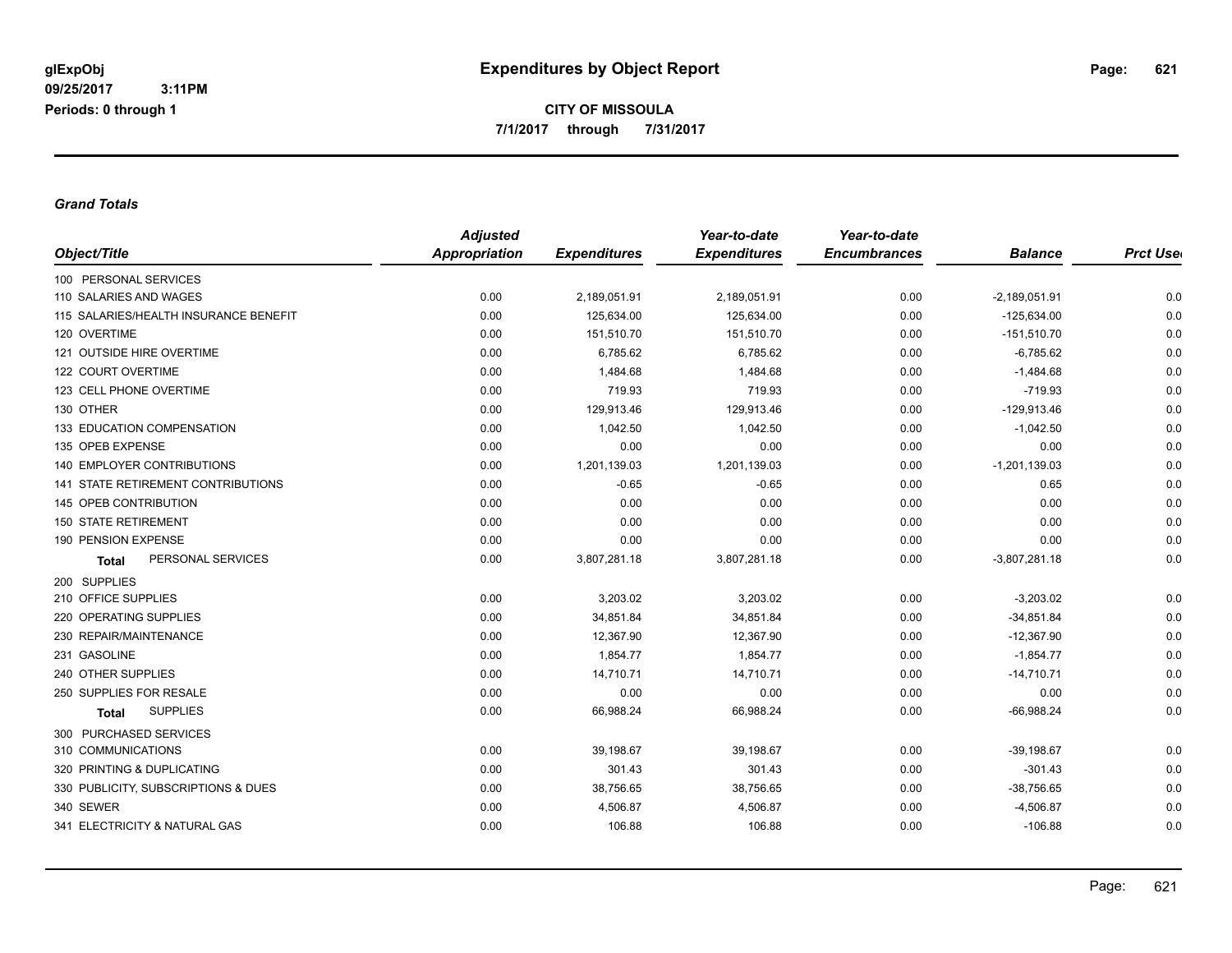*Grand Totals [Continued]*

|                                      | <b>Adjusted</b>      |                     | Year-to-date        | Year-to-date        |                |                 |
|--------------------------------------|----------------------|---------------------|---------------------|---------------------|----------------|-----------------|
| Object/Title                         | <b>Appropriation</b> | <b>Expenditures</b> | <b>Expenditures</b> | <b>Encumbrances</b> | <b>Balance</b> | <b>Prct Use</b> |
| 342 STORM WATER                      | 0.00                 | 0.00                | 0.00                | 0.00                | 0.00           | 0.0             |
| 343 WATER CHARGES                    | 0.00                 | 0.00                | 0.00                | 0.00                | 0.00           | 0.0             |
| 344 TELEPHONE SERVICE                | 0.00                 | 18,750.71           | 18,750.71           | 0.00                | $-18,750.71$   | 0.0             |
| 345 GARBAGE                          | 0.00                 | 4,374.59            | 4,374.59            | 0.00                | $-4,374.59$    | 0.0             |
| 350 PROFESSIONAL SERVICES            | 0.00                 | 26,727.00           | 26,727.00           | 0.00                | $-26,727.00$   | 0.0             |
| 351 INSURANCE CLAIMS                 | 0.00                 | 414,485.73          | 414,485.73          | 0.00                | $-414,485.73$  | 0.0             |
| 352 HEALTH PROGRAMS                  | 0.00                 | 1,325.00            | 1,325.00            | 0.00                | $-1,325.00$    | 0.0             |
| 353 ADMINISTRATION EXPENDITURES      | 0.00                 | 64,055.15           | 64,055.15           | 0.00                | $-64,055.15$   | 0.0             |
| 354 TRANSITIONAL REINSURANCE PROGRAM | 0.00                 | 0.00                | 0.00                | 0.00                | 0.00           | 0.0             |
| 360 REPAIR & MAINTENANCE             | 0.00                 | 100,872.41          | 100,872.41          | 0.00                | $-100,872.41$  | 0.0             |
| 370 TRAVEL                           | 0.00                 | 2,044.10            | 2,044.10            | 0.00                | $-2,044.10$    | 0.0             |
| 380 TRAINING                         | 0.00                 | $-81.75$            | $-81.75$            | 0.00                | 81.75          | 0.0             |
| 390 OTHER PURCHASED SERVICES         | 0.00                 | 6,913.12            | 6,913.12            | 0.00                | $-6,913.12$    | 0.0             |
| 392 DONATIONS AND SALES              | 0.00                 | 427.50              | 427.50              | 0.00                | $-427.50$      | 0.0             |
| PURCHASED SERVICES<br><b>Total</b>   | 0.00                 | 722,764.06          | 722,764.06          | 0.00                | $-722,764.06$  | 0.0             |
| 400 BUILDING MATERIALS               |                      |                     |                     |                     |                |                 |
| <b>400 BUILDING MATERIALS</b>        | 0.00                 | 1,454.77            | 1,454.77            | 0.00                | $-1,454.77$    | 0.0             |
| <b>BUILDING MATERIALS</b><br>Total   | 0.00                 | 1,454.77            | 1,454.77            | 0.00                | $-1,454.77$    | 0.0             |
| 500 FIXED CHARGES                    |                      |                     |                     |                     |                |                 |
| 500 FIXED CHARGES                    | 0.00                 | 212,051.44          | 212,051.44          | 0.00                | $-212,051.44$  | 0.0             |
| 510 *** Title Not Found ***          | 0.00                 | 0.00                | 0.00                | 0.00                | 0.00           | 0.0             |
| 530 EQUIPMENT RENTAL                 | 0.00                 | 0.00                | 0.00                | 0.00                | 0.00           | 0.0             |
| 550 MERCHANT SERVICE FEES            | 0.00                 | 0.00                | 0.00                | 0.00                | 0.00           | 0.0             |
| <b>FIXED CHARGES</b><br>Total        | 0.00                 | 212,051.44          | 212,051.44          | 0.00                | $-212,051.44$  | 0.0             |
| 600 DEBT SERVICE                     |                      |                     |                     |                     |                |                 |
| 600 DEBT SERVICE                     | 0.00                 | 0.00                | 0.00                | 0.00                | 0.00           | 0.0             |
| 610 PRINCIPAL                        | 0.00                 | 153,884.46          | 153,884.46          | 0.00                | $-153,884.46$  | 0.0             |
| 615 JUDGMENT LEVY DEBT PAYMENT       | 0.00                 | 0.00                | 0.00                | 0.00                | 0.00           | 0.0             |
| 620 INTEREST / SERVICE FEES          | 0.00                 | 59,434.41           | 59,434.41           | 0.00                | $-59,434.41$   | 0.0             |
| <b>DEBT SERVICE</b><br><b>Total</b>  | 0.00                 | 213,318.87          | 213,318.87          | 0.00                | $-213,318.87$  | 0.0             |
| 700 GRANTS & CONTRIBUTIONS           |                      |                     |                     |                     |                |                 |